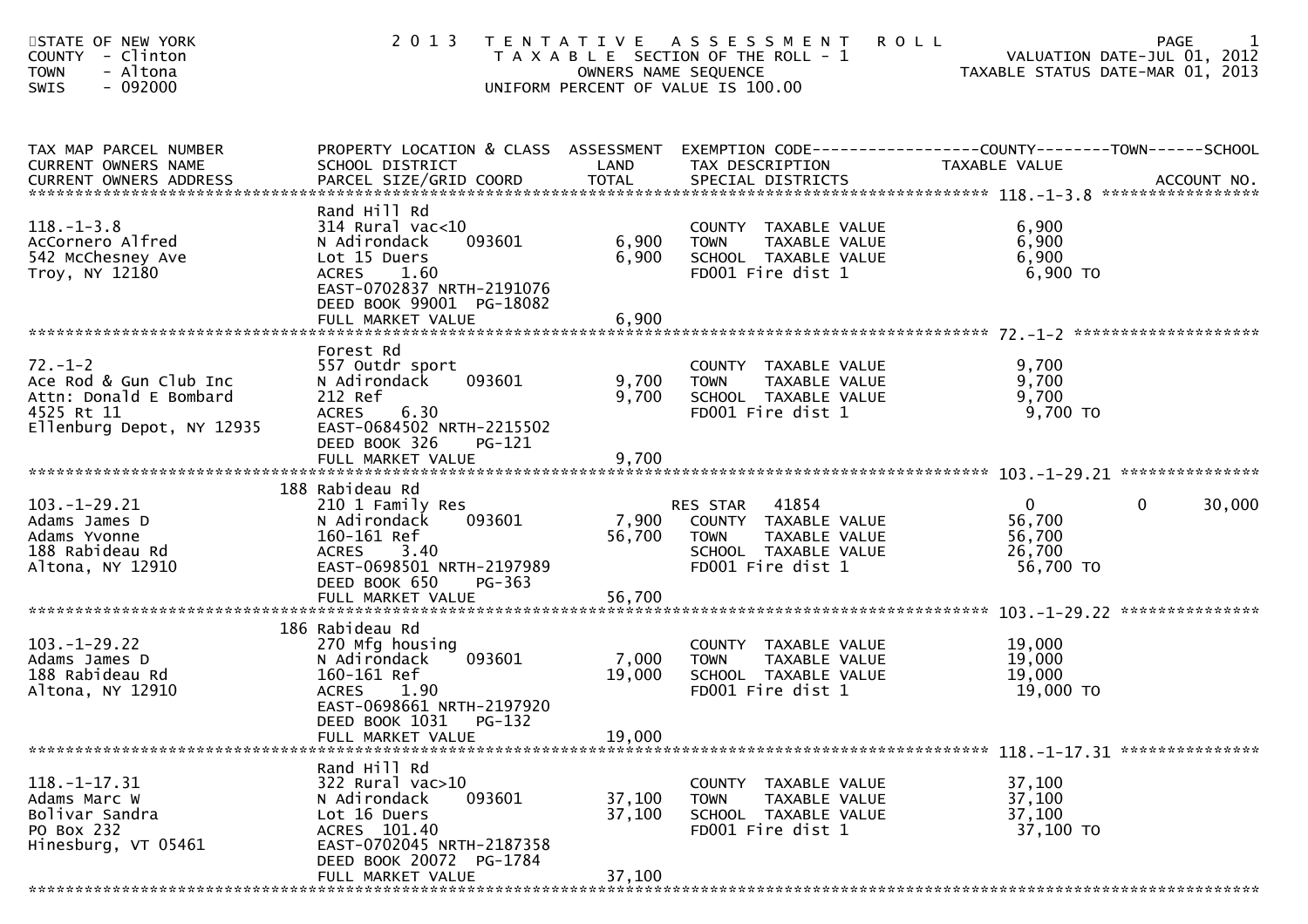| STATE OF NEW YORK<br>COUNTY - Clinton<br><b>TOWN</b><br>- Altona<br>$-092000$<br><b>SWIS</b>           | 2 0 1 3                                                                                                                                                                            | OWNERS NAME SEQUENCE | TENTATIVE ASSESSMENT<br>T A X A B L E SECTION OF THE ROLL - 1<br>UNIFORM PERCENT OF VALUE IS 100.00                          | <b>ROLL</b><br>VALUATION DATE-JUL 01, ZO1Z<br>TAXABLE STATUS DATE-MAR 01, 2013 | <b>PAGE</b><br>VALUATION DATE-JUL 01, 2012 |
|--------------------------------------------------------------------------------------------------------|------------------------------------------------------------------------------------------------------------------------------------------------------------------------------------|----------------------|------------------------------------------------------------------------------------------------------------------------------|--------------------------------------------------------------------------------|--------------------------------------------|
| TAX MAP PARCEL NUMBER<br>CURRENT OWNERS NAME                                                           | PROPERTY LOCATION & CLASS ASSESSMENT EXEMPTION CODE----------------COUNTY-------TOWN------SCHOOL<br>SCHOOL DISTRICT                                                                | LAND                 | TAX DESCRIPTION                                                                                                              | TAXABLE VALUE                                                                  |                                            |
| $147. - 1 - 1$<br>Adams Timothy J<br>Adams Tara L<br>PO Box 118<br>Grand Isle, VT 05458                | Jerusalem Rd<br>321 Abandoned ag<br>093601<br>N Adirondack<br>218 & 223 Ref<br>ACRES 114.80<br>EAST-0695420 NRTH-2173342<br>DEED BOOK 20021 PG-50040                               | 28,500<br>28,500     | COUNTY TAXABLE VALUE<br><b>TOWN</b><br>TAXABLE VALUE<br>SCHOOL TAXABLE VALUE<br>FD001 Fire dist 1                            | 28,500<br>28,500<br>28,500<br>28,500 TO                                        |                                            |
|                                                                                                        |                                                                                                                                                                                    |                      |                                                                                                                              |                                                                                |                                            |
| $74. - 1 - 8.2$<br>Adirondack Riders Motor Club<br>PO Box 238<br>Altona, NY 12910                      | 52 ARMC Way<br>321 Abandoned ag<br>093601<br>N Adirondack<br>Lot 112 Ref Tr<br>ACRES 21.30<br>EAST-0712502 NRTH-2212616<br>DEED BOOK 1019<br>$PG-1$                                | 15,600<br>15,600     | COUNTY TAXABLE VALUE<br><b>TOWN</b><br>TAXABLE VALUE<br>SCHOOL TAXABLE VALUE<br>FD001 Fire dist 1<br>LT001 Altona light 1    | 15,600<br>15,600<br>15,600<br>15,600 TO<br>15,600 TO                           |                                            |
|                                                                                                        |                                                                                                                                                                                    |                      |                                                                                                                              |                                                                                |                                            |
| $145. - 2 - 3.1$<br>Agoney Amanda<br>586 Plank Rd<br>Ellenburg Depot, NY 12935                         | 586 Plank Rd<br>270 Mfg housing<br>093601<br>N Adirondack<br>$40$ Sg<br><b>ACRES</b><br>62.00 BANK<br>350<br>EAST-0682526 NRTH-2174963<br>DEED BOOK 20122 PG-48446                 | 35,000               | RES STAR 41854<br>23,700 COUNTY TAXABLE VALUE<br><b>TOWN</b><br>TAXABLE VALUE<br>SCHOOL TAXABLE VALUE<br>FD001 Fire dist 1   | $\mathbf{0}$<br>35,000<br>35,000<br>5,000<br>35,000 TO                         | $\mathbf 0$<br>30,000                      |
|                                                                                                        | 598 Plank Rd                                                                                                                                                                       |                      |                                                                                                                              |                                                                                |                                            |
| $145. - 2 - 3.2$<br>Agoney Franklin Jr<br>598 Plank Rd<br>Ellenburg Depot, NY 12935                    | 270 Mfg housing<br>093601<br>N Adirondack<br>Lot 40 S.g.<br>FRNT 200.00 DPTH 210.00<br>EAST-0681715 NRTH-2175131<br>DEED BOOK 822<br><b>PG-122</b>                                 | 11,100<br>11,100     | 41854<br>RES STAR<br>6,600 COUNTY TAXABLE VALUE<br>TAXABLE VALUE<br><b>TOWN</b><br>SCHOOL TAXABLE VALUE<br>FD001 Fire dist 1 | $\mathbf{0}$<br>11,100<br>11,100<br>$\overline{0}$<br>11,100 TO                | $\mathbf{0}$<br>11,100                     |
|                                                                                                        | FULL MARKET VALUE                                                                                                                                                                  |                      |                                                                                                                              |                                                                                |                                            |
| $88.14 - 2 - 58$<br>Agraviador Armin<br>Agraviador Leah<br>16607 Whispering Glenn Dr<br>Lutz, FL 33558 | 99 Pinewood Dr<br>311 Res vac land<br>093601<br>N Adirondack<br>Sub Bk 10 Pg 123 Lot 58<br>70.00 DPTH 158.94<br><b>FRNT</b><br>EAST-0698772 NRTH-2205084<br>DEED BOOK 20062 PG-925 | 4,000<br>4,000       | COUNTY TAXABLE VALUE<br>TAXABLE VALUE<br><b>TOWN</b><br>SCHOOL TAXABLE VALUE<br>FD001 Fire dist 1                            | 4,000<br>4,000<br>4,000<br>4,000 TO                                            |                                            |
|                                                                                                        | FULL MARKET VALUE                                                                                                                                                                  | 4,000                |                                                                                                                              |                                                                                |                                            |
| STATE OF NEW YORK                                                                                      | 2 0 1 3                                                                                                                                                                            | T E N T A T I V E    | A S S E S S M E N T                                                                                                          | ROLL                                                                           | 3<br><b>PAGE</b>                           |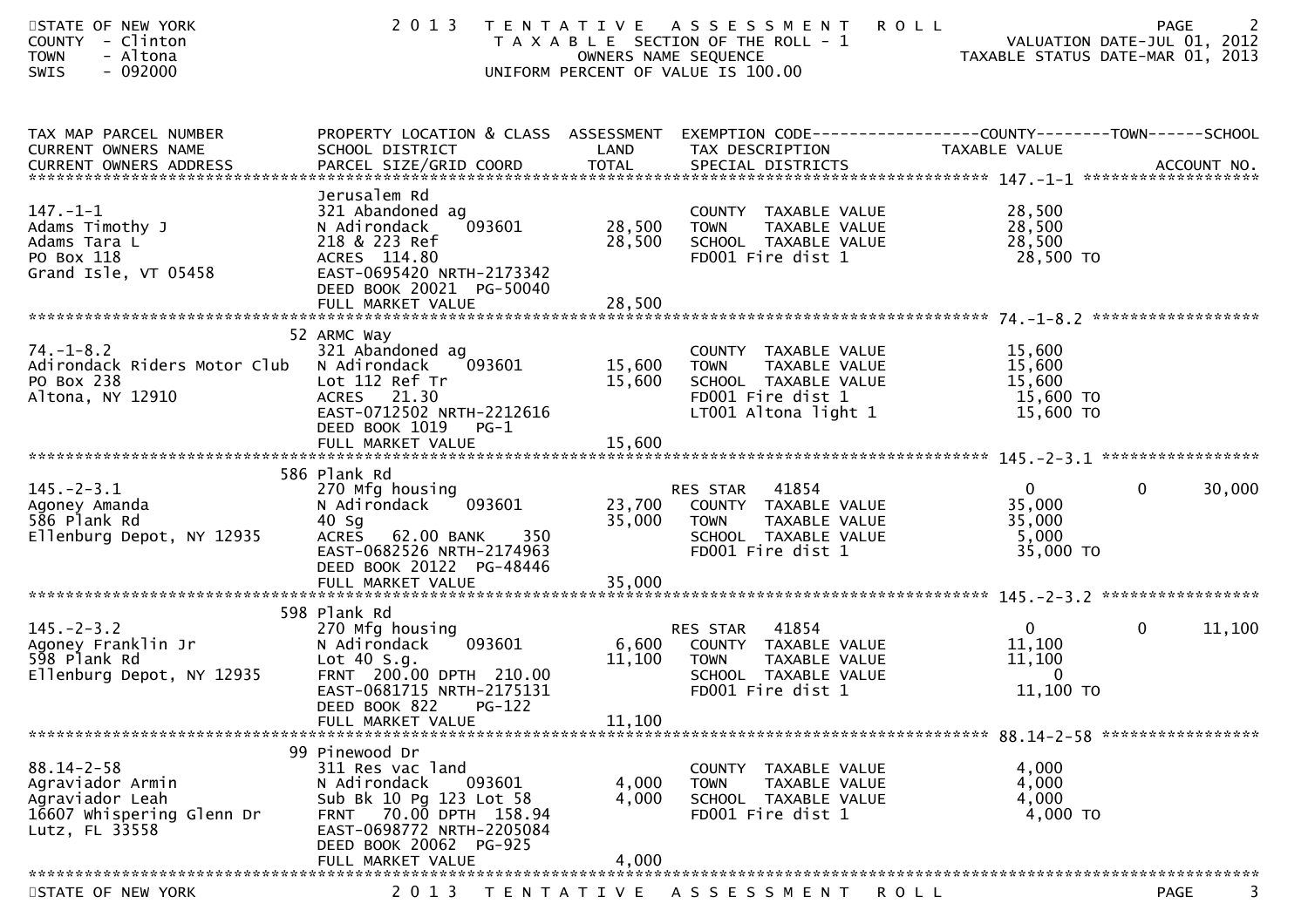| TAX MAP PARCEL NUMBER                                                                                     | PROPERTY LOCATION & CLASS ASSESSMENT                                                                                                                               |                         |                                                                                                                               |                                                                 |        |
|-----------------------------------------------------------------------------------------------------------|--------------------------------------------------------------------------------------------------------------------------------------------------------------------|-------------------------|-------------------------------------------------------------------------------------------------------------------------------|-----------------------------------------------------------------|--------|
| <b>CURRENT OWNERS NAME</b>                                                                                | SCHOOL DISTRICT                                                                                                                                                    | LAND                    | TAX DESCRIPTION                                                                                                               | TAXABLE VALUE                                                   |        |
|                                                                                                           |                                                                                                                                                                    |                         |                                                                                                                               |                                                                 |        |
| $73. - 3 - 12.2$<br>Aiello Josephine<br>Aiello Rios Carmen<br>31 Chambers St Rm 311<br>New York, NY 10007 | Irona Rd<br>$314$ Rural vac< $10$<br>N Adirondack<br>093601<br>166 Ref<br>1.80<br><b>ACRES</b><br>EAST-0696628 NRTH-2212955<br>DEED BOOK 609<br>PG-1028            | 7,000<br>7,000          | COUNTY TAXABLE VALUE<br>TAXABLE VALUE<br><b>TOWN</b><br>SCHOOL TAXABLE VALUE<br>FD001 Fire dist 1                             | 7,000<br>7,000<br>7,000<br>$7,000$ TO                           |        |
|                                                                                                           | FULL MARKET VALUE                                                                                                                                                  | 7,000                   |                                                                                                                               |                                                                 |        |
|                                                                                                           | 79 Gonyea Rd                                                                                                                                                       |                         |                                                                                                                               |                                                                 |        |
| $76. - 3 - 2.2$<br>Akey Denise<br>79 Gonyea Rd<br>Altona, NY 12910-9761                                   | 210 1 Family Res<br>Northeastern Cl 092801<br>50 Ref<br>FRNT 340.00 DPTH 125.00<br>EAST-0736442 NRTH-2211217<br>DEED BOOK 20062 PG-955                             | 6,000<br>83,100         | 41854<br><b>RES STAR</b><br>COUNTY TAXABLE VALUE<br><b>TOWN</b><br>TAXABLE VALUE<br>SCHOOL TAXABLE VALUE<br>FD001 Fire dist 1 | $\Omega$<br>$\Omega$<br>83,100<br>83,100<br>53.100<br>83,100 TO | 30,000 |
|                                                                                                           | Plank Rd                                                                                                                                                           |                         |                                                                                                                               |                                                                 |        |
| $116. - 2 - 13$<br>Alama Rogelio N<br>Alama Nympha<br>575 Ellen Pl<br>North Woodmere, NY 11581            | 321 Abandoned ag<br>093601<br>N Adirondack<br>27 Sq<br>ACRES 120.30<br>EAST-0680653 NRTH-2189896<br>DEED BOOK 20051 PG-87179                                       | 34,400<br>34,400        | COUNTY TAXABLE VALUE<br>TAXABLE VALUE<br><b>TOWN</b><br>SCHOOL TAXABLE VALUE<br>FD001 Fire dist 1                             | 34,400<br>34,400<br>34,400<br>34,400 TO                         |        |
|                                                                                                           |                                                                                                                                                                    |                         |                                                                                                                               |                                                                 |        |
|                                                                                                           |                                                                                                                                                                    |                         |                                                                                                                               |                                                                 |        |
| $133. - 1 - 16$<br>Alexander Jeffery<br>Alexander Sheryl<br>PO Box 196<br>Lyon Mountain, NY 12952         | Purdy Rd<br>910 Priv forest<br>093601<br>N Adirondack<br>66 Duer<br>ACRES 27.00<br>EAST-0713200 NRTH-2181955<br>DEED BOOK 20041 PG-75025<br>FULL MARKET VALUE      | 7,200<br>7,200<br>7,200 | COUNTY TAXABLE VALUE<br><b>TOWN</b><br>TAXABLE VALUE<br>SCHOOL TAXABLE VALUE<br>FD001 Fire dist 1                             | 7.200<br>7,200<br>7,200<br>7,200 TO                             |        |
|                                                                                                           |                                                                                                                                                                    |                         |                                                                                                                               |                                                                 |        |
| $133. - 1 - 13$<br>Alexander Jeffrey A<br>Alexander Sheryl<br>PO Box 196<br>Lyon Mt, NY 12952             | Purdy Rd<br>910 Priv forest<br>093601<br>N Adirondack<br>66 Duer 1938<br>ACRES 27.00<br>EAST-0713503 NRTH-2180335<br>DEED BOOK 20041 PG-75026<br>FULL MARKET VALUE | 12,000<br>12,000        | COUNTY TAXABLE VALUE<br><b>TOWN</b><br>TAXABLE VALUE<br>SCHOOL TAXABLE VALUE<br>FD001 Fire dist 1                             | 12,000<br>12,000<br>12,000<br>12,000 TO                         |        |
| STATE OF NEW YORK                                                                                         | 2 0 1 3                                                                                                                                                            |                         | TENTATIVE ASSESSMENT                                                                                                          | <b>ROLL</b><br><b>PAGE</b>                                      |        |
| COUNTY - Clinton                                                                                          |                                                                                                                                                                    |                         | T A X A B L E SECTION OF THE ROLL - 1                                                                                         | VALUATION DATE-JUL 01, 2012                                     |        |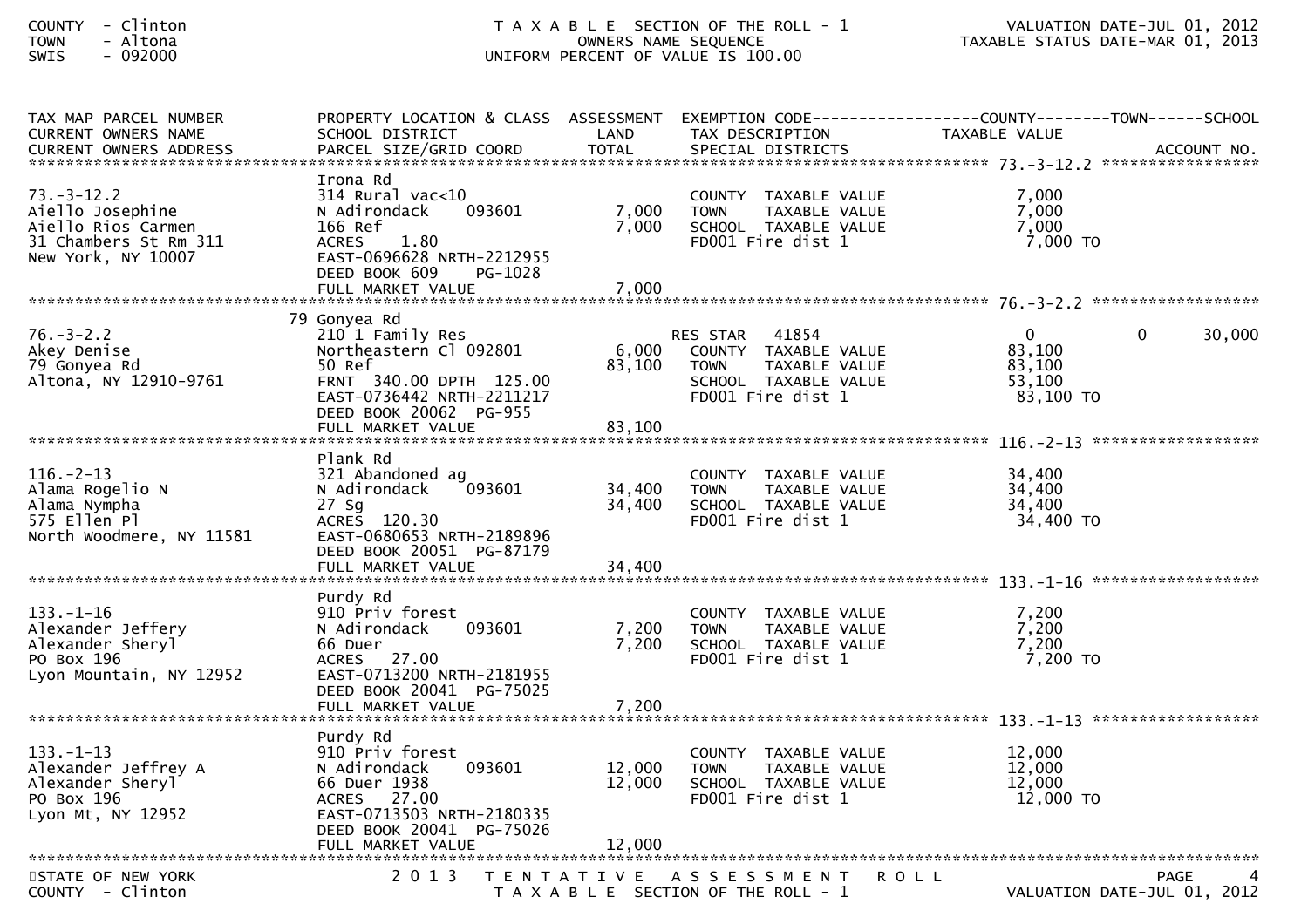| TAX MAP PARCEL NUMBER<br>CURRENT OWNERS NAME                                                         | SCHOOL DISTRICT                                                                                                                                                                          | LAND                                      | TAX DESCRIPTION                                                                                                     | PROPERTY LOCATION & CLASS ASSESSMENT EXEMPTION CODE----------------COUNTY-------TOWN------SCHOOL<br>TAXABLE VALUE |
|------------------------------------------------------------------------------------------------------|------------------------------------------------------------------------------------------------------------------------------------------------------------------------------------------|-------------------------------------------|---------------------------------------------------------------------------------------------------------------------|-------------------------------------------------------------------------------------------------------------------|
| 73. –1–10.14<br>Alfred Ralph<br>Alfred Kevin<br>PO Box 220<br>Altona, NY 12910                       | Alder Bend Rd<br>311 Res vac land<br>093601<br>N Adirondack<br>Lot 155 Ref Tr<br>FRNT 97.00 DPTH 175.00<br>EAST-0697977 NRTH-2215456<br>DEED BOOK 978<br>PG-86<br>FULL MARKET VALUE      | 5,600<br>5,600<br>5,600                   | COUNTY TAXABLE VALUE<br><b>TOWN</b><br>TAXABLE VALUE<br>SCHOOL TAXABLE VALUE<br>FD001 Fire dist 1                   | 5,600<br>5,600<br>5,600<br>$5,600$ TO                                                                             |
|                                                                                                      |                                                                                                                                                                                          |                                           |                                                                                                                     |                                                                                                                   |
| $73. - 1 - 10.16$<br>Alfred Ralph<br>Alfred Kevin<br>PO Box 220<br>Altona, NY 12910                  | Alder Bend Rd<br>311 Res vac land<br>N Adirondack<br>093601<br>Lot 155 Ref Tract<br>FRNT 70.00 DPTH 200.00<br>EAST-0697940 NRTH-2215378<br>DEED BOOK 20001 PG-27652<br>FULL MARKET VALUE | 3,600<br>3,600<br>3,600                   | COUNTY TAXABLE VALUE<br><b>TOWN</b><br>TAXABLE VALUE<br>SCHOOL TAXABLE VALUE<br>FD001 Fire dist 1                   | 3,600<br>3,600<br>3,600<br>3,600 TO                                                                               |
|                                                                                                      | 395/401 Murtagh Hill Rd                                                                                                                                                                  |                                           |                                                                                                                     |                                                                                                                   |
| $149. - 1 - 10.611$<br>Allen Gloria Ann<br>401 Murtagh Hill Rd<br>West Chazy, NY 12992               | 240 Rural res<br>N Adirondack<br>093601<br>106-113 Duer<br>ACRES 21.70<br>EAST-0723951 NRTH-2172887<br>DEED BOOK 98000 PG-99330                                                          | 19,200<br>57,500                          | RES STAR 41854<br>COUNTY TAXABLE VALUE<br><b>TOWN</b><br>TAXABLE VALUE<br>SCHOOL TAXABLE VALUE<br>FD001 Fire dist 1 | $\overline{0}$<br>$\mathbf{0}$<br>30,000<br>57,500<br>57,500<br>27,500<br>57,500 TO                               |
|                                                                                                      | 3209 Military Tpke                                                                                                                                                                       |                                           |                                                                                                                     |                                                                                                                   |
| $150.-1-11$<br>Allen Peter<br>Allen Eileen Barber<br>659 Cumberland Head Rd<br>Plattsburgh, NY 12901 | 321 Abandoned ag<br>093601<br>N Adirondack<br>128-129 Pat Duer<br>ACRES 27.00<br>EAST-0733053 NRTH-2174178<br>DEED BOOK 20021 PG-43645                                                   | 18,000<br>18,000                          | COUNTY TAXABLE VALUE<br><b>TOWN</b><br>TAXABLE VALUE<br>SCHOOL TAXABLE VALUE<br>FD001 Fire dist 1                   | 18,000<br>18,000<br>18,000<br>18,000 TO                                                                           |
|                                                                                                      | FULL MARKET VALUE                                                                                                                                                                        | 18,000                                    |                                                                                                                     |                                                                                                                   |
| $149. - 1 - 7$<br>Allen Peter N<br>Allen Eileen B<br>659 Cumberland Head Rd<br>Plattsburgh, NY 12901 | Murtagh Hill Rd<br>321 Abandoned ag<br>N Adirondack<br>093601<br>128 Pat Duer<br>ACRES 41.80<br>EAST-0731806 NRTH-2174166<br>DEED BOOK 20031 PG-57702<br>FULL MARKET VALUE               | 16,500<br>16,500<br>16,500                | COUNTY TAXABLE VALUE<br><b>TOWN</b><br>TAXABLE VALUE<br>SCHOOL TAXABLE VALUE<br>FD001 Fire dist 1                   | 16,500<br>16,500<br>16,500<br>16,500 TO                                                                           |
|                                                                                                      |                                                                                                                                                                                          |                                           |                                                                                                                     |                                                                                                                   |
| STATE OF NEW YORK<br>- Clinton<br><b>COUNTY</b><br>- Altona<br><b>TOWN</b>                           | 2 0 1 3                                                                                                                                                                                  | T E N T A T I V E<br>OWNERS NAME SEQUENCE | A S S E S S M E N T<br>R O L L<br>T A X A B L E SECTION OF THE ROLL - 1                                             | <b>PAGE</b><br>VALUATION DATE-JUL 01, 2012<br>TAXABLE STATUS DATE-MAR 01, 2013                                    |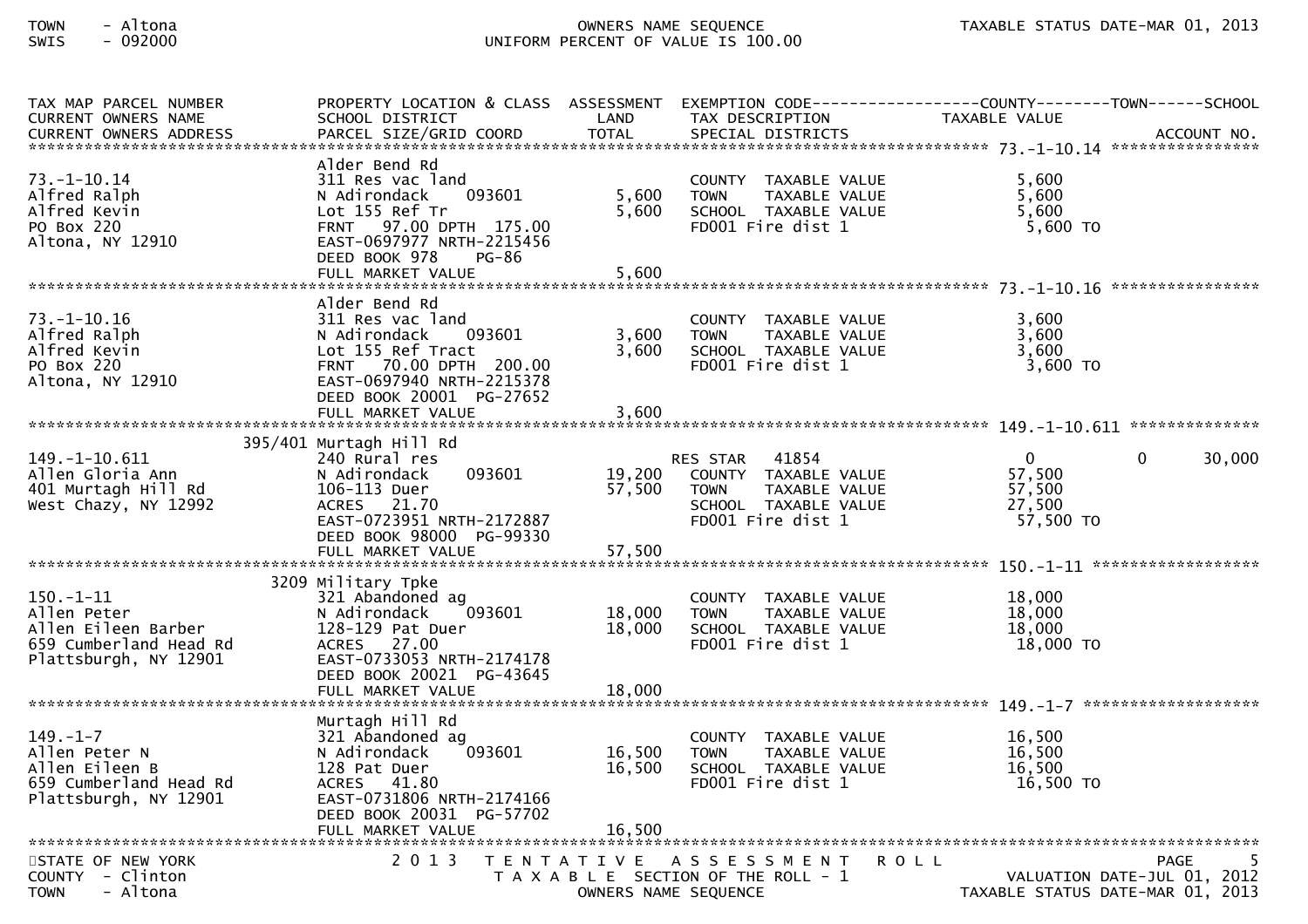| TAX MAP PARCEL NUMBER                                                                                                       | PROPERTY LOCATION & CLASS ASSESSMENT                                                                                                                                          |                      |                                                                                                                     | EXEMPTION CODE------------------COUNTY--------TOWN------SCHOOL                                                                                          |
|-----------------------------------------------------------------------------------------------------------------------------|-------------------------------------------------------------------------------------------------------------------------------------------------------------------------------|----------------------|---------------------------------------------------------------------------------------------------------------------|---------------------------------------------------------------------------------------------------------------------------------------------------------|
| <b>CURRENT OWNERS NAME</b>                                                                                                  | SCHOOL DISTRICT                                                                                                                                                               | LAND                 | TAX DESCRIPTION                                                                                                     | TAXABLE VALUE                                                                                                                                           |
|                                                                                                                             |                                                                                                                                                                               |                      |                                                                                                                     | .CURRENT OWNERS ADDRESS PARCEL SIZE/GRID COORD TOTAL SPECIAL DISTRICTS MONERS ADDRESS PERSON PARCEL SIZE/GRID COORD TOTAL SPECIAL DISTRICTS ACCOUNT NO. |
| $133. - 1 - 6$<br>Altidor Vilma<br>2140 NW 82nd Way<br>Sunrise, FL 33322                                                    | Purdy Rd<br>910 Priv forest<br>093601<br>N Adirondack<br>73 Duer<br>Prior Deed Bk 528 Pg 257<br>ACRES 25.00<br>EAST-0717965 NRTH-2180717<br>DEED BOOK 20072 PG-6352           | 16,000<br>16,000     | COUNTY TAXABLE VALUE<br><b>TOWN</b><br>TAXABLE VALUE<br>SCHOOL TAXABLE VALUE<br>FD001 Fire dist 1                   | 16,000<br>16,000<br>16,000<br>16,000 TO                                                                                                                 |
|                                                                                                                             | FULL MARKET VALUE                                                                                                                                                             | 16,000               |                                                                                                                     |                                                                                                                                                         |
|                                                                                                                             |                                                                                                                                                                               |                      |                                                                                                                     |                                                                                                                                                         |
| $148. - 3 - 22$<br>Altona Hunting LLC<br>620 Righters Ferry Rd<br>Bala Cynwyd, PA 19004                                     | 1763 Rand Hill Rd<br>210 1 Family Res<br>093601<br>N Adirondack<br>Lot 63 Duer<br>ACRES 9.40<br>EAST-0714398 NRTH-2170873<br>DEED BOOK 20082 PG-15413                         | 13,500<br>96,200     | RES STAR 41854<br>COUNTY TAXABLE VALUE<br><b>TOWN</b><br>TAXABLE VALUE<br>SCHOOL TAXABLE VALUE<br>FD001 Fire dist 1 | $\overline{0}$<br>$\mathbf{0}$<br>30,000<br>96,200<br>96,200<br>66,200<br>96,200 TO                                                                     |
|                                                                                                                             | FULL MARKET VALUE                                                                                                                                                             | 96,200               |                                                                                                                     |                                                                                                                                                         |
| $87. - 1 - 13.2$<br>Ambrosio Martin V Jr<br>PO Box 131<br>Bristol, CT 06011-0131                                            | Military Tpke<br>910 Priv forest<br>093601<br>N Adirondack<br>Lot 213 Ref Tr<br>ACRES 45.00<br>EAST-0683511 NRTH-2206720<br>DEED BOOK 961<br>PG-71                            | 19,900<br>19,900     | COUNTY TAXABLE VALUE<br>TAXABLE VALUE<br><b>TOWN</b><br>SCHOOL TAXABLE VALUE<br>FD001 Fire dist 1                   | 19,900<br>19,900<br>19,900<br>19,900 TO                                                                                                                 |
|                                                                                                                             | FULL MARKET VALUE                                                                                                                                                             | 19,900               |                                                                                                                     |                                                                                                                                                         |
|                                                                                                                             |                                                                                                                                                                               |                      |                                                                                                                     |                                                                                                                                                         |
| $132. - 1 - 4.31$<br>Anderson Barry L<br>Anderson Patricia<br>214 Dogtail Corners Rd<br>Wingdale, NY 12594                  | 2464 Rand Hill Rd<br>$322$ Rural vac $>10$<br>093601<br>N Adirondack<br>Lot 39 Duers<br>ACRES 57.00<br>EAST-0706108 NRTH-2182965<br>DEED BOOK 736<br>PG-107                   | 21,500<br>21,500     | COUNTY TAXABLE VALUE<br>TAXABLE VALUE<br><b>TOWN</b><br>SCHOOL TAXABLE VALUE<br>FD001 Fire dist 1                   | 21,500<br>21,500<br>21,500<br>21,500 TO                                                                                                                 |
|                                                                                                                             | FULL MARKET VALUE                                                                                                                                                             | 21,500               |                                                                                                                     |                                                                                                                                                         |
|                                                                                                                             |                                                                                                                                                                               |                      |                                                                                                                     |                                                                                                                                                         |
| $88.14 - 2 - 21$<br>Archambault Caty<br>Archambault Luc Eric<br>1740 Rue Guillemette<br>LaPlaine, Quebec, Canada<br>J7M 1Z8 | 50 Pinewood Dr<br>260 Seasonal res<br>N Adirondack<br>093601<br>Sub Bk 10 Pg 123 Lot 21<br>82.05 DPTH 123.43<br>FRNT<br>EAST-0698551 NRTH-2204941<br>DEED BOOK 20102 PG-30297 | 3,600<br>7,500       | COUNTY TAXABLE VALUE<br><b>TOWN</b><br>TAXABLE VALUE<br>SCHOOL TAXABLE VALUE<br>FD001 Fire dist 1                   | 7,500<br>7,500<br>7,500<br>7,500 TO                                                                                                                     |
|                                                                                                                             | FULL MARKET VALUE                                                                                                                                                             | 7,500                |                                                                                                                     |                                                                                                                                                         |
| STATE OF NEW YORK                                                                                                           | 2 0 1 3                                                                                                                                                                       |                      | TENTATIVE ASSESSMENT                                                                                                | 6<br><b>PAGE</b><br>R O L L                                                                                                                             |
| <b>COUNTY</b><br>- Clinton<br>- Altona<br><b>TOWN</b>                                                                       |                                                                                                                                                                               | OWNERS NAME SEQUENCE | T A X A B L E SECTION OF THE ROLL - 1                                                                               | VALUATION DATE-JUL 01, 2012<br>TAXABLE STATUS DATE-MAR 01, 2013                                                                                         |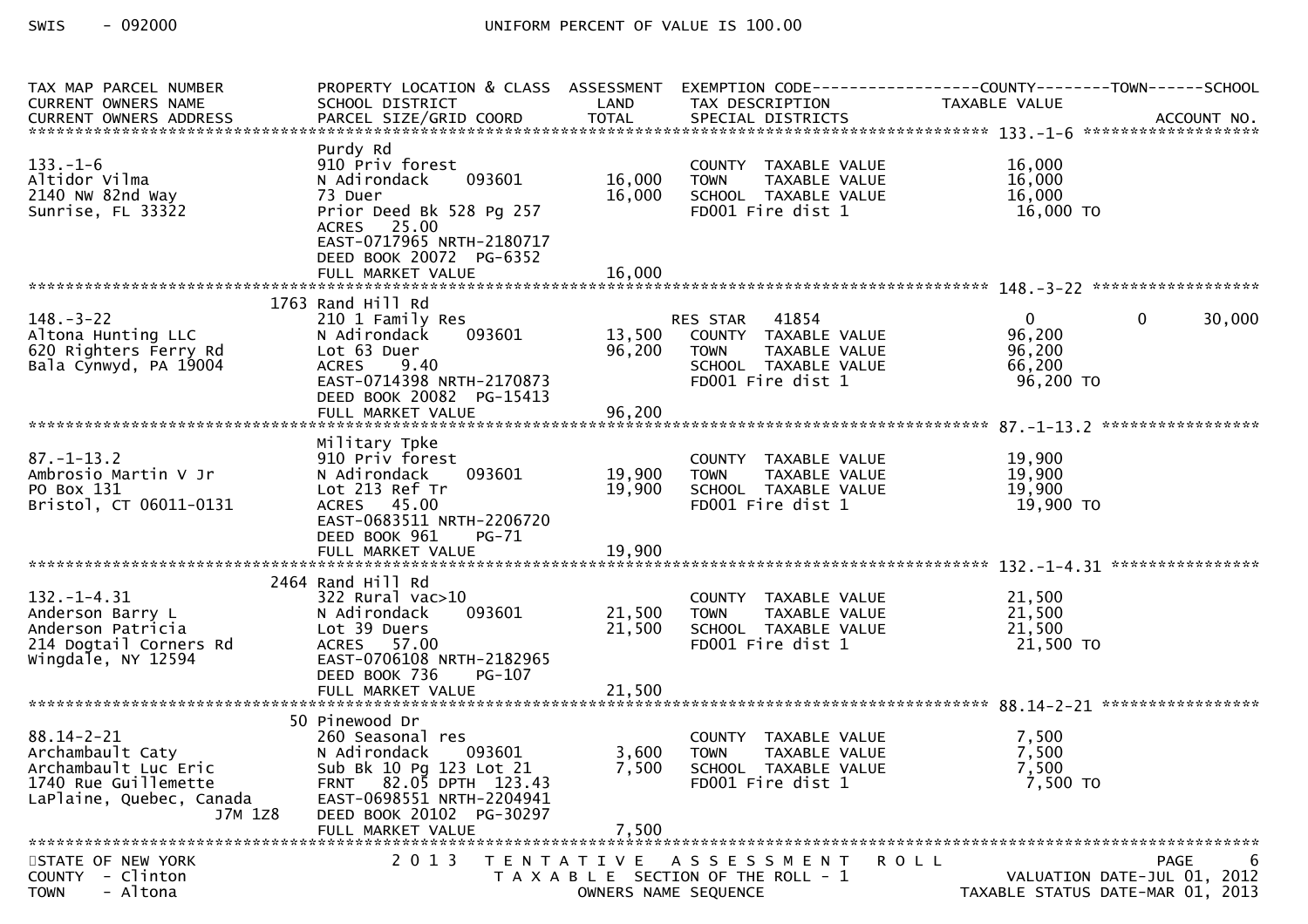| TAX MAP PARCEL NUMBER<br>CURRENT OWNERS NAME                                                                             | PROPERTY LOCATION & CLASS ASSESSMENT<br>SCHOOL DISTRICT                                                                                                                            | LAND                    | TAX DESCRIPTION                                                                                                                                                                                                                                | EXEMPTION CODE------------------COUNTY--------TOWN------SCHOOL<br>TAXABLE VALUE                                  |                             |
|--------------------------------------------------------------------------------------------------------------------------|------------------------------------------------------------------------------------------------------------------------------------------------------------------------------------|-------------------------|------------------------------------------------------------------------------------------------------------------------------------------------------------------------------------------------------------------------------------------------|------------------------------------------------------------------------------------------------------------------|-----------------------------|
| $88.14 - 2 - 70$<br>Archambault Marcel<br>63 Pinewood Dr<br>Altona, NY 12910                                             | 63 Pinewood Dr<br>270 Mfg housing<br>[093601]<br>N Adirondack<br>Sub Div Bk 10 Pg 123 Lot<br>FRNT 65.00 DPTH 165.00<br>EAST-0698127 NRTH-2205030<br>DEED BOOK 923<br><b>PG-100</b> | 5,000<br>19,000         | COUNTY TAXABLE VALUE<br><b>TOWN</b><br>TAXABLE VALUE<br>SCHOOL TAXABLE VALUE<br>FD001 Fire dist 1                                                                                                                                              | 19,000<br>19,000<br>19,000<br>19,000 TO                                                                          |                             |
|                                                                                                                          |                                                                                                                                                                                    |                         |                                                                                                                                                                                                                                                |                                                                                                                  |                             |
| $88.14 - 2 - 16$<br>Archambault Sylvie<br>Archambault Julie<br>127 Des Chesnes<br>Chateauguay, Quebec, Canada<br>J6J 6E6 | 61 Pinewood Dr<br>312 Vac w/imprv<br>N Adirondack 093601<br>Sub Bk 10 Pg 123 Lot 16<br>FRNT 54.00 DPTH 215.00<br>EAST-0698189 NRTH-2204957<br>DEED BOOK 20072 PG-11075             | 4,300<br>4,800          | COUNTY TAXABLE VALUE<br><b>TOWN</b><br>TAXABLE VALUE<br>SCHOOL TAXABLE VALUE<br>FD001 Fire dist 1                                                                                                                                              | 4,800<br>4,800<br>4,800<br>4,800 TO                                                                              |                             |
|                                                                                                                          |                                                                                                                                                                                    |                         |                                                                                                                                                                                                                                                |                                                                                                                  |                             |
| $89. - 3 - 6.2$<br>Archibald Julius Jr<br>Archibald Anola<br>90 Park Ave<br>Plattsburgh, NY 12901                        | Miner Farm Rd<br>311 Res vac land<br>N Adirondack<br>093601<br>Lot 110 Ref Tr<br>FRNT 230.00 DPTH 112.00<br>EAST-0714722 NRTH-2207668<br>DEED BOOK 20001 PG-22150                  | 5,300<br>5,300          | COUNTY TAXABLE VALUE<br>TAXABLE VALUE<br><b>TOWN</b><br>SCHOOL TAXABLE VALUE<br>FD001 Fire dist 1<br>LT001 Altona light 1                                                                                                                      | 5,300<br>5,300<br>5,300<br>5,300 TO<br>5,300 TO                                                                  |                             |
|                                                                                                                          | Helens Way                                                                                                                                                                         |                         |                                                                                                                                                                                                                                                |                                                                                                                  |                             |
| $73. - 3 - 1.3$<br>Arena John Paul<br>7717 Woodchat St<br>Las Vegas, NV 89084                                            | $314$ Rural vac<10<br>093601<br>N Adirondack<br>166 Ref<br><b>ACRES</b><br>4.80<br>EAST-0693582 NRTH-2214416<br>DEED BOOK 585<br>PG-289<br>FULL MARKET VALUE                       | 8,800<br>8,800<br>8,800 | COUNTY TAXABLE VALUE<br>TAXABLE VALUE<br><b>TOWN</b><br>SCHOOL TAXABLE VALUE<br>FD001 Fire dist 1                                                                                                                                              | 8,800<br>8,800<br>8,800<br>8,800 TO                                                                              |                             |
|                                                                                                                          | 140 Joe Wood Rd                                                                                                                                                                    |                         |                                                                                                                                                                                                                                                |                                                                                                                  |                             |
| $74. - 1 - 26$<br>Argilan Stephen Jr<br>Argilan Susan<br>$140$ Joe Wood Rd<br>Altona, NY 12910                           | 240 Rural res<br>093601<br>N Adirondack<br>105-111 Ref<br>ACRES 13.70 BANK<br>080<br>EAST-0715291 NRTH-2210580<br>DEED BOOK 98001 PG-05806<br>FULL MARKET VALUE                    | 85,000                  | 93 PCT OF VALUE USED FOR EXEMPTION PURPOSES<br>WARNONALL 41121<br>13,300 WARDISALL 41141<br>85,000 RES STAR 41854<br>COUNTY TAXABLE VALUE<br>TAXABLE VALUE<br><b>TOWN</b><br>SCHOOL TAXABLE VALUE<br>FD001 Fire dist 1<br>LT001 Altona light 1 | 11,858<br>11,858<br>39,525<br>39,525<br>$\mathbf 0$<br>0<br>33,617<br>33,617<br>55,000<br>85,000 TO<br>85,000 TO | 0<br>$\mathbf{0}$<br>30,000 |
|                                                                                                                          |                                                                                                                                                                                    |                         |                                                                                                                                                                                                                                                |                                                                                                                  |                             |
| STATE OF NEW YORK<br>- Clinton<br><b>COUNTY</b><br><b>TOWN</b><br>- Altona                                               | 2 0 1 3                                                                                                                                                                            | T E N T A T I V E       | A S S E S S M E N T<br>T A X A B L E SECTION OF THE ROLL - 1<br>OWNERS NAME SEQUENCE                                                                                                                                                           | R O L L<br>PAGE<br>VALUATION DATE-JUL 01, 2012<br>TAXABLE STATUS DATE-MAR 01, 2013                               | 7                           |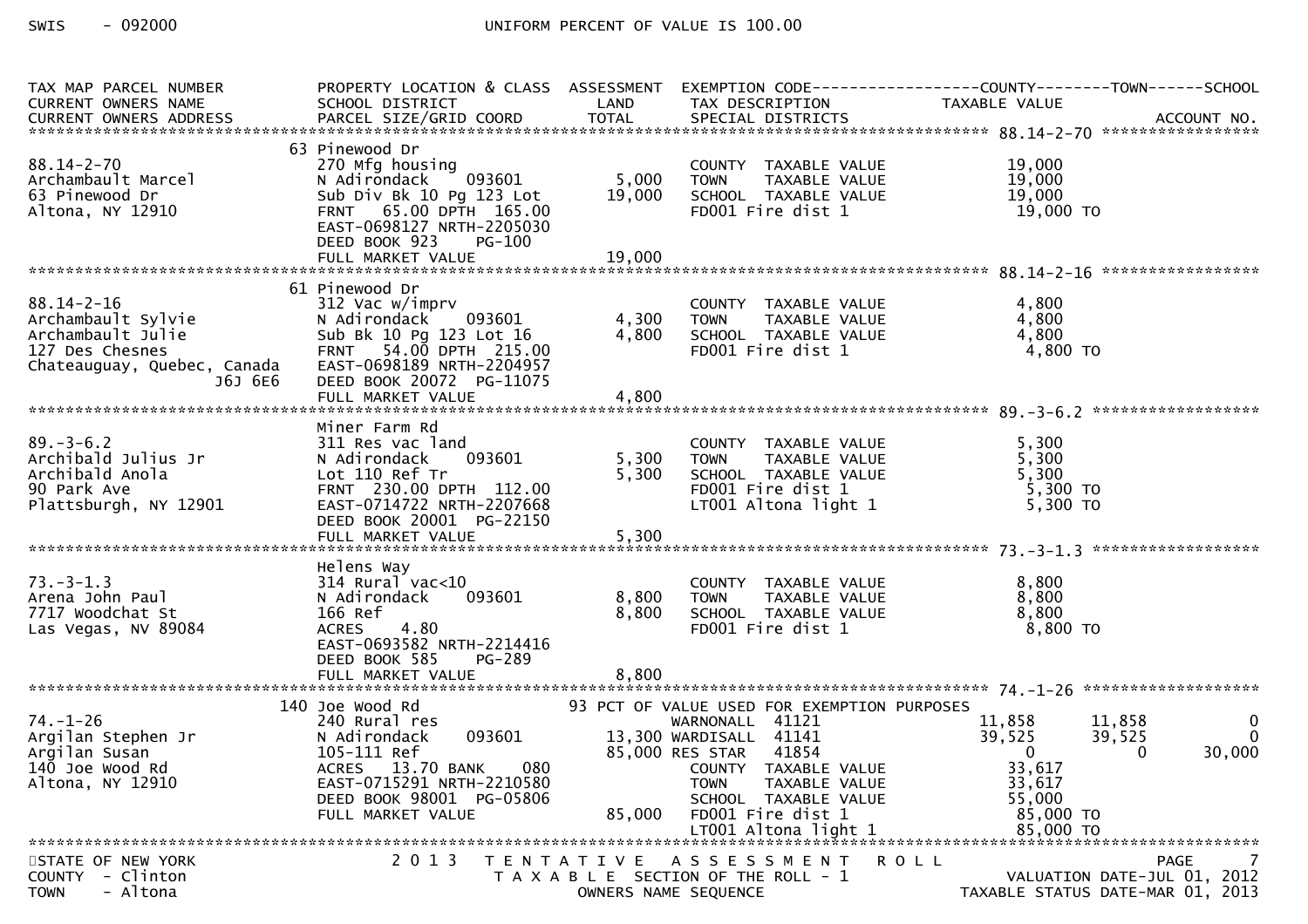| TAX MAP PARCEL NUMBER<br>CURRENT OWNERS NAME<br>CURRENT OWNERS ADDRESS                                                                                       | PROPERTY LOCATION & CLASS ASSESSMENT<br>SCHOOL DISTRICT                                                                                                                                             | LAND                       | TAX DESCRIPTION                                                                                                                                           | EXEMPTION CODE-----------------COUNTY-------TOWN------SCHOOL<br>TAXABLE VALUE                    |                          |
|--------------------------------------------------------------------------------------------------------------------------------------------------------------|-----------------------------------------------------------------------------------------------------------------------------------------------------------------------------------------------------|----------------------------|-----------------------------------------------------------------------------------------------------------------------------------------------------------|--------------------------------------------------------------------------------------------------|--------------------------|
| $88.14 - 1 - 12$<br>Armstrong Dennis P<br>Armstrong W Linda<br>3415 Breard St<br>Brossard QC, Canada J4Z2E3                                                  | 64 Merrywood Dr<br>260 Seasonal res<br>093601<br>N Adirondack<br>Stonewall Acres Lot 12<br>FRNT 125.84 DPTH 148.94<br>EAST-0699204 NRTH-2203888<br>DEED BOOK 20041 PG-66988                         | 3,900<br>15,500            | COUNTY TAXABLE VALUE<br><b>TOWN</b><br>TAXABLE VALUE<br>SCHOOL TAXABLE VALUE<br>FD001 Fire dist 1                                                         | 15,500<br>15,500<br>15,500<br>15,500 TO                                                          |                          |
|                                                                                                                                                              |                                                                                                                                                                                                     |                            |                                                                                                                                                           |                                                                                                  |                          |
| $72. - 1 - 1.3$<br>Ashcroft Eugene E Jr<br>Ashcroft Frances C<br>429 Forest Rd<br>Ellenburg Depot, NY 12935                                                  | 429 Forest Rd<br>210 1 Family Res<br>N Adirondack<br>093601<br>Lot 212 Ref Tract<br>FRNT 186.00 DPTH 164.70<br>320<br><b>BANK</b><br>EAST-0684796 NRTH-2215790<br>DEED BOOK 20031 PG-61633          | 6,000<br>82,000            | 41854<br>RES STAR<br>ES STAR      41854<br>COUNTY    TAXABLE  VALUE<br>TOWN         TAXABLE  VALUE<br>SCHOOL TAXABLE VALUE<br>FD001 Fire dist 1           | $\mathbf{0}$<br>0<br>82,000<br>82,000<br>52,000<br>82,000 TO                                     | 30,000                   |
|                                                                                                                                                              |                                                                                                                                                                                                     |                            |                                                                                                                                                           |                                                                                                  |                          |
| $72. - 1 - 1.5$<br>Ashcroft Eugene E Jr<br>Ashcroft Frances C<br>429 Forest Rd<br>Ellenburg Depot, NY 12935                                                  | Forest Rd<br>$314$ Rural vac<10<br>093601<br>N Adirondack<br>1.50 BANK<br><b>ACRES</b><br>320<br>EAST-0684547 NRTH-2215799<br>DEED BOOK 20031 PG-61633                                              | 1,100<br>1,100             | COUNTY TAXABLE VALUE<br>TAXABLE VALUE<br><b>TOWN</b><br>SCHOOL TAXABLE VALUE<br>FD001 Fire dist 1                                                         | 1,100<br>1,100<br>1,100<br>1,100 TO                                                              |                          |
|                                                                                                                                                              | 85/97 Station St                                                                                                                                                                                    |                            |                                                                                                                                                           |                                                                                                  |                          |
| $89.1 - 2 - 3$<br>Ashline Jesse A<br>85 Station St<br>Altona, NY 12910                                                                                       | 210 1 Family Res<br>093601<br>N Adirondack<br>111 Ref<br>FRNT 175.00 DPTH 120.00<br>910<br>BANK<br>EAST-0711593 NRTH-2209450<br>DEED BOOK 20092 PG-29305                                            | 6,300<br>55,900            | RES STAR 41854<br>ES STAR - 41854<br>COUNTY - TAXABLE VALUE<br>TAXABLE VALUE<br>TOWN<br>SCHOOL TAXABLE VALUE<br>FD001 Fire dist 1<br>LT001 Altona light 1 | $\mathbf{0}$<br>0<br>55,900<br>55,900<br>25,900<br>55,900 TO<br>55,900 TO                        | 30,000                   |
|                                                                                                                                                              | FULL MARKET VALUE                                                                                                                                                                                   | 55,900                     |                                                                                                                                                           |                                                                                                  |                          |
| $135. - 1 - 4.2 - 1$<br>Atwood John W<br>Atwood Charlotte<br>244 Atwood Rd<br>West Chazy, NY 12992<br>MAY BE SUBJECT TO PAYMENT<br>UNDER AGDIST LAW TIL 2017 | 244 Atwood Rd<br>112 Dairy farm<br>Beekmantown Cen 092401 68,200 RES STAR<br>132, 131, 141 & 142 Duers<br>ACRES 212.20<br>EAST-0734873 NRTH-2184799<br>DEED BOOK 520<br>PG-468<br>FULL MARKET VALUE | 189,000 483A EX<br>189,000 | AGRI DISTR 41720<br>41854<br>42100<br>COUNTY TAXABLE VALUE<br>TAXABLE VALUE<br><b>TOWN</b><br>SCHOOL TAXABLE VALUE<br>FD001 Fire dist 1<br>6,400 EX       | 3,801<br>3,801<br>$\Omega$<br>0<br>6,400<br>6,400<br>178,799<br>178,799<br>148,799<br>182,600 TO | 3,801<br>30,000<br>6,400 |
| STATE OF NEW YORK                                                                                                                                            | 2 0 1 3                                                                                                                                                                                             | T E N T A T I V E          | A S S E S S M E N T                                                                                                                                       | R O L L<br>PAGE                                                                                  | 8                        |
| COUNTY - Clinton                                                                                                                                             |                                                                                                                                                                                                     |                            | T A X A B L E SECTION OF THE ROLL - 1                                                                                                                     | VALUATION DATE-JUL 01, 2012                                                                      |                          |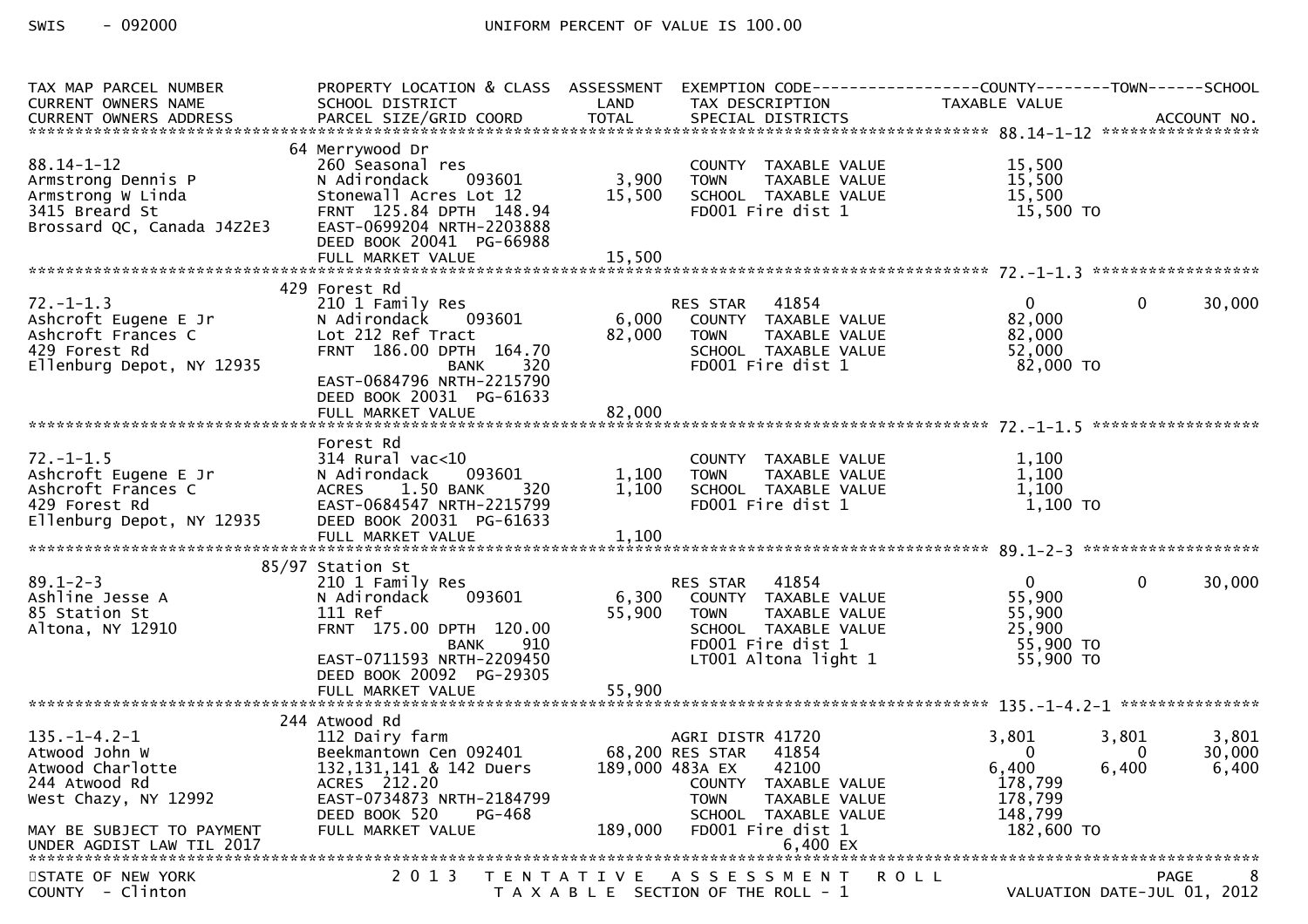| TAX MAP PARCEL NUMBER<br><b>CURRENT OWNERS NAME</b>                                                                                              | PROPERTY LOCATION & CLASS ASSESSMENT EXEMPTION CODE----------------COUNTY--------TOWN------SCHOOL<br>SCHOOL DISTRICT                                        | LAND<br>TAX DESCRIPTION                                      |                                                                                             | TAXABLE VALUE                                                         |              |                 |
|--------------------------------------------------------------------------------------------------------------------------------------------------|-------------------------------------------------------------------------------------------------------------------------------------------------------------|--------------------------------------------------------------|---------------------------------------------------------------------------------------------|-----------------------------------------------------------------------|--------------|-----------------|
| -CURRENT OWNERS ADDRESS PARCEL SIZE/GRID COORD TOTAL SPECIAL DISTRICTS MONERS ADDRESS PARCEL SIZE/GRID COORD TOTAL SPECIAL DISTRICTS ACCOUNT NO. |                                                                                                                                                             |                                                              |                                                                                             |                                                                       |              |                 |
| $135. - 1 - 4.2 - 2$<br>Atwood John W<br>244 Atwood Rd<br>West Chazy, NY 12992<br>MAY BE SUBJECT TO PAYMENT                                      | Atwood Rd<br>105 Vac farmland<br>N Adirondack<br>093601<br>131 & 132 Duers<br><b>ACRES</b><br>36.20<br>EAST-0734873 NRTH-2184799<br>DEED BOOK 845<br>PG-240 | AGRI DISTR 41720<br>13,600 483A EX<br>24,200<br><b>TOWN</b>  | 42100<br>COUNTY TAXABLE VALUE<br>TAXABLE VALUE<br>SCHOOL TAXABLE VALUE<br>FD001 Fire dist 1 | 243<br>1,600<br>22,357<br>22,357<br>22,357<br>22,600 TO               | 243<br>1,600 | 243<br>1,600    |
|                                                                                                                                                  | 161 Atwood Rd                                                                                                                                               |                                                              |                                                                                             |                                                                       |              |                 |
| $135. - 1 - 4.4$<br>Atwood Richard T<br>Atwood Bonita B<br>161 Atwood Rd<br>West Chazy, NY 12992                                                 | 241 Rural res&ag<br>Beekmantown Cen 092401<br>Lot 142 Duers<br><b>ACRES</b><br>38.70<br>EAST-0736640 NRTH-2182506<br>DEED BOOK 20051 PG-80082               | AGRI DISTR 41720<br>20,200 SR STAR<br>149,900<br><b>TOWN</b> | 41834<br>COUNTY TAXABLE VALUE<br>TAXABLE VALUE<br>SCHOOL TAXABLE VALUE<br>FD001 Fire dist 1 | 9,333<br>$\overline{0}$<br>140,567<br>140,567<br>77.267<br>149,900 TO | 9.333<br>0   | 9,333<br>63,300 |
| MAY BE SUBJECT TO PAYMENT<br>UNDER AGDIST LAW TIL 2017                                                                                           | FULL MARKET VALUE                                                                                                                                           | 149,900                                                      |                                                                                             |                                                                       |              |                 |
|                                                                                                                                                  | Atwood Rd                                                                                                                                                   |                                                              |                                                                                             |                                                                       |              |                 |
| $135. - 1 - 4.82$<br>Atwood Richard T<br>Atwood Bonita B<br>161 Atwood Rd<br>West Chazy, NY 12992                                                | 321 Abandoned ag<br>093601<br>N Adirondack<br>Lot 142 Duers<br>ACRES 19.80<br>EAST-0735471 NRTH-2181458<br>DEED BOOK 20051 PG-80082                         | AGRI DISTR 41720<br>6,100<br>6,100<br><b>TOWN</b>            | COUNTY TAXABLE VALUE<br>TAXABLE VALUE<br>SCHOOL TAXABLE VALUE<br>FD001 Fire dist 1          | 952<br>5,148<br>5,148<br>5.148<br>6,100 TO                            | 952          | 952             |
| MAY BE SUBJECT TO PAYMENT<br>UNDER AGDIST LAW TIL 2017                                                                                           | FULL MARKET VALUE                                                                                                                                           | 6,100                                                        |                                                                                             |                                                                       |              |                 |
|                                                                                                                                                  | Atwood Rd                                                                                                                                                   |                                                              |                                                                                             |                                                                       |              |                 |
| $135. - 1 - 2$<br>Atwood Robert F<br>Atwood Elaine<br>783 O'Neil Rd<br>West Chazy, NY 12992                                                      | 105 Vac farmland<br>N Adirondack<br>093601<br>132 Duer<br>ACRES 12.30<br>EAST-0732461 NRTH-2183306<br>DEED BOOK 779<br><b>PG-209</b>                        | OS AG DIST 41730<br>14,300<br>14,300<br><b>TOWN</b>          | COUNTY TAXABLE VALUE<br>TAXABLE VALUE<br>SCHOOL TAXABLE VALUE<br>FD001 Fire dist 1          | 10,629<br>3,671<br>3,671<br>3,671<br>14,300 TO                        | 10,629       | 10,629          |
| MAY BE SUBJECT TO PAYMENT<br>UNDER AGDIST LAW TIL 2020                                                                                           | FULL MARKET VALUE                                                                                                                                           | 14,300                                                       |                                                                                             |                                                                       |              |                 |
|                                                                                                                                                  | Atwood Rd                                                                                                                                                   |                                                              |                                                                                             |                                                                       |              |                 |
| $135. - 1 - 4.11$<br>Atwood Robert F<br>Atwood Elaine M<br>783 O'Neil Rd<br>West Chazy, NY 12992                                                 | $314$ Rural vac<10<br>Beekmantown Cen 092401<br>Lot 142 Duers<br>9.20<br><b>ACRES</b><br>EAST-0736033 NRTH-2182825<br>DEED BOOK 20051 PG-80098              | OS AG DIST 41730<br>4,600<br>4.600<br><b>TOWN</b>            | COUNTY TAXABLE VALUE<br>TAXABLE VALUE<br>SCHOOL TAXABLE VALUE<br>FD001 Fire dist 1          | 1,196<br>3,404<br>3,404<br>3,404<br>$4,600$ TO                        | 1,196        | 1,196           |
| MAY BE SUBJECT TO PAYMENT<br>UNDER AGDIST LAW TIL 2020                                                                                           | FULL MARKET VALUE                                                                                                                                           | 4,600                                                        |                                                                                             |                                                                       |              |                 |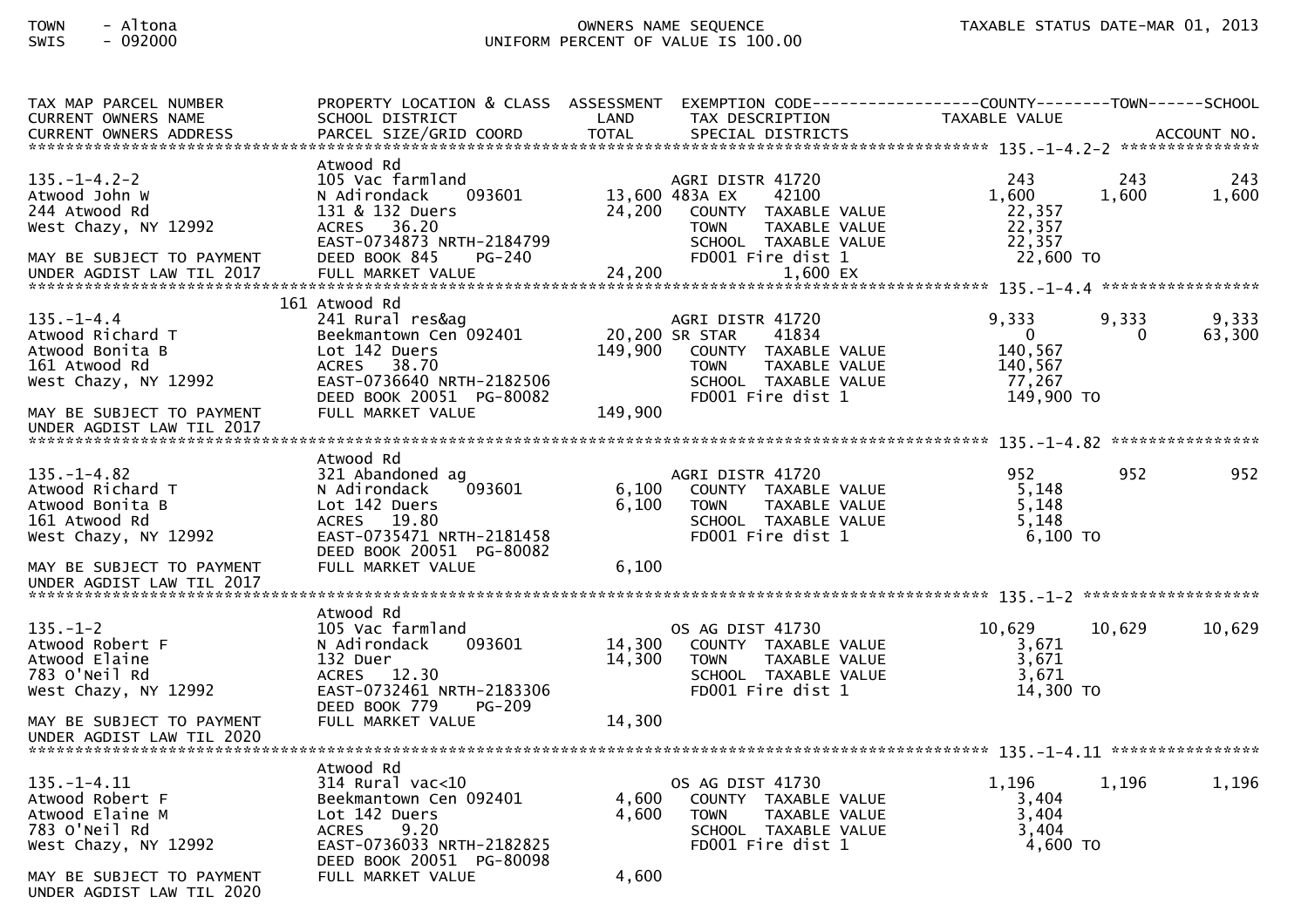| STATE OF NEW YORK<br>COUNTY<br>- Clinton<br>- Altona<br><b>TOWN</b> | 2 0 1 3<br>T E N T A T I V E                                | OWNERS NAME SEQUENCE | A S S E S S M E N T<br><b>ROLL</b><br>T A X A B L E SECTION OF THE ROLL - 1      | VALUATION DATE-JUL 01, 2012<br>TAXABLE STATUS DATE-MAR 01, 2013 | <b>PAGE</b>        |
|---------------------------------------------------------------------|-------------------------------------------------------------|----------------------|----------------------------------------------------------------------------------|-----------------------------------------------------------------|--------------------|
| SWIS<br>$-092000$                                                   |                                                             |                      | UNIFORM PERCENT OF VALUE IS 100.00                                               |                                                                 |                    |
|                                                                     |                                                             |                      |                                                                                  |                                                                 |                    |
| TAX MAP PARCEL NUMBER<br>CURRENT OWNERS NAME                        | PROPERTY LOCATION & CLASS ASSESSMENT<br>SCHOOL DISTRICT     | LAND                 | EXEMPTION CODE-----------------COUNTY--------TOWN------SCHOOL<br>TAX DESCRIPTION | TAXABLE VALUE                                                   |                    |
| <b>CURRENT OWNERS ADDRESS</b>                                       |                                                             |                      |                                                                                  |                                                                 |                    |
| 135. – 1–4.81                                                       | Atwood Rd<br>321 Abandoned ag                               |                      | OS AG DIST 41730                                                                 | 9,718<br>9,718                                                  | 9,718              |
| Atwood Robert F                                                     | 093601<br>N Adirondack                                      | 19,000               | COUNTY TAXABLE VALUE                                                             | 9,282                                                           |                    |
| Atwood Elaine M                                                     | Lot 131 Duers                                               | 19,000               | TAXABLE VALUE<br><b>TOWN</b>                                                     | 9,282                                                           |                    |
| 783 O'Neil Rd<br>West Chazy, NY 12992                               | 35.70<br><b>ACRES</b><br>EAST-0734981 NRTH-2182352          |                      | SCHOOL TAXABLE VALUE<br>FD001 Fire dist 1                                        | 9,282<br>19,000 TO                                              |                    |
|                                                                     | DEED BOOK 20051 PG-80098                                    |                      |                                                                                  |                                                                 |                    |
| MAY BE SUBJECT TO PAYMENT<br>UNDER AGDIST LAW TIL 2020              | FULL MARKET VALUE                                           | 19,000               |                                                                                  |                                                                 |                    |
|                                                                     |                                                             |                      |                                                                                  |                                                                 |                    |
| $135. - 1 - 4.1$                                                    | 270 Atwood Rd<br>210 1 Family Res                           |                      | COUNTY TAXABLE VALUE                                                             | 94,400                                                          |                    |
| Atwood Sharon K                                                     | 093601<br>N Adirondack                                      | 12,200               | TAXABLE VALUE<br><b>TOWN</b>                                                     | 94,400                                                          |                    |
| PO Box 862                                                          | Lot 132 Duers                                               | 94,400               | SCHOOL TAXABLE VALUE                                                             | 94,400                                                          |                    |
| Haleiwa, HI 96712                                                   | <b>ACRES</b><br>7.40                                        |                      | FD001 Fire dist 1                                                                | 94,400 TO                                                       |                    |
|                                                                     | EAST-0734392 NRTH-2183607<br>DEED BOOK 941<br><b>PG-288</b> |                      |                                                                                  |                                                                 |                    |
|                                                                     |                                                             |                      |                                                                                  |                                                                 |                    |
|                                                                     |                                                             |                      |                                                                                  |                                                                 |                    |
|                                                                     | Alder Bend Rd                                               |                      |                                                                                  |                                                                 |                    |
| $103 - 1 - 1$                                                       | 321 Abandoned ag                                            |                      | COUNTY TAXABLE VALUE                                                             | 36,200                                                          |                    |
| Aubrey Joseph                                                       | N Adirondack<br>093601                                      | 36,200               | TAXABLE VALUE<br><b>TOWN</b>                                                     | 36,200                                                          |                    |
| 961 Irona Rd<br>Altona, NY 12910                                    | 161 Ref<br>ACRES 119.40                                     | 36,200               | SCHOOL TAXABLE VALUE<br>FD001 Fire dist 1                                        | 36,200<br>36,200 TO                                             |                    |
|                                                                     | EAST-0696842 NRTH-2201704                                   |                      |                                                                                  |                                                                 |                    |
|                                                                     | DEED BOOK 20132 PG-53695                                    |                      |                                                                                  |                                                                 |                    |
|                                                                     |                                                             |                      |                                                                                  |                                                                 |                    |
|                                                                     | 29 Merrywood Dr                                             |                      |                                                                                  |                                                                 | ****************** |
| $88.14 - 1 - 1$                                                     | 260 Seasonal res                                            |                      | COUNTY TAXABLE VALUE                                                             | 8,500                                                           |                    |
| Auger Clement                                                       | N Adirondack<br>093601                                      | 5,000                | TAXABLE VALUE<br><b>TOWN</b>                                                     | 8,500                                                           |                    |
| Auger Barbara                                                       | Stonewall Acres Lot 1                                       | 8,500                | SCHOOL TAXABLE VALUE                                                             | 8,500                                                           |                    |
| 7955 Lacordaire                                                     | FRNT 102.81 DPTH 180.00                                     |                      | FD001 Fire dist 1                                                                | 8,500 TO                                                        |                    |
| St Leonard QC, Canada<br>H1R2A1                                     | EAST-0699951 NRTH-2203412<br>PG-168                         |                      |                                                                                  |                                                                 |                    |
|                                                                     | DEED BOOK 740<br>FULL MARKET VALUE                          | 8,500                |                                                                                  |                                                                 |                    |
|                                                                     |                                                             |                      |                                                                                  |                                                                 |                    |
|                                                                     | 133 Boulrice Rd                                             |                      |                                                                                  |                                                                 |                    |
| $103. - 1 - 2$                                                      | 321 Abandoned ag                                            |                      | COUNTY TAXABLE VALUE                                                             | 40,300                                                          |                    |
| Averill Norine<br>515 Duquette Rd                                   | 093601<br>N Adirondack<br>161 Ref                           | 40,300               | TAXABLE VALUE<br><b>TOWN</b>                                                     | 40,300<br>40,300                                                |                    |
| West Chazy, NY 12992                                                | ACRES 158.90                                                | 40,300               | SCHOOL TAXABLE VALUE<br>FD001 Fire dist 1                                        | 40,300 TO                                                       |                    |
|                                                                     | EAST-0695893 NRTH-2198128                                   |                      |                                                                                  |                                                                 |                    |
|                                                                     | DEED BOOK 871<br>PG-215                                     |                      |                                                                                  |                                                                 |                    |
|                                                                     | FULL MARKET VALUE                                           | 40,300               |                                                                                  |                                                                 |                    |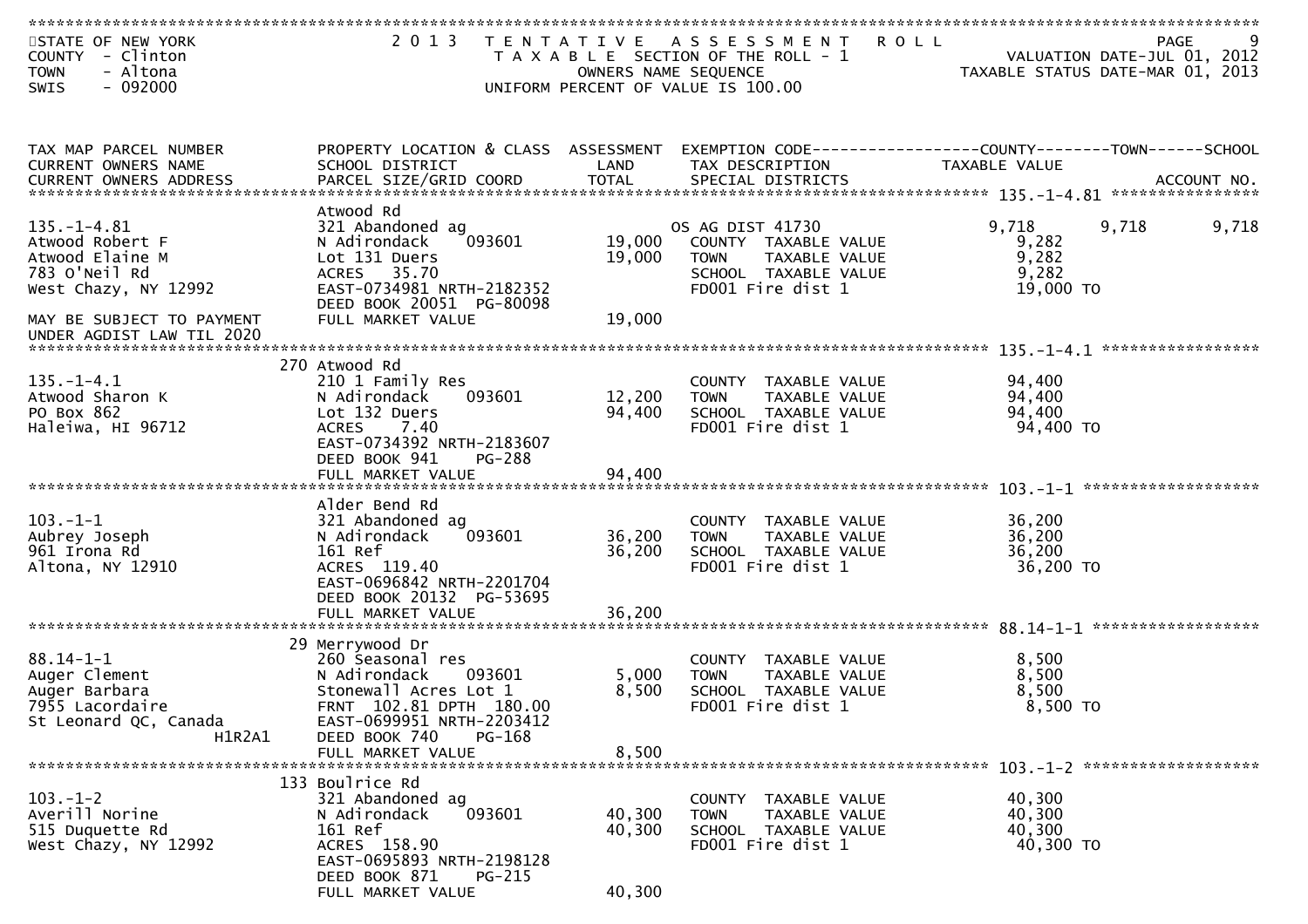| STATE OF NEW YORK       | 2 0 1 3                              |        | TENTATIVE ASSESSMENT<br><b>ROLL</b>                          |                                  | PAGE<br>10             |
|-------------------------|--------------------------------------|--------|--------------------------------------------------------------|----------------------------------|------------------------|
| COUNTY - Clinton        |                                      |        | T A X A B L E SECTION OF THE ROLL - 1                        | VALUATION DATE-JUL 01, 2012      |                        |
| - Altona<br><b>TOWN</b> |                                      |        | OWNERS NAME SEQUENCE                                         | TAXABLE STATUS DATE-MAR 01, 2013 |                        |
| $-092000$<br>SWIS       |                                      |        | UNIFORM PERCENT OF VALUE IS 100.00                           |                                  |                        |
|                         |                                      |        |                                                              |                                  |                        |
|                         |                                      |        |                                                              |                                  |                        |
|                         |                                      |        |                                                              |                                  |                        |
| TAX MAP PARCEL NUMBER   | PROPERTY LOCATION & CLASS ASSESSMENT |        | EXEMPTION CODE-----------------COUNTY-------TOWN------SCHOOL |                                  |                        |
|                         |                                      |        |                                                              | <b>TAXABLE VALUE</b>             |                        |
| CURRENT OWNERS NAME     | SCHOOL DISTRICT                      | LAND   | TAX DESCRIPTION                                              |                                  |                        |
| CURRENT OWNERS ADDRESS  |                                      |        |                                                              |                                  |                        |
|                         |                                      |        |                                                              |                                  |                        |
|                         | 4602 Military Tpke                   |        |                                                              |                                  |                        |
| $103. - 1 - 14$         | 240 Rural res                        |        | AGED COUN 41802                                              | 43,400                           | 0<br>0                 |
| Aversa Beniamino        | 093601<br>N Adirondack               |        | 30,500 SR STAR<br>41834                                      | $\mathbf{0}$                     | $\mathbf{0}$<br>63,300 |
| Aversa Loyda            | 134 Ref                              | 86,800 | COUNTY TAXABLE VALUE                                         | 43,400                           |                        |
| 4602 Military Tpk       | Map book 10 Page 91                  |        | <b>TOWN</b><br>TAXABLE VALUE                                 | 86,800                           |                        |
| Altona, NY 12910        | ACRES 90.90                          |        | SCHOOL TAXABLE VALUE                                         | 23,500                           |                        |
|                         | EAST-0708605 NRTH-2197568            |        | FD001 Fire dist 1                                            | 86,800 TO                        |                        |
|                         | DEED BOOK 20072 PG-8889              |        |                                                              |                                  |                        |
|                         | FULL MARKET VALUE                    | 86,800 |                                                              |                                  |                        |
|                         |                                      |        |                                                              |                                  |                        |
|                         | 112 Irona Rd                         |        |                                                              |                                  |                        |
| $74. - 1 - 1.4$         |                                      |        | 41854<br>RES STAR                                            | $\overline{0}$                   | 0<br>30,000            |
|                         | 210 1 Family Res                     |        |                                                              |                                  |                        |
| Ayotte Allen            | N Adirondack<br>093601               | 7,200  | COUNTY TAXABLE VALUE                                         | 50,800                           |                        |
| Ayotte Margaret         | Lot 130 Ref Tr                       | 50,800 | TAXABLE VALUE<br><b>TOWN</b>                                 | 50,800                           |                        |
| 112 Irona Rd            | 2.20<br><b>ACRES</b>                 |        | SCHOOL TAXABLE VALUE                                         | 20,800                           |                        |
| PO Box 126              | EAST-0708372 NRTH-2210782            |        | FD001 Fire dist 1                                            | 50,800 TO                        |                        |
| Altona, NY 12910        | DEED BOOK 892<br>PG-229              |        | LT001 Altona light 1                                         | 50,800 TO                        |                        |
|                         |                                      |        |                                                              |                                  |                        |
|                         |                                      |        |                                                              |                                  |                        |
|                         | 759 Barnaby Rd                       |        |                                                              |                                  |                        |
| $105. - 1 - 4$          | 260 Seasonal res                     |        | COUNTY TAXABLE VALUE                                         | 65,900                           |                        |
| Badger Conrad           | 093601<br>N Adirondack               | 54,700 | TAXABLE VALUE<br><b>TOWN</b>                                 | 65,900                           |                        |
| Badger Marguerite       | 137 Duer                             | 65,900 | SCHOOL TAXABLE VALUE                                         | 65,900                           |                        |
| 303 Wakefield Dr        | ACRES 243.20                         |        | FD001 Fire dist 1                                            | 65,900 TO                        |                        |
|                         |                                      |        |                                                              |                                  |                        |
| Locust Grove, VA 22508  | EAST-0732271 NRTH-2198466            |        |                                                              |                                  |                        |
|                         | DEED BOOK 523<br>PG-201              |        |                                                              |                                  |                        |
|                         |                                      |        |                                                              |                                  |                        |
|                         |                                      |        |                                                              |                                  |                        |
|                         | Irona Rd                             |        |                                                              |                                  |                        |
| $73. - 1 - 31.3$        | 270 Mfg housing                      |        | COUNTY TAXABLE VALUE                                         | 12,000                           |                        |
| Bailey Jeffrey G        | N Adirondack<br>093601               | 7,400  | <b>TOWN</b><br>TAXABLE VALUE                                 | 12,000                           |                        |
| 653 Mace Chasm Rd       | FRNT 543.00 DPTH 500.00              | 12,000 | SCHOOL TAXABLE VALUE                                         | 12,000                           |                        |
| Keeseville, NY 12944    | 5.10<br><b>ACRES</b>                 |        | FD001 Fire dist 1                                            | 12,000 TO                        |                        |
|                         | DEED BOOK 20102 PG-37269             |        |                                                              |                                  |                        |
|                         | FULL MARKET VALUE                    | 12,000 |                                                              |                                  |                        |
|                         |                                      |        |                                                              |                                  |                        |
|                         | 18 Don Jr Way                        |        |                                                              |                                  |                        |
| $148. - 3 - 5.3$        | 270 Mfg housing                      |        | 41854<br>RES STAR                                            | 0                                | 0<br>30,000            |
| Bailey Roma S           | 093601<br>N Adirondack               | 6,500  | COUNTY TAXABLE VALUE                                         | 45,000                           |                        |
|                         | Lot 36 Duers                         |        |                                                              |                                  |                        |
| Bailey Kelly Ann        |                                      | 45,000 | <b>TOWN</b><br>TAXABLE VALUE                                 | 45,000                           |                        |
| PO Box 21               | FRNT 102.00 DPTH 182.00              |        | SCHOOL TAXABLE VALUE                                         | 15,000                           |                        |
| Altona, NY 12910        | EAST-0709568 NRTH-2172707            |        | FD001 Fire dist 1                                            | 45,000 TO                        |                        |
|                         | DEED BOOK 98001 PG-02162             |        |                                                              |                                  |                        |
|                         | FULL MARKET VALUE                    | 45,000 |                                                              |                                  |                        |
|                         |                                      |        |                                                              |                                  |                        |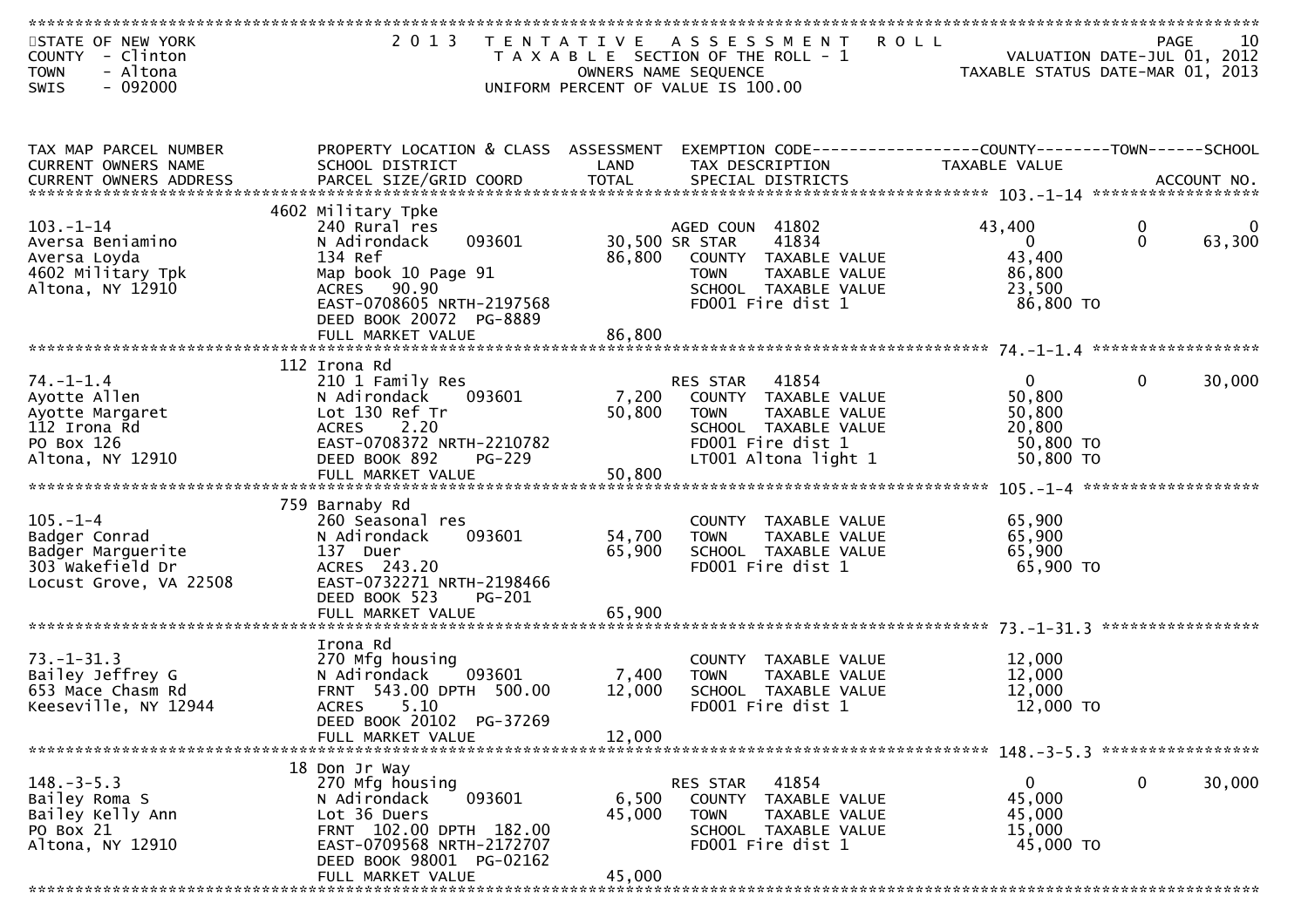| STATE OF NEW YORK<br>COUNTY - Clinton<br><b>TOWN</b><br>- Altona<br>- 092000<br><b>SWIS</b>                         |                                                                                                                                                                                  | 2013 TENTATIVE ASSESSMENT<br>T A X A B L E SECTION OF THE ROLL - 1<br>OWNERS NAME SEQUENCE<br>UNIFORM PERCENT OF VALUE IS 100.00                                                                     | <b>ROLL</b><br>11<br><b>PAGE</b><br>ROLL - 1<br>TAXABLE STATUS DATE-JUL 01, 2012<br>Co. 2013                                                                                                                                             |
|---------------------------------------------------------------------------------------------------------------------|----------------------------------------------------------------------------------------------------------------------------------------------------------------------------------|------------------------------------------------------------------------------------------------------------------------------------------------------------------------------------------------------|------------------------------------------------------------------------------------------------------------------------------------------------------------------------------------------------------------------------------------------|
| TAX MAP PARCEL NUMBER<br>CURRENT OWNERS NAME                                                                        | SCHOOL DISTRICT                                                                                                                                                                  | LAND<br>TAX DESCRIPTION                                                                                                                                                                              | PROPERTY LOCATION & CLASS ASSESSMENT EXEMPTION CODE----------------COUNTY-------TOWN------SCHOOL<br>TAXABLE VALUE<br>. CURRENT OWNERS ADDRESS PARCEL SIZE/GRID COORD TOTAL SPECIAL DISTRICTS ACCOUNT NO ACCOUNT NO ACCOUNT NO ACCOUNT NO |
| $71. - 4 - 3$<br>Baker Douglas<br>Baker Gwendolyn<br>94 Canaan Rd<br>Ellenburg Depot, NY 12935                      | Canaan Rd<br>105 Vac farmland<br>093601<br>N Adirondack<br>Bm<br>ACRES 11.10<br>EAST-0675855 NRTH-2216011<br>DEED BOOK 20092 PG-21482<br>FULL MARKET VALUE                       | COUNTY TAXABLE VALUE<br>12,500<br>TAXABLE VALUE<br>TOWN<br>18,500<br>SCHOOL TAXABLE VALUE<br>FD002 Ellenburg fire 21<br>LT002 Altona light 21<br>18,500                                              | 18,500<br>18,500<br>18,500<br>18,500 TO<br>18,500 TO                                                                                                                                                                                     |
| $88.14 - 1 - 69$<br>Baker Edward J Jr<br>6 Baker Rd<br>Morrisonville, NY 12962                                      | 6 Merrywood Dr<br>311 Res vac land<br>N Adirondack 093601<br>Stonewall Acres Lot 69<br>80.00 DPTH 123.44<br><b>FRNT</b><br>EAST-0700562 NRTH-2203317<br>DEED BOOK 20011 PG-35518 | COUNTY TAXABLE VALUE<br>4,200<br><b>TOWN</b><br><br>TAXABLE VALUE<br>TAXABLE VALUE<br>4,200<br>SCHOOL TAXABLE VALUE<br>FD001 Fire dist 1                                                             | 4,200<br>4,200<br>4,200<br>4,200 TO                                                                                                                                                                                                      |
| $71. - 4 - 2$<br>Baker Life Use Douglas W<br>Baker Life Use Gwendolyn<br>632 Canaan Rd<br>Ellenburg Depot, NY 12935 | 94 Canaan Rd<br>210 1 Family Res<br>N Adirondack 093601<br>Lot Bm<br>FRNT 150.00 DPTH 265.00<br>EAST-0675138 NRTH-2215815<br>DEED BOOK 20051 PG-85365                            | 41834<br>SR STAR<br>6,400 COUNTY TAXABLE VALUE<br>81,000<br>TAXABLE VALUE<br>TOWN<br>SCHOOL TAXABLE VALUE<br>FDOO2 Ellenburg fire 21<br>LTOC2 :<br>LT002 Altona light 21                             | $\mathbf{0}$<br>$\mathbf{0}$<br>63,300<br>81,000<br>81,000<br>17,700<br>81,000 TO<br>81,000 TO                                                                                                                                           |
| $150 - 3 - 12$<br>Baker Rachel<br>4 Westwood Dr<br>West Chazy, NY 12992                                             | 4 Westwood Dr<br>210 1 Family Res<br>$\frac{1}{20}$ Pg 28 Lot 11<br>FRNT 200.00 DPTH 210.00<br>EAST-0736282 NRTH-2175924<br>DEED BOOK 20051 PG-79379<br>FULL MARKET VALUE        | WARCOMALL 41131<br>N Adirondack 093601 9,100 WARDISALL 41141<br>81,300 RES STAR 41854<br>COUNTY TAXABLE VALUE<br><b>TOWN</b><br>TAXABLE VALUE<br>SCHOOL TAXABLE VALUE<br>81,300<br>FD001 Fire dist 1 | 20,325<br>$\mathbf{0}$<br>20,325<br>40,650<br>40,650<br>$\Omega$<br>$\overline{\mathbf{0}}$<br>30,000<br>$\Omega$<br>20,325<br>20,325<br>51,300<br>81,300 TO                                                                             |
| $89 - 2 - 15.2$<br>Baker Robin<br>Baker Gloria<br>351 Stratton Hill Rd<br>West Chazy, NY 12992                      | Burdo Rd<br>312 Vac w/imprv<br>093601<br>N Adirondack<br>Lot 110 Ref Tr<br>ACRES 38.00<br>EAST-0712076 NRTH-2204209<br>DEED BOOK 20001 PG-26811<br>FULL MARKET VALUE             | COUNTY TAXABLE VALUE<br>15,200<br>TAXABLE VALUE<br><b>TOWN</b><br>17,500<br>SCHOOL TAXABLE VALUE<br>FD001 Fire dist 1<br>LT001 Altona light 1<br>17,500                                              | 17,500<br>17,500<br>17,500<br>17,500 TO<br>17,500 TO                                                                                                                                                                                     |
| STATE OF NEW YORK                                                                                                   | 2013                                                                                                                                                                             | TENTATIVE ASSESSMENT                                                                                                                                                                                 | 12<br><b>ROLL</b><br><b>PAGE</b>                                                                                                                                                                                                         |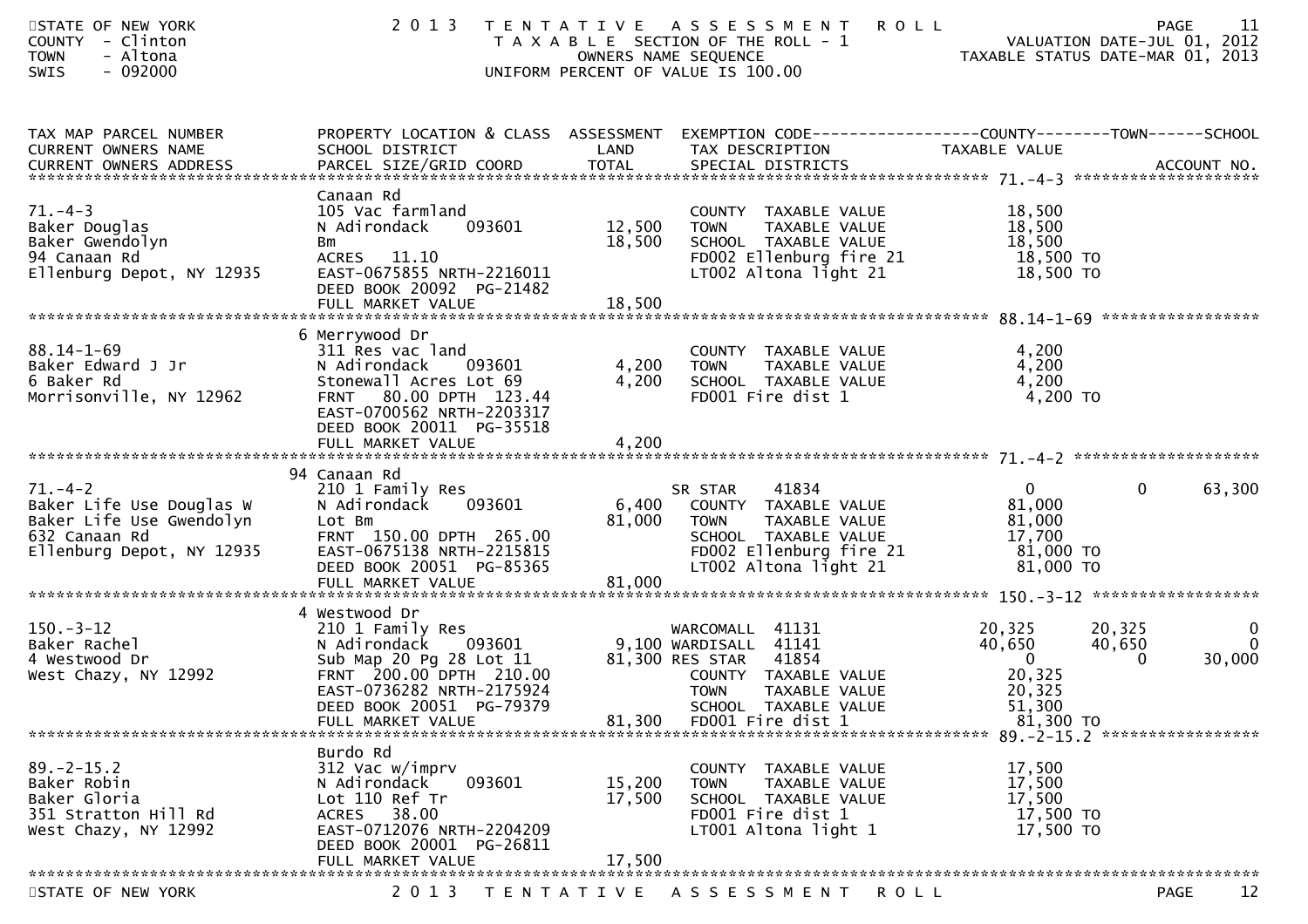| TAX MAP PARCEL NUMBER<br><b>CURRENT OWNERS NAME</b>                                                    | PROPERTY LOCATION & CLASS ASSESSMENT<br>SCHOOL DISTRICT                                                                                                                    | LAND               | EXEMPTION CODE-----------------COUNTY--------TOWN-----SCHOOL<br>TAX DESCRIPTION                                                                       | <b>TAXABLE VALUE</b>                                              |                      |        |
|--------------------------------------------------------------------------------------------------------|----------------------------------------------------------------------------------------------------------------------------------------------------------------------------|--------------------|-------------------------------------------------------------------------------------------------------------------------------------------------------|-------------------------------------------------------------------|----------------------|--------|
|                                                                                                        |                                                                                                                                                                            |                    |                                                                                                                                                       |                                                                   |                      |        |
| $74. - 1 - 40.2$<br>Barbeau Richard<br>Barbeau Meseck Debra A<br>170 Devils Den Rd<br>Altona, NY 12910 | 16 Woods Falls Rd<br>210 1 Family Res<br>N Adirondack<br>093601<br>Lot 111 Ref Tract<br>1.80<br><b>ACRES</b><br>EAST-0711036 NRTH-2210265<br>DEED BOOK 733<br><b>PG-47</b> | 7,000<br>30,400    | 41854<br><b>RES STAR</b><br>COUNTY TAXABLE VALUE<br>TAXABLE VALUE<br><b>TOWN</b><br>SCHOOL TAXABLE VALUE<br>FD001 Fire dist 1<br>LT001 Altona light 1 | $\mathbf{0}$<br>30,400<br>30,400<br>400<br>30,400 TO<br>30,400 TO | $\Omega$             | 30,000 |
| $149. - 1 - 11.3$<br>Barber George J<br>Barber Elizabeth<br>31 Macomb St<br>Plattsburgh, NY 12901      | Murtagh Hill Rd<br>$314$ Rural vac< $10$<br>093601<br>N Adirondack<br>Lot 113 Duers<br>ACRES 12.10<br>EAST-0729706 NRTH-2174314<br>DEED BOOK 881<br>$PG-243$               | 10,700<br>10,700   | COUNTY TAXABLE VALUE<br><b>TOWN</b><br>TAXABLE VALUE<br>SCHOOL TAXABLE VALUE<br>FD001 Fire dist 1                                                     | 10,700<br>10,700<br>10.700<br>10,700 TO                           |                      |        |
|                                                                                                        | 59 Kids Way                                                                                                                                                                |                    |                                                                                                                                                       |                                                                   |                      |        |
| $148. - 3 - 23.3$<br>Barber Michael D<br>59 Kids Way<br>Altona, NY 12910                               | 210 1 Family Res<br>N Adirondack 093601<br>Lot 50 Duerville Pat<br>2.00<br><b>ACRES</b><br>EAST-0710509 NRTH-2171550<br>DEED BOOK 20092 PG-27695                           | 9,500<br>28,700    | COUNTY TAXABLE VALUE<br><b>TOWN</b><br>TAXABLE VALUE<br>SCHOOL TAXABLE VALUE<br>FD001 Fire dist 1                                                     | 28,700<br>28,700<br>28,700<br>28,700 TO                           |                      |        |
|                                                                                                        |                                                                                                                                                                            |                    |                                                                                                                                                       |                                                                   |                      |        |
|                                                                                                        | 2749 Rand Hill Rd                                                                                                                                                          |                    |                                                                                                                                                       |                                                                   |                      |        |
| $118. - 1 - 17.4$<br>Barber Raymond<br>Barber Norma<br>$2749$ Rand Hill Rd<br>Altona, NY 12910         | 240 Rural res<br>093601<br>N Adirondack<br>Lot 16 Ref Tr<br>50.00<br>ACRES<br>EAST-0701591 NRTH-2189683<br>DEED BOOK 892<br>$PG-38$<br>FULL MARKET VALUE                   | 138,900<br>138,900 | CW_10_VET/ 41152<br>41854<br>36,200 RES STAR<br>COUNTY TAXABLE VALUE<br><b>TOWN</b><br>TAXABLE VALUE<br>SCHOOL TAXABLE VALUE<br>FD001 Fire dist 1     | 8,000<br>- 0<br>130,900<br>138,900<br>108,900<br>138,900 TO       | $\Omega$<br>$\Omega$ | 30,000 |
|                                                                                                        | Natures Way                                                                                                                                                                |                    |                                                                                                                                                       |                                                                   |                      |        |
| $149. - 1 - 4$<br>Barber Raymond<br>Barber Norma<br>2749 Rand Hill Rd<br>Altona, NY 12910              | 910 Priv forest<br>N Adirondack<br>093601<br>105 Duer<br>ACRES 75.00<br>EAST-0725230 NRTH-2177129<br>DEED BOOK 20082 PG-12896                                              | 16,400<br>16,400   | COUNTY TAXABLE VALUE<br><b>TOWN</b><br>TAXABLE VALUE<br>SCHOOL TAXABLE VALUE<br>FD001 Fire dist 1                                                     | 16,400<br>16,400<br>16.400<br>16,400 TO                           |                      |        |
|                                                                                                        |                                                                                                                                                                            |                    |                                                                                                                                                       |                                                                   |                      |        |
| STATE OF NEW YORK<br>COUNTY - Clinton                                                                  | 2 0 1 3                                                                                                                                                                    |                    | TENTATIVE ASSESSMENT<br>T A X A B L E SECTION OF THE ROLL - 1                                                                                         | <b>ROLL</b><br>VALUATION DATE-JUL 01, 2012                        | PAGE                 | 13     |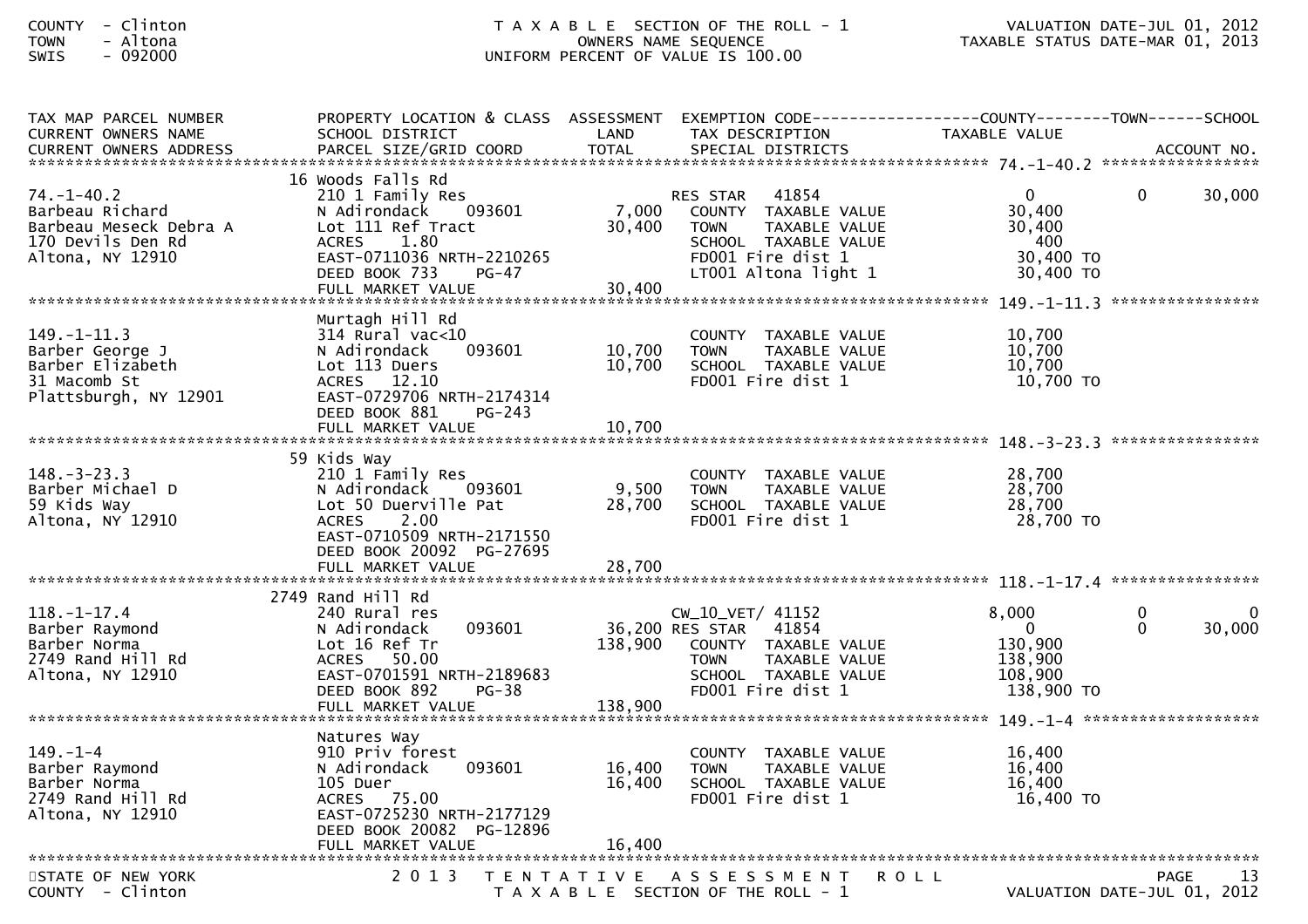| TAX MAP PARCEL NUMBER<br><b>CURRENT OWNERS NAME</b><br><b>CURRENT OWNERS ADDRESS</b>                                                | PROPERTY LOCATION & CLASS ASSESSMENT<br>SCHOOL DISTRICT<br>PARCEL SIZE/GRID COORD                                                                                                      | LAND<br><b>TOTAL</b>        | EXEMPTION        CODE------------------COUNTY-------TOWN------SCHOOL<br>TAX DESCRIPTION<br>SPECIAL DISTRICTS                                                            | TAXABLE VALUE                                                                    | ACCOUNT NO.                              |
|-------------------------------------------------------------------------------------------------------------------------------------|----------------------------------------------------------------------------------------------------------------------------------------------------------------------------------------|-----------------------------|-------------------------------------------------------------------------------------------------------------------------------------------------------------------------|----------------------------------------------------------------------------------|------------------------------------------|
| $131 - 1 - 7$<br>Barber Robert J<br>Barber Lori B<br>20 Morningside Dr<br>Cortland, NY 13045                                        | Alder Bend Rd<br>910 Priv forest<br>N Adirondack<br>093601<br>Lot $36$ Sq<br>19.80<br>ACRES<br>EAST-0688670 NRTH-2179786<br>DEED BOOK 698<br>PG-310<br>FULL MARKET VALUE               | 15,100<br>15,100<br>15,100  | COUNTY TAXABLE VALUE<br>TAXABLE VALUE<br><b>TOWN</b><br>SCHOOL TAXABLE VALUE<br>FD001 Fire dist 1                                                                       | 15,100<br>15,100<br>15,100<br>15,100 TO                                          |                                          |
|                                                                                                                                     |                                                                                                                                                                                        |                             |                                                                                                                                                                         |                                                                                  |                                          |
| $76. - 3 - 11$<br>Barcomb Albert F<br>Barcomb Roberta J<br>7875 Rt 22<br>West Chazy, NY 12992                                       | 2152 Miner Farm Rd<br>210 1 Family Res<br>Northeastern Cl 092801<br>50 Ref<br>1.60<br><b>ACRES</b><br>EAST-0734717 NRTH-2207967<br>DEED BOOK 975<br>PG-299                             | 6,900<br>52,200             | COUNTY TAXABLE VALUE<br><b>TOWN</b><br>TAXABLE VALUE<br>SCHOOL TAXABLE VALUE<br>FD001 Fire dist 1                                                                       | 52,200<br>52,200<br>52,200<br>52,200 TO                                          |                                          |
|                                                                                                                                     | FULL MARKET VALUE                                                                                                                                                                      | 52,200                      |                                                                                                                                                                         |                                                                                  |                                          |
|                                                                                                                                     | 353-355 Irona Rd                                                                                                                                                                       |                             |                                                                                                                                                                         |                                                                                  |                                          |
| $73. - 1 - 30.1$<br>Barcomb Ernest L Jr<br>353 Irona Rd<br>Altona, NY 12910                                                         | 210 1 Family Res<br>N Adirondack<br>093601<br>Lot 138 Ref<br>H Way<br>Barcomb<br>Barcomb<br>Barcomb<br>FRNT 150.00 DPTH 250.00<br>EAST-0702731 NRTH-2212464<br>DEED BOOK 548<br>PG-199 | 69,000                      | WARNONALL 41121<br>6,400 RES STAR<br>41854<br>COUNTY TAXABLE VALUE<br>TAXABLE VALUE<br><b>TOWN</b><br>SCHOOL TAXABLE VALUE<br>FD001 Fire dist 1<br>LT001 Altona light 1 | 10,350<br>$\overline{0}$<br>58,650<br>58,650<br>39,000<br>69,000 TO<br>69,000 TO | 10,350<br>$\Omega$<br>30,000<br>$\Omega$ |
|                                                                                                                                     | FULL MARKET VALUE                                                                                                                                                                      | 69,000                      |                                                                                                                                                                         |                                                                                  |                                          |
| $74. - 1 - 39.1$<br>Barcomb Frederick<br>Barcomb Barbara<br>106 Station St<br>Altona, NY 12910-2029                                 | 106 Station Rd<br>210 1 Family Res<br>093601<br>N Adirondack<br>111 Ref<br>5.90<br><b>ACRES</b><br>EAST-0712253 NRTH-2209843<br>DEED BOOK 506<br>PG-659<br>FULL MARKET VALUE           | 9,400<br>139,900<br>139,900 | 41854<br><b>RES STAR</b><br>COUNTY TAXABLE VALUE<br><b>TOWN</b><br>TAXABLE VALUE<br>SCHOOL TAXABLE VALUE<br>FD001 Fire dist 1<br>LT001 Altona light 1                   | $\mathbf 0$<br>139,900<br>139,900<br>109,900<br>139,900 TO<br>139,900 TO         | 30,000<br>$\mathbf{0}$                   |
|                                                                                                                                     | 594 Devils Den Rd                                                                                                                                                                      |                             |                                                                                                                                                                         |                                                                                  |                                          |
| $74. - 1 - 39.2$<br>Barcomb Frederick T<br>Barcomb Barbara J<br>Attn: Kevin K & Debra Deyo<br>594 Devils Den Rd<br>Altona, NY 12910 | 210 1 Family Res<br>093601<br>N Adirondack<br>Lot 111 Ref Tr<br><b>ACRES</b><br>2.10<br>EAST-0711029 NRTH-2209692<br>DEED BOOK 20051 PG-79097<br>FULL MARKET VALUE                     | 7,200<br>109,900<br>109,900 | 41854<br><b>RES STAR</b><br>COUNTY TAXABLE VALUE<br><b>TOWN</b><br>TAXABLE VALUE<br>SCHOOL TAXABLE VALUE<br>FD001 Fire dist 1<br>LT001 Altona light 1                   | $\mathbf 0$<br>109,900<br>109,900<br>79,900<br>109,900 TO<br>109,900 TO          | 30,000<br>$\mathbf{0}$                   |
|                                                                                                                                     |                                                                                                                                                                                        |                             |                                                                                                                                                                         |                                                                                  |                                          |
| STATE OF NEW YORK                                                                                                                   | 2 0 1 3                                                                                                                                                                                |                             | TENTATIVE ASSESSMENT                                                                                                                                                    | <b>ROLL</b>                                                                      | 14<br>PAGE                               |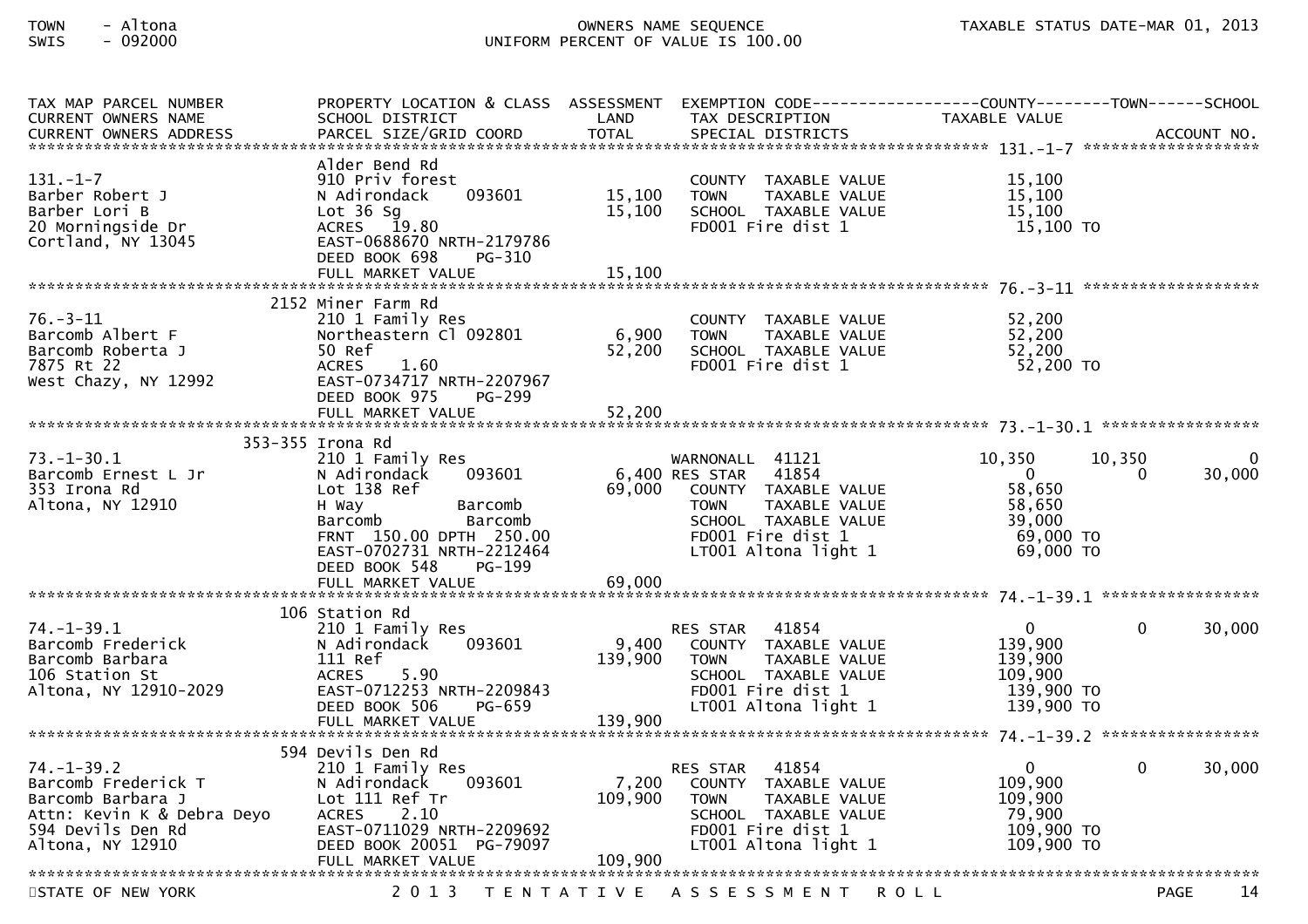| TAX MAP PARCEL NUMBER<br><b>CURRENT OWNERS NAME</b> | PROPERTY LOCATION & CLASS ASSESSMENT EXEMPTION CODE----------------COUNTY-------TOWN------SCHOOL<br>SCHOOL DISTRICT | LAND    | TAX DESCRIPTION              | TAXABLE VALUE  |              |        |
|-----------------------------------------------------|---------------------------------------------------------------------------------------------------------------------|---------|------------------------------|----------------|--------------|--------|
|                                                     |                                                                                                                     |         |                              |                |              |        |
|                                                     |                                                                                                                     |         |                              |                |              |        |
|                                                     | 114 Station St                                                                                                      |         |                              |                |              |        |
| $74. - 1 - 37.2$                                    | 210 1 Family Res                                                                                                    |         | 41854<br>RES STAR            | $\overline{0}$ | $\Omega$     | 30,000 |
| Barcomb Kenneth M                                   | N Adirondack<br>093601                                                                                              | 6,400   | COUNTY TAXABLE VALUE         | 106,800        |              |        |
| Barcomb Karen S                                     | FRNT 177.97 DPTH 218.42                                                                                             | 106,800 | <b>TOWN</b><br>TAXABLE VALUE | 106,800        |              |        |
| 114 Station St                                      | <b>BANK</b><br>850                                                                                                  |         | SCHOOL TAXABLE VALUE         | 76,800         |              |        |
| Altona, NY 12910                                    | EAST-0711176 NRTH-2209605                                                                                           |         | FD001 Fire dist 1            | 106,800 TO     |              |        |
|                                                     | DEED BOOK 20031 PG-62601                                                                                            |         | LT001 Altona light 1         | $106,800$ TO   |              |        |
|                                                     |                                                                                                                     |         |                              |                |              |        |
|                                                     | 3129 Miner Farm Rd                                                                                                  |         |                              |                |              |        |
| $89.1 - 3 - 3$                                      | 210 1 Family Res                                                                                                    |         | WARCOMALL 41131              | 19,500         | 19,500       |        |
| Barcomb Life Use Casper                             | 093601<br>N Adirondack                                                                                              |         | 4,300 AGED COUN 41802        | 29,250         | 0            | 0      |
| Toohill Shelly A                                    | 110 Ref                                                                                                             |         | 78,000 SR STAR<br>41834      | $\mathbf{0}$   | $\mathbf{0}$ | 63,300 |
| A<br>3129 Miner Farm Rd<br>PO Box 51<br>Alters      | FRNT 128.00 DPTH 96.00                                                                                              |         | COUNTY TAXABLE VALUE         | 29,250         |              |        |
|                                                     | EAST-0711008 NRTH-2207332                                                                                           |         | <b>TOWN</b><br>TAXABLE VALUE | 58,500         |              |        |
| Altona, NY 12910                                    | DEED BOOK 843<br><b>PG-312</b>                                                                                      |         | SCHOOL TAXABLE VALUE         | 14,700         |              |        |
|                                                     | FULL MARKET VALUE                                                                                                   | 78,000  | FD001 Fire dist 1            | 78,000 TO      |              |        |
|                                                     |                                                                                                                     |         |                              |                |              |        |
|                                                     |                                                                                                                     |         |                              |                |              |        |
|                                                     | 295 Joe Wood Rd                                                                                                     |         |                              |                |              |        |
| $74. - 1 - 15.1$                                    | 240 Rural res                                                                                                       |         | 41854<br>RES STAR            | $\overline{0}$ | $\Omega$     | 30,000 |
| Barcomb Sherry L                                    | 093601<br>N Adirondack                                                                                              | 22,400  | COUNTY TAXABLE VALUE         | 49,400         |              |        |
| 295 Joe Wood Rd                                     | 104 Ref                                                                                                             | 49,400  | <b>TOWN</b><br>TAXABLE VALUE | 49,400         |              |        |
| Altona, NY 12910                                    | ACRES 50.50                                                                                                         |         | SCHOOL TAXABLE VALUE         | 19,400         |              |        |
|                                                     | EAST-0716461 NRTH-2213211                                                                                           |         | FD001 Fire dist 1            | 49,400 TO      |              |        |
|                                                     | DEED BOOK 20102 PG-32545                                                                                            |         | LT001 Altona light 1         | 49,400 TO      |              |        |
|                                                     |                                                                                                                     |         |                              |                |              |        |
|                                                     | Rand Hill Rd                                                                                                        |         |                              |                |              |        |
| $132. - 1 - 7.1$                                    | 322 Rural vac>10                                                                                                    |         | COUNTY TAXABLE VALUE         | 17,400         |              |        |
| Barnaby Emilie A                                    | 093601<br>N Adirondack                                                                                              | 17,400  | TAXABLE VALUE<br><b>TOWN</b> | 17,400         |              |        |
| PO Box 120                                          | 38 Duer                                                                                                             | 17,400  | SCHOOL TAXABLE VALUE         | 17,400         |              |        |
| Altona, NY 12910-0120                               | survey                                                                                                              |         | FD001 Fire dist 1            | 17,400 TO      |              |        |
|                                                     | ACRES 26.40                                                                                                         |         |                              |                |              |        |
|                                                     | EAST-0708067 NRTH-2180940                                                                                           |         |                              |                |              |        |
|                                                     | DEED BOOK 592<br>PG-469                                                                                             |         |                              |                |              |        |
|                                                     | FULL MARKET VALUE                                                                                                   | 17,400  |                              |                |              |        |
|                                                     |                                                                                                                     |         |                              |                |              |        |
|                                                     | Trudo Rd                                                                                                            |         |                              |                |              |        |
| $148. - 2 - 13.9$                                   | 314 Rural vac<10                                                                                                    |         | COUNTY TAXABLE VALUE         | 9,900          |              |        |
| Barnaby Robert A                                    | 093601<br>N Adirondack                                                                                              | 9,900   | TAXABLE VALUE<br><b>TOWN</b> | 9,900          |              |        |
| Barnaby Jean N                                      | Lot 49 Duers                                                                                                        | 9,900   | SCHOOL TAXABLE VALUE         | 9,900          |              |        |
| 1806 Military Tpke                                  | ACRES 2.70                                                                                                          |         | FD001 Fire dist 1            | 9,900 TO       |              |        |
| Plattsburgh, NY 12901                               | EAST-0711910 NRTH-2173619                                                                                           |         |                              |                |              |        |
|                                                     | DEED BOOK 914<br>PG-83                                                                                              |         |                              |                |              |        |
|                                                     | FULL MARKET VALUE                                                                                                   | 9,900   |                              |                |              |        |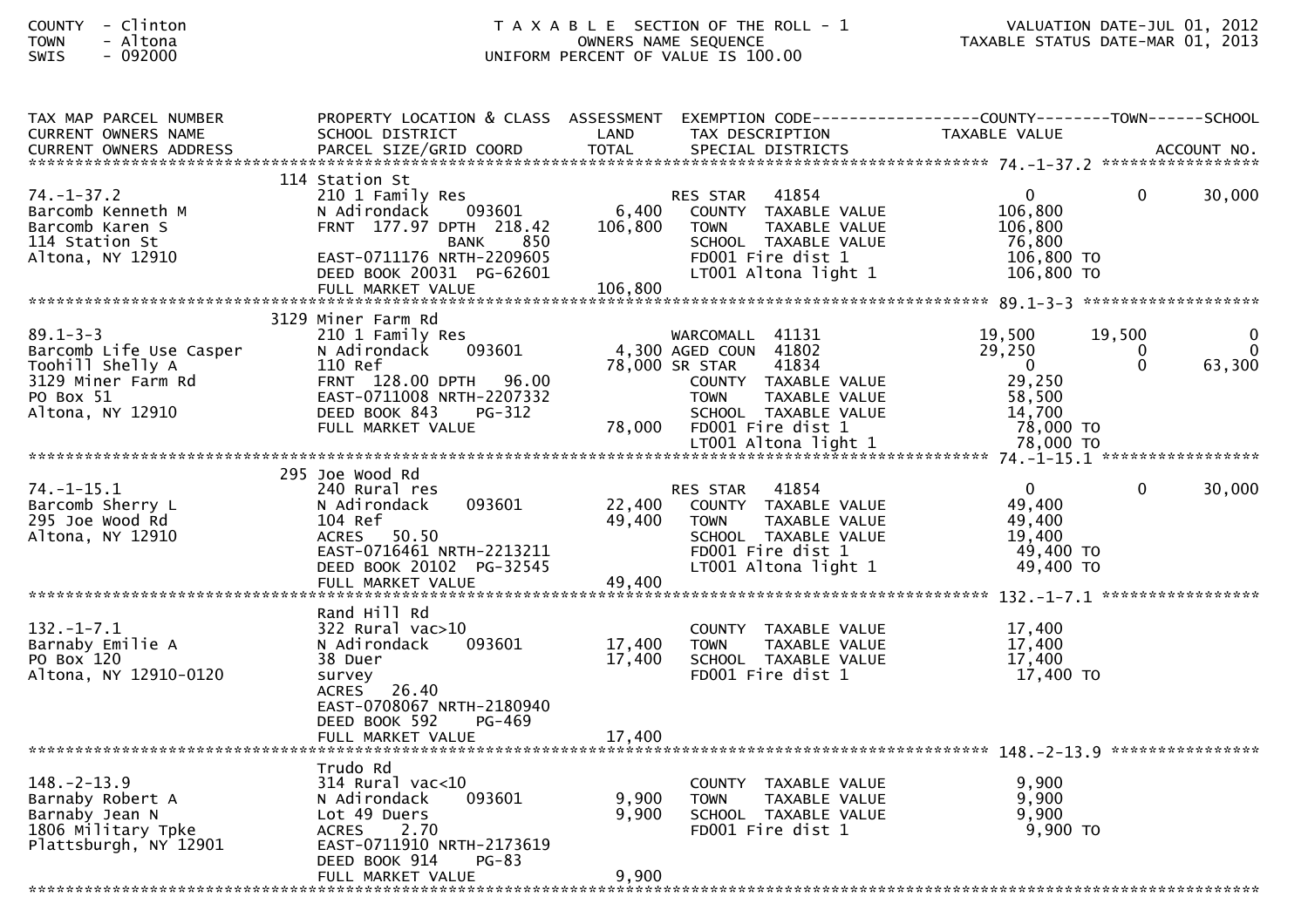| STATE OF NEW YORK<br>COUNTY - Clinton<br>- Altona<br><b>TOWN</b><br>$-092000$<br><b>SWIS</b>                                                                  | 2 0 1 3                                                                                                                                                                                                                                                                                                                                               | OWNERS NAME SEQUENCE       | TENTATIVE ASSESSMENT<br>T A X A B L E SECTION OF THE ROLL - 1<br>UNIFORM PERCENT OF VALUE IS 100.00                       | PAGE 15<br>VALUATION DATE-JUL 01, 2012<br>TAXABLE STATUS DATE MARICAL         |                   |
|---------------------------------------------------------------------------------------------------------------------------------------------------------------|-------------------------------------------------------------------------------------------------------------------------------------------------------------------------------------------------------------------------------------------------------------------------------------------------------------------------------------------------------|----------------------------|---------------------------------------------------------------------------------------------------------------------------|-------------------------------------------------------------------------------|-------------------|
| TAX MAP PARCEL NUMBER<br>CURRENT OWNERS NAME                                                                                                                  | PROPERTY LOCATION & CLASS ASSESSMENT EXEMPTION CODE----------------COUNTY-------TOWN------SCHOOL<br>SCHOOL DISTRICT<br>.4CCOUNT NO . PARCEL SIZE/GRID COORD TOTAL SPECIAL DISTRICTS . ACCOUNT NO . ACCOUNT NO . ACCOUNT NO . بالمحدثة المستوى المستوى المستوى المستوى المستوى المستوى المستوى المستوى المستوى المستوى المستوى المستوى المستوى المستوى | LAND                       | TAX DESCRIPTION                                                                                                           | TAXABLE VALUE                                                                 |                   |
| $148. - 2 - 20$<br>Barnaby William J<br>2036 Rand Hill Rd<br>Altona, NY 12910                                                                                 | 2036 Rand Hill Rd<br>210 1 Family Res<br>093601<br>N Adirondack<br>36 Duer<br>ACRES 1.00<br>EAST-0709227 NRTH-2173944<br>DEED BOOK 700<br><b>PG-238</b>                                                                                                                                                                                               | 39,900                     | RES STAR 41854<br>9,000 COUNTY TAXABLE VALUE<br>TAXABLE VALUE<br><b>TOWN</b><br>SCHOOL TAXABLE VALUE<br>FD001 Fire dist 1 | $0 \qquad \qquad$<br>$\overline{0}$<br>39,900<br>39,900<br>9,900<br>39,900 TO | 30,000            |
| $135. - 1 - 4.7$<br>Barnes Virginia Atwood<br>Atwood Sharon<br>3608 Kings Lake Dr<br>Virginia Beach, VA 23452                                                 | Atwood Rd<br>$314$ Rural vac<10<br>093601<br>N Adirondack<br>Lot 131 Ref Tr<br>6.00<br><b>ACRES</b><br>EAST-0734378 NRTH-2182845<br>DEED BOOK 843<br><b>PG-288</b><br>FULL MARKET VALUE                                                                                                                                                               | 11,500<br>11,500<br>11,500 | COUNTY TAXABLE VALUE<br><b>TOWN</b><br>TAXABLE VALUE<br>SCHOOL TAXABLE VALUE<br>FD001 Fire dist 1                         | 11,500<br>11,500<br>11,500<br>11,500 TO                                       |                   |
| $116. - 2 - 1$<br>Barotti Anthony James Jr<br>Attn: Adirondack Bank<br>185 Genesee St<br>Utica, NY 13501                                                      | 1280 Plank Rd<br>240 Rural res<br>093601<br>N Adirondack<br>$27$ Sg<br>ACRES 95.90 BANK<br>110<br>EAST-0680268 NRTH-2191274<br>DEED BOOK 20041 PG-76410                                                                                                                                                                                               | 35,000<br>111,200          | COUNTY TAXABLE VALUE<br>TAXABLE VALUE<br><b>TOWN</b><br>SCHOOL TAXABLE VALUE<br>FD001 Fire dist 1                         | 111,200<br>111,200<br>111,200<br>111,200 TO                                   |                   |
| $88.14 - 2 - 8$<br>saichasingh Sharma<br>Batchasingh Angelita<br>141 Mcvev St<br>141 Mcvey St<br>LaSalle PQ, Canada H8R3T3<br>******************************* | 37 Pinewood Dr<br>312 Vac w/imprv<br>N Adirondack 093601<br>Stonewall Bk 10 Pg 123 Lo<br>FRNT 67.50 DPTH 165.00<br>EAST-0698632 NRTH-2204618<br>DEED BOOK 627<br>PG-479<br>FULL MARKET VALUE                                                                                                                                                          | 4,000<br>9,200<br>9,200    | COUNTY TAXABLE VALUE<br><b>TOWN</b><br>TAXABLE VALUE<br>SCHOOL TAXABLE VALUE<br>FD001 Fire dist 1                         | 9,200<br>9,200<br>9,200<br>9,200 TO                                           |                   |
| $119. - 1 - 6.2$<br>Baxter Robert D Jr<br>Baxter Shawn<br>36 Elizabeth St<br>Plattsburgh, NY 12901                                                            | Military Tpke<br>$314$ Rural vac<10<br>093601<br>N Adirondack<br>Lot 69 Ref Tr<br>1.70<br><b>ACRES</b><br>EAST-0713410 NRTH-2190083<br>DEED BOOK 787<br>$PG-25$<br>FULL MARKET VALUE                                                                                                                                                                  | 6,900<br>6,900<br>6,900    | COUNTY TAXABLE VALUE<br><b>TOWN</b><br>TAXABLE VALUE<br>SCHOOL TAXABLE VALUE<br>FD001 Fire dist 1                         | 6,900<br>6,900<br>6,900<br>6,900 то                                           |                   |
| STATE OF NEW YORK                                                                                                                                             | 2 0 1 3                                                                                                                                                                                                                                                                                                                                               |                            | TENTATIVE ASSESSMENT<br>R O L L                                                                                           |                                                                               | 16<br><b>PAGE</b> |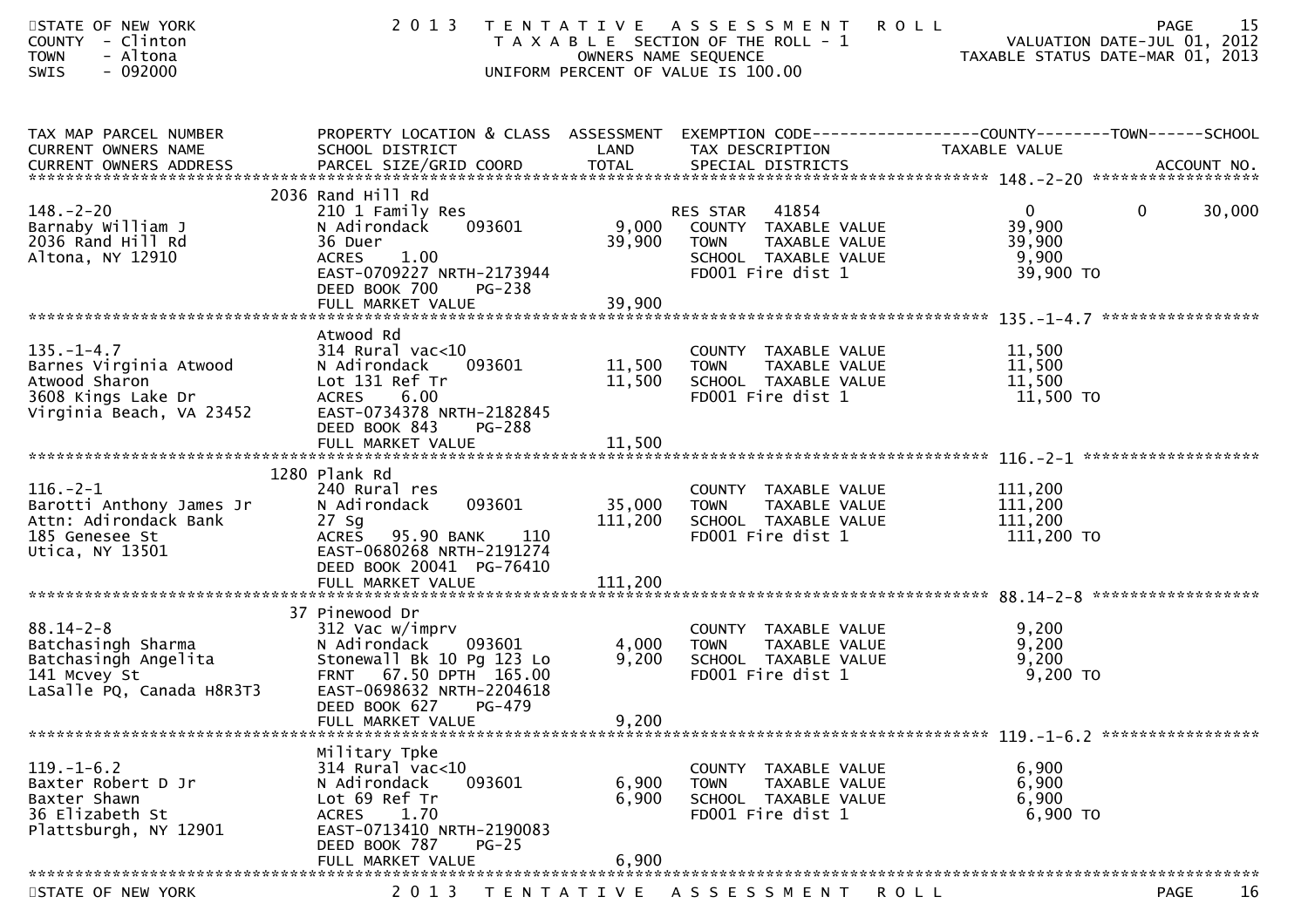| <b>COUNTY</b> | Clintor |
|---------------|---------|
| <b>TOWN</b>   | Altona  |
| $C \cup T C$  | . nadan |

| TAX MAP PARCEL NUMBER       |                                  |         |                              | PROPERTY LOCATION & CLASS ASSESSMENT EXEMPTION CODE---------------COUNTY-------TOWN------SCHOOL                                                                                 |        |
|-----------------------------|----------------------------------|---------|------------------------------|---------------------------------------------------------------------------------------------------------------------------------------------------------------------------------|--------|
| CURRENT OWNERS NAME         | SCHOOL DISTRICT                  | LAND    | TAX DESCRIPTION              | TAXABLE VALUE                                                                                                                                                                   |        |
|                             |                                  |         |                              | .CURRENT OWNERS ADDRESS PARCEL SIZE/GRID COORD TOTAL SPECIAL DISTRICTS ACCOUNT NO ACCOUNT NO AND MAXAMAGERY ARRENT OWNERS ARRORE PARCEL SIZE/GRID COORD TOTAL SPECIAL DISTRICTS |        |
|                             |                                  |         |                              |                                                                                                                                                                                 |        |
|                             | Rock Rd                          |         |                              |                                                                                                                                                                                 |        |
| $119. - 1 - 6.11$           | 322 Rural vac>10                 |         | COUNTY TAXABLE VALUE         | 41.900                                                                                                                                                                          |        |
| Baxter Robert D Jr          | N Adirondack<br>093601           | 41,900  | TAXABLE VALUE<br><b>TOWN</b> | 41,900                                                                                                                                                                          |        |
| 36 Elizabeth St             | Lot 72 Ref Tr                    | 41,900  | SCHOOL TAXABLE VALUE         | 41,900                                                                                                                                                                          |        |
|                             |                                  |         | FD001 Fire dist 1            | 41,900 TO                                                                                                                                                                       |        |
| Plattsburgh, NY 12901       | Survey Map 20072/05682 &         |         |                              |                                                                                                                                                                                 |        |
|                             | ACRES 110.59                     |         |                              |                                                                                                                                                                                 |        |
|                             | EAST-0715214 NRTH-2190762        |         |                              |                                                                                                                                                                                 |        |
|                             | DEED BOOK 20072 PG-06572         |         |                              |                                                                                                                                                                                 |        |
|                             | FULL MARKET VALUE                | 41.900  |                              |                                                                                                                                                                                 |        |
|                             |                                  |         |                              |                                                                                                                                                                                 |        |
|                             | 101 Duley Rd                     |         |                              |                                                                                                                                                                                 |        |
| $119. - 1 - 19.11$          | 240 Rural res                    |         | COUNTY TAXABLE VALUE         | 20,900                                                                                                                                                                          |        |
| Baxter Travis               | N Adirondack<br>093601           | 13,500  | TAXABLE VALUE<br><b>TOWN</b> | 20,900                                                                                                                                                                          |        |
| 38 Elizabeth St             | Lot 68 Ref                       | 20,900  | SCHOOL TAXABLE VALUE         | 20,900                                                                                                                                                                          |        |
| Plattsburgh, NY 12901       | ACRES 14.30                      |         | FD001 Fire dist 1            | 20,900 TO                                                                                                                                                                       |        |
|                             | EAST-0712515 NRTH-2186779        |         |                              |                                                                                                                                                                                 |        |
|                             |                                  |         |                              |                                                                                                                                                                                 |        |
|                             | DEED BOOK 20062 PG-636           |         |                              |                                                                                                                                                                                 |        |
|                             | FULL MARKET VALUE                | 20,900  |                              |                                                                                                                                                                                 |        |
|                             |                                  |         |                              |                                                                                                                                                                                 |        |
|                             | Duley Rd                         |         |                              |                                                                                                                                                                                 |        |
| $133. - 1 - 2$              | 321 Abandoned ag                 |         | COUNTY TAXABLE VALUE         | 29,700                                                                                                                                                                          |        |
| Baxter Travis               | 093601<br>N Adirondack           | 29,700  | <b>TOWN</b><br>TAXABLE VALUE | 29,700                                                                                                                                                                          |        |
| AG Land Property Management | 67 Duer                          | 29,700  | SCHOOL TAXABLE VALUE         | 29,700                                                                                                                                                                          |        |
| 38 Elizabeth St             | 2011-00243319, Royalty Aq        |         | FD001 Fire dist 1            | 29,700 TO                                                                                                                                                                       |        |
| Plattsburgh, NY 12901       | ACRES 112.50                     |         |                              |                                                                                                                                                                                 |        |
|                             | EAST-0712358 NRTH-2184296        |         |                              |                                                                                                                                                                                 |        |
|                             | DEED BOOK 20112 PG-42207         |         |                              |                                                                                                                                                                                 |        |
|                             | FULL MARKET VALUE                | 29,700  |                              |                                                                                                                                                                                 |        |
|                             |                                  |         |                              |                                                                                                                                                                                 |        |
|                             |                                  |         |                              |                                                                                                                                                                                 |        |
|                             | 2229/2251 Rand Hill Rd           |         |                              |                                                                                                                                                                                 |        |
| $132 - 1 - 9$               | 210 1 Family Res                 |         | RES STAR 41854               | $\overline{0}$<br>$\Omega$                                                                                                                                                      | 30,000 |
| Beach Charles               | N Adirondack<br>093601           | 17,300  | COUNTY TAXABLE VALUE         | 255,000                                                                                                                                                                         |        |
| Beach Lois                  | 38 Duer                          | 255,000 | <b>TOWN</b><br>TAXABLE VALUE | 255,000                                                                                                                                                                         |        |
| Purdy Mills                 | 9.00<br><b>ACRES</b>             |         | SCHOOL TAXABLE VALUE         | 225,000                                                                                                                                                                         |        |
| 2251 Rand Hill Rd           | EAST-0706941 NRTH-2178331        |         | FD001 Fire dist 1            | 255,000 TO                                                                                                                                                                      |        |
| Altona, NY 12910            | DEED BOOK 529<br>PG-265          |         |                              |                                                                                                                                                                                 |        |
|                             | FULL MARKET VALUE                | 255,000 |                              |                                                                                                                                                                                 |        |
|                             |                                  |         |                              |                                                                                                                                                                                 |        |
|                             | 505 Devils Den Rd                |         |                              |                                                                                                                                                                                 |        |
| $89.1 - 1 - 9.1$            | 220 2 Family Res                 |         | COUNTY TAXABLE VALUE         | 190,000                                                                                                                                                                         |        |
| Beach Jonathan              | 093601<br>N Adirondack           | 7,000   | <b>TOWN</b><br>TAXABLE VALUE | 190,000                                                                                                                                                                         |        |
| 505 Devils Den Rd           | 131 Ref                          | 190,000 | SCHOOL TAXABLE VALUE         | 190,000                                                                                                                                                                         |        |
| Altona, NY 12910            | <b>ACRES</b><br>1.70 BANK<br>230 |         | FD001 Fire dist 1            | 190,000 TO                                                                                                                                                                      |        |
|                             |                                  |         |                              |                                                                                                                                                                                 |        |
|                             | EAST-0710668 NRTH-2207455        |         | LT001 Altona light 1         | 190,000 то                                                                                                                                                                      |        |
|                             | DEED BOOK 20062 PG-1515          |         |                              |                                                                                                                                                                                 |        |
|                             | FULL MARKET VALUE                | 190,000 |                              |                                                                                                                                                                                 |        |
|                             |                                  |         |                              |                                                                                                                                                                                 |        |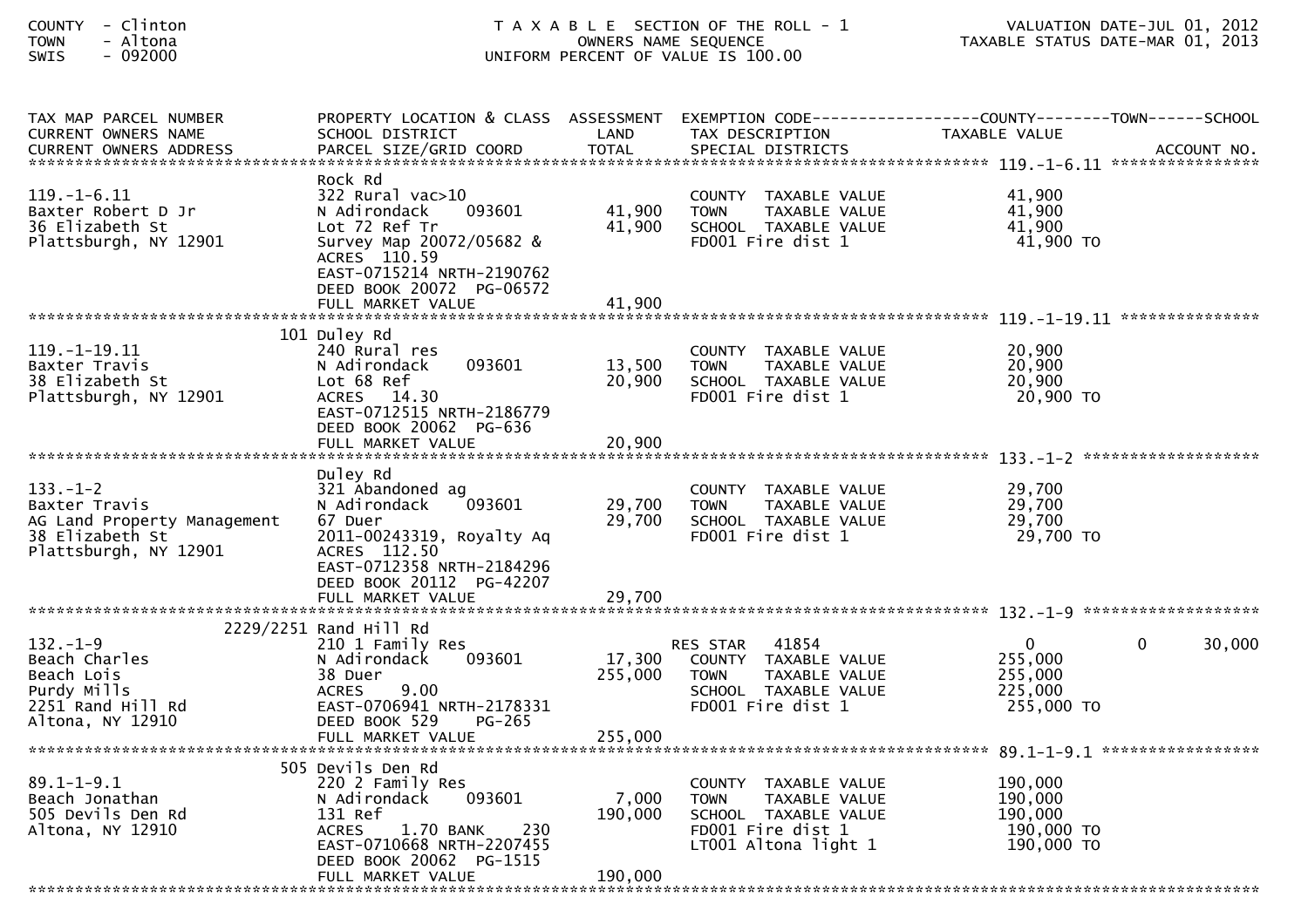| STATE OF NEW YORK<br>COUNTY - Clinton<br><b>TOWN</b><br>- Altona<br>$-092000$<br><b>SWIS</b>               |                                                                                                                                                                             | OWNERS NAME SEQUENCE       | 2013 TENTATIVE ASSESSMENT<br>T A X A B L E SECTION OF THE ROLL - 1<br>UNIFORM PERCENT OF VALUE IS 100.00                  | 17<br><b>ROLL</b><br>PAGE<br>VALUATION DATE-JUL 01, 2012<br>TAXABLE STATUS DATE-MAR 01, 2013                      |
|------------------------------------------------------------------------------------------------------------|-----------------------------------------------------------------------------------------------------------------------------------------------------------------------------|----------------------------|---------------------------------------------------------------------------------------------------------------------------|-------------------------------------------------------------------------------------------------------------------|
| TAX MAP PARCEL NUMBER<br>CURRENT OWNERS NAME                                                               | SCHOOL DISTRICT                                                                                                                                                             | LAND                       | TAX DESCRIPTION                                                                                                           | PROPERTY LOCATION & CLASS ASSESSMENT EXEMPTION CODE----------------COUNTY-------TOWN------SCHOOL<br>TAXABLE VALUE |
| $89.1 - 1 - 9.2$<br>Beach Randall C<br>Beach Lois S<br>2251 Rand Hill Rd<br>Altona, NY 12910               | 499 Devils Den Rd<br>482 Det row bldg<br>093601<br>N Adirondack<br>Lot 131 Ref Tr<br>FRNT 102.58 DPTH 257.73<br>EAST-0710760 NRTH-2207371<br>DEED BOOK 98000 PG-99604       | 125,000                    | COUNTY TAXABLE VALUE<br>6,100 TOWN<br>TAXABLE VALUE<br>SCHOOL TAXABLE VALUE<br>FD001 Fire dist 1<br>LT001 Altona light 1  | 125,000<br>125,000<br>125,000<br>125,000 то<br>125,000 то                                                         |
| $89.1 - 2 - 28$<br>Beach Randall C<br>Beach Lois S<br>Purdy Mills<br>2251 Rand Hill Rd<br>Altona, NY 12910 | 3130 Miner Farm Rd<br>411 Apartment<br>093601<br>N Adirondack<br>110 Ref<br>FRNT 70.00 DPTH 77.00<br>EAST-0711003 NRTH-2207474<br>DEED BOOK 638<br>PG-680                   | 4,000<br>99,900            | COUNTY TAXABLE VALUE<br>TOWN TAXABLE VALUE<br>SCHOOL TAXABLE VALUE<br>FD001 Fire dist 1<br>LT001 Altona light 1           | 99,900<br>99,900<br>99,900 דס<br>99,900 דס                                                                        |
| $121. - 1 - 8$<br>Beauregard David<br>Beauregard Elizabeth<br>978 Slosson Rd<br>West Chazy, NY 12992       | 974 Slosson Rd<br>280 Res Multiple<br>Beekmantown Cen 092401<br>Lot 149 Duer<br>ACRES 41.80<br>EAST-0740666 NRTH-2189329<br>DEED BOOK 98001 PG-02738                        | 212,000                    | SR STAR 41834<br>29,500 COUNTY TAXABLE VALUE<br><b>TOWN</b><br>TAXABLE VALUE<br>SCHOOL TAXABLE VALUE<br>FD001 Fire dist 1 | $\mathbf{0}$<br>$\overline{0}$<br>63,300<br>212,000<br>212,000<br>148,700<br>212,000 TO                           |
| $121. - 1 - 9$<br>Beauregard David<br>Beauregard Elizabeth<br>978 Slosson Rd<br>West Chazy, NY 12992       | 978 Slosson Rd<br>312 Vac w/imprv<br>Beekmantown Cen 092401<br>Lot 149 Duer<br>ACRES 16.00<br>EAST-0740639 NRTH-2188342<br>DEED BOOK 98001 PG-02738<br>FULL MARKET VALUE    | 15,300<br>16,500<br>16,500 | COUNTY TAXABLE VALUE<br>TAXABLE VALUE<br>TOWN<br>SCHOOL TAXABLE VALUE<br>FD001 Fire dist 1                                | 16,500<br>16,500<br>16,500<br>16,500 TO                                                                           |
| $149. - 1 - 10.612$<br>Bechard Edward A<br>Bechard Beverly J<br>1 Dumont Rd<br>Champlain, NY 12919         | 386 Murtagh Hill Rd<br>240 Rural res<br>N Adirondack<br>093601<br>Lot 106 Duers<br>ACRES 10.20<br>EAST-0725153 NRTH-2173125<br>DEED BOOK 904<br>PG-284<br>FULL MARKET VALUE | 10,000<br>53,000<br>53,000 | COUNTY TAXABLE VALUE<br>TAXABLE VALUE<br>TOWN<br>SCHOOL TAXABLE VALUE<br>FD001 Fire dist 1                                | 53,000<br>53,000<br>53,000<br>53,000 TO                                                                           |
| STATE OF NEW YORK                                                                                          | 2 0 1 3                                                                                                                                                                     |                            | TENTATIVE ASSESSMENT                                                                                                      | 18<br><b>PAGE</b><br>R O L L                                                                                      |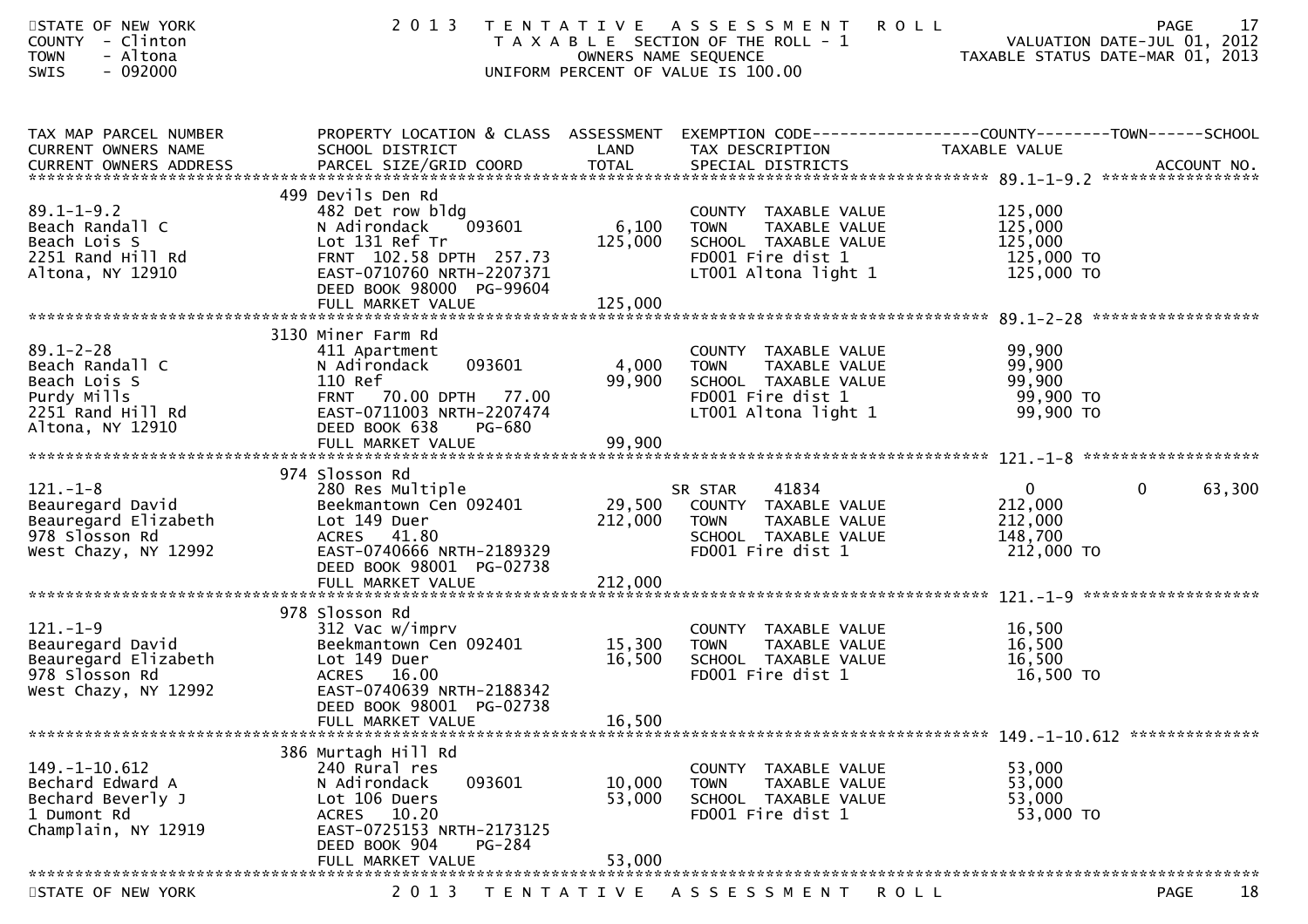| TAX MAP PARCEL NUMBER                     |                                    |                 | PROPERTY LOCATION & CLASS ASSESSMENT EXEMPTION CODE---------------COUNTY-------TOWN------SCHOOL |                  |              |          |
|-------------------------------------------|------------------------------------|-----------------|-------------------------------------------------------------------------------------------------|------------------|--------------|----------|
| CURRENT OWNERS NAME                       | SCHOOL DISTRICT                    | LAND            | TAX DESCRIPTION                                                                                 | TAXABLE VALUE    |              |          |
|                                           |                                    |                 |                                                                                                 |                  |              |          |
|                                           | 9181 Rt 22                         |                 |                                                                                                 |                  |              |          |
| $76. - 1 - 3$                             | 210 1 Family Res                   |                 | AGED - ALL 41800                                                                                | 33,400           | 33,400       | 33,400   |
| Begor Bertha                              | Northeastern Cl 092801             |                 | 4,800 SR STAR<br>41834                                                                          | $\Omega$         | $\Omega$     | 33,400   |
| Begor Leeward                             | Lot 32 Ref                         | 66,800          | COUNTY TAXABLE VALUE                                                                            | 33,400           |              |          |
| 9181 Rt 22                                | FRNT 300.00 DPTH 110.00            |                 | TAXABLE VALUE<br><b>TOWN</b>                                                                    | 33,400           |              |          |
| Mooers, NY 12958                          | EAST-0736854 NRTH-2216033          |                 | SCHOOL TAXABLE VALUE                                                                            | - 0              |              |          |
|                                           | DEED BOOK 20092 PG-24473           |                 | FD001 Fire dist 1                                                                               | 66,800 ТО        |              |          |
|                                           |                                    |                 |                                                                                                 |                  |              |          |
|                                           |                                    |                 |                                                                                                 |                  |              |          |
|                                           | 1978 Alder Bend Rd                 |                 |                                                                                                 |                  |              |          |
| $73. - 1 - 13.1$                          | 210 1 Family Res                   |                 | <b>RES STAR</b><br>41854                                                                        | $\overline{0}$   | $\mathbf{0}$ | 30,000   |
| Belair Christopher W                      | 093601<br>N Adirondack             | 6,300           | COUNTY TAXABLE VALUE                                                                            | 83,000           |              |          |
| Belair Carolyn A                          | 155 Ref                            | 83,000          | <b>TOWN</b><br>TAXABLE VALUE                                                                    | 83,000           |              |          |
| 1978 Alder Bend Rd                        | FRNT 160.00 DPTH 199.00            |                 | SCHOOL TAXABLE VALUE                                                                            | 53,000           |              |          |
| Altona, NY 12910-1942                     | 080<br><b>BANK</b>                 |                 | FD001 Fire dist 1                                                                               | 83,000 TO        |              |          |
|                                           | EAST-0698011 NRTH-2213402          |                 |                                                                                                 |                  |              |          |
|                                           | DEED BOOK 966<br>PG-81             |                 |                                                                                                 |                  |              |          |
|                                           | FULL MARKET VALUE                  | 83,000          |                                                                                                 |                  |              |          |
|                                           |                                    |                 |                                                                                                 |                  |              |          |
| $89.1 - 3 - 30$                           | 446 Devils Den Rd                  |                 |                                                                                                 | 8,750            | 8,750        | $\Omega$ |
| Belair Christopher W                      | 210 1 Family Res<br>093601         | 5,700           | WARCOMALL 41131<br>COUNTY TAXABLE VALUE                                                         | 26,250           |              |          |
| Belair Life Use Beulah                    | N Adirondack<br>110 Ref            | 35,000          | <b>TOWN</b><br>TAXABLE VALUE                                                                    | 26,250           |              |          |
| 1978 Alder Bend Rd                        | FRNT 120.00 DPTH 165.00            |                 | SCHOOL TAXABLE VALUE                                                                            | 35,000           |              |          |
| Altona, NY 12910                          | EAST-0711199 NRTH-2206096          |                 | FD001 Fire dist 1                                                                               | 35,000 TO        |              |          |
|                                           | DEED BOOK 785<br>$PG-34$           |                 | LT001 Altona light 1                                                                            | 35,000 TO        |              |          |
|                                           |                                    |                 |                                                                                                 |                  |              |          |
|                                           |                                    |                 |                                                                                                 |                  |              |          |
|                                           | 2029 Alder Bend Rd                 |                 |                                                                                                 |                  |              |          |
| $73. - 1 - 9.1$                           | 210 1 Family Res                   |                 | 41854<br><b>RES STAR</b>                                                                        | $\mathbf{0}$     | $\Omega$     | 30,000   |
| Belair Hilda M                            | N Adirondack 093601                | 7,400           | COUNTY TAXABLE VALUE                                                                            | 46,400           |              |          |
| 2029 Alder Bend Rd                        | Lot 166 Pat Ref                    | 46,400          | TAXABLE VALUE<br><b>TOWN</b>                                                                    | 46,400           |              |          |
| Altona, NY 12910                          | 2.30<br><b>ACRES</b>               |                 | SCHOOL TAXABLE VALUE                                                                            | 16,400           |              |          |
|                                           | EAST-0697738 NRTH-2214800          |                 | FD001 Fire dist 1                                                                               | 46,400 TO        |              |          |
|                                           | DEED BOOK 20122 PG-48238           |                 |                                                                                                 |                  |              |          |
|                                           | FULL MARKET VALUE                  | 46,400          |                                                                                                 |                  |              |          |
|                                           |                                    |                 |                                                                                                 |                  |              |          |
|                                           | 1933 Alder Bend Rd                 |                 |                                                                                                 |                  |              |          |
| $73. - 1 - 43$                            | 210 1 Family Res                   |                 | 41854<br>RES STAR                                                                               | $\overline{0}$   | $\Omega$     | 30,000   |
| Belair Nathan R                           | N Adirondack<br>093601             | 6,400<br>79,000 | COUNTY TAXABLE VALUE                                                                            | 79,000<br>79,000 |              |          |
| 32 Pike St Apt 1<br>Plattsburgh, NY 12901 | 166 Ref<br>FRNT 180.00 DPTH 250.00 |                 | <b>TOWN</b><br>TAXABLE VALUE<br>SCHOOL TAXABLE VALUE                                            | 49,000           |              |          |
|                                           | <b>BANK</b><br>080                 |                 | FD001 Fire dist 1                                                                               | 79,000 TO        |              |          |
|                                           | EAST-0697763 NRTH-2212402          |                 |                                                                                                 |                  |              |          |
|                                           | DEED BOOK 20122 PG-45248           |                 |                                                                                                 |                  |              |          |
|                                           | FULL MARKET VALUE                  | 79,000          |                                                                                                 |                  |              |          |
|                                           |                                    |                 |                                                                                                 |                  |              |          |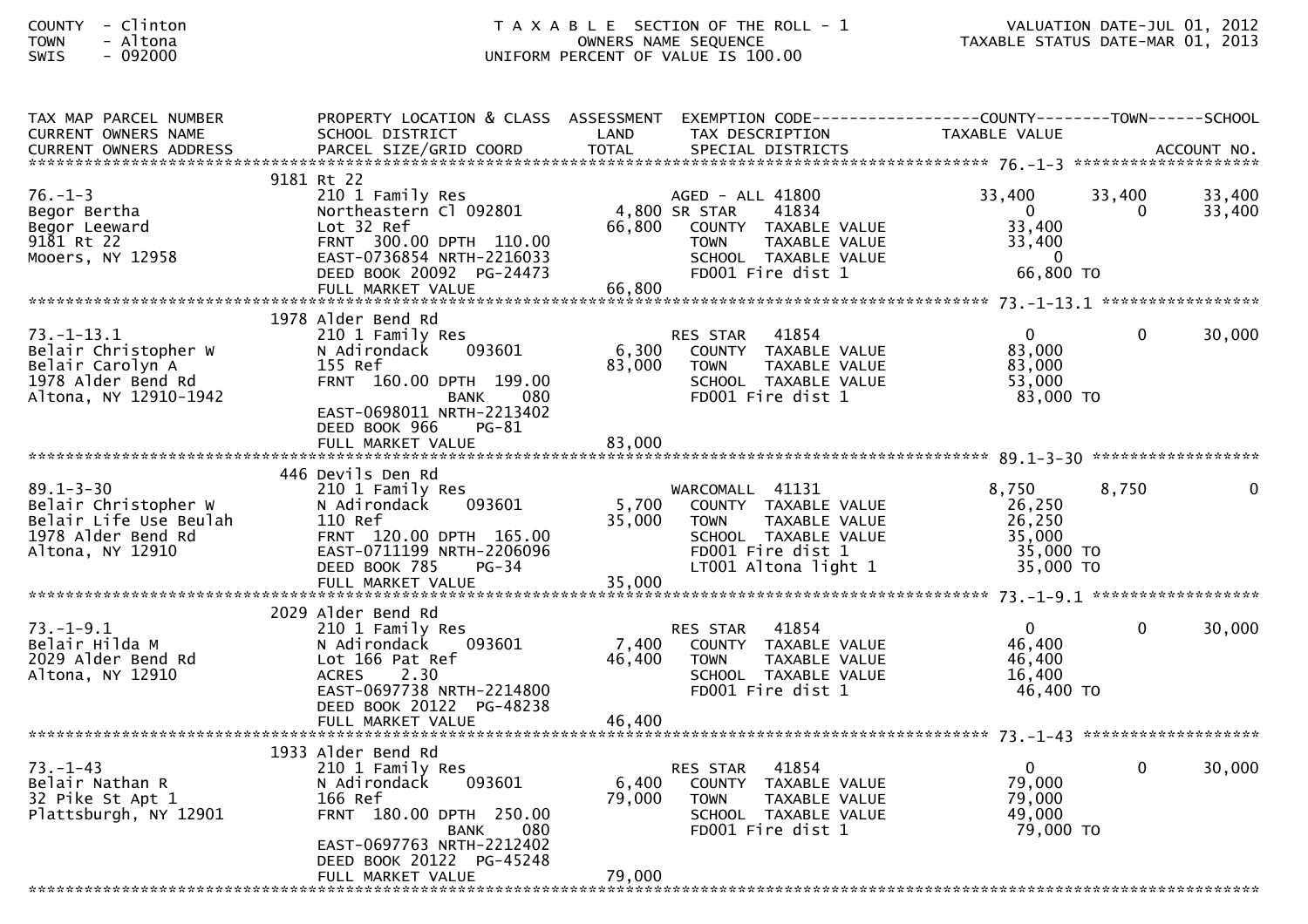| STATE OF NEW YORK<br>COUNTY - Clinton<br><b>TOWN</b><br>- Altona<br>$-092000$<br><b>SWIS</b>                                  | 2 0 1 3                                                                                                                                                                                                                                           |                             | TENTATIVE ASSESSMENT<br>T A X A B L E SECTION OF THE ROLL - 1<br>OWNERS NAME SEQUENCE<br>UNIFORM PERCENT OF VALUE IS 100.00 | 19<br><b>ROLL</b><br>PAGE<br>VALUATION DATE-JUL 01, 2012<br>TAXABLE STATUS DATE-MAR 01, 2013 |
|-------------------------------------------------------------------------------------------------------------------------------|---------------------------------------------------------------------------------------------------------------------------------------------------------------------------------------------------------------------------------------------------|-----------------------------|-----------------------------------------------------------------------------------------------------------------------------|----------------------------------------------------------------------------------------------|
| TAX MAP PARCEL NUMBER<br>CURRENT OWNERS NAME                                                                                  | PROPERTY LOCATION & CLASS ASSESSMENT<br>SCHOOL DISTRICT                                                                                                                                                                                           | LAND                        | TAX DESCRIPTION                                                                                                             | EXEMPTION CODE------------------COUNTY--------TOWN------SCHOOL<br><b>TAXABLE VALUE</b>       |
| $130 - 2 - 8$<br>Belair Sandra L<br>752 Plank Rd<br>Ellenburg Depot, NY 12935                                                 | 752 Plank Rd<br>210 1 Family Res<br>093601<br>N Adirondack<br>37 Sg<br>5.10<br><b>ACRES</b><br>EAST-0680848 NRTH-2178500<br>DEED BOOK 754<br>PG-31                                                                                                | 9,000<br>71,100             | 41854<br>RES STAR<br>COUNTY TAXABLE VALUE<br><b>TOWN</b><br>TAXABLE VALUE<br>SCHOOL TAXABLE VALUE<br>FD001 Fire dist 1      | $\overline{0}$<br>$\mathbf{0}$<br>30,000<br>71,100<br>71,100<br>41,100<br>71,100 TO          |
| $87. - 1 - 13.12$<br>Belanger Wanda<br>Belanger Heather Ann<br>12 Upper Gilman St<br>St Albans, VT 05478-1817                 | Military Tpke<br>$314$ Rural vac<10<br>093601<br>N Adirondack<br>Lot 214 Ref Tract<br><b>ACRES</b><br>2.60<br>EAST-0683849 NRTH-2204903<br>DEED BOOK 866<br><b>PG-93</b><br>FULL MARKET VALUE                                                     | 7,500<br>7,500<br>7,500     | COUNTY TAXABLE VALUE<br>TAXABLE VALUE<br><b>TOWN</b><br>SCHOOL TAXABLE VALUE<br>FD001 Fire dist 1                           | 7,500<br>7,500<br>7,500<br>7,500 TO                                                          |
| $72. - 1 - 10$<br>Bell Alane M<br>80 white Rd<br>Mooers Forks, NY 12959                                                       | Irona Rd<br>321 Abandoned ag<br>093601<br>N Adirondack<br>183 Ref<br>ACRES 57.30<br>EAST-0690043 NRTH-2215323<br>DEED BOOK 20072 PG-6683                                                                                                          | 12,100<br>12,100            | COUNTY TAXABLE VALUE<br>TAXABLE VALUE<br><b>TOWN</b><br>SCHOOL TAXABLE VALUE<br>FD001 Fire dist 1                           | 12,100<br>12,100<br>12,100<br>12,100 TO                                                      |
| $135. - 2 - 8$<br>Bennet Kim J<br>Premore-Bennet Sheila L<br>759 Rt 191<br>Chazy, NY 12921<br>******************************* | Recore Rd<br>321 Abandoned ag<br>Beekmantown Cen 092401<br>Lot 146 Duers Patent<br>ACRES 31.00<br>EAST-0741557 NRTH-2178171<br>DEED BOOK 732<br>PG-302<br>FULL MARKET VALUE                                                                       | 15,400<br>15,400<br>15,400  | COUNTY TAXABLE VALUE<br><b>TOWN</b><br>TAXABLE VALUE<br>SCHOOL TAXABLE VALUE<br>FD001 Fire dist 1                           | 15,400<br>15,400<br>15,400<br>15,400 TO                                                      |
| $87. - 1 - 9.12$<br>Benware Alexander A<br>Benware Cindy L<br>5525 Military Tpk<br>Ellenburg Depot, NY 12935                  | 5525 Military Tpke<br>210 1 Family Res<br>N Adirondack<br>093601<br>Lot 190 Ref Tract Patent<br>Survey 07/2009<br>4.86<br><b>ACRES</b><br>EAST-0688799 NRTH-2204077<br>DEED BOOK 20102 PG-30506<br>FULL MARKET VALUE<br>************************* | 9,000<br>205,000<br>205,000 | RES STAR<br>41854<br>COUNTY TAXABLE VALUE<br>TAXABLE VALUE<br><b>TOWN</b><br>SCHOOL TAXABLE VALUE<br>FD001 Fire dist 1      | 0<br>$\mathbf 0$<br>30,000<br>205,000<br>205,000<br>175,000<br>205,000 TO                    |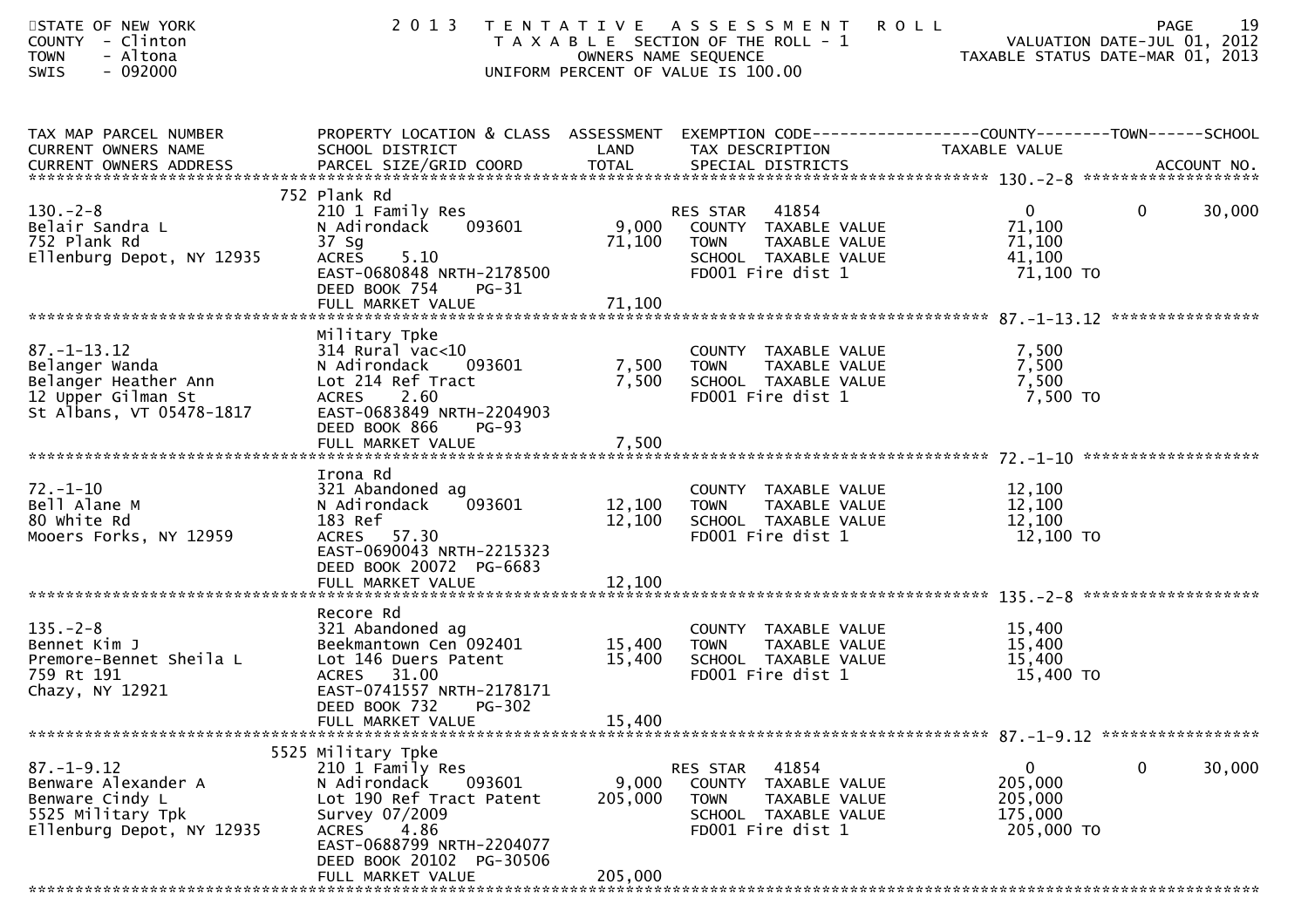| STATE OF NEW YORK<br>COUNTY - Clinton<br>- Altona<br><b>TOWN</b><br>$-092000$<br>SWIS                                         | 2 0 1 3                                                                                                                                                                   |                   | TENTATIVE ASSESSMENT<br>T A X A B L E SECTION OF THE ROLL - 1<br>OWNERS NAME SEQUENCE<br>UNIFORM PERCENT OF VALUE IS 100.00                            | <b>ROLL</b><br>TAXABLE STATUS DATE-MAR 01, 2013                                | 20<br>PAGE<br>VALUATION DATE-JUL 01, 2012 |
|-------------------------------------------------------------------------------------------------------------------------------|---------------------------------------------------------------------------------------------------------------------------------------------------------------------------|-------------------|--------------------------------------------------------------------------------------------------------------------------------------------------------|--------------------------------------------------------------------------------|-------------------------------------------|
| TAX MAP PARCEL NUMBER<br>CURRENT OWNERS NAME                                                                                  | PROPERTY LOCATION & CLASS ASSESSMENT EXEMPTION CODE----------------COUNTY-------TOWN------SCHOOL<br>SCHOOL DISTRICT                                                       | LAND              | TAX DESCRIPTION                                                                                                                                        | TAXABLE VALUE                                                                  |                                           |
| $88.14 - 2 - 2$<br>Bergevin Robert<br>Bergevin Elizabeth<br>114 Prospect Ave<br>Plattsburgh, NY 12901                         | 21 Pinewood Dr<br>312 Vac w/imprv<br>093601<br>N Adirondack<br>Stonewall Pg 10 Bk 123 Lo<br>FRNT 113.68 DPTH 135.00<br>EAST-0698906 NRTH-2204307<br>DEED BOOK 1019 PG-196 | 4,000<br>4,100    | COUNTY TAXABLE VALUE<br>TOWN     TAXABLE VALUE<br>SCHOOL TAXABLE VALUE<br>FD001 Fire dist 1                                                            | 4,100<br>4,100<br>4,100<br>4,100 TO                                            |                                           |
|                                                                                                                               |                                                                                                                                                                           |                   |                                                                                                                                                        |                                                                                |                                           |
| $102 - 1 - 3.2$<br>Berglund David H<br>1345 Alder Bend Rd<br>Ellenburg Depot, NY 12935                                        | 1345 Alder Bend Rd<br>240 Rural res<br>093601<br>N Adirondack<br>163 Ref<br>080<br>ACRES 33.40 BANK<br>EAST-0695189 NRTH-2198107<br>DEED BOOK 20072 PG-11641              |                   | CW_10_VET/ 41152<br>22,400 RES STAR 41854<br>115,000 COUNTY TAXABLE VALUE<br>TAXABLE VALUE<br><b>TOWN</b><br>SCHOOL TAXABLE VALUE<br>FD001 Fire dist 1 | 8,000<br>$\overline{\mathbf{0}}$<br>107,000<br>115,000<br>85,000<br>115,000 TO | 0<br>0<br>$\Omega$<br>30,000              |
| $116. - 2 - 4$<br>Bernadette Life Est Bessey<br>Bessey Rose M<br>an an Aonaichte<br>Bailtean<br>199 Rt 22<br>Mooers, NY 12958 | 1006 Plank Rd<br>240 Rural res<br>093601<br>N Adirondack<br>$31$ Sg<br>ACRES 50.00<br>EAST-0681216 NRTH-2185267<br>DEED BOOK 718<br>PG-133                                | 20,400<br>30,000  | COUNTY TAXABLE VALUE<br>TAXABLE VALUE<br><b>TOWN</b><br>SCHOOL TAXABLE VALUE<br>FD001 Fire dist 1                                                      | 30,000<br>30,000<br>30,000<br>30,000 TO                                        |                                           |
|                                                                                                                               |                                                                                                                                                                           |                   |                                                                                                                                                        |                                                                                |                                           |
| $149. - 1 - 13.1$<br>Bernard Dustin<br>41 Nature's Way<br>West Chazy, NY 12992                                                | 400 Murtagh Hill Rd<br>260 Seasonal res<br>093601<br>N Adirondack<br>106 Duer<br>ACRES 20.50<br>EAST-0725051 NRTH-2173830<br>DEED BOOK 20021 PG-44675                     | 12,800<br>43,000  | COUNTY TAXABLE VALUE<br><b>TOWN</b><br>TAXABLE VALUE<br>SCHOOL TAXABLE VALUE<br>FD001 Fire dist 1                                                      | 43,000<br>43,000<br>43,000<br>43,000 TO                                        |                                           |
|                                                                                                                               | FULL MARKET VALUE                                                                                                                                                         | 43,000            |                                                                                                                                                        |                                                                                |                                           |
| $74. - 1 - 13.2$<br>Bertrand William O<br>350 Joe Wood Rd<br>Altona, NY 12910                                                 | 350 Joe Wood Rd<br>210 1 Family Res<br>N Adirondack<br>093601<br>Lot 104 Ref Tr<br>FRNT 232.00 DPTH 141.00<br>EAST-0716684 NRTH-2215016<br>DEED BOOK 700<br>$PG-42$       | 5,900<br>75,000   | 41854<br>RES STAR<br><b>COUNTY</b><br>TAXABLE VALUE<br><b>TOWN</b><br>TAXABLE VALUE<br>SCHOOL TAXABLE VALUE<br>FD001 Fire dist 1                       | $\mathbf 0$<br>75,000<br>75,000<br>45,000<br>75,000 TO                         | 0<br>30,000                               |
|                                                                                                                               | FULL MARKET VALUE                                                                                                                                                         | 75,000            |                                                                                                                                                        |                                                                                |                                           |
| STATE OF NEW YORK                                                                                                             | 2 0 1 3                                                                                                                                                                   | T E N T A T I V E | A S S E S S M E N T                                                                                                                                    | R O L L                                                                        | 21<br><b>PAGE</b>                         |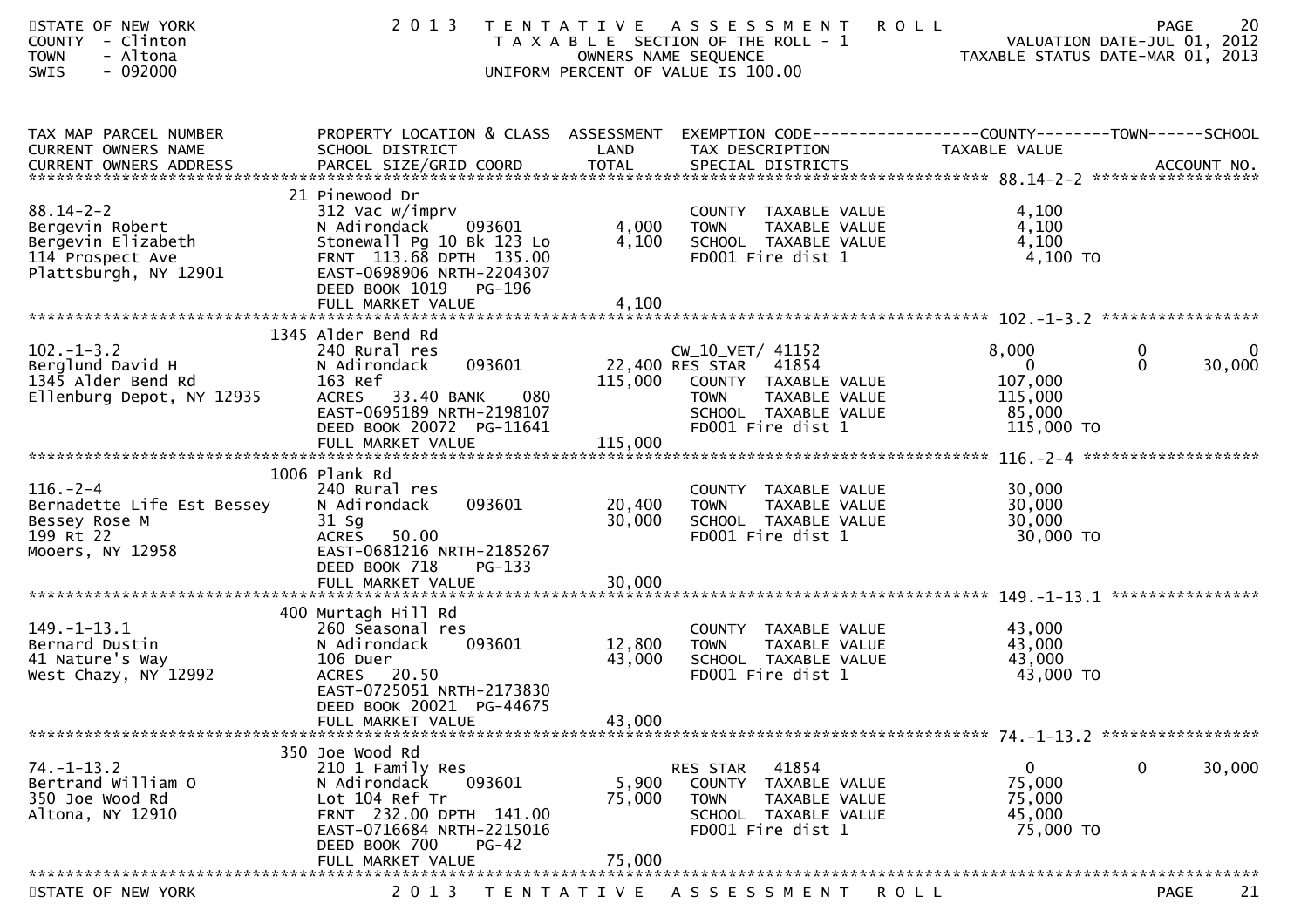| TAX MAP PARCEL NUMBER<br><b>CURRENT OWNERS NAME</b><br><b>CURRENT OWNERS ADDRESS</b>                               | SCHOOL DISTRICT<br>PARCEL SIZE/GRID COORD                                                                                                                                     | LAND<br><b>TOTAL</b>       | TAX DESCRIPTION<br>SPECIAL DISTRICTS                                                                                                                    | PROPERTY LOCATION & CLASS ASSESSMENT EXEMPTION CODE----------------COUNTY--------TOWN------SCHOOL<br>TAXABLE VALUE<br>ACCOUNT NO. |        |
|--------------------------------------------------------------------------------------------------------------------|-------------------------------------------------------------------------------------------------------------------------------------------------------------------------------|----------------------------|---------------------------------------------------------------------------------------------------------------------------------------------------------|-----------------------------------------------------------------------------------------------------------------------------------|--------|
| $73. - 3 - 2$<br>Biegler Charles<br>Biegler Julie<br>15 Terry Ln<br>Commack, NY 11725                              | Helens Way<br>$314$ Rural vac< $10$<br>N Adirondack<br>093601<br>166 Ref<br>5.10<br><b>ACRES</b><br>EAST-0694820 NRTH-2214433<br>DEED BOOK 575<br>PG-675<br>FULL MARKET VALUE | 9,000<br>9,000<br>9,000    | COUNTY TAXABLE VALUE<br>TAXABLE VALUE<br><b>TOWN</b><br>SCHOOL TAXABLE VALUE<br>FD001 Fire dist 1                                                       | 9.000<br>9,000<br>9,000<br>9,000 TO                                                                                               |        |
| $121. - 1 - 3$<br>Billow Leslie Allan<br>Billow Gary Michael<br>372 Rt 9<br>Champlain, NY 12919                    | Vassar Rd<br>260 Seasonal res<br>093601<br>N Adirondack<br>150 Duer<br>36.80<br>ACRES<br>EAST-0738005 NRTH-2192192<br>DEED BOOK 994<br>PG-345<br>FULL MARKET VALUE            | 19,700<br>31,100<br>31,100 | COUNTY TAXABLE VALUE<br>TAXABLE VALUE<br><b>TOWN</b><br>SCHOOL TAXABLE VALUE<br>FD001 Fire dist 1                                                       | 31,100<br>31,100<br>31,100<br>$31,100$ TO                                                                                         |        |
| $88.14 - 2 - 56$<br>Bilodeau Daniel J<br>Grainger Julie E<br>695 Massena<br>Greenfield Park, QuebCanada<br>J4V 1E3 | 103 Pinewood Dr<br>270 Mfg housing<br>093601<br>N Adirondack<br>Sub Bk 10 Pg 123 Lot 56<br>FRNT 65.00 DPTH 145.49<br>EAST-0698872 NRTH-2204986<br>DEED BOOK 20102 PG-36365    | 3,900<br>17,200            | COUNTY TAXABLE VALUE<br><b>TOWN</b><br>TAXABLE VALUE<br>SCHOOL TAXABLE VALUE<br>FD001 Fire dist 1                                                       | 17,200<br>17,200<br>17,200<br>17,200 TO                                                                                           |        |
| $71.1 - 1 - 4$<br>Bilow Allan J<br>Bilow Darla D<br>12 Canaan Rd<br>Ellenburg Depot, NY 12935                      | 3 Sunderlands Way<br>312 Vac w/imprv<br>093601<br>N Adirondack<br>Bm<br>FRNT 100.00 DPTH 130.00<br>EAST-0675386 NRTH-2213955<br>DEED BOOK 20122 PG-49559<br>FULL MARKET VALUE | 3,200<br>8,000<br>8,000    | COUNTY TAXABLE VALUE<br><b>TOWN</b><br>TAXABLE VALUE<br>SCHOOL TAXABLE VALUE<br>FD002 Ellenburg fire 21<br>LT002 Altona light 21                        | 8.000<br>8,000<br>8,000<br>$8,000$ TO<br>$8.000$ TO                                                                               |        |
| $71.1 - 1 - 6$<br>Bilow Allan J<br>Bilow Darla D<br>12 Canaan Rd<br>Ellenburg Depot, NY 12935                      | 12 Canaan Rd<br>210 1 Family Res<br>093601<br>N Adirondack<br>Bm<br>77.00 DPTH 132.80<br><b>FRNT</b><br>EAST-0675390 NRTH-2213828<br>DEED BOOK 645<br>PG-548                  | 4,400<br>85,000            | 41854<br>RES STAR<br>COUNTY TAXABLE VALUE<br>TAXABLE VALUE<br><b>TOWN</b><br>SCHOOL TAXABLE VALUE<br>FD002 Ellenburg fire 21<br>$LT002$ Altona light 21 | $\overline{0}$<br>$\Omega$<br>85,000<br>85,000<br>55,000<br>85,000 TO<br>85,000 TO                                                | 30,000 |
| STATE OF NEW YORK<br>$COUNTY - Clinton$                                                                            | 2 0 1 3                                                                                                                                                                       |                            | TENTATIVE ASSESSMENT<br>R O L L<br>T A X A B L E SECTION OF THE ROLL - 1                                                                                | PAGE<br>VALUATION DATE-JUL 01, 2012                                                                                               | 22     |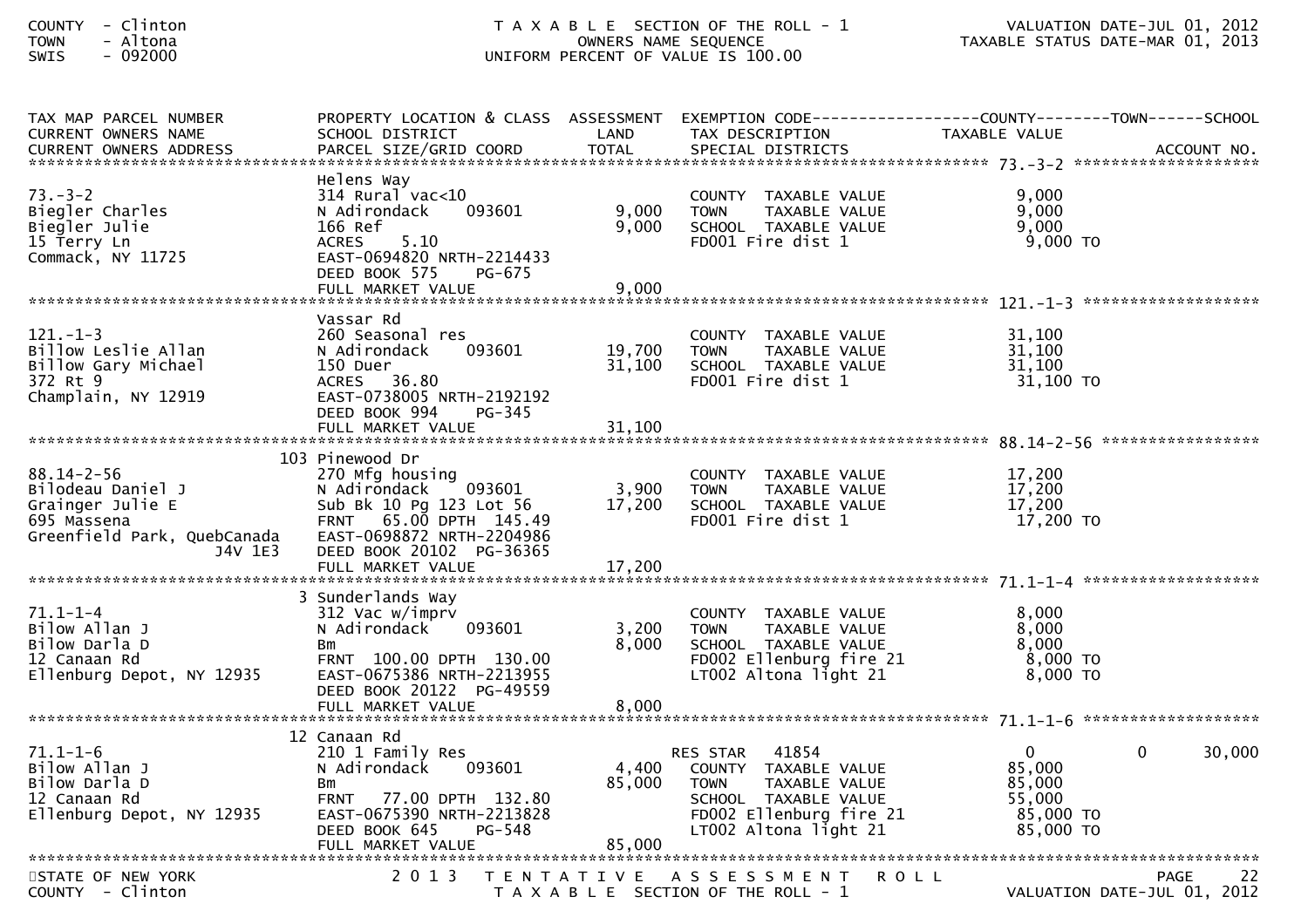| TAX MAP PARCEL NUMBER<br>CURRENT OWNERS NAME                          | PROPERTY LOCATION & CLASS ASSESSMENT EXEMPTION CODE----------------COUNTY-------TOWN------SCHOOL<br>SCHOOL DISTRICT | LAND<br><b>TOTAL</b> | TAX DESCRIPTION                                                                                   | TAXABLE VALUE                                                              |              |        |
|-----------------------------------------------------------------------|---------------------------------------------------------------------------------------------------------------------|----------------------|---------------------------------------------------------------------------------------------------|----------------------------------------------------------------------------|--------------|--------|
| $103. - 1 - 13.1$                                                     | 4694 Military Tpke<br>240 Rural res                                                                                 |                      | 41854<br>RES STAR                                                                                 | $\overline{0}$                                                             | $\mathbf{0}$ | 30,000 |
| Bilyeu Christopher C<br>4694 Military Tpke<br>Altona, NY 12910        | 093601<br>N Adirondack<br>Lot 134 Ref<br>ACRES 33.30<br>EAST-0707164 NRTH-2197194                                   | 19,000<br>54,400     | COUNTY TAXABLE VALUE<br><b>TOWN</b><br>TAXABLE VALUE<br>SCHOOL TAXABLE VALUE<br>FD001 Fire dist 1 | 54,400<br>54,400<br>24,400<br>54,400 TO                                    |              |        |
|                                                                       | DEED BOOK 20031 PG-59264<br>FULL MARKET VALUE                                                                       | 54,400               |                                                                                                   |                                                                            |              |        |
| $73. - 2 - 16$                                                        | Tantillo Way<br>314 Rural vac<10                                                                                    |                      | COUNTY TAXABLE VALUE                                                                              | 10,900                                                                     |              |        |
| Binder Albert J<br>6620 Arapaho Dr<br>Evergreen, CO 80439             | 093601<br>N Adirondack<br>155 Ref<br>8.40<br><b>ACRES</b>                                                           | 10,900<br>10,900     | <b>TOWN</b><br>TAXABLE VALUE<br>SCHOOL TAXABLE VALUE<br>FD001 Fire dist 1                         | 10,900<br>10,900<br>10,900 TO                                              |              |        |
|                                                                       | EAST-0699903 NRTH-2214469<br>DEED BOOK 628<br>PG-876<br>FULL MARKET VALUE                                           | 10,900               |                                                                                                   |                                                                            |              |        |
|                                                                       |                                                                                                                     |                      |                                                                                                   |                                                                            |              |        |
| $103. - 1 - 32$<br>Birch John K<br>Birch Terry<br>7630 Pelletier Blvd | Rabideau Rd<br>$314$ Rural vac<10<br>093601<br>N Adirondack<br>160-161 Ref<br><b>ACRES</b><br>3.00                  | 7,700<br>7,700       | COUNTY TAXABLE VALUE<br><b>TOWN</b><br>TAXABLE VALUE<br>SCHOOL TAXABLE VALUE<br>FD001 Fire dist 1 | 7,700<br>7,700<br>7,700<br>7,700 TO                                        |              |        |
| Brossard, QC, Canada<br>J4W2M6                                        | EAST-0699173 NRTH-2198036<br>DEED BOOK 554<br>PG-195<br>FULL MARKET VALUE                                           | 7,700                |                                                                                                   |                                                                            |              |        |
|                                                                       |                                                                                                                     |                      |                                                                                                   |                                                                            |              |        |
| $89. - 2 - 23$<br>Blackorby Kenneth                                   | 418 Devils Den Rd<br>210 1 Family Res<br>093601<br>N Adirondack                                                     | 5,500                | RES STAR 41854<br>COUNTY TAXABLE VALUE                                                            | $\mathbf{0}$<br>45,000                                                     | $\mathbf{0}$ | 30,000 |
| 418 Devils Den Rd<br>Altona, NY 12910                                 | 110 Ref<br>FRNT 132.00 DPTH 140.00                                                                                  | 45,000               | <b>TOWN</b><br>TAXABLE VALUE<br>SCHOOL TAXABLE VALUE                                              | 45,000<br>15,000                                                           |              |        |
|                                                                       | EAST-0711062 NRTH-2205376<br>DEED BOOK 20061 PG-99835<br>FULL MARKET VALUE                                          | 45,000               | FD001 Fire dist 1<br>LT001 Altona light 1                                                         | 45,000 TO<br>45,000 TO                                                     |              |        |
|                                                                       |                                                                                                                     |                      |                                                                                                   |                                                                            |              |        |
| $149. - 1 - 1.1$<br>Blair Leon<br>3515 Rt 22                          | Murtagh Hill Rd<br>321 Abandoned ag<br>093601<br>N Adirondack<br>92 Duer                                            | 24,000<br>24,000     | COUNTY TAXABLE VALUE<br><b>TOWN</b><br>TAXABLE VALUE<br>SCHOOL TAXABLE VALUE                      | 24,000<br>24,000<br>24,000                                                 |              |        |
| Plattsburgh, NY 12901                                                 | ACRES 250.20<br>EAST-0721019 NRTH-2175492<br>DEED BOOK 20021 PG-46206<br>FULL MARKET VALUE                          | 24,000               | FD001 Fire dist 1                                                                                 | 24,000 TO                                                                  |              |        |
|                                                                       |                                                                                                                     |                      |                                                                                                   |                                                                            |              |        |
| STATE OF NEW YORK<br>COUNTY - Clinton<br>- Altona<br><b>TOWN</b>      | 2 0 1 3                                                                                                             | OWNERS NAME SEQUENCE | TENTATIVE ASSESSMENT<br>T A X A B L E SECTION OF THE ROLL - 1                                     | R O L L<br>VALUATION DATE-JUL 01, 2012<br>TAXABLE STATUS DATE-MAR 01, 2013 | PAGE         | 23     |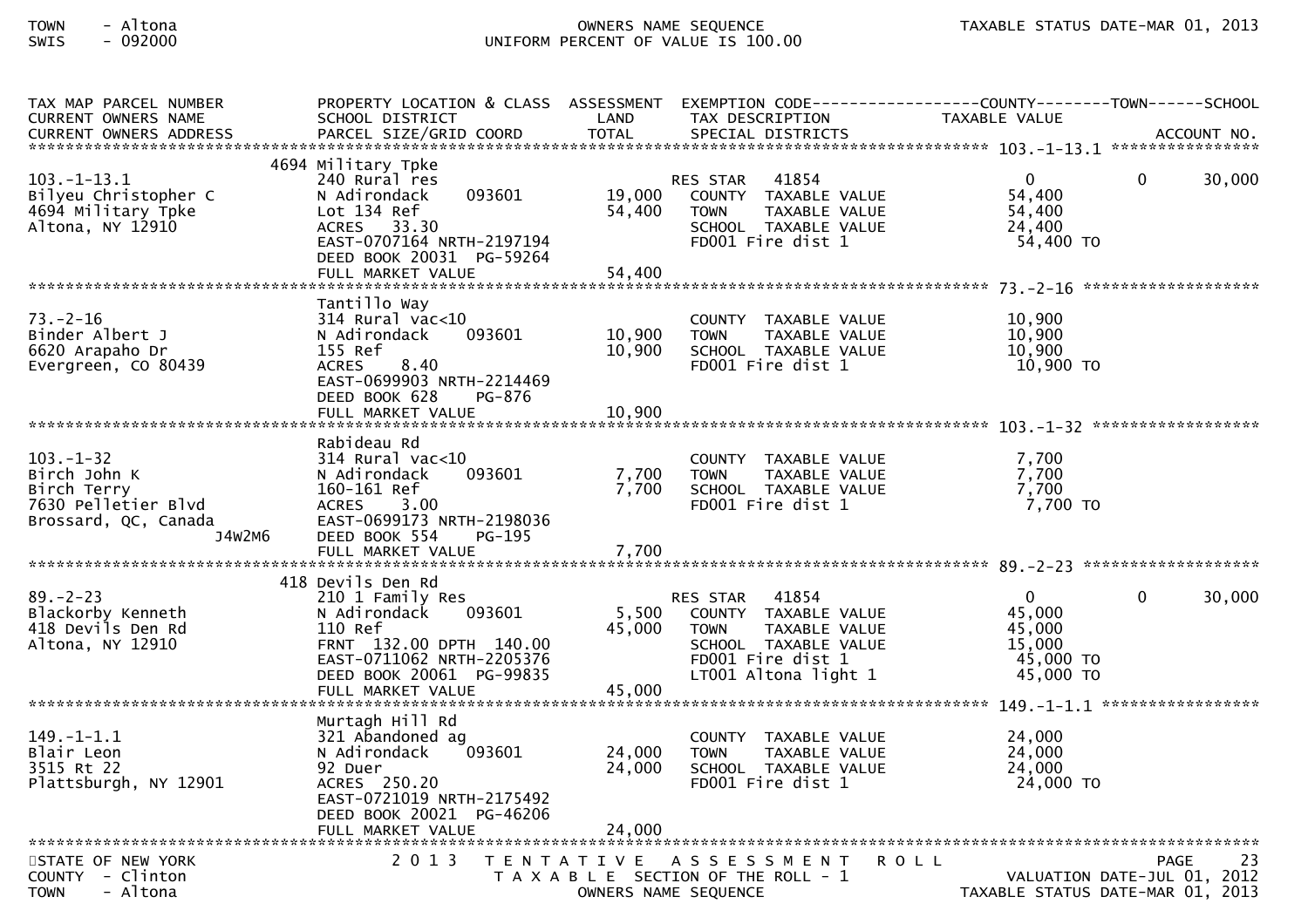| TAX MAP PARCEL NUMBER<br>CURRENT OWNERS NAME                                                | PROPERTY LOCATION & CLASS ASSESSMENT<br>SCHOOL DISTRICT                                                                                                                                                      | LAND                      | TAX DESCRIPTION                                                                                                                                | EXEMPTION CODE-----------------COUNTY-------TOWN------SCHOOL<br>TAXABLE VALUE |                             |
|---------------------------------------------------------------------------------------------|--------------------------------------------------------------------------------------------------------------------------------------------------------------------------------------------------------------|---------------------------|------------------------------------------------------------------------------------------------------------------------------------------------|-------------------------------------------------------------------------------|-----------------------------|
| $148. - 2 - 6$<br>Blair Leon L<br>3515 Route 22<br>Plattsburgh, NY 12901                    | Rand Hill Rd<br>260 Seasonal res<br>N Adirondack<br>093601<br>77 Duer<br>ACRES 286.10<br>EAST-0718346 NRTH-2173901<br>DEED BOOK 20102 PG-36063                                                               | 43,200<br>79,800          | COUNTY TAXABLE VALUE<br><b>TOWN</b><br>TAXABLE VALUE<br>SCHOOL TAXABLE VALUE<br>FD001 Fire dist 1                                              | 79,800<br>79,800<br>79,800<br>79,800 TO                                       |                             |
|                                                                                             |                                                                                                                                                                                                              |                           |                                                                                                                                                |                                                                               |                             |
| $90. -1 - 11.2$<br>Blair Randy M<br>Blair Emily M<br>2446 Miner Farm Rd<br>Altona, NY 12910 | 2446 Miner Farm Rd<br>210 1 Family Res<br>093601<br>N Adirondack<br>Lot 81 Ref Tr<br>FRNT 200.00 DPTH 197.00<br><b>BANK</b><br>080<br>EAST-0727767 NRTH-2207943<br>DEED BOOK 20031 PG-51244                  | 6,500<br>125,000          | RES STAR<br>41854<br>COUNTY TAXABLE VALUE<br>TAXABLE VALUE<br><b>TOWN</b><br>SCHOOL TAXABLE VALUE<br>FD001 Fire dist 1                         | $\mathbf{0}$<br>125,000<br>125,000<br>95,000<br>125,000 TO                    | 30,000<br>$\mathbf{0}$      |
|                                                                                             | FULL MARKET VALUE                                                                                                                                                                                            | 125,000                   |                                                                                                                                                |                                                                               |                             |
| $135. - 2 - 19$<br>Blake Brent<br>Blake Lisa<br>306 Recore Rd<br>West Chazy, NY 12992       | 304/306 Recore Rd<br>240 Rural res<br>Beekmantown Cen 092401<br>146 Duer<br>ACRES 20.90<br>EAST-0740274 NRTH-2178824<br>DEED BOOK 682<br><b>PG-102</b>                                                       | 102,400                   | <b>RES STAR 41854</b><br>16,500 COUNTY TAXABLE VALUE<br><b>TOWN</b><br>TAXABLE VALUE<br>SCHOOL TAXABLE VALUE<br>FD001 Fire dist 1              | $\overline{0}$<br>102,400<br>102,400<br>72,400<br>102,400 TO                  | 30,000<br>$\overline{0}$    |
|                                                                                             |                                                                                                                                                                                                              |                           |                                                                                                                                                |                                                                               | ****************            |
| $135. - 2 - 18.1$<br>Blake Brent R<br>Blake Lisa A<br>306 Recore Rd<br>West Chazy, NY 12992 | Recore Rd<br>$314$ Rural vac<10<br>Beekmantown Cen 092401<br>146 Duer<br>ACRES 2.20<br>EAST-0739613 NRTH-2179230<br>DEED BOOK 99001 PG-09170                                                                 | 9,600<br>9,600            | COUNTY TAXABLE VALUE<br><b>TOWN</b><br>TAXABLE VALUE<br>SCHOOL TAXABLE VALUE<br>FD001 Fire dist 1                                              | 9,600<br>9,600<br>9,600<br>9,600 TO                                           |                             |
|                                                                                             | FULL MARKET VALUE                                                                                                                                                                                            | 9,600                     |                                                                                                                                                |                                                                               |                             |
| $89.1 - 2 - 35$<br>Blondo Ryan M<br>Forkey Maria A<br>548 Devils Den Rd<br>Altona, NY 12910 | 548 Devils Den Rd<br>210 1 Family Res<br>093601<br>N Adirondack<br>111 Ref<br>Also Deed Bk 613 Pg 1116<br>1.60<br><b>ACRES</b><br>EAST-0711089 NRTH-2208652<br>DEED BOOK 20102 PG-35314<br>FULL MARKET VALUE | 6,900<br>72,000<br>72,000 | 41854<br>RES STAR<br>COUNTY TAXABLE VALUE<br><b>TOWN</b><br>TAXABLE VALUE<br>SCHOOL TAXABLE VALUE<br>FD001 Fire dist 1<br>LT001 Altona light 1 | $\mathbf{0}$<br>72,000<br>72,000<br>42,000<br>72,000 TO<br>72,000 TO          | 30,000<br>$\overline{0}$    |
| STATE OF NEW YORK                                                                           | 2 0 1 3                                                                                                                                                                                                      |                           | TENTATIVE ASSESSMENT                                                                                                                           | ROLL                                                                          | 24<br>PAGE                  |
| COUNTY - Clinton                                                                            |                                                                                                                                                                                                              |                           | T A X A B L E SECTION OF THE ROLL - 1                                                                                                          |                                                                               | VALUATION DATE-JUL 01, 2012 |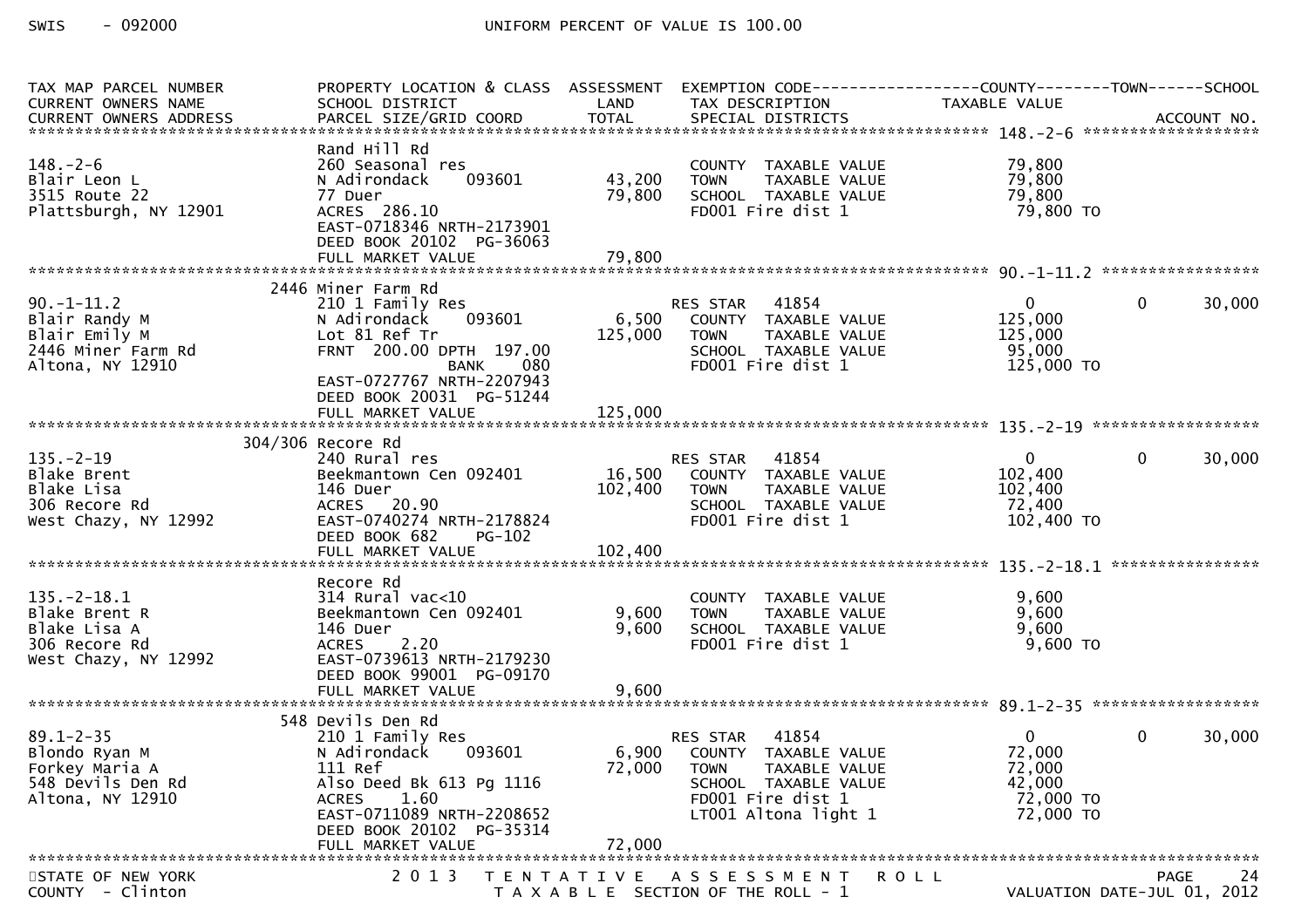| TAX MAP PARCEL NUMBER<br>CURRENT OWNERS NAME                                                        | PROPERTY LOCATION & CLASS ASSESSMENT<br>SCHOOL DISTRICT                                                                                                                                | LAND                      | EXEMPTION CODE------------------COUNTY--------TOWN------SCHOOL<br>TAX DESCRIPTION                                                              | TAXABLE VALUE                                                        |                             |        |
|-----------------------------------------------------------------------------------------------------|----------------------------------------------------------------------------------------------------------------------------------------------------------------------------------------|---------------------------|------------------------------------------------------------------------------------------------------------------------------------------------|----------------------------------------------------------------------|-----------------------------|--------|
|                                                                                                     |                                                                                                                                                                                        |                           |                                                                                                                                                |                                                                      |                             |        |
| $89 - 3 - 3$<br>Blondo Todd<br>17 Old State Rd<br>Altona, NY 12910                                  | 17 old state Rd<br>210 1 Family Res<br>N Adirondack<br>093601<br>110 Ref<br>FRNT 209.00 DPTH 184.00<br>EAST-0713964 NRTH-2207006<br>DEED BOOK 762<br><b>PG-26</b><br>FULL MARKET VALUE | 6,200<br>49,000<br>49,000 | 41854<br>RES STAR<br>COUNTY TAXABLE VALUE<br>TAXABLE VALUE<br><b>TOWN</b><br>SCHOOL TAXABLE VALUE<br>FD001 Fire dist 1<br>LT001 Altona light 1 | $\mathbf{0}$<br>49,000<br>49,000<br>19,000<br>49,000 TO<br>49,000 TO | $\mathbf{0}$                | 30,000 |
|                                                                                                     | 85 Brunell Rd                                                                                                                                                                          |                           |                                                                                                                                                |                                                                      |                             |        |
| $89. - 2 - 12$<br>Blow Aaron R<br>Blow Life Use Raymond F<br>85 Brunell Rd<br>Altona, NY 12910      | 210 1 Family Res<br>093601<br>N Adirondack<br>110 Ref<br>5.20<br><b>ACRES</b><br>EAST-0712655 NRTH-2205756<br>DEED BOOK 20021 PG-39890<br>FULL MARKET VALUE                            | 9,000<br>56,000<br>56,000 | 41854<br>RES STAR<br>COUNTY TAXABLE VALUE<br><b>TOWN</b><br>TAXABLE VALUE<br>SCHOOL TAXABLE VALUE<br>FD001 Fire dist 1<br>LT001 Altona light 1 | $\mathbf{0}$<br>56,000<br>56,000<br>26,000<br>56,000 TO<br>56,000 TO | $\Omega$                    | 30,000 |
|                                                                                                     | 3796 Military Tpke                                                                                                                                                                     |                           |                                                                                                                                                |                                                                      |                             |        |
| 134. -1-11.1<br>Blow Christine M<br>3796 Military Tpk<br>West Chazy, NY 12992                       | 270 Mfg housing<br>093601<br>N Adirondack<br>103 Duer<br>FRNT 200.00 DPTH 200.00<br>EAST-0722878 NRTH-2183184<br>DEED BOOK 20051 PG-86938                                              | 8,400<br>18,600           | <b>RES STAR</b><br>41854<br>COUNTY TAXABLE VALUE<br>TAXABLE VALUE<br><b>TOWN</b><br>SCHOOL TAXABLE VALUE<br>FD001 Fire dist 1                  | $\mathbf 0$<br>18,600<br>18,600<br>$\overline{0}$<br>18,600 TO       | $\mathbf{0}$                | 18,600 |
|                                                                                                     | FULL MARKET VALUE                                                                                                                                                                      | 18,600                    |                                                                                                                                                |                                                                      |                             |        |
| 91. – 1–15<br>Blow George J<br>Blow Ruth C<br>Attn: Scott Blow<br>688 Vassar Rd<br>Altona, NY 12910 | 699 Vassar Rd<br>210 1 Family Res<br>N Adirondack<br>093601<br>51 Ref<br>FRNT 144.00 DPTH 151.00<br>EAST-0735213 NRTH-2203508<br>DEED BOOK 334<br>PG-525                               | 5,700<br>28,000           | COUNTY TAXABLE VALUE<br><b>TOWN</b><br>TAXABLE VALUE<br>SCHOOL TAXABLE VALUE<br>FD001 Fire dist 1                                              | 28,000<br>28,000<br>28,000<br>28,000 TO                              |                             |        |
|                                                                                                     |                                                                                                                                                                                        |                           |                                                                                                                                                |                                                                      |                             |        |
| $75. - 1 - 6.62$<br>Blow George Sr<br>12 Memory Ln<br>Altona, NY 12910                              | 12 Memory Ln<br>270 Mfg housing<br>N Adirondack<br>093601<br>Lot 81 Ref Tr<br>FRNT 141.00 DPTH 260.00<br>EAST-0726024 NRTH-2208172<br>DEED BOOK 20072 PG-3108<br>FULL MARKET VALUE     | 6,300<br>28,000<br>28,000 | COUNTY TAXABLE VALUE<br><b>TOWN</b><br>TAXABLE VALUE<br>SCHOOL TAXABLE VALUE<br>FD001 Fire dist 1                                              | 28,000<br>28,000<br>28,000<br>28,000 TO                              |                             |        |
| STATE OF NEW YORK                                                                                   | 2 0 1 3                                                                                                                                                                                |                           | TENTATIVE ASSESSMENT                                                                                                                           | <b>ROLL</b>                                                          | <b>PAGE</b>                 | 25     |
| COUNTY - Clinton<br>- Altona<br><b>TOWN</b>                                                         |                                                                                                                                                                                        |                           | T A X A B L E SECTION OF THE ROLL - 1<br>OWNERS NAME SEQUENCE                                                                                  | TAXABLE STATUS DATE-MAR 01, 2013                                     | VALUATION DATE-JUL 01, 2012 |        |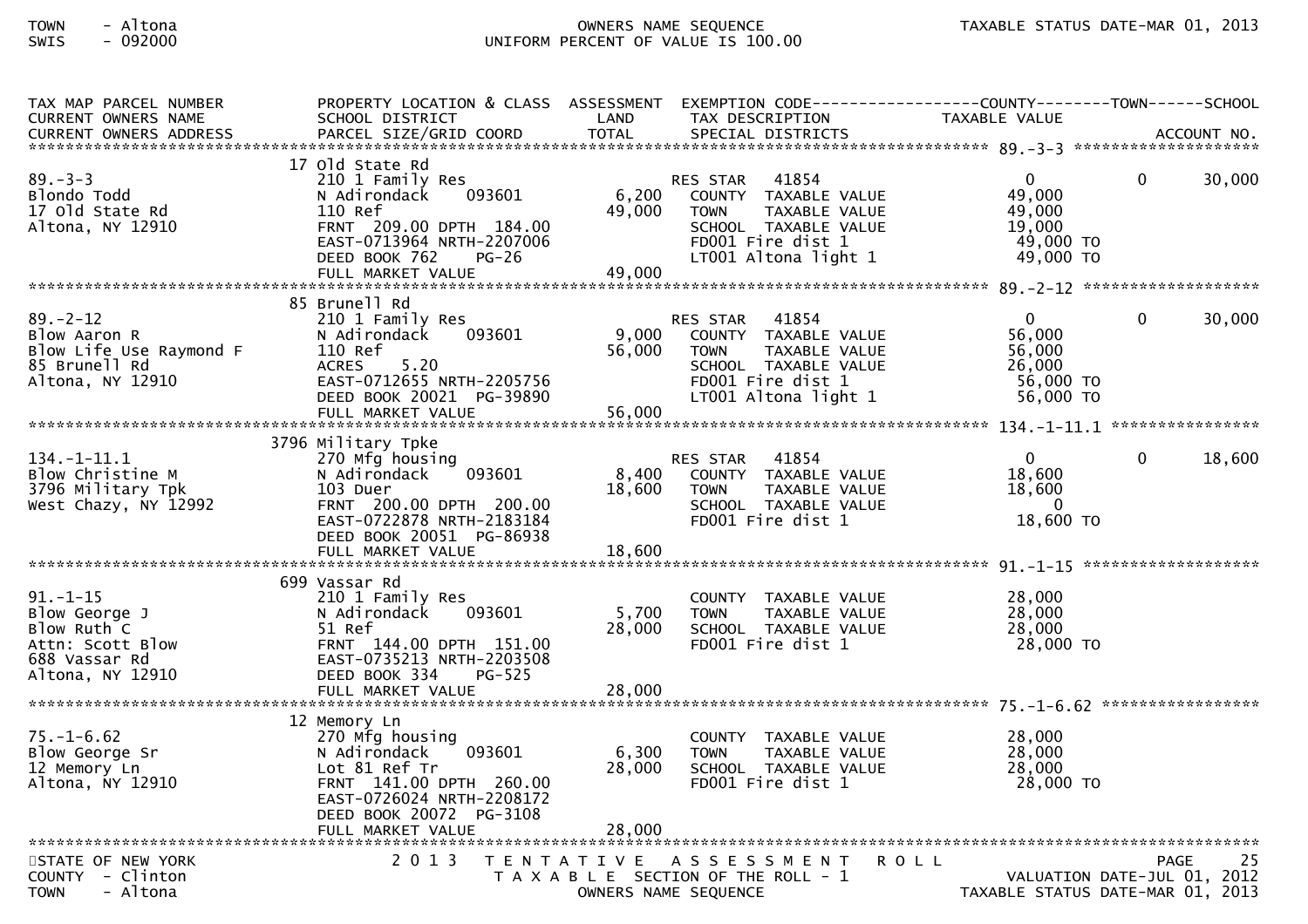| TAX MAP PARCEL NUMBER                                                                                           | PROPERTY LOCATION & CLASS ASSESSMENT                                                                                                                                                                  |                           | EXEMPTION CODE------------------COUNTY--------TOWN------SCHOOL                                                                                                  |                                                                              |                             |                                            |
|-----------------------------------------------------------------------------------------------------------------|-------------------------------------------------------------------------------------------------------------------------------------------------------------------------------------------------------|---------------------------|-----------------------------------------------------------------------------------------------------------------------------------------------------------------|------------------------------------------------------------------------------|-----------------------------|--------------------------------------------|
| CURRENT OWNERS NAME                                                                                             | SCHOOL DISTRICT                                                                                                                                                                                       | LAND                      | TAX DESCRIPTION                                                                                                                                                 | TAXABLE VALUE                                                                |                             |                                            |
|                                                                                                                 |                                                                                                                                                                                                       |                           |                                                                                                                                                                 |                                                                              |                             |                                            |
| $91. - 1 - 18.1$<br>Blow James Timothy<br>656 Vassar Rd<br>Altona, NY 12910                                     | 656 Vassar Rd<br>210 1 Family Res<br>093601<br>N Adirondack<br>Lot 29 Ref Tr<br>Blow Sub Lot 2<br>FRNT 130.00 DPTH 76.36<br>EAST-0735845 NRTH-2202582<br>DEED BOOK 20072 PG-4146<br>FULL MARKET VALUE | 4,000<br>35,000<br>35,000 | COUNTY TAXABLE VALUE<br>TAXABLE VALUE<br><b>TOWN</b><br>SCHOOL TAXABLE VALUE<br>FD001 Fire dist 1                                                               | 35,000<br>35,000<br>35,000<br>35,000 TO                                      |                             |                                            |
|                                                                                                                 |                                                                                                                                                                                                       |                           |                                                                                                                                                                 |                                                                              |                             |                                            |
| $91.-1-18.2$<br>Blow Richard<br>Blow Eileen<br>654 Vassar Rd<br>Altona, NY 12910                                | 654 Vassar Rd<br>210 1 Family Res<br>093601<br>N Adirondack<br>Lot 29 Ref Tr<br>Blow Sub Lot 1<br>FRNT 130.09 DPTH 100.00<br>EAST-0735918 NRTH-2202640<br>DEED BOOK 624<br>PG-766                     | 4,600 SR STAR<br>53,000   | AGED C&T<br>41801<br>41834<br>COUNTY TAXABLE VALUE<br><b>TOWN</b><br>TAXABLE v.L.<br>TAXABLE VALUE<br>ARABLE VALUE<br>SCHOOL TAXABLE VALUE<br>FD001 Fire dist 1 | 26,500<br>$\overline{0}$<br>26,500<br>26,500<br>$\overline{0}$<br>53,000 TO  | 26,500                      | $\Omega$<br>53,000                         |
|                                                                                                                 |                                                                                                                                                                                                       |                           |                                                                                                                                                                 |                                                                              |                             |                                            |
| $71. - 4 - 24$<br>Boas Richard B<br>4636 Rt 11<br>Ellenburg Depot, NY 12935                                     | 4636 Rt 11<br>210 1 Family Res<br>093601<br>N Adirondack<br>Lot 212 Ref Tr<br>1.50<br><b>ACRES</b><br>EAST-0683236 NRTH-2216039<br>DEED BOOK 1002    PG-137                                           |                           | WARCOMALL 41131<br>6,600 WARDISALL 41141<br>135,000 SR STAR<br>41834<br>COUNTY TAXABLE VALUE<br><b>TOWN</b><br>TAXABLE VALUE<br>SCHOOL TAXABLE VALUE            | 33,750<br>40,500<br>$\overline{0}$<br>60,750<br>60,750<br>71,700             | 33,750<br>40,500            | $\overline{0}$<br>$\overline{0}$<br>63,300 |
|                                                                                                                 |                                                                                                                                                                                                       |                           |                                                                                                                                                                 |                                                                              |                             |                                            |
| $89.1 - 3 - 15$<br>Bodah Jr Life Use Joseph<br>Bodah Vincent C<br>28 Bloomer St<br>PO Box 3<br>Altona, NY 12910 | 28 Bloomer St<br>210 1 Family Res<br>093601<br>N Adirondack<br>110 Ref<br>FRNT 92.00 DPTH 275.00<br>EAST-0712313 NRTH-2206958<br>DEED BOOK 20011 PG-36520                                             | 21,400                    | 41854<br>RES STAR<br>5,800 COUNTY TAXABLE VALUE<br>TAXABLE VALUE<br>TOWN<br>SCHOOL TAXABLE VALUE<br>FD001 Fire dist 1<br>LT001 Altona light 1                   | $\mathbf{0}$<br>21,400<br>21,400<br>$\overline{0}$<br>21,400 TO<br>21,400 TO | $\mathbf{0}$                | 21,400                                     |
|                                                                                                                 | 3102 Miner Farm Rd                                                                                                                                                                                    |                           |                                                                                                                                                                 |                                                                              |                             |                                            |
| $89.1 - 2 - 23$<br>Bodette Shannon<br>3102 Miner Farm Rd<br>Altona, NY 12910                                    | 210 1 Family Res<br>N Adirondack<br>093601<br>110 Ref<br>FRNT 75.00 DPTH 272.00<br>EAST-0711694 NRTH-2207591<br>DEED BOOK 20122 PG-52713<br>FULL MARKET VALUE                                         | 5,100<br>38,300<br>38,300 | COUNTY TAXABLE VALUE<br><b>TOWN</b><br>TAXABLE VALUE<br>SCHOOL TAXABLE VALUE<br>FD001 Fire dist 1<br>LT001 Altona light 1                                       | 38,300<br>38,300<br>38,300<br>38,300 TO<br>38,300 TO                         |                             |                                            |
| STATE OF NEW YORK                                                                                               | 2 0 1 3                                                                                                                                                                                               |                           | TENTATIVE ASSESSMENT                                                                                                                                            | ROLL                                                                         |                             | <b>PAGE</b><br>26                          |
| COUNTY - Clinton                                                                                                |                                                                                                                                                                                                       |                           | T A X A B L E SECTION OF THE ROLL - 1                                                                                                                           |                                                                              | VALUATION DATE-JUL 01, 2012 |                                            |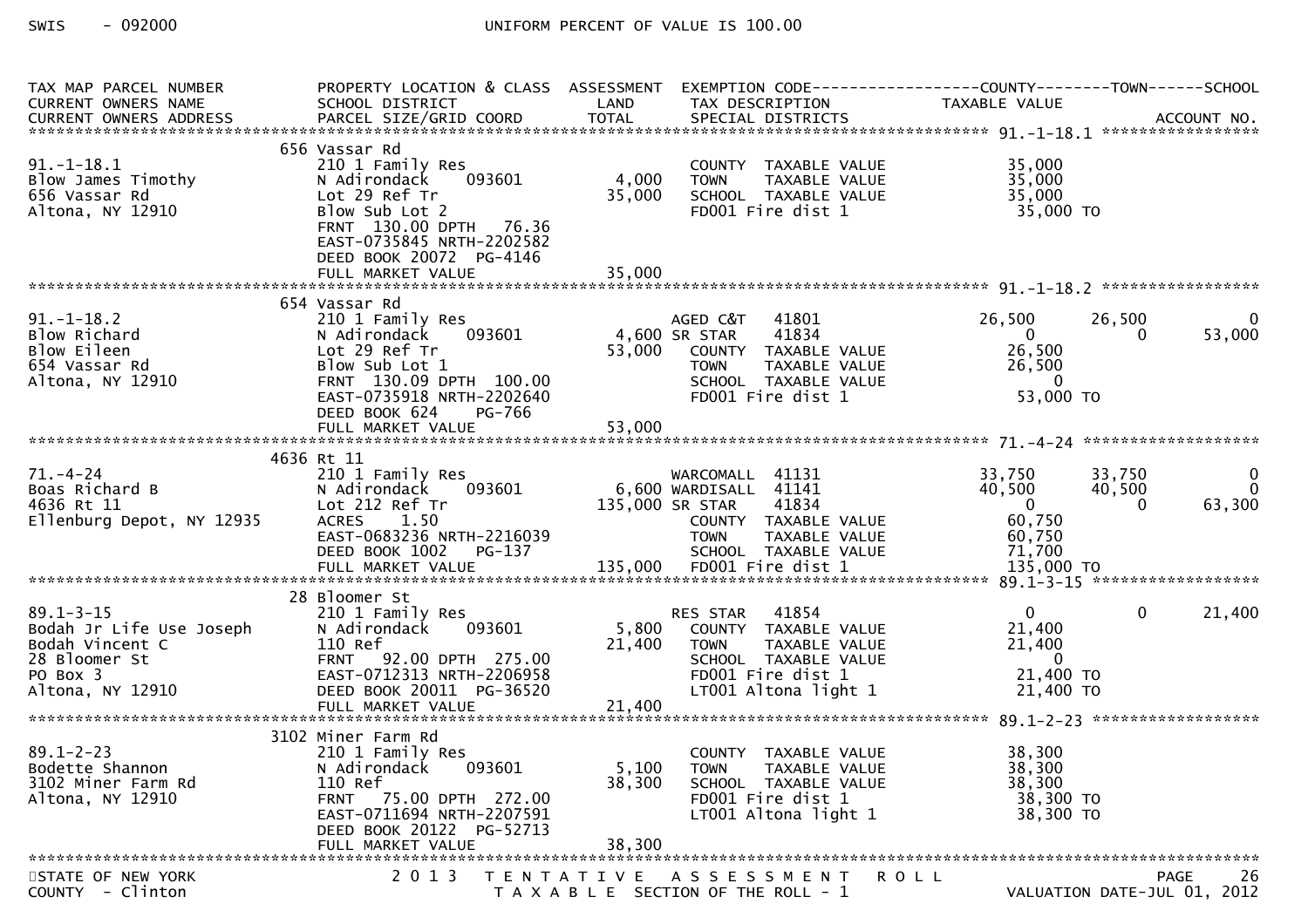| TAX MAP PARCEL NUMBER<br><b>CURRENT OWNERS NAME</b><br><b>CURRENT OWNERS ADDRESS</b>                           | PROPERTY LOCATION & CLASS ASSESSMENT EXEMPTION CODE----------------COUNTY-------TOWN------SCHOOL<br>SCHOOL DISTRICT<br>PARCEL SIZE/GRID COORD                                                                              | LAND<br><b>TOTAL</b>         | TAX DESCRIPTION<br>SPECIAL DISTRICTS                                                                                                          | TAXABLE VALUE                                                        |             | ACCOUNT NO. |
|----------------------------------------------------------------------------------------------------------------|----------------------------------------------------------------------------------------------------------------------------------------------------------------------------------------------------------------------------|------------------------------|-----------------------------------------------------------------------------------------------------------------------------------------------|----------------------------------------------------------------------|-------------|-------------|
|                                                                                                                |                                                                                                                                                                                                                            |                              |                                                                                                                                               |                                                                      |             |             |
| $89. - 3 - 1$<br>Boire Marcel A<br>Boire Joyce A<br>28 old State Rd<br>Altona, NY 12910                        | 28 old state Rd<br>210 1 Family Res<br>093601<br>N Adirondack<br>110 Ref<br>FRNT 193.17 DPTH 270.00<br>EAST-0713677 NRTH-2207399<br>DEED BOOK 20122 PG-53061<br>FULL MARKET VALUE                                          | 5,600<br>79,300<br>79,300    | 41834<br>SR STAR<br>COUNTY TAXABLE VALUE<br><b>TOWN</b><br>TAXABLE VALUE<br>SCHOOL TAXABLE VALUE<br>FD001 Fire dist 1<br>LT001 Altona light 1 | $\mathbf{0}$<br>79,300<br>79,300<br>16,000<br>79,300 TO<br>79,300 TO | 0           | 63,300      |
|                                                                                                                | Jerusalem Rd                                                                                                                                                                                                               |                              |                                                                                                                                               |                                                                      |             |             |
| $147. - 1 - 10.2$<br>Boise David L<br>Boise Lisa M<br>95 Margaret St<br>Plattsburgh, NY 12901                  | 910 Priv forest<br>093601<br>N Adirondack<br>Lot 223 Ref Tr<br>ACRES 88.27<br>EAST-0697277 NRTH-2173028<br>DEED BOOK 20051 PG-86828                                                                                        | 21,800<br>21,800             | COUNTY TAXABLE VALUE<br><b>TOWN</b><br>TAXABLE VALUE<br>SCHOOL TAXABLE VALUE<br>FD001 Fire dist 1                                             | 21,800<br>21,800<br>21,800<br>21,800 TO                              |             |             |
|                                                                                                                |                                                                                                                                                                                                                            |                              |                                                                                                                                               |                                                                      |             |             |
| $88.14 - 1 - 10$<br>Boismier James J<br>Donati Mona C<br>205 Jenna Crescent<br>Cornwall, ON, Canada<br>K6J 5X8 | 61 Merrywood Dr<br>270 Mfg housing<br>093601<br>N Adirondack<br>Stonewall Acres Lot 10<br>Name Change 20102/31165<br>FRNT 100.00 DPTH 259.45<br>EAST-0699245 NRTH-2203729<br>DEED BOOK 20102 PG-31165<br>FULL MARKET VALUE | 5,000<br>26,000<br>26,000    | COUNTY TAXABLE VALUE<br><b>TOWN</b><br>TAXABLE VALUE<br>SCHOOL TAXABLE VALUE<br>FD001 Fire dist 1                                             | 26,000<br>26,000<br>26,000<br>26,000 TO                              |             |             |
|                                                                                                                | 373 Murtagh Hill Rd                                                                                                                                                                                                        |                              |                                                                                                                                               |                                                                      |             |             |
| $149. - 1 - 10.71$<br>Bokus Matthew<br>Bokus Amanda<br>373 Murtagh Hill Rd<br>West Chazy, NY 12992             | 240 Rural res<br>093601<br>N Adirondack<br>106 Duer<br>ACRES 11.40 BANK<br>860<br>EAST-0724599 NRTH-2172435<br>DEED BOOK 20041 PG-76444<br>FULL MARKET VALUE                                                               | 10,500<br>110,000<br>110,000 | 41854<br><b>RES STAR</b><br>COUNTY TAXABLE VALUE<br><b>TOWN</b><br><b>TAXABLE VALUE</b><br>SCHOOL TAXABLE VALUE<br>FD001 Fire dist 1          | $\mathbf 0$<br>110,000<br>110,000<br>80,000<br>110,000 TO            | $\Omega$    | 30,000      |
|                                                                                                                | Irona Rd                                                                                                                                                                                                                   |                              |                                                                                                                                               |                                                                      |             |             |
| $73. - 1 - 20.5$<br>Bollas George<br>43 Key View Ave<br>Bethel, CT 06801                                       | $314$ Rural vac< $10$<br>093601<br>N Adirondack<br>7.30<br><b>ACRES</b><br>EAST-0702714 NRTH-2213947<br>DEED BOOK 583<br>$PG-67$<br>FULL MARKET VALUE                                                                      | 4,500<br>4,500<br>4,500      | COUNTY TAXABLE VALUE<br><b>TOWN</b><br>TAXABLE VALUE<br>SCHOOL TAXABLE VALUE<br>FD001 Fire dist 1                                             | 4,500<br>4,500<br>4,500<br>4,500 TO                                  |             |             |
| STATE OF NEW YORK                                                                                              | 2 0 1 3                                                                                                                                                                                                                    |                              | TENTATIVE ASSESSMENT                                                                                                                          | <b>ROLL</b>                                                          | <b>PAGE</b> | 27          |
| COUNTY - Clinton<br>- Altona<br><b>TOWN</b>                                                                    |                                                                                                                                                                                                                            |                              | T A X A B L E SECTION OF THE ROLL - 1<br>OWNERS NAME SEQUENCE                                                                                 | VALUATION DATE-JUL 01, 2012<br>TAXABLE STATUS DATE-MAR 01, 2013      |             |             |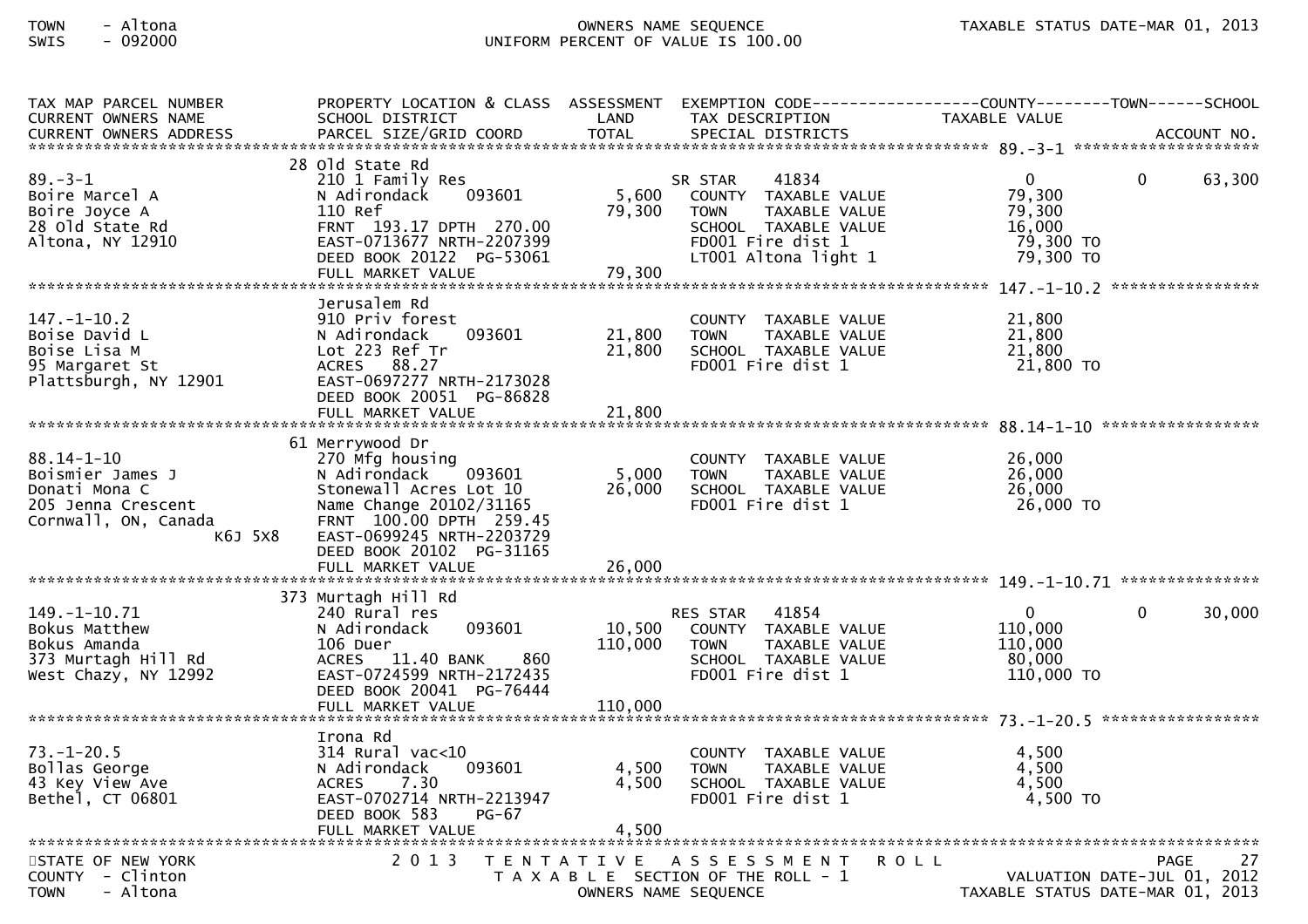| TAX MAP PARCEL NUMBER<br>CURRENT OWNERS NAME<br>CURRENT OWNERS ADDRESS                          | PROPERTY LOCATION & CLASS ASSESSMENT<br>SCHOOL DISTRICT                                                                                                                                    | LAND               | TAX DESCRIPTION                                                                                                            | EXEMPTION CODE-----------------COUNTY-------TOWN------SCHOOL<br>TAXABLE VALUE                   |
|-------------------------------------------------------------------------------------------------|--------------------------------------------------------------------------------------------------------------------------------------------------------------------------------------------|--------------------|----------------------------------------------------------------------------------------------------------------------------|-------------------------------------------------------------------------------------------------|
| $119. - 1 - 10$<br>Bombadier Karen<br>3936 Military Tpke<br>West Chazy, NY 12992                | 3934/3936 Military Tpke<br>220 2 Family Res<br>093601<br>N Adirondack<br>9 Duer<br>1.80 BANK<br>230<br><b>ACRES</b><br>EAST-0719978 NRTH-2184676<br>DEED BOOK 932<br>PG-330                | 11,700<br>92,000   | COUNTY TAXABLE VALUE<br><b>TOWN</b><br>TAXABLE VALUE<br>SCHOOL TAXABLE VALUE<br>FD001 Fire dist 1                          | 92,000<br>92,000<br>92,000<br>92,000 TO                                                         |
|                                                                                                 |                                                                                                                                                                                            |                    |                                                                                                                            |                                                                                                 |
| $150 - 3 - 8$<br>Bombard Keith S<br>Bombard Debra J<br>12 Westwood Dr<br>West Chazy, NY 12992   | 12 Westwood Dr<br>270 Mfg housing<br>N Adirondack 093601<br>Sub Map 20 Pg 28 Lot 8<br>FRNT 210.00 DPTH 200.00<br>EAST-0736428 NRTH-2175132<br>DEED BOOK 98001 PG-07064                     | 70,000             | RES STAR 41854<br>9,200 COUNTY TAXABLE VALUE<br>TAXABLE VALUE<br><b>TOWN</b><br>SCHOOL TAXABLE VALUE<br>FD001 Fire dist 1  | $\mathbf{0}$<br>30,000<br>$\mathbf{0}$<br>70,000<br>70,000<br>40,000<br>70,000 TO               |
|                                                                                                 |                                                                                                                                                                                            |                    |                                                                                                                            |                                                                                                 |
| $150.-3-17$<br>Bombard Keith S<br>Bombard Debra J<br>12 Westwood Dr<br>West Chazy, NY 12992     | Westwood Dr<br>$314$ Rural vac<10<br>093601<br>N Adirondack<br>Sub Map 20 Pg 28 Lot 17<br>ACRES 1.10<br>EAST-0736213 NRTH-2175108<br>DEED BOOK 20041 PG-73302                              | 3,600<br>3,600     | COUNTY TAXABLE VALUE<br><b>TOWN</b><br>TAXABLE VALUE<br>SCHOOL TAXABLE VALUE<br>FD001 Fire dist 1                          | 3,600<br>3,600<br>3,600<br>$3,600$ TO                                                           |
|                                                                                                 |                                                                                                                                                                                            |                    |                                                                                                                            |                                                                                                 |
| $72. - 1 - 3.2$<br>Bombard Scott<br>442 Forest Rd<br>Ellenburg Depot, NY 12935                  | 442 Forest Rd<br>210 1 Family Res<br>N Adirondack 093601<br>Lot 192 Ref Tract Patent<br><b>ACRES</b><br>2.10<br>EAST-0685147 NRTH-2216029<br>DEED BOOK 98001 PG-00291<br>FULL MARKET VALUE | 143,600<br>143,600 | 41854<br>RES STAR<br>7,300 COUNTY TAXABLE VALUE<br>TAXABLE VALUE<br>TOWN<br>SCHOOL TAXABLE VALUE<br>FD001 Fire dist 1      | $\overline{0}$<br>$\mathbf{0}$<br>30,000<br>143,600<br>143,600<br>113,600<br>143,600 TO         |
|                                                                                                 | Military Tpke                                                                                                                                                                              |                    |                                                                                                                            |                                                                                                 |
| $119. - 1 - 9.3$<br>Bombardier Eric A<br>3936A Military Tpke<br>West Chazy, NY 12992            | $314$ Rural vac< $10$<br>N Adirondack<br>093601<br>Lot 95 Duers Pat<br>ACRES 14.82<br>EAST-0720294 NRTH-2185012<br>DEED BOOK 20051 PG-78682                                                | 16,200<br>16,200   | COUNTY TAXABLE VALUE<br>TAXABLE VALUE<br><b>TOWN</b><br>SCHOOL TAXABLE VALUE<br>FD001 Fire dist 1                          | 16,200<br>16,200<br>16,200<br>16,200 TO                                                         |
|                                                                                                 | FULL MARKET VALUE                                                                                                                                                                          | 16,200             |                                                                                                                            |                                                                                                 |
| STATE OF NEW YORK<br>- Clinton<br><b>COUNTY</b><br>- Altona<br><b>TOWN</b><br>$-092000$<br>SWIS | 2 0 1 3                                                                                                                                                                                    | T E N T A T I V E  | A S S E S S M E N T<br>T A X A B L E SECTION OF THE ROLL - 1<br>OWNERS NAME SEQUENCE<br>UNIFORM PERCENT OF VALUE IS 100.00 | 28<br><b>PAGE</b><br>R O L L<br>VALUATION DATE-JUL 01, 2012<br>TAXABLE STATUS DATE-MAR 01, 2013 |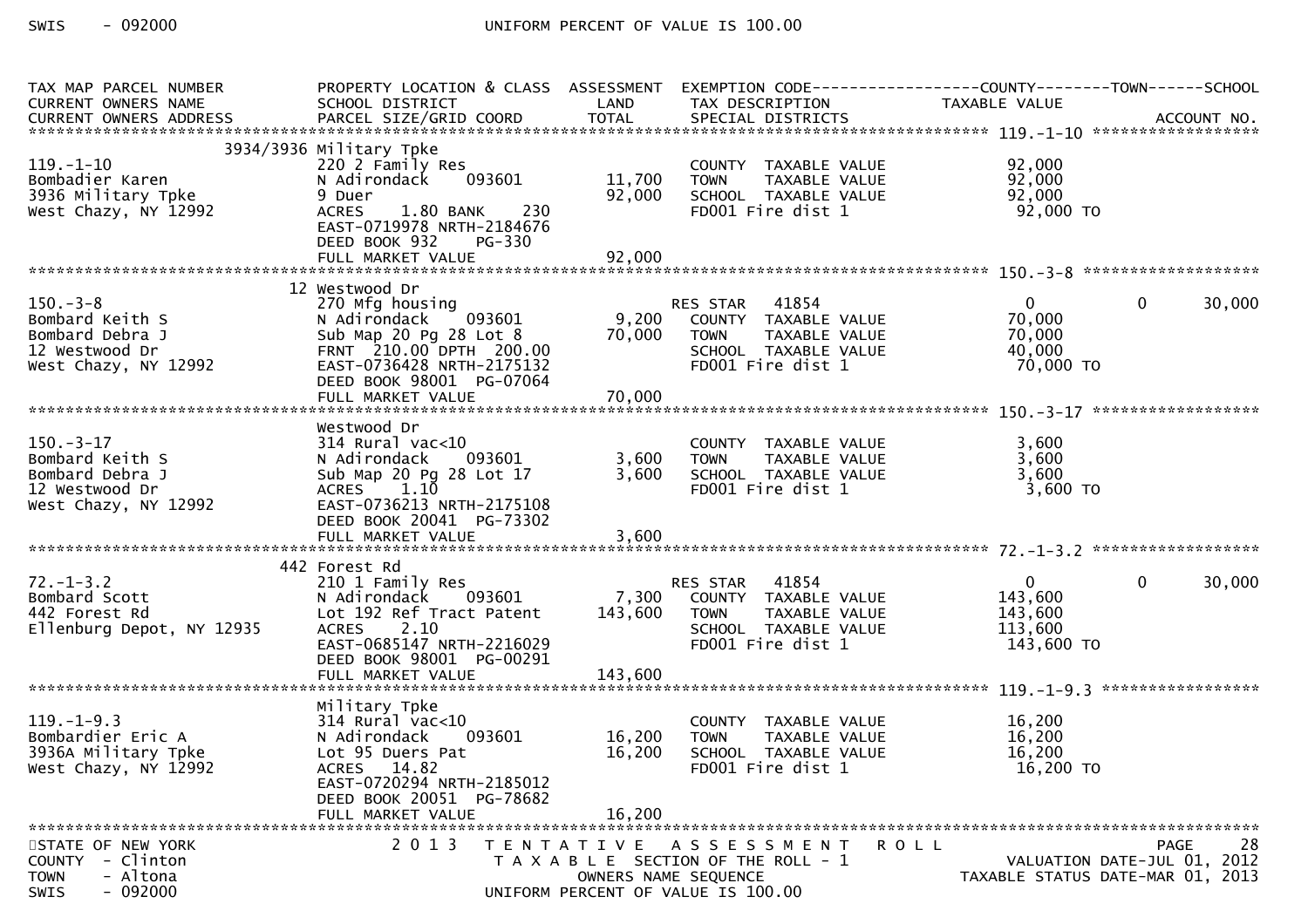| TAX MAP PARCEL NUMBER<br><b>CURRENT OWNERS NAME</b><br><b>CURRENT OWNERS ADDRESS</b>                   | PROPERTY LOCATION & CLASS ASSESSMENT EXEMPTION CODE----------------COUNTY--------TOWN------SCHOOL<br>SCHOOL DISTRICT<br>PARCEL SIZE/GRID COORD                                     | LAND<br><b>TOTAL</b>       | TAX DESCRIPTION<br>SPECIAL DISTRICTS                                                                                                           | TAXABLE VALUE                                                        | ACCOUNT NO.                                                     |
|--------------------------------------------------------------------------------------------------------|------------------------------------------------------------------------------------------------------------------------------------------------------------------------------------|----------------------------|------------------------------------------------------------------------------------------------------------------------------------------------|----------------------------------------------------------------------|-----------------------------------------------------------------|
|                                                                                                        |                                                                                                                                                                                    |                            |                                                                                                                                                |                                                                      |                                                                 |
| $120. - 1 - 10$<br>Bombardier Eric A<br>3936 Military Turnpike<br>West Chazy, NY 12992                 | Military Tpke<br>322 Rural vac>10<br>N Adirondack<br>093601<br>Lot 95 Duerville PAT<br>ACRES 43.18<br>EAST-0720784 NRTH-2186366<br>DEED BOOK 20051 PG-85521                        | 20,800<br>20,800           | COUNTY TAXABLE VALUE<br><b>TOWN</b><br>TAXABLE VALUE<br>SCHOOL TAXABLE VALUE                                                                   | 20,800<br>20,800<br>20,800                                           |                                                                 |
|                                                                                                        | FULL MARKET VALUE                                                                                                                                                                  | 20,800                     |                                                                                                                                                |                                                                      |                                                                 |
|                                                                                                        |                                                                                                                                                                                    |                            |                                                                                                                                                |                                                                      |                                                                 |
| $148. - 2 - 13.7$<br>Bombardier Louis<br>508 Durand Rd<br>Plattsburgh, NY 12901                        | 69 Trudo Rd<br>270 Mfg housing<br>093601<br>N Adirondack<br>Lot 49 Duers Pat<br>2.00<br><b>ACRES</b><br>EAST-0712391 NRTH-2173366<br>DEED BOOK 20041 PG-72685<br>FULL MARKET VALUE | 9,500<br>35,000<br>35,000  | COUNTY TAXABLE VALUE<br><b>TOWN</b><br>TAXABLE VALUE<br>SCHOOL TAXABLE VALUE<br>FD001 Fire dist 1                                              | 35,000<br>35,000<br>35,000<br>35,000 TO                              |                                                                 |
|                                                                                                        |                                                                                                                                                                                    |                            |                                                                                                                                                |                                                                      |                                                                 |
| $73. - 3 - 11$<br>Bonanno Louis<br>Bonanno Gussie<br>1019 island manor Dr<br>West Palm Beach, FL 33413 | Alder Bend Rd<br>$314$ Rural vac<10<br>093601<br>N Adirondack<br>166 Ref<br>5.00<br><b>ACRES</b><br>EAST-0697339 NRTH-2213418<br>DEED BOOK 574<br>PG-331<br>FULL MARKET VALUE      | 8,900<br>8,900<br>8,900    | COUNTY TAXABLE VALUE<br><b>TOWN</b><br>TAXABLE VALUE<br>SCHOOL TAXABLE VALUE<br>FD001 Fire dist 1                                              | 8,900<br>8,900<br>8,900<br>8,900 TO                                  |                                                                 |
|                                                                                                        | 308 Joe Wood Rd                                                                                                                                                                    |                            | 50 PCT OF VALUE USED FOR EXEMPTION PURPOSES                                                                                                    |                                                                      |                                                                 |
| $74. - 1 - 15.4$<br>Bonsie Louie S III<br>Bonsie Linda<br>308 Joe Wood Rd<br>Altona, NY 12910          | 270 Mfg housing<br>N Adirondack<br>093601<br><b>ACRES</b><br>98.60<br>EAST-0718459 NRTH-2213412<br>DEED BOOK 20102 PG-32544                                                        | 45,600                     | 41801<br>AGED C&T<br>25,600 SR STAR<br>41834<br>COUNTY TAXABLE VALUE<br><b>TOWN</b><br>TAXABLE VALUE<br>SCHOOL TAXABLE VALUE                   | 11,400<br>$\Omega$<br>34,200<br>34,200<br>$\Omega$                   | 11,400<br>45,600<br>$\Omega$                                    |
|                                                                                                        | 40 Matott Rd                                                                                                                                                                       |                            |                                                                                                                                                |                                                                      |                                                                 |
| $74. - 1 - 15.2$<br>Bonsie Thomas<br>Bonsie Kathy<br>40 Matott Rd<br>Altona, NY 12910                  | 240 Rural res<br>N Adirondack<br>093601<br>Lot 104 Ref Tr<br>32.00<br>ACRES<br>EAST-0717296 NRTH-2212575<br>DEED BOOK 614<br>PG-469<br>FULL MARKET VALUE                           | 14,800<br>87,800<br>87,800 | 41854<br>RES STAR<br>COUNTY TAXABLE VALUE<br>TAXABLE VALUE<br><b>TOWN</b><br>SCHOOL TAXABLE VALUE<br>FD001 Fire dist 1<br>LT001 Altona light 1 | $\mathbf{0}$<br>87,800<br>87,800<br>57.800<br>87,800 TO<br>87,800 TO | $\mathbf{0}$<br>30,000                                          |
| STATE OF NEW YORK                                                                                      | 2 0 1 3<br>T E N T A T I V E                                                                                                                                                       |                            | ASSESSMENT                                                                                                                                     | <b>ROLL</b>                                                          | PAGE                                                            |
| COUNTY - Clinton<br><b>TOWN</b><br>- Altona<br><b>SWIS</b><br>$-092000$                                |                                                                                                                                                                                    |                            | T A X A B L E SECTION OF THE ROLL - 1<br>OWNERS NAME SEQUENCE<br>UNIFORM PERCENT OF VALUE IS 100.00                                            |                                                                      | VALUATION DATE-JUL 01, 2012<br>TAXABLE STATUS DATE-MAR 01, 2013 |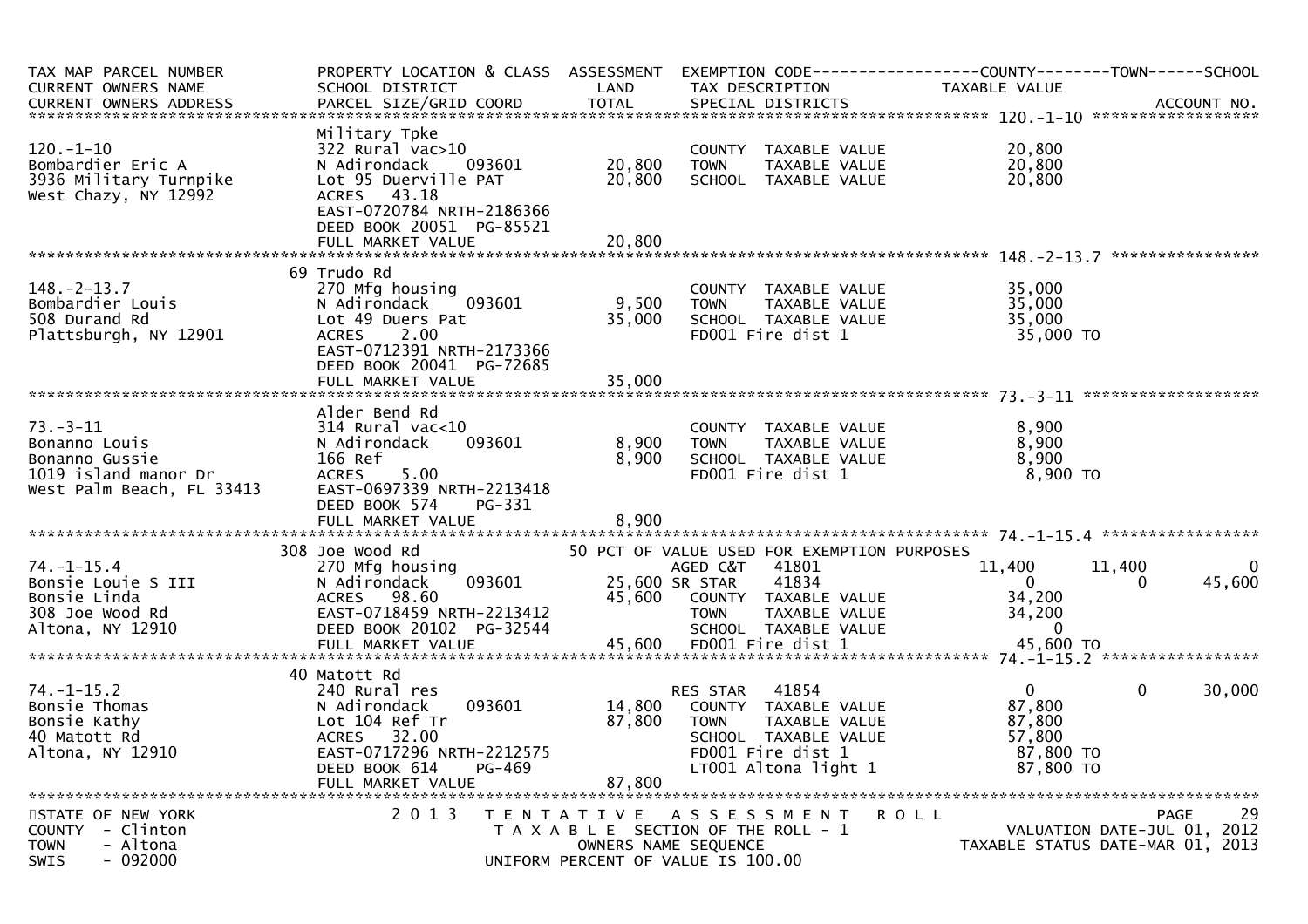| TAX MAP PARCEL NUMBER      | PROPERTY LOCATION & CLASS ASSESSMENT          |         | EXEMPTION CODE-----------------COUNTY--------TOWN------SCHOOL |                                  |                             |              |
|----------------------------|-----------------------------------------------|---------|---------------------------------------------------------------|----------------------------------|-----------------------------|--------------|
| CURRENT OWNERS NAME        | SCHOOL DISTRICT                               | LAND    | TAX DESCRIPTION                                               | TAXABLE VALUE                    |                             |              |
|                            |                                               |         |                                                               |                                  |                             |              |
|                            |                                               |         |                                                               |                                  |                             |              |
|                            | 36 Bloomer St                                 |         |                                                               |                                  |                             |              |
| $89.1 - 3 - 16.1$          | 210 1 Family Res<br>093601<br>N Adirondack    |         | 41854<br>RES STAR                                             | $\Omega$<br>49,100               | 30,000<br>$\mathbf{0}$      |              |
| Bordeau Frances L          |                                               | 6,500   | COUNTY TAXABLE VALUE                                          |                                  |                             |              |
| 36 Bloomer St              | 110 Ref                                       | 49,100  | TAXABLE VALUE<br><b>TOWN</b>                                  | 49,100                           |                             |              |
| Altona, NY 12910           | Survey 20092/23552<br>FRNT 105.00 DPTH 275.00 |         | SCHOOL TAXABLE VALUE                                          | 19,100                           |                             |              |
|                            | 0.68<br><b>ACRES</b>                          |         | FD001 Fire dist 1<br>LT001 Altona light 1                     | 49,100 TO<br>49,100 TO           |                             |              |
|                            | EAST-0712056 NRTH-2207058                     |         |                                                               |                                  |                             |              |
|                            | DEED BOOK 20061 PG-95145                      |         |                                                               |                                  |                             |              |
|                            | FULL MARKET VALUE                             | 49,100  |                                                               |                                  |                             |              |
|                            |                                               |         |                                                               |                                  |                             |              |
|                            | 4029 Military Tpke                            |         |                                                               |                                  |                             |              |
| $133. - 1 - 4.4$           | 920 Priv Hunt/Fi                              |         | AGRI DISTR 41720                                              | $\mathbf{0}$                     | $\mathbf{0}$                | $\mathbf{0}$ |
| Bordeau Robert M           | N Adirondack<br>093601                        | 23,400  | COUNTY TAXABLE VALUE                                          | 49,000                           |                             |              |
| Bordeau Marvin             | Lot 74 & 75 Duer                              | 49,000  | TAXABLE VALUE<br><b>TOWN</b>                                  | 49,000                           |                             |              |
| 6900 Route 22              | ACRES 97.00                                   |         | SCHOOL TAXABLE VALUE                                          | 49,000                           |                             |              |
| Plattsburgh, NY 12901      | EAST-0717381 NRTH-2183371                     |         | FD001 Fire dist 1                                             | 49,000 TO                        |                             |              |
|                            | DEED BOOK 20112 PG-40787                      |         |                                                               |                                  |                             |              |
| MAY BE SUBJECT TO PAYMENT  | FULL MARKET VALUE                             | 49,000  |                                                               |                                  |                             |              |
| UNDER AGDIST LAW TIL 2017  |                                               |         |                                                               |                                  |                             |              |
|                            |                                               |         |                                                               |                                  |                             |              |
|                            | 8-14 Candlelight Rd                           |         |                                                               |                                  |                             |              |
| $71. - 4 - 7.1$            | 424 Night club                                |         | 41854<br>RES STAR                                             | $\mathbf{0}$                     | $\mathbf 0$<br>30,000       |              |
| Bosley David R             | 093601<br>N Adirondack                        | 14,800  | COUNTY TAXABLE VALUE                                          | 129,900                          |                             |              |
| Bosley Eileen B            | 212 Ref                                       | 129,900 | TAXABLE VALUE<br><b>TOWN</b>                                  | 129,900                          |                             |              |
| 14 Candlelight Rd          | 5.00<br><b>ACRES</b>                          |         | SCHOOL TAXABLE VALUE                                          | 99,900                           |                             |              |
| Ellenburg Depot, NY 12935  | EAST-0682306 NRTH-2215601                     |         | FD001 Fire dist 1                                             | 129,900 TO                       |                             |              |
|                            | DEED BOOK 696<br>PG-341                       |         |                                                               |                                  |                             |              |
|                            |                                               |         |                                                               |                                  |                             |              |
|                            |                                               |         |                                                               |                                  |                             |              |
|                            | Candlelight Rd                                |         |                                                               |                                  |                             |              |
| $71. -4 - 7.41$            | $314$ Rural vac< $10$                         |         | COUNTY TAXABLE VALUE                                          | 7,700                            |                             |              |
| Bosley David R             | N Adirondack<br>093601                        | 7,700   | TAXABLE VALUE<br><b>TOWN</b>                                  | 7,700                            |                             |              |
| Bosley Eileen B            | Lot 212 Tract                                 | 7,700   | SCHOOL TAXABLE VALUE                                          | 7,700                            |                             |              |
| 14 Candlelight Rd          | 3.00<br><b>ACRES</b>                          |         | FD001 Fire dist 1                                             | 7,700 TO                         |                             |              |
| Ellenburg Depot, NY 12935  | EAST-0681560 NRTH-2215029                     |         |                                                               |                                  |                             |              |
|                            | DEED BOOK 696<br>PG-341                       |         |                                                               |                                  |                             |              |
|                            |                                               |         |                                                               |                                  |                             |              |
|                            | 38 Rock Rd                                    |         |                                                               |                                  |                             |              |
| $119. - 1 - 5.12$          | 210 1 Family Res                              |         | 41854<br>RES STAR                                             | $\mathbf{0}$                     | $\mathbf 0$<br>30,000       |              |
| Bouchard Mario V           | 093601<br>N Adirondack                        | 8,100   | TAXABLE VALUE<br>COUNTY                                       | 130,000                          |                             |              |
| 38 Rock Rd                 | 72 Duers Pat                                  | 130,000 | <b>TOWN</b><br>TAXABLE VALUE                                  | 130,000                          |                             |              |
| Altona, NY 12910           | 3.70 BANK<br><b>ACRES</b><br>080              |         | SCHOOL TAXABLE VALUE                                          | 100,000                          |                             |              |
|                            | EAST-0713397 NRTH-2191241                     |         | FD001 Fire dist 1                                             | 130,000 TO                       |                             |              |
|                            | DEED BOOK 20011 PG-36845                      |         |                                                               |                                  |                             |              |
|                            | FULL MARKET VALUE                             | 130,000 |                                                               |                                  |                             |              |
|                            |                                               |         |                                                               |                                  |                             |              |
| STATE OF NEW YORK          | 2013                                          |         | TENTATIVE ASSESSMENT                                          | R O L L                          | <b>PAGE</b>                 | 30           |
| - Clinton<br><b>COUNTY</b> |                                               |         | T A X A B L E SECTION OF THE ROLL - 1                         |                                  | VALUATION DATE-JUL 01, 2012 |              |
| - Altona<br><b>TOWN</b>    |                                               |         | OWNERS NAME SEQUENCE                                          | TAXABLE STATUS DATE-MAR 01, 2013 |                             |              |
| $-092000$<br>SWIS          |                                               |         | UNIFORM PERCENT OF VALUE IS 100.00                            |                                  |                             |              |
|                            |                                               |         |                                                               |                                  |                             |              |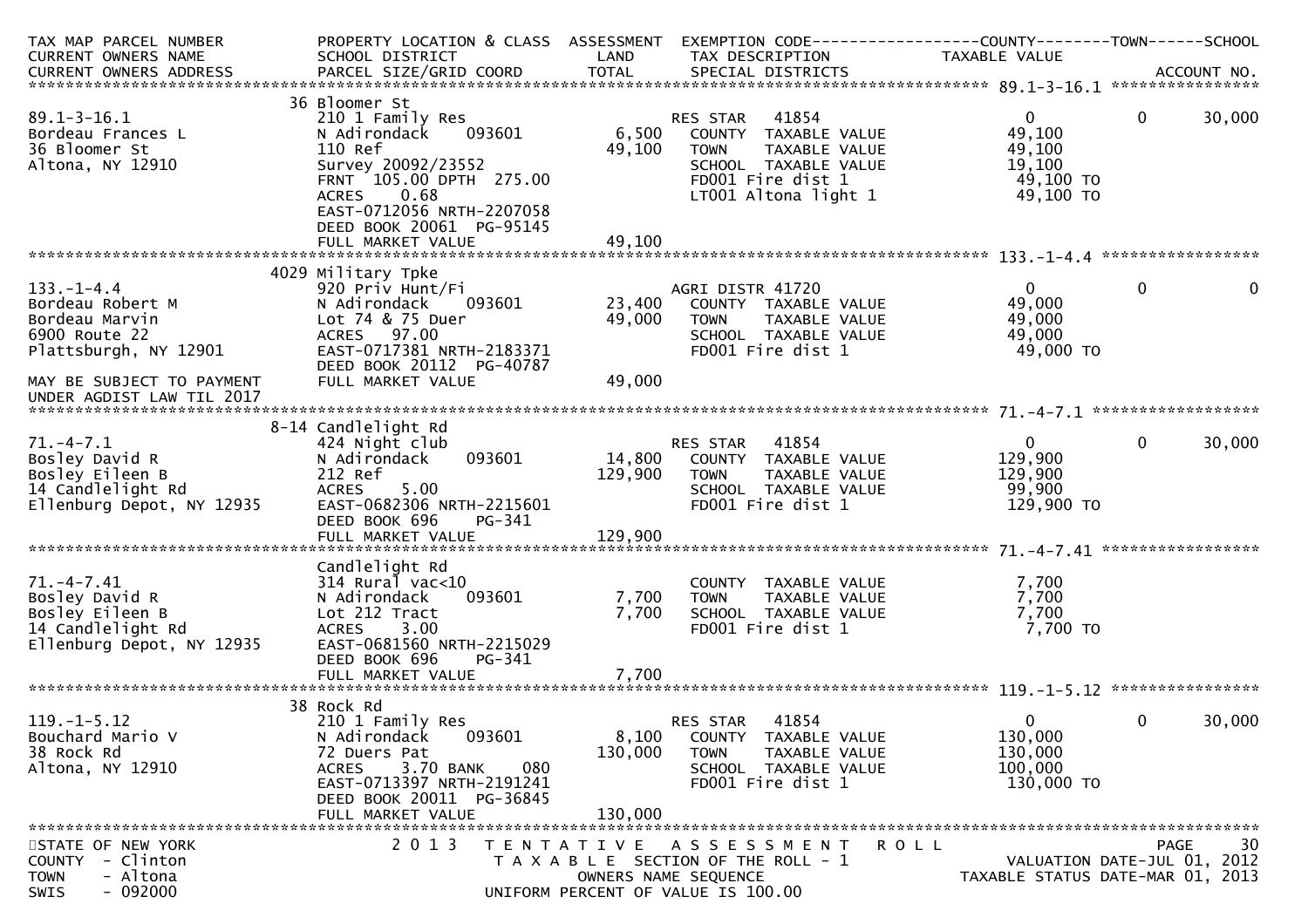| TAX MAP PARCEL NUMBER<br>CURRENT OWNERS NAME<br>CURRENT OWNERS ADDRESS                               | PROPERTY LOCATION & CLASS ASSESSMENT<br>SCHOOL DISTRICT                                                                                                                                         | LAND                      | EXEMPTION CODE------------------COUNTY--------TOWN------SCHOOL<br>TAX DESCRIPTION                                                              | TAXABLE VALUE                                                          |                                                                               |
|------------------------------------------------------------------------------------------------------|-------------------------------------------------------------------------------------------------------------------------------------------------------------------------------------------------|---------------------------|------------------------------------------------------------------------------------------------------------------------------------------------|------------------------------------------------------------------------|-------------------------------------------------------------------------------|
| $102 - 1 - 6$<br>Boulerice Sandra M<br>1208 Alder Bend Rd<br>Ellenburg Depot, NY 12935               | 1218 Alder Bend Rd<br>220 2 Family Res<br>093601<br>N Adirondack<br>162 Ref<br><b>ACRES</b><br>3.50<br>EAST-0695577 NRTH-2195580<br>DEED BOOK 1022 PG-5                                         | 8,000<br>44,400           | COUNTY TAXABLE VALUE<br><b>TOWN</b><br>TAXABLE VALUE<br>SCHOOL TAXABLE VALUE<br>FD001 Fire dist 1                                              | 44,400<br>44,400<br>44,400<br>44,400 TO                                |                                                                               |
|                                                                                                      |                                                                                                                                                                                                 |                           |                                                                                                                                                |                                                                        |                                                                               |
| $102 - 1 - 12.2$<br>Boulerice Sandra M<br>1208 Alder Bend Rd<br>Ellenburg Depot, NY 12935            | 1208 Alder Bend Rd<br>210 1 Family Res<br>093601<br>N Adirondack<br>Lot 162 Ref Tract<br>FRNT 115.00 DPTH 317.00<br><b>BANK</b><br>850<br>EAST-0695468 NRTH-2195309<br>DEED BOOK 20112 PG-40741 | 6,300<br>115,000          | 41854<br>RES STAR<br>COUNTY TAXABLE VALUE<br>TAXABLE VALUE<br>TOWN<br>SCHOOL TAXABLE VALUE<br>FD001 Fire dist 1                                | $\overline{0}$<br>115,000<br>115,000<br>85,000<br>115,000 TO           | 30,000<br>$\mathbf{0}$                                                        |
|                                                                                                      |                                                                                                                                                                                                 |                           |                                                                                                                                                |                                                                        |                                                                               |
|                                                                                                      | 509 Devils Den Rd                                                                                                                                                                               |                           |                                                                                                                                                |                                                                        |                                                                               |
| $89.1 - 1 - 7$<br>Boulerice Todd<br>Boulerice Bonnie<br>PO Box 158<br>Altona, NY 12910-0158          | 210 1 Family Res<br>093601<br>N Adirondack<br>131 Ref<br>FRNT 130.00 DPTH 350.00<br>EAST-0710709 NRTH-2207627<br>DEED BOOK 20021 PG-40216                                                       | 6,400<br>64,900           | RES STAR 41854<br>COUNTY TAXABLE VALUE<br><b>TOWN</b><br>TAXABLE VALUE<br>SCHOOL TAXABLE VALUE<br>FD001 Fire dist 1<br>LT001 Altona light 1    | $\overline{0}$<br>64,900<br>64,900<br>34,900<br>64,900 TO<br>64,900 TO | $\mathbf{0}$<br>30,000                                                        |
|                                                                                                      | Miner Farm Rd                                                                                                                                                                                   |                           |                                                                                                                                                |                                                                        |                                                                               |
| $74. - 1 - 21.2$<br>Boulrice Dale M<br>Boulrice Joanne<br>24 LaPoint Rd<br>Ellenburg Depot, NY 12935 | 314 Rural vac<10<br>093601<br>N Adirondack<br>Lot 105 Ref Tr<br><b>ACRES</b><br>9.10<br>EAST-0717680 NRTH-2208499<br>DEED BOOK 709<br>$PG-74$                                                   | 11,400<br>11,400          | COUNTY TAXABLE VALUE<br>TAXABLE VALUE<br><b>TOWN</b><br>SCHOOL TAXABLE VALUE<br>FD001 Fire dist 1                                              | 11,400<br>11,400<br>11,400<br>11,400 TO                                |                                                                               |
|                                                                                                      |                                                                                                                                                                                                 |                           |                                                                                                                                                |                                                                        |                                                                               |
| $74. - 1 - 42.2$<br>Boulrice Daniel<br>42 Irona Rd<br>Altona, NY 12910                               | 42 Irona Rd<br>270 Mfg housing<br>N Adirondack<br>093601<br>130 Ref<br>FRNT 125.00 DPTH 200.00<br>EAST-0709858 NRTH-2210182<br>DEED BOOK 1020 PG-95<br>FULL MARKET VALUE                        | 6,100<br>38,000<br>38,000 | 41854<br>RES STAR<br>COUNTY TAXABLE VALUE<br><b>TOWN</b><br>TAXABLE VALUE<br>SCHOOL TAXABLE VALUE<br>FD001 Fire dist 1<br>LT001 Altona light 1 | $\mathbf{0}$<br>38,000<br>38,000<br>8,000<br>38,000 TO<br>38,000 TO    | $\mathbf 0$<br>30,000                                                         |
| STATE OF NEW YORK<br>COUNTY - Clinton<br>- Altona<br><b>TOWN</b><br>$-092000$<br>SWIS                | 2 0 1 3                                                                                                                                                                                         |                           | TENTATIVE ASSESSMENT<br>T A X A B L E SECTION OF THE ROLL - 1<br>OWNERS NAME SEQUENCE<br>UNIFORM PERCENT OF VALUE IS 100.00                    | R O L L                                                                | 31<br>PAGE<br>VALUATION DATE-JUL 01, 2012<br>TAXABLE STATUS DATE-MAR 01, 2013 |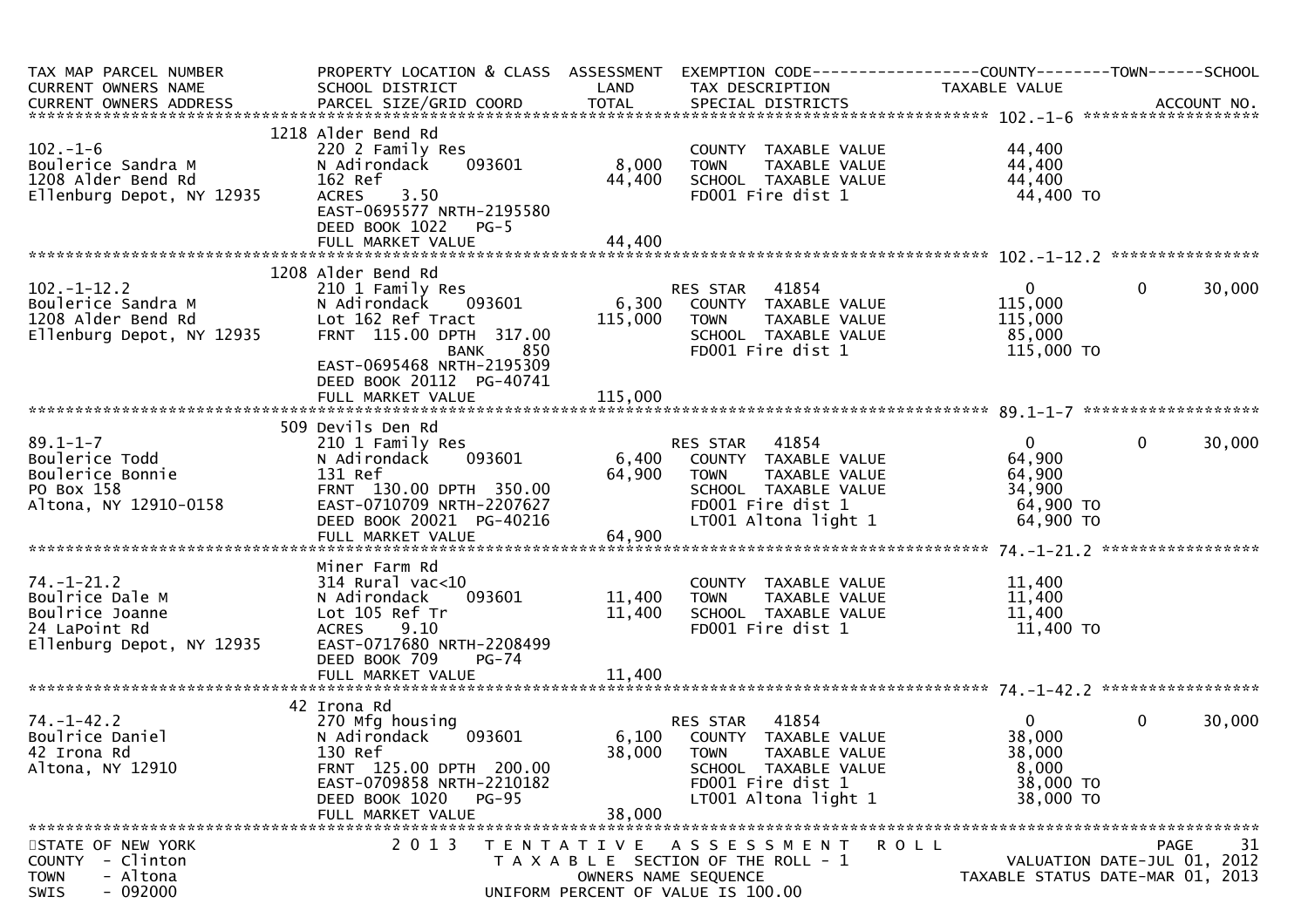| TAX MAP PARCEL NUMBER<br><b>CURRENT OWNERS NAME</b>                                                      | PROPERTY LOCATION & CLASS ASSESSMENT<br>SCHOOL DISTRICT                                                                                                                                                                                                              |                           | EXEMPTION CODE-----------------COUNTY-------TOWN------SCHOOL<br>LAND TAX DESCRIPTION                                                         | TAXABLE VALUE                                                 |                                                                               |
|----------------------------------------------------------------------------------------------------------|----------------------------------------------------------------------------------------------------------------------------------------------------------------------------------------------------------------------------------------------------------------------|---------------------------|----------------------------------------------------------------------------------------------------------------------------------------------|---------------------------------------------------------------|-------------------------------------------------------------------------------|
|                                                                                                          |                                                                                                                                                                                                                                                                      |                           |                                                                                                                                              |                                                               |                                                                               |
| $75. - 1 - 4.3$<br>Boulrice Gregory J<br>Deyo Carol A<br>2358 Miner Farm Rd<br>Altona, NY 12910          | 2358 Miner Farm Rd<br>Winer Farm Rd<br>210 1 Family Res<br>N Adirondack 093601 6,500 COUNTY TAXABLE VALUE<br>Sub Map 23 Pg 80 Lot 1 110,000 TOWN TAXABLE VALUE<br>ACRES 1.06 BANK 080 SCHOOL TAXABLE VALUE<br>TRABLE VALUE<br>TRABLE VALUE<br>TRABLE VALUE<br>TRABLE |                           |                                                                                                                                              | $\mathbf{0}$<br>110,000<br>110,000<br>80,000<br>110,000 TO    | 30,000<br>$\mathbf{0}$                                                        |
|                                                                                                          |                                                                                                                                                                                                                                                                      |                           |                                                                                                                                              |                                                               |                                                                               |
| $74. - 1 - 36$                                                                                           | 90-92 Station St<br>210 1 Family Res                                                                                                                                                                                                                                 |                           |                                                                                                                                              | $\mathbf{0}$                                                  | 63,300<br>$\mathbf{0}$                                                        |
| Boulrice Life Estate Vernon<br>Boulrice Life Estate Marie<br>90 Station St<br>Altona, NY 12910           | N Adirondack 093601<br>111 Ref<br>2.20<br><b>ACRES</b><br>EAST-0711934 NRTH-2209657<br>DEED BOOK 20072 PG-9840                                                                                                                                                       | 74,200<br>74,200          | SR STAR 41834<br>7,200 COUNTY TAXABLE VALUE<br>7,200 TOWN TAXABLE VALUE<br>SCHOOL TAXABLE VALUE<br>FD001 Fire dist 1<br>LT001 Altona light 1 | 74,200<br>74,200<br>10,900<br>74,200 TO<br>74,200 TO          |                                                                               |
|                                                                                                          |                                                                                                                                                                                                                                                                      |                           |                                                                                                                                              |                                                               |                                                                               |
| $72. - 1 - 11.72$<br>72.-1-11.72<br>Boulrice Michael L<br>Anny Deann<br>765 Irona Rd<br>Altona, NY 12910 | Irona Rd<br>210 1 Family Res<br>N Adirondack<br>093601<br>Lot 183 Ref Tr<br>ACRES 14.70<br>EAST-0692275 NRTH-2212036<br>DEED BOOK 20072 PG-6722                                                                                                                      | 160,000                   | RES STAR 41854<br>13,600 COUNTY TAXABLE VALUE<br><b>TOWN</b><br>TAXABLE VALUE<br>SCHOOL TAXABLE VALUE<br>FD001 Fire dist 1                   | $\overline{0}$<br>160,000<br>160,000<br>130,000<br>160,000 TO | $\mathbf{0}$<br>30,000                                                        |
|                                                                                                          | 48 Irona Rd                                                                                                                                                                                                                                                          |                           | 85 PCT OF VALUE USED FOR EXEMPTION PURPOSES                                                                                                  |                                                               |                                                                               |
| $74. - 1 - 50$<br>pourrice michael L<br>Boulrice Gregory<br>765 Irona Rd<br>Altona, NY 12910             | 240 Rural res<br>N Adirondack<br>Lot 130 Pat Ref<br>ACRES 44.80<br>EAST-0709235 NRTH-2211113                                                                                                                                                                         |                           | WARNONALL 41121<br>41834<br>96,000 COUNTY TAXABLE VALUE<br><b>TOWN</b><br>TAXABLE VALUE<br>SCHOOL TAXABLE VALUE                              | 12,240<br>$\overline{0}$<br>83,760<br>83,760<br>32,700        | 12,240<br>0<br>63,300<br>0                                                    |
|                                                                                                          | 83 Station St                                                                                                                                                                                                                                                        |                           |                                                                                                                                              |                                                               |                                                                               |
| 89.1-2-4<br>Boulrice Oveldia<br>Boulrice Marie<br>79 Station St<br>Altona, NY 12910                      | 210 1 Family Res<br>N Adirondack<br>093601<br>111 Ref<br>FRNT 130.00 DPTH 295.00<br>EAST-0711663 NRTH-2209367<br>DEED BOOK 454<br>PG-488<br>FULL MARKET VALUE                                                                                                        | 4,600<br>37,000<br>37,000 | COUNTY TAXABLE VALUE<br>TAXABLE VALUE<br><b>TOWN</b><br>SCHOOL TAXABLE VALUE<br>FD001 Fire dist 1<br>LT001 Altona light 1                    | 37,000<br>37,000<br>37,000<br>37,000 TO<br>37,000 TO          |                                                                               |
| STATE OF NEW YORK<br>COUNTY - Clinton<br>- Altona<br><b>TOWN</b><br>$-092000$<br>SWIS                    | 2 0 1 3                                                                                                                                                                                                                                                              | T E N T A T I V E         | A S S E S S M E N T<br>T A X A B L E SECTION OF THE ROLL - 1<br>OWNERS NAME SEQUENCE<br>UNIFORM PERCENT OF VALUE IS 100.00                   | R O L L                                                       | 32<br>PAGE<br>VALUATION DATE-JUL 01, 2012<br>TAXABLE STATUS DATE-MAR 01, 2013 |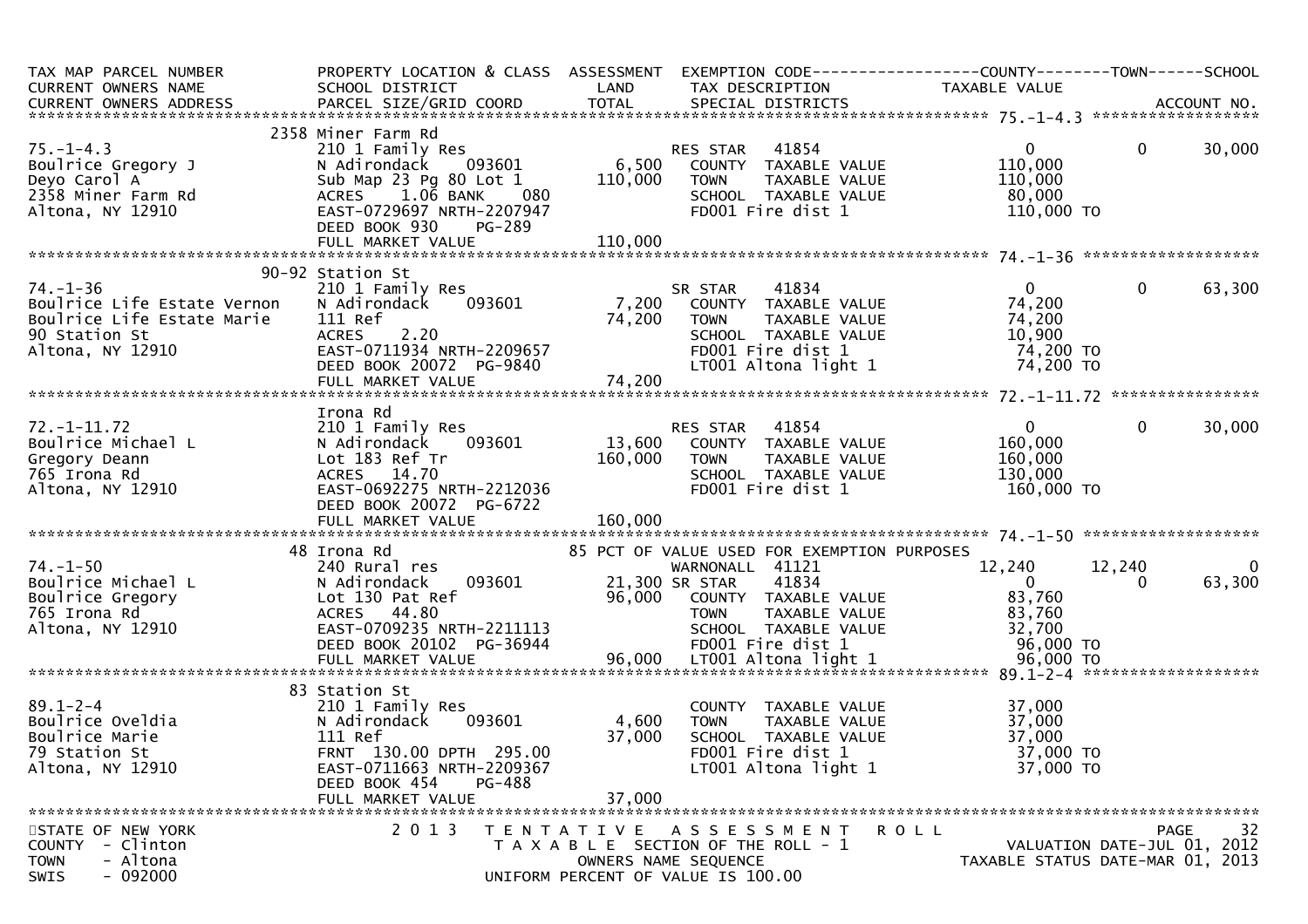| TAX MAP PARCEL NUMBER<br>CURRENT OWNERS NAME                                                                          | PROPERTY LOCATION & CLASS ASSESSMENT<br>SCHOOL DISTRICT                                                                                                                        | LAND                       | EXEMPTION CODE-----------------COUNTY-------TOWN------SCHOOL<br>TAX DESCRIPTION                                                                       | TAXABLE VALUE                                                    |                              |                                      |
|-----------------------------------------------------------------------------------------------------------------------|--------------------------------------------------------------------------------------------------------------------------------------------------------------------------------|----------------------------|-------------------------------------------------------------------------------------------------------------------------------------------------------|------------------------------------------------------------------|------------------------------|--------------------------------------|
|                                                                                                                       |                                                                                                                                                                                |                            |                                                                                                                                                       |                                                                  |                              |                                      |
|                                                                                                                       |                                                                                                                                                                                |                            |                                                                                                                                                       |                                                                  |                              |                                      |
| $89.1 - 2 - 5$<br>Boulrice Oveldia<br>79 Station St<br>Altona, NY 12910                                               | 79 Station St<br>210 1 Family Res<br>093601<br>N Adirondack<br>111 Ref<br>FRNT 70.00 DPTH 295.00                                                                               | 72,000                     | AGED C&T<br>41801<br>4,800 SR STAR<br>41834<br>COUNTY TAXABLE VALUE<br><b>TOWN</b><br>TAXABLE VALUE                                                   | 36,000<br>$\overline{0}$<br>36,000<br>36,000                     | 36,000<br>0                  | $\mathbf 0$<br>63,300                |
|                                                                                                                       | EAST-0711698 NRTH-2209310<br>DEED BOOK 334<br>$PG-9$                                                                                                                           |                            | SCHOOL TAXABLE VALUE<br>FD001 Fire dist 1                                                                                                             | 8,700<br>72,000 TO                                               |                              |                                      |
| $101. - 2 - 11$<br>101.-2-11<br>Bousquet Michael<br>Bousquet Craig & Edgar<br>14 Facteau Ave<br>Plattsburgh, NY 12901 | 1516 Plank Rd<br>910 Priv forest<br>N Adirondack<br>093601<br>23 S Gore 1950<br>ACRES 118.00<br>EAST-0679401 NRTH-2197872<br>DEED BOOK 20031 PG-62700                          | 33,400<br>33,400           | COUNTY TAXABLE VALUE<br>TAXABLE VALUE<br><b>TOWN</b><br>SCHOOL TAXABLE VALUE<br>FD001 Fire dist 1                                                     | 33,400<br>33,400<br>33,400<br>33,400 TO                          |                              |                                      |
|                                                                                                                       |                                                                                                                                                                                |                            |                                                                                                                                                       |                                                                  |                              |                                      |
| $89.1 - 3 - 19$<br>Boyd Life Use Palmina E<br>Young Nancy L<br>4 Forge St<br>PO Box 123<br>Altona, NY 12910           | $4/6$ Forge St<br>210 1 Family Res<br>093601<br>N Adirondack<br>110 Ref<br>FRNT 215.00 DPTH 105.00<br>EAST-0711863 NRTH-2207003<br>DEED BOOK 20031 PG-62861                    |                            | WARCOMALL 41131<br>41801<br>5,100 AGED C&T<br>41834<br>74,300 SR STAR<br>COUNTY TAXABLE VALUE<br><b>TOWN</b><br>TAXABLE VALUE<br>SCHOOL TAXABLE VALUE | 18,575<br>27,863<br>$\overline{0}$<br>27,862<br>27,862<br>11,000 | 18,575<br>27,863<br>$\Omega$ | $\mathbf 0$<br>$\mathbf 0$<br>63,300 |
|                                                                                                                       | FULL MARKET VALUE                                                                                                                                                              | 74,300                     | FD001 Fire dist 1                                                                                                                                     | 74,300 TO                                                        |                              |                                      |
| $118.-1-12.1$<br>Boyea Angela M<br>2726 Rand Hill Rd<br>Altona, NY 12910                                              | 2726 Rand Hill Rd<br>210 1 Family Res<br>093601<br>N Adirondack<br>Lot 41<br><b>ACRES</b><br>9.50<br>EAST-0703949 NRTH-2189415<br>DEED BOOK 997<br>PG-251<br>FULL MARKET VALUE | 11,600<br>69,800<br>69,800 | 41854<br>RES STAR<br>COUNTY TAXABLE VALUE<br>TAXABLE VALUE<br><b>TOWN</b><br>SCHOOL TAXABLE VALUE<br>FD001 Fire dist 1                                | $\Omega$<br>69,800<br>69,800<br>39,800<br>69,800 TO              | $\mathbf{0}$                 | 30,000                               |
|                                                                                                                       | 2806 Rand Hill Rd                                                                                                                                                              |                            |                                                                                                                                                       |                                                                  |                              |                                      |
| $118. - 1 - 5$<br>Boyea Curtis D<br>Boyea Rebecca<br>2806 Rand Hill Rd<br>Altona, NY 12910                            | 210 1 Family Res<br>093601<br>N Adirondack<br>Lot 42 Duer<br>FRNT 208.00 DPTH 183.00<br>EAST-0703076 NRTH-2191261<br>DEED BOOK 518<br>PG-651<br>FULL MARKET VALUE              | 6,100<br>67,700<br>67,700  | 41834<br>SR STAR<br>COUNTY TAXABLE VALUE<br><b>TOWN</b><br>TAXABLE VALUE<br>SCHOOL TAXABLE VALUE<br>FD001 Fire dist 1                                 | 0<br>67,700<br>67,700<br>4,400<br>67,700 TO                      | $\mathbf{0}$                 | 63,300                               |
|                                                                                                                       |                                                                                                                                                                                |                            |                                                                                                                                                       |                                                                  |                              |                                      |
| STATE OF NEW YORK<br>- Clinton<br><b>COUNTY</b><br>- Altona<br><b>TOWN</b><br>$-092000$<br>SWIS                       | 2 0 1 3                                                                                                                                                                        |                            | TENTATIVE ASSESSMENT<br>T A X A B L E SECTION OF THE ROLL - 1<br>OWNERS NAME SEOUENCE<br>UNIFORM PERCENT OF VALUE IS 100.00                           | R O L L<br>TAXABLE STATUS DATE-MAR 01, 2013                      | VALUATION DATE-JUL 01, 2012  | 33<br>PAGE                           |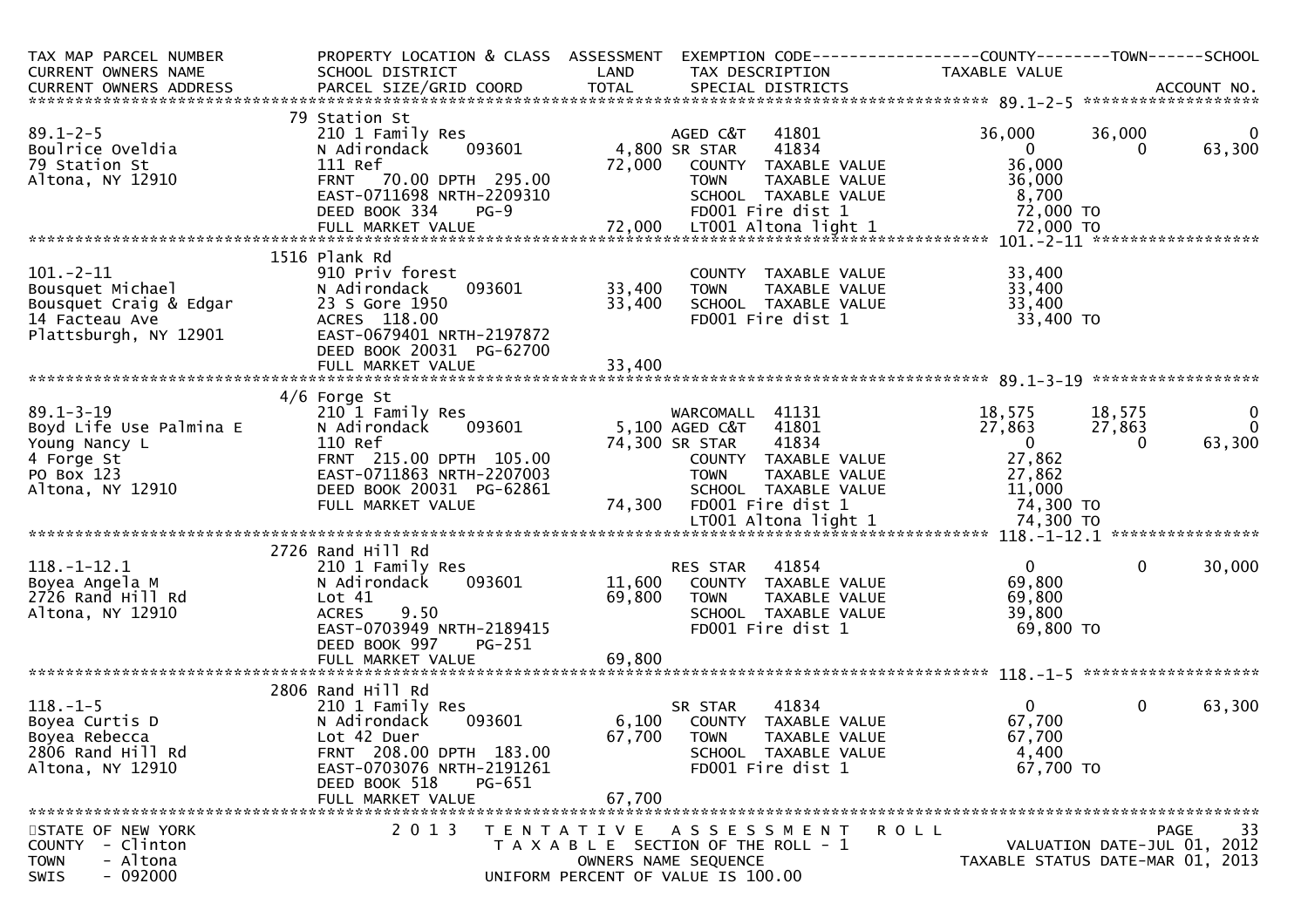| TAX MAP PARCEL NUMBER<br>CURRENT OWNERS NAME<br>.4CCOUNT NO . PARCEL SIZE/GRID COORD TOTAL SPECIAL DISTRICTS . ACCOUNT NO . ACCOUNT NO . ACCOUNT NO . بالمحدثة المستوى المستوى المستوى المستوى المستوى المستوى المستوى المستوى المستوى المستوى المستوى المستوى المستوى المستوى | PROPERTY LOCATION & CLASS ASSESSMENT<br>SCHOOL DISTRICT                                                                                                                     | LAND                       | EXEMPTION CODE-----------------COUNTY-------TOWN------SCHOOL<br>TAX DESCRIPTION                                                                   | TAXABLE VALUE                                                    |                                                                                      |
|--------------------------------------------------------------------------------------------------------------------------------------------------------------------------------------------------------------------------------------------------------------------------------|-----------------------------------------------------------------------------------------------------------------------------------------------------------------------------|----------------------------|---------------------------------------------------------------------------------------------------------------------------------------------------|------------------------------------------------------------------|--------------------------------------------------------------------------------------|
| $118. - 1 - 7.1$<br>Boyea Curtis D<br>Boyea Rebecca<br>2806 Rand Hill Rd<br>Altona, NY 12910                                                                                                                                                                                   | Rand Hill Rd<br>105 Vac farmland<br>093601<br>N Adirondack<br>42 Duer<br>ACRES 102.00<br>EAST-0704920 NRTH-2191948<br>DEED BOOK 587<br>PG-791                               | 40,200<br>42,600           | COUNTY TAXABLE VALUE<br>TAXABLE VALUE<br><b>TOWN</b><br>SCHOOL TAXABLE VALUE<br>FD001 Fire dist 1                                                 | 42,600<br>42,600<br>42,600<br>42,600 TO                          |                                                                                      |
|                                                                                                                                                                                                                                                                                |                                                                                                                                                                             |                            |                                                                                                                                                   |                                                                  |                                                                                      |
| $132. - 1 - 10.2$<br>Boyea Mark R<br>Boyea Karrie L<br>2327 Rand Hill Rd<br>Altona, NY 12910                                                                                                                                                                                   | 2327 Rand Hill Rd<br>210 1 Family Res<br>093601<br>N Adirondack<br>Lot 38 Duer<br><b>ACRES</b><br>3.80<br>EAST-0706233 NRTH-2180120<br>DEED BOOK 20011 PG-35301             | 10,700<br>89,900<br>89,900 | RES STAR<br>41854<br>COUNTY TAXABLE VALUE<br>TAXABLE VALUE<br><b>TOWN</b><br>SCHOOL TAXABLE VALUE<br>FD001 Fire dist 1                            | $\mathbf{0}$<br>89,900<br>89,900<br>59,900<br>89,900 TO          | $\mathbf 0$<br>30,000                                                                |
|                                                                                                                                                                                                                                                                                | FULL MARKET VALUE                                                                                                                                                           |                            |                                                                                                                                                   |                                                                  |                                                                                      |
| $118. - 1 - 18.3$<br>Boyea Michael J<br>460 Duley Rd<br>Altona, NY 12910                                                                                                                                                                                                       | 460 Duley Rd<br>210 1 Family Res<br>093601<br>N Adirondack<br>Lot 40 Duer<br>4.00<br><b>ACRES</b><br>EAST-0704059 NRTH-2186690<br>DEED BOOK 983<br><b>PG-85</b>             | 84,500                     | RES STAR 41854<br>10,500 COUNTY TAXABLE VALUE<br>TAXABLE VALUE<br><b>TOWN</b><br>SCHOOL TAXABLE VALUE<br>FD001 Fire dist 1                        | $\overline{0}$<br>84,500<br>84,500<br>54,500<br>84,500 TO        | $\mathbf 0$<br>30,000                                                                |
|                                                                                                                                                                                                                                                                                |                                                                                                                                                                             |                            |                                                                                                                                                   |                                                                  |                                                                                      |
|                                                                                                                                                                                                                                                                                | 2838 Rand Hill Rd                                                                                                                                                           |                            |                                                                                                                                                   |                                                                  |                                                                                      |
| $118. - 1 - 7.3$<br>Boyea Paul J<br>2838 Rand Hill Rd<br>Altona, NY 12910                                                                                                                                                                                                      | 270 Mfg housing<br>093601<br>N Adirondack<br>Lot 42 Duers<br>FRNT 150.00 DPTH 280.00<br>EAST-0703253 NRTH-2191980<br>DEED BOOK 823<br><b>PG-290</b>                         | 6,400<br>26,000            | 41854<br>RES STAR<br>COUNTY TAXABLE VALUE<br>TAXABLE VALUE<br><b>TOWN</b><br>SCHOOL TAXABLE VALUE<br>FD001 Fire dist 1                            | $\overline{0}$<br>26,000<br>26,000<br>$\bf{0}$<br>26,000 TO      | $\mathbf 0$<br>26,000                                                                |
|                                                                                                                                                                                                                                                                                | FULL MARKET VALUE                                                                                                                                                           | 26,000                     |                                                                                                                                                   |                                                                  |                                                                                      |
| $118.-1-15$<br>Boyea Terry Douglas<br>Boyea Connie M<br>2684 Rand Hill Rd<br>Altona, NY 12910<br>MAY BE SUBJECT TO PAYMENT<br>UNDER AGDIST LAW TIL 2017                                                                                                                        | 2682/2684 Rand Hill Rd<br>112 Dairy farm<br>093601<br>N Adirondack<br>41 Duer<br>ACRES 148.00<br>EAST-0705735 NRTH-2189131<br>DEED BOOK 20001 PG-28022<br>FULL MARKET VALUE | 137,000<br>137,000         | AGRI DISTR 41720<br>65,400 RES STAR<br>41854<br>COUNTY TAXABLE VALUE<br><b>TOWN</b><br>TAXABLE VALUE<br>SCHOOL TAXABLE VALUE<br>FD001 Fire dist 1 | 0<br>$\mathbf{0}$<br>137,000<br>137,000<br>107,000<br>137,000 TO | 0<br>$\mathbf{0}$<br>$\mathbf{0}$<br>30,000                                          |
| STATE OF NEW YORK<br>- Clinton<br><b>COUNTY</b><br>- Altona<br><b>TOWN</b><br>SWIS<br>- 092000                                                                                                                                                                                 | 2 0 1 3                                                                                                                                                                     |                            | TENTATIVE ASSESSMENT<br>T A X A B L E SECTION OF THE ROLL - 1<br>OWNERS NAME SEQUENCE<br>UNIFORM PERCENT OF VALUE IS 100.00                       | R O L L                                                          | 34<br><b>PAGE</b><br>VALUATION DATE-JUL 01, 2012<br>TAXABLE STATUS DATE-MAR 01, 2013 |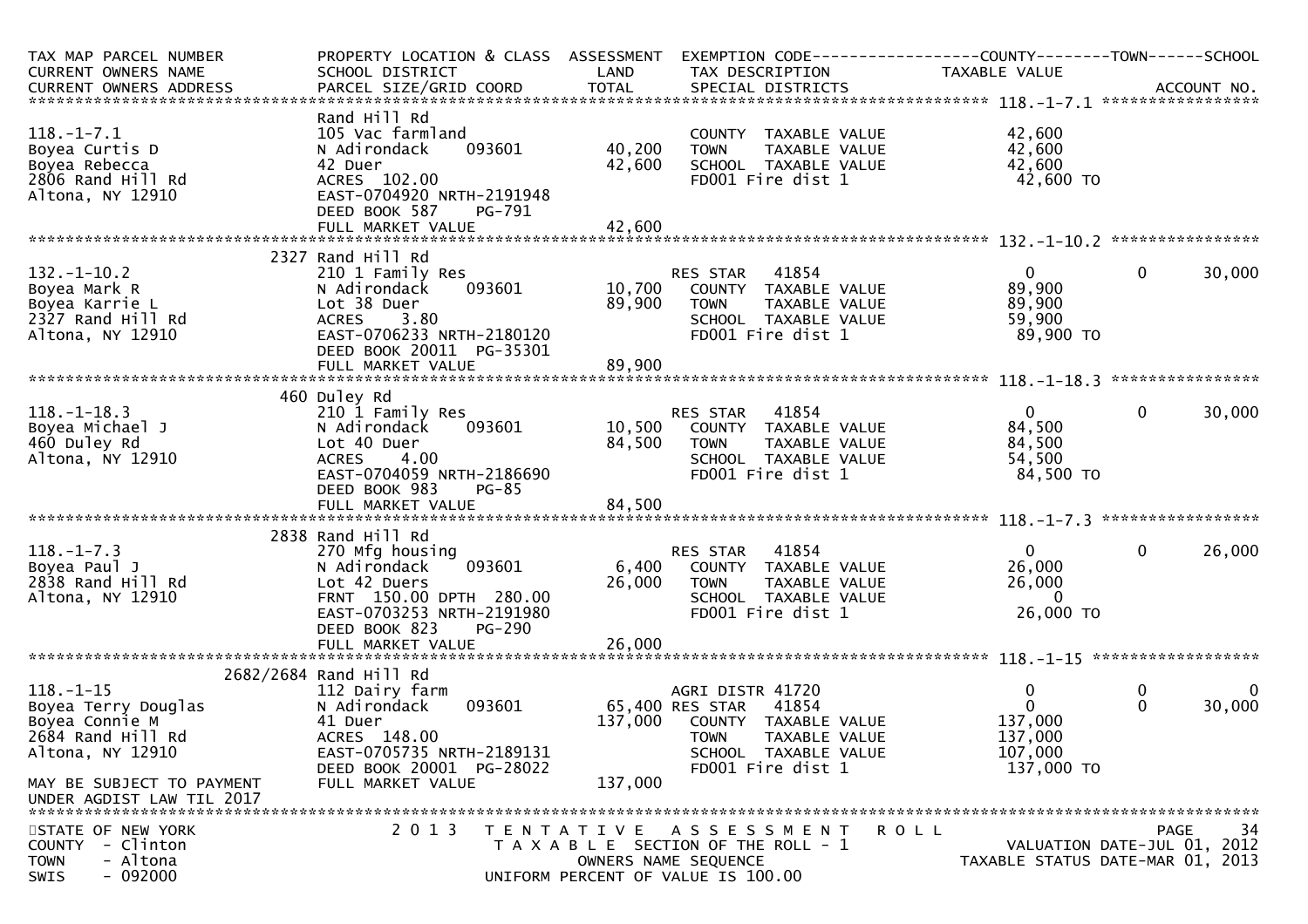| TAX MAP PARCEL NUMBER<br>CURRENT OWNERS NAME<br>CURRENT OWNERS ADDRESS                                                           | PROPERTY LOCATION & CLASS ASSESSMENT<br>SCHOOL DISTRICT<br>PARCEL SIZE/GRID COORD                                                                                                   | LAND<br><b>TOTAL</b>    | EXEMPTION CODE--<br>TAX DESCRIPTION<br>SPECIAL DISTRICTS                                                                                                                   | ----------COUNTY--------TOWN------SCHOOL<br>TAXABLE VALUE                  | ACCOUNT NO.                                                                           |
|----------------------------------------------------------------------------------------------------------------------------------|-------------------------------------------------------------------------------------------------------------------------------------------------------------------------------------|-------------------------|----------------------------------------------------------------------------------------------------------------------------------------------------------------------------|----------------------------------------------------------------------------|---------------------------------------------------------------------------------------|
|                                                                                                                                  |                                                                                                                                                                                     |                         |                                                                                                                                                                            |                                                                            | ****************                                                                      |
| $118.-1-18.1$<br>Boyea Terry Douglas<br>Boyea Connie M<br>2684 Rand Hill Rd<br>Altona, NY 12910                                  | Duley Rd<br>105 Vac farmland<br>093601<br>N Adirondack<br>40 Duer<br>69.80<br><b>ACRES</b><br>EAST-0705500 NRTH-2187555                                                             | 42,700<br>42,700        | AGRI DISTR 41720<br>COUNTY TAXABLE VALUE<br>TAXABLE VALUE<br><b>TOWN</b><br>SCHOOL TAXABLE VALUE<br>FD001 Fire dist 1                                                      | 6,548<br>36,152<br>36, 152<br>36,152<br>42,700 TO                          | 6,548<br>6,548                                                                        |
| MAY BE SUBJECT TO PAYMENT<br>UNDER AGDIST LAW TIL 2017                                                                           | DEED BOOK 20001 PG-28022<br>FULL MARKET VALUE                                                                                                                                       | 42,700                  |                                                                                                                                                                            |                                                                            |                                                                                       |
|                                                                                                                                  |                                                                                                                                                                                     |                         |                                                                                                                                                                            |                                                                            | ****************                                                                      |
| $132. - 1 - 10.1$<br>Boyea Terry Douglas<br>Boyea Connie M<br>2684 Rand Hill Rd<br>Altona, NY 12910<br>MAY BE SUBJECT TO PAYMENT | Rand Hill Rd<br>105 Vac farmland<br>N Adirondack<br>093601<br>38 Duer<br>ACRES 10.70<br>EAST-0706520 NRTH-2179185<br>DEED BOOK 20001 PG-28022<br>FULL MARKET VALUE                  | 6,400<br>6,400<br>6,400 | AGRI DISTR 41720<br>COUNTY TAXABLE VALUE<br><b>TOWN</b><br>TAXABLE VALUE<br>SCHOOL TAXABLE VALUE<br>FD001 Fire dist 1                                                      | 216<br>6,184<br>6,184<br>6,184<br>6,400 TO                                 | 216<br>216                                                                            |
| UNDER AGDIST LAW TIL 2017                                                                                                        |                                                                                                                                                                                     |                         |                                                                                                                                                                            |                                                                            |                                                                                       |
|                                                                                                                                  | 2846 Rand Hill Rd                                                                                                                                                                   |                         |                                                                                                                                                                            |                                                                            |                                                                                       |
| $118. - 1 - 7.2$<br>Boyea Warren Catherine<br>Warren Bruce<br>2846 Rand Hill Rd<br>Altona, NY 12910                              | 210 1 Family Res<br>N Adirondack<br>093601<br>Lot 42 Duer's Pat<br>FRNT 280.00 DPTH 265.00<br>EAST-0703355 NRTH-2192140<br>DEED BOOK 772<br>PG-316                                  | 5,900<br>75,000         | 41854<br><b>RES STAR</b><br>COUNTY TAXABLE VALUE<br><b>TOWN</b><br>TAXABLE VALUE<br>SCHOOL TAXABLE VALUE<br>FD001 Fire dist 1                                              | $\overline{0}$<br>75,000<br>75,000<br>45,000<br>75,000 TO                  | 30,000<br>$\mathbf{0}$                                                                |
|                                                                                                                                  | FULL MARKET VALUE                                                                                                                                                                   | 75,000                  |                                                                                                                                                                            |                                                                            |                                                                                       |
|                                                                                                                                  |                                                                                                                                                                                     |                         |                                                                                                                                                                            |                                                                            | ******************                                                                    |
| $103. - 1 - 27$<br>Braams Anneliese<br>1637 Shauna Crescent<br>Ottawa, Ontario, Canada<br>K4P1M8                                 | 226 Rabideau Rd<br>260 Seasonal res<br>N Adirondack<br>093601<br>Lot 160-161-Ref<br>9.80<br><b>ACRES</b><br>EAST-0697521 NRTH-2197558<br>DEED BOOK 20122 PG-45546                   | 11,800<br>57,000        | <b>COUNTY</b><br>TAXABLE VALUE<br><b>TOWN</b><br>TAXABLE VALUE<br>SCHOOL TAXABLE VALUE<br>FD001 Fire dist 1                                                                | 57,000<br>57,000<br>57,000<br>57,000 TO                                    |                                                                                       |
|                                                                                                                                  |                                                                                                                                                                                     |                         |                                                                                                                                                                            |                                                                            |                                                                                       |
|                                                                                                                                  |                                                                                                                                                                                     |                         |                                                                                                                                                                            |                                                                            |                                                                                       |
| $74. - 1 - 32.5$<br>Bracy Randy<br>16 Joe Wood Rd<br>Altona, NY 12910                                                            | 16 Joe Wood Rd<br>210 1 Family Res<br>N Adirondack<br>093601<br>Lot 111 Ref Tr<br>1.50<br><b>ACRES</b><br>EAST-0714553 NRTH-2208227<br>DEED BOOK 20072 PG-9220<br>FULL MARKET VALUE | 85,400<br>85,400        | 41121<br>WARNONALL<br>41854<br>6,900 RES STAR<br>COUNTY TAXABLE VALUE<br>TAXABLE VALUE<br><b>TOWN</b><br>SCHOOL TAXABLE VALUE<br>FD001 Fire dist 1<br>LT001 Altona light 1 | 12,810<br>$\bf{0}$<br>72,590<br>72,590<br>55,400<br>85,400 TO<br>85,400 TO | 12,810<br>0<br>30,000<br>$\Omega$                                                     |
| STATE OF NEW YORK<br>- Clinton<br><b>COUNTY</b><br>- Altona<br><b>TOWN</b><br>$-092000$<br>SWIS                                  | 2 0 1 3                                                                                                                                                                             | T E N T A T I V E       | A S S E S S M E N T<br><b>ROLL</b><br>T A X A B L E SECTION OF THE ROLL - 1<br>OWNERS NAME SEQUENCE<br>UNIFORM PERCENT OF VALUE IS 100.00                                  |                                                                            | -35<br><b>PAGE</b><br>VALUATION DATE-JUL 01, 2012<br>TAXABLE STATUS DATE-MAR 01, 2013 |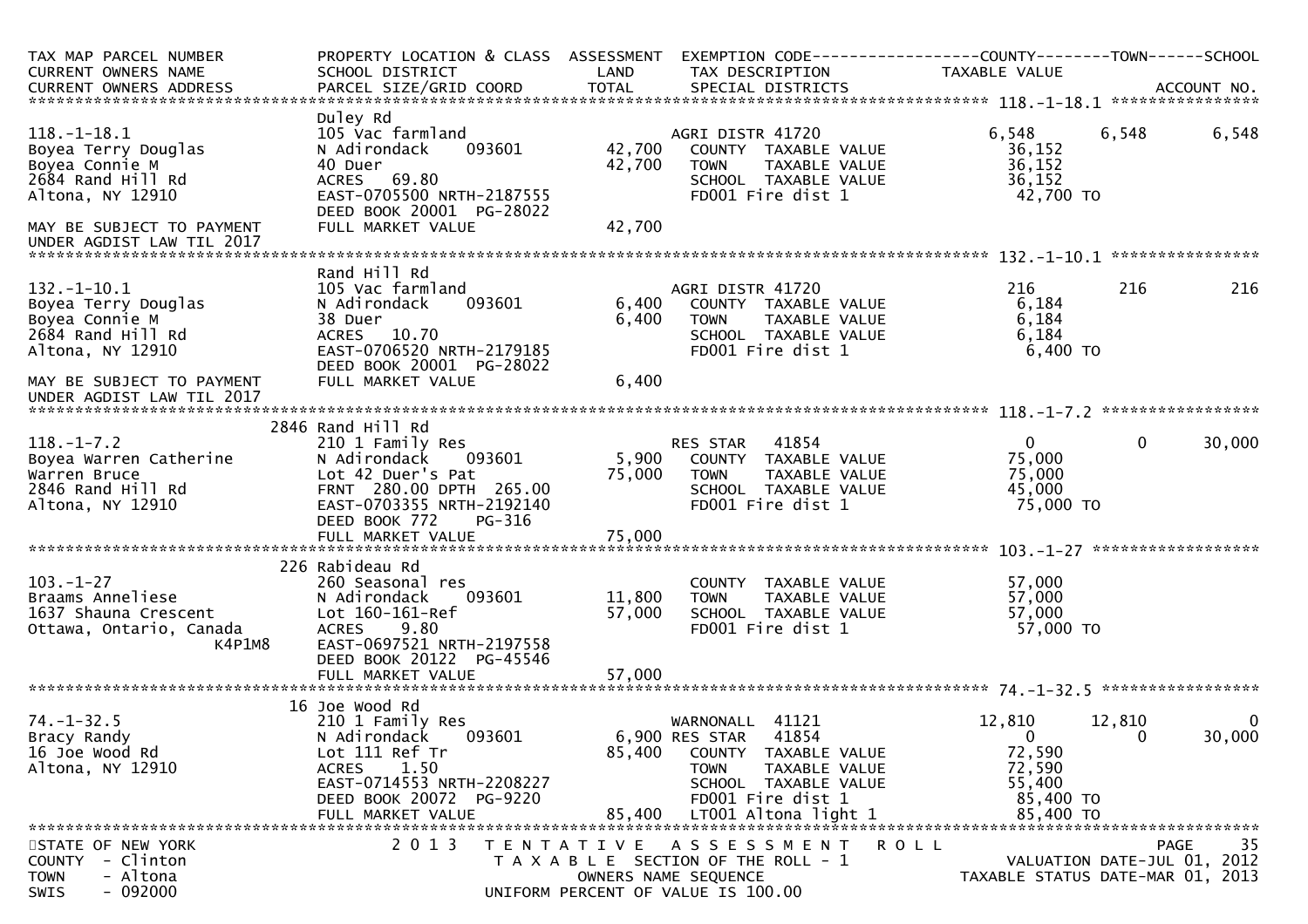| TAX MAP PARCEL NUMBER<br><b>CURRENT OWNERS NAME</b><br><b>CURRENT OWNERS ADDRESS</b>                          | PROPERTY LOCATION & CLASS ASSESSMENT<br>SCHOOL DISTRICT<br>PARCEL SIZE/GRID COORD                                                                                                                | LAND<br><b>TOTAL</b>      | TAX DESCRIPTION<br>SPECIAL DISTRICTS                                                                                       | EXEMPTION CODE-----------------COUNTY--------TOWN------SCHOOL<br><b>TAXABLE VALUE</b><br>ACCOUNT NO. |
|---------------------------------------------------------------------------------------------------------------|--------------------------------------------------------------------------------------------------------------------------------------------------------------------------------------------------|---------------------------|----------------------------------------------------------------------------------------------------------------------------|------------------------------------------------------------------------------------------------------|
| $149. - 1 - 10.62$<br>Brasacchio Frank<br>Brasacchio Elizabeth<br>314 Murtagh Hill Rd<br>West Chazy, NY 12992 | 314 Murtagh Hill Rd<br>240 Rural res<br>N Adirondack<br>093601<br>$Let 106-113$<br>ACRES 18.40<br>EAST-0726347 NRTH-2172791<br>DEED BOOK 583<br>PG-1043                                          | 12,300<br>87,500          | 41834<br>SR STAR<br>COUNTY TAXABLE VALUE<br><b>TOWN</b><br>TAXABLE VALUE<br>SCHOOL TAXABLE VALUE<br>FD001 Fire dist 1      | $\mathbf{0}$<br>$\mathbf{0}$<br>63,300<br>87,500<br>87,500<br>24,200<br>87,500 TO                    |
|                                                                                                               | FULL MARKET VALUE                                                                                                                                                                                | 87,500                    |                                                                                                                            |                                                                                                      |
| $88.14 - 1 - 53$<br>Brean Charles A<br>Brean Georgia L<br>683 O'neil Rd<br>West Chazy, NY 12992               | 22 Birch Hill Dr<br>260 Seasonal res<br>N Adirondack<br>093601<br>Stonewall Acres Lot 53<br>FRNT 75.10 DPTH 154.16<br>EAST-0699973 NRTH-2203852<br>DEED BOOK 20102 PG-30916<br>FULL MARKET VALUE | 4,300<br>32,000<br>32,000 | COUNTY TAXABLE VALUE<br><b>TOWN</b><br>TAXABLE VALUE<br>SCHOOL TAXABLE VALUE<br>FD001 Fire dist 1                          | 32,000<br>32,000<br>32,000<br>32,000 TO                                                              |
|                                                                                                               | Duley Rd                                                                                                                                                                                         |                           |                                                                                                                            |                                                                                                      |
| $119. - 1 - 15.24$<br>Brennen Aloysiuys D<br>3745 Soapstone Rd<br>Ridgeway, VA 24148                          | 311 Res vac land<br>N Adirondack<br>093601<br>Lot 68 Duers Pate<br>1.10<br><b>ACRES</b><br>EAST-0712579 NRTH-2188038<br>DEED BOOK 20031 PG-57385                                                 | 6,600<br>6,600            | COUNTY TAXABLE VALUE<br><b>TOWN</b><br>TAXABLE VALUE<br>SCHOOL TAXABLE VALUE<br>FD001 Fire dist 1                          | 6,600<br>6,600<br>6,600<br>6,600 TO                                                                  |
|                                                                                                               | FULL MARKET VALUE                                                                                                                                                                                | 6,600                     |                                                                                                                            |                                                                                                      |
| $73. - 2 - 10.1$<br>Breyette Charles G Sr<br>Breyette Dora<br>24 Tantillo Way<br>Altona, NY 12910             | 24 Tantillo Way<br>312 Vac w/imprv<br>N Adirondack<br>093601<br>Lot 155 Ref<br>ACRES<br>1.50<br>EAST-0698736 NRTH-2213505<br>DEED BOOK 20082 PG-13856                                            | 9,800<br>18,000           | COUNTY TAXABLE VALUE<br><b>TOWN</b><br>TAXABLE VALUE<br>SCHOOL TAXABLE VALUE<br>FD001 Fire dist 1                          | 18,000<br>18,000<br>18,000<br>18,000 TO                                                              |
|                                                                                                               |                                                                                                                                                                                                  |                           |                                                                                                                            |                                                                                                      |
| $119. - 1 - 19.152$<br>Brienza Danielle T<br>74 Duley Rd<br>Altona, NY 12910                                  | 74 Duley Rd<br>270 Mfg housing<br>093601<br>N Adirondack<br><b>ACRES</b><br>4.40<br>EAST-0713005 NRTH-2188137<br>DEED BOOK 20122 PG-50705<br>FULL MARKET VALUE                                   | 8,500<br>31,500<br>31,500 | COUNTY TAXABLE VALUE<br><b>TOWN</b><br>TAXABLE VALUE<br>SCHOOL TAXABLE VALUE<br>FD001 Fire dist 1                          | 31,500<br>31,500<br>31,500<br>31,500 TO                                                              |
| STATE OF NEW YORK<br>COUNTY - Clinton<br>- Altona<br><b>TOWN</b><br>$-092000$<br><b>SWIS</b>                  | 2 0 1 3                                                                                                                                                                                          | T E N T A T I V E         | A S S E S S M E N T<br>T A X A B L E SECTION OF THE ROLL - 1<br>OWNERS NAME SEQUENCE<br>UNIFORM PERCENT OF VALUE IS 100.00 | <b>ROLL</b><br>PAGE<br>36<br>VALUATION DATE-JUL 01, 2012<br>TAXABLE STATUS DATE-MAR 01, 2013         |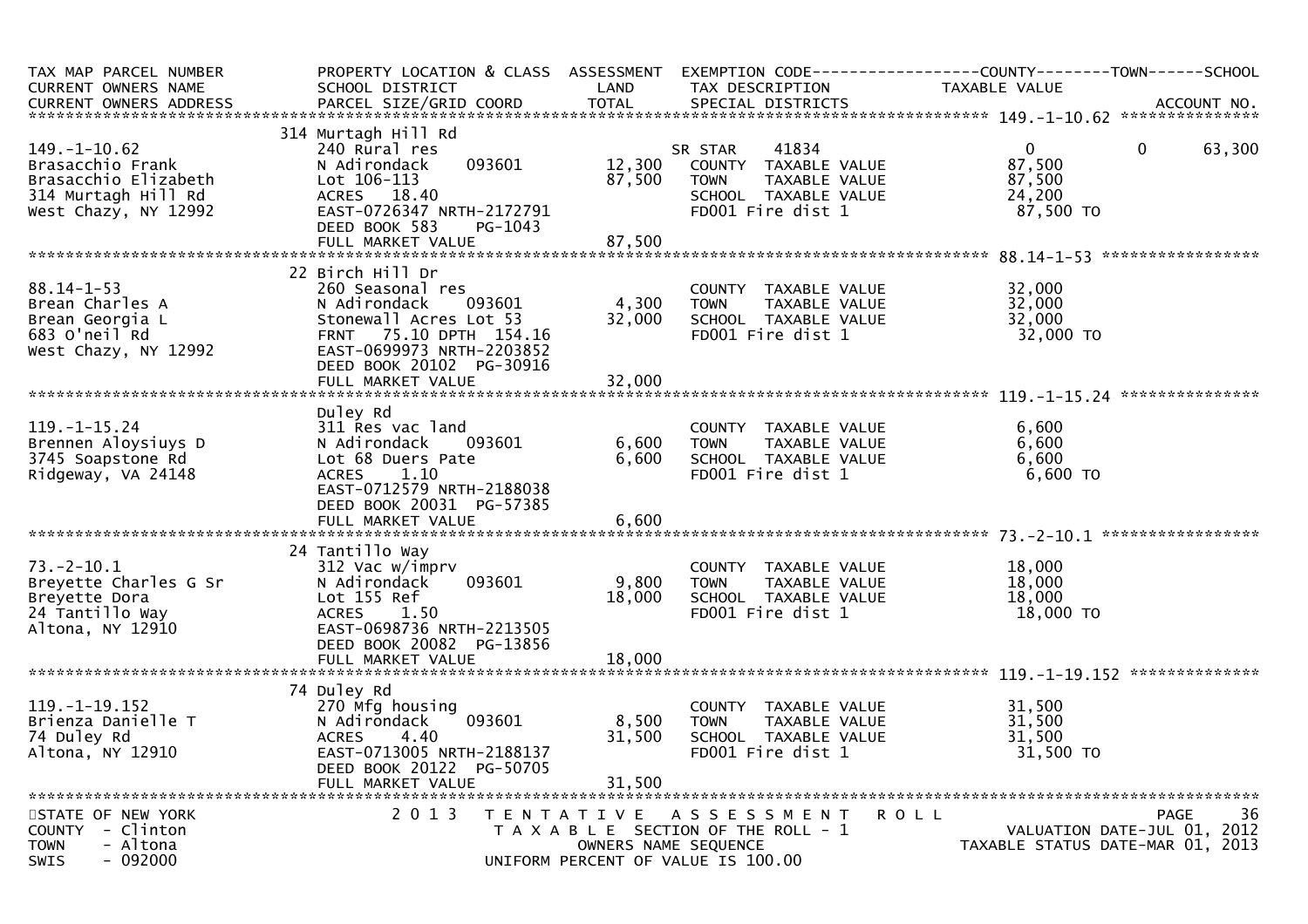| TAX MAP PARCEL NUMBER                      | PROPERTY LOCATION & CLASS ASSESSMENT     |               | EXEMPTION CODE------------------COUNTY--------TOWN------SCHOOL |                     |                                  |
|--------------------------------------------|------------------------------------------|---------------|----------------------------------------------------------------|---------------------|----------------------------------|
| <b>CURRENT OWNERS NAME</b>                 | SCHOOL DISTRICT                          | LAND          | TAX DESCRIPTION                                                | TAXABLE VALUE       |                                  |
|                                            |                                          |               |                                                                |                     |                                  |
| 71 Gonyea Rd                               |                                          |               |                                                                |                     |                                  |
| $76. - 3 - 2.12$                           | 240 Rural res                            |               | 41854<br>RES STAR                                              | $\mathbf{0}$        | $\mathbf 0$<br>30,000            |
| Bristol Whitney A                          | Northeastern Cl 092801                   | 17,600        | COUNTY TAXABLE VALUE                                           | 112,200             |                                  |
| 71 Gonyea Rd                               | Lot 50 Duers                             | 112,200       | TAXABLE VALUE<br><b>TOWN</b>                                   | 112,200             |                                  |
| Altona, NY 12910                           | ACRES 28.10 BANK                         | 320           | SCHOOL TAXABLE VALUE                                           | 82,200              |                                  |
|                                            | EAST-0736325 NRTH-2210297                |               | FD001 Fire dist 1                                              | 112,200 TO          |                                  |
|                                            | DEED BOOK 98001 PG-02900                 |               |                                                                |                     |                                  |
|                                            |                                          |               |                                                                |                     |                                  |
|                                            | 1698 Alder Bend Rd                       |               |                                                                |                     |                                  |
| $88. - 1 - 2.1$                            | 240 Rural res                            |               | 41854<br>RES STAR                                              | $\mathbf{0}$        | $\mathbf 0$<br>30,000            |
| Brittingham Joel W                         | 093601<br>N Adirondack                   | 13,900        | COUNTY TAXABLE VALUE                                           | 92,500              |                                  |
| Johnson Frances E                          | 164 Ref                                  | 92,500        | TAXABLE VALUE<br><b>TOWN</b>                                   | 92,500              |                                  |
| 154 Piedmont Dr                            | Survey 2012/249667                       |               | SCHOOL TAXABLE VALUE                                           | 62,500              |                                  |
| Dover, DE 19904                            | ACRES 15.59                              |               | FD001 Fire dist 1                                              | 92,500 TO           |                                  |
|                                            | EAST-0697599 NRTH-2205612                |               |                                                                |                     |                                  |
|                                            | DEED BOOK 811<br><b>PG-345</b>           |               |                                                                |                     |                                  |
|                                            | FULL MARKET VALUE                        | 92,500        |                                                                |                     |                                  |
|                                            |                                          |               |                                                                |                     |                                  |
| $88. - 1 - 2.3$                            | Alder Bend Rd<br>320 Rural vacant        |               | COUNTY TAXABLE VALUE                                           | 24,900              |                                  |
| Brittingham Joel W                         | N Adirondack<br>093601                   | 24,900        | <b>TOWN</b><br>TAXABLE VALUE                                   | 24,900              |                                  |
| Johnson Frances E                          | Survey Map 2012/249667                   | 24,900        | SCHOOL TAXABLE VALUE                                           | 24,900              |                                  |
| 154 Piedmont Dr                            | ACRES 63.00                              |               | FD001 Fire dist 1                                              | 24,900 TO           |                                  |
| Dover, DE 19904                            | EAST-0697627 NRTH-2204997                |               |                                                                |                     |                                  |
|                                            |                                          |               |                                                                |                     |                                  |
|                                            |                                          |               |                                                                |                     | ******************               |
|                                            | 2000 Rand Hill Rd                        |               |                                                                |                     |                                  |
| $148. - 3 - 5.2$                           | 210 1 Family Res                         |               | COUNTY TAXABLE VALUE                                           | 79,600              |                                  |
| Brodsky Judy A                             | N Adirondack<br>093601                   | 9,400         | <b>TOWN</b><br>TAXABLE VALUE                                   | 79,600              |                                  |
| Paluski William A Jr.<br>2000 Rand Hill Rd | Lot 36 Duers<br>ACRES 1.72 BANK          | 79,600<br>320 | SCHOOL TAXABLE VALUE<br>FD001 Fire dist 1                      | 79,600<br>79,600 TO |                                  |
| Altona, NY 12910                           | EAST-0709593 NRTH-2173183                |               |                                                                |                     |                                  |
|                                            | DEED BOOK 20092 PG-27686                 |               |                                                                |                     |                                  |
|                                            | FULL MARKET VALUE                        | 79,600        |                                                                |                     |                                  |
|                                            |                                          |               |                                                                |                     |                                  |
|                                            | 1969 Rand Hill Rd                        |               |                                                                |                     |                                  |
| $148. - 3 - 9.11$                          | 210 1 Family Res                         |               | 41854<br>RES STAR                                              | $\Omega$            | 30,000<br>$\mathbf{0}$           |
| Brooks Jeffrey                             | 093601<br>N Adirondack                   | 8,400         | COUNTY TAXABLE VALUE                                           | 60,700              |                                  |
| Brooks Elizabeth                           | 36 Duer                                  | 60,700        | <b>TOWN</b><br><b>TAXABLE VALUE</b>                            | 60,700              |                                  |
| 1969 Rand Hill Rd                          | FRNT 218.00 DPTH 165.00                  |               | SCHOOL TAXABLE VALUE                                           | 30,700              |                                  |
| Altona, NY 12910                           | BANK<br>020<br>EAST-0710127 NRTH-2172700 |               | FD001 Fire dist 1                                              | 60,700 TO           |                                  |
|                                            | DEED BOOK 881<br>PG-337                  |               |                                                                |                     |                                  |
|                                            | FULL MARKET VALUE                        | 60,700        |                                                                |                     |                                  |
|                                            |                                          |               |                                                                |                     |                                  |
| STATE OF NEW YORK                          | 2 0 1 3                                  |               | TENTATIVE ASSESSMENT                                           | <b>ROLL</b>         | 37<br>PAGE                       |
| - Clinton<br><b>COUNTY</b>                 |                                          |               | T A X A B L E SECTION OF THE ROLL - 1                          |                     | VALUATION DATE-JUL 01, 2012      |
| - Altona<br><b>TOWN</b>                    |                                          |               | OWNERS NAME SEQUENCE                                           |                     | TAXABLE STATUS DATE-MAR 01, 2013 |
| $-092000$<br>SWIS                          |                                          |               | UNIFORM PERCENT OF VALUE IS 100.00                             |                     |                                  |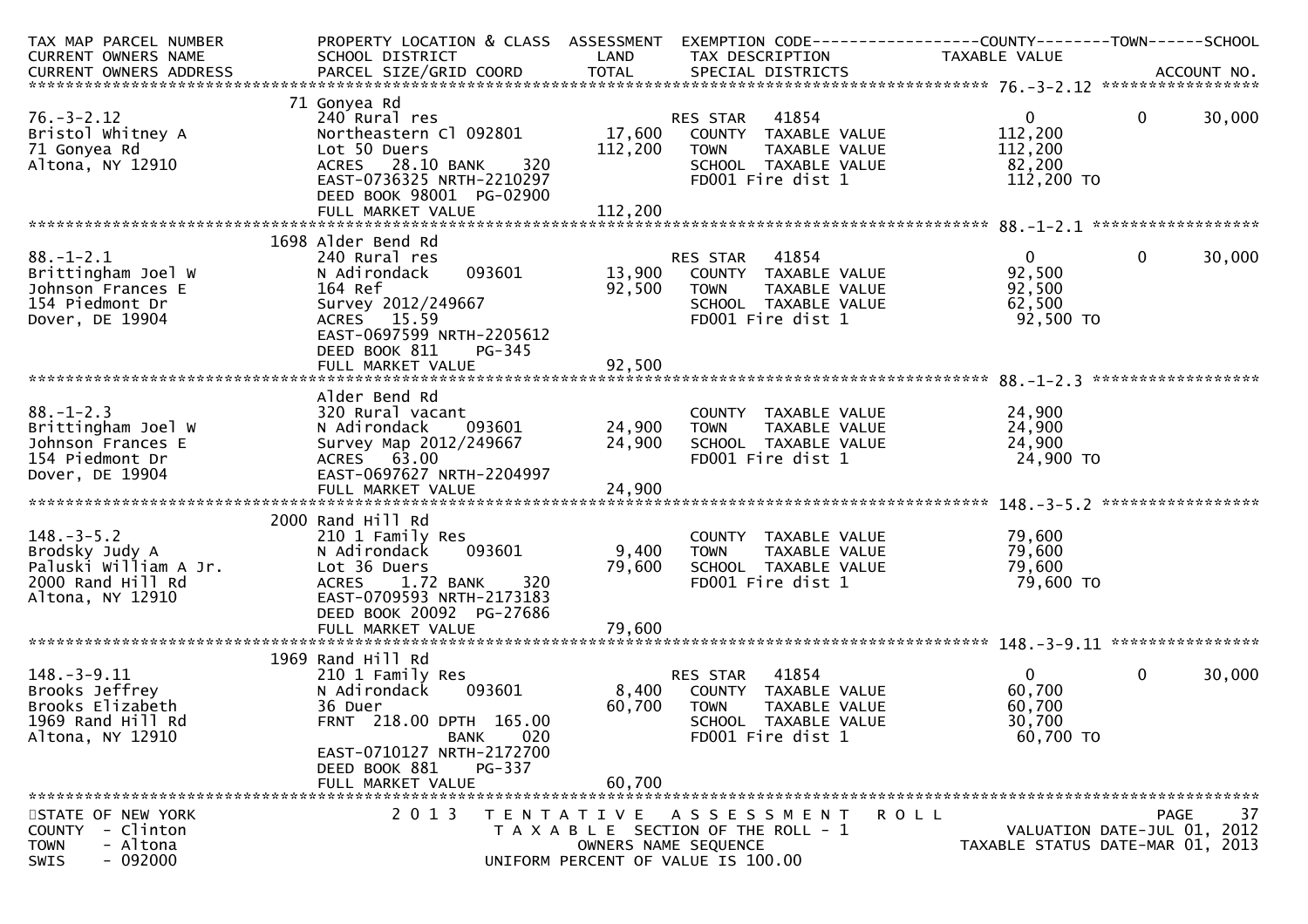| TAX MAP PARCEL NUMBER<br>CURRENT OWNERS NAME                                                            | PROPERTY LOCATION & CLASS ASSESSMENT<br>SCHOOL DISTRICT                                                                                                                                  | LAND                      | EXEMPTION CODE------------------COUNTY--------TOWN-----SCHOOL<br>TAX DESCRIPTION                                                               | TAXABLE VALUE                                                   |                                                                               |
|---------------------------------------------------------------------------------------------------------|------------------------------------------------------------------------------------------------------------------------------------------------------------------------------------------|---------------------------|------------------------------------------------------------------------------------------------------------------------------------------------|-----------------------------------------------------------------|-------------------------------------------------------------------------------|
|                                                                                                         |                                                                                                                                                                                          |                           |                                                                                                                                                |                                                                 |                                                                               |
|                                                                                                         |                                                                                                                                                                                          |                           |                                                                                                                                                |                                                                 |                                                                               |
| $148. - 3 - 28.2$<br>Brooks Jeffrey<br>1969 Rand Hill Rd<br>Altona, NY 12910                            | Rand Hill Rd<br>311 Res vac land<br>N Adirondack<br>093601<br>FRNT 210.00 DPTH<br>30.00<br>EAST-0710149 NRTH-2172598<br>DEED BOOK 896<br>$PG-224$<br>FULL MARKET VALUE                   | 3,800<br>3,800<br>3,800   | COUNTY TAXABLE VALUE<br>TAXABLE VALUE<br><b>TOWN</b><br>SCHOOL TAXABLE VALUE<br>FD001 Fire dist 1                                              | 3,800<br>3,800<br>3,800<br>$3,800$ TO                           |                                                                               |
|                                                                                                         | 1982 Alder Bend Rd                                                                                                                                                                       |                           |                                                                                                                                                |                                                                 |                                                                               |
| 73. – 1–12<br>Brothers Amanda L<br>Rye David W<br>1982 Alder Bend Rd<br>Altona, NY 12910                | 210 1 Family Res<br>N Adirondack<br>093601<br>155 Ref<br>FRNT 65.00 DPTH 204.00<br>EAST-0698020 NRTH-2213516<br>DEED BOOK 20051 PG-82499<br>FULL MARKET VALUE                            | 4,600<br>38,200<br>38,200 | <b>RES STAR</b><br>41854<br>COUNTY TAXABLE VALUE<br>TAXABLE VALUE<br><b>TOWN</b><br>SCHOOL TAXABLE VALUE<br>FD001 Fire dist 1                  | $\overline{0}$<br>38,200<br>38,200<br>8,200<br>38,200 TO        | $\Omega$<br>30,000                                                            |
|                                                                                                         |                                                                                                                                                                                          |                           |                                                                                                                                                |                                                                 |                                                                               |
| $73. - 1 - 28$<br>Brothers Timothy M<br>335 Irona Rd<br>Altona, NY 12910                                | 335 Irona Rd<br>270 Mfg housing<br>093601<br>N Adirondack<br>Lot 155 Ref<br>FRNT 175.00 DPTH 99.00<br>EAST-0703178 NRTH-2212452<br>DEED BOOK 1041<br>$PG-47$<br>FULL MARKET VALUE        | 4,800<br>35,000<br>35,000 | 41854<br>RES STAR<br>COUNTY TAXABLE VALUE<br><b>TOWN</b><br>TAXABLE VALUE<br>SCHOOL TAXABLE VALUE<br>FD001 Fire dist 1<br>LT001 Altona light 1 | $\Omega$<br>35,000<br>35,000<br>5,000<br>35,000 TO<br>35,000 TO | $\mathbf{0}$<br>30,000                                                        |
|                                                                                                         | 15 Birch Hill Dr                                                                                                                                                                         |                           |                                                                                                                                                |                                                                 |                                                                               |
| $88.14 - 1 - 26$<br>Brothers Todd J<br>Brothers Tammy L<br>767 Woods Falls Rd<br>Mooers Forks, NY 12959 | 260 Seasonal res<br>N Adirondack<br>093601<br>Stonewall Acres Lot 26<br>FRNT 69.90 DPTH 122.26<br>EAST-0700032 NRTH-2203645<br>DEED BOOK 20072 PG-2857                                   | 4,000<br>16,000           | COUNTY TAXABLE VALUE<br>TAXABLE VALUE<br><b>TOWN</b><br>SCHOOL TAXABLE VALUE<br>FD001 Fire dist 1                                              | 16,000<br>16,000<br>16,000<br>$16,000$ TO                       |                                                                               |
|                                                                                                         |                                                                                                                                                                                          |                           |                                                                                                                                                |                                                                 |                                                                               |
| $87. - 1 - 9.2$<br>Brown April L<br>5401 Military Tpke<br>Ellenburg Depot, NY 12935                     | 5401 Military Tpke<br>210 1 Family Res<br>093601<br>N Adirondack<br>Lot 185 Ref Tr<br><b>ACRES</b><br>5.70<br>EAST-0691726 NRTH-2204634<br>DEED BOOK 20031 PG-57121<br>FULL MARKET VALUE | 9,300<br>72,000<br>72,000 | RES STAR<br>41854<br>COUNTY TAXABLE VALUE<br><b>TOWN</b><br>TAXABLE VALUE<br>SCHOOL TAXABLE VALUE<br>FD001 Fire dist 1                         | $\mathbf{0}$<br>72,000<br>72,000<br>42,000<br>72,000 TO         | $\mathbf{0}$<br>30,000                                                        |
| STATE OF NEW YORK<br>COUNTY - Clinton<br><b>TOWN</b><br>- Altona<br><b>SWIS</b><br>- 092000             | 2 0 1 3                                                                                                                                                                                  |                           | TENTATIVE ASSESSMENT<br>T A X A B L E SECTION OF THE ROLL - 1<br>OWNERS NAME SEQUENCE<br>UNIFORM PERCENT OF VALUE IS 100.00                    | ROLL                                                            | 38<br>PAGE<br>VALUATION DATE-JUL 01, 2012<br>TAXABLE STATUS DATE-MAR 01, 2013 |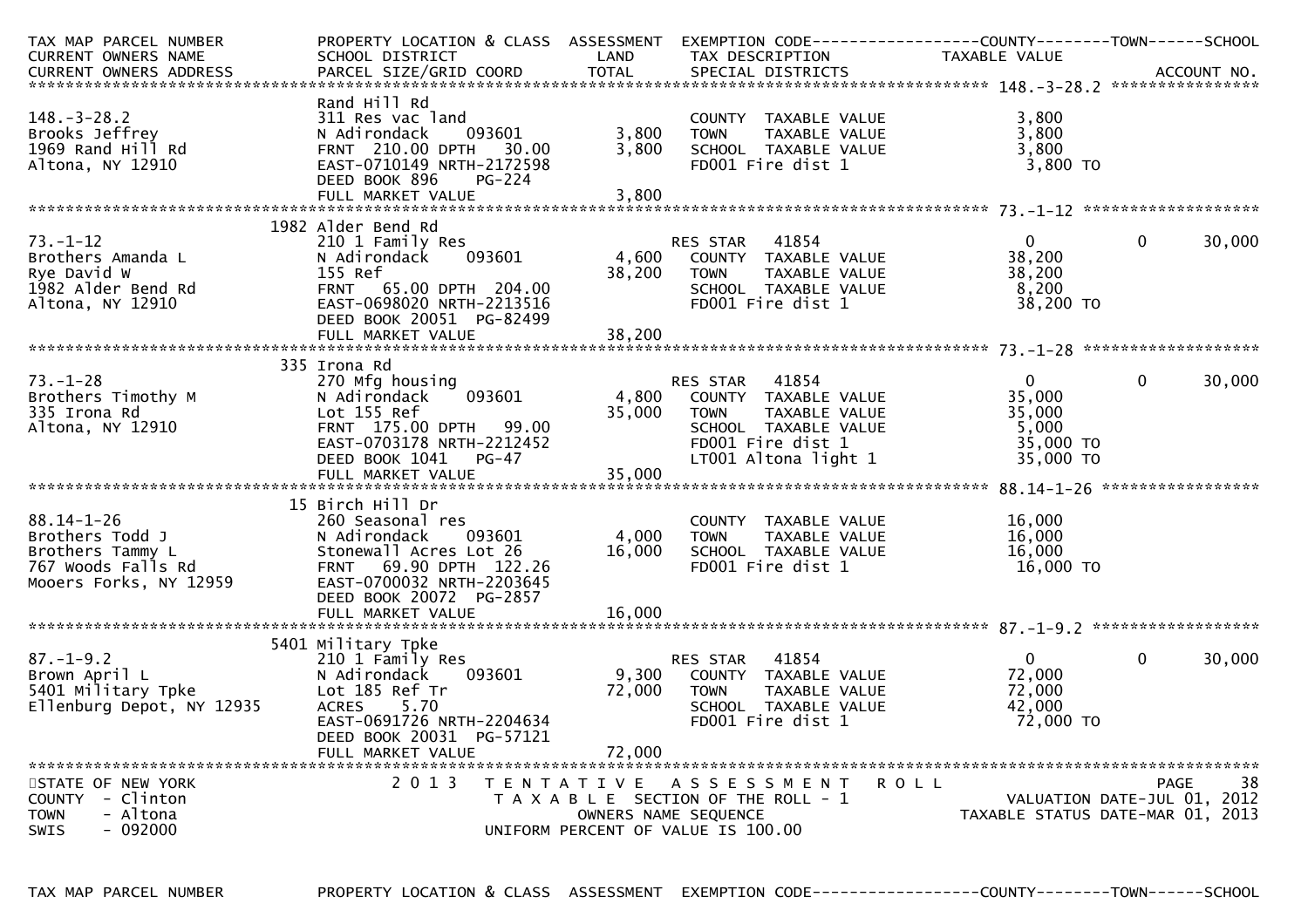| CURRENT OWNERS NAME        | SCHOOL DISTRICT                            | LAND                               | TAX DESCRIPTION                       | TAXABLE VALUE                    |
|----------------------------|--------------------------------------------|------------------------------------|---------------------------------------|----------------------------------|
|                            |                                            |                                    |                                       |                                  |
|                            |                                            |                                    |                                       |                                  |
|                            | 4993 Rt 11                                 |                                    |                                       |                                  |
| $71.1 - 1 - 22$            | 331 Com vac w/im                           |                                    | COUNTY TAXABLE VALUE                  | 14,100                           |
| Brown Funeral Home Inc     | N Adirondack<br>093601                     | 4,000                              | TAXABLE VALUE<br><b>TOWN</b>          | 14,100                           |
| 29 Broad St                | Bm                                         | 14,100                             | SCHOOL TAXABLE VALUE                  | 14,100                           |
| Plattsburgh, NY 12901      | FRNT 84.50 DPTH 99.00                      |                                    | FD002 Ellenburg fire 21               | 14,100 TO                        |
|                            | EAST-0675548 NRTH-2213403                  |                                    | LT002 Altona light 21                 | 14,100 TO                        |
|                            | DEED BOOK 98000 PG-98458                   |                                    |                                       |                                  |
|                            |                                            |                                    |                                       |                                  |
|                            |                                            |                                    |                                       |                                  |
|                            | Plank Rd                                   |                                    |                                       |                                  |
| $71.1 - 1 - 23$            | 311 Res vac land                           |                                    | COUNTY TAXABLE VALUE                  | 4,600                            |
| Brown Funeral Home Inc     | N Adirondack<br>093601                     | 4,600                              | <b>TOWN</b><br>TAXABLE VALUE          | 4,600                            |
| 29 Broad St                | Ptbm                                       | 4,600                              | SCHOOL TAXABLE VALUE                  | 4,600                            |
| Plattsburgh, NY 12901      | FRNT 115.00 DPTH 120.00                    |                                    | FD002 Ellenburg fire 21               | 4,600 TO                         |
|                            | EAST-0675446 NRTH-2213410                  |                                    | LT002 Altona light 21                 | 4,600 TO                         |
|                            | DEED BOOK 98000 PG-98458                   |                                    |                                       |                                  |
|                            |                                            |                                    |                                       |                                  |
|                            |                                            |                                    |                                       |                                  |
|                            | Plank Rd                                   |                                    |                                       |                                  |
| 71.1-1-26.1                | 311 Res vac land                           |                                    | COUNTY TAXABLE VALUE                  | 6,200                            |
| Brown Funeral Home Inc     | 093601<br>N Adirondack                     | 6,200                              | TAXABLE VALUE<br><b>TOWN</b>          | 6,200                            |
| 29 Broad St                | State Gore                                 | 6,200                              | SCHOOL TAXABLE VALUE                  | 6,200                            |
| Plattsburgh, NY 12901      | FRNT 128.00 DPTH 250.00                    |                                    | FD002 Ellenburg fire 21               | $6,200$ TO                       |
|                            | EAST-0675614 NRTH-2213240                  |                                    | LT002 Altona light 21                 | 6,200 TO                         |
|                            | DEED BOOK 98000 PG-98458                   |                                    |                                       |                                  |
|                            | FULL MARKET VALUE                          | 6,200                              |                                       |                                  |
|                            |                                            |                                    |                                       |                                  |
|                            | 3125 Miner Farm Rd                         |                                    |                                       |                                  |
| $89.1 - 3 - 4.1$           | 210 1 Family Res                           |                                    | COUNTY TAXABLE VALUE                  | 50,300                           |
| Brown Funeral Home Inc     | N Adirondack<br>093601                     | 4,100                              | <b>TOWN</b><br>TAXABLE VALUE          | 50,300                           |
| 29 Broad St                | 110 Ref                                    | 50,300                             | SCHOOL TAXABLE VALUE                  | 50,300                           |
| Plattsburgh, NY 12901      | FRNT 75.00 DPTH 122.00                     |                                    | FD001 Fire dist 1                     | 50,300 TO                        |
|                            | EAST-0711109 NRTH-2207314<br>DEED BOOK 654 |                                    | LT001 Altona light 1                  | 50,300 TO                        |
|                            | $PG-352$                                   |                                    |                                       |                                  |
|                            | FULL MARKET VALUE                          | 50,300                             |                                       |                                  |
|                            | 3123 Miner Farm Rd                         |                                    |                                       |                                  |
| $89.1 - 3 - 4.3$           | 471 Funeral home                           |                                    | COUNTY TAXABLE VALUE                  | 105,600                          |
| Brown Funeral Home Inc     | 093601<br>N Adirondack                     | 4,500                              | TAXABLE VALUE<br><b>TOWN</b>          | 105,600                          |
| 29 Broad St                | Lot 110 Ref Tract                          | 105,600                            | SCHOOL TAXABLE VALUE                  | 105,600                          |
| Plattsburgh, NY 12901      | Funeral Home                               |                                    | FD001 Fire dist 1                     | 105,600 TO                       |
|                            | 80.00 DPTH 132.00<br><b>FRNT</b>           |                                    | LT001 Altona light 1                  | 105,600 TO                       |
|                            | EAST-0711189 NRTH-2207315                  |                                    |                                       |                                  |
|                            | DEED BOOK 654<br>$PG-352$                  |                                    |                                       |                                  |
|                            | FULL MARKET VALUE                          | 105,600                            |                                       |                                  |
|                            |                                            |                                    |                                       |                                  |
| STATE OF NEW YORK          | 2 0 1 3                                    |                                    | TENTATIVE ASSESSMENT<br>R O L L       | 39<br>PAGE                       |
| - Clinton<br><b>COUNTY</b> |                                            |                                    | T A X A B L E SECTION OF THE ROLL - 1 | VALUATION DATE-JUL 01, 2012      |
| - Altona<br><b>TOWN</b>    |                                            | OWNERS NAME SEQUENCE               |                                       | TAXABLE STATUS DATE-MAR 01, 2013 |
| $-092000$<br>SWIS          |                                            | UNIFORM PERCENT OF VALUE IS 100.00 |                                       |                                  |
|                            |                                            |                                    |                                       |                                  |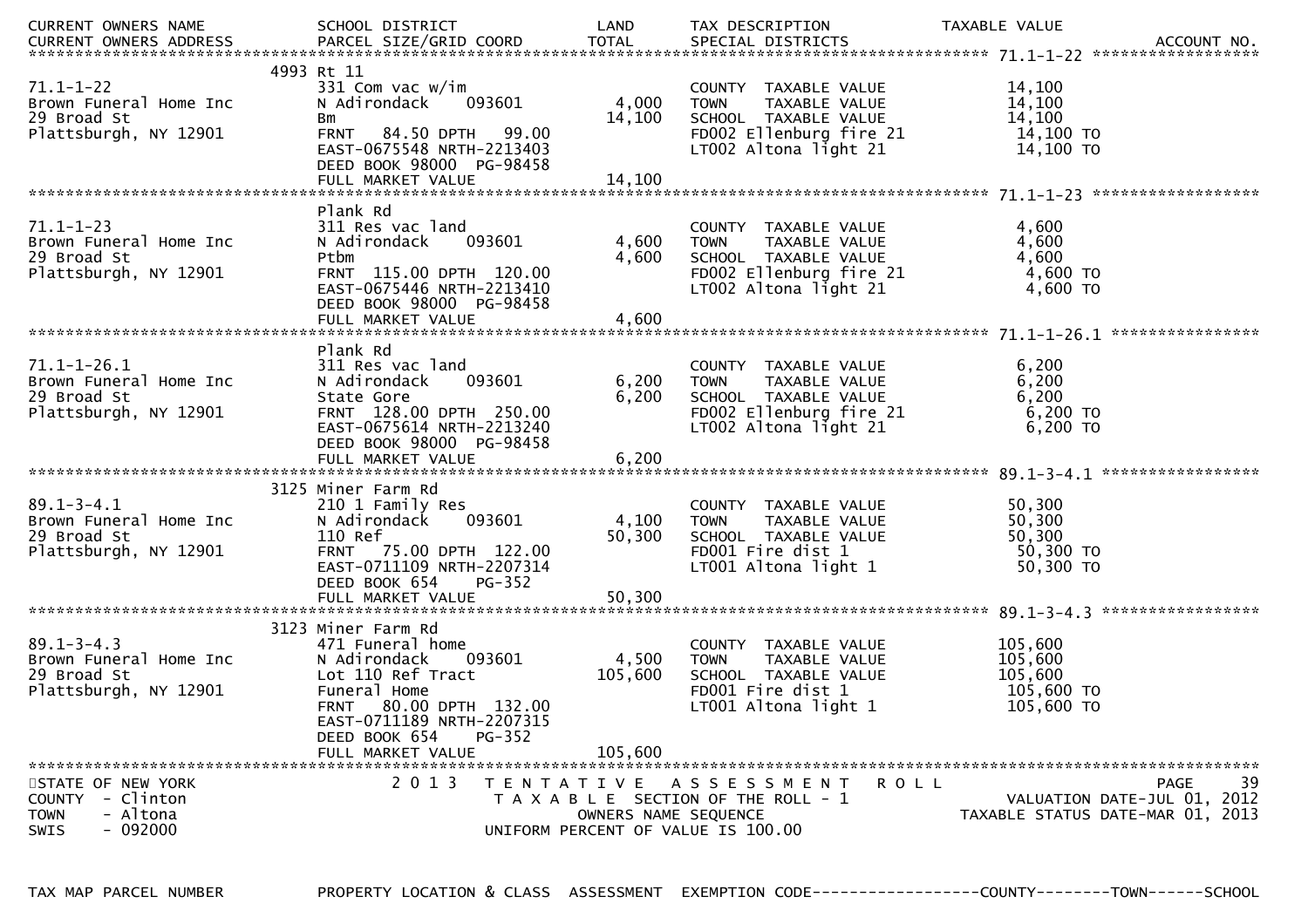| CURRENT OWNERS NAME         | SCHOOL DISTRICT                    | LAND    | TAX DESCRIPTION                       | TAXABLE VALUE |                                  |
|-----------------------------|------------------------------------|---------|---------------------------------------|---------------|----------------------------------|
| CURRENT OWNERS ADDRESS      |                                    |         |                                       |               |                                  |
|                             |                                    |         |                                       |               |                                  |
|                             | 2058 Miner Farm Rd                 |         |                                       |               |                                  |
| $76. - 3 - 7$               | 210 1 Family Res                   |         | 41121<br>WARNONALL                    | 5,940         | 5,940                            |
| Brown Irvin J               | Northeastern Cl 092801             |         | 4,200 SR STAR<br>41834                | $\mathbf{0}$  | 39,600<br>0                      |
| Brown Maude R               | Lot 50 Ref                         | 39,600  | COUNTY TAXABLE VALUE                  | 33,660        |                                  |
| 2058 Miner Farm Rd          | FRNT 260.00 DPTH 100.00            |         | TAXABLE VALUE<br><b>TOWN</b>          | 33,660        |                                  |
| Altona, NY 12910            | EAST-0736581 NRTH-2209201          |         | SCHOOL TAXABLE VALUE                  | 0             |                                  |
|                             | DEED BOOK 458<br>PG-653            |         | FD001 Fire dist 1                     | 39,600 TO     |                                  |
|                             |                                    |         |                                       |               |                                  |
|                             |                                    |         |                                       |               |                                  |
|                             | 4799 Rt 11                         |         |                                       |               |                                  |
| $71. - 4 - 10.4$            | 240 Rural res                      |         | 41854<br>RES STAR                     | $\mathbf{0}$  | 30,000<br>0                      |
| Brown Kevin F               | 093601<br>N Adirondack             | 14,700  | COUNTY TAXABLE VALUE                  | 139,900       |                                  |
| Coolidge Dawn               | B Moore Pat                        | 139,900 | TAXABLE VALUE<br><b>TOWN</b>          | 139,900       |                                  |
| 4799 Rt 11                  | Formerly Rice Property             |         | SCHOOL TAXABLE VALUE                  | 109,900       |                                  |
| PO Box 84                   | ACRES 18.20                        |         | FD002 Ellenburg fire 21               | 139,900 TO    |                                  |
| Ellenburg Depot, NY 12935   | EAST-0680247 NRTH-2212900          |         | LT002 Altona light 21                 | 139,900 TO    |                                  |
|                             | DEED BOOK 20031 PG-64361           |         |                                       |               |                                  |
|                             | FULL MARKET VALUE                  | 139,900 |                                       |               |                                  |
|                             |                                    |         |                                       |               |                                  |
|                             | 3816 Military Tpke                 |         |                                       |               |                                  |
| $134. - 1 - 6$              | 241 Rural res&ag                   |         | COUNTY TAXABLE VALUE                  | 130,200       |                                  |
| Brown Robert J              | 093601<br>N Adirondack             | 43,000  | TAXABLE VALUE<br><b>TOWN</b>          | 130,200       |                                  |
| 3816 Military Tpke          | 103 Duer                           | 130,200 | SCHOOL TAXABLE VALUE                  | 130,200       |                                  |
| West Chazy, NY 12992        | ACRES 100.80 BANK<br>080           |         | FD001 Fire dist 1                     | 130,200 TO    |                                  |
|                             | EAST-0722587 NRTH-2182471          |         |                                       |               |                                  |
|                             | DEED BOOK 20021 PG-39262           |         |                                       |               |                                  |
|                             |                                    |         |                                       |               |                                  |
|                             |                                    |         |                                       |               |                                  |
|                             | 44 Merrywood Dr                    |         |                                       |               |                                  |
| $88.14 - 1 - 19$            | 312 Vac w/imprv                    |         | COUNTY TAXABLE VALUE                  | 6,500         |                                  |
| Brown Terry                 | N Adirondack<br>093601             | 4,200   | TAXABLE VALUE<br><b>TOWN</b>          | 6,500         |                                  |
| Schwerdel Claudia           | Stonewall Acres Lot 19             | 6,500   | SCHOOL TAXABLE VALUE                  | 6,500         |                                  |
| 84 Bunker St                | 78.52 DPTH 157.18<br><b>FRNT</b>   |         | FD001 Fire dist 1                     | 6,500 то      |                                  |
| Stanbridge East, QuebCanada | EAST-0699680 NRTH-2203728          |         |                                       |               |                                  |
|                             | J0J2H DEED BOOK 20102 PG-33512     |         |                                       |               |                                  |
|                             | FULL MARKET VALUE                  | 6,500   |                                       |               |                                  |
|                             |                                    |         |                                       |               |                                  |
|                             | 22 Pinewood Dr                     |         |                                       |               |                                  |
| $88.14 - 2 - 28$            | 311 Res vac land                   |         | COUNTY TAXABLE VALUE                  | 3,400         |                                  |
| Brown Walter                | N Adirondack<br>093601             | 3,400   | TAXABLE VALUE<br><b>TOWN</b>          | 3,400         |                                  |
| 26 Dungan St                | Sub Bk 10 Pg 123 Lot 28            | 3,400   | SCHOOL TAXABLE VALUE                  | 3,400         |                                  |
| Staten Island, NY 10310     | 99.50 DPTH<br>99.10<br><b>FRNT</b> |         | FD001 Fire dist 1                     | 3,400 TO      |                                  |
|                             | EAST-0698998 NRTH-2204431          |         |                                       |               |                                  |
|                             | DEED BOOK 20051 PG-79012           |         |                                       |               |                                  |
|                             | FULL MARKET VALUE                  | 3,400   |                                       |               |                                  |
|                             |                                    |         |                                       |               |                                  |
| STATE OF NEW YORK           | 2 0 1 3                            |         | TENTATIVE ASSESSMENT                  | ROLL          | 40<br><b>PAGE</b>                |
| COUNTY - Clinton            |                                    |         | T A X A B L E SECTION OF THE ROLL - 1 |               | VALUATION DATE-JUL 01, 2012      |
| - Altona<br><b>TOWN</b>     |                                    |         | OWNERS NAME SEQUENCE                  |               | TAXABLE STATUS DATE-MAR 01, 2013 |
| $-092000$<br><b>SWIS</b>    |                                    |         | UNIFORM PERCENT OF VALUE IS 100.00    |               |                                  |
|                             |                                    |         |                                       |               |                                  |

TAX MAP PARCEL NUMBER PROPERTY LOCATION & CLASS ASSESSMENT EXEMPTION CODE------------------COUNTY--------TOWN------SCHOOL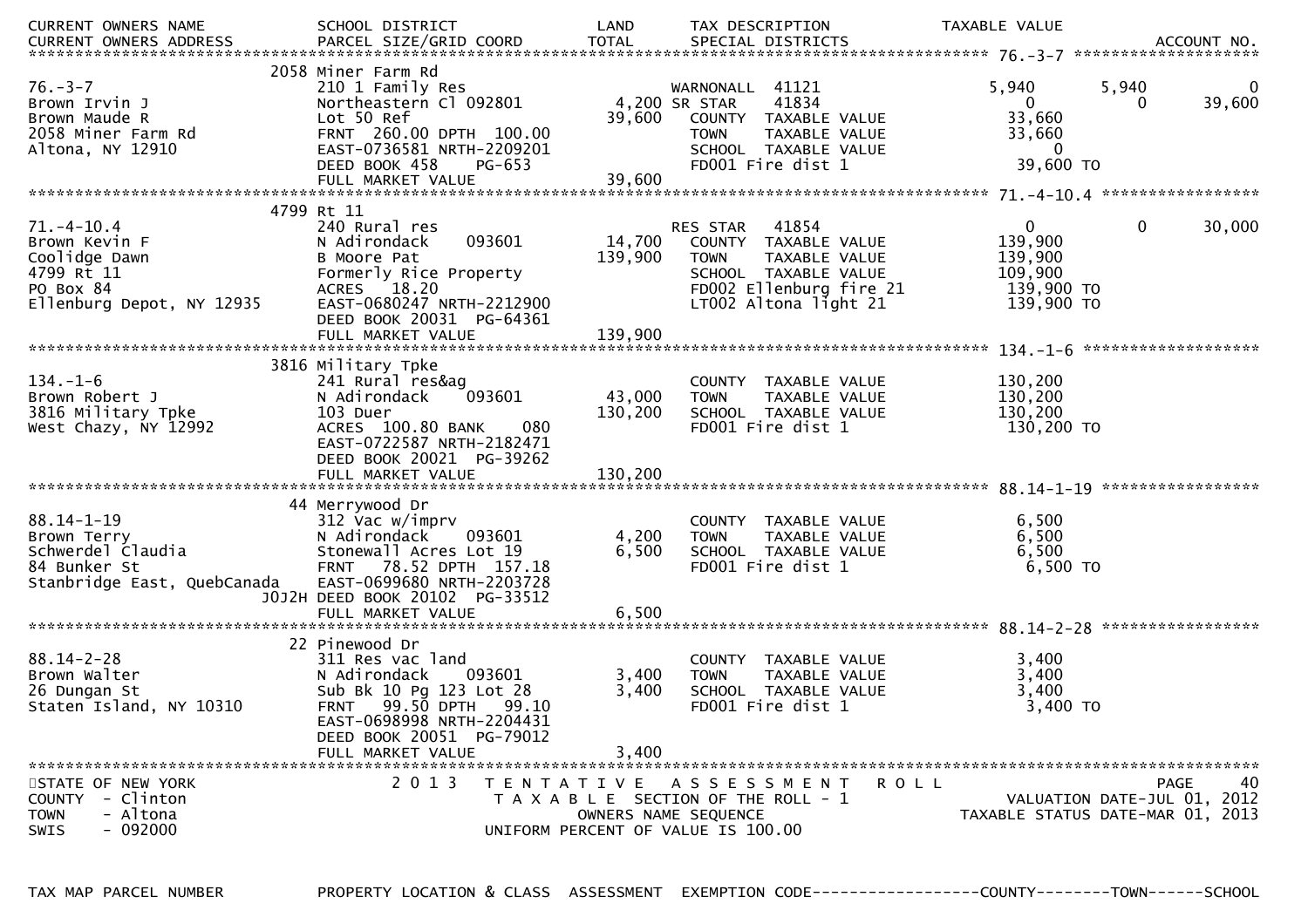| <b>CURRENT OWNERS NAME</b>                                                                                  | SCHOOL DISTRICT                                                                                                                                                                              | LAND                      | TAX DESCRIPTION                                                                                                                                  | TAXABLE VALUE                                                         | ACCOUNT NO.                                                                    |    |
|-------------------------------------------------------------------------------------------------------------|----------------------------------------------------------------------------------------------------------------------------------------------------------------------------------------------|---------------------------|--------------------------------------------------------------------------------------------------------------------------------------------------|-----------------------------------------------------------------------|--------------------------------------------------------------------------------|----|
| CURRENT OWNERS ADDRESS                                                                                      |                                                                                                                                                                                              |                           |                                                                                                                                                  |                                                                       | ******************                                                             |    |
| $119. - 1 - 11$<br>Bruce Roger<br>Bruce Jean<br>3993 Military Tpke<br>West Chazy, NY 12992                  | 3993 Military Tpke<br>270 Mfg housing<br>093601<br>N Adirondack<br>Lot 95 Duer<br>FRNT 133.38 DPTH 180.00<br>EAST-0718499 NRTH-2185146<br>DEED BOOK 548<br>$PG-68$<br>FULL MARKET VALUE      | 44,000<br>44,000          | AGED C&T<br>41801<br>41834<br>6,000 SR STAR<br>COUNTY TAXABLE VALUE<br>TAXABLE VALUE<br><b>TOWN</b><br>SCHOOL TAXABLE VALUE<br>FD001 Fire dist 1 | 22,000<br>$\overline{0}$<br>22,000<br>22,000<br>$\Omega$<br>44,000 TO | 22,000<br>44,000<br>0                                                          | 0  |
|                                                                                                             | 350 Forest Rd                                                                                                                                                                                |                           |                                                                                                                                                  |                                                                       |                                                                                |    |
| $72. - 1 - 4$<br>Brunell Daniel L<br>Brunell Shawn M<br>350 Forest Rd<br>Ellenburg Depot, NY 12935          | 210 1 Family Res<br>N Adirondack<br>093601<br>Lot 192<br>srvey Map_20062/01051<br>7.89<br><b>ACRES</b><br>EAST-0685305 NRTH-2213890<br>DEED BOOK 20061 PG-97152                              | 10,900<br>125,000         | 41854<br>RES STAR<br>COUNTY TAXABLE VALUE<br>TAXABLE VALUE<br><b>TOWN</b><br>SCHOOL TAXABLE VALUE<br>FD001 Fire dist 1                           | $\overline{0}$<br>125,000<br>125,000<br>95,000<br>125,000 TO          | $\mathbf 0$<br>30,000                                                          |    |
|                                                                                                             | FULL MARKET VALUE                                                                                                                                                                            | 125,000                   |                                                                                                                                                  |                                                                       |                                                                                |    |
| $88. - 1 - 11.5$<br>Brunell Edmond R<br>MacDonald Stacey<br>1645 Alder Bend Rd<br>Altona, NY 12910          | 1645 Alder Bend Rd<br>210 1 Family Res<br>N Adirondack<br>093601<br>Lot 164 Ref Tr<br>4.90 BANK<br>080<br><b>ACRES</b><br>EAST-0695568 NRTH-2205359                                          | 8,800<br>107,500          | 41854<br>RES STAR<br>COUNTY TAXABLE VALUE<br><b>TOWN</b><br>TAXABLE VALUE<br>SCHOOL TAXABLE VALUE<br>FD001 Fire dist 1                           | $\mathbf{0}$<br>107,500<br>107,500<br>77,500<br>107,500 TO            | 0<br>30,000                                                                    |    |
|                                                                                                             | DEED BOOK 864<br><b>PG-99</b>                                                                                                                                                                |                           |                                                                                                                                                  |                                                                       | *******************                                                            |    |
| $73. - 1 - 38$<br>Brunell John<br>Brunell Karen<br>18 Hurlburt Rd<br>Mooers Forks, NY 12959                 | 1880 Alder Bend Rd<br>210 1 Family Res<br>N Adirondack<br>093601<br>156 Ref<br>850<br><b>ACRES</b><br>8.20 BANK<br>EAST-0698146 NRTH-2210980<br>DEED BOOK 864<br>PG-231<br>FULL MARKET VALUE | 9,700<br>69,000<br>69,000 | COUNTY TAXABLE VALUE<br>TAXABLE VALUE<br><b>TOWN</b><br>SCHOOL TAXABLE VALUE<br>FD001 Fire dist 1                                                | 69,000<br>69,000<br>69,000<br>69,000 TO                               |                                                                                |    |
|                                                                                                             | 779 Alder Bend Rd                                                                                                                                                                            |                           |                                                                                                                                                  |                                                                       |                                                                                |    |
| $117. - 1 - 24$<br>Brunelle Ricky A<br>Brunelle Melodie A<br>779 Alder Bend Rd<br>Ellenburg Depot, NY 12935 | 210 1 Family Res<br>N Adirondack<br>093601<br>217 Pat Ref<br><b>ACRES</b><br>1.90<br>EAST-0689359 NRTH-2187062<br>DEED BOOK 929<br><b>PG-244</b>                                             | 6,600<br>96,300           | 41854<br>RES STAR<br><b>COUNTY</b><br>TAXABLE VALUE<br><b>TOWN</b><br>TAXABLE VALUE<br>SCHOOL TAXABLE VALUE<br>FD001 Fire dist 1                 | $\overline{0}$<br>96,300<br>96,300<br>66,300<br>96,300 TO             | $\mathbf 0$<br>30,000                                                          |    |
|                                                                                                             | FULL MARKET VALUE                                                                                                                                                                            | 96,300                    |                                                                                                                                                  |                                                                       |                                                                                |    |
| STATE OF NEW YORK<br>COUNTY - Clinton<br>- Altona<br><b>TOWN</b><br>$-092000$<br>SWIS                       | 2 0 1 3                                                                                                                                                                                      |                           | TENTATIVE ASSESSMENT<br>T A X A B L E SECTION OF THE ROLL - 1<br>OWNERS NAME SEQUENCE<br>UNIFORM PERCENT OF VALUE IS 100.00                      | R O L L                                                               | <b>PAGE</b><br>VALUATION DATE-JUL 01, 2012<br>TAXABLE STATUS DATE-MAR 01, 2013 | 41 |

TAX MAP PARCEL NUMBER PROPERTY LOCATION & CLASS ASSESSMENT EXEMPTION CODE------------------COUNTY--------TOWN------SCHOOL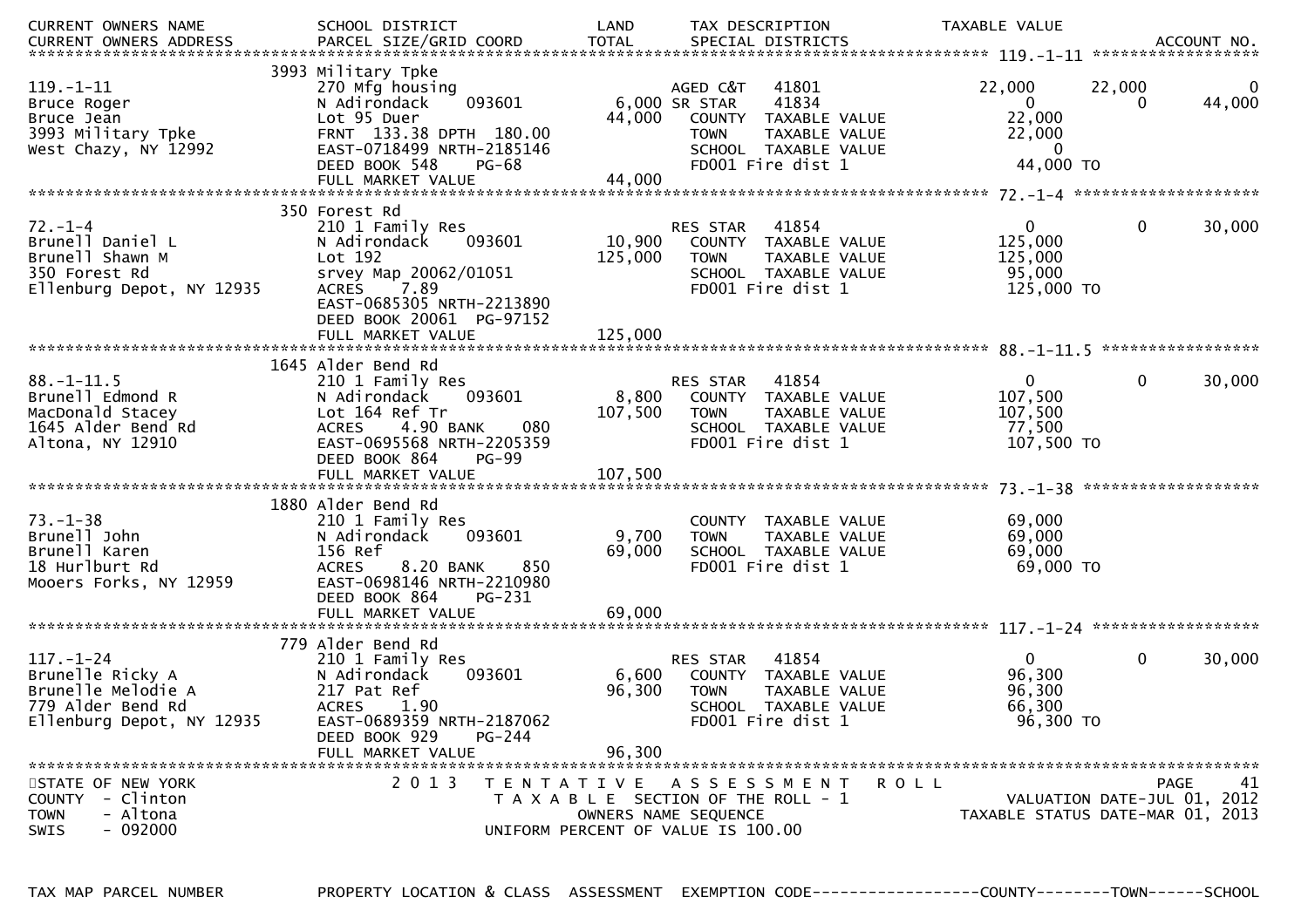| CURRENT OWNERS NAME                                                                                         | SCHOOL DISTRICT                                                                                                                                                   | LAND              | TAX DESCRIPTION                                                                                                                                                                                     | TAXABLE VALUE   | ACCOUNT NO.<br>******************                                                   |
|-------------------------------------------------------------------------------------------------------------|-------------------------------------------------------------------------------------------------------------------------------------------------------------------|-------------------|-----------------------------------------------------------------------------------------------------------------------------------------------------------------------------------------------------|-----------------|-------------------------------------------------------------------------------------|
| $117. - 1 - 25$<br>Brunelle Ricky A<br>Brunelle Melodie A<br>779 Alder Bend Rd<br>Ellenburg Depot, NY 12935 | Alder Bend Rd<br>$314$ Rural vac<10<br>N Adirondack<br>093601<br>Lot 217 Pat Ref<br>ACRES 8.20<br>EAST-0688933 NRTH-2186861<br>DEED BOOK 929<br><b>PG-244</b>     | 4,900<br>4,900    | COUNTY TAXABLE VALUE<br>TAXABLE VALUE<br><b>TOWN</b><br>SCHOOL TAXABLE VALUE<br>FD001 Fire dist 1                                                                                                   |                 | 4,900<br>4,900<br>4,900<br>4,900 TO                                                 |
|                                                                                                             |                                                                                                                                                                   |                   |                                                                                                                                                                                                     |                 |                                                                                     |
| $148. - 1 - 7.2$<br>Brunelle Ruth Ann<br>2167 Rand Hill Rd<br>Altona, NY 12910                              | 2167 Rand Hill Rd<br>210 1 Family Res<br>093601<br>N Adirondack<br>Lot 37 Ref Tr<br>3.09<br><b>ACRES</b><br>EAST-0707744 NRTH-2177067<br>DEED BOOK 20082 PG-20470 |                   | 98 PCT OF VALUE USED FOR EXEMPTION PURPOSES<br>WARNONALL 41121<br>10,200 AGED COUN 41802<br>64,300 SR STAR<br>41834<br>COUNTY TAXABLE VALUE<br>TAXABLE VALUE<br><b>TOWN</b><br>SCHOOL TAXABLE VALUE | 9,452<br>26,781 | 9,452<br>0<br>$\Omega$<br>0<br>$\Omega$<br>63,300<br>0<br>28,067<br>54,848<br>1,000 |
|                                                                                                             |                                                                                                                                                                   |                   |                                                                                                                                                                                                     |                 |                                                                                     |
| $106. - 1 - 15$<br>Brunelle Steven M<br>Brunelle Carolyn T                                                  | 443 Vassar Rd<br>241 Rural res&ag<br>093601<br>N Adirondack<br>137 Duer                                                                                           | 139,700           | AGRI DISTR 41720<br>50,000 RES STAR<br>41854<br>COUNTY TAXABLE VALUE                                                                                                                                | 3,430           | 3,430<br>3,430<br>30,000<br>$\Omega$<br>$\Omega$<br>136,270                         |
| 443 Vassar Rd<br>Altona, NY 12910                                                                           | ACRES 133.30<br>EAST-0735272 NRTH-2197958<br>DEED BOOK 20041 PG-76174                                                                                             |                   | TAXABLE VALUE<br><b>TOWN</b><br>SCHOOL TAXABLE VALUE<br>FD001 Fire dist 1                                                                                                                           |                 | 136,270<br>106,270<br>139,700 TO                                                    |
| MAY BE SUBJECT TO PAYMENT<br>UNDER AGDIST LAW TIL 2017                                                      | FULL MARKET VALUE                                                                                                                                                 | 139,700           |                                                                                                                                                                                                     |                 |                                                                                     |
| $73. - 3 - 6.2$                                                                                             | Helens Way<br>$314$ Rural vac<10                                                                                                                                  |                   | COUNTY TAXABLE VALUE                                                                                                                                                                                |                 | 4,000                                                                               |
| Bryant Keith P<br>PO Box 761                                                                                | 093601<br>N Adirondack<br>166 Ref                                                                                                                                 | 4,000<br>4,000    | TAXABLE VALUE<br><b>TOWN</b><br>SCHOOL TAXABLE VALUE                                                                                                                                                |                 | 4,000<br>4,000                                                                      |
| Massena, NY 13662                                                                                           | FRNT 183.00 DPTH 200.00<br>EAST-0696192 NRTH-2214787<br>DEED BOOK 20082 PG-15585                                                                                  |                   | FD001 Fire dist 1                                                                                                                                                                                   |                 | 4,000 TO                                                                            |
|                                                                                                             |                                                                                                                                                                   |                   |                                                                                                                                                                                                     |                 |                                                                                     |
| $135. - 2 - 36$                                                                                             | 97 Atwood Rd<br>210 1 Family Res<br>Beekmantown Cen 092401                                                                                                        |                   | COUNTY TAXABLE VALUE                                                                                                                                                                                |                 | 42,000<br>42,000                                                                    |
| Buck Devin R<br>Tierney Summer<br>194 Oak St<br>Plattsburgh, NY 12901                                       | 142 Duer<br><b>ACRES</b><br>2.00<br>EAST-0738374 NRTH-2182966<br>DEED BOOK 20092 PG-25796                                                                         | 9,600<br>42,000   | TAXABLE VALUE<br><b>TOWN</b><br>SCHOOL TAXABLE VALUE<br>FD001 Fire dist 1                                                                                                                           |                 | 42,000<br>42,000 TO                                                                 |
|                                                                                                             | FULL MARKET VALUE                                                                                                                                                 | 42,000            |                                                                                                                                                                                                     |                 |                                                                                     |
| STATE OF NEW YORK<br>COUNTY - Clinton<br><b>TOWN</b><br>- Altona<br>$-092000$<br><b>SWIS</b>                | 2 0 1 3                                                                                                                                                           | T E N T A T I V E | A S S E S S M E N T<br>T A X A B L E SECTION OF THE ROLL - 1<br>OWNERS NAME SEQUENCE<br>UNIFORM PERCENT OF VALUE IS 100.00                                                                          | R O L L         | 42<br>PAGE<br>VALUATION DATE-JUL 01, 2012<br>TAXABLE STATUS DATE-MAR 01, 2013       |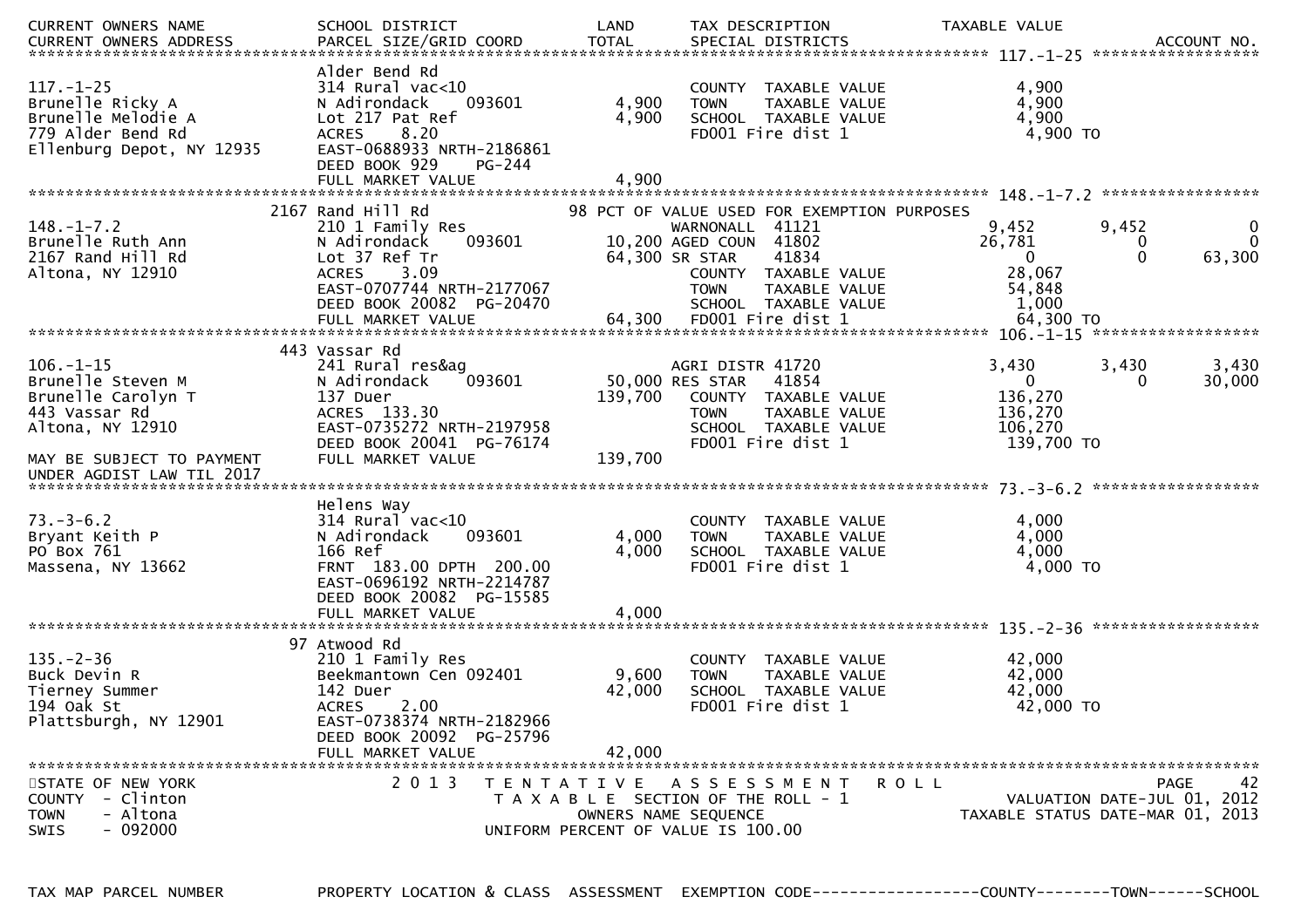| CURRENT OWNERS NAME                                                                  | SCHOOL DISTRICT                                                                                                                                                                       | LAND                                      | TAX DESCRIPTION                                                                                                           | TAXABLE VALUE                                                                            |
|--------------------------------------------------------------------------------------|---------------------------------------------------------------------------------------------------------------------------------------------------------------------------------------|-------------------------------------------|---------------------------------------------------------------------------------------------------------------------------|------------------------------------------------------------------------------------------|
| $89. - 2 - 18.1$<br>Bulris Timothy<br>1242 Military Tpke<br>Plattsburgh, NY 12901    | 326 Devils Den Rd<br>260 Seasonal res<br>093601<br>N Adirondack<br>110ref<br>1.10<br><b>ACRES</b><br>EAST-0711164 NRTH-2203220<br>DEED BOOK 920<br>$PG-11$                            | 6,500<br>18,500                           | COUNTY TAXABLE VALUE<br><b>TOWN</b><br>TAXABLE VALUE<br>SCHOOL TAXABLE VALUE<br>FD001 Fire dist 1<br>LT001 Altona light 1 | 18,500<br>18,500<br>18,500<br>18,500 TO<br>18,500 TO                                     |
|                                                                                      | Devils Den Rd                                                                                                                                                                         |                                           |                                                                                                                           |                                                                                          |
| $89. - 2 - 18.3$<br>Bulriss Timothy<br>1242 Military Tpke<br>Plattsburgh, NY 12901   | 311 Res vac land<br>N Adirondack<br>093601<br>Lot 110 Ref Tr<br>FRNT 94.00 DPTH 165.00<br>EAST-0711106 NRTH-2203316<br>DEED BOOK 856<br>PG-116                                        | 4,800<br>4,800                            | COUNTY TAXABLE VALUE<br><b>TOWN</b><br>TAXABLE VALUE<br>SCHOOL TAXABLE VALUE<br>FD001 Fire dist 1<br>LT001 Altona light 1 | 4,800<br>4,800<br>4,800<br>4,800 TO<br>4,800 TO                                          |
|                                                                                      | FULL MARKET VALUE                                                                                                                                                                     | 4,800                                     |                                                                                                                           |                                                                                          |
|                                                                                      | 1395 Alder Bend Rd                                                                                                                                                                    |                                           |                                                                                                                           |                                                                                          |
| $102. - 1 - 4$<br>Bunn James A<br>1395 Alder Bend Rd<br>Ellenburg Depot, NY 12935    | 240 Rural res<br>N Adirondack<br>093601<br>163 Ref<br>ACRES 168.00<br>EAST-0693727 NRTH-2198924<br>DEED BOOK 20041 PG-78235                                                           | 60,900<br>132,000                         | 41854<br>RES STAR<br>COUNTY TAXABLE VALUE<br>TAXABLE VALUE<br><b>TOWN</b><br>SCHOOL TAXABLE VALUE<br>FD001 Fire dist 1    | 0<br>0<br>30,000<br>132,000<br>132,000<br>102,000<br>132,000 TO                          |
|                                                                                      | FULL MARKET VALUE                                                                                                                                                                     | 132,000                                   |                                                                                                                           |                                                                                          |
| $89. - 3 - 19.4$<br>Burdo Beckie<br>70 Brunell Rd<br>Altona, NY 12910                | 52 Brunell Rd<br>270 Mfg housing<br>093601<br>N Adirondack<br>Lot 110 Ref Tract<br>FRNT 285.00 DPTH 160.00<br>EAST-0713107 NRTH-2204975<br>DEED BOOK 20092 PG-23809                   | 6,400<br>26,000                           | COUNTY TAXABLE VALUE<br><b>TOWN</b><br>TAXABLE VALUE<br>SCHOOL TAXABLE VALUE<br>FD001 Fire dist 1<br>LT001 Altona light 1 | 26,000<br>26,000<br>26,000<br>26,000 TO<br>26,000 TO                                     |
|                                                                                      | FULL MARKET VALUE                                                                                                                                                                     | 26,000                                    |                                                                                                                           |                                                                                          |
| $89. - 3 - 19.5$<br>Burdo Beckie<br>70 Brunell Rd<br>Altona, NY 12910                | 58 Brunell Rd<br>270 Mfg housing<br>093601<br>N Adirondack<br>Lot 110 Ref Tr<br>FRNT 210.00 DPTH 200.00<br>EAST-0712956 NRTH-2205110<br>DEED BOOK 20092 PG-22838<br>FULL MARKET VALUE | 6,200<br>22,000<br>22,000                 | COUNTY TAXABLE VALUE<br>TAXABLE VALUE<br><b>TOWN</b><br>SCHOOL TAXABLE VALUE<br>FD001 Fire dist 1<br>LT001 Altona light 1 | 22,000<br>22,000<br>22,000<br>22,000 TO<br>22,000 TO                                     |
|                                                                                      |                                                                                                                                                                                       |                                           |                                                                                                                           |                                                                                          |
| STATE OF NEW YORK<br>COUNTY - Clinton<br>- Altona<br><b>TOWN</b><br>- 092000<br>SWIS | 2 0 1 3                                                                                                                                                                               | T E N T A T I V E<br>OWNERS NAME SEQUENCE | A S S E S S M E N T<br>T A X A B L E SECTION OF THE ROLL - 1<br>UNIFORM PERCENT OF VALUE IS 100.00                        | 43<br>PAGE<br>R O L L<br>VALUATION DATE-JUL 01, 2012<br>TAXABLE STATUS DATE-MAR 01, 2013 |
| TAX MAP PARCEL NUMBER<br><b>CURRENT OWNERS NAME</b>                                  | PROPERTY LOCATION & CLASS ASSESSMENT<br>SCHOOL DISTRICT                                                                                                                               | LAND                                      | TAX DESCRIPTION                                                                                                           | EXEMPTION CODE-----------------COUNTY-------TOWN------SCHOOL<br>TAXABLE VALUE            |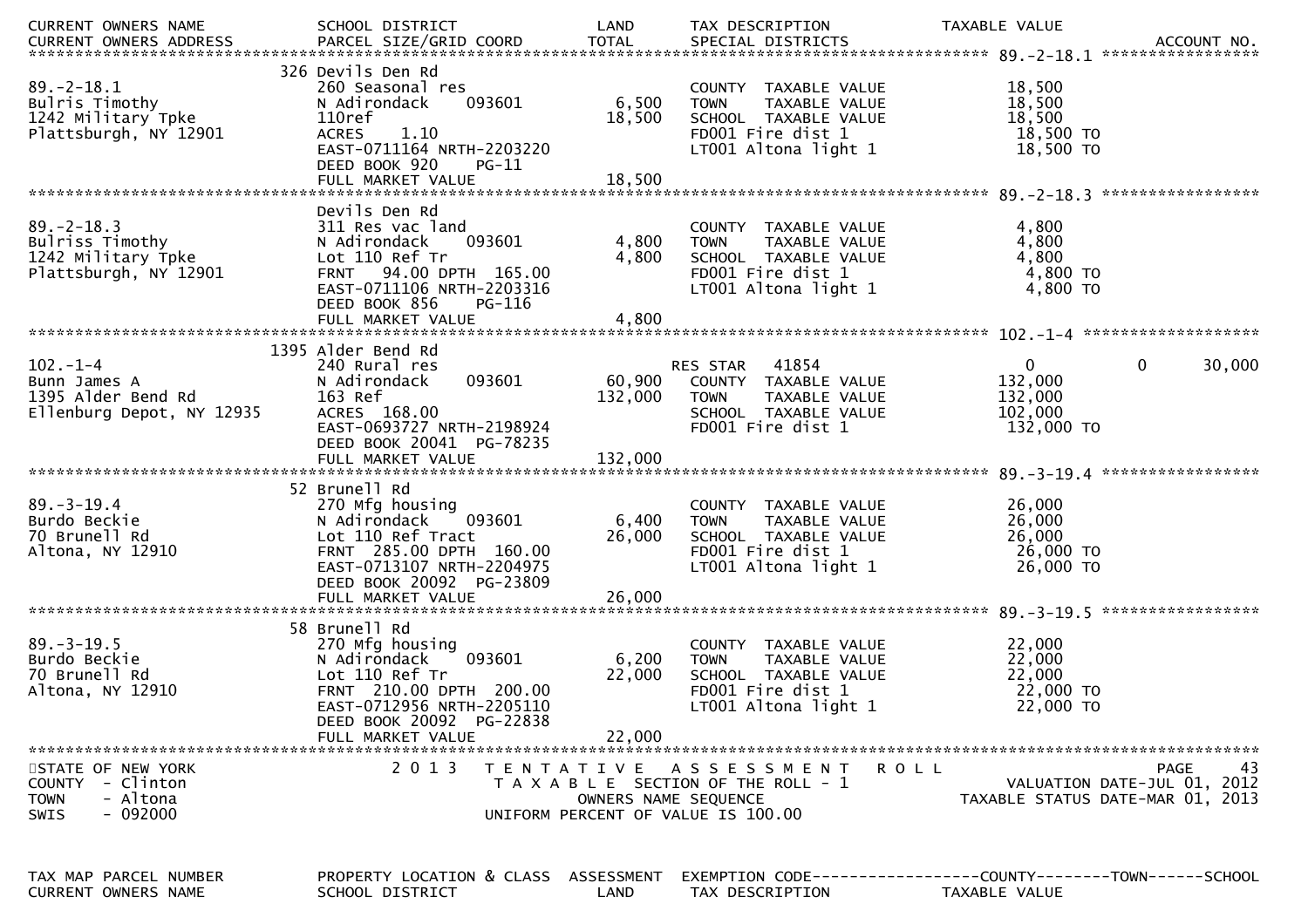| <b>CURRENT OWNERS ADDRESS</b>          | PARCEL SIZE/GRID COORD                                | <b>TOTAL</b>         | SPECIAL DISTRICTS                         | ACCOUNT NO.                                                  |
|----------------------------------------|-------------------------------------------------------|----------------------|-------------------------------------------|--------------------------------------------------------------|
|                                        | 1850 Rand Hill Rd                                     |                      |                                           |                                                              |
| $148. - 2 - 12$                        | 210 1 Family Res                                      |                      | COUNTY TAXABLE VALUE                      | 52,900                                                       |
| Burdo Steven J                         | 093601<br>N Adirondack                                | 7,000                | <b>TOWN</b><br>TAXABLE VALUE              | 52,900                                                       |
| Burdo Mary Lou                         | 63 Duer                                               | 52,900               | SCHOOL TAXABLE VALUE                      | 52,900                                                       |
| 1850 Rand Hill Rd                      | FRNT 155.00 DPTH 134.60                               |                      | FD001 Fire dist 1                         | 52,900 TO                                                    |
| Altona, NY 12910-9742                  | EAST-0712994 NRTH-2171859                             |                      |                                           |                                                              |
|                                        | DEED BOOK 824<br>PG-321                               |                      |                                           |                                                              |
|                                        |                                                       |                      |                                           |                                                              |
|                                        | 5074 Military Tpke                                    |                      |                                           |                                                              |
| $103.-1-3.1$                           | 270 Mfg housing                                       |                      | RES STAR 41854                            | $\mathbf 0$<br>$\mathbf{0}$<br>30,000                        |
| Burnah Julie A                         | 093601<br>N Adirondack                                | 8,200                | COUNTY TAXABLE VALUE                      | 38,000                                                       |
| 5074 Military Tpke                     | 161 Ref                                               | 38,000               | TAXABLE VALUE<br><b>TOWN</b>              | 38,000                                                       |
| Altona, NY 12910                       | 3.80<br><b>ACRES</b><br>EAST-0699184 NRTH-2202663     |                      | SCHOOL TAXABLE VALUE<br>FD001 Fire dist 1 | 8,000<br>38,000 TO                                           |
|                                        | DEED BOOK 20092 PG-24285                              |                      |                                           |                                                              |
|                                        | FULL MARKET VALUE                                     | 38,000               |                                           |                                                              |
|                                        |                                                       |                      |                                           | ***************                                              |
|                                        | Trudo Rd                                              |                      |                                           |                                                              |
| $148. -2 - 11.23$                      | $314$ Rural vac< $10$                                 |                      | COUNTY TAXABLE VALUE                      | 10,500                                                       |
| Burnell Beverly                        | 093601<br>N Adirondack                                | 10,500               | TAXABLE VALUE<br><b>TOWN</b>              | 10,500                                                       |
| 89 Trudo Rd                            | 4.00<br><b>ACRES</b>                                  | 10,500               | SCHOOL TAXABLE VALUE                      | 10,500                                                       |
| Altona, NY 12910                       | EAST-0712729 NRTH-2173840<br>DEED BOOK 20112 PG-38884 |                      | FD001 Fire dist 1                         | 10,500 TO                                                    |
|                                        | FULL MARKET VALUE                                     | 10,500               |                                           |                                                              |
|                                        |                                                       |                      |                                           |                                                              |
|                                        | 89 Trudo Rd                                           |                      |                                           |                                                              |
| $148. - 2 - 13.51$                     | 210 1 Family Res                                      |                      | COUNTY TAXABLE VALUE                      | 119,000                                                      |
| Burnell Beverly A                      | 093601<br>N Adirondack                                | 9,000                | TAXABLE VALUE<br><b>TOWN</b>              | 119,000                                                      |
| 89 Trudo Rd                            | Lot 49 Duers                                          | 119,000              | SCHOOL TAXABLE VALUE                      | 119,000                                                      |
| Altona, NY 12910                       | <b>ACRES</b><br>1.00<br>EAST-0712373 NRTH-2173870     |                      | FD001 Fire dist 1                         | 119,000 TO                                                   |
|                                        | DEED BOOK 20011 PG-28507                              |                      |                                           |                                                              |
|                                        |                                                       |                      |                                           |                                                              |
|                                        |                                                       |                      |                                           |                                                              |
|                                        | 140 Recore Rd                                         |                      |                                           |                                                              |
| $150.-1-7.1$                           | 270 Mfg housing                                       |                      | COUNTY TAXABLE VALUE                      | 74,000                                                       |
| Burnell Life Estate Virgil J           | 093601<br>N Adirondack                                | 7,700                | <b>TOWN</b><br>TAXABLE VALUE              | 74,000                                                       |
| Burnell Life Estate Edna               | Lot 129 Pat Duer                                      | 74,000               | SCHOOL TAXABLE VALUE                      | 74,000                                                       |
| 1924 Creek Rd<br>Crown Point, NY 12928 | FRNT 115.00 DPTH 365.00<br>EAST-0736566 NRTH-2176162  |                      | FD001 Fire dist 1                         | 74,000 TO                                                    |
|                                        | DEED BOOK 20041 PG-73845                              |                      |                                           |                                                              |
|                                        | FULL MARKET VALUE                                     | 74,000               |                                           |                                                              |
|                                        |                                                       |                      |                                           |                                                              |
| STATE OF NEW YORK                      | 2 0 1 3                                               |                      | TENTATIVE ASSESSMENT<br>R O L L           | <b>PAGE</b><br>44                                            |
| COUNTY - Clinton                       |                                                       |                      | T A X A B L E SECTION OF THE ROLL - 1     | VALUATION DATE-JUL 01, 2012                                  |
| - Altona<br><b>TOWN</b>                |                                                       | OWNERS NAME SEQUENCE |                                           | TAXABLE STATUS DATE-MAR 01, 2013                             |
| - 092000<br><b>SWIS</b>                |                                                       |                      | UNIFORM PERCENT OF VALUE IS 100.00        |                                                              |
|                                        |                                                       |                      |                                           |                                                              |
|                                        |                                                       |                      |                                           |                                                              |
| TAX MAP PARCEL NUMBER                  | PROPERTY LOCATION & CLASS ASSESSMENT                  |                      |                                           | EXEMPTION CODE-----------------COUNTY-------TOWN------SCHOOL |
| CURRENT OWNERS NAME                    | SCHOOL DISTRICT                                       | LAND                 | TAX DESCRIPTION                           | TAXABLE VALUE                                                |
| <b>CURRENT OWNERS ADDRESS</b>          | PARCEL SIZE/GRID COORD                                | TOTAL                | SPECIAL DISTRICTS                         | ACCOUNT NO.                                                  |
|                                        |                                                       |                      |                                           |                                                              |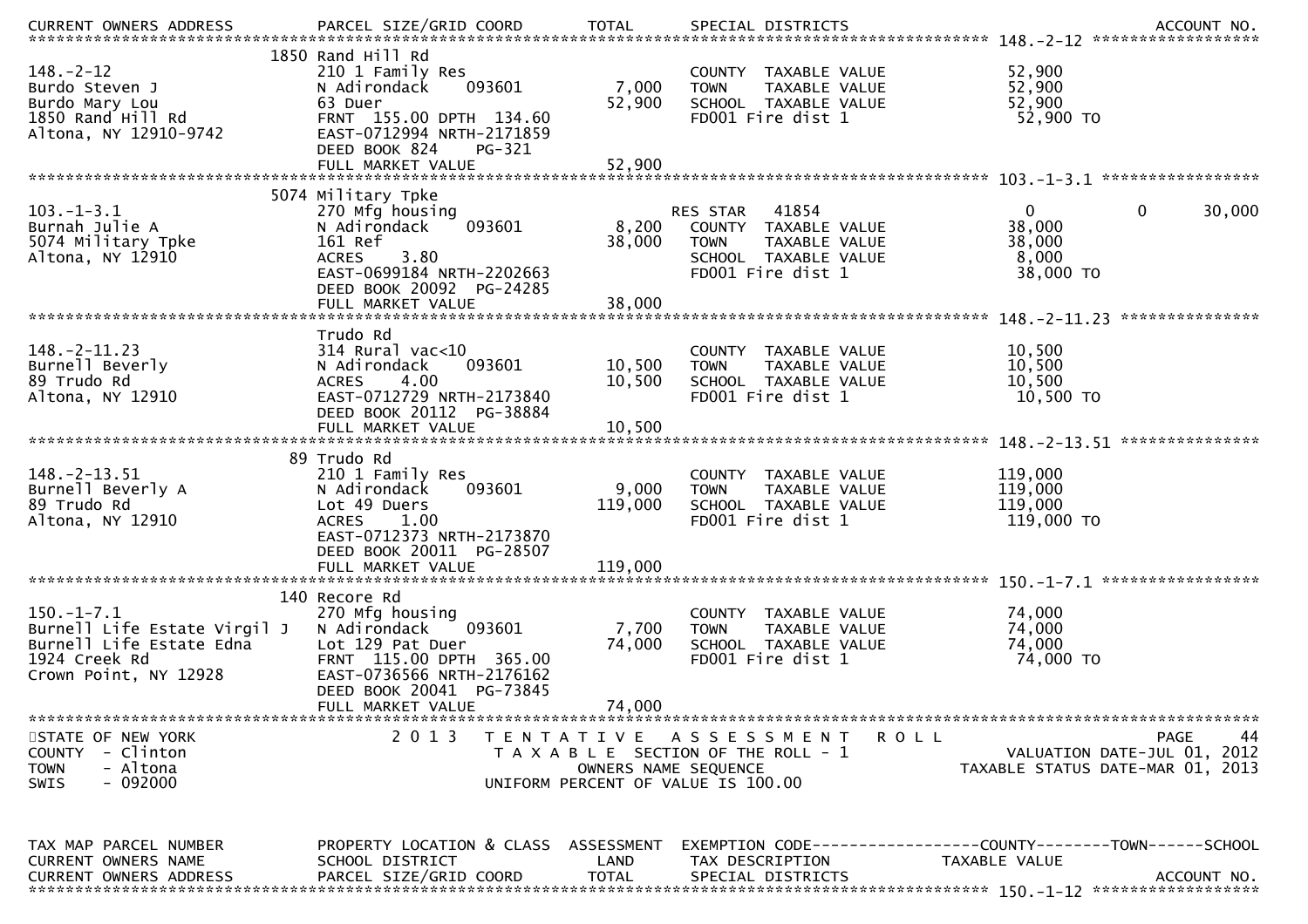| $150. - 1 - 12$<br>Burns Robin<br>3271 Military Tpke<br>West Chazy, NY 12992                     | 3271 Military Tpke<br>210 1 Family Res<br>N Adirondack<br>093601<br>129 Duer<br>5.00<br><b>ACRES</b><br>EAST-0732644 NRTH-2174800<br>DEED BOOK 20112 PG-44613<br>FULL MARKET VALUE   | 11,000<br>128,800<br>128,800 | COUNTY TAXABLE VALUE<br><b>TOWN</b><br>SCHOOL TAXABLE VALUE<br>FD001 Fire dist 1                                              | TAXABLE VALUE                                                 | 128,800<br>128,800<br>128,800<br>128,800 TO                          |                                                                                      |
|--------------------------------------------------------------------------------------------------|--------------------------------------------------------------------------------------------------------------------------------------------------------------------------------------|------------------------------|-------------------------------------------------------------------------------------------------------------------------------|---------------------------------------------------------------|----------------------------------------------------------------------|--------------------------------------------------------------------------------------|
|                                                                                                  |                                                                                                                                                                                      |                              |                                                                                                                               |                                                               |                                                                      |                                                                                      |
| $89.1 - 2 - 24$<br>Bush April Mae Favreau<br>Bush Aaron Dean<br>PO Box 153<br>Altona, NY 12910   | 3106 Miner Farm Rd<br>210 1 Family Res<br>093601<br>N Adirondack<br>110 Ref<br>FRNT 150.00 DPTH 252.00<br>EAST-0711584 NRTH-2207586<br>DEED BOOK 98001 PG-03096<br>FULL MARKET VALUE | 6,400<br>65,000<br>65,000    | RES STAR<br>41854<br>COUNTY TAXABLE VALUE<br><b>TOWN</b><br>SCHOOL TAXABLE VALUE<br>FD001 Fire dist 1<br>LT001 Altona light 1 | TAXABLE VALUE                                                 | $\mathbf{0}$<br>65,000<br>65,000<br>35,000<br>65,000 TO<br>65,000 TO | 30,000<br>0                                                                          |
|                                                                                                  | 178 Recore Rd                                                                                                                                                                        |                              |                                                                                                                               |                                                               |                                                                      |                                                                                      |
| $150. - 1 - 4.242$<br>Bushey Diane L<br>178 Recore Rd<br>West Chazy, NY 12992                    | 321 Abandoned ag<br>093601<br>N Adirondack<br>Survey Map 20102/30381<br>ACRES 35.40<br>EAST-0738085 NRTH-2175453                                                                     | 19,100<br>19,100             | COUNTY TAXABLE VALUE<br><b>TOWN</b><br>SCHOOL TAXABLE VALUE                                                                   | TAXABLE VALUE                                                 | 19,100<br>19,100<br>19,100                                           |                                                                                      |
|                                                                                                  | DEED BOOK 20122 PG-52782<br>FULL MARKET VALUE                                                                                                                                        | 19,100                       |                                                                                                                               |                                                               |                                                                      |                                                                                      |
|                                                                                                  |                                                                                                                                                                                      |                              |                                                                                                                               |                                                               |                                                                      |                                                                                      |
| $73. - 1 - 34.1$<br>Bushey Edward<br>430 Irona Rd<br>Altona, NY 12910                            | 430 Irona Rd<br>240 Rural res<br>093601<br>N Adirondack<br>155 Ref<br>ACRES 82.50<br>EAST-0700625 NRTH-2214705<br>DEED BOOK 605<br>$PG-14$<br>FULL MARKET VALUE                      | 28,800<br>40,000<br>40,000   | COUNTY TAXABLE VALUE<br><b>TOWN</b><br>SCHOOL TAXABLE VALUE<br>FD001 Fire dist 1<br>LT001 Altona light 1                      | TAXABLE VALUE                                                 | 40,000<br>40,000<br>40,000<br>40,000 TO<br>10,000 TO                 |                                                                                      |
|                                                                                                  | Irona Rd                                                                                                                                                                             |                              |                                                                                                                               |                                                               |                                                                      |                                                                                      |
| $73. - 1 - 34.8$<br>Bushey Edward J Jr<br>Bushey Elizabeth A<br>429 Irona Rd<br>Altona, NY 12910 | 323 Vacant rural<br>N Adirondack<br>093601<br>ACRES 103.30<br>EAST-0700373 NRTH-2210157<br>DEED BOOK 20102 PG-30207<br>FULL MARKET VALUE                                             | 33,000<br>33,000<br>33,000   | COUNTY TAXABLE VALUE<br><b>TOWN</b><br>SCHOOL TAXABLE VALUE<br>FD001 Fire dist 1                                              | TAXABLE VALUE                                                 | 33,000<br>33,000<br>33,000<br>33,000 TO                              |                                                                                      |
| STATE OF NEW YORK<br>- Clinton<br><b>COUNTY</b><br><b>TOWN</b><br>- Altona<br>$-092000$<br>SWIS  | 2013 TENTATIVE ASSESSMENT ROLL                                                                                                                                                       |                              | T A X A B L E SECTION OF THE ROLL - 1<br>OWNERS NAME SEQUENCE<br>UNIFORM PERCENT OF VALUE IS 100.00                           |                                                               |                                                                      | <b>PAGE</b><br>45<br>VALUATION DATE-JUL 01, 2012<br>TAXABLE STATUS DATE-MAR 01, 2013 |
| TAX MAP PARCEL NUMBER<br>CURRENT OWNERS NAME<br>CURRENT OWNERS ADDRESS                           | PROPERTY LOCATION & CLASS ASSESSMENT<br>SCHOOL DISTRICT<br>PARCEL SIZE/GRID COORD                                                                                                    | LAND<br><b>TOTAL</b>         | TAX DESCRIPTION<br>SPECIAL DISTRICTS                                                                                          | EXEMPTION CODE-----------------COUNTY--------TOWN------SCHOOL | TAXABLE VALUE                                                        | ACCOUNT NO.                                                                          |
| $73. - 1 - 34.41$                                                                                | 423 Irona Rd<br>210 1 Family Res                                                                                                                                                     |                              | 41854<br>RES STAR                                                                                                             |                                                               | 0                                                                    | $\mathbf 0$<br>30,000                                                                |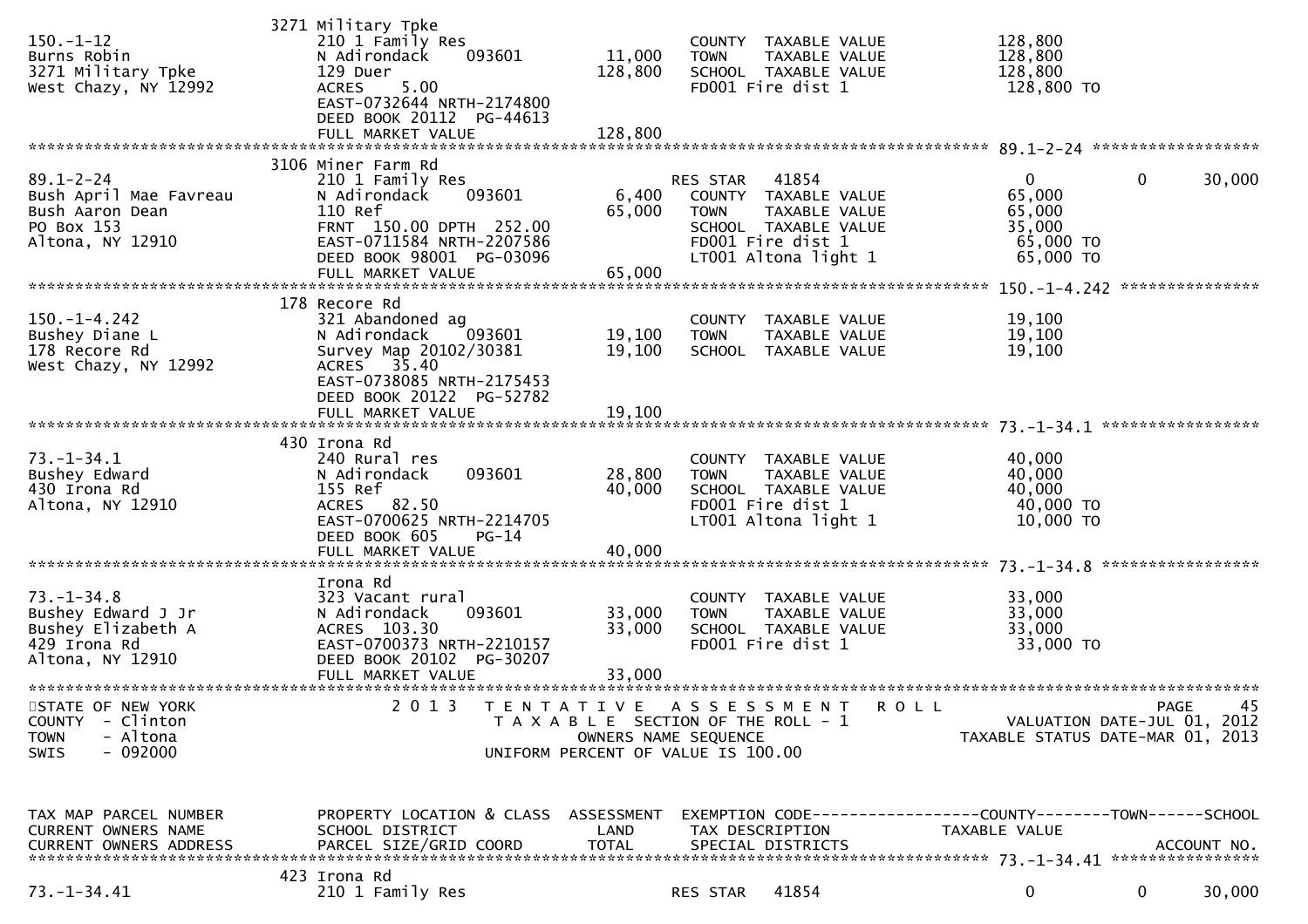| Bushey Edward J Jr<br>Bushey Elizabeth A            | N Adirondack<br>093601<br>Lot 155 Ref Tract                   | 6,500<br>93,200 | <b>TOWN</b>                                                  | COUNTY TAXABLE VALUE<br>TAXABLE VALUE | 93,200<br>93,200                 |                             |                       |
|-----------------------------------------------------|---------------------------------------------------------------|-----------------|--------------------------------------------------------------|---------------------------------------|----------------------------------|-----------------------------|-----------------------|
| 423 Irona Rd                                        | <b>ACRES</b><br>1.00                                          |                 |                                                              | SCHOOL TAXABLE VALUE                  | 63,200                           |                             |                       |
| Altona, NY 12910                                    | EAST-0701049 NRTH-2212800<br>DEED BOOK 20061 PG-91542         |                 | FD001 Fire dist 1                                            |                                       | 93,200 TO<br>93,200 TO           |                             |                       |
|                                                     | FULL MARKET VALUE                                             | 93,200          |                                                              | LT001 Altona light 1                  |                                  |                             |                       |
|                                                     |                                                               |                 |                                                              |                                       |                                  |                             |                       |
|                                                     | 429 Irona Rd                                                  |                 |                                                              |                                       |                                  |                             |                       |
| $73. - 1 - 34.43$<br>Bushey Edward J Jr             | 210 1 Family Res<br>093601<br>N Adirondack                    | 7,400           | RES STAR                                                     | 41854<br>COUNTY TAXABLE VALUE         | $\mathbf{0}$<br>205,000          | $\mathbf 0$                 | 30,000                |
| Bushey Elizabeth A                                  | Lot 155 Ref Tr                                                | 205,000         | <b>TOWN</b>                                                  | TAXABLE VALUE                         | 205,000                          |                             |                       |
| 429 Irona Rd                                        | <b>ACRES</b><br>2.50 BANK<br>850<br>EAST-0700891 NRTH-2212720 |                 |                                                              | SCHOOL TAXABLE VALUE                  | 175,000                          |                             |                       |
| Altona, NY 12910-1912                               | DEED BOOK 20031 PG-59182                                      |                 | FD001 Fire dist 1                                            | LT001 Altona light 1                  | 205,000 TO<br>205,000 TO         |                             |                       |
|                                                     | FULL MARKET VALUE                                             | 205,000         |                                                              |                                       |                                  |                             |                       |
|                                                     | 2030 Alder Bend Rd                                            |                 |                                                              |                                       |                                  |                             |                       |
| $73. - 1 - 10.2$                                    | 210 1 Family Res                                              |                 | PHYS DISAB 41900                                             |                                       | 15,000                           | 15,000                      | 15,000                |
| Bushey James E                                      | 093601<br>N Adirondack                                        |                 | 6,000 LIM INC DI 41932                                       |                                       | 44,700                           | $\bf{0}$                    | $\Omega$              |
| Bushey Deborah<br>2030 Alder Bend Rd                | 155 Ref<br>FRNT 164.46 DPTH 178.00                            |                 | 104,400 INC DIS TN 41933<br>RES STAR                         | 41854                                 | 0<br>$\Omega$                    | 44,700<br>0                 | $\mathbf 0$<br>30,000 |
| Altona, NY 12910                                    | 080<br><b>BANK</b>                                            |                 |                                                              | COUNTY TAXABLE VALUE                  | 44,700                           |                             |                       |
|                                                     | EAST-0697980 NRTH-2214702                                     |                 | <b>TOWN</b>                                                  | TAXABLE VALUE                         | 44,700                           |                             |                       |
|                                                     | DEED BOOK 597<br>PG-141                                       |                 |                                                              | SCHOOL TAXABLE VALUE                  | 59,400                           |                             |                       |
|                                                     | FULL MARKET VALUE                                             |                 | 104,400 FD001 Fire dist 1                                    |                                       | 104,400 TO                       |                             | ****************      |
|                                                     | 2064 Alder Bend Rd                                            |                 |                                                              |                                       |                                  |                             |                       |
| $73. - 1 - 10.13$                                   | 270 Mfg housing<br>093601                                     | 5,600           |                                                              | COUNTY TAXABLE VALUE                  | 18,000<br>18,000                 |                             |                       |
| Bushey Jason E<br>Bushey Nicole L                   | N Adirondack<br>Lot 155 Ref Tr                                | 18,000          | <b>TOWN</b>                                                  | TAXABLE VALUE<br>SCHOOL TAXABLE VALUE | 18,000                           |                             |                       |
| 2832 Miner Farm Rd                                  | FRNT 97.00 DPTH 175.00                                        |                 | FD001 Fire dist 1                                            |                                       | 18,000 TO                        |                             |                       |
| Altona, NY 12910                                    | EAST-0697980 NRTH-2215557<br>DEED BOOK 20061 PG-98022         |                 |                                                              |                                       |                                  |                             |                       |
|                                                     |                                                               |                 |                                                              |                                       |                                  |                             |                       |
|                                                     |                                                               |                 |                                                              |                                       |                                  |                             |                       |
| $74. - 1 - 21.32$                                   | 2832 Miner Farm Rd<br>210 1 Family Res                        |                 | RES STAR                                                     | 41854                                 | $\overline{0}$                   | $\mathbf{0}$                | 30,000                |
| Bushey Jason E                                      | 093601<br>N Adirondack                                        | 11,300          |                                                              | COUNTY TAXABLE VALUE                  | 145,000                          |                             |                       |
| Bushey Nicole L                                     | <b>ACRES</b><br>9.00 BANK<br>850                              | 145,000         | <b>TOWN</b>                                                  | TAXABLE VALUE                         | 145,000                          |                             |                       |
| 2832 Miner Farm Rd<br>Altona, NY 12910              | EAST-0718246 NRTH-2208502<br>DEED BOOK 20112 PG-39637         |                 | FD001 Fire dist 1                                            | SCHOOL TAXABLE VALUE                  | 115,000<br>145,000 TO            |                             |                       |
|                                                     |                                                               |                 |                                                              |                                       |                                  |                             |                       |
|                                                     |                                                               |                 |                                                              |                                       |                                  |                             |                       |
| STATE OF NEW YORK<br>COUNTY - Clinton               | 2 0 1 3<br>T E N T A T I V E                                  |                 | A S S E S S M E N T<br>T A X A B L E SECTION OF THE ROLL - 1 | <b>ROLL</b>                           |                                  | VALUATION DATE-JUL 01, 2012 | 46<br><b>PAGE</b>     |
| - Altona<br><b>TOWN</b>                             |                                                               |                 | OWNERS NAME SEQUENCE                                         |                                       | TAXABLE STATUS DATE-MAR 01, 2013 |                             |                       |
| $-092000$<br>SWIS                                   |                                                               |                 | UNIFORM PERCENT OF VALUE IS 100.00                           |                                       |                                  |                             |                       |
|                                                     |                                                               |                 |                                                              |                                       |                                  |                             |                       |
|                                                     |                                                               |                 |                                                              |                                       |                                  |                             |                       |
| TAX MAP PARCEL NUMBER<br><b>CURRENT OWNERS NAME</b> | PROPERTY LOCATION & CLASS ASSESSMENT<br>SCHOOL DISTRICT       | LAND            |                                                              |                                       | TAXABLE VALUE                    |                             |                       |
| <b>CURRENT OWNERS ADDRESS</b>                       | PARCEL SIZE/GRID COORD                                        | <b>TOTAL</b>    | TAX DESCRIPTION<br>SPECIAL DISTRICTS                         |                                       |                                  |                             | ACCOUNT NO.           |
|                                                     |                                                               |                 |                                                              |                                       |                                  |                             |                       |
| $150. - 1 - 4.281$                                  | Recore Rd<br>311 Res vac land                                 |                 | <b>COUNTY</b>                                                | TAXABLE VALUE                         | 5,400                            |                             |                       |
| Bushey Kevin E                                      | 093601<br>N Adirondack                                        | 5,400           | <b>TOWN</b>                                                  | TAXABLE VALUE                         | 5,400                            |                             |                       |
|                                                     |                                                               |                 |                                                              |                                       |                                  |                             |                       |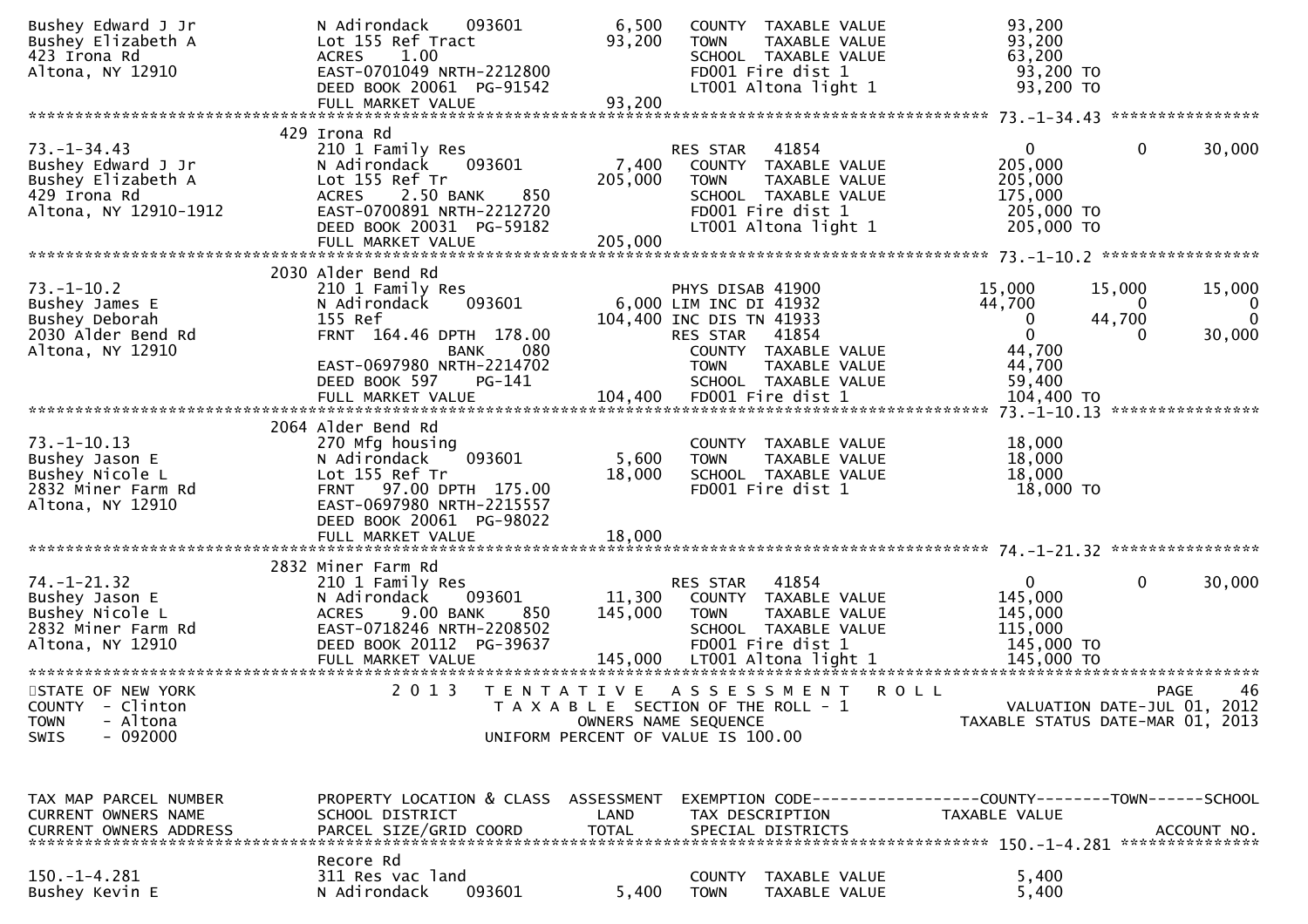| Bushey Diane L<br>178 Recore Rd<br>West Chazy, NY 12992                                                | Lot 144 Duers Patent<br>35.00 DPTH 597.00<br><b>FRNT</b><br>0.85<br><b>ACRES</b><br>EAST-0737601 NRTH-2176147<br>DEED BOOK 20102 PG-31671                                                              | 5,400                     | SCHOOL TAXABLE VALUE<br>FD001 Fire dist 1                                                                                            |                                                                               | 5,400<br>5,400 TO                                                         |                   |
|--------------------------------------------------------------------------------------------------------|--------------------------------------------------------------------------------------------------------------------------------------------------------------------------------------------------------|---------------------------|--------------------------------------------------------------------------------------------------------------------------------------|-------------------------------------------------------------------------------|---------------------------------------------------------------------------|-------------------|
| **************************                                                                             | FULL MARKET VALUE                                                                                                                                                                                      | 5,400                     |                                                                                                                                      |                                                                               |                                                                           | ****************  |
| $73. - 3 - 12.11$<br>Bushey Kyle C<br>586 Irona Rd<br>Altona, NY 12910                                 | 586 Irona Rd<br>270 Mfg housing<br>093601<br>N Adirondack<br>166 Ref<br>20061/95388 Term of Life<br><b>ACRES</b><br>1.70<br>EAST-0697242 NRTH-2212999<br>DEED BOOK 20112 PG-38613<br>FULL MARKET VALUE | 6,900<br>31,100<br>31,100 | 41854<br><b>RES STAR</b><br>COUNTY TAXABLE VALUE<br><b>TOWN</b><br><b>TAXABLE VALUE</b><br>SCHOOL TAXABLE VALUE<br>FD001 Fire dist 1 |                                                                               | 0<br>$\mathbf 0$<br>31,100<br>31,100<br>1,100<br>31,100 TO                | 30,000            |
|                                                                                                        | 2008 Alder Bend Rd                                                                                                                                                                                     |                           |                                                                                                                                      |                                                                               |                                                                           |                   |
| $73. - 1 - 10.4$<br>Bushey Mark<br>Bushey Ann<br>2008 Alder Bend Rd<br>Altona, NY 12910                | 210 1 Family Res<br>N Adirondack<br>093601<br>Lot 155 Ref Tr<br>FRNT 175.00 DPTH 187.60<br>EAST-0697996 NRTH-2214161<br>DEED BOOK 617<br>PG-639                                                        | 6,200<br>54,200           | 41854<br>RES STAR<br>COUNTY TAXABLE VALUE<br><b>TOWN</b><br>TAXABLE VALUE<br>SCHOOL TAXABLE VALUE<br>FD001 Fire dist 1               |                                                                               | $\mathbf{0}$<br>$\mathbf 0$<br>54,200<br>54,200<br>24,200<br>54,200 TO    | 30,000            |
|                                                                                                        |                                                                                                                                                                                                        |                           |                                                                                                                                      |                                                                               |                                                                           |                   |
| $73. - 1 - 5$<br>Bushey Michael A<br>Bushey Jeanne<br>560 Irona Rd<br>Altona, NY 12910                 | 560 Irona Rd<br>210 1 Family Res<br>N Adirondack<br>093601<br>Lot 166 Pat Ref<br>1.80<br><b>ACRES</b><br>EAST-0697655 NRTH-2213036<br>DEED BOOK 599<br>PG-860<br>FULL MARKET VALUE                     | 7,100<br>69,000<br>69,000 | 41834<br>SR STAR<br>COUNTY TAXABLE VALUE<br>TAXABLE VALUE<br><b>TOWN</b><br>SCHOOL TAXABLE VALUE<br>FD001 Fire dist 1                |                                                                               | $\mathbf 0$<br>0<br>69,000<br>69,000<br>5,700<br>69,000 TO                | 63,300            |
|                                                                                                        |                                                                                                                                                                                                        |                           |                                                                                                                                      |                                                                               |                                                                           | ***************   |
| $73. - 1 - 10.171$<br>Bushey Neal R<br>2016 Alder Bend Rd<br>Altona, NY 12910                          | 2016 Alder Bend Rd<br>210 1 Family Res<br>N Adirondack<br>093601<br>Lot 155 Ref Tract<br><b>ACRES</b><br>1.20<br>EAST-0697990 NRTH-2214481<br>DEED BOOK 748<br>PG-271                                  | 6,500<br>76,800           | 41854<br>RES STAR<br>TAXABLE VALUE<br>COUNTY<br><b>TOWN</b><br>TAXABLE VALUE<br>SCHOOL TAXABLE VALUE<br>FD001 Fire dist 1            |                                                                               | $\overline{0}$<br>$\mathbf{0}$<br>76,800<br>76,800<br>46,800<br>76,800 TO | 30,000            |
|                                                                                                        | FULL MARKET VALUE                                                                                                                                                                                      | 76,800                    |                                                                                                                                      |                                                                               |                                                                           |                   |
| STATE OF NEW YORK<br>- Clinton<br><b>COUNTY</b><br><b>TOWN</b><br>- Altona<br>$-092000$<br><b>SWIS</b> | 2013<br>T E N T A T I V E                                                                                                                                                                              |                           | A S S E S S M E N T<br>T A X A B L E SECTION OF THE ROLL - 1<br>OWNERS NAME SEQUENCE<br>UNIFORM PERCENT OF VALUE IS 100.00           | <b>ROLL</b>                                                                   | VALUATION DATE-JUL 01, 2012<br>TAXABLE STATUS DATE-MAR 01, 2013           | 47<br><b>PAGE</b> |
| TAX MAP PARCEL NUMBER<br>CURRENT OWNERS NAME<br><b>CURRENT OWNERS ADDRESS</b>                          | PROPERTY LOCATION & CLASS ASSESSMENT<br>SCHOOL DISTRICT<br>PARCEL SIZE/GRID COORD                                                                                                                      | LAND<br><b>TOTAL</b>      | TAX DESCRIPTION<br>SPECIAL DISTRICTS                                                                                                 | EXEMPTION CODE-----------------COUNTY-------TOWN------SCHOOL<br>TAXABLE VALUE |                                                                           | ACCOUNT NO.       |
| $73. - 1 - 34.3$                                                                                       | 467 Irona Rd<br>$314$ Rural vac<10                                                                                                                                                                     |                           | COUNTY TAXABLE VALUE                                                                                                                 |                                                                               | 3,000                                                                     |                   |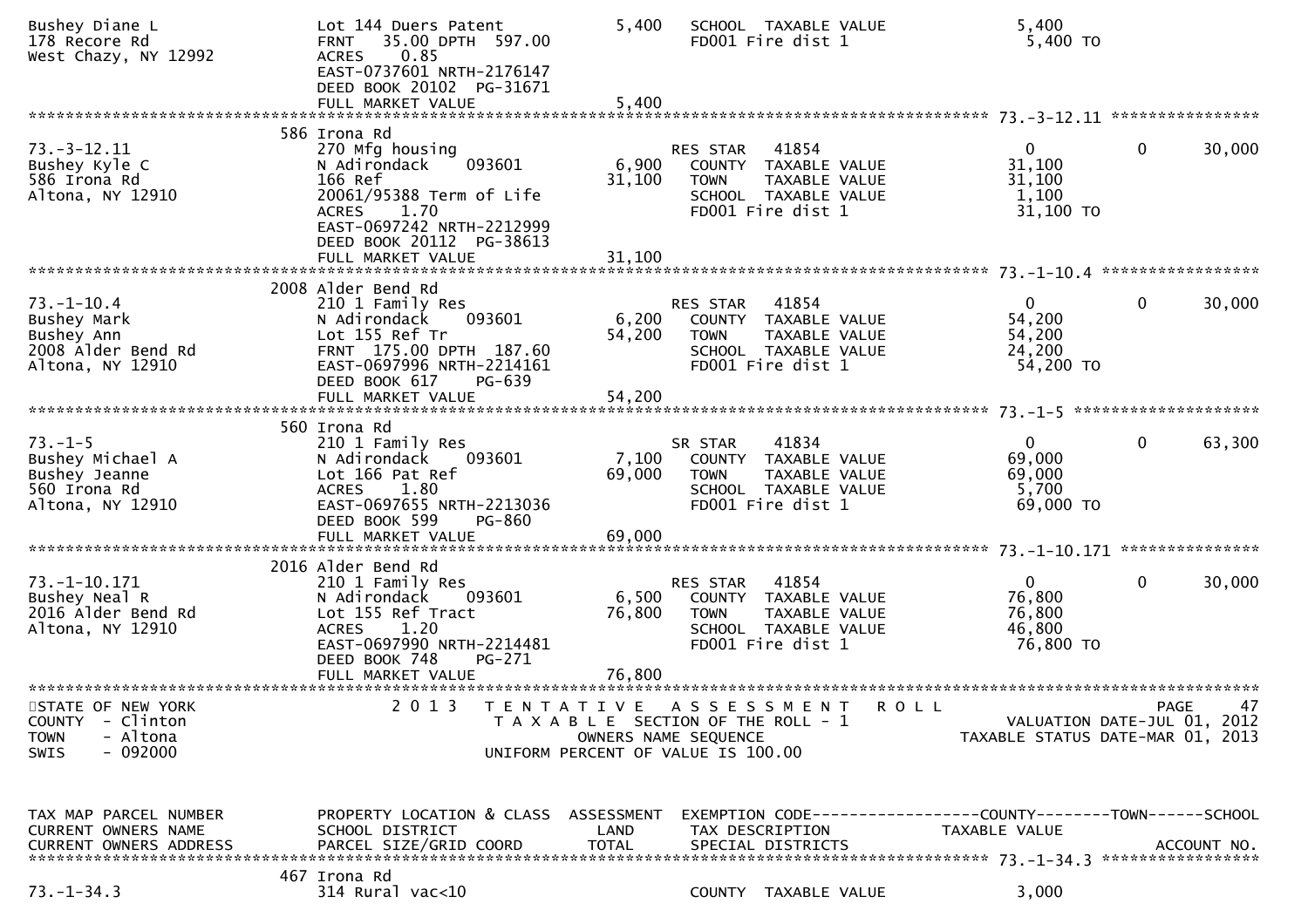| Bushey Richard<br>467 Irona Rd<br>Altona, NY 12910                                                     | N Adirondack<br>093601<br>Lot 155 Ref Tr<br>4.50<br><b>ACRES</b><br>EAST-0700389 NRTH-2212843<br>DEED BOOK 20082 PG-13885                                                         | 3,000<br>3,000               | TAXABLE VALUE<br><b>TOWN</b><br>SCHOOL TAXABLE VALUE<br>FD001 Fire dist 1<br>LT001 Altona light 1                             | 3,000<br>3,000<br>$3,000$ TO<br>3,000 TO                                      |                                                                               |
|--------------------------------------------------------------------------------------------------------|-----------------------------------------------------------------------------------------------------------------------------------------------------------------------------------|------------------------------|-------------------------------------------------------------------------------------------------------------------------------|-------------------------------------------------------------------------------|-------------------------------------------------------------------------------|
|                                                                                                        |                                                                                                                                                                                   |                              |                                                                                                                               |                                                                               |                                                                               |
| $73. - 1 - 34.7$<br>Bushey Richard<br>467 Irona Rd<br>Altona, NY 12910                                 | 467 Irona Rd<br>240 Rural res<br>093601<br>N Adirondack<br>ACRES 104.60<br>EAST-0699849 NRTH-2210287<br>DEED BOOK 20102 PG-30206<br>FULL MARKET VALUE                             | 33,200<br>104,000<br>104,000 | 41854<br>RES STAR<br>COUNTY TAXABLE VALUE<br>TAXABLE VALUE<br><b>TOWN</b><br>SCHOOL TAXABLE VALUE<br>FD001 Fire dist 1        | $\mathbf{0}$<br>104,000<br>104,000<br>74,000<br>104,000 TO                    | 0<br>30,000                                                                   |
|                                                                                                        | 4553 Military Tpke                                                                                                                                                                |                              |                                                                                                                               |                                                                               |                                                                               |
| $104. - 1 - 14.1$<br>Bushey Ricky<br>Hemingway Jo Anne M<br>4553 Military Turnpike<br>Altona, NY 12910 | 240 Rural res<br>093601<br>N Adirondack<br>Lot 43<br>ACRES 29.00<br>EAST-0707671 NRTH-2194028<br>DEED BOOK 913<br>PG-209                                                          | 17,900<br>119,000            | 41854<br><b>RES STAR</b><br>COUNTY TAXABLE VALUE<br>TAXABLE VALUE<br><b>TOWN</b><br>SCHOOL TAXABLE VALUE<br>FD001 Fire dist 1 | $\Omega$<br>119,000<br>119,000<br>89,000<br>119,000 TO                        | $\mathbf{0}$<br>30,000                                                        |
|                                                                                                        |                                                                                                                                                                                   |                              |                                                                                                                               |                                                                               |                                                                               |
| $150. - 1 - 4.222$<br>Bushey Robin F<br>16 Daytona Blvd<br>Plattsburgh, NY 12901                       | 192 Recore Rd<br>270 Mfg housing<br>093601<br>N Adirondack<br>Lot 144 Duers<br>2.00<br><b>ACRES</b><br>EAST-0737853 NRTH-2176328<br>DEED BOOK 20122 PG-50283<br>FULL MARKET VALUE | 9,500<br>42,000<br>42,000    | COUNTY TAXABLE VALUE<br><b>TOWN</b><br>TAXABLE VALUE<br>SCHOOL TAXABLE VALUE<br>FD001 Fire dist 1                             | 42,000<br>42,000<br>42,000<br>42,000 TO                                       |                                                                               |
|                                                                                                        |                                                                                                                                                                                   |                              |                                                                                                                               |                                                                               |                                                                               |
| $131. - 1 - 7.1$<br>Bushey William A<br>Bushey Jane M<br>PO Box 62<br>Ararat, NC 27007                 | Alder Bend Rd<br>$314$ Rural vac<10<br>093601<br>N Adirondack<br>39 Pat Sg<br>2.40<br><b>ACRES</b><br>EAST-0688691 NRTH-2182360<br>DEED BOOK 581<br>PG-1124                       | 7,300<br>7,300               | COUNTY TAXABLE VALUE<br>TAXABLE VALUE<br><b>TOWN</b><br>SCHOOL TAXABLE VALUE<br>FD001 Fire dist 1                             | 7,300<br>7,300<br>7,300<br>7,300 TO                                           |                                                                               |
|                                                                                                        |                                                                                                                                                                                   |                              |                                                                                                                               |                                                                               |                                                                               |
| STATE OF NEW YORK<br><b>COUNTY</b><br>- Clinton<br>- Altona<br><b>TOWN</b><br>- 092000<br>SWIS         | 2 0 1 3                                                                                                                                                                           |                              | TENTATIVE ASSESSMENT<br>T A X A B L E SECTION OF THE ROLL - 1<br>OWNERS NAME SEQUENCE<br>UNIFORM PERCENT OF VALUE IS 100.00   | <b>ROLL</b>                                                                   | 48<br>PAGE<br>VALUATION DATE-JUL 01, 2012<br>TAXABLE STATUS DATE-MAR 01, 2013 |
| TAX MAP PARCEL NUMBER<br>CURRENT OWNERS NAME<br><b>CURRENT OWNERS ADDRESS</b>                          | PROPERTY LOCATION & CLASS ASSESSMENT<br>SCHOOL DISTRICT<br>PARCEL SIZE/GRID COORD                                                                                                 | LAND<br><b>TOTAL</b>         | TAX DESCRIPTION<br>SPECIAL DISTRICTS                                                                                          | EXEMPTION CODE-----------------COUNTY-------TOWN------SCHOOL<br>TAXABLE VALUE | ACCOUNT NO.                                                                   |
| $131.-1-8.5$<br>Bushey William K<br>563 Alder Bend Rd                                                  | 563 Alder Bend Rd<br>240 Rural res<br>N Adirondack<br>093601<br>Lot $36S$                                                                                                         | 98,800                       | 81 PCT OF VALUE USED FOR EXEMPTION PURPOSES<br>41121<br>WARNONALL<br>23,600 RES STAR<br>41854<br>COUNTY TAXABLE VALUE         | 12,004<br>$\mathbf{0}$<br>86,796                                              | 12,004<br>30,000<br>0                                                         |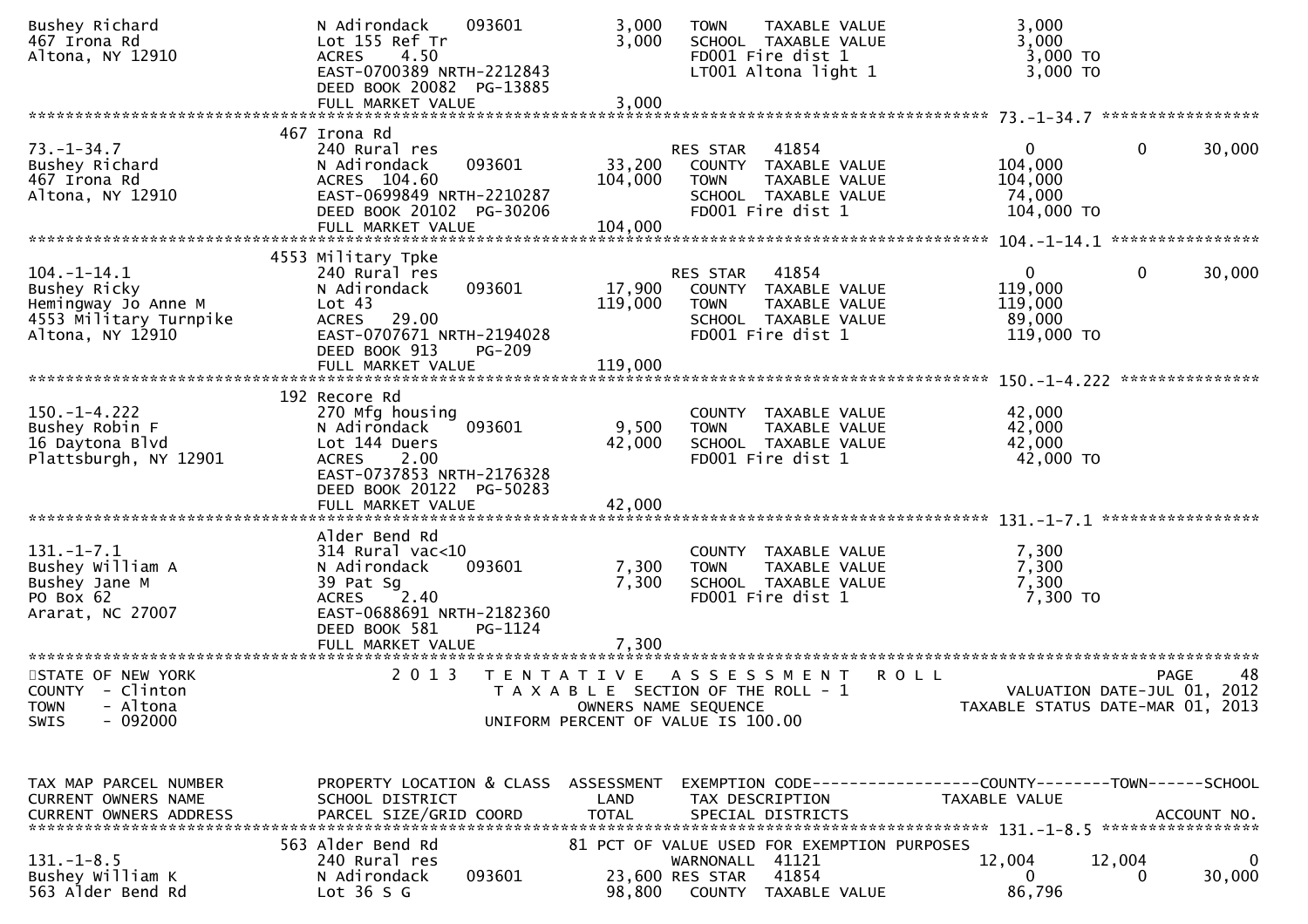| Ellenburg Depot, NY 12935                                                                                                                                       | 61.60<br><b>ACRES</b><br>EAST-0687278 NRTH-2181921<br>DEED BOOK 20112 PG-42316                                                                                                                  |                                           | TAXABLE VALUE<br><b>TOWN</b><br>SCHOOL TAXABLE VALUE<br>FD001 Fire dist 1                                                                                    | 86,796<br>68,800<br>98,800 TO                                                 |                                     |
|-----------------------------------------------------------------------------------------------------------------------------------------------------------------|-------------------------------------------------------------------------------------------------------------------------------------------------------------------------------------------------|-------------------------------------------|--------------------------------------------------------------------------------------------------------------------------------------------------------------|-------------------------------------------------------------------------------|-------------------------------------|
|                                                                                                                                                                 |                                                                                                                                                                                                 |                                           |                                                                                                                                                              |                                                                               |                                     |
| $88.14 - 1 - 66$<br>Buskey Andy<br>PO Box 423<br>Peru, NY 12972                                                                                                 | 14 Merrywood Dr<br>312 Vac w/imprv<br>N Adirondack<br>093601<br>Stonewall Acres Lot 66<br>92.39 DPTH 139.18<br><b>FRNT</b><br>EAST-0700295 NRTH-2203382<br>DEED BOOK 20082 PG-16427             | 4,500<br>5,500                            | <b>COUNTY</b><br>TAXABLE VALUE<br>TAXABLE VALUE<br><b>TOWN</b><br>SCHOOL TAXABLE VALUE<br>FD001 Fire dist 1                                                  | 5,500<br>5,500<br>5,500<br>5,500 TO                                           |                                     |
|                                                                                                                                                                 |                                                                                                                                                                                                 |                                           |                                                                                                                                                              |                                                                               |                                     |
| $89. -2 - 18.222$<br>Buskey Joyce<br>PO Box 30<br>Altona, NY 12910                                                                                              | 19 Burdo Rd<br>270 Mfg housing<br>093601<br>N Adirondack<br>Lot 110 Ref Tract<br>Also Title Vol 868 Pg 194<br>FRNT 100.00 DPTH 200.00<br>EAST-0711258 NRTH-2203075<br>DEED BOOK 703<br>$PG-154$ | 5,900<br>13,500                           | 41854<br><b>RES STAR</b><br>COUNTY TAXABLE VALUE<br><b>TOWN</b><br><b>TAXABLE VALUE</b><br>SCHOOL TAXABLE VALUE<br>FD001 Fire dist 1<br>LT001 Altona light 1 | $\mathbf{0}$<br>13,500<br>13,500<br>$\overline{0}$<br>13,500 TO<br>13,500 TO  | 13,500<br>$\mathbf 0$               |
|                                                                                                                                                                 |                                                                                                                                                                                                 |                                           |                                                                                                                                                              |                                                                               |                                     |
| $148. - 3 - 18$<br>Cadrette Euclid<br>18 Church St<br>Lisbon, NY 13658                                                                                          | Rand Hill Rd<br>314 Rural vac<10<br>093601<br>N Adirondack<br>49 Duer<br>1.50<br><b>ACRES</b><br>EAST-0711876 NRTH-2172037<br>DEED BOOK 99001 PG-10028<br>FULL MARKET VALUE                     | 9,100<br>9,100<br>9,100                   | COUNTY TAXABLE VALUE<br>TAXABLE VALUE<br><b>TOWN</b><br>SCHOOL TAXABLE VALUE<br>FD001 Fire dist 1                                                            | 9,100<br>9,100<br>9,100<br>$9,100$ TO                                         |                                     |
|                                                                                                                                                                 |                                                                                                                                                                                                 |                                           |                                                                                                                                                              |                                                                               |                                     |
| $148. - 2 - 13.52$<br>Campbell Scott S<br>PO Box 31<br>Dannemora, NY 12929                                                                                      | 77 Trudo Rd<br>270 Mfg housing<br>093601<br>N Adirondack<br>Lot 49 Duers<br><b>ACRES</b><br>1.00<br>EAST-0712410 NRTH-2173668<br>DEED BOOK 996<br>$PG-153$<br>FULL MARKET VALUE                 | 9,000<br>44,000<br>44,000                 | RES STAR<br>41854<br>COUNTY TAXABLE VALUE<br><b>TOWN</b><br>TAXABLE VALUE<br>SCHOOL TAXABLE VALUE<br>FD001 Fire dist 1                                       | 0<br>44,000<br>44,000<br>14,000<br>44,000 TO                                  | 30,000<br>0                         |
| STATE OF NEW YORK                                                                                                                                               | 2 0 1 3                                                                                                                                                                                         |                                           |                                                                                                                                                              | R O L L                                                                       | 49<br>PAGE                          |
| COUNTY - Clinton<br><b>TOWN</b><br>- Altona<br>$-092000$<br><b>SWIS</b>                                                                                         |                                                                                                                                                                                                 | T E N T A T I V E<br>OWNERS NAME SEQUENCE | A S S E S S M E N T<br>T A X A B L E SECTION OF THE ROLL - 1<br>UNIFORM PERCENT OF VALUE IS 100.00                                                           | TAXABLE STATUS DATE-MAR 01,                                                   | VALUATION DATE-JUL 01, 2012<br>2013 |
| TAX MAP PARCEL NUMBER<br>CURRENT OWNERS NAME<br>.CURRENT OWNERS ADDRESS PARCEL SIZE/GRID COORD TOTAL SPECIAL DISTRICTS ACCOUNT NO ACCOUNT NO ACCOUNT NO ACCOUNT | PROPERTY LOCATION & CLASS ASSESSMENT<br>SCHOOL DISTRICT                                                                                                                                         | LAND                                      | TAX DESCRIPTION                                                                                                                                              | EXEMPTION CODE-----------------COUNTY--------TOWN-----SCHOOL<br>TAXABLE VALUE |                                     |
| $86. - 2 - 20$<br>Campbell Thomas E<br>Campbell Cheryl A                                                                                                        | 1826 Plank Rd<br>210 1 Family Res<br>093601<br>N Adirondack<br>B W Patent                                                                                                                       | 6,900<br>65,000                           | 41854<br>RES STAR<br>COUNTY<br>TAXABLE VALUE<br><b>TOWN</b><br>TAXABLE VALUE                                                                                 | 0<br>65,000<br>65,000                                                         | 30,000<br>0                         |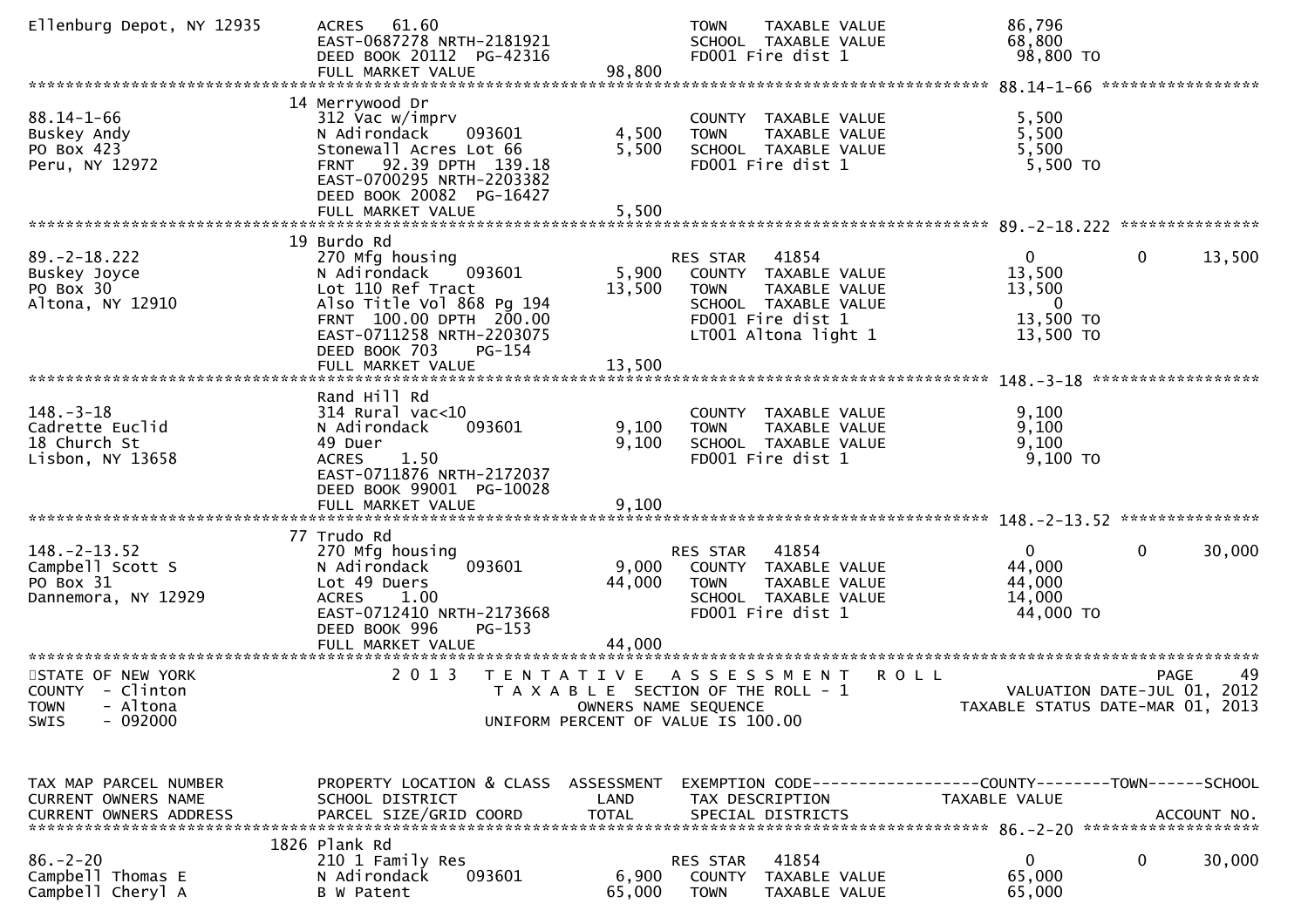| 1826 Plank Rd<br>Ellenburg Depot, NY 12935                                                    | 080<br>$1.60$ BANK<br><b>ACRES</b><br>EAST-0676862 NRTH-2204491<br>DEED BOOK 20001 PG-18635                                                                                                       |                            | SCHOOL TAXABLE VALUE<br>FD001 Fire dist 1                                                                                                     | 35,000<br>65,000 TO                                                            |                        |
|-----------------------------------------------------------------------------------------------|---------------------------------------------------------------------------------------------------------------------------------------------------------------------------------------------------|----------------------------|-----------------------------------------------------------------------------------------------------------------------------------------------|--------------------------------------------------------------------------------|------------------------|
| $89. - 3 - 24.2$<br>Canning Beverly A<br>2962 Miner Farm Rd<br>Altona, NY 12910               | Miner Farm Rd<br>322 Rural vac>10<br>093601<br>N Adirondack<br>Lots 110 & 111 Ref Tract<br>ACRES 52.70<br>EAST-0714711 NRTH-2207040<br>DEED BOOK 20011 PG-35633                                   | 23,700<br>23,700           | COUNTY TAXABLE VALUE<br>TAXABLE VALUE<br><b>TOWN</b><br>SCHOOL TAXABLE VALUE<br>FD001 Fire dist 1<br>LT001 Altona light 1                     | 23,700<br>23,700<br>23,700<br>23,700 TO<br>23,700 TO                           |                        |
| $74. - 1 - 32.3$<br>Canning Gary<br>Canning Beverly<br>2962 Miner Farm Rd<br>Altona, NY 12910 | 2962 Miner Farm Rd<br>210 1 Family Res<br>093601<br>N Adirondack<br>Lot 111 Ref Tr<br>FRNT 217.00 DPTH 155.00<br>EAST-0715083 NRTH-2207883<br>DEED BOOK 588<br><b>PG-451</b><br>FULL MARKET VALUE | 144,200<br>144,200         | RES STAR<br>41854<br>6,100 COUNTY TAXABLE VALUE<br>TAXABLE VALUE<br>TOWN<br>SCHOOL TAXABLE VALUE<br>FD001 Fire dist 1<br>LT001 Altona light 1 | $\mathbf{0}$<br>144,200<br>144,200<br>114,200<br>144,200 TO<br>144,200 TO      | $\mathbf 0$<br>30,000  |
| $74. - 1 - 32.6$<br>Canning Gary<br>Canning Beverly<br>2962 Miner Farm Rd<br>Altona, NY 12910 | Miner Farm Rd<br>$314$ Rural vac< $10$<br>093601<br>N Adirondack<br>Lot 111 Ref Tract Patent<br>4.00<br><b>ACRES</b><br>EAST-0715102 NRTH-2208098<br>DEED BOOK 2000<br>PG-18270                   | 8,300<br>8,300             | COUNTY TAXABLE VALUE<br>TAXABLE VALUE<br><b>TOWN</b><br>SCHOOL TAXABLE VALUE<br>FD001 Fire dist 1<br>LT001 Altona light 1                     | 8,300<br>8,300<br>8,300<br>$8,300$ TO<br>8,300 TO                              |                        |
| $150. - 1 - 4.29$<br>Canton Lorie<br>208 Recore Rd<br>West Chazy, NY 12992                    | 208 Recore Rd<br>270 Mfg housing<br>093601<br>N Adirondack<br>Lot 144 Duers Patent<br>ACRES 24.10<br>EAST-0739075 NRTH-2176462<br>DEED BOOK 20051 PG-79615<br>FULL MARKET VALUE                   | 17,300<br>80,000<br>80,000 | 41854<br>RES STAR<br>COUNTY TAXABLE VALUE<br>TAXABLE VALUE<br>TOWN<br>SCHOOL TAXABLE VALUE<br>FD001 Fire dist 1                               | 0<br>80,000<br>80,000<br>50,000<br>80,000 TO                                   | $\mathbf{0}$<br>30,000 |
| STATE OF NEW YORK<br>COUNTY - Clinton<br><b>TOWN</b><br>- Altona<br>SWIS - 092000             | 2 0 1 3                                                                                                                                                                                           |                            | TENTATIVE ASSESSMENT<br>T A X A B L E SECTION OF THE ROLL - 1<br>OWNERS NAME SEQUENCE<br>UNIFORM PERCENT OF VALUE IS 100.00                   | <b>ROLL</b><br>VALUATION DATE-JUL 01, 2012<br>TAXABLE STATUS DATE-MAR 01, 2013 | <b>PAGE</b><br>50      |
| TAX MAP PARCEL NUMBER<br><b>CURRENT OWNERS NAME</b><br><b>CURRENT OWNERS ADDRESS</b>          | PROPERTY LOCATION & CLASS ASSESSMENT<br>SCHOOL DISTRICT<br>PARCEL SIZE/GRID COORD                                                                                                                 | LAND<br><b>TOTAL</b>       | EXEMPTION CODE------------------COUNTY--------TOWN------SCHOOL<br>TAX DESCRIPTION<br>SPECIAL DISTRICTS                                        | TAXABLE VALUE                                                                  | ACCOUNT NO.            |
| $134. - 1 - 11.23$<br>Carlo Charles<br>95 Sailly Ave<br>Plattsburgh, NY 12901                 | 3728 Military Tpke<br>240 Rural res<br>093601<br>N Adirondack<br>103 Duer<br>92.10<br><b>ACRES</b>                                                                                                | 41,700<br>127,800          | COUNTY TAXABLE VALUE<br><b>TOWN</b><br>TAXABLE VALUE<br>SCHOOL TAXABLE VALUE<br>FD001 Fire dist 1                                             | 127,800<br>127,800<br>127,800<br>127,800 TO                                    |                        |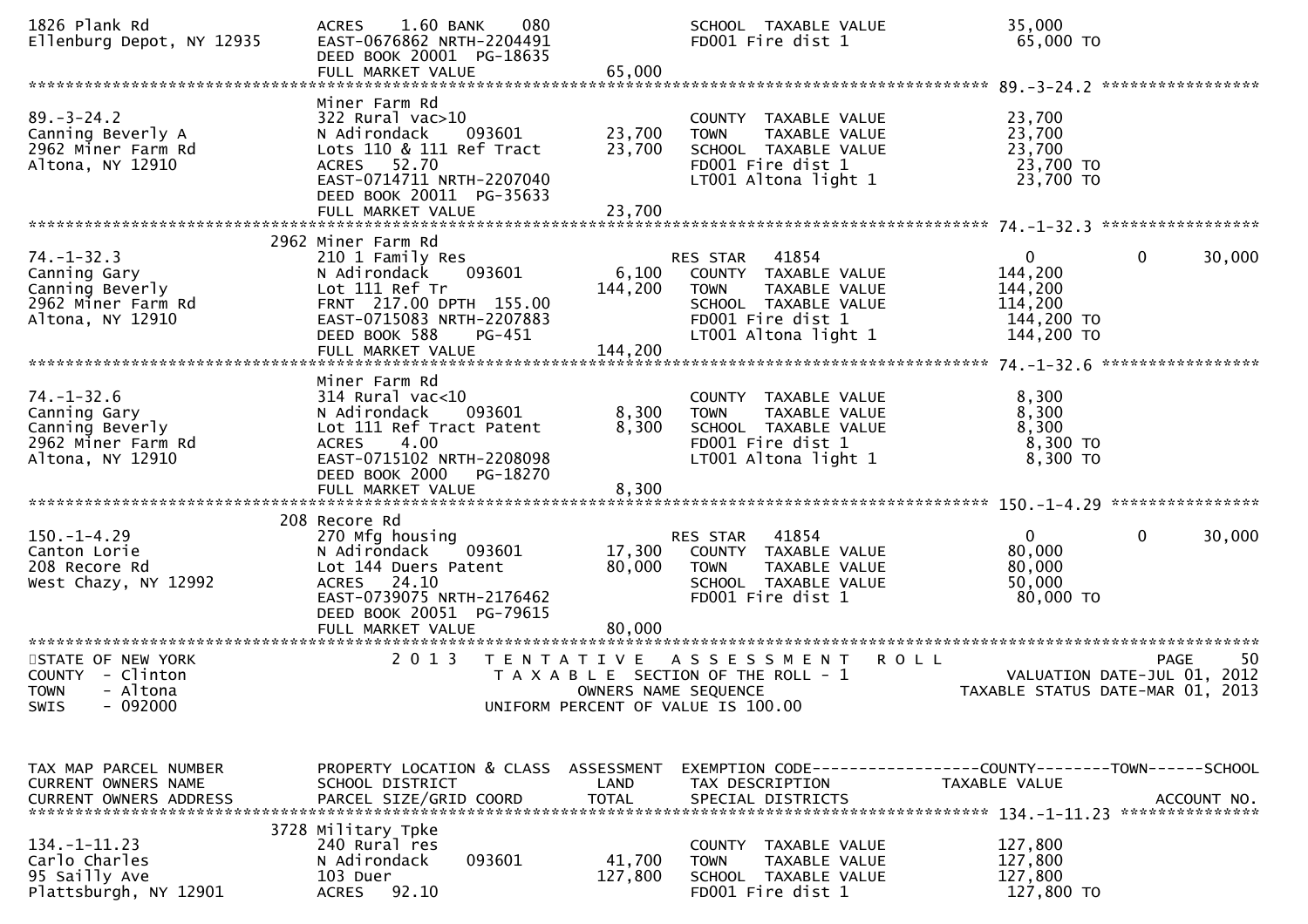|                                                                                                           | EAST-0724241 NRTH-2183351<br>DEED BOOK 592<br><b>PG-987</b><br>FULL MARKET VALUE                                                                                                                          | 127,800                                   |                                                                                                                                  |                                                                                         |
|-----------------------------------------------------------------------------------------------------------|-----------------------------------------------------------------------------------------------------------------------------------------------------------------------------------------------------------|-------------------------------------------|----------------------------------------------------------------------------------------------------------------------------------|-----------------------------------------------------------------------------------------|
|                                                                                                           |                                                                                                                                                                                                           |                                           |                                                                                                                                  |                                                                                         |
| $134. - 1 - 11.24$<br>Carlo Charles<br>Carlo Sandra<br>95 Sailly Ave<br>Plattsburgh, NY 12901             | Military Tpke<br>314 Rural vac<10<br>N Adirondack<br>093601<br>Lot 103 Duers<br>4.10<br><b>ACRES</b><br>EAST-0724326 NRTH-2181719<br>DEED BOOK 778<br>$PG-235$<br>FULL MARKET VALUE                       | 10,700<br>10,700<br>10,700                | COUNTY<br><b>TAXABLE VALUE</b><br>TAXABLE VALUE<br><b>TOWN</b><br>SCHOOL TAXABLE VALUE<br>FD001 Fire dist 1                      | 10,700<br>10,700<br>10,700<br>10,700 TO                                                 |
|                                                                                                           |                                                                                                                                                                                                           |                                           |                                                                                                                                  |                                                                                         |
| $88.14 - 1 - 23$<br>Caron Edgar<br>1540 Filion<br>St Laurent QC, Canada<br>H4L4E8                         | 30 Merrywood Dr<br>312 Vac w/imprv<br>N Adirondack<br>093601<br>Stonewall Acres Lot 23<br>80.00 DPTH 126.41<br><b>FRNT</b><br>EAST-0699988 NRTH-2203562<br>DEED BOOK 902<br>$PG-125$<br>FULL MARKET VALUE | 4,000<br>4,300<br>4,300                   | TAXABLE VALUE<br>COUNTY<br>TAXABLE VALUE<br><b>TOWN</b><br>SCHOOL TAXABLE VALUE<br>FD001 Fire dist 1                             | 4,300<br>4,300<br>4,300<br>4,300 TO                                                     |
|                                                                                                           |                                                                                                                                                                                                           |                                           |                                                                                                                                  |                                                                                         |
| $73. - 1 - 37.1$<br>Carron Bobby<br>Carron Jennifer<br>26 Cemetary Rd<br>West Chazy, NY 12992             | Alder Bend Rd<br>321 Abandoned ag<br>093601<br>N Adirondack<br>Lot 156 Ref<br><b>ACRES</b><br>20.50<br>EAST-0697885 NRTH-2209107<br>DEED BOOK 20122 PG-51238<br>FULL MARKET VALUE                         | 11,000<br>11,000<br>11,000                | COUNTY<br>TAXABLE VALUE<br>TAXABLE VALUE<br><b>TOWN</b><br>SCHOOL TAXABLE VALUE<br>FD001 Fire dist 1                             | 11,000<br>11,000<br>11,000<br>11,000 TO                                                 |
|                                                                                                           |                                                                                                                                                                                                           |                                           |                                                                                                                                  |                                                                                         |
| $88.14 - 1 - 15$<br>Carter Lawrence<br>Gill Wendy<br>8570 Rivard<br>Brossard QC J4X2C4, Canada            | 58 Merrywood Dr<br>260 Seasonal res<br>093601<br>N Adirondack<br>Stonewall Acres Lot 15<br>80.00 DPTH 157.62<br><b>FRNT</b><br>EAST-0699376 NRTH-2203847<br>DEED BOOK 20061 PG-92779<br>FULL MARKET VALUE | 4,000<br>34,500<br>34,500                 | COUNTY<br>TAXABLE VALUE<br>TAXABLE VALUE<br><b>TOWN</b><br>SCHOOL TAXABLE VALUE<br>FD001 Fire dist 1                             | 34,500<br>34,500<br>34,500<br>34,500 TO                                                 |
| STATE OF NEW YORK<br>COUNTY<br>- Clinton<br><b>TOWN</b><br>- Altona<br><b>SWIS</b><br>- 092000            | 2 0 1 3                                                                                                                                                                                                   | T E N T A T I V E<br>OWNERS NAME SEQUENCE | ASSESSMENT<br><b>ROLL</b><br>T A X A B L E SECTION OF THE ROLL - 1<br>UNIFORM PERCENT OF VALUE IS 100.00                         | <b>PAGE</b><br>51<br>2012<br>VALUATION DATE-JUL 01,<br>TAXABLE STATUS DATE-MAR 01, 2013 |
| TAX MAP PARCEL NUMBER<br><b>CURRENT OWNERS NAME</b><br><b>CURRENT OWNERS ADDRESS</b>                      | PROPERTY LOCATION & CLASS<br>SCHOOL DISTRICT<br>PARCEL SIZE/GRID COORD                                                                                                                                    | ASSESSMENT<br>LAND<br><b>TOTAL</b>        | TAX DESCRIPTION<br>SPECIAL DISTRICTS                                                                                             | TAXABLE VALUE<br>ACCOUNT NO.                                                            |
| $90. -1 - 12.1$<br>Carter Michael R<br>Carter Marquerite P<br>2433 Miner Farm Rd<br>Altona, NY 12910-2220 | 2433 Miner Farm Rd<br>240 Rural res<br>093601<br>N Adirondack<br>82 Ref<br>080<br><b>ACRES</b><br>34.70 BANK<br>EAST-0728131 NRTH-2205399                                                                 | 21,000<br>75,000                          | 41854<br>RES STAR<br>COUNTY<br>TAXABLE VALUE<br><b>TOWN</b><br><b>TAXABLE VALUE</b><br>SCHOOL TAXABLE VALUE<br>FD001 Fire dist 1 | $\mathbf{0}$<br>0<br>30,000<br>75,000<br>75,000<br>45,000<br>75,000 TO                  |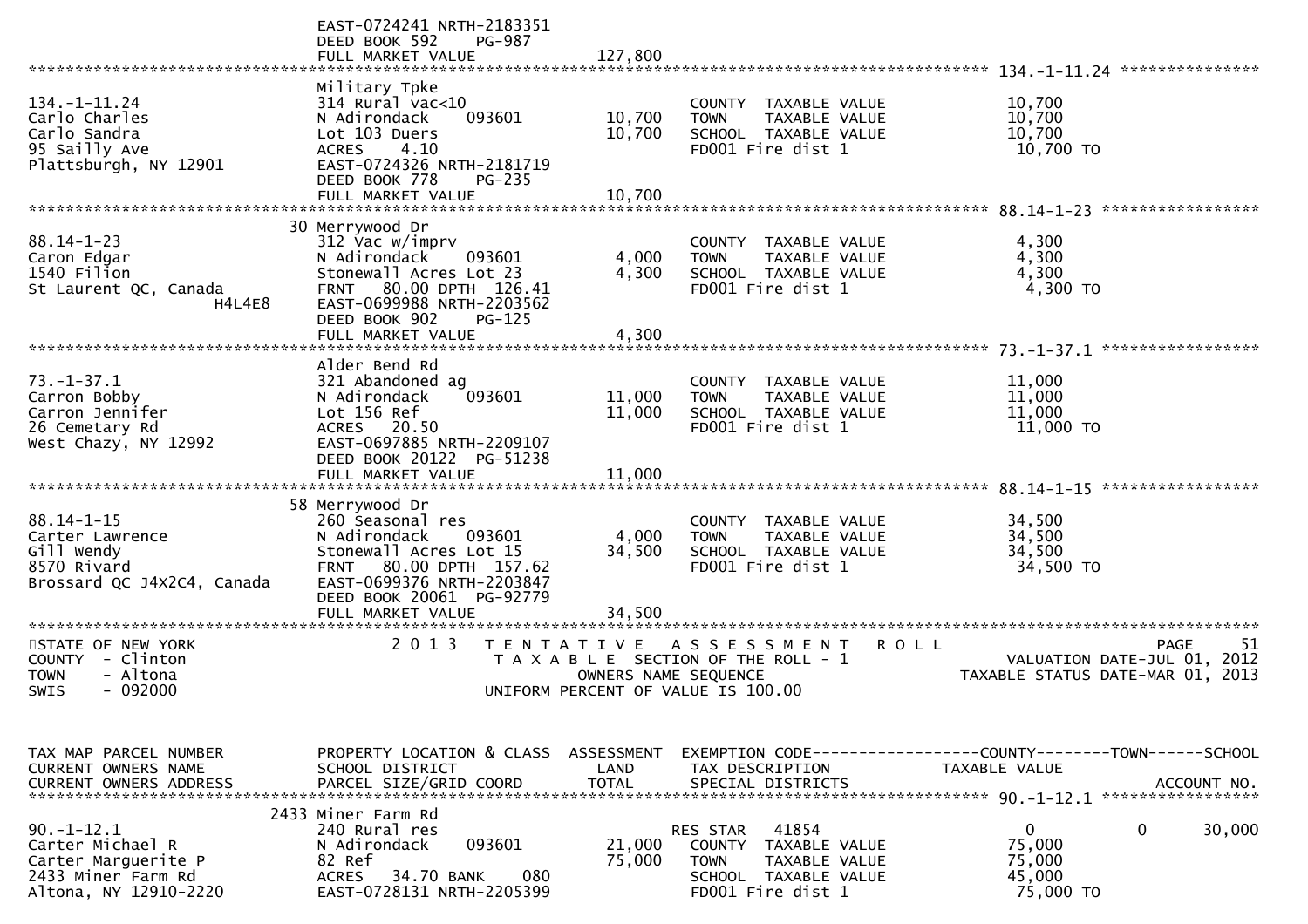| ******************************                                                                         | DEED BOOK 20001 PG-24079<br>FULL MARKET VALUE                                                                                                                       | 75,000                             |                                                                                                                                  |                                                                                      |
|--------------------------------------------------------------------------------------------------------|---------------------------------------------------------------------------------------------------------------------------------------------------------------------|------------------------------------|----------------------------------------------------------------------------------------------------------------------------------|--------------------------------------------------------------------------------------|
| $132. - 1 - 14$<br>Carter Shannon M<br>Carter Francis E 111<br>591 Moffitt Rd<br>Plattsburgh, NY 12901 | Rand Hill Rd<br>920 Priv Hunt/Fi<br>N Adirondack<br>093601<br>18 Duer<br>ACRES 247.40<br>EAST-0703020 NRTH-2182280<br>DEED BOOK 20122 PG-53156<br>FULL MARKET VALUE | 51,500<br>89,600<br>89,600         | COUNTY TAXABLE VALUE<br>TAXABLE VALUE<br><b>TOWN</b><br>SCHOOL TAXABLE VALUE<br>FD001 Fire dist 1                                | 89,600<br>89,600<br>89,600<br>89,600 TO                                              |
|                                                                                                        |                                                                                                                                                                     |                                    |                                                                                                                                  |                                                                                      |
| $71. - 4 - 14.4$<br>Casey Christine J<br>PO Box 8<br>Ellenburg Center, NY 12934                        | Rt 11<br>330 Vacant comm<br>093601<br>N Adirondack<br>Lt Bm<br><b>ACRES</b><br>1.60<br>EAST-0676240 NRTH-2213222<br>DEED BOOK 20061 PG-92398<br>FULL MARKET VALUE   | 35,000<br>35,000<br>35,000         | COUNTY TAXABLE VALUE<br>TAXABLE VALUE<br><b>TOWN</b><br>SCHOOL TAXABLE VALUE<br>FD002 Ellenburg fire 21<br>LT002 Altona light 21 | 35,000<br>35,000<br>35,000<br>35,000 TO<br>35,000 TO                                 |
|                                                                                                        |                                                                                                                                                                     |                                    |                                                                                                                                  |                                                                                      |
| $71.1 - 1 - 15$<br>Casey Christine J<br>PO Box 8<br>Ellenburg Center, NY 12934                         | 4968 Rt 11<br>430 Mtor veh srv<br>N Adirondack<br>093601<br><b>Bm</b><br>2.30<br><b>ACRES</b><br>EAST-0676281 NRTH-2213568<br>DEED BOOK 20061 PG-92398              | 15,000<br>98,100                   | COUNTY TAXABLE VALUE<br>TAXABLE VALUE<br><b>TOWN</b><br>SCHOOL TAXABLE VALUE<br>FD002 Ellenburg fire 21<br>LT002 Altona light 21 | 98,100<br>98,100<br>98,100<br>98,100 TO<br>98,100 TO                                 |
|                                                                                                        | FULL MARKET VALUE                                                                                                                                                   | 98,100                             |                                                                                                                                  |                                                                                      |
| $133. - 1 - 15.1$<br>Casimiro Michael H<br>Custodio Luis<br>PO Box 1266<br>Selden, NY 11784-0968       | Purdy Rd<br>910 Priv forest<br>093601<br>N Adirondack<br>Lot 47 Pat Duer<br>ACRES 250.80<br>EAST-0710503 NRTH-2180586<br>DEED BOOK 852<br><b>PG-290</b>             | 49,500<br>49,500                   | COUNTY TAXABLE VALUE<br><b>TOWN</b><br>TAXABLE VALUE<br>SCHOOL TAXABLE VALUE<br>FD001 Fire dist 1                                | 49,500<br>49,500<br>49,500<br>49,500 TO                                              |
|                                                                                                        | FULL MARKET VALUE                                                                                                                                                   | 49,500                             |                                                                                                                                  |                                                                                      |
| STATE OF NEW YORK<br>COUNTY - Clinton<br>- Altona<br><b>TOWN</b><br>$-092000$<br><b>SWIS</b>           | 2 0 1 3<br>T E N T A T I V E                                                                                                                                        | OWNERS NAME SEQUENCE               | A S S E S S M E N T<br><b>ROLL</b><br>T A X A B L E SECTION OF THE ROLL - 1<br>UNIFORM PERCENT OF VALUE IS 100.00                | 52<br><b>PAGE</b><br>VALUATION DATE-JUL 01, 2012<br>TAXABLE STATUS DATE-MAR 01, 2013 |
| TAX MAP PARCEL NUMBER<br>CURRENT OWNERS NAME<br><b>CURRENT OWNERS ADDRESS</b>                          | PROPERTY LOCATION & CLASS<br>SCHOOL DISTRICT<br>PARCEL SIZE/GRID COORD                                                                                              | ASSESSMENT<br>LAND<br><b>TOTAL</b> | EXEMPTION CODE-----------------COUNTY-------TOWN------SCHOOL<br>TAX DESCRIPTION<br>SPECIAL DISTRICTS                             | TAXABLE VALUE<br>ACCOUNT NO.                                                         |
| $89.1 - 2 - 30$<br>Caska Yvonne<br>Caska Patrick<br>680 Rand Hill Rd<br>Morrisonville, NY 12962        | 508 Devils Den Rd<br>210 1 Family Res<br>093601<br>N Adirondack<br>110 Ref<br>FRNT 129.00 DPTH 193.00<br>EAST-0711035 NRTH-2207644<br>DEED BOOK 20112 PG-40397      | 6,100<br>38,000                    | COUNTY TAXABLE VALUE<br>TAXABLE VALUE<br><b>TOWN</b><br>SCHOOL TAXABLE VALUE<br>FD001 Fire dist 1<br>LT001 Altona light 1        | 38,000<br>38,000<br>38,000<br>38,000 TO<br>38,000 TO                                 |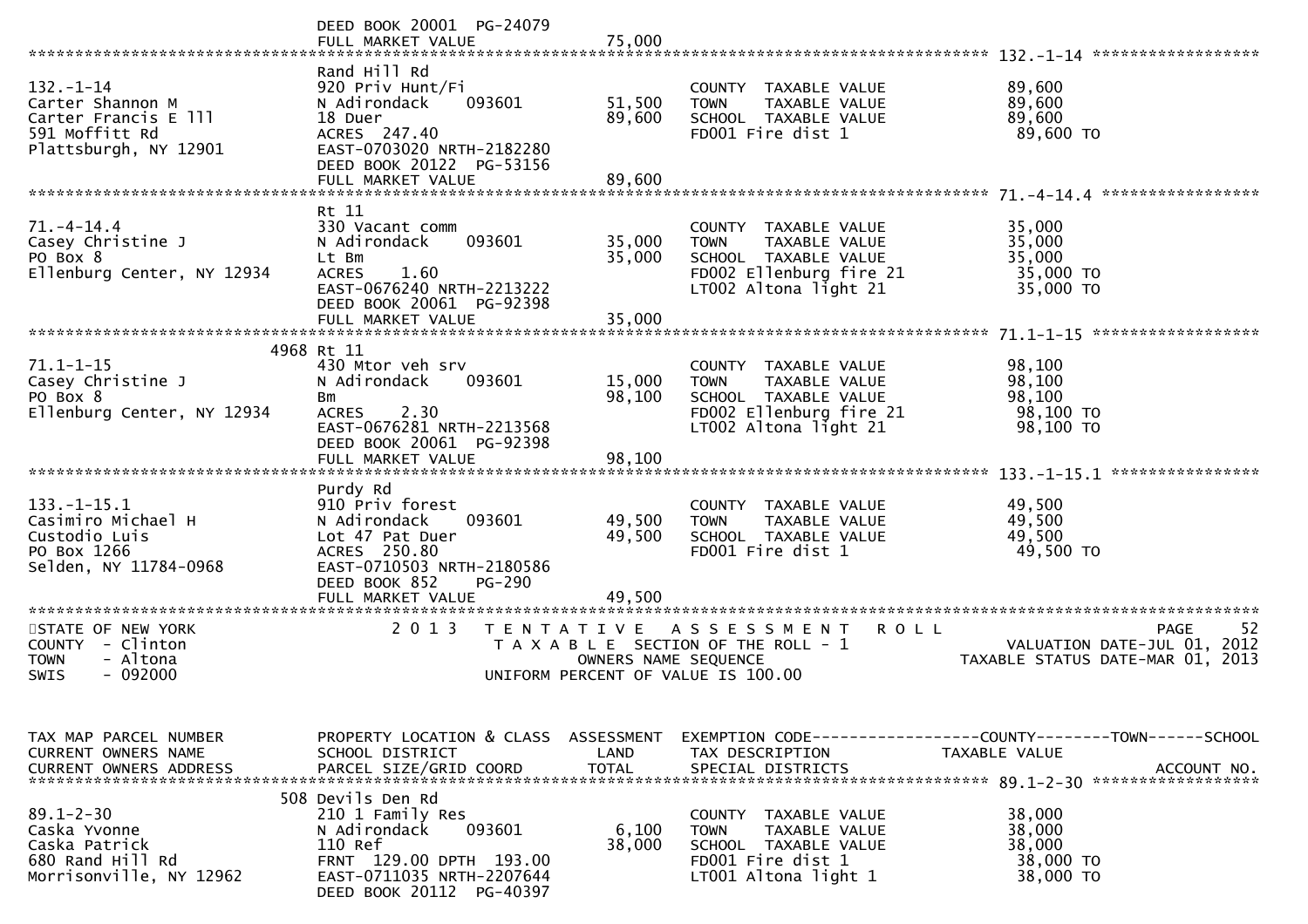|                                                                                             | FULL MARKET VALUE                                                                                                                      | 38,000           |                                                                                                                                               |                                                                                          |
|---------------------------------------------------------------------------------------------|----------------------------------------------------------------------------------------------------------------------------------------|------------------|-----------------------------------------------------------------------------------------------------------------------------------------------|------------------------------------------------------------------------------------------|
|                                                                                             | 364 Devils Den Rd                                                                                                                      |                  |                                                                                                                                               |                                                                                          |
| $89 - 2 - 19$<br>Caska Yvonne E<br>Mitchell John D<br>364 Devils Den Rd<br>Altona, NY 12910 | 210 1 Family Res<br>093601<br>N Adirondack<br>110 Ref<br>3.90<br><b>ACRES</b><br>EAST-0711188 NRTH-2204099<br>DEED BOOK 20112 PG-42407 | 8,300<br>62,000  | 41834<br>SR STAR<br>COUNTY TAXABLE VALUE<br>TAXABLE VALUE<br><b>TOWN</b><br>SCHOOL TAXABLE VALUE<br>FD001 Fire dist 1<br>LT001 Altona light 1 | $\mathbf 0$<br>0<br>62,000<br>62,000<br>62,000<br>$\mathbf{0}$<br>62,000 TO<br>62,000 TO |
|                                                                                             | FULL MARKET VALUE                                                                                                                      | 62,000           |                                                                                                                                               |                                                                                          |
|                                                                                             |                                                                                                                                        |                  |                                                                                                                                               |                                                                                          |
|                                                                                             | 184 Irona Rd                                                                                                                           |                  |                                                                                                                                               |                                                                                          |
| $74. - 1 - 1.112$<br>Castine Shaun O                                                        | 270 Mfg housing<br>093601<br>N Adirondack                                                                                              | 16,700           | 41854<br>RES STAR<br>COUNTY TAXABLE VALUE                                                                                                     | $\overline{0}$<br>$\mathbf{0}$<br>30,000<br>50,900                                       |
| Castine Emily M                                                                             | Lots 129 & 130 Ref Tract                                                                                                               | 50,900           | <b>TOWN</b><br>TAXABLE VALUE                                                                                                                  | 50,900                                                                                   |
| 184 Irona Rd                                                                                | ACRES 25.00                                                                                                                            |                  | SCHOOL TAXABLE VALUE                                                                                                                          | 20,900                                                                                   |
| Altona, NY 12910                                                                            | EAST-0706997 NRTH-2212287                                                                                                              |                  | FD001 Fire dist 1                                                                                                                             | 50,900 TO                                                                                |
|                                                                                             | DEED BOOK 20112 PG-43664                                                                                                               |                  | LT001 Altona light 1                                                                                                                          | 50,900 TO                                                                                |
|                                                                                             | FULL MARKET VALUE                                                                                                                      | 50,900           |                                                                                                                                               | *****************                                                                        |
|                                                                                             | 125 Pinewood Dr                                                                                                                        |                  |                                                                                                                                               |                                                                                          |
| $88.14 - 2 - 45$                                                                            | 260 Seasonal res                                                                                                                       |                  | COUNTY TAXABLE VALUE                                                                                                                          | 22,800                                                                                   |
| Caverly Richard                                                                             | 093601<br>N Adirondack                                                                                                                 | 4,000            | <b>TOWN</b><br>TAXABLE VALUE                                                                                                                  | 22,800                                                                                   |
| Caverly Eileen                                                                              | Sub Bk 10 Pg 123 Lot 46                                                                                                                | 22,800           | SCHOOL TAXABLE VALUE                                                                                                                          | 22,800                                                                                   |
| 544 George F.A. Wilkes                                                                      | FRNT 60.00 DPTH 162.14                                                                                                                 |                  | FD001 Fire dist 1                                                                                                                             | 22,800 TO                                                                                |
| Greenfield Park, QuebCanada<br>J4V3N4                                                       | EAST-0699284 NRTH-2204430<br>DEED BOOK 20112 PG-43371                                                                                  |                  |                                                                                                                                               |                                                                                          |
|                                                                                             | FULL MARKET VALUE                                                                                                                      | 22,800           |                                                                                                                                               |                                                                                          |
|                                                                                             |                                                                                                                                        |                  |                                                                                                                                               |                                                                                          |
|                                                                                             | 2026 Plank Rd                                                                                                                          |                  |                                                                                                                                               |                                                                                          |
| $71. - 4 - 13$                                                                              | 270 Mfg housing                                                                                                                        |                  | COUNTY TAXABLE VALUE                                                                                                                          | 38,500                                                                                   |
| Cayea Gary A<br>Cayea Michele L                                                             | N Adirondack<br>093601<br>Bm                                                                                                           | 6,500<br>38,500  | <b>TOWN</b><br>TAXABLE VALUE<br>SCHOOL TAXABLE VALUE                                                                                          | 38,500<br>38,500                                                                         |
| 2026 Plank Rd                                                                               | <b>ACRES</b><br>1.20                                                                                                                   |                  | FD001 Fire dist 1                                                                                                                             | 38,500 TO                                                                                |
| Ellenburg Depot, NY 12935                                                                   | EAST-0676125 NRTH-2209461                                                                                                              |                  |                                                                                                                                               |                                                                                          |
|                                                                                             | DEED BOOK 20072 PG-8363                                                                                                                |                  |                                                                                                                                               |                                                                                          |
|                                                                                             | FULL MARKET VALUE                                                                                                                      | 38,500           |                                                                                                                                               |                                                                                          |
|                                                                                             | 2 0 1 3                                                                                                                                |                  |                                                                                                                                               | 53                                                                                       |
| STATE OF NEW YORK<br>COUNTY - Clinton                                                       | T E N T A T I V E                                                                                                                      |                  | ASSESSMENT<br>T A X A B L E SECTION OF THE ROLL - 1                                                                                           | <b>ROLL</b><br><b>PAGE</b><br>VALUATION DATE-JUL 01,<br>2012                             |
| <b>TOWN</b><br>- Altona                                                                     |                                                                                                                                        |                  |                                                                                                                                               |                                                                                          |
|                                                                                             |                                                                                                                                        |                  |                                                                                                                                               |                                                                                          |
| $-092000$<br><b>SWIS</b>                                                                    |                                                                                                                                        |                  | OWNERS NAME SEQUENCE<br>UNIFORM PERCENT OF VALUE IS 100.00                                                                                    | TAXABLE STATUS DATE-MAR 01, 2013                                                         |
|                                                                                             |                                                                                                                                        |                  |                                                                                                                                               |                                                                                          |
|                                                                                             |                                                                                                                                        |                  |                                                                                                                                               |                                                                                          |
|                                                                                             |                                                                                                                                        |                  |                                                                                                                                               |                                                                                          |
| TAX MAP PARCEL NUMBER<br>CURRENT OWNERS NAME                                                | PROPERTY LOCATION & CLASS ASSESSMENT<br>SCHOOL DISTRICT                                                                                | LAND             | TAX DESCRIPTION                                                                                                                               | EXEMPTION CODE------------------COUNTY--------TOWN------SCHOOL<br>TAXABLE VALUE          |
|                                                                                             |                                                                                                                                        |                  |                                                                                                                                               |                                                                                          |
|                                                                                             |                                                                                                                                        |                  |                                                                                                                                               |                                                                                          |
|                                                                                             | 1794 Plank Rd                                                                                                                          |                  |                                                                                                                                               |                                                                                          |
| $86. - 2 - 18$                                                                              | 210 1 Family Res                                                                                                                       |                  | 41854<br>RES STAR                                                                                                                             | $\mathbf{0}$<br>0<br>30,000                                                              |
| Cayea James<br>Cayea Marie T                                                                | N Adirondack<br>093601<br>Pt Bm                                                                                                        | 10,600<br>83,300 | COUNTY TAXABLE VALUE<br>TAXABLE VALUE<br><b>TOWN</b>                                                                                          | 83,300<br>83,300                                                                         |
| 1794 Plank Rd                                                                               | 7.80<br><b>ACRES</b>                                                                                                                   |                  | SCHOOL TAXABLE VALUE                                                                                                                          | 53,300                                                                                   |
| Ellenburg Depot, NY 12935                                                                   | EAST-0677079 NRTH-2203600                                                                                                              |                  | FD001 Fire dist 1                                                                                                                             | 83,300 TO                                                                                |
|                                                                                             | DEED BOOK 366<br><b>PG-221</b><br>FULL MARKET VALUE                                                                                    | 83,300           |                                                                                                                                               |                                                                                          |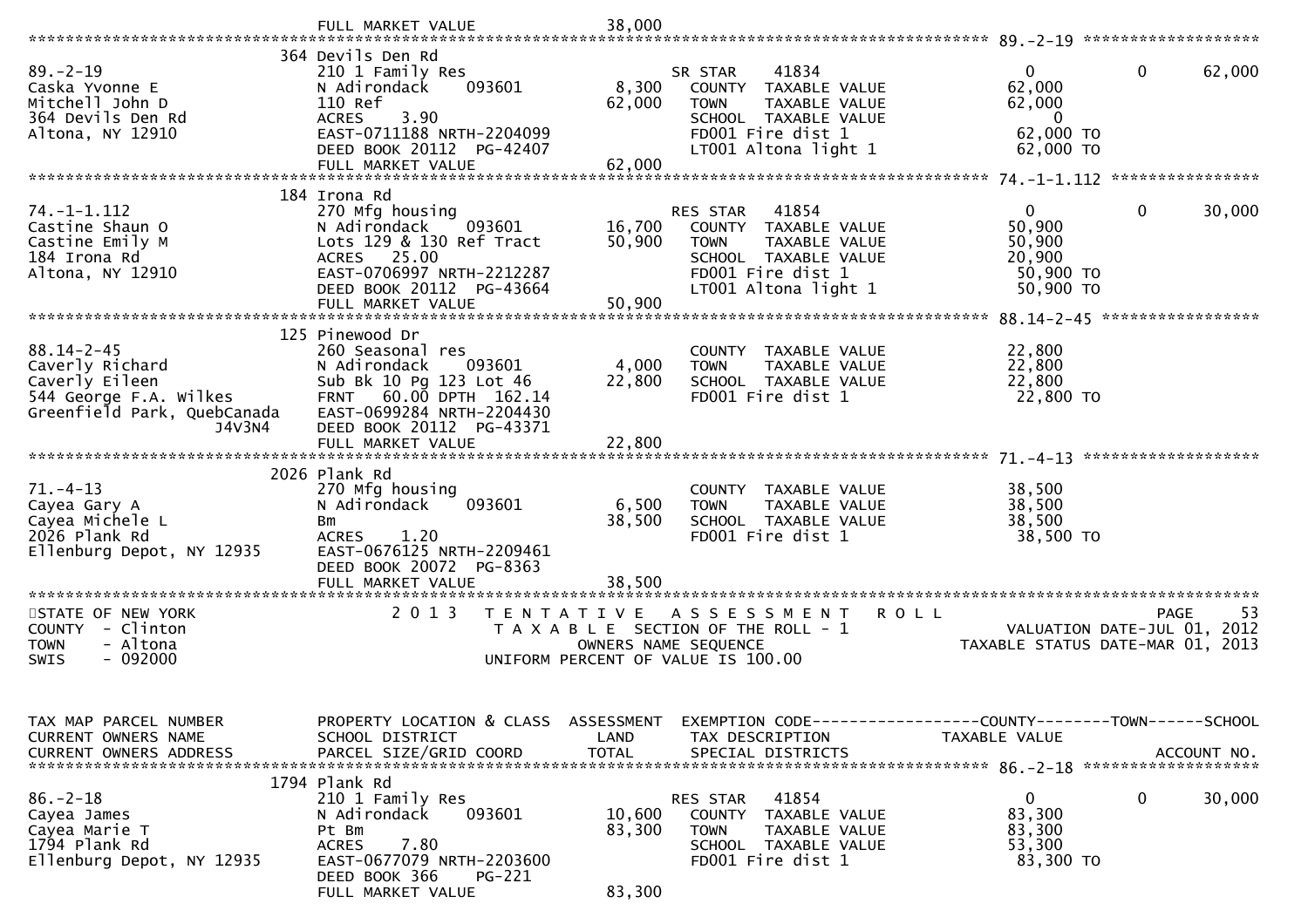|                                                                                                               |                                                                                                                                                                                |                                           |                                                                                                    | $101. -2 - 6.21$ *****************                                                                                               |
|---------------------------------------------------------------------------------------------------------------|--------------------------------------------------------------------------------------------------------------------------------------------------------------------------------|-------------------------------------------|----------------------------------------------------------------------------------------------------|----------------------------------------------------------------------------------------------------------------------------------|
| $101. - 2 - 6.21$<br>Cayea James W 111<br>Cayea Katherine S<br>19 Twin Birch Ln<br>Morrisonville, NY 12962    | Plank Rd<br>323 Vacant rural<br>093601<br>N Adirondack<br>$25$ Sg<br><b>ACRES</b><br>86.00<br>EAST-0680188 NRTH-2192528<br>DEED BOOK 20082 PG-19449                            | 26,600<br>26,600                          | COUNTY TAXABLE VALUE<br><b>TOWN</b><br>TAXABLE VALUE<br>SCHOOL TAXABLE VALUE<br>FD001 Fire dist 1  | 26,600<br>26,600<br>26,600<br>26,600 TO                                                                                          |
|                                                                                                               |                                                                                                                                                                                |                                           |                                                                                                    |                                                                                                                                  |
| $119. -1 - 5.11$<br>Chamberlain Gerhard J<br>Vilbert Benjamin F<br>38 B Riley Ave<br>Plattsburgh, NY 12901    | 56 Rock Rd<br>260 Seasonal res<br>093601<br>N Adirondack<br>72 Duers Pat<br>ACRES 147.20<br>EAST-0714983 NRTH-2192299<br>DEED BOOK 20061 PG-91323                              | 41,700<br>66,700                          | COUNTY TAXABLE VALUE<br><b>TOWN</b><br>TAXABLE VALUE<br>SCHOOL TAXABLE VALUE<br>FD001 Fire dist 1  | 66,700<br>66,700<br>66,700<br>66,700 TO                                                                                          |
|                                                                                                               |                                                                                                                                                                                |                                           |                                                                                                    | ****************                                                                                                                 |
| $104. -1 - 14.31$<br>Champagne Homer A<br>PO Box 645<br>Key West, FL 33041                                    | Military Tpke<br>$322$ Rural vac $>10$<br>093601<br>N Adirondack<br>Lot 43 Ref<br>ACRES 40.70<br>EAST-0708300 NRTH-2192463                                                     | 19,100<br>19,100                          | COUNTY TAXABLE VALUE<br><b>TOWN</b><br>TAXABLE VALUE<br>SCHOOL TAXABLE VALUE<br>FD001 Fire dist 1  | 19,100<br>19,100<br>19,100<br>19,100 TO                                                                                          |
|                                                                                                               | DEED BOOK 20102 PG-30726<br>FULL MARKET VALUE<br>Military Tpke                                                                                                                 | 19,100                                    |                                                                                                    |                                                                                                                                  |
| $104. - 1 - 14.41$<br>Champagne Homer A<br>PO Box 645<br>Key West, FL 33041                                   | 321 Abandoned ag<br>093601<br>N Adirondack<br>Lot 43 Ref<br>ACRES 16.80<br>EAST-0708080 NRTH-2193146<br>DEED BOOK 20102 PG-33357                                               | 14,200<br>14,200                          | COUNTY TAXABLE VALUE<br>TAXABLE VALUE<br><b>TOWN</b><br>SCHOOL TAXABLE VALUE<br>FD001 Fire dist 1  | 14,200<br>14,200<br>14,200<br>14,200 TO                                                                                          |
|                                                                                                               | FULL MARKET VALUE                                                                                                                                                              | 14,200                                    |                                                                                                    |                                                                                                                                  |
| STATE OF NEW YORK<br>COUNTY - Clinton<br>- Altona<br><b>TOWN</b><br>$-092000$<br>SWIS                         | 2 0 1 3                                                                                                                                                                        | T E N T A T I V E<br>OWNERS NAME SEQUENCE | A S S E S S M E N T<br>T A X A B L E SECTION OF THE ROLL - 1<br>UNIFORM PERCENT OF VALUE IS 100.00 | 54<br><b>ROLL</b><br><b>PAGE</b><br>VALUATION DATE-JUL 01,<br>2012<br>TAXABLE STATUS DATE-MAR 01, 2013                           |
| TAX MAP PARCEL NUMBER<br>CURRENT OWNERS NAME<br><b>CURRENT OWNERS ADDRESS</b>                                 | SCHOOL DISTRICT<br>PARCEL SIZE/GRID COORD                                                                                                                                      | LAND<br><b>TOTAL</b>                      | TAX DESCRIPTION<br>SPECIAL DISTRICTS                                                               | PROPERTY LOCATION & CLASS ASSESSMENT EXEMPTION CODE----------------COUNTY-------TOWN------SCHOOL<br>TAXABLE VALUE<br>ACCOUNT NO. |
| $104. - 1 - 14.42$<br>Champagne Homer A Jr<br>Rock Life Lease Rodney<br>PO Box 193<br>Morrisonville, NY 12962 | 4495 Military Tpke<br>321 Abandoned ag<br>093601<br>N Adirondack<br>Lot 43 Ref Tr<br>ACRES 17.40<br>EAST-0708182 NRTH-2192925<br>DEED BOOK 20001 PG-22654<br>FULL MARKET VALUE | 14,400<br>14,400<br>14,400                | COUNTY TAXABLE VALUE<br>TAXABLE VALUE<br><b>TOWN</b><br>SCHOOL TAXABLE VALUE<br>FD001 Fire dist 1  | 14,400<br>14,400<br>14,400<br>14,400 TO                                                                                          |
|                                                                                                               |                                                                                                                                                                                |                                           |                                                                                                    |                                                                                                                                  |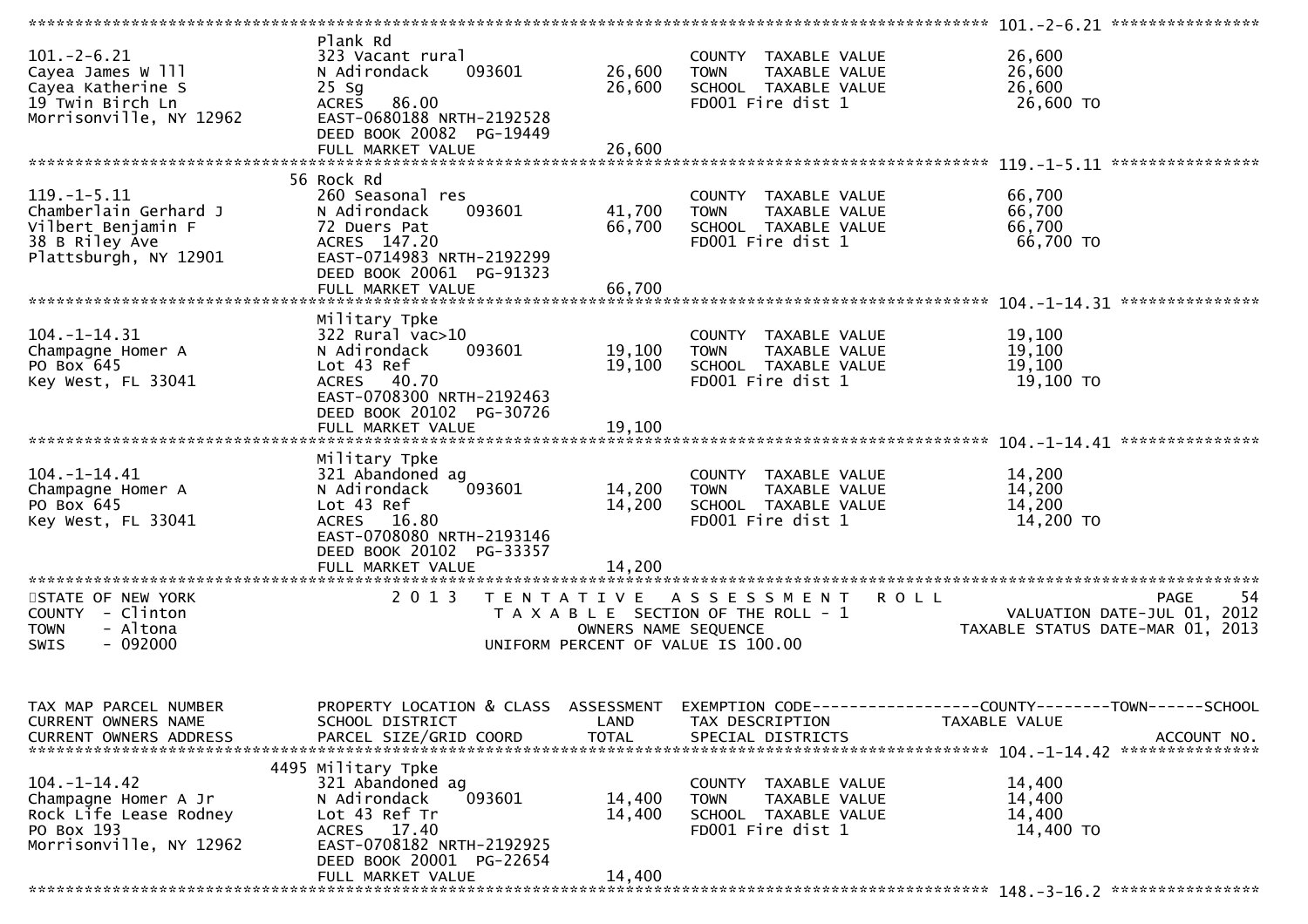|                               | 1875 Rand Hill Rd         |                      |                                       |                                           |
|-------------------------------|---------------------------|----------------------|---------------------------------------|-------------------------------------------|
| $148. - 3 - 16.2$             | 210 1 Family Res          |                      | COUNTY TAXABLE VALUE                  | 28,400                                    |
| Chapman Anna                  | N Adirondack<br>093601    | 10,000               | <b>TOWN</b><br>TAXABLE VALUE          | 28,400                                    |
| Squires Marie Carla           | Lot 50 Duer               | 28,400               | SCHOOL TAXABLE VALUE                  | 28,400                                    |
| 5 Lexington Blvd              | <b>ACRES</b><br>3.00      |                      | FD001 Fire dist 1                     | 28,400 TO                                 |
| Barnegat, NJ 08005            | EAST-0712269 NRTH-2171824 |                      |                                       |                                           |
|                               | DEED BOOK 834<br>$PG-39$  |                      |                                       |                                           |
|                               | FULL MARKET VALUE         | 28,400               |                                       |                                           |
|                               |                           |                      |                                       |                                           |
|                               | 1870 Rand Hill Rd         |                      |                                       |                                           |
| $148. - 2 - 13.2$             |                           |                      |                                       |                                           |
|                               | $314$ Rural vac<10        |                      | COUNTY TAXABLE VALUE                  | 10,600                                    |
| Chapman Norman                | N Adirondack<br>093601    | 10,600               | TAXABLE VALUE<br><b>TOWN</b>          | 10,600                                    |
| Monti David & Joyce           | Lot 49 Duerville          | 10,600               | SCHOOL TAXABLE VALUE                  | 10,600                                    |
| 17 Birch Pkwy                 | 4.10<br><b>ACRES</b>      |                      | FD001 Fire dist 1                     | 10,600 TO                                 |
| Sparta, NJ 07871              | EAST-0712586 NRTH-2172164 |                      |                                       |                                           |
|                               | DEED BOOK 20051 PG-89165  |                      |                                       |                                           |
|                               | FULL MARKET VALUE         | 10,600               |                                       |                                           |
|                               |                           |                      |                                       |                                           |
|                               | 158 Lash Rd               |                      |                                       |                                           |
| $118. - 1 - 1.22$             | 210 1 Family Res          |                      | 41854<br>RES STAR                     | $\mathbf{0}$<br>30,000<br>0               |
| Charland Jeffrey M            | N Adirondack<br>093601    | 6,400                | COUNTY TAXABLE VALUE                  | 65,400                                    |
| Charland Donna                | Lot 14 Duers              | 65,400               | TAXABLE VALUE<br><b>TOWN</b>          | 65,400                                    |
| 158 Lash Rd                   | FRNT 158.00 DPTH 244.09   |                      | SCHOOL TAXABLE VALUE                  | 35,400                                    |
| Altona, NY 12910              | EAST-0699088 NRTH-2192303 |                      | FD001 Fire dist 1                     | 65,400 TO                                 |
|                               | DEED BOOK 972             |                      |                                       |                                           |
|                               | PG-288                    |                      |                                       |                                           |
|                               | FULL MARKET VALUE         | 65,400               |                                       |                                           |
|                               |                           |                      |                                       |                                           |
|                               | 2010 Rand Hill Rd         |                      |                                       |                                           |
| $148. - 2 - 19.1$             | 210 1 Family Res          |                      | COUNTY TAXABLE VALUE                  | 19,000                                    |
| Charland Leonard              | N Adirondack<br>093601    | 9,000                | <b>TOWN</b><br>TAXABLE VALUE          | 19,000                                    |
| 1990 Rand Hill Rd             | 36 Duer                   | 19,000               | SCHOOL TAXABLE VALUE                  | 19,000                                    |
| Altona, NY 12910              | 1.00<br><b>ACRES</b>      |                      | FD001 Fire dist 1                     | 19,000 TO                                 |
|                               | EAST-0709465 NRTH-2173408 |                      |                                       |                                           |
|                               | DEED BOOK 20031 PG-60929  |                      |                                       |                                           |
|                               |                           |                      |                                       |                                           |
|                               |                           |                      |                                       |                                           |
| STATE OF NEW YORK             | 2 0 1 3                   |                      | TENTATIVE ASSESSMENT                  | -55<br><b>ROLL</b><br><b>PAGE</b>         |
| COUNTY - Clinton              |                           |                      | T A X A B L E SECTION OF THE ROLL - 1 | VALUATION DATE-JUL 01, 2012               |
| - Altona<br><b>TOWN</b>       |                           | OWNERS NAME SEQUENCE |                                       | TAXABLE STATUS DATE-MAR 01, 2013          |
| <b>SWIS</b><br>$-092000$      |                           |                      | UNIFORM PERCENT OF VALUE IS 100.00    |                                           |
|                               |                           |                      |                                       |                                           |
|                               |                           |                      |                                       |                                           |
|                               |                           |                      |                                       |                                           |
| TAX MAP PARCEL NUMBER         | PROPERTY LOCATION & CLASS | ASSESSMENT           | <b>EXEMPTION CODE-</b>                | -----------COUNTY--------TOWN------SCHOOL |
| <b>CURRENT OWNERS NAME</b>    | SCHOOL DISTRICT           | LAND                 | TAX DESCRIPTION                       | TAXABLE VALUE                             |
| <b>CURRENT OWNERS ADDRESS</b> | PARCEL SIZE/GRID COORD    | <b>TOTAL</b>         | SPECIAL DISTRICTS                     | ACCOUNT NO.                               |
|                               |                           |                      |                                       |                                           |
|                               | Rand Hill Rd              |                      |                                       |                                           |
| $148. - 2 - 19.2$             | 321 Abandoned ag          |                      | COUNTY TAXABLE VALUE                  | 14,500                                    |
| Charland Leonard W            | 093601<br>N Adirondack    | 14,500               | <b>TOWN</b><br>TAXABLE VALUE          | 14,500                                    |
| Charland Serina B             | 36 Duer                   | 14,500               | SCHOOL TAXABLE VALUE                  | 14,500                                    |
| 1990 Rand Hill Rd             | ACRES 12.80               |                      | FD001 Fire dist 1                     |                                           |
|                               |                           |                      |                                       | 14,500 TO                                 |
| Altona, NY 12910              | EAST-0709697 NRTH-2173800 |                      |                                       |                                           |
|                               | DEED BOOK 20001 PG-26838  |                      |                                       |                                           |
|                               | FULL MARKET VALUE         | 14,500               |                                       |                                           |
|                               |                           |                      |                                       |                                           |
|                               | 241 Recore Rd             |                      |                                       |                                           |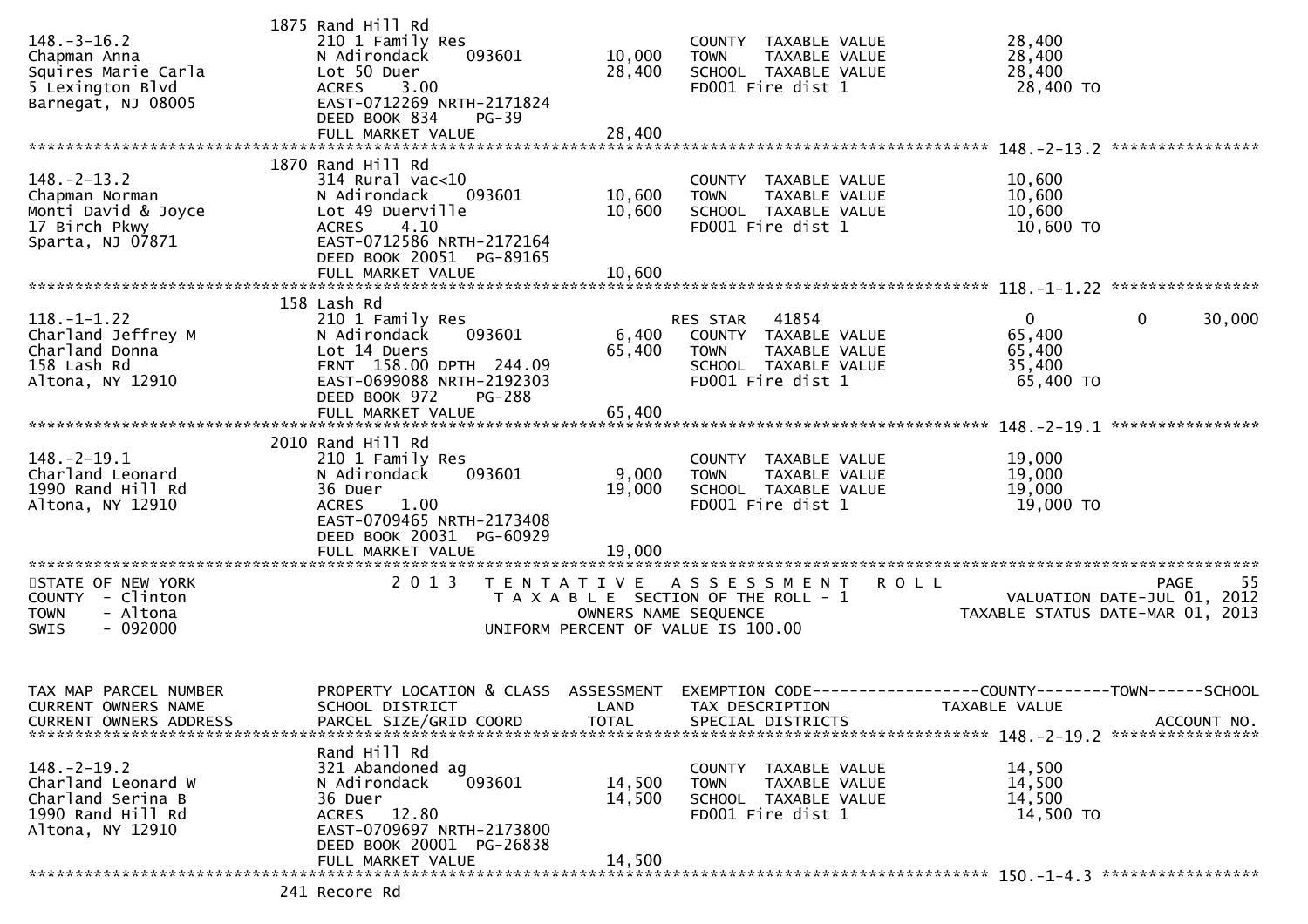| $150. -1 - 4.3$<br>Charland Richard A<br>Barber Beverly<br>241 Recore Rd<br>West Chazy, NY 12992    | 210 1 Family Res<br>093601<br>N Adirondack<br>143 Duer<br>4.10<br><b>ACRES</b><br>EAST-0738386 NRTH-2177586<br>DEED BOOK 99001 PG-12118                                                           | 10,600<br>139,000         | 41854<br>RES STAR<br>COUNTY TAXABLE VALUE<br><b>TOWN</b><br>TAXABLE VALUE<br>SCHOOL TAXABLE VALUE<br>FD001 Fire dist 1                                                    | $\overline{0}$<br>139,000<br>139,000<br>109,000<br>139,000 TO                 | $\mathbf 0$<br>30,000<br>*****************                                           |
|-----------------------------------------------------------------------------------------------------|---------------------------------------------------------------------------------------------------------------------------------------------------------------------------------------------------|---------------------------|---------------------------------------------------------------------------------------------------------------------------------------------------------------------------|-------------------------------------------------------------------------------|--------------------------------------------------------------------------------------|
| $150. - 1 - 4.6$<br>Charland Richard A<br>Barber Beverly<br>241 Recore Rd<br>West Chazy, NY 12992   | Recore Rd<br>$314$ Rural vac<10<br>N Adirondack<br>093601<br>Lot 143 Duer's Patent<br>1.40<br><b>ACRES</b><br>EAST-0738328 NRTH-2177201<br>DEED BOOK 99001 PG-12118                               | 9,200<br>9,200            | COUNTY TAXABLE VALUE<br>TAXABLE VALUE<br><b>TOWN</b><br>SCHOOL TAXABLE VALUE<br>FD001 Fire dist 1                                                                         | 9,200<br>9,200<br>9,200<br>9,200 TO                                           |                                                                                      |
| $148. - 3 - 6.2$<br>Charland Serina Bella<br>1990 Rand Hill Rd<br>Altona, NY 12910                  | 1990 Rand Hill Rd<br>270 Mfg housing<br>N Adirondack<br>093601<br>Lot 36 Duers<br>2.80<br><b>ACRES</b><br>EAST-0709813 NRTH-2173234<br>DEED BOOK 975<br>PG-350                                    | 9,900<br>45,000           | RES STAR 41854<br>COUNTY TAXABLE VALUE<br><b>TOWN</b><br>TAXABLE VALUE<br>SCHOOL TAXABLE VALUE<br>FD001 Fire dist 1                                                       | $\overline{0}$<br>45,000<br>45,000<br>15,000<br>45,000 TO                     | $\mathbf{0}$<br>30,000                                                               |
| $148. - 2 - 13.8$<br>Charland Thomas J<br>Charland Cindy J<br>1882 Rand Hill Rd<br>Altona, NY 12910 | 1882 Rand Hill Rd<br>210 1 Family Res<br>093601<br>N Adirondack<br>Lot 49 Duers<br>1.90 BANK<br>080<br><b>ACRES</b><br>EAST-0712275 NRTH-2172157<br>DEED BOOK 20051 PG-82316<br>FULL MARKET VALUE | 80,000                    | WARCOMALL 41131<br>9,500 WARDISALL 41141<br>80,000 RES STAR<br>41854<br>COUNTY TAXABLE VALUE<br><b>TOWN</b><br>TAXABLE VALUE<br>SCHOOL TAXABLE VALUE<br>FD001 Fire dist 1 | 20,000<br>28,000<br>$\overline{0}$<br>32,000<br>32,000<br>50,000<br>80,000 TO | 20,000<br>$\bf{0}$<br>28,000<br>$\Omega$<br>30,000<br>$\Omega$                       |
| STATE OF NEW YORK<br>COUNTY - Clinton<br>- Altona<br><b>TOWN</b><br>$-092000$<br><b>SWIS</b>        | 2 0 1 3<br>T E N T A T I V E                                                                                                                                                                      |                           | A S S E S S M E N T R O L L<br>T A X A B L E SECTION OF THE ROLL - 1<br>OWNERS NAME SEQUENCE<br>UNIFORM PERCENT OF VALUE IS 100.00                                        |                                                                               | <b>PAGE</b><br>56<br>VALUATION DATE-JUL 01, 2012<br>TAXABLE STATUS DATE-MAR 01, 2013 |
| TAX MAP PARCEL NUMBER<br><b>CURRENT OWNERS NAME</b><br><b>CURRENT OWNERS ADDRESS</b>                | PROPERTY LOCATION & CLASS ASSESSMENT<br>SCHOOL DISTRICT<br>PARCEL SIZE/GRID COORD                                                                                                                 | LAND<br><b>TOTAL</b>      | TAX DESCRIPTION<br>SPECIAL DISTRICTS                                                                                                                                      | EXEMPTION CODE-----------------COUNTY-------TOWN------SCHOOL<br>TAXABLE VALUE | ACCOUNT NO.                                                                          |
| $117. - 1 - 14$<br>Charles Robert F<br>132 Terrien Rd<br>Ellenburg Depot, NY 12935                  | 132 Terrien Rd<br>210 1 Family Res<br>093601<br>N Adirondack<br>Lot 216 Ref<br>ACRES 3.30 BANK<br>320<br>EAST-0694959 NRTH-2189541<br>DEED BOOK 20031 PG-54403<br>FULL MARKET VALUE               | 7,900<br>94,200<br>94,200 | COUNTY TAXABLE VALUE<br><b>TOWN</b><br>TAXABLE VALUE<br>SCHOOL TAXABLE VALUE<br>FD001 Fire dist 1                                                                         | 94,200<br>94,200<br>94,200<br>94,200 TO                                       |                                                                                      |
| $88.14 - 2 - 18$                                                                                    | 60 Pinewood Dr<br>312 Vac w/imprv                                                                                                                                                                 |                           | COUNTY TAXABLE VALUE                                                                                                                                                      | 4,400                                                                         |                                                                                      |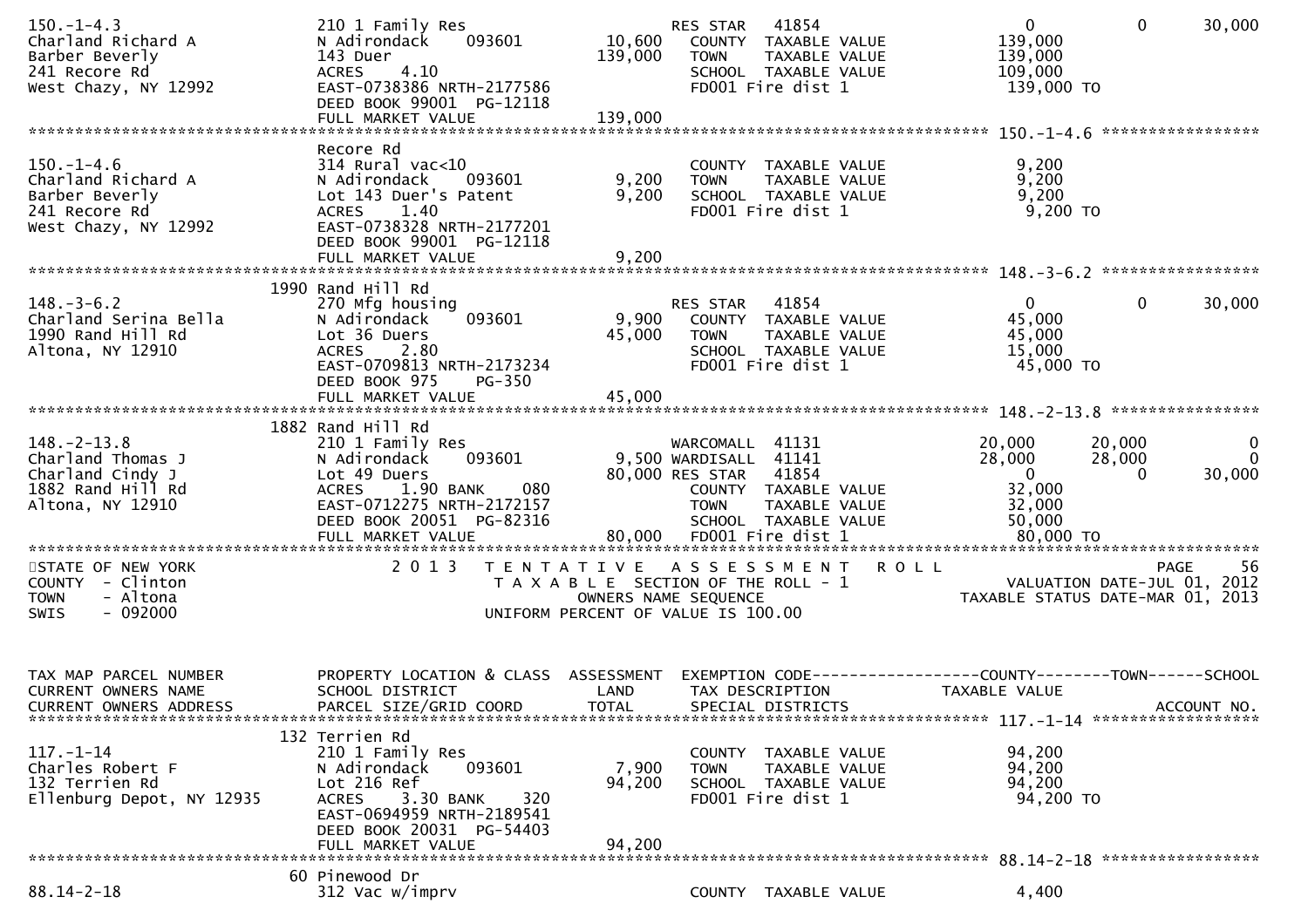| Chartier Patrick<br>148 Rue Antonio-Mercier<br>Charlemagne, PQ, Canada<br>J5Z1C4                | N Adirondack<br>093601<br>Sub Bk 10 Pg 123 Lot 18<br>FRNT 119.90 DPTH 112.75<br>EAST-0698325 NRTH-2205073<br>DEED BOOK 20092 PG-23215<br>FULL MARKET VALUE                                  | 3,800<br>4,400<br>TAXABLE VALUE<br><b>TOWN</b><br>4,400<br>4,400<br>SCHOOL TAXABLE VALUE<br>4,400 TO<br>FD001 Fire dist 1<br>4,400                                                                                                              |
|-------------------------------------------------------------------------------------------------|---------------------------------------------------------------------------------------------------------------------------------------------------------------------------------------------|-------------------------------------------------------------------------------------------------------------------------------------------------------------------------------------------------------------------------------------------------|
|                                                                                                 |                                                                                                                                                                                             |                                                                                                                                                                                                                                                 |
| $148. - 3 - 1.1$<br>Chase Lawrence<br>Chase Carol<br>170 Macedonia Rd<br>Kent, CT 06757         | Don Jr Way<br>322 Rural vac>10<br>093601<br>N Adirondack<br>36 Duer<br><b>ACRES</b><br>86.70<br>EAST-0707550 NRTH-2172140<br>DEED BOOK 709<br>$PG-18$<br>FULL MARKET VALUE                  | 26,500<br>COUNTY TAXABLE VALUE<br>26,500<br>26,500<br>TAXABLE VALUE<br><b>TOWN</b><br>26,500<br>26,500<br>SCHOOL TAXABLE VALUE<br>FD001 Fire dist 1<br>26,500 TO<br>26,500                                                                      |
|                                                                                                 |                                                                                                                                                                                             |                                                                                                                                                                                                                                                 |
| $148. - 3 - 9.12$<br>Chase Lawrence<br>170 Macedonia Rd<br>Kent, CT 06757                       | Rand Hill Rd<br>311 Res vac land<br>N Adirondack<br>093601<br>30.00 DPTH 140.00<br><b>FRNT</b><br>EAST-0710254 NRTH-2172665<br>DEED BOOK 1029<br>PG-115<br>FULL MARKET VALUE                | 2,400<br>COUNTY TAXABLE VALUE<br>2,400<br>2,400<br>TAXABLE VALUE<br><b>TOWN</b><br>2,400<br>2,400<br>SCHOOL TAXABLE VALUE<br>FD001 Fire dist 1<br>2,400 TO<br>2,400                                                                             |
|                                                                                                 | Don Jr Way                                                                                                                                                                                  |                                                                                                                                                                                                                                                 |
| $148. - 3 - 12$<br>Chase Lawrence<br>170 Macedonia Rd<br>Kent, CT 06757                         | $314$ Rural vac< $10$<br>N Adirondack<br>093601<br>36 Duer<br>8.80<br><b>ACRES</b><br>EAST-0709170 NRTH-2171883<br>DEED BOOK 98000 PG-98934<br>FULL MARKET VALUE<br>*********************** | 12,900<br>COUNTY TAXABLE VALUE<br>12,900<br>12,900<br>TAXABLE VALUE<br><b>TOWN</b><br>12,900<br>12,900<br>SCHOOL TAXABLE VALUE<br>FD001 Fire dist 1<br>12,900 TO<br>12,900                                                                      |
| STATE OF NEW YORK<br><b>COUNTY</b><br>- Clinton<br><b>TOWN</b><br>- Altona<br>$-092000$<br>SWIS | 2 0 1 3                                                                                                                                                                                     | 57<br>T E N T A T I V E<br>A S S E S S M E N T<br><b>ROLL</b><br>PAGE<br>T A X A B L E SECTION OF THE ROLL - 1<br>VALUATION DATE-JUL 01, 2012<br>OWNERS NAME SEQUENCE<br>TAXABLE STATUS DATE-MAR 01, 2013<br>UNIFORM PERCENT OF VALUE IS 100.00 |
| TAX MAP PARCEL NUMBER<br><b>CURRENT OWNERS NAME</b>                                             | PROPERTY LOCATION & CLASS<br>SCHOOL DISTRICT                                                                                                                                                | ASSESSMENT<br>-------------COUNTY--------TOWN------SCHOOL<br>EXEMPTION CODE---<br><b>TAXABLE VALUE</b><br>LAND<br>TAX DESCRIPTION                                                                                                               |
| $148. - 3 - 28.1$<br>Chase Lawrence<br>170 Macedonia Rd<br>Kent, CT 06757                       | Kids Way<br>321 Abandoned ag<br>N Adirondack<br>093601<br>36 Duer<br>ACRES 18.50<br>EAST-0709863 NRTH-2172090<br>DEED BOOK 844<br>$PG-224$<br>FULL MARKET VALUE                             | 15,900<br>COUNTY TAXABLE VALUE<br>15,900<br>15,900<br>TAXABLE VALUE<br><b>TOWN</b><br>15,900<br>15,900<br>SCHOOL TAXABLE VALUE<br>FD001 Fire dist 1<br>15,900 TO<br>15,900                                                                      |
|                                                                                                 | 38 Canaan Rd                                                                                                                                                                                | 93 PCT OF VALUE USED FOR EXEMPTION PURPOSES                                                                                                                                                                                                     |
| $71.1 - 1 - 2.1$<br>Cheeseman Calvin C<br>Cheeseman Linda                                       | 240 Rural res<br>093601<br>N Adirondack<br>Вm                                                                                                                                               | WARNONALL 41121<br>16,601<br>16,601<br>0<br>63,300<br>41834<br>13,500 SR STAR<br>$\Omega$<br>0<br>102,399<br>119,000<br>COUNTY TAXABLE VALUE                                                                                                    |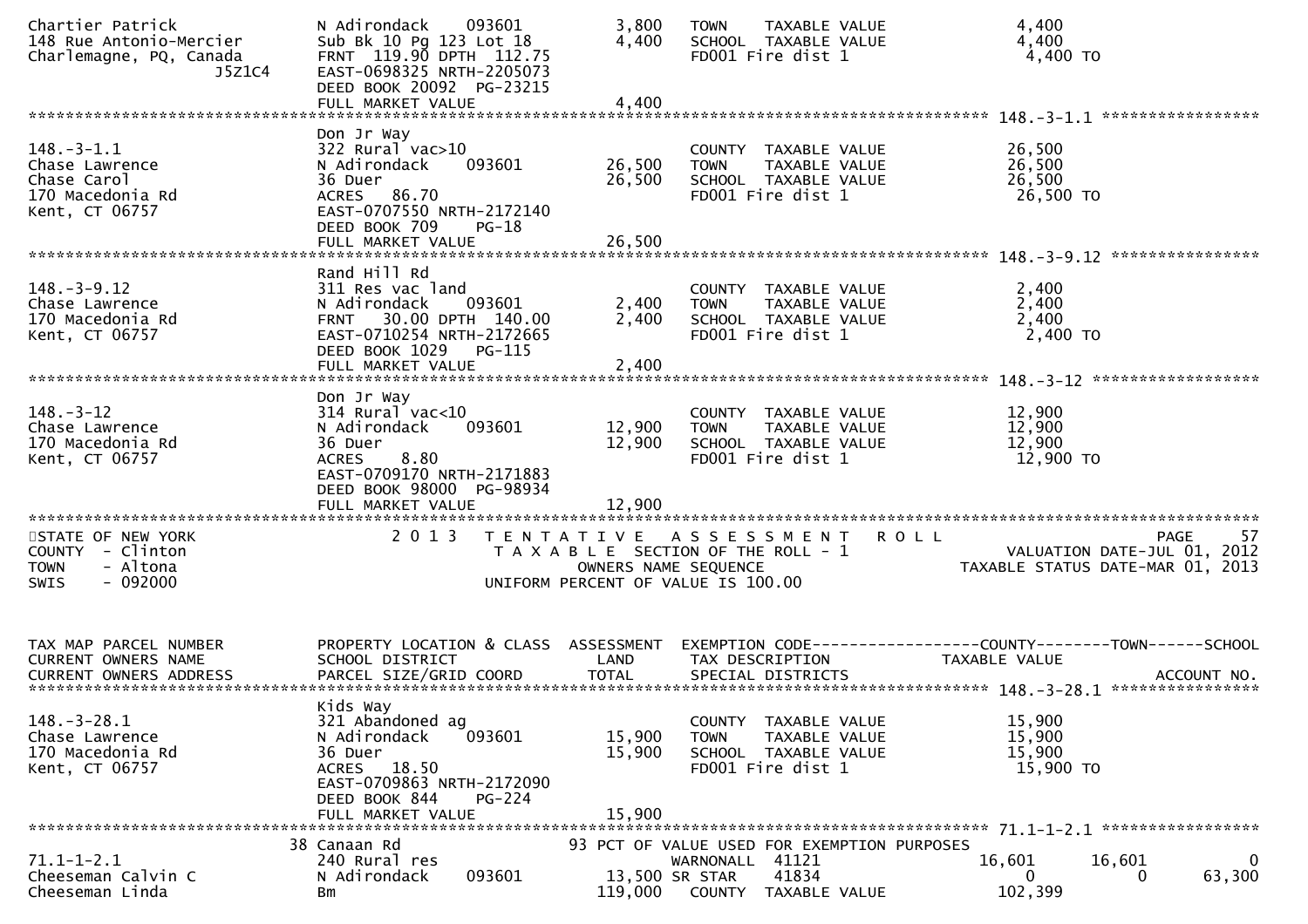| 38 Canaan Rd<br>Ellenburg Depot, NY 12935                                                         | 11.80<br><b>ACRES</b><br>EAST-0675824 NRTH-2214269<br>DEED BOOK 636<br>$PG-58$<br>FULL MARKET VALUE                                                                                        | 119,000                    | <b>TOWN</b><br>TAXABLE VALUE<br>SCHOOL TAXABLE VALUE<br>FD002 Ellenburg fire 21<br>LT002 Altona light 21                      | 102,399<br>55,700<br>119,000 TO<br>119,000 TO<br>130. - 2 - 2.1 ****************** |
|---------------------------------------------------------------------------------------------------|--------------------------------------------------------------------------------------------------------------------------------------------------------------------------------------------|----------------------------|-------------------------------------------------------------------------------------------------------------------------------|------------------------------------------------------------------------------------|
| $130.-2-2.1$<br>Chen Hsing-Cheng<br>Chen Marina<br>6922 River Oaks Dr<br>McLean, VA 22101         | Plank Rd<br>321 Abandoned ag<br>N Adirondack<br>093601<br>Lot 32 & 34 & 35 S & G<br>ACRES 423.30<br>EAST-0683970 NRTH-2183467                                                              | 89,600<br>89,600           | COUNTY TAXABLE VALUE<br>TAXABLE VALUE<br><b>TOWN</b><br>SCHOOL TAXABLE VALUE<br>FD001 Fire dist 1                             | 89,600<br>89,600<br>89,600<br>89,600 TO                                            |
|                                                                                                   | DEED BOOK 20011 PG-31423                                                                                                                                                                   |                            |                                                                                                                               |                                                                                    |
| $88.14 - 1 - 24$<br>Chevrier Brian J<br>Chevrier Barbara<br>28 Merrywood Dr<br>Altona, NY 12910   | 28 Merrywood Dr<br>260 Seasonal res<br>093601<br>N Adirondack<br>Stonewall Acres Lot 24<br>89.00 DPTH 115.42<br><b>FRNT</b><br>EAST-0700070 NRTH-2203518<br>DEED BOOK 606<br><b>PG-270</b> | 3,800<br>22,000            | COUNTY TAXABLE VALUE<br>TAXABLE VALUE<br><b>TOWN</b><br>SCHOOL TAXABLE VALUE<br>FD001 Fire dist 1                             | 22,000<br>22,000<br>22,000<br>22,000 TO                                            |
|                                                                                                   | FULL MARKET VALUE                                                                                                                                                                          | 22,000                     |                                                                                                                               |                                                                                    |
| $88.14 - 1 - 25$<br>Chevrier Kim<br>Morgan Mark<br>5025 Belmont<br>St Hubert QC, Canada<br>J3Y2X5 | 13 Birch Hill Dr<br>270 Mfg housing<br>N Adirondack<br>093601<br>Stonewall Acres Lot 25<br>FRNT 110.76 DPTH 120.72<br>EAST-0700105 NRTH-2203596<br>DEED BOOK 20011 PG-34030                | 3,800<br>18,000            | COUNTY TAXABLE VALUE<br>TAXABLE VALUE<br><b>TOWN</b><br>SCHOOL TAXABLE VALUE<br>FD001 Fire dist 1                             | 18,000<br>18,000<br>18,000<br>18,000 TO                                            |
| *******************************                                                                   |                                                                                                                                                                                            |                            |                                                                                                                               |                                                                                    |
| STATE OF NEW YORK<br>COUNTY - Clinton<br>- Altona<br><b>TOWN</b><br>SWIS<br>- 092000              | 2 0 1 3<br>T E N T A T I V E                                                                                                                                                               | OWNERS NAME SEQUENCE       | A S S E S S M E N T<br><b>ROLL</b><br>T A X A B L E SECTION OF THE ROLL - 1<br>UNIFORM PERCENT OF VALUE IS 100.00             | 58<br>PAGE<br>VALUATION DATE-JUL 01,<br>2012<br>TAXABLE STATUS DATE-MAR 01, 2013   |
| TAX MAP PARCEL NUMBER                                                                             | PROPERTY LOCATION & CLASS ASSESSMENT                                                                                                                                                       |                            |                                                                                                                               | EXEMPTION CODE------------------COUNTY--------TOWN------SCHOOL                     |
| CURRENT OWNERS NAME                                                                               | SCHOOL DISTRICT                                                                                                                                                                            | LAND                       | TAX DESCRIPTION                                                                                                               | <b>TAXABLE VALUE</b>                                                               |
| $103. - 1 - 26$<br>Chilson Michael J<br>272 Rabideau Rd<br>Altona, NY 12910                       | Rabideau Rd<br>240 Rural res<br>N Adirondack<br>093601<br>160 Ref<br>ACRES 26.80<br>EAST-0696781 NRTH-2197323<br>DEED BOOK 98001 PG-06207<br>FULL MARKET VALUE                             | 17,200<br>95,600<br>95,600 | 41854<br><b>RES STAR</b><br>COUNTY TAXABLE VALUE<br><b>TOWN</b><br>TAXABLE VALUE<br>SCHOOL TAXABLE VALUE<br>FD001 Fire dist 1 | $\mathbf{0}$<br>30,000<br>0<br>95,600<br>95,600<br>65,600<br>95,600 TO             |
| $73. - 1 - 20.2$<br>Chmielorz Joan L<br>38 South Rd<br>Lononderry, NH 03053                       | 360 Irona Rd<br>270 Mfg housing<br>N Adirondack<br>093601<br>Lot 138 Pat Ref<br>1.40<br><b>ACRES</b>                                                                                       | 6,500<br>16,500            | COUNTY TAXABLE VALUE<br>TAXABLE VALUE<br><b>TOWN</b><br>SCHOOL TAXABLE VALUE<br>FD001 Fire dist 1                             | 16,500<br>16,500<br>16,500<br>16,500 TO                                            |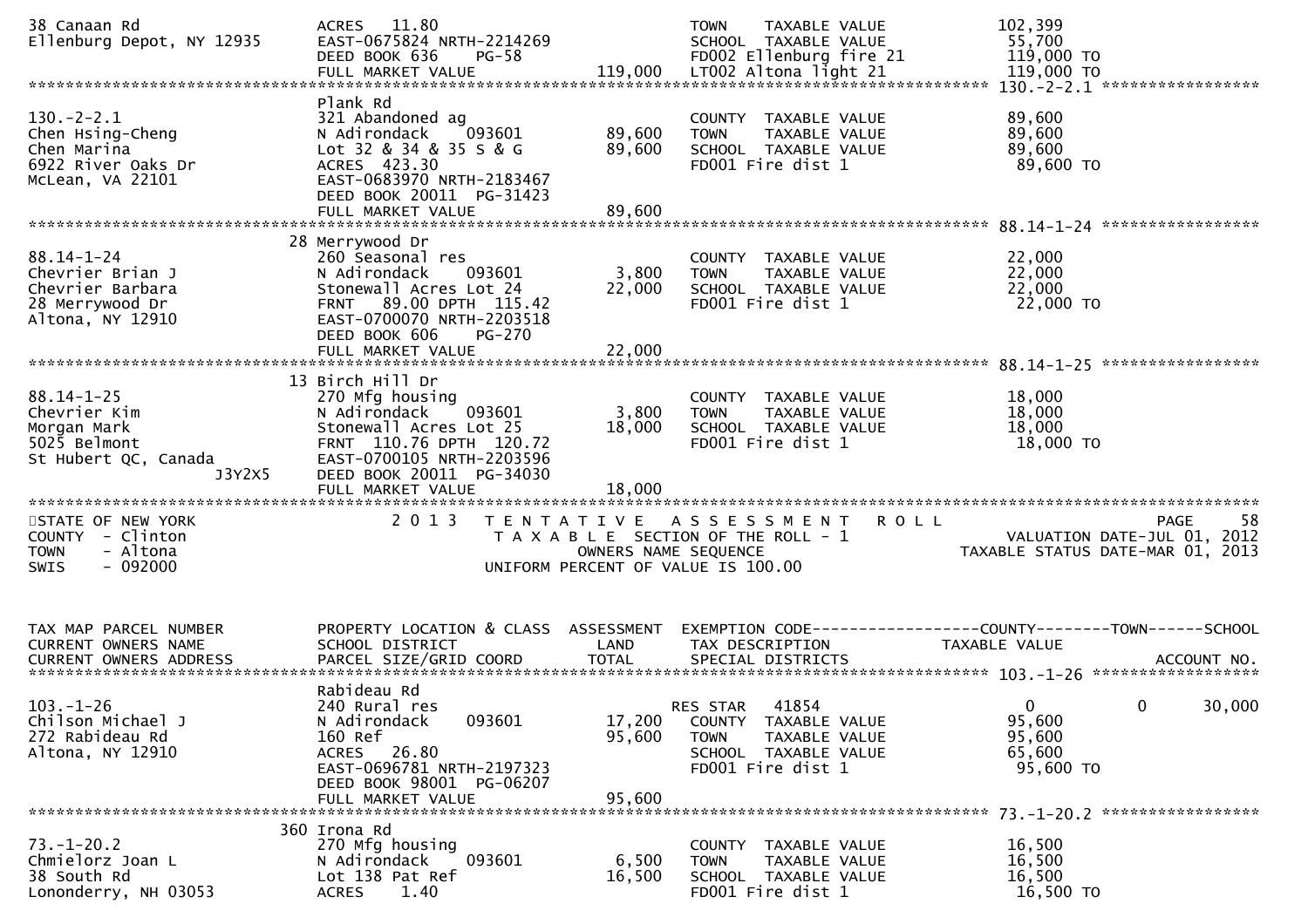|                                                                                              | EAST-0702680 NRTH-2213078<br>DEED BOOK 20061 PG-98822<br>FULL MARKET VALUE                                                                                                                               | 16,500                    | LT001 Altona light 1                                                                                | 16,500 TO                                                                                           |
|----------------------------------------------------------------------------------------------|----------------------------------------------------------------------------------------------------------------------------------------------------------------------------------------------------------|---------------------------|-----------------------------------------------------------------------------------------------------|-----------------------------------------------------------------------------------------------------|
|                                                                                              |                                                                                                                                                                                                          |                           |                                                                                                     |                                                                                                     |
| $88.14 - 1 - 4$<br>Chmielowski Andrzej<br>8165 Rue Levis Sauve<br>LaSalle, QC, Canada H8P3T3 | 39 Merrywood Dr<br>312 Vac w/imprv<br>N Adirondack<br>093601<br>Stonewall Acres Lot 4<br>FRNT 80.00 DPTH 185.00<br>EAST-0699704 NRTH-2203551<br>DEED BOOK 20102 PG-32771<br>FULL MARKET VALUE            | 4,500<br>4,600<br>4,600   | COUNTY TAXABLE VALUE<br>TAXABLE VALUE<br><b>TOWN</b><br>SCHOOL TAXABLE VALUE<br>FD001 Fire dist 1   | 4,600<br>4,600<br>4,600<br>4,600 TO                                                                 |
|                                                                                              |                                                                                                                                                                                                          |                           |                                                                                                     |                                                                                                     |
| $88.14 - 1 - 5$<br>Chmielowski Andrzej<br>8165 Rue Levis Sauve<br>LaSalle, QC, Canada H8P3T3 | 43 Merrywood Dr<br>260 Seasonal res<br>N Adirondack<br>093601<br>Stonewall Acres Lot 5<br>80.00 DPTH 185.00<br><b>FRNT</b><br>EAST-0699625 NRTH-2203584<br>DEED BOOK 20102 PG-32771<br>FULL MARKET VALUE | 4,500<br>32,000<br>32,000 | COUNTY TAXABLE VALUE<br>TAXABLE VALUE<br><b>TOWN</b><br>SCHOOL TAXABLE VALUE<br>FD001 Fire dist 1   | 32,000<br>32,000<br>32,000<br>32,000 TO                                                             |
|                                                                                              |                                                                                                                                                                                                          |                           |                                                                                                     |                                                                                                     |
| $118. - 1 - 11$<br>Chuang Ying C<br>11 Carriage Dr<br>Lexington, MA 02420                    | Rand Hill Rd<br>321 Abandoned ag<br>093601<br>N Adirondack<br>Lot 41 Pat Ref<br>ACRES 53.50<br>EAST-0705250 NRTH-2190730<br>DEED BOOK 568<br>PG-812                                                      | 20,800<br>20,800          | COUNTY TAXABLE VALUE<br>TAXABLE VALUE<br><b>TOWN</b><br>SCHOOL TAXABLE VALUE<br>FD001 Fire dist 1   | 20,800<br>20,800<br>20,800<br>20,800 TO                                                             |
|                                                                                              |                                                                                                                                                                                                          |                           |                                                                                                     |                                                                                                     |
| STATE OF NEW YORK<br>COUNTY<br>- Clinton<br>- Altona<br><b>TOWN</b><br>$-092000$<br>SWIS     | 2 0 1 3                                                                                                                                                                                                  | OWNERS NAME SEQUENCE      | TENTATIVE ASSESSMENT<br>T A X A B L E SECTION OF THE ROLL - 1<br>UNIFORM PERCENT OF VALUE IS 100.00 | 59<br><b>ROLL</b><br><b>PAGE</b><br>VALUATION DATE-JUL 01, 2012<br>TAXABLE STATUS DATE-MAR 01, 2013 |
| TAX MAP PARCEL NUMBER<br>CURRENT OWNERS NAME                                                 | PROPERTY LOCATION & CLASS ASSESSMENT<br>SCHOOL DISTRICT                                                                                                                                                  | LAND                      | TAX DESCRIPTION                                                                                     | <b>TAXABLE VALUE</b>                                                                                |
| $73. - 3 - 8$<br>Church George Jr<br>235 Larch Ln<br>Smithtown, NY 11787                     | Helens Way<br>$314$ Rural vac<10<br>N Adirondack<br>093601<br>166 Ref<br>2.00<br><b>ACRES</b><br>EAST-0696763 NRTH-2214676<br>DEED BOOK 574<br>PG-1068<br>FULL MARKET VALUE                              | 7,100<br>7,100<br>7,100   | COUNTY TAXABLE VALUE<br><b>TOWN</b><br>TAXABLE VALUE<br>SCHOOL TAXABLE VALUE<br>FD001 Fire dist 1   | 7,100<br>7,100<br>7,100<br>7,100 то                                                                 |
| $90. -1 - 2.23$<br>Cichomski Chad M<br>2711 Miner Farm Rd<br>Altona, NY 12910                | 2717 Miner Farm Rd<br>$314$ Rural vac<10<br>N Adirondack<br>093601<br>Lot 85 Ref Tract<br>East Cor. 721160 N Cor 22<br>2.00 BANK<br>320<br><b>ACRES</b>                                                  | 7,100<br>7,100            | COUNTY TAXABLE VALUE<br>TAXABLE VALUE<br><b>TOWN</b><br>SCHOOL TAXABLE VALUE<br>FD001 Fire dist 1   | 7,100<br>7,100<br>7,100<br>7,100 TO                                                                 |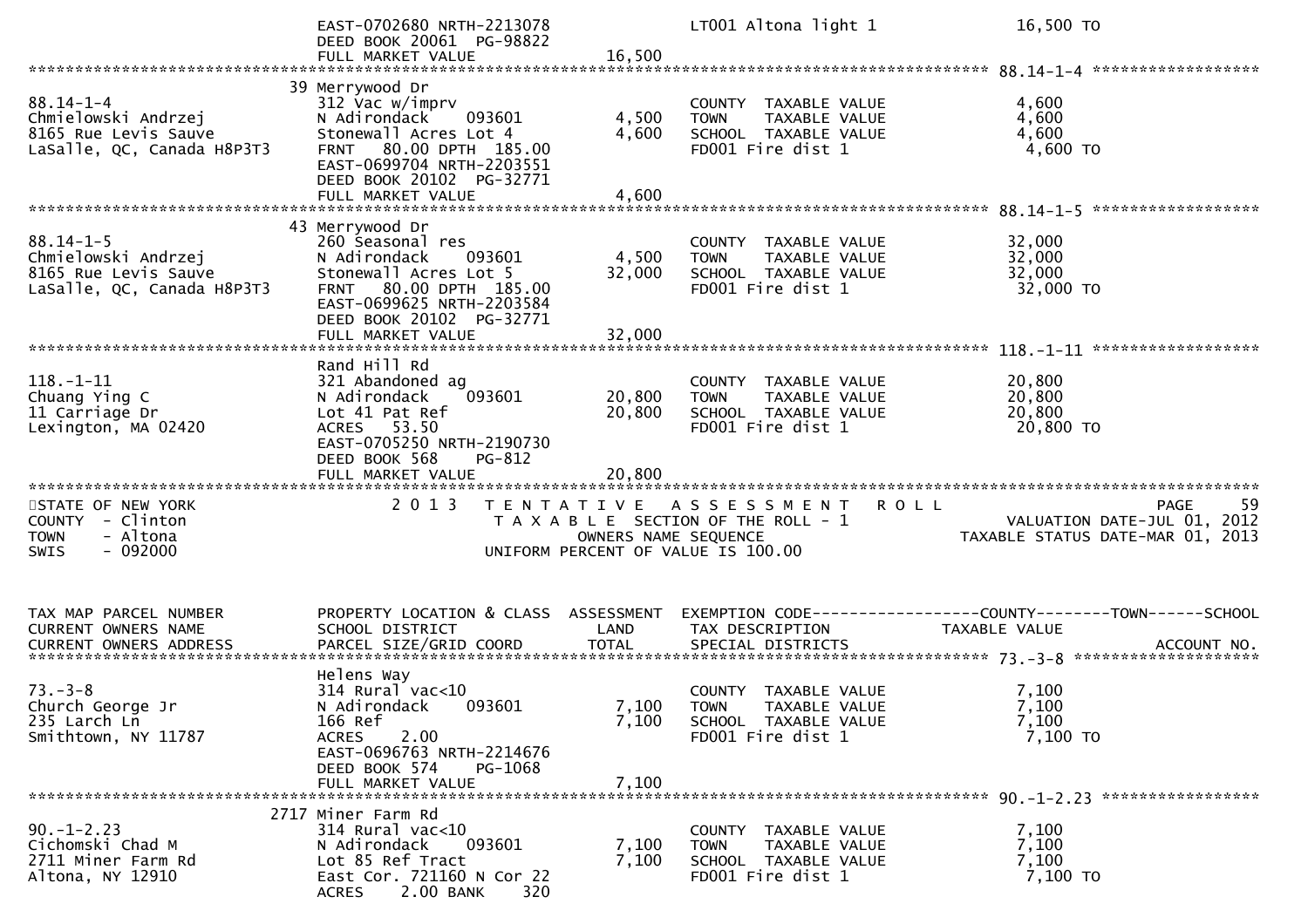| FULL MARKET VALUE<br>7,100                                                                                                                                                                                                                                                                                                                                                                                                          |             |
|-------------------------------------------------------------------------------------------------------------------------------------------------------------------------------------------------------------------------------------------------------------------------------------------------------------------------------------------------------------------------------------------------------------------------------------|-------------|
| Miner Farm Rd                                                                                                                                                                                                                                                                                                                                                                                                                       |             |
| $90. -1 - 4.2$<br>314 Rural vac<10<br>COUNTY TAXABLE VALUE<br>7,200<br>7,200<br>Cichomski Chad M<br>093601<br>7,200<br>N Adirondack<br>TAXABLE VALUE<br><b>TOWN</b><br>7,200<br>2711 Miner Farm Rd<br>82 Ref<br>SCHOOL TAXABLE VALUE<br>7,200<br>7,200 TO<br>Altona, NY 12910<br>FD001 Fire dist 1<br><b>ACRES</b><br>2.10<br>EAST-0724179 NRTH-2207133<br>DEED BOOK 20082 PG-16941                                                 |             |
| FULL MARKET VALUE<br>7,200                                                                                                                                                                                                                                                                                                                                                                                                          |             |
|                                                                                                                                                                                                                                                                                                                                                                                                                                     |             |
| 2593 Miner Farm Rd<br>$90. - 1 - 2.22$<br>210 1 Family Res<br>31,900<br>COUNTY TAXABLE VALUE<br>Cichomski Chester M<br>31,900<br>N Adirondack<br>093601<br>14,000<br><b>TOWN</b><br>TAXABLE VALUE<br>31,900<br>2593 Miner Farm Rd<br>Lot 85 Ref Tract<br>31,900<br>SCHOOL TAXABLE VALUE<br>PO Box 92<br>ACRES 16.00<br>FD001 Fire dist 1<br>31,900 TO<br>Altona, NY 12910<br>EAST-0721056 NRTH-2206955<br>DEED BOOK 20082 PG-17919  |             |
| 31,900<br>FULL MARKET VALUE                                                                                                                                                                                                                                                                                                                                                                                                         |             |
| 2593 Miner Farm Rd<br>$90. -1 - 5$<br>AGED C&T<br>41801<br>22,200<br>22,200<br>210 1 Family Res<br>41834<br>Cichomski Chester M<br>093601<br>$\overline{0}$<br>$\Omega$                                                                                                                                                                                                                                                             | 0<br>44,400 |
| N Adirondack<br>6,700 SR STAR<br>22,200<br>PO Box 92<br>Lot 82 Ref<br>44,400<br>COUNTY TAXABLE VALUE<br>Altona, NY 12910<br>ACRES 41.10<br>22,200<br>TAXABLE VALUE<br><b>TOWN</b><br>EAST-0724262 NRTH-2205389<br>SCHOOL TAXABLE VALUE<br>$\bf{0}$<br>FD001 Fire dist 1<br>44,400 TO<br>DEED BOOK 607<br>PG-579<br>44,400                                                                                                           |             |
|                                                                                                                                                                                                                                                                                                                                                                                                                                     |             |
| 2 0 1 3<br>STATE OF NEW YORK<br>TENTATIVE ASSESSMENT<br><b>ROLL</b><br>VALUATION DATE-JUL 01, 2012<br>COUNTY - Clinton<br>T A X A B L E SECTION OF THE ROLL - 1<br>- Altona<br>OWNERS NAME SEQUENCE<br>TAXABLE STATUS DATE-MAR 01, 2013<br><b>TOWN</b><br>$-092000$<br>UNIFORM PERCENT OF VALUE IS 100.00<br><b>SWIS</b>                                                                                                            | -60<br>PAGE |
| TAX MAP PARCEL NUMBER<br>PROPERTY LOCATION & CLASS ASSESSMENT<br>EXEMPTION CODE------------------COUNTY--------TOWN------SCHOOL<br>CURRENT OWNERS NAME<br>SCHOOL DISTRICT<br>LAND<br>TAX DESCRIPTION<br><b>TAXABLE VALUE</b>                                                                                                                                                                                                        |             |
| Rand Hill Rd<br>$118. - 1 - 12.2$<br>$314$ Rural vac<10<br>9,700<br>COUNTY TAXABLE VALUE<br>9,700<br>9,700<br>Cicoria Anthony<br>093601<br>N Adirondack<br><b>TOWN</b><br>TAXABLE VALUE<br>9,700<br>9,700<br>Cicoria Santo<br>Lot 41 Duers<br>SCHOOL TAXABLE VALUE<br>9,700 TO<br>318 Columbus East<br><b>ACRES</b><br>6.30<br>FD001 Fire dist 1<br>West Harrison, NY 10604<br>EAST-0703765 NRTH-2189780<br>DEED BOOK 592<br>PG-875 |             |
| FULL MARKET VALUE<br>9,700                                                                                                                                                                                                                                                                                                                                                                                                          |             |
|                                                                                                                                                                                                                                                                                                                                                                                                                                     |             |
| Harvey Rd<br>$150. - 1 - 3.1$<br>852 Landfill<br>179,300<br>COUNTY TAXABLE VALUE<br>City Of Plattsburgh<br>093601<br>179,300<br>179,300<br>N Adirondack<br>TAXABLE VALUE<br><b>TOWN</b><br>6 Miller St<br>98.80<br>179,300<br><b>ACRES</b><br>179,300<br>SCHOOL TAXABLE VALUE<br>Plattsburgh, NY 12901<br>179,300 TO<br>EAST-0733875 NRTH-2177772<br>FD001 Fire dist 1<br>DEED BOOK 753<br>PG-171                                   |             |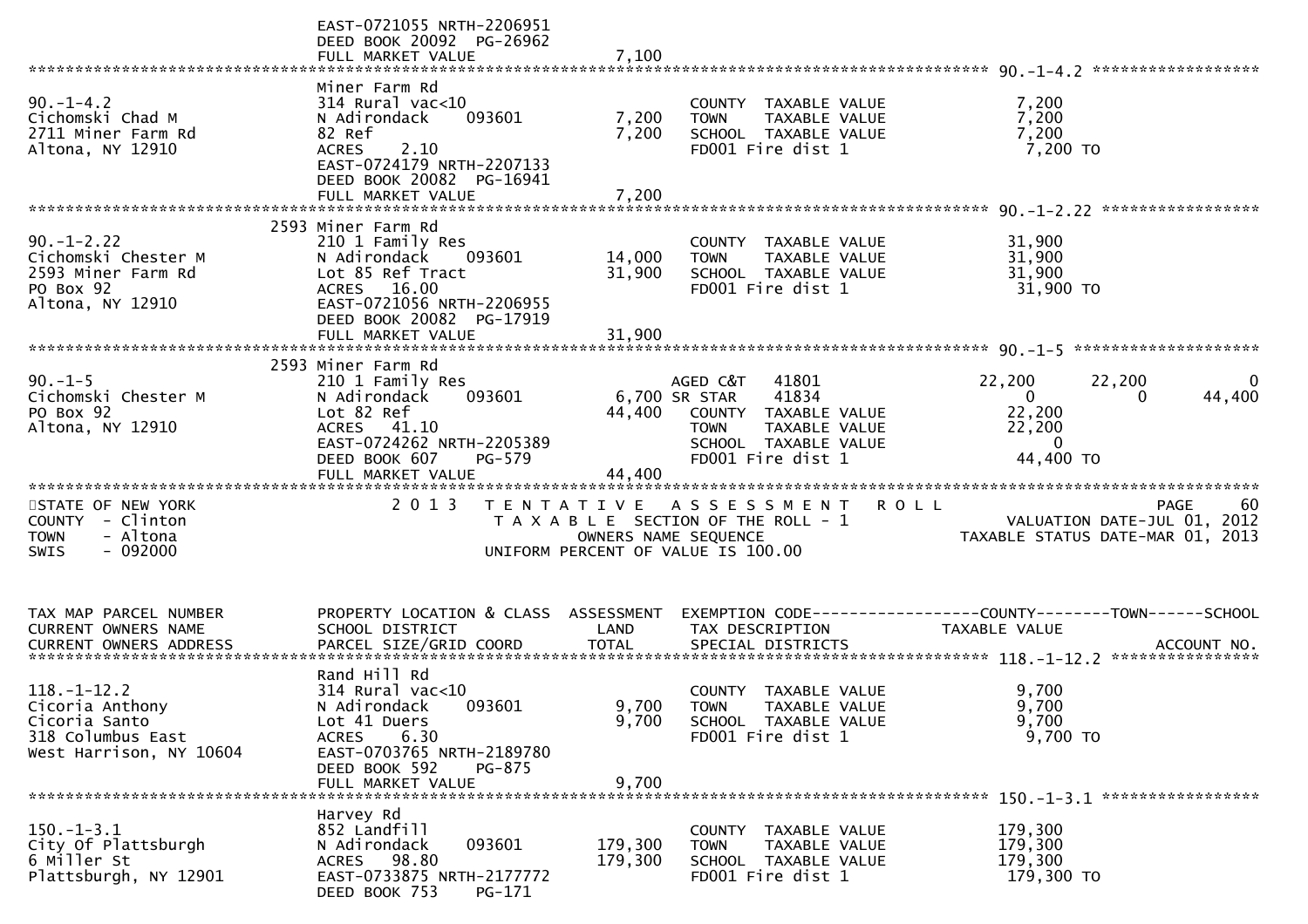|                                                                                                   | FULL MARKET VALUE                                                                                                                                                                               | 179,300                   |                                                                                                                                                                                                 |                                                                      |                                            |             |
|---------------------------------------------------------------------------------------------------|-------------------------------------------------------------------------------------------------------------------------------------------------------------------------------------------------|---------------------------|-------------------------------------------------------------------------------------------------------------------------------------------------------------------------------------------------|----------------------------------------------------------------------|--------------------------------------------|-------------|
|                                                                                                   |                                                                                                                                                                                                 |                           |                                                                                                                                                                                                 |                                                                      | *****************                          |             |
| $71. - 4 - 15.1$<br>Clar Michael<br>Clar Eileen<br>4951 Rt 11<br>Ellenburg Depot, NY 12935        | 4951 Rt 11<br>241 Rural res&ag<br>093601<br>N Adirondack<br>Bm<br>76.20 BANK<br>320<br><b>ACRES</b><br>EAST-0677154 NRTH-2211297<br>DEED BOOK 20011 PG-29842                                    | 38,000<br>131,100         | COUNTY TAXABLE VALUE<br>TAXABLE VALUE<br><b>TOWN</b><br>SCHOOL TAXABLE VALUE<br>FD002 Ellenburg fire 21<br>LT002 Altona light 21                                                                | 131,100<br>131,100<br>131,100<br>131,100 TO<br>131,100 TO            |                                            |             |
|                                                                                                   | FULL MARKET VALUE                                                                                                                                                                               | 131,100                   |                                                                                                                                                                                                 |                                                                      |                                            |             |
|                                                                                                   | 9 Bloomer St                                                                                                                                                                                    |                           |                                                                                                                                                                                                 |                                                                      |                                            |             |
| $89.1 - 2 - 17$<br>Clark Edward M<br>9 Bloomer St<br>Altona, NY 12910                             | 210 1 Family Res<br>093601<br>N Adirondack<br>110 Ref<br>FRNT 210.00 DPTH 200.00<br>EAST-0712641 NRTH-2207144<br>DEED BOOK 20092 PG-28130<br>FULL MARKET VALUE                                  | 6,200<br>67,600<br>67,600 | 41854<br>RES STAR<br>COUNTY TAXABLE VALUE<br><b>TOWN</b><br>TAXABLE VALUE<br>SCHOOL TAXABLE VALUE<br>FD001 Fire dist 1<br>LT001 Altona light 1                                                  | $\mathbf{0}$<br>67,600<br>67,600<br>37,600<br>67,600 TO<br>67,600 TO | $\mathbf 0$                                | 30,000      |
|                                                                                                   |                                                                                                                                                                                                 |                           |                                                                                                                                                                                                 |                                                                      |                                            |             |
| $88. - 1 - 1.61$<br>Clark Mark T<br>1733 Alder Bend Rd<br>Altona, NY 12910                        | 1733 Alder Bend Rd<br>240 Rural res<br>093601<br>N Adirondack<br>Lot 164 & 165 Ref<br>ACRES 15.10 BANK<br>080<br>EAST-0697127 NRTH-2207195<br>DEED BOOK 20021 PG-44425<br>FULL MARKET VALUE     | 53,100<br>53,100          | 86 PCT OF VALUE USED FOR EXEMPTION PURPOSES<br>WARNONALL 41121<br>13,700 RES STAR<br>41854<br>COUNTY TAXABLE VALUE<br>TAXABLE VALUE<br><b>TOWN</b><br>SCHOOL TAXABLE VALUE<br>FD001 Fire dist 1 | 6,850<br>$\mathbf{0}$<br>46,250<br>46,250<br>23,100<br>53,100 TO     | 6,850<br>0                                 | 0<br>30,000 |
|                                                                                                   |                                                                                                                                                                                                 |                           |                                                                                                                                                                                                 |                                                                      |                                            |             |
| STATE OF NEW YORK<br>COUNTY - Clinton<br><b>TOWN</b><br>- Altona<br>$-092000$<br><b>SWIS</b>      | 2 0 1 3                                                                                                                                                                                         |                           | TENTATIVE ASSESSMENT<br>T A X A B L E SECTION OF THE ROLL - 1<br>OWNERS NAME SEQUENCE<br>UNIFORM PERCENT OF VALUE IS 100.00                                                                     | <b>ROLL</b><br>TAXABLE STATUS DATE-MAR 01, 2013                      | <b>PAGE</b><br>VALUATION DATE-JUL 01, 2012 | 61          |
| TAX MAP PARCEL NUMBER<br>CURRENT OWNERS NAME                                                      | PROPERTY LOCATION & CLASS ASSESSMENT<br>SCHOOL DISTRICT                                                                                                                                         | LAND                      | EXEMPTION CODE-----------------COUNTY-------TOWN------SCHOOL<br>TAX DESCRIPTION                                                                                                                 | TAXABLE VALUE                                                        |                                            |             |
|                                                                                                   | 1703 Alder Bend Rd                                                                                                                                                                              |                           |                                                                                                                                                                                                 |                                                                      |                                            |             |
| $88. - 1 - 1.1$<br>Clark Matthew J<br>Clark Jeffrey J<br>1703 Alder Bend Rd<br>Altona, NY 12910   | 270 Mfg housing<br>N Adirondack<br>093601<br>Lot 164 Pat Ref<br><b>ACRES</b><br>1.70<br>EAST-0696516 NRTH-2206897<br>DEED BOOK 20122 PG-49726                                                   | 6,900<br>13,000           | 41854<br>RES STAR<br>COUNTY TAXABLE VALUE<br><b>TOWN</b><br><b>TAXABLE VALUE</b><br>SCHOOL TAXABLE VALUE<br>FD001 Fire dist 1                                                                   | $\overline{0}$<br>13,000<br>13,000<br>$\mathbf{0}$<br>13,000 TO      | $\mathbf 0$                                | 13,000      |
|                                                                                                   | FULL MARKET VALUE                                                                                                                                                                               | 13,000                    |                                                                                                                                                                                                 |                                                                      |                                            |             |
| $88. - 1 - 1.611$<br>Clark Matthew J<br>Clark Jeffrey J<br>1703 Alder Bend Rd<br>Altona, NY 12910 | Alder Bend Rd<br>311 Res vac land<br>N Adirondack<br>093601<br>Lot 164 Ref Tr<br>50.00 DPTH 800.00<br><b>FRNT</b><br>EAST-0696538 NRTH-2206964<br>DEED BOOK 20122 PG-49726<br>FULL MARKET VALUE | 4,200<br>4,200<br>4,200   | COUNTY TAXABLE VALUE<br><b>TOWN</b><br>TAXABLE VALUE<br>SCHOOL TAXABLE VALUE<br>FD001 Fire dist 1                                                                                               | 4,200<br>4,200<br>4,200<br>4,200 TO                                  |                                            |             |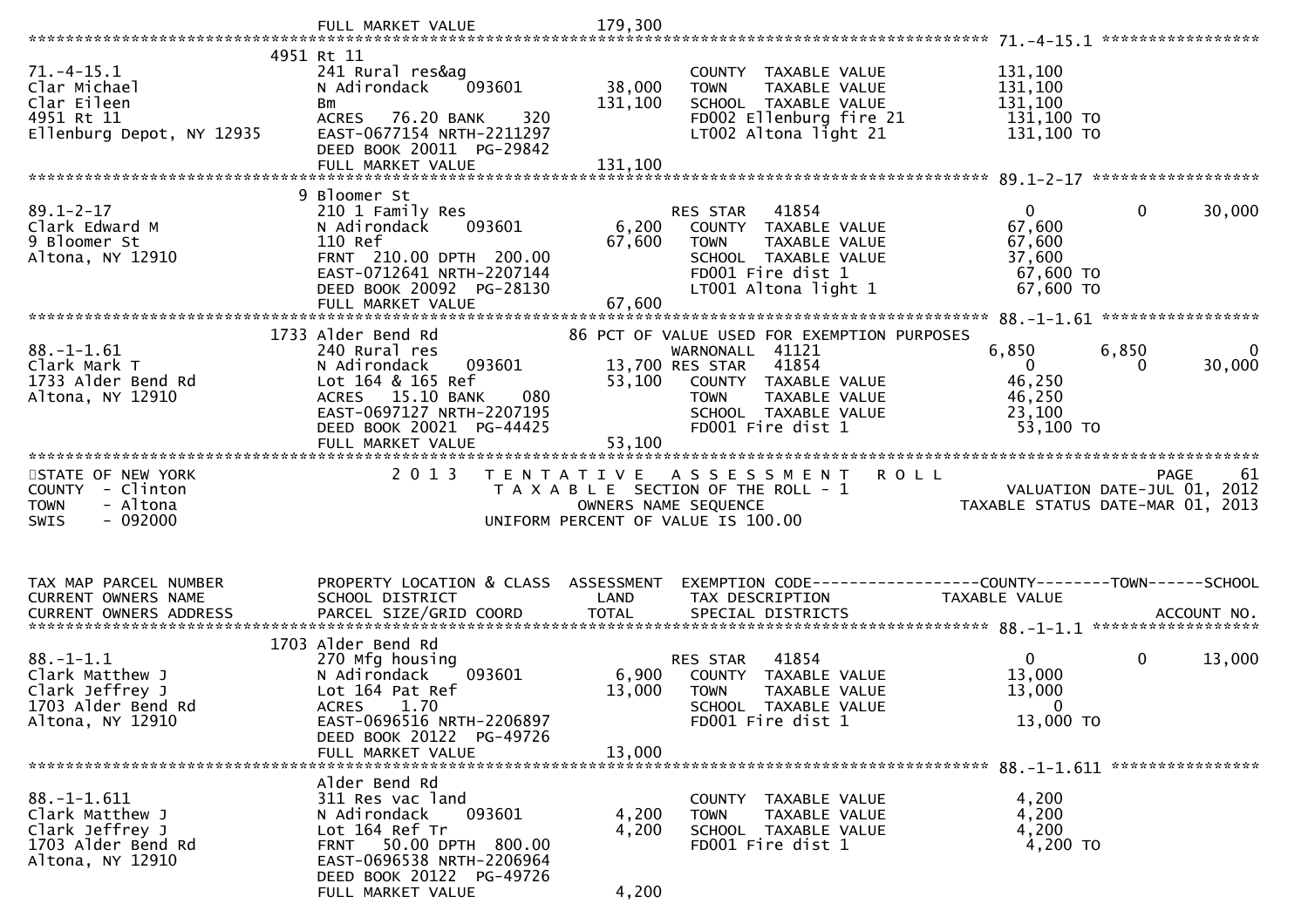|                                                                                                                                                                 |                                                                                                                                                                                                   |                           |                                                                                                                        | 150.-3-6 *********************                                                 |        |
|-----------------------------------------------------------------------------------------------------------------------------------------------------------------|---------------------------------------------------------------------------------------------------------------------------------------------------------------------------------------------------|---------------------------|------------------------------------------------------------------------------------------------------------------------|--------------------------------------------------------------------------------|--------|
| $150 - 3 - 6$<br>Clausen Edward D<br>Clausen Linda D<br>13 Westwood Dr<br>West Chazy, NY 12992                                                                  | 13 Westwood Dr<br>210 1 Family Res<br>N Adirondack<br>093601<br>Sus Map 20 Pg 28 Lot 6<br>1.38<br><b>ACRES</b><br>EAST-0736733 NRTH-2174971<br>DEED BOOK 20051 PG-88938                           | 9,000<br>88,600           | 41854<br>RES STAR<br>COUNTY TAXABLE VALUE<br>TAXABLE VALUE<br><b>TOWN</b><br>SCHOOL TAXABLE VALUE<br>FD001 Fire dist 1 | $\mathbf 0$<br>$\overline{0}$<br>88,600<br>88,600<br>58,600<br>88,600 TO       | 30,000 |
|                                                                                                                                                                 |                                                                                                                                                                                                   |                           |                                                                                                                        |                                                                                |        |
| $88. - 1 - 10$<br>Cleveland James W<br>Cleveland Susan<br>5034 Military Tpke<br>Altona, NY 12910                                                                | 5034 Military Tpke<br>210 1 Family Res<br>093601<br>N Adirondack<br>158 Ref<br>4.80<br><b>ACRES</b><br>EAST-0700106 NRTH-2202392<br>DEED BOOK 777<br>PG-246<br>FULL MARKET VALUE                  | 8,800<br>97,200<br>97,200 | 41854<br>RES STAR<br>COUNTY TAXABLE VALUE<br><b>TOWN</b><br>TAXABLE VALUE<br>SCHOOL TAXABLE VALUE<br>FD001 Fire dist 1 | $\mathbf 0$<br>$\overline{0}$<br>97,200<br>97,200<br>67,200<br>97,200 TO       | 30,000 |
|                                                                                                                                                                 |                                                                                                                                                                                                   |                           |                                                                                                                        |                                                                                |        |
| $88.14 - 1 - 31$<br>Cleveland James W Sr<br>Cleveland Susan G<br>5034 Military Tpke<br>Altona, NY 12910                                                         | 31 Birch Hill Dr<br>260 Seasonal res<br>N Adirondack<br>093601<br>Lot 31 Stonewall Acres<br>FRNT 132.21 DPTH 123.42<br>EAST-0699689 NRTH-2203866<br>DEED BOOK 20061 PG-99278<br>FULL MARKET VALUE | 4,400<br>9,400<br>9,400   | COUNTY TAXABLE VALUE<br>TAXABLE VALUE<br><b>TOWN</b><br>SCHOOL TAXABLE VALUE<br>FD001 Fire dist 1                      | 9,400<br>9,400<br>9,400<br>$9,400$ TO                                          |        |
|                                                                                                                                                                 |                                                                                                                                                                                                   |                           |                                                                                                                        |                                                                                |        |
| STATE OF NEW YORK<br>COUNTY - Clinton<br>- Altona<br><b>TOWN</b><br>$-092000$<br><b>SWIS</b>                                                                    | 2 0 1 3                                                                                                                                                                                           | OWNERS NAME SEQUENCE      | <b>ROLL</b><br>TENTATIVE ASSESSMENT<br>T A X A B L E SECTION OF THE ROLL - 1<br>UNIFORM PERCENT OF VALUE IS 100.00     | <b>PAGE</b><br>VALUATION DATE-JUL 01, 2012<br>TAXABLE STATUS DATE-MAR 01, 2013 | 62     |
| TAX MAP PARCEL NUMBER<br>CURRENT OWNERS NAME<br>.CURRENT OWNERS ADDRESS PARCEL SIZE/GRID COORD TOTAL SPECIAL DISTRICTS ACCOUNT NO ACCOUNT NO ACCOUNT NO ACCOUNT | PROPERTY LOCATION & CLASS ASSESSMENT<br>SCHOOL DISTRICT                                                                                                                                           | LAND                      | TAX DESCRIPTION                                                                                                        | TAXABLE VALUE                                                                  |        |
| $88.14 - 1 - 70$<br>Cleveland James W Sr<br>Cleveland Susan G<br>5034 Military Tpke<br>Altona, NY 12910                                                         | 2 Merrywood Dr<br>311 Res vac land<br>N Adirondack<br>093601<br>Stonewall Acres Lot 70<br>80.00 DPTH 120.08<br><b>FRNT</b><br>EAST-0700629 NRTH-2203271<br>DEED BOOK 20011 PG-35364               | 4,200<br>4,200            | COUNTY TAXABLE VALUE<br>TAXABLE VALUE<br><b>TOWN</b><br>SCHOOL TAXABLE VALUE<br>FD001 Fire dist 1                      | 4,200<br>4,200<br>4,200<br>4,200 TO                                            |        |
|                                                                                                                                                                 | FULL MARKET VALUE                                                                                                                                                                                 | 4,200                     |                                                                                                                        |                                                                                |        |
| $88. - 1 - 1.5$<br>Cody Patricia Ann<br>PO Box 292<br>Champlain, NY 12919                                                                                       | Alder Bend Rd<br>311 Res vac land<br>093601<br>N Adirondack<br>Lot 165 Ref Tr<br>FRNT 220.00 DPTH 180.00<br>EAST-0697421 NRTH-2207553<br>DEED BOOK 755<br>PG-158<br>FULL MARKET VALUE             | 6,000<br>6,000<br>6,000   | COUNTY TAXABLE VALUE<br>TAXABLE VALUE<br><b>TOWN</b><br>SCHOOL TAXABLE VALUE<br>FD001 Fire dist 1                      | 6,000<br>6,000<br>6,000<br>6,000 TO                                            |        |
|                                                                                                                                                                 |                                                                                                                                                                                                   |                           |                                                                                                                        |                                                                                |        |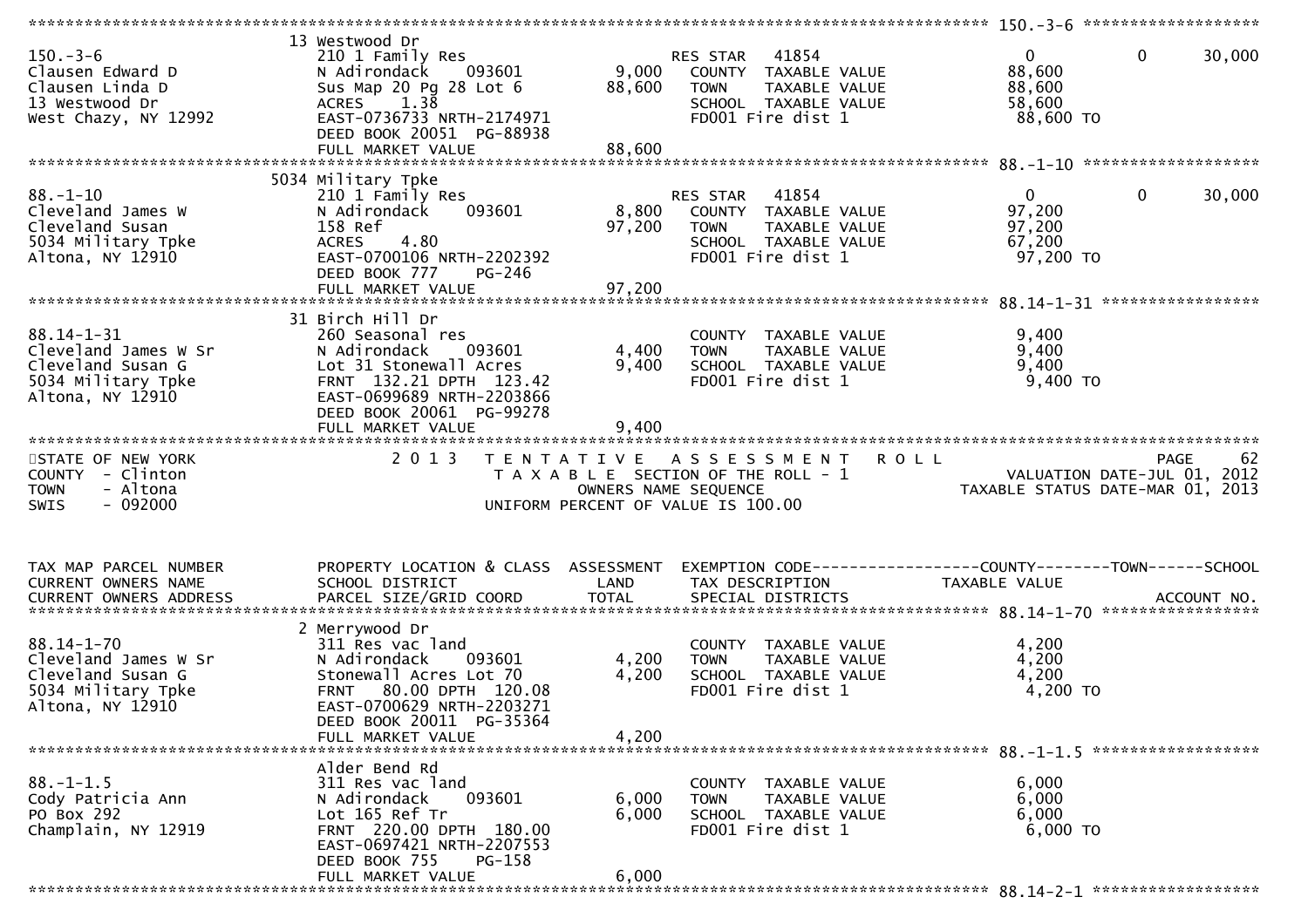| $88.14 - 2 - 1$<br>Coleman David<br>Coleman Debra<br>125 Ross St<br>Chateaugay, QC, Canada<br>J6J2B1 | 15 Pinewood Dr<br>260 Seasonal res<br>093601<br>N Adirondack<br>Stonewall Bk10 Pg123 Lot1<br>FRNT 126.39 DPTH 130.00<br>EAST-0698950 NRTH-2204221<br>DEED BOOK 20092 PG-22630 | 3,600<br>15,900      | COUNTY TAXABLE VALUE<br>TAXABLE VALUE<br><b>TOWN</b><br>SCHOOL TAXABLE VALUE<br>FD001 Fire dist 1 | 15,900<br>15,900<br>15,900<br>15,900 TO                         |                                             |
|------------------------------------------------------------------------------------------------------|-------------------------------------------------------------------------------------------------------------------------------------------------------------------------------|----------------------|---------------------------------------------------------------------------------------------------|-----------------------------------------------------------------|---------------------------------------------|
| $90. -1 - 13.2$<br>Collins Greta A<br>2413 Miner Farm Rd                                             | 2413 Miner Farm Rd<br>210 1 Family Res<br>093601<br>N Adirondack<br>Lot 61 Ref Tr                                                                                             | 8,800<br>58,900      | RES STAR 41854<br>COUNTY TAXABLE VALUE<br><b>TOWN</b><br>TAXABLE VALUE                            | $\mathbf{0}$<br>58,900<br>58,900                                | $\mathbf 0$<br>30,000                       |
| Altona, NY 12918                                                                                     | <b>ACRES</b><br>4.89 BANK<br>080<br>EAST-0728398 NRTH-2207211<br>DEED BOOK 20011 PG-28734                                                                                     |                      | SCHOOL TAXABLE VALUE<br>FD001 Fire dist 1                                                         | 28,900<br>58,900 TO                                             |                                             |
|                                                                                                      |                                                                                                                                                                               |                      |                                                                                                   |                                                                 |                                             |
| $116. - 2 - 8.22$<br>Collins John W<br>Collins Linda M<br>233 6th Ct SW<br>Vero Beach, FL 32962      | Plank Rd<br>910 Priv forest<br>093601<br>N Adirondack<br>Lot 29 State Gore<br>ACRES 74.90<br>EAST-0682080 NRTH-2187480                                                        | 13,900<br>13,900     | COUNTY TAXABLE VALUE<br><b>TOWN</b><br>TAXABLE VALUE<br>SCHOOL TAXABLE VALUE<br>FD001 Fire dist 1 | 13,900<br>13,900<br>13,900<br>13,900 TO                         |                                             |
|                                                                                                      | DEED BOOK 799<br>$PG-123$                                                                                                                                                     |                      |                                                                                                   |                                                                 |                                             |
|                                                                                                      |                                                                                                                                                                               |                      |                                                                                                   |                                                                 |                                             |
| STATE OF NEW YORK                                                                                    | 2 0 1 3                                                                                                                                                                       |                      | TENTATIVE ASSESSMENT ROLL                                                                         |                                                                 | PAGE<br>63                                  |
|                                                                                                      |                                                                                                                                                                               |                      |                                                                                                   |                                                                 |                                             |
| COUNTY - Clinton<br>- Altona<br><b>TOWN</b>                                                          |                                                                                                                                                                               | OWNERS NAME SEQUENCE | T A X A B L E SECTION OF THE ROLL - 1                                                             | VALUATION DATE-JUL 01, 2012<br>TAXABLE STATUS DATE-MAR 01, 2013 |                                             |
| $-092000$<br><b>SWIS</b>                                                                             |                                                                                                                                                                               |                      | UNIFORM PERCENT OF VALUE IS 100.00                                                                |                                                                 |                                             |
|                                                                                                      |                                                                                                                                                                               |                      |                                                                                                   |                                                                 |                                             |
| TAX MAP PARCEL NUMBER                                                                                | PROPERTY LOCATION & CLASS ASSESSMENT                                                                                                                                          |                      | EXEMPTION CODE-----------------COUNTY--------TOWN------SCHOOL                                     |                                                                 |                                             |
| CURRENT OWNERS NAME                                                                                  | SCHOOL DISTRICT                                                                                                                                                               | LAND                 | TAX DESCRIPTION                                                                                   | TAXABLE VALUE                                                   |                                             |
|                                                                                                      | Military Tpke                                                                                                                                                                 |                      |                                                                                                   |                                                                 |                                             |
| $86. - 2 - 8.12$                                                                                     | 321 Abandoned ag                                                                                                                                                              |                      | COUNTY TAXABLE VALUE                                                                              | 18,100                                                          |                                             |
| Collins Lance G<br>Collins Rita R                                                                    | 093601<br>N Adirondack                                                                                                                                                        | 18,100               | <b>TOWN</b><br>TAXABLE VALUE<br>SCHOOL TAXABLE VALUE                                              | 18,100<br>18,100                                                |                                             |
| PO Box 315                                                                                           | Benjamin/wallace Patent<br>ACRES 29.80                                                                                                                                        | 18,100               | FD001 Fire dist 1                                                                                 | 18,100 TO                                                       |                                             |
| Sandy Creek, NY 13145                                                                                | EAST-0680304 NRTH-2203388<br>DEED BOOK 98000 PG-98337                                                                                                                         |                      |                                                                                                   |                                                                 |                                             |
|                                                                                                      | FULL MARKET VALUE                                                                                                                                                             | 18,100               |                                                                                                   |                                                                 |                                             |
|                                                                                                      | 2476 Rand Hill Rd                                                                                                                                                             |                      |                                                                                                   |                                                                 |                                             |
| $132. - 1 - 4.42$                                                                                    | 270 Mfg housing                                                                                                                                                               |                      | WARNONALL<br>41121                                                                                | 5,400                                                           | 5,400<br>0                                  |
| Collins Lincoln J<br>Collins Leda J                                                                  | 093601<br>N Adirondack<br>Lots 39 Duers Patent                                                                                                                                |                      | 9,100 WARCOMALL<br>41131<br>36,000 RES STAR<br>41854                                              | 9,000<br>0                                                      | $\mathbf{0}$<br>9,000<br>30,000<br>$\Omega$ |
| 2476 Rand Hill Rd                                                                                    | 1.10<br><b>ACRES</b>                                                                                                                                                          |                      | TAXABLE VALUE<br><b>COUNTY</b>                                                                    | 21,600                                                          |                                             |
| Altona, NY 12910                                                                                     | EAST-0704773 NRTH-2183985<br>DEED BOOK 20061 PG-98176<br>FULL MARKET VALUE                                                                                                    | 36,000               | <b>TOWN</b><br>TAXABLE VALUE<br>SCHOOL TAXABLE VALUE<br>FD001 Fire dist 1                         | 21,600<br>6,000<br>36,000 TO                                    |                                             |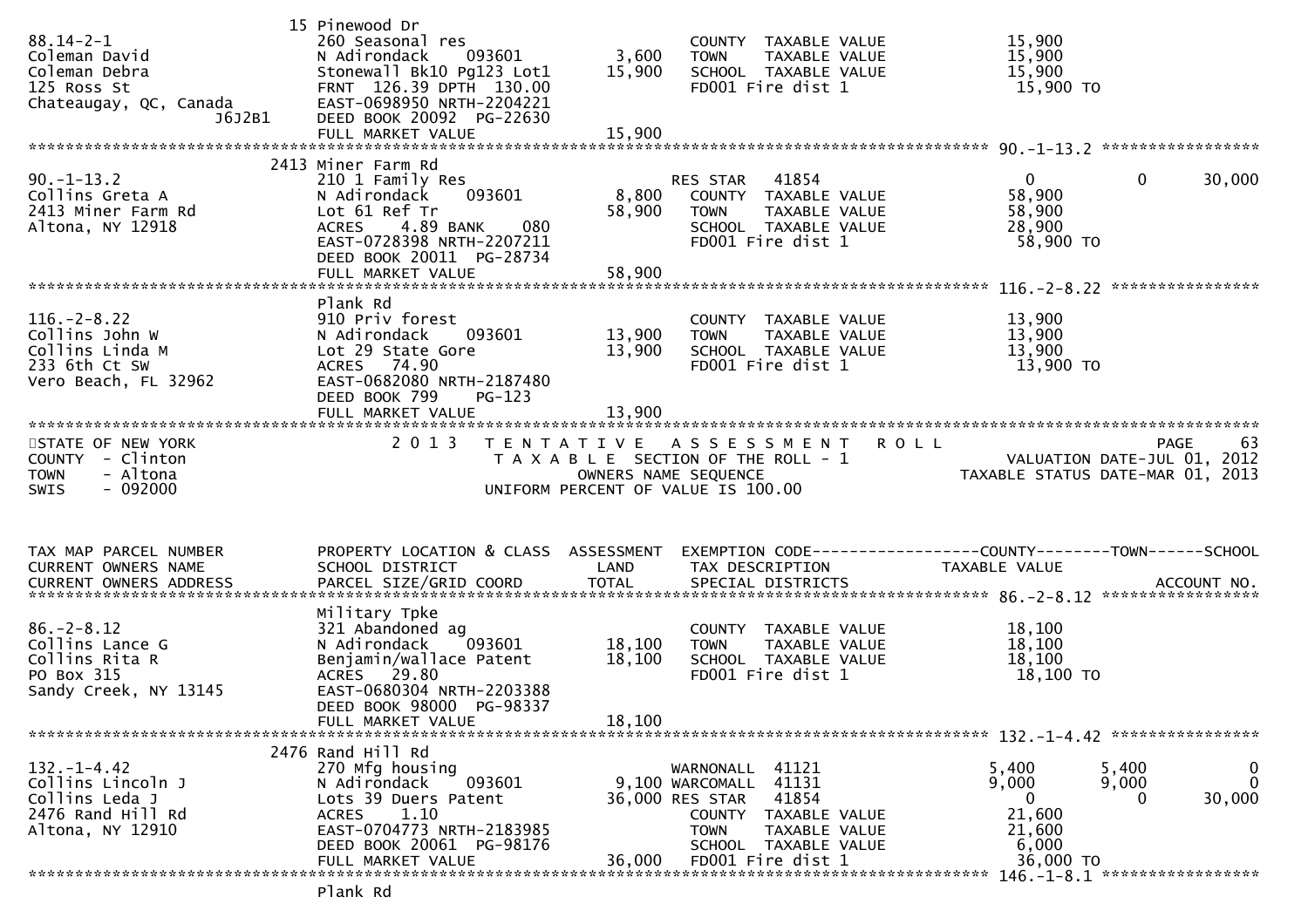| $146. - 1 - 8.1$<br>Collins Marty J<br>123 Clark Rd<br>Peru, NY 12972                                   | 321 Abandoned ag<br>093601<br>N Adirondack<br>49 Sg<br>Title Deed Also 790/184<br>ACRES 23.70<br>EAST-0684276 NRTH-2167039<br>DEED BOOK 20051 PG-83022<br>FULL MARKET VALUE             | 16,300<br>16,300<br>16,300 | COUNTY TAXABLE VALUE<br>TAXABLE VALUE<br><b>TOWN</b><br>SCHOOL TAXABLE VALUE<br>FD001 Fire dist 1                                          | 16,300<br>16,300<br>16,300<br>16,300 TO                                                                            |        |
|---------------------------------------------------------------------------------------------------------|-----------------------------------------------------------------------------------------------------------------------------------------------------------------------------------------|----------------------------|--------------------------------------------------------------------------------------------------------------------------------------------|--------------------------------------------------------------------------------------------------------------------|--------|
|                                                                                                         |                                                                                                                                                                                         |                            |                                                                                                                                            |                                                                                                                    |        |
| $135. -2 - 3.2$<br>Columbe Christopher J<br>c/o Gloria Columbe<br>46 Barnaby Rd<br>West Chazy, NY 12992 | 46 Barnaby Rd<br>210 1 Family Res<br>Beekmantown Cen 092401<br>Lot 147 Duerville Pat<br>ACRES 1.15<br>EAST-0741227 NRTH-2183266<br>DEED BOOK 20061 PG-93886<br>FULL MARKET VALUE        | 9,100<br>75,000<br>75,000  | RES STAR<br>41854<br>COUNTY TAXABLE VALUE<br>TAXABLE VALUE<br><b>TOWN</b><br>SCHOOL TAXABLE VALUE<br>FD001 Fire dist 1                     | $\overline{0}$<br>$\mathbf{0}$<br>75,000<br>75,000<br>45,000<br>75,000 TO                                          | 30,000 |
| $73. - 1 - 20.8$<br>Constabile Nino<br>Constabile Robin<br>153 Barretts Ln<br>W Redding, CT 06896       | Irona Rd<br>321 Abandoned ag<br>093601<br>N Adirondack<br>ACRES 20.80<br>EAST-0702392 NRTH-2214718<br>DEED BOOK 602<br>$PG-523$                                                         | 14,600<br>14,600           | COUNTY TAXABLE VALUE<br>TAXABLE VALUE<br><b>TOWN</b><br>SCHOOL TAXABLE VALUE<br>FD001 Fire dist 1                                          | 14,600<br>14,600<br>14,600<br>14,600 TO                                                                            |        |
| STATE OF NEW YORK<br>COUNTY - Clinton<br>- Altona<br><b>TOWN</b><br>$-092000$<br><b>SWIS</b>            | 2 0 1 3                                                                                                                                                                                 |                            | <b>ROLL</b><br>TENTATIVE ASSESSMENT<br>T A X A B L E SECTION OF THE ROLL - 1<br>OWNERS NAME SEQUENCE<br>UNIFORM PERCENT OF VALUE IS 100.00 | <b>PAGE</b><br>VALUATION DATE-JUL 01, 2012<br>TAXARIF STATIIS DATE-MAP 01 2012<br>TAXABLE STATUS DATE-MAR 01, 2013 | 64     |
|                                                                                                         |                                                                                                                                                                                         |                            |                                                                                                                                            |                                                                                                                    |        |
| TAX MAP PARCEL NUMBER<br>CURRENT OWNERS NAME                                                            | PROPERTY LOCATION & CLASS ASSESSMENT<br>SCHOOL DISTRICT                                                                                                                                 | LAND                       | TAX DESCRIPTION                                                                                                                            | EXEMPTION CODE------------------COUNTY--------TOWN------SCHOOL<br>TAXABLE VALUE                                    |        |
| $75. - 1 - 12.3$<br>Constable Keith<br>Constable Cristine<br>2764 Miner Farm Rd<br>Altona, NY 12910     | 2764/2768 Miner Farm Rd<br>241 Rural res&ag<br>093601<br>N Adirondack<br>Lot 86 Ref Tract<br>ACRES 95.50<br>EAST-0720362 NRTH-2209522<br>DEED BOOK 98001 PG-01456<br>FULL MARKET VALUE  | 39,100<br>92,900<br>92,900 | RES STAR<br>41854<br>COUNTY TAXABLE VALUE<br>TAXABLE VALUE<br>TOWN<br>SCHOOL TAXABLE VALUE<br>FD001 Fire dist 1                            | $\mathbf{0}$<br>$\mathbf 0$<br>92,900<br>92,900<br>62,900<br>92,900 TO                                             | 30,000 |
| $101.-2-6.1$<br>Constantino Gloria<br>PO Box 51<br>Washington, VT 05675                                 | 1298 Plank Rd<br>210 1 Family Res<br>093601<br>N Adirondack<br>$2$ Sg<br>5.00 BANK<br>080<br><b>ACRES</b><br>EAST-0678791 NRTH-2191877<br>DEED BOOK 20011 PG-37854<br>FULL MARKET VALUE | 8,900<br>66,000<br>66,000  | COUNTY TAXABLE VALUE<br><b>TOWN</b><br>TAXABLE VALUE<br>SCHOOL TAXABLE VALUE<br>FD001 Fire dist 1                                          | 66,000<br>66,000<br>66,000<br>66,000 TO                                                                            |        |
|                                                                                                         | 614-618 Irona Rd                                                                                                                                                                        |                            |                                                                                                                                            |                                                                                                                    |        |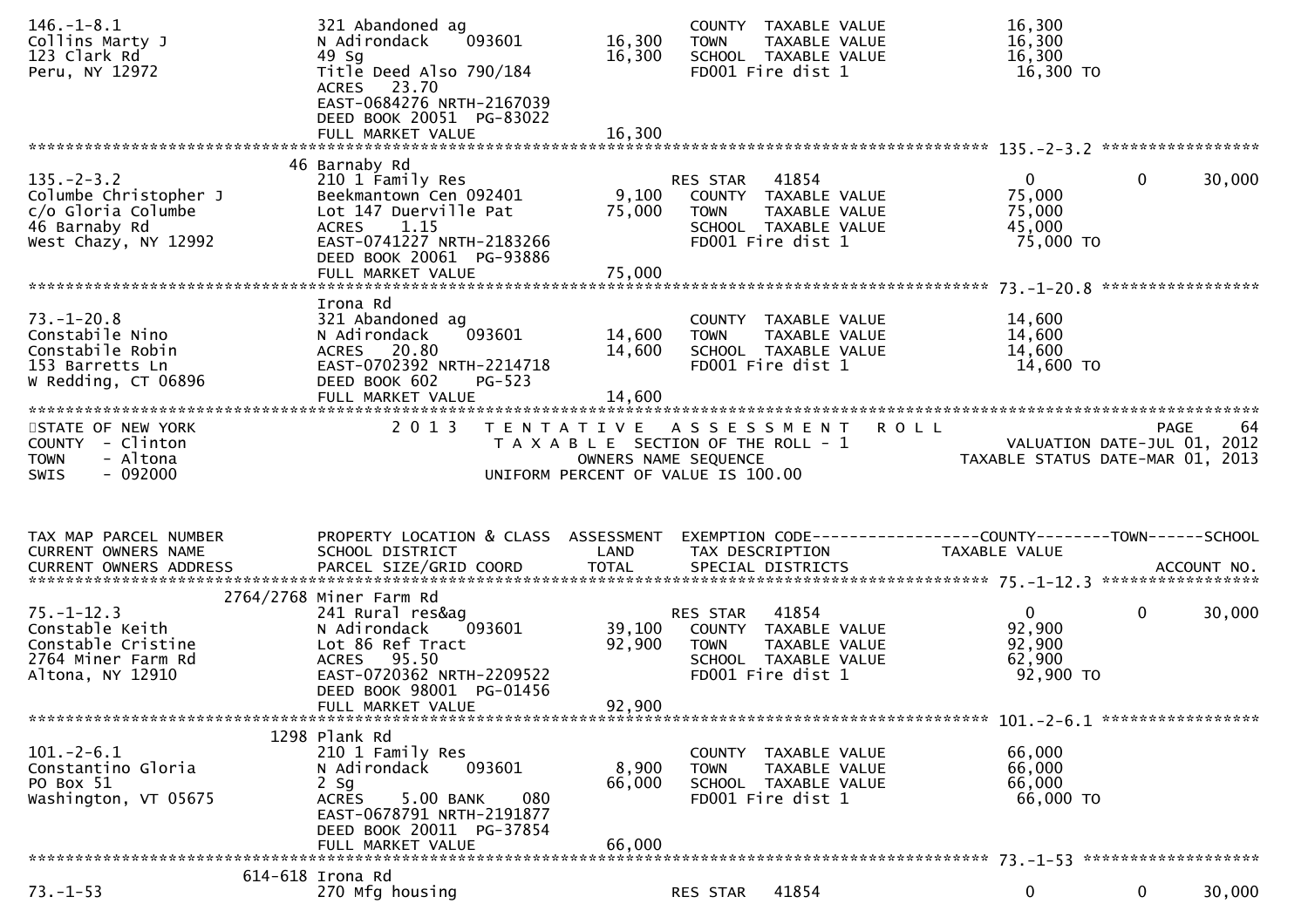| Cook Mathew R<br>Cook Shawntel L<br>618 Irona Rd<br>Altona, NY 12910                         | N Adirondack<br>093601<br>Lot 166 Ref Tr<br>7.60<br><b>ACRES</b><br>EAST-0696285 NRTH-2213273<br>DEED BOOK 20072 PG-3790<br>FULL MARKET VALUE                                                                     | 10,500<br>30,800<br>30,800 | COUNTY TAXABLE VALUE<br>TAXABLE VALUE<br><b>TOWN</b><br>SCHOOL TAXABLE VALUE<br>FD001 Fire dist 1                                           | 30,800<br>30,800<br>800<br>30,800 TO                                                                  |
|----------------------------------------------------------------------------------------------|-------------------------------------------------------------------------------------------------------------------------------------------------------------------------------------------------------------------|----------------------------|---------------------------------------------------------------------------------------------------------------------------------------------|-------------------------------------------------------------------------------------------------------|
|                                                                                              |                                                                                                                                                                                                                   |                            |                                                                                                                                             |                                                                                                       |
| $89 - 3 - 4$<br>Cook Nancy L<br>9 old State Rd<br>Altona, NY 12910                           | 9 old State Rd<br>270 Mfg housing<br>093601<br>N Adirondack<br>Lot 110 Pat Ref<br>FRNT 104.50 DPTH 79.50<br>EAST-0714114 NRTH-2207045<br>DEED BOOK 20051 PG-87251<br>FULL MARKET VALUE                            | 4,000<br>21,000<br>21,000  | RES STAR 41854<br>COUNTY TAXABLE VALUE<br>TAXABLE VALUE<br><b>TOWN</b><br>SCHOOL TAXABLE VALUE<br>FD001 Fire dist 1<br>LT001 Altona light 1 | $\mathbf{0}$<br>21,000<br>0<br>21,000<br>21,000<br>$\overline{\phantom{0}}$<br>21,000 TO<br>21,000 TO |
|                                                                                              |                                                                                                                                                                                                                   |                            |                                                                                                                                             |                                                                                                       |
| $118. - 1 - 17.92$<br>Cook Robert<br>2621 Rand Hill Rd<br>Altona, NY 12910-1719              | 2621 Rand Hill Rd<br>210 1 Family Res<br>N Adirondack<br>093601<br>Lot 17 Duers Patent<br>2.00 BANK<br>080<br><b>ACRES</b><br>EAST-0703628 NRTH-2186771<br>DEED BOOK 20061 PG-95802                               | 7,100<br>103,700           | RES STAR 41854<br>COUNTY TAXABLE VALUE<br><b>TOWN</b><br>TAXABLE VALUE<br>SCHOOL TAXABLE VALUE<br>FD001 Fire dist 1                         | $\mathbf{0}$<br>$\mathbf{0}$<br>30,000<br>103,700<br>103,700<br>73,700<br>103,700 TO                  |
|                                                                                              |                                                                                                                                                                                                                   |                            |                                                                                                                                             |                                                                                                       |
| STATE OF NEW YORK<br>COUNTY - Clinton<br>- Altona<br><b>TOWN</b>                             | 2 0 1 3                                                                                                                                                                                                           | OWNERS NAME SEQUENCE       | TENTATIVE ASSESSMENT ROLL<br>T A X A B L E SECTION OF THE ROLL - 1                                                                          | <b>PAGE</b><br>65<br>PAGE 65<br>VALUATION DATE-JUL 01, 2012<br>TAXABLE STATUS DATE-MAR 01, 2013       |
| $-092000$<br>SWIS                                                                            |                                                                                                                                                                                                                   |                            | UNIFORM PERCENT OF VALUE IS 100.00                                                                                                          |                                                                                                       |
| TAX MAP PARCEL NUMBER<br>CURRENT OWNERS NAME                                                 | PROPERTY LOCATION & CLASS ASSESSMENT<br>SCHOOL DISTRICT                                                                                                                                                           | LAND                       | TAX DESCRIPTION                                                                                                                             | EXEMPTION CODE-----------------COUNTY--------TOWN------SCHOOL<br>TAXABLE VALUE                        |
| $74. - 1 - 33$<br>Cook Robert L<br>Gardner Nancy E<br>3032 Miner Farm Rd<br>Altona, NY 12910 | 3032 Miner Farm Rd<br>210 1 Family Res<br>093601<br>N Adirondack<br>110 Ref<br>Also Deed 571-238<br>1.90 BANK<br><b>ACRES</b><br>080<br>EAST-0713375 NRTH-2207463<br>DEED BOOK 20072 PG-2331<br>FULL MARKET VALUE | 7,000<br>61,000<br>61,000  | COUNTY TAXABLE VALUE<br>TAXABLE VALUE<br><b>TOWN</b><br>SCHOOL TAXABLE VALUE<br>FD001 Fire dist 1<br>LT001 Altona light 1                   | 61,000<br>61,000<br>61,000<br>61,000 TO<br>$61,000$ TO                                                |
|                                                                                              |                                                                                                                                                                                                                   |                            |                                                                                                                                             |                                                                                                       |
| 88.14-1-11<br>Cooke Joyce M<br>45 Valois Bay<br>Point Claire QC, Canada<br>H9R4B5            | 63 Merrywood Dr<br>260 Seasonal res<br>N Adirondack<br>093601<br>Stonewall Acres Lot 11<br>FRNT 139.07 DPTH 119.57<br>EAST-0699175 NRTH-2203760<br>DEED BOOK 808<br>$PG-300$                                      | 5,000<br>17,000            | COUNTY TAXABLE VALUE<br>TAXABLE VALUE<br><b>TOWN</b><br>SCHOOL TAXABLE VALUE<br>FD001 Fire dist 1                                           | 17,000<br>17,000<br>17,000<br>17,000 TO                                                               |
|                                                                                              | FULL MARKET VALUE<br>Station St                                                                                                                                                                                   | 17,000                     |                                                                                                                                             |                                                                                                       |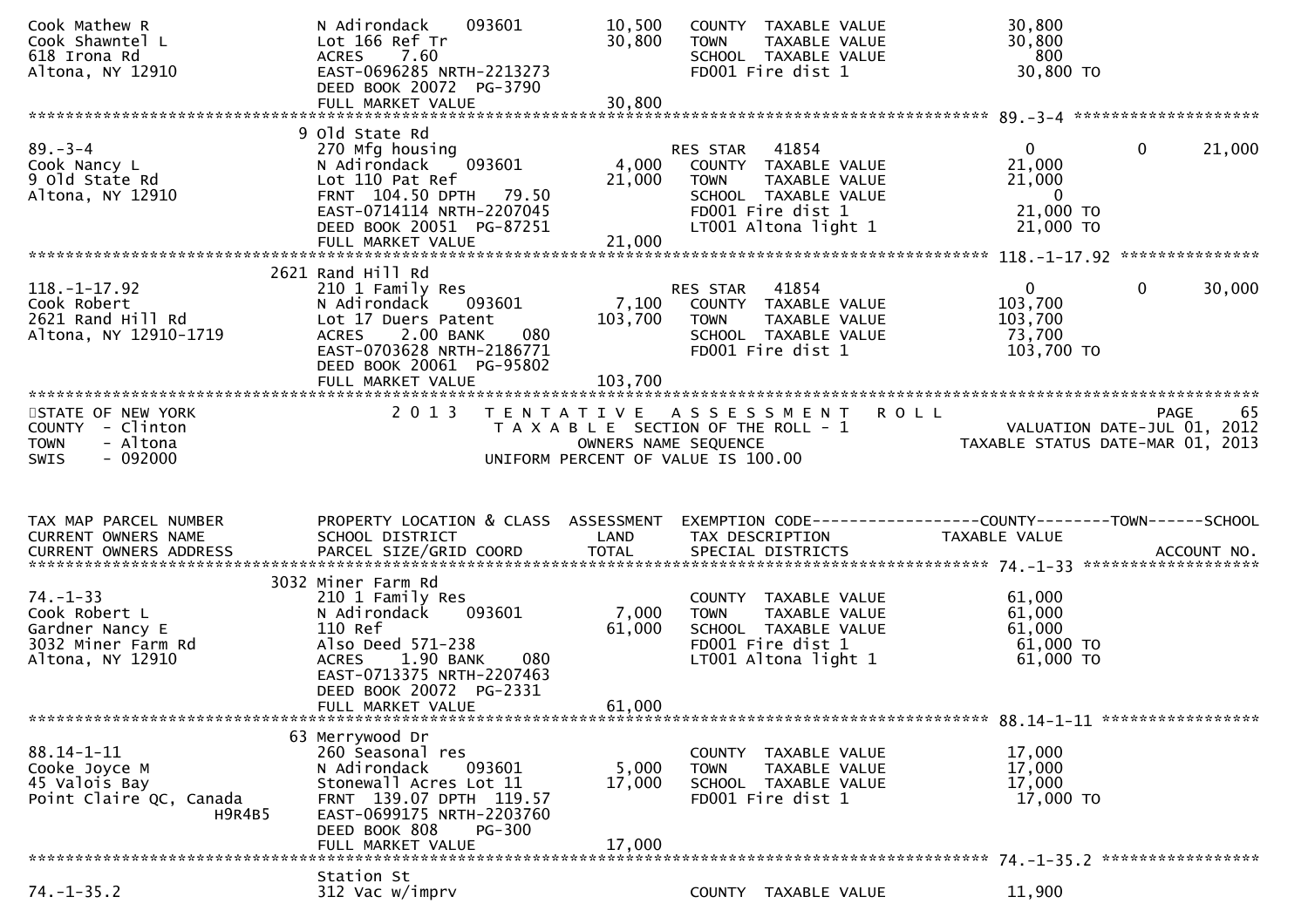| Coolidge Loyola<br>6908 Star Rd<br>Ellenburg Center, NY 12934                              | 093601<br>N Adirondack<br>Lot 111 Ref Tr<br>FRNT 150.00 DPTH 175.00<br>EAST-0712072 NRTH-2209210<br>DEED BOOK 620<br>PG-542                                                                | 6,000<br>11,900           | TAXABLE VALUE<br><b>TOWN</b><br>SCHOOL TAXABLE VALUE<br>FD001 Fire dist 1<br>LT001 Altona light 1                                              | 11,900<br>11,900<br>11,900 TO<br>11,900 TO                                       |                          |
|--------------------------------------------------------------------------------------------|--------------------------------------------------------------------------------------------------------------------------------------------------------------------------------------------|---------------------------|------------------------------------------------------------------------------------------------------------------------------------------------|----------------------------------------------------------------------------------|--------------------------|
|                                                                                            |                                                                                                                                                                                            |                           |                                                                                                                                                |                                                                                  |                          |
| $148. - 2 - 13.4$<br>Corey James C<br>43 Trudo Rd<br>Altona, NY 12910                      | 43 Trudo Rd<br>210 1 Family Res<br>093601<br>N Adirondack<br>Lot 49 Duer<br>320<br><b>ACRES</b><br>7.50 BANK<br>EAST-0712322 NRTH-2172699<br>DEED BOOK 20082 PG-18281<br>FULL MARKET VALUE | 60,000<br>60,000          | RES STAR 41854<br>12,300 LIM INC DI 41932<br>COUNTY TAXABLE VALUE<br><b>TOWN</b><br>TAXABLE VALUE<br>SCHOOL TAXABLE VALUE<br>FD001 Fire dist 1 | $\bf{0}$<br>0<br>28,500<br>$\Omega$<br>31,500<br>60,000<br>30,000<br>$60,000$ TO | 30,000<br>$\overline{0}$ |
|                                                                                            | Helens Way                                                                                                                                                                                 |                           |                                                                                                                                                |                                                                                  |                          |
| $73. - 3 - 3.2$<br>Corning Aimee<br>Corning Carl<br>545 Morton Ave<br>Asheboro, NC 27205   | $314$ Rural vac<10<br>093601<br>N Adirondack<br>Lot 166 Ref Tr<br>5.00<br><b>ACRES</b><br>EAST-0696122 NRTH-2214323<br>DEED BOOK 20082 PG-17731<br>FULL MARKET VALUE                       | 8,900<br>8,900<br>8,900   | COUNTY TAXABLE VALUE<br>TAXABLE VALUE<br><b>TOWN</b><br>SCHOOL TAXABLE VALUE<br>FD001 Fire dist 1                                              | 8,900<br>8,900<br>8,900<br>$8,900$ TO                                            |                          |
|                                                                                            |                                                                                                                                                                                            |                           |                                                                                                                                                |                                                                                  |                          |
| STATE OF NEW YORK<br>COUNTY - Clinton<br><b>TOWN</b><br>- Altona<br>$-092000$<br>SWIS      | 2 0 1 3                                                                                                                                                                                    | OWNERS NAME SEQUENCE      | TENTATIVE ASSESSMENT<br><b>ROLL</b><br>T A X A B L E SECTION OF THE ROLL - 1<br>UNIFORM PERCENT OF VALUE IS 100.00                             | <b>PAGE</b><br>VALUATION DATE-JUL 01, 2012<br>TAXABLE STATUS DATE-MAR 01, 2013   | 66                       |
|                                                                                            |                                                                                                                                                                                            |                           |                                                                                                                                                |                                                                                  |                          |
| TAX MAP PARCEL NUMBER<br>CURRENT OWNERS NAME<br>CURRENT OWNERS ADDRESS                     | PROPERTY LOCATION & CLASS ASSESSMENT<br>SCHOOL DISTRICT                                                                                                                                    | LAND                      | TAX DESCRIPTION                                                                                                                                | TAXABLE VALUE                                                                    |                          |
| 73. – 3–3.11<br>Corning Carl J<br>Corning Aimee S<br>545 Morton Ave<br>Asheboro, NC 27205  | Helens Way<br>$314$ Rural vac<10<br>093601<br>N Adirondack<br>Lot 166 Ref Tr<br>2.80<br><b>ACRES</b><br>EAST-0695828 NRTH-2214231<br>DEED BOOK 20051 PG-86803<br>FULL MARKET VALUE         | 7,600<br>7,600<br>7,600   | COUNTY TAXABLE VALUE<br><b>TOWN</b><br>TAXABLE VALUE<br>SCHOOL TAXABLE VALUE<br>FD001 Fire dist 1                                              | 7,600<br>7,600<br>7,600<br>7,600 TO                                              |                          |
|                                                                                            |                                                                                                                                                                                            |                           |                                                                                                                                                |                                                                                  |                          |
| $73. - 3 - 5$<br>Corning Carl J<br>Corning Aimee S<br>545 Morton Ave<br>Asheboro, NC 27205 | 94 Helens Way<br>260 Seasonal res<br>N Adirondack<br>093601<br>166 Ref<br>2.20<br><b>ACRES</b><br>EAST-0695796 NRTH-2214682<br>DEED BOOK 20051 PG-86803<br>FULL MARKET VALUE               | 7,200<br>14,000<br>14,000 | COUNTY<br>TAXABLE VALUE<br>TAXABLE VALUE<br><b>TOWN</b><br>SCHOOL TAXABLE VALUE<br>FD001 Fire dist 1                                           | 14,000<br>14,000<br>14,000<br>14,000 TO                                          |                          |
|                                                                                            | Military Tpke                                                                                                                                                                              |                           |                                                                                                                                                |                                                                                  |                          |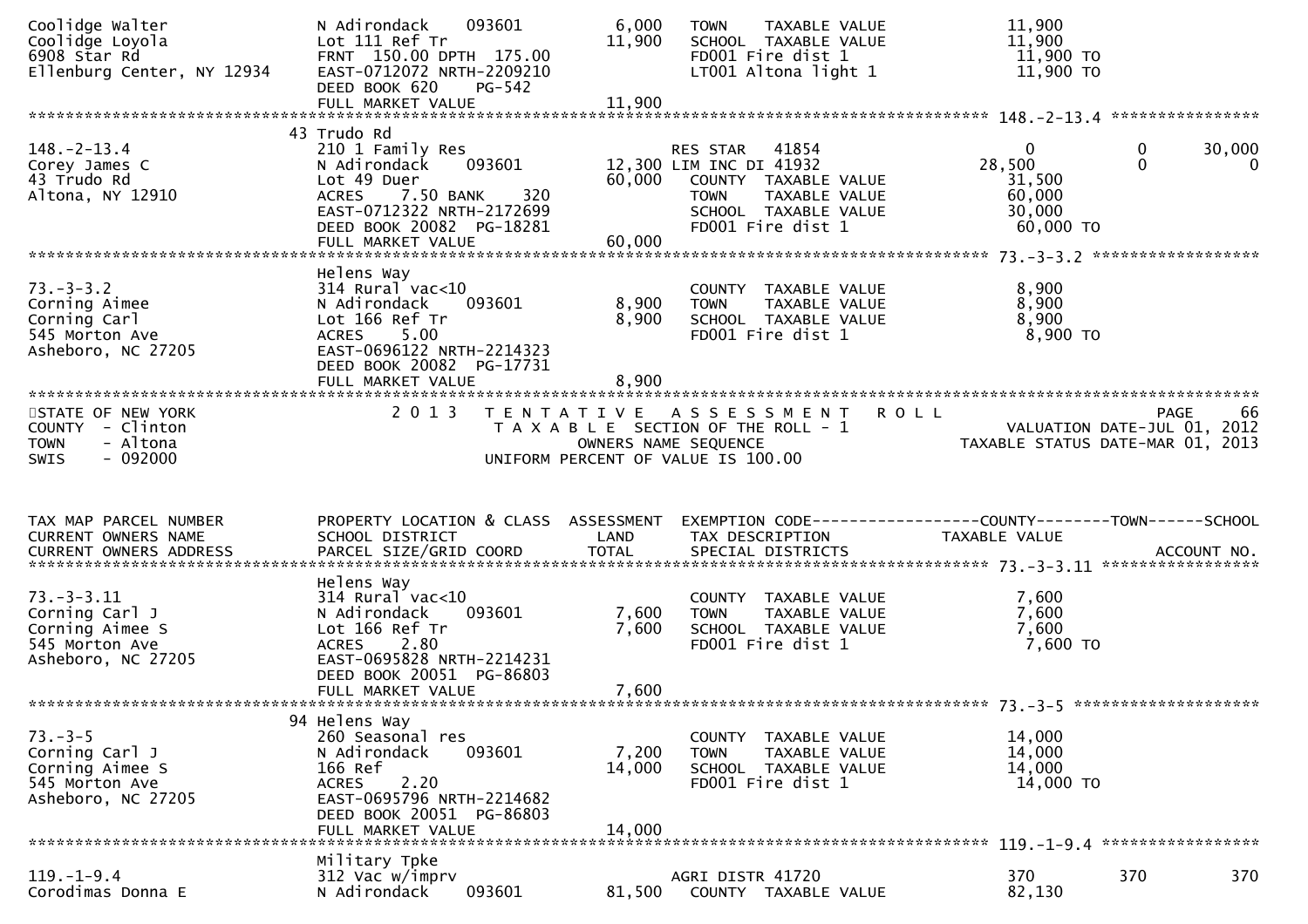| 1239 County Rte 3<br>Hammond, NY 13646<br>MAY BE SUBJECT TO PAYMENT                          | Lot 95 Duers Pat<br>ACRES 247.40<br>EAST-0719107 NRTH-2186521<br>DEED BOOK 20122 PG-45941                                                                         | 82,500           | TAXABLE VALUE<br><b>TOWN</b><br>SCHOOL TAXABLE VALUE<br>FD001 Fire dist 1                                                                             | 82,130<br>82,130<br>82,500 TO                                                  |                                           |
|----------------------------------------------------------------------------------------------|-------------------------------------------------------------------------------------------------------------------------------------------------------------------|------------------|-------------------------------------------------------------------------------------------------------------------------------------------------------|--------------------------------------------------------------------------------|-------------------------------------------|
|                                                                                              |                                                                                                                                                                   |                  |                                                                                                                                                       |                                                                                |                                           |
| $89. - 1 - 4$<br>Corron Donald D<br>Corron Gail P<br>425 Devils Den Rd                       | 425 Devils Den Rd<br>210 1 Family Res<br>093601<br>N Adirondack<br>131 Duer<br><b>ACRES</b><br>2.20                                                               | 84,000           | 99 PCT OF VALUE USED FOR EXEMPTION PURPOSES<br>WARNONALL 41121<br>7,200 SR STAR<br>41834<br>COUNTY TAXABLE VALUE<br>TAXABLE VALUE<br><b>TOWN</b>      | 12,474<br>$\mathbf{0}$<br>71,526<br>71,526                                     | 12,474<br>0<br>63,300<br>0                |
| Altona, NY 12910                                                                             | EAST-0710754 NRTH-2205679<br>DEED BOOK 958<br>PG-109                                                                                                              |                  | SCHOOL TAXABLE VALUE<br>FD001 Fire dist 1                                                                                                             | 20,700<br>84,000 TO                                                            |                                           |
| $89.1 - 3 - 31$<br>Corron Donald D<br>Corron Robert H<br>PO Box 102<br>Altona, NY 12910      | 444/442 Devils Den Rd<br>270 Mfg housing<br>093601<br>N Adirondack<br>110 Ref<br>FRNT 115.00 DPTH 132.00<br>EAST-0711048 NRTH-2205973<br>DEED BOOK 20072 PG-10280 | 5,200<br>24,000  | 41854<br><b>RES STAR</b><br>COUNTY TAXABLE VALUE<br>TAXABLE VALUE<br><b>TOWN</b><br>SCHOOL TAXABLE VALUE<br>FD001 Fire dist 1<br>LT001 Altona light 1 | $\overline{0}$<br>24,000<br>24,000<br>$\overline{0}$<br>24,000 TO<br>24,000 TO | $\mathbf{0}$<br>24,000                    |
|                                                                                              |                                                                                                                                                                   |                  |                                                                                                                                                       |                                                                                |                                           |
| STATE OF NEW YORK<br>COUNTY - Clinton<br>- Altona<br><b>TOWN</b><br>$-092000$<br><b>SWIS</b> | 2 0 1 3                                                                                                                                                           |                  | TENTATIVE ASSESSMENT<br>T A X A B L E SECTION OF THE ROLL - 1<br>OWNERS NAME SEQUENCE<br>UNIFORM PERCENT OF VALUE IS 100.00                           | <b>ROLL</b><br>TAXABLE STATUS DATE-MAR 01, 2013                                | PAGE<br>67<br>VALUATION DATE-JUL 01, 2012 |
|                                                                                              |                                                                                                                                                                   |                  |                                                                                                                                                       |                                                                                |                                           |
| TAX MAP PARCEL NUMBER<br>CURRENT OWNERS NAME                                                 | PROPERTY LOCATION & CLASS ASSESSMENT<br>SCHOOL DISTRICT                                                                                                           | LAND             | EXEMPTION CODE------------------COUNTY--------TOWN------SCHOOL<br>TAX DESCRIPTION                                                                     | TAXABLE VALUE                                                                  |                                           |
| $91. - 1 - 6.11$<br>Corrow Patrick S<br>2181 Miner Farm Rd<br>Altona, NY 12910               | Miner Farm Rd<br>321 Abandoned ag<br>Northeastern Cl 092801<br>ACRES 11.00<br>EAST-0734320 NRTH-2207926<br>DEED BOOK 20062 PG-1329                                | 13,300<br>13,300 | COUNTY TAXABLE VALUE<br>TAXABLE VALUE<br><b>TOWN</b><br>SCHOOL TAXABLE VALUE<br>FD001 Fire dist 1                                                     | 13,300<br>13,300<br>13,300<br>13,300 TO                                        |                                           |
|                                                                                              |                                                                                                                                                                   |                  |                                                                                                                                                       |                                                                                |                                           |
| $91. - 1 - 6.14$<br>Corrow Patrick S<br>2181 Miner Farm Rd<br>Altona, NY 12910               | 2181 Miner Farm Rd<br>210 1 Family Res<br>093601<br>N Adirondack<br>6.50<br><b>ACRES</b><br>EAST-0733964 NRTH-2207236<br>DEED BOOK 20062 PG-1329                  | 9,800<br>89,700  | 41854<br><b>RES STAR</b><br>COUNTY TAXABLE VALUE<br>TAXABLE VALUE<br>TOWN<br>SCHOOL TAXABLE VALUE<br>FD001 Fire dist 1                                | 0<br>89,700<br>89,700<br>59,700<br>89,700 TO                                   | 0<br>30,000                               |
|                                                                                              | FULL MARKET VALUE                                                                                                                                                 | 89,700           |                                                                                                                                                       |                                                                                |                                           |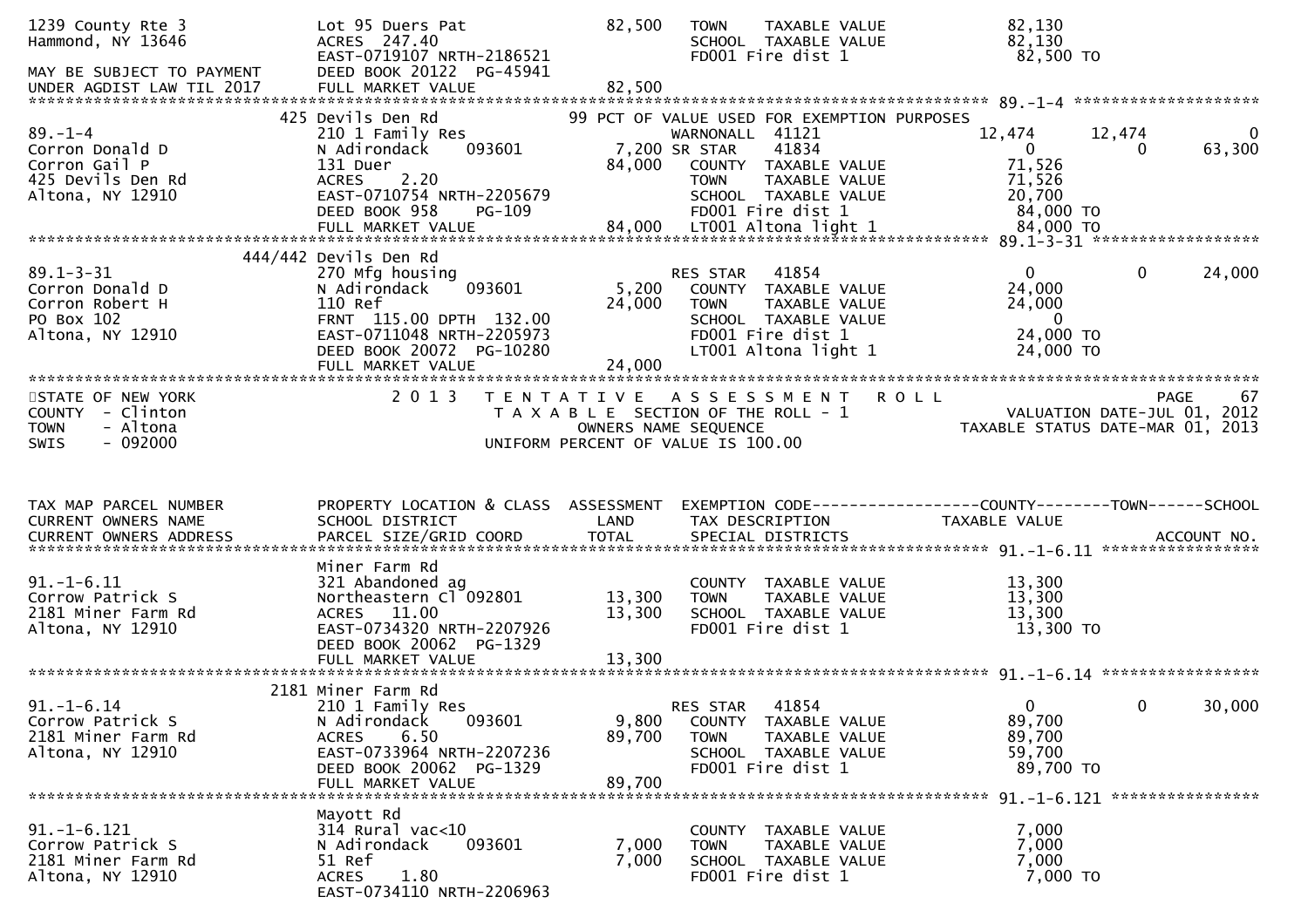|                                                                                                       | DEED BOOK 20062 PG-1329<br>FULL MARKET VALUE                                                                                                                                     | 7,000                        |                                                                                                                                                       |                                                               |                                                                               |
|-------------------------------------------------------------------------------------------------------|----------------------------------------------------------------------------------------------------------------------------------------------------------------------------------|------------------------------|-------------------------------------------------------------------------------------------------------------------------------------------------------|---------------------------------------------------------------|-------------------------------------------------------------------------------|
|                                                                                                       |                                                                                                                                                                                  |                              |                                                                                                                                                       |                                                               |                                                                               |
| $89 - 3 - 14$<br>Coryea Michael<br>Coryea Patty                                                       | 3 Brunell Rd<br>270 Mfg housing<br>093601<br>N Adirondack<br>110 Ref                                                                                                             | 6,500<br>18,000              | 41854<br><b>RES STAR</b><br>COUNTY TAXABLE VALUE<br><b>TOWN</b><br>TAXABLE VALUE                                                                      | 0<br>18,000<br>18,000                                         | $\mathbf{0}$<br>18,000                                                        |
| 3 Brunell Rd<br>Altona, NY 12910                                                                      | 1.20<br><b>ACRES</b><br>EAST-0714075 NRTH-2204085<br>DEED BOOK 1022<br>PG-81                                                                                                     |                              | SCHOOL TAXABLE VALUE<br>FD001 Fire dist 1                                                                                                             | $\bf{0}$<br>18,000 TO                                         |                                                                               |
|                                                                                                       | FULL MARKET VALUE                                                                                                                                                                | 18,000                       |                                                                                                                                                       |                                                               |                                                                               |
| $135. - 2 - 30.2$<br>Cote Gregg G<br>Cote Dawana<br>343 Recore Rd<br>West Chazy, NY 12992             | Recore Rd<br>312 Vac w/imprv<br>Beekmantown Cen 092401<br>Lot 143-146 Duer<br><b>ACRES</b><br>1.90<br>EAST-0739331 NRTH-2179943<br>DEED BOOK 985<br>$PG-94$<br>FULL MARKET VALUE | 9,500<br>34,500<br>34,500    | COUNTY TAXABLE VALUE<br><b>TOWN</b><br>TAXABLE VALUE<br>SCHOOL TAXABLE VALUE<br>FD001 Fire dist 1                                                     | 34,500<br>34,500<br>34,500<br>34,500 TO                       |                                                                               |
|                                                                                                       |                                                                                                                                                                                  |                              |                                                                                                                                                       |                                                               |                                                                               |
| STATE OF NEW YORK<br>COUNTY - Clinton<br>- Altona<br><b>TOWN</b><br>$-092000$<br>SWIS                 | 2 0 1 3                                                                                                                                                                          | T E N T A T I V E            | A S S E S S M E N T<br>T A X A B L E SECTION OF THE ROLL - 1<br>OWNERS NAME SEQUENCE<br>UNIFORM PERCENT OF VALUE IS 100.00                            | <b>ROLL</b>                                                   | PAGE<br>68<br>VALUATION DATE-JUL 01, 2012<br>TAXABLE STATUS DATE-MAR 01, 2013 |
| TAX MAP PARCEL NUMBER                                                                                 | PROPERTY LOCATION & CLASS ASSESSMENT                                                                                                                                             |                              |                                                                                                                                                       | EXEMPTION CODE-----------------COUNTY--------TOWN------SCHOOL |                                                                               |
| CURRENT OWNERS NAME                                                                                   | SCHOOL DISTRICT                                                                                                                                                                  | LAND                         | TAX DESCRIPTION                                                                                                                                       | TAXABLE VALUE                                                 |                                                                               |
|                                                                                                       | 343 Recore Rd                                                                                                                                                                    |                              |                                                                                                                                                       |                                                               |                                                                               |
| $135. - 2 - 31$<br>Cote Gregg George<br>Cote Dawana<br>343 Recore Rd<br>West Chazy, NY 12992          | 240 Rural res<br>Beekmantown Cen 092401<br>Lot 143 Duers<br>ACRES 14.20<br>EAST-0738833 NRTH-2180186<br>DEED BOOK 701<br>$PG-20$<br>FULL MARKET VALUE                            | 14,800<br>105,000<br>105,000 | RES STAR<br>41854<br>COUNTY TAXABLE VALUE<br><b>TOWN</b><br>TAXABLE VALUE<br>SCHOOL TAXABLE VALUE<br>FD001 Fire dist 1                                | $\mathbf{0}$<br>105,000<br>105,000<br>75,000<br>105,000 TO    | $\mathbf 0$<br>30,000                                                         |
|                                                                                                       |                                                                                                                                                                                  |                              |                                                                                                                                                       |                                                               |                                                                               |
| $118. - 1 - 16$<br>Coty Michael R<br>Coty Doreen C<br>2679 Rand Hill Rd<br>Altona, NY 12910           | 2679 Rand Hill Rd<br>210 1 Family Res<br>N Adirondack<br>093601<br>16 Duer<br>1.00 BANK<br><b>ACRES</b><br>850<br>EAST-0703398 NRTH-2188235<br>DEED BOOK 702<br><b>PG-189</b>    | 6,500<br>87,800              | RES STAR<br>41854<br>COUNTY TAXABLE VALUE<br><b>TOWN</b><br>TAXABLE VALUE<br>SCHOOL TAXABLE VALUE<br>FD001 Fire dist 1                                | 0 <sup>1</sup><br>87,800<br>87,800<br>57,800<br>87,800 TO     | $\mathbf 0$<br>30,000                                                         |
|                                                                                                       | FULL MARKET VALUE                                                                                                                                                                | 87,800                       |                                                                                                                                                       |                                                               |                                                                               |
|                                                                                                       | 70 Bloomer St                                                                                                                                                                    |                              |                                                                                                                                                       |                                                               |                                                                               |
| $89.1 - 3 - 23$<br>Coty Raymond W<br>Coty Catherine<br>70 Bloomer St<br>PO Box 28<br>Altona, NY 12910 | 210 1 Family Res<br>093601<br>N Adirondack<br>110 Ref<br>FRNT 75.00 DPTH 213.00<br>EAST-0711239 NRTH-2206909<br>DEED BOOK 605<br>PG-137                                          | 47,100                       | AGED COUN 41802<br>41834<br>5,100 SR STAR<br>COUNTY TAXABLE VALUE<br><b>TOWN</b><br><b>TAXABLE VALUE</b><br>SCHOOL TAXABLE VALUE<br>FD001 Fire dist 1 | 18,840<br>0<br>28,260<br>47,100<br>$\bf{0}$<br>47,100 TO      | $\mathbf{0}$<br>$\bf{0}$<br>47,100<br>$\mathbf 0$                             |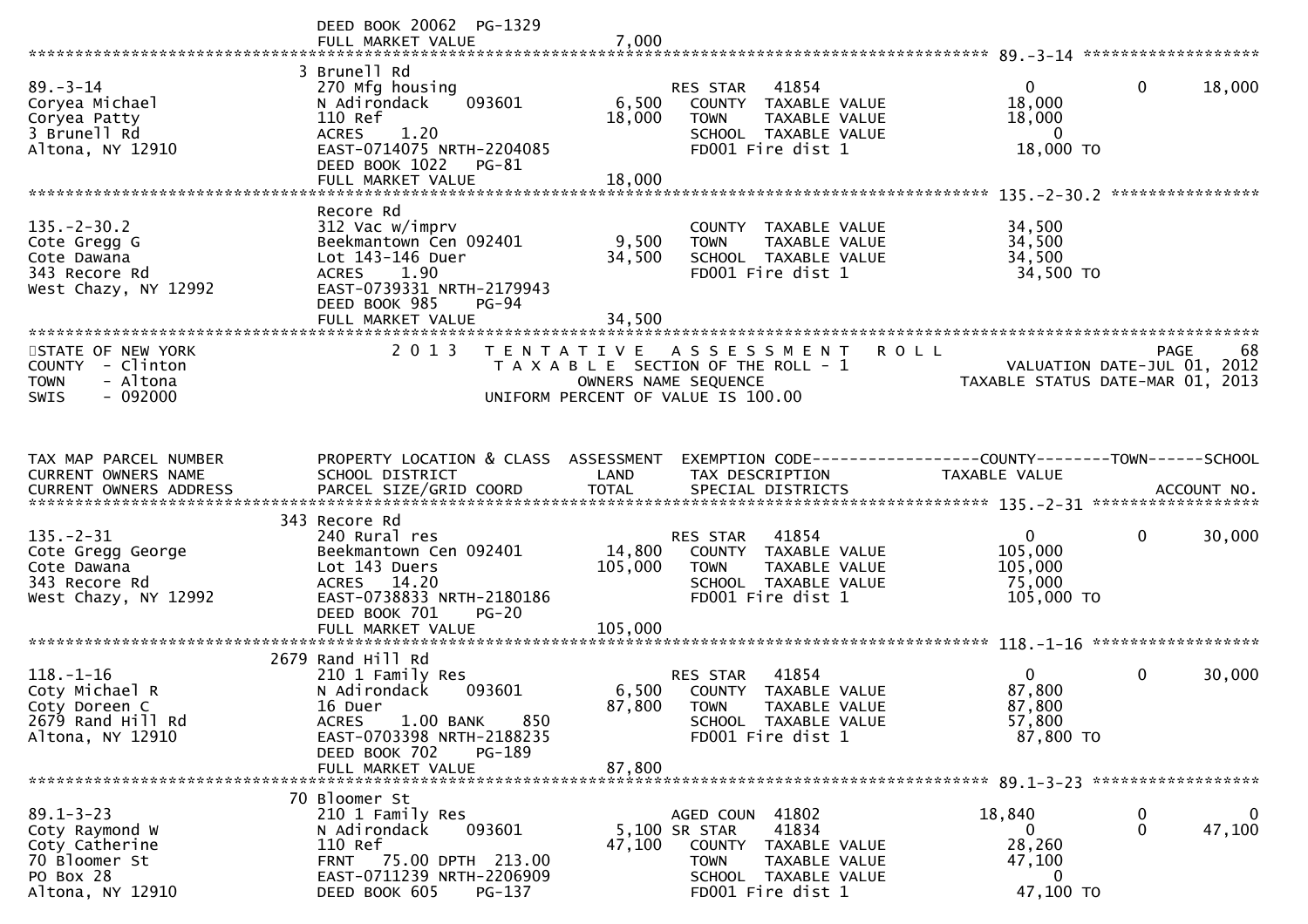|                                                                   | Bloomer St                                                                             |                |                                                                                                   |                                                                                                          |
|-------------------------------------------------------------------|----------------------------------------------------------------------------------------|----------------|---------------------------------------------------------------------------------------------------|----------------------------------------------------------------------------------------------------------|
| $89.1 - 3 - 22.2$<br>Coty Ricky L<br>Coty Nancy L<br>43 O'Neil Rd | $314$ Rural vac<10<br>N Adirondack<br>093601<br>Lot 110 Ref Tr<br>1.82<br><b>ACRES</b> | 7,000<br>7,000 | COUNTY TAXABLE VALUE<br>TAXABLE VALUE<br><b>TOWN</b><br>SCHOOL TAXABLE VALUE<br>FD001 Fire dist 1 | 7,000<br>7,000<br>7,000<br>7,000 TO                                                                      |
| West Chazy, NY 12992                                              | EAST-0711439 NRTH-2206933<br>DEED BOOK 20021 PG-48722                                  |                | LT001 Altona light 1                                                                              | $7,000$ TO                                                                                               |
|                                                                   |                                                                                        |                |                                                                                                   |                                                                                                          |
|                                                                   | 107 Pinewood Dr                                                                        |                |                                                                                                   |                                                                                                          |
| $88.14 - 2 - 54$<br>County of Clinton                             | 311 Res vac land<br>N Adirondack<br>093601                                             | 4,100          | COUNTY TAXABLE VALUE<br>TAXABLE VALUE<br><b>TOWN</b>                                              | 4,100<br>4,100                                                                                           |
| 137 Margaret St                                                   | Sub Bk 10 Pg 123 Lot 54                                                                | 4,100          | SCHOOL TAXABLE VALUE                                                                              | 4,100                                                                                                    |
| Plattsburgh, NY 12901                                             | FRNT 60.00 DPTH 165.13<br>EAST-0698959 NRTH-2204878<br>DEED BOOK 20122 PG-46701        |                | FD001 Fire dist 1                                                                                 | 4,100 TO                                                                                                 |
|                                                                   | FULL MARKET VALUE<br>***************************                                       | 4,100          |                                                                                                   |                                                                                                          |
| STATE OF NEW YORK                                                 | 2 0 1 3                                                                                |                | TENTATIVE ASSESSMENT                                                                              | 69<br><b>ROLL</b><br><b>PAGE</b>                                                                         |
| COUNTY - Clinton                                                  |                                                                                        |                | T A X A B L E SECTION OF THE ROLL - 1                                                             | VALUATION DATE-JUL 01, 2012                                                                              |
| - Altona<br><b>TOWN</b>                                           |                                                                                        |                | OWNERS NAME SEQUENCE                                                                              | TAXABLE STATUS DATE-MAR 01, 2013                                                                         |
| $-092000$<br>SWIS                                                 |                                                                                        |                | UNIFORM PERCENT OF VALUE IS 100.00                                                                |                                                                                                          |
|                                                                   |                                                                                        |                |                                                                                                   |                                                                                                          |
|                                                                   |                                                                                        |                |                                                                                                   |                                                                                                          |
| TAX MAP PARCEL NUMBER<br>CURRENT OWNERS NAME                      | PROPERTY LOCATION & CLASS ASSESSMENT<br>SCHOOL DISTRICT                                | LAND           | TAX DESCRIPTION                                                                                   | EXEMPTION CODE------------------COUNTY--------TOWN------SCHOOL<br>TAXABLE VALUE                          |
|                                                                   |                                                                                        |                |                                                                                                   |                                                                                                          |
|                                                                   |                                                                                        |                |                                                                                                   |                                                                                                          |
|                                                                   |                                                                                        |                |                                                                                                   | CURRENT OWNERS ADDRESS PARCEL SIZE/GRID COORD TOTAL SPECIAL DISTRICTS (2011) 10. ACCOUNT NO. ACCOUNT NO. |
|                                                                   | Alder Bend Rd                                                                          |                |                                                                                                   |                                                                                                          |
| $102. - 1 - 15$                                                   | 321 Abandoned ag                                                                       |                | CO TAXSALE 33201                                                                                  | 32,700<br>32,700<br>0                                                                                    |
| County of Clinton                                                 | 093601<br>N Adirondack                                                                 | 32,700         | COUNTY TAXABLE VALUE<br><b>TOWN</b>                                                               | 0<br>$\Omega$                                                                                            |
| 137 Margaret St<br>Plattsburgh, NY 12901                          | Lot 187 Ref Tr<br>ACRES 87.00                                                          | 32,700         | TAXABLE VALUE<br>SCHOOL TAXABLE VALUE                                                             | 32,700                                                                                                   |
|                                                                   | EAST-0690635 NRTH-2195149                                                              |                | FD001 Fire dist 1                                                                                 | 0 <sub>T</sub>                                                                                           |
|                                                                   | DEED BOOK 20102 PG-31628                                                               |                | 32,700 EX                                                                                         |                                                                                                          |
|                                                                   | FULL MARKET VALUE                                                                      | 32,700         |                                                                                                   |                                                                                                          |
|                                                                   | Devils Den Rd                                                                          |                |                                                                                                   |                                                                                                          |
| $103.-1-8.1$                                                      | 321 Abandoned ag                                                                       |                | CO TAXSALE 33201                                                                                  | 33,200<br>33,200<br>0                                                                                    |
| County of Clinton                                                 | N Adirondack<br>093601                                                                 | 33,200         | COUNTY TAXABLE VALUE                                                                              | 0                                                                                                        |
| 137 Margaret St<br>Plattsburgh, NY 12901                          | Lot 132 Duer<br>ACRES 12.00                                                            | 33,200         | <b>TOWN</b><br>TAXABLE VALUE<br>SCHOOL TAXABLE VALUE                                              | 33,200                                                                                                   |
|                                                                   | EAST-0707296 NRTH-2199328                                                              |                | FD001 Fire dist 1                                                                                 | $0$ TO                                                                                                   |
|                                                                   | DEED BOOK 20102 PG-31629                                                               |                | 33,200 EX                                                                                         |                                                                                                          |
|                                                                   | FULL MARKET VALUE                                                                      | 33,200         |                                                                                                   |                                                                                                          |
|                                                                   | Devils Den Rd                                                                          |                |                                                                                                   |                                                                                                          |
| $103. -1 - 8.2$                                                   | $314$ Rural vac<10                                                                     |                | CO TAXSALE 33201                                                                                  | $\mathbf 0$<br>6,600<br>6,600                                                                            |
| County of Clinton                                                 | 093601<br>N Adirondack                                                                 | 6,600          | COUNTY TAXABLE VALUE                                                                              | 0<br>∩                                                                                                   |
| 137 Margaret St<br>Plattsburgh, NY 12901                          | Lot 132 Duers<br>1.90<br><b>ACRES</b>                                                  | 6,600          | <b>TOWN</b><br>TAXABLE VALUE<br>SCHOOL TAXABLE VALUE                                              | 6,600                                                                                                    |
|                                                                   | EAST-0708014 NRTH-2200668                                                              |                | FD001 Fire dist 1                                                                                 | 0 <sub>T</sub>                                                                                           |
|                                                                   | DEED BOOK 20102 PG-31629<br>FULL MARKET VALUE                                          | 6,600          | 6,600 EX                                                                                          |                                                                                                          |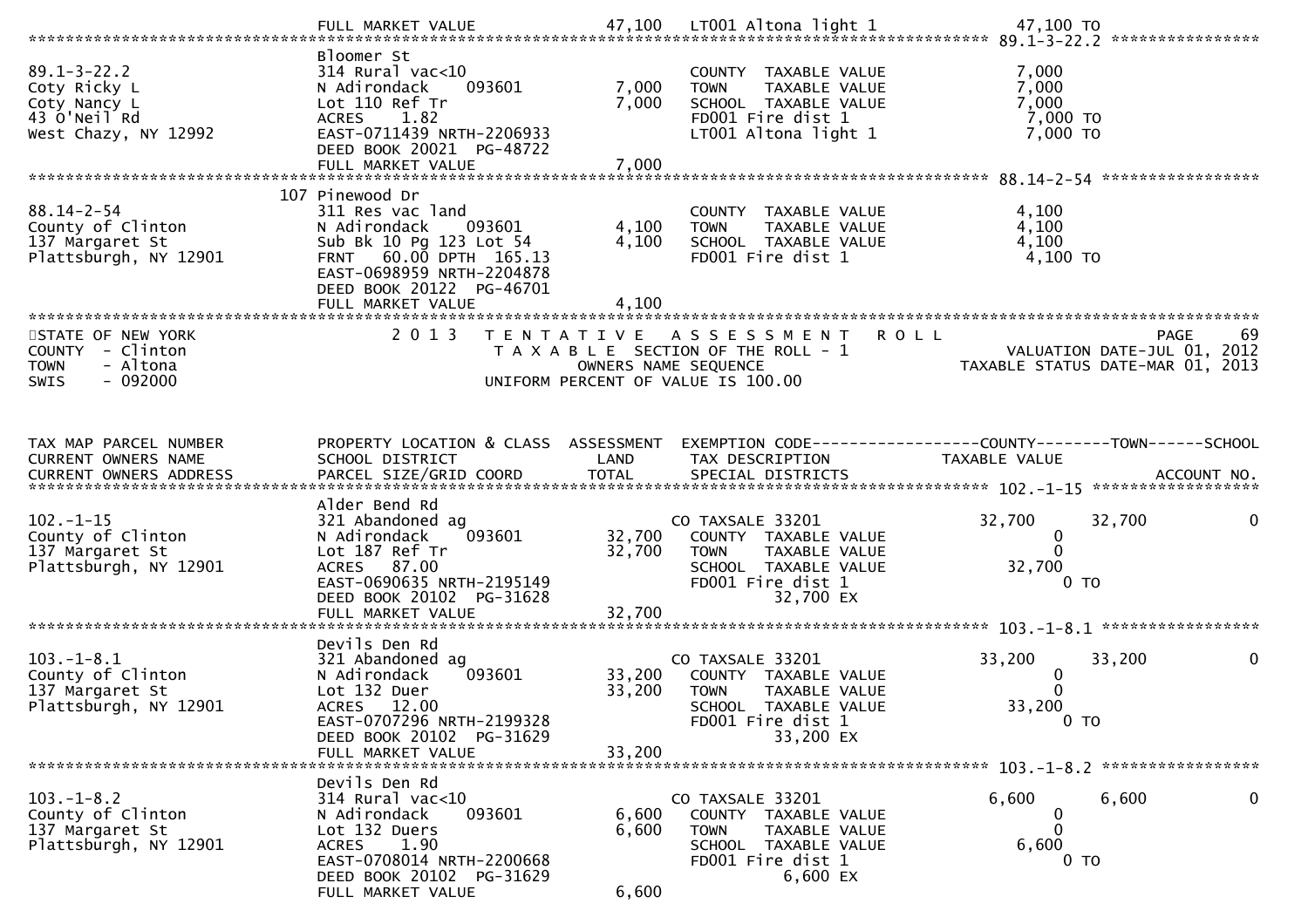|                                                                                   | **********************                                                                                                                                              |                            |                                                                                                                                     | ***************** 103.-1-15 ******************                                  |             |
|-----------------------------------------------------------------------------------|---------------------------------------------------------------------------------------------------------------------------------------------------------------------|----------------------------|-------------------------------------------------------------------------------------------------------------------------------------|---------------------------------------------------------------------------------|-------------|
| $103 - 1 - 15$<br>County of Clinton<br>137 Margaret St<br>Plattsburgh, NY 12901   | Military Tpke<br>321 Abandoned ag<br>N Adirondack<br>093601<br>134 Ref<br>ACRES 71.70<br>EAST-0706400 NRTH-2195971<br>DEED BOOK 20102 PG-31629<br>FULL MARKET VALUE | 23,500<br>23,500<br>23,500 | CO TAXSALE 33201<br>COUNTY TAXABLE VALUE<br><b>TOWN</b><br>TAXABLE VALUE<br>SCHOOL TAXABLE VALUE<br>FD001 Fire dist 1<br>23,500 EX  | 23,500<br>23,500<br>$\mathbf 0$<br>$\Omega$<br>23,500<br>0 <sub>T</sub>         |             |
|                                                                                   |                                                                                                                                                                     |                            |                                                                                                                                     |                                                                                 |             |
| $103. -1 - 16.3$<br>County of Clinton<br>137 Margaret St<br>Plattsburgh, NY 12901 | 4735/4809 Military Tpke<br>240 Rural res<br>093601<br>N Adirondack<br>Lot 134 Ref Tract<br>ACRES 151.20<br>EAST-0704525 NRTH-2196594<br>DEED BOOK 20102 PG-31629    | 62,500<br>423,100          | CO TAXSALE 33201<br>COUNTY TAXABLE VALUE<br><b>TOWN</b><br>TAXABLE VALUE<br>SCHOOL TAXABLE VALUE<br>FD001 Fire dist 1<br>423,100 EX | 423,100<br>423,100<br>$\bf{0}$<br>423,100<br>0 TO                               |             |
| STATE OF NEW YORK<br>COUNTY - Clinton                                             | 2 0 1 3                                                                                                                                                             |                            | TENTATIVE ASSESSMENT<br>T A X A B L E SECTION OF THE ROLL - 1                                                                       | <b>ROLL</b><br><b>PAGE</b>                                                      | 70          |
| - Altona<br><b>TOWN</b><br>$-092000$<br><b>SWIS</b>                               |                                                                                                                                                                     |                            | OWNERS NAME SEQUENCE<br>UNIFORM PERCENT OF VALUE IS 100.00                                                                          | VALUATION DATE-JUL 01, 2012<br>TAXABLE STATUS DATE-MAR 01, 2013                 |             |
| TAX MAP PARCEL NUMBER<br>CURRENT OWNERS NAME                                      | PROPERTY LOCATION & CLASS ASSESSMENT<br>SCHOOL DISTRICT                                                                                                             | LAND                       | TAX DESCRIPTION                                                                                                                     | EXEMPTION CODE------------------COUNTY--------TOWN------SCHOOL<br>TAXABLE VALUE |             |
| $103. - 1 - 17$<br>County of Clinton<br>137 Margaret St<br>Plattsburgh, NY 12901  | Rabideau Rd<br>321 Abandoned ag<br>093601<br>N Adirondack<br>158 Ref Tr<br>ACRES 39.30<br>EAST-0702031 NRTH-2198716<br>DEED BOOK 20102 PG-31629                     | 20,200<br>20,200           | CO TAXSALE 33201<br>COUNTY TAXABLE VALUE<br><b>TOWN</b><br>TAXABLE VALUE<br>SCHOOL TAXABLE VALUE<br>FD001 Fire dist 1<br>20,200 EX  | 20,200<br>20,200<br>$\mathbf 0$<br>$\Omega$<br>20,200<br>0 <sub>T</sub>         | 0           |
|                                                                                   | FULL MARKET VALUE                                                                                                                                                   | 20,200                     |                                                                                                                                     |                                                                                 |             |
|                                                                                   | 4824 Military Tpke                                                                                                                                                  |                            |                                                                                                                                     |                                                                                 |             |
| $103. - 1 - 18$<br>County of Clinton<br>137 Margaret St<br>Plattsburgh, NY 12901  | 240 Rural res<br>093601<br>N Adirondack<br>135 Ref<br>ACRES 251.80<br>EAST-0704073 NRTH-2199016<br>DEED BOOK 20102 PG-31629                                         | 94,000<br>414,100          | CO TAXSALE 33201<br>COUNTY TAXABLE VALUE<br><b>TOWN</b><br>TAXABLE VALUE<br>SCHOOL TAXABLE VALUE<br>FD001 Fire dist 1<br>414,100 EX | 414,100<br>414,100<br>$\bf{0}$<br>414,100<br>0 <sub>T</sub>                     |             |
|                                                                                   | FULL MARKET VALUE                                                                                                                                                   | 414,100                    |                                                                                                                                     |                                                                                 |             |
|                                                                                   | 1037/1065 Alder Bend Rd                                                                                                                                             |                            |                                                                                                                                     |                                                                                 |             |
| $117. - 1 - 5.1$<br>County of Clinton<br>137 Margaret St<br>Plattsburgh, NY 12901 | 112 Dairy farm<br>093601<br>N Adirondack<br>187 Ref<br>ACRES 474.70<br>EAST-0692304 NRTH-2190800<br>DEED BOOK 20112 PG-39190                                        | 118,700<br>265,000         | CO TAXSALE 33201<br>COUNTY TAXABLE VALUE<br><b>TOWN</b><br>TAXABLE VALUE<br>SCHOOL TAXABLE VALUE<br>FD001 Fire dist 1<br>265,000 EX | 265,000<br>265,000<br>0<br>265,000<br>0 <sub>T</sub>                            | $\mathbf 0$ |
|                                                                                   | FULL MARKET VALUE                                                                                                                                                   | 265,000                    |                                                                                                                                     |                                                                                 |             |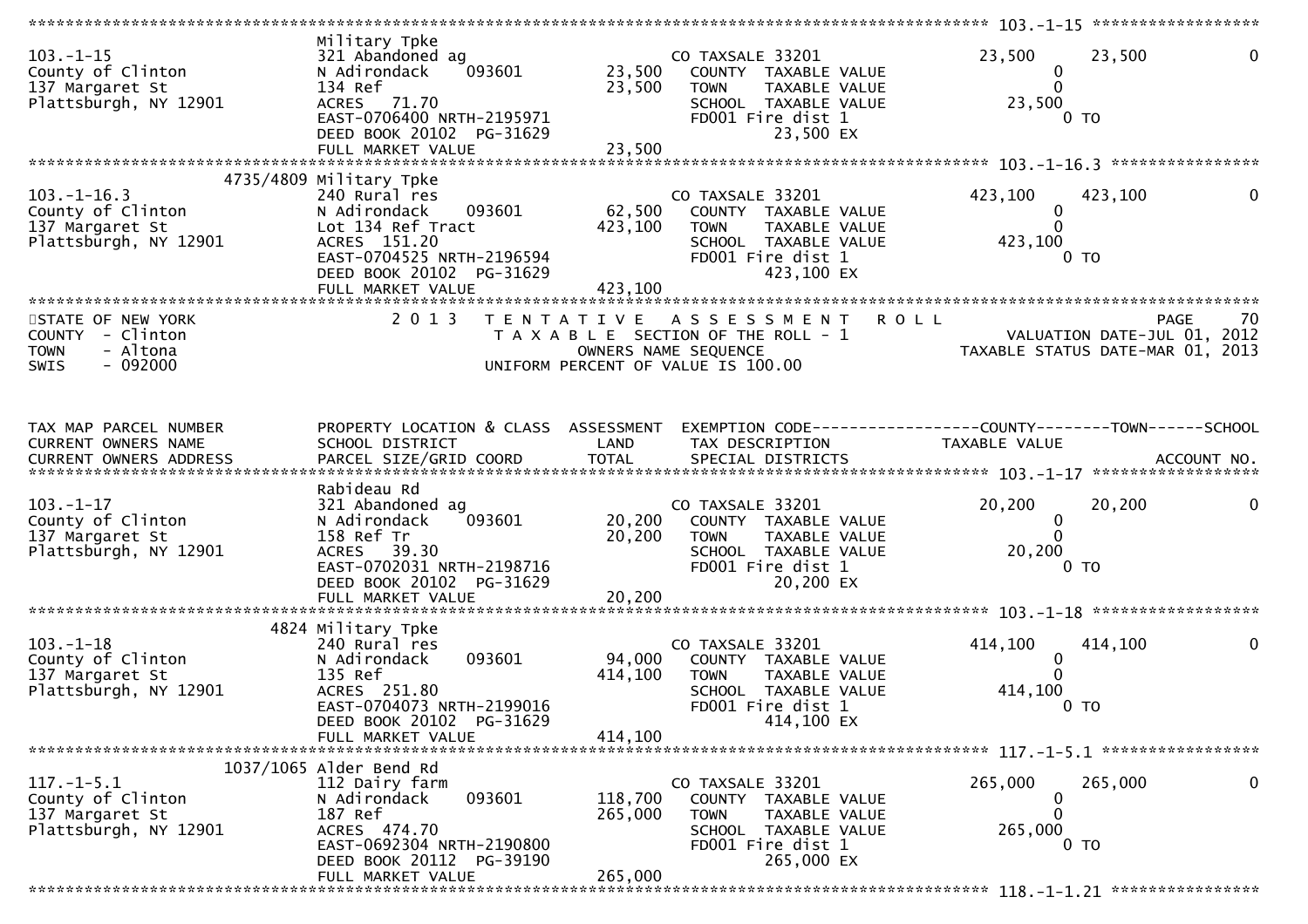| $118. - 1 - 1.21$<br>County of Clinton<br>137 Margaret St<br>Plattsburgh, NY 12901 | Lash Rd<br>105 Vac farmland<br>093601<br>N Adirondack<br>14 Duer<br>ACRES 72.70<br>EAST-0698282 NRTH-2192873<br>DEED BOOK 20112 PG-39190<br>FULL MARKET VALUE          | 50,600<br>50,600<br>50,600 | CO TAXSALE 33201<br>COUNTY TAXABLE VALUE<br>TAXABLE VALUE<br><b>TOWN</b><br>SCHOOL TAXABLE VALUE<br>FD001 Fire dist 1<br>50,600 EX        | 50,600<br>$\bf{0}$<br>$\Omega$<br>50,600<br>0 TO              | 50,600<br>$\Omega$               |
|------------------------------------------------------------------------------------|------------------------------------------------------------------------------------------------------------------------------------------------------------------------|----------------------------|-------------------------------------------------------------------------------------------------------------------------------------------|---------------------------------------------------------------|----------------------------------|
|                                                                                    | Lash Rd                                                                                                                                                                |                            |                                                                                                                                           |                                                               |                                  |
| $118. - 1 - 2$<br>County of Clinton<br>137 Margaret St<br>Plattsburgh, NY 12901    | 321 Abandoned ag<br>093601<br>N Adirondack<br>14 Duer<br>ACRES 224.20<br>EAST-0697457 NRTH-2191107<br>DEED BOOK 20102 PG-31629<br>FULL MARKET VALUE                    | 78,800<br>78,800<br>78,800 | CO TAXSALE 33201<br>COUNTY TAXABLE VALUE<br><b>TOWN</b><br>TAXABLE VALUE<br>SCHOOL TAXABLE VALUE<br>FD001 Fire dist 1<br>78,800 EX        | 78,800<br>$\mathbf 0$<br>$\mathbf{0}$<br>78,800<br>0 TO       | 78,800<br>0                      |
| STATE OF NEW YORK                                                                  | 2 0 1 3                                                                                                                                                                |                            | TENTATIVE ASSESSMENT                                                                                                                      | <b>ROLL</b>                                                   | <b>PAGE</b><br>71                |
| COUNTY - Clinton<br>- Altona<br><b>TOWN</b><br>$-092000$<br><b>SWIS</b>            |                                                                                                                                                                        |                            | T A X A B L E SECTION OF THE ROLL - 1<br>OWNERS NAME SEQUENCE<br>UNIFORM PERCENT OF VALUE IS 100.00                                       | VALUATION DATE-JUL 01, 2012                                   | TAXABLE STATUS DATE-MAR 01, 2013 |
| TAX MAP PARCEL NUMBER                                                              | PROPERTY LOCATION & CLASS ASSESSMENT                                                                                                                                   |                            |                                                                                                                                           |                                                               |                                  |
| CURRENT OWNERS NAME                                                                | SCHOOL DISTRICT                                                                                                                                                        | LAND                       | TAX DESCRIPTION                                                                                                                           | TAXABLE VALUE                                                 |                                  |
| $118.-1-3.1$<br>County of Clinton<br>137 Margaret St<br>Plattsburgh, NY 12901      | Lash Rd<br>321 Abandoned ag<br>N Adirondack<br>093601<br>15 Duer<br>ACRES 123.00<br>EAST-0701211 NRTH-2191828<br>DEED BOOK 20102 PG-31629                              | 31,400                     | CO TAXSALE 33201<br>31,400 COUNTY TAXABLE VALUE<br><b>TOWN</b><br>TAXABLE VALUE<br>SCHOOL TAXABLE VALUE<br>FD001 Fire dist 1<br>31,400 EX | 31,400<br>$\mathbf 0$<br>$\Omega$<br>31,400<br>0 <sub>T</sub> | 31,400<br>0                      |
|                                                                                    |                                                                                                                                                                        |                            |                                                                                                                                           |                                                               |                                  |
| $118. - 1 - 3.5$<br>County of Clinton<br>137 Margaret St<br>Plattsburgh, NY 12901  | 100 Lash Rd<br>210 1 Family Res<br>093601<br>N Adirondack<br>Lot 15 Duers<br>ACRES 15.30<br>EAST-0700393 NRTH-2192545<br>DEED BOOK 20102 PG-31628<br>FULL MARKET VALUE | 11,600<br>99,000<br>99,000 | CO TAXSALE 33201<br>COUNTY TAXABLE VALUE<br><b>TOWN</b><br>TAXABLE VALUE<br>SCHOOL TAXABLE VALUE<br>FD001 Fire dist 1<br>99,000 EX        | 99,000<br>$\mathbf 0$<br>$\Omega$<br>99,000<br>0 <sub>T</sub> | 99,000<br>0                      |
|                                                                                    |                                                                                                                                                                        |                            |                                                                                                                                           |                                                               |                                  |
| $118. - 1 - 3.9$<br>County of Clinton<br>137 Margaret St<br>Plattsburgh, NY 12901  | Lash Rd<br>105 Vac farmland<br>093601<br>N Adirondack<br>Lot 15 Duers Pat<br>ACRES 20.30<br>EAST-0699734 NRTH-2192895<br>DEED BOOK 20112 PG-39190<br>FULL MARKET VALUE | 20,000<br>20,000<br>20,000 | CO TAXSALE 33201<br>COUNTY TAXABLE VALUE<br>TAXABLE VALUE<br><b>TOWN</b><br>SCHOOL TAXABLE VALUE<br>FD001 Fire dist 1<br>20,000 EX        | 20,000<br>0<br>0<br>20,000<br>0 <sub>T</sub>                  | 20,000<br>0                      |
|                                                                                    |                                                                                                                                                                        |                            |                                                                                                                                           |                                                               |                                  |

2927 Rand Hill Rd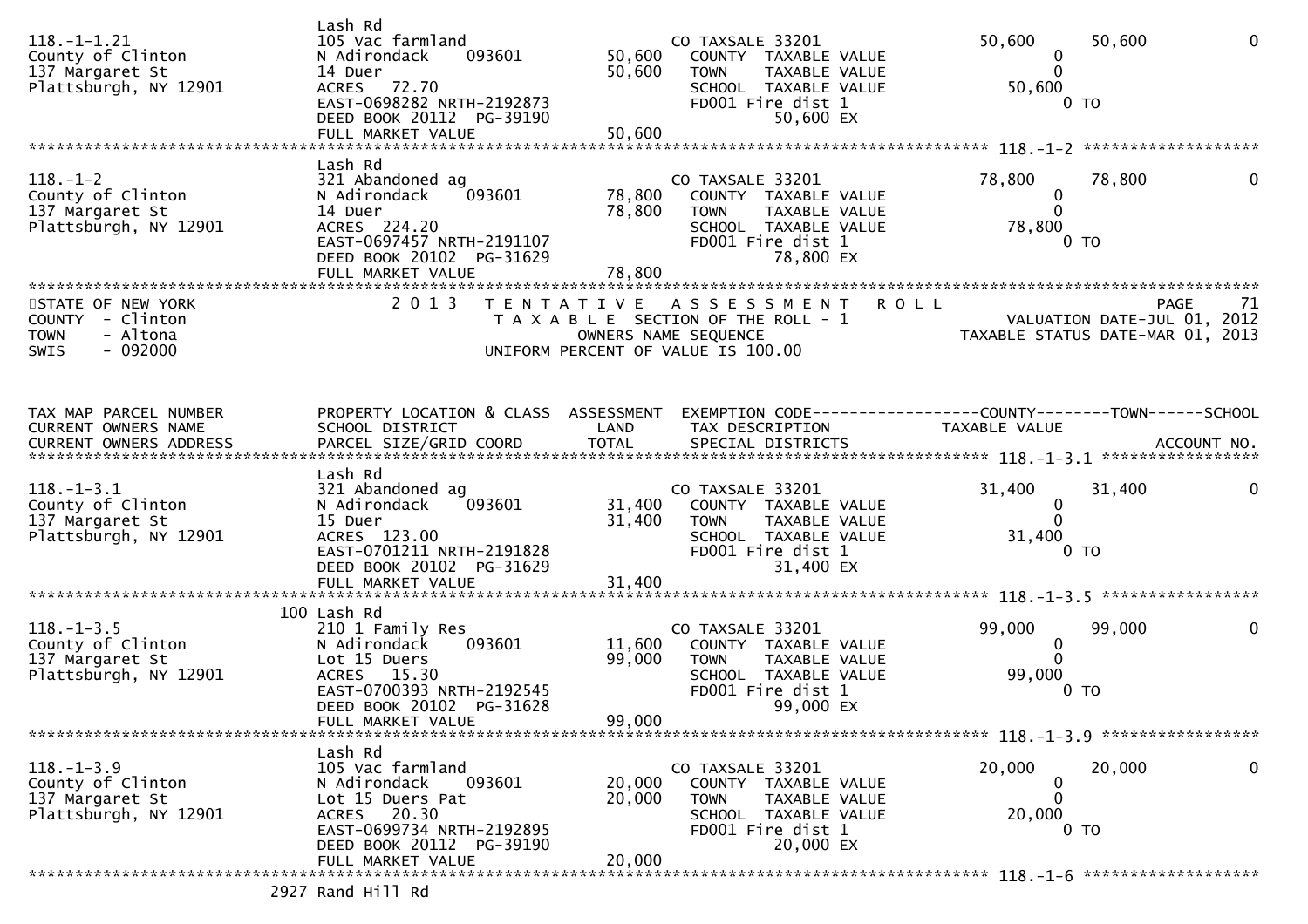| $118. - 1 - 6$<br>County of Clinton<br>137 Margaret St<br>Plattsburgh, NY 12901                     | 552 Golf course<br>093601<br>N Adirondack<br>42 Duer<br>ACRES 200.40<br>EAST-0703609 NRTH-2193701<br>DEED BOOK 20102 PG-31629<br>FULL MARKET VALUE                                               | 84,600<br>510,100<br>510,100                                                | CO TAXSALE 33201<br><b>TOWN</b><br>FD001 Fire dist 1 | COUNTY TAXABLE VALUE<br>TAXABLE VALUE<br>SCHOOL TAXABLE VALUE<br>510,100 EX | 510,100<br>0<br>$\Omega$<br>510,100                        | 510,100<br>0 TO             | $\Omega$ |
|-----------------------------------------------------------------------------------------------------|--------------------------------------------------------------------------------------------------------------------------------------------------------------------------------------------------|-----------------------------------------------------------------------------|------------------------------------------------------|-----------------------------------------------------------------------------|------------------------------------------------------------|-----------------------------|----------|
|                                                                                                     | 16 Pinewood Dr                                                                                                                                                                                   |                                                                             |                                                      |                                                                             |                                                            |                             |          |
| $88.14 - 1 - 57$<br>Coupal James M<br>Coupal Sue A<br>321 Dickson Point Rd<br>Plattsburgh, NY 12901 | 270 Mfg housing<br>093601<br>N Adirondack<br>Stonewall Acres Lot 57<br>FRNT 100.52 DPTH 108.00<br>EAST-0699080 NRTH-2204249<br>DEED BOOK 20061 PG-98437<br>FULL MARKET VALUE                     | 4,300<br>17,000<br>17,000                                                   | <b>TOWN</b><br>FD001 Fire dist 1                     | COUNTY TAXABLE VALUE<br>TAXABLE VALUE<br>SCHOOL TAXABLE VALUE               | 17,000<br>17,000<br>17,000<br>17,000 TO                    |                             |          |
| STATE OF NEW YORK                                                                                   | 2 0 1 3                                                                                                                                                                                          | T E N T A T I V E                                                           | A S S E S S M E N T                                  |                                                                             | <b>ROLL</b>                                                | PAGE                        | -72      |
| COUNTY - Clinton<br>- Altona<br><b>TOWN</b><br>$-092000$<br>SWIS                                    |                                                                                                                                                                                                  | T A X A B L E SECTION OF THE ROLL - 1<br>UNIFORM PERCENT OF VALUE IS 100.00 | OWNERS NAME SEQUENCE                                 |                                                                             | TAXABLE STATUS DATE-MAR 01, 2013                           | VALUATION DATE-JUL 01, 2012 |          |
|                                                                                                     |                                                                                                                                                                                                  |                                                                             |                                                      |                                                                             |                                                            |                             |          |
| TAX MAP PARCEL NUMBER<br>CURRENT OWNERS NAME                                                        | PROPERTY LOCATION & CLASS ASSESSMENT<br>SCHOOL DISTRICT                                                                                                                                          | LAND                                                                        | TAX DESCRIPTION                                      |                                                                             | TAXABLE VALUE                                              |                             |          |
|                                                                                                     | 169 Harvey Rd                                                                                                                                                                                    |                                                                             |                                                      |                                                                             |                                                            |                             |          |
| $135. - 1 - 18.12$<br>Coupal Leo P<br>Coupal Penny<br>169 Harvey Rd<br>West Chazy, NY 12992         | 210 1 Family Res<br>093601<br>N Adirondack<br>131 Duer<br>4.40<br><b>ACRES</b><br>EAST-0733953 NRTH-2179907<br>DEED BOOK 20041 PG-75993                                                          | 10,700<br>120,000                                                           | RES STAR 41854<br><b>TOWN</b><br>FD001 Fire dist 1   | COUNTY TAXABLE VALUE<br>TAXABLE VALUE<br>SCHOOL TAXABLE VALUE               | $\mathbf{0}$<br>120,000<br>120,000<br>90,000<br>120,000 TO | $\mathbf{0}$                | 30,000   |
|                                                                                                     |                                                                                                                                                                                                  |                                                                             |                                                      |                                                                             |                                                            |                             |          |
|                                                                                                     | 161 Harvey Rd                                                                                                                                                                                    |                                                                             |                                                      |                                                                             |                                                            |                             |          |
| $135. - 1 - 18.11$<br>Coupal Penny L<br>169 Harvey Rd<br>West Chazy, NY 12992                       | 312 Vac w/imprv<br>093601<br>N Adirondack<br>1.90<br><b>ACRES</b><br>EAST-0734085 NRTH-2179663<br>DEED BOOK 20122 PG-47977<br>FULL MARKET VALUE                                                  | 9,500<br>15,000<br>15,000                                                   | <b>TOWN</b><br>FD001 Fire dist 1                     | COUNTY TAXABLE VALUE<br>TAXABLE VALUE<br>SCHOOL TAXABLE VALUE               | 15,000<br>15,000<br>15,000<br>15,000 TO                    |                             |          |
|                                                                                                     |                                                                                                                                                                                                  |                                                                             |                                                      |                                                                             |                                                            |                             |          |
| $119. - 1 - 16.2$<br>Couture Danah A<br>Couture Jessika R<br>233 Duley Rd<br>Altona, NY 12910       | 233 Duley Rd<br>210 1 Family Res<br>N Adirondack<br>093601<br>Lot 45 Duers Pat<br>2.30 BANK<br>320<br><b>ACRES</b><br>EAST-0709346 NRTH-2187412<br>DEED BOOK 20122 PG-49084<br>FULL MARKET VALUE | 7,300<br>96,700<br>96.700                                                   | <b>TOWN</b><br>FD001 Fire dist 1                     | COUNTY TAXABLE VALUE<br>TAXABLE VALUE<br>SCHOOL TAXABLE VALUE               | 96,700<br>96,700<br>96,700<br>96,700 TO                    |                             |          |
|                                                                                                     | 601 Vassar Rd                                                                                                                                                                                    |                                                                             |                                                      |                                                                             |                                                            |                             |          |
| $106. - 1 - 1.2$<br>Craft Gary L Jr                                                                 | 210 1 Family Res<br>N Adirondack<br>093601                                                                                                                                                       | 8,800                                                                       | RES STAR<br><b>COUNTY</b>                            | 41854<br>TAXABLE VALUE                                                      | 0<br>169,700                                               | 0                           | 30,000   |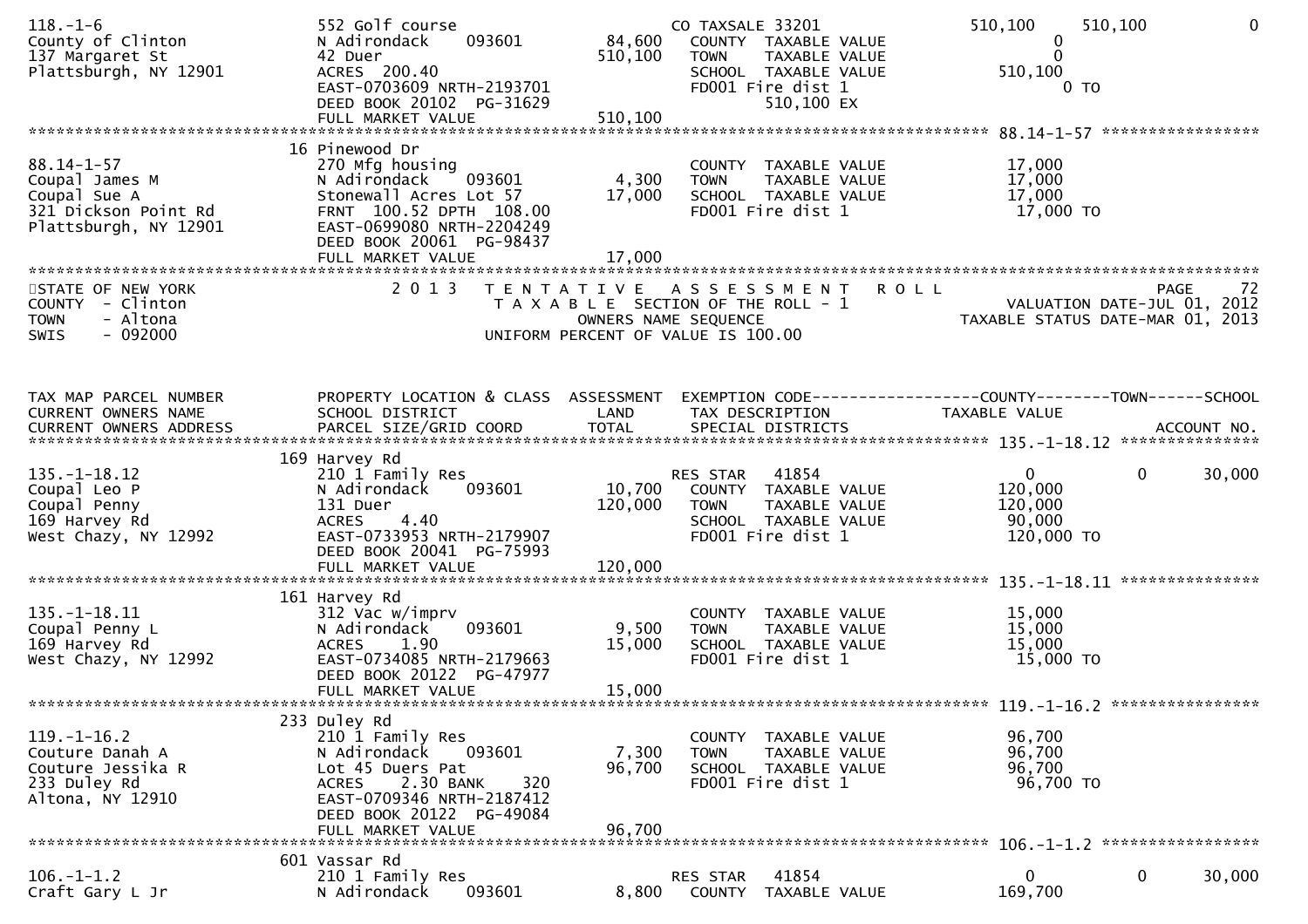| Hoag Tami M<br>601 Vassar Rd<br>Altona, NY 12910                                             | Lot 29 Ref Tr<br>4.30 BANK<br>080<br><b>ACRES</b><br>EAST-0736530 NRTH-2201366<br>DEED BOOK 20061 PG-95468<br>FULL MARKET VALUE                                          | 169,700<br>TAXABLE VALUE<br><b>TOWN</b><br>SCHOOL TAXABLE VALUE<br>FD001 Fire dist 1<br>169,700                                                                   | 169,700<br>139,700<br>169,700 TO                                                                                                       |
|----------------------------------------------------------------------------------------------|--------------------------------------------------------------------------------------------------------------------------------------------------------------------------|-------------------------------------------------------------------------------------------------------------------------------------------------------------------|----------------------------------------------------------------------------------------------------------------------------------------|
|                                                                                              | 54 Mayott Rd                                                                                                                                                             |                                                                                                                                                                   |                                                                                                                                        |
| $91. - 1 - 6.123$<br>Craig Robert J<br>54 Mayott Rd<br>Altona, NY 12910                      | 210 1 Family Res<br>093601<br>N Adirondack<br>Lot 51 Ref Tract<br>FRNT 123.00 DPTH 325.00<br>110<br><b>BANK</b><br>EAST-0734022 NRTH-2206636<br>DEED BOOK 20041 PG-77669 | 41854<br>RES STAR<br>6,300<br>COUNTY TAXABLE VALUE<br>82,000<br><b>TOWN</b><br>TAXABLE VALUE<br>SCHOOL TAXABLE VALUE<br>FD001 Fire dist 1                         | 30,000<br>$\mathbf{0}$<br>$\mathbf{0}$<br>82,000<br>82,000<br>52,000<br>82,000 TO                                                      |
|                                                                                              | FULL MARKET VALUE                                                                                                                                                        | 82,000                                                                                                                                                            |                                                                                                                                        |
| STATE OF NEW YORK<br>COUNTY - Clinton<br>- Altona<br><b>TOWN</b><br>$-092000$<br><b>SWIS</b> | 2 0 1 3                                                                                                                                                                  | A S S E S S M E N T R O L L<br>T E N T A T I V E<br>T A X A B L E SECTION OF THE ROLL - 1<br>OWNERS NAME SEQUENCE<br>UNIFORM PERCENT OF VALUE IS 100.00           | PAGE<br>-73<br>VALUATION DATE-JUL 01, 2012<br>TAXABLE STATUS DATE-MAR 01, 2013                                                         |
|                                                                                              |                                                                                                                                                                          |                                                                                                                                                                   |                                                                                                                                        |
| TAX MAP PARCEL NUMBER<br>CURRENT OWNERS NAME<br><b>CURRENT OWNERS ADDRESS</b>                | PROPERTY LOCATION & CLASS ASSESSMENT<br>SCHOOL DISTRICT<br>PARCEL SIZE/GRID COORD                                                                                        | LAND<br>TAX DESCRIPTION<br><b>TOTAL</b><br>SPECIAL DISTRICTS                                                                                                      | EXEMPTION CODE-----------------COUNTY--------TOWN------SCHOOL<br>TAXABLE VALUE<br>ACCOUNT NO.                                          |
| $117.-1-21.2$<br>Crane Stellgut<br>744 Alder Bend Rd<br>Ellenburg Depot, NY 12935            | 744 Alder Bend Rd<br>270 Mfg housing<br>093601<br>N Adirondack<br>Lot 217-218 Ref Tract<br>ACRES 49.80<br>EAST-0691426 NRTH-2185723                                      | 69 PCT OF VALUE USED FOR EXEMPTION PURPOSES<br>WARNONALL 41121<br>19,700 LIM INC DI 41932<br>43,000 INC DIS TN 41933<br>RES STAR<br>41854<br>COUNTY TAXABLE VALUE | 4,451<br>4,451<br>$\mathbf 0$<br>$\mathbf{0}$<br>12,610<br>0<br>$\mathbf{0}$<br>12,610<br>0<br>$\overline{0}$<br>30,000<br>0<br>25,939 |
|                                                                                              | DEED BOOK 684<br>PG-69<br>FULL MARKET VALUE                                                                                                                              | <b>TOWN</b><br>TAXABLE VALUE<br>43,000<br>SCHOOL TAXABLE VALUE                                                                                                    | 25,939<br>13,000                                                                                                                       |
|                                                                                              | 63 Kids Way                                                                                                                                                              | 97 PCT OF VALUE USED FOR EXEMPTION PURPOSES                                                                                                                       |                                                                                                                                        |
| $148. - 3 - 23.4$<br>Crouch William<br>Crouch Amy R<br>63 Kids Way<br>Altona, NY 12910       | 210 1 Family Res<br>093601<br>N Adirondack<br>Lot 50 Duers<br><b>ACRES</b><br>6.00<br>EAST-0710899 NRTH-2171641<br>DEED BOOK 920<br>$PG-1$                               | WARNONALL 41121<br>11,500 WARNONALL 41121<br>41834<br>78,500 SR STAR<br>COUNTY TAXABLE VALUE<br><b>TOWN</b><br>TAXABLE VALUE<br>SCHOOL TAXABLE VALUE              | 11,422<br>$\mathbf{0}$<br>11,422<br>$\mathbf 0$<br>11,422<br>11,422<br>63,300<br>$\overline{0}$<br>0<br>55,656<br>55,656<br>15,200     |
|                                                                                              | FULL MARKET VALUE                                                                                                                                                        | 78,500<br>FD001 Fire dist 1                                                                                                                                       | 78,500 TO                                                                                                                              |
|                                                                                              |                                                                                                                                                                          |                                                                                                                                                                   |                                                                                                                                        |
| $103. - 1 - 10$<br>Crowley Frances<br>43 Devils Den Rd<br>Altona, NY 12910                   | 43 Devils Den Rd<br>240 Rural res<br>093601<br>N Adirondack<br>135 Ref<br>ACRES 28.40<br>EAST-0705533 NRTH-2198672<br>DEED BOOK 577<br>PG-1104                           | 41834<br>SR STAR<br>30,700<br>COUNTY<br>TAXABLE VALUE<br>145,000<br>TAXABLE VALUE<br><b>TOWN</b><br>SCHOOL TAXABLE VALUE<br>FD001 Fire dist 1                     | 0<br>63,300<br>0<br>145,000<br>145,000<br>81,700<br>145,000 TO                                                                         |
|                                                                                              | FULL MARKET VALUE                                                                                                                                                        | 145,000                                                                                                                                                           |                                                                                                                                        |
| $103. - 1 - 11$                                                                              | 4716/4734 Military Tpke<br>270 Mfg housing                                                                                                                               | 73 PCT OF VALUE USED FOR EXEMPTION PURPOSES<br>WARCOMALL 41131                                                                                                    | 11,863<br>0<br>11,863                                                                                                                  |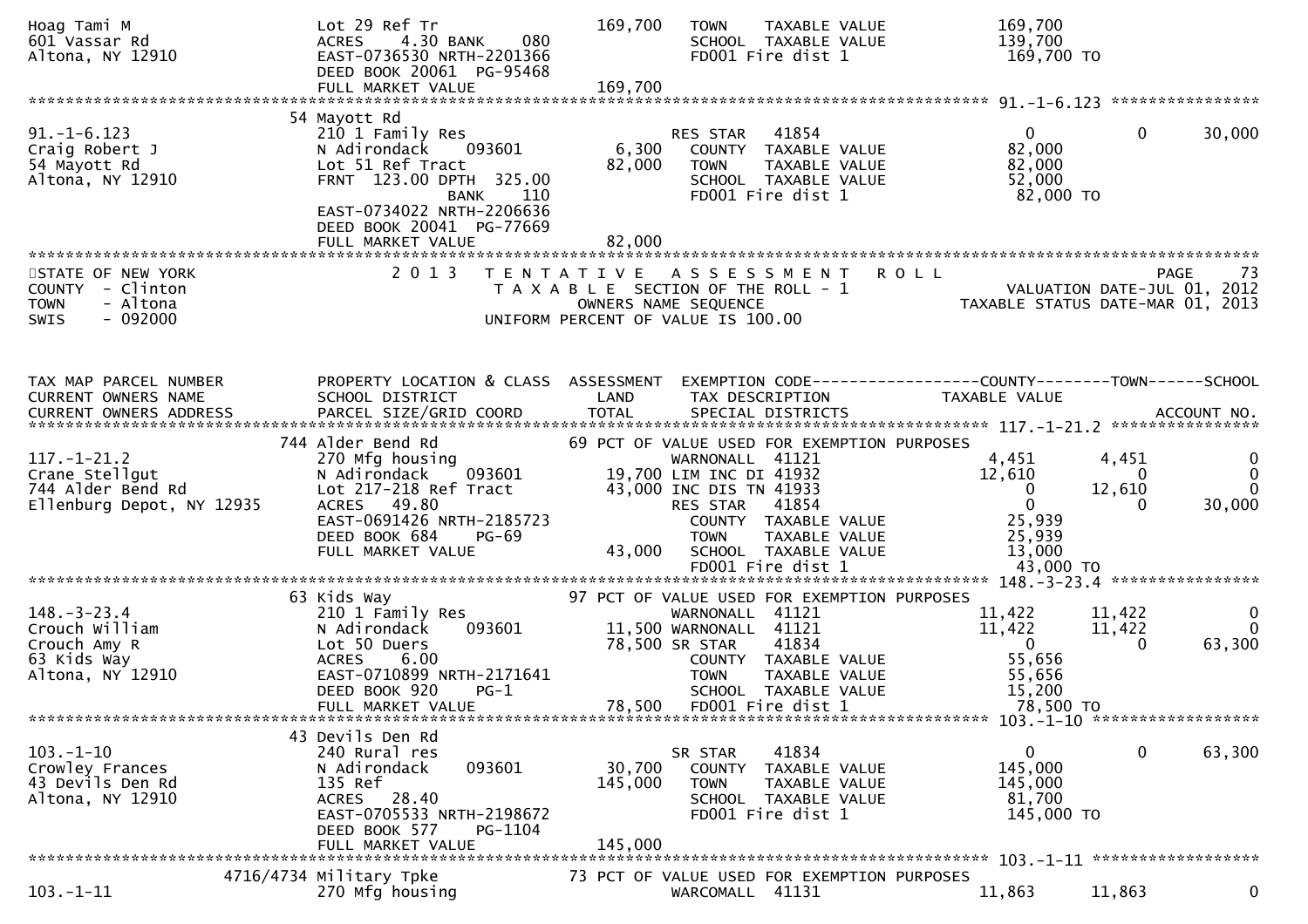| Crowley Raymond D<br>Crowley Janet<br>4716 Military Tpke<br>Altona, NY 12910                     | 093601<br>N Adirondack<br>134 Ref.<br>1<br>ACRES 68.50<br>EAST-0706931 NRTH-2198322<br>DEED BOOK 693<br>PG-188                                                                               |                                           | 24,200 AGED C&T<br>65,000 SR STAR<br><b>TOWN</b>                                                   | 41801<br>41834<br>COUNTY TAXABLE VALUE<br>TAXABLE VALUE<br>SCHOOL TAXABLE VALUE | 17,794<br>$\mathbf{0}$<br>35,343<br>35,343<br>1,700             | 17,794<br>$\Omega$ | $\mathbf{0}$<br>63,300 |
|--------------------------------------------------------------------------------------------------|----------------------------------------------------------------------------------------------------------------------------------------------------------------------------------------------|-------------------------------------------|----------------------------------------------------------------------------------------------------|---------------------------------------------------------------------------------|-----------------------------------------------------------------|--------------------|------------------------|
|                                                                                                  |                                                                                                                                                                                              |                                           |                                                                                                    |                                                                                 |                                                                 |                    |                        |
| $73. - 2 - 4$<br>Cummings Associates Inc<br>15 Lupine Ln<br>Queensbury, NY 12804                 | Tantillo Way<br>314 Rural vac<10<br>093601<br>N Adirondack<br>Lot 155 Ref<br><b>ACRES</b><br>6.00<br>EAST-0699067 NRTH-2214847<br>DEED BOOK 1026<br>PG-147<br>FULL MARKET VALUE              | 9,700<br>9,700<br>9,700                   | <b>TOWN</b><br>FD001 Fire dist 1                                                                   | COUNTY TAXABLE VALUE<br>TAXABLE VALUE<br>SCHOOL TAXABLE VALUE                   | 9,700<br>9,700<br>9,700<br>$9,700$ TO                           |                    |                        |
|                                                                                                  |                                                                                                                                                                                              |                                           |                                                                                                    |                                                                                 |                                                                 |                    |                        |
| STATE OF NEW YORK<br>COUNTY - Clinton<br>- Altona<br><b>TOWN</b><br>$-092000$<br>SWIS            | 2 0 1 3                                                                                                                                                                                      | T E N T A T I V E<br>OWNERS NAME SEQUENCE | A S S E S S M E N T<br>T A X A B L E SECTION OF THE ROLL - 1<br>UNIFORM PERCENT OF VALUE IS 100.00 | <b>ROLL</b>                                                                     | VALUATION DATE-JUL 01, 2012<br>TAXABLE STATUS DATE-MAR 01, 2013 | <b>PAGE</b>        | 74                     |
|                                                                                                  |                                                                                                                                                                                              |                                           |                                                                                                    |                                                                                 |                                                                 |                    |                        |
| TAX MAP PARCEL NUMBER<br>CURRENT OWNERS NAME                                                     | PROPERTY LOCATION & CLASS ASSESSMENT<br>SCHOOL DISTRICT                                                                                                                                      | LAND                                      | TAX DESCRIPTION                                                                                    |                                                                                 | TAXABLE VALUE                                                   |                    |                        |
| CURRENT OWNERS ADDRESS                                                                           |                                                                                                                                                                                              |                                           |                                                                                                    |                                                                                 |                                                                 |                    |                        |
|                                                                                                  |                                                                                                                                                                                              |                                           |                                                                                                    |                                                                                 |                                                                 |                    |                        |
| $148. - 3 - 7$<br>Cummings Associates Inc<br>15 Lupine Ln<br>Queensbury, NY 12804                | 15 Don Jr Way<br>210 1 Family Res<br>093601<br>N Adirondack<br>36 Duer<br>0.95<br><b>ACRES</b><br>EAST-0709588 NRTH-2172523<br>DEED BOOK 825<br><b>PG-255</b>                                | 9,200<br>53,800                           | RES STAR<br><b>TOWN</b><br>FD001 Fire dist 1                                                       | 41854<br>COUNTY TAXABLE VALUE<br>TAXABLE VALUE<br>SCHOOL TAXABLE VALUE          | $\overline{0}$<br>53,800<br>53,800<br>23,800<br>53,800 TO       | $\mathbf{0}$       | 30,000                 |
|                                                                                                  | 147 Atwood Rd                                                                                                                                                                                |                                           |                                                                                                    |                                                                                 |                                                                 |                    |                        |
| $135. -2 - 37.1$<br>Curran Rene E<br>147 Atwood Rd<br>West Chazy, NY 12992                       | 210 1 Family Res<br>Beekmantown Cen 092401<br>142 Duer<br>6.00<br><b>ACRES</b><br>EAST-0737417 NRTH-2182745<br>DEED BOOK 918<br>PG-308<br>FULL MARKET VALUE                                  | 11,500<br>98,600<br>98,600                | RES STAR<br><b>TOWN</b><br>FD001 Fire dist 1                                                       | 41854<br>COUNTY TAXABLE VALUE<br>TAXABLE VALUE<br>SCHOOL TAXABLE VALUE          | $\overline{0}$<br>98,600<br>98,600<br>68,600<br>98,600 TO       | $\mathbf{0}$       | 30,000                 |
|                                                                                                  |                                                                                                                                                                                              |                                           |                                                                                                    |                                                                                 |                                                                 |                    |                        |
| $73.-3-10.12$<br>Daiello Brian A<br>Isabel Chaves<br>85 Chamberlain Rd<br>Wethersfield, CT 06109 | Alder Bend Rd<br>314 Rural vac<10<br>N Adirondack<br>093601<br>166 Ref<br>Survey Map 20102/30073<br>ACRES 5.17<br>EAST-0697334 NRTH-2213629<br>DEED BOOK 20011 PG-31657<br>FULL MARKET VALUE | 8,900<br>8,900<br>8,900                   | <b>TOWN</b><br>FD001 Fire dist 1                                                                   | COUNTY TAXABLE VALUE<br>TAXABLE VALUE<br>SCHOOL TAXABLE VALUE                   | 8,900<br>8,900<br>8,900<br>8,900 TO                             |                    |                        |
|                                                                                                  |                                                                                                                                                                                              |                                           |                                                                                                    |                                                                                 |                                                                 |                    |                        |
| $148. - 3 - 17$                                                                                  | 1859 Rand Hill Rd<br>210 1 Family Res                                                                                                                                                        |                                           | RES STAR                                                                                           | 41854                                                                           | 0                                                               | $\mathbf 0$        | 30,000                 |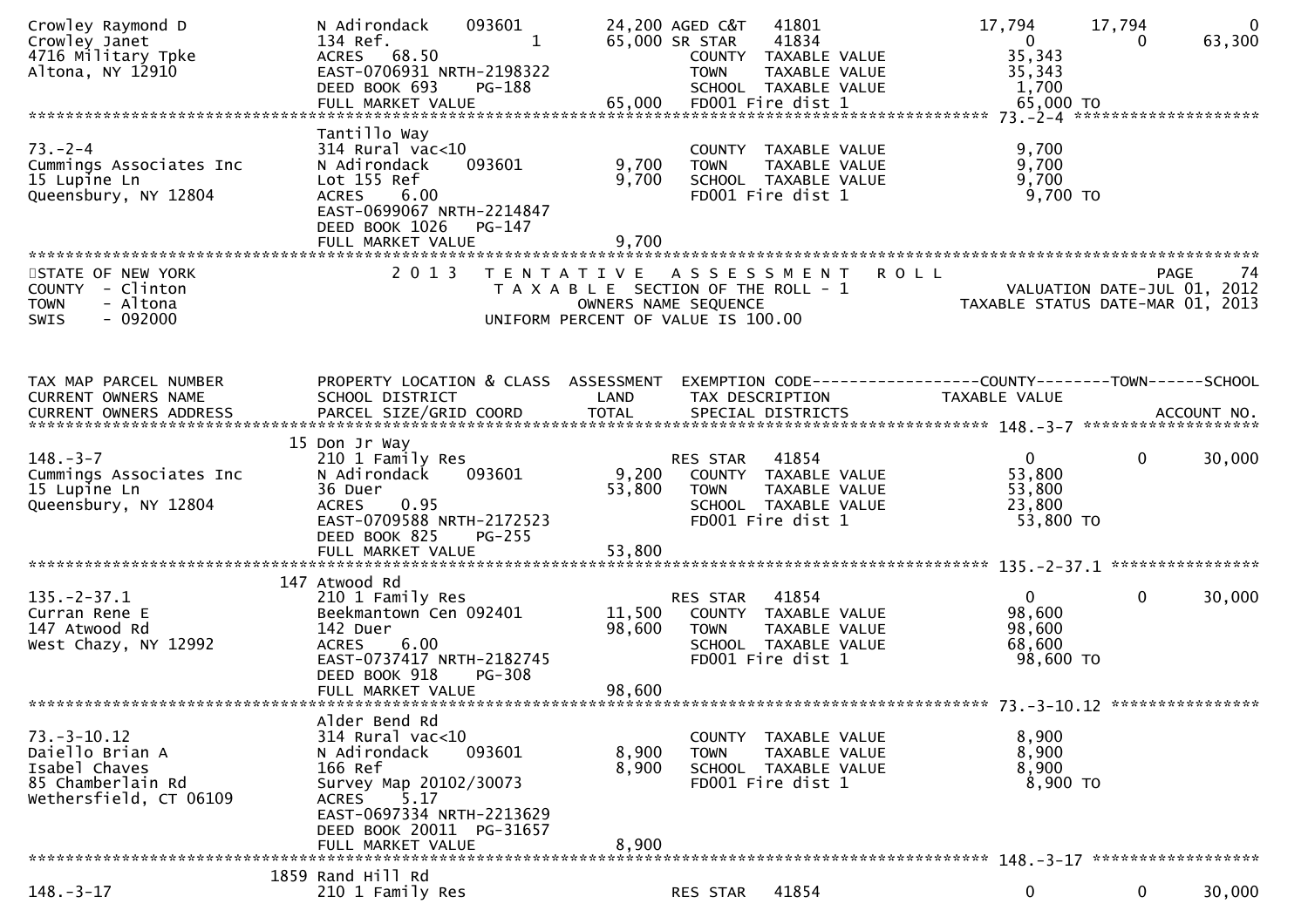| Daley Bruce M<br>Daley Cheryl A<br>1859 Rand Hill Rd<br>Altona, NY 12910                        | 093601<br>N Adirondack<br>Lot 50 Duer<br>320<br><b>ACRES</b><br>1.00 BANK<br>EAST-0712587 NRTH-2171758<br>DEED BOOK 981<br>$PG-243$                                                                           | 9,000<br>106,700           | COUNTY TAXABLE VALUE<br>TAXABLE VALUE<br><b>TOWN</b><br>SCHOOL TAXABLE VALUE<br>FD001 Fire dist 1                                           | 106,700<br>106,700<br>76,700<br>106,700 TO                             |                                                  |
|-------------------------------------------------------------------------------------------------|---------------------------------------------------------------------------------------------------------------------------------------------------------------------------------------------------------------|----------------------------|---------------------------------------------------------------------------------------------------------------------------------------------|------------------------------------------------------------------------|--------------------------------------------------|
|                                                                                                 |                                                                                                                                                                                                               |                            |                                                                                                                                             |                                                                        |                                                  |
| $150 - 3 - 4$<br>Daniels Adrian R<br>Daniels Kristie L<br>9 Westwood Dr<br>West Chazy, NY 12992 | 9 Westwood Dr<br>210 1 Family Res<br>N Adirondack<br>093601<br>Sub Map 20 Pg 28 Lot 4<br>FRNT 190.00 DPTH 220.00<br>BANK<br>080<br>EAST-0736653 NRTH-2175396<br>DEED BOOK 20122 PG-51987<br>FULL MARKET VALUE | 8,900<br>75,000<br>75,000  | RES STAR<br>41854<br>COUNTY TAXABLE VALUE<br>TAXABLE VALUE<br><b>TOWN</b><br>SCHOOL TAXABLE VALUE<br>FD001 Fire dist 1                      | $\overline{0}$<br>75,000<br>75,000<br>45,000<br>75,000 TO              | $\mathbf 0$<br>30,000                            |
|                                                                                                 |                                                                                                                                                                                                               |                            |                                                                                                                                             |                                                                        |                                                  |
| STATE OF NEW YORK<br>COUNTY - Clinton<br><b>TOWN</b><br>- Altona<br>$-092000$<br><b>SWIS</b>    | 2 0 1 3                                                                                                                                                                                                       |                            | <b>ROLL</b><br>TENTATIVE ASSESSMENT<br>T A X A B L E SECTION OF THE ROLL - 1<br>OWNERS NAME SEQUENCE<br>UNIFORM PERCENT OF VALUE IS 100.00  | TAXABLE STATUS DATE-MAR 01, 2013                                       | 75<br><b>PAGE</b><br>VALUATION DATE-JUL 01, 2012 |
|                                                                                                 |                                                                                                                                                                                                               |                            |                                                                                                                                             |                                                                        |                                                  |
| TAX MAP PARCEL NUMBER<br>CURRENT OWNERS NAME                                                    | PROPERTY LOCATION & CLASS ASSESSMENT<br>SCHOOL DISTRICT                                                                                                                                                       | LAND                       | TAX DESCRIPTION                                                                                                                             | <b>TAXABLE VALUE</b>                                                   |                                                  |
|                                                                                                 |                                                                                                                                                                                                               |                            |                                                                                                                                             |                                                                        |                                                  |
|                                                                                                 |                                                                                                                                                                                                               |                            |                                                                                                                                             |                                                                        |                                                  |
| $73. - 1 - 19$<br>Daniels Arlene M<br>402 Irona Rd<br>Altona, NY 12910                          | 402 Irona Rd<br>240 Rural res<br>093601<br>N Adirondack<br>155 Ref<br>ACRES 55.70<br>EAST-0701851 NRTH-2214590<br>DEED BOOK 20001 PG-22580<br>FULL MARKET VALUE                                               | 21,400<br>78,000<br>78,000 | RES STAR 41854<br>COUNTY TAXABLE VALUE<br>TAXABLE VALUE<br><b>TOWN</b><br>SCHOOL TAXABLE VALUE<br>FD001 Fire dist 1<br>LT001 Altona light 1 | $\overline{0}$<br>78,000<br>78,000<br>48,000<br>78,000 TO<br>78,000 TO | $\mathbf 0$<br>30,000                            |
|                                                                                                 |                                                                                                                                                                                                               |                            |                                                                                                                                             |                                                                        |                                                  |
| $132. - 1 - 7.4$<br>Dashnaw Samantha<br>16 Square Dashnaw<br>Saranac, NY 12981                  | Rand Hill Rd<br>$322$ Rural vac $>10$<br>093601<br>N Adirondack<br>38 Duer<br>ACRES 10.90<br>EAST-0707505 NRTH-2181118<br>DEED BOOK 20092 PG-23497<br>FULL MARKET VALUE                                       | 14,000<br>14,000<br>14,000 | COUNTY TAXABLE VALUE<br><b>TOWN</b><br>TAXABLE VALUE<br>SCHOOL TAXABLE VALUE<br>FD001 Fire dist 1                                           | 14,000<br>14,000<br>14,000<br>14,000 TO                                |                                                  |
|                                                                                                 |                                                                                                                                                                                                               |                            |                                                                                                                                             |                                                                        |                                                  |
| $86. - 3 - 1.3$<br>Dauphinais Denis J<br>6012 Militarty Turnpike<br>Ellenburgh Depot, NY 12935  | Military Tpke<br>321 Abandoned ag<br>093601<br>N Adirondack<br>BW<br>50.70<br>ACRES<br>EAST-0677896 NRTH-2205687<br>DEED BOOK 20051 PG-87866<br>FULL MARKET VALUE                                             | 24,400<br>24,400<br>24,400 | COUNTY TAXABLE VALUE<br>TAXABLE VALUE<br><b>TOWN</b><br>SCHOOL TAXABLE VALUE<br>FD001 Fire dist 1                                           | 24,400<br>24,400<br>24,400<br>24,400 TO                                |                                                  |
|                                                                                                 |                                                                                                                                                                                                               |                            |                                                                                                                                             |                                                                        |                                                  |
| $86. - 2 - 21.3$                                                                                | 6012 Military Tpke<br>210 1 Family Res                                                                                                                                                                        |                            | 41854<br>RES STAR                                                                                                                           | 0                                                                      | 0<br>30,000                                      |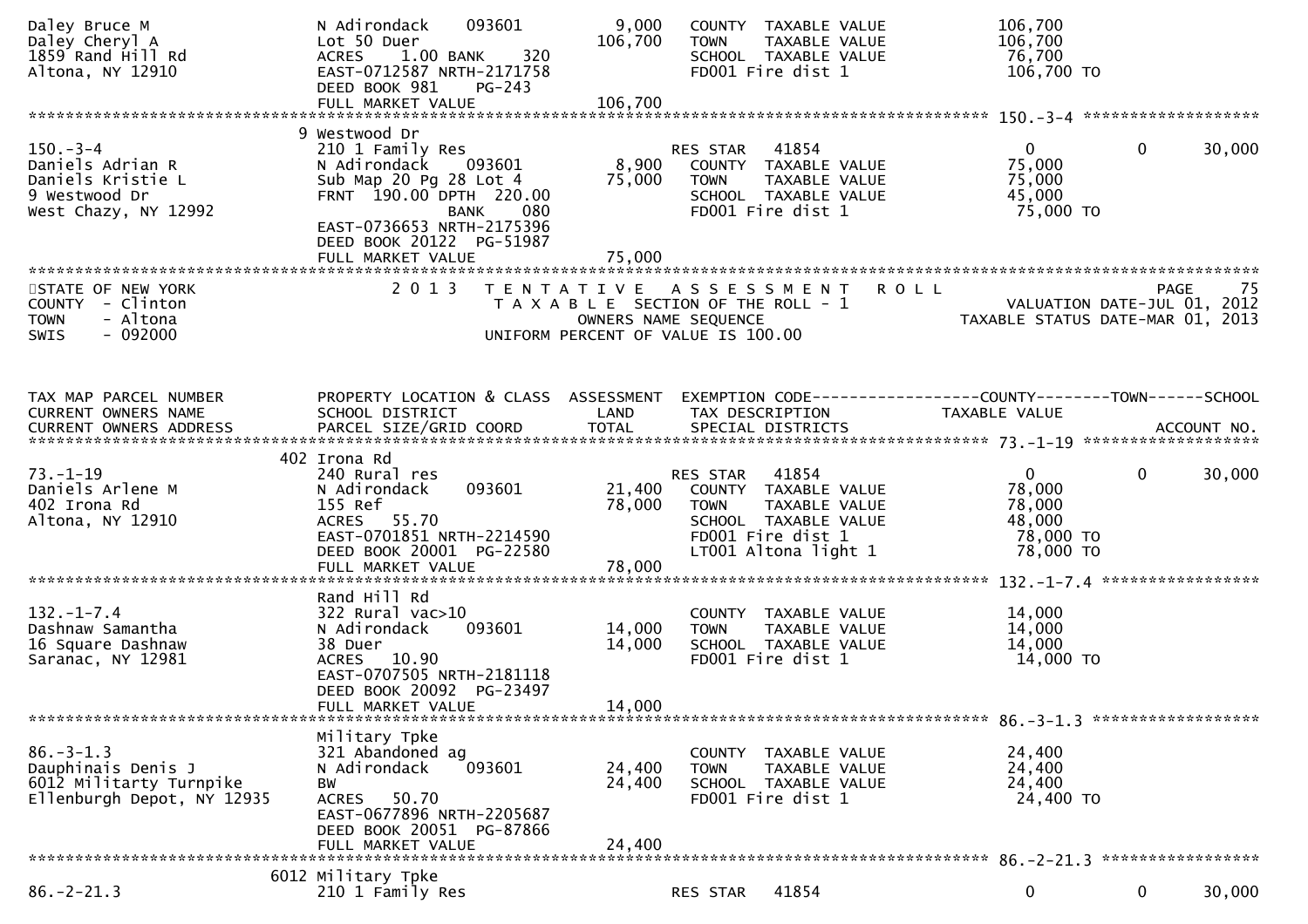| Dauphinais Dennis<br>Dauphinais Mary<br>6012 Military Tpke<br>Ellenburg Depot, NY 12935                 | N Adirondack<br>093601<br>1.50<br><b>ACRES</b><br>EAST-0677269 NRTH-2204928<br>DEED BOOK 640<br>PG-896<br>FULL MARKET VALUE                                                        | 9,800<br>90,000<br>90,000    | COUNTY TAXABLE VALUE<br>TAXABLE VALUE<br><b>TOWN</b><br>SCHOOL TAXABLE VALUE<br>FD001 Fire dist 1                                                               | 90,000<br>90,000<br>60,000<br>90,000 TO                                                   |                    |
|---------------------------------------------------------------------------------------------------------|------------------------------------------------------------------------------------------------------------------------------------------------------------------------------------|------------------------------|-----------------------------------------------------------------------------------------------------------------------------------------------------------------|-------------------------------------------------------------------------------------------|--------------------|
|                                                                                                         | 334 Recore Rd                                                                                                                                                                      |                              |                                                                                                                                                                 |                                                                                           |                    |
| $135. - 2 - 18.31$<br>Davenport Robert M<br>Davenport Sheila B<br>334 Recore Rd<br>West Chazy, NY 12992 | 210 1 Family Res<br>Beekmantown Cen 092401<br>Lot 146 Duers<br>Survey Map 20122/53371<br>ACRES 18.13<br>EAST-0740532 NRTH-2179373<br>DEED BOOK 20092 PG-24346<br>FULL MARKET VALUE | 15,800<br>210,000<br>210,000 | 41854<br>RES STAR<br>COUNTY TAXABLE VALUE<br>TAXABLE VALUE<br>TOWN<br>SCHOOL TAXABLE VALUE<br>FD001 Fire dist 1                                                 | $\overline{0}$<br>$\Omega$<br>210,000<br>210,000<br>180,000<br>210,000 TO                 | 30,000             |
|                                                                                                         |                                                                                                                                                                                    |                              |                                                                                                                                                                 |                                                                                           |                    |
| STATE OF NEW YORK<br>COUNTY - Clinton<br>- Altona<br><b>TOWN</b><br>SWIS<br>$-092000$                   | 2 0 1 3                                                                                                                                                                            |                              | <b>ROLL</b><br>TENTATIVE ASSESSMENT<br>T A X A B L E SECTION OF THE ROLL - 1<br>OWNERS NAME SEQUENCE<br>UNIFORM PERCENT OF VALUE IS 100.00                      | VALUATION DATE-JUL 01, 2012<br>TAXABLE STATUS DATE-MAR 01, 2013                           | <b>PAGE</b><br>76  |
| TAX MAP PARCEL NUMBER                                                                                   | PROPERTY LOCATION & CLASS ASSESSMENT                                                                                                                                               |                              | EXEMPTION CODE------------------COUNTY--------TOWN------SCHOOL                                                                                                  |                                                                                           |                    |
| CURRENT OWNERS NAME<br>CURRENT OWNERS ADDRESS                                                           | SCHOOL DISTRICT<br>PARCEL SIZE/GRID COORD                                                                                                                                          | LAND<br><b>TOTAL</b>         | TAX DESCRIPTION<br>SPECIAL DISTRICTS                                                                                                                            | TAXABLE VALUE                                                                             | ACCOUNT NO.        |
|                                                                                                         | 289/291 Rabideau Rd                                                                                                                                                                |                              |                                                                                                                                                                 |                                                                                           |                    |
| $103. - 1 - 23$<br>Davidson James<br>Davidson Marion<br>PO Box 41<br>Altona, NY 12910                   | 240 Rural res<br>093601<br>N Adirondack<br>Lot 160 Ref<br>ACRES 88.10<br>EAST-0696887 NRTH-2194998<br>DEED BOOK 572<br>PG-459<br>FULL MARKET VALUE                                 | 85,200<br>85,200             | WARCOMALL 41131<br>41834<br>34,600 SR STAR<br>COUNTY TAXABLE VALUE<br>TAXABLE VALUE<br><b>TOWN</b><br>SCHOOL TAXABLE VALUE<br>FD001 Fire dist 1                 | 21,300<br>21,300<br>$\overline{0}$<br>$\Omega$<br>63,900<br>63,900<br>21,900<br>85,200 TO | $\bf{0}$<br>63,300 |
|                                                                                                         | Canaan Rd                                                                                                                                                                          |                              |                                                                                                                                                                 |                                                                                           |                    |
| $71. -4 - 1.222$<br>Davies William<br>Davies Carol<br>42 Canaan Rd<br>Ellenburg Depot, NY 12935         | 311 Res vac land<br>N Adirondack<br>093601<br>Ben Moore<br>FRNT 80.00 DPTH 183.63<br>EAST-0675295 NRTH-2214631<br>DEED BOOK 20092 PG-21574<br>FULL MARKET VALUE                    | 5,000<br>5,000<br>5,000      | COUNTY TAXABLE VALUE<br>TAXABLE VALUE<br><b>TOWN</b><br>SCHOOL TAXABLE VALUE<br>FD002 Ellenburg fire 21<br>LT002 Altona light 21                                | 5,000<br>5,000<br>5,000<br>5,000 TO<br>$5,000$ TO                                         |                    |
|                                                                                                         |                                                                                                                                                                                    |                              |                                                                                                                                                                 |                                                                                           |                    |
| $71.1 - 1 - 1$<br>Davies William<br>Davies Carol<br>42 Canaan Rd<br>Ellenburg Depot, NY 12935           | 42 Canaan Rd<br>210 1 Family Res<br>N Adirondack<br>093601<br>Bm<br>2.00<br><b>ACRES</b><br>EAST-0675573 NRTH-2214574<br>DEED BOOK 20092 PG-23042<br>FULL MARKET VALUE             | 7,100<br>92,000<br>92,000    | 41854<br>RES STAR<br><b>COUNTY</b><br>TAXABLE VALUE<br><b>TOWN</b><br>TAXABLE VALUE<br>SCHOOL TAXABLE VALUE<br>FD002 Ellenburg fire 21<br>LT002 Altona light 21 | 0<br>0<br>92,000<br>92,000<br>62,000<br>92,000 TO<br>92,000 TO                            | 30,000             |
|                                                                                                         | 90 Kids Way                                                                                                                                                                        |                              |                                                                                                                                                                 | 148. - 3 - 23. 1 *****************                                                        |                    |
| 148. – 3–23. 1<br>Deborah B Downing Trust                                                               | 210 1 Family Res<br>093601<br>N Adirondack                                                                                                                                         | 19,300                       | <b>COUNTY</b><br>TAXABLE VALUE<br><b>TOWN</b><br>TAXABLE VALUE                                                                                                  | 32,600<br>32,600                                                                          |                    |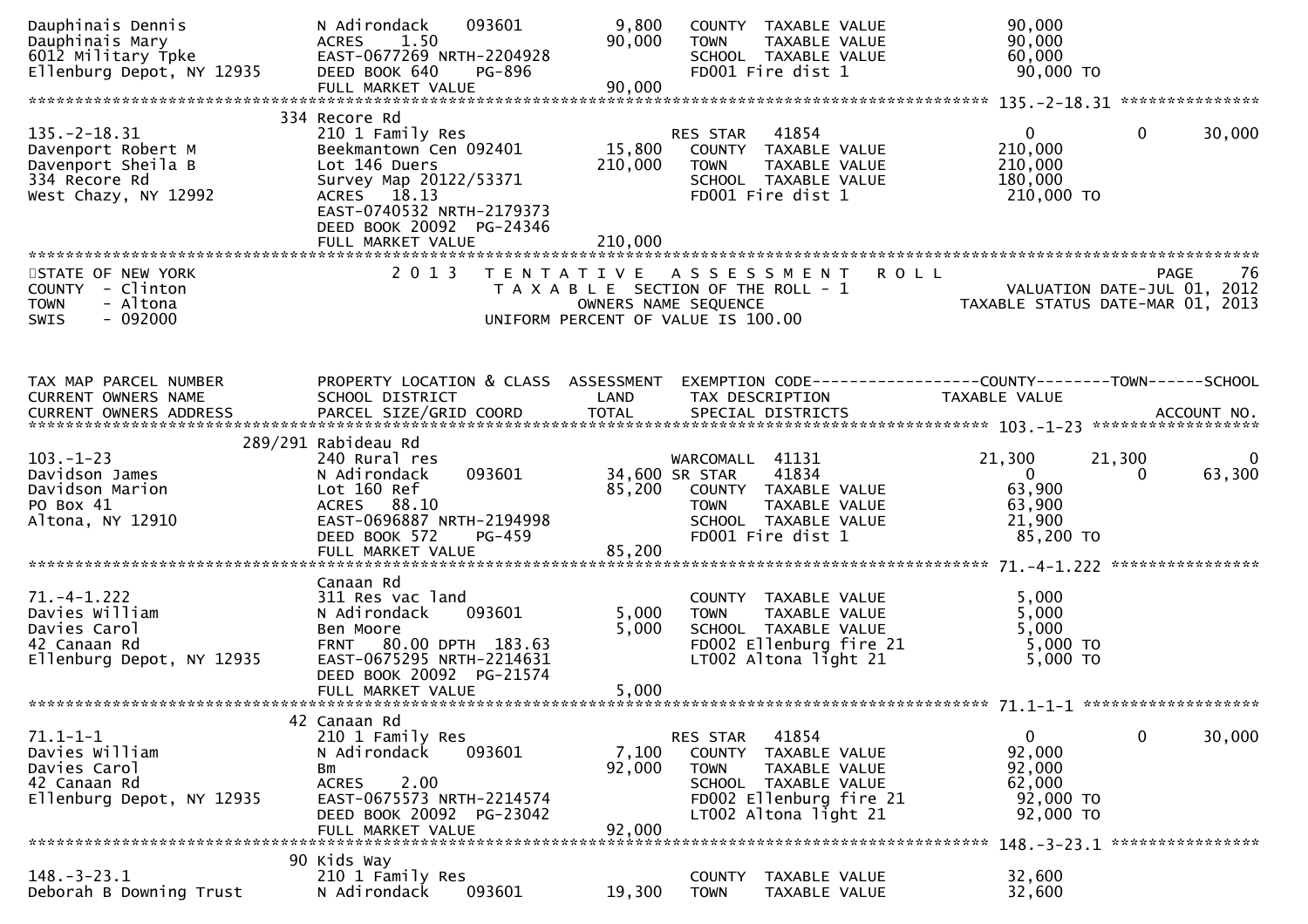| 617 S Broadway Unit 4<br>Redondo Beach, CA 90277                                                          | 50 Duer<br>Deed Bk 617 Pg 748<br>ACRES 33.00<br>EAST-0711279 NRTH-2171014<br>DEED BOOK 20092 PG-23554<br>FULL MARKET VALUE                                                             | 32,600<br>32,600             | SCHOOL TAXABLE VALUE<br>FD001 Fire dist 1                                                                                                                | 32,600<br>32,600 TO                                                  |                        |
|-----------------------------------------------------------------------------------------------------------|----------------------------------------------------------------------------------------------------------------------------------------------------------------------------------------|------------------------------|----------------------------------------------------------------------------------------------------------------------------------------------------------|----------------------------------------------------------------------|------------------------|
|                                                                                                           |                                                                                                                                                                                        |                              |                                                                                                                                                          |                                                                      |                        |
| $72. - 1 - 35.4$<br>Decker Donald<br>Decker Linda<br>PO Box 24<br>Ellenburg, NY 12933                     | 317 Forest Rd<br>210 1 Family Res<br>093601<br>N Adirondack<br>Lot 212 Ref Tr<br>FRNT 170.00 DPTH 190.00<br>EAST-0684810 NRTH-2213004<br>DEED BOOK 20082 PG-16178<br>FULL MARKET VALUE | 6,200<br>45,000<br>45,000    | RES STAR 41854<br>COUNTY TAXABLE VALUE<br><b>TOWN</b><br>TAXABLE VALUE<br>SCHOOL TAXABLE VALUE<br>FD001 Fire dist 1                                      | $\overline{0}$<br>45,000<br>45,000<br>15,000<br>45,000 TO            | $\mathbf{0}$<br>30,000 |
| STATE OF NEW YORK<br>COUNTY - Clinton<br><b>TOWN</b><br>- Altona<br>$-092000$<br>SWIS                     | 2 0 1 3                                                                                                                                                                                |                              | TENTATIVE ASSESSMENT ROLL<br>T A X A B L E SECTION OF THE ROLL - 1<br>OWNERS NAME SEQUENCE<br>UNIFORM PERCENT OF VALUE IS 100.00                         | VALUATION DATE-JUL 01, 2012<br>TAXABLE STATUS DATE-MAR 01, 2013      | 77<br>PAGE             |
|                                                                                                           |                                                                                                                                                                                        |                              |                                                                                                                                                          |                                                                      |                        |
| TAX MAP PARCEL NUMBER<br>CURRENT OWNERS NAME<br>CURRENT OWNERS ADDRESS                                    | PROPERTY LOCATION & CLASS ASSESSMENT<br>SCHOOL DISTRICT                                                                                                                                | LAND                         | EXEMPTION CODE------------------COUNTY--------TOWN------SCHOOL<br>TAX DESCRIPTION                                                                        | TAXABLE VALUE                                                        |                        |
|                                                                                                           | 2225 Miner Farm Rd                                                                                                                                                                     |                              |                                                                                                                                                          |                                                                      |                        |
| $91. - 1 - 5$<br>DeCoste Ellyas R<br>DeCoste Linda<br>2225 Miner Farm Rd<br>Altona, NY 12910              | 210 1 Family Res<br>093601<br>N Adirondack<br>51 Ref<br>ACRES 26.06 BANK<br>080<br>EAST-0733092 NRTH-2206690<br>DEED BOOK 882<br><b>PG-277</b>                                         | 17,800<br>89,000<br>89,000   | 41854<br>RES STAR<br>COUNTY TAXABLE VALUE<br><b>TOWN</b><br>TAXABLE VALUE<br>SCHOOL TAXABLE VALUE<br>FD001 Fire dist 1                                   | $\mathbf{0}$<br>89,000<br>89,000<br>59,000<br>89,000 TO              | $\mathbf 0$<br>30,000  |
|                                                                                                           | FULL MARKET VALUE                                                                                                                                                                      |                              |                                                                                                                                                          |                                                                      |                        |
| $87. - 1 - 14$<br>Decoste Maurice E<br>Decoste Hilda J<br>5655 Military Tpk<br>Ellenburgh Depot, NY 12935 | 5655 Military Tpke<br>240 Rural res<br>N Adirondack<br>093601<br>Lot 190 Duer<br>ACRES 71.70<br>EAST-0685502 NRTH-2203770<br>DEED BOOK 20051 PG-88982<br>FULL MARKET VALUE             | 30,600<br>129,000<br>129,000 | 41834<br>SR STAR<br>COUNTY TAXABLE VALUE<br><b>TOWN</b><br>TAXABLE VALUE<br>SCHOOL TAXABLE VALUE<br>FD001 Fire dist 1                                    | $\overline{0}$<br>129,000<br>129,000<br>65,700<br>129,000 TO         | $\mathbf 0$<br>63,300  |
|                                                                                                           | 402 Devils Den Rd                                                                                                                                                                      |                              |                                                                                                                                                          |                                                                      |                        |
| $89. - 2 - 22.1$<br>Decoste Tina Ann<br>Therrien Amanda<br>402 Devils Den Rd<br>Altona, NY 12910          | 210 1 Family Res<br>N Adirondack<br>093601<br>110 Ref<br>FRNT 170.00 DPTH 220.00<br><b>BANK</b><br>080<br>EAST-0711110 NRTH-2205008<br>DEED BOOK 20031 PG-57123<br>FULL MARKET VALUE   | 6,500<br>62,000<br>62,000    | 41854<br>RES STAR<br><b>COUNTY</b><br>TAXABLE VALUE<br><b>TOWN</b><br>TAXABLE VALUE<br>SCHOOL TAXABLE VALUE<br>FD001 Fire dist 1<br>LT001 Altona light 1 | $\mathbf{0}$<br>62,000<br>62,000<br>32,000<br>62,000 TO<br>62,000 TO | 30,000<br>$\mathbf 0$  |
|                                                                                                           |                                                                                                                                                                                        |                              |                                                                                                                                                          |                                                                      |                        |
| $74. - 1 - 8.1$                                                                                           | 78 ARMC Way<br>240 Rural res                                                                                                                                                           |                              | 74 PCT OF VALUE USED FOR EXEMPTION PURPOSES<br>WARNONALL 41121                                                                                           | 15,540                                                               | 15,540<br>$\mathbf 0$  |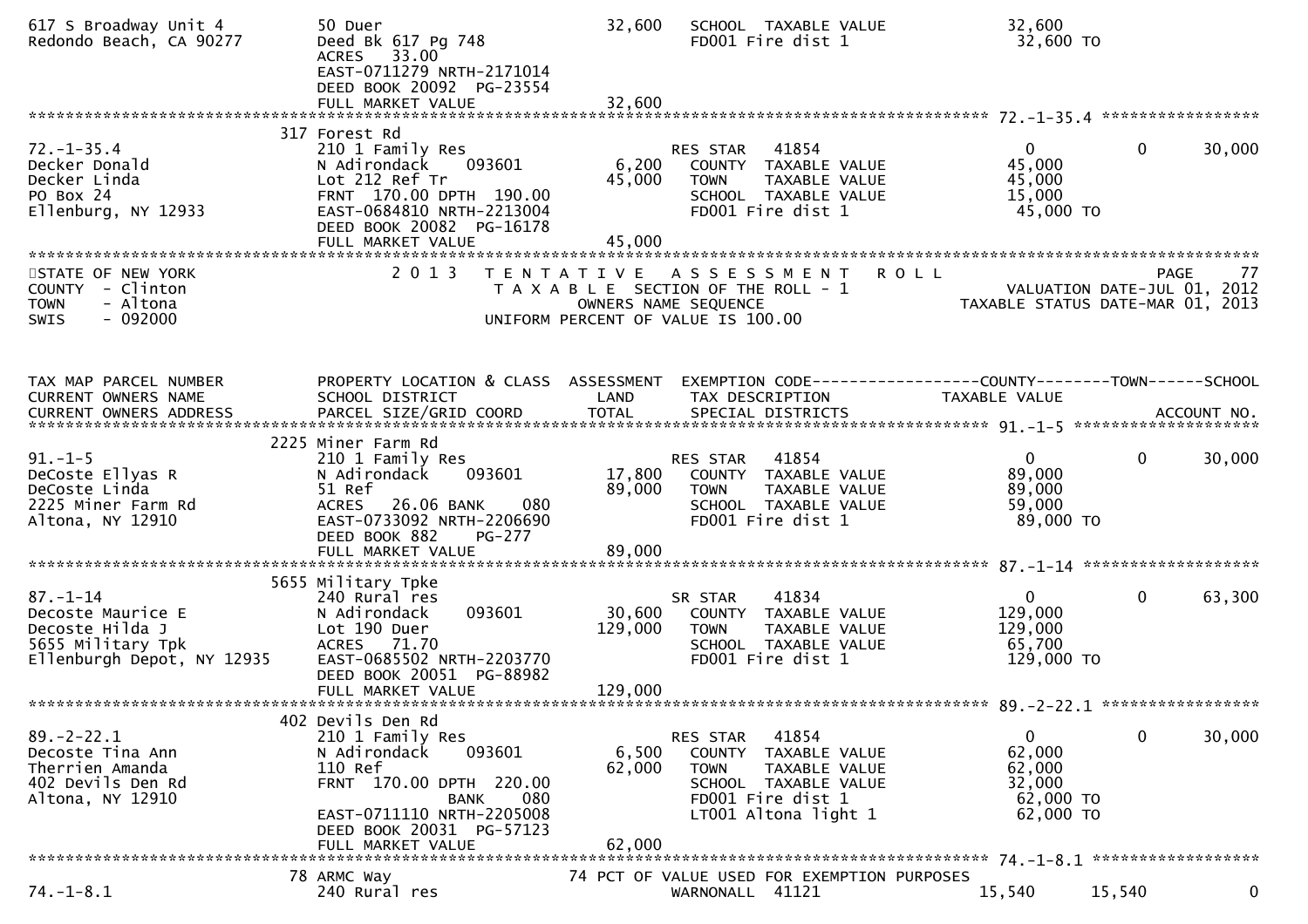| Defore Gaylene<br>78 ARMC Way<br>Altona, NY 12910                                                             | N Adirondack<br>093601<br>112 Ref<br>ACRES 51.00<br>EAST-0714367 NRTH-2212541<br>DEED BOOK 550<br>PG-658                                                                               |                             | 22,500 AGED C&T<br>41801<br>140,000 SR STAR<br>41834<br>COUNTY TAXABLE VALUE<br><b>TOWN</b><br>TAXABLE VALUE<br>SCHOOL TAXABLE VALUE      | 44,030<br>44,030<br>$\overline{0}$<br>$\mathbf{0}$<br>63,300<br>0<br>80,430<br>80,430<br>76,700 |
|---------------------------------------------------------------------------------------------------------------|----------------------------------------------------------------------------------------------------------------------------------------------------------------------------------------|-----------------------------|-------------------------------------------------------------------------------------------------------------------------------------------|-------------------------------------------------------------------------------------------------|
|                                                                                                               |                                                                                                                                                                                        |                             |                                                                                                                                           |                                                                                                 |
| $73. - 1 - 10.11$<br>Delaney John L<br>Attn: John Troutner<br>25405 State Rt 245<br>North Lewisburg, OH 43060 | Alder Bend Rd<br>311 Res vac land<br>N Adirondack<br>093601<br>Lot 155 Ref Tr<br>FRNT 165.80 DPTH 183.00<br>EAST-0698001 NRTH-2213997<br>DEED BOOK 872<br>$PG-45$<br>FULL MARKET VALUE | 6,200<br>6,200<br>6,200     | COUNTY TAXABLE VALUE<br><b>TOWN</b><br>TAXABLE VALUE<br>SCHOOL TAXABLE VALUE<br>FD001 Fire dist 1                                         | 6,200<br>6,200<br>6,200<br>$6,200$ TO                                                           |
|                                                                                                               |                                                                                                                                                                                        |                             |                                                                                                                                           |                                                                                                 |
| STATE OF NEW YORK<br>COUNTY - Clinton<br><b>TOWN</b><br>- Altona<br>$-092000$<br><b>SWIS</b>                  | 2 0 1 3                                                                                                                                                                                | T E N T A T I V E           | <b>ROLL</b><br>A S S E S S M E N T<br>T A X A B L E SECTION OF THE ROLL - 1<br>OWNERS NAME SEQUENCE<br>UNIFORM PERCENT OF VALUE IS 100.00 | <b>PAGE</b><br>78<br>VALUATION DATE-JUL 01, 2012<br>TAXABLE STATUS DATE-MAR 01, 2013            |
| TAX MAP PARCEL NUMBER                                                                                         | PROPERTY LOCATION & CLASS ASSESSMENT                                                                                                                                                   |                             |                                                                                                                                           |                                                                                                 |
| CURRENT OWNERS NAME                                                                                           | SCHOOL DISTRICT                                                                                                                                                                        | LAND                        | TAX DESCRIPTION                                                                                                                           | TAXABLE VALUE                                                                                   |
|                                                                                                               |                                                                                                                                                                                        |                             |                                                                                                                                           |                                                                                                 |
| $88.14 - 2 - 29$<br>Demarais Floyd N<br>Demarais Robin A<br>1182 Plank Rd<br>Ellenburg Depot, NY 12935        | 20 Pinewood Dr<br>312 Vac w/imprv<br>N Adirondack<br>093601<br>Stonewall Bk 10 Pg 123 Lo<br>FRNT 81.58 DPTH 108.00<br>EAST-0699050 NRTH-2204340<br>DEED BOOK 20072 PG-9668             | 3,500<br>3,900              | COUNTY TAXABLE VALUE<br>TAXABLE VALUE<br><b>TOWN</b><br>SCHOOL TAXABLE VALUE<br>FD001 Fire dist 1                                         | 3,900<br>3,900<br>3,900<br>3,900 TO                                                             |
|                                                                                                               | 1182 Plank Rd                                                                                                                                                                          |                             |                                                                                                                                           |                                                                                                 |
| $116. - 2 - 10.1$<br>Demarais Floyd N Jr<br>Demarais Robin A<br>1182 Plank Rd<br>Ellenburg Depot, NY 12935    | 210 1 Family Res<br>093601<br>N Adirondack<br>Lot 27 Pat Sg<br><b>ACRES</b><br>1.40<br>EAST-0679042 NRTH-2188973<br>DEED BOOK 20001 PG-24903<br>FULL MARKET VALUE                      | 6,500<br>104,000<br>104,000 | RES STAR<br>41854<br>COUNTY TAXABLE VALUE<br>TAXABLE VALUE<br><b>TOWN</b><br>SCHOOL TAXABLE VALUE<br>FD001 Fire dist 1                    | $\mathbf{0}$<br>0<br>30,000<br>104,000<br>104,000<br>74,000<br>104,000 TO                       |
|                                                                                                               |                                                                                                                                                                                        |                             |                                                                                                                                           |                                                                                                 |
| $116. - 2 - 10.2$<br>Demarais Floyd N Jr<br>Demarais Robin A<br>1182 Plank Rd<br>Ellenburg Depot, NY 12935    | Plank Rd<br>311 Res vac land<br>N Adirondack<br>093601<br>Lot 27 State Gore<br>FRNT 250.00 DPTH 100.00<br>EAST-0679195 NRTH-2188977<br>DEED BOOK 20011 PG-34120<br>FULL MARKET VALUE   | 2,500<br>2,500<br>2,500     | COUNTY TAXABLE VALUE<br><b>TOWN</b><br>TAXABLE VALUE<br>SCHOOL TAXABLE VALUE<br>FD001 Fire dist 1                                         | 2,500<br>2,500<br>2,500<br>2,500 TO                                                             |
|                                                                                                               |                                                                                                                                                                                        |                             |                                                                                                                                           |                                                                                                 |
| $116. - 2 - 11$<br>Demarais Floyd N Jr                                                                        | 1188 Plank Rd<br>270 Mfg housing<br>N Adirondack<br>093601                                                                                                                             | 12,800                      | TAXABLE VALUE<br>COUNTY<br>TAXABLE VALUE<br><b>TOWN</b>                                                                                   | 31,500<br>31,500                                                                                |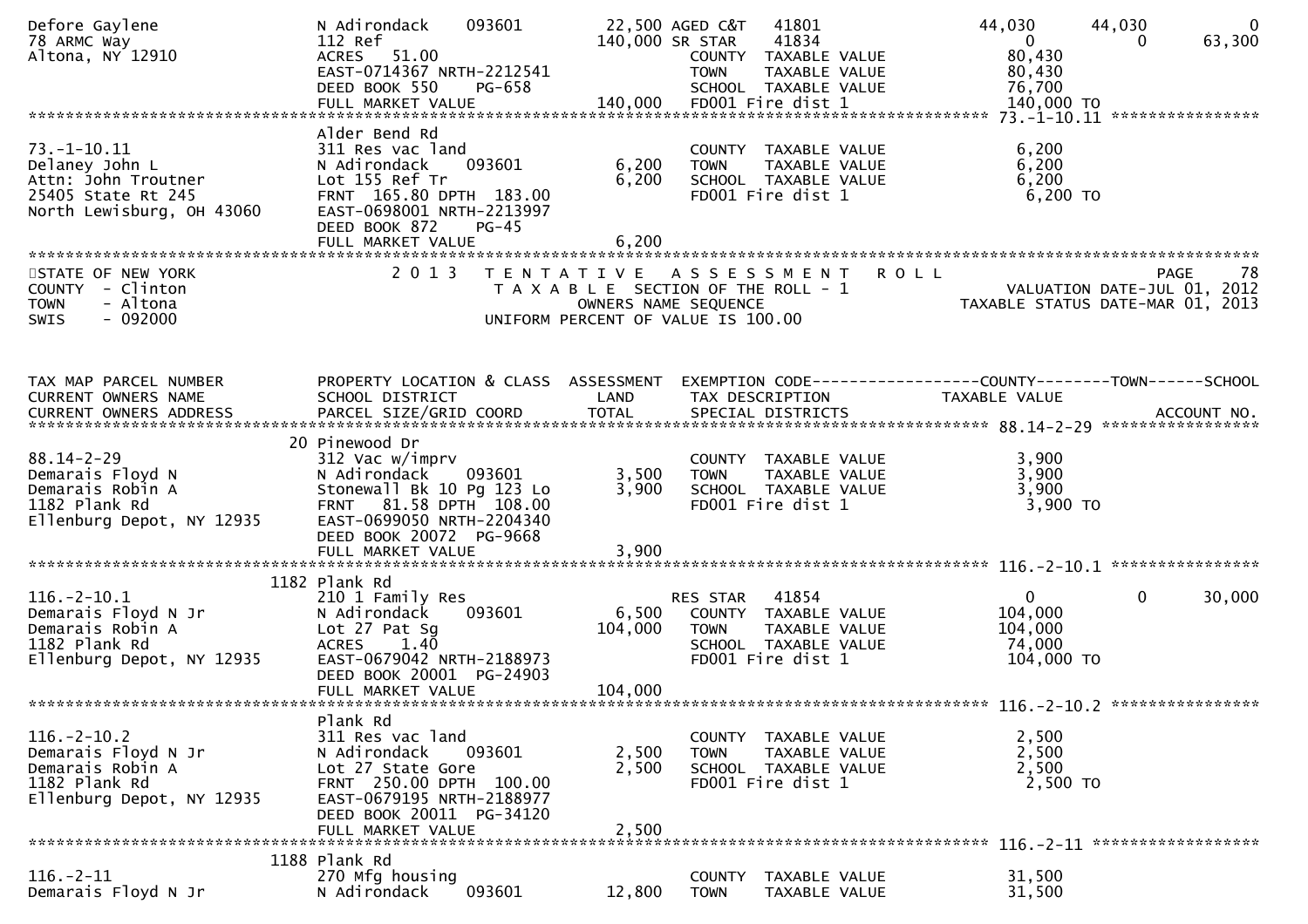| Demarais Robin A<br>1170 Plank Rd<br>Ellenburg Depot, NY 12935                                          | Lot $27$ Sg<br>ACRES 12.10<br>EAST-0679473 NRTH-2189088<br>DEED BOOK 870<br>PG-261<br>FULL MARKET VALUE                                                                         | 31,500<br>31,500           | SCHOOL TAXABLE VALUE<br>FD001 Fire dist 1                                                                         | 31,500<br>31,500 TO                                                                  |
|---------------------------------------------------------------------------------------------------------|---------------------------------------------------------------------------------------------------------------------------------------------------------------------------------|----------------------------|-------------------------------------------------------------------------------------------------------------------|--------------------------------------------------------------------------------------|
| $145. - 2 - 6.2$<br>Demarais Harold<br>209 Perry Corners Rd<br>Amenia, NY 12501                         | Plank Rd<br>311 Res vac land<br>093601<br>N Adirondack<br>Lot $43 S G$<br>FRNT 132.00 DPTH 290.00<br>EAST-0682419 NRTH-2171631<br>DEED BOOK 590<br>$PG-57$<br>FULL MARKET VALUE | 6,300<br>6,300<br>6,300    | COUNTY TAXABLE VALUE<br>TAXABLE VALUE<br><b>TOWN</b><br>SCHOOL TAXABLE VALUE<br>FD001 Fire dist 1                 | 6,300<br>6,300<br>6,300<br>6,300 TO                                                  |
| STATE OF NEW YORK<br>COUNTY - Clinton<br><b>TOWN</b><br>- Altona<br>$-092000$<br>SWIS                   | 2 0 1 3<br>T E N T A T I V E                                                                                                                                                    | OWNERS NAME SEQUENCE       | A S S E S S M E N T<br><b>ROLL</b><br>T A X A B L E SECTION OF THE ROLL - 1<br>UNIFORM PERCENT OF VALUE IS 100.00 | 79<br>PAGE<br>VALUATION DATE-JUL 01, 2012<br>TAXABLE STATUS DATE-MAR 01, 2013        |
| TAX MAP PARCEL NUMBER<br>CURRENT OWNERS NAME                                                            | PROPERTY LOCATION & CLASS ASSESSMENT<br>SCHOOL DISTRICT                                                                                                                         | LAND                       | TAX DESCRIPTION                                                                                                   | EXEMPTION CODE-----------------COUNTY-------TOWN------SCHOOL<br><b>TAXABLE VALUE</b> |
| $145. - 2 - 6.3$<br>Demarais James<br>Demarais Annette<br>1370 Rand Hill Rd<br>Altona, NY 12910         | Plank Rd<br>311 Res vac land<br>N Adirondack<br>093601<br>Lot $43$ Sq<br>FRNT 132.00 DPTH 290.00<br>EAST-0682439 NRTH-2171501<br>DEED BOOK 20041 PG-67970<br>FULL MARKET VALUE  | 6,300<br>6,300<br>6,300    | COUNTY TAXABLE VALUE<br>TAXABLE VALUE<br><b>TOWN</b><br>SCHOOL TAXABLE VALUE<br>FD001 Fire dist 1                 | 6,300<br>6,300<br>6,300<br>6,300 TO                                                  |
| $145. - 2 - 6.4$<br>Demarais James<br>Demarais Annette<br>1370 Rand Hill Rd<br>Altona, NY 12910         | Plank Rd<br>270 Mfg housing<br>N Adirondack<br>093601<br>Lot $43$ Sg<br>1.90<br><b>ACRES</b><br>EAST-0682468 NRTH-2171300<br>DEED BOOK 20041 PG-67969                           | 7,000<br>15,600            | COUNTY TAXABLE VALUE<br>TAXABLE VALUE<br><b>TOWN</b><br>SCHOOL TAXABLE VALUE<br>FD001 Fire dist 1                 | 15,600<br>15,600<br>15,600<br>15,600 TO                                              |
| $145. - 2 - 6.1$<br>Demarais James Richard<br>Demarais Annette<br>1370 Rand Hill Rd<br>Altona, NY 12910 | 418 Plank Rd<br>314 Rural vac<10<br>093601<br>N Adirondack<br>$43$ Sg<br>9.70<br><b>ACRES</b><br>EAST-0682762 NRTH-2171221<br>DEED BOOK 20051 PG-80704<br>FULL MARKET VALUE     | 11,700<br>11,700<br>11,700 | COUNTY TAXABLE VALUE<br>TAXABLE VALUE<br><b>TOWN</b><br>SCHOOL TAXABLE VALUE<br>FD001 Fire dist 1                 | 11,700<br>11,700<br>11,700<br>11,700 TO                                              |
| $133. - 1 - 15.3$<br>Demarx LLC<br>206 Timberbrooks Dr                                                  | Purdy Rd<br>314 Rural vac<10<br>093601<br>N Adirondack<br>Lot 47 Duers                                                                                                          | 10,400<br>10,400           | <b>COUNTY</b><br>TAXABLE VALUE<br>TAXABLE VALUE<br>TOWN<br><b>SCHOOL</b><br>TAXABLE VALUE                         | 10,400<br>10,400<br>10,400                                                           |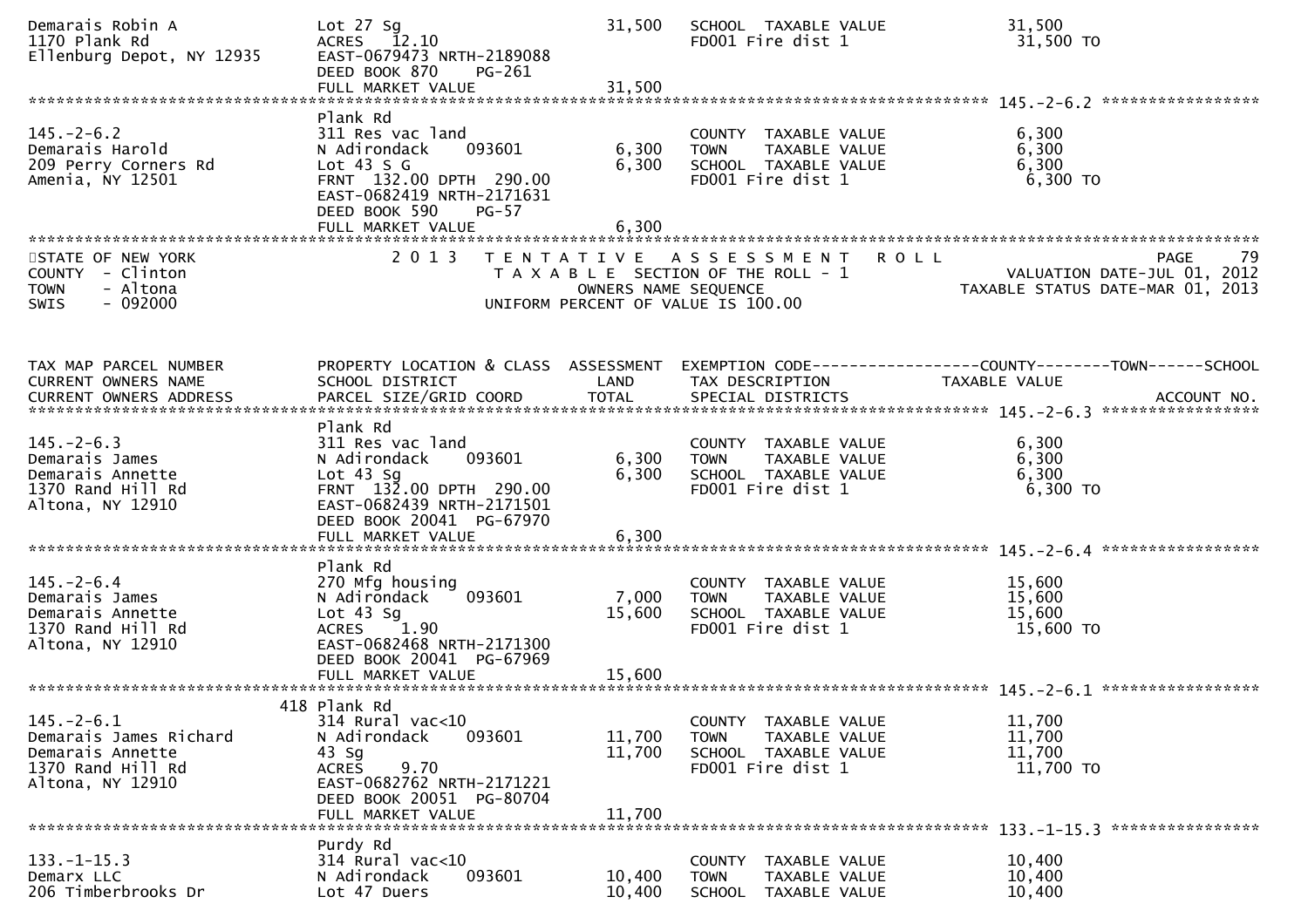| Bedminster, NJ 07921                                                                                             | 3.70<br><b>ACRES</b><br>EAST-0712301 NRTH-2179882<br>DEED BOOK 20061 PG-96031                                                                                             |                            | FD001 Fire dist 1                                                                                                                                                    | 10,400 TO                                                                              |                                                                                      |
|------------------------------------------------------------------------------------------------------------------|---------------------------------------------------------------------------------------------------------------------------------------------------------------------------|----------------------------|----------------------------------------------------------------------------------------------------------------------------------------------------------------------|----------------------------------------------------------------------------------------|--------------------------------------------------------------------------------------|
|                                                                                                                  |                                                                                                                                                                           |                            |                                                                                                                                                                      |                                                                                        |                                                                                      |
| $88.14 - 1 - 64$<br>Demick Robert W<br>Demick Donna M<br>262 BeckTerrace<br>Greenfeild Park QC, Canada<br>J4V3A4 | 7 Merrywood Dr<br>260 Seasonal res<br>N Adirondack<br>093601<br>Stonewall Acres Lot 64<br>FRNT 85.99 DPTH 108.22<br>EAST-0700477 NRTH-2203204<br>DEED BOOK 20051 PG-87358 | 4,400<br>15,700            | COUNTY TAXABLE VALUE<br><b>TOWN</b><br>TAXABLE VALUE<br>SCHOOL TAXABLE VALUE<br>FD001 Fire dist 1                                                                    | 15,700<br>15,700<br>15,700<br>15,700 TO                                                |                                                                                      |
|                                                                                                                  |                                                                                                                                                                           |                            |                                                                                                                                                                      |                                                                                        |                                                                                      |
| STATE OF NEW YORK<br>COUNTY - Clinton<br>- Altona<br><b>TOWN</b><br>$-092000$<br>SWIS                            | 2 0 1 3                                                                                                                                                                   | OWNERS NAME SEQUENCE       | TENTATIVE ASSESSMENT<br>T A X A B L E SECTION OF THE ROLL - 1<br>UNIFORM PERCENT OF VALUE IS 100.00                                                                  | <b>ROLL</b>                                                                            | <b>PAGE</b><br>80<br>VALUATION DATE-JUL 01, 2012<br>TAXABLE STATUS DATE-MAR 01, 2013 |
| TAX MAP PARCEL NUMBER<br>CURRENT OWNERS NAME                                                                     | PROPERTY LOCATION & CLASS ASSESSMENT<br>SCHOOL DISTRICT                                                                                                                   | LAND                       | TAX DESCRIPTION                                                                                                                                                      | EXEMPTION CODE------------------COUNTY--------TOWN------SCHOOL<br><b>TAXABLE VALUE</b> |                                                                                      |
| $135. - 2 - 9.1$<br>Deno Jeffery<br>Deno Adam J<br>7527 Route 22<br>West Chazy, NY 12992                         | Recore Rd<br>910 Priv forest<br>Beekmantown Cen 092401<br>Lot 131 Duer<br>ACRES 34.80<br>EAST-0742627 NRTH-2178203<br>DEED BOOK 20112 PG-38311<br>FULL MARKET VALUE       | 19,600<br>19,600<br>19,600 | COUNTY TAXABLE VALUE<br><b>TOWN</b><br>TAXABLE VALUE<br>SCHOOL TAXABLE VALUE<br>FD001 Fire dist 1                                                                    | 19,600<br>19,600<br>19,600<br>19,600 TO                                                |                                                                                      |
|                                                                                                                  |                                                                                                                                                                           |                            |                                                                                                                                                                      |                                                                                        |                                                                                      |
| $135. -2 - 9.2$<br>Deno Jerry J<br>PO Box 138<br>West Chazy, NY 12992                                            | Recore Rd<br>$314$ Rural vac<10<br>Beekmantown Cen 092401<br>5.00<br><b>ACRES</b><br>EAST-0742361 NRTH-2177632<br>DEED BOOK 20112 PG-38312                                | 11,000<br>11,000           | COUNTY TAXABLE VALUE<br>TAXABLE VALUE<br><b>TOWN</b><br>SCHOOL TAXABLE VALUE<br>FD001 Fire dist 1                                                                    | 11,000<br>11,000<br>11,000<br>11,000 TO                                                |                                                                                      |
|                                                                                                                  | FULL MARKET VALUE                                                                                                                                                         | 11,000                     |                                                                                                                                                                      |                                                                                        |                                                                                      |
| $135. - 2 - 2$<br>DePasquale Donna M<br>58 Barnaby Rd<br>West Chazy, NY 12992                                    | 58 Barnaby Rd<br>210 1 Family Res<br>Beekmantown Cen 092401<br>Lot 147 Duerville Pat<br>2.40<br><b>ACRES</b><br>EAST-0741086 NRTH-2183558<br>DEED BOOK 20122 PG-50383     | 167,800                    | RES STAR<br>41854<br>9,800 COUNTY TAXABLE VALUE<br>TAXABLE VALUE<br><b>TOWN</b><br>SCHOOL TAXABLE VALUE<br>FD001 Fire dist 1                                         | 0<br>167,800<br>167,800<br>137,800<br>167,800 TO                                       | 0<br>30,000                                                                          |
|                                                                                                                  | FULL MARKET VALUE                                                                                                                                                         | 167,800                    |                                                                                                                                                                      |                                                                                        |                                                                                      |
| $73. - 1 - 39$<br>Derr Harold L<br>Siskavich Sandra<br>14 Patnode Rd<br>Altona, NY 12910                         | 14 Patnode Rd<br>210 1 Family Res<br>093601<br>N Adirondack<br>155 Ref<br>080<br>ACRES<br>3.60 BANK<br>EAST-0698392 NRTH-2212409                                          |                            | 98 PCT OF VALUE USED FOR EXEMPTION PURPOSES<br>WARCOMALL 41131<br>8,100 WARDISALL 41141<br>41854<br>76,900 RES STAR<br>COUNTY TAXABLE VALUE<br>TAXABLE VALUE<br>TOWN | 18,841<br>15,072<br>$\bf{0}$<br>42,987<br>42,987                                       | 0<br>18,841<br>$\mathbf{0}$<br>15,072<br>30,000<br>0                                 |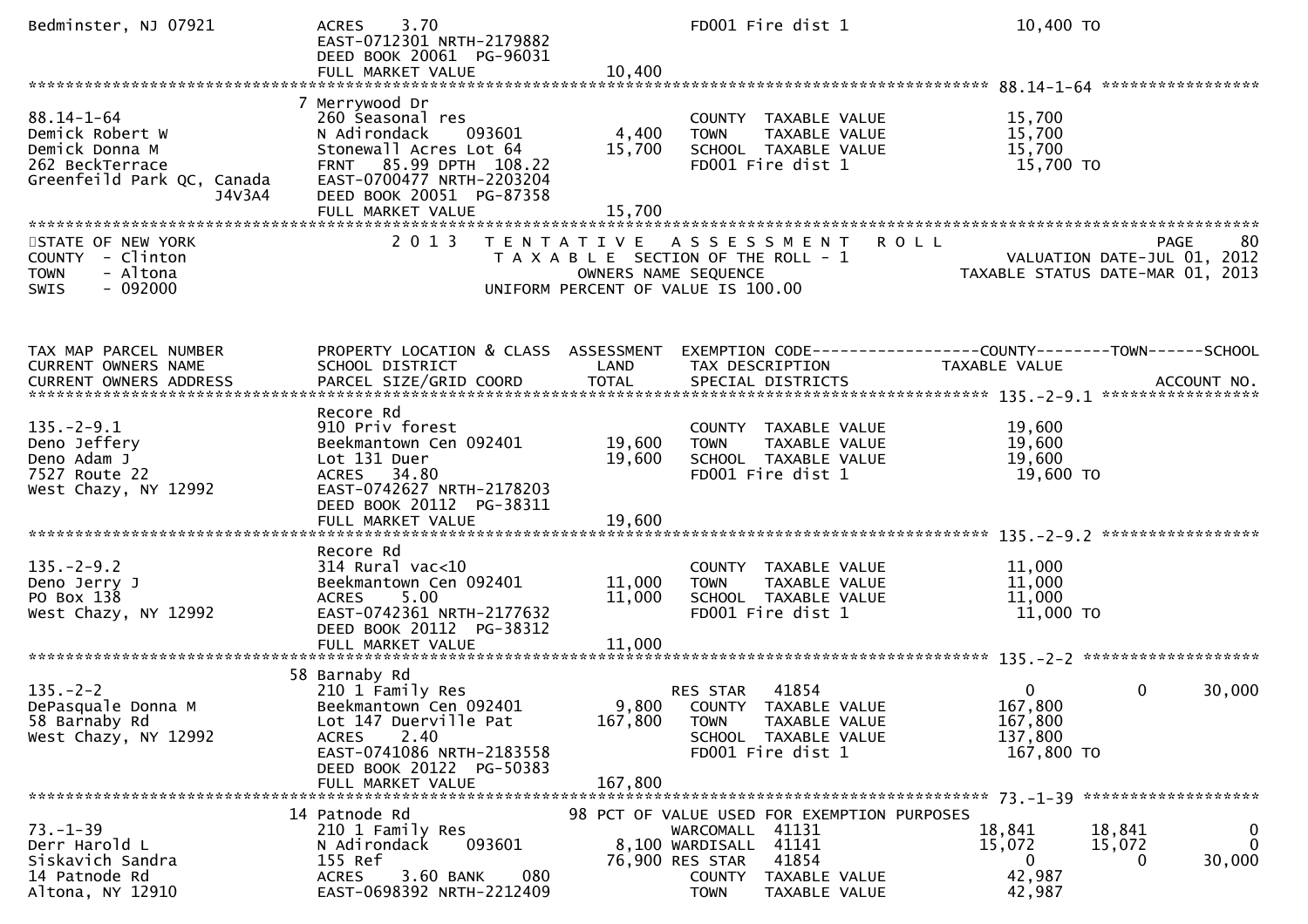|                                                                                                     | DEED BOOK 20001 PG-26010                                                                                                                                                                          |                            | SCHOOL TAXABLE VALUE                                                                                                                                                                            | 46,900                                                                                                                                                                                              |
|-----------------------------------------------------------------------------------------------------|---------------------------------------------------------------------------------------------------------------------------------------------------------------------------------------------------|----------------------------|-------------------------------------------------------------------------------------------------------------------------------------------------------------------------------------------------|-----------------------------------------------------------------------------------------------------------------------------------------------------------------------------------------------------|
| $148. - 2 - 21.2$<br>Desch Matthew P<br>Desch Kim<br>2048 Rand Hill Rd<br>Altona, NY 12910          | 2048 Rand Hill Rd<br>210 1 Family Res<br>093601<br>N Adirondack<br>Lot 36 Duers<br>3.30 BANK<br>080<br><b>ACRES</b><br>EAST-0709537 NRTH-2174192<br>DEED BOOK 20031 PG-61290<br>FULL MARKET VALUE | 119,100<br>119,100         | 99 PCT OF VALUE USED FOR EXEMPTION PURPOSES<br>WARCOMALL 41131<br>10,200 RES STAR<br>41854<br>COUNTY TAXABLE VALUE<br>TAXABLE VALUE<br><b>TOWN</b><br>SCHOOL TAXABLE VALUE<br>FD001 Fire dist 1 | 29,477<br>29,477<br>0<br>30,000<br>$\mathbf{0}$<br>$\Omega$<br>89,623<br>89,623<br>89,100<br>119,100 TO                                                                                             |
| STATE OF NEW YORK<br>COUNTY - Clinton<br><b>TOWN</b><br>- Altona<br>$-092000$<br><b>SWIS</b>        | 2 0 1 3                                                                                                                                                                                           | OWNERS NAME SEQUENCE       | TENTATIVE ASSESSMENT<br>T A X A B L E SECTION OF THE ROLL - 1<br>UNIFORM PERCENT OF VALUE IS 100.00                                                                                             | 81<br><b>ROLL</b><br><b>PAGE</b><br>VALUATION DATE-JUL 01, 2012<br>TAXABLE STATUS DATE-MAR 01, 2013                                                                                                 |
| TAX MAP PARCEL NUMBER<br>CURRENT OWNERS NAME                                                        | PROPERTY LOCATION & CLASS ASSESSMENT<br>SCHOOL DISTRICT                                                                                                                                           | LAND                       | TAX DESCRIPTION                                                                                                                                                                                 | EXEMPTION CODE-----------------COUNTY-------TOWN------SCHOOL<br>TAXABLE VALUE<br>.0URRENT OWNERS ADDRESS PARCEL SIZE/GRID COORD TOTAL SPECIAL DISTRICTS ACCOUNT NO ACCOUNT NO ACCOUNT NO ACCOUNT NO |
| $101. -2 - 10.2$<br>Desotelle Herman<br>Desotelle Rosemarie<br>3050 Rt 11<br>Mooers Forks, NY 12959 | 1378 Plank Rd<br>270 Mfg housing<br>093601<br>N Adirondack<br>$25$ Sg<br>2.20<br><b>ACRES</b><br>EAST-0678433 NRTH-2193734<br>DEED BOOK 574<br>PG-1117<br>FULL MARKET VALUE                       | 6,600<br>20,100<br>20,100  | COUNTY TAXABLE VALUE<br>TAXABLE VALUE<br><b>TOWN</b><br>SCHOOL TAXABLE VALUE<br>FD001 Fire dist 1                                                                                               | 20,100<br>20,100<br>20,100<br>20,100 TO                                                                                                                                                             |
| $74. - 1 - 24$<br>Devens Raymond<br>Devens Philanda<br>249 Washington Ave<br>Lake Mary, FL 32746    | 159 Joe Wood Rd<br>$314$ Rural vac<10<br>093601<br>N Adirondack<br>111 Ref<br>7.00<br>ACRES<br>EAST-0715153 NRTH-2211342<br>DEED BOOK 20051 PG-87933<br>FULL MARKET VALUE                         | 10,100<br>10,100<br>10,100 | COUNTY TAXABLE VALUE<br>TAXABLE VALUE<br><b>TOWN</b><br>SCHOOL TAXABLE VALUE<br>FD001 Fire dist 1<br>LT001 Altona light 1                                                                       | 10,100<br>10,100<br>10,100<br>10,100 TO<br>10,100 TO                                                                                                                                                |
| $74. - 1 - 25.14$<br>Devins Ray A<br>8842-A Van Autreve Ave<br>Fort Lewis, WA 98433                 | Joe Wood Rd<br>$322$ Rural vac $>10$<br>N Adirondack<br>093601<br>Lots 104, 105, & 111 Ref<br>ACRES 31.70<br>EAST-0715857 NRTH-2210336<br>DEED BOOK 20102 PG-32673<br>FULL MARKET VALUE           | 18,600<br>18,600<br>18,600 | COUNTY TAXABLE VALUE<br><b>TOWN</b><br>TAXABLE VALUE<br>SCHOOL TAXABLE VALUE<br>FD001 Fire dist 1<br>LT001 Altona light 1                                                                       | 18,600<br>18,600<br>18,600<br>18,600 TO<br>18,600 TO                                                                                                                                                |
| $89.1 - 3 - 26$<br>Deyo Irene D<br>Deyo Kevin K<br>594 Devils Den Rd<br>Altona, NY 12910            | 462 Devils Den Rd<br>312 Vac w/imprv<br>N Adirondack<br>093601<br>110 Ref<br>1.70<br><b>ACRES</b><br>EAST-0711100 NRTH-2206577<br>DEED BOOK 20021 PG-43172                                        | 6,900<br>7,000             | COUNTY TAXABLE VALUE<br>TAXABLE VALUE<br>TOWN<br>SCHOOL TAXABLE VALUE<br>FD001 Fire dist 1<br>LT001 Altona light 1                                                                              | 7,000<br>7,000<br>7,000<br>7,000 TO<br>7,000 TO                                                                                                                                                     |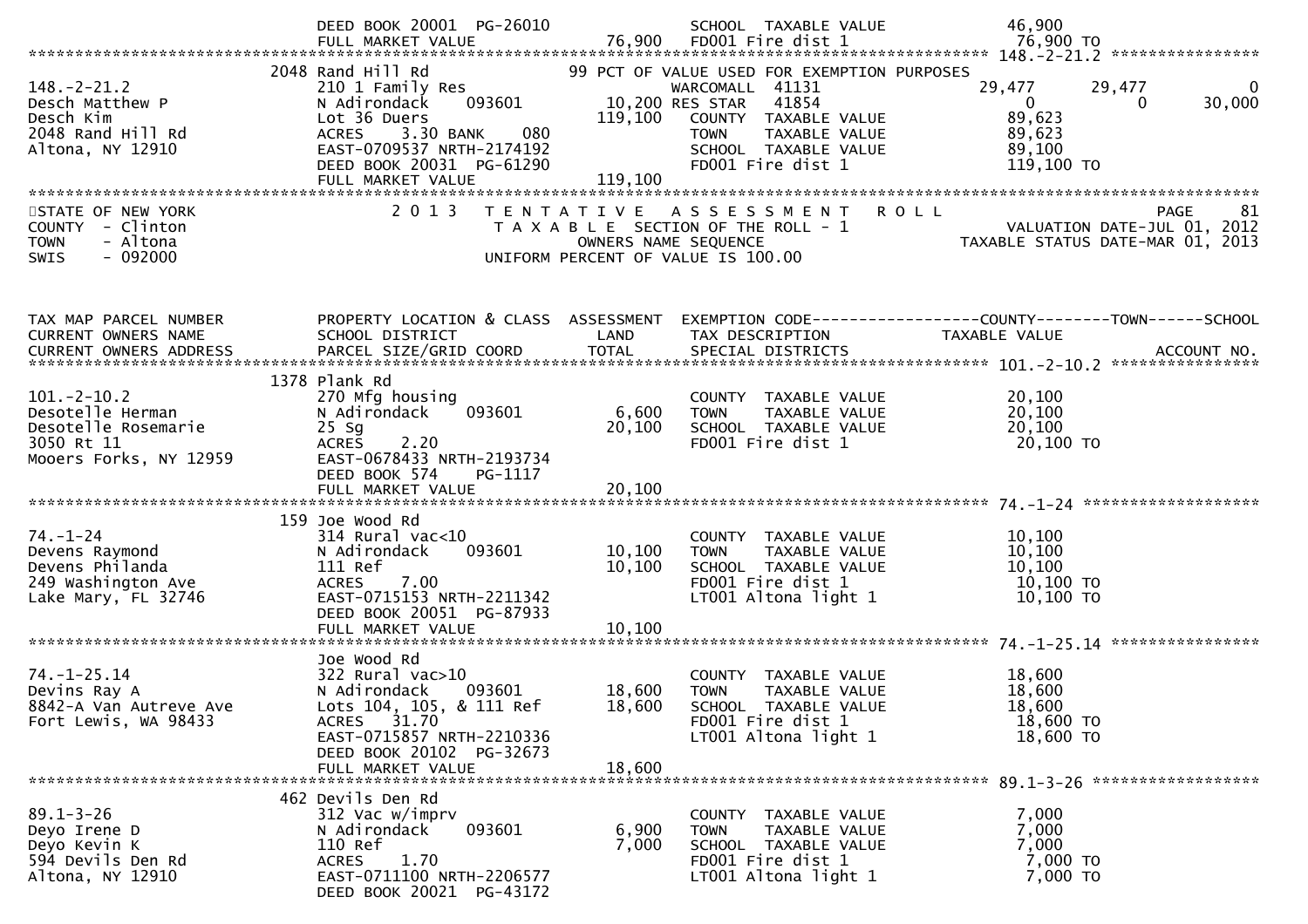|                                                                                                               | FULL MARKET VALUE                                                                                                                                                     | 7,000                                     |                                                                                                                                                                                         |                                                                                                          |
|---------------------------------------------------------------------------------------------------------------|-----------------------------------------------------------------------------------------------------------------------------------------------------------------------|-------------------------------------------|-----------------------------------------------------------------------------------------------------------------------------------------------------------------------------------------|----------------------------------------------------------------------------------------------------------|
|                                                                                                               |                                                                                                                                                                       |                                           |                                                                                                                                                                                         | ****************                                                                                         |
| $89.1 - 1 - 13.1$<br>Deyo Life Estate Irene D<br>Miller Sharron B<br>485 Devils Den Rd<br>Altona, NY 12910    | 485 Devils Den Rd<br>210 1 Family Res<br>093601<br>N Adirondack<br>Lot 131 Pat Ref<br>FRNT 50.00 DPTH 290.00<br>EAST-0710731 NRTH-2207061<br>DEED BOOK 20041 PG-70334 | 4,700<br>91,000                           | COUNTY TAXABLE VALUE<br><b>TOWN</b><br>TAXABLE VALUE<br>SCHOOL TAXABLE VALUE<br>FD001 Fire dist 1<br>LT001 Altona light 1                                                               | 91,000<br>91,000<br>91,000<br>91,000 TO<br>91,000 TO                                                     |
|                                                                                                               | FULL MARKET VALUE                                                                                                                                                     | 91,000                                    |                                                                                                                                                                                         |                                                                                                          |
| STATE OF NEW YORK<br>COUNTY - Clinton<br><b>TOWN</b><br>- Altona<br>$-092000$<br><b>SWIS</b>                  | 2 0 1 3                                                                                                                                                               | T E N T A T I V E<br>OWNERS NAME SEQUENCE | A S S E S S M E N T<br>T A X A B L E SECTION OF THE ROLL - 1<br>UNIFORM PERCENT OF VALUE IS 100.00                                                                                      | <b>ROLL</b><br>82<br><b>PAGE</b><br>VALUATION DATE-JUL 01, 2012<br>TAXABLE STATUS DATE-MAR 01, 2013      |
| TAX MAP PARCEL NUMBER<br>CURRENT OWNERS NAME<br>CURRENT OWNERS ADDRESS                                        | PROPERTY LOCATION & CLASS ASSESSMENT<br>SCHOOL DISTRICT<br>PARCEL SIZE/GRID COORD                                                                                     | LAND<br><b>TOTAL</b>                      | TAX DESCRIPTION<br>SPECIAL DISTRICTS                                                                                                                                                    | EXEMPTION CODE-----------------COUNTY-------TOWN------SCHOOL<br>TAXABLE VALUE<br>ACCOUNT NO.             |
| $89. - 1 - 3.1$<br>Deyo Life Use Chandler A Jr<br>Deyo Life Use Joan<br>451 Devils Den Rd<br>Altona, NY 12910 | 451 Devils Den Rd<br>240 Rural res<br>093601<br>N Adirondack<br>131 Ref<br>ACRES 51.30<br>EAST-0708716 NRTH-2206036<br>DEED BOOK 20031 PG-64482                       | 95,000                                    | 84 PCT OF VALUE USED FOR EXEMPTION PURPOSES<br>WARNONALL 41121<br>41834<br>21,900 SR STAR<br>COUNTY TAXABLE VALUE<br>TAXABLE VALUE<br>TOWN<br>SCHOOL TAXABLE VALUE<br>FD001 Fire dist 1 | 11,970<br>11,970<br>$\bf{0}$<br>$\overline{0}$<br>63,300<br>0<br>83,030<br>83,030<br>31,700<br>95,000 TO |
|                                                                                                               | 489 Devils Den Rd                                                                                                                                                     |                                           |                                                                                                                                                                                         |                                                                                                          |
| $89.1 - 1 - 12$<br>Deyo Roger<br>489 Devils Den Rd<br>PO Box 42<br>Altona, NY 12910                           | 220 2 Family Res<br>093601<br>N Adirondack<br>131 Ref<br>FRNT 84.00 DPTH 231.00<br>EAST-0710775 NRTH-2207138<br>DEED BOOK 648<br>PG-158                               | 5,500<br>99,400                           | COUNTY TAXABLE VALUE<br>TAXABLE VALUE<br><b>TOWN</b><br>SCHOOL TAXABLE VALUE<br>FD001 Fire dist 1<br>LT001 Altona light 1                                                               | 99,400<br>99,400<br>99,400<br>99,400 TO<br>99,400 TO                                                     |
|                                                                                                               | FULL MARKET VALUE                                                                                                                                                     | 99,400                                    |                                                                                                                                                                                         |                                                                                                          |
| $135. -2 - 33$<br>Deyo Rufus C Jr<br>Deyo Julie E<br>7826 Route 9<br>Plattsburgh, NY 12901                    | Recore Rd<br>321 Abandoned ag<br>Beekmantown Cen 092401<br>142-143-146-147 Duer<br>ACRES 58.60<br>EAST-0738348 NRTH-2180970<br>DEED BOOK 20072 PG-4392                | 23,100<br>23,100                          | COUNTY TAXABLE VALUE<br>TAXABLE VALUE<br><b>TOWN</b><br>SCHOOL TAXABLE VALUE<br>FD001 Fire dist 1                                                                                       | 23,100<br>23,100<br>23,100<br>23,100 TO                                                                  |
|                                                                                                               | FULL MARKET VALUE                                                                                                                                                     | 23,100                                    |                                                                                                                                                                                         |                                                                                                          |
| $135. -2 - 37.3$<br>Deyo Rufus C Jr<br>7826 Rt 9<br>Plattsburgh, NY 12901                                     | Atwood Rd<br>321 Abandoned ag<br>Beekmantown Cen 092401<br>Lot 142 Duers<br>ACRES 21.50<br>EAST-0737178 NRTH-2181519<br>DEED BOOK 917<br>PG-161<br>FULL MARKET VALUE  | 16,600<br>16,600<br>16,600                | COUNTY TAXABLE VALUE<br>TAXABLE VALUE<br><b>TOWN</b><br>SCHOOL TAXABLE VALUE<br>FD001 Fire dist 1                                                                                       | 16,600<br>16,600<br>16,600<br>16,600 TO                                                                  |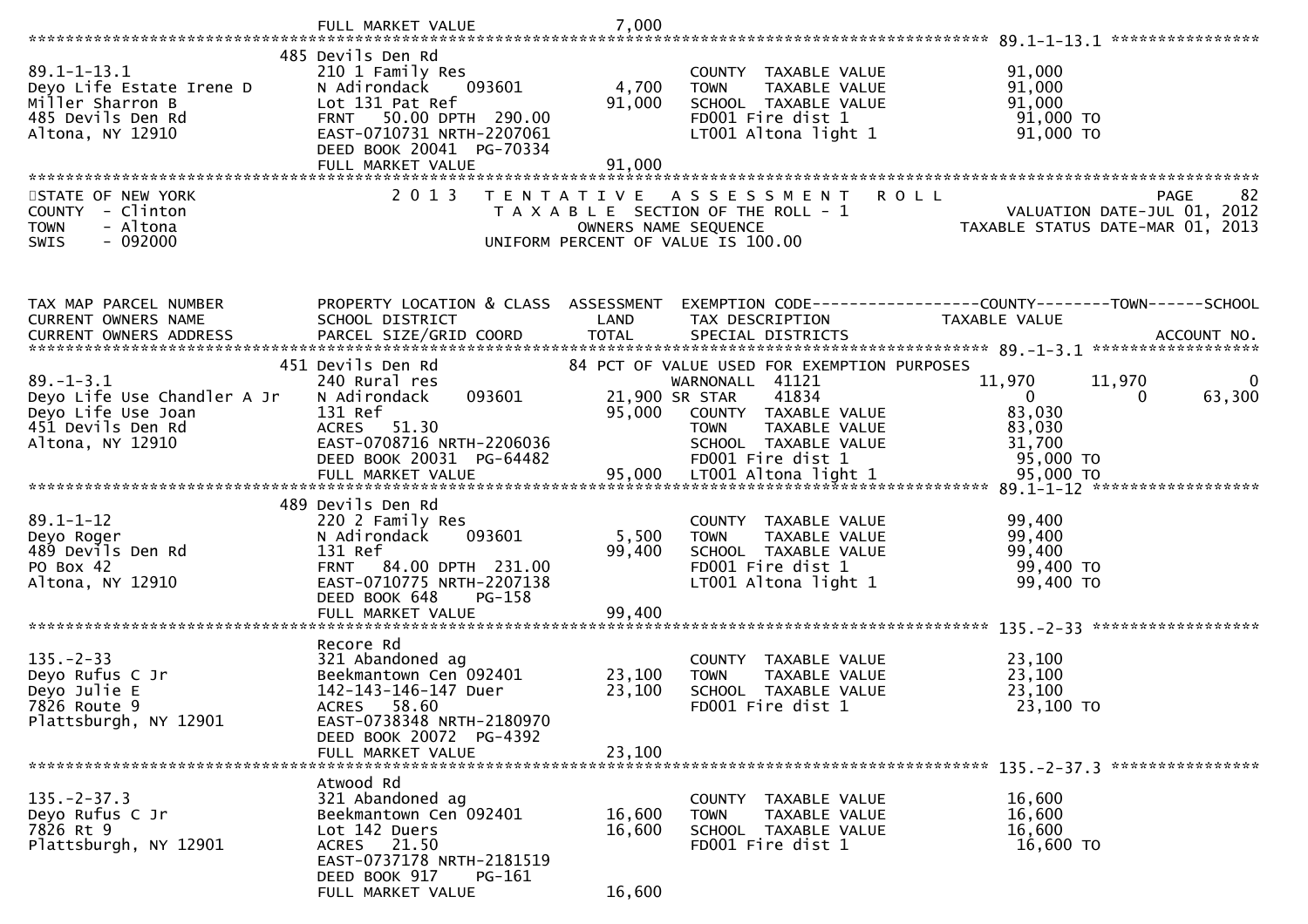| $89.1 - 2 - 32$<br>Deyo Stephen G<br>Deyo Barbara<br>516 Devils Den Rd<br>PO Box 107<br>Altona, NY 12910<br>STATE OF NEW YORK | 516 Devils Den Rd<br>210 1 Family Res<br>093601<br>N Adirondack<br>110 Ref<br><b>ACRES</b><br>1.30<br>EAST-0711154 NRTH-2207837<br>DEED BOOK 500<br><b>PG-510</b><br>2 0 1 3                 | 71,700<br>71,700        | 41834<br>SR STAR<br>6,500 COUNTY TAXABLE VALUE<br><b>TOWN</b><br>TAXABLE VALUE<br>SCHOOL TAXABLE VALUE<br>FD001 Fire dist 1<br>LT001 Altona light 1<br>TENTATIVE ASSESSMENT | $\mathbf{0}$<br>$\mathbf 0$<br>63,300<br>71,700<br>71,700<br>8,400<br>71,700 TO<br>71,700 TO<br><b>ROLL</b><br>83<br><b>PAGE</b> |
|-------------------------------------------------------------------------------------------------------------------------------|----------------------------------------------------------------------------------------------------------------------------------------------------------------------------------------------|-------------------------|-----------------------------------------------------------------------------------------------------------------------------------------------------------------------------|----------------------------------------------------------------------------------------------------------------------------------|
| COUNTY - Clinton                                                                                                              |                                                                                                                                                                                              |                         | T A X A B L E SECTION OF THE ROLL - 1                                                                                                                                       | VALUATION DATE-JUL 01, 2012                                                                                                      |
| - Altona<br><b>TOWN</b><br>$-092000$<br><b>SWIS</b>                                                                           |                                                                                                                                                                                              | OWNERS NAME SEQUENCE    | UNIFORM PERCENT OF VALUE IS 100.00                                                                                                                                          | TAXABLE STATUS DATE-MAR 01, 2013                                                                                                 |
| TAX MAP PARCEL NUMBER<br>CURRENT OWNERS NAME                                                                                  | PROPERTY LOCATION & CLASS ASSESSMENT<br>SCHOOL DISTRICT                                                                                                                                      | LAND                    | TAX DESCRIPTION                                                                                                                                                             | TAXABLE VALUE                                                                                                                    |
|                                                                                                                               |                                                                                                                                                                                              |                         |                                                                                                                                                                             |                                                                                                                                  |
|                                                                                                                               | Recore Rd                                                                                                                                                                                    |                         |                                                                                                                                                                             |                                                                                                                                  |
| $150.-1-6$                                                                                                                    | 910 Priv forest                                                                                                                                                                              |                         | COUNTY TAXABLE VALUE                                                                                                                                                        | 27,000                                                                                                                           |
| Deyo Todd<br>434 Burke Rd                                                                                                     | Beekmantown Cen 092401<br>145 Duer                                                                                                                                                           | 27,000<br>27,000        | TAXABLE VALUE<br><b>TOWN</b><br>SCHOOL TAXABLE VALUE                                                                                                                        | 27,000<br>27,000                                                                                                                 |
| Plattsburgh, NY 12901                                                                                                         | ACRES 84.10<br>EAST-0742611 NRTH-2176275<br>DEED BOOK 20011 PG-35782                                                                                                                         |                         | FD001 Fire dist 1                                                                                                                                                           | 27,000 TO                                                                                                                        |
|                                                                                                                               |                                                                                                                                                                                              |                         |                                                                                                                                                                             |                                                                                                                                  |
| $73. - 3 - 14$<br>Dichiara Peter<br>Attn: Anne Muniz<br>19 Cozzins Pl<br>Patchogue, NY 11772                                  | Helens Way<br>$314$ Rural vac<10<br>093601<br>N Adirondack<br>166 Ref<br>8.30<br><b>ACRES</b><br>EAST-0696420 NRTH-2213867<br>DEED BOOK 579<br>PG-984                                        | 7,200<br>7,200          | COUNTY TAXABLE VALUE<br>TAXABLE VALUE<br><b>TOWN</b><br>SCHOOL TAXABLE VALUE<br>FD001 Fire dist 1                                                                           | 7,200<br>7,200<br>7,200<br>7,200 TO                                                                                              |
|                                                                                                                               | FULL MARKET VALUE                                                                                                                                                                            | 7,200                   |                                                                                                                                                                             |                                                                                                                                  |
| $88.14 - 1 - 41$<br>Dietrich Anthony W<br>Dietrich Betty Felicien<br>304 Pressed Brick Dr<br>Brampton, ON, Canada<br>L6V 4L4  | 11 Pinewood Dr<br>270 Mfg housing<br>N Adirondack<br>093601<br>Stonewall Acres Lot 41<br>FRNT 100.00 DPTH 101.79<br>EAST-0698992 NRTH-2204116<br>DEED BOOK 20082 PG-16684                    | 4,000<br>16,000         | COUNTY TAXABLE VALUE<br>TAXABLE VALUE<br><b>TOWN</b><br>SCHOOL TAXABLE VALUE<br>FD001 Fire dist 1                                                                           | 16,000<br>16,000<br>16,000<br>16,000 TO                                                                                          |
|                                                                                                                               | FULL MARKET VALUE                                                                                                                                                                            | 16,000                  |                                                                                                                                                                             |                                                                                                                                  |
| $88.14 - 1 - 39$<br>Dietrich David G<br>Dietrich Catherine E<br>6332 Fortune Dr<br>Ottawa, ON, Canada K1C 1Z1                 | 3 Pinewood Dr<br>312 Vac w/imprv<br>N Adirondack<br>093601<br>Stonewall Acres Lot 39<br>FRNT 80.00 DPTH 125.00<br>EAST-0699046 NRTH-2203928<br>DEED BOOK 20082 PG-16556<br>FULL MARKET VALUE | 4,500<br>5,900<br>5,900 | COUNTY TAXABLE VALUE<br>TAXABLE VALUE<br><b>TOWN</b><br>SCHOOL TAXABLE VALUE<br>FD001 Fire dist 1                                                                           | 5,900<br>5,900<br>5,900<br>5,900 TO                                                                                              |
|                                                                                                                               |                                                                                                                                                                                              |                         |                                                                                                                                                                             |                                                                                                                                  |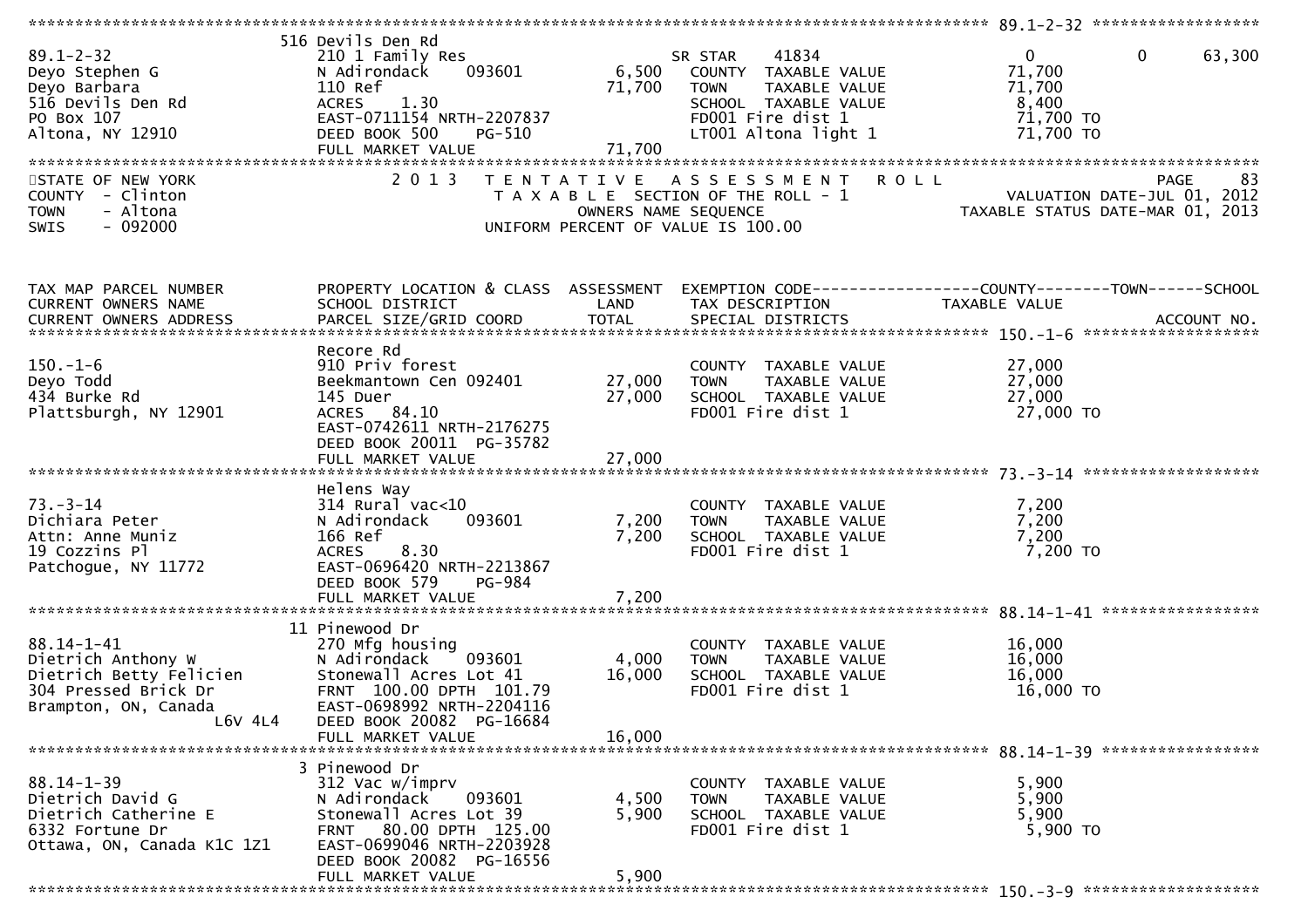| $150 - 3 - 9$<br>Dillon Laurel L<br>10 Westwood Dr<br>West Chazy, NY 12992        | 10 Westwood Dr<br>210 1 Family Res<br>N Adirondack<br>093601<br>Sub Map 20 Pg 28 Lot 9<br>FRNT 200.00 DPTH 210.00<br>080<br><b>BANK</b><br>EAST-0736392 NRTH-2175331<br>DEED BOOK 20021 PG-45190 | 9,100<br>73,700            | 41854<br>RES STAR<br>COUNTY TAXABLE VALUE<br><b>TOWN</b><br>TAXABLE VALUE<br>SCHOOL TAXABLE VALUE<br>FD001 Fire dist 1                                 | $\mathbf 0$<br>$\mathbf{0}$<br>30,000<br>73,700<br>73,700<br>43,700<br>73,700 TO       |
|-----------------------------------------------------------------------------------|--------------------------------------------------------------------------------------------------------------------------------------------------------------------------------------------------|----------------------------|--------------------------------------------------------------------------------------------------------------------------------------------------------|----------------------------------------------------------------------------------------|
| STATE OF NEW YORK                                                                 | 2 0 1 3                                                                                                                                                                                          | T E N T A T I V E          | A S S E S S M E N T<br><b>ROLL</b>                                                                                                                     | 84<br><b>PAGE</b>                                                                      |
| COUNTY - Clinton<br>- Altona<br><b>TOWN</b><br>$-092000$<br><b>SWIS</b>           |                                                                                                                                                                                                  | OWNERS NAME SEQUENCE       | T A X A B L E SECTION OF THE ROLL - 1<br>UNIFORM PERCENT OF VALUE IS 100.00                                                                            | VALUATION DATE-JUL 01, 2012<br>TAXABLE STATUS DATE-MAR 01, 2013                        |
| TAX MAP PARCEL NUMBER                                                             | PROPERTY LOCATION & CLASS ASSESSMENT                                                                                                                                                             |                            |                                                                                                                                                        | EXEMPTION CODE-----------------COUNTY-------TOWN------SCHOOL                           |
| CURRENT OWNERS NAME                                                               | SCHOOL DISTRICT                                                                                                                                                                                  | LAND                       | TAX DESCRIPTION                                                                                                                                        | TAXABLE VALUE                                                                          |
|                                                                                   |                                                                                                                                                                                                  |                            |                                                                                                                                                        |                                                                                        |
| $149. - 1 - 8$<br>Dirschauer Donald P Sr.<br>18 Bayberry Dr<br>Waretown, NJ 08758 | 52 Murtagh Hill Rd<br>260 Seasonal res<br>093601<br>N Adirondack<br>128 Duer 1937<br>ACRES 13.20<br>EAST-0730482 NRTH-2175130<br>DEED BOOK 20092 PG-22486<br>FULL MARKET VALUE                   | 11,000<br>25,000<br>25,000 | COUNTY TAXABLE VALUE<br>TAXABLE VALUE<br><b>TOWN</b><br>SCHOOL TAXABLE VALUE<br>FD001 Fire dist 1                                                      | 25,000<br>25,000<br>25,000<br>25,000 TO                                                |
|                                                                                   |                                                                                                                                                                                                  |                            |                                                                                                                                                        |                                                                                        |
| $132. - 1 - 4.2$<br>Donah Gary A<br>10702 5th St<br>Riverview, FL 33569           | 2558 Rand Hill Rd<br>260 Seasonal res<br>093601<br>N Adirondack<br>40 Duer<br>1.20<br><b>ACRES</b><br>EAST-0704291 NRTH-2185502<br>DEED BOOK 20051 PG-89682                                      | 9,100<br>22,900            | COUNTY TAXABLE VALUE<br>TAXABLE VALUE<br><b>TOWN</b><br>SCHOOL TAXABLE VALUE<br>FD001 Fire dist 1                                                      | 22,900<br>22,900<br>22,900<br>22,900 TO                                                |
|                                                                                   |                                                                                                                                                                                                  |                            |                                                                                                                                                        |                                                                                        |
|                                                                                   |                                                                                                                                                                                                  |                            |                                                                                                                                                        |                                                                                        |
| $89.1 - 2 - 2.2$<br>Donahue Christine<br>570 Devils Den Rd<br>Altona, NY 12910    | 570/572 Devils Den Rd<br>280 Res Multiple<br>N Adirondack<br>093601<br>Corr. Deed 20102/36409<br>ACRES 14.57 BANK<br>320<br>EAST-0711325 NRTH-2208870<br>DEED BOOK 20102 PG-36409                | 19,800<br>90,100           | RES STAR<br>41854<br>COUNTY TAXABLE VALUE<br><b>TOWN</b><br>TAXABLE VALUE<br>SCHOOL TAXABLE VALUE<br>FD001 Fire dist 1<br>LT001 Altona light 1         | $\mathbf{0}$<br>0<br>30,000<br>90,100<br>90,100<br>60,100<br>90,100 TO<br>90,100 ТО    |
|                                                                                   | FULL MARKET VALUE                                                                                                                                                                                | 90,100                     |                                                                                                                                                        |                                                                                        |
|                                                                                   | 2141 Rand Hill Rd                                                                                                                                                                                |                            | 96 PCT OF VALUE USED FOR EXEMPTION PURPOSES                                                                                                            |                                                                                        |
| $148. - 1 - 8$<br>Donovan Loretta J<br>2141 Rand Hill Rd<br>Altona, NY 12910      | 210 1 Family Res<br>093601<br>N Adirondack<br>Lot 37 Duer<br><b>ACRES</b><br>9.40<br>EAST-0707790 NRTH-2176395<br>DEED BOOK 98001 PG-05980<br>FULL MARKET VALUE                                  | 99,400<br>99,400           | WARCOMALL 41131<br>41834<br>13,200 SR STAR<br>COUNTY TAXABLE VALUE<br><b>TOWN</b><br><b>TAXABLE VALUE</b><br>SCHOOL TAXABLE VALUE<br>FD001 Fire dist 1 | 23,856<br>23,856<br>0<br>63,300<br>$\Omega$<br>75,544<br>75,544<br>36,100<br>99,400 TO |
|                                                                                   |                                                                                                                                                                                                  |                            |                                                                                                                                                        |                                                                                        |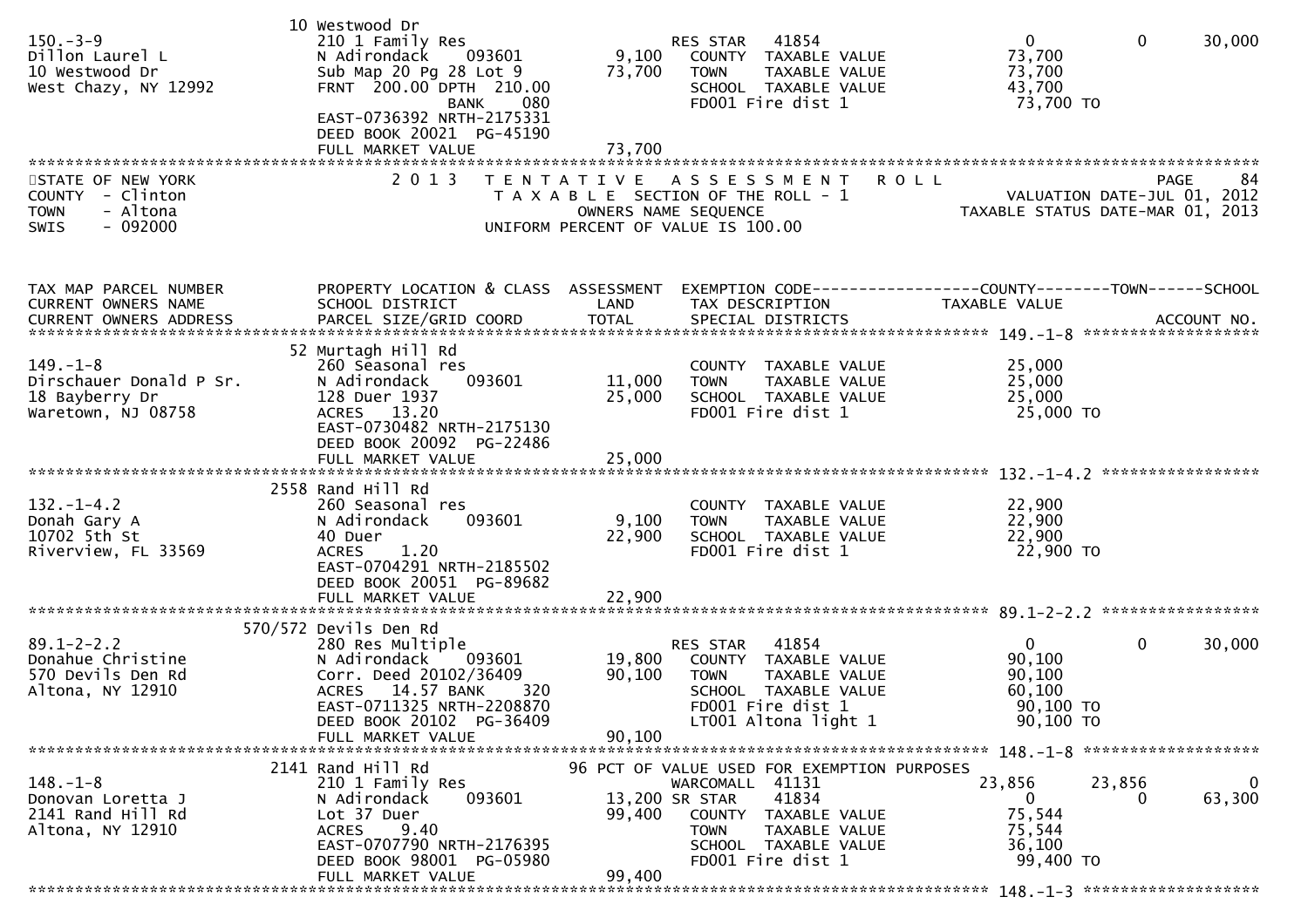| $148. - 1 - 3$<br>Dora M Heald, Trustee<br>Dora M Heald Living Trust<br>32 Meadowbrook Ave<br>Eatontown, NJ 07724 | Rand Hill Rd<br>321 Abandoned ag<br>093601<br>N Adirondack<br>37 Duer<br>ACRES 13.40<br>EAST-0706790 NRTH-2177698<br>DEED BOOK 20102 PG-36213<br>FULL MARKET VALUE      | 14,600<br>14,600<br>14,600 | COUNTY TAXABLE VALUE<br><b>TOWN</b><br>TAXABLE VALUE<br>SCHOOL TAXABLE VALUE<br>FD001 Fire dist 1                                                                                               | 14,600<br>14,600<br>14,600<br>14,600 TO                                                            |
|-------------------------------------------------------------------------------------------------------------------|-------------------------------------------------------------------------------------------------------------------------------------------------------------------------|----------------------------|-------------------------------------------------------------------------------------------------------------------------------------------------------------------------------------------------|----------------------------------------------------------------------------------------------------|
| STATE OF NEW YORK<br>COUNTY - Clinton<br>- Altona<br><b>TOWN</b><br>$-092000$<br><b>SWIS</b>                      | 2 0 1 3                                                                                                                                                                 | OWNERS NAME SEQUENCE       | TENTATIVE ASSESSMENT<br>T A X A B L E SECTION OF THE ROLL - 1<br>UNIFORM PERCENT OF VALUE IS 100.00                                                                                             | <b>ROLL</b><br>85<br>PAGE<br>VALUATION DATE-JUL 01, 2012<br>TAXABLE STATUS DATE-MAR 01, 2013       |
| TAX MAP PARCEL NUMBER<br>CURRENT OWNERS NAME                                                                      | PROPERTY LOCATION & CLASS ASSESSMENT<br>SCHOOL DISTRICT<br>Purdy Rd                                                                                                     | LAND                       | TAX DESCRIPTION                                                                                                                                                                                 | <b>TAXABLE VALUE</b>                                                                               |
| $134. - 1 - 15$<br>Dorazio Robert<br>PO Box 164<br>Winoosi, VT 05404                                              | 910 Priv forest<br>N Adirondack<br>093601<br>104 Duer<br>ACRES 27.00<br>EAST-0723210 NRTH-2179448<br>DEED BOOK 513<br><b>PG-555</b>                                     | 12,000<br>12,000           | COUNTY TAXABLE VALUE<br><b>TOWN</b><br>TAXABLE VALUE<br>SCHOOL TAXABLE VALUE<br>FD001 Fire dist 1                                                                                               | 12,000<br>12,000<br>12,000<br>12,000 TO                                                            |
|                                                                                                                   | FULL MARKET VALUE                                                                                                                                                       | 12,000                     |                                                                                                                                                                                                 |                                                                                                    |
| 149. –1–10.3<br>Dorresteyn Ian<br>5844 SE Mall St<br>Portland, OR 97206                                           | 119 Natures Way<br>240 Rural res<br>N Adirondack<br>093601<br>105 Duer<br>ACRES 23.00<br>EAST-0725550 NRTH-2175264<br>DEED BOOK 1029<br>PG-341                          | 13,400<br>39,900           | COUNTY TAXABLE VALUE<br>TAXABLE VALUE<br><b>TOWN</b><br>SCHOOL TAXABLE VALUE<br>FD001 Fire dist 1                                                                                               | 39,900<br>39,900<br>39,900<br>39,900 TO                                                            |
|                                                                                                                   |                                                                                                                                                                         |                            |                                                                                                                                                                                                 |                                                                                                    |
| $119. - 1 - 15.22$<br>Dow Bradley H<br>4273 Military Tpke<br>Altona, NY 12910                                     | 4273 Military Tpke<br>270 Mfg housing<br>093601<br>N Adirondack<br>Lot 68 Duer<br>ACRES 10.70<br>EAST-0713332 NRTH-2189229<br>DEED BOOK 975 PG-043<br>FULL MARKET VALUE | 29,000<br>29,000           | 84 PCT OF VALUE USED FOR EXEMPTION PURPOSES<br>WARNONALL 41121<br>41854<br>12,300 RES STAR<br>COUNTY TAXABLE VALUE<br>TAXABLE VALUE<br><b>TOWN</b><br>SCHOOL TAXABLE VALUE<br>FD001 Fire dist 1 | 3,654<br>3,654<br>0<br>0<br>29,000<br>0<br>25,346<br>25,346<br>0<br>29,000 TO                      |
|                                                                                                                   |                                                                                                                                                                         |                            |                                                                                                                                                                                                 |                                                                                                    |
| $119. - 1 - 15.21$<br>Downey Amy L<br>Downey Shawn C<br>116 Duley Rd<br>Altona, NY 12910                          | 116 Duley Rd<br>240 Rural res<br>093601<br>N Adirondack<br>Lot 68 Duer<br>9.80 BANK<br>080<br><b>ACRES</b><br>EAST-0712340 NRTH-2187915<br>DEED BOOK 20112 PG-38838     | 165,000                    | WARCOMALL 41131<br>41854<br>11,800 RES STAR<br>COUNTY TAXABLE VALUE<br><b>TOWN</b><br>TAXABLE VALUE<br>SCHOOL TAXABLE VALUE<br>FD001 Fire dist 1                                                | 41,250<br>41,250<br>0<br>30,000<br>0<br>$\mathbf 0$<br>123,750<br>123,750<br>135,000<br>165,000 TO |
|                                                                                                                   | FULL MARKET VALUE                                                                                                                                                       | 165,000                    |                                                                                                                                                                                                 |                                                                                                    |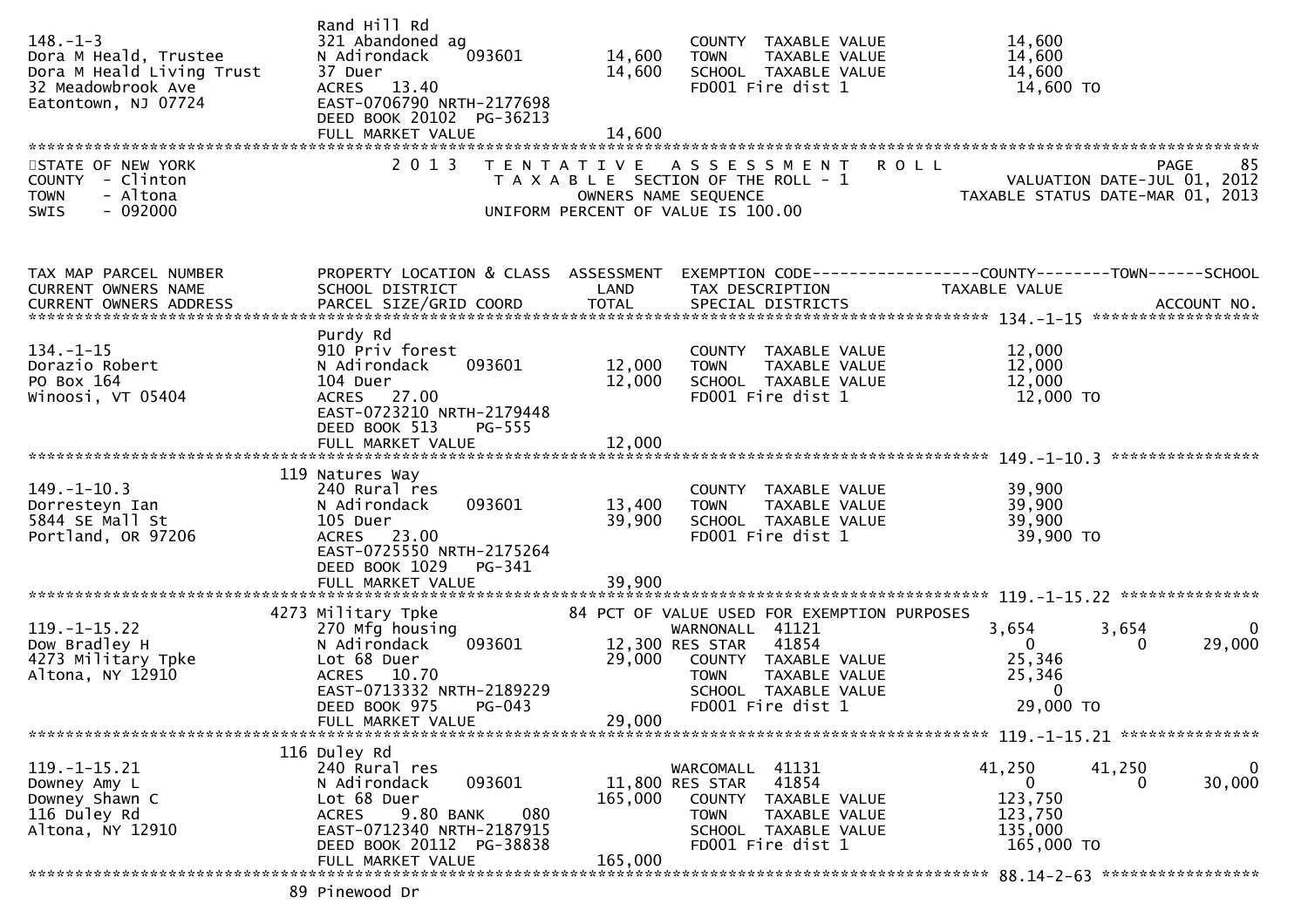| $88.14 - 2 - 63$<br>Dragon Arch Inc<br>300 E 56th St Apt 8L<br>New York, NY 10022                             | 311 Res vac land<br>N Adirondack<br>093601<br>Sub Bk 10 Pg 123 Lot 63<br>FRNT 60.00 DPTH 156.56<br>EAST-0698506 NRTH-2205261<br>DEED BOOK 20082 PG-17997<br>FULL MARKET VALUE       | 4,100<br>4,100<br>4,100       | COUNTY TAXABLE VALUE<br>TAXABLE VALUE<br><b>TOWN</b><br>SCHOOL TAXABLE VALUE<br>FD001 Fire dist 1                                               | 4,100<br>4,100<br>4,100<br>4,100 TO                                                  |                    |
|---------------------------------------------------------------------------------------------------------------|-------------------------------------------------------------------------------------------------------------------------------------------------------------------------------------|-------------------------------|-------------------------------------------------------------------------------------------------------------------------------------------------|--------------------------------------------------------------------------------------|--------------------|
| STATE OF NEW YORK<br>COUNTY - Clinton<br>- Altona<br><b>TOWN</b>                                              | 2 0 1 3                                                                                                                                                                             |                               | TENTATIVE ASSESSMENT ROLL<br>T A X A B L E SECTION OF THE ROLL - 1<br>OWNERS NAME SEQUENCE                                                      | VALUATION DATE-JUL 01, 2012<br>TAXABLE STATUS DATE-MAR 01, 2013                      | 86<br>PAGE         |
| $-092000$<br>SWIS                                                                                             |                                                                                                                                                                                     |                               | UNIFORM PERCENT OF VALUE IS 100.00                                                                                                              |                                                                                      |                    |
| TAX MAP PARCEL NUMBER<br>CURRENT OWNERS NAME                                                                  | PROPERTY LOCATION & CLASS ASSESSMENT<br>SCHOOL DISTRICT                                                                                                                             | LAND                          | TAX DESCRIPTION                                                                                                                                 | EXEMPTION CODE-----------------COUNTY-------TOWN------SCHOOL<br>TAXABLE VALUE        |                    |
|                                                                                                               |                                                                                                                                                                                     |                               |                                                                                                                                                 |                                                                                      |                    |
| $148. - 1 - 2$<br>Dragoon Aaron<br>$2189$ Rand Hill Rd<br>Altona, NY 12910-2626                               | 2189 Rand Hill Rd<br>210 1 Family Res<br>N Adirondack<br>093601<br>Lot 37 Duer<br>Survey Map Filed 2009-002<br>ACRES 54.30<br>EAST-0706839 NRTH-2176765<br>DEED BOOK 20112 PG-43986 | 22,500<br>129,000             | RES STAR 41854<br>COUNTY TAXABLE VALUE<br><b>TOWN</b><br>TAXABLE VALUE<br>SCHOOL TAXABLE VALUE<br>FD001 Fire dist 1                             | $\mathbf{0}$<br>0<br>129,000<br>129,000<br>99,000<br>129,000 TO                      | 30,000             |
|                                                                                                               | FULL MARKET VALUE                                                                                                                                                                   | 129,000                       |                                                                                                                                                 |                                                                                      |                    |
| $105. - 1 - 8$<br>Dragoon Gary<br>Dragoon Betty<br>218 Dragoon Rd<br>Altona, NY 12910-9735                    | Barnaby Rd<br>910 Priv forest<br>093601<br>N Adirondack<br>Lot 136 Duers<br>ACRES 67.90<br>EAST-0730034 NRTH-2197002<br>DEED BOOK 677<br>PG-215                                     | 25,900<br>25,900              | COUNTY TAXABLE VALUE<br><b>TOWN</b><br>TAXABLE VALUE<br>SCHOOL TAXABLE VALUE<br>FD001 Fire dist 1                                               | 25,900<br>25,900<br>25,900<br>25,900 TO                                              |                    |
|                                                                                                               | FULL MARKET VALUE                                                                                                                                                                   | 25,900                        |                                                                                                                                                 |                                                                                      |                    |
| $75. - 1 - 2.1$<br>Dragoon Life Use Weldon<br>Dragoon Michael & Amy<br>131 Gonyea Rd<br>Altona, NY 12910      | Miner Farm Rd<br>105 Vac farmland<br>N Adirondack<br>093601<br>50 Ref<br>ACRES 719.60<br>EAST-0727611 NRTH-2214279<br>DEED BOOK 20051 PG-83476<br>FULL MARKET VALUE                 | 144,700<br>145,700<br>145,700 | COUNTY TAXABLE VALUE<br>TAXABLE VALUE<br><b>TOWN</b><br>SCHOOL TAXABLE VALUE<br>FD001 Fire dist 1                                               | 145,700<br>145,700<br>145,700<br>145,700 TO                                          |                    |
|                                                                                                               |                                                                                                                                                                                     |                               |                                                                                                                                                 |                                                                                      |                    |
| $75. - 1 - 2.11 - 1$<br>Dragoon Life Use Weldon<br>Dragoon Michael & Amy<br>131 Gonyea Rd<br>Altona, NY 12910 | 135-138 Gonyea Rd<br>112 Dairy farm<br>Northeastern Cl 092801<br>Lots 62 & 50 & 49 Ref Tra<br>ACRES 269.30<br>EAST-0733397 NRTH-2212543<br>DEED BOOK 20051 PG-83476                 | 186,000                       | 10 YR AGR 41700<br>73,800 AGRI DISTR 41720<br>COUNTY TAXABLE VALUE<br><b>TOWN</b><br>TAXABLE VALUE<br>SCHOOL TAXABLE VALUE<br>FD001 Fire dist 1 | 52,000<br>52,000<br>$\mathbf{0}$<br>0<br>134,000<br>134,000<br>134,000<br>186,000 TO | 52,000<br>$\Omega$ |
| MAY BE SUBJECT TO PAYMENT<br>UNDER AGDIST LAW TIL 2017                                                        | FULL MARKET VALUE                                                                                                                                                                   | 186,000                       |                                                                                                                                                 |                                                                                      |                    |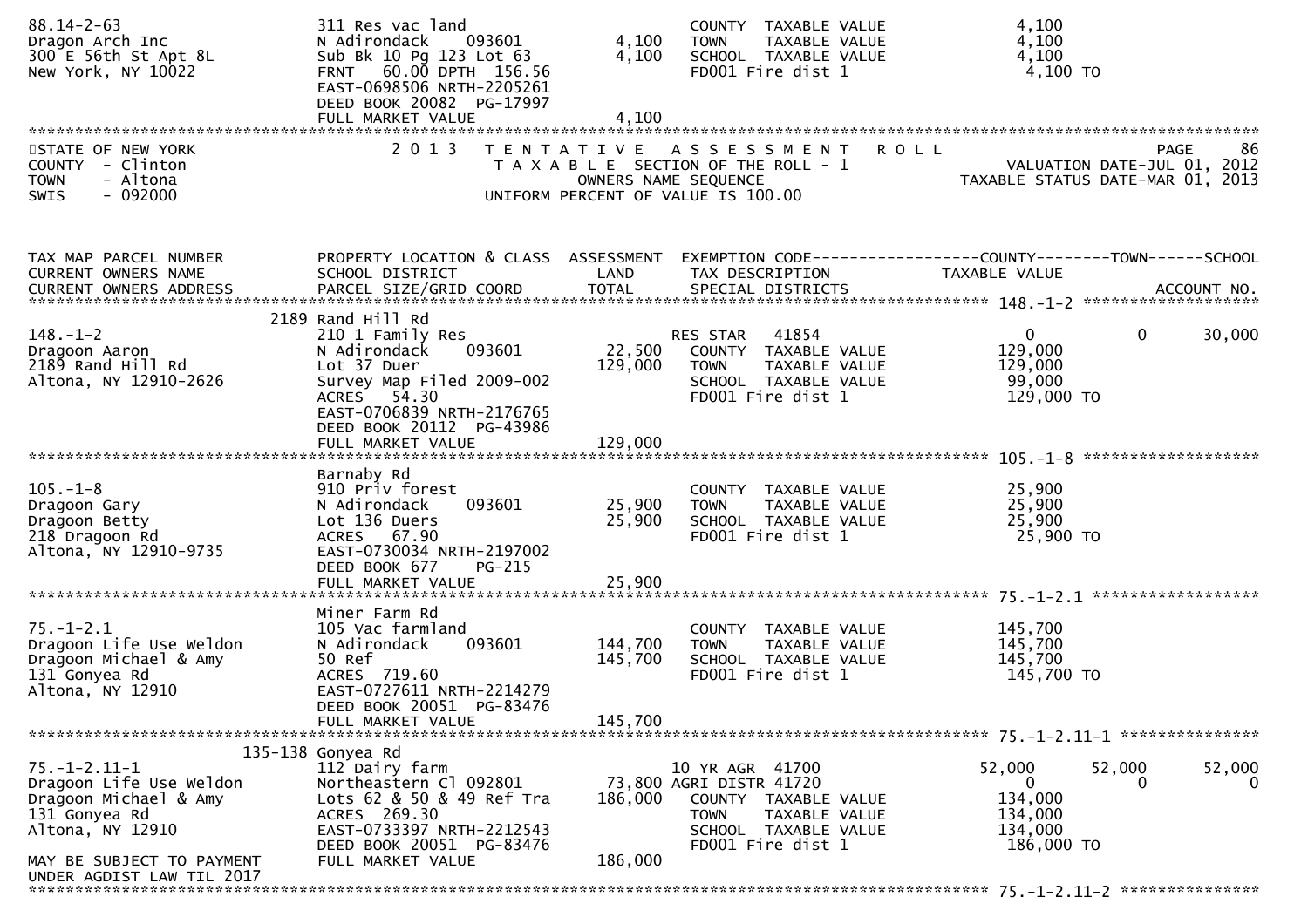| $75. - 1 - 2.11 - 2$<br>Dragoon Life Use Weldon<br>Dragoon Michael & Amy<br>131 Gonyea Rd<br>Altona, NY 12910 | Gonyea Rd<br>105 Vac farmland<br>N Adirondack<br>093601<br>Lot 63 & 49 Ref Tr<br>ACRES 132.00<br>EAST-0733397 NRTH-2212543<br>DEED BOOK 20051 PG-83476<br>FULL MARKET VALUE | 35,500<br>35,500<br>35,500 | COUNTY TAXABLE VALUE<br><b>TOWN</b><br>TAXABLE VALUE<br>SCHOOL TAXABLE VALUE<br>FD001 Fire dist 1                                              | 35,500<br>35,500<br>35,500<br>35,500 TO                                       |                                           |
|---------------------------------------------------------------------------------------------------------------|-----------------------------------------------------------------------------------------------------------------------------------------------------------------------------|----------------------------|------------------------------------------------------------------------------------------------------------------------------------------------|-------------------------------------------------------------------------------|-------------------------------------------|
| STATE OF NEW YORK<br>COUNTY - Clinton<br>- Altona<br><b>TOWN</b><br>$-092000$<br><b>SWIS</b>                  | 2 0 1 3                                                                                                                                                                     | T E N T A T I V E          | A S S E S S M E N T<br>T A X A B L E SECTION OF THE ROLL - 1<br>OWNERS NAME SEQUENCE<br>UNIFORM PERCENT OF VALUE IS 100.00                     | <b>ROLL</b><br>TAXABLE STATUS DATE-MAR 01, 2013                               | PAGE<br>87<br>VALUATION DATE-JUL 01, 2012 |
| TAX MAP PARCEL NUMBER<br>CURRENT OWNERS NAME<br><b>CURRENT OWNERS ADDRESS</b>                                 | PROPERTY LOCATION & CLASS ASSESSMENT<br>SCHOOL DISTRICT<br>PARCEL SIZE/GRID COORD                                                                                           | LAND<br><b>TOTAL</b>       | TAX DESCRIPTION<br>SPECIAL DISTRICTS                                                                                                           | EXEMPTION CODE-----------------COUNTY-------TOWN------SCHOOL<br>TAXABLE VALUE | ACCOUNT NO.                               |
| $76. - 1 - 5$<br>Dragoon Life Use Weldon<br>Dragoon Michael & Amy<br>131 Gonyea Rd<br>Altona, NY 12910        | Rt 22<br>105 Vac farmland<br>Northeastern Cl 092801<br>49 Pat Ref<br>ACRES 106.10<br>EAST-0734791 NRTH-2213567<br>DEED BOOK 20051 PG-83476                                  | 35,400<br>35,400           | AGRI DISTR 41720<br>COUNTY TAXABLE VALUE<br><b>TOWN</b><br>TAXABLE VALUE<br>SCHOOL TAXABLE VALUE<br>FD001 Fire dist 1                          | $\mathbf{0}$<br>35,400<br>35,400<br>35,400<br>35,400 TO                       | $\mathbf{0}$<br>0                         |
| MAY BE SUBJECT TO PAYMENT<br>UNDER AGDIST LAW TIL 2017                                                        | FULL MARKET VALUE                                                                                                                                                           | 35,400                     |                                                                                                                                                |                                                                               |                                           |
| $76. - 4 - 1$<br>Dragoon Life Use Weldon<br>Dragoon Michael & Amy<br>131 Gonyea Rd<br>Altona, NY 12910        | 131 Gonyea Rd<br>210 1 Family Res<br>Northeastern Cl 092801<br>Lot 50 Ref<br><b>ACRES</b><br>1.00<br>EAST-0735438 NRTH-2211259<br>DEED BOOK 20051 PG-83476                  | 89,600                     | AGED COUN 41802<br>6,500 SR STAR<br>41834<br>COUNTY TAXABLE VALUE<br>TAXABLE VALUE<br><b>TOWN</b><br>SCHOOL TAXABLE VALUE<br>FD001 Fire dist 1 | 44,800<br>$\mathbf{0}$<br>44,800<br>89,600<br>26,300<br>89,600 TO             | 0<br>$\Omega$<br>$\Omega$<br>63,300       |
|                                                                                                               | FULL MARKET VALUE                                                                                                                                                           | 89,600                     |                                                                                                                                                |                                                                               |                                           |
| $103. - 1 - 34.22$<br>Drake Cari J<br>38 Boulrice Rd<br>Altona, NY 12910                                      | 38 Boulrice Rd<br>270 Mfg housing<br>N Adirondack<br>093601<br>158 Ref Tr<br><b>ACRES</b><br>1.00<br>EAST-0699629 NRTH-2198504<br>DEED BOOK 986<br>PG-236                   | 6,500<br>89,000            | 41854<br>RES STAR<br>COUNTY TAXABLE VALUE<br>TAXABLE VALUE<br><b>TOWN</b><br>SCHOOL TAXABLE VALUE<br>FD001 Fire dist 1                         | $\mathbf{0}$<br>89,000<br>89,000<br>59,000<br>89,000 TO                       | $\mathbf 0$<br>30,000                     |
|                                                                                                               | FULL MARKET VALUE                                                                                                                                                           | 89,000                     |                                                                                                                                                |                                                                               |                                           |
| $133. - 1 - 4.14$<br>Drake Christie<br>6 Gadway Rd<br>Ellenburg Depot, NY 12935                               | Military Turnpike<br>311 Res vac land<br>093601<br>N Adirondack<br>Survey 20132/54682<br>FRNT 228.48 DPTH 415.43<br>EAST-0717853 NRTH-2185794<br>DEED BOOK 20132 PG-54681   | 8,100<br>8,100             | COUNTY TAXABLE VALUE<br><b>TOWN</b><br>TAXABLE VALUE<br>SCHOOL TAXABLE VALUE<br>FD001 Fire dist 1                                              | 8,100<br>8,100<br>8,100<br>8,100 TO                                           |                                           |
|                                                                                                               | FULL MARKET VALUE                                                                                                                                                           | 8,100                      |                                                                                                                                                |                                                                               |                                           |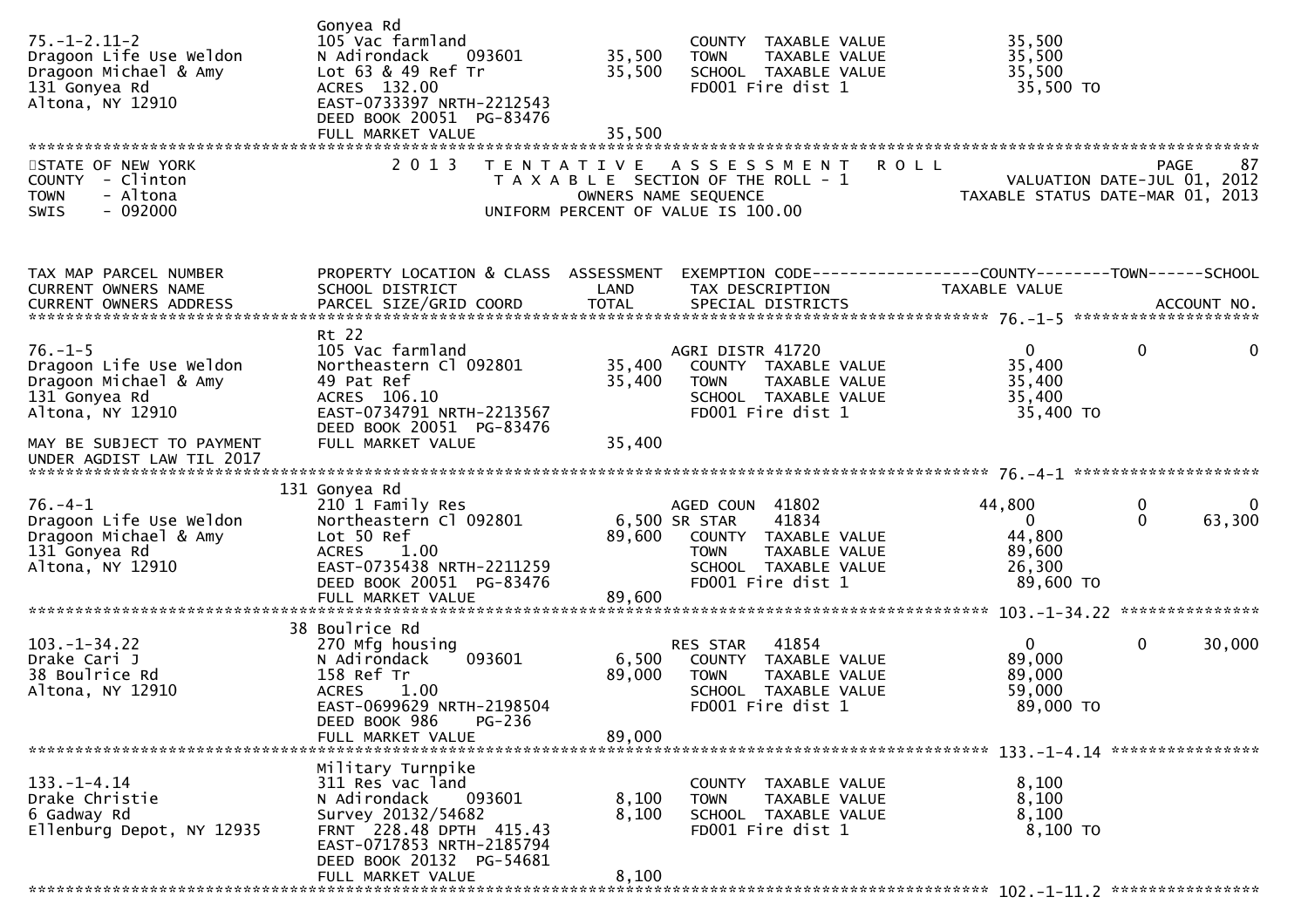|                         | 1139 Alder Bend Rd                                |         |                                             |                                                                 |                          |
|-------------------------|---------------------------------------------------|---------|---------------------------------------------|-----------------------------------------------------------------|--------------------------|
| $102. -1 - 11.2$        | 210 1 Family Res                                  |         | 41854<br>RES STAR                           | $\mathbf{0}$                                                    | $\mathbf{0}$<br>30,000   |
| Drake Deborah           | N Adirondack<br>093601                            |         | 4,800 COUNTY TAXABLE VALUE                  | 46,800                                                          |                          |
| 1139 Alder Bend Rd      | 187 Ref                                           | 46,800  | TAXABLE VALUE<br><b>TOWN</b>                | 46,800                                                          |                          |
| Altona, NY 12910        | FRNT 75.00 DPTH 175.00                            |         | SCHOOL TAXABLE VALUE                        | 16,800                                                          |                          |
|                         | EAST-0694386 NRTH-2193848                         |         | FD001 Fire dist 1                           | 46,800 TO                                                       |                          |
|                         | DEED BOOK 99001 PG-13879                          |         |                                             |                                                                 |                          |
|                         | FULL MARKET VALUE                                 | 46,800  |                                             |                                                                 |                          |
|                         |                                                   |         |                                             |                                                                 |                          |
| STATE OF NEW YORK       | 2 0 1 3                                           |         | TENTATIVE ASSESSMENT                        | <b>ROLL</b>                                                     | 88<br><b>PAGE</b>        |
| COUNTY - Clinton        |                                                   |         | T A X A B L E SECTION OF THE ROLL - 1       | VALUATION DATE-JUL 01, 2012<br>TAXABLE STATUS DATE-MAR 01, 2013 |                          |
| - Altona<br><b>TOWN</b> |                                                   |         | OWNERS NAME SEQUENCE                        |                                                                 |                          |
| $-092000$<br>SWIS       |                                                   |         | UNIFORM PERCENT OF VALUE IS 100.00          |                                                                 |                          |
|                         |                                                   |         |                                             |                                                                 |                          |
|                         |                                                   |         |                                             |                                                                 |                          |
| TAX MAP PARCEL NUMBER   | PROPERTY LOCATION & CLASS ASSESSMENT              |         |                                             | EXEMPTION CODE-----------------COUNTY-------TOWN------SCHOOL    |                          |
| CURRENT OWNERS NAME     | SCHOOL DISTRICT                                   | LAND    | TAX DESCRIPTION                             | TAXABLE VALUE                                                   |                          |
|                         |                                                   |         |                                             |                                                                 |                          |
|                         |                                                   |         |                                             |                                                                 |                          |
|                         | 1137 Alder Bend Rd                                |         |                                             |                                                                 |                          |
| $102. - 1 - 10$         | 270 Mfg housing                                   |         | COUNTY TAXABLE VALUE                        | 29,000                                                          |                          |
| Drake Deborah E         | 093601<br>N Adirondack                            | 5,900   | TAXABLE VALUE<br><b>TOWN</b>                | 29,000                                                          |                          |
| Pecor Life Use Shirley  | Lot 187 Pat Ref                                   | 29,000  | SCHOOL TAXABLE VALUE                        | 29,000                                                          |                          |
| 1139 Alder Bend Rd      | FRNT 100.00 DPTH 175.00                           |         | FD001 Fire dist 1                           | 29,000 TO                                                       |                          |
| Altona, NY 12910        | EAST-0694420 NRTH-2193939                         |         |                                             |                                                                 |                          |
|                         | DEED BOOK 958<br>PG-169                           |         |                                             |                                                                 |                          |
|                         | FULL MARKET VALUE                                 | 29,000  |                                             |                                                                 |                          |
|                         |                                                   |         |                                             |                                                                 |                          |
|                         | Rand Hill Rd                                      |         |                                             |                                                                 |                          |
| $118. - 1 - 3.7$        | 314 Rural vac<10                                  |         | COUNTY TAXABLE VALUE                        | 6,900                                                           |                          |
| Drake Deborah E         | 093601<br>N Adirondack                            | 6,900   | TAXABLE VALUE<br><b>TOWN</b>                | 6,900                                                           |                          |
| 1139 Alder Bend Rd      | Lot 15 Duers                                      | 6,900   | SCHOOL TAXABLE VALUE                        | 6,900                                                           |                          |
| Altona, NY 12910        | <b>ACRES</b><br>1.60                              |         | FD001 Fire dist 1                           | 6,900 TO                                                        |                          |
|                         | EAST-0702787 NRTH-2191346                         |         |                                             |                                                                 |                          |
|                         | DEED BOOK 99001 PG-18081                          |         |                                             |                                                                 |                          |
|                         | FULL MARKET VALUE                                 | 6,900   |                                             |                                                                 |                          |
|                         |                                                   |         |                                             |                                                                 |                          |
|                         | 157 Brunell Rd                                    |         | 83 PCT OF VALUE USED FOR EXEMPTION PURPOSES |                                                                 |                          |
| $89. - 3 - 5$           | 271 Mfg housings                                  |         | AGED C&T<br>41801                           | 21,788                                                          | 21,788<br>$\Omega$       |
| Drake Joyce             | N Adirondack<br>093601                            |         | 6,500 SR STAR<br>41834                      | $\mathbf{0}$                                                    | 52,500<br>0              |
| 157 Brunell Rd          | Lot 110 Pat Ref                                   |         | 52,500 RS STAR MH 41864                     | $\Omega$                                                        | $\mathbf{0}$<br>$\Omega$ |
| Altona, NY 12910        | 1.20<br><b>ACRES</b>                              |         | COUNTY TAXABLE VALUE                        | 30,712                                                          |                          |
|                         | EAST-0714184 NRTH-2206942                         |         | <b>TOWN</b><br>TAXABLE VALUE                | 30,712                                                          |                          |
|                         | DEED BOOK 977<br><b>PG-038</b>                    |         | SCHOOL TAXABLE VALUE                        | $\overline{0}$                                                  |                          |
|                         | FULL MARKET VALUE                                 | 52,500  | FD001 Fire dist 1                           | 52,500 TO                                                       |                          |
|                         |                                                   |         | LT001 Altona light 1                        | 52,500 TO                                                       |                          |
|                         |                                                   |         |                                             |                                                                 |                          |
|                         | 88 Blue Chip Way                                  |         |                                             |                                                                 |                          |
| $134 - 2 - 28.3$        | 280 Res Multiple                                  |         | COUNTY TAXABLE VALUE                        | 483,300                                                         |                          |
| Drown Brenda L          | N Adirondack<br>093601                            | 19,900  | TAXABLE VALUE<br><b>TOWN</b>                | 483,300                                                         |                          |
| 88 Blue Chip Way        | Lot 114 Duers                                     | 483,300 | SCHOOL TAXABLE VALUE                        | 483,300                                                         |                          |
| West Chazy, NY 12992    | 6.30<br><b>ACRES</b><br>EAST-0726196 NRTH-2177693 |         | FD001 Fire dist 1                           | 483,300 TO                                                      |                          |
|                         | DEED BOOK 20112 PG-38211                          |         |                                             |                                                                 |                          |
|                         |                                                   | 483,300 |                                             |                                                                 |                          |
|                         | FULL MARKET VALUE                                 |         |                                             |                                                                 |                          |
|                         |                                                   |         |                                             |                                                                 |                          |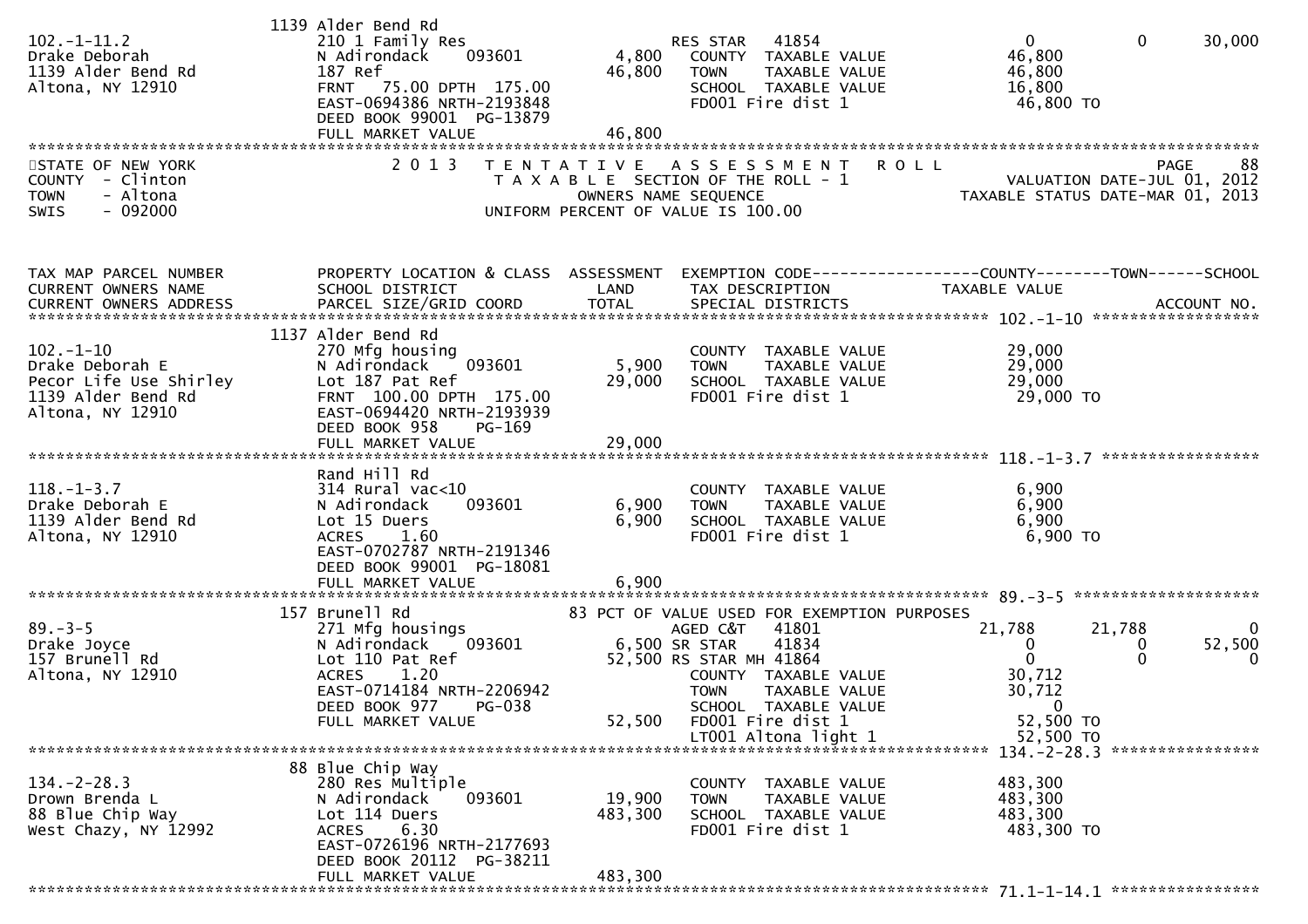|                                                          | 4980 Rt 11                           |                   | 70 PCT OF VALUE USED FOR EXEMPTION PURPOSES |                                                              |                   |
|----------------------------------------------------------|--------------------------------------|-------------------|---------------------------------------------|--------------------------------------------------------------|-------------------|
| $71.1 - 1 - 14.1$                                        | 210 1 Family Res                     |                   | AGED COUN 41802                             | 31,500<br>0                                                  | $\Omega$          |
| Drown Eugene M                                           | 093601<br>N Adirondack               |                   | 15,000 SR STAR<br>41834                     | $\mathbf{0}$<br>$\mathbf{0}$                                 | 63,300            |
| 4980 Rt 11                                               | 4.40<br><b>ACRES</b>                 |                   | 90,000 COUNTY TAXABLE VALUE                 | 58,500                                                       |                   |
| Ellenburg Depot, NY 12935-2237 EAST-0675956 NRTH-2213809 |                                      |                   | TAXABLE VALUE<br><b>TOWN</b>                | 90,000                                                       |                   |
|                                                          | DEED BOOK 98001 PG-06479             |                   | SCHOOL TAXABLE VALUE                        | 26,700                                                       |                   |
|                                                          | FULL MARKET VALUE                    | 90,000            | FD002 Ellenburg fire 21                     | 90,000 TO                                                    |                   |
|                                                          |                                      |                   |                                             | 90,000 TO                                                    |                   |
|                                                          |                                      |                   | LT002 Altona light 21                       |                                                              |                   |
|                                                          |                                      |                   |                                             |                                                              |                   |
| STATE OF NEW YORK                                        | 2 0 1 3                              | T E N T A T I V E | ASSESSMENT ROLL                             |                                                              | <b>PAGE</b><br>89 |
| COUNTY - Clinton                                         |                                      |                   | T A X A B L E SECTION OF THE ROLL - 1       | VALUATION DATE-JUL 01, 2012                                  |                   |
| - Altona<br><b>TOWN</b>                                  |                                      |                   | OWNERS NAME SEQUENCE                        | TAXABLE STATUS DATE-MAR 01, 2013                             |                   |
| $-092000$<br>SWIS                                        |                                      |                   | UNIFORM PERCENT OF VALUE IS 100.00          |                                                              |                   |
|                                                          |                                      |                   |                                             |                                                              |                   |
|                                                          |                                      |                   |                                             |                                                              |                   |
| TAX MAP PARCEL NUMBER                                    | PROPERTY LOCATION & CLASS ASSESSMENT |                   |                                             | EXEMPTION CODE-----------------COUNTY-------TOWN------SCHOOL |                   |
| CURRENT OWNERS NAME                                      | SCHOOL DISTRICT                      | LAND              | TAX DESCRIPTION                             | TAXABLE VALUE                                                |                   |
|                                                          |                                      |                   |                                             |                                                              |                   |
|                                                          |                                      |                   |                                             |                                                              |                   |
|                                                          | 2 Canaan Rd                          |                   |                                             |                                                              |                   |
| $71.1 - 1 - 9$                                           | 311 Res vac land                     |                   | COUNTY TAXABLE VALUE                        | 4,600                                                        |                   |
| Drown Frank                                              | N Adirondack<br>093601               | 4,600             | TAXABLE VALUE<br><b>TOWN</b>                | 4,600                                                        |                   |
| Drown Lori                                               | Bm                                   | 4,600             | SCHOOL TAXABLE VALUE                        | 4,600                                                        |                   |
| 452 Brandy Brook Rd                                      | FRNT 120.00 DPTH 100.00              |                   | FD002 Ellenburg fire 21                     | 4,600 TO                                                     |                   |
| Ellenburg Center, NY 12934                               | EAST-0675411 NRTH-2213582            |                   | LT002 Altona light 21                       | $4,600$ TO                                                   |                   |
|                                                          | DEED BOOK 20112 PG-45069             |                   |                                             |                                                              |                   |
|                                                          | FULL MARKET VALUE                    | 4,600             |                                             |                                                              |                   |
|                                                          |                                      |                   |                                             |                                                              |                   |
|                                                          | Blue Chip Way                        |                   |                                             |                                                              |                   |
| $134. - 2 - 28.1$                                        | 321 Abandoned ag                     |                   | COUNTY TAXABLE VALUE                        | 25,500                                                       |                   |
| Drown Stephen L II                                       | 093601<br>N Adirondack               | 25,500            | TAXABLE VALUE<br><b>TOWN</b>                | 25,500                                                       |                   |
| 88 Blue Chip Way                                         | 114-115 Duer                         | 25,500            | SCHOOL TAXABLE VALUE                        | 25,500                                                       |                   |
| West Chazy, NY 12992                                     | ACRES 74.10                          |                   | FD001 Fire dist 1                           | 25,500 TO                                                    |                   |
|                                                          | EAST-0727165 NRTH-2177771            |                   |                                             |                                                              |                   |
|                                                          |                                      |                   |                                             |                                                              |                   |
|                                                          | DEED BOOK 627<br>PG-611              |                   |                                             |                                                              |                   |
|                                                          | FULL MARKET VALUE                    | 25,500            |                                             |                                                              |                   |
|                                                          |                                      |                   |                                             |                                                              |                   |
|                                                          | 96 Harvey Rd                         |                   |                                             |                                                              |                   |
| $135. - 1 - 20.1$                                        | 210 1 Family Res                     |                   | 41854<br><b>RES STAR</b>                    | 0<br>0                                                       | 30,000            |
| Ducharme Karen M                                         | N Adirondack<br>093601               |                   | 14,100 LIM INC DI 41932                     | 19,104<br>$\Omega$                                           | 0                 |
| 96 Harvey Rd                                             | 130 Duer                             |                   | 89,900 INC DIS TN 41933                     | 38,208<br>0                                                  | $\mathbf 0$       |
| West Chazy, NY 12992-2935                                | ACRES 11.60                          |                   | COUNTY TAXABLE VALUE                        | 70,796                                                       |                   |
|                                                          | EAST-0735184 NRTH-2178578            |                   | <b>TOWN</b><br>TAXABLE VALUE                | 51,692                                                       |                   |
|                                                          | DEED BOOK 20122 PG-46280             |                   | SCHOOL TAXABLE VALUE                        | 59,900                                                       |                   |
|                                                          | FULL MARKET VALUE                    | 89,900            | FD001 Fire dist 1                           | 89,900 TO                                                    |                   |
|                                                          |                                      |                   |                                             |                                                              |                   |
|                                                          | 53 Birch Hill Dr                     |                   |                                             |                                                              |                   |
| $88.14 - 1 - 36$                                         | 260 Seasonal res                     |                   | COUNTY TAXABLE VALUE                        | 21,700                                                       |                   |
| Duell Holly                                              | N Adirondack<br>093601               | 4,500             | <b>TOWN</b><br>TAXABLE VALUE                | 21,700                                                       |                   |
| Duell Robert                                             | Stonewall Acres Lot 36               | 21,700            | SCHOOL TAXABLE VALUE                        | 21,700                                                       |                   |
| 118 Recore Rd                                            | FRNT 134.83 DPTH 148.63              |                   | FD001 Fire dist 1                           | 21,700 TO                                                    |                   |
| West Chazy, NY 12992                                     | EAST-0699244 NRTH-2204021            |                   |                                             |                                                              |                   |
|                                                          | DEED BOOK 20061 PG-99503             |                   |                                             |                                                              |                   |
|                                                          | FULL MARKET VALUE                    | 21,700            |                                             |                                                              |                   |
|                                                          |                                      |                   |                                             |                                                              |                   |
|                                                          |                                      |                   |                                             |                                                              |                   |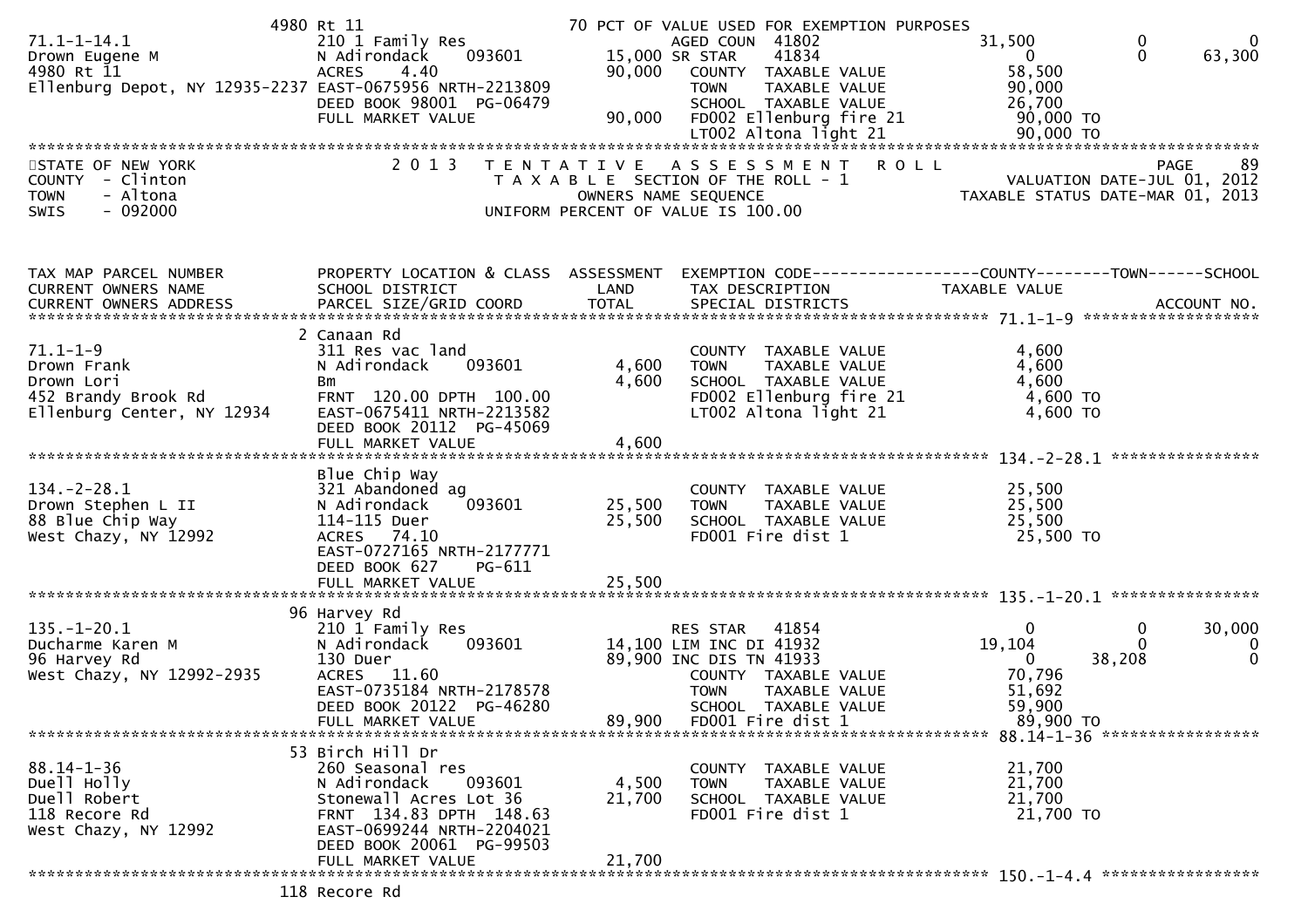| $150.-1-4.4$<br>Duell Robert L<br>Duell Holly A<br>118 Recore Rd<br>West Chazy, NY 12992   | 210 1 Family Res<br>093601<br>N Adirondack<br>Lot 129 Duers<br>1.10<br><b>ACRES</b><br>EAST-0736021 NRTH-2176079<br>DEED BOOK 20051 PG-81887                                | 9,000<br>97,600                                                                                                             | RES STAR<br><b>TOWN</b>       | 41854<br>COUNTY TAXABLE VALUE<br>TAXABLE VALUE<br>SCHOOL TAXABLE VALUE<br>FD001 Fire dist 1                      | $\mathbf{0}$<br>97,600<br>97,600<br>67,600<br>97,600 TO                                  | $\mathbf 0$  | 30,000 |
|--------------------------------------------------------------------------------------------|-----------------------------------------------------------------------------------------------------------------------------------------------------------------------------|-----------------------------------------------------------------------------------------------------------------------------|-------------------------------|------------------------------------------------------------------------------------------------------------------|------------------------------------------------------------------------------------------|--------------|--------|
| STATE OF NEW YORK<br>COUNTY - Clinton<br>- Altona<br><b>TOWN</b><br>$-092000$<br>SWIS      | 2013                                                                                                                                                                        | TENTATIVE ASSESSMENT<br>T A X A B L E SECTION OF THE ROLL - 1<br>OWNERS NAME SEQUENCE<br>UNIFORM PERCENT OF VALUE IS 100.00 |                               | <b>ROLL</b>                                                                                                      | VALUATION DATE-JUL 01, 2012<br>TAXABLE STATUS DATE-MAR 01, 2013                          | <b>PAGE</b>  | 90     |
| TAX MAP PARCEL NUMBER<br>CURRENT OWNERS NAME                                               | PROPERTY LOCATION & CLASS ASSESSMENT EXEMPTION CODE----------------COUNTY-------TOWN------SCHOOL<br>SCHOOL DISTRICT                                                         | LAND                                                                                                                        |                               | TAX DESCRIPTION                                                                                                  | TAXABLE VALUE                                                                            |              |        |
|                                                                                            |                                                                                                                                                                             |                                                                                                                             |                               |                                                                                                                  |                                                                                          |              |        |
| $89.1 - 3 - 32$<br>Dufrane Derrick D<br>PO Box 80<br>Altona, NY 12910                      | 438 Devils Den Rd<br>270 Mfg housing<br>093601<br>N Adirondack<br>110 Ref<br>FRNT 184.00 DPTH 177.00<br>EAST-0711069 NRTH-2205826<br>DEED BOOK 747<br>PG-337                | 28,000                                                                                                                      | RES STAR 41854<br><b>TOWN</b> | 6,200 COUNTY TAXABLE VALUE<br>TAXABLE VALUE<br>SCHOOL TAXABLE VALUE<br>FD001 Fire dist 1<br>LT001 Altona light 1 | $\mathbf{0}$<br>28,000<br>28,000<br>$\overline{0}$<br>28,000 TO<br>28,000 TO             | $\mathbf 0$  | 28,000 |
|                                                                                            |                                                                                                                                                                             |                                                                                                                             |                               |                                                                                                                  |                                                                                          |              |        |
|                                                                                            | 16 Irona Rd                                                                                                                                                                 |                                                                                                                             |                               |                                                                                                                  |                                                                                          |              |        |
| $74. - 1 - 45$<br>Duhamel Donald A<br>Duhamel Sandra P<br>28 Truck Rte<br>Alburg, VT 05440 | 210 1 Family Res<br>N Adirondack 093601<br>Lot 130 Pat Ref<br>FRNT 85.00 DPTH 200.00<br>EAST-0710497 NRTH-2210047<br>DEED BOOK 20031 PG-60840                               | 29,000                                                                                                                      | RES STAR 41854<br><b>TOWN</b> | 5,400 COUNTY TAXABLE VALUE<br>TAXABLE VALUE<br>SCHOOL TAXABLE VALUE<br>FD001 Fire dist 1<br>LT001 Altona light 1 | $\overline{0}$<br>29,000<br>29,000<br>$\overline{\phantom{0}}$<br>29,000 TO<br>29,000 TO | $\mathbf 0$  | 29,000 |
|                                                                                            |                                                                                                                                                                             |                                                                                                                             |                               |                                                                                                                  |                                                                                          |              |        |
|                                                                                            | 5879 Military Tpke                                                                                                                                                          |                                                                                                                             |                               |                                                                                                                  |                                                                                          |              |        |
| $86. - 2 - 8.11$<br>Duhamel Donald Jr.<br>16 Irona Rd<br>Altona, NY 12910                  | 270 Mfg housing<br>093601<br>N Adirondack<br>Pt Bm<br>3.20<br><b>ACRES</b><br>EAST-0680540 NRTH-2204649<br>DEED BOOK 20092 PG-24034<br>FULL MARKET VALUE                    | 7,800<br>40,000<br>40,000                                                                                                   | RES STAR<br><b>TOWN</b>       | 41854<br>COUNTY TAXABLE VALUE<br>TAXABLE VALUE<br>SCHOOL TAXABLE VALUE<br>FD001 Fire dist 1                      | $\mathbf{0}$<br>40,000<br>40,000<br>10,000<br>40,000 TO                                  | $\mathbf{0}$ | 30,000 |
|                                                                                            |                                                                                                                                                                             |                                                                                                                             |                               |                                                                                                                  |                                                                                          |              |        |
| $119. - 1 - 19.13$<br>Dumas Ruth M<br>271 Irish Settlement Rd<br>Plattsburgh, NY 12901     | Duley Rd<br>260 Seasonal res<br>N Adirondack<br>093601<br>Lot 68 Ref Tr Patent<br>ACRES 30.00<br>EAST-0711291 NRTH-2187062<br>DEED BOOK 20051 PG-83971<br>FULL MARKET VALUE | 18,200<br>38,500<br>38,500                                                                                                  | <b>TOWN</b>                   | COUNTY TAXABLE VALUE<br>TAXABLE VALUE<br>SCHOOL TAXABLE VALUE<br>FD001 Fire dist 1                               | 38,500<br>38,500<br>38,500<br>38,500 TO                                                  |              |        |
|                                                                                            |                                                                                                                                                                             |                                                                                                                             |                               |                                                                                                                  |                                                                                          |              |        |
| $88.14 - 2 - 27$                                                                           | 26 Pinewood Dr<br>260 Seasonal res                                                                                                                                          |                                                                                                                             |                               | COUNTY TAXABLE VALUE                                                                                             | 19,700                                                                                   |              |        |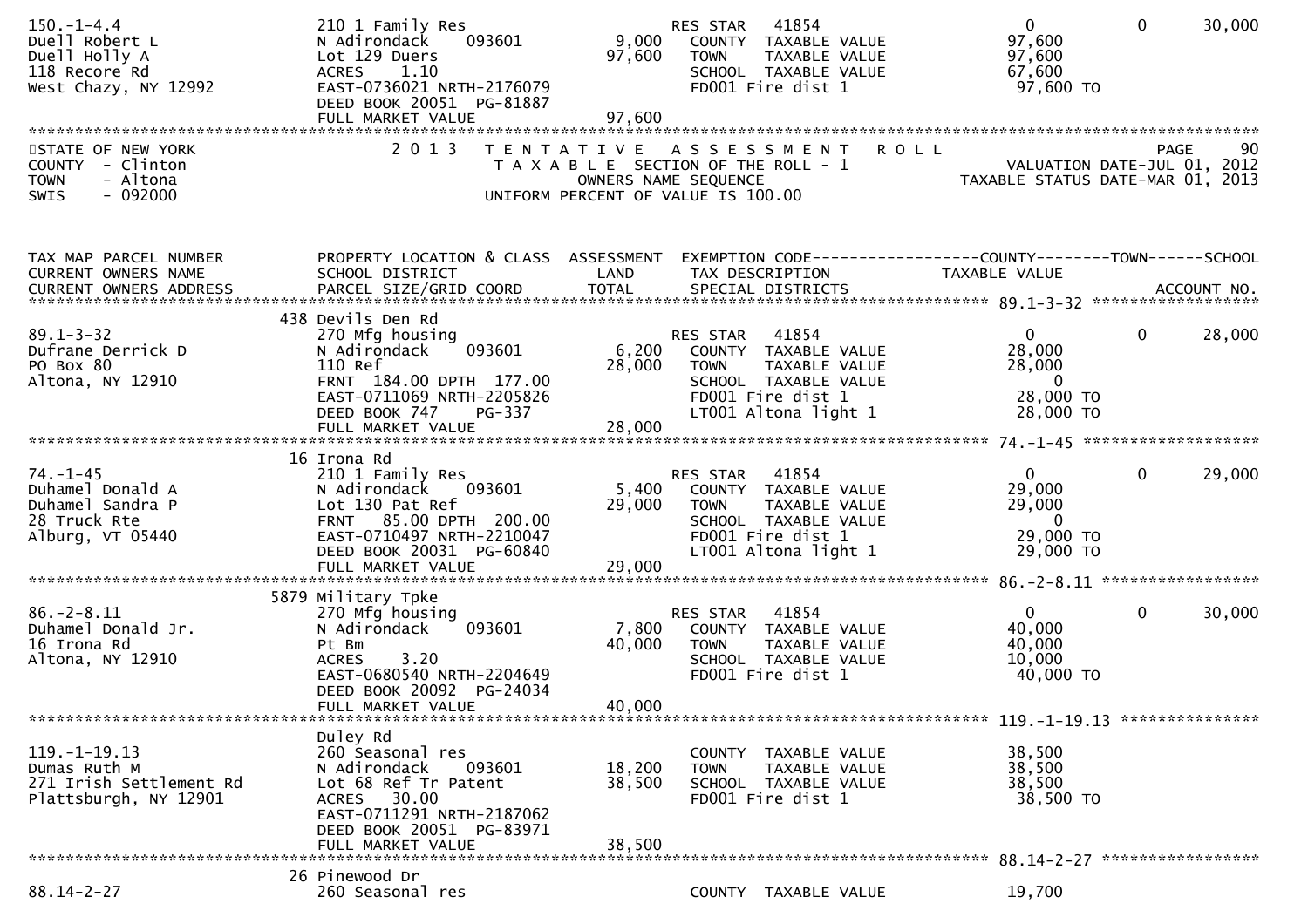| Dupee Wayne<br>Dupee Annette C<br>196 Davison Rd<br>Mooers Forks, NY 12959                                | N Adirondack<br>093601<br>Sub Bk 10 Pg 123 Lot 27<br>FRNT 118.26 DPTH 99.10<br>EAST-0698923 NRTH-2204509<br>DEED BOOK 20051 PG-85137                                                           | 3,500<br>19,700            | <b>TOWN</b><br>SCHOOL TAXABLE VALUE<br>FD001 Fire dist 1                                                             | TAXABLE VALUE          | 19,700<br>19,700<br>19,700 TO                                                  |                        |
|-----------------------------------------------------------------------------------------------------------|------------------------------------------------------------------------------------------------------------------------------------------------------------------------------------------------|----------------------------|----------------------------------------------------------------------------------------------------------------------|------------------------|--------------------------------------------------------------------------------|------------------------|
|                                                                                                           |                                                                                                                                                                                                |                            |                                                                                                                      |                        |                                                                                |                        |
| STATE OF NEW YORK<br>COUNTY - Clinton<br>- Altona<br><b>TOWN</b><br>$-092000$<br>SWIS                     | 2 0 1 3                                                                                                                                                                                        | OWNERS NAME SEQUENCE       | TENTATIVE ASSESSMENT<br>T A X A B L E SECTION OF THE ROLL - 1<br>UNIFORM PERCENT OF VALUE IS 100.00                  | <b>ROLL</b>            | VALUATION DATE-JUL 01, 2012<br>TAXABLE STATUS DATE-MAR 01, 2013                | 91<br>PAGE             |
| TAX MAP PARCEL NUMBER<br>CURRENT OWNERS NAME                                                              | PROPERTY LOCATION & CLASS ASSESSMENT<br>SCHOOL DISTRICT                                                                                                                                        | LAND                       | TAX DESCRIPTION                                                                                                      |                        | EXEMPTION CODE-----------------COUNTY--------TOWN------SCHOOL<br>TAXABLE VALUE |                        |
| $88.14 - 2 - 31$<br>Dupee Wayne A<br>Dupee Annette C<br>196 Davison Rd<br>Mooers Forks, NY 12959          | 120 Pinewood Dr<br>260 Seasonal res<br>093601<br>N Adirondack<br>Sub Bk 10 Pg 123 Lot 31<br>FRNT 106.50 DPTH 115.05<br>EAST-0699110 NRTH-2204441<br>DEED BOOK 20041 PG-66155                   | 4,200<br>19,500            | COUNTY TAXABLE VALUE<br><b>TOWN</b><br>SCHOOL TAXABLE VALUE<br>FD001 Fire dist 1                                     | TAXABLE VALUE          | 19,500<br>19,500<br>19,500<br>19,500 TO                                        |                        |
|                                                                                                           | FULL MARKET VALUE                                                                                                                                                                              | 19,500                     |                                                                                                                      |                        |                                                                                |                        |
|                                                                                                           |                                                                                                                                                                                                |                            |                                                                                                                      |                        |                                                                                |                        |
| $89.1 - 2 - 16$<br>Dupree Aaron E<br>Dupree Rebecca L<br>3059 Miner Farm Rd<br>Altona, NY 12910           | 3059 Miner Farm Rd<br>210 1 Family Res<br>093601<br>N Adirondack<br>110 Ref<br>99.00 DPTH 391.00<br><b>FRNT</b><br>080<br><b>BANK</b><br>EAST-0712764 NRTH-2207260<br>DEED BOOK 20061 PG-98002 | 6,200<br>59,500            | RES STAR<br>COUNTY TAXABLE VALUE<br><b>TOWN</b><br>SCHOOL TAXABLE VALUE<br>FD001 Fire dist 1<br>LT001 Altona light 1 | 41854<br>TAXABLE VALUE | $\mathbf{0}$<br>59,500<br>59,500<br>29,500<br>59,500 TO<br>59,500 TO           | 30,000<br>$\Omega$     |
|                                                                                                           |                                                                                                                                                                                                |                            |                                                                                                                      |                        |                                                                                |                        |
|                                                                                                           |                                                                                                                                                                                                |                            |                                                                                                                      |                        |                                                                                | *******************    |
| $121. - 1 - 6$<br>Duprey Arthur<br>Duprey Wanda<br>Attn: Wanda Duprey<br>59 Howard Rd<br>Mooers, NY 12958 | Vassar Rd<br>312 Vac w/imprv<br>Beekmantown Cen 092401<br>149 Duer<br>7.80<br><b>ACRES</b><br>EAST-0739456 NRTH-2190761<br>DEED BOOK 497<br>PG-632                                             | 10,600<br>12,300           | COUNTY TAXABLE VALUE<br><b>TOWN</b><br>SCHOOL TAXABLE VALUE<br>FD001 Fire dist 1                                     | TAXABLE VALUE          | 12,300<br>12,300<br>12,300<br>12,300 TO                                        |                        |
|                                                                                                           | FULL MARKET VALUE                                                                                                                                                                              | 12,300                     |                                                                                                                      |                        |                                                                                |                        |
|                                                                                                           |                                                                                                                                                                                                |                            |                                                                                                                      |                        |                                                                                |                        |
| $76. - 1 - 4$<br>Duprey Donald<br>Duprey Janice<br>9099 Rt 22<br>West Chazy, NY 12992                     | Rt 22<br>910 Priv forest<br>Northeastern Cl 092801<br>49 Ref<br>ACRES 52.50<br>EAST-0735919 NRTH-2214598<br>DEED BOOK 516<br>PG-380<br>FULL MARKET VALUE                                       | 20,300<br>20,300<br>20,300 | COUNTY TAXABLE VALUE<br><b>TOWN</b><br>SCHOOL TAXABLE VALUE<br>FD001 Fire dist 1                                     | TAXABLE VALUE          | 20,300<br>20,300<br>20,300<br>20,300 TO                                        |                        |
|                                                                                                           |                                                                                                                                                                                                |                            |                                                                                                                      |                        |                                                                                |                        |
| $106. - 1 - 13.1$                                                                                         | 423 Vassar Rd<br>210 1 Family Res                                                                                                                                                              |                            | <b>RES STAR</b>                                                                                                      | 41854                  | $\mathbf 0$                                                                    | 30,000<br>$\mathbf{0}$ |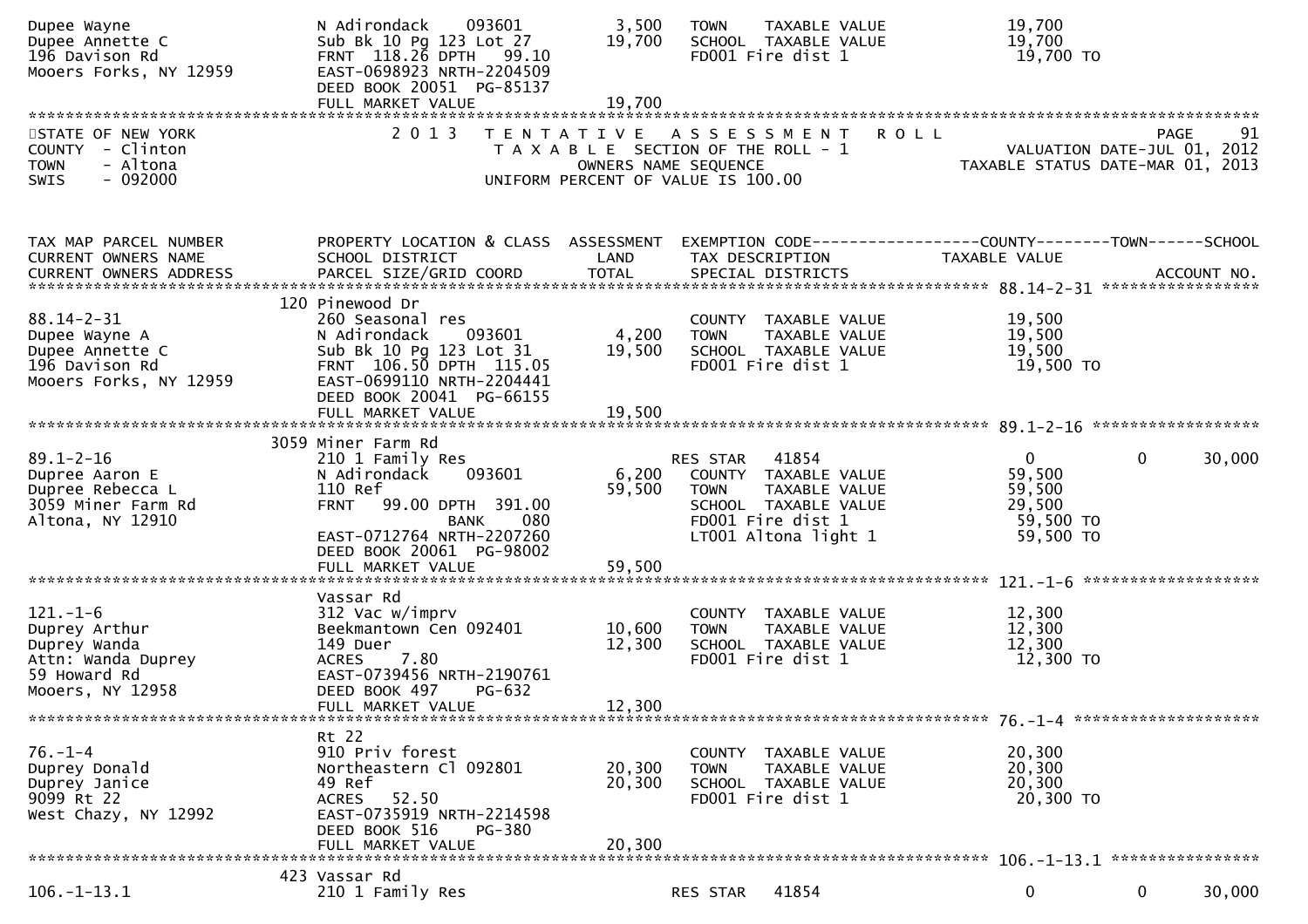| Duprey Lori L<br>423 Vassar Rd<br>Altona, NY 12910                                           | N Adirondack<br>093601<br>151 Duer<br>FRNT 234.00 DPTH 170.00<br><b>BANK</b><br>080<br>EAST-0737813 NRTH-2197448<br>DEED BOOK 20102 PG-31845                                                    | 6,300<br>104,000          | COUNTY TAXABLE VALUE<br>TAXABLE VALUE<br><b>TOWN</b><br>SCHOOL TAXABLE VALUE<br>FD001 Fire dist 1                      | 104,000<br>104,000<br>74,000<br>104,000 TO                                    |
|----------------------------------------------------------------------------------------------|-------------------------------------------------------------------------------------------------------------------------------------------------------------------------------------------------|---------------------------|------------------------------------------------------------------------------------------------------------------------|-------------------------------------------------------------------------------|
|                                                                                              | FULL MARKET VALUE                                                                                                                                                                               | 104,000                   |                                                                                                                        |                                                                               |
| STATE OF NEW YORK<br>COUNTY - Clinton<br>- Altona<br><b>TOWN</b><br>$-092000$<br>SWIS        | 2 0 1 3                                                                                                                                                                                         | OWNERS NAME SEQUENCE      | <b>ROLL</b><br>TENTATIVE ASSESSMENT<br>T A X A B L E SECTION OF THE ROLL - 1<br>UNIFORM PERCENT OF VALUE IS 100.00     | 92<br>PAGE<br>VALUATION DATE-JUL 01, 2012<br>TAXABLE STATUS DATE-MAR 01, 2013 |
| TAX MAP PARCEL NUMBER<br>CURRENT OWNERS NAME                                                 | PROPERTY LOCATION & CLASS ASSESSMENT<br>SCHOOL DISTRICT                                                                                                                                         | LAND                      | TAX DESCRIPTION                                                                                                        | TAXABLE VALUE                                                                 |
| $88.14 - 2 - 10$<br>Duprey Raymond E<br>Duprey Linda L<br>2 St. Johns Rd<br>Mooers, NY 12958 | 45 Pinewood Dr<br>270 Mfg housing<br>093601<br>N Adirondack<br>Stonewall Bk 10 Pg 123 Lo<br>FRNT 72.00 DPTH 155.00<br>EAST-0698547 NRTH-2204733<br>DEED BOOK 20072 PG-5792<br>FULL MARKET VALUE | 4,800<br>19,000<br>19,000 | COUNTY TAXABLE VALUE<br>TAXABLE VALUE<br><b>TOWN</b><br>SCHOOL TAXABLE VALUE<br>FD001 Fire dist 1                      | 19,000<br>19,000<br>19,000<br>19,000 TO                                       |
|                                                                                              | Vassar Rd                                                                                                                                                                                       |                           |                                                                                                                        |                                                                               |
| $106. - 1 - 8.41$<br>Duprey Robert L<br>Duprey Brenda L<br>270 Vassar Rd<br>Altona, NY 12910 | 312 Vac w/imprv<br>N Adirondack<br>093601<br>Lots 150 Duers Pat<br>1.60<br><b>ACRES</b><br>EAST-0738998 NRTH-2192935<br>DEED BOOK 20112 PG-39982                                                | 6,900<br>24,000           | COUNTY TAXABLE VALUE<br>TAXABLE VALUE<br><b>TOWN</b><br>SCHOOL TAXABLE VALUE<br>FD001 Fire dist 1                      | 24,000<br>24,000<br>24,000<br>24,000 TO                                       |
|                                                                                              |                                                                                                                                                                                                 |                           |                                                                                                                        |                                                                               |
| $106. - 1 - 9.2$<br>Duprey Robert L<br>Duprey Brenda L<br>270 Vassar Rd<br>Altona, NY 12910  | 270 Vassar Rd<br>210 1 Family Res<br>093601<br>N Adirondack<br>Lot 150 Ref Tr<br>4.50<br><b>ACRES</b><br>EAST-0738793 NRTH-2193579<br>DEED BOOK 20112 PG-39981                                  | 8,600<br>98,800           | 41854<br>RES STAR<br>COUNTY TAXABLE VALUE<br>TAXABLE VALUE<br><b>TOWN</b><br>SCHOOL TAXABLE VALUE<br>FD001 Fire dist 1 | $\mathbf{0}$<br>0<br>30,000<br>98,800<br>98,800<br>68,800<br>98,800 TO        |
|                                                                                              | FULL MARKET VALUE                                                                                                                                                                               | 98,800                    |                                                                                                                        |                                                                               |
| $106. - 1 - 8.2$<br>Duprey Rodney<br>294 Vassar Rd<br>Altona, NY 12910                       | 294 Vassar Rd<br>210 1 Family Res<br>093601<br>N Adirondack<br>Lot 150<br>1.00<br><b>ACRES</b><br>EAST-0738650 NRTH-2194336<br>DEED BOOK 944<br>$PG-23$<br>FULL MARKET VALUE                    | 6,500<br>88,300<br>88,300 | RES STAR 41854<br>COUNTY TAXABLE VALUE<br>TAXABLE VALUE<br><b>TOWN</b><br>SCHOOL TAXABLE VALUE<br>FD001 Fire dist 1    | $\mathbf{0}$<br>0<br>30,000<br>88,300<br>88,300<br>58,300<br>88,300 TO        |
|                                                                                              | Vassar Rd                                                                                                                                                                                       |                           |                                                                                                                        |                                                                               |
| $106. - 1 - 8.3$                                                                             | 311 Res vac land                                                                                                                                                                                |                           | COUNTY TAXABLE VALUE                                                                                                   | 6,600                                                                         |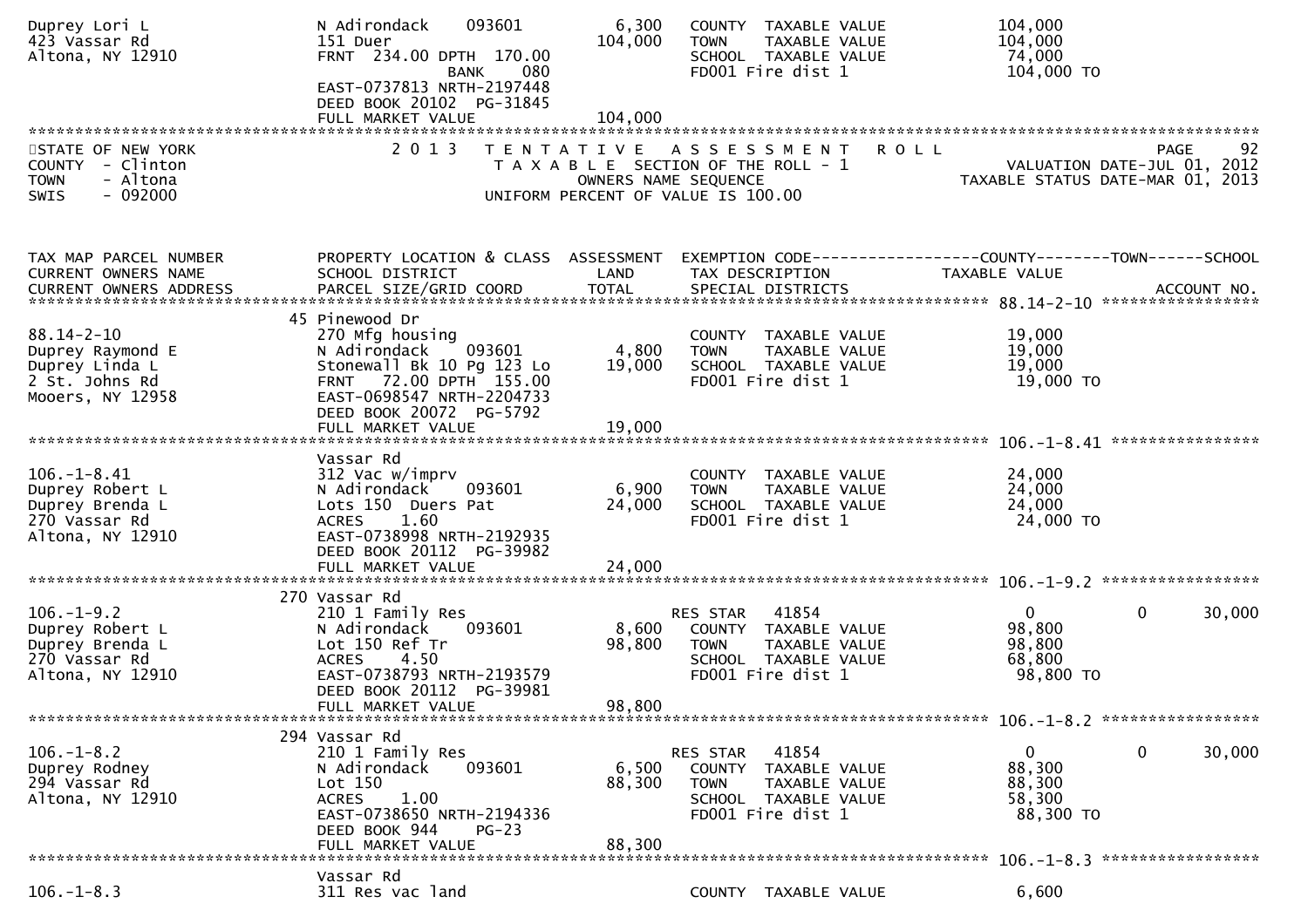| Duprey Rodney<br>294 Vassar Rd<br>Altona, NY 12910                                                                                                                                                     | N Adirondack<br>093601<br>Lot 151 Duer's Pat<br>FRNT 200.00 DPTH 209.00<br>EAST-0738611 NRTH-2194531<br>DEED BOOK 944<br>$PG-23$                                                    | 6,600<br>6,600             | <b>TOWN</b><br>FD001 Fire dist 1                                                                    | TAXABLE VALUE<br>SCHOOL TAXABLE VALUE                                  | 6,600<br>6,600<br>$6,600$ TO                                                         |                    |            |
|--------------------------------------------------------------------------------------------------------------------------------------------------------------------------------------------------------|-------------------------------------------------------------------------------------------------------------------------------------------------------------------------------------|----------------------------|-----------------------------------------------------------------------------------------------------|------------------------------------------------------------------------|--------------------------------------------------------------------------------------|--------------------|------------|
|                                                                                                                                                                                                        | FULL MARKET VALUE                                                                                                                                                                   | 6,600                      |                                                                                                     |                                                                        |                                                                                      |                    |            |
| STATE OF NEW YORK<br>COUNTY - Clinton<br><b>TOWN</b><br>- Altona<br>$-092000$<br>SWIS                                                                                                                  | 2 0 1 3                                                                                                                                                                             | OWNERS NAME SEQUENCE       | TENTATIVE ASSESSMENT<br>T A X A B L E SECTION OF THE ROLL - 1<br>UNIFORM PERCENT OF VALUE IS 100.00 | <b>ROLL</b>                                                            | VALUATION DATE-JUL 01, 2012<br>TAXABLE STATUS DATE-MAR 01, 2013                      |                    | 93<br>PAGE |
| TAX MAP PARCEL NUMBER<br>CURRENT OWNERS NAME<br>CURRENT OWNERS ADDRESS FARCEL SIZE/GRID COORD TOTAL SPECIAL DISTRICTS FOR THE SPECIAL OURRENT OWNERS ADDRESS FOR ACCOUNT NO.<br>CURRENT OWNERS ADDRESS | PROPERTY LOCATION & CLASS ASSESSMENT<br>SCHOOL DISTRICT                                                                                                                             | LAND                       | TAX DESCRIPTION                                                                                     |                                                                        | EXEMPTION CODE-----------------COUNTY-------TOWN------SCHOOL<br><b>TAXABLE VALUE</b> |                    |            |
| $106. - 1 - 7$<br>Duprey Ronald D<br>Duprey Penny L<br>276 Vassar Rd<br>Altona, NY 12910                                                                                                               | 280 Vassar Rd<br>270 Mfg housing<br>093601<br>N Adirondack<br>Lot 150<br>FRNT 160.00 DPTH 110.00<br>EAST-0738646 NRTH-2194123<br>DEED BOOK 20072 PG-10169<br>FULL MARKET VALUE      | 5,000<br>18,900<br>18,900  | <b>TOWN</b><br>FD001 Fire dist 1                                                                    | COUNTY TAXABLE VALUE<br>TAXABLE VALUE<br>SCHOOL TAXABLE VALUE          | 18,900<br>18,900<br>18,900<br>18,900 TO                                              |                    |            |
|                                                                                                                                                                                                        |                                                                                                                                                                                     |                            |                                                                                                     |                                                                        |                                                                                      |                    |            |
| $106. - 1 - 9.1$<br>Duprey Ronnie<br>Duprey Penny<br>276 Vassar Rd<br>Altona, NY 12910                                                                                                                 | 276 Vassar Rd<br>210 1 Family Res<br>093601<br>N Adirondack<br>Lot 150 Duer<br>FRNT 120.00 DPTH 175.00<br>EAST-0738703 NRTH-2193993<br>DEED BOOK 543<br>PG-236<br>FULL MARKET VALUE | 75,000<br>75,000           | WARCOMALL 41131<br>5,900 RES STAR<br><b>TOWN</b><br>FD001 Fire dist 1                               | 41854<br>COUNTY TAXABLE VALUE<br>TAXABLE VALUE<br>SCHOOL TAXABLE VALUE | 18,750<br>$\mathbf{0}$<br>56,250<br>56,250<br>45,000<br>75,000 TO                    | 18,750<br>$\Omega$ | 30,000     |
| $106. - 1 - 3$<br>Duquette Robert J<br>193 Haynes Rd<br>Plattsburgh, NY 12901-5137                                                                                                                     | Vassar Rd<br>321 Abandoned ag<br>093601<br>N Adirondack<br>152 Duer<br>31.30<br><b>ACRES</b><br>EAST-0738335 NRTH-2199994<br>DEED BOOK 590<br><b>PG-302</b><br>FULL MARKET VALUE    | 14,500<br>14,500<br>14,500 | <b>TOWN</b><br>FD001 Fire dist 1                                                                    | COUNTY TAXABLE VALUE<br>TAXABLE VALUE<br>SCHOOL TAXABLE VALUE          | 14,500<br>14,500<br>14,500<br>14,500 TO                                              |                    |            |
| $74. - 1 - 13.1$<br>Durgan Willis S<br>Durgan Kathy M<br>426 Joe Wood Rd<br>Altona, NY 12910                                                                                                           | 426 Joe Wood Rd<br>210 1 Family Res<br>N Adirondack<br>093601<br>104 Ref<br>FRNT 250.00 DPTH 175.00<br><b>BANK</b><br>850<br>EAST-0715357 NRTH-2216207                              | 6,300<br>54,100            | RES STAR<br><b>TOWN</b><br>FD001 Fire dist 1                                                        | 41854<br>COUNTY TAXABLE VALUE<br>TAXABLE VALUE<br>SCHOOL TAXABLE VALUE | 0<br>54,100<br>54,100<br>24,100<br>54,100 TO                                         | $\mathbf{0}$       | 30,000     |
|                                                                                                                                                                                                        | DEED BOOK 20092 PG-27854<br>FULL MARKET VALUE<br>Purdy Rd                                                                                                                           | 54,100                     |                                                                                                     |                                                                        | 134. -1-16 *******************                                                       |                    |            |
| $134. - 1 - 16$                                                                                                                                                                                        | 910 Priv forest                                                                                                                                                                     |                            |                                                                                                     | COUNTY TAXABLE VALUE                                                   | 15,900                                                                               |                    |            |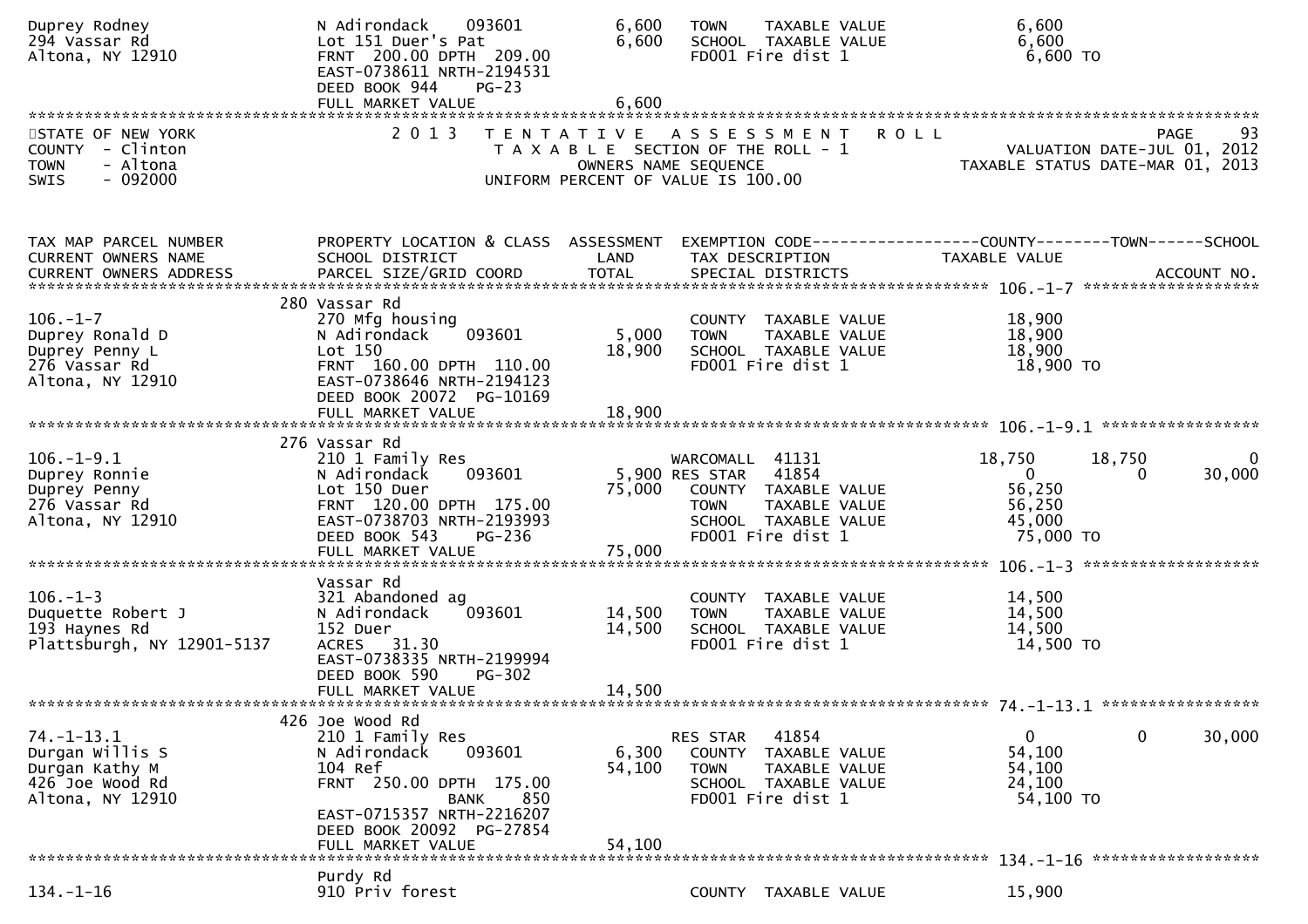| Durkin Francis<br>162 E 34th St<br>St Bernadino, CA 92404-2271                                | N Adirondack<br>093601<br>93 Duer<br>30.00<br><b>ACRES</b><br>EAST-0722042 NRTH-2179238<br>DEED BOOK 555<br><b>PG-705</b>                                                                             | 15,900<br>15,900           | TAXABLE VALUE<br><b>TOWN</b><br>SCHOOL TAXABLE VALUE<br>FD001 Fire dist 1                                              | 15,900<br>15,900<br>15,900 TO                                                                                     |
|-----------------------------------------------------------------------------------------------|-------------------------------------------------------------------------------------------------------------------------------------------------------------------------------------------------------|----------------------------|------------------------------------------------------------------------------------------------------------------------|-------------------------------------------------------------------------------------------------------------------|
| STATE OF NEW YORK<br>COUNTY - Clinton<br>- Altona<br><b>TOWN</b><br>$-092000$<br>SWIS         | 2 0 1 3                                                                                                                                                                                               | OWNERS NAME SEQUENCE       | TENTATIVE ASSESSMENT<br>T A X A B L E SECTION OF THE ROLL - 1<br>UNIFORM PERCENT OF VALUE IS 100.00                    | 94<br><b>ROLL</b><br><b>PAGE</b><br>VALUATION DATE-JUL 01, 2012<br>TAXABLE STATUS DATE-MAR 01, 2013               |
| TAX MAP PARCEL NUMBER<br>CURRENT OWNERS NAME                                                  | SCHOOL DISTRICT                                                                                                                                                                                       | LAND                       | TAX DESCRIPTION                                                                                                        | PROPERTY LOCATION & CLASS ASSESSMENT EXEMPTION CODE----------------COUNTY-------TOWN------SCHOOL<br>TAXABLE VALUE |
| $86. - 3 - 1.2$<br>Durkin Joseph P<br>1878 Plank Rd<br>Ellenburg Depot, NY 12935              | 1878 Plank Rd<br>210 1 Family Res<br>093601<br>N Adirondack<br>B W Patent<br>FRNT 175.00 DPTH 167.00<br>EAST-0676599 NRTH-2205787<br>DEED BOOK 780<br><b>PG-293</b>                                   | 6,000<br>79,800            | 41854<br>RES STAR<br>COUNTY TAXABLE VALUE<br><b>TOWN</b><br>TAXABLE VALUE<br>SCHOOL TAXABLE VALUE<br>FD001 Fire dist 1 | 30,000<br>$\mathbf{0}$<br>$\overline{0}$<br>79,800<br>79,800<br>49,800<br>79,800 TO                               |
|                                                                                               | FULL MARKET VALUE                                                                                                                                                                                     | 79,800                     |                                                                                                                        |                                                                                                                   |
| $132. - 1 - 15$<br>Durocher Arthur A<br>Durocher Victoria<br>26 W Main St<br>Canton, NY 13617 | Rand Hill Rd<br>321 Abandoned ag<br>093601<br>N Adirondack<br>Lot 19 Pat Duer<br>ACRES 240.70<br>EAST-0703622 NRTH-2179057<br>DEED BOOK 703<br>$PG-125$<br>FULL MARKET VALUE                          | 50,500<br>50,500<br>50,500 | COUNTY TAXABLE VALUE<br><b>TOWN</b><br>TAXABLE VALUE<br>SCHOOL TAXABLE VALUE<br>FD001 Fire dist 1                      | 50,500<br>50,500<br>50,500<br>50,500 TO                                                                           |
| 150. –1–4.241<br>Durrin Andrew<br>Bushey Heather<br>166 Recore Rd<br>West Chazy, NY 12992     | 166 Recore Rd<br>240 Rural res<br>N Adirondack<br>093601<br>Lots 129 & 144 Duers<br>9,11,13 Eastwood Way<br>ACRES 47.22<br>EAST-0737511 NRTH-2175213<br>DEED BOOK 20082 PG-18345<br>FULL MARKET VALUE | 16,700<br>73,900<br>73,900 | RES STAR 41854<br>COUNTY TAXABLE VALUE<br><b>TOWN</b><br>TAXABLE VALUE<br>SCHOOL TAXABLE VALUE<br>FD001 Fire dist 1    | 30,000<br>$\mathbf{0}$<br>$\Omega$<br>73,900<br>73,900<br>43,900<br>73,900 TO                                     |
| $148. - 2 - 9$<br>Duso Stephen T<br>Duso Gloria J<br>874 Durand Rd<br>Plattsburgh, NY 12901   | Rand Hill Rd<br>$314$ Rural vac<10<br>093601<br>N Adirondack<br>Lot 63 Duer<br>3.80<br>ACRES<br>EAST-0713775 NRTH-2171646<br>DEED BOOK 773<br>$PG-140$<br>FULL MARKET VALUE                           | 10,400<br>10,400<br>10,400 | COUNTY TAXABLE VALUE<br>TAXABLE VALUE<br><b>TOWN</b><br>SCHOOL TAXABLE VALUE<br>FD001 Fire dist 1                      | 10,400<br>10,400<br>10,400<br>10,400 TO                                                                           |
|                                                                                               | 1091 Alder Bend Rd                                                                                                                                                                                    |                            |                                                                                                                        |                                                                                                                   |
| $102. - 1 - 9$                                                                                | 210 1 Family Res                                                                                                                                                                                      |                            | COUNTY TAXABLE VALUE                                                                                                   | 54,800                                                                                                            |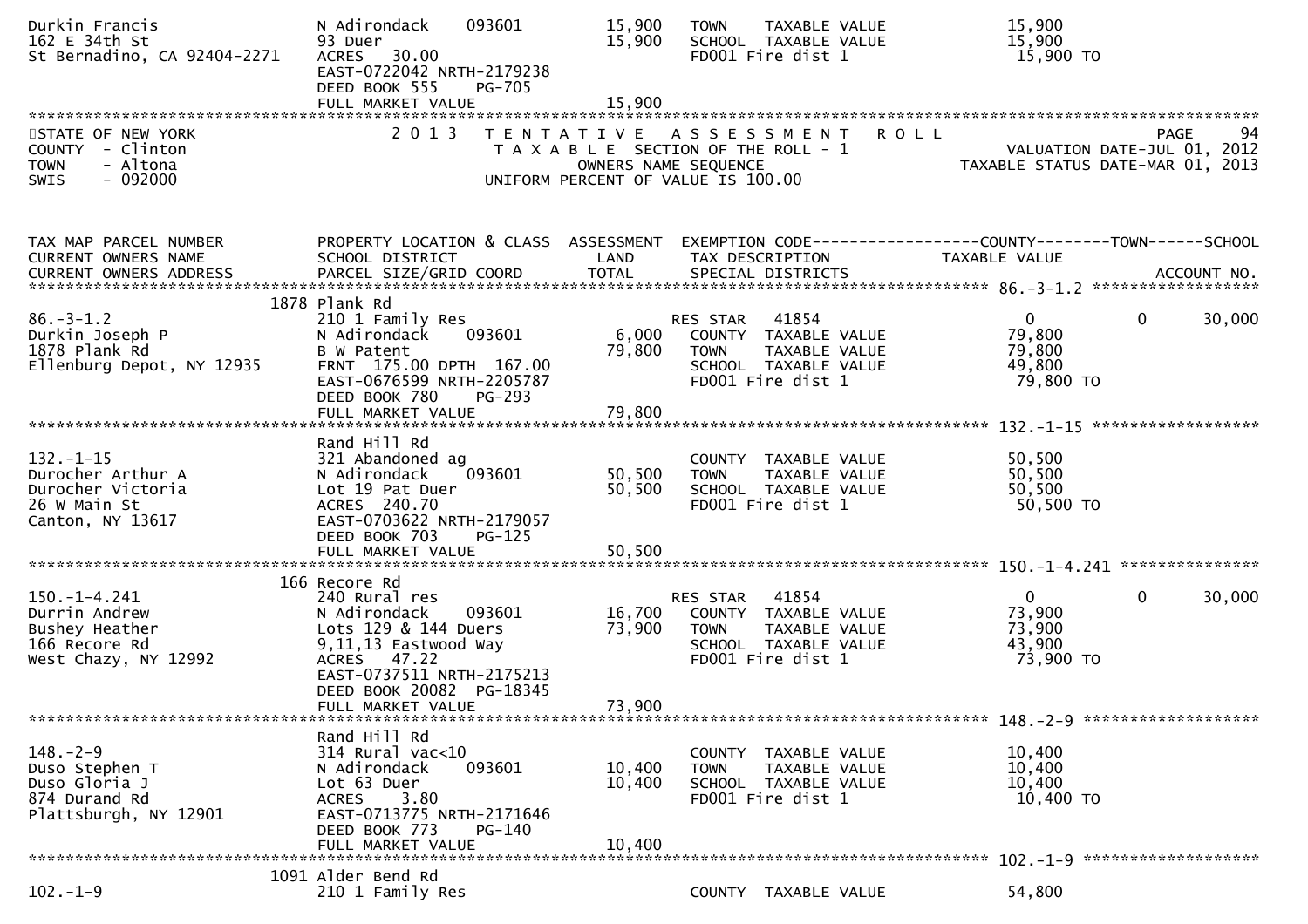| Dustin Bruce<br>94 Court St<br>Plattsburgh, NY 12901                                           | 093601<br>N Adirondack<br>162 Ref<br>FRNT 140.00 DPTH 297.00<br>EAST-0694158 NRTH-2192998<br>DEED BOOK 20082 PG-16177                                                                           | 6,200<br>54,800           | TAXABLE VALUE<br><b>TOWN</b><br>SCHOOL TAXABLE VALUE<br>FD001 Fire dist 1                                              | 54,800<br>54,800<br>54,800 TO                                                   |                                                                                                                               |
|------------------------------------------------------------------------------------------------|-------------------------------------------------------------------------------------------------------------------------------------------------------------------------------------------------|---------------------------|------------------------------------------------------------------------------------------------------------------------|---------------------------------------------------------------------------------|-------------------------------------------------------------------------------------------------------------------------------|
|                                                                                                |                                                                                                                                                                                                 |                           |                                                                                                                        |                                                                                 |                                                                                                                               |
| STATE OF NEW YORK<br>COUNTY - Clinton<br>- Altona<br><b>TOWN</b><br>$-092000$<br><b>SWIS</b>   | 2 0 1 3                                                                                                                                                                                         | OWNERS NAME SEQUENCE      | TENTATIVE ASSESSMENT<br>T A X A B L E SECTION OF THE ROLL - 1<br>UNIFORM PERCENT OF VALUE IS 100.00                    | <b>ROLL</b>                                                                     | 95<br>PAGE<br>PAGE 95<br>VALUATION DATE-JUL 01, 2012<br>TAXARLE STATUS DATE WILL 01, 2012<br>TAXABLE STATUS DATE-MAR 01, 2013 |
| TAX MAP PARCEL NUMBER<br>CURRENT OWNERS NAME                                                   | PROPERTY LOCATION & CLASS ASSESSMENT<br>SCHOOL DISTRICT                                                                                                                                         | LAND                      | TAX DESCRIPTION                                                                                                        | EXEMPTION CODE------------------COUNTY--------TOWN------SCHOOL<br>TAXABLE VALUE |                                                                                                                               |
| $117. - 1 - 19$<br>Dustin Bruce M<br>94 Court St<br>Plattsburgh, NY 12901                      | Alder Bend Rd<br>$314$ Rural vac<10<br>093601<br>N Adirondack<br>216 Ref<br>9.60<br><b>ACRES</b><br>EAST-0693339 NRTH-2186263<br>DEED BOOK 862<br>PG-278                                        | 11,700<br>11,700          | COUNTY TAXABLE VALUE<br><b>TOWN</b><br>TAXABLE VALUE<br>SCHOOL TAXABLE VALUE<br>FD001 Fire dist 1                      | 11,700<br>11,700<br>11,700<br>11,700 TO                                         |                                                                                                                               |
|                                                                                                | FULL MARKET VALUE                                                                                                                                                                               | 11,700                    |                                                                                                                        |                                                                                 |                                                                                                                               |
|                                                                                                |                                                                                                                                                                                                 |                           |                                                                                                                        |                                                                                 |                                                                                                                               |
| $117. - 1 - 23$<br>Dustin Bruce M<br>94 Court St<br>Plattsburgh, NY 12901                      | 812/816 Alder Bend Rd<br>270 Mfg housing<br>N Adirondack<br>093601<br>216-217 Ref<br>ACRES 104.20<br>EAST-0692003 NRTH-2187449<br>DEED BOOK 671<br>PG-105                                       | 31,600<br>49,600          | 41854<br>RES STAR<br>COUNTY TAXABLE VALUE<br><b>TOWN</b><br>TAXABLE VALUE<br>SCHOOL TAXABLE VALUE<br>FD001 Fire dist 1 | $\overline{0}$<br>49,600<br>49,600<br>19,600<br>49,600 TO                       | 30,000<br>$\mathbf{0}$                                                                                                        |
|                                                                                                |                                                                                                                                                                                                 |                           |                                                                                                                        |                                                                                 |                                                                                                                               |
| 88.14-1-44<br>Dutton Colin<br>Dutton Arlene<br>3494 Avon St<br>St Hubert, QC, Canada<br>J3Y5Z2 | 134 Pinewood Dr<br>260 Seasonal res<br>N Adirondack<br>093601<br>Stonewall Acres Lot 44<br>FRNT 65.30 DPTH 124.28<br>EAST-0699241 NRTH-2204148<br>DEED BOOK 20061 PG-96545<br>FULL MARKET VALUE | 4,200<br>14,500<br>14,500 | COUNTY TAXABLE VALUE<br><b>TOWN</b><br>TAXABLE VALUE<br>SCHOOL TAXABLE VALUE<br>FD001 Fire dist 1                      | 14,500<br>14,500<br>14,500<br>14,500 TO                                         |                                                                                                                               |
|                                                                                                |                                                                                                                                                                                                 |                           |                                                                                                                        |                                                                                 |                                                                                                                               |
| $87. - 1 - 9.7$<br>Dziekan James D<br>2 Laurelwood Pond Ln<br>New Hartford, CT 06057           | Military Tpke<br>$314$ Rural vac<10<br>N Adirondack<br>093601<br>Lot 185 Ref Tract<br>4.80<br><b>ACRES</b><br>EAST-0692316 NRTH-2204645<br>DEED BOOK 774<br>PG-328<br>FULL MARKET VALUE         | 8,800<br>8,800<br>8,800   | COUNTY TAXABLE VALUE<br>TAXABLE VALUE<br><b>TOWN</b><br>SCHOOL TAXABLE VALUE<br>FD001 Fire dist 1                      | 8,800<br>8,800<br>8,800<br>8,800 TO                                             |                                                                                                                               |
|                                                                                                |                                                                                                                                                                                                 |                           |                                                                                                                        |                                                                                 |                                                                                                                               |
| $103. -1 - 13.3$<br>Eagar Raymond C                                                            | 4618 Military Tpke<br>240 Rural res<br>093601<br>N Adirondack                                                                                                                                   | 15,200                    | 41854<br>RES STAR<br>COUNTY<br>TAXABLE VALUE                                                                           | $\overline{0}$<br>77,200                                                        | 0<br>30,000                                                                                                                   |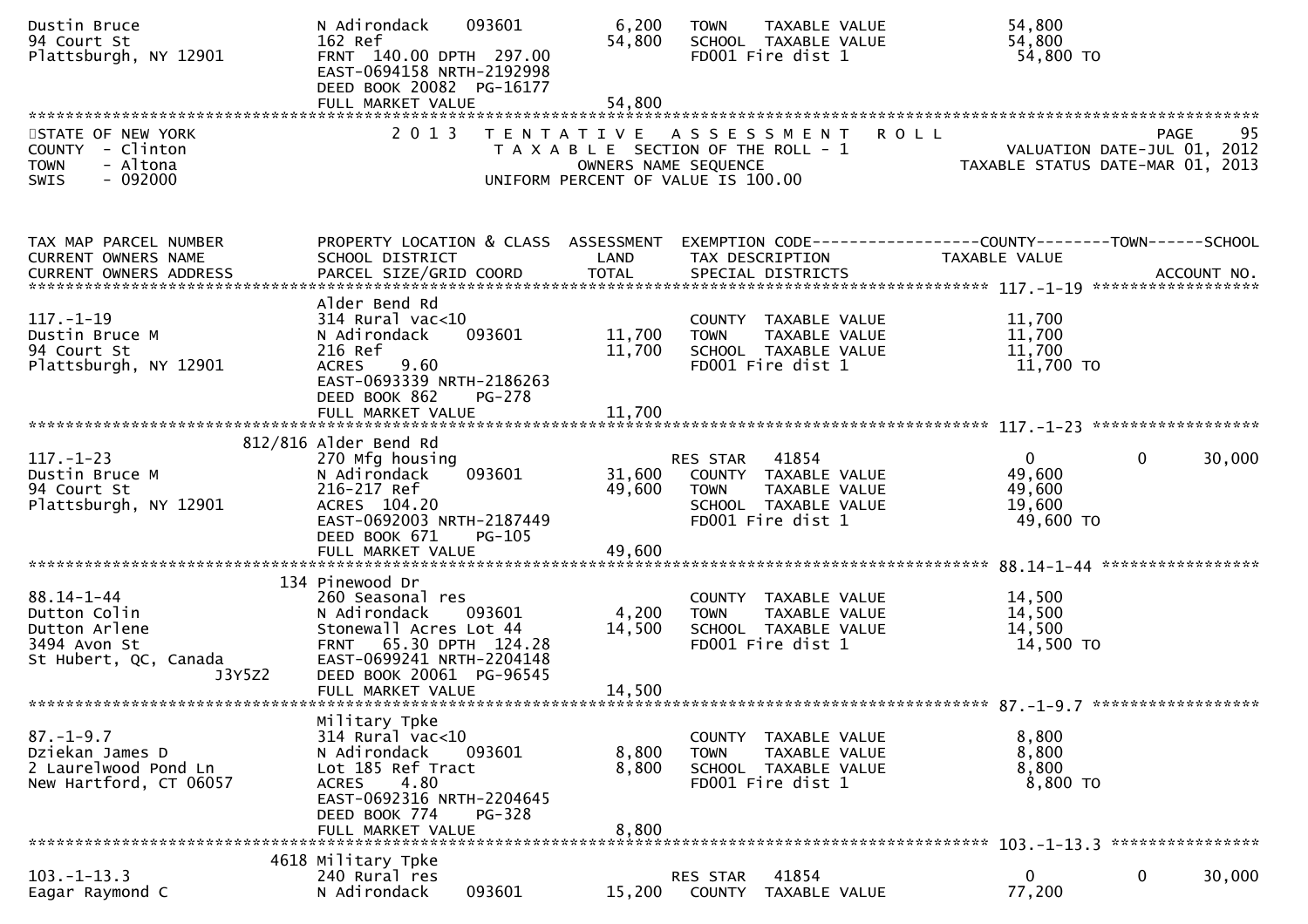| Eagar Lauren<br>4618 Military Tpke<br>Altona, NY 12910                                       | Lot 134 Ref Tract<br>20.10<br>ACRES<br>EAST-0707819 NRTH-2196473<br>DEED BOOK 744<br><b>PG-303</b><br>FULL MARKET VALUE                                                         | 77,200<br>77,200           | <b>TAXABLE VALUE</b><br><b>TOWN</b><br>SCHOOL TAXABLE VALUE<br>FD001 Fire dist 1                                          | 77,200<br>47,200<br>77,200 TO                                                          |                                                                               |
|----------------------------------------------------------------------------------------------|---------------------------------------------------------------------------------------------------------------------------------------------------------------------------------|----------------------------|---------------------------------------------------------------------------------------------------------------------------|----------------------------------------------------------------------------------------|-------------------------------------------------------------------------------|
| STATE OF NEW YORK<br>COUNTY - Clinton<br>- Altona<br><b>TOWN</b><br>$-092000$<br><b>SWIS</b> | 2 0 1 3                                                                                                                                                                         | OWNERS NAME SEQUENCE       | TENTATIVE ASSESSMENT<br>T A X A B L E SECTION OF THE ROLL - 1<br>UNIFORM PERCENT OF VALUE IS 100.00                       | R O L L                                                                                | 96<br>PAGE<br>VALUATION DATE-JUL 01, 2012<br>TAXABLE STATUS DATE-MAR 01, 2013 |
| TAX MAP PARCEL NUMBER<br>CURRENT OWNERS NAME                                                 | PROPERTY LOCATION & CLASS ASSESSMENT<br>SCHOOL DISTRICT                                                                                                                         | LAND                       | TAX DESCRIPTION                                                                                                           | EXEMPTION CODE------------------COUNTY--------TOWN------SCHOOL<br><b>TAXABLE VALUE</b> |                                                                               |
| $106. - 1 - 14.1$<br>Eaglefeather Erik J<br>957 Hardscrabble Rd<br>Cadyville, NY 12918       | 708 Barnaby Rd<br>910 Priv forest<br>N Adirondack<br>093601<br>138 Duer<br>ACRES 109.80<br>EAST-0734676 NRTH-2196104<br>DEED BOOK 20122 PG-49004<br>FULL MARKET VALUE           | 34,300<br>34,300<br>34,300 | COUNTY TAXABLE VALUE<br>TAXABLE VALUE<br><b>TOWN</b><br>SCHOOL TAXABLE VALUE<br>FD001 Fire dist 1                         | 34,300<br>34,300<br>34,300<br>34,300 TO                                                |                                                                               |
| $73. - 2 - 1$<br>Ehrenthal Samuel<br>22 S Madison Ave C<br>Spring Valley, NY 10977           | Tantillo Way<br>321 Abandoned ag<br>093601<br>N Adirondack<br>Lot 155 Pat Ref<br>ACRES 20.00<br>EAST-0699698 NRTH-2215636<br>DEED BOOK 20061 PG-98049<br>FULL MARKET VALUE      | 12,900<br>12,900<br>12,900 | COUNTY TAXABLE VALUE<br>TAXABLE VALUE<br><b>TOWN</b><br>SCHOOL TAXABLE VALUE<br>FD001 Fire dist 1                         | 12,900<br>12,900<br>12,900<br>12,900 TO                                                |                                                                               |
| $145. - 2 - 4.1$<br>Eldred James A<br>PO Box 20<br>Ellenburg Depot, NY 12935                 | 544/546 Plank Rd<br>270 Mfg housing<br>093601<br>N Adirondack<br>40 Sg<br><b>ACRES</b><br>24.70<br>EAST-0682820 NRTH-2174029<br>DEED BOOK 20061 PG-91707<br>FULL MARKET VALUE   | 16,600<br>25,000<br>25,000 | COUNTY TAXABLE VALUE<br>TAXABLE VALUE<br><b>TOWN</b><br>SCHOOL TAXABLE VALUE<br>FD001 Fire dist 1                         | 25,000<br>25,000<br>25,000<br>25,000 TO                                                |                                                                               |
| $89. - 3 - 9.2$<br>EML Properties LLC<br>2806 Miner Farm Rd<br>Altona, NY 12910              | 2919 Miner Farm Rd<br>321 Abandoned ag<br>093601<br>N Adirondack<br>Lot 106 Ref Tr<br>ACRES 13.00<br>EAST-0716446 NRTH-2206513<br>DEED BOOK 20092 PG-27717<br>FULL MARKET VALUE | 9,700<br>9,700<br>9,700    | COUNTY TAXABLE VALUE<br>TAXABLE VALUE<br><b>TOWN</b><br>SCHOOL TAXABLE VALUE<br>FD001 Fire dist 1<br>LT001 Altona light 1 | 9,700<br>9,700<br>9,700<br>9,700 TO<br>9,700 TO                                        |                                                                               |
| $103. - 1 - 24.11$<br>Engle Deena<br>Engle Robert F                                          | 310 Rabideau Rd<br>312 Vac w/imprv<br>093601<br>N Adirondack<br>Lot 160 Ref                                                                                                     | 10,600<br>14,100           | <b>COUNTY</b><br>TAXABLE VALUE<br><b>TOWN</b><br>TAXABLE VALUE<br>SCHOOL TAXABLE VALUE                                    | 14,100<br>14,100<br>14,100                                                             | 103. -1-24.11 ****************                                                |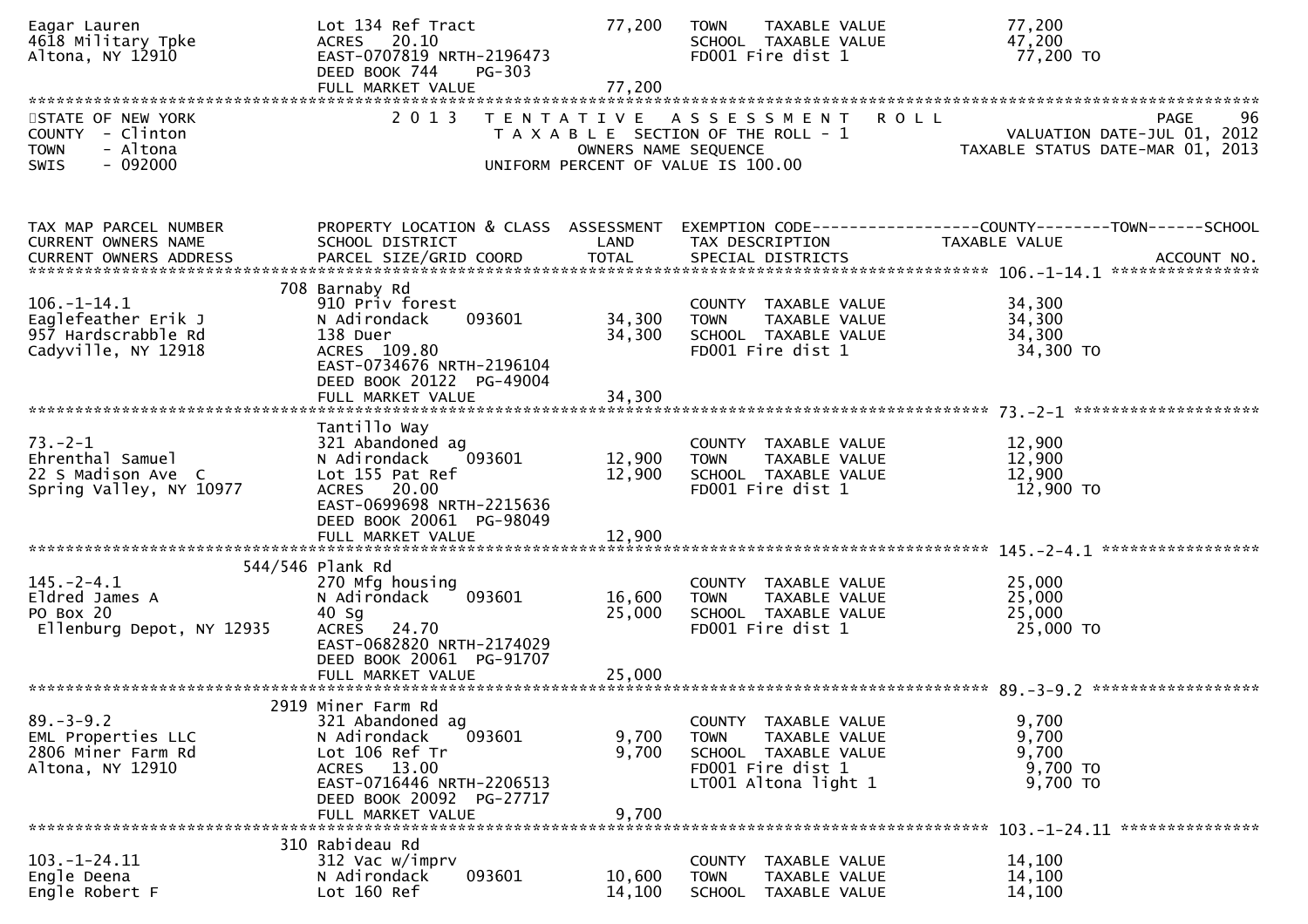| PO Box 661<br>East Ellijay, GA 30539                                                         | 7.90<br><b>ACRES</b><br>EAST-0695978 NRTH-2196789<br>DEED BOOK 20061 PG-93570<br>FULL MARKET VALUE                                                                           | 14,100                     | FD001 Fire dist 1                                                                                                                           | 14,100 TO                                                                                      |                                           |
|----------------------------------------------------------------------------------------------|------------------------------------------------------------------------------------------------------------------------------------------------------------------------------|----------------------------|---------------------------------------------------------------------------------------------------------------------------------------------|------------------------------------------------------------------------------------------------|-------------------------------------------|
| STATE OF NEW YORK<br>COUNTY - Clinton<br>- Altona<br><b>TOWN</b><br><b>SWIS</b><br>$-092000$ | 2 0 1 3<br>T E N T A T I V E                                                                                                                                                 |                            | <b>ROLL</b><br>A S S E S S M E N T<br>T A X A B L E SECTION OF THE ROLL - 1<br>OWNERS NAME SEQUENCE<br>UNIFORM PERCENT OF VALUE IS 100.00   | VALUATION DATE-JUL 01, 2012<br>VALUATION DATE-JUL 01, 2012<br>TAXABLE STATUS DATE-MAR 01, 2013 | 97<br><b>PAGE</b>                         |
| TAX MAP PARCEL NUMBER<br><b>CURRENT OWNERS NAME</b><br><b>CURRENT OWNERS ADDRESS</b>         | PROPERTY LOCATION & CLASS ASSESSMENT<br>SCHOOL DISTRICT<br>PARCEL SIZE/GRID COORD                                                                                            | LAND<br><b>TOTAL</b>       | EXEMPTION CODE-----------------COUNTY-------TOWN------SCHOOL<br>TAX DESCRIPTION<br>SPECIAL DISTRICTS                                        | TAXABLE VALUE                                                                                  | ACCOUNT NO.                               |
| $73. - 3 - 7$<br>Eriksen Michael<br>PO Box 431<br>Bantam, CT 06750                           | Helens Way<br>$314$ Rural vac<10<br>N Adirondack<br>093601<br>166 Ref<br>2.00<br><b>ACRES</b><br>EAST-0696575 NRTH-2214665<br>DEED BOOK 574<br>PG-1065<br>FULL MARKET VALUE  | 7,100<br>7,100<br>7,100    | COUNTY TAXABLE VALUE<br>TAXABLE VALUE<br><b>TOWN</b><br>SCHOOL TAXABLE VALUE<br>FD001 Fire dist 1                                           | 7,100<br>7,100<br>7,100<br>7,100 то                                                            |                                           |
| $89. - 3 - 8.1$<br>Ero Randy<br>Ero Tammy<br>2943 Miner Farm Rd<br>Altona, NY 12910          | 2943 Miner Farm Rd<br>240 Rural res<br>093601<br>N Adirondack<br>106 Ref<br>Prior Deed Bk 645 Pg 335<br>ACRES 15.92<br>EAST-0715676 NRTH-2206741<br>DEED BOOK 876<br>$PG-41$ | 13,000<br>82,000           | RES STAR 41854<br>COUNTY TAXABLE VALUE<br>TAXABLE VALUE<br><b>TOWN</b><br>SCHOOL TAXABLE VALUE<br>FD001 Fire dist 1<br>LT001 Altona light 1 | $\Omega$<br>82,000<br>82,000<br>52,000<br>82,000 TO<br>82,000 TO                               | $\mathbf{0}$<br>30,000                    |
| $74. - 1 - 23.21$<br>Ero Terri L<br>Ero Rosemarie<br>158 Joe Wood Rd<br>Altona, NY 12910     | 158 Joe Wood Rd<br>210 1 Family Res<br>N Adirondack<br>093601<br>105 Ref<br>1.50<br><b>ACRES</b><br>EAST-0715589 NRTH-2210945<br>DEED BOOK 848<br><b>PG-215</b>              | 6,600<br>45,200            | RES STAR 41854<br>COUNTY TAXABLE VALUE<br>TAXABLE VALUE<br><b>TOWN</b><br>SCHOOL TAXABLE VALUE<br>FD001 Fire dist 1<br>LT001 Altona light 1 | $\mathbf 0$<br>45,200<br>45,200<br>15,200<br>45,200 TO<br>45,200 TO                            | $\mathbf{0}$<br>30,000<br>*************** |
| $116. - 2 - 8.411$<br>Esola Joseph A<br>1140 Plank Rd<br>Ellenburg Depot, NY 12935           | Plank Rd<br>321 Abandoned ag<br>093601<br>N Adirondack<br>29 Sg<br>19.30<br><b>ACRES</b><br>EAST-0680277 NRTH-2188154<br>DEED BOOK 20051 PG-90070<br>FULL MARKET VALUE       | 13,000<br>13,000<br>13,000 | COUNTY TAXABLE VALUE<br>TAXABLE VALUE<br><b>TOWN</b><br>SCHOOL TAXABLE VALUE<br>FD001 Fire dist 1                                           | 13,000<br>13,000<br>13,000<br>13,000 TO                                                        |                                           |
| $73. - 3 - 10.111$<br>Estela William<br>16 West 101St St                                     | Helens Way<br>$314$ Rural vac<10<br>093601<br>N Adirondack<br>Lot 166 Pat Ref                                                                                                | 7,900<br>7,900             | COUNTY TAXABLE VALUE<br><b>TOWN</b><br>TAXABLE VALUE<br><b>SCHOOL</b><br>TAXABLE VALUE                                                      | 7,900<br>7,900<br>7,900                                                                        |                                           |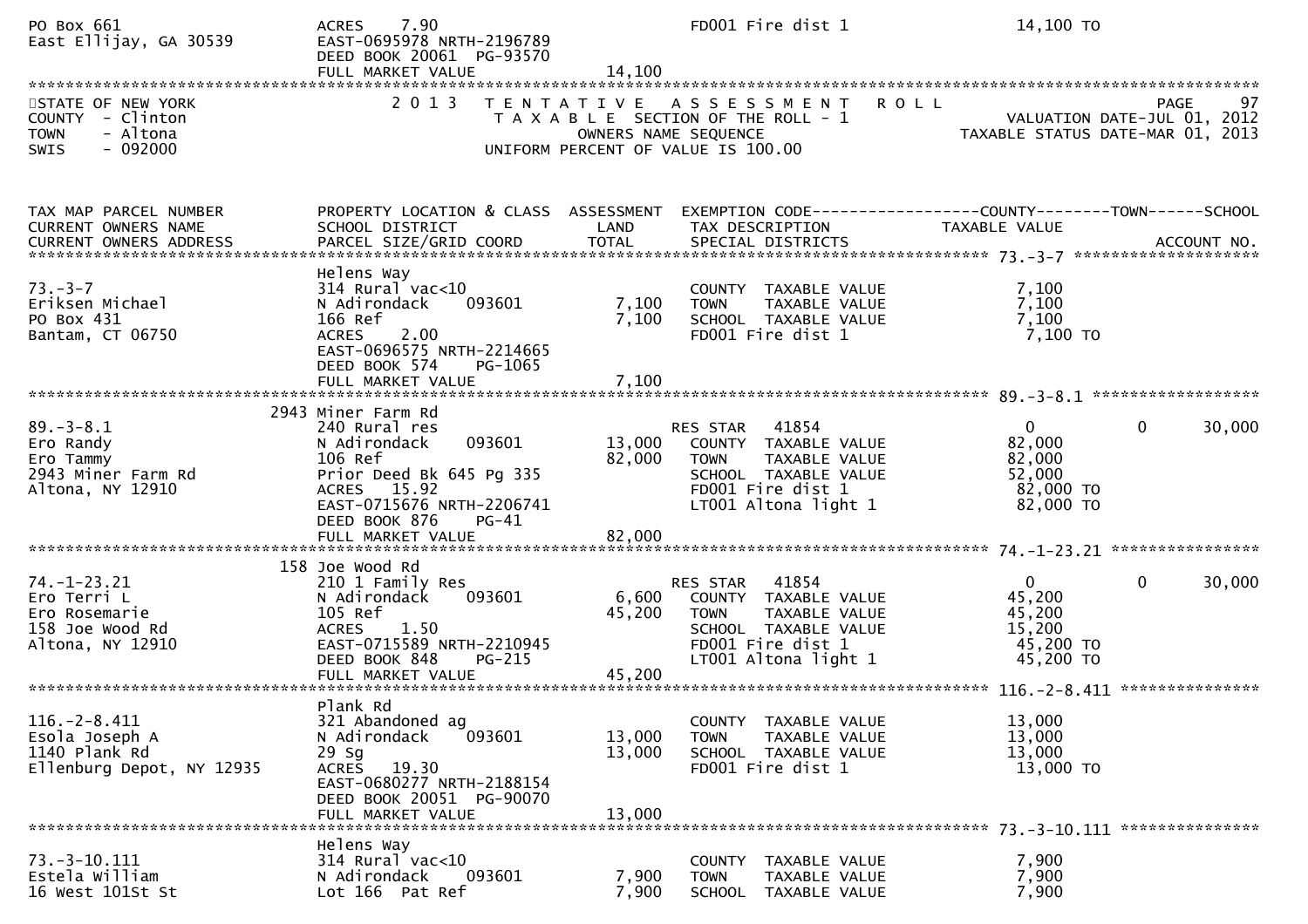| New York, NY 10025                                                                                        | 3.40<br><b>ACRES</b><br>EAST-0697447 NRTH-2214178<br>DEED BOOK 621<br>PG-184<br>FULL MARKET VALUE                                                                                              | 7,900                     | FD001 Fire dist 1                                                                                   | 7,900 TO                                                                                       |
|-----------------------------------------------------------------------------------------------------------|------------------------------------------------------------------------------------------------------------------------------------------------------------------------------------------------|---------------------------|-----------------------------------------------------------------------------------------------------|------------------------------------------------------------------------------------------------|
| STATE OF NEW YORK<br>COUNTY - Clinton<br>- Altona<br><b>TOWN</b><br>$-092000$<br>SWIS                     | 2 0 1 3                                                                                                                                                                                        | OWNERS NAME SEQUENCE      | TENTATIVE ASSESSMENT<br>T A X A B L E SECTION OF THE ROLL - 1<br>UNIFORM PERCENT OF VALUE IS 100.00 | <b>ROLL</b><br>98<br>PAGE<br>VALUATION DATE-JUL 01, 2012<br>TAXABLE STATUS DATE-MAR 01, 2013   |
| TAX MAP PARCEL NUMBER<br>CURRENT OWNERS NAME<br>CURRENT OWNERS ADDRESS                                    | PROPERTY LOCATION & CLASS ASSESSMENT<br>SCHOOL DISTRICT<br>PARCEL SIZE/GRID COORD                                                                                                              | LAND<br><b>TOTAL</b>      | TAX DESCRIPTION<br>SPECIAL DISTRICTS                                                                | EXEMPTION CODE------------------COUNTY--------TOWN------SCHOOL<br>TAXABLE VALUE<br>ACCOUNT NO. |
| $73. - 3 - 10.114$<br>Estela William<br>16 West 101St St<br>New York, NY 10025                            | Helens Way<br>$314$ Rural vac<10<br>N Adirondack<br>093601<br>Lot 166 Ref Tr<br>ACRES 3.10<br>EAST-0697249 NRTH-2214132<br>DEED BOOK 623<br>$PG-85$<br>FULL MARKET VALUE                       | 7,800<br>7,800<br>7,800   | COUNTY TAXABLE VALUE<br>TAXABLE VALUE<br><b>TOWN</b><br>SCHOOL TAXABLE VALUE<br>FD001 Fire dist 1   | 7,800<br>7,800<br>7,800<br>7,800 TO                                                            |
|                                                                                                           |                                                                                                                                                                                                |                           |                                                                                                     |                                                                                                |
| 72. –1–11.114<br>Esteves Jose R<br>Esteves Margarida<br>1190 Degaulle<br>St Hubert, QC, Canada<br>J4T1M1  | 646 Irona Rd<br>321 Abandoned ag<br>093601<br>N Adirondack<br>Lot 166 Ref Tr<br>ACRES 15.00<br>EAST-0695295 NRTH-2213404<br>DEED BOOK 622<br>PG-408                                            | 13,700<br>13,700          | COUNTY TAXABLE VALUE<br><b>TOWN</b><br>TAXABLE VALUE<br>SCHOOL TAXABLE VALUE<br>FD001 Fire dist 1   | 13,700<br>13,700<br>13,700<br>13,700 TO                                                        |
|                                                                                                           | FULL MARKET VALUE                                                                                                                                                                              | 13,700                    |                                                                                                     |                                                                                                |
| $88.14 - 1 - 42$<br>Fabes Norman<br>8235 Pierre De Caubertin<br>Montreal, QC, Canada<br>H1L2C4            | 58 Birch Hill Dr<br>270 Mfg housing<br>093601<br>N Adirondack<br>Stonewall Acres Lot 42<br>FRNT 100.00 DPTH 77.75<br>EAST-0699095 NRTH-2204151<br>DEED BOOK 740<br>PG-166<br>FULL MARKET VALUE | 4,000<br>17,000<br>17,000 | COUNTY TAXABLE VALUE<br>TAXABLE VALUE<br><b>TOWN</b><br>SCHOOL TAXABLE VALUE<br>FD001 Fire dist 1   | 17,000<br>17,000<br>17,000<br>17,000 TO                                                        |
|                                                                                                           |                                                                                                                                                                                                |                           |                                                                                                     |                                                                                                |
| $135. - 1 - 18.265$<br>Facteau Keith E<br>Facteau Keala<br>102 General Dennis Dr<br>Summerville, SC 29483 | Harvey Rd<br>$314$ Rural vac<10<br>N Adirondack<br>093601<br>Lot 130 Duerville Patent<br><b>ACRES</b><br>1.00<br>EAST-0734215 NRTH-2178913<br>DEED BOOK 1034 PG-19<br>FULL MARKET VALUE        | 9,000<br>9,000<br>9,000   | COUNTY TAXABLE VALUE<br>TAXABLE VALUE<br><b>TOWN</b><br>SCHOOL TAXABLE VALUE<br>FD001 Fire dist 1   | 9,000<br>9,000<br>9,000<br>9,000 TO                                                            |
|                                                                                                           | 5288 Military Tpke                                                                                                                                                                             |                           |                                                                                                     |                                                                                                |
| $88. - 1 - 12$<br>Farrell James P<br>2920 Rte 11<br>Mooers Forks, NY 12959                                | 210 1 Family Res<br>N Adirondack<br>093601<br>164 Ref<br>ACRES 18.80                                                                                                                           | 14,800<br>94,000          | COUNTY TAXABLE VALUE<br>TAXABLE VALUE<br><b>TOWN</b><br>SCHOOL TAXABLE VALUE<br>FD001 Fire dist 1   | 94,000<br>94,000<br>94,000<br>94,000 TO                                                        |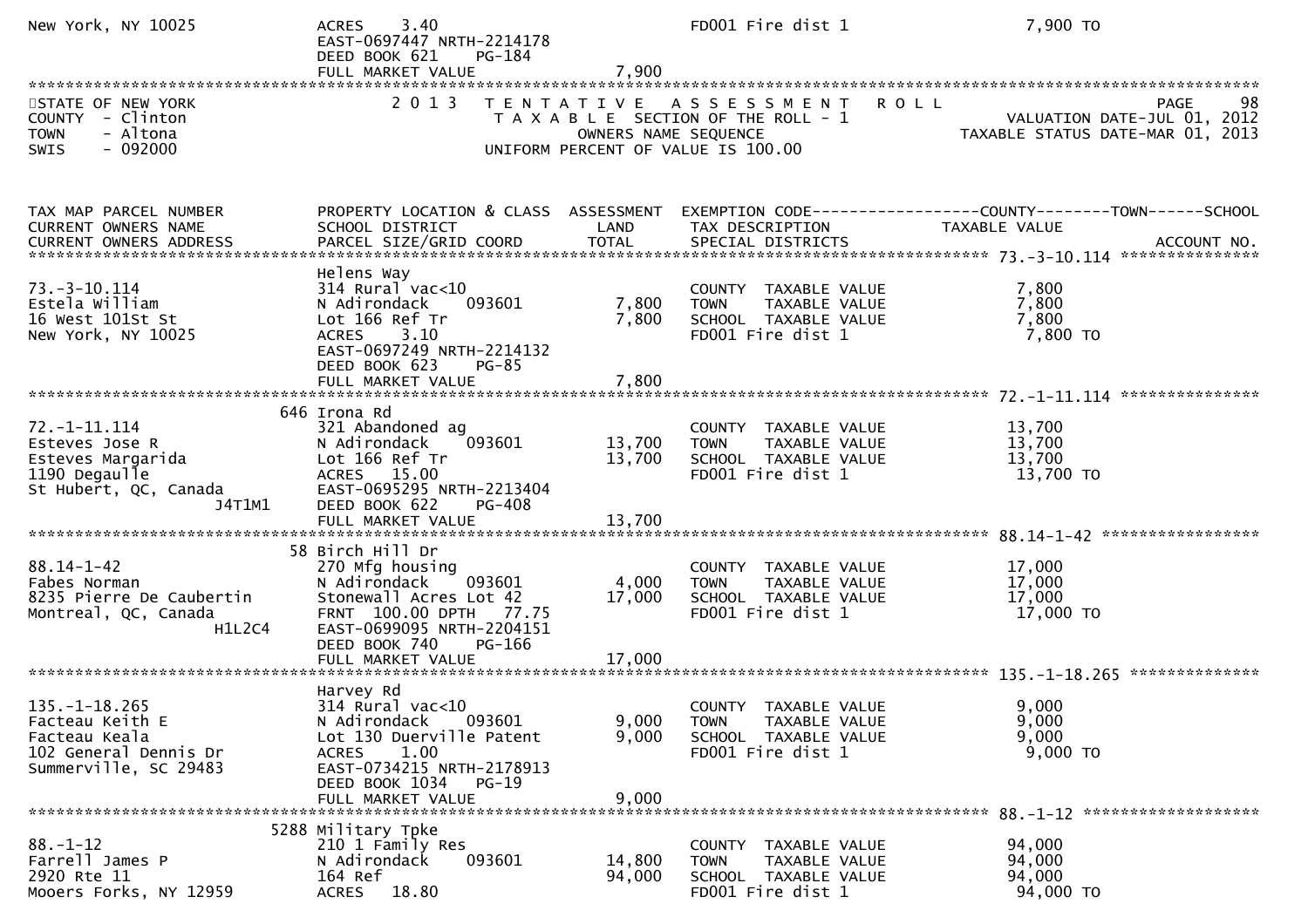|                                                                                               | EAST-0694986 NRTH-2205500<br>DEED BOOK 20092 PG-22877<br>FULL MARKET VALUE                                                                                       | 94,000                   |                                                                                                                                     |                                                                  |                        |             |
|-----------------------------------------------------------------------------------------------|------------------------------------------------------------------------------------------------------------------------------------------------------------------|--------------------------|-------------------------------------------------------------------------------------------------------------------------------------|------------------------------------------------------------------|------------------------|-------------|
| STATE OF NEW YORK<br>COUNTY - Clinton<br>- Altona<br><b>TOWN</b><br>$-092000$<br><b>SWIS</b>  | 2 0 1 3                                                                                                                                                          | OWNERS NAME SEQUENCE     | TENTATIVE ASSESSMENT<br><b>ROLL</b><br>T A X A B L E SECTION OF THE ROLL - 1<br>UNIFORM PERCENT OF VALUE IS 100.00                  | VALUATION DATE-JUL 01, 2012<br>TAXABLE STATUS DATE-MAR 01, 2013  | <b>PAGE</b>            | 99          |
| TAX MAP PARCEL NUMBER<br>CURRENT OWNERS NAME                                                  | PROPERTY LOCATION & CLASS ASSESSMENT<br>SCHOOL DISTRICT                                                                                                          | LAND                     | EXEMPTION CODE-----------------COUNTY--------TOWN------SCHOOL<br>TAX DESCRIPTION                                                    | TAXABLE VALUE                                                    |                        |             |
| $87. - 1 - 2.32$<br>Felix Andrea A<br>37 Forest Rd<br>Ellenburg Depot, NY 12935               | 37 Forest Rd<br>210 1 Family Res<br>N Adirondack<br>093601<br>Lot 213 Ref Tract<br>2.00<br><b>ACRES</b><br>EAST-0684836 NRTH-2206231<br>DEED BOOK 20011 PG-35215 | 7,100<br>47,500          | 41854<br>RES STAR<br>COUNTY TAXABLE VALUE<br><b>TOWN</b><br>TAXABLE VALUE<br>SCHOOL TAXABLE VALUE<br>FD001 Fire dist 1              | $\overline{0}$<br>47,500<br>47,500<br>17,500<br>47,500 TO        | 0                      | 30,000      |
|                                                                                               | 517 Devils Den Rd                                                                                                                                                |                          | 93 PCT OF VALUE USED FOR EXEMPTION PURPOSES                                                                                         |                                                                  |                        |             |
| $89.1 - 1 - 5$<br>Fennessey James E<br>Fennessey Hilda<br>PO Box 105<br>Altona, NY 12910-0105 | 210 1 Family Res<br>N Adirondack<br>093601<br>130 Ref<br><b>ACRES</b><br>9.70<br>EAST-0709905 NRTH-2207762<br>DEED BOOK 392<br>$PG-225$                          | 11,700 SR STAR<br>79,700 | WARCOMALL 41131<br>41834<br>COUNTY TAXABLE VALUE<br>TAXABLE VALUE<br><b>TOWN</b><br>SCHOOL TAXABLE VALUE<br>FD001 Fire dist 1       | 18,530<br>$\mathbf 0$<br>61,170<br>61,170<br>16,400<br>79,700 TO | 18,530<br>$\mathbf{0}$ | 0<br>63,300 |
|                                                                                               | 491 Devils Den Rd                                                                                                                                                |                          |                                                                                                                                     |                                                                  |                        |             |
| $89.1 - 1 - 11$<br>Fennessy Bryan<br>517 Devils Den Rd<br>Altona, NY 12910                    | 210 1 Family Res<br>N Adirondack<br>093601<br>131 Ref<br><b>FRNT</b><br>80.00 DPTH 233.00<br>EAST-0710892 NRTH-2207231<br>DEED BOOK 20072 PG-11143               | 5,300<br>17,000          | COUNTY TAXABLE VALUE<br><b>TOWN</b><br>TAXABLE VALUE<br>SCHOOL TAXABLE VALUE<br>FD001 Fire dist 1<br>LT001 Altona light 1           | 17,000<br>17,000<br>17,000<br>17,000 TO<br>17,000 TO             |                        |             |
|                                                                                               |                                                                                                                                                                  |                          |                                                                                                                                     |                                                                  |                        |             |
| $89. - 1 - 1.2$<br>Fennessy Hilda D<br>PO Box 105<br>Altona, NY 12910                         | Devils Den Rd<br>910 Priv forest<br>N Adirondack<br>093601<br>Lot 131 Ref<br>93.30<br><b>ACRES</b><br>EAST-0707915 NRTH-2207157<br>DEED BOOK 537<br>PG-326       | 28,900<br>28,900         | <b>COUNTY</b><br>TAXABLE VALUE<br><b>TOWN</b><br>TAXABLE VALUE<br>SCHOOL TAXABLE VALUE<br>FD001 Fire dist 1<br>LT001 Altona light 1 | 28,900<br>28,900<br>28,900<br>28,900 TO<br>28,900 TO             |                        |             |
|                                                                                               | FULL MARKET VALUE                                                                                                                                                | 28,900                   |                                                                                                                                     |                                                                  |                        |             |
| $74. - 1 - 1.63$<br>Fergusson Ellen Mahoney<br>179 Woods Falls Rd<br>Altona, NY 12910         | 179 Woods Falls Rd<br>240 Rural res<br>093601<br>N Adirondack<br>Lot 129 Ref Tract<br>ACRES 13.70<br>EAST-0709944 NRTH-2214314                                   | 13,300<br>109,900        | 41854<br>RES STAR<br>TAXABLE VALUE<br><b>COUNTY</b><br>TAXABLE VALUE<br><b>TOWN</b><br>SCHOOL TAXABLE VALUE<br>FD001 Fire dist 1    | 0<br>109,900<br>109,900<br>79,900<br>109,900 TO                  | 0                      | 30,000      |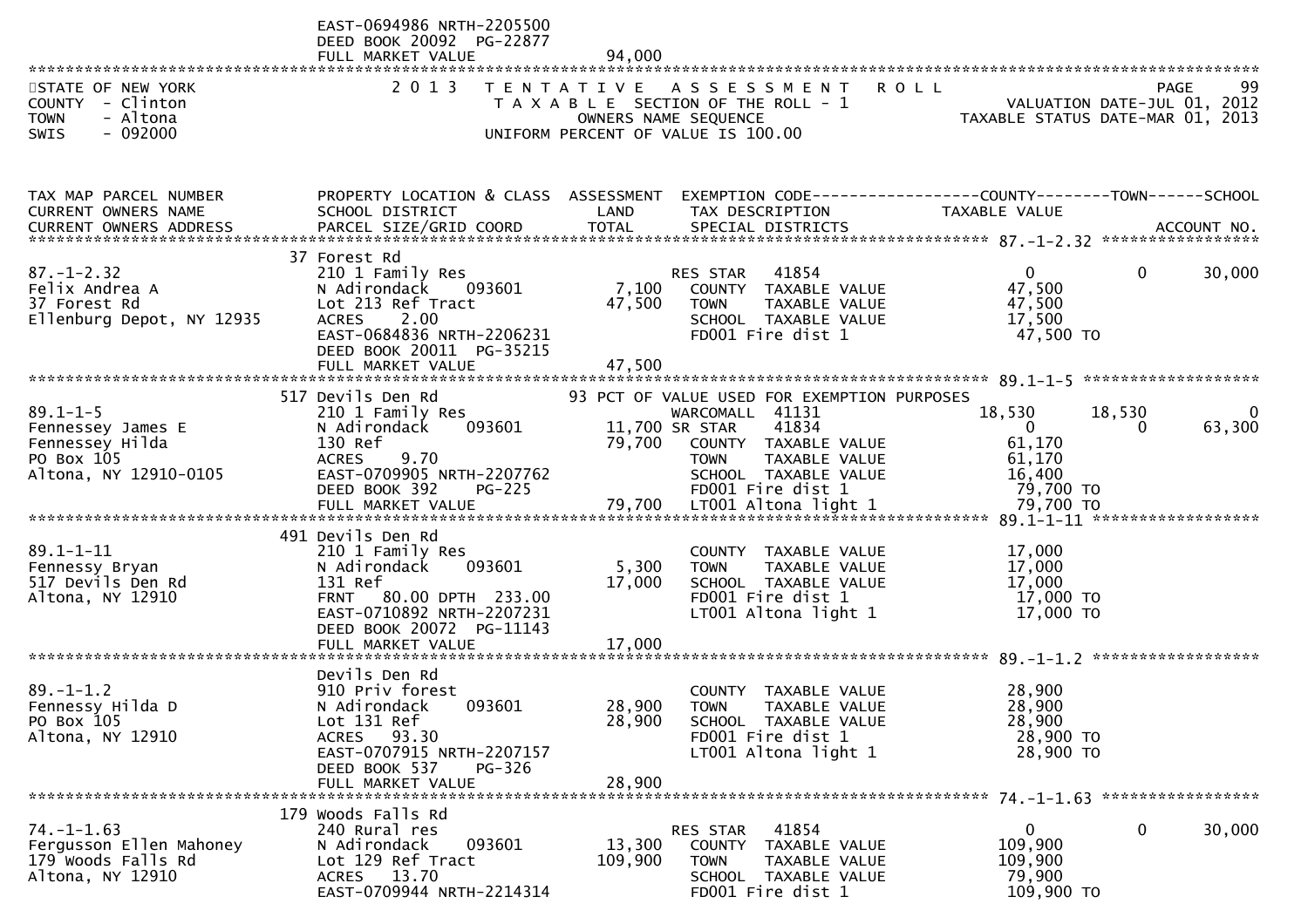|                                                                                                         | $PG-13$<br>DEED BOOK 680                                                                                                                                                                   | 109,900                      | LT001 Altona light 1                                                                                                                            | 109,900 TO                                                      |                        |
|---------------------------------------------------------------------------------------------------------|--------------------------------------------------------------------------------------------------------------------------------------------------------------------------------------------|------------------------------|-------------------------------------------------------------------------------------------------------------------------------------------------|-----------------------------------------------------------------|------------------------|
|                                                                                                         | FULL MARKET VALUE                                                                                                                                                                          |                              |                                                                                                                                                 |                                                                 |                        |
| STATE OF NEW YORK<br>COUNTY - Clinton<br>- Altona<br><b>TOWN</b><br>SWIS<br>$-092000$                   |                                                                                                                                                                                            |                              | 2013 TENTATIVE ASSESSMENT<br><b>ROLL</b><br>T A X A B L E SECTION OF THE ROLL - 1<br>OWNERS NAME SEQUENCE<br>UNIFORM PERCENT OF VALUE IS 100.00 | VALUATION DATE-JUL 01, 2012<br>TAXABLE STATUS DATE-MAR 01, 2013 | 100<br>PAGE            |
| TAX MAP PARCEL NUMBER                                                                                   | PROPERTY LOCATION & CLASS ASSESSMENT                                                                                                                                                       |                              |                                                                                                                                                 |                                                                 |                        |
| CURRENT OWNERS NAME                                                                                     | SCHOOL DISTRICT                                                                                                                                                                            | LAND                         | TAX DESCRIPTION                                                                                                                                 | TAXABLE VALUE                                                   |                        |
| $74. - 1 - 1.611$<br>Fergusson Timothy J<br>Fergusson Ellen P<br>179 Woods Falls Rd<br>Altona, NY 12910 | Woods Falls Rd<br>105 Vac farmland<br>093601<br>N Adirondack<br>Lot 129 Ref Tract<br>ACRES 59.50<br>EAST-0709975 NRTH-2215397<br>DEED BOOK 20021 PG-43378<br>FULL MARKET VALUE             | 24,200<br>24,200<br>24,200   | COUNTY TAXABLE VALUE<br>TAXABLE VALUE<br><b>TOWN</b><br>SCHOOL TAXABLE VALUE<br>FD001 Fire dist 1<br>LT001 Altona light 1                       | 24,200<br>24,200<br>24,200<br>24,200 TO<br>24,200 TO            |                        |
|                                                                                                         |                                                                                                                                                                                            |                              |                                                                                                                                                 |                                                                 |                        |
| $149. - 1 - 10.1$<br>Ferrari Paul<br>Schneider Lynn<br>250 Murtagh Hill Rd<br>West Chazy, NY 12992      | 250 Murtagh Hill Rd<br>240 Rural res<br>093601<br>N Adirondack<br>113 Duer<br>ACRES 18.50<br>EAST-0727723 NRTH-2173056<br>DEED BOOK 920<br>PG-106                                          | 12,300<br>54,000             | COUNTY TAXABLE VALUE<br>TAXABLE VALUE<br>TOWN<br>SCHOOL TAXABLE VALUE<br>FD001 Fire dist 1                                                      | 54,000<br>54,000<br>54,000<br>54,000 TO                         |                        |
|                                                                                                         |                                                                                                                                                                                            |                              |                                                                                                                                                 |                                                                 |                        |
| $134. - 1 - 2.2$<br>Fetter Dorothee S<br>3875 Military Tpke<br>West Chazy, NY 12992                     | 3875 Military Tpke<br>241 Rural res&ag<br>093601<br>N Adirondack<br>94 Duers<br>ACRES 80.00 BANK<br>850<br>EAST-0720862 NRTH-2182744<br>DEED BOOK 20132 PG-54163<br>FULL MARKET VALUE      | 37,600<br>180,000<br>180,000 | COUNTY TAXABLE VALUE<br>TAXABLE VALUE<br><b>TOWN</b><br>SCHOOL TAXABLE VALUE<br>FD001 Fire dist 1                                               | 180,000<br>180,000<br>180,000<br>180,000 TO                     |                        |
|                                                                                                         |                                                                                                                                                                                            |                              |                                                                                                                                                 |                                                                 |                        |
| $134. - 2 - 20$<br>Fezette James W<br>Chase Laurie A<br>7 Galy Way<br>West Chazy, NY 12992              | 7 Galy Way<br>210 1 Family Res<br>093601<br>N Adirondack<br>104-115 Duer<br>Stonehedge Lot 10<br>1.10 BANK<br>080<br><b>ACRES</b><br>EAST-0725476 NRTH-2180462<br>DEED BOOK 20072 PG-11555 | 9,000<br>140,700             | 41854<br>RES STAR<br>COUNTY TAXABLE VALUE<br><b>TOWN</b><br>TAXABLE VALUE<br>SCHOOL TAXABLE VALUE<br>FD001 Fire dist 1                          | $\overline{0}$<br>140,700<br>140,700<br>110,700<br>140,700 TO   | $\mathbf{0}$<br>30,000 |
|                                                                                                         |                                                                                                                                                                                            |                              |                                                                                                                                                 |                                                                 |                        |
| $88. - 1 - 2.21$<br>Filarecki/Miller Linda J<br>1750 Alder Bend Rd<br>Altona, NY 12910                  | Alder Bend Rd<br>210 1 Family Res<br>093601<br>N Adirondack<br>Lot 165 Ref Tr<br>4.30<br><b>ACRES</b><br>EAST-0697788 NRTH-2207787                                                         | 8,500<br>90,000              | 41854<br>RES STAR<br>COUNTY<br>TAXABLE VALUE<br><b>TOWN</b><br>TAXABLE VALUE<br>SCHOOL TAXABLE VALUE<br>FD001 Fire dist 1                       | 0<br>90,000<br>90,000<br>60,000<br>90,000 TO                    | $\mathbf 0$<br>30,000  |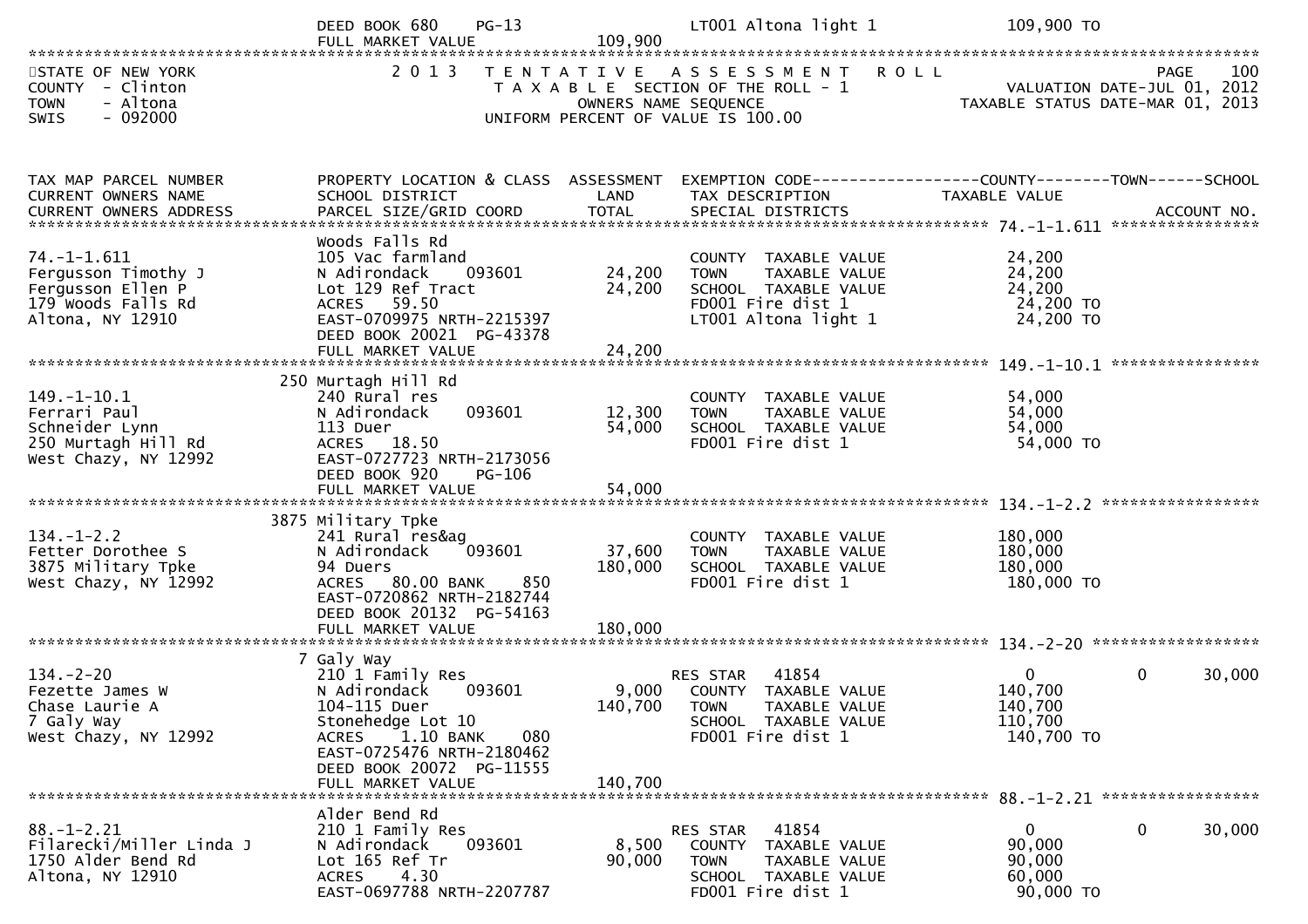|                                                                                                    | DEED BOOK 20031 PG-56129                                                                                                                                                                                  |                                |                                                                                                                               |                                                                                |                        |
|----------------------------------------------------------------------------------------------------|-----------------------------------------------------------------------------------------------------------------------------------------------------------------------------------------------------------|--------------------------------|-------------------------------------------------------------------------------------------------------------------------------|--------------------------------------------------------------------------------|------------------------|
| STATE OF NEW YORK<br>COUNTY - Clinton<br>- Altona<br><b>TOWN</b>                                   | FULL MARKET VALUE<br>2 0 1 3                                                                                                                                                                              | 90,000<br>OWNERS NAME SEQUENCE | TENTATIVE ASSESSMENT<br>T A X A B L E SECTION OF THE ROLL - 1                                                                 | <b>ROLL</b><br>VALUATION DATE-JUL 01, 2012<br>TAXABLE STATUS DATE-MAR 01, 2013 | 101<br>PAGE            |
| $-092000$<br><b>SWIS</b>                                                                           |                                                                                                                                                                                                           |                                | UNIFORM PERCENT OF VALUE IS 100.00                                                                                            |                                                                                |                        |
| TAX MAP PARCEL NUMBER<br>CURRENT OWNERS NAME                                                       | PROPERTY LOCATION & CLASS ASSESSMENT EXEMPTION CODE----------------COUNTY-------TOWN------SCHOOL<br>SCHOOL DISTRICT                                                                                       | LAND                           | TAX DESCRIPTION                                                                                                               | TAXABLE VALUE                                                                  |                        |
| CURRENT OWNERS ADDRESS                                                                             |                                                                                                                                                                                                           |                                |                                                                                                                               |                                                                                |                        |
| $75. - 1 - 3.2$<br>Filion Brenda<br>Filion Timothy<br>2324 Miner Farm Rd<br>Altona, NY 12910       | Miner Farm Rd<br>$314$ Rural vac<10<br>Northeastern Cl 092801<br>Lot 62 Ref<br>ACRES<br>1.00<br>EAST-0731878 NRTH-2207915<br>DEED BOOK 20102 PG-30671                                                     | 6,500<br>6,500                 | COUNTY TAXABLE VALUE<br>TAXABLE VALUE<br><b>TOWN</b><br>SCHOOL TAXABLE VALUE<br>FD001 Fire dist 1                             | 6,500<br>6,500<br>6,500<br>6,500 TO                                            |                        |
|                                                                                                    | FULL MARKET VALUE                                                                                                                                                                                         | 6,500                          |                                                                                                                               |                                                                                |                        |
| $75. - 1 - 3.1 - 1$<br>Filion Brenda C<br>Filion Timothy<br>2324 Miner Farm Rd<br>Altona, NY 12910 | 2324 Miner Farm Rd<br>240 Rural res<br>Northeastern Cl 092801<br>Lot 62 Ref Tract<br>Untitled Map delivered to<br>ACRES 36.49<br>EAST-0731297 NRTH-2208452<br>DEED BOOK 20061 PG-94570                    | 165,000                        | 41854<br>RES STAR<br>21,100 COUNTY TAXABLE VALUE<br>TAXABLE VALUE<br><b>TOWN</b><br>SCHOOL TAXABLE VALUE<br>FD001 Fire dist 1 | $\overline{0}$<br>165,000<br>165,000<br>135,000<br>165,000 TO                  | $\mathbf{0}$<br>30,000 |
| $75. - 1 - 3.1 - 2$<br>Filion Brenda C<br>Filion Timothy<br>2324 Miner Farm Rd<br>Altona, NY 12910 | Miner Farm Rd<br>321 Abandoned ag<br>N Adirondack<br>093601<br>Lot 61 Ref Tract<br>Map delivered to RP 3/201<br>ACRES 17.05<br>EAST-0731176 NRTH-2208429<br>DEED BOOK 20061 PG-94570<br>FULL MARKET VALUE | 3,800<br>3,800<br>3,800        | COUNTY TAXABLE VALUE<br>TAXABLE VALUE<br>TOWN<br>SCHOOL TAXABLE VALUE<br>FD001 Fire dist 1                                    | 3,800<br>3,800<br>3,800<br>3,800 TO                                            |                        |
| $75. - 1 - 3.3$<br>Filion Timothy<br>Filion Brenda<br>2324 Miner Farm Rd<br>Altona, NY 12910       | Miner Farm Rd<br>$314$ Rural vac<10<br>Northeastern Cl 092801<br>Lot 62 Ref<br><b>ACRES</b><br>1.00<br>EAST-0731753 NRTH-2207915<br>DEED BOOK 20122 PG-46452<br>FULL MARKET VALUE                         | 6,500<br>6,500<br>6,500        | COUNTY TAXABLE VALUE<br>TAXABLE VALUE<br>TOWN<br>SCHOOL TAXABLE VALUE<br>FD001 Fire dist 1                                    | 6,500<br>6,500<br>6,500<br>6,500 TO                                            |                        |
| $71.1 - 1 - 3$<br>Finley Kevin<br>632 Canaan Rd<br>Ellenburg Depot, NY 12935                       | 22 Canaan Rd<br>210 1 Family Res<br>093601<br>N Adirondack<br>FRNT 105.00 DPTH 189.00<br>EAST-0675382 NRTH-2214055                                                                                        | 5,900<br>42,700                | <b>COUNTY</b><br>TAXABLE VALUE<br>TAXABLE VALUE<br>TOWN<br>SCHOOL TAXABLE VALUE<br>FD002 Ellenburg fire 21                    | 42,700<br>42,700<br>42,700<br>42,700 TO                                        |                        |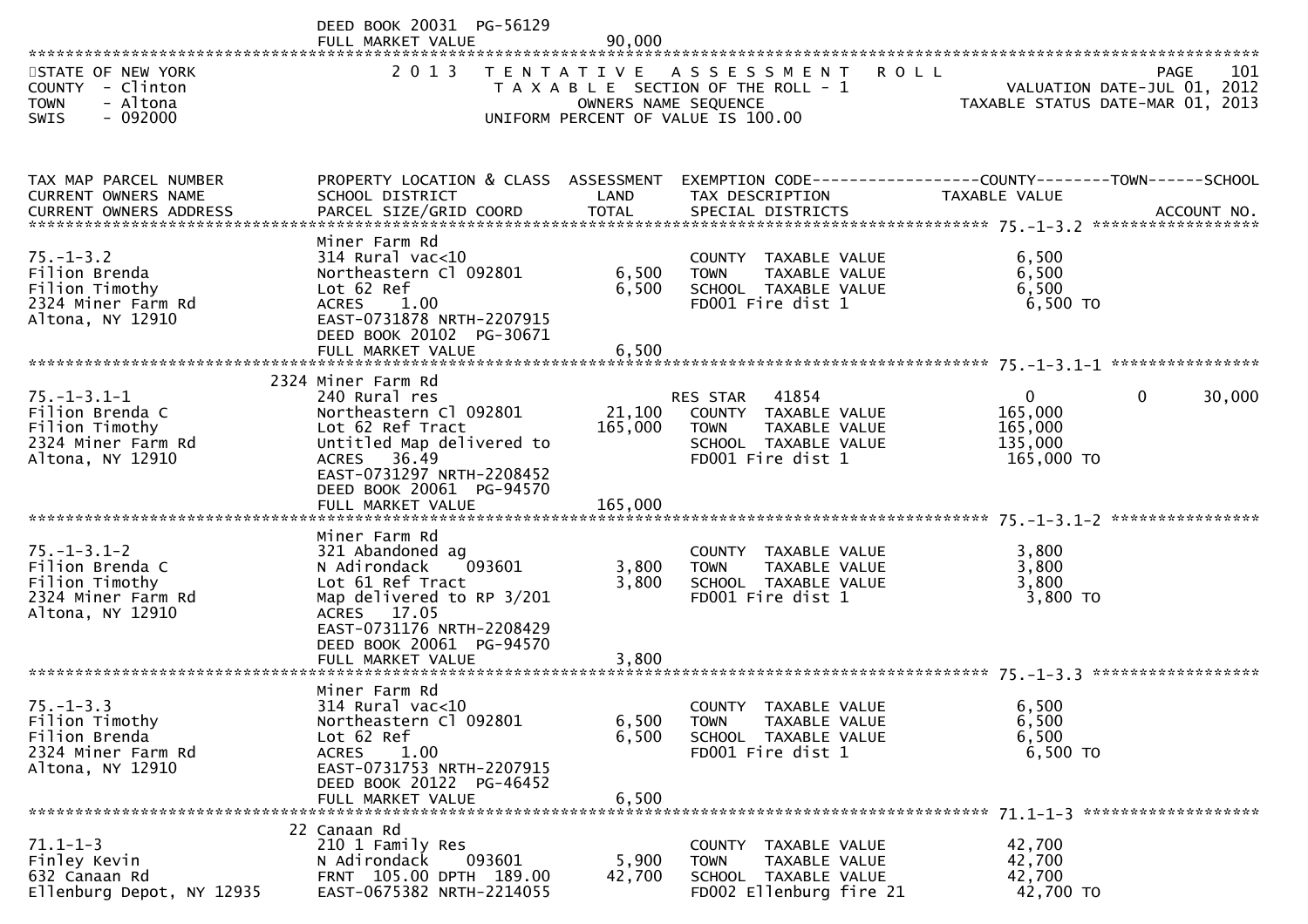|                                                                                                             | DEED BOOK 20122 PG-50829<br>FULL MARKET VALUE                                                                                                                              | 42,700                    | LT002 Altona light 21                                                                                                                      | 42,700 TO                                                  |                                                   |
|-------------------------------------------------------------------------------------------------------------|----------------------------------------------------------------------------------------------------------------------------------------------------------------------------|---------------------------|--------------------------------------------------------------------------------------------------------------------------------------------|------------------------------------------------------------|---------------------------------------------------|
| STATE OF NEW YORK<br>COUNTY - Clinton<br>- Altona<br><b>TOWN</b><br>$-092000$<br><b>SWIS</b>                | 2 0 1 3                                                                                                                                                                    |                           | TENTATIVE ASSESSMENT<br><b>ROLL</b><br>T A X A B L E SECTION OF THE ROLL - 1<br>OWNERS NAME SEQUENCE<br>UNIFORM PERCENT OF VALUE IS 100.00 | TAXABLE STATUS DATE-MAR 01, 2013                           | 102<br><b>PAGE</b><br>VALUATION DATE-JUL 01, 2012 |
| TAX MAP PARCEL NUMBER<br>CURRENT OWNERS NAME                                                                | PROPERTY LOCATION & CLASS ASSESSMENT<br>SCHOOL DISTRICT                                                                                                                    | LAND                      | EXEMPTION CODE-----------------COUNTY-------TOWN------SCHOOL<br>TAX DESCRIPTION                                                            | TAXABLE VALUE                                              |                                                   |
| $71.1 - 1 - 8$<br>Finley Kevin C<br>Finley Julie B<br>632 Canaan Rd<br>Ellenburg Depot, NY 12935            | 6-8 Canaan Rd<br>280 Res Multiple<br>N Adirondack<br>093601<br>Bm<br>FRNT 151.00 DPTH 100.00<br>EAST-0675390 NRTH-2213717<br>DEED BOOK 98001 PG-03533<br>FULL MARKET VALUE | 4,800<br>49,600<br>49,600 | COUNTY TAXABLE VALUE<br><b>TOWN</b><br>TAXABLE VALUE<br>SCHOOL TAXABLE VALUE<br>FD002 Ellenburg fire 21<br>LT002 Altona light 21           | 49,600<br>49,600<br>49,600<br>49,600 TO<br>49,600 TO       |                                                   |
| $148. - 2 - 22.2$<br>Finnegan William J<br>2094 Rand Hill Rd<br>Altona, NY 12910                            | 2094 Rand Hill Rd E<br>210 1 Family Res<br>N Adirondack<br>093601<br>Lot 37 Duers Pate<br>Sub $PL-A-252$<br>3.10<br><b>ACRES</b><br>EAST-0708649 NRTH-2175447              | 10,100<br>120,000         | 41834<br>SR STAR<br>COUNTY TAXABLE VALUE<br>TAXABLE VALUE<br><b>TOWN</b><br>SCHOOL TAXABLE VALUE<br>FD001 Fire dist 1                      | $\mathbf{0}$<br>120,000<br>120,000<br>56,700<br>120,000 TO | $\mathbf{0}$<br>63,300                            |
|                                                                                                             | DEED BOOK 20031 PG-51887<br>FULL MARKET VALUE                                                                                                                              | 120,000                   |                                                                                                                                            |                                                            |                                                   |
| $87. - 1 - 13.33$<br>Flanagan James<br>Flanagan Veronica<br>5711 Military Tpke<br>Ellenburg Depot, NY 12935 | 5711 Military Tpke<br>210 1 Family Res<br>093601<br>N Adirondack<br>4.70<br><b>ACRES</b><br>EAST-0684556 NRTH-2204872<br>DEED BOOK 784<br>PG-332<br>FULL MARKET VALUE      | 8,700<br>62,800<br>62,800 | RES STAR<br>41854<br>COUNTY TAXABLE VALUE<br><b>TOWN</b><br>TAXABLE VALUE<br>SCHOOL TAXABLE VALUE<br>FD001 Fire dist 1                     | $\Omega$<br>62,800<br>62,800<br>32,800<br>62,800 TO        | $\mathbf{0}$<br>30,000                            |
|                                                                                                             |                                                                                                                                                                            |                           |                                                                                                                                            |                                                            |                                                   |
| $118. - 1 - 1.31$<br>Fleury Patrick V<br>Fleury Pamela J<br>PO Box 772<br>Chateaugay, NY 12920              | 286/288 Lash Rd<br>210 1 Family Res<br>093601<br>N Adirondack<br>Lot 14 Duers<br>1.00 BANK<br>320<br><b>ACRES</b><br>EAST-0695532 NRTH-2192599<br>DEED BOOK 20021 PG-45639 | 6,500<br>46,700           | COUNTY TAXABLE VALUE<br><b>TOWN</b><br>TAXABLE VALUE<br>SCHOOL TAXABLE VALUE<br>FD001 Fire dist 1                                          | 46,700<br>46,700<br>46,700<br>46,700 TO                    |                                                   |
|                                                                                                             | FULL MARKET VALUE                                                                                                                                                          | 46,700                    |                                                                                                                                            |                                                            |                                                   |
| $118.-1-1.32$<br>Fleury Patrick V<br>Fleury Pamela J<br>PO Box 772<br>Chateaugay, NY 12920                  | Lash Rd<br>$314$ Rural vac<10<br>093601<br>N Adirondack<br>Lot 14 Duers<br>1.00<br><b>ACRES</b><br>EAST-0695737 NRTH-2192580<br>DEED BOOK 20021 PG-45640                   | 6,500<br>6,500            | COUNTY TAXABLE VALUE<br>TAXABLE VALUE<br><b>TOWN</b><br>SCHOOL TAXABLE VALUE<br>FD001 Fire dist 1                                          | 6,500<br>6,500<br>6,500<br>6,500 TO                        |                                                   |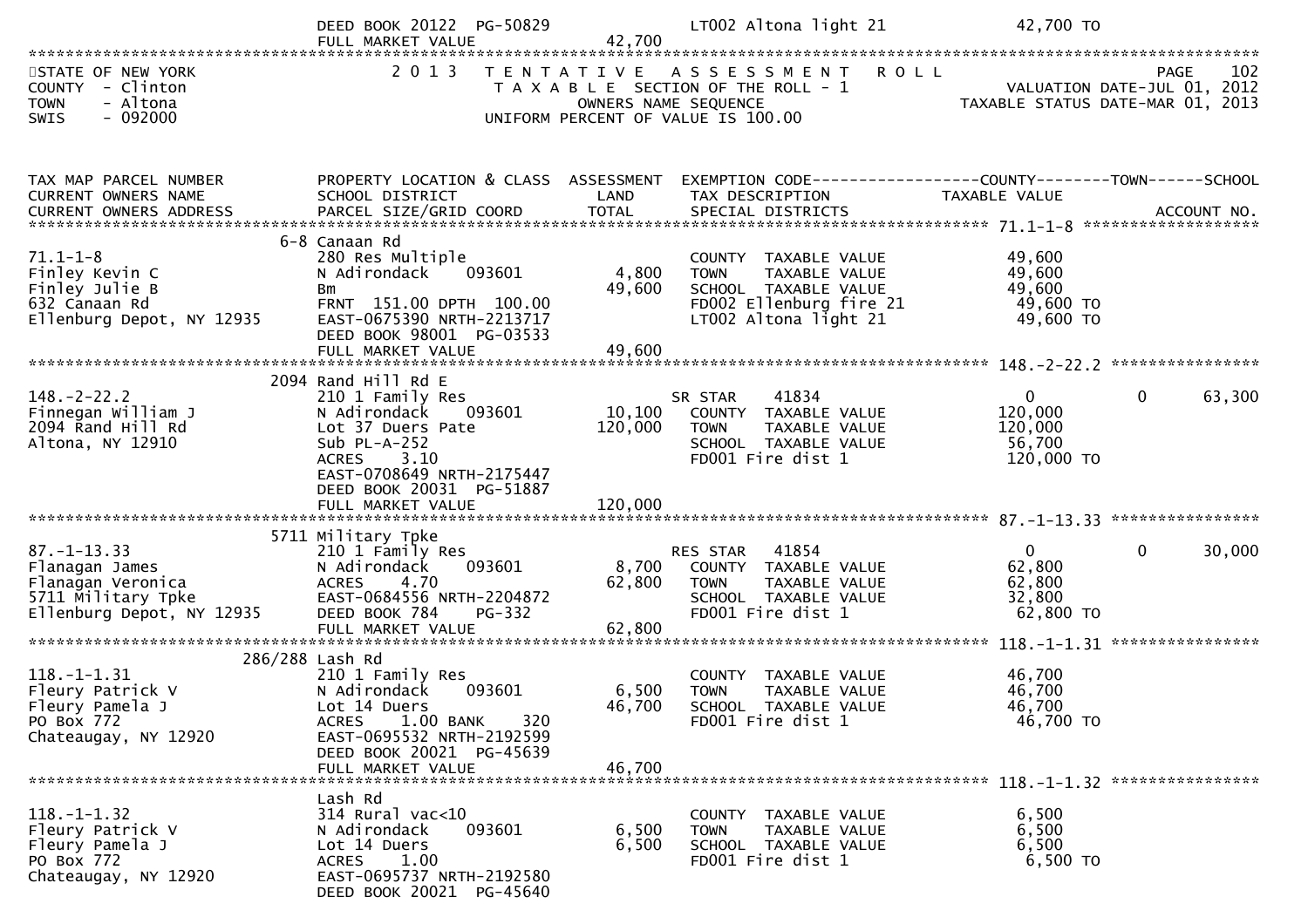|                                                                                              | FULL MARKET VALUE                                                                                                                                                                        | 6,500                      |                                                                                                                    |                                                                                |
|----------------------------------------------------------------------------------------------|------------------------------------------------------------------------------------------------------------------------------------------------------------------------------------------|----------------------------|--------------------------------------------------------------------------------------------------------------------|--------------------------------------------------------------------------------|
| STATE OF NEW YORK<br>COUNTY - Clinton<br>- Altona<br><b>TOWN</b><br>$-092000$<br><b>SWIS</b> | 2 0 1 3                                                                                                                                                                                  | OWNERS NAME SEQUENCE       | TENTATIVE ASSESSMENT<br><b>ROLL</b><br>T A X A B L E SECTION OF THE ROLL - 1<br>UNIFORM PERCENT OF VALUE IS 100.00 | 103<br>PAGE<br>VALUATION DATE-JUL 01, 2012<br>TAXABLE STATUS DATE-MAR 01, 2013 |
| TAX MAP PARCEL NUMBER<br>CURRENT OWNERS NAME                                                 | PROPERTY LOCATION & CLASS ASSESSMENT<br>SCHOOL DISTRICT                                                                                                                                  | LAND                       | TAX DESCRIPTION                                                                                                    | EXEMPTION CODE-----------------COUNTY--------TOWN-----SCHOOL<br>TAXABLE VALUE  |
| $73. - 2 - 6$<br>Foo Chou Mian<br>42 Discovery Rd<br>Vernon, CT 06066                        | Tantillo Way<br>314 Rural vac<10<br>093601<br>N Adirondack<br>Lot 155 Ref<br>Map 20061/92467<br>ACRES 10.25<br>EAST-0698789 NRTH-2214311<br>DEED BOOK 20072 PG-1861<br>FULL MARKET VALUE | 12,100<br>12,100<br>12,100 | COUNTY TAXABLE VALUE<br>TAXABLE VALUE<br><b>TOWN</b><br>SCHOOL TAXABLE VALUE<br>FD001 Fire dist 1                  | 12,100<br>12,100<br>12,100<br>12,100 TO                                        |
| $135. - 2 - 14$<br>Forbes Harold<br>Forbes Margaret B<br>1140 Rt 3<br>Plattsburgh, NY 12901  | Recore Rd<br>312 Vac w/imprv<br>Beekmantown Cen 092401<br>146-147 Duer<br><b>ACRES</b><br>9.50<br>EAST-0740734 NRTH-2180438<br>DEED BOOK 577<br>PG-495<br>FULL MARKET VALUE              | 13,300<br>17,500<br>17,500 | COUNTY TAXABLE VALUE<br><b>TOWN</b><br>TAXABLE VALUE<br>SCHOOL TAXABLE VALUE<br>FD001 Fire dist 1                  | 17,500<br>17,500<br>17,500<br>17,500 TO                                        |
| $135. - 2 - 16$<br>Forbes Harold<br>Forbes Margaret B<br>1140 Rt 3<br>Plattsburgh, NY 12901  | Recore Rd<br>321 Abandoned ag<br>Beekmantown Cen 092401<br>146-147 Duer<br>ACRES 11.00<br>EAST-0740679 NRTH-2179894<br>DEED BOOK 586<br>PG-941<br>FULL MARKET VALUE                      | 14,000<br>14,000<br>14,000 | COUNTY TAXABLE VALUE<br>TAXABLE VALUE<br><b>TOWN</b><br>SCHOOL TAXABLE VALUE<br>FD001 Fire dist 1                  | 14,000<br>14,000<br>14,000<br>14,000 TO                                        |
| $135. -2 - 17$<br>Forbes Harold<br>Forbes Margaret B<br>1140 Rt 3<br>Plattsburgh, NY 12901   | Recore Rd<br>321 Abandoned ag<br>Beekmantown Cen 092401<br>146 Duer<br>ACRES 11.70<br>EAST-0740639 NRTH-2179648<br>DEED BOOK 580<br>PG-796<br>FULL MARKET VALUE                          | 14,200<br>14,200<br>14,200 | COUNTY TAXABLE VALUE<br><b>TOWN</b><br>TAXABLE VALUE<br>SCHOOL TAXABLE VALUE<br>FD001 Fire dist 1                  | 14,200<br>14,200<br>14,200<br>14,200 TO                                        |
| $148. - 1 - 1$<br>Ford Christopher F<br>16 Hickory Rd<br>Sloatsburg, NY 10974                | Rand Hill Rd<br>321 Abandoned ag<br>N Adirondack<br>093601<br>Lot 37<br>ACRES 32.40<br>EAST-0706250 NRTH-2176465<br>DEED BOOK 20102 PG-32860                                             | 19,200<br>19,200           | COUNTY TAXABLE VALUE<br>TAXABLE VALUE<br><b>TOWN</b><br>SCHOOL TAXABLE VALUE<br>FD001 Fire dist 1                  | 19,200<br>19,200<br>19,200<br>19,200 TO                                        |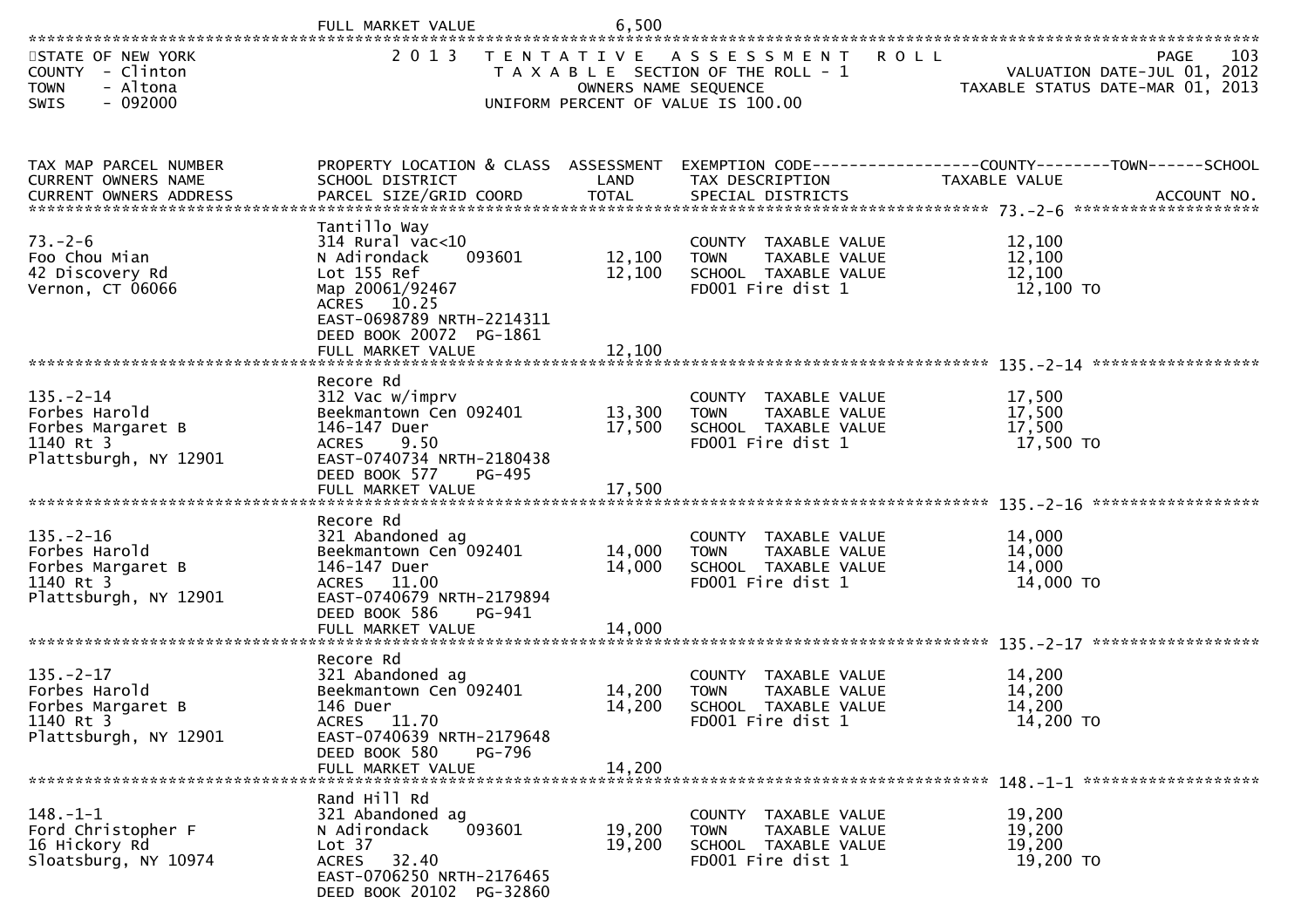|                                                                                              | FULL MARKET VALUE                                                                                                                                                                               | 19,200                    |                                                                                                                                                                                 |                                                                                 |                    |                                            |
|----------------------------------------------------------------------------------------------|-------------------------------------------------------------------------------------------------------------------------------------------------------------------------------------------------|---------------------------|---------------------------------------------------------------------------------------------------------------------------------------------------------------------------------|---------------------------------------------------------------------------------|--------------------|--------------------------------------------|
| STATE OF NEW YORK<br>COUNTY - Clinton<br>- Altona<br><b>TOWN</b><br>$-092000$<br><b>SWIS</b> | 2 0 1 3                                                                                                                                                                                         |                           | TENTATIVE ASSESSMENT ROLL<br>T A X A B L E SECTION OF THE ROLL - 1<br>OWNERS NAME SEQUENCE<br>UNIFORM PERCENT OF VALUE IS 100.00                                                | TAXABLE STATUS DATE-MAR 01, 2013                                                |                    | 104<br>PAGE<br>VALUATION DATE-JUL 01, 2012 |
| TAX MAP PARCEL NUMBER<br>CURRENT OWNERS NAME                                                 | PROPERTY LOCATION & CLASS ASSESSMENT<br>SCHOOL DISTRICT                                                                                                                                         | LAND                      | EXEMPTION CODE------------------COUNTY--------TOWN------SCHOOL<br>TAX DESCRIPTION                                                                                               | TAXABLE VALUE                                                                   |                    |                                            |
| $71.1 - 1 - 19.1$<br>Forett Bertha R<br>4930 Rt 11<br>Ellenburg Depot, NY 12935              | 4930 Rt 11<br>210 1 Family Res<br>N Adirondack<br>093601<br>Bm<br>Split 20082/19437<br><b>ACRES</b><br>1.10<br>EAST-0677172 NRTH-2213667<br>DEED BOOK 617<br><b>PG-93</b><br>FULL MARKET VALUE  | 72,500<br>72,500          | AGED C&T<br>41801<br>6,600 SR STAR<br>41834<br>COUNTY TAXABLE VALUE<br>TAXABLE VALUE<br><b>TOWN</b><br>SCHOOL TAXABLE VALUE<br>FD002 Ellenburg fire 21<br>LT002 Altona light 21 | 36,250<br>$\overline{0}$<br>36,250<br>36,250<br>9,200<br>72,500 TO<br>72,500 TO | 36,250<br>$\Omega$ | 0<br>63,300                                |
| $103. -1 - 4.21$<br>Forgette Rodney<br>Forgette Susan<br>102 Rabideau Rd<br>Altona, NY 12910 | 102 Rabideau Rd<br>240 Rural res<br>093601<br>N Adirondack<br>Lots 161 & 158 Ref Tr<br>102 Rabideau & 10 Bouleri<br>ACRES 29.00<br>EAST-0700411 NRTH-2199675<br>DEED BOOK 20011 PG-31629        | 19,900<br>189,900         | COUNTY TAXABLE VALUE<br>TAXABLE VALUE<br><b>TOWN</b><br>SCHOOL TAXABLE VALUE<br>FD001 Fire dist 1                                                                               | 189,900<br>189,900<br>189,900<br>189,900 TO                                     |                    |                                            |
| $74. - 1 - 49.1$<br>Forkey Christopher L<br>Forkey Jeanne<br>53 Irona Rd<br>Altona, NY 12910 | 53 Irona Rd<br>210 1 Family Res<br>093601<br>N Adirondack<br>Lot 55 Ref<br><b>ACRES</b><br>3.70 BANK<br>080<br>EAST-0709332 NRTH-2210021<br>DEED BOOK 861<br><b>PG-327</b><br>FULL MARKET VALUE | 8,100<br>88,000<br>88,000 | 41854<br>RES STAR<br>COUNTY TAXABLE VALUE<br>TAXABLE VALUE<br><b>TOWN</b><br>SCHOOL TAXABLE VALUE<br>FD001 Fire dist 1<br>LT001 Altona light 1                                  | $\mathbf{0}$<br>88,000<br>88,000<br>58,000<br>88,000 TO<br>88,000 TO            | $\mathbf{0}$       | 30,000                                     |
| 74. -1-1.621<br>Forkey Lance J<br>175 Monty Rd<br>Altona, NY 12910                           | 175 Monty Rd<br>210 1 Family Res<br>093601<br>N Adirondack<br>Lot 129 Reftr<br>ACRES 22.30<br>EAST-0706673 NRTH-2215111<br>DEED BOOK 1031<br>PG-92<br>FULL MARKET VALUE                         | 35,000<br>35,000          | 41854<br><b>RES STAR</b><br>16,200 COUNTY TAXABLE VALUE<br>TAXABLE VALUE<br><b>TOWN</b><br>SCHOOL TAXABLE VALUE<br>FD001 Fire dist 1<br>LT001 Altona light 1                    | 0<br>35,000<br>35,000<br>5,000<br>35,000 TO<br>35,000 TO                        | $\overline{0}$     | 30,000                                     |
| $118.-1-1.5$<br>Forrette Henry<br>Forrette Tonya<br>272 Lash Rd<br>Altona, NY 12910          | Lash Rd<br>314 Rural vac<10<br>093601<br>N Adirondack<br>Lot 14 Duers<br>ACRES 1.00<br>EAST-0695997 NRTH-2192555                                                                                | 6,500<br>6,500            | COUNTY TAXABLE VALUE<br>TAXABLE VALUE<br><b>TOWN</b><br>SCHOOL TAXABLE VALUE<br>FD001 Fire dist 1                                                                               | 6,500<br>6,500<br>6,500<br>6,500 TO                                             |                    |                                            |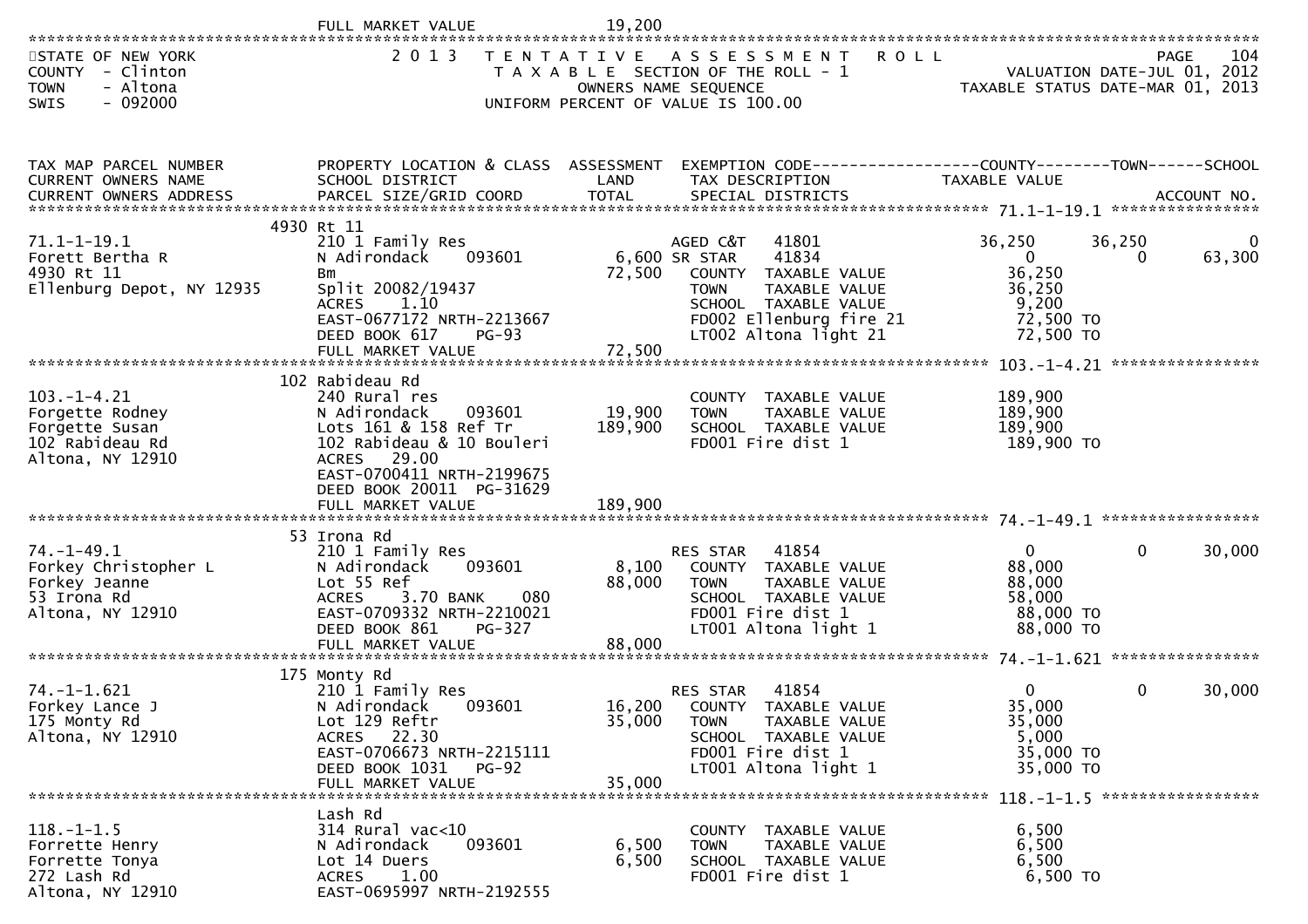|                                                                                                              | <b>PG-229</b><br>DEED BOOK 641                                                                                                                                                            |                             |                                                                                                                           |                                                          |                                                   |
|--------------------------------------------------------------------------------------------------------------|-------------------------------------------------------------------------------------------------------------------------------------------------------------------------------------------|-----------------------------|---------------------------------------------------------------------------------------------------------------------------|----------------------------------------------------------|---------------------------------------------------|
| STATE OF NEW YORK<br>COUNTY - Clinton<br>- Altona<br><b>TOWN</b><br>$-092000$<br>SWIS                        | 2 0 1 3                                                                                                                                                                                   | OWNERS NAME SEQUENCE        | TENTATIVE ASSESSMENT<br>T A X A B L E SECTION OF THE ROLL - 1<br>UNIFORM PERCENT OF VALUE IS 100.00                       | <b>ROLL</b><br>TAXABLE STATUS DATE-MAR 01, 2013          | 105<br><b>PAGE</b><br>VALUATION DATE-JUL 01, 2012 |
| TAX MAP PARCEL NUMBER                                                                                        | PROPERTY LOCATION & CLASS ASSESSMENT                                                                                                                                                      |                             | EXEMPTION CODE------------------COUNTY--------TOWN------SCHOOL                                                            |                                                          |                                                   |
| CURRENT OWNERS NAME                                                                                          | SCHOOL DISTRICT                                                                                                                                                                           | LAND                        | TAX DESCRIPTION                                                                                                           | TAXABLE VALUE                                            |                                                   |
| $103. - 1 - 28$<br>Forsyth David<br>Forsyth Emilienne<br>7232 Somerled Ave<br>Montreal, QC, Canada<br>H4V1W3 | 216 Rabideau Rd<br>260 Seasonal res<br>093601<br>N Adirondack<br>160-161 Ref<br><b>ACRES</b><br>4.30<br>EAST-0697816 NRTH-2197709<br>DEED BOOK 99001 PG-09453                             | 8,500<br>41,100             | COUNTY TAXABLE VALUE<br>TAXABLE VALUE<br><b>TOWN</b><br>SCHOOL TAXABLE VALUE<br>FD001 Fire dist 1                         | 41,100<br>41,100<br>41,100<br>41,100 TO                  |                                                   |
|                                                                                                              | FULL MARKET VALUE<br>53 Station St                                                                                                                                                        | 41,100                      |                                                                                                                           |                                                          |                                                   |
| $89.1 - 2 - 9$<br>Fouad Mounir<br>53 Station St<br>PO Box 253<br>Altona, NY 12910                            | 270 Mfg housing<br>N Adirondack<br>093601<br>111 Pat Ref<br>1.10<br><b>ACRES</b><br>EAST-0711981 NRTH-2208738<br>DEED BOOK 20112 PG-40461                                                 | 7,200<br>48,700             | COUNTY TAXABLE VALUE<br>TAXABLE VALUE<br><b>TOWN</b><br>SCHOOL TAXABLE VALUE<br>FD001 Fire dist 1<br>LT001 Altona light 1 | 48,700<br>48,700<br>48,700<br>48,700 TO<br>48,700 TO     |                                                   |
|                                                                                                              | FULL MARKET VALUE                                                                                                                                                                         | 48,700                      |                                                                                                                           |                                                          |                                                   |
| $135. - 1 - 20.42$<br>Fountain Danny J<br>107 Harvey Rd<br>West Chazy, NY 12992                              | Harvey Rd<br>270 Mfg housing<br>093601<br>N Adirondack<br>3.10<br><b>ACRES</b><br>EAST-0734236 NRTH-2178528<br>DEED BOOK 20102 PG-30764<br>FULL MARKET VALUE                              | 10, 100<br>35,000<br>35,000 | 41854<br>RES STAR<br>COUNTY TAXABLE VALUE<br>TAXABLE VALUE<br>TOWN<br>SCHOOL TAXABLE VALUE<br>FD001 Fire dist 1           | $\overline{0}$<br>35,000<br>35,000<br>5,000<br>35,000 TO | $\mathbf{0}$<br>30,000                            |
|                                                                                                              | Vassar Rd                                                                                                                                                                                 |                             |                                                                                                                           |                                                          |                                                   |
| $121. - 1 - 4$<br>Fountain Derrick M<br>Fountain Colin O<br>1 LaPlante Rd<br>West Chazy, NY 12992            | 321 Abandoned ag<br>093601<br>N Adirondack<br>150 Duer<br>ACRES 36.10<br>EAST-0738181 NRTH-2191310<br>DEED BOOK 20041 PG-66431                                                            | 19,500<br>19,500            | COUNTY TAXABLE VALUE<br>TAXABLE VALUE<br><b>TOWN</b><br>SCHOOL TAXABLE VALUE<br>FD001 Fire dist 1                         | 19,500<br>19,500<br>19,500<br>19,500 TO                  |                                                   |
|                                                                                                              | FULL MARKET VALUE                                                                                                                                                                         | 19.500                      |                                                                                                                           |                                                          |                                                   |
| $117. - 1 - 3.2$<br>Fountain James E<br>Coty Karen<br>874 Alder Bend Rd<br>Ellenburg Depot, NY 12935         | 874 Alder Bend Rd<br>210 1 Family Res<br>N Adirondack<br>093601<br>Lot 217 Ref Tr<br>FRNT 250.00 DPTH 150.00<br>EAST-0690559 NRTH-2189127<br>DEED BOOK 949<br>PG-228<br>FULL MARKET VALUE | 6,100<br>72,000<br>72,000   | 41854<br>RES STAR<br>COUNTY TAXABLE VALUE<br><b>TOWN</b><br>TAXABLE VALUE<br>SCHOOL TAXABLE VALUE<br>FD001 Fire dist 1    | $\mathbf{0}$<br>72,000<br>72,000<br>42,000<br>72,000 TO  | 30,000<br>$\mathbf{0}$                            |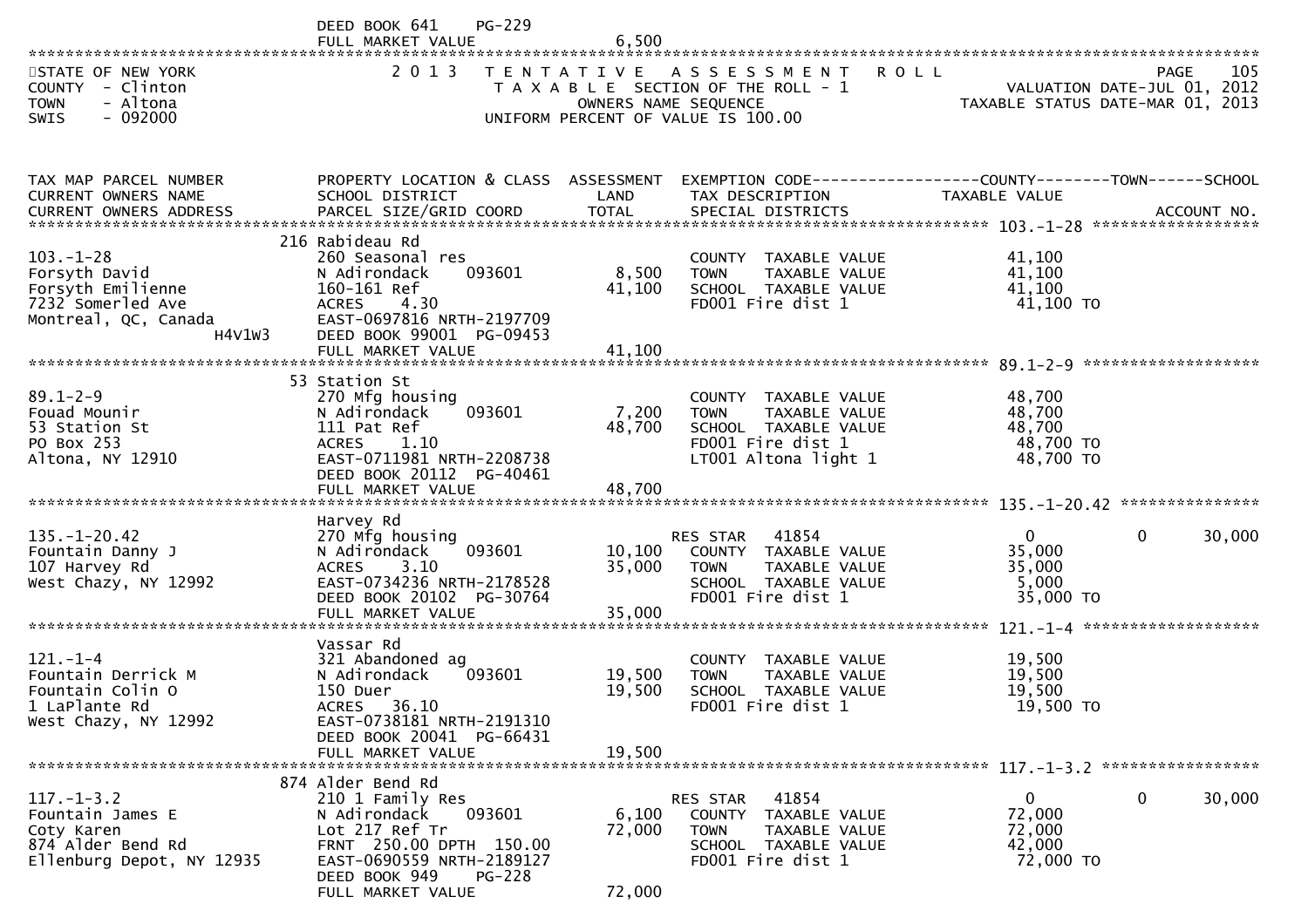| STATE OF NEW YORK<br>- Clinton<br><b>COUNTY</b><br>- Altona<br><b>TOWN</b> | 2 0 1 3                                                | OWNERS NAME SEQUENCE | TENTATIVE ASSESSMENT<br><b>ROLL</b><br>T A X A B L E SECTION OF THE ROLL - 1 | VALUATION DATE-JUL 01, 2012<br>TAXABLE STATUS DATE-MAR 01, 2013 | 106<br>PAGE |
|----------------------------------------------------------------------------|--------------------------------------------------------|----------------------|------------------------------------------------------------------------------|-----------------------------------------------------------------|-------------|
| $-092000$<br>SWIS                                                          |                                                        |                      | UNIFORM PERCENT OF VALUE IS 100.00                                           |                                                                 |             |
|                                                                            |                                                        |                      |                                                                              |                                                                 |             |
| TAX MAP PARCEL NUMBER                                                      | PROPERTY LOCATION & CLASS ASSESSMENT                   |                      |                                                                              |                                                                 |             |
| CURRENT OWNERS NAME<br>CURRENT OWNERS ADDRESS                              | SCHOOL DISTRICT                                        | LAND                 | TAX DESCRIPTION                                                              | TAXABLE VALUE                                                   |             |
|                                                                            |                                                        |                      |                                                                              |                                                                 |             |
|                                                                            | 73 Trudo Rd                                            |                      |                                                                              |                                                                 |             |
| $148. - 2 - 13.1$<br>Foy David                                             | 270 Mfg housing<br>N Adirondack<br>093601              | 10,400               | 41854<br><b>RES STAR</b><br>COUNTY TAXABLE VALUE                             | $\mathbf{0}$<br>0<br>44,000                                     | 30,000      |
| Foy Linda                                                                  | Lot 49 Duer's Patent                                   | 44,000               | TAXABLE VALUE<br><b>TOWN</b>                                                 | 44,000                                                          |             |
| 73 Trudo Rd                                                                | 3.80<br><b>ACRES</b>                                   |                      | SCHOOL TAXABLE VALUE                                                         | 14,000                                                          |             |
| Altona, NY 12910                                                           | EAST-0712179 NRTH-2173664<br>DEED BOOK 20011 PG-35177  |                      | FD001 Fire dist 1                                                            | 44,000 TO                                                       |             |
|                                                                            | FULL MARKET VALUE                                      | 44,000               |                                                                              |                                                                 |             |
|                                                                            |                                                        |                      |                                                                              |                                                                 |             |
|                                                                            | Helens Way                                             |                      |                                                                              |                                                                 |             |
| $73. - 3 - 10.3$<br>Franco Ana                                             | $314$ Rural vac<10<br>N Adirondack<br>093601           | 7,300                | COUNTY TAXABLE VALUE<br>TAXABLE VALUE<br><b>TOWN</b>                         | 7,300<br>7,300                                                  |             |
| Attn: Andre Perez                                                          | 166 Ref                                                | 7,300                | SCHOOL TAXABLE VALUE                                                         | 7,300                                                           |             |
| 206 Groveland Dr                                                           | 2.40<br><b>ACRES</b>                                   |                      | FD001 Fire dist 1                                                            | $7,300$ TO                                                      |             |
| Peachtree City, GA 30269                                                   | EAST-0697167 NRTH-2214861<br>DEED BOOK 581<br>$PG-94$  |                      |                                                                              |                                                                 |             |
|                                                                            | FULL MARKET VALUE                                      | 7,300                |                                                                              |                                                                 |             |
|                                                                            |                                                        |                      |                                                                              |                                                                 |             |
| $88.14 - 1 - 40$                                                           | 7 Pinewood Dr                                          |                      |                                                                              |                                                                 |             |
| Freedman Lawrence                                                          | 260 Seasonal res<br>N Adirondack<br>093601             | 4,100                | COUNTY TAXABLE VALUE<br>TAXABLE VALUE<br><b>TOWN</b>                         | 28,900<br>28,900                                                |             |
| Fisher Susan                                                               | Stonewall Acres Lot 40                                 | 28,900               | SCHOOL TAXABLE VALUE                                                         | 28,900                                                          |             |
| 451 Lakeview                                                               | 97.71 DPTH 115.00<br><b>FRNT</b>                       |                      | FD001 Fire dist 1                                                            | 28,900 TO                                                       |             |
| Hudson, QC, Canada JOP1H                                                   | EAST-0699027 NRTH-2204021<br>DEED BOOK 867<br>$PG-222$ |                      |                                                                              |                                                                 |             |
|                                                                            | FULL MARKET VALUE                                      | 28,900               |                                                                              |                                                                 |             |
|                                                                            |                                                        |                      |                                                                              |                                                                 |             |
| $148. - 1 - 4.1$                                                           | Rand Hill Rd<br>$314$ Rural vac<10                     |                      | COUNTY<br>TAXABLE VALUE                                                      | 10,000                                                          |             |
| Gadbois Ricky                                                              | N Adirondack<br>093601                                 | 10,000               | TAXABLE VALUE<br><b>TOWN</b>                                                 | 10,000                                                          |             |
| Gadbois Keri                                                               | Lot 37 Pat Duer                                        | 10,000               | SCHOOL TAXABLE VALUE                                                         | 10,000                                                          |             |
| 4875 So Catherine St<br>Plattsburgh, NY 12901                              | 3.00<br><b>ACRES</b><br>EAST-0707344 NRTH-2177854      |                      | FD001 Fire dist 1                                                            | 10,000 TO                                                       |             |
|                                                                            | DEED BOOK 20082 PG-17956                               |                      |                                                                              |                                                                 |             |
|                                                                            | FULL MARKET VALUE                                      | 10,000               |                                                                              |                                                                 |             |
|                                                                            |                                                        |                      |                                                                              |                                                                 |             |
| $135. - 1 - 18.242$                                                        | Harvey Rd<br>$314$ Rural vac<10                        |                      | COUNTY TAXABLE VALUE                                                         | 12,900                                                          |             |
| Gagnier Francine L                                                         | 093601<br>N Adirondack                                 | 12,900               | <b>TOWN</b><br>TAXABLE VALUE                                                 | 12,900                                                          |             |
| 6767 Rt 22                                                                 | Lot 130 Duerville                                      | 12,900               | SCHOOL TAXABLE VALUE                                                         | 12,900                                                          |             |
| Plattsburgh, NY 12901                                                      | 8.80<br><b>ACRES</b><br>EAST-0734961 NRTH-2179659      |                      | FD001 Fire dist 1                                                            | 12,900 TO                                                       |             |
|                                                                            | DEED BOOK 864<br><b>PG-110</b>                         |                      |                                                                              |                                                                 |             |
|                                                                            | FULL MARKET VALUE                                      | 12,900               |                                                                              |                                                                 |             |
|                                                                            |                                                        |                      |                                                                              |                                                                 |             |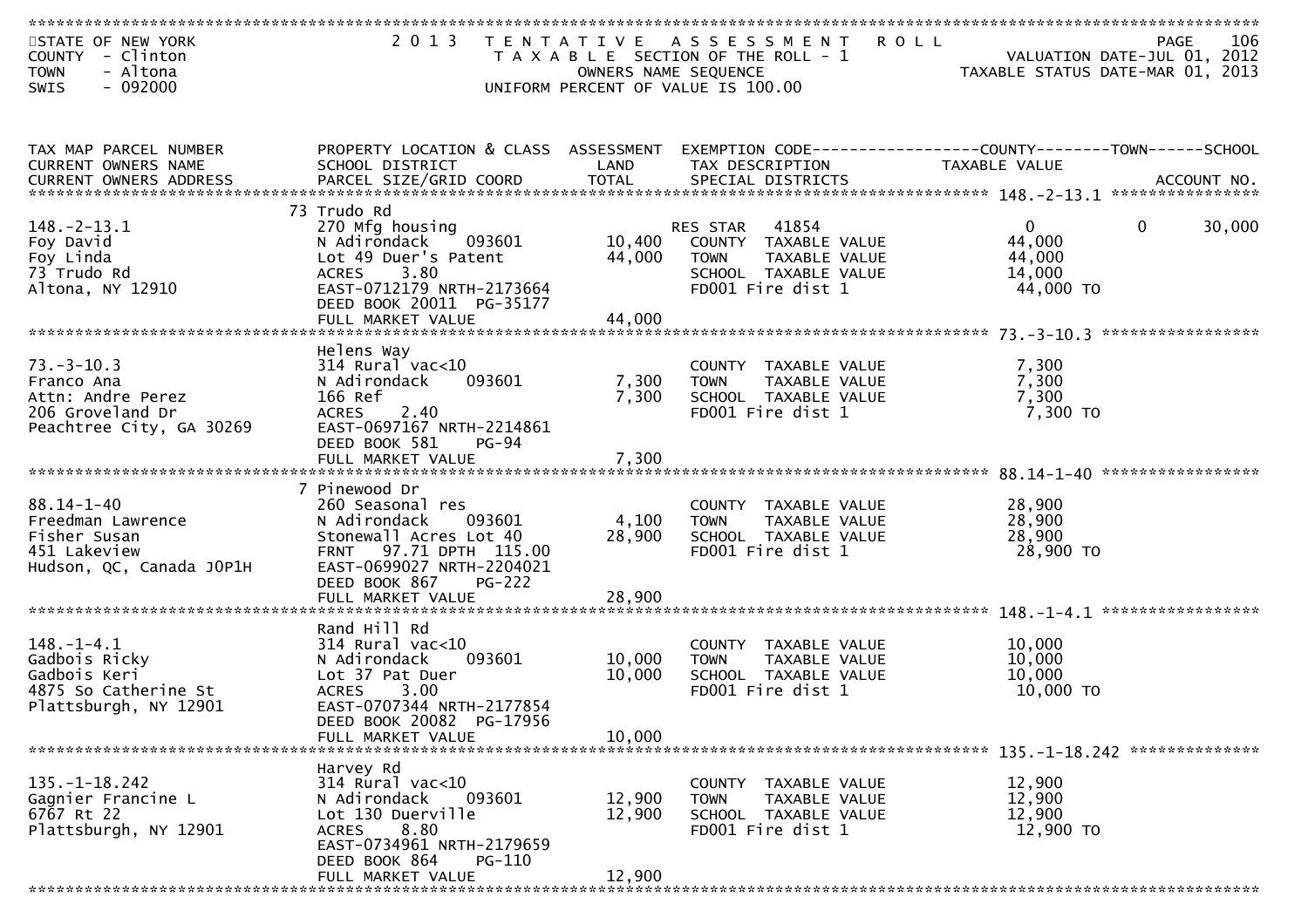| STATE OF NEW YORK<br>COUNTY - Clinton<br><b>TOWN</b><br>- Altona<br>$-092000$<br><b>SWIS</b>       | 2 0 1 3                                                                                                                                                                    | OWNERS NAME SEQUENCE       | TENTATIVE ASSESSMENT<br>T A X A B L E SECTION OF THE ROLL - 1<br>UNIFORM PERCENT OF VALUE IS 100.00                        | <b>ROLL</b><br>TAXABLE STATUS DATE-MAR 01, 2013               | 107<br>PAGE<br>VALUATION DATE-JUL 01, 2012 |
|----------------------------------------------------------------------------------------------------|----------------------------------------------------------------------------------------------------------------------------------------------------------------------------|----------------------------|----------------------------------------------------------------------------------------------------------------------------|---------------------------------------------------------------|--------------------------------------------|
| TAX MAP PARCEL NUMBER<br>CURRENT OWNERS NAME                                                       | PROPERTY LOCATION & CLASS ASSESSMENT<br>SCHOOL DISTRICT                                                                                                                    | LAND                       | EXEMPTION        CODE------------------COUNTY--------TOWN------SCHOOL<br>TAX DESCRIPTION                                   | TAXABLE VALUE                                                 |                                            |
| $135. - 1 - 18.244$<br>Gagnier Francine L<br>$6767$ Rt 22<br>Plattsburgh, NY 12901                 | 142 Harvey Rd<br>311 Res vac land<br>093601<br>N Adirondack<br>Lot 130 Duerville<br>FRNT 208.00 DPTH 208.00<br>EAST-0734482 NRTH-2179471<br>DEED BOOK 875<br><b>PG-272</b> | 9,200<br>9,200             | COUNTY TAXABLE VALUE<br>TAXABLE VALUE<br><b>TOWN</b><br>SCHOOL TAXABLE VALUE<br>FD001 Fire dist 1                          | 9,200<br>9,200<br>9,200<br>9,200 TO                           |                                            |
|                                                                                                    |                                                                                                                                                                            |                            |                                                                                                                            |                                                               |                                            |
| $148. - 2 - 11.1$<br>Gagnon Michael A<br>Gagnon Connie L<br>119 Rabideau St<br>Cadyville, NY 12918 | 1748 Rand Hill Rd<br>260 Seasonal res<br>093601<br>N Adirondack<br>50 Duer<br>ACRES 62.90<br>EAST-0716231 NRTH-2171677<br>DEED BOOK 20061 PG-91263<br>FULL MARKET VALUE    | 23,800<br>45,000<br>45,000 | COUNTY TAXABLE VALUE<br>TAXABLE VALUE<br><b>TOWN</b><br>SCHOOL TAXABLE VALUE<br>FD001 Fire dist 1                          | 45,000<br>45,000<br>45,000<br>45,000 TO                       |                                            |
|                                                                                                    | 440 Vassar Rd                                                                                                                                                              |                            |                                                                                                                            |                                                               |                                            |
| $106. - 1 - 4.1$<br>Gamache Clifton G Jr<br>Gamache Laura A<br>440 Vassar Rd<br>Altona, NY 12910   | 240 Rural res<br>093601<br>N Adirondack<br>152 Duer<br>ACRES 62.00 BANK<br>080<br>EAST-0738813 NRTH-2198002<br>DEED BOOK 20021 PG-44304                                    | 167,000                    | RES STAR 41854<br>24,700 COUNTY TAXABLE VALUE<br><b>TOWN</b><br>TAXABLE VALUE<br>SCHOOL TAXABLE VALUE<br>FD001 Fire dist 1 | $\overline{0}$<br>167,000<br>167,000<br>137,000<br>167,000 TO | $\mathbf 0$<br>30,000                      |
|                                                                                                    | Helens Way                                                                                                                                                                 |                            |                                                                                                                            |                                                               |                                            |
| $73. - 3 - 4$<br>Gamelin Lisa<br>Sorrel Larry<br>118 Sailly Av $#204$<br>Plattsburgh, NY 12901     | $314$ Rural vac<10<br>N Adirondack<br>093601<br>166 Ref<br><b>ACRES</b><br>4.10<br>EAST-0695208 NRTH-2214164<br>DEED BOOK 20072 PG-6681                                    | 8,400<br>8,400             | COUNTY TAXABLE VALUE<br><b>TOWN</b><br>TAXABLE VALUE<br>SCHOOL TAXABLE VALUE<br>FD001 Fire dist 1                          | 8,400<br>8,400<br>8,400<br>8,400 TO                           |                                            |
|                                                                                                    | FULL MARKET VALUE                                                                                                                                                          | 8,400                      |                                                                                                                            |                                                               |                                            |
| $135. - 1 - 20.5$<br>Gannon Terri M<br>Gannon beverly M<br>1015 Mary Jane Ln<br>Dunedin, FL 34698  | 106 Harvey Rd<br>311 Res vac land<br>093601<br>N Adirondack<br>ACRES 12.81<br>EAST-0735123 NRTH-2178790<br>DEED BOOK 20122 PG-45364<br>FULL MARKET VALUE                   | 5,700<br>5,700<br>5,700    | COUNTY TAXABLE VALUE<br>TAXABLE VALUE<br><b>TOWN</b><br>SCHOOL TAXABLE VALUE<br>FD001 Fire dist 1                          | 5,700<br>5,700<br>5,700<br>5,700 TO                           |                                            |
| STATE OF NEW YORK                                                                                  | 2 0 1 3                                                                                                                                                                    | T E N T A T I V E          | A S S E S S M E N T                                                                                                        | <b>ROLL</b>                                                   | PAGE<br>108                                |
| COUNTY - Clinton                                                                                   |                                                                                                                                                                            |                            | T A X A B L E SECTION OF THE ROLL - 1                                                                                      |                                                               | VALUATION DATE-JUL 01, 2012                |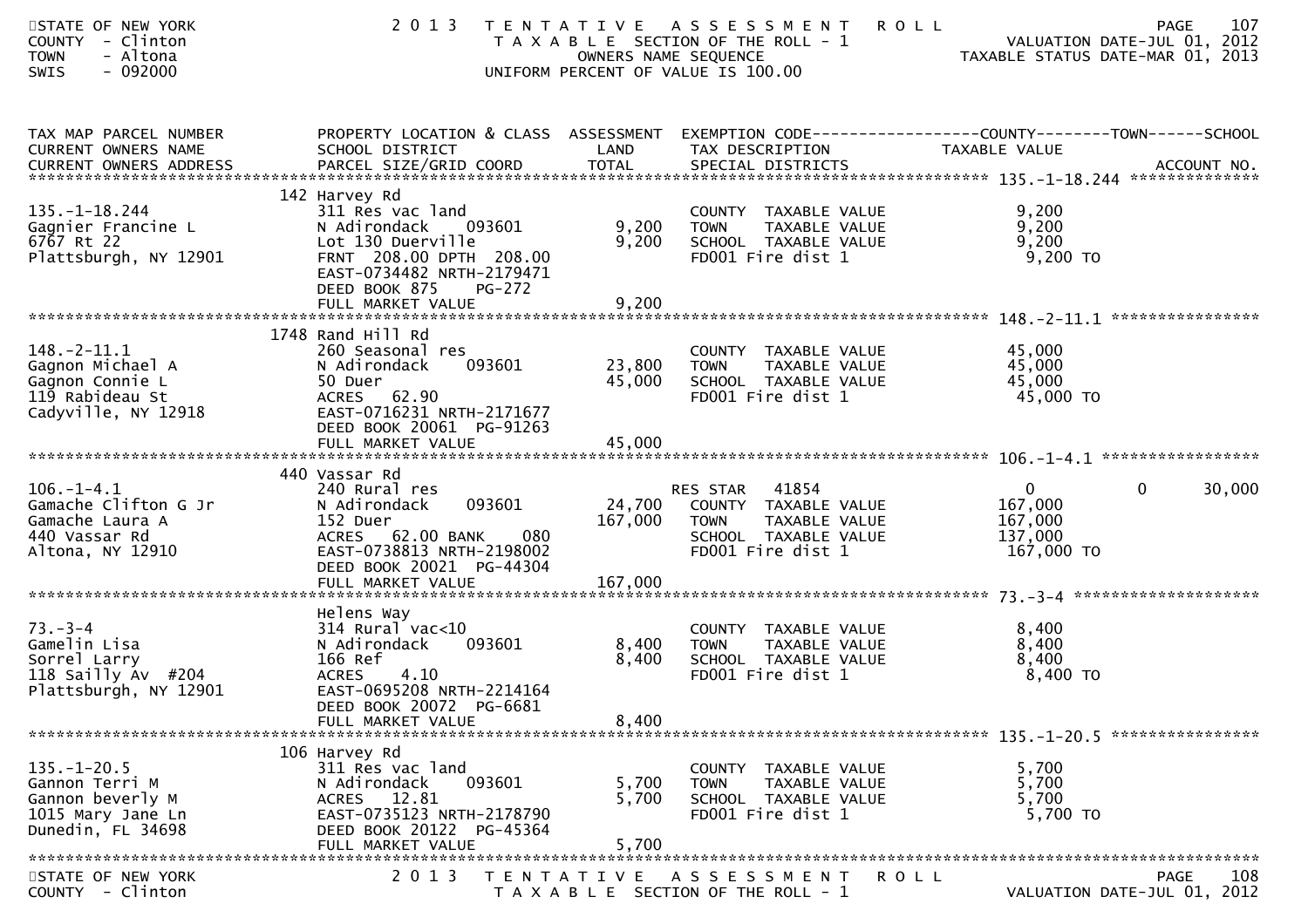## TOWN - Altona OWNERS NAME SEQUENCE TAXABLE STATUS DATE-MAR 01, 2013SWIS - 092000 UNIFORM PERCENT OF VALUE IS 100.00

| TAX MAP PARCEL NUMBER                                                                                                                  |                                                                                                                                                                                    |                           | TAX DESCRIPTION<br>SPECIAL DISTRICTS                                                                                                                     | PROPERTY LOCATION & CLASS ASSESSMENT EXEMPTION CODE----------------COUNTY-------TOWN------SCHOOL |
|----------------------------------------------------------------------------------------------------------------------------------------|------------------------------------------------------------------------------------------------------------------------------------------------------------------------------------|---------------------------|----------------------------------------------------------------------------------------------------------------------------------------------------------|--------------------------------------------------------------------------------------------------|
| $73. - 3 - 10.112$<br>Garcia Angelo<br>Garcia Carman<br>Attn: Angelo Garcia Jr<br>2130 Odessa Gardens<br>Odessa, FL 33556              | Helens Way<br>314 Rural vac<10<br>N Adirondack<br>093601<br>166 Ref<br>ACRES 5.70<br>EAST-0696992 NRTH-2214109<br>DEED BOOK 585<br>PG-993<br>FULL MARKET VALUE                     | 9,300<br>9,300<br>9,300   | COUNTY TAXABLE VALUE<br>TAXABLE VALUE<br><b>TOWN</b><br>SCHOOL TAXABLE VALUE<br>FDOO1 Fire dist 1                                                        | 9,300<br>9,300<br>9,300<br>9,300 то                                                              |
| $89.1 - 2 - 36$<br>Gardenier Dr Turken<br>115 St Andrews Dr NE<br>Vienna, VA 22180                                                     | 554 Devils Den Rd<br>230 3 Family Res<br>093601<br>N Adirondack<br>111 Ref<br>FRNT 132.00 DPTH 132.00<br>EAST-0710990 NRTH-2208757<br>DEED BOOK 586<br>PG-754<br>FULL MARKET VALUE | 5,300<br>77,800<br>77,800 | COUNTY TAXABLE VALUE 77,800<br>TAXABLE VALUE 77,800<br><b>TOWN</b><br>SCHOOL TAXABLE VALUE 77,800<br>FD001 Fire dist 1 77,800 TO<br>LT001 Altona light 1 | 77,800 TO                                                                                        |
| $118.-1-17.8$<br>Gardner Custodian Michael J<br>For Juliana Lynn Gardner<br>2713 Rand Hill Rd<br>Altona, NY 12910                      | Rand Hill Rd<br>311 Res vac land<br>093601<br>N Adirondack<br>Lot 16 Ref Tr<br>ACRES 1.00<br>EAST-0703356 NRTH-2188444<br>DEED BOOK 20001 PG-22103<br>FULL MARKET VALUE            | 6,500<br>6,500<br>6,500   | COUNTY TAXABLE VALUE<br>TAXABLE VALUE<br><b>TOWN</b><br>SCHOOL TAXABLE VALUE<br>FDOO1 Fire dist 1                                                        | 6,500<br>6,500<br>6,500<br>6,500 TO                                                              |
| $118. - 1 - 17.7$<br>Gardner Jill Elyse<br>Attn: Michael J Gardner Custod Lot 16 Duers Patent<br>2713 Rand Hill Rd<br>Altona, NY 12910 | Rand Hill Rd<br>311 Res vac land<br>093601<br>N Adirondack<br>FRNT 208.00 DPTH 183.25<br>EAST-0703300 NRTH-2188818<br>DEED BOOK 1039 PG-150<br>FULL MARKET VALUE                   | 6,400<br>6,400<br>6,400   | COUNTY TAXABLE VALUE<br><b>TOWN</b><br>TAXABLE VALUE<br>TAXABLE VALUE<br>SCHOOL TAXABLE VALUE<br>FDOO1 Fire dist 1                                       | 6,400<br>6,400<br>6,400<br>6,400 TO                                                              |
| $118. - 1 - 17.6$<br>Gardner Justin M<br>Attn: Michael J Gardner Custod Lot 16 Duer Patent<br>2713 Rand Hill Rd<br>Altona, NY 12910    | Rand Hill Rd<br>311 Res vac land<br>093601<br>N Adirondack<br>FRNT 208.00 DPTH 183.25<br>EAST-0703168 NRTH-2189514<br>DEED BOOK 1039<br>PG-147<br>FULL MARKET VALUE                | 6,400<br>6,400<br>6,400   | COUNTY TAXABLE VALUE<br><b>TOWN</b><br>TAXABLE VALUE<br>SCHOOL TAXABLE VALUE<br>FD001 Fire dist 1                                                        | 6,400<br>6,400<br>6,400<br>6,400 TO                                                              |
| STATE OF NEW YORK<br>COUNTY - Clinton<br>- Altona<br><b>TOWN</b>                                                                       | 2 0 1 3                                                                                                                                                                            | OWNERS NAME SEQUENCE      | TENTATIVE ASSESSMENT<br>R O L L<br>T A X A B L E SECTION OF THE ROLL - 1                                                                                 | PAGE<br>109<br>VALUATION DATE-JUL 01, 2012<br>TAXABLE STATUS DATE-MAR 01, 2013                   |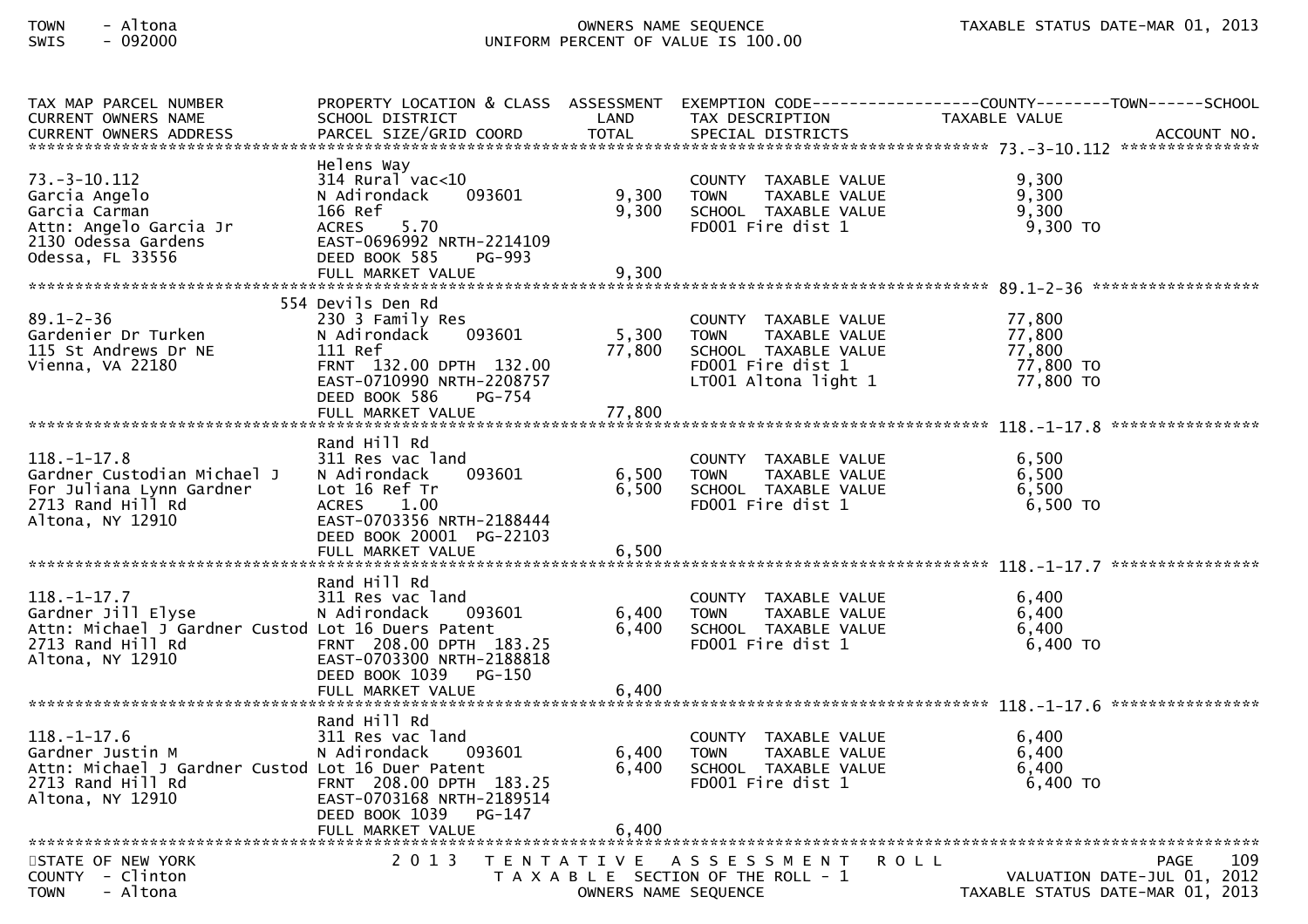| TAX MAP PARCEL NUMBER<br>CURRENT OWNERS NAME<br>CURRENT OWNERS ADDRESS                                                | PROPERTY LOCATION & CLASS ASSESSMENT<br>SCHOOL DISTRICT                                                                                                          | LAND              | EXEMPTION CODE------------------COUNTY--------TOWN------SCHOOL<br>TAX DESCRIPTION                                           |             | TAXABLE VALUE                                                 |                                                                                       |
|-----------------------------------------------------------------------------------------------------------------------|------------------------------------------------------------------------------------------------------------------------------------------------------------------|-------------------|-----------------------------------------------------------------------------------------------------------------------------|-------------|---------------------------------------------------------------|---------------------------------------------------------------------------------------|
|                                                                                                                       |                                                                                                                                                                  |                   |                                                                                                                             |             |                                                               |                                                                                       |
| $118.-1-17.1$<br>Gardner Michael J<br>Gardner Amy L<br>2713 Rand Hill Rd<br>Altona, NY 12910                          | Rand Hill Rd<br>312 Vac w/imprv<br>093601<br>N Adirondack<br>Lot 16 Ref Tr<br>ACRES 92.10<br>EAST-0701720 NRTH-2188687                                           | 41,300<br>45,000  | COUNTY TAXABLE VALUE<br><b>TOWN</b><br>TAXABLE VALUE<br>SCHOOL TAXABLE VALUE<br>FD001 Fire dist 1                           |             | 45,000<br>45,000<br>45,000<br>45,000 TO                       |                                                                                       |
|                                                                                                                       | DEED BOOK 20001 PG-26690                                                                                                                                         |                   |                                                                                                                             |             |                                                               |                                                                                       |
| $118.-1-17.2$<br>Gardner Michael J<br>Gardner Amy L<br>2713 Rand Hill Rd<br>Altona, NY 12910                          | Rand Hill Rd<br>$314$ Rural vac<10<br>093601<br>N Adirondack<br>Lot 41 Duers Pat<br><b>ACRES</b><br>6.10<br>EAST-0703717 NRTH-2189141<br>DEED BOOK 826<br>PG-304 | 9,600<br>9,600    | COUNTY TAXABLE VALUE<br><b>TOWN</b><br>TAXABLE VALUE<br>SCHOOL TAXABLE VALUE<br>FD001 Fire dist 1                           |             | 9,600<br>9,600<br>9,600<br>9,600 TO                           |                                                                                       |
|                                                                                                                       |                                                                                                                                                                  |                   |                                                                                                                             |             |                                                               |                                                                                       |
|                                                                                                                       | 2713 Rand Hill Rd                                                                                                                                                |                   |                                                                                                                             |             |                                                               |                                                                                       |
| $118. - 1 - 17.5$<br>Gardner Michael J<br>Gardner Amy L<br>2713 Rand Hill Rd<br>Altona, NY 12910                      | 210 1 Family Res<br>N Adirondack<br>093601<br>Lots 16 & 17 Duers Patent<br>ACRES 2.50<br>EAST-0703181 NRTH-2189082<br>DEED BOOK 1034 PG-58                       | 194,400           | RES STAR 41854<br>7,600 COUNTY TAXABLE VALUE<br><b>TOWN</b><br>TAXABLE VALUE<br>SCHOOL TAXABLE VALUE<br>FD001 Fire dist 1   |             | $\mathbf{0}$<br>194,400<br>194,400<br>164,400<br>194,400 TO   | $\mathbf{0}$<br>30,000                                                                |
|                                                                                                                       |                                                                                                                                                                  |                   |                                                                                                                             |             |                                                               |                                                                                       |
|                                                                                                                       | 2785 Rand Hill Rd                                                                                                                                                |                   |                                                                                                                             |             |                                                               |                                                                                       |
| $118. - 1 - 4.2$<br>Gardner Michael J & Amy L<br>Gardner Life Use Virginia R<br>2713 Rand Hill Rd<br>Altona, NY 12910 | 210 1 Family Res<br>N Adirondack<br>093601<br>Lot 16 Duers Patent<br>ACRES 1.00<br>EAST-0702907 NRTH-2190839<br>DEED BOOK 1034<br>PG-61                          | 57,200            | 41834<br>SR STAR<br>6,500 COUNTY TAXABLE VALUE<br><b>TOWN</b><br>TAXABLE VALUE<br>SCHOOL TAXABLE VALUE<br>FD001 Fire dist 1 |             | $\mathbf{0}$<br>57,200<br>57,200<br>$\mathbf{0}$<br>57,200 TO | $\mathbf{0}$<br>57,200                                                                |
|                                                                                                                       |                                                                                                                                                                  |                   |                                                                                                                             |             |                                                               |                                                                                       |
| $118. - 1 - 17.91$<br>Gardner Patrick E<br>2842 Route 374<br>Ellenburg Depot, NY 12935                                | Rand Hill Rd<br>321 Abandoned ag<br>N Adirondack<br>093601<br>Lot 17 Duers Patent<br>ACRES 47.50<br>EAST-0702148 NRTH-2186312<br>DEED BOOK 20102 PG-35876        | 20,300<br>20,300  | COUNTY TAXABLE VALUE<br><b>TOWN</b><br>TAXABLE VALUE<br>SCHOOL TAXABLE VALUE<br>FD001 Fire dist 1                           |             | 20,300<br>20,300<br>20,300<br>20,300 TO                       |                                                                                       |
|                                                                                                                       | FULL MARKET VALUE                                                                                                                                                | 20,300            |                                                                                                                             |             |                                                               |                                                                                       |
| STATE OF NEW YORK<br>- Clinton<br><b>COUNTY</b><br>- Altona<br><b>TOWN</b><br>$-092000$<br>SWIS                       | 2 0 1 3                                                                                                                                                          | T E N T A T I V E | A S S E S S M E N T<br>T A X A B L E SECTION OF THE ROLL - 1<br>OWNERS NAME SEQUENCE<br>UNIFORM PERCENT OF VALUE IS 100.00  | <b>ROLL</b> |                                                               | 110<br><b>PAGE</b><br>VALUATION DATE-JUL 01, 2012<br>TAXABLE STATUS DATE-MAR 01, 2013 |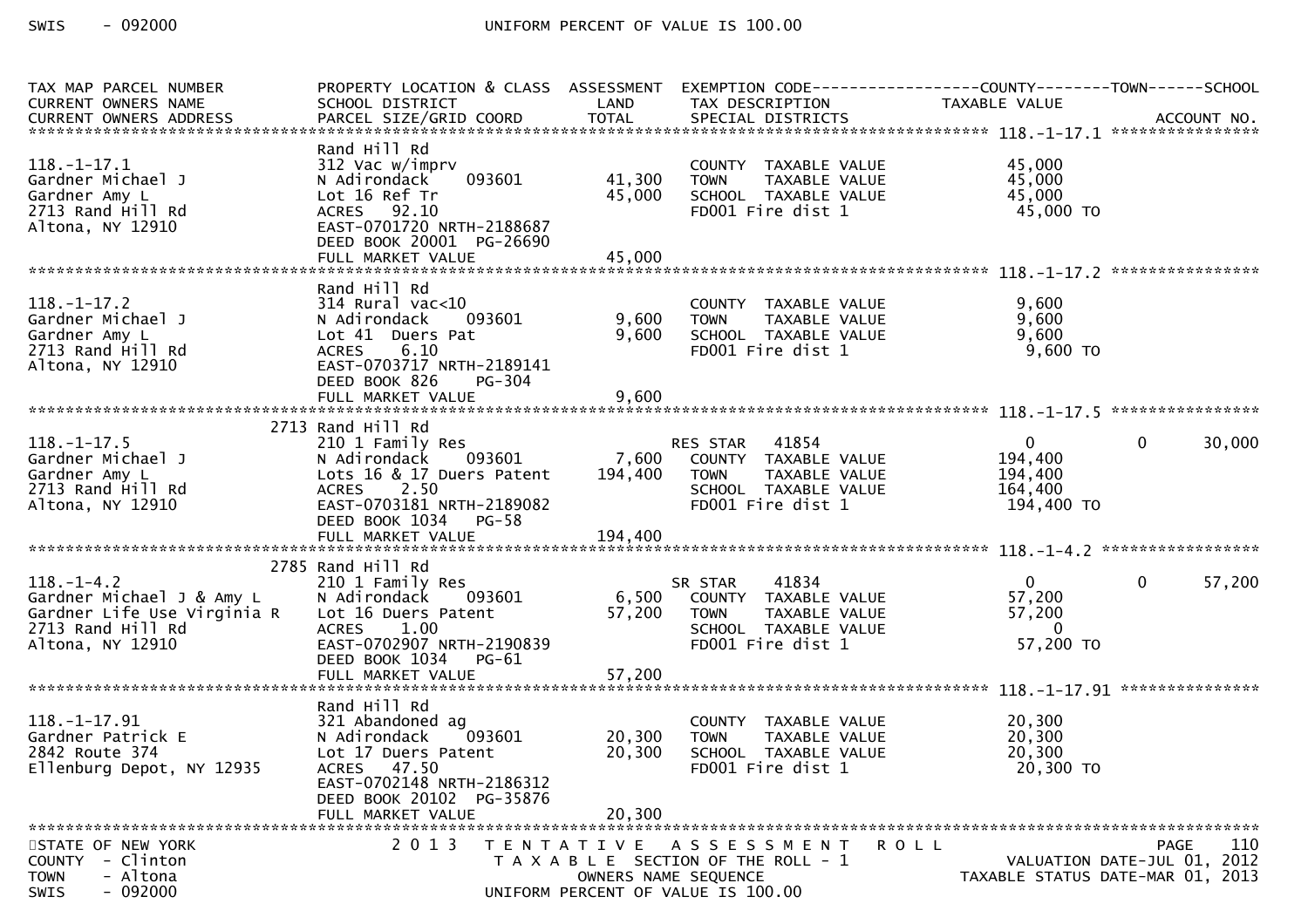| TAX MAP PARCEL NUMBER<br>CURRENT OWNERS NAME                                                    | PROPERTY LOCATION & CLASS ASSESSMENT<br>SCHOOL DISTRICT                                                                                                                                      | LAND                      | EXEMPTION CODE------------------COUNTY--------TOWN------SCHOOL<br>TAX DESCRIPTION                                                              | TAXABLE VALUE                                                                  |              |        |
|-------------------------------------------------------------------------------------------------|----------------------------------------------------------------------------------------------------------------------------------------------------------------------------------------------|---------------------------|------------------------------------------------------------------------------------------------------------------------------------------------|--------------------------------------------------------------------------------|--------------|--------|
|                                                                                                 |                                                                                                                                                                                              |                           |                                                                                                                                                |                                                                                |              |        |
| $73. - 1 - 29$<br>Garlock Barcomb Tammy M<br>3381 Rt 11<br>Mooers Forks, NY 12959               | 345 Irona Rd<br>270 Mfg housing<br>093601<br>N Adirondack<br>Lot 138 Ref<br>FRNT 150.00 DPTH 250.00<br>EAST-0702979 NRTH-2212412<br>DEED BOOK 20031 PG-60981<br>FULL MARKET VALUE            | 6,400<br>29,000<br>29,000 | 41854<br>RES STAR<br>COUNTY TAXABLE VALUE<br><b>TOWN</b><br>TAXABLE VALUE<br>SCHOOL TAXABLE VALUE<br>FD001 Fire dist 1<br>LT001 Altona light 1 | $\overline{0}$<br>29,000<br>29,000<br>$\overline{0}$<br>29,000 TO<br>29,000 TO | $\mathbf{0}$ | 29,000 |
|                                                                                                 |                                                                                                                                                                                              |                           |                                                                                                                                                |                                                                                |              |        |
| $73. - 1 - 45.31$<br>Garrand Beverly Ann LaFave<br>1831 Alder Bend Rd<br>Altona, NY 12910       | Alder Bend Rd<br>314 Rural vac<10<br>093601<br>N Adirondack<br>Lot 165 Ref Tr<br><b>ACRES</b><br>1.00<br>EAST-0697474 NRTH-2210168<br>DEED BOOK 852<br><b>PG-78</b>                          | 6,500<br>6,500            | COUNTY TAXABLE VALUE<br><b>TOWN</b><br>TAXABLE VALUE<br>SCHOOL TAXABLE VALUE<br>FD001 Fire dist 1                                              | 6,500<br>6,500<br>6,500<br>$6,500$ TO                                          |              |        |
|                                                                                                 |                                                                                                                                                                                              |                           |                                                                                                                                                |                                                                                |              |        |
|                                                                                                 | 1831 Alder Bend Rd                                                                                                                                                                           |                           |                                                                                                                                                |                                                                                |              |        |
| $73. - 1 - 45.2$<br>Garrand Gary L<br>Garrand Beverly<br>1831 Alder Bend Rd<br>Altona, NY 12910 | 210 1 Family Res<br>093601<br>N Adirondack<br>Lot 165 Ref Tr<br>FRNT 150.00 DPTH 223.00<br>EAST-0697441 NRTH-2210007<br>DEED BOOK 589<br>PG-136                                              | 77,800                    | RES STAR 41854<br>6,300 COUNTY TAXABLE VALUE<br><b>TOWN</b><br>TAXABLE VALUE<br>SCHOOL TAXABLE VALUE<br>FD001 Fire dist 1                      | $\mathbf{0}$<br>77,800<br>77,800<br>47,800<br>77,800 TO                        | $\mathbf{0}$ | 30,000 |
|                                                                                                 |                                                                                                                                                                                              |                           |                                                                                                                                                |                                                                                |              |        |
|                                                                                                 |                                                                                                                                                                                              |                           |                                                                                                                                                |                                                                                |              |        |
| $73. - 1 - 54$<br>Garrand Holly M<br>Garrand Thomas<br>545 Irona Rd<br>Altona, NY 12910         | 545 Irona Rd<br>210 1 Family Res<br>N Adirondack 093601<br>Lot 155 Ref Tr<br><b>FRNT 152.00 DPTH</b><br>80.00<br>080<br><b>BANK</b><br>EAST-0698187 NRTH-2212811<br>DEED BOOK 99001 PG-10392 | 65,000                    | RES STAR 41854<br>3,700 COUNTY TAXABLE VALUE<br><b>TOWN</b><br>TAXABLE VALUE<br>SCHOOL TAXABLE VALUE<br>FD001 Fire dist 1                      | 0<br>65,000<br>65,000<br>35,000<br>65,000 TO                                   | $\mathbf{0}$ | 30,000 |
|                                                                                                 |                                                                                                                                                                                              |                           |                                                                                                                                                |                                                                                |              |        |
|                                                                                                 | 1845 Alder Bend Rd                                                                                                                                                                           |                           |                                                                                                                                                |                                                                                |              |        |
| $73. - 1 - 45.32$<br>Garrand Jason<br>1845 Alder Bend Rd<br>Altona, NY 12910                    | 270 Mfg housing<br>N Adirondack<br>093601<br>Lot 165 Ref Tract Patent<br>1.00<br><b>ACRES</b><br>EAST-0697508 NRTH-2210336<br>DEED BOOK 20021 PG-47204<br>FULL MARKET VALUE                  | 20,000                    | RES STAR 41854<br>6,500 COUNTY TAXABLE VALUE<br>20,000 TOWN<br>TAXABLE VALUE<br>SCHOOL TAXABLE VALUE<br>FD001 Fire dist 1                      | $\overline{0}$<br>20,000<br>20,000<br>$\overline{0}$<br>20,000 TO              | $\mathbf 0$  | 20,000 |
|                                                                                                 |                                                                                                                                                                                              |                           |                                                                                                                                                |                                                                                |              |        |
| STATE OF NEW YORK<br>COUNTY - Clinton<br>- Altona<br><b>TOWN</b><br>$-092000$<br><b>SWIS</b>    | 2 0 1 3                                                                                                                                                                                      | T E N T A T I V E         | A S S E S S M E N T<br>T A X A B L E SECTION OF THE ROLL - 1<br>OWNERS NAME SEQUENCE<br>UNIFORM PERCENT OF VALUE IS 100.00                     | <b>ROLL</b><br>VALUATION DATE-JUL 01, 2012<br>TAXABLE STATUS DATE-MAR 01, 2013 | <b>PAGE</b>  | 111    |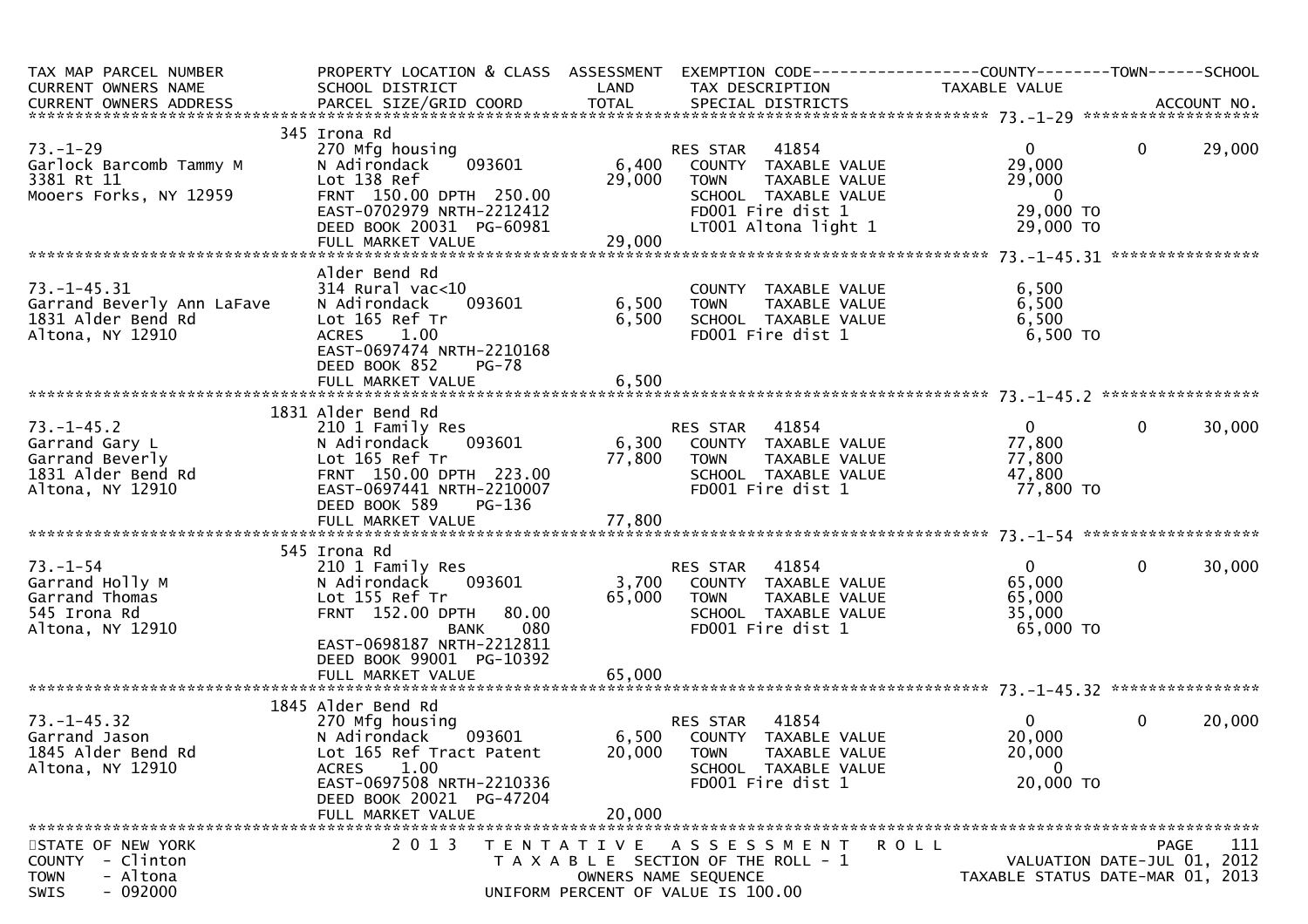| TAX MAP PARCEL NUMBER<br><b>CURRENT OWNERS NAME</b>                                          | PROPERTY LOCATION & CLASS ASSESSMENT<br>SCHOOL DISTRICT                                                                                                                                          | LAND                    | TAX DESCRIPTION                                                                                                            | EXEMPTION CODE-----------------COUNTY-------TOWN------SCHOOL<br>TAXABLE VALUE                    |
|----------------------------------------------------------------------------------------------|--------------------------------------------------------------------------------------------------------------------------------------------------------------------------------------------------|-------------------------|----------------------------------------------------------------------------------------------------------------------------|--------------------------------------------------------------------------------------------------|
| $74. - 1 - 1.2$                                                                              | 96 Irona Rd<br>270 Mfg housing                                                                                                                                                                   |                         | 41854<br>RES STAR                                                                                                          | $\mathbf{0}$<br>$\mathbf{0}$<br>30,000                                                           |
| Garrand Jennifer<br>641 Lamberton Rd<br>Mooers Forks, NY 12959                               | 093601<br>N Adirondack<br>Lot 130 Ref Tr<br><b>ACRES</b><br>1.50<br>EAST-0708618 NRTH-2210668<br>DEED BOOK 20122 PG-49997                                                                        | 6,600<br>32,000         | COUNTY TAXABLE VALUE<br>TAXABLE VALUE<br><b>TOWN</b><br>SCHOOL TAXABLE VALUE<br>FD001 Fire dist 1                          | 32,000<br>32,000<br>2,000<br>32,000 TO                                                           |
|                                                                                              | FULL MARKET VALUE                                                                                                                                                                                | 32,000                  | LT001 Altona light 1                                                                                                       | 32,000 TO                                                                                        |
|                                                                                              | 38 Birch Hill Dr                                                                                                                                                                                 |                         |                                                                                                                            |                                                                                                  |
| $88.14 - 1 - 48$<br>Garren Ann<br>2369 Miner Farm Rd<br>Altona, NY 12910                     | 260 Seasonal res<br>N Adirondack<br>093601<br>Stonewall Acres Lot 48<br>FRNT 80.00 DPTH 150.00<br>EAST-0699616 NRTH-2204042                                                                      | 4,400<br>18,000         | COUNTY TAXABLE VALUE<br><b>TOWN</b><br>TAXABLE VALUE<br>SCHOOL TAXABLE VALUE<br>FD001 Fire dist 1                          | 18,000<br>18,000<br>18,000<br>18,000 TO                                                          |
|                                                                                              | DEED BOOK 20061 PG-97523<br>FULL MARKET VALUE                                                                                                                                                    | 18,000                  |                                                                                                                            |                                                                                                  |
|                                                                                              | 34 Birch Hill Dr                                                                                                                                                                                 |                         |                                                                                                                            |                                                                                                  |
| $88.14 - 1 - 49$<br>Garren Ann<br>2369 Miner Farm Rd<br>Altona, NY 12910                     | 260 Seasonal res<br>N Adirondack<br>093601<br>Stonewall Acres Lot 49<br>FRNT 80.00 DPTH 143.95<br>EAST-0699690 NRTH-2204010                                                                      | 4,400<br>8,500          | COUNTY TAXABLE VALUE<br>TAXABLE VALUE<br><b>TOWN</b><br>SCHOOL TAXABLE VALUE<br>FD001 Fire dist 1                          | 8,500<br>8,500<br>8,500<br>8,500 TO                                                              |
|                                                                                              | DEED BOOK 20061 PG-99957<br>FULL MARKET VALUE                                                                                                                                                    | 8,500                   |                                                                                                                            |                                                                                                  |
|                                                                                              | 32 Birch Hill Dr                                                                                                                                                                                 |                         |                                                                                                                            |                                                                                                  |
| $88.14 - 1 - 50$<br>Garren Ann<br>2369 Miner Farm Rd<br>Altona, NY 12910                     | 311 Res vac land<br>N Adirondack<br>093601<br>Stonewall Acres Lot 50<br>80.00 DPTH 146.69<br><b>FRNT</b><br>EAST-0699763 NRTH-2203972<br>DEED BOOK 20082 PG-13383                                | 2,000<br>2,000<br>2,000 | COUNTY TAXABLE VALUE<br><b>TOWN</b><br>TAXABLE VALUE<br>SCHOOL TAXABLE VALUE<br>FD001 Fire dist 1                          | 2,000<br>2,000<br>2,000<br>2,000 TO                                                              |
|                                                                                              | FULL MARKET VALUE                                                                                                                                                                                |                         |                                                                                                                            |                                                                                                  |
| $88.14 - 1 - 51$<br>Garren Ann<br>2369 Miner Farm Rd<br>Altona, NY 12910                     | 26 Birch Hill Dr<br>311 Res vac land<br>N Adirondack<br>093601<br>Stonewall Acres Lot 51<br>FRNT 80.00 DPTH 150.00<br>EAST-0699834 NRTH-2203931<br>DEED BOOK 20082 PG-13383<br>FULL MARKET VALUE | 2,000<br>2,000<br>2,000 | COUNTY TAXABLE VALUE<br>TAXABLE VALUE<br><b>TOWN</b><br>SCHOOL TAXABLE VALUE<br>FD001 Fire dist 1                          | 2,000<br>2,000<br>2,000<br>2,000 TO                                                              |
| STATE OF NEW YORK<br>COUNTY - Clinton<br>- Altona<br><b>TOWN</b><br>$-092000$<br><b>SWIS</b> | 2 0 1 3                                                                                                                                                                                          | T E N T A T I V E       | A S S E S S M E N T<br>T A X A B L E SECTION OF THE ROLL - 1<br>OWNERS NAME SEQUENCE<br>UNIFORM PERCENT OF VALUE IS 100.00 | 112<br><b>PAGE</b><br>R O L L<br>VALUATION DATE-JUL 01, 2012<br>TAXABLE STATUS DATE-MAR 01, 2013 |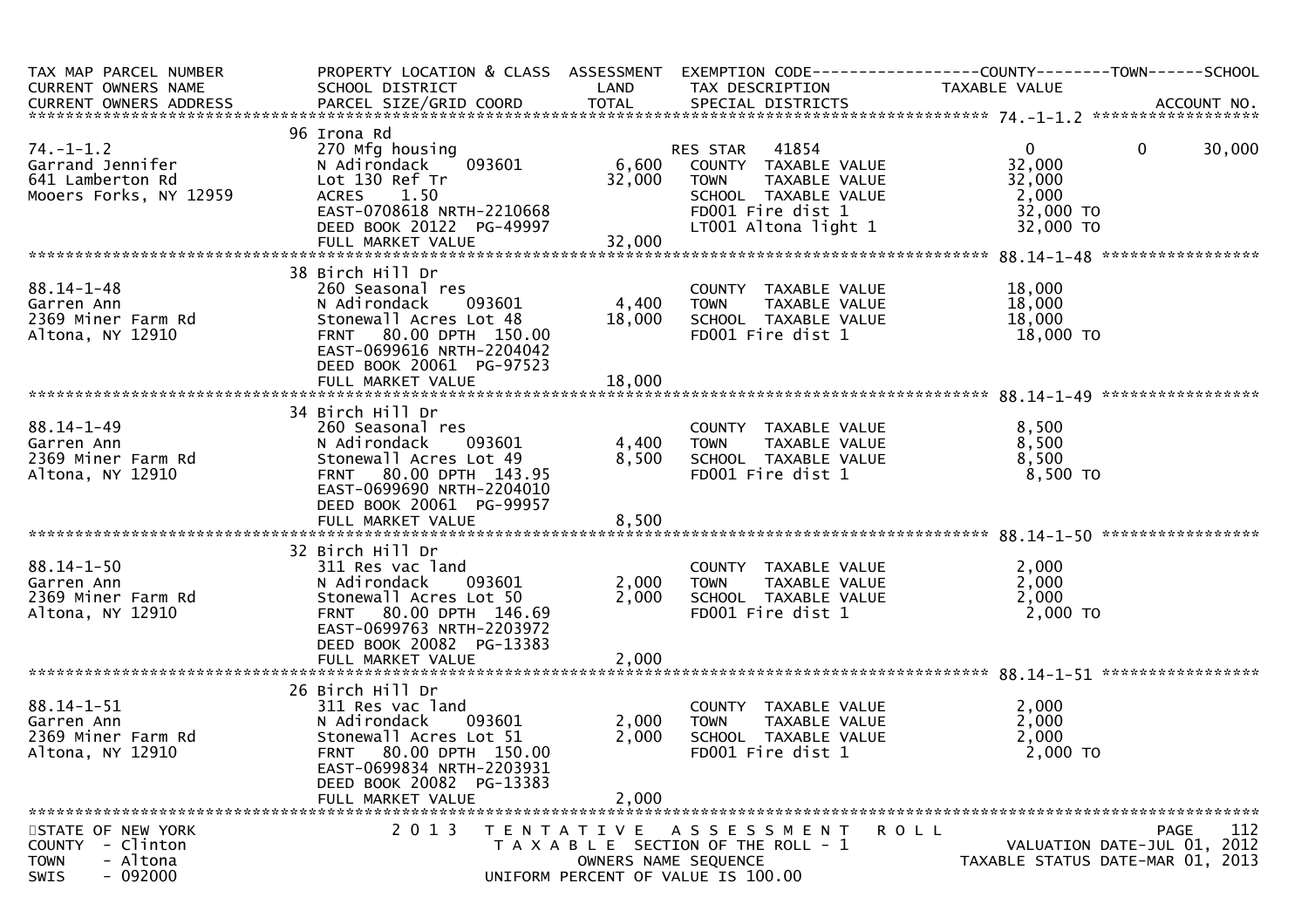| TAX MAP PARCEL NUMBER<br>CURRENT OWNERS NAME                                                               | PROPERTY LOCATION & CLASS ASSESSMENT<br>SCHOOL DISTRICT                                                                                                                           | LAND                       | EXEMPTION CODE-----------------COUNTY-------TOWN------SCHOOL<br>TAX DESCRIPTION                                                                                                                         | TAXABLE VALUE                                                               |                                            |                                   |
|------------------------------------------------------------------------------------------------------------|-----------------------------------------------------------------------------------------------------------------------------------------------------------------------------------|----------------------------|---------------------------------------------------------------------------------------------------------------------------------------------------------------------------------------------------------|-----------------------------------------------------------------------------|--------------------------------------------|-----------------------------------|
|                                                                                                            |                                                                                                                                                                                   |                            |                                                                                                                                                                                                         |                                                                             |                                            |                                   |
| $90. - 1 - 14$<br>Garren Ann M<br>2369 Miner Farm Rd<br>Altona, NY 12910                                   | 2365/65/69 Miner Farm Rd<br>210 1 Family Res<br>093601<br>N Adirondack<br>61 Ref<br>3.20<br><b>ACRES</b><br>EAST-0729534 NRTH-2207516<br>DEED BOOK 20092 PG-22067                 | 13,700<br>92,000           | 41854<br>RES STAR<br>COUNTY TAXABLE VALUE<br>TAXABLE VALUE<br><b>TOWN</b><br>SCHOOL TAXABLE VALUE<br>FD001 Fire dist 1                                                                                  | $\mathbf{0}$<br>92,000<br>92,000<br>62,000<br>92,000 TO                     | $\mathbf{0}$                               | 30,000                            |
|                                                                                                            |                                                                                                                                                                                   |                            |                                                                                                                                                                                                         |                                                                             |                                            |                                   |
| 1044/1050 Plank Rd<br>$116. - 2 - 8.21$<br>Gates Rene J<br>1044/1050 Plank Rd<br>Ellenburg Depot, NY 12935 | 240 Rural res<br>093601<br>N Adirondack<br>Lot 31 State Gore<br>ACRES 23.00<br>EAST-0680614 NRTH-2185725<br>DEED BOOK 20122 PG-48477<br>FULL MARKET VALUE                         | 49,000                     | 80 PCT OF VALUE USED FOR EXEMPTION PURPOSES<br>AGED C&T<br>41801<br>16,100 SR STAR<br>41834<br>49,000 COUNTY TAXABLE VALUE<br><b>TOWN</b><br>TAXABLE VALUE<br>SCHOOL TAXABLE VALUE<br>FD001 Fire dist 1 | 19,600<br>0<br>29,400<br>29,400<br>$\overline{\mathbf{0}}$<br>49,000 TO     | 19,600<br>$\Omega$                         | $\mathbf{0}$<br>49,000            |
|                                                                                                            |                                                                                                                                                                                   |                            |                                                                                                                                                                                                         |                                                                             |                                            |                                   |
| $74. - 1 - 20$<br>Gauthier Kaley A<br>Allen Katie L<br>1 Matott Rd<br>Altona, NY 12910                     | 1 Matott Rd<br>240 Rural res<br>093601<br>N Adirondack<br>105 Ref<br>ACRES 124.20<br>EAST-0718541 NRTH-2210434<br>DEED BOOK 20112 PG-38924                                        | 43,100<br>54,000           | RES STAR 41854<br>COUNTY TAXABLE VALUE<br>TAXABLE VALUE<br><b>TOWN</b><br>SCHOOL TAXABLE VALUE<br>FD001 Fire dist 1                                                                                     | $\mathbf{0}$<br>54,000<br>54,000<br>24,000<br>54,000 TO                     | $\mathbf 0$                                | 30,000                            |
|                                                                                                            |                                                                                                                                                                                   |                            |                                                                                                                                                                                                         |                                                                             |                                            |                                   |
| $103. - 1 - 22$<br>Geller Maury J<br>Geller Tina R<br>17901 Emelita St<br>Encino, CA 91316                 | Rabideau Rd<br>910 Priv forest<br>093601<br>N Adirondack<br>Lot 160 Pat Ref<br>ACRES 112.50<br>EAST-0698074 NRTH-2195328<br>DEED BOOK 20092 PG-26575<br>FULL MARKET VALUE         | 33,700<br>33,700<br>33,700 | COUNTY TAXABLE VALUE<br><b>TOWN</b><br>TAXABLE VALUE<br>SCHOOL TAXABLE VALUE<br>FD001 Fire dist 1                                                                                                       | 33,700<br>33,700<br>33,700<br>33,700 TO                                     |                                            |                                   |
|                                                                                                            |                                                                                                                                                                                   |                            |                                                                                                                                                                                                         |                                                                             |                                            |                                   |
| $75. - 1 - 6.12$<br>Germain Life Use Luella A<br>Germain Carter H<br>6 Memory Ln<br>Altona, NY 12910       | 6 Memory Ln<br>210 1 Family Res<br>N Adirondack<br>093601<br>Lot 81 Ref Tr<br>FRNT 65.00 DPTH 224.33<br>EAST-0725991 NRTH-2208024<br>DEED BOOK 20072 PG-5737<br>FULL MARKET VALUE | 82.000                     | WARNONALL 41121<br>4,700 AGED COUN 41802<br>41834<br>82,000 SR STAR<br>COUNTY TAXABLE VALUE<br><b>TOWN</b><br>TAXABLE VALUE<br>SCHOOL TAXABLE VALUE<br>FD001 Fire dist 1                                | 12,300<br>20,910<br>$\mathbf{0}$<br>48,790<br>69,700<br>18,700<br>82,000 TO | 12,300<br>0<br>$\Omega$                    | $\bf{0}$<br>$\mathbf 0$<br>63,300 |
| STATE OF NEW YORK<br>- Clinton<br><b>COUNTY</b><br>- Altona<br><b>TOWN</b><br>$-092000$<br>SWIS            | 2 0 1 3                                                                                                                                                                           | T E N T A T I V E          | A S S E S S M E N T<br>T A X A B L E SECTION OF THE ROLL - 1<br>OWNERS NAME SEQUENCE<br>UNIFORM PERCENT OF VALUE IS 100.00                                                                              | ROLL<br>TAXABLE STATUS DATE-MAR 01, 2013                                    | <b>PAGE</b><br>VALUATION DATE-JUL 01, 2012 | 113                               |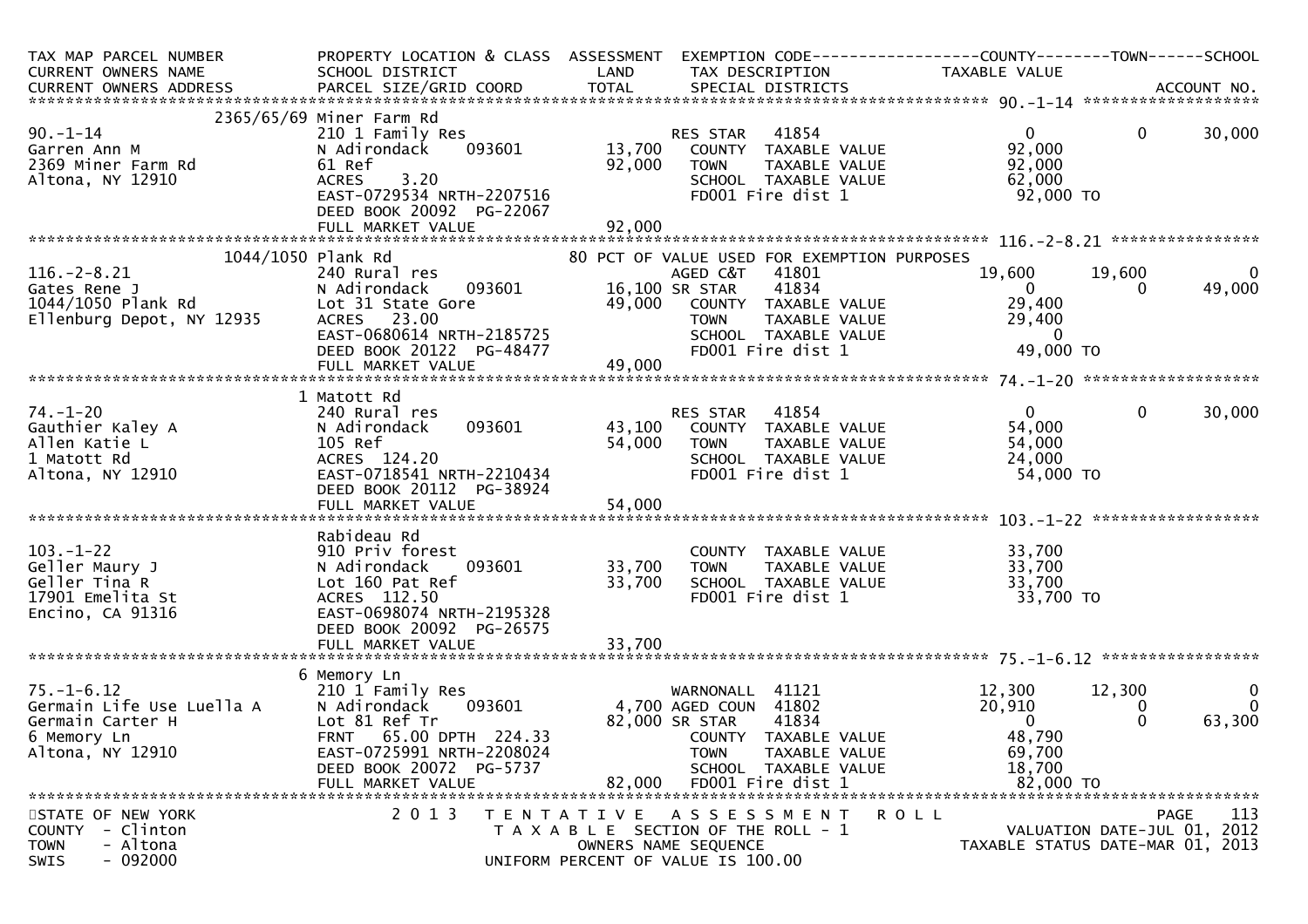| TAX MAP PARCEL NUMBER   |                                |         | PROPERTY LOCATION & CLASS ASSESSMENT EXEMPTION CODE----------------COUNTY-------TOWN------SCHOOL |                |                                  |
|-------------------------|--------------------------------|---------|--------------------------------------------------------------------------------------------------|----------------|----------------------------------|
| CURRENT OWNERS NAME     | SCHOOL DISTRICT                | LAND    | TAX DESCRIPTION                                                                                  | TAXABLE VALUE  |                                  |
|                         |                                |         |                                                                                                  |                |                                  |
|                         |                                |         |                                                                                                  |                |                                  |
|                         | 37 Irona Rd                    |         |                                                                                                  |                |                                  |
| $74. - 1 - 48.2$        | 210 1 Family Res               |         | RES STAR 41854                                                                                   | $\overline{0}$ | $\mathbf{0}$<br>30,000           |
| Gero Kevin M            | 093601<br>N Adirondack         | 7,800   | COUNTY TAXABLE VALUE                                                                             | 192,000        |                                  |
| Gero Darlene L          | Lot 130 Ref Tr                 | 192,000 | TAXABLE VALUE<br><b>TOWN</b>                                                                     | 192,000        |                                  |
| PO Box 69               | ACRES 3.20                     |         | SCHOOL TAXABLE VALUE                                                                             | 162,000        |                                  |
| Altona, NY 12910        | EAST-0709977 NRTH-2209827      |         | FD001 Fire dist 1                                                                                | 192,000 TO     |                                  |
|                         | DEED BOOK 753<br>PG-133        |         | LT001 Altona light 1                                                                             | 192,000 TO     |                                  |
|                         |                                |         |                                                                                                  |                |                                  |
|                         |                                |         |                                                                                                  |                |                                  |
|                         | 2600 Miner Farm Rd             |         |                                                                                                  |                |                                  |
| $75. - 1 - 8$           | 210 1 Family Res               |         | COUNTY TAXABLE VALUE                                                                             | 46,700         |                                  |
| Gero Merton P           | 093601<br>N Adirondack         | 7,400   | TAXABLE VALUE<br><b>TOWN</b>                                                                     | 46,700         |                                  |
| Gero Arlene A           | 81 Ref                         | 46,700  | SCHOOL TAXABLE VALUE                                                                             | 46,700         |                                  |
| 2599 Miner Farm Rd      | 2.50<br><b>ACRES</b>           |         | FD001 Fire dist 1                                                                                | 46,700 TO      |                                  |
| Altona, NY 12910        | EAST-0723853 NRTH-2208044      |         |                                                                                                  |                |                                  |
|                         | DEED BOOK 20112 PG-43180       |         |                                                                                                  |                |                                  |
|                         | FULL MARKET VALUE              | 46,700  |                                                                                                  |                |                                  |
|                         |                                |         |                                                                                                  |                |                                  |
|                         | 2599 Miner Farm Rd             |         |                                                                                                  |                |                                  |
| $90. -1 - 3.3$          | 240 Rural res                  |         | <b>RES STAR 41854</b>                                                                            | $\overline{0}$ | $\mathbf{0}$<br>30,000           |
| Gero Merton P           | 093601<br>N Adirondack         |         | 32,100 COUNTY TAXABLE VALUE                                                                      | 148,000        |                                  |
| Gero Arlane             | Lot 85 Ref Tr                  | 148,000 | <b>TOWN</b><br>TAXABLE VALUE                                                                     | 148,000        |                                  |
| 2599 Miner Farm Rd      | ACRES 107.40                   |         | SCHOOL TAXABLE VALUE                                                                             | 118,000        |                                  |
| Altona, NY 12910        | EAST-0723557 NRTH-2205224      |         | FD001 Fire dist 1                                                                                | 148,000 TO     |                                  |
|                         | DEED BOOK 898<br><b>PG-236</b> |         |                                                                                                  |                |                                  |
|                         |                                |         |                                                                                                  |                |                                  |
|                         |                                |         |                                                                                                  |                |                                  |
|                         | 72 Canaan Rd                   |         |                                                                                                  |                |                                  |
| $71. -4 - 1.21$         | 210 1 Family Res               |         | RES STAR 41854                                                                                   | $\overline{0}$ | 30,000<br>$\Omega$               |
| Gero Steven M           | 093601<br>N Adirondack         | 6,400   | COUNTY TAXABLE VALUE                                                                             | 75,000         |                                  |
| 72 Canaan Rd            | Pat Sm                         | 75,000  | TAXABLE VALUE<br><b>TOWN</b>                                                                     | 75,000         |                                  |
| Ellenburg, NY 12935     | FRNT 208.00 DPTH 183.00        |         | SCHOOL TAXABLE VALUE                                                                             | 45,000         |                                  |
|                         | <b>BANK</b><br>080             |         | FD002 Ellenburg fire 21                                                                          | 75,000 TO      |                                  |
|                         | EAST-0675197 NRTH-2215188      |         | $LT002$ Altona light 21                                                                          | 75,000 TO      |                                  |
|                         | DEED BOOK 20102 PG-38170       |         |                                                                                                  |                |                                  |
|                         |                                |         |                                                                                                  |                |                                  |
|                         |                                |         |                                                                                                  |                |                                  |
|                         | 2657 Miner Farm Rd             |         |                                                                                                  |                |                                  |
| $90. - 1 - 3.4$         | 210 1 Family Res               |         | 41854<br>RES STAR                                                                                | $\Omega$       | 30,000<br>$\mathbf{0}$           |
| Gero Victor E Jr        | 093601<br>N Adirondack         |         | 6,500 COUNTY TAXABLE VALUE                                                                       | 49,000         |                                  |
| Gero Bonnie             | Lot 85 Ref Tr                  | 49,000  | <b>TOWN</b><br>TAXABLE VALUE                                                                     | 49,000         |                                  |
| 2657 Miner Farm Rd      | ACRES 1.00                     |         | SCHOOL TAXABLE VALUE                                                                             | 19,000         |                                  |
| Altona, NY 12910        | EAST-0722535 NRTH-2207715      |         | FD001 Fire dist 1                                                                                | 49,000 TO      |                                  |
|                         | DEED BOOK 616<br>PG-898        |         |                                                                                                  |                |                                  |
|                         | FULL MARKET VALUE              | 49,000  |                                                                                                  |                |                                  |
|                         |                                |         |                                                                                                  |                |                                  |
| STATE OF NEW YORK       | 2 0 1 3                        |         | TENTATIVE ASSESSMENT                                                                             | <b>ROLL</b>    | 114<br><b>PAGE</b>               |
| - Clinton<br>COUNTY     |                                |         | T A X A B L E SECTION OF THE ROLL - 1                                                            |                | VALUATION DATE-JUL 01, 2012      |
| - Altona<br><b>TOWN</b> |                                |         | OWNERS NAME SEQUENCE                                                                             |                | TAXABLE STATUS DATE-MAR 01, 2013 |
| $-092000$<br>SWIS       |                                |         | UNIFORM PERCENT OF VALUE IS 100.00                                                               |                |                                  |
|                         |                                |         |                                                                                                  |                |                                  |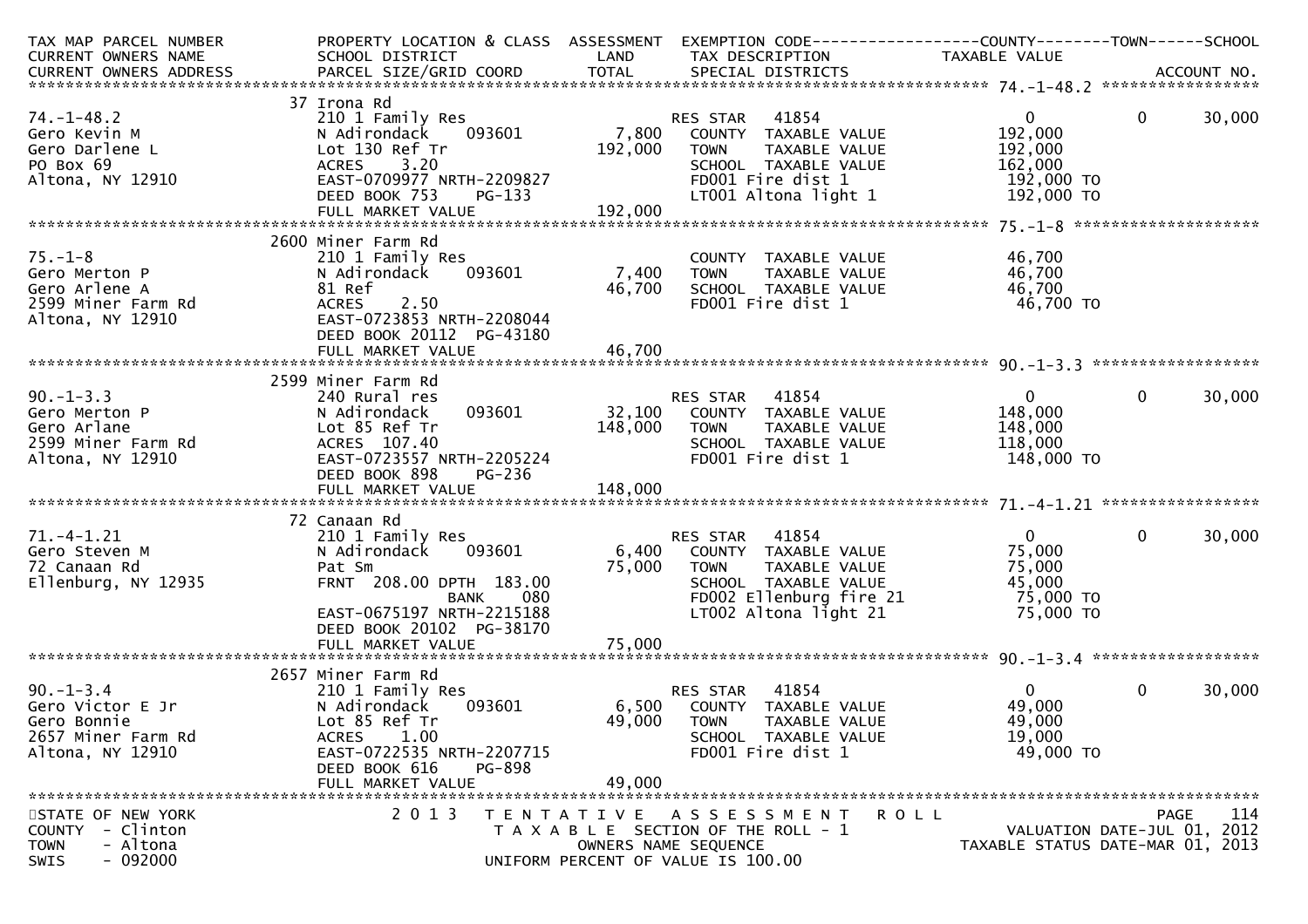| TAX MAP PARCEL NUMBER                                                                       | PROPERTY LOCATION & CLASS ASSESSMENT                                                                                                                                                     |                           |                                                                                                                                                       | EXEMPTION CODE------------------COUNTY-------TOWN------SCHOOL      |                                                                                |
|---------------------------------------------------------------------------------------------|------------------------------------------------------------------------------------------------------------------------------------------------------------------------------------------|---------------------------|-------------------------------------------------------------------------------------------------------------------------------------------------------|--------------------------------------------------------------------|--------------------------------------------------------------------------------|
| <b>CURRENT OWNERS NAME</b>                                                                  | SCHOOL DISTRICT                                                                                                                                                                          | LAND                      | TAX DESCRIPTION                                                                                                                                       | TAXABLE VALUE                                                      |                                                                                |
|                                                                                             |                                                                                                                                                                                          |                           |                                                                                                                                                       |                                                                    |                                                                                |
| $90. - 1 - 3.6$<br>Gero Victor E Jr<br>2657 Miner Farm Rd<br>Altona, NY 12910               | Miner Farm Rd<br>$314$ Rural vac< $10$<br>093601<br>N Adirondack<br>Lot 85 Ref Tr<br>9.00<br><b>ACRES</b><br>EAST-0722562 NRTH-2206657<br>DEED BOOK 898<br>$PG-242$                      | 5,400<br>5,400            | COUNTY TAXABLE VALUE<br>TAXABLE VALUE<br><b>TOWN</b><br>SCHOOL TAXABLE VALUE<br>FD001 Fire dist 1                                                     | 5,400<br>5,400<br>5,400<br>$5,400$ TO                              |                                                                                |
|                                                                                             |                                                                                                                                                                                          |                           |                                                                                                                                                       |                                                                    |                                                                                |
|                                                                                             |                                                                                                                                                                                          |                           |                                                                                                                                                       |                                                                    |                                                                                |
| $150.-1-8.22$<br>Giguere Janice M<br>47 Recore Rd<br>West Chazy, NY 12992                   | 47 Recore Rd<br>210 1 Family Res<br>N Adirondack<br>093601<br>Lot 129 Duers Pat.<br>FRNT 310.00 DPTH 138.29<br>EAST-0734691 NRTH-2174992<br>DEED BOOK 848<br>PG-129<br>FULL MARKET VALUE | 135,000                   | RES STAR<br>41854<br>8,100 RES STAR<br>41854<br>COUNTY TAXABLE VALUE<br><b>TOWN</b><br>TAXABLE VALUE<br>SCHOOL TAXABLE VALUE<br>FD001 Fire dist 1     | $\Omega$<br>$\Omega$<br>135,000<br>135,000<br>75,000<br>135,000 TO | 30,000<br>0<br>30,000<br>$\Omega$                                              |
|                                                                                             |                                                                                                                                                                                          | 135,000                   |                                                                                                                                                       |                                                                    |                                                                                |
| 72. -1-11.113<br>Gilman David C<br>670 Irona Rd<br>Altona, NY 12910                         | 670 Irona Rd<br>210 1 Family Res<br>093601<br>N Adirondack<br>Lot 166 Ref Track<br><b>ACRES</b><br>3.00<br>EAST-0695063 NRTH-2213008<br>DEED BOOK 20001 PG-26850<br>FULL MARKET VALUE    | 7,700<br>89,000<br>89,000 | 41854<br>RES STAR<br>COUNTY TAXABLE VALUE<br><b>TOWN</b><br>TAXABLE VALUE<br>SCHOOL TAXABLE VALUE<br>FD001 Fire dist 1                                | $\Omega$<br>89,000<br>89,000<br>59,000<br>89,000 TO                | $\Omega$<br>30,000                                                             |
|                                                                                             | 409 Irona Rd                                                                                                                                                                             |                           |                                                                                                                                                       |                                                                    |                                                                                |
| $73. - 1 - 32.2$<br>Gilman Kelly S<br>409 Irona Rd<br>Altona, NY 12910                      | 210 1 Family Res<br>N Adirondack<br>093601<br>1.30<br><b>ACRES</b><br>EAST-0701404 NRTH-2212641<br>DEED BOOK 20001 PG-26440                                                              | 6,700<br>52,000           | 41854<br>RES STAR<br>COUNTY TAXABLE VALUE<br>TAXABLE VALUE<br><b>TOWN</b><br>SCHOOL TAXABLE VALUE<br>FD001 Fire dist 1                                | $\Omega$<br>52,000<br>52,000<br>22,000<br>52,000 TO                | 30,000<br>$\Omega$                                                             |
|                                                                                             |                                                                                                                                                                                          |                           |                                                                                                                                                       |                                                                    |                                                                                |
| $89. - 1 - 12$<br>Gilman Raymond<br>88 Lake Roxanne Rd<br>Ellenburg Depot, NY 12935         | 287 Devils Den Rd<br>210 1 Family Res<br>093601<br>N Adirondack<br>132 Ref<br><b>ACRES</b><br>1.00<br>EAST-0710250 NRTH-2202799<br>DEED BOOK 354<br>PG-219<br>FULL MARKET VALUE          | 6,500<br>19,000<br>19,000 | <b>VETERANS</b><br>41101<br>COUNTY TAXABLE VALUE<br><b>TOWN</b><br>TAXABLE VALUE<br>SCHOOL TAXABLE VALUE<br>FD001 Fire dist 1<br>LT001 Altona light 1 | 1,600<br>17,400<br>17,400<br>19,000<br>19,000 TO<br>$19,000$ TO    | 1,600<br>0                                                                     |
| STATE OF NEW YORK<br>COUNTY - Clinton<br><b>TOWN</b><br>- Altona<br><b>SWIS</b><br>- 092000 | 2 0 1 3<br>T E N T A T I V E                                                                                                                                                             |                           | A S S E S S M E N T<br>T A X A B L E SECTION OF THE ROLL - 1<br>OWNERS NAME SEQUENCE<br>UNIFORM PERCENT OF VALUE IS 100.00                            | R O L L                                                            | 115<br>PAGE<br>VALUATION DATE-JUL 01, 2012<br>TAXABLE STATUS DATE-MAR 01, 2013 |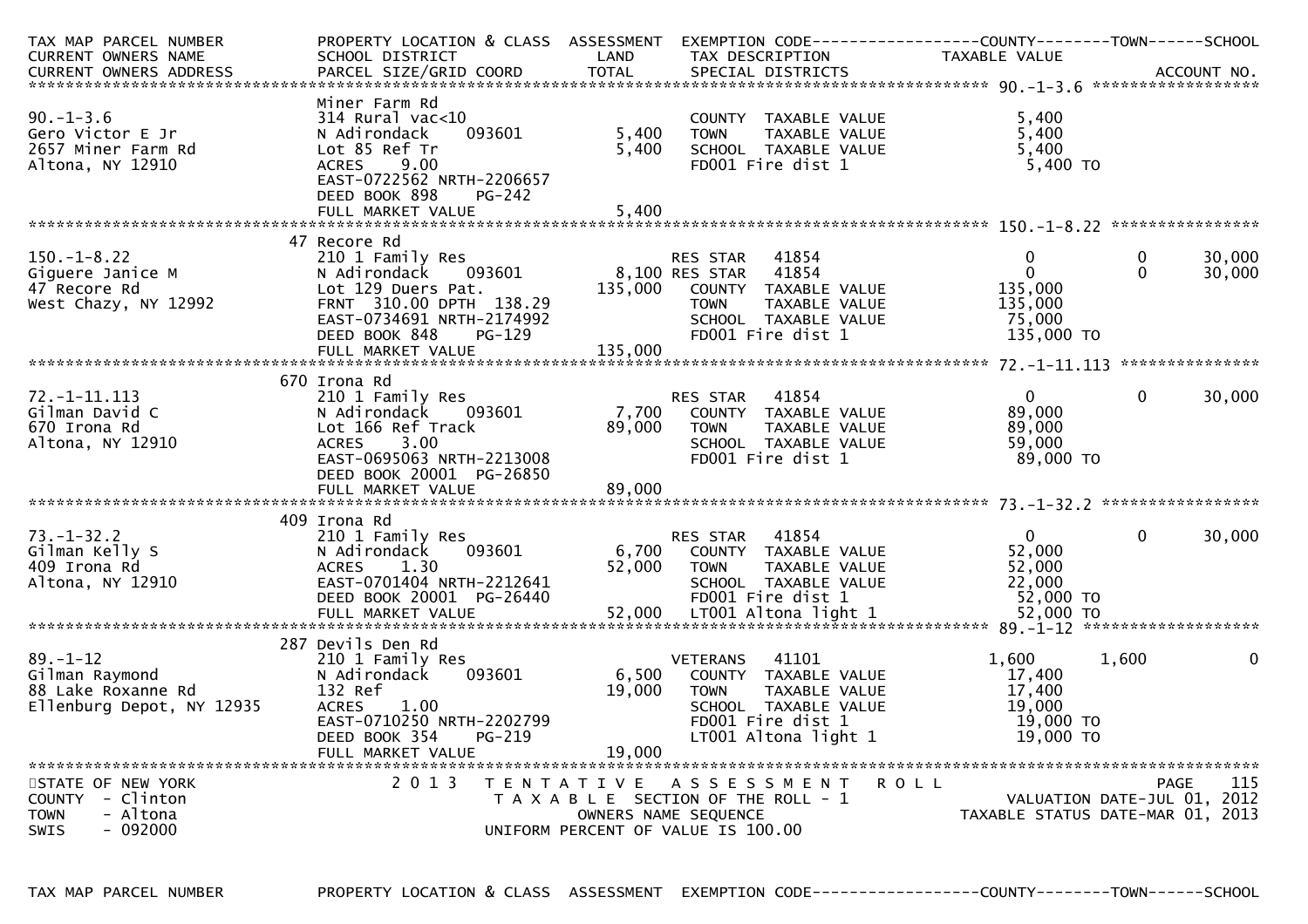| <b>CURRENT OWNERS NAME</b>    | SCHOOL DISTRICT                   | LAND         | TAX DESCRIPTION                       | TAXABLE VALUE                                                |
|-------------------------------|-----------------------------------|--------------|---------------------------------------|--------------------------------------------------------------|
| CURRENT OWNERS ADDRESS        |                                   |              |                                       |                                                              |
|                               |                                   |              |                                       |                                                              |
|                               | 697 Irona Rd                      |              |                                       |                                                              |
| $73. - 1 - 52.1$              | 270 Mfg housing                   |              | 41854<br>RES STAR                     | 30,000<br>$\mathbf 0$<br>$\mathbf{0}$                        |
| Gilmore Shae L                | 093601<br>N Adirondack            | 17,600       | COUNTY TAXABLE VALUE                  | 39,900                                                       |
| LaPorte Donny S               | 165-166 Ref                       | 39,900       | <b>TOWN</b><br>TAXABLE VALUE          | 39,900                                                       |
| 184 Blanche Rd                | 28.00 BANK<br>850<br><b>ACRES</b> |              | SCHOOL TAXABLE VALUE                  | 9,900                                                        |
| Merrill, NY 12955             | EAST-0694072 NRTH-2211961         |              | FD001 Fire dist 1                     | 39,900 TO                                                    |
|                               | DEED BOOK 20102 PG-29775          |              |                                       |                                                              |
|                               |                                   |              |                                       |                                                              |
|                               |                                   |              |                                       |                                                              |
| $119. - 1 - 19.14$            | 142 Duley Rd                      |              |                                       |                                                              |
|                               | 321 Abandoned ag                  |              | COUNTY TAXABLE VALUE                  | 17,100                                                       |
| Gittens Jeremy M              | N Adirondack<br>093601            | 17,100       | <b>TOWN</b><br>TAXABLE VALUE          | 17,100                                                       |
| Bodette Shannon M             | ACRES 26.30                       | 17,100       | SCHOOL TAXABLE VALUE                  | 17,100                                                       |
| 142 Duley Rd                  | EAST-0711148 NRTH-2188637         |              | FD001 Fire dist 1                     | 17,100 TO                                                    |
| Altona, NY 12910              | DEED BOOK 20112 PG-42174          |              |                                       |                                                              |
|                               | FULL MARKET VALUE                 | 17,100       |                                       |                                                              |
|                               |                                   |              |                                       |                                                              |
|                               | 14 Birch Hill Dr                  |              |                                       |                                                              |
| $88.14 - 1 - 55$              | 260 Seasonal res                  |              | COUNTY TAXABLE VALUE                  | 21,900                                                       |
| Glasgow Wendy                 | 093601<br>N Adirondack            | 4,600        | TAXABLE VALUE<br><b>TOWN</b>          | 21,900                                                       |
| 96 Daniel                     | Stonewall Acres Lot 55            | 21,900       | SCHOOL TAXABLE VALUE                  | 21,900                                                       |
| Chateauguay, Quebec, Canada   | FRNT 72.00 DPTH 158.37            |              | FD001 Fire dist 1                     | 21,900 TO                                                    |
| J6J2L3                        | EAST-0700116 NRTH-2203771         |              |                                       |                                                              |
|                               | DEED BOOK 20112 PG-41618          |              |                                       |                                                              |
|                               | FULL MARKET VALUE                 | 21,900       |                                       |                                                              |
|                               |                                   |              |                                       |                                                              |
|                               | 34 Candlelight Rd                 |              |                                       |                                                              |
| $71. - 4 - 7.3$               | $314$ Rural vac<10                |              | COUNTY TAXABLE VALUE                  | 6,500                                                        |
| Glenen Kay                    | N Adirondack<br>093601            | 6,500        | <b>TOWN</b><br>TAXABLE VALUE          | 6,500                                                        |
| 1664 Crawford Rd              | Lot 212 Ref Tract                 | 6,500        | SCHOOL TAXABLE VALUE                  | 6,500                                                        |
| Verdun, QC, Canada H4H2N9     | 1.00<br><b>ACRES</b>              |              | FD001 Fire dist 1                     | 6,500 TO                                                     |
|                               | EAST-0681898 NRTH-2215393         |              |                                       |                                                              |
|                               | DEED BOOK 685<br>$PG-92$          |              |                                       |                                                              |
|                               | FULL MARKET VALUE                 | 6,500        |                                       |                                                              |
|                               |                                   |              |                                       |                                                              |
|                               | 2269 Miner Farm Rd                |              |                                       |                                                              |
| $91. - 1 - 1$                 | 270 Mfg housing                   |              | 41854<br><b>RES STAR</b>              | $\mathbf{0}$<br>0<br>30,000                                  |
| Glennon Ronald H              | N Adirondack<br>093601            | 6,500        | COUNTY TAXABLE VALUE                  | 36,500                                                       |
| Glennon Betty                 | 61 Ref                            | 36,500       | <b>TOWN</b><br>TAXABLE VALUE          | 36,500                                                       |
| 2269 Miner Farm Rd            | 1.30<br><b>ACRES</b>              |              | SCHOOL TAXABLE VALUE                  | 6,500                                                        |
| Altona, NY 12910              | EAST-0731982 NRTH-2207518         |              | FD001 Fire dist 1                     | 36,500 TO                                                    |
|                               | DEED BOOK 650<br>PG-779           |              |                                       |                                                              |
|                               | FULL MARKET VALUE                 | 36,500       |                                       |                                                              |
|                               |                                   |              |                                       |                                                              |
| STATE OF NEW YORK             | 2 0 1 3                           |              | TENTATIVE ASSESSMENT                  | <b>PAGE</b><br>116<br>ROLL                                   |
| COUNTY - Clinton              |                                   |              | T A X A B L E SECTION OF THE ROLL - 1 | VALUATION DATE-JUL 01, 2012                                  |
| - Altona<br><b>TOWN</b>       |                                   |              | OWNERS NAME SEQUENCE                  | TAXABLE STATUS DATE-MAR 01, 2013                             |
| $-092000$<br>SWIS             |                                   |              | UNIFORM PERCENT OF VALUE IS 100.00    |                                                              |
|                               |                                   |              |                                       |                                                              |
|                               |                                   |              |                                       |                                                              |
|                               |                                   |              |                                       |                                                              |
| TAX MAP PARCEL NUMBER         | PROPERTY LOCATION & CLASS         | ASSESSMENT   |                                       | EXEMPTION CODE-----------------COUNTY-------TOWN------SCHOOL |
| CURRENT OWNERS NAME           | SCHOOL DISTRICT                   | LAND         |                                       |                                                              |
|                               |                                   |              | TAX DESCRIPTION                       | TAXABLE VALUE                                                |
| <b>CURRENT OWNERS ADDRESS</b> | PARCEL SIZE/GRID COORD            | <b>TOTAL</b> | SPECIAL DISTRICTS                     | ACCOUNT NO.                                                  |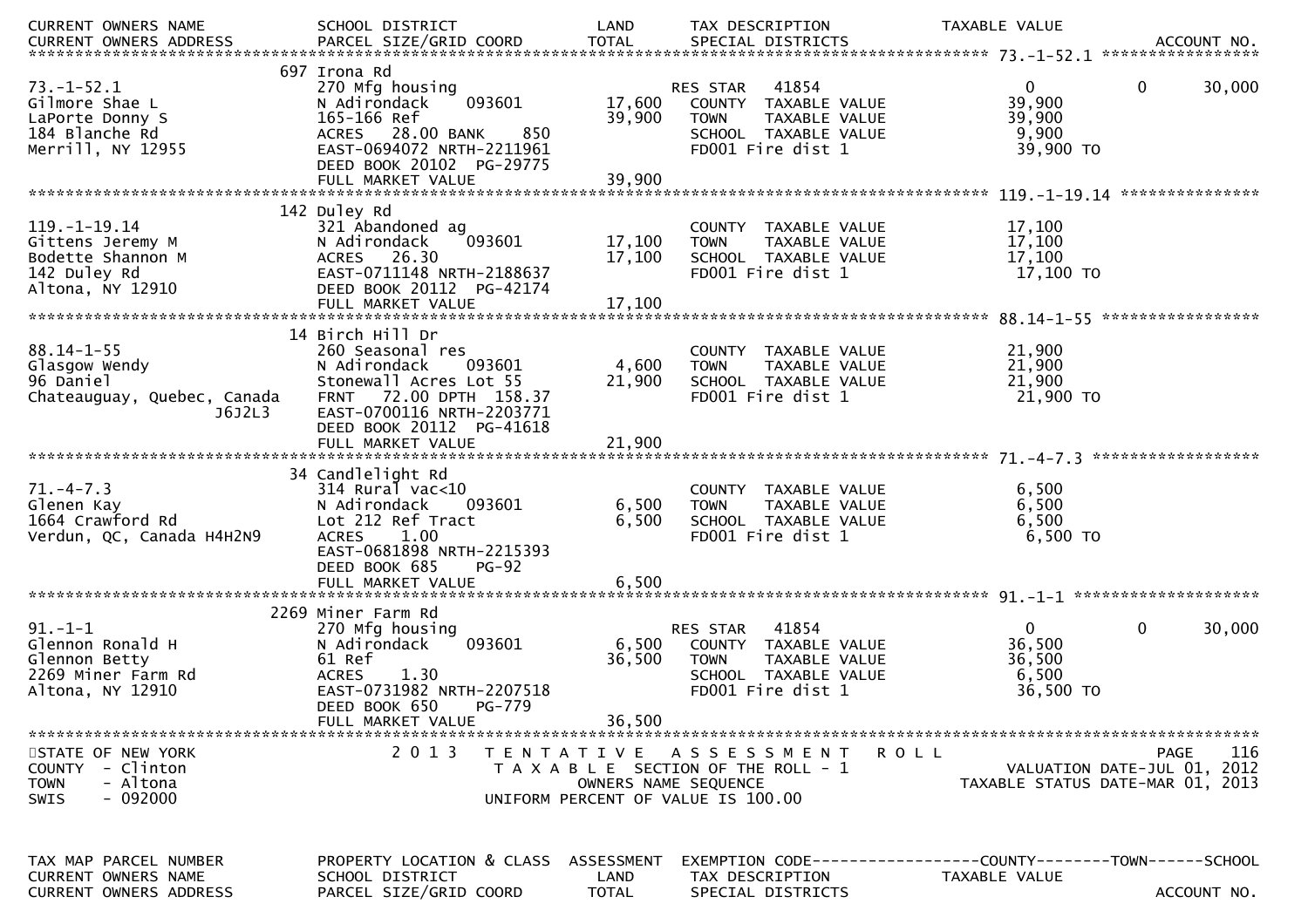| $91.-1-21.1$<br>Golden Randolph<br>Golden Tina<br>PO Box 1763<br>Champlain, NY 12919                                                                  | Mayott Rd<br>$314$ Rural vac<10<br>N Adirondack<br>093601<br>61 Ref<br><b>ACRES</b><br>2.50<br>EAST-0732251 NRTH-2204712<br>DEED BOOK 834<br>PG-256                                  | 3,300<br>3,300             | COUNTY TAXABLE VALUE<br>TAXABLE VALUE<br><b>TOWN</b><br>SCHOOL TAXABLE VALUE<br>FD001 Fire dist 1                                                                                             | 3,300<br>3,300<br>3,300<br>3,300 TO                                       |                                                                                |
|-------------------------------------------------------------------------------------------------------------------------------------------------------|--------------------------------------------------------------------------------------------------------------------------------------------------------------------------------------|----------------------------|-----------------------------------------------------------------------------------------------------------------------------------------------------------------------------------------------|---------------------------------------------------------------------------|--------------------------------------------------------------------------------|
|                                                                                                                                                       |                                                                                                                                                                                      |                            |                                                                                                                                                                                               |                                                                           |                                                                                |
| $91 - 1 - 24$<br>Golden Randolph<br>Golden Tina<br>PO Box 1763<br>Champlain, NY 12919                                                                 | 154 Blow Rd<br>210 1 Family Res<br>093601<br>N Adirondack<br>Lot 61 Ref<br>ACRES 13.46<br>EAST-0731709 NRTH-2203679<br>DEED BOOK 834<br>PG-256                                       | 13,200<br>36,600           | 41854<br>RES STAR<br>COUNTY TAXABLE VALUE<br><b>TOWN</b><br>TAXABLE VALUE<br>SCHOOL TAXABLE VALUE<br>FD001 Fire dist 1                                                                        | $\mathbf{0}$<br>36,600<br>36,600<br>6,600<br>36,600 TO                    | $\mathbf 0$<br>30,000                                                          |
|                                                                                                                                                       |                                                                                                                                                                                      |                            |                                                                                                                                                                                               |                                                                           |                                                                                |
| $103. - 1 - 24.2$<br>Goldfarb Steven<br>Goldfarb Patti<br>193 Boulrice Rd<br>Altona, NY 12910                                                         | 193 Bulriss Rd<br>270 Mfg housing<br>093601<br>N Adirondack<br>Lot 160 Ref Tr<br>3.60<br><b>ACRES</b><br>EAST-0696105 NRTH-2197435<br>DEED BOOK 20021 PG-46670<br>FULL MARKET VALUE  | 50,500<br>50,500           | 97 PCT OF VALUE USED FOR EXEMPTION PURPOSES<br>WARNONALL 41121<br>41834<br>8,100 SR STAR<br>COUNTY TAXABLE VALUE<br>TAXABLE VALUE<br><b>TOWN</b><br>SCHOOL TAXABLE VALUE<br>FD001 Fire dist 1 | 7,348<br>0<br>43,152<br>43,152<br>$\mathbf{0}$<br>50,500 TO               | 7,348<br>0<br>50,500                                                           |
|                                                                                                                                                       | 392 Devils Den Rd                                                                                                                                                                    |                            |                                                                                                                                                                                               |                                                                           |                                                                                |
| $89. - 2 - 20$<br>Gonyea Kayla<br>Gonyea Steven<br>392 Devils Den Rd<br>Altona, NY 12910                                                              | 210 1 Family Res<br>093601<br>N Adirondack<br>110 Ref<br>FRNT 260.00 DPTH 220.00<br>080<br><b>BANK</b><br>EAST-0711088 NRTH-2204695<br>DEED BOOK 20112 PG-43873<br>FULL MARKET VALUE | 6,500<br>62,000<br>62,000  | COUNTY TAXABLE VALUE<br>TAXABLE VALUE<br><b>TOWN</b><br>SCHOOL TAXABLE VALUE<br>FD001 Fire dist 1<br>LT001 Altona light 1                                                                     | 62,000<br>62,000<br>62,000<br>$62,000$ TO<br>62,000 TO                    |                                                                                |
|                                                                                                                                                       |                                                                                                                                                                                      |                            |                                                                                                                                                                                               |                                                                           |                                                                                |
| $135. - 2 - 6$<br>Gonyo Bonnie<br>Gonyo Robert J<br>308 W Church St<br>West Chazy, NY 12992<br>MAY BE SUBJECT TO PAYMENT<br>UNDER AGDIST LAW TIL 2017 | 304/308 West Church St<br>112 Dairy farm<br>Beekmantown Cen 092401<br>147 Duer<br>ACRES 124.10<br>EAST-0741214 NRTH-2183109<br>DEED BOOK 660<br><b>PG-122</b><br>FULL MARKET VALUE   | 182,000 483A EX<br>182,000 | AGRI DISTR 41720<br>48,900 RES STAR<br>41854<br>42100<br>COUNTY TAXABLE VALUE<br><b>TOWN</b><br>TAXABLE VALUE<br>SCHOOL TAXABLE VALUE<br>FD001 Fire dist 1<br>7,500 EX                        | 0<br>$\mathbf{0}$<br>7,500<br>174,500<br>174,500<br>144,500<br>174,500 TO | 0<br>0<br>30,000<br>$\Omega$<br>7,500<br>7,500                                 |
|                                                                                                                                                       |                                                                                                                                                                                      |                            |                                                                                                                                                                                               |                                                                           |                                                                                |
| STATE OF NEW YORK<br>COUNTY - Clinton<br>- Altona<br><b>TOWN</b><br>- 092000<br><b>SWIS</b>                                                           | 2 0 1 3                                                                                                                                                                              |                            | TENTATIVE ASSESSMENT<br>T A X A B L E SECTION OF THE ROLL - 1<br>OWNERS NAME SEQUENCE<br>UNIFORM PERCENT OF VALUE IS 100.00                                                                   | <b>ROLL</b>                                                               | 117<br>PAGE<br>VALUATION DATE-JUL 01, 2012<br>TAXABLE STATUS DATE-MAR 01, 2013 |
| TAX MAP PARCEL NUMBER                                                                                                                                 | PROPERTY LOCATION & CLASS ASSESSMENT<br>$P^+$                                                                                                                                        | $\overline{1}$             | TAY BECCBEBETOM                                                                                                                                                                               | EXEMPTION CODE------------------COUNTY--------TOWN------SCHOOL            |                                                                                |

| IAA MAF | <b>FANCEL</b><br><b>INUMDER</b> | <b>FRUFERII</b><br>LULATIUN Q LLAJJ | <b>AJJEJJMENT</b> | EALMETION CODE ----------------- | <u>-COUNTER--------TOWN------SCHO</u> |  |
|---------|---------------------------------|-------------------------------------|-------------------|----------------------------------|---------------------------------------|--|
| CURRENT | OWNERS NAME                     | DISTRICT<br><b>SCHOOL</b>           | ∟AND              | TAX DESCRIPTION                  | VALUE<br>TAXABLE                      |  |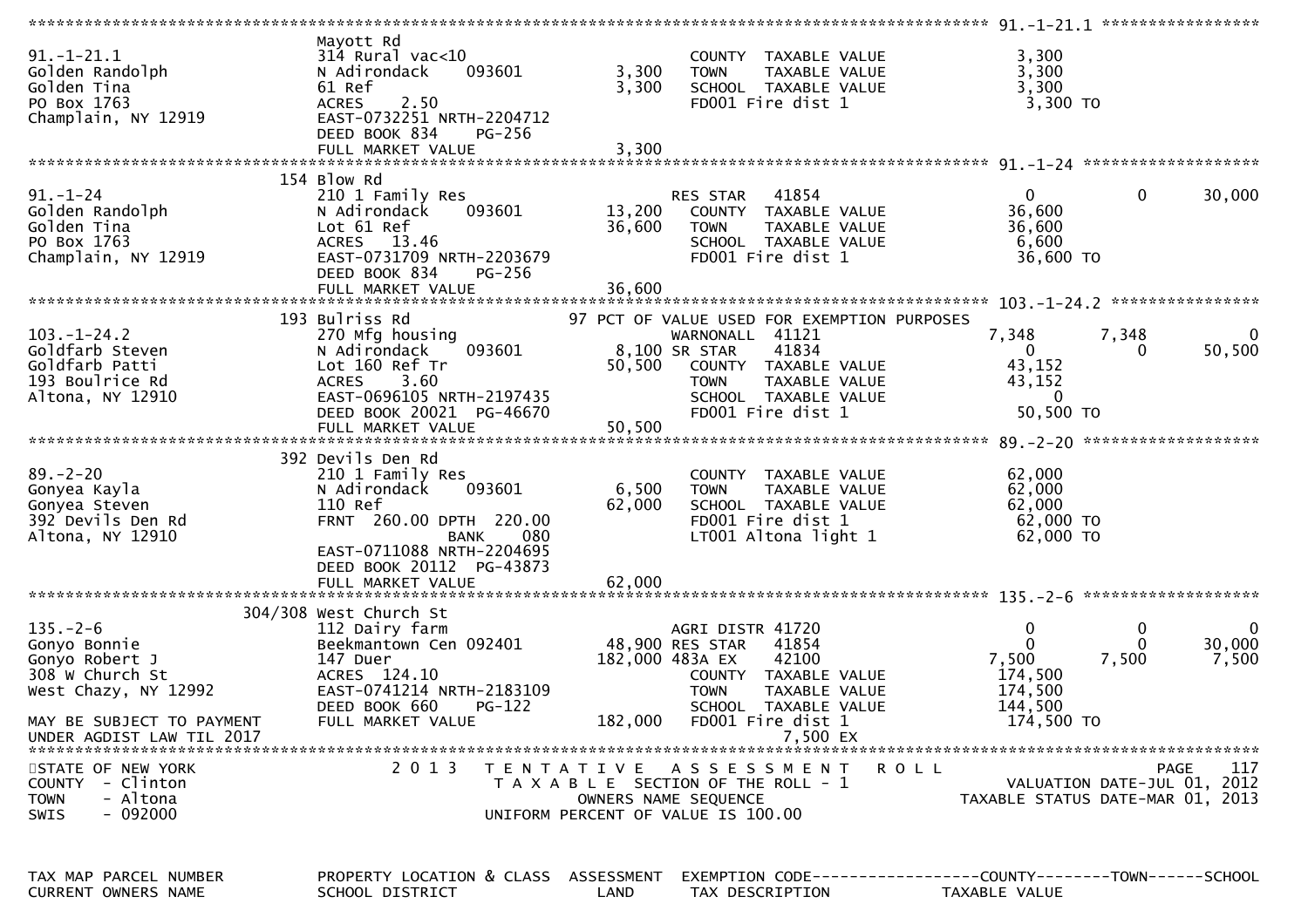| $74. - 1 - 32.2$<br>Gonyo Lorraine<br>2954 Miner Farm Rd<br>PO Box 182<br>Altona, NY 12910                        | 2954 Miner Farm Rd<br>270 Mfg housing<br>093601<br>N Adirondack<br>11ref<br>FRNT 155.00 DPTH 195.00<br>EAST-0715279 NRTH-2207867<br>DEED BOOK 20041 PG-76628<br>FULL MARKET VALUE                                        | 41131<br>WARCOMALL<br>6,000 AGED C&T<br>41801<br>41834<br>47,300 SR STAR<br>COUNTY TAXABLE VALUE<br>TAXABLE VALUE<br><b>TOWN</b><br>SCHOOL TAXABLE VALUE<br>47,300<br>FD001 Fire dist 1  | 11,825<br>11,825<br>$\bf{0}$<br>17,738<br>$\Omega$<br>17,738<br>47,300<br>$\overline{0}$<br>$\Omega$<br>17,737<br>17,737<br>0<br>47,300 TO   |
|-------------------------------------------------------------------------------------------------------------------|--------------------------------------------------------------------------------------------------------------------------------------------------------------------------------------------------------------------------|------------------------------------------------------------------------------------------------------------------------------------------------------------------------------------------|----------------------------------------------------------------------------------------------------------------------------------------------|
|                                                                                                                   |                                                                                                                                                                                                                          |                                                                                                                                                                                          |                                                                                                                                              |
| $135. -2 - 18.32$<br>Gonyo Matthew B<br>Gonyo Tara<br>342 Recore Rd<br>West Chazy, NY 12992                       | 342 Recore Rd<br>210 1 Family Res<br>Beekmantown Cen 092401<br>Lot 146 Duers<br>survey map 2009/221797<br><b>ACRES</b><br>1.76 BANK<br>080<br>EAST-0739638 NRTH-2179567<br>DEED BOOK 20082 PG-21203<br>FULL MARKET VALUE | WARCOMALL 41131<br>9,500 WARDISALL<br>41141<br>191,200 RES STAR<br>41854<br>COUNTY TAXABLE VALUE<br><b>TOWN</b><br>TAXABLE VALUE<br>SCHOOL TAXABLE VALUE<br>FD001 Fire dist 1<br>191,200 | 45,000<br>45,000<br>0<br>38,240<br>$\Omega$<br>38,240<br>$\overline{0}$<br>30,000<br>$\Omega$<br>107,960<br>107,960<br>161,200<br>191,200 TO |
|                                                                                                                   | 42 Brunell Rd                                                                                                                                                                                                            |                                                                                                                                                                                          |                                                                                                                                              |
| $89. - 3 - 18$<br>Goodrow Donna<br>42 Brunell Rd<br>Altona, NY 12910                                              | 210 1 Family Res<br>N Adirondack<br>093601<br>110 Pat Ref<br>FRNT 109.00 DPTH 84.00<br>EAST-0713256 NRTH-2204845<br>DEED BOOK 550<br><b>PG-152</b>                                                                       | <b>VETERANS</b><br>41101<br>41854<br>4,600 RES STAR<br>39,900<br>COUNTY<br>TAXABLE VALUE<br><b>TOWN</b><br>TAXABLE VALUE<br>SCHOOL TAXABLE VALUE<br>FD001 Fire dist 1                    | 400<br>400<br>$\bf{0}$<br>$\mathbf{0}$<br>30,000<br>$\Omega$<br>39,500<br>39,500<br>9,900<br>39,900 TO                                       |
|                                                                                                                   | 297/299 Devils Den Rd                                                                                                                                                                                                    |                                                                                                                                                                                          |                                                                                                                                              |
| $89. - 1 - 11$<br>Goodrow Dorothy B<br>Goodrow Denise A<br><b>NCCI</b><br>102 Sharon Ave<br>Plattsburgh, NY 12901 | 271 Mfg housings<br>N Adirondack<br>093601<br>132 Ref<br>FRNT 128.55 DPTH 158.20<br>EAST-0710544 NRTH-2202818<br>DEED BOOK 650<br>PG-440<br>FULL MARKET VALUE                                                            | 41854<br>RES STAR<br>5,700<br>COUNTY TAXABLE VALUE<br>15,700<br>TAXABLE VALUE<br><b>TOWN</b><br>SCHOOL TAXABLE VALUE<br>FD001 Fire dist 1<br>LT001 Altona light 1<br>15,700              | $\mathbf 0$<br>$\Omega$<br>15,700<br>15,700<br>15,700<br>$\Omega$<br>15,700 TO<br>15,700 TO                                                  |
|                                                                                                                   |                                                                                                                                                                                                                          |                                                                                                                                                                                          |                                                                                                                                              |
| $89. - 3 - 16.1$<br>Goodrow John<br>31 Brunell Rd<br>Altona, NY 12910                                             | 31 Brunell Rd<br>210 1 Family Res<br>N Adirondack<br>093601<br>110 Ref<br><b>ACRES</b><br>6.40<br>EAST-0713321 NRTH-2204367<br>DEED BOOK 20102 PG-30427<br>FULL MARKET VALUE                                             | 41854<br>RES STAR<br>7,000<br>COUNTY TAXABLE VALUE<br>90,000<br><b>TOWN</b><br>TAXABLE VALUE<br><b>SCHOOL</b><br>TAXABLE VALUE<br>FD001 Fire dist 1<br>LT001 Altona light 1<br>90,000    | $\overline{0}$<br>$\mathbf 0$<br>30,000<br>90,000<br>90,000<br>60,000<br>90,000 TO<br>90,000 TO                                              |
| STATE OF NEW YORK<br>COUNTY - Clinton<br><b>TOWN</b><br>- Altona<br>$-092000$<br><b>SWIS</b>                      | 2 0 1 3<br>T E N T A T I V E                                                                                                                                                                                             | <b>ROLL</b><br>A S S E S S M E N T<br>T A X A B L E SECTION OF THE ROLL - 1<br>OWNERS NAME SEQUENCE<br>UNIFORM PERCENT OF VALUE IS 100.00                                                | 118<br>PAGE<br>VALUATION DATE-JUL 01, 2012<br>TAXABLE STATUS DATE-MAR 01, 2013                                                               |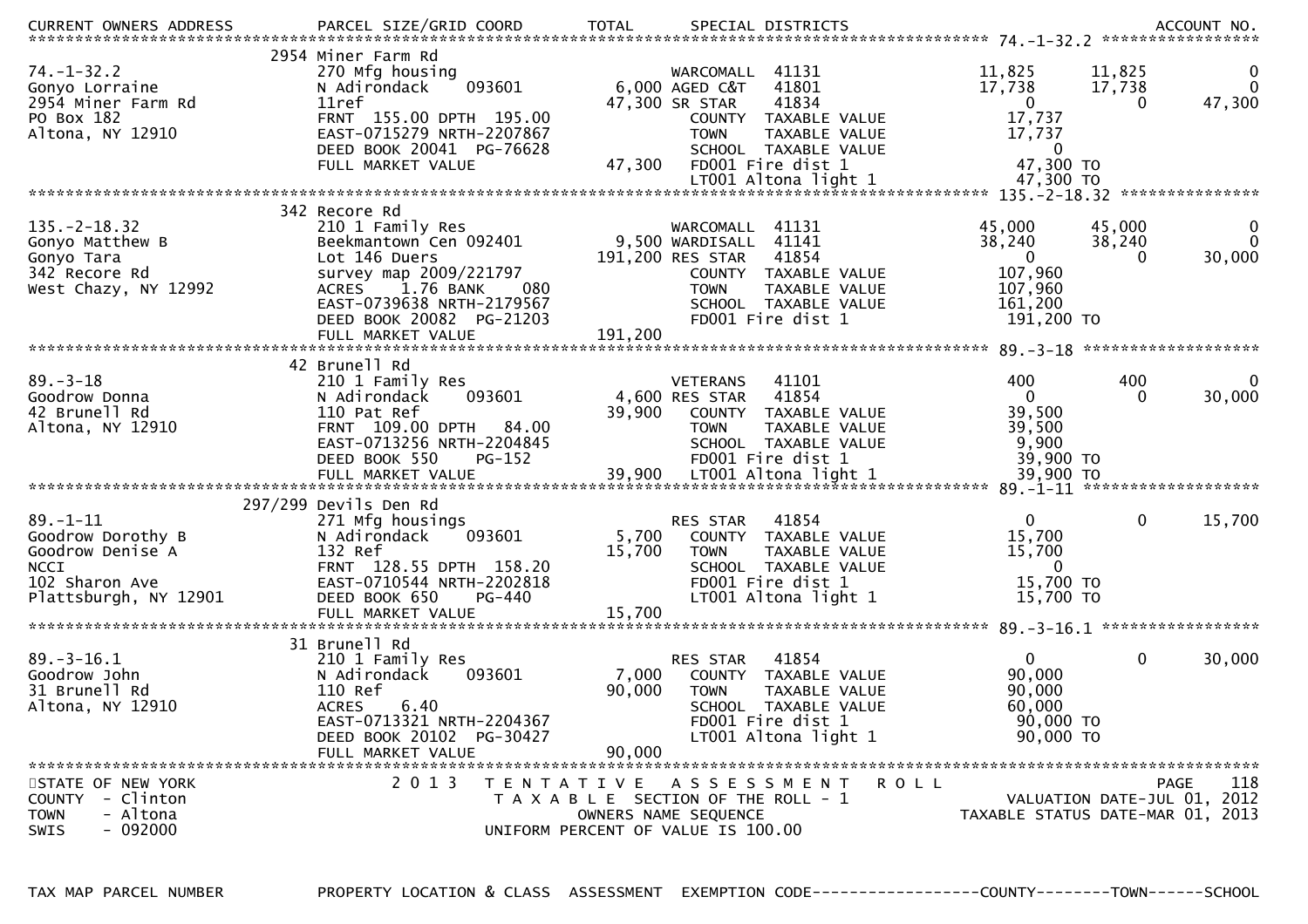| CURRENT OWNERS NAME                                                                                         | SCHOOL DISTRICT                                                                                                                                                                  | LAND                                                                            | TAX DESCRIPTION                                                                                                                                | TAXABLE VALUE                                             |                                                                                |
|-------------------------------------------------------------------------------------------------------------|----------------------------------------------------------------------------------------------------------------------------------------------------------------------------------|---------------------------------------------------------------------------------|------------------------------------------------------------------------------------------------------------------------------------------------|-----------------------------------------------------------|--------------------------------------------------------------------------------|
|                                                                                                             |                                                                                                                                                                                  |                                                                                 |                                                                                                                                                |                                                           |                                                                                |
| $89. - 3 - 17.2$<br>Goodrow John Ernest<br>31 Brunell Rd<br>Altona, NY 12910                                | 17 Brunell Rd<br>$314$ Rural vac< $10$<br>N Adirondack<br>093601<br>Lot 110 Duer<br><b>ACRES</b><br>2.70<br>EAST-0713736 NRTH-2204143<br>DEED BOOK 761<br>$PG-104$               | 6,700<br>6,700                                                                  | COUNTY TAXABLE VALUE<br><b>TOWN</b><br>TAXABLE VALUE<br>SCHOOL TAXABLE VALUE<br>FD001 Fire dist 1<br>LT001 Altona light 1                      | 6,700<br>6,700<br>6,700<br>6,700 TO<br>6,700 ТО           |                                                                                |
|                                                                                                             |                                                                                                                                                                                  |                                                                                 |                                                                                                                                                |                                                           |                                                                                |
|                                                                                                             |                                                                                                                                                                                  |                                                                                 |                                                                                                                                                |                                                           |                                                                                |
| $89.1 - 3 - 1$<br>Goodwin Randi J<br>Goodwin Chelsea Ray<br>488 Devils Den Rd<br>Altona, NY 12910           | 488 Devils Den Rd<br>210 1 Family Res<br>N Adirondack<br>093601<br>110 Ref<br>1.10<br><b>ACRES</b><br>EAST-0711185 NRTH-2207155<br>DEED BOOK 20122 PG-52564<br>FULL MARKET VALUE | 6,600<br>68,300<br>68,300                                                       | 41854<br>RES STAR<br>COUNTY TAXABLE VALUE<br>TAXABLE VALUE<br><b>TOWN</b><br>SCHOOL TAXABLE VALUE<br>FD001 Fire dist 1<br>LT001 Altona light 1 | 0<br>68,300<br>68,300<br>38,300<br>68,300 TO<br>68,300 TO | 30,000<br>$\mathbf{0}$                                                         |
|                                                                                                             |                                                                                                                                                                                  |                                                                                 |                                                                                                                                                |                                                           |                                                                                |
| $121. - 1 - 7$<br>Gordon Forest<br>Attn: Samuel J Gordon<br>319 Duprey Rd<br>Chazy, NY 12921                | Barnaby Rd<br>321 Abandoned ag<br>Beekmantown Cen 092401<br>140 Duer<br>ACRES 10.90<br>EAST-0736462 NRTH-2189180<br>DEED BOOK 325<br>PG-443                                      | 12,400<br>12,400                                                                | COUNTY TAXABLE VALUE<br><b>TOWN</b><br>TAXABLE VALUE<br>SCHOOL TAXABLE VALUE<br>FD001 Fire dist 1                                              | 12,400<br>12,400<br>12,400<br>12,400 TO                   |                                                                                |
|                                                                                                             |                                                                                                                                                                                  |                                                                                 |                                                                                                                                                |                                                           |                                                                                |
| $132. - 1 - 1$<br>Gordon Fredda<br>Special Household No 2<br>404 Crown St<br>Brooklyn, NY 11225             | Rand Hill Rd<br>910 Priv forest<br>N Adirondack<br>093601<br>12-13 Duer<br>Prior Deed Bk 690 Pg 123<br>ACRES 588.20<br>EAST-0698370 NRTH-2186830<br>DEED BOOK 704<br>$PG-263$    | 98,200<br>98,200                                                                | COUNTY TAXABLE VALUE<br><b>TOWN</b><br>TAXABLE VALUE<br>SCHOOL TAXABLE VALUE<br>FD001 Fire dist 1                                              | 98,200<br>98,200<br>98,200<br>98,200 TO                   |                                                                                |
|                                                                                                             |                                                                                                                                                                                  |                                                                                 |                                                                                                                                                |                                                           |                                                                                |
| $102 - 1 - 1$<br>Gordon Michelle<br>Gordon Deb<br>Special Household 2<br>404 Crown St<br>Brooklyn, NY 11225 | Plank Rd<br>910 Priv forest<br>N Adirondack<br>093601<br>188 Ref<br>ACRES 340.00<br>EAST-0686170 NRTH-2198569<br>DEED BOOK 692<br>$PG-143$<br>FULL MARKET VALUE                  | 57,000<br>57,000<br>57,000                                                      | COUNTY TAXABLE VALUE<br>TAXABLE VALUE<br><b>TOWN</b><br>SCHOOL TAXABLE VALUE<br>FD001 Fire dist 1                                              | 57,000<br>57,000<br>57,000<br>57,000 TO                   |                                                                                |
| STATE OF NEW YORK<br>COUNTY - Clinton<br>- Altona<br><b>TOWN</b><br>$-092000$<br><b>SWIS</b>                | 2 0 1 3                                                                                                                                                                          | T E N T A T I V E<br>OWNERS NAME SEQUENCE<br>UNIFORM PERCENT OF VALUE IS 100.00 | A S S E S S M E N T<br>T A X A B L E SECTION OF THE ROLL - 1                                                                                   | ROLL                                                      | 119<br>PAGE<br>VALUATION DATE-JUL 01, 2012<br>TAXABLE STATUS DATE-MAR 01, 2013 |

TAX MAP PARCEL NUMBER PROPERTY LOCATION & CLASS ASSESSMENT EXEMPTION CODE------------------COUNTY--------TOWN------SCHOOL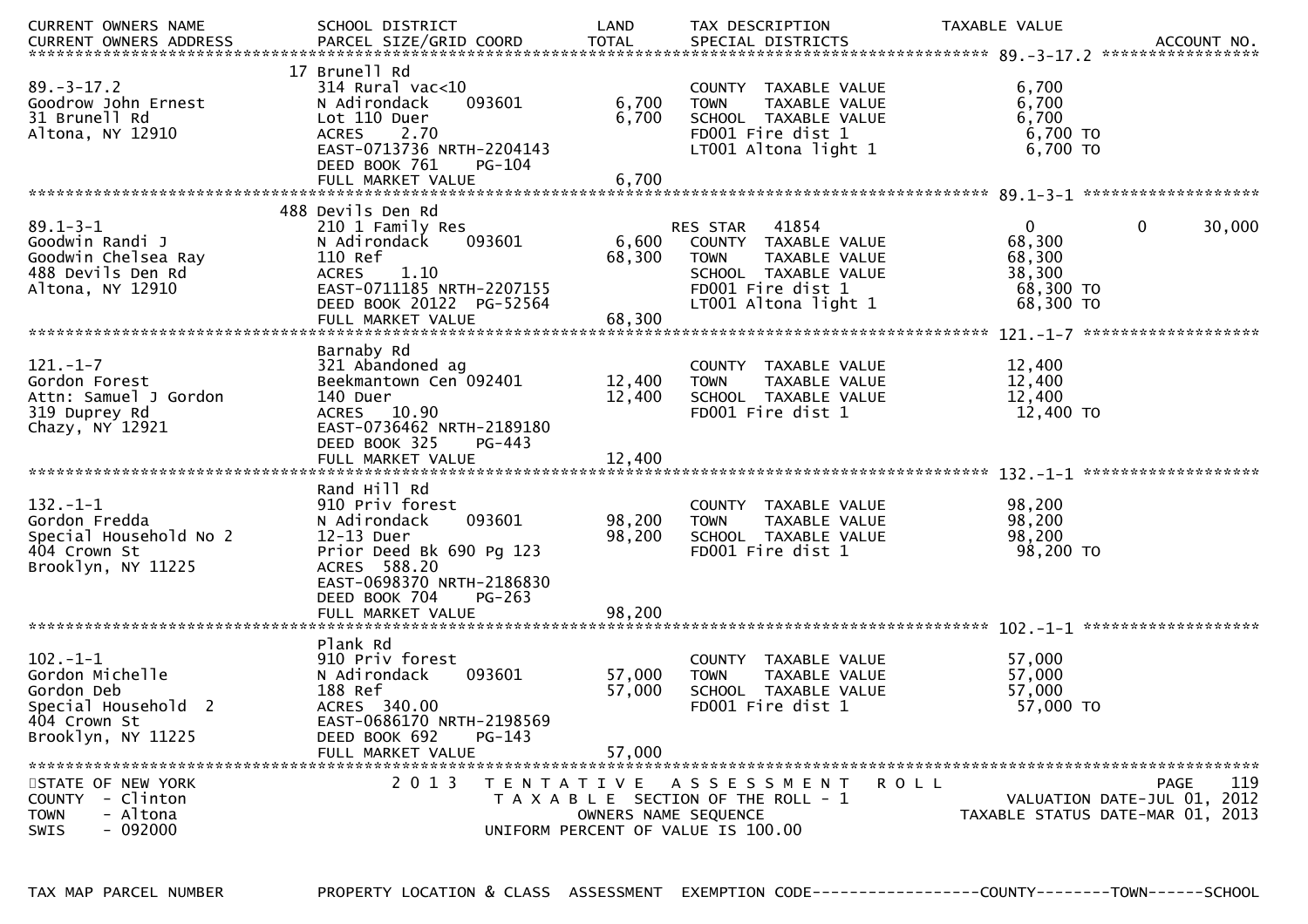| CURRENT OWNERS NAME                                                                                             | SCHOOL DISTRICT                                                                                                                                                            | LAND                       | TAX DESCRIPTION                                                                                             | TAXABLE VALUE                                                                                 |
|-----------------------------------------------------------------------------------------------------------------|----------------------------------------------------------------------------------------------------------------------------------------------------------------------------|----------------------------|-------------------------------------------------------------------------------------------------------------|-----------------------------------------------------------------------------------------------|
|                                                                                                                 |                                                                                                                                                                            |                            |                                                                                                             |                                                                                               |
| $102 - 1 - 14$<br>Gordon Michelle<br>Gordon Deb<br>Special Household No 2<br>404 Crown St<br>Brooklyn, NY 11225 | Alder Bend Rd<br>910 Priv forest<br>093601<br>N Adirondack<br>189 Ref 1935<br>ACRES 205.30<br>EAST-0685287 NRTH-2195196<br>DEED BOOK 692<br>$PG-143$                       | 45,800<br>45,800           | COUNTY TAXABLE VALUE<br>TAXABLE VALUE<br><b>TOWN</b><br>SCHOOL TAXABLE VALUE<br>FD001 Fire dist 1           | 45,800<br>45,800<br>45,800<br>45,800 TO                                                       |
|                                                                                                                 |                                                                                                                                                                            |                            |                                                                                                             |                                                                                               |
| $133. - 1 - 11$<br>Gordon Samuel<br>319 Duprey Rd<br>Chazy, NY 12921                                            | Purdy Rd<br>910 Priv forest<br>N Adirondack<br>093601<br>75 Duer<br>ACRES 130.00<br>EAST-0716436 NRTH-2182042<br>DEED BOOK 99001 PG-11697<br>FULL MARKET VALUE             | 32,400<br>32,400<br>32,400 | COUNTY TAXABLE VALUE<br><b>TOWN</b><br>TAXABLE VALUE<br>SCHOOL TAXABLE VALUE<br>FD001 Fire dist 1           | 32,400<br>32,400<br>32,400<br>32,400 TO                                                       |
|                                                                                                                 |                                                                                                                                                                            |                            |                                                                                                             |                                                                                               |
| $88.14 - 2 - 25$<br>Gormley Donald<br>White Kathryn<br>5145 Hubert<br>Guertin Quebec, Canada<br>J3Y2J3          | 34 Pinewood Dr<br>270 Mfg housing<br>N Adirondack<br>093601<br>Sub Bk 10 Pg 123 Lot 25<br>FRNT 110.00 DPTH 105.90<br>EAST-0698793 NRTH-2204654<br>DEED BOOK 20092 PG-26822 | 4,100<br>16,500            | <b>COUNTY</b><br>TAXABLE VALUE<br><b>TOWN</b><br>TAXABLE VALUE<br>SCHOOL TAXABLE VALUE<br>FD001 Fire dist 1 | 16,500<br>16,500<br>16,500<br>16,500 TO                                                       |
|                                                                                                                 |                                                                                                                                                                            |                            |                                                                                                             |                                                                                               |
|                                                                                                                 |                                                                                                                                                                            |                            |                                                                                                             |                                                                                               |
| $146. - 1 - 8.2$<br>Goslin David S<br>407 Beartown Rd<br>West Chazy, NY 12992                                   | Plank Rd<br>321 Abandoned ag<br>093601<br>N Adirondack<br>Lot $49 S.q.$<br>ACRES 25.60<br>EAST-0684345 NRTH-2166641<br>DEED BOOK 20041 PG-72748<br>FULL MARKET VALUE       | 9,000<br>9,000<br>9,000    | <b>COUNTY</b><br>TAXABLE VALUE<br><b>TOWN</b><br>TAXABLE VALUE<br>SCHOOL TAXABLE VALUE<br>FD001 Fire dist 1 | 9,000<br>9,000<br>9,000<br>9,000 TO                                                           |
|                                                                                                                 | Rock Rd                                                                                                                                                                    |                            |                                                                                                             |                                                                                               |
| $104. - 1 - 12$<br>Goslin James<br>8 St Louis Dr<br>Morrisonville, NY 12962-3720                                | 910 Priv forest<br>N Adirondack<br>093601<br>98 Duer<br>35.30<br><b>ACRES</b><br>EAST-0717068 NRTH-2194530<br>DEED BOOK 687<br>PG-185<br>FULL MARKET VALUE                 | 6,700<br>6,700<br>6,700    | <b>COUNTY</b><br>TAXABLE VALUE<br>TAXABLE VALUE<br><b>TOWN</b><br>SCHOOL TAXABLE VALUE<br>FD001 Fire dist 1 | 6,700<br>6,700<br>6,700<br>6,700 TO                                                           |
|                                                                                                                 |                                                                                                                                                                            |                            |                                                                                                             |                                                                                               |
| STATE OF NEW YORK<br>COUNTY - Clinton<br>- Altona<br><b>TOWN</b><br>$-092000$<br><b>SWIS</b>                    | 2 0 1 3                                                                                                                                                                    | OWNERS NAME SEQUENCE       | TENTATIVE ASSESSMENT<br>T A X A B L E SECTION OF THE ROLL - 1<br>UNIFORM PERCENT OF VALUE IS 100.00         | 120<br>PAGE<br><b>ROLL</b><br>VALUATION DATE-JUL 01, 2012<br>TAXABLE STATUS DATE-MAR 01, 2013 |
| TAX MAP PARCEL NUMBER<br><b>CURRENT OWNERS NAME</b>                                                             | PROPERTY LOCATION & CLASS ASSESSMENT<br>SCHOOL DISTRICT                                                                                                                    | LAND                       | TAX DESCRIPTION                                                                                             | EXEMPTION CODE-----------------COUNTY-------TOWN------SCHOOL<br><b>TAXABLE VALUE</b>          |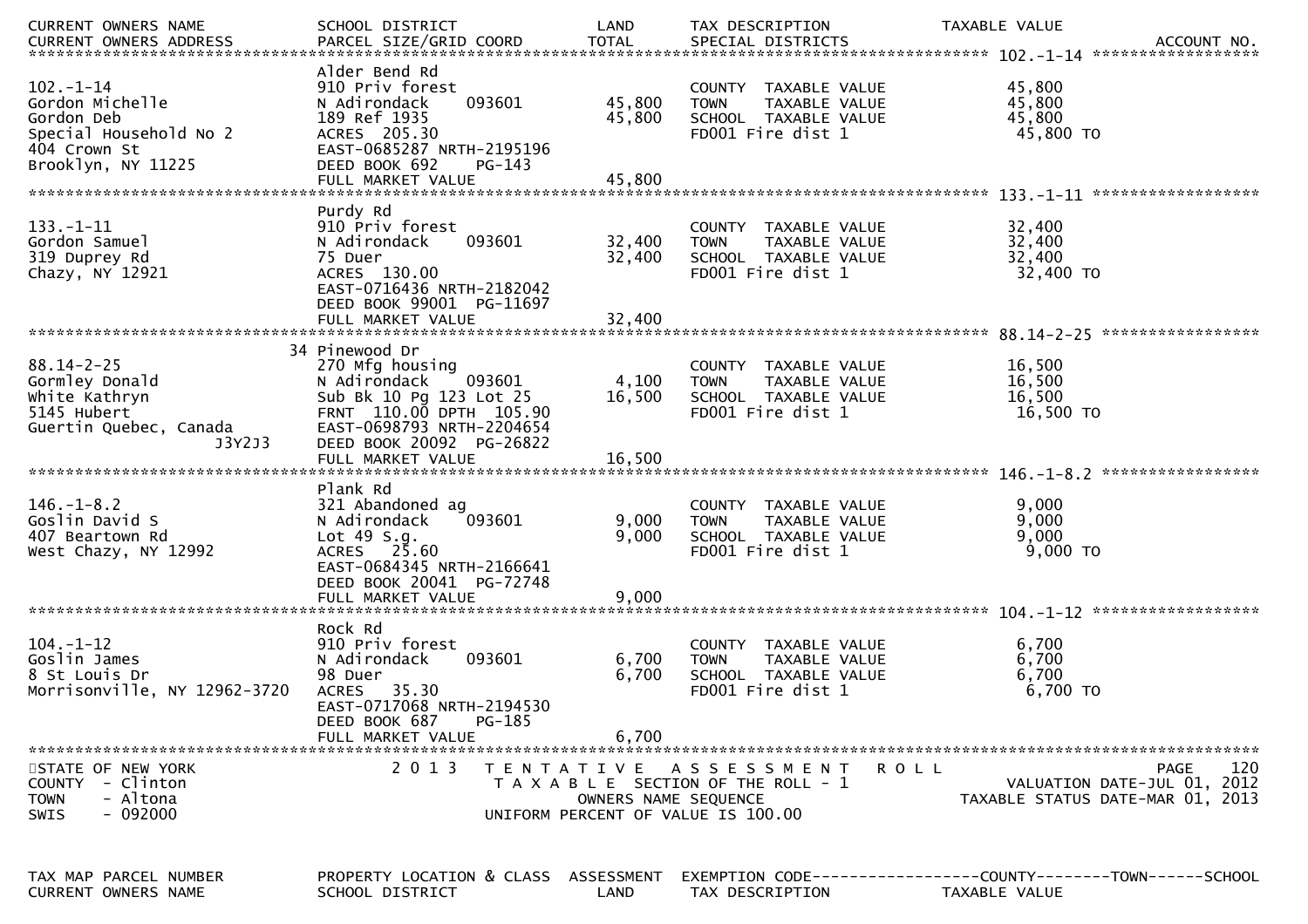| <b>CURRENT OWNERS ADDRESS</b>                                                                                  | PARCEL SIZE/GRID COORD                                                                                                                                                                                        | <b>TOTAL</b>               | SPECIAL DISTRICTS                                                                                                                |                                                           | ACCOUNT NO.                                       |
|----------------------------------------------------------------------------------------------------------------|---------------------------------------------------------------------------------------------------------------------------------------------------------------------------------------------------------------|----------------------------|----------------------------------------------------------------------------------------------------------------------------------|-----------------------------------------------------------|---------------------------------------------------|
| $88.14 - 2 - 44$<br>Grainger Brian<br>Walls Brenda<br>725 Antle St<br>Greenfield Park, QuebCanada<br>J4V3G6    | 127 Pinewood Dr<br>260 Seasonal res<br>093601<br>N Adirondack<br>Sub Bk 10 Pg 123 Lot 44<br>FRNT 60.00 DPTH 164.00<br>EAST-0699301 NRTH-2204365<br>DEED BOOK 20112 PG-43370                                   | 4,000<br>23,000            | COUNTY TAXABLE VALUE<br><b>TOWN</b><br>TAXABLE VALUE<br>SCHOOL TAXABLE VALUE<br>FD001 Fire dist 1                                | 23,000<br>23,000<br>23,000<br>23,000 TO                   |                                                   |
|                                                                                                                | FULL MARKET VALUE                                                                                                                                                                                             | 23,000                     |                                                                                                                                  |                                                           |                                                   |
|                                                                                                                | 101 Pinewood Dr                                                                                                                                                                                               |                            |                                                                                                                                  |                                                           |                                                   |
| $88.14 - 2 - 57$<br>Grainger Robert<br>Grainger Joyce<br>556 Queen St<br>Greenfield Parc, QuebCanada<br>J4V1R5 | 260 Seasonal res<br>093601<br>N Adirondack<br>Sub Bk 10 Pg 123 Lot 57<br>FRNT 70.00 DPTH 151.84<br>EAST-0698822 NRTH-2205037<br>DEED BOOK 20102 PG-37128<br>FULL MARKET VALUE                                 | 3,900<br>17,900<br>17,900  | COUNTY TAXABLE VALUE<br><b>TOWN</b><br>TAXABLE VALUE<br>SCHOOL TAXABLE VALUE<br>FD001 Fire dist 1                                | 17,900<br>17,900<br>17,900<br>17,900 TO                   |                                                   |
|                                                                                                                |                                                                                                                                                                                                               |                            |                                                                                                                                  |                                                           |                                                   |
| $86. - 2 - 12$<br>Grant Roysworth D<br>Grant Naomi<br>201 Eastern Pkwy Apt 4<br>Brooklyn, NY 11238             | Plank Rd<br>321 Abandoned ag<br>093601<br>N Adirondack<br>Bm<br>ACRES 79.20<br>EAST-0678639 NRTH-2202875<br>DEED BOOK 643<br>PG-997<br>FULL MARKET VALUE                                                      | 27,100<br>27,100<br>27,100 | COUNTY TAXABLE VALUE<br><b>TOWN</b><br>TAXABLE VALUE<br>SCHOOL TAXABLE VALUE<br>FD001 Fire dist 1                                | 27,100<br>27,100<br>27,100<br>27,100 TO                   |                                                   |
|                                                                                                                |                                                                                                                                                                                                               |                            |                                                                                                                                  |                                                           |                                                   |
| $90. -1 - 3.22$<br>Graves Lori<br>2679 Miner Farm Rd<br>Altona, NY 12910                                       | 2679 Miner Farm Rd<br>210 1 Family Res<br>093601<br>N Adirondack<br>Lot 85 Ref Tract Patent<br><b>ACRES</b><br>1.00 BANK<br>080<br>EAST-0721949 NRTH-2207693<br>DEED BOOK 20031 PG-57559<br>FULL MARKET VALUE | 6,500<br>85,000<br>85,000  | 41854<br>RES STAR<br>COUNTY TAXABLE VALUE<br><b>TOWN</b><br>TAXABLE VALUE<br>SCHOOL TAXABLE VALUE<br>FD001 Fire dist 1           | $\overline{0}$<br>85,000<br>85,000<br>55,000<br>85,000 TO | $\mathbf{0}$<br>30,000                            |
|                                                                                                                | 2100 Miner Farm Rd                                                                                                                                                                                            |                            |                                                                                                                                  |                                                           |                                                   |
| $76. - 3 - 9$<br>Graves Mark S<br>Graves Jane M<br>2100 Miner Farm Rd<br>Altona, NY 12910                      | 210 1 Family Res<br>Northeastern Cl 092801<br>50 Ref<br>FRNT 170.00 DPTH 129.00<br>080<br>BANK<br>EAST-0735684 NRTH-2208591<br>PG-163<br>DEED BOOK 971                                                        | 5,300<br>41,000            | RES STAR<br>41854<br>TAXABLE VALUE<br><b>COUNTY</b><br><b>TOWN</b><br>TAXABLE VALUE<br>SCHOOL TAXABLE VALUE<br>FD001 Fire dist 1 | $\overline{0}$<br>41,000<br>41,000<br>11,000<br>41,000 TO | $\mathbf 0$<br>30,000                             |
|                                                                                                                | FULL MARKET VALUE                                                                                                                                                                                             | 41,000                     |                                                                                                                                  |                                                           |                                                   |
| STATE OF NEW YORK<br>COUNTY - Clinton<br>- Altona<br><b>TOWN</b><br>$-092000$<br><b>SWIS</b>                   | 2 0 1 3                                                                                                                                                                                                       | OWNERS NAME SEQUENCE       | TENTATIVE ASSESSMENT<br>R O L L<br>T A X A B L E SECTION OF THE ROLL - 1<br>UNIFORM PERCENT OF VALUE IS 100.00                   | TAXABLE STATUS DATE-MAR 01, 2013                          | 121<br><b>PAGE</b><br>VALUATION DATE-JUL 01, 2012 |
| TAX MAP PARCEL NUMBER<br><b>CURRENT OWNERS NAME</b>                                                            | PROPERTY LOCATION & CLASS ASSESSMENT<br>SCHOOL DISTRICT                                                                                                                                                       | LAND                       | EXEMPTION CODE------------------COUNTY--------TOWN------SCHOOL<br>TAX DESCRIPTION                                                | TAXABLE VALUE                                             |                                                   |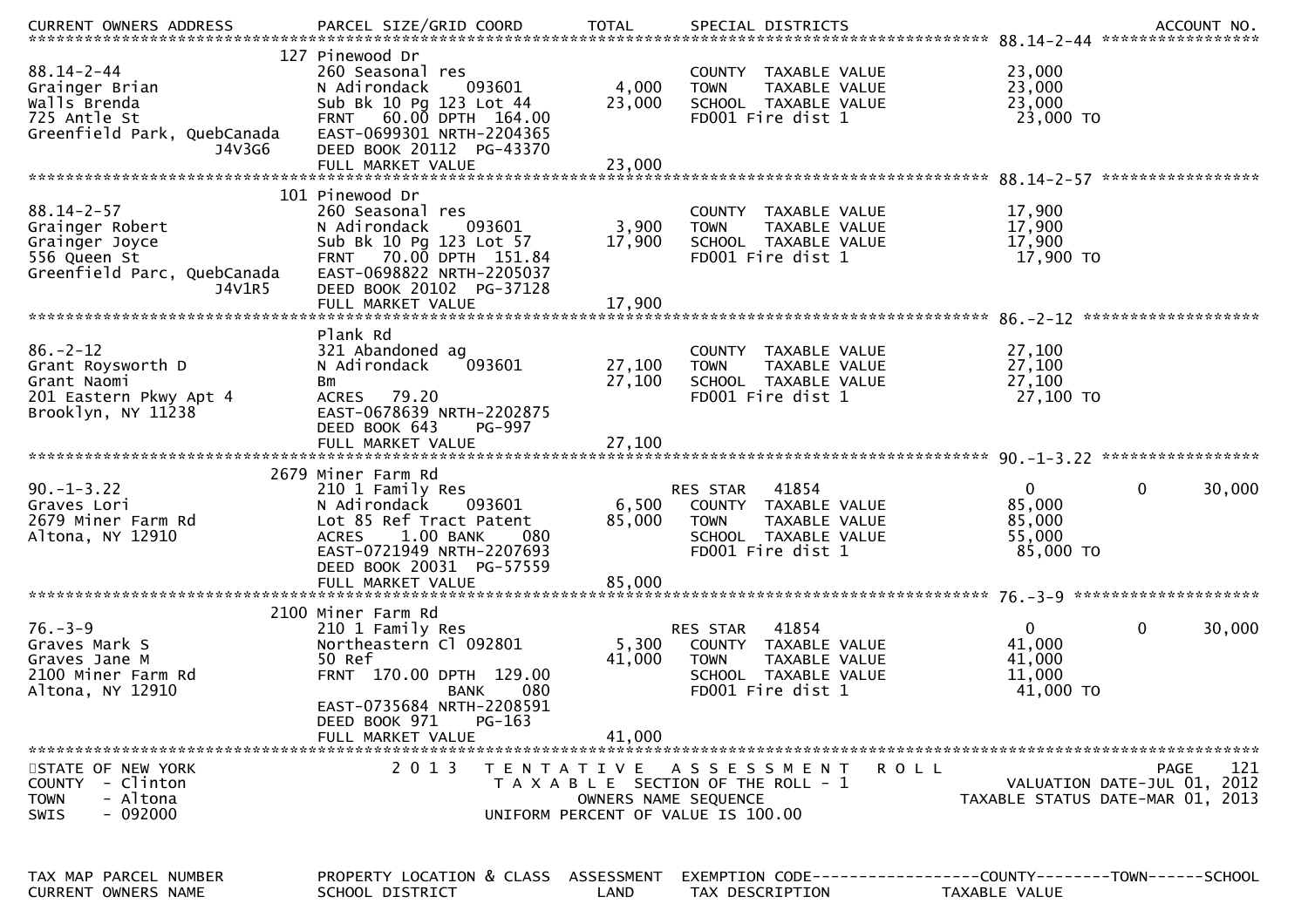| $74. - 1 - 43$<br>Graves Ralph<br>Graves Pauline<br>85 Woods Falls Rd<br>Altona, NY 12910      | 85 Woods Falls Rd<br>270 Mfg housing<br>093601<br>N Adirondack<br>130 Ref<br>FRNT 200.00 DPTH 200.00<br>EAST-0710711 NRTH-2211916<br>PG-1065               | 6,500<br>52,000   | SR STAR<br><b>TOWN</b>                                                                              | 41834<br>COUNTY TAXABLE VALUE<br>TAXABLE VALUE<br>SCHOOL TAXABLE VALUE<br>FD001 Fire dist 1 | $\mathbf{0}$<br>52,000<br>52,000<br>$\mathbf 0$<br>52,000 TO    | $\mathbf{0}$ | 52,000 |
|------------------------------------------------------------------------------------------------|------------------------------------------------------------------------------------------------------------------------------------------------------------|-------------------|-----------------------------------------------------------------------------------------------------|---------------------------------------------------------------------------------------------|-----------------------------------------------------------------|--------------|--------|
|                                                                                                | DEED BOOK 562<br>FULL MARKET VALUE                                                                                                                         | 52,000            |                                                                                                     | LT001 Altona light 1                                                                        | 52,000 TO                                                       |              |        |
|                                                                                                | 2665 Miner Farm Rd                                                                                                                                         |                   |                                                                                                     |                                                                                             |                                                                 |              |        |
| $90. -1 - 3.21$<br>Graves Ralph Jr<br>Graves Sharron<br>2665 Miner Farm Rd<br>Altona, NY 12910 | 240 Rural res<br>093601<br>N Adirondack<br>85 Ref<br>ACRES 104.10<br>EAST-0722421 NRTH-2205144<br>DEED BOOK 898<br>$PG-233$                                | 31,800<br>135,000 | RES STAR<br><b>TOWN</b>                                                                             | 41854<br>COUNTY TAXABLE VALUE<br>TAXABLE VALUE<br>SCHOOL TAXABLE VALUE<br>FD001 Fire dist 1 | $\overline{0}$<br>135,000<br>135,000<br>105,000<br>135,000 TO   | $\mathbf 0$  | 30,000 |
|                                                                                                | FULL MARKET VALUE                                                                                                                                          | 135,000           |                                                                                                     |                                                                                             |                                                                 |              |        |
| $89.1 - 2 - 1$                                                                                 | 574/578 Devils Den Rd<br>210 1 Family Res                                                                                                                  |                   |                                                                                                     | COUNTY TAXABLE VALUE                                                                        | 27,600                                                          |              |        |
| Graves Ralph Sr<br>Graves Pauline<br>85 Woods Falls Rd<br>Altona, NY 12910                     | N Adirondack<br>093601<br>111 Ref<br>FRNT 200.00 DPTH 150.00<br>EAST-0710991 NRTH-2209320<br>DEED BOOK 801                                                 | 5,900<br>27,600   | <b>TOWN</b>                                                                                         | TAXABLE VALUE<br>SCHOOL TAXABLE VALUE<br>FD001 Fire dist 1<br>LT001 Altona light 1          | 27,600<br>27,600<br>27,600 TO<br>27,600 TO                      |              |        |
|                                                                                                | PG-105                                                                                                                                                     |                   |                                                                                                     |                                                                                             |                                                                 |              |        |
| $74. - 1 - 17$<br>Graves Tammy<br>224 Joe Wood Rd<br>Altona, NY 12910                          | 224 Joe Wood Rd<br>210 1 Family Res<br>093601<br>N Adirondack<br>Lot 104<br>FRNT 100.00 DPTH 175.00                                                        | 5,800<br>42,000   | RES STAR<br><b>TOWN</b>                                                                             | 41854<br>COUNTY TAXABLE VALUE<br>TAXABLE VALUE<br>SCHOOL TAXABLE VALUE                      | $\overline{0}$<br>42,000<br>42,000<br>12,000                    | $\mathbf{0}$ | 30,000 |
|                                                                                                | <b>BANK</b><br>080<br>EAST-0716527 NRTH-2212367<br>DEED BOOK 1019 PG-102<br>FULL MARKET VALUE                                                              | 42,000            |                                                                                                     | FD001 Fire dist 1                                                                           | 42,000 TO                                                       |              |        |
|                                                                                                | 2089 Miner Farm Rd                                                                                                                                         |                   |                                                                                                     |                                                                                             |                                                                 |              |        |
| $91. -1 - 7.211$<br>Grayson Erika<br>2089 Miner Farm Rd<br>Altona, NY 12910                    | 240 Rural res<br>Northeastern Cl 092801<br>Lot 50 Ref Tr<br>Survey Map 20082/17996<br>ACRES 14.00<br>EAST-0736121 NRTH-2208413<br>DEED BOOK 20102 PG-37274 | 15,100<br>80,900  | RES STAR<br><b>TOWN</b>                                                                             | 41854<br>COUNTY TAXABLE VALUE<br>TAXABLE VALUE<br>SCHOOL TAXABLE VALUE<br>FD001 Fire dist 1 | $\mathbf{0}$<br>80,900<br>80,900<br>50,900<br>80,900 TO         | $\mathbf{0}$ | 30,000 |
|                                                                                                | FULL MARKET VALUE                                                                                                                                          | 80,900            |                                                                                                     |                                                                                             |                                                                 |              |        |
| STATE OF NEW YORK<br>COUNTY - Clinton<br><b>TOWN</b><br>- Altona<br>$-092000$<br>SWIS          | 2 0 1 3<br>TENTATIVE ASSESSMENT                                                                                                                            |                   | T A X A B L E SECTION OF THE ROLL - 1<br>OWNERS NAME SEQUENCE<br>UNIFORM PERCENT OF VALUE IS 100.00 | R O L L                                                                                     | VALUATION DATE-JUL 01, 2012<br>TAXABLE STATUS DATE-MAR 01, 2013 | PAGE         | 122    |

TAX MAP PARCEL NUMBER PROPERTY LOCATION & CLASS ASSESSMENT EXEMPTION CODE------------------COUNTY--------TOWN------SCHOOL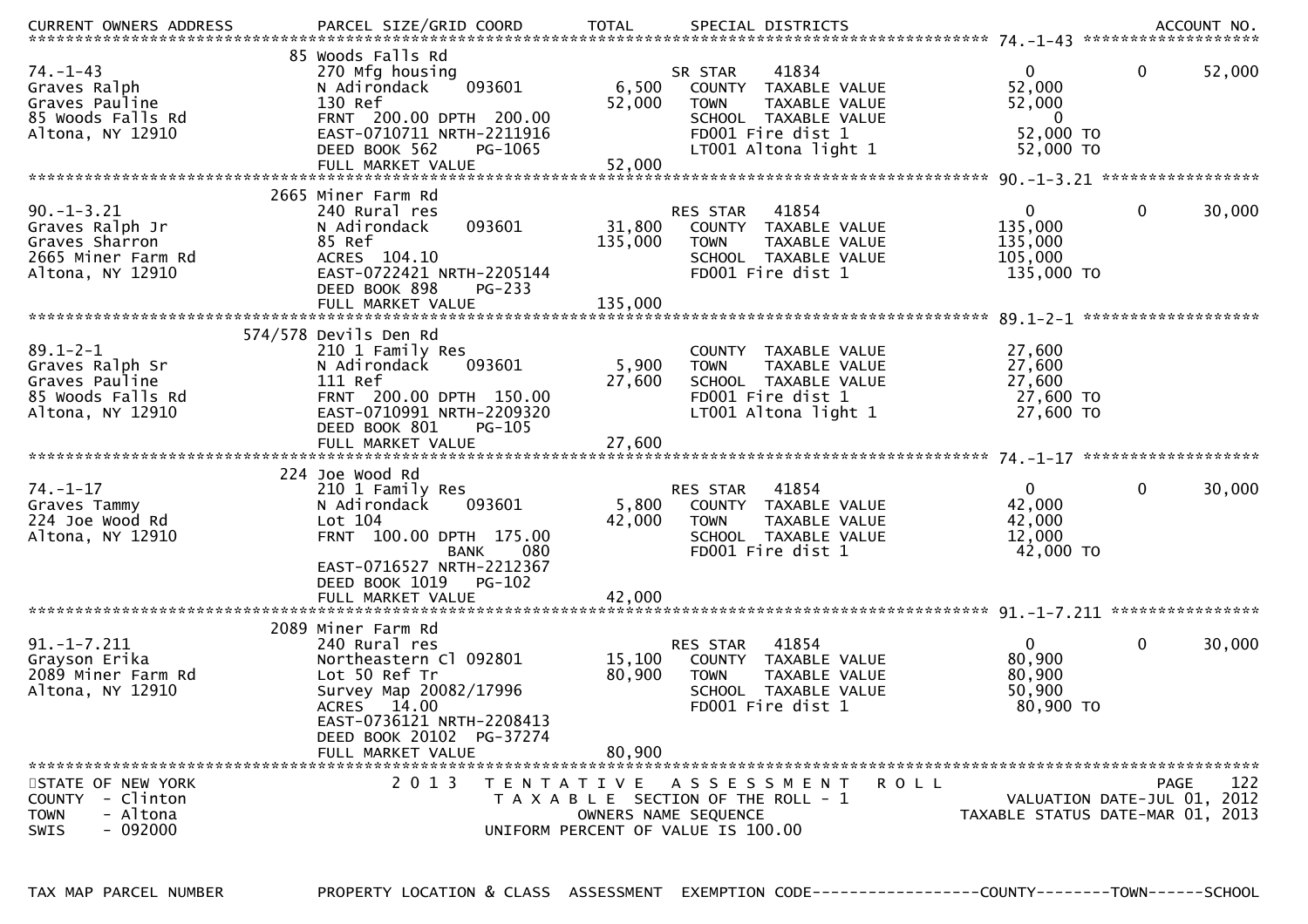| CURRENT OWNERS NAME                          | SCHOOL DISTRICT                                         | LAND                 | TAX DESCRIPTION                       | TAXABLE VALUE                                                                 |
|----------------------------------------------|---------------------------------------------------------|----------------------|---------------------------------------|-------------------------------------------------------------------------------|
| CURRENT OWNERS ADDRESS                       | PARCEL SIZE/GRID COORD                                  | TOTAL                | SPECIAL DISTRICTS                     | ACCOUNT NO.                                                                   |
|                                              |                                                         |                      |                                       | ******************                                                            |
|                                              | Rand Hill Rd                                            |                      |                                       |                                                                               |
| $132. - 1 - 11$                              | 910 Priv forest                                         |                      | COUNTY TAXABLE VALUE                  | 27,000                                                                        |
| Green Patricia A                             | N Adirondack<br>093601                                  | 27,000               | TAXABLE VALUE<br><b>TOWN</b>          | 27,000                                                                        |
| PO Box 177                                   | 38 Duer                                                 | 27,000               | SCHOOL TAXABLE VALUE                  | 27,000                                                                        |
| Mooers Forks, NY 12959-0177                  | 84.00<br><b>ACRES</b>                                   |                      | FD001 Fire dist 1                     | 27,000 TO                                                                     |
|                                              | EAST-0705751 NRTH-2179474                               |                      |                                       |                                                                               |
|                                              | DEED BOOK 765<br><b>PG-121</b>                          |                      |                                       |                                                                               |
|                                              | FULL MARKET VALUE                                       | 27,000               |                                       |                                                                               |
|                                              |                                                         |                      |                                       |                                                                               |
| $73. - 1 - 23.1$                             | Monty Rd<br>105 Vac farmland                            |                      | COUNTY TAXABLE VALUE                  | 26,300                                                                        |
| Grue Daniel                                  | N Adirondack<br>093601                                  | 26,300               | TAXABLE VALUE<br><b>TOWN</b>          | 26,300                                                                        |
| Grue Frances                                 | 138 Ref                                                 | 26,300               | SCHOOL TAXABLE VALUE                  | 26,300                                                                        |
| 244 Irona Rd                                 | ACRES 67.50                                             |                      | FD001 Fire dist 1                     | 26,300 TO                                                                     |
| Altona, NY 12910                             | EAST-0705390 NRTH-2214889                               |                      |                                       |                                                                               |
|                                              | DEED BOOK 20021 PG-43375                                |                      |                                       |                                                                               |
|                                              |                                                         |                      |                                       |                                                                               |
|                                              |                                                         |                      |                                       |                                                                               |
|                                              | 59 Pinewood Dr                                          |                      |                                       |                                                                               |
| $88.14 - 2 - 15$                             | 312 Vac w/imprv                                         |                      | TAXABLE VALUE<br>COUNTY               | 3,900                                                                         |
| Guay Michel                                  | N Adirondack<br>093601                                  | 3,500                | TAXABLE VALUE<br><b>TOWN</b>          | 3,900                                                                         |
| 1465 L'Albatros                              | Sub Bk 10 Pg 123 Lot 15                                 | 3,900                | SCHOOL TAXABLE VALUE                  | 3,900                                                                         |
| Mascouche QC, Canada                         | 41.12 DPTH 200.00<br><b>FRNT</b>                        |                      | FD001 Fire dist 1                     | $3,900$ TO                                                                    |
| J7L 4H8                                      | EAST-0698236 NRTH-2204924                               |                      |                                       |                                                                               |
|                                              | DEED BOOK 20062 PG-5                                    |                      |                                       |                                                                               |
|                                              | FULL MARKET VALUE                                       | 3,900                |                                       |                                                                               |
|                                              |                                                         |                      |                                       |                                                                               |
|                                              | 8 Iroquois Way                                          |                      |                                       |                                                                               |
| 73. –1–10.19                                 | 270 Mfg housing                                         |                      | COUNTY TAXABLE VALUE                  | 36,000                                                                        |
| Guerin Brian                                 | 093601<br>N Adirondack                                  | 5,400                | <b>TOWN</b><br>TAXABLE VALUE          | 36,000                                                                        |
| Soden Melissa                                | Lot 155 Ref Tr                                          | 36,000               | SCHOOL TAXABLE VALUE                  | 36,000                                                                        |
| 2054 Alder Bend Rd                           | FRNT 164.00 DPTH 145.00                                 |                      | FD001 Fire dist 1                     | 36,000 TO                                                                     |
| Altona, NY 12910                             | EAST-0698159 NRTH-2215228                               |                      |                                       |                                                                               |
|                                              | DEED BOOK 20061 PG-95028                                |                      |                                       |                                                                               |
|                                              | FULL MARKET VALUE                                       | 36,000               |                                       |                                                                               |
|                                              |                                                         |                      |                                       |                                                                               |
|                                              | 2092 Alder Bend Rd                                      |                      |                                       |                                                                               |
| 73.–1–10.51                                  | 270 Mfg housing                                         |                      | 41131<br>WARCOMALL                    | 3,000<br>3,000                                                                |
| Guerin Charles E                             | N Adirondack<br>093601                                  |                      | 41854<br>5,100 RES STAR               | 12,000<br>0<br>0                                                              |
| PO Box 13                                    | Lot 155 Ref Track                                       | 12,000               | COUNTY TAXABLE VALUE                  | 9,000                                                                         |
| Ellenburg Depot, NY 12935                    | 75.00 DPTH 233.00<br><b>FRNT</b>                        |                      | <b>TOWN</b><br>TAXABLE VALUE          | 9,000                                                                         |
|                                              | EAST-0697992 NRTH-2216235                               |                      | <b>SCHOOL</b><br>TAXABLE VALUE        | 0                                                                             |
|                                              | DEED BOOK 20082 PG-16026                                |                      | FD001 Fire dist 1                     | 12,000 TO                                                                     |
|                                              | FULL MARKET VALUE                                       | 12,000               |                                       |                                                                               |
|                                              |                                                         |                      |                                       |                                                                               |
| STATE OF NEW YORK                            | 2 0 1 3                                                 | T E N T A T I V E    | A S S E S S M E N T                   | 123<br><b>PAGE</b><br><b>ROLL</b>                                             |
| COUNTY - Clinton                             |                                                         |                      | T A X A B L E SECTION OF THE ROLL - 1 | VALUATION DATE-JUL 01, 2012                                                   |
| - Altona<br><b>TOWN</b>                      |                                                         | OWNERS NAME SEQUENCE |                                       | TAXABLE STATUS DATE-MAR 01, 2013                                              |
| $-092000$<br><b>SWIS</b>                     |                                                         |                      | UNIFORM PERCENT OF VALUE IS 100.00    |                                                                               |
|                                              |                                                         |                      |                                       |                                                                               |
|                                              |                                                         |                      |                                       |                                                                               |
|                                              |                                                         |                      |                                       |                                                                               |
|                                              |                                                         |                      |                                       |                                                                               |
| TAX MAP PARCEL NUMBER<br>CURRENT OWNERS NAME | PROPERTY LOCATION & CLASS ASSESSMENT<br>SCHOOL DISTRICT | LAND                 | TAX DESCRIPTION                       | EXEMPTION CODE-----------------COUNTY-------TOWN------SCHOOL<br>TAXABLE VALUE |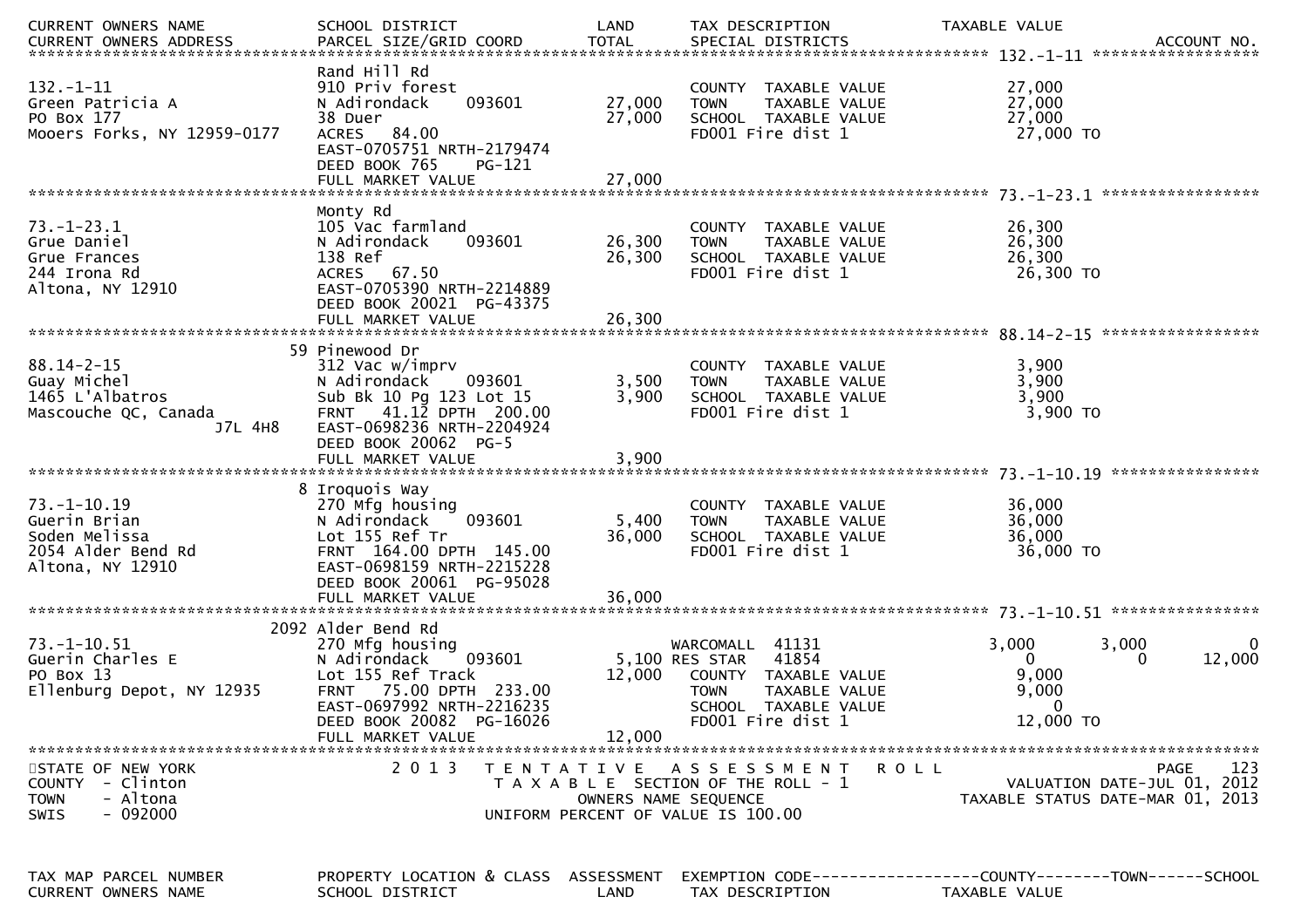| <b>CURRENT OWNERS ADDRESS</b>                                                                          | PARCEL SIZE/GRID COORD                                                                                                                                                               | <b>TOTAL</b>                       | SPECIAL DISTRICTS                                                                                                                                                                |                                                                          | ACCOUNT NO.                                                                    |
|--------------------------------------------------------------------------------------------------------|--------------------------------------------------------------------------------------------------------------------------------------------------------------------------------------|------------------------------------|----------------------------------------------------------------------------------------------------------------------------------------------------------------------------------|--------------------------------------------------------------------------|--------------------------------------------------------------------------------|
| $117. - 1 - 10$<br>Guerin Delores<br>45 Terrian Rd<br>Ellenburg Depot, NY 12935                        | 45 Terrien Rd<br>270 Mfg housing<br>093601<br>N Adirondack<br>216 Ref<br>FRNT 180.00 DPTH 180.00<br>EAST-0693528 NRTH-2190826<br>DEED BOOK 443<br><b>PG-259</b><br>FULL MARKET VALUE |                                    | WARCOMALL 41131<br>5,700 AGED - ALL 41800<br>22,000 SR STAR<br>41834<br>COUNTY TAXABLE VALUE<br>TAXABLE VALUE<br><b>TOWN</b><br>SCHOOL TAXABLE VALUE<br>22,000 FD001 Fire dist 1 | 5,500<br>8,250<br>$\mathbf 0$<br>8,250<br>8,250<br>$\bf{0}$<br>22,000 TO | 5,500<br>0<br>11,000<br>8,250<br>11,000<br>$\Omega$                            |
|                                                                                                        | 17/21 Rushford Rd                                                                                                                                                                    |                                    |                                                                                                                                                                                  |                                                                          |                                                                                |
| $72. - 1 - 19.2$<br>Guerin Donald<br>Guerin Brenda<br>17 Rushford Rd<br>Ellenburg Depot, NY 12935      | 210 1 Family Res<br>093601<br>N Adirondack<br>192 Ref<br><b>ACRES</b><br>1.50<br>EAST-0686032 NRTH-2211834<br>DEED BOOK 641<br>PG-1114<br>FULL MARKET VALUE                          | 65,000<br>65,000                   | RES STAR<br>41854<br>9,800 RS STAR MH 41864<br>COUNTY TAXABLE VALUE<br>TAXABLE VALUE<br><b>TOWN</b><br>SCHOOL TAXABLE VALUE<br>FD001 Fire dist 1                                 | 0<br>$\overline{0}$<br>65,000<br>65,000<br>5,000<br>65,000 TO            | 30,000<br>0<br>$\Omega$<br>30,000                                              |
|                                                                                                        |                                                                                                                                                                                      |                                    |                                                                                                                                                                                  |                                                                          |                                                                                |
| $73. - 1 - 1.11$<br>Guerin Earl<br>2055 Alder Bend Rd<br>Altona, NY 12910                              | 2055 Alder Bend Rd<br>210 1 Family Res<br>093601<br>N Adirondack<br>Lot 166 Ref Tr<br>FRNT 235.00 DPTH 125.00<br>EAST-0697776 NRTH-2215303<br>DEED BOOK 631<br>PG-1177               | 5,600<br>15,000                    | RES STAR<br>41854<br>COUNTY TAXABLE VALUE<br><b>TOWN</b><br>TAXABLE VALUE<br>SCHOOL TAXABLE VALUE<br>FD001 Fire dist 1                                                           | $\mathbf 0$<br>15,000<br>15,000<br>$\overline{0}$<br>15,000 TO           | 15,000<br>0                                                                    |
|                                                                                                        |                                                                                                                                                                                      |                                    |                                                                                                                                                                                  |                                                                          |                                                                                |
| $73. - 1 - 7$<br>Guerin Floyd C<br>Vennette Regina<br>2009 Alder Bend Rd<br>Altona, NY 12910           | 2009 Alder Bend Rd<br>210 1 Family Res<br>093601<br>N Adirondack<br>166 Ref<br>FRNT 300.00 DPTH 125.00<br>EAST-0697782 NRTH-2214189<br>DEED BOOK 20092 PG-22632<br>FULL MARKET VALUE | 5,800<br>15,000<br>15,000          | 41854<br>RES STAR<br>COUNTY TAXABLE VALUE<br>TAXABLE VALUE<br><b>TOWN</b><br>SCHOOL TAXABLE VALUE<br>FD001 Fire dist 1                                                           | $\mathbf{0}$<br>15,000<br>15,000<br>0<br>15,000 TO                       | $\mathbf{0}$<br>15,000                                                         |
|                                                                                                        | 1997 Alder Bend Rd                                                                                                                                                                   |                                    |                                                                                                                                                                                  |                                                                          |                                                                                |
| $73. - 1 - 6.1$<br>Guerin Floyd R<br>2025 Wilfred King Rd<br>Ellenburg Depot, NY 12935                 | 311 Res vac land<br>093601<br>N Adirondack<br>166 Ref<br>FRNT 125.00 DPTH 175.00<br>EAST-0697757 NRTH-2213970<br>DEED BOOK 956<br>PG-321                                             | 5,900<br>5,900                     | COUNTY TAXABLE VALUE<br>TAXABLE VALUE<br><b>TOWN</b><br>SCHOOL TAXABLE VALUE<br>FD001 Fire dist 1                                                                                | 5,900<br>5,900<br>5,900<br>5,900 TO                                      |                                                                                |
|                                                                                                        | FULL MARKET VALUE                                                                                                                                                                    | 5,900                              |                                                                                                                                                                                  |                                                                          |                                                                                |
| STATE OF NEW YORK<br>- Clinton<br><b>COUNTY</b><br>- Altona<br><b>TOWN</b><br>$-092000$<br><b>SWIS</b> | 2 0 1 3                                                                                                                                                                              |                                    | TENTATIVE ASSESSMENT<br>T A X A B L E SECTION OF THE ROLL - 1<br>OWNERS NAME SEQUENCE<br>UNIFORM PERCENT OF VALUE IS 100.00                                                      | ROLL                                                                     | 124<br>PAGE<br>VALUATION DATE-JUL 01, 2012<br>TAXABLE STATUS DATE-MAR 01, 2013 |
| TAX MAP PARCEL NUMBER<br><b>CURRENT OWNERS NAME</b><br>CURRENT OWNERS ADDRESS                          | PROPERTY LOCATION & CLASS<br>SCHOOL DISTRICT<br>PARCEL SIZE/GRID COORD                                                                                                               | ASSESSMENT<br>LAND<br><b>TOTAL</b> | EXEMPTION CODE-----------------COUNTY-------TOWN------SCHOOL<br>TAX DESCRIPTION<br>SPECIAL DISTRICTS                                                                             | TAXABLE VALUE                                                            | ACCOUNT NO.                                                                    |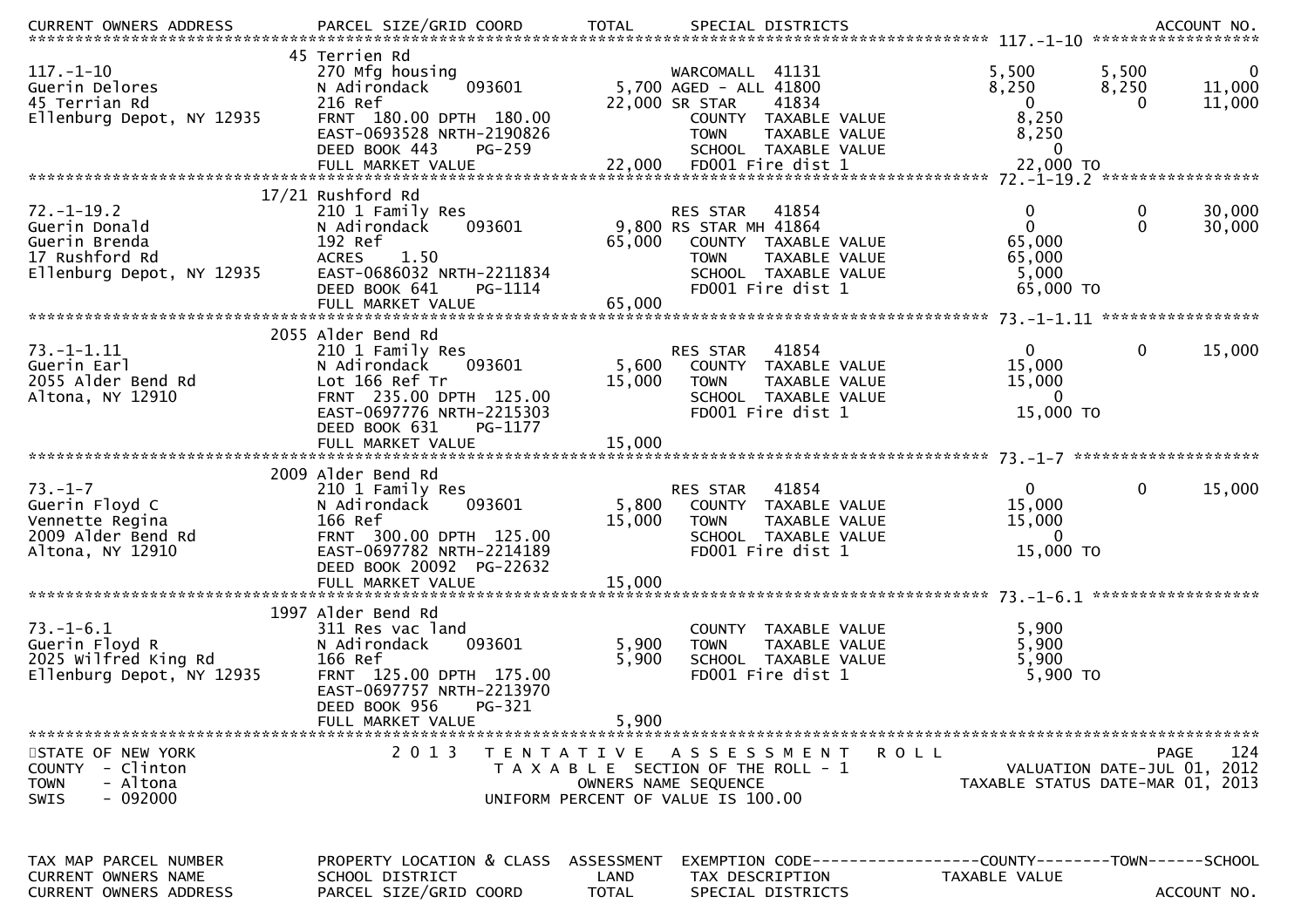|                                                                                                        |                                                                                                                                                                           |                      |                                                                                                                                                 |                                                                               | 73. -1-27 ******************** |                    |
|--------------------------------------------------------------------------------------------------------|---------------------------------------------------------------------------------------------------------------------------------------------------------------------------|----------------------|-------------------------------------------------------------------------------------------------------------------------------------------------|-------------------------------------------------------------------------------|--------------------------------|--------------------|
| $73. - 1 - 27$<br>Guerin Gerald Wayne<br>329 Irona Rd<br>Altona, NY 12910                              | 329 Irona Rd<br>210 1 Family Res<br>093601<br>N Adirondack<br>Lot 155 Ref<br>FRNT 100.00 DPTH 99.00<br>EAST-0703314 NRTH-2212424<br>DEED BOOK 530<br>$PG-97$              | 16,700               | AGED - ALL 41800<br>4,500 SR STAR<br>41834<br>COUNTY TAXABLE VALUE<br><b>TOWN</b><br>TAXABLE VALUE<br>SCHOOL TAXABLE VALUE<br>FD001 Fire dist 1 | 8,350<br>$\bf{0}$<br>8,350<br>8,350<br>$\mathbf{0}$<br>16,700 TO              | 8,350<br>0                     | 8,350<br>8,350     |
|                                                                                                        |                                                                                                                                                                           |                      |                                                                                                                                                 |                                                                               |                                |                    |
| $73. - 2 - 14$<br>Guerin Jason<br>510 Irona Rd<br>Altona, NY 12910                                     | 510 Irona Rd<br>210 1 Family Res<br>N Adirondack<br>093601<br>Lot 155 Ref<br><b>ACRES</b><br>7.30<br>EAST-0699260 NRTH-2213542<br>DEED BOOK 1004<br>PG-295                | 10,300<br>105,000    | 41854<br>RES STAR<br>COUNTY TAXABLE VALUE<br><b>TOWN</b><br>TAXABLE VALUE<br>SCHOOL TAXABLE VALUE<br>FD001 Fire dist 1                          | $\overline{0}$<br>105,000<br>105,000<br>75,000<br>105,000 TO                  | $\mathbf 0$                    | 30,000             |
|                                                                                                        | 1656/1668 Alder Bend Rd                                                                                                                                                   |                      |                                                                                                                                                 |                                                                               |                                |                    |
| $88. - 1 - 11.2$<br>Guerin Jeffrey M<br>1668 Alder Bend Rd<br>Altona, NY 12910                         | 210 1 Family Res<br>093601<br>N Adirondack<br>Lot 164 Ref Tr<br>ACRES 14.00<br>EAST-0696762 NRTH-2206085<br>DEED BOOK 727<br>PG-195                                       | 13,400<br>132,600    | 41854<br>RES STAR<br>COUNTY TAXABLE VALUE<br><b>TOWN</b><br>TAXABLE VALUE<br>SCHOOL TAXABLE VALUE<br>FD001 Fire dist 1                          | $\mathbf 0$<br>132,600<br>132,600<br>102,600<br>132,600 TO                    | 0                              | 30,000             |
|                                                                                                        |                                                                                                                                                                           |                      |                                                                                                                                                 |                                                                               |                                |                    |
|                                                                                                        |                                                                                                                                                                           |                      |                                                                                                                                                 |                                                                               |                                |                    |
| $88. - 1 - 11.3$<br>Guerin John<br>1638 Alder Bend Rd<br>Altona, NY 12910                              | 1638 Alder Bend Rd<br>210 1 Family Res<br>N Adirondack<br>093601<br>Lot 164 Ref Tr<br>7.80<br><b>ACRES</b><br>EAST-0696564 NRTH-2205550<br>DEED BOOK 759<br><b>PG-298</b> | 10,600<br>105,300    | 41854<br>RES STAR<br>COUNTY TAXABLE VALUE<br><b>TOWN</b><br>TAXABLE VALUE<br>SCHOOL TAXABLE VALUE<br>FD001 Fire dist 1                          | $\mathbf 0$<br>105,300<br>105,300<br>75,300<br>105,300 TO                     | $\mathbf 0$                    | 30,000             |
|                                                                                                        | FULL MARKET VALUE                                                                                                                                                         | 105,300              |                                                                                                                                                 |                                                                               |                                |                    |
|                                                                                                        |                                                                                                                                                                           |                      |                                                                                                                                                 |                                                                               |                                |                    |
| $73. - 1 - 47$<br>Guerin Karen Ann<br>1779 Alder Bend Rd<br>Altona, NY 12910                           | 1779 Alder Bend Rd<br>210 1 Family Res<br>093601<br>N Adirondack<br>165 Ref<br><b>ACRES</b><br>3.90<br>EAST-0697164 NRTH-2208628<br>DEED BOOK 912<br>PG-312               | 8,200<br>51,400      | RES STAR<br>41854<br>COUNTY TAXABLE VALUE<br><b>TOWN</b><br>TAXABLE VALUE<br>SCHOOL TAXABLE VALUE<br>FD001 Fire dist 1                          | $\mathbf 0$<br>51,400<br>51,400<br>21,400<br>51,400 TO                        | $\mathbf{0}$                   | 30,000             |
|                                                                                                        | FULL MARKET VALUE                                                                                                                                                         | 51,400               |                                                                                                                                                 |                                                                               |                                |                    |
| STATE OF NEW YORK<br>- Clinton<br><b>COUNTY</b><br><b>TOWN</b><br>- Altona<br>$-092000$<br><b>SWIS</b> | 2 0 1 3                                                                                                                                                                   | T E N T A T I V E    | A S S E S S M E N T<br>T A X A B L E SECTION OF THE ROLL - 1<br>OWNERS NAME SEQUENCE<br>UNIFORM PERCENT OF VALUE IS 100.00                      | R O L L<br>TAXABLE STATUS DATE-MAR 01, 2013                                   | VALUATION DATE-JUL 01, 2012    | 125<br><b>PAGE</b> |
| TAX MAP PARCEL NUMBER<br>CURRENT OWNERS NAME<br><b>CURRENT OWNERS ADDRESS</b>                          | PROPERTY LOCATION & CLASS ASSESSMENT<br>SCHOOL DISTRICT<br>PARCEL SIZE/GRID COORD                                                                                         | LAND<br><b>TOTAL</b> | TAX DESCRIPTION<br>SPECIAL DISTRICTS                                                                                                            | EXEMPTION CODE-----------------COUNTY-------TOWN------SCHOOL<br>TAXABLE VALUE |                                | ACCOUNT NO.        |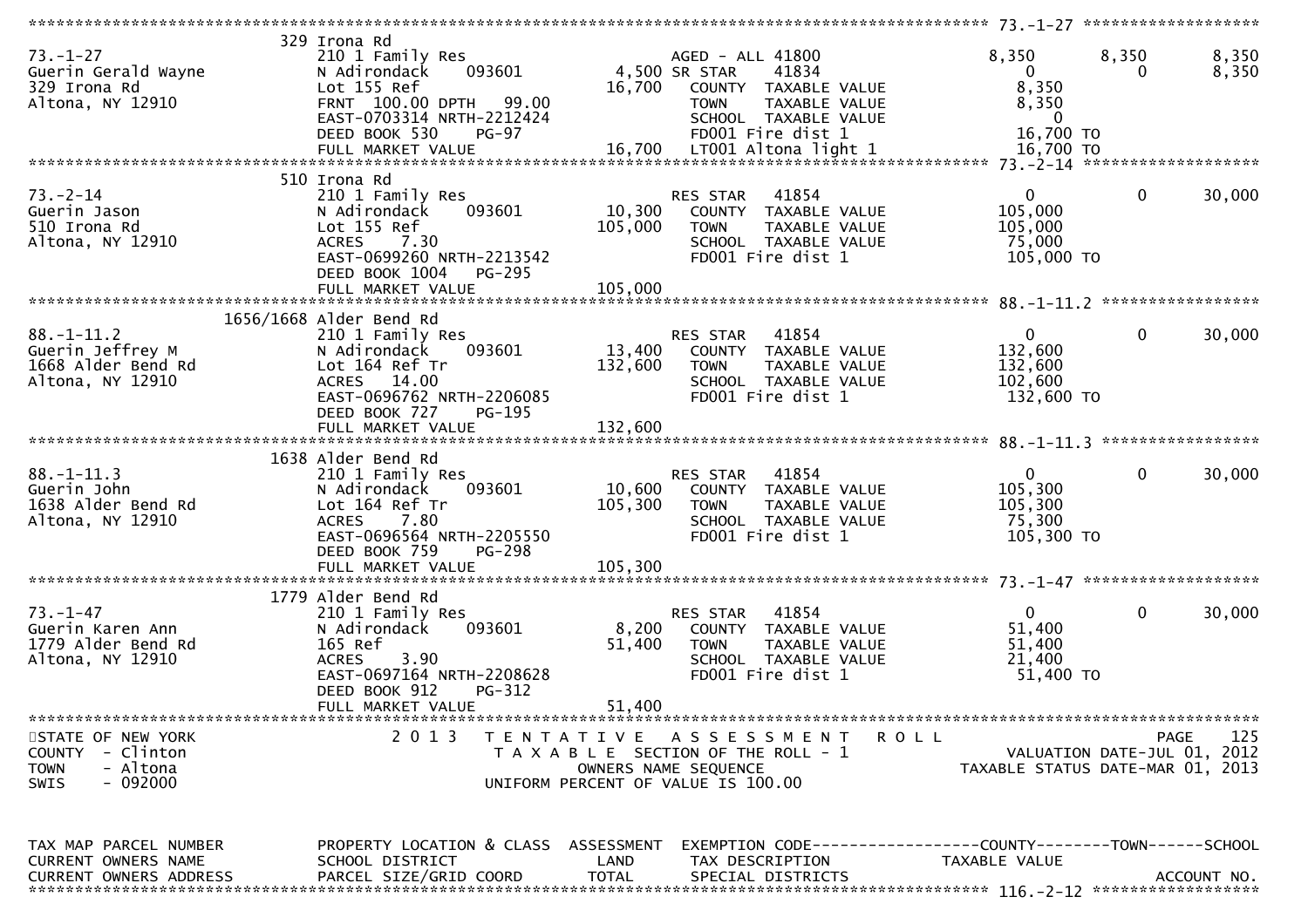| $116. - 2 - 12$<br>Guerin Robert<br>Guerin Leona<br>1204 Plank Rd<br>Ellenburg Depot, NY 12935 | 1204 Plank Rd<br>210 1 Family Res<br>N Adirondack<br>093601<br>$27$ Sg<br>FRNT 140.00 DPTH 165.00<br>EAST-0678934 NRTH-2189573<br>DEED BOOK 512<br>PG-249                           | 24,400                     | RES STAR 41854<br>5,800 COUNTY TAXABLE VALUE<br><b>TOWN</b><br>TAXABLE VALUE<br>SCHOOL TAXABLE VALUE<br>FD001 Fire dist 1                               | $\mathbf{0}$<br>24,400<br>24,400<br>$\Omega$<br>24,400 TO               | $\bf{0}$    | 24,400      |
|------------------------------------------------------------------------------------------------|-------------------------------------------------------------------------------------------------------------------------------------------------------------------------------------|----------------------------|---------------------------------------------------------------------------------------------------------------------------------------------------------|-------------------------------------------------------------------------|-------------|-------------|
|                                                                                                |                                                                                                                                                                                     |                            |                                                                                                                                                         |                                                                         |             |             |
| $73. - 1 - 11$<br>Guerin Shirley<br>1986 Alder Bend Rd<br>Altona, NY 12910                     | 1986 Alder Bend Rd<br>210 1 Family Res<br>N Adirondack<br>093601<br>155 Ref<br>FRNT 154.00 DPTH 210.00<br>EAST-0698018 NRTH-2213632<br>DEED BOOK 583<br>PG-804<br>FULL MARKET VALUE | 50,300                     | AGED C&T<br>41801<br>6,300 SR STAR<br>41834<br>50,300 COUNTY TAXABLE VALUE<br>TAXABLE VALUE<br><b>TOWN</b><br>SCHOOL TAXABLE VALUE<br>FD001 Fire dist 1 | 25,150<br>$\mathbf{0}$<br>25,150<br>25,150<br>$\mathbf{0}$<br>50,300 TO | 25,150<br>0 | 50,300      |
|                                                                                                |                                                                                                                                                                                     |                            |                                                                                                                                                         |                                                                         |             |             |
| $73. - 1 - 36$<br>Guerin William<br>Guerin Lenora<br>515 Irona Rd<br>Altona, NY 12910          | 515 Irona Rd<br>240 Rural res<br>093601<br>N Adirondack<br>155-156 Ref<br>ACRES 100.40<br>EAST-0698751 NRTH-2209784<br>PG-1060<br>DEED BOOK 631                                     | 28,400<br>108,900          | 41834<br>SR STAR<br>COUNTY TAXABLE VALUE<br><b>TOWN</b><br>TAXABLE VALUE<br>SCHOOL TAXABLE VALUE<br>FD001 Fire dist 1                                   | $\overline{0}$<br>108,900<br>108,900<br>45,600<br>108,900 TO            | $\mathbf 0$ | 63,300      |
|                                                                                                |                                                                                                                                                                                     |                            |                                                                                                                                                         |                                                                         |             |             |
|                                                                                                |                                                                                                                                                                                     |                            |                                                                                                                                                         |                                                                         |             |             |
| $73. - 1 - 35$<br>Guerin William A Jr<br>479 Irona Rd<br>Altona, NY 12910                      | 479 Irona Rd<br>210 1 Family Res<br>093601<br>N Adirondack<br>Lot 155<br>3.00<br><b>ACRES</b><br>EAST-0699929 NRTH-2213087<br>DEED BOOK 795<br>PG-237<br>FULL MARKET VALUE          | 72,000<br>72,000           | RES STAR 41854<br>7,700 COUNTY TAXABLE VALUE<br>TAXABLE VALUE<br><b>TOWN</b><br>SCHOOL TAXABLE VALUE<br>FD001 Fire dist 1                               | $\mathbf{0}$<br>72,000<br>72,000<br>42,000<br>72,000 TO                 | 0           | 30,000      |
|                                                                                                |                                                                                                                                                                                     |                            |                                                                                                                                                         |                                                                         |             |             |
| $73. - 1 - 16$<br>Guerrn Jamie<br>510 Irona Rd<br>Altona, NY 12910                             | Irona Rd<br>314 Rural vac<10<br>N Adirondack<br>093601<br>155 Ref<br>9.70<br><b>ACRES</b><br>EAST-0699549 NRTH-2213292<br>DEED BOOK 20102 PG-34065<br>FULL MARKET VALUE             | 18,200<br>18,200<br>18,200 | COUNTY TAXABLE VALUE<br>TAXABLE VALUE<br><b>TOWN</b><br>SCHOOL TAXABLE VALUE<br>FD001 Fire dist 1                                                       | 18,200<br>18,200<br>18,200<br>18,200 TO                                 |             |             |
| STATE OF NEW YORK                                                                              | 2 0 1 3                                                                                                                                                                             |                            | TENTATIVE ASSESSMENT<br>ROLL                                                                                                                            |                                                                         |             | 126<br>PAGE |
| <b>COUNTY</b><br>- Clinton<br>- Altona<br><b>TOWN</b><br>- 092000<br>SWIS                      |                                                                                                                                                                                     |                            | T A X A B L E SECTION OF THE ROLL - 1<br>OWNERS NAME SEQUENCE<br>UNIFORM PERCENT OF VALUE IS 100.00                                                     | VALUATION DATE-JUL 01,<br>TAXABLE STATUS DATE-MAR 01, 2013              |             | 2012        |
| TAX MAP PARCEL NUMBER<br>CURRENT OWNERS NAME<br><b>CURRENT OWNERS ADDRESS</b>                  | PROPERTY LOCATION & CLASS ASSESSMENT<br>SCHOOL DISTRICT<br>PARCEL SIZE/GRID COORD<br>5385 Military Tpke                                                                             | LAND<br><b>TOTAL</b>       | EXEMPTION CODE-----------------COUNTY-------TOWN------SCHOOL<br>TAX DESCRIPTION<br>SPECIAL DISTRICTS                                                    | TAXABLE VALUE                                                           |             | ACCOUNT NO. |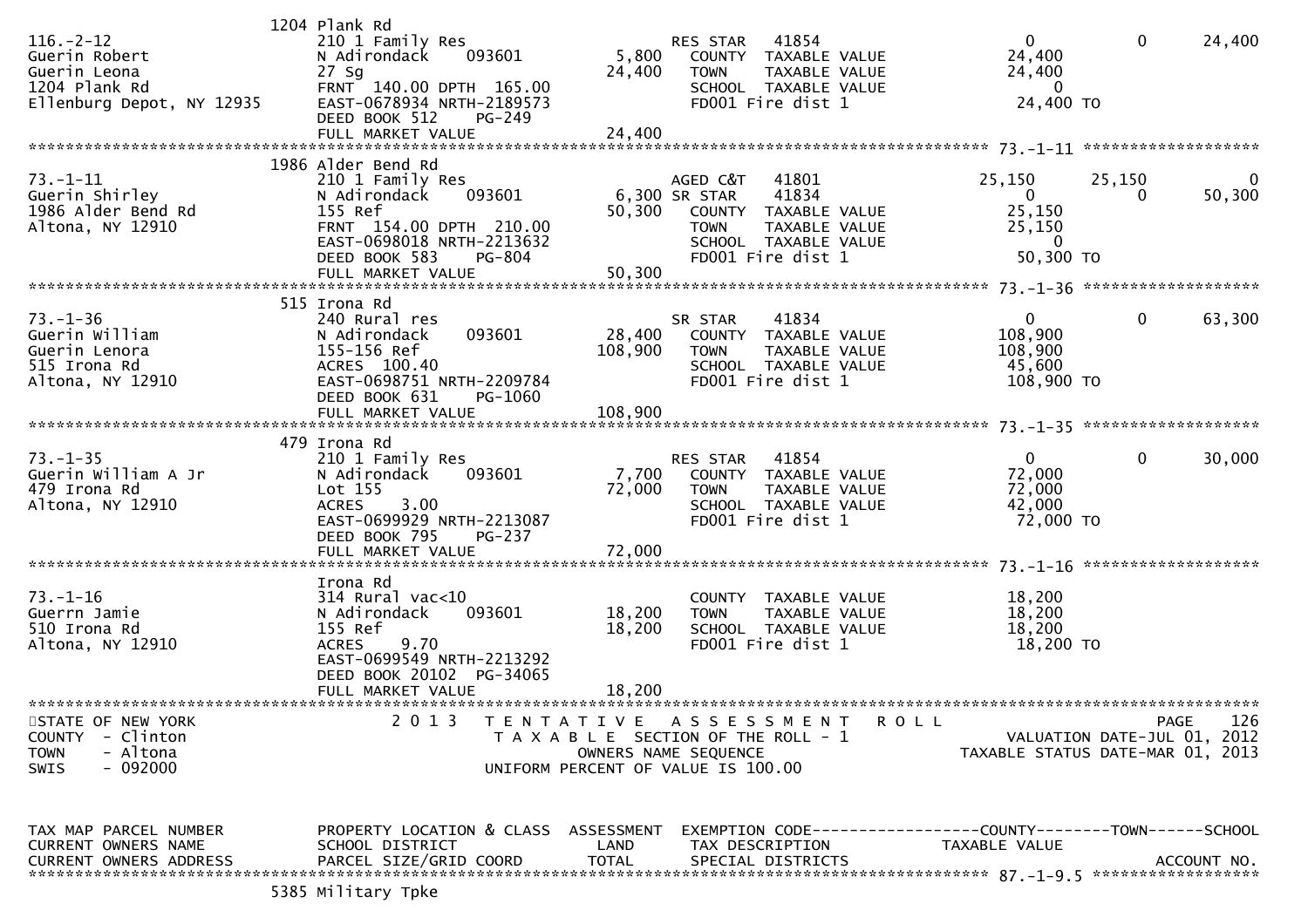| $87. - 1 - 9.5$<br>Guilmette Leon<br>102 East St<br>Plainville, CT 06062                                                                  | 312 Vac w/imprv<br>093601<br>N Adirondack<br>Lot 185 Ref Tr<br>4.80<br><b>ACRES</b><br>EAST-0691929 NRTH-2204765<br>DEED BOOK 787<br><b>PG-275</b>                                               | 8,800<br>10,200              | COUNTY TAXABLE VALUE<br>TAXABLE VALUE<br><b>TOWN</b><br>SCHOOL TAXABLE VALUE<br>FD001 Fire dist 1                             | 10,200<br>10,200<br>10,200<br>10,200 TO                 |                                                   |
|-------------------------------------------------------------------------------------------------------------------------------------------|--------------------------------------------------------------------------------------------------------------------------------------------------------------------------------------------------|------------------------------|-------------------------------------------------------------------------------------------------------------------------------|---------------------------------------------------------|---------------------------------------------------|
|                                                                                                                                           | FULL MARKET VALUE                                                                                                                                                                                | 10,200                       |                                                                                                                               |                                                         |                                                   |
| $150. - 3 - 2$<br>Gumlaw David M<br>Gumlaw Robin M<br>5 Westwood Dr<br>West Chazy, NY 12992                                               | 5 Westwood Dr<br>210 1 Family Res<br>N Adirondack<br>093601<br>Sub Map 20 Pg 28 Lot 2<br>FRNT 190.00 DPTH 220.00<br>EAST-0736579 NRTH-2175777<br>DEED BOOK 98001 PG-01059<br>FULL MARKET VALUE   | 8,900<br>71,800<br>71,800    | 41854<br><b>RES STAR</b><br>COUNTY TAXABLE VALUE<br><b>TOWN</b><br>TAXABLE VALUE<br>SCHOOL TAXABLE VALUE<br>FD001 Fire dist 1 | 0<br>71,800<br>71,800<br>41,800<br>71,800 TO            | 30,000<br>0                                       |
|                                                                                                                                           | 2324 Rand Hill Rd                                                                                                                                                                                |                              |                                                                                                                               |                                                         |                                                   |
| $132. - 1 - 7.2$<br>Gumlaw Jack P<br>2324 Rand Hill Rd<br>Altona, NY 12910                                                                | 270 Mfg housing<br>093601<br>N Adirondack<br>Lot 38 Duer<br>ACRES<br>1.20<br>EAST-0706395 NRTH-2180759<br>DEED BOOK 20061 PG-90927                                                               | 9,000<br>48,000              | RES STAR<br>41854<br>COUNTY TAXABLE VALUE<br>TAXABLE VALUE<br><b>TOWN</b><br>SCHOOL TAXABLE VALUE<br>FD001 Fire dist 1        | $\mathbf{0}$<br>48,000<br>48,000<br>18,000<br>48,000 TO | 30,000<br>0                                       |
|                                                                                                                                           | FULL MARKET VALUE                                                                                                                                                                                | 48,000                       |                                                                                                                               |                                                         | ***************                                   |
| $132. - 1 - 4.321$<br>Guyett Brian P<br>2446 Rand Hill Rd<br>Altona, NY 12910                                                             | 2446 Rand Hill Rd<br>210 1 Family Res<br>093601<br>N Adirondack<br>Lot 39 Duers<br>5.00 BANK<br><b>ACRES</b><br>080<br>EAST-0704998 NRTH-2183164<br>DEED BOOK 20072 PG-4620<br>FULL MARKET VALUE | 11,000<br>111,000<br>111,000 | COUNTY TAXABLE VALUE<br>TAXABLE VALUE<br><b>TOWN</b><br>SCHOOL TAXABLE VALUE<br>FD001 Fire dist 1                             | 111,000<br>111,000<br>111,000<br>111,000 TO             |                                                   |
|                                                                                                                                           |                                                                                                                                                                                                  |                              |                                                                                                                               |                                                         |                                                   |
| $88.14 - 1 - 6$<br>Gwynne Linda H<br>1503 Brebeuf<br>Chambly, QC, Canada J3L2M8                                                           | 45 Merrywood Dr<br>270 Mfg housing<br>093601<br>N Adirondack<br>Stonewall Acres Lot 6<br>FRNT 80.00 DPTH 195.00<br>EAST-0699548 NRTH-2203614<br>DEED BOOK 20072 PG-10725                         | 2,500<br>14,100              | COUNTY TAXABLE VALUE<br><b>TOWN</b><br>TAXABLE VALUE<br>SCHOOL TAXABLE VALUE<br>FD001 Fire dist 1                             | 14,100<br>14,100<br>14,100<br>14,100 TO                 |                                                   |
|                                                                                                                                           | FULL MARKET VALUE                                                                                                                                                                                | 14,100                       |                                                                                                                               |                                                         |                                                   |
| *******************************<br>STATE OF NEW YORK<br><b>COUNTY</b><br>- Clinton<br>- Altona<br><b>TOWN</b><br>$-092000$<br><b>SWIS</b> | **************************<br>2 0 1 3<br>T E N T A T I V E                                                                                                                                       | OWNERS NAME SEQUENCE         | A S S E S S M E N T<br>T A X A B L E SECTION OF THE ROLL - 1<br>UNIFORM PERCENT OF VALUE IS 100.00                            | R O L L<br>TAXABLE STATUS DATE-MAR 01, 2013             | 127<br><b>PAGE</b><br>VALUATION DATE-JUL 01, 2012 |
| TAX MAP PARCEL NUMBER<br>CURRENT OWNERS NAME<br>CURRENT OWNERS ADDRESS                                                                    | PROPERTY LOCATION & CLASS ASSESSMENT<br>SCHOOL DISTRICT<br>PARCEL SIZE/GRID COORD                                                                                                                | LAND<br><b>TOTAL</b>         | EXEMPTION CODE-----------------COUNTY-------TOWN------SCHOOL<br>TAX DESCRIPTION<br>SPECIAL DISTRICTS                          | TAXABLE VALUE                                           | ACCOUNT NO.                                       |
| $89.1 - 3 - 8$                                                                                                                            | 3083 Miner Farm Rd<br>210 1 Family Res                                                                                                                                                           |                              | COUNTY TAXABLE VALUE                                                                                                          | 40,000                                                  |                                                   |
|                                                                                                                                           |                                                                                                                                                                                                  |                              |                                                                                                                               |                                                         |                                                   |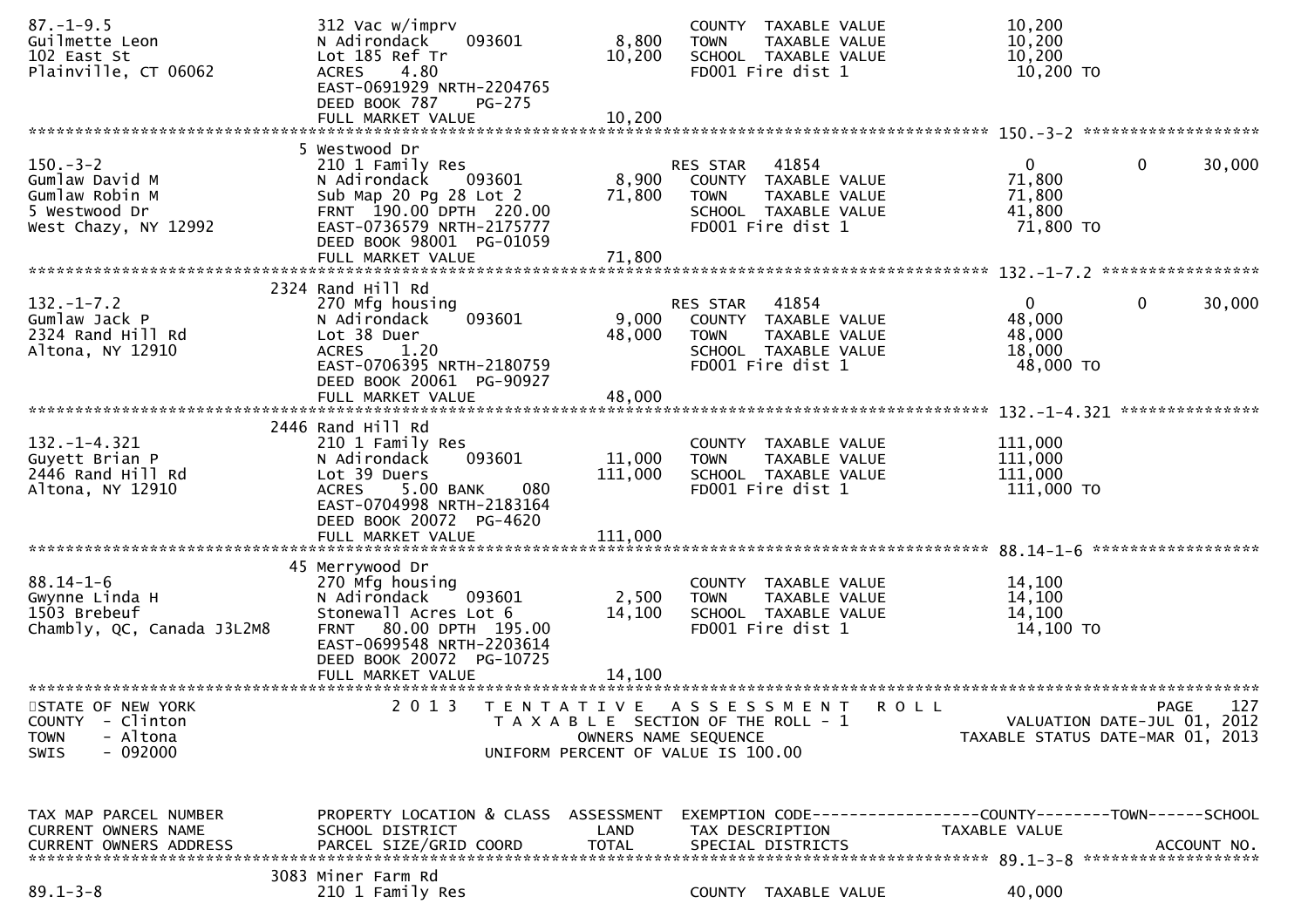| Gwynne Sheila<br>PO Box 113<br>Blossvale, NY 13308                                                   | 093601<br>N Adirondack<br>Lot 110<br>FRNT 100.00 DPTH 217.00<br>EAST-0712156 NRTH-2207311<br>DEED BOOK 99001 PG-12289<br>FULL MARKET VALUE                                                      | 6,100<br>40,000<br>40,000 | <b>TOWN</b><br>TAXABLE VALUE<br>SCHOOL TAXABLE VALUE<br>FD001 Fire dist 1<br>LT001 Altona light 1   |             | 40,000<br>40,000<br>40,000 TO<br>40,000 TO                                            |
|------------------------------------------------------------------------------------------------------|-------------------------------------------------------------------------------------------------------------------------------------------------------------------------------------------------|---------------------------|-----------------------------------------------------------------------------------------------------|-------------|---------------------------------------------------------------------------------------|
|                                                                                                      |                                                                                                                                                                                                 |                           |                                                                                                     |             |                                                                                       |
| $88.14 - 1 - 8$<br>Hagar George G<br>Hagar Alice K<br>472 Bourgoeys St<br>Montreal QC, Canada H3K2M1 | 53 Merrywood Dr<br>312 Vac w/imprv<br>N Adirondack<br>093601<br>Stonewall Acres Lot 8<br>FRNT 80.00 DPTH 200.00<br>EAST-0699397 NRTH-2203672<br>DEED BOOK 20051 PG-82262<br>FULL MARKET VALUE   | 4,900<br>6,900            | COUNTY TAXABLE VALUE<br><b>TOWN</b><br>TAXABLE VALUE<br>SCHOOL TAXABLE VALUE<br>FD001 Fire dist 1   |             | 6,900<br>6,900<br>6,900<br>$6,900$ TO                                                 |
|                                                                                                      |                                                                                                                                                                                                 | 6,900                     |                                                                                                     |             |                                                                                       |
|                                                                                                      | 105 Miner Farm Rd                                                                                                                                                                               |                           |                                                                                                     |             |                                                                                       |
| $75. - 1 - 6.53$<br>Haight Robert<br>5640 Jersey St<br>Panton, VT 05491                              | $314$ Rural vac<10<br>093601<br>N Adirondack<br>Lot 81 Ref Tr<br>2.80<br><b>ACRES</b><br>EAST-0725971 NRTH-2210509<br>DEED BOOK 20092 PG-28870                                                  | 7,600<br>7,600            | COUNTY TAXABLE VALUE<br>TAXABLE VALUE<br><b>TOWN</b><br>SCHOOL TAXABLE VALUE<br>FD001 Fire dist 1   |             | 7,600<br>7,600<br>7,600<br>7,600 TO                                                   |
|                                                                                                      |                                                                                                                                                                                                 |                           |                                                                                                     |             |                                                                                       |
| $88.14 - 2 - 66$<br>Hakim Robert<br>1975 E 24th St<br>Brooklyn, NY 11229                             | Pinewood Dr<br>311 Res vac land<br>N Adirondack<br>093601<br>Sub Bk 10 Pg 123 Lot 66<br>FRNT 132.83 DPTH 99.08<br>EAST-0698262 NRTH-2205283<br>DEED BOOK 20051 PG-84553<br>FULL MARKET VALUE    | 3,500<br>3,500<br>3,500   | COUNTY TAXABLE VALUE<br><b>TOWN</b><br>TAXABLE VALUE<br>SCHOOL TAXABLE VALUE<br>FD001 Fire dist 1   |             | 3,500<br>3,500<br>3,500<br>3,500 TO                                                   |
|                                                                                                      |                                                                                                                                                                                                 |                           |                                                                                                     |             |                                                                                       |
| $88.14 - 2 - 67$<br>Hakim Robert<br>1975 E 24th St<br>Brooklyn, NY 11229                             | 75 Pinewood Dr<br>311 Res vac land<br>N Adirondack<br>093601<br>Sub Bk 10 Pg 123 Lot 67<br>FRNT 70.00 DPTH 143.70<br>EAST-0698112 NRTH-2205281<br>DEED BOOK 20051 PG-81191<br>FULL MARKET VALUE | 3,900<br>3,900<br>3,900   | COUNTY TAXABLE VALUE<br>TAXABLE VALUE<br><b>TOWN</b><br>SCHOOL TAXABLE VALUE<br>FD001 Fire dist 1   |             | 3,900<br>3,900<br>3,900<br>3,900 TO                                                   |
| STATE OF NEW YORK<br>COUNTY - Clinton<br>- Altona<br><b>TOWN</b><br>$-092000$<br>SWIS                | 2 0 1 3                                                                                                                                                                                         | OWNERS NAME SEQUENCE      | TENTATIVE ASSESSMENT<br>T A X A B L E SECTION OF THE ROLL - 1<br>UNIFORM PERCENT OF VALUE IS 100.00 | <b>ROLL</b> | 128<br><b>PAGE</b><br>VALUATION DATE-JUL 01, 2012<br>TAXABLE STATUS DATE-MAR 01, 2013 |
| TAX MAP PARCEL NUMBER<br>CURRENT OWNERS NAME                                                         | PROPERTY LOCATION & CLASS ASSESSMENT<br>SCHOOL DISTRICT                                                                                                                                         | LAND                      | TAX DESCRIPTION                                                                                     |             | EXEMPTION CODE-----------------COUNTY-------TOWN------SCHOOL<br>TAXABLE VALUE         |
| $88.14 - 2 - 68$<br>Hakim Robert                                                                     | 71 Pinewood Dr<br>311 Res vac land<br>093601<br>N Adirondack                                                                                                                                    | 3,900                     | COUNTY<br>TAXABLE VALUE<br><b>TOWN</b><br>TAXABLE VALUE                                             |             | 3,900<br>3,900                                                                        |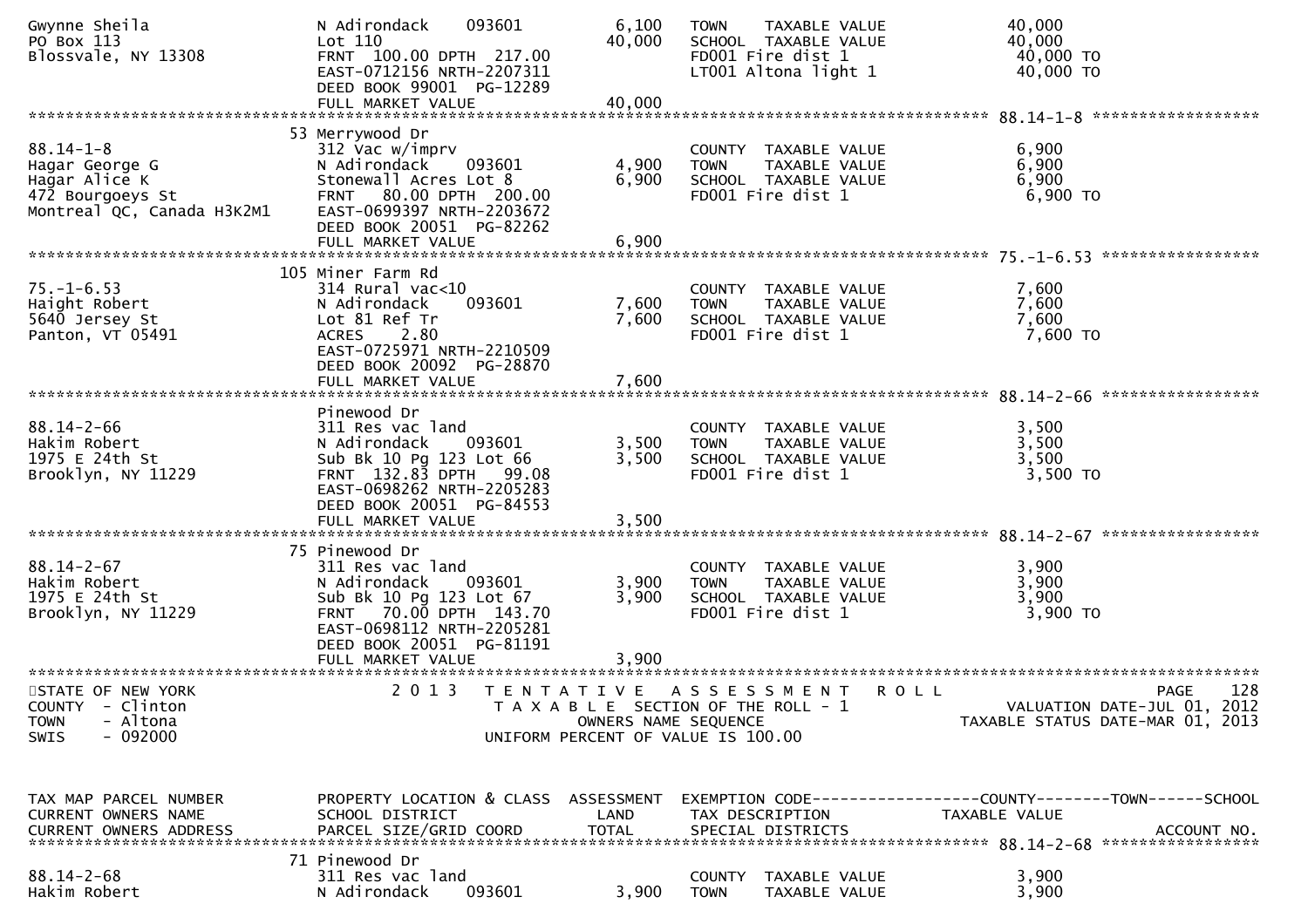| 1975 E 24th St<br>Brooklyn, NY 11229                                                              | Sub Bk 10 Pg 123 Lot 68<br>FRNT 70.00 DPTH 141.52<br>EAST-0698112 NRTH-2205208<br>DEED BOOK 20051 PG-84254<br>FULL MARKET VALUE                                                                    | 3,900<br>3,900                            | SCHOOL TAXABLE VALUE<br>FD001 Fire dist 1                                                                                                                 | 3,900<br>3,900 TO                                                                             |
|---------------------------------------------------------------------------------------------------|----------------------------------------------------------------------------------------------------------------------------------------------------------------------------------------------------|-------------------------------------------|-----------------------------------------------------------------------------------------------------------------------------------------------------------|-----------------------------------------------------------------------------------------------|
| $135. - 1 - 20.3$<br>Hansbury Lanny A<br>Hansbury Theresa<br>PO Box 764<br>Vero Beach, FL 32961   | 123 Harvey Rd<br>$314$ Rural vac<10<br>N Adirondack<br>093601<br>Lot 130 Duers<br><b>ACRES</b><br>2.50<br>EAST-0734105 NRTH-2178782<br>DEED BOOK 617<br>PG-791                                     | 9,100<br>9,100                            | COUNTY TAXABLE VALUE<br>TAXABLE VALUE<br><b>TOWN</b><br>SCHOOL TAXABLE VALUE<br>FD001 Fire dist 1                                                         | 9,100<br>9,100<br>9,100<br>$9,100$ TO                                                         |
|                                                                                                   |                                                                                                                                                                                                    |                                           |                                                                                                                                                           |                                                                                               |
| $148. - 3 - 15$<br>Harding Tim<br>1901 Rand Hill Rd<br>Altona, NY 12910                           | 1901 Rand Hill Rd<br>210 1 Family Res<br>093601<br>N Adirondack<br>49 Duer<br>FRNT 174.00 DPTH 199.00<br>850<br>BANK<br>EAST-0711617 NRTH-2172120<br>DEED BOOK 20092 PG-25339<br>FULL MARKET VALUE | 8,100<br>10,800<br>10,800                 | COUNTY TAXABLE VALUE<br>TAXABLE VALUE<br><b>TOWN</b><br>SCHOOL TAXABLE VALUE<br>FD001 Fire dist 1                                                         | 10,800<br>10,800<br>10,800<br>10,800 TO                                                       |
| $148. - 3 - 4.1$<br>Harding Timothy C<br>1901 Rand Hill Rd<br>Altona, NY 12910                    | 1999 Rand Hill Rd<br>200 Residential<br>093601<br>N Adirondack<br>36 Duer<br>ACRES 27.40<br>EAST-0708061 NRTH-2174291<br>DEED BOOK 20112 PG-42409                                                  | 18,100<br>18,100                          | COUNTY TAXABLE VALUE<br>TAXABLE VALUE<br><b>TOWN</b><br>SCHOOL TAXABLE VALUE<br>FD001 Fire dist 1<br>OT002 Omitted Tax-County<br>OT003 Omitted Tax-School | 18,100<br>18,100<br>18,100<br>18,100 TO<br>19.55 MT<br>76.88 MT                               |
| $148. - 3 - 6.3$<br>Harding-Trudeau Monica<br>Pawlowski Scott<br>1 Morhous Rd<br>Altona, NY 12910 | 1977 Rand Hill Rd<br>200 Residential<br>093601<br>N Adirondack<br>FRNT 50.00 DPTH 90.00<br>EAST-0709916 NRTH-2172826<br>DEED BOOK 20112 PG-40954<br>FULL MARKET VALUE                              | 3,200<br>3,900<br>3,900                   | COUNTY TAXABLE VALUE<br>TAXABLE VALUE<br><b>TOWN</b><br>SCHOOL TAXABLE VALUE<br>FD001 Fire dist 1                                                         | 3,900<br>3,900<br>3,900<br>3,900 TO                                                           |
| STATE OF NEW YORK<br>COUNTY - Clinton<br>TOWN - Altona<br>$-092000$<br>SWIS                       | 2 0 1 3                                                                                                                                                                                            | T E N T A T I V E<br>OWNERS NAME SEQUENCE | A S S E S S M E N T<br><b>ROLL</b><br>T A X A B L E SECTION OF THE ROLL - 1<br>UNIFORM PERCENT OF VALUE IS 100.00                                         | 129<br><b>PAGE</b><br>VALUATION DATE-JUL 01, 2012<br>TAXABLE STATUS DATE-MAR 01, 2013         |
| TAX MAP PARCEL NUMBER<br>CURRENT OWNERS NAME<br><b>CURRENT OWNERS ADDRESS</b>                     | PROPERTY LOCATION & CLASS ASSESSMENT<br>SCHOOL DISTRICT<br>PARCEL SIZE/GRID COORD                                                                                                                  | LAND<br><b>TOTAL</b>                      | TAX DESCRIPTION<br>SPECIAL DISTRICTS                                                                                                                      | EXEMPTION CODE-----------------COUNTY--------TOWN------SCHOOL<br>TAXABLE VALUE<br>ACCOUNT NO. |
| $148. - 3 - 4.2$<br>Harding-Trudeau Monica L<br>1 Morhous Rd                                      | 1 Morhous Rd<br>240 Rural res<br>093601<br>N Adirondack<br>36 Duer                                                                                                                                 | 9,100<br>98,300                           | 41854<br><b>RES STAR</b><br>COUNTY TAXABLE VALUE<br><b>TOWN</b><br>TAXABLE VALUE                                                                          | 0<br>0<br>30,000<br>98,300<br>98,300                                                          |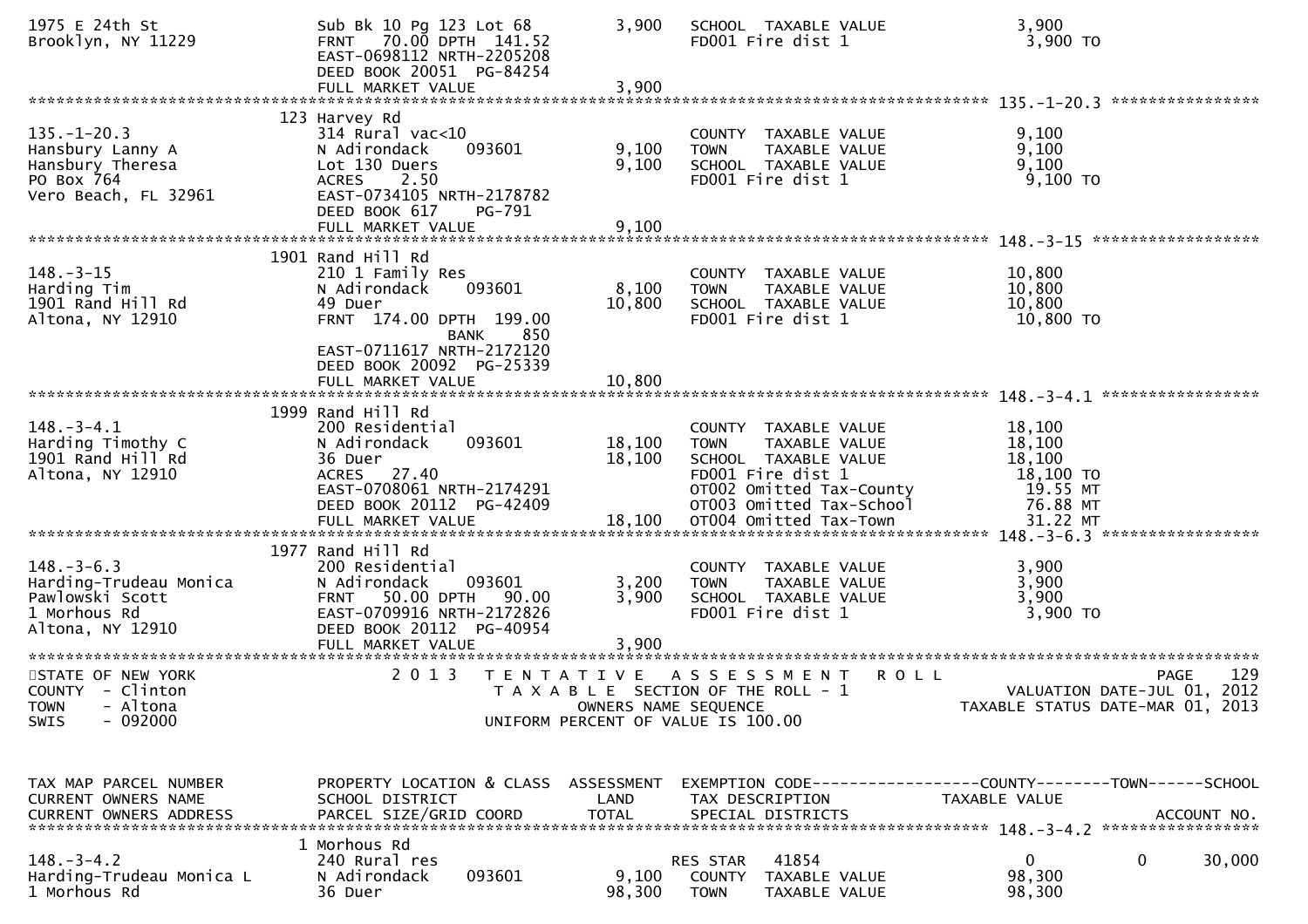| Altona, NY 12910                                                                                     | 1.40 BANK<br>230<br><b>ACRES</b><br>EAST-0709416 NRTH-2172812<br>DEED BOOK 20092 PG-24946                                                                                                    |                                           | SCHOOL TAXABLE VALUE<br>FD001 Fire dist 1                                                                                 | 68,300<br>98,300 TO                                       |                                                   |
|------------------------------------------------------------------------------------------------------|----------------------------------------------------------------------------------------------------------------------------------------------------------------------------------------------|-------------------------------------------|---------------------------------------------------------------------------------------------------------------------------|-----------------------------------------------------------|---------------------------------------------------|
| $149. - 1 - 10.5$<br>Harford William R<br>Harford Patricia<br>41 Natures Way<br>West Chazy, NY 12992 | 41 Natures Way<br>240 Rural res<br>093601<br>N Adirondack<br>106 Duer<br>ACRES 15.70<br>EAST-0726133 NRTH-2173303<br>DEED BOOK 843<br>$PG-43$                                                | 11,600<br>87,500                          | 41854<br>RES STAR<br>COUNTY TAXABLE VALUE<br>TAXABLE VALUE<br><b>TOWN</b><br>SCHOOL TAXABLE VALUE<br>FD001 Fire dist 1    | $\overline{0}$<br>87,500<br>87,500<br>57,500<br>87,500 TO | $\mathbf{0}$<br>30,000                            |
| $72. - 1 - 16$<br>Harkins Douglas<br>Harkins Veronica<br>PO Box 67<br>Johnson, NY 10933              | Irona Rd<br>$314$ Rural vac<10<br>093601<br>N Adirondack<br>192 Ref<br>9.00<br><b>ACRES</b><br>EAST-0689075 NRTH-2212173<br>DEED BOOK 555<br>PG-797<br>FULL MARKET VALUE                     | 11,300<br>11,300<br>11,300                | COUNTY TAXABLE VALUE<br>TAXABLE VALUE<br><b>TOWN</b><br>SCHOOL TAXABLE VALUE<br>FD001 Fire dist 1                         | 11,300<br>11,300<br>11,300<br>11,300 TO                   |                                                   |
| $148. - 3 - 6.1$<br>Harmon Michael F<br>Harmon Sharron M<br>1983 Rand Hill Rd<br>Altona, NY 12910    | 1983 Rand Hill Rd<br>210 1 Family Res<br>093601<br>N Adirondack<br>36 Duer<br>1.10 BANK<br>850<br><b>ACRES</b><br>EAST-0709754 NRTH-2172800<br>DEED BOOK 20112 PG-38202                      | 9,900<br>87,000                           | 41854<br>RES STAR<br>COUNTY TAXABLE VALUE<br><b>TOWN</b><br>TAXABLE VALUE<br>SCHOOL TAXABLE VALUE<br>FD001 Fire dist 1    | $\mathbf{0}$<br>87,000<br>87,000<br>57,000<br>87,000 TO   | $\mathbf{0}$<br>30,000                            |
| $104. - 1 - 2$<br>Harrell III Agless J<br>270 Devils Den Rd<br>Altona, NY 12910                      | 270 Devils Den Rd<br>210 1 Family Res<br>093601<br>N Adirondack<br>132 Ref<br>4.00 BANK<br>080<br><b>ACRES</b><br>EAST-0710093 NRTH-2202311<br>DEED BOOK 20011 PG-33438<br>FULL MARKET VALUE | 8,300<br>63,700<br>63,700                 | COUNTY TAXABLE VALUE<br><b>TOWN</b><br>TAXABLE VALUE<br>SCHOOL TAXABLE VALUE<br>FD001 Fire dist 1<br>LT001 Altona light 1 | 63,700<br>63,700<br>63,700<br>63,700 TO<br>63,700 TO      |                                                   |
| STATE OF NEW YORK<br>COUNTY - Clinton<br><b>TOWN</b><br>- Altona<br>SWIS<br>- 092000                 | 2 0 1 3                                                                                                                                                                                      | T E N T A T I V E<br>OWNERS NAME SEQUENCE | A S S E S S M E N T<br>T A X A B L E SECTION OF THE ROLL - 1<br>UNIFORM PERCENT OF VALUE IS 100.00                        | <b>ROLL</b><br>TAXABLE STATUS DATE-MAR 01, 2013           | 130<br><b>PAGE</b><br>VALUATION DATE-JUL 01, 2012 |
| TAX MAP PARCEL NUMBER<br>CURRENT OWNERS NAME<br><b>CURRENT OWNERS ADDRESS</b>                        | PROPERTY LOCATION & CLASS ASSESSMENT<br>SCHOOL DISTRICT<br>PARCEL SIZE/GRID COORD                                                                                                            | LAND<br><b>TOTAL</b>                      | EXEMPTION CODE-----------------COUNTY--------TOWN------SCHOOL<br>TAX DESCRIPTION<br>SPECIAL DISTRICTS                     | TAXABLE VALUE                                             | ACCOUNT NO.                                       |
| $71.1 - 1 - 18$<br>Harriman Paul W<br>Harriman Evette<br>4942 Rt 11                                  | 4942 Rt 11<br>210 1 Family Res<br>N Adirondack<br>093601<br>Bm<br>9.70 BANK<br>080<br><b>ACRES</b>                                                                                           | 12,200<br>83,400                          | 41854<br>RES STAR<br>COUNTY TAXABLE VALUE<br><b>TOWN</b><br>TAXABLE VALUE<br>SCHOOL TAXABLE VALUE                         | 0<br>83,400<br>83,400<br>53,400                           | 30,000<br>0                                       |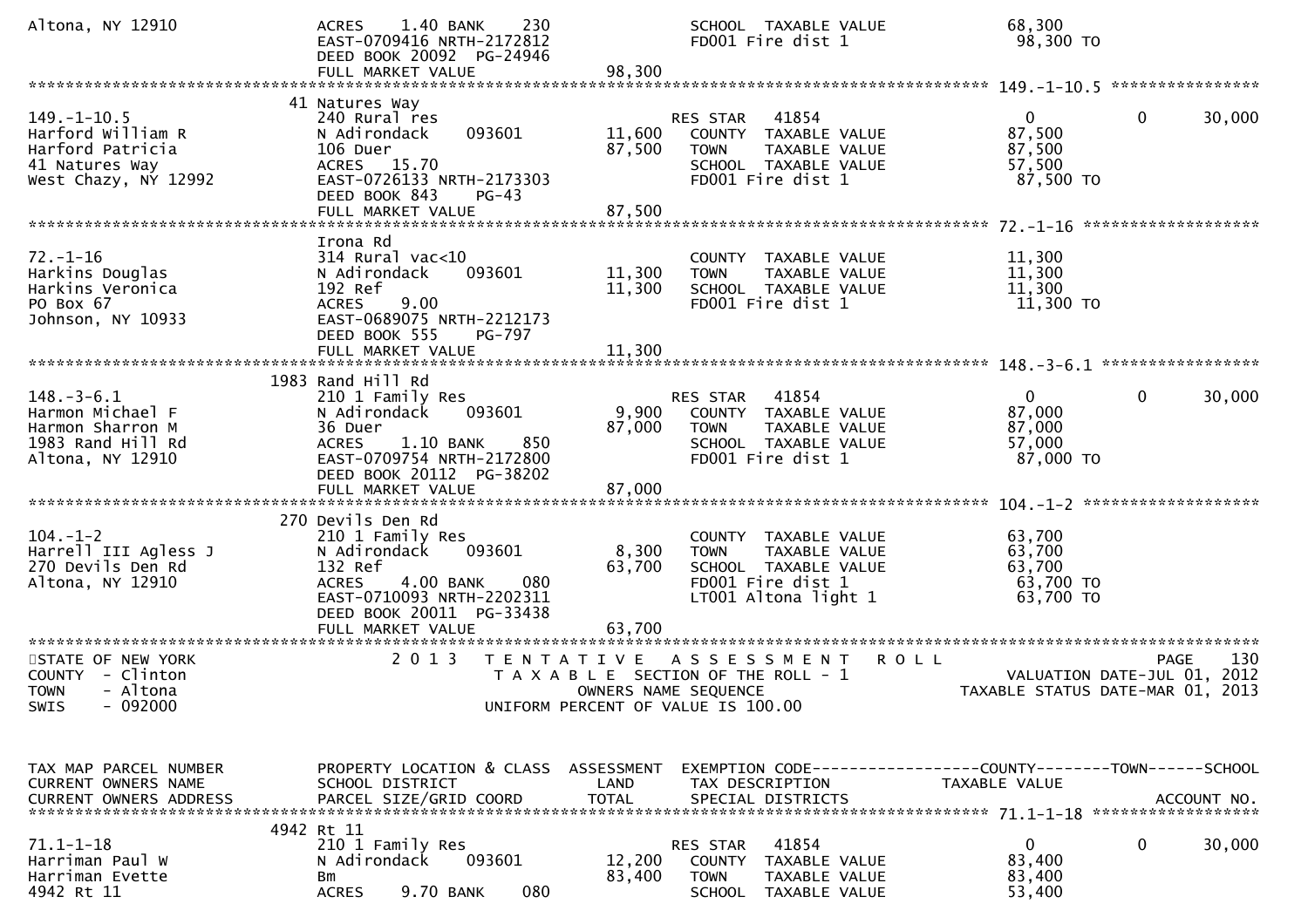| Ellenburg Depot, NY 12935                                                                      | EAST-0676705 NRTH-2213801<br>DEED BOOK 922<br><b>PG-216</b><br>FULL MARKET VALUE                                                                                                                 | 83,400                     | FD002 Ellenburg fire 21<br>LT002 Altona light 21                                                                                                      | 83,400 TO<br>83,400 TO                                                 |                                                   |
|------------------------------------------------------------------------------------------------|--------------------------------------------------------------------------------------------------------------------------------------------------------------------------------------------------|----------------------------|-------------------------------------------------------------------------------------------------------------------------------------------------------|------------------------------------------------------------------------|---------------------------------------------------|
|                                                                                                |                                                                                                                                                                                                  |                            |                                                                                                                                                       |                                                                        |                                                   |
| $76. - 3 - 5$<br>Harris Stephen J<br>Harris Tricia L<br>2038 Miner Farm Rd<br>Altona, NY 12910 | 2038 Miner Farm Rd<br>210 1 Family Res<br>Northeastern Cl 092801<br>50 Ref<br>1.20<br><b>ACRES</b><br>EAST-0736934 NRTH-2209546<br>DEED BOOK 20021 PG-46252<br>FULL MARKET VALUE                 | 6,600<br>72,200<br>72,200  | 41854<br><b>RES STAR</b><br>COUNTY TAXABLE VALUE<br>TAXABLE VALUE<br><b>TOWN</b><br>SCHOOL TAXABLE VALUE<br>FD001 Fire dist 1                         | $\mathbf{0}$<br>72,200<br>72,200<br>42,200<br>72,200 TO                | 30,000<br>$\mathbf{0}$                            |
|                                                                                                |                                                                                                                                                                                                  |                            |                                                                                                                                                       |                                                                        |                                                   |
| $71. - 4 - 1.1$<br>Hart Delbert Jr<br>Hart Melissa<br>PO Box 201<br>Ellenburg Depot, NY 12935  | 52 Canaan Rd<br>210 1 Family Res<br>N Adirondack<br>093601<br>Bm<br><b>ACRES</b><br>1.20<br>EAST-0675275 NRTH-2214793<br>DEED BOOK 20072 PG-6001<br>FULL MARKET VALUE                            | 6,500<br>79,000<br>79,000  | RES STAR<br>41854<br>COUNTY TAXABLE VALUE<br>TAXABLE VALUE<br><b>TOWN</b><br>SCHOOL TAXABLE VALUE<br>FD002 Ellenburg fire 21<br>LT002 Altona light 21 | $\overline{0}$<br>79,000<br>79,000<br>49,000<br>79,000 TO<br>79,000 TO | $\mathbf{0}$<br>30,000                            |
|                                                                                                | 3 Overlook Circle                                                                                                                                                                                |                            |                                                                                                                                                       |                                                                        |                                                   |
| $74. - 1 - 15.5$<br>Hart Malayna A<br>PO Box 356<br>Chazy, NY 12921                            | 322 Rural vac>10<br>093601<br>N Adirondack<br>ACRES 12.50<br>EAST-0717699 NRTH-2213345<br>DEED BOOK 20102 PG-32546<br>FULL MARKET VALUE                                                          | 12,900<br>12,900<br>12,900 | COUNTY TAXABLE VALUE<br>TAXABLE VALUE<br><b>TOWN</b><br>SCHOOL TAXABLE VALUE<br>FD001 Fire dist 1                                                     | 12,900<br>12,900<br>12,900<br>12,900 TO                                |                                                   |
|                                                                                                |                                                                                                                                                                                                  |                            |                                                                                                                                                       |                                                                        |                                                   |
| $88.14 - 2 - 11$<br>Hawksby Robert<br>Hawksby Shirley<br>47 Pinewood Dr<br>Altona, NY 12910    | 47 Pinewood Dr<br>270 Mfg housing<br>093601<br>N Adirondack<br>Stonewall Bk 10 Pg 123 Lo<br>FRNT 64.90 DPTH 160.00<br>EAST-0698499 NRTH-2204778<br>DEED BOOK 20031 PG-63580<br>FULL MARKET VALUE | 19,900<br>19,900           | AGED COUN 41802<br>4,800 SR STAR<br>41834<br>COUNTY TAXABLE VALUE<br><b>TOWN</b><br>TAXABLE VALUE<br>SCHOOL TAXABLE VALUE<br>FD001 Fire dist 1        | 3,980<br>$\Omega$<br>15,920<br>19,900<br>$\Omega$<br>19,900 TO         | 0<br>0<br>19,900<br>$\Omega$                      |
| ***********************                                                                        | ********************                                                                                                                                                                             |                            |                                                                                                                                                       |                                                                        |                                                   |
| STATE OF NEW YORK<br>COUNTY - Clinton<br>- Altona<br><b>TOWN</b><br>SWIS<br>$-092000$          | 2 0 1 3<br>T E N T A T I V E                                                                                                                                                                     |                            | A S S E S S M E N T<br><b>ROLL</b><br>T A X A B L E SECTION OF THE ROLL - 1<br>OWNERS NAME SEQUENCE<br>UNIFORM PERCENT OF VALUE IS 100.00             | TAXABLE STATUS DATE-MAR 01, 2013                                       | 131<br><b>PAGE</b><br>VALUATION DATE-JUL 01, 2012 |
| TAX MAP PARCEL NUMBER<br>CURRENT OWNERS NAME                                                   | PROPERTY LOCATION & CLASS ASSESSMENT<br>SCHOOL DISTRICT                                                                                                                                          | LAND                       | EXEMPTION CODE-----------------COUNTY-------TOWN------SCHOOL<br>TAX DESCRIPTION                                                                       | TAXABLE VALUE                                                          |                                                   |
| $147. - 1 - 5$<br>Hayes Daniel D<br>309 Bradford Rd<br>Plattsburgh, NY 12901                   | Jerusalem Rd<br>321 Abandoned ag<br>N Adirondack<br>093601<br>21 Duer<br>68.00<br>ACRES<br>EAST-0705370 NRTH-2173029<br>DEED BOOK 20122 PG-53116                                                 | 25,900<br>25,900           | COUNTY TAXABLE VALUE<br>TAXABLE VALUE<br><b>TOWN</b><br>SCHOOL TAXABLE VALUE<br>FD001 Fire dist 1                                                     | 25,900<br>25,900<br>25,900<br>25,900 TO                                |                                                   |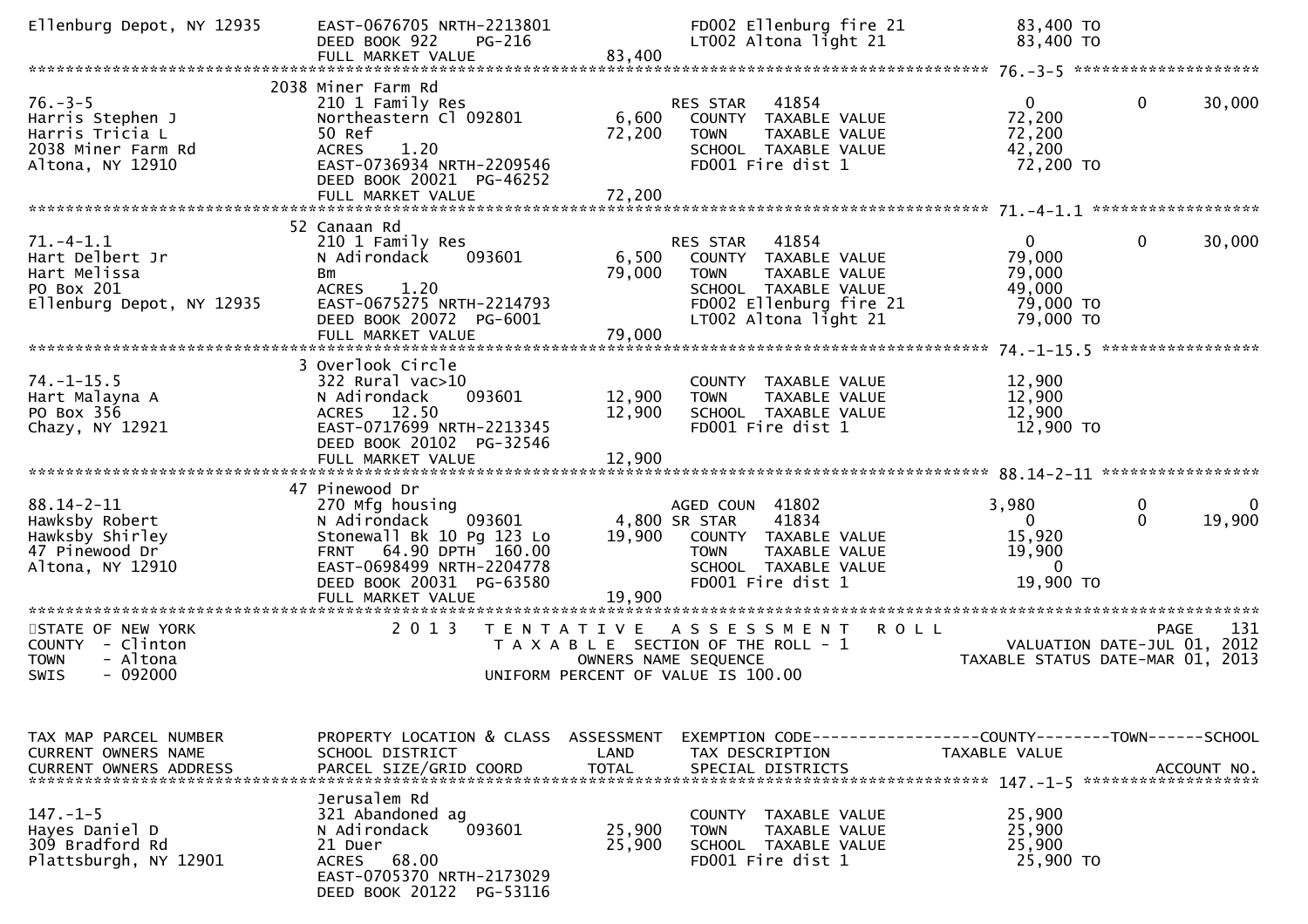|                                                                                                                                          | FULL MARKET VALUE                                                                                                                                               | 25,900                                    |                                                                                                                       |                                                                                                     |
|------------------------------------------------------------------------------------------------------------------------------------------|-----------------------------------------------------------------------------------------------------------------------------------------------------------------|-------------------------------------------|-----------------------------------------------------------------------------------------------------------------------|-----------------------------------------------------------------------------------------------------|
| $133. - 1 - 14$<br>Hayes Daniel D Jr<br>309 Bradford Rd<br>Plattsburgh, NY 12901                                                         | Purdy Rd<br>910 Priv forest<br>093601<br>N Adirondack<br>66 Duer<br>ACRES 54.25<br>EAST-0712638 NRTH-2181028<br>DEED BOOK 825<br>PG-116                         | 21,800<br>21,800                          | COUNTY TAXABLE VALUE<br>TAXABLE VALUE<br><b>TOWN</b><br>SCHOOL TAXABLE VALUE<br>FD001 Fire dist 1                     | 21,800<br>21,800<br>21,800<br>21,800 TO                                                             |
|                                                                                                                                          | FULL MARKET VALUE                                                                                                                                               | 21,800                                    |                                                                                                                       |                                                                                                     |
| $133. - 1 - 12$<br>Hayes Daniel David Jr<br>309 Bradford Rd<br>Plattsburgh, NY 12901                                                     | Purdy Rd<br>910 Priv forest<br>093601<br>N Adirondack<br>66 Duer<br>ACRES 72.00<br>EAST-0714518 NRTH-2180808<br>DEED BOOK 99001 PG-11071                        | 24,600<br>24,600                          | COUNTY TAXABLE VALUE<br>TAXABLE VALUE<br><b>TOWN</b><br>SCHOOL TAXABLE VALUE<br>FD001 Fire dist 1                     | 24,600<br>24,600<br>24,600<br>24,600 TO                                                             |
|                                                                                                                                          | FULL MARKET VALUE                                                                                                                                               | 24,600                                    |                                                                                                                       | *******************                                                                                 |
| $133. - 1 - 3$<br>Hayes Daniel Jr.<br>309 Bradford Rd<br>Plattsburgh, NY 12901                                                           | Duley Rd<br>321 Abandoned ag<br>093601<br>N Adirondack<br>67 Duer<br>ACRES 150.00<br>EAST-0713929 NRTH-2184057<br>DEED BOOK 20112 PG-43711<br>FULL MARKET VALUE | 34,400<br>34,400<br>34,400                | COUNTY TAXABLE VALUE<br><b>TOWN</b><br>TAXABLE VALUE<br>SCHOOL TAXABLE VALUE<br>FD001 Fire dist 1                     | 34,400<br>34,400<br>34,400<br>34,400 TO                                                             |
|                                                                                                                                          | Irona Rd                                                                                                                                                        |                                           |                                                                                                                       |                                                                                                     |
| $72. - 1 - 15.1$<br>Hebert Harlan<br>983 Irona Rd<br>Ellenburg Depot, NY 12935<br>MAY BE SUBJECT TO PAYMENT<br>UNDER AGDIST LAW TIL 2017 | 321 Abandoned ag<br>093601<br>N Adirondack<br>Lot 184 Ref<br>ACRES 16.00<br>EAST-0690664 NRTH-2212262<br>DEED BOOK 570<br>PG-874<br>FULL MARKET VALUE           | 14,300<br>14,300<br>14,300                | AGRI DISTR 41720<br>COUNTY TAXABLE VALUE<br><b>TOWN</b><br>TAXABLE VALUE<br>SCHOOL TAXABLE VALUE<br>FD001 Fire dist 1 | 8,380<br>8,380<br>8,380<br>5,920<br>5,920<br>5,920<br>14,300 TO                                     |
|                                                                                                                                          |                                                                                                                                                                 |                                           |                                                                                                                       |                                                                                                     |
| STATE OF NEW YORK<br>COUNTY - Clinton<br><b>TOWN</b><br>- Altona<br>$-092000$<br><b>SWIS</b>                                             | 2 0 1 3                                                                                                                                                         | T E N T A T I V E<br>OWNERS NAME SEQUENCE | A S S E S S M E N T<br>T A X A B L E SECTION OF THE ROLL - 1<br>UNIFORM PERCENT OF VALUE IS 100.00                    | 132<br><b>ROLL</b><br>PAGE<br>2012<br>VALUATION DATE-JUL 01,<br>TAXABLE STATUS DATE-MAR 01,<br>2013 |
| TAX MAP PARCEL NUMBER<br>CURRENT OWNERS NAME                                                                                             | PROPERTY LOCATION & CLASS ASSESSMENT<br>SCHOOL DISTRICT                                                                                                         | LAND                                      | TAX DESCRIPTION                                                                                                       | EXEMPTION CODE-----------------COUNTY--------TOWN------SCHOOL<br>TAXABLE VALUE                      |
| $72. - 1 - 17$<br>Hebert Harlan<br>Hebert Susan<br>983 Forest Rd<br>Ellenburg Depot, NY 12935<br>MAY BE SUBJECT TO PAYMENT               | Irona Rd<br>322 Rural vac>10<br>N Adirondack<br>093601<br>191 Ref<br>ACRES 112.80<br>EAST-0686039 NRTH-2210867<br>DEED BOOK 569<br>PG-650<br>FULL MARKET VALUE  | 47,400<br>47,400<br>47,400                | AGRI DISTR 41720<br>COUNTY TAXABLE VALUE<br>TAXABLE VALUE<br><b>TOWN</b><br>SCHOOL TAXABLE VALUE<br>FD001 Fire dist 1 | 8,498<br>8,498<br>8,498<br>38,902<br>38,902<br>38,902<br>47,400 TO                                  |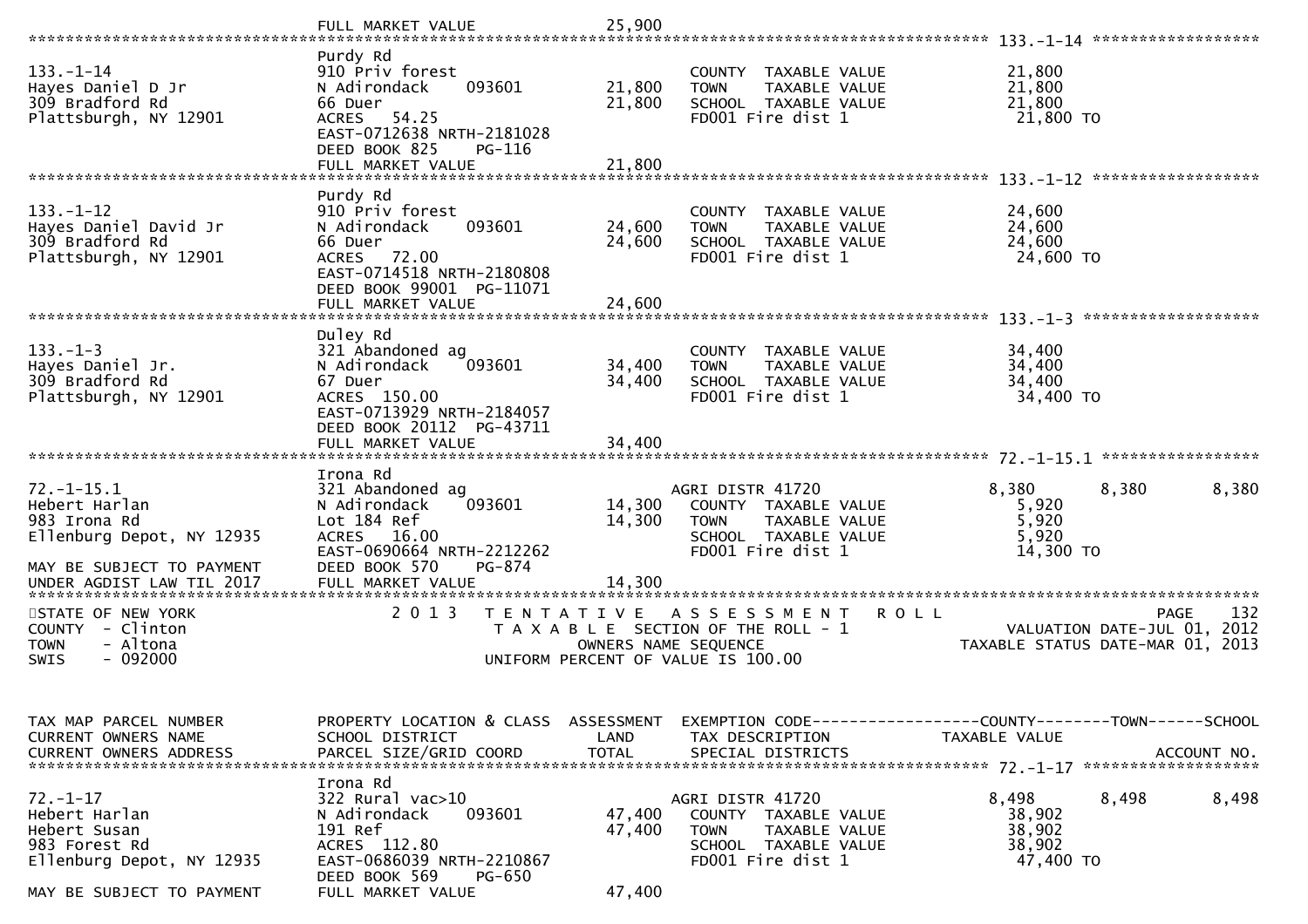| UNDER AGDIST LAW TIL 2017                                                                                                                                 |                                                                                                                                                                                        |                             |                                                                                                                                                             |                                                                                 |                            |
|-----------------------------------------------------------------------------------------------------------------------------------------------------------|----------------------------------------------------------------------------------------------------------------------------------------------------------------------------------------|-----------------------------|-------------------------------------------------------------------------------------------------------------------------------------------------------------|---------------------------------------------------------------------------------|----------------------------|
| $72. - 1 - 17.11$<br>Hebert Harlan<br>Hebert Susan<br>983 Irona Rd<br>Ellenburg Depot, NY 12935<br>MAY BE SUBJECT TO PAYMENT<br>UNDER AGDIST LAW TIL 2017 | 981-983 Irona Rd<br>112 Dairy farm<br>093601<br>N Adirondack<br>ACRES 188.50<br>EAST-0689601 NRTH-2209939<br>DEED BOOK 570<br>PG-874<br>FULL MARKET VALUE                              | 118,000<br>118,000          | AGRI DISTR 41720<br>56,400 RES STAR<br>41854<br><b>COUNTY</b><br>TAXABLE VALUE<br><b>TOWN</b><br>TAXABLE VALUE<br>SCHOOL TAXABLE VALUE<br>FD001 Fire dist 1 | 0<br>0<br>$\mathbf 0$<br>$\Omega$<br>118,000<br>118,000<br>88,000<br>118,000 TO | 30,000                     |
|                                                                                                                                                           |                                                                                                                                                                                        |                             |                                                                                                                                                             |                                                                                 |                            |
| $72. - 1 - 20.11$<br>Hebert Harlan N<br>Hebert Susan F<br>983 Irona Rd<br>Ellenburg Depot, NY 12935<br>MAY BE SUBJECT TO PAYMENT                          | Forest Rd<br>$314$ Rural vac<10<br>N Adirondack<br>093601<br>Lot 191 Ref Tr<br>9.40<br><b>ACRES</b><br>EAST-0688039 NRTH-2211559<br>DEED BOOK 813<br><b>PG-70</b><br>FULL MARKET VALUE | 12,100<br>12,100<br>12,100  | AGRI DISTR 41720<br>COUNTY TAXABLE VALUE<br>TAXABLE VALUE<br><b>TOWN</b><br>SCHOOL TAXABLE VALUE<br>FD001 Fire dist 1                                       | 6,723<br>6,723<br>5,377<br>5,377<br>5,377<br>12,100 TO                          | 6,723                      |
| UNDER AGDIST LAW TIL 2017                                                                                                                                 |                                                                                                                                                                                        |                             |                                                                                                                                                             |                                                                                 |                            |
|                                                                                                                                                           | 20/23 Riverbend Rd                                                                                                                                                                     |                             |                                                                                                                                                             |                                                                                 |                            |
| $103. - 1 - 19.3$<br>Heller Payant Nettie D<br>Payant Steven D<br>20 Riverbend Rd<br>Altona, NY 12910                                                     | 240 Rural res<br>093601<br>N Adirondack<br>Lot 159 Ref Tr<br>92.10<br><b>ACRES</b><br>EAST-0700726 NRTH-2196040<br>DEED BOOK 1002<br>PG-119                                            | 30,700<br>108,200           | 41854<br>RES STAR<br>COUNTY TAXABLE VALUE<br><b>TOWN</b><br>TAXABLE VALUE<br>SCHOOL TAXABLE VALUE<br>FD001 Fire dist 1                                      | $\mathbf{0}$<br>0<br>108,200<br>108,200<br>78,200<br>108,200 TO                 | 30,000                     |
|                                                                                                                                                           |                                                                                                                                                                                        |                             |                                                                                                                                                             |                                                                                 |                            |
| $89.1 - 2 - 34$<br>Hemingway Andrew<br>Hemingway Sandra<br>PO Box 37<br>Altona, NY 12910                                                                  | 526 Devils Den Rd<br>220 2 Family Res<br>093601<br>N Adirondack<br>11 Ref<br>FRNT 132.00 DPTH 297.00<br>EAST-0711075 NRTH-2208134<br>DEED BOOK 593<br>PG-1053<br>FULL MARKET VALUE     | 6,300<br>101,900<br>101,900 | RES STAR<br>41854<br>COUNTY TAXABLE VALUE<br>TAXABLE VALUE<br><b>TOWN</b><br>SCHOOL TAXABLE VALUE<br>FD001 Fire dist 1<br>LT001 Altona light 1              | $\overline{0}$<br>0<br>101,900<br>101,900<br>71,900<br>101,900 TO<br>101,900 TO | 30,000                     |
| STATE OF NEW YORK<br>COUNTY - Clinton<br><b>TOWN</b><br>- Altona<br><b>SWIS</b><br>- 092000                                                               | 2 0 1 3<br>T E N T A T I V E                                                                                                                                                           | OWNERS NAME SEQUENCE        | <b>ROLL</b><br>A S S E S S M E N T<br>T A X A B L E SECTION OF THE ROLL - 1<br>UNIFORM PERCENT OF VALUE IS 100.00                                           | VALUATION DATE-JUL 01,<br>TAXABLE STATUS DATE-MAR 01, 2013                      | 133<br><b>PAGE</b><br>2012 |
| TAX MAP PARCEL NUMBER                                                                                                                                     | PROPERTY LOCATION & CLASS ASSESSMENT                                                                                                                                                   |                             | EXEMPTION CODE------------------COUNTY--------TOWN------SCHOOL                                                                                              |                                                                                 |                            |
| CURRENT OWNERS NAME<br>CURRENT OWNERS ADDRESS                                                                                                             | SCHOOL DISTRICT<br>PARCEL SIZE/GRID COORD                                                                                                                                              | LAND<br><b>TOTAL</b>        | TAX DESCRIPTION<br>SPECIAL DISTRICTS                                                                                                                        | TAXABLE VALUE                                                                   | ACCOUNT NO.                |
| $76. - 3 - 4.1$<br>Hemingway Andrew J Jr.<br>Hemingway Tara L<br>25 Gonyea Rd<br>Altona, NY 12910                                                         | Miner Farm Rd<br>$314$ Rural vac<10<br>Northeastern Cl 092801<br>50 Ref<br>9.60<br><b>ACRES</b><br>EAST-0736819 NRTH-2210265                                                           | 5,800<br>5,800              | COUNTY TAXABLE VALUE<br><b>TOWN</b><br>TAXABLE VALUE<br>SCHOOL TAXABLE VALUE<br>FD001 Fire dist 1                                                           | 5,800<br>5,800<br>5,800<br>5,800 TO                                             |                            |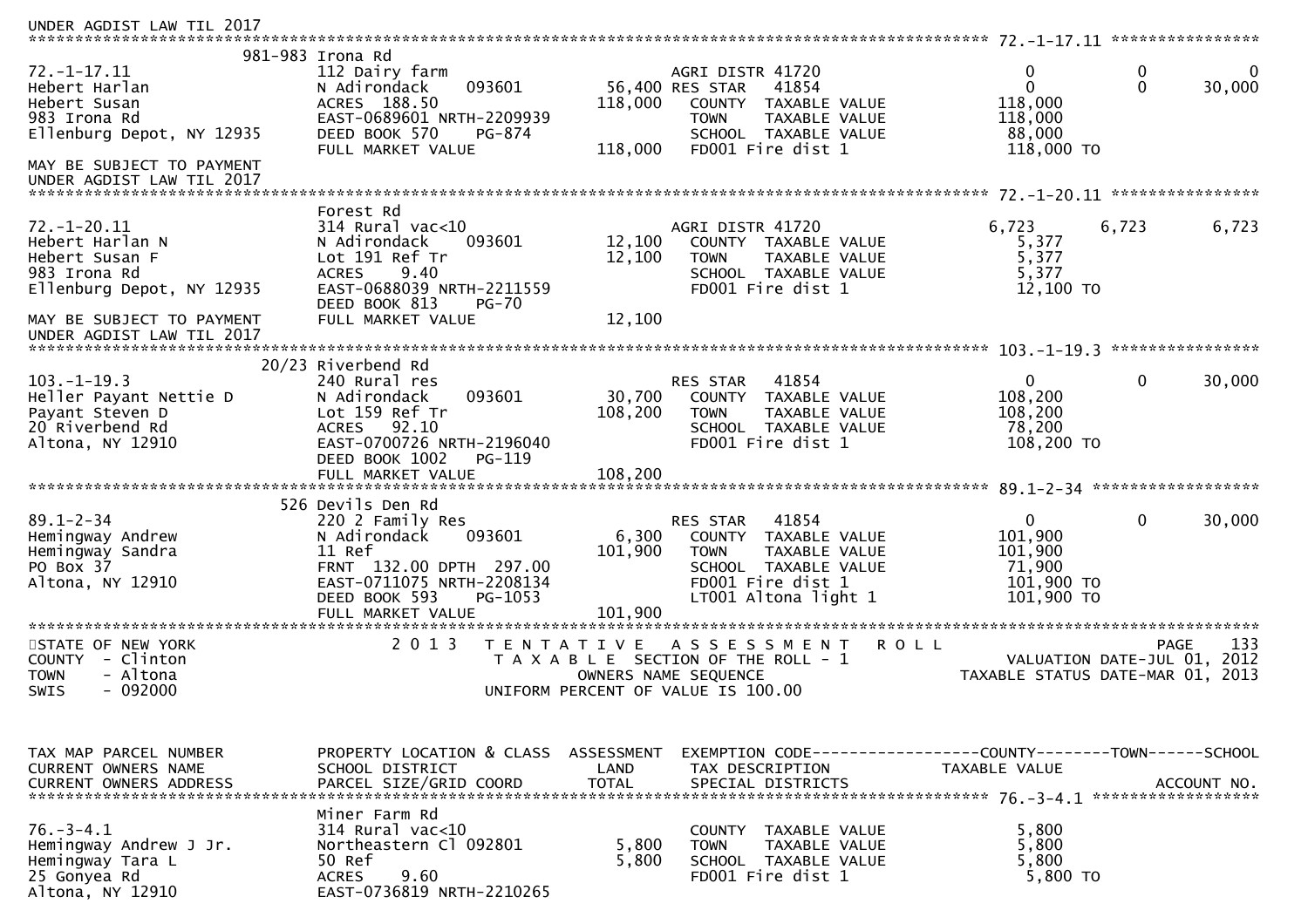|                                                                                                        | DEED BOOK 20122 PG-53484<br>FULL MARKET VALUE                                                                                                                       | 5,800                              |                                                                                                                                                          | $88. - 1 - 7$<br>********************                                                                |
|--------------------------------------------------------------------------------------------------------|---------------------------------------------------------------------------------------------------------------------------------------------------------------------|------------------------------------|----------------------------------------------------------------------------------------------------------------------------------------------------------|------------------------------------------------------------------------------------------------------|
| $88. - 1 - 7$<br>Hemingway Anthony<br>7 Leander Ln<br>Morrisonville, NY 12962                          | Stark Rd<br>321 Abandoned ag<br>093601<br>N Adirondack<br>Lot 136 Ref<br>ACRES 229.80<br>EAST-0706823 NRTH-2204883<br>DEED BOOK 20031 PG-51714<br>FULL MARKET VALUE | 42,000<br>42,000<br>42,000         | COUNTY TAXABLE VALUE<br>TAXABLE VALUE<br><b>TOWN</b><br>SCHOOL TAXABLE VALUE<br>FD001 Fire dist 1                                                        | 42,000<br>42,000<br>42,000<br>42,000 TO                                                              |
|                                                                                                        |                                                                                                                                                                     |                                    |                                                                                                                                                          |                                                                                                      |
| $89. - 2 - 18.211$<br>Hemingway Barbara A<br>Hemingway Emily<br>540 Rock Rd<br>Altona, NY 12910        | 540 Rock Rd<br>270 Mfg housing<br>093601<br>N Adirondack<br>Lot 109 Ref Tr<br>FRNT 100.00 DPTH 200.00<br>EAST-0711121 NRTH-2203061<br>DEED BOOK 20092 PG-27507      | 5,800<br>12,000<br>12,000          | RES STAR<br>41854<br>TAXABLE VALUE<br>COUNTY<br><b>TOWN</b><br><b>TAXABLE VALUE</b><br>SCHOOL TAXABLE VALUE<br>FD001 Fire dist 1<br>LT001 Altona light 1 | 12,000<br>0<br>0<br>12,000<br>12,000<br>$\mathbf{0}$<br>12,000 TO<br>12,000 TO                       |
|                                                                                                        | FULL MARKET VALUE                                                                                                                                                   |                                    |                                                                                                                                                          |                                                                                                      |
| $74. - 1 - 10.1$<br>Hemingway Charles<br>Hemingway Diane<br>2902 Route 11<br>Mooers Forks, NY 12959    | Joe Wood Rd<br>321 Abandoned ag<br>093601<br>N Adirondack<br>112 Ref<br><b>ACRES</b><br>82.30<br>EAST-0714462 NRTH-2216049<br>DEED BOOK 20102 PG-31173              | 26,600<br>26,600                   | <b>COUNTY</b><br>TAXABLE VALUE<br><b>TOWN</b><br>TAXABLE VALUE<br>SCHOOL TAXABLE VALUE<br>FD001 Fire dist 1                                              | 26,600<br>26,600<br>26,600<br>26,600 TO                                                              |
|                                                                                                        | FULL MARKET VALUE                                                                                                                                                   | 26,600                             |                                                                                                                                                          |                                                                                                      |
|                                                                                                        | 3049 Miner Farm Rd                                                                                                                                                  |                                    |                                                                                                                                                          |                                                                                                      |
| $89. - 2 - 4.12$<br>Hemingway Charles E Jr<br>Kimball Alicia<br>3049 Miner Farm Rd<br>Altona, NY 12910 | 210 1 Family Res<br>093601<br>N Adirondack<br>Lot 110<br>1.80<br><b>ACRES</b><br>EAST-0713041 NRTH-2206999<br>DEED BOOK 20061 PG-98651                              | 7,000<br>55,000                    | 41854<br>RES STAR<br>COUNTY TAXABLE VALUE<br>TAXABLE VALUE<br><b>TOWN</b><br>SCHOOL TAXABLE VALUE<br>FD001 Fire dist 1<br>LT001 Altona light 1           | $\overline{0}$<br>0<br>30,000<br>55,000<br>55,000<br>25,000<br>55,000 TO<br>55,000 TO                |
|                                                                                                        | FULL MARKET VALUE                                                                                                                                                   | 55,000                             |                                                                                                                                                          |                                                                                                      |
| STATE OF NEW YORK<br>COUNTY - Clinton<br>- Altona<br><b>TOWN</b><br>$-092000$<br>SWIS                  | *******************<br>2 0 1 3<br>T E N T A T I V E                                                                                                                 | OWNERS NAME SEQUENCE               | ASSESSMENT<br><b>ROLL</b><br>T A X A B L E SECTION OF THE ROLL - 1<br>UNIFORM PERCENT OF VALUE IS 100.00                                                 | 134<br>PAGE<br>VALUATION DATE-JUL 01, 2012<br>TAXABLE STATUS DATE-MAR 01, 2013                       |
| TAX MAP PARCEL NUMBER<br>CURRENT OWNERS NAME<br><b>CURRENT OWNERS ADDRESS</b>                          | PROPERTY LOCATION & CLASS<br>SCHOOL DISTRICT<br>PARCEL SIZE/GRID COORD                                                                                              | ASSESSMENT<br>LAND<br><b>TOTAL</b> | TAX DESCRIPTION<br>SPECIAL DISTRICTS                                                                                                                     | EXEMPTION        CODE------------------COUNTY-------TOWN------SCHOOL<br>TAXABLE VALUE<br>ACCOUNT NO. |
|                                                                                                        |                                                                                                                                                                     |                                    |                                                                                                                                                          |                                                                                                      |
| $148. - 2 - 14$                                                                                        | 1886 Rand Hill Rd<br>210 1 Family Res                                                                                                                               |                                    | COUNTY TAXABLE VALUE                                                                                                                                     | 127,700                                                                                              |
| Hemingway Clarence<br>3733 Rt 11<br>Mooers Forks, NY 12959-1915                                        | N Adirondack<br>093601<br>49 Duer<br>90.70 DPTH 250.00<br><b>FRNT</b><br>EAST-0712084 NRTH-2172241<br>DEED BOOK 923<br><b>PG-91</b>                                 | 7,100<br>127,700                   | <b>TAXABLE VALUE</b><br><b>TOWN</b><br>SCHOOL TAXABLE VALUE<br>FD001 Fire dist 1                                                                         | 127,700<br>127,700<br>127,700 TO                                                                     |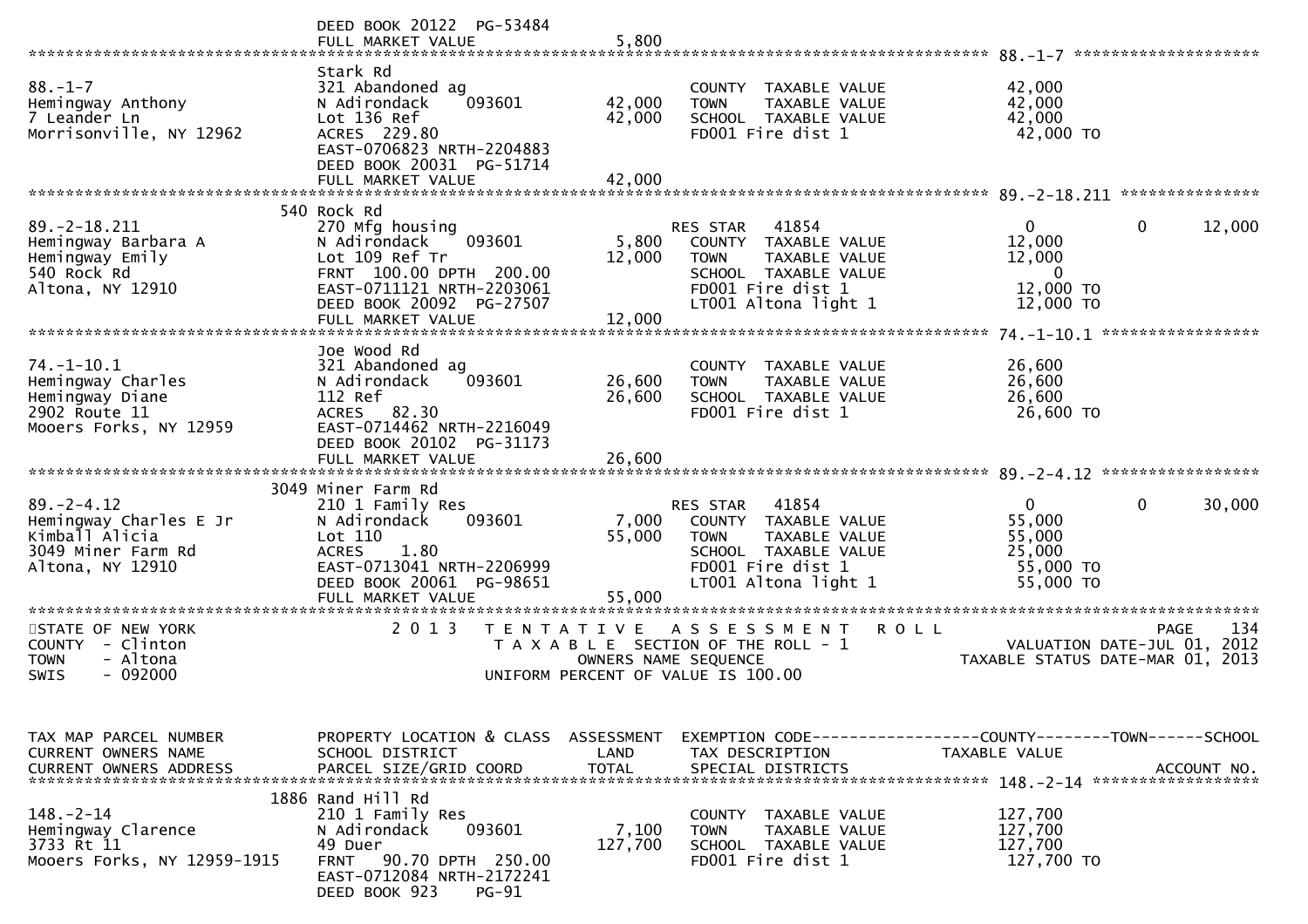| $74. - 1 - 8.3$<br>Hemingway David<br>391 Gilbert Rd<br>Mooers, NY 12958                               | 84 ARMC Way<br>321 Abandoned ag<br>093601<br>N Adirondack<br>Lot 112 Ref Tr<br>ACRES 19.00                                                                                               | 13,700<br>13,700                   | COUNTY TAXABLE VALUE<br><b>TOWN</b><br>SCHOOL TAXABLE VALUE<br>FD001 Fire dist 1                                            | TAXABLE VALUE | 13,700<br>13,700<br>13,700<br>13,700 TO                                       |              |             |
|--------------------------------------------------------------------------------------------------------|------------------------------------------------------------------------------------------------------------------------------------------------------------------------------------------|------------------------------------|-----------------------------------------------------------------------------------------------------------------------------|---------------|-------------------------------------------------------------------------------|--------------|-------------|
|                                                                                                        | EAST-0713436 NRTH-2212961<br>DEED BOOK 20122 PG-51527<br>FULL MARKET VALUE<br>1900 Rand Hill Rd                                                                                          | 13,700                             |                                                                                                                             |               |                                                                               |              |             |
| $148. - 2 - 14.1$<br>Hemmingway Clarence<br>3733 Rt 11<br>Mooers Forks, NY 12959                       | 270 Mfg housing<br>093601<br>N Adirondack<br>Lot 49 Pat Duer<br>ACRES 17.80<br>EAST-0711736 NRTH-2172792<br>DEED BOOK 20132 PG-53824                                                     | 15,900<br>40,500                   | RES STAR 41854<br>COUNTY TAXABLE VALUE<br><b>TOWN</b><br>SCHOOL TAXABLE VALUE<br>FD001 Fire dist 1                          | TAXABLE VALUE | $\overline{0}$<br>40,500<br>40,500<br>10,500<br>40,500 TO                     | $\mathbf 0$  | 30,000      |
|                                                                                                        | FULL MARKET VALUE                                                                                                                                                                        | 40,500                             |                                                                                                                             |               |                                                                               |              |             |
| $148. - 2 - 14.2$<br>Hemmingway Clarence<br>3733 Route 11<br>Mooers Forks, NY 12959                    | Rand Hill Rd<br>311 Res vac land<br>N Adirondack<br>093601<br>FRNT 100.00 DPTH 385.00<br>EAST-0711935 NRTH-2172330<br>FULL MARKET VALUE                                                  | 8,100<br>8,100<br>8,100            | COUNTY TAXABLE VALUE<br><b>TOWN</b><br>SCHOOL TAXABLE VALUE<br>FD001 Fire dist 1                                            | TAXABLE VALUE | 8,100<br>8,100<br>8,100<br>$8,100$ TO                                         |              |             |
| $89.1 - 2 - 7$<br>Hendrie Herman E Jr<br>Hendrie Penny L<br>69 Station St<br>Altona, NY 12910          | 69 Station St<br>210 1 Family Res<br>093601<br>N Adirondack<br>111 Ref<br><b>ACRES</b><br>2.10 BANK<br>085<br>EAST-0711832 NRTH-2209047<br>DEED BOOK 20112 PG-42517<br>FULL MARKET VALUE | 7,200<br>52,400<br>52,400          | RES STAR 41854<br>COUNTY TAXABLE VALUE<br><b>TOWN</b><br>SCHOOL TAXABLE VALUE<br>FD001 Fire dist 1<br>LT001 Altona light 1  | TAXABLE VALUE | $\mathbf{0}$<br>52,400<br>52,400<br>22,400<br>52,400 TO<br>52,400 TO          | $\mathbf{0}$ | 30,000      |
| STATE OF NEW YORK<br>COUNTY - Clinton<br>- Altona<br><b>TOWN</b><br>$-092000$<br><b>SWIS</b>           | 2 0 1 3                                                                                                                                                                                  |                                    | TENTATIVE ASSESSMENT<br>T A X A B L E SECTION OF THE ROLL - 1<br>OWNERS NAME SEQUENCE<br>UNIFORM PERCENT OF VALUE IS 100.00 | <b>ROLL</b>   | VALUATION DATE-JUL 01, 2012<br>TAXABLE STATUS DATE-MAR 01, 2013               | <b>PAGE</b>  | 135         |
| TAX MAP PARCEL NUMBER<br>CURRENT OWNERS NAME<br><b>CURRENT OWNERS ADDRESS</b>                          | PROPERTY LOCATION & CLASS<br>SCHOOL DISTRICT<br>PARCEL SIZE/GRID COORD                                                                                                                   | ASSESSMENT<br>LAND<br><b>TOTAL</b> | TAX DESCRIPTION<br>SPECIAL DISTRICTS                                                                                        |               | EXEMPTION CODE-----------------COUNTY-------TOWN------SCHOOL<br>TAXABLE VALUE |              | ACCOUNT NO. |
| $75. - 1 - 14.3$<br>Herbst William H<br>Yetman Dorothy<br>964 Newbridge Rd<br>North Bellmore, NY 11710 | Miner Farm Rd<br>321 Abandoned ag<br>Northeastern Cl 092801<br>ACRES 12.00<br>EAST-0732344 NRTH-2208737<br>DEED BOOK 592<br>PG-467<br>FULL MARKET VALUE                                  | 12,800<br>12,800<br>12,800         | COUNTY TAXABLE VALUE<br><b>TOWN</b><br>SCHOOL TAXABLE VALUE<br>FD001 Fire dist 1                                            | TAXABLE VALUE | 12,800<br>12,800<br>12,800<br>12,800 TO                                       |              |             |
| $91. - 1 - 7.1$                                                                                        | 3 Mayott Rd<br>270 Mfg housing                                                                                                                                                           |                                    | RES STAR                                                                                                                    | 41854         | 0                                                                             | 0            | 24,700      |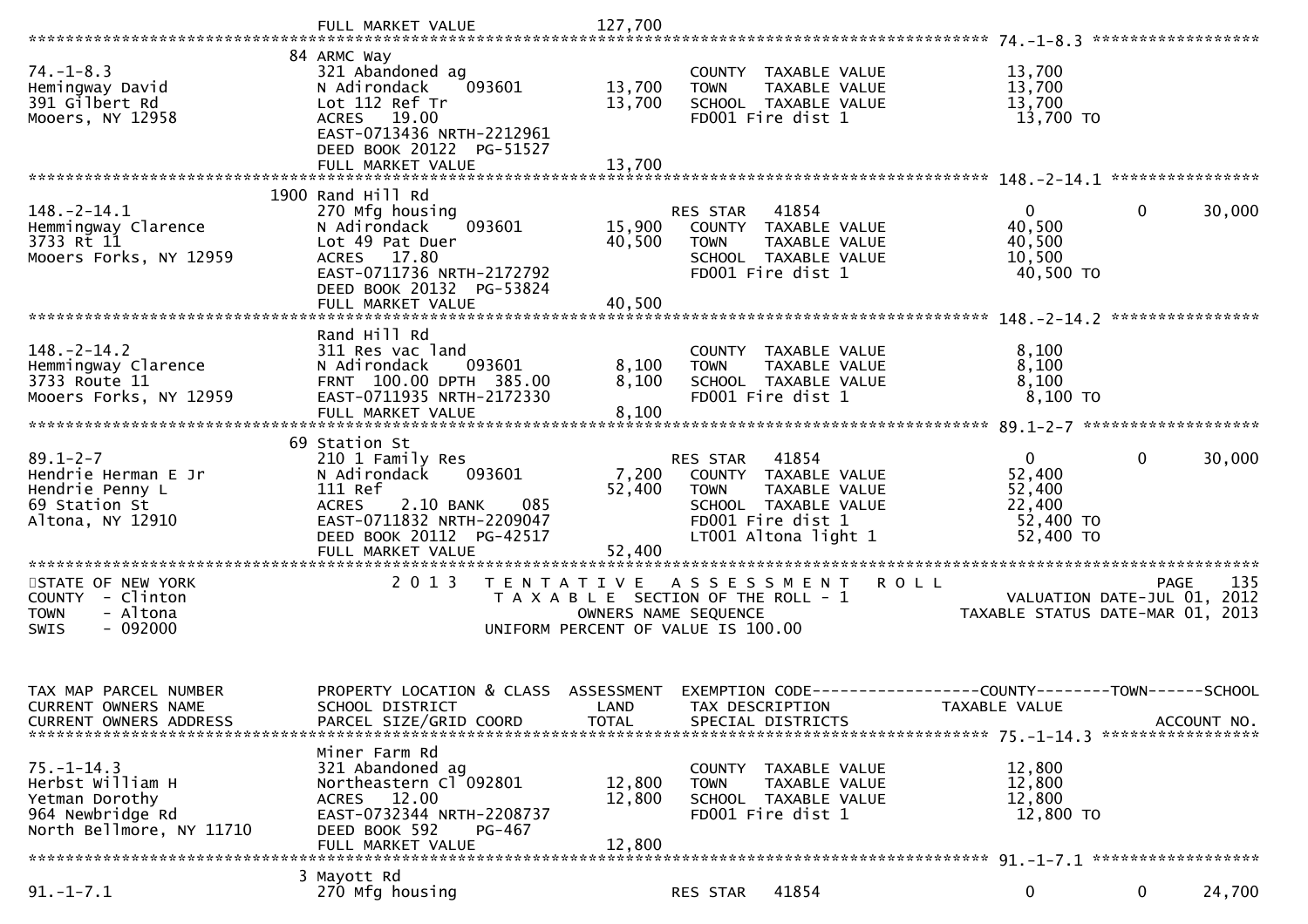| Hilton Fred Jr<br>Hilton Dorothy<br>PO Box 30<br>Mooers, NY 12958                                       | Northeastern Cl 092801<br>ט אפד דר 24,700<br>ACRES 5.50 EAST-0734877 NRTH-2207653<br>DEED BOOK 732 PC 33<br>$PG-33$<br>DEED BOOK 732<br>FULL MARKET VALUE               | 9,200<br>24,700                                                                                                                  |                                   | COUNTY TAXABLE VALUE<br>FD001 Fire dist 1                                            | TOWN     TAXABLE VALUE<br>SCHOOL  TAXABLE VALUE<br>FDOO1 Fire dist 1      | 24,700<br>24,700<br>$\overline{0}$<br>24,700 TO                                                                                                                 |              |             |
|---------------------------------------------------------------------------------------------------------|-------------------------------------------------------------------------------------------------------------------------------------------------------------------------|----------------------------------------------------------------------------------------------------------------------------------|-----------------------------------|--------------------------------------------------------------------------------------|---------------------------------------------------------------------------|-----------------------------------------------------------------------------------------------------------------------------------------------------------------|--------------|-------------|
|                                                                                                         |                                                                                                                                                                         |                                                                                                                                  |                                   |                                                                                      |                                                                           |                                                                                                                                                                 |              |             |
| $71.1 - 1 - 5$<br>Himelwright Jack L<br>4017 Clinton Ave<br>4017 Clinton Ave<br>Klamath Falls, OR 97603 | 1 Sunderlands Way<br>210 1 Family Res<br>N Adirondack 093601<br>Benjamin Moore Patent<br>FRNT 75.00 DPTH 45.00<br>EAST-0675327 NRTH-2213935<br>DEED BOOK 20092 PG-24784 | 2,500<br>$2\bar{3}, 500$                                                                                                         |                                   |                                                                                      |                                                                           | COUNTY TAXABLE VALUE 23,500<br>TOWN TAXABLE VALUE 23,500<br>SCHOOL TAXABLE VALUE 23,500<br>FDOO2 Ellenburg fire 21 23,500 TO<br>LTOO2 Altona light 21 23,500 TO |              |             |
|                                                                                                         |                                                                                                                                                                         |                                                                                                                                  |                                   |                                                                                      |                                                                           |                                                                                                                                                                 |              |             |
|                                                                                                         |                                                                                                                                                                         |                                                                                                                                  |                                   |                                                                                      |                                                                           |                                                                                                                                                                 |              |             |
| 71.-4-14.52<br>Hogan Robert P<br>Hogan Laurie J<br>2086 Plank Rd<br>Ellenburg Depot, NY 12935           | 2086 Plank Rd<br>210 1 Family Res<br>N Adirondack<br>093601<br>Lot Bm<br>ACRES 36.10<br>EAST-0676387 NRTH-2210548<br>DEED BOOK 99001 PG-08419                           | 19,500<br>225,000                                                                                                                | RES STAR 41854<br><b>TOWN</b>     | TAXABLE VALUE<br>FD002 Ellenburg fire 21                                             | COUNTY TAXABLE VALUE<br>SCHOOL TAXABLE VALUE                              | $\mathbf{0}$<br>225,000 TO                                                                                                                                      | $\mathbf{0}$ | 30,000      |
|                                                                                                         |                                                                                                                                                                         |                                                                                                                                  |                                   |                                                                                      |                                                                           |                                                                                                                                                                 |              |             |
| 89.1-3-12<br>Holcomb Jason G<br>8 Bloomer St<br>Altona, NY 12910                                        | 8 Bloomer St<br>210 1 Family Res<br>093601<br>N Adirondack<br>FULL MARKET VALUE                                                                                         | 61,600                                                                                                                           |                                   | SCHOOL TAXABLE VALUE<br>FD001 Fire dist 1<br>LT001 Altona light 1                    | RES STAR 41854<br>6,200 COUNTY TAXABLE VALUE<br>61,600 TOWN TAXABLE VALUE | $\mathbf{0}$<br>61,600<br>61,600<br>31,600<br>61,600 TO<br>61,600 TO                                                                                            | $\mathbf{0}$ | 30,000      |
|                                                                                                         |                                                                                                                                                                         |                                                                                                                                  |                                   |                                                                                      |                                                                           |                                                                                                                                                                 |              |             |
| STATE OF NEW YORK<br>COUNTY - Clinton<br>- Altona<br><b>TOWN</b><br>$-092000$<br>SWIS                   | 2 0 1 3                                                                                                                                                                 | TENTATIVE ASSESSMENT ROLL<br>T A X A B L E SECTION OF THE ROLL - 1<br>OWNERS NAME SEQUENCE<br>UNIFORM PERCENT OF VALUE IS 100.00 |                                   |                                                                                      |                                                                           | PAGE 136<br>ROLL - 1 VALUATION DATE-JUL 01, 2012<br>DO TAXABLE STATUS DATE-MAR 01, 2013                                                                         |              |             |
| TAX MAP PARCEL NUMBER<br>CURRENT OWNERS NAME<br>CURRENT OWNERS ADDRESS                                  | PROPERTY LOCATION & CLASS ASSESSMENT EXEMPTION CODE----------------COUNTY-------TOWN------SCHOOL<br>SCHOOL DISTRICT<br>PARCEL SIZE/GRID COORD                           | LAND<br>TOTAL                                                                                                                    |                                   | TAX DESCRIPTION<br>SPECIAL DISTRICTS                                                 |                                                                           | TAXABLE VALUE                                                                                                                                                   |              | ACCOUNT NO. |
|                                                                                                         | 1173 Alder Bend Rd                                                                                                                                                      |                                                                                                                                  |                                   |                                                                                      |                                                                           |                                                                                                                                                                 |              |             |
| $102 - 1 - 11.3$<br>Holland John<br>Parent Linda<br>1173 Alder Bend Rd<br>Altona, NY 12910              | 210 1 Family Res<br>N Adirondack<br>093601<br>187 Ref<br>78.00 DPTH 250.00<br><b>FRNT</b><br>EAST-0694744 NRTH-2194681<br>DEED BOOK 20082 PG-13743<br>FULL MARKET VALUE | 5,200<br>65,000<br>65,000                                                                                                        | RES STAR<br>COUNTY<br><b>TOWN</b> | 41854<br>TAXABLE VALUE<br>TAXABLE VALUE<br>SCHOOL TAXABLE VALUE<br>FD001 Fire dist 1 |                                                                           | 0<br>65,000<br>65,000<br>35,000<br>65,000 TO                                                                                                                    | $\mathbf 0$  | 30,000      |
|                                                                                                         |                                                                                                                                                                         |                                                                                                                                  |                                   |                                                                                      |                                                                           |                                                                                                                                                                 |              |             |
| $148. - 1 - 15$<br>Holland Patrick                                                                      | Rand Hill Rd<br>$314$ Rural vac<10<br>093601<br>N Adirondack                                                                                                            | 12,800                                                                                                                           | <b>COUNTY</b><br><b>TOWN</b>      | TAXABLE VALUE<br>TAXABLE VALUE                                                       |                                                                           | 12,800<br>12,800                                                                                                                                                |              |             |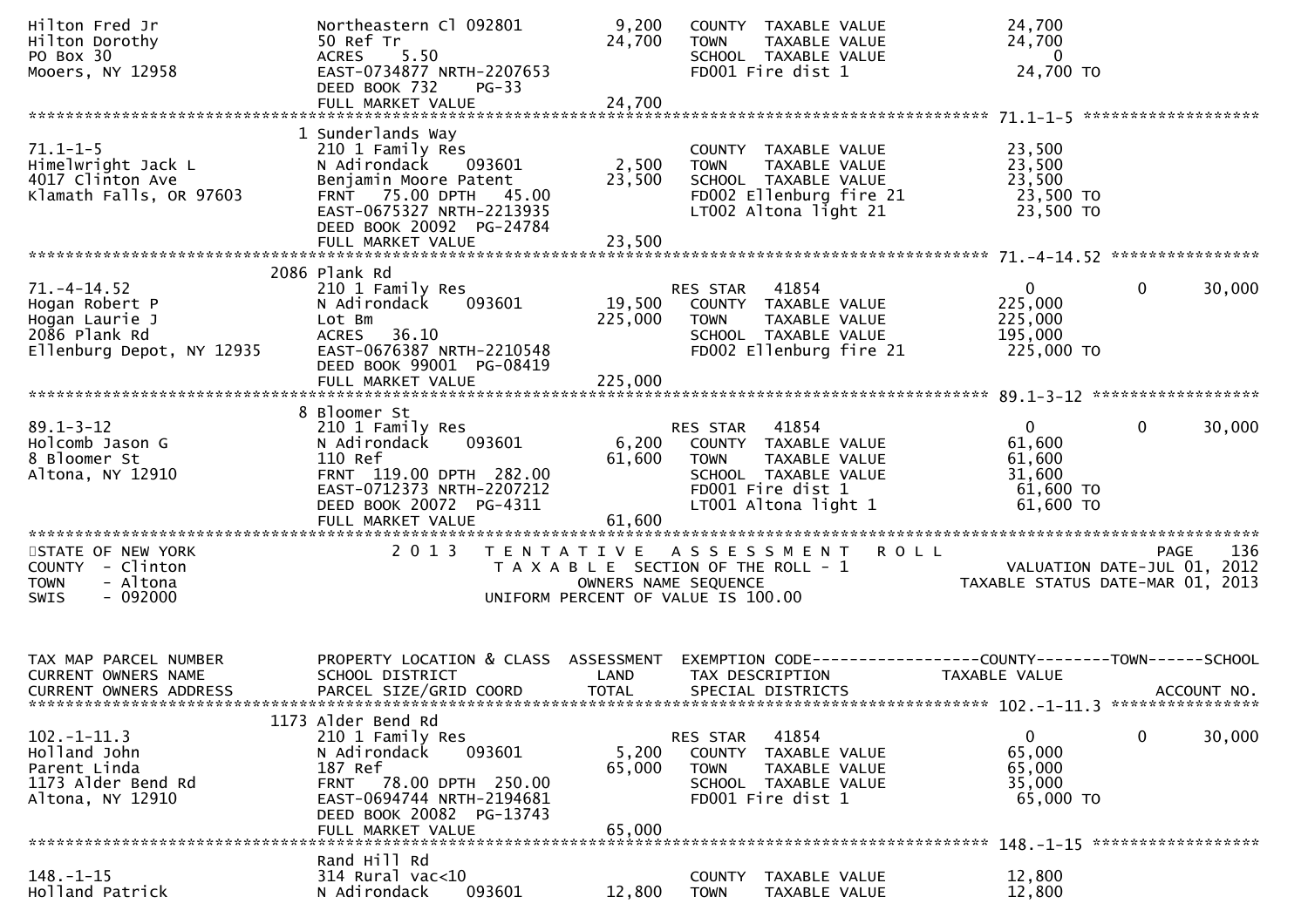| Holland Catherine<br>Attn: Richard Treutle<br>3 Brookside Trl<br>Monroe, NY 10950-9802         | Lot 36 Duer<br><b>ACRES</b><br>8.50<br>EAST-0707377 NRTH-2174815<br>DEED BOOK 517<br>PG-388<br>FULL MARKET VALUE                                                                       | 12,800<br>12,800           | SCHOOL TAXABLE VALUE<br>FD001 Fire dist 1                                                                                                                                                      | 12,800<br>12,800 TO                                                           |                                                                                   |
|------------------------------------------------------------------------------------------------|----------------------------------------------------------------------------------------------------------------------------------------------------------------------------------------|----------------------------|------------------------------------------------------------------------------------------------------------------------------------------------------------------------------------------------|-------------------------------------------------------------------------------|-----------------------------------------------------------------------------------|
| $149. - 1 - 9$<br>Hornell David T<br>Sequin Gerald M<br>34 Hornell Way<br>West Chazy, NY 12992 | Murtagh Hill Rd<br>321 Abandoned ag<br>N Adirondack<br>093601<br>128 Duer<br>ACRES 53.10<br>EAST-0730090 NRTH-2173640<br>DEED BOOK 20112 PG-44568<br>FULL MARKET VALUE                 | 18,700<br>18,700<br>18,700 | COUNTY TAXABLE VALUE<br>TAXABLE VALUE<br><b>TOWN</b><br>SCHOOL TAXABLE VALUE<br>FD001 Fire dist 1                                                                                              | 18,700<br>18,700<br>18,700<br>18,700 TO                                       |                                                                                   |
|                                                                                                |                                                                                                                                                                                        |                            |                                                                                                                                                                                                |                                                                               |                                                                                   |
| $149. - 1 - 11.22$<br>Hornell David T<br>34 Hornell Way<br>West Chazy, NY 12992                | 34 Hornell Way<br>240 Rural res<br>093601<br>N Adirondack<br>Lot 113 Duers<br>ACRES 19.50<br>EAST-0727593 NRTH-2173529<br>DEED BOOK 784<br>$PG-153$<br>FULL MARKET VALUE               | 86,300<br>86,300           | 96 PCT OF VALUE USED FOR EXEMPTION PURPOSES<br>WARCOMALL 41131<br>41834<br>12,500 SR STAR<br>COUNTY TAXABLE VALUE<br><b>TOWN</b><br>TAXABLE VALUE<br>SCHOOL TAXABLE VALUE<br>FD001 Fire dist 1 | 20,712<br>$\mathbf{0}$<br>65,588<br>65,588<br>23,000<br>86,300 TO             | 20,712<br>0<br>63,300<br>0                                                        |
|                                                                                                |                                                                                                                                                                                        |                            |                                                                                                                                                                                                |                                                                               |                                                                                   |
| $88.14 - 1 - 58$<br>Hosler Raymond J<br>Hosler Annette N<br>PO Box 444<br>Chazy, NY 12921      | 22 Merrywood Dr<br>260 Seasonal res<br>N Adirondack<br>093601<br>Stonewall Acres Lot 58<br>FRNT 103.40 DPTH 128.63<br>EAST-0700171 NRTH-2203461<br>DEED BOOK 20072 PG-11257            | 4,100<br>19,900            | COUNTY TAXABLE VALUE<br>TAXABLE VALUE<br><b>TOWN</b><br>SCHOOL TAXABLE VALUE<br>FD001 Fire dist 1                                                                                              | 19,900<br>19,900<br>19,900<br>19,900 TO                                       |                                                                                   |
| STATE OF NEW YORK<br>COUNTY - Clinton<br>- Altona<br><b>TOWN</b><br><b>SWIS</b><br>- 092000    | 2 0 1 3                                                                                                                                                                                |                            | TENTATIVE ASSESSMENT<br>T A X A B L E SECTION OF THE ROLL - 1<br>OWNERS NAME SEQUENCE<br>UNIFORM PERCENT OF VALUE IS 100.00                                                                    | <b>ROLL</b>                                                                   | 137<br>PAGE<br>2012<br>VALUATION DATE-JUL 01,<br>TAXABLE STATUS DATE-MAR 01, 2013 |
| TAX MAP PARCEL NUMBER<br>CURRENT OWNERS NAME                                                   | PROPERTY LOCATION & CLASS ASSESSMENT<br>SCHOOL DISTRICT                                                                                                                                | LAND                       | TAX DESCRIPTION                                                                                                                                                                                | EXEMPTION CODE-----------------COUNTY-------TOWN------SCHOOL<br>TAXABLE VALUE |                                                                                   |
| $148. - 2 - 13.3$<br>Hough Grace<br>27 Trudo Rd<br>Altona, NY 12910                            | 27 Trudo Rd<br>270 Mfg housing<br>N Adirondack<br>093601<br>Lot 49 Duer's Patent<br>2.00<br><b>ACRES</b><br>EAST-0712551 NRTH-2172516<br>DEED BOOK 20011 PG-29859<br>FULL MARKET VALUE | 9,600<br>44,000<br>44,000  | 41854<br>RES STAR<br>COUNTY<br>TAXABLE VALUE<br>TAXABLE VALUE<br><b>TOWN</b><br>SCHOOL TAXABLE VALUE<br>FD001 Fire dist 1                                                                      | $\mathbf{0}$<br>44,000<br>44,000<br>14,000<br>44,000 TO                       | $\mathbf{0}$<br>30,000                                                            |
|                                                                                                | 84 Recore Rd                                                                                                                                                                           |                            |                                                                                                                                                                                                |                                                                               |                                                                                   |
| $150.-1-8.12$<br>Howard Craig J<br>84 Recore Rd                                                | 270 Mfg housing<br>093601<br>N Adirondack<br>Lot 129 Duer Patent                                                                                                                       | 8,600<br>46,800            | 41854<br>RES STAR<br>COUNTY<br>TAXABLE VALUE<br><b>TOWN</b><br>TAXABLE VALUE                                                                                                                   | 0<br>46,800<br>46,800                                                         | 0<br>30,000                                                                       |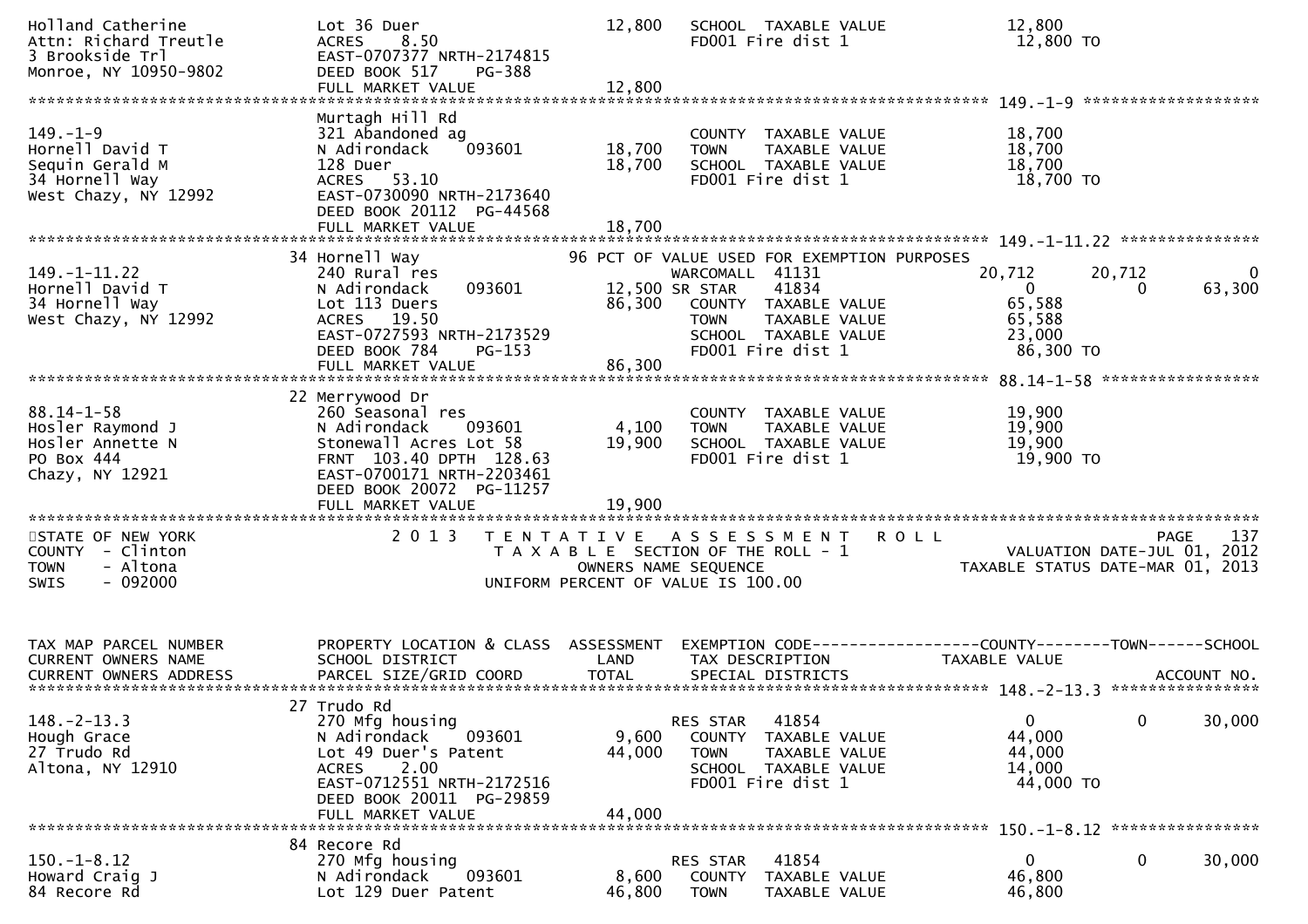| West Chazy, NY 12992                                                                                                                | FRNT 180.00 DPTH 239.00<br>EAST-0735457 NRTH-2175526<br>DEED BOOK 20011 PG-29496<br>FULL MARKET VALUE                                                                         | 46,800                     | SCHOOL TAXABLE VALUE<br>FD001 Fire dist 1                                                                              | 16,800<br>46,800 TO                                                                 |
|-------------------------------------------------------------------------------------------------------------------------------------|-------------------------------------------------------------------------------------------------------------------------------------------------------------------------------|----------------------------|------------------------------------------------------------------------------------------------------------------------|-------------------------------------------------------------------------------------|
| $133. - 1 - 7.1$<br>Hoy Ron<br>Lester Gary<br>1258 Cumberland Hd Rd<br>Plattsburgh, NY 12901                                        | Purdy Rd<br>910 Priv forest<br>093601<br>N Adirondack<br>76 Duer<br>ACRES 130.10<br>EAST-0717204 NRTH-2179287<br>DEED BOOK 20021 PG-42935<br>FULL MARKET VALUE                | 20,500<br>20,500<br>20,500 | COUNTY<br>TAXABLE VALUE<br>TAXABLE VALUE<br><b>TOWN</b><br>SCHOOL TAXABLE VALUE<br>FD001 Fire dist 1                   | 20,500<br>20,500<br>20,500<br>20,500 TO                                             |
| $148.-2-21.1$<br>Hoy Ronald M<br>1258 Cumberland Head Rd<br>Plattsburgh, NY 12901                                                   | Rand Hill Rd<br>$314$ Rural vac<10<br>N Adirondack<br>093601<br>36 Duer<br>3.30<br><b>ACRES</b><br>EAST-0709500 NRTH-2174333<br>DEED BOOK 20092 PG-24280<br>FULL MARKET VALUE | 10,200<br>10,200<br>10,200 | COUNTY TAXABLE VALUE<br>TAXABLE VALUE<br><b>TOWN</b><br>SCHOOL TAXABLE VALUE<br>FD001 Fire dist 1                      | 10,200<br>10,200<br>10,200<br>10,200 TO                                             |
| $148. - 2 - 24$<br>Hoy Ronald M<br>1258 Cumberland Hd Rd<br>Plattsburgh, NY 12901                                                   | Rand Hill Rd<br>910 Priv forest<br>N Adirondack<br>093601<br>65 Duer<br>ACRES 227.20<br>EAST-0714324 NRTH-2177893<br>DEED BOOK 20041 PG-68247<br>FULL MARKET VALUE            | 43,400<br>43,400<br>43,400 | COUNTY TAXABLE VALUE<br>TAXABLE VALUE<br><b>TOWN</b><br>SCHOOL TAXABLE VALUE<br>FD001 Fire dist 1                      | 43,400<br>43,400<br>43,400<br>43,400 TO                                             |
| STATE OF NEW YORK<br>COUNTY - Clinton<br>- Altona<br><b>TOWN</b><br>$-092000$<br>SWIS                                               | 2 0 1 3                                                                                                                                                                       | OWNERS NAME SEQUENCE       | TENTATIVE ASSESSMENT<br><b>ROLL</b><br>T A X A B L E SECTION OF THE ROLL - 1<br>UNIFORM PERCENT OF VALUE IS 100.00     | 138<br>PAGE<br>VALUATION DATE-JUL 01, 2012<br>TAXABLE STATUS DATE-MAR 01, 2013      |
| TAX MAP PARCEL NUMBER<br>CURRENT OWNERS NAME<br>CURRENT OWNERS ADDRESS                                                              | PROPERTY LOCATION & CLASS ASSESSMENT<br>SCHOOL DISTRICT<br>PARCEL SIZE/GRID COORD                                                                                             | LAND<br><b>TOTAL</b>       | TAX DESCRIPTION<br>SPECIAL DISTRICTS                                                                                   | <b>TAXABLE VALUE</b><br>ACCOUNT NO.                                                 |
| $135. - 1 - 18.243$<br>Huntley Cathy A<br>Attn: Mike Sherman & Shirley B Lot 130 Duerville<br>128 Harvey Rd<br>West Chazy, NY 12992 | 128 Harvey Rd<br>210 1 Family Res<br>N Adirondack 093601<br><b>ACRES</b><br>1.50<br>EAST-0734592 NRTH-2179035<br>DEED BOOK 20011 PG-31577<br>FULL MARKET VALUE                | 9,300<br>96,500<br>96,500  | 41854<br>RES STAR<br>COUNTY TAXABLE VALUE<br><b>TOWN</b><br>TAXABLE VALUE<br>SCHOOL TAXABLE VALUE<br>FD001 Fire dist 1 | 30,000<br>$\overline{0}$<br>$\mathbf{0}$<br>96,500<br>96,500<br>66,500<br>96,500 TO |
| $134. - 2 - 23$<br>Hurlbut Raymond<br>789 County Rt 39<br>Massena, NY 13662                                                         | Galy Way<br>$314$ Rural vac< $10$<br>093601<br>N Adirondack<br>104 Duer<br>Stonehedge Lot 21                                                                                  | 9,100<br>9,100             | COUNTY TAXABLE VALUE<br>TAXABLE VALUE<br><b>TOWN</b><br>SCHOOL TAXABLE VALUE<br>FD001 Fire dist 1                      | 9,100<br>9,100<br>9,100<br>9,100 TO                                                 |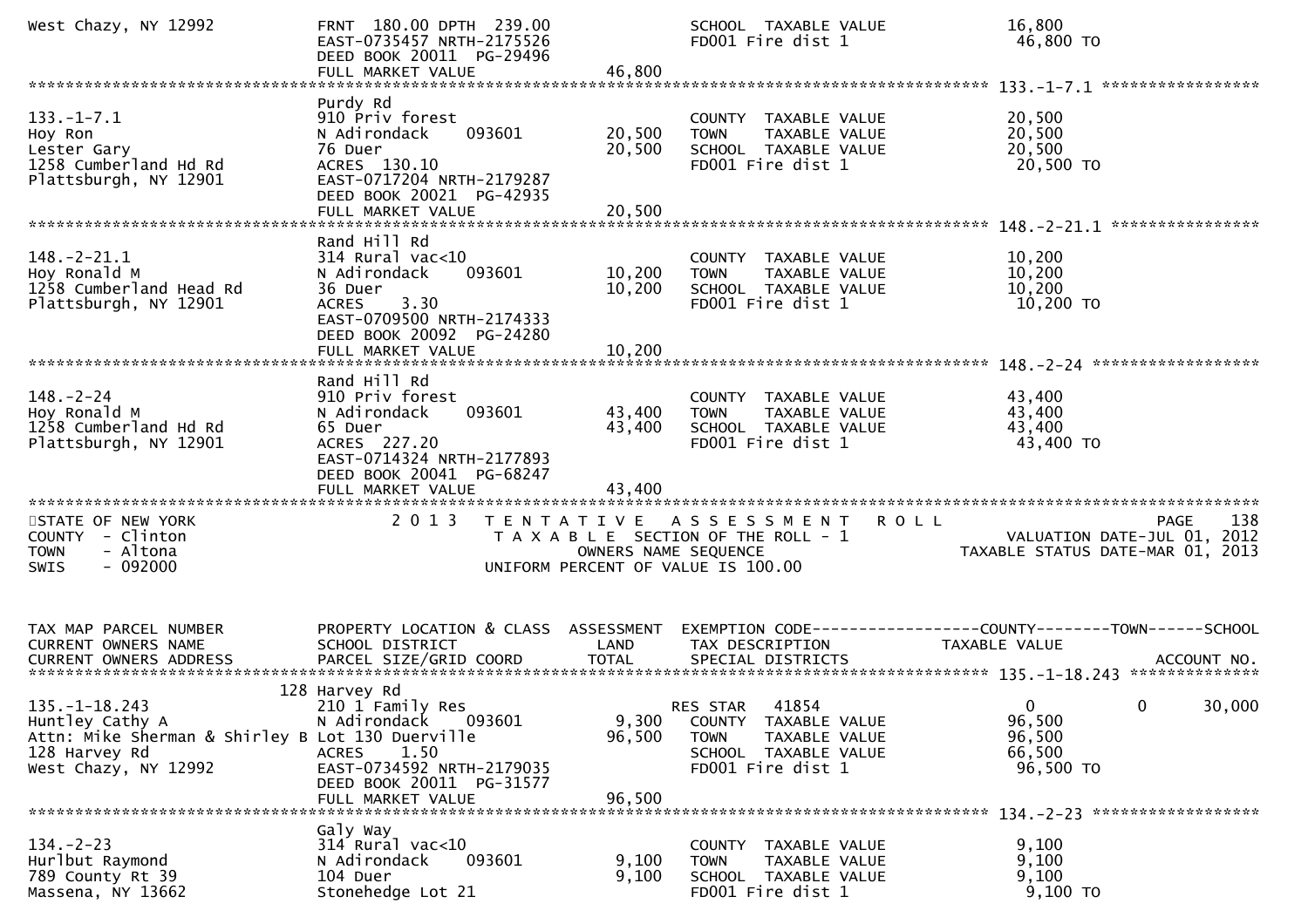|                                                                                                                                 | Also Title Deed 583/1119<br>ACRES<br>1.50<br>EAST-0724916 NRTH-2180867<br>DEED BOOK 832<br><b>PG-288</b><br>FULL MARKET VALUE                                                     | 9,100                      |                                                                                                   |                                                                                                              |                    |
|---------------------------------------------------------------------------------------------------------------------------------|-----------------------------------------------------------------------------------------------------------------------------------------------------------------------------------|----------------------------|---------------------------------------------------------------------------------------------------|--------------------------------------------------------------------------------------------------------------|--------------------|
| $72. - 1 - 11.6$<br>Hutchins Living Trust<br>HutchinsTrustee Roger & Bre Lot 183 Ref Tr<br>316 Lakewood Dr<br>Swanton, VT 05488 | Irona Rd<br>321 Abandoned ag<br>N Adirondack<br>093601<br>Survey Map 20082/16052<br>ACRES 105.90<br>EAST-0692882 NRTH-2214468<br>DEED BOOK 20051 PG-89844                         | 31,900<br>31,900           | COUNTY TAXABLE VALUE<br><b>TOWN</b><br>TAXABLE VALUE<br>SCHOOL TAXABLE VALUE<br>FD001 Fire dist 1 | 31,900<br>31,900<br>31,900<br>31,900 TO                                                                      |                    |
|                                                                                                                                 | FULL MARKET VALUE                                                                                                                                                                 | 31,900                     |                                                                                                   |                                                                                                              |                    |
| $103. - 1 - 21$<br>Iacovella Ennio<br>Iacovella Margaret<br>91 Boul Jean Lemaru<br>Candiac, Quebec, Canada<br>J5R 4K1           | 175 Rabideau Rd<br>240 Rural res<br>093601<br>N Adirondack<br>160 Ref<br>ACRES 49.30<br>EAST-0698990 NRTH-2195593<br>DEED BOOK 849<br><b>PG-69</b><br>FULL MARKET VALUE           | 22,200<br>57,800<br>57,800 | COUNTY TAXABLE VALUE<br>TAXABLE VALUE<br><b>TOWN</b><br>SCHOOL TAXABLE VALUE<br>FD001 Fire dist 1 | 57,800<br>57,800<br>57,800<br>57,800 TO                                                                      |                    |
|                                                                                                                                 | Rabideau Rd                                                                                                                                                                       |                            |                                                                                                   |                                                                                                              |                    |
| $103. - 1 - 29.23$<br>Iacovella Remo<br>Napolitano Nadie<br>451 Rue Du Chardonnay Rd<br>Laval, Quebec, Canada<br><b>H7A OC3</b> | 314 Rural vac<10<br>093601<br>N Adirondack<br>Lot 160-161 Ref<br>ACRES 2.90<br>EAST-0698797 NRTH-2197982<br>DEED BOOK 20102 PG-34935<br>FULL MARKET VALUE                         | 7,600<br>7,600<br>7,600    | COUNTY TAXABLE VALUE<br><b>TOWN</b><br>SCHOOL TAXABLE VALUE<br>FD001 Fire dist 1                  | 7,600<br>TAXABLE VALUE<br>7,600<br>7,600<br>7,600 TO                                                         |                    |
| STATE OF NEW YORK<br>COUNTY - Clinton<br><b>TOWN</b><br>- Altona<br>$-092000$<br>SWIS                                           | 2 0 1 3                                                                                                                                                                           |                            | TENTATIVE ASSESSMENT ROLL<br>UNIFORM PERCENT OF VALUE IS 100.00                                   | T A X A B L E SECTION OF THE ROLL - 1<br>OWNERS NAME SEQUENCE CONTRACT THE TRAVABLE STATUS DATE-JUL 01, 2012 | 139<br><b>PAGE</b> |
| TAX MAP PARCEL NUMBER<br><b>CURRENT OWNERS NAME</b><br>CURRENT OWNERS ADDRESS                                                   | PROPERTY LOCATION & CLASS ASSESSMENT<br>SCHOOL DISTRICT<br>PARCEL SIZE/GRID COORD                                                                                                 | LAND<br><b>TOTAL</b>       | TAX DESCRIPTION<br>SPECIAL DISTRICTS                                                              | EXEMPTION CODE-----------------COUNTY--------TOWN------SCHOOL<br>TAXABLE VALUE                               | ACCOUNT NO.        |
| $103. -1 - 31$<br>Iorgolescu Vassile<br>168 Rabideau St<br>Altona, NY 12910                                                     | 168 Rabideau Rd<br>270 Mfg housing<br>093601<br>N Adirondack<br>160-161 Ref<br>2.00<br><b>ACRES</b><br>EAST-0699032 NRTH-2198029<br>DEED BOOK 20011 PG-32869<br>FULL MARKET VALUE | 7,100<br>32,000<br>32,000  | COUNTY TAXABLE VALUE<br>TAXABLE VALUE<br><b>TOWN</b><br>SCHOOL TAXABLE VALUE<br>FD001 Fire dist 1 | 32,000<br>32,000<br>32,000<br>32,000 TO                                                                      |                    |
|                                                                                                                                 | Rand Hill Rd                                                                                                                                                                      |                            |                                                                                                   | $148. - 2 - 22.1$                                                                                            | ****************   |
| $148. - 2 - 22.1$<br>J & N Enterprises Inc                                                                                      | 322 Rural vac>10<br>093601<br>N Adirondack                                                                                                                                        | 17,100                     | <b>COUNTY</b><br>TAXABLE VALUE<br>TAXABLE VALUE<br><b>TOWN</b>                                    | 17,100<br>17,100                                                                                             |                    |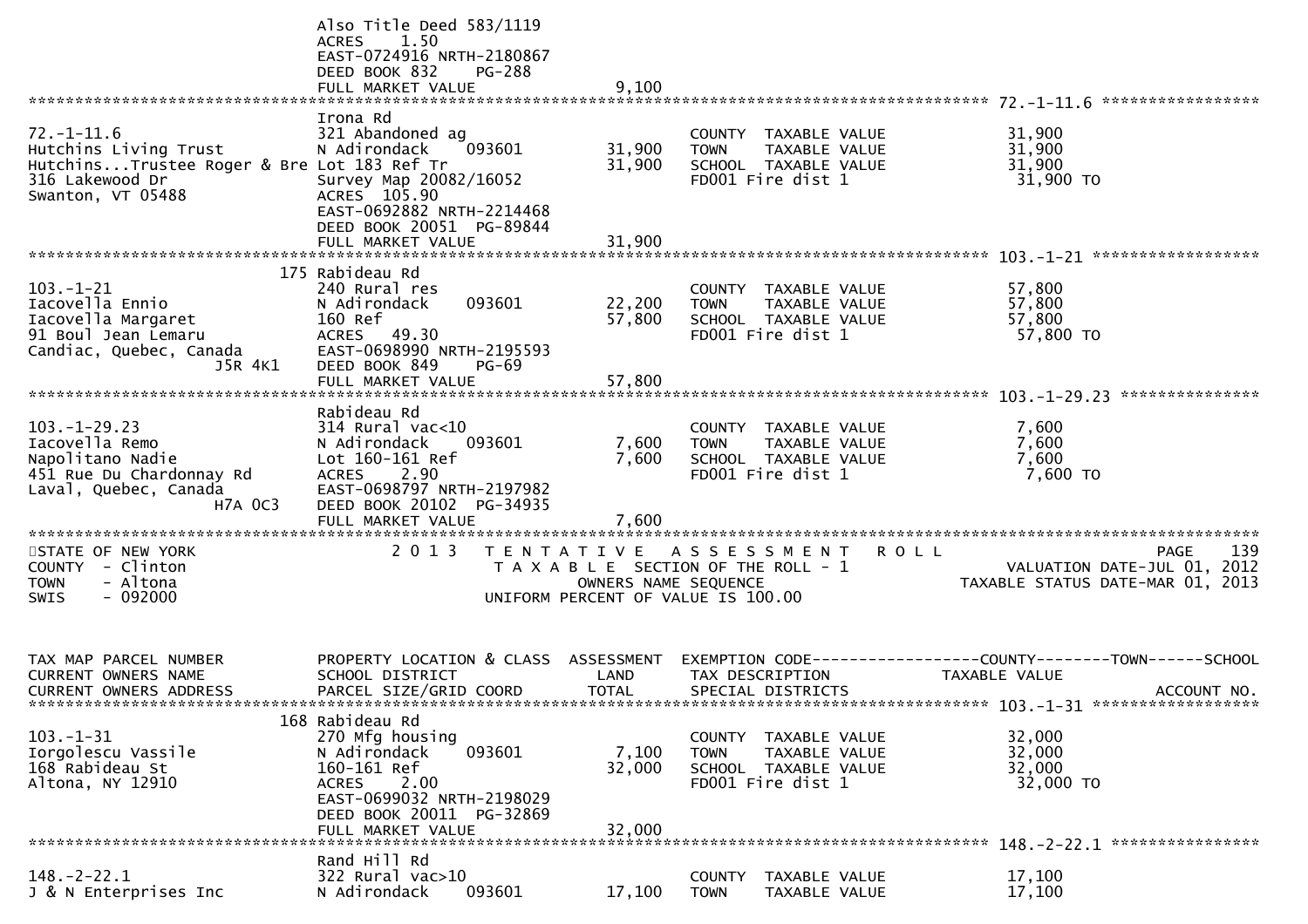| 1 Firehouse Ln<br>Plattsburgh, NY 12901                                                                               | 36 Duer<br>ACRES 23.50<br>EAST-0709367 NRTH-2174831<br>DEED BOOK 20082 PG-17145<br>FULL MARKET VALUE                                                                                                       | 17,100<br>17,100                                                                                    | SCHOOL TAXABLE VALUE<br>FD001 Fire dist 1                                        |                                       | 17,100<br>17,100 TO                                                           |             |                     |
|-----------------------------------------------------------------------------------------------------------------------|------------------------------------------------------------------------------------------------------------------------------------------------------------------------------------------------------------|-----------------------------------------------------------------------------------------------------|----------------------------------------------------------------------------------|---------------------------------------|-------------------------------------------------------------------------------|-------------|---------------------|
|                                                                                                                       |                                                                                                                                                                                                            |                                                                                                     |                                                                                  |                                       |                                                                               |             |                     |
| $73. - 1 - 51$<br>Jackson William<br>71 Taylor St<br>Holyoke, MA 01040                                                | Irona Rd<br>311 Res vac land<br>N Adirondack<br>093601<br>Lot 166 Ref Tract<br>FRNT 100.00 DPTH 109.00<br>EAST-0696707 NRTH-2212752<br>DEED BOOK 734<br>PG-211                                             | 4,100<br>4,100                                                                                      | COUNTY TAXABLE VALUE<br><b>TOWN</b><br>SCHOOL TAXABLE VALUE<br>FD001 Fire dist 1 | TAXABLE VALUE                         | 4,100<br>4,100<br>4,100<br>4,100 TO                                           |             |                     |
|                                                                                                                       | FULL MARKET VALUE                                                                                                                                                                                          | 4,100                                                                                               |                                                                                  |                                       |                                                                               |             |                     |
| $148. - 1 - 18.2$<br>Jacobs James R Jr.<br>10 Eagle Acres Rd<br>Chazy, NY 12921                                       | Jerusalem Rd<br>321 Abandoned ag<br>093601<br>N Adirondack<br>Lot 36 Duers<br>ACRES 16.30<br>EAST-0706702 NRTH-2173857<br>DEED BOOK 20122 PG-53379                                                         | 15,300<br>15,300                                                                                    | COUNTY TAXABLE VALUE<br><b>TOWN</b><br>SCHOOL TAXABLE VALUE<br>FD001 Fire dist 1 | TAXABLE VALUE                         | 15,300<br>15,300<br>15,300<br>15,300 TO                                       |             |                     |
|                                                                                                                       |                                                                                                                                                                                                            |                                                                                                     |                                                                                  |                                       |                                                                               |             |                     |
| $106. - 1 - 14$<br>James Carter Logging Inc<br>591 Lake Shore Rd<br>West Chazy, NY 12992<br>************************* | 708 Barnaby Rd<br>910 Priv forest<br>N Adirondack<br>093601<br>138 Duer<br>ACRES 200.60<br>EAST-0734475 NRTH-2195369<br>DEED BOOK 20082 PG-13891                                                           | 37,900<br>37,900                                                                                    | COUNTY TAXABLE VALUE<br><b>TOWN</b><br>SCHOOL TAXABLE VALUE<br>FD001 Fire dist 1 | TAXABLE VALUE                         | 37,900<br>37,900<br>37,900<br>37,900 TO                                       |             |                     |
| STATE OF NEW YORK<br>COUNTY - Clinton<br>- Altona<br><b>TOWN</b><br><b>SWIS</b><br>- 092000                           | 2 0 1 3                                                                                                                                                                                                    | TENTATIVE ASSESSMENT<br>T A X A B L E SECTION OF THE ROLL - 1<br>UNIFORM PERCENT OF VALUE IS 100.00 | OWNERS NAME SEQUENCE                                                             |                                       | <b>ROLL</b><br>VALUATION DATE-JUL 01,<br>TAXABLE STATUS DATE-MAR 01, 2013     |             | 140<br>PAGE<br>2012 |
| TAX MAP PARCEL NUMBER<br>CURRENT OWNERS NAME                                                                          | PROPERTY LOCATION & CLASS ASSESSMENT<br>SCHOOL DISTRICT                                                                                                                                                    | LAND                                                                                                | TAX DESCRIPTION                                                                  |                                       | EXEMPTION CODE-----------------COUNTY-------TOWN------SCHOOL<br>TAXABLE VALUE |             |                     |
| $87. - 1 - 9.81$<br>Jansen Paul<br>Jansen Martha<br>6133 Ethan Allen Hwy<br>St Albans, VT 05478                       | Military Tpke<br>321 Abandoned ag<br>N Adirondack<br>093601<br>Lot 185 & 186 Ref Tr<br>Survey Map 20082/18962<br>ACRES 98.80<br>EAST-0692327 NRTH-2203377<br>DEED BOOK 20092 PG-28021<br>FULL MARKET VALUE | 48,200<br>48,200<br>48,200                                                                          | COUNTY<br><b>TOWN</b><br>SCHOOL TAXABLE VALUE<br>FD001 Fire dist 1               | <b>TAXABLE VALUE</b><br>TAXABLE VALUE | 48,200<br>48,200<br>48,200<br>48,200 TO                                       |             |                     |
|                                                                                                                       | 341 Forest Rd                                                                                                                                                                                              |                                                                                                     |                                                                                  |                                       |                                                                               |             |                     |
| $72. - 1 - 34.2$<br>Jarvis Betty J                                                                                    | 270 Mfg housing<br>093601<br>N Adirondack                                                                                                                                                                  |                                                                                                     | AGED - ALL 41800<br>6,100 SR STAR                                                | 41834                                 | 14,450<br>$\Omega$                                                            | 14,450<br>0 | 14,450<br>14,450    |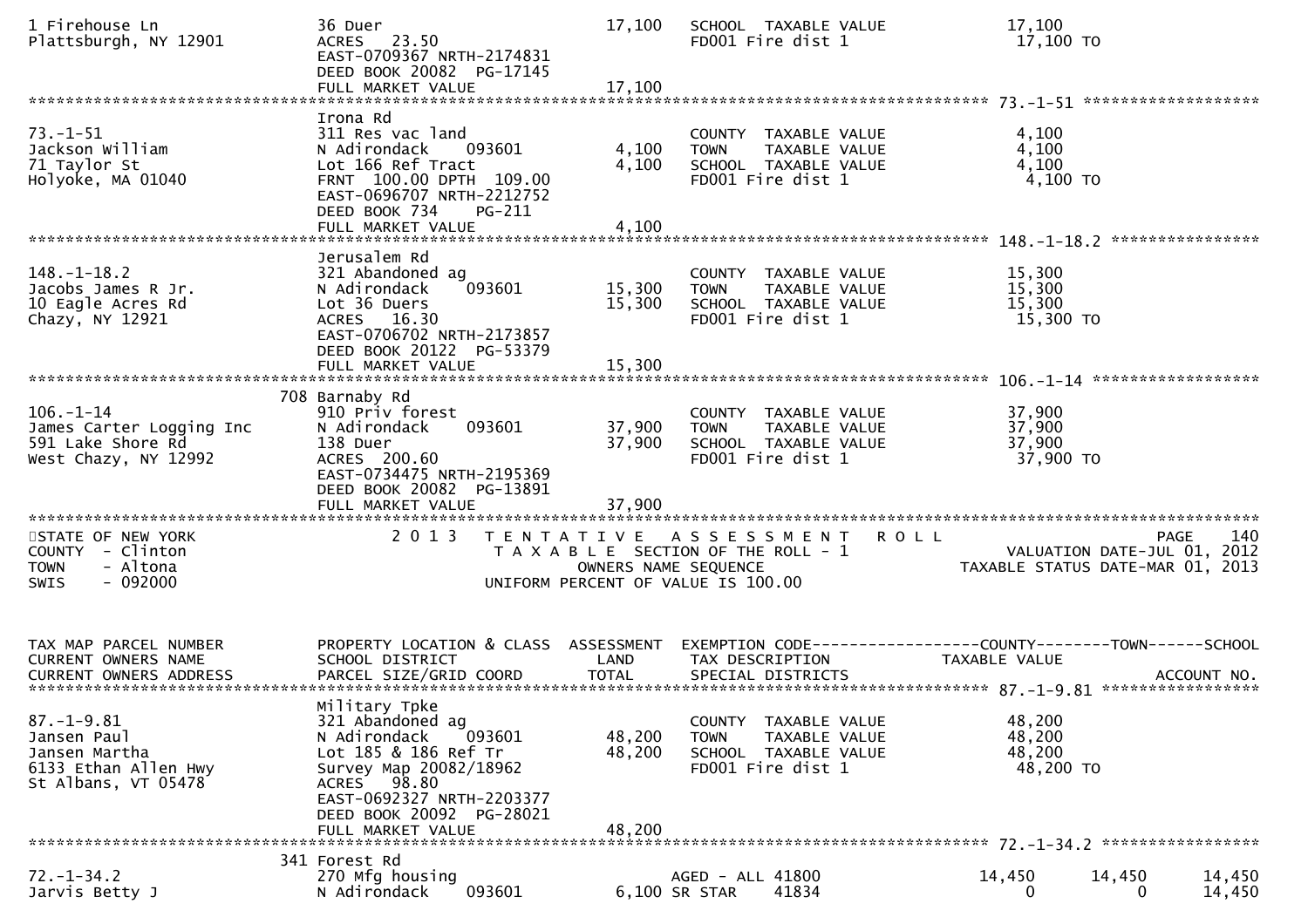| 341 Forest Rd<br>Ellenburg Depot, NY 12935                                                            | Lot 212 Ref Tract<br>FRNT 200.00 DPTH 162.00<br>EAST-0684821 NRTH-2213598<br>DEED BOOK 892<br>$PG-32$<br>FULL MARKET VALUE                                                    | 28,900<br>28,900        | COUNTY TAXABLE VALUE<br>TAXABLE VALUE<br><b>TOWN</b><br>SCHOOL TAXABLE VALUE<br>FD001 Fire dist 1                          | 14,450<br>14,450<br>$\mathbf{0}$<br>28,900 TO                                        |                                                                                       |
|-------------------------------------------------------------------------------------------------------|-------------------------------------------------------------------------------------------------------------------------------------------------------------------------------|-------------------------|----------------------------------------------------------------------------------------------------------------------------|--------------------------------------------------------------------------------------|---------------------------------------------------------------------------------------|
|                                                                                                       |                                                                                                                                                                               |                         |                                                                                                                            |                                                                                      |                                                                                       |
| $72. - 1 - 35.1$<br>Jarvis Clayton<br>PO Box 112<br>Ellenburg Depot, NY 12935                         | 374 Forest Rd<br>210 1 Family Res<br>093601<br>N Adirondack<br>212 Ref<br><b>ACRES</b><br>1.00<br>EAST-0685071 NRTH-2214413<br>DEED BOOK 963<br><b>PG-280</b>                 | 6,500<br>87,800         | 41854<br>RES STAR<br>COUNTY TAXABLE VALUE<br>TAXABLE VALUE<br><b>TOWN</b><br>SCHOOL TAXABLE VALUE<br>FD001 Fire dist 1     | $\mathbf{0}$<br>87,800<br>87,800<br>57,800<br>87,800 TO                              | $\mathbf 0$<br>30,000                                                                 |
|                                                                                                       | FULL MARKET VALUE                                                                                                                                                             | 87,800                  |                                                                                                                            |                                                                                      |                                                                                       |
|                                                                                                       |                                                                                                                                                                               |                         |                                                                                                                            |                                                                                      |                                                                                       |
| $72. - 1 - 35.5$<br>Jarvis Daniel<br>4645 Rt 11<br>Ellenburg Depot, NY 12935                          | 4645 Rt 11<br>210 1 Family Res<br>N Adirondack<br>093601<br>Lot 212 Ref Tr<br><b>ACRES</b><br>2.20<br>EAST-0683337 NRTH-2215727<br>DEED BOOK 99001 PG-12756                   | 7,300<br>70,100         | 41854<br>RES STAR<br>COUNTY TAXABLE VALUE<br>TAXABLE VALUE<br><b>TOWN</b><br>SCHOOL TAXABLE VALUE<br>FD001 Fire dist 1     | $\overline{0}$<br>70,100<br>70,100<br>40,100<br>70,100 TO                            | 0<br>30,000                                                                           |
|                                                                                                       | FULL MARKET VALUE                                                                                                                                                             | 70,100                  |                                                                                                                            |                                                                                      |                                                                                       |
| $117. - 1 - 8$<br>Jarvis Deborah L<br>349 Gero Rd<br>Mooers Forks, NY 12959                           | Terrien Rd<br>314 Rural vac<10<br>N Adirondack<br>093601<br>Lot 216 Ref<br>1.03<br><b>ACRES</b><br>EAST-0693317 NRTH-2190755<br>DEED BOOK 20122 PG-50950<br>FULL MARKET VALUE | 6,500<br>6,500<br>6,500 | COUNTY TAXABLE VALUE<br>TAXABLE VALUE<br><b>TOWN</b><br>SCHOOL TAXABLE VALUE<br>FD001 Fire dist 1                          | 6,500<br>6,500<br>6,500<br>6,500 TO                                                  |                                                                                       |
|                                                                                                       |                                                                                                                                                                               |                         |                                                                                                                            | *************************************                                                |                                                                                       |
| STATE OF NEW YORK<br>COUNTY - Clinton<br>- Altona<br><b>TOWN</b><br>$-092000$<br><b>SWIS</b>          | 2 0 1 3                                                                                                                                                                       | T E N T A T I V E       | A S S E S S M E N T<br>T A X A B L E SECTION OF THE ROLL - 1<br>OWNERS NAME SEQUENCE<br>UNIFORM PERCENT OF VALUE IS 100.00 | <b>ROLL</b>                                                                          | 141<br><b>PAGE</b><br>VALUATION DATE-JUL 01, 2012<br>TAXABLE STATUS DATE-MAR 01, 2013 |
| TAX MAP PARCEL NUMBER<br><b>CURRENT OWNERS NAME</b>                                                   | PROPERTY LOCATION & CLASS ASSESSMENT<br>SCHOOL DISTRICT                                                                                                                       | LAND                    | TAX DESCRIPTION                                                                                                            | EXEMPTION CODE-----------------COUNTY-------TOWN------SCHOOL<br><b>TAXABLE VALUE</b> |                                                                                       |
| $103.-1-16.2$<br>Jarvis Gertrude M<br>Jarvis Robert F<br>3174 Burdock Ave<br>West Melbourne, FL 32904 | Military Tpke<br>$314$ Rural vac<10<br>N Adirondack<br>093601<br>Lot 184 Ref Tr<br>1.00<br>ACRES<br>EAST-0704391 NRTH-2198647<br>DEED BOOK 641<br>PG-816<br>FULL MARKET VALUE | 6,500<br>6,500<br>6,500 | COUNTY TAXABLE VALUE<br>TAXABLE VALUE<br><b>TOWN</b><br>SCHOOL TAXABLE VALUE<br>FD001 Fire dist 1                          | 6,500<br>6,500<br>6,500<br>6,500 TO                                                  |                                                                                       |
|                                                                                                       | 346 Irona Rd                                                                                                                                                                  |                         | 97 PCT OF VALUE USED FOR EXEMPTION PURPOSES                                                                                |                                                                                      |                                                                                       |
| $73. - 1 - 21$<br>Jarvis Life Estate Homer<br>Jarvis Life Estate Shirley                              | 210 1 Family Res<br>093601<br>N Adirondack<br>138 Ref                                                                                                                         | 76,500                  | WARNONALL 41121<br>41834<br>8,700 SR STAR<br>COUNTY TAXABLE VALUE                                                          | 11,131<br>$\Omega$<br>65,369                                                         | 11,131<br>$\mathbf{0}$<br>63,300<br>0                                                 |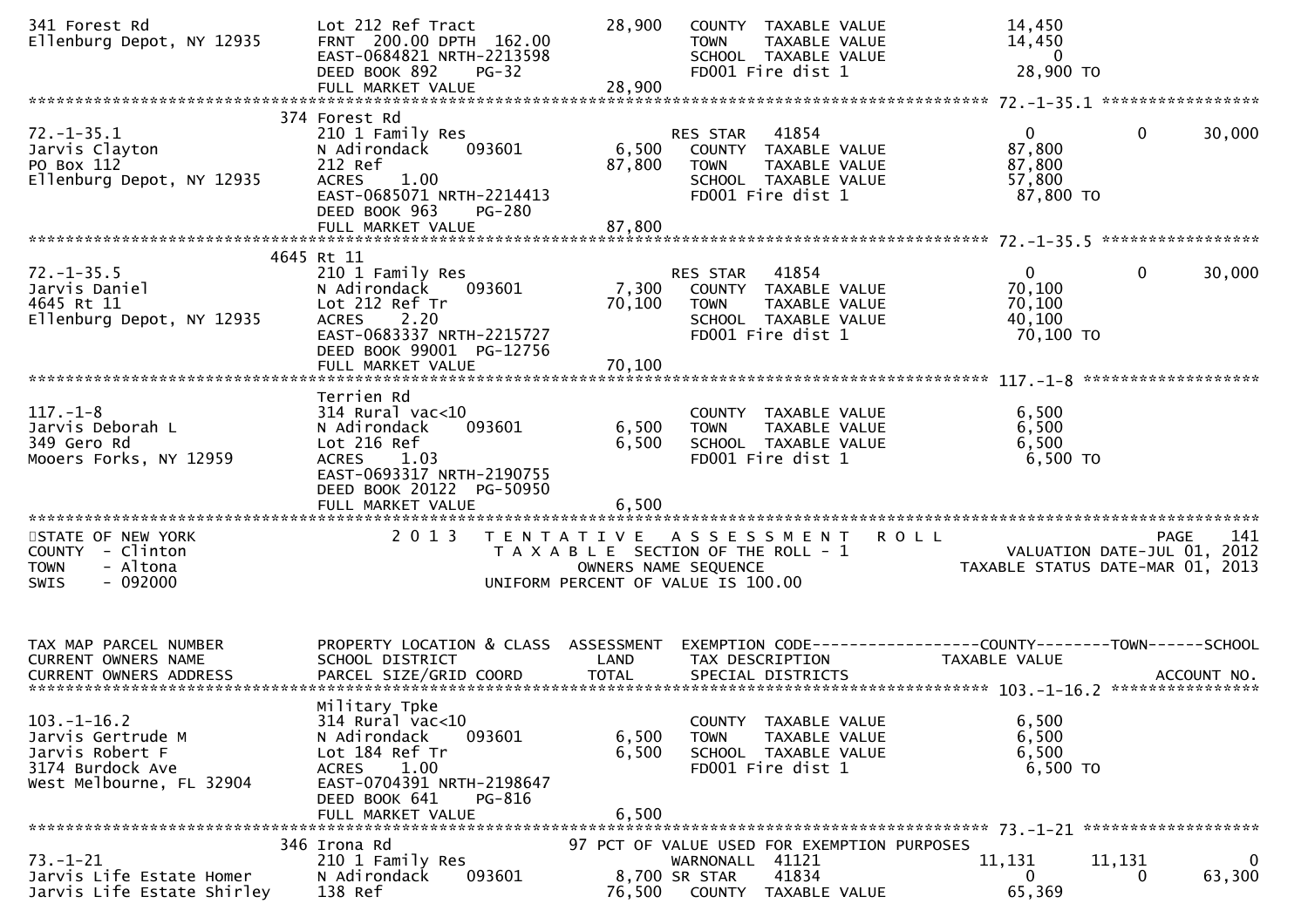| 375 Irona Rd<br>Altona, NY 12910                                                                       | 5.60<br><b>ACRES</b><br>EAST-0702938 NRTH-2212980<br>DEED BOOK 20041 PG-76423                                                                                                       |                            | TAXABLE VALUE<br><b>TOWN</b><br>SCHOOL TAXABLE VALUE<br>FD001 Fire dist 1                                                                         | 65,369<br>13,200<br>76,500 TO                                                             |                    |
|--------------------------------------------------------------------------------------------------------|-------------------------------------------------------------------------------------------------------------------------------------------------------------------------------------|----------------------------|---------------------------------------------------------------------------------------------------------------------------------------------------|-------------------------------------------------------------------------------------------|--------------------|
| $134. - 1 - 11.28$<br>Jarvis Michael A<br>Jarvis Deborah L<br>349 Gero Rd<br>Mooers Forks, NY 12959    | 3701 Military Tpke<br>471 Funeral home<br>093601<br>N Adirondack<br>103 Ref Tr<br>Sub $Pla-432$<br>4.76<br><b>ACRES</b><br>EAST-0724656 NRTH-2181565<br>DEED BOOK 20092 PG-22822    | 10,900<br>59,900           | COUNTY TAXABLE VALUE<br>TAXABLE VALUE<br><b>TOWN</b><br>SCHOOL TAXABLE VALUE<br>FD001 Fire dist 1                                                 | 59,900<br>59,900<br>59,900<br>59,900 TO                                                   |                    |
|                                                                                                        | FULL MARKET VALUE                                                                                                                                                                   | 59,900                     |                                                                                                                                                   |                                                                                           |                    |
| $72. - 1 - 7.2$<br>Jarvis Norman<br>970 Irona Rd<br>Ellenburg Depot, NY 12935                          | 970 Irona Rd<br>210 1 Family Res<br>N Adirondack<br>093601<br>Lot 192 Ref Tr<br><b>ACRES</b><br>2.30<br>EAST-0688011 NRTH-2212925<br>DEED BOOK 956<br>$PG-323$                      | 7,300<br>59,900            | RES STAR<br>41854<br>COUNTY TAXABLE VALUE<br>TAXABLE VALUE<br><b>TOWN</b><br>SCHOOL TAXABLE VALUE<br>FD001 Fire dist 1                            | $\mathbf{0}$<br>$\mathbf 0$<br>59,900<br>59,900<br>29,900<br>59,900 TO                    | 30,000             |
|                                                                                                        | 373 Forest Rd                                                                                                                                                                       |                            |                                                                                                                                                   |                                                                                           |                    |
| $72. - 1 - 35.6$<br>Jarvis Robert C<br>Jarvis Claudine C<br>373 Forest Rd<br>Ellenburg Depot, NY 12935 | 112 Dairy farm<br>093601<br>N Adirondack<br>ACRES 278.80<br>EAST-0683209 NRTH-2213477<br>DEED BOOK 20011 PG-31339<br>FULL MARKET VALUE                                              | 225,000<br>225,000         | 41854<br>RES STAR<br>42100<br>92,600 483A EX<br>COUNTY TAXABLE VALUE<br><b>TOWN</b><br>TAXABLE VALUE<br>SCHOOL TAXABLE VALUE<br>FD001 Fire dist 1 | $\mathbf{0}$<br>$\Omega$<br>2,100<br>2,100<br>222,900<br>222,900<br>192,900<br>222,900 TO | 30,000<br>2,100    |
| STATE OF NEW YORK<br>COUNTY - Clinton<br>- Altona<br><b>TOWN</b><br>$-092000$<br>SWIS                  | 2 0 1 3                                                                                                                                                                             |                            | TENTATIVE ASSESSMENT<br>T A X A B L E SECTION OF THE ROLL - 1<br>OWNERS NAME SEQUENCE<br>UNIFORM PERCENT OF VALUE IS 100.00                       | <b>ROLL</b><br>VALUATION DATE-JUL 01, 2012<br>TAXABLE STATUS DATE-MAR 01, 2013            | 142<br><b>PAGE</b> |
| TAX MAP PARCEL NUMBER<br><b>CURRENT OWNERS NAME</b>                                                    | PROPERTY LOCATION & CLASS ASSESSMENT<br>SCHOOL DISTRICT                                                                                                                             | LAND                       | TAX DESCRIPTION                                                                                                                                   | EXEMPTION CODE-----------------COUNTY-------TOWN------SCHOOL<br><b>TAXABLE VALUE</b>      |                    |
| $135. - 2 - 15$<br>Jarvis Robert F<br>Jarvis Gertrude<br>3174 Burdock Ave<br>West Melbourne, FL 32904  | Recore Rd<br>321 Abandoned ag<br>Beekmantown Cen 092401<br>Lot 146 Duer's Patent<br>ACRES 10.30<br>EAST-0740684 NRTH-2180170<br>DEED BOOK 746<br><b>PG-209</b><br>FULL MARKET VALUE | 13,700<br>13,700<br>13,700 | COUNTY TAXABLE VALUE<br><b>TOWN</b><br>TAXABLE VALUE<br>SCHOOL TAXABLE VALUE<br>FD001 Fire dist 1                                                 | 13,700<br>13,700<br>13,700<br>13,700 TO                                                   |                    |
|                                                                                                        | 399 Irona Rd                                                                                                                                                                        |                            |                                                                                                                                                   |                                                                                           |                    |
| $73. - 1 - 31.1$<br>Jarvis Robin M<br>Jarvis Nicolle E                                                 | 311 Res vac land<br>093601<br>N Adirondack<br>156 Ref                                                                                                                               | 1,500<br>1,500             | COUNTY TAXABLE VALUE<br>TAXABLE VALUE<br><b>TOWN</b><br><b>SCHOOL</b><br>TAXABLE VALUE                                                            | 1,500<br>1,500<br>1,500                                                                   |                    |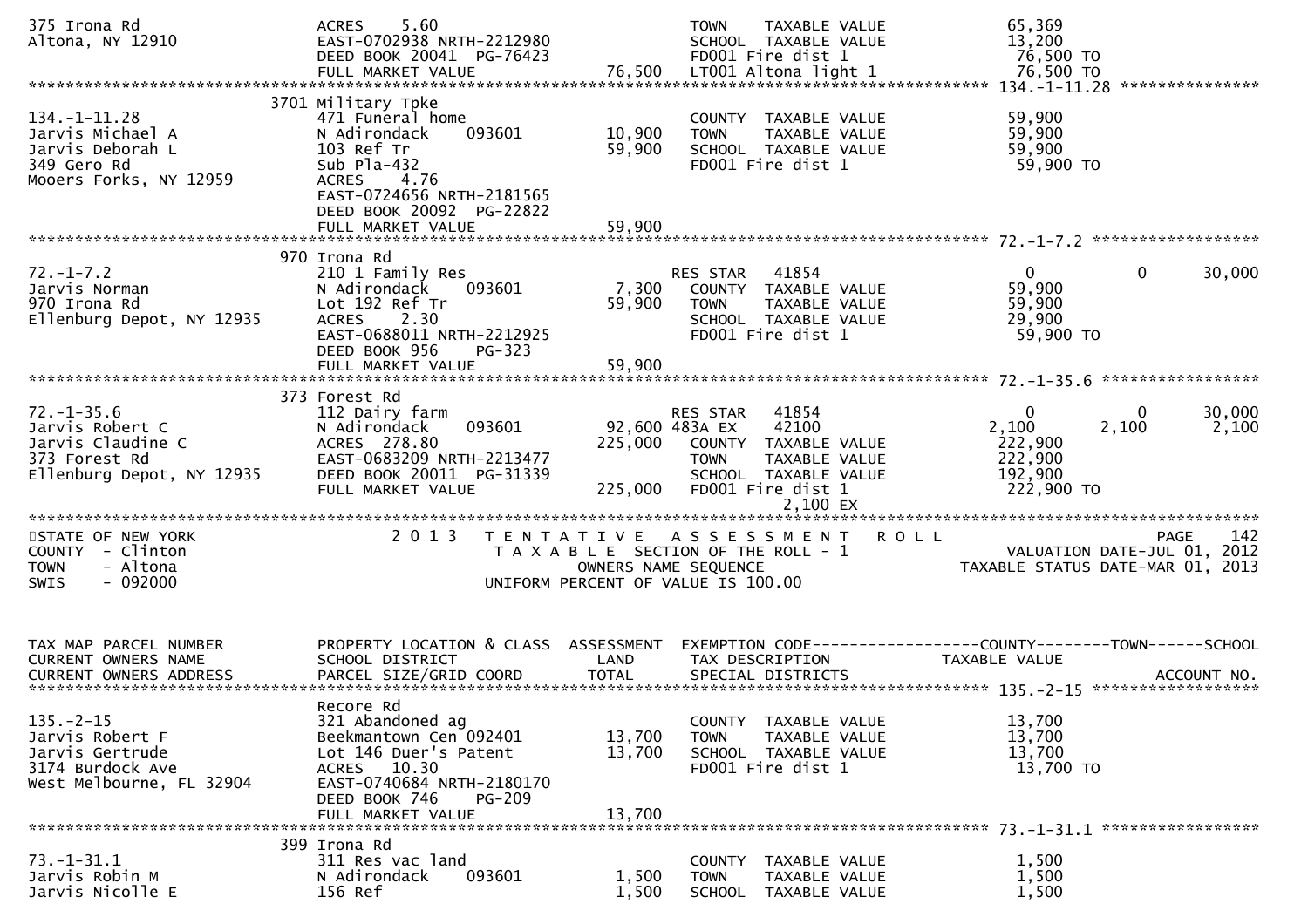| 375 Irona Rd<br>Altona, NY 12910                                                                | 2.50<br><b>ACRES</b><br>EAST-0701808 NRTH-2212519<br>DEED BOOK 20102 PG-37268<br>FULL MARKET VALUE                                                                                             | 1,500                      | FD001 Fire dist 1<br>LT001 Altona light 1                                                                                                                                        |         | 1,500 TO<br>1,500 TO                                                        |                            |                                        |
|-------------------------------------------------------------------------------------------------|------------------------------------------------------------------------------------------------------------------------------------------------------------------------------------------------|----------------------------|----------------------------------------------------------------------------------------------------------------------------------------------------------------------------------|---------|-----------------------------------------------------------------------------|----------------------------|----------------------------------------|
| $73. - 1 - 31.2$<br>Jarvis Robin M<br>Jarvis Nicolle<br>375 Irona Rd<br>Altona, NY 12910        | 375 Irona Rd<br>210 1 Family Res<br>093601<br>N Adirondack<br>Lot 155 Ref Tr<br>ACRES 1.50<br>EAST-0702192 NRTH-2212408<br>DEED BOOK 907<br><b>PG-55</b><br>FULL MARKET VALUE                  | 6,600<br>89,000<br>89,000  | 41854<br>RES STAR<br>COUNTY TAXABLE VALUE<br><b>TOWN</b><br>TAXABLE VALUE<br>SCHOOL TAXABLE VALUE<br>FD001 Fire dist 1<br>LT001 Altona light 1                                   |         | $\overline{0}$<br>89,000<br>89,000<br>59,000<br>89,000 TO<br>89,000 TO      | 0                          | 30,000                                 |
| $102 - 1 - 8.2$<br>Jarvis Scott<br>310 Lash Rd<br>Altona, NY 12910                              | 310 Lash Rd<br>270 Mfg housing<br>093601<br>N Adirondack<br>Lot 215 Ref Tr<br>1.00<br><b>ACRES</b><br>EAST-0695146 NRTH-2192632<br>DEED BOOK 20031 PG-64546<br>FULL MARKET VALUE               |                            | WARNONALL 41121<br>6,500 WARDISALL 41141<br>41854<br>14,000 RES STAR<br>COUNTY TAXABLE VALUE<br><b>TOWN</b><br>TAXABLE VALUE<br>SCHOOL TAXABLE VALUE<br>14,000 FD001 Fire dist 1 |         | 2,100<br>3,500<br>$\overline{0}$<br>8,400<br>8,400<br>$\Omega$<br>14,000 TO | 2,100<br>3,500<br>$\Omega$ | $\mathbf{0}$<br>$\mathbf{0}$<br>14,000 |
| $102. -1 - 8.1$<br>Jarvis Wess F<br>Jarvis Scott P<br>1150 Alder Bend Rd<br>Altona, NY 12910    | 1150 Alder Bend Rd<br>240 Rural res<br>093601<br>N Adirondack<br>162 Pat Ref<br>ACRES 93.10<br>EAST-0695408 NRTH-2193785<br>DEED BOOK 20102 PG-35247<br>FULL MARKET VALUE                      | 28,900<br>66,600<br>66,600 | 41854<br>RES STAR<br>COUNTY TAXABLE VALUE<br>TAXABLE VALUE<br><b>TOWN</b><br>SCHOOL TAXABLE VALUE<br>FD001 Fire dist 1                                                           |         | $\overline{0}$<br>66,600<br>66,600<br>36,600<br>66,600 TO                   | $\mathbf{0}$               | 30,000                                 |
| STATE OF NEW YORK<br>COUNTY<br>- Clinton<br>- Altona<br><b>TOWN</b><br>$-092000$<br><b>SWIS</b> | 2 0 1 3                                                                                                                                                                                        | OWNERS NAME SEQUENCE       | TENTATIVE ASSESSMENT<br>T A X A B L E SECTION OF THE ROLL - 1<br>UNIFORM PERCENT OF VALUE IS 100.00                                                                              | R O L L | VALUATION DATE-JUL 01, 2012<br>TAXABLE STATUS DATE-MAR 01, 2013             | PAGE                       | 143                                    |
| TAX MAP PARCEL NUMBER<br>CURRENT OWNERS NAME<br><b>CURRENT OWNERS ADDRESS</b>                   | PROPERTY LOCATION & CLASS ASSESSMENT<br>SCHOOL DISTRICT<br>PARCEL SIZE/GRID COORD                                                                                                              | LAND<br><b>TOTAL</b>       | EXEMPTION CODE-----------------COUNTY-------TOWN------SCHOOL<br>TAX DESCRIPTION<br>SPECIAL DISTRICTS                                                                             |         | TAXABLE VALUE                                                               |                            | ACCOUNT NO.                            |
| $88.14 - 1 - 2$<br>Jennette Marcel<br>8499 Rte 22<br>West Chazy, NY 12992                       | 33 Merrywood Dr<br>260 Seasonal res<br>093601<br>N Adirondack<br>Stonewall Acres Lot 2<br>FRNT 80.00 DPTH 165.54<br>EAST-0699846 NRTH-2203477<br>DEED BOOK 20112 PG-42199<br>FULL MARKET VALUE | 4,300<br>15,000<br>15,000  | COUNTY TAXABLE VALUE<br>TAXABLE VALUE<br><b>TOWN</b><br>SCHOOL TAXABLE VALUE<br>FD001 Fire dist 1                                                                                |         | 15,000<br>15,000<br>15,000<br>15,000 TO                                     |                            |                                        |
| $134. - 1 - 7$<br>Jensen Robert E<br>Jensen Bonnie Lee<br>576 Atwood Rd                         | 576 Atwood Rd<br>240 Rural res<br>093601<br>N Adirondack<br>115 Pat Duer<br>ACRES 131.60                                                                                                       | 34,100<br>118,600          | 41834<br>SR STAR<br>COUNTY TAXABLE VALUE<br><b>TOWN</b><br>TAXABLE VALUE<br>SCHOOL TAXABLE VALUE                                                                                 |         | $\mathbf{0}$<br>118,600<br>118,600<br>55,300                                | $\mathbf{0}$               | 63,300                                 |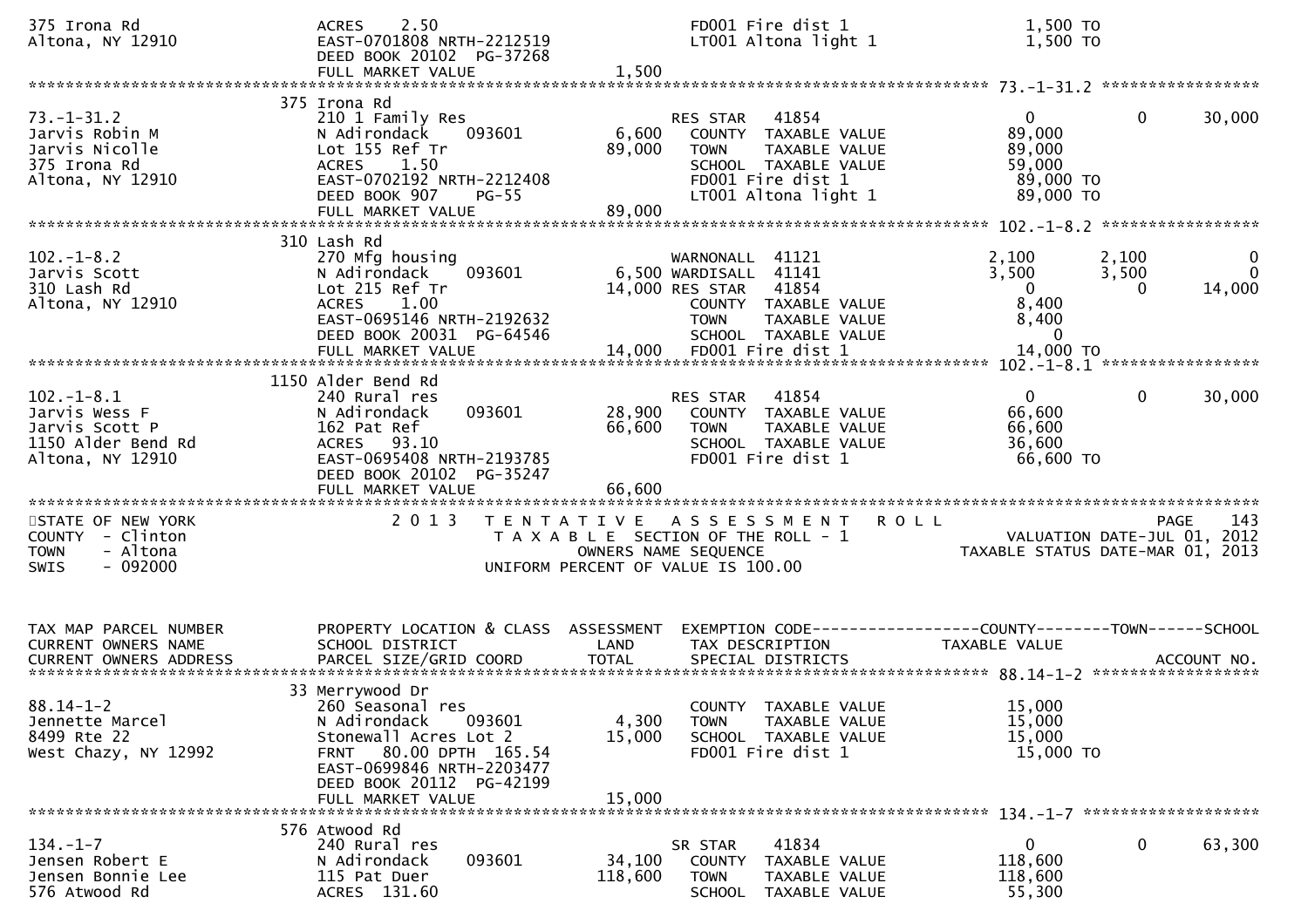| West Chazy, NY 12992                                                                                   | EAST-0727772 NRTH-2183370<br>DEED BOOK 961<br><b>PG-79</b><br>FULL MARKET VALUE                                                                                                                 | 118,600                   | FD001 Fire dist 1                                                                                                             | 118,600 TO                                                    |                                                   |
|--------------------------------------------------------------------------------------------------------|-------------------------------------------------------------------------------------------------------------------------------------------------------------------------------------------------|---------------------------|-------------------------------------------------------------------------------------------------------------------------------|---------------------------------------------------------------|---------------------------------------------------|
|                                                                                                        |                                                                                                                                                                                                 |                           |                                                                                                                               |                                                               |                                                   |
| $103. - 1 - 5.4$<br>Jessey Kathleen<br>107 Rabideau Rd<br>Altona, NY 12910                             | 107 Rabideau Rd<br>210 1 Family Res<br>093601<br>N Adirondack<br>Lot 159 Ref Tr<br>4.80<br><b>ACRES</b><br>EAST-0700443 NRTH-2198010<br>DEED BOOK 20102 PG-35011<br>FULL MARKET VALUE           | 6,900<br>42,500<br>42,500 | 41854<br><b>RES STAR</b><br>COUNTY TAXABLE VALUE<br><b>TOWN</b><br>TAXABLE VALUE<br>SCHOOL TAXABLE VALUE<br>FD001 Fire dist 1 | $\overline{0}$<br>42,500<br>42,500<br>12,500<br>42,500 TO     | $\mathbf{0}$<br>30,000                            |
|                                                                                                        | 4123 Military Tpke                                                                                                                                                                              |                           |                                                                                                                               |                                                               |                                                   |
| $119. - 1 - 13.1$<br>Jock Robert G<br>Jock Julie R<br>4123 Military Tpke<br>Altona, NY 12910           | 240 Rural res<br>093601<br>N Adirondack<br>Lot 73 Duer<br>ACRES 21.40<br>EAST-0715267 NRTH-2186804<br>DEED BOOK 740<br>$PG-99$                                                                  | 16,100<br>140,000         | 41854<br>RES STAR<br>COUNTY TAXABLE VALUE<br><b>TOWN</b><br>TAXABLE VALUE<br>SCHOOL TAXABLE VALUE<br>FD001 Fire dist 1        | $\overline{0}$<br>140,000<br>140,000<br>110,000<br>140,000 TO | $\mathbf{0}$<br>30,000                            |
|                                                                                                        | FULL MARKET VALUE                                                                                                                                                                               | 140,000                   |                                                                                                                               |                                                               |                                                   |
| $88.14 - 1 - 43$<br>Johnson Arnold Jr<br>Legroulx Diane<br>56 Birch Hill Dr Apt 13<br>Altona, NY 12910 | 56 Birch Hill Dr<br>270 Mfg housing<br>093601<br>N Adirondack<br>Stonewall Acres Lot 43<br>FRNT 74.80 DPTH 117.81<br>EAST-0699165 NRTH-2204156<br>DEED BOOK 20041 PG-70245<br>FULL MARKET VALUE | 4,100<br>24,500<br>24,500 | COUNTY TAXABLE VALUE<br><b>TOWN</b><br>TAXABLE VALUE<br>SCHOOL TAXABLE VALUE<br>FD001 Fire dist 1                             | 24,500<br>24,500<br>24,500<br>24,500 TO                       |                                                   |
| STATE OF NEW YORK<br>COUNTY - Clinton<br><b>TOWN</b><br>- Altona<br>$-092000$<br><b>SWIS</b>           | 2 0 1 3                                                                                                                                                                                         |                           | TENTATIVE ASSESSMENT<br>T A X A B L E SECTION OF THE ROLL - 1<br>OWNERS NAME SEQUENCE<br>UNIFORM PERCENT OF VALUE IS 100.00   | <b>ROLL</b><br>TAXABLE STATUS DATE-MAR 01, 2013               | 144<br><b>PAGE</b><br>VALUATION DATE-JUL 01, 2012 |
| TAX MAP PARCEL NUMBER<br>CURRENT OWNERS NAME                                                           | PROPERTY LOCATION & CLASS ASSESSMENT<br>SCHOOL DISTRICT                                                                                                                                         | LAND                      | TAX DESCRIPTION                                                                                                               | TAXABLE VALUE                                                 |                                                   |
| $72. - 1 - 35.2$<br>Johnson David<br>Johnson Linda<br>323 Forest Rd<br>Ellenburg Depot, NY 12935       | 323 Forest Rd<br>210 1 Family Res<br>093601<br>N Adirondack<br>Lot 212 Pat Ref<br>FRNT 150.00 DPTH 160.00<br>EAST-0684828 NRTH-2213167<br><b>PG-112</b><br>DEED BOOK 677<br>FULL MARKET VALUE   | 63,100<br>63,100          | 41834<br>SR STAR<br>5,800 COUNTY TAXABLE VALUE<br>TAXABLE VALUE<br><b>TOWN</b><br>SCHOOL TAXABLE VALUE<br>FD001 Fire dist 1   | 0<br>63,100<br>63,100<br>$\mathbf{0}$<br>63,100 TO            | $\mathbf{0}$<br>63,100                            |
|                                                                                                        | 4484 Military Tpke                                                                                                                                                                              |                           |                                                                                                                               |                                                               |                                                   |
| $104. - 1 - 13$<br>Johnson Estate Joseph<br>Attn: Wanda M Benware<br>462 2nd St<br>PO Box 221          | 241 Rural res&ag<br>093601<br>N Adirondack<br>70 Duer<br>ACRES 529.20<br>EAST-0711078 NRTH-2194586                                                                                              | 116,900<br>167,500        | COUNTY TAXABLE VALUE<br>TAXABLE VALUE<br><b>TOWN</b><br>SCHOOL TAXABLE VALUE<br>FD001 Fire dist 1                             | 167,500<br>167,500<br>167,500<br>167,500 TO                   |                                                   |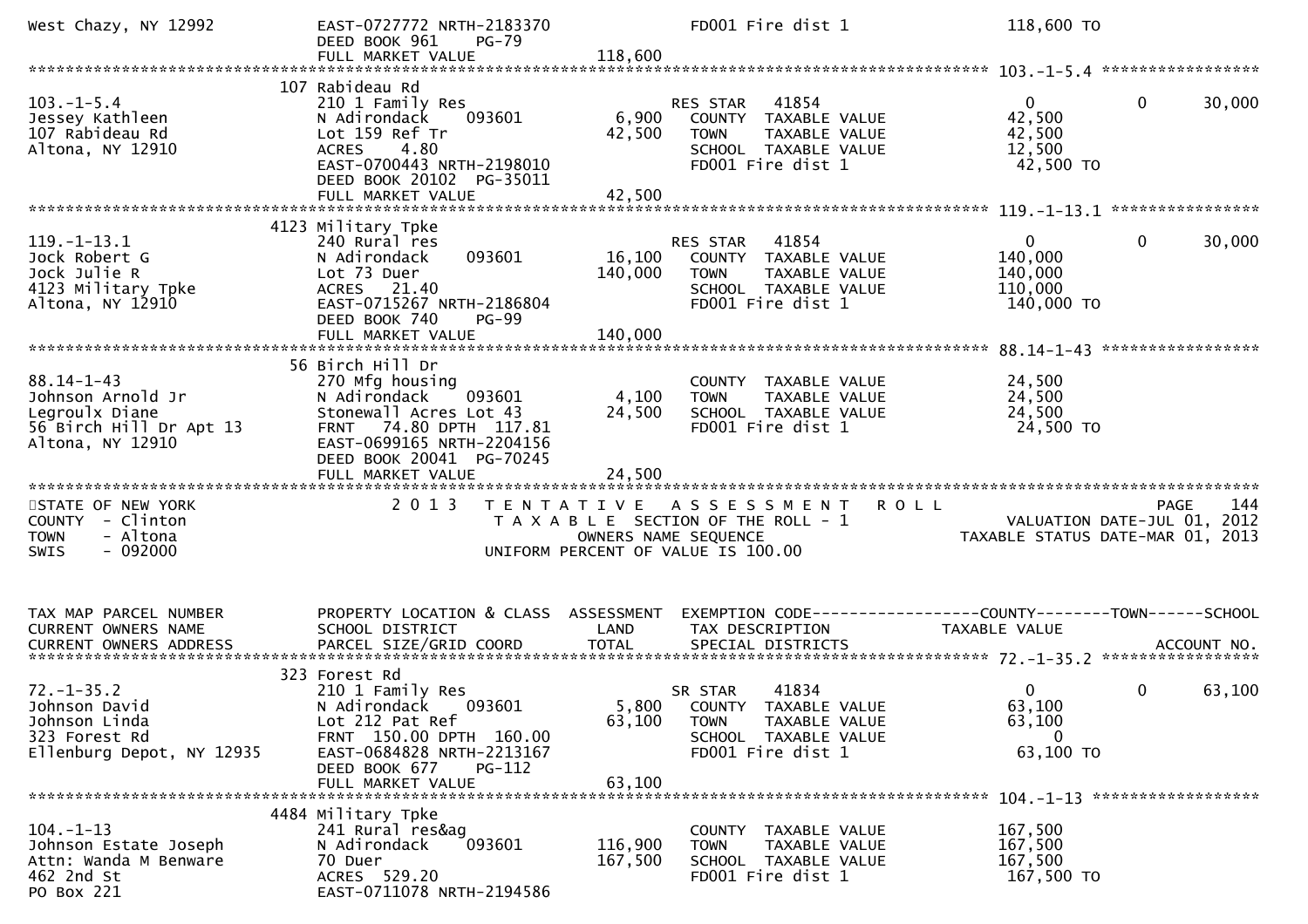| Lyon Mountain, NY 12952              | DEED BOOK 205<br>PG-074                                      |        |                                                                |                                                              |                        |
|--------------------------------------|--------------------------------------------------------------|--------|----------------------------------------------------------------|--------------------------------------------------------------|------------------------|
|                                      |                                                              |        |                                                                |                                                              |                        |
| $76. - 3 - 1.2$                      | 2120 Miner Farm Rd<br>241 Rural res&ag                       |        | 73 PCT OF VALUE USED FOR EXEMPTION PURPOSES<br>WARCOMALL 41131 | 18,068<br>18,068                                             | 0                      |
| Johnson Life Use Cora                | Northeastern Cl 092801                                       |        | 33,400 AGED C&T<br>41801                                       | 27,101<br>27,101                                             | $\mathbf{0}$           |
| Johnson David S                      | 50 Ref                                                       |        | 99,000 SR STAR<br>41834                                        | $\overline{0}$                                               | 63,300<br>$\Omega$     |
| 2120 Miner Farm Rd                   | ACRES 75.50                                                  |        | COUNTY TAXABLE VALUE                                           | 53,831                                                       |                        |
| Altona, NY 12910                     | EAST-0735244 NRTH-2209552                                    |        | <b>TOWN</b><br><b>TAXABLE VALUE</b>                            | 53,831                                                       |                        |
|                                      | DEED BOOK 20072 PG-4695                                      |        | SCHOOL TAXABLE VALUE                                           | 35,700                                                       |                        |
|                                      |                                                              |        |                                                                |                                                              |                        |
|                                      |                                                              |        |                                                                |                                                              |                        |
|                                      | 51 Devils Den Rd                                             |        |                                                                |                                                              |                        |
| $103.-1-9.1$                         | 210 1 Family Res                                             |        | RES STAR<br>41854                                              | $\overline{0}$                                               | 24,400<br>$\mathbf{0}$ |
| Johnson Vicki G                      | 093601<br>N Adirondack                                       | 7,300  | COUNTY TAXABLE VALUE                                           | 24,400                                                       |                        |
| 51 Devils Den Rd                     | 135 Pat Ref                                                  | 24,400 | <b>TOWN</b><br>TAXABLE VALUE                                   | 24,400                                                       |                        |
| Altona, NY 12910-2007                | 2.40<br><b>ACRES</b>                                         |        | SCHOOL TAXABLE VALUE                                           | $\mathbf{0}$                                                 |                        |
|                                      | EAST-0706022 NRTH-2199088                                    |        | FD001 Fire dist 1                                              | 24,400 TO                                                    |                        |
|                                      | DEED BOOK 705<br>$PG-18$                                     |        |                                                                |                                                              |                        |
|                                      | FULL MARKET VALUE                                            | 24,400 |                                                                |                                                              |                        |
|                                      | 61 Devils Den Rd                                             |        |                                                                |                                                              |                        |
| $103.-1-9.2$                         | 270 Mfg housing                                              |        | COUNTY TAXABLE VALUE                                           | 12,600                                                       |                        |
| Johnson Vicki G                      | 093601<br>N Adirondack                                       | 6,500  | <b>TOWN</b><br>TAXABLE VALUE                                   | 12,600                                                       |                        |
| 51 Devils Den Rd                     | Lot 135 Ref Tr                                               | 12,600 | SCHOOL TAXABLE VALUE                                           | 12,600                                                       |                        |
| Altona, NY 12910-9751                | ACRES 1.00                                                   |        | FD001 Fire dist 1                                              | 12,600 TO                                                    |                        |
|                                      | EAST-0706183 NRTH-2199131                                    |        |                                                                |                                                              |                        |
|                                      | DEED BOOK 607<br>PG-554                                      |        |                                                                |                                                              |                        |
|                                      | FULL MARKET VALUE                                            | 12,600 |                                                                |                                                              |                        |
|                                      |                                                              |        |                                                                |                                                              |                        |
|                                      |                                                              |        |                                                                |                                                              |                        |
| STATE OF NEW YORK                    | 2 0 1 3                                                      |        | TENTATIVE ASSESSMENT                                           | <b>ROLL</b>                                                  | 145<br>PAGE            |
| COUNTY - Clinton                     |                                                              |        | T A X A B L E SECTION OF THE ROLL - 1                          | VALUATION DATE-JUL 01,                                       | 2012                   |
| - Altona<br><b>TOWN</b>              |                                                              |        | OWNERS NAME SEQUENCE                                           | TAXABLE STATUS DATE-MAR 01, 2013                             |                        |
| $-092000$<br><b>SWIS</b>             |                                                              |        | UNIFORM PERCENT OF VALUE IS 100.00                             |                                                              |                        |
|                                      |                                                              |        |                                                                |                                                              |                        |
|                                      |                                                              |        |                                                                |                                                              |                        |
| TAX MAP PARCEL NUMBER                | PROPERTY LOCATION & CLASS ASSESSMENT                         |        |                                                                | EXEMPTION CODE-----------------COUNTY-------TOWN------SCHOOL |                        |
| CURRENT OWNERS NAME                  | SCHOOL DISTRICT                                              | LAND   | TAX DESCRIPTION                                                | TAXABLE VALUE                                                |                        |
|                                      |                                                              |        |                                                                |                                                              |                        |
|                                      |                                                              |        |                                                                |                                                              |                        |
|                                      | 2115 Miner Farm Rd                                           |        |                                                                |                                                              |                        |
| $91. - 1 - 7.3$                      | 240 Rural res                                                |        | 41854<br>RES STAR                                              | $\mathbf{0}$                                                 | $\mathbf 0$<br>30,000  |
| Jolicoeur Jessy D                    | Northeastern Cl 092801                                       | 11,900 | COUNTY TAXABLE VALUE                                           | 84,200                                                       |                        |
| Jolicoeur Angela L                   | Lot 50 Ref Tract                                             | 84,200 | <b>TOWN</b><br>TAXABLE VALUE                                   | 84,200                                                       |                        |
| 2115 Miner Farm Rd                   | Survey Map 20082/17996                                       |        | SCHOOL TAXABLE VALUE                                           | 54,200                                                       |                        |
| Altona, NY 12910                     | ACRES 10.00 BANK<br>860                                      |        | FD001 Fire dist 1                                              | 84,200 TO                                                    |                        |
|                                      | EAST-0735430 NRTH-2207856                                    |        |                                                                |                                                              |                        |
|                                      | DEED BOOK 20031 PG-52169                                     |        |                                                                |                                                              |                        |
| **************************           | FULL MARKET VALUE<br>*******************************         | 84,200 |                                                                |                                                              |                        |
|                                      |                                                              |        |                                                                |                                                              |                        |
|                                      | 2475 Miner Farm Rd                                           |        | 76 PCT OF VALUE USED FOR EXEMPTION PURPOSES                    |                                                              |                        |
| $90. - 1 - 10.1$                     | 240 Rural res                                                |        | WARCOMALL 41131                                                | 18,810<br>18,810                                             | 0<br>$\mathbf 0$<br>0  |
| Jubert Austin J                      | 093601<br>N Adirondack                                       |        | 29,500 AGED COUN 41802                                         | 5,643<br>0                                                   | $\Omega$               |
| Jubert Julia E<br>2475 Miner Farm Rd | 82 Ref<br><b>ACRES</b><br>61.10<br>EAST-0726787 NRTH-2205217 |        | 99,000 SR STAR<br>41834<br>COUNTY<br>TAXABLE VALUE             | 74,547                                                       | 63,300                 |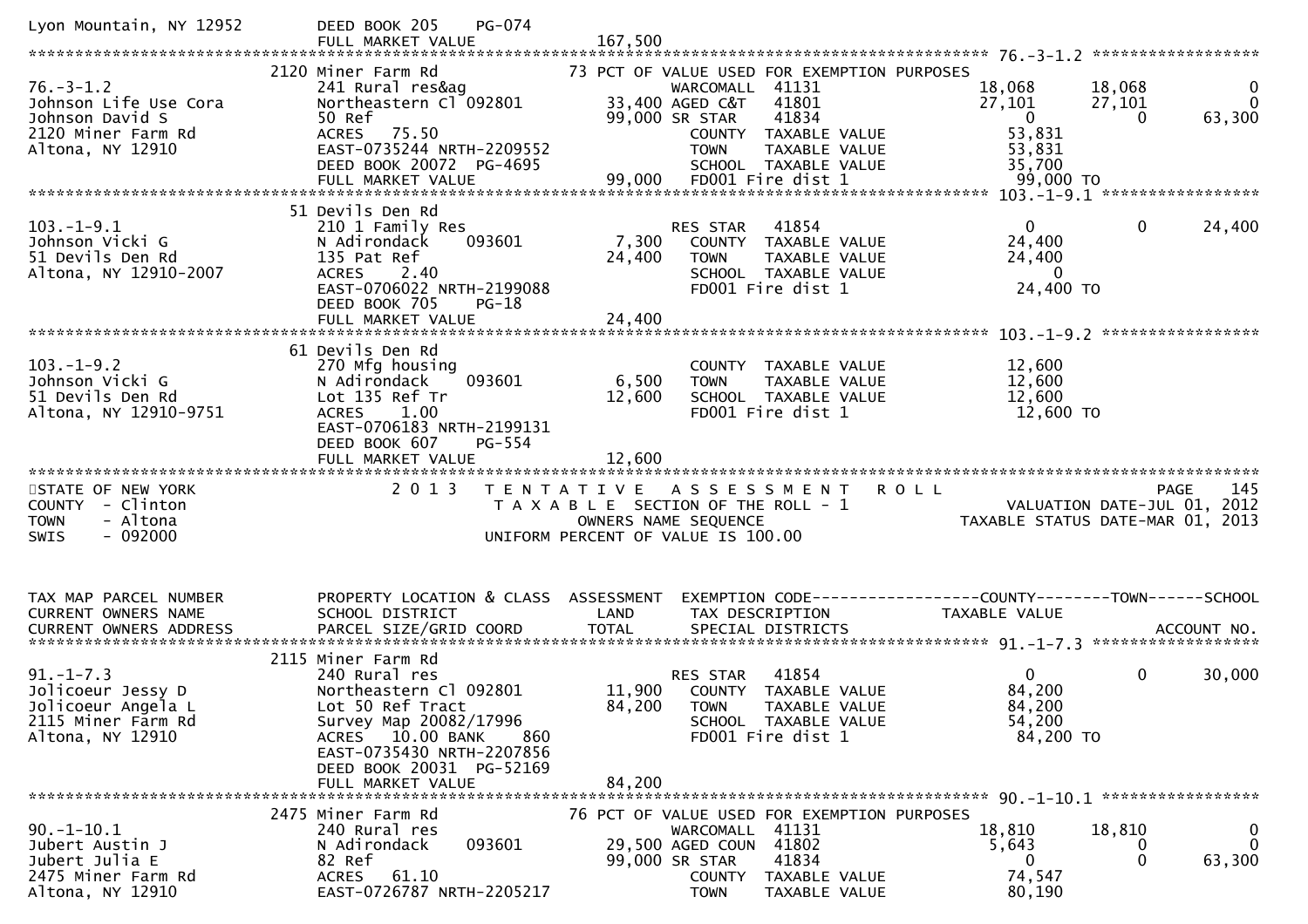|                                                                                                     | PG-252<br>DEED BOOK 538                                                                                                                                                                                             |                              | SCHOOL TAXABLE VALUE                                                                                                                                  | 35,700                                                                        |                                                                                       |
|-----------------------------------------------------------------------------------------------------|---------------------------------------------------------------------------------------------------------------------------------------------------------------------------------------------------------------------|------------------------------|-------------------------------------------------------------------------------------------------------------------------------------------------------|-------------------------------------------------------------------------------|---------------------------------------------------------------------------------------|
| $134. -2 - 7$<br>Jubert Austin J Jr<br>Jubert Terry L<br>3617 Military Tpke<br>West Chazy, NY 12992 | 3617 Military Tpke<br>210 1 Family Res<br>093601<br>N Adirondack<br>115 Duer<br>Lot 12 13 14 Stonehedge<br>4.60<br><b>ACRES</b><br>EAST-0726353 NRTH-2180226<br>DEED BOOK 664<br><b>PG-302</b><br>FULL MARKET VALUE | 11,200<br>164,600<br>164,600 | 41854<br>RES STAR<br>COUNTY TAXABLE VALUE<br><b>TOWN</b><br>TAXABLE VALUE<br>SCHOOL TAXABLE VALUE<br>FD001 Fire dist 1                                | $\mathbf{0}$<br>164,600<br>164,600<br>134,600<br>164,600 TO                   | $\mathbf{0}$<br>30,000                                                                |
| $90. -1 - 10.2$<br>Jubert David A<br>2475 Miner Farm Rd<br>Altona, NY 12910                         | 2491 Miner Farm Rd<br>$314$ Rural vac<10<br>093601<br>N Adirondack<br>Lot 82 Ref Tr<br><b>ACRES</b><br>1.80<br>EAST-0726600 NRTH-2207537<br>DEED BOOK 20061 PG-93808<br>FULL MARKET VALUE                           | 7,000<br>7,000<br>7,000      | COUNTY TAXABLE VALUE<br><b>TOWN</b><br>TAXABLE VALUE<br>SCHOOL TAXABLE VALUE<br>FD001 Fire dist 1                                                     | 7,000<br>7,000<br>7,000<br>7,000 TO                                           |                                                                                       |
| $90. -1 - 11.4$<br>Jubert Dennis M<br>Jubert Darlene<br>2461 Miner Farm Rd<br>Altona, NY 12910      | 2461 Miner Farm Rd<br>210 1 Family Res<br>N Adirondack<br>093601<br>Lot 82 Ref Tract<br>1.20 BANK<br>080<br><b>ACRES</b><br>EAST-0727359 NRTH-2207657<br>DEED BOOK 855<br><b>PG-121</b>                             |                              | WARCOMALL 41131<br>6,600 WARDISALL 41141<br>101,000 RES STAR<br>41854<br>COUNTY TAXABLE VALUE<br><b>TOWN</b><br>TAXABLE VALUE<br>SCHOOL TAXABLE VALUE | 25,250<br>25,250<br>$\overline{0}$<br>50,500<br>50,500<br>71,000              | 25,250<br>0<br>25,250<br>$\Omega$<br>30,000<br>0                                      |
| STATE OF NEW YORK<br>COUNTY - Clinton<br>- Altona<br><b>TOWN</b><br>$-092000$<br><b>SWIS</b>        | 2 0 1 3                                                                                                                                                                                                             |                              | TENTATIVE ASSESSMENT<br>T A X A B L E SECTION OF THE ROLL - 1<br>OWNERS NAME SEQUENCE<br>UNIFORM PERCENT OF VALUE IS 100.00                           | <b>ROLL</b>                                                                   | 146<br><b>PAGE</b><br>VALUATION DATE-JUL 01, 2012<br>TAXABLE STATUS DATE-MAR 01, 2013 |
| TAX MAP PARCEL NUMBER<br><b>CURRENT OWNERS NAME</b>                                                 | PROPERTY LOCATION & CLASS ASSESSMENT<br>SCHOOL DISTRICT                                                                                                                                                             | LAND                         | TAX DESCRIPTION                                                                                                                                       | EXEMPTION CODE-----------------COUNTY-------TOWN------SCHOOL<br>TAXABLE VALUE |                                                                                       |
| $90. -1 - 11.62$<br>Jubert James A<br>28 Juberts Way<br>Altona, NY 12910                            | 28 Juberts Way<br>210 1 Family Res<br>N Adirondack<br>093601<br>Lot 82 Ref Tr<br>1.00<br><b>ACRES</b><br>EAST-0727149 NRTH-2207056<br>DEED BOOK 723<br><b>PG-215</b><br>FULL MARKET VALUE                           | 6,500<br>100,000<br>100,000  | 41854<br><b>RES STAR</b><br>COUNTY TAXABLE VALUE<br><b>TOWN</b><br>TAXABLE VALUE<br>SCHOOL TAXABLE VALUE<br>FD001 Fire dist 1                         | 0<br>100,000<br>100,000<br>70,000<br>100,000 TO                               | 0<br>30,000                                                                           |
| $90. -1 - 11.1$<br>Jubert Joseph<br>Jubert Priscilla<br>2465 Miner Farm Rd<br>Altona, NY 12910      | 2465 Miner Farm Rd<br>210 1 Family Res<br>N Adirondack<br>093601<br>Lots 81 & 82 Ref Tr<br>FRNT 182.00 DPTH 150.00<br>EAST-0727158 NRTH-2207711                                                                     | 5,800<br>72,000              | 41834<br>SR STAR<br>COUNTY TAXABLE VALUE<br>TAXABLE VALUE<br><b>TOWN</b><br>SCHOOL TAXABLE VALUE<br>FD001 Fire dist 1                                 | 0<br>72,000<br>72,000<br>8,700<br>72,000 TO                                   | 63,300<br>0                                                                           |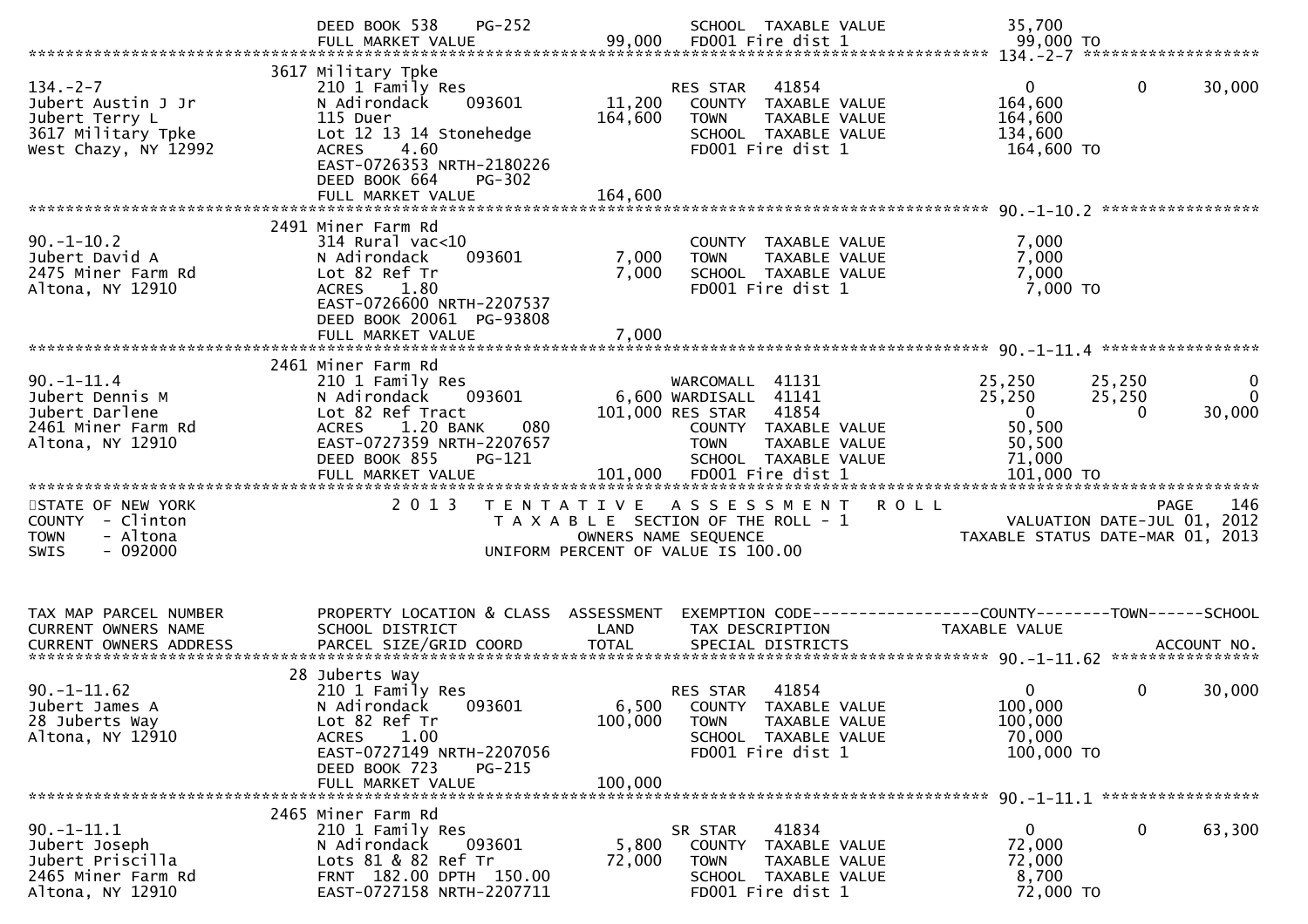|                                                                                                           | DEED BOOK 674<br>$PG-75$                                                                                                                                                  |                      |                                                                                                                              |                                                                                                         |
|-----------------------------------------------------------------------------------------------------------|---------------------------------------------------------------------------------------------------------------------------------------------------------------------------|----------------------|------------------------------------------------------------------------------------------------------------------------------|---------------------------------------------------------------------------------------------------------|
| $90. -1 - 11.61$<br>Jubert Joseph A Jr<br>Jubert Jeffery J<br>PO Box 18<br>Altona, NY 12910-0018          | 43 Juberts Way<br>240 Rural res<br>093601<br>N Adirondack<br>Lot 82 Ref Pat<br>ACRES 208.80<br>EAST-0727498 NRTH-2206689<br>DEED BOOK 98001 PG-05203                      | 48,300<br>94,400     | COUNTY TAXABLE VALUE<br><b>TOWN</b><br>TAXABLE VALUE<br>SCHOOL TAXABLE VALUE<br>FD001 Fire dist 1                            | 94,400<br>94,400<br>94,400<br>94,400 TO                                                                 |
|                                                                                                           |                                                                                                                                                                           |                      |                                                                                                                              |                                                                                                         |
| $90. -1 - 11.5$<br>Jubert Mary J<br>Attn: Mary J Jubert Shaver<br>1399 Plank Rd<br>Webster, NY 14580-9317 | Miner Farm Rd<br>311 Res vac land<br>N Adirondack<br>093601<br>Lot 81 Ref Tract<br>FRNT 200.00 DPTH 183.00<br>EAST-0727316 NRTH-2207944<br>DEED BOOK 673<br><b>PG-292</b> | 6,300<br>6,300       | COUNTY TAXABLE VALUE<br>TAXABLE VALUE<br><b>TOWN</b><br>SCHOOL TAXABLE VALUE<br>FD001 Fire dist 1                            | 6,300<br>6,300<br>6,300<br>6,300 TO                                                                     |
|                                                                                                           |                                                                                                                                                                           |                      |                                                                                                                              | ****************                                                                                        |
|                                                                                                           | 3076 Miner Farm Rd                                                                                                                                                        |                      |                                                                                                                              |                                                                                                         |
| $89.1 - 2 - 18.2$<br>Jubert Ricky G<br>Jubert Helen M<br>3086 Miner Farm Rd<br>Altona, NY 12910           | 312 Vac w/imprv<br>093601<br>N Adirondack<br>Lot 110 Ref Tract<br>2.12<br><b>ACRES</b><br>EAST-0712248 NRTH-2207618                                                       | 7,300<br>11,000      | COUNTY TAXABLE VALUE<br>TAXABLE VALUE<br><b>TOWN</b><br>SCHOOL TAXABLE VALUE<br>FD001 Fire dist 1<br>LT001 Altona light 1    | 11,000<br>11,000<br>11,000<br>11,000 TO<br>11,000 TO                                                    |
|                                                                                                           | DEED BOOK 20021 PG-46499<br>FULL MARKET VALUE                                                                                                                             | 11,000               |                                                                                                                              |                                                                                                         |
|                                                                                                           |                                                                                                                                                                           |                      |                                                                                                                              |                                                                                                         |
|                                                                                                           |                                                                                                                                                                           |                      |                                                                                                                              |                                                                                                         |
| STATE OF NEW YORK<br>COUNTY - Clinton<br>- Altona<br><b>TOWN</b><br>$-092000$<br><b>SWIS</b>              | 2 0 1 3                                                                                                                                                                   | OWNERS NAME SEQUENCE | R O L L<br>TENTATIVE ASSESSMENT<br>T A X A B L E SECTION OF THE ROLL - 1<br>UNIFORM PERCENT OF VALUE IS 100.00               | 147<br><b>PAGE</b><br>VALUATION DATE-JUL 01, 2012<br>TAXABLE STATUS DATE-MAR 01, 2013                   |
|                                                                                                           |                                                                                                                                                                           |                      |                                                                                                                              |                                                                                                         |
| TAX MAP PARCEL NUMBER<br>CURRENT OWNERS NAME                                                              | PROPERTY LOCATION & CLASS ASSESSMENT<br>SCHOOL DISTRICT                                                                                                                   | LAND                 | TAX DESCRIPTION                                                                                                              | TAXABLE VALUE                                                                                           |
|                                                                                                           |                                                                                                                                                                           |                      |                                                                                                                              |                                                                                                         |
| $89.1 - 2 - 19$<br>Jubert Ricky George<br>3086 Miner Farm Rd<br>Altona, NY 12910                          | 3086 Miner Farm Rd<br>210 1 Family Res<br>N Adirondack<br>093601<br>110 Ref<br>FRNT 122.00 DPTH 122.00<br>EAST-0712132 NRTH-2207480                                       |                      | WARNONALL 41121<br>5,000 WARDISALL 41141<br>41854<br>80,100 RES STAR<br>COUNTY TAXABLE VALUE<br>TAXABLE VALUE<br><b>TOWN</b> | 12,015<br>12,015<br>0<br>$\mathbf{0}$<br>4,005<br>4,005<br>30,000<br>$\Omega$<br>0<br>64,080<br>64,080  |
|                                                                                                           | DEED BOOK 807<br>PG-81<br>FULL MARKET VALUE                                                                                                                               | 80,100               | SCHOOL TAXABLE VALUE<br>FD001 Fire dist 1                                                                                    | 50,100<br>80,100 TO                                                                                     |
|                                                                                                           |                                                                                                                                                                           |                      |                                                                                                                              | 80,100 TO                                                                                               |
| $86. - 2 - 21.2$<br>Juneau Gerald P<br>Juneau Sharron                                                     | 6016 Military Tpke<br>210 1 Family Res<br>N Adirondack<br>093601<br>Вw                                                                                                    | 75,000               | 41121<br>WARNONALL<br>6,500 RES STAR<br>41854<br>COUNTY<br>TAXABLE VALUE                                                     | 86. - 2 - 21. 2 ******************<br>11,250<br>11,250<br>0<br>30,000<br>$\Omega$<br>$\Omega$<br>63,750 |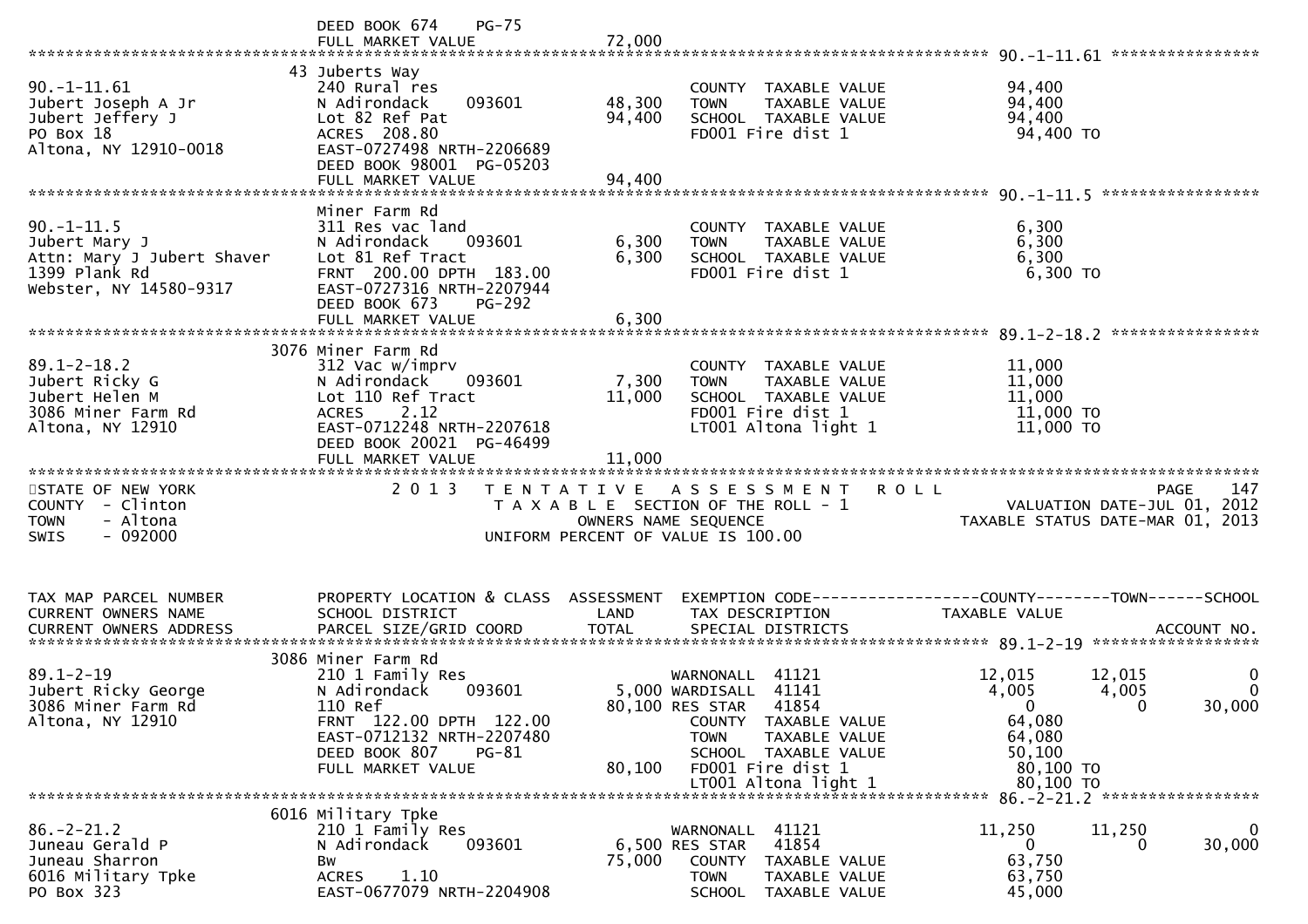| Ellenburg Depot, NY 12935                                                                                                               | PG-894<br>DEED BOOK 640                                                                                                                                                           |                            | FD001 Fire dist 1                                                                                                 | 75,000 TO                                                                                                         |
|-----------------------------------------------------------------------------------------------------------------------------------------|-----------------------------------------------------------------------------------------------------------------------------------------------------------------------------------|----------------------------|-------------------------------------------------------------------------------------------------------------------|-------------------------------------------------------------------------------------------------------------------|
| $147. - 1 - 11$<br>Kahlstrom Jack W<br>Kahlstrom Doreen M<br>1958 Home Rd<br>Great Barrington, MA 01230                                 | 639 Jerusalem Rd<br>260 Seasonal res<br>093601<br>N Adirondack<br>Lot 223 Ref Tr<br>ACRES 41.00<br>EAST-0695150 NRTH-2175801<br>DEED BOOK 20051 PG-90167                          | 20,500<br>26,500           | COUNTY TAXABLE VALUE<br><b>TOWN</b><br>TAXABLE VALUE<br>SCHOOL TAXABLE VALUE<br>FD001 Fire dist 1                 | 26,500<br>26,500<br>26,500<br>26,500 TO                                                                           |
| $75. - 1 - 5.21$<br>Kalvaitis Life Use Willi O<br>Kalvaitis Life Use Barbara J 62 & 81 Ref Tr<br>2370 Miner Farm Rd<br>Altona, NY 12910 | 2362/2370 Miner Farm Rd<br>240 Rural res<br>093601<br>N Adirondack<br>ACRES 229.10<br>EAST-0729009 NRTH-2209929<br>DEED BOOK 20082 PG-18543                                       | 65,300<br>135,700          | COUNTY TAXABLE VALUE<br>TAXABLE VALUE<br><b>TOWN</b><br>SCHOOL TAXABLE VALUE<br>FD001 Fire dist 1                 | 135,700<br>135,700<br>135,700<br>135,700 TO                                                                       |
| $75. - 1 - 12.1$<br>Kashorek Douglas W<br>Kashorek Lori A<br>2753 Military Tpke<br>West Chazy, NY 12992                                 | Miner Farm Rd<br>321 Abandoned ag<br>093601<br>N Adirondack<br>86 Ref<br>ACRES 60.60<br>EAST-0721469 NRTH-2209527<br>DEED BOOK 20082 PG-12954<br>FULL MARKET VALUE                | 18,600<br>18,600<br>18,600 | COUNTY TAXABLE VALUE<br><b>TOWN</b><br>TAXABLE VALUE<br>SCHOOL TAXABLE VALUE<br>FD001 Fire dist 1                 | 18,600<br>18,600<br>18,600<br>18,600 TO                                                                           |
| STATE OF NEW YORK<br>COUNTY - Clinton<br>- Altona<br><b>TOWN</b><br>$-092000$<br><b>SWIS</b>                                            | 2 0 1 3<br>T E N T A T I V E                                                                                                                                                      | OWNERS NAME SEQUENCE       | <b>ROLL</b><br>A S S E S S M E N T<br>T A X A B L E SECTION OF THE ROLL - 1<br>UNIFORM PERCENT OF VALUE IS 100.00 | 148<br><b>PAGE</b><br>VALUATION DATE-JUL 01, 2012<br>TAXABLE STATUS DATE-MAR 01, 2013                             |
| TAX MAP PARCEL NUMBER<br>CURRENT OWNERS NAME<br><b>CURRENT OWNERS ADDRESS</b>                                                           | SCHOOL DISTRICT                                                                                                                                                                   | LAND                       | TAX DESCRIPTION                                                                                                   | PROPERTY LOCATION & CLASS ASSESSMENT EXEMPTION CODE----------------COUNTY-------TOWN------SCHOOL<br>TAXABLE VALUE |
| $150. - 1 - 13$                                                                                                                         |                                                                                                                                                                                   |                            |                                                                                                                   |                                                                                                                   |
| Kastner Donald<br>16 Deer Run<br>Hawley, PA 18428                                                                                       | Military Tpke<br>$314$ Rural vac< $10$<br>N Adirondack<br>093601<br>128 Duer<br>3.00<br><b>ACRES</b><br>EAST-0733167 NRTH-2174977<br>DEED BOOK 584<br>PG-785<br>FULL MARKET VALUE | 10,000<br>10,000<br>10,000 | COUNTY TAXABLE VALUE<br><b>TOWN</b><br>TAXABLE VALUE<br>SCHOOL TAXABLE VALUE<br>FD001 Fire dist 1                 | 10,000<br>10,000<br>10,000<br>10,000 TO                                                                           |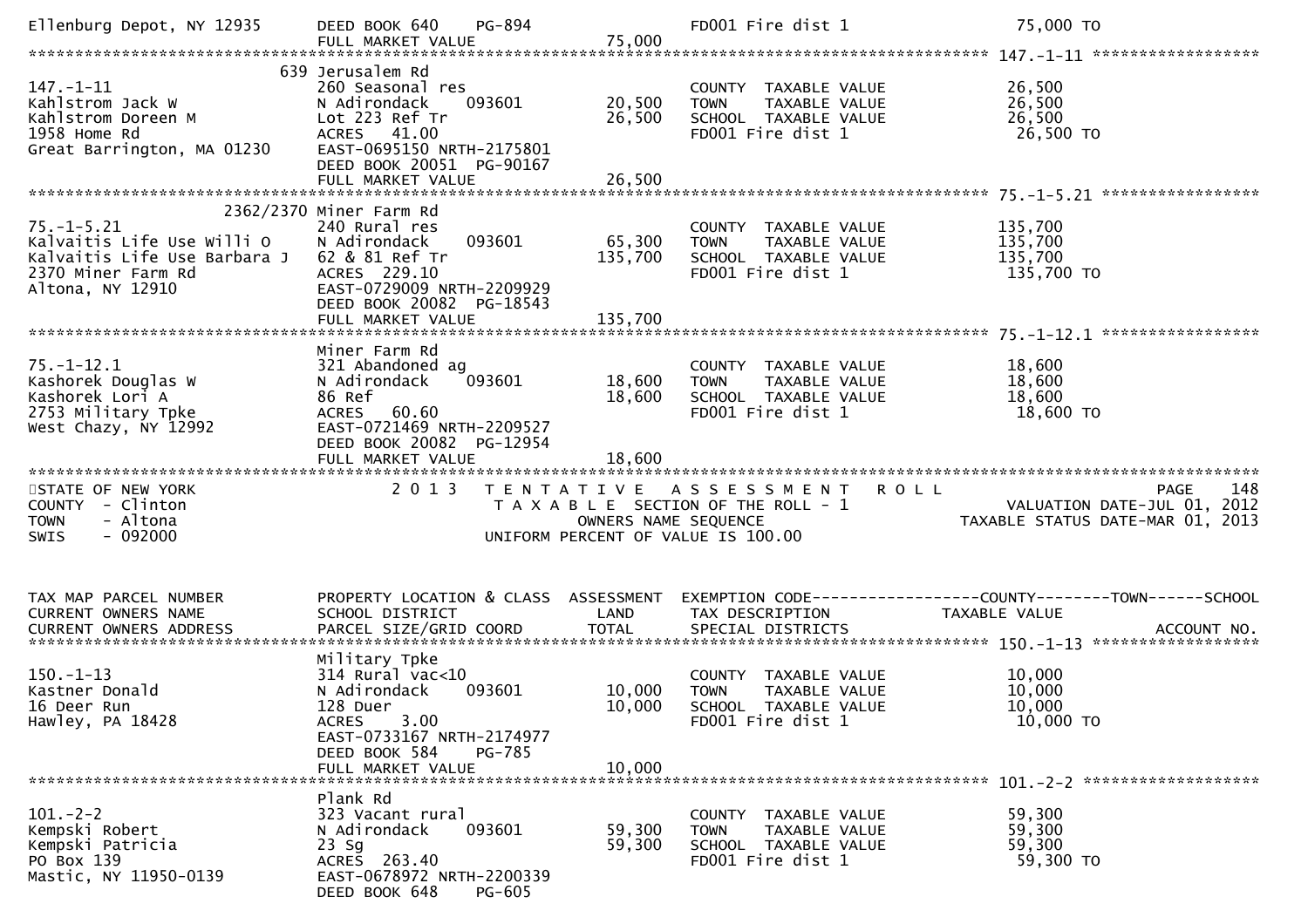|                                                                                                   | FULL MARKET VALUE                                                                                                                                                       | 59,300                     |                                                                                                                              |                                                                                       |
|---------------------------------------------------------------------------------------------------|-------------------------------------------------------------------------------------------------------------------------------------------------------------------------|----------------------------|------------------------------------------------------------------------------------------------------------------------------|---------------------------------------------------------------------------------------|
| $147. - 1 - 6.1$<br>Kempski Robert M<br>Kempski Patricia R<br>PO Box 139<br>Mastic, NY 11950-0139 | Jerusalem Rd<br>321 Abandoned ag<br>N Adirondack<br>093601<br>21 Duer 1935<br>ACRES 57.00<br>EAST-0703823 NRTH-2173175<br>DEED BOOK 623<br>PG-1160<br>FULL MARKET VALUE | 23,700<br>23,700<br>23,700 | COUNTY TAXABLE VALUE<br>TAXABLE VALUE<br><b>TOWN</b><br>SCHOOL TAXABLE VALUE<br>FD001 Fire dist 1                            | 23,700<br>23,700<br>23,700<br>23,700 TO                                               |
|                                                                                                   | 225 Harvey Rd                                                                                                                                                           |                            |                                                                                                                              |                                                                                       |
| $135. - 1 - 18.27$<br>Kennedy Melanie<br>Kennedy Robert<br>225 Harvey Rd<br>West Chazy, NY 12992  | $314$ Rural vac<10<br>N Adirondack<br>093601<br>2.50<br><b>ACRES</b><br>EAST-0733836 NRTH-2181328<br>DEED BOOK 20102 PG-32230                                           | 9,800<br>9,800             | COUNTY TAXABLE VALUE<br>TAXABLE VALUE<br><b>TOWN</b><br>SCHOOL TAXABLE VALUE<br>FD001 Fire dist 1                            | 9,800<br>9,800<br>9,800<br>$9,800$ TO                                                 |
|                                                                                                   | 92 Recore Rd                                                                                                                                                            |                            |                                                                                                                              |                                                                                       |
| $150.-1-8.6$<br>Kent Wanetta J<br>92 Recore Rd<br>West Chazy, NY 12992                            | 210 1 Family Res<br>N Adirondack<br>093601<br>Lot 129 Ref Tr<br>FRNT 190.00 DPTH 235.00<br>EAST-0735563 NRTH-2175663<br>DEED BOOK 924<br>PG-134                         | 78,100                     | 41854<br>RES STAR<br>8,600 COUNTY TAXABLE VALUE<br><b>TOWN</b><br>TAXABLE VALUE<br>SCHOOL TAXABLE VALUE<br>FD001 Fire dist 1 | $\mathbf{0}$<br>30,000<br>0<br>78,100<br>78,100<br>48,100<br>78,100 TO                |
|                                                                                                   | FULL MARKET VALUE                                                                                                                                                       | 78,100                     |                                                                                                                              |                                                                                       |
|                                                                                                   |                                                                                                                                                                         |                            |                                                                                                                              |                                                                                       |
| STATE OF NEW YORK<br>COUNTY - Clinton<br>- Altona<br><b>TOWN</b><br>$-092000$<br>SWIS             | 2 0 1 3                                                                                                                                                                 | OWNERS NAME SEQUENCE       | TENTATIVE ASSESSMENT ROLL<br>T A X A B L E SECTION OF THE ROLL - 1<br>UNIFORM PERCENT OF VALUE IS 100.00                     | 149<br><b>PAGE</b><br>VALUATION DATE-JUL 01, 2012<br>TAXABLE STATUS DATE-MAR 01, 2013 |
| TAX MAP PARCEL NUMBER<br>CURRENT OWNERS NAME                                                      | PROPERTY LOCATION & CLASS ASSESSMENT<br>SCHOOL DISTRICT                                                                                                                 | LAND                       | TAX DESCRIPTION                                                                                                              | EXEMPTION CODE-----------------COUNTY--------TOWN------SCHOOL<br>TAXABLE VALUE        |
|                                                                                                   |                                                                                                                                                                         |                            |                                                                                                                              |                                                                                       |
| $73. - 2 - 7$<br>Killeen Joyce<br>4 Rose St Apt 7H2<br>Oceanside, NY 11572                        | Tantillo Way<br>$314$ Rural vac< $10$<br>093601<br>N Adirondack<br>Lot 155 Ref<br><b>ACRES</b><br>1.00<br>EAST-0698692 NRTH-2214139<br>DEED BOOK 585<br>PG-286          | 6,500<br>6,500             | COUNTY TAXABLE VALUE<br>TAXABLE VALUE<br><b>TOWN</b><br>SCHOOL TAXABLE VALUE<br>FD001 Fire dist 1                            | 6,500<br>6,500<br>6,500<br>6,500 TO                                                   |
|                                                                                                   | FULL MARKET VALUE                                                                                                                                                       | 6.500                      |                                                                                                                              |                                                                                       |
| $73. - 2 - 8$<br>Killeen Joyce<br>4 Rose St Apt 7H2<br>Oceanside, NY 11572                        | 49-50 Tantillo Way<br>260 Seasonal res<br>N Adirondack<br>093601<br>Lot 155 Ref<br>4.00<br><b>ACRES</b><br>EAST-0698628 NRTH-2214038<br>DEED BOOK 571<br>PG-464         | 14,200<br>27,700<br>27,700 | COUNTY TAXABLE VALUE<br><b>TOWN</b><br>TAXABLE VALUE<br>SCHOOL TAXABLE VALUE<br>FD001 Fire dist 1                            | 27,700<br>27,700<br>27,700<br>27,700 TO                                               |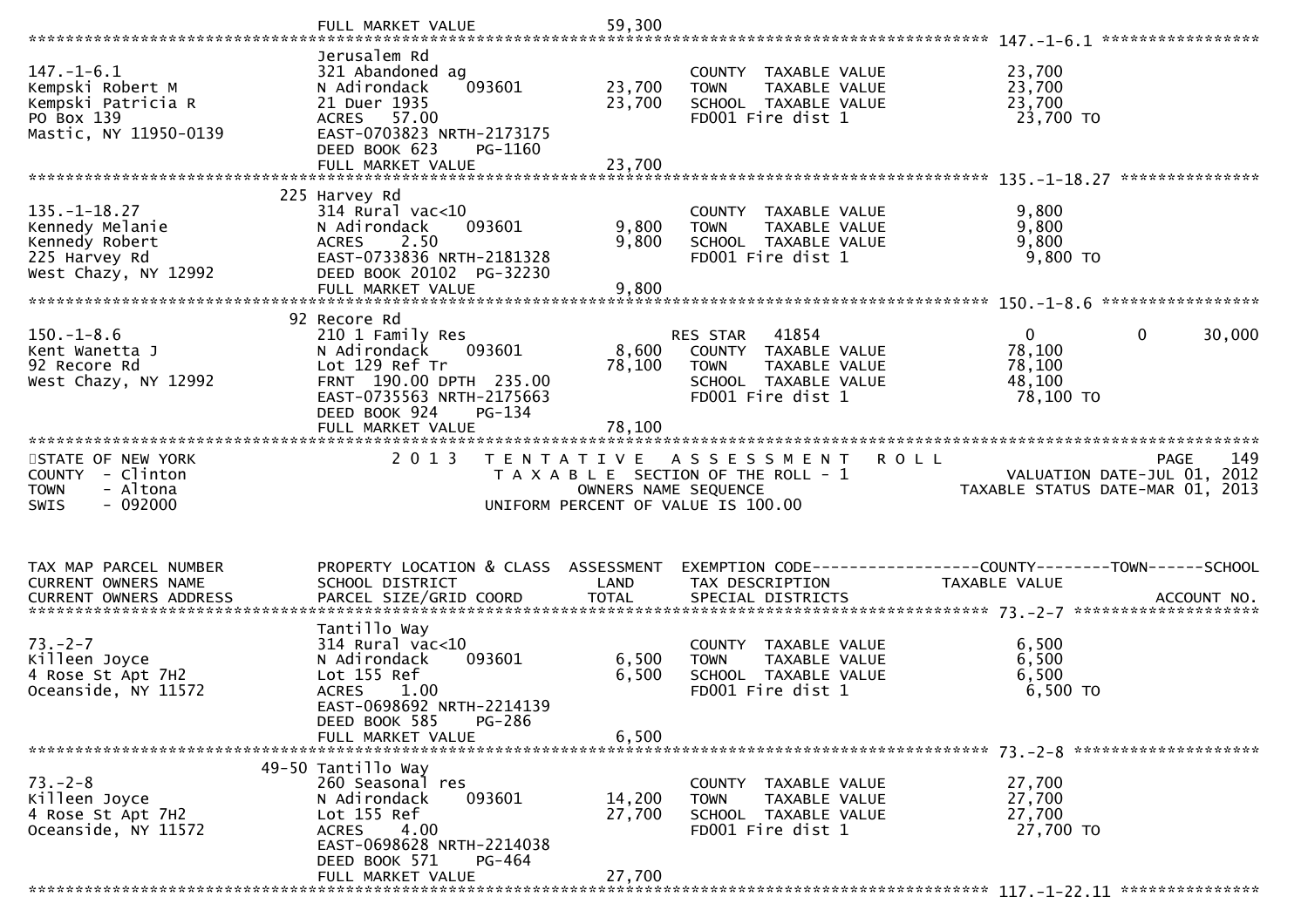|                               | 786 Alder Bend Rd                    |              | 63 PCT OF VALUE USED FOR EXEMPTION PURPOSES |                                                                 |                    |
|-------------------------------|--------------------------------------|--------------|---------------------------------------------|-----------------------------------------------------------------|--------------------|
| $117. - 1 - 22.11$            | 240 Rural res                        |              | WARNONALL 41121                             | 5,576<br>5,576                                                  | $\overline{0}$     |
| King Estherine                | 093601<br>N Adirondack               |              | 28,300 AGED C&T 41801                       | 15,797<br>15,797                                                | $\overline{0}$     |
| 786 Alder Bend Rd             | 216 Ref                              |              | 41834<br>59,000 SR STAR                     | $\mathbf{0}$<br>$\Omega$                                        | 59,000             |
| Ellenburg Depot, NY 12935     | ACRES 85.40                          |              | COUNTY TAXABLE VALUE                        | 37,627                                                          |                    |
|                               | EAST-0691540 NRTH-2186513            |              | <b>TOWN</b><br>TAXABLE VALUE                | 37,627                                                          |                    |
|                               | PG-715                               |              |                                             | $\overline{\phantom{0}}$                                        |                    |
|                               | DEED BOOK 596                        |              | SCHOOL TAXABLE VALUE                        |                                                                 |                    |
|                               | FULL MARKET VALUE                    |              | 59,000 FD001 Fire dist 1                    | 59,000 TO                                                       |                    |
|                               |                                      |              |                                             |                                                                 |                    |
|                               | 1730-1734 Plank Rd                   |              |                                             |                                                                 |                    |
| $86. - 2 - 14$                | 210 1 Family Res                     |              | 41854<br>RES STAR                           | $\mathbf 0$<br>$\mathbf{0}$                                     | 30,000             |
| King Gary                     | 093601<br>N Adirondack               | 5,700        | COUNTY TAXABLE VALUE                        | 90,000                                                          |                    |
| King Susan                    | Bm                                   | 90,000       | TAXABLE VALUE<br>TOWN                       | 90,000                                                          |                    |
| 1730 Plank Rd                 | FRNT 363.00 DPTH 107.00              |              | SCHOOL TAXABLE VALUE                        | 60,000                                                          |                    |
| Ellenburg Depot, NY 12935     | EAST-0677107 NRTH-2202241            |              | FD001 Fire dist 1                           | 90,000 TO                                                       |                    |
|                               | DEED BOOK 556<br>PG-811              |              |                                             |                                                                 |                    |
|                               |                                      |              |                                             |                                                                 |                    |
|                               |                                      |              |                                             |                                                                 |                    |
|                               |                                      |              |                                             |                                                                 |                    |
|                               | 1740 Plank Rd                        |              |                                             |                                                                 |                    |
| $86. - 2 - 15$                | 210 1 Family Res                     |              | RES STAR<br>41854                           | $\mathbf{0}$<br>$\mathbf 0$                                     | 30,000             |
| King Gary E                   | 093601<br>N Adirondack               | 7,300        | COUNTY TAXABLE VALUE                        | 61,100                                                          |                    |
| King Ashley                   | Bm                                   | 61,100       | TAXABLE VALUE<br>TOWN                       | 61,100                                                          |                    |
| 1740 Plank Rd                 | 2.30 BANK<br>080<br><b>ACRES</b>     |              | SCHOOL TAXABLE VALUE                        | 31,100                                                          |                    |
| Ellenburg Depot, NY 12935     | EAST-0677257 NRTH-2202548            |              | FD001 Fire dist 1                           | 61,100 TO                                                       |                    |
|                               | DEED BOOK 20061 PG-95946             |              |                                             |                                                                 |                    |
|                               | FULL MARKET VALUE                    | 61,100       |                                             |                                                                 |                    |
|                               |                                      |              |                                             |                                                                 |                    |
|                               |                                      |              |                                             |                                                                 |                    |
|                               |                                      |              |                                             |                                                                 |                    |
| STATE OF NEW YORK             | 2 0 1 3                              |              | TENTATIVE ASSESSMENT                        | <b>ROLL</b>                                                     | 150<br><b>PAGE</b> |
| COUNTY - Clinton              |                                      |              | T A X A B L E SECTION OF THE ROLL - 1       |                                                                 |                    |
| - Altona<br><b>TOWN</b>       |                                      |              | OWNERS NAME SEQUENCE                        | VALUATION DATE-JUL 01, 2012<br>TAXABLE STATUS DATE-MAR 01, 2013 |                    |
| $-092000$<br><b>SWIS</b>      |                                      |              | UNIFORM PERCENT OF VALUE IS 100.00          |                                                                 |                    |
|                               |                                      |              |                                             |                                                                 |                    |
|                               |                                      |              |                                             |                                                                 |                    |
|                               |                                      |              |                                             |                                                                 |                    |
|                               |                                      |              |                                             |                                                                 |                    |
| TAX MAP PARCEL NUMBER         | PROPERTY LOCATION & CLASS ASSESSMENT |              |                                             | EXEMPTION CODE------------------COUNTY--------TOWN------SCHOOL  |                    |
| CURRENT OWNERS NAME           | SCHOOL DISTRICT                      | LAND         | TAX DESCRIPTION                             | TAXABLE VALUE                                                   |                    |
| <b>CURRENT OWNERS ADDRESS</b> | PARCEL SIZE/GRID COORD               | <b>TOTAL</b> | SPECIAL DISTRICTS                           |                                                                 | ACCOUNT NO.        |
|                               |                                      |              |                                             |                                                                 |                    |
|                               | Purdy Rd                             |              |                                             |                                                                 |                    |
| $133. - 1 - 10$               | 910 Priv forest                      |              | COUNTY TAXABLE VALUE                        | 21,400                                                          |                    |
| King Gerald                   | 093601<br>N Adirondack               | 21,400       | TAXABLE VALUE<br><b>TOWN</b>                | 21,400                                                          |                    |
| King Elizabeth                | 75 Duer                              | 21,400       | SCHOOL TAXABLE VALUE                        | 21,400                                                          |                    |
| 573 Rt 374                    | 49.50<br><b>ACRES</b>                |              | FD001 Fire dist 1                           | 21,400 TO                                                       |                    |
| Cadyville, NY 12918           | EAST-0716177 NRTH-2180594            |              |                                             |                                                                 |                    |
|                               |                                      |              |                                             |                                                                 |                    |
|                               | DEED BOOK 661<br>$PG-27$             |              |                                             |                                                                 |                    |
|                               | FULL MARKET VALUE                    | 21,400       |                                             |                                                                 |                    |
|                               |                                      |              |                                             |                                                                 |                    |
|                               | 356 Irona Rd                         |              |                                             |                                                                 |                    |
| $73. - 1 - 22.12$             | 210 1 Family Res                     |              | 41854<br>RES STAR                           | $\mathbf 0$<br>$\mathbf{0}$                                     | 30,000             |
| King James E II               | 093601<br>N Adirondack               | 6,500        | COUNTY TAXABLE VALUE                        | 42,200                                                          |                    |
| King Tammy J                  | 138 Ref Trk                          | 42,200       | <b>TOWN</b><br>TAXABLE VALUE                | 42,200                                                          |                    |
| 356 Irona Rd                  | FRNT 170.00 DPTH 240.00              |              | SCHOOL TAXABLE VALUE                        | 12,200                                                          |                    |
| Altona, NY 12910              | EAST-0702804 NRTH-2212755            |              | FD001 Fire dist 1                           | 42,200 TO                                                       |                    |
|                               | DEED BOOK 20051 PG-87537             |              |                                             |                                                                 |                    |
|                               | FULL MARKET VALUE                    | 42,200       |                                             |                                                                 |                    |

30 Bloomer St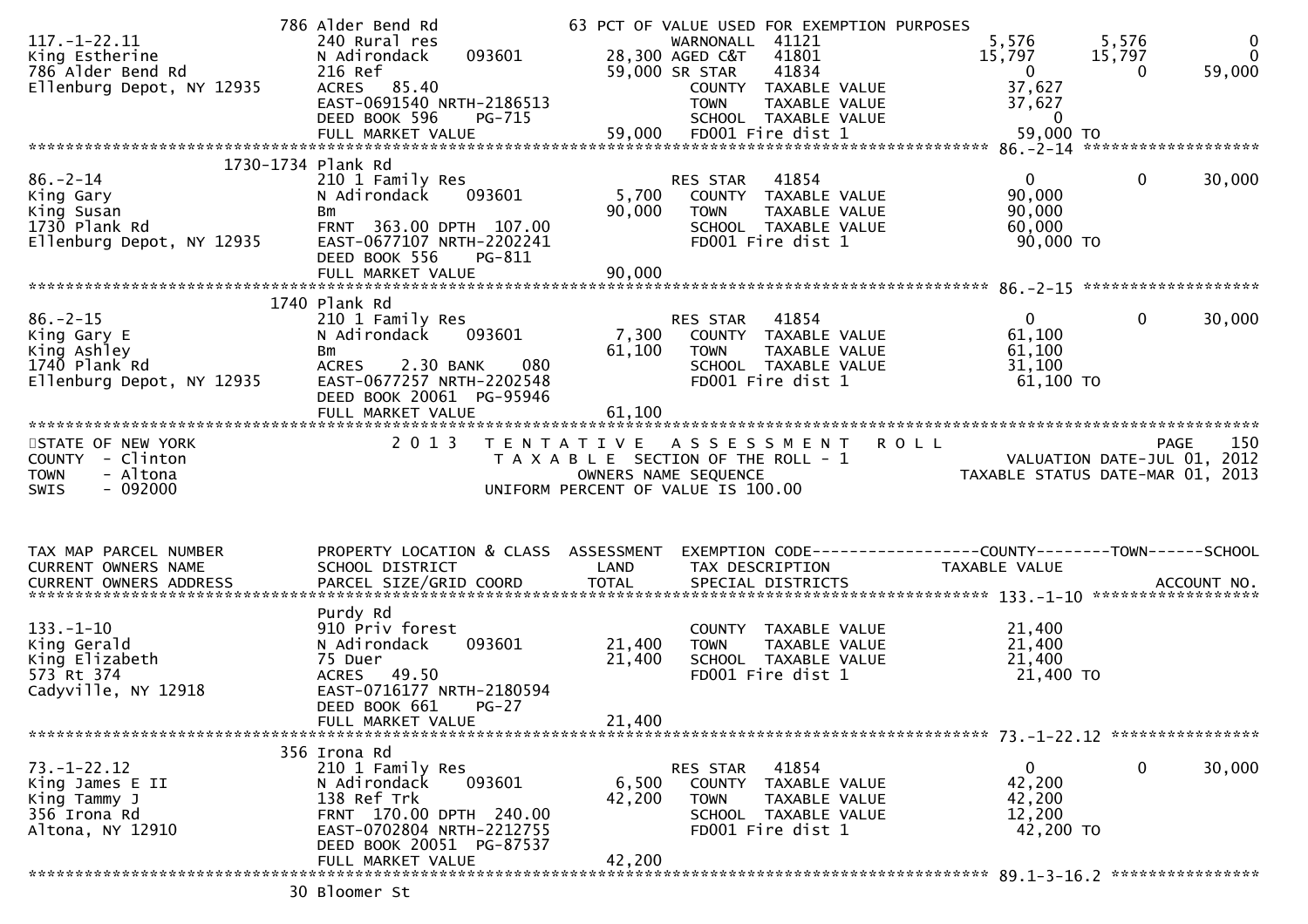| $89.1 - 3 - 16.2$<br>King LaValley Debbie J<br>30 Bloomer St<br>PO Box 19<br>Altona, NY 12910 | 210 1 Family Res<br>093601<br>N Adirondack<br>110 Ref<br>FRNT 92.00 DPTH 275.00<br>EAST-0712156 NRTH-2207071<br>DEED BOOK 822<br>$PG-26$<br>FULL MARKET VALUE                          | 5,800<br>49,000<br>49,000  | 41854<br>RES STAR<br>COUNTY TAXABLE VALUE<br>TAXABLE VALUE<br><b>TOWN</b><br>SCHOOL TAXABLE VALUE<br>FD001 Fire dist 1<br>LT001 Altona light 1 | $\overline{0}$<br>$\mathbf{0}$<br>49,000<br>49,000<br>19,000<br>49,000 TO<br>49,000 TO<br>**************** | 30,000 |
|-----------------------------------------------------------------------------------------------|----------------------------------------------------------------------------------------------------------------------------------------------------------------------------------------|----------------------------|------------------------------------------------------------------------------------------------------------------------------------------------|------------------------------------------------------------------------------------------------------------|--------|
|                                                                                               | 708 Barnaby Rd                                                                                                                                                                         |                            |                                                                                                                                                |                                                                                                            |        |
| $106. - 1 - 14.2$<br>King Rebecca A<br>19 Monty St<br>Plattsburgh, NY 12901                   | 321 Abandoned ag<br>093601<br>N Adirondack<br>138 Duer<br>ACRES 90.80<br>EAST-0734475 NRTH-2195369<br>DEED BOOK 20122 PG-49005<br>FULL MARKET VALUE                                    | 30,500<br>30,500<br>30,500 | COUNTY TAXABLE VALUE<br>TAXABLE VALUE<br><b>TOWN</b><br>SCHOOL TAXABLE VALUE<br>FD001 Fire dist 1                                              | 30,500<br>30,500<br>30,500<br>30,500 TO                                                                    |        |
|                                                                                               |                                                                                                                                                                                        |                            |                                                                                                                                                |                                                                                                            |        |
| $117. - 1 - 22.13$<br>King Robert Jr<br>4260 Rt 190<br>Altona, NY 12910                       | Alder Bend Rd<br>311 Res vac land<br>093601<br>N Adirondack<br>Lot 217 Ref Tr<br>FRNT 175.00 DPTH 225.00<br>EAST-0689902 NRTH-2187535<br>DEED BOOK 20061 PG-92949<br>FULL MARKET VALUE | 8,600<br>8,600<br>8,600    | COUNTY TAXABLE VALUE<br><b>TOWN</b><br>TAXABLE VALUE<br>SCHOOL TAXABLE VALUE<br>FD001 Fire dist 1                                              | 8,600<br>8,600<br>8,600<br>8,600 TO                                                                        |        |
|                                                                                               |                                                                                                                                                                                        |                            |                                                                                                                                                |                                                                                                            |        |
| STATE OF NEW YORK<br>COUNTY - Clinton<br><b>TOWN</b><br>- Altona                              | 2 0 1 3                                                                                                                                                                                | OWNERS NAME SEQUENCE       | TENTATIVE ASSESSMENT ROLL<br>T A X A B L E SECTION OF THE ROLL - 1                                                                             | PAGE<br>VALUATION DATE-JUL 01, 2012<br>TAXABLE STATUS DATE-MAR 01, 2013                                    | 151    |
| $-092000$<br><b>SWIS</b>                                                                      |                                                                                                                                                                                        |                            | UNIFORM PERCENT OF VALUE IS 100.00                                                                                                             |                                                                                                            |        |
|                                                                                               |                                                                                                                                                                                        |                            |                                                                                                                                                |                                                                                                            |        |
| TAX MAP PARCEL NUMBER<br>CURRENT OWNERS NAME                                                  | PROPERTY LOCATION & CLASS ASSESSMENT<br>SCHOOL DISTRICT                                                                                                                                | LAND                       | TAX DESCRIPTION                                                                                                                                | TAXABLE VALUE                                                                                              |        |
|                                                                                               | 4654 Rt 11                                                                                                                                                                             |                            |                                                                                                                                                |                                                                                                            |        |
| $71. - 4 - 7.22$<br>Kirakossian Jirair<br>2733 De Salaberry<br>Montreal, QC, Canada<br>H3M1L4 | 260 Seasonal res<br>N Adirondack<br>093601<br>Lot 212 Ref Tr<br>ACRES 12.70<br>EAST-0682334 NRTH-2215773<br>DEED BOOK 20102 PG-32621                                                   | 13,000<br>14,300           | COUNTY TAXABLE VALUE<br>TAXABLE VALUE<br><b>TOWN</b><br>SCHOOL TAXABLE VALUE<br>FD001 Fire dist 1                                              | 14,300<br>14,300<br>14,300<br>14,300 TO                                                                    |        |
|                                                                                               | FULL MARKET VALUE                                                                                                                                                                      | 14,300                     |                                                                                                                                                |                                                                                                            |        |
|                                                                                               | 116 Terrien Rd                                                                                                                                                                         |                            |                                                                                                                                                |                                                                                                            |        |
| $117. - 1 - 13$<br>Knapp Henry<br>116 Terrien Rd<br>Ellenburg Depot, NY 12935                 | 210 1 Family Res<br>093601<br>N Adirondack<br>Lot 216 Ref<br>FRNT 75.00 DPTH 125.00<br>EAST-0694614 NRTH-2189814<br>DEED BOOK 20061 PG-94160                                           | 3,400<br>72,000            | RES STAR<br>41854<br>COUNTY TAXABLE VALUE<br><b>TOWN</b><br>TAXABLE VALUE<br>SCHOOL TAXABLE VALUE<br>FD001 Fire dist 1                         | 0<br>0<br>72,000<br>72,000<br>42,000<br>72,000 TO                                                          | 30,000 |
|                                                                                               | FULL MARKET VALUE<br>4001 Military Tpke                                                                                                                                                | 72,000                     |                                                                                                                                                |                                                                                                            |        |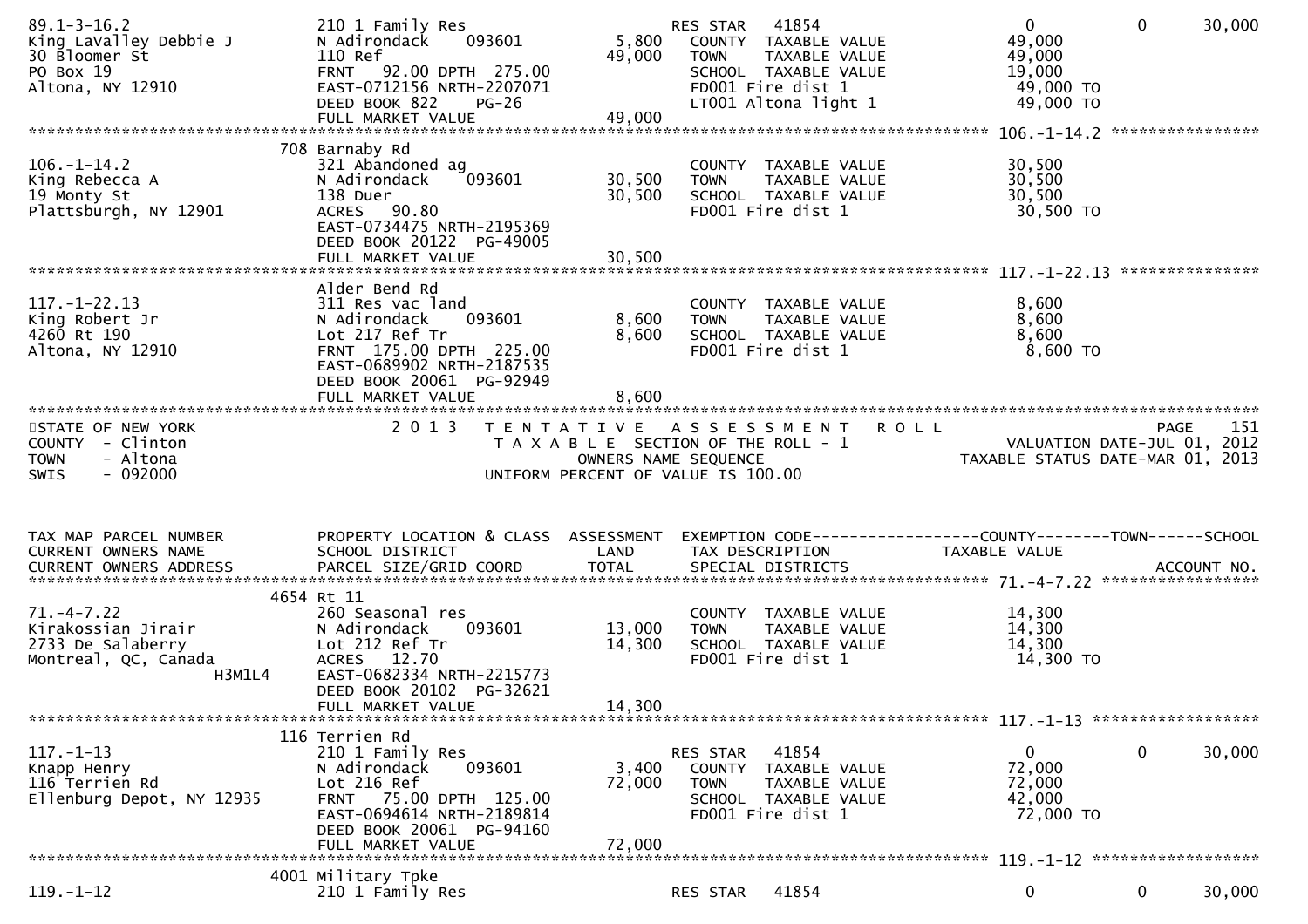| Kourofsky Joseph W<br>Kourofsky Barbara M<br>4001 Military Tpke<br>West Chazy, NY 12992                  | 093601<br>N Adirondack<br>Lot 95 Duer<br>Partial Deed Bk 602 Pg 53<br>3.30<br><b>ACRES</b><br>EAST-0718202 NRTH-2185244<br>DEED BOOK 746<br>PG-172                                         | 7,900<br>129,000          | COUNTY TAXABLE VALUE<br>TAXABLE VALUE<br><b>TOWN</b><br>SCHOOL TAXABLE VALUE<br>FD001 Fire dist 1                                | 129,000<br>129,000<br>99,000<br>129,000 TO                                            |
|----------------------------------------------------------------------------------------------------------|--------------------------------------------------------------------------------------------------------------------------------------------------------------------------------------------|---------------------------|----------------------------------------------------------------------------------------------------------------------------------|---------------------------------------------------------------------------------------|
| $88.14 - 1 - 7$<br>Kusek Kasimir<br>Kusek Lidia<br>7044 Marie-Rollet<br>Vil Lasalle QC, Canada<br>H8N3E7 | 49 Merrywood Dr<br>270 Mfg housing<br>N Adirondack<br>093601<br>Stonewall Acres Lot 7<br>FRNT 80.00 DPTH 215.00<br>EAST-0699474 NRTH-2203642<br>DEED BOOK 769<br>PG-206                    | 4,700<br>18,000           | COUNTY TAXABLE VALUE<br><b>TOWN</b><br>TAXABLE VALUE<br>SCHOOL TAXABLE VALUE<br>FD001 Fire dist 1                                | 18,000<br>18,000<br>18,000<br>18,000 TO                                               |
| $73. - 1 - 10.3$<br>Kwetcian Sheila<br>1992 Alder Bend Rd<br>Altona, NY 12910                            | 1992 Alder Bend Rd<br>210 1 Family Res<br>N Adirondack<br>093601<br>Lot 155 Ref Tr<br>FRNT 165.00 DPTH 212.97<br>EAST-0698009 NRTH-2213841<br>DEED BOOK 20082 PG-12813                     | 6,200<br>108,900          | RES STAR 41854<br>COUNTY TAXABLE VALUE<br><b>TOWN</b><br>TAXABLE VALUE<br>SCHOOL TAXABLE VALUE<br>FD001 Fire dist 1              | $\mathbf{0}$<br>$\mathbf{0}$<br>30,000<br>108,900<br>108,900<br>78,900<br>108,900 TO  |
| STATE OF NEW YORK<br>COUNTY - Clinton<br>- Altona<br><b>TOWN</b><br>$-092000$<br>SWIS                    | 2 0 1 3                                                                                                                                                                                    |                           | TENTATIVE ASSESSMENT ROLL<br>T A X A B L E SECTION OF THE ROLL - 1<br>OWNERS NAME SEQUENCE<br>UNIFORM PERCENT OF VALUE IS 100.00 | 152<br><b>PAGE</b><br>VALUATION DATE-JUL 01, 2012<br>TAXABLE STATUS DATE-MAR 01, 2013 |
| TAX MAP PARCEL NUMBER<br>CURRENT OWNERS NAME                                                             | PROPERTY LOCATION & CLASS ASSESSMENT<br>SCHOOL DISTRICT                                                                                                                                    | LAND                      | EXEMPTION CODE------------------COUNTY--------TOWN------SCHOOL                                                                   |                                                                                       |
|                                                                                                          |                                                                                                                                                                                            |                           | TAX DESCRIPTION                                                                                                                  | TAXABLE VALUE                                                                         |
| $73. - 1 - 15.2$<br>L Bombardier & Sons Inc<br>508 Durand Rd<br>Plattsburgh, NY 12901                    | Irona Rd<br>312 Vac w/imprv<br>093601<br>N Adirondack<br>155 Ref Tract<br>FRNT 173.00 DPTH 96.00<br>EAST-0699188 NRTH-2212942<br>DEED BOOK 865<br><b>PG-289</b><br>FULL MARKET VALUE       | 9,300<br>13,300<br>13,300 | COUNTY TAXABLE VALUE<br><b>TOWN</b><br>TAXABLE VALUE<br>SCHOOL TAXABLE VALUE<br>FD001 Fire dist 1                                | 13,300<br>13,300<br>13,300<br>13,300 TO                                               |
| $73. - 1 - 15.32$<br>L Bombardier & Sons Inc<br>508 Durand Rd<br>Plattsburgh, NY 12901                   | Irona Rd<br>311 Res vac land<br>N Adirondack<br>093601<br>Lot 155 Ref Tract<br>FRNT 162.00 DPTH 210.00<br>EAST-0698593 NRTH-2212795<br>DEED BOOK 865<br><b>PG-289</b><br>FULL MARKET VALUE | 5,400<br>5,400<br>5,400   | COUNTY TAXABLE VALUE<br>TAXABLE VALUE<br><b>TOWN</b><br>SCHOOL TAXABLE VALUE<br>FD001 Fire dist 1                                | 5,400<br>5,400<br>5,400<br>5,400 TO                                                   |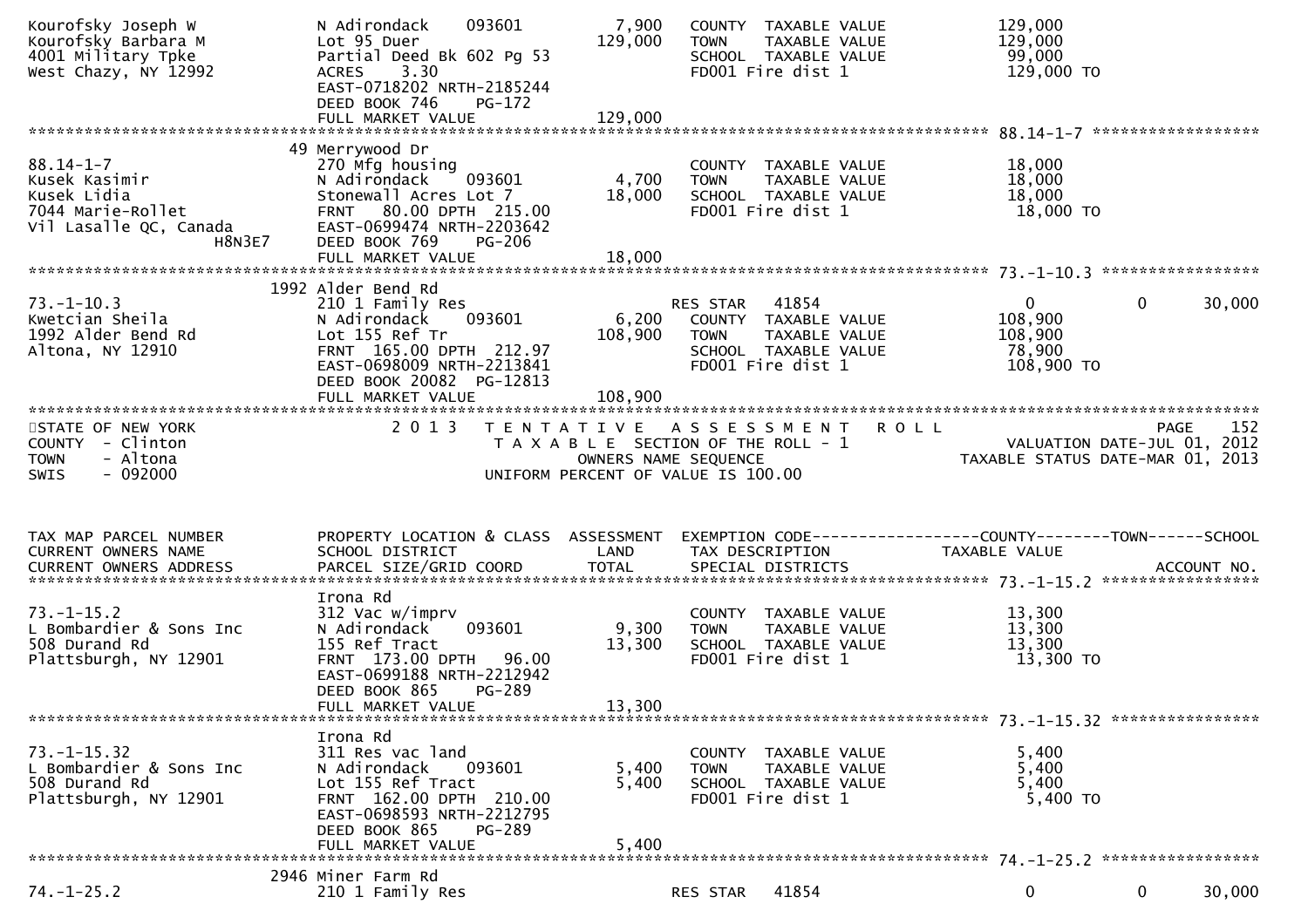| LaBarge Jodi<br>2946 Miner Farm Rd<br>Altona, NY 12910                           | N Adirondack<br>093601<br>Survey Bk 24 Pg 31<br>080<br>1.70 BANK<br>ACRES<br>EAST-0715472 NRTH-2207972<br>DEED BOOK 932<br><b>PG-262</b>   | 6,900<br>165,000          | COUNTY TAXABLE VALUE<br>TAXABLE VALUE<br>TOWN<br>SCHOOL TAXABLE VALUE<br>FD001 Fire dist 1<br>LT001 Altona light 1                           | 165,000<br>165,000<br>135,000<br>165,000 TO<br>165,000 TO           |                    |                        |
|----------------------------------------------------------------------------------|--------------------------------------------------------------------------------------------------------------------------------------------|---------------------------|----------------------------------------------------------------------------------------------------------------------------------------------|---------------------------------------------------------------------|--------------------|------------------------|
|                                                                                  | FULL MARKET VALUE                                                                                                                          | 165,000                   |                                                                                                                                              |                                                                     |                    |                        |
|                                                                                  | 174 Rabideau Rd                                                                                                                            |                           |                                                                                                                                              |                                                                     |                    |                        |
| $103. - 1 - 30$<br>LaBarge Donald<br>174 Rabideau Rd<br>Altona, NY 12910         | 210 1 Family Res<br>093601<br>N Adirondack<br>160-161 Ref<br>ACRES 1.80<br>EAST-0698931 NRTH-2197979<br>DEED BOOK 20132 PG-54538           | 71,000                    | WARNONALL 41121<br>7,000 RES STAR 41854<br>COUNTY TAXABLE VALUE<br>TAXABLE VALUE<br><b>TOWN</b><br>SCHOOL TAXABLE VALUE<br>FD001 Fire dist 1 | 10,650<br>$\overline{0}$<br>60,350<br>60,350<br>41,000<br>71,000 TO | 10,650<br>$\Omega$ | $\mathbf{0}$<br>30,000 |
|                                                                                  | FULL MARKET VALUE                                                                                                                          | 71,000                    |                                                                                                                                              |                                                                     |                    |                        |
|                                                                                  | Forest Rd                                                                                                                                  |                           |                                                                                                                                              |                                                                     |                    |                        |
| $72. - 1 - 28$<br>LaBarge Harold J<br>261 Forest Rd<br>Ellenburg Depot, NY 12935 | 323 Vacant rural<br>093601<br>N Adirondack<br>Lot 212 Ref<br><b>ACRES</b><br>6.70<br>EAST-0683401 NRTH-2211455<br>DEED BOOK 20001 PG-21408 | 7,100<br>7,100            | COUNTY TAXABLE VALUE<br>TAXABLE VALUE<br><b>TOWN</b><br>SCHOOL TAXABLE VALUE<br>FD001 Fire dist 1                                            | 7,100<br>7,100<br>7,100<br>7,100 TO                                 |                    |                        |
|                                                                                  |                                                                                                                                            |                           |                                                                                                                                              |                                                                     |                    |                        |
| STATE OF NEW YORK<br>COUNTY - Clinton                                            | 2 0 1 3                                                                                                                                    |                           | TENTATIVE ASSESSMENT<br><b>ROLL</b><br>T A X A B L E SECTION OF THE ROLL - 1                                                                 | VALUATION DATE-JUL 01, 2012<br>TAXABLE STATIIS DATE-MAP 01 2012     | PAGE               | 153                    |
| - Altona<br><b>TOWN</b><br>$-092000$<br>SWIS                                     |                                                                                                                                            |                           | OWNERS NAME SEQUENCE<br>UNIFORM PERCENT OF VALUE IS 100.00                                                                                   | TAXABLE STATUS DATE-MAR 01, 2013                                    |                    |                        |
|                                                                                  |                                                                                                                                            |                           |                                                                                                                                              |                                                                     |                    |                        |
| TAX MAP PARCEL NUMBER                                                            |                                                                                                                                            |                           |                                                                                                                                              |                                                                     |                    |                        |
| CURRENT OWNERS NAME                                                              | PROPERTY LOCATION & CLASS ASSESSMENT<br>SCHOOL DISTRICT                                                                                    | <b>Example 12 DE LAND</b> | EXEMPTION CODE------------------COUNTY-------TOWN------SCHOOL<br>TAX DESCRIPTION                                                             | TAXABLE VALUE                                                       |                    |                        |
|                                                                                  | 261 Forest Rd                                                                                                                              |                           |                                                                                                                                              |                                                                     |                    |                        |
| $72. - 1 - 29$<br>LaBarge Harold J<br>261 Forest Rd                              | 210 1 Family Res<br>093601<br>N Adirondack<br>213 Ref                                                                                      | 6,500                     | 41834<br>SR STAR<br>COUNTY TAXABLE VALUE<br><b>TOWN</b>                                                                                      | $\overline{0}$<br>84,000                                            | $\mathbf{0}$       | 63,300                 |
| Ellenburg Depot, NY 12935                                                        | 1.30<br><b>ACRES</b><br>EAST-0684744 NRTH-2211677<br>PG-311                                                                                | 84,000                    | TAXABLE VALUE<br>SCHOOL TAXABLE VALUE<br>FD001 Fire dist 1                                                                                   | 84,000<br>20,700<br>84,000 TO                                       |                    |                        |
|                                                                                  | DEED BOOK 478<br>FULL MARKET VALUE                                                                                                         | 84,000                    |                                                                                                                                              |                                                                     |                    |                        |
|                                                                                  |                                                                                                                                            |                           |                                                                                                                                              |                                                                     |                    |                        |
| $89.1 - 2 - 26$                                                                  | 3116/3118 Miner Farm Rd                                                                                                                    |                           | 41854<br>RES STAR                                                                                                                            | 0                                                                   | 0                  | 30,000                 |
| LaBarge Jamie A<br>LaBarge Leslie A                                              | 210 1 Family Res<br>N Adirondack<br>093601<br>110 Ref                                                                                      | 6,200<br>121,900          | COUNTY<br>TAXABLE VALUE<br>TAXABLE VALUE<br><b>TOWN</b>                                                                                      | 121,900<br>121,900                                                  |                    |                        |
| 3116 Miner Farm Rd                                                               | FRNT 199.00 DPTH 179.01                                                                                                                    |                           | SCHOOL TAXABLE VALUE                                                                                                                         | 91,900                                                              |                    |                        |
| PO Box 224<br>Altona, NY 12910                                                   | <b>BANK</b><br>080<br>EAST-0711359 NRTH-2207536<br>DEED BOOK 99001 PG-17423                                                                |                           | FD001 Fire dist 1<br>LT001 Altona light 1                                                                                                    | 121,900 TO<br>121,900 TO                                            |                    |                        |
|                                                                                  | FULL MARKET VALUE                                                                                                                          | 121,900                   |                                                                                                                                              |                                                                     |                    |                        |
|                                                                                  | 2192 Miner Farm Rd                                                                                                                         |                           |                                                                                                                                              |                                                                     | ****************   |                        |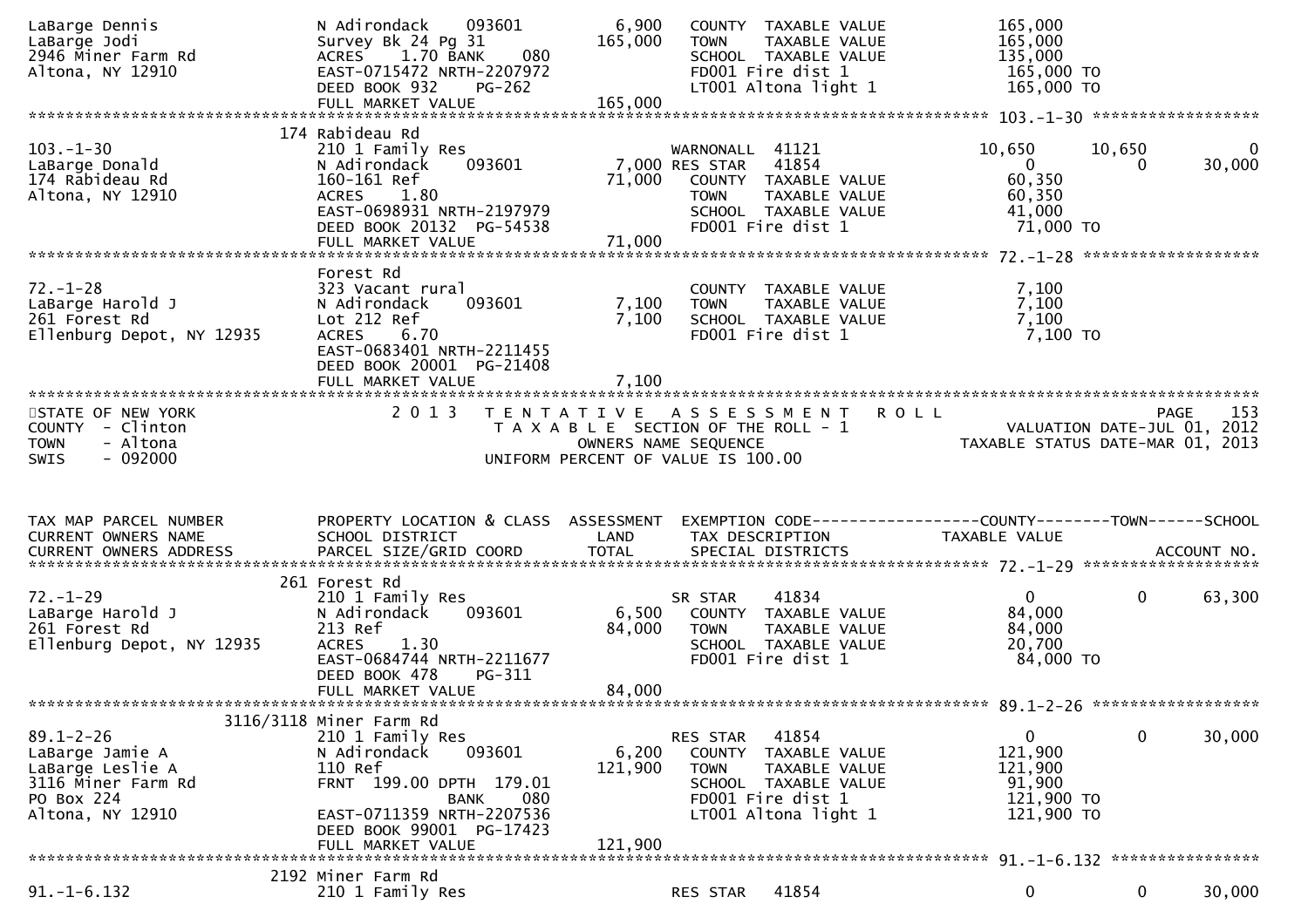| LaBarge Keith W<br>2192 Miner Farm Rd<br>Altona, NY 12910                                             | Northeastern Cl 092801<br>Lot 50 Ref Tract<br>1.50<br>ACRES<br>EAST-0733960 NRTH-2207428<br>DEED BOOK 838<br>PG-346                                                              | 6,800<br>68,000             | COUNTY TAXABLE VALUE<br>TAXABLE VALUE<br><b>TOWN</b><br>SCHOOL TAXABLE VALUE<br>FD001 Fire dist 1                                | 68,000<br>68,000<br>38,000<br>68,000 TO                                                                      |                    |
|-------------------------------------------------------------------------------------------------------|----------------------------------------------------------------------------------------------------------------------------------------------------------------------------------|-----------------------------|----------------------------------------------------------------------------------------------------------------------------------|--------------------------------------------------------------------------------------------------------------|--------------------|
|                                                                                                       | FULL MARKET VALUE                                                                                                                                                                | 68,000                      |                                                                                                                                  |                                                                                                              |                    |
| $103. - 1 - 25$<br>LaBarge Peter E<br>LaBarge Anna<br>1294 Alder Bend Rd<br>Ellenburg Depot, NY 12935 | 1294 Alder Bend Rd<br>210 1 Family Res<br>093601<br>N Adirondack<br>160 Ref<br><b>ACRES</b><br>1.00<br>EAST-0695938 NRTH-2197306<br>DEED BOOK 896<br>$PG-217$                    | 6,500<br>25,300             | 41854<br>RES STAR<br>COUNTY TAXABLE VALUE<br>TAXABLE VALUE<br>TOWN<br>SCHOOL TAXABLE VALUE<br>FD001 Fire dist 1                  | $\mathbf{0}$<br>$\mathbf 0$<br>25,300<br>25,300<br>$\overline{0}$<br>25,300 TO                               | 25,300             |
|                                                                                                       | FULL MARKET VALUE                                                                                                                                                                | 25,300                      |                                                                                                                                  |                                                                                                              |                    |
| $72. - 1 - 20.3$<br>LaBarge Ronnie<br>LaBarge Harold<br>277 Forest Rd<br>Ellenburg Depot, NY 12935    | Railroad St<br>312 Vac w/imprv<br>N Adirondack<br>093601<br>Lot 191 & 213 Ref Tr<br>ACRES 35.00<br>EAST-0684372 NRTH-2211090<br>DEED BOOK 813<br>$PG-243$                        | 27,300<br>35,500            | COUNTY TAXABLE VALUE<br>TAXABLE VALUE<br><b>TOWN</b><br>SCHOOL TAXABLE VALUE<br>FD001 Fire dist 1                                | 35,500<br>35,500<br>35,500<br>35,500 TO                                                                      |                    |
|                                                                                                       |                                                                                                                                                                                  |                             |                                                                                                                                  |                                                                                                              |                    |
| STATE OF NEW YORK<br>COUNTY - Clinton<br>- Altona<br><b>TOWN</b><br>$-092000$<br><b>SWIS</b>          | 2 0 1 3                                                                                                                                                                          |                             | TENTATIVE ASSESSMENT ROLL<br>T A X A B L E SECTION OF THE ROLL - 1<br>OWNERS NAME SEQUENCE<br>UNIFORM PERCENT OF VALUE IS 100.00 | 1941<br>VALUATION DATE-JUL 01, 2012<br>TAXARIF STATILE DATE MAR 01, 2013<br>TAXABLE STATUS DATE-MAR 01, 2013 | 154<br><b>PAGE</b> |
|                                                                                                       |                                                                                                                                                                                  |                             |                                                                                                                                  |                                                                                                              |                    |
| TAX MAP PARCEL NUMBER<br>CURRENT OWNERS NAME                                                          | PROPERTY LOCATION & CLASS ASSESSMENT<br>SCHOOL DISTRICT                                                                                                                          | LAND                        | EXEMPTION CODE------------------COUNTY--------TOWN------SCHOOL<br>TAX DESCRIPTION                                                | TAXABLE VALUE                                                                                                |                    |
| $72. - 1 - 24$<br>LaBarge Ronnie<br>LaBarge Yvonne<br>262 Forest Rd<br>Ellenburg Depot, NY 12935      | 262 Forest Rd<br>210 1 Family Res<br>093601<br>N Adirondack<br>191 Ref<br>FRNT 111.00 DPTH 266.00<br>EAST-0685105 NRTH-2211667<br>DEED BOOK 425<br>$PG-573$<br>FULL MARKET VALUE | 6,200<br>82,000<br>82,000   | 41834<br>SR STAR<br>COUNTY TAXABLE VALUE<br><b>TOWN</b><br>TAXABLE VALUE<br>SCHOOL TAXABLE VALUE<br>FD001 Fire dist 1            | $\mathbf{0}$<br>$\mathbf{0}$<br>82,000<br>82,000<br>18,700<br>82,000 TO                                      | 63,300             |
|                                                                                                       |                                                                                                                                                                                  |                             |                                                                                                                                  |                                                                                                              |                    |
| $72. - 1 - 30$<br>LaBarge Ronnie<br>LaBarge Harold J<br>262 Forest Rd<br>Ellenburg Depot, NY 12935    | 273/277 Forest Rd<br>483 Converted Re<br>N Adirondack<br>093601<br>212 Ref<br>2.20<br><b>ACRES</b><br>EAST-0684709 NRTH-2211968<br>DEED BOOK 20031 PG-61120<br>FULL MARKET VALUE | 7,200<br>121,800<br>121,800 | TAXABLE VALUE<br><b>COUNTY</b><br>TAXABLE VALUE<br><b>TOWN</b><br>SCHOOL TAXABLE VALUE<br>FD001 Fire dist 1                      | 121,800<br>121,800<br>121,800<br>121,800 TO                                                                  |                    |
| $89.1 - 3 - 2$                                                                                        | 492 Devils Den Rd                                                                                                                                                                |                             | 41131<br>WARCOMALL                                                                                                               | 16,975<br>16,975                                                                                             |                    |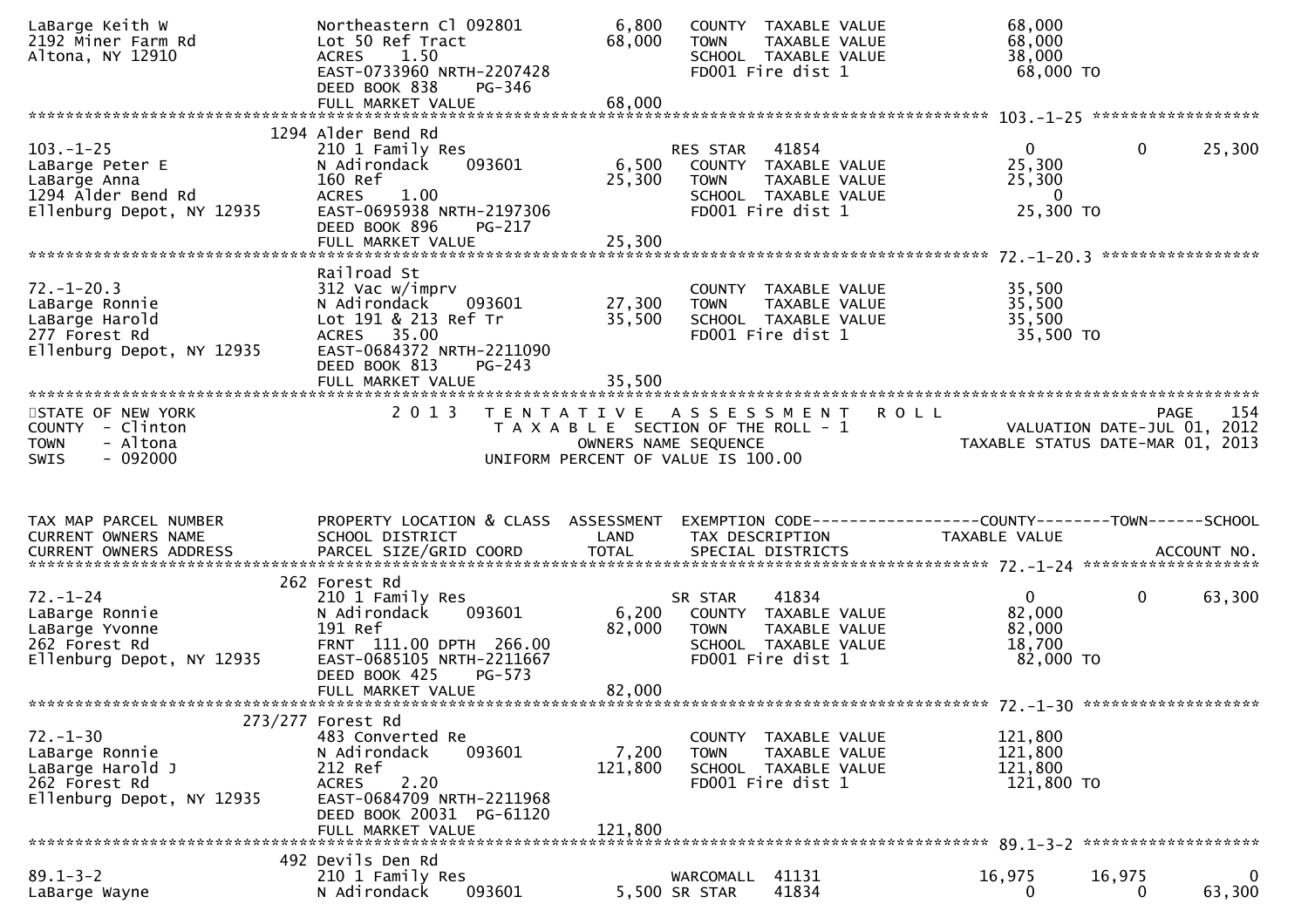| LaBarge Jeanette<br>492 Devils Den Rd<br>Altona, NY 12910                                                    | 110 Ref<br>FRNT 103.00 DPTH 512.57<br>EAST-0711166 NRTH-2207238<br>DEED BOOK 20021 PG-48720<br>FULL MARKET VALUE                                                                                          | 67,900<br>67,900           | COUNTY TAXABLE VALUE<br>TAXABLE VALUE<br><b>TOWN</b><br>SCHOOL TAXABLE VALUE<br>FD001 Fire dist 1<br>LT001 Altona light 1 | 50,925<br>50,925<br>4,600<br>67,900 TO<br>67,900 TO                             |
|--------------------------------------------------------------------------------------------------------------|-----------------------------------------------------------------------------------------------------------------------------------------------------------------------------------------------------------|----------------------------|---------------------------------------------------------------------------------------------------------------------------|---------------------------------------------------------------------------------|
| $88.14 - 1 - 56$<br>Labattaglia Sylvia M<br>1443 Proulx St<br>LaSalle, QC, Canada H8N1J8                     | 10 Birch Hill Dr<br>270 Mfg housing<br>093601<br>N Adirondack<br>Stonewall Acres Lot 56<br>79.49 DPTH 158.37<br><b>FRNT</b><br>EAST-0700190 NRTH-2203731<br>DEED BOOK 20061 PG-97458<br>FULL MARKET VALUE | 4,800<br>23,700<br>23,700  | COUNTY TAXABLE VALUE<br><b>TOWN</b><br>TAXABLE VALUE<br>SCHOOL TAXABLE VALUE<br>FD001 Fire dist 1                         | 23,700<br>23,700<br>23,700<br>23,700 TO                                         |
|                                                                                                              |                                                                                                                                                                                                           |                            |                                                                                                                           |                                                                                 |
| $88.14 - 2 - 33$<br>LaBier Richard H<br>LaBier Sandra L<br>11613 US Highway $11$<br>North Lawrence, NY 12967 | 116 Pinewood Dr<br>311 Res vac land<br>N Adirondack<br>093601<br>Sub Bk 10 Pg 123 Lot 33<br>FRNT 112.00 DPTH 109.71<br>EAST-0698998 NRTH-2204585<br>DEED BOOK 20102 PG-34962<br>FULL MARKET VALUE         | 3,600<br>3,600<br>3,600    | COUNTY TAXABLE VALUE<br>TAXABLE VALUE<br><b>TOWN</b><br>SCHOOL TAXABLE VALUE<br>FD001 Fire dist 1                         | 3,600<br>3,600<br>3,600<br>3,600 TO                                             |
| STATE OF NEW YORK                                                                                            | 2 0 1 3                                                                                                                                                                                                   |                            | TENTATIVE ASSESSMENT                                                                                                      | 155<br><b>ROLL</b><br>PAGE                                                      |
| COUNTY - Clinton<br><b>TOWN</b><br>- Altona<br>$-092000$<br><b>SWIS</b>                                      |                                                                                                                                                                                                           | OWNERS NAME SEQUENCE       | T A X A B L E SECTION OF THE ROLL - 1<br>UNIFORM PERCENT OF VALUE IS 100.00                                               | VALUATION DATE-JUL 01, 2012<br>TAXABLE STATUS DATE-MAR 01, 2013                 |
|                                                                                                              |                                                                                                                                                                                                           |                            |                                                                                                                           |                                                                                 |
|                                                                                                              |                                                                                                                                                                                                           |                            |                                                                                                                           |                                                                                 |
| TAX MAP PARCEL NUMBER<br>CURRENT OWNERS NAME                                                                 | PROPERTY LOCATION & CLASS ASSESSMENT<br>SCHOOL DISTRICT                                                                                                                                                   | LAND                       | TAX DESCRIPTION                                                                                                           | EXEMPTION CODE------------------COUNTY--------TOWN------SCHOOL<br>TAXABLE VALUE |
|                                                                                                              |                                                                                                                                                                                                           |                            |                                                                                                                           |                                                                                 |
| $88.14 - 2 - 34$<br>LaBier Richard H<br>LaBier Sandra L<br>11613 US Highway $11$<br>North Lawrence, NY 12967 | 114 Pinewood Dr<br>312 Vac w/imprv<br>N Adirondack<br>093601<br>Sub Bk 10 Pg 123 Lot 34<br>FRNT 84.00 DPTH 103.74<br>EAST-0698920 NRTH-2204650                                                            | 3,400<br>4,200             | COUNTY TAXABLE VALUE<br>TAXABLE VALUE<br><b>TOWN</b><br>SCHOOL TAXABLE VALUE<br>FD001 Fire dist 1                         | 4,200<br>4,200<br>4,200<br>4,200 TO                                             |
|                                                                                                              | DEED BOOK 20102 PG-34962                                                                                                                                                                                  |                            |                                                                                                                           |                                                                                 |
|                                                                                                              |                                                                                                                                                                                                           |                            |                                                                                                                           |                                                                                 |
| $74. - 1 - 10.2$<br>Labier Ronald<br>Labier Betty<br>1 Brisson Ct<br>Winooski, VT 05404                      | Joe Wood Rd<br>321 Abandoned ag<br>093601<br>N Adirondack<br>112 Ref<br>ACRES 33.20<br>EAST-0714995 NRTH-2214407<br>DEED BOOK 611<br>PG-419<br>FULL MARKET VALUE                                          | 17,100<br>17,100<br>17,100 | COUNTY TAXABLE VALUE<br>TAXABLE VALUE<br><b>TOWN</b><br>SCHOOL TAXABLE VALUE<br>FD001 Fire dist 1                         | 17,100<br>17,100<br>17,100<br>17,100 TO                                         |
|                                                                                                              | 2046 Plank Rd                                                                                                                                                                                             |                            |                                                                                                                           |                                                                                 |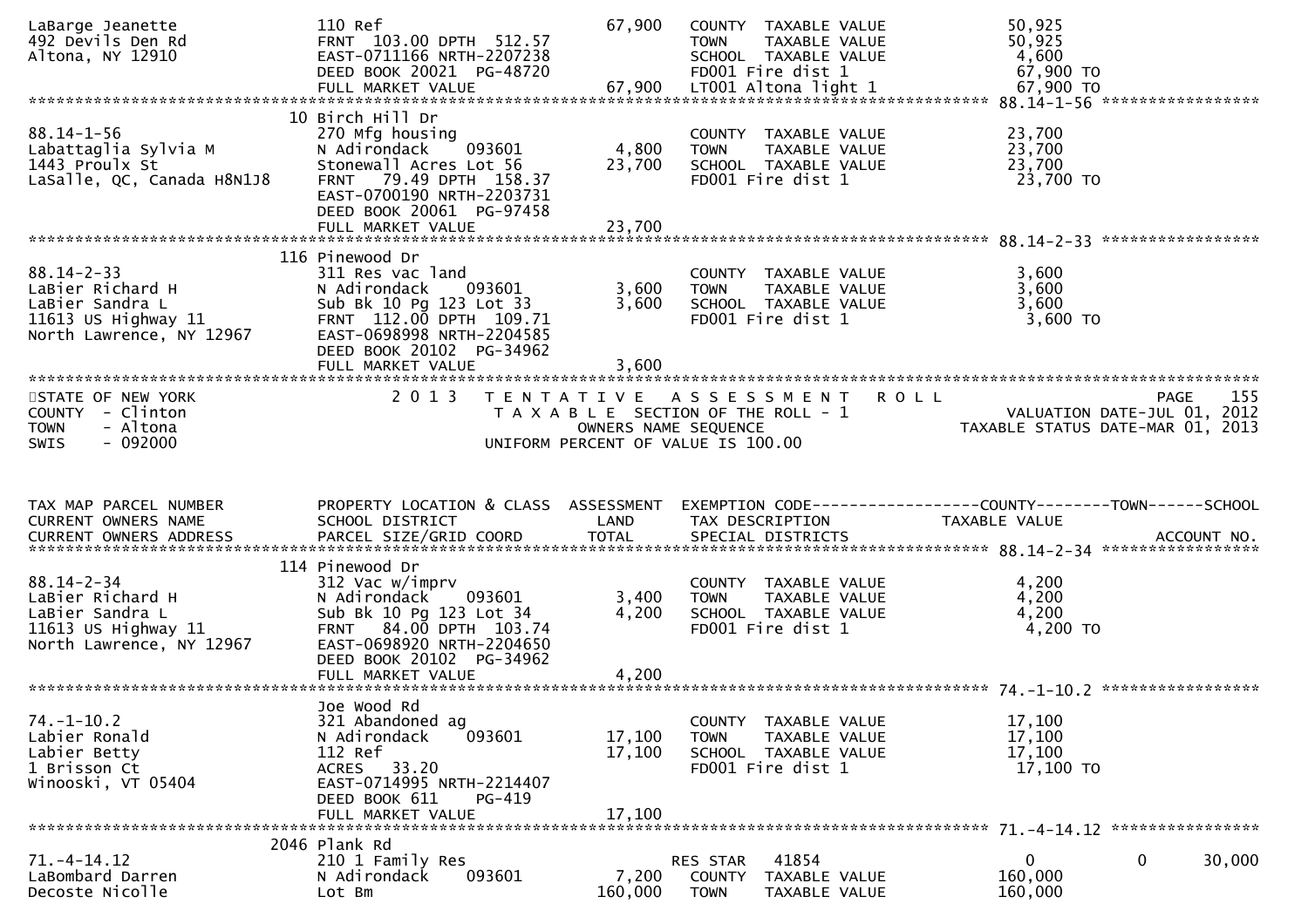| 2046 Plank Rd<br>Ellenburgh Depot, NY 12935                                                             | 2.10 BANK<br>890<br><b>ACRES</b><br>EAST-0676052 NRTH-2209860<br>DEED BOOK 20122 PG-49464<br>FULL MARKET VALUE                                                                  | 160,000                    | SCHOOL TAXABLE VALUE<br>FD002 Ellenburg fire 21                                                                                                | 130,000<br>160,000 TO                                                |                        |
|---------------------------------------------------------------------------------------------------------|---------------------------------------------------------------------------------------------------------------------------------------------------------------------------------|----------------------------|------------------------------------------------------------------------------------------------------------------------------------------------|----------------------------------------------------------------------|------------------------|
|                                                                                                         |                                                                                                                                                                                 |                            |                                                                                                                                                |                                                                      |                        |
| $71. -4 - 14.11$<br>Labombard Holly L<br>Hull Cose S Sr<br>2054 Plank Rd<br>Ellenburg Depot, NY 12935   | 2054 Plank Rd<br>210 1 Family Res<br>093601<br>N Adirondack<br>Lot Bm<br>2.00<br><b>ACRES</b><br>EAST-0676009 NRTH-2210163<br>DEED BOOK 20082 PG-15838                          | 7,100<br>81,400            | 41854<br>RES STAR<br>COUNTY TAXABLE VALUE<br>TAXABLE VALUE<br><b>TOWN</b><br>SCHOOL TAXABLE VALUE<br>FD002 Ellenburg fire 21                   | $\mathbf{0}$<br>81,400<br>81,400<br>51,400<br>81,400 TO              | $\mathbf{0}$<br>30,000 |
|                                                                                                         | 54 Merrywood Dr                                                                                                                                                                 |                            |                                                                                                                                                |                                                                      |                        |
| $88.14 - 1 - 16$<br>LaBombard Richard J Sr.<br>LaBombard Joyce A<br>54 Merrywood Dr<br>Altona, NY 12910 | 270 Mfg housing<br>N Adirondack 093601<br>Stonewall Acres Lot 16<br>FRNT 80.00 DPTH 165.59<br>EAST-0699451 NRTH-2203819<br>DEED BOOK 20082 PG-19554<br>FULL MARKET VALUE        | 4,000<br>22,900<br>22,900  | SR STAR<br>41834<br>COUNTY TAXABLE VALUE<br>TAXABLE VALUE<br><b>TOWN</b><br>SCHOOL TAXABLE VALUE<br>FD001 Fire dist 1                          | $\mathbf{0}$<br>22,900<br>22,900<br>- 0<br>22,900 TO                 | $\mathbf{0}$<br>22,900 |
|                                                                                                         |                                                                                                                                                                                 |                            |                                                                                                                                                |                                                                      |                        |
| STATE OF NEW YORK<br>COUNTY - Clinton<br>- Altona<br><b>TOWN</b><br>$-092000$<br><b>SWIS</b>            | 2 0 1 3                                                                                                                                                                         |                            | <b>ROLL</b><br>TENTATIVE ASSESSMENT<br>T A X A B L E SECTION OF THE ROLL - 1<br>OWNERS NAME SEQUENCE<br>UNIFORM PERCENT OF VALUE IS 100.00     | VALUATION DATE-JUL 01, 2012<br>TAXABLE STATUS DATE-MAR 01, 2013      | <b>PAGE</b><br>156     |
|                                                                                                         |                                                                                                                                                                                 |                            |                                                                                                                                                |                                                                      |                        |
| TAX MAP PARCEL NUMBER<br>CURRENT OWNERS NAME<br>CURRENT OWNERS ADDRESS                                  | PROPERTY LOCATION & CLASS ASSESSMENT<br>SCHOOL DISTRICT<br>PARCEL SIZE/GRID COORD                                                                                               | LAND<br><b>TOTAL</b>       | EXEMPTION CODE-----------------COUNTY-------TOWN------SCHOOL<br>TAX DESCRIPTION<br>SPECIAL DISTRICTS                                           | TAXABLE VALUE                                                        | ACCOUNT NO.            |
|                                                                                                         |                                                                                                                                                                                 |                            |                                                                                                                                                |                                                                      |                        |
| $89. - 2 - 14$<br>Labombard Scott<br>71 Brunell Rd<br>Altona, NY 12910                                  | 71/75 Brunell Rd<br>210 1 Family Res<br>093601<br>N Adirondack<br>110 Ref<br>8.80<br><b>ACRES</b><br>EAST-0712546 NRTH-2205313<br>DEED BOOK 20041 PG-77465<br>FULL MARKET VALUE | 11,200<br>90,500<br>90,500 | 41854<br>RES STAR<br>COUNTY TAXABLE VALUE<br>TAXABLE VALUE<br><b>TOWN</b><br>SCHOOL TAXABLE VALUE<br>FD001 Fire dist 1<br>LT001 Altona light 1 | $\mathbf{0}$<br>90,500<br>90,500<br>60,500<br>90,500 TO<br>90,500 TO | $\mathbf 0$<br>30,000  |
|                                                                                                         |                                                                                                                                                                                 |                            |                                                                                                                                                |                                                                      |                        |
| $150.-1-5.2$<br>LaBossiere Charles D<br>LaBossiere Richard J<br>255 LaPlante Rd<br>West Chazy, NY 12992 | LaPlante Rd<br>314 Rural vac<10<br>Beekmantown Cen 092401<br>Lot 144 Duer Patent<br>8.30<br>ACRES<br>EAST-0739123 NRTH-2174862<br>DEED BOOK 20001 PG-20762<br>FULL MARKET VALUE | 4,200<br>4,200<br>4,200    | COUNTY TAXABLE VALUE<br>TAXABLE VALUE<br><b>TOWN</b><br>SCHOOL TAXABLE VALUE<br>FD001 Fire dist 1                                              | 4,200<br>4,200<br>4,200<br>4,200 TO                                  |                        |
|                                                                                                         | Miner Farm Rd                                                                                                                                                                   |                            |                                                                                                                                                |                                                                      |                        |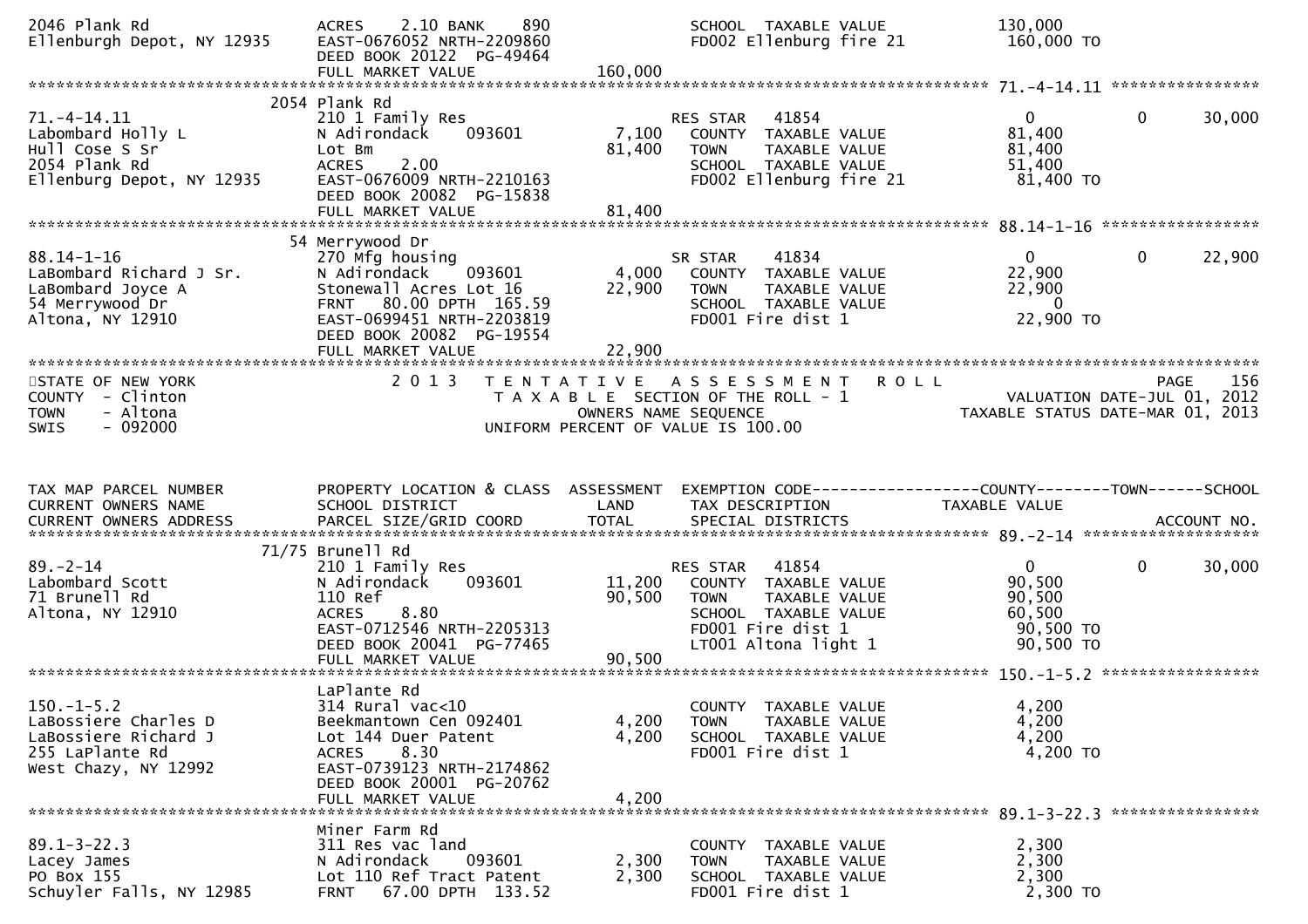|                                                                                                | EAST-0711503 NRTH-2207202<br>DEED BOOK 340<br>PG-303<br>FULL MARKET VALUE                                                                                                 | 2,300                                     | LT001 Altona light 1                                                                                                             | 2,300 TO                                                                       |
|------------------------------------------------------------------------------------------------|---------------------------------------------------------------------------------------------------------------------------------------------------------------------------|-------------------------------------------|----------------------------------------------------------------------------------------------------------------------------------|--------------------------------------------------------------------------------|
|                                                                                                |                                                                                                                                                                           |                                           |                                                                                                                                  |                                                                                |
| $118. - 1 - 14$<br>Lacey James<br>893 Route 22<br>PO Box 155<br>Schuler Falls, NY 12985        | Rand Hill Rd<br>321 Abandoned ag<br>093601<br>N Adirondack<br>41 Duer<br>ACRES 29.00<br>EAST-0705620 NRTH-2189755<br>DEED BOOK 20112 PG-41018                             | 9,300<br>9,300                            | COUNTY TAXABLE VALUE<br>TAXABLE VALUE<br><b>TOWN</b><br>SCHOOL TAXABLE VALUE<br>FD001 Fire dist 1                                | 9,300<br>9,300<br>9,300<br>$9,300$ TO                                          |
|                                                                                                | FULL MARKET VALUE                                                                                                                                                         | 9,300                                     |                                                                                                                                  |                                                                                |
| $118. - 1 - 9$<br>Lacey James J<br>PO Box 155<br>Schuyler Falls, NY 12985                      | Rand Hill Rd<br>321 Abandoned ag<br>093601<br>N Adirondack<br>Lot 41 Pat Ref<br>ACRES 11.00<br>EAST-0704171 NRTH-2190871<br>DEED BOOK 20021 PG-47503<br>FULL MARKET VALUE | 10,000<br>10,000<br>10,000                | COUNTY TAXABLE VALUE<br><b>TOWN</b><br>TAXABLE VALUE<br>SCHOOL TAXABLE VALUE<br>FD001 Fire dist 1                                | 10,000<br>10,000<br>10,000<br>10,000 TO                                        |
| STATE OF NEW YORK<br>COUNTY - Clinton<br>- Altona<br><b>TOWN</b><br>$-092000$<br>SWIS          | 2 0 1 3                                                                                                                                                                   | T E N T A T I V E<br>OWNERS NAME SEQUENCE | A S S E S S M E N T R O L L<br>T A X A B L E SECTION OF THE ROLL - 1<br>UNIFORM PERCENT OF VALUE IS 100.00                       | PAGE<br>157<br>VALUATION DATE-JUL 01, 2012<br>TAXABLE STATUS DATE-MAR 01, 2013 |
|                                                                                                |                                                                                                                                                                           |                                           |                                                                                                                                  |                                                                                |
| TAX MAP PARCEL NUMBER<br>CURRENT OWNERS NAME                                                   | PROPERTY LOCATION & CLASS ASSESSMENT<br>SCHOOL DISTRICT                                                                                                                   | LAND                                      | TAX DESCRIPTION                                                                                                                  | EXEMPTION CODE-----------------COUNTY-------TOWN------SCHOOL<br>TAXABLE VALUE  |
| $121.-1-1$<br>LaClair Raymond E<br>LaClair Leslie L<br>111 Beekman St<br>Plattsburgh, NY 12901 | Barnaby Rd<br>321 Abandoned ag<br>Beekmantown Cen 092401<br>140 Duer<br>ACRES 12.50<br>EAST-0736149 NRTH-2189907<br>DEED BOOK 20092 PG-26195<br>FULL MARKET VALUE         | 13,000<br>13,000<br>13,000                | COUNTY TAXABLE VALUE<br><b>TOWN</b><br>TAXABLE VALUE<br>SCHOOL TAXABLE VALUE<br>FD001 Fire dist 1                                | 13,000<br>13,000<br>13,000<br>13,000 TO                                        |
|                                                                                                | 4950 Rt 11                                                                                                                                                                |                                           |                                                                                                                                  |                                                                                |
| $71.1 - 1 - 17.2$<br>LaClair Shannon<br>4950 Rt 11<br>Ellenburg Depot, NY 12935                | 270 Mfg housing<br>N Adirondack<br>093601<br>Ben Moore Pat<br>63.00 DPTH 156.00<br><b>FRNT</b><br>EAST-0676632 NRTH-2213513<br>DEED BOOK 20072 PG-6378                    | 4,300<br>22,000                           | COUNTY TAXABLE VALUE<br><b>TOWN</b><br>TAXABLE VALUE<br>SCHOOL TAXABLE VALUE<br>FD002 Ellenburg fire 21<br>LT002 Altona light 21 | 22,000<br>22,000<br>22,000<br>22,000 TO<br>22,000 TO                           |
|                                                                                                | FULL MARKET VALUE                                                                                                                                                         | 22,000                                    |                                                                                                                                  |                                                                                |
| $73. - 1 - 1.2$                                                                                | 2071-2077 Alder Bend Rd<br>271 Mfg housings                                                                                                                               |                                           | COUNTY TAXABLE VALUE                                                                                                             | 99,000                                                                         |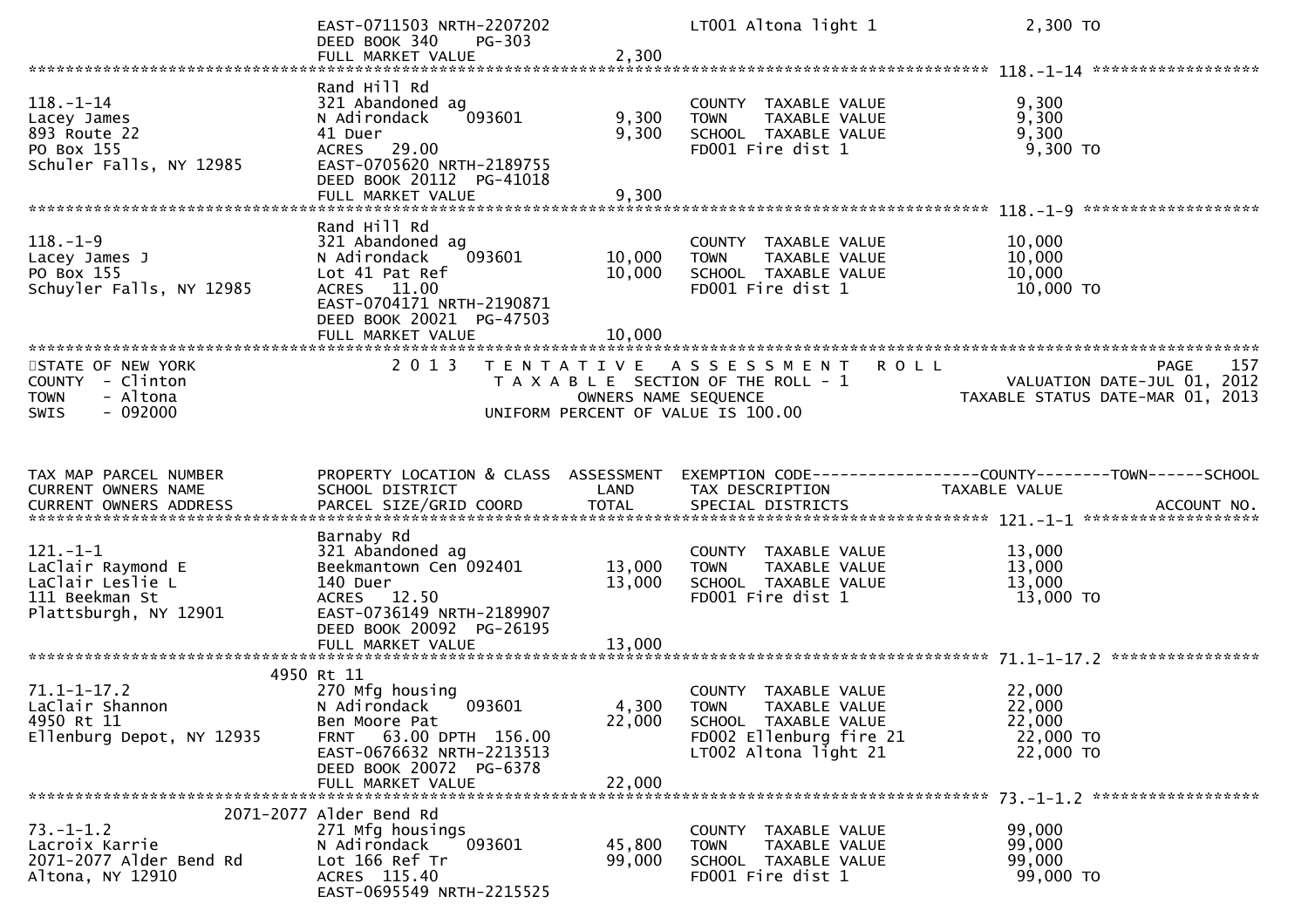|                                                                                                     | DEED BOOK 20092 PG-28674                                                                                                                                                                  |                           |                                                                                                                                                |                                                                      |                                            |
|-----------------------------------------------------------------------------------------------------|-------------------------------------------------------------------------------------------------------------------------------------------------------------------------------------------|---------------------------|------------------------------------------------------------------------------------------------------------------------------------------------|----------------------------------------------------------------------|--------------------------------------------|
| $72. - 1 - 32$<br>LaDuke Michael L<br>LaDuke Rachel A<br>295 Forest Rd<br>Ellenburg Depot, NY 12935 | 293-295 Forest Rd<br>210 1 Family Res<br>093601<br>N Adirondack<br>212 Ref<br>FRNT 280.00 DPTH 150.00<br>EAST-0684836 NRTH-2212521<br>DEED BOOK 796<br>PG-107<br>FULL MARKET VALUE        | 6,300<br>59,900<br>59,900 | 41854<br>RES STAR<br>COUNTY TAXABLE VALUE<br><b>TOWN</b><br>TAXABLE VALUE<br>SCHOOL TAXABLE VALUE<br>FD001 Fire dist 1                         | $\overline{0}$<br>59,900<br>59,900<br>29,900<br>59,900 TO            | $\mathbf{0}$<br>30,000                     |
|                                                                                                     |                                                                                                                                                                                           |                           |                                                                                                                                                |                                                                      |                                            |
| $74. - 1 - 52$<br>LaFave Andrew<br>LaFave Mildred<br>117 Irona Rd<br>Altona, NY 12910               | 117 Irona Rd<br>210 1 Family Res<br>093601<br>N Adirondack<br>Lot 137 Ref<br><b>ACRES</b><br>4.80<br>EAST-0707457 NRTH-2211145<br>DEED BOOK 522<br>PG-512<br>FULL MARKET VALUE            | 8,800<br>98,900<br>98,900 | RES STAR<br>41854<br>COUNTY TAXABLE VALUE<br><b>TOWN</b><br>TAXABLE VALUE<br>SCHOOL TAXABLE VALUE<br>FD001 Fire dist 1<br>LT001 Altona light 1 | $\mathbf{0}$<br>98,900<br>98,900<br>68,900<br>98,900 TO<br>98,900 TO | 30,000<br>0                                |
|                                                                                                     |                                                                                                                                                                                           |                           |                                                                                                                                                |                                                                      |                                            |
| STATE OF NEW YORK<br>COUNTY - Clinton<br><b>TOWN</b><br>- Altona<br>$-092000$<br><b>SWIS</b>        | 2 0 1 3                                                                                                                                                                                   |                           | <b>ROLL</b><br>TENTATIVE ASSESSMENT<br>T A X A B L E SECTION OF THE ROLL - 1<br>OWNERS NAME SEQUENCE<br>UNIFORM PERCENT OF VALUE IS 100.00     | TAXABLE STATUS DATE-MAR 01, 2013                                     | 158<br>PAGE<br>VALUATION DATE-JUL 01, 2012 |
|                                                                                                     |                                                                                                                                                                                           |                           |                                                                                                                                                |                                                                      |                                            |
| TAX MAP PARCEL NUMBER<br>CURRENT OWNERS NAME                                                        | PROPERTY LOCATION & CLASS ASSESSMENT<br>SCHOOL DISTRICT                                                                                                                                   | LAND                      | EXEMPTION CODE-----------------COUNTY-------TOWN------SCHOOL<br>TAX DESCRIPTION                                                                | TAXABLE VALUE                                                        |                                            |
| $74. - 1 - 1.3$<br>LaFave Andrew F<br>LaFave Mildred<br>144 Irona Rd<br>Altona, NY 12910            | 144 Irona Rd<br>210 1 Family Res<br>N Adirondack<br>093601<br>Lot 130 Ref Tr<br>Also Deed Bk 605 Pg 1095<br>2.00<br><b>ACRES</b><br>EAST-0707716 NRTH-2211352<br>DEED BOOK 784<br>$PG-34$ | 7,100<br>66,300           | COUNTY TAXABLE VALUE<br>TAXABLE VALUE<br><b>TOWN</b><br>SCHOOL TAXABLE VALUE<br>FD001 Fire dist 1<br>LT001 Altona light 1                      | 66,300<br>66,300<br>66,300<br>66,300 TO<br>66,300 ТО                 |                                            |
|                                                                                                     |                                                                                                                                                                                           |                           |                                                                                                                                                |                                                                      |                                            |
| $73. - 1 - 25.2$<br>LaFave Anthony<br>LaFave Kimberly<br>211 Irona Rd<br>Altona, NY 12910-1907      | 211 Irona Rd<br>210 1 Family Res<br>N Adirondack<br>093601<br>Lot 137 Ref<br>2.22<br><b>ACRES</b><br>EAST-0706003 NRTH-2211758<br>DEED BOOK 20001 PG-20116                                | 7,200<br>289,900          | 41854<br><b>RES STAR</b><br>COUNTY TAXABLE VALUE<br>TAXABLE VALUE<br><b>TOWN</b><br>SCHOOL TAXABLE VALUE<br>FD001 Fire dist 1                  | 0<br>289,900<br>289,900<br>259,900<br>289,900 TO                     | 0<br>30,000                                |
|                                                                                                     | FULL MARKET VALUE                                                                                                                                                                         | 289,900                   |                                                                                                                                                |                                                                      |                                            |
| $73. - 2 - 3$<br>Lafave Anthony B<br>Lafave Kimberly R<br>211 Irona Rd<br>Altona, NY 12910          | Tantillo Way<br>314 Rural vac<10<br>093601<br>N Adirondack<br>Lot 155 Ref<br>5.90<br><b>ACRES</b><br>EAST-0699207 NRTH-2215020                                                            | 9,700<br>9,700            | COUNTY TAXABLE VALUE<br>TAXABLE VALUE<br><b>TOWN</b><br>SCHOOL TAXABLE VALUE<br>FD001 Fire dist 1                                              | 9,700<br>9,700<br>9,700<br>9,700 TO                                  |                                            |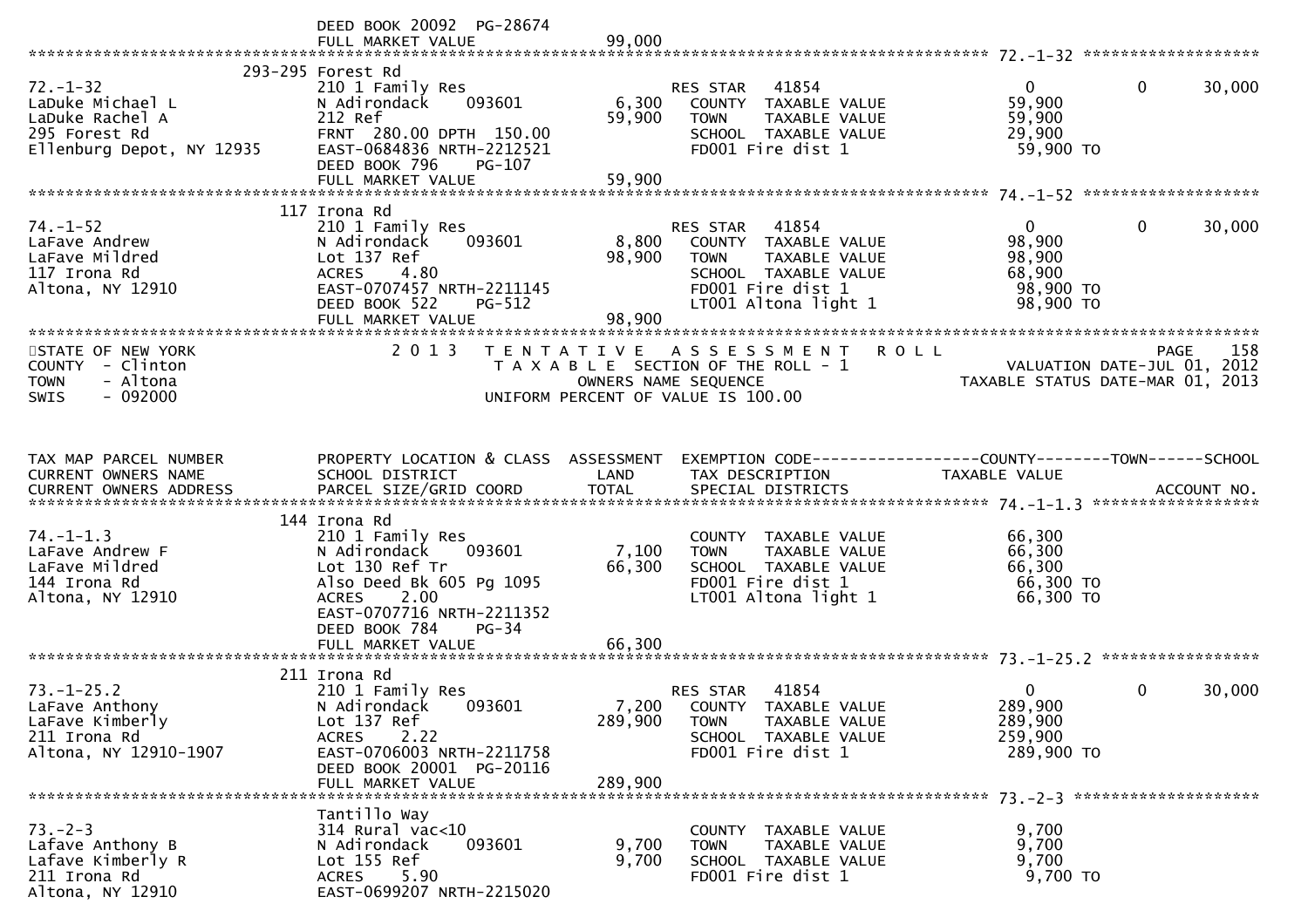|                                                                                                    | DEED BOOK 20102 PG-34367                                                                                                                                                            |                           |                                                                                                                                      |                                                                                                      |                            |
|----------------------------------------------------------------------------------------------------|-------------------------------------------------------------------------------------------------------------------------------------------------------------------------------------|---------------------------|--------------------------------------------------------------------------------------------------------------------------------------|------------------------------------------------------------------------------------------------------|----------------------------|
| $74. - 1 - 42.3$<br>LaFave Anthony B<br>211 Irona Rd<br>Altona, NY 12910-1907                      | 26 Irona Rd<br>$314$ Rural vac< $10$<br>N Adirondack<br>093601<br>Lot 130 Ref Tr<br>FRNT 227.00 DPTH 200.00<br>EAST-0710281 NRTH-2210086<br>DEED BOOK 932<br>PG-106                 | 6,500<br>6,500            | COUNTY TAXABLE VALUE<br><b>TOWN</b><br>TAXABLE VALUE<br>SCHOOL TAXABLE VALUE<br>FD001 Fire dist 1<br>LT001 Altona light 1            | 6,500<br>6,500<br>6,500<br>6,500 TO<br>6,500 TO                                                      |                            |
|                                                                                                    |                                                                                                                                                                                     |                           |                                                                                                                                      |                                                                                                      |                            |
| $74. - 1 - 42.4$<br>Lafave Anthony B<br>Lafave Kimberly R<br>211 Irona Rd<br>Altona, NY 12910-1907 | 34 Irona Rd<br>210 1 Family Res<br>N Adirondack<br>093601<br>Lot 130 Ref Tr<br>ACRES 1.10<br>EAST-0710046 NRTH-2210146<br>DEED BOOK 20072 PG-2727                                   | 6,600<br>69,000<br>69,000 | RES STAR 41854<br>COUNTY TAXABLE VALUE<br>TAXABLE VALUE<br>TOWN<br>SCHOOL TAXABLE VALUE<br>FD001 Fire dist 1<br>LT001 Altona light 1 | $\overline{0}$<br>69,000<br>69,000<br>39,000<br>69,000 TO<br>69,000 TO                               | $\mathbf{0}$<br>30,000     |
| STATE OF NEW YORK<br>COUNTY - Clinton<br>- Altona<br><b>TOWN</b><br>$-092000$<br><b>SWIS</b>       | 2013                                                                                                                                                                                | OWNERS NAME SEQUENCE      | TENTATIVE ASSESSMENT<br><b>ROLL</b><br>T A X A B L E SECTION OF THE ROLL - 1<br>UNIFORM PERCENT OF VALUE IS 100.00                   | VALUATION DATE-JUL 01, 2012<br>TAXABLE STATIIS DATE-MAP 01, 2012<br>TAXABLE STATUS DATE-MAR 01, 2013 | 159<br>PAGE                |
| TAX MAP PARCEL NUMBER<br>CURRENT OWNERS NAME                                                       | PROPERTY LOCATION & CLASS ASSESSMENT<br>SCHOOL DISTRICT                                                                                                                             | LAND                      | EXEMPTION CODE-----------------COUNTY-------TOWN------SCHOOL<br>TAX DESCRIPTION                                                      | TAXABLE VALUE                                                                                        |                            |
| $74. - 1 - 46$<br>LaFave Anthony B<br>211 Irona Rd<br>Altona, NY 12910                             | Irona Rd<br>311 Res vac land<br>093601<br>N Adirondack<br>Lot 130 Ref<br>FRNT 65.00 DPTH 200.00<br>EAST-0710415 NRTH-2210065<br>DEED BOOK 20051 PG-85358<br>FULL MARKET VALUE       | 4,600<br>4,600<br>4,600   | COUNTY TAXABLE VALUE<br>TAXABLE VALUE<br><b>TOWN</b><br>SCHOOL TAXABLE VALUE<br>FD001 Fire dist 1<br>LT001 Altona light 1            | 4,600<br>4,600<br>4,600<br>4,600 TO<br>4,600 TO                                                      |                            |
|                                                                                                    | 226 Irona Rd                                                                                                                                                                        |                           |                                                                                                                                      |                                                                                                      |                            |
| $73. - 1 - 24.1$<br>Lafave Bernard<br>198 Irona Rd<br>Altona, NY 12910                             | 310 Res Vac<br>093601<br>N Adirondack<br>138 Ref<br>Land Contract to Ernie Gu<br>1.00<br><b>ACRES</b><br>EAST-0705930 NRTH-2213067<br>DEED BOOK 20122 PG-49293<br>FULL MARKET VALUE | 6,500<br>6,500<br>6,500   | COUNTY TAXABLE VALUE<br>TAXABLE VALUE<br><b>TOWN</b><br>SCHOOL TAXABLE VALUE<br>FD001 Fire dist 1<br>LT001 Altona light 1            | 6.500<br>6,500<br>6,500<br>$6,500$ TO<br>6,500 TO                                                    |                            |
|                                                                                                    |                                                                                                                                                                                     |                           |                                                                                                                                      |                                                                                                      |                            |
| $74. - 1 - 53$<br>LaFave Bernard<br>198 Irona Rd<br>Altona, NY 12910                               | 198 Irona Rd<br>210 1 Family Res<br>093601<br>N Adirondack<br>121 Ref<br><b>ACRES</b><br>1.10<br>EAST-0706554 NRTH-2211961                                                          | 6,500 SR STAR<br>77,500   | AGED C&T<br>41801<br>41834<br>COUNTY TAXABLE VALUE<br><b>TOWN</b><br>TAXABLE VALUE<br><b>SCHOOL</b><br>TAXABLE VALUE                 | 38,750<br>38,750<br>0<br>38,750<br>38,750<br>14,200                                                  | $\mathbf 0$<br>63,300<br>0 |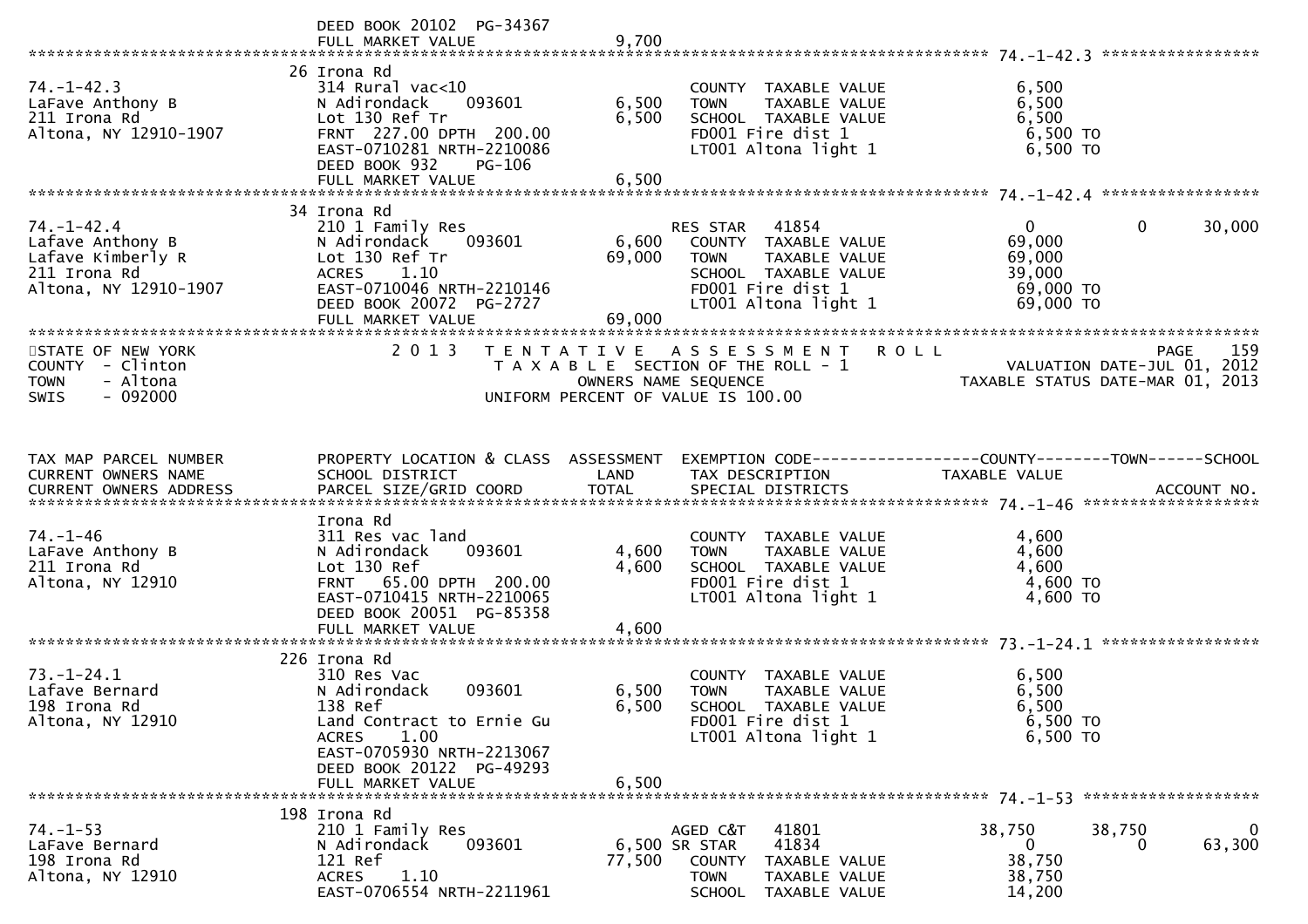|                          | PG-149<br>DEED BOOK 428                              |                      | FD001 Fire dist 1                     | 77,500 TO                                                    |
|--------------------------|------------------------------------------------------|----------------------|---------------------------------------|--------------------------------------------------------------|
|                          |                                                      |                      |                                       |                                                              |
|                          | 2341 Miner Farm Rd                                   |                      |                                       |                                                              |
| $75. - 1 - 3.4$          | 270 Mfg housing                                      |                      | 41854<br>RES STAR                     | $\Omega$<br>17,000<br>0                                      |
| LaFave Christal          | 093601<br>N Adirondack                               | 7,300                | COUNTY TAXABLE VALUE                  | 17,000                                                       |
| 2773 Miner Farm Rd       | Lot 31 Ref Tr                                        | 17,000               | TAXABLE VALUE<br><b>TOWN</b>          | 17,000                                                       |
| Altona, NY 12910         | 2.30<br><b>ACRES</b>                                 |                      | SCHOOL TAXABLE VALUE                  | $\mathbf{0}$                                                 |
|                          | EAST-0730289 NRTH-2207442                            |                      | FD001 Fire dist 1                     | 17,000 TO                                                    |
|                          | DEED BOOK 20011 PG-31546                             |                      |                                       |                                                              |
|                          |                                                      |                      |                                       |                                                              |
|                          | 2627 Miner Farm Rd                                   |                      |                                       |                                                              |
| $90. - 1 - 3.7$          | 270 Mfg housing                                      |                      | RES STAR<br>41854                     | 22,000<br>0<br>0                                             |
| LaFave Christal A        | 093601<br>N Adirondack                               | 11,900               | COUNTY TAXABLE VALUE                  | 22,000                                                       |
| 2773 Miner Farm Rd       | ACRES 10.00                                          | 22,000               | TAXABLE VALUE<br><b>TOWN</b>          | 22,000                                                       |
| Altona, NY 12910         | EAST-0723151 NRTH-2207274                            |                      | SCHOOL TAXABLE VALUE                  | $\overline{0}$                                               |
|                          | DEED BOOK 898<br>PG-239                              |                      | FD001 Fire dist 1                     | 22,000 TO                                                    |
|                          | FULL MARKET VALUE                                    | 22,000               |                                       |                                                              |
| STATE OF NEW YORK        | 2013                                                 | T E N T A T I V E    | A S S E S S M E N T<br><b>ROLL</b>    | 160<br>PAGE                                                  |
| COUNTY - Clinton         |                                                      |                      | T A X A B L E SECTION OF THE ROLL - 1 | VALUATION DATE-JUL 01, 2012                                  |
| <b>TOWN</b><br>- Altona  |                                                      | OWNERS NAME SEQUENCE |                                       | TAXABLE STATUS DATE-MAR 01, 2013                             |
| $-092000$<br><b>SWIS</b> |                                                      |                      | UNIFORM PERCENT OF VALUE IS 100.00    |                                                              |
|                          |                                                      |                      |                                       |                                                              |
|                          |                                                      |                      |                                       |                                                              |
| TAX MAP PARCEL NUMBER    | PROPERTY LOCATION & CLASS ASSESSMENT                 |                      |                                       | EXEMPTION CODE-----------------COUNTY-------TOWN------SCHOOL |
| CURRENT OWNERS NAME      | SCHOOL DISTRICT                                      | LAND                 | TAX DESCRIPTION                       | TAXABLE VALUE                                                |
|                          |                                                      |                      |                                       |                                                              |
|                          |                                                      |                      |                                       |                                                              |
|                          |                                                      |                      |                                       |                                                              |
|                          | 2791 Miner Farm Rd                                   |                      |                                       |                                                              |
| $89. - 3 - 10.2$         | 484 1 use sm bld                                     |                      | COUNTY TAXABLE VALUE                  | 59,000                                                       |
| LaFave Dean              | 093601<br>N Adirondack                               | 6,600                | <b>TOWN</b><br>TAXABLE VALUE          | 59,000                                                       |
| LaFave Christal          | Lot 106 Ref                                          | 59,000               | SCHOOL TAXABLE VALUE                  | 59,000                                                       |
| 2773 Miner Farm Rd       | FRNT 208.00 DPTH 208.00                              |                      | FD001 Fire dist 1                     | 59,000 TO                                                    |
| Altona, NY 12910         | EAST-0719130 NRTH-2207652                            |                      |                                       |                                                              |
|                          | DEED BOOK 968<br>PG-331                              |                      |                                       |                                                              |
|                          | FULL MARKET VALUE                                    | 59,000               |                                       |                                                              |
|                          | Miner Farm Rd                                        |                      |                                       |                                                              |
| $89. - 3 - 10.4$         | 321 Abandoned ag                                     |                      | COUNTY TAXABLE VALUE                  | 9,600                                                        |
| LaFave Dean              | N Adirondack<br>093601                               | 9,600                | TAXABLE VALUE<br><b>TOWN</b>          | 9,600                                                        |
| LaFave Crystal           | Lot 106 Ref Tract                                    | 9,600                | SCHOOL TAXABLE VALUE                  | 9,600                                                        |
| 2773 Miner Farm Rd       | ACRES 22.00                                          |                      | FD001 Fire dist 1                     | 9,600 TO                                                     |
| Altona, NY 12910         | EAST-0719172 NRTH-2205258                            |                      |                                       |                                                              |
|                          | DEED BOOK 1032<br>PG-182                             |                      |                                       |                                                              |
|                          | FULL MARKET VALUE                                    | 9,600                |                                       |                                                              |
|                          | 2773/2775 Miner Farm Rd                              |                      |                                       |                                                              |
| $89 - 3 - 11$            | 240 Rural res                                        |                      | 41854<br>RES STAR                     | 0<br>30,000<br>0                                             |
| LaFave Dean A            | N Adirondack<br>093601                               | 22,700               | COUNTY TAXABLE VALUE                  | 94,000                                                       |
| LaFave Christal          | 106 Ref                                              | 94,000               | <b>TOWN</b><br>TAXABLE VALUE          | 94,000                                                       |
| 2773 Miner Farm Rd       | 52.20<br>ACRES                                       |                      | SCHOOL TAXABLE VALUE                  | 64,000                                                       |
| Altona, NY 12910         | EAST-0719511 NRTH-2205396<br>DEED BOOK 673<br>PG-100 |                      | FD001 Fire dist 1                     | 94,000 TO                                                    |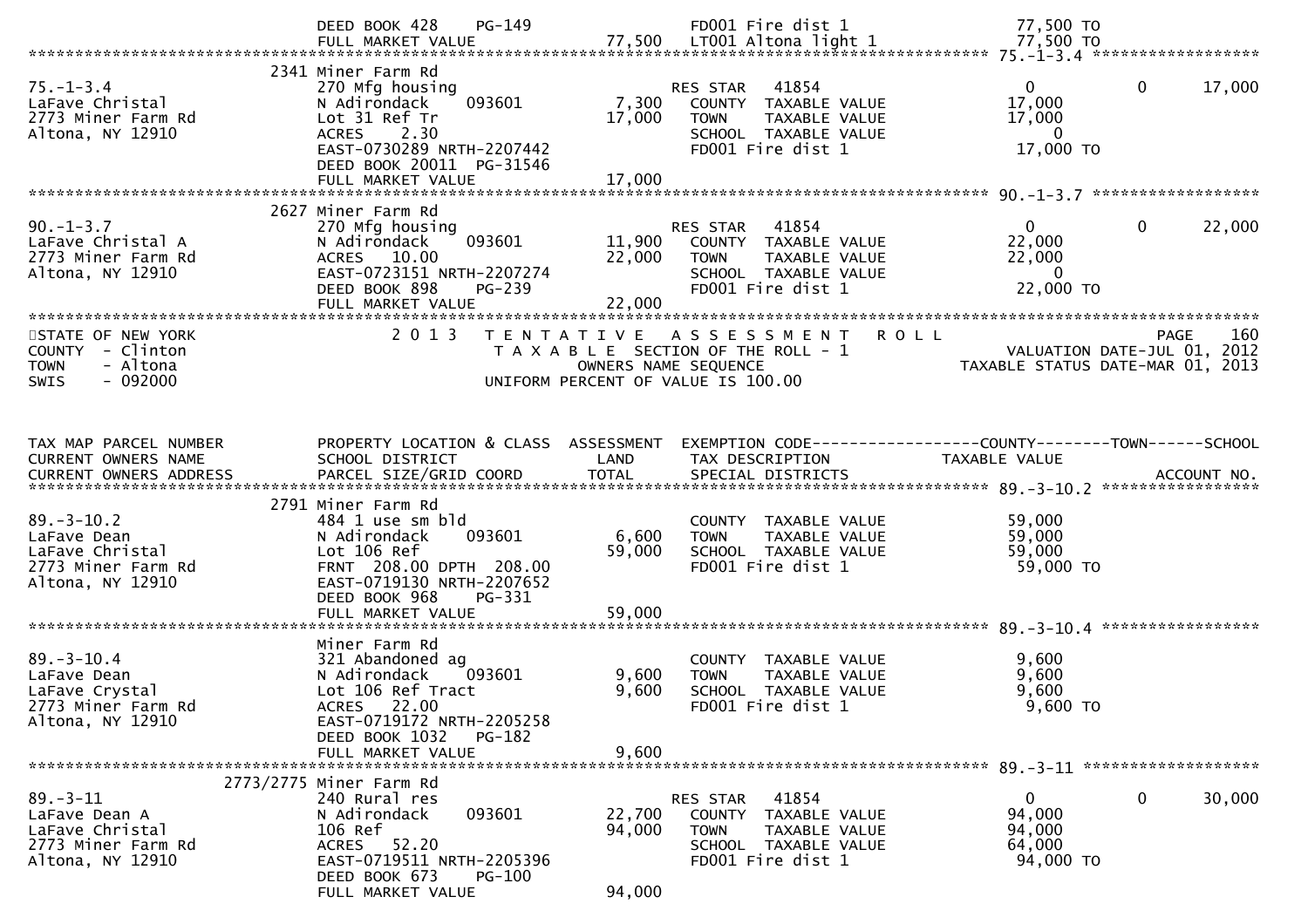| $73. - 1 - 25.3$<br>Lafave Harold<br>201 Irona Rd<br>Altona, NY 12910                                 | 201 Irona Rd<br>210 1 Family Res<br>093601<br>N Adirondack<br>137 Ref<br><b>ACRES</b><br>1.70<br>EAST-0706288 NRTH-2211695<br>DEED BOOK 20082 PG-20515              | 6,600 SR STAR   | 41801<br>AGED C&T<br>41834<br>41,000 COUNTY TAXABLE VALUE<br><b>TOWN</b><br>TAXABLE VALUE<br>SCHOOL TAXABLE VALUE<br>FD001 Fire dist 1                                                         | 20,500<br>$\overline{0}$<br>20,500<br>20,500<br>$\overline{\phantom{0}}$ 0<br>41,000 TO | 20,500<br>$\overline{0}$<br>41,000<br>0        |
|-------------------------------------------------------------------------------------------------------|---------------------------------------------------------------------------------------------------------------------------------------------------------------------|-----------------|------------------------------------------------------------------------------------------------------------------------------------------------------------------------------------------------|-----------------------------------------------------------------------------------------|------------------------------------------------|
|                                                                                                       |                                                                                                                                                                     |                 |                                                                                                                                                                                                |                                                                                         |                                                |
| $71. -4-9$<br>Lafave Kimberly R<br>Lafave Anthony B<br>211 Irona Rd<br>Altona, NY 12910               | 4697 Rt 11<br>270 Mfg housing<br>093601<br>N Adirondack<br>192ref<br>FRNT 200.00 DPTH 157.00<br>EAST-0682258 NRTH-2214989<br>DEED BOOK 20122 PG-50982               | 5,500<br>17,000 | COUNTY TAXABLE VALUE<br><b>TOWN</b><br>TAXABLE VALUE<br>SCHOOL TAXABLE VALUE<br>FD001 Fire dist 1                                                                                              | 17,000<br>17,000<br>17,000<br>17,000 TO                                                 |                                                |
|                                                                                                       |                                                                                                                                                                     |                 |                                                                                                                                                                                                |                                                                                         |                                                |
| STATE OF NEW YORK<br>COUNTY - Clinton<br><b>TOWN</b><br>- Altona<br><b>SWIS</b><br>- 092000           | 2 0 1 3                                                                                                                                                             |                 | TENTATIVE ASSESSMENT<br>T A X A B L E SECTION OF THE ROLL - 1<br>OWNERS NAME SEQUENCE<br>UNIFORM PERCENT OF VALUE IS 100.00                                                                    | <b>ROLL</b><br>VALUATION DATE-JUL 01, 2012<br>TAXABLE STATUS DATE-MAR 01, 2013          | 161<br>PAGE                                    |
| TAX MAP PARCEL NUMBER                                                                                 | PROPERTY LOCATION & CLASS ASSESSMENT                                                                                                                                |                 | EXEMPTION CODE------------------COUNTY--------TOWN------SCHOOL                                                                                                                                 |                                                                                         |                                                |
| CURRENT OWNERS NAME                                                                                   | SCHOOL DISTRICT                                                                                                                                                     | LAND            | TAX DESCRIPTION                                                                                                                                                                                | TAXABLE VALUE                                                                           |                                                |
|                                                                                                       |                                                                                                                                                                     |                 |                                                                                                                                                                                                |                                                                                         |                                                |
| $73. - 1 - 20.6$<br>LaFave Leo G Jr<br>LaFave Melody<br>364 Irona Rd<br>Altona, NY 12910              | 364 Irona Rd<br>210 1 Family Res<br>093601<br>N Adirondack<br>Lot 138-Ref Tr<br>FRNT 100.00 DPTH 175.00<br>EAST-0702548 NRTH-2212767<br>DEED BOOK 589<br>PG-345     | 48,900          | 41854<br>RES STAR<br>5,600 COUNTY TAXABLE VALUE<br>TAXABLE VALUE<br><b>TOWN</b><br>SCHOOL TAXABLE VALUE<br>FD001 Fire dist 1<br>LT001 Altona light 1                                           | $\mathbf{0}$<br>48,900<br>48,900<br>18,900<br>48,900 TO<br>48,900 TO                    | $\mathbf{0}$<br>30,000                         |
|                                                                                                       | FULL MARKET VALUE                                                                                                                                                   | 48,900          |                                                                                                                                                                                                |                                                                                         |                                                |
|                                                                                                       |                                                                                                                                                                     |                 |                                                                                                                                                                                                |                                                                                         |                                                |
| $73. - 1 - 22.2$<br>LaFave Walter<br>LaFave Julie A<br>290 Irona Rd<br>Altona, NY 12910               | 276 Irona Rd<br>210 1 Family Res<br>093601<br>N Adirondack<br>138 Ref<br>ACRES 155.30<br>EAST-0703893 NRTH-2214223<br>DEED BOOK 20001 PG-25419                      | 141,600         | WARNONALL 41121<br>39,500 RES STAR 41854<br>COUNTY TAXABLE VALUE<br><b>TOWN</b><br>TAXABLE VALUE<br>SCHOOL TAXABLE VALUE<br>FD001 Fire dist 1                                                  | 21,240<br>$\overline{0}$<br>120,360<br>120,360<br>111,600<br>141,600 TO                 | 21,240<br>$\overline{0}$<br>30,000<br>$\Omega$ |
|                                                                                                       | FULL MARKET VALUE                                                                                                                                                   | 141,600         | LT001 Altona light 1                                                                                                                                                                           | 141,600 TO                                                                              |                                                |
|                                                                                                       |                                                                                                                                                                     |                 |                                                                                                                                                                                                |                                                                                         |                                                |
| $91. - 1 - 3$<br>Lafave-Pelkey Dorothy<br>Courmier Brenda M<br>2253 Miner Farm Rd<br>Altona, NY 12910 | 2253 Miner Farm Rd<br>210 1 Family Res<br>093601<br>N Adirondack<br>Lot 61 Pat Ref<br>1.80<br><b>ACRES</b><br>EAST-0732253 NRTH-2207533<br>DEED BOOK 20092 PG-28825 | 57,000          | 99 PCT OF VALUE USED FOR EXEMPTION PURPOSES<br>AGED - ALL 41800<br>7,000 SR STAR<br>41834<br>COUNTY TAXABLE VALUE<br><b>TOWN</b><br>TAXABLE VALUE<br>SCHOOL TAXABLE VALUE<br>FD001 Fire dist 1 | 28,215<br>$\overline{0}$<br>28,785<br>28,785<br>0<br>57,000 TO                          | 28,215<br>28,215<br>28,785<br>0                |
|                                                                                                       | FULL MARKET VALUE                                                                                                                                                   | 57,000          |                                                                                                                                                                                                |                                                                                         |                                                |
|                                                                                                       |                                                                                                                                                                     |                 |                                                                                                                                                                                                |                                                                                         |                                                |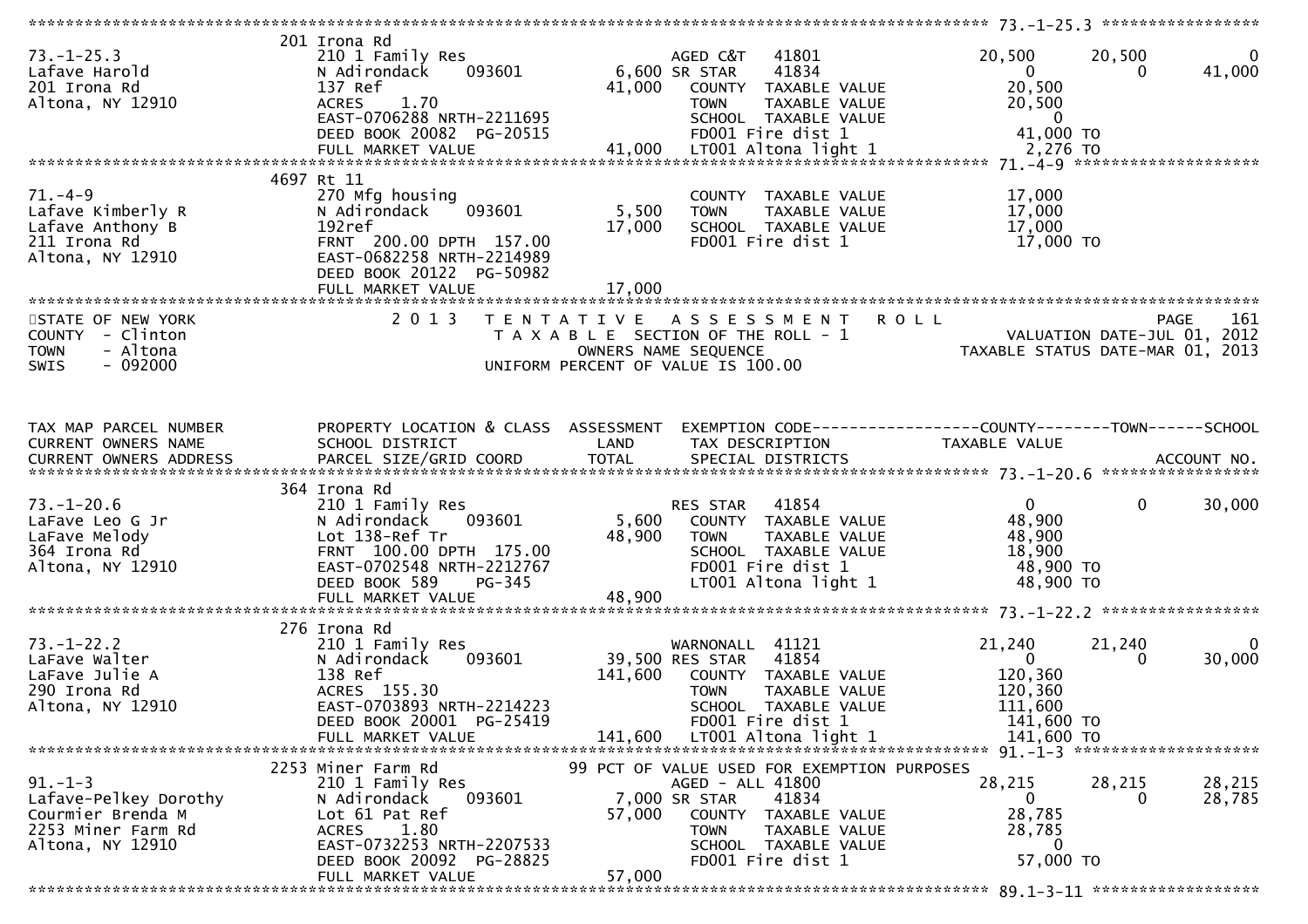| $89.1 - 3 - 11$<br>LaFountain Beverly<br>4 Bloomer St<br>PO Box 77<br>Altona, NY 12910                  | 4 Bloomer St<br>210 1 Family Res<br>093601<br>N Adirondack<br>110 Ref<br>FRNT 82.50 DPTH 274.00<br>EAST-0712342 NRTH-2207312<br>DEED BOOK 604<br>PG-245                                               | 65,800                    | 41801<br>AGED C&T<br>5,400 SR STAR<br>41834<br>COUNTY TAXABLE VALUE<br><b>TOWN</b><br>TAXABLE VALUE<br>SCHOOL TAXABLE VALUE<br>FD001 Fire dist 1        | 32,900<br>$\overline{0}$<br>32,900<br>32,900<br>2,500<br>65,800 TO     | 32,900<br>$\mathbf{0}$<br>63,300<br>0                                          |
|---------------------------------------------------------------------------------------------------------|-------------------------------------------------------------------------------------------------------------------------------------------------------------------------------------------------------|---------------------------|---------------------------------------------------------------------------------------------------------------------------------------------------------|------------------------------------------------------------------------|--------------------------------------------------------------------------------|
|                                                                                                         | 2937 Miner Farm Rd                                                                                                                                                                                    |                           |                                                                                                                                                         |                                                                        |                                                                                |
| $89. - 3 - 8.2$<br>Lafountain Clarence<br>Lafountain Janice M<br>2937 Miner Farm Rd<br>Altona, NY 12910 | 210 1 Family Res<br>093601<br>N Adirondack<br>106 Ref<br><b>ACRES</b><br>2.00<br>EAST-0715647 NRTH-2207502<br>DEED BOOK 20092 PG-23657<br>FULL MARKET VALUE                                           | 7,200<br>75,000<br>75,000 | 41834<br>SR STAR<br>COUNTY TAXABLE VALUE<br><b>TOWN</b><br><b>TAXABLE VALUE</b><br>SCHOOL TAXABLE VALUE<br>FD001 Fire dist 1<br>LT001 Altona light 1    | $\overline{0}$<br>75,000<br>75,000<br>11,700<br>75,000 TO<br>75,000 TO | $\mathbf{0}$<br>63,300                                                         |
|                                                                                                         |                                                                                                                                                                                                       |                           |                                                                                                                                                         |                                                                        |                                                                                |
| STATE OF NEW YORK<br>COUNTY - Clinton<br><b>TOWN</b><br>- Altona<br>$-092000$<br><b>SWIS</b>            | 2 0 1 3                                                                                                                                                                                               |                           | TENTATIVE ASSESSMENT<br>T A X A B L E SECTION OF THE ROLL - 1<br>OWNERS NAME SEQUENCE<br>UNIFORM PERCENT OF VALUE IS 100.00                             | <b>ROLL</b>                                                            | 162<br>PAGE<br>VALUATION DATE-JUL 01, 2012<br>TAXABLE STATUS DATE-MAR 01, 2013 |
| TAX MAP PARCEL NUMBER                                                                                   | PROPERTY LOCATION & CLASS ASSESSMENT                                                                                                                                                                  |                           | EXEMPTION CODE-----------------COUNTY-------TOWN------SCHOOL                                                                                            |                                                                        |                                                                                |
| CURRENT OWNERS NAME                                                                                     | SCHOOL DISTRICT                                                                                                                                                                                       | LAND                      | TAX DESCRIPTION                                                                                                                                         | TAXABLE VALUE                                                          |                                                                                |
|                                                                                                         | 1924 Rand Hill Rd                                                                                                                                                                                     |                           |                                                                                                                                                         |                                                                        |                                                                                |
| $148.-2-15.1$<br>LaFountain Craig M<br>1924 Rand Hill Rd<br>Altona, NY 12910                            | 210 1 Family Res<br>N Adirondack<br>093601<br>49 Duer<br>1.30 BANK<br>080<br><b>ACRES</b><br>EAST-0711237 NRTH-2172578<br>DEED BOOK 20051 PG-84967                                                    | 9,000<br>64,000           | 41854<br>RES STAR<br>COUNTY TAXABLE VALUE<br><b>TOWN</b><br>TAXABLE VALUE<br>SCHOOL TAXABLE VALUE<br>FD001 Fire dist 1                                  | $\overline{0}$<br>64,000<br>64,000<br>34,000<br>64,000 TO              | $\mathbf{0}$<br>30,000                                                         |
|                                                                                                         | FULL MARKET VALUE                                                                                                                                                                                     | 64,000                    |                                                                                                                                                         |                                                                        |                                                                                |
|                                                                                                         |                                                                                                                                                                                                       |                           |                                                                                                                                                         |                                                                        | ****************                                                               |
| $148. - 2 - 15.2$<br>LaFountain Craig M<br>1920 Rand Hill Rd<br>Altona, NY 12910                        | 1920 Rand Hill Rd<br>312 Vac w/imprv<br>093601<br>N Adirondack<br>Lot 49 Duer's Pat<br>39.00 DPTH 176.00<br><b>FRNT</b><br>EAST-0711361 NRTH-2172487<br>DEED BOOK 20051 PG-84969<br>FULL MARKET VALUE | 4,700<br>6,200<br>6,200   | COUNTY TAXABLE VALUE<br><b>TOWN</b><br>TAXABLE VALUE<br>SCHOOL TAXABLE VALUE<br>FD001 Fire dist 1                                                       | 6,200<br>6,200<br>6,200<br>6,200 TO                                    |                                                                                |
|                                                                                                         |                                                                                                                                                                                                       |                           |                                                                                                                                                         |                                                                        |                                                                                |
| $89. - 1 - 8$<br>LaFountain Gerald<br>LaFountain Loretta<br>345 Devils Den Rd<br>Altona, NY 12910       | 345 Devils Den Rd<br>270 Mfg housing<br>093601<br>N Adirondack<br>131 Ref<br>FRNT 215.00 DPTH<br>71.00<br>EAST-0710925 NRTH-2203641<br>DEED BOOK 20102 PG-31832<br>FULL MARKET VALUE                  | 4,100<br>39,900<br>39,900 | 41834<br>SR STAR<br><b>COUNTY</b><br>TAXABLE VALUE<br><b>TOWN</b><br>TAXABLE VALUE<br>SCHOOL TAXABLE VALUE<br>FD001 Fire dist 1<br>LT001 Altona light 1 | 0<br>39,900<br>39,900<br>0<br>39,900 TO<br>39,900 TO                   | 0<br>39,900                                                                    |
|                                                                                                         |                                                                                                                                                                                                       |                           |                                                                                                                                                         |                                                                        | ****************                                                               |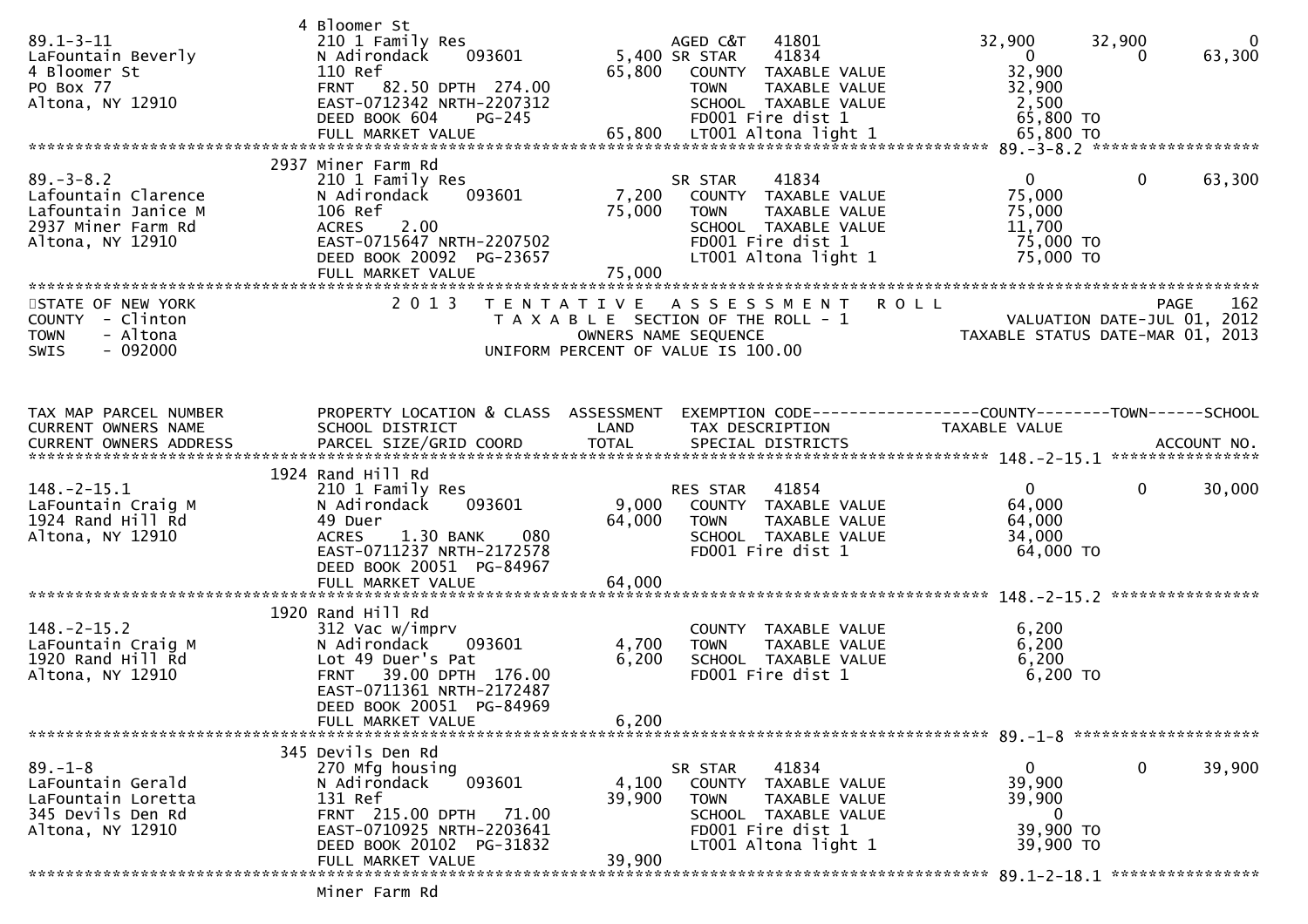| $89.1 - 2 - 18.1$<br>LaFountain James M<br>7 Shady Ln<br>Cadyville, NY 12918-2814                                                | 314 Rural vac<10<br>N Adirondack<br>093601<br>110 Ref<br>ACRES 1.98<br>EAST-0712626 NRTH-2207620<br>DEED BOOK 20011 PG-35636<br>FULL MARKET VALUE                                                                 | 7,200<br>7,200<br>7,200     | COUNTY TAXABLE VALUE<br>TAXABLE VALUE<br><b>TOWN</b><br>SCHOOL TAXABLE VALUE<br>FD001 Fire dist 1<br>LT001 Altona light 1                                                                      | 7,200<br>7,200<br>7,200<br>7,200 TO<br>7,200 TO                                                             |
|----------------------------------------------------------------------------------------------------------------------------------|-------------------------------------------------------------------------------------------------------------------------------------------------------------------------------------------------------------------|-----------------------------|------------------------------------------------------------------------------------------------------------------------------------------------------------------------------------------------|-------------------------------------------------------------------------------------------------------------|
| $89. - 3 - 24.1$<br>LaFountain Life Use Owen & Luc N Adirondack<br>Canning Beverly A<br>2997 Miner Farm Rd S<br>Altona, NY 12910 | 2997 Miner Farm Rd S<br>240 Rural res<br>093601<br>Lot 110 Ref Tr<br>8.10<br><b>ACRES</b><br>EAST-0714139 NRTH-2207409<br>DEED BOOK 20011 PG-35631                                                                | 149,900                     | 97 PCT OF VALUE USED FOR EXEMPTION PURPOSES<br>WARCOMALL 41131<br>10,800 SR STAR<br>41834<br>COUNTY TAXABLE VALUE<br>TAXABLE VALUE<br><b>TOWN</b><br>SCHOOL TAXABLE VALUE<br>FD001 Fire dist 1 | 36,351<br>36,351<br>0<br>63,300<br>$\overline{0}$<br>$\Omega$<br>113,549<br>113,549<br>86,600<br>149,900 TO |
| STATE OF NEW YORK<br>COUNTY - Clinton<br><b>TOWN</b><br>- Altona<br>$-092000$<br><b>SWIS</b>                                     | 2 0 1 3                                                                                                                                                                                                           |                             | TENTATIVE ASSESSMENT ROLL<br>T A X A B L E SECTION OF THE ROLL - 1<br>OWNERS NAME SEQUENCE<br>UNIFORM PERCENT OF VALUE IS 100.00                                                               | 163<br>PAGE<br>VALUATION DATE-JUL 01, 2012<br>TAXABLE STATUS DATE-MAR 01, 2013                              |
| TAX MAP PARCEL NUMBER<br>CURRENT OWNERS NAME                                                                                     | PROPERTY LOCATION & CLASS ASSESSMENT<br>SCHOOL DISTRICT                                                                                                                                                           | LAND                        | TAX DESCRIPTION                                                                                                                                                                                | <b>TAXABLE VALUE</b>                                                                                        |
| $89.1 - 2 - 15$<br>LaFountain Peter<br>PO Box 192<br>Altona, NY 12910                                                            | 3050 Miner Farm Rd<br>210 1 Family Res<br>N Adirondack<br>093601<br>110 Ref<br>1.40<br><b>ACRES</b><br>EAST-0713034 NRTH-2207629<br>DEED BOOK 613<br>PG-127<br>FULL MARKET VALUE                                  | 6,500<br>98,900<br>98,900   | RES STAR 41854<br>COUNTY TAXABLE VALUE<br>TAXABLE VALUE<br><b>TOWN</b><br>SCHOOL TAXABLE VALUE<br>FD001 Fire dist 1<br>LT001 Altona light 1                                                    | $\overline{0}$<br>$\mathbf 0$<br>30,000<br>98,900<br>98,900<br>68,900<br>98,900 TO<br>98,900 TO             |
| $89. - 3 - 24.4$<br>LaFountain Peter J<br>3050 Miner Farm Rd<br>PO Box 192<br>Altona, NY 12910                                   | Miner Farm Rd<br>$322$ Rural vac $>10$<br>093601<br>N Adirondack<br>Lots 110 & 111 Ref Tract<br>ACRES 32.00<br>EAST-0713403 NRTH-2208290<br>DEED BOOK 20011 PG-35632<br>FULL MARKET VALUE                         | 18,100<br>18,100<br>18,100  | COUNTY TAXABLE VALUE<br>TAXABLE VALUE<br><b>TOWN</b><br>SCHOOL TAXABLE VALUE<br>FD001 Fire dist 1<br>LT001 Altona light 1                                                                      | 18,100<br>18,100<br>18,100<br>18,100 TO<br>18,100 TO                                                        |
| $74. - 1 - 18.2$<br>LaFountain Shawn M<br>LaFountain Jackie L<br>198 Joe Wood Rd<br>Altona, NY 12910                             | 198 Joe Wood Rd<br>210 1 Family Res<br>093601<br>N Adirondack<br>Lot 105 Ref Tract<br>FRNT 140.00 DPTH 160.00<br>080<br><b>BANK</b><br>EAST-0716110 NRTH-2211924<br>DEED BOOK 20041 PG-74843<br>FULL MARKET VALUE | 5,500<br>119,600<br>119,600 | RES STAR 41854<br>COUNTY TAXABLE VALUE<br><b>TOWN</b><br>TAXABLE VALUE<br>SCHOOL TAXABLE VALUE<br>FD001 Fire dist 1<br>LT001 Altona light 1                                                    | 0<br>30,000<br>$\overline{0}$<br>119,600<br>119,600<br>89,600<br>119,600 TO<br>119,600 TO                   |
|                                                                                                                                  | 422 Devils Den Rd                                                                                                                                                                                                 |                             |                                                                                                                                                                                                |                                                                                                             |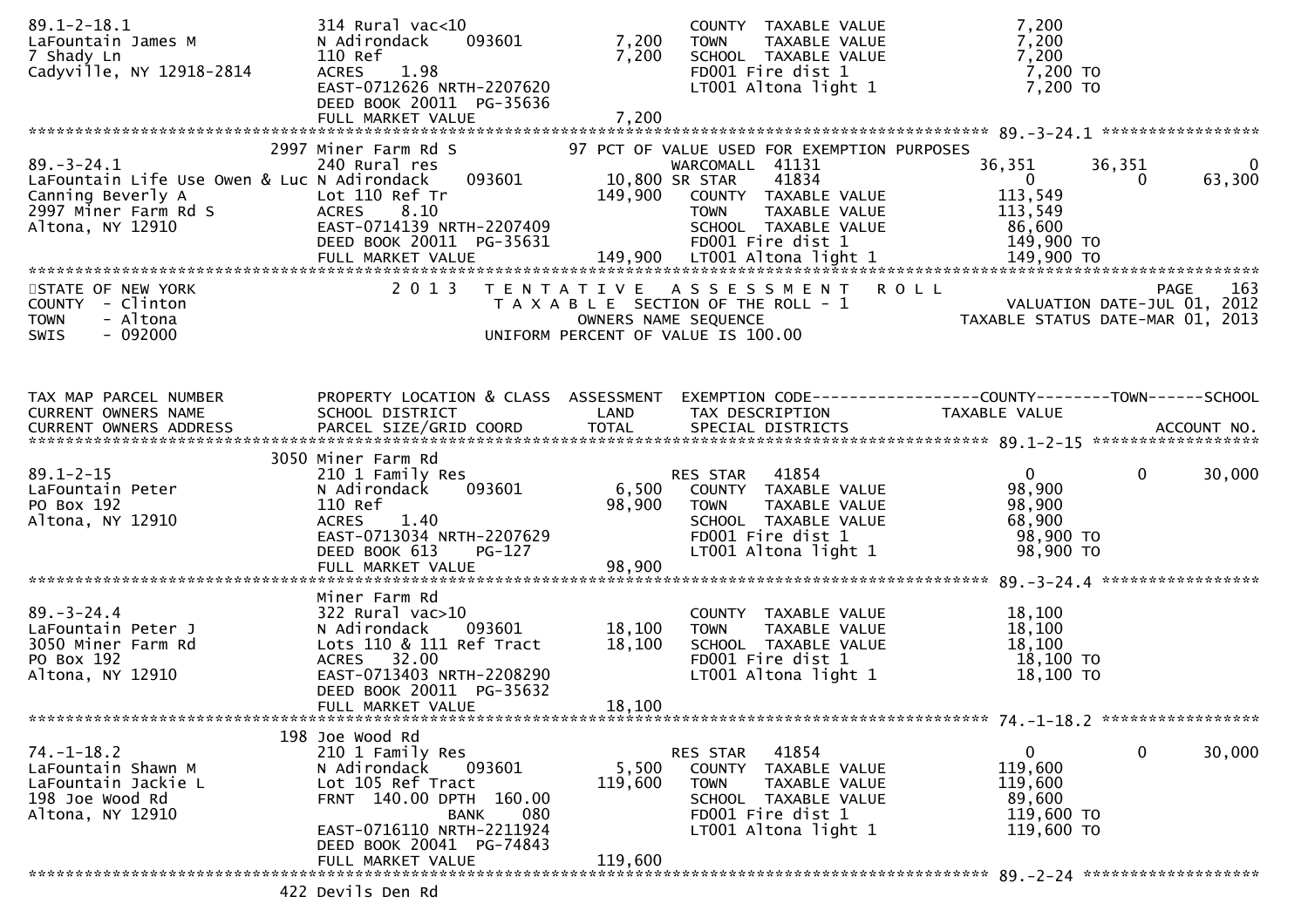| $89. - 2 - 24$<br>LaFountain Wayne<br>LaFountain Peggy<br>PO Box 31<br>Altona, NY 12910                   | 210 1 Family Res<br>093601<br>N Adirondack<br>110 Ref<br>FRNT 99.00 DPTH 140.00<br><b>BANK</b><br>080<br>EAST-0711060 NRTH-2205494<br>DEED BOOK 629<br>PG-1059<br>FULL MARKET VALUE   | 5,300<br>65,000<br>65,000  | 41834<br>SR STAR<br>COUNTY TAXABLE VALUE<br><b>TOWN</b><br>TAXABLE VALUE<br>SCHOOL TAXABLE VALUE<br>FD001 Fire dist 1<br>LT001 Altona light 1                           | $\mathbf{0}$<br>$\Omega$<br>65,000<br>65,000<br>1,700<br>65,000 TO<br>65,000 TO                                      | 63,300         |
|-----------------------------------------------------------------------------------------------------------|---------------------------------------------------------------------------------------------------------------------------------------------------------------------------------------|----------------------------|-------------------------------------------------------------------------------------------------------------------------------------------------------------------------|----------------------------------------------------------------------------------------------------------------------|----------------|
|                                                                                                           |                                                                                                                                                                                       |                            |                                                                                                                                                                         |                                                                                                                      |                |
| $89 - 2 - 21$<br>LaFountain William W<br>LaFountain Linda M<br>394 Devils Den Rd<br>Altona, NY 12910-2012 | 394 Devils Den Rd<br>210 1 Family Res<br>093601<br>N Adirondack<br>110 Ref<br>FRNT 125.00 DPTH 260.00<br>EAST-0711114 NRTH-2204857<br>DEED BOOK 972<br>PG-126                         | 74,000                     | WARNONALL 41121<br>6,200 RES STAR 41854<br>COUNTY TAXABLE VALUE<br>TAXABLE VALUE<br><b>TOWN</b><br>SCHOOL TAXABLE VALUE<br>FD001 Fire dist 1                            | 11,100<br>11,100<br>$\overline{0}$<br>0<br>62,900<br>62,900<br>44,000<br>44,∪ <del>∪</del><br>74,000 TO<br>11.000 TO | 0<br>30,000    |
| STATE OF NEW YORK<br>COUNTY - Clinton<br>- Altona<br><b>TOWN</b><br>SWIS<br>$-092000$                     |                                                                                                                                                                                       |                            | 2013 TENTATIVE ASSESSMENT ROLL<br>T A X A B L E SECTION OF THE ROLL - 1<br>OWNERS NAME SEQUENCE<br>UNIFORM PERCENT OF VALUE IS 100.00                                   | PAGE 164<br>VALUATION DATE-JUL 01, 2012<br>TAXABLE STATUS DATE 110 01, 2012                                          |                |
| TAX MAP PARCEL NUMBER<br>CURRENT OWNERS NAME                                                              | PROPERTY LOCATION & CLASS ASSESSMENT<br>SCHOOL DISTRICT                                                                                                                               | <b>Example 18 The LAND</b> | TAX DESCRIPTION                                                                                                                                                         | EXEMPTION CODE-----------------COUNTY--------TOWN------SCHOOL<br>TAXABLE VALUE                                       |                |
| $117. - 1 - 2.2$<br>Lafountain Winford L<br>809 Alder Bend Rd<br>Ellenburg Depot, NY 12935                | 809 Alder Bend Rd<br>270 Mfg housing<br>093601<br>N Adirondack<br>217 Ref<br>FRNT 100.00 DPTH 100.00<br>0.23<br><b>ACRES</b><br>EAST-0689770 NRTH-2187754<br>DEED BOOK 20122 PG-49006 | 4,500 SR STAR              | AGED - ALL 41800<br>41834<br>19,000 COUNTY TAXABLE VALUE<br>TAXABLE VALUE<br>TAXABLE VALUE<br>TAXABLE VALUE<br><b>TOWN</b><br>SCHOOL TAXABLE VALUE<br>FD001 Fire dist 1 | 9,500<br>9,500<br>$\overline{0}$<br>$\Omega$<br>9,500<br>9,500<br>$\overline{0}$<br>19,000 TO                        | 9,500<br>9,500 |
|                                                                                                           | FULL MARKET VALUE                                                                                                                                                                     | 19,000                     |                                                                                                                                                                         |                                                                                                                      |                |
| $72. - 1 - 14$<br>Lagacy Stephen E<br>Legacy Laurie A<br>53 Cedar St<br>St Albans, VT 05478               | Irona Rd<br>910 Priv forest<br>093601<br>N Adirondack<br>184 Ref<br>ACRES 170.00<br>EAST-0690528 NRTH-2209172<br>DEED BOOK 20021 PG-47178<br>FULL MARKET VALUE                        | 44,300<br>44,300<br>44,300 | COUNTY TAXABLE VALUE<br>TAXABLE VALUE<br><b>TOWN</b><br>SCHOOL TAXABLE VALUE<br>FD001 Fire dist 1                                                                       | 44,300<br>44,300<br>44,300<br>44,300 TO                                                                              |                |
|                                                                                                           |                                                                                                                                                                                       |                            |                                                                                                                                                                         |                                                                                                                      |                |
| $73. - 2 - 15$<br>Lagone James J Jr<br>9 Katherine Ter<br>Clifton Park, NY 12065                          | Irona Rd<br>$314$ Rural vac<10<br>093601<br>N Adirondack<br>Lot 155 Ref<br>8.40<br><b>ACRES</b><br>EAST-0699706 NRTH-2213842<br>DEED BOOK 20082 PG-19152                              | 10,900<br>10,900           | COUNTY TAXABLE VALUE<br>TAXABLE VALUE<br><b>TOWN</b><br>SCHOOL TAXABLE VALUE<br>FD001 Fire dist 1                                                                       | 10,900<br>10,900<br>10,900<br>10,900 TO                                                                              |                |
|                                                                                                           | FULL MARKET VALUE                                                                                                                                                                     | 10,900                     |                                                                                                                                                                         |                                                                                                                      |                |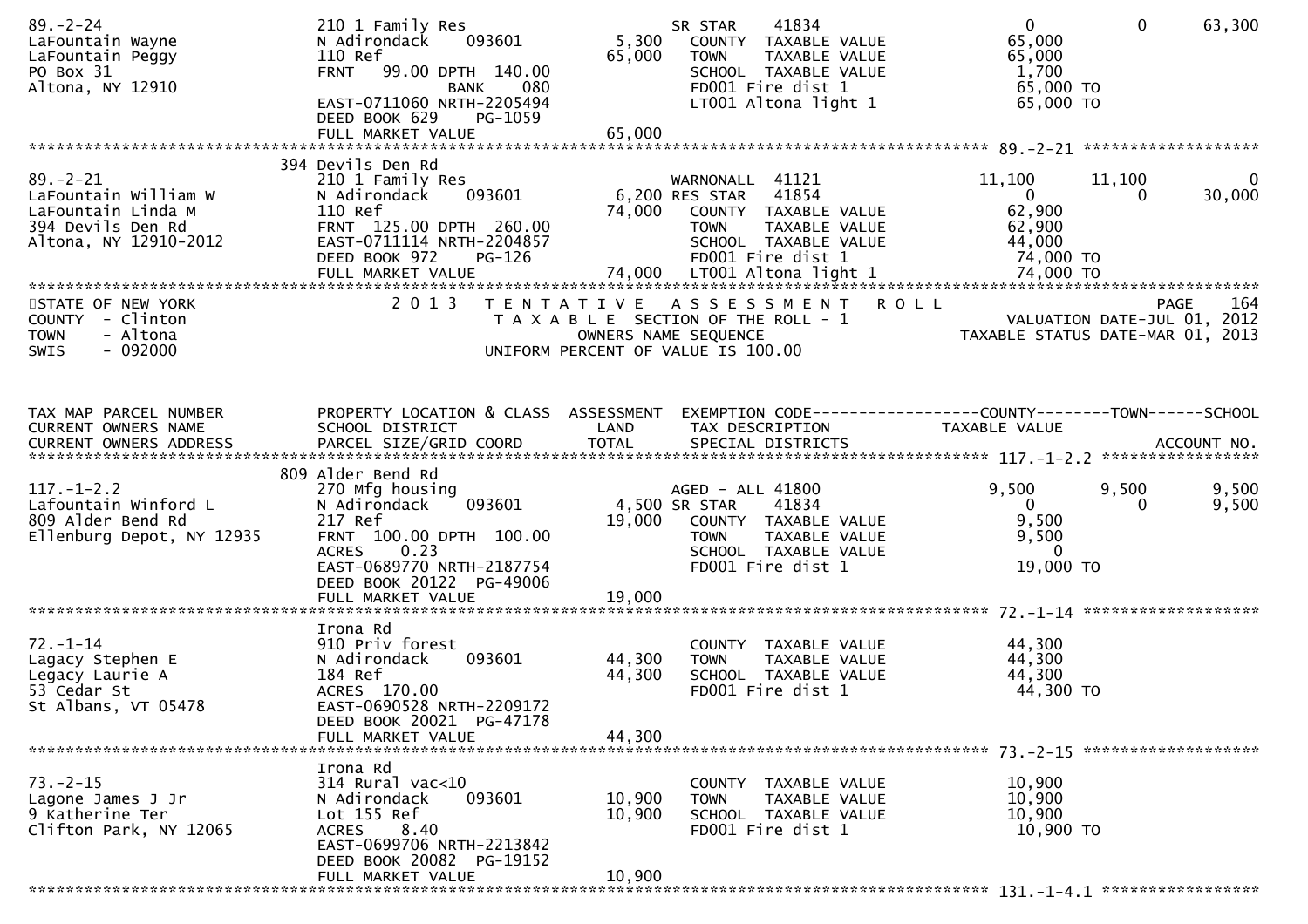| $131. - 1 - 4.1$<br>Lagoy Fred H<br>Lagoy Patti L<br>13 Leander Ln<br>Morrisonville, NY 12962 | 805 Jerusalem Rd<br>321 Abandoned ag<br>093601<br>N Adirondack<br>221 Ref<br>ACRES 65.50<br>EAST-0690585 NRTH-2176993<br>DEED BOOK 20021 PG-50297                                       | 24,700<br>24,700        | COUNTY TAXABLE VALUE<br>TAXABLE VALUE<br><b>TOWN</b><br>SCHOOL TAXABLE VALUE<br>FD001 Fire dist 1                                                 | 24,700<br>24,700<br>24,700<br>24,700 TO                       |                                               |
|-----------------------------------------------------------------------------------------------|-----------------------------------------------------------------------------------------------------------------------------------------------------------------------------------------|-------------------------|---------------------------------------------------------------------------------------------------------------------------------------------------|---------------------------------------------------------------|-----------------------------------------------|
|                                                                                               | 801 Jerusalem Rd                                                                                                                                                                        |                         |                                                                                                                                                   |                                                               |                                               |
| $131. - 1 - 5$<br>Lagoy Fred H<br>Lagoy Patti L<br>13 Leander Ln<br>Morrisonville, NY 12962   | 260 Seasonal res<br>N Adirondack<br>093601<br>221 Ref<br>1.70<br><b>ACRES</b><br>EAST-0691369 NRTH-2177841<br>DEED BOOK 20021 PG-50297                                                  | 1,000<br>10,300         | COUNTY TAXABLE VALUE<br>TAXABLE VALUE<br><b>TOWN</b><br>SCHOOL TAXABLE VALUE<br>FD001 Fire dist 1                                                 | 10,300<br>10,300<br>10,300<br>10,300 TO                       |                                               |
|                                                                                               | FULL MARKET VALUE                                                                                                                                                                       | 10,300                  |                                                                                                                                                   |                                                               |                                               |
| STATE OF NEW YORK                                                                             | 2 0 1 3                                                                                                                                                                                 | T E N T A T I V E       | A S S E S S M E N T                                                                                                                               | <b>ROLL</b>                                                   | 165<br><b>PAGE</b>                            |
| COUNTY - Clinton<br><b>TOWN</b><br>- Altona<br>$-092000$<br><b>SWIS</b>                       |                                                                                                                                                                                         |                         | T A X A B L E SECTION OF THE ROLL - 1<br>OWNERS NAME SEQUENCE<br>UNIFORM PERCENT OF VALUE IS 100.00                                               | TAXABLE STATUS DATE-MAR 01, 2013                              | VALUATION DATE-JUL 01, 2012                   |
| TAX MAP PARCEL NUMBER                                                                         | PROPERTY LOCATION & CLASS ASSESSMENT                                                                                                                                                    |                         |                                                                                                                                                   | EXEMPTION CODE-----------------COUNTY--------TOWN------SCHOOL |                                               |
| CURRENT OWNERS NAME<br>CURRENT OWNERS ADDRESS                                                 | SCHOOL DISTRICT<br>PARCEL SIZE/GRID COORD                                                                                                                                               | LAND<br><b>TOTAL</b>    | TAX DESCRIPTION<br>SPECIAL DISTRICTS                                                                                                              | TAXABLE VALUE                                                 | ACCOUNT NO.                                   |
|                                                                                               | 436 Alder Bend Rd                                                                                                                                                                       |                         | 77 PCT OF VALUE USED FOR EXEMPTION PURPOSES                                                                                                       |                                                               |                                               |
| $131. - 1 - 6$<br>Lagoy Louise<br>PO Box 227<br>Altona, NY 12910                              | 240 Rural res<br>N Adirondack<br>093601<br>$42$ Sg<br>ACRES 32.30                                                                                                                       | 50,000                  | WARNONALL 41121<br>41834<br>18,800 SR STAR<br>COUNTY TAXABLE VALUE<br><b>TOWN</b><br>TAXABLE VALUE                                                | 5,775<br>$\mathbf{0}$<br>44,225<br>44,225                     | 5,775<br>$\bf{0}$<br>50,000<br>0              |
|                                                                                               | EAST-0688776 NRTH-2178836<br>DEED BOOK 20102 PG-33663                                                                                                                                   |                         | SCHOOL TAXABLE VALUE<br>FD001 Fire dist 1                                                                                                         | $\overline{0}$<br>50,000 TO                                   |                                               |
|                                                                                               |                                                                                                                                                                                         |                         |                                                                                                                                                   |                                                               |                                               |
| $131.-1-8.62$<br>Lagoy Louise<br>PO Box 227<br>Altona, NY 12910                               | Alder Bend Rd E<br>312 Vac w/imprv<br>N Adirondack<br>093601<br>Lot 42 S G Patent<br>4.10<br><b>ACRES</b><br>EAST-0688193 NRTH-2177645<br>DEED BOOK 20102 PG-33663<br>FULL MARKET VALUE | 8,400<br>8,400<br>8,400 | COUNTY TAXABLE VALUE<br>TAXABLE VALUE<br><b>TOWN</b><br>SCHOOL TAXABLE VALUE<br>FD001 Fire dist 1                                                 | 8,400<br>8,400<br>8,400<br>8,400 TO                           |                                               |
|                                                                                               |                                                                                                                                                                                         |                         |                                                                                                                                                   |                                                               |                                               |
| 131. – 1–8.1<br>Lagoy Robert M<br>Lagoy Barbara A<br>363 Alder Bend Rd<br>Altona, NY 12935    | 363 Alder Bend Rd<br>210 1 Family Res<br>N Adirondack<br>093601<br>42 State Gore<br>5.34 BANK<br>320<br><b>ACRES</b><br>EAST-0687696 NRTH-2177395<br>DEED BOOK 20061 PG-94493           | 69,400                  | CW_10_VET/ 41152<br>41854<br>12,100 RES STAR<br>COUNTY TAXABLE VALUE<br><b>TOWN</b><br>TAXABLE VALUE<br>SCHOOL TAXABLE VALUE<br>FD001 Fire dist 1 | 6,315<br>0<br>63,085<br>69,400<br>39,400<br>69,400 TO         | 0<br>$\overline{0}$<br>$\mathbf{0}$<br>30,000 |
|                                                                                               | FULL MARKET VALUE                                                                                                                                                                       | 69,400                  |                                                                                                                                                   |                                                               |                                               |
|                                                                                               | 589 Jerusalem Rd                                                                                                                                                                        |                         | 78 PCT OF VALUE USED FOR EXEMPTION PURPOSES                                                                                                       |                                                               |                                               |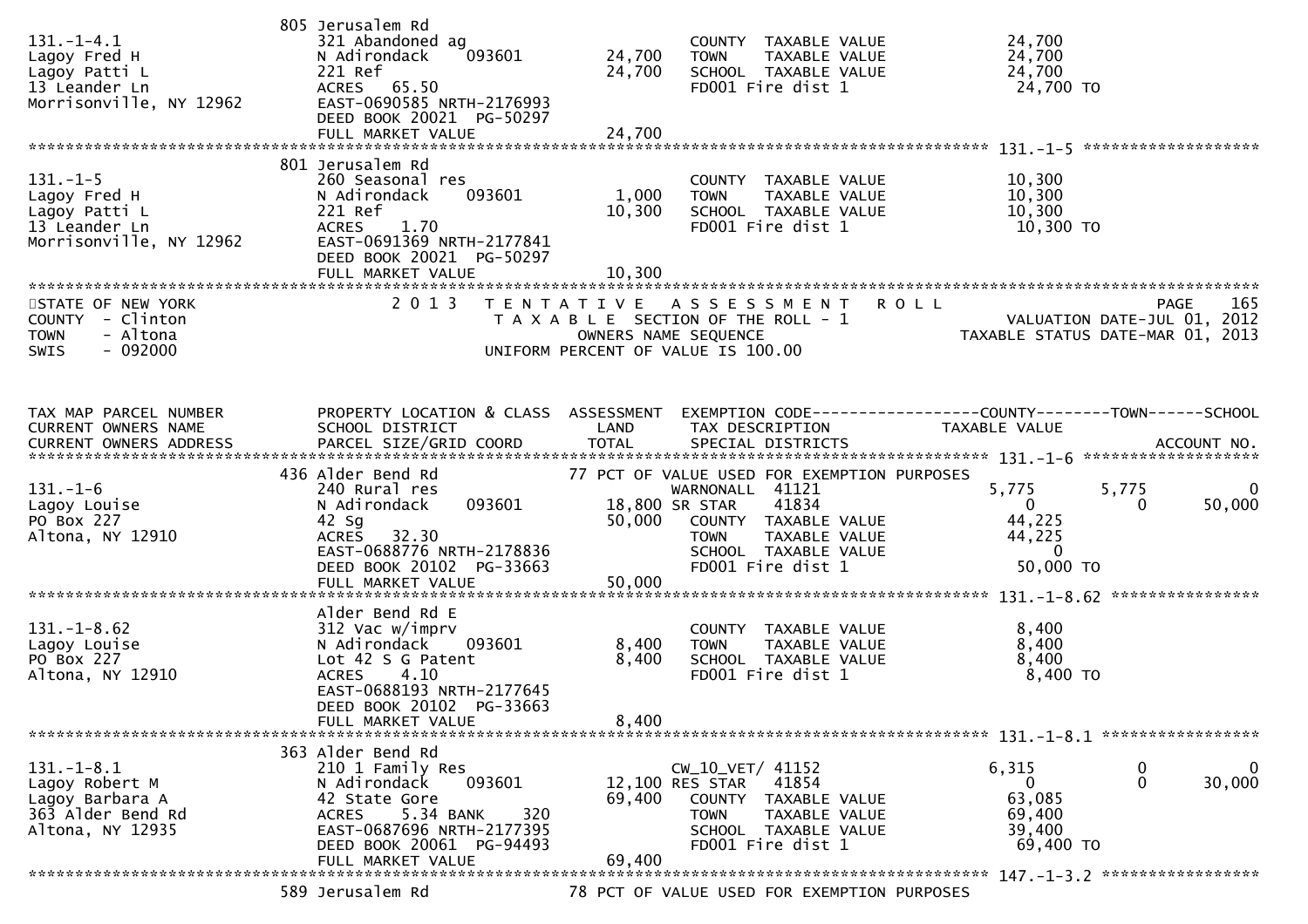| $147. - 1 - 3.2$<br>Lagoy Wallace<br>Lagoy Sandra<br>589 Jerusalem Rd<br>Ellenburg Depot, NY 12935                                 | 240 Rural res<br>093601<br>N Adirondack<br>Lot 223 Ref Tract<br>ACRES 14.80<br>EAST-0695089 NRTH-2174906<br>DEED BOOK 928<br>PG-163                                                 | 32,200                     | WARCOMALL<br>41131<br>41854<br>13,600 RES STAR<br>COUNTY TAXABLE VALUE<br><b>TOWN</b><br>TAXABLE VALUE<br>SCHOOL TAXABLE VALUE<br>FD001 Fire dist 1 | 6,279<br>$\overline{0}$<br>25,921<br>25,921<br>2,200<br>32,200 TO             | 6,279<br>$\mathbf{0}$<br>30,000<br>0                                           |
|------------------------------------------------------------------------------------------------------------------------------------|-------------------------------------------------------------------------------------------------------------------------------------------------------------------------------------|----------------------------|-----------------------------------------------------------------------------------------------------------------------------------------------------|-------------------------------------------------------------------------------|--------------------------------------------------------------------------------|
|                                                                                                                                    |                                                                                                                                                                                     |                            |                                                                                                                                                     |                                                                               |                                                                                |
| $147. - 1 - 3.1$<br>Lagoy Wayne<br>Lagoy Michelle<br>603 Jerusalem Rd<br>Ellenburg Depot, NY 12935                                 | 603/609 Jerusalem Rd<br>271 Mfg housings<br>N Adirondack<br>093601<br>223 Ref<br>ACRES 12.70<br>EAST-0694940 NRTH-2175232<br>DEED BOOK 928<br>PG-165<br>FULL MARKET VALUE           | 13,000<br>21,000<br>21,000 | 41854<br>RES STAR<br>COUNTY TAXABLE VALUE<br><b>TOWN</b><br>TAXABLE VALUE<br>SCHOOL TAXABLE VALUE<br>FD001 Fire dist 1                              | $\mathbf{0}$<br>21,000<br>21,000<br>$\overline{0}$<br>21,000 TO               | $\mathbf 0$<br>21,000                                                          |
| STATE OF NEW YORK<br>COUNTY - Clinton<br>- Altona<br><b>TOWN</b><br>$-092000$<br>SWIS                                              | 2 0 1 3                                                                                                                                                                             |                            | TENTATIVE ASSESSMENT<br>T A X A B L E SECTION OF THE ROLL - 1<br>OWNERS NAME SEQUENCE<br>UNIFORM PERCENT OF VALUE IS 100.00                         | <b>ROLL</b>                                                                   | 166<br>PAGE<br>VALUATION DATE-JUL 01, 2012<br>TAXABLE STATUS DATE-MAR 01, 2013 |
| TAX MAP PARCEL NUMBER<br>CURRENT OWNERS NAME                                                                                       | PROPERTY LOCATION & CLASS ASSESSMENT<br>SCHOOL DISTRICT                                                                                                                             | LAND                       | TAX DESCRIPTION                                                                                                                                     | EXEMPTION CODE-----------------COUNTY-------TOWN------SCHOOL<br>TAXABLE VALUE |                                                                                |
| $88.14 - 2 - 9$<br>Laird Daniel<br>Strabel Julia<br>359 St. Antoine St<br>Chrysostome QC, Canada JOS1R                             | 41 Pinewood Dr<br>260 Seasonal res<br>N Adirondack<br>093601<br>Stonewall Bk 10 Pg 123 Lo<br>FRNT 72.00 DPTH 150.00<br>EAST-0698593 NRTH-2204679<br>DEED BOOK 20051 PG-86978        | 4,700<br>14,000            | COUNTY TAXABLE VALUE<br>TAXABLE VALUE<br><b>TOWN</b><br>SCHOOL TAXABLE VALUE<br>FD001 Fire dist 1                                                   | 14,000<br>14,000<br>14,000<br>14,000 TO                                       |                                                                                |
|                                                                                                                                    | 38 Pinewood Dr                                                                                                                                                                      |                            |                                                                                                                                                     |                                                                               |                                                                                |
| $88.14 - 2 - 24$<br>Laird Daniel<br>Strabel Julia<br>359 St. Antoine St<br>Chrysostome, QC, Canada JOS1R EAST-0698735 NRTH-2204739 | 311 Res vac land<br>N Adirondack<br>093601<br>Sub Bk 10 Pg 123 Lot 24<br>FRNT 98.06 DPTH 101.79<br>DEED BOOK 20051 PG-86978<br>FULL MARKET VALUE                                    | 3,500<br>3,500<br>3,500    | COUNTY TAXABLE VALUE<br>TAXABLE VALUE<br><b>TOWN</b><br>SCHOOL TAXABLE VALUE<br>FD001 Fire dist 1                                                   | 3,500<br>3,500<br>3,500<br>3,500 TO                                           |                                                                                |
|                                                                                                                                    |                                                                                                                                                                                     |                            |                                                                                                                                                     |                                                                               |                                                                                |
| $135. -2 - 24.3$<br>LaMare Regina<br>287 Recore Rd<br>West Chazy, NY 12992                                                         | 287 Recore Rd<br>270 Mfg housing<br>Beekmantown Cen 092401<br>Lot 143 Duer<br>FRNT 200.00 DPTH 141.00<br>EAST-0738960 NRTH-2178442<br>DEED BOOK 20122 PG-53203<br>FULL MARKET VALUE | 5,900<br>51,700<br>51,700  | 41854<br>RES STAR<br>COUNTY TAXABLE VALUE<br><b>TOWN</b><br>TAXABLE VALUE<br>SCHOOL TAXABLE VALUE<br>FD001 Fire dist 1                              | $\mathbf{0}$<br>51,700<br>51,700<br>21,700<br>51,700 TO                       | $\mathbf 0$<br>30,000                                                          |
|                                                                                                                                    | 1946 Plank Rd                                                                                                                                                                       |                            |                                                                                                                                                     |                                                                               |                                                                                |
| $86. -2 - 1.1$                                                                                                                     | 210 1 Family Res                                                                                                                                                                    |                            | 41834<br>SR STAR                                                                                                                                    | 0                                                                             | $\mathbf 0$<br>63,300                                                          |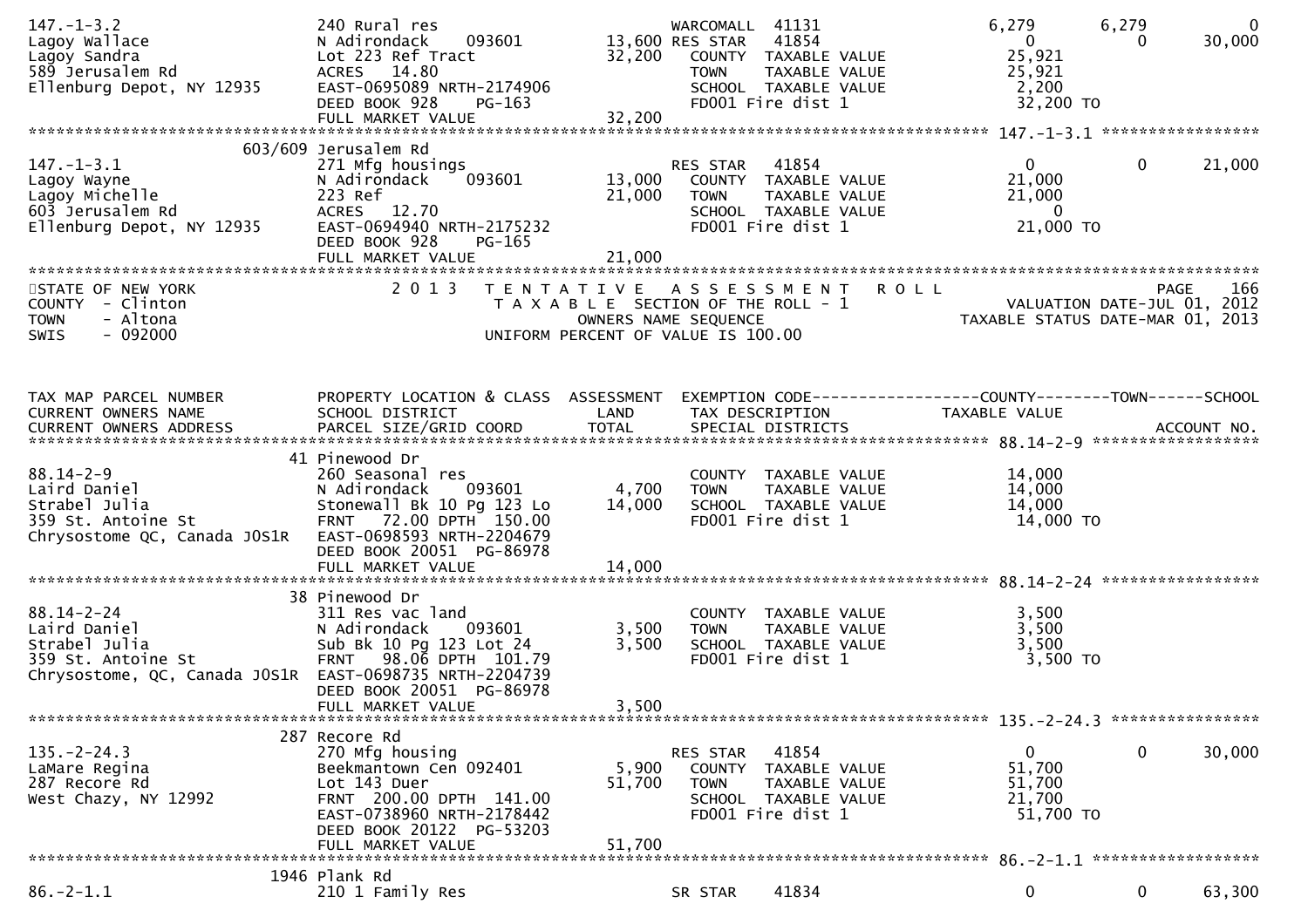| Lambert Life Use Eli Joseph Jr N Adirondack<br>Lambert Life Use Sandra Lee<br>1946 Plank Rd<br>Ellenburg Depot, NY 12935 | 093601<br>Bm<br>3.40<br><b>ACRES</b><br>EAST-0676436 NRTH-2207325<br>DEED BOOK 20082 PG-17080                                                                                                             | 7,900<br>85,000                           | COUNTY TAXABLE VALUE<br>TAXABLE VALUE<br><b>TOWN</b><br>SCHOOL TAXABLE VALUE<br>FD001 Fire dist 1                                              | 85,000<br>85,000<br>21,700<br>85,000 TO                                                            |
|--------------------------------------------------------------------------------------------------------------------------|-----------------------------------------------------------------------------------------------------------------------------------------------------------------------------------------------------------|-------------------------------------------|------------------------------------------------------------------------------------------------------------------------------------------------|----------------------------------------------------------------------------------------------------|
|                                                                                                                          |                                                                                                                                                                                                           |                                           |                                                                                                                                                |                                                                                                    |
| $89.1 - 1 - 14$<br>Lambert Rudy R<br>Lambert Helen I<br>PO Box 23<br>Altona, NY 12910                                    | 477/479 Devils Den Rd<br>210 1 Family Res<br>093601<br>N Adirondack<br>131 Ref Pat<br>FRNT 120.00 DPTH 297.00<br>EAST-0710755 NRTH-2206885<br>DEED BOOK 98001 PG-05458<br>FULL MARKET VALUE               | 6,400<br>129,000<br>129,000               | 41834<br>SR STAR<br>COUNTY TAXABLE VALUE<br>TAXABLE VALUE<br><b>TOWN</b><br>SCHOOL TAXABLE VALUE<br>FD001 Fire dist 1<br>LT001 Altona light 1  | $\mathbf{0}$<br>$\mathbf{0}$<br>63,300<br>129,000<br>129,000<br>65,700<br>129,000 TO<br>129,000 TO |
|                                                                                                                          |                                                                                                                                                                                                           |                                           |                                                                                                                                                |                                                                                                    |
| STATE OF NEW YORK<br>COUNTY - Clinton<br><b>TOWN</b><br>- Altona<br>$-092000$<br><b>SWIS</b>                             | 2 0 1 3                                                                                                                                                                                                   | T E N T A T I V E<br>OWNERS NAME SEQUENCE | A S S E S S M E N T<br>T A X A B L E SECTION OF THE ROLL - 1<br>UNIFORM PERCENT OF VALUE IS 100.00                                             | ROLL<br>167<br>PAGE<br>VALUATION DATE-JUL 01, 2012<br>TAXABLE STATUS DATE-MAR 01, 2013             |
|                                                                                                                          |                                                                                                                                                                                                           |                                           |                                                                                                                                                |                                                                                                    |
| TAX MAP PARCEL NUMBER<br>CURRENT OWNERS NAME                                                                             | PROPERTY LOCATION & CLASS ASSESSMENT<br>SCHOOL DISTRICT                                                                                                                                                   | LAND                                      | TAX DESCRIPTION                                                                                                                                | EXEMPTION CODE------------------COUNTY--------TOWN------SCHOOL<br>TAXABLE VALUE                    |
|                                                                                                                          |                                                                                                                                                                                                           |                                           |                                                                                                                                                |                                                                                                    |
| $89. - 1 - 1.1$<br>Lambert Todd<br>Bosley-Lambert Claire<br>PO Box 174<br>Altona, NY 12910                               | 471 Devils Den Rd<br>241 Rural res&ag<br>093601<br>N Adirondack<br>130 Ref<br>ACRES 45.80<br>EAST-0709683 NRTH-2206738<br>DEED BOOK 20072 PG-11881                                                        | 20,400<br>60,800                          | COUNTY TAXABLE VALUE<br><b>TOWN</b><br>TAXABLE VALUE<br>SCHOOL TAXABLE VALUE<br>FD001 Fire dist 1<br>LT001 Altona light 1                      | 60,800<br>60,800<br>60,800<br>60,800 TO<br>60,800 TO                                               |
|                                                                                                                          | 481/483 Devils Den Rd                                                                                                                                                                                     |                                           |                                                                                                                                                |                                                                                                    |
| $89.1 - 1 - 13.2$<br>Lambert Todd A<br>Lambert Life Est Rudy<br>PO Box 23<br>Altona, NY 12910                            | 411 Apartment<br>093601<br>N Adirondack<br>Lot 131 Ref Tr<br>FRNT 96.00 DPTH 297.00<br>EAST-0710764 NRTH-2206987<br>DEED BOOK 974<br><b>PG-007</b><br>FULL MARKET VALUE                                   | 5,500<br>130,000<br>130,000               | 41854<br>RES STAR<br>COUNTY TAXABLE VALUE<br><b>TOWN</b><br>TAXABLE VALUE<br>SCHOOL TAXABLE VALUE<br>FD001 Fire dist 1<br>LT001 Altona light 1 | $\mathbf{0}$<br>$\mathbf 0$<br>26,000<br>130,000<br>130,000<br>104,000<br>130,000 TO<br>130,000 TO |
|                                                                                                                          |                                                                                                                                                                                                           |                                           |                                                                                                                                                |                                                                                                    |
| $88.14 - 1 - 21$<br>Lamberton Mark H<br>PO Box 1954<br>Champlain, NY 12919                                               | 38 Merrywood Dr<br>260 Seasonal res<br>N Adirondack<br>093601<br>Stonewall Acres Lot 21<br>80.00 DPTH 159.30<br><b>FRNT</b><br>EAST-0699830 NRTH-2203651<br>DEED BOOK 20112 PG-42823<br>FULL MARKET VALUE | 4,100<br>9,900<br>9,900                   | COUNTY TAXABLE VALUE<br>TAXABLE VALUE<br><b>TOWN</b><br>SCHOOL TAXABLE VALUE<br>FD001 Fire dist 1                                              | 9,900<br>9,900<br>9,900<br>9,900 TO                                                                |
|                                                                                                                          | 34 Merrywood Dr                                                                                                                                                                                           |                                           |                                                                                                                                                |                                                                                                    |
| $88.14 - 1 - 22$<br>Langevin Allan J                                                                                     | 312 Vac w/imprv<br>093601<br>N Adirondack                                                                                                                                                                 | 4,000                                     | <b>COUNTY</b><br><b>TAXABLE VALUE</b><br>TAXABLE VALUE<br><b>TOWN</b>                                                                          | 5,000<br>5,000                                                                                     |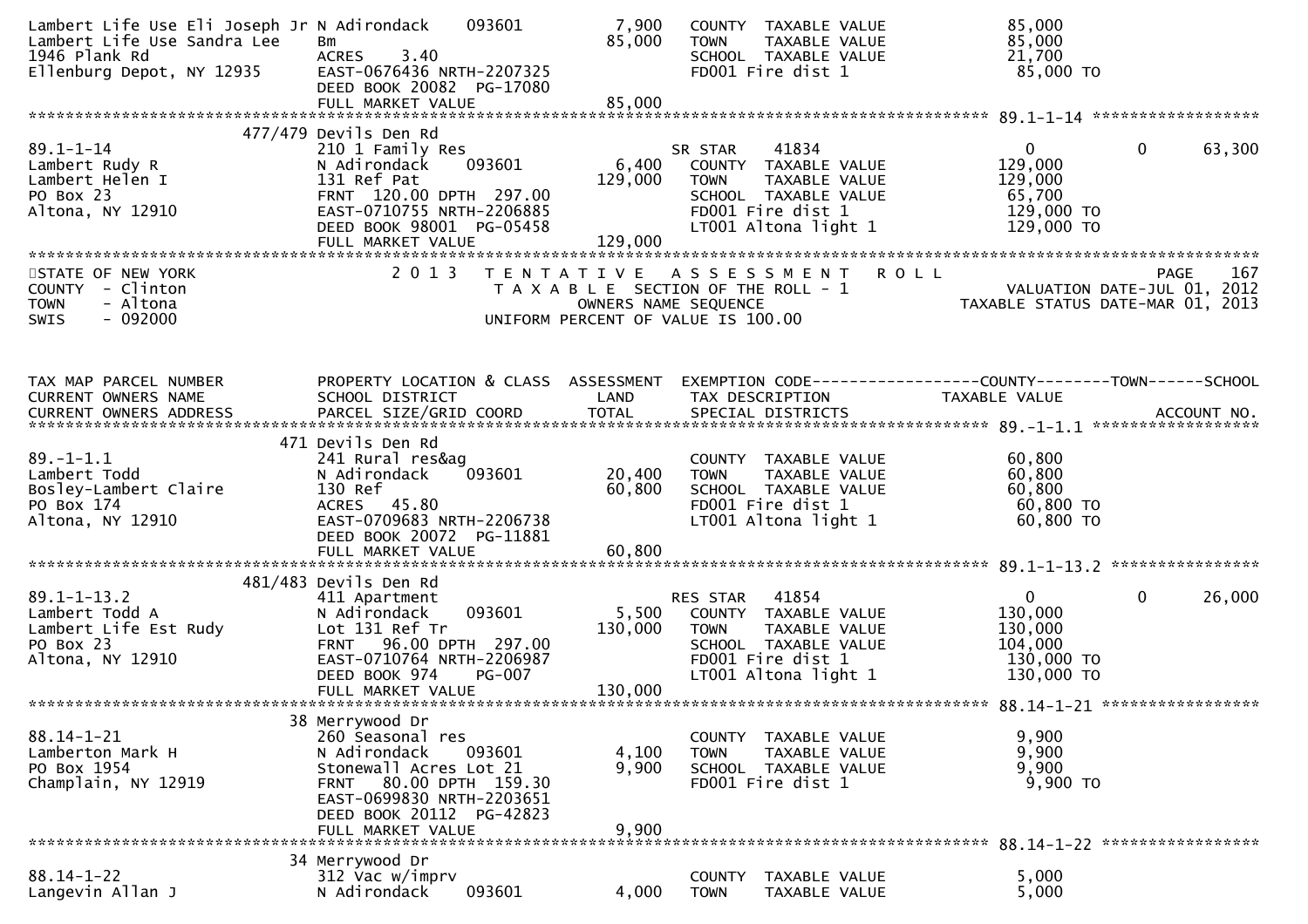| Lavigne Louise<br>5672 Bannantyne<br>Verdun, QC, Canada H4H1G9                                          | Stonewall Acres Lot 22<br>FRNT 80.00 DPTH 140.76<br>EAST-0699909 NRTH-2203607<br>DEED BOOK 20082 PG-19224<br>FULL MARKET VALUE                                                                    | 5,000<br>5,000             | SCHOOL TAXABLE VALUE<br>FD001 Fire dist 1                                                                                     | 5,000<br>5,000 TO                                                                             |
|---------------------------------------------------------------------------------------------------------|---------------------------------------------------------------------------------------------------------------------------------------------------------------------------------------------------|----------------------------|-------------------------------------------------------------------------------------------------------------------------------|-----------------------------------------------------------------------------------------------|
| $88.14 - 1 - 33$<br>Langevin Jean<br>Langevin Irene<br>5699 Bannantyne Ave<br>Verdun, QC, Canada H4H1G8 | 39 Birch Hill Dr<br>260 Seasonal res<br>N Adirondack<br>093601<br>Stonewall Acres Lot 33<br>FRNT 92.79 DPTH 124.83<br>EAST-0699524 NRTH-2203920<br>DEED BOOK 981<br>$PG-127$<br>FULL MARKET VALUE | 4,300<br>17,000<br>17,000  | COUNTY TAXABLE VALUE<br>TAXABLE VALUE<br><b>TOWN</b><br>SCHOOL TAXABLE VALUE<br>FD001 Fire dist 1                             | 17,000<br>17,000<br>17,000<br>17,000 TO                                                       |
| STATE OF NEW YORK<br>COUNTY - Clinton<br><b>TOWN</b><br>- Altona<br>$-092000$<br><b>SWIS</b>            | 2013                                                                                                                                                                                              |                            | TENTATIVE ASSESSMENT<br>T A X A B L E SECTION OF THE ROLL - 1<br>OWNERS NAME SEQUENCE<br>UNIFORM PERCENT OF VALUE IS 100.00   | 168<br><b>ROLL</b><br>PAGE<br>VALUATION DATE-JUL 01, 2012<br>TAXABLE STATUS DATE-MAR 01, 2013 |
| TAX MAP PARCEL NUMBER<br>CURRENT OWNERS NAME<br>CURRENT OWNERS ADDRESS                                  | PROPERTY LOCATION & CLASS ASSESSMENT<br>SCHOOL DISTRICT                                                                                                                                           | LAND                       | TAX DESCRIPTION                                                                                                               | EXEMPTION CODE-----------------COUNTY-------TOWN------SCHOOL<br>TAXABLE VALUE                 |
| $90. -1 - 12.2$<br>Langlois Eric<br>Langlois Kristina<br>Miner Farm Rd                                  | 2423 Miner Farm Rd<br>210 1 Family Res<br>N Adirondack<br>093601<br>3.63 BANK<br><b>ACRES</b><br>080<br>EAST-0728228 NRTH-2207218                                                                 | 8,100<br>99,500            | 41854<br>RES STAR<br>COUNTY TAXABLE VALUE<br><b>TOWN</b><br>TAXABLE VALUE<br>SCHOOL TAXABLE VALUE                             | 0<br>30,000<br>0<br>99,500<br>99,500<br>69,500<br>99,500 TO<br>*******************            |
| $135. - 1 - 5$<br>Langlois Francis<br>213 Fiske Rd<br>West Chazy, NY 12992                              | Atwood Rd<br>$314$ Rural vac<10<br>Beekmantown Cen 092401<br>142 Ref<br>ACRES 10.00<br>EAST-0736293 NRTH-2181580<br>DEED BOOK 620<br>PG-1047<br>FULL MARKET VALUE                                 | 9,900<br>9,900<br>9,900    | COUNTY TAXABLE VALUE<br>TAXABLE VALUE<br><b>TOWN</b><br>SCHOOL TAXABLE VALUE<br>FD001 Fire dist 1                             | 9,900<br>9,900<br>9,900<br>9,900 TO                                                           |
| $134. - 1 - 19$<br>Langlois James<br>Langlois Deborah<br>62 Fiske Rd<br>West Chazy, NY 12992            | Purdy Rd<br>910 Priv forest<br>N Adirondack<br>093601<br>93 Duer<br>ACRES 26.40<br>EAST-0719944 NRTH-2178846<br>DEED BOOK 20102 PG-30486<br>FULL MARKET VALUE                                     | 15,500<br>15,500<br>15,500 | <b>COUNTY</b><br>TAXABLE VALUE<br><b>TOWN</b><br>TAXABLE VALUE<br>SCHOOL TAXABLE VALUE<br>FD001 Fire dist 1                   | 15,500<br>15,500<br>15,500<br>15,500 TO                                                       |
| $89. - 2 - 5$<br>Langlois Leon J<br>Langlois Edra R<br>51 old State Rd<br>Altona, NY 12910              | 51 old State Rd<br>210 1 Family Res<br>N Adirondack<br>093601<br>110 Ref<br>Title Bk 303/259 & Bk 883<br>1.25 BANK<br><b>ACRES</b><br>110                                                         | 8,100<br>77,500            | 41854<br><b>RES STAR</b><br>COUNTY TAXABLE VALUE<br><b>TOWN</b><br>TAXABLE VALUE<br>SCHOOL TAXABLE VALUE<br>FD001 Fire dist 1 | 0<br>0<br>30,000<br>77,500<br>77,500<br>47,500<br>77,500 TO                                   |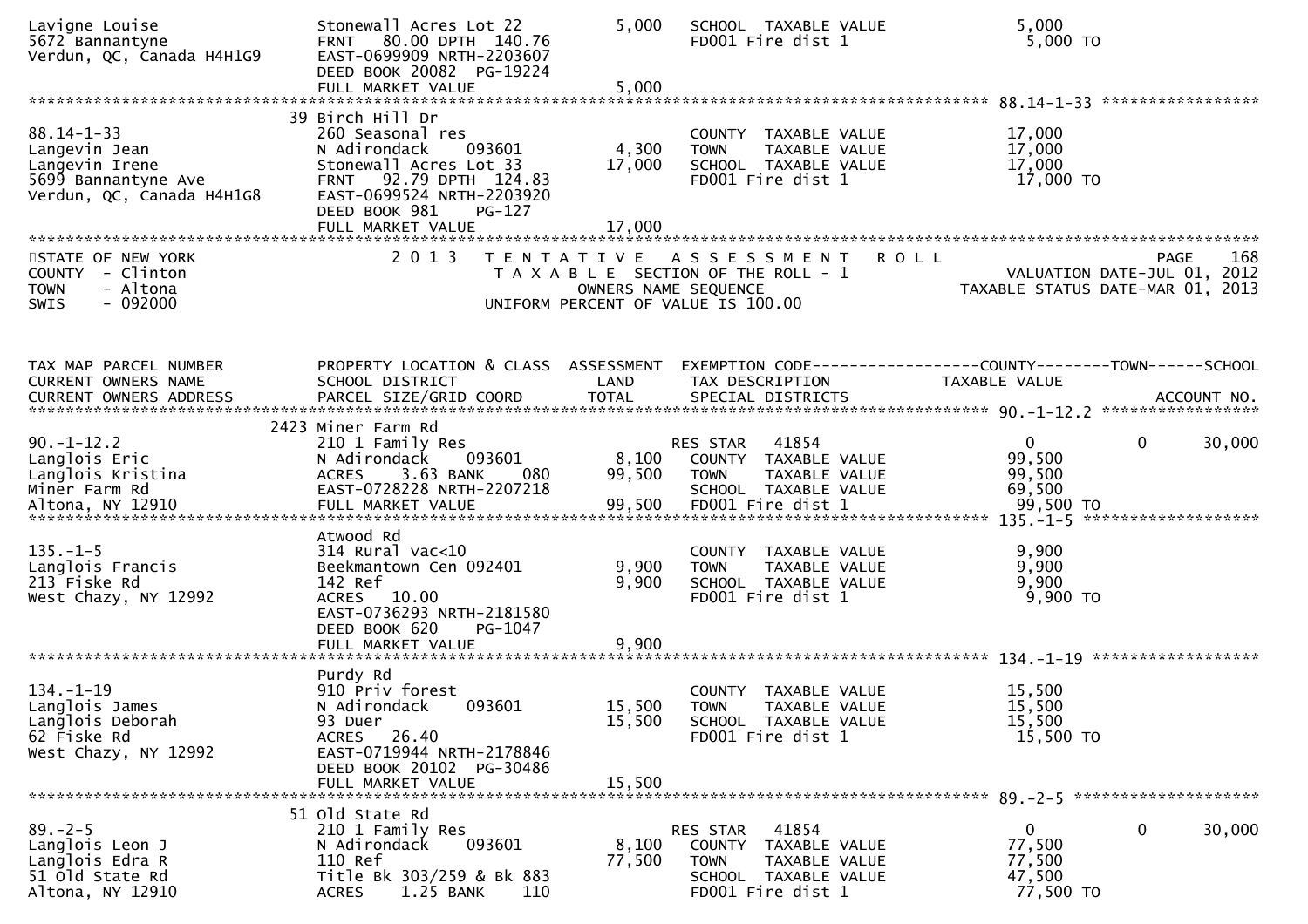|                                                                                                        | EAST-0713109 NRTH-2207336<br>DEED BOOK 20092 PG-25967<br>FULL MARKET VALUE                                                                                                         | LT001 Altona light 1<br>77,500                                                                                                                                                                                     | 77,500 TO                                                                                                                                                                                       |
|--------------------------------------------------------------------------------------------------------|------------------------------------------------------------------------------------------------------------------------------------------------------------------------------------|--------------------------------------------------------------------------------------------------------------------------------------------------------------------------------------------------------------------|-------------------------------------------------------------------------------------------------------------------------------------------------------------------------------------------------|
|                                                                                                        |                                                                                                                                                                                    |                                                                                                                                                                                                                    |                                                                                                                                                                                                 |
| $73. - 1 - 32.1$<br>LaPier Deborah L<br>417 Irona Rd<br>Altona, NY 12910                               | 417 Irona Rd<br>210 1 Family Res<br>093601<br>N Adirondack<br>Lot 155 Ref<br>FRNT 184.00 DPTH 100.00<br>EAST-0701237 NRTH-2212828<br>DEED BOOK 983<br>$PG-97$<br>FULL MARKET VALUE | 41854<br>RES STAR<br>4,800<br>COUNTY TAXABLE VALUE<br>104,000<br><b>TOWN</b><br>TAXABLE VALUE<br>SCHOOL TAXABLE VALUE<br>FD001 Fire dist 1<br>LT001 Altona light 1<br>104,000                                      | $\Omega$<br>30,000<br>$\overline{0}$<br>104,000<br>104,000<br>74,000<br>104,000 TO<br>104,000 TO                                                                                                |
| STATE OF NEW YORK<br><b>COUNTY</b><br>- Clinton<br>- Altona<br><b>TOWN</b><br>$-092000$<br><b>SWIS</b> | 2 0 1 3                                                                                                                                                                            | <b>ROLL</b><br>T E N T A T I V E<br>A S S E S S M E N T<br>T A X A B L E SECTION OF THE ROLL - 1<br>OWNERS NAME SEQUENCE<br>UNIFORM PERCENT OF VALUE IS 100.00                                                     | <b>PAGE</b><br>169<br>VALUATION DATE-JUL 01, 2012<br>TAXABLE STATUS DATE-MAR 01, 2013                                                                                                           |
| TAX MAP PARCEL NUMBER<br>CURRENT OWNERS NAME                                                           | PROPERTY LOCATION & CLASS ASSESSMENT<br>SCHOOL DISTRICT                                                                                                                            | LAND<br>TAX DESCRIPTION                                                                                                                                                                                            | EXEMPTION CODE------------------COUNTY--------TOWN------SCHOOL<br><b>TAXABLE VALUE</b><br>CURRENT OWNERS ADDRESS PARCEL SIZE/GRID COORD TOTAL SPECIAL DISTRICTS (ACCOUNT NO. 4CCOUNT NO. 1997). |
| $106. - 1 - 8.1$<br>LaPier Life Use Vergilus<br>Todd Harry Jr<br>320 Vassar Rd<br>Altona, NY 12910     | 320 Vassar Rd<br>270 Mfg housing<br>N Adirondack<br>093601<br>Lots 150 & 151 Duer's Pat<br>1.30<br><b>ACRES</b><br>EAST-0738474 NRTH-2195111<br>DEED BOOK 20031 PG-53079           | WARCOMALL 41131<br>6,500 AGED C&T<br>41801<br>41834<br>37,300 SR STAR<br>COUNTY TAXABLE VALUE<br><b>TOWN</b><br><b>TAXABLE VALUE</b><br>SCHOOL TAXABLE VALUE                                                       | 9,325<br>9,325<br>0<br>13,988<br>13,988<br>$\Omega$<br>37,300<br>$\mathbf{0}$<br>0<br>13,987<br>13,987<br>$\Omega$                                                                              |
| $76. - 3 - 10$<br>LaPierre James<br>LaPierre Sheila<br>2106 Miner Farm Rd<br>Altona, NY 12910          | 2106 Miner Farm Rd<br>270 Mfg housing<br>Northeastern Cl 092801<br>Lot 50 Ref<br><b>ACRES</b><br>1.10<br>EAST-0735507 NRTH-2208507<br>DEED BOOK 594<br>PG-102<br>FULL MARKET VALUE | 99 PCT OF VALUE USED FOR EXEMPTION PURPOSES<br>WARCOMALL 41131<br>6,600 RES STAR<br>41854<br>29,000<br>COUNTY TAXABLE VALUE<br>TAXABLE VALUE<br><b>TOWN</b><br>SCHOOL TAXABLE VALUE<br>FD001 Fire dist 1<br>29,000 | 7,178<br>7,178<br>$\Omega$<br>$\mathbf{0}$<br>29,000<br>0<br>21,822<br>21,822<br>$\mathbf{0}$<br>29,000 TO                                                                                      |
| $71.1 - 1 - 12$<br>LaPoint Gail<br>4988 Rt 11<br>Ellenburg Depot, NY 12935                             | 4988 Rt 11<br>210 1 Family Res<br>093601<br>N Adirondack<br>Bm<br>FRNT 180.00 DPTH 205.00<br>EAST-0675751 NRTH-2213586<br>DEED BOOK 864<br><b>PG-78</b><br>FULL MARKET VALUE       | COUNTY TAXABLE VALUE<br>6,500<br><b>TOWN</b><br>TAXABLE VALUE<br>32,000<br>SCHOOL TAXABLE VALUE<br>FD002 Ellenburg fire 21<br>LT002 Altona light 21<br>32,000                                                      | 32,000<br>32,000<br>32,000<br>32,000 TO<br>32,000 TO                                                                                                                                            |
| $72. -1 - 11.71$<br>LaPoint Troy W<br>LaPoint Amy<br>753 Irona Rd<br>Altona, NY 12910                  | 753 Irona Rd<br>210 1 Family Res<br>N Adirondack<br>093601<br>Lot 183 Ref Tr<br>ACRES 13.30<br>EAST-0693188 NRTH-2212025                                                           | 41854<br>RES STAR<br>13,200<br>COUNTY TAXABLE VALUE<br>165,000<br>TAXABLE VALUE<br><b>TOWN</b><br>SCHOOL TAXABLE VALUE<br>FD001 Fire dist 1                                                                        | $\mathbf{0}$<br>0<br>30,000<br>165,000<br>165,000<br>135,000<br>165,000 TO                                                                                                                      |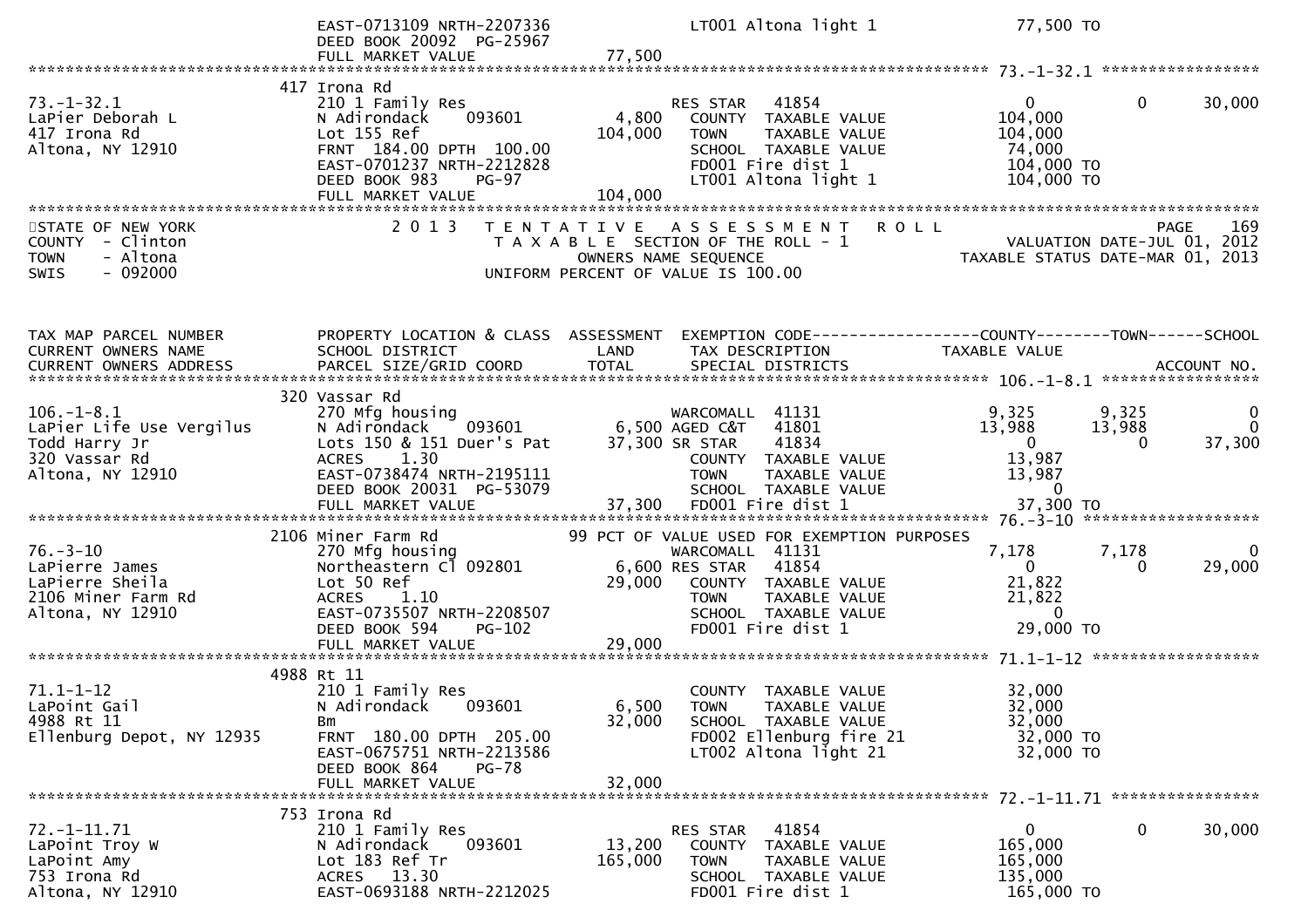|                                                                                                                    | DEED BOOK 20072 PG-6719                                                                                                                                                                            |                                           |                                                                                                                        | ****************                                                                                                                                                   |
|--------------------------------------------------------------------------------------------------------------------|----------------------------------------------------------------------------------------------------------------------------------------------------------------------------------------------------|-------------------------------------------|------------------------------------------------------------------------------------------------------------------------|--------------------------------------------------------------------------------------------------------------------------------------------------------------------|
| $135. -2 - 25.2$<br>LaPointe Lori A<br>319 Recore Rd<br>West Chazy, NY 12992                                       | Recore Rd<br>$322$ Rural vac $>10$<br>Beekmantown Cen 092401<br>Lot 143 Duers<br>ACRES 10.50<br>EAST-0738628 NRTH-2178785<br>DEED BOOK 20001 PG-23934<br>FULL MARKET VALUE                         | 13,800<br>13,800<br>13,800                | COUNTY TAXABLE VALUE<br><b>TOWN</b><br>TAXABLE VALUE<br>SCHOOL TAXABLE VALUE<br>FD001 Fire dist 1                      | 13,800<br>13,800<br>13,800<br>13,800 TO                                                                                                                            |
| STATE OF NEW YORK<br>COUNTY - Clinton<br>- Altona<br><b>TOWN</b><br>$-092000$<br><b>SWIS</b>                       | 2 0 1 3                                                                                                                                                                                            | T E N T A T I V E<br>OWNERS NAME SEQUENCE | ASSESSMENT<br>T A X A B L E SECTION OF THE ROLL - 1<br>UNIFORM PERCENT OF VALUE IS 100.00                              | 170<br><b>ROLL</b><br>PAGE<br>VALUATION DATE-JUL 01, 2012<br>TAXABLE STATUS DATE-MAR 01, 2013                                                                      |
| TAX MAP PARCEL NUMBER<br>CURRENT OWNERS NAME                                                                       | PROPERTY LOCATION & CLASS ASSESSMENT<br>SCHOOL DISTRICT                                                                                                                                            | LAND                                      | TAX DESCRIPTION                                                                                                        | TAXABLE VALUE<br>.CURRENT OWNERS ADDRESS PARCEL SIZE/GRID COORD TOTAL SPECIAL DISTRICTS MOTHERS ADDRESS PARCEL SIZE/GRID COORD TOTAL SPECIAL DISTRICTS ACCOUNT NO. |
|                                                                                                                    | 97 Recore Rd                                                                                                                                                                                       |                                           |                                                                                                                        |                                                                                                                                                                    |
| $150. -1 - 8.23$<br>LaPorte Bombard Rena M<br>Bombard Bruce N<br>97 Recore Rd<br>PO Box 57<br>West Chazy, NY 12992 | 210 1 Family Res<br>N Adirondack<br>093601<br>FRNT 283.89 DPTH 165.28<br><b>BANK</b><br>080<br>EAST-0735529 NRTH-2175987<br>DEED BOOK 20011 PG-37915                                               | 8,700<br>99,000                           | 41854<br>RES STAR<br>COUNTY TAXABLE VALUE<br><b>TOWN</b><br>TAXABLE VALUE<br>SCHOOL TAXABLE VALUE<br>FD001 Fire dist 1 | $\overline{0}$<br>$\mathbf{0}$<br>30,000<br>99,000<br>99,000<br>69,000<br>99,000 TO                                                                                |
|                                                                                                                    | FULL MARKET VALUE                                                                                                                                                                                  | 99,000                                    |                                                                                                                        |                                                                                                                                                                    |
| $75. - 1 - 4.2$<br>Larose Gilbert<br>Larose Diane<br>PO Box 601<br>Dannemora, NY 12929                             | Miner Farm Rd<br>$314$ Rural vac<10<br>N Adirondack<br>093601<br>Sub Bk 23 Pg 80 Lot Ii<br>1.46<br><b>ACRES</b><br>EAST-0729863 NRTH-2207899<br>DEED BOOK 931<br><b>PG-46</b><br>FULL MARKET VALUE | 6,500<br>6,500<br>6,500                   | COUNTY TAXABLE VALUE<br>TAXABLE VALUE<br><b>TOWN</b><br>SCHOOL TAXABLE VALUE<br>FD001 Fire dist 1                      | 6,500<br>6,500<br>6,500<br>6,500 TO                                                                                                                                |
|                                                                                                                    |                                                                                                                                                                                                    |                                           |                                                                                                                        |                                                                                                                                                                    |
| $150. -1 - 4.23$<br>Lashway Arnold<br>643 Salmon River Rd<br>Plattsburgh, NY 12901                                 | 148 Recore Rd<br>270 Mfg housing<br>093601<br>N Adirondack<br>Lot 129 Duers Pat<br>FRNT 100.00 DPTH 310.00<br>020<br>BANK                                                                          | 7,800<br>48,900                           | COUNTY TAXABLE VALUE<br><b>TOWN</b><br>TAXABLE VALUE<br>SCHOOL TAXABLE VALUE<br>FD001 Fire dist 1                      | 48,900<br>48,900<br>48,900<br>48,900 TO                                                                                                                            |
|                                                                                                                    | EAST-0736760 NRTH-2176162<br>PG-309<br>DEED BOOK 710<br>FULL MARKET VALUE                                                                                                                          | 48,900                                    |                                                                                                                        |                                                                                                                                                                    |
| $76. - 1 - 1.2$<br>Lashway Bernard<br>Lashway Kathy<br>9191 Rt 22<br>Mooers, NY 12958                              | 9187 Rt 22<br>270 Mfg housing<br>Northeastern C1 092801<br>Lot 49 Ref<br>FRNT 60.00 DPTH 150.00<br>EAST-0736656 NRTH-2216115                                                                       | 3,700<br>20,400                           | COUNTY TAXABLE VALUE<br>TAXABLE VALUE<br><b>TOWN</b><br>SCHOOL TAXABLE VALUE<br>FD001 Fire dist 1                      | 20,400<br>20,400<br>20,400<br>20,400 TO                                                                                                                            |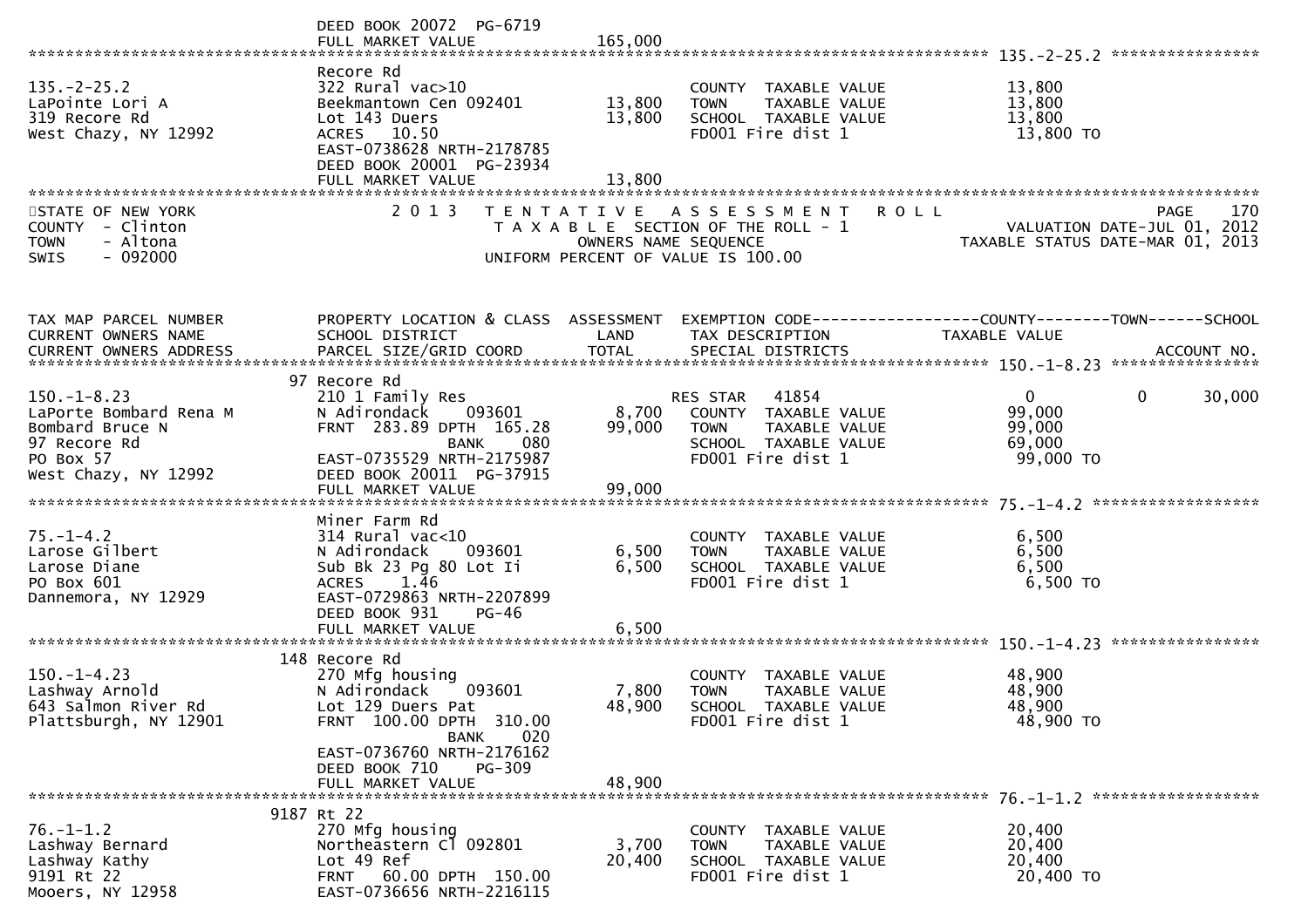|                                                                                                         | PG-692<br>DEED BOOK 641                                                                                                                                                                   |                                           |                                                                                                                      |                                                                                                                   |        |
|---------------------------------------------------------------------------------------------------------|-------------------------------------------------------------------------------------------------------------------------------------------------------------------------------------------|-------------------------------------------|----------------------------------------------------------------------------------------------------------------------|-------------------------------------------------------------------------------------------------------------------|--------|
|                                                                                                         |                                                                                                                                                                                           |                                           |                                                                                                                      |                                                                                                                   |        |
| $72. - 1 - 15.2$<br>Lashway Chad A<br>Irona Rd<br>Ellenburg Depot, NY 12935                             | Irona Rd<br>311 Res vac land<br>093601<br>N Adirondack<br><b>ACRES</b><br>1.10<br>EAST-0689533 NRTH-2212571<br>FULL MARKET VALUE                                                          | 6,500<br>6,500<br>6,500                   | COUNTY TAXABLE VALUE<br>TAXABLE VALUE<br><b>TOWN</b><br>SCHOOL TAXABLE VALUE<br>FD001 Fire dist 1                    | 6,500<br>6,500<br>6,500<br>6,500 TO                                                                               |        |
| STATE OF NEW YORK<br>COUNTY - Clinton<br>- Altona<br><b>TOWN</b><br>$-092000$<br><b>SWIS</b>            | 2 0 1 3                                                                                                                                                                                   | T E N T A T I V E<br>OWNERS NAME SEQUENCE | A S S E S S M E N T<br>T A X A B L E SECTION OF THE ROLL - 1<br>UNIFORM PERCENT OF VALUE IS 100.00                   | <b>ROLL</b><br><b>PAGE</b><br>VALUATION DATE-JUL 01, 2012<br>TAXABLE STATUS DATE-MAR 01, 2013                     | 171    |
| TAX MAP PARCEL NUMBER<br>CURRENT OWNERS NAME                                                            | SCHOOL DISTRICT                                                                                                                                                                           | LAND                                      | TAX DESCRIPTION                                                                                                      | PROPERTY LOCATION & CLASS ASSESSMENT EXEMPTION CODE----------------COUNTY-------TOWN------SCHOOL<br>TAXABLE VALUE |        |
| $72. - 1 - 17.12$<br>Lashway Chad A<br>922 Irona Rd<br>Ellenburg Depot, NY 12935                        | Irona Rd<br>210 1 Family Res<br>093601<br>N Adirondack<br>1.40<br><b>ACRES</b><br>EAST-0689602 NRTH-2212381<br>DEED BOOK 20092 PG-27034<br>FULL MARKET VALUE                              | 6,500<br>100,000<br>100,000               | COUNTY TAXABLE VALUE<br>TAXABLE VALUE<br><b>TOWN</b><br>SCHOOL TAXABLE VALUE<br>FD001 Fire dist 1                    | 100,000<br>100,000<br>100,000<br>100,000 то                                                                       |        |
| $89. - 3 - 10.1$<br>Lashway Dean<br>2806 Miner Farm Rd<br>Altona, NY 12910<br>MAY BE SUBJECT TO PAYMENT | 2875 Miner Farm Rd<br>312 Vac w/imprv<br>093601<br>N Adirondack<br>Lot 106 Ref<br>ACRES 363.20<br>EAST-0717343 NRTH-2205179<br>DEED BOOK 1032<br>$PG-179$                                 | 72,800<br>112,800                         | 10 YR AGR 41700<br>COUNTY TAXABLE VALUE<br><b>TOWN</b><br>TAXABLE VALUE<br>SCHOOL TAXABLE VALUE<br>FD001 Fire dist 1 | 40,000<br>40,000<br>72,800<br>72,800<br>72,800<br>112,800 TO                                                      | 40,000 |
|                                                                                                         |                                                                                                                                                                                           |                                           |                                                                                                                      |                                                                                                                   |        |
| $89. - 3 - 10.3$<br>Lashway Dean<br>Lashway Kim<br>2806 Miner Farm Rd<br>Altona, NY 12910               | 2797 Miner Farm Rd<br>$314$ Rural vac< $10$<br>093601<br>N Adirondack<br>Lot 106 Ref<br>1.50<br><b>ACRES</b><br>EAST-0718874 NRTH-2207646<br>DEED BOOK 968<br>PG-333<br>FULL MARKET VALUE | 6,600<br>6,600<br>6,600                   | COUNTY TAXABLE VALUE<br><b>TOWN</b><br>TAXABLE VALUE<br>SCHOOL TAXABLE VALUE<br>FD001 Fire dist 1                    | 6,600<br>6,600<br>6,600<br>6,600 TO                                                                               |        |
|                                                                                                         | 2788 Miner Farm Rd                                                                                                                                                                        |                                           |                                                                                                                      |                                                                                                                   |        |
| $74. - 1 - 21.1$<br>Lashway Dean H<br>Lashway Kimberly A<br>2806 Miner Farm Rd<br>Altona, NY 12910      | 240 Rural res<br>N Adirondack<br>093601<br>Lot 105 Ref Tract<br>32.20<br><b>ACRES</b><br>EAST-0719194 NRTH-2208551<br>DEED BOOK 20102<br>PG-30884                                         | 18,700<br>65,400                          | COUNTY TAXABLE VALUE<br>TAXABLE VALUE<br>TOWN<br>SCHOOL TAXABLE VALUE<br>FD001 Fire dist 1                           | 65,400<br>65,400<br>65,400<br>65,400 TO                                                                           |        |
|                                                                                                         | FULL MARKET VALUE                                                                                                                                                                         | 65,400                                    |                                                                                                                      |                                                                                                                   |        |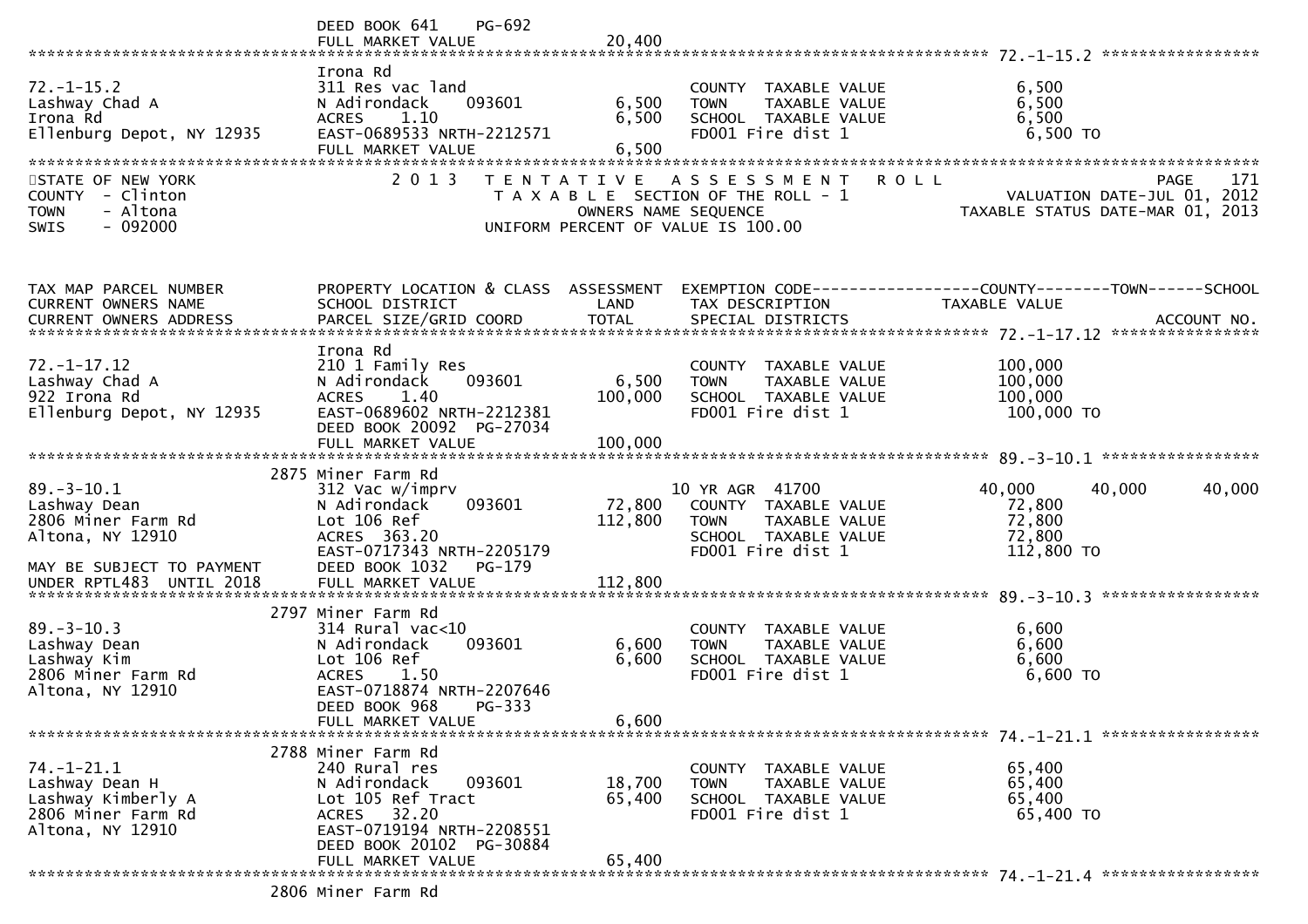| 2806 Miner Farm Rd<br>1.50<br>SCHOOL TAXABLE VALUE<br>129,900<br><b>ACRES</b><br>Altona, NY 12910<br>EAST-0718825 NRTH-2207936<br>FD001 Fire dist 1<br>159,900 то<br>DEED BOOK 728<br>PG-244                                                                                                                                                                                                                                                                                                                      |                    |
|-------------------------------------------------------------------------------------------------------------------------------------------------------------------------------------------------------------------------------------------------------------------------------------------------------------------------------------------------------------------------------------------------------------------------------------------------------------------------------------------------------------------|--------------------|
| STATE OF NEW YORK<br>2 0 1 3<br><b>ROLL</b><br>TENTATIVE ASSESSMENT<br>PAGE<br>VALUATION DATE-JUL 01, 2012<br>COUNTY - Clinton<br>T A X A B L E SECTION OF THE ROLL - 1<br>- Altona<br><b>TOWN</b><br>OWNERS NAME SEQUENCE<br>TAXABLE STATUS DATE-MAR 01, 2013<br>SWIS<br>- 092000<br>UNIFORM PERCENT OF VALUE IS 100.00                                                                                                                                                                                          | 172                |
| PROPERTY LOCATION & CLASS ASSESSMENT<br>EXEMPTION CODE------------------COUNTY--------TOWN------SCHOOL<br>TAX MAP PARCEL NUMBER<br>CURRENT OWNERS NAME<br>SCHOOL DISTRICT<br>LAND<br>TAX DESCRIPTION<br>TAXABLE VALUE<br>CURRENT OWNERS ADDRESS                                                                                                                                                                                                                                                                   |                    |
| Miner Farm Rd<br>$74. - 1 - 21.6$<br>11,300<br>$314$ Rural vac<10<br>COUNTY TAXABLE VALUE<br>Lashway Dean H<br>11,300<br>11,300<br>N Adirondack<br>093601<br><b>TOWN</b><br>TAXABLE VALUE<br>Lot 105 Ref Tract<br>11,300<br>Lashway Kim A<br>11,300<br>SCHOOL TAXABLE VALUE<br>2806 Miner Farm Rd<br>9.00<br>FD001 Fire dist 1<br>11,300 TO<br><b>ACRES</b><br>Altona, NY 12910<br>EAST-0718526 NRTH-2208516<br>DEED BOOK 20082 PG-14774                                                                          |                    |
| 96 Brunell Rd<br>$89. - 3 - 21.3$<br>31,700<br>270 Mfg housing<br>COUNTY TAXABLE VALUE<br>31,700<br>Lashway Dean H<br>N Adirondack<br>093601<br>22,400<br>TAXABLE VALUE<br><b>TOWN</b><br>31,700<br>Lashway Kim A<br>Lot 110 Ref Tract<br>31,700<br>SCHOOL TAXABLE VALUE<br>FD001 Fire dist 1<br>31,700 TO<br>2806 Miner Farm Rd<br>ACRES 40.00<br>31,700 TO<br>EAST-0714520 NRTH-2205484<br>LT001 Altona light 1<br>Altona, NY 12910<br>DEED BOOK 20092 PG-22879                                                 |                    |
|                                                                                                                                                                                                                                                                                                                                                                                                                                                                                                                   |                    |
| 457 Devils Den Rd<br>$89. - 1 - 2$<br>9,300<br>9,300<br>210 1 Family Res<br>WARNONALL 41121<br>093601<br>41834<br>$\mathbf{0}$<br>Lashway Francis M<br>4,600 SR STAR<br>N Adirondack<br>0<br>52,700<br>Lot 131 Pat Ref<br>Lashway Patricia<br>62,000<br>COUNTY TAXABLE VALUE<br>PO Box 56<br>FRNT 100.00 DPTH 100.00<br>TAXABLE VALUE<br>52,700<br><b>TOWN</b><br>EAST-0710853 NRTH-2206409<br>$\Omega$<br>Altona, NY 12910<br>SCHOOL TAXABLE VALUE<br>62,000 TO<br>DEED BOOK 465<br>$PG-28$<br>FD001 Fire dist 1 | $\Omega$<br>62,000 |
| 62,000<br>LT001 Altona light 1<br>62,000 TO<br>FULL MARKET VALUE                                                                                                                                                                                                                                                                                                                                                                                                                                                  |                    |
| 874/882 Irona Rd<br>0<br>$72. - 1 - 11.22$<br>210 1 Family Res<br>41854<br>0<br>RES STAR<br>225,000<br>7,700<br>093601<br>Lashway Gary<br>N Adirondack<br>COUNTY TAXABLE VALUE<br>Lashway Amber<br>Lot 183 Ref Tr<br>225,000<br>225,000<br><b>TOWN</b><br>TAXABLE VALUE<br>882 Irona Rd<br>4.50<br><b>ACRES</b><br>SCHOOL TAXABLE VALUE<br>195,000<br>FD001 Fire dist 1<br>225,000 TO<br>EAST-0690160 NRTH-2212567<br>Ellenburg Depot, NY 12935<br>DEED BOOK 982<br>PG-163<br>225,000<br>FULL MARKET VALUE        | 30,000             |
| 9191 Rt 22<br>$76. - 1 - 2$<br>0<br>210 1 Family Res<br>41854<br>0<br>RES STAR                                                                                                                                                                                                                                                                                                                                                                                                                                    | 30,000             |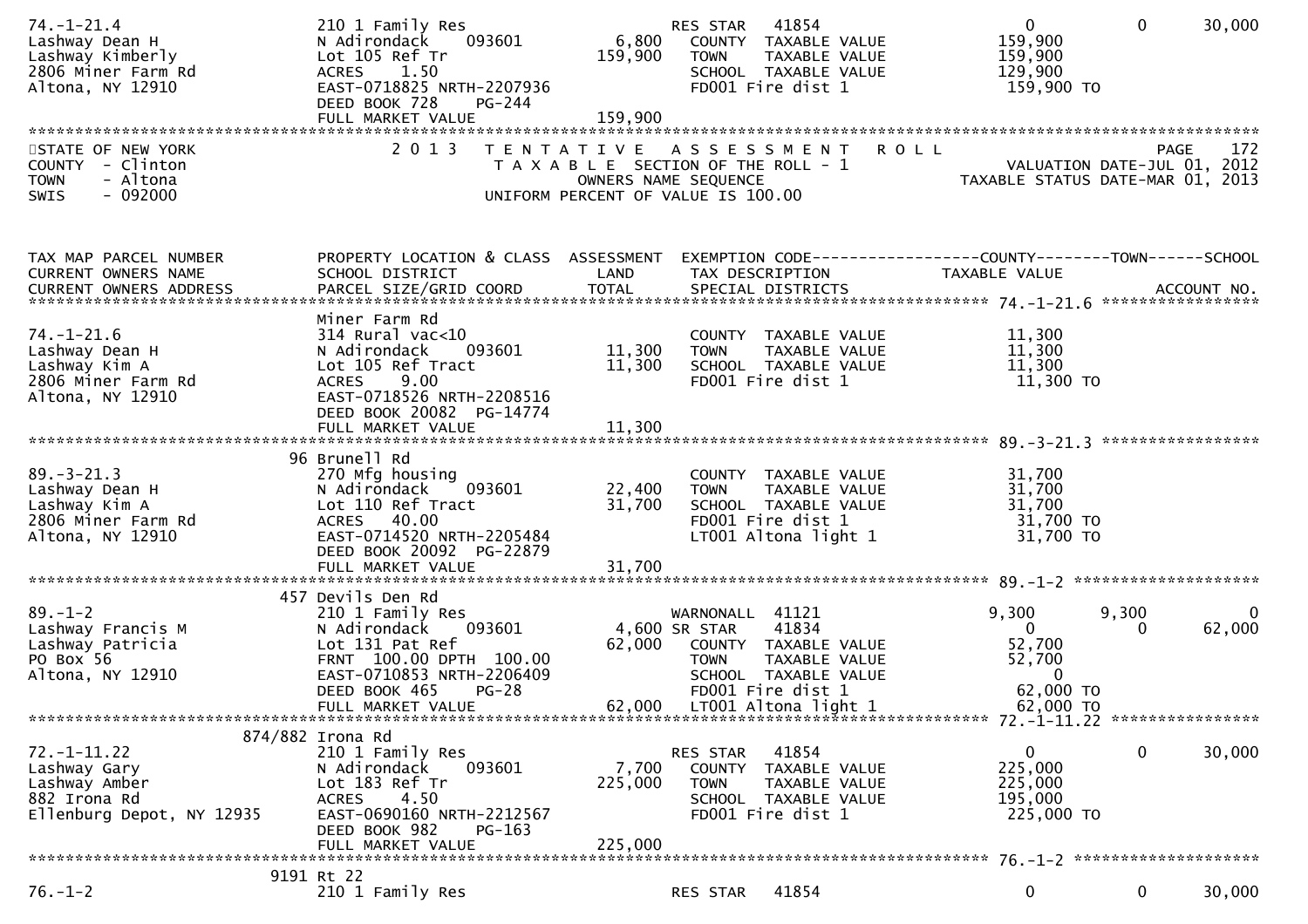| Lashway Kathy A<br>9191 Rt 22<br>Mooers, NY 12958                                                                                                                 | Northeastern Cl 092801<br>49 Ref<br>FRNT 125.00 DPTH 165.00<br>EAST-0736694 NRTH-2216206<br>DEED BOOK 808<br>PG-126                                                                                 | 5,000<br>43,200<br>43,200 | COUNTY TAXABLE VALUE<br><b>TOWN</b><br>SCHOOL TAXABLE VALUE<br>FD001 Fire dist 1                                            | TAXABLE VALUE                                                | 43,200<br>43,200<br>13,200<br>43,200 TO                                         |                              |                                |
|-------------------------------------------------------------------------------------------------------------------------------------------------------------------|-----------------------------------------------------------------------------------------------------------------------------------------------------------------------------------------------------|---------------------------|-----------------------------------------------------------------------------------------------------------------------------|--------------------------------------------------------------|---------------------------------------------------------------------------------|------------------------------|--------------------------------|
|                                                                                                                                                                   |                                                                                                                                                                                                     |                           |                                                                                                                             |                                                              |                                                                                 |                              |                                |
| STATE OF NEW YORK<br>COUNTY - Clinton<br><b>TOWN</b><br>- Altona<br>$-092000$<br>SWIS                                                                             | 2 0 1 3                                                                                                                                                                                             |                           | TENTATIVE ASSESSMENT<br>T A X A B L E SECTION OF THE ROLL - 1<br>OWNERS NAME SEQUENCE<br>UNIFORM PERCENT OF VALUE IS 100.00 | <b>ROLL</b>                                                  | VALUATION DATE-JUL 01, 2012<br>TAXABLE STATUS DATE-MAR 01, 2013                 |                              | 173<br><b>PAGE</b>             |
| TAX MAP PARCEL NUMBER<br>CURRENT OWNERS NAME                                                                                                                      | PROPERTY LOCATION & CLASS ASSESSMENT<br>SCHOOL DISTRICT                                                                                                                                             | LAND                      | TAX DESCRIPTION                                                                                                             |                                                              | EXEMPTION CODE------------------COUNTY--------TOWN------SCHOOL<br>TAXABLE VALUE |                              |                                |
|                                                                                                                                                                   | 4881 Rt 11                                                                                                                                                                                          |                           |                                                                                                                             | 97 PCT OF VALUE USED FOR EXEMPTION PURPOSES                  |                                                                                 |                              |                                |
| $71. - 4 - 10.21$<br>Lashway Leo<br>Lashway Marjorie<br>4881 Rt 11                                                                                                | 240 Rural res<br>093601<br>N Adirondack<br>Bm<br><b>ACRES</b><br>5.70<br>EAST-0678385 NRTH-2213077                                                                                                  |                           | WARNONALL 41121<br>9,800 WARDISALL 41141<br>115,000 SR STAR<br><b>TOWN</b>                                                  | 41834<br>COUNTY TAXABLE VALUE<br>TAXABLE VALUE               | 16,733<br>16,733<br>$\overline{0}$<br>81,534<br>81,534                          | 16,733<br>16,733<br>$\Omega$ | $\bf{0}$<br>$\Omega$<br>63,300 |
| Ellenburg Depot, NY 12935                                                                                                                                         | DEED BOOK 582<br>PG-1106<br>FULL MARKET VALUE                                                                                                                                                       |                           | SCHOOL TAXABLE VALUE<br>115,000 FD002 Ellenburg fire 21                                                                     |                                                              | 51,700<br>115,000 TO                                                            |                              |                                |
|                                                                                                                                                                   |                                                                                                                                                                                                     |                           |                                                                                                                             |                                                              |                                                                                 |                              |                                |
| $71. - 4 - 10.22$<br>Lashway Leo R<br>Lashway Marjorie L<br>4881 Rt 11<br>Ellenburg Depot, NY 12935                                                               | Rt 11<br>$314$ Rural vac< $10$<br>N Adirondack<br>093601<br>Bm<br>ACRES 5.50<br>EAST-0678557 NRTH-2212554<br>DEED BOOK 20082 PG-15912<br>FULL MARKET VALUE                                          | 3,900<br>3,900<br>3,900   | COUNTY TAXABLE VALUE<br><b>TOWN</b><br>SCHOOL TAXABLE VALUE<br>LT002 Altona light 21                                        | TAXABLE VALUE<br>FD002 Ellenburg fire 21                     | 3,900<br>3,900<br>3,900<br>$3,900$ TO<br>3,900 TO                               |                              |                                |
|                                                                                                                                                                   | 5422/5434 Military Tpke                                                                                                                                                                             |                           |                                                                                                                             |                                                              |                                                                                 |                              |                                |
| $87. - 1 - 9.4$<br>Lashway Leonard 4/28/99<br>Lashway Pearl 4/28/99<br>5583 Military Tpk<br>Ellenburg Depot, NY 12935                                             | 271 Mfg housings<br>093601<br>N Adirondack<br>Lot 185 Ref Tr<br>ACRES 30.60<br>EAST-0690881 NRTH-2206202<br>DEED BOOK 20061 PG-91781                                                                | 24,600<br>66,800          | COUNTY TAXABLE VALUE<br><b>TOWN</b><br>SCHOOL TAXABLE VALUE<br>FD001 Fire dist 1                                            | TAXABLE VALUE                                                | 66,800<br>66,800<br>66,800<br>66,800 TO                                         |                              |                                |
|                                                                                                                                                                   | FULL MARKET VALUE                                                                                                                                                                                   | 66,800                    |                                                                                                                             |                                                              |                                                                                 |                              |                                |
|                                                                                                                                                                   |                                                                                                                                                                                                     |                           |                                                                                                                             |                                                              |                                                                                 |                              |                                |
| $87. - 1 - 9.1$<br>Lashway Living Trust Leonard<br>Lashway Living Trust Pearl<br>Attn: Leonard & Pearl Lashway<br>5583 Military Tpke<br>Ellenburg Depot, NY 12935 | 5380-5583 Military Tpke<br>112 Dairy farm<br>093601<br>N Adirondack<br>Lots 185,186 & 190 Ref Tr<br>Survey Map 20082/16966<br>ACRES 518.20<br>EAST-0689043 NRTH-2203527<br>DEED BOOK 20011 PG-31963 | 387,700                   | SR STAR<br>171,800 483A EX<br><b>COUNTY</b><br><b>TOWN</b><br>SCHOOL TAXABLE VALUE<br>FD001 Fire dist 1                     | 41834<br>42100<br>TAXABLE VALUE<br>TAXABLE VALUE<br>2,300 EX | 0<br>2,300<br>385,400<br>385,400<br>322,100<br>385,400 TO                       | 0<br>2,300                   | 63,300<br>2,300                |
|                                                                                                                                                                   | FULL MARKET VALUE                                                                                                                                                                                   | 387,700                   |                                                                                                                             |                                                              |                                                                                 |                              |                                |

Military Tpke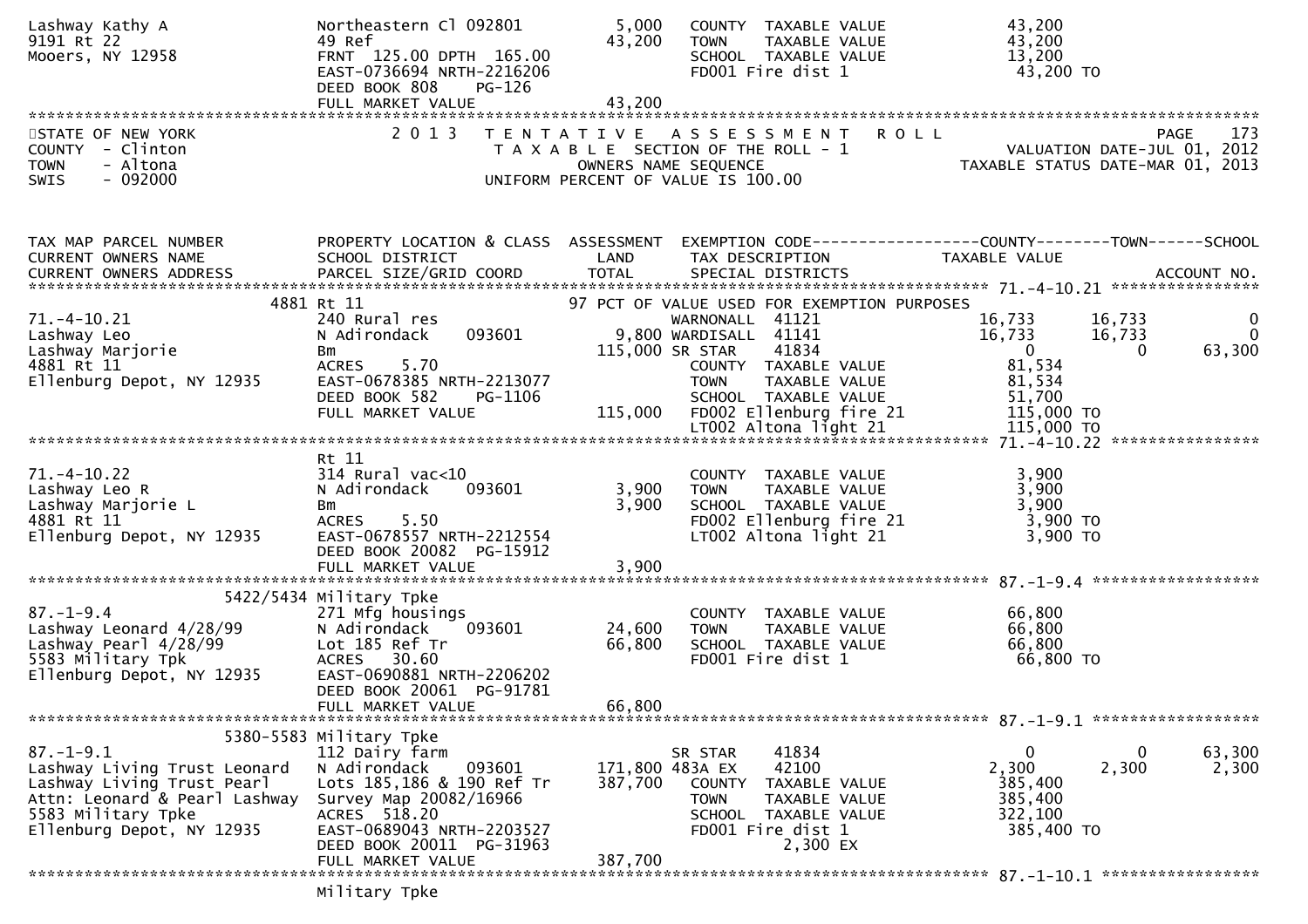| $87. - 1 - 10.1$<br>Lashway Living Trust Leonard<br>Lashway Living Trust Pearl<br>Attn: Leonard & Pearl Lashway<br>5583 Military Tpke<br>Ellenburg Depot, NY 12935                                                          | 105 Vac farmland<br>093601<br>N Adirondack<br>Lot 190 Duer<br>ACRES 35.80<br>EAST-0685951 NRTH-2205377<br>DEED BOOK 99001 PG-12248<br>FULL MARKET VALUE                           | 17,000<br>17,000<br>17,000 | COUNTY TAXABLE VALUE<br>TAXABLE VALUE<br><b>TOWN</b><br>SCHOOL TAXABLE VALUE<br>FD001 Fire dist 1                                                                        | 17,000<br>17,000<br>17,000<br>17,000 TO                                                           |
|-----------------------------------------------------------------------------------------------------------------------------------------------------------------------------------------------------------------------------|-----------------------------------------------------------------------------------------------------------------------------------------------------------------------------------|----------------------------|--------------------------------------------------------------------------------------------------------------------------------------------------------------------------|---------------------------------------------------------------------------------------------------|
| STATE OF NEW YORK<br>COUNTY - Clinton<br><b>TOWN</b><br>- Altona<br>$-092000$<br>SWIS                                                                                                                                       | 2013                                                                                                                                                                              | OWNERS NAME SEQUENCE       | TENTATIVE ASSESSMENT ROLL<br>T A X A B L E SECTION OF THE ROLL - 1<br>UNIFORM PERCENT OF VALUE IS 100.00                                                                 | 174<br>PAGE<br>VALUATION DATE-JUL 01, 2012<br>TAXABLE STATUS DATE-MAR 01, 2013                    |
| TAX MAP PARCEL NUMBER<br>CURRENT OWNERS NAME                                                                                                                                                                                | PROPERTY LOCATION & CLASS ASSESSMENT<br>SCHOOL DISTRICT                                                                                                                           | LAND                       | TAX DESCRIPTION                                                                                                                                                          | EXEMPTION CODE-----------------COUNTY-------TOWN------SCHOOL<br>TAXABLE VALUE                     |
| $117. - 1 - 27$<br>Lashway Living Trust Leonard<br>Lashway Living Trust Pearl<br>Attn: Leonard & Pearl Lashway<br>5583 Military Tpke<br>Ellenburg Depot, NY 12935                                                           | Alder Bend Rd<br>910 Priv forest<br>093601<br>N Adirondack<br>Lot 217<br>ACRES 83.80<br>EAST-0686746 NRTH-2188318<br>DEED BOOK 99001 PG-12247                                     | 26,800<br>26,800           | COUNTY TAXABLE VALUE<br>TAXABLE VALUE<br><b>TOWN</b><br>SCHOOL TAXABLE VALUE<br>FD001 Fire dist 1                                                                        | 26,800<br>26,800<br>26,800<br>26,800 TO                                                           |
| $131. - 1 - 11$<br>Lashway Living Trust Leonard<br>Lashway Living Trust Pearl<br>Attn: Leonard & Pearl Lashway ACRES 173.50<br>5583 Military Tpke<br>Ellenburg Depot, NY 12935                                              | Alder Bend Rd<br>321 Abandoned ag<br>093601<br>N Adirondack<br>33 Sg<br>EAST-0686700 NRTH-2185742<br>DEED BOOK 99001 PG-11770                                                     | 42,800<br>42,800           | COUNTY TAXABLE VALUE<br><b>TOWN</b><br>TAXABLE VALUE<br>SCHOOL TAXABLE VALUE<br>FD001 Fire dist 1                                                                        | 42,800<br>42,800<br>42,800<br>42,800 TO                                                           |
| $87. - 1 - 8$<br>Lashway Living Trust Leonard G N Adirondack<br>Lashway Living Trust Pearl<br>Attn: Leonard & Pearl Lashway FRNT 89.00 DPTH 175.00<br>5583 Military Tpke<br>5583 Military Tpke<br>Ellenburg Depot, NY 12935 | 5479 Military Tpke<br>270 Mfg housing<br>093601<br>185 Ref<br>EAST-0690045 NRTH-2204546<br>DEED BOOK 20011 PG-31967<br>FULL MARKET VALUE                                          | 4,300<br>33,500<br>33,500  | COUNTY TAXABLE VALUE<br><b>TOWN</b><br>TAXABLE VALUE<br>SCHOOL TAXABLE VALUE<br>FD001 Fire dist 1                                                                        | 33,500<br>33,500<br>33,500<br>33,500 TO                                                           |
| $89. - 3 - 7.1$<br>Lashway Loretta C<br>2957 Miner Farm Rd<br>Altona, NY 12910                                                                                                                                              | 2957 Miner Farm Rd<br>210 1 Family Res<br>093601<br>N Adirondack<br>110 Ref<br>1.90<br><b>ACRES</b><br>EAST-0715136 NRTH-2207527<br>DEED BOOK 495<br>$PG-40$<br>FULL MARKET VALUE | 42,000<br>42,000           | 41801<br>AGED C&T<br>41834<br>7,000 SR STAR<br>COUNTY TAXABLE VALUE<br>TAXABLE VALUE<br><b>TOWN</b><br>SCHOOL TAXABLE VALUE<br>FD001 Fire dist 1<br>LT001 Altona light 1 | 21,000<br>21,000<br>0<br>42,000<br>0<br>21,000<br>21,000<br>$\mathbf 0$<br>42,000 TO<br>42,000 TO |
| $89. -2 - 22.2$                                                                                                                                                                                                             | 408 Devils Den Rd<br>210 1 Family Res                                                                                                                                             |                            | 41854<br>RES STAR                                                                                                                                                        | 0<br>$\mathbf{0}$<br>30,000                                                                       |
|                                                                                                                                                                                                                             |                                                                                                                                                                                   |                            |                                                                                                                                                                          |                                                                                                   |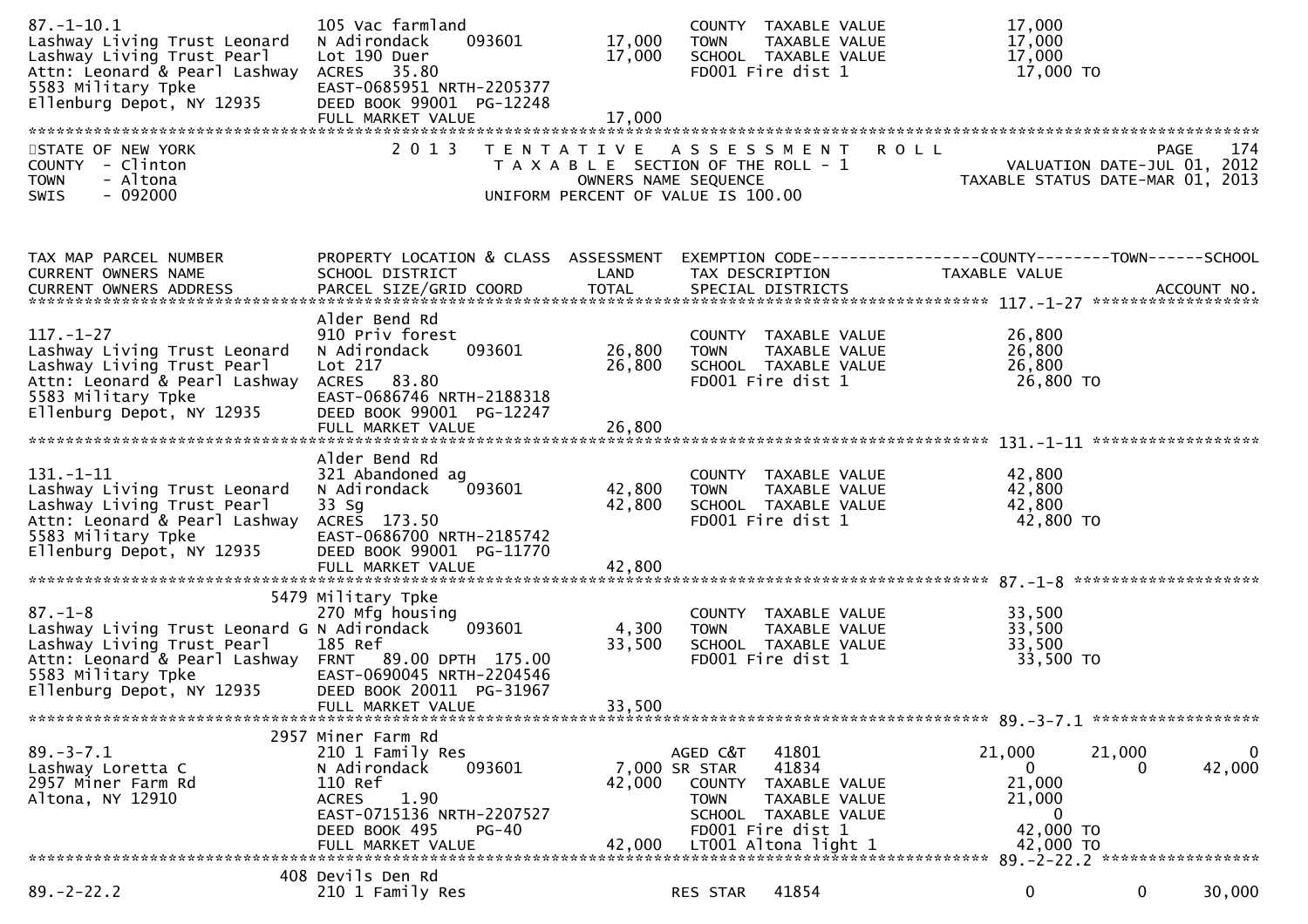| Lashway Randy J<br>Chapple Carol A<br>408 Devils Den Rd<br>PO Box 32<br>Altona, NY 12910           | 093601<br>N Adirondack<br>Lot 110 Ref Tr<br>1.00 BANK<br>850<br><b>ACRES</b><br>EAST-0711101 NRTH-2205203<br>DEED BOOK 845<br>PG-263<br>FULL MARKET VALUE                                     | 6,500<br>67,300<br>67,300 | COUNTY TAXABLE VALUE<br>TAXABLE VALUE<br><b>TOWN</b><br>SCHOOL TAXABLE VALUE<br>FD001 Fire dist 1<br>LT001 Altona light 1 | 67,300<br>67,300<br>37,300<br>67,300 TO<br>67,300 TO                                                              |                    |
|----------------------------------------------------------------------------------------------------|-----------------------------------------------------------------------------------------------------------------------------------------------------------------------------------------------|---------------------------|---------------------------------------------------------------------------------------------------------------------------|-------------------------------------------------------------------------------------------------------------------|--------------------|
| STATE OF NEW YORK<br>COUNTY - Clinton<br><b>TOWN</b><br>- Altona<br>$-092000$<br>SWIS              | 2 0 1 3                                                                                                                                                                                       | OWNERS NAME SEQUENCE      | TENTATIVE ASSESSMENT<br>T A X A B L E SECTION OF THE ROLL - 1<br>UNIFORM PERCENT OF VALUE IS 100.00                       | <b>ROLL</b><br>VALUATION DATE-JUL 01, 2012<br>TAXABLE STATUS DATE-MAR 01, 2013                                    | 175<br><b>PAGE</b> |
| TAX MAP PARCEL NUMBER<br>CURRENT OWNERS NAME                                                       | SCHOOL DISTRICT                                                                                                                                                                               | LAND                      | TAX DESCRIPTION                                                                                                           | PROPERTY LOCATION & CLASS ASSESSMENT EXEMPTION CODE----------------COUNTY-------TOWN------SCHOOL<br>TAXABLE VALUE |                    |
| $76. - 3 - 2.3$<br>Lashway Samuel<br>2044 Miner Farm Rd<br>Altona, NY 12910                        | Miner Farm Rd<br>$314$ Rural vac< $10$<br>Northeastern Cl 092801<br>Lot 50 Ref Tr<br>6.00<br><b>ACRES</b><br>EAST-0736333 NRTH-2209218<br>DEED BOOK 969<br>PG-310                             | 3,600<br>3,600            | COUNTY TAXABLE VALUE<br><b>TOWN</b><br>TAXABLE VALUE<br>SCHOOL TAXABLE VALUE<br>FD001 Fire dist 1                         | 3,600<br>3,600<br>3,600<br>3,600 TO                                                                               |                    |
|                                                                                                    |                                                                                                                                                                                               |                           |                                                                                                                           |                                                                                                                   |                    |
| $76. - 3 - 4.2$<br>Lashway Samuel K<br>Lashway Darlene A<br>2044 Miner Farm Rd<br>Altona, NY 12910 | 2044 Miner Farm Rd<br>210 1 Family Res<br>Northeastern Cl 092801<br>Lot 50 Ref Tr<br>ACRES 1.60<br>EAST-0736760 NRTH-2209479<br>DEED BOOK 20011 PG-34129                                      | 102,500                   | RES STAR 41854<br>6,900 COUNTY TAXABLE VALUE<br><b>TOWN</b><br>TAXABLE VALUE<br>SCHOOL TAXABLE VALUE<br>FD001 Fire dist 1 | $\mathbf{0}$<br>$\mathbf{0}$<br>102,500<br>102,500<br>72,500<br>102,500 TO                                        | 30,000             |
| $89. - 3 - 7.2$<br>Lashway Scott<br>2949 Miner Farm Rd<br>Altona, NY 12910                         | 2949 Miner Farm Rd<br>210 1 Family Res<br>093601<br>N Adirondack<br>110 Ref Tr<br><b>ACRES</b><br>1.40<br>EAST-0715300 NRTH-2207520<br>DEED BOOK 20041 PG-69466<br>FULL MARKET VALUE          | 6,500<br>80,900<br>80,900 | COUNTY TAXABLE VALUE<br>TAXABLE VALUE<br><b>TOWN</b><br>SCHOOL TAXABLE VALUE<br>FD001 Fire dist 1<br>LT001 Altona light 1 | 80,900<br>80,900<br>80,900<br>80,900 TO<br>80,900 TO                                                              |                    |
| $89. - 3 - 24.3$<br>Lashway Scott<br>2949 Miner Farm Rd<br>Altona, NY 12910                        | Miner Farm Rd<br>314 Rural vac<10<br>093601<br>N Adirondack<br>Lot 110 Ref Tract Patent<br>5.30<br><b>ACRES</b><br>EAST-0715222 NRTH-2206958<br>DEED BOOK 20041 PG-69465<br>FULL MARKET VALUE | 3,200<br>3,200<br>3,200   | COUNTY TAXABLE VALUE<br>TAXABLE VALUE<br><b>TOWN</b><br>SCHOOL TAXABLE VALUE<br>FD001 Fire dist 1<br>LT001 Altona light 1 | 3,200<br>3,200<br>3,200<br>3,200 TO<br>3,200 TO                                                                   |                    |
|                                                                                                    | 5509 Military Tpke                                                                                                                                                                            |                           |                                                                                                                           |                                                                                                                   |                    |
| $87. - 1 - 9.11$<br>Lashway Scott L                                                                | 210 1 Family Res<br>N Adirondack<br>093601                                                                                                                                                    | 8,800                     | 41854<br>RES STAR<br>COUNTY<br>TAXABLE VALUE                                                                              | $\mathbf{0}$<br>0<br>120,000                                                                                      | 30,000             |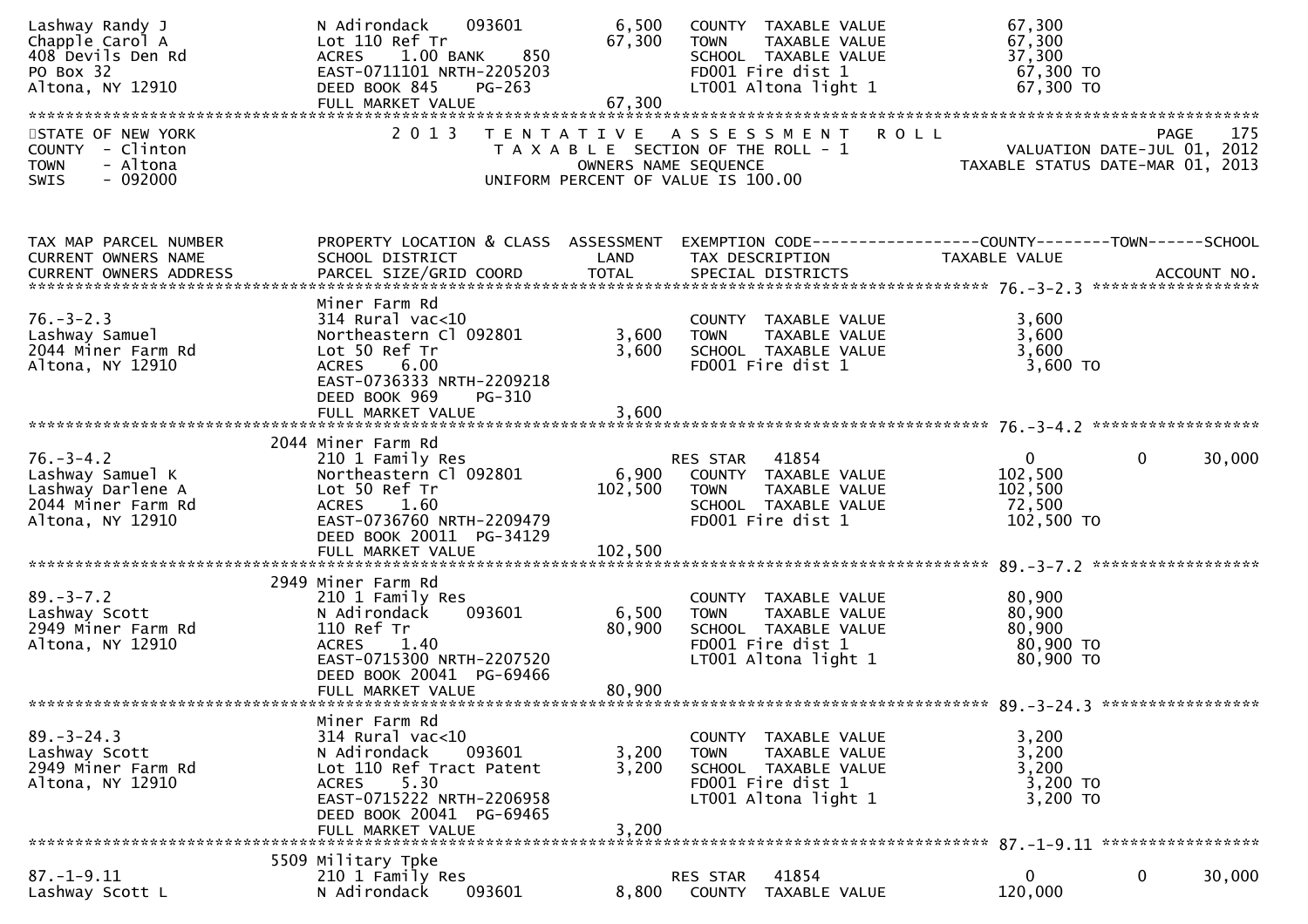| Lashway Diana<br>5509 Military Tpk<br>Ellenurg Depot, NY 12935                                                                        | Lot 185 & 190 Ref Tr<br>Survey 07/2009<br>4.68<br><b>ACRES</b><br>EAST-0689173 NRTH-2204064<br>DEED BOOK 20102 PG-30507<br>FULL MARKET VALUE                                         | 120,000<br>120,000                                                          | <b>TOWN</b>                              | TAXABLE VALUE<br>SCHOOL TAXABLE VALUE<br>FD001 Fire dist 1                                                          |         | 120,000<br>90,000<br>120,000 TO                                                 |                                   |                    |
|---------------------------------------------------------------------------------------------------------------------------------------|--------------------------------------------------------------------------------------------------------------------------------------------------------------------------------------|-----------------------------------------------------------------------------|------------------------------------------|---------------------------------------------------------------------------------------------------------------------|---------|---------------------------------------------------------------------------------|-----------------------------------|--------------------|
| STATE OF NEW YORK<br>COUNTY - Clinton<br>- Altona<br><b>TOWN</b><br>$-092000$<br><b>SWIS</b>                                          | 2013 TENTATIVE ASSESSMENT                                                                                                                                                            | T A X A B L E SECTION OF THE ROLL - 1<br>UNIFORM PERCENT OF VALUE IS 100.00 | OWNERS NAME SEQUENCE                     |                                                                                                                     | R O L L | PAGE 1/6<br>VALUATION DATE-JUL 01, 2012<br>TAXABLE STATUS DATE-MAR 01, 2013     | PAGE                              | 176                |
| TAX MAP PARCEL NUMBER<br>CURRENT OWNERS NAME                                                                                          | PROPERTY LOCATION & CLASS ASSESSMENT<br>SCHOOL DISTRICT                                                                                                                              | LAND                                                                        | TAX DESCRIPTION                          |                                                                                                                     |         | EXEMPTION CODE------------------COUNTY--------TOWN------SCHOOL<br>TAXABLE VALUE |                                   |                    |
| $72. - 1 - 7.3$<br>Lashway Todd A<br>Lashway Natalie G<br>PO Box 4<br>Morrisonville, NY 12962                                         | 1026 Irona Rd<br>210 1 Family Res<br>093601<br>N Adirondack<br>Lot 192 Ref Tr<br>ACRES 7.40 BANK<br>320<br>EAST-0686299 NRTH-2212660<br>DEED BOOK 20072 PG-5774<br>FULL MARKET VALUE | 10,300<br>95,700<br>95,700                                                  | RES STAR<br><b>TOWN</b>                  | 41854<br>COUNTY TAXABLE VALUE<br>TAXABLE VALUE<br>SCHOOL TAXABLE VALUE<br>FD001 Fire dist 1                         |         | $\overline{0}$<br>95,700<br>95,700<br>65,700<br>95,700 TO                       | $\mathbf{0}$                      | 30,000             |
|                                                                                                                                       | 493 Devils Den Rd                                                                                                                                                                    |                                                                             |                                          |                                                                                                                     |         |                                                                                 |                                   |                    |
| $89.1 - 1 - 10$<br>Lashway Wendy<br>72 Canaan Rd<br>Ellenburg Depot, NY 12935                                                         | 210 1 Family Res<br>093601<br>N Adirondack<br>131 Ref<br><b>ACRES</b><br>080<br>1.04 BANK<br>EAST-0710631 NRTH-2207224<br>DEED BOOK 99001 PG-14351<br>FULL MARKET VALUE              | 6,800<br>77,500<br>77,500                                                   | RES STAR<br><b>TOWN</b>                  | 41854<br>COUNTY TAXABLE VALUE<br>TAXABLE VALUE<br>SCHOOL TAXABLE VALUE<br>FD001 Fire dist 1<br>LT001 Altona light 1 |         | $\mathbf 0$<br>77,500<br>77,500<br>47,500<br>77,500 TO<br>77,500 TO             | $\mathbf{0}$                      | 30,000             |
|                                                                                                                                       | 3361 Military Tpke                                                                                                                                                                   |                                                                             |                                          |                                                                                                                     |         |                                                                                 |                                   |                    |
| $150.-1-1$<br>Latour Alice L<br>Latour Roger A<br>22 Church St Apt 3<br>Keeseville, NY 12944                                          | 210 1 Family Res<br>093601<br>N Adirondack<br>127 Duer<br>FRNT 150.00 DPTH 47.00<br>EAST-0731252 NRTH-2176785<br>DEED BOOK 20092 PG-28951<br>FULL MARKET VALUE                       | 35,000<br>35,000                                                            | AGED C&T<br>5,400 SR STAR<br><b>TOWN</b> | 41801<br>41834<br>COUNTY TAXABLE VALUE<br>TAXABLE VALUE<br>SCHOOL TAXABLE VALUE<br>FD001 Fire dist 1                |         | 17,500<br>$\mathbf{0}$<br>17,500<br>17,500<br>$\overline{0}$<br>35,000 TO       | 17,500<br>$\Omega$                | $\bf{0}$<br>35,000 |
|                                                                                                                                       | 5899 Military Tpke                                                                                                                                                                   |                                                                             |                                          |                                                                                                                     |         |                                                                                 |                                   |                    |
| $86. - 2 - 8.3$<br>LaValley Betty<br>Guerin Barbara<br>5899 Military Tpke<br>Ellenburg Depot, NY 12935-3016 EAST-0679975 NRTH-2204659 | 210 1 Family Res<br>N Adirondack<br>093601<br>B W Pat<br>2.50<br><b>ACRES</b><br>DEED BOOK 991<br>PG-327<br>FULL MARKET VALUE                                                        | 7,300<br>54,600<br>54,600                                                   | RES STAR<br>COUNTY<br><b>TOWN</b>        | 41854<br>TAXABLE VALUE<br>TAXABLE VALUE<br>SCHOOL TAXABLE VALUE<br>FD001 Fire dist 1                                |         | 0<br>54,600<br>54,600<br>24,600<br>54,600 TO                                    | 0                                 | 30,000             |
|                                                                                                                                       | Military Tpke                                                                                                                                                                        |                                                                             |                                          |                                                                                                                     |         |                                                                                 | 86. - 2 - 11.3 ****************** |                    |
| $86. -2 - 11.3$<br>Lavalley Betty M                                                                                                   | 314 Rural vac<10<br>093601<br>N Adirondack                                                                                                                                           | 8,900                                                                       | <b>COUNTY</b><br><b>TOWN</b>             | TAXABLE VALUE<br>TAXABLE VALUE                                                                                      |         | 8,900<br>8,900                                                                  |                                   |                    |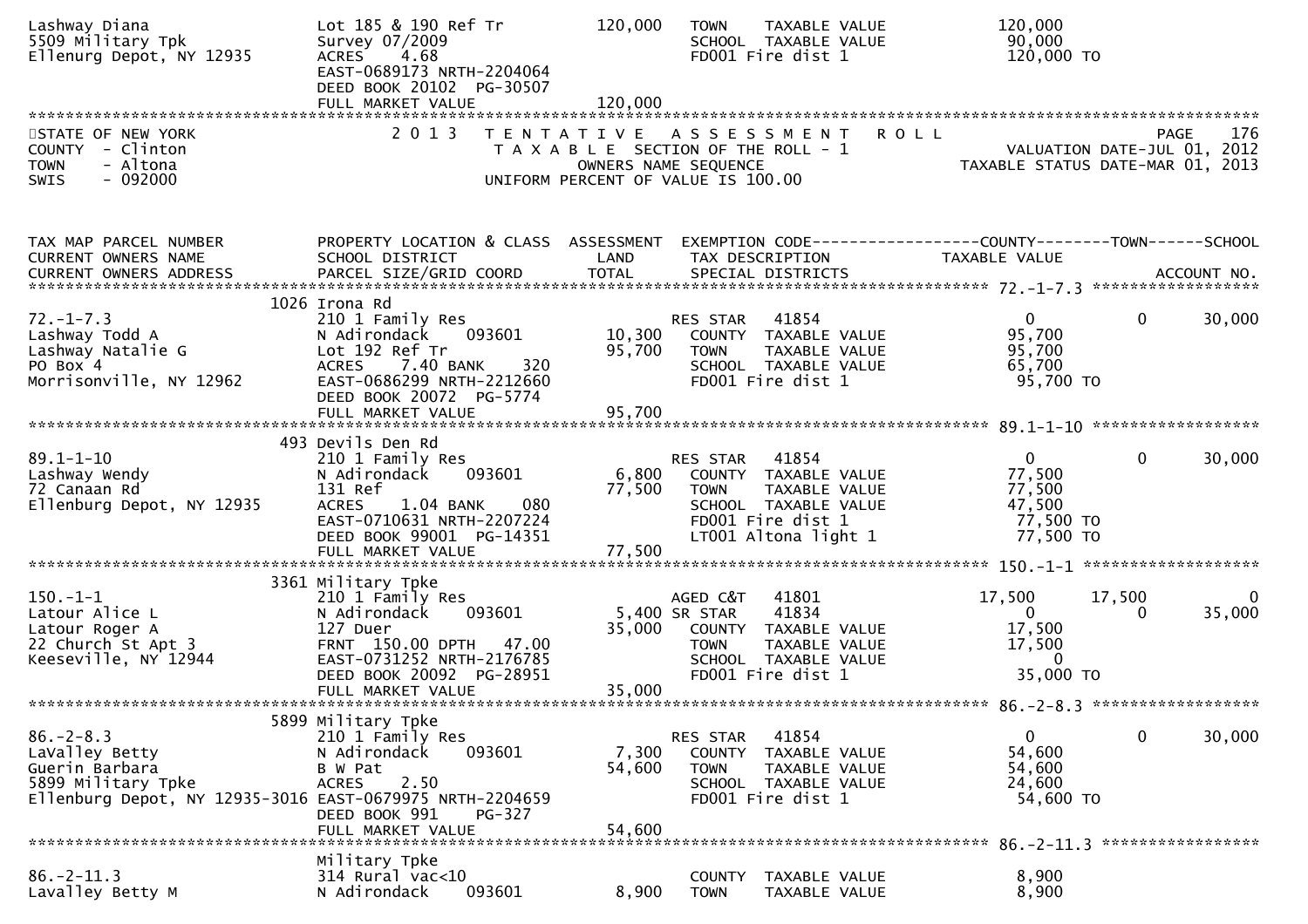| Guerin John C<br>5899 Military Tpke                                                                                  | 5.00<br><b>ACRES</b><br>EAST-0679627 NRTH-2204571                                                                                                                                                                      | 8,900                       | SCHOOL TAXABLE VALUE<br>FD001 Fire dist 1                                                                                                  | 8,900<br>8,900 TO                                             |                                                   |
|----------------------------------------------------------------------------------------------------------------------|------------------------------------------------------------------------------------------------------------------------------------------------------------------------------------------------------------------------|-----------------------------|--------------------------------------------------------------------------------------------------------------------------------------------|---------------------------------------------------------------|---------------------------------------------------|
| STATE OF NEW YORK<br>COUNTY - Clinton<br>- Altona<br><b>TOWN</b><br>$-092000$<br>SWIS                                | 2 0 1 3                                                                                                                                                                                                                |                             | <b>ROLL</b><br>TENTATIVE ASSESSMENT<br>T A X A B L E SECTION OF THE ROLL - 1<br>OWNERS NAME SEQUENCE<br>UNIFORM PERCENT OF VALUE IS 100.00 | TAXABLE STATUS DATE-MAR 01, 2013                              | 177<br><b>PAGE</b><br>VALUATION DATE-JUL 01, 2012 |
| TAX MAP PARCEL NUMBER<br>CURRENT OWNERS NAME                                                                         | PROPERTY LOCATION & CLASS ASSESSMENT<br>SCHOOL DISTRICT                                                                                                                                                                | LAND                        | EXEMPTION CODE-----------------COUNTY-------TOWN------SCHOOL<br>TAX DESCRIPTION                                                            | TAXABLE VALUE                                                 |                                                   |
| $87. - 1 - 3$<br>LaValley Daniel R<br>LaValley Kenneth H<br>84 Forest Rd<br>Ellenburg Depot, NY 12935                | 84 Forest Rd<br>240 Rural res<br>N Adirondack<br>093601<br>Lot 191 Pat Ref<br>ACRES 103.70<br>EAST-0686070 NRTH-2208231<br>DEED BOOK 939<br>PG-345                                                                     | 31,000<br>95,000            | 41854<br>RES STAR<br>COUNTY TAXABLE VALUE<br><b>TOWN</b><br>TAXABLE VALUE<br>SCHOOL TAXABLE VALUE<br>FD001 Fire dist 1                     | $\overline{0}$<br>95,000<br>95,000<br>65,000<br>95,000 TO     | 0<br>30,000                                       |
| $106. - 1 - 1.3$<br>LaValley Heath J<br>LaValley Laurie A<br>605 Vassar Rd<br>Altona, NY 12910                       | 605 Vassar Rd<br>210 1 Family Res<br>093601<br>N Adirondack<br>52 Ref<br>2.10<br><b>ACRES</b><br>EAST-0736327 NRTH-2201647<br>DEED BOOK 20082 PG-20540<br>FULL MARKET VALUE                                            | 9,700<br>165,000<br>165,000 | 41854<br>RES STAR<br>COUNTY TAXABLE VALUE<br><b>TOWN</b><br><b>TAXABLE VALUE</b><br>SCHOOL TAXABLE VALUE<br>FD001 Fire dist 1              | $\overline{0}$<br>165,000<br>165,000<br>135,000<br>165,000 TO | 0<br>30,000                                       |
| $102. - 1 - 12.1$<br>LaValley James D<br>Couture et al Harold R<br>18 Wheeling Ave<br>Plattsburgh, NY 12901          | 1217 Alder Bend Rd<br>321 Abandoned ag<br>093601<br>N Adirondack<br>Lots 162 & 186 Ref Tract<br>Prior Deed Bk 562 Pg 600<br>ACRES 201.90<br>EAST-0695618 NRTH-2196126<br>DEED BOOK 20061 PG-94216<br>FULL MARKET VALUE | 49,100<br>49,100<br>49,100  | COUNTY TAXABLE VALUE<br>TAXABLE VALUE<br><b>TOWN</b><br>SCHOOL TAXABLE VALUE<br>FD001 Fire dist 1                                          | 49,100<br>49,100<br>49,100<br>49,100 TO                       |                                                   |
| $91. -1 - 18.31$<br>LaValley Norman<br>LaValley Nancy<br>34 Blow Rd<br>Altona, NY 12910<br>MAY BE SUBJECT TO PAYMENT | Vassar Rd<br>312 Vac w/imprv<br>093601<br>N Adirondack<br>Lot 52 Ref Tr<br>Survey Map 20122/49220<br>ACRES 202.60<br>EAST-0736469 NRTH-2202667<br>DEED BOOK 624<br>PG-565                                              | 65,300<br>81,300            | OS AG DIST 41730<br>COUNTY TAXABLE VALUE<br><b>TOWN</b><br>TAXABLE VALUE<br>SCHOOL TAXABLE VALUE<br>FD001 Fire dist 1                      | $\Omega$<br>81,300<br>81,300<br>81,300<br>81,300 TO           | 0<br>0                                            |
| $91. - 1 - 20$<br>LaValley Norman<br>LaValley Nancy                                                                  | 34 Blow Rd<br>240 Rural res<br>093601<br>N Adirondack<br>52 Ref                                                                                                                                                        | 180,000                     | OS AG DIST 41730<br>41834<br>44,500 SR STAR<br>COUNTY TAXABLE VALUE                                                                        | 1,567<br>1,567<br>0<br>178,433                                | 1,567<br>63,300<br>0                              |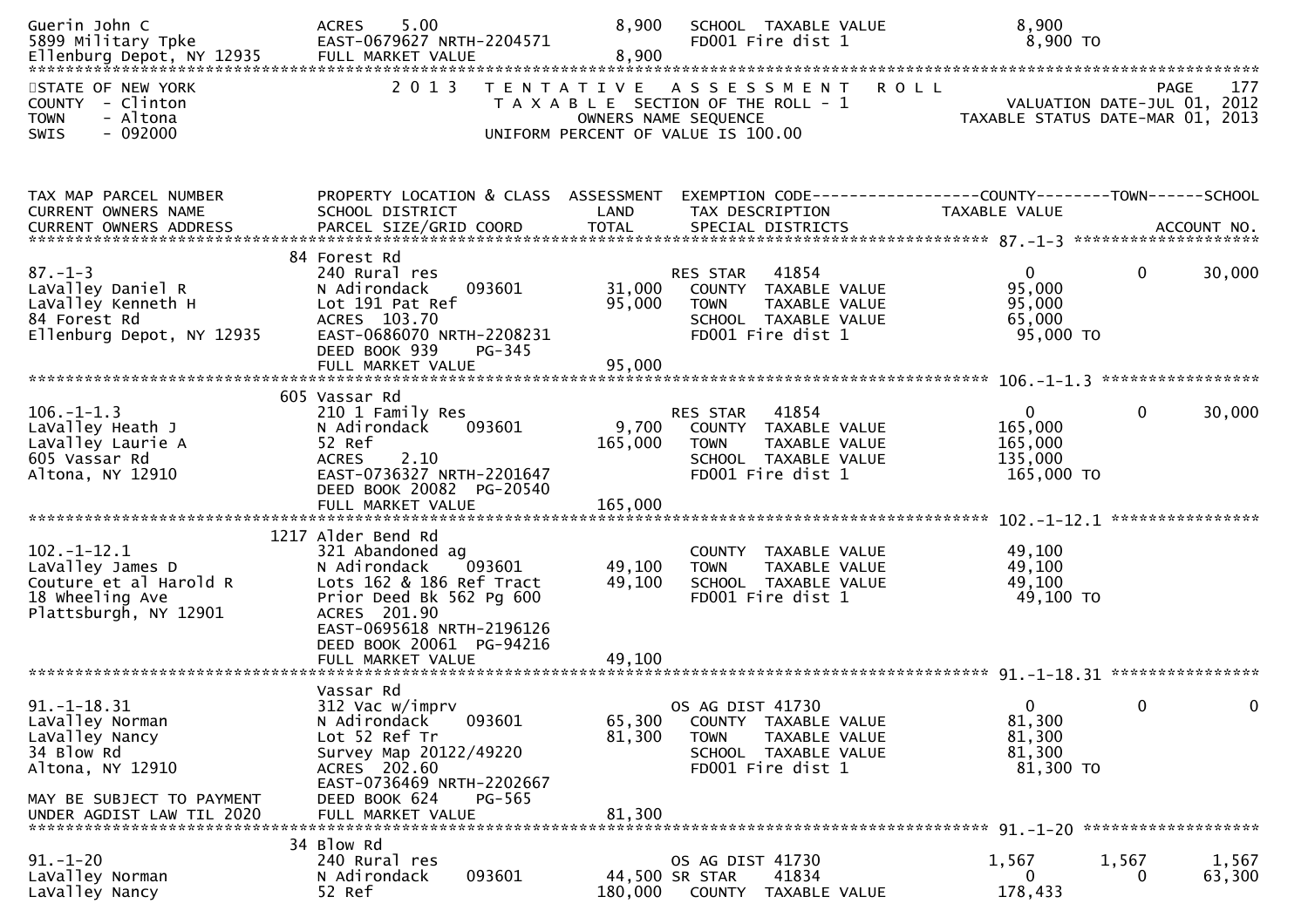| 34 Blow Rd<br>Altona, NY 12910                                                                                            | ACRES 100.60<br>EAST-0732434 NRTH-2202964<br>DEED BOOK 587<br>PG-820                                                                                                                              |                             | TAXABLE VALUE<br><b>TOWN</b><br>SCHOOL TAXABLE VALUE<br>FD001 Fire dist 1                                              | 178,433<br>115,133<br>180,000 TO                                                      |        |
|---------------------------------------------------------------------------------------------------------------------------|---------------------------------------------------------------------------------------------------------------------------------------------------------------------------------------------------|-----------------------------|------------------------------------------------------------------------------------------------------------------------|---------------------------------------------------------------------------------------|--------|
| MAY BE SUBJECT TO PAYMENT<br>UNDER AGDIST LAW TIL 2020                                                                    | FULL MARKET VALUE                                                                                                                                                                                 | 180,000                     |                                                                                                                        |                                                                                       |        |
| STATE OF NEW YORK<br>COUNTY - Clinton<br>- Altona<br><b>TOWN</b><br>$-092000$<br>SWIS                                     | 2 0 1 3                                                                                                                                                                                           | OWNERS NAME SEQUENCE        | TENTATIVE ASSESSMENT<br><b>ROLL</b><br>T A X A B L E SECTION OF THE ROLL - 1<br>UNIFORM PERCENT OF VALUE IS 100.00     | PAGE<br>VALUATION DATE-JUL 01, 2012<br>TAXABLE STATUS DATE-MAR 01, 2013               | 178    |
| TAX MAP PARCEL NUMBER<br>CURRENT OWNERS NAME                                                                              | PROPERTY LOCATION & CLASS ASSESSMENT<br>SCHOOL DISTRICT                                                                                                                                           | LAND                        | TAX DESCRIPTION                                                                                                        | EXEMPTION CODE-----------------COUNTY--------TOWN------SCHOOL<br><b>TAXABLE VALUE</b> |        |
| $91. - 1 - 18.32$<br>LaValley Wendy J<br>663 Vassar Rd<br>Altona, NY 12910                                                | 663 Vassar Rd<br>210 1 Family Res<br>093601<br>N Adirondack<br>Lot 52 Ref Tract<br>3.96 BANK<br>080<br><b>ACRES</b><br>EAST-0735299 NRTH-2202736<br>DEED BOOK 20041 PG-73826<br>FULL MARKET VALUE | 8,600<br>120,000<br>120,000 | 41854<br>RES STAR<br>COUNTY TAXABLE VALUE<br><b>TOWN</b><br>TAXABLE VALUE<br>SCHOOL TAXABLE VALUE<br>FD001 Fire dist 1 | $\mathbf 0$<br>$\Omega$<br>120,000<br>120,000<br>90,000<br>120,000 TO                 | 30,000 |
| $148. - 3 - 19$<br>Lavarnway Brian J<br>Lavarnway Kevin F<br>925 Jersey Swamp Rd<br>Morrisonville, NY 12962               | Rand Hill Rd<br>321 Abandoned ag<br>093601<br>N Adirondack<br>50 Duer<br>ACRES 35.50<br>EAST-0713077 NRTH-2171130<br>DEED BOOK 898<br>PG-148<br>FULL MARKET VALUE                                 | 19,700<br>19,700<br>19,700  | COUNTY TAXABLE VALUE<br>TAXABLE VALUE<br><b>TOWN</b><br>SCHOOL TAXABLE VALUE<br>FD001 Fire dist 1                      | ******************<br>19,700<br>19,700<br>19,700<br>19,700 TO                         |        |
| $91. - 1 - 4.1$<br>Lavoie Michael P<br>Lavoie James E<br>33 Brainerd St<br>St. Albans, VT 05478<br>********************** | Miner Farm Rd<br>105 Vac farmland<br>Northeastern Cl 092801<br>$50 - 52 - 62$ Ref<br>ACRES 106.30<br>EAST-0733722 NRTH-2209175<br>DEED BOOK 20112 PG-39903<br>FULL MARKET VALUE                   | 33,600<br>33,600<br>33,600  | COUNTY TAXABLE VALUE<br>TAXABLE VALUE<br><b>TOWN</b><br>SCHOOL TAXABLE VALUE<br>FD001 Fire dist 1                      | 33,600<br>33,600<br>33,600<br>33,600 TO                                               |        |
| $102 - 1 - 3.3$<br>Lavorando Joseph Sr<br>Lavorando Ellen L<br>PO Box 342<br>West Chazy, NY 12992                         | Alder Bend Rd<br>321 Abandoned ag<br>093601<br>N Adirondack<br>Lot 163 Ref Tr<br>ACRES 204.00<br>EAST-0693793 NRTH-2201271<br>DEED BOOK 20062 PG-330<br>FULL MARKET VALUE                         | 48,100<br>48,100<br>48,100  | COUNTY TAXABLE VALUE<br>TAXABLE VALUE<br><b>TOWN</b><br>SCHOOL TAXABLE VALUE<br>FD001 Fire dist 1                      | 48,100<br>48,100<br>48,100<br>48,100 TO                                               |        |
| $135. - 2 - 28$<br>Lavorando Joseph Sr<br>PO Box 85                                                                       | Recore Rd<br>321 Abandoned ag<br>Beekmantown Cen 092401<br>6ot 143 Duers                                                                                                                          | 5,800<br>5,800              | COUNTY<br>TAXABLE VALUE<br><b>TOWN</b><br>TAXABLE VALUE<br>SCHOOL TAXABLE VALUE                                        | 5,800<br>5,800<br>5,800                                                               |        |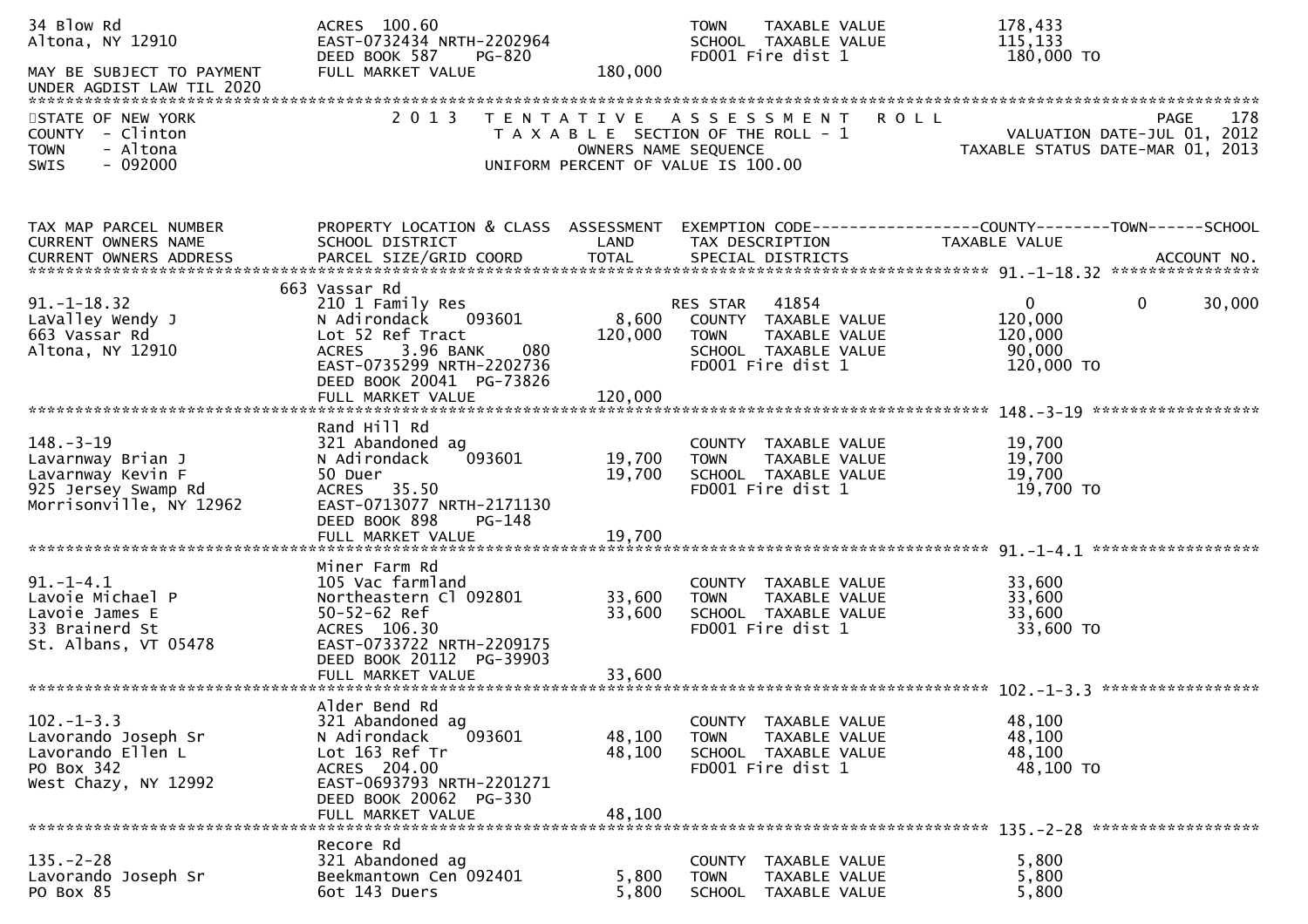| West Chazy, NY 12992                                                                                 | ACRES 35.00<br>EAST-0737569 NRTH-2179050<br>DEED BOOK 810<br>PG-146<br>FULL MARKET VALUE                                                                                                                                     | 5,800                      | FD001 Fire dist 1                                                                                                                                 | 5,800 TO                                                                                         |
|------------------------------------------------------------------------------------------------------|------------------------------------------------------------------------------------------------------------------------------------------------------------------------------------------------------------------------------|----------------------------|---------------------------------------------------------------------------------------------------------------------------------------------------|--------------------------------------------------------------------------------------------------|
| STATE OF NEW YORK<br>COUNTY - Clinton<br>- Altona<br><b>TOWN</b><br>$-092000$<br>SWIS                | 2 0 1 3                                                                                                                                                                                                                      |                            | <b>ROLL</b><br>TENTATIVE ASSESSMENT<br>T A X A B L E SECTION OF THE ROLL - 1<br>OWNERS NAME SEQUENCE<br>UNIFORM PERCENT OF VALUE IS 100.00        | 179<br>PAGE<br>رومیں<br>2012, VALUATION DATE-JUL 01<br>2013, TAXABLE STATUS DATE-MAR 01          |
| TAX MAP PARCEL NUMBER<br><b>CURRENT OWNERS NAME</b><br>CURRENT OWNERS ADDRESS                        | PROPERTY LOCATION & CLASS ASSESSMENT<br>SCHOOL DISTRICT                                                                                                                                                                      | LAND                       | TAX DESCRIPTION                                                                                                                                   | EXEMPTION CODE------------------COUNTY--------TOWN------SCHOOL<br>TAXABLE VALUE                  |
| $105. -1 - 5.2$<br>Lavornado Joseph Sr<br>Lavorando Joseph Jr<br>PO Box 342<br>West Chazy, NY 12992  | 629 Barnaby Rd<br>260 Seasonal res<br>N Adirondack<br>093601<br>Lot 135 Duers Patent<br>ACRES 138.50<br>EAST-0731573 NRTH-2193888<br>DEED BOOK 20011 PG-37769<br>FULL MARKET VALUE                                           | 36,000<br>55,400<br>55,400 | COUNTY TAXABLE VALUE<br><b>TOWN</b><br>TAXABLE VALUE<br>SCHOOL TAXABLE VALUE<br>FD001 Fire dist 1                                                 | 55,400<br>55,400<br>55,400<br>55,400 TO                                                          |
| $89.1 - 2 - 22$<br>Lawrence Darryl R<br>3100 Miner Farm Rd<br>Altona, NY 12910                       | 3100 Miner Farm Rd<br>210 1 Family Res<br>093601<br>N Adirondack<br>110 Ref<br>L]<br>Hw<br>Pombrio<br>Long<br>1.10 BANK<br>320<br><b>ACRES</b><br>EAST-0711796 NRTH-2207591<br>DEED BOOK 20112 PG-44413<br>FULL MARKET VALUE | 6,500<br>94,000<br>94,000  | RES STAR 41854<br>COUNTY TAXABLE VALUE<br>TAXABLE VALUE<br><b>TOWN</b><br>SCHOOL TAXABLE VALUE<br>FD001 Fire dist 1<br>LT001 Altona light 1       | $\overline{0}$<br>$\mathbf{0}$<br>30,000<br>94,000<br>94,000<br>64,000<br>94,000 TO<br>94,000 TO |
| $72. -1 - 11.112$<br>Lazure Craig<br>Tsilivigos Efrosini<br>965 Senecal<br>Brossard, Quebec, J4X 1L3 | 644 Irona Rd<br>321 Abandoned ag<br>093601<br>N Adirondack<br>Lot 166 Ref Tr<br>ACRES 14.80<br>EAST-0695823 NRTH-2213415<br>DEED BOOK 20102 PG-36860<br>FULL MARKET VALUE                                                    | 13,600<br>13,600<br>13,600 | COUNTY TAXABLE VALUE<br>TAXABLE VALUE<br><b>TOWN</b><br>SCHOOL TAXABLE VALUE<br>FD001 Fire dist 1                                                 | 13,600<br>13,600<br>13,600<br>13,600 TO                                                          |
| 74. –1–31<br>Leazotte Carole<br>Leazotte Timothy C<br>2980 Miner Farm Rd<br>Altona, NY 12910         | 2980 Miner Farm Rd<br>210 1 Family Res<br>N Adirondack<br>093601<br>111 Ref<br>FRNT 125.00 DPTH 150.00<br>080<br>BANK<br>EAST-0714630 NRTH-2207853<br>PG-251<br>DEED BOOK 908<br>FULL MARKET VALUE                           | 5,500<br>49,900<br>49,900  | RES STAR<br>41854<br>COUNTY<br>TAXABLE VALUE<br><b>TOWN</b><br>TAXABLE VALUE<br>SCHOOL TAXABLE VALUE<br>FD001 Fire dist 1<br>LT001 Altona light 1 | $\mathbf 0$<br>30,000<br>0<br>49,900<br>49,900<br>19,900<br>49,900 TO<br>49,900 TO               |
| $88.14 - 2 - 5$                                                                                      | 31 Pinewood Dr<br>260 Seasonal res                                                                                                                                                                                           |                            | COUNTY TAXABLE VALUE                                                                                                                              | 8,400                                                                                            |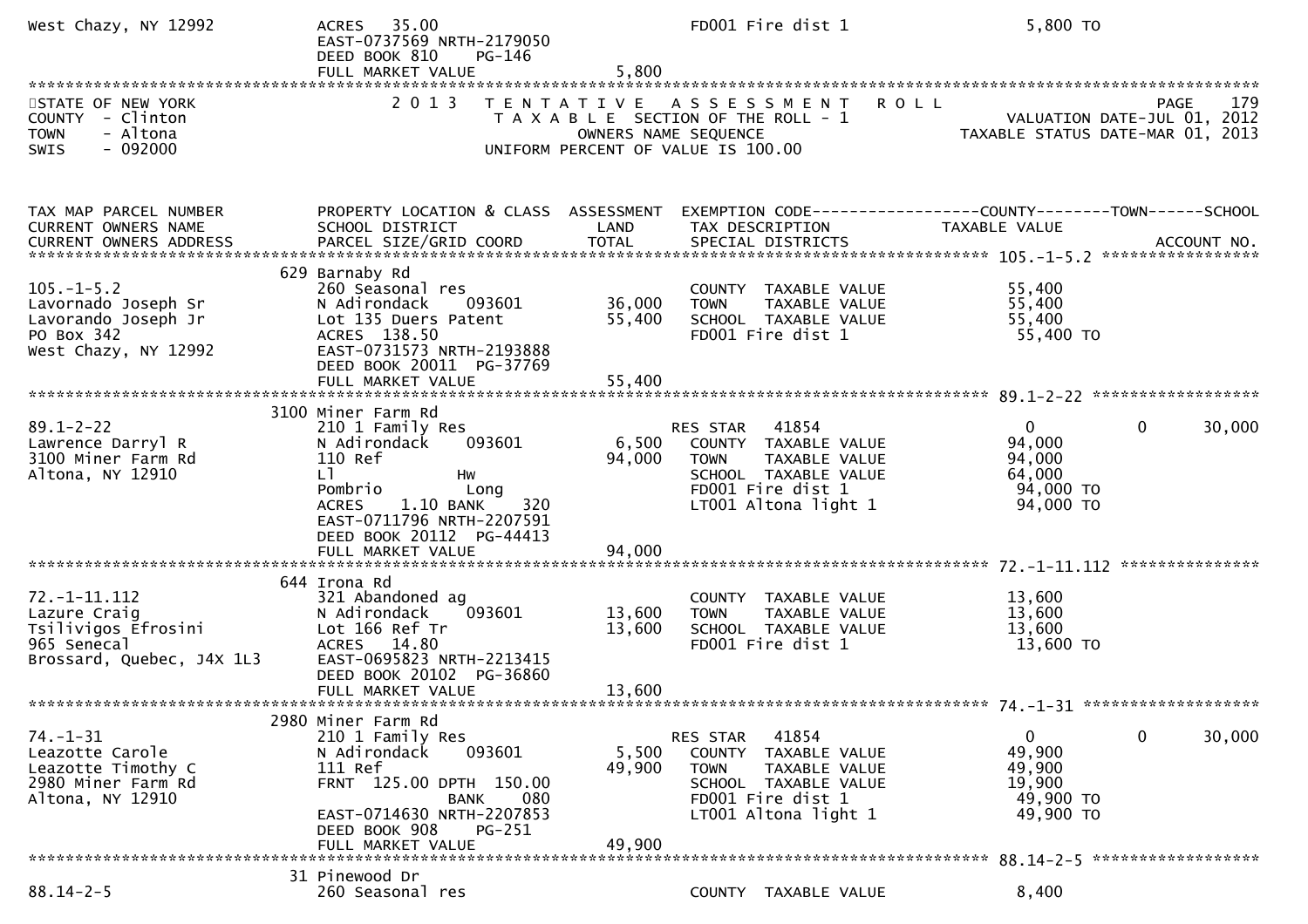| Lebel Pierre<br>138 Beurling<br>Chateauguay PQ, Canada<br>J6K3K4                                | N Adirondack<br>093601<br>Stonewall Bk 10 Pg 123 Lo<br>FRNT 57.00 DPTH 185.00<br>EAST-0698726 NRTH-2204464<br>DEED BOOK 99001 PG-16907                             | 4,800<br>8,400            | TAXABLE VALUE<br><b>TOWN</b><br>SCHOOL TAXABLE VALUE<br>FD001 Fire dist 1                                                                         | 8,400<br>8,400<br>$8,400$ TO                                                                                    |                |                       |
|-------------------------------------------------------------------------------------------------|--------------------------------------------------------------------------------------------------------------------------------------------------------------------|---------------------------|---------------------------------------------------------------------------------------------------------------------------------------------------|-----------------------------------------------------------------------------------------------------------------|----------------|-----------------------|
|                                                                                                 |                                                                                                                                                                    |                           |                                                                                                                                                   |                                                                                                                 |                |                       |
| STATE OF NEW YORK<br>COUNTY - Clinton<br>- Altona<br><b>TOWN</b><br>SWIS<br>$-092000$           | 2 0 1 3                                                                                                                                                            | OWNERS NAME SEQUENCE      | TENTATIVE ASSESSMENT ROLL<br>T A X A B L E SECTION OF THE ROLL - 1<br>UNIFORM PERCENT OF VALUE IS 100.00                                          | PAGE 180<br>VALUATION DATE-JUL 01, 2012<br>TAXARLE STATUS DATE ULL 01, 2012<br>TAXABLE STATUS DATE-MAR 01, 2013 | PAGE           | 180                   |
| TAX MAP PARCEL NUMBER<br>CURRENT OWNERS NAME                                                    | PROPERTY LOCATION & CLASS ASSESSMENT<br>SCHOOL DISTRICT                                                                                                            | LAND                      | TAX DESCRIPTION                                                                                                                                   | EXEMPTION CODE-----------------COUNTY--------TOWN------SCHOOL<br>TAXABLE VALUE                                  |                |                       |
|                                                                                                 | 4915 Rt 11                                                                                                                                                         |                           |                                                                                                                                                   |                                                                                                                 |                |                       |
| $71. - 4 - 19$<br>LeClair Armand S<br>LeClair Jean M<br>4915 Rt 11<br>Ellenburg Depot, NY 12935 | 210 1 Family Res<br>N Adirondack<br>093601<br><b>Bm</b><br>080<br><b>ACRES</b><br>1.10 BANK<br>EAST-0677531 NRTH-2213342<br>DEED BOOK 20112 PG-39712               | 95,000                    | RES STAR 41854<br>6,500 COUNTY TAXABLE VALUE<br>TAXABLE VALUE<br>TOWN<br>SCHOOL TAXABLE VALUE<br>FD002 Ellenburg fire 21<br>LT002 Altona light 21 | 0<br>95,000<br>95,000<br>65,000<br>95,000 TO<br>95,000 TO                                                       | 0              | 30,000                |
|                                                                                                 | FULL MARKET VALUE                                                                                                                                                  | 95,000                    |                                                                                                                                                   |                                                                                                                 |                |                       |
|                                                                                                 |                                                                                                                                                                    |                           |                                                                                                                                                   |                                                                                                                 |                |                       |
| $71. - 4 - 18$<br>LeClair Armond Stacey<br>4915 Rt 11<br>Ellenburg Depot, NY 12935              | Rt 11<br>$314$ Rural vac<10<br>093601<br>N Adirondack<br>Lot Pat Bm<br>5.00<br><b>ACRES</b><br>EAST-0677467 NRTH-2213137<br>DEED BOOK 20102 PG-34240               | 9,300<br>9,300            | COUNTY TAXABLE VALUE<br><b>TOWN</b><br>TAXABLE VALUE<br>SCHOOL TAXABLE VALUE<br>FD002 Ellenburg fire 21<br>LT002 Altona light 21                  | 9,300<br>9,300<br>9,300<br>9,300 TO<br>$9,300$ TO                                                               |                |                       |
|                                                                                                 | 349 Duley Rd                                                                                                                                                       |                           |                                                                                                                                                   |                                                                                                                 |                |                       |
| $132. - 1 - 5$<br>LeClair Cheryl L<br>PO Box 13<br>Altona, NY 12910                             | 210 1 Family Res<br>093601<br>N Adirondack<br>Lot 40 Duer<br>FRNT 201.00 DPTH 191.00<br>EAST-0706506 NRTH-2187336<br>DEED BOOK 98001 PG-04414<br>FULL MARKET VALUE | 8,800<br>65,600<br>65,600 | 41854<br>RES STAR<br>COUNTY TAXABLE VALUE<br>TAXABLE VALUE<br><b>TOWN</b><br>SCHOOL TAXABLE VALUE<br>FD001 Fire dist 1                            | $\Omega$<br>65,600<br>65,600<br>35,600<br>65,600 TO                                                             | $\mathbf{0}$   | 30,000                |
|                                                                                                 |                                                                                                                                                                    |                           |                                                                                                                                                   |                                                                                                                 |                |                       |
| 134. -1-11. 211<br>LeClair Cheryl L<br>PO Box 13<br>Altona, NY 12910                            | 3761 Military Tpke<br>210 1 Family Res<br>N Adirondack<br>093601<br>103 Duers<br>1.00<br><b>ACRES</b><br>EAST-0723457 NRTH-2182580<br>DEED BOOK 1041<br>PG-265     | 9,000<br>81,000           | WARNONALL 41121<br>COUNTY TAXABLE VALUE<br><b>TOWN</b><br>TAXABLE VALUE<br>SCHOOL TAXABLE VALUE<br>FD001 Fire dist 1                              | 12,150<br>68,850<br>68,850<br>81,000<br>81,000 TO                                                               | 12,150         | 0                     |
|                                                                                                 | FULL MARKET VALUE                                                                                                                                                  | 81,000                    |                                                                                                                                                   |                                                                                                                 |                |                       |
| $71. - 4 - 17.2$<br>LeClair Virginia                                                            | 4931 Rt 11<br>270 Mfg housing<br>093601<br>N Adirondack                                                                                                            |                           | WARCOMALL 41131<br>6,200 AGED - ALL 41800                                                                                                         | 5,050<br>7,575                                                                                                  | 5,050<br>7,575 | $\mathbf 0$<br>10,100 |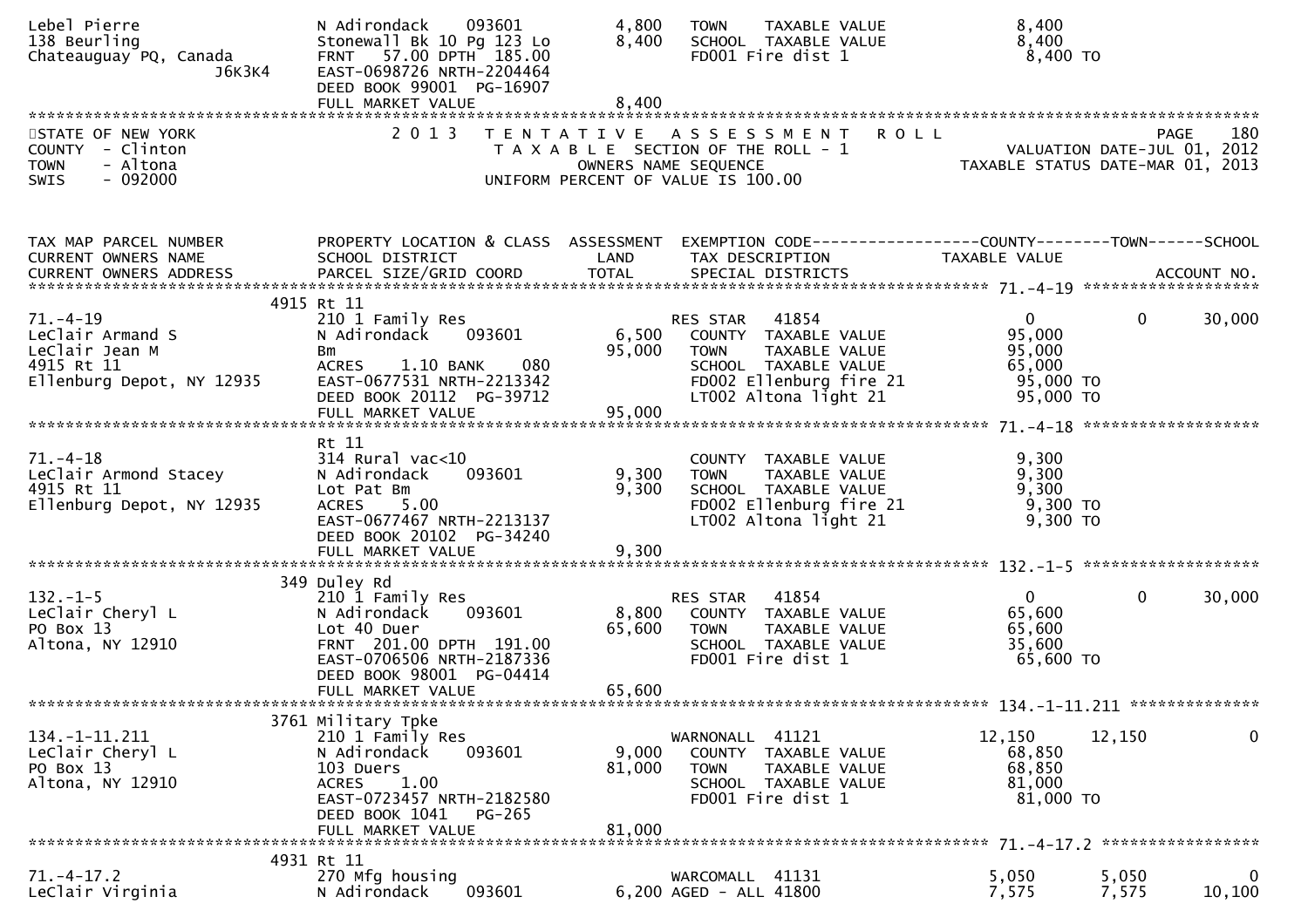| 4931 Rt 11<br>PO Box 336<br>Ellenburg Depot, NY 12935                                                                     | Lot Pat Bm<br>FRNT 150.00 DPTH 215.00<br>EAST-0677137 NRTH-2213323<br>DEED BOOK 645<br>PG-622                                                                                                    |                                                                             | 20,200 SR STAR<br><b>TOWN</b>                           | 41834<br>COUNTY TAXABLE VALUE<br>TAXABLE VALUE<br>SCHOOL TAXABLE VALUE                      | $\overline{0}$<br>7,575<br>7,575<br>$\overline{0}$                                                               | $\mathbf{0}$ | 10,100      |
|---------------------------------------------------------------------------------------------------------------------------|--------------------------------------------------------------------------------------------------------------------------------------------------------------------------------------------------|-----------------------------------------------------------------------------|---------------------------------------------------------|---------------------------------------------------------------------------------------------|------------------------------------------------------------------------------------------------------------------|--------------|-------------|
|                                                                                                                           |                                                                                                                                                                                                  |                                                                             |                                                         |                                                                                             |                                                                                                                  |              |             |
| STATE OF NEW YORK<br>COUNTY - Clinton<br>- Altona<br><b>TOWN</b><br>SWIS<br>$-092000$                                     | 2 0 1 3                                                                                                                                                                                          | T A X A B L E SECTION OF THE ROLL - 1<br>UNIFORM PERCENT OF VALUE IS 100.00 | OWNERS NAME SEQUENCE                                    | TENTATIVE ASSESSMENT ROLL                                                                   | PAGE 181<br>VALUATION DATE-JUL 01, 2012<br>TAXARLE STATUS DATE WILL 01, 2012<br>TAXABLE STATUS DATE-MAR 01, 2013 |              | 181<br>PAGE |
| TAX MAP PARCEL NUMBER<br>CURRENT OWNERS NAME                                                                              | PROPERTY LOCATION & CLASS ASSESSMENT<br>SCHOOL DISTRICT                                                                                                                                          | LAND                                                                        | TAX DESCRIPTION                                         |                                                                                             | EXEMPTION CODE------------------COUNTY--------TOWN------SCHOOL<br>TAXABLE VALUE                                  |              |             |
|                                                                                                                           | 100 Murtagh Hill Rd                                                                                                                                                                              |                                                                             |                                                         | 98 PCT OF VALUE USED FOR EXEMPTION PURPOSES                                                 |                                                                                                                  |              |             |
| 149. - 1 - 11. 1<br>Lee Dennis H<br>Lee Karen A<br>100 Murtagh Hill Rd<br>West Chazy, NY 12992                            | 240 Rural res<br>093601<br>N Adirondack<br>113 Duer<br>ACRES 11.00<br>EAST-0729817 NRTH-2173905<br>DEED BOOK 623<br>PG-149                                                                       | 56,000                                                                      | WARCOMALL 41131<br>10,400 RES STAR 41854<br><b>TOWN</b> | COUNTY TAXABLE VALUE<br>TAXABLE VALUE<br>SCHOOL TAXABLE VALUE<br>FD001 Fire dist 1          | 13,720<br>$\mathbf{0}$<br>42,280<br>42,280<br>26,000<br>56,000 TO                                                | 13,720<br>0  | 30,000      |
|                                                                                                                           |                                                                                                                                                                                                  | 56,000                                                                      |                                                         |                                                                                             |                                                                                                                  |              |             |
|                                                                                                                           | FULL MARKET VALUE                                                                                                                                                                                |                                                                             |                                                         |                                                                                             |                                                                                                                  |              |             |
|                                                                                                                           |                                                                                                                                                                                                  |                                                                             |                                                         |                                                                                             |                                                                                                                  |              |             |
| $72. - 1 - 11.5$<br>LeFebvre Charles M<br>LeFebvre Janis E<br>PO Box 311<br>Milton, VT 05468                              | Irona Rd<br>321 Abandoned ag<br>093601<br>N Adirondack<br>Lot 183 Ref Tr<br>ACRES 115.00<br>EAST-0691620 NRTH-2214200<br>DEED BOOK 20051 PG-88073                                                | 33,300<br>33,300                                                            | <b>TOWN</b>                                             | COUNTY TAXABLE VALUE<br>TAXABLE VALUE<br>SCHOOL TAXABLE VALUE<br>FD001 Fire dist 1          | 33,300<br>33,300<br>33,300<br>33,300 TO                                                                          |              |             |
|                                                                                                                           | 126 Recore Rd                                                                                                                                                                                    |                                                                             |                                                         |                                                                                             |                                                                                                                  |              |             |
| $150. -3 - 13$<br>LeGrave Marvin<br>LeGrave Diana L<br>126 Recore Rd<br>West Chazy, NY 12992                              | 270 Mfg housing<br>093601<br>N Adirondack<br>Sub Map 20 Pg 28 Lot 13<br>1.07<br><b>ACRES</b><br>EAST-0736243 NRTH-2176134<br>DEED BOOK 20092 PG-22102<br>FULL MARKET VALUE                       | 9,000<br>40,100<br>40,100                                                   | RES STAR<br><b>TOWN</b>                                 | 41854<br>COUNTY TAXABLE VALUE<br>TAXABLE VALUE<br>SCHOOL TAXABLE VALUE<br>FD001 Fire dist 1 | $\mathbf{0}$<br>40,100<br>40,100<br>10,100<br>40,100 TO                                                          | $\mathbf{0}$ | 30,000      |
|                                                                                                                           |                                                                                                                                                                                                  |                                                                             |                                                         |                                                                                             |                                                                                                                  |              |             |
| 88.14-1-71<br>Legroulx Deborah<br>Lavoie Smith Theresa E<br>544 George Fa Wilkes<br>Greenfield Park, QC, Canada<br>J4V3N4 | 130 Pinewood Dr<br>260 Seasonal res<br>N Adirondack<br>093601<br>Stonewall Acres Lot 71<br>FRNT 101.51 DPTH 100.00<br>EAST-0699187 NRTH-2204255<br>DEED BOOK 20092 PG-21671<br>FULL MARKET VALUE | 3,800<br>22,900<br>22,900                                                   | COUNTY<br><b>TOWN</b>                                   | TAXABLE VALUE<br>TAXABLE VALUE<br>SCHOOL TAXABLE VALUE<br>FD001 Fire dist 1                 | 22,900<br>22,900<br>22,900<br>22,900 TO                                                                          |              |             |
|                                                                                                                           |                                                                                                                                                                                                  |                                                                             |                                                         |                                                                                             |                                                                                                                  |              |             |
| $91. - 1 - 7.22$<br>Leno Bradley A                                                                                        | 871 Vassar Rd<br>210 1 Family Res<br>Northeastern Cl 092801                                                                                                                                      |                                                                             | WARNONALL<br>11,500 RES STAR                            | 41121<br>41854                                                                              | 11,640<br>0                                                                                                      | 11,640<br>0  | 0<br>30,000 |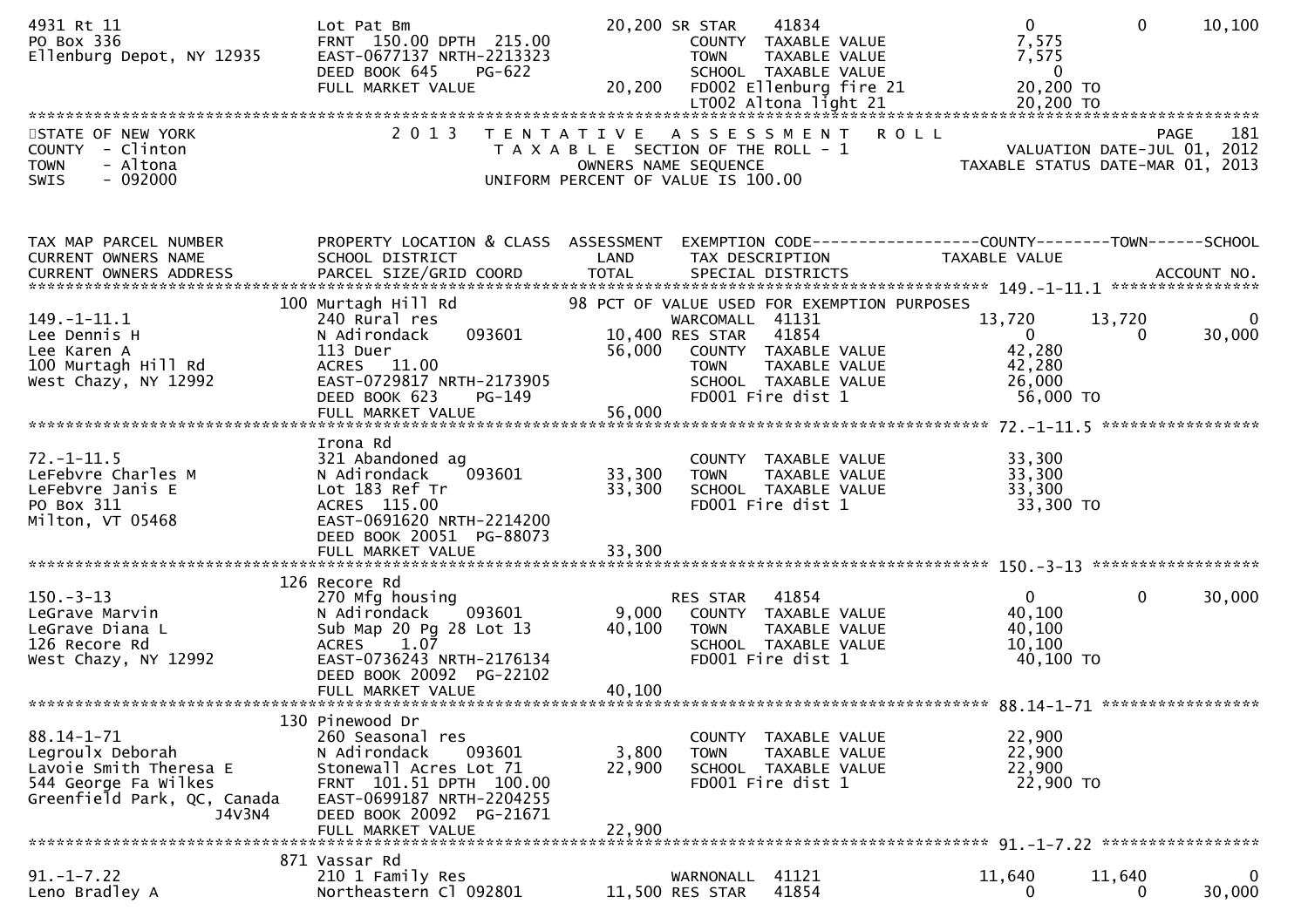| Giroux Virginia H<br>2565 Rt 11<br>Mooers, NY 12958                                                                                            | Lot 50 Ref Tr<br>Survey Map 20082/17996<br>9.40<br><b>ACRES</b><br>EAST-0736118 NRTH-2207779<br>DEED BOOK 20092 PG-24783<br>FULL MARKET VALUE                                    | 77,600<br>77,600           | COUNTY TAXABLE VALUE<br>TAXABLE VALUE<br><b>TOWN</b><br>SCHOOL TAXABLE VALUE<br>FD001 Fire dist 1                  | 65,960<br>65,960<br>47,600<br>77,600 TO                                         |
|------------------------------------------------------------------------------------------------------------------------------------------------|----------------------------------------------------------------------------------------------------------------------------------------------------------------------------------|----------------------------|--------------------------------------------------------------------------------------------------------------------|---------------------------------------------------------------------------------|
| STATE OF NEW YORK<br>COUNTY - Clinton<br>- Altona<br><b>TOWN</b><br><b>SWIS</b><br>- 092000                                                    | 2 0 1 3                                                                                                                                                                          | OWNERS NAME SEQUENCE       | <b>ROLL</b><br>TENTATIVE ASSESSMENT<br>T A X A B L E SECTION OF THE ROLL - 1<br>UNIFORM PERCENT OF VALUE IS 100.00 | 182<br>PAGE<br>VALUATION DATE-JUL 01, 2012<br>TAXABLE STATUS DATE-MAR 01, 2013  |
| TAX MAP PARCEL NUMBER<br>CURRENT OWNERS NAME                                                                                                   | PROPERTY LOCATION & CLASS ASSESSMENT<br>SCHOOL DISTRICT                                                                                                                          | LAND                       | TAX DESCRIPTION                                                                                                    | EXEMPTION CODE------------------COUNTY--------TOWN------SCHOOL<br>TAXABLE VALUE |
| $72. - 1 - 27.1$<br>Leonard & Pearl Lashway Living N Adirondack<br>LashwayTrustee Leonard<br>5583 Military Tpke<br>Ellenburgh Depot, NY 12935  | Forest Rd<br>321 Abandoned ag<br>093601<br>Lot 213 Ref<br>Subdiv Map 20072/02325 Lo<br>ACRES 89.15<br>EAST-0682635 NRTH-2208658<br>DEED BOOK 20061 PG-96130                      | 27,100<br>27,100           | COUNTY TAXABLE VALUE<br><b>TOWN</b><br>TAXABLE VALUE<br>SCHOOL TAXABLE VALUE<br>FD001 Fire dist 1                  | 27,100<br>27,100<br>27,100<br>27,100 TO                                         |
| $72. - 1 - 27.21$<br>Leonard & Pearl Lashway Living N Adirondack<br>LashwayTrustee Leonard<br>5583 Military Tpke<br>Ellenburgh Depot, NY 12935 | Forest Rd<br>321 Abandoned ag<br>093601<br>Lot 213 Ref<br>Subdiv Map 20072/02325 Lo<br>ACRES 84.57<br>EAST-0683894 NRTH-2210221<br>DEED BOOK 20061 PG-96130<br>FULL MARKET VALUE | 29,200<br>29,200<br>29,200 | COUNTY TAXABLE VALUE<br>TAXABLE VALUE<br>TOWN<br>SCHOOL TAXABLE VALUE<br>FD001 Fire dist 1                         | 29,200<br>29,200<br>29,200<br>29,200 TO                                         |
| $148. - 3 - 3$<br>Leopard Billy<br>178 Rabideau St<br>Cadyville, NY 12918                                                                      | 5 Morhous Rd<br>210 1 Family Res<br>N Adirondack<br>093601<br>36 Duer<br><b>ACRES</b><br>4.40<br>EAST-0709197 NRTH-2172773<br>DEED BOOK 20112 PG-40804<br>FULL MARKET VALUE      | 10,700<br>25,000<br>25,000 | COUNTY TAXABLE VALUE<br>TAXABLE VALUE<br><b>TOWN</b><br>SCHOOL TAXABLE VALUE<br>FD001 Fire dist 1                  | 25,000<br>25,000<br>25,000<br>25,000 TO                                         |
| $147. - 1 - 6.31$<br>Leopard Billy J<br>Leopard Mark A<br>178 Rabideau Rd<br>Cadyville, NY 12918                                               | Jerusalem Rd<br>910 Priv forest<br>N Adirondack<br>093601<br>22 Duer<br>ACRES 34.80<br>EAST-0705725 NRTH-2170010<br>DEED BOOK 20082 PG-20233<br>FULL MARKET VALUE                | 9,000<br>9,000<br>9,000    | COUNTY TAXABLE VALUE<br><b>TOWN</b><br>TAXABLE VALUE<br>SCHOOL TAXABLE VALUE<br>FD001 Fire dist 1                  | 9,000<br>9,000<br>9,000<br>9,000 TO                                             |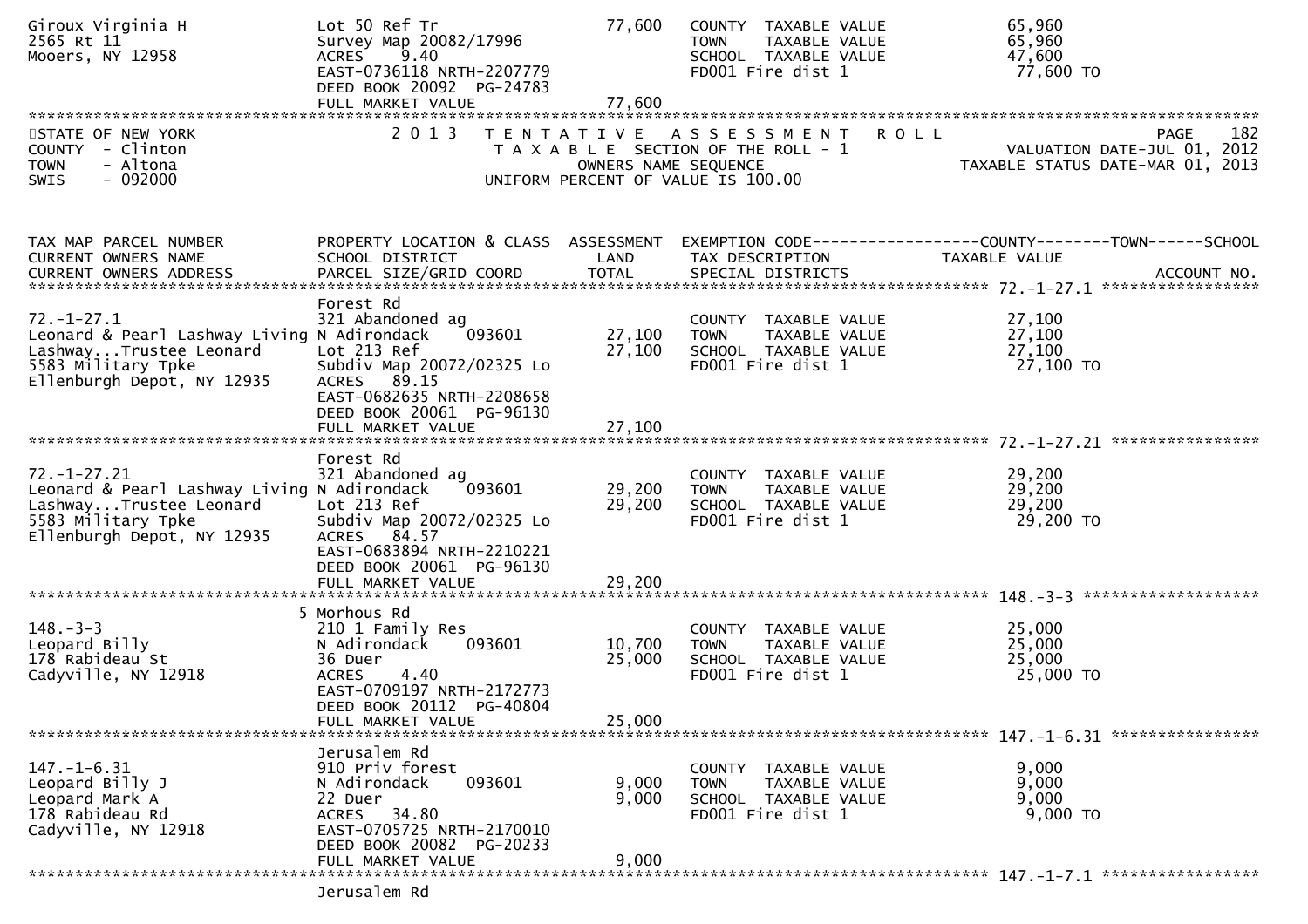| $147. - 1 - 7.1$<br>Leopard Billy J<br>Leopard Mark A<br>178 Rabideau Rd<br>Cadyville, NY 12918            | 910 Priv forest<br>093601<br>N Adirondack<br>22 Duer<br>ACRES 35.90<br>EAST-0704138 NRTH-2169740<br>DEED BOOK 20082 PG-20233<br>FULL MARKET VALUE                                 | 10,000<br>10,000<br>10,000  | COUNTY TAXABLE VALUE<br>TAXABLE VALUE<br><b>TOWN</b><br>SCHOOL TAXABLE VALUE<br>FD001 Fire dist 1                      | 10,000<br>10,000<br>10,000<br>10,000 TO                                               |
|------------------------------------------------------------------------------------------------------------|-----------------------------------------------------------------------------------------------------------------------------------------------------------------------------------|-----------------------------|------------------------------------------------------------------------------------------------------------------------|---------------------------------------------------------------------------------------|
| STATE OF NEW YORK<br>COUNTY - Clinton<br>- Altona<br><b>TOWN</b><br>$-092000$<br>SWIS                      | 2013                                                                                                                                                                              | OWNERS NAME SEQUENCE        | TENTATIVE ASSESSMENT<br><b>ROLL</b><br>T A X A B L E SECTION OF THE ROLL - 1<br>UNIFORM PERCENT OF VALUE IS 100.00     | 183<br><b>PAGE</b><br>VALUATION DATE-JUL 01, 2012<br>TAXABLE STATUS DATE-MAR 01, 2013 |
| TAX MAP PARCEL NUMBER<br>CURRENT OWNERS NAME                                                               | PROPERTY LOCATION & CLASS ASSESSMENT<br>SCHOOL DISTRICT                                                                                                                           | LAND                        | TAX DESCRIPTION                                                                                                        | TAXABLE VALUE                                                                         |
| $117. - 1 - 17$<br>Leopard Billy Joe<br>13 Cogan Ave<br>Plattsburgh, NY 12901                              | Terrien Rd<br>910 Priv forest<br>093601<br>N Adirondack<br>215-216 Ref<br>ACRES 26.00<br>EAST-0693737 NRTH-2191513<br>DEED BOOK 20041 PG-74741                                    | 17,000<br>17,000            | COUNTY TAXABLE VALUE<br>TAXABLE VALUE<br><b>TOWN</b><br>SCHOOL TAXABLE VALUE<br>FD001 Fire dist 1                      | 17,000<br>17,000<br>17,000<br>17,000 TO                                               |
| $88.14 - 1 - 20$<br>Leslie Alexander<br>Pepper Margie S<br>PO Box 266<br>Altona, NY 12910                  | 40 Merrywood Dr<br>260 Seasonal res<br>N Adirondack<br>093601<br>Stonewall Acres Lot 20<br>FRNT 80.00 DPTH 159.30<br>EAST-0699754 NRTH-2203693<br>DEED BOOK 20021 PG-48986        | 4,200<br>21,600             | COUNTY TAXABLE VALUE<br><b>TOWN</b><br>TAXABLE VALUE<br>SCHOOL TAXABLE VALUE<br>FD001 Fire dist 1                      | 21,600<br>21,600<br>21,600<br>21,600 TO                                               |
|                                                                                                            |                                                                                                                                                                                   |                             |                                                                                                                        |                                                                                       |
| $134. - 1 - 2.1$<br>Leslie Chiyoko<br>Lee Ronald E<br>3875 Military Tpke<br>West Chazy, NY 12992           | Purdy Rd<br>910 Priv forest<br>093601<br>N Adirondack<br>94 Duer<br>ACRES 49.00<br>EAST-0720828 NRTH-2181692<br>DEED BOOK 638<br>PG-546<br>FULL MARKET VALUE                      | 21,700<br>21,700<br>21,700  | COUNTY TAXABLE VALUE<br>TAXABLE VALUE<br><b>TOWN</b><br>SCHOOL TAXABLE VALUE<br>FD001 Fire dist 1                      | 21,700<br>21,700<br>21,700<br>21,700 TO                                               |
|                                                                                                            |                                                                                                                                                                                   |                             |                                                                                                                        |                                                                                       |
| $135. -2 - 1$<br>Lewandowski Michael<br>Castro-Lewandowski Athena<br>67 Barnaby Rd<br>West Chazy, NY 12992 | 67 Barnaby Rd<br>210 1 Family Res<br>Beekmantown Cen 092401<br>Lot 147 Duer<br>1.00<br><b>ACRES</b><br>EAST-0740730 NRTH-2183742<br>DEED BOOK 20092 PG-21891<br>FULL MARKET VALUE | 9,000<br>130,000<br>130,000 | 41854<br>RES STAR<br>COUNTY TAXABLE VALUE<br><b>TOWN</b><br>TAXABLE VALUE<br>SCHOOL TAXABLE VALUE<br>FD001 Fire dist 1 | $\mathbf 0$<br>$\mathbf 0$<br>30,000<br>130,000<br>130,000<br>100,000<br>130,000 TO   |
|                                                                                                            | 85 Natures Way                                                                                                                                                                    |                             |                                                                                                                        |                                                                                       |
| $149. - 1 - 10.22$                                                                                         | 240 Rural res                                                                                                                                                                     |                             | 41854<br>RES STAR                                                                                                      | $\mathbf 0$<br>0<br>30,000                                                            |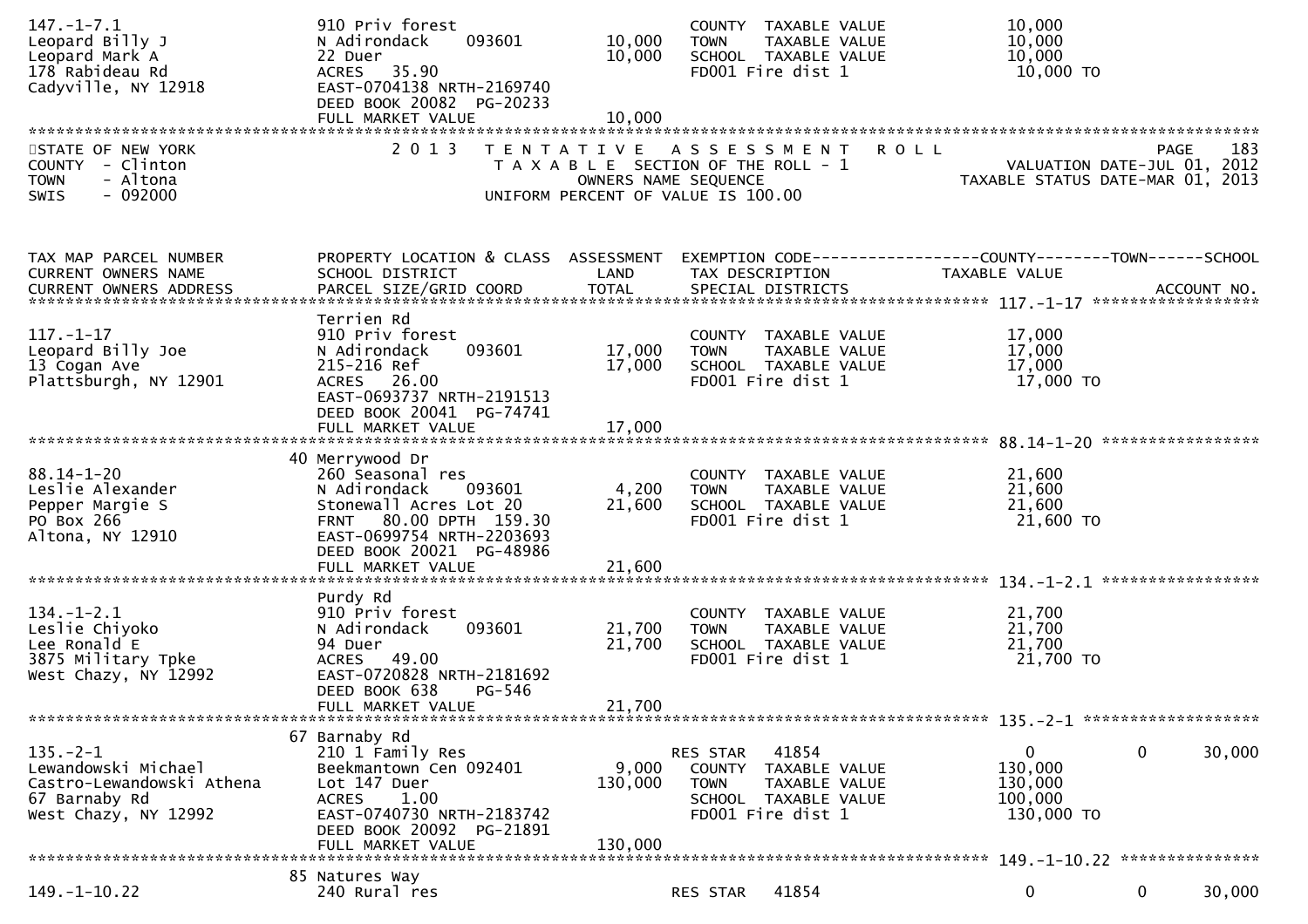| Light Deborah A<br>85 Natures Way<br>West Chazy, NY 12992                                             | 093601<br>N Adirondack<br>Lot 105 Duer's Patent<br>ACRES 11.50<br>EAST-0725673 NRTH-2174520<br>DEED BOOK 703<br><b>PG-285</b>                                                                           | 10,500<br>45,000          | COUNTY TAXABLE VALUE<br>TAXABLE VALUE<br><b>TOWN</b><br>SCHOOL TAXABLE VALUE<br>FD001 Fire dist 1                      | 45,000<br>45,000<br>15,000<br>45,000 TO                                        |                    |
|-------------------------------------------------------------------------------------------------------|---------------------------------------------------------------------------------------------------------------------------------------------------------------------------------------------------------|---------------------------|------------------------------------------------------------------------------------------------------------------------|--------------------------------------------------------------------------------|--------------------|
| STATE OF NEW YORK<br>COUNTY - Clinton<br><b>TOWN</b><br>- Altona<br>$-092000$<br><b>SWIS</b>          | 2 0 1 3                                                                                                                                                                                                 | OWNERS NAME SEQUENCE      | TENTATIVE ASSESSMENT<br>T A X A B L E SECTION OF THE ROLL - 1<br>UNIFORM PERCENT OF VALUE IS 100.00                    | <b>ROLL</b><br>VALUATION DATE-JUL 01, 2012<br>TAXABLE STATUS DATE-MAR 01, 2013 | 184<br><b>PAGE</b> |
| TAX MAP PARCEL NUMBER<br>CURRENT OWNERS NAME                                                          | PROPERTY LOCATION & CLASS ASSESSMENT<br>SCHOOL DISTRICT                                                                                                                                                 | LAND                      | TAX DESCRIPTION                                                                                                        | EXEMPTION CODE-----------------COUNTY-------TOWN------SCHOOL<br>TAXABLE VALUE  |                    |
| $149. - 1 - 13.2$<br>Light Deborah A<br>85 Natures Way<br>West Chazy, NY 12992                        | 53 Natures Way<br>240 Rural res<br>093601<br>N Adirondack<br>Lot 106 Duers<br>ACRES 20.50<br>EAST-0726087 NRTH-2174010<br>DEED BOOK 955<br><b>PG-270</b>                                                | 12,800<br>46,500          | COUNTY TAXABLE VALUE<br>TAXABLE VALUE<br><b>TOWN</b><br>SCHOOL TAXABLE VALUE<br>FD001 Fire dist 1                      | 46,500<br>46,500<br>46,500<br>46,500 TO                                        |                    |
|                                                                                                       |                                                                                                                                                                                                         |                           |                                                                                                                        |                                                                                |                    |
| $149. - 1 - 10.21$<br>Light John<br>101 Natures Way<br>West Chazy, NY 12992                           | 101 Natures Way<br>240 Rural res<br>093601<br>N Adirondack<br>105 Duer<br>ACRES 11.50<br>EAST-0725629 NRTH-2174816<br>DEED BOOK 573<br>PG-799                                                           | 10,500<br>40,000          | 41854<br>RES STAR<br>COUNTY TAXABLE VALUE<br><b>TOWN</b><br>TAXABLE VALUE<br>SCHOOL TAXABLE VALUE<br>FD001 Fire dist 1 | $\overline{0}$<br>$\mathbf{0}$<br>40,000<br>40,000<br>10,000<br>$40,000$ TO    | 30,000             |
| $135. - 2 - 23$<br>Light John W<br>Light Cheryl<br>279 Recore Rd<br>West Chazy, NY 12992              | 279 Recore Rd<br>210 1 Family Res<br>Beekmantown Cen 092401<br>Lot 143 Duers<br>2.50<br><b>ACRES</b><br>EAST-0738586 NRTH-2178390<br>DEED BOOK 848<br>$PG-8$<br>FULL MARKET VALUE                       | 9,800<br>81,000<br>81,000 | 41854<br>RES STAR<br>COUNTY TAXABLE VALUE<br><b>TOWN</b><br>TAXABLE VALUE<br>SCHOOL TAXABLE VALUE<br>FD001 Fire dist 1 | $\overline{0}$<br>$\mathbf 0$<br>81,000<br>81,000<br>51,000<br>81,000 TO       | 30,000             |
| $88.14 - 1 - 9$<br>Lipari Antonio<br>Lipari Marialise<br>8486 Brown St<br>Lasalle, QC, Canada H8N 1Z5 | 57 Merrywood Dr<br>270 Mfg housing<br>N Adirondack<br>093601<br>Stonewall Acres Lot 9<br>80.00 DPTH 230.00<br><b>FRNT</b><br>EAST-0699306 NRTH-2203696<br>DEED BOOK 20072 PG-10783<br>FULL MARKET VALUE | 5,100<br>23,900<br>23,900 | COUNTY TAXABLE VALUE<br><b>TOWN</b><br>TAXABLE VALUE<br>SCHOOL TAXABLE VALUE<br>FD001 Fire dist 1                      | 23,900<br>23,900<br>23,900<br>23,900 TO                                        |                    |
|                                                                                                       | 42-46 Candlelight Rd                                                                                                                                                                                    |                           |                                                                                                                        |                                                                                |                    |
| $71. - 4 - 7.42$<br>Lipson Marilyn                                                                    | 271 Mfg housings<br>N Adirondack<br>093601                                                                                                                                                              | 6,500                     | COUNTY TAXABLE VALUE<br><b>TOWN</b><br>TAXABLE VALUE                                                                   | 75,000<br>75,000                                                               |                    |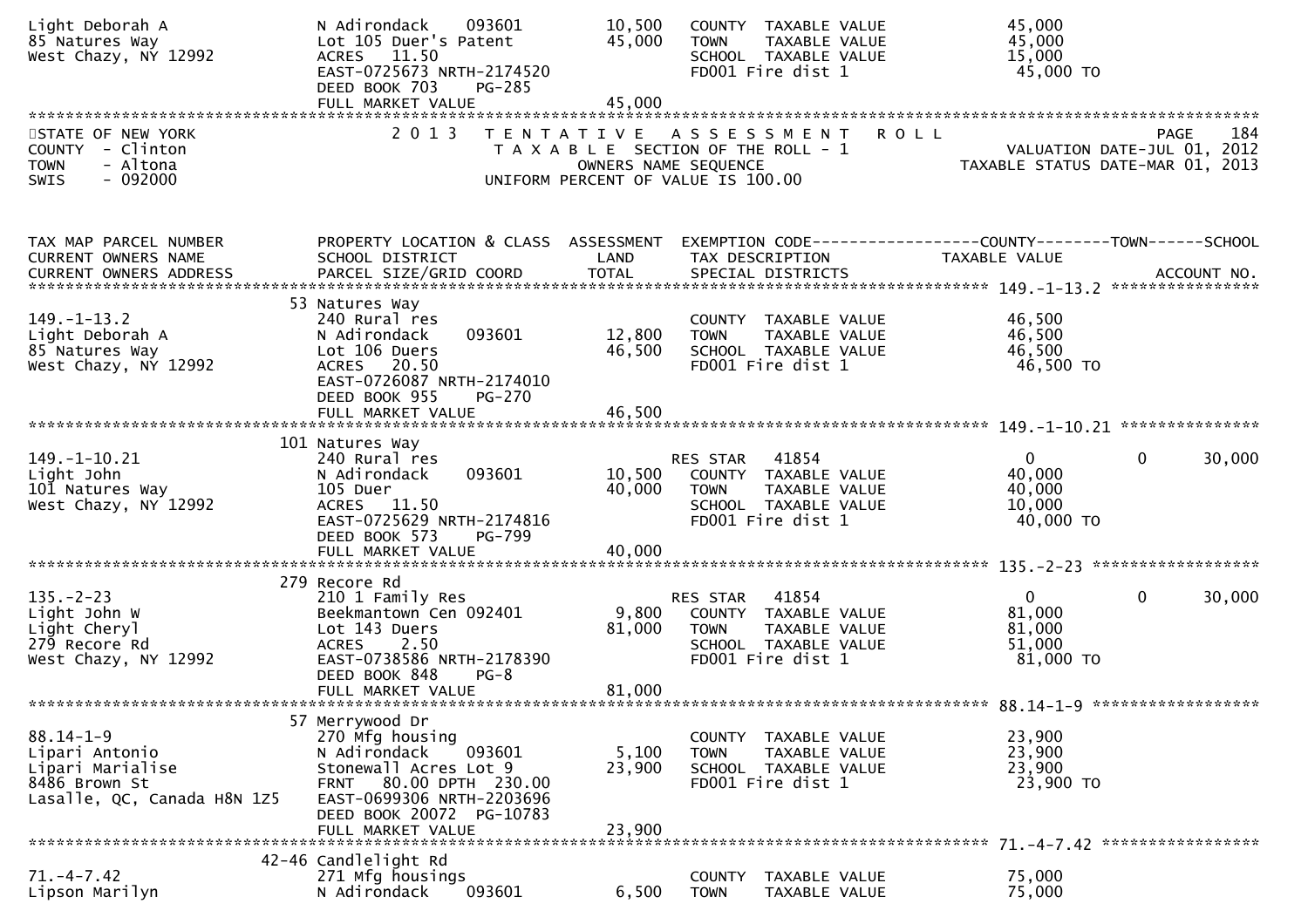| Turner Stanley<br>PO Box 96<br>Ellenburg, NY 12933                                           | Lot 212 Ref Tr<br>1.00<br><b>ACRES</b><br>EAST-0681758 NRTH-2215308<br>DEED BOOK 99001 PG-15906<br>FULL MARKET VALUE                                                             | 75,000<br>75,000          | SCHOOL TAXABLE VALUE<br>FD001 Fire dist 1                                                                                                      | 75,000<br>75,000 TO                                                      |                                            |
|----------------------------------------------------------------------------------------------|----------------------------------------------------------------------------------------------------------------------------------------------------------------------------------|---------------------------|------------------------------------------------------------------------------------------------------------------------------------------------|--------------------------------------------------------------------------|--------------------------------------------|
| STATE OF NEW YORK<br>COUNTY - Clinton<br>- Altona<br><b>TOWN</b><br>$-092000$<br><b>SWIS</b> | 2 0 1 3                                                                                                                                                                          | T E N T A T I V E         | A S S E S S M E N T<br>T A X A B L E SECTION OF THE ROLL - 1<br>OWNERS NAME SEQUENCE<br>UNIFORM PERCENT OF VALUE IS 100.00                     | <b>ROLL</b><br>TAXABLE STATUS DATE-MAR 01, 2013                          | 185<br>PAGE<br>VALUATION DATE-JUL 01, 2012 |
| TAX MAP PARCEL NUMBER<br>CURRENT OWNERS NAME                                                 | PROPERTY LOCATION & CLASS ASSESSMENT<br>SCHOOL DISTRICT                                                                                                                          | LAND                      | EXEMPTION CODE-----------------COUNTY-------TOWN------SCHOOL<br>TAX DESCRIPTION                                                                | TAXABLE VALUE                                                            |                                            |
| $135. - 1 - 18.263$<br>Lloreda David R<br>143 Harvey Rd<br>west Chazy, NY 12992              | 143 Harvey Rd<br>210 1 Family Res<br>N Adirondack<br>093601<br>Lot 130 Duerville Patent<br>2.50<br><b>ACRES</b><br>EAST-0734053 NRTH-2179264<br>DEED BOOK 20122 PG-52152         | 9,800<br>160,000          | 41854<br>RES STAR<br>COUNTY TAXABLE VALUE<br>TAXABLE VALUE<br><b>TOWN</b><br>SCHOOL TAXABLE VALUE<br>FD001 Fire dist 1                         | $\mathbf 0$<br>160,000<br>160,000<br>130,000<br>160,000 TO               | $\mathbf{0}$<br>30,000                     |
| $74. - 1 - 1.65$<br>Lloyd Patricia<br>Lovejoy Michael<br>91 Monty Rd<br>Altona, NY 12910     | 91 Monty Rd<br>210 1 Family Res<br>N Adirondack<br>093601<br>Lot 129 Ref Tract<br>15.10 BANK<br>080<br><b>ACRES</b><br>EAST-0708285 NRTH-2215648<br>DEED BOOK 20122 PG-46778     | 13,700<br>130,000         | RES STAR<br>41854<br>COUNTY TAXABLE VALUE<br>TAXABLE VALUE<br><b>TOWN</b><br>SCHOOL TAXABLE VALUE<br>FD001 Fire dist 1<br>LT001 Altona light 1 | $\mathbf 0$<br>130,000<br>130,000<br>100,000<br>130,000 TO<br>130,000 TO | 0<br>30,000                                |
| $72. - 1 - 20.12$<br>Lobdell Elizabeth<br>12 Railroad St<br>Ellenburg Depot, NY 12935        | 16 Railroad St<br>311 Res vac land<br>N Adirondack<br>093601<br>Lot 191 Ref Tr<br>FRNT 83.00 DPTH 216.00<br>EAST-0685354 NRTH-2211829<br>DEED BOOK 20112 PG-38663                | 5,400<br>5,400            | COUNTY TAXABLE VALUE<br>TAXABLE VALUE<br><b>TOWN</b><br>SCHOOL TAXABLE VALUE<br>FD001 Fire dist 1                                              | 5,400<br>5,400<br>5,400<br>5,400 TO                                      |                                            |
| $72. - 1 - 23$<br>Lobdell Elizabeth A<br>12 Railroad St<br>Ellenburg Depot, NY 12935         | 12 Railroad St<br>210 1 Family Res<br>093601<br>N Adirondack<br>192 Ref<br>FRNT 140.00 DPTH 190.00<br>EAST-0685242 NRTH-2211813<br>DEED BOOK 98001 PG-04593<br>FULL MARKET VALUE | 6,100<br>68,900<br>68,900 | 41854<br>RES STAR<br>COUNTY TAXABLE VALUE<br>TAXABLE VALUE<br><b>TOWN</b><br>SCHOOL TAXABLE VALUE<br>FD001 Fire dist 1                         | $\mathbf 0$<br>68,900<br>68,900<br>38,900<br>68,900 TO                   | $\mathbf 0$<br>30,000                      |
| $135. - 2 - 13$<br>Loftus Kim M<br>139 Bradford Rd                                           | 404 Recore Rd<br>$314$ Rural vac<10<br>Beekmantown Cen 092401<br>Lot 147 & 146 Duer                                                                                              | 10,000<br>10,000          | COUNTY<br>TAXABLE VALUE<br><b>TOWN</b><br>TAXABLE VALUE<br><b>SCHOOL</b><br>TAXABLE VALUE                                                      | 10,000<br>10,000<br>10,000                                               |                                            |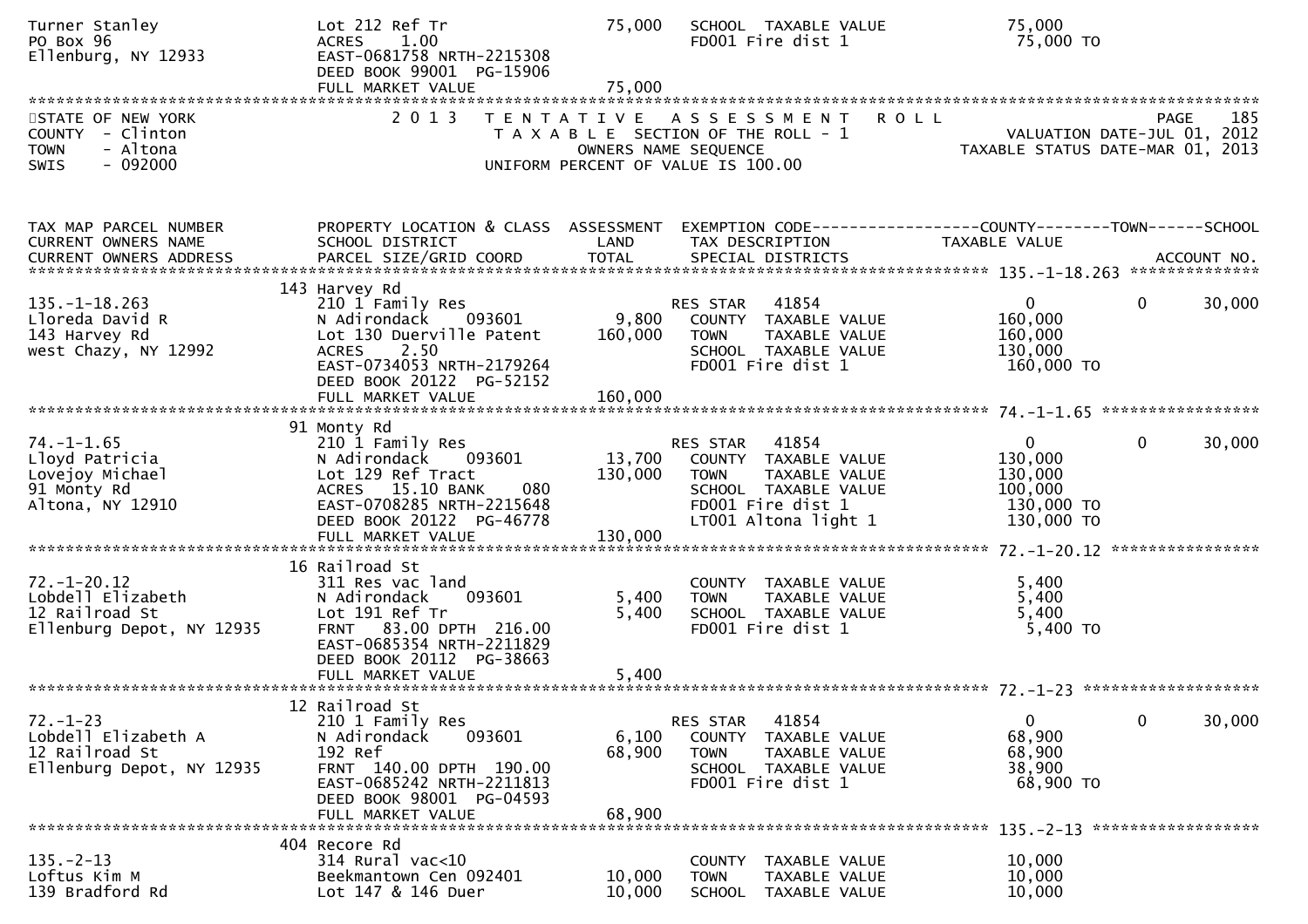| Plattsburgh, NY 12901                                                                        | 3.00<br><b>ACRES</b><br>EAST-0740399 NRTH-2180847<br>DEED BOOK 20011 PG-36881<br>FULL MARKET VALUE                                                                                    | 10,000                  | FD001 Fire dist 1                                                                                                                                                                                      | 10,000 TO                                                                                                                                                                                                                                                                                                         |
|----------------------------------------------------------------------------------------------|---------------------------------------------------------------------------------------------------------------------------------------------------------------------------------------|-------------------------|--------------------------------------------------------------------------------------------------------------------------------------------------------------------------------------------------------|-------------------------------------------------------------------------------------------------------------------------------------------------------------------------------------------------------------------------------------------------------------------------------------------------------------------|
| STATE OF NEW YORK<br>COUNTY - Clinton<br>- Altona<br><b>TOWN</b><br>$-092000$<br><b>SWIS</b> | 2 0 1 3                                                                                                                                                                               | T E N T A T I V E       | A S S E S S M E N T<br>T A X A B L E SECTION OF THE ROLL - 1<br>OWNERS NAME SEQUENCE<br>UNIFORM PERCENT OF VALUE IS 100.00                                                                             | <b>ROLL</b><br>186<br>PAGE<br>VALUATION DATE-JUL 01, 2012<br>,WALUATION DATE-JUL 01<br>,TAXABLE STATUS DATE-MAR 01<br>2013                                                                                                                                                                                        |
| TAX MAP PARCEL NUMBER<br>CURRENT OWNERS NAME                                                 | PROPERTY LOCATION & CLASS ASSESSMENT<br>SCHOOL DISTRICT                                                                                                                               | LAND                    | TAX DESCRIPTION                                                                                                                                                                                        | EXEMPTION CODE------------------COUNTY--------TOWN------SCHOOL<br>TAXABLE VALUE<br>.4CCOUNT NO . PARCEL SIZE/GRID COORD TOTAL SPECIAL DISTRICTS SPERE TO ACCOUNT NO . AND MALL TO A SALL AND REST AND TO TAL SPECIAL DISTRICTS AND REST TO TAL THE REST OF THE REST OF THE REST OF THE REST OF THE REST OF THE RE |
| $148. - 3 - 9.2$<br>Lombard Mae<br>1 Don Jr Way<br>Altona, NY 12910                          | Don Jr Way<br>311 Res vac land<br>093601<br>N Adirondack<br>Lot 36 Duers<br>FRNT 125.00 DPTH 175.00<br>EAST-0709967 NRTH-2172700<br>DEED BOOK 20092 PG-27239<br>FULL MARKET VALUE     | 7,000<br>7,000<br>7,000 | COUNTY TAXABLE VALUE<br><b>TOWN</b><br>TAXABLE VALUE<br>SCHOOL TAXABLE VALUE<br>FD001 Fire dist 1                                                                                                      | 7,000<br>7,000<br>7,000<br>$7,000$ TO                                                                                                                                                                                                                                                                             |
| $148. - 3 - 9.3$<br>Lombard Mae<br>1 Don Jr Way<br>Altona, NY 12910                          | 7 Don Jr Way<br>270 Mfg housing<br>093601<br>N Adirondack<br>Lot 36 Duers<br>FRNT 100.00 DPTH 175.00<br>0.78<br><b>ACRES</b><br>EAST-0709863 NRTH-2172637<br>DEED BOOK 20092 PG-27239 | 7,000<br>35,400         | 41854<br>RES STAR<br>COUNTY TAXABLE VALUE<br>TAXABLE VALUE<br><b>TOWN</b><br>SCHOOL TAXABLE VALUE<br>FD001 Fire dist 1                                                                                 | $\mathbf{0}$<br>$\mathbf{0}$<br>30,000<br>35,400<br>35,400<br>5,400<br>35,400 TO                                                                                                                                                                                                                                  |
| $88.14 - 2 - 65$<br>Lominy Kenol<br>575 NW 45th Dr<br>Delray, FL 33445                       | 85 Pinewood Dr<br>311 Res vac land<br>N Adirondack<br>093601<br>Sub Bk 10 Pg 123 Lot 65<br>FRNT 70.00 DPTH 127.16<br>EAST-0698363 NRTH-2205300<br>DEED BOOK 20051 PG-87671            | 3,700<br>3,700          | COUNTY TAXABLE VALUE<br>TAXABLE VALUE<br><b>TOWN</b><br>SCHOOL TAXABLE VALUE<br>FD001 Fire dist 1                                                                                                      | 3,700<br>3,700<br>3,700<br>$3,700$ TO                                                                                                                                                                                                                                                                             |
| $89.1 - 2 - 13$<br>Lopez Jay<br>Lopez Carol<br>11 Station St<br>Altona, NY 12910             | 11 Station St<br>210 1 Family Res<br>093601<br>N Adirondack<br>111 Ref<br>1.10<br><b>ACRES</b><br>EAST-0712217 NRTH-2207791<br>DEED BOOK 20122 PG-47574<br>FULL MARKET VALUE          | 47,900                  | 41131<br>WARCOMALL<br>6,500 AGED COUN<br>41802<br>47,900 SR STAR<br>41834<br>COUNTY TAXABLE VALUE<br>TAXABLE VALUE<br><b>TOWN</b><br>SCHOOL TAXABLE VALUE<br>FD001 Fire dist 1<br>LT001 Altona light 1 | $\mathbf 0$<br>11,975<br>11,975<br>0<br>8,981<br>U<br>47,900<br>0<br>0<br>26,944<br>35,925<br>0<br>47,900 TO<br>47,900 TO                                                                                                                                                                                         |
| $148. - 1 - 6$<br>Lorey Deborah                                                              | 2161 Rand Hill Rd<br>210 1 Family Res<br>093601<br>N Adirondack                                                                                                                       | 9,400                   | RES STAR<br>41854<br>TAXABLE VALUE<br>COUNTY                                                                                                                                                           | 148. -1-6 *********************<br>0<br>$\mathbf{0}$<br>30,000<br>50,500                                                                                                                                                                                                                                          |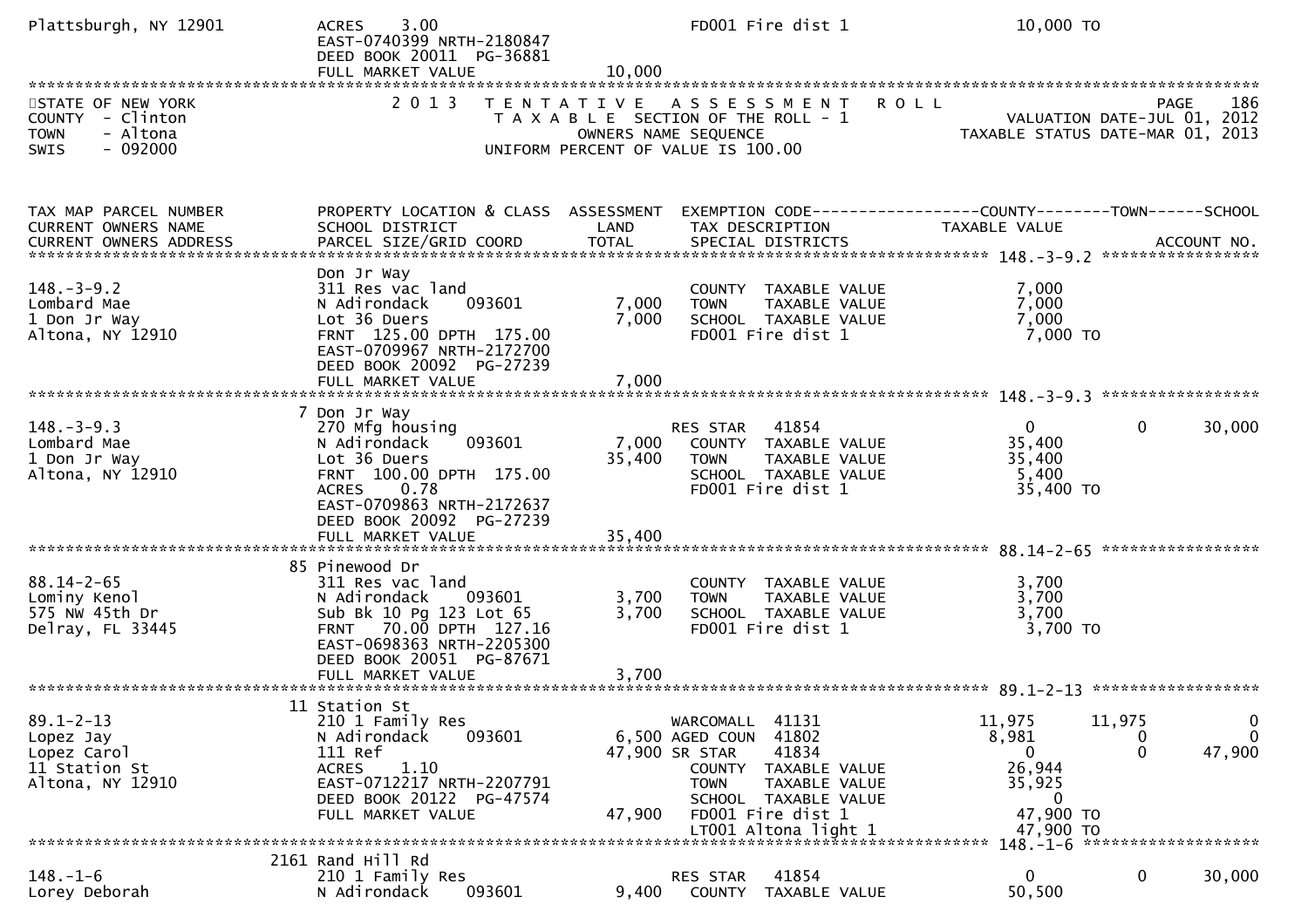| Wood Andrew<br>2161 Rand Hill Rd<br>Altona, NY 12910                                                                         | Lot 37 Pat Duer<br>1.80<br><b>ACRES</b><br>EAST-0707909 NRTH-2176684<br>DEED BOOK 1016<br>$PG-7$<br>FULL MARKET VALUE                                                                        | 50,500<br>50,500                                                                                    | <b>TOWN</b>                                      | TAXABLE VALUE<br>SCHOOL TAXABLE VALUE<br>FD001 Fire dist 1                                  |             | 50,500<br>20,500<br>50,500 TO                                                        |                    |                                        |
|------------------------------------------------------------------------------------------------------------------------------|----------------------------------------------------------------------------------------------------------------------------------------------------------------------------------------------|-----------------------------------------------------------------------------------------------------|--------------------------------------------------|---------------------------------------------------------------------------------------------|-------------|--------------------------------------------------------------------------------------|--------------------|----------------------------------------|
| STATE OF NEW YORK<br>COUNTY - Clinton<br><b>TOWN</b><br>- Altona<br>$-092000$<br><b>SWIS</b>                                 | 2 0 1 3                                                                                                                                                                                      | TENTATIVE ASSESSMENT<br>T A X A B L E SECTION OF THE ROLL - 1<br>UNIFORM PERCENT OF VALUE IS 100.00 | OWNERS NAME SEQUENCE                             |                                                                                             | <b>ROLL</b> | VALUATION DATE-JUL 01, 2012<br>TAXABLE STATUS DATE-MAR 01,                           | <b>PAGE</b>        | 187<br>2013                            |
| TAX MAP PARCEL NUMBER<br>CURRENT OWNERS NAME<br>CURRENT OWNERS ADDRESS                                                       | PROPERTY LOCATION & CLASS ASSESSMENT<br>SCHOOL DISTRICT                                                                                                                                      | LAND                                                                                                |                                                  | TAX DESCRIPTION                                                                             |             | EXEMPTION        CODE-----------------COUNTY-------TOWN------SCHOOL<br>TAXABLE VALUE | ****************** | ACCOUNT NO.                            |
| $90. -1 - 3.1$<br>Lucas Paul B<br>2647 Miner Farm Rd<br>Altona, NY 12910                                                     | 2647 Miner Farm Rd<br>210 1 Family Res<br>N Adirondack<br>093601<br>85 Ref<br>5.00 BANK<br>320<br><b>ACRES</b><br>EAST-0722796 NRTH-2207464<br>DEED BOOK 20122 PG-47307<br>FULL MARKET VALUE | 60,000<br>60,000                                                                                    | WARNONALL 41121<br>8,900 RES STAR<br><b>TOWN</b> | 41854<br>COUNTY TAXABLE VALUE<br>TAXABLE VALUE<br>SCHOOL TAXABLE VALUE<br>FD001 Fire dist 1 |             | 9,000<br>$\Omega$<br>51,000<br>51,000<br>30,000<br>60,000 TO                         | 9,000<br>$\Omega$  | $\Omega$<br>30,000<br>**************** |
| $103. - 1 - 34.1$<br>Lucia Clarence J<br>Lucia Joan E<br>27 Boulerice Rd<br>Altona, NY 12910                                 | 31 Boulrice Rd<br>210 1 Family Res<br>N Adirondack<br>093601<br>158 Ref<br>FRNT 208.00 DPTH 121.00<br>EAST-0699631 NRTH-2198280<br>DEED BOOK 862<br>$PG-260$<br>FULL MARKET VALUE            | 5,800<br>34,300<br>34,300                                                                           | <b>VETERANS</b><br>COUNTY<br><b>TOWN</b>         | 41101<br>TAXABLE VALUE<br>TAXABLE VALUE<br>SCHOOL TAXABLE VALUE<br>FD001 Fire dist 1        |             | 350<br>33,950<br>33,950<br>34,300<br>34,300 TO                                       | 350                | 0                                      |
| 103. –1–34. 21<br>Lucia Clarence J<br>Lucia Joan<br>27 Boulrice Rd<br>Altona, NY 12910                                       | 27 Boulrice Rd<br>210 1 Family Res<br>093601<br>N Adirondack<br>158 Ref Tr<br><b>ACRES</b><br>4.40<br>EAST-0699919 NRTH-2198169<br>DEED BOOK 595<br>PG-357<br>FULL MARKET VALUE              | 8,500<br>51,700<br>51,700                                                                           | SR STAR<br><b>TOWN</b>                           | 41834<br>COUNTY TAXABLE VALUE<br>TAXABLE VALUE<br>SCHOOL TAXABLE VALUE<br>FD001 Fire dist 1 |             | $\mathbf{0}$<br>51,700<br>51,700<br>$\mathbf{0}$<br>51,700 TO                        | $\mathbf{0}$       | 51,700                                 |
| $132. - 1 - 6$<br>Lucia Cory J<br>335 Duley Rd<br>Altona, NY 12910<br>MAY BE SUBJECT TO PAYMENT<br>UNDER AGDIST LAW TIL 2017 | 335 Duley Rd<br>240 Rural res<br>093601<br>N Adirondack<br>39 Duer<br>ACRES 231.60<br>EAST-0707227 NRTH-2184479<br>DEED BOOK 20051 PG-83584<br>FULL MARKET VALUE                             | 255,000<br>255,000                                                                                  | AGRI DISTR 41720<br>63,300 RES STAR<br>TOWN      | 41854<br>COUNTY TAXABLE VALUE<br>TAXABLE VALUE<br>SCHOOL TAXABLE VALUE<br>FD001 Fire dist 1 |             | 6,735<br>$\mathbf{0}$<br>248,265<br>248,265<br>218,265<br>255,000 TO                 | 6,735<br>0         | 6,735<br>30,000                        |
| $104. - 1 - 3$<br>Lucia Eugene J Jr.<br>292 Devils Den Rd                                                                    | 290/292 Devils Den Rd<br>210 1 Family Res<br>093601<br>N Adirondack<br>132 Ref                                                                                                               | 6,600<br>38,500                                                                                     | <b>RES STAR</b><br><b>COUNTY</b><br><b>TOWN</b>  | 41854<br>TAXABLE VALUE<br>TAXABLE VALUE                                                     |             | 0<br>38,500<br>38,500                                                                | 0                  | 30,000                                 |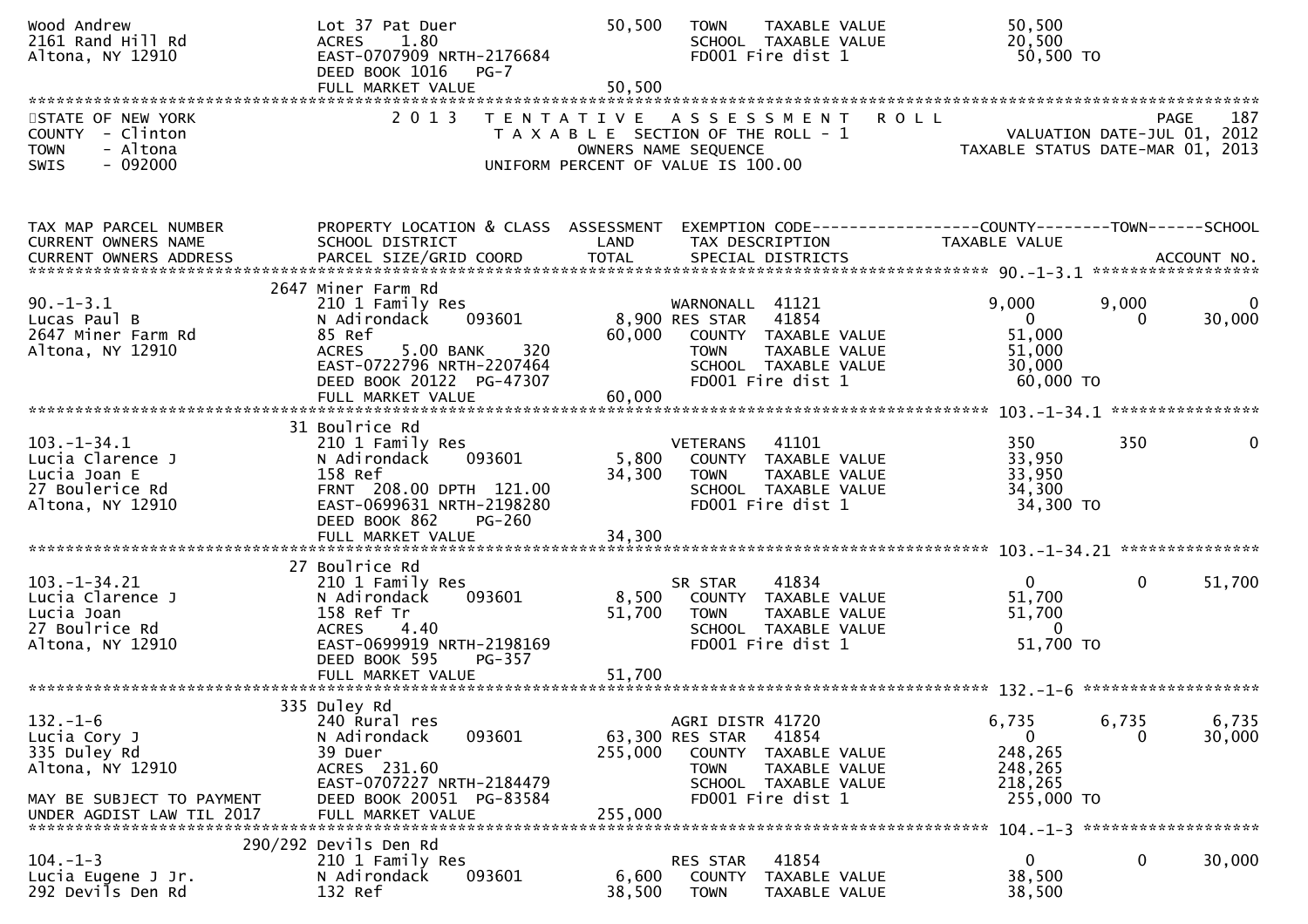| Altona, NY 12910                                                                                            | 1.50<br><b>ACRES</b><br>EAST-0710415 NRTH-2202493<br>DEED BOOK 20122 PG-53060<br>FULL MARKET VALUE                                                                                       | SCHOOL TAXABLE VALUE<br>FD001 Fire dist 1<br>LT001 Altona light 1<br>38,500                                                                                                         | 8,500<br>38,500 TO<br>38,500 TO                                                                                                       |
|-------------------------------------------------------------------------------------------------------------|------------------------------------------------------------------------------------------------------------------------------------------------------------------------------------------|-------------------------------------------------------------------------------------------------------------------------------------------------------------------------------------|---------------------------------------------------------------------------------------------------------------------------------------|
| STATE OF NEW YORK<br>COUNTY - Clinton<br>- Altona<br><b>TOWN</b><br>$-092000$<br>SWIS                       | 2 0 1 3<br>T E N T A T I V E                                                                                                                                                             | A S S E S S M E N T R O L L<br>T A X A B L E SECTION OF THE ROLL - 1<br>OWNERS NAME SEQUENCE<br>UNIFORM PERCENT OF VALUE IS 100.00                                                  | 188<br><b>PAGE</b><br>PAGE 188<br>ROLL - 1 VALUATION DATE-JUL 01, 2012<br>TAXABLE STATUS DATE-MAR 01, 2013                            |
| TAX MAP PARCEL NUMBER<br>CURRENT OWNERS NAME                                                                | PROPERTY LOCATION & CLASS ASSESSMENT<br>SCHOOL DISTRICT                                                                                                                                  | LAND<br>TAX DESCRIPTION                                                                                                                                                             | EXEMPTION CODE-----------------COUNTY--------TOWN------SCHOOL<br>TAXABLE VALUE                                                        |
| $89.1 - 3 - 13$<br>Lucia Leward<br>Lucia Betty K<br>12 Bloomer St<br>PO Box 24<br>Altona, NY 12910          | 12 Bloomer St<br>210 1 Family Res<br>N Adirondack 093601<br>Lot 110 Pat Ref<br>FRNT 230.00 DPTH 150.00<br>EAST-0712443 NRTH-2207091<br>DEED BOOK 466<br>PG-395                           | WARNONALL 41121<br>5,000 SR STAR<br>41834<br>89,500<br>COUNTY TAXABLE VALUE<br>TAXABLE VALUE<br><b>TOWN</b><br>SCHOOL TAXABLE VALUE<br>FD001 Fire dist 1                            | 13,425<br>13,425<br>$\overline{0}$<br>63,300<br>$\Omega$<br>76,075<br>76,075<br>26,200<br>89,500 TO                                   |
| $89.1 - 3 - 14$<br>Lucia Leward<br>Lucia Betty K<br>12 Bloomer St<br>PO Box 24<br>Altona, NY 12910          | 22 Bloomer St<br>210 1 Family Res<br>093601<br>N Adirondack<br>110 Ref<br>FRNT 91.00 DPTH 169.00<br>EAST-0712343 NRTH-2207056<br>DEED BOOK 466<br>PG-399<br>FULL MARKET VALUE            | COUNTY TAXABLE VALUE<br>5,300<br>TAXABLE VALUE<br><b>TOWN</b><br>26,500<br>SCHOOL TAXABLE VALUE<br>FD001 Fire dist 1<br>LT001 Altona light 1<br>26,500                              | 26,500<br>26,500<br>26,500<br>26,500 TO<br>26,500 TO                                                                                  |
| $89. - 2 - 2$<br>Lucia Life Estate Roger<br>Mortis Rodney<br>33 Bloomer St<br>PO Box 45<br>Altona, NY 12910 | 33 Bloomer St<br>210 1 Family Res<br>093601<br>N Adirondack<br>110 Ref<br>50.00 DPTH 125.00<br><b>FRNT</b><br>EAST-0712170 NRTH-2206821<br>DEED BOOK 20051 PG-85289<br>FULL MARKET VALUE | WARCOMALL 41131<br>3,700 AGED - ALL 41800<br>30,000 SR STAR<br>41834<br>COUNTY TAXABLE VALUE<br><b>TOWN</b><br>TAXABLE VALUE<br>SCHOOL TAXABLE VALUE<br>30,000<br>FD001 Fire dist 1 | 7,500<br>7,500<br>11,250<br>11,250<br>15,000<br>$\mathbf{0}$<br>15,000<br>$\Omega$<br>11,250<br>11,250<br>$\overline{0}$<br>30,000 TO |
| $89. - 2 - 1.1$<br>Lucia Life Lease Glenda J<br>LeClair Lynn A<br>PO Box 136<br>Altona, NY 12910            | Devils Den Rd<br>321 Abandoned ag<br>N Adirondack<br>093601<br>Lot 110 Ref<br>ACRES 36.00<br>EAST-0711672 NRTH-2206033<br>DEED BOOK 20041 PG-65099<br>FULL MARKET VALUE                  | COUNTY TAXABLE VALUE<br>19,500<br><b>TOWN</b><br>TAXABLE VALUE<br>19,500<br>SCHOOL TAXABLE VALUE<br>FD001 Fire dist 1<br>LT001 Altona light 1<br>19,500                             | 19,500<br>19,500<br>19,500<br>19,500 TO<br>19,500 TO                                                                                  |
| $89. - 2 - 1.2$<br>Lucia Life Lease Glenda J<br>LeClair Lynn A                                              | 29 Bloomer St<br>210 1 Family Res<br>093601<br>N Adirondack<br>110 Ref                                                                                                                   | LIM INC DI 41932<br>5,300 RES STAR<br>41854<br>32,000<br>COUNTY TAXABLE VALUE                                                                                                       | 16,000<br>0<br>0<br>30,000<br>$\mathbf{0}$<br>0<br>16,000                                                                             |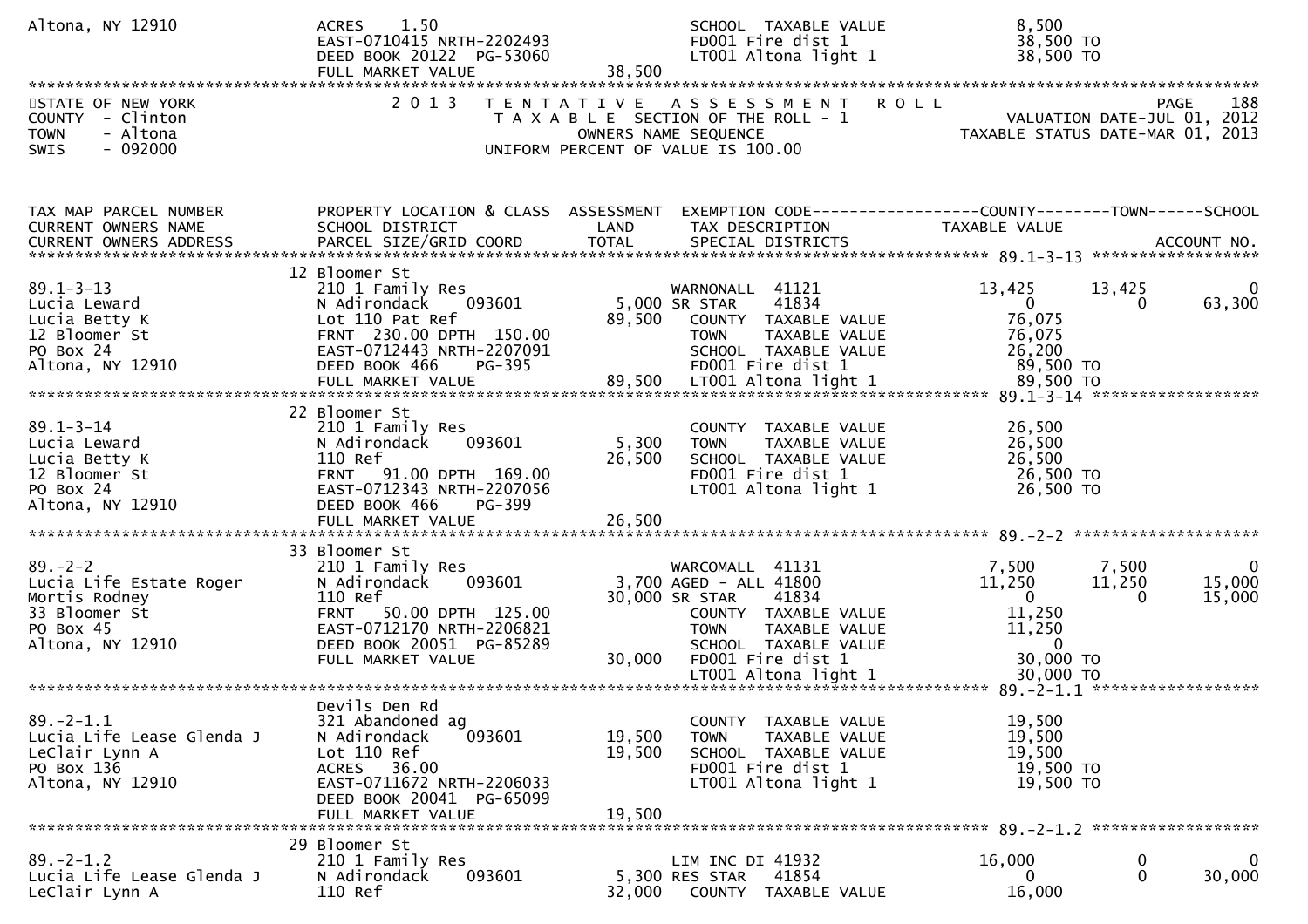| PO Box 136<br>Altona, NY 12910                                                              | FRNT 162.00 DPTH 142.00<br>EAST-0712286 NRTH-2206833<br>DEED BOOK 20041 PG-65099                                                                                                |                           | <b>TOWN</b><br>TAXABLE VALUE<br>SCHOOL TAXABLE VALUE<br>FD001 Fire dist 1                                                        | 32,000<br>2,000<br>32,000 TO                                |                                            |
|---------------------------------------------------------------------------------------------|---------------------------------------------------------------------------------------------------------------------------------------------------------------------------------|---------------------------|----------------------------------------------------------------------------------------------------------------------------------|-------------------------------------------------------------|--------------------------------------------|
| STATE OF NEW YORK<br>COUNTY - Clinton<br>- Altona<br><b>TOWN</b><br>$-092000$<br>SWIS       | 2 0 1 3                                                                                                                                                                         |                           | TENTATIVE ASSESSMENT ROLL<br>T A X A B L E SECTION OF THE ROLL - 1<br>OWNERS NAME SEQUENCE<br>UNIFORM PERCENT OF VALUE IS 100.00 | TAXABLE STATUS DATE-MAR 01, 2013                            | 189<br>PAGE<br>VALUATION DATE-JUL 01, 2012 |
|                                                                                             |                                                                                                                                                                                 |                           |                                                                                                                                  |                                                             |                                            |
| TAX MAP PARCEL NUMBER<br>CURRENT OWNERS NAME<br><b>CURRENT OWNERS ADDRESS</b>               | PROPERTY LOCATION & CLASS ASSESSMENT<br>SCHOOL DISTRICT<br>PARCEL SIZE/GRID COORD                                                                                               | LAND<br><b>TOTAL</b>      | EXEMPTION CODE------------------COUNTY--------TOWN------SCHOOL<br>TAX DESCRIPTION<br>SPECIAL DISTRICTS                           | TAXABLE VALUE                                               | ACCOUNT NO.                                |
| $72. - 1 - 34.1$<br>Lucia Roger A Jr<br>PO Box 349<br>West Chazy, NY 12992                  | 347 Forest Rd<br>210 1 Family Res<br>093601<br>N Adirondack<br>212 Ref<br>FRNT 165.00 DPTH 162.00<br>EAST-0684819 NRTH-2213784<br>DEED BOOK 20041 PG-76597<br>FULL MARKET VALUE | 5,900<br>43,000<br>43,000 | 41854<br>RES STAR<br>COUNTY TAXABLE VALUE<br>TAXABLE VALUE<br><b>TOWN</b><br>SCHOOL TAXABLE VALUE<br>FD001 Fire dist 1           | $\mathbf{0}$<br>43,000<br>43,000<br>13,000<br>43,000 TO     | $\mathbf{0}$<br>30,000                     |
|                                                                                             | 356 Recore Rd                                                                                                                                                                   |                           |                                                                                                                                  |                                                             |                                            |
| $135. - 2 - 18.2$<br>Lucia Scott J<br>Lucia Carmen<br>356 Recore Rd<br>West Chazy, NY 12992 | 210 1 Family Res<br>Beekmantown Cen 092401<br>Lot 146 Duers<br>2.00<br><b>ACRES</b><br>EAST-0739850 NRTH-2179810<br>DEED BOOK 925<br><b>PG-112</b><br>FULL MARKET VALUE         | 245,000<br>245,000        | 41854<br>RES STAR<br>9,500 COUNTY TAXABLE VALUE<br>TAXABLE VALUE<br>TOWN<br>SCHOOL TAXABLE VALUE<br>FD001 Fire dist 1            | $\mathbf{0}$<br>245,000<br>245,000<br>215,000<br>245,000 TO | $\mathbf{0}$<br>30,000                     |
|                                                                                             |                                                                                                                                                                                 |                           |                                                                                                                                  |                                                             |                                            |
| $73. - 3 - 9$<br>Lucia Thomas<br>25 Bloomer St<br>Altona, NY 12910                          | Helens Way<br>$314$ Rural vac<10<br>093601<br>N Adirondack<br>166 Ref<br><b>ACRES</b><br>2.00<br>EAST-0696969 NRTH-2214715<br>DEED BOOK 20051 PG-81413                          | 1,200<br>1,200            | COUNTY TAXABLE VALUE<br>TAXABLE VALUE<br><b>TOWN</b><br>SCHOOL TAXABLE VALUE<br>FD001 Fire dist 1                                | 1,200<br>1,200<br>1,200<br>1,200 TO                         |                                            |
|                                                                                             | FULL MARKET VALUE                                                                                                                                                               | 1,200                     |                                                                                                                                  |                                                             |                                            |
| $89. - 2 - 3$<br>Lucia Thomas M<br>25 Bloomer Rd<br>PO Box 68<br>Altona, NY 12910           | 25 Bloomer St<br>210 1 Family Res<br>093601<br>N Adirondack<br>110 Ref<br>FRNT 100.00 DPTH 100.00<br>EAST-0712395 NRTH-2206879<br>DEED BOOK 705<br>$PG-38$<br>FULL MARKET VALUE | 4,500<br>26,000<br>26,000 | COUNTY TAXABLE VALUE<br><b>TOWN</b><br>TAXABLE VALUE<br>SCHOOL TAXABLE VALUE<br>FD001 Fire dist 1<br>LT001 Altona light 1        | 26,000<br>26,000<br>26,000<br>26,000 TO<br>26,000 TO        |                                            |
| $88. - 1 - 3$<br>Lui Benson<br>Leung Kin Won<br>8740 52nd Ave                               | Alder Bend Rd<br>910 Priv forest<br>093601<br>N Adirondack<br>157 Duer<br>ACRES 203.80                                                                                          | 53,100<br>53,100          | COUNTY TAXABLE VALUE<br><b>TOWN</b><br>TAXABLE VALUE<br>SCHOOL TAXABLE VALUE<br>FD001 Fire dist 1                                | 53,100<br>53,100<br>53,100<br>53,100 TO                     |                                            |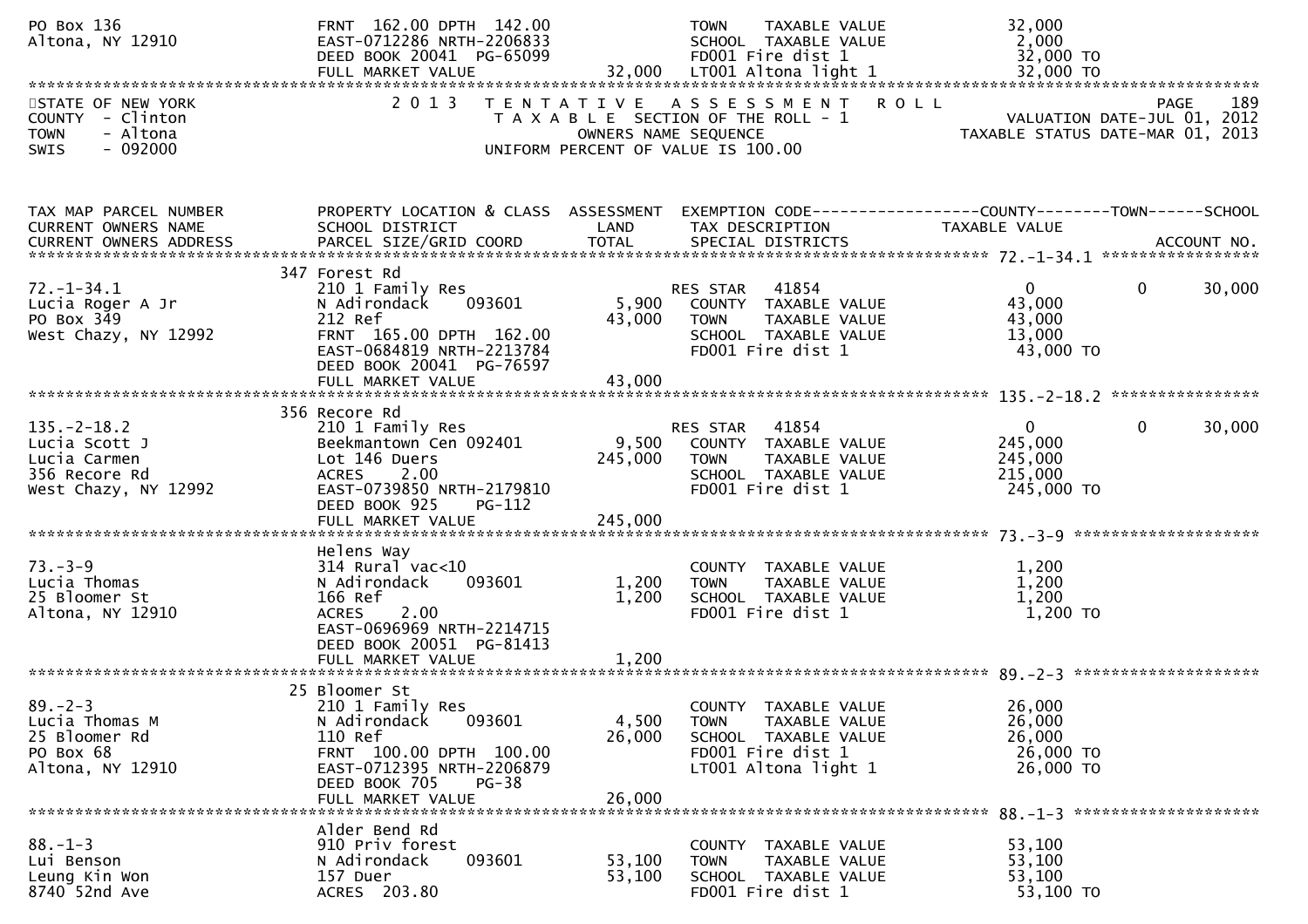| Flushing, NY 11373-3938                                                                       | EAST-0700246 NRTH-2206497<br>DEED BOOK 1027<br>PG-249<br>FULL MARKET VALUE                                                                               | 53,100                                                                                                                                                                                |                                                                                                 |
|-----------------------------------------------------------------------------------------------|----------------------------------------------------------------------------------------------------------------------------------------------------------|---------------------------------------------------------------------------------------------------------------------------------------------------------------------------------------|-------------------------------------------------------------------------------------------------|
| STATE OF NEW YORK<br>COUNTY - Clinton<br><b>TOWN</b><br>- Altona                              | 2 0 1 3                                                                                                                                                  | TENTATIVE ASSESSMENT<br>T A X A B L E SECTION OF THE ROLL - 1<br>OWNERS NAME SEQUENCE                                                                                                 | 190<br><b>ROLL</b><br>PAGE<br>VALUATION DATE-JUL 01, 2012<br>TAXABLE STATUS DATE-MAR 01, 2013   |
| $-092000$<br><b>SWIS</b>                                                                      |                                                                                                                                                          | UNIFORM PERCENT OF VALUE IS 100.00                                                                                                                                                    |                                                                                                 |
| TAX MAP PARCEL NUMBER<br>CURRENT OWNERS NAME                                                  | PROPERTY LOCATION & CLASS ASSESSMENT<br>SCHOOL DISTRICT                                                                                                  | LAND<br>TAX DESCRIPTION                                                                                                                                                               | EXEMPTION CODE-----------------COUNTY-------TOWN------SCHOOL<br>TAXABLE VALUE                   |
| $135. - 1 - 19.1$<br>Lushia Life Estate Rita V<br>Lushia Kenneth L                            | 291 Harvey Rd<br>210 1 Family Res<br>N Adirondack<br>093601<br>131 Duer                                                                                  | 97 PCT OF VALUE USED FOR EXEMPTION PURPOSES<br>WARCOMALL 41131<br>11,000 WARDISALL 41141<br>76,400 AGED C&T<br>41801                                                                  | 18,527<br>0<br>18,527<br>14,822<br>14,822<br>$\mathbf{0}$<br>20,380<br>20,380<br>$\overline{0}$ |
| PO Box 334<br>West Chazy, NY 12992                                                            | <b>ACRES</b><br>4.40<br>EAST-0733621 NRTH-2182783<br>DEED BOOK 20041 PG-73441<br>FULL MARKET VALUE                                                       | 41834<br>SR STAR<br>COUNTY TAXABLE VALUE<br>TAXABLE VALUE<br><b>TOWN</b><br>76,400<br>SCHOOL TAXABLE VALUE<br>FD001 Fire dist 1                                                       | $\overline{0}$<br>$\Omega$<br>63,300<br>22,671<br>22,671<br>13,100<br>76,400 TO                 |
|                                                                                               |                                                                                                                                                          |                                                                                                                                                                                       |                                                                                                 |
| $135. - 1 - 19.3$<br>Lushia Paul M<br>327 Atwood Rd<br>West Chazy, NY 12992                   | 327 Atwood Rd<br>241 Rural res&ag<br>093601<br>N Adirondack<br>Lot 131 Duers<br>Also Deed 604/224<br>ACRES 231.20                                        | 73 PCT OF VALUE USED FOR EXEMPTION PURPOSES<br>WARNONALL 41121<br>46,600 RES STAR<br>41854<br>141,600<br>COUNTY TAXABLE VALUE<br><b>TOWN</b><br>TAXABLE VALUE<br>SCHOOL TAXABLE VALUE | 15,505<br>15,505<br>0<br>30,000<br>$\mathbf 0$<br>0<br>126,095<br>126,095<br>111,600            |
|                                                                                               | EAST-0733986 NRTH-2182249<br>DEED BOOK 909<br>$PG-9$<br>FULL MARKET VALUE                                                                                | FD001 Fire dist 1<br>141,600                                                                                                                                                          | 141,600 TO                                                                                      |
|                                                                                               | 302 Atwood Rd                                                                                                                                            |                                                                                                                                                                                       |                                                                                                 |
| $135. - 1 - 19.2$<br>Lushia Scott M<br>302 Atwood Rd<br>West Chazy, NY 12992                  | 210 1 Family Res<br>093601<br>N Adirondack<br>Lot 132 Duers<br>1.50 BANK<br>320<br><b>ACRES</b><br>EAST-0733536 NRTH-2183222<br>DEED BOOK 20132 PG-54097 | RES STAR 41854<br>9,300<br>COUNTY TAXABLE VALUE<br>145,000<br><b>TOWN</b><br><b>TAXABLE VALUE</b><br>SCHOOL TAXABLE VALUE<br>FD001 Fire dist 1                                        | $\mathbf{0}$<br>$\mathbf{0}$<br>30,000<br>145,000<br>145,000<br>115,000<br>145,000 TO           |
|                                                                                               |                                                                                                                                                          |                                                                                                                                                                                       |                                                                                                 |
| $135. - 1 - 19.4$<br>Lushia Thomas<br>Lushia Phyllis<br>249 Harvey Rd<br>West Chazy, NY 12992 | 249 Harvey Rd<br>210 1 Family Res<br>093601<br>N Adirondack<br>131 Duer<br>1.60<br><b>ACRES</b><br>EAST-0733882 NRTH-2181814<br>DEED BOOK 625<br>$PG-33$ | 41834<br>SR STAR<br>9,300<br>COUNTY TAXABLE VALUE<br>64,200<br><b>TOWN</b><br>TAXABLE VALUE<br>SCHOOL TAXABLE VALUE<br>FD001 Fire dist 1                                              | $\mathbf{0}$<br>0<br>63,300<br>64,200<br>64,200<br>900<br>64,200 TO                             |
|                                                                                               | FULL MARKET VALUE                                                                                                                                        | 64,200                                                                                                                                                                                |                                                                                                 |
| $88.14 - 2 - 39$<br>Ly Ba Tri<br>15 Harmony St                                                | 94 Pinewood Dr<br>311 Res vac land<br>093601<br>N Adirondack<br>Sub Bk 10 Pg 123 Lot 39                                                                  | COUNTY TAXABLE VALUE<br>3,300<br>TAXABLE VALUE<br><b>TOWN</b><br>3,300<br><b>SCHOOL</b><br>TAXABLE VALUE                                                                              | 3,300<br>3,300<br>3,300                                                                         |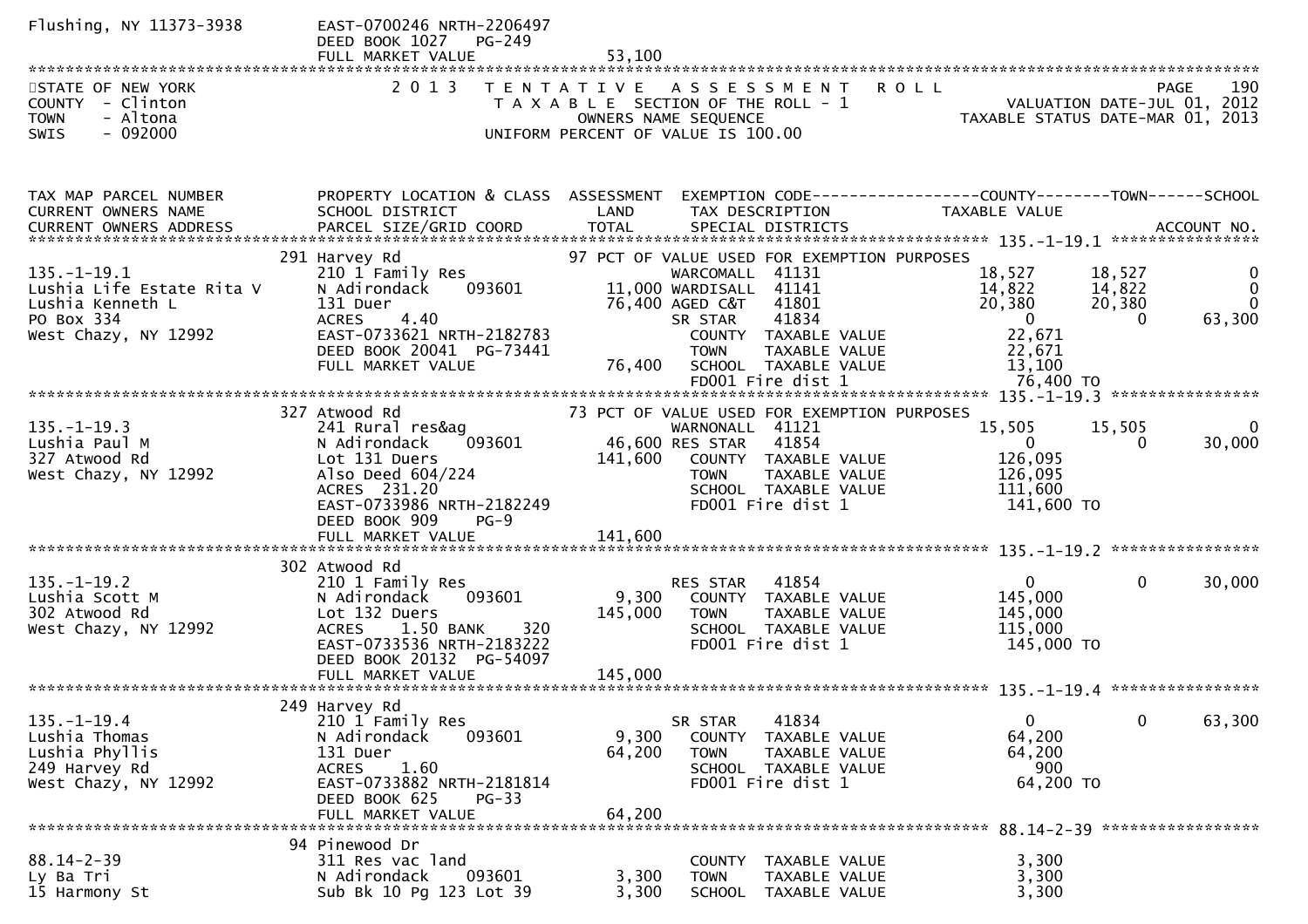| Piscataway, NJ 08854                                                                         | FRNT 117.00 DPTH 88.14<br>EAST-0698589 NRTH-2205037<br>DEED BOOK 20041 PG-75484<br>FULL MARKET VALUE                                                                                                | 3,300                   | FD001 Fire dist 1                                                                                        | 3,300 TO                                                                              |
|----------------------------------------------------------------------------------------------|-----------------------------------------------------------------------------------------------------------------------------------------------------------------------------------------------------|-------------------------|----------------------------------------------------------------------------------------------------------|---------------------------------------------------------------------------------------|
| STATE OF NEW YORK<br>COUNTY - Clinton<br>- Altona<br><b>TOWN</b><br>$-092000$<br><b>SWIS</b> | 2 0 1 3                                                                                                                                                                                             | OWNERS NAME SEQUENCE    | TENTATIVE ASSESSMENT ROLL<br>T A X A B L E SECTION OF THE ROLL - 1<br>UNIFORM PERCENT OF VALUE IS 100.00 | 191<br><b>PAGE</b><br>VALUATION DATE-JUL 01, 2012<br>TAXABLE STATUS DATE-MAR 01, 2013 |
|                                                                                              |                                                                                                                                                                                                     |                         |                                                                                                          |                                                                                       |
| TAX MAP PARCEL NUMBER<br>CURRENT OWNERS NAME<br><b>CURRENT OWNERS ADDRESS</b>                | PROPERTY LOCATION & CLASS ASSESSMENT<br>SCHOOL DISTRICT                                                                                                                                             | LAND                    | TAX DESCRIPTION                                                                                          | EXEMPTION CODE-----------------COUNTY-------TOWN------SCHOOL<br>TAXABLE VALUE         |
| $88.14 - 2 - 40$<br>Ly Ba Tri<br>15 Harmony St<br>Piscataway, NJ 08854                       | 90 Pinewood Dr<br>311 Res vac land<br>N Adirondack<br>093601<br>Sub Bk 10 Pg 123 Lot 40<br>FRNT 120.00 DPTH 84.99<br>EAST-0698487 NRTH-2205097<br>DEED BOOK 20041 PG-75484<br>FULL MARKET VALUE     | 3,300<br>3,300<br>3,300 | COUNTY TAXABLE VALUE<br>TAXABLE VALUE<br><b>TOWN</b><br>SCHOOL TAXABLE VALUE<br>FD001 Fire dist 1        | 3,300<br>3,300<br>3,300<br>$3,300$ TO                                                 |
| $88.14 - 2 - 41$<br>Ly Ba Tri<br>15 Harmony St<br>Piscataway, NJ 08854                       | 86 Pinewood Dr<br>311 Res vac land<br>093601<br>N Adirondack<br>Sub Bk 10 Pg 123 Lot 41<br>FRNT 153.59 DPTH 84.99<br>EAST-0698380 NRTH-2205158<br>DEED BOOK 20041 PG-75484<br>FULL MARKET VALUE     | 3,300<br>3,300<br>3,300 | COUNTY TAXABLE VALUE<br>TAXABLE VALUE<br><b>TOWN</b><br>SCHOOL TAXABLE VALUE<br>FD001 Fire dist 1        | 3,300<br>3,300<br>3,300<br>3,300 TO                                                   |
| $88.14 - 2 - 47$<br>Ly Ba Tri<br>15 Harmony St<br>Piscataway, NJ 08854                       | 121 Pinewood Dr<br>311 Res vac land<br>N Adirondack<br>093601<br>Sub Bk 10 Pg 123 Lot 47<br>FRNT 55.00 DPTH 160.61<br>EAST-0699234 NRTH-2204554<br>DEED BOOK 20041 PG-75484<br>FULL MARKET VALUE    | 4,000<br>4,000<br>4,000 | COUNTY TAXABLE VALUE<br>TAXABLE VALUE<br><b>TOWN</b><br>SCHOOL TAXABLE VALUE<br>FD001 Fire dist 1        | 4,000<br>4,000<br>4,000<br>4,000 TO                                                   |
| $88.14 - 2 - 48$<br>Ly Ba Tri<br>15 Harmony St<br>Piscataway, NJ 08854                       | 119 Pinewood Dr<br>311 Res vac land<br>N Adirondack<br>093601<br>Sub Bk UO Pg 123 Lot 48<br>55.00 DPTH 166.05<br>FRNT<br>EAST-0699201 NRTH-2204612<br>DEED BOOK 20041 PG-75484<br>FULL MARKET VALUE | 4,000<br>4,000<br>4,000 | COUNTY TAXABLE VALUE<br><b>TOWN</b><br>TAXABLE VALUE<br>SCHOOL TAXABLE VALUE<br>FD001 Fire dist 1        | 4,000<br>4,000<br>4,000<br>4,000 TO                                                   |
| $88.14 - 2 - 49$<br>Ly Ba Tri<br>15 Harmony St<br>Piscataway, NJ 08854                       | 117 Pinewood Dr<br>311 Res vac land<br>N Adirondack<br>093601<br>Sub Bk 10 Pg 123 Lot 49<br>55.01 DPTH 166.05<br><b>FRNT</b>                                                                        | 4,000<br>4,000          | COUNTY TAXABLE VALUE<br>TAXABLE VALUE<br><b>TOWN</b><br>SCHOOL TAXABLE VALUE<br>FD001 Fire dist 1        | 4,000<br>4,000<br>4,000<br>4,000 TO                                                   |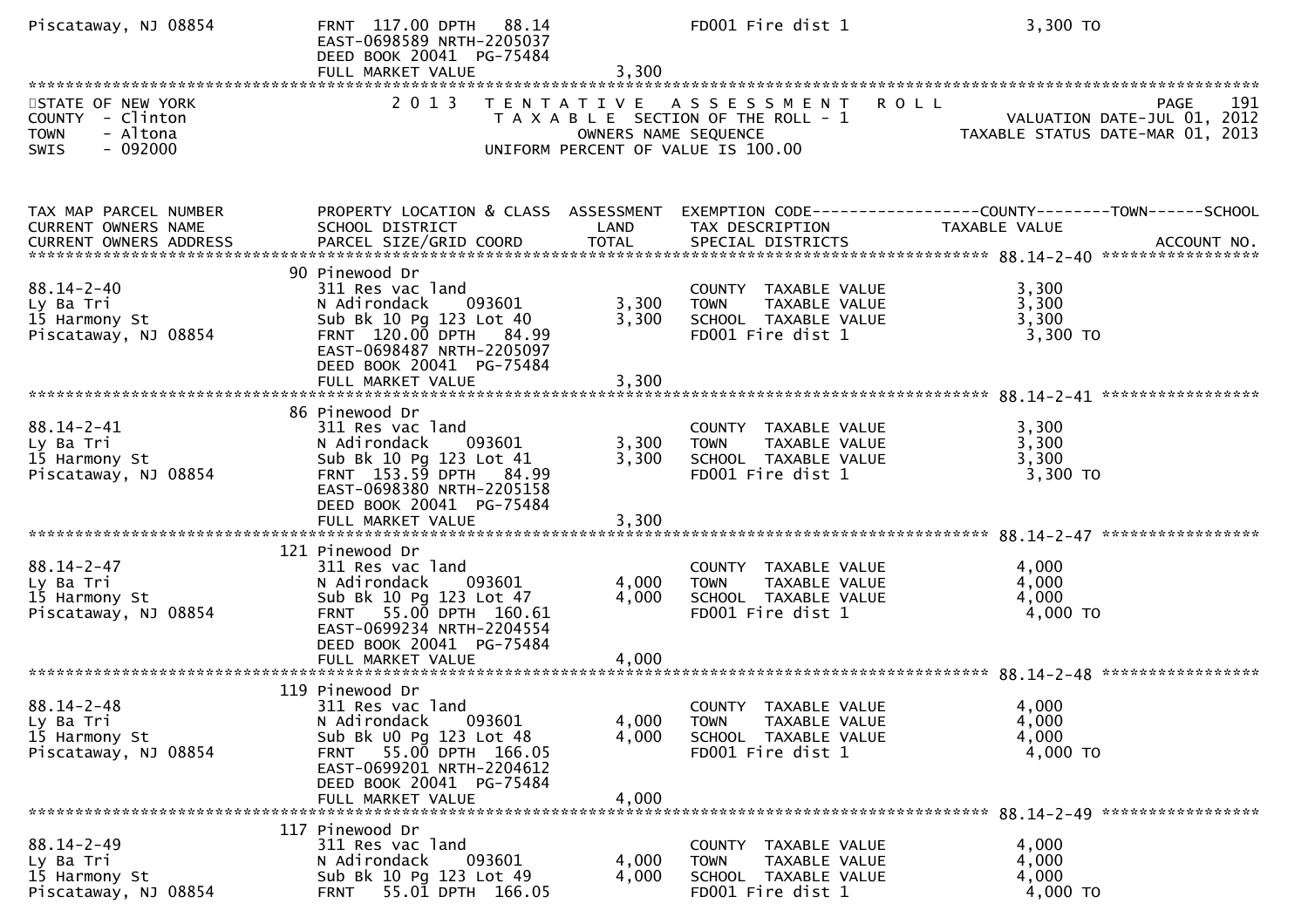|                                                                                              | EAST-0699160 NRTH-2204661<br>DEED BOOK 20041 PG-75484<br>FULL MARKET VALUE                                                                                                                                 | 4,000                   |                                                                                                                    |                                                                                                                   |
|----------------------------------------------------------------------------------------------|------------------------------------------------------------------------------------------------------------------------------------------------------------------------------------------------------------|-------------------------|--------------------------------------------------------------------------------------------------------------------|-------------------------------------------------------------------------------------------------------------------|
| STATE OF NEW YORK<br>COUNTY - Clinton<br>- Altona<br><b>TOWN</b><br>$-092000$<br><b>SWIS</b> | 2 0 1 3                                                                                                                                                                                                    | OWNERS NAME SEQUENCE    | TENTATIVE ASSESSMENT<br><b>ROLL</b><br>T A X A B L E SECTION OF THE ROLL - 1<br>UNIFORM PERCENT OF VALUE IS 100.00 | 192<br><b>PAGE</b><br>VALUATION DATE-JUL 01, 2012<br>TAXABLE STATUS DATE-MAR 01, 2013                             |
| TAX MAP PARCEL NUMBER<br><b>CURRENT OWNERS NAME</b>                                          | SCHOOL DISTRICT                                                                                                                                                                                            | LAND                    | TAX DESCRIPTION                                                                                                    | PROPERTY LOCATION & CLASS ASSESSMENT EXEMPTION CODE----------------COUNTY-------TOWN------SCHOOL<br>TAXABLE VALUE |
| $88.14 - 2 - 50$<br>Ly Ba Tri<br>15 Harmony St<br>Piscataway, NJ 08854                       | 115 Pinewood Dr<br>311 Res vac land<br>N Adirondack<br>093601<br>Sub Bk 10 Pg 123 Lot 50<br>FRNT 55.00 DPTH 173.67<br>EAST-0699115 NRTH-2204705<br>DEED BOOK 20041 PG-75484<br>FULL MARKET VALUE           | 4,100<br>4,100<br>4,100 | COUNTY TAXABLE VALUE<br><b>TOWN</b><br>TAXABLE VALUE<br>SCHOOL TAXABLE VALUE<br>FD001 Fire dist 1                  | 4,100<br>4,100<br>4,100<br>4,100 TO                                                                               |
| $88.14 - 2 - 51$<br>Ly Ba Tri<br>15 Harmony St<br>Piscataway, NJ 08854                       | 113 Pinewood Dr<br>311 Res vac land<br>N Adirondack<br>093601<br>Sub Bk 10 Pg 123 Lot 51<br>FRNT 55.00 DPTH 184.99<br>EAST-0699068 NRTH-2204743<br>DEED BOOK 20041 PG-75484<br>FULL MARKET VALUE           | 4,200<br>4,200<br>4,200 | COUNTY TAXABLE VALUE<br><b>TOWN</b><br>TAXABLE VALUE<br>SCHOOL TAXABLE VALUE<br>FD001 Fire dist 1                  | 4,200<br>4,200<br>4,200<br>4,200 TO                                                                               |
| $88.14 - 2 - 52$<br>Ly Ba Tri<br>15 Harmony St<br>Piscataway, NJ 08854                       | 111 Pinewood Dr<br>311 Res vac land<br>N Adirondack<br>093601<br>Sub Bk 10 Pg 123 Lot 52<br>FRNT 55.00 DPTH 184.99<br>EAST-0699029 NRTH-2204783<br>DEED BOOK 20041 PG-75484<br>FULL MARKET VALUE           | 4,200<br>4,200<br>4,200 | COUNTY TAXABLE VALUE<br>TAXABLE VALUE<br><b>TOWN</b><br>SCHOOL TAXABLE VALUE<br>FD001 Fire dist 1                  | 4,200<br>4,200<br>4,200<br>4,200 TO                                                                               |
| $88.14 - 2 - 53$<br>Ly Ba Tri<br>15 Harmony St<br>Piscataway, NJ 08854                       | 109 Pinewood Dr<br>311 Res vac land<br>N Adirondack<br>093601<br>Sub Bk 10 Pg 123 Lot 53<br>55.00 DPTH 177.01<br><b>FRNT</b><br>EAST-0698995 NRTH-2204829<br>DEED BOOK 20041 PG-76607<br>FULL MARKET VALUE | 4,100<br>4,100<br>4,100 | <b>COUNTY</b><br>TAXABLE VALUE<br><b>TOWN</b><br>TAXABLE VALUE<br>SCHOOL TAXABLE VALUE<br>FD001 Fire dist 1        | 4,100<br>4,100<br>4,100<br>4,100 TO                                                                               |
| $87. - 1 - 9.6$<br>Lyga Philip<br>96 Allen St<br>Terryville, CT 06786                        | 5381 Military Tpke<br>210 1 Family Res<br>N Adirondack<br>093601<br>Lot 185 Ref Tract<br>4.80<br><b>ACRES</b><br>EAST-0692134 NRTH-2204820                                                                 | 8,800<br>47,700         | <b>COUNTY</b><br>TAXABLE VALUE<br>TAXABLE VALUE<br><b>TOWN</b><br>SCHOOL TAXABLE VALUE<br>FD001 Fire dist 1        | 47,700<br>47,700<br>47,700<br>47,700 TO                                                                           |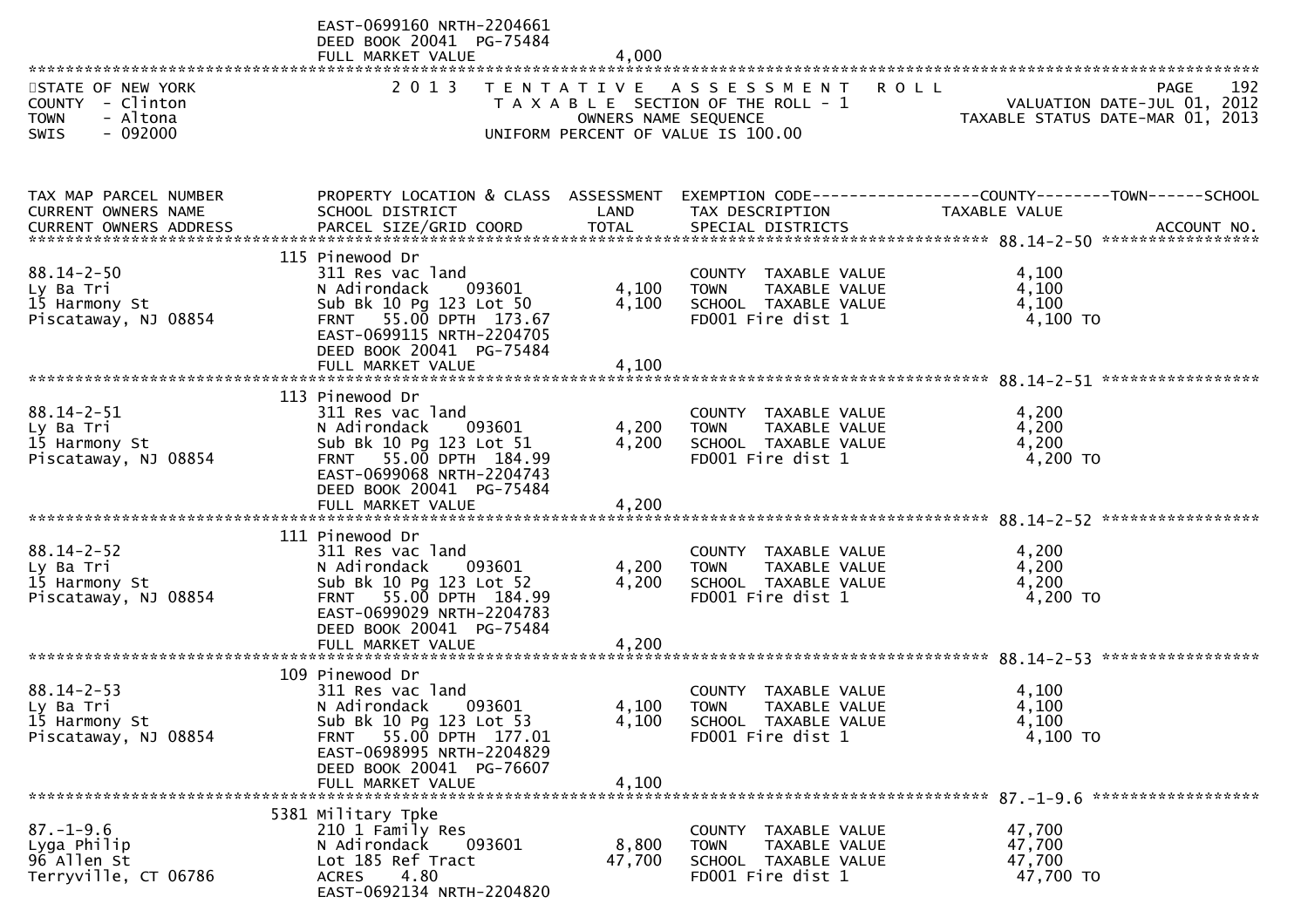|                                                                                              | DEED BOOK 20102 PG-37249<br>FULL MARKET VALUE                                                                                                                                              | 47.700                    |                                                                                                                                                |                                                                        |                        |
|----------------------------------------------------------------------------------------------|--------------------------------------------------------------------------------------------------------------------------------------------------------------------------------------------|---------------------------|------------------------------------------------------------------------------------------------------------------------------------------------|------------------------------------------------------------------------|------------------------|
| STATE OF NEW YORK<br>COUNTY - Clinton<br>- Altona<br><b>TOWN</b><br>$-092000$<br><b>SWIS</b> | 2 0 1 3                                                                                                                                                                                    |                           | TENTATIVE ASSESSMENT<br><b>ROLL</b><br>T A X A B L E SECTION OF THE ROLL - 1<br>OWNERS NAME SEQUENCE<br>UNIFORM PERCENT OF VALUE IS 100.00     | VALUATION DATE-JUL 01, 2012<br>TAXABLE STATUS DATE-MAR 01, 2013        | 193<br>PAGE            |
| TAX MAP PARCEL NUMBER<br>CURRENT OWNERS NAME<br>CURRENT OWNERS ADDRESS                       | PROPERTY LOCATION & CLASS ASSESSMENT<br>SCHOOL DISTRICT                                                                                                                                    | LAND                      | EXEMPTION CODE------------------COUNTY--------TOWN------SCHOOL<br>TAX DESCRIPTION                                                              | TAXABLE VALUE                                                          |                        |
| $89. - 2 - 18.221$<br>Lyman Ricky<br>2176 Rte 22B<br>Morrisonville, NY 12962                 | 536 Rock Rd<br>312 Vac w/imprv<br>093601<br>N Adirondack<br>110 Ref<br>FRNT 200.00 DPTH 100.00<br>EAST-0711126 NRTH-2202964<br>DEED BOOK 20112 PG-41413<br>FULL MARKET VALUE               | 5,600<br>9,400<br>9,400   | COUNTY TAXABLE VALUE<br>TAXABLE VALUE<br><b>TOWN</b><br>SCHOOL TAXABLE VALUE<br>FD001 Fire dist 1<br>LT001 Altona light 1                      | 9,400<br>9,400<br>9,400<br>$9,400$ TO<br>9,400 TO                      |                        |
|                                                                                              |                                                                                                                                                                                            |                           |                                                                                                                                                |                                                                        |                        |
| $91. -1 - 6.133$<br>MacDougall Jeremiah R<br>2202 Miner Farm Rd<br>Altona, NY 12910          | 2202 Miner Farm Rd<br>210 1 Family Res<br>Northeastern Cl 092801<br>Lot 50 Ref Tract<br>2.00<br><b>ACRES</b><br>EAST-0733627 NRTH-2207602<br>DEED BOOK 20061 PG-98705<br>FULL MARKET VALUE | 7,100<br>83,400<br>83,400 | 41854<br>RES STAR<br>COUNTY TAXABLE VALUE<br>TAXABLE VALUE<br><b>TOWN</b><br>SCHOOL TAXABLE VALUE<br>FD001 Fire dist 1                         | $\mathbf{0}$<br>83,400<br>83,400<br>53,400<br>83,400 TO                | $\mathbf{0}$<br>30,000 |
| $89.1 - 2 - 6$<br>MacDougall Tanya L<br>77 Station St<br>Altona, NY 12910                    | 77 Station St<br>210 1 Family Res<br>N Adirondack<br>093601<br>111 Ref<br><b>FRNT</b><br>99.00 DPTH 115.00<br>080<br><b>BANK</b><br>EAST-0711821 NRTH-2209274<br>DEED BOOK 20112 PG-42933  | 4,800<br>91,500           | 41854<br>RES STAR<br>COUNTY TAXABLE VALUE<br>TAXABLE VALUE<br><b>TOWN</b><br>SCHOOL TAXABLE VALUE<br>FD001 Fire dist 1<br>LT001 Altona light 1 | $\mathbf{0}$<br>91,500<br>91,500<br>61,500<br>$91,500$ TO<br>91,500 TO | $\mathbf{0}$<br>30,000 |
|                                                                                              | 64 Pinewood Dr                                                                                                                                                                             |                           |                                                                                                                                                |                                                                        |                        |
| $88.14 - 2 - 17$<br>MacKay John<br>MacKay Joan<br>45 Mohawk St<br>Kirkland PQ, Canada H9H3S9 | 260 Seasonal res<br>093601<br>N Adirondack<br>Sub Bk 10 Pg 123 Lot 17<br>FRNT 199.60 DPTH 103.37<br>EAST-0698270 NRTH-2205145<br>DEED BOOK 956<br>PG-209                                   | 4,200<br>14,000           | COUNTY TAXABLE VALUE<br><b>TOWN</b><br>TAXABLE VALUE<br>SCHOOL TAXABLE VALUE<br>FD001 Fire dist 1                                              | 14,000<br>14,000<br>14,000<br>14,000 TO                                |                        |
|                                                                                              | FULL MARKET VALUE                                                                                                                                                                          | 14,000                    |                                                                                                                                                |                                                                        |                        |
| $88.14 - 1 - 30$<br>MacKinnon Ian<br>105 Chester Ave<br>Pt Claire QC, Canada<br>H9R4J8       | 27 Birch Hill Dr<br>270 Mfg housing<br>N Adirondack<br>093601<br>Stonewall Acres Lot 30<br>80.00 DPTH 181.85<br><b>FRNT</b><br>EAST-0699738 NRTH-2203818                                   | 4,100<br>15,500           | COUNTY TAXABLE VALUE<br>TAXABLE VALUE<br><b>TOWN</b><br>SCHOOL TAXABLE VALUE<br>FD001 Fire dist 1                                              | 15,500<br>15,500<br>15,500<br>15,500 TO                                |                        |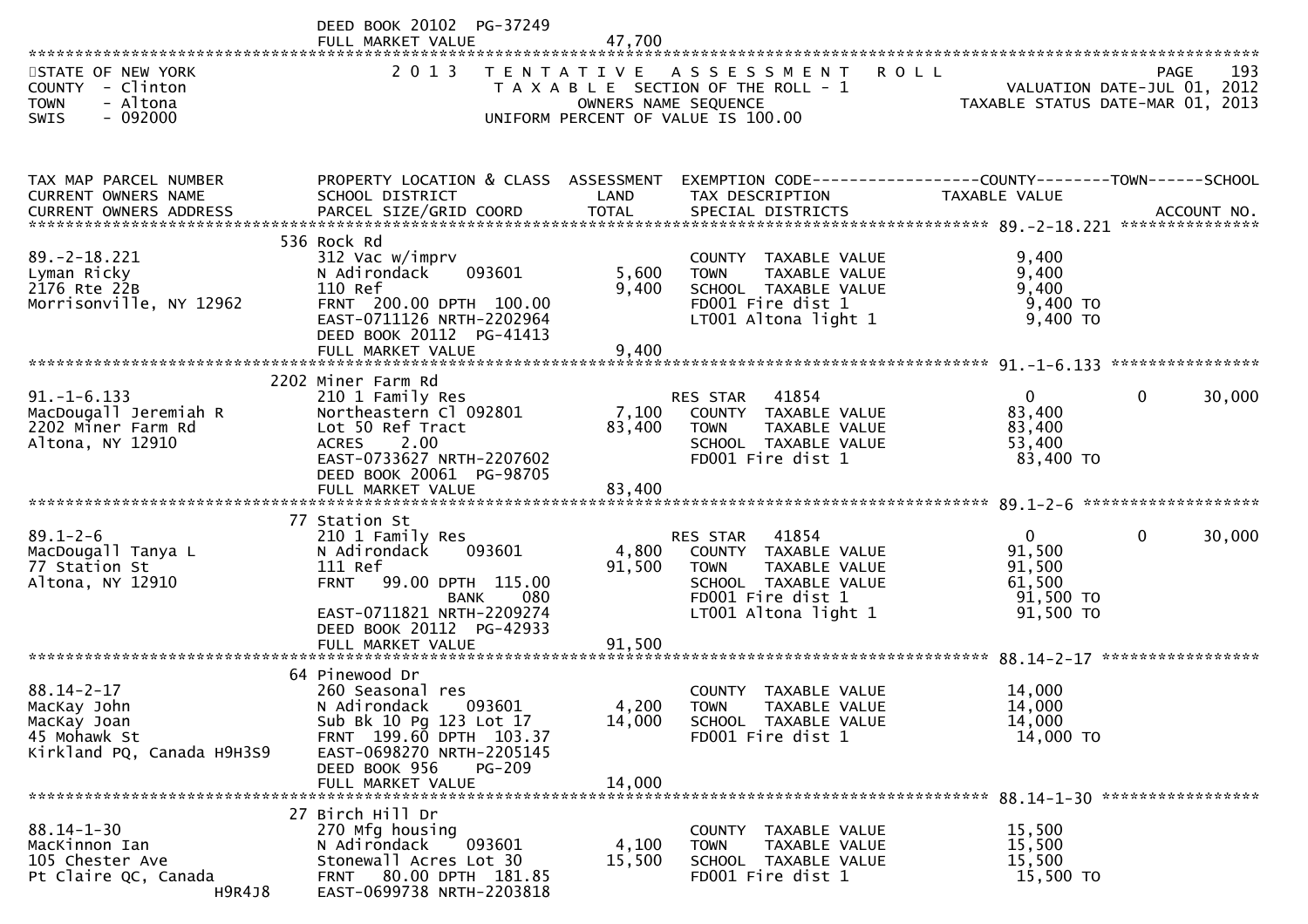|                                                                                                                     | <b>PG-327</b><br>DEED BOOK 1020<br>FULL MARKET VALUE                                                                                                                             | 15,500                     |                                                                                                                                                      |                                                                 |                                        |
|---------------------------------------------------------------------------------------------------------------------|----------------------------------------------------------------------------------------------------------------------------------------------------------------------------------|----------------------------|------------------------------------------------------------------------------------------------------------------------------------------------------|-----------------------------------------------------------------|----------------------------------------|
| STATE OF NEW YORK<br>COUNTY - Clinton<br>- Altona<br><b>TOWN</b><br>$-092000$<br><b>SWIS</b>                        | 2 0 1 3                                                                                                                                                                          |                            | TENTATIVE ASSESSMENT<br><b>ROLL</b><br>T A X A B L E SECTION OF THE ROLL - 1<br>OWNERS NAME SEQUENCE<br>UNIFORM PERCENT OF VALUE IS 100.00           | VALUATION DATE-JUL 01, 2012<br>TAXABLE STATUS DATE-MAR 01, 2013 | 194<br><b>PAGE</b>                     |
| TAX MAP PARCEL NUMBER<br>CURRENT OWNERS NAME                                                                        | PROPERTY LOCATION & CLASS ASSESSMENT<br>SCHOOL DISTRICT                                                                                                                          | LAND                       | EXEMPTION CODE------------------COUNTY--------TOWN------SCHOOL<br>TAX DESCRIPTION                                                                    | TAXABLE VALUE                                                   |                                        |
| $104. - 1 - 14.5$<br>Maggy Joel T<br>Maggy Life Use Bonnie L<br>4517 Military Tpke<br>PO Box 75<br>Altona, NY 12910 | 4517 Military Tpke<br>240 Rural res<br>093601<br>N Adirondack<br>43 Ref<br>39.20<br><b>ACRES</b><br>EAST-0707836 NRTH-2193497<br>DEED BOOK 20031 PG-61132<br>FULL MARKET VALUE   | 19,300<br>98,900<br>98,900 | 41854<br><b>RES STAR</b><br>COUNTY TAXABLE VALUE<br><b>TOWN</b><br>TAXABLE VALUE<br>SCHOOL TAXABLE VALUE<br>FD001 Fire dist 1                        | $\mathbf{0}$<br>98,900<br>98,900<br>68,900<br>98,900 TO         | 30,000<br>0                            |
| $118.-1-4.1$<br>Maglera Jay A<br>Maglera Kathleen L<br>616 General Leroy Manor Rd<br>Morrisonville, NY 12962        | Rand Hill Rd<br>321 Abandoned ag<br>093601<br>N Adirondack<br>Lot 16 Duer<br><b>ACRES</b><br>45.40<br>EAST-0701536 NRTH-2190339<br>DEED BOOK 20051 PG-37038<br>FULL MARKET VALUE | 28,400<br>28,400<br>28,400 | COUNTY TAXABLE VALUE<br>TAXABLE VALUE<br><b>TOWN</b><br>SCHOOL TAXABLE VALUE<br>FD001 Fire dist 1                                                    | 28,400<br>28,400<br>28,400<br>28,400 TO                         |                                        |
| $116. - 2 - 9$<br>Magoon Chad S<br>Magoon Laura L<br>1170 Plank Rd<br>Ellenburg Depot, NY 12935                     | 1170 Plank Rd<br>210 1 Family Res<br>093601<br>N Adirondack<br>$27$ Sg<br>FRNT 150.00 DPTH 200.00<br>EAST-0679075 NRTH-2188754<br>DEED BOOK 20021 PG-40210<br>FULL MARKET VALUE  | 6,300<br>95,000<br>95,000  | 41854<br>RES STAR<br>COUNTY TAXABLE VALUE<br>TAXABLE VALUE<br><b>TOWN</b><br>SCHOOL TAXABLE VALUE<br>FD001 Fire dist 1                               | $\mathbf{0}$<br>95,000<br>95,000<br>65,000<br>95,000 TO         | 30,000<br>0                            |
| $72. - 1 - 20.2$<br>Mahoney Patrick J<br>Mahoney Linda S<br>60 Petty Brook Rd<br>Milton, VT 05468                   | 70 Rushford Rd<br>260 Seasonal res<br>093601<br>N Adirondack<br>Lot 191 Ref Tr<br>ACRES 159.40<br>EAST-0687845 NRTH-2209364<br>DEED BOOK 20041 PG-68956<br>FULL MARKET VALUE     | 39,200<br>64,200<br>64,200 | COUNTY TAXABLE VALUE<br><b>TOWN</b><br>TAXABLE VALUE<br>SCHOOL TAXABLE VALUE<br>FD001 Fire dist 1                                                    | 64,200<br>64,200<br>64,200<br>64,200 TO                         |                                        |
| $103.-1-20$<br>Mahoney Stephen A<br>Mahoney Emma<br>4 Riverbend Rd<br>Altona, NY 12910                              | 4 Riverbend Rd<br>240 Rural res<br>093601<br>N Adirondack<br>160 Duer<br>ACRES 139.30<br>EAST-0700244 NRTH-2195073<br>DEED BOOK 612<br>$PG-92$                                   | 99,200                     | AGRI DISTR 41720<br>41854<br>55,200 RES STAR<br><b>COUNTY</b><br>TAXABLE VALUE<br>TAXABLE VALUE<br>TOWN<br>SCHOOL TAXABLE VALUE<br>FD001 Fire dist 1 | 0<br>0<br>99,200<br>99,200<br>69,200<br>99,200 TO               | 0<br>$\bf{0}$<br>$\mathbf 0$<br>30,000 |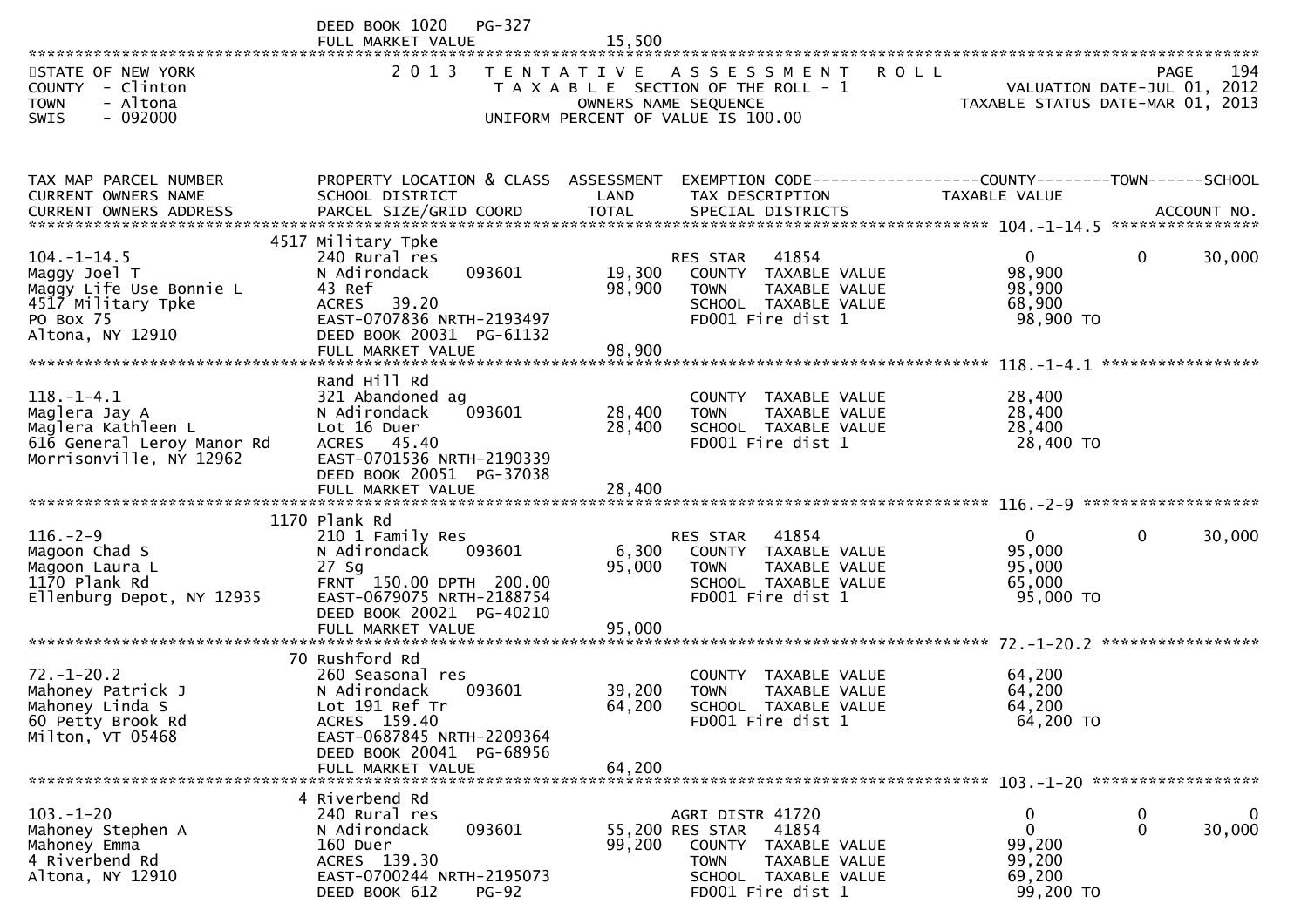| MAY BE SUBJECT TO PAYMENT<br>UNDER AGDIST LAW TIL 2017                                             | FULL MARKET VALUE                                                                                                                                            | 99,200                       |                                                                                                                                                   |                                                                      |              |        |
|----------------------------------------------------------------------------------------------------|--------------------------------------------------------------------------------------------------------------------------------------------------------------|------------------------------|---------------------------------------------------------------------------------------------------------------------------------------------------|----------------------------------------------------------------------|--------------|--------|
| STATE OF NEW YORK<br>COUNTY - Clinton<br>- Altona<br><b>TOWN</b>                                   | 2 0 1 3                                                                                                                                                      |                              | TENTATIVE ASSESSMENT ROLL<br>T A X A B L E SECTION OF THE ROLL - 1<br>OWNERS NAME SEQUENCE                                                        | VALUATION DATE-JUL 01, 2012<br>TAXABLE STATUS DATE-MAR 01, 2013      | <b>PAGE</b>  | 195    |
| $-092000$<br>SWIS                                                                                  |                                                                                                                                                              |                              | UNIFORM PERCENT OF VALUE IS 100.00                                                                                                                |                                                                      |              |        |
| TAX MAP PARCEL NUMBER<br>CURRENT OWNERS NAME                                                       | PROPERTY LOCATION & CLASS ASSESSMENT<br>SCHOOL DISTRICT                                                                                                      | LAND                         | EXEMPTION CODE-----------------COUNTY--------TOWN------SCHOOL<br>TAX DESCRIPTION                                                                  | TAXABLE VALUE                                                        |              |        |
|                                                                                                    | 201 Monty Rd                                                                                                                                                 |                              |                                                                                                                                                   |                                                                      |              |        |
| $73. - 1 - 23.3$<br>Mahony Donal J<br>Mahony Ann Marie<br>201 Monty Rd<br>Altona, NY 12910         | 240 Rural res<br>093601<br>N Adirondack<br>Lot 138 Ref Tr<br>ACRES 26.80<br>EAST-0705505 NRTH-2215941<br>DEED BOOK 20021 PG-43376<br>FULL MARKET VALUE       | 21,200<br>159,900<br>159,900 | RES STAR<br>41854<br>COUNTY TAXABLE VALUE<br>TAXABLE VALUE<br><b>TOWN</b><br>SCHOOL TAXABLE VALUE<br>FD001 Fire dist 1                            | $\mathbf{0}$<br>159,900<br>159,900<br>129,900<br>159,900 TO          | $\mathbf{0}$ | 30,000 |
|                                                                                                    | 244 Irona Rd                                                                                                                                                 |                              |                                                                                                                                                   |                                                                      |              |        |
| $73. - 1 - 23.2$<br>Mahony Frances A<br>Attn: Daniel Grue<br>244 Irona Rd<br>Altona, NY 12910      | 240 Rural res<br>093601<br>N Adirondack<br>Lot 138 Ref Tr<br>ACRES 22.00<br>EAST-0705160 NRTH-2213118<br>DEED BOOK 631<br>$PG-161$<br>FULL MARKET VALUE      | 15,800<br>68,300<br>68,300   | 41854<br>RES STAR<br>COUNTY TAXABLE VALUE<br><b>TOWN</b><br>TAXABLE VALUE<br>SCHOOL TAXABLE VALUE<br>FD001 Fire dist 1<br>LT001 Altona light 1    | $\mathbf{0}$<br>68,300<br>68,300<br>38,300<br>68,300 TO<br>68,300 TO | $\mathbf{0}$ | 30,000 |
|                                                                                                    | Monty Rd                                                                                                                                                     |                              |                                                                                                                                                   |                                                                      |              |        |
| $74. - 1 - 1.61$<br>Mahony Leo N<br>Mahony Darlene F<br>87 Monty Rd<br>Altona, NY 12910            | 105 Vac farmland<br>093601<br>N Adirondack<br>Lot 129 Ref Tr<br>ACRES 65.20<br>EAST-0707642 NRTH-2215010<br>DEED BOOK 20021 PG-43377<br>FULL MARKET VALUE    | 26,000<br>26,000<br>26,000   | COUNTY TAXABLE VALUE<br><b>TOWN</b><br>TAXABLE VALUE<br>SCHOOL TAXABLE VALUE<br>FD001 Fire dist 1<br>LT001 Altona light 1                         | 26,000<br>26,000<br>26,000<br>26,000 TO<br>26,000 TO                 |              |        |
|                                                                                                    | 87 Monty Rd                                                                                                                                                  |                              |                                                                                                                                                   |                                                                      |              |        |
| $74. - 1 - 1.64$<br>Mahony Leo N<br>87 Monty Rd<br>Altona, NY 12910                                | 240 Rural res<br>093601<br>N Adirondack<br>Lot 129S Ref Tr<br>Prior Deed Bk 680 Pg 9<br>ACRES 30.00<br>EAST-0708914 NRTH-2215121<br>DEED BOOK 716<br>$PG-41$ | 18,200<br>51,900             | 41854<br>RES STAR<br>TAXABLE VALUE<br>COUNTY<br><b>TOWN</b><br>TAXABLE VALUE<br>SCHOOL TAXABLE VALUE<br>FD001 Fire dist 1<br>LT001 Altona light 1 | $\Omega$<br>51,900<br>51,900<br>21,900<br>51,900 TO<br>51,900 TO     | $\mathbf{0}$ | 30,000 |
|                                                                                                    | FULL MARKET VALUE                                                                                                                                            | 51,900                       |                                                                                                                                                   |                                                                      |              |        |
| $88.14 - 2 - 22$<br>Maiorano Guiseppe<br>Vacca Marisa<br>1143 Frechette St<br>Longuevil PQ, Canada | 48 Pinewood Dr<br>311 Res vac land<br>N Adirondack<br>093601<br>Sub Bk 10 Pg 123 Lot 22<br>FRNT 78.01 DPTH 109.66<br>EAST-0698617 NRTH-2204888               | 4,300<br>4,300               | COUNTY TAXABLE VALUE<br>TAXABLE VALUE<br><b>TOWN</b><br>SCHOOL TAXABLE VALUE<br>FD001 Fire dist 1                                                 | 4,300<br>4,300<br>4,300<br>4,300 TO                                  |              |        |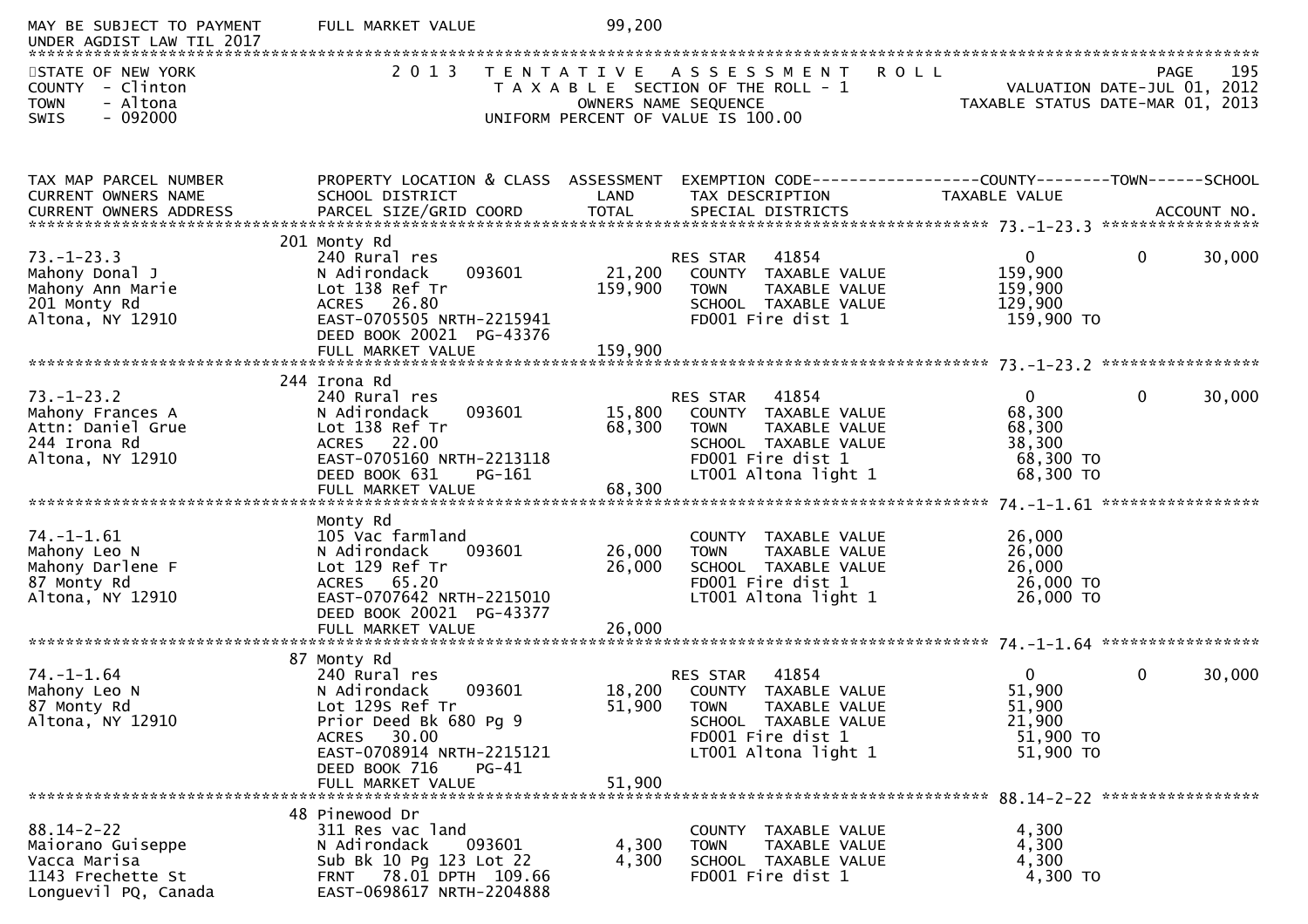| J4J1G8                                                                                                  | DEED BOOK 929<br><b>PG-68</b><br>FULL MARKET VALUE                                                                                                                                                                                                                                                                                                    | 4,300                                                                                                                       |                                                                                                                      |                                                                  |                                                                                |
|---------------------------------------------------------------------------------------------------------|-------------------------------------------------------------------------------------------------------------------------------------------------------------------------------------------------------------------------------------------------------------------------------------------------------------------------------------------------------|-----------------------------------------------------------------------------------------------------------------------------|----------------------------------------------------------------------------------------------------------------------|------------------------------------------------------------------|--------------------------------------------------------------------------------|
| STATE OF NEW YORK<br>COUNTY - Clinton<br>- Altona<br><b>TOWN</b><br>$-092000$<br>SWIS                   | 2 0 1 3                                                                                                                                                                                                                                                                                                                                               | TENTATIVE ASSESSMENT<br>T A X A B L E SECTION OF THE ROLL - 1<br>OWNERS NAME SEQUENCE<br>UNIFORM PERCENT OF VALUE IS 100.00 | <b>ROLL</b>                                                                                                          |                                                                  | 196<br>PAGE<br>VALUATION DATE-JUL 01, 2012<br>TAXABLE STATUS DATE-MAR 01, 2013 |
| TAX MAP PARCEL NUMBER<br>CURRENT OWNERS NAME                                                            | PROPERTY LOCATION & CLASS ASSESSMENT EXEMPTION CODE----------------COUNTY-------TOWN------SCHOOL<br>SCHOOL DISTRICT<br>.CURRENT OWNERS ADDRESS PARCEL SIZE/GRID COORD TOTAL SPECIAL DISTRICTS THE STAT ACCOUNT NO ACCOUNT NO AND A SERVER THE SERVER AND TOTAL SPECIAL DISTRICTS AND A SERVER AND THE SERVER AND THE SERVER AND THE SERVER AND THE SE | LAND                                                                                                                        | TAX DESCRIPTION                                                                                                      | <b>TAXABLE VALUE</b>                                             |                                                                                |
| $135. -2 - 25.3$<br>Malle-LaPointe Laurie<br>319 Recore Rd<br>West Chazy, NY 12992                      | Recore Rd W<br>210 1 Family Res<br>Beekmantown Cen 092401<br>FRNT 199.07 DPTH 217.66<br>BANK<br>080<br>EAST-0739213 NRTH-2179139<br>DEED BOOK 20021 PG-47948<br>FULL MARKET VALUE                                                                                                                                                                     | RES STAR<br>9,000<br>69,900<br><b>TOWN</b><br>69,900                                                                        | 41854<br>COUNTY TAXABLE VALUE<br>TAXABLE VALUE<br>SCHOOL TAXABLE VALUE<br>FD001 Fire dist 1                          | $\overline{0}$<br>69,900<br>69,900<br>39,900<br>69,900 TO        | 30,000<br>$\overline{0}$                                                       |
| $71. - 4 - 11.1$<br>Mann Ervin<br>Mann Gertrude<br>1984 Plank Rd<br>Ellenburg Depot, NY 12935           | 1984 Plank Rd<br>210 1 Family Res<br>N Adirondack<br>093601<br>Bm<br><b>ACRES</b><br>1.00<br>EAST-0676235 NRTH-2208384<br>DEED BOOK 20061 PG-91924<br>FULL MARKET VALUE                                                                                                                                                                               | SR STAR<br>6,500<br>48,000<br><b>TOWN</b><br>48,000                                                                         | 41834<br>COUNTY TAXABLE VALUE<br><b>TAXABLE VALUE</b><br>SCHOOL TAXABLE VALUE<br>FD001 Fire dist 1                   | $\mathbf{0}$<br>48,000<br>48,000<br>$\overline{0}$<br>48,000 TO  | 48,000<br>0                                                                    |
| $86. - 2 - 3$<br>Manor Billy Joe R<br>Manor Ronald A<br>5846 Military Tpke<br>Ellenburg Depot, NY 12935 | 5846 Military Tpke<br>210 1 Family Res<br>093601<br>N Adirondack<br>213 Ref<br><b>ACRES</b><br>1.00<br>EAST-0681224 NRTH-2205057<br>DEED BOOK 20031 PG-58158<br>FULL MARKET VALUE                                                                                                                                                                     | RES STAR<br>6,500<br>49,100<br><b>TOWN</b><br>49,100                                                                        | 41854<br>COUNTY TAXABLE VALUE<br>TAXABLE VALUE<br>SCHOOL TAXABLE VALUE<br>FD001 Fire dist 1                          | $\mathbf{0}$<br>49,100<br>49,100<br>19,100<br>49,100 TO          | 30,000<br>$\overline{0}$                                                       |
| $118. - 1 - 1.1$<br>Manor David<br>Manor Lori<br>250 Lash Rd<br>Altona, NY 12910                        | 250 Lash Rd<br>210 1 Family Res<br>N Adirondack<br>093601<br>14 Duer<br>ACRES 18.00<br>EAST-0696217 NRTH-2192781<br>DEED BOOK 622<br>PG-1196<br>FULL MARKET VALUE                                                                                                                                                                                     | <b>RES STAR</b><br>14,600<br>76,000                                                                                         | 41854<br><b>COUNTY</b><br>TAXABLE VALUE<br>76,000 TOWN TAXABLE VALUE<br>SCHOOL TAXABLE VALUE<br>FD001 Fire dist 1    | $\overline{0}$<br>76,000<br>76,000<br>46,000<br>76,000 TO        | 30,000<br>0                                                                    |
| $71. - 4 - 23$<br>Manor Donald<br>Manor Jane<br>4807 Rt 11<br>Ellenburg Depot, NY 12935                 | 4807/4819 Rt 11<br>210 1 Family Res<br>093601<br>N Adirondack<br>Lot Pat Bm<br>7.70<br><b>ACRES</b><br>EAST-0680075 NRTH-2213130<br>DEED BOOK 574<br>PG-759                                                                                                                                                                                           | <b>RES STAR</b><br>16,400 RES STAR<br>245,000<br><b>TOWN</b>                                                                | 41854<br>41854<br><b>COUNTY</b><br>TAXABLE VALUE<br>TAXABLE VALUE<br>SCHOOL TAXABLE VALUE<br>FD002 Ellenburg fire 21 | 0<br>$\mathbf{0}$<br>245,000<br>245,000<br>185,000<br>245,000 TO | 30,000<br>0<br>$\mathbf{0}$<br>30,000                                          |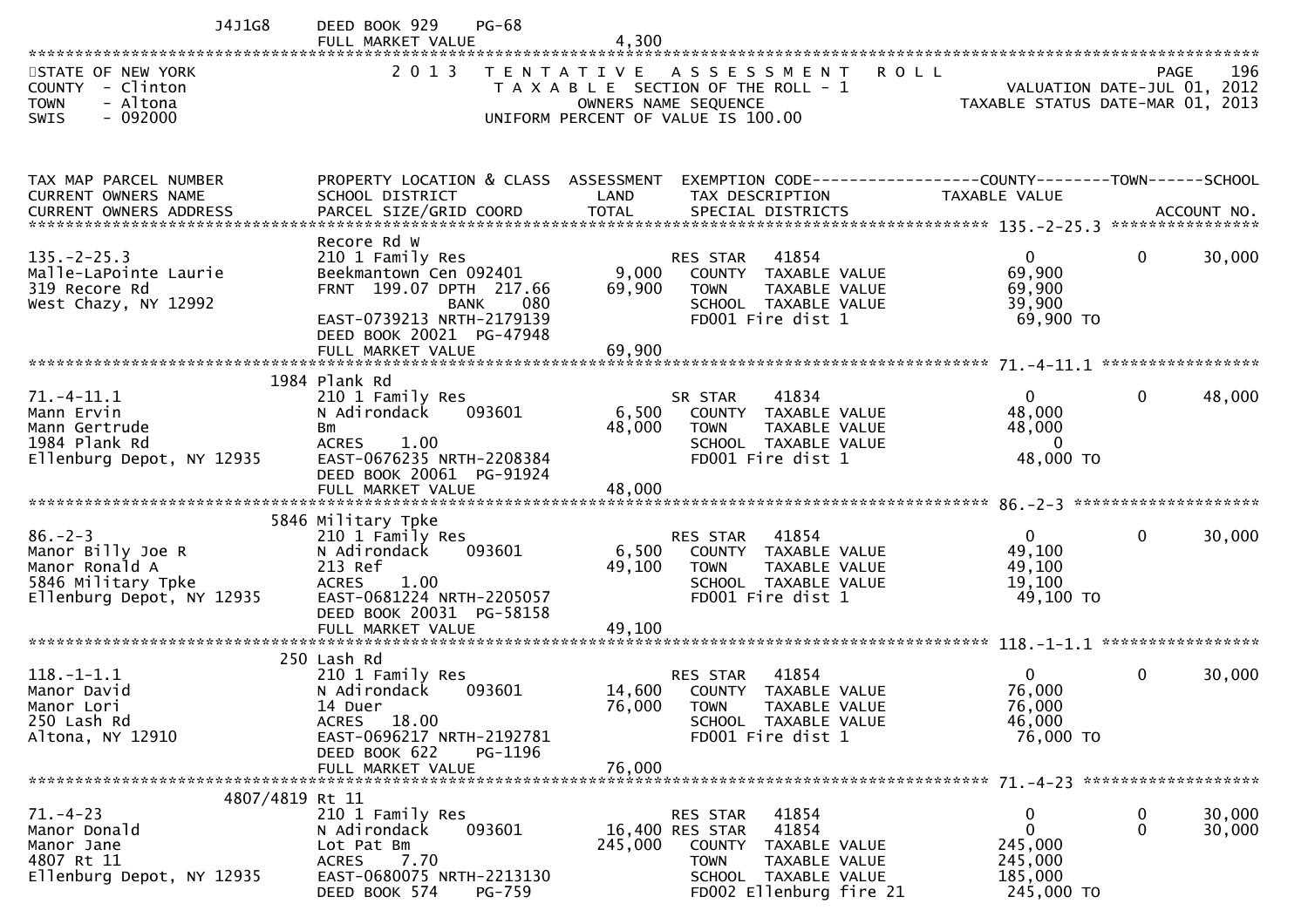|                                                                                                            | FULL MARKET VALUE                                                                                                                                                                                  |                            | 245,000 LT002 Altona light 21                                                                                                                 | 245,000 TO                                                             |                 |                  |
|------------------------------------------------------------------------------------------------------------|----------------------------------------------------------------------------------------------------------------------------------------------------------------------------------------------------|----------------------------|-----------------------------------------------------------------------------------------------------------------------------------------------|------------------------------------------------------------------------|-----------------|------------------|
| STATE OF NEW YORK<br>COUNTY - Clinton<br><b>TOWN</b><br>- Altona<br>$-092000$<br><b>SWIS</b>               | 2013                                                                                                                                                                                               | OWNERS NAME SEQUENCE       | TENTATIVE ASSESSMENT ROLL<br>T A X A B L E SECTION OF THE ROLL - 1<br>UNIFORM PERCENT OF VALUE IS 100.00                                      | - 1<br>VALUATION DATE-JUL 01, 2012<br>TAXABLE STATUS DATE-MAR 01, 2013 | PAGE            | 197              |
| TAX MAP PARCEL NUMBER<br>CURRENT OWNERS NAME                                                               | PROPERTY LOCATION & CLASS ASSESSMENT<br>SCHOOL DISTRICT                                                                                                                                            | LAND                       | EXEMPTION CODE-----------------COUNTY-------TOWN------SCHOOL<br>TAX DESCRIPTION                                                               | TAXABLE VALUE                                                          |                 |                  |
| $86. - 2 - 17$<br>Manor Homer<br>Manor Harold<br>1756 Plank Rd<br>Ellenburg Depot, NY 12935                | Plank Rd<br>$314$ Rural vac<10<br>093601<br>N Adirondack<br>Lot Bm<br><b>ACRES</b><br>1.00<br>EAST-0677027 NRTH-2203119<br>FULL MARKET VALUE                                                       | 6,500<br>6,500<br>6,500    | COUNTY TAXABLE VALUE<br><b>TOWN</b><br>TAXABLE VALUE<br>SCHOOL TAXABLE VALUE<br>FD001 Fire dist 1                                             | 6,500<br>6,500<br>6,500<br>6,500 TO                                    |                 |                  |
| $71. - 4 - 25$<br>Manor Homer S<br>6084 Military Tpke<br>Ellenburg Depot, NY 12935                         | Military Tpke<br>$322$ Rural vac $>10$<br>093601<br>N Adirondack<br>Ben Moore<br>ACRES 81.00<br>EAST-0681286 NRTH-2210046<br>DEED BOOK 20001 PG-21660<br>FULL MARKET VALUE                         | 28,500<br>28,500<br>28,500 | COUNTY TAXABLE VALUE<br>TAXABLE VALUE<br><b>TOWN</b><br>SCHOOL TAXABLE VALUE<br>FD001 Fire dist 1                                             | 28,500<br>28,500<br>28,500<br>28,500 TO                                |                 |                  |
|                                                                                                            |                                                                                                                                                                                                    |                            |                                                                                                                                               |                                                                        |                 |                  |
| $130 - 2 - 1$<br>Manor James<br>Manor Nicole<br>1002 Plank Rd<br>Ellenburg Depot, NY 12935                 | 1002 Plank Rd<br>240 Rural res<br>093601<br>N Adirondack<br>$31$ Sg<br><b>ACRES</b><br>50.00<br>EAST-0681306 NRTH-2184597<br>DEED BOOK 20061 PG-99936                                              | 13,400<br>59,900           | 41854<br>RES STAR<br>COUNTY TAXABLE VALUE<br>TAXABLE VALUE<br>TOWN<br>SCHOOL TAXABLE VALUE<br>FD001 Fire dist 1                               | $\mathbf{0}$<br>59,900<br>59,900<br>29,900<br>59,900 TO                | $\mathbf 0$     | 30,000           |
|                                                                                                            | FULL MARKET VALUE                                                                                                                                                                                  | 59,900                     |                                                                                                                                               |                                                                        |                 |                  |
|                                                                                                            | 1756 Plank Rd                                                                                                                                                                                      |                            |                                                                                                                                               |                                                                        |                 |                  |
| $86. - 2 - 16$<br>Manor Joanne Betty<br>1756 Plank Rd<br>Ellenburg Depot, NY 12935                         | 210 1 Family Res<br>N Adirondack<br>093601<br>Bm<br><b>ACRES</b><br>1.00<br>EAST-0677060 NRTH-2202906<br>DEED BOOK 643<br>PG-909                                                                   | 33,600                     | WARCOMALL 41131<br>6,500 WARDISALL 41141<br>COUNTY TAXABLE VALUE<br><b>TOWN</b><br>TAXABLE VALUE<br>SCHOOL TAXABLE VALUE<br>FD001 Fire dist 1 | 8,400<br>10,080<br>15,120<br>15,120<br>33,600<br>33,600 TO             | 8,400<br>10,080 | 0<br>$\mathbf 0$ |
|                                                                                                            | FULL MARKET VALUE                                                                                                                                                                                  | 33,600                     |                                                                                                                                               |                                                                        |                 |                  |
| $134. - 2 - 4$<br>Manor Kenneth D<br>Sampica-Manor Crystal M<br>3665 Military Tpke<br>West Chazy, NY 12992 | 3665 Military Tpke<br>270 Mfg housing<br>093601<br>N Adirondack<br>104-115 Duer<br>Stonehedge Lot 22<br>3.60<br>ACRES<br>EAST-0725382 NRTH-2181072<br>DEED BOOK 20072 PG-4384<br>FULL MARKET VALUE | 10,300<br>25,000<br>25,000 | RES STAR<br>41854<br><b>COUNTY</b><br>TAXABLE VALUE<br>TAXABLE VALUE<br><b>TOWN</b><br>SCHOOL TAXABLE VALUE<br>FD001 Fire dist 1              | $\overline{0}$<br>25,000<br>25,000<br>0<br>25,000 TO                   | 0               | 25,000           |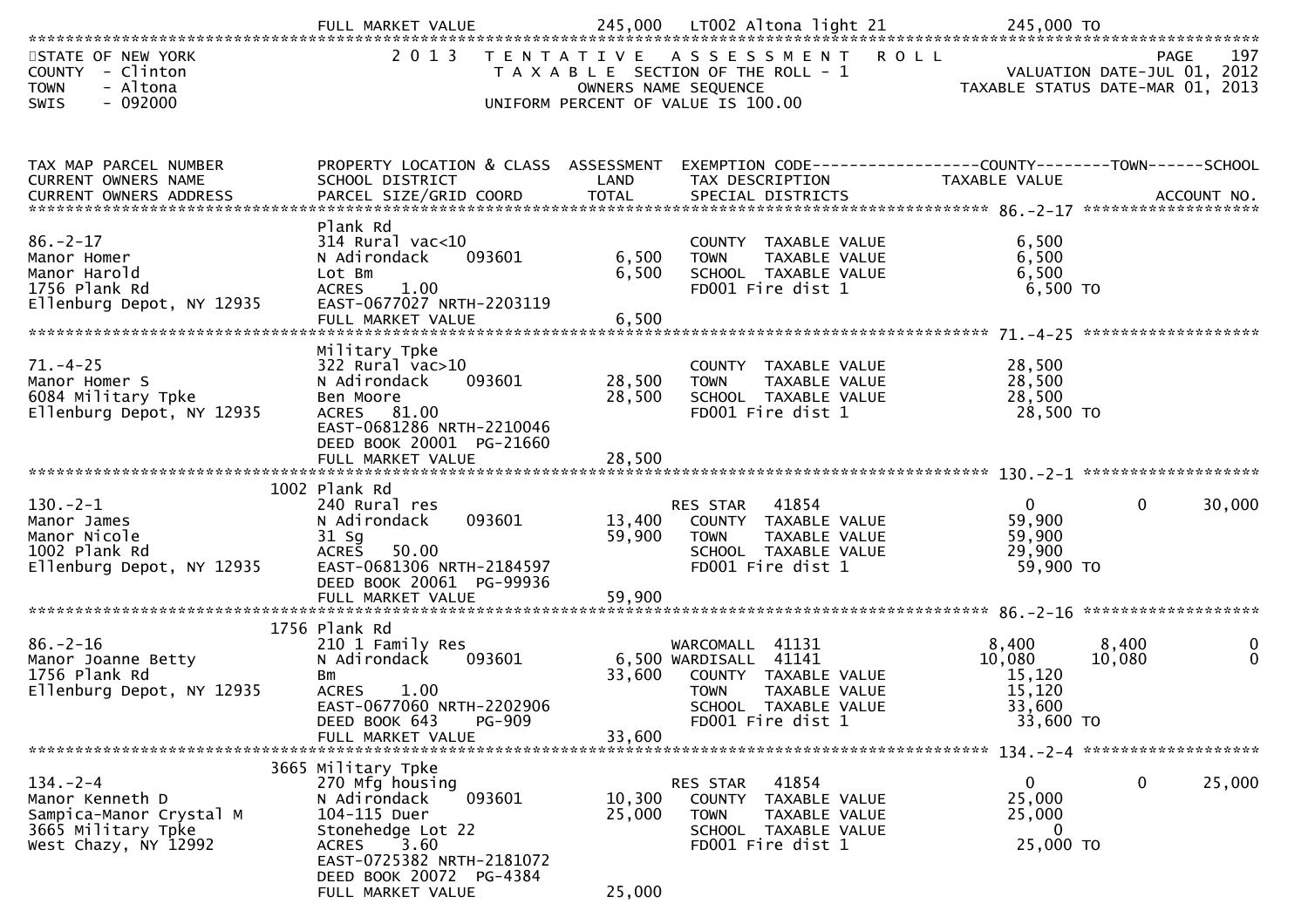| STATE OF NEW YORK<br>COUNTY - Clinton<br>- Altona<br><b>TOWN</b><br>$-092000$ | 2 0 1 3                                               |        | TENTATIVE ASSESSMENT ROLL<br>T A X A B L E SECTION OF THE ROLL - 1<br>OWNERS NAME SEQUENCE<br>UNIFORM PERCENT OF VALUE IS 100.00 | VALUATION DATE-JUL 01, 2012<br>TAXABLE STATUS DATE-MAR 01, 2013 | 198<br>PAGE        |
|-------------------------------------------------------------------------------|-------------------------------------------------------|--------|----------------------------------------------------------------------------------------------------------------------------------|-----------------------------------------------------------------|--------------------|
| SWIS                                                                          |                                                       |        |                                                                                                                                  |                                                                 |                    |
|                                                                               |                                                       |        |                                                                                                                                  |                                                                 |                    |
| TAX MAP PARCEL NUMBER                                                         | PROPERTY LOCATION & CLASS ASSESSMENT                  |        |                                                                                                                                  |                                                                 |                    |
| CURRENT OWNERS NAME                                                           | SCHOOL DISTRICT                                       | LAND   | TAX DESCRIPTION                                                                                                                  | TAXABLE VALUE                                                   |                    |
|                                                                               |                                                       |        |                                                                                                                                  |                                                                 |                    |
|                                                                               | 2000 Plank Rd                                         |        |                                                                                                                                  |                                                                 |                    |
| $71. -4 - 11.221$<br>Manor Life Estate Joanne                                 | 271 Mfg housings<br>N Adirondack<br>093601            | 37,500 | COUNTY TAXABLE VALUE<br>TAXABLE VALUE<br><b>TOWN</b>                                                                             | 55,000<br>55,000                                                |                    |
| Manor Don                                                                     | Benjamin Moore Patent                                 | 55,000 | SCHOOL TAXABLE VALUE                                                                                                             | 55,000                                                          |                    |
| 1756 Plank Rd                                                                 | ACRES 84.00                                           |        | FD001 Fire dist 1                                                                                                                | 55,000 TO                                                       |                    |
| Ellenburg Depot, NY 12935                                                     | EAST-0678666 NRTH-2208865<br>DEED BOOK 20041 PG-66788 |        |                                                                                                                                  |                                                                 |                    |
|                                                                               | FULL MARKET VALUE                                     | 55,000 |                                                                                                                                  |                                                                 |                    |
|                                                                               |                                                       |        |                                                                                                                                  |                                                                 | ***************    |
| 71. –4–11.222                                                                 | 1994 Plank Rd<br>270 Mfg housing                      |        | COUNTY TAXABLE VALUE                                                                                                             | 19,300                                                          |                    |
| Manor Life Estate Joanne                                                      | 093601<br>N Adirondack                                | 11,600 | <b>TOWN</b><br>TAXABLE VALUE                                                                                                     | 19,300                                                          |                    |
| Manor Don                                                                     | Benjamin Moore Patent                                 | 19,300 | SCHOOL TAXABLE VALUE                                                                                                             | 19,300                                                          |                    |
| 1756 Plank Rd<br>Ellenburg Depot, NY 12935                                    | 9.50<br><b>ACRES</b><br>EAST-0676559 NRTH-2208688     |        | FD001 Fire dist 1                                                                                                                | 19,300 TO                                                       |                    |
|                                                                               | DEED BOOK 20041 PG-66789                              |        |                                                                                                                                  |                                                                 |                    |
|                                                                               | FULL MARKET VALUE                                     | 19,300 |                                                                                                                                  |                                                                 |                    |
|                                                                               | 4920 Rt 11                                            |        |                                                                                                                                  |                                                                 |                    |
| $71.1 - 1 - 19.2$                                                             | 210 1 Family Res                                      |        | 41854<br>RES STAR                                                                                                                | 0                                                               | 30,000<br>$\Omega$ |
| Manor Michael                                                                 | N Adirondack<br>093601                                | 6,500  | COUNTY TAXABLE VALUE                                                                                                             | 91,000                                                          |                    |
| Manor Janet<br>4920 Rt 11                                                     | B M<br>Prior Deed Bk 615 Pg 1104                      | 91,000 | <b>TOWN</b><br>TAXABLE VALUE<br>SCHOOL TAXABLE VALUE                                                                             | 91,000<br>61,000                                                |                    |
| Ellenburg Depot, NY 12935                                                     | <b>ACRES</b><br>1.20                                  |        | FD002 Ellenburg fire 21                                                                                                          | 91,000 TO                                                       |                    |
|                                                                               | EAST-0677396 NRTH-2213679                             |        | LT002 Altona light 21                                                                                                            | 91,000 TO                                                       |                    |
|                                                                               | DEED BOOK 716<br>PG-330<br>FULL MARKET VALUE          | 91,000 |                                                                                                                                  |                                                                 |                    |
|                                                                               |                                                       |        |                                                                                                                                  |                                                                 |                    |
|                                                                               | Military Tpke                                         |        |                                                                                                                                  |                                                                 |                    |
| $86. - 2 - 11.2$<br>Manor Michael                                             | $322$ Rural vac $>10$<br>N Adirondack<br>093601       | 42,700 | OS AG DIST 41730<br>COUNTY TAXABLE VALUE                                                                                         | $\mathbf{0}$<br>42,700                                          | 0<br>$\mathbf 0$   |
| Manor Ronald                                                                  | BМ                                                    | 42,700 | <b>TOWN</b><br><b>TAXABLE VALUE</b>                                                                                              | 42,700                                                          |                    |
| 1575 Plank Rd                                                                 | <b>ACRES</b><br>77.00                                 |        | SCHOOL TAXABLE VALUE                                                                                                             | 42,700                                                          |                    |
| Ellenburg Depot, NY 12935                                                     | EAST-0679591 NRTH-2205856<br>DEED BOOK 20051 PG-86038 |        | FD001 Fire dist 1                                                                                                                | 42,700 TO                                                       |                    |
| MAY BE SUBJECT TO PAYMENT                                                     | FULL MARKET VALUE                                     | 42,700 |                                                                                                                                  |                                                                 |                    |
| UNDER AGDIST LAW TIL 2020                                                     |                                                       |        |                                                                                                                                  |                                                                 |                    |
|                                                                               | Military Tpke                                         |        |                                                                                                                                  |                                                                 |                    |
| $86. - 2 - 2.4$                                                               | 105 Vac farmland                                      |        | AGRI DISTR 41720                                                                                                                 | 5,346<br>5,346                                                  | 5,346              |
| Manor Michael G                                                               | N Adirondack<br>093601                                | 48,200 | COUNTY TAXABLE VALUE                                                                                                             | 42,854                                                          |                    |
| Manor Ronald A                                                                | Lot Ben Wall                                          | 48,200 | <b>TOWN</b><br>TAXABLE VALUE                                                                                                     | 42,854                                                          |                    |
| 1575 Plank Rd<br>Ellenburg Depot, NY 12935                                    | ACRES 92.00<br>EAST-0680956 NRTH-2206812              |        | SCHOOL TAXABLE VALUE<br>FD001 Fire dist 1                                                                                        | 42,854<br>48,200 TO                                             |                    |
|                                                                               | DEED BOOK 99001 PG-15090                              |        |                                                                                                                                  |                                                                 |                    |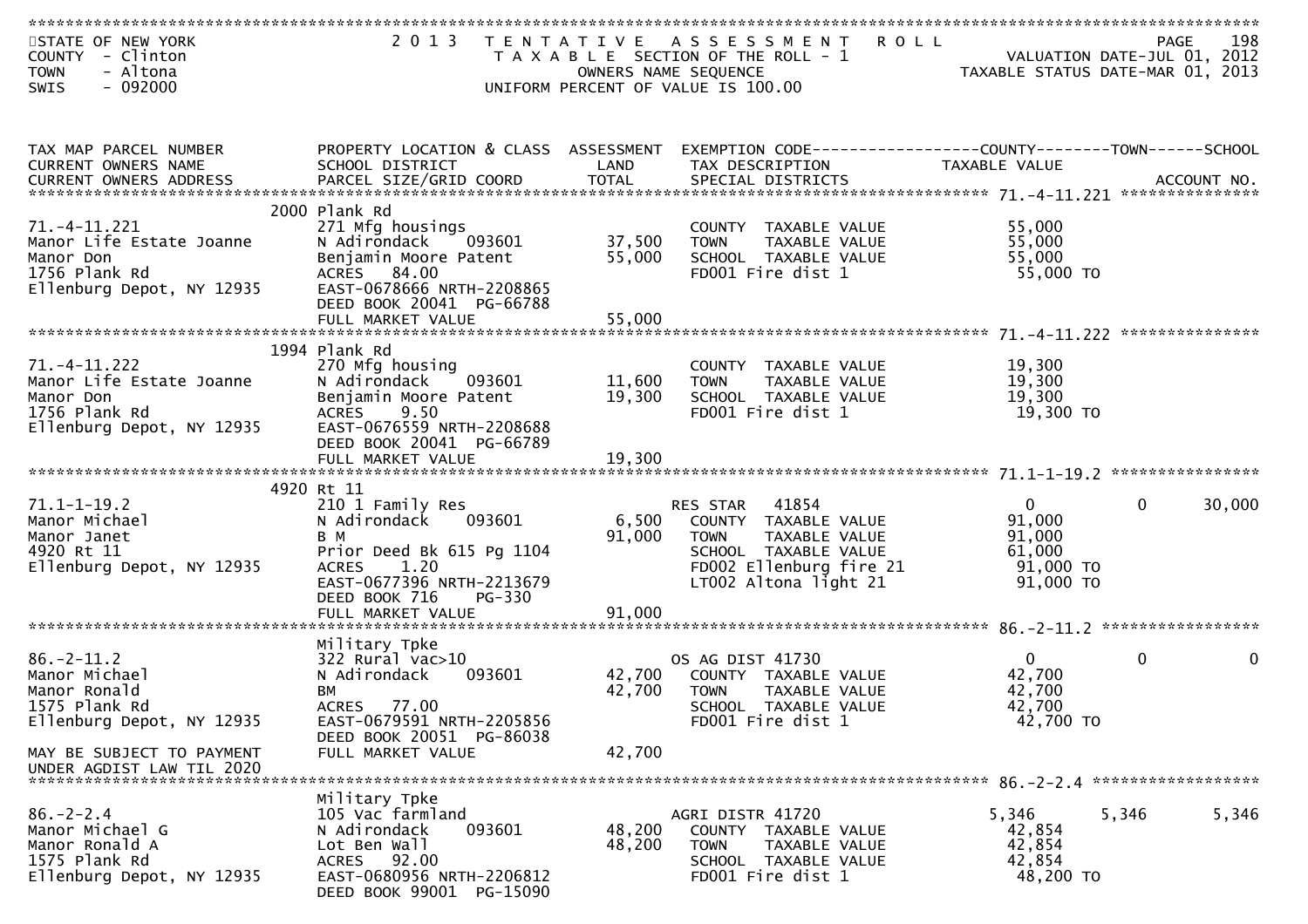| MAY BE SUBJECT TO PAYMENT<br>UNDER AGDIST LAW TIL 2017                                                                                                      | FULL MARKET VALUE                                                                                                                                                                                     | 48,200                     |                                                                                                                                            |                                                                                  |                                            |
|-------------------------------------------------------------------------------------------------------------------------------------------------------------|-------------------------------------------------------------------------------------------------------------------------------------------------------------------------------------------------------|----------------------------|--------------------------------------------------------------------------------------------------------------------------------------------|----------------------------------------------------------------------------------|--------------------------------------------|
| STATE OF NEW YORK<br>COUNTY - Clinton<br>- Altona<br><b>TOWN</b><br>$-092000$<br><b>SWIS</b>                                                                | 2 0 1 3                                                                                                                                                                                               |                            | TENTATIVE ASSESSMENT ROLL<br>T A X A B L E SECTION OF THE ROLL - 1<br>OWNERS NAME SEQUENCE<br>UNIFORM PERCENT OF VALUE IS 100.00           | ROLL - 1<br>TAXABLE STATUS DATE-JUL 01, 2012<br>TAXABLE STATUS DATE-MAR 01, 2013 | 199<br><b>PAGE</b>                         |
| TAX MAP PARCEL NUMBER<br>CURRENT OWNERS NAME                                                                                                                | SCHOOL DISTRICT                                                                                                                                                                                       | LAND                       | PROPERTY LOCATION & CLASS ASSESSMENT EXEMPTION CODE----------------COUNTY-------TOWN------SCHOOL<br>TAX DESCRIPTION                        | TAXABLE VALUE                                                                    |                                            |
| 1450/1454 Plank Rd<br>$101 - 2 - 9$<br>Manor Michael G Sr<br>Manor Belinda A<br>1563 Plank Rd<br>Ellenburg Depot, NY 12935                                  | 271 Mfg housings<br>093601<br>N Adirondack<br>$25$ Sg<br><b>ACRES</b><br>1.10<br>EAST-0678037 NRTH-2195518<br>DEED BOOK 20082 PG-18129<br>FULL MARKET VALUE                                           | 6,500<br>35,500<br>35,500  | COUNTY TAXABLE VALUE<br><b>TOWN</b><br>TAXABLE VALUE<br>SCHOOL TAXABLE VALUE<br>FD001 Fire dist 1                                          | 35,500<br>35,500<br>35,500<br>35,500 TO                                          |                                            |
| $71.1 - 1 - 19.4$<br>Manor Michael S<br>Manor Janet A<br>4920 Rt 11<br>Ellenburg Depot, NY 12935                                                            | 4920 Rt 11<br>311 Res vac land<br>N Adirondack<br>093601<br>Bm<br>Split 20082/19437<br>83.00 DPTH 370.00<br><b>FRNT</b><br>EAST-0677280 NRTH-2213672<br>DEED BOOK 20082 PG-19437<br>FULL MARKET VALUE | 4,600<br>4,600<br>4,600    | COUNTY TAXABLE VALUE<br><b>TOWN</b><br>TAXABLE VALUE<br>SCHOOL TAXABLE VALUE<br>FD002 Ellenburg fire 21<br>LT002 Altona light 21           | 4,600<br>4,600<br>4,600<br>4,600 TO<br>4,600 TO                                  |                                            |
| $101.-2-10.11$<br>Manor Ronald A<br>Manor Michael G<br>1575 Plank Rd<br>Ellenburg Depot, NY 12935<br>MAY BE SUBJECT TO PAYMENT<br>UNDER AGDIST LAW TIL 2017 | 1462 Plank Rd<br>270 Mfg housing<br>093601<br>N Adirondack<br>$23$ Sg<br>ACRES 245.10<br>EAST-0679772 NRTH-2195453<br>DEED BOOK 20011 PG-32835<br>FULL MARKET VALUE                                   | 117,600<br>117,600         | AGRI DISTR 41720<br>57,700 RES STAR<br>41854<br>COUNTY TAXABLE VALUE<br>TAXABLE VALUE<br>TOWN<br>SCHOOL TAXABLE VALUE<br>FD001 Fire dist 1 | 15,459<br>$\overline{\mathbf{0}}$<br>102,141<br>102,141<br>72,141<br>117,600 TO  | 15,459<br>15,459<br>$\mathbf{0}$<br>30,000 |
| $101. -2 - 10.12$<br>Manor Ronald A<br>Manor Allyson J<br>1498 Plank Rd<br>Ellenburg Depot, NY 12935                                                        | 1498 Plank Rd E<br>210 1 Family Res<br>093601<br>N Adirondack<br>Lot 23 State Gore<br>9.20<br><b>ACRES</b><br>EAST-0678088 NRTH-2196512<br>DEED BOOK 20011 PG-33389<br>FULL MARKET VALUE              | 11,400<br>76,900<br>76,900 | COUNTY TAXABLE VALUE<br>TAXABLE VALUE<br><b>TOWN</b><br>SCHOOL TAXABLE VALUE<br>FD001 Fire dist 1                                          | 76,900<br>76,900<br>76,900<br>76,900 TO                                          |                                            |
| $118.-1-1.4$<br>Manor Tanya<br>Attn: Tonya & Henry Forrette<br>272 Lash Rd                                                                                  | 272 Lash Rd<br>210 1 Family Res<br>093601<br>N Adirondack<br>Lot 14 Duers<br><b>ACRES</b><br>1.00                                                                                                     | 6,500<br>89,000            | 41854<br><b>RES STAR</b><br><b>COUNTY</b><br>TAXABLE VALUE<br>TAXABLE VALUE<br><b>TOWN</b><br><b>SCHOOL</b><br>TAXABLE VALUE               | $\mathbf{0}$<br>89,000<br>89,000<br>59,000                                       | 30,000<br>0                                |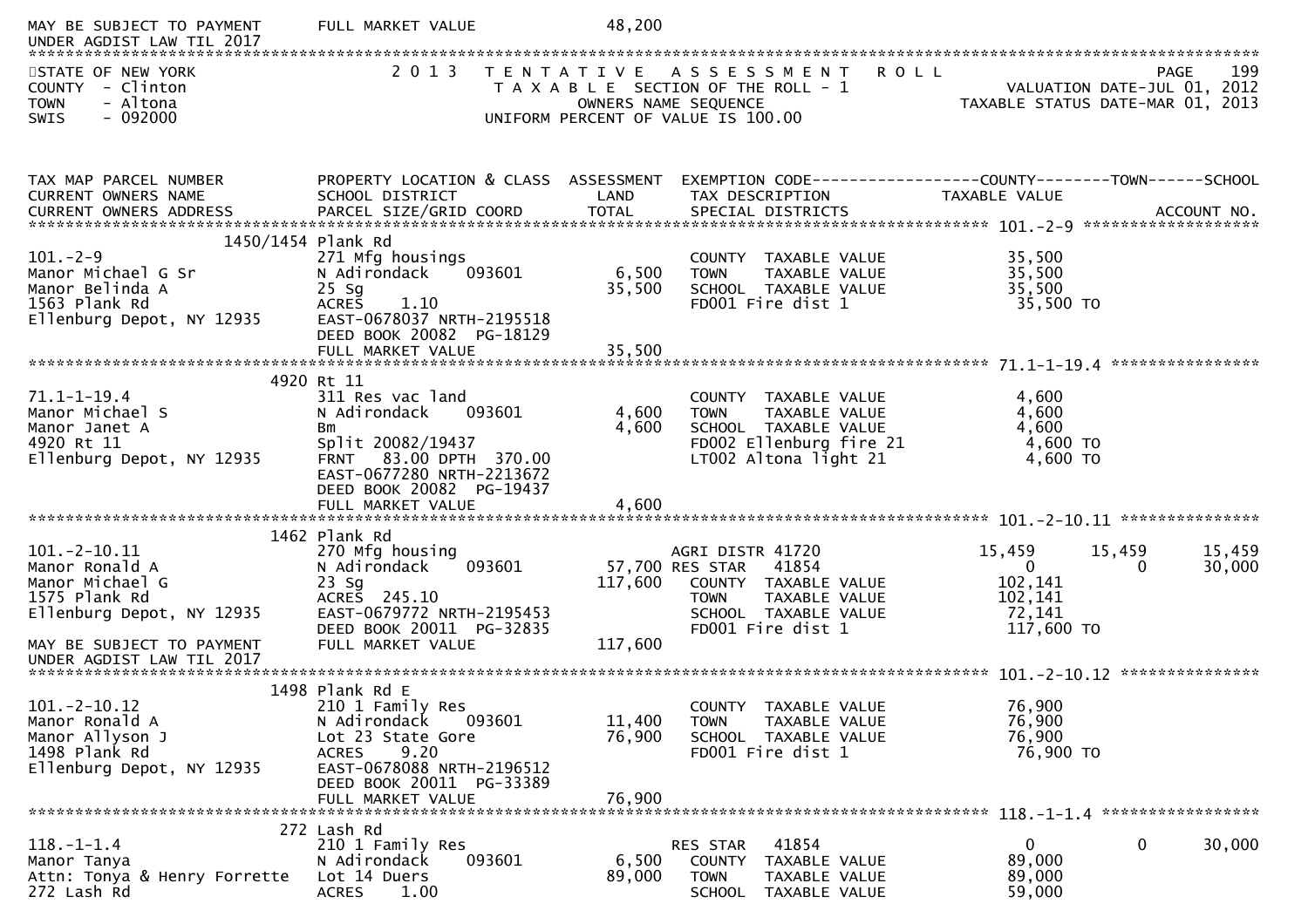| Altona, NY 12910                                                                                                                        | EAST-0696207 NRTH-2192537<br>DEED BOOK 622<br>PG-1193<br>FULL MARKET VALUE                                                                                                                       | 89,000                     | FD001 Fire dist 1                                                                                                                                                                       | 89,000 TO                                                                             |        |
|-----------------------------------------------------------------------------------------------------------------------------------------|--------------------------------------------------------------------------------------------------------------------------------------------------------------------------------------------------|----------------------------|-----------------------------------------------------------------------------------------------------------------------------------------------------------------------------------------|---------------------------------------------------------------------------------------|--------|
| STATE OF NEW YORK<br>COUNTY - Clinton<br>- Altona<br><b>TOWN</b><br>$-092000$<br>SWIS                                                   | 2 0 1 3                                                                                                                                                                                          |                            | TENTATIVE ASSESSMENT ROLL<br>T A X A B L E SECTION OF THE ROLL - 1<br>OWNERS NAME SEQUENCE<br>UNIFORM PERCENT OF VALUE IS 100.00                                                        | PAGE<br>VALUATION DATE-JUL 01, 2012<br>TAXABLE STATUS DATE-MAR 01, 2013               | 200    |
| TAX MAP PARCEL NUMBER<br>CURRENT OWNERS NAME                                                                                            | PROPERTY LOCATION & CLASS ASSESSMENT<br>SCHOOL DISTRICT                                                                                                                                          | LAND                       | TAX DESCRIPTION                                                                                                                                                                         | EXEMPTION CODE------------------COUNTY--------TOWN------SCHOOL<br>TAXABLE VALUE       |        |
| $73. - 1 - 52.22$<br>Marti Bernice E<br>Marti Life Estate Bernice E<br>621 Irona Rd<br>Altona, NY 12910                                 | 621 Irona Rd<br>270 Mfg housing<br>093601<br>N Adirondack<br>Lot 166 Ref Tr<br>ACRES 12.40<br>EAST-0696255 NRTH-2212039<br>DEED BOOK 20072 PG-11077                                              | 12,900<br>46,200           | 41854<br>RES STAR<br>COUNTY TAXABLE VALUE<br><b>TOWN</b><br>TAXABLE VALUE<br>SCHOOL TAXABLE VALUE<br>FD001 Fire dist 1                                                                  | $\mathbf{0}$<br>$\mathbf{0}$<br>46,200<br>46,200<br>16,200<br>46,200 TO               | 30,000 |
| $73. - 1 - 52.5$<br>Marti Michael J<br>Marti Amy J<br>1673 Alder Bend Rd<br>Altona, NY 12910                                            | Irona Rd<br>323 Vacant rural<br>093601<br>N Adirondack<br>166 Ref Tr<br>Merged $52.21$ with merge #<br>ACRES 49.90<br>EAST-0695290 NRTH-2211939<br>DEED BOOK 20092 PG-26930<br>FULL MARKET VALUE | 16,700<br>16,700<br>16,700 | COUNTY TAXABLE VALUE<br>TAXABLE VALUE<br><b>TOWN</b><br>SCHOOL TAXABLE VALUE<br>FD001 Fire dist 1                                                                                       | 16,700<br>16,700<br>16,700<br>16,700 TO                                               |        |
| $87. - 1 - 11$<br>Martin Steven E<br>Martin Nancy M<br>5687 Military Tpke<br>PO Box 63<br>Ellenburg Depot, NY 12935-0063 DEED BOOK 1024 | 5687 Military Tpke<br>210 1 Family Res<br>093601<br>N Adirondack<br>Lot 190 Duer<br><b>ACRES</b><br>3.30<br>EAST-0684978 NRTH-2205008<br><b>PG-072</b><br>FULL MARKET VALUE                      | 49,200<br>49,200           | 97 PCT OF VALUE USED FOR EXEMPTION PURPOSES<br>WARNONALL 41121<br>41854<br>7,900 RES STAR<br>COUNTY TAXABLE VALUE<br>TAXABLE VALUE<br>TOWN<br>SCHOOL TAXABLE VALUE<br>FD001 Fire dist 1 | 7,159<br>7,159<br>$\mathbf{0}$<br>$\Omega$<br>42,041<br>42,041<br>19,200<br>49,200 TO | 30,000 |
| $88.14 - 2 - 64$<br>Martin Vernice<br>PO Box 3015<br>Brooklyn, NY 11202                                                                 | 87 Pinewood Dr<br>311 Res vac land<br>N Adirondack<br>093601<br>Sub Bk 10 Pg 123 Lot 64<br>FRNT 55.00 DPTH 153.02<br>EAST-0698446 NRTH-2205294<br>DEED BOOK 20051 PG-87670<br>FULL MARKET VALUE  | 3,900<br>3,900<br>3,900    | COUNTY TAXABLE VALUE<br>TAXABLE VALUE<br><b>TOWN</b><br>SCHOOL TAXABLE VALUE<br>FD001 Fire dist 1                                                                                       | 3,900<br>3,900<br>3,900<br>3,900 TO                                                   |        |
| $134. - 1 - 18$<br>Mashtare Jessie<br>Mashtare Josh<br>217 Staley Rd                                                                    | Purdy Rd<br>910 Priv forest<br>093601<br>N Adirondack<br>93 Duer 1939<br>62.60<br><b>ACRES</b>                                                                                                   | 22,200<br>22,200           | COUNTY TAXABLE VALUE<br><b>TOWN</b><br>TAXABLE VALUE<br>SCHOOL TAXABLE VALUE<br>FD001 Fire dist 1                                                                                       | 22,200<br>22,200<br>22,200<br>22,200 TO                                               |        |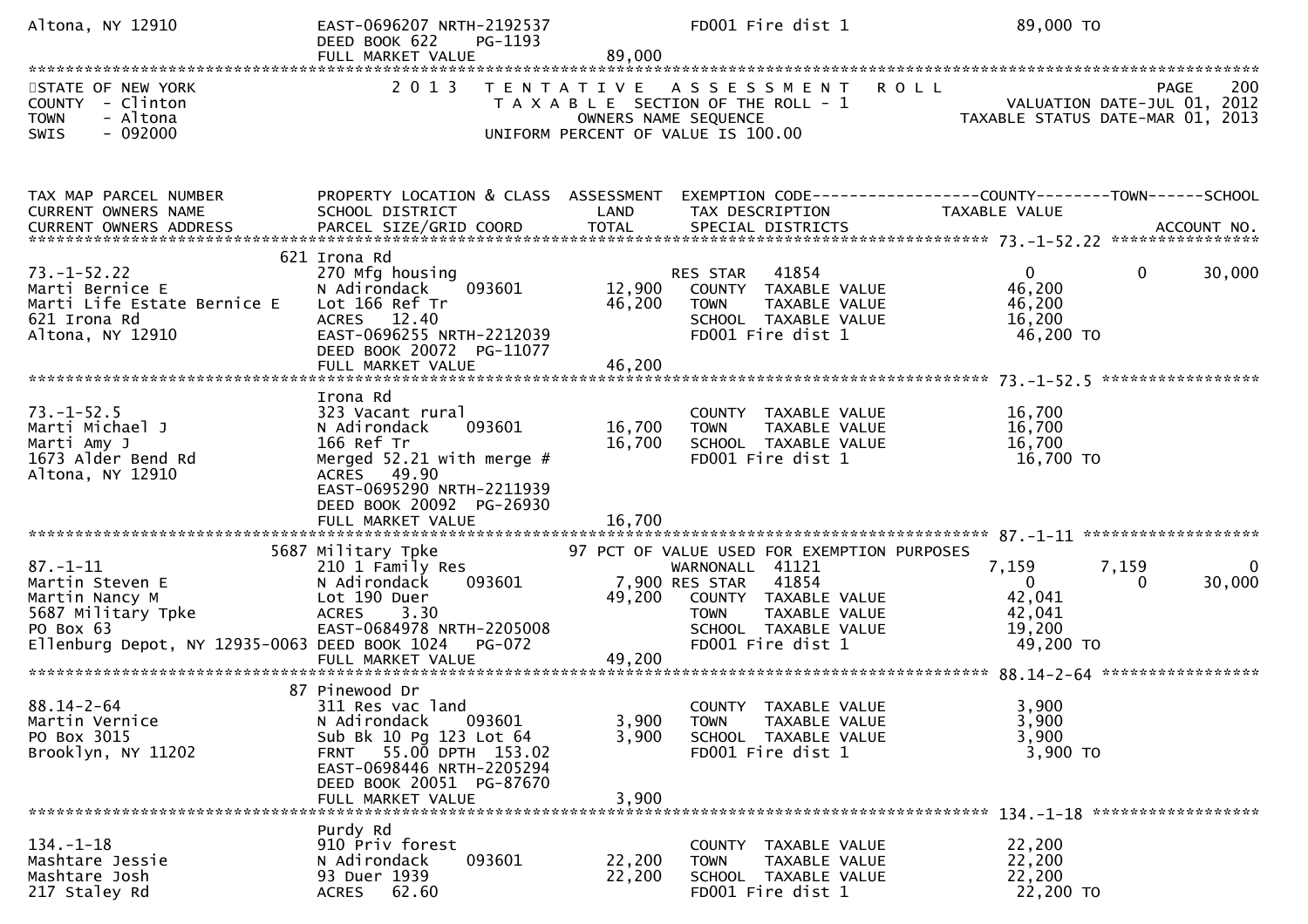| Morrisonville, NY 12962                                                                             | EAST-0720080 NRTH-2177884<br>DEED BOOK 20072 PG-10060<br>FULL MARKET VALUE                                                                                         | 22,200                     |                                                                                                                                                                                                    |                                                                   |                                         |
|-----------------------------------------------------------------------------------------------------|--------------------------------------------------------------------------------------------------------------------------------------------------------------------|----------------------------|----------------------------------------------------------------------------------------------------------------------------------------------------------------------------------------------------|-------------------------------------------------------------------|-----------------------------------------|
| STATE OF NEW YORK<br>COUNTY - Clinton<br><b>TOWN</b><br>- Altona<br>$-092000$<br><b>SWIS</b>        |                                                                                                                                                                    |                            | 2013 TENTATIVE ASSESSMENT ROLL<br>T A X A B L E SECTION OF THE ROLL - 1 VALUATION DATE-JUL 01, 2012<br>OWNERS NAME SEQUENCE TAXABLE STATUS DATE-MAR 01, 2013<br>UNIFORM PERCENT OF VALUE IS 100.00 |                                                                   | 201<br><b>PAGE</b>                      |
| TAX MAP PARCEL NUMBER<br>CURRENT OWNERS NAME                                                        | PROPERTY LOCATION & CLASS ASSESSMENT EXEMPTION CODE----------------COUNTY-------TOWN------SCHOOL<br>SCHOOL DISTRICT                                                | LAND                       | TAX DESCRIPTION                                                                                                                                                                                    | TAXABLE VALUE                                                     |                                         |
| $91. - 1 - 2$<br>Masterjoseph Robert P<br>155 Ganong Dr<br>Saranac, NY 12981                        | Miner Farm Rd<br>321 Abandoned ag<br>093601<br>N Adirondack<br>61 Ref<br>ACRES 25.10<br>EAST-0731946 NRTH-2207214<br>DEED BOOK 20082 PG-18309<br>FULL MARKET VALUE | 16,700<br>16,700<br>16,700 | COUNTY TAXABLE VALUE<br><b>TOWN</b><br>TAXABLE VALUE<br>SCHOOL TAXABLE VALUE<br>FD001 Fire dist 1                                                                                                  | 16,700<br>16,700<br>16,700<br>16,700 TO                           |                                         |
|                                                                                                     | 401 Recore Rd                                                                                                                                                      |                            | 93 PCT OF VALUE USED FOR EXEMPTION PURPOSES                                                                                                                                                        |                                                                   |                                         |
| $135. - 2 - 32$<br>Matott Orville A<br>401 Recor Rd<br>West Chazy, NY 12992                         | 240 Rural res<br>Beekmantown Cen 092401<br>147 Duer<br>ACRES 10.80<br>EAST-0739610 NRTH-2181148<br>DEED BOOK 627<br>PG-1043                                        | 85,000                     | WARCOMALL 41131<br>14,300 SR STAR<br>41834<br>COUNTY TAXABLE VALUE<br>TAXABLE VALUE<br>TOWN<br>SCHOOL TAXABLE VALUE<br>FD001 Fire dist 1                                                           | 19,763<br>$\mathbf{0}$<br>65,237<br>65,237<br>21,700<br>85,000 TO | 19,763<br>$\overline{0}$<br>63,300<br>0 |
|                                                                                                     | 59 Station St                                                                                                                                                      |                            |                                                                                                                                                                                                    |                                                                   |                                         |
| $89.1 - 2 - 8$<br>Matott Steven D<br>PO Box 226<br>Altona, NY 12910                                 | 210 1 Family Res<br>093601<br>N Adirondack<br>Lot 111 Pat Ref<br>FRNT 100.00 DPTH 295.00<br>EAST-0711924 NRTH-2208858<br>DEED BOOK 20072 PG-8878                   | 6,100<br>42,100            | COUNTY TAXABLE VALUE<br><b>TOWN</b><br>TAXABLE VALUE<br>SCHOOL TAXABLE VALUE<br>FD001 Fire dist 1<br>LT001 Altona light 1                                                                          | 42,100<br>42,100<br>42,100<br>42,100 TO<br>42,100 TO              |                                         |
|                                                                                                     |                                                                                                                                                                    |                            |                                                                                                                                                                                                    |                                                                   |                                         |
| $72. - 1 - 1.1$<br>Matthews Basil W<br>Matthews Kim M<br>447 Forest Rd<br>Ellenburg Depot, NY 12935 | Rt 11<br>314 Rural vac<10<br>N Adirondack 093601<br>212 Ref<br><b>ACRES</b><br>7.90<br>EAST-0683975 NRTH-2215904<br>DEED BOOK 20112 PG-40781<br>FULL MARKET VALUE  | 5,500<br>5,500             | COUNTY TAXABLE VALUE<br>5,500 TOWN TAXABLE VALUE<br>SCHOOL TAXABLE VALUE<br>FD001 Fire dist 1                                                                                                      | 5,500<br>5,500<br>5,500<br>5,500 TO                               |                                         |
|                                                                                                     |                                                                                                                                                                    |                            |                                                                                                                                                                                                    |                                                                   |                                         |
| $89. - 1 - 3.2$<br>Matthews Debra J<br>Devils Den Rd<br>Altona, NY 12910                            | Devils Den Rd<br>210 1 Family Res<br>093601<br>N Adirondack<br>131 Ref<br><b>ACRES</b><br>1.00 BANK<br>890<br>EAST-0710787 NRTH-2205919                            | 6,500<br>92,300            | RES STAR<br>41854<br>COUNTY TAXABLE VALUE<br>TAXABLE VALUE<br><b>TOWN</b><br>SCHOOL TAXABLE VALUE<br>FD001 Fire dist 1                                                                             | $\mathbf{0}$<br>92,300<br>92,300<br>62,300<br>92,300 TO           | $\mathbf 0$<br>30,000                   |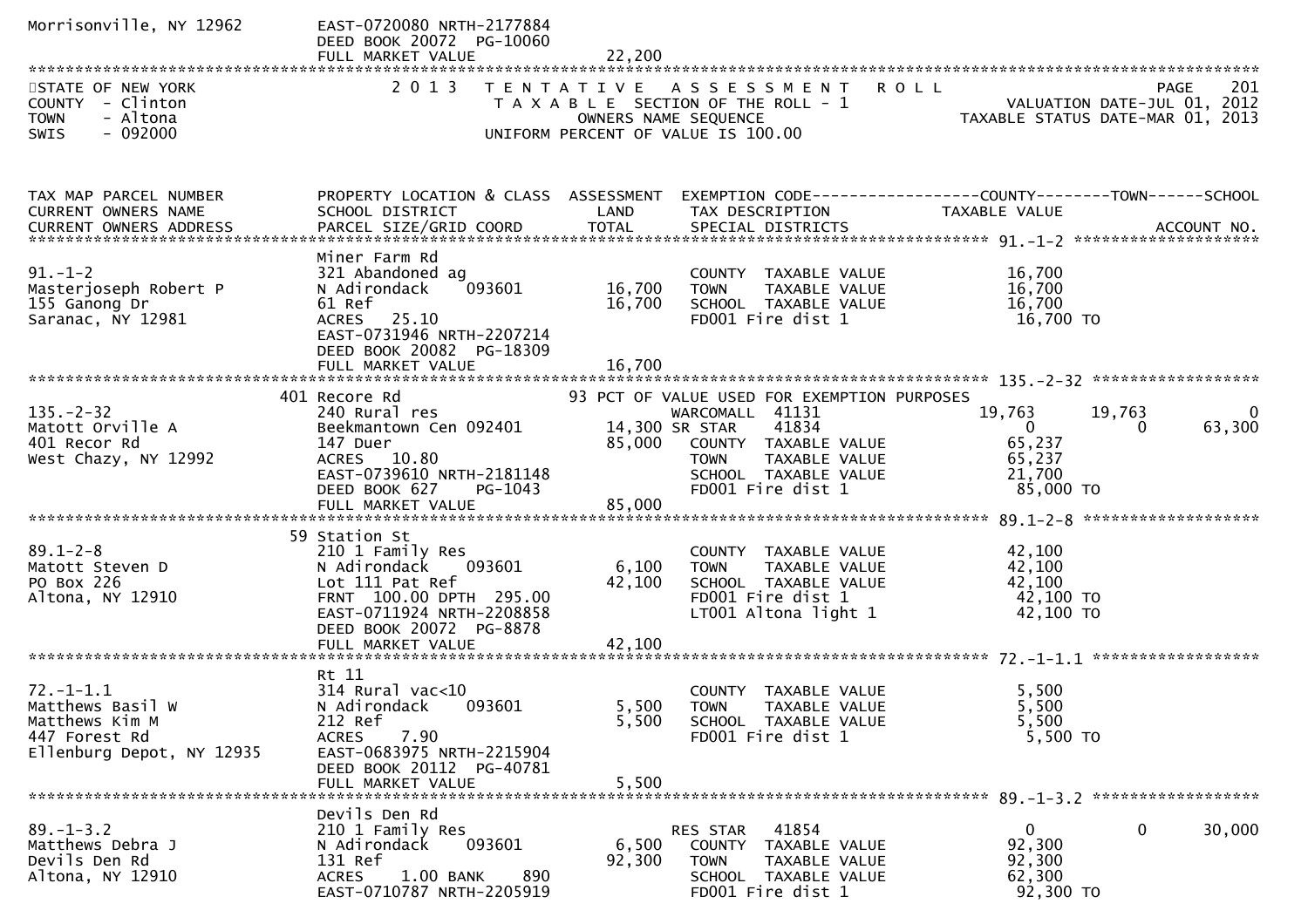|                                                                                                                                   | DEED BOOK 20072 PG-5607                                                                                                                                                              |                 | LT001 Altona light 1                                                                                                                                                                                       | 92,300 TO                                                                 |                        |
|-----------------------------------------------------------------------------------------------------------------------------------|--------------------------------------------------------------------------------------------------------------------------------------------------------------------------------------|-----------------|------------------------------------------------------------------------------------------------------------------------------------------------------------------------------------------------------------|---------------------------------------------------------------------------|------------------------|
| STATE OF NEW YORK<br>COUNTY - Clinton<br><b>TOWN</b><br>- Altona<br>SWIS<br>$-092000$                                             | 2 0 1 3                                                                                                                                                                              |                 | TENTATIVE ASSESSMENT ROLL<br>T A X A B L E SECTION OF THE ROLL - 1<br>T A X A B L E SECTION OF THE ROLL - 1<br>OWNERS NAME SEQUENCE TAXABLE STATUS DATE-MAR 01, 2013<br>UNIFORM PERCENT OF VALUE IS 100.00 |                                                                           | 202<br><b>PAGE</b>     |
| TAX MAP PARCEL NUMBER<br>CURRENT OWNERS NAME<br>CURRENT OWNERS ADDRESS                                                            | PROPERTY LOCATION & CLASS ASSESSMENT EXEMPTION CODE----------------COUNTY-------TOWN------SCHOOL<br>SCHOOL DISTRICT                                                                  | LAND            | TAX DESCRIPTION                                                                                                                                                                                            | TAXABLE VALUE                                                             |                        |
| $73. - 1 - 18$<br>73.-⊥-⊥o<br>Matthews James<br>382 Irona Rd<br>Altona, NY 12910                                                  | 390 Irona Rd<br>210 1 Family Res<br>N Adirondack 093601<br>155 Ref<br>FRNT 322.00 DPTH 189.00<br>EAST-0701936 NRTH-2212849<br>DEED BOOK 99001 PG-13623                               | 4,800<br>36,000 | COUNTY TAXABLE VALUE<br><b>TOWN</b><br>TAXABLE VALUE<br>SCHOOL TAXABLE VALUE<br>FD001 Fire dist 1<br>$LT001$ Altona light 1                                                                                | 36,000<br>36,000<br>36,000<br>36,000 TO<br>36,000 TO                      |                        |
|                                                                                                                                   | 382 Irona Rd                                                                                                                                                                         |                 |                                                                                                                                                                                                            |                                                                           |                        |
| $73. - 1 - 20.1$<br>Matthews James T<br>Matthews Patricia A<br>382 Irona Rd<br>Altona, NY 12910                                   | 210 1 Family Res<br>N Adirondack 093601<br>155 Ref<br>FRNT 201.00 DPTH 90.00<br>EAST-0702156 NRTH-2212810<br>DEED BOOK 627<br><b>PG-265</b>                                          | 4,500<br>75,800 | RES STAR 41854<br>COUNTY TAXABLE VALUE<br>TAXABLE VALUE<br><b>TOWN</b><br>SCHOOL TAXABLE VALUE<br>FD001 Fire dist 1<br>LT001 Altona light 1                                                                | $0 \qquad \qquad$<br>75,800<br>75,800<br>45,800<br>75,800 TO<br>75,800 TO | 30,000<br>$\mathbf{0}$ |
|                                                                                                                                   | Irona Rd                                                                                                                                                                             |                 |                                                                                                                                                                                                            |                                                                           |                        |
| $73. - 1 - 20.7$<br>Matthews James T<br>Matthews Patricia A<br>382 Irona Rd<br>Altona, NY 12910                                   | 312 Vac w/imprv<br>N Adirondack<br>093601<br>Lot 138 Ref Tr<br><b>ACRES</b><br>3.60<br>EAST-0702414 NRTH-2212966<br>DEED BOOK 20102 PG-35877                                         | 8,100<br>9,900  | COUNTY TAXABLE VALUE<br><b>TOWN</b><br>TAXABLE VALUE<br>SCHOOL TAXABLE VALUE<br>FD001 Fire dist 1<br>LT001 Altona light 1                                                                                  | 9,900<br>9,900<br>9,900<br>$9,900$ TO<br>9,900 TO                         |                        |
|                                                                                                                                   | 183 Joe Wood Rd                                                                                                                                                                      |                 |                                                                                                                                                                                                            |                                                                           |                        |
| $74. - 1 - 23.1$<br>Matthews-Knight Sara J<br>183 Joe Wood Rd<br>Altona, NY 12910                                                 | 210 1 Family Res<br>N Adirondack<br>093601<br>Lot 105 Ref<br>5.00 BANK<br>080<br><b>ACRES</b><br>EAST-0715594 NRTH-2211807<br>DEED BOOK 20092 PG-23708<br>FULL MARKET VALUE          | 96,500          | RES STAR 41854<br>8,900 COUNTY TAXABLE VALUE<br>96,500 TOWN<br>TAXABLE VALUE<br>SCHOOL TAXABLE VALUE<br>FD001 Fire dist 1<br>LT001 Altona light 1                                                          | $\overline{0}$<br>96,500<br>96,500<br>66,500<br>96,500 TO<br>96,500 TO    | $\mathbf{0}$<br>30,000 |
|                                                                                                                                   |                                                                                                                                                                                      |                 |                                                                                                                                                                                                            |                                                                           |                        |
| $88.14 - 2 - 55$<br>Matuzewiski Timothy M<br>Allard Deborah L<br>550 George F.A. Wilkes<br>Greenfield Park, QuebCanada<br>J4V 3N4 | 105 Pinewood Dr<br>312 Vac w/imprv<br>N Adirondack<br>093601<br>Sub Bk 10 Pg 123 Lot 55<br>60.00 DPTH 152.78<br><b>FRNT</b><br>EAST-0698920 NRTH-2204932<br>DEED BOOK 20102 PG-36366 | 3,900<br>9,900  | COUNTY TAXABLE VALUE<br>TAXABLE VALUE<br><b>TOWN</b><br>SCHOOL TAXABLE VALUE<br>FD001 Fire dist 1                                                                                                          | 9,900<br>9,900<br>9,900<br>9,900 TO                                       |                        |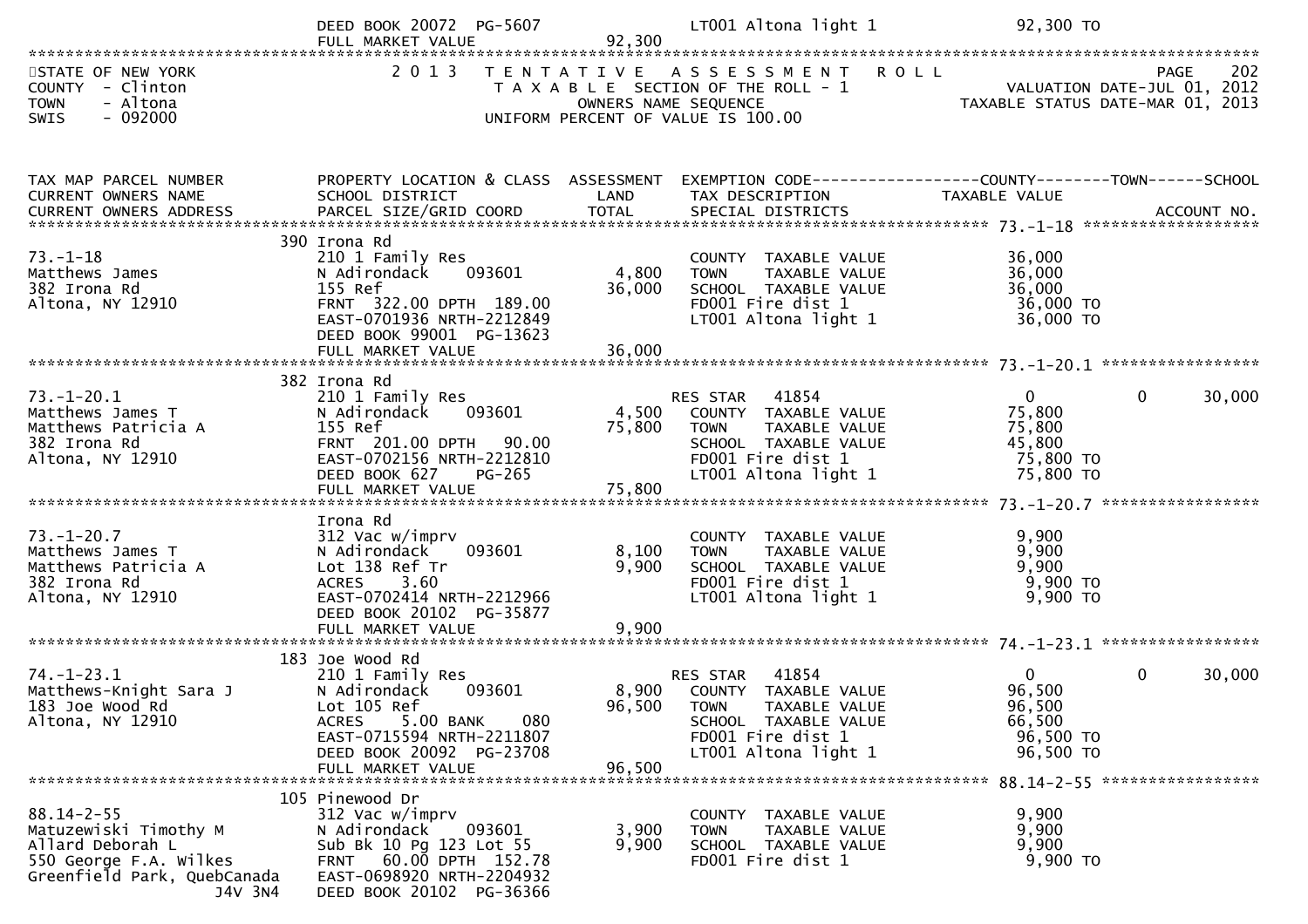|                                                                                                                      | FULL MARKET VALUE                                                                                                                                                                   | 9,900                        |                                                                                                                                                |                                                                        |                                                   |
|----------------------------------------------------------------------------------------------------------------------|-------------------------------------------------------------------------------------------------------------------------------------------------------------------------------------|------------------------------|------------------------------------------------------------------------------------------------------------------------------------------------|------------------------------------------------------------------------|---------------------------------------------------|
| STATE OF NEW YORK<br>COUNTY - Clinton<br>- Altona<br><b>TOWN</b><br>$-092000$<br>SWIS                                | 2 0 1 3                                                                                                                                                                             |                              | TENTATIVE ASSESSMENT<br>T A X A B L E SECTION OF THE ROLL - 1<br>OWNERS NAME SEQUENCE<br>UNIFORM PERCENT OF VALUE IS 100.00                    | <b>ROLL</b><br>TAXABLE STATUS DATE-MAR 01, 2013                        | 203<br><b>PAGE</b><br>VALUATION DATE-JUL 01, 2012 |
| TAX MAP PARCEL NUMBER<br>CURRENT OWNERS NAME                                                                         | PROPERTY LOCATION & CLASS ASSESSMENT<br>SCHOOL DISTRICT                                                                                                                             | LAND                         | EXEMPTION CODE------------------COUNTY--------TOWN------SCHOOL<br>TAX DESCRIPTION                                                              | TAXABLE VALUE                                                          |                                                   |
| $135. - 1 - 18.241$<br>Maurer Kenneth E<br>Maurer Jennifer R<br>162 Harvey Rd<br>West Chazy, NY 12992                | 162 Harvey Rd<br>210 1 Family Res<br>N Adirondack 093601<br>Lot 130 Duerville<br><b>ACRES</b><br>1.90<br>EAST-0734494 NRTH-2179715<br>DEED BOOK 20092 PG-27811<br>FULL MARKET VALUE | 9,500<br>50,500<br>50,500    | <b>RES STAR</b><br>41854<br>COUNTY TAXABLE VALUE<br><b>TOWN</b><br>TAXABLE VALUE<br>SCHOOL TAXABLE VALUE<br>FD001 Fire dist 1                  | $\overline{0}$<br>50,500<br>50,500<br>20,500<br>50,500 TO              | $\Omega$<br>30,000                                |
| $88.14 - 2 - 42$<br>Maxwell Gwendolyn L<br>Maxwell Tina L<br>3230 Sicotte St<br>St. Hubert, Quebec, Canada<br>J3Y5V7 | 133 Pinewood Dr<br>312 Vac w/imprv<br>N Adirondack<br>093601<br>Stonewall Bk 10 Pg 123 Lo<br>FRNT 80.00 DPTH 163.37<br>EAST-0699340 NRTH-2204231<br>DEED BOOK 20112 PG-44478        | 4,200<br>4,500               | COUNTY TAXABLE VALUE<br>TAXABLE VALUE<br><b>TOWN</b><br>SCHOOL TAXABLE VALUE<br>FD001 Fire dist 1                                              | 4,500<br>4,500<br>4,500<br>4,500 TO                                    |                                                   |
| $117. - 1 - 18$<br>May Francis C Jr<br>PO Box 19441<br>Rochester, NY 14619-0441                                      | Terrien Rd<br>910 Priv forest<br>N Adirondack<br>093601<br>Lot 216 Ref Tract<br>ACRES 37.50<br>EAST-0694147 NRTH-2187928<br>DEED BOOK 855<br>$PG-73$                                | 19,800<br>19,800             | COUNTY TAXABLE VALUE<br><b>TOWN</b><br>TAXABLE VALUE<br>SCHOOL TAXABLE VALUE<br>FD001 Fire dist 1                                              | 19,800<br>19,800<br>19,800<br>19,800 TO                                |                                                   |
| $89.1 - 3 - 27$<br>McAuliffe Gary<br>Trudo-McAuliffe Theresa A<br>454 Devils Den Rd<br>Altona, NY 12910              | 454 Devils Den Rd<br>210 1 Family Res<br>N Adirondack<br>093601<br>Lot 110 Pat Ref<br>ACRES<br>1.30<br>EAST-0711123 NRTH-2206329<br>DEED BOOK 20122 PG-52925<br>FULL MARKET VALUE   | 6,500<br>87,700<br>87,700    | 41854<br>RES STAR<br>COUNTY TAXABLE VALUE<br><b>TOWN</b><br>TAXABLE VALUE<br>SCHOOL TAXABLE VALUE<br>FD001 Fire dist 1<br>LT001 Altona light 1 | $\overline{0}$<br>87,700<br>87,700<br>57,700<br>87,700 TO<br>87,700 TO | 30,000<br>$\mathbf{0}$                            |
| $74. - 1 - 42.5$<br>McCabe Industries Inc<br>Attn: Mountain Mart 101 Inc<br>PO Box 355<br>Malone, NY 12953           | 27 Woods Falls Rd<br>486 Mini-mart<br>N Adirondack<br>093601<br>Lot 130 Ref Tr<br>2.00<br>ACRES<br>EAST-0710730 NRTH-2210596<br>DEED BOOK 966<br>PG-218<br>FULL MARKET VALUE        | 13,000<br>166,100<br>166,100 | TAXABLE VALUE<br><b>COUNTY</b><br>TAXABLE VALUE<br><b>TOWN</b><br>SCHOOL TAXABLE VALUE<br>FD001 Fire dist 1<br>LT001 Altona light 1            | 166,100<br>166,100<br>166,100<br>166,100 TO<br>166,100 TO              |                                                   |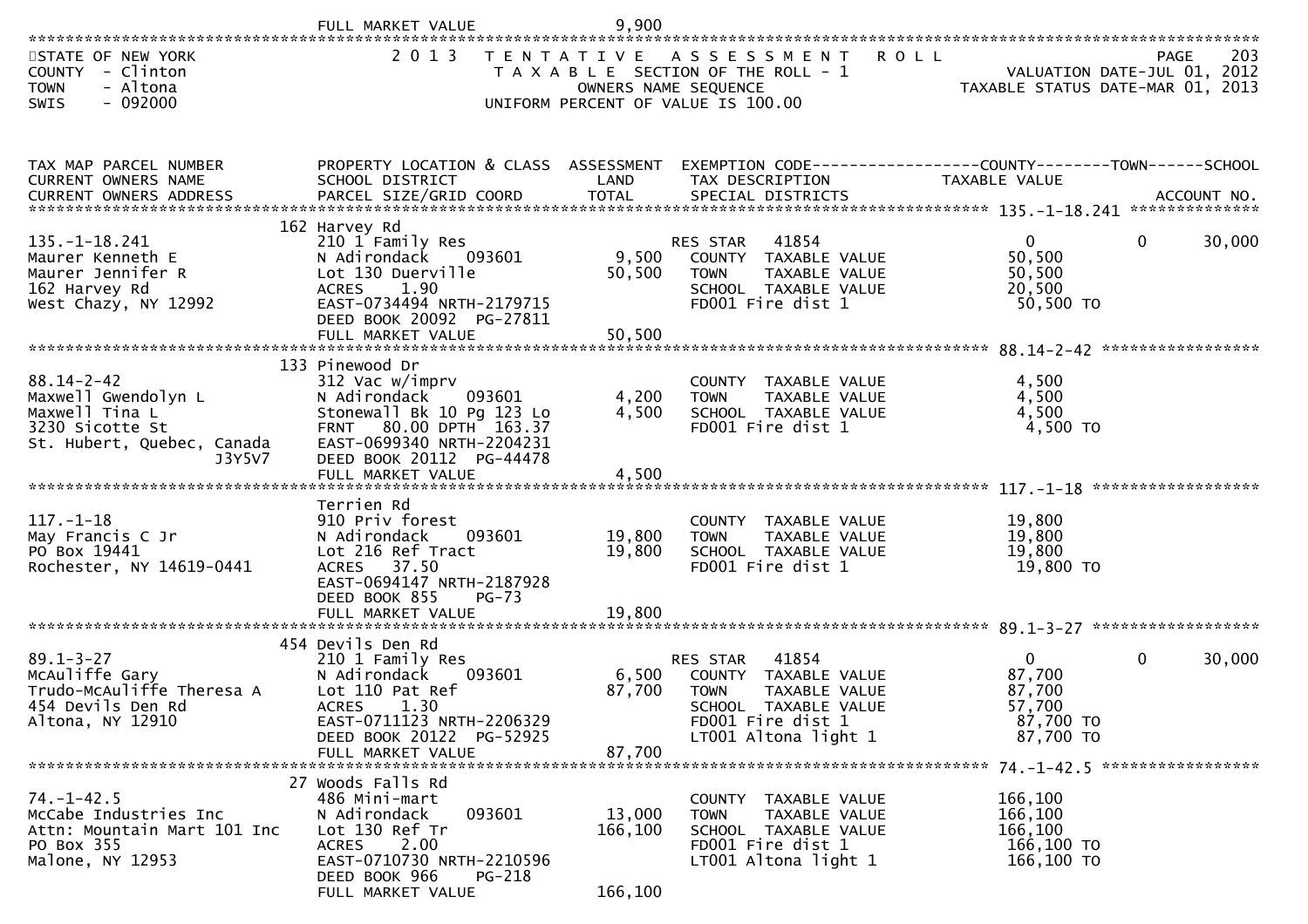| STATE OF NEW YORK<br><b>COUNTY</b><br>- Clinton<br>- Altona<br><b>TOWN</b> | 2 0 1 3                                                       | OWNERS NAME SEQUENCE | TENTATIVE ASSESSMENT<br>R O L L<br>T A X A B L E SECTION OF THE ROLL - 1 | TAXABLE STATUS DATE-MAR 01, 2013 | 204<br>PAGE<br>VALUATION DATE-JUL 01, 2012 |
|----------------------------------------------------------------------------|---------------------------------------------------------------|----------------------|--------------------------------------------------------------------------|----------------------------------|--------------------------------------------|
| $-092000$<br><b>SWIS</b>                                                   |                                                               |                      | UNIFORM PERCENT OF VALUE IS 100.00                                       |                                  |                                            |
|                                                                            |                                                               |                      |                                                                          |                                  |                                            |
| TAX MAP PARCEL NUMBER                                                      | PROPERTY LOCATION & CLASS ASSESSMENT                          |                      | EXEMPTION CODE------------------COUNTY--------TOWN------SCHOOL           |                                  |                                            |
| CURRENT OWNERS NAME                                                        | SCHOOL DISTRICT                                               | LAND                 | TAX DESCRIPTION                                                          | TAXABLE VALUE                    |                                            |
| <b>CURRENT OWNERS ADDRESS</b>                                              |                                                               |                      |                                                                          |                                  |                                            |
|                                                                            | 1964 Alder Bend Rd                                            |                      |                                                                          |                                  |                                            |
| $73. - 2 - 12$                                                             | 210 1 Family Res                                              |                      | 41854<br>RES STAR                                                        | $\mathbf{0}$                     | $\mathbf 0$<br>30,000                      |
| McCarthy Shawn T<br>1964 Alder Bend Rd                                     | 093601<br>N Adirondack<br>155 Ref                             | 7,500<br>104,000     | COUNTY TAXABLE VALUE<br>TAXABLE VALUE<br><b>TOWN</b>                     | 104,000<br>104,000               |                                            |
| Altona, NY 12910                                                           | 2.40<br><b>ACRES</b>                                          |                      | SCHOOL TAXABLE VALUE                                                     | 74,000                           |                                            |
|                                                                            | EAST-0698075 NRTH-2213083                                     |                      | FD001 Fire dist 1                                                        | 104,000 TO                       |                                            |
|                                                                            | DEED BOOK 20082 PG-19102<br>FULL MARKET VALUE                 | 104,000              |                                                                          |                                  |                                            |
|                                                                            |                                                               |                      |                                                                          |                                  |                                            |
|                                                                            | Iroquois Way                                                  |                      |                                                                          |                                  |                                            |
| $73. - 1 - 10.21$<br>McComber Harold Thomas                                | 311 Res vac land<br>N Adirondack<br>093601                    | 6,200                | COUNTY TAXABLE VALUE<br>TAXABLE VALUE<br><b>TOWN</b>                     | 6,200<br>6,200                   |                                            |
| PO Box 987                                                                 | Lot 155 Ref Tract                                             | 6,200                | SCHOOL TAXABLE VALUE                                                     | 6,200                            |                                            |
| Kahnawake, QC, Canada JOI1B                                                | FRNT 200.00 DPTH 175.00                                       |                      | FD001 Fire dist 1                                                        | $6,200$ TO                       |                                            |
|                                                                            | EAST-0698315 NRTH-2215229<br>DEED BOOK 99001 PG-17826         |                      |                                                                          |                                  |                                            |
|                                                                            | FULL MARKET VALUE                                             | 6,200                |                                                                          |                                  |                                            |
|                                                                            |                                                               |                      |                                                                          |                                  |                                            |
| $88.14 - 1 - 68$                                                           | 8 Merrywood Dr<br>270 Mfg housing                             |                      | COUNTY TAXABLE VALUE                                                     | 15,300                           |                                            |
| McCooey Lori A                                                             | 093601<br>N Adirondack                                        | 4,600                | <b>TOWN</b><br>TAXABLE VALUE                                             | 15,300                           |                                            |
| 76 Wall St                                                                 | Sub Map 9 Pg 18 Lot 68                                        | 15,300               | SCHOOL TAXABLE VALUE                                                     | 15,300                           |                                            |
| Plattsburgh, NY 12901                                                      | 91.30 DPTH 137.14<br><b>FRNT</b><br>EAST-0700479 NRTH-2203364 |                      | FD001 Fire dist 1                                                        | 15,300 TO                        |                                            |
|                                                                            | DEED BOOK 20122 PG-51614                                      |                      |                                                                          |                                  |                                            |
|                                                                            | FULL MARKET VALUE                                             | 15,300               |                                                                          |                                  |                                            |
|                                                                            | Recore Rd                                                     |                      |                                                                          |                                  |                                            |
| $150. - 1 - 4.25$                                                          | $314$ Rural vac<10                                            |                      | COUNTY TAXABLE VALUE                                                     | 5,000                            |                                            |
| McCreless Sherryl L<br>603 Bull Run Rd                                     | N Adirondack<br>093601                                        | 5,000                | TAXABLE VALUE<br><b>TOWN</b>                                             | 5,000                            |                                            |
| Ellenburg Depot, NY 12935                                                  | Lot 144 Duer Patent<br>Sub Lot 3 Bk 27 Pg 46                  | 5,000                | SCHOOL TAXABLE VALUE<br>FD001 Fire dist 1                                | 5,000<br>$5,000$ TO              |                                            |
|                                                                            | <b>ACRES</b><br>1.10                                          |                      |                                                                          |                                  |                                            |
|                                                                            | EAST-0737671 NRTH-2176254                                     |                      |                                                                          |                                  |                                            |
|                                                                            | DEED BOOK 20031 PG-52178<br>FULL MARKET VALUE                 | 5,000                |                                                                          |                                  |                                            |
|                                                                            |                                                               |                      |                                                                          |                                  |                                            |
| $150.-1-4.26$                                                              | 182 Recore Rd<br>210 1 Family Res                             |                      |                                                                          | 51,300                           |                                            |
| McCreless Sherryl L                                                        | 093601<br>N Adirondack                                        | 6,000                | COUNTY TAXABLE VALUE<br>TAXABLE VALUE<br><b>TOWN</b>                     | 51,300                           |                                            |
| 603 Bull Run Rd                                                            | Lot 144 Duer Patent                                           | 51,300               | SCHOOL TAXABLE VALUE                                                     | 51,300                           |                                            |
| Ellenburg Depot, NY 12935                                                  | Sub Lot 1 Bk 27 Pg 46<br>FRNT 77.00 DPTH 230.31               |                      | FD001 Fire dist 1                                                        | 51,300 TO                        |                                            |
|                                                                            | EAST-0737526 NRTH-2176363                                     |                      |                                                                          |                                  |                                            |
|                                                                            | DEED BOOK 20031 PG-52178                                      |                      |                                                                          |                                  |                                            |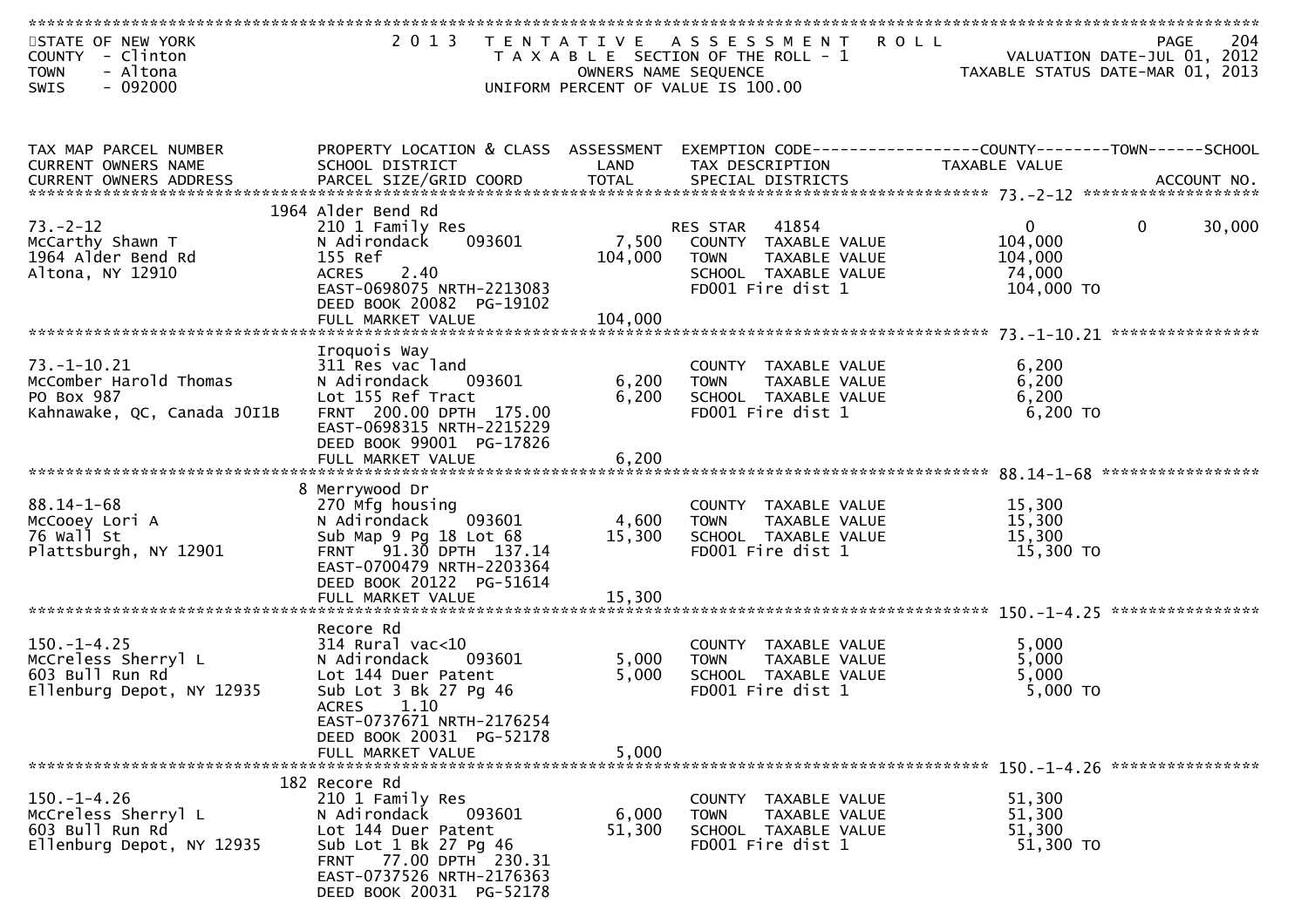|                                                                                                  | FULL MARKET VALUE                                                                                                                                                                                                | 51,300                     |                                                                                                                             |                                                         |                                                                                       |
|--------------------------------------------------------------------------------------------------|------------------------------------------------------------------------------------------------------------------------------------------------------------------------------------------------------------------|----------------------------|-----------------------------------------------------------------------------------------------------------------------------|---------------------------------------------------------|---------------------------------------------------------------------------------------|
| STATE OF NEW YORK<br>COUNTY - Clinton<br>- Altona<br><b>TOWN</b><br>$-092000$<br>SWIS            | 2 0 1 3                                                                                                                                                                                                          |                            | TENTATIVE ASSESSMENT<br>T A X A B L E SECTION OF THE ROLL - 1<br>OWNERS NAME SEQUENCE<br>UNIFORM PERCENT OF VALUE IS 100.00 | <b>ROLL</b>                                             | 205<br><b>PAGE</b><br>VALUATION DATE-JUL 01, 2012<br>TAXABLE STATUS DATE-MAR 01, 2013 |
| TAX MAP PARCEL NUMBER<br>CURRENT OWNERS NAME                                                     | PROPERTY LOCATION & CLASS ASSESSMENT<br>SCHOOL DISTRICT                                                                                                                                                          | LAND                       | EXEMPTION CODE------------------COUNTY--------TOWN------SCHOOL<br>TAX DESCRIPTION                                           | TAXABLE VALUE                                           |                                                                                       |
| $150. - 1 - 4.27$<br>McCreless Sherryl L<br>603 Bull Run Rd<br>Ellenburg Depot, NY 12935         | Recore Rd<br>210 1 Family Res<br>N Adirondack<br>093601<br>Lot 144 Duer Patent<br>Sub Lot 2 Bk 27 Pg 46<br>FRNT 100.00 DPTH 230.00<br>EAST-0737614 NRTH-2176371<br>DEED BOOK 20031 PG-52178<br>FULL MARKET VALUE | 7,100<br>51,300<br>51,300  | COUNTY TAXABLE VALUE<br>TAXABLE VALUE<br><b>TOWN</b><br>SCHOOL TAXABLE VALUE<br>FD001 Fire dist 1                           | 51,300<br>51,300<br>51,300<br>51,300 TO                 |                                                                                       |
|                                                                                                  |                                                                                                                                                                                                                  |                            |                                                                                                                             |                                                         |                                                                                       |
| $73. - 1 - 52.32$<br>McDonald Breck A<br>McDonald Margaret A<br>611 Irona Rd<br>Altona, NY 12910 | 611 Irona Rd<br>210 1 Family Res<br>093601<br>N Adirondack<br>Lot 166 Ref Tr<br>6.00 BANK<br><b>ACRES</b><br>080<br>EAST-0696544 NRTH-2212146<br>DEED BOOK 799<br>PG-173<br>FULL MARKET VALUE                    | 9,500<br>87,300<br>87,300  | 41854<br>RES STAR<br>COUNTY TAXABLE VALUE<br>TAXABLE VALUE<br><b>TOWN</b><br>SCHOOL TAXABLE VALUE<br>FD001 Fire dist 1      | $\mathbf{0}$<br>87,300<br>87,300<br>57,300<br>87,300 TO | 30,000<br>$\mathbf{0}$                                                                |
| $73. - 1 - 52.33$<br>McDonald Breck A<br>McDonald Margaret A<br>611 Irona Rd<br>Altona, NY 12910 | 605 Irona Rd<br>312 Vac w/imprv<br>N Adirondack<br>093601<br>Lot 166 Ref Tr<br><b>ACRES</b><br>3.60<br>EAST-0696704 NRTH-2212190<br>DEED BOOK 799<br>PG-171<br>FULL MARKET VALUE                                 | 8,100<br>8,700<br>8,700    | COUNTY TAXABLE VALUE<br>TAXABLE VALUE<br><b>TOWN</b><br>SCHOOL TAXABLE VALUE<br>FD001 Fire dist 1                           | 8,700<br>8,700<br>8,700<br>8,700 TO                     |                                                                                       |
| $103. -1 - 3.21$<br>McDonald Davy L<br>3868 Route 11<br>Mooers Forks, NY 12959                   | Military Tpke<br>320 Rural vacant<br>093601<br>N Adirondack<br>161 Ref Tr<br>ACRES 26.40<br>EAST-0698494 NRTH-2200772<br>DEED BOOK 20122 PG-48671<br>FULL MARKET VALUE                                           | 21,400<br>21,400<br>21,400 | COUNTY TAXABLE VALUE<br><b>TOWN</b><br>TAXABLE VALUE<br>SCHOOL TAXABLE VALUE<br>FD001 Fire dist 1                           | 21,400<br>21,400<br>21,400<br>21,400 TO                 |                                                                                       |
| $73. - 1 - 10.8$<br>McDonald Gary<br>McDonald Sharron<br>2038 Alder Bend Rd<br>Altona, NY 12910  | 2038 Alder Bend Rd<br>210 1 Family Res<br>N Adirondack<br>093601<br>Lot 155 Ref Tract<br>1.00<br><b>ACRES</b><br>EAST-0697980 NRTH-2214923<br>PG-242<br>DEED BOOK 654                                            | 6,500<br>56,000            | 41854<br>RES STAR<br>COUNTY TAXABLE VALUE<br>TAXABLE VALUE<br><b>TOWN</b><br>SCHOOL TAXABLE VALUE<br>FD001 Fire dist 1      | $\mathbf{0}$<br>56,000<br>56,000<br>26,000<br>56,000 TO | 30,000<br>$\mathbf{0}$                                                                |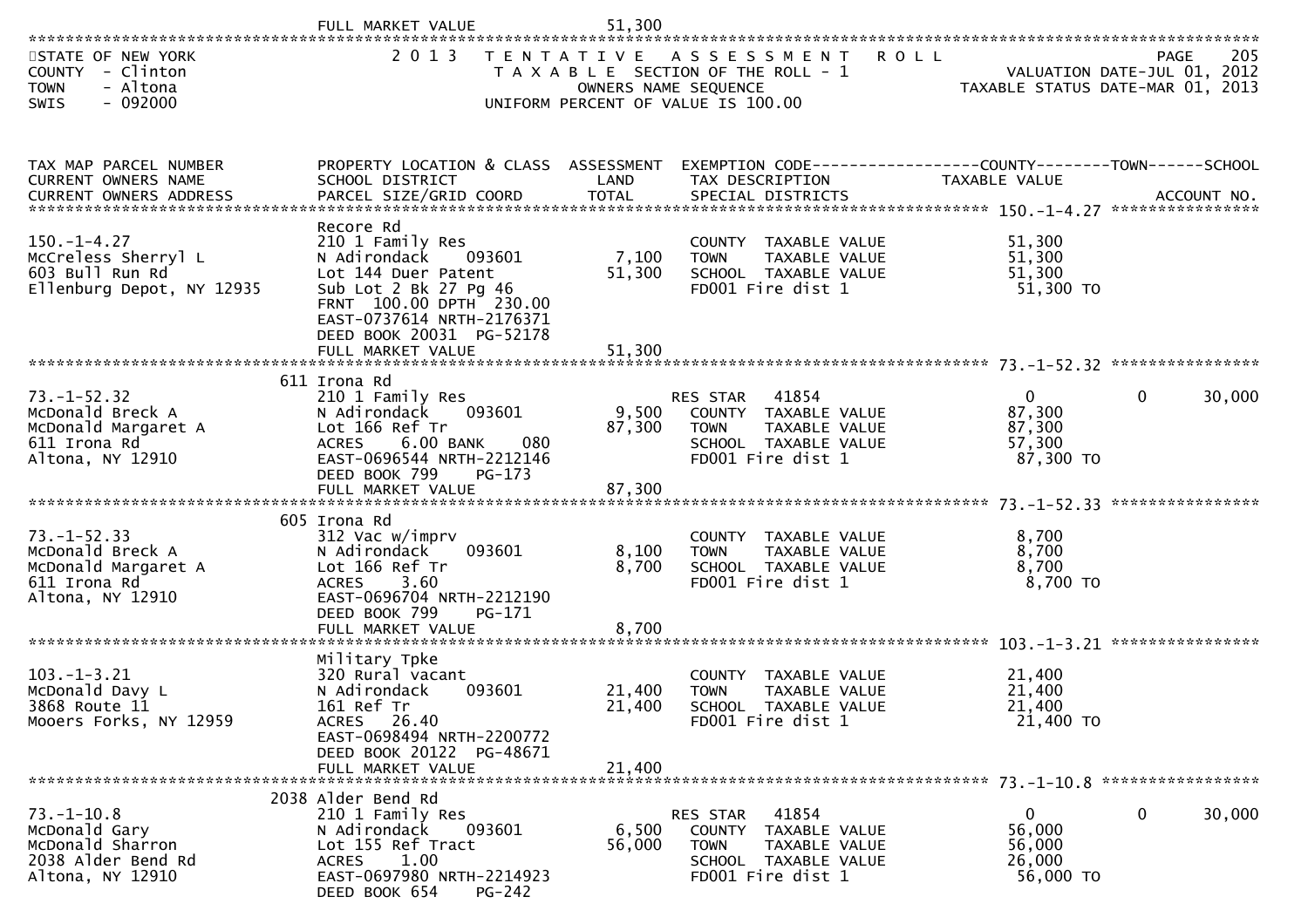|                                                                                             | FULL MARKET VALUE                                                                                                                                                                       | 56,000                      |                                                                                                                                                                                 |                                                                                         |                                     |                       |
|---------------------------------------------------------------------------------------------|-----------------------------------------------------------------------------------------------------------------------------------------------------------------------------------------|-----------------------------|---------------------------------------------------------------------------------------------------------------------------------------------------------------------------------|-----------------------------------------------------------------------------------------|-------------------------------------|-----------------------|
| STATE OF NEW YORK<br>COUNTY - Clinton<br>- Altona<br><b>TOWN</b><br>$-092000$<br>SWIS       | 2 0 1 3                                                                                                                                                                                 |                             | TENTATIVE ASSESSMENT<br>T A X A B L E SECTION OF THE ROLL - 1<br>OWNERS NAME SEQUENCE<br>UNIFORM PERCENT OF VALUE IS 100.00                                                     | <b>ROLL</b><br>TAXABLE STATUS DATE-MAR 01, 2013                                         | PAGE<br>VALUATION DATE-JUL 01, 2012 | 206                   |
| TAX MAP PARCEL NUMBER<br>CURRENT OWNERS NAME                                                | PROPERTY LOCATION & CLASS ASSESSMENT<br>SCHOOL DISTRICT                                                                                                                                 | LAND                        | EXEMPTION CODE------------------COUNTY--------TOWN------SCHOOL<br>TAX DESCRIPTION                                                                                               | TAXABLE VALUE                                                                           |                                     |                       |
| $73. - 1 - 52.4$<br>McDonald Jesse D<br>1947 Alder Bend Rd<br>Altona, NY 12910              | 1947 Alder Bend Rd<br>270 Mfg housing<br>093601<br>N Adirondack<br>Lot 166 Ref Tr<br>9.20<br><b>ACRES</b><br>EAST-0697510 NRTH-2212522<br>DEED BOOK 20061 PG-91655<br>FULL MARKET VALUE | 11,400<br>35,000<br>35,000  | RES STAR<br>41854<br>COUNTY TAXABLE VALUE<br><b>TOWN</b><br>TAXABLE VALUE<br>SCHOOL TAXABLE VALUE<br>FD001 Fire dist 1                                                          | $\overline{0}$<br>35,000<br>35,000<br>5,000<br>35,000 TO                                | $\overline{0}$                      | 30,000                |
|                                                                                             | 40 Bloomer St                                                                                                                                                                           |                             |                                                                                                                                                                                 |                                                                                         |                                     |                       |
| $89.1 - 3 - 17$<br>McDonald Marlon Jr<br>PO Box 84<br>Altona, NY 12910-0084                 | 270 Mfg housing<br>093601<br>N Adirondack<br>110 Ref<br>Survey 20092/23552<br>FRNT 104.70 DPTH 284.13<br>0.65<br><b>ACRES</b><br>EAST-0711957 NRTH-2207046<br>DEED BOOK 20031 PG-55217  | 25,200                      | LIM INC DI 41932<br>6,200 RES STAR<br>41854<br>COUNTY TAXABLE VALUE<br><b>TAXABLE VALUE</b><br><b>TOWN</b><br>SCHOOL TAXABLE VALUE<br>FD001 Fire dist 1<br>LT001 Altona light 1 | 3,780<br>$\overline{0}$<br>21,420<br>25,200<br>$\overline{0}$<br>25,200 TO<br>25,200 TO | 0<br>$\Omega$                       | 0<br>25,200           |
| $103. -1 - 3.22$<br>McDonald Randy A<br>63 Boulrice Rd<br>Altona, NY 12910-1801             | 63/79 Boulrice Rd<br>210 1 Family Res<br>093601<br>N Adirondack<br>Lot 161 Ref Tr<br>ACRES 3.60<br>EAST-0698694 NRTH-2198529<br>DEED BOOK 754<br>PG-64<br>FULL MARKET VALUE             | 8,100<br>102,700<br>102,700 | 41854<br>RES STAR<br>COUNTY TAXABLE VALUE<br>TAXABLE VALUE<br><b>TOWN</b><br>SCHOOL TAXABLE VALUE<br>FD001 Fire dist 1                                                          | $\overline{0}$<br>102,700<br>102,700<br>72,700<br>102,700 TO                            | $\mathbf{0}$                        | 30,000                |
| $103. -1 - 3.23$<br>McDonald Randy A<br>3868 Route 11<br>Mooers Forks, NY 12959             | Military Turnpike<br>320 Rural vacant<br>093601<br>N Adirondack<br>ACRES 23.40<br>EAST-0698803 NRTH-2200611<br>DEED BOOK 20122 PG-48679<br>FULL MARKET VALUE                            | 20,200<br>20,200<br>20,200  | COUNTY TAXABLE VALUE<br><b>TOWN</b><br>TAXABLE VALUE<br>SCHOOL TAXABLE VALUE<br>FD001 Fire dist 1                                                                               | 20,200<br>20,200<br>20,200<br>20,200 TO                                                 |                                     |                       |
| $89.1 - 2 - 14$<br>McGee Jordan R<br>MacKay Maria<br>3056 Miner Farm Rd<br>Altona, NY 12910 | 3056 Miner Farm Rd<br>210 1 Family Res<br>N Adirondack<br>093601<br>110 Ref<br><b>FRNT</b><br>89.70 DPTH 211.00<br>080<br>BANK<br>EAST-0712832 NRTH-2207620                             | 98,600                      | WARCOMALL 41131<br>41854<br>5,600 RES STAR<br><b>COUNTY</b><br>TAXABLE VALUE<br>TAXABLE VALUE<br>TOWN<br>SCHOOL TAXABLE VALUE<br>FD001 Fire dist 1                              | 24,650<br>$\mathbf{0}$<br>73,950<br>73,950<br>68,600<br>98,600 TO                       | 24,650<br>0                         | $\mathbf 0$<br>30,000 |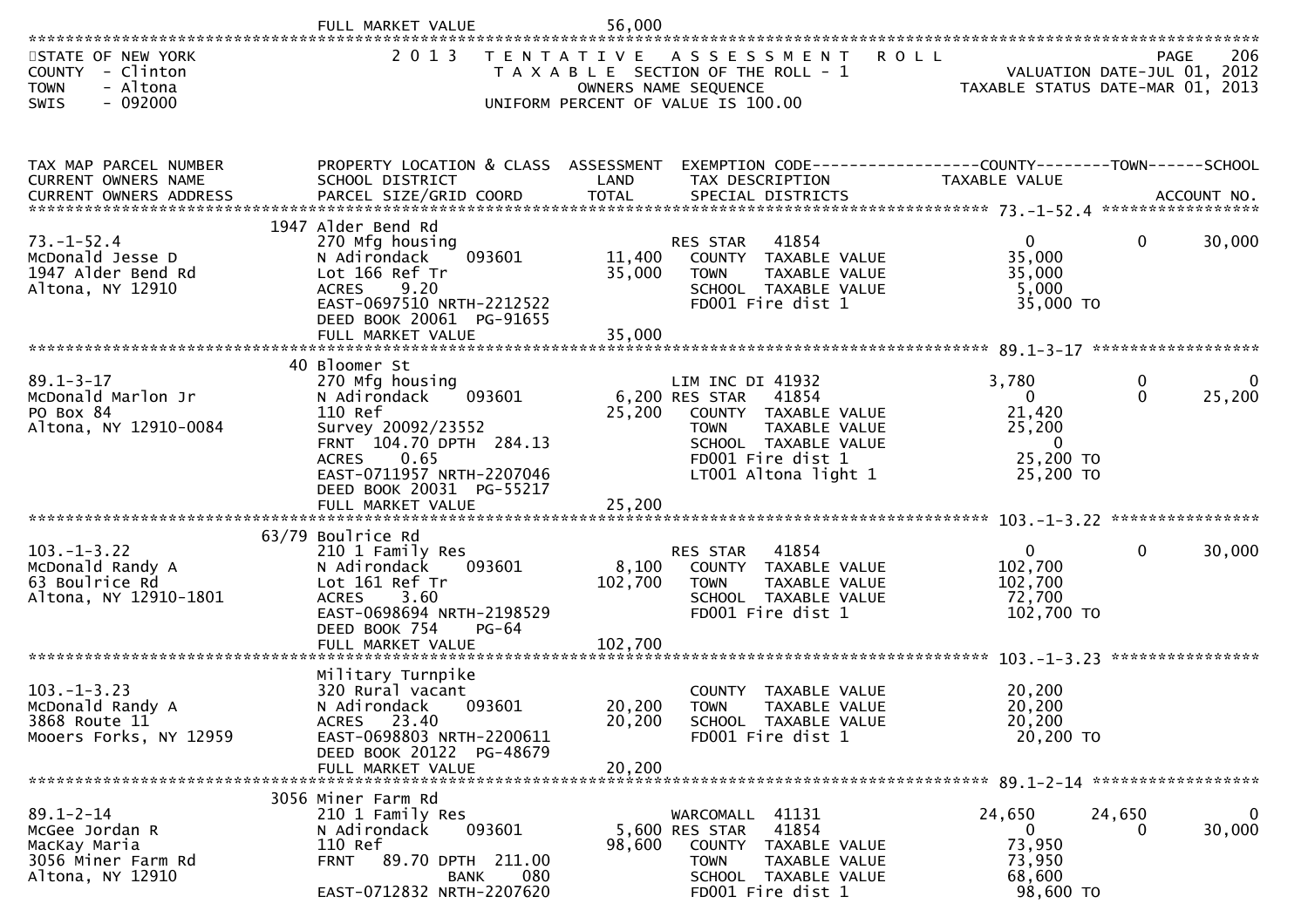|                                                                                              | DEED BOOK 20072 PG-3949<br>FULL MARKET VALUE                                                                                                                                       | 98,600                     | LT001 Altona light 1                                                                                                                                                                                                    | 98,600 TO                                                                    |                                                         |
|----------------------------------------------------------------------------------------------|------------------------------------------------------------------------------------------------------------------------------------------------------------------------------------|----------------------------|-------------------------------------------------------------------------------------------------------------------------------------------------------------------------------------------------------------------------|------------------------------------------------------------------------------|---------------------------------------------------------|
| STATE OF NEW YORK<br>COUNTY - Clinton<br><b>TOWN</b><br>- Altona<br>$-092000$<br><b>SWIS</b> | 2 0 1 3                                                                                                                                                                            |                            | TENTATIVE ASSESSMENT ROLL<br>T A X A B L E SECTION OF THE ROLL - 1<br>OWNERS NAME SEQUENCE<br>UNIFORM PERCENT OF VALUE IS 100.00                                                                                        | - 1<br>VALUATION DATE-JUL 01, 2012<br>TAXABLE STATUS DATE-MAR 01, 2013       | 207<br><b>PAGE</b>                                      |
| TAX MAP PARCEL NUMBER                                                                        | PROPERTY LOCATION & CLASS ASSESSMENT EXEMPTION CODE----------------COUNTY-------TOWN------SCHOOL                                                                                   |                            |                                                                                                                                                                                                                         |                                                                              |                                                         |
| CURRENT OWNERS NAME<br>CURRENT OWNERS ADDRESS                                                | SCHOOL DISTRICT                                                                                                                                                                    | LAND                       | TAX DESCRIPTION                                                                                                                                                                                                         | TAXABLE VALUE                                                                |                                                         |
| $119. - 1 - 4.2$<br>McGowen Arthur B<br>McGowen Margaret M<br>PO Box 86<br>Altona, NY 12910  | 4372 Military Tpke<br>210 1 Family Res<br>N Adirondack<br>093601<br>Lot 69 Duers Pat<br>3.30<br>ACRES<br>EAST-0712082 NRTH-2191862<br>DEED BOOK 645<br>PG-296<br>FULL MARKET VALUE | 70,000                     | 98 PCT OF VALUE USED FOR EXEMPTION PURPOSES<br>WARNONALL 41121<br>7,900 WARDISALL 41141<br>70,000 SR STAR<br>41834<br>COUNTY TAXABLE VALUE<br><b>TOWN</b><br>TAXABLE VALUE<br>SCHOOL TAXABLE VALUE<br>FD001 Fire dist 1 | 10,290<br>34,300<br>$\overline{0}$<br>25,410<br>25,410<br>6,700<br>70,000 TO | 10,290<br>0<br>$\Omega$<br>34,300<br>63,300<br>$\Omega$ |
|                                                                                              |                                                                                                                                                                                    |                            |                                                                                                                                                                                                                         |                                                                              |                                                         |
| $71. - 4 - 12$<br>McGregor Bruce C<br>145 North St Apt 8<br>Cobleskill, NY 12043             | Plank Rd<br>$314$ Rural vac<10<br>093601<br>N Adirondack<br>Lot Bm<br>6.90<br><b>ACRES</b><br>EAST-0677369 NRTH-2209683<br>DEED BOOK 20082 PG-17695                                | 7,100<br>7,100             | COUNTY TAXABLE VALUE<br><b>TOWN</b><br>TAXABLE VALUE<br>SCHOOL TAXABLE VALUE<br>FD001 Fire dist 1                                                                                                                       | 7,100<br>7,100<br>7,100<br>7,100 TO                                          |                                                         |
|                                                                                              | FULL MARKET VALUE                                                                                                                                                                  | 7,100                      |                                                                                                                                                                                                                         |                                                                              | ****************                                        |
| $149. - 1 - 10.4$<br>McIntosh Anne<br>504 Kent Ave<br>La Plata, MD 20646                     | 135 Natures Way<br>260 Seasonal res<br>093601<br>N Adirondack<br>105 Duer<br>ACRES 23.00<br>EAST-0725450 NRTH-2175858<br>DEED BOOK 770<br>$PG-262$<br>FULL MARKET VALUE            | 13,400<br>31,500<br>31,500 | COUNTY TAXABLE VALUE<br><b>TOWN</b><br>TAXABLE VALUE<br>SCHOOL TAXABLE VALUE<br>FD001 Fire dist 1                                                                                                                       | 31,500<br>31,500<br>31,500<br>31,500 TO                                      |                                                         |
|                                                                                              |                                                                                                                                                                                    |                            |                                                                                                                                                                                                                         |                                                                              |                                                         |
| $148.-3-20.1$<br>McKee Arthur G<br>1809 Rand Hill Rd<br>Altona, NY 12910                     | 1809 Rand Hill Rd<br>270 Mfg housing<br>093601<br>N Adirondack<br>50 Duer<br>4.20<br><b>ACRES</b><br>EAST-0713769 NRTH-2171244<br>DEED BOOK 20021 PG-45397                         | 10,600<br>44,000           | 41854<br>RES STAR<br>COUNTY TAXABLE VALUE<br><b>TOWN</b><br>TAXABLE VALUE<br>SCHOOL TAXABLE VALUE<br>FD001 Fire dist 1                                                                                                  | $\Omega$<br>44,000<br>44,000<br>14,000<br>44,000 TO                          | $\mathbf{0}$<br>30,000                                  |
|                                                                                              | FULL MARKET VALUE                                                                                                                                                                  | 44,000                     |                                                                                                                                                                                                                         |                                                                              |                                                         |
| $87. - 1 - 9.9$<br>McKee Mary E<br>5365 Military Tpke<br>Ellenburg Depot, NY 12935           | 5365 Military Tpke<br>210 1 Family Res<br>093601<br>N Adirondack<br>Lot 185 Ref Tr<br><b>ACRES</b><br>5.70<br>EAST-0692511 NRTH-2204949<br>DEED BOOK 20041 PG-67077                | 9,300<br>112,700           | 41854<br>RES STAR<br>COUNTY<br>TAXABLE VALUE<br>TAXABLE VALUE<br><b>TOWN</b><br>SCHOOL TAXABLE VALUE<br>FD001 Fire dist 1                                                                                               | 0<br>112,700<br>112,700<br>82,700<br>112,700 TO                              | $\bf{0}$<br>30,000                                      |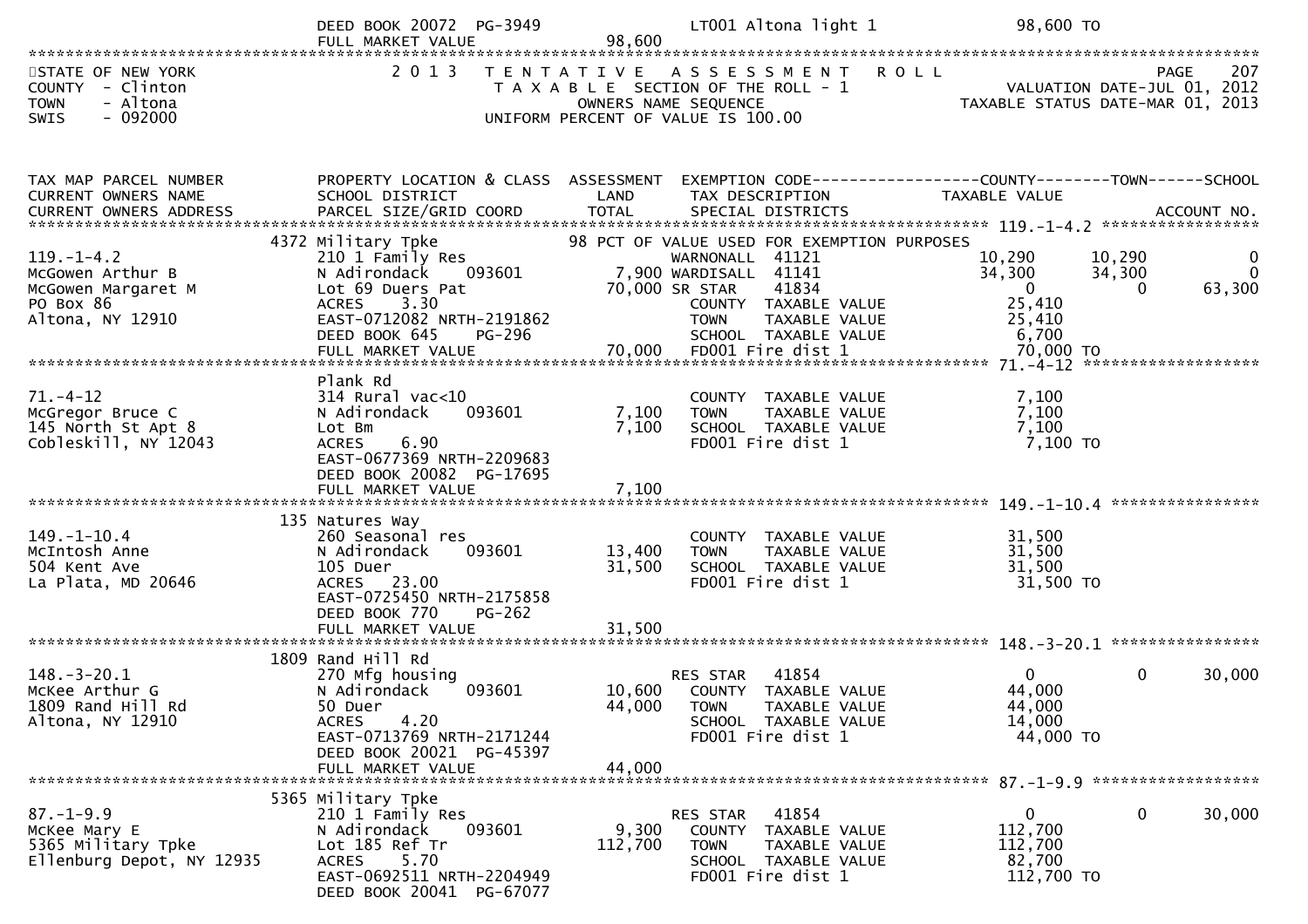|                                                                                                           | FULL MARKET VALUE                                                                                                                                                                 | 112,700                    |                                                                                                                           |                                                         |                                            |
|-----------------------------------------------------------------------------------------------------------|-----------------------------------------------------------------------------------------------------------------------------------------------------------------------------------|----------------------------|---------------------------------------------------------------------------------------------------------------------------|---------------------------------------------------------|--------------------------------------------|
| STATE OF NEW YORK<br>COUNTY - Clinton<br><b>TOWN</b><br>- Altona<br>$-092000$<br><b>SWIS</b>              | 2 0 1 3                                                                                                                                                                           | OWNERS NAME SEQUENCE       | TENTATIVE ASSESSMENT<br>T A X A B L E SECTION OF THE ROLL - 1<br>UNIFORM PERCENT OF VALUE IS 100.00                       | <b>ROLL</b><br>TAXABLE STATUS DATE-MAR 01, 2013         | 208<br>PAGE<br>VALUATION DATE-JUL 01, 2012 |
| TAX MAP PARCEL NUMBER<br>CURRENT OWNERS NAME                                                              | PROPERTY LOCATION & CLASS ASSESSMENT<br>SCHOOL DISTRICT                                                                                                                           | LAND                       | EXEMPTION CODE------------------COUNTY--------TOWN------SCHOOL<br>TAX DESCRIPTION                                         | TAXABLE VALUE                                           |                                            |
| $134. - 1 - 9$<br>McKinney Charles H<br>3372 Military Tpke<br>West Chazy, NY 12992                        | Military Tpke<br>311 Res vac land<br>093601<br>N Adirondack<br>115 Duer<br>FRNT 150.00 DPTH 150.00<br>EAST-0728491 NRTH-2178971<br>DEED BOOK 577<br>PG-1094<br>FULL MARKET VALUE  | 3,600<br>3,600<br>3,600    | COUNTY TAXABLE VALUE<br><b>TOWN</b><br>TAXABLE VALUE<br>SCHOOL TAXABLE VALUE<br>FD001 Fire dist 1                         | 3,600<br>3,600<br>3,600<br>3,600 TO                     |                                            |
| $134. - 1 - 10$<br>McKinney Charles H<br>3372 Military Tpke<br>West Chazy, NY 12992                       | Military Tpke<br>321 Abandoned ag<br>093601<br>N Adirondack<br>115 Duer<br>ACRES 66.00<br>EAST-0728711 NRTH-2177801<br>DEED BOOK 20031 PG-57748<br>FULL MARKET VALUE              | 24,300<br>24,300<br>24,300 | COUNTY TAXABLE VALUE<br>TAXABLE VALUE<br><b>TOWN</b><br>SCHOOL TAXABLE VALUE<br>FD001 Fire dist 1                         | 24,300<br>24,300<br>24,300<br>24,300 TO                 |                                            |
| $149. - 1 - 3$<br>McKinney Charles H<br>3372 Military Tpke<br>West Chazy, NY 12992                        | Murtagh Hill Rd<br>321 Abandoned ag<br>093601<br>N Adirondack<br>115 Duer<br>ACRES 85.50<br>EAST-0723485 NRTH-2176806<br>DEED BOOK 638<br>$PG-23$<br>FULL MARKET VALUE            | 20,900<br>20,900<br>20,900 | COUNTY TAXABLE VALUE<br><b>TOWN</b><br>TAXABLE VALUE<br>SCHOOL TAXABLE VALUE<br>FD001 Fire dist 1                         | 20,900<br>20,900<br>20,900<br>20,900 TO                 | *******************                        |
| $150.-1-2.1$<br>McKinney Charles H<br>3372 Military Tpke<br>West Chazy, NY 12992                          | 3378 Military Tpke<br>241 Rural res&ag<br>093601<br>N Adirondack<br>130 Duer<br>ACRES 257.00<br>EAST-0732536 NRTH-2175338<br>DEED BOOK 20031 PG-57748<br>FULL MARKET VALUE        | 57,600<br>94,800<br>94,800 | COUNTY<br>TAXABLE VALUE<br>TAXABLE VALUE<br><b>TOWN</b><br>SCHOOL TAXABLE VALUE<br>FD001 Fire dist 1                      | 94,800<br>94,800<br>94,800<br>94,800 TO                 |                                            |
| $150. - 1 - 2.2$<br>McKinney Charles H<br>Mckinney Jeanette<br>3372 Military Tpke<br>West Chazy, NY 12992 | 3372 Military Tpke<br>210 1 Family Res<br>N Adirondack<br>093601<br>127 Duer<br>1.10<br><b>ACRES</b><br>EAST-0731249 NRTH-2177106<br>DEED BOOK 596<br>PG-821<br>FULL MARKET VALUE | 9,100<br>73,900<br>73,900  | RES STAR<br>41854<br>COUNTY<br>TAXABLE VALUE<br><b>TOWN</b><br>TAXABLE VALUE<br>SCHOOL TAXABLE VALUE<br>FD001 Fire dist 1 | $\mathbf{0}$<br>73,900<br>73,900<br>43,900<br>73,900 TO | 30,000<br>0                                |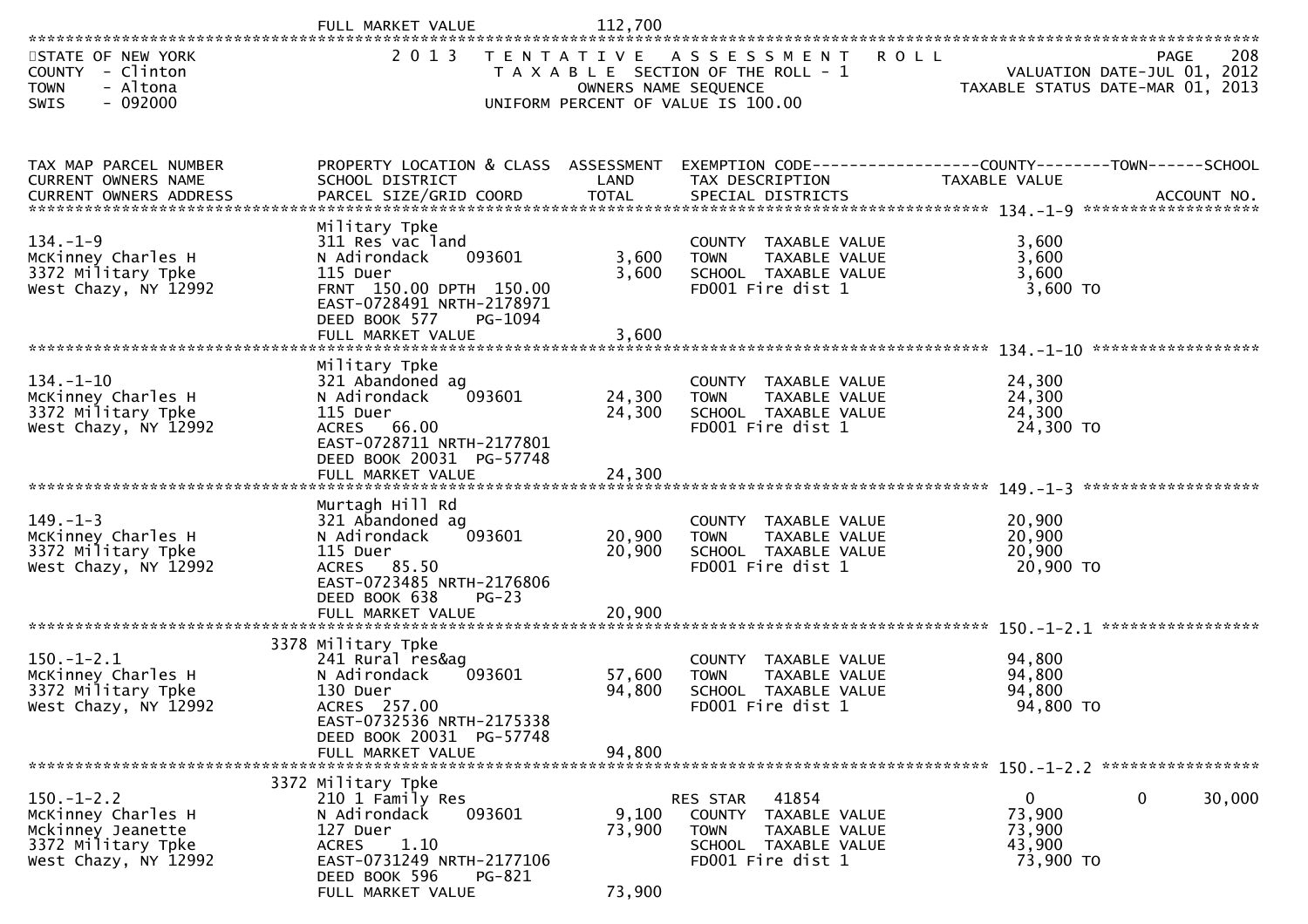| STATE OF NEW YORK          | 2 0 1 3                                           |                 | TENTATIVE ASSESSMENT                                         | <b>ROLL</b>                      | <b>PAGE</b>  | 209    |
|----------------------------|---------------------------------------------------|-----------------|--------------------------------------------------------------|----------------------------------|--------------|--------|
| COUNTY<br>- Clinton        |                                                   |                 | T A X A B L E SECTION OF THE ROLL - 1                        | VALUATION DATE-JUL 01, 2012      |              |        |
| - Altona<br><b>TOWN</b>    |                                                   |                 | OWNERS NAME SEQUENCE                                         | TAXABLE STATUS DATE-MAR 01, 2013 |              |        |
| $-092000$<br><b>SWIS</b>   |                                                   |                 | UNIFORM PERCENT OF VALUE IS 100.00                           |                                  |              |        |
|                            |                                                   |                 |                                                              |                                  |              |        |
|                            |                                                   |                 |                                                              |                                  |              |        |
|                            |                                                   |                 |                                                              |                                  |              |        |
| TAX MAP PARCEL NUMBER      | PROPERTY LOCATION & CLASS ASSESSMENT              |                 | EXEMPTION CODE-----------------COUNTY-------TOWN------SCHOOL |                                  |              |        |
| <b>CURRENT OWNERS NAME</b> | SCHOOL DISTRICT                                   | LAND            | TAX DESCRIPTION                                              | <b>TAXABLE VALUE</b>             |              |        |
|                            |                                                   |                 |                                                              |                                  |              |        |
|                            |                                                   |                 |                                                              |                                  |              |        |
|                            | 84 Brunell Rd                                     |                 |                                                              |                                  |              |        |
| $89. - 3 - 21.2$           | 210 1 Family Res                                  |                 | 41854<br>RES STAR                                            | $\mathbf{0}$                     | $\mathbf{0}$ | 30,000 |
| McKinney James L           | 093601<br>N Adirondack                            | 11,200          | COUNTY TAXABLE VALUE                                         | 155,000                          |              |        |
| Sferlazza Maria            | Lot 110 Ref Tr                                    | 155,000         | <b>TOWN</b><br>TAXABLE VALUE                                 | 155,000                          |              |        |
| 84 Brunell Rd              | Brunell Survey Pl-A-1                             |                 | SCHOOL TAXABLE VALUE                                         | 125,000                          |              |        |
| Altona, NY 12910           | 12.50 BANK<br><b>ACRES</b><br>860                 |                 | FD001 Fire dist 1                                            | 155,000 TO                       |              |        |
|                            | EAST-0713021 NRTH-2205597                         |                 | LT001 Altona light 1                                         | 155,000 TO                       |              |        |
|                            | DEED BOOK 20072 PG-8922                           |                 |                                                              |                                  |              |        |
|                            | FULL MARKET VALUE                                 | 155,000         |                                                              |                                  |              |        |
|                            |                                                   |                 |                                                              |                                  |              |        |
| $148. - 3 - 23.22$         | 24 Diamond Way                                    |                 | 41854                                                        | $\overline{0}$                   | $\mathbf{0}$ |        |
| McNally George             | 210 1 Family Res                                  |                 | RES STAR                                                     | 58,100                           |              | 30,000 |
|                            | N Adirondack<br>093601                            | 9,100<br>58,100 | COUNTY TAXABLE VALUE<br><b>TOWN</b>                          |                                  |              |        |
| 24 Diamond Way             | Lot 50 Duers                                      |                 | TAXABLE VALUE                                                | 58,100                           |              |        |
| Altona, NY 12910           | <b>ACRES</b><br>1.20<br>EAST-0713307 NRTH-2170437 |                 | SCHOOL TAXABLE VALUE<br>FD001 Fire dist 1                    | 28,100<br>58,100 TO              |              |        |
|                            |                                                   |                 |                                                              |                                  |              |        |
|                            | DEED BOOK 20041 PG-74415                          |                 |                                                              |                                  |              |        |
|                            |                                                   |                 |                                                              |                                  |              |        |
|                            | 13 Forest Rd                                      |                 |                                                              |                                  |              |        |
| $87. - 1 - 12$             | 270 Mfg housing                                   |                 | 41854<br><b>RES STAR</b>                                     | $\overline{0}$                   | $\mathbf 0$  | 29,000 |
| MCNeil David A             | 093601<br>N Adirondack                            | 10,600          | COUNTY TAXABLE VALUE                                         | 29,000                           |              |        |
| McNeil Linda L             | Lot 213 Ref                                       | 29,000          | TAXABLE VALUE<br><b>TOWN</b>                                 | 29,000                           |              |        |
| 13 Forest Rd               | ACRES 12.00                                       |                 | SCHOOL TAXABLE VALUE                                         | $\Omega$                         |              |        |
| Ellenburg Depot, NY 12935  | EAST-0684450 NRTH-2205448                         |                 | FD001 Fire dist 1                                            | 29,000 TO                        |              |        |
|                            | DEED BOOK 706<br>PG-269                           |                 |                                                              |                                  |              |        |
|                            |                                                   |                 |                                                              |                                  |              |        |
|                            |                                                   |                 |                                                              |                                  |              |        |
|                            | 5766 Military Tpke                                |                 |                                                              |                                  |              |        |
| $86. - 2 - 2.3$            | 270 Mfg housing                                   |                 | 41854<br>RES STAR                                            | $\overline{0}$                   | $\mathbf 0$  | 30,000 |
| MCNeil Francis             | N Adirondack<br>093601                            | 38,900          | COUNTY TAXABLE VALUE                                         | 110,000                          |              |        |
| McNeil Maureen             | Lot 213 Ref Tr                                    | 110,000         | <b>TOWN</b><br><b>TAXABLE VALUE</b>                          | 110,000                          |              |        |
| 5766 Military Tpk          | ACRES 127.00                                      |                 | SCHOOL TAXABLE VALUE                                         | 80,000                           |              |        |
| PO Box 201                 | EAST-0682326 NRTH-2206957                         |                 | FD001 Fire dist 1                                            | 110,000 TO                       |              |        |
| Ellenburg Depot, NY 12935  | DEED BOOK 20051 PG-79299                          |                 |                                                              |                                  |              |        |
|                            | FULL MARKET VALUE                                 | 110,000         |                                                              |                                  |              |        |
|                            |                                                   |                 |                                                              |                                  |              |        |
|                            | 5818 Military Tpke                                |                 |                                                              |                                  |              |        |
| $86. - 2 - 2.1$            | 241 Rural res&aq                                  |                 | RES STAR<br>41854                                            | $\overline{0}$                   | $\mathbf 0$  | 30,000 |
| MCNeil Jeffrey L           | N Adirondack<br>093601                            | 12,400          | COUNTY TAXABLE VALUE                                         | 86,000                           |              |        |
| McNeil Peggy               | Bm                                                | 86,000          | TAXABLE VALUE<br><b>TOWN</b>                                 | 86,000                           |              |        |
| 5818 Military Tpke         | ACRES 10.76                                       |                 | SCHOOL TAXABLE VALUE                                         | 56,000                           |              |        |
| Ellenburg Depot, NY 12935  | EAST-0682002 NRTH-2205295                         |                 | FD001 Fire dist 1                                            | 86,000 TO                        |              |        |
|                            | DEED BOOK 807<br>$PG-33$                          |                 |                                                              |                                  |              |        |
|                            | FULL MARKET VALUE                                 | 86,000          |                                                              |                                  |              |        |
|                            |                                                   |                 |                                                              |                                  |              |        |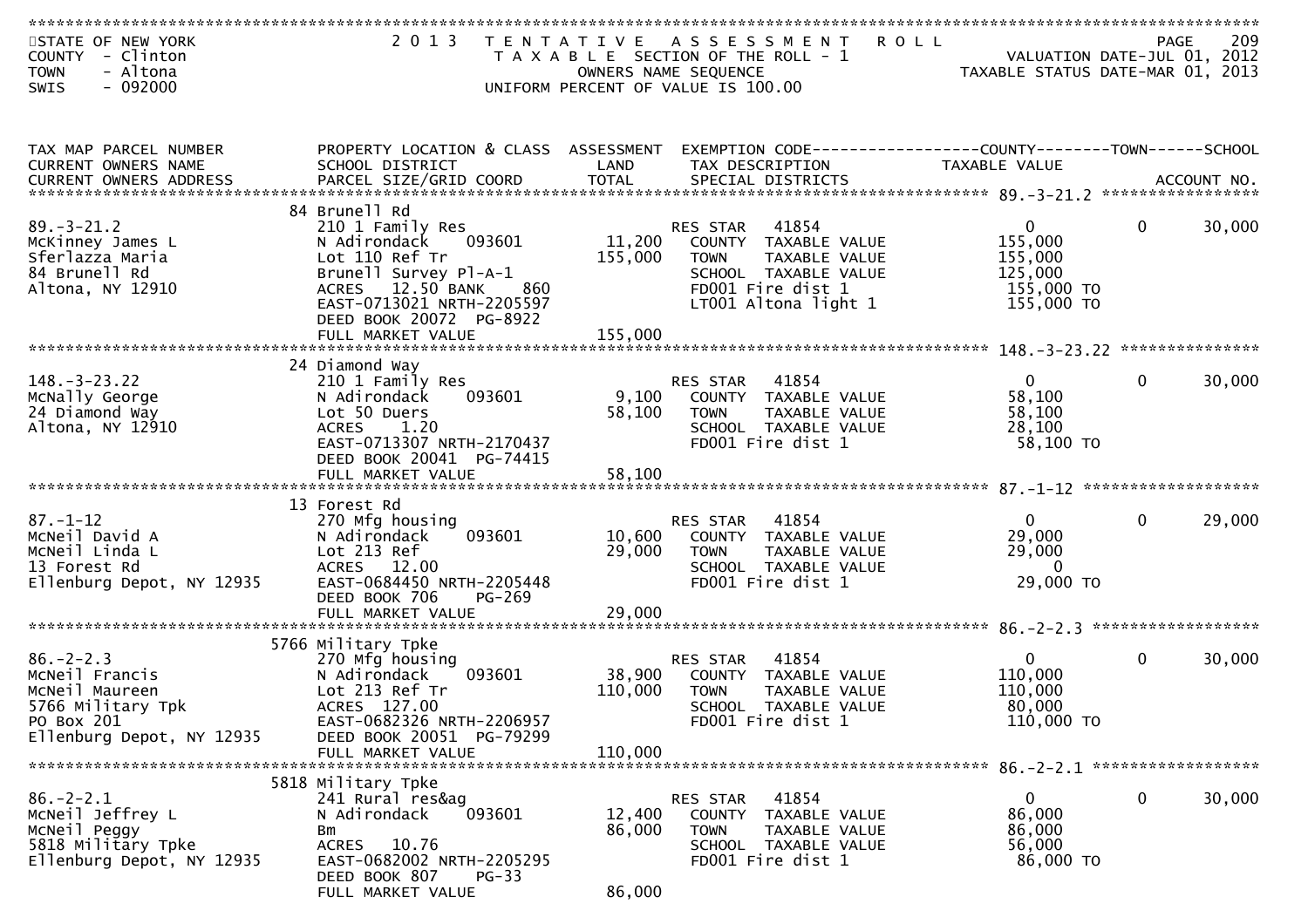| STATE OF NEW YORK<br><b>COUNTY</b><br>- Clinton<br>- Altona<br><b>TOWN</b> | 2 0 1 3                                                                     |                 | TENTATIVE ASSESSMENT<br>T A X A B L E SECTION OF THE ROLL - 1<br>OWNERS NAME SEQUENCE | <b>ROLL</b><br>VALUATION DATE-JUL 01, 2012<br>TAXABLE STATUS DATE-MAR 01, 2013 | PAGE | 210    |
|----------------------------------------------------------------------------|-----------------------------------------------------------------------------|-----------------|---------------------------------------------------------------------------------------|--------------------------------------------------------------------------------|------|--------|
| $-092000$<br><b>SWIS</b>                                                   |                                                                             |                 | UNIFORM PERCENT OF VALUE IS 100.00                                                    |                                                                                |      |        |
|                                                                            |                                                                             |                 |                                                                                       |                                                                                |      |        |
| TAX MAP PARCEL NUMBER<br>CURRENT OWNERS NAME                               | PROPERTY LOCATION & CLASS ASSESSMENT<br>SCHOOL DISTRICT                     | LAND            | EXEMPTION CODE-----------------COUNTY-------TOWN------SCHOOL<br>TAX DESCRIPTION       | TAXABLE VALUE                                                                  |      |        |
|                                                                            |                                                                             |                 |                                                                                       |                                                                                |      |        |
|                                                                            | 437 Forest Rd                                                               |                 |                                                                                       |                                                                                |      |        |
| $72. - 1 - 1.2$<br>MCNeil Michael                                          | 270 Mfg housing<br>093601<br>N Adirondack                                   | 7,500           | 41854<br>RES STAR<br>COUNTY TAXABLE VALUE                                             | $\mathbf{0}$<br>49,000                                                         | 0    | 30,000 |
| MCNeil Sheryl                                                              | Lot 212 Ref Tr                                                              | 49,000          | <b>TOWN</b><br>TAXABLE VALUE                                                          | 49,000                                                                         |      |        |
| 437 Forest Rd                                                              | Surveyed                                                                    |                 | SCHOOL TAXABLE VALUE                                                                  | 19,000                                                                         |      |        |
| Ellenburg Depot, NY 12935                                                  | <b>ACRES</b><br>2.50<br>EAST-0684638 NRTH-2216018<br>DEED BOOK 628<br>PG-41 |                 | FD001 Fire dist 1                                                                     | 49,000 TO                                                                      |      |        |
|                                                                            |                                                                             |                 |                                                                                       |                                                                                |      |        |
|                                                                            | 5790 Military Tpke                                                          |                 |                                                                                       |                                                                                |      |        |
| $86. - 2 - 2.2$                                                            | 210 1 Family Res                                                            |                 | 41854<br>RES STAR                                                                     | $\overline{0}$                                                                 | 0    | 30,000 |
| MCNeil Patrick                                                             | N Adirondack<br>093601                                                      | 6,700           | COUNTY TAXABLE VALUE                                                                  | 60,400                                                                         |      |        |
| MCNeil Joann<br>5790 Military Tpke                                         | Lot Pat Bm<br><b>ACRES</b><br>1.40                                          | 60,400          | <b>TOWN</b><br>TAXABLE VALUE<br>SCHOOL TAXABLE VALUE                                  | 60,400<br>30,400                                                               |      |        |
| Ellenburg Depot, NY 12935                                                  | EAST-0682586 NRTH-2205146                                                   |                 | FD001 Fire dist 1                                                                     | $60,400$ TO                                                                    |      |        |
|                                                                            | DEED BOOK 20051 PG-79298                                                    |                 |                                                                                       |                                                                                |      |        |
|                                                                            |                                                                             |                 |                                                                                       |                                                                                |      |        |
|                                                                            | 5842 Military Tpke                                                          |                 |                                                                                       |                                                                                |      |        |
| $86. -2 - 4$                                                               | 270 Mfg housing                                                             |                 | RES STAR<br>41854                                                                     | $\Omega$                                                                       | 0    | 28,500 |
| MCNeil Richard M                                                           | N Adirondack<br>093601                                                      | 6,500           | COUNTY TAXABLE VALUE                                                                  | 28,500                                                                         |      |        |
| MCNeil Helen<br>5842 Military Tpke                                         | Lot 213 Ref<br>Prior Deed Bk 543 Pg 480                                     | 28,500          | TAXABLE VALUE<br><b>TOWN</b><br>SCHOOL TAXABLE VALUE                                  | 28,500<br>$\overline{0}$                                                       |      |        |
| PO Box 281                                                                 | <b>ACRES</b><br>1.10                                                        |                 | FD001 Fire dist 1                                                                     | 28,500 TO                                                                      |      |        |
| Ellenburg Depot, NY 12935                                                  | EAST-0681410 NRTH-2205021                                                   |                 |                                                                                       |                                                                                |      |        |
|                                                                            | DEED BOOK 712<br><b>PG-105</b>                                              |                 |                                                                                       |                                                                                |      |        |
|                                                                            | FULL MARKET VALUE                                                           | 28,500          |                                                                                       |                                                                                |      |        |
|                                                                            | 2349 Miner Farm Rd                                                          |                 |                                                                                       |                                                                                |      |        |
| $90. -1 - 15.2$                                                            | 210 1 Family Res                                                            |                 | RES STAR<br>41854                                                                     | $\Omega$                                                                       | 0    | 30,000 |
| McPherson James M<br>2349 Miner Farm Rd                                    | 093601<br>N Adirondack<br>61 Ref Tr                                         | 8,900<br>60,000 | TAXABLE VALUE<br>COUNTY<br><b>TOWN</b><br><b>TAXABLE VALUE</b>                        | 60,000<br>60,000                                                               |      |        |
| Altona, NY 12910                                                           | 5.00 BANK<br><b>ACRES</b><br>080                                            |                 | SCHOOL TAXABLE VALUE                                                                  | 30,000                                                                         |      |        |
|                                                                            | EAST-0730074 NRTH-2207169                                                   |                 | FD001 Fire dist 1                                                                     | 60,000 TO                                                                      |      |        |
|                                                                            | DEED BOOK 20011 PG-29245                                                    |                 |                                                                                       |                                                                                |      |        |
|                                                                            | FULL MARKET VALUE                                                           | 60,000          |                                                                                       |                                                                                |      |        |
|                                                                            | Iroquois Way                                                                |                 |                                                                                       |                                                                                |      |        |
| $73. - 1 - 10.20$                                                          | 311 Res vac land                                                            |                 | COUNTY TAXABLE VALUE                                                                  | 5,800                                                                          |      |        |
| Meloche Kathleen A                                                         | N Adirondack<br>093601                                                      | 5,800           | TAXABLE VALUE<br><b>TOWN</b>                                                          | 5,800                                                                          |      |        |
| Kahnawake<br>PO Box 1235                                                   | Lot 155 Ref Tr<br>FRNT 100.00 DPTH 175.00                                   | 5,800           | SCHOOL TAXABLE VALUE<br>FD001 Fire dist 1                                             | 5,800<br>5,800 TO                                                              |      |        |
| Montreal, QC, Canada JOL1B                                                 | EAST-0698359 NRTH-2215474                                                   |                 |                                                                                       |                                                                                |      |        |
|                                                                            | DEED BOOK 20041 PG-75328                                                    |                 |                                                                                       |                                                                                |      |        |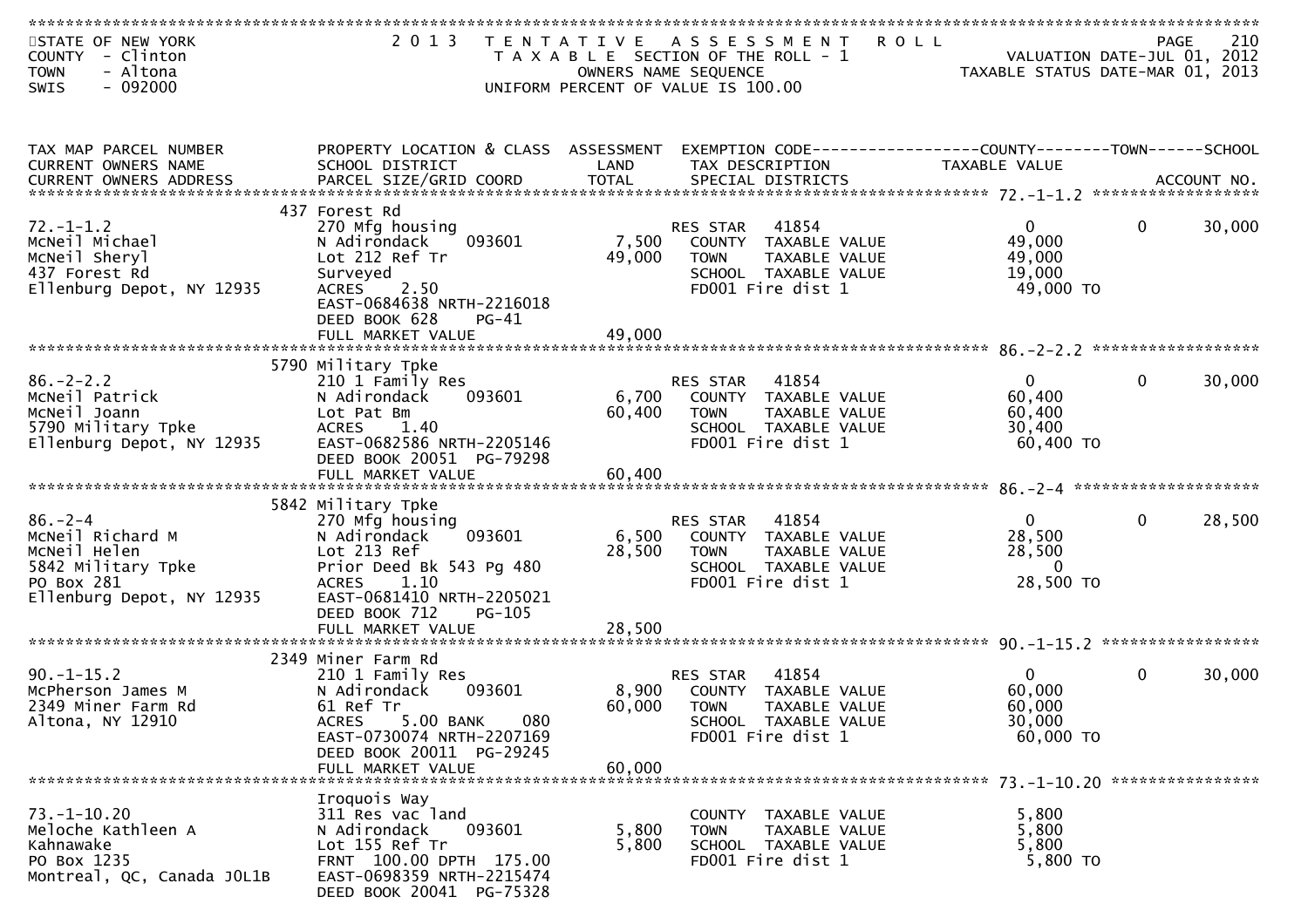|                                                                                                          | FULL MARKET VALUE                                                                                                                                                                                         | 5,800                   |                                                                                                                                                                  |                                                                                                                        |                             |
|----------------------------------------------------------------------------------------------------------|-----------------------------------------------------------------------------------------------------------------------------------------------------------------------------------------------------------|-------------------------|------------------------------------------------------------------------------------------------------------------------------------------------------------------|------------------------------------------------------------------------------------------------------------------------|-----------------------------|
| STATE OF NEW YORK<br>COUNTY - Clinton<br>- Altona<br><b>TOWN</b><br>$-092000$<br>SWIS                    |                                                                                                                                                                                                           |                         | 2013 TENTATIVE ASSESSMENT<br>T A X A B L E SECTION OF THE ROLL - 1<br>OWNERS NAME SEQUENCE<br>UNIFORM PERCENT OF VALUE IS 100.00                                 | <b>ROLL</b><br>VALUATION DATE-JUL 01, 2012<br>TAXABLE STATUS DATE-MAR 01, 2013                                         | 211<br>PAGE                 |
| TAX MAP PARCEL NUMBER<br>CURRENT OWNERS NAME                                                             | PROPERTY LOCATION & CLASS ASSESSMENT<br>SCHOOL DISTRICT                                                                                                                                                   | LAND                    | TAX DESCRIPTION                                                                                                                                                  | EXEMPTION CODE------------------COUNTY--------TOWN------SCHOOL<br>TAXABLE VALUE                                        |                             |
| $135. - 2 - 24.2$<br>Menard Andrew E<br>Jason Menard<br>1706 English St<br>Maplewood, MN 55109           | 309/311 Recore Rd<br>210 1 Family Res<br>Beekmantown Cen 092401<br>Survey With Deed 788-16<br>FRNT 150.00 DPTH 186.00<br>EAST-0739154 NRTH-2178970<br>DEED BOOK 967<br><b>PG-20</b><br>FULL MARKET VALUE  | 66,100                  | WARCOMALL 41131<br>7,800 WARDISALL 41141<br>66,100 RES STAP<br>COUNTY TAXABLE VALUE<br>TAXABLE VALUE<br><b>TOWN</b><br>SCHOOL TAXABLE VALUE<br>FD001 Fire dist 1 | 16,525<br>16,525<br>16,525<br>16,525<br>$\overline{\mathbf{0}}$<br>$\Omega$<br>33,050<br>33,050<br>36,100<br>66,100 TO | 0<br>$\mathbf{0}$<br>30,000 |
| $89.1 - 2 - 29$<br>Menard Francis L<br>Hinson Laing S<br>8101 Hinson Far Ste 317<br>Alexandria, VA 22306 | 506 Devils Den Rd<br>483 Converted Re<br>N Adirondack<br>093601<br>110 Ref<br>FRNT 60.00 DPTH 160.00<br>EAST-0711021 NRTH-2207545<br>DEED BOOK 692<br>$PG-90$                                             | 4,200<br>66,000         | COUNTY TAXABLE VALUE<br>TAXABLE VALUE<br><b>TOWN</b><br>SCHOOL TAXABLE VALUE<br>FD001 Fire dist 1<br>LT001 Altona light 1                                        | 66,000<br>66,000<br>66,000<br>66,000 TO<br>66,000 TO                                                                   |                             |
| $75. - 1 - 6.54$<br>Menard Gerald A<br>1 Fireshouse Ln<br>Plattsburgh, NY 12901                          | Miner Farm Rd<br>311 Res vac land<br>093601<br>N Adirondack<br>Lot 81 Ref Tract<br>FRNT 212.78 DPTH 171.86<br>EAST-0726887 NRTH-2207949<br>DEED BOOK 20051 PG-84694                                       | 6,300<br>6,300          | COUNTY TAXABLE VALUE<br><b>TOWN</b><br>TAXABLE VALUE<br>SCHOOL TAXABLE VALUE<br>FD001 Fire dist 1                                                                | 6,300<br>6,300<br>6,300<br>6,300 TO                                                                                    |                             |
| $88. - 1 - 9.2$<br>Menard Gerald A<br>1 Firehouse Ln<br>Plattsburgh, NY 12901                            | Military Tpke<br>311 Res vac land<br>N Adirondack<br>093601<br>Lot 157 Ref Tract<br><b>ACRES</b><br>2.10<br>EAST-0698295 NRTH-2202964<br>DEED BOOK 20061 PG-96466<br>FULL MARKET VALUE                    | 7,200<br>7,200<br>7,200 | COUNTY TAXABLE VALUE<br>TAXABLE VALUE<br><b>TOWN</b><br>SCHOOL TAXABLE VALUE<br>FD001 Fire dist 1                                                                | 7,200<br>7,200<br>7,200<br>7,200 TO                                                                                    |                             |
| $88.14 - 2 - 60$<br>Menard Gerald A<br>1 Firehouse Ln<br>Plattsburgh, NY 12901                           | 95 Pinewood Dr<br>311 Res vac land<br>N Adirondack<br>093601<br>Sub Bk 10 Pg 123 Lot 60<br>65.00 DPTH 162.23<br><b>FRNT</b><br>EAST-0698673 NRTH-2205165<br>DEED BOOK 20122 PG-50902<br>FULL MARKET VALUE | 4,100<br>4,100<br>4,100 | COUNTY TAXABLE VALUE<br>TAXABLE VALUE<br><b>TOWN</b><br>SCHOOL TAXABLE VALUE<br>FD001 Fire dist 1                                                                | 4,100<br>4,100<br>4,100<br>4,100 TO                                                                                    |                             |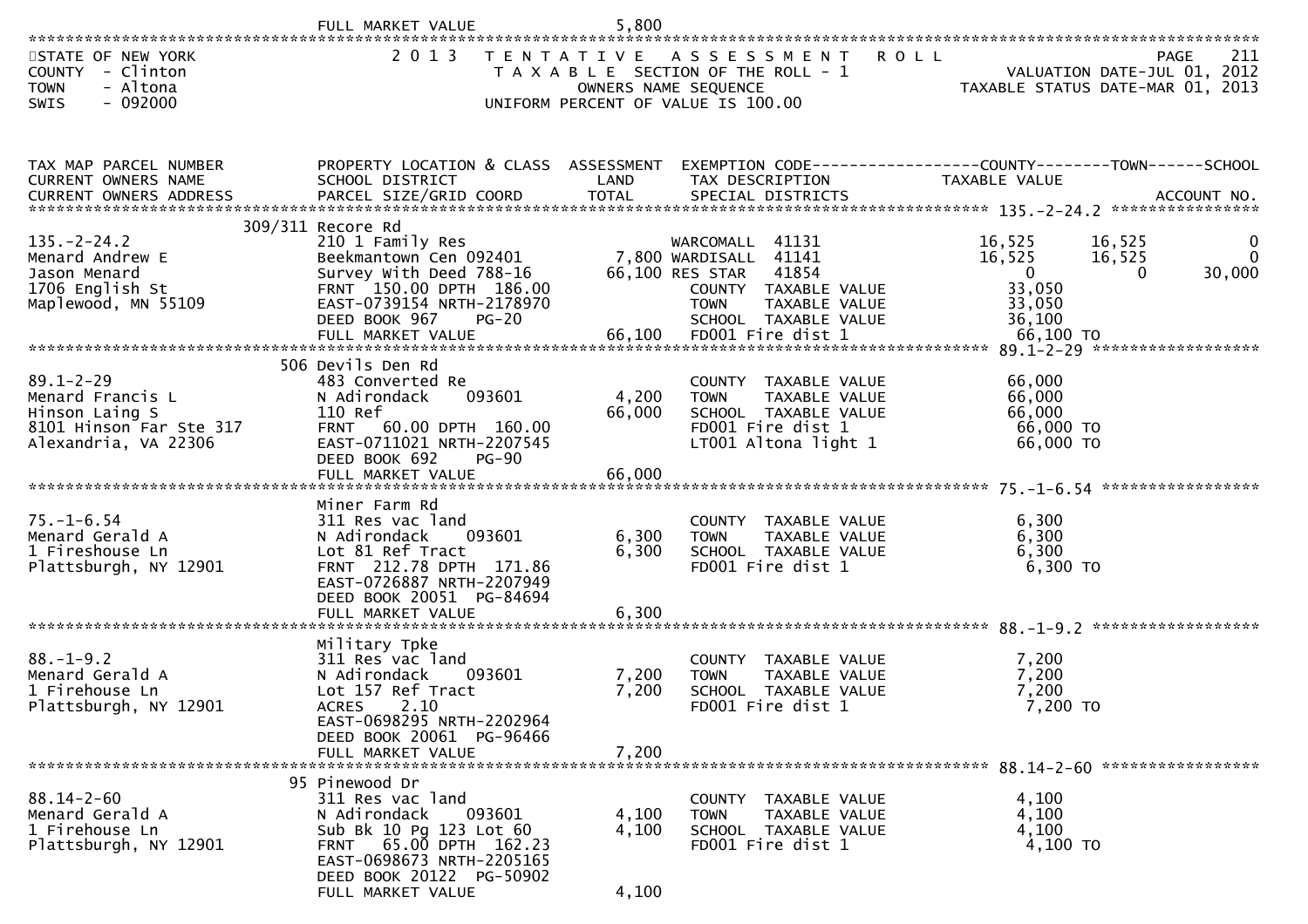| STATE OF NEW YORK<br>COUNTY - Clinton<br>- Altona<br><b>TOWN</b>                                | 2013 TENTATIVE                                                                                                                                                                                            | OWNERS NAME SEQUENCE       | A S S E S S M E N T<br><b>ROLL</b><br>T A X A B L E SECTION OF THE ROLL - 1                                               | 212<br>PAGE<br>VALUATION DATE-JUL 01, 2012<br>TAXABLE STATUS DATE-MAR 01, 2013                                                                                                                     |
|-------------------------------------------------------------------------------------------------|-----------------------------------------------------------------------------------------------------------------------------------------------------------------------------------------------------------|----------------------------|---------------------------------------------------------------------------------------------------------------------------|----------------------------------------------------------------------------------------------------------------------------------------------------------------------------------------------------|
| $-092000$<br><b>SWIS</b>                                                                        |                                                                                                                                                                                                           |                            | UNIFORM PERCENT OF VALUE IS 100.00                                                                                        |                                                                                                                                                                                                    |
| TAX MAP PARCEL NUMBER<br>CURRENT OWNERS NAME                                                    | PROPERTY LOCATION & CLASS ASSESSMENT<br>SCHOOL DISTRICT                                                                                                                                                   | LAND                       | TAX DESCRIPTION                                                                                                           | EXEMPTION CODE------------------COUNTY--------TOWN------SCHOOL<br>TAXABLE VALUE<br>.CURRENT OWNERS ADDRESS PARCEL SIZE/GRID COORD TOTAL SPECIAL DISTRICTS ACCOUNT NO ACCOUNT NO ACCOUNT NO ACCOUNT |
| $88.14 - 2 - 62$<br>Menard Gerald A<br>1 Firehouse Ln<br>Plattsburgh, NY 12901                  | 91 Pinewood Dr<br>311 Res vac land<br>N Adirondack<br>093601<br>Sub Bk 10 Pg 123 Lot 62<br>FRNT 65.00 DPTH 158.33<br>EAST-0698562 NRTH-2205228<br>DEED BOOK 20122 PG-50903<br>FULL MARKET VALUE           | 4,100<br>4,100<br>4,100    | COUNTY TAXABLE VALUE<br>TAXABLE VALUE<br><b>TOWN</b><br>SCHOOL TAXABLE VALUE<br>FD001 Fire dist 1                         | 4,100<br>4,100<br>4,100<br>4,100 TO                                                                                                                                                                |
| $89. - 3 - 2$<br>Menard Gerald A<br>1 Firehouse Ln<br>Plattsburgh, NY 12901                     | 27 Old State Rd<br>270 Mfg housing<br>093601<br>N Adirondack<br>110 Ref<br>Menard Survey 2006194334<br>1.60<br>ACRES<br>EAST-0713744 NRTH-2207070<br>DEED BOOK 20021 PG-47150                             | 6,900<br>16,900            | COUNTY TAXABLE VALUE<br>TAXABLE VALUE<br><b>TOWN</b><br>SCHOOL TAXABLE VALUE<br>FD001 Fire dist 1<br>LT001 Altona light 1 | 16,900<br>16,900<br>16,900<br>16,900 TO<br>16,900 TO                                                                                                                                               |
| $101. -2 - 7$<br>Menegat Patricia<br>Attn: Michael Cayea<br>1860 Rt 83<br>Pine Plains, NY 12567 | Plank Rd<br>323 Vacant rural<br>N Adirondack<br>093601<br>$25$ Sg<br>58.00<br>ACRES<br>EAST-0679986 NRTH-2193471<br>DEED BOOK 608<br>PG-946<br>FULL MARKET VALUE                                          | 21,200<br>21,200<br>21,200 | COUNTY TAXABLE VALUE<br><b>TOWN</b><br>TAXABLE VALUE<br>SCHOOL TAXABLE VALUE<br>FD001 Fire dist 1                         | 21,200<br>21,200<br>21,200<br>21,200 TO                                                                                                                                                            |
| $88.14 - 2 - 20$<br>Meo Iolanda<br>800 St Michel St<br>Longuevil, Quebec, Canada<br>J4J1N7      | 54 Pinewood Dr<br>311 Res vac land<br>N Adirondack<br>093601<br>Sub Bk 10 Pg 123 Lot 20<br>FRNT 74.73 DPTH 119.59<br>EAST-0698480 NRTH-2204985<br>DEED BOOK 20082 PG-20184<br>FULL MARKET VALUE           | 3,600<br>3,600<br>3,600    | COUNTY TAXABLE VALUE<br>TAXABLE VALUE<br><b>TOWN</b><br>SCHOOL TAXABLE VALUE<br>FD001 Fire dist 1                         | 3,600<br>3,600<br>3,600<br>3,600 TO                                                                                                                                                                |
| $88.14 - 2 - 12$<br>Meo Yolanda<br>800 St Michel<br>Lonquevil, QC, Canada<br>J4J1N7             | 51 Pinewood Dr<br>270 Mfg housing<br>093601<br>N Adirondack<br>Stonewall Bk 10 Pg 123 Lo<br>92.00 DPTH 160.00<br><b>FRNT</b><br>EAST-0698451 NRTH-2204827<br>DEED BOOK 677<br>PG-261<br>FULL MARKET VALUE | 4,700<br>19,500<br>19,500  | COUNTY TAXABLE VALUE<br>TAXABLE VALUE<br><b>TOWN</b><br>SCHOOL TAXABLE VALUE<br>FD001 Fire dist 1                         | 19,500<br>19,500<br>19,500<br>19,500 TO                                                                                                                                                            |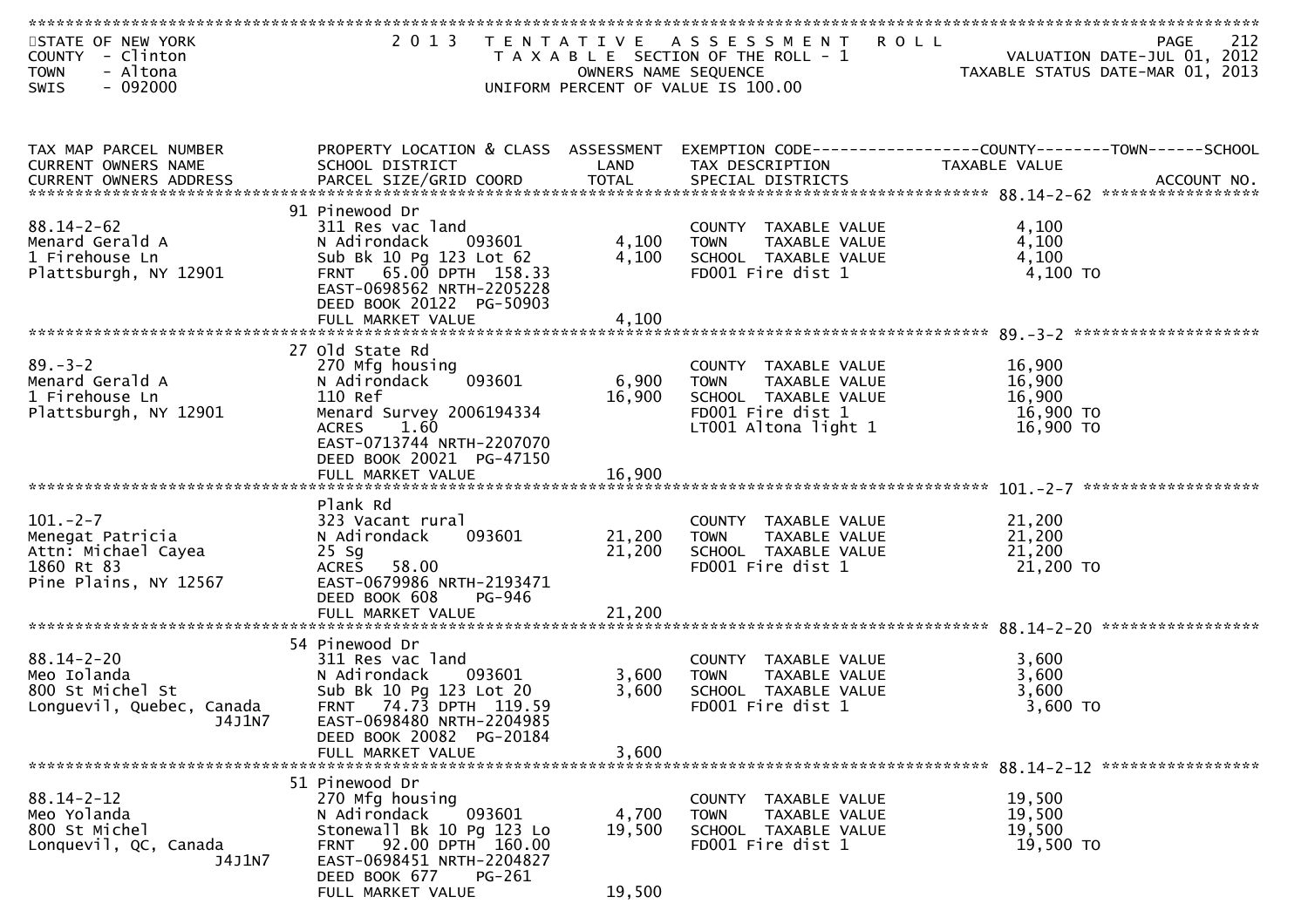| STATE OF NEW YORK<br>COUNTY - Clinton<br>- Altona<br><b>TOWN</b><br>$-092000$<br><b>SWIS</b>                  | 2 0 1 3<br>T E N T A T I V E                                                                                                                                      |                  | A S S E S S M E N T<br><b>ROLL</b><br>T A X A B L E SECTION OF THE ROLL - 1<br>OWNERS NAME SEQUENCE<br>UNIFORM PERCENT OF VALUE IS 100.00 | VALUATION DATE-JUL 01, 2012<br>TAXABLE STATUS DATE-MAR 01, 2013 | 213<br>PAGE      |
|---------------------------------------------------------------------------------------------------------------|-------------------------------------------------------------------------------------------------------------------------------------------------------------------|------------------|-------------------------------------------------------------------------------------------------------------------------------------------|-----------------------------------------------------------------|------------------|
| TAX MAP PARCEL NUMBER                                                                                         | PROPERTY LOCATION & CLASS ASSESSMENT                                                                                                                              |                  |                                                                                                                                           | EXEMPTION CODE------------------COUNTY--------TOWN------SCHOOL  |                  |
| CURRENT OWNERS NAME<br><b>CURRENT OWNERS ADDRESS</b>                                                          | SCHOOL DISTRICT                                                                                                                                                   | LAND             | TAX DESCRIPTION                                                                                                                           | TAXABLE VALUE                                                   |                  |
| $130. - 2 - 9$                                                                                                | Plank Rd<br>321 Abandoned ag                                                                                                                                      |                  | COUNTY TAXABLE VALUE                                                                                                                      | 42,700                                                          |                  |
| Mercuri et al Anthony<br>Craig Grodman<br>PO Box 301                                                          | 093601<br>N Adirondack<br>37 Sg<br>ACRES 167.20                                                                                                                   | 42,700<br>42,700 | TAXABLE VALUE<br><b>TOWN</b><br>SCHOOL TAXABLE VALUE<br>FD001 Fire dist 1                                                                 | 42,700<br>42,700<br>42,700 TO                                   |                  |
| New Hampton, NY 10958                                                                                         | EAST-0682322 NRTH-2178243<br>DEED BOOK 679<br><b>PG-108</b>                                                                                                       |                  |                                                                                                                                           |                                                                 |                  |
|                                                                                                               | FULL MARKET VALUE                                                                                                                                                 | 42,700           |                                                                                                                                           |                                                                 |                  |
| $89 - 3 - 22$<br>Merrihew Donald<br>Peryea Julia                                                              | 102 Brunell Rd<br>210 1 Family Res<br>N Adirondack<br>093601<br>Lot 110 Pat Ref                                                                                   | 6,500<br>59,000  | 41834<br>SR STAR<br>COUNTY TAXABLE VALUE<br><b>TOWN</b><br>TAXABLE VALUE                                                                  | $\mathbf{0}$<br>$\mathbf{0}$<br>59,000<br>59,000                | 59,000           |
| 102 Brunell Rd<br>Altona, NY 12910                                                                            | <b>ACRES</b><br>1.20<br>EAST-0713363 NRTH-2206053<br>DEED BOOK 673<br>$PG-65$                                                                                     |                  | SCHOOL TAXABLE VALUE<br>FD001 Fire dist 1<br>LT001 Altona light 1                                                                         | $\mathbf 0$<br>59,000 TO<br>59,000 TO                           |                  |
|                                                                                                               |                                                                                                                                                                   |                  |                                                                                                                                           |                                                                 | **************** |
| $117. - 1 - 12.3$<br>Merwald Frank<br>Alice Saymanski<br>8559 Outremont Ave Apt 1<br>Montreal, Quebec, H3N2M9 | 147 Terrien Rd<br>210 1 Family Res<br>093601<br>N Adirondack<br>Lot 216 Ref Tr<br>FRNT 153.00 DPTH 141.00<br>EAST-0695274 NRTH-2189520<br>DEED BOOK 648<br>PG-691 | 5,400<br>115,900 | COUNTY TAXABLE VALUE<br><b>TOWN</b><br>TAXABLE VALUE<br>SCHOOL TAXABLE VALUE<br>FD001 Fire dist 1                                         | 115,900<br>115,900<br>115,900<br>115,900 TO                     |                  |
|                                                                                                               | FULL MARKET VALUE                                                                                                                                                 | 115,900          |                                                                                                                                           |                                                                 |                  |
|                                                                                                               | Brunell Rd                                                                                                                                                        |                  |                                                                                                                                           |                                                                 |                  |
| $89. - 3 - 20$<br>Mesec Reg<br>8928 Rt 22<br>West Chazy, NY 12992                                             | 311 Res vac land<br>093601<br>N Adirondack<br>110 Ref 1948<br>50.00 DPTH 150.00<br><b>FRNT</b><br>EAST-0713074 NRTH-2205548<br>DEED BOOK 20051 PG-81838           | 3,600<br>3,600   | COUNTY TAXABLE VALUE<br>TAXABLE VALUE<br><b>TOWN</b><br>SCHOOL TAXABLE VALUE<br>FD001 Fire dist 1<br>LT001 Altona light 1                 | 3,600<br>3,600<br>3,600<br>$3,600$ TO<br>3,600 TO               |                  |
|                                                                                                               | FULL MARKET VALUE                                                                                                                                                 | 3,600            |                                                                                                                                           |                                                                 |                  |
| $104. -1 -1$                                                                                                  | 170 Devils Den Rd<br>210 1 Family Res                                                                                                                             |                  | RES STAR<br>41854                                                                                                                         | $\mathbf 0$<br>$\mathbf{0}$                                     | 30,000           |
| Meseck Stanley<br>170 Devils Den Rd                                                                           | 093601<br>N Adirondack<br>Lot 132 Ref                                                                                                                             | 6,500<br>42,000  | COUNTY TAXABLE VALUE<br><b>TOWN</b><br>TAXABLE VALUE                                                                                      | 42,000<br>42,000                                                |                  |
| Altona, NY 12910                                                                                              | 1.40<br><b>ACRES</b><br>EAST-0708184 NRTH-2200966<br>DEED BOOK 575<br>PG-398                                                                                      |                  | SCHOOL TAXABLE VALUE<br>FD001 Fire dist 1                                                                                                 | 12,000<br>42,000 TO                                             |                  |
| *************                                                                                                 | FULL MARKET VALUE                                                                                                                                                 | 42,000           |                                                                                                                                           |                                                                 |                  |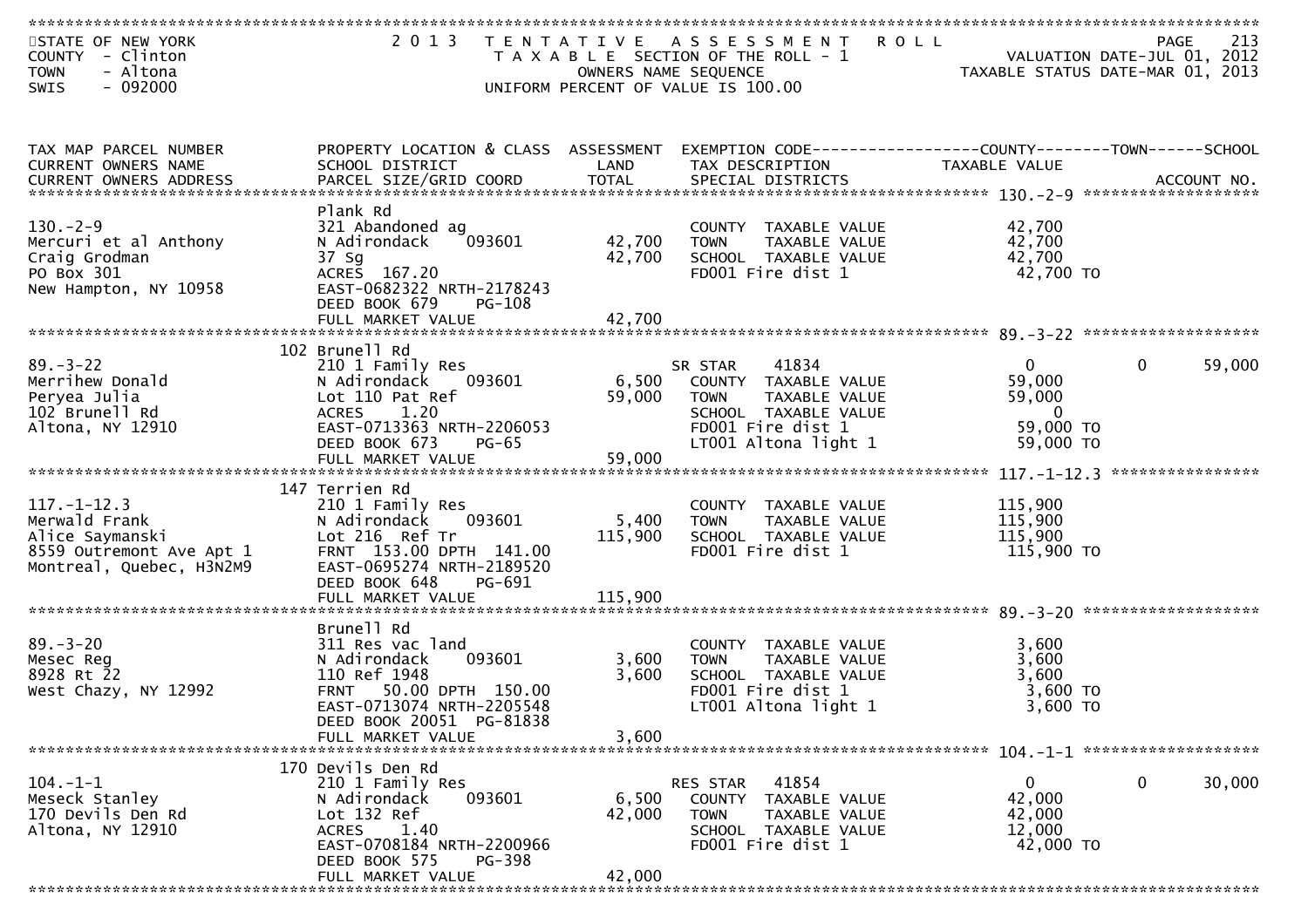| STATE OF NEW YORK<br>COUNTY - Clinton<br>- Altona<br><b>TOWN</b><br>$-092000$<br><b>SWIS</b>                       | 2 0 1 3                                                                                                                                                                                                            | OWNERS NAME SEQUENCE       | TENTATIVE ASSESSMENT<br><b>ROLL</b><br>T A X A B L E SECTION OF THE ROLL - 1<br>UNIFORM PERCENT OF VALUE IS 100.00     | PAGE<br>VALUATION DATE-JUL 01, 2012<br>TAXABLE STATUS DATE-MAR 01, 2013                                           | 214    |
|--------------------------------------------------------------------------------------------------------------------|--------------------------------------------------------------------------------------------------------------------------------------------------------------------------------------------------------------------|----------------------------|------------------------------------------------------------------------------------------------------------------------|-------------------------------------------------------------------------------------------------------------------|--------|
| TAX MAP PARCEL NUMBER<br>CURRENT OWNERS NAME                                                                       | SCHOOL DISTRICT                                                                                                                                                                                                    | LAND                       | TAX DESCRIPTION                                                                                                        | PROPERTY LOCATION & CLASS ASSESSMENT EXEMPTION CODE----------------COUNTY-------TOWN------SCHOOL<br>TAXABLE VALUE |        |
| 134. -1 -11. 213<br>Meseck Stanley<br>170 Devils Den Rd<br>Altona, NY 12910-2005                                   | 3780 Military Tpke<br>312 Vac w/imprv<br>093601<br>N Adirondack<br>103 Duers<br><b>ACRES</b><br>5.30<br>EAST-0723263 NRTH-2183217<br>FULL MARKET VALUE                                                             | 11,200<br>18,000<br>18,000 | COUNTY TAXABLE VALUE<br>TAXABLE VALUE<br><b>TOWN</b><br>SCHOOL TAXABLE VALUE<br>FD001 Fire dist 1                      | 18,000<br>18,000<br>18,000<br>18,000 TO                                                                           |        |
| $150. -3 - 5$<br>Meseck Tim A<br>Meseck Kimberly A<br>11 Westwood Dr<br>West Chazy, NY 12992                       | 11 Westwood Dr<br>210 1 Family Res<br>N Adirondack 093601<br>Sub Map 20 Pg 28 Lot 5<br>FRNT 190.00 DPTH 220.00<br>320<br><b>BANK</b><br>EAST-0736691 NRTH-2175202<br>DEED BOOK 20011 PG-37771<br>FULL MARKET VALUE | 8,900<br>57,100<br>57,100  | 41854<br>RES STAR<br>COUNTY TAXABLE VALUE<br><b>TOWN</b><br>TAXABLE VALUE<br>SCHOOL TAXABLE VALUE<br>FD001 Fire dist 1 | $\Omega$<br>$\overline{0}$<br>57,100<br>57,100<br>27,100<br>57,100 TO                                             | 30,000 |
| $130.-2-5.1$<br>Mesunas Erik C<br>Mesunas Noelle A<br>851 Plank Rd<br>Ellenburg Depot, NY 12935                    | Plank Rd<br>321 Abandoned ag<br>N Adirondack<br>093601<br>Lot 34 State Gore<br>ACRES 76.60<br>EAST-0681826 NRTH-2181578<br>DEED BOOK 856<br>$PG-262$                                                               | 26,000<br>26,000           | COUNTY TAXABLE VALUE<br>TAXABLE VALUE<br><b>TOWN</b><br>SCHOOL TAXABLE VALUE<br>FD001 Fire dist 1                      | 26,000<br>26,000<br>26,000<br>26,000 TO                                                                           |        |
| $131. - 1 - 8.2$<br>Meyer Michelle J<br>14 W Hartland Rd<br>Granville, MA 01034<br>******************************* | Alder Bend Rd<br>311 Res vac land<br>093601<br>N Adirondack<br>Lot $42$ Sg<br>FRNT 209.00 DPTH 184.00<br>EAST-0687962 NRTH-2177890<br>DEED BOOK 99001 PG-14248<br>FULL MARKET VALUE                                | 6,400<br>6,400<br>6,400    | COUNTY TAXABLE VALUE<br><b>TOWN</b><br>TAXABLE VALUE<br>SCHOOL TAXABLE VALUE<br>FD001 Fire dist 1                      | 6,400<br>6,400<br>6,400<br>6,400 TO                                                                               |        |
| $91. - 1 - 23$<br>Meyers John<br>766 Mill Rd<br>Napanoch, NY 12458                                                 | Mayott Rd<br>321 Abandoned ag<br>093601<br>N Adirondack<br>Lot 61 Ref<br><b>ACRES</b><br>10.70<br>EAST-0731866 NRTH-2204709<br>DEED BOOK 20102 PG-29742<br>FULL MARKET VALUE                                       | 12,300<br>12,300<br>12,300 | COUNTY TAXABLE VALUE<br><b>TOWN</b><br>TAXABLE VALUE<br>SCHOOL TAXABLE VALUE<br>FD001 Fire dist 1                      | 12,300<br>12,300<br>12,300<br>12,300 TO                                                                           |        |
| STATE OF NEW YORK                                                                                                  | 2 0 1 3                                                                                                                                                                                                            | T E N T A T I V E          | A S S E S S M E N T<br>R O L L                                                                                         | <b>PAGE</b>                                                                                                       | 215    |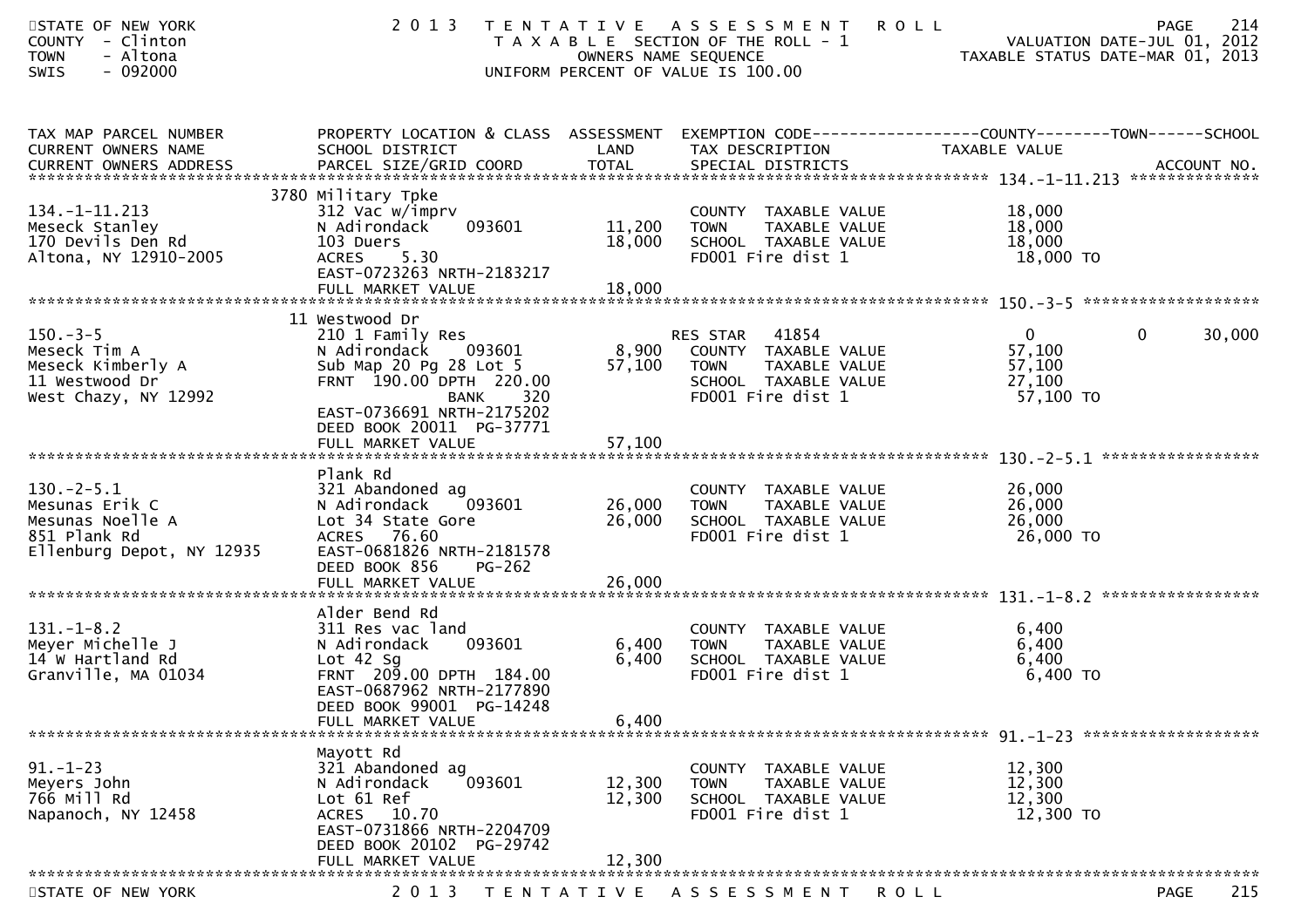## COUNTY - Clinton T A X A B L E SECTION OF THE ROLL - 1 VALUATION DATE-JUL 01, 2012TOWN - Altona OWNERS NAME SEQUENCE TAXABLE STATUS DATE-MAR 01, 2013SWIS - 092000 UNIFORM PERCENT OF VALUE IS 100.00

| TAX MAP PARCEL NUMBER<br>CURRENT OWNERS NAME<br><b>CURRENT OWNERS ADDRESS</b>                                             | PROPERTY LOCATION & CLASS ASSESSMENT<br>SCHOOL DISTRICT<br>PARCEL SIZE/GRID COORD                                                                                                     | LAND<br><b>TOTAL</b>       | EXEMPTION CODE-----------------COUNTY-------TOWN------SCHOOL<br>TAX DESCRIPTION<br>SPECIAL DISTRICTS                                                  | TAXABLE VALUE                                                               | ACCOUNT NO.        |
|---------------------------------------------------------------------------------------------------------------------------|---------------------------------------------------------------------------------------------------------------------------------------------------------------------------------------|----------------------------|-------------------------------------------------------------------------------------------------------------------------------------------------------|-----------------------------------------------------------------------------|--------------------|
| $116. - 2 - 3$<br>Milanese Frederick<br>2205 Rt 301<br>Carmel, NY 10512                                                   | Plank Rd<br>910 Priv forest<br>N Adirondack<br>093601<br>Lot 30<br>ACRES 205.90<br>EAST-0684138 NRTH-2188114<br>DEED BOOK 20021 PG-48202<br>FULL MARKET VALUE                         | 32,200<br>32,200<br>32,200 | COUNTY TAXABLE VALUE<br>TAXABLE VALUE<br><b>TOWN</b><br>SCHOOL TAXABLE VALUE<br>FD001 Fire dist 1                                                     | 32,200<br>32,200<br>32,200<br>32,200 TO                                     |                    |
| $74. - 1 - 1.5$<br>Miller Eugene W<br>Miller Sheila<br>189 Woods Falls Rd<br>Altona, NY 12910                             | 189 Woods Falls Rd<br>210 1 Family Res<br>093601<br>N Adirondack<br>Lot 129 Ref Tr<br>080<br><b>ACRES</b><br>1.80 BANK<br>EAST-0710597 NRTH-2214461<br>DEED BOOK 619<br><b>PG-900</b> | 7,000<br>165,000           | 41854<br><b>RES STAR</b><br>COUNTY TAXABLE VALUE<br><b>TOWN</b><br>TAXABLE VALUE<br>SCHOOL TAXABLE VALUE<br>FD001 Fire dist 1<br>LT001 Altona light 1 | $\overline{0}$<br>165,000<br>165,000<br>135,000<br>165,000 TO<br>165,000 TO | 30,000<br>$\Omega$ |
| $118. - 1 - 3.3$<br>Miller Eugene W Sr<br>38 Lash Rd<br>Altona, NY 12910                                                  | 38 Lash Rd<br>210 1 Family Res<br>093601<br>N Adirondack<br>Lot 15 Duers<br>ACRES 13.60<br>EAST-0701887 NRTH-2192100<br>DEED BOOK 20041 PG-74918                                      | 13,300<br>82,000           | 41834<br>SR STAR<br>COUNTY TAXABLE VALUE<br><b>TOWN</b><br>TAXABLE VALUE<br>SCHOOL TAXABLE VALUE<br>FD001 Fire dist 1                                 | $\mathbf{0}$<br>82,000<br>82,000<br>18,700<br>82,000 TO                     | 63,300<br>$\Omega$ |
| $116. - 2 - 5$<br>Miller Howard M<br>Miller Elaine C<br>1082 Plank Rd<br>Ellenburg Depot, NY 12935                        | 1082/1090 Plank Rd<br>210 1 Family Res<br>N Adirondack<br>093601<br>29 Sa<br><b>ACRES</b><br>1.30<br>EAST-0679368 NRTH-2186661<br>DEED BOOK 568<br><b>PG-905</b><br>FULL MARKET VALUE | 8,500<br>98,900<br>98,900  | 41854<br><b>RES STAR</b><br>COUNTY TAXABLE VALUE<br><b>TOWN</b><br>TAXABLE VALUE<br>SCHOOL TAXABLE VALUE<br>FD001 Fire dist 1                         | $\overline{0}$<br>98,900<br>98,900<br>68,900<br>98,900 TO                   | 30,000<br>0        |
| $116. - 2 - 8.3$<br>Miller Howard M<br>Miller Elaine C<br>1082 Plank Rd<br>Ellenburg Depot, NY 12935<br>STATE OF NEW YORK | 1062 Plank Rd<br>311 Res vac land<br>N Adirondack<br>093601<br>48.80<br><b>ACRES</b><br>EAST-0680573 NRTH-2186680<br>DEED BOOK 20072 PG-4612<br>FULL MARKET VALUE<br>2 0 1 3          | 20,300<br>20,300<br>20,300 | COUNTY TAXABLE VALUE<br><b>TOWN</b><br>TAXABLE VALUE<br>SCHOOL TAXABLE VALUE<br>FD001 Fire dist 1<br>TENTATIVE ASSESSMENT<br><b>ROLL</b>              | 20,300<br>20,300<br>20,300<br>20,300 TO                                     | 216<br>PAGE        |
| $COUNTY - Clinton$<br>- Altona<br><b>TOWN</b>                                                                             |                                                                                                                                                                                       |                            | T A X A B L E SECTION OF THE ROLL - 1<br>OWNERS NAME SEQUENCE                                                                                         | VALUATION DATE-JUL 01, 2012<br>TAXABLE STATUS DATE-MAR 01, 2013             |                    |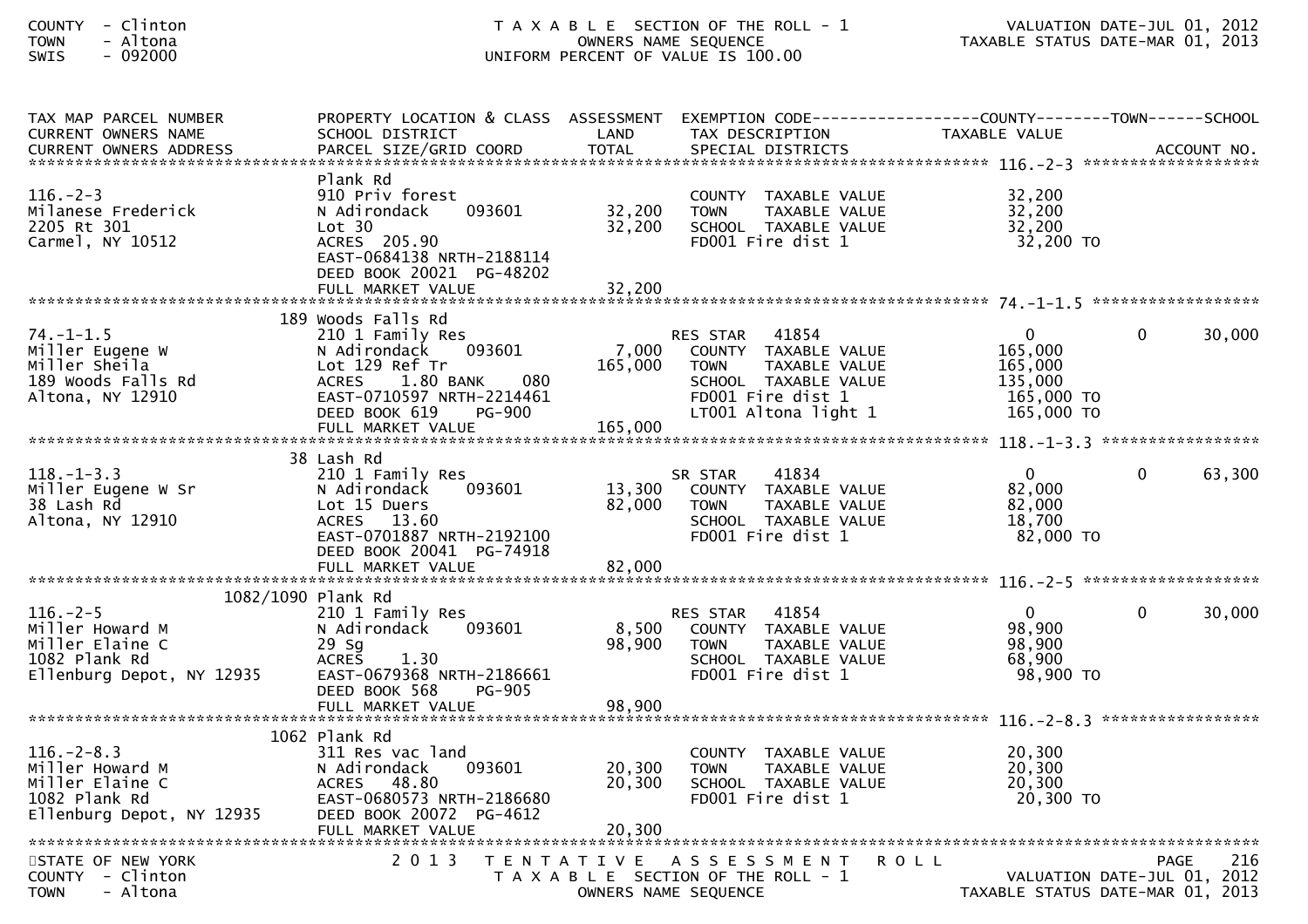| TAX MAP PARCEL NUMBER                      | PROPERTY LOCATION & CLASS ASSESSMENT              |        |                                                      | EXEMPTION CODE------------------COUNTY--------TOWN------SCHOOL |                                  |
|--------------------------------------------|---------------------------------------------------|--------|------------------------------------------------------|----------------------------------------------------------------|----------------------------------|
| <b>CURRENT OWNERS NAME</b>                 | SCHOOL DISTRICT                                   | LAND   | TAX DESCRIPTION                                      | TAXABLE VALUE                                                  |                                  |
|                                            |                                                   |        |                                                      |                                                                |                                  |
|                                            | 1052 Plank Rd                                     |        |                                                      |                                                                |                                  |
| $116. - 2 - 8.23$                          | 210 1 Family Res                                  |        | COUNTY TAXABLE VALUE                                 | 48,000                                                         |                                  |
| Miller Howard M                            | 093601<br>N Adirondack                            | 13,700 | <b>TOWN</b><br>TAXABLE VALUE                         | 48,000                                                         |                                  |
| Miller Elaine C                            | Lot $31 S G$                                      | 48,000 | SCHOOL TAXABLE VALUE                                 | 48,000                                                         |                                  |
| 1082 Plank Rd<br>Ellenburg Depot, NY 12935 | ACRES 15.10<br>EAST-0680691 NRTH-2186088          |        | FD001 Fire dist 1                                    | 48,000 TO                                                      |                                  |
|                                            | DEED BOOK 20072 PG-2171                           |        |                                                      |                                                                |                                  |
|                                            |                                                   |        |                                                      |                                                                |                                  |
|                                            |                                                   |        |                                                      |                                                                |                                  |
|                                            | 3205 Military Tpke                                |        |                                                      |                                                                |                                  |
| $150.-1-10.1$                              | 210 1 Family Res                                  |        | WARCOMALL 41131                                      | 20,825                                                         | 20,825<br>0                      |
| Miller Leo                                 | N Adirondack<br>093601                            |        | $9,000$ AGED C&T<br>41801                            | 31,238                                                         | $\Omega$<br>31,238               |
| Miller Yvonne                              | Lot 129 Duers                                     |        | 83,300 SR STAR<br>41834                              | $\overline{0}$                                                 | 63,300<br>$\Omega$               |
| 3205 Military Tpke<br>West Chazy, NY 12992 | <b>ACRES</b><br>1.00<br>EAST-0733874 NRTH-2173968 |        | COUNTY TAXABLE VALUE<br><b>TOWN</b><br>TAXABLE VALUE | 31,237<br>31,237                                               |                                  |
|                                            | DEED BOOK 424<br>PG-383                           |        | SCHOOL TAXABLE VALUE                                 | 20,000                                                         |                                  |
|                                            |                                                   |        |                                                      |                                                                |                                  |
|                                            |                                                   |        |                                                      |                                                                |                                  |
|                                            | Alder Bend Rd                                     |        |                                                      |                                                                |                                  |
| $73. - 1 - 48.2$                           | 311 Res vac land                                  |        | COUNTY TAXABLE VALUE                                 | 10,300                                                         |                                  |
| Miller Linda                               | 093601<br>N Adirondack                            | 10,300 | TAXABLE VALUE<br><b>TOWN</b>                         | 10,300                                                         |                                  |
| 1750 Alder Bend Rd                         | 7.40<br><b>ACRES</b>                              | 10,300 | SCHOOL TAXABLE VALUE                                 | 10,300                                                         |                                  |
| Altona, NY 12910                           | DEED BOOK 20102 PG-36746<br>FULL MARKET VALUE     | 10,300 | FD001 Fire dist 1                                    | 10,300 TO                                                      |                                  |
|                                            |                                                   |        |                                                      |                                                                |                                  |
|                                            | Military Tpke                                     |        |                                                      |                                                                |                                  |
| $86. -2 - 11.5$                            | 321 Abandoned ag                                  |        | COUNTY TAXABLE VALUE                                 | 23,300                                                         |                                  |
| Miller Linda                               | 093601<br>N Adirondack                            | 23,300 | TAXABLE VALUE<br><b>TOWN</b>                         | 23,300                                                         |                                  |
| 1750 Alder Bend Rd                         | ACRES 54.90                                       | 23,300 | SCHOOL TAXABLE VALUE                                 | 23,300                                                         |                                  |
| Altona, NY 12910                           | EAST-0678617 NRTH-2204035                         |        | FD001 Fire dist 1                                    | 23,300 TO                                                      |                                  |
|                                            | DEED BOOK 20102 PG-30217                          |        |                                                      |                                                                |                                  |
|                                            | FULL MARKET VALUE                                 | 23,300 |                                                      |                                                                |                                  |
|                                            | Military Tpke                                     |        |                                                      |                                                                |                                  |
| $86. - 2 - 11.4$                           | $314$ Rural vac<10                                |        | COUNTY TAXABLE VALUE                                 | 7,600                                                          |                                  |
| Miller Linda Felareck                      | 093601<br>N Adirondack                            | 7,600  | <b>TOWN</b><br>TAXABLE VALUE                         | 7,600                                                          |                                  |
| 1750 Alder Bend Rd                         | 4.50<br><b>ACRES</b>                              | 7,600  | SCHOOL TAXABLE VALUE                                 | 7,600                                                          |                                  |
| Altona, NY 12910                           | EAST-0677577 NRTH-2204359                         |        | FD001 Fire dist 1                                    | $7,600$ TO                                                     |                                  |
|                                            | DEED BOOK 20102 PG-29989                          |        |                                                      |                                                                |                                  |
|                                            |                                                   |        |                                                      |                                                                |                                  |
| STATE OF NEW YORK                          | 2 0 1 3                                           |        | TENTATIVE ASSESSMENT                                 | <b>ROLL</b>                                                    | 217<br>PAGE                      |
| COUNTY - Clinton                           |                                                   |        | T A X A B L E SECTION OF THE ROLL - 1                | VALUATION DATE-JUL 01, 2012                                    |                                  |
| - Altona<br><b>TOWN</b>                    |                                                   |        | OWNERS NAME SEQUENCE                                 |                                                                | TAXABLE STATUS DATE-MAR 01, 2013 |
| $-092000$<br><b>SWIS</b>                   |                                                   |        | UNIFORM PERCENT OF VALUE IS 100.00                   |                                                                |                                  |
|                                            |                                                   |        |                                                      |                                                                |                                  |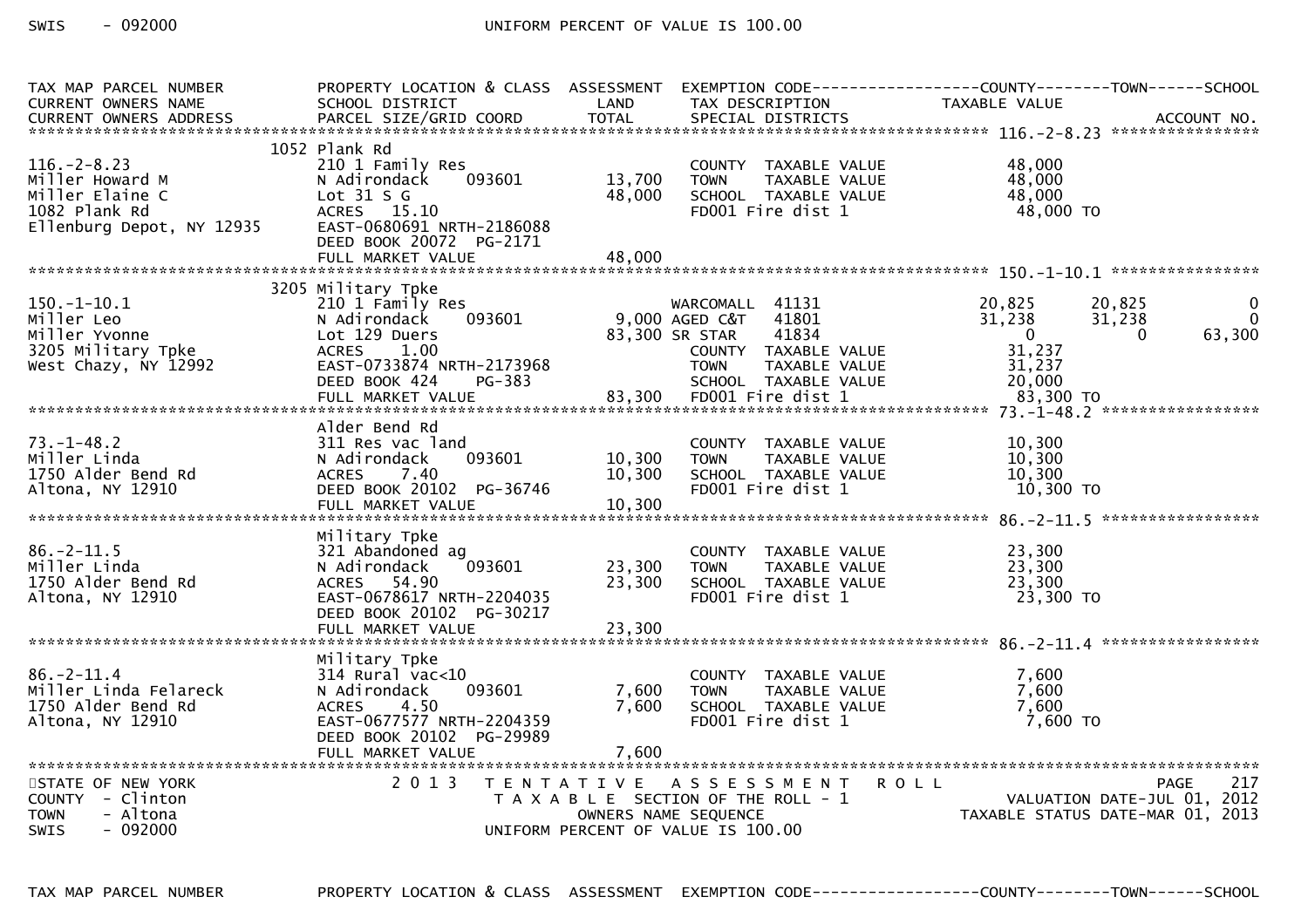| CURRENT OWNERS NAME                                                                               | SCHOOL DISTRICT                                                                                                                                                                        | LAND                      | TAX DESCRIPTION                                                                                                                                                                                | <b>TAXABLE VALUE</b>                                                      |                                                                                       |
|---------------------------------------------------------------------------------------------------|----------------------------------------------------------------------------------------------------------------------------------------------------------------------------------------|---------------------------|------------------------------------------------------------------------------------------------------------------------------------------------------------------------------------------------|---------------------------------------------------------------------------|---------------------------------------------------------------------------------------|
|                                                                                                   |                                                                                                                                                                                        |                           |                                                                                                                                                                                                |                                                                           |                                                                                       |
| $130. - 2 - 6$<br>Miller Mack C<br>Miller Barbara J<br>826 Plank Rd<br>Ellenburg Depot, NY 12935  | 826 Plank Rd<br>240 Rural res<br>093601<br>N Adirondack<br>34 Sg<br>75.00<br><b>ACRES</b><br>EAST-0681959 NRTH-2180577<br>DEED BOOK 831<br><b>PG-250</b>                               | 59,000                    | 66 PCT OF VALUE USED FOR EXEMPTION PURPOSES<br>AGED COUN 41802<br>41834<br>26,300 SR STAR<br>COUNTY TAXABLE VALUE<br>TAXABLE VALUE<br><b>TOWN</b><br>SCHOOL TAXABLE VALUE<br>FD001 Fire dist 1 | 19,470<br>$\mathbf{0}$<br>39,530<br>59,000<br>$\overline{0}$<br>59,000 TO | 0<br>$\mathbf{0}$<br>59,000                                                           |
| $74. - 1 - 35.1$<br>Miller Michelle G<br>33 Shore Dr<br>Milton, VT 05468                          | Station St<br>321 Abandoned ag<br>093601<br>N Adirondack<br>111 Ref<br>56.40<br><b>ACRES</b><br>EAST-0712988 NRTH-2209246<br>DEED BOOK 20031 PG-61537                                  | 23,600<br>23,600          | COUNTY TAXABLE VALUE<br><b>TOWN</b><br>TAXABLE VALUE<br>SCHOOL TAXABLE VALUE<br>FD001 Fire dist 1<br>LT001 Altona light 1                                                                      | 23,600<br>23,600<br>23,600<br>23,600 TO<br>23,600 TO                      |                                                                                       |
| $147. - 1 - 7.2$<br>Miller Philip G<br>Miller Joseph L<br>177 Miller Rd<br>Mooers Forks, NY 12959 | Jerusalem Rd<br>910 Priv forest<br>093601<br>N Adirondack<br>Lot 22 Duers<br><b>ACRES</b><br>34.80<br>EAST-0704939 NRTH-2169873<br>DEED BOOK 20092 PG-21597<br>FULL MARKET VALUE       | 9,900<br>9,900<br>9,900   | COUNTY TAXABLE VALUE<br>TAXABLE VALUE<br><b>TOWN</b><br>SCHOOL TAXABLE VALUE<br>FD001 Fire dist 1                                                                                              | 9,900<br>9,900<br>9,900<br>$9,900$ TO                                     |                                                                                       |
|                                                                                                   |                                                                                                                                                                                        |                           |                                                                                                                                                                                                |                                                                           |                                                                                       |
| $150.-1-10.2$<br>Miller Richard<br>Miller Alfreda<br>3199 Military Tpke<br>West Chazy, NY 12992   | 3199 Military Tpke<br>210 1 Family Res<br>093601<br>N Adirondack<br>Lot 129 Duers<br><b>ACRES</b><br>1.10<br>EAST-0733839 NRTH-2173845<br>DEED BOOK 919<br>PG-177<br>FULL MARKET VALUE | 76,900<br>76,900          | AGED C&T<br>41801<br>41834<br>9,000 SR STAR<br>COUNTY TAXABLE VALUE<br>TAXABLE VALUE<br><b>TOWN</b><br>SCHOOL TAXABLE VALUE<br>FD001 Fire dist 1                                               | 38,450<br>$\mathbf{0}$<br>38,450<br>38,450<br>13,600<br>76,900 TO         | 38,450<br>$\Omega$<br>63,300<br>0                                                     |
|                                                                                                   |                                                                                                                                                                                        |                           |                                                                                                                                                                                                |                                                                           |                                                                                       |
| $71.1 - 1 - 16$<br>Miller Ricky J<br>73 Gero Rd<br>Mooers Forks, NY 12959                         | 4956 Rt 11<br>210 1 Family Res<br>N Adirondack<br>093601<br>Bm<br>FRNT 64.00 DPTH 217.00<br>EAST-0676503 NRTH-2213516<br>DEED BOOK 860<br>$PG-52$<br>FULL MARKET VALUE                 | 4,100<br>26,800<br>26,800 | 41854<br>RES STAR<br>COUNTY TAXABLE VALUE<br><b>TOWN</b><br><b>TAXABLE VALUE</b><br>SCHOOL TAXABLE VALUE<br>FD002 Ellenburg fire 21<br>LT002 Altona light 21                                   | $\mathbf{0}$<br>26,800<br>26,800<br>$\bf{0}$<br>26,800 TO<br>26,800 TO    | 0<br>26,800                                                                           |
| STATE OF NEW YORK<br>COUNTY - Clinton<br>- Altona<br><b>TOWN</b><br>- 092000<br><b>SWIS</b>       | 2 0 1 3                                                                                                                                                                                |                           | TENTATIVE ASSESSMENT<br>T A X A B L E SECTION OF THE ROLL - 1<br>OWNERS NAME SEQUENCE<br>UNIFORM PERCENT OF VALUE IS 100.00                                                                    | R O L L                                                                   | 218<br><b>PAGE</b><br>VALUATION DATE-JUL 01, 2012<br>TAXABLE STATUS DATE-MAR 01, 2013 |
| TAX MAP PARCEL NUMBER<br>CURRENT OWNERS NAME                                                      | PROPERTY LOCATION & CLASS ASSESSMENT<br>SCHOOL DISTRICT                                                                                                                                | LAND                      | EXEMPTION CODE-----------------COUNTY--------TOWN------SCHOOL<br>TAX DESCRIPTION                                                                                                               | TAXABLE VALUE                                                             |                                                                                       |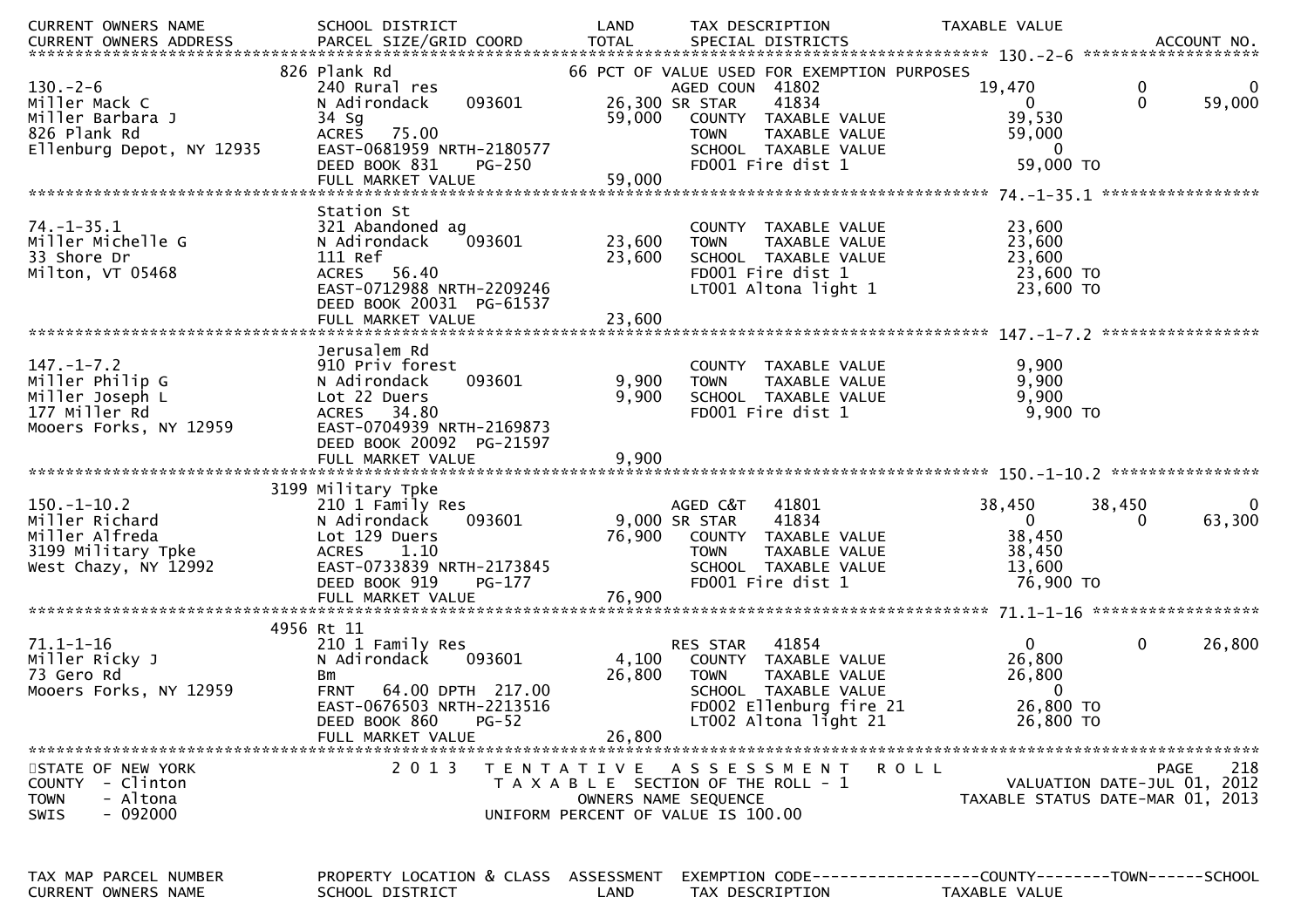| $134. - 1 - 4$<br>Miller Ronald J<br>3864 Military Tpke<br>West Chazy, NY 12992                           | 3860/3864 Military Tpke<br>210 1 Family Res<br>093601<br>N Adirondack<br>94 Duer<br>1.00<br><b>ACRES</b><br>EAST-0721496 NRTH-2183906<br>DEED BOOK 20011 PG-32495                        | 9,000<br>39,200                    | RES STAR 41854<br>COUNTY TAXABLE VALUE<br>TAXABLE VALUE<br><b>TOWN</b><br>SCHOOL TAXABLE VALUE<br>FD001 Fire dist 1 | $\mathbf 0$<br>$\mathbf{0}$<br>30,000<br>39,200<br>39,200<br>9,200<br>39,200 TO                     |
|-----------------------------------------------------------------------------------------------------------|------------------------------------------------------------------------------------------------------------------------------------------------------------------------------------------|------------------------------------|---------------------------------------------------------------------------------------------------------------------|-----------------------------------------------------------------------------------------------------|
|                                                                                                           | FULL MARKET VALUE                                                                                                                                                                        | 39,200                             |                                                                                                                     |                                                                                                     |
| $103. -1 - 5.3$<br>Miller Ronald N<br>Miller Rose Marie<br>4954 Military Turnpike<br>Altona, NY 12910     | 4954/4962 Military Tpke<br>484 1 use sm bld<br>093601<br>N Adirondack<br>Lot 158 Ref Tr<br>1.30<br><b>ACRES</b><br>EAST-0701292 NRTH-2201013                                             | 8,500<br>55,800                    | COUNTY TAXABLE VALUE<br>TAXABLE VALUE<br><b>TOWN</b><br>SCHOOL TAXABLE VALUE<br>FD001 Fire dist 1                   | 55,800<br>55,800<br>55,800<br>55,800 TO                                                             |
|                                                                                                           | DEED BOOK 909<br>PG-331                                                                                                                                                                  |                                    |                                                                                                                     |                                                                                                     |
| $145. - 2 - 5$<br>Miller Rose Marie<br>Miller Jessica Marie<br>4954 Military Turnpike<br>Altona, NY 12910 | 492 Plank Rd<br>910 Priv forest<br>093601<br>N Adirondack<br>$43$ Sg<br>ACRES 168.50<br>EAST-0683541 NRTH-2172313<br>DEED BOOK 20011 PG-32494<br>FULL MARKET VALUE                       | 44,300<br>44,300<br>44,300         | COUNTY TAXABLE VALUE<br>TAXABLE VALUE<br><b>TOWN</b><br>SCHOOL TAXABLE VALUE<br>FD001 Fire dist 1                   | 44,300<br>44,300<br>44,300<br>44,300 TO                                                             |
| $91. - 1 - 17.2$<br>Miller Scott L<br>Miller Merrie A<br>433 Nephew Rd<br>Mooers Forks, NY 12959          | Dragoon Rd<br>311 Res vac land<br>093601<br>N Adirondack<br>Lot 29 Ref Tract<br>FRNT 260.00 DPTH 220.00<br>EAST-0737586 NRTH-2202224<br>DEED BOOK 898<br>$PG-22$<br>FULL MARKET VALUE    | 6,900<br>6,900<br>6,900            | COUNTY TAXABLE VALUE<br><b>TOWN</b><br>TAXABLE VALUE<br>SCHOOL TAXABLE VALUE<br>FD001 Fire dist 1                   | 6,900<br>6,900<br>6,900<br>6,900 TO                                                                 |
| $88. - 1 - 2.22$<br>Miller Shannon R<br>Miller Lucy<br>1746 Alder Bend Rd<br>Altona, NY 12910             | 1746 Alder Bend Rd<br>210 1 Family Res<br>093601<br>N Adirondack<br>Lot 165 Ref Tr<br><b>ACRES</b><br>4.40<br>EAST-0697793 NRTH-2207472<br>DEED BOOK 20102 PG-34980<br>FULL MARKET VALUE | 8,500<br>98,900<br>98,900          | COUNTY TAXABLE VALUE<br>TAXABLE VALUE<br><b>TOWN</b><br>SCHOOL TAXABLE VALUE<br>FD001 Fire dist 1                   | 98,900<br>98,900<br>98,900<br>98,900 TO                                                             |
| STATE OF NEW YORK<br>COUNTY - Clinton<br>- Altona<br><b>TOWN</b><br>$-092000$<br><b>SWIS</b>              | 2 0 1 3                                                                                                                                                                                  | OWNERS NAME SEQUENCE               | TENTATIVE ASSESSMENT<br>ROLL<br>T A X A B L E SECTION OF THE ROLL - 1<br>UNIFORM PERCENT OF VALUE IS 100.00         | 219<br>PAGE<br>VALUATION DATE-JUL 01, 2012<br>TAXABLE STATUS DATE-MAR 01, 2013                      |
| TAX MAP PARCEL NUMBER<br><b>CURRENT OWNERS NAME</b><br>CURRENT OWNERS ADDRESS                             | PROPERTY LOCATION & CLASS<br>SCHOOL DISTRICT<br>PARCEL SIZE/GRID COORD                                                                                                                   | ASSESSMENT<br>LAND<br><b>TOTAL</b> | TAX DESCRIPTION<br>SPECIAL DISTRICTS                                                                                | EXEMPTION        CODE-----------------COUNTY-------TOWN------SCHOOL<br>TAXABLE VALUE<br>ACCOUNT NO. |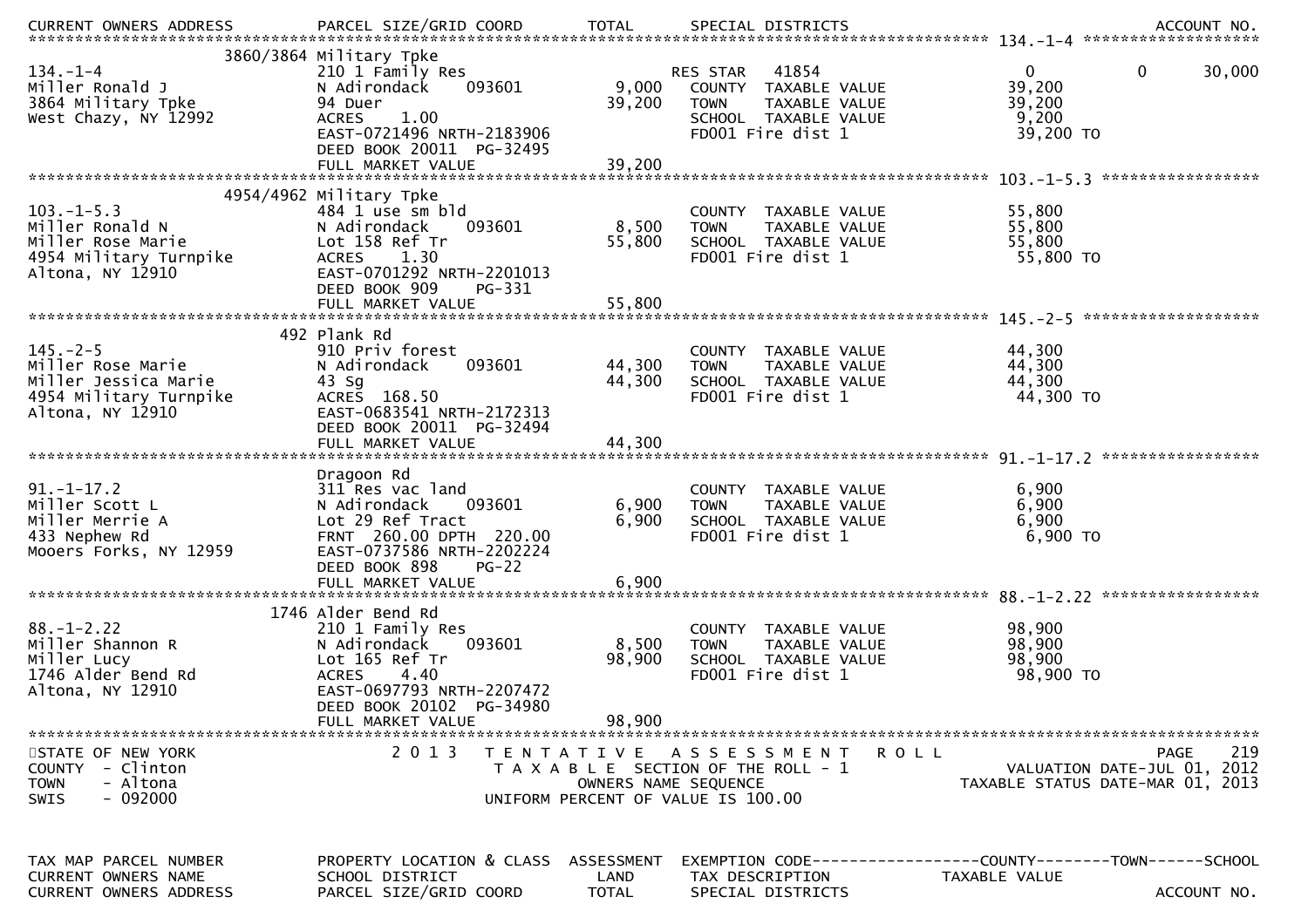|                                                                                                    |                                                                                                                                                                      |                            |                                                                                                                                         | $103 - 1 - 33$ *******************                                                                  |
|----------------------------------------------------------------------------------------------------|----------------------------------------------------------------------------------------------------------------------------------------------------------------------|----------------------------|-----------------------------------------------------------------------------------------------------------------------------------------|-----------------------------------------------------------------------------------------------------|
| $103. - 1 - 33$<br>Miller William<br>Miller Janet<br>1247 Taborton Rd<br>Sand Lake, NY 12153       | 148 Rabideau Rd<br>260 Seasonal res<br>N Adirondack<br>093601<br>160-161 Ref<br><b>ACRES</b><br>4.50<br>EAST-0699467 NRTH-2198016<br>DEED BOOK 1028<br><b>PG-209</b> | 7,600<br>37,800            | COUNTY TAXABLE VALUE<br>TAXABLE VALUE<br><b>TOWN</b><br>SCHOOL TAXABLE VALUE<br>FD001 Fire dist 1                                       | 37,800<br>37,800<br>37,800<br>37,800 TO                                                             |
|                                                                                                    |                                                                                                                                                                      |                            |                                                                                                                                         |                                                                                                     |
| $71.1 - 1 - 24$<br>Minckler David<br>PO Box 77<br>Ellenburg Depot, NY 12935                        | 2188 Plank Rd<br>312 Vac w/imprv<br>093601<br>N Adirondack<br>Lot Bm<br>FRNT 95.00 DPTH 125.00<br>EAST-0675461 NRTH-2213316<br>DEED BOOK 20082 PG-14060              | 4,800<br>43,100            | COUNTY TAXABLE VALUE<br><b>TAXABLE VALUE</b><br><b>TOWN</b><br>SCHOOL TAXABLE VALUE<br>FD002 Ellenburg fire 21<br>LT002 Altona light 21 | 43,100<br>43,100<br>43,100<br>43,100 TO<br>43,100 TO<br>*****************                           |
|                                                                                                    |                                                                                                                                                                      |                            |                                                                                                                                         |                                                                                                     |
| $73. - 1 - 10.7$<br>Minckler Frederick<br>Minckler Heidi<br>2086 Alder Bend Rd<br>Altona, NY 12910 | 2086 Alder Bend Rd<br>270 Mfg housing<br>N Adirondack<br>093601<br>Lot 155 Ref Tr<br>FRNT 150.00 DPTH 233.00<br>EAST-0697999 NRTH-2216042<br>DEED BOOK 20072 PG-3331 | 6,400<br>10,000            | RES STAR<br>41854<br>COUNTY TAXABLE VALUE<br><b>TOWN</b><br>TAXABLE VALUE<br>SCHOOL TAXABLE VALUE<br>FD001 Fire dist 1                  | $\mathbf{0}$<br>0<br>10,000<br>10,000<br>10,000<br>$\mathbf{0}$<br>10,000 TO                        |
|                                                                                                    | FULL MARKET VALUE                                                                                                                                                    | 10,000                     |                                                                                                                                         |                                                                                                     |
|                                                                                                    |                                                                                                                                                                      |                            |                                                                                                                                         |                                                                                                     |
| $105. - 1 - 10$<br>Miner Foundation<br>1034 Rt 191<br>PO Box 90<br>Chazy, NY 12921                 | 383 Atwood Rd<br>910 Priv forest<br>093601<br>N Adirondack<br>115 Duer<br>ACRES 3625.60<br>EAST-0724744 NRTH-2193041                                                 | 492,100<br>590,000         | COUNTY TAXABLE VALUE<br><b>TOWN</b><br>TAXABLE VALUE<br>SCHOOL TAXABLE VALUE<br>FD001 Fire dist 1                                       | 590,000<br>590,000<br>590,000<br>590,000 TO<br>****************                                     |
|                                                                                                    |                                                                                                                                                                      |                            |                                                                                                                                         |                                                                                                     |
| $121.-1-5.-1$<br>Miner Foundation<br>1034 Rt 191<br>PO Box 90<br>Chazy, NY 12921                   | Vassar Rd<br>910 Priv forest<br>093601<br>N Adirondack<br>150 Duer<br>ACRES 71.70<br>EAST-0739998 NRTH-2191678<br>DEED BOOK 139<br>$PG-275$<br>FULL MARKET VALUE     | 26,100<br>26,100<br>26,100 | COUNTY TAXABLE VALUE<br><b>TOWN</b><br>TAXABLE VALUE<br>SCHOOL TAXABLE VALUE<br>FD001 Fire dist 1                                       | 26,100<br>26,100<br>26,100<br>26,100 TO                                                             |
|                                                                                                    |                                                                                                                                                                      |                            |                                                                                                                                         |                                                                                                     |
| STATE OF NEW YORK<br>COUNTY - Clinton<br><b>TOWN</b><br>- Altona<br>SWIS<br>- 092000               | 2 0 1 3                                                                                                                                                              | OWNERS NAME SEQUENCE       | TENTATIVE ASSESSMENT<br><b>ROLL</b><br>T A X A B L E SECTION OF THE ROLL - 1<br>UNIFORM PERCENT OF VALUE IS 100.00                      | PAGE<br>220<br>VALUATION DATE-JUL 01, 2012<br>TAXABLE STATUS DATE-MAR 01, 2013                      |
| TAX MAP PARCEL NUMBER<br>CURRENT OWNERS NAME<br><b>CURRENT OWNERS ADDRESS</b>                      | PROPERTY LOCATION & CLASS ASSESSMENT<br>SCHOOL DISTRICT<br>PARCEL SIZE/GRID COORD                                                                                    | LAND<br><b>TOTAL</b>       | TAX DESCRIPTION<br>SPECIAL DISTRICTS                                                                                                    | EXEMPTION        CODE-----------------COUNTY-------TOWN------SCHOOL<br>TAXABLE VALUE<br>ACCOUNT NO. |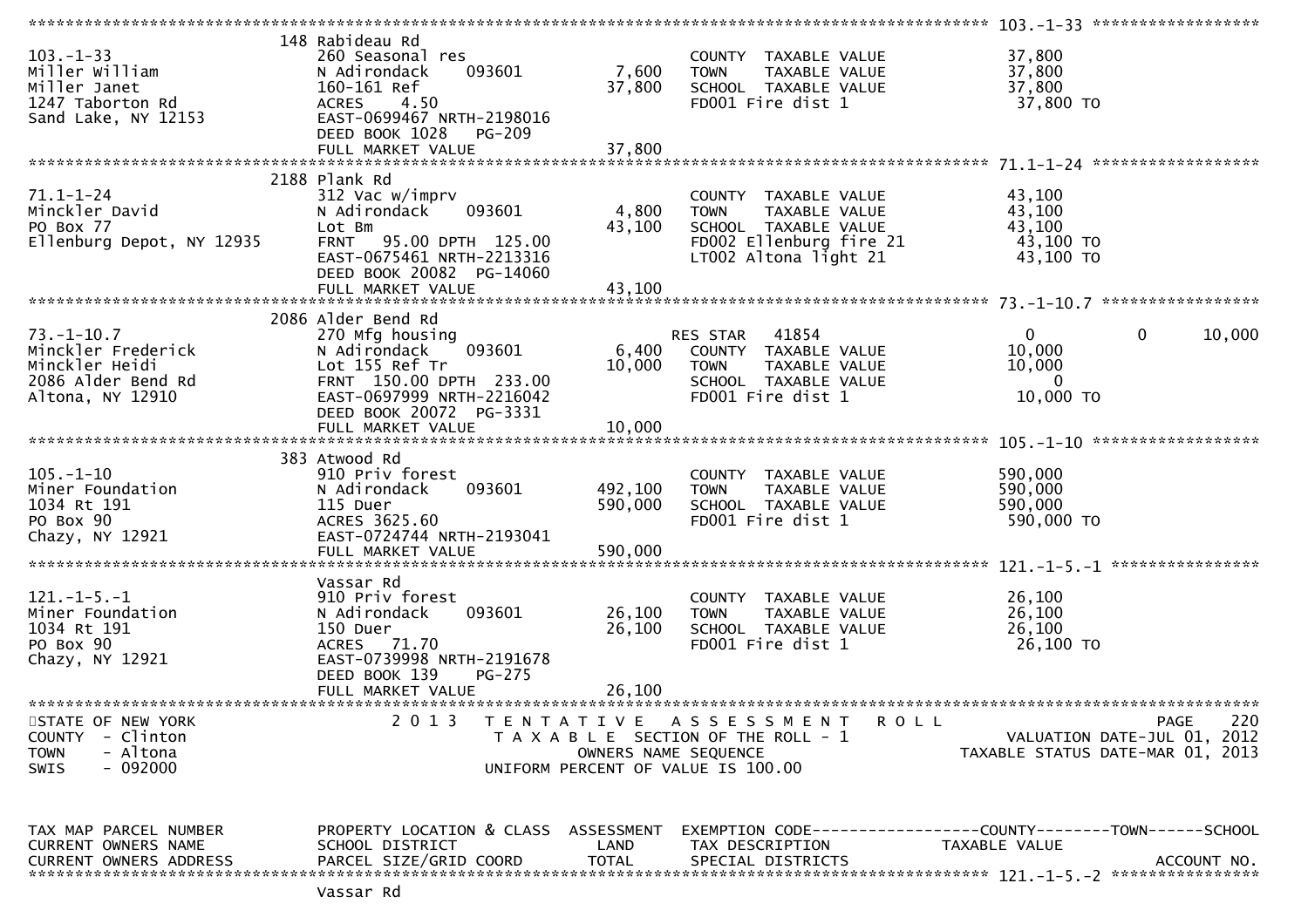| $121. -1 - 5. -2$             | 910 Priv forest                                             |                      | COUNTY TAXABLE VALUE                  | 6,800                                                        |
|-------------------------------|-------------------------------------------------------------|----------------------|---------------------------------------|--------------------------------------------------------------|
| Miner Foundation              | Beekmantown Cen 092401                                      | 6,800                | <b>TOWN</b><br>TAXABLE VALUE          | 6,800                                                        |
| 1034 Rt 191                   | Lot 149 Duer                                                | 6,800                | SCHOOL TAXABLE VALUE                  | 6,800                                                        |
| PO Box 90                     | ACRES 27.80                                                 |                      | FD001 Fire dist 1                     | 6,800 TO                                                     |
| Chazy, NY 12921               | EAST-0739998 NRTH-2191678<br>DEED BOOK 139<br><b>PG-275</b> |                      |                                       |                                                              |
|                               | FULL MARKET VALUE                                           | 6,800                |                                       |                                                              |
|                               |                                                             |                      |                                       | **************<br>$121. - 1 - 12.1 - 1$                      |
|                               | 461 Barnaby Rd                                              |                      |                                       |                                                              |
| $121. -1 - 12.1 - 1$          | 321 Abandoned ag                                            |                      | COUNTY TAXABLE VALUE                  | 234,600                                                      |
| Miner Foundation              | Beekmantown Cen 092401                                      | 224,600              | TAXABLE VALUE<br><b>TOWN</b>          | 234,600                                                      |
| 1034 Rt 191                   | Lts119 122 118 117 116 12                                   | 234,600              | SCHOOL TAXABLE VALUE                  | 234,600                                                      |
| PO Box 90                     | Lts123 133 134 139 132 14                                   |                      | FD001 Fire dist 1                     | 234,600 TO                                                   |
| Chazy, NY 12921               | Lot 150 Duers Patent<br>ACRES 1401.80                       |                      |                                       |                                                              |
|                               | EAST-0734854 NRTH-2187845                                   |                      |                                       |                                                              |
|                               | FULL MARKET VALUE                                           | 234,600              |                                       |                                                              |
|                               |                                                             |                      |                                       |                                                              |
|                               | Barnaby Rd                                                  |                      |                                       |                                                              |
| $121. - 1 - 12.1 - 2$         | 910 Priv forest                                             |                      | COUNTY TAXABLE VALUE                  | 6,800                                                        |
| Miner Foundation              | N Adirondack<br>093601                                      | 6,800                | <b>TOWN</b><br>TAXABLE VALUE          | 6,800                                                        |
| 1034 Rt 191                   | Lot 150 Duers Pat                                           | 6,800                | SCHOOL TAXABLE VALUE                  | 6,800                                                        |
| PO Box 90                     | ACRES 44.20<br>EAST-0734854 NRTH-2187845                    |                      | FD001 Fire dist 1                     | 6,800 TO                                                     |
| Chazy, NY 12921               | FULL MARKET VALUE                                           | 6,800                |                                       |                                                              |
|                               |                                                             |                      |                                       | *****************                                            |
|                               | Irona Rd                                                    |                      |                                       |                                                              |
| $72. - 1 - 11.1$              | $322$ Rural vac $>10$                                       |                      | COUNTY TAXABLE VALUE                  | 13,300                                                       |
| Minnal Raghupathy             | N Adirondack<br>093601                                      | 13,300               | TAXABLE VALUE<br><b>TOWN</b>          | 13,300                                                       |
| Minnal Poornima               | 192 Ref                                                     | 13,300               | SCHOOL TAXABLE VALUE                  | 13,300                                                       |
| 24 Terry Ct                   | ACRES 13.50                                                 |                      | FD001 Fire dist 1                     | 13,300 TO                                                    |
| Glen Head, NY 11545           | EAST-0693814 NRTH-2213204<br>DEED BOOK 20051 PG-79185       |                      |                                       |                                                              |
|                               | FULL MARKET VALUE                                           | 13,300               |                                       |                                                              |
|                               |                                                             |                      |                                       |                                                              |
|                               | Don Jr Way                                                  |                      |                                       |                                                              |
| $148. - 3 - 26$               | 910 Priv forest                                             |                      | COUNTY TAXABLE VALUE                  | 17,700                                                       |
| Minus 10 Hunting Club Inc     | 093601<br>N Adirondack                                      | 17,700               | TAXABLE VALUE<br><b>TOWN</b>          | 17,700                                                       |
| 120 Canning Rd                | 35 Ref Duer                                                 | 17,700               | SCHOOL TAXABLE VALUE                  | 17,700                                                       |
| Saranac, NY 12981             | ACRES 25.90<br>EAST-0708977 NRTH-2170839                    |                      | FD001 Fire dist 1                     | 17,700 TO                                                    |
|                               | DEED BOOK 20112 PG-40711                                    |                      |                                       |                                                              |
|                               | FULL MARKET VALUE                                           | 17,700               |                                       |                                                              |
|                               |                                                             |                      |                                       |                                                              |
| STATE OF NEW YORK             | 2 0 1 3<br>T E N T A T I V E                                |                      | ASSESSMENT ROLL                       | 221<br>PAGE                                                  |
| <b>COUNTY</b><br>- Clinton    |                                                             |                      | T A X A B L E SECTION OF THE ROLL - 1 | VALUATION DATE-JUL 01, 2012                                  |
| <b>TOWN</b><br>- Altona       |                                                             | OWNERS NAME SEQUENCE |                                       | TAXABLE STATUS DATE-MAR 01, 2013                             |
| $-092000$<br>SWIS             |                                                             |                      | UNIFORM PERCENT OF VALUE IS 100.00    |                                                              |
|                               |                                                             |                      |                                       |                                                              |
|                               |                                                             |                      |                                       |                                                              |
| TAX MAP PARCEL NUMBER         | PROPERTY LOCATION & CLASS                                   | ASSESSMENT           |                                       | EXEMPTION CODE-----------------COUNTY-------TOWN------SCHOOL |
| CURRENT OWNERS NAME           | SCHOOL DISTRICT                                             | LAND                 | TAX DESCRIPTION                       | TAXABLE VALUE                                                |
| <b>CURRENT OWNERS ADDRESS</b> | PARCEL SIZE/GRID COORD                                      | <b>TOTAL</b>         | SPECIAL DISTRICTS                     | ACCOUNT NO.                                                  |
|                               | 89 Don Jr Way                                               |                      |                                       |                                                              |
| $148. - 3 - 29$               | 270 Mfg housing                                             |                      | COUNTY TAXABLE VALUE                  | 15,000                                                       |
|                               |                                                             |                      |                                       |                                                              |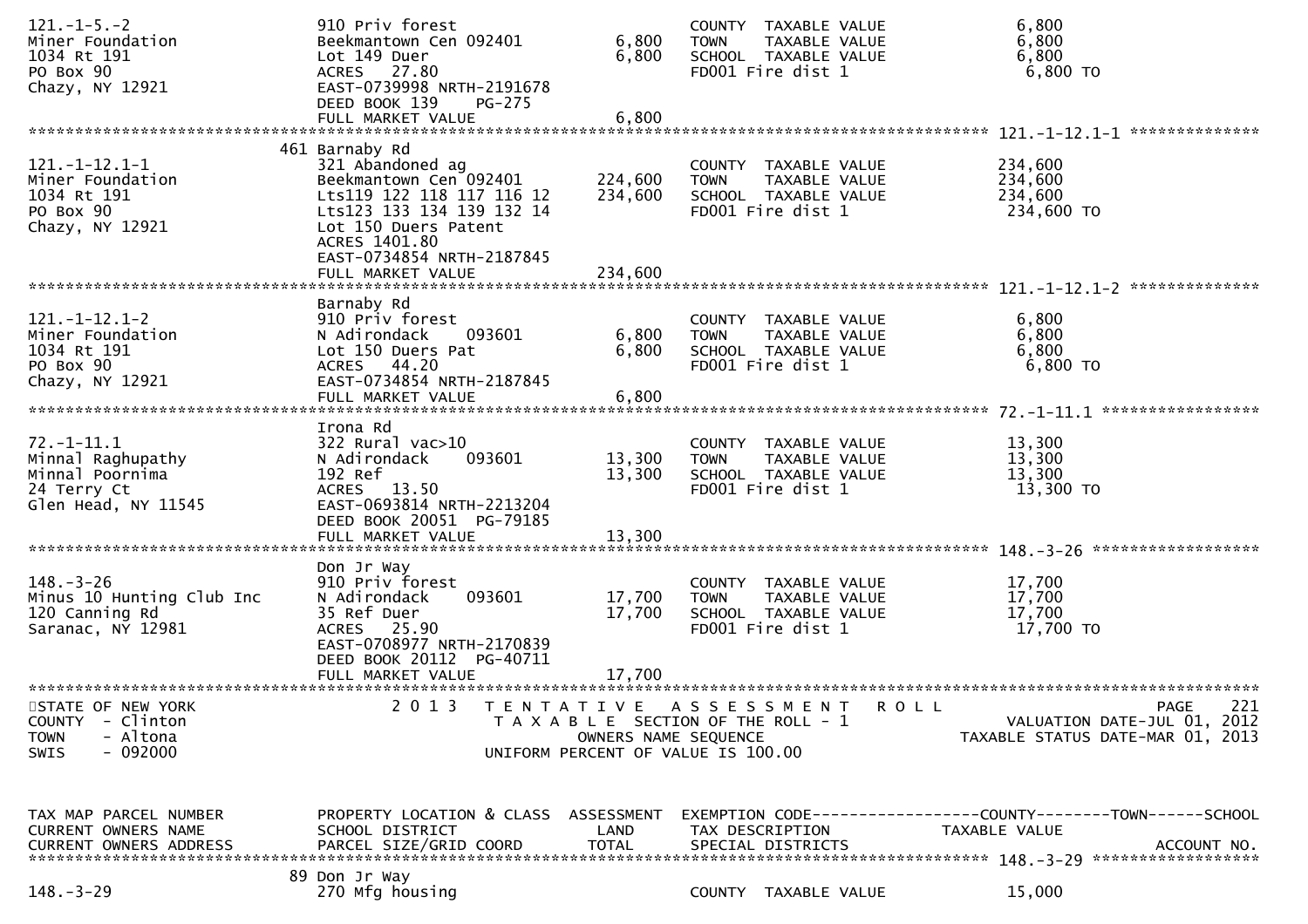| Minus 10 Hunting Club Inc<br>120 Canning Rd<br>Saranac, NY 12981                                       | 093601<br>N Adirondack<br>Lot 35 Duer<br>ACRES 24.70<br>EAST-0708156 NRTH-2170766<br>DEED BOOK 20112 PG-40712                                                                                                        | 11,400<br>15,000                                                                                    | <b>TOWN</b>                    | TAXABLE VALUE<br>SCHOOL TAXABLE VALUE<br>FD001 Fire dist 1                                                          |                                                               | 15,000<br>15,000<br>15,000 TO                                        |             |             |
|--------------------------------------------------------------------------------------------------------|----------------------------------------------------------------------------------------------------------------------------------------------------------------------------------------------------------------------|-----------------------------------------------------------------------------------------------------|--------------------------------|---------------------------------------------------------------------------------------------------------------------|---------------------------------------------------------------|----------------------------------------------------------------------|-------------|-------------|
|                                                                                                        | FULL MARKET VALUE                                                                                                                                                                                                    | 15,000                                                                                              |                                |                                                                                                                     |                                                               |                                                                      |             |             |
| $89.1 - 1 - 1$<br>Mitchell Alan<br>Mitchell Julie<br>PO Box 141<br>Altona, NY 12910                    | Devils Den Rd<br>$314$ Rural vac<10<br>093601<br>N Adirondack<br>130 Ref<br><b>ACRES</b><br>1.10<br>EAST-0710642 NRTH-2209322<br>DEED BOOK 20102 PG-32850<br>FULL MARKET VALUE                                       | 1,100<br>1,100<br>1,100                                                                             | <b>TOWN</b>                    | COUNTY TAXABLE VALUE<br>TAXABLE VALUE<br>SCHOOL TAXABLE VALUE<br>FD001 Fire dist 1<br>LT001 Altona light 1          |                                                               | 1,100<br>1,100<br>1,100<br>$1,100$ TO<br>1,100 TO                    |             |             |
|                                                                                                        | 6 School St                                                                                                                                                                                                          |                                                                                                     |                                |                                                                                                                     |                                                               |                                                                      |             |             |
| $89.1 - 1 - 2$<br>Mitchell Alan R<br>PO Box 141<br>Altona, NY 12910                                    | 210 1 Family Res<br>093601<br>N Adirondack<br>130 Pat Ref<br>1.30<br><b>ACRES</b><br>EAST-0710656 NRTH-2209190<br>DEED BOOK 20001 PG-24973<br>FULL MARKET VALUE                                                      | 6,500<br>71,000<br>71,000                                                                           | <b>RES STAR</b><br><b>TOWN</b> | 41854<br>COUNTY TAXABLE VALUE<br>TAXABLE VALUE<br>SCHOOL TAXABLE VALUE<br>FD001 Fire dist 1<br>LT001 Altona light 1 |                                                               | $\mathbf{0}$<br>71,000<br>71,000<br>41,000<br>71,000 TO<br>71,000 TO | 0           | 30,000      |
|                                                                                                        |                                                                                                                                                                                                                      |                                                                                                     |                                |                                                                                                                     |                                                               |                                                                      |             |             |
| $150 - 3 - 3$<br>Mitchell Karen J<br>Toman Melissa<br>7 Westwood Dr<br>West Chazy, NY 12992            | 7 Westwood Dr<br>210 1 Family Res<br>N Adirondack<br>093601<br>Sub Map 20 Pg 28 Lot 3<br>FRNT 190.00 DPTH 220.00<br>320<br><b>BANK</b><br>EAST-0736616 NRTH-2175587<br>DEED BOOK 20051 PG-86435<br>FULL MARKET VALUE | 8,900<br>101,000<br>101,000                                                                         | RES STAR<br><b>TOWN</b>        | 41854<br>COUNTY TAXABLE VALUE<br>TAXABLE VALUE<br>SCHOOL TAXABLE VALUE<br>FD001 Fire dist 1                         |                                                               | $\mathbf{0}$<br>101,000<br>101,000<br>71,000<br>101,000 TO           | 0           | 30,000      |
|                                                                                                        |                                                                                                                                                                                                                      |                                                                                                     |                                |                                                                                                                     |                                                               |                                                                      |             |             |
| $104. - 1 - 16.2$<br>Mitchell Michael<br>Mitchell Terry L<br>4582 Military Tpke<br>Altona, NY 12910    | Military Tpke<br>270 Mfg housing<br>N Adirondack<br>093601<br>Lot 43 Duers<br>3.00<br><b>ACRES</b><br>EAST-0708476 NRTH-2195422<br>DEED BOOK 20021<br>PG-47942<br>FULL MARKET VALUE                                  | 7,700<br>25,000<br>25,000                                                                           | <b>TOWN</b>                    | COUNTY TAXABLE VALUE<br>TAXABLE VALUE<br>SCHOOL TAXABLE VALUE<br>FD001 Fire dist 1                                  |                                                               | 25,000<br>25,000<br>25,000<br>25,000 TO                              |             |             |
|                                                                                                        |                                                                                                                                                                                                                      |                                                                                                     |                                |                                                                                                                     |                                                               |                                                                      |             |             |
| STATE OF NEW YORK<br>- Clinton<br><b>COUNTY</b><br>- Altona<br><b>TOWN</b><br>$-092000$<br><b>SWIS</b> | 2013<br>T E N T A T I V E                                                                                                                                                                                            | T A X A B L E SECTION OF THE ROLL - 1<br>OWNERS NAME SEQUENCE<br>UNIFORM PERCENT OF VALUE IS 100.00 |                                | A S S E S S M E N T                                                                                                 | <b>ROLL</b>                                                   | VALUATION DATE-JUL 01, 2012<br>TAXABLE STATUS DATE-MAR 01, 2013      | <b>PAGE</b> | 222         |
| TAX MAP PARCEL NUMBER<br>CURRENT OWNERS NAME<br><b>CURRENT OWNERS ADDRESS</b>                          | PROPERTY LOCATION & CLASS<br>SCHOOL DISTRICT<br>PARCEL SIZE/GRID COORD                                                                                                                                               | ASSESSMENT<br>LAND<br><b>TOTAL</b>                                                                  | TAX DESCRIPTION                | SPECIAL DISTRICTS                                                                                                   | EXEMPTION CODE------------------COUNTY-------TOWN------SCHOOL | TAXABLE VALUE                                                        |             | ACCOUNT NO. |
| $135. - 1 - 18.21$                                                                                     | Harvey Rd<br>321 Abandoned ag                                                                                                                                                                                        |                                                                                                     |                                | COUNTY TAXABLE VALUE                                                                                                |                                                               | 14,000                                                               |             |             |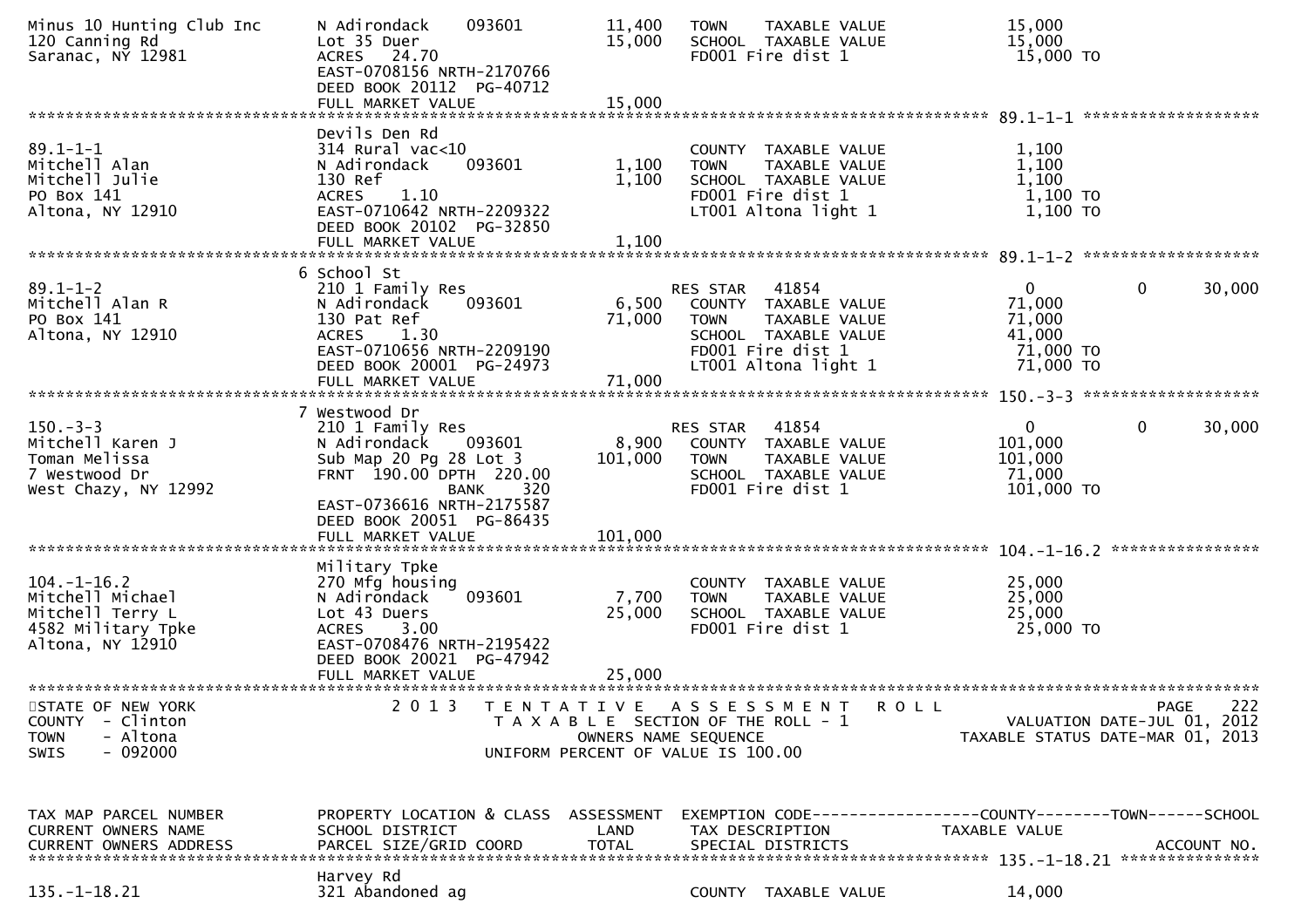| Mitchell Scott M<br>Mitchell Kathie<br>195 Harvey Rd<br>West Chazy, NY 12992                                                                                                                                                                                                   | N Adirondack<br>093601<br>Lot 131 Duers Pat<br>ACRES 10.70<br>EAST-0733132 NRTH-2181185<br>DEED BOOK 20041 PG-68367                                                                              | 14,000<br>14,000             | <b>TOWN</b><br>TAXABLE VALUE<br>SCHOOL TAXABLE VALUE<br>FD001 Fire dist 1                                                 | 14,000<br>14,000<br>14,000 TO                                                   |                                                   |
|--------------------------------------------------------------------------------------------------------------------------------------------------------------------------------------------------------------------------------------------------------------------------------|--------------------------------------------------------------------------------------------------------------------------------------------------------------------------------------------------|------------------------------|---------------------------------------------------------------------------------------------------------------------------|---------------------------------------------------------------------------------|---------------------------------------------------|
|                                                                                                                                                                                                                                                                                |                                                                                                                                                                                                  |                              |                                                                                                                           |                                                                                 |                                                   |
| $135. - 1 - 18.231$<br>Mitchell Scott M<br>Mitchell Kathie<br>195 Harvey Rd<br>West Chazy, NY 12992                                                                                                                                                                            | 195 Harvey Rd<br>210 1 Family Res<br>N Adirondack<br>093601<br>Lot 131 Duerville<br>ACRES 20.60<br>EAST-0733079 NRTH-2180668<br>DEED BOOK 99001 PG-12497<br>FULL MARKET VALUE                    | 16,400<br>215,000<br>215,000 | 41854<br>RES STAR<br>COUNTY TAXABLE VALUE<br>TAXABLE VALUE<br><b>TOWN</b><br>SCHOOL TAXABLE VALUE<br>FD001 Fire dist 1    | $\mathbf{0}$<br>215,000<br>215,000<br>185,000<br>215,000 TO                     | 30,000<br>0                                       |
|                                                                                                                                                                                                                                                                                |                                                                                                                                                                                                  |                              |                                                                                                                           |                                                                                 |                                                   |
| $74. - 1 - 47.2$<br>Mitchell Stella T<br>Devils Den Rd<br>PO Box 117<br>Altona, NY 12910                                                                                                                                                                                       | 11 Irona Rd<br>271 Mfg housings<br>093601<br>N Adirondack<br>130 Ref<br>2.10<br><b>ACRES</b><br>EAST-0710555 NRTH-2209719<br>DEED BOOK 600<br>PG-543                                             | 13,700<br>21,000             | COUNTY TAXABLE VALUE<br>TAXABLE VALUE<br><b>TOWN</b><br>SCHOOL TAXABLE VALUE<br>FD001 Fire dist 1<br>LT001 Altona light 1 | 21,000<br>21,000<br>21,000<br>21,000 TO<br>21,000 TO                            |                                                   |
|                                                                                                                                                                                                                                                                                | FULL MARKET VALUE                                                                                                                                                                                | 21,000                       |                                                                                                                           |                                                                                 |                                                   |
| $72. - 1 - 11.3$<br>Mitsakos Nikolas<br>Mitsakos Helen<br>c/o John Mitsakos<br>680 14th Ave Apt 2<br>Lasalle QC, Canada H8P2R8                                                                                                                                                 | 682 Irona Rd<br>321 Abandoned ag<br>093601<br>N Adirondack<br>Lot 166 Ref Tr<br>ACRES 15.00<br>EAST-0694717 NRTH-2213317<br>DEED BOOK 621<br>PG-763<br>FULL MARKET VALUE                         | 13,700<br>13,700<br>13,700   | COUNTY TAXABLE VALUE<br><b>TOWN</b><br>TAXABLE VALUE<br>SCHOOL TAXABLE VALUE<br>FD001 Fire dist 1                         | 13,700<br>13,700<br>13,700<br>13,700 TO                                         |                                                   |
|                                                                                                                                                                                                                                                                                |                                                                                                                                                                                                  |                              |                                                                                                                           |                                                                                 |                                                   |
| $88.14 - 2 - 46$<br>Molinski Gary<br>231 Leggett Rd<br>Champlain, NY 12919                                                                                                                                                                                                     | 123 Pinewood Dr<br>311 Res vac land<br>N Adirondack<br>093601<br>Sub Bk 10 Pg 123 Lot 46<br>FRNT 55.00 DPTH 162.14<br>EAST-0699265 NRTH-2204492<br>DEED BOOK 20112 PG-40799<br>FULL MARKET VALUE | 4,000<br>4,000<br>4,000      | COUNTY TAXABLE VALUE<br><b>TOWN</b><br>TAXABLE VALUE<br>SCHOOL TAXABLE VALUE<br>FD001 Fire dist 1                         | 4,000<br>4,000<br>4,000<br>4,000 TO                                             |                                                   |
| STATE OF NEW YORK<br>COUNTY - Clinton<br>- Altona<br><b>TOWN</b><br>$-092000$<br><b>SWIS</b>                                                                                                                                                                                   | 2 0 1 3                                                                                                                                                                                          | OWNERS NAME SEQUENCE         | TENTATIVE ASSESSMENT<br>T A X A B L E SECTION OF THE ROLL - 1<br>UNIFORM PERCENT OF VALUE IS 100.00                       | <b>ROLL</b><br>TAXABLE STATUS DATE-MAR 01, 2013                                 | 223<br><b>PAGE</b><br>VALUATION DATE-JUL 01, 2012 |
| TAX MAP PARCEL NUMBER<br>CURRENT OWNERS NAME<br>.CURRENT OWNERS ADDRESS PARCEL SIZE/GRID COORD TOTAL SPECIAL DISTRICTS (ALL PARTING ACCOUNT NO ACCOUNT NO AND MANAGERY SERVIT AND AND AND A SERVIT ASSESS TO A SERVIT ASSESS TO A SERVIT ASSESSED TO A SERVIT AS THE SERVIT AS | PROPERTY LOCATION & CLASS ASSESSMENT<br>SCHOOL DISTRICT                                                                                                                                          | LAND                         | TAX DESCRIPTION                                                                                                           | EXEMPTION CODE------------------COUNTY--------TOWN------SCHOOL<br>TAXABLE VALUE |                                                   |
| $88.14 - 2 - 59$<br>Molinski Gary                                                                                                                                                                                                                                              | 97 Pinewood Dr<br>311 Res vac land<br>N Adirondack<br>093601                                                                                                                                     | 4,100                        | COUNTY<br>TAXABLE VALUE<br><b>TOWN</b><br>TAXABLE VALUE                                                                   | 4,100<br>4,100                                                                  |                                                   |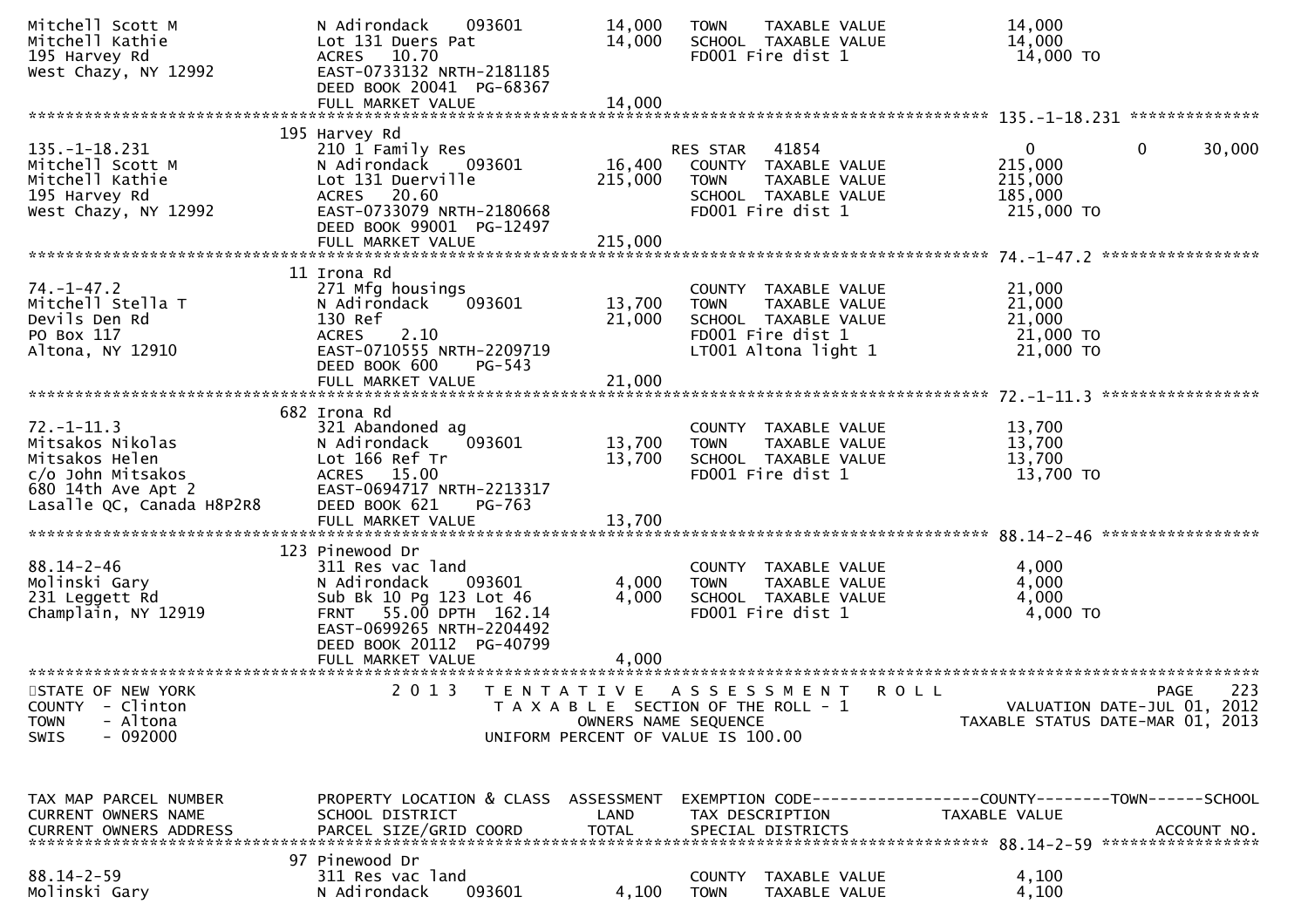| 231 Leggett Rd<br>Champlain, NY 12919                                                             | Sub Bk 10 Pg 123 Lot 59<br>FRNT 70.00 DPTH 162.23<br>EAST-0698722 NRTH-2205126<br>DEED BOOK 20112 PG-40800<br>FULL MARKET VALUE                                                                          | 4,100<br>4,100          | SCHOOL TAXABLE VALUE<br>FD001 Fire dist 1                                                           | 4,100<br>4,100 TO                                                                                    |
|---------------------------------------------------------------------------------------------------|----------------------------------------------------------------------------------------------------------------------------------------------------------------------------------------------------------|-------------------------|-----------------------------------------------------------------------------------------------------|------------------------------------------------------------------------------------------------------|
| $88.14 - 1 - 34$<br>Molinski Gary A<br>Molinski Brenda L<br>231 Leggett Rd<br>Champlain, NY 12919 | 43 Birch Hill Dr<br>260 Seasonal res<br>N Adirondack<br>093601<br>Stonewall Acres Lot 34<br>75.12 DPTH 124.83<br><b>FRNT</b><br>EAST-0699422 NRTH-2203945<br>DEED BOOK 20021 PG-45340                    | 4,500<br>9,000          | COUNTY TAXABLE VALUE<br>TAXABLE VALUE<br><b>TOWN</b><br>SCHOOL TAXABLE VALUE<br>FD001 Fire dist 1   | 9,000<br>9,000<br>9,000<br>9,000 TO                                                                  |
|                                                                                                   | FULL MARKET VALUE                                                                                                                                                                                        | 9,000                   |                                                                                                     |                                                                                                      |
| $88.14 - 2 - 23$<br>Molinski Gary A<br>Molinski Brenda L<br>231 Leggett Rd<br>Champlain, NY 12919 | 46 Pinewood Dr<br>311 Res vac land<br>093601<br>N Adirondack<br>Sub Bk 10 Pg 123 Lot 23<br>FRNT 98.00 DPTH 109.66<br>EAST-0698675 NRTH-2204817<br>DEED BOOK 20092 PG-28597                               | 3,500<br>3,500          | COUNTY TAXABLE VALUE<br>TAXABLE VALUE<br>TOWN<br>SCHOOL TAXABLE VALUE<br>FD001 Fire dist 1          | 3,500<br>3,500<br>3,500<br>3,500 TO                                                                  |
|                                                                                                   |                                                                                                                                                                                                          |                         |                                                                                                     |                                                                                                      |
| $88.14 - 2 - 38$<br>Molinski Gary A<br>Molinski Brenda L<br>251 Leggett Rd<br>Champlain, NY 12919 | 100 Pinewood Dr<br>311 Res vac land<br>093601<br>N Adirondack<br>Sub Bk 10 Pg 123 Lot 38<br>FRNT 127.00 DPTH 101.82<br>EAST-0698684 NRTH-2204966<br>DEED BOOK 20102 PG-34731                             | 3,400<br>3,400          | COUNTY TAXABLE VALUE<br>TAXABLE VALUE<br><b>TOWN</b><br>SCHOOL TAXABLE VALUE<br>FD001 Fire dist 1   | 3,400<br>3,400<br>3,400<br>3,400 TO                                                                  |
|                                                                                                   |                                                                                                                                                                                                          |                         |                                                                                                     |                                                                                                      |
| $134. - 2 - 14$<br>Monette Carl<br>17 Sorrell Ave<br>Plattsburgh, NY 12901                        | Buck Way<br>311 Res vac land<br>093601<br>N Adirondack<br>Lot 115 Duer<br>Lot 5 Stonehedge Subd<br>FRNT 150.00 DPTH 271.30<br>EAST-0726000 NRTH-2179707<br>DEED BOOK 20011 PG-35703<br>FULL MARKET VALUE | 8,100<br>8,100<br>8,100 | COUNTY TAXABLE VALUE<br><b>TOWN</b><br>TAXABLE VALUE<br>SCHOOL TAXABLE VALUE<br>FD001 Fire dist 1   | 8,100<br>8,100<br>8,100<br>8,100 TO                                                                  |
|                                                                                                   |                                                                                                                                                                                                          |                         |                                                                                                     |                                                                                                      |
| STATE OF NEW YORK<br>COUNTY - Clinton<br>- Altona<br><b>TOWN</b><br>$-092000$<br><b>SWIS</b>      | 2 0 1 3                                                                                                                                                                                                  | OWNERS NAME SEQUENCE    | TENTATIVE ASSESSMENT<br>T A X A B L E SECTION OF THE ROLL - 1<br>UNIFORM PERCENT OF VALUE IS 100.00 | 224<br><b>ROLL</b><br><b>PAGE</b><br>VALUATION DATE-JUL 01, 2012<br>TAXABLE STATUS DATE-MAR 01, 2013 |
| TAX MAP PARCEL NUMBER<br>CURRENT OWNERS NAME                                                      | PROPERTY LOCATION & CLASS ASSESSMENT<br>SCHOOL DISTRICT                                                                                                                                                  | LAND                    | TAX DESCRIPTION                                                                                     | EXEMPTION CODE-----------------COUNTY-------TOWN------SCHOOL<br>TAXABLE VALUE                        |
| $134 - 2 - 12$<br>Monette Carl M                                                                  | Buck Way<br>314 Rural vac<10<br>093601<br>N Adirondack                                                                                                                                                   | 9,000                   | COUNTY TAXABLE VALUE<br><b>TOWN</b><br>TAXABLE VALUE                                                | 9,000<br>9,000                                                                                       |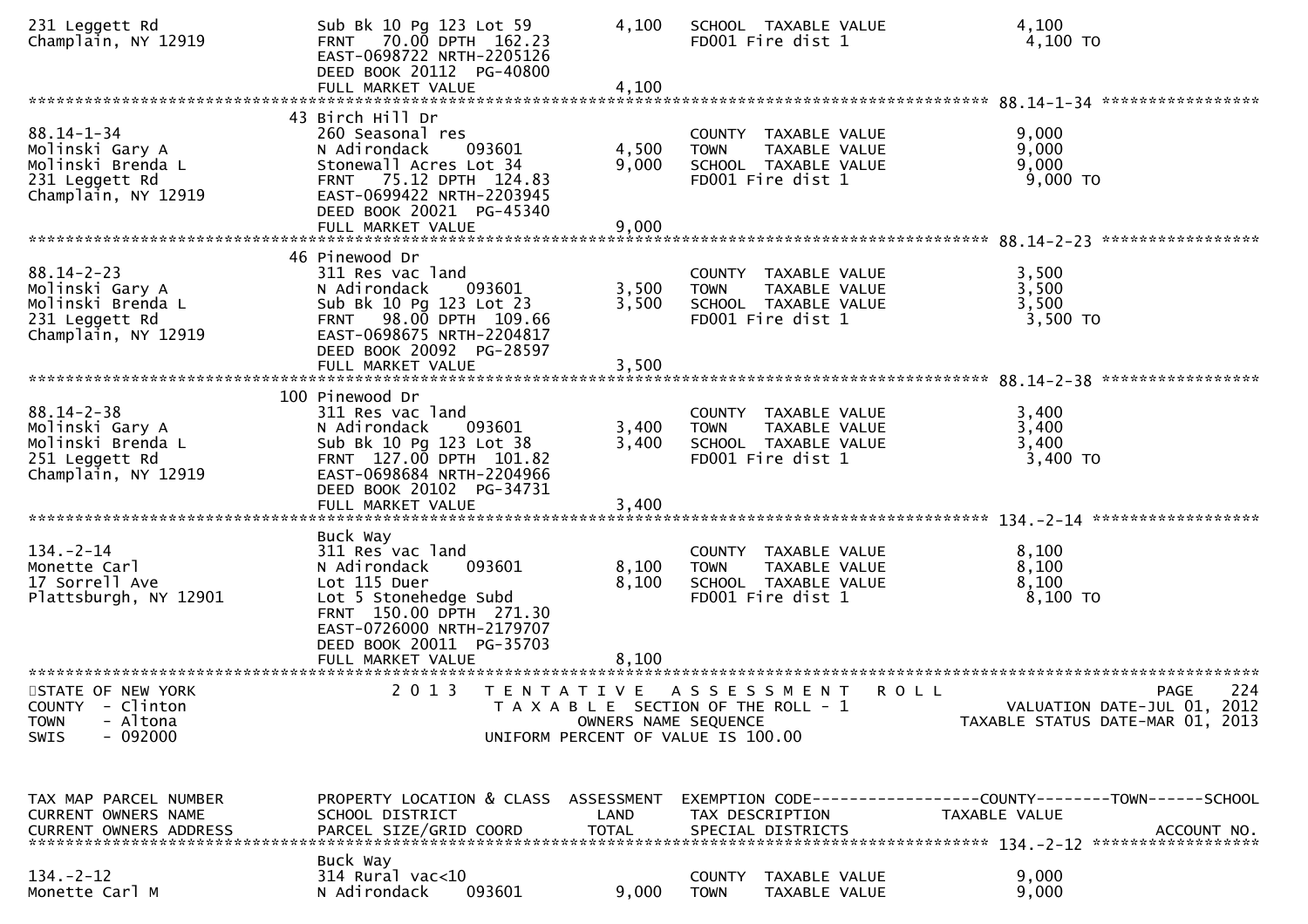| 17 Sorrell Ave<br>Plattsburgh, NY 12901                                                                 | 115 Duer<br>Stonehedge Lot 3<br><b>ACRES</b><br>1.40<br>EAST-0726002 NRTH-2179378<br>DEED BOOK 910<br><b>PG-93</b>                                                                     | 9,000                        | SCHOOL TAXABLE VALUE<br>FD001 Fire dist 1                                                                                                     | 9,000<br>9,000 TO                                                                                  |
|---------------------------------------------------------------------------------------------------------|----------------------------------------------------------------------------------------------------------------------------------------------------------------------------------------|------------------------------|-----------------------------------------------------------------------------------------------------------------------------------------------|----------------------------------------------------------------------------------------------------|
|                                                                                                         | FULL MARKET VALUE                                                                                                                                                                      | 9,000                        |                                                                                                                                               |                                                                                                    |
| $118. - 1 - 10$<br>Montagano Peter<br>Montagano Nicolina<br>2085 Sw 13th Ter<br>Boynton Beach, FL 33426 | Rand Hill Rd<br>321 Abandoned ag<br>093601<br>N Adirondack<br>Lot 41 Ref<br>ACRES 10.63<br>EAST-0703696 NRTH-2190175<br>DEED BOOK 571<br>PG-1181                                       | 12,600<br>12,600             | COUNTY TAXABLE VALUE<br><b>TOWN</b><br>TAXABLE VALUE<br>SCHOOL TAXABLE VALUE<br>FD001 Fire dist 1                                             | 12,600<br>12,600<br>12,600<br>12,600 TO                                                            |
|                                                                                                         | FULL MARKET VALUE                                                                                                                                                                      | 12,600                       |                                                                                                                                               |                                                                                                    |
| $74. - 1 - 3$<br>Montgomery Michael<br>Montgomery Ellen E<br>PO Box 83<br>Altona, NY 12910              | 226 Woods Falls Rd<br>240 Rural res<br>N Adirondack<br>093601<br>112 Ref<br>ACRES 97.00<br>EAST-0711623 NRTH-2214488<br>DEED BOOK 550<br>PG-732<br>FULL MARKET VALUE                   | 35,700<br>107,300<br>107,300 | 41834<br>SR STAR<br>COUNTY TAXABLE VALUE<br><b>TOWN</b><br>TAXABLE VALUE<br>SCHOOL TAXABLE VALUE<br>FD001 Fire dist 1<br>LT001 Altona light 1 | $\mathbf{0}$<br>$\mathbf{0}$<br>63,300<br>107,300<br>107,300<br>44,000<br>107,300 TO<br>107,300 TO |
| $89.1 - 1 - 6$<br>Montgomery Thomas<br>226 Woods Falls Rd<br>Altona, NY 12910                           | 513 Devils Den Rd<br>210 1 Family Res<br>093601<br>N Adirondack<br>Lot 131 Ref<br>FRNT 72.00 DPTH 450.00<br>EAST-0710617 NRTH-2207711<br>DEED BOOK 20051 PG-80157<br>FULL MARKET VALUE | 5,900<br>27,300<br>27,300    | COUNTY TAXABLE VALUE<br>TAXABLE VALUE<br><b>TOWN</b><br>SCHOOL TAXABLE VALUE<br>FD001 Fire dist 1<br>LT001 Altona light 1                     | 27,300<br>27,300<br>27,300<br>27,300 TO<br>27,300 TO                                               |
| $89. - 3 - 19.3$<br>Moore Ammon<br>131 Lenox Av<br>Irvington, NJ 07111                                  | Burdo Rd<br>311 Res vac land<br>093601<br>N Adirondack<br>Lot 110 Ref Tr<br>FRNT 210.00 DPTH 286.00<br>EAST-0712934 NRTH-2204877<br>DEED BOOK 20072 PG-6207<br>FULL MARKET VALUE       | 6,300<br>6,300<br>6,300      | COUNTY TAXABLE VALUE<br>TAXABLE VALUE<br><b>TOWN</b><br>SCHOOL TAXABLE VALUE<br>FD001 Fire dist 1<br>LT001 Altona light 1                     | 6,300<br>6,300<br>6,300<br>6,300 TO<br>$6,300$ TO                                                  |
| STATE OF NEW YORK<br>COUNTY - Clinton<br>- Altona<br><b>TOWN</b><br>$-092000$<br><b>SWIS</b>            | 2 0 1 3                                                                                                                                                                                |                              | TENTATIVE ASSESSMENT<br>T A X A B L E SECTION OF THE ROLL - 1<br>OWNERS NAME SEQUENCE<br>UNIFORM PERCENT OF VALUE IS 100.00                   | 225<br><b>PAGE</b><br>ROLL<br>VALUATION DATE-JUL 01, 2012<br>TAXABLE STATUS DATE-MAR 01, 2013      |
| TAX MAP PARCEL NUMBER<br>CURRENT OWNERS NAME                                                            | PROPERTY LOCATION & CLASS ASSESSMENT<br>SCHOOL DISTRICT                                                                                                                                | LAND                         | TAX DESCRIPTION                                                                                                                               | EXEMPTION CODE-----------------COUNTY-------TOWN------SCHOOL<br>TAXABLE VALUE                      |
| $88.14 - 1 - 32$<br>Moore Herbert J                                                                     | 37 Birch Hill Dr<br>260 Seasonal res<br>093601<br>N Adirondack                                                                                                                         | 4,300                        | COUNTY TAXABLE VALUE<br><b>TOWN</b><br>TAXABLE VALUE                                                                                          | 16,000<br>16,000                                                                                   |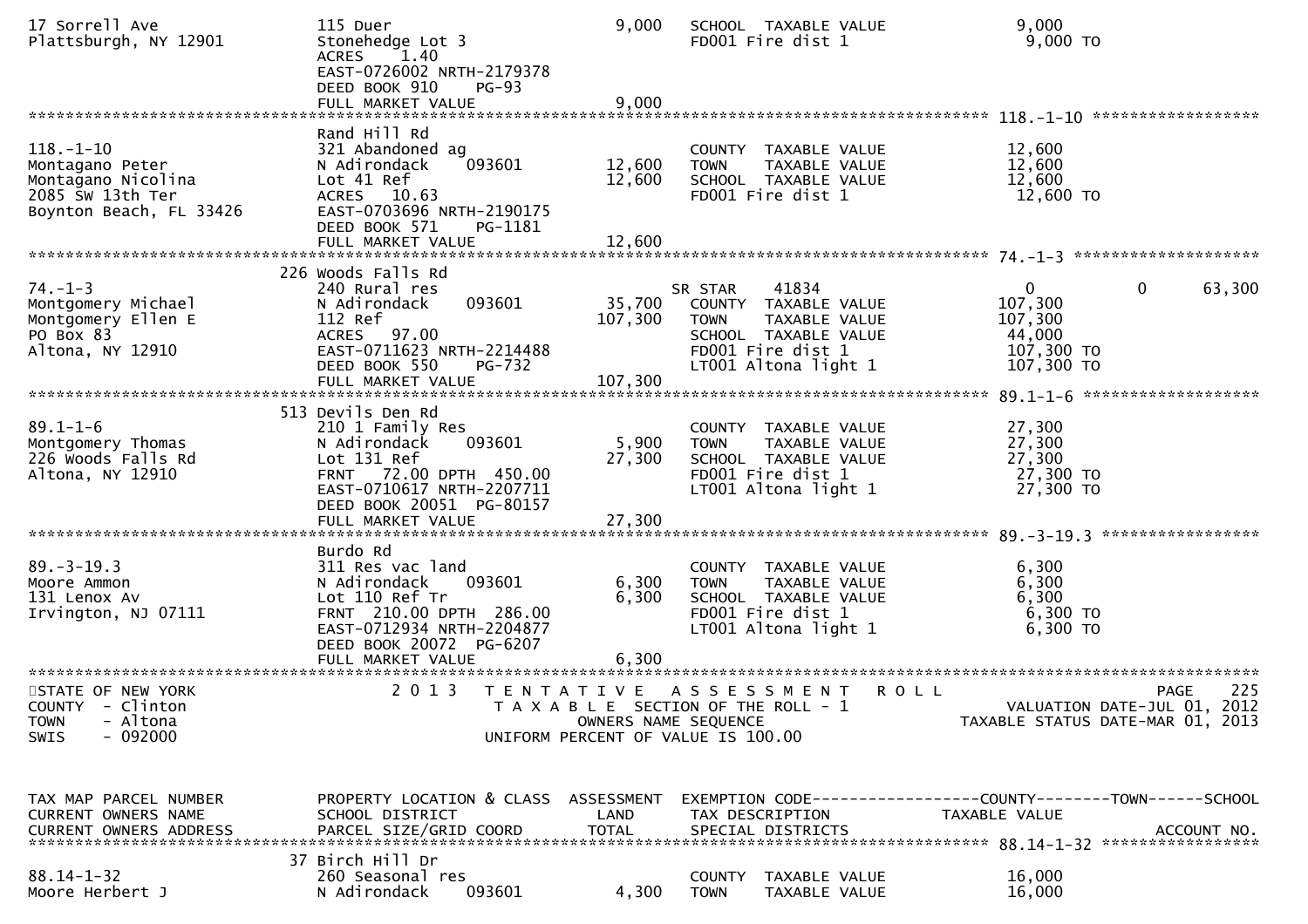| Moore Pam A<br>76 Delisle St<br>Chateauguay QC, Canada<br>J6K3E4                                                                                                | Sub Bk 9 Pg 18 Lot 32<br>FRNT 81.00 DPTH 123.42<br>EAST-0699603 NRTH-2203892<br>DEED BOOK 20011 PG-36207                                                                   | 16,000                     | SCHOOL TAXABLE VALUE<br>FD001 Fire dist 1                                                                                        | 16,000<br>16,000 TO                                                       |                    |
|-----------------------------------------------------------------------------------------------------------------------------------------------------------------|----------------------------------------------------------------------------------------------------------------------------------------------------------------------------|----------------------------|----------------------------------------------------------------------------------------------------------------------------------|---------------------------------------------------------------------------|--------------------|
|                                                                                                                                                                 |                                                                                                                                                                            |                            |                                                                                                                                  |                                                                           |                    |
| $72. - 1 - 19.12$<br>Moore Jason<br>25 Rushford Rd<br>Ellenburg Depot, NY 12935                                                                                 | 25 Rushford Rd<br>210 1 Family Res<br>N Adirondack<br>093601<br>Lot 192 Ref Tr<br>ACRES 1.60<br>EAST-0686062 NRTH-2212017<br>DEED BOOK 20112 PG-43695                      | 6,600<br>84,100            | RES STAR 41854<br>COUNTY TAXABLE VALUE<br><b>TOWN</b><br>TAXABLE VALUE<br>SCHOOL TAXABLE VALUE<br>FD001 Fire dist 1              | $\overline{0}$<br>$\mathbf{0}$<br>84,100<br>84,100<br>54,100<br>84,100 TO | 30,000             |
|                                                                                                                                                                 | FULL MARKET VALUE                                                                                                                                                          | 84,100                     |                                                                                                                                  |                                                                           |                    |
| 4855-4857 Rt 11<br>$71. - 4 - 21$<br>Moore Richard A<br>Murphy Amy M<br>4857 State Route 11<br>Ellenburg Depot, NY 12935                                        | 210 1 Family Res<br>N Adirondack<br>093601<br>Bm<br>850<br><b>ACRES</b><br>3.00 BANK<br>EAST-0678929 NRTH-2213106<br>DEED BOOK 20082 PG-18217                              | 13,600<br>93,400           | COUNTY TAXABLE VALUE<br>TAXABLE VALUE<br><b>TOWN</b><br>SCHOOL TAXABLE VALUE<br>FD002 Ellenburg fire 21<br>LT002 Altona light 21 | 93,400<br>93,400<br>93,400<br>93,400 TO<br>93,400 TO                      |                    |
|                                                                                                                                                                 | FULL MARKET VALUE                                                                                                                                                          | 93,400                     |                                                                                                                                  |                                                                           |                    |
|                                                                                                                                                                 |                                                                                                                                                                            |                            |                                                                                                                                  |                                                                           |                    |
| $71.1 - 1 - 21$<br>Moore Stephen A II<br>McCreless Sheryl<br>4987 Rt 11<br>Ellenburg Depot, NY 12935                                                            | 4987 Rt 11<br>311 Res vac land<br>N Adirondack<br>093601<br>Bm<br><b>ACRES</b><br>1.11<br>EAST-0675709 NRTH-2213295<br>DEED BOOK 20092 PG-21361                            | 6,500<br>6,500             | COUNTY TAXABLE VALUE<br>TAXABLE VALUE<br><b>TOWN</b><br>SCHOOL TAXABLE VALUE<br>FD002 Ellenburg fire 21<br>LT002 Altona light 21 | 6,500<br>6,500<br>6,500<br>6,500 TO<br>6,500 TO                           |                    |
|                                                                                                                                                                 |                                                                                                                                                                            |                            |                                                                                                                                  |                                                                           |                    |
| $105. - 1 - 6$<br>Mooso Timothy R<br>88 S 13th Ave<br>Coatesville, PA 19320                                                                                     | 591 Barnaby Rd<br>260 Seasonal res<br>Beekmantown Cen 092401<br>134 Duer<br>ACRES 15.60<br>EAST-0733199 NRTH-2192884<br>DEED BOOK 608<br><b>PG-31</b><br>FULL MARKET VALUE | 13,900<br>17,600<br>17,600 | COUNTY TAXABLE VALUE<br>TAXABLE VALUE<br><b>TOWN</b><br>SCHOOL TAXABLE VALUE<br>FD001 Fire dist 1                                | 17,600<br>17,600<br>17,600<br>17,600 TO                                   |                    |
|                                                                                                                                                                 |                                                                                                                                                                            |                            |                                                                                                                                  |                                                                           |                    |
| STATE OF NEW YORK<br>COUNTY - Clinton<br><b>TOWN</b><br>- Altona<br>$-092000$<br><b>SWIS</b>                                                                    | 2 0 1 3                                                                                                                                                                    | OWNERS NAME SEQUENCE       | <b>ROLL</b><br>TENTATIVE ASSESSMENT<br>T A X A B L E SECTION OF THE ROLL - 1<br>UNIFORM PERCENT OF VALUE IS 100.00               | VALUATION DATE-JUL 01, 2012<br>TAXABLE STATUS DATE-MAR 01, 2013           | 226<br><b>PAGE</b> |
| TAX MAP PARCEL NUMBER<br>CURRENT OWNERS NAME<br>.CURRENT OWNERS ADDRESS PARCEL SIZE/GRID COORD TOTAL SPECIAL DISTRICTS ACCOUNT NO ACCOUNT NO ACCOUNT NO ACCOUNT | PROPERTY LOCATION & CLASS ASSESSMENT<br>SCHOOL DISTRICT                                                                                                                    | LAND                       | EXEMPTION CODE------------------COUNTY--------TOWN------SCHOOL<br>TAX DESCRIPTION                                                | TAXABLE VALUE                                                             |                    |
| $150. - 1 - 8.3$<br>Morgan James P Sr<br>Morgan Aye B                                                                                                           | 6 Recore Rd<br>270 Mfg housing<br>093601<br>N Adirondack<br>Lot 129 Duers                                                                                                  | 9,300<br>74,800            | 41854<br>RES STAR<br>COUNTY<br>TAXABLE VALUE<br><b>TOWN</b><br>TAXABLE VALUE                                                     | 0<br>0<br>74,800<br>74,800                                                | 30,000             |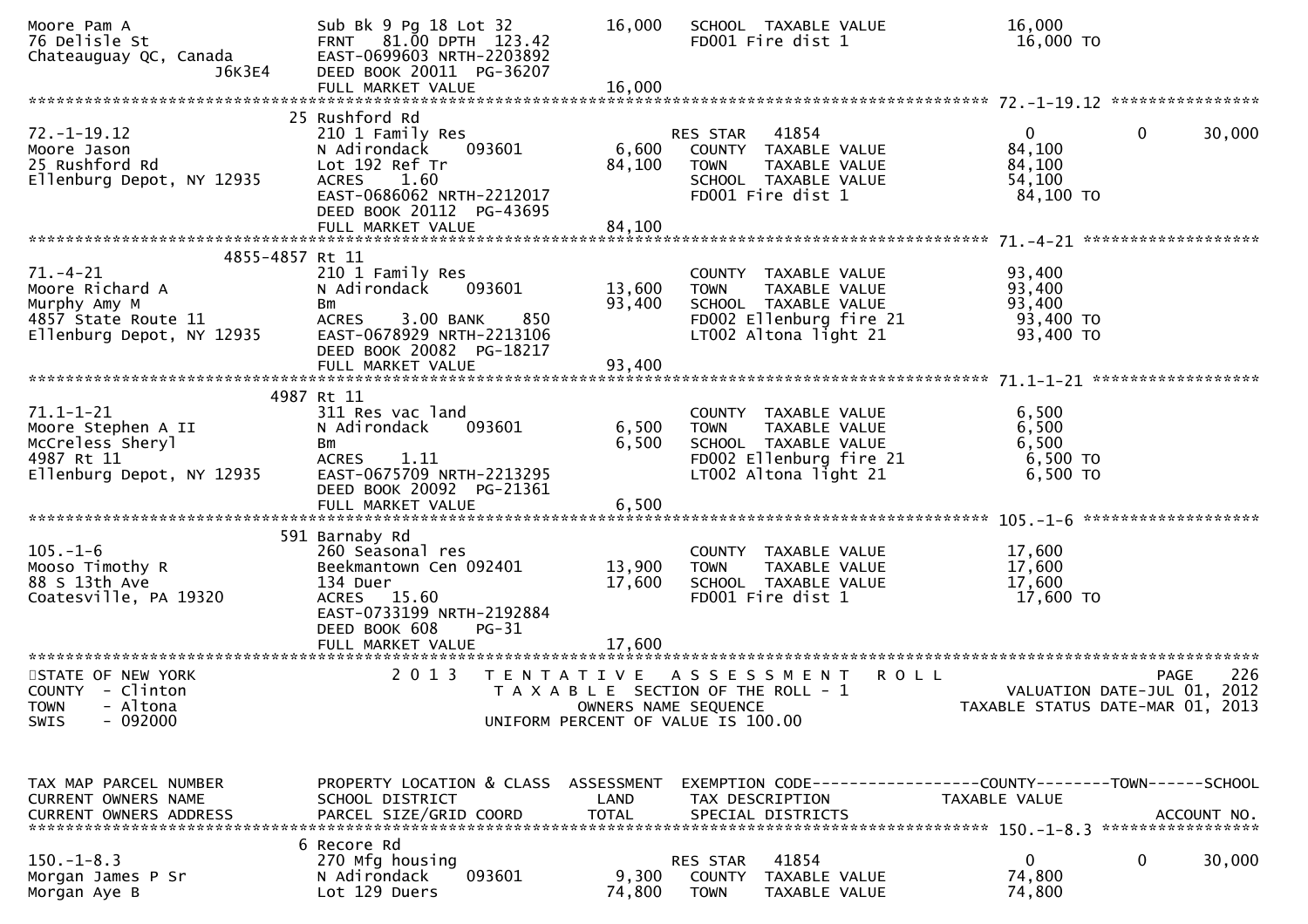| 6 Recore Rd<br>West Chazy, NY 12992-2901                                                                       | 1.60<br><b>ACRES</b><br>EAST-0734234 NRTH-2174144<br>DEED BOOK 99001 PG-09712<br>FULL MARKET VALUE                                                                                             | 74,800                     | SCHOOL TAXABLE VALUE<br>FD001 Fire dist 1                                                                                  | 44,800<br>74,800 TO                                     |                                            |
|----------------------------------------------------------------------------------------------------------------|------------------------------------------------------------------------------------------------------------------------------------------------------------------------------------------------|----------------------------|----------------------------------------------------------------------------------------------------------------------------|---------------------------------------------------------|--------------------------------------------|
| $88.14 - 1 - 17$<br>Morgan Kenneth<br>Morgan Aline<br>$657\overline{6}$ 14th Ave<br>Montreal QC, Canada H1X2W6 | 50 Merrywood Dr<br>260 Seasonal res<br>N Adirondack<br>093601<br>Stonewall Acres Lot 17<br>FRNT 80.00 DPTH 170.88<br>EAST-0699525 NRTH-2203793<br>DEED BOOK 606<br>PG-107<br>FULL MARKET VALUE | 4,200<br>9,500<br>9,500    | COUNTY TAXABLE VALUE<br>TAXABLE VALUE<br><b>TOWN</b><br>SCHOOL TAXABLE VALUE<br>FD001 Fire dist 1                          | 9,500<br>9,500<br>9,500<br>$9,500$ TO                   |                                            |
| $102. -1 - 3.1$<br>Morgan Robin<br>40 Smith St<br>Rouses Point, NY 12979                                       | Alder Bend Rd<br>321 Abandoned ag<br>093601<br>N Adirondack<br>Lot 163 Ref<br>ACRES 11.70<br>EAST-0694914 NRTH-2202472<br>DEED BOOK 20072 PG-8974<br>FULL MARKET VALUE                         | 9,500<br>9,500<br>9,500    | COUNTY TAXABLE VALUE<br>TAXABLE VALUE<br><b>TOWN</b><br>SCHOOL TAXABLE VALUE<br>FD001 Fire dist 1                          | 9,500<br>9,500<br>9,500<br>$9,500$ TO                   |                                            |
| $104. - 1 - 14.2$<br>Morrow Kevin E<br>4518 Military Tpke<br>Altona, NY 12910                                  | 4518 Military Tpke<br>270 Mfg housing<br>093601<br>N Adirondack<br>70 Ref<br>8.70<br><b>ACRES</b><br>EAST-0709672 NRTH-2193966<br>DEED BOOK 20051 PG-79668<br>FULL MARKET VALUE                | 11,100<br>49,000<br>49,000 | 41854<br>RES STAR<br>COUNTY TAXABLE VALUE<br><b>TOWN</b><br>TAXABLE VALUE<br>SCHOOL TAXABLE VALUE<br>FD001 Fire dist 1     | $\mathbf{0}$<br>49,000<br>49,000<br>19,000<br>49,000 TO | $\mathbf 0$<br>30,000<br>****************  |
| $104. -1 - 15.1$<br>Morrow Kevin E<br>4518 Military Tpke<br>Altona, NY 12910                                   | Military Tpke<br>483 Converted Re<br>093601<br>N Adirondack<br>Lot 43 Duer<br>51.70<br><b>ACRES</b><br>EAST-0707377 NRTH-2194785<br>DEED BOOK 20122 PG-46541<br>FULL MARKET VALUE              | 22,600<br>22,600<br>22,600 | COUNTY TAXABLE VALUE<br><b>TOWN</b><br>TAXABLE VALUE<br>SCHOOL TAXABLE VALUE<br>FD001 Fire dist 1                          | 22,600<br>22,600<br>22,600<br>22,600 TO                 |                                            |
| STATE OF NEW YORK<br>COUNTY - Clinton<br>- Altona<br><b>TOWN</b><br>- 092000<br>SWIS                           | 2 0 1 3                                                                                                                                                                                        | T E N T A T I V E          | A S S E S S M E N T<br>T A X A B L E SECTION OF THE ROLL - 1<br>OWNERS NAME SEQUENCE<br>UNIFORM PERCENT OF VALUE IS 100.00 | <b>ROLL</b><br>TAXABLE STATUS DATE-MAR 01, 2013         | 227<br>PAGE<br>VALUATION DATE-JUL 01, 2012 |
| TAX MAP PARCEL NUMBER<br>CURRENT OWNERS NAME<br><b>CURRENT OWNERS ADDRESS</b>                                  | PROPERTY LOCATION & CLASS ASSESSMENT<br>SCHOOL DISTRICT<br>PARCEL SIZE/GRID COORD                                                                                                              | LAND<br><b>TOTAL</b>       | EXEMPTION CODE------------------COUNTY--------TOWN------SCHOOL<br>TAX DESCRIPTION<br>SPECIAL DISTRICTS                     | TAXABLE VALUE                                           | ACCOUNT NO.                                |
| $104. -1 - 15.2$<br>Morrow Life Use Earl & Betty<br>Morrow Kevin E<br>4540 Military Tpke                       | 4540 Military Tpke<br>483 Converted Re<br>N Adirondack<br>093601<br>Lot 43 Duers<br>7.30<br><b>ACRES</b>                                                                                       | 359,000                    | 41834<br>SR STAR<br>47613<br>10,300 BIE TOWN<br><b>COUNTY</b><br>TAXABLE VALUE<br><b>TOWN</b><br>TAXABLE VALUE             | 0<br>$\Omega$<br>359,000<br>339,575                     | 63,300<br>0<br>19,425<br>$\mathbf{0}$      |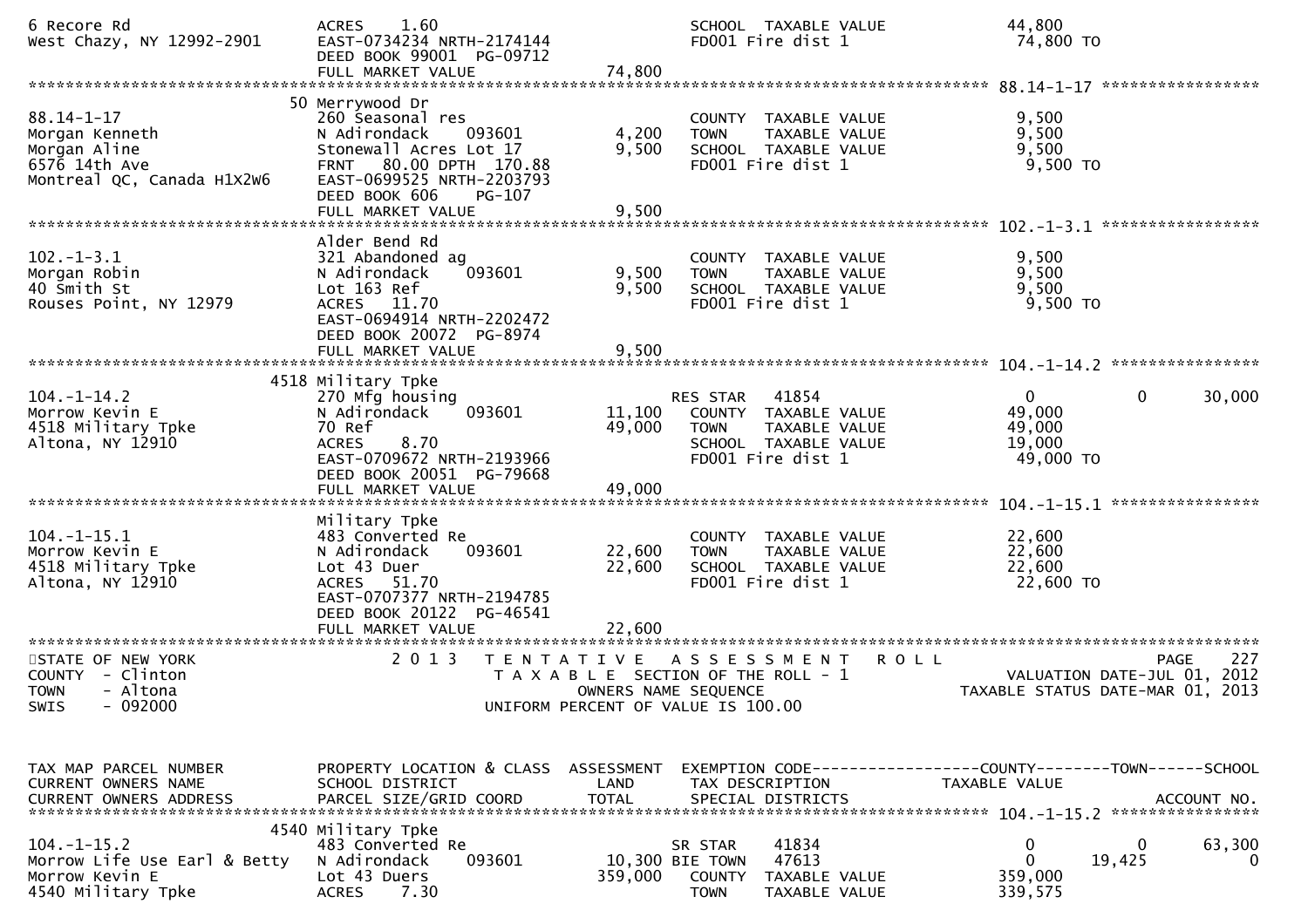| Altona, NY 12910                                                                                                | EAST-0709058 NRTH-2194712<br>DEED BOOK 20031 PG-56126<br>FULL MARKET VALUE                                                                                                                                              | 359,000                                   | SCHOOL TAXABLE VALUE<br>FD001 Fire dist 1                                                                                                                                       | 295,700<br>359,000 TO                                                             |
|-----------------------------------------------------------------------------------------------------------------|-------------------------------------------------------------------------------------------------------------------------------------------------------------------------------------------------------------------------|-------------------------------------------|---------------------------------------------------------------------------------------------------------------------------------------------------------------------------------|-----------------------------------------------------------------------------------|
|                                                                                                                 |                                                                                                                                                                                                                         |                                           |                                                                                                                                                                                 | *****************                                                                 |
| $88.14 - 1 - 28$<br>Morrow Robert<br>Morrow Susan<br>543 Gregory Ave<br>Greenfield Pk, QC, Canada<br>J4V1T5     | 23 Birch Hill Dr<br>312 Vac w/imprv<br>N Adirondack<br>093601<br>Stonewall Acres Lot 28<br>72.12 DPTH 165.53<br><b>FRNT</b><br>EAST-0699883 NRTH-2203738<br>DEED BOOK 99001 PG-16817<br>FULL MARKET VALUE               | 4,000<br>6,500<br>6,500                   | COUNTY TAXABLE VALUE<br><b>TAXABLE VALUE</b><br><b>TOWN</b><br>SCHOOL TAXABLE VALUE<br>FD001 Fire dist 1                                                                        | 6,500<br>6,500<br>6,500<br>6,500 TO                                               |
|                                                                                                                 |                                                                                                                                                                                                                         |                                           |                                                                                                                                                                                 |                                                                                   |
| $88.14 - 1 - 29$<br>Morrow Robert A<br>Morrow Susan W<br>543 Gregory Ave<br>Greenfield Pk, QC, Canada<br>J4V1T5 | 25 Birch Hill Dr<br>311 Res vac land<br>N Adirondack<br>093601<br>Stonewall Acres Lot 29<br>80.24 DPTH 173.68<br><b>FRNT</b><br>EAST-0699814 NRTH-2203780<br>DEED BOOK 20011 PG-33984                                   | 4,000<br>4,000                            | COUNTY TAXABLE VALUE<br><b>TOWN</b><br>TAXABLE VALUE<br>SCHOOL TAXABLE VALUE<br>FD001 Fire dist 1                                                                               | 4,000<br>4,000<br>4,000<br>4,000 TO                                               |
|                                                                                                                 | FULL MARKET VALUE                                                                                                                                                                                                       | 4,000                                     |                                                                                                                                                                                 | *******************                                                               |
| $119. - 1 - 3$<br>Mossey Clifford<br>64 So Peru St<br>Plattsburgh, NY 12901                                     | Military Tpke<br>312 Vac w/imprv<br>N Adirondack<br>093601<br>69 Ref<br>ACRES 120.20<br>EAST-0711597 NRTH-2190245<br>DEED BOOK 575<br>PG-1155                                                                           | 34,400<br>37,400                          | COUNTY TAXABLE VALUE<br>TAXABLE VALUE<br><b>TOWN</b><br>SCHOOL TAXABLE VALUE<br>FD001 Fire dist 1                                                                               | 37,400<br>37,400<br>37,400<br>37,400 TO                                           |
|                                                                                                                 | FULL MARKET VALUE                                                                                                                                                                                                       | 37,400                                    |                                                                                                                                                                                 |                                                                                   |
| $88.14 - 2 - 61$<br>Mossolem Hassan<br>Tawfik Mohamed<br>89-41 Springfield Blvd<br>Queens Village, NY 11427     | 93 Pinewood Dr<br>311 Res vac land<br>N Adirondack<br>093601<br>Sub Bk 10 Pg 123 Lot 61<br>FRNT 65.00 DPTH 159.94<br>EAST-0698618 NRTH-2205197<br>DEED BOOK 20051 PG-84146<br>FULL MARKET VALUE<br>******************** | 4,100<br>4,100<br>4,100                   | COUNTY TAXABLE VALUE<br>TAXABLE VALUE<br><b>TOWN</b><br>SCHOOL TAXABLE VALUE<br>FD001 Fire dist 1                                                                               | 4,100<br>4,100<br>4,100<br>4,100 TO                                               |
| STATE OF NEW YORK<br><b>COUNTY</b><br>- Clinton<br><b>TOWN</b><br>- Altona<br>$-092000$<br>SWIS                 | 2013                                                                                                                                                                                                                    | T E N T A T I V E<br>OWNERS NAME SEQUENCE | ASSESSMENT<br><b>ROLL</b><br>T A X A B L E SECTION OF THE ROLL - 1<br>UNIFORM PERCENT OF VALUE IS 100.00                                                                        | 228<br>PAGE<br>VALUATION DATE-JUL 01, 2012<br>TAXABLE STATUS DATE-MAR 01, 2013    |
|                                                                                                                 |                                                                                                                                                                                                                         |                                           |                                                                                                                                                                                 |                                                                                   |
| TAX MAP PARCEL NUMBER<br>CURRENT OWNERS NAME                                                                    | PROPERTY LOCATION & CLASS<br>SCHOOL DISTRICT                                                                                                                                                                            | ASSESSMENT<br>LAND                        | TAX DESCRIPTION                                                                                                                                                                 | <b>TAXABLE VALUE</b><br>ACCOUNT NO.<br>******************                         |
| $135. - 2 - 27$<br>Mousseau Bruce C<br>Mousseau Kathy<br>333 Recore Rd<br>West Chazy, NY 12992                  | 333 Recore Rd<br>210 1 Family Res<br>Beekmantown Cen 092401<br>Lot 143 Duers<br>2.10<br><b>ACRES</b><br>EAST-0739153 NRTH-2179484                                                                                       | 76,700                                    | 99 PCT OF VALUE USED FOR EXEMPTION PURPOSES<br>41131<br>WARCOMALL<br>41854<br>9,600 RES STAR<br>COUNTY<br>TAXABLE VALUE<br><b>TOWN</b><br>TAXABLE VALUE<br>SCHOOL TAXABLE VALUE | 18,983<br>18,983<br>0<br>$\mathbf 0$<br>30,000<br>0<br>57,717<br>57,717<br>46,700 |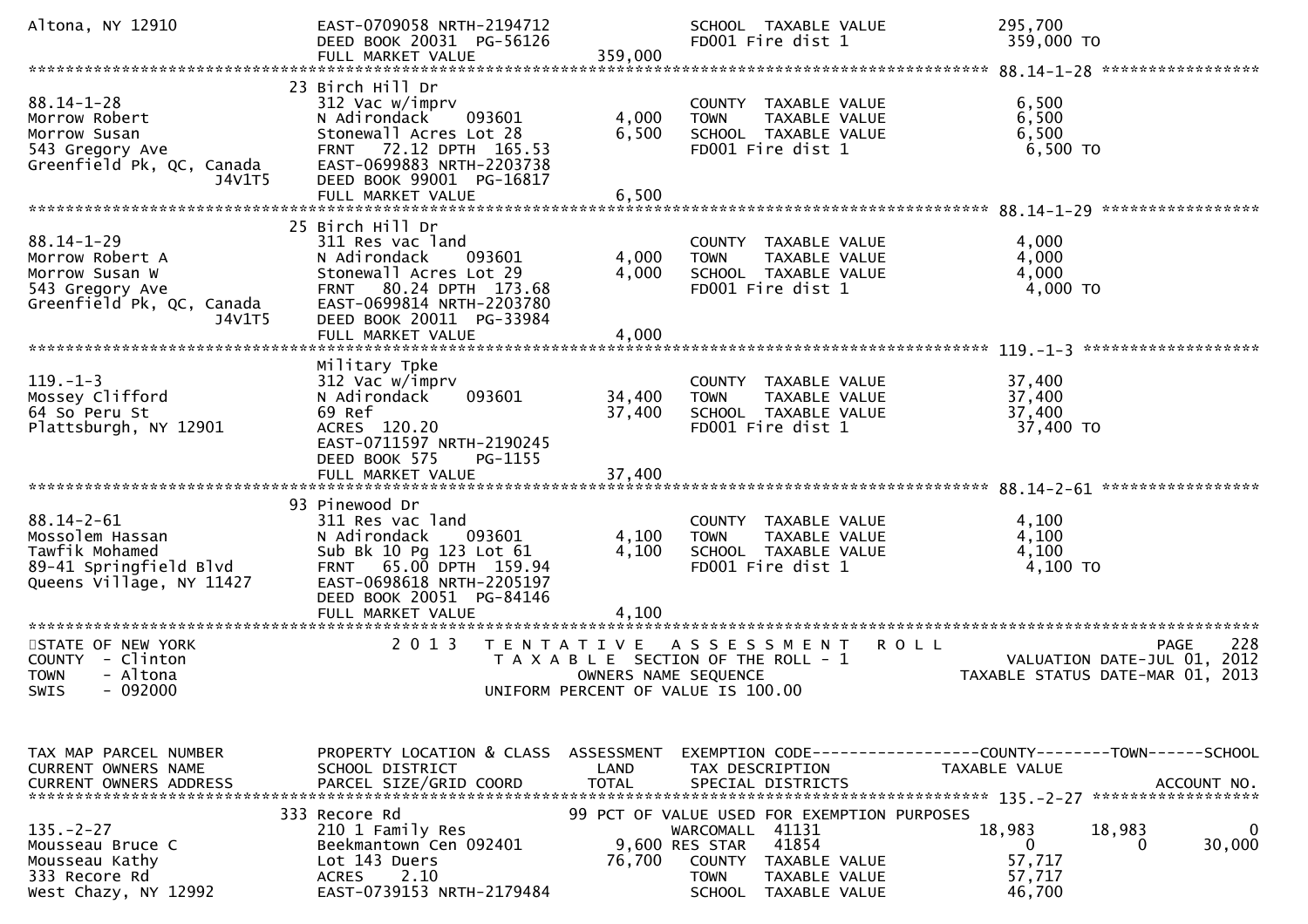|                                                                                                  | PG-357<br>DEED BOOK 639                                                                                                                                                   |                                                                 | FD001 Fire dist 1                                                                                                                              | 76,700 TO                                                            |                            |
|--------------------------------------------------------------------------------------------------|---------------------------------------------------------------------------------------------------------------------------------------------------------------------------|-----------------------------------------------------------------|------------------------------------------------------------------------------------------------------------------------------------------------|----------------------------------------------------------------------|----------------------------|
|                                                                                                  |                                                                                                                                                                           |                                                                 |                                                                                                                                                |                                                                      |                            |
| $91. - 1 - 16.2$<br>Mousseau Sheila<br>Pombrio Starr A<br>732 Vassar Rd<br>Altona, NY 12910      | 732 Vassar Rd<br>210 1 Family Res<br>093601<br>N Adirondack<br>Lot 51 Ref Tr<br>1.50 BANK<br>080<br><b>ACRES</b><br>EAST-0735438 NRTH-2204335<br>DEED BOOK 20122 PG-51712 | 6,900<br>87,000                                                 | 41854<br>RES STAR<br>COUNTY TAXABLE VALUE<br>TAXABLE VALUE<br><b>TOWN</b><br>SCHOOL TAXABLE VALUE<br>FD001 Fire dist 1                         | $\mathbf{0}$<br>87,000<br>87,000<br>57,000<br>87,000 TO              | $\mathbf 0$<br>30,000      |
|                                                                                                  |                                                                                                                                                                           |                                                                 |                                                                                                                                                |                                                                      |                            |
| $86. - 2 - 21.11$<br>Mumley John<br>Mumley Francis<br>1916 Plank Rd<br>Ellenburg Depot, NY 12935 | 1916 Plank Rd<br>240 Rural res<br>093601<br>N Adirondack<br>Bw<br>ACRES 47.50<br>EAST-0678357 NRTH-2206820<br>DEED BOOK 20062 PG-1313                                     | 21,800<br>56,200                                                | 41854<br>RES STAR<br>COUNTY TAXABLE VALUE<br><b>TOWN</b><br>TAXABLE VALUE<br>SCHOOL TAXABLE VALUE<br>FD001 Fire dist 1                         | $\overline{0}$<br>56,200<br>56,200<br>26,200<br>56,200 TO            | $\mathbf{0}$<br>30,000     |
|                                                                                                  |                                                                                                                                                                           |                                                                 |                                                                                                                                                |                                                                      |                            |
| $71. - 4 - 20$                                                                                   | 4899 Rt 11<br>210 1 Family Res                                                                                                                                            |                                                                 | RES STAR<br>41854                                                                                                                              | $\mathbf{0}$                                                         | $\mathbf 0$<br>30,000      |
| Murphy David J<br>Murphy Lisa M<br>4889 Rt 11<br>Ellenburg Depot, NY 12935                       | N Adirondack<br>093601<br><b>Bm</b><br>FRNT 200.00 DPTH 203.86<br>EAST-0677840 NRTH-2213331<br>DEED BOOK 99001 PG-12783<br>FULL MARKET VALUE                              | 6,500<br>89,000<br>89,000                                       | COUNTY TAXABLE VALUE<br><b>TOWN</b><br>TAXABLE VALUE<br>SCHOOL TAXABLE VALUE<br>FD002 Ellenburg fire 21<br>LT002 Altona light 21               | 89,000<br>89,000<br>59,000<br>89,000 TO<br>89,000 TO                 |                            |
|                                                                                                  |                                                                                                                                                                           |                                                                 |                                                                                                                                                |                                                                      |                            |
| $74. - 1 - 1.11$<br>Murphy Ellen Marie<br>201 Woods Falls Rd<br>Altona, NY 12910                 | 201 Woods Falls Rd<br>210 1 Family Res<br>N Adirondack<br>093601<br>Lot 129 Ref Tr<br>FRNT 265.00 DPTH 95.00<br>EAST-0710725 NRTH-2214736<br>DEED BOOK 629<br>PG-563      | 5,800<br>84,000                                                 | 41854<br>RES STAR<br>COUNTY TAXABLE VALUE<br><b>TOWN</b><br>TAXABLE VALUE<br>SCHOOL TAXABLE VALUE<br>FD001 Fire dist 1<br>LT001 Altona light 1 | $\mathbf{0}$<br>84,000<br>84,000<br>54,000<br>84,000 TO<br>84,000 TO | $\mathbf{0}$<br>30,000     |
|                                                                                                  | FULL MARKET VALUE                                                                                                                                                         | 84,000                                                          |                                                                                                                                                |                                                                      |                            |
| STATE OF NEW YORK<br>COUNTY - Clinton<br><b>TOWN</b><br>- Altona<br>$-092000$<br>SWIS            | **********************<br>2013                                                                                                                                            | ******************<br>T E N T A T I V E<br>OWNERS NAME SEQUENCE | <b>ROLL</b><br>A S S E S S M E N T<br>T A X A B L E SECTION OF THE ROLL - 1<br>UNIFORM PERCENT OF VALUE IS 100.00                              | VALUATION DATE-JUL 01,<br>TAXABLE STATUS DATE-MAR 01, 2013           | 229<br><b>PAGE</b><br>2012 |
| TAX MAP PARCEL NUMBER<br>CURRENT OWNERS NAME<br><b>CURRENT OWNERS ADDRESS</b>                    | PROPERTY LOCATION & CLASS<br>SCHOOL DISTRICT<br>PARCEL SIZE/GRID COORD                                                                                                    | ASSESSMENT<br>LAND<br><b>TOTAL</b>                              | TAX DESCRIPTION<br>SPECIAL DISTRICTS                                                                                                           | TAXABLE VALUE                                                        | ACCOUNT NO.                |
| $134. - 2 - 1$<br>Murphy Otis Y<br>35810 W Greenfield Rd<br>Sylvia, KS 67581                     | Purdy Rd<br>314 Rural vac<10<br>N Adirondack<br>093601<br>104 Duer<br>Stone Hedge Lot 25<br>1.90<br>ACRES<br>EAST-0724618 NRTH-2181151                                    | 9,500<br>9,500                                                  | COUNTY TAXABLE VALUE<br>TAXABLE VALUE<br><b>TOWN</b><br>SCHOOL TAXABLE VALUE<br>FD001 Fire dist 1                                              | 9,500<br>9,500<br>9,500<br>9,500 TO                                  |                            |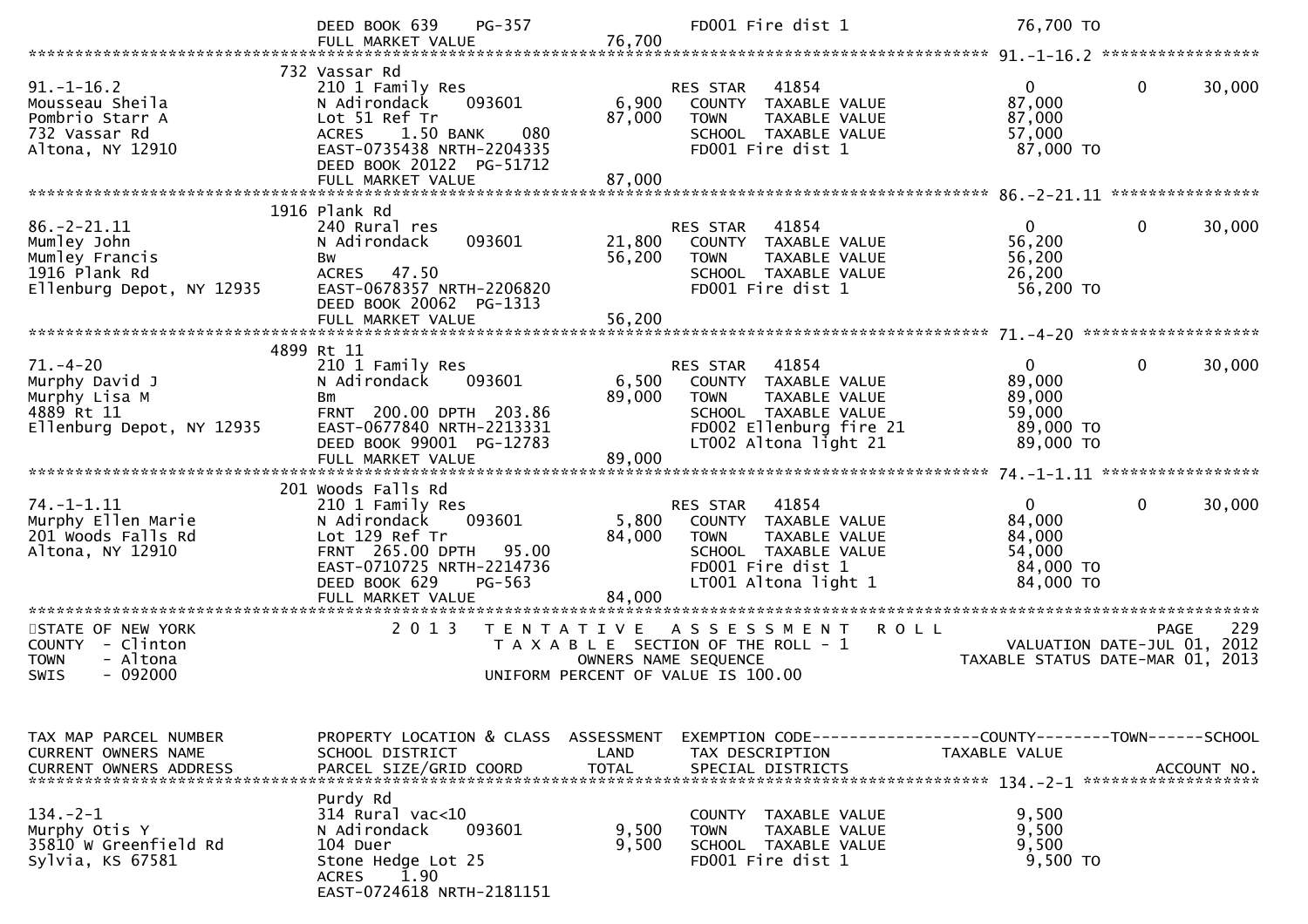|                                                                                                          | PG-321<br>DEED BOOK 958                                                                                                                                                                              |                         |                                                                                                                             |             |                                              |                                                                                |
|----------------------------------------------------------------------------------------------------------|------------------------------------------------------------------------------------------------------------------------------------------------------------------------------------------------------|-------------------------|-----------------------------------------------------------------------------------------------------------------------------|-------------|----------------------------------------------|--------------------------------------------------------------------------------|
| $134. - 2 - 2$<br>Murphy Otis Y<br>35810 W Greenfield Rd<br>Sylvia, KS 67581                             | Purdy Rd<br>$314$ Rural vac< $10$<br>093601<br>N Adirondack<br>104 Duer<br>Stonehedge Lot 24<br>ACRES 1.60<br>EAST-0724877 NRTH-2181243<br>DEED BOOK 958<br>PG-321<br>FULL MARKET VALUE              | 9,400<br>9,400<br>9,400 | COUNTY TAXABLE VALUE<br>TAXABLE VALUE<br><b>TOWN</b><br>SCHOOL TAXABLE VALUE<br>FD001 Fire dist 1                           |             | 9,400<br>9,400<br>9,400<br>$9,400$ TO        |                                                                                |
| $134. - 2 - 3$<br>Murphy Otis Y<br>35810 W Greenfield Rd<br>Sylvia, KS 67581                             | Purdy Rd<br>311 Res vac land<br>093601<br>N Adirondack<br>104 Duer<br>Stonehedge Lot 23<br>FRNT 198.05 DPTH 200.00<br>EAST-0725095 NRTH-2181350<br>DEED BOOK 958<br>PG-321<br>FULL MARKET VALUE      | 8,900<br>8,900<br>8,900 | 41400<br><b>CLERGY</b><br>COUNTY TAXABLE VALUE<br>TAXABLE VALUE<br><b>TOWN</b><br>SCHOOL TAXABLE VALUE<br>FD001 Fire dist 1 |             | 1,400<br>7,500<br>7,500<br>7,500<br>8,900 TO | 1,400<br>1,400                                                                 |
| $134. - 2 - 6$<br>Murphy Otis Y<br>35810 W Greenfield Rd<br>Sylvia, KS 67581<br>************************ | Military Tpke<br>311 Res vac land<br>093601<br>N Adirondack<br>115 Duer<br>Stonehedge Lot 15<br>FRNT 150.00 DPTH 233.53<br>EAST-0726074 NRTH-2180491<br>DEED BOOK 958<br>PG-321<br>FULL MARKET VALUE | 8,200<br>8,200<br>8,200 | COUNTY TAXABLE VALUE<br>TAXABLE VALUE<br><b>TOWN</b><br>SCHOOL TAXABLE VALUE<br>FD001 Fire dist 1                           |             | 8,200<br>8,200<br>8,200<br>$8,200$ TO        |                                                                                |
| $134. - 2 - 13$<br>Murphy Otis Y<br>35810 W Greenfield Rd<br>Sylvia, KS 67581                            | Buck Way<br>311 Res vac land<br>093601<br>N Adirondack<br>104-115 Duer<br>Stonehedge Lot 4<br>FRNT 155.00 DPTH 271.30<br>EAST-0725839 NRTH-2179676<br>DEED BOOK 958<br>PG-321<br>FULL MARKET VALUE   | 8,100<br>8,100<br>8,100 | COUNTY<br>TAXABLE VALUE<br>TAXABLE VALUE<br><b>TOWN</b><br>SCHOOL TAXABLE VALUE<br>FD001 Fire dist 1                        |             | 8,100<br>8,100<br>8,100<br>8,100 TO          |                                                                                |
| STATE OF NEW YORK<br>COUNTY - Clinton<br>- Altona<br><b>TOWN</b><br>$-092000$<br>SWIS                    | 2 0 1 3                                                                                                                                                                                              |                         | TENTATIVE ASSESSMENT<br>T A X A B L E SECTION OF THE ROLL - 1<br>OWNERS NAME SEQUENCE<br>UNIFORM PERCENT OF VALUE IS 100.00 | <b>ROLL</b> |                                              | 230<br>PAGE<br>VALUATION DATE-JUL 01, 2012<br>TAXABLE STATUS DATE-MAR 01, 2013 |
| TAX MAP PARCEL NUMBER<br><b>CURRENT OWNERS NAME</b><br><b>CURRENT OWNERS ADDRESS</b>                     | PROPERTY LOCATION & CLASS ASSESSMENT<br>SCHOOL DISTRICT<br>PARCEL SIZE/GRID COORD                                                                                                                    | LAND<br><b>TOTAL</b>    | TAX DESCRIPTION<br>SPECIAL DISTRICTS                                                                                        |             | TAXABLE VALUE                                | EXEMPTION CODE-----------------COUNTY-------TOWN------SCHOOL<br>ACCOUNT NO.    |
| $134. - 2 - 17$<br>Murphy Otis Y                                                                         | Vershey Way<br>311 Res vac land<br>N Adirondack<br>093601                                                                                                                                            | 8,800                   | COUNTY<br>TAXABLE VALUE<br><b>TOWN</b><br>TAXABLE VALUE                                                                     |             | 8,800<br>8,800                               |                                                                                |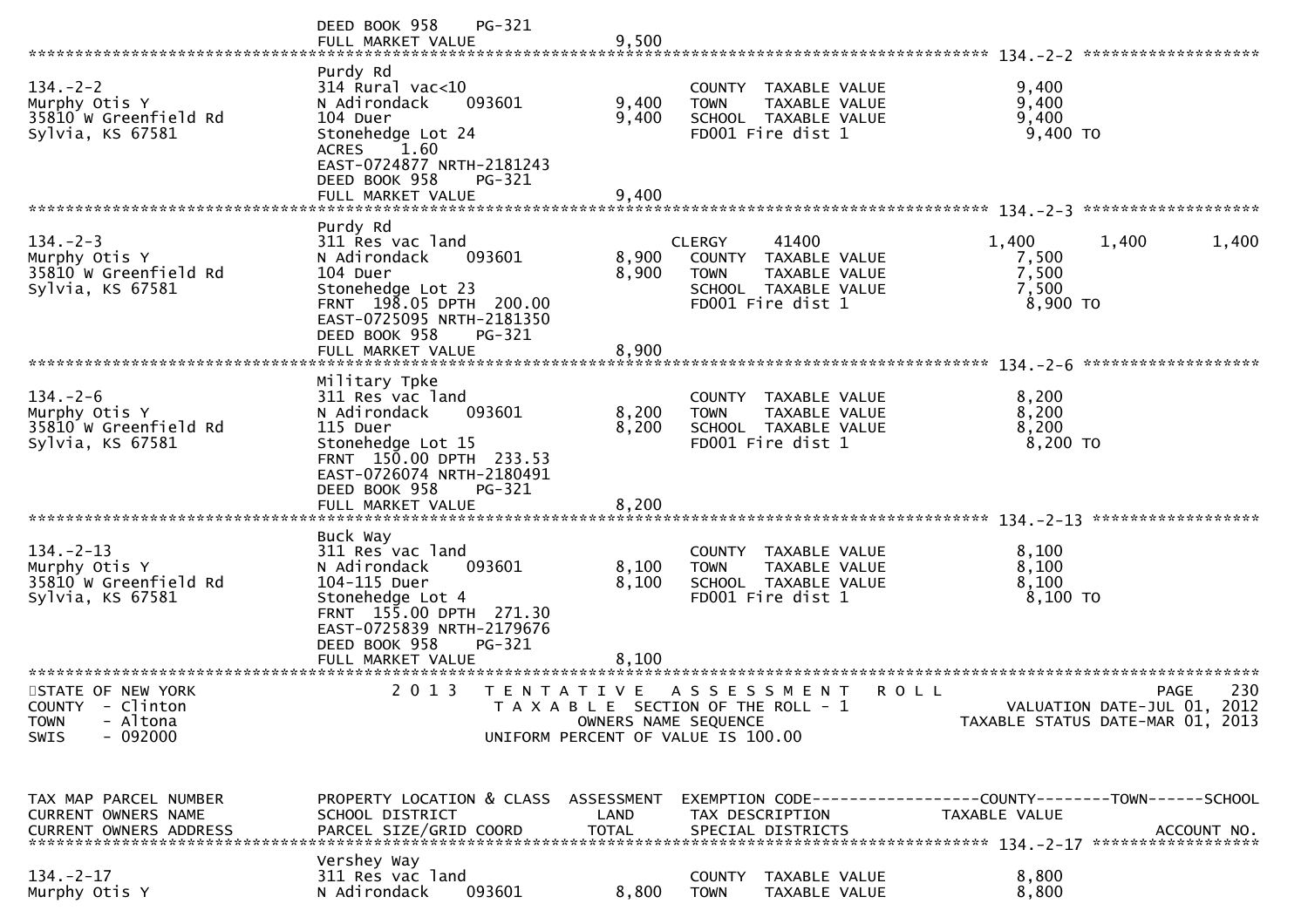| 35810 W Greenfield Rd<br>Sylvia, KS 67581                                                                  | 115 Duer<br>Stonehedge Lot 6<br>FRNT 160.00 DPTH 206.20<br>EAST-0725862 NRTH-2179957<br>DEED BOOK 958<br>PG-321                                                                              | 8,800                              | SCHOOL TAXABLE VALUE<br>FD001 Fire dist 1                                                                                              | 8,800<br>8,800 TO                                                                     |
|------------------------------------------------------------------------------------------------------------|----------------------------------------------------------------------------------------------------------------------------------------------------------------------------------------------|------------------------------------|----------------------------------------------------------------------------------------------------------------------------------------|---------------------------------------------------------------------------------------|
|                                                                                                            | FULL MARKET VALUE                                                                                                                                                                            | 8,800                              |                                                                                                                                        |                                                                                       |
| $134. - 2 - 27$<br>Murphy Otis Y<br>35810 W Greenfield Rd<br>Sylvia, KS 67581                              | Galy Way<br>$314$ Rural vac<10<br>N Adirondack<br>093601<br>104 Duer<br>Stonehedge Lot 27<br><b>ACRES</b><br>1.50<br>EAST-0724743 NRTH-2180431<br>DEED BOOK 958<br>PG-321                    | 9,100<br>9,100<br>9,100            | COUNTY TAXABLE VALUE<br><b>TOWN</b><br>TAXABLE VALUE<br>SCHOOL TAXABLE VALUE<br>FD001 Fire dist 1                                      | 9,100<br>9,100<br>9,100<br>$9,100$ TO                                                 |
|                                                                                                            | FULL MARKET VALUE                                                                                                                                                                            |                                    |                                                                                                                                        |                                                                                       |
| $88.14 - 1 - 60$<br>Murray Christopher T<br>Clarke Lisa<br>6300 Vega<br>Brossard, Quebec, Canada<br>L6X2K9 | 19 Merrywood Dr<br>260 Seasonal res<br>N Adirondack<br>093601<br>Stonewall Acres Lot 60<br>60.00 DPTH 120.00<br><b>FRNT</b><br>EAST-0700149 NRTH-2203310<br>DEED BOOK 20112 PG-43348         | 4,000<br>16,800                    | COUNTY TAXABLE VALUE<br>TAXABLE VALUE<br><b>TOWN</b><br>SCHOOL TAXABLE VALUE<br>FD001 Fire dist 1                                      | 16,800<br>16,800<br>16,800<br>16,800 TO                                               |
|                                                                                                            |                                                                                                                                                                                              |                                    |                                                                                                                                        |                                                                                       |
| $76. - 3 - 8$<br>Myatt Daniel H<br>Myatt Deborah<br>2092 Miner Farm Rd<br>Altona, NY 12910                 | 2092 Miner Farm Rd<br>210 1 Family Res<br>Northeastern Cl 092801<br>50 Ref<br>FRNT 133.00 DPTH 132.00<br>0.43<br><b>ACRES</b><br>EAST-0735814 NRTH-2208685<br>DEED BOOK 577<br><b>PG-900</b> | 5,200<br>7,500                     | 41854<br>RES STAR<br>COUNTY TAXABLE VALUE<br>TAXABLE VALUE<br><b>TOWN</b><br>SCHOOL TAXABLE VALUE<br>FD001 Fire dist 1                 | $\mathbf{0}$<br>0<br>7,500<br>7,500<br>7,500<br>$\overline{0}$<br>7,500 TO            |
|                                                                                                            | FULL MARKET VALUE                                                                                                                                                                            | 7,500                              |                                                                                                                                        |                                                                                       |
| $90. -1 - 1.11$<br>Myatt Darrell A<br>2769 Miner Farm Rd<br>Altona, NY 12910                               | 2737/2769 Miner Farm Rd<br>240 Rural res<br>N Adirondack<br>093601<br>Lot 85 Ref Tract<br>ACRES 112.00<br>EAST-0720309 NRTH-2205396<br>DEED BOOK 920<br>$PG-343$<br>FULL MARKET VALUE        | 35,300<br>93,900<br>93,900         | 41854<br>RES STAR<br>COUNTY TAXABLE VALUE<br><b>TOWN</b><br>TAXABLE VALUE<br>SCHOOL TAXABLE VALUE<br>FD001 Fire dist 1                 | $\mathbf{0}$<br>0<br>30,000<br>93,900<br>93,900<br>63,900<br>93,900 TO                |
| STATE OF NEW YORK<br><b>COUNTY</b><br>- Clinton<br>- Altona<br><b>TOWN</b><br>$-092000$<br><b>SWIS</b>     | 2 0 1 3                                                                                                                                                                                      | **************                     | TENTATIVE ASSESSMENT<br>R O L L<br>T A X A B L E SECTION OF THE ROLL - 1<br>OWNERS NAME SEQUENCE<br>UNIFORM PERCENT OF VALUE IS 100.00 | 231<br><b>PAGE</b><br>VALUATION DATE-JUL 01, 2012<br>TAXABLE STATUS DATE-MAR 01, 2013 |
| TAX MAP PARCEL NUMBER<br>CURRENT OWNERS NAME<br><b>CURRENT OWNERS ADDRESS</b>                              | PROPERTY LOCATION & CLASS<br>SCHOOL DISTRICT<br>PARCEL SIZE/GRID COORD                                                                                                                       | ASSESSMENT<br>LAND<br><b>TOTAL</b> | TAX DESCRIPTION<br>SPECIAL DISTRICTS                                                                                                   | TAXABLE VALUE<br>ACCOUNT NO.                                                          |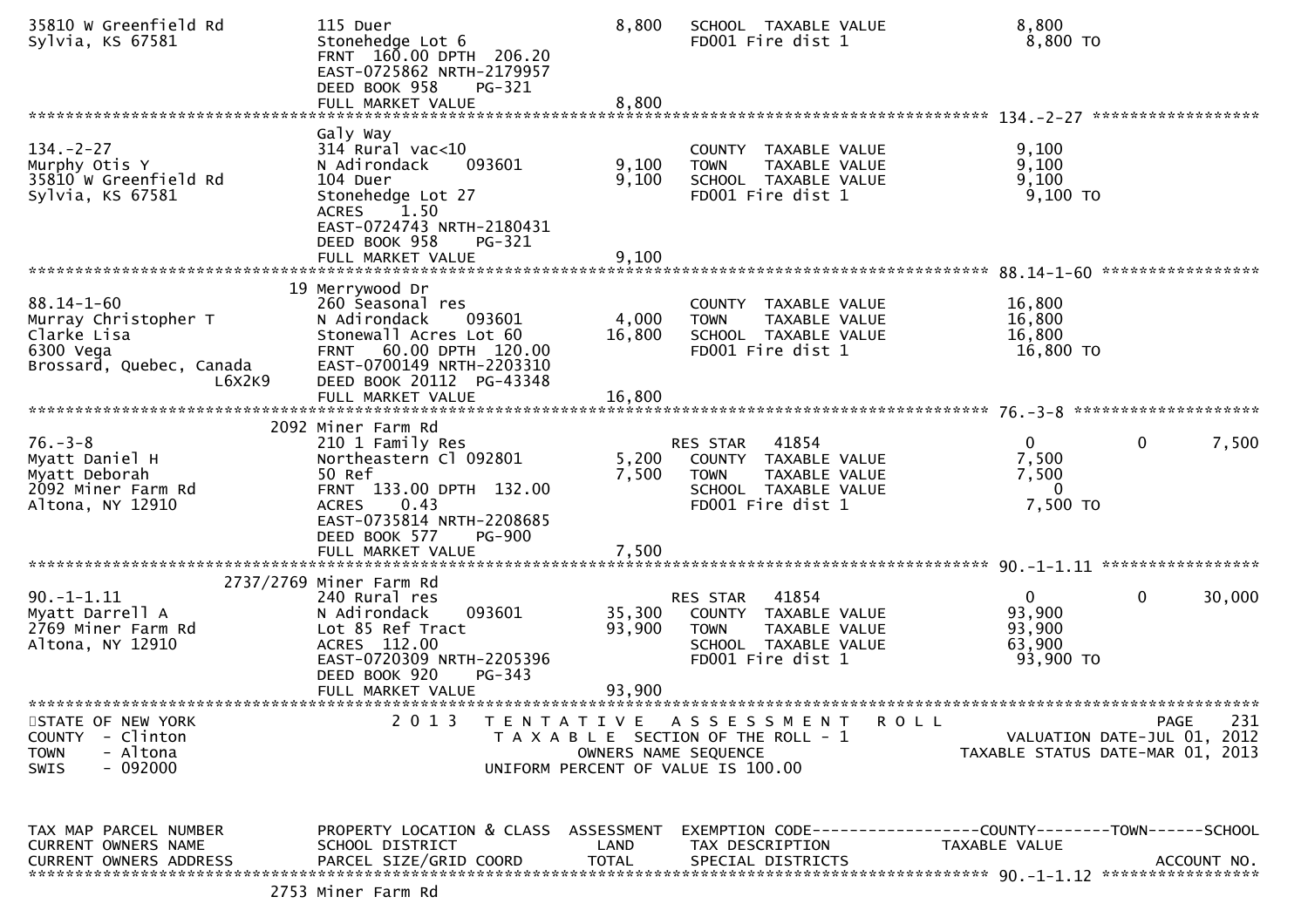| $90. -1 - 1.12$<br>Myatt Jason<br>2753 Miner Farm Rd<br>Altona, NY 12910                               | 210 1 Family Res<br>093601<br>N Adirondack<br>Lot 85 Ref Tract<br>5.00 BANK<br>080<br><b>ACRES</b><br>EAST-0720163 NRTH-2207422<br>DEED BOOK 20061 PG-98880<br>FULL MARKET VALUE      | 8,900<br>108,900<br>108,900  | <b>RES STAR</b><br><b>TOWN</b><br>FD001 Fire dist 1                                       | 41854<br>COUNTY TAXABLE VALUE<br>TAXABLE VALUE<br>SCHOOL TAXABLE VALUE | $\Omega$<br>108,900<br>108,900<br>78,900<br>108,900 TO                        | $\mathbf{0}$ | 30,000      |
|--------------------------------------------------------------------------------------------------------|---------------------------------------------------------------------------------------------------------------------------------------------------------------------------------------|------------------------------|-------------------------------------------------------------------------------------------|------------------------------------------------------------------------|-------------------------------------------------------------------------------|--------------|-------------|
|                                                                                                        |                                                                                                                                                                                       |                              |                                                                                           |                                                                        |                                                                               |              |             |
| $73. - 1 - 33$<br>Myers Peter<br>49 Barcomb-Ortman Way<br>Altona, NY 12910                             | 49 Barcomb-Ortman Way<br>240 Rural res<br>093601<br>N Adirondack<br>156 Ref<br>ACRES 153.90 BANK<br>080<br>EAST-0701552 NRTH-2209753<br>DEED BOOK 20051 PG-88292<br>FULL MARKET VALUE | 38,600<br>133,000<br>133,000 | <b>RES STAR</b><br><b>TOWN</b><br>FD001 Fire dist 1                                       | 41854<br>COUNTY TAXABLE VALUE<br>TAXABLE VALUE<br>SCHOOL TAXABLE VALUE | 0<br>133,000<br>133,000<br>103,000<br>133,000 TO                              | 0            | 30,000      |
|                                                                                                        |                                                                                                                                                                                       |                              |                                                                                           |                                                                        |                                                                               |              |             |
| $91. - 1 - 6.2$<br>Myers Stephen F<br>Myers Beth E<br>62 Mayott Rd<br>Altona, NY 12910                 | 62 Mayott Rd<br>210 1 Family Res<br>N Adirondack<br>093601<br>51 Ref<br><b>ACRES</b><br>7.80 BANK<br>080<br>EAST-0733722 NRTH-2206675<br>DEED BOOK 20031 PG-60633                     | 10,600<br>145,000            | RES STAR<br><b>TOWN</b><br>FD001 Fire dist 1                                              | 41854<br>COUNTY TAXABLE VALUE<br>TAXABLE VALUE<br>SCHOOL TAXABLE VALUE | $\mathbf{0}$<br>145,000<br>145,000<br>115,000<br>145,000 TO                   | 0            | 30,000      |
|                                                                                                        | FULL MARKET VALUE                                                                                                                                                                     | 145,000                      |                                                                                           |                                                                        |                                                                               |              |             |
| $90. - 1 - 16$<br>Myette Edward L<br>367 Fiske Rd<br>West Chazy, NY 12992                              | 158 Blow Rd<br>260 Seasonal res<br>093601<br>N Adirondack<br>61 Ref<br><b>ACRES</b><br>21.50<br>EAST-0731297 NRTH-2203989<br>DEED BOOK 496<br><b>PG-202</b><br>FULL MARKET VALUE      | 15,700<br>30,000<br>30,000   | COUNTY<br><b>TOWN</b><br>FD001 Fire dist 1                                                | <b>TAXABLE VALUE</b><br>TAXABLE VALUE<br>SCHOOL TAXABLE VALUE          | 30,000<br>30,000<br>30,000<br>30,000 TO                                       |              |             |
|                                                                                                        |                                                                                                                                                                                       |                              |                                                                                           |                                                                        |                                                                               |              |             |
| $88.14 - 2 - 19$<br>Nardelli Domenico<br>Vacca Paolina<br>1115 Franchers<br>Longevil PQ, Canada J4S4T7 | 56 Pinewood Dr<br>311 Res vac land<br>N Adirondack<br>093601<br>Sub Bk 10 Pg 123 Lot 19<br>FRNT 80.00 DPTH 117.18<br>EAST-0698404 NRTH-2205030<br>DEED BOOK 929<br><b>PG-67</b>       | 3,600<br>3,600               | <b>TOWN</b><br>FD001 Fire dist 1                                                          | COUNTY TAXABLE VALUE<br>TAXABLE VALUE<br>SCHOOL TAXABLE VALUE          | 3,600<br>3,600<br>3,600<br>3,600 TO                                           |              |             |
|                                                                                                        | FULL MARKET VALUE                                                                                                                                                                     | 3.600                        |                                                                                           |                                                                        |                                                                               |              |             |
| STATE OF NEW YORK<br><b>COUNTY</b><br>- Clinton<br>- Altona<br><b>TOWN</b><br>$-092000$<br><b>SWIS</b> | 2 0 1 3<br>T E N T A T I V E                                                                                                                                                          | OWNERS NAME SEQUENCE         | ASSESSMENT<br>T A X A B L E SECTION OF THE ROLL - 1<br>UNIFORM PERCENT OF VALUE IS 100.00 | ROLL                                                                   | VALUATION DATE-JUL 01, 2012<br>TAXABLE STATUS DATE-MAR 01, 2013               | <b>PAGE</b>  | 232         |
| TAX MAP PARCEL NUMBER<br>CURRENT OWNERS NAME<br>CURRENT OWNERS ADDRESS                                 | PROPERTY LOCATION & CLASS ASSESSMENT<br>SCHOOL DISTRICT<br>PARCEL SIZE/GRID COORD                                                                                                     | LAND<br><b>TOTAL</b>         | TAX DESCRIPTION<br>SPECIAL DISTRICTS                                                      |                                                                        | EXEMPTION CODE-----------------COUNTY-------TOWN------SCHOOL<br>TAXABLE VALUE |              | ACCOUNT NO. |
| $89.1 - 3 - 5$                                                                                         | 3113 Miner Farm Rd<br>210 1 Family Res                                                                                                                                                |                              | WARNONALL 41121                                                                           |                                                                        | 8,385                                                                         | 8,385        | 0           |
|                                                                                                        |                                                                                                                                                                                       |                              |                                                                                           |                                                                        |                                                                               |              |             |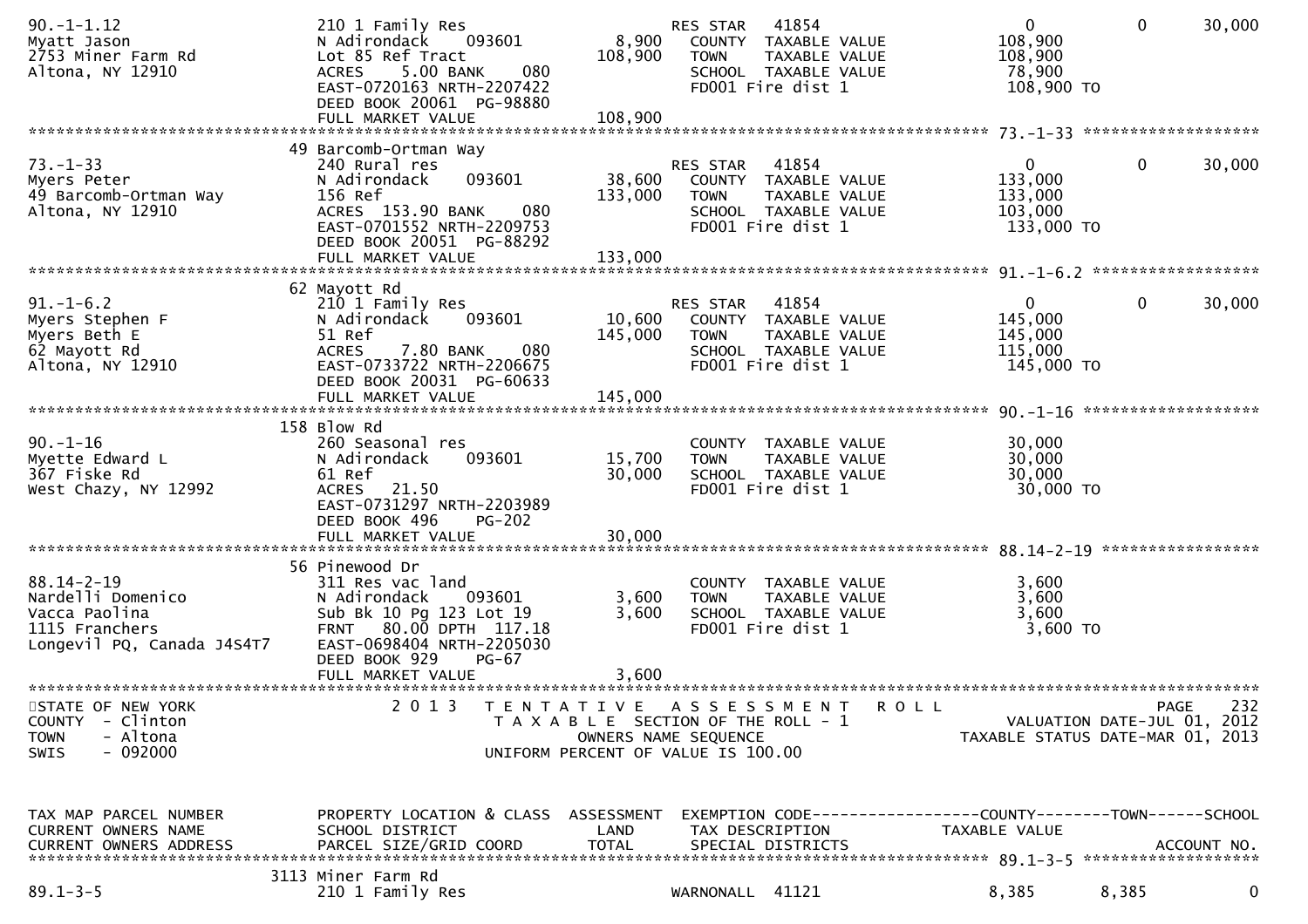| Naro Richard H<br>Naro Theresa L<br>3113 Miner Farm Rd<br>PO Box 12                                  | 093601<br>N Adirondack<br>110 Ref<br>FRNT 168.00 DPTH 110.00<br>EAST-0711440 NRTH-2207334<br>DEED BOOK 511<br>PG-549                                                 | 55,900                     | 5,000 SR STAR<br>41834<br>COUNTY TAXABLE VALUE<br>TAXABLE VALUE<br><b>TOWN</b><br>SCHOOL TAXABLE VALUE<br>FD001 Fire dist 1 | $\overline{0}$<br>47,515<br>47,515<br>$\overline{0}$<br>55,900 TO | $\mathbf 0$<br>55,900                             |
|------------------------------------------------------------------------------------------------------|----------------------------------------------------------------------------------------------------------------------------------------------------------------------|----------------------------|-----------------------------------------------------------------------------------------------------------------------------|-------------------------------------------------------------------|---------------------------------------------------|
| Altona, NY 12910                                                                                     |                                                                                                                                                                      |                            |                                                                                                                             |                                                                   |                                                   |
| $74. - 1 - 9$<br>National Park Trust Inc<br>401 E Jefferson St Ste 203<br>Rockville, MD 20850        | Woods Falls Rd<br>321 Abandoned ag<br>093601<br>N Adirondack<br>112 Ref<br>ACRES 50.00<br>EAST-0712415 NRTH-2215240<br>DEED BOOK 20011 PG-29538<br>FULL MARKET VALUE | 22,300<br>22,300<br>22,300 | COUNTY TAXABLE VALUE<br>TAXABLE VALUE<br><b>TOWN</b><br>SCHOOL TAXABLE VALUE<br>FD001 Fire dist 1                           | 22,300<br>22,300<br>22,300<br>22,300 TO                           |                                                   |
|                                                                                                      | 211 Harvey Rd                                                                                                                                                        |                            |                                                                                                                             |                                                                   |                                                   |
| $135. - 1 - 18.25$<br>Nebesnik Matthew R<br>Nebesnik Jody H<br>211 Harvey Rd<br>West Chazy, NY 12992 | 210 1 Family Res<br>093601<br>N Adirondack<br>Lot 131 Duers Pat<br>5.00 BANK<br>890<br><b>ACRES</b><br>EAST-0733914 NRTH-2180918<br>DEED BOOK 20122 PG-50136         | 11,000<br>175,000          | 41854<br>RES STAR<br>COUNTY TAXABLE VALUE<br><b>TOWN</b><br>TAXABLE VALUE<br>SCHOOL TAXABLE VALUE<br>FD001 Fire dist 1      | $\mathbf{0}$<br>175,000<br>175,000<br>145,000<br>175,000 TO       | 0<br>30,000                                       |
|                                                                                                      | Irona Rd                                                                                                                                                             |                            |                                                                                                                             |                                                                   |                                                   |
| $73. - 1 - 20.3$<br>Nelson Ronald<br>Nelson Karen<br>4207 W Michelle Dr<br>Glendale, AZ 85308        | $322$ Rural vac $>10$<br>N Adirondack<br>093601<br>ACRES 10.00<br>EAST-0702696 NRTH-2215469<br>DEED BOOK 583<br><b>PG-70</b>                                         | 4,800<br>4,800             | COUNTY TAXABLE VALUE<br><b>TOWN</b><br>TAXABLE VALUE<br>SCHOOL TAXABLE VALUE<br>FD001 Fire dist 1<br>LT001 Altona light 1   | 4,800<br>4,800<br>4,800<br>4,800 TO<br>4,800 TO                   |                                                   |
|                                                                                                      | Off Rt 22                                                                                                                                                            |                            |                                                                                                                             |                                                                   |                                                   |
| $76. - 1 - 1.42$<br>Nephew Dean<br>10 Halsey Ct<br>Plattsburgh, NY 12901                             | 311 Res vac land<br>Northeastern Cl 092801<br>Lot 49 Ref Tr<br>FRNT 200.00 DPTH 114.00<br>EAST-0736939 NRTH-2215218<br>DEED BOOK 20061 PG-95473                      | 800<br>800                 | COUNTY<br>TAXABLE VALUE<br><b>TOWN</b><br>TAXABLE VALUE<br>SCHOOL TAXABLE VALUE<br>FD001 Fire dist 1                        | 800<br>800<br>800<br>800 TO                                       |                                                   |
|                                                                                                      |                                                                                                                                                                      |                            |                                                                                                                             |                                                                   |                                                   |
| STATE OF NEW YORK<br>COUNTY - Clinton<br>- Altona<br><b>TOWN</b><br>$-092000$<br><b>SWIS</b>         | 2 0 1 3                                                                                                                                                              | OWNERS NAME SEQUENCE       | TENTATIVE ASSESSMENT<br>T A X A B L E SECTION OF THE ROLL - 1<br>UNIFORM PERCENT OF VALUE IS 100.00                         | <b>ROLL</b><br>TAXABLE STATUS DATE-MAR 01, 2013                   | 233<br><b>PAGE</b><br>VALUATION DATE-JUL 01, 2012 |
|                                                                                                      |                                                                                                                                                                      |                            |                                                                                                                             |                                                                   |                                                   |
| TAX MAP PARCEL NUMBER<br>CURRENT OWNERS NAME<br>CURRENT OWNERS ADDRESS                               | PROPERTY LOCATION & CLASS ASSESSMENT<br>SCHOOL DISTRICT<br>PARCEL SIZE/GRID COORD                                                                                    | LAND<br><b>TOTAL</b>       | EXEMPTION CODE-----------------COUNTY-------TOWN------SCHOOL<br>TAX DESCRIPTION<br>SPECIAL DISTRICTS                        | TAXABLE VALUE                                                     | ACCOUNT NO.                                       |
|                                                                                                      | 102 Pinewood Dr                                                                                                                                                      |                            |                                                                                                                             |                                                                   |                                                   |
| $88.14 - 2 - 37$<br>Nephew Gary<br>Nephew Sharon                                                     | 312 Vac w/imprv<br>093601<br>N Adirondack<br>Sub Bk 10 Pg 123 Lot 37                                                                                                 | 3,500<br>9,000             | COUNTY<br>TAXABLE VALUE<br><b>TOWN</b><br>TAXABLE VALUE<br>SCHOOL TAXABLE VALUE                                             | 9,000<br>9,000<br>9,000                                           |                                                   |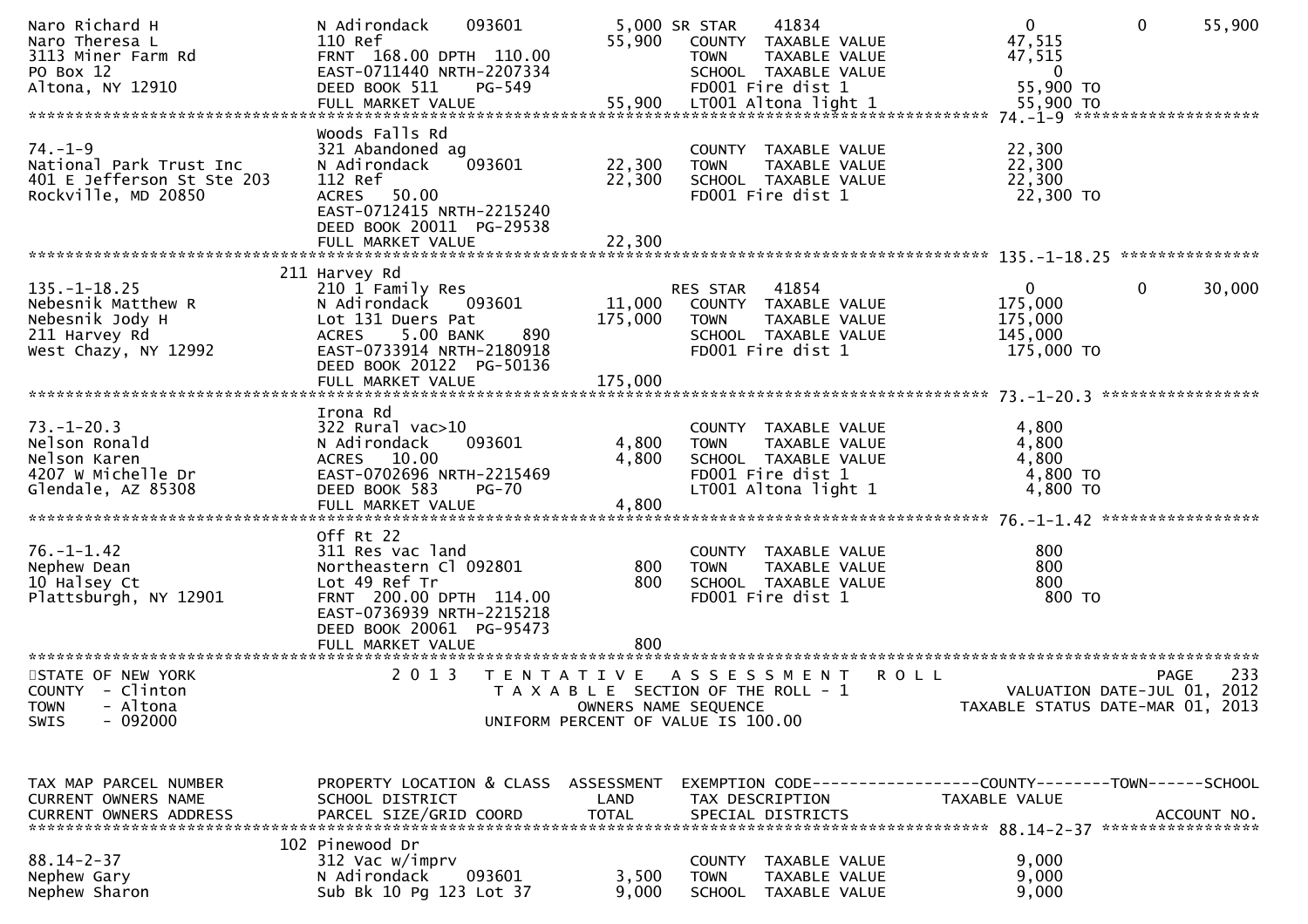| 749 Slosson Rd<br>West Chazy, NY 12992                                                                                    | 93.50 DPTH 115.60<br><b>FRNT</b><br>EAST-0698753 NRTH-2204889<br>DEED BOOK 20102 PG-32086<br>FULL MARKET VALUE                                                                             | 9,000                                     | FD001 Fire dist 1                                                                                                                              | 9,000 TO                                                                                     |      |
|---------------------------------------------------------------------------------------------------------------------------|--------------------------------------------------------------------------------------------------------------------------------------------------------------------------------------------|-------------------------------------------|------------------------------------------------------------------------------------------------------------------------------------------------|----------------------------------------------------------------------------------------------|------|
| $72. - 1 - 3.1$<br>Nephew Life Estate Carl & Cath N Adirondack<br>Bombard Judy<br>4525 Rt 11<br>Ellenburg Depot, NY 12935 | Forest Rd<br>312 Vac w/imprv<br>093601<br>192 Ref<br>ACRES 42.70<br>EAST-0686020 NRTH-2215624<br>DEED BOOK 20041 PG-70059<br>FULL MARKET VALUE                                             | 33,200<br>36,700<br>36,700                | COUNTY TAXABLE VALUE<br>TAXABLE VALUE<br><b>TOWN</b><br>SCHOOL TAXABLE VALUE<br>FD001 Fire dist 1                                              | 36,700<br>36,700<br>36,700<br>36,700 TO                                                      |      |
|                                                                                                                           | 29/33 Station St                                                                                                                                                                           |                                           |                                                                                                                                                |                                                                                              |      |
| $89.1 - 2 - 11$<br>Nephew Rodney J<br>Nephew Joanne<br>33 Station St<br>PO Box 91<br>Altona, NY 12910                     | 240 Rural res<br>093601<br>N Adirondack<br>111 Ref<br>ACRES 11.70<br>EAST-0711892 NRTH-2208148<br>DEED BOOK 847<br>PG-319<br>FULL MARKET VALUE                                             | 13,200<br>49,200<br>49,200                | RES STAR<br>41854<br>COUNTY TAXABLE VALUE<br>TAXABLE VALUE<br><b>TOWN</b><br>SCHOOL TAXABLE VALUE<br>FD001 Fire dist 1<br>LT001 Altona light 1 | $\mathbf{0}$<br>30,000<br>0<br>49,200<br>49,200<br>19,200<br>49,200 TO<br>49,200 TO          |      |
|                                                                                                                           | 1952 Alder Bend Rd                                                                                                                                                                         |                                           |                                                                                                                                                |                                                                                              |      |
| $73. - 1 - 41$<br>Nephew Shelly M<br>46 Clover Dr<br>Littlestown, PA 17340                                                | 270 Mfg housing<br>093601<br>N Adirondack<br>Lot 155 Ref<br>90.00 DPTH 170.00<br><b>FRNT</b><br>EAST-0698002 NRTH-2212800<br>DEED BOOK 98001 PG-03497<br>FULL MARKET VALUE                 | 5,200<br>19,000<br>19,000                 | 41854<br><b>RES STAR</b><br>COUNTY TAXABLE VALUE<br><b>TOWN</b><br>TAXABLE VALUE<br>SCHOOL TAXABLE VALUE<br>FD001 Fire dist 1                  | $\mathbf{0}$<br>19,000<br>$\mathbf{0}$<br>19,000<br>19,000<br>$\Omega$<br>19,000 TO          |      |
| $73. - 1 - 42$<br>Nephew-Little Shelly M<br>Little Frederick R<br>46 Clover Dr<br>Littlestown, PA 17340                   | 1948 Alder Bend Rd<br>210 1 Family Res<br>093601<br>N Adirondack<br>Lot 155 Ref<br>FRNT 220.00 DPTH<br>80.00<br>EAST-0697948 NRTH-2212637<br>DEED BOOK 20112 PG-43234<br>FULL MARKET VALUE | 4,100<br>32,800<br>32,800                 | COUNTY TAXABLE VALUE<br><b>TOWN</b><br>TAXABLE VALUE<br>SCHOOL TAXABLE VALUE<br>FD001 Fire dist 1                                              | 32,800<br>32,800<br>32,800<br>32,800 TO                                                      |      |
| STATE OF NEW YORK<br>COUNTY - Clinton<br><b>TOWN</b><br>- Altona<br>SWIS - 092000                                         | 2 0 1 3                                                                                                                                                                                    | T E N T A T I V E<br>OWNERS NAME SEQUENCE | A S S E S S M E N T<br>T A X A B L E SECTION OF THE ROLL - 1<br>UNIFORM PERCENT OF VALUE IS 100.00                                             | <b>ROLL</b><br>PAGE<br>VALUATION DATE-JUL 01, 2012<br>TAXABLE STATUS DATE-MAR 01, 2013       | -234 |
|                                                                                                                           |                                                                                                                                                                                            |                                           |                                                                                                                                                |                                                                                              |      |
| TAX MAP PARCEL NUMBER<br>CURRENT OWNERS NAME<br><b>CURRENT OWNERS ADDRESS</b>                                             | PROPERTY LOCATION & CLASS ASSESSMENT<br>SCHOOL DISTRICT<br>PARCEL SIZE/GRID COORD                                                                                                          | LAND<br><b>TOTAL</b>                      | TAX DESCRIPTION<br>SPECIAL DISTRICTS                                                                                                           | EXEMPTION CODE-----------------COUNTY-------TOWN------SCHOOL<br>TAXABLE VALUE<br>ACCOUNT NO. |      |
| $73. - 1 - 1.1$<br>Newcombe Barry<br>2079 Alder Bend Rd<br>Altona, NY 12910                                               | 2079 Alder Bend Rd<br>210 1 Family Res<br>N Adirondack<br>093601<br>166 Ref<br>2.90<br><b>ACRES</b>                                                                                        | 7,800<br>49,000                           | 41854<br>RES STAR<br>COUNTY TAXABLE VALUE<br><b>TOWN</b><br>TAXABLE VALUE<br>SCHOOL TAXABLE VALUE                                              | 0<br>30,000<br>0<br>49,000<br>49,000<br>19,000                                               |      |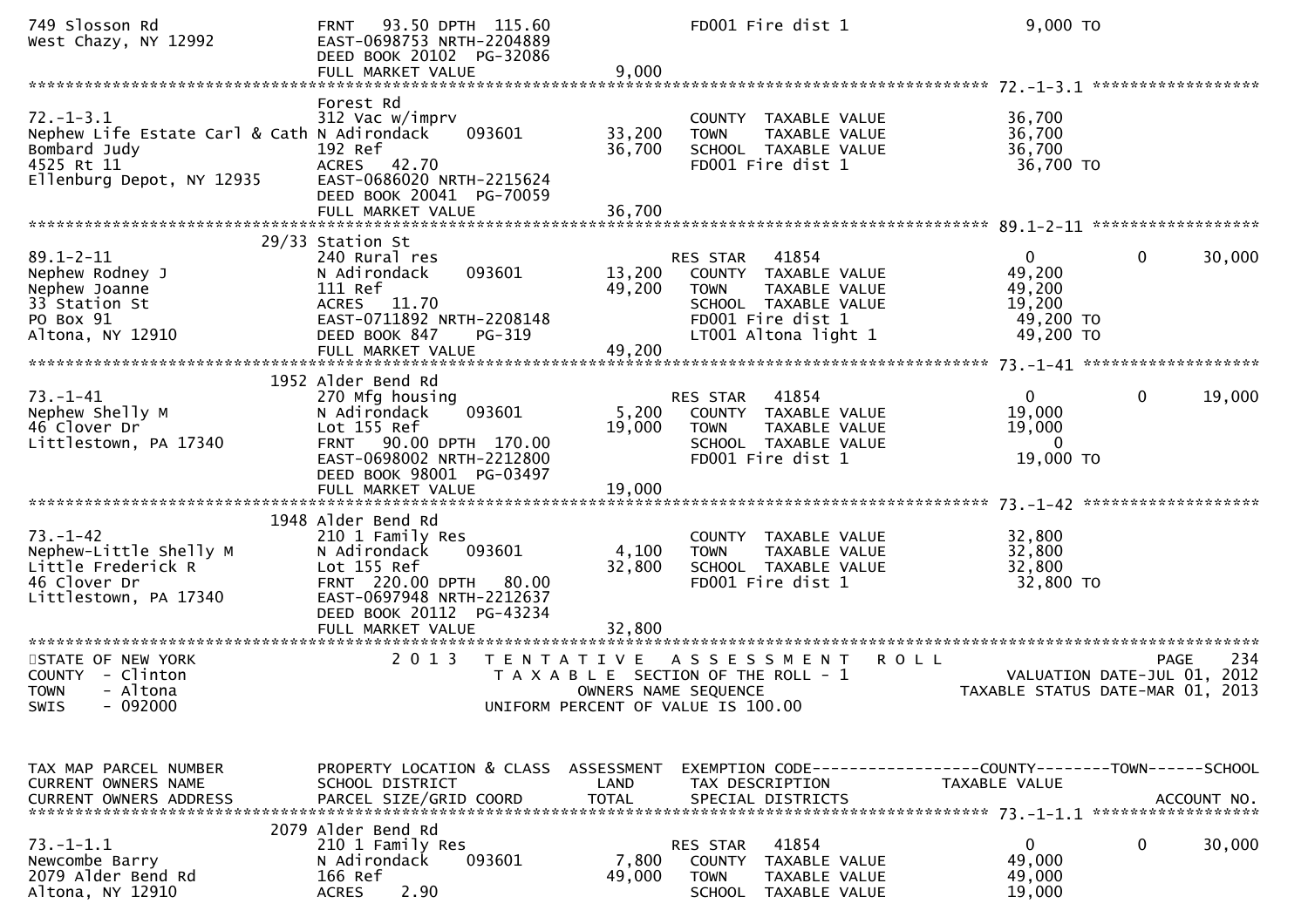|                                                                                                               | EAST-0697581 NRTH-2216009<br>DEED BOOK 20041 PG-70805<br>FULL MARKET VALUE                                                                                                  | 49,000                    | FD001 Fire dist 1                                                                                                                                            |             | 49,000 TO                                                     |                                                                                |        |
|---------------------------------------------------------------------------------------------------------------|-----------------------------------------------------------------------------------------------------------------------------------------------------------------------------|---------------------------|--------------------------------------------------------------------------------------------------------------------------------------------------------------|-------------|---------------------------------------------------------------|--------------------------------------------------------------------------------|--------|
|                                                                                                               |                                                                                                                                                                             |                           |                                                                                                                                                              |             |                                                               |                                                                                |        |
| $73. - 3 - 6.1$<br>Newcombe Barry E<br>2079 Alder Bend Rd<br>Altona, NY 12910                                 | Helens Way<br>$314$ Rural vac<10<br>N Adirondack<br>093601<br>166 Ref<br>2.10<br><b>ACRES</b><br>EAST-0696007 NRTH-2214780<br>DEED BOOK 20051 PG-85097<br>FULL MARKET VALUE | 5,600<br>5,600<br>5,600   | COUNTY TAXABLE VALUE<br>TAXABLE VALUE<br><b>TOWN</b><br>SCHOOL TAXABLE VALUE<br>FD001 Fire dist 1                                                            |             | 5,600<br>5,600<br>5,600<br>5,600 TO                           |                                                                                |        |
|                                                                                                               | 876 Plank Rd                                                                                                                                                                |                           |                                                                                                                                                              |             |                                                               |                                                                                |        |
| $130 - 2 - 5.2$<br>Nichols Betty<br>876 Plank Rd<br>Ellenburg Depot, NY 12935                                 | 270 Mfg housing<br>N Adirondack<br>093601<br>Lot 34 State Gore<br>1.00<br><b>ACRES</b><br>EAST-0680150 NRTH-2181681<br>DEED BOOK 20001 PG-18685<br>FULL MARKET VALUE        | 6,500<br>17,000<br>17,000 | RES STAR<br>41854<br>COUNTY TAXABLE VALUE<br><b>TOWN</b><br>TAXABLE VALUE<br>SCHOOL TAXABLE VALUE<br>FD001 Fire dist 1                                       |             | 0<br>17,000<br>17,000<br>$\Omega$<br>17,000 TO                | 0                                                                              | 17,000 |
|                                                                                                               |                                                                                                                                                                             |                           |                                                                                                                                                              |             |                                                               |                                                                                |        |
| $71.1 - 1 - 10$<br>Nichols Clifton J<br>Nichols Mary<br>4994 Rt 11<br>PO Box 142<br>Ellenburg Depot, NY 12935 | 4994 Rt 11<br>210 1 Family Res<br>N Adirondack<br>093601<br><b>Bm</b><br>FRNT 128.17 DPTH 284.96<br>EAST-0675510 NRTH-2213646<br>DEED BOOK 603<br>PG-379                    | 6,200<br>43,100           | 41101<br><b>VETERANS</b><br>COUNTY TAXABLE VALUE<br><b>TOWN</b><br>TAXABLE VALUE<br>SCHOOL TAXABLE VALUE<br>FD002 Ellenburg fire 21<br>LT002 Altona light 21 |             | 5,000<br>38,100<br>38,100<br>43,100<br>43,100 TO<br>43,100 TO | 5,000                                                                          | 0      |
|                                                                                                               | 3844 Military Tpke                                                                                                                                                          |                           |                                                                                                                                                              |             |                                                               |                                                                                |        |
| $120. - 1 - 9$<br>Nichols Eugene C<br>Nichols Wanda A<br>3844 Military Tpke<br>West Chazy, NY 12992           | 210 1 Family Res<br>093601<br>N Adirondack<br>Lot 103<br>6.50<br><b>ACRES</b><br>EAST-0721781 NRTH-2183975<br>DEED BOOK 20031 PG-54467                                      | 11,800<br>48,000          | COUNTY TAXABLE VALUE<br><b>TOWN</b><br>TAXABLE VALUE<br>SCHOOL TAXABLE VALUE<br>FD001 Fire dist 1                                                            |             | 48,000<br>48,000<br>48,000<br>48,000 TO                       |                                                                                |        |
|                                                                                                               | FULL MARKET VALUE                                                                                                                                                           | 48,000                    |                                                                                                                                                              |             |                                                               |                                                                                |        |
| STATE OF NEW YORK<br><b>COUNTY</b><br>- Clinton<br>- Altona<br><b>TOWN</b><br><b>SWIS</b><br>- 092000         | 2 0 1 3                                                                                                                                                                     | T E N T A T I V E         | A S S E S S M E N T<br>T A X A B L E SECTION OF THE ROLL - 1<br>OWNERS NAME SEQUENCE<br>UNIFORM PERCENT OF VALUE IS 100.00                                   | <b>ROLL</b> |                                                               | <b>PAGE</b><br>VALUATION DATE-JUL 01, 2012<br>TAXABLE STATUS DATE-MAR 01, 2013 | 235    |
| TAX MAP PARCEL NUMBER<br><b>CURRENT OWNERS NAME</b>                                                           | PROPERTY LOCATION & CLASS<br>SCHOOL DISTRICT                                                                                                                                | ASSESSMENT<br>LAND        | TAX DESCRIPTION                                                                                                                                              |             | TAXABLE VALUE                                                 |                                                                                |        |
| CURRENT OWNERS ADDRESS                                                                                        | PARCEL SIZE/GRID COORD                                                                                                                                                      | <b>TOTAL</b>              | SPECIAL DISTRICTS                                                                                                                                            |             |                                                               | ACCOUNT NO.                                                                    |        |
| $71.1 - 1 - 11$<br>Nichols Kenneth W<br>Nichols Lee<br>4992 Rt 11<br>Ellenburg Depot, NY 12935                | 4992 Rt 11<br>220 2 Family Res<br>N Adirondack<br>093601<br>Bm<br><b>FRNT</b><br>75.00 DPTH 205.00<br>EAST-0675619 NRTH-2213597                                             | 5,000<br>47,700           | 41854<br>RES STAR<br><b>COUNTY</b><br>TAXABLE VALUE<br><b>TOWN</b><br>TAXABLE VALUE<br>SCHOOL TAXABLE VALUE<br>FD002 Ellenburg fire 21                       |             | $\mathbf 0$<br>47,700<br>47,700<br>17,700<br>47,700 TO        | 0                                                                              | 30,000 |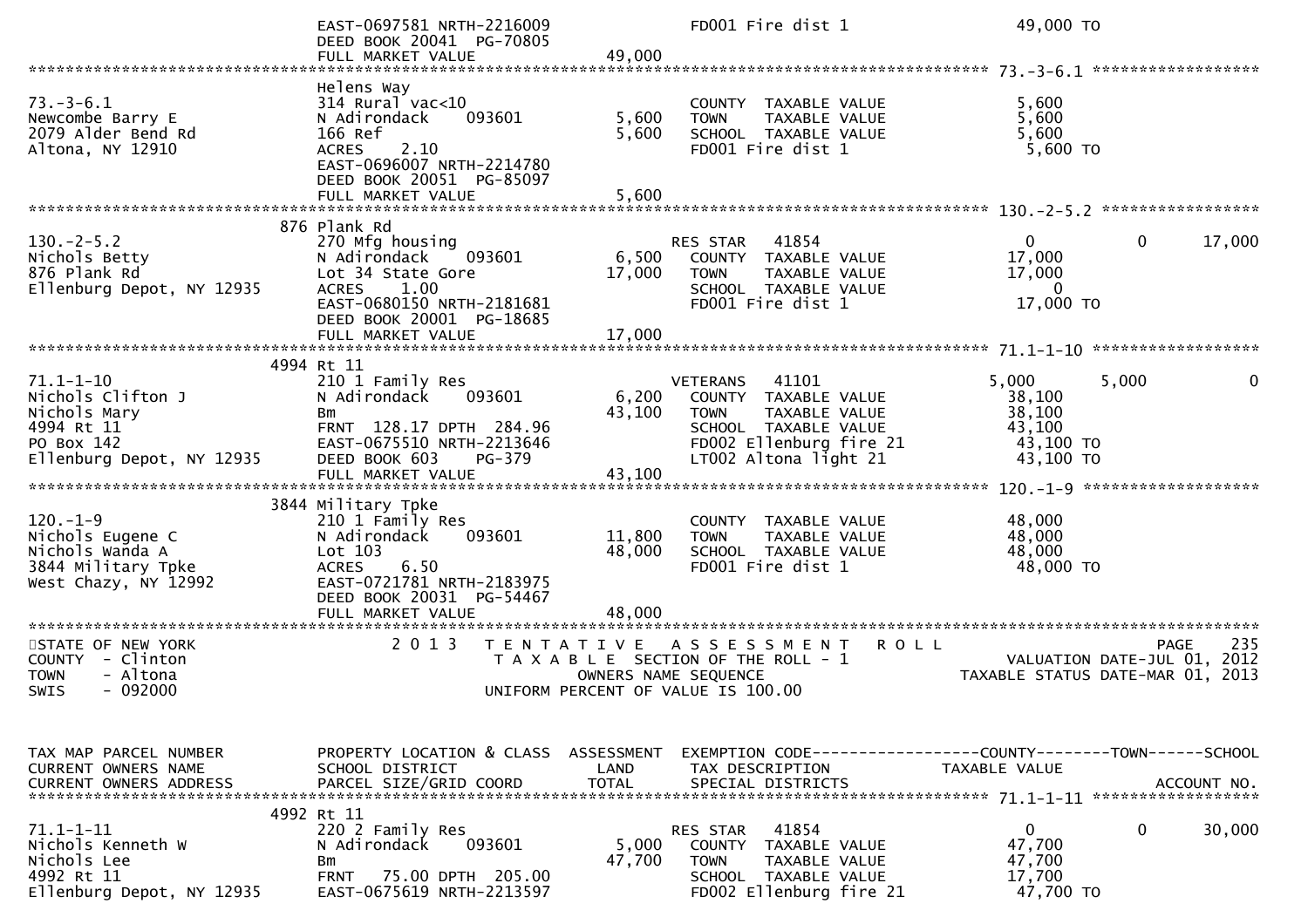|                                                       | DEED BOOK 20072 PG-5229                                                                    |                      | LT002 Altona light 21                                                        | 47,700 TO<br>****************                                                         |
|-------------------------------------------------------|--------------------------------------------------------------------------------------------|----------------------|------------------------------------------------------------------------------|---------------------------------------------------------------------------------------|
|                                                       | Alder Bend Rd                                                                              |                      |                                                                              |                                                                                       |
| $73. - 3 - 12.12$<br>Nichols Paul J<br>Nichols Anne F | $314$ Rural vac<10<br>093601<br>N Adirondack<br>166 Ref<br>5.00                            | 8,900<br>8,900       | COUNTY TAXABLE VALUE<br>TAXABLE VALUE<br><b>TOWN</b><br>SCHOOL TAXABLE VALUE | 8,900<br>8,900<br>8,900                                                               |
| 544 Campbell Rd<br>Churubusco, NY 12923               | <b>ACRES</b><br>EAST-0697342 NRTH-2213213<br>DEED BOOK 20092 PG-23771<br>FULL MARKET VALUE | 8,900                | FD001 Fire dist 1                                                            | $8,900$ TO                                                                            |
|                                                       |                                                                                            |                      |                                                                              |                                                                                       |
| $86. - 2 - 8.2$                                       | 5861 Military Tpke<br>270 Mfg housing                                                      |                      | 41854<br>RES STAR                                                            | 0<br>$\mathbf 0$<br>23,500                                                            |
| Nichols Tonya<br>Guerin Charles                       | N Adirondack<br>093601<br>Bwp                                                              | 6,000<br>23,500      | COUNTY TAXABLE VALUE<br>TAXABLE VALUE<br><b>TOWN</b>                         | 23,500<br>23,500                                                                      |
| PO Box 13                                             | FRNT 180.00 DPTH 172.40                                                                    |                      | SCHOOL TAXABLE VALUE                                                         | $\mathbf{0}$                                                                          |
| Ellenburg Depot, NY 12935                             | EAST-0680849 NRTH-2204734<br>DEED BOOK 1021<br>PG-130                                      |                      | FD001 Fire dist 1                                                            | 23,500 TO                                                                             |
|                                                       |                                                                                            |                      |                                                                              | *****************                                                                     |
| $88.14 - 1 - 63$                                      | 11 Merrywood Dr<br>260 Seasonal res                                                        |                      | COUNTY TAXABLE VALUE                                                         | 14,900                                                                                |
| Nicholson Kenneth                                     | N Adirondack<br>093601                                                                     | 4,300                | TAXABLE VALUE<br><b>TOWN</b>                                                 | 14,900                                                                                |
| 4275 Gaetan Boucher<br>St Hubert, QC, Canada          | Stonewall Acres Lot 63<br>85.00 DPTH 121.06<br><b>FRNT</b>                                 | 14,900               | SCHOOL TAXABLE VALUE<br>FD001 Fire dist 1                                    | 14,900<br>14,900 TO                                                                   |
| J3Y5W4                                                | EAST-0700382 NRTH-2203226<br>DEED BOOK 977<br>PG-171                                       |                      |                                                                              |                                                                                       |
|                                                       | FULL MARKET VALUE                                                                          | 14,900               |                                                                              |                                                                                       |
| $88.14 - 1 - 62$                                      | 13 Merrywood Dr<br>311 Res vac land                                                        |                      | COUNTY TAXABLE VALUE                                                         | 4,000                                                                                 |
| Nicholson Kenneth J                                   | N Adirondack<br>093601                                                                     | 4,000                | <b>TAXABLE VALUE</b><br><b>TOWN</b>                                          | 4,000                                                                                 |
| Nicholson Joy D<br>4275 Gaetan Boucher                | Stonewall Acres Lot 62<br>76.00 DPTH 125.00<br>FRNT                                        | 4,000                | SCHOOL TAXABLE VALUE<br>FD001 Fire dist 1                                    | 4,000<br>4,000 TO                                                                     |
| St Hubert, QC, Canada                                 | EAST-0700289 NRTH-2203247                                                                  |                      |                                                                              |                                                                                       |
| J3Y5W4                                                | DEED BOOK 20011 PG-33985<br>FULL MARKET VALUE                                              | 4,000                |                                                                              |                                                                                       |
| *******************************                       | **********************                                                                     |                      |                                                                              |                                                                                       |
| STATE OF NEW YORK<br>COUNTY - Clinton                 | 2013<br>T E N T A T I V E                                                                  |                      | A S S E S S M E N T<br><b>ROLL</b><br>T A X A B L E SECTION OF THE ROLL - 1  | 236<br><b>PAGE</b><br>2012<br>VALUATION DATE-JUL 01,                                  |
| <b>TOWN</b><br>- Altona                               |                                                                                            | OWNERS NAME SEQUENCE |                                                                              | TAXABLE STATUS DATE-MAR 01, 2013                                                      |
| $-092000$<br>SWIS                                     |                                                                                            |                      | UNIFORM PERCENT OF VALUE IS 100.00                                           |                                                                                       |
|                                                       |                                                                                            |                      |                                                                              |                                                                                       |
| TAX MAP PARCEL NUMBER<br>CURRENT OWNERS NAME          | PROPERTY LOCATION & CLASS ASSESSMENT<br>SCHOOL DISTRICT                                    | LAND                 | TAX DESCRIPTION                                                              | EXEMPTION        CODE------------------COUNTY-------TOWN------SCHOOL<br>TAXABLE VALUE |
| <b>CURRENT OWNERS ADDRESS</b>                         | PARCEL SIZE/GRID COORD                                                                     | <b>TOTAL</b>         | SPECIAL DISTRICTS                                                            | ACCOUNT NO.                                                                           |
|                                                       | 25 Forest Rd                                                                               |                      |                                                                              |                                                                                       |
| $87. - 1 - 2.1$<br>Nicholson Laura A                  | 210 1 Family Res<br>093601<br>N Adirondack                                                 | 8,100                | 41854<br>RES STAR<br>COUNTY TAXABLE VALUE                                    | $\mathbf 0$<br>0<br>30,000<br>135,000                                                 |
| 25 Forest Rd                                          | 213 Ref                                                                                    | 135,000              | <b>TOWN</b><br>TAXABLE VALUE                                                 | 135,000                                                                               |
| Elenburg Depot, NY 12935                              | Survey Map 20072 / 09608<br>2.80 BANK<br>ACRES<br>080                                      |                      | SCHOOL TAXABLE VALUE<br>FD001 Fire dist 1                                    | 105,000<br>135,000 TO                                                                 |
|                                                       | EAST-0684844 NRTH-2205897                                                                  |                      |                                                                              |                                                                                       |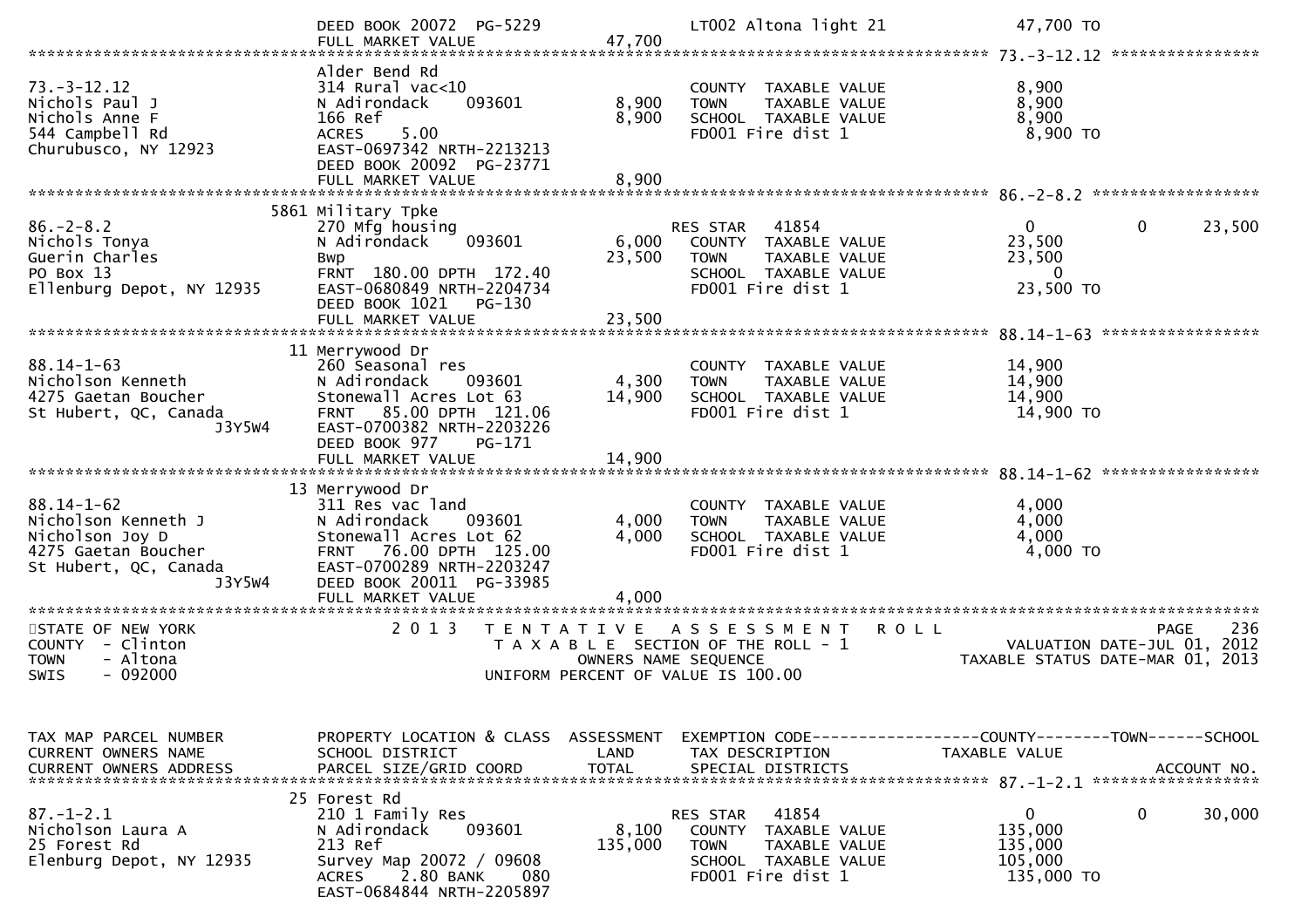|                                                                                                          | DEED BOOK 20072 PG-9609<br>FULL MARKET VALUE                                                                                                                                                                          | 135,000                      |                                                                                                                                                       |                                                                                 |                            |
|----------------------------------------------------------------------------------------------------------|-----------------------------------------------------------------------------------------------------------------------------------------------------------------------------------------------------------------------|------------------------------|-------------------------------------------------------------------------------------------------------------------------------------------------------|---------------------------------------------------------------------------------|----------------------------|
| $71.1 - 1 - 13$<br>Niederbuhl Arthur J<br>4974 Rt 11<br>Ellenburg Depot, NY 12935                        | 4974 Rt 11<br>210 1 Family Res<br>N Adirondack<br>093601<br>Benjamin Moore Patent<br>Survey Map 20072 / 11313<br>FRNT 75.00 DPTH 233.00<br>EAST-0676070 NRTH-2213570<br>DEED BOOK 20082 PG-14149<br>FULL MARKET VALUE | 5,400<br>118,000<br>118,000  | 41854<br>RES STAR<br>COUNTY TAXABLE VALUE<br><b>TOWN</b><br>TAXABLE VALUE<br>SCHOOL TAXABLE VALUE<br>FD002 Ellenburg fire 21<br>LT002 Altona light 21 | $\overline{0}$<br>0<br>118,000<br>118,000<br>88,000<br>118,000 TO<br>118,000 TO | 30,000                     |
|                                                                                                          | 2268 Miner Farm Rd                                                                                                                                                                                                    |                              |                                                                                                                                                       |                                                                                 |                            |
| $75. - 1 - 14.1$<br>Nigro Vincent P<br>Walzauck Donna<br>2268 Miner Farm Rd<br>Altona, NY 12910          | 240 Rural res<br>Northeastern Cl 092801<br>Lot 62 Ref Tr<br>ACRES 43.70<br>EAST-0731855 NRTH-2209742<br>DEED BOOK 705<br>PG-173<br>FULL MARKET VALUE                                                                  | 21,000<br>112,600<br>112,600 | 41854<br>RES STAR<br>COUNTY TAXABLE VALUE<br><b>TOWN</b><br>TAXABLE VALUE<br>SCHOOL TAXABLE VALUE<br>FD001 Fire dist 1                                | $\mathbf{0}$<br>0<br>112,600<br>112,600<br>82,600<br>112,600 TO                 | 30,000                     |
|                                                                                                          |                                                                                                                                                                                                                       |                              |                                                                                                                                                       |                                                                                 |                            |
| $133. - 1 - 15.2$<br>Noble Altona Windpark LLC<br>8 Railroad Ave<br>Essex, CT 06426                      | Purdy Rd<br>$314$ Rural vac< $10$<br>N Adirondack<br>093601<br>Lot 47 Duers<br>Acre Change Due to Survey<br><b>ACRES</b><br>7.72<br>EAST-0712176 NRTH-2180473<br>DEED BOOK 20082 PG-16126                             | 12,400<br>12,400             | COUNTY TAXABLE VALUE<br>TAXABLE VALUE<br><b>TOWN</b><br>SCHOOL TAXABLE VALUE<br>FD001 Fire dist 1                                                     | 12,400<br>12,400<br>12,400<br>12,400 TO                                         |                            |
|                                                                                                          |                                                                                                                                                                                                                       |                              |                                                                                                                                                       |                                                                                 | ******************         |
| $118. - 1 - 13$<br>Noble Environmental Power LLC N Adirondack<br>8 Railroad Ave Ste 8<br>Essex, CT 06426 | Rand Hill Rd<br>321 Abandoned ag<br>093601<br>Lot 41 Ref<br>ACRES 11.37<br>EAST-0704604 NRTH-2189555<br>DEED BOOK 20072 PG-4104<br>FULL MARKET VALUE                                                                  | 7,500<br>7,500<br>7,500      | COUNTY TAXABLE VALUE<br>TAXABLE VALUE<br><b>TOWN</b><br>SCHOOL TAXABLE VALUE<br>FD001 Fire dist 1                                                     | 7,500<br>7,500<br>7,500<br>7,500 TO                                             |                            |
| STATE OF NEW YORK<br>COUNTY - Clinton<br><b>TOWN</b><br>- Altona<br>$-092000$<br>SWIS                    | 2 0 1 3<br>T E N T A T I V E                                                                                                                                                                                          | OWNERS NAME SEQUENCE         | A S S E S S M E N T<br>R O L L<br>T A X A B L E SECTION OF THE ROLL - 1<br>UNIFORM PERCENT OF VALUE IS 100.00                                         | VALUATION DATE-JUL 01,<br>TAXABLE STATUS DATE-MAR 01, 2013                      | 237<br><b>PAGE</b><br>2012 |
| TAX MAP PARCEL NUMBER<br><b>CURRENT OWNERS NAME</b><br><b>CURRENT OWNERS ADDRESS</b>                     | PROPERTY LOCATION & CLASS ASSESSMENT<br>SCHOOL DISTRICT<br>PARCEL SIZE/GRID COORD                                                                                                                                     | LAND<br><b>TOTAL</b>         | EXEMPTION CODE------------------COUNTY--------TOWN------SCHOOL<br>TAX DESCRIPTION<br>SPECIAL DISTRICTS                                                | TAXABLE VALUE                                                                   | ACCOUNT NO.                |
| $148. - 4 - 2$<br>Nohavec Mary E<br>48 Demott Ave<br>Clifton, NJ 07011-1919                              | Rand Hill Rd<br>910 Priv forest<br>N Adirondack<br>093601<br>Lot 78 Duers<br>34.00<br><b>ACRES</b>                                                                                                                    | 19,500<br>19,500             | COUNTY TAXABLE VALUE<br><b>TOWN</b><br>TAXABLE VALUE<br>SCHOOL TAXABLE VALUE<br>FD001 Fire dist 1                                                     | 19,500<br>19,500<br>19,500<br>19,500 TO                                         |                            |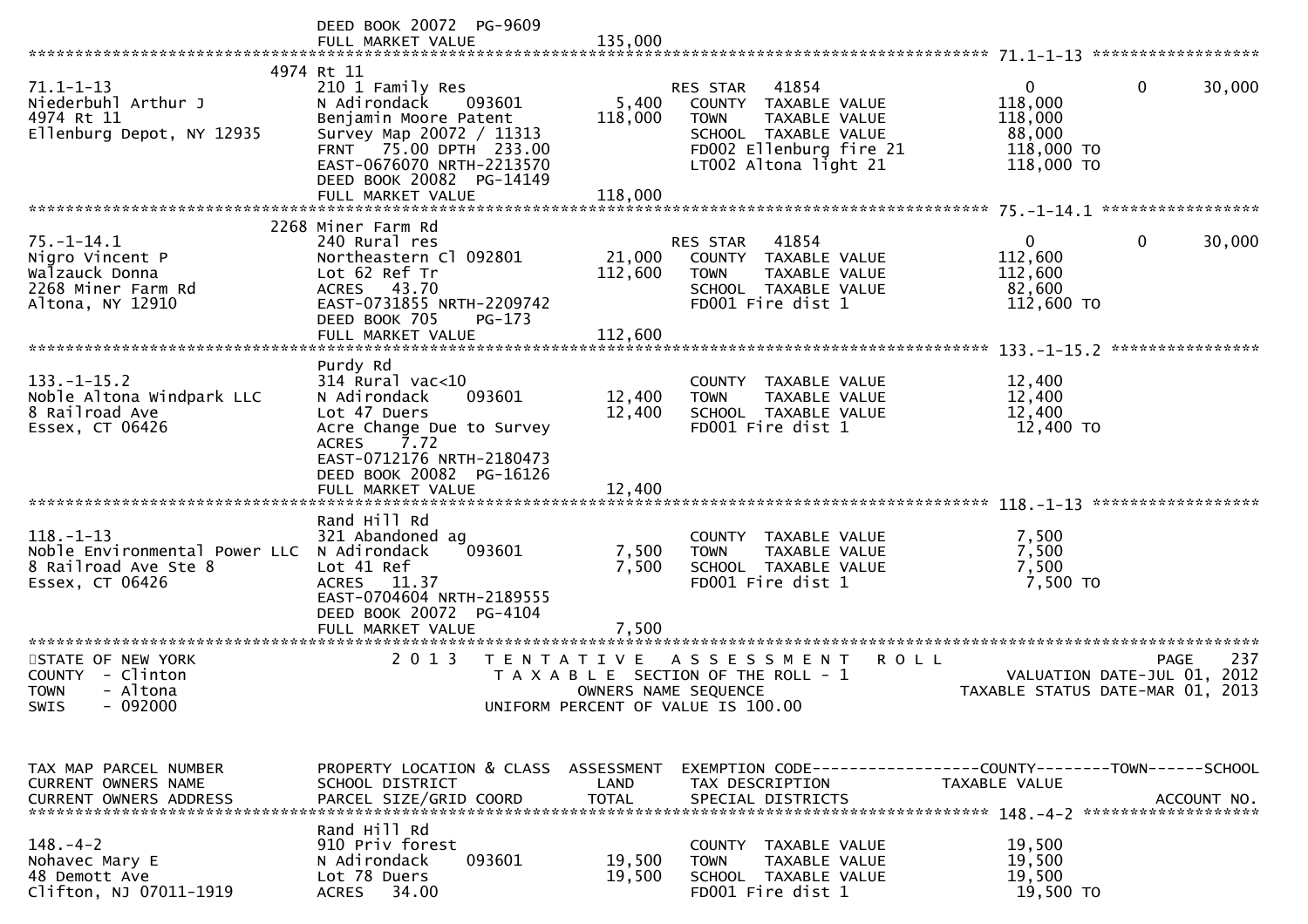|                                                                                                 | EAST-0719093 NRTH-2172754<br>DEED BOOK 603<br>PG-634<br>FULL MARKET VALUE                                                                                          | 19,500               |                                                                                                                        |                                                                                   |
|-------------------------------------------------------------------------------------------------|--------------------------------------------------------------------------------------------------------------------------------------------------------------------|----------------------|------------------------------------------------------------------------------------------------------------------------|-----------------------------------------------------------------------------------|
| $149. - 1 - 10.72$<br>Nohavec Michael<br>Nohavec Kathleen<br>48 Demott Ave<br>Clifton, NJ 07015 | Murtagh Hill Rd<br>312 Vac w/imprv<br>N Adirondack<br>093601<br>Lot 106 Duer's Patent<br><b>ACRES</b><br>9.90<br>EAST-0723664 NRTH-2172297                         | 9,900<br>10,900      | COUNTY TAXABLE VALUE<br><b>TOWN</b><br>TAXABLE VALUE<br>SCHOOL TAXABLE VALUE<br>FD001 Fire dist 1                      | 10,900<br>10,900<br>10,900<br>10,900 TO                                           |
|                                                                                                 | DEED BOOK 844<br>PG-301<br>FULL MARKET VALUE                                                                                                                       | 10,900               |                                                                                                                        |                                                                                   |
| $149. - 1 - 14$<br>Nohavec Michael S<br>48 Demott Ave<br>Clifton, NJ 07015                      | Murtagh Hill Rd<br>910 Priv forest<br>093601<br>N Adirondack<br>91 Duer 1954<br>ACRES 144.00<br>EAST-0721541 NRTH-2172678<br>DEED BOOK 573<br>PG-1184              | 29,200<br>29,200     | COUNTY TAXABLE VALUE<br><b>TOWN</b><br>TAXABLE VALUE<br>SCHOOL TAXABLE VALUE<br>FD001 Fire dist 1                      | 29,200<br>29,200<br>29,200<br>29,200 TO                                           |
|                                                                                                 | FULL MARKET VALUE                                                                                                                                                  | 29,200               |                                                                                                                        |                                                                                   |
| $118. - 1 - 8$<br>Nolan Tousha L<br>2772 Rand Hill Rd<br>Altona, NY 12910-1720                  | 2772 Rand Hill Rd<br>210 1 Family Res<br>N Adirondack<br>093601<br>Lot 41 Pat Ref<br>ACRES 11.00<br>EAST-0703465 NRTH-2190733<br>DEED BOOK 99001 PG-15659          | 13,500<br>83,200     | 41854<br>RES STAR<br>COUNTY TAXABLE VALUE<br>TAXABLE VALUE<br><b>TOWN</b><br>SCHOOL TAXABLE VALUE<br>FD001 Fire dist 1 | $\Omega$<br>$\mathbf{0}$<br>30,000<br>83,200<br>83,200<br>53,200<br>83,200 TO     |
|                                                                                                 |                                                                                                                                                                    |                      |                                                                                                                        |                                                                                   |
| $103. -1 - 13.2$<br>Noreault Roderick L<br>Noreault Ann<br>PO Box 61<br>Altona, NY 12910-0061   | 4680 Military Tpke<br>210 1 Family Res<br>093601<br>N Adirondack<br>Lot 134 Ref Tr<br><b>ACRES</b><br>2.60<br>EAST-0706544 NRTH-2197190<br>DEED BOOK 646<br>PG-279 | 7,500<br>60,000      | RES STAR<br>41854<br>COUNTY TAXABLE VALUE<br>TAXABLE VALUE<br><b>TOWN</b><br>SCHOOL TAXABLE VALUE<br>FD001 Fire dist 1 | 0<br>$\mathbf 0$<br>30,000<br>60,000<br>60,000<br>30,000<br>60,000 TO             |
|                                                                                                 | FULL MARKET VALUE                                                                                                                                                  | 60,000               |                                                                                                                        |                                                                                   |
| STATE OF NEW YORK<br>COUNTY - Clinton<br>- Altona<br><b>TOWN</b><br><b>SWIS</b><br>- 092000     | 2 0 1 3<br>T E N T A T I V E                                                                                                                                       | OWNERS NAME SEOUENCE | <b>ROLL</b><br>A S S E S S M E N T<br>T A X A B L E SECTION OF THE ROLL - 1<br>UNIFORM PERCENT OF VALUE IS 100.00      | 238<br>PAGE<br>VALUATION DATE-JUL 01,<br>2012<br>TAXABLE STATUS DATE-MAR 01, 2013 |
| TAX MAP PARCEL NUMBER<br>CURRENT OWNERS NAME                                                    | PROPERTY LOCATION & CLASS ASSESSMENT<br>SCHOOL DISTRICT                                                                                                            | LAND                 | TAX DESCRIPTION                                                                                                        | TAXABLE VALUE                                                                     |
| $90. -1 - 9$<br>Novack Caroline<br>6 Horizon Rd Apt 2308<br>Fort Lee, NJ 07024                  | 2507 Miner Farm Rd<br>322 Rural vac>10<br>N Adirondack<br>093601<br>82 Ref<br>ACRES 146.00<br>EAST-0725858 NRTH-2205368                                            | 41,500<br>41,500     | COUNTY TAXABLE VALUE<br><b>TOWN</b><br>TAXABLE VALUE<br>SCHOOL TAXABLE VALUE<br>FD001 Fire dist 1                      | 41,500<br>41,500<br>41,500<br>41,500 TO                                           |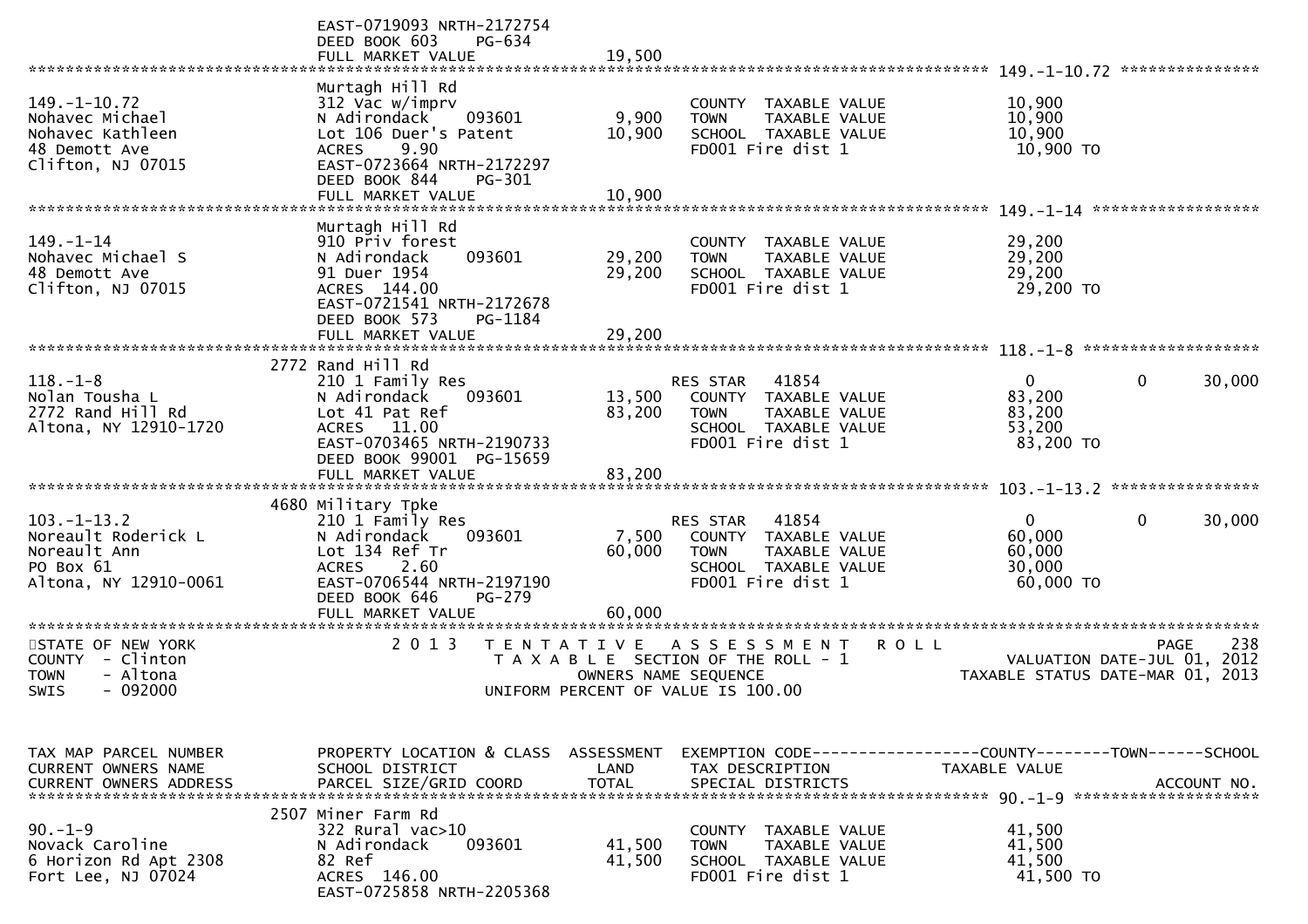|                                                                                                               | DEED BOOK 20122 PG-52881<br>FULL MARKET VALUE                                                                                                                                       | 41,500                     |                                                                                                                           | ******************<br>148. – 1–11                                                           |
|---------------------------------------------------------------------------------------------------------------|-------------------------------------------------------------------------------------------------------------------------------------------------------------------------------------|----------------------------|---------------------------------------------------------------------------------------------------------------------------|---------------------------------------------------------------------------------------------|
| 148. -1-11<br>O'Brien Edward<br>8 Delaware Ave<br>Commack, NY 11725                                           | Rand Hill Rd<br>$314$ Rural vac< $10$<br>N Adirondack<br>093601<br>37 Par Duer<br>5.90<br><b>ACRES</b><br>EAST-0707188 NRTH-2175619<br>DEED BOOK 601<br>PG-894<br>FULL MARKET VALUE | 11,500<br>11,500<br>11,500 | COUNTY TAXABLE VALUE<br>TAXABLE VALUE<br><b>TOWN</b><br>SCHOOL TAXABLE VALUE<br>FD001 Fire dist 1                         | 11,500<br>11,500<br>11,500<br>11,500 TO                                                     |
|                                                                                                               |                                                                                                                                                                                     |                            |                                                                                                                           | ***************                                                                             |
| $117. - 1 - 22.12$<br>O'Neil Thomas P<br>O'Neil Shirley M<br>11033 Tanton Ln<br>Pensocola, FL 32506           | Alder Bend Rd<br>$314$ Rural vac<10<br>093601<br>N Adirondack<br>Lot 217 Ref Tr<br><b>ACRES</b><br>1.29<br>EAST-0689793 NRTH-2186804<br>DEED BOOK 20061 PG-92061                    | 6,500<br>6,500             | COUNTY TAXABLE VALUE<br><b>TOWN</b><br>TAXABLE VALUE<br>SCHOOL TAXABLE VALUE<br>FD001 Fire dist 1                         | 6,500<br>6,500<br>6,500<br>6,500 TO                                                         |
|                                                                                                               | FULL MARKET VALUE                                                                                                                                                                   | 6,500                      |                                                                                                                           |                                                                                             |
|                                                                                                               | 17 Merrywood Dr                                                                                                                                                                     |                            |                                                                                                                           | 88.14-1-61<br>*****************                                                             |
| $88.14 - 1 - 61$<br>O'Reilly Richard<br>O'Reilly Cheryl<br>5685 Primot Ave<br>St Hubert, QC, Canada<br>J3Y6V8 | 260 Seasonal res<br>N Adirondack<br>093601<br>Stonewall Acres Lot 61<br>FRNT 80.00 DPTH 125.00<br>EAST-0700210 NRTH-2203273<br>DEED BOOK 978<br><b>PG-78</b>                        | 4,200<br>15,000            | COUNTY TAXABLE VALUE<br><b>TOWN</b><br>TAXABLE VALUE<br>SCHOOL TAXABLE VALUE<br>FD001 Fire dist 1                         | 15,000<br>15,000<br>15,000<br>15,000 TO                                                     |
|                                                                                                               | FULL MARKET VALUE                                                                                                                                                                   | 15,000                     |                                                                                                                           |                                                                                             |
|                                                                                                               | 18 Birch Hill Dr                                                                                                                                                                    |                            |                                                                                                                           |                                                                                             |
| $88.14 - 1 - 54$<br>Oakes Helen L<br>10 Kingslake Rd<br>Willowdale, ON, Canada<br>M2J3C9                      | 270 Mfg housing<br>N Adirondack<br>093601<br>Stonewall Acres Lot 54<br>FRNT 85.00 DPTH 154.16<br>EAST-0700040 NRTH-2203810<br>DEED BOOK 628<br>PG-215                               | 4,500<br>24,000            | COUNTY TAXABLE VALUE<br><b>TOWN</b><br>TAXABLE VALUE<br>SCHOOL TAXABLE VALUE<br>FD001 Fire dist 1                         | 24,000<br>24,000<br>24,000<br>24,000 TO                                                     |
|                                                                                                               | FULL MARKET VALUE<br>*******************                                                                                                                                            | 24,000                     |                                                                                                                           |                                                                                             |
| STATE OF NEW YORK<br>COUNTY - Clinton<br>- Altona<br><b>TOWN</b><br>$-092000$<br>SWIS                         | 2 0 1 3<br>T E N T A T I V E                                                                                                                                                        | OWNERS NAME SEQUENCE       | ASSESSMENT<br><b>ROLL</b><br>T A X A B L E SECTION OF THE ROLL - 1<br>UNIFORM PERCENT OF VALUE IS 100.00                  | 239<br><b>PAGE</b><br>VALUATION DATE-JUL 01, 2012<br>TAXABLE STATUS DATE-MAR 01, 2013       |
|                                                                                                               |                                                                                                                                                                                     |                            |                                                                                                                           |                                                                                             |
| TAX MAP PARCEL NUMBER<br>CURRENT OWNERS NAME<br>CURRENT OWNERS ADDRESS                                        | PROPERTY LOCATION & CLASS ASSESSMENT<br>SCHOOL DISTRICT<br>PARCEL SIZE/GRID COORD                                                                                                   | LAND<br><b>TOTAL</b>       | TAX DESCRIPTION<br>SPECIAL DISTRICTS                                                                                      | EXEMPTION CODE-----------------COUNTY-------TOWN-----SCHOOL<br>TAXABLE VALUE<br>ACCOUNT NO. |
|                                                                                                               | 428 Vassar Rd                                                                                                                                                                       |                            |                                                                                                                           |                                                                                             |
| $106. - 1 - 4.3$<br>Ohlsten James E<br>Ohlsten Lynn M<br>428 Vassar Rd<br>Altona, NY 12910                    | 210 1 Family Res<br>N Adirondack<br>093601<br>Lot 151 Duer<br>080<br>3.00 BANK<br><b>ACRES</b><br>EAST-0738097 NRTH-2197565<br>DEED BOOK 20092 PG-22409                             | 7,700<br>123,000           | 41854<br>RES STAR<br>COUNTY<br>TAXABLE VALUE<br><b>TOWN</b><br>TAXABLE VALUE<br>SCHOOL TAXABLE VALUE<br>FD001 Fire dist 1 | $\mathbf{0}$<br>$\mathbf 0$<br>30,000<br>123,000<br>123,000<br>93,000<br>123,000 TO         |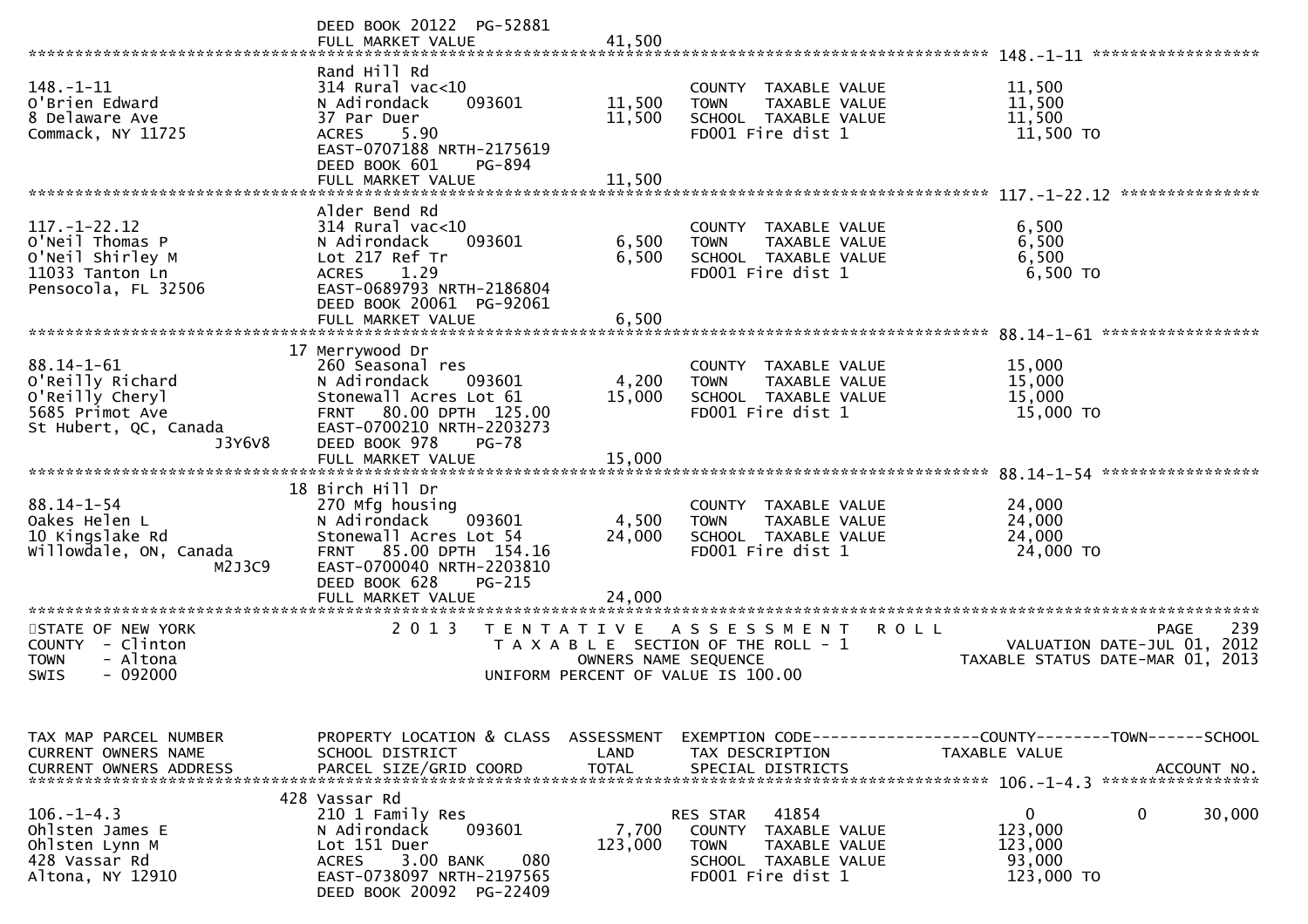|                                                                                              |                                                                                                                                                                       |                            |                                                                                                                   | ********************                                                                        |
|----------------------------------------------------------------------------------------------|-----------------------------------------------------------------------------------------------------------------------------------------------------------------------|----------------------------|-------------------------------------------------------------------------------------------------------------------|---------------------------------------------------------------------------------------------|
| $75. - 1 - 9$<br>Oliva Anthony S<br>14 Fado Ln<br>Coscob, CT 06807                           | Miner Farm Rd<br>321 Abandoned ag<br>093601<br>N Adirondack<br>Lot 81 Ref<br>ACRES 101.10<br>EAST-0723450 NRTH-2210051                                                | 30,500<br>30,500           | COUNTY TAXABLE VALUE<br><b>TOWN</b><br>TAXABLE VALUE<br>SCHOOL TAXABLE VALUE<br>FD001 Fire dist 1                 | 30,500<br>30,500<br>30,500<br>30,500 TO                                                     |
|                                                                                              | DEED BOOK 525<br>PG-514<br>FULL MARKET VALUE                                                                                                                          | 30,500                     |                                                                                                                   |                                                                                             |
| $74. - 1 - 13.3$<br>Olt Oscar P<br>Olt Walter A<br>420 Tabernacle Rd<br>Medford, NJ 08055    | 340 Joe Wood Rd<br>240 Rural res<br>N Adirondack<br>093601<br>Lot 104 Ref Tr<br>ACRES 133.00<br>EAST-0717752 NRTH-2215583<br>DEED BOOK 20112 PG-44409                 | 63,900<br>80,000           | COUNTY TAXABLE VALUE<br>TAXABLE VALUE<br><b>TOWN</b><br>SCHOOL TAXABLE VALUE<br>FD001 Fire dist 1                 | 80,000<br>80,000<br>80,000<br>80,000 TO                                                     |
|                                                                                              | FULL MARKET VALUE                                                                                                                                                     | 80,000                     |                                                                                                                   |                                                                                             |
| $74. - 1 - 19$<br>Olt Walter A<br>Olt Oscar P<br>420 Tabernacle Rd<br>Medford, NJ 08055      | Matott Rd<br>321 Abandoned ag<br>N Adirondack<br>093601<br>105 Ref<br>ACRES 17.30<br>EAST-0718688 NRTH-2211874<br>DEED BOOK 20122 PG-53525<br>FULL MARKET VALUE       | 14,400<br>14,400<br>14,400 | COUNTY TAXABLE VALUE<br><b>TOWN</b><br>TAXABLE VALUE<br>SCHOOL TAXABLE VALUE<br>FD001 Fire dist 1                 | 14,400<br>14,400<br>14,400<br>14,400 TO                                                     |
|                                                                                              |                                                                                                                                                                       |                            |                                                                                                                   |                                                                                             |
| $75. - 1 - 1$<br>Olt Walter A<br>Olt Oscar P<br>420 Tabernacle Rd<br>Medford, NJ 08055       | Miner Farm Rd<br>910 Priv forest<br>N Adirondack<br>093601<br>87 Ref<br>ACRES 430.30<br>EAST-0721768 NRTH-2214252<br>DEED BOOK 20122 PG-53525<br>FULL MARKET VALUE    | 88,400<br>88,400<br>88,400 | COUNTY TAXABLE VALUE<br>TAXABLE VALUE<br><b>TOWN</b><br>SCHOOL TAXABLE VALUE<br>FD001 Fire dist 1                 | 88,400<br>88,400<br>88,400<br>88,400 TO                                                     |
|                                                                                              |                                                                                                                                                                       |                            |                                                                                                                   |                                                                                             |
| STATE OF NEW YORK<br>COUNTY - Clinton<br>- Altona<br><b>TOWN</b><br>$-092000$<br><b>SWIS</b> | 2 0 1 3<br>T E N T A T I V E                                                                                                                                          | OWNERS NAME SEQUENCE       | <b>ROLL</b><br>A S S E S S M E N T<br>T A X A B L E SECTION OF THE ROLL - 1<br>UNIFORM PERCENT OF VALUE IS 100.00 | 240<br><b>PAGE</b><br>2012<br>VALUATION DATE-JUL 01,<br>2013<br>TAXABLE STATUS DATE-MAR 01, |
| TAX MAP PARCEL NUMBER<br>CURRENT OWNERS NAME                                                 | PROPERTY LOCATION & CLASS ASSESSMENT<br>SCHOOL DISTRICT                                                                                                               | LAND                       | TAX DESCRIPTION                                                                                                   | EXEMPTION CODE-----------------COUNTY-------TOWN------SCHOOL<br>TAXABLE VALUE               |
| 75.–1–13<br>olt walter A<br>Olt Oscar P<br>420 Tabernacle Rd<br>Medford, NJ 08055            | Miner Farm Rd<br>321 Abandoned ag<br>N Adirondack<br>093601<br>86 Ref<br>50.30<br>ACRES<br>EAST-0720730 NRTH-2211585<br>DEED BOOK 20122 PG-53525<br>FULL MARKET VALUE | 22,400<br>22,400<br>22,400 | COUNTY TAXABLE VALUE<br>TAXABLE VALUE<br><b>TOWN</b><br>SCHOOL TAXABLE VALUE<br>FD001 Fire dist 1                 | 22,400<br>22,400<br>22,400<br>22,400 TO                                                     |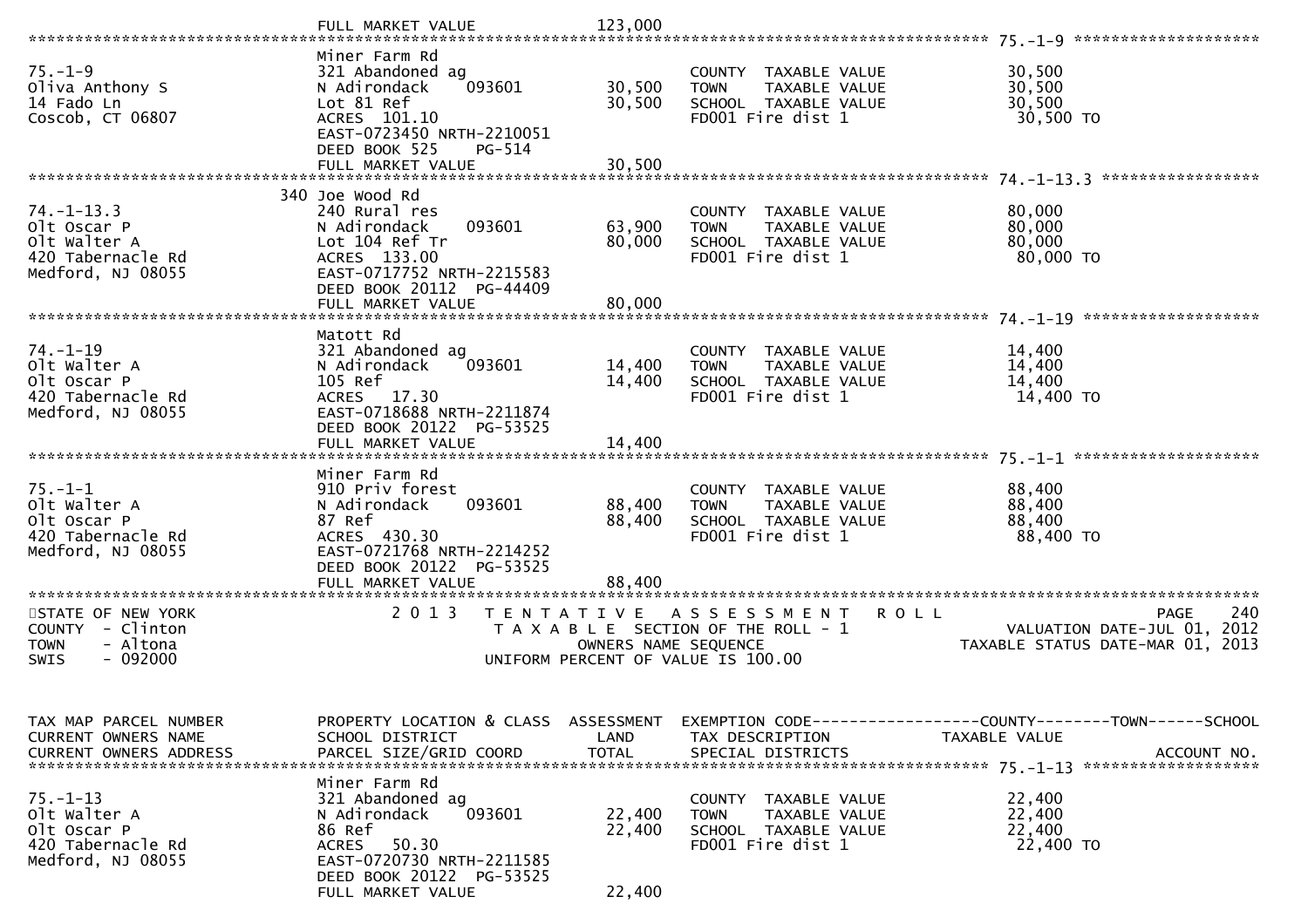| $73. - 1 - 26$                                              | 23 Barcomb-Ortman Way<br>260 Seasonal res |              | COUNTY TAXABLE VALUE               | 87,000                                                                                           |
|-------------------------------------------------------------|-------------------------------------------|--------------|------------------------------------|--------------------------------------------------------------------------------------------------|
| Ortman Robert A                                             | 093601<br>N Adirondack                    | 38,700       | TOWN TAXABLE VALUE                 | 87,000                                                                                           |
|                                                             | Lot 155 Ref                               | 87,000       | SCHOOL TAXABLE VALUE               | 87,000                                                                                           |
| Heıdi Dennis<br>206 West Bay Plaza<br>Plattsburgh, NY 12901 |                                           |              |                                    |                                                                                                  |
|                                                             | ACRES 179.70                              |              | FD001 Fire dist 1                  | $87,000$ TO<br>$87,000$ TO                                                                       |
|                                                             | EAST-0703332 NRTH-2210594                 |              | LT001 Altona light 1               | 87,000 TO                                                                                        |
|                                                             | DEED BOOK 552<br>PG-164                   |              |                                    |                                                                                                  |
|                                                             |                                           |              |                                    |                                                                                                  |
|                                                             |                                           |              |                                    |                                                                                                  |
|                                                             | 1843 Alder Bend Rd                        |              |                                    |                                                                                                  |
| $73. - 1 - 37.2$                                            | 270 Mfg housing                           |              | COUNTY TAXABLE VALUE               | 19,000                                                                                           |
| Osher Arthur L                                              | N Adirondack<br>093601                    | 11,000       | <b>TOWN</b><br>TAXABLE VALUE       | 19,000                                                                                           |
| 3594 Rt 22 Main St                                          | Lot 156 Pat Ref                           | 19,000       | SCHOOL TAXABLE VALUE               | 19,000                                                                                           |
| Plattsburgh, NY 12901                                       | ACRES 20.50                               |              | FD001 Fire dist 1                  | 19,000 TO                                                                                        |
|                                                             | EAST-0698052 NRTH-2210136                 |              |                                    |                                                                                                  |
|                                                             | DEED BOOK 20051 PG-90450                  |              |                                    |                                                                                                  |
|                                                             |                                           |              |                                    |                                                                                                  |
|                                                             |                                           |              |                                    |                                                                                                  |
|                                                             |                                           |              |                                    |                                                                                                  |
|                                                             | 1762 Rand Hill Rd N                       |              |                                    |                                                                                                  |
| $148. - 2 - 11.21$                                          | 240 Rural res                             |              | RES STAR 41854                     | $\mathbf 0$<br>$\mathbf{0}$<br>30,000                                                            |
| Otis Diana L                                                | 093601<br>N Adirondack                    | 36,400       | COUNTY TAXABLE VALUE               | 113,600                                                                                          |
| 1762 Rand Hill Rd                                           | Lot 63 Duers Patent                       | 113,600      | <b>TOWN</b><br>TAXABLE VALUE       | 113,600                                                                                          |
| Altona, NY 12910                                            | ACRES 115.90                              |              | SCHOOL TAXABLE VALUE               | 83,600                                                                                           |
|                                                             | EAST-0714234 NRTH-2172650                 |              | FD001 Fire dist 1                  | 113,600 TO                                                                                       |
|                                                             | DEED BOOK 20072 PG-9663                   |              |                                    |                                                                                                  |
|                                                             |                                           |              |                                    |                                                                                                  |
|                                                             |                                           |              |                                    |                                                                                                  |
|                                                             | 165 Blow Rd                               |              |                                    |                                                                                                  |
| $105. - 1 - 3$                                              | 260 Seasonal res                          |              | COUNTY TAXABLE VALUE               | 130,000                                                                                          |
| Owen Chad B                                                 | 093601<br>N Adirondack                    | 64,500       | TAXABLE VALUE<br><b>TOWN</b>       | 130,000                                                                                          |
| 2145 Rt 22B                                                 | 60                                        | 130,000      | SCHOOL TAXABLE VALUE               | 130,000                                                                                          |
| Morrisonville, NY 12962                                     | ACRES 311.20                              |              | FD001 Fire dist 1                  | 130,000 TO                                                                                       |
|                                                             | EAST-0729453 NRTH-2201142                 |              |                                    |                                                                                                  |
|                                                             | DEED BOOK 20031 PG-56436                  |              |                                    |                                                                                                  |
|                                                             |                                           |              |                                    |                                                                                                  |
|                                                             |                                           |              |                                    |                                                                                                  |
| STATE OF NEW YORK                                           | 2 0 1 3                                   |              | TENTATIVE ASSESSMENT               | <b>ROLL</b><br>241<br><b>PAGE</b>                                                                |
| COUNTY - Clinton                                            |                                           |              |                                    |                                                                                                  |
| <b>TOWN</b><br>- Altona                                     |                                           |              |                                    | T A X A B L E SECTION OF THE ROLL - 1<br>OWNERS NAME SEQUENCE TAXABLE STATUS DATE-MAR 01, 2013   |
|                                                             |                                           |              | UNIFORM PERCENT OF VALUE IS 100.00 |                                                                                                  |
| $-092000$<br>SWIS                                           |                                           |              |                                    |                                                                                                  |
|                                                             |                                           |              |                                    |                                                                                                  |
|                                                             |                                           |              |                                    |                                                                                                  |
|                                                             |                                           |              |                                    |                                                                                                  |
| TAX MAP PARCEL NUMBER                                       |                                           |              |                                    | PROPERTY LOCATION & CLASS ASSESSMENT EXEMPTION CODE----------------COUNTY-------TOWN------SCHOOL |
| CURRENT OWNERS NAME                                         | SCHOOL DISTRICT                           | LAND         | TAX DESCRIPTION                    | TAXABLE VALUE                                                                                    |
| <b>CURRENT OWNERS ADDRESS</b>                               | PARCEL SIZE/GRID COORD                    | <b>TOTAL</b> | SPECIAL DISTRICTS                  | ACCOUNT NO.                                                                                      |
|                                                             |                                           |              |                                    |                                                                                                  |
|                                                             | 55 Pinewood Dr                            |              |                                    |                                                                                                  |
| 88.14-2-13                                                  | 260 Seasonal res                          |              | COUNTY TAXABLE VALUE               | 15,000                                                                                           |
| Paish Norton                                                | 093601<br>N Adirondack                    | 4,300        | TAXABLE VALUE<br><b>TOWN</b>       | 15,000                                                                                           |
| Paish Deborah                                               | Stonewall Bk 10 Pg 123 Lo                 | 15,000       | SCHOOL TAXABLE VALUE               | 15,000                                                                                           |
| 1455 O'Brien                                                | FRNT 100.00 DPTH 130.00                   |              | FD001 Fire dist 1                  | 15,000 TO                                                                                        |
| St Laurent PQ, Canada                                       | EAST-0698384 NRTH-2204877                 |              |                                    |                                                                                                  |
| H4L3W3                                                      | DEED BOOK 20001 PG-22755                  |              |                                    |                                                                                                  |
|                                                             | FULL MARKET VALUE                         | 15,000       |                                    |                                                                                                  |
|                                                             |                                           |              |                                    |                                                                                                  |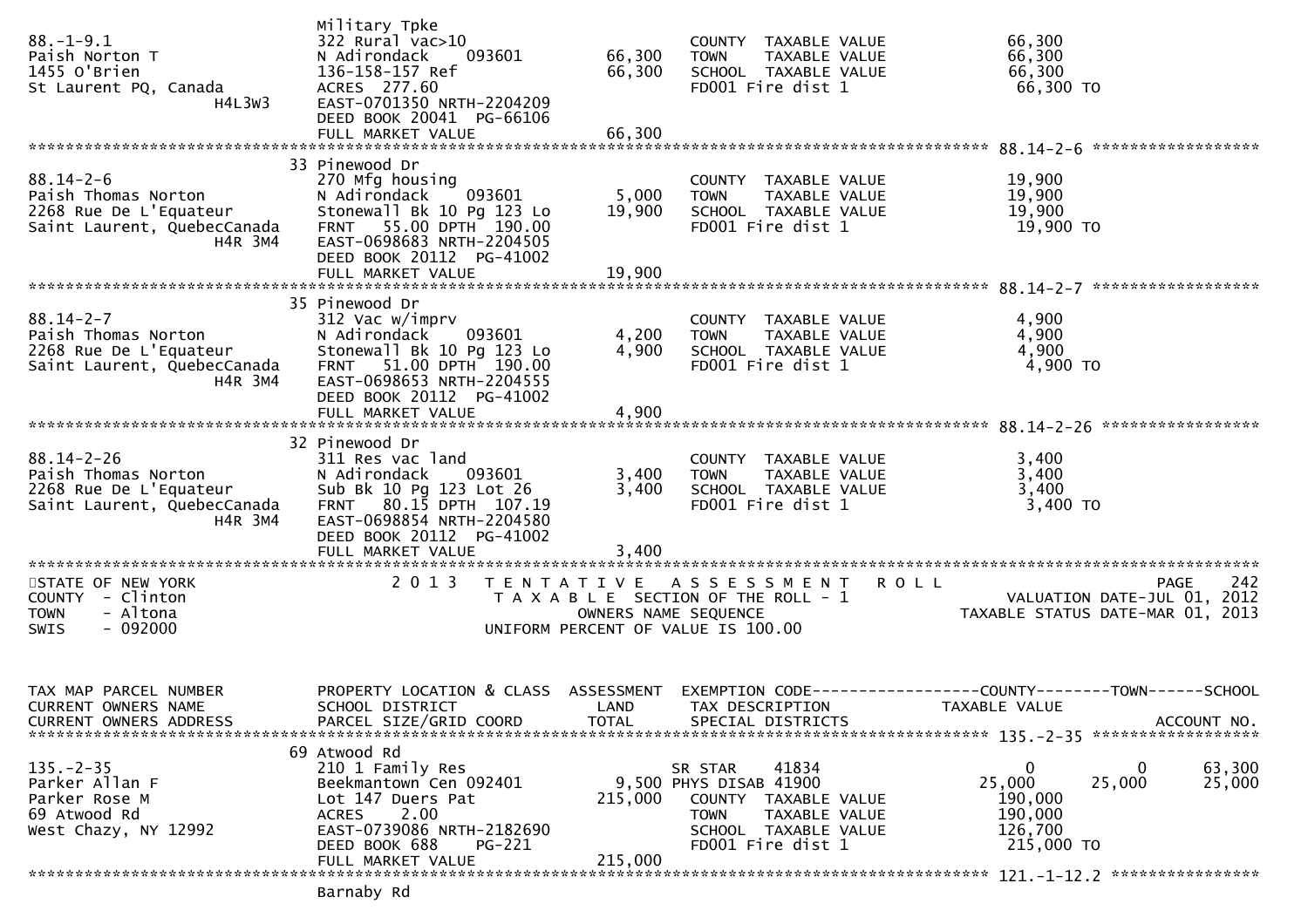| $121. - 1 - 12.2$<br>Parker Charles L<br>Parker Phyllis<br>228 Barnaby Rd<br>West Chazy, NY 12992 | 312 Vac w/imprv<br>Beekmantown Cen 092401<br>Lots 141 148 149 Duer Pat<br>ACRES 19.80<br>EAST-0738426 NRTH-2186803<br>DEED BOOK 99001 PG-12072<br>FULL MARKET VALUE | 16,200<br>20,600<br>20,600                                                                                               | <b>TOWN</b>                                      | COUNTY TAXABLE VALUE<br>TAXABLE VALUE<br>SCHOOL TAXABLE VALUE<br>FD001 Fire dist 1                                                         | 20,600<br>20,600<br>20,600<br>20,600 TO                                       |                                                                                |
|---------------------------------------------------------------------------------------------------|---------------------------------------------------------------------------------------------------------------------------------------------------------------------|--------------------------------------------------------------------------------------------------------------------------|--------------------------------------------------|--------------------------------------------------------------------------------------------------------------------------------------------|-------------------------------------------------------------------------------|--------------------------------------------------------------------------------|
|                                                                                                   |                                                                                                                                                                     |                                                                                                                          |                                                  |                                                                                                                                            |                                                                               |                                                                                |
| $121. - 1 - 13$<br>Parker Charles L<br>Parker Phyllis M<br>228 Barnaby Rd<br>West Chazy, NY 12992 | 228 Barnaby Rd<br>240 Rural res<br>Beekmantown Cen 092401<br>Lot 148 Duers Pat<br>ACRES 17.00<br>EAST-0739191 NRTH-2187301<br>DEED BOOK 955<br>PG-37                | 120,000                                                                                                                  | WARCOMALL 41131<br>15,500 SR STAR<br><b>TOWN</b> | 94 PCT OF VALUE USED FOR EXEMPTION PURPOSES<br>41834<br>COUNTY TAXABLE VALUE<br>TAXABLE VALUE<br>SCHOOL TAXABLE VALUE<br>FD001 Fire dist 1 | 28,200<br>$\overline{0}$<br>91,800<br>91,800<br>56,700<br>120,000 TO          | 28,200<br>0<br>63,300<br>0                                                     |
|                                                                                                   |                                                                                                                                                                     |                                                                                                                          |                                                  |                                                                                                                                            |                                                                               |                                                                                |
| $135. - 2 - 20$<br>Parker Earl<br>1043 Slosson Rd<br>West Chazy, NY 12992                         | Recore Rd<br>312 Vac w/imprv<br>Beekmantown Cen 092401<br>143-146 Duer<br>ACRES 66.70<br>EAST-0739919 NRTH-2177874<br>DEED BOOK 579<br><b>PG-277</b>                | 31,400<br>34,900                                                                                                         | <b>TOWN</b>                                      | COUNTY TAXABLE VALUE<br><b>TAXABLE VALUE</b><br>SCHOOL TAXABLE VALUE<br>FD001 Fire dist 1                                                  | 34,900<br>34,900<br>34,900<br>34,900 TO                                       |                                                                                |
|                                                                                                   |                                                                                                                                                                     |                                                                                                                          |                                                  |                                                                                                                                            |                                                                               |                                                                                |
|                                                                                                   |                                                                                                                                                                     |                                                                                                                          |                                                  |                                                                                                                                            |                                                                               |                                                                                |
| $135. - 2 - 34$<br>Parker Earl<br>1043 Slosson Rd<br>West Chazy, NY 12992                         | Atwood Rd<br>105 Vac farmland<br>Beekmantown Cen 092401<br>142 - 147 Duer<br>ACRES 57.00<br>EAST-0739365 NRTH-2182140<br>DEED BOOK 573<br>PG-185                    | 25,200<br>26,800                                                                                                         | <b>TOWN</b>                                      | COUNTY TAXABLE VALUE<br>TAXABLE VALUE<br>SCHOOL TAXABLE VALUE<br>FD001 Fire dist 1                                                         | 26,800<br>26,800<br>26,800<br>26,800 TO                                       |                                                                                |
|                                                                                                   | FULL MARKET VALUE                                                                                                                                                   | 26,800                                                                                                                   |                                                  |                                                                                                                                            |                                                                               |                                                                                |
| STATE OF NEW YORK<br>COUNTY - Clinton<br><b>TOWN</b><br>- Altona<br>$-092000$<br><b>SWIS</b>      | 2 0 1 3                                                                                                                                                             | T E N T A T I V E<br>T A X A B L E SECTION OF THE ROLL - 1<br>OWNERS NAME SEQUENCE<br>UNIFORM PERCENT OF VALUE IS 100.00 |                                                  | A S S E S S M E N T                                                                                                                        | <b>ROLL</b>                                                                   | 243<br>PAGE<br>VALUATION DATE-JUL 01, 2012<br>TAXABLE STATUS DATE-MAR 01, 2013 |
|                                                                                                   |                                                                                                                                                                     |                                                                                                                          |                                                  |                                                                                                                                            |                                                                               |                                                                                |
| TAX MAP PARCEL NUMBER<br><b>CURRENT OWNERS NAME</b><br><b>CURRENT OWNERS ADDRESS</b>              | PROPERTY LOCATION & CLASS<br>SCHOOL DISTRICT<br>PARCEL SIZE/GRID COORD                                                                                              | ASSESSMENT<br>LAND<br><b>TOTAL</b>                                                                                       |                                                  | TAX DESCRIPTION<br>SPECIAL DISTRICTS                                                                                                       | EXEMPTION CODE-----------------COUNTY-------TOWN------SCHOOL<br>TAXABLE VALUE | ACCOUNT NO.                                                                    |
|                                                                                                   | Barnaby Rd                                                                                                                                                          |                                                                                                                          |                                                  |                                                                                                                                            |                                                                               |                                                                                |
| $121 - 1 - 2$<br>Parker Earl R<br>1043 Slosson Rd<br>West Chazy, NY 12992                         | 910 Priv forest<br>Beekmantown Cen 092401<br>139 Duer<br>ACRES 73.50<br>EAST-0736422 NRTH-2191457                                                                   | 27,000<br>27,000                                                                                                         | <b>TOWN</b>                                      | COUNTY TAXABLE VALUE<br>TAXABLE VALUE<br>SCHOOL TAXABLE VALUE<br>FD001 Fire dist 1                                                         | 27,000<br>27,000<br>27,000<br>27,000 TO                                       |                                                                                |
|                                                                                                   | FULL MARKET VALUE                                                                                                                                                   | 27,000                                                                                                                   |                                                  |                                                                                                                                            |                                                                               |                                                                                |
| 121.-1-11.1<br>Parker Earl R                                                                      | 1043 Slosson Rd<br>112 Dairy farm<br>Beekmantown Cen 092401                                                                                                         | 87,100                                                                                                                   | 483A EX                                          | 42100<br>COUNTY TAXABLE VALUE                                                                                                              | 13,150<br>251,850                                                             | 13,150<br>13,150                                                               |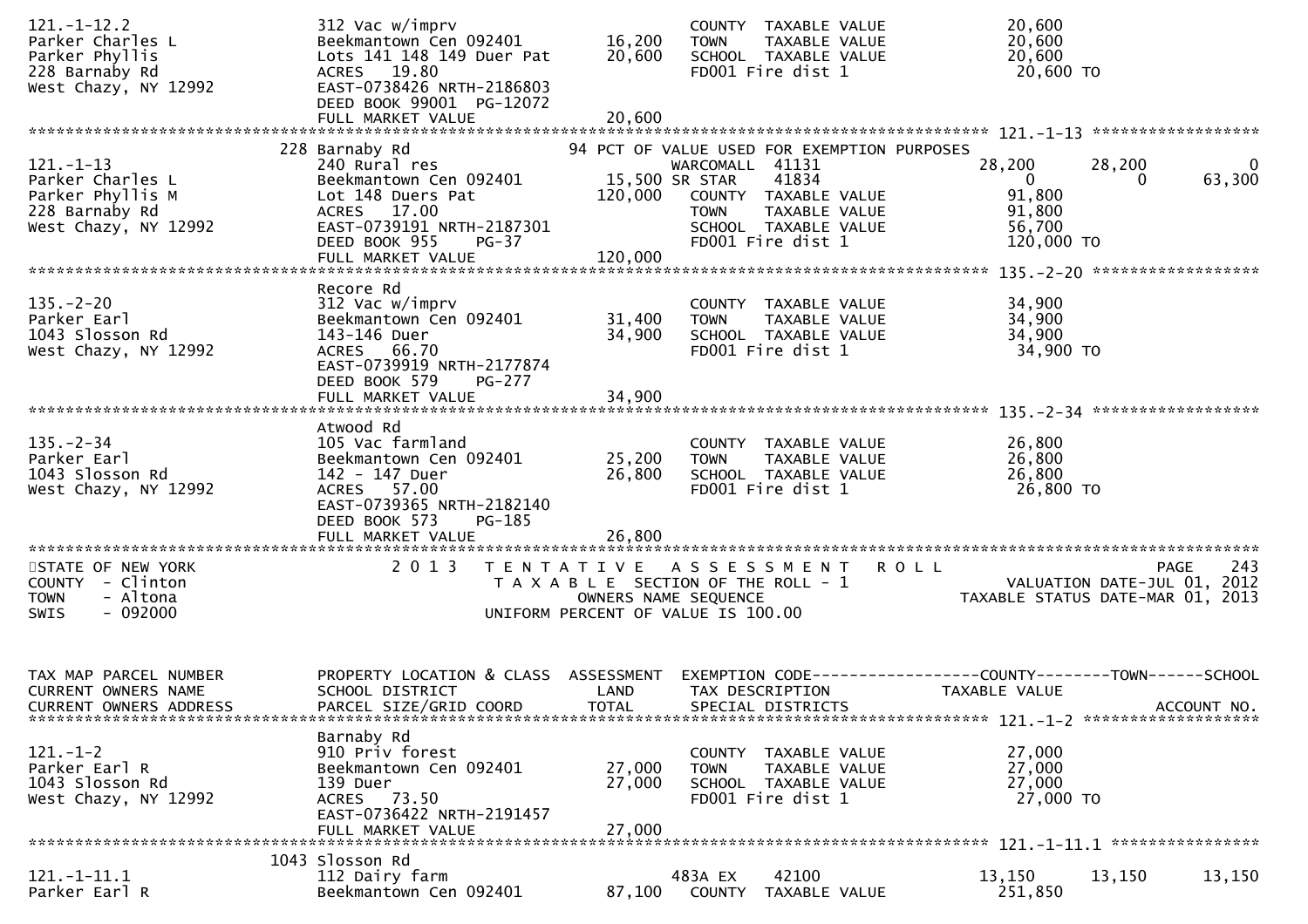| 1043 Slosson Rd<br>West Chazy, NY 12992                                                            | 148 Duer<br>ACRES 292.00<br>EAST-0740841 NRTH-2185551<br>DEED BOOK 498<br>$PG-33$<br>FULL MARKET VALUE                                                                        | 265,000<br>265,000         | <b>TOWN</b><br>TAXABLE VALUE<br>SCHOOL TAXABLE VALUE<br>FD001 Fire dist 1<br>13,150 EX                             | 251,850<br>251,850<br>251,850 TO                                                         |
|----------------------------------------------------------------------------------------------------|-------------------------------------------------------------------------------------------------------------------------------------------------------------------------------|----------------------------|--------------------------------------------------------------------------------------------------------------------|------------------------------------------------------------------------------------------|
| $121. - 1 - 11.2$<br>Parker Earl R<br>1043 Slosson Rd<br>West Chazy, NY 12992                      | 1020 Slosson Rd<br>312 Vac w/imprv<br>Beekmantown Cen 092401<br>Lot 148 & 149 Duers<br>FRNT 145.00 DPTH 125.90<br>EAST-0740216 NRTH-2187824<br>DEED BOOK 963<br><b>PG-229</b> | 6,500<br>7,500             | COUNTY TAXABLE VALUE<br><b>TOWN</b><br>TAXABLE VALUE<br>SCHOOL TAXABLE VALUE<br>FD001 Fire dist 1                  | 7,500<br>7,500<br>7,500<br>7,500 TO                                                      |
|                                                                                                    | FULL MARKET VALUE                                                                                                                                                             | 7,500                      |                                                                                                                    |                                                                                          |
| $121. - 1 - 10$<br>Parker Michael R<br>Parker Jennifer L<br>102 Barnaby Rd<br>West Chazy, NY 12992 | Slosson Rd<br>910 Priv forest<br>Beekmantown Cen 092401<br>148 Duer<br>ACRES 22.60<br>EAST-0741304 NRTH-2187166<br>DEED BOOK 20031 PG-55647<br>FULL MARKET VALUE              | 16,900<br>16,900<br>16,900 | COUNTY TAXABLE VALUE<br>TAXABLE VALUE<br><b>TOWN</b><br>SCHOOL TAXABLE VALUE<br>FD001 Fire dist 1                  | 16,900<br>16,900<br>16,900<br>16,900 TO                                                  |
|                                                                                                    | Murtagh Hill Rd                                                                                                                                                               |                            |                                                                                                                    |                                                                                          |
| $149. - 1 - 5$<br>Parker Michael R<br>Parker Jennifer L<br>102 Barnaby Rd<br>West Chazy, NY 12992  | 321 Abandoned ag<br>N Adirondack<br>093601<br>114 Duer<br>ACRES 98.30<br>EAST-0727594 NRTH-2175383<br>DEED BOOK 20112 PG-44700                                                | 24,100<br>24,100           | COUNTY TAXABLE VALUE<br>TAXABLE VALUE<br><b>TOWN</b><br>SCHOOL TAXABLE VALUE<br>FD001 Fire dist 1                  | 24,100<br>24,100<br>24,100<br>24,100 TO                                                  |
| ************************                                                                           | FULL MARKET VALUE<br>***********************                                                                                                                                  | 24,100                     |                                                                                                                    |                                                                                          |
| STATE OF NEW YORK<br>COUNTY - Clinton<br>- Altona<br><b>TOWN</b><br>$-092000$<br><b>SWIS</b>       | 2 0 1 3                                                                                                                                                                       | OWNERS NAME SEQUENCE       | TENTATIVE ASSESSMENT<br><b>ROLL</b><br>T A X A B L E SECTION OF THE ROLL - 1<br>UNIFORM PERCENT OF VALUE IS 100.00 | 244<br><b>PAGE</b><br>VALUATION DATE-JUL 01,<br>2012<br>TAXABLE STATUS DATE-MAR 01, 2013 |
| TAX MAP PARCEL NUMBER<br><b>CURRENT OWNERS NAME</b>                                                | PROPERTY LOCATION & CLASS ASSESSMENT<br>SCHOOL DISTRICT                                                                                                                       | LAND                       | TAX DESCRIPTION                                                                                                    | EXEMPTION CODE-----------------COUNTY-------TOWN------SCHOOL<br>TAXABLE VALUE            |
| $149. - 1 - 6$<br>Parker Michael R<br>Parker Jennifer L<br>102 Barnaby Rd<br>West Chazy, NY 12992  | Military Tpke<br>910 Priv forest<br>093601<br>N Adirondack<br>144 Duer<br>ACRES 112.10<br>EAST-0730200 NRTH-2177369<br>DEED BOOK 20112 PG-38141<br>FULL MARKET VALUE          | 27,600<br>27,600<br>27,600 | COUNTY TAXABLE VALUE<br><b>TOWN</b><br>TAXABLE VALUE<br>SCHOOL TAXABLE VALUE<br>FD001 Fire dist 1                  | 27,600<br>27,600<br>27,600<br>27,600 TO                                                  |
|                                                                                                    | Jerusalem Rd                                                                                                                                                                  |                            |                                                                                                                    |                                                                                          |
| $147. - 1 - 10.1$<br>Parks Daniel K<br>Parks Rebecca C                                             | 322 Rural vac>10<br>093601<br>N Adirondack<br>223 Ref                                                                                                                         | 8,700<br>8,700             | COUNTY TAXABLE VALUE<br>TAXABLE VALUE<br><b>TOWN</b><br>SCHOOL TAXABLE VALUE                                       | 8,700<br>8,700<br>8,700                                                                  |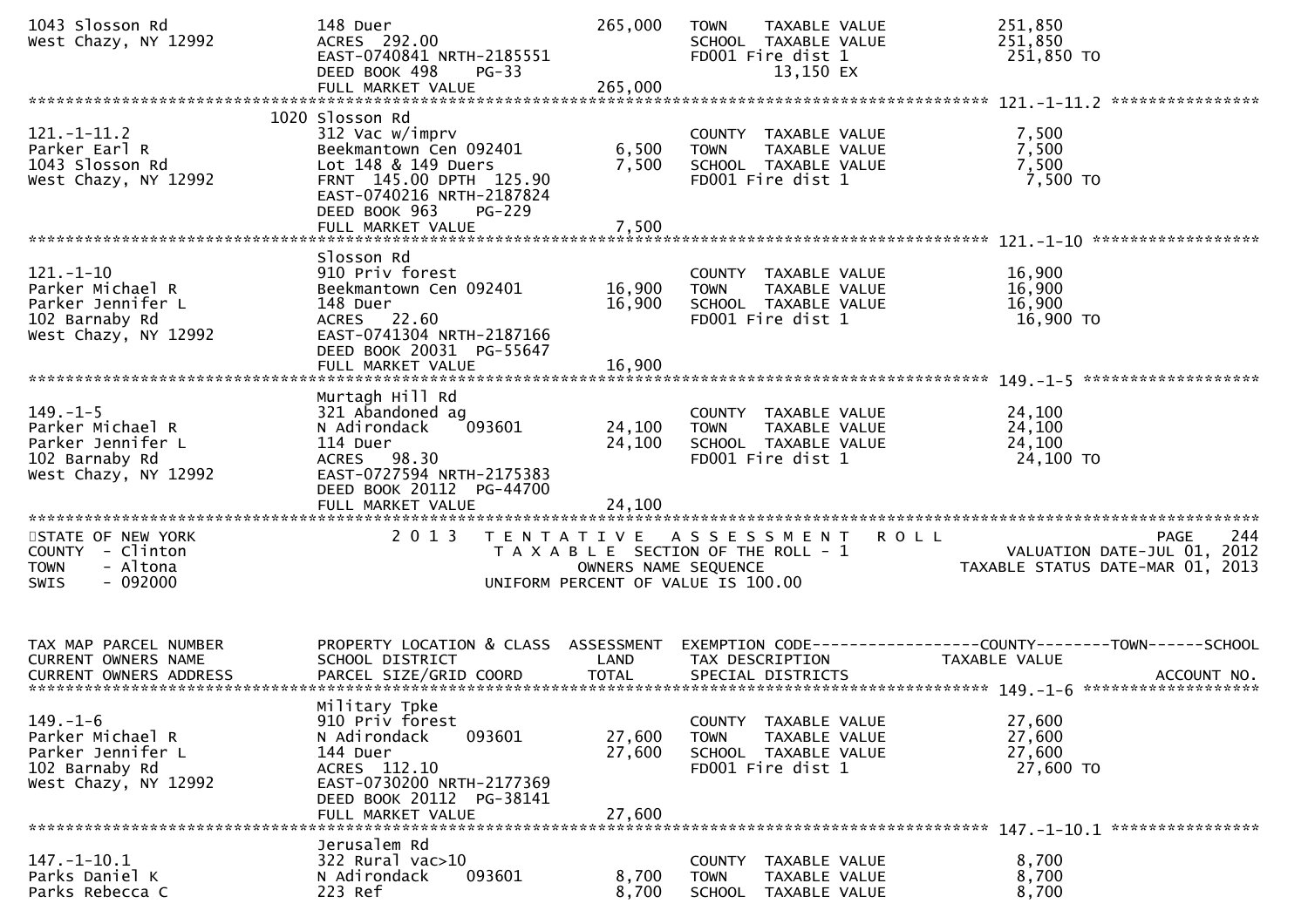| 2315 Perry Rd<br>Denver, NC 28037                                                                       | ACRES 19.10<br>EAST-0696960 NRTH-2174895<br>DEED BOOK 20061 PG-96108<br>FULL MARKET VALUE                                                                                                                 | 8,700                      | FD001 Fire dist 1                                                                                                      | 8,700 TO                                                                              |
|---------------------------------------------------------------------------------------------------------|-----------------------------------------------------------------------------------------------------------------------------------------------------------------------------------------------------------|----------------------------|------------------------------------------------------------------------------------------------------------------------|---------------------------------------------------------------------------------------|
| $103. -1 - 4.1$<br>Parra Esteban F<br>Parra Esteban D<br>1365 Boylston St Apt 646<br>Boston, MA 02215   | Military Tpke<br>321 Abandoned ag<br>093601<br>N Adirondack<br>Lot 161 Ref Te<br>ACRES 25.00<br>EAST-0699205 NRTH-2201296<br>DEED BOOK 20061 PG-99558<br>FULL MARKET VALUE                                | 16,700<br>16,700<br>16,700 | COUNTY TAXABLE VALUE<br>TAXABLE VALUE<br><b>TOWN</b><br>SCHOOL TAXABLE VALUE<br>FD001 Fire dist 1                      | 16,700<br>16,700<br>16,700<br>16,700 TO                                               |
| $73. - 1 - 13.2$<br>Parrotte Howard<br>PO Box 206<br>Winooski, VT 05404                                 | 1974 Alder Bend Rd<br>220 2 Family Res<br>093601<br>N Adirondack<br>Lot 155 Ref Tr<br>FRNT 170.00 DPTH 199.00<br>EAST-0697990 NRTH-2213266<br>DEED BOOK 20051 PG-84785<br>FULL MARKET VALUE               | 6,200<br>56,200<br>56,200  | COUNTY TAXABLE VALUE<br>TAXABLE VALUE<br><b>TOWN</b><br>SCHOOL TAXABLE VALUE<br>FD001 Fire dist 1                      | 56,200<br>56,200<br>56,200<br>56,200 TO                                               |
| $88.14 - 1 - 37$<br>Parsons Timothy A<br>Parsons Sharron A<br>63 Missile Base Rd<br>Champlain, NY 12919 | 57 Birch Hill Dr<br>270 Mfg housing<br>093601<br>N Adirondack<br>Stonewall Acres Lot 37<br>70.17 DPTH 146.63<br><b>FRNT</b><br>EAST-0699161 NRTH-2204007<br>DEED BOOK 20041 PG-75572<br>FULL MARKET VALUE | 4,600<br>17,500<br>17,500  | COUNTY TAXABLE VALUE<br>TAXABLE VALUE<br><b>TOWN</b><br>SCHOOL TAXABLE VALUE<br>FD001 Fire dist 1                      | 17,500<br>17,500<br>17,500<br>17,500 TO                                               |
| STATE OF NEW YORK<br>COUNTY - Clinton<br>- Altona<br><b>TOWN</b><br>$-092000$<br>SWIS                   | 2 0 1 3                                                                                                                                                                                                   | OWNERS NAME SEQUENCE       | TENTATIVE ASSESSMENT<br><b>ROLL</b><br>T A X A B L E SECTION OF THE ROLL - 1<br>UNIFORM PERCENT OF VALUE IS 100.00     | 245<br><b>PAGE</b><br>VALUATION DATE-JUL 01, 2012<br>TAXABLE STATUS DATE-MAR 01, 2013 |
| TAX MAP PARCEL NUMBER<br>CURRENT OWNERS NAME                                                            | PROPERTY LOCATION & CLASS ASSESSMENT<br>SCHOOL DISTRICT                                                                                                                                                   | LAND                       | TAX DESCRIPTION                                                                                                        | EXEMPTION CODE-----------------COUNTY-------TOWN------SCHOOL<br>TAXABLE VALUE         |
| $150.-3-7$<br>Passino Paul S<br>Passino Lydia M<br>15 Westwood Dr<br>West Chazy, NY 12992               | 15 Westwood Dr<br>210 1 Family Res<br>N Adirondack 093601<br>Sub Map 20 Pg 28 Lot 7<br>FRNT 210.00 DPTH 200.00<br>EAST-0736471 NRTH-2174882<br>DEED BOOK 20122 PG-51026<br>FULL MARKET VALUE              | 9,200<br>73,400<br>73,400  | 41854<br>RES STAR<br>COUNTY TAXABLE VALUE<br><b>TOWN</b><br>TAXABLE VALUE<br>SCHOOL TAXABLE VALUE<br>FD001 Fire dist 1 | 30,000<br>$\mathbf{0}$<br>$\mathbf{0}$<br>73,400<br>73,400<br>43,400<br>73,400 TO     |
| $88. - 1 - 4$<br>Paul F Wilkinson & Assoc Inc<br>2131 Rue Wellington<br>Montreal, QC, Canada            | Stark Rd<br>910 Priv forest<br>093601<br>N Adirondack<br>136 Ref<br>ACRES 241.60                                                                                                                          | 60,600<br>60,600           | COUNTY TAXABLE VALUE<br>TAXABLE VALUE<br><b>TOWN</b><br>SCHOOL TAXABLE VALUE<br>FD001 Fire dist 1                      | 60,600<br>60,600<br>60,600<br>60,600 TO                                               |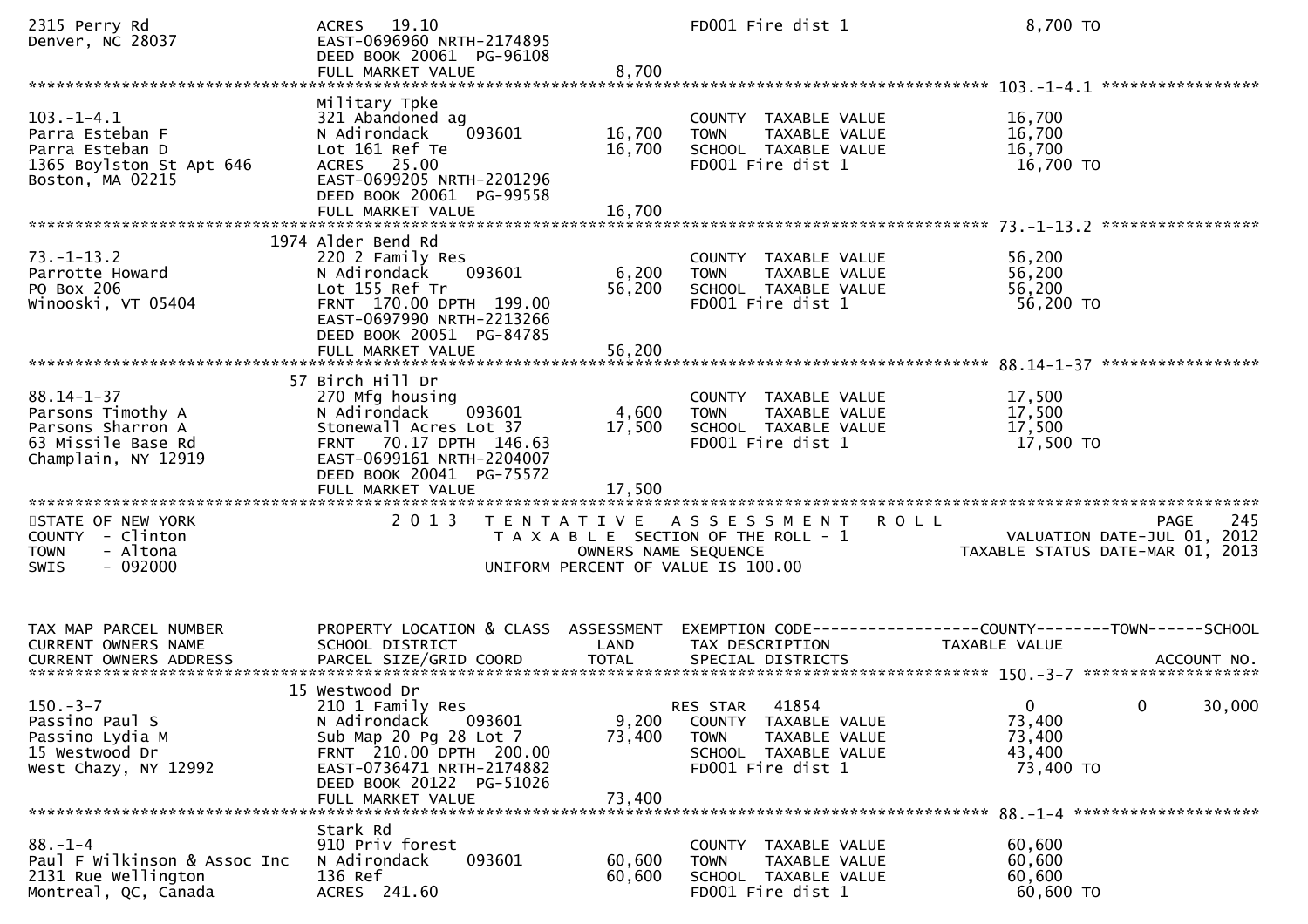| 4991/4987 Military Tpke<br>41854<br>$\mathbf{0}$<br>30,000<br>$103. - 1 - 4.4$<br>240 Rural res<br>RES STAR<br>0<br>127,800<br>Pawlowski Jerzy<br>093601<br>13,700<br>N Adirondack<br>COUNTY TAXABLE VALUE<br>127,800<br>4987 Military Tpke<br>Lot 158 Ref Tr<br>127,800<br><b>TOWN</b><br>TAXABLE VALUE<br>Altona, NY 12910<br>97,800<br>ACRES 15.00<br>SCHOOL TAXABLE VALUE<br>FD001 Fire dist 1<br>127,800 TO<br>EAST-0700058 NRTH-2201599<br>DEED BOOK 624<br>PG-1044<br>127,800<br>FULL MARKET VALUE<br>Purdy Rd<br>910 Priv forest<br>$133. - 1 - 8$<br>10,300<br>COUNTY TAXABLE VALUE<br>10,300<br>N Adirondack<br>093601<br>10,300<br>TAXABLE VALUE<br>Payne Gary<br><b>TOWN</b><br>542 High St<br>76 Duer<br>10,300<br>SCHOOL TAXABLE VALUE<br>10,300<br>FD001 Fire dist 1<br>10,300 TO<br>Bridport, VT 05734<br>ACRES 62.50<br>EAST-0718286 NRTH-2177733<br>DEED BOOK 20011 PG-30243<br>FULL MARKET VALUE<br>10.300<br>Plank Rd<br>$146. - 1 - 11$<br>$314$ Rural vac<10<br>7,100<br>COUNTY TAXABLE VALUE<br>Pecore Christopher P<br>7,100<br>N Adirondack<br>093601<br>7,100<br>TAXABLE VALUE<br><b>TOWN</b><br>7,100<br>7,100<br>Pecore Orville<br>46 Sg<br>SCHOOL TAXABLE VALUE<br>1170 Rt 3<br>FD001 Fire dist 1<br>7,100 TO<br>2.00<br><b>ACRES</b><br>Plattsburgh, NY 12901<br>EAST-0682829 NRTH-2168521<br>DEED BOOK 20001 PG-27423<br>7,100<br>FULL MARKET VALUE<br>2 0 1 3<br>246<br>STATE OF NEW YORK<br>T E N T A T I V E<br>A S S E S S M E N T<br><b>ROLL</b><br>PAGE<br>COUNTY - Clinton<br>T A X A B L E SECTION OF THE ROLL - 1<br>VALUATION DATE-JUL 01, 2012<br>- Altona<br><b>TOWN</b><br>OWNERS NAME SEQUENCE<br>TAXABLE STATUS DATE-MAR 01, 2013<br>$-092000$<br>UNIFORM PERCENT OF VALUE IS 100.00<br>SWIS<br>PROPERTY LOCATION & CLASS<br>TAX MAP PARCEL NUMBER<br>ASSESSMENT |
|----------------------------------------------------------------------------------------------------------------------------------------------------------------------------------------------------------------------------------------------------------------------------------------------------------------------------------------------------------------------------------------------------------------------------------------------------------------------------------------------------------------------------------------------------------------------------------------------------------------------------------------------------------------------------------------------------------------------------------------------------------------------------------------------------------------------------------------------------------------------------------------------------------------------------------------------------------------------------------------------------------------------------------------------------------------------------------------------------------------------------------------------------------------------------------------------------------------------------------------------------------------------------------------------------------------------------------------------------------------------------------------------------------------------------------------------------------------------------------------------------------------------------------------------------------------------------------------------------------------------------------------------------------------------------------------------------------------------------------------------------------------------------------------------------------------|
|                                                                                                                                                                                                                                                                                                                                                                                                                                                                                                                                                                                                                                                                                                                                                                                                                                                                                                                                                                                                                                                                                                                                                                                                                                                                                                                                                                                                                                                                                                                                                                                                                                                                                                                                                                                                                |
|                                                                                                                                                                                                                                                                                                                                                                                                                                                                                                                                                                                                                                                                                                                                                                                                                                                                                                                                                                                                                                                                                                                                                                                                                                                                                                                                                                                                                                                                                                                                                                                                                                                                                                                                                                                                                |
|                                                                                                                                                                                                                                                                                                                                                                                                                                                                                                                                                                                                                                                                                                                                                                                                                                                                                                                                                                                                                                                                                                                                                                                                                                                                                                                                                                                                                                                                                                                                                                                                                                                                                                                                                                                                                |
|                                                                                                                                                                                                                                                                                                                                                                                                                                                                                                                                                                                                                                                                                                                                                                                                                                                                                                                                                                                                                                                                                                                                                                                                                                                                                                                                                                                                                                                                                                                                                                                                                                                                                                                                                                                                                |
|                                                                                                                                                                                                                                                                                                                                                                                                                                                                                                                                                                                                                                                                                                                                                                                                                                                                                                                                                                                                                                                                                                                                                                                                                                                                                                                                                                                                                                                                                                                                                                                                                                                                                                                                                                                                                |
|                                                                                                                                                                                                                                                                                                                                                                                                                                                                                                                                                                                                                                                                                                                                                                                                                                                                                                                                                                                                                                                                                                                                                                                                                                                                                                                                                                                                                                                                                                                                                                                                                                                                                                                                                                                                                |
|                                                                                                                                                                                                                                                                                                                                                                                                                                                                                                                                                                                                                                                                                                                                                                                                                                                                                                                                                                                                                                                                                                                                                                                                                                                                                                                                                                                                                                                                                                                                                                                                                                                                                                                                                                                                                |
|                                                                                                                                                                                                                                                                                                                                                                                                                                                                                                                                                                                                                                                                                                                                                                                                                                                                                                                                                                                                                                                                                                                                                                                                                                                                                                                                                                                                                                                                                                                                                                                                                                                                                                                                                                                                                |
|                                                                                                                                                                                                                                                                                                                                                                                                                                                                                                                                                                                                                                                                                                                                                                                                                                                                                                                                                                                                                                                                                                                                                                                                                                                                                                                                                                                                                                                                                                                                                                                                                                                                                                                                                                                                                |
|                                                                                                                                                                                                                                                                                                                                                                                                                                                                                                                                                                                                                                                                                                                                                                                                                                                                                                                                                                                                                                                                                                                                                                                                                                                                                                                                                                                                                                                                                                                                                                                                                                                                                                                                                                                                                |
|                                                                                                                                                                                                                                                                                                                                                                                                                                                                                                                                                                                                                                                                                                                                                                                                                                                                                                                                                                                                                                                                                                                                                                                                                                                                                                                                                                                                                                                                                                                                                                                                                                                                                                                                                                                                                |
|                                                                                                                                                                                                                                                                                                                                                                                                                                                                                                                                                                                                                                                                                                                                                                                                                                                                                                                                                                                                                                                                                                                                                                                                                                                                                                                                                                                                                                                                                                                                                                                                                                                                                                                                                                                                                |
|                                                                                                                                                                                                                                                                                                                                                                                                                                                                                                                                                                                                                                                                                                                                                                                                                                                                                                                                                                                                                                                                                                                                                                                                                                                                                                                                                                                                                                                                                                                                                                                                                                                                                                                                                                                                                |
|                                                                                                                                                                                                                                                                                                                                                                                                                                                                                                                                                                                                                                                                                                                                                                                                                                                                                                                                                                                                                                                                                                                                                                                                                                                                                                                                                                                                                                                                                                                                                                                                                                                                                                                                                                                                                |
|                                                                                                                                                                                                                                                                                                                                                                                                                                                                                                                                                                                                                                                                                                                                                                                                                                                                                                                                                                                                                                                                                                                                                                                                                                                                                                                                                                                                                                                                                                                                                                                                                                                                                                                                                                                                                |
|                                                                                                                                                                                                                                                                                                                                                                                                                                                                                                                                                                                                                                                                                                                                                                                                                                                                                                                                                                                                                                                                                                                                                                                                                                                                                                                                                                                                                                                                                                                                                                                                                                                                                                                                                                                                                |
|                                                                                                                                                                                                                                                                                                                                                                                                                                                                                                                                                                                                                                                                                                                                                                                                                                                                                                                                                                                                                                                                                                                                                                                                                                                                                                                                                                                                                                                                                                                                                                                                                                                                                                                                                                                                                |
|                                                                                                                                                                                                                                                                                                                                                                                                                                                                                                                                                                                                                                                                                                                                                                                                                                                                                                                                                                                                                                                                                                                                                                                                                                                                                                                                                                                                                                                                                                                                                                                                                                                                                                                                                                                                                |
|                                                                                                                                                                                                                                                                                                                                                                                                                                                                                                                                                                                                                                                                                                                                                                                                                                                                                                                                                                                                                                                                                                                                                                                                                                                                                                                                                                                                                                                                                                                                                                                                                                                                                                                                                                                                                |
|                                                                                                                                                                                                                                                                                                                                                                                                                                                                                                                                                                                                                                                                                                                                                                                                                                                                                                                                                                                                                                                                                                                                                                                                                                                                                                                                                                                                                                                                                                                                                                                                                                                                                                                                                                                                                |
|                                                                                                                                                                                                                                                                                                                                                                                                                                                                                                                                                                                                                                                                                                                                                                                                                                                                                                                                                                                                                                                                                                                                                                                                                                                                                                                                                                                                                                                                                                                                                                                                                                                                                                                                                                                                                |
|                                                                                                                                                                                                                                                                                                                                                                                                                                                                                                                                                                                                                                                                                                                                                                                                                                                                                                                                                                                                                                                                                                                                                                                                                                                                                                                                                                                                                                                                                                                                                                                                                                                                                                                                                                                                                |
|                                                                                                                                                                                                                                                                                                                                                                                                                                                                                                                                                                                                                                                                                                                                                                                                                                                                                                                                                                                                                                                                                                                                                                                                                                                                                                                                                                                                                                                                                                                                                                                                                                                                                                                                                                                                                |
|                                                                                                                                                                                                                                                                                                                                                                                                                                                                                                                                                                                                                                                                                                                                                                                                                                                                                                                                                                                                                                                                                                                                                                                                                                                                                                                                                                                                                                                                                                                                                                                                                                                                                                                                                                                                                |
|                                                                                                                                                                                                                                                                                                                                                                                                                                                                                                                                                                                                                                                                                                                                                                                                                                                                                                                                                                                                                                                                                                                                                                                                                                                                                                                                                                                                                                                                                                                                                                                                                                                                                                                                                                                                                |
|                                                                                                                                                                                                                                                                                                                                                                                                                                                                                                                                                                                                                                                                                                                                                                                                                                                                                                                                                                                                                                                                                                                                                                                                                                                                                                                                                                                                                                                                                                                                                                                                                                                                                                                                                                                                                |
|                                                                                                                                                                                                                                                                                                                                                                                                                                                                                                                                                                                                                                                                                                                                                                                                                                                                                                                                                                                                                                                                                                                                                                                                                                                                                                                                                                                                                                                                                                                                                                                                                                                                                                                                                                                                                |
|                                                                                                                                                                                                                                                                                                                                                                                                                                                                                                                                                                                                                                                                                                                                                                                                                                                                                                                                                                                                                                                                                                                                                                                                                                                                                                                                                                                                                                                                                                                                                                                                                                                                                                                                                                                                                |
|                                                                                                                                                                                                                                                                                                                                                                                                                                                                                                                                                                                                                                                                                                                                                                                                                                                                                                                                                                                                                                                                                                                                                                                                                                                                                                                                                                                                                                                                                                                                                                                                                                                                                                                                                                                                                |
|                                                                                                                                                                                                                                                                                                                                                                                                                                                                                                                                                                                                                                                                                                                                                                                                                                                                                                                                                                                                                                                                                                                                                                                                                                                                                                                                                                                                                                                                                                                                                                                                                                                                                                                                                                                                                |
|                                                                                                                                                                                                                                                                                                                                                                                                                                                                                                                                                                                                                                                                                                                                                                                                                                                                                                                                                                                                                                                                                                                                                                                                                                                                                                                                                                                                                                                                                                                                                                                                                                                                                                                                                                                                                |
| CURRENT OWNERS NAME<br>SCHOOL DISTRICT<br>LAND<br>TAX DESCRIPTION<br><b>TAXABLE VALUE</b>                                                                                                                                                                                                                                                                                                                                                                                                                                                                                                                                                                                                                                                                                                                                                                                                                                                                                                                                                                                                                                                                                                                                                                                                                                                                                                                                                                                                                                                                                                                                                                                                                                                                                                                      |
| PARCEL SIZE/GRID COORD<br><b>TOTAL</b><br><b>CURRENT OWNERS ADDRESS</b><br>SPECIAL DISTRICTS<br>ACCOUNT NO.                                                                                                                                                                                                                                                                                                                                                                                                                                                                                                                                                                                                                                                                                                                                                                                                                                                                                                                                                                                                                                                                                                                                                                                                                                                                                                                                                                                                                                                                                                                                                                                                                                                                                                    |
|                                                                                                                                                                                                                                                                                                                                                                                                                                                                                                                                                                                                                                                                                                                                                                                                                                                                                                                                                                                                                                                                                                                                                                                                                                                                                                                                                                                                                                                                                                                                                                                                                                                                                                                                                                                                                |
| Plank Rd                                                                                                                                                                                                                                                                                                                                                                                                                                                                                                                                                                                                                                                                                                                                                                                                                                                                                                                                                                                                                                                                                                                                                                                                                                                                                                                                                                                                                                                                                                                                                                                                                                                                                                                                                                                                       |
| $146. - 1 - 12$<br>$314$ Rural vac<10<br>COUNTY TAXABLE VALUE<br>11,400<br>11,400<br>N Adirondack                                                                                                                                                                                                                                                                                                                                                                                                                                                                                                                                                                                                                                                                                                                                                                                                                                                                                                                                                                                                                                                                                                                                                                                                                                                                                                                                                                                                                                                                                                                                                                                                                                                                                                              |
| Pecore Orville R<br>093601<br>11,400<br><b>TOWN</b><br>TAXABLE VALUE<br>Pecore Christopher P<br>Lot $46$ Sg<br>11,400<br>11,400<br>SCHOOL TAXABLE VALUE                                                                                                                                                                                                                                                                                                                                                                                                                                                                                                                                                                                                                                                                                                                                                                                                                                                                                                                                                                                                                                                                                                                                                                                                                                                                                                                                                                                                                                                                                                                                                                                                                                                        |
| $^{\circ}$ 9.10<br>1170 Rt 3<br>FD001 Fire dist 1<br><b>ACRES</b><br>11,400 TO                                                                                                                                                                                                                                                                                                                                                                                                                                                                                                                                                                                                                                                                                                                                                                                                                                                                                                                                                                                                                                                                                                                                                                                                                                                                                                                                                                                                                                                                                                                                                                                                                                                                                                                                 |
|                                                                                                                                                                                                                                                                                                                                                                                                                                                                                                                                                                                                                                                                                                                                                                                                                                                                                                                                                                                                                                                                                                                                                                                                                                                                                                                                                                                                                                                                                                                                                                                                                                                                                                                                                                                                                |
|                                                                                                                                                                                                                                                                                                                                                                                                                                                                                                                                                                                                                                                                                                                                                                                                                                                                                                                                                                                                                                                                                                                                                                                                                                                                                                                                                                                                                                                                                                                                                                                                                                                                                                                                                                                                                |
| Plattsburgh, NY 12901<br>EAST-0683299 NRTH-2168729<br>DEED BOOK 1036<br>PG-027                                                                                                                                                                                                                                                                                                                                                                                                                                                                                                                                                                                                                                                                                                                                                                                                                                                                                                                                                                                                                                                                                                                                                                                                                                                                                                                                                                                                                                                                                                                                                                                                                                                                                                                                 |
| FULL MARKET VALUE<br>11,400                                                                                                                                                                                                                                                                                                                                                                                                                                                                                                                                                                                                                                                                                                                                                                                                                                                                                                                                                                                                                                                                                                                                                                                                                                                                                                                                                                                                                                                                                                                                                                                                                                                                                                                                                                                    |
|                                                                                                                                                                                                                                                                                                                                                                                                                                                                                                                                                                                                                                                                                                                                                                                                                                                                                                                                                                                                                                                                                                                                                                                                                                                                                                                                                                                                                                                                                                                                                                                                                                                                                                                                                                                                                |
| 533 Irona Rd                                                                                                                                                                                                                                                                                                                                                                                                                                                                                                                                                                                                                                                                                                                                                                                                                                                                                                                                                                                                                                                                                                                                                                                                                                                                                                                                                                                                                                                                                                                                                                                                                                                                                                                                                                                                   |
| 73. –1–15.31<br>210 1 Family Res<br>31,900<br>COUNTY TAXABLE VALUE                                                                                                                                                                                                                                                                                                                                                                                                                                                                                                                                                                                                                                                                                                                                                                                                                                                                                                                                                                                                                                                                                                                                                                                                                                                                                                                                                                                                                                                                                                                                                                                                                                                                                                                                             |
| 093601<br>5,900<br>Pecore Paul A<br>N Adirondack<br>TAXABLE VALUE<br>31,900<br><b>TOWN</b>                                                                                                                                                                                                                                                                                                                                                                                                                                                                                                                                                                                                                                                                                                                                                                                                                                                                                                                                                                                                                                                                                                                                                                                                                                                                                                                                                                                                                                                                                                                                                                                                                                                                                                                     |
| 31,900<br>Lot 155 Ref Tract<br>31,900<br>SCHOOL TAXABLE VALUE<br>Pecore AnnMarie<br>PO Box 1526<br>Also Deed Bk 699 Pg 118 B<br>FD001 Fire dist 1<br>31,900 TO                                                                                                                                                                                                                                                                                                                                                                                                                                                                                                                                                                                                                                                                                                                                                                                                                                                                                                                                                                                                                                                                                                                                                                                                                                                                                                                                                                                                                                                                                                                                                                                                                                                 |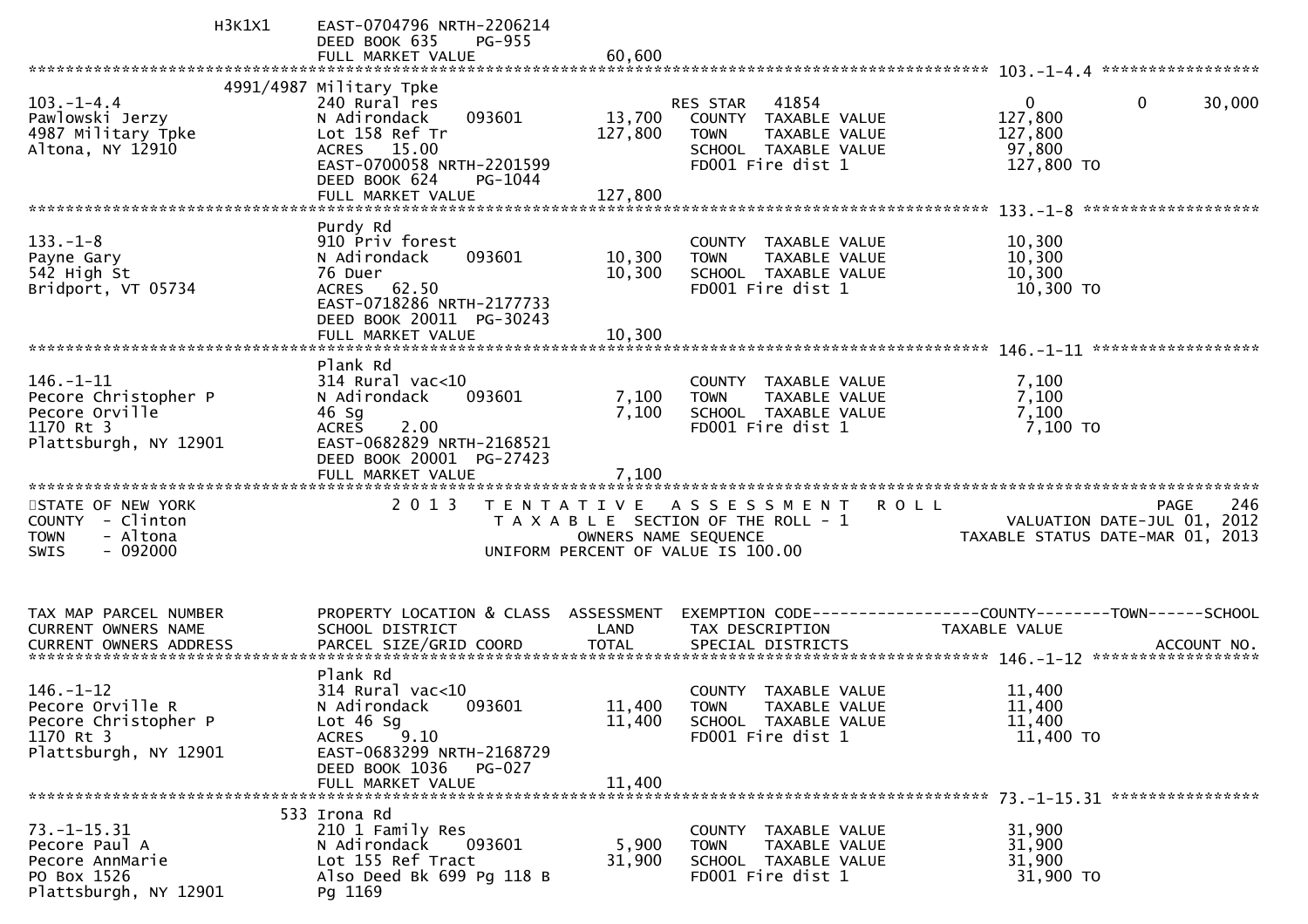|                                                                                              | FRNT 200.00 DPTH 180.00<br>EAST-0698366 NRTH-2212763<br>DEED BOOK 20092 PG-27721<br>FULL MARKET VALUE                                                                                  | 31,900                       |                                                                                                                |                                                                                                     |
|----------------------------------------------------------------------------------------------|----------------------------------------------------------------------------------------------------------------------------------------------------------------------------------------|------------------------------|----------------------------------------------------------------------------------------------------------------|-----------------------------------------------------------------------------------------------------|
| $73. - 1 - 40$<br>Pecore Paul A<br>Pecore AnnMarie<br>PO Box 1526<br>Plattsburgh, NY 12901   | 531 Irona Rd<br>449 Other Storag<br>093601<br>N Adirondack<br>Lot 155 Ref<br><b>ACRES</b><br>5.00<br>EAST-0698224 NRTH-2212572<br>DEED BOOK 20092 PG-27721<br>FULL MARKET VALUE        | 32,500<br>212,000<br>212,000 | COUNTY TAXABLE VALUE<br>TAXABLE VALUE<br><b>TOWN</b><br>SCHOOL TAXABLE VALUE<br>FD001 Fire dist 1              | 212,000<br>212,000<br>212,000<br>212,000 TO                                                         |
| $73. - 1 - 40.1$<br>Pecore Paul A<br>Pecore AnnMarie<br>PO Box 1526<br>Plattsburgh, NY 12901 | Alder Bend Rd<br>311 Res vac land<br>N Adirondack<br>093601<br>Lot 155 Ref Tr<br>FRNT 100.00 DPTH 150.00<br>EAST-0697978 NRTH-2212380<br>DEED BOOK 20092 PG-27718<br>FULL MARKET VALUE | 5,100<br>5,100<br>5,100      | COUNTY TAXABLE VALUE<br>TAXABLE VALUE<br><b>TOWN</b><br>SCHOOL TAXABLE VALUE<br>FD001 Fire dist 1              | 5,100<br>5,100<br>5,100<br>5,100 TO                                                                 |
| $148. - 3 - 21$<br>Pecore Paul A<br>PO Box 121<br>Altona, NY 12910                           | 1747 Rand Hill Rd<br>210 1 Family Res<br>093601<br>N Adirondack<br>Lot 63<br>7.10<br><b>ACRES</b><br>EAST-0714975 NRTH-2170779<br>DEED BOOK 20062 PG-1311<br>FULL MARKET VALUE         | 12,100<br>99,000<br>99,000   | COUNTY TAXABLE VALUE<br>TAXABLE VALUE<br><b>TOWN</b><br>SCHOOL TAXABLE VALUE<br>FD001 Fire dist 1              | 99,000<br>99,000<br>99,000<br>99,000 TO                                                             |
| STATE OF NEW YORK<br>COUNTY - Clinton<br>- Altona<br><b>TOWN</b><br>$-092000$<br><b>SWIS</b> | 2 0 1 3                                                                                                                                                                                | OWNERS NAME SEQUENCE         | TENTATIVE ASSESSMENT<br>R O L L<br>T A X A B L E SECTION OF THE ROLL - 1<br>UNIFORM PERCENT OF VALUE IS 100.00 | 247<br>PAGE<br>VALUATION DATE-JUL 01, 2012<br>TAXABLE STATUS DATE-MAR 01, 2013                      |
| TAX MAP PARCEL NUMBER<br>CURRENT OWNERS NAME<br>CURRENT OWNERS ADDRESS                       | PROPERTY LOCATION & CLASS ASSESSMENT<br>SCHOOL DISTRICT<br>PARCEL SIZE/GRID COORD                                                                                                      | LAND<br><b>TOTAL</b>         | TAX DESCRIPTION<br>SPECIAL DISTRICTS                                                                           | EXEMPTION CODE-----------------COUNTY-------TOWN------SCHOOL<br><b>TAXABLE VALUE</b><br>ACCOUNT NO. |
| $76. - 1 - 1.1$<br>Pelkey Donald<br>111 Howard Rd<br>Mooers, NY 12958                        | Rt 22<br>910 Priv forest<br>Northeastern Cl 092801<br>49 Ref<br>ACRES 156.30<br>EAST-0736950 NRTH-2216164<br>DEED BOOK 946<br><b>PG-224</b><br>FULL MARKET VALUE                       | 37,300<br>37,300<br>37,300   | COUNTY TAXABLE VALUE<br><b>TOWN</b><br>TAXABLE VALUE<br>SCHOOL TAXABLE VALUE<br>FD001 Fire dist 1              | 37,300<br>37,300<br>37,300<br>37,300 TO                                                             |
| $88.14 - 1 - 3$<br>Pelkey Eugene E<br>Pelkey Mary A<br>222 Oneill Rd                         | 37 Merrywood Dr<br>260 Seasonal res<br>093601<br>N Adirondack<br>Stonewall Acres Lot 3<br>80.00 DPTH 165.00<br><b>FRNT</b>                                                             | 4,300<br>16,000              | COUNTY TAXABLE VALUE<br>TAXABLE VALUE<br><b>TOWN</b><br>SCHOOL TAXABLE VALUE<br>FD001 Fire dist 1              | 16,000<br>16,000<br>16,000<br>16,000 TO                                                             |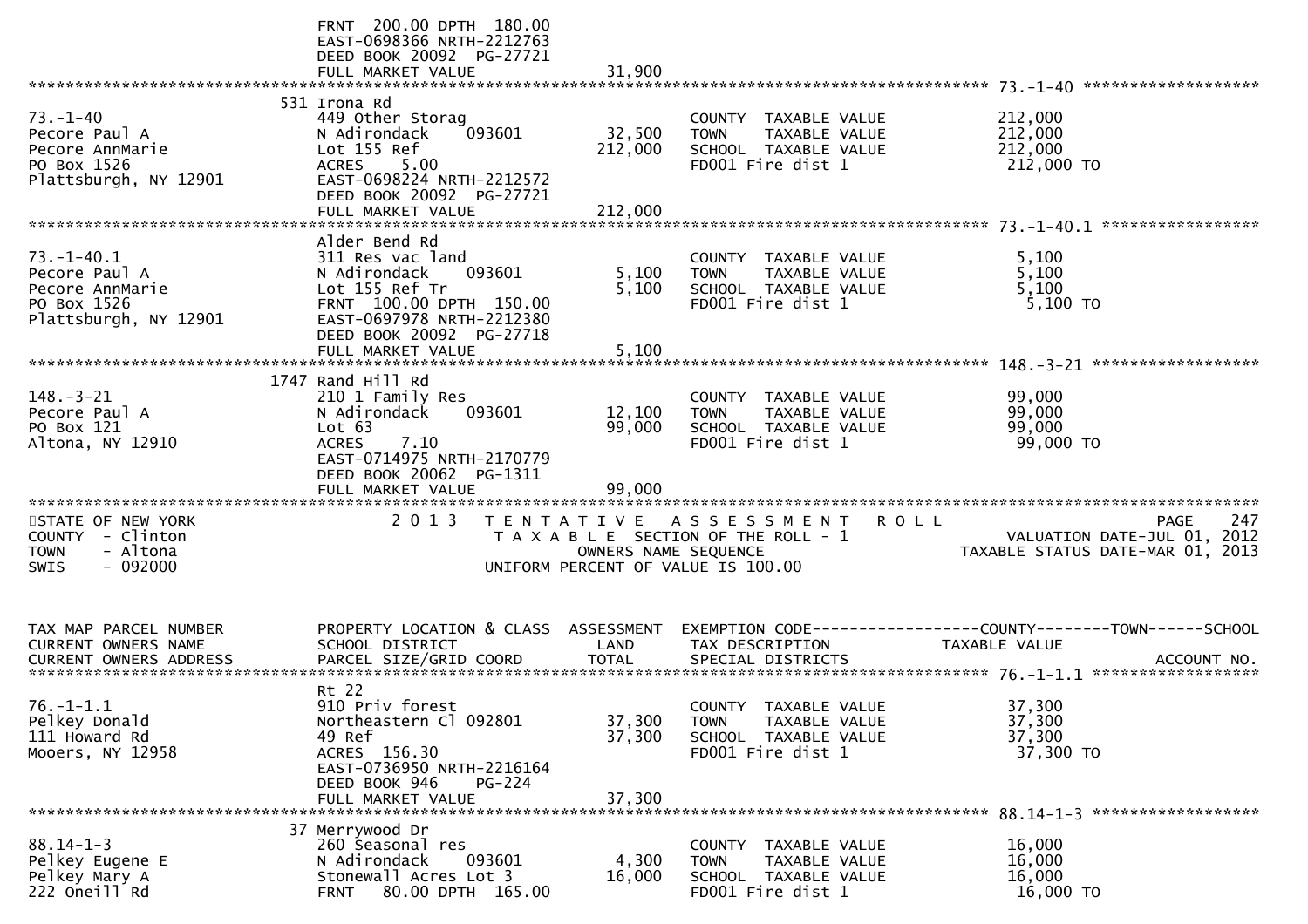| West Chazy, NY 12992                                                                                | EAST-0699779 NRTH-2203514<br>DEED BOOK 20112 PG-42906<br>FULL MARKET VALUE                                                                                                                  | 16.000                     |                                                                                                                        |                                                             |                                            |
|-----------------------------------------------------------------------------------------------------|---------------------------------------------------------------------------------------------------------------------------------------------------------------------------------------------|----------------------------|------------------------------------------------------------------------------------------------------------------------|-------------------------------------------------------------|--------------------------------------------|
|                                                                                                     |                                                                                                                                                                                             |                            |                                                                                                                        |                                                             |                                            |
| $119. - 1 - 17$<br>Pelkey James T<br>4268 Military Tpke<br>Altona, NY 12910                         | 4268 Military Tpke<br>210 1 Family Res<br>N Adirondack<br>093601<br>Lot 78 Duer<br><b>ACRES</b><br>1.00<br>EAST-0713724 NRTH-2189659<br>DEED BOOK 20011 PG-36621                            | 6,500<br>53,600            | 41854<br>RES STAR<br>COUNTY TAXABLE VALUE<br>TAXABLE VALUE<br><b>TOWN</b><br>SCHOOL TAXABLE VALUE<br>FD001 Fire dist 1 | $\overline{0}$<br>53,600<br>53,600<br>23,600<br>53,600 TO   | $\mathbf{0}$<br>30,000                     |
|                                                                                                     | FULL MARKET VALUE                                                                                                                                                                           | 53,600                     |                                                                                                                        |                                                             |                                            |
| $88. - 1 - 1.63$<br>Pelkey James Todd<br>4268 Military Tpke<br>Altona, NY 12910                     | Alder Bend Rd<br>$314$ Rural vac<10<br>N Adirondack<br>093601<br>164 Ref Tract Patent<br>3.40<br><b>ACRES</b><br>EAST-0696603 NRTH-2207197<br>DEED BOOK 99001 PG-07906<br>FULL MARKET VALUE | 7,900<br>7,900<br>7,900    | COUNTY TAXABLE VALUE<br>TAXABLE VALUE<br><b>TOWN</b><br>SCHOOL TAXABLE VALUE<br>FD001 Fire dist 1                      | 7,900<br>7,900<br>7,900<br>7,900 TO                         |                                            |
|                                                                                                     |                                                                                                                                                                                             |                            |                                                                                                                        |                                                             |                                            |
| $76. - 3 - 1.1$<br>Pelkey Richard D<br>Pelkey Laurie<br>2088 Miner Farm Rd<br>Altona, NY 12910-9736 | 2088 Miner Farm Rd<br>270 Mfg housing<br>Northeastern Cl 092801<br>50 Ref<br>FRNT 176.00 DPTH 160.00<br>EAST-0735960 NRTH-2208797<br>DEED BOOK 699<br>$PG-97$                               | 5,800<br>18,000            | 41854<br>RES STAR<br>COUNTY TAXABLE VALUE<br><b>TOWN</b><br>TAXABLE VALUE<br>SCHOOL TAXABLE VALUE<br>FD001 Fire dist 1 | $\overline{0}$<br>18,000<br>18,000<br>$\Omega$<br>18,000 TO | 18,000<br>$\mathbf{0}$                     |
|                                                                                                     |                                                                                                                                                                                             |                            |                                                                                                                        |                                                             |                                            |
| STATE OF NEW YORK<br>COUNTY - Clinton<br>- Altona<br><b>TOWN</b><br>$-092000$<br><b>SWIS</b>        | 2 0 1 3                                                                                                                                                                                     | OWNERS NAME SEQUENCE       | TENTATIVE ASSESSMENT<br>T A X A B L E SECTION OF THE ROLL - 1<br>UNIFORM PERCENT OF VALUE IS 100.00                    | <b>ROLL</b><br>TAXABLE STATUS DATE-MAR 01, 2013             | 248<br>PAGE<br>VALUATION DATE-JUL 01, 2012 |
| TAX MAP PARCEL NUMBER<br><b>CURRENT OWNERS NAME</b>                                                 | PROPERTY LOCATION & CLASS ASSESSMENT<br>SCHOOL DISTRICT                                                                                                                                     | LAND                       | TAX DESCRIPTION                                                                                                        | <b>TAXABLE VALUE</b>                                        |                                            |
| $119. - 1 - 19.2$<br>Pellerin Albert E<br>422 Wallace Hill Rd<br>Plattsburgh, NY 12901              | Duley Rd<br>271 Mfg housings<br>093601<br>N Adirondack<br>Lot 68 Ref Tract Patent<br>6.30<br><b>ACRES</b><br>EAST-0712669 NRTH-2187453<br>DEED BOOK 20051 PG-83904<br>FULL MARKET VALUE     | 12,700<br>78,000<br>78,000 | COUNTY TAXABLE VALUE<br><b>TOWN</b><br>TAXABLE VALUE<br>SCHOOL TAXABLE VALUE<br>FD001 Fire dist 1                      | 78,000<br>78,000<br>78,000<br>78,000 TO                     |                                            |
| $73. - 2 - 9$<br>Pennatto Anthony<br>Pennatto Samson<br>1830 Odham Dr<br>Deltona, FL 32738          | Tantillo Way<br>$314$ Rural vac<10<br>093601<br>N Adirondack<br>Lot 155 Ref<br>4.50<br><b>ACRES</b><br>EAST-0698540 NRTH-2213840                                                            | 8,800<br>8,800             | COUNTY TAXABLE VALUE<br>TAXABLE VALUE<br><b>TOWN</b><br>SCHOOL TAXABLE VALUE<br>FD001 Fire dist 1                      | 8,800<br>8,800<br>8,800<br>8,800 TO                         |                                            |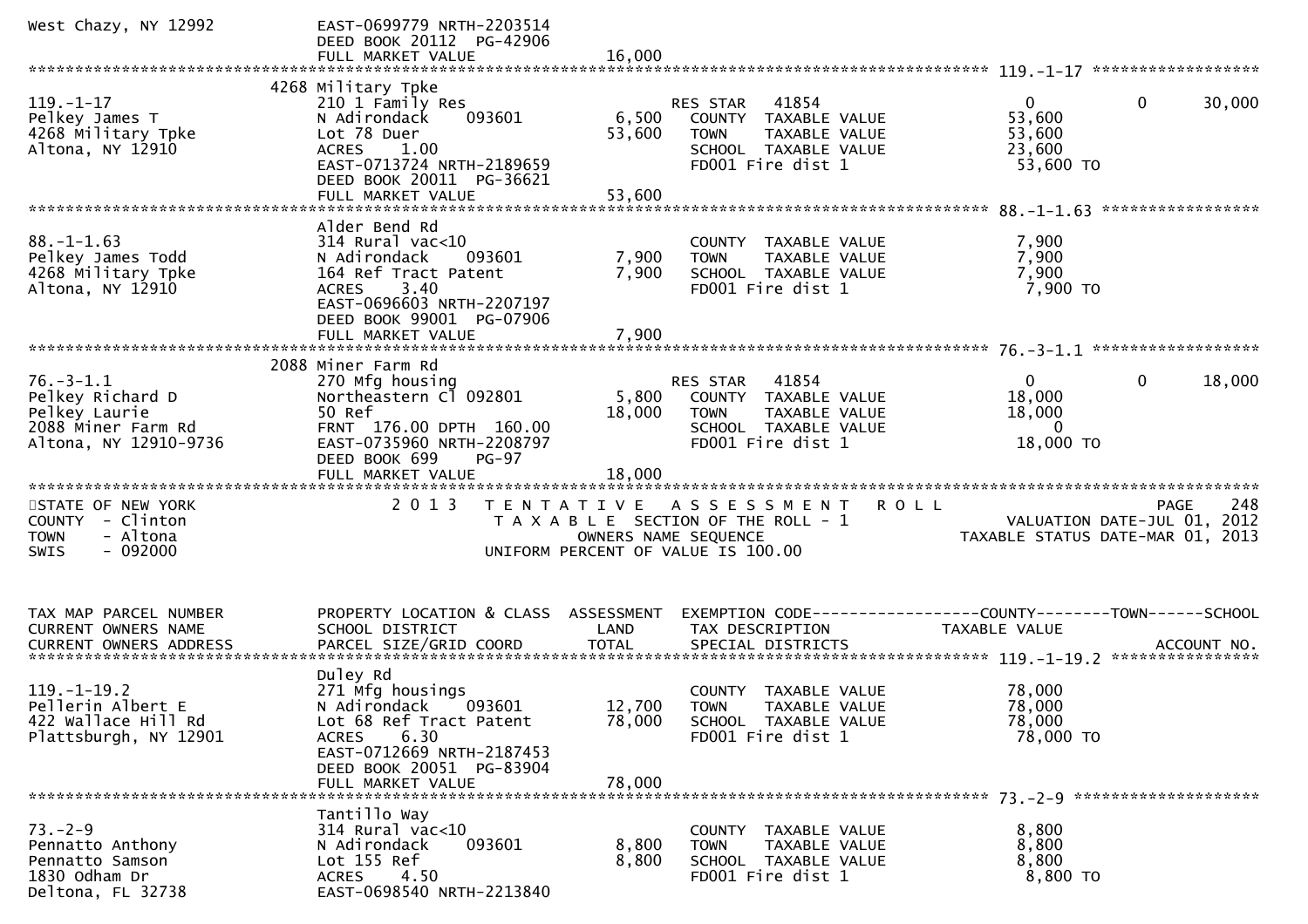|                                                                                              | DEED BOOK 611<br>$PG-17$<br>FULL MARKET VALUE                                                                                                                                                                | 8,800                              |                                                                                                                                                  |                                                                   |                                                                                   |
|----------------------------------------------------------------------------------------------|--------------------------------------------------------------------------------------------------------------------------------------------------------------------------------------------------------------|------------------------------------|--------------------------------------------------------------------------------------------------------------------------------------------------|-------------------------------------------------------------------|-----------------------------------------------------------------------------------|
| $76. - 3 - 3.1$<br>Perkins Aaron<br>Dann Heather<br>70 Gonyea Rd<br>Altona, NY 12910         | 70 Gonyea Rd<br>210 1 Family Res<br>Northeastern Cl 092801<br>50 Ref<br>Survey 20122/50018<br>5.00 BANK<br><b>ACRES</b><br>860<br>EAST-0736844 NRTH-2211438<br>DEED BOOK 20041 PG-65419<br>FULL MARKET VALUE | 8,900<br>86,700<br>86,700          | 41854<br><b>RES STAR</b><br>COUNTY TAXABLE VALUE<br><b>TOWN</b><br>TAXABLE VALUE<br>SCHOOL TAXABLE VALUE<br>FD001 Fire dist 1                    | $\Omega$<br>86,700<br>86,700<br>56,700<br>86,700 TO               | 0<br>30,000                                                                       |
| $76. - 3 - 3.2$<br>Perkins Aaron<br>Dann Heather<br>70 Gonyea Rd<br>Altona, NY 12910         | Gonyea Rd<br>311 Res vac land<br>Northeastern Cl 092801<br>50 Ref Tract<br>6.20<br><b>ACRES</b><br>EAST-0736536 NRTH-2211717<br>DEED BOOK 20041 PG-65419<br>FULL MARKET VALUE                                | 9,900<br>9,900<br>9,900            | COUNTY TAXABLE VALUE<br><b>TOWN</b><br>TAXABLE VALUE<br>SCHOOL TAXABLE VALUE<br>FD001 Fire dist 1                                                | 9,900<br>9,900<br>9,900<br>9,900 TO                               |                                                                                   |
| $118. - 1 - 3.2$<br>Perrea Cory M<br>Perrea Ali J<br>18 Lash Rd<br>Altona, NY 12910          | 18 Lash Rd<br>210 1 Family Res<br>N Adirondack<br>093601<br>Lot 15 Duers Pat<br>15.40 BANK<br><b>ACRES</b><br>080<br>EAST-0702515 NRTH-2192346<br>DEED BOOK 20112 PG-38282                                   | 160,000                            | WARCOMALL 41131<br>13,800 RES STAR<br>41854<br>COUNTY TAXABLE VALUE<br>TAXABLE VALUE<br><b>TOWN</b><br>SCHOOL TAXABLE VALUE<br>FD001 Fire dist 1 | 40,000<br>$\Omega$<br>120,000<br>120,000<br>130,000<br>160,000 TO | 40,000<br>30,000<br>$\Omega$                                                      |
| STATE OF NEW YORK<br>COUNTY - Clinton<br>- Altona<br><b>TOWN</b><br>$-092000$<br><b>SWIS</b> | 2 0 1 3                                                                                                                                                                                                      | T E N T A T I V E                  | A S S E S S M E N T<br>T A X A B L E SECTION OF THE ROLL - 1<br>OWNERS NAME SEQUENCE<br>UNIFORM PERCENT OF VALUE IS 100.00                       | <b>ROLL</b>                                                       | 249<br>PAGE<br>VALUATION DATE-JUL 01, 2012<br>TAXABLE STATUS DATE-MAR 01,<br>2013 |
| TAX MAP PARCEL NUMBER<br><b>CURRENT OWNERS NAME</b><br><b>CURRENT OWNERS ADDRESS</b>         | PROPERTY LOCATION & CLASS<br>SCHOOL DISTRICT<br>PARCEL SIZE/GRID COORD                                                                                                                                       | ASSESSMENT<br>LAND<br><b>TOTAL</b> | TAX DESCRIPTION<br>SPECIAL DISTRICTS                                                                                                             | <b>TAXABLE VALUE</b>                                              | ACCOUNT NO.                                                                       |
| $76. - 1 - 1.5$<br>Perrea Jody L<br>Perrea Anne N<br>9155 Rt 22<br>Mooers, NY 12958          | Rt 22<br>314 Rural vac<10<br>Northeastern Cl 092801<br>Lot 49 Ref Tract<br>1.80<br><b>ACRES</b><br>EAST-0736814 NRTH-2215567<br>DEED BOOK 20041 PG-77334<br>FULL MARKET VALUE                                | 1,800<br>1,800<br>1,800            | <b>COUNTY</b><br>TAXABLE VALUE<br><b>TOWN</b><br>TAXABLE VALUE<br>SCHOOL TAXABLE VALUE<br>FD001 Fire dist 1                                      | 1,800<br>1,800<br>1,800<br>1,800 TO                               |                                                                                   |
| $76. - 1 - 1.41$<br>Perrea Jody L<br>Perrea Anne N<br>9155 Rt 22<br>Mooers, NY 12958         | 9155 Rt 22<br>210 1 Family Res<br>Northeastern Cl 092801<br>Lot 49 Ref Tract<br>3.10 BANK<br>080<br>ACRES<br>EAST-0736701 NRTH-2215307                                                                       | 7,800<br>122,200                   | 41854<br>RES STAR<br>COUNTY TAXABLE VALUE<br><b>TOWN</b><br>TAXABLE VALUE<br>SCHOOL TAXABLE VALUE<br>FD001 Fire dist 1                           | 0<br>122,200<br>122,200<br>92,200<br>122,200 TO                   | 0<br>30,000                                                                       |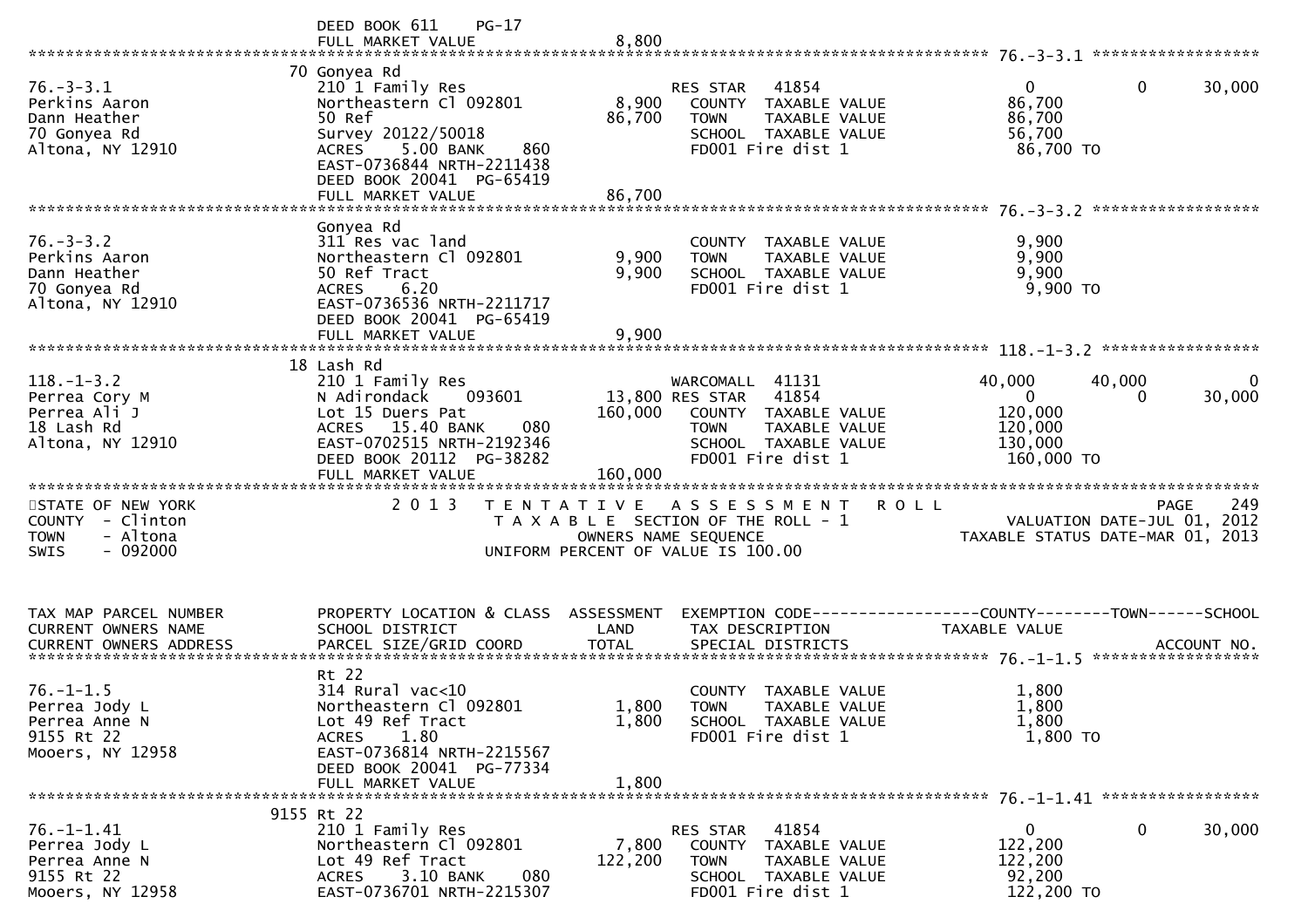|                                                                                                   | DEED BOOK 20041 PG-77334<br>FULL MARKET VALUE                                                                                                                                | 122,200                     |                                                                                                                               |                                                                                               |
|---------------------------------------------------------------------------------------------------|------------------------------------------------------------------------------------------------------------------------------------------------------------------------------|-----------------------------|-------------------------------------------------------------------------------------------------------------------------------|-----------------------------------------------------------------------------------------------|
| $91.-1-17.1$<br>Perry Dominic<br>McCarty Tammy M<br>31 Dragoon Rd<br>Altona, NY 12910             | 31/49 Dragoon Rd<br>240 Rural res<br>N Adirondack<br>093601<br>Lot 29 Ref Tract<br>ACRES 35.30<br>EAST-0736998 NRTH-2202104<br>DEED BOOK 20001 PG-25691<br>FULL MARKET VALUE | 19,400<br>43,000<br>43,000  | 41854<br><b>RES STAR</b><br>COUNTY TAXABLE VALUE<br><b>TOWN</b><br>TAXABLE VALUE<br>SCHOOL TAXABLE VALUE<br>FD001 Fire dist 1 | $\Omega$<br>$\mathbf{0}$<br>30,000<br>43,000<br>43,000<br>13,000<br>43,000 TO                 |
|                                                                                                   | 68 Rand Hill Rd                                                                                                                                                              |                             |                                                                                                                               |                                                                                               |
| $148. - 2 - 11.222$<br>Perry Justin M<br>1643 Rand Hill Rd<br>Altona, NY 12910                    | 210 1 Family Res<br>093601<br>N Adirondack<br>3.20<br><b>ACRES</b><br>EAST-0712850 NRTH-2173471<br>DEED BOOK 20092 PG-27067<br>FULL MARKET VALUE                             | 7,700<br>125,000<br>125,000 | RES STAR<br>41854<br>COUNTY TAXABLE VALUE<br><b>TOWN</b><br>TAXABLE VALUE<br>SCHOOL TAXABLE VALUE<br>FD001 Fire dist 1        | 30,000<br>$\overline{0}$<br>$\overline{0}$<br>125,000<br>125,000<br>95,000<br>125,000 TO      |
|                                                                                                   | 2017 Alder Bend Rd                                                                                                                                                           |                             |                                                                                                                               |                                                                                               |
| $73. - 1 - 8$<br>Perry Raymond<br>Perry Stella<br>2017 Alder Bend Rd<br>Altona, NY 12910          | 270 Mfg housing<br>N Adirondack<br>093601<br>166 Ref<br>FRNT 160.00 DPTH 125.00<br>EAST-0697781 NRTH-2214425<br>DEED BOOK 576<br>PG-497                                      | 5,300<br>14,000             | 41854<br>RES STAR<br>COUNTY TAXABLE VALUE<br><b>TOWN</b><br>TAXABLE VALUE<br>SCHOOL TAXABLE VALUE<br>FD001 Fire dist 1        | $\mathbf{0}$<br>$\mathbf 0$<br>14,000<br>14,000<br>14,000<br>$\mathbf{0}$<br>14,000 TO        |
|                                                                                                   | FULL MARKET VALUE                                                                                                                                                            | 14,000                      |                                                                                                                               |                                                                                               |
|                                                                                                   |                                                                                                                                                                              |                             |                                                                                                                               |                                                                                               |
| STATE OF NEW YORK<br>COUNTY - Clinton<br>- Altona<br><b>TOWN</b><br>$-092000$<br>SWIS             | 2 0 1 3<br>T E N T A T I V E                                                                                                                                                 |                             | A S S E S S M E N T<br>T A X A B L E SECTION OF THE ROLL - 1<br>OWNERS NAME SEQUENCE<br>UNIFORM PERCENT OF VALUE IS 100.00    | 250<br><b>ROLL</b><br>PAGE<br>VALUATION DATE-JUL 01, 2012<br>TAXABLE STATUS DATE-MAR 01, 2013 |
| TAX MAP PARCEL NUMBER<br>CURRENT OWNERS NAME<br>CURRENT OWNERS ADDRESS                            | PROPERTY LOCATION & CLASS ASSESSMENT<br>SCHOOL DISTRICT<br>PARCEL SIZE/GRID COORD                                                                                            | LAND<br><b>TOTAL</b>        | TAX DESCRIPTION<br>SPECIAL DISTRICTS                                                                                          | TAXABLE VALUE<br>ACCOUNT NO.                                                                  |
|                                                                                                   | 105 Brunell Rd                                                                                                                                                               |                             |                                                                                                                               |                                                                                               |
| $89. - 2 - 8$<br>Peryea (Lagree) Melissa M<br>Peryea Gary A<br>105 Brunell Rd<br>Altona, NY 12910 | 311 Res vac land<br>N Adirondack<br>093601<br>110 Ref<br>FRNT 360.00 DPTH 280.00<br>EAST-0713240 NRTH-2206213                                                                | 500<br>500                  | COUNTY TAXABLE VALUE<br>TAXABLE VALUE<br><b>TOWN</b><br>SCHOOL TAXABLE VALUE<br>FD001 Fire dist 1<br>LT001 Altona light 1     | 500<br>500<br>500<br>500 TO<br>500 TO                                                         |
|                                                                                                   | DEED BOOK 957<br>PG-293<br>FULL MARKET VALUE                                                                                                                                 | 500                         |                                                                                                                               |                                                                                               |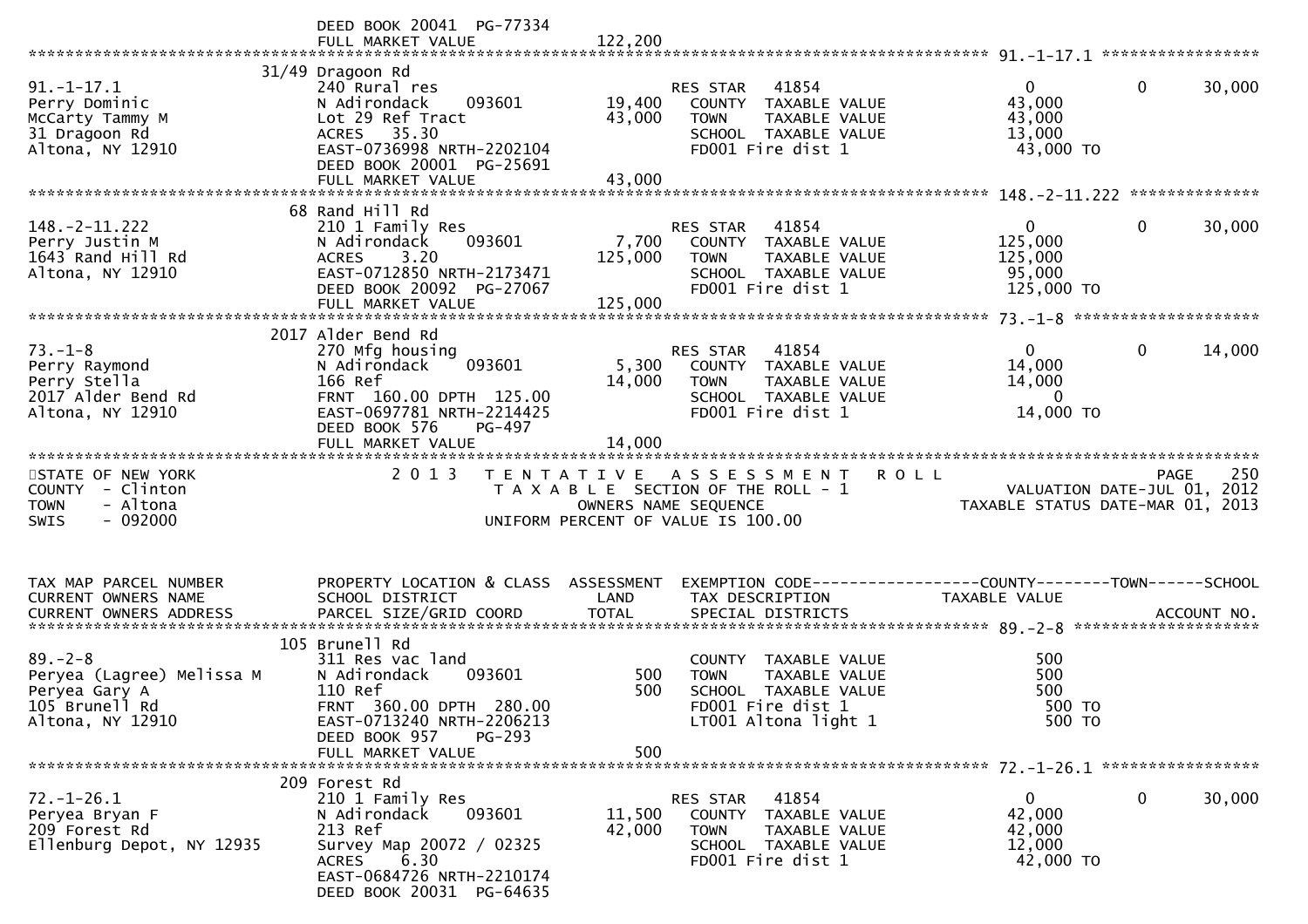|                                                                                                                           | FULL MARKET VALUE                                                                                                                                                                                           | 42,000                     |                                                                                                                                                             |                                                                                        |                      |
|---------------------------------------------------------------------------------------------------------------------------|-------------------------------------------------------------------------------------------------------------------------------------------------------------------------------------------------------------|----------------------------|-------------------------------------------------------------------------------------------------------------------------------------------------------------|----------------------------------------------------------------------------------------|----------------------|
| $72. - 1 - 27.22$<br>Peryea Bryan F<br>209 Forest Rd<br>Ellenburg, NY 12935                                               | Forest Rd<br>$314$ Rural vac<10<br>093601<br>N Adirondack<br>Lot 213 Ref<br>Subdiv Map 20072/02325 Lo<br>3.00<br><b>ACRES</b><br>EAST-0684495 NRTH-2210150<br>DEED BOOK 20072 PG-11900<br>FULL MARKET VALUE | 29,200<br>29,200<br>29,200 | COUNTY TAXABLE VALUE<br><b>TOWN</b><br>TAXABLE VALUE<br>SCHOOL TAXABLE VALUE<br>FD001 Fire dist 1                                                           | 29,200<br>29,200<br>29,200<br>29,200 TO                                                |                      |
|                                                                                                                           |                                                                                                                                                                                                             |                            |                                                                                                                                                             |                                                                                        |                      |
| 119. - 1 - 21<br>Peryea Denis<br>Peryea Cheryl<br>4196 Military Tpke<br>Altona, NY 12910<br>MAY BE SUBJECT TO PAYMENT     | Duley Rd<br>$314$ Rural vac<10<br>N Adirondack<br>093601<br>Lot 73 Duers<br>ACRES 10.00<br>EAST-0714283 NRTH-2188230<br>DEED BOOK 820<br>PG-239<br>FULL MARKET VALUE                                        | 11,900<br>11,900<br>11,900 | AGRI DISTR 41720<br>COUNTY TAXABLE VALUE<br>TAXABLE VALUE<br><b>TOWN</b><br>SCHOOL TAXABLE VALUE<br>FD001 Fire dist 1                                       | 7,518<br>7,518<br>4,382<br>4,382<br>4,382<br>11,900 TO                                 | 7,518                |
| UNDER AGDIST LAW TIL 2017                                                                                                 |                                                                                                                                                                                                             |                            |                                                                                                                                                             |                                                                                        |                      |
| $133. - 1 - 4.11$<br>Peryea Denis<br>Peryea Cheryl<br>4196 Military Tpke<br>Altona, NY 12910<br>MAY BE SUBJECT TO PAYMENT | 4196 Military Tpke<br>112 Dairy farm<br>093601<br>N Adirondack<br>74 Duer<br>Survey Map 20072/05689<br>ACRES 414.90<br>EAST-0716062 NRTH-2185802<br>DEED BOOK 791<br>$PG-37$                                | 219,000 483A EX            | AGRI DISTR 41720<br>107,200 RES STAR<br>41854<br>42100<br>COUNTY TAXABLE VALUE<br><b>TOWN</b><br>TAXABLE VALUE<br>SCHOOL TAXABLE VALUE<br>FD001 Fire dist 1 | 0<br>0<br>$\Omega$<br>6,700<br>6,700<br>212,300<br>212,300<br>182,300<br>212,300 TO    | 0<br>30,000<br>6,700 |
| STATE OF NEW YORK<br>COUNTY - Clinton<br>- Altona<br><b>TOWN</b><br><b>SWIS</b><br>- 092000                               | 2 0 1 3                                                                                                                                                                                                     |                            | TENTATIVE ASSESSMENT<br><b>ROLL</b><br>T A X A B L E SECTION OF THE ROLL - 1<br>OWNERS NAME SEQUENCE<br>UNIFORM PERCENT OF VALUE IS 100.00                  | VALUATION DATE-JUL 01,<br>TAXABLE STATUS DATE-MAR 01, 2013                             | 251<br>PAGE<br>2012  |
| TAX MAP PARCEL NUMBER<br><b>CURRENT OWNERS NAME</b>                                                                       | PROPERTY LOCATION & CLASS ASSESSMENT<br>SCHOOL DISTRICT                                                                                                                                                     | LAND                       | TAX DESCRIPTION                                                                                                                                             | EXEMPTION CODE------------------COUNTY--------TOWN------SCHOOL<br><b>TAXABLE VALUE</b> |                      |
| $133. - 1 - 4.3$<br>Peryea Denis O<br>Peryea Cheryl V<br>4196 Military Tpke<br>Altona, NY 12910                           | 4100 Military Tpke<br>210 1 Family Res<br>N Adirondack<br>093601<br>Lot 74 Duers<br>1.70<br><b>ACRES</b><br>EAST-0716812 NRTH-2186711<br>DEED BOOK 20112 PG-39240<br>FULL MARKET VALUE                      | 9,400<br>82,000<br>82,000  | COUNTY TAXABLE VALUE<br><b>TOWN</b><br>TAXABLE VALUE<br>SCHOOL TAXABLE VALUE<br>FD001 Fire dist 1                                                           | 82,000<br>82,000<br>82,000<br>82,000 TO                                                |                      |
| $119. - 1 - 4.4$<br>Peryea Dennis O<br>Peryea Cheryl V<br>4196 Military Tpke                                              | Military Tpke<br>321 Abandoned ag<br>N Adirondack<br>093601<br>Lot 69 Duers<br>35.80<br><b>ACRES</b>                                                                                                        | 19,900<br>19,900           | COUNTY<br>TAXABLE VALUE<br>TAXABLE VALUE<br><b>TOWN</b><br>SCHOOL TAXABLE VALUE<br>FD001 Fire dist 1                                                        | 19,900<br>19,900<br>19,900<br>19,900 TO                                                |                      |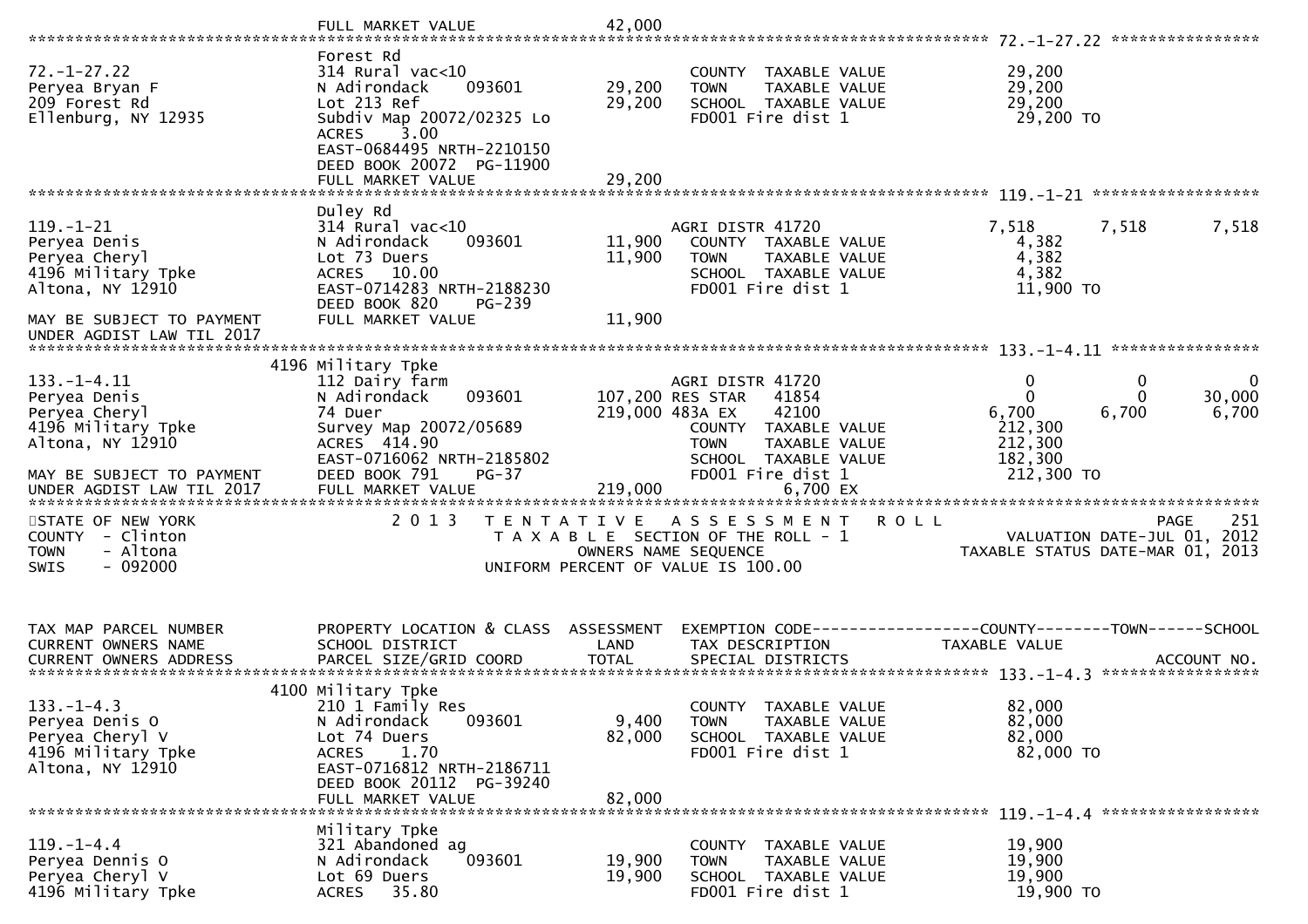| Altona, NY 12910                                                                                            | EAST-0711884 NRTH-2192287<br>DEED BOOK 20072 PG-6691<br>FULL MARKET VALUE                                                                                                             | 19,900                      |                                                                                                                                                |                                                                        |                                                                                |
|-------------------------------------------------------------------------------------------------------------|---------------------------------------------------------------------------------------------------------------------------------------------------------------------------------------|-----------------------------|------------------------------------------------------------------------------------------------------------------------------------------------|------------------------------------------------------------------------|--------------------------------------------------------------------------------|
|                                                                                                             |                                                                                                                                                                                       |                             |                                                                                                                                                |                                                                        |                                                                                |
| $119. - 1 - 20$<br>Peryea Francis J<br>Peryea Velma<br>4235 Military Tpke<br>Altona, NY 12910               | 4235 Military Tpke<br>210 1 Family Res<br>093601<br>N Adirondack<br>Lot 73 Duers<br>9.20<br><b>ACRES</b><br>EAST-0713879 NRTH-2188841<br>DEED BOOK 759<br>$PG-89$                     | 9,900<br>83,900             | 41854<br><b>RES STAR</b><br>COUNTY TAXABLE VALUE<br>TAXABLE VALUE<br><b>TOWN</b><br>SCHOOL TAXABLE VALUE<br>FD001 Fire dist 1                  | $\overline{0}$<br>83,900<br>83,900<br>53,900<br>83,900 TO              | $\mathbf{0}$<br>30,000                                                         |
|                                                                                                             | FULL MARKET VALUE                                                                                                                                                                     | 83,900                      |                                                                                                                                                |                                                                        |                                                                                |
| $89. - 2 - 11$<br>Peryea Gary A<br>105 Brunell Rd<br>Altona, NY 12910                                       | Brunell Rd<br>$314$ Rural vac<10<br>N Adirondack<br>093601<br>110 Ref<br><b>ACRES</b><br>1.50<br>EAST-0712596 NRTH-2206160<br>DEED BOOK 20092 PG-28347<br>FULL MARKET VALUE           | 3,300<br>3,300<br>3,300     | COUNTY TAXABLE VALUE<br>TAXABLE VALUE<br><b>TOWN</b><br>SCHOOL TAXABLE VALUE<br>FD001 Fire dist 1<br>LT001 Altona light 1                      | 3,300<br>3,300<br>3,300<br>3,300 TO<br>3,300 TO                        |                                                                                |
|                                                                                                             |                                                                                                                                                                                       |                             |                                                                                                                                                |                                                                        |                                                                                |
| $74. - 1 - 48.1$<br>Peryea Jared M<br>Peryea Danielle L<br>31 Irona Rd<br>Altona, NY 12910                  | 31 Irona Rd<br>210 1 Family Res<br>093601<br>N Adirondack<br>130 Ref<br>1.65 BANK<br>080<br><b>ACRES</b><br>EAST-0710282 NRTH-2209763<br>DEED BOOK 20041 PG-74950                     | 6,900<br>70,000             | 41854<br>RES STAR<br>COUNTY TAXABLE VALUE<br><b>TOWN</b><br>TAXABLE VALUE<br>SCHOOL TAXABLE VALUE<br>FD001 Fire dist 1<br>LT001 Altona light 1 | $\overline{0}$<br>70,000<br>70,000<br>40,000<br>70,000 TO<br>70,000 TO | $\mathbf{0}$<br>30,000                                                         |
|                                                                                                             |                                                                                                                                                                                       |                             |                                                                                                                                                |                                                                        |                                                                                |
| STATE OF NEW YORK<br>COUNTY - Clinton<br>- Altona<br><b>TOWN</b><br>$-092000$<br><b>SWIS</b>                | 2 0 1 3                                                                                                                                                                               | OWNERS NAME SEQUENCE        | TENTATIVE ASSESSMENT<br>T A X A B L E SECTION OF THE ROLL - 1<br>UNIFORM PERCENT OF VALUE IS 100.00                                            | <b>ROLL</b>                                                            | 252<br>PAGE<br>VALUATION DATE-JUL 01, 2012<br>TAXABLE STATUS DATE-MAR 01, 2013 |
| TAX MAP PARCEL NUMBER<br>CURRENT OWNERS NAME                                                                | PROPERTY LOCATION & CLASS<br>SCHOOL DISTRICT                                                                                                                                          | ASSESSMENT<br>LAND          | TAX DESCRIPTION                                                                                                                                | TAXABLE VALUE                                                          |                                                                                |
| $119. - 1 - 18.2$<br>Peryea Joseph O<br>4236 Military Tpke<br>Altona, NY 12910                              | 4236 Military Tpke<br>210 1 Family Res<br>N Adirondack<br>093601<br>Lot 78 Duers<br>4.70<br><b>ACRES</b><br>EAST-0714184 NRTH-2189079<br>DEED BOOK 978<br>PG-321<br>FULL MARKET VALUE | 8,700<br>124,700<br>124,700 | 41854<br><b>RES STAR</b><br>COUNTY TAXABLE VALUE<br>TAXABLE VALUE<br><b>TOWN</b><br>SCHOOL TAXABLE VALUE<br>FD001 Fire dist 1                  | 0<br>124,700<br>124,700<br>94,700<br>124,700 TO                        | 0<br>30,000                                                                    |
| $119. - 1 - 22$<br>Peryea Life Use Francis J Jr<br>Peryea Joseph O<br>4236 Military Tpk<br>Altona, NY 12910 | Military Tpke<br>321 Abandoned ag<br>093601<br>N Adirondack<br>Lot 96 Duers<br>ACRES 67.50<br>EAST-0718065 NRTH-2189586                                                               | 18,000<br>18,000            | <b>COUNTY</b><br>TAXABLE VALUE<br>TAXABLE VALUE<br><b>TOWN</b><br>SCHOOL TAXABLE VALUE<br>FD001 Fire dist 1                                    | 18,000<br>18,000<br>18,000<br>18,000 TO                                |                                                                                |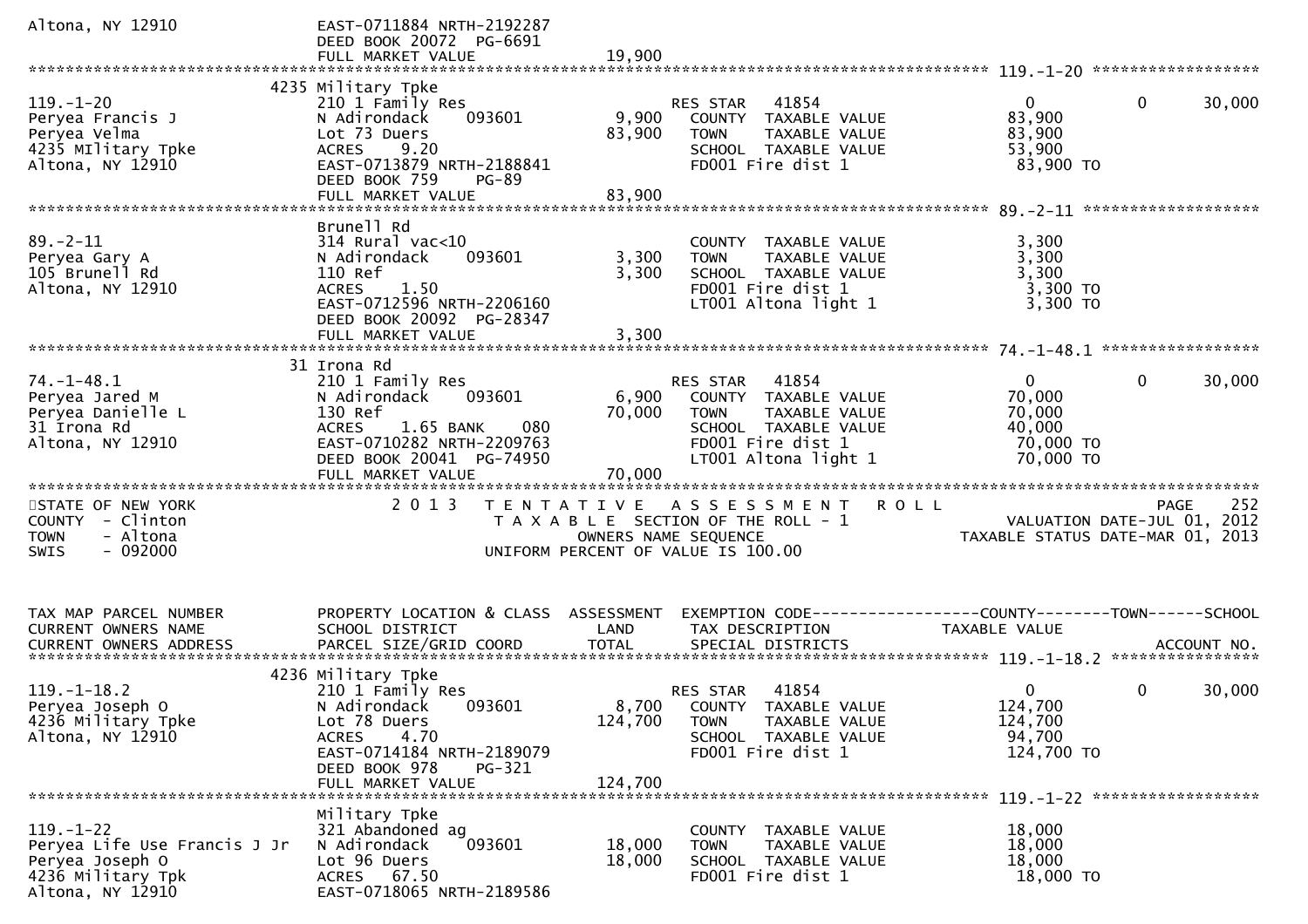| 2 Brunell Rd<br>$89 - 3 - 15$<br>41854<br>$\mathbf{0}$<br>210 1 Family Res<br>RES STAR<br>$\overline{0}$<br>30,500<br>Peryea Life Use Richard<br>6,500<br>N Adirondack<br>093601<br>TAXABLE VALUE<br>COUNTY<br>Therrian Elizabeth<br>110 Ref<br>30,500<br>30,500<br><b>TOWN</b><br>TAXABLE VALUE<br>2078 Alder Bend Rd<br>500<br><b>ACRES</b><br>1.30<br>SCHOOL TAXABLE VALUE<br>30,500 TO<br>EAST-0713929 NRTH-2204433<br>Altona, NY 12910<br>FD001 Fire dist 1<br>DEED BOOK 20082 PG-14294<br>FULL MARKET VALUE<br>30,500<br>367 Devils Den Rd<br>$89. - 1 - 7$<br>240 Rural res<br>$\mathbf 0$<br>RES STAR<br>41854<br>$\mathbf{0}$<br>093601<br>13,300<br>73,400<br>Peryea Lionel<br>N Adirondack<br>COUNTY TAXABLE VALUE<br>131 Ref<br>73,400<br>Peryea Diane<br>73,400<br><b>TOWN</b><br>TAXABLE VALUE<br>367 Devils Den Rd<br>43,400<br>ACRES 12.20<br>SCHOOL TAXABLE VALUE<br>EAST-0710274 NRTH-2203733<br>Altona, NY 12910<br>FD001 Fire dist 1<br>73,400 TO<br>DEED BOOK 997<br>PG-192<br>LT001 Altona light 1<br>73,400 TO<br>FULL MARKET VALUE<br>73,400<br>258 Forest Rd<br>$72. - 1 - 25$<br>$\overline{0}$<br>$\mathbf{0}$<br>210 1 Family Res<br>RES STAR<br>41854<br>6,000<br>60,600<br>Peryea Marsha<br>N Adirondack<br>093601<br>TAXABLE VALUE<br>COUNTY<br>191 Ref<br>60,600<br>Peryea Eric<br>60,600<br><b>TOWN</b><br>TAXABLE VALUE<br>258 Forest Rd<br>96.00 DPTH 202.00<br>30,600<br><b>FRNT</b><br>SCHOOL TAXABLE VALUE<br>FD001 Fire dist 1<br>Ellenburg Depot, NY 12935<br>EAST-0685073 NRTH-2211507<br>60,600 TO<br>DEED BOOK 20061 PG-95553<br>60,600<br>FULL MARKET VALUE<br>2013<br>STATE OF NEW YORK<br>TENTATIVE ASSESSMENT<br><b>ROLL</b><br>PAGE<br>COUNTY - Clinton<br>T A X A B L E SECTION OF THE ROLL - 1<br>VALUATION DATE-JUL 01, 2012<br><b>TOWN</b><br>- Altona<br>OWNERS NAME SEQUENCE<br>TAXABLE STATUS DATE-MAR 01, 2013<br>$-092000$<br><b>SWIS</b><br>UNIFORM PERCENT OF VALUE IS 100.00<br>PROPERTY LOCATION & CLASS<br>ASSESSMENT<br>TAX MAP PARCEL NUMBER<br>CURRENT OWNERS NAME<br>SCHOOL DISTRICT<br>LAND<br>TAX DESCRIPTION<br>TAXABLE VALUE<br>103 Brunell Rd<br>$89. - 2 - 9$<br>41854<br>$\mathbf 0$<br>210 1 Family Res<br>0<br><b>RES STAR</b><br>8,800<br>92,000<br>Peryea Melissa M<br>N Adirondack<br>093601<br>TAXABLE VALUE<br>COUNTY<br>92,000<br>103 Brunell Rd<br>110 Ref<br>92,000<br><b>TOWN</b><br>TAXABLE VALUE<br>62,000<br>Altona, NY 12910<br>4.90<br><b>ACRES</b><br>SCHOOL TAXABLE VALUE<br>EAST-0712964 NRTH-2206316<br>FD001 Fire dist 1<br>92,000 TO<br>DEED BOOK 20092 PG-21816<br>LT001 Altona light 1<br>92,000 TO<br>92,000<br>FULL MARKET VALUE<br>130. - 2 - 2.22 *****************<br>970 Plank Rd<br>$130 - 2 - 2.22$<br>210 1 Family Res<br>RES STAR<br>41854<br>$\mathbf{0}$<br>0<br>25,000<br>Peryea Michael<br>093601<br>5,000<br>25,000<br>N Adirondack<br><b>COUNTY</b><br>TAXABLE VALUE<br>Lot $31$ Sg<br>25,000<br>Peryea Nancy<br>25,000<br><b>TOWN</b><br>TAXABLE VALUE<br>1.10<br>970 Plank Rd<br>ACRES<br>SCHOOL TAXABLE VALUE<br>0<br>25,000 TO<br>Ellenburg Depot, NY 12935<br>EAST-0679836 NRTH-2183874<br>FD001 Fire dist 1 | DEED BOOK 20072 PG-5053 |  |  |        |
|------------------------------------------------------------------------------------------------------------------------------------------------------------------------------------------------------------------------------------------------------------------------------------------------------------------------------------------------------------------------------------------------------------------------------------------------------------------------------------------------------------------------------------------------------------------------------------------------------------------------------------------------------------------------------------------------------------------------------------------------------------------------------------------------------------------------------------------------------------------------------------------------------------------------------------------------------------------------------------------------------------------------------------------------------------------------------------------------------------------------------------------------------------------------------------------------------------------------------------------------------------------------------------------------------------------------------------------------------------------------------------------------------------------------------------------------------------------------------------------------------------------------------------------------------------------------------------------------------------------------------------------------------------------------------------------------------------------------------------------------------------------------------------------------------------------------------------------------------------------------------------------------------------------------------------------------------------------------------------------------------------------------------------------------------------------------------------------------------------------------------------------------------------------------------------------------------------------------------------------------------------------------------------------------------------------------------------------------------------------------------------------------------------------------------------------------------------------------------------------------------------------------------------------------------------------------------------------------------------------------------------------------------------------------------------------------------------------------------------------------------------------------------------------------------------------------------------------------------------------------------------------------------------------------------------------------------------------------------------------------------------------------------------------------------------------------------------------------------------------------------------|-------------------------|--|--|--------|
|                                                                                                                                                                                                                                                                                                                                                                                                                                                                                                                                                                                                                                                                                                                                                                                                                                                                                                                                                                                                                                                                                                                                                                                                                                                                                                                                                                                                                                                                                                                                                                                                                                                                                                                                                                                                                                                                                                                                                                                                                                                                                                                                                                                                                                                                                                                                                                                                                                                                                                                                                                                                                                                                                                                                                                                                                                                                                                                                                                                                                                                                                                                                    |                         |  |  | 30,000 |
|                                                                                                                                                                                                                                                                                                                                                                                                                                                                                                                                                                                                                                                                                                                                                                                                                                                                                                                                                                                                                                                                                                                                                                                                                                                                                                                                                                                                                                                                                                                                                                                                                                                                                                                                                                                                                                                                                                                                                                                                                                                                                                                                                                                                                                                                                                                                                                                                                                                                                                                                                                                                                                                                                                                                                                                                                                                                                                                                                                                                                                                                                                                                    |                         |  |  |        |
|                                                                                                                                                                                                                                                                                                                                                                                                                                                                                                                                                                                                                                                                                                                                                                                                                                                                                                                                                                                                                                                                                                                                                                                                                                                                                                                                                                                                                                                                                                                                                                                                                                                                                                                                                                                                                                                                                                                                                                                                                                                                                                                                                                                                                                                                                                                                                                                                                                                                                                                                                                                                                                                                                                                                                                                                                                                                                                                                                                                                                                                                                                                                    |                         |  |  | 30,000 |
|                                                                                                                                                                                                                                                                                                                                                                                                                                                                                                                                                                                                                                                                                                                                                                                                                                                                                                                                                                                                                                                                                                                                                                                                                                                                                                                                                                                                                                                                                                                                                                                                                                                                                                                                                                                                                                                                                                                                                                                                                                                                                                                                                                                                                                                                                                                                                                                                                                                                                                                                                                                                                                                                                                                                                                                                                                                                                                                                                                                                                                                                                                                                    |                         |  |  |        |
|                                                                                                                                                                                                                                                                                                                                                                                                                                                                                                                                                                                                                                                                                                                                                                                                                                                                                                                                                                                                                                                                                                                                                                                                                                                                                                                                                                                                                                                                                                                                                                                                                                                                                                                                                                                                                                                                                                                                                                                                                                                                                                                                                                                                                                                                                                                                                                                                                                                                                                                                                                                                                                                                                                                                                                                                                                                                                                                                                                                                                                                                                                                                    |                         |  |  | 30,000 |
|                                                                                                                                                                                                                                                                                                                                                                                                                                                                                                                                                                                                                                                                                                                                                                                                                                                                                                                                                                                                                                                                                                                                                                                                                                                                                                                                                                                                                                                                                                                                                                                                                                                                                                                                                                                                                                                                                                                                                                                                                                                                                                                                                                                                                                                                                                                                                                                                                                                                                                                                                                                                                                                                                                                                                                                                                                                                                                                                                                                                                                                                                                                                    |                         |  |  |        |
|                                                                                                                                                                                                                                                                                                                                                                                                                                                                                                                                                                                                                                                                                                                                                                                                                                                                                                                                                                                                                                                                                                                                                                                                                                                                                                                                                                                                                                                                                                                                                                                                                                                                                                                                                                                                                                                                                                                                                                                                                                                                                                                                                                                                                                                                                                                                                                                                                                                                                                                                                                                                                                                                                                                                                                                                                                                                                                                                                                                                                                                                                                                                    |                         |  |  |        |
|                                                                                                                                                                                                                                                                                                                                                                                                                                                                                                                                                                                                                                                                                                                                                                                                                                                                                                                                                                                                                                                                                                                                                                                                                                                                                                                                                                                                                                                                                                                                                                                                                                                                                                                                                                                                                                                                                                                                                                                                                                                                                                                                                                                                                                                                                                                                                                                                                                                                                                                                                                                                                                                                                                                                                                                                                                                                                                                                                                                                                                                                                                                                    |                         |  |  |        |
|                                                                                                                                                                                                                                                                                                                                                                                                                                                                                                                                                                                                                                                                                                                                                                                                                                                                                                                                                                                                                                                                                                                                                                                                                                                                                                                                                                                                                                                                                                                                                                                                                                                                                                                                                                                                                                                                                                                                                                                                                                                                                                                                                                                                                                                                                                                                                                                                                                                                                                                                                                                                                                                                                                                                                                                                                                                                                                                                                                                                                                                                                                                                    |                         |  |  | 253    |
|                                                                                                                                                                                                                                                                                                                                                                                                                                                                                                                                                                                                                                                                                                                                                                                                                                                                                                                                                                                                                                                                                                                                                                                                                                                                                                                                                                                                                                                                                                                                                                                                                                                                                                                                                                                                                                                                                                                                                                                                                                                                                                                                                                                                                                                                                                                                                                                                                                                                                                                                                                                                                                                                                                                                                                                                                                                                                                                                                                                                                                                                                                                                    |                         |  |  |        |
|                                                                                                                                                                                                                                                                                                                                                                                                                                                                                                                                                                                                                                                                                                                                                                                                                                                                                                                                                                                                                                                                                                                                                                                                                                                                                                                                                                                                                                                                                                                                                                                                                                                                                                                                                                                                                                                                                                                                                                                                                                                                                                                                                                                                                                                                                                                                                                                                                                                                                                                                                                                                                                                                                                                                                                                                                                                                                                                                                                                                                                                                                                                                    |                         |  |  |        |
|                                                                                                                                                                                                                                                                                                                                                                                                                                                                                                                                                                                                                                                                                                                                                                                                                                                                                                                                                                                                                                                                                                                                                                                                                                                                                                                                                                                                                                                                                                                                                                                                                                                                                                                                                                                                                                                                                                                                                                                                                                                                                                                                                                                                                                                                                                                                                                                                                                                                                                                                                                                                                                                                                                                                                                                                                                                                                                                                                                                                                                                                                                                                    |                         |  |  |        |
|                                                                                                                                                                                                                                                                                                                                                                                                                                                                                                                                                                                                                                                                                                                                                                                                                                                                                                                                                                                                                                                                                                                                                                                                                                                                                                                                                                                                                                                                                                                                                                                                                                                                                                                                                                                                                                                                                                                                                                                                                                                                                                                                                                                                                                                                                                                                                                                                                                                                                                                                                                                                                                                                                                                                                                                                                                                                                                                                                                                                                                                                                                                                    |                         |  |  |        |
|                                                                                                                                                                                                                                                                                                                                                                                                                                                                                                                                                                                                                                                                                                                                                                                                                                                                                                                                                                                                                                                                                                                                                                                                                                                                                                                                                                                                                                                                                                                                                                                                                                                                                                                                                                                                                                                                                                                                                                                                                                                                                                                                                                                                                                                                                                                                                                                                                                                                                                                                                                                                                                                                                                                                                                                                                                                                                                                                                                                                                                                                                                                                    |                         |  |  | 30,000 |
| DEED BOOK 594<br>PG-187                                                                                                                                                                                                                                                                                                                                                                                                                                                                                                                                                                                                                                                                                                                                                                                                                                                                                                                                                                                                                                                                                                                                                                                                                                                                                                                                                                                                                                                                                                                                                                                                                                                                                                                                                                                                                                                                                                                                                                                                                                                                                                                                                                                                                                                                                                                                                                                                                                                                                                                                                                                                                                                                                                                                                                                                                                                                                                                                                                                                                                                                                                            |                         |  |  |        |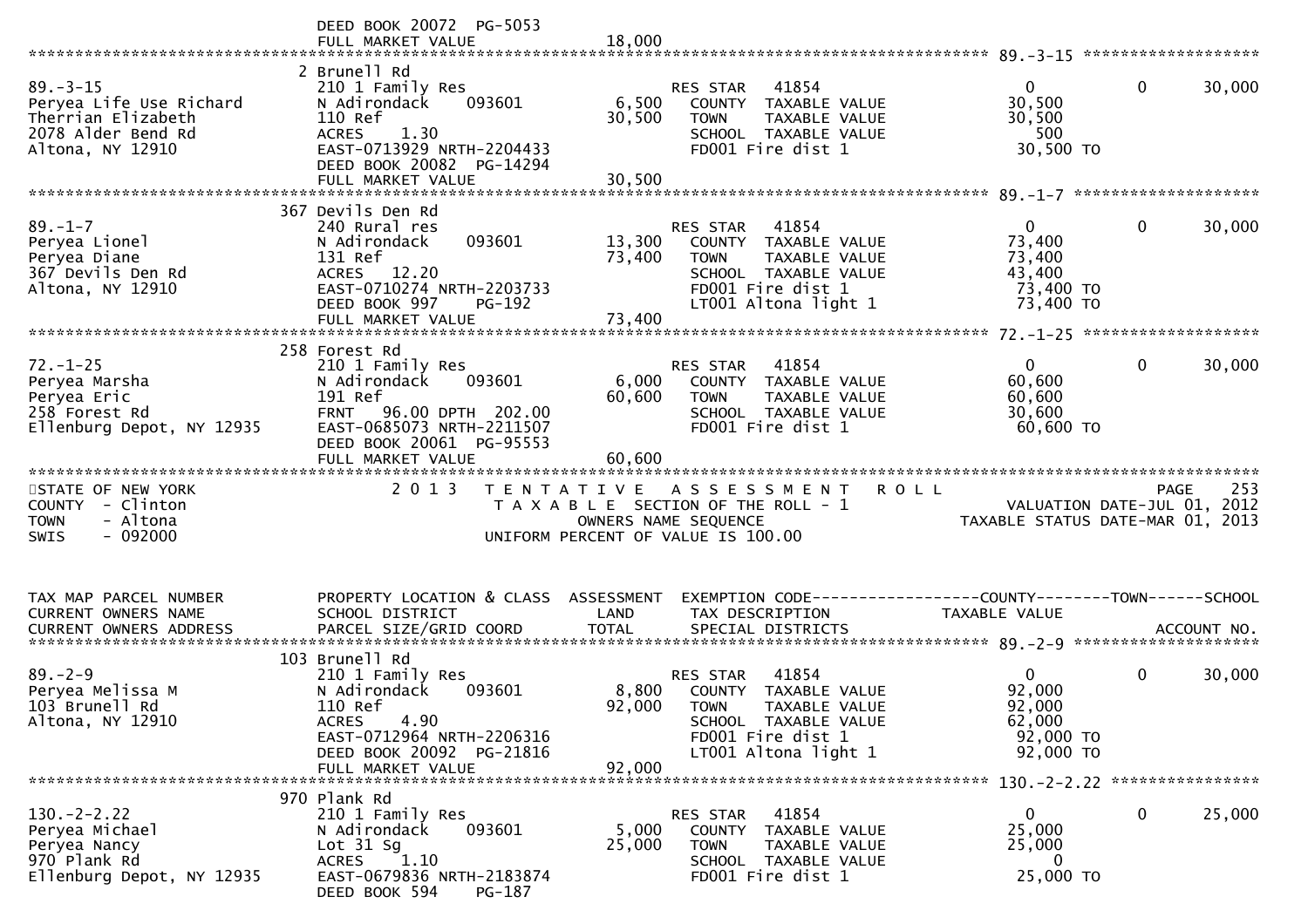|                                                      | FULL MARKET VALUE                                                                                 | 25,000               |                                                                           | *****************                                |
|------------------------------------------------------|---------------------------------------------------------------------------------------------------|----------------------|---------------------------------------------------------------------------|--------------------------------------------------|
| $150. - 1 - 4.5$<br>Peryea Neal K                    | 214 Recore Rd<br>270 Mfg housing<br>093601<br>N Adirondack                                        | 8,500                | 41854<br><b>RES STAR</b><br>COUNTY<br>TAXABLE VALUE                       | $\Omega$<br>$\mathbf 0$<br>30,000<br>40,000      |
| 97 Parker Rd<br>West Chazy, NY 12992                 | Lot 143 Duers<br>FRNT 328.00 DPTH 210.00<br>EAST-0738337 NRTH-2176767<br>DEED BOOK 673<br>$PG-10$ | 40,000               | <b>TOWN</b><br>TAXABLE VALUE<br>SCHOOL TAXABLE VALUE<br>FD001 Fire dist 1 | 40,000<br>10,000<br>40,000 TO                    |
|                                                      | FULL MARKET VALUE                                                                                 | 40,000               |                                                                           | ****************                                 |
|                                                      | 4260 Military Tpke                                                                                |                      |                                                                           |                                                  |
| $119. - 1 - 18.1$<br>Peryea Robert M                 | 210 1 Family Res<br>093601<br>N Adirondack                                                        | 6,500                | 41854<br>RES STAR<br>TAXABLE VALUE<br>COUNTY                              | $\mathbf{0}$<br>$\mathbf{0}$<br>30,000<br>87,800 |
| Peryea Tina C                                        | 78 Duer                                                                                           | 87,800               | <b>TOWN</b><br>TAXABLE VALUE                                              | 87,800                                           |
| 4260 Military Tpk                                    | <b>ACRES</b><br>1.10                                                                              |                      | SCHOOL TAXABLE VALUE                                                      | 57,800                                           |
| Altona, NY 12910                                     | EAST-0713836 NRTH-2189493<br>DEED BOOK 20061 PG-96741                                             |                      | FD001 Fire dist 1                                                         | 87,800 TO                                        |
|                                                      | FULL MARKET VALUE                                                                                 | 87,800               |                                                                           | ******************                               |
|                                                      | 2 Bloomer St                                                                                      |                      |                                                                           |                                                  |
| $89.1 - 3 - 10$                                      | 210 1 Family Res                                                                                  |                      | RES STAR<br>41854                                                         | $\mathbf{0}$<br>$\mathbf 0$<br>30,000            |
| Peryea Roland<br>Peryea Star                         | N Adirondack<br>093601<br>110 Ref                                                                 | 5,000<br>36,300      | <b>COUNTY</b><br>TAXABLE VALUE<br><b>TOWN</b><br>TAXABLE VALUE            | 36,300<br>36,300                                 |
| 2 Bloomer St                                         | FRNT 255.00 DPTH<br>80.00                                                                         |                      | SCHOOL TAXABLE VALUE                                                      | 6,300                                            |
| PO Box 55<br>Altona, NY 12910                        | EAST-0712327 NRTH-2207389<br>DEED BOOK 850<br>$PG-37$                                             |                      | FD001 Fire dist 1<br>LT001 Altona light 1                                 | 36,300 TO<br>36,300 TO                           |
|                                                      | FULL MARKET VALUE                                                                                 | 36,300               |                                                                           |                                                  |
|                                                      |                                                                                                   |                      |                                                                           |                                                  |
| STATE OF NEW YORK                                    | 2 0 1 3<br>T E N T A T I V E                                                                      |                      | A S S E S S M E N T                                                       | 254<br><b>ROLL</b><br><b>PAGE</b>                |
| <b>COUNTY</b><br>- Clinton                           |                                                                                                   |                      | T A X A B L E SECTION OF THE ROLL - 1                                     | VALUATION DATE-JUL 01,<br>2012                   |
| <b>TOWN</b><br>- Altona<br>$-092000$<br>SWIS         |                                                                                                   |                      | OWNERS NAME SEQUENCE<br>UNIFORM PERCENT OF VALUE IS 100.00                | TAXABLE STATUS DATE-MAR 01, 2013                 |
|                                                      |                                                                                                   |                      |                                                                           |                                                  |
|                                                      |                                                                                                   |                      |                                                                           |                                                  |
| TAX MAP PARCEL NUMBER                                | PROPERTY LOCATION & CLASS                                                                         | ASSESSMENT           |                                                                           |                                                  |
| CURRENT OWNERS NAME<br><b>CURRENT OWNERS ADDRESS</b> | SCHOOL DISTRICT<br>PARCEL SIZE/GRID COORD                                                         | LAND<br><b>TOTAL</b> | TAX DESCRIPTION<br>SPECIAL DISTRICTS                                      | TAXABLE VALUE<br>ACCOUNT NO.                     |
|                                                      |                                                                                                   |                      |                                                                           |                                                  |
| $91. - 1 - 6.124$                                    | 28 Mayott Rd<br>210 1 Family Res                                                                  |                      | 41854<br><b>RES STAR</b>                                                  | $\Omega$<br>$\mathbf 0$<br>30,000                |
| Peryea Shelly M                                      | N Adirondack<br>093601                                                                            | 7,800                | COUNTY<br>TAXABLE VALUE                                                   | 98,000                                           |
| 28 Mayott Rd<br>Altona, NY 12910                     | Lot 51 Ref Tract<br>1.20 BANK<br>080<br><b>ACRES</b>                                              | 98,000               | <b>TOWN</b><br>TAXABLE VALUE<br><b>SCHOOL</b><br>TAXABLE VALUE            | 98,000<br>68,000                                 |
|                                                      | EAST-0734329 NRTH-2206746                                                                         |                      | FD001 Fire dist 1                                                         | 98,000 TO                                        |
|                                                      | DEED BOOK 1031<br>PG-293<br>FULL MARKET VALUE                                                     | 98,000               |                                                                           |                                                  |
|                                                      |                                                                                                   |                      |                                                                           |                                                  |
| $89. - 2 - 15.1$                                     | 340 Devils Den Rd<br>270 Mfg housing                                                              |                      | 98 PCT OF VALUE USED FOR EXEMPTION PURPOSES<br>WARNONALL 41121            | $\mathbf 0$<br>4,263<br>4,263                    |
| Peryea Stephen K                                     | N Adirondack<br>093601                                                                            |                      | 41834<br>7,000 SR STAR                                                    | 29,000<br>$\Omega$<br>0                          |
| Peryea Kenneth<br>340 Devils Den Rd                  | 110 Ref<br><b>ACRES</b><br>1.90                                                                   | 29,000               | COUNTY<br>TAXABLE VALUE<br>TAXABLE VALUE<br>TOWN                          | 24,737<br>24,737                                 |
| Altona, NY 12910                                     | EAST-0711205 NRTH-2203518<br>DEED BOOK 20112 PG-37476                                             |                      | SCHOOL TAXABLE VALUE<br>FD001 Fire dist 1                                 | $\bf{0}$<br>29,000 TO                            |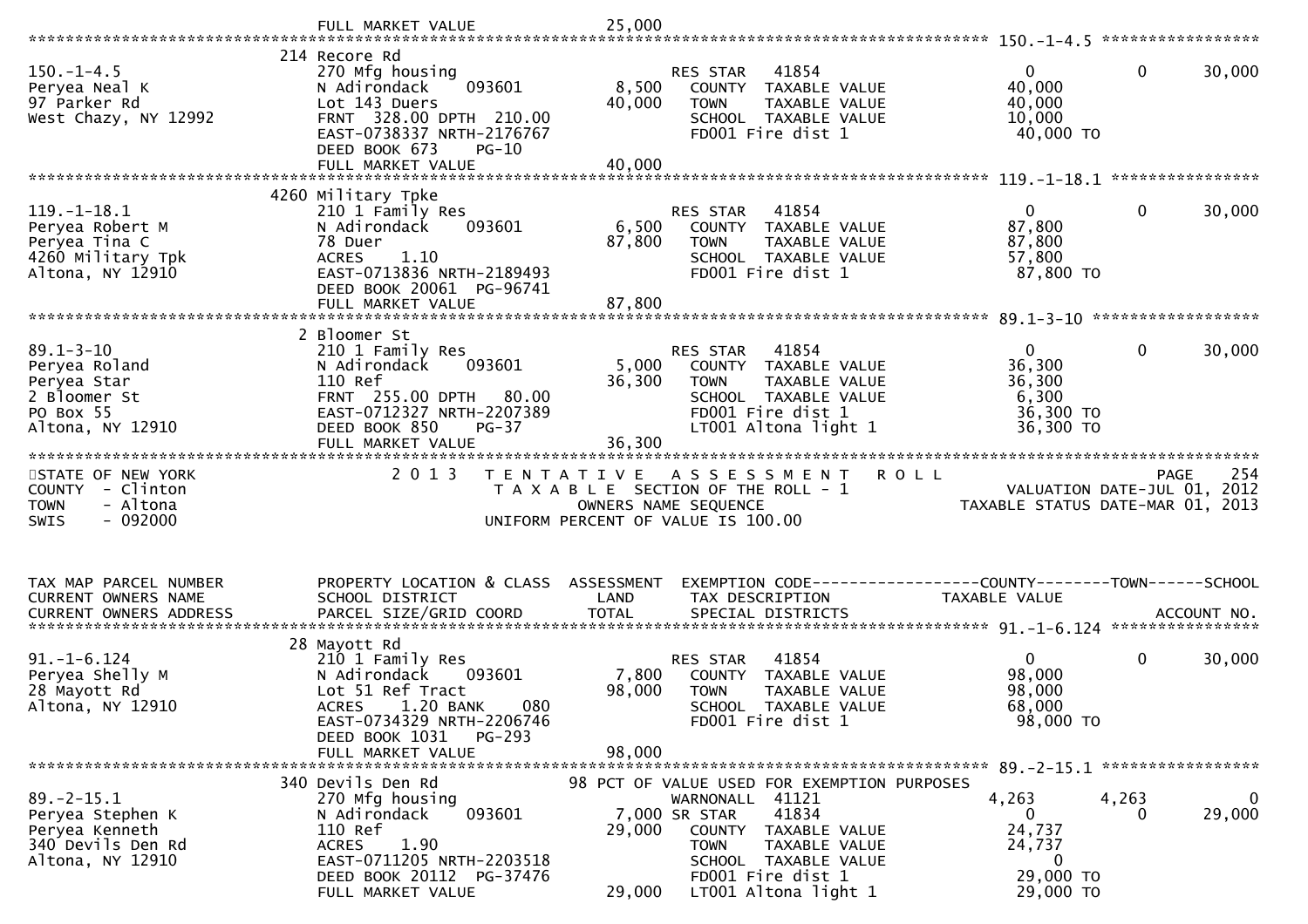| $91. - 1 - 6.31$<br>Peryea Stephen K<br>Peryea Shelly M<br>28 Mayott Rd<br>Altona, NY 12910 | 20 Mayott Rd<br>311 Res vac land<br>N Adirondack<br>093601<br>Lot 51 Ref Tr<br>FRNT 170.00 DPTH 190.00<br>EAST-0734328 NRTH-2206978<br>DEED BOOK 20072 PG-7051                           | 500<br>500                | COUNTY TAXABLE VALUE<br>TAXABLE VALUE<br><b>TOWN</b><br>SCHOOL TAXABLE VALUE<br>FD001 Fire dist 1                                          | 500<br>500<br>500<br>500 TO                                            |             |
|---------------------------------------------------------------------------------------------|------------------------------------------------------------------------------------------------------------------------------------------------------------------------------------------|---------------------------|--------------------------------------------------------------------------------------------------------------------------------------------|------------------------------------------------------------------------|-------------|
|                                                                                             | 268 Forest Rd                                                                                                                                                                            |                           |                                                                                                                                            |                                                                        |             |
| $72. - 1 - 21$<br>Peryea Terry L<br>268 Forest Rd<br>Ellenburg Depot, NY 12935              | 210 1 Family Res<br>N Adirondack<br>093601<br>192 Ref<br>FRNT 105.00 DPTH 120.00<br>230<br><b>BANK</b>                                                                                   | 5,000<br>50,200           | 41854<br>RES STAR<br>COUNTY TAXABLE VALUE<br>TAXABLE VALUE<br><b>TOWN</b><br>SCHOOL TAXABLE VALUE<br>FD001 Fire dist 1                     | $\mathbf 0$<br>$\mathbf{0}$<br>50,200<br>50,200<br>20,200<br>50,200 TO | 30,000      |
|                                                                                             | EAST-0685032 NRTH-2211782<br>DEED BOOK 20092 PG-29070<br>FULL MARKET VALUE                                                                                                               | 50,200                    |                                                                                                                                            |                                                                        |             |
|                                                                                             | 6 Railroad St                                                                                                                                                                            |                           |                                                                                                                                            |                                                                        |             |
| $72. - 1 - 22$<br>Peryea Terry L<br>268 Forest Rd<br>Ellenburg Depot, NY 12935              | 270 Mfg housing<br>093601<br>N Adirondack<br>192 Ref Forrest<br>FRNT 79.00 DPTH 168.00<br>EAST-0685133 NRTH-2211793<br>DEED BOOK 20102 PG-32015                                          | 4,900<br>22,000           | COUNTY TAXABLE VALUE<br>TAXABLE VALUE<br><b>TOWN</b><br>SCHOOL TAXABLE VALUE<br>FD001 Fire dist 1                                          | 22,000<br>22,000<br>22,000<br>22,000 TO                                |             |
|                                                                                             | FULL MARKET VALUE                                                                                                                                                                        | 22,000                    |                                                                                                                                            |                                                                        |             |
| STATE OF NEW YORK<br>COUNTY - Clinton<br>- Altona<br><b>TOWN</b><br>$-092000$<br>SWIS       | 2 0 1 3                                                                                                                                                                                  |                           | TENTATIVE ASSESSMENT<br><b>ROLL</b><br>T A X A B L E SECTION OF THE ROLL - 1<br>OWNERS NAME SEQUENCE<br>UNIFORM PERCENT OF VALUE IS 100.00 | VALUATION DATE-JUL 01, 2012<br>TAXABLE STATUS DATE-MAR 01, 2013        | 255<br>PAGE |
| TAX MAP PARCEL NUMBER                                                                       | PROPERTY LOCATION & CLASS ASSESSMENT                                                                                                                                                     |                           |                                                                                                                                            | EXEMPTION CODE------------------COUNTY--------TOWN------SCHOOL         |             |
| CURRENT OWNERS NAME                                                                         | SCHOOL DISTRICT                                                                                                                                                                          | LAND                      | TAX DESCRIPTION                                                                                                                            | TAXABLE VALUE                                                          |             |
|                                                                                             | 99-107 Harvey Rd                                                                                                                                                                         |                           |                                                                                                                                            |                                                                        |             |
| $135. - 1 - 20.41$<br>Peryea Thomas L<br>1 Krisguybecky Ln<br>West Chazy, NY 12992          | 270 Mfg housing<br>N Adirondack<br>093601<br>Lot 130 Duer Patent<br>4.50<br><b>ACRES</b><br>EAST-0734365 NRTH-2178314                                                                    | 10,800<br>32,000          | 41854<br>RES STAR<br>COUNTY TAXABLE VALUE<br><b>TOWN</b><br>TAXABLE VALUE<br>SCHOOL TAXABLE VALUE<br>FD001 Fire dist 1                     | $\mathbf{0}$<br>$\mathbf{0}$<br>32,000<br>32,000<br>2,000<br>32,000 TO | 30,000      |
|                                                                                             | DEED BOOK 1024<br>PG-201<br>FULL MARKET VALUE                                                                                                                                            | 32,000                    |                                                                                                                                            |                                                                        |             |
|                                                                                             |                                                                                                                                                                                          |                           |                                                                                                                                            |                                                                        |             |
| $150.-1-8.11$<br>Peryea Thomas L<br>1 Krisguybecky Ln<br>West Chazy, NY 12992               | 76 Recore Rd<br>210 1 Family Res<br>N Adirondack<br>093601<br>Lot 129 Duers Pat<br>FRNT 160.00 DPTH 240.00<br>EAST-0735357 NRTH-2175404<br>DEED BOOK 893<br>$PG-10$<br>FULL MARKET VALUE | 8,200<br>75,000<br>75,000 | 41854<br>RES STAR<br>COUNTY<br>TAXABLE VALUE<br><b>TOWN</b><br>TAXABLE VALUE<br>SCHOOL TAXABLE VALUE<br>FD001 Fire dist 1                  | $\mathbf{0}$<br>0<br>75,000<br>75,000<br>45,000<br>75,000 TO           | 30,000      |
|                                                                                             |                                                                                                                                                                                          |                           |                                                                                                                                            |                                                                        |             |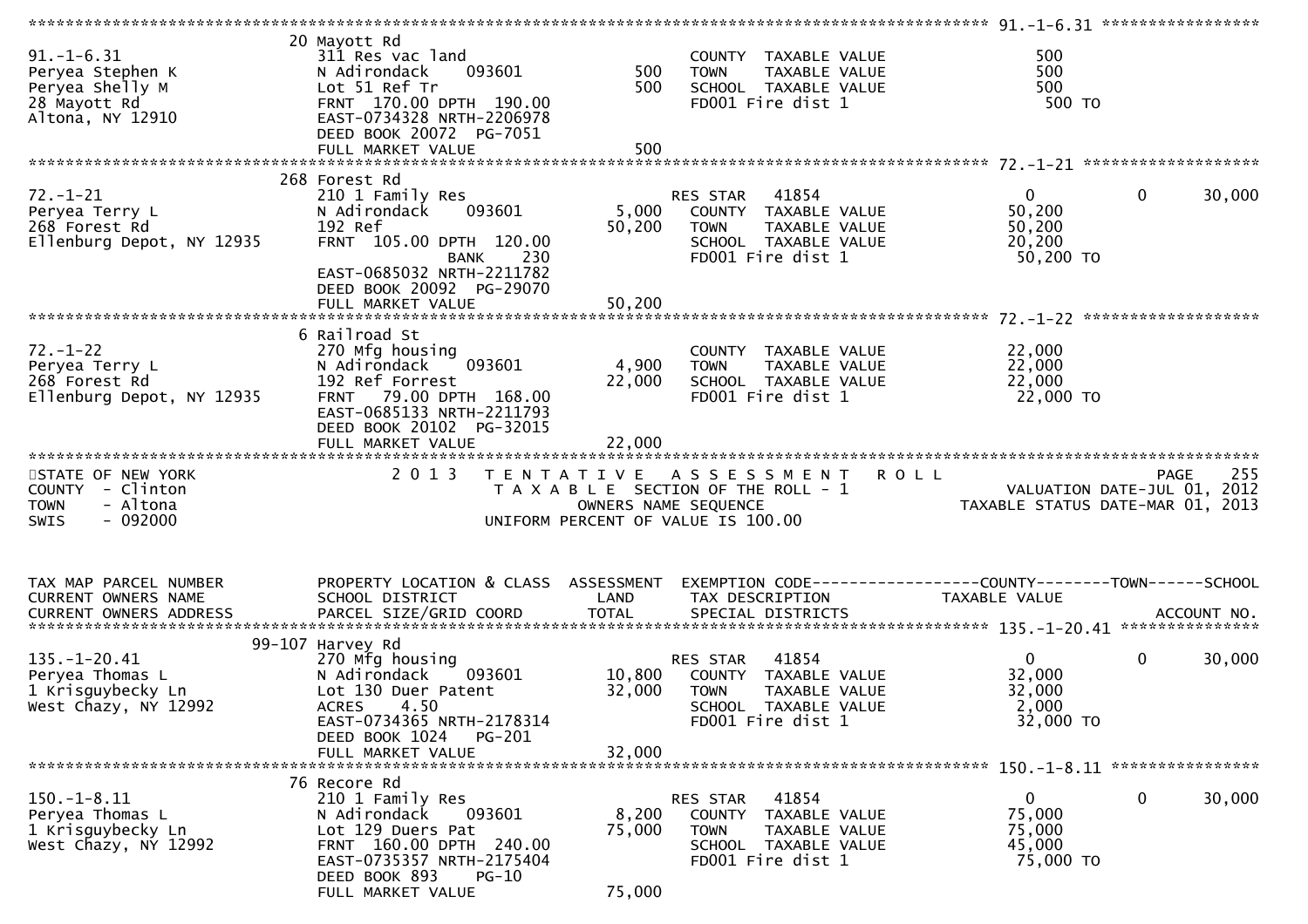|                                                                                                      |                                                                                                                                                                                               |                                                                                                                                                           |                        | ********************** 150.-1-8.21 ****************                         |                           |                                                      |
|------------------------------------------------------------------------------------------------------|-----------------------------------------------------------------------------------------------------------------------------------------------------------------------------------------------|-----------------------------------------------------------------------------------------------------------------------------------------------------------|------------------------|-----------------------------------------------------------------------------|---------------------------|------------------------------------------------------|
| $150.-1-8.21$<br>Peryea Thomas L<br>1 Krisguybecky Ln<br>West Chazy, NY 12992                        | 81 Recore Rd<br>271 Mfg housings<br>093601<br>N Adirondack<br>Lot 129 Duers Pat<br>4.10<br><b>ACRES</b><br>EAST-0735095 NRTH-2175515<br>DEED BOOK 942<br>PG-231                               | RS STAR MH 41864<br>10,600 RS STAR MH 41864<br>73,000 COUNTY TAXABLE VALUE<br><b>TOWN</b><br>SCHOOL TAXABLE VALUE<br>FD001 Fire dist 1                    | TAXABLE VALUE          | 0<br>$\mathbf{0}$<br>73,000<br>73,000<br>22,500<br>73,000 TO                | $\bf{0}$<br>$\Omega$      | 25,250<br>25,250                                     |
|                                                                                                      | 3 Westwood Dr                                                                                                                                                                                 |                                                                                                                                                           |                        |                                                                             |                           |                                                      |
| $150.-3-1$<br>Peryea Thomas L<br>1 Krisguybecky Ln<br>West Chazy, NY 12992                           | 270 Mfg housing<br>093601<br>N Adirondack<br>Sub Map 20 Pg 28 Lot 1<br>1.44<br><b>ACRES</b><br>EAST-0736505 NRTH-2176034<br>DEED BOOK 972<br><b>PG-021</b>                                    | RES STAR 41854<br>9,000<br>COUNTY TAXABLE VALUE<br>39,000<br>TOWN<br>SCHOOL TAXABLE VALUE<br>FD001 Fire dist 1                                            | TAXABLE VALUE          | 0<br>39,000<br>39,000<br>9,000<br>39,000 TO                                 | $\mathbf{0}$              | 30,000                                               |
|                                                                                                      |                                                                                                                                                                                               |                                                                                                                                                           |                        |                                                                             |                           |                                                      |
| $150.-3-10$<br>Peryea Thomas L<br>1 Krisguybecky Ln<br>West Chazy, NY 12992                          | 8 Westwood Dr<br>270 Mfg housing<br>N Adirondack 093601<br>Sub Map 20 Pg 28 Lot 10<br>FRNT 200.00 DPTH 210.00<br>EAST-0736355 NRTH-2175531<br>DEED BOOK 972<br>PG-021<br>FULL MARKET VALUE    | RES STAR 41854<br>9,100<br>COUNTY TAXABLE VALUE<br>26,000<br><b>TOWN</b><br>SCHOOL TAXABLE VALUE<br>FD001 Fire dist 1<br>26,000                           | TAXABLE VALUE          | $\overline{0}$<br>26,000<br>26,000<br>$\overline{\phantom{0}}$<br>26,000 TO | $\mathbf 0$               | 26,000                                               |
| *************************                                                                            |                                                                                                                                                                                               |                                                                                                                                                           |                        |                                                                             |                           |                                                      |
| STATE OF NEW YORK<br>COUNTY - Clinton<br>- Altona<br><b>TOWN</b><br>$-092000$<br>SWIS                | 2 0 1 3                                                                                                                                                                                       | TENTATIVE ASSESSMENT<br>T A X A B L E SECTION OF THE ROLL - 1<br>OWNERS NAME SEQUENCE<br>UNIFORM PERCENT OF VALUE IS 100.00                               | <b>ROLL</b>            | VALUATION DATE-JUL 01, 2012<br>TAXABLE STATUS DATE-MAR 01, 2013             | <b>PAGE</b>               | 256                                                  |
| TAX MAP PARCEL NUMBER<br>CURRENT OWNERS NAME                                                         | PROPERTY LOCATION & CLASS ASSESSMENT<br>SCHOOL DISTRICT                                                                                                                                       | LAND<br>TAX DESCRIPTION                                                                                                                                   |                        | TAXABLE VALUE                                                               |                           |                                                      |
| $150. - 3 - 11$<br>Peryea Thomas L<br>Attn: James J Bradley<br>6 Westwood Dr<br>West Chazy, NY 12992 | 6 Westwood Dr<br>270 Mfg housing<br>093601<br>N Adirondack<br>Sub Map 20 Pg 28 Lot 11<br>FRNT 200.00 DPTH 210.00<br>EAST-0736319 NRTH-2175728<br>DEED BOOK 972<br>PG-021<br>FULL MARKET VALUE | WARNONALL 41121<br>9,100 LIM INC DI 41932<br>25,500 INC DIS TN 41933<br>RES STAR<br>COUNTY TAXABLE VALUE<br><b>TOWN</b><br>25,500<br>SCHOOL TAXABLE VALUE | 41854<br>TAXABLE VALUE | 3,825<br>10,838<br>0<br>$\Omega$<br>10,837<br>10,837<br>$\bf{0}$            | 3,825<br>0<br>10,838<br>0 | $\mathbf{0}$<br>$\overline{0}$<br>$\Omega$<br>25,500 |
|                                                                                                      |                                                                                                                                                                                               | FD001 Fire dist 1                                                                                                                                         |                        | 25,500 TO                                                                   |                           |                                                      |
| $150 - 3 - 14$<br>Peryea Thomas L<br>1 Krisguybecky Ln<br>West Chazy, NY 12992                       | 112 Recore Rd<br>270 Mfg housing<br>093601<br>N Adirondack<br>Sub Map 20 Pg 28 Lot 14<br>1.39<br>ACRES<br>EAST-0736085 NRTH-2175821<br>DEED BOOK 972<br><b>PG-021</b><br>FULL MARKET VALUE    | RS STAR MH 41864<br>3,600<br>COUNTY TAXABLE VALUE<br>35,000<br><b>TOWN</b><br>SCHOOL TAXABLE VALUE<br>FD001 Fire dist 1<br>35,000                         | TAXABLE VALUE          | $\mathbf{0}$<br>35,000<br>35,000<br>5,000<br>35,000 TO                      | 0                         | 30,000                                               |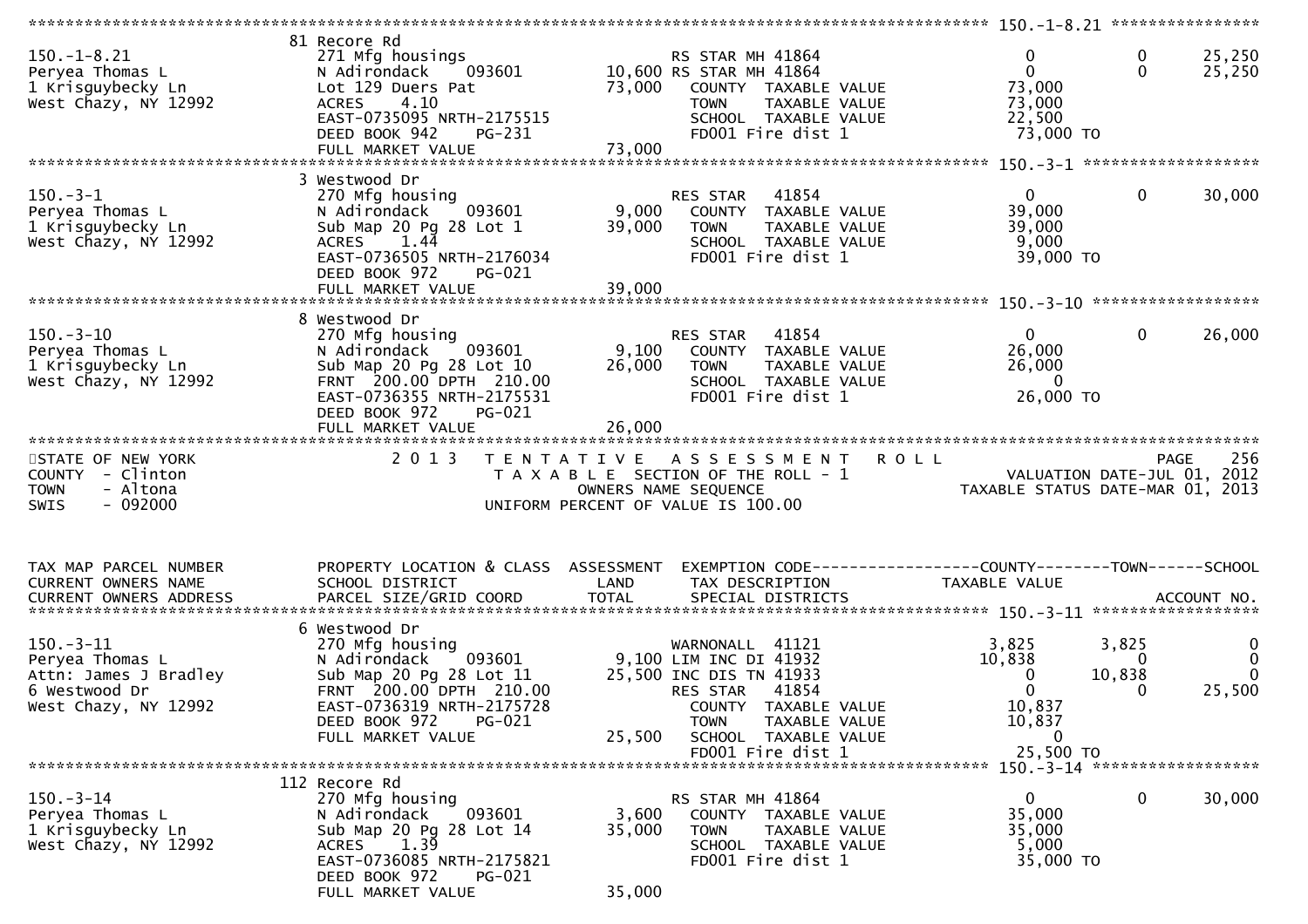| $150.-3-15$<br>Peryea Thomas L<br>1 Krisguybecky Ln<br>West Chazy, NY 12992                  | Westwood Dr<br>314 Rural vac<10<br>N Adirondack<br>093601<br>Sub Map 20 Pg 28 Lot 15<br>ACRES 1.10<br>EAST-0736128 NRTH-2175559<br>DEED BOOK 972<br>PG-021                                     | 3,600<br>3,600            | COUNTY TAXABLE VALUE<br>TAXABLE VALUE<br><b>TOWN</b><br>SCHOOL TAXABLE VALUE<br>FD001 Fire dist 1                      | 3,600<br>3,600<br>3,600<br>3,600 TO                                                           |        |
|----------------------------------------------------------------------------------------------|------------------------------------------------------------------------------------------------------------------------------------------------------------------------------------------------|---------------------------|------------------------------------------------------------------------------------------------------------------------|-----------------------------------------------------------------------------------------------|--------|
| $150. - 3 - 16$<br>Peryea Thomas L<br>1 Krisguybecky Ln<br>West Chazy, NY 12992              | Westwood Dr<br>$314$ Rural vac<10<br>N Adirondack<br>093601<br>Sub Map 20 Pg 28 Lot 16<br>ACRES 1.10<br>EAST-0736169 NRTH-2175334<br>DEED BOOK 972<br>PG-021<br>FULL MARKET VALUE              | 3,600<br>3,600<br>3,600   | COUNTY TAXABLE VALUE<br>TAXABLE VALUE<br><b>TOWN</b><br>SCHOOL TAXABLE VALUE<br>FD001 Fire dist 1                      | 3,600<br>3,600<br>3,600<br>$3,600$ TO                                                         |        |
| $150. - 3 - 18$<br>Peryea Thomas L<br>1 Krisguybecky Ln<br>West Chazy, NY 12992              | 17 Westwood Dr<br>270 Mfg housing<br>N Adirondack<br>093601<br>Sub Map 20 Pg 28 Lot 18<br>FRNT 210.00 DPTH 200.00<br>EAST-0736258 NRTH-2174842<br>DEED BOOK 972<br>PG-021<br>FULL MARKET VALUE | 9,200<br>36,000<br>36,000 | COUNTY TAXABLE VALUE<br>TAXABLE VALUE<br><b>TOWN</b><br>SCHOOL TAXABLE VALUE<br>FD001 Fire dist 1                      | 36,000<br>36,000<br>36,000<br>36,000 TO                                                       |        |
| STATE OF NEW YORK<br>COUNTY - Clinton<br>- Altona<br><b>TOWN</b><br>$-092000$<br><b>SWIS</b> | 2 0 1 3                                                                                                                                                                                        | OWNERS NAME SEQUENCE      | TENTATIVE ASSESSMENT<br>T A X A B L E SECTION OF THE ROLL - 1<br>UNIFORM PERCENT OF VALUE IS 100.00                    | <b>ROLL</b><br><b>PAGE</b><br>VALUATION DATE-JUL 01, 2012<br>TAXABLE STATUS DATE-MAR 01, 2013 | 257    |
| TAX MAP PARCEL NUMBER<br>CURRENT OWNERS NAME                                                 | PROPERTY LOCATION & CLASS ASSESSMENT<br>SCHOOL DISTRICT                                                                                                                                        | LAND                      | TAX DESCRIPTION                                                                                                        | TAXABLE VALUE                                                                                 |        |
| $150. - 3 - 20$<br>Peryea Thomas L<br>1 Krisguybecky Ln<br>West Chazy, NY 12992              | 21 Westwood Dr<br>210 1 Family Res<br>N Adirondack<br>093601<br>Sub Map 20 Pg 28 Lot 20<br>1.03<br><b>ACRES</b><br>EAST-0735965 NRTH-2175098<br>DEED BOOK 972<br>PG-021                        | 3,600<br>71,700           | 41854<br>RES STAR<br>COUNTY TAXABLE VALUE<br><b>TOWN</b><br>TAXABLE VALUE<br>SCHOOL TAXABLE VALUE<br>FD001 Fire dist 1 | $\mathbf{0}$<br>$\mathbf 0$<br>71,700<br>71,700<br>41,700<br>71,700 TO                        | 30,000 |
|                                                                                              | FULL MARKET VALUE                                                                                                                                                                              | 71,700                    |                                                                                                                        |                                                                                               |        |
| $150. - 3 - 21$<br>Peryea Thomas L<br>1 Krisguybecky Ln<br>West Chazy, NY 12992              | Westwood Dr<br>314 Rural vac<10<br>093601<br>N Adirondack<br>Sub Map 20 Pg 28 Lot 21<br>1.03<br><b>ACRES</b><br>EAST-0735914 NRTH-2175372<br>DEED BOOK 972<br><b>PG-021</b>                    | 9,000<br>9,000            | COUNTY TAXABLE VALUE<br>TAXABLE VALUE<br><b>TOWN</b><br>SCHOOL TAXABLE VALUE<br>FD001 Fire dist 1                      | 9,000<br>9,000<br>9,000<br>9,000 TO                                                           |        |
|                                                                                              | FULL MARKET VALUE                                                                                                                                                                              | 9,000                     |                                                                                                                        |                                                                                               |        |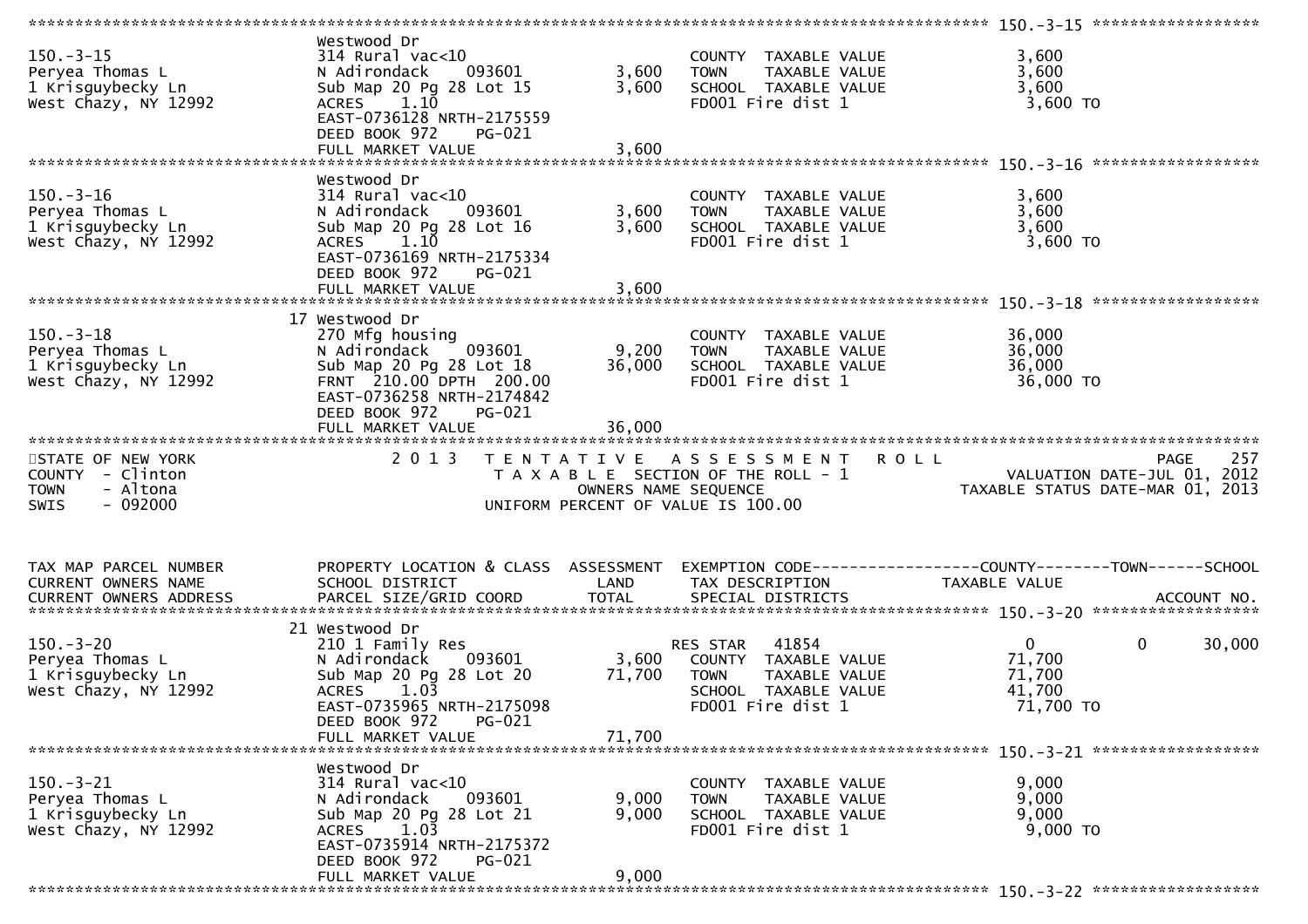| $150.-3-22$<br>Peryea Thomas L<br>1 Krisguybecky Ln<br>West Chazy, NY 12992                  | Westwood Dr<br>$314$ Rural vac<10<br>093601<br>N Adirondack<br>Sub Map 20 Pg 28 Lot 22<br>$1.1\overline{0}$<br><b>ACRES</b><br>EAST-0735864 NRTH-2175647<br>DEED BOOK 972<br>PG-021<br>FULL MARKET VALUE | 3,600<br>3,600<br>3,600    | COUNTY TAXABLE VALUE<br>TAXABLE VALUE<br><b>TOWN</b><br>SCHOOL TAXABLE VALUE<br>FD001 Fire dist 1                      | 3,600<br>3,600<br>3,600<br>$3,600$ TO                                          |        |
|----------------------------------------------------------------------------------------------|----------------------------------------------------------------------------------------------------------------------------------------------------------------------------------------------------------|----------------------------|------------------------------------------------------------------------------------------------------------------------|--------------------------------------------------------------------------------|--------|
|                                                                                              |                                                                                                                                                                                                          |                            |                                                                                                                        |                                                                                |        |
| $150 - 3 - 24$<br>Peryea Thomas L<br>1 Krisguybecky Ln<br>West Chazy, NY 12992               | Westwood Dr<br>314 Rural vac<10<br>093601<br>N Adirondack<br>Sub Map 20 Pg 28 Roads<br>2.10<br><b>ACRES</b><br>EAST-0736108 NRTH-2175315<br>DEED BOOK 972<br><b>PG-020</b>                               | 1,100<br>1,100             | COUNTY TAXABLE VALUE<br><b>TOWN</b><br>TAXABLE VALUE<br>SCHOOL TAXABLE VALUE<br>FD001 Fire dist 1                      | 1,100<br>1,100<br>1,100<br>$1,100$ TO                                          |        |
|                                                                                              |                                                                                                                                                                                                          |                            |                                                                                                                        |                                                                                |        |
|                                                                                              | 2073 Rand Hill Rd                                                                                                                                                                                        |                            |                                                                                                                        |                                                                                |        |
| $148. - 1 - 17$<br>Peryea Tina C<br>Provost Lee A<br>2073 Rand Hill Rd<br>Altona, NY 12910   | 270 Mfg housing<br>093601<br>N Adirondack<br>36 Duer<br><b>ACRES</b><br>1.00<br>EAST-0708410 NRTH-2174671<br>DEED BOOK 20112 PG-38132                                                                    | 9,000<br>18,000            | RES STAR 41854<br>COUNTY TAXABLE VALUE<br>TAXABLE VALUE<br>TOWN<br>SCHOOL TAXABLE VALUE<br>FD001 Fire dist 1           | $\mathbf 0$<br>$\overline{0}$<br>18,000<br>18,000<br>$\mathbf{0}$<br>18,000 TO | 18,000 |
|                                                                                              | FULL MARKET VALUE                                                                                                                                                                                        | 18,000                     |                                                                                                                        |                                                                                |        |
| STATE OF NEW YORK                                                                            | 2 0 1 3                                                                                                                                                                                                  |                            | TENTATIVE ASSESSMENT                                                                                                   | R O L L<br><b>PAGE</b>                                                         | 258    |
| COUNTY - Clinton<br>- Altona<br><b>TOWN</b><br>$-092000$<br><b>SWIS</b>                      |                                                                                                                                                                                                          | OWNERS NAME SEQUENCE       | T A X A B L E SECTION OF THE ROLL - 1<br>UNIFORM PERCENT OF VALUE IS 100.00                                            | VALUATION DATE-JUL 01, 2012<br>TAXABLE STATUS DATE-MAR 01, 2013                |        |
|                                                                                              |                                                                                                                                                                                                          |                            |                                                                                                                        |                                                                                |        |
| TAX MAP PARCEL NUMBER<br>CURRENT OWNERS NAME                                                 | PROPERTY LOCATION & CLASS ASSESSMENT<br>SCHOOL DISTRICT                                                                                                                                                  | LAND                       | TAX DESCRIPTION                                                                                                        | EXEMPTION CODE-----------------COUNTY--------TOWN------SCHOOL<br>TAXABLE VALUE |        |
|                                                                                              |                                                                                                                                                                                                          |                            |                                                                                                                        |                                                                                |        |
| $86. - 3 - 1.1$<br>Peryer Brad M<br>Peryer Jody B<br>19 Peryer Rd<br>West Chazy, NY 12992    | 6028 Military Turnpike<br>270 Mfg housing<br>093601<br>N Adirondack<br>Bw<br>ACRES 18.60<br>EAST-0676864 NRTH-2205673<br>DEED BOOK 20112 PG-45127<br>FULL MARKET VALUE                                   | 16,800<br>39,100<br>39,100 | RES STAR<br>41854<br>COUNTY TAXABLE VALUE<br>TOWN<br>TAXABLE VALUE<br>SCHOOL TAXABLE VALUE<br>FD001 Fire dist 1        | $\mathbf{0}$<br>$\mathbf 0$<br>39,100<br>39,100<br>9,100<br>39,100 TO          | 30,000 |
|                                                                                              |                                                                                                                                                                                                          |                            |                                                                                                                        |                                                                                |        |
| $120. -1 - 7.3$<br>Peryer Brian J<br>Green Barbara C<br>46 Peryer Rd<br>West Chazy, NY 12992 | 46 Peryer Rd<br>210 1 Family Res<br>093601<br>N Adirondack<br>102 Duer<br>5.60<br><b>ACRES</b><br>EAST-0722684 NRTH-2184655<br>DEED BOOK 20082 PG-12379                                                  | 11,300<br>70,000           | 41854<br>RES STAR<br>COUNTY TAXABLE VALUE<br>TAXABLE VALUE<br><b>TOWN</b><br>SCHOOL TAXABLE VALUE<br>FD001 Fire dist 1 | 0<br>0<br>70,000<br>70,000<br>40,000<br>70,000 TO                              | 30,000 |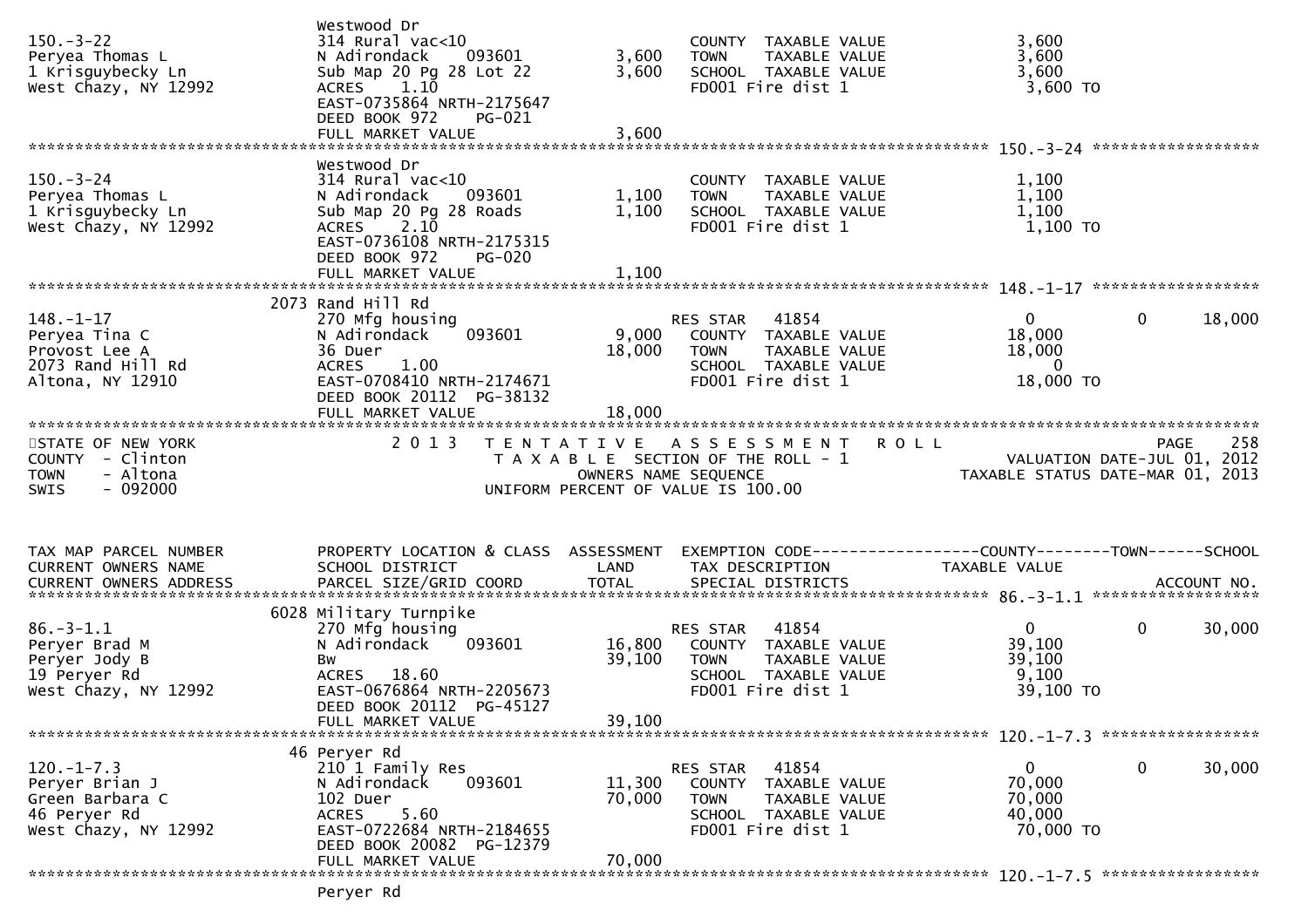| $120. -1 - 7.5$<br>Peryer Brian J<br>Green Barbara C<br>46 Peryer Rd<br>West Chazy, NY 12992           | $314$ Rural vac< $10$<br>093601<br>N Adirondack<br>102 Duer<br>ACRES 91.70<br>EAST-0721861 NRTH-2186021<br>DEED BOOK 20082 PG-16694<br>FULL MARKET VALUE                          | 26,000<br>26,000<br>26,000  | COUNTY TAXABLE VALUE<br>TAXABLE VALUE<br><b>TOWN</b><br>SCHOOL TAXABLE VALUE<br>FD001 Fire dist 1                                | 26,000<br>26,000<br>26,000<br>26,000 TO                                        |             |
|--------------------------------------------------------------------------------------------------------|-----------------------------------------------------------------------------------------------------------------------------------------------------------------------------------|-----------------------------|----------------------------------------------------------------------------------------------------------------------------------|--------------------------------------------------------------------------------|-------------|
|                                                                                                        | 257 Recore Rd                                                                                                                                                                     |                             |                                                                                                                                  |                                                                                |             |
| $135. -2 - 22.2$<br>Peryer Christopher N<br>Peryer Marjorie E<br>271 Recore Rd<br>West Chazy, NY 12992 | 210 1 Family Res<br>Beekmantown Cen 092401<br>143 Duer<br>3.06<br><b>ACRES</b><br>EAST-0738420 NRTH-2178099<br>DEED BOOK 20122 PG-49378<br>FULL MARKET VALUE                      | 7,700<br>182,000<br>182,000 | RES STAR<br>41854<br>COUNTY TAXABLE VALUE<br><b>TOWN</b><br>TAXABLE VALUE<br>SCHOOL TAXABLE VALUE<br>FD001 Fire dist 1           | $\overline{0}$<br>$\mathbf{0}$<br>182,000<br>182,000<br>152,000<br>182,000 TO  | 30,000      |
|                                                                                                        |                                                                                                                                                                                   |                             |                                                                                                                                  |                                                                                |             |
| $120. -1 - 2$<br>Peryer Jody B<br>Peryer Diane L<br>19 Peryer Rd<br>West Chazy, NY 12992               | Military Tpke<br>321 Abandoned ag<br>093601<br>N Adirondack<br>101 Duer<br>ACRES 126.70<br>EAST-0721539 NRTH-2189427<br>DEED BOOK 20092 PG-27224                                  | 35,100<br>35,100            | COUNTY TAXABLE VALUE<br>TAXABLE VALUE<br><b>TOWN</b><br>SCHOOL TAXABLE VALUE<br>FD001 Fire dist 1                                | 35,100<br>35,100<br>35,100<br>35,100 TO                                        |             |
|                                                                                                        | FULL MARKET VALUE                                                                                                                                                                 | 35,100                      |                                                                                                                                  |                                                                                |             |
| STATE OF NEW YORK<br>COUNTY - Clinton<br>- Altona<br><b>TOWN</b><br>$-092000$<br><b>SWIS</b>           | 2 0 1 3                                                                                                                                                                           |                             | TENTATIVE ASSESSMENT ROLL<br>T A X A B L E SECTION OF THE ROLL - 1<br>OWNERS NAME SEQUENCE<br>UNIFORM PERCENT OF VALUE IS 100.00 | VALUATION DATE-JUL 01, 2012<br>TAXABLE STATUS DATE-MAR 01, 2013                | 259<br>PAGE |
|                                                                                                        |                                                                                                                                                                                   |                             |                                                                                                                                  |                                                                                |             |
| TAX MAP PARCEL NUMBER<br>CURRENT OWNERS NAME                                                           | PROPERTY LOCATION & CLASS ASSESSMENT<br>SCHOOL DISTRICT                                                                                                                           | LAND                        | TAX DESCRIPTION                                                                                                                  | EXEMPTION CODE-----------------COUNTY--------TOWN------SCHOOL<br>TAXABLE VALUE |             |
|                                                                                                        |                                                                                                                                                                                   |                             |                                                                                                                                  |                                                                                |             |
| $120. - 1 - 8.2$<br>Peryer Jody B<br>19 Peryer Rd<br>West Chazy, NY 12992                              | 19 Peryer Rd<br>210 1 Family Res<br>093601<br>N Adirondack<br>103 Duers<br>Map Book 15 Page 148<br><b>ACRES</b><br>2.20<br>EAST-0722149 NRTH-2183870<br>DEED BOOK 969<br>$PG-122$ | 9,600<br>87,500             | 41854<br>RES STAR<br>COUNTY TAXABLE VALUE<br><b>TOWN</b><br>TAXABLE VALUE<br>SCHOOL TAXABLE VALUE<br>FD001 Fire dist 1           | $\overline{0}$<br>$\mathbf 0$<br>87,500<br>87,500<br>57,500<br>87,500 TO       | 30,000      |
|                                                                                                        | FULL MARKET VALUE                                                                                                                                                                 | 87,500                      |                                                                                                                                  |                                                                                |             |
|                                                                                                        |                                                                                                                                                                                   |                             |                                                                                                                                  |                                                                                |             |
| $120. -1 - 7.2$<br>Peryer Mark R<br>Peryer Lora A<br>56 Peryer Rd<br>West Chazy, NY 12992              | 56 Peryer Rd<br>210 1 Family Res<br>N Adirondack<br>093601<br>Lot 102 Duers<br>1.80 BANK<br>080<br><b>ACRES</b><br>EAST-0722507 NRTH-2184913<br>DEED BOOK 926<br>$PG-172$         | 9,500<br>79,900             | 41854<br>RES STAR<br>COUNTY TAXABLE VALUE<br><b>TOWN</b><br>TAXABLE VALUE<br>SCHOOL TAXABLE VALUE<br>FD001 Fire dist 1           | 0<br>$\mathbf{0}$<br>79,900<br>79,900<br>49,900<br>79,900 TO                   | 30,000      |
|                                                                                                        | FULL MARKET VALUE                                                                                                                                                                 | 79,900                      |                                                                                                                                  |                                                                                |             |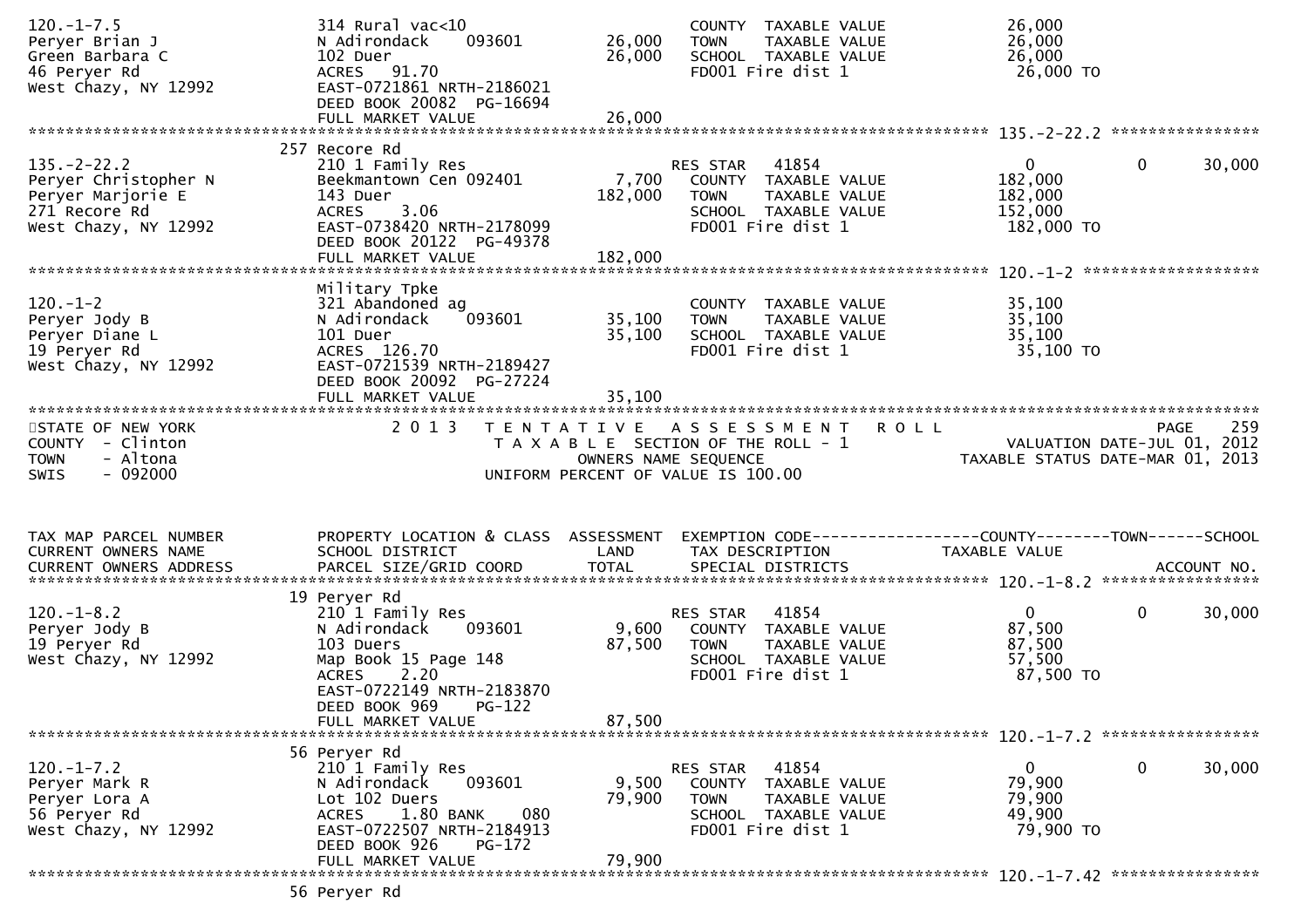| $120. -1 - 7.42$<br>Peryer Mark R<br>Peryer Lora A<br>56 Peryer Rd<br>West Chazy, NY 12992   | 311 Res vac land<br>093601<br>N Adirondack<br>102 Duer<br>FRNT 256.00 DPTH 24.00<br>EAST-0722367 NRTH-2184574<br>DEED BOOK 20082 PG-12380<br>FULL MARKET VALUE                                     | COUNTY TAXABLE VALUE<br>3,800<br>TAXABLE VALUE<br><b>TOWN</b><br>3,800<br>SCHOOL TAXABLE VALUE<br>FD001 Fire dist 1<br>3,800                                         | 3,800<br>3,800<br>3,800<br>3,800 TO                                                                         |
|----------------------------------------------------------------------------------------------|----------------------------------------------------------------------------------------------------------------------------------------------------------------------------------------------------|----------------------------------------------------------------------------------------------------------------------------------------------------------------------|-------------------------------------------------------------------------------------------------------------|
|                                                                                              | 56 Peryer Rd                                                                                                                                                                                       |                                                                                                                                                                      |                                                                                                             |
| $120.-1-7.43$<br>Peryer Mark R<br>Peryer Lora R<br>56 Peryer Rd<br>West Chazy, NY 12992      | 311 Res vac land<br>093601<br>N Adirondack<br><b>ACRES</b><br>5.70<br>EAST-0722682 NRTH-2185165<br>DEED BOOK 20122 PG-52858<br>FULL MARKET VALUE                                                   | COUNTY TAXABLE VALUE<br>11,400<br>TAXABLE VALUE<br><b>TOWN</b><br>11,400<br>SCHOOL TAXABLE VALUE<br>FD001 Fire dist 1<br>11,400                                      | 11,400<br>11,400<br>11,400<br>11,400 TO                                                                     |
|                                                                                              |                                                                                                                                                                                                    |                                                                                                                                                                      |                                                                                                             |
| $132. - 1 - 7.5$<br>Peryer Mark R<br>Peryer Lora A<br>56 Peryer Rd<br>West Chazy, NY 12992   | 2308 Rand Hill Rd<br>$322$ Rural vac $>10$<br>N Adirondack<br>093601<br>Survey Map 2011/243925<br>ACRES 10.03<br>EAST-0707576 NRTH-2181081                                                         | COUNTY TAXABLE VALUE<br>13,500<br>TAXABLE VALUE<br><b>TOWN</b><br>13,500<br>SCHOOL TAXABLE VALUE<br>FD001 Fire dist 1                                                | 13,500<br>13,500<br>13,500<br>13,500 TO                                                                     |
|                                                                                              |                                                                                                                                                                                                    |                                                                                                                                                                      |                                                                                                             |
| STATE OF NEW YORK<br>COUNTY - Clinton<br>- Altona<br><b>TOWN</b><br>$-092000$<br><b>SWIS</b> | 2 0 1 3                                                                                                                                                                                            | TENTATIVE ASSESSMENT<br>T A X A B L E SECTION OF THE ROLL - 1<br>OWNERS NAME SEQUENCE<br>UNIFORM PERCENT OF VALUE IS 100.00                                          | 260<br><b>ROLL</b><br>PAGE<br>VALUATION DATE-JUL 01, 2012<br>TAXABLE STATUS DATE-MAR 01, 2013               |
| TAX MAP PARCEL NUMBER<br>CURRENT OWNERS NAME                                                 | PROPERTY LOCATION & CLASS ASSESSMENT<br>SCHOOL DISTRICT                                                                                                                                            | LAND<br>TAX DESCRIPTION                                                                                                                                              | EXEMPTION CODE------------------COUNTY-------TOWN------SCHOOL<br>TAXABLE VALUE                              |
| $120.-1-8.1$<br>Peryer Ronald<br>Peryer Betty<br>1 Peryer Rd<br>West Chazy, NY 12992         | 1 Peryer Rd<br>210 1 Family Res<br>093601<br>N Adirondack<br>103 Duer<br>Map Book 15 Page 148<br>2.30<br><b>ACRES</b><br>EAST-0722181 NRTH-2183586<br>DEED BOOK 635<br>PG-405<br>FULL MARKET VALUE | WARNONALL 41121<br>9,800 SR STAR<br>41834<br>150,000<br>COUNTY TAXABLE VALUE<br>TAXABLE VALUE<br><b>TOWN</b><br>SCHOOL TAXABLE VALUE<br>FD001 Fire dist 1<br>150,000 | 22,500<br>22,500<br>0<br>63,300<br>$\overline{0}$<br>$\Omega$<br>127,500<br>127,500<br>86,700<br>150,000 TO |
|                                                                                              |                                                                                                                                                                                                    |                                                                                                                                                                      |                                                                                                             |
| $135. - 2 - 22$                                                                              | 271 Recore Rd                                                                                                                                                                                      | 41854<br>RES STAR                                                                                                                                                    | 0<br>30,000<br>0                                                                                            |
| Peryer Sally J<br>271 Recore Rd<br>West Chazy, NY 12992                                      | 240 Rural res<br>Beekmantown Cen 092401<br>143 Duer<br>ACRES 10.01 BANK<br>320<br>EAST-0738420 NRTH-2178099<br>DEED BOOK 667<br>PG-144<br>FULL MARKET VALUE                                        | 13,900<br><b>COUNTY</b><br>TAXABLE VALUE<br>96,000<br><b>TOWN</b><br>TAXABLE VALUE<br>SCHOOL TAXABLE VALUE<br>FD001 Fire dist 1<br>96,000                            | 96,000<br>96,000<br>66,000<br>96,000 TO                                                                     |
|                                                                                              | 271 Recore Rd                                                                                                                                                                                      |                                                                                                                                                                      |                                                                                                             |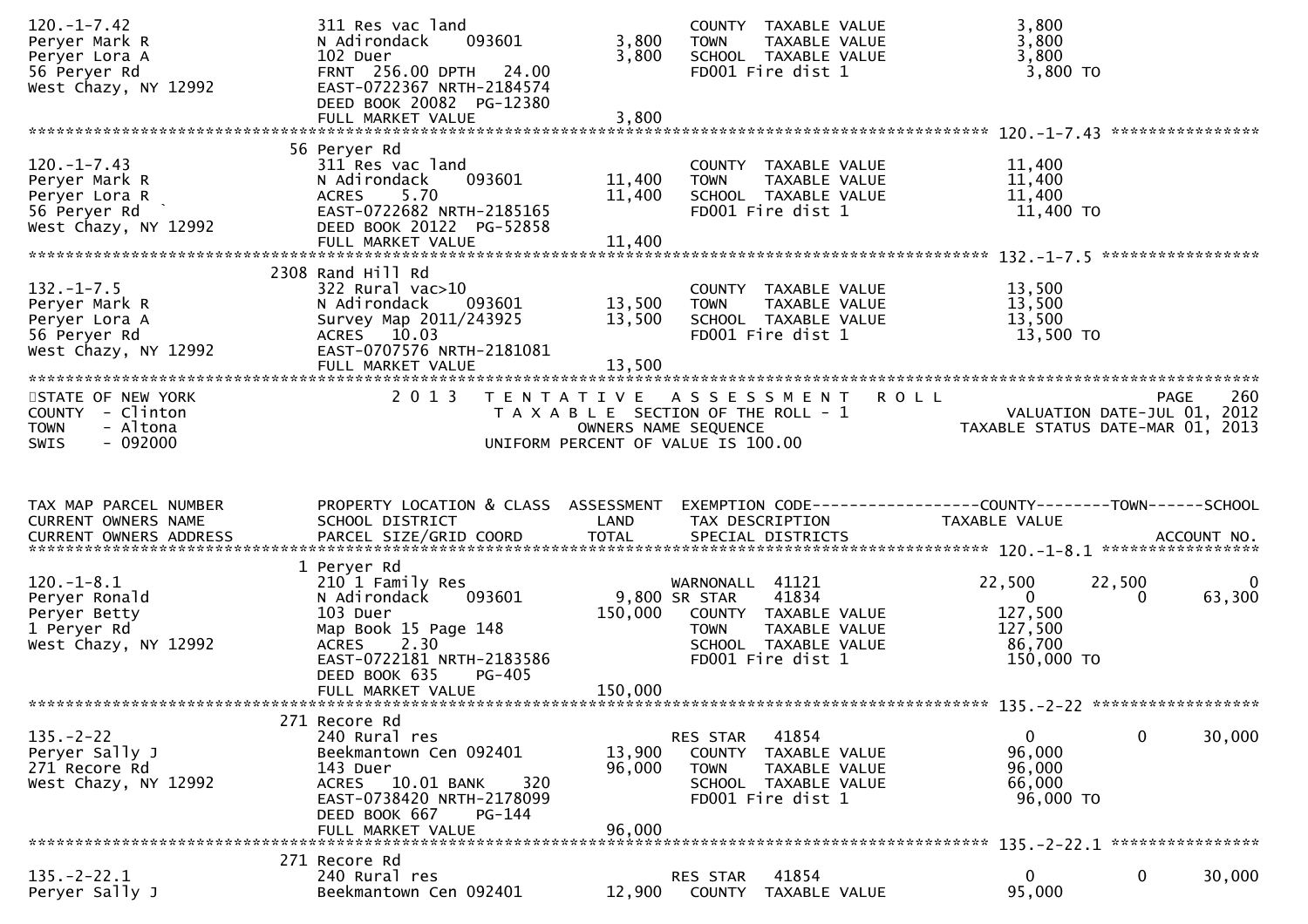| 271 Recore Rd<br>West Chazy, NY 12992                                                                 | 143 Duer<br>6.71 BANK<br>850<br><b>ACRES</b><br>EAST-0738420 NRTH-2178099<br>DEED BOOK 667<br>PG-144<br>FULL MARKET VALUE                                                                      | 95,000<br>95,000           | TAXABLE VALUE<br><b>TOWN</b><br>SCHOOL TAXABLE VALUE<br>FD001 Fire dist 1                           |             | 95,000<br>65,000<br>95,000 TO                                                 |                   |
|-------------------------------------------------------------------------------------------------------|------------------------------------------------------------------------------------------------------------------------------------------------------------------------------------------------|----------------------------|-----------------------------------------------------------------------------------------------------|-------------|-------------------------------------------------------------------------------|-------------------|
|                                                                                                       |                                                                                                                                                                                                |                            |                                                                                                     |             |                                                                               | ***************** |
| $120. -1 - 8.3$<br>Peryer Stephen R<br>33 Peryer Rd<br>West Chazy, NY 12992                           | 33 Peryer Rd<br>270 Mfg housing<br>N Adirondack<br>093601<br>Lot 103 Duers<br>Map Book 15 Page 148<br>2.00<br><b>ACRES</b><br>EAST-0722132 NRTH-2184165<br>DEED BOOK 732<br>$PG-159$           | 9,500<br>39,000            | COUNTY TAXABLE VALUE<br>TAXABLE VALUE<br><b>TOWN</b><br>SCHOOL TAXABLE VALUE<br>FD001 Fire dist 1   |             | 39,000<br>39,000<br>39,000<br>39,000 TO                                       |                   |
|                                                                                                       | FULL MARKET VALUE                                                                                                                                                                              | 39,000                     |                                                                                                     |             |                                                                               |                   |
| $134. - 2 - 29$<br>Peterson John L<br>Attn: Olga Pietrofesa<br>3 Anna Ct<br>Utica, NY 13502           | Military Tpke<br>260 Seasonal res<br>093601<br>N Adirondack<br>ACRES 43.60<br>EAST-0726659 NRTH-2179030<br>DEED BOOK 567<br>PG-219<br>FULL MARKET VALUE                                        | 20,900<br>26,900<br>26,900 | COUNTY TAXABLE VALUE<br>TAXABLE VALUE<br><b>TOWN</b><br>SCHOOL TAXABLE VALUE<br>FD001 Fire dist 1   |             | 26,900<br>26,900<br>26,900<br>26,900 TO                                       |                   |
| STATE OF NEW YORK                                                                                     | 2 0 1 3                                                                                                                                                                                        |                            | TENTATIVE ASSESSMENT                                                                                | <b>ROLL</b> |                                                                               | 261<br>PAGE       |
| COUNTY - Clinton<br><b>TOWN</b><br>- Altona<br>$-092000$<br><b>SWIS</b>                               |                                                                                                                                                                                                |                            | T A X A B L E SECTION OF THE ROLL - 1<br>OWNERS NAME SEQUENCE<br>UNIFORM PERCENT OF VALUE IS 100.00 |             | VALUATION DATE-JUL 01, 2012<br>TAXABLE STATUS DATE-MAR 01, 2013               |                   |
|                                                                                                       |                                                                                                                                                                                                |                            |                                                                                                     |             |                                                                               |                   |
|                                                                                                       |                                                                                                                                                                                                |                            |                                                                                                     |             |                                                                               |                   |
| TAX MAP PARCEL NUMBER<br>CURRENT OWNERS NAME                                                          | PROPERTY LOCATION & CLASS ASSESSMENT<br>SCHOOL DISTRICT                                                                                                                                        | LAND                       | TAX DESCRIPTION                                                                                     |             | EXEMPTION CODE-----------------COUNTY-------TOWN------SCHOOL<br>TAXABLE VALUE | ACCOUNT NO.       |
|                                                                                                       |                                                                                                                                                                                                |                            |                                                                                                     |             | ******************                                                            |                   |
| $134. - 2 - 15$<br>Petterson Stephen D<br>Petterson Lillian<br>13 Vershey Way<br>West Chazy, NY 12992 | Vershey Way<br>311 Res vac land<br>N Adirondack<br>093601<br>Sub Map 7 Pg 58 Lot 7<br>FRNT 103.16 DPTH 144.78<br>EAST-0726133 NRTH-2179841                                                     | 7,600<br>7,600             | COUNTY TAXABLE VALUE<br>TAXABLE VALUE<br><b>TOWN</b><br>SCHOOL TAXABLE VALUE<br>FD001 Fire dist 1   |             | 7,600<br>7,600<br>7,600<br>7,600 TO                                           |                   |
|                                                                                                       | <b>PG-300</b><br>DEED BOOK 777                                                                                                                                                                 |                            |                                                                                                     |             |                                                                               |                   |
|                                                                                                       |                                                                                                                                                                                                |                            |                                                                                                     |             |                                                                               |                   |
| $134. - 2 - 16$<br>Petterson Stephen D<br>Petterson Lillian<br>13 Vershey Way<br>West Chazy, NY 12992 | Vershey Way<br>314 Rural vac<10<br>N Adirondack<br>093601<br>Sub Map 7 Pg 58 Lot 9<br>1.10<br><b>ACRES</b><br>EAST-0726162 NRTH-2179995<br>DEED BOOK 777<br><b>PG-300</b><br>FULL MARKET VALUE | 9,000<br>9,000<br>9,000    | COUNTY TAXABLE VALUE<br><b>TOWN</b><br>TAXABLE VALUE<br>SCHOOL TAXABLE VALUE<br>FD001 Fire dist 1   |             | 9,000<br>9,000<br>9,000<br>9,000 TO                                           |                   |
|                                                                                                       | 13 Vershey Way                                                                                                                                                                                 |                            |                                                                                                     |             |                                                                               |                   |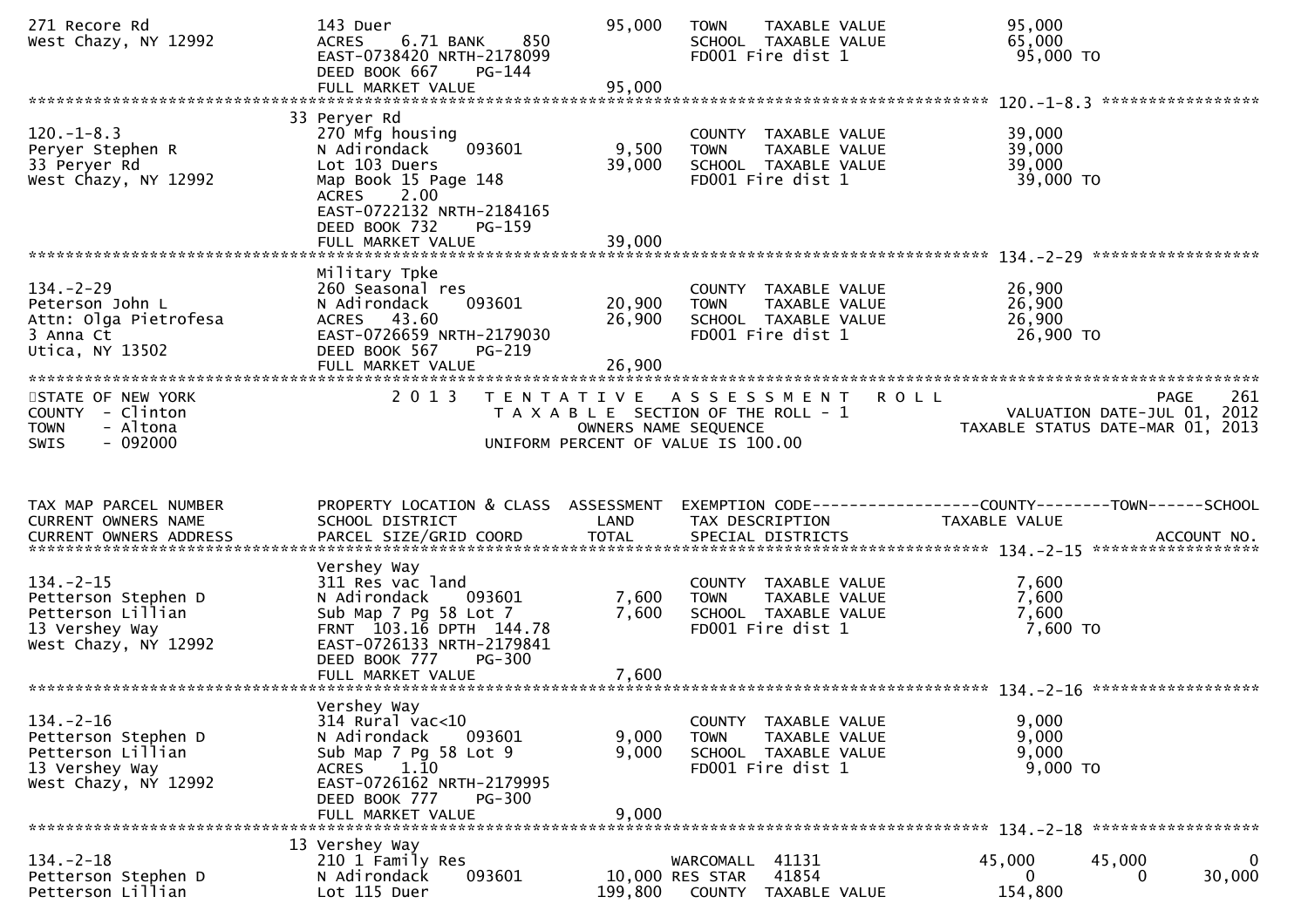| 13 Vershey Way<br>West Chazy, NY 12992                                                                  | Stonehedge Subd Lot 11<br>FRNT 372.44 DPTH 176.00<br>EAST-0725994 NRTH-2180257<br>DEED BOOK 791<br>$PG-72$<br>FULL MARKET VALUE                                                                 | 199,800                    | TAXABLE VALUE<br><b>TOWN</b><br>SCHOOL TAXABLE VALUE<br>FD001 Fire dist 1                                          | 154,800<br>169,800<br>199,800 TO                                                      |
|---------------------------------------------------------------------------------------------------------|-------------------------------------------------------------------------------------------------------------------------------------------------------------------------------------------------|----------------------------|--------------------------------------------------------------------------------------------------------------------|---------------------------------------------------------------------------------------|
| $131. - 1 - 8.7$<br>Pfleger Ronald R<br>Pfleger Sharon H<br>601 W Spring St<br>Fleetwood, PA 19522      | Jerusalem Rd<br>321 Abandoned ag<br>093601<br>N Adirondack<br>42 State Gore<br>ACRES 98.80<br>EAST-0689308 NRTH-2176325<br>DEED BOOK 20132 PG-54683<br>FULL MARKET VALUE                        | 32,100<br>32,100<br>32,100 | COUNTY TAXABLE VALUE<br>TAXABLE VALUE<br><b>TOWN</b><br>SCHOOL TAXABLE VALUE<br>FD001 Fire dist 1                  | *****************<br>32,100<br>32,100<br>32,100<br>32,100 TO                          |
| $88.14 - 2 - 69$<br>Phillips Peter<br>Vigneau Lynn<br>539 Bord De L'eau St<br>Dorothy PQ, Canada H7X1T7 | 67 Pinewood Dr<br>260 Seasonal res<br>N Adirondack<br>093601<br>Sub Bk 10 Pg 123 Lot 69<br>FRNT 60.38 DPTH 158.84<br>EAST-0698108 NRTH-2205123<br>DEED BOOK 929<br>$PG-65$<br>FULL MARKET VALUE | 4,700<br>14,000<br>14,000  | COUNTY TAXABLE VALUE<br>TAXABLE VALUE<br><b>TOWN</b><br>SCHOOL TAXABLE VALUE<br>FD001 Fire dist 1                  | 14,000<br>14,000<br>14,000<br>14,000 TO                                               |
| STATE OF NEW YORK<br>COUNTY - Clinton<br><b>TOWN</b><br>- Altona<br>$-092000$<br><b>SWIS</b>            | 2 0 1 3                                                                                                                                                                                         | OWNERS NAME SEQUENCE       | <b>ROLL</b><br>TENTATIVE ASSESSMENT<br>T A X A B L E SECTION OF THE ROLL - 1<br>UNIFORM PERCENT OF VALUE IS 100.00 | 262<br><b>PAGE</b><br>VALUATION DATE-JUL 01, 2012<br>TAXABLE STATUS DATE-MAR 01, 2013 |
|                                                                                                         |                                                                                                                                                                                                 |                            |                                                                                                                    |                                                                                       |
| TAX MAP PARCEL NUMBER<br>CURRENT OWNERS NAME                                                            | PROPERTY LOCATION & CLASS ASSESSMENT<br>SCHOOL DISTRICT                                                                                                                                         | LAND                       | TAX DESCRIPTION                                                                                                    | TAXABLE VALUE                                                                         |
| $147. - 1 - 4$<br>Philo David K<br>Philo Elizabeth<br>PO Box 2702<br>Pawleys Island, SC 29585           | Jerusalem Rd<br>321 Abandoned ag<br>N Adirondack<br>093601<br>20 Duer<br>ACRES 247.05<br>EAST-0704230 NRTH-2175934<br>DEED BOOK 641<br>$PG-464$                                                 | 58,300<br>58,300           | COUNTY TAXABLE VALUE<br>TAXABLE VALUE<br>TOWN<br>SCHOOL TAXABLE VALUE<br>FD001 Fire dist 1                         | 58,300<br>58,300<br>58,300<br>58,300 TO                                               |
| $148. - 1 - 5$<br>Pilon Douglas E<br>Pilon Dennis E<br>410 Ratta Rd<br>Chazy, NY 12921                  | Rand Hill Rd<br>311 Res vac land<br>093601<br>N Adirondack<br>Lot 37 Duer<br>FRNT 69.00 DPTH 575.00<br>EAST-0707368 NRTH-2177484<br>DEED BOOK 20011 PG-35297<br>FULL MARKET VALUE               | 5,700<br>5,700<br>5,700    | COUNTY TAXABLE VALUE<br>TAXABLE VALUE<br><b>TOWN</b><br>SCHOOL TAXABLE VALUE<br>FD001 Fire dist 1                  | 5,700<br>5,700<br>5,700<br>5,700 TO                                                   |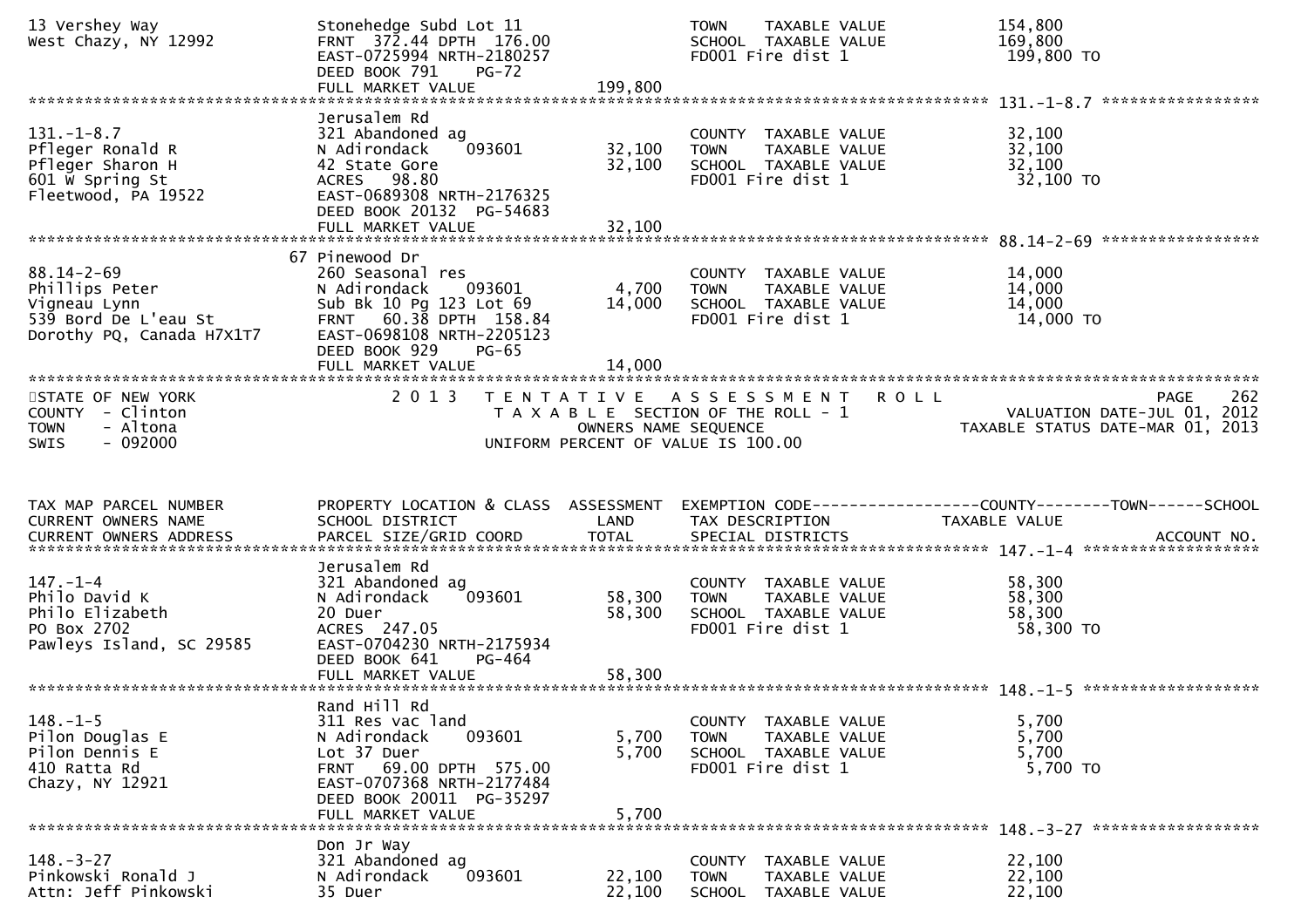| PO Box 304<br>Valatie, NY 12184                                                                                                                     | 51.90<br><b>ACRES</b><br>EAST-0707601 NRTH-2170165<br>DEED BOOK 794<br>$PG-45$<br>FULL MARKET VALUE                                                                       | 22,100                                    | FD001 Fire dist 1                                                                                                     | 22,100 TO                                         |                                                                                |
|-----------------------------------------------------------------------------------------------------------------------------------------------------|---------------------------------------------------------------------------------------------------------------------------------------------------------------------------|-------------------------------------------|-----------------------------------------------------------------------------------------------------------------------|---------------------------------------------------|--------------------------------------------------------------------------------|
| $102. -1 - 5$<br>Pinsonneault Frank<br>1126 Principale<br>St Michel, QC, Canada JOL2J                                                               | Alder Bend Rd<br>910 Priv forest<br>093601<br>N Adirondack<br>162 Ref<br>ACRES 29.40<br>EAST-0695113 NRTH-2197131<br>DEED BOOK 504<br>$PG-229$<br>FULL MARKET VALUE       | 18,000<br>18,000<br>18,000                | COUNTY TAXABLE VALUE<br>TAXABLE VALUE<br><b>TOWN</b><br>SCHOOL TAXABLE VALUE<br>FD001 Fire dist 1                     | 18,000<br>18,000<br>18,000<br>18,000 TO           |                                                                                |
| $90. -1 - 17$<br>Pombrio Mark E<br>Pombrio Sheldon T<br>833 Vassar Rd<br>Altona, NY 12910<br>MAY BE SUBJECT TO PAYMENT                              | Mayott Rd<br>105 Vac farmland<br>N Adirondack<br>093601<br>61 Ref<br>ACRES 155.30<br>EAST-0729713 NRTH-2204125<br>DEED BOOK 20102 PG-34990<br>FULL MARKET VALUE           | 58,400<br>58,400<br>58,400                | AGRI DISTR 41720<br>COUNTY TAXABLE VALUE<br>TAXABLE VALUE<br><b>TOWN</b><br>SCHOOL TAXABLE VALUE<br>FD001 Fire dist 1 | 12,837<br>45,563<br>45,563<br>45,563<br>58,400 TO | 12,837<br>12,837                                                               |
| STATE OF NEW YORK<br>COUNTY - Clinton<br>- Altona<br><b>TOWN</b><br>$-092000$<br><b>SWIS</b>                                                        | 2 0 1 3                                                                                                                                                                   | T E N T A T I V E<br>OWNERS NAME SEQUENCE | A S S E S S M E N T<br>T A X A B L E SECTION OF THE ROLL - 1<br>UNIFORM PERCENT OF VALUE IS 100.00                    | <b>ROLL</b>                                       | 263<br>PAGE<br>VALUATION DATE-JUL 01, 2012<br>TAXABLE STATUS DATE-MAR 01, 2013 |
|                                                                                                                                                     |                                                                                                                                                                           |                                           |                                                                                                                       |                                                   |                                                                                |
| TAX MAP PARCEL NUMBER<br>CURRENT OWNERS NAME<br>CURRENT OWNERS ADDRESS                                                                              | PROPERTY LOCATION & CLASS ASSESSMENT<br>SCHOOL DISTRICT<br>PARCEL SIZE/GRID COORD                                                                                         | LAND<br><b>TOTAL</b>                      | TAX DESCRIPTION<br>SPECIAL DISTRICTS                                                                                  | TAXABLE VALUE                                     | ACCOUNT NO.                                                                    |
| $91. - 1 - 9$<br>Pombrio Mark E<br>Pombrio Sheldon J<br>833 Vassar Rd<br>Altona, NY 12910<br>MAY BE SUBJECT TO PAYMENT<br>UNDER AGDIST LAW TIL 2017 | Vassar Rd<br>$314$ Rural vac<10<br>Northeastern Cl 092801<br>Lot 50<br><b>ACRES</b><br>8.40<br>EAST-0736851 NRTH-2207897<br>DEED BOOK 20021 PG-38931<br>FULL MARKET VALUE | 10,900<br>10,900<br>10,900                | AGRI DISTR 41720<br>COUNTY TAXABLE VALUE<br><b>TOWN</b><br>TAXABLE VALUE<br>SCHOOL TAXABLE VALUE<br>FD001 Fire dist 1 | 8,716<br>2,184<br>2,184<br>2,184<br>10,900 TO     | 8,716<br>8,716                                                                 |
| $90.-1-15.1$<br>Pombrio Sheldon J<br>Pombrio Penny<br>833 Vassar Rd<br>Altona, NY 12910<br>MAY BE SUBJECT TO PAYMENT<br>UNDER AGDIST LAW TIL 2017   | Mayott Rd<br>321 Abandoned ag<br>N Adirondack<br>093601<br>61 Ref<br>ACRES 107.10<br>EAST-0731211 NRTH-2206051<br>DEED BOOK 911<br>PG-231<br>FULL MARKET VALUE            | 34,400<br>34,400<br>34,400                | AGRI DISTR 41720<br>COUNTY TAXABLE VALUE<br><b>TOWN</b><br>TAXABLE VALUE<br>SCHOOL TAXABLE VALUE<br>FD001 Fire dist 1 | 1,054<br>33,346<br>33,346<br>33,346<br>34,400 TO  | 1,054<br>1,054                                                                 |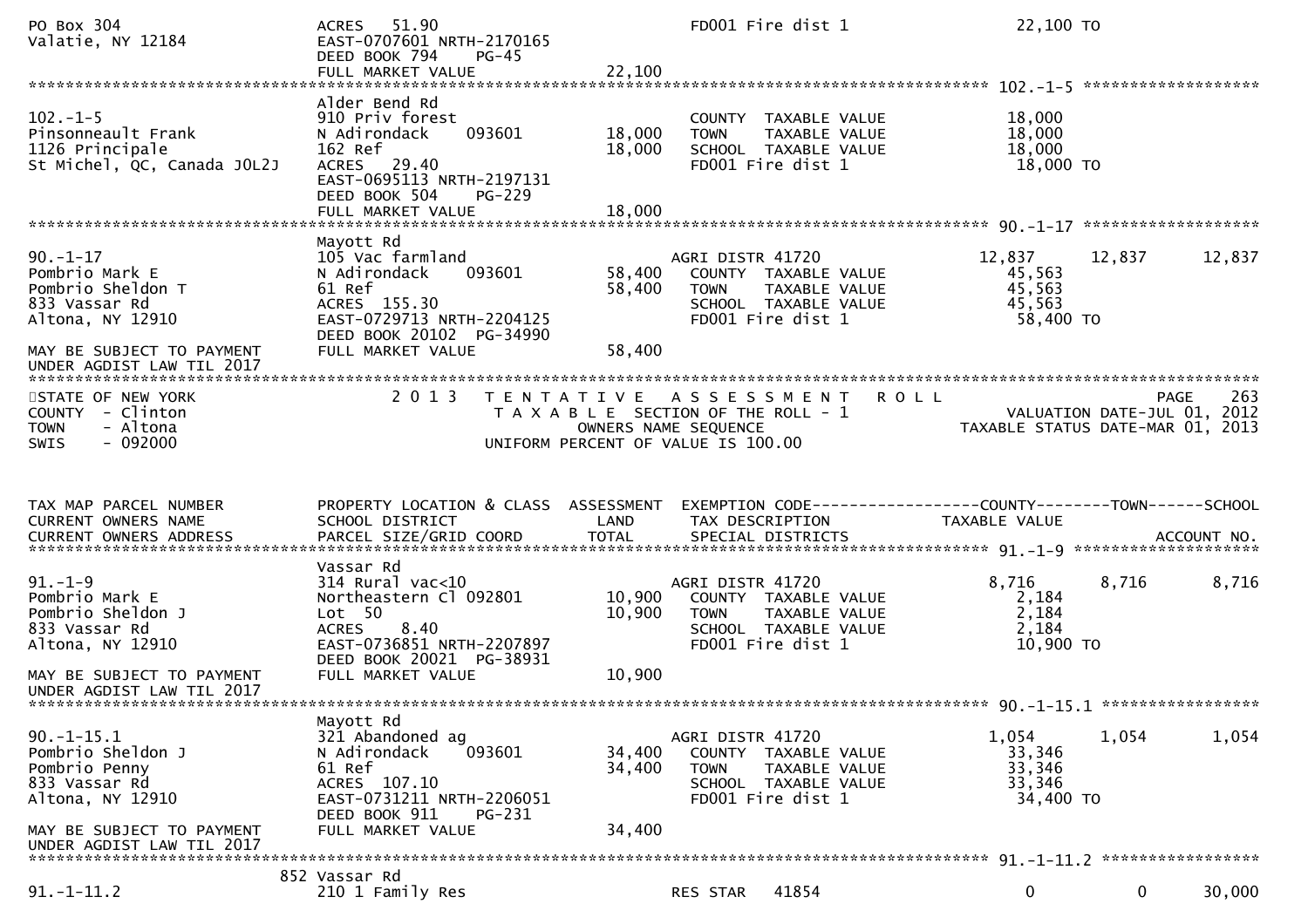| Pombrio Sheldon J<br>Pombrio Penny<br>852 Vassar Rd<br>Altona, NY 12910                                                                                  | Northeastern Cl 092801<br>Lot 51 Ref Tr<br>3.00<br><b>ACRES</b><br>EAST-0736439 NRTH-2206994<br>DEED BOOK 753<br>PG-232                                                    | 7,700<br>104,000        | COUNTY TAXABLE VALUE<br>TAXABLE VALUE<br><b>TOWN</b><br>SCHOOL TAXABLE VALUE<br>FD001 Fire dist 1                                                                                                                    | 104,000<br>104,000<br>74,000<br>104,000 TO                                                     |                                                                                           |
|----------------------------------------------------------------------------------------------------------------------------------------------------------|----------------------------------------------------------------------------------------------------------------------------------------------------------------------------|-------------------------|----------------------------------------------------------------------------------------------------------------------------------------------------------------------------------------------------------------------|------------------------------------------------------------------------------------------------|-------------------------------------------------------------------------------------------|
|                                                                                                                                                          |                                                                                                                                                                            |                         |                                                                                                                                                                                                                      |                                                                                                |                                                                                           |
| $91. -1 - 11.1 - 1$<br>Pombrio Sherman<br>Pombrio Shirley<br>833 Vassar Rd<br>Altona, NY 12910<br>MAY BE SUBJECT TO PAYMENT<br>UNDER AGDIST LAW TIL 2017 | 833 Vassar Rd<br>112 Dairy farm<br>Northeastern Cl 092801<br>51 Ref<br><b>ACRES</b><br>90.50<br>EAST-0736407 NRTH-2206087<br>DEED BOOK 445<br>$PG-91$<br>FULL MARKET VALUE | 174,600                 | 10 YR AGR 41700<br>42,800 AGRI DISTR 41720<br>174,600 AGED C&T<br>41801<br>41834<br>SR STAR<br>42100<br>483A EX<br>COUNTY TAXABLE VALUE<br><b>TOWN</b><br>TAXABLE VALUE<br>SCHOOL TAXABLE VALUE<br>FD001 Fire dist 1 | 25,000<br>390<br>72,205<br>$\overline{0}$<br>4,800<br>72,205<br>72,205<br>81,110<br>169,800 TO | 25,000<br>25,000<br>390<br>390<br>72,205<br>$\mathbf{0}$<br>63,300<br>0<br>4,800<br>4,800 |
| STATE OF NEW YORK<br>COUNTY - Clinton<br>- Altona<br><b>TOWN</b><br>SWIS<br>$-092000$                                                                    | 2 0 1 3                                                                                                                                                                    |                         | TENTATIVE ASSESSMENT<br>T A X A B L E SECTION OF THE ROLL - 1<br>OWNERS NAME SEQUENCE<br>UNIFORM PERCENT OF VALUE IS 100.00                                                                                          | <b>ROLL</b>                                                                                    | 264<br><b>PAGE</b><br>VALUATION DATE-JUL 01, 2012<br>TAXABLE STATUS DATE-MAR 01, 2013     |
| TAX MAP PARCEL NUMBER<br>CURRENT OWNERS NAME<br>CURRENT OWNERS ADDRESS                                                                                   | PROPERTY LOCATION & CLASS ASSESSMENT<br>SCHOOL DISTRICT                                                                                                                    | LAND                    | TAX DESCRIPTION                                                                                                                                                                                                      | EXEMPTION CODE-----------------COUNTY-------TOWN------SCHOOL<br><b>TAXABLE VALUE</b>           |                                                                                           |
| $91. -1 - 11.1 - 2$<br>Pombrio Sherman<br>Pombrio Shirley<br>833 Vassar Rd<br>Altona, NY 12910<br>MAY BE SUBJECT TO PAYMENT                              | Mayott Rd<br>105 Vac farmland<br>N Adirondack<br>093601<br>Lot 51 Ref Tract<br>ACRES 13.50<br>EAST-0736407 NRTH-2206087<br>FULL MARKET VALUE                               | 8,900<br>8,900<br>8,900 | AGRI DISTR 41720<br>COUNTY TAXABLE VALUE<br><b>TOWN</b><br>TAXABLE VALUE<br>SCHOOL TAXABLE VALUE<br>FD001 Fire dist 1                                                                                                | 3,861<br>5,039<br>5,039<br>5,039<br>8,900 TO                                                   | 3,861<br>3,861                                                                            |
|                                                                                                                                                          |                                                                                                                                                                            |                         |                                                                                                                                                                                                                      |                                                                                                |                                                                                           |
| $91. -1 - 12. -1$<br>Pombrio Sherman<br>Pombrio Shirley<br>833 Vassar Rd<br>Altona, NY 12910                                                             | 762 Vassar Rd<br>112 Dairy farm<br>093601<br>N Adirondack<br>51 Ref<br>ACRES 128.90<br>EAST-0734127 NRTH-2205583<br>DEED BOOK 582<br>PG-821                                | 92,800                  | 10 YR AGR 41700<br>56,000 AGRI DISTR 41720<br>COUNTY TAXABLE VALUE<br><b>TOWN</b><br>TAXABLE VALUE<br>SCHOOL TAXABLE VALUE<br>FD001 Fire dist 1                                                                      | 25,000<br>$\Omega$<br>67,800<br>67,800<br>67,800<br>92,800 TO                                  | 25,000<br>25,000<br>0<br>0                                                                |
| MAY BE SUBJECT TO PAYMENT<br>UNDER AGDIST LAW TIL 2017                                                                                                   | FULL MARKET VALUE                                                                                                                                                          | 92,800                  |                                                                                                                                                                                                                      |                                                                                                |                                                                                           |
| $91. - 1 - 12. - 2$<br>Pombrio Sherman<br>Pombrio Shirley<br>833 Vassar Rd<br>Altona, NY 12910                                                           | Vassar Rd<br>105 Vac farmland<br>Northeastern Cl 092801<br>Lot 51 Ref Tract<br>6.10<br>ACRES<br>EAST-0734127 NRTH-2205583<br>DEED BOOK 582<br>PG-821                       | 3,700<br>3,700          | AGRI DISTR 41720<br>COUNTY TAXABLE VALUE<br><b>TOWN</b><br>TAXABLE VALUE<br>SCHOOL TAXABLE VALUE<br>FD001 Fire dist 1                                                                                                | 2,114<br>1,586<br>1,586<br>1,586<br>3,700 TO                                                   | 2,114<br>2,114                                                                            |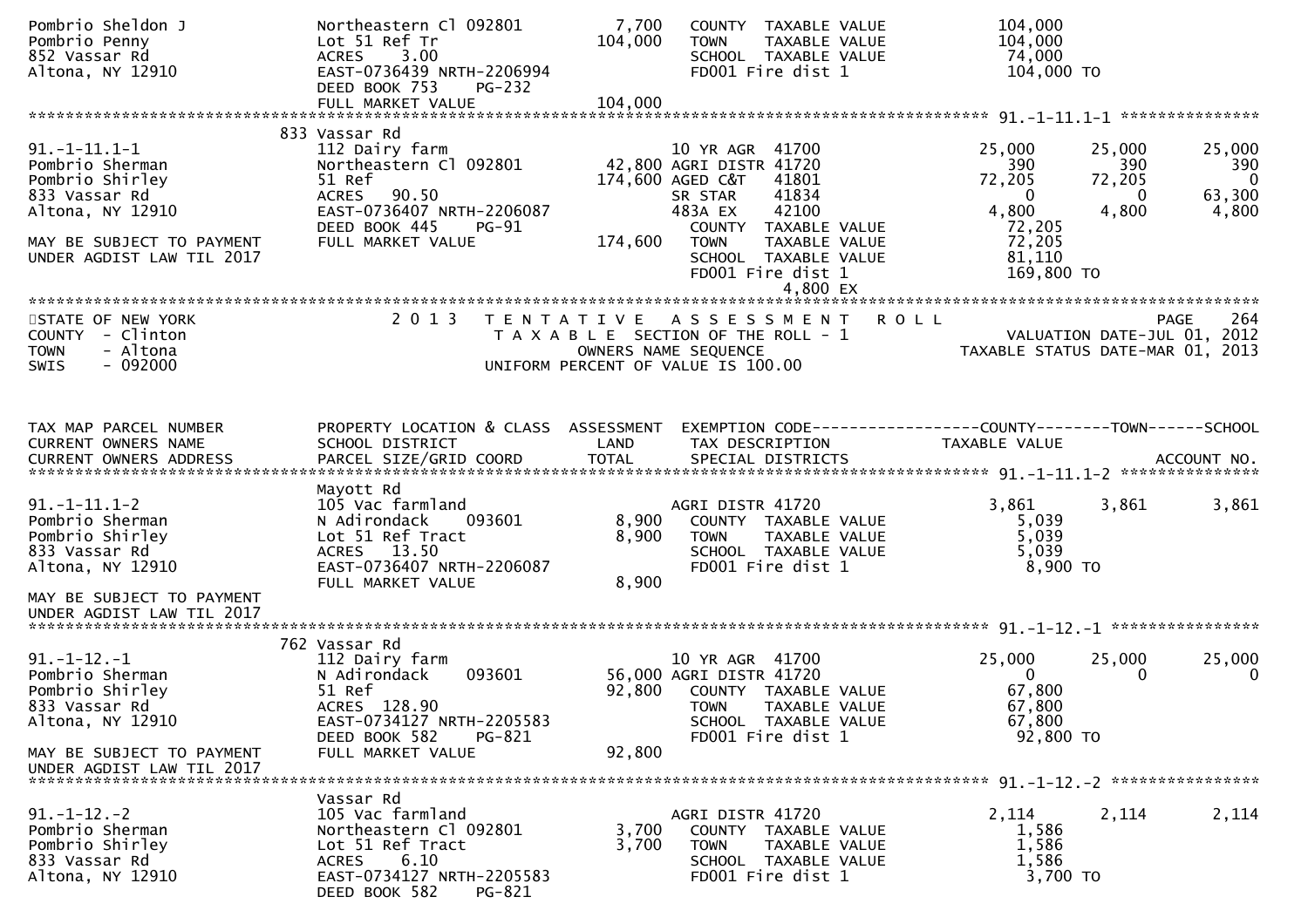| MAY BE SUBJECT TO PAYMENT<br>UNDER AGDIST LAW TIL 2017                                                                                              | FULL MARKET VALUE                                                                                                                                                       | 3,700                      |                                                                                                                                           |                                                  |                                                                                       |
|-----------------------------------------------------------------------------------------------------------------------------------------------------|-------------------------------------------------------------------------------------------------------------------------------------------------------------------------|----------------------------|-------------------------------------------------------------------------------------------------------------------------------------------|--------------------------------------------------|---------------------------------------------------------------------------------------|
| $91. - 1 - 14$<br>Pombrio Sherman<br>Pombrio Shirley<br>833 Vassar Rd<br>Altona, NY 12910<br>MAY BE SUBJECT TO PAYMENT<br>UNDER AGDIST LAW TIL 2017 | Vassar Rd<br>321 Abandoned ag<br>N Adirondack<br>093601<br>51 Ref<br>38.80<br><b>ACRES</b><br>EAST-0734194 NRTH-2203881<br>DEED BOOK 582<br>PG-821<br>FULL MARKET VALUE | 24,000<br>24,000<br>24,000 | AGRI DISTR 41720<br>COUNTY TAXABLE VALUE<br>TAXABLE VALUE<br><b>TOWN</b><br>SCHOOL TAXABLE VALUE<br>FD001 Fire dist 1                     | 7,677<br>16,323<br>16,323<br>16,323<br>24,000 TO | 7,677<br>7,677                                                                        |
|                                                                                                                                                     | Vassar Rd                                                                                                                                                               |                            |                                                                                                                                           |                                                  |                                                                                       |
| $106. - 1 - 12$<br>Pombrio Sherman<br>Pombrio Shirley<br>833 Vassar Rd<br>Altona, NY 12910                                                          | 321 Abandoned ag<br>093601<br>N Adirondack<br>Lots 138 & 151 Duer's Pat<br>Prior Deed Bk 488 Pg 756<br>ACRES 159.40<br>EAST-0736743 NRTH-2195975                        | 59,500<br>59,500           | AGRI DISTR 41720<br>COUNTY TAXABLE VALUE<br><b>TOWN</b><br>TAXABLE VALUE<br>SCHOOL TAXABLE VALUE<br>FD001 Fire dist 1                     | 9,501<br>49,999<br>49,999<br>49,999<br>59,500 TO | 9,501<br>9,501                                                                        |
| MAY BE SUBJECT TO PAYMENT<br>UNDER AGDIST LAW TIL 2017                                                                                              | DEED BOOK 735<br>$PG-53$<br>FULL MARKET VALUE                                                                                                                           | 59,500                     |                                                                                                                                           |                                                  |                                                                                       |
| STATE OF NEW YORK<br>COUNTY - Clinton<br>- Altona<br><b>TOWN</b><br>$-092000$<br><b>SWIS</b>                                                        | 2 0 1 3<br>T E N T A T I V E                                                                                                                                            |                            | A S S E S S M E N T<br><b>ROLL</b><br>T A X A B L E SECTION OF THE ROLL - 1<br>OWNERS NAME SEQUENCE<br>UNIFORM PERCENT OF VALUE IS 100.00 |                                                  | 265<br><b>PAGE</b><br>VALUATION DATE-JUL 01, 2012<br>TAXABLE STATUS DATE-MAR 01, 2013 |
|                                                                                                                                                     |                                                                                                                                                                         |                            |                                                                                                                                           |                                                  |                                                                                       |
|                                                                                                                                                     |                                                                                                                                                                         |                            |                                                                                                                                           |                                                  |                                                                                       |
| TAX MAP PARCEL NUMBER<br>CURRENT OWNERS NAME<br>CURRENT OWNERS ADDRESS                                                                              | PROPERTY LOCATION & CLASS ASSESSMENT<br>SCHOOL DISTRICT<br>PARCEL SIZE/GRID COORD                                                                                       | LAND<br><b>TOTAL</b>       | EXEMPTION CODE-----------------COUNTY-------TOWN------SCHOOL<br>TAX DESCRIPTION<br>SPECIAL DISTRICTS                                      | TAXABLE VALUE                                    | ACCOUNT NO.                                                                           |
|                                                                                                                                                     |                                                                                                                                                                         |                            |                                                                                                                                           |                                                  |                                                                                       |
| $91. - 1 - 16.1$<br>Pombrio Sherman E<br>Pombrio Shirley<br>833 Vassar Rd<br>Altona, NY 12910                                                       | 688 Vassar Rd<br>270 Mfg housing<br>093601<br>N Adirondack<br>51 Ref<br>28.80<br><b>ACRES</b><br>EAST-0735984 NRTH-2203576<br>DEED BOOK 418<br>PG-571                   | 15,800<br>25,000           | COUNTY TAXABLE VALUE<br>TAXABLE VALUE<br><b>TOWN</b><br>SCHOOL TAXABLE VALUE<br>FD001 Fire dist 1                                         | 25,000<br>25,000<br>25,000<br>25,000 TO          |                                                                                       |
|                                                                                                                                                     | FULL MARKET VALUE                                                                                                                                                       | 25,000                     |                                                                                                                                           |                                                  |                                                                                       |
| $91. - 1 - 16.11$<br>Pombrio Sherman E<br>Pombrio Shirley<br>833 Vassar Rd<br>Altona, NY 12910                                                      | Vassar Rd<br>321 Abandoned ag<br>093601<br>N Adirondack<br>Lot 51 Ref Tr<br>ACRES 35.10<br>EAST-0733965 NRTH-2204583                                                    | 21,300<br>21,300           | AGRI DISTR 41720<br>COUNTY TAXABLE VALUE<br><b>TOWN</b><br>TAXABLE VALUE<br>SCHOOL TAXABLE VALUE<br>FD001 Fire dist 1                     | 7,077<br>14,223<br>14,223<br>14,223<br>21,300 TO | 7,077<br>7,077                                                                        |
| MAY BE SUBJECT TO PAYMENT<br>UNDER AGDIST LAW TIL 2017                                                                                              | DEED BOOK 445<br><b>PG-91</b><br>FULL MARKET VALUE                                                                                                                      | 21,300                     |                                                                                                                                           |                                                  |                                                                                       |
| $91. - 1 - 19$                                                                                                                                      | 679 Vassar Rd<br>241 Rural res&ag                                                                                                                                       |                            | AGRI DISTR 41720                                                                                                                          | 0                                                | 0<br>0                                                                                |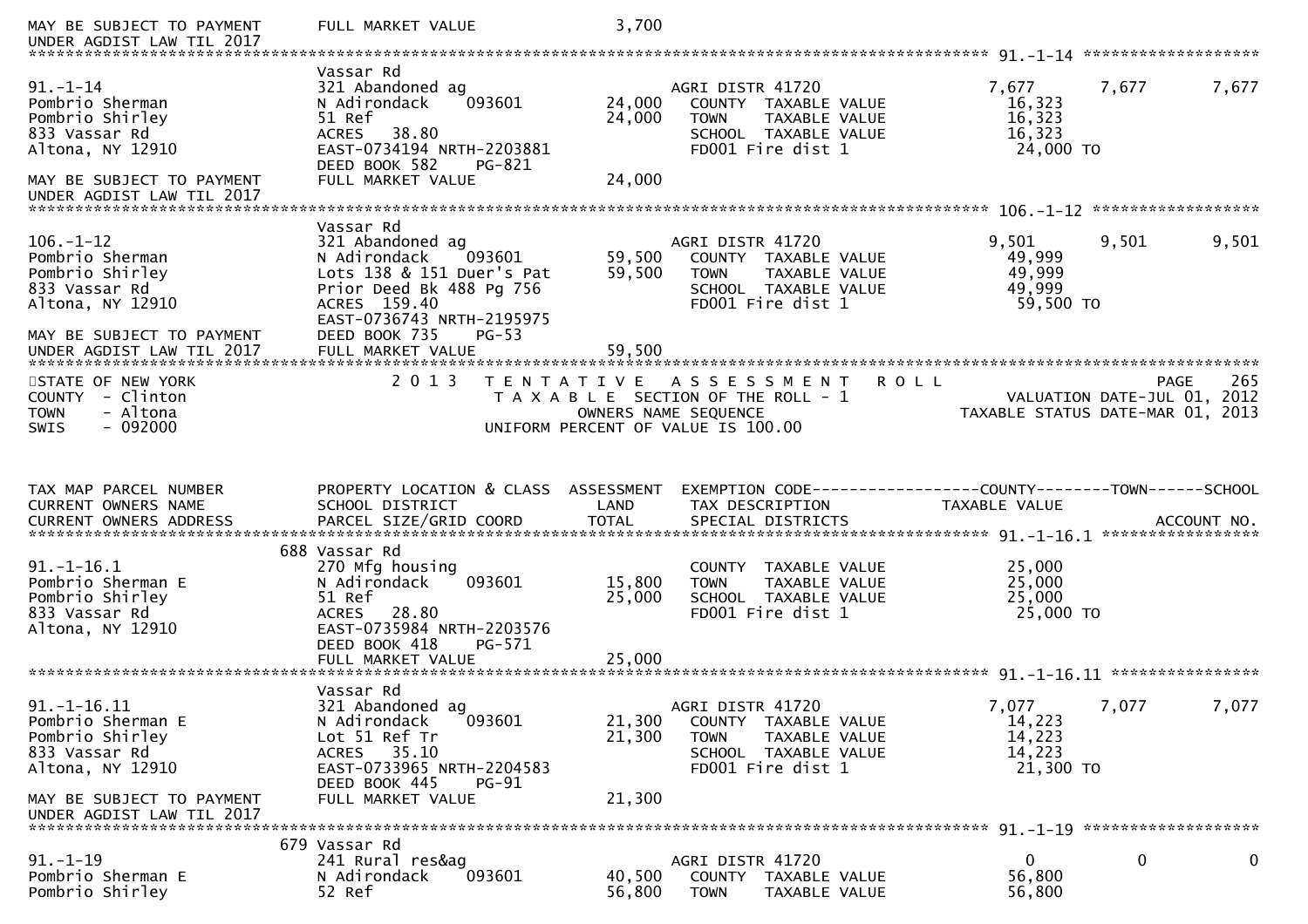| 833 Vassar Rd<br>Altona, NY 12910                                                                         | ACRES 107.50<br>EAST-0733090 NRTH-2201634<br>DEED BOOK 445<br><b>PG-91</b>                                                                                                   |                   | FD001 Fire dist 1                                                                    | SCHOOL TAXABLE VALUE                                                     | 56,800<br>56,800 TO                                                            |                     |                  |
|-----------------------------------------------------------------------------------------------------------|------------------------------------------------------------------------------------------------------------------------------------------------------------------------------|-------------------|--------------------------------------------------------------------------------------|--------------------------------------------------------------------------|--------------------------------------------------------------------------------|---------------------|------------------|
| MAY BE SUBJECT TO PAYMENT                                                                                 | FULL MARKET VALUE                                                                                                                                                            | 56,800            |                                                                                      |                                                                          |                                                                                |                     |                  |
|                                                                                                           | 866 Vassar Rd                                                                                                                                                                |                   |                                                                                      |                                                                          |                                                                                |                     |                  |
| $91.-1-10$<br>Pombrio Sherman E & Shirley D Northeastern C1 092801<br>833 Vassar Rd<br>Altona, NY 12910   | 270 Mfg housing<br>51 Ref<br><b>ACRES</b><br>1.40<br>EAST-0736498 NRTH-2207304<br>DEED BOOK 731<br>PG-149                                                                    | 6,800<br>30,600   | <b>TOWN</b><br>FD001 Fire dist 1                                                     | COUNTY TAXABLE VALUE<br>TAXABLE VALUE<br>SCHOOL TAXABLE VALUE            | 30,600<br>30,600<br>30,600<br>30,600 TO                                        |                     |                  |
|                                                                                                           |                                                                                                                                                                              |                   |                                                                                      |                                                                          |                                                                                |                     |                  |
|                                                                                                           |                                                                                                                                                                              |                   |                                                                                      |                                                                          |                                                                                | ******************* |                  |
| $91. - 1 - 13$<br>Pombrio Shirley<br>833 Vassar Rd<br>Altona, NY 12910                                    | 757 Vassar Rd<br>210 1 Family Res<br>N Adirondack<br>093601<br>51 Pat Ref<br>FRNT 136.00 DPTH 296.00<br>EAST-0735079 NRTH-2204857<br>DEED BOOK 1012<br>$PG-39$               | 6,400<br>31,700   | <b>TOWN</b><br>FD001 Fire dist 1                                                     | COUNTY TAXABLE VALUE<br>TAXABLE VALUE<br>SCHOOL TAXABLE VALUE            | 31,700<br>31,700<br>31,700<br>31,700 TO                                        |                     |                  |
|                                                                                                           | FULL MARKET VALUE                                                                                                                                                            | 31,700            |                                                                                      |                                                                          |                                                                                |                     |                  |
| STATE OF NEW YORK<br>COUNTY - Clinton<br>- Altona<br><b>TOWN</b><br>$-092000$<br><b>SWIS</b>              | 2 0 1 3<br>T E N T A T I V E<br>UNIFORM PERCENT OF VALUE IS 100.00                                                                                                           |                   | A S S E S S M E N T<br>T A X A B L E SECTION OF THE ROLL - 1<br>OWNERS NAME SEQUENCE |                                                                          | <b>ROLL</b><br>VALUATION DATE-JUL 01, 2012<br>TAXABLE STATUS DATE-MAR 01, 2013 | <b>PAGE</b>         | 266              |
|                                                                                                           |                                                                                                                                                                              |                   |                                                                                      |                                                                          |                                                                                |                     |                  |
|                                                                                                           |                                                                                                                                                                              |                   |                                                                                      |                                                                          |                                                                                |                     |                  |
|                                                                                                           |                                                                                                                                                                              |                   |                                                                                      |                                                                          |                                                                                |                     |                  |
| TAX MAP PARCEL NUMBER<br>CURRENT OWNERS NAME<br>CURRENT OWNERS ADDRESS                                    | PROPERTY LOCATION & CLASS ASSESSMENT<br>SCHOOL DISTRICT                                                                                                                      | LAND              | TAX DESCRIPTION                                                                      |                                                                          | TAXABLE VALUE                                                                  |                     |                  |
|                                                                                                           |                                                                                                                                                                              |                   |                                                                                      |                                                                          |                                                                                |                     |                  |
| $103. -1 - 4.3$<br>Porter Burton W<br>Porter Ruth H<br>39 Boulrice Rd<br>Altona, NY 12910                 | 39 Boulrice Rd<br>240 Rural res<br>N Adirondack<br>093601<br>Lots 158 & 161 Ref Tr<br>Also Title Vol 62 & Page<br>ACRES 68.00                                                | 33,400<br>101,800 | SR STAR<br><b>TOWN</b><br>FD001 Fire dist 1                                          | 41834<br>COUNTY TAXABLE VALUE<br>TAXABLE VALUE<br>SCHOOL TAXABLE VALUE   | $\overline{0}$<br>101,800<br>101,800<br>38,500<br>101,800 TO                   | $\mathbf{0}$        | 63,300           |
|                                                                                                           | EAST-0699278 NRTH-2198405<br>DEED BOOK 650<br>PG-383<br>FULL MARKET VALUE                                                                                                    | 101,800           |                                                                                      |                                                                          |                                                                                |                     |                  |
|                                                                                                           |                                                                                                                                                                              |                   |                                                                                      |                                                                          |                                                                                |                     |                  |
| $132. -1 - 7.3$<br>Porter Howard F<br>Porter Lisa M<br>2354 Rand Hill Rd<br>PO Box 15<br>Altona, NY 12910 | 2354 Rand Hill Rd<br>240 Rural res<br>093601<br>N Adirondack<br>38 Duer<br>Survey Map 20082/18605<br>10.00<br>ACRES<br>EAST-0706718 NRTH-2181194<br>DEED BOOK 20082 PG-18604 | 97,000            | SR STAR<br>17,000 RES STAR<br>COUNTY<br><b>TOWN</b><br>FD001 Fire dist 1             | 41834<br>41854<br>TAXABLE VALUE<br>TAXABLE VALUE<br>SCHOOL TAXABLE VALUE | 0<br>0<br>97,000<br>97,000<br>3,700<br>97,000 TO                               | 0<br>$\mathbf{0}$   | 63,300<br>30,000 |
|                                                                                                           | FULL MARKET VALUE                                                                                                                                                            | 97,000            |                                                                                      |                                                                          |                                                                                |                     |                  |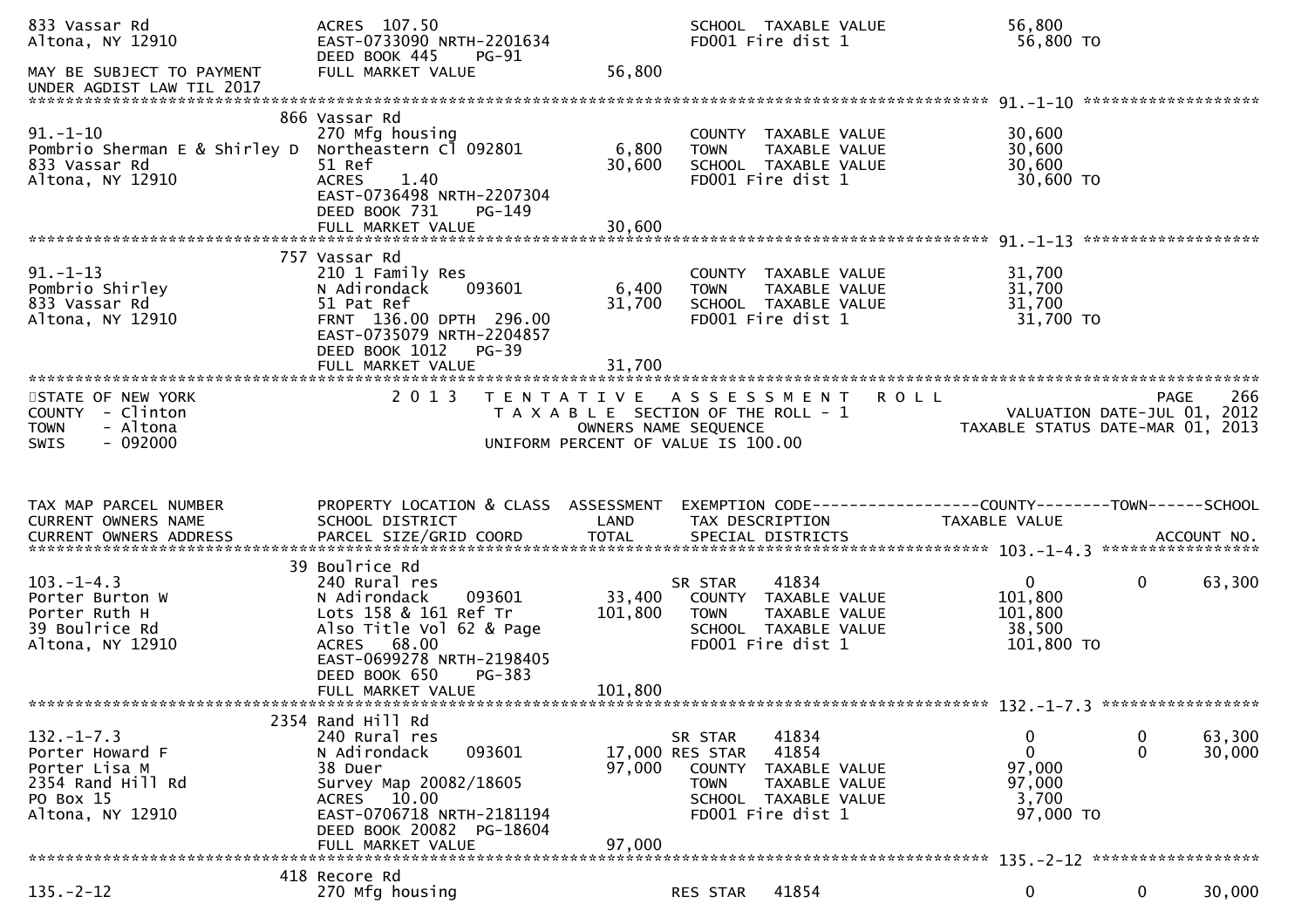| Porter John<br>Porter Alberta<br>418 Recore Rd<br>West Chazy, NY 12992-9704                    | Beekmantown Cen 092401<br>146 - 147 Duer<br>ACRES 10.35<br>EAST-0740795 NRTH-2180849<br>DEED BOOK 574<br>PG-1095                                                                           | 13,700<br>59,000           | COUNTY TAXABLE VALUE<br>TAXABLE VALUE<br><b>TOWN</b><br>SCHOOL TAXABLE VALUE<br>FD001 Fire dist 1        | 59,000<br>59,000<br>29,000<br>59,000 TO                                                                                                                                 |
|------------------------------------------------------------------------------------------------|--------------------------------------------------------------------------------------------------------------------------------------------------------------------------------------------|----------------------------|----------------------------------------------------------------------------------------------------------|-------------------------------------------------------------------------------------------------------------------------------------------------------------------------|
|                                                                                                | FULL MARKET VALUE                                                                                                                                                                          | 59,000                     |                                                                                                          |                                                                                                                                                                         |
| $133. - 1 - 15.4$<br>Pospishil George<br>666B Heritage Hills<br>Somers, NY 10589               | Purdy Rd<br>$314$ Rural vac< $10$<br>N Adirondack<br>093601<br>Lot 47 Duers Pat<br>3.70<br><b>ACRES</b><br>EAST-0712383 NRTH-2179492<br>DEED BOOK 622<br>PG-462<br>FULL MARKET VALUE       | 10,400<br>10,400<br>10,400 | COUNTY TAXABLE VALUE<br><b>TOWN</b><br>TAXABLE VALUE<br>SCHOOL TAXABLE VALUE<br>FD001 Fire dist 1        | 10,400<br>10,400<br>10,400<br>10,400 TO                                                                                                                                 |
|                                                                                                |                                                                                                                                                                                            |                            |                                                                                                          |                                                                                                                                                                         |
| $73. - 1 - 52.31$<br>Poulin Brian<br>275 Roosevelt Dr<br>Derby, CT 06418                       | Irona Rd<br>$314$ Rural vac< $10$<br>N Adirondack<br>093601<br>Lot 166 Ref Tr<br><b>ACRES</b><br>9.10<br>EAST-0697003 NRTH-2212315<br>DEED BOOK 20102 PG-35213<br>FULL MARKET VALUE        | 11,400<br>11,400<br>11,400 | COUNTY TAXABLE VALUE<br>TAXABLE VALUE<br><b>TOWN</b><br>SCHOOL TAXABLE VALUE<br>FD001 Fire dist 1        | 11,400<br>11,400<br>11,400<br>11,400 TO                                                                                                                                 |
|                                                                                                |                                                                                                                                                                                            |                            |                                                                                                          |                                                                                                                                                                         |
| STATE OF NEW YORK<br>COUNTY - Clinton<br>- Altona<br><b>TOWN</b><br>$-092000$<br><b>SWIS</b>   | 2 0 1 3                                                                                                                                                                                    | OWNERS NAME SEQUENCE       | TENTATIVE ASSESSMENT ROLL<br>T A X A B L E SECTION OF THE ROLL - 1<br>UNIFORM PERCENT OF VALUE IS 100.00 | 267<br><b>PAGE</b><br>VALUATION DATE-JUL 01, 2012<br>TAXABLE STATUS DATE-MAR 01, 2013                                                                                   |
|                                                                                                |                                                                                                                                                                                            |                            |                                                                                                          |                                                                                                                                                                         |
| TAX MAP PARCEL NUMBER<br>CURRENT OWNERS NAME                                                   | SCHOOL DISTRICT                                                                                                                                                                            | LAND                       | TAX DESCRIPTION                                                                                          | PROPERTY LOCATION & CLASS ASSESSMENT EXEMPTION CODE----------------COUNTY-------TOWN------SCHOOL<br>TAXABLE VALUE                                                       |
| $75. - 1 - 10$<br>Pouliot Daniel<br>Pouliot Ellen<br>4521 Meadowwood Ln<br>Elkton, FL 32033    | Miner Farm Rd<br>321 Abandoned ag<br>093601<br>N Adirondack<br>Lot 81 Ref<br>ACRES 104.40<br>EAST-0722389 NRTH-2209989<br>DEED BOOK 563<br><b>PG-969</b><br>FULL MARKET VALUE              | 30,800<br>30,800<br>30,800 | COUNTY TAXABLE VALUE<br><b>TOWN</b><br>TAXABLE VALUE<br>SCHOOL TAXABLE VALUE<br>FD001 Fire dist 1        | CURRENT OWNERS ADDRESS FARCEL SIZE/GRID COORD TOTAL SPECIAL DISTRICTS FOR THE SPECIAL OURRENT OWNERS ADDRESS FOR ACCOUNT NO.<br>30,800<br>30,800<br>30,800<br>30,800 TO |
|                                                                                                |                                                                                                                                                                                            |                            |                                                                                                          |                                                                                                                                                                         |
| $73. - 1 - 10.6$<br>Poupore Jeffrey<br>Peryea Angela<br>2068 Alder Bend Rd<br>Altona, NY 12910 | 2078 Alder Bend Rd<br>270 Mfg housing<br>N Adirondack<br>093601<br>Lot 155 Ref Tr<br>FRNT 150.00 DPTH 233.00<br>EAST-0698004 NRTH-2215889<br>DEED BOOK 99001 PG-15131<br>FULL MARKET VALUE | 6,400<br>19,000<br>19.000  | COUNTY TAXABLE VALUE<br><b>TOWN</b><br>TAXABLE VALUE<br>SCHOOL TAXABLE VALUE<br>FD001 Fire dist 1        | 19,000<br>19,000<br>19,000<br>19,000 TO                                                                                                                                 |
|                                                                                                | 2068 Alder Bend Rd                                                                                                                                                                         |                            |                                                                                                          |                                                                                                                                                                         |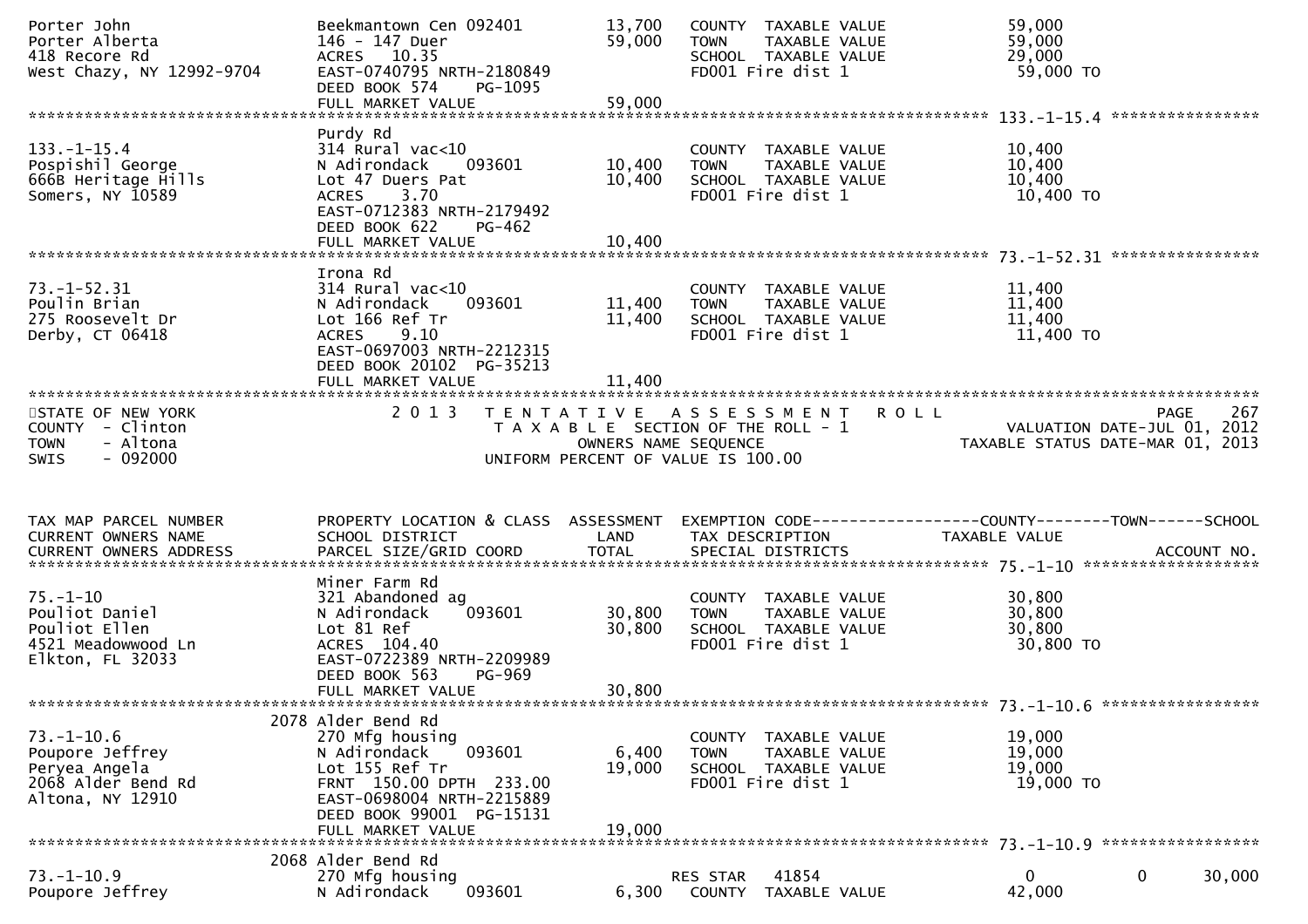| Peryea Angela<br>2068 Alder Bend Rd<br>Altona, NY 12910                                         | Lot 155 Ref Tr<br>FRNT 200.00 DPTH 175.75<br>EAST-0697978 NRTH-2215710<br>DEED BOOK 99001 PG-15131<br>FULL MARKET VALUE                                                             | 42,000<br>42,000           | TAXABLE VALUE<br><b>TOWN</b><br>SCHOOL TAXABLE VALUE<br>FD001 Fire dist 1                                                   | 42,000<br>12,000<br>42,000 TO                                                        | *****************      |
|-------------------------------------------------------------------------------------------------|-------------------------------------------------------------------------------------------------------------------------------------------------------------------------------------|----------------------------|-----------------------------------------------------------------------------------------------------------------------------|--------------------------------------------------------------------------------------|------------------------|
| $148. - 3 - 1.2$<br>Powers Julie<br>24 Don Jr Way<br>Altona, NY 12910                           | 24 Don Jr Way<br>210 1 Family Res<br>N Adirondack<br>093601<br>Lot 36 Duers<br><b>ACRES</b><br>1.00<br>EAST-0709292 NRTH-2172462<br>DEED BOOK 20041 PG-73428<br>FULL MARKET VALUE   | 9,000<br>68,100<br>68,100  | RES STAR<br>41854<br>COUNTY TAXABLE VALUE<br><b>TOWN</b><br>TAXABLE VALUE<br>SCHOOL TAXABLE VALUE<br>FD001 Fire dist 1      | $\overline{0}$<br>68,100<br>68,100<br>38,100<br>68,100 TO                            | $\mathbf{0}$<br>30,000 |
| $148. - 1 - 12$<br>Powers Thomas J<br>$12615$ Easy St<br>Boron, CA 93516                        | 24 Rand Hill Rd<br>314 Rural vac<10<br>093601<br>N Adirondack<br>Lot 37 Duer<br><b>ACRES</b><br>4.60<br>EAST-0708016 NRTH-2175584<br>DEED BOOK 1013<br>$PG-63$<br>FULL MARKET VALUE | 10,800<br>10,800<br>10,800 | COUNTY<br>TAXABLE VALUE<br>TAXABLE VALUE<br><b>TOWN</b><br>SCHOOL TAXABLE VALUE<br>FD001 Fire dist 1                        | 10,800<br>10,800<br>10,800<br>10,800 TO                                              | *****************      |
| STATE OF NEW YORK<br>- Clinton<br><b>COUNTY</b><br><b>TOWN</b><br>- Altona<br>$-092000$<br>SWIS | 2 0 1 3                                                                                                                                                                             |                            | TENTATIVE ASSESSMENT<br>T A X A B L E SECTION OF THE ROLL - 1<br>OWNERS NAME SEQUENCE<br>UNIFORM PERCENT OF VALUE IS 100.00 | <b>ROLL</b><br>VALUATION DATE-JUL 01, 2012<br>TAXABLE STATUS DATE-MAR 01, 2013       | 268<br>PAGE            |
|                                                                                                 |                                                                                                                                                                                     |                            |                                                                                                                             |                                                                                      |                        |
| TAX MAP PARCEL NUMBER<br>CURRENT OWNERS NAME                                                    | PROPERTY LOCATION & CLASS ASSESSMENT<br>SCHOOL DISTRICT                                                                                                                             | LAND                       | TAX DESCRIPTION                                                                                                             | EXEMPTION CODE-----------------COUNTY-------TOWN------SCHOOL<br><b>TAXABLE VALUE</b> |                        |
| $148. - 3 - 2$<br>Prarie William E<br>406 E Kimberly Dr<br>Syracuse, NY 13219                   | Jerusalem Rd<br>260 Seasonal res<br>093601<br>N Adirondack<br>36 Ref<br>33.00<br><b>ACRES</b><br>EAST-0708151 NRTH-2172854<br>DEED BOOK 558<br>PG-347<br>FULL MARKET VALUE          | 19,300<br>31,900<br>31,900 | COUNTY TAXABLE VALUE<br><b>TAXABLE VALUE</b><br><b>TOWN</b><br>SCHOOL TAXABLE VALUE<br>FD001 Fire dist 1                    | 31,900<br>31,900<br>31,900<br>31,900 TO                                              |                        |
| $90. -1 - 15.3$<br>Pratt Gordon<br>239 West Church Rd<br>West Chazy, NY 12992                   | Miner Farm Rd<br>$314$ Rural vac<10<br>N Adirondack<br>093601<br>Lot 61 Ref Tr<br>6.30<br>ACRES<br>EAST-0729842 NRTH-2207174<br>DEED BOOK 20061 PG-95363<br>FULL MARKET VALUE       | 9,700<br>9.700<br>9,700    | COUNTY TAXABLE VALUE<br>TAXABLE VALUE<br><b>TOWN</b><br>SCHOOL TAXABLE VALUE<br>FD001 Fire dist 1                           | 9,700<br>9,700<br>9,700<br>9,700 TO                                                  | *****************      |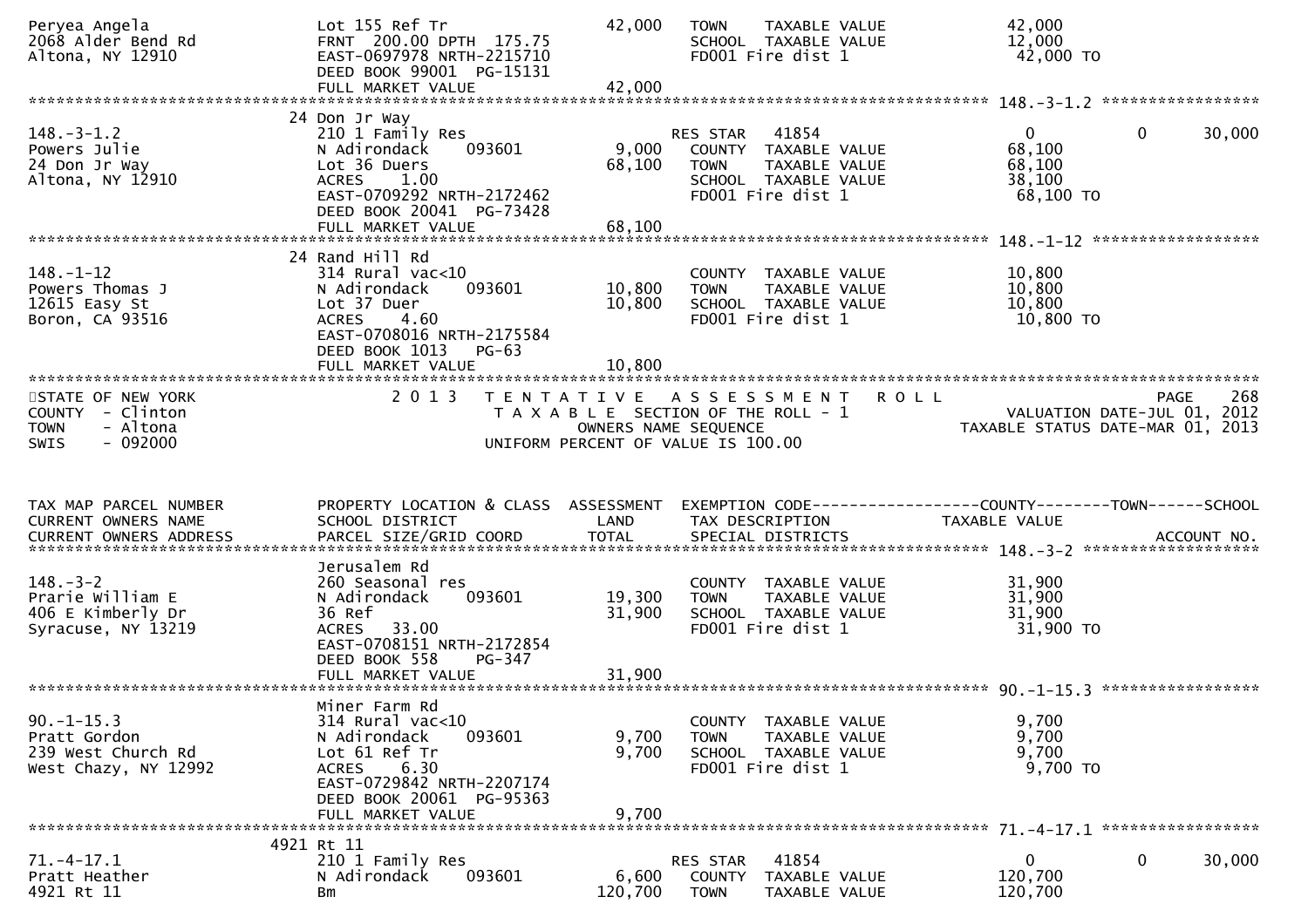| Ellenburg Depot, NY 12935                                                                                           | FRNT 192.00 DPTH 215.00<br>080<br><b>BANK</b><br>EAST-0677304 NRTH-2213327<br>DEED BOOK 20112 PG-43963<br>FULL MARKET VALUE                                                                     | 120,700                      | SCHOOL TAXABLE VALUE<br>FD002 Ellenburg fire 21<br>LT002 Altona light 21                                               | 90,700<br>120,700 TO<br>120,700 TO                                                            |        |
|---------------------------------------------------------------------------------------------------------------------|-------------------------------------------------------------------------------------------------------------------------------------------------------------------------------------------------|------------------------------|------------------------------------------------------------------------------------------------------------------------|-----------------------------------------------------------------------------------------------|--------|
|                                                                                                                     |                                                                                                                                                                                                 |                              |                                                                                                                        |                                                                                               |        |
| $134. - 1 - 20$<br>Pray Roy J<br>Pray Rebecca A<br>355 Pray Rd<br>Keeseville, NY 12944                              | Purdy Rd<br>910 Priv forest<br>093601<br>N Adirondack<br>93 Duer<br>ACRES 52.80<br>EAST-0719593 NRTH-2179816<br>DEED BOOK 20072 PG-6337                                                         | 21,200<br>21,200             | COUNTY TAXABLE VALUE<br>TAXABLE VALUE<br><b>TOWN</b><br>SCHOOL TAXABLE VALUE<br>FD001 Fire dist 1                      | 21,200<br>21,200<br>21,200<br>21,200 TO                                                       |        |
|                                                                                                                     | FULL MARKET VALUE                                                                                                                                                                               | 21,200                       |                                                                                                                        |                                                                                               |        |
| $133. - 1 - 4.2$<br>Prevost Michael<br>Prevost Matilda<br>1808 Rue Cartier<br>St. Hubert, Quebec, Canada<br>J4T 1Y8 | 4083 Military Tpke<br>210 1 Family Res<br>N Adirondack<br>093601<br>74 Duers Patent<br>2.20<br><b>ACRES</b><br>EAST-0716524 NRTH-2186414<br>DEED BOOK 20011 PG-36460<br>FULL MARKET VALUE       | 9,700<br>111,800<br>111,800  | COUNTY TAXABLE VALUE<br>TAXABLE VALUE<br><b>TOWN</b><br>SCHOOL TAXABLE VALUE<br>FD001 Fire dist 1                      | 111,800<br>111,800<br>111,800<br>111,800 TO                                                   |        |
|                                                                                                                     |                                                                                                                                                                                                 |                              |                                                                                                                        |                                                                                               |        |
| STATE OF NEW YORK<br>COUNTY - Clinton<br>- Altona<br><b>TOWN</b><br>$-092000$<br><b>SWIS</b>                        | 2 0 1 3                                                                                                                                                                                         | OWNERS NAME SEQUENCE         | TENTATIVE ASSESSMENT<br><b>ROLL</b><br>T A X A B L E SECTION OF THE ROLL - 1<br>UNIFORM PERCENT OF VALUE IS 100.00     | <b>PAGE</b><br>VALUATION DATE-JUL 01, 2012<br>TAXABLE STATUS DATE-MAR 01, 2013                | 269    |
|                                                                                                                     |                                                                                                                                                                                                 |                              |                                                                                                                        |                                                                                               |        |
|                                                                                                                     |                                                                                                                                                                                                 |                              |                                                                                                                        |                                                                                               |        |
| TAX MAP PARCEL NUMBER<br>CURRENT OWNERS NAME                                                                        | PROPERTY LOCATION & CLASS ASSESSMENT<br>SCHOOL DISTRICT                                                                                                                                         | LAND                         | TAX DESCRIPTION                                                                                                        | EXEMPTION CODE-----------------COUNTY-------TOWN------SCHOOL<br>TAXABLE VALUE                 |        |
| $86. - 2 - 5.1$<br>Provost Dennis R<br>5817 Military Tpke<br>Ellenburg Depot, NY 12935                              | Military Tpke<br>321 Abandoned ag<br>N Adirondack<br>093601<br>Lot Bm<br>ACRES 44.70<br>EAST-0682500 NRTH-2203548<br>DEED BOOK 729<br>$PG-235$                                                  | 21,200<br>21,200             | COUNTY TAXABLE VALUE<br>TAXABLE VALUE<br><b>TOWN</b><br>SCHOOL TAXABLE VALUE<br>FD001 Fire dist 1                      | 21,200<br>21,200<br>21,200<br>21,200 TO                                                       |        |
|                                                                                                                     |                                                                                                                                                                                                 |                              |                                                                                                                        |                                                                                               |        |
| $86. - 2 - 5.2$<br>Provost Dennis R<br>Provost Cathy<br>5817 Military Tpke<br>Ellenburg Depot, NY 12935             | 5817 Military Tpke<br>210 1 Family Res<br>N Adirondack<br>093601<br>Ben Wallace Pat<br>9.90<br><b>ACRES</b><br>EAST-0682033 NRTH-2204233<br>DEED BOOK 927<br><b>PG-236</b><br>FULL MARKET VALUE | 11,800<br>103,400<br>103,400 | 41854<br>RES STAR<br>COUNTY TAXABLE VALUE<br>TAXABLE VALUE<br><b>TOWN</b><br>SCHOOL TAXABLE VALUE<br>FD001 Fire dist 1 | $\mathbf{0}$<br>$\mathbf 0$<br>103,400<br>103,400<br>73,400<br>103,400 TO<br>**************** | 30,000 |
|                                                                                                                     | 297 Recore Rd                                                                                                                                                                                   |                              |                                                                                                                        |                                                                                               |        |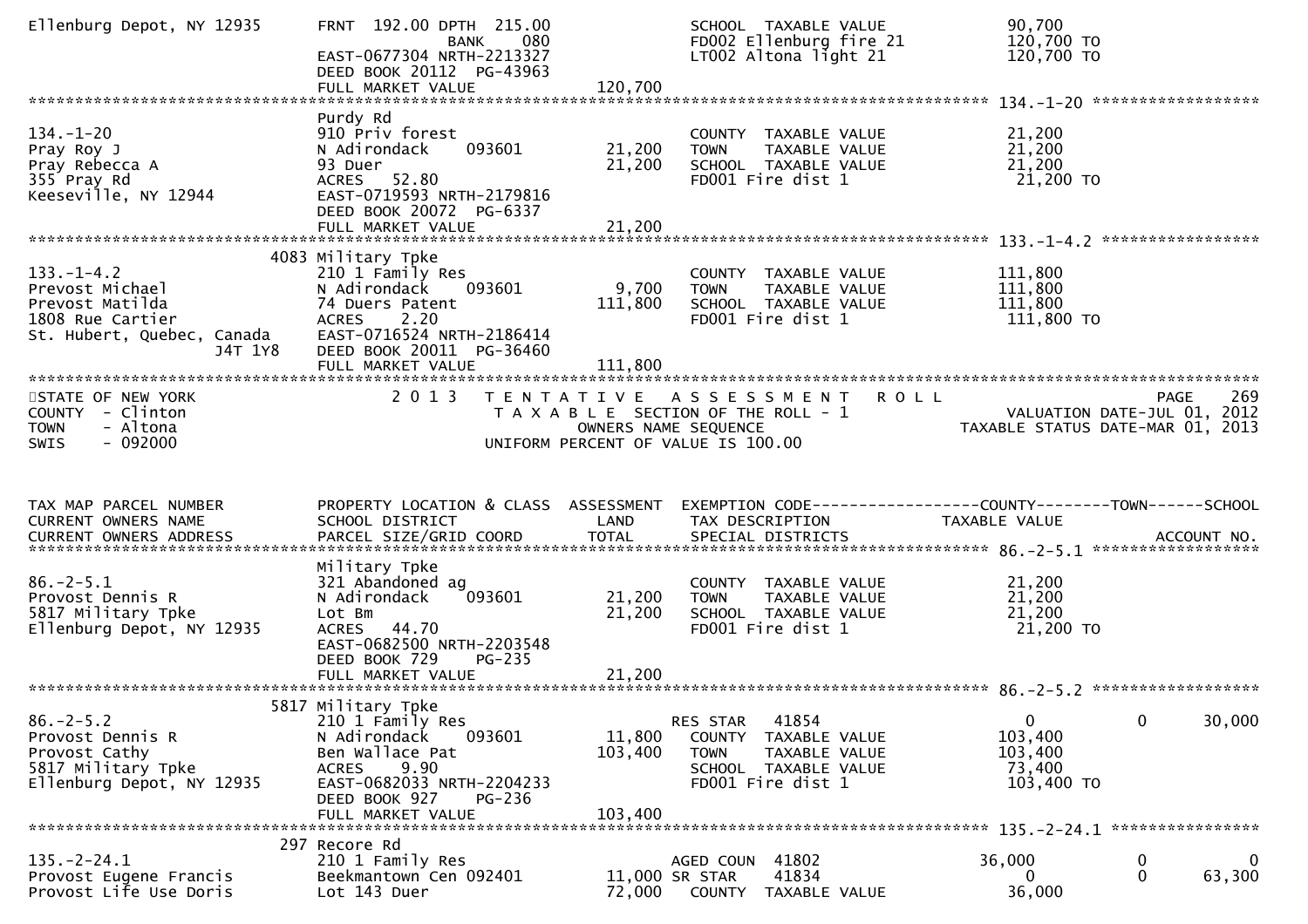| 297 Recore Rd<br>West Chazy, NY 12992                                                                     | 1.40<br><b>ACRES</b><br>EAST-0739071 NRTH-2178702<br>DEED BOOK 20001 PG-26967                                                                                                                |                                           | TAXABLE VALUE<br><b>TOWN</b><br>SCHOOL TAXABLE VALUE<br>FD001 Fire dist 1                                         | 72,000<br>8,700<br>72,000 TO                                                   |             |
|-----------------------------------------------------------------------------------------------------------|----------------------------------------------------------------------------------------------------------------------------------------------------------------------------------------------|-------------------------------------------|-------------------------------------------------------------------------------------------------------------------|--------------------------------------------------------------------------------|-------------|
|                                                                                                           |                                                                                                                                                                                              |                                           |                                                                                                                   |                                                                                |             |
| $88.14 - 1 - 52$<br>Provost Jeffrey A<br>Provost Doreen M<br>986 Ashley Rd<br>West Chazy, NY 12992        | 24 Birch Hill Dr<br>260 Seasonal res<br>093601<br>N Adirondack<br>Stonewall Acres Lot 52<br>FRNT 83.58 DPTH 150.00<br>EAST-0699905 NRTH-2203891<br>DEED BOOK 20062 PG-1088                   | 4,400<br>16,500                           | COUNTY TAXABLE VALUE<br><b>TOWN</b><br>TAXABLE VALUE<br>SCHOOL TAXABLE VALUE<br>FD001 Fire dist 1                 | 16,500<br>16,500<br>16,500<br>16,500 TO                                        |             |
|                                                                                                           |                                                                                                                                                                                              |                                           |                                                                                                                   | ***************                                                                |             |
| $104. - 1 - 14.32$<br>Pugh Jerusalem<br>Pugh Eric J<br>1681 cortez Rd<br>PO Box 75<br>S. Canaan, PA 18459 | 4479 Military Tpke<br>270 Mfg housing<br>093601<br>N Adirondack<br>Lot 43 & 70 Ref. Tr.<br>8.80<br><b>ACRES</b><br>EAST-0709634 NRTH-2192862<br>DEED BOOK 20072 PG-2715<br>FULL MARKET VALUE | 11,200<br>32,000<br>32,000                | COUNTY TAXABLE VALUE<br>TAXABLE VALUE<br><b>TOWN</b><br>SCHOOL TAXABLE VALUE<br>FD001 Fire dist 1                 | 32,000<br>32,000<br>32,000<br>32,000 TO                                        |             |
|                                                                                                           |                                                                                                                                                                                              |                                           |                                                                                                                   |                                                                                |             |
| STATE OF NEW YORK<br>COUNTY - Clinton<br><b>TOWN</b><br>- Altona<br>$-092000$<br><b>SWIS</b>              | 2 0 1 3                                                                                                                                                                                      | T E N T A T I V E<br>OWNERS NAME SEQUENCE | <b>ROLL</b><br>A S S E S S M E N T<br>T A X A B L E SECTION OF THE ROLL - 1<br>UNIFORM PERCENT OF VALUE IS 100.00 | <b>PAGE</b><br>VALUATION DATE-JUL 01, 2012<br>TAXABLE STATUS DATE-MAR 01, 2013 | 270         |
|                                                                                                           |                                                                                                                                                                                              |                                           |                                                                                                                   |                                                                                |             |
| TAX MAP PARCEL NUMBER<br>CURRENT OWNERS NAME<br>CURRENT OWNERS ADDRESS                                    | PROPERTY LOCATION & CLASS ASSESSMENT<br>SCHOOL DISTRICT<br>PARCEL SIZE/GRID COORD                                                                                                            | LAND<br><b>TOTAL</b>                      | TAX DESCRIPTION<br>SPECIAL DISTRICTS                                                                              | EXEMPTION CODE-----------------COUNTY-------TOWN------SCHOOL<br>TAXABLE VALUE  | ACCOUNT NO. |
| $134. - 1 - 3$<br>Rabideau Alvin<br>3874 Military Tpke<br>West Chazy, NY 12992                            | 3874 Military Tpke<br>210 1 Family Res<br>N Adirondack<br>093601<br>Lot 94 Pat Duer<br>3.30<br><b>ACRES</b><br>EAST-0721257 NRTH-2184074<br>DEED BOOK 20031 PG-62688<br>FULL MARKET VALUE    | 10,200<br>70,600<br>70,600                | COUNTY TAXABLE VALUE<br><b>TOWN</b><br>TAXABLE VALUE<br>SCHOOL TAXABLE VALUE<br>FD001 Fire dist 1                 | 70,600<br>70,600<br>70,600<br>70,600 TO                                        |             |
| $119. - 1 - 6.3$<br>Rabideau Alvin J<br>3874 Military Tpke<br>West Chazy, NY 12992                        | 4274 Military Tpke<br>210 1 Family Res<br>093601<br>N Adirondack<br>Lot 72 Ref Tr<br>FRNT 130.00 DPTH 200.00<br>EAST-0713623 NRTH-2189763<br>DEED BOOK 20072 PG-4723<br>FULL MARKET VALUE    | 6,200<br>35,600<br>35,600                 | COUNTY TAXABLE VALUE<br>TAXABLE VALUE<br><b>TOWN</b><br>SCHOOL TAXABLE VALUE<br>FD001 Fire dist 1                 | 35,600<br>35,600<br>35,600<br>35,600 TO<br>*****************                   |             |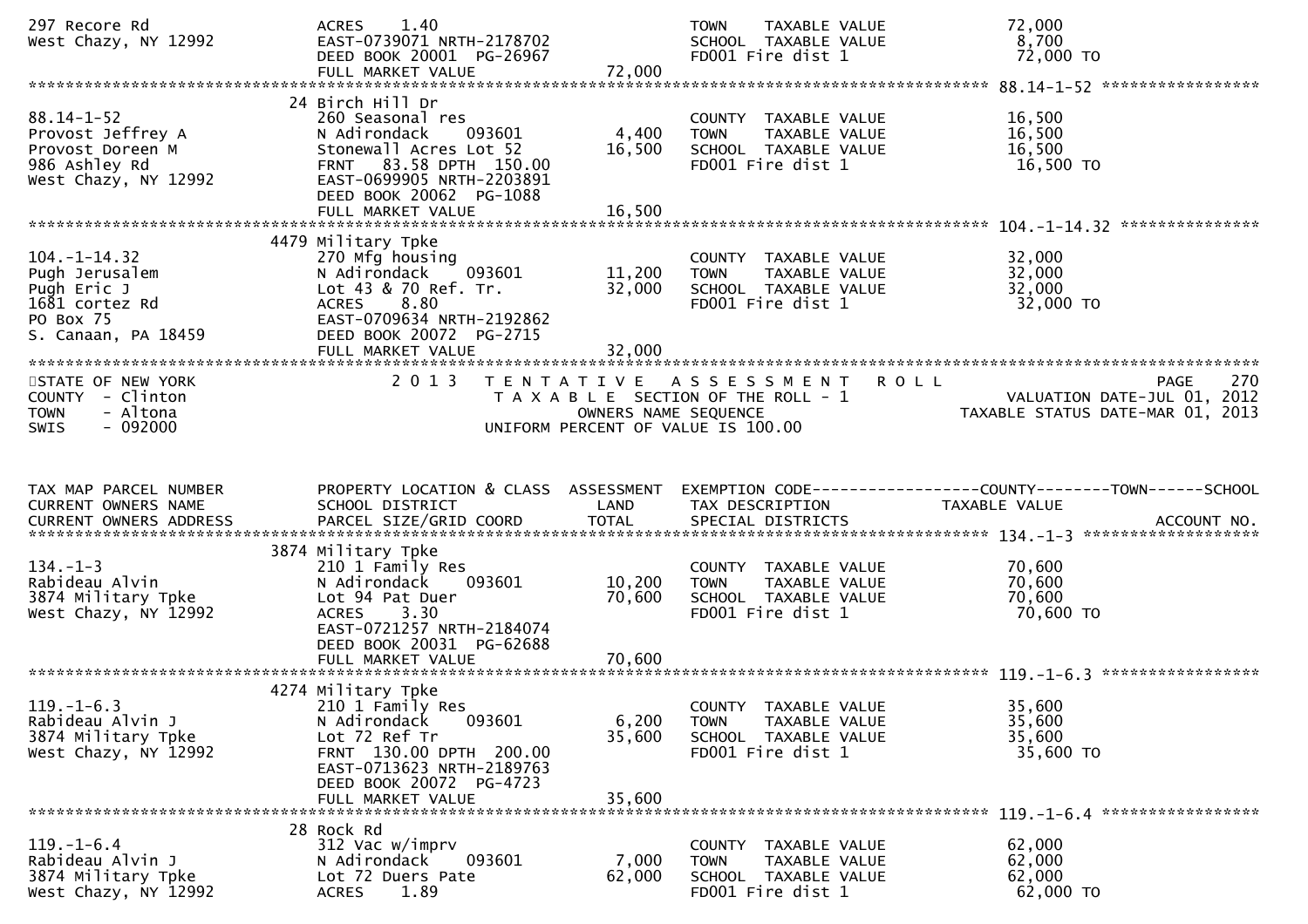|                                                                                              | EAST-0713465 NRTH-2190544<br>DEED BOOK 20031 PG-53941<br>FULL MARKET VALUE                                                                                                                      | 62,000                                    |                                                                                                                                                   |                                                                                 |        |
|----------------------------------------------------------------------------------------------|-------------------------------------------------------------------------------------------------------------------------------------------------------------------------------------------------|-------------------------------------------|---------------------------------------------------------------------------------------------------------------------------------------------------|---------------------------------------------------------------------------------|--------|
| $119. - 1 - 6.12$<br>Rabideau Alvin J<br>28 Rock Rd<br>Altona, NY 12910                      | Rock Rd<br>260 Seasonal res<br>093601<br>N Adirondack<br>Lot 72 Ref Tr<br>FRNT 185.30 DPTH 228.30<br>EAST-0713392 NRTH-2190800<br>DEED BOOK 20062 PG-177<br>FULL MARKET VALUE                   | 6,500<br>31,500<br>31,500                 | COUNTY TAXABLE VALUE<br>TAXABLE VALUE<br><b>TOWN</b><br>SCHOOL TAXABLE VALUE<br>FD001 Fire dist 1                                                 | 31,500<br>31,500<br>31,500<br>31,500 TO                                         |        |
| $120. - 1 - 7.41$<br>Rabideau Alvin J<br>28 Rock Rd<br>Altona, NY 12910                      | 28 Rock Rd<br>321 Abandoned ag<br>093601<br>N Adirondack<br>9.70<br><b>ACRES</b><br>EAST-0722615 NRTH-2186313<br>DEED BOOK 20102 PG-30093<br>FULL MARKET VALUE<br>***************************** | 13,400<br>13,400<br>13,400                | COUNTY TAXABLE VALUE<br><b>TOWN</b><br>TAXABLE VALUE<br>SCHOOL TAXABLE VALUE<br>FD001 Fire dist 1                                                 | 13,400<br>13,400<br>13,400<br>13,400 TO                                         |        |
| STATE OF NEW YORK<br>COUNTY - Clinton<br><b>TOWN</b><br>- Altona<br>$-092000$<br><b>SWIS</b> | 2 0 1 3                                                                                                                                                                                         | T E N T A T I V E<br>OWNERS NAME SEQUENCE | A S S E S S M E N T<br><b>ROLL</b><br>T A X A B L E SECTION OF THE ROLL - 1<br>UNIFORM PERCENT OF VALUE IS 100.00                                 | <b>PAGE</b><br>VALUATION DATE-JUL 01, 2012<br>TAXABLE STATUS DATE-MAR 01, 2013  | 271    |
| TAX MAP PARCEL NUMBER<br>CURRENT OWNERS NAME                                                 | PROPERTY LOCATION & CLASS ASSESSMENT<br>SCHOOL DISTRICT                                                                                                                                         | LAND                                      | TAX DESCRIPTION                                                                                                                                   | EXEMPTION CODE------------------COUNTY--------TOWN------SCHOOL<br>TAXABLE VALUE |        |
| $89. - 2 - 16$<br>Rabideau Bertha<br>Barnaby Larry<br>3476 Rt 11<br>Mooers Forks, NY 12959   | 348 Devils Den Rd<br>210 1 Family Res<br>093601<br>N Adirondack<br>110 Ref<br>6.00<br><b>ACRES</b><br>EAST-0711580 NRTH-2203759<br>DEED BOOK 20061 PG-99277<br>FULL MARKET VALUE                | 9,500<br>64,000<br>64,000                 | COUNTY TAXABLE VALUE<br><b>TOWN</b><br>TAXABLE VALUE<br>SCHOOL TAXABLE VALUE<br>FD001 Fire dist 1<br>LT001 Altona light 1                         | 64,000<br>64,000<br>64,000<br>64,000 TO<br>64,000 TO                            |        |
| $145. - 2 - 6.6$<br>Rabideau Clara<br>418 Plank Rd<br>Ellenburg Depot, NY 12935              | Plank Rd<br>270 Mfg housing<br>093601<br>N Adirondack<br>43 State Gore<br>1.10<br><b>ACRES</b><br>EAST-0682534 NRTH-2170763<br>DEED BOOK 20051 PG-80705<br>FULL MARKET VALUE                    | 6,500<br>26,000<br>26,000                 | COUNTY TAXABLE VALUE<br><b>TOWN</b><br>TAXABLE VALUE<br>SCHOOL TAXABLE VALUE<br>FD001 Fire dist 1                                                 | *****************<br>26,000<br>26,000<br>26,000<br>26,000 TO                    |        |
| $73. - 1 - 34.6$<br>Rabideau David<br>454 Irona Rd<br>Altona, NY 12910                       | 454 Irona Rd<br>210 1 Family Res<br>N Adirondack<br>093601<br>Lot 155 Ref Tr<br>1.90 BANK<br>080<br>ACRES<br>EAST-0700528 NRTH-2213266<br>DEED BOOK 960<br>$PG-61$                              | 6,600<br>54,200                           | 41854<br>RES STAR<br>COUNTY<br>TAXABLE VALUE<br><b>TOWN</b><br>TAXABLE VALUE<br>SCHOOL TAXABLE VALUE<br>FD001 Fire dist 1<br>LT001 Altona light 1 | $\overline{0}$<br>0<br>54,200<br>54,200<br>24,200<br>54,200 TO<br>54,200 TO     | 30,000 |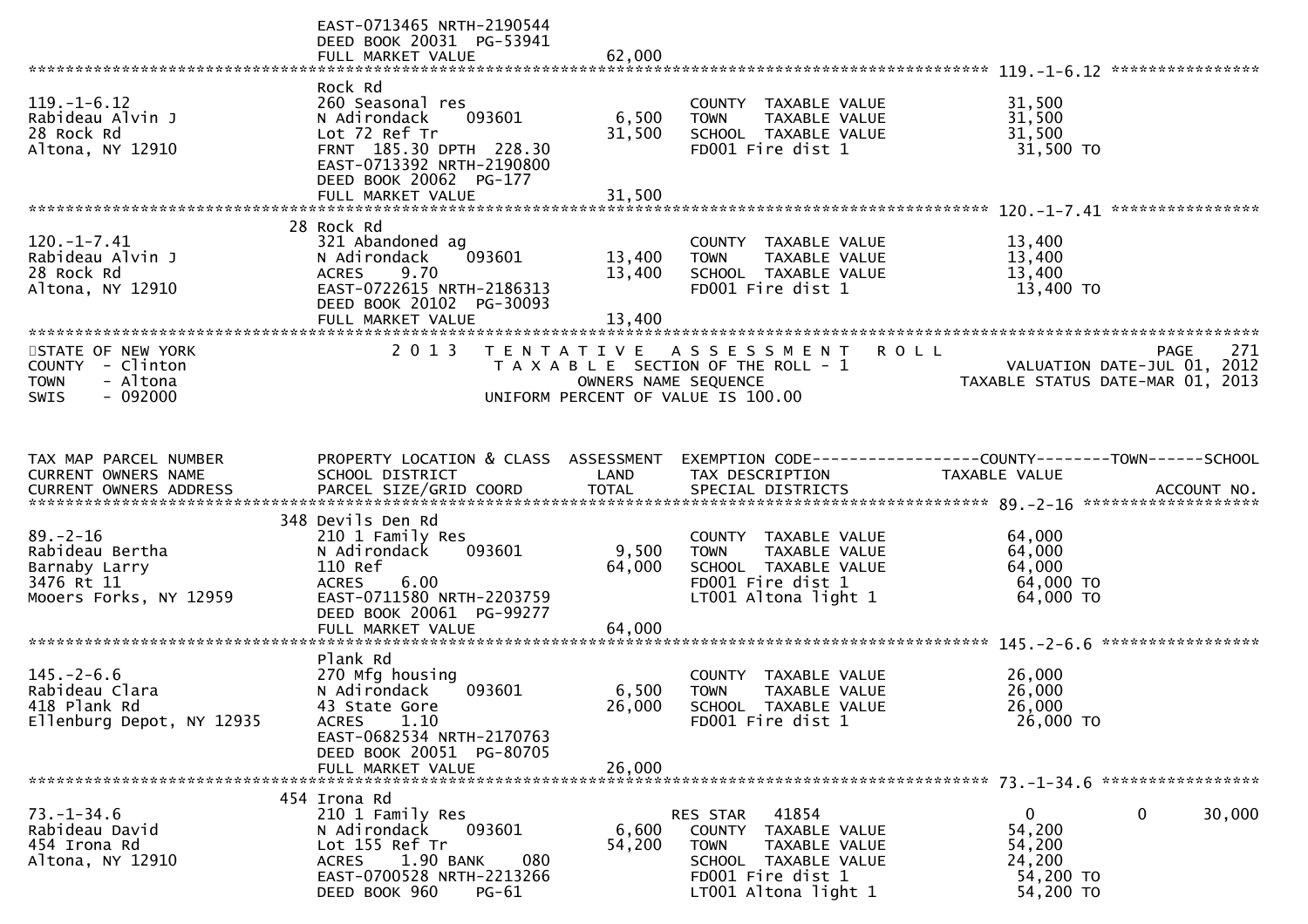|                                                                                                       | FULL MARKET VALUE                                                                                                                                                                  | 54,200                                    |                                                                                                                                                       |                                                                        | 89.1-3-7 *********************                    |
|-------------------------------------------------------------------------------------------------------|------------------------------------------------------------------------------------------------------------------------------------------------------------------------------------|-------------------------------------------|-------------------------------------------------------------------------------------------------------------------------------------------------------|------------------------------------------------------------------------|---------------------------------------------------|
| $89.1 - 3 - 7$<br>Rabideau G Jeffery<br>16 Forge Rd<br>Altona, NY 12910                               | 16 Forge St<br>210 1 Family Res<br>093601<br>N Adirondack<br>110 Ref<br>FRNT 170.00 DPTH 157.46<br>EAST-0711845 NRTH-2207321<br>DEED BOOK 20001 PG-21726<br>FULL MARKET VALUE      | 5,800<br>50,500<br>50,500                 | 41854<br><b>RES STAR</b><br>COUNTY TAXABLE VALUE<br><b>TOWN</b><br>TAXABLE VALUE<br>SCHOOL TAXABLE VALUE<br>FD001 Fire dist 1<br>LT001 Altona light 1 | $\overline{0}$<br>50,500<br>50,500<br>20,500<br>50,500 TO<br>50,500 TO | 30,000<br>0                                       |
|                                                                                                       | 72 Rabideau Rd                                                                                                                                                                     |                                           |                                                                                                                                                       |                                                                        |                                                   |
| $103.-1-5.2$<br>Rabideau Gilbert<br>Rabideau Judith<br>72 Rabideau Rd<br>Altona, NY 12910             | 210 1 Family Res<br>093601<br>N Adirondack<br>158 Ref<br>1.10<br><b>ACRES</b><br>EAST-0701249 NRTH-2198926<br>DEED BOOK 586<br><b>PG-903</b><br>FULL MARKET VALUE                  | 6,500<br>25,200<br>25,200                 | 41854<br>RES STAR<br>COUNTY TAXABLE VALUE<br>TAXABLE VALUE<br><b>TOWN</b><br>SCHOOL TAXABLE VALUE<br>FD001 Fire dist 1                                | $\overline{0}$<br>25,200<br>25,200<br>$\bf{0}$<br>25,200 TO            | 25,200<br>0                                       |
| STATE OF NEW YORK                                                                                     | 2 0 1 3                                                                                                                                                                            |                                           |                                                                                                                                                       |                                                                        |                                                   |
| COUNTY - Clinton<br>- Altona<br><b>TOWN</b><br>$-092000$<br><b>SWIS</b>                               |                                                                                                                                                                                    | T E N T A T I V E<br>OWNERS NAME SEQUENCE | ASSESSMENT<br>T A X A B L E SECTION OF THE ROLL - 1<br>UNIFORM PERCENT OF VALUE IS 100.00                                                             | <b>ROLL</b><br>TAXABLE STATUS DATE-MAR 01, 2013                        | 272<br><b>PAGE</b><br>VALUATION DATE-JUL 01, 2012 |
| TAX MAP PARCEL NUMBER<br>CURRENT OWNERS NAME                                                          | PROPERTY LOCATION & CLASS ASSESSMENT<br>SCHOOL DISTRICT                                                                                                                            | LAND                                      | EXEMPTION CODE------------------COUNTY--------TOWN------SCHOOL<br>TAX DESCRIPTION                                                                     | TAXABLE VALUE                                                          | ACCOUNT NO.<br>****************                   |
| $134. -2 - 28.2$<br>Rabideau Herman<br>Rabideau Rhoda<br>4365 Rt 11<br>Mooers Forks, NY 12959         | 58 Buck Way<br>321 Abandoned ag<br>N Adirondack<br>093601<br>Lots 104-115 Duers<br>ACRES 44.50<br>EAST-0725305 NRTH-2179220<br>DEED BOOK 613<br><b>PG-992</b><br>FULL MARKET VALUE | 20,600<br>20,600<br>20,600                | COUNTY TAXABLE VALUE<br>TAXABLE VALUE<br><b>TOWN</b><br>SCHOOL TAXABLE VALUE<br>FD001 Fire dist 1                                                     | 20,600<br>20,600<br>20,600<br>20,600 TO                                |                                                   |
|                                                                                                       | Rt 11                                                                                                                                                                              |                                           |                                                                                                                                                       |                                                                        |                                                   |
| $72. - 1 - 10.1$<br>Rabideau Herman Jr<br>Rabideau Rhoda<br>4365 Rt 11<br>Mooers Forks, NY 12959      | 311 Res vac land<br>N Adirondack<br>093601<br>Lot 183 Ref Tr<br><b>ACRES</b><br>0.60<br>EAST-0689325 NRTH-2216093<br>DEED BOOK 20011 PG-29812                                      | 400<br>400                                | COUNTY TAXABLE VALUE<br>TAXABLE VALUE<br><b>TOWN</b><br>SCHOOL TAXABLE VALUE<br>FD001 Fire dist 1                                                     | 400<br>400<br>400<br>400 TO                                            |                                                   |
|                                                                                                       | FULL MARKET VALUE                                                                                                                                                                  | 400                                       |                                                                                                                                                       |                                                                        |                                                   |
| $89.1 - 3 - 21$<br>Rabideau Kimberly A<br>Rabideau Bonnie J<br>64 Fournier Rd<br>West Chazy, NY 12992 | 9 Forge St<br>210 1 Family Res<br>093601<br>N Adirondack<br>110 Ref<br>FRNT 118.00 DPTH 293.00<br>080<br>BANK<br>EAST-0711746 NRTH-2207097<br>DEED BOOK 20132 PG-54537             | 6,200<br>86,000                           | COUNTY TAXABLE VALUE<br>TAXABLE VALUE<br><b>TOWN</b><br>SCHOOL TAXABLE VALUE<br>FD001 Fire dist 1<br>LT001 Altona light 1                             | 86,000<br>86,000<br>86,000<br>86,000 TO<br>86,000 TO                   |                                                   |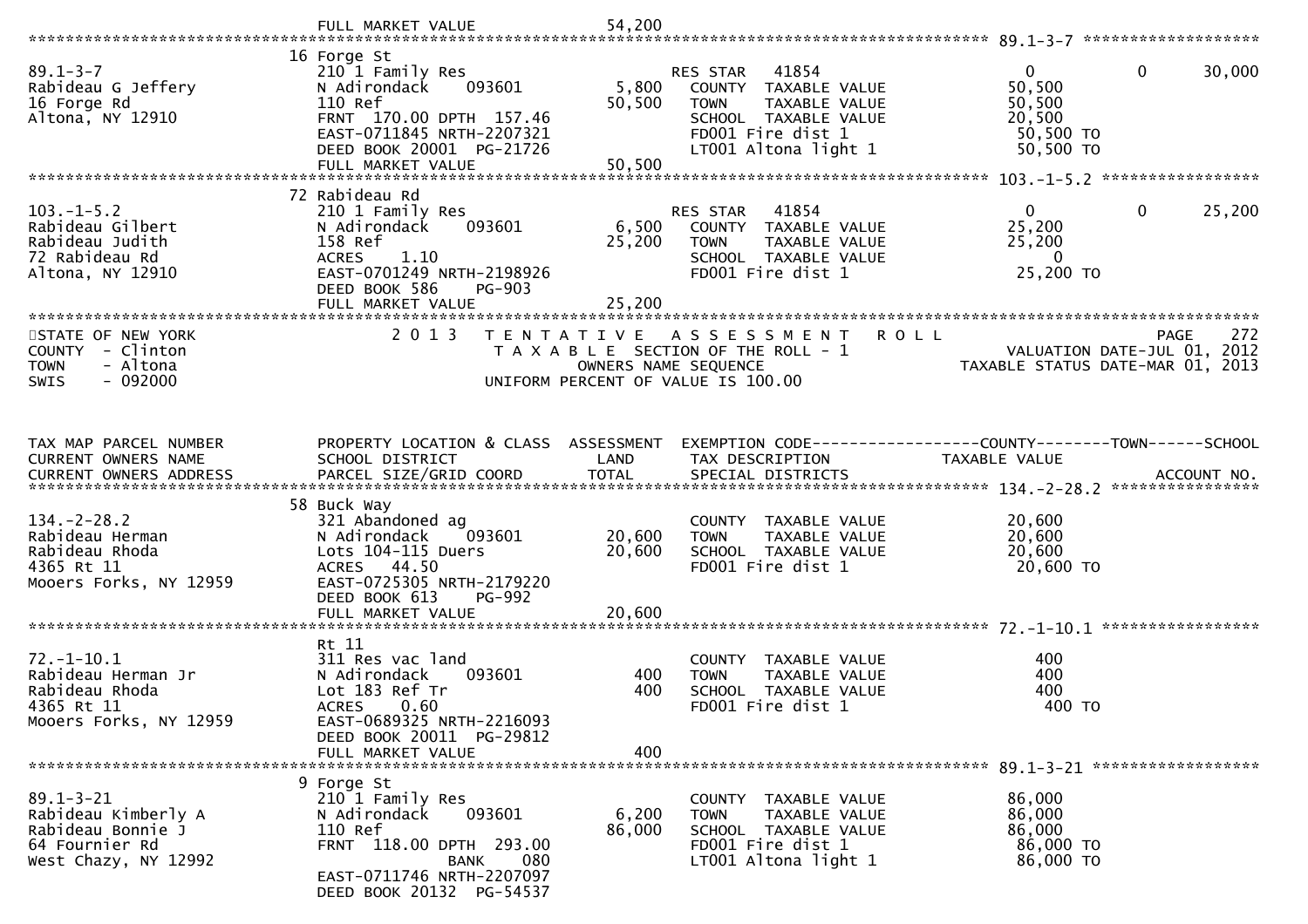|                                                                                                                                           | FULL MARKET VALUE                                                                                                                                  | 86,000               |                                                                                                          |                                                                                       |
|-------------------------------------------------------------------------------------------------------------------------------------------|----------------------------------------------------------------------------------------------------------------------------------------------------|----------------------|----------------------------------------------------------------------------------------------------------|---------------------------------------------------------------------------------------|
|                                                                                                                                           |                                                                                                                                                    |                      |                                                                                                          |                                                                                       |
| $116. - 2 - 14$<br>Rabideau Lawrence<br>379 Plank Rd<br>Ellenburg Depot, NY 12935                                                         | 1200 Plank Rd<br>260 Seasonal res<br>093601<br>N Adirondack<br>Lot $27$ Sq<br>FRNT 132.00 DPTH 165.00<br>EAST-0678953 NRTH-2189439                 | 5,800<br>22,000      | COUNTY TAXABLE VALUE<br>TAXABLE VALUE<br><b>TOWN</b><br>SCHOOL TAXABLE VALUE<br>FD001 Fire dist 1        | 22,000<br>22,000<br>22,000<br>22,000 TO                                               |
|                                                                                                                                           | DEED BOOK 98001 PG-06467                                                                                                                           |                      |                                                                                                          |                                                                                       |
|                                                                                                                                           | FULL MARKET VALUE                                                                                                                                  | 22,000               |                                                                                                          |                                                                                       |
|                                                                                                                                           | 536 Plank Rd                                                                                                                                       |                      |                                                                                                          |                                                                                       |
| $145. -2 - 4.2$<br>Rabideau Lawrence<br>379 Plank Rd<br>Ellenburg Depot, NY 12935                                                         | 270 Mfg housing<br>093601<br>N Adirondack<br>Lot $40 S&q$<br><b>1.00</b><br><b>ACRES</b><br>EAST-0682079 NRTH-2173709<br>DEED BOOK 20041 PG-71913  | 6,500<br>18,000      | COUNTY TAXABLE VALUE<br>TAXABLE VALUE<br><b>TOWN</b><br>SCHOOL TAXABLE VALUE<br>FD001 Fire dist 1        | 18,000<br>18,000<br>18,000<br>18,000 TO                                               |
|                                                                                                                                           | FULL MARKET VALUE                                                                                                                                  | 18,000               |                                                                                                          |                                                                                       |
|                                                                                                                                           |                                                                                                                                                    |                      |                                                                                                          |                                                                                       |
| STATE OF NEW YORK<br>COUNTY - Clinton<br><b>TOWN</b><br>- Altona<br>$-092000$<br>SWIS                                                     | 2013                                                                                                                                               | OWNERS NAME SEQUENCE | TENTATIVE ASSESSMENT ROLL<br>T A X A B L E SECTION OF THE ROLL - 1<br>UNIFORM PERCENT OF VALUE IS 100.00 | 273<br><b>PAGE</b><br>VALUATION DATE-JUL 01, 2012<br>TAXABLE STATUS DATE-MAR 01, 2013 |
|                                                                                                                                           |                                                                                                                                                    |                      |                                                                                                          |                                                                                       |
| TAX MAP PARCEL NUMBER<br>CURRENT OWNERS NAME                                                                                              | PROPERTY LOCATION & CLASS ASSESSMENT<br>SCHOOL DISTRICT                                                                                            | LAND                 | TAX DESCRIPTION                                                                                          | EXEMPTION CODE------------------COUNTY--------TOWN------SCHOOL<br>TAXABLE VALUE       |
|                                                                                                                                           | 916 Plank Rd                                                                                                                                       |                      |                                                                                                          |                                                                                       |
| $130 - 2 - 4$<br>Rabideau Lawrence L<br>379 Plank Rd<br>Ellenburg Depot, NY 12935                                                         | 210 1 Family Res<br>N Adirondack<br>093601<br>Lot 34 State Gore<br>FRNT 130.00 DPTH 185.00<br>EAST-0680060 NRTH-2182478<br>DEED BOOK 958<br>PG-104 | 6,000<br>35,000      | COUNTY TAXABLE VALUE<br>TAXABLE VALUE<br><b>TOWN</b><br>SCHOOL TAXABLE VALUE<br>FD001 Fire dist 1        | 35,000<br>35,000<br>35,000<br>35,000 TO                                               |
|                                                                                                                                           |                                                                                                                                                    |                      |                                                                                                          |                                                                                       |
| $120. - 1 - 6$<br>Rabideau Leonard G<br>Rabideau Alvin<br>13 Corron Dr<br>West Chazy, NY 12992                                            | Military Tpke<br>321 Abandoned ag<br>N Adirondack<br>093601<br>102 Duer<br>ACRES 129.40<br>EAST-0723598 NRTH-2186248<br>DEED BOOK 20031 PG-62687   | 35,300<br>35,300     | COUNTY TAXABLE VALUE<br>TAXABLE VALUE<br><b>TOWN</b><br>SCHOOL TAXABLE VALUE<br>FD001 Fire dist 1        | 35,300<br>35,300<br>35,300<br>35,300 TO                                               |
|                                                                                                                                           | FULL MARKET VALUE                                                                                                                                  | 35,300               |                                                                                                          |                                                                                       |
|                                                                                                                                           |                                                                                                                                                    |                      |                                                                                                          |                                                                                       |
| $102 - 1 - 13$<br>Rabideau Life Use Beatrice<br>Rabideau Life Estate Carlton & 187 Ref<br>1149 Alder Bend Rd<br>Ellenburg Depot, NY 12935 | Alder Bend Rd<br>910 Priv forest<br>093601<br>N Adirondack<br>ACRES 106.60 BANK<br>850<br>EAST-0690552 NRTH-2196399<br>DEED BOOK 20051 PG-84404    | 31,100<br>31,100     | COUNTY TAXABLE VALUE<br><b>TOWN</b><br>TAXABLE VALUE<br>SCHOOL TAXABLE VALUE<br>FD001 Fire dist 1        | 31,100<br>31,100<br>31,100<br>31,100 TO                                               |
|                                                                                                                                           | FULL MARKET VALUE                                                                                                                                  | 31,100               |                                                                                                          |                                                                                       |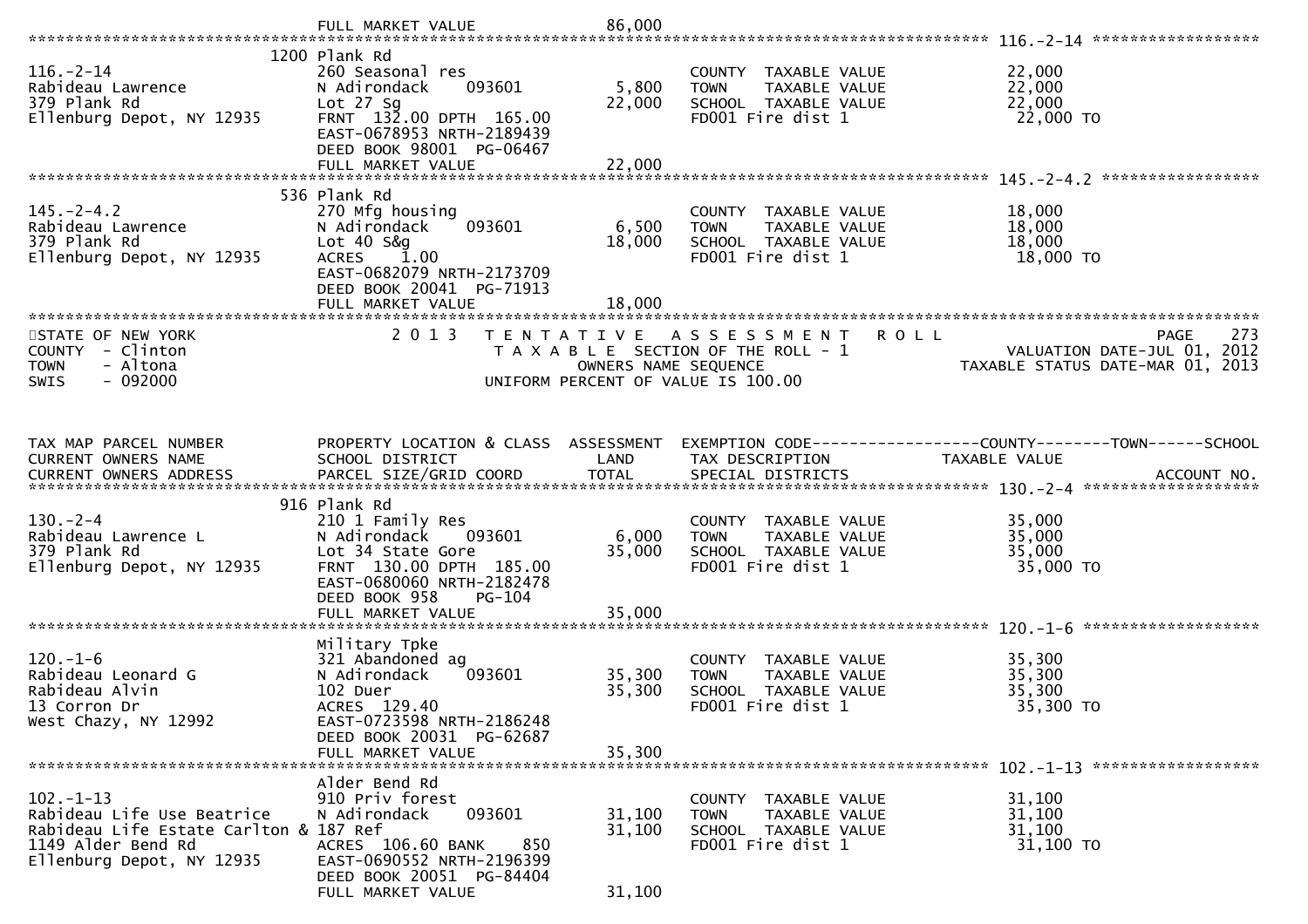|                                                                                                                                                                                                                                                                  |                                                                                                                                                                   |                                                                                                                                                     |                                                                 | *************** 103.-1-5.1 ******************                                                                                             |
|------------------------------------------------------------------------------------------------------------------------------------------------------------------------------------------------------------------------------------------------------------------|-------------------------------------------------------------------------------------------------------------------------------------------------------------------|-----------------------------------------------------------------------------------------------------------------------------------------------------|-----------------------------------------------------------------|-------------------------------------------------------------------------------------------------------------------------------------------|
| $103.-1-5.1$<br>Rabideau Life Use Gilbert<br>Rabideau II Gilbert<br>S79 Akey Rd<br>Morrisonville, NY 12962<br>Morrisonville, NY 12962<br>Morrisonville, NY 12962<br>Morrisonville, NY 12962<br>Morrisonville, NY 12962<br>Morrisonville, NY 12962<br>Morrisonvil | 76 Rabideau Rd<br>270 Mfg housing<br>093601<br>DEED BOOK 20031 PG-60277                                                                                           | COUNTY TAXABLE VALUE<br>32,200<br>42,000                                                                                                            | TOWN TAXABLE VALUE<br>SCHOOL TAXABLE VALUE<br>FDOO1 Fire dist 1 | 42,000<br>42,000<br>42,000<br>42,000 TO                                                                                                   |
|                                                                                                                                                                                                                                                                  |                                                                                                                                                                   |                                                                                                                                                     |                                                                 |                                                                                                                                           |
| $73. - 1 - 34.2$<br>Rabideau Milton H<br>Rabideau Brenda L<br>Alta Irona Rd<br>Altona, NY 12910<br>Altona, NY 12910<br>RAST-0701293_NR                                                                                                                           | 414 Irona Rd<br>240 Rural res<br>093601<br>N Adirondack<br>EAST-0701293 NRTH-2214630<br>DEED BOOK 595<br>PG-1013                                                  | SR STAR 41834<br>16,700 COUNTY TAXABLE VALUE<br>22,200 TOWN TAXABLE VALUE<br>FD001 Fire dist 1<br>LT001 Altona light 1                              | SCHOOL TAXABLE VALUE<br>FDOO1 Fire dist 1                       | $\overline{0}$<br>63,300<br>$0 \qquad \qquad$<br>89,000<br>89,000<br>25,700<br>89,000 TO<br>89,000 TO                                     |
|                                                                                                                                                                                                                                                                  |                                                                                                                                                                   |                                                                                                                                                     |                                                                 |                                                                                                                                           |
| STATE OF NEW YORK<br>COUNTY - Clinton<br>- Altona<br><b>TOWN</b><br>$-092000$<br><b>SWIS</b>                                                                                                                                                                     | 2 0 1 3                                                                                                                                                           | TENTATIVE ASSESSMENT ROLL<br>TAXABLE SECTION OF THE ROLL - 1<br>OWNERS NAME SEQUENCE<br>CONNERS NAME SEQUENCE<br>UNIFORM PERCENT OF VALUE IS 100.00 |                                                                 | 274<br><b>PAGE</b>                                                                                                                        |
|                                                                                                                                                                                                                                                                  |                                                                                                                                                                   |                                                                                                                                                     |                                                                 |                                                                                                                                           |
|                                                                                                                                                                                                                                                                  |                                                                                                                                                                   | TAX DESCRIPTION                                                                                                                                     | TAXABLE VALUE                                                   | EXEMPTION CODE------------------COUNTY--------TOWN------SCHOOL                                                                            |
|                                                                                                                                                                                                                                                                  | 1149 Alder Bend Rd                                                                                                                                                | 71 PCT OF VALUE USED FOR EXEMPTION PURPOSES                                                                                                         |                                                                 |                                                                                                                                           |
| $102.-1-11.1$<br>Rabideau Pauline<br>Rabideau Et Al Carlton John II 162 Ref<br>1188 Alder Bend Rd<br>Ellenburg Depot, NY 12935 EAST-0693446 NRTH-2194383<br>Ellenburg Depot, NY 12935 EAST-0693446 NRTH-2194383                                                  | 241 Rural res&ag<br>N Adirondack 093601 33,000 SR STAR 41834<br>162 Ref 157,200 RES STAR 41854<br>ACRES 78.40 BANK 850 COUNTY TAXABLE<br>DEED BOOK 20051 PG-84404 | <b>TOWN</b><br>SCHOOL TAXABLE VALUE                                                                                                                 | 55,806<br>COUNTY TAXABLE VALUE<br>TAXABLE VALUE<br>63,900       | 55,806<br>$\overline{\mathbf{0}}$<br>$\mathbf{0}$<br>63,300<br>$\mathbf{0}$<br>$\overline{0}$<br>$\Omega$<br>30,000<br>101,394<br>101,394 |
|                                                                                                                                                                                                                                                                  | FULL MARKET VALUE                                                                                                                                                 | FD001 Fire dist 1<br>157,200                                                                                                                        |                                                                 | 157,200 TO                                                                                                                                |
|                                                                                                                                                                                                                                                                  |                                                                                                                                                                   |                                                                                                                                                     |                                                                 |                                                                                                                                           |
| $134. - 1 - 11.25$<br>Rabideau Roy<br>3737 Military Tpke<br>West Chazy, NY 12992                                                                                                                                                                                 | Military Tpke<br>$314$ Rural vac<10<br>093601<br>N Adirondack<br>Lot 103 Duers<br>ACRES 2.30<br>EAST-0724164 NRTH-2181966                                         | COUNTY TAXABLE VALUE<br>9,700<br><b>TOWN</b><br>9,700<br>SCHOOL TAXABLE VALUE<br>FD001 Fire dist 1                                                  | TAXABLE VALUE                                                   | 9,700<br>9,700<br>9,700<br>$9,700$ TO                                                                                                     |
|                                                                                                                                                                                                                                                                  | DEED BOOK 709<br>PG-311<br>FULL MARKET VALUE                                                                                                                      | 9,700                                                                                                                                               |                                                                 |                                                                                                                                           |
|                                                                                                                                                                                                                                                                  |                                                                                                                                                                   |                                                                                                                                                     |                                                                 |                                                                                                                                           |
|                                                                                                                                                                                                                                                                  | 3737 Military Tpke                                                                                                                                                |                                                                                                                                                     |                                                                 |                                                                                                                                           |
| $134. - 1 - 11.27$<br>Rabideau Roy<br>Rabideau Sandra<br>3737 Military Tpke<br>West Chazy, NY 12992                                                                                                                                                              | 210 1 Family Res<br>N Adirondack<br>093601<br>Lot 103 Duers<br>ACRES 16.10<br>EAST-0723764 NRTH-2182206<br>DEED BOOK 595<br><b>PG-920</b>                         | 41854<br>RES STAR<br>13,000<br>COUNTY TAXABLE VALUE<br>95,600<br><b>TOWN</b><br>SCHOOL TAXABLE VALUE<br>FD001 Fire dist 1                           | TAXABLE VALUE                                                   | 30,000<br>0<br>$\mathbf{0}$<br>95,600<br>95,600<br>65,600<br>95,600 TO                                                                    |
|                                                                                                                                                                                                                                                                  | FULL MARKET VALUE                                                                                                                                                 | 95,600                                                                                                                                              |                                                                 |                                                                                                                                           |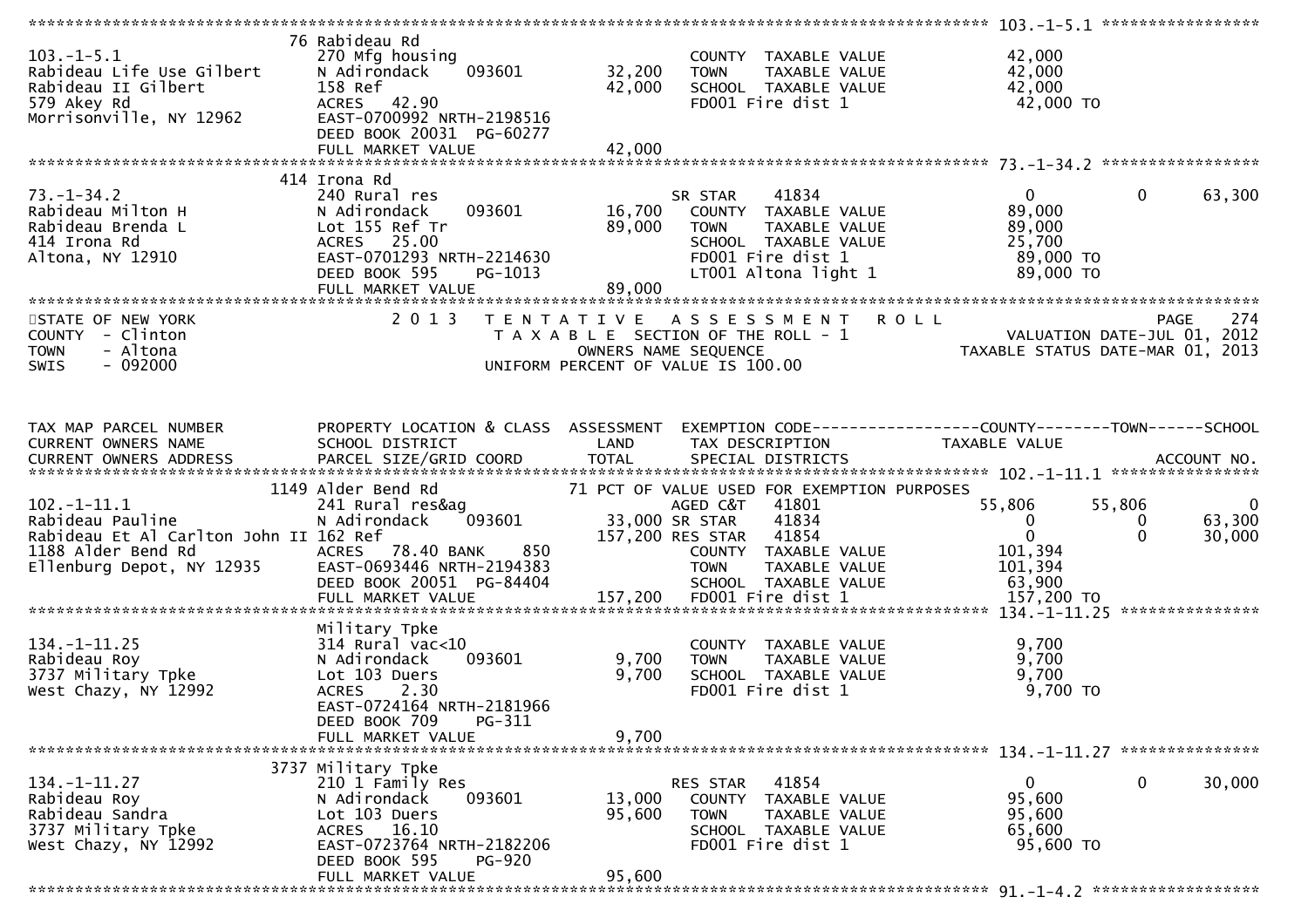| $91. - 1 - 4.2$<br>Rabideau Wanda J<br>2244 Miner Farm Rd<br>Altona, NY 12910                           | 2244 Miner Farm Rd<br>210 1 Family Res<br>Northeastern Cl 092801<br>Lot 62 Ref Tr<br>ACRES 13.40<br>EAST-0732610 NRTH-2208719<br>DEED BOOK 20051 PG-83671                    | 13,200<br>62,600             | RES STAR 41854<br>COUNTY TAXABLE VALUE<br><b>TOWN</b><br>TAXABLE VALUE<br>SCHOOL TAXABLE VALUE<br>FD001 Fire dist 1    | $\mathbf{0}$<br>62,600<br>62,600<br>32,600<br>62,600 TO                         | $\mathbf 0$<br>30,000                                           |
|---------------------------------------------------------------------------------------------------------|------------------------------------------------------------------------------------------------------------------------------------------------------------------------------|------------------------------|------------------------------------------------------------------------------------------------------------------------|---------------------------------------------------------------------------------|-----------------------------------------------------------------|
|                                                                                                         | 6009 Military Tpke                                                                                                                                                           |                              |                                                                                                                        |                                                                                 |                                                                 |
| $86. - 2 - 19$<br>Racik Joseph H<br>Cebzanov Diane<br>6009 Military Tpke<br>Ellenburg Depot, NY 12935   | 210 1 Family Res<br>N Adirondack<br>093601<br>Bm<br>8.40<br><b>ACRES</b><br>EAST-0677124 NRTH-2204262<br>DEED BOOK 20011 PG-33866<br>FULL MARKET VALUE                       | 10,900<br>215,000<br>215,000 | 41834<br>SR STAR<br>COUNTY TAXABLE VALUE<br>TAXABLE VALUE<br><b>TOWN</b><br>SCHOOL TAXABLE VALUE<br>FD001 Fire dist 1  | $\overline{0}$<br>215,000<br>215,000<br>151,700<br>215,000 TO                   | 0<br>63,300                                                     |
| STATE OF NEW YORK                                                                                       | 2 0 1 3                                                                                                                                                                      |                              | TENTATIVE ASSESSMENT                                                                                                   | <b>ROLL</b>                                                                     | 275<br><b>PAGE</b>                                              |
| COUNTY - Clinton<br>- Altona<br><b>TOWN</b><br>$-092000$<br><b>SWIS</b>                                 |                                                                                                                                                                              |                              | T A X A B L E SECTION OF THE ROLL - 1<br>OWNERS NAME SEQUENCE<br>UNIFORM PERCENT OF VALUE IS 100.00                    |                                                                                 | VALUATION DATE-JUL 01, 2012<br>TAXABLE STATUS DATE-MAR 01, 2013 |
| TAX MAP PARCEL NUMBER<br>CURRENT OWNERS NAME                                                            | PROPERTY LOCATION & CLASS ASSESSMENT<br>SCHOOL DISTRICT                                                                                                                      | LAND                         | TAX DESCRIPTION                                                                                                        | EXEMPTION CODE------------------COUNTY--------TOWN------SCHOOL<br>TAXABLE VALUE |                                                                 |
| $150.-1-5.1$<br>Rafferty Glendon R<br>Rafferty Joyce L<br>2735 Military Tpke<br>West Chazy, NY 12992    | Recore Rd<br>321 Abandoned ag<br>Beekmantown Cen 092401<br>Lots 145 146 Ref Tr<br>Lot 144 Duers Pat<br>ACRES 130.70<br>EAST-0740410 NRTH-2175900<br>DEED BOOK 20041 PG-74271 | 34,000<br>34,000             | COUNTY TAXABLE VALUE<br><b>TOWN</b><br>TAXABLE VALUE<br>SCHOOL TAXABLE VALUE<br>FD001 Fire dist 1                      | 34,000<br>34,000<br>34,000<br>34,000 TO                                         |                                                                 |
|                                                                                                         |                                                                                                                                                                              |                              |                                                                                                                        |                                                                                 |                                                                 |
|                                                                                                         |                                                                                                                                                                              |                              |                                                                                                                        |                                                                                 |                                                                 |
| $116. - 2 - 8.42$<br>Ratigan Robert P<br>Martin Pamela A<br>1152 Plank Rd<br>Ellenburg Depot, NY 12935  | 1152 Plank Rd<br>210 1 Family Res<br>093601<br>N Adirondack<br>Lot 29 Sg<br>7.35<br><b>ACRES</b><br>EAST-0679683 NRTH-2188362<br>DEED BOOK 20041 PG-73224                    | 10,300<br>72,600             | 41854<br>RES STAR<br>COUNTY TAXABLE VALUE<br><b>TOWN</b><br>TAXABLE VALUE<br>SCHOOL TAXABLE VALUE<br>FD001 Fire dist 1 | $\mathbf{0}$<br>72,600<br>72,600<br>42,600<br>72,600 TO                         | $\mathbf 0$<br>30,000                                           |
|                                                                                                         | FULL MARKET VALUE                                                                                                                                                            | 72,600                       |                                                                                                                        |                                                                                 |                                                                 |
|                                                                                                         | Plank Rd                                                                                                                                                                     |                              |                                                                                                                        |                                                                                 |                                                                 |
| $116. - 2 - 8.412$<br>Ratigan Robert P<br>Martin Pamela A<br>1152 Plank Rd<br>Ellenburg Depot, NY 12935 | 321 Abandoned ag<br>093601<br>N Adirondack<br>29 Sg<br>ACRES 22.30<br>EAST-0680277 NRTH-2188154<br>DEED BOOK 20061 PG-94666                                                  | 14,900<br>14,900             | COUNTY TAXABLE VALUE<br>TAXABLE VALUE<br><b>TOWN</b><br>SCHOOL TAXABLE VALUE<br>FD001 Fire dist 1                      | 14,900<br>14,900<br>14,900<br>14,900 TO                                         |                                                                 |
|                                                                                                         | FULL MARKET VALUE                                                                                                                                                            | 14,900                       |                                                                                                                        |                                                                                 |                                                                 |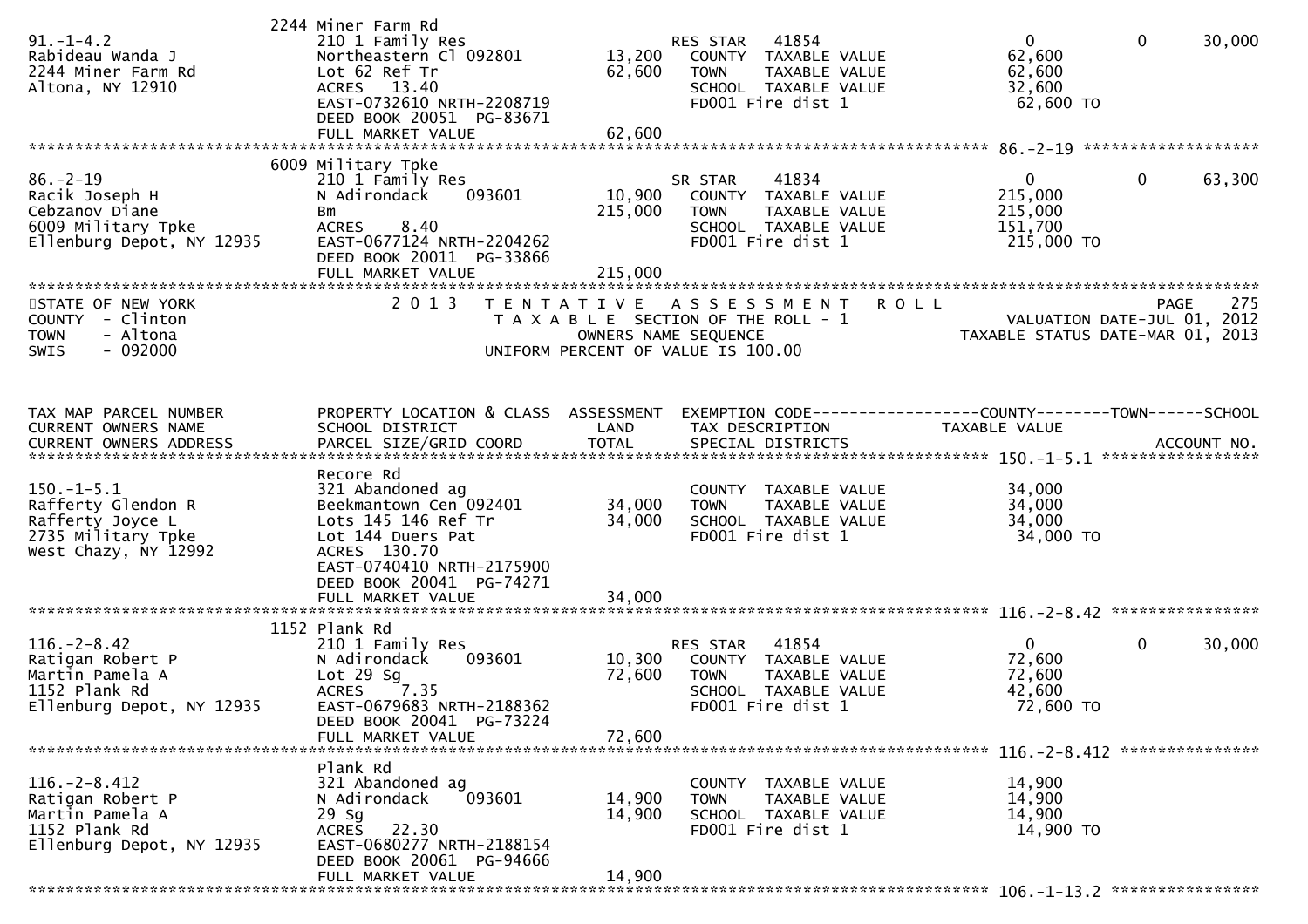| $106. - 1 - 13.2$<br>Ratta Laura A<br>440 Vassar Rd<br>Altona, NY 12910                      | 429 Vassar Rd<br>270 Mfg housing<br>N Adirondack<br>093601<br>Lot 151 Duer's Patent<br>FRNT 140.00 DPTH 158.20<br>EAST-0737782 NRTH-2197632<br>DEED BOOK 1007<br>PG-278<br>FULL MARKET VALUE | 5,700<br>15,000<br>15,000    | COUNTY TAXABLE VALUE<br><b>TOWN</b><br>TAXABLE VALUE<br>SCHOOL TAXABLE VALUE<br>FD001 Fire dist 1                                  | 15,000<br>15,000<br>15,000<br>15,000 TO                                                                                                                                                     |     |
|----------------------------------------------------------------------------------------------|----------------------------------------------------------------------------------------------------------------------------------------------------------------------------------------------|------------------------------|------------------------------------------------------------------------------------------------------------------------------------|---------------------------------------------------------------------------------------------------------------------------------------------------------------------------------------------|-----|
|                                                                                              |                                                                                                                                                                                              |                              |                                                                                                                                    |                                                                                                                                                                                             |     |
| $91. - 1 - 21.2$<br>Ray Gordon C<br>Ray Barbara J<br>18 Locust Ave<br>New Windsor, NY 12553  | Blow Rd<br>321 Abandoned ag<br>N Adirondack<br>093601<br>61 Ref<br>ACRES 12.00<br>EAST-0732125 NRTH-2203620<br>DEED BOOK 730<br>PG-106<br>FULL MARKET VALUE                                  | 10, 100<br>10, 100<br>10,100 | COUNTY TAXABLE VALUE<br><b>TOWN</b><br>TAXABLE VALUE<br>SCHOOL TAXABLE VALUE<br>FD001 Fire dist 1                                  | 10,100<br>10,100<br>10,100<br>10,100 TO                                                                                                                                                     |     |
| STATE OF NEW YORK<br>COUNTY - Clinton<br>- Altona<br><b>TOWN</b><br>$-092000$<br><b>SWIS</b> | 2 0 1 3                                                                                                                                                                                      | OWNERS NAME SEQUENCE         | TENTATIVE ASSESSMENT ROLL<br>T A X A B L E SECTION OF THE ROLL - 1<br>UNIFORM PERCENT OF VALUE IS 100.00                           | PAGE<br>VALUATION DATE-JUL 01, 2012<br>TAXABLE STATUS DATE-MAR 01, 2013                                                                                                                     | 276 |
| TAX MAP PARCEL NUMBER<br>CURRENT OWNERS NAME                                                 | PROPERTY LOCATION & CLASS ASSESSMENT<br>SCHOOL DISTRICT                                                                                                                                      | LAND                         | TAX DESCRIPTION                                                                                                                    | EXEMPTION CODE------------------COUNTY--------TOWN------SCHOOL<br>TAXABLE VALUE<br>CURRENT OWNERS ADDRESS PARCEL SIZE/GRID COORD TOTAL SPECIAL DISTRICTS (2011) 10. ACCOUNT NO. ACCOUNT NO. |     |
| $102 - 1 - 7$<br>Raymond Alagra<br>Adams John R<br>303 Rabideau Rd<br>Altona, NY 12910       | Rabideau Rd<br>210 1 Family Res<br>N Adirondack<br>093601<br>162 Ret<br>ACRES 20.30<br>EAST-0696002 NRTH-2195706<br>DEED BOOK 20041 PG-65643                                                 | 15,300<br>64,000             | COUNTY TAXABLE VALUE<br><b>TOWN</b><br>TAXABLE VALUE<br>SCHOOL TAXABLE VALUE<br>FD001 Fire dist 1                                  | 64,000<br>64,000<br>64,000<br>64,000 TO                                                                                                                                                     |     |
|                                                                                              | FULL MARKET VALUE                                                                                                                                                                            | 64,000                       |                                                                                                                                    |                                                                                                                                                                                             |     |
| $71. -4 - 5.2$<br>Raymond Fred<br>414 Calkins Rd<br>Peru, NY 12972                           | Miller Rd<br>314 Rural vac<10<br>093601<br>N Adirondack<br><b>B Mooers</b><br>8.10<br><b>ACRES</b><br>EAST-0680224 NRTH-2216016<br>DEED BOOK 20031 PG-58476<br>FULL MARKET VALUE             | 4,900<br>4,900<br>4,900      | COUNTY TAXABLE VALUE<br>TAXABLE VALUE<br><b>TOWN</b><br>SCHOOL TAXABLE VALUE<br>FD002 Ellenburg fire 21<br>$LT002$ Altona light 21 | 4,900<br>4,900<br>4,900<br>4,900 TO<br>4,900 TO                                                                                                                                             |     |
|                                                                                              |                                                                                                                                                                                              |                              |                                                                                                                                    |                                                                                                                                                                                             |     |
| $71. - 4 - 6$<br>Raymond Frederick J<br>414 Calkins Rd<br>Peru, NY 12972                     | Rt 11<br>321 Abandoned ag<br>N Adirondack<br>093601<br>Bm<br>67.00<br>ACRES<br>EAST-0680515 NRTH-2214955<br>DEED BOOK 20122 PG-47898                                                         | 24,900<br>24,900             | COUNTY TAXABLE VALUE<br><b>TOWN</b><br>TAXABLE VALUE<br>SCHOOL TAXABLE VALUE<br>FD001 Fire dist 1                                  | 24,900<br>24,900<br>24,900<br>24,900 TO                                                                                                                                                     |     |
| 1 N 1 1                                                                                      | FULL MARKET VALUE                                                                                                                                                                            | 24,900                       |                                                                                                                                    |                                                                                                                                                                                             |     |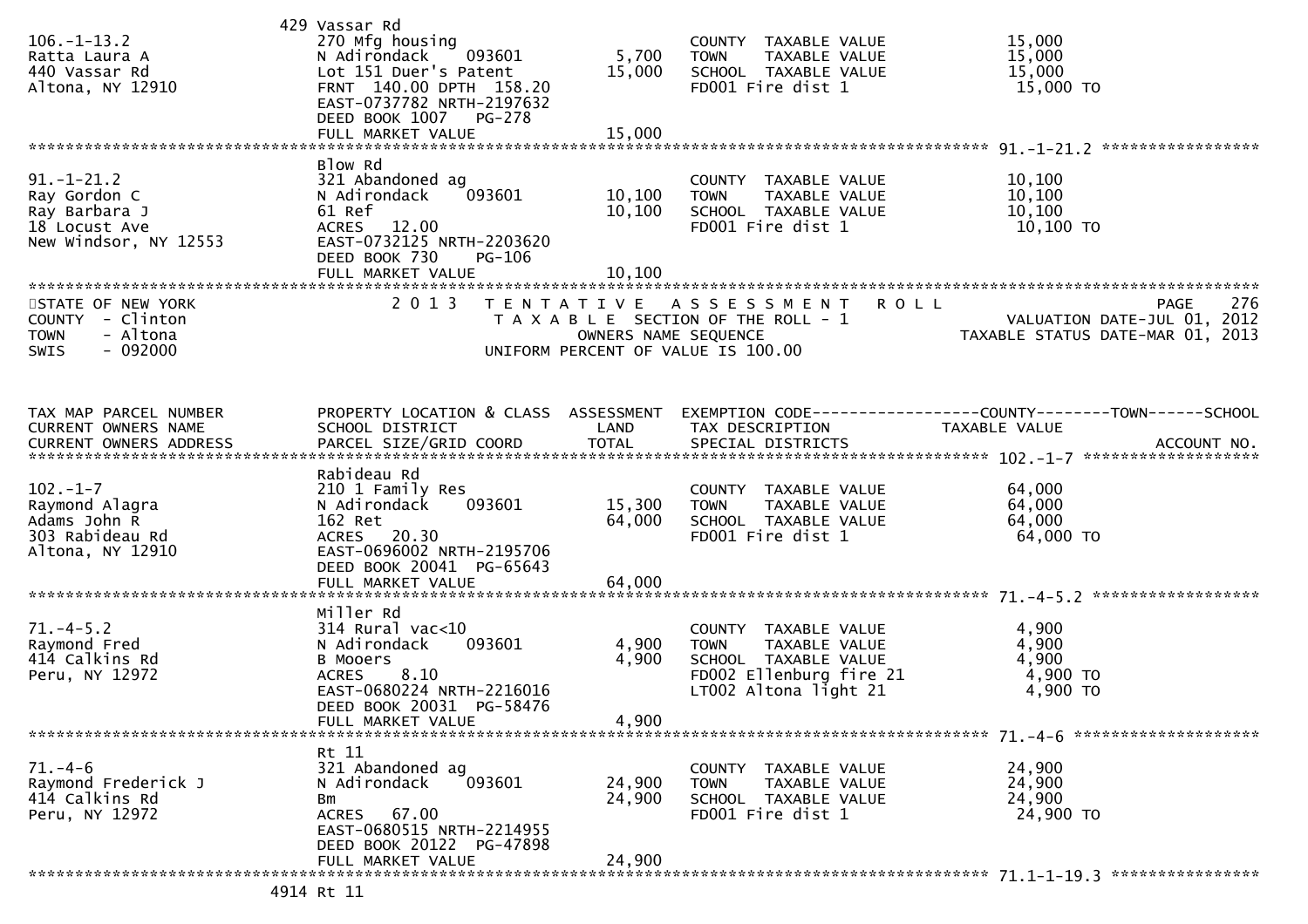| $71.1 - 1 - 19.3$<br>Rebideau Jon P<br>Rebideau Suzanne<br>4914 Rt 11<br>Ellenburg Depot, NY 12935 | 210 1 Family Res<br>N Adirondack<br>093601<br>Bm<br><b>ACRES</b><br>1.20<br>EAST-0677550 NRTH-2213679<br>DEED BOOK 633<br>PG-748<br>FULL MARKET VALUE                                | 6,500<br>93,000<br>93,000    | 41854<br>RES STAR<br>COUNTY TAXABLE VALUE<br>TAXABLE VALUE<br><b>TOWN</b><br>SCHOOL TAXABLE VALUE<br>FD002 Ellenburg fire 21<br>LT002 Altona light 21 | $\overline{0}$<br>93,000<br>93,000<br>63,000<br>93,000 TO<br>93,000 TO | $\mathbf{0}$<br>30,000                     |
|----------------------------------------------------------------------------------------------------|--------------------------------------------------------------------------------------------------------------------------------------------------------------------------------------|------------------------------|-------------------------------------------------------------------------------------------------------------------------------------------------------|------------------------------------------------------------------------|--------------------------------------------|
|                                                                                                    |                                                                                                                                                                                      |                              |                                                                                                                                                       |                                                                        |                                            |
| $117. - 1 - 7$<br>Recore Andrew M<br>9 Deer Ridge Ln<br>West Chazy, NY 12992                       | Terrien Rd<br>$314$ Rural vac< $10$<br>093601<br>N Adirondack<br>215 Ref<br><b>ACRES</b><br>2.80<br>EAST-0693153 NRTH-2191050<br>DEED BOOK 20122 PG-49168<br>FULL MARKET VALUE       | 7,600<br>7,600<br>7,600      | COUNTY TAXABLE VALUE<br>TAXABLE VALUE<br><b>TOWN</b><br>SCHOOL TAXABLE VALUE<br>FD001 Fire dist 1                                                     | 7,600<br>7,600<br>7,600<br>7,600 TO                                    |                                            |
|                                                                                                    |                                                                                                                                                                                      |                              |                                                                                                                                                       |                                                                        |                                            |
| STATE OF NEW YORK<br>COUNTY - Clinton<br><b>TOWN</b><br>- Altona<br>$-092000$<br><b>SWIS</b>       | 2 0 1 3                                                                                                                                                                              | OWNERS NAME SEQUENCE         | <b>ROLL</b><br>TENTATIVE ASSESSMENT<br>T A X A B L E SECTION OF THE ROLL - 1<br>UNIFORM PERCENT OF VALUE IS 100.00                                    | TAXABLE STATUS DATE-MAR 01, 2013                                       | 277<br>PAGE<br>VALUATION DATE-JUL 01, 2012 |
|                                                                                                    |                                                                                                                                                                                      |                              |                                                                                                                                                       |                                                                        |                                            |
| TAX MAP PARCEL NUMBER<br>CURRENT OWNERS NAME                                                       | PROPERTY LOCATION & CLASS ASSESSMENT<br>SCHOOL DISTRICT                                                                                                                              | LAND                         | EXEMPTION CODE-----------------COUNTY-------TOWN------SCHOOL<br>TAX DESCRIPTION                                                                       | TAXABLE VALUE                                                          |                                            |
|                                                                                                    |                                                                                                                                                                                      |                              |                                                                                                                                                       |                                                                        |                                            |
| $88.14 - 2 - 32$<br>Rehman Razaur<br>74-11 Rockaway Blvd Fl 1st<br>Wood Haven, NY 11421            | 118 Pinewood Dr<br>311 Res vac land<br>N Adirondack<br>093601<br>Sub Bk 10 Pg 123 Lot 32<br>FRNT 95.50 DPTH 115.05<br>EAST-0699064 NRTH-2204518<br>DEED BOOK 20051 PG-84253          | 3,700<br>3,700               | COUNTY TAXABLE VALUE<br>TAXABLE VALUE<br><b>TOWN</b><br>SCHOOL TAXABLE VALUE<br>FD001 Fire dist 1                                                     | 3,700<br>3,700<br>3,700<br>3,700 TO                                    |                                            |
|                                                                                                    |                                                                                                                                                                                      |                              |                                                                                                                                                       |                                                                        |                                            |
|                                                                                                    |                                                                                                                                                                                      |                              |                                                                                                                                                       |                                                                        | **************                             |
| $135. - 1 - 18.232$<br>Reid Philip<br>183 Harvey Rd<br>West Chazy, NY 12992                        | Harvey Rd<br>321 Abandoned ag<br>093601<br>N Adirondack<br>Lot 131 Duerville<br>ACRES 16.80<br>EAST-0733067 NRTH-2180117<br>DEED BOOK 933<br><b>PG-227</b><br>FULL MARKET VALUE      | 15,500<br>15,500<br>15,500   | COUNTY TAXABLE VALUE<br><b>TOWN</b><br>TAXABLE VALUE<br>SCHOOL TAXABLE VALUE<br>FD001 Fire dist 1                                                     | 15,500<br>15,500<br>15,500<br>15,500 TO                                |                                            |
|                                                                                                    |                                                                                                                                                                                      |                              |                                                                                                                                                       |                                                                        |                                            |
| $135. - 1 - 18.262$<br>Reid Philip A<br>Reid Susan L<br>183 Harvey Rd<br>West Chazy, NY 12992      | 183 Harvey Rd<br>240 Rural res<br>093601<br>N Adirondack<br>Lot 127 & 130 & 131 Duerv<br>71.10<br>ACRES<br>EAST-0732421 NRTH-2178862<br>DEED BOOK 793<br>PG-248<br>FULL MARKET VALUE | 29,500<br>224,600<br>224,600 | 41854<br>RES STAR<br>COUNTY TAXABLE VALUE<br><b>TOWN</b><br>TAXABLE VALUE<br>SCHOOL TAXABLE VALUE<br>FD001 Fire dist 1                                | 0<br>224,600<br>224,600<br>194,600<br>224,600 TO                       | 0<br>30,000                                |
|                                                                                                    | 390/394 Vassar Rd                                                                                                                                                                    |                              | 73 PCT OF VALUE USED FOR EXEMPTION PURPOSES                                                                                                           |                                                                        |                                            |
| $106. - 1 - 5$                                                                                     | 241 Rural res&ag                                                                                                                                                                     |                              | AGRI DISTR 41720                                                                                                                                      | 4,403                                                                  | 4,403<br>4,403                             |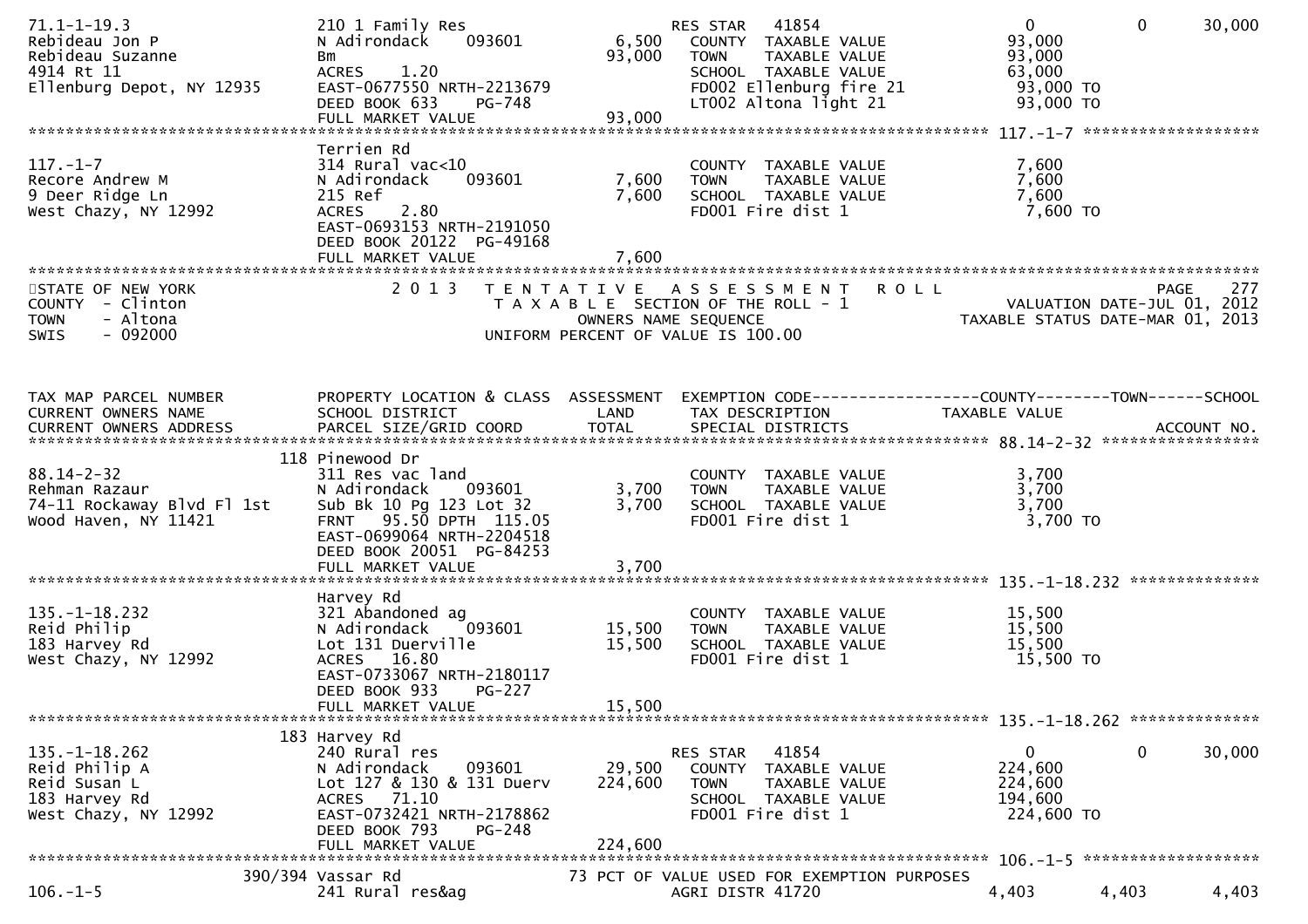| Relation Carole<br>394 Vassar Rd<br>Altona, NY 12910<br>MAY BE SUBJECT TO PAYMENT<br>UNDER AGDIST LAW TIL 2017 | 093601<br>N Adirondack<br>151 Duer<br>ACRES 65.00 BANK<br>850<br>EAST-0739038 NRTH-2196265<br>DEED BOOK 379<br>PG-337                                                              |                           | 28,800 AGED C&T<br>41801<br>41834<br>82,700 SR STAR<br>COUNTY TAXABLE VALUE<br><b>TOWN</b><br>TAXABLE VALUE<br>SCHOOL TAXABLE VALUE               | 30,186<br>30,186<br>$\Omega$<br>0<br>48,111<br>48,111<br>14,997                                                   | $\overline{0}$<br>63,300 |
|----------------------------------------------------------------------------------------------------------------|------------------------------------------------------------------------------------------------------------------------------------------------------------------------------------|---------------------------|---------------------------------------------------------------------------------------------------------------------------------------------------|-------------------------------------------------------------------------------------------------------------------|--------------------------|
| $74. - 1 - 47.1$<br>Relation Daniel R III<br>Relation Jordan<br>126 Old Cider Mill Rd<br>West Chazy, NY 12992  | 595 Devils Den Rd<br>230 3 Family Res<br>093601<br>N Adirondack<br>130 Ref<br>FRNT 170.00 DPTH 180.00<br>EAST-0710743 NRTH-2209754<br>DEED BOOK 20072 PG-8178<br>FULL MARKET VALUE | 6,100<br>85,000<br>85,000 | COUNTY TAXABLE VALUE<br><b>TOWN</b><br>TAXABLE VALUE<br>SCHOOL TAXABLE VALUE<br>FD001 Fire dist 1<br>LT001 Altona light 1                         | 85,000<br>85,000<br>85,000<br>85,000 TO<br>85,000 TO                                                              |                          |
| STATE OF NEW YORK<br>COUNTY - Clinton<br><b>TOWN</b><br>- Altona<br>$-092000$<br>SWIS                          | 2 0 1 3                                                                                                                                                                            |                           | <b>ROLL</b><br>TENTATIVE ASSESSMENT<br>T A X A B L E SECTION OF THE ROLL - 1<br>OWNERS NAME SEQUENCE<br>UNIFORM PERCENT OF VALUE IS 100.00        | <b>PAGE</b><br>VALUATION DATE-JUL 01, 2012<br>TAXABLE STATUS DATE-MAR 01, 2013                                    | 278                      |
| TAX MAP PARCEL NUMBER<br>CURRENT OWNERS NAME                                                                   | SCHOOL DISTRICT                                                                                                                                                                    | LAND                      | TAX DESCRIPTION                                                                                                                                   | PROPERTY LOCATION & CLASS ASSESSMENT EXEMPTION CODE----------------COUNTY-------TOWN------SCHOOL<br>TAXABLE VALUE |                          |
| $73 - 3 - 1.4$<br>Relation Harold E<br>135 Rooney Rd<br>West Chazy, NY 12992                                   | Irona Rd<br>314 Rural vac<10<br>N Adirondack<br>093601<br>166 Ref<br>5.00<br><b>ACRES</b><br>EAST-0694323 NRTH-2214427<br>DEED BOOK 20021 PG-46669                                 | 8,900<br>8,900            | COUNTY TAXABLE VALUE<br><b>TOWN</b><br>TAXABLE VALUE<br>SCHOOL TAXABLE VALUE<br>FD001 Fire dist 1                                                 | 8,900<br>8,900<br>8,900<br>8,900 TO                                                                               |                          |
|                                                                                                                |                                                                                                                                                                                    |                           |                                                                                                                                                   |                                                                                                                   |                          |
| $106. - 1 - 2.1$<br>Relation Howard D<br>Relation Joel H<br>394 Vassar Rd<br>Altona, NY 12910                  | Vassar Rd<br>312 Vac w/imprv<br>093601<br>N Adirondack<br>152 Duer<br>ACRES 134.30<br>EAST-0736677 NRTH-2199329<br>DEED BOOK 20122 PG-51982                                        | 43,700<br>45,900          | AGRI DISTR 41720<br>COUNTY TAXABLE VALUE<br>TAXABLE VALUE<br><b>TOWN</b><br>SCHOOL TAXABLE VALUE<br>FD001 Fire dist 1                             | $\mathbf{0}$<br>0<br>45,900<br>45,900<br>45,900<br>45,900 TO                                                      | 0                        |
| MAY BE SUBJECT TO PAYMENT<br>UNDER AGDIST LAW TIL 2017                                                         | FULL MARKET VALUE                                                                                                                                                                  | 45,900                    |                                                                                                                                                   |                                                                                                                   |                          |
|                                                                                                                | 569 Vassar Rd                                                                                                                                                                      |                           |                                                                                                                                                   | $106. - 1 - 2.2$ ******************                                                                               |                          |
| $106. - 1 - 2.2$<br>Relation Howard D<br>Relation Sharon L<br>569 Vassar Rd<br>Altona, NY 12910                | 241 Rural res&ag<br>093601<br>N Adirondack<br>Lot 152 Duer<br>ACRES 23.50 BANK<br>850<br>EAST-0736467 NRTH-2200651<br>DEED BOOK 99001 PG-12536                                     | 80,800                    | AGRI DISTR 41720<br>20,300 RES STAR<br>41854<br>COUNTY TAXABLE VALUE<br><b>TOWN</b><br>TAXABLE VALUE<br>SCHOOL TAXABLE VALUE<br>FD001 Fire dist 1 | 3,312<br>3,312<br>$\mathbf{0}$<br>0<br>77,488<br>77,488<br>47,488<br>80,800 TO                                    | 3,312<br>30,000          |
| MAY BE SUBJECT TO PAYMENT<br>UNDER AGDIST LAW TIL 2017                                                         | FULL MARKET VALUE                                                                                                                                                                  | 80,800                    |                                                                                                                                                   |                                                                                                                   |                          |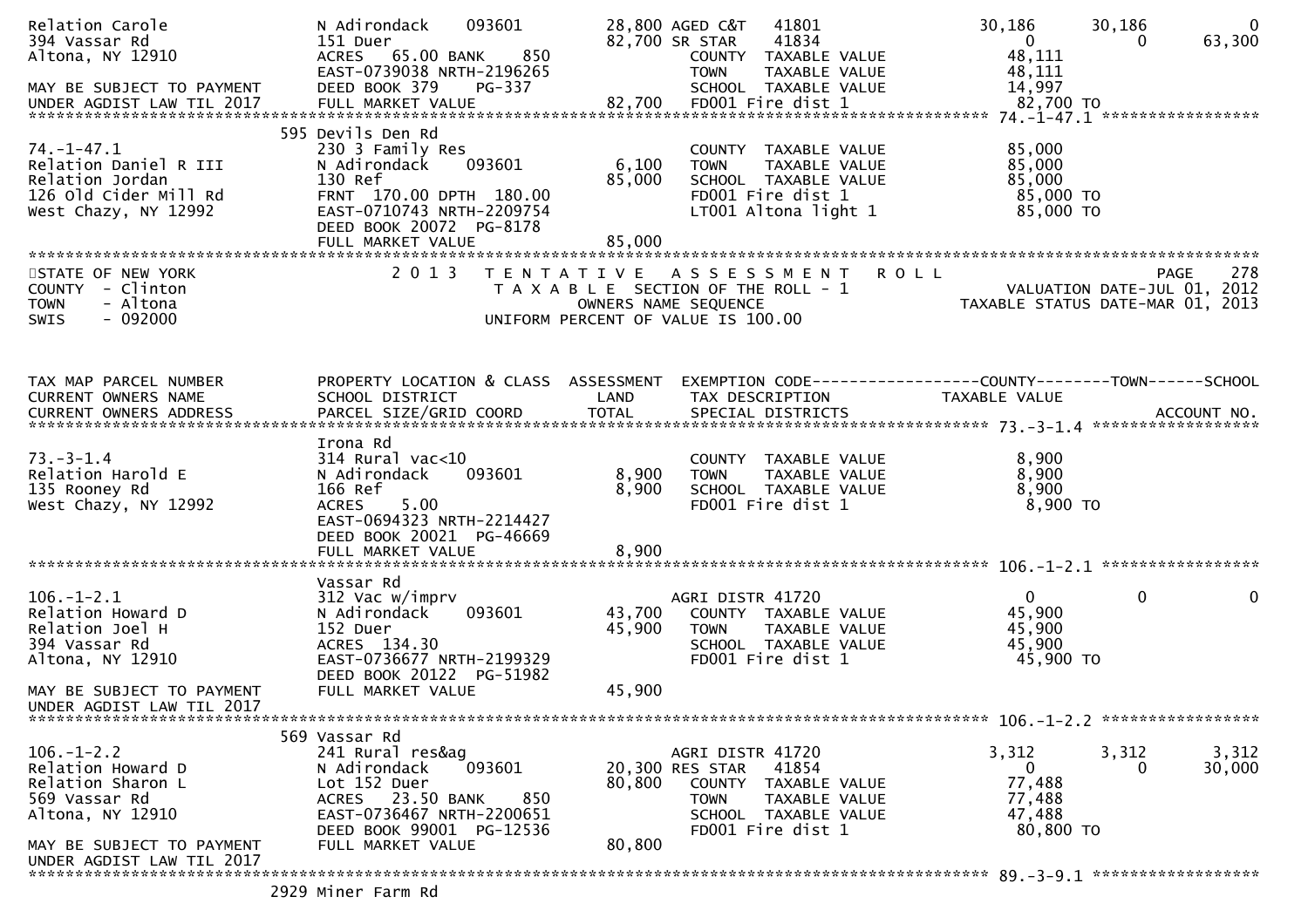| $89. - 3 - 9.1$<br>Relation Patty J<br>2929 Miner Farm Rd<br>Altona, NY 12910                                        | 270 Mfg housing<br>093601<br>N Adirondack<br>106 Ref<br>2.30<br><b>ACRES</b><br>EAST-0715918 NRTH-2207516<br>DEED BOOK 20021 PG-40405<br>FULL MARKET VALUE                            | 7,300<br>46,300<br>46,300   | 41854<br>RES STAR<br>COUNTY TAXABLE VALUE<br><b>TOWN</b><br>TAXABLE VALUE<br>SCHOOL TAXABLE VALUE<br>FD001 Fire dist 1<br>LT001 Altona light 1 | $\overline{0}$<br>46,300<br>46,300<br>16,300<br>46,300 TO<br>46,300 TO   | $\mathbf{0}$<br>30,000                                          |
|----------------------------------------------------------------------------------------------------------------------|---------------------------------------------------------------------------------------------------------------------------------------------------------------------------------------|-----------------------------|------------------------------------------------------------------------------------------------------------------------------------------------|--------------------------------------------------------------------------|-----------------------------------------------------------------|
|                                                                                                                      |                                                                                                                                                                                       |                             |                                                                                                                                                |                                                                          |                                                                 |
| $135. - 1 - 20.2$<br>Relation Ryan<br>Bulriss Mindy<br>115 Harvey Rd<br>West Chazy, NY 12992                         | 115 Harvey Rd<br>210 1 Family Res<br>N Adirondack<br>093601<br>Lot 130 Duers<br>FRNT 150.00 DPTH 265.00<br>EAST-0734353 NRTH-2178661<br>DEED BOOK 20082 PG-15235<br>FULL MARKET VALUE | 8,200<br>125,000<br>125,000 | 41854<br><b>RES STAR</b><br>COUNTY TAXABLE VALUE<br><b>TOWN</b><br>TAXABLE VALUE<br>SCHOOL TAXABLE VALUE<br>FD001 Fire dist 1                  | $\overline{0}$<br>125,000<br>125,000<br>95,000<br>125,000 TO             | $\mathbf{0}$<br>30,000                                          |
| STATE OF NEW YORK                                                                                                    | 2 0 1 3                                                                                                                                                                               |                             | TENTATIVE ASSESSMENT                                                                                                                           | <b>ROLL</b>                                                              | 279<br>PAGE                                                     |
| COUNTY - Clinton<br>- Altona<br><b>TOWN</b><br>$-092000$<br><b>SWIS</b>                                              |                                                                                                                                                                                       | OWNERS NAME SEQUENCE        | T A X A B L E SECTION OF THE ROLL - 1<br>UNIFORM PERCENT OF VALUE IS 100.00                                                                    |                                                                          | VALUATION DATE-JUL 01, 2012<br>TAXABLE STATUS DATE-MAR 01, 2013 |
| TAX MAP PARCEL NUMBER                                                                                                | PROPERTY LOCATION & CLASS ASSESSMENT                                                                                                                                                  |                             |                                                                                                                                                | EXEMPTION CODE-----------------COUNTY-------TOWN------SCHOOL             |                                                                 |
| CURRENT OWNERS NAME                                                                                                  | SCHOOL DISTRICT                                                                                                                                                                       | LAND                        | TAX DESCRIPTION                                                                                                                                | TAXABLE VALUE                                                            |                                                                 |
| $134. - 1 - 12$<br>Relation Wade E<br>135 Rooney Rd<br>West Chazy, NY 12992                                          | Purdy Rd<br>910 Priv forest<br>093601<br>N Adirondack<br>104 Duer<br>ACRES 41.00<br>EAST-0724499 NRTH-2179650<br>DEED BOOK 614<br>PG-861                                              | 20,000<br>20,000            | COUNTY TAXABLE VALUE<br>TAXABLE VALUE<br><b>TOWN</b><br>SCHOOL TAXABLE VALUE<br>FD001 Fire dist 1                                              | 20,000<br>20,000<br>20,000<br>20,000 TO                                  |                                                                 |
|                                                                                                                      |                                                                                                                                                                                       |                             |                                                                                                                                                |                                                                          |                                                                 |
|                                                                                                                      | 17/21 Station St                                                                                                                                                                      |                             |                                                                                                                                                |                                                                          |                                                                 |
| $89.1 - 2 - 12$<br>Relation-Rabideau Life Use Gla N Adirondack<br>Pombrio Penny<br>17 Station St<br>Altona, NY 12910 | 210 1 Family Res<br>093601<br>111 Ref<br>1.75<br><b>ACRES</b><br>EAST-0712204 NRTH-2207969<br>DEED BOOK 955<br>PG-226<br>FULL MARKET VALUE                                            | 7,000<br>62,400<br>62,400   | 41834<br>SR STAR<br>COUNTY TAXABLE VALUE<br><b>TOWN</b><br>TAXABLE VALUE<br>SCHOOL TAXABLE VALUE<br>FD001 Fire dist 1<br>LT001 Altona light 1  | $\overline{0}$<br>62,400<br>62,400<br>$\bf{0}$<br>62,400 TO<br>62,400 TO | $\mathbf{0}$<br>62,400                                          |
|                                                                                                                      |                                                                                                                                                                                       |                             |                                                                                                                                                |                                                                          |                                                                 |
| $135. -1 - 15. -1$<br>Remchuk Robert<br>Remchuk Judy<br>67 Beartown Rd<br>West Chazy, NY 12992-9802                  | Recore Rd<br>910 Priv forest<br>Beekmantown Cen 092401<br>143 Duer<br>ACRES 70.70<br>EAST-0736668 NRTH-2179952<br>DEED BOOK 00578 PG-00108                                            | 23,000<br>23,000<br>23,000  | COUNTY TAXABLE VALUE<br><b>TOWN</b><br>TAXABLE VALUE<br>SCHOOL TAXABLE VALUE<br>FD001 Fire dist 1                                              | 23,000<br>23,000<br>23,000<br>23,000 TO                                  |                                                                 |
|                                                                                                                      | FULL MARKET VALUE                                                                                                                                                                     |                             |                                                                                                                                                |                                                                          |                                                                 |
| $135. - 1 - 15. - 2$                                                                                                 | Recore Rd<br>910 Priv forest                                                                                                                                                          |                             | COUNTY TAXABLE VALUE                                                                                                                           | 10,600                                                                   |                                                                 |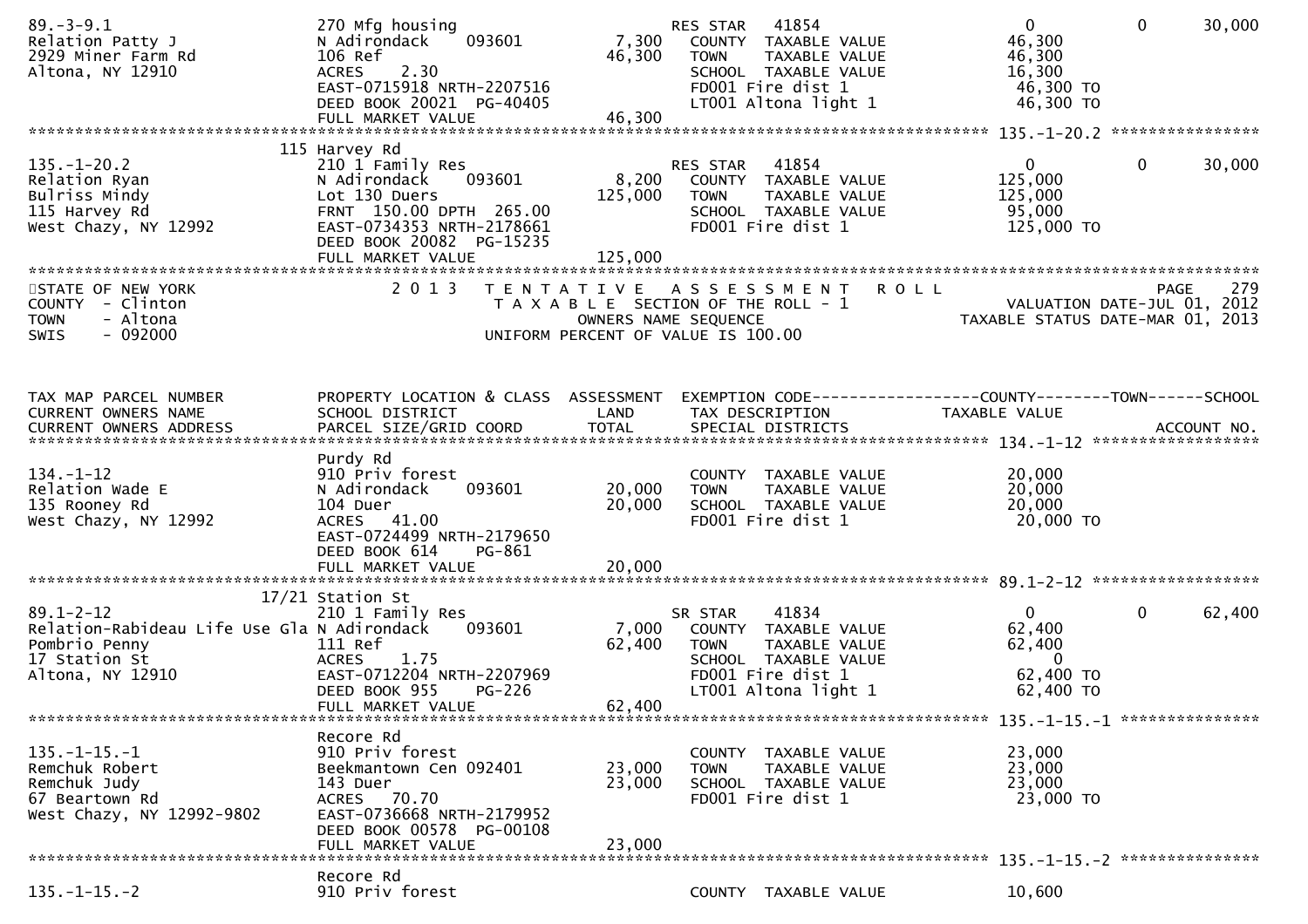| Remchuk Robert<br>Remchuk Judy<br>67 Beartown Rd<br>West Chazy, NY 12992-9802                 | N Adirondack<br>093601<br>Lot 130 Duers Pat<br>ACRES 17.40<br>EAST-0736668 NRTH-2179952<br>DEED BOOK 578<br><b>PG-108</b><br>FULL MARKET VALUE                                     | 10,600<br>10,600<br>10,600 | TAXABLE VALUE<br><b>TOWN</b><br>SCHOOL TAXABLE VALUE<br>FD001 Fire dist 1                           | 10,600<br>10,600<br>10,600 TO                                                  |             |
|-----------------------------------------------------------------------------------------------|------------------------------------------------------------------------------------------------------------------------------------------------------------------------------------|----------------------------|-----------------------------------------------------------------------------------------------------|--------------------------------------------------------------------------------|-------------|
|                                                                                               |                                                                                                                                                                                    |                            |                                                                                                     |                                                                                |             |
| $135. - 1 - 1$<br>Remillard Marcel<br>1629 Gauthier St<br>St Bruno, Quebec, Canada<br>J3V 5Y4 | 356 Atwood Rd<br>260 Seasonal res<br>N Adirondack<br>093601<br>132 Duer<br>9.70<br><b>ACRES</b><br>EAST-0731936 NRTH-2183401<br>DEED BOOK 579<br><b>PG-99</b><br>FULL MARKET VALUE | 13,400<br>30,100<br>30,100 | COUNTY TAXABLE VALUE<br><b>TOWN</b><br>TAXABLE VALUE<br>SCHOOL TAXABLE VALUE<br>FD001 Fire dist 1   | 30,100<br>30,100<br>30, 100<br>30,100 TO                                       |             |
|                                                                                               |                                                                                                                                                                                    |                            |                                                                                                     |                                                                                |             |
| STATE OF NEW YORK<br>COUNTY - Clinton<br>- Altona<br><b>TOWN</b><br>$-092000$<br><b>SWIS</b>  | 2 0 1 3                                                                                                                                                                            | OWNERS NAME SEQUENCE       | TENTATIVE ASSESSMENT<br>T A X A B L E SECTION OF THE ROLL - 1<br>UNIFORM PERCENT OF VALUE IS 100.00 | <b>ROLL</b><br>VALUATION DATE-JUL 01, 2012<br>TAXABLE STATUS DATE-MAR 01, 2013 | 280<br>PAGE |
|                                                                                               |                                                                                                                                                                                    |                            |                                                                                                     |                                                                                |             |
| TAX MAP PARCEL NUMBER                                                                         | PROPERTY LOCATION & CLASS ASSESSMENT                                                                                                                                               |                            |                                                                                                     | EXEMPTION CODE-----------------COUNTY-------TOWN------SCHOOL                   |             |
| CURRENT OWNERS NAME                                                                           | SCHOOL DISTRICT                                                                                                                                                                    | LAND                       | TAX DESCRIPTION                                                                                     | TAXABLE VALUE                                                                  |             |
| <b>CURRENT OWNERS ADDRESS</b>                                                                 | PARCEL SIZE/GRID COORD                                                                                                                                                             | <b>TOTAL</b>               | SPECIAL DISTRICTS                                                                                   |                                                                                | ACCOUNT NO. |
|                                                                                               | Alder Bend Rd                                                                                                                                                                      |                            |                                                                                                     |                                                                                |             |
| $117. - 1 - 1$                                                                                | 910 Priv forest                                                                                                                                                                    |                            | COUNTY TAXABLE VALUE                                                                                | 132,700                                                                        |             |
| Rensma Timberlands, L.P.                                                                      | 093601<br>N Adirondack                                                                                                                                                             | 132,700                    | <b>TOWN</b><br>TAXABLE VALUE                                                                        | 132,700                                                                        |             |
| 46164 Harger Rd                                                                               | Lot 217 Ref                                                                                                                                                                        | 132,700                    | SCHOOL TAXABLE VALUE                                                                                | 132,700                                                                        |             |
| Titusville, PA 16354                                                                          | ACRES 726.80<br>EAST-0687675 NRTH-2191978<br>DEED BOOK 20112 PG-39143<br>FULL MARKET VALUE                                                                                         | 132,700                    | FD001 Fire dist 1                                                                                   | 132,700 TO                                                                     |             |
|                                                                                               |                                                                                                                                                                                    |                            |                                                                                                     |                                                                                |             |
|                                                                                               | Miner Farm Rd                                                                                                                                                                      |                            |                                                                                                     |                                                                                |             |
| $90. -1 - 13.1$                                                                               | 321 Abandoned ag                                                                                                                                                                   |                            | COUNTY TAXABLE VALUE                                                                                | 24,900                                                                         |             |
| Reyell Darrell L                                                                              | 093601<br>N Adirondack                                                                                                                                                             | 24,900                     | <b>TOWN</b><br>TAXABLE VALUE                                                                        | 24,900                                                                         |             |
| Reyell Sarah G<br>2409 Miner Farm Rd                                                          | Lot 61 Ref                                                                                                                                                                         | 24,900                     | SCHOOL TAXABLE VALUE<br>FD001 Fire dist 1                                                           | 24,900                                                                         |             |
| Altona, NY 12910                                                                              | ACRES 62.90 BANK<br>080<br>EAST-0728959 NRTH-2206331                                                                                                                               |                            |                                                                                                     | 24,900 TO                                                                      |             |
|                                                                                               | DEED BOOK 20082 PG-17209                                                                                                                                                           |                            |                                                                                                     |                                                                                |             |
|                                                                                               | FULL MARKET VALUE                                                                                                                                                                  | 24,900                     |                                                                                                     |                                                                                |             |
|                                                                                               |                                                                                                                                                                                    |                            |                                                                                                     |                                                                                |             |
|                                                                                               | 2409 Miner Farm Rd                                                                                                                                                                 |                            |                                                                                                     |                                                                                |             |
| $90. -1 - 13.3$<br>Reyell Darrell L                                                           | 210 1 Family Res<br>N Adirondack<br>093601                                                                                                                                         | 8,800                      | 41854<br>RES STAR<br>TAXABLE VALUE                                                                  | 0<br>0<br>121,900                                                              | 30,000      |
| Reyell Sarah G                                                                                | Lot 61 Ref Tr                                                                                                                                                                      | 121,900                    | COUNTY<br><b>TOWN</b><br>TAXABLE VALUE                                                              | 121,900                                                                        |             |
| 2409 Miner Farm Rd                                                                            | 4.89 BANK<br>080<br><b>ACRES</b>                                                                                                                                                   |                            | SCHOOL TAXABLE VALUE                                                                                | 91,900                                                                         |             |
| Altona, NY 12910                                                                              | EAST-0728595 NRTH-2207212                                                                                                                                                          |                            | FD001 Fire dist 1                                                                                   | 121,900 TO                                                                     |             |
|                                                                                               | DEED BOOK 20082 PG-17209                                                                                                                                                           |                            |                                                                                                     |                                                                                |             |
|                                                                                               | FULL MARKET VALUE                                                                                                                                                                  | 121,900                    |                                                                                                     |                                                                                |             |
|                                                                                               | 98 Joe Wood Rd                                                                                                                                                                     |                            |                                                                                                     |                                                                                |             |
| $74. - 1 - 22.2$                                                                              | 210 1 Family Res                                                                                                                                                                   |                            | LIM INC DI 41932                                                                                    | 33,400                                                                         | 0           |
| Reyell Scott A                                                                                | N Adirondack<br>093601                                                                                                                                                             |                            | 6,200 INC DIS TN 41933                                                                              | 33,400<br>0                                                                    | $\mathbf 0$ |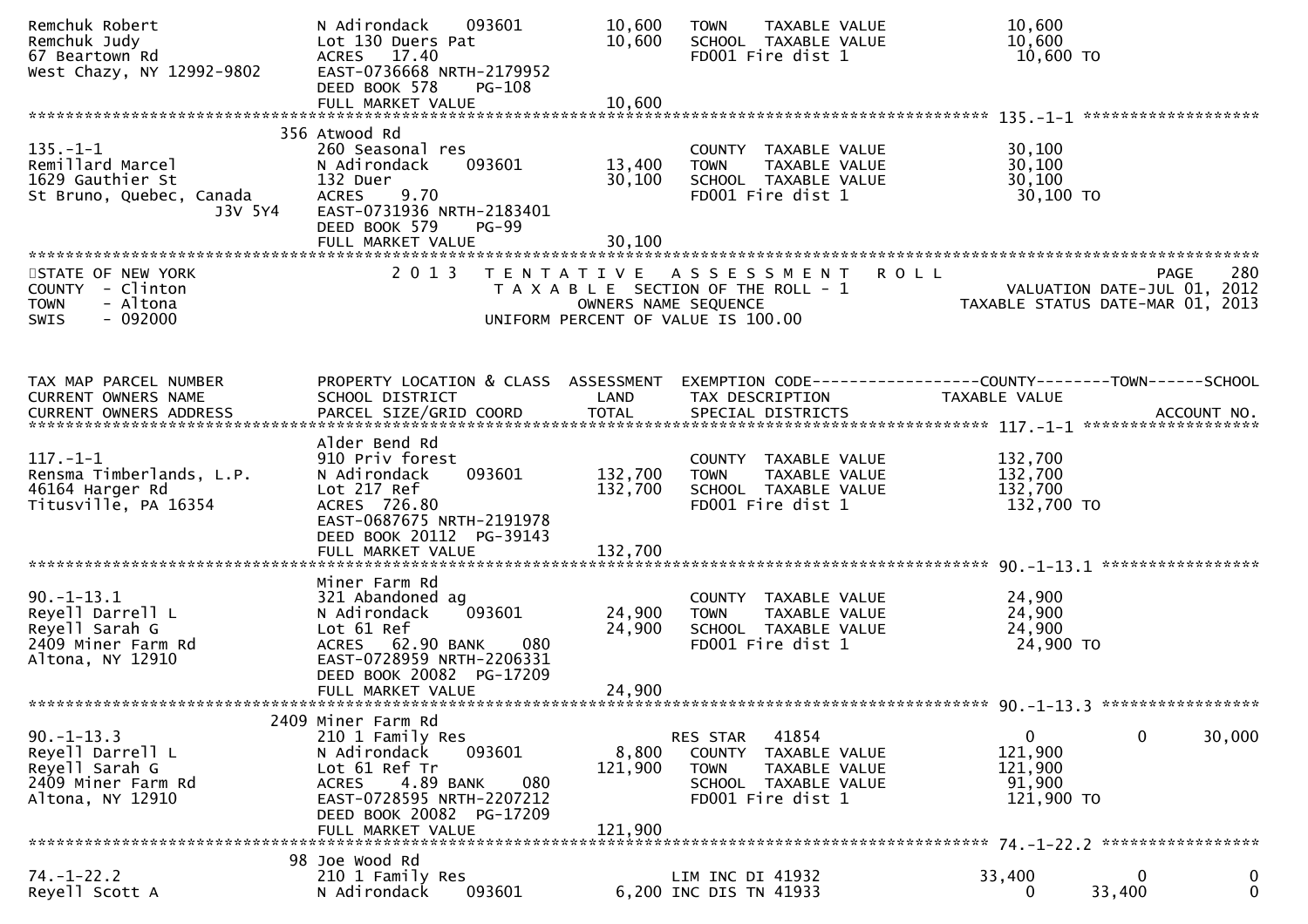| 98 Joe Wood Rd<br>Altona, NY 12910                                                              | Lot 111 Ref Tract<br>FRNT 140.00 DPTH 240.00<br>EAST-0714700 NRTH-2210014<br>DEED BOOK 1031 PG-340<br>FULL MARKET VALUE                                                                             | 66,800                     | 66,800 RES STAR<br>41854<br>COUNTY TAXABLE VALUE<br><b>TOWN</b><br>TAXABLE VALUE<br>SCHOOL TAXABLE VALUE<br>FD001 Fire dist 1                        | $\overline{0}$<br>33,400<br>33,400<br>36,800<br>66,800 TO            | $\mathbf 0$  | 30,000      |
|-------------------------------------------------------------------------------------------------|-----------------------------------------------------------------------------------------------------------------------------------------------------------------------------------------------------|----------------------------|------------------------------------------------------------------------------------------------------------------------------------------------------|----------------------------------------------------------------------|--------------|-------------|
| $74. - 1 - 7.2$<br>Reynolds Morris<br>Reynolds Kathryn<br>84 Woods Falls Rd<br>Altona, NY 12910 | 84 Woods Falls Rd<br>210 1 Family Res<br>093601<br>N Adirondack<br>Lot 111 Ref Tr<br>350<br>2.30 BANK<br><b>ACRES</b><br>EAST-0711115 NRTH-2211919<br>DEED BOOK 20031 PG-50571<br>FULL MARKET VALUE | 83,300<br>83,300           | 41854<br>RES STAR<br>7,300 COUNTY TAXABLE VALUE<br>TAXABLE VALUE<br><b>TOWN</b><br>SCHOOL TAXABLE VALUE<br>FD001 Fire dist 1<br>LT001 Altona light 1 | $\mathbf{0}$<br>83,300<br>83,300<br>53,300<br>83,300 TO<br>83,300 TO | $\mathbf{0}$ | 30,000      |
| STATE OF NEW YORK<br>COUNTY - Clinton<br>- Altona<br><b>TOWN</b><br>$-092000$<br>SWIS           | 2 0 1 3                                                                                                                                                                                             |                            | <b>ROLL</b><br>TENTATIVE ASSESSMENT<br>T A X A B L E SECTION OF THE ROLL - 1<br>OWNERS NAME SEQUENCE<br>UNIFORM PERCENT OF VALUE IS 100.00           | VALUATION DATE-JUL 01, 2012<br>TAXABLE STATUS DATE-MAR 01, 2013      | <b>PAGE</b>  | 281         |
| TAX MAP PARCEL NUMBER<br>CURRENT OWNERS NAME<br><b>CURRENT OWNERS ADDRESS</b>                   | PROPERTY LOCATION & CLASS ASSESSMENT<br>SCHOOL DISTRICT<br>PARCEL SIZE/GRID COORD                                                                                                                   | LAND<br><b>TOTAL</b>       | EXEMPTION CODE------------------COUNTY--------TOWN------SCHOOL<br>TAX DESCRIPTION<br>SPECIAL DISTRICTS                                               | TAXABLE VALUE                                                        |              | ACCOUNT NO. |
| $87. - 1 - 10.2$<br>Rhamelia Inc<br>PO Box 11<br>Sharon, CT 06069                               | Military Tpke<br>$322$ Rural vac $>10$<br>093601<br>N Adirondack<br>Lot 190 Duer<br>ACRES 54.50<br>EAST-0686222 NRTH-2206366<br>DEED BOOK 20082 PG-16965<br>FULL MARKET VALUE                       | 48,400<br>48,400<br>48,400 | COUNTY TAXABLE VALUE<br>TAXABLE VALUE<br><b>TOWN</b><br>SCHOOL TAXABLE VALUE<br>FD001 Fire dist 1                                                    | 48,400<br>48,400<br>48,400<br>48,400 TO                              |              |             |
| $91. - 1 - 6.122$<br>Rice Eric D<br>48 Mayott Rd<br>Altona, NY 12910                            | 48 Mayott Rd<br>260 Seasonal res<br>093601<br>N Adirondack<br>Lot 51 Ref Tr<br>1.20<br><b>ACRES</b><br>EAST-0734158 NRTH-2206689<br>DEED BOOK 20041 PG-76797<br>FULL MARKET VALUE                   | 6,500<br>50,200<br>50,200  | 41854<br>RES STAR<br>COUNTY TAXABLE VALUE<br>TAXABLE VALUE<br><b>TOWN</b><br>SCHOOL TAXABLE VALUE<br>FD001 Fire dist 1                               | $\mathbf{0}$<br>50,200<br>50,200<br>20,200<br>50,200 TO              | $\mathbf{0}$ | 30,000      |
| $73. - 1 - 34.42$<br>Richard Eva M<br>439 Irona Rd<br>Altona, NY 12910                          | 439 Irona Rd<br>210 1 Family Res<br>N Adirondack<br>093601<br>Lot 155 Ref Tract<br>1.00<br><b>ACRES</b><br>EAST-0700693 NRTH-2212792<br>DEED BOOK 20092 PG-22144<br>FULL MARKET VALUE               | 6,500<br>52,000<br>52,000  | 41854<br>RES STAR<br>COUNTY<br>TAXABLE VALUE<br>TAXABLE VALUE<br><b>TOWN</b><br>SCHOOL TAXABLE VALUE<br>FD001 Fire dist 1<br>LT001 Altona light 1    | 0<br>52,000<br>52,000<br>22,000<br>52,000 TO<br>52,000 TO            | $\mathbf 0$  | 30,000      |
| $91. -1 - 18.33$<br>Riley Robert J                                                              | 664 Vassar Rd<br>210 1 Family Res<br>093601<br>N Adirondack                                                                                                                                         | 9,000                      | 41854<br>RES STAR<br>COUNTY<br>TAXABLE VALUE                                                                                                         | 0<br>155,000                                                         | $\bf{0}$     | 30,000      |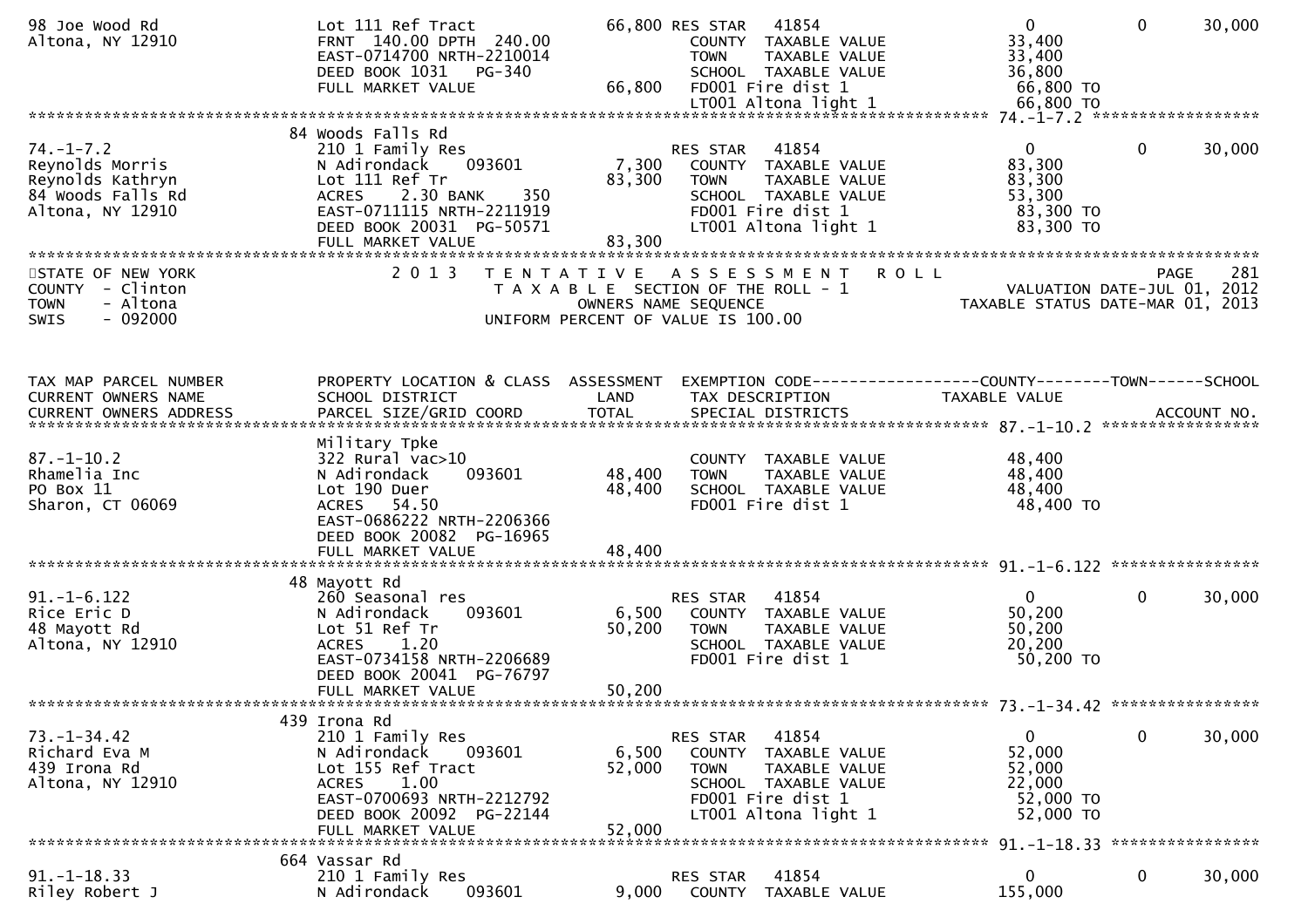| 664 Vassar Rd<br>Altona, NY 12910                                                                      | Lot 29 Ref Tr<br>4.80 BANK<br>080<br><b>ACRES</b><br>EAST-0735863 NRTH-2202916<br>DEED BOOK 20072 PG-7279<br>FULL MARKET VALUE                                                          | 155,000<br>155,000                                                                                  | <b>TOWN</b>                              | TAXABLE VALUE<br>SCHOOL TAXABLE VALUE<br>FD001 Fire dist 1                                           | 155,000<br>125,000<br>155,000 TO                                                              |             |
|--------------------------------------------------------------------------------------------------------|-----------------------------------------------------------------------------------------------------------------------------------------------------------------------------------------|-----------------------------------------------------------------------------------------------------|------------------------------------------|------------------------------------------------------------------------------------------------------|-----------------------------------------------------------------------------------------------|-------------|
| $105. - 1 - 5.1$<br>Rioux Roch<br>3435 Rachel East<br>Montreal, Quebec, Canada<br>H1W 3Y1              | 727 Barnaby Rd<br>910 Priv forest<br>N Adirondack<br>093601<br>Lot 135 Pat Duer<br>ACRES 92.00<br>EAST-0731810 NRTH-2195597<br>DEED BOOK 743<br>$PG-6$<br>FULL MARKET VALUE             | 28,700<br>34,500<br>34,500                                                                          | <b>TOWN</b>                              | COUNTY TAXABLE VALUE<br>TAXABLE VALUE<br>SCHOOL TAXABLE VALUE<br>FD001 Fire dist 1                   | 34,500<br>34,500<br>34,500<br>34,500 TO                                                       |             |
| STATE OF NEW YORK<br>COUNTY - Clinton<br>- Altona<br><b>TOWN</b><br>$-092000$<br><b>SWIS</b>           | 2013                                                                                                                                                                                    | TENTATIVE ASSESSMENT<br>T A X A B L E SECTION OF THE ROLL - 1<br>UNIFORM PERCENT OF VALUE IS 100.00 | OWNERS NAME SEQUENCE                     |                                                                                                      | <b>ROLL</b><br><b>PAGE</b><br>VALUATION DATE-JUL 01, 2012<br>TAXABLE STATUS DATE-MAR 01, 2013 | 282         |
| TAX MAP PARCEL NUMBER<br>CURRENT OWNERS NAME                                                           | PROPERTY LOCATION & CLASS ASSESSMENT<br>SCHOOL DISTRICT                                                                                                                                 | LAND                                                                                                |                                          | TAX DESCRIPTION                                                                                      | EXEMPTION CODE-----------------COUNTY-------TOWN------SCHOOL<br>TAXABLE VALUE                 |             |
| $73. - 3 - 10.2$<br>Rivera Delores<br>Attn: Jeff Rivera<br>75 Maple View Rd<br>West Hartford, VT 05084 | Helens Way<br>$314$ Rural vac<10<br>N Adirondack<br>093601<br>166 Ref<br>2.40<br><b>ACRES</b><br>EAST-0697337 NRTH-2214852<br>DEED BOOK 581<br>$PG-90$                                  | 7,300<br>7,300                                                                                      | <b>TOWN</b>                              | COUNTY TAXABLE VALUE<br>TAXABLE VALUE<br>SCHOOL TAXABLE VALUE<br>FD001 Fire dist 1                   | 7,300<br>7,300<br>7,300<br>7,300 TO                                                           |             |
|                                                                                                        |                                                                                                                                                                                         |                                                                                                     |                                          |                                                                                                      |                                                                                               |             |
| $135. - 2 - 26$<br>Rivers Linda L<br>325 Recore Rd<br>West Chazy, NY 12992                             | 325 Recore Rd<br>210 1 Family Res<br>Beekmantown Cen 092401<br>Lot 143 Duers<br>2.20<br><b>ACRES</b><br>EAST-0739087 NRTH-2179321<br>DEED BOOK 20001 PG-25554                           | 58,200                                                                                              | AGED C&T<br>9,600 SR STAR<br><b>TOWN</b> | 41801<br>41834<br>COUNTY TAXABLE VALUE<br>TAXABLE VALUE<br>SCHOOL TAXABLE VALUE<br>FD001 Fire dist 1 | 29,100<br>29,100<br>$\overline{0}$<br>0<br>29,100<br>29,100<br>$\Omega$<br>58,200 TO          | 0<br>58,200 |
|                                                                                                        |                                                                                                                                                                                         |                                                                                                     |                                          |                                                                                                      |                                                                                               |             |
| $134. -2 - 21$<br>Rivers Margaret A<br>9 Pine Hedge Dr<br>West Chazy, NY 12992                         | Galy Way<br>314 Rural vac<10<br>N Adirondack<br>093601<br>115 Duer<br>Stonehedge Lot 16<br>2.40<br>ACRES<br>EAST-0725228 NRTH-2180361<br>DEED BOOK 978<br>$PG-283$<br>FULL MARKET VALUE | 9,800<br>9,800<br>9,800                                                                             | <b>TOWN</b>                              | COUNTY TAXABLE VALUE<br>TAXABLE VALUE<br>SCHOOL TAXABLE VALUE<br>FD001 Fire dist 1                   | 9,800<br>9,800<br>9,800<br>9,800 TO                                                           |             |
|                                                                                                        |                                                                                                                                                                                         |                                                                                                     |                                          |                                                                                                      |                                                                                               |             |
| $134. - 2 - 25$<br>Rizzon Beth                                                                         | Galy Way<br>314 Rural vac<10<br>N Adirondack<br>093601                                                                                                                                  | 9,800                                                                                               | <b>TOWN</b>                              | COUNTY TAXABLE VALUE<br>TAXABLE VALUE                                                                | 9,800<br>9,800                                                                                |             |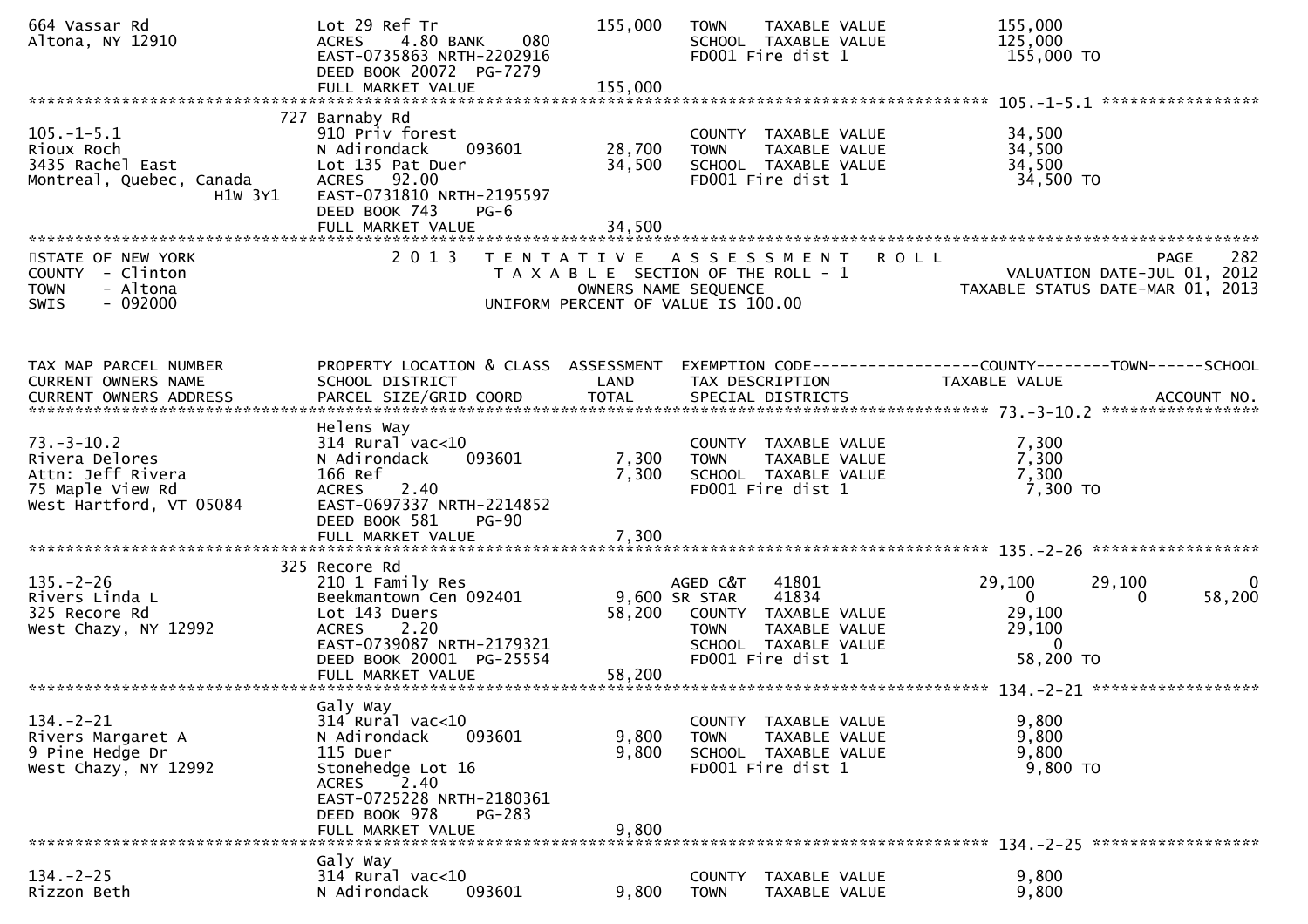| 45 Village Common Unit 2<br>Colchester, VT 05446                                           | 104-115 Duer<br>Stonehedge Lot 19<br>ACRES 2.30<br>EAST-0725290 NRTH-2180805<br>DEED BOOK 20051 PG-85489<br>FULL MARKET VALUE                                                                   | 9,800<br>9,800            | SCHOOL TAXABLE VALUE<br>FD001 Fire dist 1                                                                                                  | 9,800<br>9,800 TO                                                                       |
|--------------------------------------------------------------------------------------------|-------------------------------------------------------------------------------------------------------------------------------------------------------------------------------------------------|---------------------------|--------------------------------------------------------------------------------------------------------------------------------------------|-----------------------------------------------------------------------------------------|
|                                                                                            | Galy Way                                                                                                                                                                                        |                           |                                                                                                                                            |                                                                                         |
| $134. - 2 - 26$<br>Rizzon Beth<br>45 Village Commons #2<br>Colchester, VT 05446            | $314$ Rural vac<10<br>093601<br>N Adirondack<br>104 Duer<br>Stonehedge Lot 26<br>1.90<br><b>ACRES</b><br>EAST-0724682 NRTH-2180776<br>DEED BOOK 20031 PG-61117                                  | 9,500<br>9,500            | COUNTY TAXABLE VALUE<br>TAXABLE VALUE<br><b>TOWN</b><br>SCHOOL TAXABLE VALUE<br>FD001 Fire dist 1                                          | 9,500<br>9,500<br>9,500<br>$9,500$ TO                                                   |
|                                                                                            | FULL MARKET VALUE                                                                                                                                                                               | 9,500                     |                                                                                                                                            |                                                                                         |
| STATE OF NEW YORK<br>COUNTY - Clinton<br>- Altona<br><b>TOWN</b><br>$-092000$<br>SWIS      | 2 0 1 3                                                                                                                                                                                         |                           | <b>ROLL</b><br>TENTATIVE ASSESSMENT<br>T A X A B L E SECTION OF THE ROLL - 1<br>OWNERS NAME SEQUENCE<br>UNIFORM PERCENT OF VALUE IS 100.00 | 283<br>PAGE<br>VALUATION DATE-JUL 01, 2012<br>TAXABLE STATUS DATE-MAR 01, 2013          |
| TAX MAP PARCEL NUMBER<br>CURRENT OWNERS NAME                                               | PROPERTY LOCATION & CLASS ASSESSMENT<br>SCHOOL DISTRICT                                                                                                                                         | LAND                      | TAX DESCRIPTION                                                                                                                            | TAXABLE VALUE                                                                           |
| $106. - 1 - 13.3$<br>Robare John P<br>Robare Carrie L<br>415 Vassar Rd<br>Altona, NY 12910 | 415 Vassar Rd<br>210 1 Family Res<br>093601<br>N Adirondack<br>Lot 151 Duer<br>FRNT 163.00 DPTH 175.00<br><b>BANK</b><br>080<br>EAST-0737847 NRTH-2197251<br>DEED BOOK 20062 PG-259             | 6,000<br>150,000          | RES STAR 41854<br>COUNTY TAXABLE VALUE<br>TAXABLE VALUE<br><b>TOWN</b><br>SCHOOL TAXABLE VALUE<br>FD001 Fire dist 1                        | $\overline{0}$<br>$\mathbf{0}$<br>30,000<br>150,000<br>150,000<br>120,000<br>150,000 TO |
|                                                                                            |                                                                                                                                                                                                 |                           |                                                                                                                                            |                                                                                         |
| $88.14 - 1 - 14$<br>Roberts Donna H<br>11 Edgewater Dr<br>Rouses Point, NY 12979           | 62 Merrywood Dr<br>260 Seasonal res<br>N Adirondack<br>093601<br>Stonewall Acres Lot 14<br>FRNT 80.00 DPTH 153.48<br>EAST-0699296 NRTH-2203873<br>DEED BOOK 20092 PG-24476<br>FULL MARKET VALUE | 4,000<br>13,900<br>13,900 | COUNTY TAXABLE VALUE<br>TAXABLE VALUE<br><b>TOWN</b><br>SCHOOL TAXABLE VALUE<br>FD001 Fire dist 1                                          | 13,900<br>13,900<br>13,900<br>13,900 TO                                                 |
|                                                                                            |                                                                                                                                                                                                 |                           |                                                                                                                                            |                                                                                         |
| 74. –1–21. 31<br>Roberts Richard<br>Roberts Joan<br>PO Box 172<br>Dannemora, NY 12929      | Miner Farm Rd<br>$314$ Rural vac<10<br>093601<br>N Adirondack<br>Lot 105 Ref Tr<br>8.90<br><b>ACRES</b><br>EAST-0718105 NRTH-2208513<br>DEED BOOK 20112 PG-39637                                | 11,300<br>11,300          | COUNTY TAXABLE VALUE<br><b>TOWN</b><br>TAXABLE VALUE<br>SCHOOL TAXABLE VALUE<br>FD001 Fire dist 1                                          | 11,300<br>11,300<br>11,300<br>11,300 TO                                                 |
|                                                                                            | FULL MARKET VALUE                                                                                                                                                                               | 11,300                    |                                                                                                                                            |                                                                                         |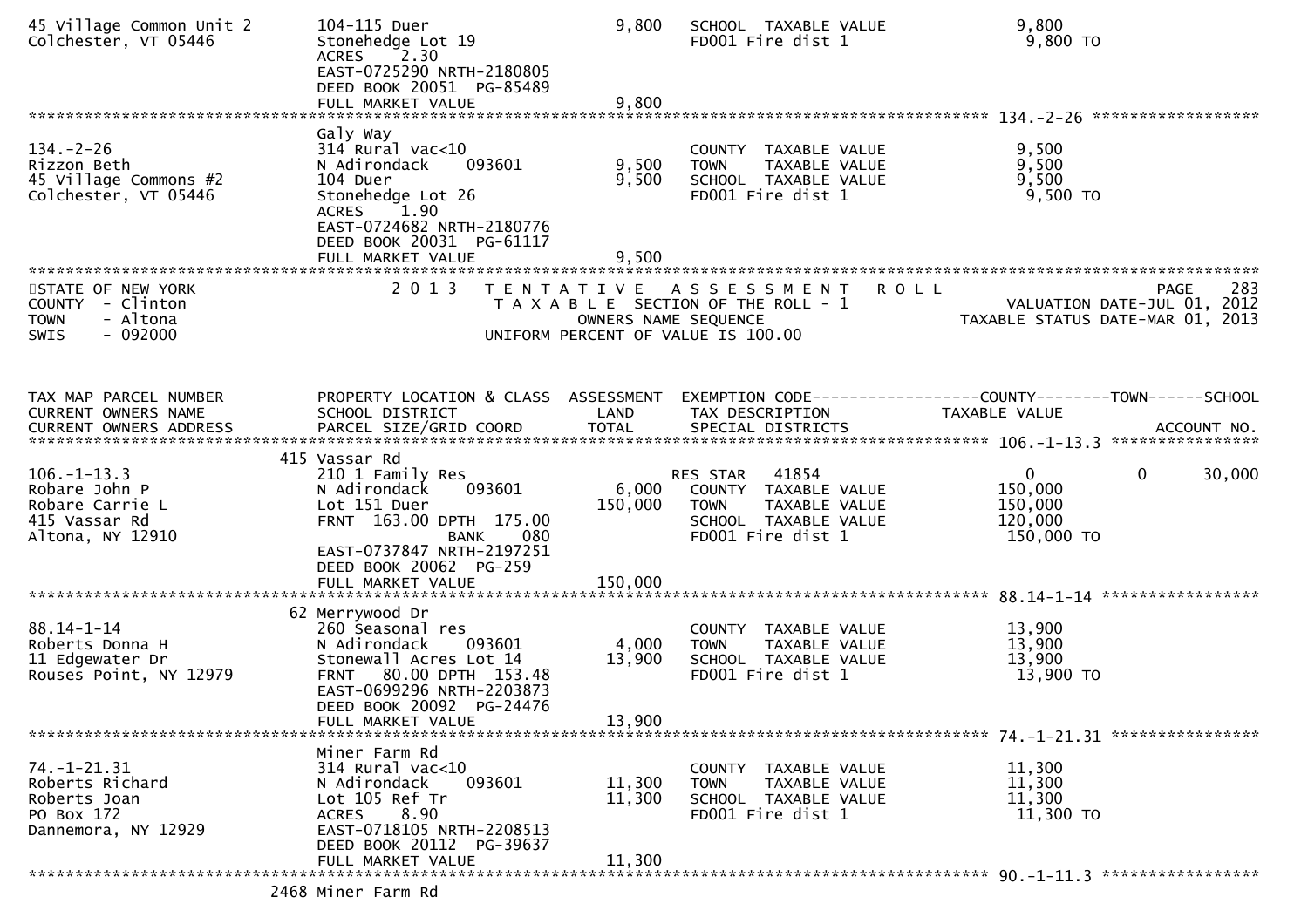| $90. -1 - 11.3$<br>Rock Alan J<br>Rock Candice G<br>2468 Miner Farm Rd<br>Altona, NY 12910   | 210 1 Family Res<br>093601<br>N Adirondack<br>Lot 81 Ref Tr<br>FRNT 200.00 DPTH 191.00<br>EAST-0727114 NRTH-2207963<br>DEED BOOK 630<br>PG-1190<br>FULL MARKET VALUE            | 6,500<br>93,000<br>93,000 | 41854<br>RES STAR<br>COUNTY TAXABLE VALUE<br><b>TOWN</b><br>TAXABLE VALUE<br>SCHOOL TAXABLE VALUE<br>FD001 Fire dist 1 | $\mathbf{0}$<br>93,000<br>93,000<br>63,000<br>93,000 TO    | $\mathbf{0}$<br>30,000                     |
|----------------------------------------------------------------------------------------------|---------------------------------------------------------------------------------------------------------------------------------------------------------------------------------|---------------------------|------------------------------------------------------------------------------------------------------------------------|------------------------------------------------------------|--------------------------------------------|
|                                                                                              |                                                                                                                                                                                 |                           |                                                                                                                        |                                                            |                                            |
| $75. - 1 - 6.3$<br>Rock Gary<br>Rock Lynn<br>2498 Miner Farm Rd<br>Altona, NY 12910          | 2498 Miner Farm Rd<br>210 1 Family Res<br>093601<br>N Adirondack<br>Lot 81<br>2.20<br><b>ACRES</b><br>EAST-0726428 NRTH-2208137<br>DEED BOOK 587<br>PG-124<br>FULL MARKET VALUE | 7,300<br>68,000<br>68,000 | 41854<br>RES STAR<br>COUNTY TAXABLE VALUE<br><b>TOWN</b><br>TAXABLE VALUE<br>SCHOOL TAXABLE VALUE<br>FD001 Fire dist 1 | $\overline{0}$<br>68,000<br>68,000<br>38,000<br>68,000 TO  | $\mathbf{0}$<br>30,000                     |
|                                                                                              |                                                                                                                                                                                 |                           |                                                                                                                        |                                                            |                                            |
| STATE OF NEW YORK<br>COUNTY - Clinton<br>- Altona<br><b>TOWN</b><br>$-092000$<br><b>SWIS</b> | 2 0 1 3                                                                                                                                                                         | OWNERS NAME SEQUENCE      | TENTATIVE ASSESSMENT<br><b>ROLL</b><br>T A X A B L E SECTION OF THE ROLL - 1<br>UNIFORM PERCENT OF VALUE IS 100.00     | TAXABLE STATUS DATE-MAR 01, 2013                           | 284<br>PAGE<br>VALUATION DATE-JUL 01, 2012 |
| TAX MAP PARCEL NUMBER<br>CURRENT OWNERS NAME                                                 | PROPERTY LOCATION & CLASS ASSESSMENT<br>SCHOOL DISTRICT                                                                                                                         | LAND                      | EXEMPTION CODE-----------------COUNTY-------TOWN------SCHOOL<br>TAX DESCRIPTION                                        | <b>TAXABLE VALUE</b>                                       |                                            |
|                                                                                              |                                                                                                                                                                                 |                           |                                                                                                                        |                                                            |                                            |
| $73. - 3 - 1.2$<br>Rockwell Wayne A<br>PO Box 591<br>Morrisonville, NY 12962                 | Helens Way<br>$314$ Rural vac< $10$<br>093601<br>N Adirondack<br>166 Ref<br>ACRES 10.00<br>EAST-0693956 NRTH-2214423<br>DEED BOOK 20112 PG-43271                                | 11,900<br>11,900          | COUNTY TAXABLE VALUE<br>TAXABLE VALUE<br><b>TOWN</b><br>SCHOOL TAXABLE VALUE<br>FD001 Fire dist 1                      | 11,900<br>11,900<br>11,900<br>11,900 TO                    |                                            |
|                                                                                              | FULL MARKET VALUE                                                                                                                                                               | 11,900                    |                                                                                                                        |                                                            |                                            |
|                                                                                              |                                                                                                                                                                                 |                           |                                                                                                                        |                                                            |                                            |
| $150.-1-7.2$<br>Rogers Thomas A<br>Rogers Amanda M<br>144 Recore Rd<br>West Chazy, NY 12992  | 144 Recore Rd<br>210 1 Family Res<br>093601<br>N Adirondack<br>Lot 129 Duers<br>FRNT 115.00 DPTH 213.00<br>320<br><b>BANK</b><br>EAST-0736647 NRTH-2176216                      | 7,100<br>102,100          | 41854<br>RES STAR<br>COUNTY TAXABLE VALUE<br><b>TOWN</b><br>TAXABLE VALUE<br>SCHOOL TAXABLE VALUE<br>FD001 Fire dist 1 | $\mathbf{0}$<br>102,100<br>102,100<br>72,100<br>102,100 TO | 30,000<br>$\mathbf{0}$                     |
|                                                                                              | DEED BOOK 20112 PG-42247                                                                                                                                                        | 102,100                   |                                                                                                                        |                                                            |                                            |
|                                                                                              | FULL MARKET VALUE                                                                                                                                                               |                           |                                                                                                                        |                                                            |                                            |
| $119. - 1 - 2$<br>Ross Larry A<br>Ross Pamela<br>4373 Military Tpke<br>Altona, NY 12910      | 4373 Military Tpke<br>240 Rural res<br>093601<br>N Adirondack<br>69 Duer<br>ACRES 47.10<br>EAST-0710774 NRTH-2191766<br>DEED BOOK 589<br>PG-461                                 | 27,800<br>183,000         | 41854<br>RES STAR<br>COUNTY TAXABLE VALUE<br><b>TOWN</b><br>TAXABLE VALUE<br>SCHOOL TAXABLE VALUE<br>FD001 Fire dist 1 | 0<br>183,000<br>183,000<br>153,000<br>183,000 TO           | 0<br>30,000                                |
|                                                                                              | FULL MARKET VALUE                                                                                                                                                               | 183,000                   |                                                                                                                        |                                                            |                                            |
|                                                                                              | 1938 Rand Hill Rd                                                                                                                                                               |                           |                                                                                                                        |                                                            |                                            |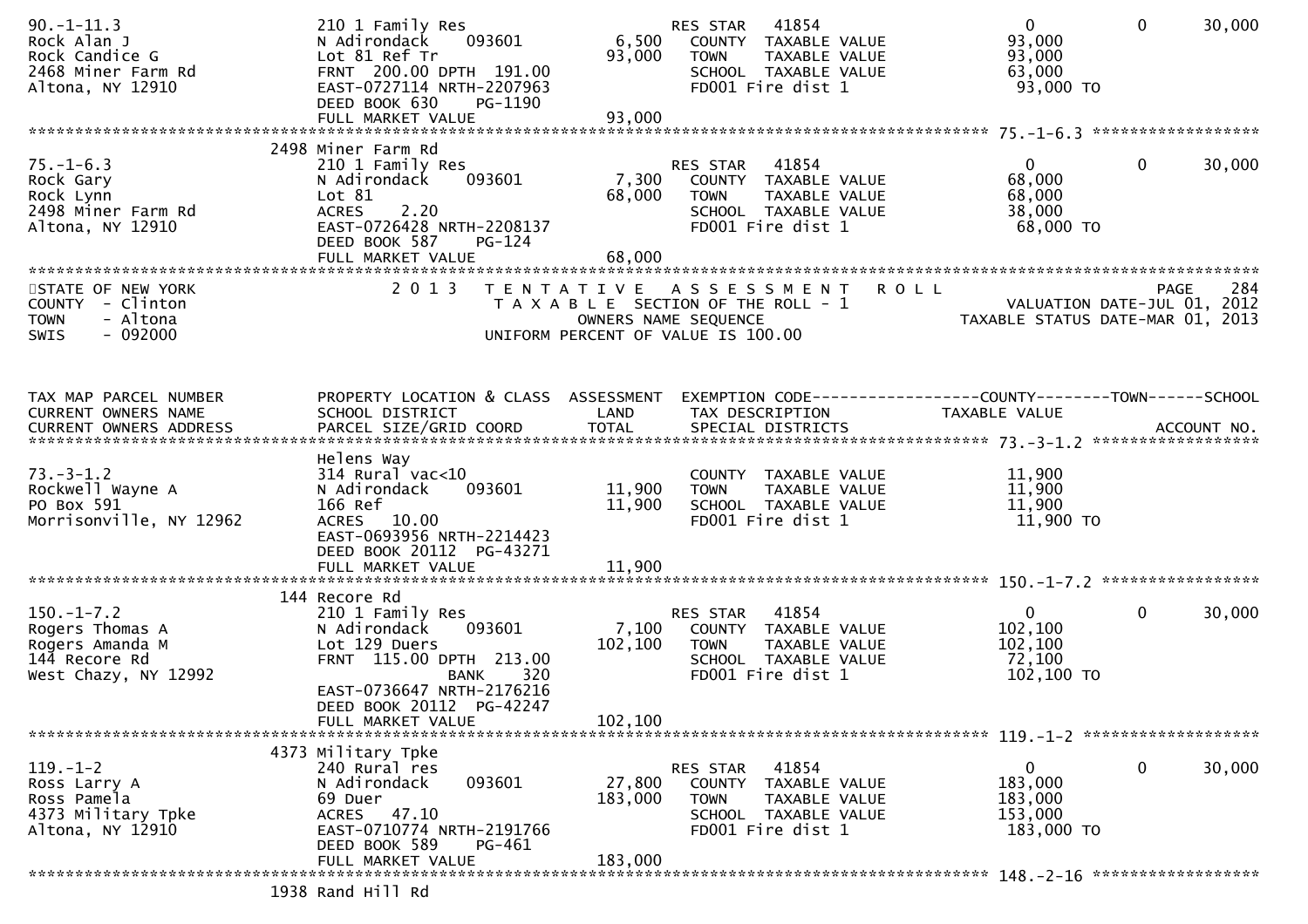| $148. - 2 - 16$<br>Roushia J Donald<br>Roushia Sherri Lynn<br>1938 Rand Hill Rd<br>Altona, NY 12910 | 270 Mfg housing<br>093601<br>N Adirondack<br>49 Duer<br>4.60<br>ACRES<br>EAST-0710998 NRTH-2172830<br>DEED BOOK 99001 PG-16815                                                             | 10,800<br>45,000            | 41854<br>RES STAR<br>COUNTY TAXABLE VALUE<br>TAXABLE VALUE<br><b>TOWN</b><br>SCHOOL TAXABLE VALUE<br>FD001 Fire dist 1                         | $\mathbf{0}$<br>$\mathbf{0}$<br>45,000<br>45,000<br>15,000<br>45,000 TO                  | 30,000<br>************** |
|-----------------------------------------------------------------------------------------------------|--------------------------------------------------------------------------------------------------------------------------------------------------------------------------------------------|-----------------------------|------------------------------------------------------------------------------------------------------------------------------------------------|------------------------------------------------------------------------------------------|--------------------------|
| $134. - 1 - 11.222$<br>Roussy David<br>Roussy Jason G<br>3789 Military Tpke<br>West Chazy, NY 12992 | 3789 Military Tpke<br>270 Mfg housing<br>N Adirondack<br>093601<br>Lot 103 Duers Pat<br>3.30<br><b>ACRES</b><br>EAST-0722846 NRTH-2182830<br>DEED BOOK 20112 PG-39955<br>FULL MARKET VALUE | 10,200<br>67,800<br>67,800  | COUNTY TAXABLE VALUE<br>TAXABLE VALUE<br><b>TOWN</b><br>SCHOOL TAXABLE VALUE<br>FD001 Fire dist 1                                              | 67,800<br>67,800<br>67,800<br>67,800 TO                                                  |                          |
| STATE OF NEW YORK<br>COUNTY - Clinton<br>- Altona<br><b>TOWN</b><br>$-092000$<br><b>SWIS</b>        | 2 0 1 3                                                                                                                                                                                    | OWNERS NAME SEQUENCE        | TENTATIVE ASSESSMENT ROLL<br>T A X A B L E SECTION OF THE ROLL - 1<br>UNIFORM PERCENT OF VALUE IS 100.00                                       | VALUATION DATE-JUL 01, 2012<br>TAXABLE STATUS DATE-MAR 01, 2013                          | 285<br>PAGE              |
| TAX MAP PARCEL NUMBER<br>CURRENT OWNERS NAME                                                        | PROPERTY LOCATION & CLASS ASSESSMENT<br>SCHOOL DISTRICT                                                                                                                                    | LAND                        | TAX DESCRIPTION                                                                                                                                | <b>TAXABLE VALUE</b>                                                                     |                          |
| $71. - 4 - 14.2$<br>Rowe Darlene K<br>2074 Plank Rd<br>Ellenburg Depot, NY 12935                    | 2074 Plank Rd<br>210 1 Family Res<br>N Adirondack<br>093601<br>Benjamin Moore Patent<br>1.90 BANK<br><b>ACRES</b><br>890<br>EAST-0675938 NRTH-2210556<br>DEED BOOK 99001 PG-16013          | 7,000<br>95,200             | RES STAR 41854<br>COUNTY TAXABLE VALUE<br><b>TOWN</b><br>TAXABLE VALUE<br>SCHOOL TAXABLE VALUE<br>FD002 Ellenburg fire 21                      | $\overline{0}$<br>$\mathbf{0}$<br>95,200<br>95,200<br>65,200<br>95,200 TO                | 30,000                   |
| $131.-1-8.11$<br>Rowe Julie<br>Rowe Donna<br>18 Lake View Dr<br>Rouses Point, NY 12979              | 754 Jerusalem Rd<br>260 Seasonal res<br>093601<br>N Adirondack<br>Lot 221 Ref Tr<br>ACRES 46.00<br>EAST-0693078 NRTH-2177690<br>DEED BOOK 20122 PG-48924<br>FULL MARKET VALUE              | 17,300<br>23,300<br>23,300  | COUNTY TAXABLE VALUE<br><b>TOWN</b><br>TAXABLE VALUE<br>SCHOOL TAXABLE VALUE<br>FD001 Fire dist 1                                              | 23,300<br>23,300<br>23,300<br>23,300 TO                                                  | ****************         |
| $74. - 1 - 49.2$<br>Rowe Nicholas N<br>Rowe Katie D<br>45 Irona Rd<br>Altona, NY 12910              | 45 Irona Rd<br>210 1 Family Res<br>093601<br>N Adirondack<br>Lot 55 Ref<br>180<br>1.49 BANK<br>ACRES<br>EAST-0709332 NRTH-2210021<br>DEED BOOK 20112 PG-43241<br>FULL MARKET VALUE         | 6,600<br>138,800<br>138,800 | 41854<br>RES STAR<br>COUNTY TAXABLE VALUE<br>TAXABLE VALUE<br><b>TOWN</b><br>SCHOOL TAXABLE VALUE<br>FD001 Fire dist 1<br>LT001 Altona light 1 | $\mathbf 0$<br>$\mathbf{0}$<br>138,800<br>138,800<br>108,800<br>138,800 TO<br>138,800 TO | 30,000                   |
| $71.-4-15.2$                                                                                        | 4959 Rt 11<br>484 1 use sm bld                                                                                                                                                             |                             | COUNTY TAXABLE VALUE                                                                                                                           | 129,600                                                                                  |                          |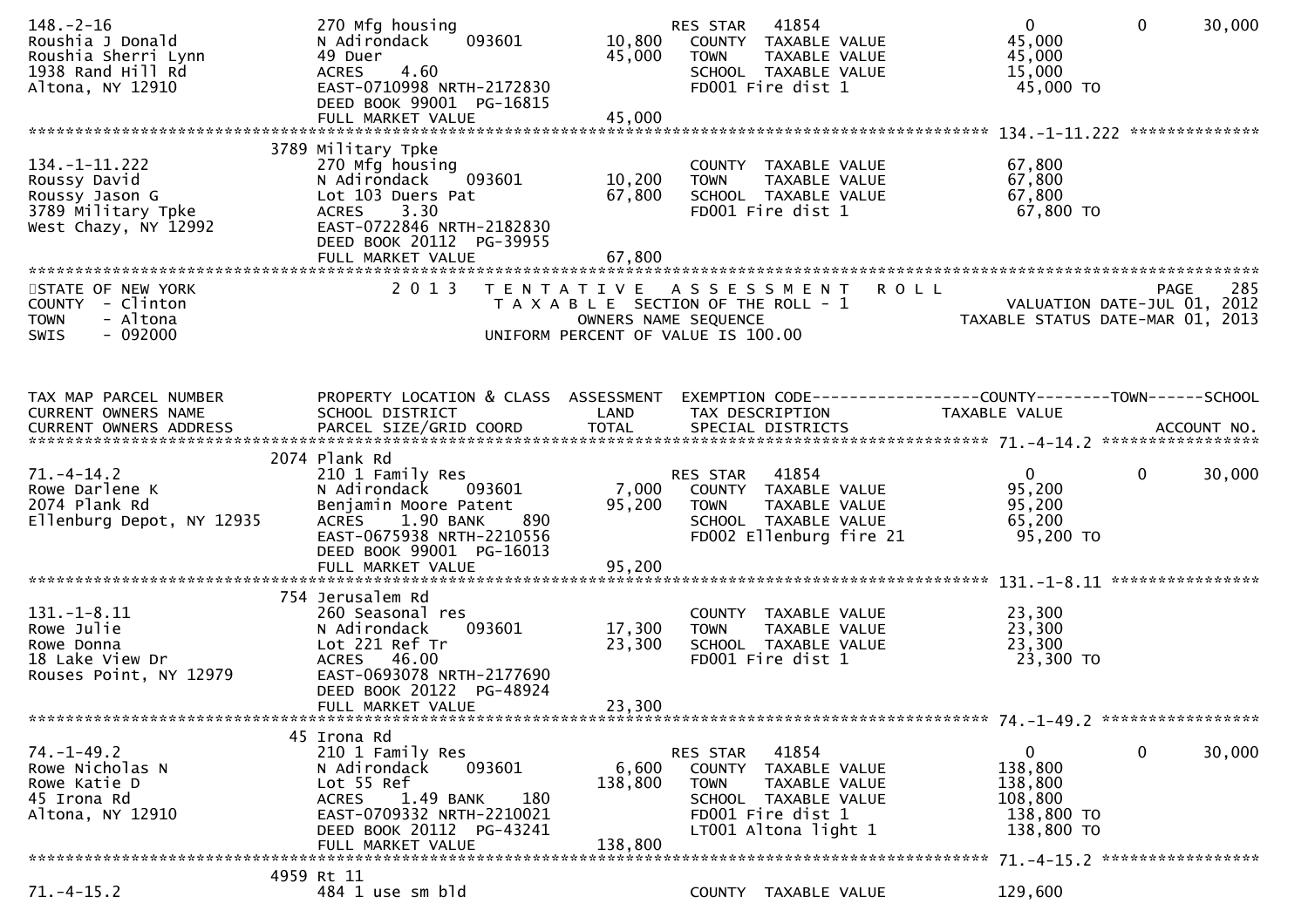| Rowe Trust Veronica M<br>Rowe Trustee Gaylord<br>6232 SW 80th St<br>Ocala, FL 34476-7020         | 093601<br>N Adirondack<br>Bm<br>FRNT 137.77 DPTH 315.00<br>EAST-0676401 NRTH-2213242<br>DEED BOOK 20021 PG-41880                                                           | 6,300<br>129,600           | <b>TOWN</b><br>TAXABLE VALUE<br>SCHOOL TAXABLE VALUE<br>FD002 Ellenburg fire 21<br>$LT002$ Altona light 21                                 | 129,600<br>129,600<br>129,600 TO<br>129,600 TO                  |                        |
|--------------------------------------------------------------------------------------------------|----------------------------------------------------------------------------------------------------------------------------------------------------------------------------|----------------------------|--------------------------------------------------------------------------------------------------------------------------------------------|-----------------------------------------------------------------|------------------------|
|                                                                                                  |                                                                                                                                                                            |                            |                                                                                                                                            |                                                                 |                        |
| $72. - 1 - 33$<br>Roy Carl R<br>307 Forest Rd<br>Ellenburg Depot, NY 12935-9716 ACRES 1.00 BANK  | 307 Forest Rd<br>210 1 Family Res<br>N Adirondack    093601<br>212 Ref<br>860<br>EAST-0684832 NRTH-2212786<br>DEED BOOK 924<br>PG-297                                      | 45,300<br>45,300           | RES STAR 41854<br>6,500 COUNTY TAXABLE VALUE<br>TAXABLE VALUE<br><b>TOWN</b><br>SCHOOL TAXABLE VALUE<br>FD001 Fire dist 1                  | $\mathbf{0}$<br>45,300<br>45,300<br>15,300<br>45,300 TO         | $\mathbf 0$<br>30,000  |
|                                                                                                  | FULL MARKET VALUE                                                                                                                                                          |                            |                                                                                                                                            |                                                                 |                        |
| STATE OF NEW YORK<br>COUNTY - Clinton<br>- Altona<br><b>TOWN</b><br>$-092000$<br><b>SWIS</b>     | 2 0 1 3                                                                                                                                                                    |                            | <b>ROLL</b><br>TENTATIVE ASSESSMENT<br>T A X A B L E SECTION OF THE ROLL - 1<br>OWNERS NAME SEQUENCE<br>UNIFORM PERCENT OF VALUE IS 100.00 | VALUATION DATE-JUL 01, 2012<br>TAXABLE STATUS DATE-MAR 01, 2013 | 286<br><b>PAGE</b>     |
| TAX MAP PARCEL NUMBER<br>CURRENT OWNERS NAME                                                     | PROPERTY LOCATION & CLASS ASSESSMENT EXEMPTION CODE----------------COUNTY-------TOWN------SCHOOL<br>SCHOOL DISTRICT                                                        | LAND                       | TAX DESCRIPTION                                                                                                                            | TAXABLE VALUE                                                   |                        |
|                                                                                                  | 366 Murtagh Hill Rd                                                                                                                                                        |                            |                                                                                                                                            |                                                                 |                        |
| 149. –1–10. 613<br>Roy Robert L<br>Roy Jacqueline<br>366 Murtagh Hill Rd<br>West Chazy, NY 12992 | 210 1 Family Res<br>N Adirondack<br>093601<br>Lot 106 Duers<br>ACRES 5.70<br>EAST-0725378 NRTH-2172630<br>DEED BOOK 617<br>PG-38                                           | 73,000                     | 41834<br>SR STAR<br>7,800 COUNTY TAXABLE VALUE<br>TAXABLE VALUE<br><b>TOWN</b><br>SCHOOL TAXABLE VALUE<br>FD001 Fire dist 1                | $\overline{0}$<br>73,000<br>73,000<br>9,700<br>73,000 TO        | $\mathbf{0}$<br>63,300 |
|                                                                                                  |                                                                                                                                                                            |                            |                                                                                                                                            |                                                                 |                        |
| $72. - 1 - 18$<br>Rushford Mable<br>983 Irona Rd<br>Ellenburg Depot, NY 12935                    | Irona Rd<br>311 Res vac land<br>093601<br>N Adirondack<br>192 Ref<br>FRNT 105.00 DPTH 210.00<br>EAST-0687495 NRTH-2211837                                                  | 300<br>300                 | COUNTY TAXABLE VALUE<br>TAXABLE VALUE<br><b>TOWN</b><br>SCHOOL TAXABLE VALUE<br>FD001 Fire dist 1                                          | 300<br>300<br>300<br>300 TO                                     |                        |
|                                                                                                  |                                                                                                                                                                            |                            |                                                                                                                                            |                                                                 |                        |
| $148. - 3 - 8.1$<br>Russo Helen<br>Johnstone James<br>959 Madeira Blvd<br>Melville, NY 11747     | Rand Hill Rd<br>321 Abandoned ag<br>093601<br>N Adirondack<br>Lot 49 Pat Duer<br>ACRES 12.10<br>EAST-0710758 NRTH-2172152<br>DEED BOOK 20102 PG-31924<br>FULL MARKET VALUE | 10,100<br>10,100<br>10,100 | COUNTY TAXABLE VALUE<br><b>TOWN</b><br>TAXABLE VALUE<br>SCHOOL TAXABLE VALUE<br>FD001 Fire dist 1                                          | 10,100<br>10, 100<br>10,100<br>$10,100$ TO                      |                        |
|                                                                                                  | Tantillo Way                                                                                                                                                               |                            |                                                                                                                                            |                                                                 |                        |
| $73. - 2 - 2$<br>Russom Laurence P<br>161 River Rd                                               | $314$ Rural vac< $10$<br>093601<br>N Adirondack<br>Lot 155 Ref                                                                                                             | 9,200<br>9,200             | COUNTY<br>TAXABLE VALUE<br><b>TOWN</b><br>TAXABLE VALUE<br>SCHOOL TAXABLE VALUE                                                            | 9,200<br>9,200<br>9,200                                         |                        |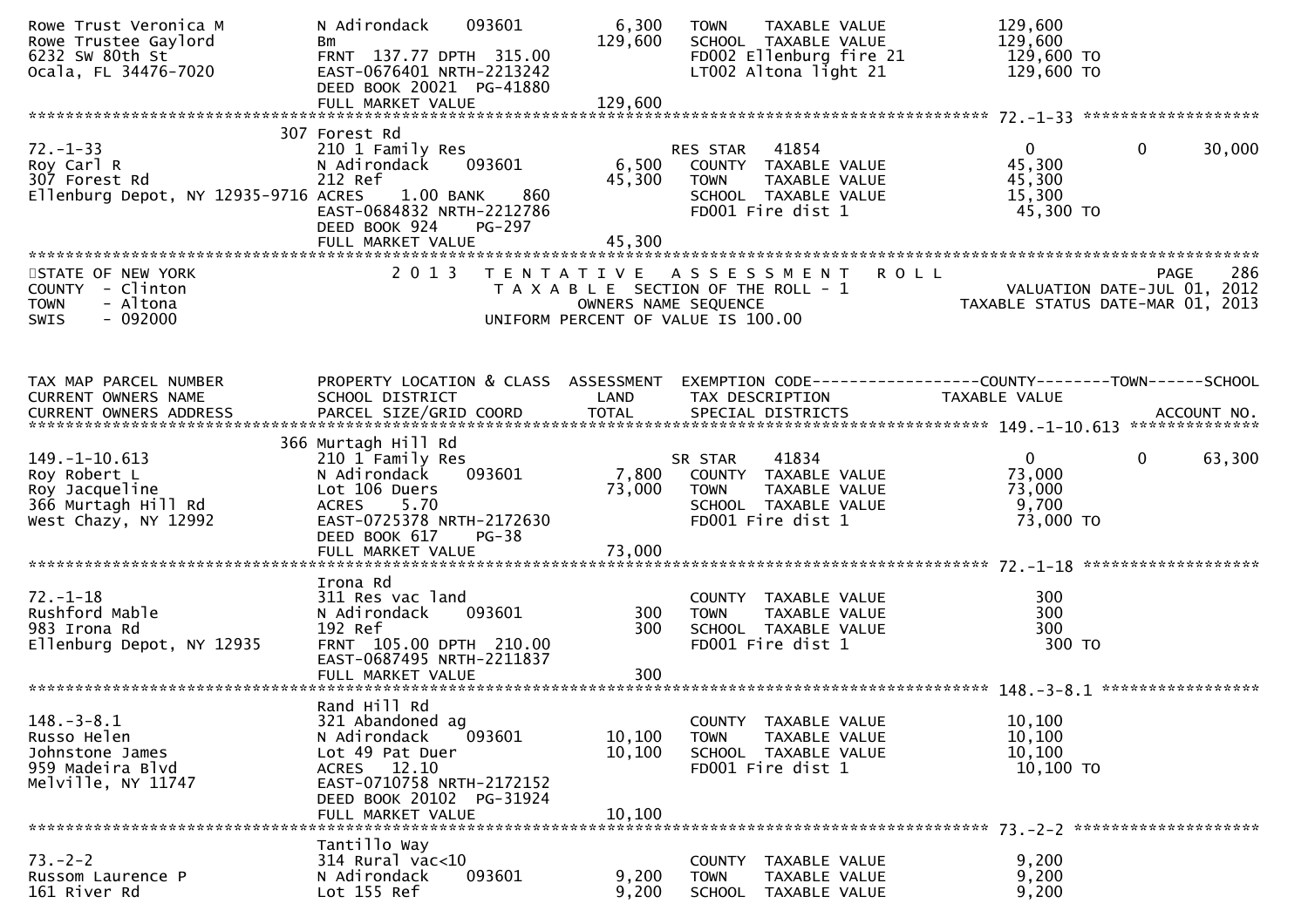| Schuylerville, NY 12871                                                                   | 5.30<br><b>ACRES</b><br>EAST-0699328 NRTH-2215202<br>DEED BOOK 20051 PG-83402<br>FULL MARKET VALUE                                                                                  | 9,200                     | FD001 Fire dist 1                                                                                                            | 9,200 TO                                                             |                     |
|-------------------------------------------------------------------------------------------|-------------------------------------------------------------------------------------------------------------------------------------------------------------------------------------|---------------------------|------------------------------------------------------------------------------------------------------------------------------|----------------------------------------------------------------------|---------------------|
|                                                                                           |                                                                                                                                                                                     |                           |                                                                                                                              |                                                                      |                     |
| $91. -1 - 7.212$<br>Russom Laurence P<br>161 River St<br>Schuylerville, NY 12871          | Miner Farm Rd<br>$314$ Rural vac<10<br>Northeastern Cl 092801<br>51 Ref Tr<br>Survey Map 20082/17996<br>5.50<br><b>ACRES</b>                                                        | 9,200<br>9,200            | COUNTY TAXABLE VALUE<br>TAXABLE VALUE<br><b>TOWN</b><br>SCHOOL TAXABLE VALUE<br>FD001 Fire dist 1                            | 9,200<br>9,200<br>9,200<br>$9,200$ TO                                |                     |
|                                                                                           | EAST-0736599 NRTH-2208558<br>DEED BOOK 20102 PG-33962<br>FULL MARKET VALUE<br>********************                                                                                  | 9,200                     |                                                                                                                              |                                                                      |                     |
| STATE OF NEW YORK<br>COUNTY - Clinton<br>- Altona<br><b>TOWN</b><br>$-092000$<br>SWIS     | 2 0 1 3<br>T E N T A T I V E                                                                                                                                                        | OWNERS NAME SEQUENCE      | <b>ROLL</b><br>A S S E S S M E N T<br>T A X A B L E SECTION OF THE ROLL - 1<br>UNIFORM PERCENT OF VALUE IS 100.00            | <b>PAGE</b><br>VALUATION DATE-JUL 01,<br>TAXABLE STATUS DATE-MAR 01, | 287<br>2012<br>2013 |
| TAX MAP PARCEL NUMBER<br><b>CURRENT OWNERS NAME</b>                                       | PROPERTY LOCATION & CLASS ASSESSMENT<br>SCHOOL DISTRICT                                                                                                                             | LAND                      | TAX DESCRIPTION                                                                                                              | TAXABLE VALUE                                                        |                     |
| $71. -4 - 10.3$<br>Ryan Gregory N<br>Ryan Judy M<br>19 Palmer St<br>Plattsburgh, NY 12901 | Plank Rd<br>321 Abandoned ag<br>N Adirondack<br>093601<br>B Moore Pat<br>ACRES 28.20<br>EAST-0678232 NRTH-2210849<br>DEED BOOK 694<br>$PG-10$                                       | 9,200<br>9,200            | COUNTY TAXABLE VALUE<br>TAXABLE VALUE<br><b>TOWN</b><br>SCHOOL TAXABLE VALUE<br>FD002 Ellenburg fire 21                      | 9,200<br>9,200<br>9,200<br>9,200 TO                                  |                     |
|                                                                                           |                                                                                                                                                                                     |                           |                                                                                                                              |                                                                      |                     |
| $90. -1 - 8.2$<br>Ryan Josephine<br>1444 North Forest Park Rd<br>Baltimore, MD 21207      | Miner Farm Rd<br>321 Abandoned ag<br>N Adirondack<br>093601<br>82-85 Ref<br>ACRES 24.00<br>EAST-0724852 NRTH-2203670<br>DEED BOOK 568<br>PG-789                                     | 8,800<br>8,800            | COUNTY TAXABLE VALUE<br>TAXABLE VALUE<br><b>TOWN</b><br>SCHOOL TAXABLE VALUE<br>FD001 Fire dist 1                            | 8,800<br>8,800<br>8,800<br>$8,800$ TO                                |                     |
|                                                                                           |                                                                                                                                                                                     |                           |                                                                                                                              |                                                                      |                     |
|                                                                                           |                                                                                                                                                                                     |                           |                                                                                                                              |                                                                      |                     |
| $89. - 3 - 23.12$<br>Ryan Kevin W<br>120 Brunell Rd<br>Altona, NY 12910                   | 120 Brunell Rd<br>270 Mfg housing<br>N Adirondack<br>093601<br>Lot 110 Ref Tr<br>2.62<br><b>ACRES</b><br>EAST-0713656 NRTH-2206100<br>DEED BOOK 20051 PG-84300<br>FULL MARKET VALUE | 7,500<br>66,000<br>66,000 | TAXABLE VALUE<br>COUNTY<br><b>TOWN</b><br>TAXABLE VALUE<br>SCHOOL TAXABLE VALUE<br>FD001 Fire dist 1<br>LT001 Altona light 1 | 66,000<br>66,000<br>66,000<br>66,000 TO<br>66,000 TO                 |                     |
|                                                                                           |                                                                                                                                                                                     |                           |                                                                                                                              |                                                                      |                     |
| $90. -1 - 1.2$<br>Ryan Patrick J<br>Ryan Shannon A                                        | 2733 Miner Farm Rd<br>210 1 Family Res<br>N Adirondack<br>093601<br>Lot 85 Ref Tr                                                                                                   | 7,100<br>82,000           | 41854<br>RES STAR<br><b>COUNTY</b><br>TAXABLE VALUE<br><b>TOWN</b><br>TAXABLE VALUE                                          | 0<br>0<br>82,000<br>82,000                                           | 30,000              |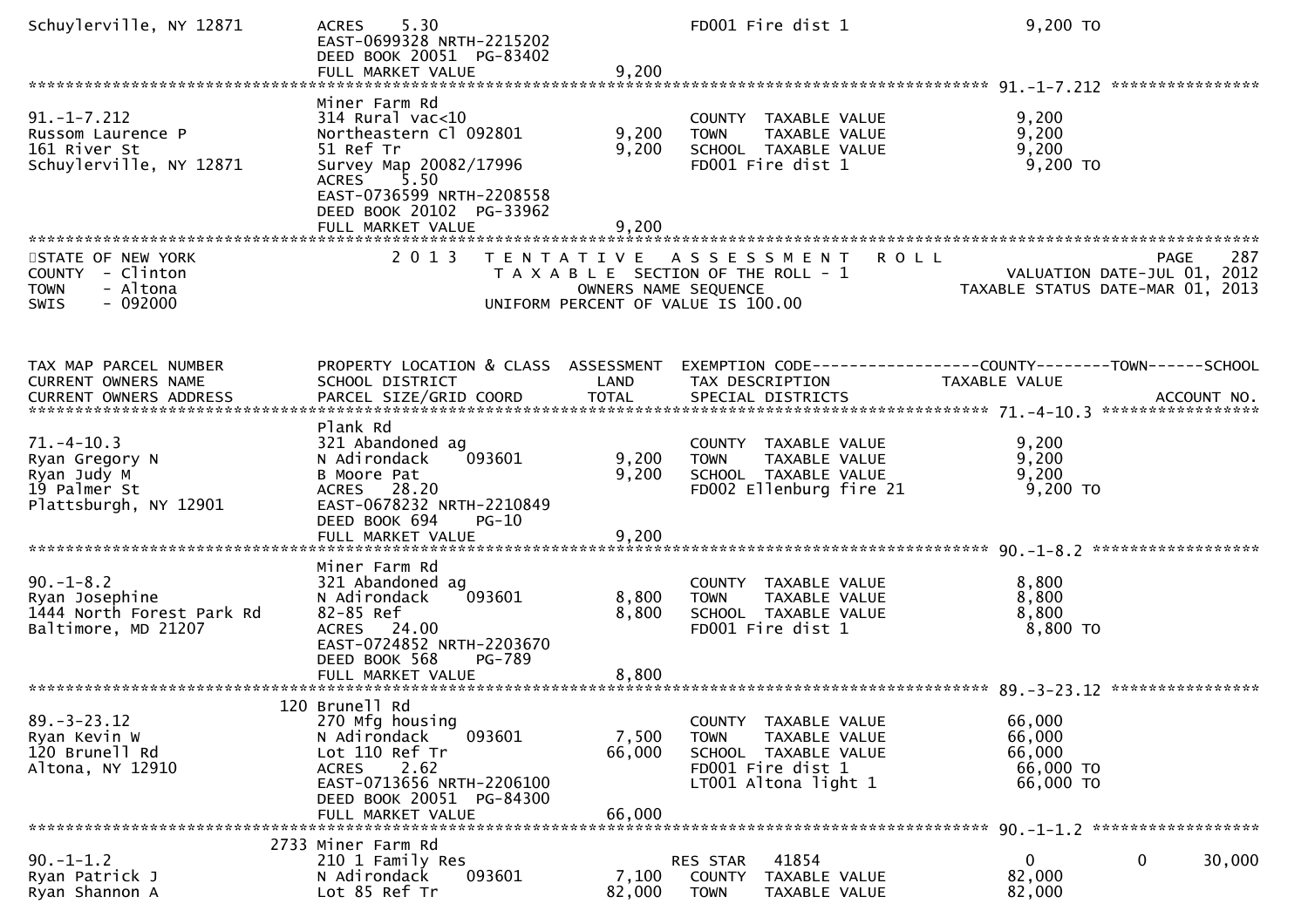| 2733 Miner Farm Rd<br>Altona, NY 12910                                                              | 2.00<br><b>ACRES</b><br>EAST-0720683 NRTH-2207520<br>DEED BOOK 20031 PG-57001                                                                                  |                            | SCHOOL TAXABLE VALUE<br>FD001 Fire dist 1                                                                              | 52,000<br>82,000 TO                                                                      |     |
|-----------------------------------------------------------------------------------------------------|----------------------------------------------------------------------------------------------------------------------------------------------------------------|----------------------------|------------------------------------------------------------------------------------------------------------------------|------------------------------------------------------------------------------------------|-----|
|                                                                                                     |                                                                                                                                                                |                            |                                                                                                                        |                                                                                          |     |
| $150.-1-3.2$<br>Rybaczyk Frank J<br>PO Box 1001<br>Plattsburgh, NY 12901-0049                       | 147 Recore Rd<br>910 Priv forest<br>093601<br>N Adirondack<br>143 Duer<br>ACRES 111.00<br>EAST-0736211 NRTH-2177497<br>DEED BOOK 572<br>PG-846                 | 31,000<br>37,300           | COUNTY TAXABLE VALUE<br>TAXABLE VALUE<br><b>TOWN</b><br>SCHOOL TAXABLE VALUE<br>FD001 Fire dist 1                      | 37,300<br>37,300<br>37,300<br>37,300 TO                                                  |     |
|                                                                                                     |                                                                                                                                                                |                            |                                                                                                                        |                                                                                          |     |
| STATE OF NEW YORK<br>COUNTY - Clinton<br>- Altona<br><b>TOWN</b><br>$-092000$<br><b>SWIS</b>        | 2 0 1 3                                                                                                                                                        | OWNERS NAME SEQUENCE       | TENTATIVE ASSESSMENT<br><b>ROLL</b><br>T A X A B L E SECTION OF THE ROLL - 1<br>UNIFORM PERCENT OF VALUE IS 100.00     | <b>PAGE</b><br>288<br>VALUATION DATE-JUL 01, 2012<br>TAXABLE STATUS DATE-MAR 01, 2013    | 288 |
| TAX MAP PARCEL NUMBER<br>CURRENT OWNERS NAME                                                        | PROPERTY LOCATION & CLASS ASSESSMENT<br>SCHOOL DISTRICT                                                                                                        | LAND                       | TAX DESCRIPTION                                                                                                        | EXEMPTION CODE------------------COUNTY--------TOWN------SCHOOL<br>TAXABLE VALUE          |     |
|                                                                                                     | 2334 Miner Farm Rd                                                                                                                                             |                            |                                                                                                                        |                                                                                          |     |
| $75. - 1 - 5.22 - 1$<br>Sample Christian<br>Sample Eileen<br>2334 Miner Farm Rd<br>Altona, NY 12910 | 240 Rural res<br>093601<br>N Adirondack<br>ACRES 33.90<br>EAST-0730736 NRTH-2210550<br>DEED BOOK 904<br>PG-258                                                 | 101,800                    | 41854<br>RES STAR<br>15,700 COUNTY TAXABLE VALUE<br>TAXABLE VALUE<br>TOWN<br>SCHOOL TAXABLE VALUE<br>FD001 Fire dist 1 | $\mathbf{0}$<br>30,000<br>$\overline{0}$<br>101,800<br>101,800<br>71,800<br>$101,800$ TO |     |
|                                                                                                     | Miner Farm Rd                                                                                                                                                  |                            |                                                                                                                        |                                                                                          |     |
| $75. - 1 - 5.22 - 2$<br>Sample Christian<br>Sample Eileen<br>2334 Miner Farm Rd<br>Altona, NY 12910 | 321 Abandoned ag<br>Northeastern Cl 092801<br>ACRES 64.90<br>EAST-0730736 NRTH-2210550<br>DEED BOOK 904<br>PG-258<br>FULL MARKET VALUE                         | 12,700<br>12,700<br>12,700 | COUNTY TAXABLE VALUE<br>TAXABLE VALUE<br><b>TOWN</b><br>SCHOOL TAXABLE VALUE<br>FD001 Fire dist 1                      | 12,700<br>12,700<br>12,700<br>12,700 TO                                                  |     |
|                                                                                                     |                                                                                                                                                                |                            |                                                                                                                        |                                                                                          |     |
| $75. - 1 - 4.1$<br>Sample David J<br>Sample Sharron<br>2338 Miner Farm Rd<br>Altona, NY 12910       | Miner Farm Rd<br>311 Res vac land<br>093601<br>N Adirondack<br>Sub Map Bk 23 Pg 80<br>Lot 111<br><b>FRNT</b><br>50.00 DPTH 321.00<br>EAST-0730002 NRTH-2207916 | 4,100<br>4,100             | COUNTY TAXABLE VALUE<br><b>TOWN</b><br>TAXABLE VALUE<br>SCHOOL TAXABLE VALUE<br>FD001 Fire dist 1                      | 4,100<br>4,100<br>4,100<br>4,100 TO                                                      |     |
|                                                                                                     | DEED BOOK 932<br>PG-141<br>FULL MARKET VALUE                                                                                                                   | 4,100                      |                                                                                                                        |                                                                                          |     |
|                                                                                                     |                                                                                                                                                                |                            |                                                                                                                        |                                                                                          |     |
| $75. - 1 - 5.1$<br>Sample David Jr<br>Sample Sharron<br>2338 Miner Farm Rd<br>Altona, NY 12910      | 2338 Miner Farm Rd<br>210 1 Family Res<br>093601<br>N Adirondack<br>Lots 62 & 81 Ref Tract<br>FRNT 200.00 DPTH 141.00<br>EAST-0730164 NRTH-2207832             | 5,900<br>60,000            | COUNTY TAXABLE VALUE<br>TAXABLE VALUE<br><b>TOWN</b><br>SCHOOL TAXABLE VALUE<br>FD001 Fire dist 1                      | 60,000<br>60,000<br>60,000<br>60,000 TO                                                  |     |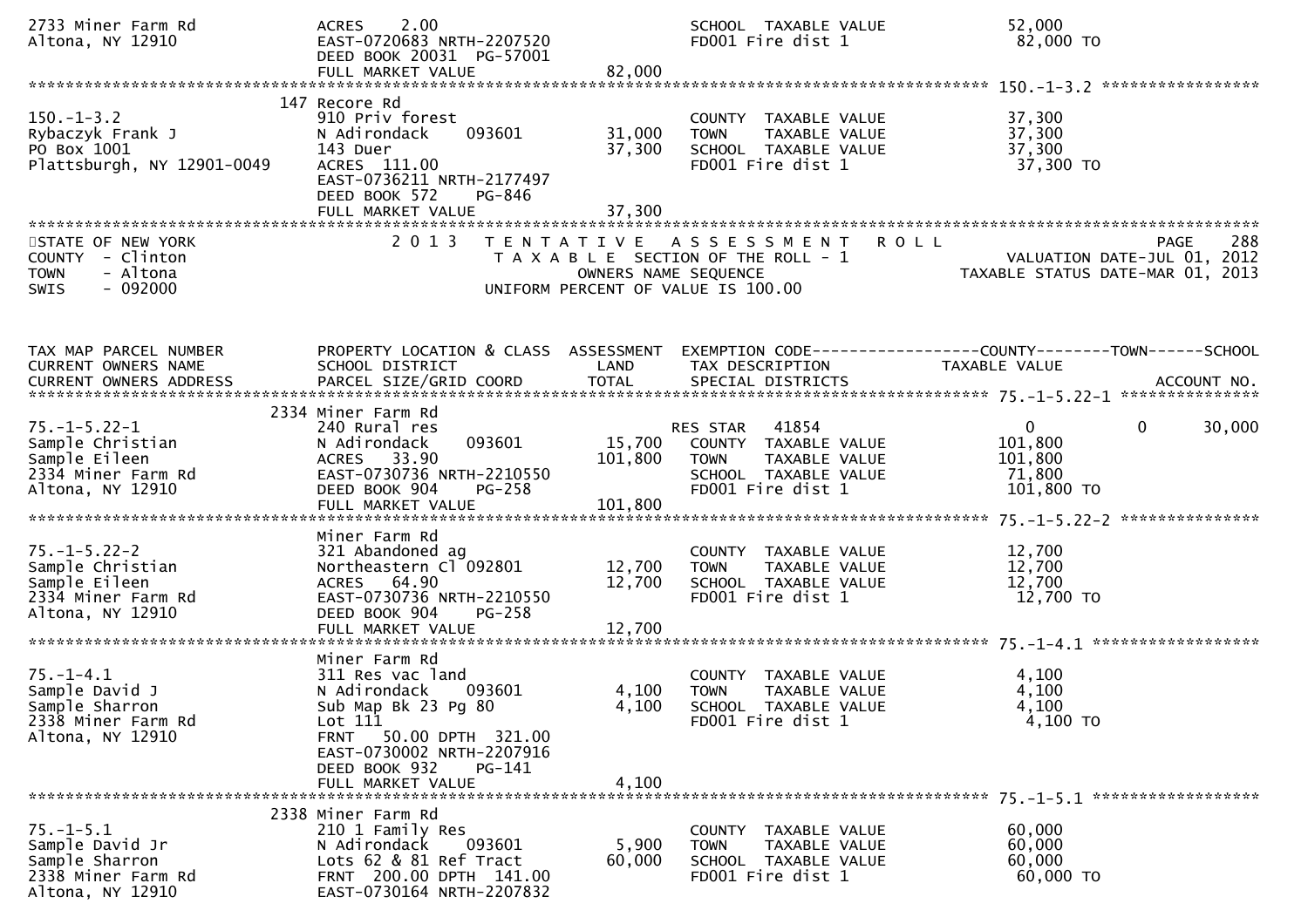|                                                                                                        | PG-108<br>DEED BOOK 740<br>FULL MARKET VALUE                                                                                                                                               | 60,000                       |                                                                                                                                                                    |                                                                                                                                                                                                                                                                                                                                |
|--------------------------------------------------------------------------------------------------------|--------------------------------------------------------------------------------------------------------------------------------------------------------------------------------------------|------------------------------|--------------------------------------------------------------------------------------------------------------------------------------------------------------------|--------------------------------------------------------------------------------------------------------------------------------------------------------------------------------------------------------------------------------------------------------------------------------------------------------------------------------|
| $74. - 1 - 42.6$<br>Sample Jane A<br>199 LaValley Rd<br>Champlain, NY 12919-4601                       | 6 Rainbow Way<br>421 Restaurant<br>093601<br>N Adirondack<br>Lot 130 Ref Tr<br><b>ACRES</b><br>1.90<br>EAST-0710708 NRTH-2210989<br>DEED BOOK 879<br><b>PG-68</b>                          | 12,400<br>315,000<br>315,000 | <b>BIE TOWN</b><br>47613<br>COUNTY TAXABLE VALUE<br><b>TOWN</b><br>TAXABLE VALUE<br>SCHOOL TAXABLE VALUE<br>FD001 Fire dist 1<br>LT001 Altona light 1              | $\overline{0}$<br>19,400<br>0<br>315,000<br>295,600<br>315,000<br>315,000 TO<br>295,600 TO                                                                                                                                                                                                                                     |
| STATE OF NEW YORK<br><b>COUNTY</b><br>- Clinton<br><b>TOWN</b><br>- Altona<br>$-092000$<br><b>SWIS</b> | 2 0 1 3                                                                                                                                                                                    | T E N T A T I V E            | ASSESSMENT<br><b>ROLL</b><br>T A X A B L E SECTION OF THE ROLL - 1<br>OWNERS NAME SEQUENCE<br>UNIFORM PERCENT OF VALUE IS 100.00                                   | 289<br>PAGE<br>VALUATION DATE-JUL 01, 2012<br>TAXABLE STATUS DATE-MAR 01, 2013                                                                                                                                                                                                                                                 |
| TAX MAP PARCEL NUMBER<br>CURRENT OWNERS NAME                                                           | PROPERTY LOCATION & CLASS ASSESSMENT<br>SCHOOL DISTRICT                                                                                                                                    | LAND                         | TAX DESCRIPTION                                                                                                                                                    | EXEMPTION        CODE------------------COUNTY-------TOWN------SCHOOL<br><b>TAXABLE VALUE</b><br>.00000 CURRENT OWNERS ADDRESS PARCEL SIZE/GRID COORD TOTAL SPECIAL DISTRICTS ACCOUNT NO ACCOUNT NO ACCOUNT NO بمعاملته بن المستحدثة بن المستحدثة بن المستحدثة بن المستحدثة بن المستحدثة بن المستحدثة بن المستحدثة بن المستحدثة |
| $74. - 1 - 42.1$<br>Sample Leonard E<br>Sample Jane A<br>199 Lavalley Rd<br>Champlain, NY 12919-4601   | 10, 12, 24 Rainbow Way<br>421 Restaurant<br>093601<br>N Adirondack<br>130 Ref<br>ACRES 40.00<br>EAST-0710275 NRTH-2211015<br>DEED BOOK 20072 PG-2728<br>FULL MARKET VALUE                  | 20,200<br>225,000<br>225,000 | 47613<br><b>BIE TOWN</b><br>COUNTY TAXABLE VALUE<br><b>TOWN</b><br>TAXABLE VALUE<br>SCHOOL TAXABLE VALUE<br>FD001 Fire dist 1<br>LT001 Altona light 1<br>47,167 EX | $\overline{0}$<br>0<br>47,167<br>225,000<br>177,833<br>225,000<br>225,000 TO<br>177,833 TO<br>***************                                                                                                                                                                                                                  |
| $73. - 1 - 10.172$<br>Sample Terrance C<br>2012 Alder Bend Rd<br>Altona, NY 12910                      | 2012 Alder Bend Rd<br>210 1 Family Res<br>093601<br>N Adirondack<br>Lot 155 Ref Tr<br>FRNT 83.00 DPTH 187.50<br>EAST-0697993 NRTH-2214296<br>DEED BOOK 20021 PG-43207<br>FULL MARKET VALUE | 5,200<br>37,800<br>37,800    | COUNTY TAXABLE VALUE<br>TAXABLE VALUE<br><b>TOWN</b><br>SCHOOL TAXABLE VALUE<br>FD001 Fire dist 1                                                                  | 37,800<br>37,800<br>37,800<br>37,800 TO                                                                                                                                                                                                                                                                                        |
| $73. - 3 - 1.1$<br>Santiago Arlene F<br>35 Pleasant Ave<br>Edison, NJ 08837                            | Irona Rd<br>$314$ Rural vac<10<br>N Adirondack<br>093601<br>Lot 166 Ref<br>5.00<br><b>ACRES</b><br>EAST-0694569 NRTH-2214429<br>DEED BOOK 20072 PG-6015<br>FULL MARKET VALUE               | 8,900<br>8,900<br>8,900      | COUNTY TAXABLE VALUE<br><b>TOWN</b><br>TAXABLE VALUE<br><b>SCHOOL</b><br>TAXABLE VALUE<br>FD001 Fire dist 1                                                        | 8,900<br>8,900<br>8,900<br>8,900 TO                                                                                                                                                                                                                                                                                            |
| $135. -2 - 7$<br>Santiago Arlene F<br>35 Pleasant Ave<br>Edison, NJ 08837                              | Recore Rd<br>314 Rural vac<10<br>Beekmantown Cen 092401<br>Lot 146 Duer<br>8.30<br><b>ACRES</b><br>EAST-0741682 NRTH-2177368<br>DEED BOOK 20072 PG-1857                                    | 10,200<br>10,200             | COUNTY TAXABLE VALUE<br>TAXABLE VALUE<br><b>TOWN</b><br>SCHOOL TAXABLE VALUE<br>FD001 Fire dist 1                                                                  | 10,200<br>10,200<br>10,200<br>10,200 TO                                                                                                                                                                                                                                                                                        |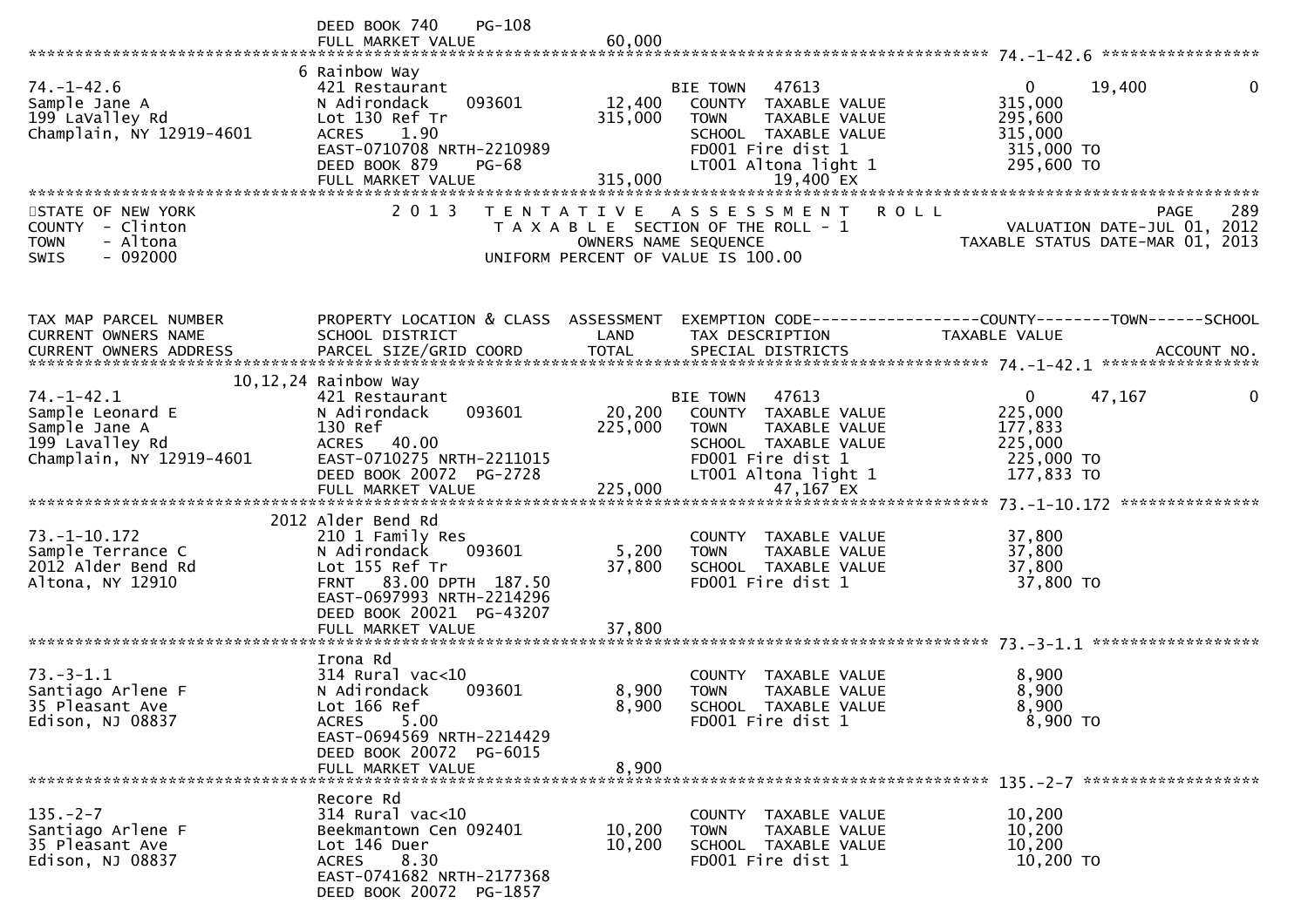|                                                                                              | FULL MARKET VALUE                                                                                                                                                 | 10,200               |                                                                                                                            |                                                                                                         |
|----------------------------------------------------------------------------------------------|-------------------------------------------------------------------------------------------------------------------------------------------------------------------|----------------------|----------------------------------------------------------------------------------------------------------------------------|---------------------------------------------------------------------------------------------------------|
|                                                                                              |                                                                                                                                                                   |                      |                                                                                                                            |                                                                                                         |
| $119. - 1 - 15.23$<br>Santor Dale L<br>PO Box 832<br>Dannemora, NY 12929                     | 56 Duley Rd<br>260 Seasonal res<br>N Adirondack<br>093601<br>Lot 68 Duers Patent<br>9.70<br><b>ACRES</b><br>EAST-0713545 NRTH-2188243<br>DEED BOOK 20072 PG-11061 | 11,700<br>19,000     | COUNTY TAXABLE VALUE<br>TAXABLE VALUE<br><b>TOWN</b><br>SCHOOL TAXABLE VALUE<br>FD001 Fire dist 1                          | 19,000<br>19,000<br>19,000<br>19,000 TO                                                                 |
|                                                                                              | FULL MARKET VALUE                                                                                                                                                 | 19,000               |                                                                                                                            |                                                                                                         |
|                                                                                              |                                                                                                                                                                   |                      |                                                                                                                            |                                                                                                         |
| STATE OF NEW YORK<br>COUNTY - Clinton<br><b>TOWN</b><br>- Altona<br>$-092000$<br><b>SWIS</b> | 2 0 1 3                                                                                                                                                           | T E N T A T I V E    | A S S E S S M E N T<br>T A X A B L E SECTION OF THE ROLL - 1<br>OWNERS NAME SEQUENCE<br>UNIFORM PERCENT OF VALUE IS 100.00 | 290<br><b>ROLL</b><br><b>PAGE</b><br>VALUATION DATE-JUL 01, 2012<br>TAXABLE STATUS DATE-MAR 01,<br>2013 |
|                                                                                              |                                                                                                                                                                   |                      |                                                                                                                            |                                                                                                         |
| TAX MAP PARCEL NUMBER<br>CURRENT OWNERS NAME<br>CURRENT OWNERS ADDRESS                       | PROPERTY LOCATION & CLASS ASSESSMENT<br>SCHOOL DISTRICT<br>PARCEL SIZE/GRID COORD                                                                                 | LAND<br><b>TOTAL</b> | TAX DESCRIPTION<br>SPECIAL DISTRICTS                                                                                       | EXEMPTION CODE------------------COUNTY--------TOWN------SCHOOL<br>TAXABLE VALUE<br>ACCOUNT NO.          |
|                                                                                              |                                                                                                                                                                   |                      |                                                                                                                            |                                                                                                         |
| $75. - 1 - 12.2$                                                                             | 2696 Miner Farm Rd<br>210 1 Family Res                                                                                                                            |                      | WARCOMALL 41131                                                                                                            | 23,175<br>23,175<br>$\mathbf{0}$                                                                        |
| Sayah Donald<br>2696 Miner Farm Rd                                                           | N Adirondack<br>093601<br>86 Ref                                                                                                                                  | 92,700               | 41834<br>6,500 SR STAR<br>COUNTY TAXABLE VALUE                                                                             | $\overline{0}$<br>63,300<br>0                                                                           |
| Altona, NY 12910                                                                             | <b>ACRES</b><br>1.10                                                                                                                                              |                      | <b>TOWN</b><br>TAXABLE VALUE                                                                                               | 69,525<br>69,525                                                                                        |
|                                                                                              | EAST-0721598 NRTH-2207993                                                                                                                                         |                      | SCHOOL TAXABLE VALUE                                                                                                       | 29,400                                                                                                  |
|                                                                                              | DEED BOOK 637<br>PG-339                                                                                                                                           |                      | FD001 Fire dist 1                                                                                                          | 92,700 TO                                                                                               |
|                                                                                              |                                                                                                                                                                   |                      |                                                                                                                            |                                                                                                         |
| $89.1 - 3 - 18$                                                                              | 10 Forge St                                                                                                                                                       |                      | 41834                                                                                                                      | $\overline{0}$<br>$\mathbf 0$<br>63,300                                                                 |
| Sayah Life Estate Gerald E                                                                   | 210 1 Family Res<br>093601<br>N Adirondack                                                                                                                        | 5,600                | SR STAR<br>COUNTY TAXABLE VALUE                                                                                            | 72,500                                                                                                  |
| Kashorek Douglas W                                                                           | 110 Ref                                                                                                                                                           | 72,500               | TAXABLE VALUE<br><b>TOWN</b>                                                                                               | 72,500                                                                                                  |
| PO Box 114<br>Altona, NY 12910                                                               | FRNT 123.69 DPTH 157.46<br>EAST-0711853 NRTH-2207180                                                                                                              |                      | SCHOOL TAXABLE VALUE<br>FD001 Fire dist 1                                                                                  | 9,200<br>72,500 TO                                                                                      |
|                                                                                              | DEED BOOK 20082 PG-12954                                                                                                                                          |                      | LT001 Altona light 1                                                                                                       | 72,500 TO                                                                                               |
|                                                                                              | FULL MARKET VALUE                                                                                                                                                 | 72,500               |                                                                                                                            | *****************                                                                                       |
|                                                                                              | 2819 Rand Hill Rd                                                                                                                                                 |                      |                                                                                                                            |                                                                                                         |
| $118. - 1 - 3.6$                                                                             | 210 1 Family Res                                                                                                                                                  |                      | COUNTY TAXABLE VALUE                                                                                                       | 52,300                                                                                                  |
| Sayyeau Frederick<br>Sayyeau Sandra                                                          | N Adirondack<br>093601<br>Lot 15 Duers                                                                                                                            | 6,500<br>52,300      | TAXABLE VALUE<br><b>TOWN</b><br>SCHOOL TAXABLE VALUE                                                                       | 52,300<br>52,300                                                                                        |
| 2164 Rand Hill Rd                                                                            | <b>ACRES</b><br>1.40                                                                                                                                              |                      | FD001 Fire dist 1                                                                                                          | 52,300 TO                                                                                               |
| Altona, NY 12910                                                                             | EAST-0702757 NRTH-2191603<br>DEED BOOK 20102 PG-37291                                                                                                             |                      |                                                                                                                            |                                                                                                         |
|                                                                                              | FULL MARKET VALUE                                                                                                                                                 | 52,300               |                                                                                                                            |                                                                                                         |
|                                                                                              |                                                                                                                                                                   |                      |                                                                                                                            |                                                                                                         |
| $132 - 1 - 8$                                                                                | 2280 Rand Hill Rd<br>240 Rural res                                                                                                                                |                      | COUNTY TAXABLE VALUE                                                                                                       | 37,400                                                                                                  |
| Sayyeau Frederick                                                                            | 093601<br>N Adirondack                                                                                                                                            | 29,400               | TAXABLE VALUE<br><b>TOWN</b>                                                                                               | 37,400                                                                                                  |
| Sayyeau Sandra<br>2164 Rand Hill Rd                                                          | 38 Duer<br>Survey 20092/23496                                                                                                                                     | 37,400               | SCHOOL TAXABLE VALUE<br>FD001 Fire dist 1                                                                                  | 37,400<br>37,400 TO                                                                                     |
| Altona, NY 12910                                                                             | ACRES 100.70<br>EAST-0707826 NRTH-2179385                                                                                                                         |                      |                                                                                                                            |                                                                                                         |
|                                                                                              | DEED BOOK 20102 PG-36907                                                                                                                                          |                      |                                                                                                                            |                                                                                                         |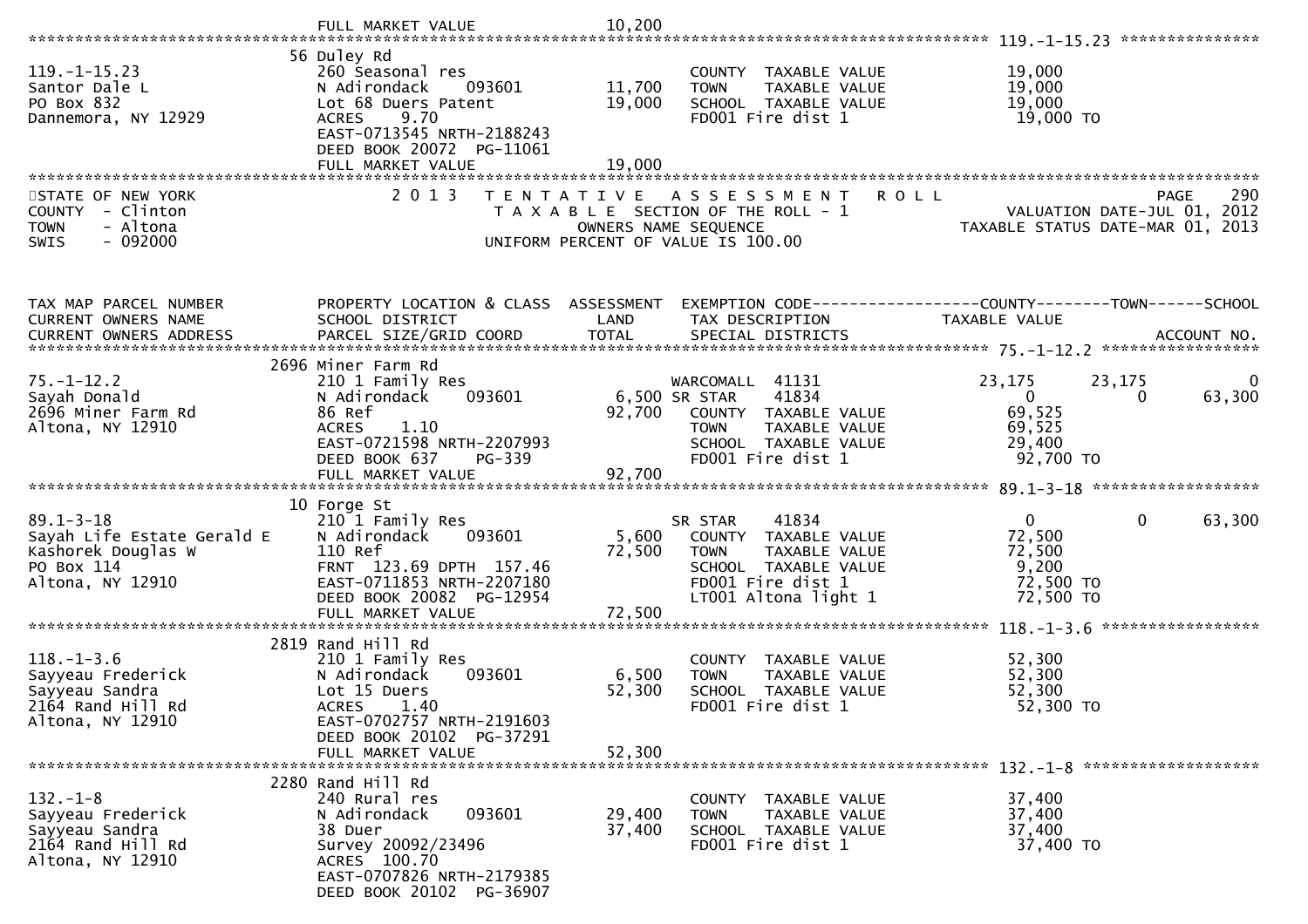|                                                                                                               | FULL MARKET VALUE                                                                                                  | 37,400            |                                                                                                                        |                                                                |                                     |
|---------------------------------------------------------------------------------------------------------------|--------------------------------------------------------------------------------------------------------------------|-------------------|------------------------------------------------------------------------------------------------------------------------|----------------------------------------------------------------|-------------------------------------|
|                                                                                                               |                                                                                                                    |                   |                                                                                                                        |                                                                |                                     |
| $119. - 1 - 16.1$<br>Sayyeau Frederick D<br>Dykstra-Sayyeau Sandra L<br>2164 Rand Hill Rd<br>Altona, NY 12910 | 276 Duley Rd<br>241 Rural res&ag<br>N Adirondack<br>093601<br>45 Duer<br>ACRES 211.60<br>EAST-0709379 NRTH-2186492 | 74,900<br>225,000 | 41854<br>RES STAR<br>COUNTY TAXABLE VALUE<br>TAXABLE VALUE<br><b>TOWN</b><br>SCHOOL TAXABLE VALUE<br>FD001 Fire dist 1 | $\mathbf 0$<br>225,000<br>225,000<br>195,000<br>225,000 TO     | $\mathbf{0}$<br>30,000              |
|                                                                                                               | DEED BOOK 20082 PG-15079<br>FULL MARKET VALUE                                                                      | 225,000           |                                                                                                                        |                                                                |                                     |
| STATE OF NEW YORK                                                                                             | 2 0 1 3                                                                                                            | T E N T A T I V E | A S S E S S M E N T                                                                                                    | <b>ROLL</b>                                                    | 291<br>PAGE                         |
| COUNTY - Clinton<br>- Altona<br><b>TOWN</b><br>$-092000$<br><b>SWIS</b>                                       |                                                                                                                    |                   | T A X A B L E SECTION OF THE ROLL - 1<br>OWNERS NAME SEQUENCE<br>UNIFORM PERCENT OF VALUE IS 100.00                    | TAXABLE STATUS DATE-MAR 01,                                    | VALUATION DATE-JUL 01, 2012<br>2013 |
| TAX MAP PARCEL NUMBER                                                                                         | PROPERTY LOCATION & CLASS ASSESSMENT                                                                               |                   |                                                                                                                        | EXEMPTION CODE------------------COUNTY--------TOWN------SCHOOL |                                     |
| CURRENT OWNERS NAME                                                                                           | SCHOOL DISTRICT                                                                                                    | LAND              | TAX DESCRIPTION                                                                                                        | TAXABLE VALUE                                                  |                                     |
|                                                                                                               |                                                                                                                    |                   |                                                                                                                        |                                                                |                                     |
|                                                                                                               | 2210 Rand Hill Rd                                                                                                  |                   |                                                                                                                        |                                                                |                                     |
| $148. - 1 - 4.2$                                                                                              | 210 1 Family Res                                                                                                   |                   | COUNTY TAXABLE VALUE                                                                                                   | 70,000                                                         |                                     |
| Sayyeau Frederick D<br>Dykstra-Sayyeau Sandra L                                                               | N Adirondack<br>093601<br>Lot 37 Pat Duer                                                                          | 9,500<br>70,000   | TAXABLE VALUE<br><b>TOWN</b><br>SCHOOL TAXABLE VALUE                                                                   | 70,000<br>70,000                                               |                                     |
| 2164 Rand Hill Rd                                                                                             | 1.90<br><b>ACRES</b>                                                                                               |                   | FD001 Fire dist 1                                                                                                      | 70,000 TO                                                      |                                     |
| Altona, NY 12910                                                                                              | EAST-0707645 NRTH-2177851                                                                                          |                   |                                                                                                                        |                                                                |                                     |
|                                                                                                               | DEED BOOK 20061 PG-94869                                                                                           |                   |                                                                                                                        |                                                                |                                     |
|                                                                                                               |                                                                                                                    |                   |                                                                                                                        |                                                                |                                     |
|                                                                                                               | 2164 Rand Hill Rd                                                                                                  |                   |                                                                                                                        |                                                                |                                     |
| $148. - 2 - 1$                                                                                                | 240 Rural res                                                                                                      |                   | RES STAR<br>41854                                                                                                      | $\overline{0}$                                                 | $\mathbf 0$<br>30,000               |
| Sayyeau Frederick D                                                                                           | 093601<br>N Adirondack                                                                                             | 30,200            | COUNTY TAXABLE VALUE                                                                                                   | 111,000                                                        |                                     |
| Sayyeau Sandra L<br>2164 Rand Hill Rd                                                                         | 37 Duer<br>ACRES 105.50                                                                                            | 111,000           | TAXABLE VALUE<br><b>TOWN</b>                                                                                           | 111,000<br>81,000                                              |                                     |
| Altona, NY 12910                                                                                              | EAST-0708782 NRTH-2176980                                                                                          |                   | SCHOOL TAXABLE VALUE<br>FD001 Fire dist 1                                                                              | 111,000 TO                                                     |                                     |
|                                                                                                               | DEED BOOK 20082 PG-15896                                                                                           |                   |                                                                                                                        |                                                                |                                     |
|                                                                                                               |                                                                                                                    |                   |                                                                                                                        |                                                                |                                     |
|                                                                                                               | Miner Farm Rd                                                                                                      |                   |                                                                                                                        |                                                                |                                     |
| $90. - 1 - 2.1$                                                                                               | 321 Abandoned ag                                                                                                   |                   | COUNTY TAXABLE VALUE                                                                                                   | 30,000                                                         |                                     |
| Schiliro Joseph                                                                                               | N Adirondack<br>093601                                                                                             | 30,000            | TAXABLE VALUE<br><b>TOWN</b>                                                                                           | 30,000                                                         |                                     |
| Schiliro Iluminato                                                                                            | 85 Ref                                                                                                             | 30,000            | SCHOOL TAXABLE VALUE                                                                                                   | 30,000                                                         |                                     |
| 707 Clarence Ave<br>Bronx, NY 10465                                                                           | 95.90<br><b>ACRES</b><br>EAST-0721432 NRTH-2205107                                                                 |                   | FD001 Fire dist 1                                                                                                      | 30,000 TO                                                      |                                     |
|                                                                                                               | DEED BOOK 602<br>$PG-273$                                                                                          |                   |                                                                                                                        |                                                                |                                     |
|                                                                                                               | FULL MARKET VALUE                                                                                                  | 30,000            |                                                                                                                        |                                                                |                                     |
|                                                                                                               | 274 Murtagh Hill Rd                                                                                                |                   |                                                                                                                        |                                                                |                                     |
| $149. - 1 - 12$                                                                                               | 210 1 Family Res                                                                                                   |                   | RES STAR<br>41854                                                                                                      | $\mathbf{0}$                                                   | $\mathbf 0$<br>30,000               |
| Schneider Mark A                                                                                              | N Adirondack<br>093601                                                                                             | 5,900             | COUNTY TAXABLE VALUE                                                                                                   | 64,200                                                         |                                     |
| PO Box 1819                                                                                                   | Lot 113 Pat Duer                                                                                                   | 64,200            | <b>TOWN</b><br>TAXABLE VALUE                                                                                           | 64,200                                                         |                                     |
| Plattsburgh, NY 12901                                                                                         | 2.00<br><b>ACRES</b><br>EAST-0727224 NRTH-2172775                                                                  |                   | SCHOOL TAXABLE VALUE<br>FD001 Fire dist 1                                                                              | 34,200<br>64,200 TO                                            |                                     |
|                                                                                                               | DEED BOOK 1014 PG-45                                                                                               |                   |                                                                                                                        |                                                                |                                     |
|                                                                                                               | FULL MARKET VALUE                                                                                                  | 64,200            |                                                                                                                        |                                                                |                                     |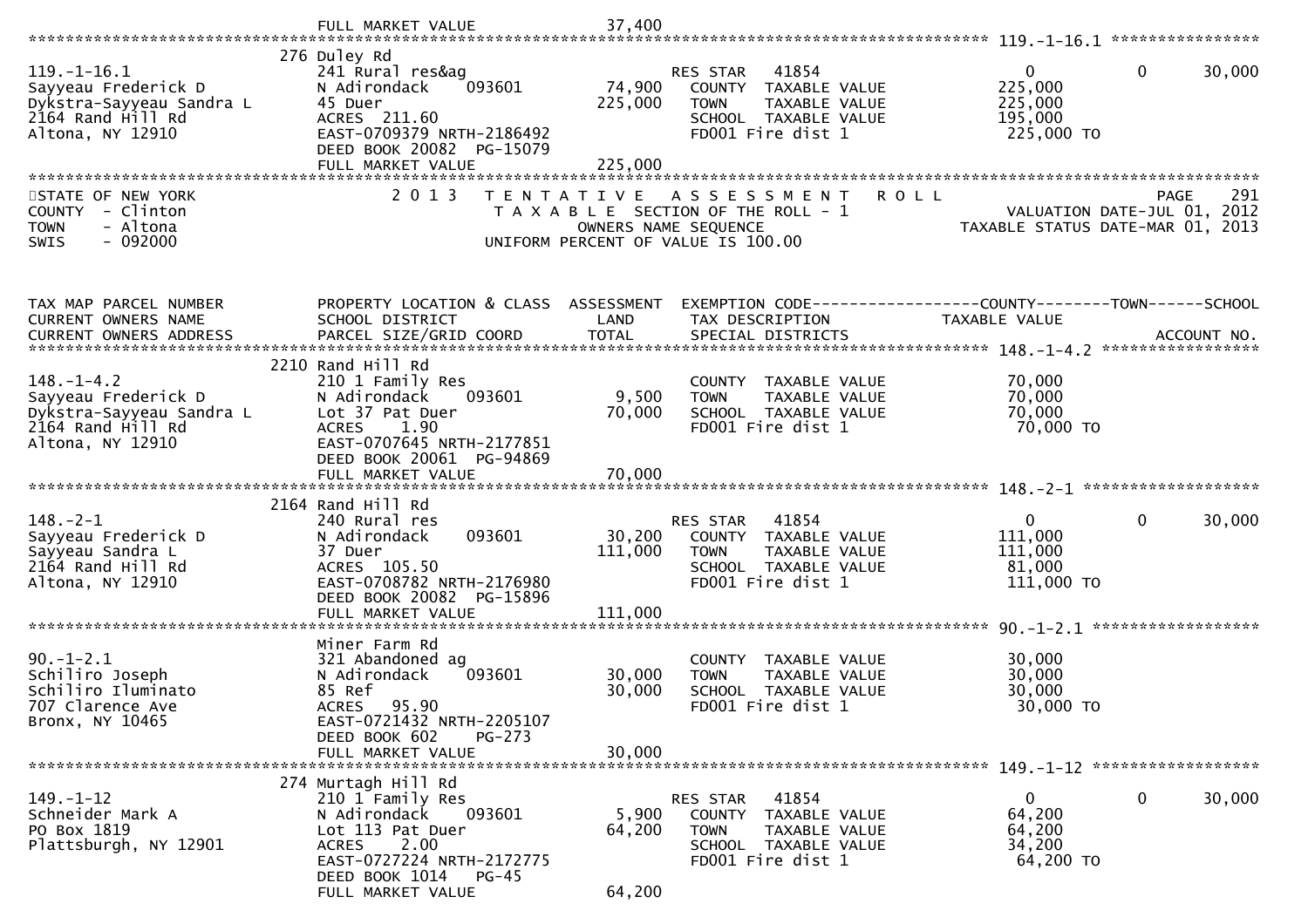| $150 - 3 - 23$<br>Seale Anthony<br>Seale Connie<br>3192 Military Tpke<br>West Chazy, NY 12992                | 106 Recore Rd<br>270 Mfg housing<br>N Adirondack 093601<br>Sub Map 20 Pg 28 Lot 23<br>ACRES 1.10<br>EAST-0735812 NRTH-2175924<br>DEED BOOK 20082 PG-14820 | 9,000<br>34,000<br>34,000 | COUNTY TAXABLE VALUE<br>TOWN       TAXABLE  VALUE<br>SCHOOL   TAXABLE  VALUE<br>FDOO1  Fire  dist  1                             | 34,000<br>34,000<br>34,000<br>34,000 TO                                                                           |
|--------------------------------------------------------------------------------------------------------------|-----------------------------------------------------------------------------------------------------------------------------------------------------------|---------------------------|----------------------------------------------------------------------------------------------------------------------------------|-------------------------------------------------------------------------------------------------------------------|
|                                                                                                              | FULL MARKET VALUE                                                                                                                                         |                           |                                                                                                                                  |                                                                                                                   |
| STATE OF NEW YORK<br>COUNTY - Clinton<br><b>TOWN</b><br>- Altona<br>$-092000$<br><b>SWIS</b>                 | 2 0 1 3                                                                                                                                                   | OWNERS NAME SEQUENCE      | TENTATIVE ASSESSMENT ROLL<br>T A X A B L E SECTION OF THE ROLL - 1<br>UNIFORM PERCENT OF VALUE IS 100.00                         | 292<br><b>PAGE</b><br>ROLL - 1<br>VALUATION DATE-JUL 01, 2012<br>TAXABLE STATUS DATE-MAR 01, 2013                 |
| TAX MAP PARCEL NUMBER<br>CURRENT OWNERS NAME<br>CURRENT OWNERS ADDRESS                                       | SCHOOL DISTRICT                                                                                                                                           | LAND                      | TAX DESCRIPTION                                                                                                                  | PROPERTY LOCATION & CLASS ASSESSMENT EXEMPTION CODE----------------COUNTY-------TOWN------SCHOOL<br>TAXABLE VALUE |
|                                                                                                              |                                                                                                                                                           |                           |                                                                                                                                  |                                                                                                                   |
| $150. - 1 - 9$<br>ע-ב-2015.<br>Seale Anthony W<br>Seale Connie<br>3192 Military Tpke<br>West Chazy, NY 12992 | 3196 Military Tpke<br>312 Vac w/imprv<br>093601<br>N Adirondack<br>Lot 129 Duer<br><b>ACRES</b><br>1.10<br>EAST-0734312 NRTH-2173966                      | 9,900<br>12,900           | COUNTY TAXABLE VALUE<br>TAXABLE VALUE<br><b>TOWN</b><br>SCHOOL TAXABLE VALUE<br>FD001 Fire dist 1                                | 12,900<br>12,900<br>12,900<br>12,900 TO                                                                           |
|                                                                                                              | DEED BOOK 807<br>PG-165<br>FULL MARKET VALUE                                                                                                              | 12,900                    |                                                                                                                                  |                                                                                                                   |
|                                                                                                              |                                                                                                                                                           |                           |                                                                                                                                  |                                                                                                                   |
|                                                                                                              | 3802 Military Tpke                                                                                                                                        |                           |                                                                                                                                  |                                                                                                                   |
| $134. - 1 - 5$<br>Searles Andre R<br>4632A Kensington Ave<br>Montreal, QC, Canada<br>H4B2W5                  | 270 Mfg housing<br>093601<br>N Adirondack<br>Lot 103 Duer<br>FRNT 145.00 DPTH 125.00<br>EAST-0722727 NRTH-2183206<br>DEED BOOK 20061 PG-90993             | 4,500<br>15,000           | COUNTY TAXABLE VALUE<br><b>TOWN</b><br>TAXABLE VALUE<br>TAXABLE VALUE<br>ALUE VALUE<br>SCHOOL TAXABLE VALUE<br>FD001 Fire dist 1 | 15,000<br>15,000<br>15,000<br>15,000 TO                                                                           |
|                                                                                                              | FULL MARKET VALUE                                                                                                                                         | 15,000                    |                                                                                                                                  |                                                                                                                   |
|                                                                                                              |                                                                                                                                                           |                           |                                                                                                                                  |                                                                                                                   |
| $131. - 1 - 2$<br>Seaway Timber Harvesting Inc<br>15121 State Hwy 37<br>Massena, NY 13662                    | Alder Bend Rd<br>321 Abandoned ag<br>093601<br>N Adirondack<br>218 Ref<br>ACRES 333.00<br>EAST-0690698 NRTH-2182665<br>DEED BOOK 20102 PG-29722           | 78,900<br>78,900          | COUNTY TAXABLE VALUE<br>TAXABLE VALUE<br><b>TOWN</b><br>SCHOOL TAXABLE VALUE<br>FD001 Fire dist 1                                | 78,900<br>78,900<br>78,900<br>78,900 TO                                                                           |
|                                                                                                              | FULL MARKET VALUE                                                                                                                                         | 78,900                    |                                                                                                                                  |                                                                                                                   |
|                                                                                                              |                                                                                                                                                           |                           |                                                                                                                                  |                                                                                                                   |
| $147. - 1 - 9$<br>Seaway Timber Harvesting Inc<br>15121 State Highway 37<br>Massena, NY 13662                | Jerusalem Rd<br>910 Priv forest<br>093601<br>N Adirondack<br>Pt 224<br>ACRES 442.00<br>EAST-0697234 NRTH-2169849                                          | 89,600<br>89,600          | COUNTY TAXABLE VALUE<br>TAXABLE VALUE<br><b>TOWN</b><br>SCHOOL TAXABLE VALUE<br>FD001 Fire dist 1                                | 89,600<br>89,600<br>89,600<br>89,600 TO                                                                           |
|                                                                                                              | DEED BOOK 20001 PG-27090<br>FULL MARKET VALUE                                                                                                             | 89,600                    |                                                                                                                                  |                                                                                                                   |
|                                                                                                              |                                                                                                                                                           |                           |                                                                                                                                  |                                                                                                                   |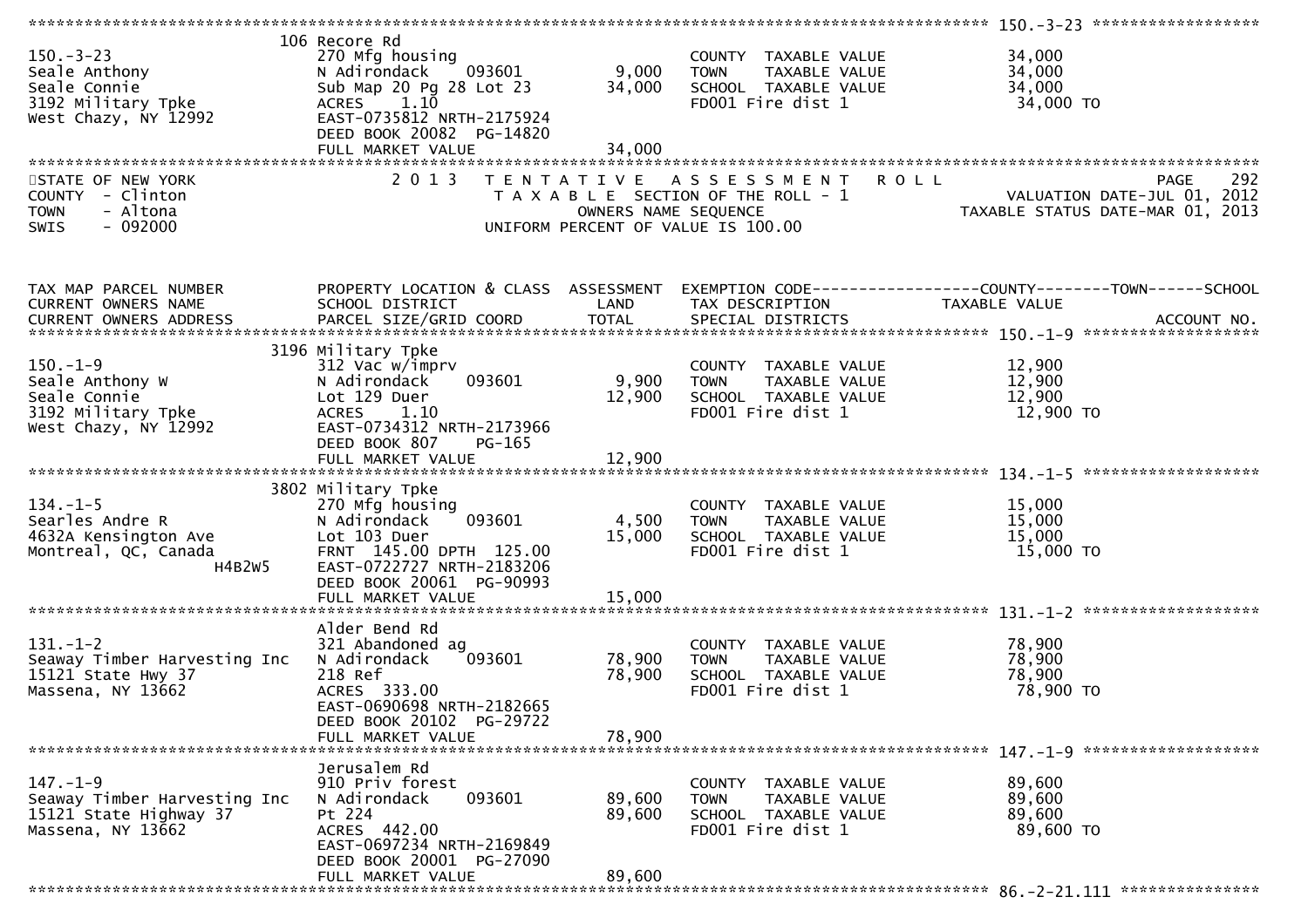| $86. - 2 - 21.111$<br>Seguin Alan J<br>6002 Military Tpke<br>Ellenburg Depot, NY 12935                                             | 6002 Military Tpke<br>210 1 Family Res<br>N Adirondack<br>093601<br>B W Patent<br>3.80 BANK<br>080<br><b>ACRES</b><br>EAST-0677618 NRTH-2204984<br>DEED BOOK 20072 PG-8865<br>FULL MARKET VALUE | 8,200<br>120,000<br>120,000 | 41854<br>RES STAR<br>COUNTY TAXABLE VALUE<br>TAXABLE VALUE<br><b>TOWN</b><br>SCHOOL TAXABLE VALUE<br>FD001 Fire dist 1                                                      | $\mathbf{0}$<br>120,000<br>120,000<br>90,000<br>120,000 TO                     | $\mathbf{0}$           | 30,000                      |
|------------------------------------------------------------------------------------------------------------------------------------|-------------------------------------------------------------------------------------------------------------------------------------------------------------------------------------------------|-----------------------------|-----------------------------------------------------------------------------------------------------------------------------------------------------------------------------|--------------------------------------------------------------------------------|------------------------|-----------------------------|
| STATE OF NEW YORK<br><b>COUNTY</b><br>- Clinton<br>- Altona<br><b>TOWN</b><br>$-092000$<br>SWIS                                    | 2 0 1 3                                                                                                                                                                                         |                             | ROLL<br>TENTATIVE ASSESSMENT<br>T A X A B L E SECTION OF THE ROLL - 1<br>OWNERS NAME SEQUENCE<br>UNIFORM PERCENT OF VALUE IS 100.00                                         | VALUATION DATE-JUL 01, 2012<br>TAXABLE STATUS DATE-MAR 01, 2013                | <b>PAGE</b>            | 293                         |
| TAX MAP PARCEL NUMBER<br>CURRENT OWNERS NAME                                                                                       | PROPERTY LOCATION & CLASS ASSESSMENT<br>SCHOOL DISTRICT                                                                                                                                         | LAND                        | EXEMPTION CODE------------------COUNTY--------TOWN------SCHOOL<br>TAX DESCRIPTION                                                                                           | TAXABLE VALUE                                                                  |                        |                             |
| 149. -1-11. 21<br>Seguin Gerald M Jr<br>28 Hornell Way<br>West Chazy, NY 12992                                                     | 28 Hornell Way<br>240 Rural res<br>093601<br>N Adirondack<br>Lot 113 Duers<br>ACRES 36.70<br>EAST-0727766 NRTH-2174095<br>DEED BOOK 944<br>$PG-131$                                             | 16,300<br>95,400            | 41854<br>RES STAR<br>COUNTY TAXABLE VALUE<br><b>TOWN</b><br>TAXABLE VALUE<br>SCHOOL TAXABLE VALUE<br>FD001 Fire dist 1                                                      | $\overline{0}$<br>95,400<br>95,400<br>65,400<br>95,400 TO                      | 0                      | 30,000                      |
|                                                                                                                                    | FULL MARKET VALUE                                                                                                                                                                               | 95,400                      |                                                                                                                                                                             |                                                                                |                        |                             |
| $86. - 2 - 1.2$<br>Seguin Homer B<br>Seguin Katherine A<br>1926 Plank Rd<br>Ellenburg Depot, NY 12936<br>MAY BE SUBJECT TO PAYMENT | 1926 Plank Rd<br>240 Rural res<br>093601<br>N Adirondack<br>Ben Wallace<br>ACRES 122.60<br>EAST-0678340 NRTH-2207738<br>DEED BOOK 20051 PG-89784<br>FULL MARKET VALUE                           | 129,700                     | AGRI DISTR 41720<br>44,100 AGED COUN 41802<br>129,700 SR STAR<br>41834<br>COUNTY TAXABLE VALUE<br><b>TOWN</b><br>TAXABLE VALUE<br>SCHOOL TAXABLE VALUE<br>FD001 Fire dist 1 | 5,727<br>43,391<br>$\overline{0}$<br>80,582<br>123,973<br>60,673<br>129,700 TO | 5,727<br>0<br>$\Omega$ | 5,727<br>$\Omega$<br>63,300 |
| UNDER AGDIST LAW TIL 2017                                                                                                          |                                                                                                                                                                                                 |                             |                                                                                                                                                                             |                                                                                |                        |                             |
| $91. - 1 - 6.131$<br>Seguin Peter F<br>Seguin Mary E<br>2218 Miner Farm Rd<br>Altona, NY 12910                                     | 2218/2220 Miner Farm Rd<br>210 1 Family Res<br>Northeastern Cl 092801<br>Lot 50 Ref Tract<br>FRNT 135.00 DPTH 300.00<br>EAST-0733278 NRTH-2207590<br>PG-126<br>DEED BOOK 773                    | 6,600<br>111,100            | 41834<br>SR STAR<br>COUNTY TAXABLE VALUE<br><b>TOWN</b><br>TAXABLE VALUE<br>SCHOOL TAXABLE VALUE<br>FD001 Fire dist 1                                                       | $\mathbf{0}$<br>111,100<br>111,100<br>47,800<br>$111,100$ TO                   | 0                      | 63,300                      |
|                                                                                                                                    | FULL MARKET VALUE                                                                                                                                                                               | 111,100                     |                                                                                                                                                                             | 86. - 2 - 13. 1 *******************                                            |                        |                             |
| $86. - 2 - 13.1$<br>Seguin Robert H<br>1702 Plank Rd<br>Ellenburg Depot, NY 12935                                                  | Plank Rd<br>312 Vac w/imprv<br>093601<br>N Adirondack<br>21 Sg<br>8.80<br><b>ACRES</b><br>EAST-0677720 NRTH-2201896<br>DEED BOOK 550<br>PG-647                                                  | 7,200<br>36,300             | COUNTY TAXABLE VALUE<br>TAXABLE VALUE<br><b>TOWN</b><br>SCHOOL TAXABLE VALUE<br>FD001 Fire dist 1                                                                           | 36,300<br>36,300<br>36,300<br>36,300 TO                                        |                        |                             |
|                                                                                                                                    | FULL MARKET VALUE                                                                                                                                                                               | 36,300                      |                                                                                                                                                                             |                                                                                |                        |                             |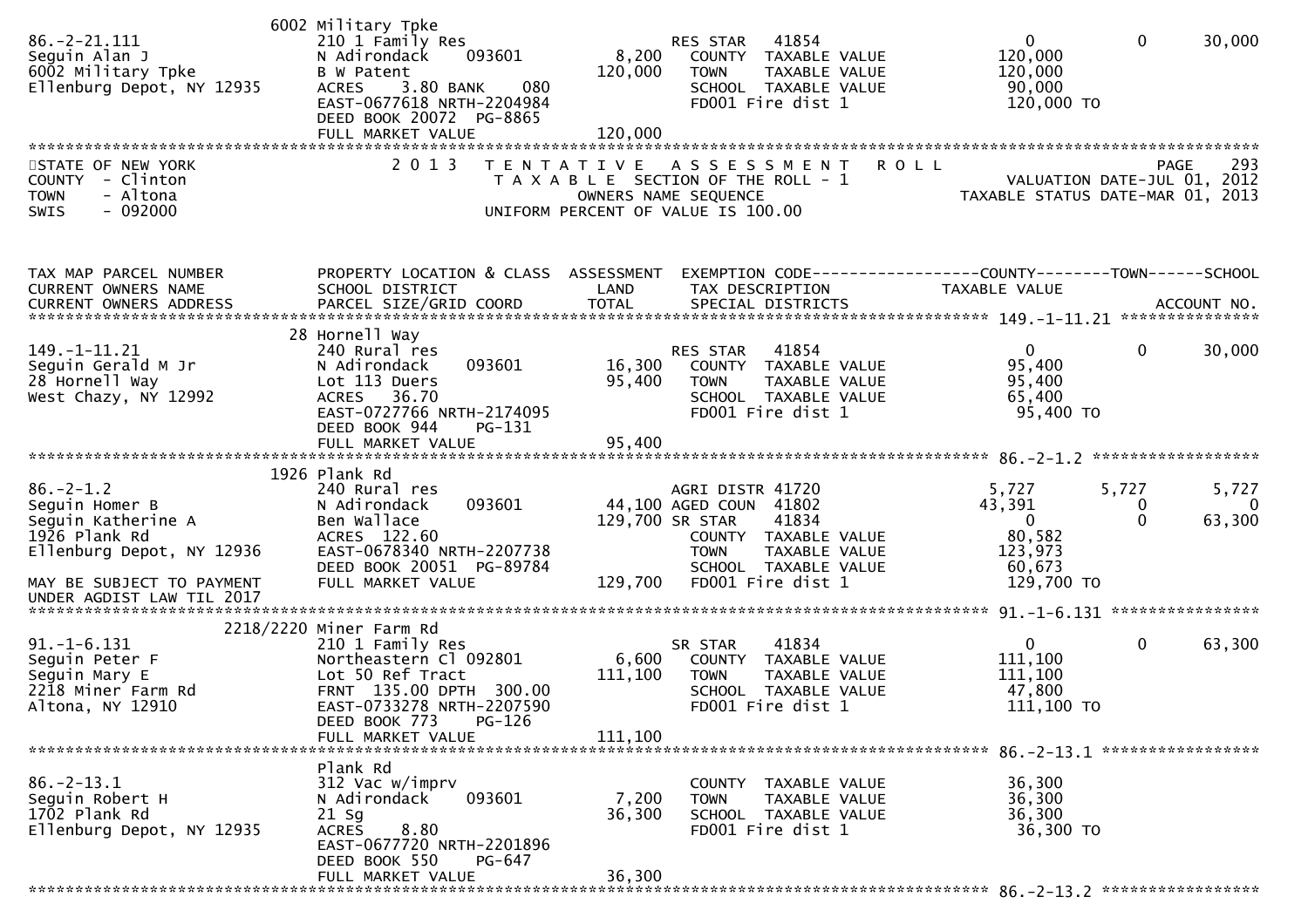| $86. - 2 - 13.2$<br>Seguin Robert H<br>Seguin Nancy A<br>1702 Plank Rd<br>Ellenburg Depot, NY 12935<br>STATE OF NEW YORK<br>COUNTY - Clinton<br>- Altona<br><b>TOWN</b><br>$-092000$<br><b>SWIS</b> | Plank Rd<br>311 Res vac land<br>093601<br>N Adirondack<br>$21$ Sg<br>50.00 DPTH 157.00<br><b>FRNT</b><br>EAST-0677163 NRTH-2202043<br>DEED BOOK 600<br>PG-1047<br>FULL MARKET VALUE<br>2 0 1 3   | 3,100<br>3,100<br>3,100<br>OWNERS NAME SEQUENCE | COUNTY TAXABLE VALUE<br><b>TOWN</b><br>TAXABLE VALUE<br>SCHOOL TAXABLE VALUE<br>FD001 Fire dist 1<br>TENTATIVE ASSESSMENT<br>T A X A B L E SECTION OF THE ROLL - 1<br>UNIFORM PERCENT OF VALUE IS 100.00 | 3,100<br>3,100<br>3,100<br>$3,100$ TO<br><b>ROLL</b><br><b>PAGE</b><br>VALUATION DATE-JUL 01, 2012<br>TAXABLE STATUS DATE-MAR 01, 2013 | 294    |
|-----------------------------------------------------------------------------------------------------------------------------------------------------------------------------------------------------|--------------------------------------------------------------------------------------------------------------------------------------------------------------------------------------------------|-------------------------------------------------|----------------------------------------------------------------------------------------------------------------------------------------------------------------------------------------------------------|----------------------------------------------------------------------------------------------------------------------------------------|--------|
|                                                                                                                                                                                                     |                                                                                                                                                                                                  |                                                 |                                                                                                                                                                                                          |                                                                                                                                        |        |
| TAX MAP PARCEL NUMBER<br>CURRENT OWNERS NAME                                                                                                                                                        | PROPERTY LOCATION & CLASS ASSESSMENT<br>SCHOOL DISTRICT                                                                                                                                          | LAND                                            | TAX DESCRIPTION                                                                                                                                                                                          | EXEMPTION CODE------------------COUNTY--------TOWN------SCHOOL<br><b>TAXABLE VALUE</b>                                                 |        |
| $86. - 2 - 13.3$<br>Seguin Robert H<br>1702 Plank Rd<br>Ellenburg Depot, NY 12935                                                                                                                   | Plank Rd<br>270 Mfg housing<br>093601<br>N Adirondack<br>$21$ Sg<br><b>ACRES</b><br>2.80<br>EAST-0677245 NRTH-2201820<br>DEED BOOK 550<br>PG-647                                                 | 7,400<br>42,000                                 | RES STAR 41854<br>COUNTY TAXABLE VALUE<br><b>TOWN</b><br>TAXABLE VALUE<br>SCHOOL TAXABLE VALUE<br>FD001 Fire dist 1                                                                                      | $\overline{0}$<br>$\mathbf{0}$<br>42,000<br>42,000<br>12,000<br>42,000 TO                                                              | 30,000 |
|                                                                                                                                                                                                     | FULL MARKET VALUE                                                                                                                                                                                | 42,000                                          |                                                                                                                                                                                                          |                                                                                                                                        |        |
| $101 - 2 - 1$<br>Seguin Robert H<br>Seguin Nancy A<br>1702 Plank Rd<br>Ellenburg Depot, NY 12935                                                                                                    | Plank Rd<br>311 Res vac land<br>N Adirondack<br>093601<br>Lot Sg<br>FRNT 69.00 DPTH 115.00<br>EAST-0677377 NRTH-2200350<br>DEED BOOK 683<br><b>PG-99</b><br>FULL MARKET VALUE                    | 3,800<br>3,800<br>3,800                         | COUNTY TAXABLE VALUE<br>TAXABLE VALUE<br><b>TOWN</b><br>SCHOOL TAXABLE VALUE<br>FD001 Fire dist 1                                                                                                        | 3,800<br>3,800<br>3,800<br>3,800 TO                                                                                                    |        |
|                                                                                                                                                                                                     |                                                                                                                                                                                                  |                                                 |                                                                                                                                                                                                          |                                                                                                                                        |        |
| $88.14 - 2 - 43$<br>Sellen Derek<br>Haley Brenda<br>537 George F.A. Wilkes<br>Greenfield Park, QuebCanada<br>J4V3R2                                                                                 | 131 Pinewood Dr<br>260 Seasonal res<br>093601<br>N Adirondack<br>Sub Bk 10 Pg 123 Lot 43<br>FRNT 61.01 DPTH 164.00<br>EAST-0699321 NRTH-2204298<br>DEED BOOK 20112 PG-43369<br>FULL MARKET VALUE | 4,000<br>28,500<br>28,500                       | COUNTY TAXABLE VALUE<br>TAXABLE VALUE<br><b>TOWN</b><br>SCHOOL TAXABLE VALUE<br>FD001 Fire dist 1                                                                                                        | 28,500<br>28,500<br>28,500<br>28,500 TO                                                                                                |        |
|                                                                                                                                                                                                     |                                                                                                                                                                                                  |                                                 |                                                                                                                                                                                                          |                                                                                                                                        |        |
| $120. - 1 - 3$<br>Senecal Maynard R<br>Senecal Thomas S<br>6 Wolfe Way Apt 42<br>Plattsburgh, NY 12901                                                                                              | Military Tpke<br>321 Abandoned ag<br>N Adirondack<br>093601<br>101 Duer<br>ACRES 123.50<br>EAST-0723082 NRTH-2189646<br>DEED BOOK 99001 PG-15400                                                 | 34,800<br>34,800                                | COUNTY TAXABLE VALUE<br><b>TOWN</b><br>TAXABLE VALUE<br>SCHOOL TAXABLE VALUE<br>FD001 Fire dist 1                                                                                                        | 34,800<br>34,800<br>34,800<br>34,800 TO                                                                                                |        |
|                                                                                                                                                                                                     | FULL MARKET VALUE                                                                                                                                                                                | 34,800                                          |                                                                                                                                                                                                          |                                                                                                                                        |        |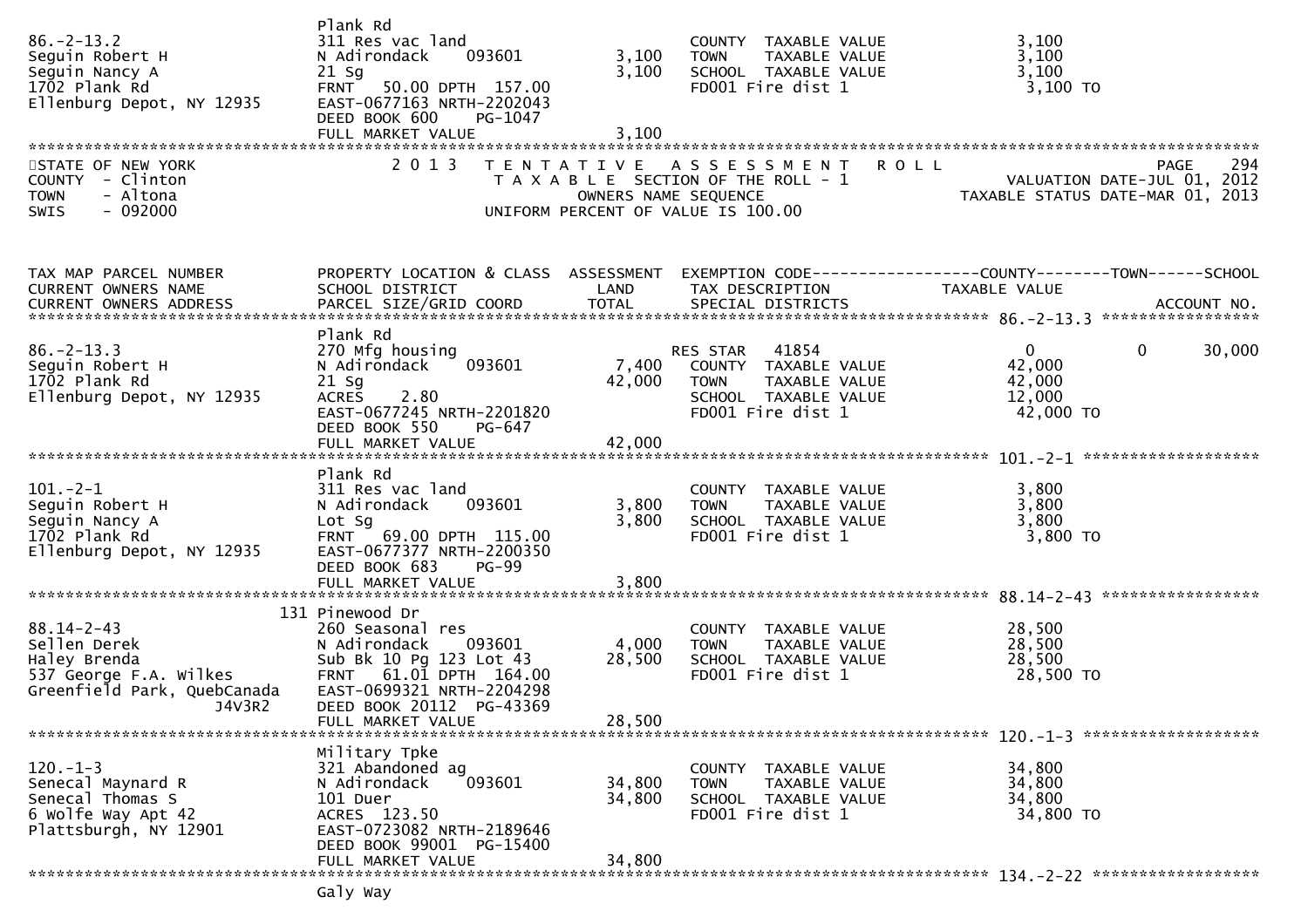| $134. - 2 - 22$<br>Senecal Terry M<br>1307 Military Tpke<br>Plattsburgh, NY 12901                  | $314$ Rural vac<10<br>N Adirondack<br>093601<br>104 Duer<br>Stonehedge Subd Lot 18<br>Also Title Deed 583/1119<br>2.00<br><b>ACRES</b><br>EAST-0725019 NRTH-2180356<br>DEED BOOK 1021 PG-5<br>FULL MARKET VALUE | 5,100<br>5,100<br>5,100 | COUNTY TAXABLE VALUE<br>TAXABLE VALUE<br><b>TOWN</b><br>SCHOOL TAXABLE VALUE<br>FD001 Fire dist 1                                                 | 5,100<br>5,100<br>5,100<br>5,100 TO                                                   |
|----------------------------------------------------------------------------------------------------|-----------------------------------------------------------------------------------------------------------------------------------------------------------------------------------------------------------------|-------------------------|---------------------------------------------------------------------------------------------------------------------------------------------------|---------------------------------------------------------------------------------------|
| STATE OF NEW YORK<br>COUNTY - Clinton<br>- Altona<br><b>TOWN</b><br>$-092000$<br><b>SWIS</b>       | 2 0 1 3                                                                                                                                                                                                         | OWNERS NAME SEQUENCE    | TENTATIVE ASSESSMENT ROLL<br>T A X A B L E SECTION OF THE ROLL - 1<br>UNIFORM PERCENT OF VALUE IS 100.00                                          | 295<br>PAGE<br>VALUATION DATE-JUL 01, 2012<br>TAXABLE STATUS DATE-MAR 01, 2013        |
| TAX MAP PARCEL NUMBER<br>CURRENT OWNERS NAME                                                       | PROPERTY LOCATION & CLASS ASSESSMENT<br>SCHOOL DISTRICT                                                                                                                                                         | LAND                    | TAX DESCRIPTION                                                                                                                                   | EXEMPTION        CODE------------------COUNTY-------TOWN------SCHOOL<br>TAXABLE VALUE |
| $91. - 1 - 6.134$<br>Sequin Peter E<br>Sequin Mary E<br>2218 Miner Farm Rd<br>Altona, NY 12910     | Miner Farm Rd<br>311 Res vac land<br>Northeastern Cl 092801<br>Lot 50 Ref Tr<br>1.10<br>ACRES<br>EAST-0733420 NRTH-2207601<br>DEED BOOK 20122 PG-47146<br>FULL MARKET VALUE                                     | 6,500<br>6,500<br>6,500 | COUNTY TAXABLE VALUE<br>TAXABLE VALUE<br><b>TOWN</b><br>SCHOOL TAXABLE VALUE<br>FD001 Fire dist 1                                                 | 6,500<br>6,500<br>6,500<br>$6,500$ TO                                                 |
|                                                                                                    |                                                                                                                                                                                                                 |                         |                                                                                                                                                   |                                                                                       |
| $89.1 - 3 - 28$<br>Seymour Bobbi-Jo<br>450 Devils Den Rd<br>Altona, NY 12910                       | 450 Devils Den Rd<br>210 1 Family Res<br>093601<br>N Adirondack<br>110 Ref<br>FRNT 140.00 DPTH 297.00<br>EAST-0711103 NRTH-2206174<br>DEED BOOK 20061 PG-92561                                                  | 52,300                  | RES STAR 41854<br>6,300 COUNTY TAXABLE VALUE<br>TAXABLE VALUE<br><b>TOWN</b><br>SCHOOL TAXABLE VALUE<br>FD001 Fire dist 1<br>LT001 Altona light 1 | $\Omega$<br>30,000<br>0<br>52,300<br>52,300<br>22,300<br>52,300 TO<br>52,300 TO       |
|                                                                                                    | FULL MARKET VALUE                                                                                                                                                                                               | 52,300                  |                                                                                                                                                   |                                                                                       |
| $88.14 - 1 - 27$<br>Seymour Curtis<br>Seymour Gail<br>15 Peryea Dr<br>Plattsburgh, NY 12901        | 19 Birch Hill Dr<br>260 Seasonal res<br>N Adirondack<br>093601<br>Stonewall Acres Lot 27<br>FRNT 74.00 DPTH 143.66<br>EAST-0699958 NRTH-2203692<br>DEED BOOK 20092 PG-24840                                     | 4,000<br>14,500         | COUNTY TAXABLE VALUE<br>TAXABLE VALUE<br><b>TOWN</b><br>SCHOOL TAXABLE VALUE<br>FD001 Fire dist 1                                                 | 14,500<br>14,500<br>14,500<br>14,500 TO                                               |
|                                                                                                    | FULL MARKET VALUE                                                                                                                                                                                               | 14,500                  |                                                                                                                                                   |                                                                                       |
| $88.14 - 1 - 45$<br>Seymour Dennis W<br>Seymour Doris A<br>22 Pellerin Rd<br>Plattsburgh, NY 12901 | 46 Birch Hill Dr<br>260 Seasonal res<br>093601<br>N Adirondack<br>Stonewall Acres Lot 45<br>FRNT 148.30 DPTH 127.66<br>EAST-0699363 NRTH-2204121<br>DEED BOOK 20072 PG-12271                                    | 5,000<br>17,500         | COUNTY TAXABLE VALUE<br>TAXABLE VALUE<br><b>TOWN</b><br>SCHOOL TAXABLE VALUE<br>FD001 Fire dist 1                                                 | 17,500<br>17,500<br>17,500<br>17,500 TO                                               |
|                                                                                                    | FULL MARKET VALUE                                                                                                                                                                                               | 17,500                  |                                                                                                                                                   |                                                                                       |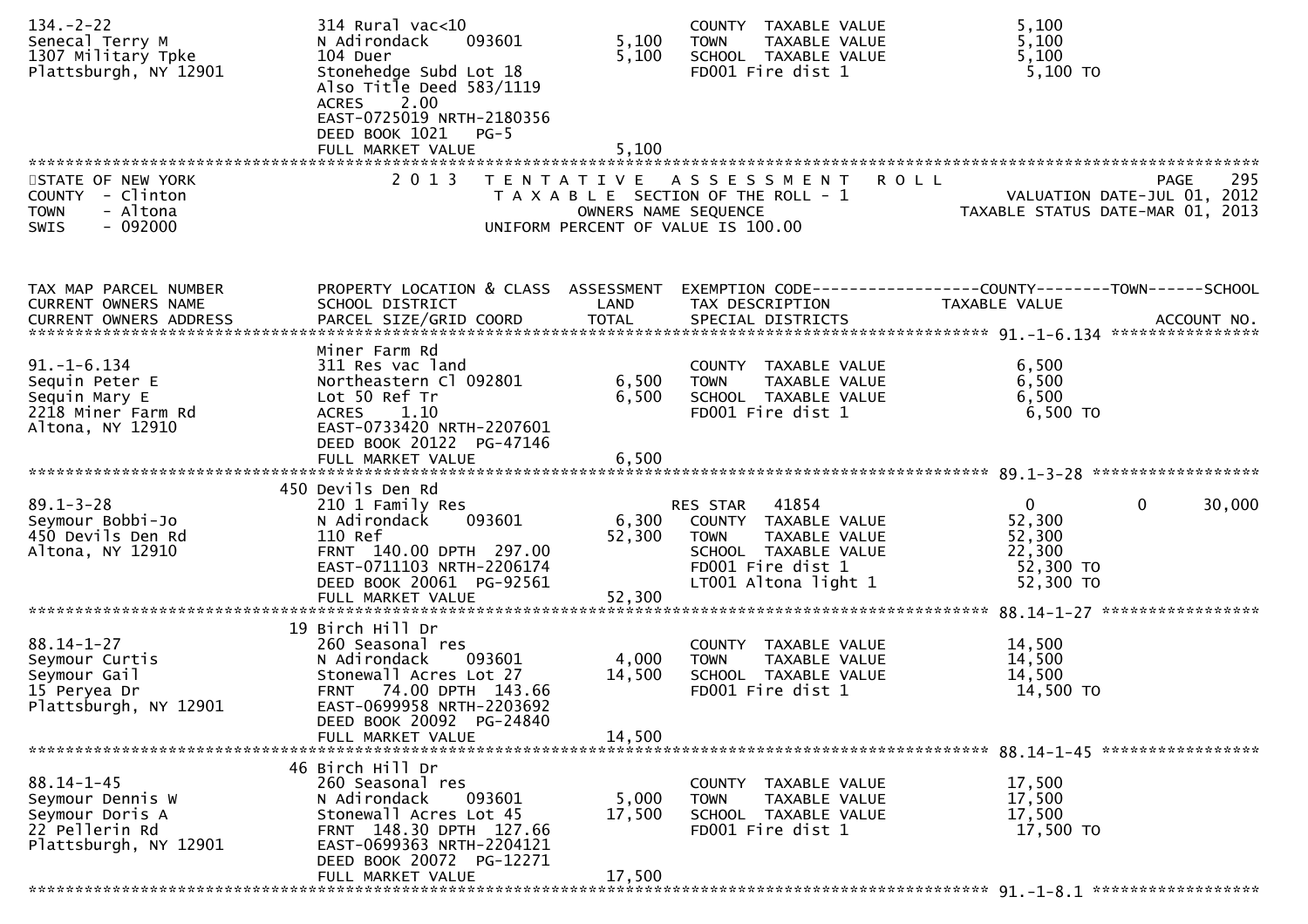|                              | 2041/2045 Miner Farm Rd              |         |                                               |                                                                                                                                   |
|------------------------------|--------------------------------------|---------|-----------------------------------------------|-----------------------------------------------------------------------------------------------------------------------------------|
| $91. - 1 - 8.1$              | 270 Mfg housing                      |         | COUNTY TAXABLE VALUE                          | 13,400                                                                                                                            |
| Seymour Raymond B Sr         | Northeastern Cl 092801               | 9,000   | <b>TOWN</b><br>TAXABLE VALUE                  | 13,400                                                                                                                            |
| 2049 Miner Farm Rd           | 51 Ref                               | 13,400  | SCHOOL TAXABLE VALUE                          | 13,400                                                                                                                            |
| Altona, NY 12910             | 5.10<br><b>ACRES</b>                 |         | FD001 Fire dist 1                             | 13,400 TO                                                                                                                         |
|                              | EAST-0736858 NRTH-2208884            |         |                                               |                                                                                                                                   |
|                              | DEED BOOK 20041 PG-77528             |         |                                               |                                                                                                                                   |
|                              | FULL MARKET VALUE                    | 13,400  |                                               |                                                                                                                                   |
|                              |                                      |         |                                               |                                                                                                                                   |
| STATE OF NEW YORK            | 2 0 1 3                              |         | TENTATIVE ASSESSMENT                          | 296<br><b>ROLL</b><br><b>PAGE</b>                                                                                                 |
|                              |                                      |         |                                               |                                                                                                                                   |
| COUNTY - Clinton<br>- Altona |                                      |         |                                               |                                                                                                                                   |
| <b>TOWN</b>                  |                                      |         |                                               |                                                                                                                                   |
| $-092000$<br>SWIS            |                                      |         |                                               | PAGE 296<br>OWNERS NAME SEQUENCE<br>ON DERES NAME SEQUENCE TAXABLE STATUS DATE-MAR 01, 2013<br>UNIFORM PERCENT OF VALUE IS 100.00 |
|                              |                                      |         |                                               |                                                                                                                                   |
| TAX MAP PARCEL NUMBER        | PROPERTY LOCATION & CLASS ASSESSMENT |         |                                               | EXEMPTION CODE-----------------COUNTY--------TOWN------SCHOOL                                                                     |
| CURRENT OWNERS NAME          | SCHOOL DISTRICT                      | LAND    | TAX DESCRIPTION                               | TAXABLE VALUE                                                                                                                     |
|                              |                                      |         |                                               |                                                                                                                                   |
|                              |                                      |         |                                               |                                                                                                                                   |
|                              | 2049 Miner Farm Rd                   |         |                                               |                                                                                                                                   |
| $91. - 1 - 8.2$              | 210 1 Family Res                     |         | AGED COUN 41802                               | 19,450<br>0<br>0                                                                                                                  |
| Seymour Raymond B Sr         | Northeastern Cl 092801               |         | 5,900 SR STAR<br>41834                        | $\Omega$<br>38,900<br>$\overline{0}$                                                                                              |
| 2049 Miner Farm Rd           | Lot 51 Ref                           | 38,900  | COUNTY TAXABLE VALUE                          | 19,450                                                                                                                            |
|                              | FRNT 136.00 DPTH 196.00              |         |                                               |                                                                                                                                   |
| Altona, NY 12910             | EAST-0736723 NRTH-2209081            |         | TAXABLE VALUE<br>TAXABLE VALUE<br><b>TOWN</b> | 38,900<br>$\overline{0}$                                                                                                          |
|                              |                                      |         | SCHOOL TAXABLE VALUE                          |                                                                                                                                   |
|                              | DEED BOOK 20051 PG-78684             |         | FD001 Fire dist 1                             | 38,900 TO                                                                                                                         |
|                              | FULL MARKET VALUE                    | 38,900  |                                               |                                                                                                                                   |
|                              |                                      |         |                                               |                                                                                                                                   |
|                              | 3643 Military Tpke                   |         |                                               |                                                                                                                                   |
| $134. - 2 - 5$               | 210 1 Family Res                     |         | WARCOMALL 41131                               | 25,425<br>25,425<br>0                                                                                                             |
| Seymour Stephen M            | 093601<br>N Adirondack               |         | 10,800 WARDISALL 41141                        | 20,340<br>20,340<br>$\Omega$                                                                                                      |
| 3643 Military Tpke           | 115 Duer                             |         | 101,700 RES STAR 41854                        | 30,000<br>$\overline{0}$<br>$\Omega$                                                                                              |
| West Chazy, NY 12992         | Stonehedge Subd Lot 17               |         | COUNTY TAXABLE VALUE                          | 55,935                                                                                                                            |
|                              | <b>ACRES</b><br>4.00                 |         | <b>TOWN</b><br>TAXABLE VALUE                  | 55,935                                                                                                                            |
|                              | EAST-0725716 NRTH-2180684            |         | SCHOOL TAXABLE VALUE                          | 71,700                                                                                                                            |
|                              | DEED BOOK 709<br>PG-131              |         | FD001 Fire dist 1                             | 101,700 TO                                                                                                                        |
|                              | FULL MARKET VALUE                    | 101,700 |                                               |                                                                                                                                   |
|                              |                                      |         |                                               |                                                                                                                                   |
|                              | 990 Irona Rd                         |         |                                               |                                                                                                                                   |
| $72. - 1 - 6$                | 210 1 Family Res                     |         | RES STAR 41854                                | $\overline{0}$<br>$\mathbf{0}$<br>30,000                                                                                          |
| Shaw Matthew D               | 093601<br>N Adirondack               |         | 5,400 COUNTY TAXABLE VALUE                    | 55,400                                                                                                                            |
| Boire Deborah J              | 192 Ref                              | 55,400  | TAXABLE VALUE<br>TOWN                         | 55,400                                                                                                                            |
| 990 Irona Rd                 | FRNT 135.00 DPTH 135.00              |         | SCHOOL TAXABLE VALUE                          | 25,400                                                                                                                            |
| Ellenburg Depot, NY 12935    | EAST-0687407 NRTH-2212752            |         | FD001 Fire dist 1                             | 55,400 TO                                                                                                                         |
|                              | DEED BOOK 20011 PG-36813             |         |                                               |                                                                                                                                   |
|                              | FULL MARKET VALUE                    | 55,400  |                                               |                                                                                                                                   |
|                              |                                      |         |                                               |                                                                                                                                   |
|                              |                                      |         |                                               |                                                                                                                                   |
|                              | 347 Irona Rd                         |         |                                               |                                                                                                                                   |
| $73. - 1 - 30.2$             | 210 1 Family Res                     |         | 41834<br>SR STAR                              | $\mathbf{0}$<br>0<br>41,700                                                                                                       |
| Shaw Robert R                | 093601<br>N Adirondack               | 6,100   | COUNTY TAXABLE VALUE                          | 41,700                                                                                                                            |
| Shaw Susan M                 | Lot 138 Ref                          | 41,700  | <b>TOWN</b><br>TAXABLE VALUE                  | 41,700                                                                                                                            |
| 347 Irona Rd                 | H W<br>Barcomb                       |         | SCHOOL TAXABLE VALUE                          | $\bf{0}$                                                                                                                          |
| Altona, NY 12910             | Barcomb<br>Barcomb                   |         | FD001 Fire dist 1                             | 41,700 TO                                                                                                                         |
|                              | FRNT 100.00 DPTH 250.00              |         | LT001 Altona light 1                          | 41,700 TO                                                                                                                         |
|                              | EAST-0702854 NRTH-2212438            |         |                                               |                                                                                                                                   |
|                              | DEED BOOK 588<br><b>PG-980</b>       |         |                                               |                                                                                                                                   |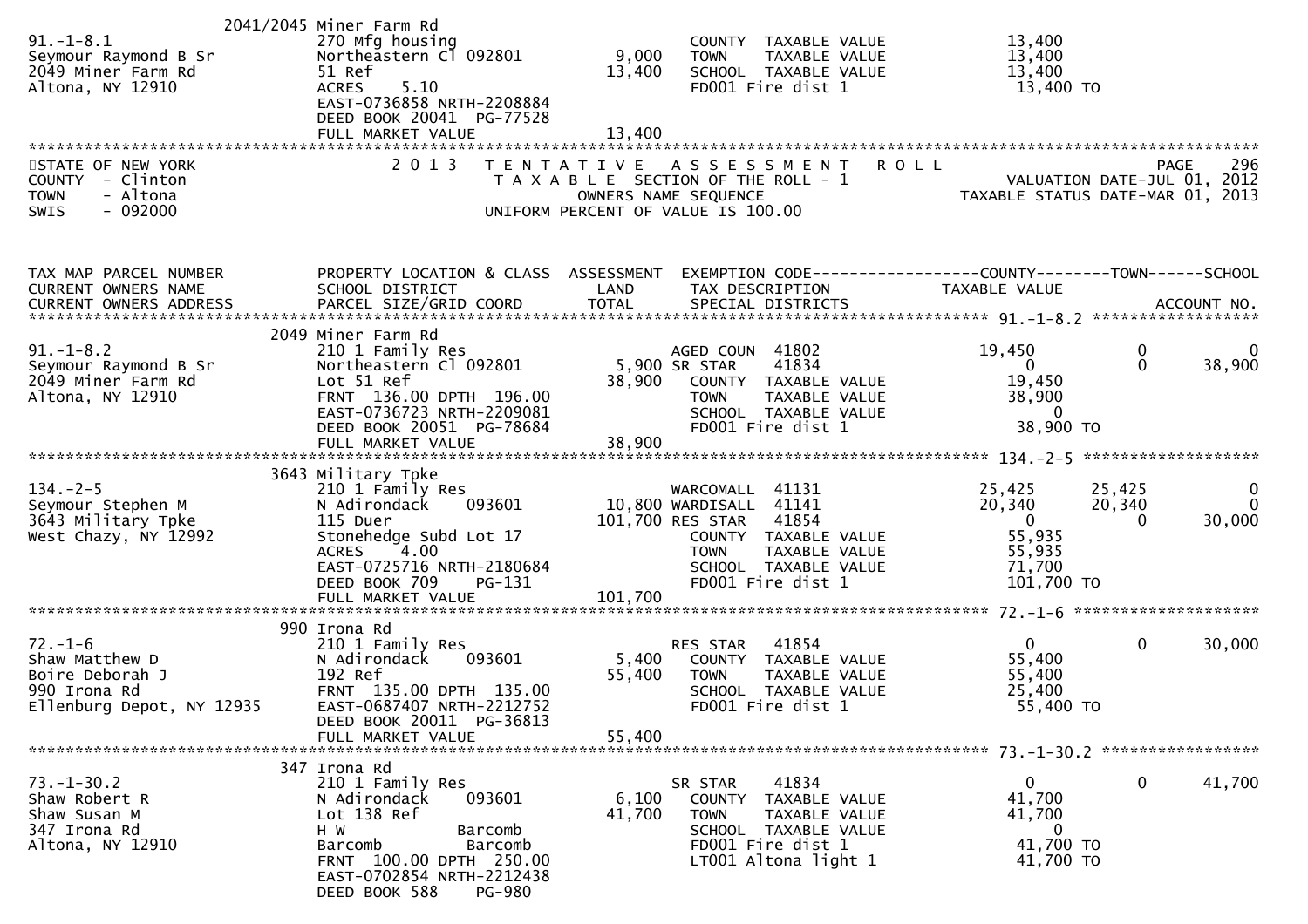|                                                                                  | FULL MARKET VALUE                                                                               | 41,700            |                                                                                                                                                    |                                                              |                                  |
|----------------------------------------------------------------------------------|-------------------------------------------------------------------------------------------------|-------------------|----------------------------------------------------------------------------------------------------------------------------------------------------|--------------------------------------------------------------|----------------------------------|
|                                                                                  |                                                                                                 |                   |                                                                                                                                                    |                                                              |                                  |
| $146. - 1 - 10$<br>Shea Life Use Mary Louise<br>Agoney Jacquelyn<br>278 Plank Rd | 274/278 Plank Rd<br>270 Mfg housing<br>093601<br>N Adirondack<br>49 Sg<br>77.00<br><b>ACRES</b> | 36,000            | 44 PCT OF VALUE USED FOR EXEMPTION PURPOSES<br>AGED - ALL 41800<br>41834<br>26,700 SR STAR<br>COUNTY TAXABLE VALUE<br>TAXABLE VALUE<br><b>TOWN</b> | 7,920<br>$\mathbf{0}$<br>28,080<br>28,080                    | 7,920<br>7,920<br>28,080         |
| Ellenburg Depot, NY 12935                                                        | EAST-0684120 NRTH-2167869                                                                       |                   | SCHOOL TAXABLE VALUE                                                                                                                               | $\mathbf 0$                                                  |                                  |
|                                                                                  | DEED BOOK 604<br><b>PG-727</b>                                                                  |                   | FD001 Fire dist 1                                                                                                                                  | 36,000 TO                                                    |                                  |
|                                                                                  | FULL MARKET VALUE                                                                               | 36,000            |                                                                                                                                                    |                                                              |                                  |
| STATE OF NEW YORK                                                                | 2 0 1 3                                                                                         |                   | A S S E S S M E N T                                                                                                                                | <b>ROLL</b>                                                  | 297<br><b>PAGE</b>               |
| COUNTY - Clinton                                                                 |                                                                                                 | T E N T A T I V E | T A X A B L E SECTION OF THE ROLL - 1                                                                                                              |                                                              | VALUATION DATE-JUL 01, 2012      |
| <b>TOWN</b><br>- Altona                                                          |                                                                                                 |                   | OWNERS NAME SEQUENCE                                                                                                                               |                                                              | TAXABLE STATUS DATE-MAR 01, 2013 |
| $-092000$<br><b>SWIS</b>                                                         |                                                                                                 |                   | UNIFORM PERCENT OF VALUE IS 100.00                                                                                                                 |                                                              |                                  |
|                                                                                  |                                                                                                 |                   |                                                                                                                                                    |                                                              |                                  |
|                                                                                  |                                                                                                 |                   |                                                                                                                                                    |                                                              |                                  |
| TAX MAP PARCEL NUMBER                                                            | PROPERTY LOCATION & CLASS ASSESSMENT                                                            |                   |                                                                                                                                                    | EXEMPTION CODE-----------------COUNTY-------TOWN------SCHOOL |                                  |
| CURRENT OWNERS NAME                                                              | SCHOOL DISTRICT                                                                                 | LAND              | TAX DESCRIPTION                                                                                                                                    | TAXABLE VALUE                                                |                                  |
|                                                                                  |                                                                                                 |                   |                                                                                                                                                    |                                                              |                                  |
|                                                                                  | 18 Merrywood Dr                                                                                 |                   |                                                                                                                                                    |                                                              |                                  |
| $88.14 - 1 - 65$                                                                 | 311 Res vac land                                                                                |                   | COUNTY TAXABLE VALUE                                                                                                                               | 16,000                                                       |                                  |
| Sheard Edward G                                                                  | N Adirondack<br>093601                                                                          | 4,000             | TAXABLE VALUE<br><b>TOWN</b>                                                                                                                       | 16,000                                                       |                                  |
| Sheard Joan G                                                                    | Stonewall Acres Lot 65                                                                          | 16,000            | SCHOOL TAXABLE VALUE                                                                                                                               | 16,000                                                       |                                  |
| 383 Woodland Ave<br>Verdun, QC, Canada H4H1V5                                    | FRNT 80.10 DPTH 134.95<br>EAST-0700230 NRTH-2203419                                             |                   | FD001 Fire dist 1                                                                                                                                  | 16,000 TO                                                    |                                  |
|                                                                                  | DEED BOOK 20031 PG-53630                                                                        |                   |                                                                                                                                                    |                                                              |                                  |
|                                                                                  |                                                                                                 |                   |                                                                                                                                                    |                                                              |                                  |
|                                                                                  |                                                                                                 |                   |                                                                                                                                                    |                                                              |                                  |
|                                                                                  | 226 Irona Rd                                                                                    |                   |                                                                                                                                                    |                                                              |                                  |
| $73. - 1 - 24.2$<br>Sheppard Molly A                                             | 270 Mfg housing<br>N Adirondack<br>093601                                                       | 29,800            | COUNTY TAXABLE VALUE<br><b>TOWN</b><br>TAXABLE VALUE                                                                                               | 53,800<br>53,800                                             |                                  |
| Jensen Daniel A                                                                  | 138 Ref                                                                                         | 53,800            | SCHOOL TAXABLE VALUE                                                                                                                               | 53,800                                                       |                                  |
| 334 Woods Falls Rd                                                               | Land Contract to Ernie Gu                                                                       |                   | FD001 Fire dist 1                                                                                                                                  | 53,800 TO                                                    |                                  |
| Altona, NY 12910                                                                 | ACRES 49.00                                                                                     |                   | LT001 Altona light 1                                                                                                                               | 53,800 TO                                                    |                                  |
|                                                                                  | EAST-0705908 NRTH-2213042                                                                       |                   |                                                                                                                                                    |                                                              |                                  |
|                                                                                  | DEED BOOK 20122 PG-49292<br>FULL MARKET VALUE                                                   | 53,800            |                                                                                                                                                    |                                                              |                                  |
|                                                                                  |                                                                                                 |                   |                                                                                                                                                    |                                                              |                                  |
|                                                                                  | 2514 Rand Hill Rd                                                                               |                   |                                                                                                                                                    |                                                              |                                  |
| $132 - 1 - 4.41$                                                                 | 240 Rural res                                                                                   |                   | AGED COUN 41802                                                                                                                                    | 8,445                                                        | 0<br>0                           |
| Shoff Denise L                                                                   | 093601<br>N Adirondack                                                                          | 18,500 SR STAR    | 41834                                                                                                                                              | 0                                                            | 63,300<br>0                      |
| 2514 Rand Hill Rd<br>Altona, NY 12910                                            | Lots 39 & 40 Duers Patent<br>ACRES 28.90                                                        |                   | 168,900 COUNTY TAXABLE VALUE<br>TAXABLE VALUE<br>TOWN                                                                                              | 160,455<br>168,900                                           |                                  |
|                                                                                  | EAST-0705479 NRTH-2184367                                                                       |                   | SCHOOL TAXABLE VALUE                                                                                                                               | 105,600                                                      |                                  |
|                                                                                  | DEED BOOK 20021 PG-46644                                                                        |                   | FD001 Fire dist 1                                                                                                                                  | 168,900 TO                                                   |                                  |
|                                                                                  | FULL MARKET VALUE                                                                               | 168,900           |                                                                                                                                                    |                                                              |                                  |
|                                                                                  |                                                                                                 |                   |                                                                                                                                                    |                                                              |                                  |
| $150. - 1 - 4.282$                                                               | 154 Recore Rd<br>210 1 Family Res                                                               |                   | 41854<br>RES STAR                                                                                                                                  | $\mathbf{0}$                                                 | 0<br>30,000                      |
| Shumway Robert Jr                                                                | N Adirondack<br>093601                                                                          | 9,100             | COUNTY TAXABLE VALUE                                                                                                                               | 87,200                                                       |                                  |
| 154 Recore Rd                                                                    | Lot 144 Duers Patent                                                                            | 87,200            | <b>TOWN</b><br>TAXABLE VALUE                                                                                                                       | 87,200                                                       |                                  |
| West Chazy, NY 12992                                                             | 1.15<br><b>ACRES</b>                                                                            |                   | SCHOOL TAXABLE VALUE                                                                                                                               | 57,200                                                       |                                  |
|                                                                                  | EAST-0736921 NRTH-2176237<br>DEED BOOK 98001 PG-05680                                           |                   | FD001 Fire dist 1                                                                                                                                  | 87,200 TO                                                    |                                  |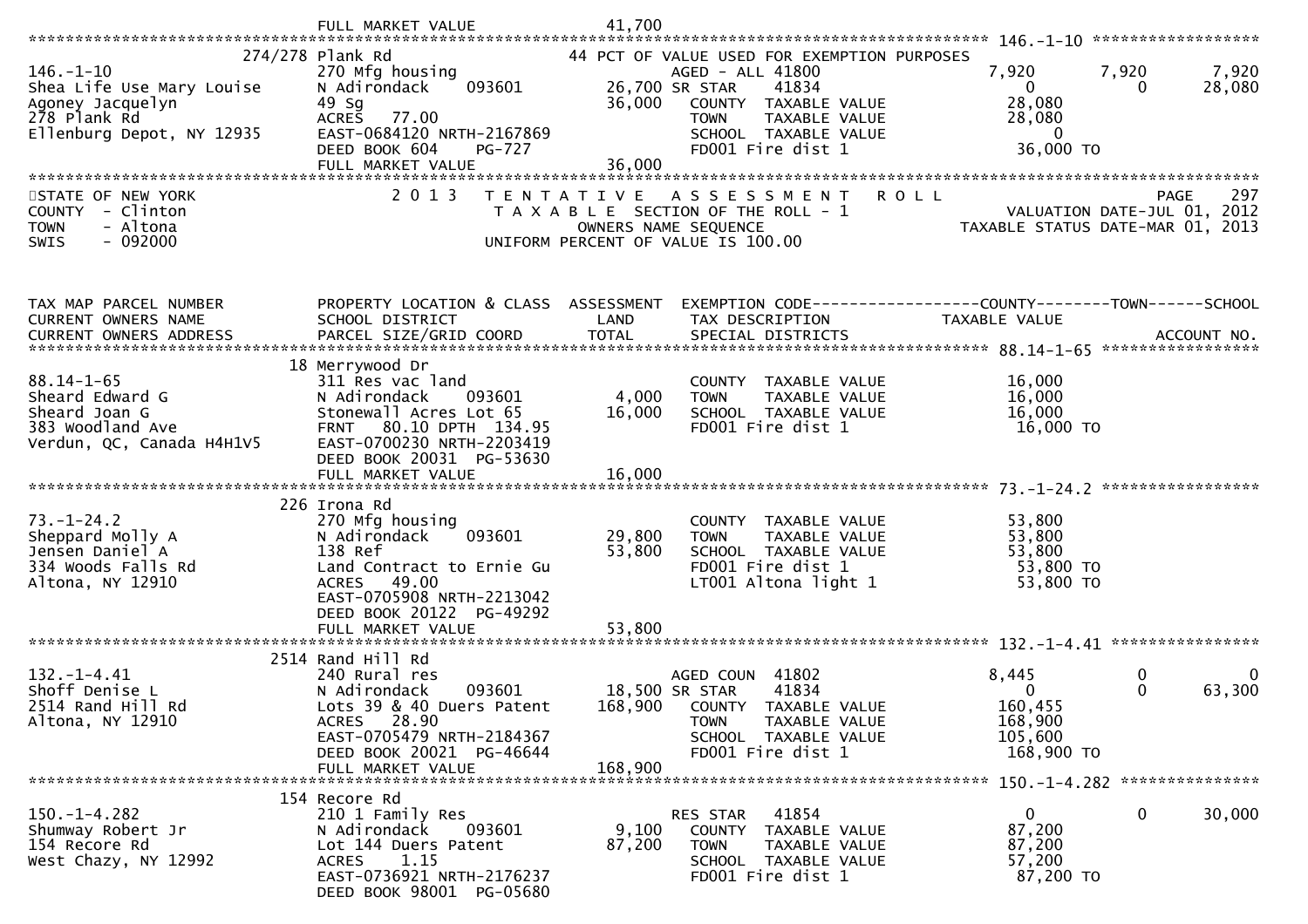|                                                                                                       | FULL MARKET VALUE                                                                                                                                                             | 87,200                                    |                                                                                                                                  |                                                                                       |
|-------------------------------------------------------------------------------------------------------|-------------------------------------------------------------------------------------------------------------------------------------------------------------------------------|-------------------------------------------|----------------------------------------------------------------------------------------------------------------------------------|---------------------------------------------------------------------------------------|
|                                                                                                       |                                                                                                                                                                               |                                           |                                                                                                                                  |                                                                                       |
| $119. - 1 - 4.1$<br>Shutts Bruce R II<br>Bonner Rebecca S<br>4362 Military Tpke<br>Altona, NY 12910   | Military Tpke<br>321 Abandoned ag<br>093601<br>N Adirondack<br>Lot 69 Duers<br>ACRES 23.40 BANK<br>080<br>EAST-0712772 NRTH-2191087<br>DEED BOOK 20082 PG-12385               | 16,200<br>16,200                          | COUNTY TAXABLE VALUE<br><b>TOWN</b><br>TAXABLE VALUE<br>SCHOOL TAXABLE VALUE<br>FD001 Fire dist 1                                | 16,200<br>16,200<br>16,200<br>16,200 TO                                               |
|                                                                                                       | FULL MARKET VALUE                                                                                                                                                             | 16,200                                    |                                                                                                                                  |                                                                                       |
| STATE OF NEW YORK<br>COUNTY - Clinton<br><b>TOWN</b><br>- Altona<br>$-092000$<br><b>SWIS</b>          | 2 0 1 3                                                                                                                                                                       | T E N T A T I V E<br>OWNERS NAME SEQUENCE | <b>ROLL</b><br>A S S E S S M E N T<br>T A X A B L E SECTION OF THE ROLL - 1<br>UNIFORM PERCENT OF VALUE IS 100.00                | 298<br><b>PAGE</b><br>VALUATION DATE-JUL 01, 2012<br>TAXABLE STATUS DATE-MAR 01, 2013 |
| TAX MAP PARCEL NUMBER<br>CURRENT OWNERS NAME                                                          | PROPERTY LOCATION & CLASS ASSESSMENT<br>SCHOOL DISTRICT                                                                                                                       | LAND                                      | TAX DESCRIPTION                                                                                                                  | EXEMPTION CODE------------------COUNTY--------TOWN------SCHOOL<br>TAXABLE VALUE       |
| <b>CURRENT OWNERS ADDRESS</b>                                                                         | PARCEL SIZE/GRID COORD                                                                                                                                                        | <b>TOTAL</b>                              | SPECIAL DISTRICTS                                                                                                                | ACCOUNT NO.                                                                           |
|                                                                                                       |                                                                                                                                                                               |                                           |                                                                                                                                  |                                                                                       |
| $119. - 1 - 4.3$<br>Shutts Bruce R II<br>Bonner Rebecca S<br>4362 Military Tpke<br>Altona, NY 12910   | 4362 Military Tpke<br>210 1 Family Res<br>093601<br>N Adirondack<br>Lot 69 Duers<br>1.00 BANK<br>080<br><b>ACRES</b><br>EAST-0712248 NRTH-2191594<br>DEED BOOK 20082 PG-12385 | 6,500<br>165,000                          | 41854<br><b>RES STAR</b><br>COUNTY TAXABLE VALUE<br>TAXABLE VALUE<br><b>TOWN</b><br>SCHOOL TAXABLE VALUE<br>FD001 Fire dist 1    | $\mathbf{0}$<br>$\mathbf{0}$<br>30,000<br>165,000<br>165,000<br>135,000<br>165,000 TO |
|                                                                                                       | Rt 11                                                                                                                                                                         |                                           |                                                                                                                                  |                                                                                       |
| $71. - 4 - 10.1$<br>Simard Robert<br>Bertrand Corey F<br>3561 Rice Hill Rd<br>Franklin, VT 05457      | 105 Vac farmland<br>093601<br>N Adirondack<br>Bm<br>ACRES 125.60<br>EAST-0679760 NRTH-2211954<br>DEED BOOK 20082 PG-14668                                                     | 34,400<br>34,400                          | COUNTY TAXABLE VALUE<br><b>TOWN</b><br>TAXABLE VALUE<br>SCHOOL TAXABLE VALUE<br>FD002 Ellenburg fire 21<br>LT002 Altona light 21 | 34,400<br>34,400<br>34,400<br>34,400 TO<br>34,400 TO                                  |
|                                                                                                       |                                                                                                                                                                               |                                           |                                                                                                                                  |                                                                                       |
| $130. -2 - 7$<br>Simpson Steven<br>Simpson Crystal<br>962 Military Tpke<br>Plattsburgh, NY 12901      | Plank Rd<br>210 1 Family Res<br>N Adirondack<br>093601<br>Lot 37<br><b>ACRES</b><br>48.50<br>EAST-0682023 NRTH-2179755                                                        | 21,500<br>82,900                          | COUNTY TAXABLE VALUE<br>TAXABLE VALUE<br><b>TOWN</b><br>SCHOOL TAXABLE VALUE<br>FD001 Fire dist 1                                | 82,900<br>82,900<br>82,900<br>82,900 TO                                               |
|                                                                                                       | DEED BOOK 20031 PG-54401<br>FULL MARKET VALUE                                                                                                                                 | 82,900                                    |                                                                                                                                  |                                                                                       |
|                                                                                                       |                                                                                                                                                                               |                                           |                                                                                                                                  |                                                                                       |
| $146. - 1 - 9$<br>Simpson Steven<br>Simpson Crystal<br>962 Military Turnpike<br>Plattsburgh, NY 12901 | 294 Plank Rd<br>270 Mfg housing<br>093601<br>N Adirondack<br>$Lt$ 40<br>1.00<br><b>ACRES</b><br>EAST-0682974 NRTH-2167598<br>DEED BOOK 20122 PG-52634                         | 6,500<br>14,500                           | COUNTY TAXABLE VALUE<br>TAXABLE VALUE<br><b>TOWN</b><br>SCHOOL TAXABLE VALUE<br>FD001 Fire dist 1                                | 14,500<br>14,500<br>14,500<br>14,500 TO                                               |
|                                                                                                       | FULL MARKET VALUE                                                                                                                                                             | 14,500                                    |                                                                                                                                  |                                                                                       |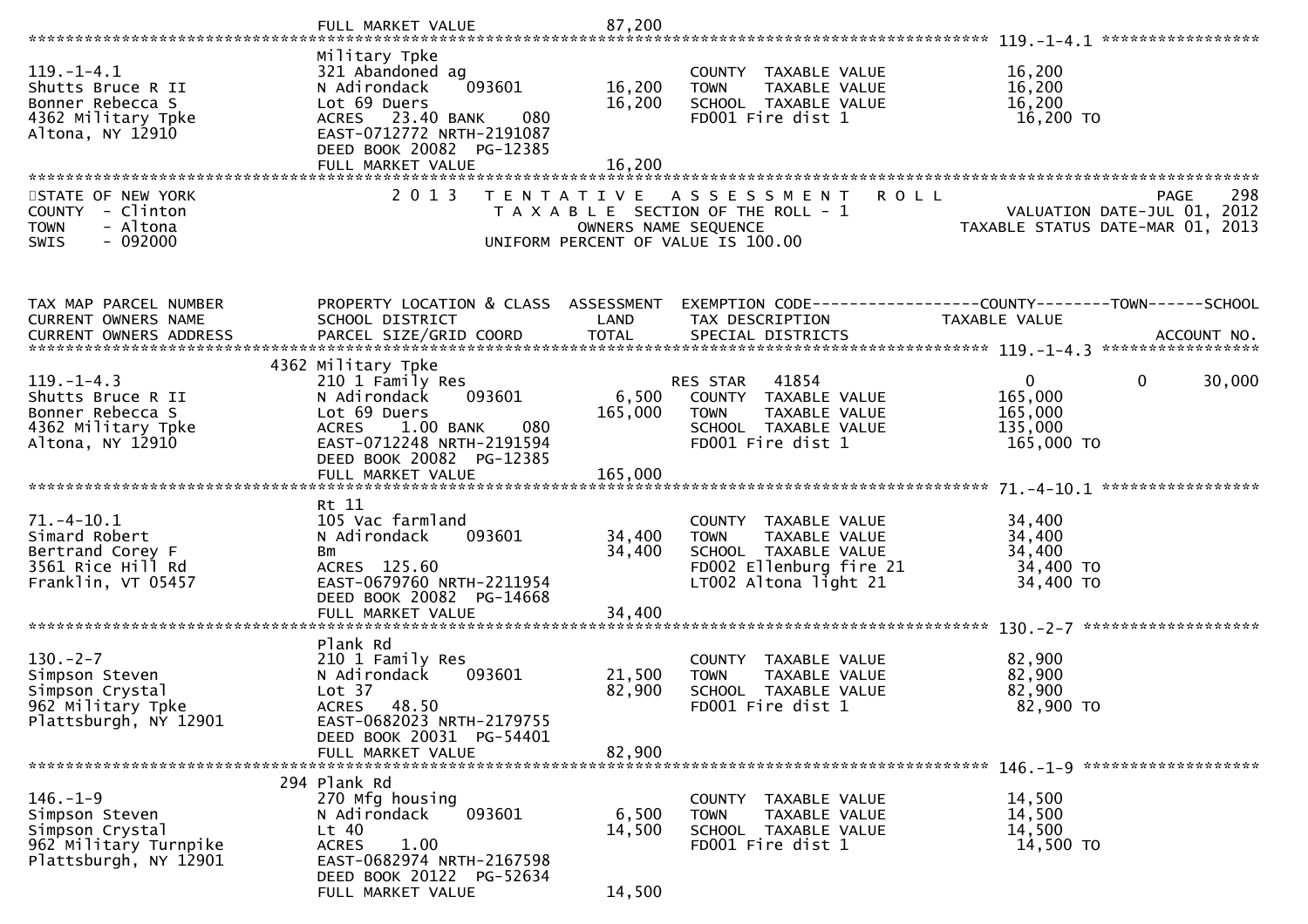| $73. - 1 - 10.52$<br>Simpson Steven J<br>Simpson Crystal M<br>962 Military Turnpike<br>Plattsburgh, NY 12901 | 2088 Alder Bend Rd<br>220 2 Family Res<br>093601<br>N Adirondack<br>Lot 155 Ref Tr<br>FRNT 75.00 DPTH 233.00<br>EAST-0697996 NRTH-2216157<br>DEED BOOK 20122 PG-50687<br>FULL MARKET VALUE | 5,100<br>15,000<br>15,000 | COUNTY TAXABLE VALUE<br><b>TOWN</b><br>TAXABLE VALUE<br>SCHOOL TAXABLE VALUE<br>FD001 Fire dist 1                          | 15,000<br>15,000<br>15,000<br>15,000 TO                                        |             |
|--------------------------------------------------------------------------------------------------------------|--------------------------------------------------------------------------------------------------------------------------------------------------------------------------------------------|---------------------------|----------------------------------------------------------------------------------------------------------------------------|--------------------------------------------------------------------------------|-------------|
| STATE OF NEW YORK<br>COUNTY - Clinton<br>- Altona<br><b>TOWN</b>                                             | 2 0 1 3                                                                                                                                                                                    | T E N T A T I V E         | A S S E S S M E N T<br>T A X A B L E SECTION OF THE ROLL - 1<br>OWNERS NAME SEQUENCE                                       | <b>ROLL</b><br>VALUATION DATE-JUL 01, 2012<br>TAXABLE STATUS DATE-MAR 01, 2013 | 299<br>PAGE |
| $-092000$<br><b>SWIS</b>                                                                                     |                                                                                                                                                                                            |                           | UNIFORM PERCENT OF VALUE IS 100.00                                                                                         |                                                                                |             |
| TAX MAP PARCEL NUMBER<br>CURRENT OWNERS NAME                                                                 | PROPERTY LOCATION & CLASS ASSESSMENT<br>SCHOOL DISTRICT                                                                                                                                    | LAND                      | TAX DESCRIPTION                                                                                                            | TAXABLE VALUE                                                                  |             |
|                                                                                                              | 1995 Rand Hill Rd                                                                                                                                                                          |                           |                                                                                                                            |                                                                                |             |
| $148. - 3 - 5.1$<br>Siskavich Lorraine<br>1995 Rand Hill Rd<br>Altona, NY 12910                              | 210 1 Family Res<br>093601<br>N Adirondack<br>36 Duer<br>FRNT 240.00 DPTH 250.00<br>EAST-0709578 NRTH-2172889                                                                              | 56,000                    | RES STAR 41854<br>10,000 COUNTY TAXABLE VALUE<br><b>TOWN</b><br>TAXABLE VALUE<br>SCHOOL TAXABLE VALUE<br>FD001 Fire dist 1 | $\overline{0}$<br>$\mathbf{0}$<br>56,000<br>56,000<br>26,000<br>56,000 TO      | 30,000      |
|                                                                                                              | DEED BOOK 98001 PG-02080                                                                                                                                                                   |                           |                                                                                                                            |                                                                                |             |
|                                                                                                              |                                                                                                                                                                                            |                           |                                                                                                                            |                                                                                |             |
|                                                                                                              | 2555 Miner Farm Rd                                                                                                                                                                         |                           |                                                                                                                            |                                                                                |             |
| $90. - 1 - 7.2$                                                                                              | 210 1 Family Res                                                                                                                                                                           |                           | 41854<br>RES STAR                                                                                                          | 0<br>0                                                                         | 30,000      |
| Siskavich Veronica A                                                                                         | 093601<br>N Adirondack                                                                                                                                                                     | 6,300                     | COUNTY TAXABLE VALUE                                                                                                       | 82,000                                                                         |             |
| 2555 Miner Farm Rd<br>Altona, NY 12910                                                                       | FRNT 130.00 DPTH 240.00<br><b>BANK</b><br>080                                                                                                                                              | 82,000                    | <b>TOWN</b><br>TAXABLE VALUE<br>SCHOOL TAXABLE VALUE                                                                       | 82,000<br>52,000                                                               |             |
|                                                                                                              | EAST-0724981 NRTH-2207675                                                                                                                                                                  |                           | FD001 Fire dist 1                                                                                                          | 82,000 TO                                                                      |             |
|                                                                                                              | DEED BOOK 20031 PG-57033                                                                                                                                                                   |                           |                                                                                                                            |                                                                                |             |
|                                                                                                              | FULL MARKET VALUE                                                                                                                                                                          | 82,000                    |                                                                                                                            |                                                                                |             |
|                                                                                                              | Rand Hill Rd                                                                                                                                                                               |                           |                                                                                                                            |                                                                                |             |
| $148. - 2 - 4$                                                                                               | 910 Priv forest                                                                                                                                                                            |                           | COUNTY TAXABLE VALUE                                                                                                       | 29,600                                                                         |             |
| Slack Gregory C                                                                                              | 093601<br>N Adirondack                                                                                                                                                                     | 29,600                    | TAXABLE VALUE<br><b>TOWN</b>                                                                                               | 29,600                                                                         |             |
| Slack Scarlett A                                                                                             | 64 Duer<br>ACRES 223.20                                                                                                                                                                    | 29,600                    | SCHOOL TAXABLE VALUE<br>FD001 Fire dist 1                                                                                  | 29,600<br>29,600 TO                                                            |             |
| 670 Judson Street Rd<br>Canton, NY 13617                                                                     | EAST-0716454 NRTH-2173046                                                                                                                                                                  |                           |                                                                                                                            |                                                                                |             |
|                                                                                                              | DEED BOOK 20031 PG-51494                                                                                                                                                                   |                           |                                                                                                                            |                                                                                |             |
|                                                                                                              | FULL MARKET VALUE                                                                                                                                                                          | 29,600                    |                                                                                                                            |                                                                                |             |
|                                                                                                              | Irona Rd                                                                                                                                                                                   |                           |                                                                                                                            |                                                                                |             |
| $73. - 3 - 12.3$                                                                                             | 314 Rural vac<10                                                                                                                                                                           |                           | COUNTY TAXABLE VALUE                                                                                                       | 6,500                                                                          |             |
| Slattery Ann                                                                                                 | 093601<br>N Adirondack                                                                                                                                                                     | 6,500                     | TAXABLE VALUE<br><b>TOWN</b>                                                                                               | 6,500                                                                          |             |
| 412 Chichester Ave                                                                                           | 166 Ref                                                                                                                                                                                    | 6,500                     | SCHOOL TAXABLE VALUE                                                                                                       | 6,500                                                                          |             |
| Wynnewood, PA 19096                                                                                          | 1.00<br><b>ACRES</b><br>EAST-0696938 NRTH-2212969                                                                                                                                          |                           | FD001 Fire dist 1                                                                                                          | 6,500 TO                                                                       |             |
|                                                                                                              | DEED BOOK 581<br>PG-810                                                                                                                                                                    |                           |                                                                                                                            |                                                                                |             |
|                                                                                                              | FULL MARKET VALUE                                                                                                                                                                          | 6,500                     |                                                                                                                            |                                                                                |             |
|                                                                                                              |                                                                                                                                                                                            |                           |                                                                                                                            |                                                                                |             |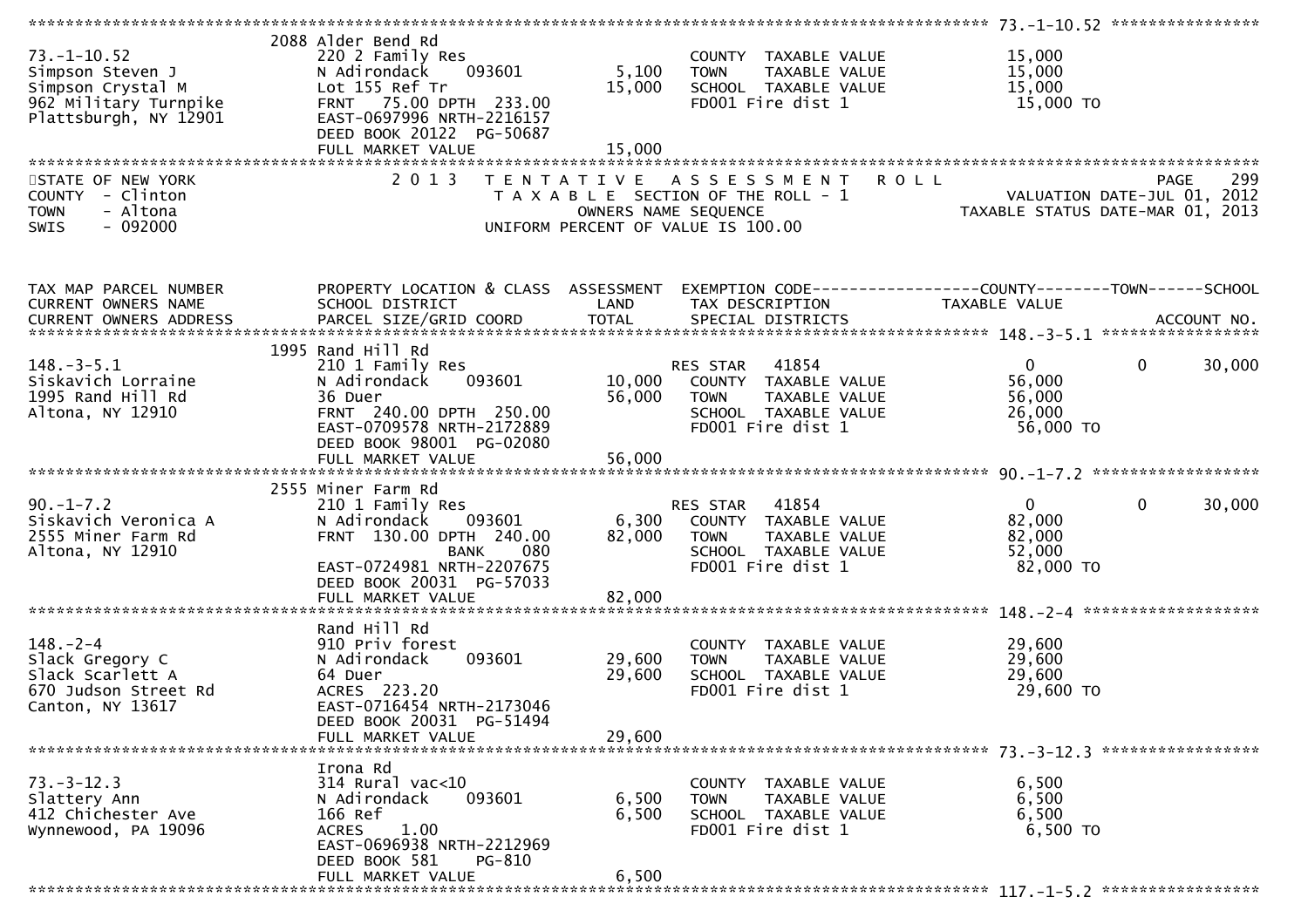| $117. - 1 - 5.2$<br>Small Everest<br>Small Nancy<br>50 Shepard St<br>Chicopee, MA 01013              | Alder Bend Rd<br>311 Res vac land<br>093601<br>N Adirondack<br>215 Ref Tract<br>FRNT 150.00 DPTH 155.00<br>EAST-0692260 NRTH-2191359<br>DEED BOOK 597<br>PG-728<br>FULL MARKET VALUE | 5,800<br>5,800<br>5,800 | COUNTY TAXABLE VALUE<br><b>TOWN</b><br>TAXABLE VALUE<br>SCHOOL TAXABLE VALUE<br>FD001 Fire dist 1                                          | 5,800<br>5,800<br>5,800<br>$5,800$ TO                                           |        |
|------------------------------------------------------------------------------------------------------|--------------------------------------------------------------------------------------------------------------------------------------------------------------------------------------|-------------------------|--------------------------------------------------------------------------------------------------------------------------------------------|---------------------------------------------------------------------------------|--------|
| STATE OF NEW YORK<br>COUNTY - Clinton<br>- Altona<br><b>TOWN</b><br>SWIS<br>$-092000$                | 2 0 1 3                                                                                                                                                                              |                         | TENTATIVE ASSESSMENT<br><b>ROLL</b><br>T A X A B L E SECTION OF THE ROLL - 1<br>OWNERS NAME SEQUENCE<br>UNIFORM PERCENT OF VALUE IS 100.00 | PAGE<br>VALUATION DATE-JUL 01, 2012<br>TAXABLE STATUS DATE-MAR 01, 2013         | 300    |
| TAX MAP PARCEL NUMBER<br>CURRENT OWNERS NAME                                                         | PROPERTY LOCATION & CLASS ASSESSMENT<br>SCHOOL DISTRICT<br>Rand Hill Rd                                                                                                              | LAND                    | TAX DESCRIPTION                                                                                                                            | EXEMPTION CODE------------------COUNTY--------TOWN------SCHOOL<br>TAXABLE VALUE |        |
| $132 - 1 - 2$<br>Smart David<br>2395 Rand Hill Rd<br>Altona, NY 12910<br>MAY BE SUBJECT TO PAYMENT   | 910 Priv forest<br>093601<br>N Adirondack<br>12 Duer<br>ACRES 52.00<br>EAST-0700415 NRTH-2184558<br>DEED BOOK 98001 PG-03959                                                         | 13,300<br>13,300        | AGRI DISTR 41720<br>COUNTY TAXABLE VALUE<br>TAXABLE VALUE<br><b>TOWN</b><br>SCHOOL TAXABLE VALUE<br>FD001 Fire dist 1                      | 2,029<br>2,029<br>11,271<br>11,271<br>11,271<br>13,300 TO                       | 2,029  |
| UNDER AGDIST LAW TIL 2017                                                                            | FULL MARKET VALUE                                                                                                                                                                    | 13,300                  |                                                                                                                                            |                                                                                 |        |
| $132. - 1 - 3.1$<br>Smart David<br>2395 Rand Hill Rd<br>Altona, NY 12910                             | 496/499 Duley Rd<br>241 Rural res&ag<br>093601<br>N Adirondack<br>17 Duer<br>ACRES 150.60<br>EAST-0702501 NRTH-2184949<br>DEED BOOK 98001 PG-03958                                   | 38,800<br>104,000       | COUNTY TAXABLE VALUE<br>TAXABLE VALUE<br><b>TOWN</b><br>SCHOOL TAXABLE VALUE<br>FD001 Fire dist 1                                          | 104,000<br>104,000<br>104,000<br>104,000 TO                                     |        |
|                                                                                                      | FULL MARKET VALUE                                                                                                                                                                    | 104,000                 |                                                                                                                                            |                                                                                 |        |
| $148. - 1 - 10$<br>Smart David<br>2395 Rand Hill Rd<br>Altona, NY 12910<br>MAY BE SUBJECT TO PAYMENT | Rand Hill Rd<br>$314$ Rural vac<10<br>093601<br>N Adirondack<br>Lot 37 Duer<br><b>ACRES</b><br>5.60<br>EAST-0707697 NRTH-2175950<br>DEED BOOK 20112 PG-40805                         | 11,300<br>11,300        | AGRI DISTR 41720<br>COUNTY TAXABLE VALUE<br>TAXABLE VALUE<br><b>TOWN</b><br>SCHOOL TAXABLE VALUE<br>FD001 Fire dist 1                      | 9,844<br>9,844<br>1,456<br>1,456<br>1,456<br>11,300 TO                          | 9,844  |
| UNDER AGDIST LAW TIL 2017                                                                            | FULL MARKET VALUE                                                                                                                                                                    | 11,300                  |                                                                                                                                            |                                                                                 |        |
| $132. - 1 - 13.1$<br>Smart David A<br>Smart Kelly A<br>2395 Rand Hill Rd<br>Altona, NY 12910         | 2395 Rand Hill Rd<br>241 Rural res&ag<br>N Adirondack<br>093601<br>39 Duer<br>ACRES 18.30<br>EAST-0705027 NRTH-2181699<br>DEED BOOK 789<br><b>PG-285</b>                             | 15,800<br>210,000       | 41854<br>RES STAR<br>COUNTY TAXABLE VALUE<br><b>TOWN</b><br>TAXABLE VALUE<br>SCHOOL TAXABLE VALUE<br>FD001 Fire dist 1                     | 0<br>0<br>210,000<br>210,000<br>180,000<br>210,000 TO                           | 30,000 |
|                                                                                                      | FULL MARKET VALUE                                                                                                                                                                    | 210,000                 |                                                                                                                                            |                                                                                 |        |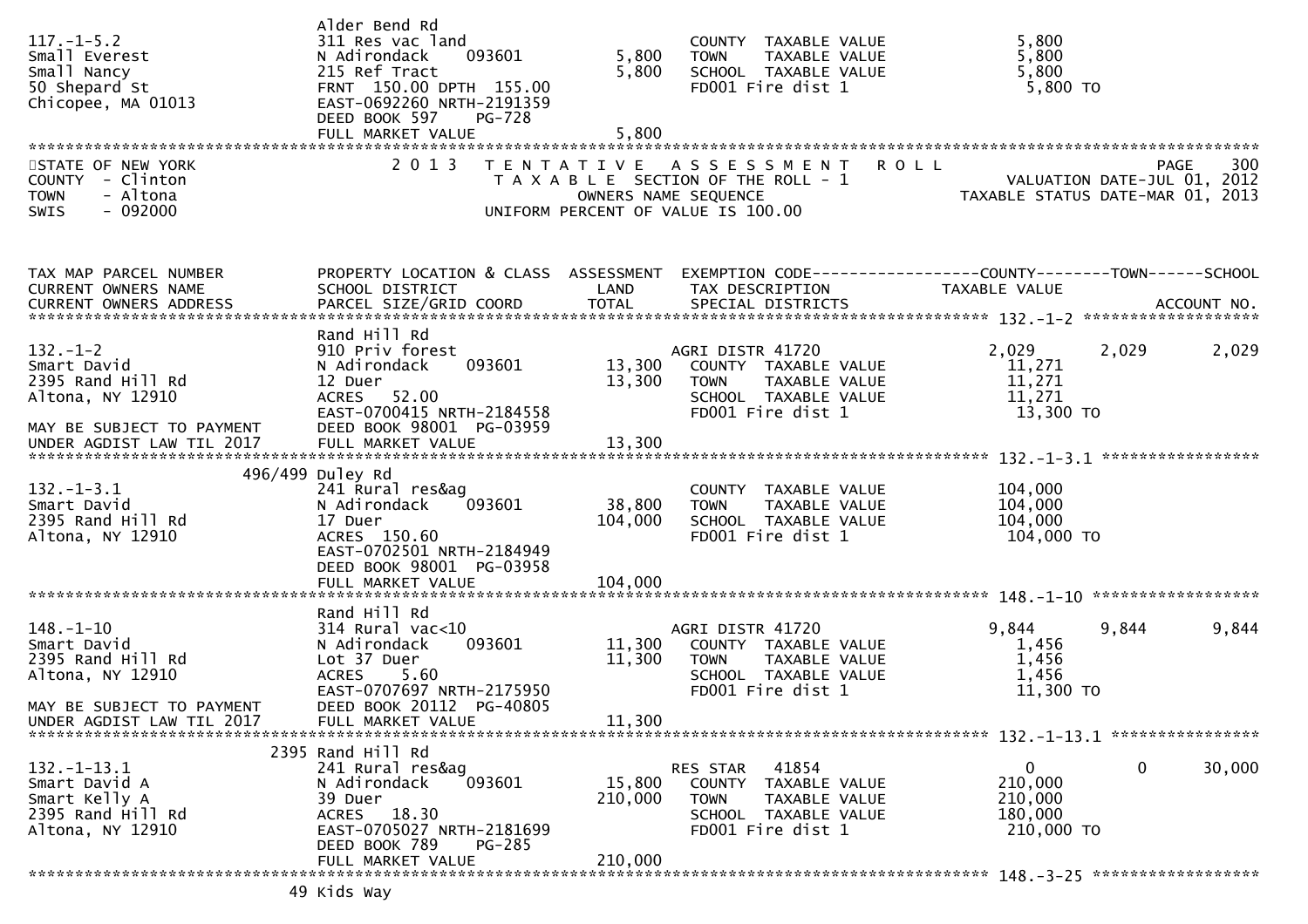| $148. - 3 - 25$<br>Smart David A<br>2395 Rand Hill Rd<br>Altona, NY 12910<br>MAY BE SUBJECT TO PAYMENT | 260 Seasonal res<br>093601<br>N Adirondack<br>35 Duer<br>ACRES 17.50<br>EAST-0709956 NRTH-2171265<br>DEED BOOK 99001 PG-13160                                                          | 15,600<br>16,600          | AGRI DISTR 41720<br>COUNTY TAXABLE VALUE<br><b>TOWN</b><br>TAXABLE VALUE<br>SCHOOL TAXABLE VALUE<br>FD001 Fire dist 1            | 11,050<br>11,050<br>5,550<br>5,550<br>5,550<br>16,600 TO        | 11,050             |
|--------------------------------------------------------------------------------------------------------|----------------------------------------------------------------------------------------------------------------------------------------------------------------------------------------|---------------------------|----------------------------------------------------------------------------------------------------------------------------------|-----------------------------------------------------------------|--------------------|
| STATE OF NEW YORK<br>COUNTY - Clinton<br><b>TOWN</b><br>- Altona<br>$-092000$<br>SWIS                  | 2 0 1 3                                                                                                                                                                                |                           | TENTATIVE ASSESSMENT ROLL<br>T A X A B L E SECTION OF THE ROLL - 1<br>OWNERS NAME SEQUENCE<br>UNIFORM PERCENT OF VALUE IS 100.00 | VALUATION DATE-JUL 01, 2012<br>TAXABLE STATUS DATE-MAR 01, 2013 | <b>PAGE</b><br>301 |
| TAX MAP PARCEL NUMBER<br>CURRENT OWNERS NAME                                                           | PROPERTY LOCATION & CLASS ASSESSMENT<br>SCHOOL DISTRICT                                                                                                                                | LAND                      | EXEMPTION CODE-----------------COUNTY-------TOWN------SCHOOL<br>TAX DESCRIPTION                                                  | TAXABLE VALUE                                                   |                    |
| $103.-1-29.1$<br>Smart Douglas<br>PO Box 90<br>Altona, NY 12910                                        | 204 Rabideau Rd<br>240 Rural res<br>093601<br>N Adirondack<br>Lot 160-161 Ref<br>Survey 2012-00250855<br>ACRES 12.70<br>EAST-0698147 NRTH-2197878<br>DEED BOOK 99001 PG-09453          | 13,000<br>49,000          | COUNTY TAXABLE VALUE<br><b>TOWN</b><br>TAXABLE VALUE<br>SCHOOL TAXABLE VALUE<br>FD001 Fire dist 1                                | 49,000<br>49,000<br>49,000<br>49,000 TO                         |                    |
|                                                                                                        | FULL MARKET VALUE                                                                                                                                                                      | 49,000                    |                                                                                                                                  |                                                                 |                    |
| $132. - 1 - 12$<br>Smart Dwayne<br>Smart Melanie<br>2367 Rand Hill Rd<br>Altona, NY 12910              | 2367 Rand Hill Rd<br>210 1 Family Res<br>093601<br>N Adirondack<br>39 Duer<br>FRNT 340.00 DPTH 240.00<br>EAST-0705770 NRTH-2181208<br>DEED BOOK 634<br>$PG-210$                        | 8,700<br>69,000           | 41854<br>RES STAR<br>COUNTY TAXABLE VALUE<br><b>TOWN</b><br>TAXABLE VALUE<br>SCHOOL TAXABLE VALUE<br>FD001 Fire dist 1           | $\mathbf{0}$<br>0<br>69,000<br>69,000<br>39,000<br>69,000 TO    | 30,000             |
|                                                                                                        | FULL MARKET VALUE                                                                                                                                                                      | 69,000                    |                                                                                                                                  |                                                                 |                    |
| $132 - 1 - 13.2$<br>Smart Dwayne<br>Smart Melanie<br>2367 Rand Hill Rd<br>Altona, NY 12910             | Rand Hill Rd<br>321 Abandoned ag<br>093601<br>N Adirondack<br>Lot 39 Duers<br>ACRES 44.00<br>EAST-0705592 NRTH-2182225<br>DEED BOOK 786<br>PG-160                                      | 21,000<br>21,000          | COUNTY TAXABLE VALUE<br>TAXABLE VALUE<br><b>TOWN</b><br>SCHOOL TAXABLE VALUE<br>FD001 Fire dist 1                                | 21,000<br>21,000<br>21,000<br>21,000 TO                         |                    |
|                                                                                                        | FULL MARKET VALUE                                                                                                                                                                      | 21,000                    |                                                                                                                                  |                                                                 |                    |
| $132 - 1 - 3.2$<br>Smart Dwight<br>492 Duley Rd<br>Altona, NY 12910                                    | 492 Duley Rd<br>312 Vac w/imprv<br>N Adirondack<br>093601<br>Lot 17 Duers Patent<br>2.10<br><b>ACRES</b><br>EAST-0703499 NRTH-2186158<br>DEED BOOK 20011 PG-34026<br>FULL MARKET VALUE | 9,600<br>21,600<br>21,600 | COUNTY TAXABLE VALUE<br><b>TOWN</b><br>TAXABLE VALUE<br>SCHOOL TAXABLE VALUE<br>FD001 Fire dist 1                                | 21,600<br>21,600<br>21,600<br>21,600 TO                         |                    |
|                                                                                                        | لهم برم 1991 179                                                                                                                                                                       |                           |                                                                                                                                  |                                                                 |                    |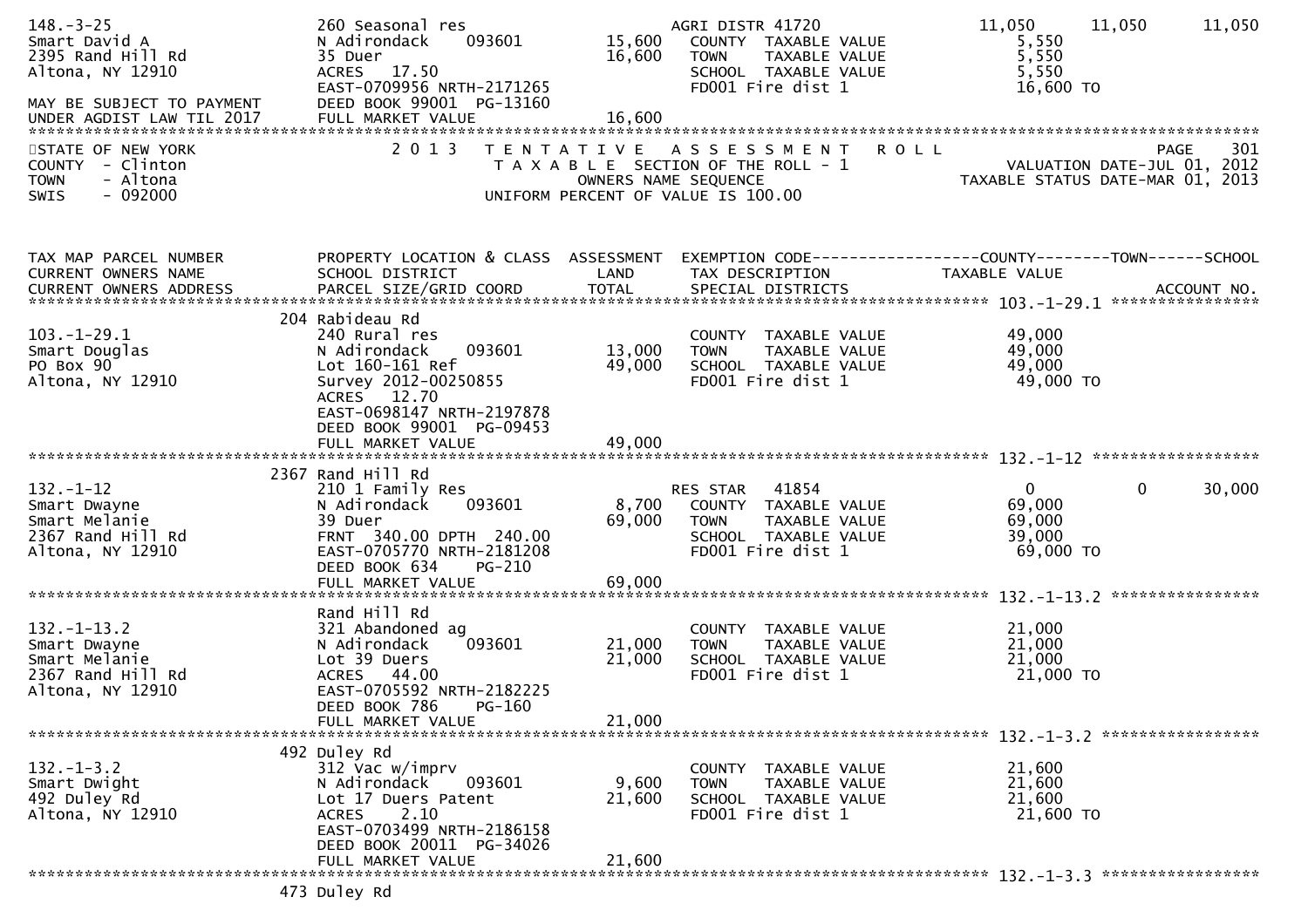| $132 - 1 - 3.3$<br>Smart Hortense<br>Smart Dwayne<br>2367 Rand Hill Rd<br>Altona, NY 12910 | 210 1 Family Res<br>093601<br>N Adirondack<br>Lot 17 Duers<br>1.00<br><b>ACRES</b><br>EAST-0703816 NRTH-2186054<br>DEED BOOK 20061 PG-91931                                        | 56,400<br>56,400           | AGED C&T<br>41801<br>41834<br>9,000 SR STAR<br>COUNTY TAXABLE VALUE<br>TAXABLE VALUE<br><b>TOWN</b><br>SCHOOL TAXABLE VALUE<br>FD001 Fire dist 1 | 28,200<br>$\mathbf{0}$<br>28,200<br>28,200<br>$\overline{0}$<br>56,400 TO | 28,200<br>$\mathbf{0}$<br>56,400<br>0             |
|--------------------------------------------------------------------------------------------|------------------------------------------------------------------------------------------------------------------------------------------------------------------------------------|----------------------------|--------------------------------------------------------------------------------------------------------------------------------------------------|---------------------------------------------------------------------------|---------------------------------------------------|
| STATE OF NEW YORK<br>COUNTY - Clinton<br>- Altona<br><b>TOWN</b><br>$-092000$<br>SWIS      | 2 0 1 3                                                                                                                                                                            |                            | <b>ROLL</b><br>TENTATIVE ASSESSMENT<br>T A X A B L E SECTION OF THE ROLL - 1<br>OWNERS NAME SEQUENCE<br>UNIFORM PERCENT OF VALUE IS 100.00       | TAXABLE STATUS DATE-MAR 01, 2013                                          | 302<br><b>PAGE</b><br>VALUATION DATE-JUL 01, 2012 |
| TAX MAP PARCEL NUMBER<br>CURRENT OWNERS NAME                                               | PROPERTY LOCATION & CLASS ASSESSMENT<br>SCHOOL DISTRICT                                                                                                                            | LAND                       | EXEMPTION CODE-----------------COUNTY-------TOWN------SCHOOL<br>TAX DESCRIPTION                                                                  | TAXABLE VALUE                                                             |                                                   |
| $87. - 1 - 9.13$<br>Smart Kelly<br>2395 Rand Hill Rd<br>Altona, NY 12910                   | Military Tpke<br>$314$ Rural vac<10<br>N Adirondack<br>093601<br>Lot 185 Ref Tract Patent<br>Survey 07/2009<br>ACRES 3.70<br>EAST-0688464 NRTH-2204095<br>DEED BOOK 20102 PG-30508 | 8,300<br>8,300             | COUNTY TAXABLE VALUE<br>TAXABLE VALUE<br><b>TOWN</b><br>SCHOOL TAXABLE VALUE<br>FD001 Fire dist 1                                                | 8,300<br>8,300<br>8,300<br>$8,300$ TO                                     |                                                   |
|                                                                                            | FULL MARKET VALUE                                                                                                                                                                  | 8,300                      |                                                                                                                                                  |                                                                           |                                                   |
| $72. - 1 - 11.4$<br>Smart Leon<br>200 Chestnut Ave<br>Bogota, NJ 07603                     | Irona Rd<br>321 Abandoned ag<br>093601<br>N Adirondack<br>Lot 166 Ref Tr<br>ACRES 15.00<br>EAST-0694206 NRTH-2213374<br>DEED BOOK 753<br>PG-121<br>FULL MARKET VALUE               | 13,700<br>13,700<br>13,700 | COUNTY TAXABLE VALUE<br><b>TOWN</b><br>TAXABLE VALUE<br>SCHOOL TAXABLE VALUE<br>FD001 Fire dist 1                                                | 13,700<br>13,700<br>13,700<br>13,700 TO                                   |                                                   |
|                                                                                            | 2079 Rand Hill Rd                                                                                                                                                                  |                            |                                                                                                                                                  |                                                                           |                                                   |
| $148. - 1 - 16.1$<br>Smart Peter<br>2079 Rand Hill Rd<br>Altona, NY 12910                  | 270 Mfg housing<br>093601<br>N Adirondack<br>36 Duer 1942<br>ACRES 17.00<br>EAST-0707309 NRTH-2174577<br>DEED BOOK 913<br>$PG-144$<br>FULL MARKET VALUE                            | 15,500<br>40,000<br>40,000 | 41854<br>RES STAR<br>COUNTY TAXABLE VALUE<br><b>TOWN</b><br>TAXABLE VALUE<br>SCHOOL TAXABLE VALUE<br>FD001 Fire dist 1                           | $\overline{0}$<br>40,000<br>40,000<br>10,000<br>40,000 TO                 | $\mathbf 0$<br>30,000                             |
|                                                                                            |                                                                                                                                                                                    |                            |                                                                                                                                                  |                                                                           |                                                   |
| $148. - 1 - 16.2$<br>Smart Peter A<br>2079 Rand Hill Rd<br>Altona, NY 12910                | Rand Hill Rd<br>311 Res vac land<br>093601<br>N Adirondack<br>Lot 36 Duers<br>50.00 DPTH 600.00<br><b>FRNT</b><br>EAST-0708404 NRTH-2174739<br>DEED BOOK 20021 PG-42163            | 4,700<br>4,700             | COUNTY TAXABLE VALUE<br>TAXABLE VALUE<br><b>TOWN</b><br>SCHOOL TAXABLE VALUE<br>FD001 Fire dist 1                                                | 4,700<br>4,700<br>4,700<br>4,700 TO                                       |                                                   |
|                                                                                            | FULL MARKET VALUE                                                                                                                                                                  | 4,700                      |                                                                                                                                                  |                                                                           |                                                   |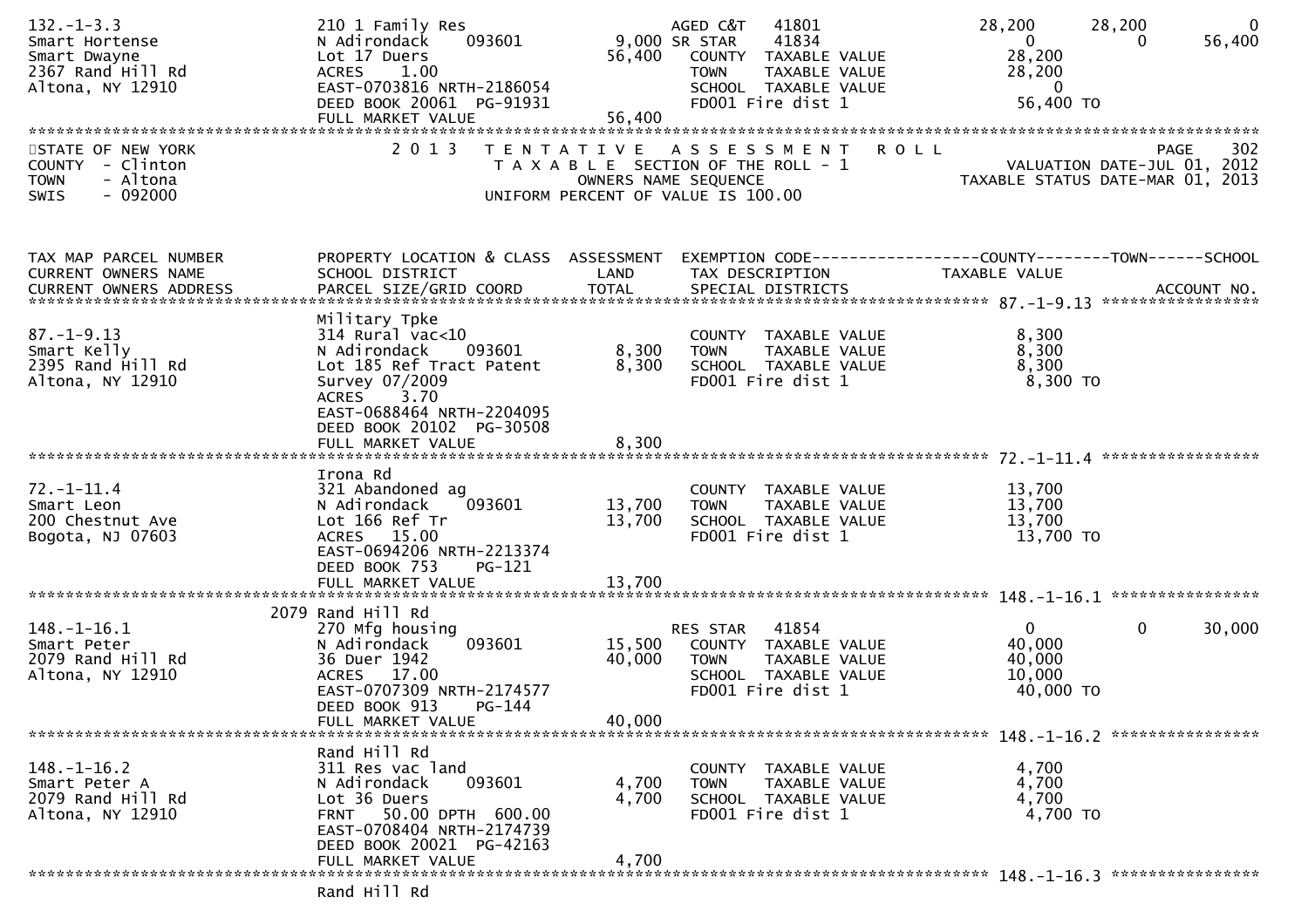| $148. - 1 - 16.3$<br>Smart Peter Andrew<br>2079 Rand Hill Rd<br>Altona, NY 12910                                       | 312 Vac w/imprv<br>093601<br>N Adirondack<br>Lot 36 Duers<br>FRNT 50.00 DPTH 300.00<br>EAST-0708473 NRTH-2174928<br>DEED BOOK 20001 PG-27553                                                  | 4,600<br>4,600          | COUNTY TAXABLE VALUE<br>TAXABLE VALUE<br><b>TOWN</b><br>SCHOOL TAXABLE VALUE<br>FD001 Fire dist 1                                                                           | 4,600<br>4,600<br>4,600<br>4,600 TO                                                                               |
|------------------------------------------------------------------------------------------------------------------------|-----------------------------------------------------------------------------------------------------------------------------------------------------------------------------------------------|-------------------------|-----------------------------------------------------------------------------------------------------------------------------------------------------------------------------|-------------------------------------------------------------------------------------------------------------------|
| STATE OF NEW YORK<br>COUNTY - Clinton<br><b>TOWN</b><br>- Altona<br>$-092000$<br>SWIS                                  | 2 0 1 3                                                                                                                                                                                       |                         | TENTATIVE ASSESSMENT ROLL<br>T A X A B L E SECTION OF THE ROLL - 1<br>OWNERS NAME SEQUENCE<br>UNIFORM PERCENT OF VALUE IS 100.00                                            | 303<br><b>PAGE</b><br>VALUATION DATE-JUL 01, 2012<br>TAXABLE STATUS DATE-MAR 01, 2013                             |
| TAX MAP PARCEL NUMBER<br>CURRENT OWNERS NAME                                                                           | SCHOOL DISTRICT                                                                                                                                                                               | LAND                    | TAX DESCRIPTION                                                                                                                                                             | PROPERTY LOCATION & CLASS ASSESSMENT EXEMPTION CODE----------------COUNTY-------TOWN------SCHOOL<br>TAXABLE VALUE |
| $88.14 - 1 - 46$<br>Smith Brian<br>Winterbottom Anne M<br>7490 Rt 22<br>West Chazy, NY 12992                           | 42 Birch Hill Dr<br>311 Res vac land<br>N Adirondack 093601<br>Stonewall Acres Lot 46<br>FRNT 80.00 DPTH 150.00<br>EAST-0699459 NRTH-2204096<br>DEED BOOK 20051 PG-86404                      | 4,700<br>4,700          | COUNTY TAXABLE VALUE<br><b>TOWN</b><br>TAXABLE VALUE<br>SCHOOL TAXABLE VALUE<br>FD001 Fire dist 1                                                                           | 4,700<br>4,700<br>4,700<br>4,700 TO                                                                               |
| $88.14 - 1 - 47$<br>Smith Brian<br>Winterbottom Anne<br>7490 Rt 22<br>West Chazy, NY 12992                             | 40 Birch Hill Dr<br>312 Vac w/imprv<br>N Adirondack<br>093601<br>Stonewall Acres Lot 47<br>FRNT 80.00 DPTH 150.00<br>EAST-0699540 NRTH-2204072<br>DEED BOOK 20051 PG-86595                    | 4,500<br>4,500          | COUNTY TAXABLE VALUE<br>TAXABLE VALUE<br>TOWN<br>SCHOOL TAXABLE VALUE<br>FD001 Fire dist 1                                                                                  | 4,500<br>4,500<br>4,500<br>4,500 TO                                                                               |
|                                                                                                                        |                                                                                                                                                                                               |                         |                                                                                                                                                                             |                                                                                                                   |
| $88.14 - 2 - 30$<br>Smith Lionel<br>Lavoie-Smith Theresa<br>544 George Fawilkes<br>Greenfield Pk QC, Canada<br>J4V 3N4 | 124 Pinewood Dr<br>312 Vac w/imprv<br>N Adirondack 093601<br>Sub Bk 10 Pg 123 Lot 30<br>FRNT 122.48 DPTH 101.88<br>EAST-0699149 NRTH-2204352<br>DEED BOOK 20102 PG-32507<br>FULL MARKET VALUE | 4,100<br>7,500<br>7,500 | COUNTY TAXABLE VALUE<br><b>TOWN</b><br>TAXABLE VALUE<br>SCHOOL TAXABLE VALUE<br>FD001 Fire dist 1                                                                           | 7,500<br>7,500<br>7,500<br>7,500 TO                                                                               |
|                                                                                                                        |                                                                                                                                                                                               |                         |                                                                                                                                                                             |                                                                                                                   |
| $72. - 1 - 19.11$<br>Smith Michael A<br>31 Rushford Rd<br>Ellenburg Depot, NY 12935                                    | 31 Rushford Rd<br>270 Mfg housing<br>093601<br>N Adirondack<br>192 Ref<br>2.00<br><b>ACRES</b><br>EAST-0686306 NRTH-2211981<br>DEED BOOK 765<br>PG-149<br>FULL MARKET VALUE                   | 18,000                  | LIM INC DI 41932<br>7,100 INC DIS TN 41933<br>18,000 RES STAR<br>41854<br>COUNTY TAXABLE VALUE<br><b>TOWN</b><br>TAXABLE VALUE<br>SCHOOL TAXABLE VALUE<br>FD001 Fire dist 1 | 8,640<br>0<br>0<br>$\mathbf{0}$<br>8,640<br>0<br>18,000<br>$\Omega$<br>9,360<br>9,360<br>0<br>18,000 TO           |
|                                                                                                                        | 3090 Miner Farm Rd                                                                                                                                                                            |                         |                                                                                                                                                                             |                                                                                                                   |
| $89.1 - 2 - 20$                                                                                                        | 210 1 Family Res                                                                                                                                                                              |                         | 41854<br>RES STAR                                                                                                                                                           | 0<br>0<br>30,000                                                                                                  |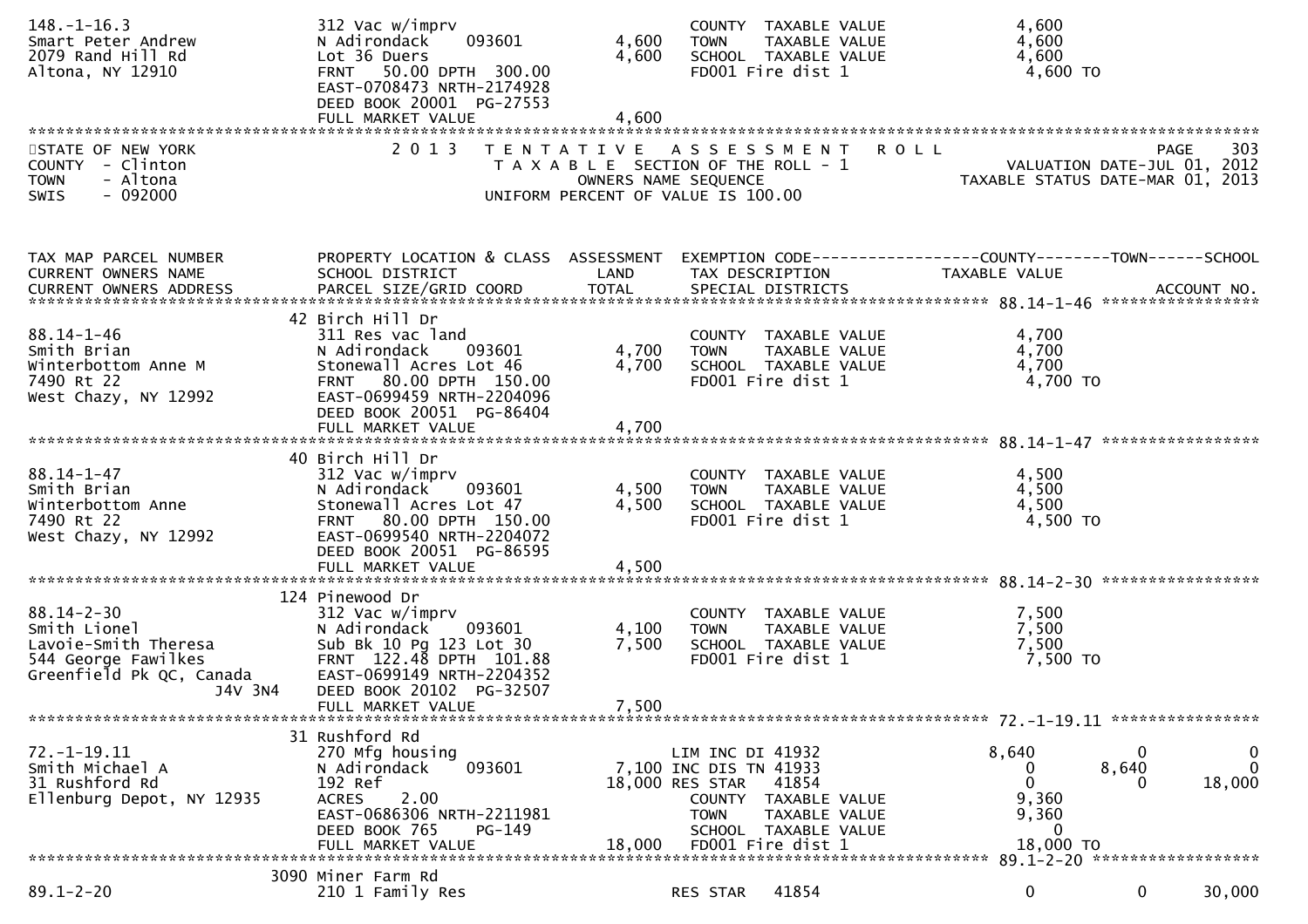| Smith Randy J<br>Smith Janice<br>PO Box 148<br>Altona, NY 12910                                | 093601<br>N Adirondack<br>110 Ref<br>FRNT 110.00 DPTH 238.00<br>EAST-0711979 NRTH-2207597<br>DEED BOOK 624<br>PG-1072<br>FULL MARKET VALUE                                             | 6,200<br>62,300<br>62,300  | COUNTY TAXABLE VALUE<br>TAXABLE VALUE<br><b>TOWN</b><br>SCHOOL TAXABLE VALUE<br>FD001 Fire dist 1<br>LT001 Altona light 1                                | 62,300<br>62,300<br>32,300<br>62,300 TO<br>62,300 TO                                         |                    |
|------------------------------------------------------------------------------------------------|----------------------------------------------------------------------------------------------------------------------------------------------------------------------------------------|----------------------------|----------------------------------------------------------------------------------------------------------------------------------------------------------|----------------------------------------------------------------------------------------------|--------------------|
| STATE OF NEW YORK<br>COUNTY - Clinton<br>- Altona<br><b>TOWN</b><br>$-092000$<br><b>SWIS</b>   | 2 0 1 3                                                                                                                                                                                |                            | TENTATIVE ASSESSMENT ROLL<br>T A X A B L E SECTION OF THE ROLL - 1<br>OWNERS NAME SEQUENCE<br>UNIFORM PERCENT OF VALUE IS 100.00                         | PAGE 304<br>VALUATION DATE-JUL 01, 2012<br>TAXABLE STATUS DATE MARIC 31                      | 304<br><b>PAGE</b> |
| TAX MAP PARCEL NUMBER<br>CURRENT OWNERS NAME                                                   | PROPERTY LOCATION & CLASS ASSESSMENT<br>SCHOOL DISTRICT                                                                                                                                | LAND                       | TAX DESCRIPTION                                                                                                                                          | EXEMPTION CODE------------------COUNTY--------TOWN------SCHOOL<br>TAXABLE VALUE              |                    |
| $116. - 2 - 6$<br>Smith Robert<br>Smith Jean<br>1096 Plank Rd<br>Ellenburg Depot, NY 12935     | 1096 Plank Rd<br>210 1 Family Res<br>N Adirondack<br>093601<br>Lot 29<br>1.90<br><b>ACRES</b><br>EAST-0679386 NRTH-2186987<br>DEED BOOK 559<br>PG-1095<br>FULL MARKET VALUE            | 48,900                     | WARNONALL 41121<br>6,600 SR STAR<br>41834<br>48,900 COUNTY TAXABLE VALUE<br>TAXABLE VALUE<br><b>TOWN</b><br>SCHOOL TAXABLE VALUE<br>FD001 Fire dist 1    | 7,335<br>7,335<br>$\mathbf 0$<br>$\Omega$<br>41,565<br>41,565<br>$\overline{0}$<br>48,900 TO | 48,900             |
| $130 - 2 - 10$<br>Smith Robert H<br>Smith Jean M<br>1096 Plank Rd<br>Ellenburg Depot, NY 12935 | 700 Plank Rd<br>270 Mfg housing<br>N Adirondack<br>093601<br>Bm<br>ACRES 1.40<br>EAST-0680998 NRTH-2177333<br>DEED BOOK 986<br>PG-138                                                  | 6,500<br>15,000            | COUNTY TAXABLE VALUE<br><b>TOWN</b><br>TAXABLE VALUE<br>SCHOOL TAXABLE VALUE<br>FD001 Fire dist 1                                                        | 15,000<br>15,000<br>15,000<br>15,000 TO                                                      |                    |
| $148. - 3 - 13$<br>Smith Ryan<br>35 Blake Rd<br>Plattsburgh, NY 12901                          | Rand Hill Rd<br>311 Res vac land<br>093601<br>N Adirondack<br>49 Duer<br>FRNT 181.00 DPTH 190.00<br>EAST-0711238 NRTH-2172252<br>DEED BOOK 20112 PG-40728<br>FULL MARKET VALUE         | 8,400<br>8,400<br>8,400    | COUNTY TAXABLE VALUE<br><b>TOWN</b><br>TAXABLE VALUE<br>SCHOOL TAXABLE VALUE<br>FD001 Fire dist 1                                                        | 8,400<br>8,400<br>8,400<br>8,400 TO                                                          |                    |
| $89. - 1 - 9.2$<br>Smith Travis R<br>Smith April M<br>337 Devils Den Rd<br>Altona, NY 12910    | 337 Devils Den Rd<br>210 1 Family Res<br>N Adirondack<br>093601<br>Lot 131 Ref Tr<br>7.70<br><b>ACRES</b><br>EAST-0710514 NRTH-2203519<br>DEED BOOK 997<br>PG-195<br>FULL MARKET VALUE | 10,500<br>69,900<br>69,900 | 41854<br>RES STAR<br><b>COUNTY</b><br>TAXABLE VALUE<br><b>TOWN</b><br>TAXABLE VALUE<br>SCHOOL TAXABLE VALUE<br>FD001 Fire dist 1<br>LT001 Altona light 1 | 0<br>0<br>69,900<br>69,900<br>39,900<br>69,900 TO<br>69,900 TO                               | 30,000             |
| $88.14 - 1 - 35$<br>Smith Wayne R                                                              | 49 Birch Hill Dr<br>312 Vac w/imprv<br>093601<br>N Adirondack                                                                                                                          | 4,500                      | TAXABLE VALUE<br><b>COUNTY</b><br>TAXABLE VALUE<br><b>TOWN</b>                                                                                           | 88.14-1-35 ******************<br>15,000<br>15,000                                            |                    |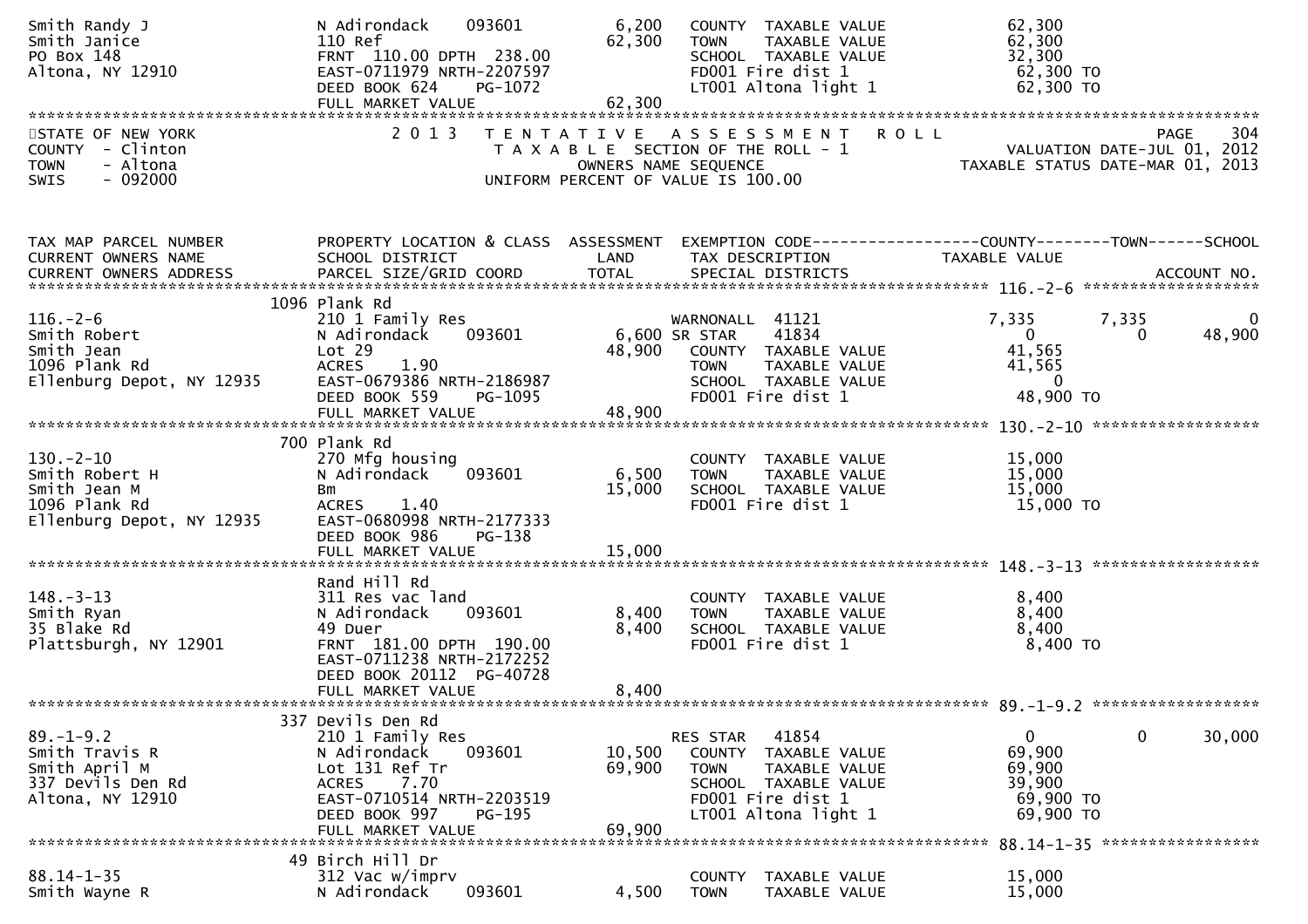| Scheard Linda May<br>385 Woodland Ave<br>Verdun, QC, Canada H4H1V5                             | Stonewall Acres Lot 35<br>FRNT 128.53 DPTH 136.07<br>EAST-0699326 NRTH-2203981<br>DEED BOOK 20021 PG-43208<br>FULL MARKET VALUE                                                                      | 15,000<br>15,000            | SCHOOL TAXABLE VALUE<br>FD001 Fire dist 1                                                                                                   | 15,000<br>15,000 TO                                                     |                        |
|------------------------------------------------------------------------------------------------|------------------------------------------------------------------------------------------------------------------------------------------------------------------------------------------------------|-----------------------------|---------------------------------------------------------------------------------------------------------------------------------------------|-------------------------------------------------------------------------|------------------------|
| STATE OF NEW YORK<br>COUNTY - Clinton<br><b>TOWN</b><br>- Altona<br>$-092000$<br>SWIS          | 2 0 1 3                                                                                                                                                                                              | OWNERS NAME SEQUENCE        | <b>ROLL</b><br>TENTATIVE ASSESSMENT<br>T A X A B L E SECTION OF THE ROLL - 1<br>UNIFORM PERCENT OF VALUE IS 100.00                          | VALUATION DATE-JUL 01, 2012<br>TAXABLE STATUS DATE-MAR 01, 2013         | 305<br>PAGE            |
| TAX MAP PARCEL NUMBER<br>CURRENT OWNERS NAME                                                   | PROPERTY LOCATION & CLASS ASSESSMENT EXEMPTION CODE----------------COUNTY-------TOWN------SCHOOL<br>SCHOOL DISTRICT                                                                                  | LAND                        | TAX DESCRIPTION                                                                                                                             | TAXABLE VALUE                                                           |                        |
| $89. - 3 - 19.2$<br>Snide Joey<br>Snide Mary<br>32 Brunell Rd<br>Altona, NY 12910              | 32 Brunell Rd<br>210 1 Family Res<br>N Adirondack<br>093601<br>Lot 110 Ref Tr<br>FRNT 210.00 DPTH 231.00<br>BANK<br>080<br>EAST-0713408 NRTH-2204784<br>DEED BOOK 752<br>PG-329<br>FULL MARKET VALUE | 6,500<br>109,900<br>109,900 | RES STAR 41854<br>COUNTY TAXABLE VALUE<br>TAXABLE VALUE<br><b>TOWN</b><br>SCHOOL TAXABLE VALUE<br>FD001 Fire dist 1<br>LT001 Altona light 1 | $\mathbf 0$<br>109,900<br>109,900<br>79,900<br>109,900 TO<br>109,900 TO | $\mathbf{0}$<br>30,000 |
| $89. - 3 - 21.1$<br>Snide Joey<br>32 Brunell Rd<br>Altona, NY 12910                            | Brunell Rd<br>$314$ Rural vac<10<br>N Adirondack<br>093601<br>110 Ref<br><b>ACRES</b><br>3.68<br>EAST-0713732 NRTH-2204745<br>DEED BOOK 20041 PG-74339<br>FULL MARKET VALUE                          | 6,800<br>6,800<br>6,800     | COUNTY TAXABLE VALUE<br>TAXABLE VALUE<br><b>TOWN</b><br>SCHOOL TAXABLE VALUE<br>FD001 Fire dist 1<br>LT001 Altona light 1                   | 6,800<br>6,800<br>6,800<br>6,800 TO<br>$6,800$ TO                       |                        |
| 74. –1–1.111<br>Snide Joey M<br>Boulrice Gregory<br>32 Brunell Rd<br>Altona, NY 12910          | Irona Rd<br>321 Abandoned ag<br>093601<br>N Adirondack<br>Lots 129 & 130 Ref Tract<br>ACRES 127.00<br>EAST-0707772 NRTH-2212745<br>DEED BOOK 98001 PG-07156<br>FULL MARKET VALUE                     | 35,700<br>35,700<br>35,700  | COUNTY TAXABLE VALUE<br>TAXABLE VALUE<br><b>TOWN</b><br>SCHOOL TAXABLE VALUE<br>FD001 Fire dist 1<br>LT001 Altona light 1                   | 35,700<br>35,700<br>35,700<br>35,700 TO<br>35,700 TO                    |                        |
| $89. - 3 - 23.11$<br>Snide Philip W<br>Snide June I<br>127 Brunell Rd<br>Altona, NY 12910-0207 | 127 Brunell Rd<br>270 Mfg housing<br>N Adirondack<br>093601<br>Lot 110 Ref<br>24.00 BANK<br>080<br>ACRES<br>EAST-0714623 NRTH-2206264<br>DEED BOOK 978<br><b>PG-135</b><br>FULL MARKET VALUE         | 13,800<br>32,500<br>32,500  | COUNTY TAXABLE VALUE<br><b>TOWN</b><br>TAXABLE VALUE<br>SCHOOL TAXABLE VALUE<br>FD001 Fire dist 1<br>LT001 Altona light 1                   | 32,500<br>32,500<br>32,500<br>32,500 TO<br>32,500 TO                    |                        |
| $130 - 2 - 2.21$<br>Snide Ronald                                                               | 956 Plank Rd<br>210 1 Family Res<br>N Adirondack<br>093601                                                                                                                                           | 17,800                      | 41854<br><b>RES STAR</b><br>COUNTY TAXABLE VALUE                                                                                            | 0<br>59,900                                                             | 30,000<br>0            |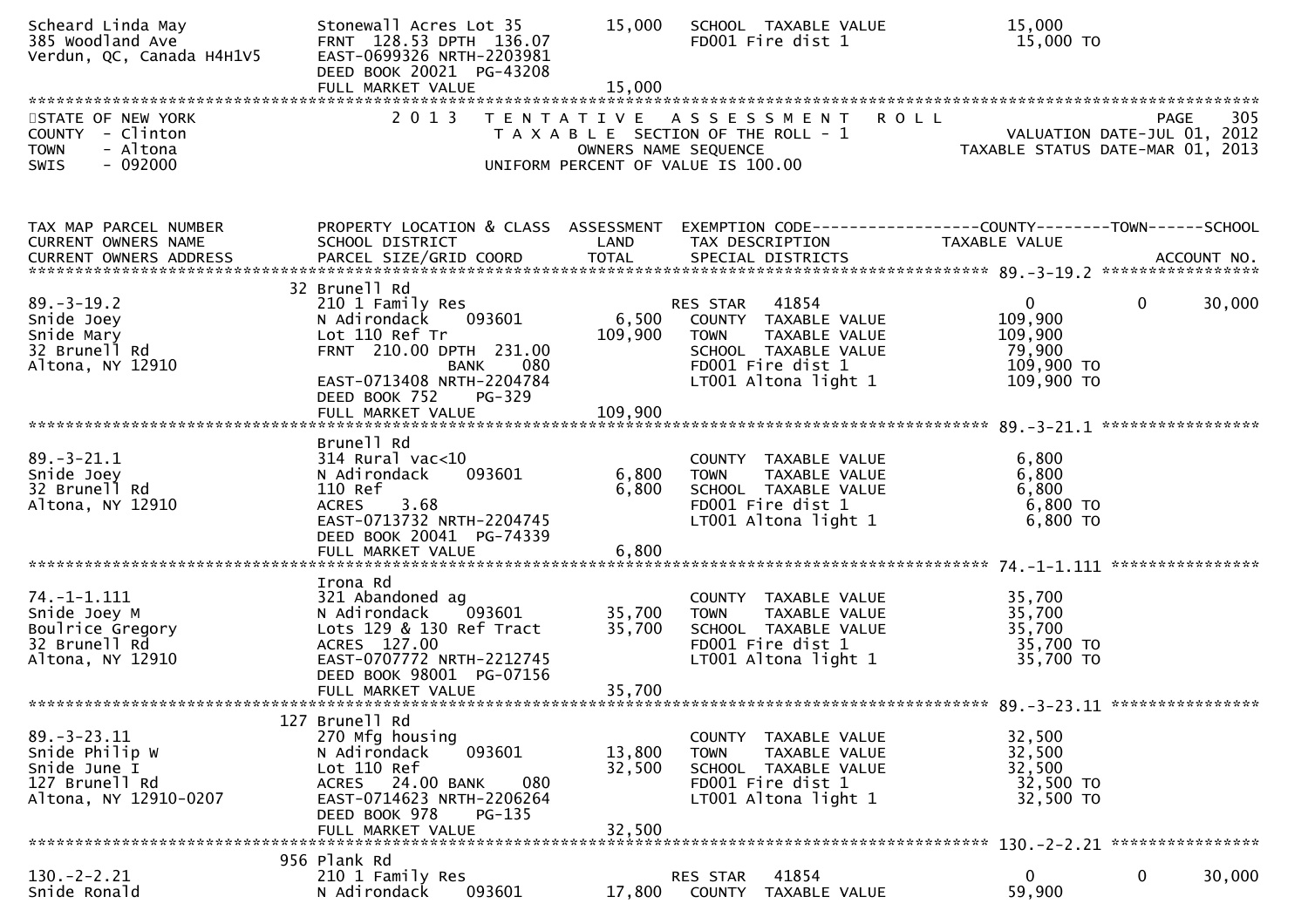| Snide June<br>956 Plank Rd<br>Ellenburg Depot, NY 12935                                              | Lot 31 S & G<br>ACRES 48.90<br>EAST-0681453 NRTH-2183955<br>DEED BOOK 99001 PG-13673<br>FULL MARKET VALUE                                                                                    | 59,900<br>59,900                                                                                    | <b>TOWN</b>                       | TAXABLE VALUE<br>SCHOOL TAXABLE VALUE<br>FD001 Fire dist 1                                                          | 59,900<br>29,900<br>59,900 TO                                                 |                                                    |
|------------------------------------------------------------------------------------------------------|----------------------------------------------------------------------------------------------------------------------------------------------------------------------------------------------|-----------------------------------------------------------------------------------------------------|-----------------------------------|---------------------------------------------------------------------------------------------------------------------|-------------------------------------------------------------------------------|----------------------------------------------------|
| STATE OF NEW YORK<br>COUNTY - Clinton<br><b>TOWN</b><br>- Altona<br>$-092000$<br><b>SWIS</b>         | 2 0 1 3                                                                                                                                                                                      | TENTATIVE ASSESSMENT<br>T A X A B L E SECTION OF THE ROLL - 1<br>UNIFORM PERCENT OF VALUE IS 100.00 | OWNERS NAME SEQUENCE              |                                                                                                                     | <b>ROLL</b><br>TAXABLE STATUS DATE-MAR 01,                                    | 306<br>PAGE<br>VALUATION DATE-JUL 01, 2012<br>2013 |
| TAX MAP PARCEL NUMBER<br>CURRENT OWNERS NAME                                                         | PROPERTY LOCATION & CLASS ASSESSMENT<br>SCHOOL DISTRICT                                                                                                                                      | LAND                                                                                                | TAX DESCRIPTION                   |                                                                                                                     | EXEMPTION CODE-----------------COUNTY-------TOWN------SCHOOL<br>TAXABLE VALUE |                                                    |
| $73. - 2 - 10.2$<br>Snow William<br>PO Box 2974<br>Plattsburgh, NY 12901                             | 35 Tantillo Way<br>270 Mfg housing<br>N Adirondack<br>093601<br>Lot 155 Ref Tr<br>3.80<br><b>ACRES</b><br>EAST-0698358 NRTH-2213610<br>DEED BOOK 623<br>PG-1180                              | 8,200<br>15,000                                                                                     | RES STAR<br><b>TOWN</b>           | 41854<br>COUNTY TAXABLE VALUE<br>TAXABLE VALUE<br>SCHOOL TAXABLE VALUE<br>FD001 Fire dist 1                         | $\mathbf 0$<br>15,000<br>15,000<br>$\mathbf 0$<br>15,000 TO                   | 15,000<br>$\mathbf{0}$                             |
| $89. - 1 - 10$<br>Soden Diane E<br>303 Devils Den Rd<br>Altona, NY 12910-9751                        | 303 Devils Den Rd<br>270 Mfg housing<br>093601<br>N Adirondack<br>Lot 132 Ref Tract<br>Survey Bk 1 Pg 67<br>FRNT 100.00 DPTH 228.00<br>EAST-0710654 NRTH-2202904<br>DEED BOOK 881<br>PG-271  | 5,800<br>22,500                                                                                     | RES STAR<br><b>TOWN</b>           | 41854<br>COUNTY TAXABLE VALUE<br>TAXABLE VALUE<br>SCHOOL TAXABLE VALUE<br>FD001 Fire dist 1<br>LT001 Altona light 1 | $\mathbf{0}$<br>22,500<br>22,500<br>$\mathbf{0}$<br>22,500 TO<br>22,500 TO    | $\mathbf{0}$<br>22,500                             |
| $73. - 1 - 6.2$<br>Sorrell Gary J<br>Sorrell Marshall<br>1993 Alder Bend Rd<br>Altona, NY 12910      | 1993 Alder Bend Rd<br>210 1 Family Res<br>093601<br>N Adirondack<br>Lot 166 Ref Tr<br>FRNT 135.00 DPTH 175.00<br>EAST-0697761 NRTH-2213835<br>DEED BOOK 638<br>$PG-258$<br>FULL MARKET VALUE | 5,900<br>75,000<br>75,000                                                                           | RES STAR<br><b>TOWN</b>           | 41854<br>COUNTY TAXABLE VALUE<br>TAXABLE VALUE<br>SCHOOL TAXABLE VALUE<br>FD001 Fire dist 1                         | $\mathbf{0}$<br>75,000<br>75,000<br>45,000<br>75,000 TO                       | $\mathbf{0}$<br>30,000                             |
| $73. - 3 - 10.113$<br>Sorrell Gary J Sr<br>Sorrell Marsha L<br>1993 Alderbend Rd<br>Altona, NY 12910 | 1995/1999 Alder Bend Rd<br>210 1 Family Res<br>N Adirondack<br>093601<br>Lot 166 Ref Tr<br>3.60<br><b>ACRES</b><br>EAST-0697605 NRTH-2214153<br>DEED BOOK 957<br>PG-336<br>FULL MARKET VALUE | 8,100<br>102,000<br>102,000                                                                         | RES STAR<br>COUNTY<br><b>TOWN</b> | 41854<br>TAXABLE VALUE<br>TAXABLE VALUE<br>SCHOOL TAXABLE VALUE<br>FD001 Fire dist 1                                | 0<br>102,000<br>102,000<br>72,000<br>102,000 TO                               | 0<br>30,000                                        |
| $90. - 1 - 6.1$<br>Sorrell Joseph                                                                    | 2579 Miner Farm Rd<br>270 Mfg housing<br>093601<br>N Adirondack                                                                                                                              | 7,300                                                                                               | RES STAR<br>COUNTY                | 41854<br>TAXABLE VALUE                                                                                              | $\mathbf 0$<br>35,300                                                         | $\mathbf 0$<br>30,000                              |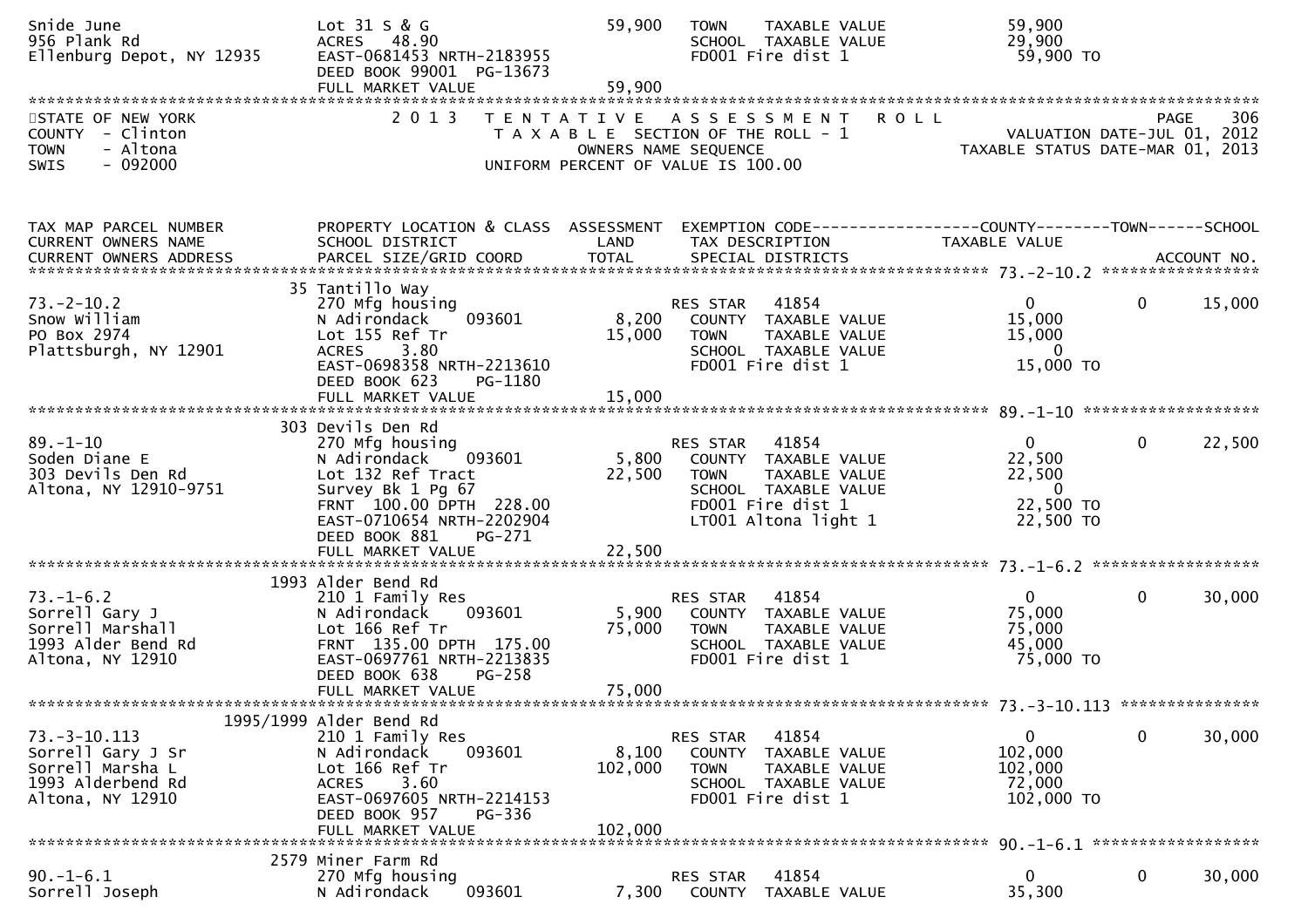| Sorrell Mary<br>PO Box 22<br>Altona, NY 12910                                                                                            | 82 Ref<br>2.40<br><b>ACRES</b><br>EAST-0724326 NRTH-2207531<br>DEED BOOK 559<br>PG-433<br>FULL MARKET VALUE                                                                                | 35,300<br>35,300                                                                                                            | <b>TOWN</b>                                     | TAXABLE VALUE<br>SCHOOL TAXABLE VALUE<br>FD001 Fire dist 1                                                   |             | 35,300<br>5,300<br>35,300 TO                                                         |                       |        |
|------------------------------------------------------------------------------------------------------------------------------------------|--------------------------------------------------------------------------------------------------------------------------------------------------------------------------------------------|-----------------------------------------------------------------------------------------------------------------------------|-------------------------------------------------|--------------------------------------------------------------------------------------------------------------|-------------|--------------------------------------------------------------------------------------|-----------------------|--------|
| STATE OF NEW YORK<br>COUNTY - Clinton<br><b>TOWN</b><br>- Altona<br>$-092000$<br><b>SWIS</b>                                             | 2013                                                                                                                                                                                       | TENTATIVE ASSESSMENT<br>T A X A B L E SECTION OF THE ROLL - 1<br>OWNERS NAME SEQUENCE<br>UNIFORM PERCENT OF VALUE IS 100.00 |                                                 |                                                                                                              | <b>ROLL</b> | VALUATION DATE-JUL 01, 2012<br>TAXABLE STATUS DATE-MAR 01, 2013                      | PAGE                  | 307    |
| TAX MAP PARCEL NUMBER<br>CURRENT OWNERS NAME<br>CURRENT OWNERS ADDRESS PARCEL SIZE/GRID COORD TOTAL SPECIAL DISTRICTS (2000) ACCOUNT NO. | PROPERTY LOCATION & CLASS ASSESSMENT<br>SCHOOL DISTRICT                                                                                                                                    | LAND                                                                                                                        |                                                 | TAX DESCRIPTION                                                                                              |             | EXEMPTION        CODE-----------------COUNTY-------TOWN------SCHOOL<br>TAXABLE VALUE |                       |        |
| $90. - 1 - 6.2$<br>Sorrell Matthew J<br>Sorrell Dawn M<br>2587 Miner Farm Rd<br>Altona, NY 12910                                         | 2587 Miner Farm Rd<br>210 1 Family Res<br>N Adirondack<br>093601<br>Lot 82 Ref Tr<br>FRNT 107.00 DPTH 300.00<br>EAST-0724218 NRTH-2207682<br>DEED BOOK 800<br>$PG-82$<br>FULL MARKET VALUE | 6,200<br>83,000<br>83,000                                                                                                   | RES STAR<br><b>TOWN</b>                         | 41854<br>COUNTY TAXABLE VALUE<br>TAXABLE VALUE<br>SCHOOL TAXABLE VALUE<br>FD001 Fire dist 1                  |             | $\mathbf{0}$<br>83,000<br>83,000<br>53,000<br>83,000 TO                              | $\mathbf{0}$          | 30,000 |
| $75. - 1 - 6.4$<br>Sorrell Peter A<br>Sorrell Carleen<br>22 Memory Ln<br>Altona, NY 12910                                                | 22 Memory Ln<br>210 1 Family Res<br>N Adirondack<br>093601<br>Lot 81 Ref<br><b>ACRES</b><br>1.50<br>EAST-0726036 NRTH-2208491<br>DEED BOOK 879<br>PG-311<br>FULL MARKET VALUE              | 6,900<br>80,000<br>80,000                                                                                                   | RES STAR<br><b>TOWN</b>                         | 41854<br>COUNTY TAXABLE VALUE<br>TAXABLE VALUE<br>SCHOOL TAXABLE VALUE<br>FD001 Fire dist 1                  |             | $\mathbf{0}$<br>80,000<br>80,000<br>50,000<br>80,000 TO                              | $\mathbf 0$           | 30,000 |
| $75. - 1 - 6.61$<br>Sorrell Peter A<br>Sorrell Carleen M<br>22 Memory Ln<br>Altona, NY 12910                                             | Memory Ln<br>311 Res vac land<br>093601<br>N Adirondack<br>Lot 81 Ref Tr<br>FRNT 141.00 DPTH 260.00<br>EAST-0726019 NRTH-2208305<br>DEED BOOK 20021 PG-48288<br>FULL MARKET VALUE          | 6,300<br>6,300<br>6,300                                                                                                     | <b>TOWN</b>                                     | COUNTY TAXABLE VALUE<br>TAXABLE VALUE<br>SCHOOL TAXABLE VALUE<br>FD001 Fire dist 1                           |             | 6,300<br>6,300<br>6,300<br>$6,300$ TO                                                |                       |        |
| $73. - 1 - 17.1$<br>Spear Theresa<br>404 Irona Rd<br>Altona, NY 12910                                                                    | 404 Irona Rd<br>210 1 Family Res<br>N Adirondack<br>093601<br>155 Ref<br>1.80<br><b>ACRES</b><br>EAST-0701602 NRTH-2213025<br>DEED BOOK 621<br>PG-451<br>FULL MARKET VALUE                 | 7,000<br>25,800<br>25,800                                                                                                   | <b>RES STAR</b><br>COUNTY<br><b>TOWN</b>        | 41854<br>TAXABLE VALUE<br>TAXABLE VALUE<br>SCHOOL TAXABLE VALUE<br>FD001 Fire dist 1<br>LT001 Altona light 1 |             | $\mathbf 0$<br>25,800<br>25,800<br>$\bf{0}$<br>25,800 TO<br>25,800 TO                | $\mathbf 0$           | 25,800 |
| $119. - 1 - 16.3$<br>Speer Jody<br>PO Box 35                                                                                             | 220 Duley Rd<br>210 1 Family Res<br>093601<br>N Adirondack<br>Lot 45 Duers                                                                                                                 | 19,900<br>88,000                                                                                                            | <b>RES STAR</b><br><b>COUNTY</b><br><b>TOWN</b> | 41854<br>TAXABLE VALUE<br>TAXABLE VALUE                                                                      |             | $119. - 1 - 16.3$<br>0<br>88,000<br>88,000                                           | ****************<br>0 | 30,000 |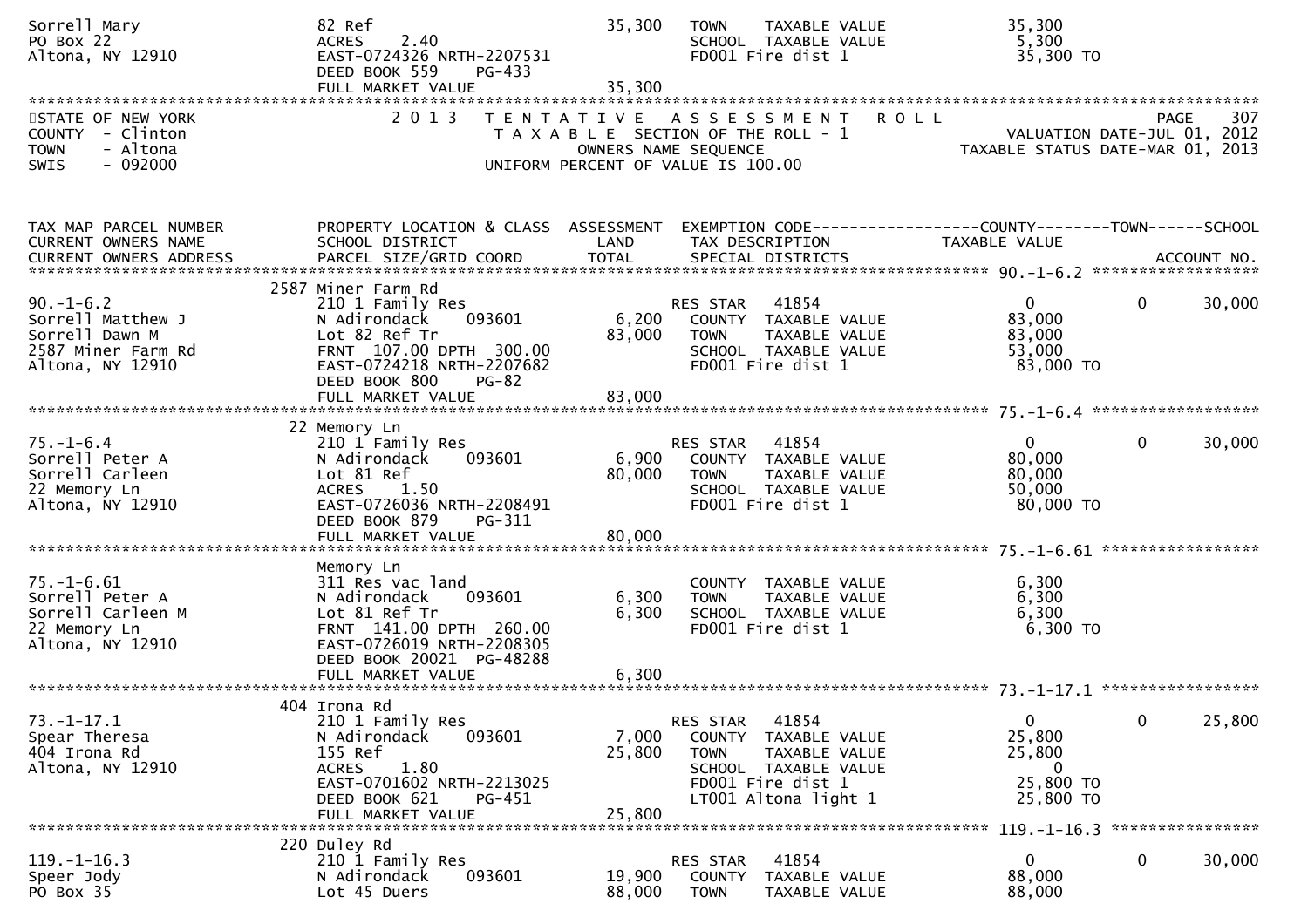| Altona, NY 12910                                                                                           | ACRES 37.80 BANK<br>080<br>EAST-0709814 NRTH-2188360<br>DEED BOOK 1030 PG-205<br>FULL MARKET VALUE                                                                                 | 88,000                    | SCHOOL TAXABLE VALUE<br>FD001 Fire dist 1                                                                                                  | 58,000<br>88,000 TO                                                                            |
|------------------------------------------------------------------------------------------------------------|------------------------------------------------------------------------------------------------------------------------------------------------------------------------------------|---------------------------|--------------------------------------------------------------------------------------------------------------------------------------------|------------------------------------------------------------------------------------------------|
| STATE OF NEW YORK<br>COUNTY - Clinton<br>- Altona<br><b>TOWN</b><br>$-092000$<br>SWIS                      | 2 0 1 3                                                                                                                                                                            |                           | <b>ROLL</b><br>TENTATIVE ASSESSMENT<br>T A X A B L E SECTION OF THE ROLL - 1<br>OWNERS NAME SEQUENCE<br>UNIFORM PERCENT OF VALUE IS 100.00 | 308<br>PAGE<br>VALUATION DATE-JUL 01, 2012<br>TAXABLE STATUS DATE-MAR 01, 2013                 |
| TAX MAP PARCEL NUMBER<br>CURRENT OWNERS NAME<br>CURRENT OWNERS ADDRESS                                     | PROPERTY LOCATION & CLASS ASSESSMENT<br>SCHOOL DISTRICT<br>PARCEL SIZE/GRID COORD                                                                                                  | LAND<br><b>TOTAL</b>      | TAX DESCRIPTION<br>SPECIAL DISTRICTS                                                                                                       | EXEMPTION CODE------------------COUNTY--------TOWN------SCHOOL<br>TAXABLE VALUE<br>ACCOUNT NO. |
| $73. - 3 - 13$<br>Spinelli John<br>593 Boos Law Rd<br>Smyrna, NY 13464                                     | Helens Way<br>$314$ Rural vac<10<br>093601<br>N Adirondack<br>166 Ref<br>ACRES 10.00<br>EAST-0696683 NRTH-2213733<br>DEED BOOK 628<br>$PG-335$<br>FULL MARKET VALUE                | 4,200<br>4,200<br>4,200   | COUNTY TAXABLE VALUE<br>TAXABLE VALUE<br><b>TOWN</b><br>SCHOOL TAXABLE VALUE<br>FD001 Fire dist 1                                          | 4,200<br>4,200<br>4,200<br>$4,200$ TO                                                          |
| $119. - 1 - 15.4$<br>Spinner Charles<br>Thompson Terry L<br>57 Duley Rd<br>Altona, NY 12910                | 57 Duley Rd<br>210 1 Family Res<br>093601<br>N Adirondack<br>Lot 68 Duer<br>2.10<br><b>ACRES</b><br>EAST-0713554 NRTH-2187661<br>DEED BOOK 20001 PG-24262<br>FULL MARKET VALUE     | 7,200<br>89,000<br>89,000 | RES STAR<br>41854<br>COUNTY TAXABLE VALUE<br>TAXABLE VALUE<br><b>TOWN</b><br>SCHOOL TAXABLE VALUE<br>FD001 Fire dist 1                     | $\mathbf{0}$<br>30,000<br>0<br>89,000<br>89,000<br>59,000<br>89,000 TO                         |
| $106. - 1 - 11$<br>Spinner Darrell F<br>Relation-Spinner Jean W<br>450 Duquette Rd<br>West Chazy, NY 12992 | Vassar Rd<br>321 Abandoned ag<br>N Adirondack<br>093601<br>150 Duer<br>ACRES 55.10<br>EAST-0737611 NRTH-2194399<br>DEED BOOK 98001 PG-03492                                        | 35,600<br>35,600          | COUNTY TAXABLE VALUE<br>TAXABLE VALUE<br><b>TOWN</b><br>SCHOOL TAXABLE VALUE<br>FD001 Fire dist 1                                          | 35,600<br>35,600<br>35,600<br>35,600 TO                                                        |
| $89.1 - 2 - 38$<br>Spinner Dean A<br>Spinner Susan A<br>560 Devils Den Rd<br>Altona, NY 12910              | 560 Devils Den Rd<br>210 1 Family Res<br>093601<br>N Adirondack<br>111 Ref<br>FRNT 132.00 DPTH 297.00<br>EAST-0711068 NRTH-2208896<br>DEED BOOK 730<br>$PG-4$<br>FULL MARKET VALUE | 6,300<br>60,100<br>60,100 | 41854<br>RES STAR<br>COUNTY TAXABLE VALUE<br>TAXABLE VALUE<br>TOWN<br>SCHOOL TAXABLE VALUE<br>FD001 Fire dist 1<br>LT001 Altona light 1    | $\Omega$<br>$\mathbf{0}$<br>30,000<br>60,100<br>60,100<br>30,100<br>60,100 TO<br>60,100 ТО     |
| $134. - 1 - 1.1$<br>Spinner Gerald<br>Spinner Kathy<br>4157 Military Tpke                                  | Military Tpke<br>321 Abandoned ag<br>093601<br>N Adirondack<br>94 Duer<br>ACRES 122.90                                                                                             | 39,000<br>39,000          | COUNTY TAXABLE VALUE<br>TAXABLE VALUE<br>TOWN<br>SCHOOL TAXABLE VALUE<br>FD001 Fire dist 1                                                 | 39,000<br>39,000<br>39,000<br>39,000 TO                                                        |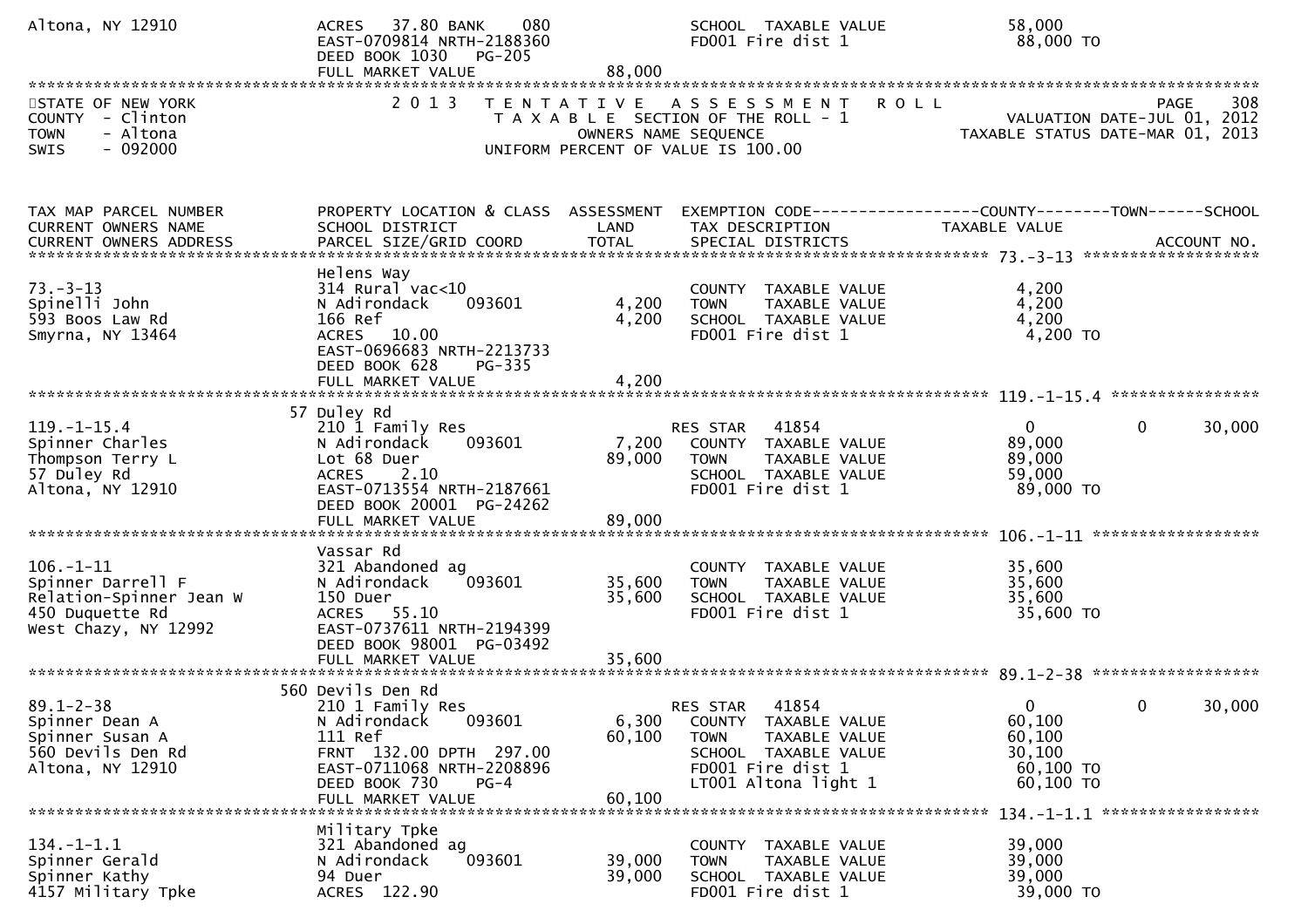| Altona, NY 12910                                    | EAST-0719261 NRTH-2182318<br>DEED BOOK 20062 PG-100     |                   |                                                            |                             |                             |
|-----------------------------------------------------|---------------------------------------------------------|-------------------|------------------------------------------------------------|-----------------------------|-----------------------------|
| MAY BE SUBJECT TO PAYMENT                           | FULL MARKET VALUE                                       | 39,000            |                                                            |                             |                             |
| STATE OF NEW YORK                                   | 2 0 1 3                                                 | T E N T A T I V E | A S S E S S M E N T                                        | <b>ROLL</b>                 | 309<br>PAGE                 |
| COUNTY - Clinton                                    |                                                         |                   | T A X A B L E SECTION OF THE ROLL - 1                      |                             | VALUATION DATE-JUL 01, 2012 |
| - Altona<br><b>TOWN</b><br>$-092000$<br><b>SWIS</b> |                                                         |                   | OWNERS NAME SEQUENCE<br>UNIFORM PERCENT OF VALUE IS 100.00 | TAXABLE STATUS DATE-MAR 01, | 2013                        |
|                                                     |                                                         |                   |                                                            |                             |                             |
| TAX MAP PARCEL NUMBER<br>CURRENT OWNERS NAME        | PROPERTY LOCATION & CLASS ASSESSMENT<br>SCHOOL DISTRICT | LAND              | TAX DESCRIPTION                                            | <b>TAXABLE VALUE</b>        |                             |
| CURRENT OWNERS ADDRESS                              | PARCEL SIZE/GRID COORD                                  | <b>TOTAL</b>      | SPECIAL DISTRICTS                                          |                             | ACCOUNT NO.                 |
|                                                     |                                                         |                   |                                                            |                             |                             |
| $119. - 1 - 14.2$                                   | 4157 Military Tpke<br>210 1 Family Res                  |                   | 41854<br>RES STAR                                          | $\overline{0}$              | $\mathbf{0}$<br>30,000      |
| Spinner Gerald F                                    | N Adirondack<br>093601                                  | 7,800             | COUNTY TAXABLE VALUE                                       | 149,000                     |                             |
| Spinner Kathy                                       | Lot 73 Duer                                             | 149,000           | <b>TAXABLE VALUE</b><br><b>TOWN</b>                        | 149,000                     |                             |
| 4157 Military Tpke<br>Altona, NY 12910              | <b>ACRES</b><br>3.10<br>EAST-0715450 NRTH-2187590       |                   | SCHOOL TAXABLE VALUE<br>FD001 Fire dist 1                  | 119,000<br>149,000 TO       |                             |
|                                                     | DEED BOOK 720<br>$PG-59$                                |                   |                                                            |                             |                             |
|                                                     |                                                         |                   |                                                            |                             |                             |
|                                                     | 67 Duley Rd                                             |                   |                                                            |                             |                             |
| $119. - 1 - 15.3$                                   | 210 1 Family Res                                        |                   | RES STAR<br>41854                                          | $\mathbf{0}$                | 0<br>30,000                 |
| Spinner Gregory                                     | N Adirondack<br>093601                                  | 6,500             | COUNTY TAXABLE VALUE                                       | 118,000                     |                             |
| Spinner Sandra A<br>67 Duley Rd                     | Lot 68 Duers<br>FRNT 200.00 DPTH 200.00                 | 118,000           | TAXABLE VALUE<br><b>TOWN</b><br>SCHOOL TAXABLE VALUE       | 118,000<br>88,000           |                             |
| Altona, NY 12910                                    | BANK<br>850                                             |                   | FD001 Fire dist 1                                          | 118,000 TO                  |                             |
|                                                     | EAST-0713322 NRTH-2187748                               |                   |                                                            |                             |                             |
|                                                     | DEED BOOK 20092 PG-23794<br>FULL MARKET VALUE           | 118,000           |                                                            |                             |                             |
|                                                     |                                                         |                   |                                                            |                             | ****************            |
|                                                     | 53 Duley Rd                                             |                   |                                                            |                             |                             |
| $119. - 1 - 15.5$<br>Spinner Gregory                | 312 Vac w/imprv<br>093601<br>N Adirondack               | 6,900             | COUNTY TAXABLE VALUE<br>TAXABLE VALUE<br><b>TOWN</b>       | 9,200<br>9,200              |                             |
| 67 Duley Rd                                         | 68 Pat Duer                                             | 9,200             | SCHOOL TAXABLE VALUE                                       | 9,200                       |                             |
| Altona, NY 12910                                    | East 713129 North 2187688                               |                   | FD001 Fire dist 1                                          | $9,200$ TO                  |                             |
|                                                     | 2.58<br><b>ACRES</b><br>EAST-0713129 NRTH-2187688       |                   |                                                            |                             |                             |
|                                                     | DEED BOOK 20092 PG-21532                                |                   |                                                            |                             |                             |
|                                                     | FULL MARKET VALUE                                       | 9,200             |                                                            |                             |                             |
|                                                     |                                                         |                   |                                                            |                             |                             |
| $150 - 3 - 19$                                      | 19 Westwood Dr<br>210 1 Family Res                      |                   | 41854<br>RES STAR                                          | 0                           | 0<br>30,000                 |
| Spinner Ralph E                                     | N Adirondack<br>093601                                  | 9,000             | COUNTY<br>TAXABLE VALUE                                    | 68,900                      |                             |
| Spinner Cheryl A                                    | Sub Map 20 Pg 28 Lot 19                                 | 68,900            | <b>TOWN</b><br>TAXABLE VALUE                               | 68,900                      |                             |
| 19 Westwood Dr<br>West Chazy, NY 12992              | 1.03<br><b>ACRES</b><br>EAST-0736014 NRTH-2174829       |                   | SCHOOL TAXABLE VALUE<br>FD001 Fire dist 1                  | 38,900<br>68,900 TO         |                             |
|                                                     | DEED BOOK 20061 PG-93358                                |                   |                                                            |                             |                             |
|                                                     | FULL MARKET VALUE                                       | 68,900            |                                                            |                             |                             |
|                                                     | Kids Way                                                |                   |                                                            |                             |                             |
| $148. - 3 - 24$                                     | 910 Priv forest                                         |                   | TAXABLE VALUE<br><b>COUNTY</b>                             | 19,800                      |                             |
| Spooner Bryan M                                     | 093601<br>N Adirondack                                  | 19,800            | <b>TOWN</b><br>TAXABLE VALUE                               | 19,800                      |                             |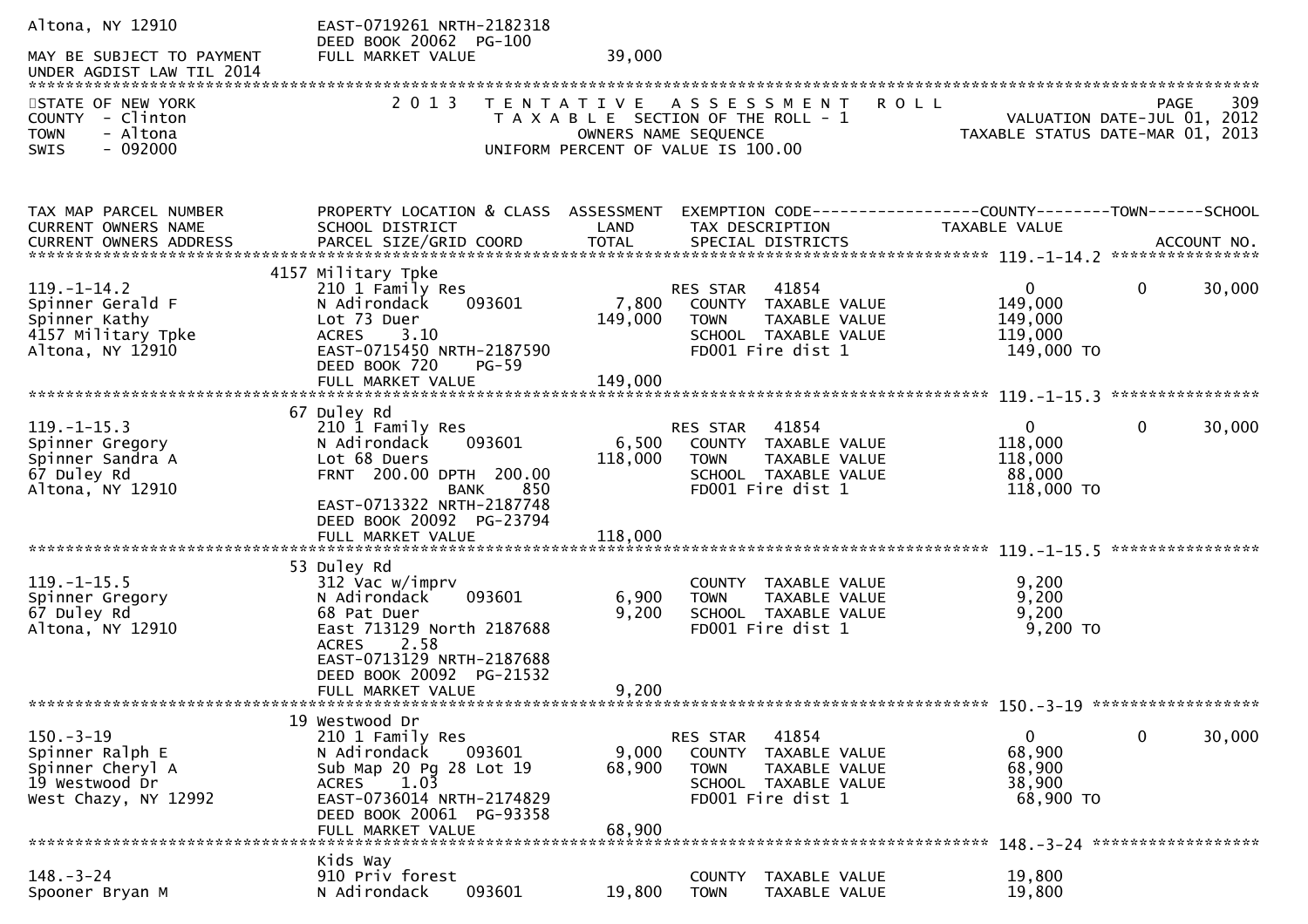| Spooner Barbara<br>PO Box 235<br>Lyon Mountain, NY 12952                                     | 35 Pat Duer<br>Survey Bk 10 Pg 32<br>ACRES 36.60<br>EAST-0709746 NRTH-2170267<br>DEED BOOK 20122 PG-47719<br>FULL MARKET VALUE                                              | 19,800<br>19,800          | SCHOOL TAXABLE VALUE<br>FD001 Fire dist 1                                                                                                                | 19,800<br>19,800 TO                                                                           |
|----------------------------------------------------------------------------------------------|-----------------------------------------------------------------------------------------------------------------------------------------------------------------------------|---------------------------|----------------------------------------------------------------------------------------------------------------------------------------------------------|-----------------------------------------------------------------------------------------------|
| STATE OF NEW YORK<br>COUNTY - Clinton<br><b>TOWN</b><br>- Altona<br>$-092000$<br><b>SWIS</b> | 2 0 1 3                                                                                                                                                                     |                           | TENTATIVE ASSESSMENT<br>T A X A B L E SECTION OF THE ROLL - 1<br>OWNERS NAME SEQUENCE<br>UNIFORM PERCENT OF VALUE IS 100.00                              | 310<br><b>ROLL</b><br>PAGE<br>VALUATION DATE-JUL 01, 2012<br>TAXABLE STATUS DATE-MAR 01, 2013 |
| TAX MAP PARCEL NUMBER<br>CURRENT OWNERS NAME                                                 | PROPERTY LOCATION & CLASS ASSESSMENT<br>SCHOOL DISTRICT                                                                                                                     | LAND                      | TAX DESCRIPTION                                                                                                                                          | TAXABLE VALUE                                                                                 |
| $73. - 1 - 15.1$<br>Spoor Cheryl<br>778 Patnode Rd<br>Churbusco, NY 12923                    | 522 Irona Rd<br>210 1 Family Res<br>093601<br>N Adirondack<br>155 Ref<br>1.50<br><b>ACRES</b><br>EAST-0698902 NRTH-2212871<br>DEED BOOK 20051 PG-81223<br>FULL MARKET VALUE | 6,800<br>67,500<br>67,500 | COUNTY TAXABLE VALUE<br>TAXABLE VALUE<br><b>TOWN</b><br>SCHOOL TAXABLE VALUE<br>FD001 Fire dist 1                                                        | 67,500<br>67,500<br>67,500<br>67,500 TO                                                       |
| $73. - 2 - 13$<br>Spoor Cheryl                                                               | Irona Rd<br>$314$ Rural vac<10<br>N Adirondack<br>093601                                                                                                                    | 6,500                     | COUNTY TAXABLE VALUE<br>TAXABLE VALUE<br><b>TOWN</b>                                                                                                     | 6,500<br>6,500                                                                                |
| 778 Patnode Rd<br>Churbusco, NY 12923                                                        | 155 Ref<br><b>ACRES</b><br>1.00<br>EAST-0698852 NRTH-2213151<br>DEED BOOK 20051 PG-81223<br>FULL MARKET VALUE                                                               | 6,500<br>6,500            | SCHOOL TAXABLE VALUE<br>FD001 Fire dist 1                                                                                                                | 6,500<br>6,500 TO                                                                             |
|                                                                                              | Irona Rd                                                                                                                                                                    |                           |                                                                                                                                                          |                                                                                               |
| $72. - 1 - 9$<br>Spoor Melvin<br>Spoor Susan<br>4383 Rt 11<br>Mooers Forks, NY 12959         | 321 Abandoned ag<br>093601<br>N Adirondack<br>192 Ref<br>ACRES 24.70<br>EAST-0688436 NRTH-2215168                                                                           | 8,900<br>8,900            | COUNTY TAXABLE VALUE<br>TAXABLE VALUE<br><b>TOWN</b><br>SCHOOL TAXABLE VALUE<br>FD001 Fire dist 1                                                        | 8,900<br>8,900<br>8,900<br>8,900 TO                                                           |
|                                                                                              | DEED BOOK 724<br>PG-109<br>FULL MARKET VALUE                                                                                                                                | 8,900                     |                                                                                                                                                          |                                                                                               |
|                                                                                              | 482 Devils Den Rd                                                                                                                                                           |                           |                                                                                                                                                          |                                                                                               |
| $89.1 - 3 - 24$<br>St Denis Judy L<br>482 Devils Den Rd<br>PO Box 38<br>Altona, NY 12910     | 210 1 Family Res<br>093601<br>N Adirondack<br>Lot 110 Pat Ref<br>49.00 DPTH 240.00<br><b>FRNT</b><br>EAST-0711068 NRTH-2206984<br>DEED BOOK 814<br>PG-71                    | 3,600<br>45,300           | 41854<br>RES STAR<br>TAXABLE VALUE<br><b>COUNTY</b><br><b>TOWN</b><br>TAXABLE VALUE<br>SCHOOL TAXABLE VALUE<br>FD001 Fire dist 1<br>LT001 Altona light 1 | 0<br>0<br>30,000<br>45,300<br>45,300<br>15,300<br>45,300 TO<br>45,300 TO                      |
|                                                                                              | FULL MARKET VALUE                                                                                                                                                           | 45,300                    |                                                                                                                                                          | 88. -1-1.62 ******************                                                                |
|                                                                                              | 1707 Alder Bend Rd                                                                                                                                                          |                           |                                                                                                                                                          |                                                                                               |
| $88. - 1 - 1.62$<br>St John Bernard D                                                        | 210 1 Family Res<br>093601<br>N Adirondack                                                                                                                                  | 7,600                     | 41854<br>RES STAR<br>TAXABLE VALUE<br>COUNTY                                                                                                             | 0<br>$\mathbf{0}$<br>30,000<br>36,700                                                         |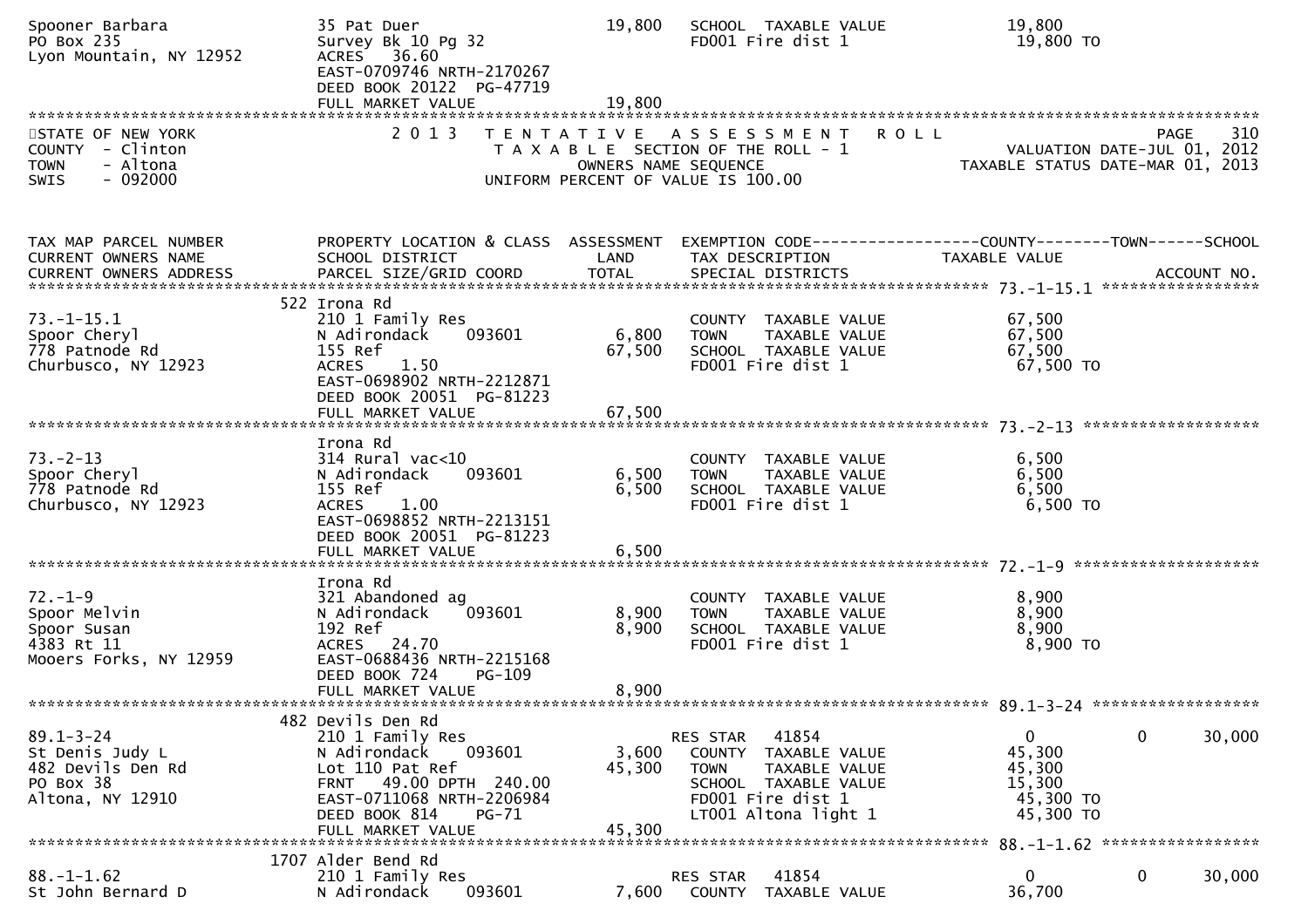| 1707 Alder Bend Rd<br>Altona, NY 12910                                                                  | Lot 164 Ref Tr<br><b>ACRES</b><br>2.80<br>EAST-0696568 NRTH-2207059<br>DEED BOOK 1013<br><b>PG-293</b><br>FULL MARKET VALUE                                                                           | 36,700<br>36,700             | <b>TAXABLE VALUE</b><br><b>TOWN</b><br>SCHOOL TAXABLE VALUE<br>FD001 Fire dist 1                                       | 36,700<br>6,700                              | 36,700 TO                                                                                         |
|---------------------------------------------------------------------------------------------------------|-------------------------------------------------------------------------------------------------------------------------------------------------------------------------------------------------------|------------------------------|------------------------------------------------------------------------------------------------------------------------|----------------------------------------------|---------------------------------------------------------------------------------------------------|
| STATE OF NEW YORK<br>COUNTY - Clinton<br><b>TOWN</b><br>- Altona<br>$-092000$<br><b>SWIS</b>            | 2 0 1 3<br>T E N T A T I V E                                                                                                                                                                          | OWNERS NAME SEQUENCE         | A S S E S S M E N T<br>T A X A B L E SECTION OF THE ROLL - 1<br>UNIFORM PERCENT OF VALUE IS 100.00                     | <b>ROLL</b>                                  | 311<br>PAGE<br>VALUATION DATE-JUL 01, 2012<br>TAXABLE STATUS DATE-MAR 01, 2013                    |
| TAX MAP PARCEL NUMBER<br>CURRENT OWNERS NAME                                                            | PROPERTY LOCATION & CLASS ASSESSMENT<br>SCHOOL DISTRICT                                                                                                                                               | LAND                         | TAX DESCRIPTION                                                                                                        | <b>TAXABLE VALUE</b>                         | EXEMPTION CODE-----------------COUNTY-------TOWN------SCHOOL<br>ACCOUNT NO.<br>****************** |
| $135. - 2 - 21$<br>St John William<br>700 Slosson Rd<br>West Chazy, NY 12992                            | 228 Recore Rd<br>260 Seasonal res<br>Beekmantown Cen 092401<br>143 - 146 Duer<br>ACRES 20.60<br>EAST-0739349 NRTH-2177025<br>DEED BOOK 1017<br>PG-141                                                 | 18,200<br>33,400             | COUNTY TAXABLE VALUE<br>TAXABLE VALUE<br><b>TOWN</b><br>SCHOOL TAXABLE VALUE<br>FD001 Fire dist 1                      | 33,400<br>33,400<br>33,400                   | 33,400 TO                                                                                         |
| $150.-1-4.7$<br>St. Hilaire Corey M<br>183 Recore Rd<br>West Chazy, NY 12992                            | 183 Recore Rd<br>210 1 Family Res<br>N Adirondack<br>093601<br>Lot 143 Ref Tr<br>3.50<br><b>ACRES</b><br>EAST-0737488 NRTH-2177005<br>DEED BOOK 20061 PG-92705<br>FULL MARKET VALUE                   | 10,300<br>165,000<br>165,000 | 41854<br>RES STAR<br>COUNTY TAXABLE VALUE<br><b>TOWN</b><br>TAXABLE VALUE<br>SCHOOL TAXABLE VALUE<br>FD001 Fire dist 1 | $\mathbf 0$<br>165,000<br>165,000<br>135,000 | $\mathbf{0}$<br>30,000<br>165,000 TO                                                              |
| $87. - 1 - 15$<br>St. Lawrence University<br>Business Services Inc.<br>23 Romoda Dr<br>Canton, NY 13617 | Military Tpke<br>910 Priv forest<br>093601<br>N Adirondack<br>214 Ref 1943<br>Corrective Deed Filed 9/2<br>ACRES 150.00<br>EAST-0687255 NRTH-2201277<br>DEED BOOK 20092 PG-26897<br>FULL MARKET VALUE | 36,800<br>36,800<br>36,800   | COUNTY TAXABLE VALUE<br>TAXABLE VALUE<br><b>TOWN</b><br>SCHOOL TAXABLE VALUE<br>FD001 Fire dist 1                      | 36,800<br>36,800<br>36,800                   | 36,800 TO                                                                                         |
| $102 - 1 - 2$<br>St. Lawrence University<br>Business Services Inc.<br>23 Romoda Dr<br>Canton, NY 13617  | Alder Bend Rd<br>910 Priv forest<br>N Adirondack<br>093601<br>186 Ref<br>Surveyed 9/25/84 Kratz<br>ACRES 344.00<br>EAST-0690242 NRTH-2199862<br>DEED BOOK 20092 PG-26897<br>FULL MARKET VALUE         | 57,200<br>57,200<br>57,200   | COUNTY TAXABLE VALUE<br><b>TOWN</b><br>TAXABLE VALUE<br>SCHOOL TAXABLE VALUE<br>FD001 Fire dist 1                      | 57,200<br>57,200<br>57,200                   | 57,200 TO                                                                                         |
| $135. -2 - 25.1$                                                                                        | Recore Rd<br>314 Rural vac<10                                                                                                                                                                         |                              | COUNTY TAXABLE VALUE                                                                                                   | 10,300                                       |                                                                                                   |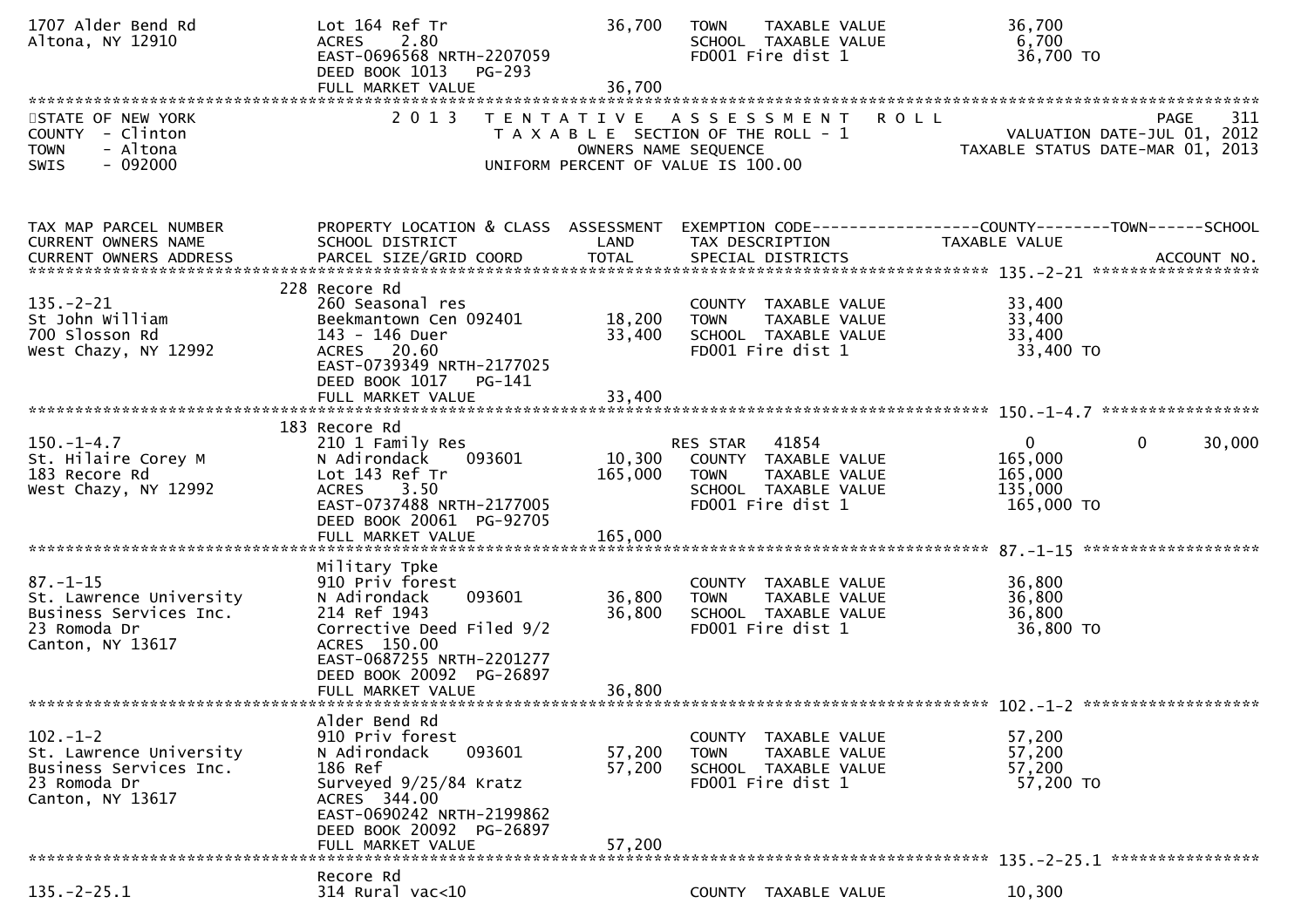| Stacy Lillian Corron S<br>30 Palmer St<br>Plattsburgh, NY 12901                                       | Beekmantown Cen 092401<br>Lot 143 Duers<br>3.60<br><b>ACRES</b><br>EAST-0738662 NRTH-2179158<br>DEED BOOK 773                                                               | <b>PG-205</b>                                                                                       | 10,300<br>10,300                               | <b>TOWN</b>                   | TAXABLE VALUE<br>SCHOOL TAXABLE VALUE<br>FD001 Fire dist 1                                                 |             | 10,300<br>10,300<br>10,300 TO                           |                                                                                    |
|-------------------------------------------------------------------------------------------------------|-----------------------------------------------------------------------------------------------------------------------------------------------------------------------------|-----------------------------------------------------------------------------------------------------|------------------------------------------------|-------------------------------|------------------------------------------------------------------------------------------------------------|-------------|---------------------------------------------------------|------------------------------------------------------------------------------------|
|                                                                                                       |                                                                                                                                                                             |                                                                                                     |                                                |                               |                                                                                                            |             |                                                         |                                                                                    |
| STATE OF NEW YORK<br>COUNTY - Clinton<br>- Altona<br><b>TOWN</b><br>SWIS<br>$-092000$                 | 2013                                                                                                                                                                        | TENTATIVE ASSESSMENT<br>T A X A B L E SECTION OF THE ROLL - 1<br>UNIFORM PERCENT OF VALUE IS 100.00 | OWNERS NAME SEQUENCE                           |                               |                                                                                                            | <b>ROLL</b> |                                                         | 312<br>PAGE 312<br>VALUATION DATE-JUL 01, 2012<br>TAXABLE STATUS DATE-MAR 01, 2013 |
| TAX MAP PARCEL NUMBER<br>CURRENT OWNERS NAME<br><b>CURRENT OWNERS ADDRESS</b>                         | PROPERTY LOCATION & CLASS ASSESSMENT<br>SCHOOL DISTRICT                                                                                                                     |                                                                                                     | LAND                                           | TAX DESCRIPTION               |                                                                                                            |             | TAXABLE VALUE                                           | EXEMPTION CODE------------------COUNTY--------TOWN------SCHOOL                     |
| $90. - 1 - 7.1$<br>Stallings Bruce K<br>Corrow Susan M<br>2547 Miner Farm Rd<br>Altona, NY 12910-2223 | 2547 Miner Farm Rd<br>210 1 Family Res<br>N Adirondack<br>82 Ref<br><b>ACRES</b><br>2.90 BANK<br>EAST-0725130 NRTH-2207449<br>DEED BOOK 99001 PG-11423<br>FULL MARKET VALUE | 093601<br>080                                                                                       | 7,600 COUNTY TAXABLE VALUE<br>75,000<br>75,000 | RES STAR 41854<br><b>TOWN</b> | TAXABLE VALUE<br>SCHOOL TAXABLE VALUE<br>FD001 Fire dist 1                                                 |             | $\mathbf{0}$<br>75,000<br>75,000<br>45,000<br>75,000 TO | 30,000<br>$\mathbf{0}$                                                             |
|                                                                                                       | 486 Devils Den Rd                                                                                                                                                           |                                                                                                     |                                                |                               |                                                                                                            |             |                                                         |                                                                                    |
| $89.1 - 3 - 22.1$<br>Stansbury Leslie W<br>486 Devils Den Rd<br>Altona, NY 12910                      | 210 1 Family Res<br>093601<br>N Adirondack<br>110 Ref<br><b>ACRES</b><br>1.07<br>EAST-0711201 NRTH-2207065<br>DEED BOOK 20061 PG-97046<br>FULL MARKET VALUE                 |                                                                                                     | 6,500<br>62,800<br>62,800                      | <b>TOWN</b>                   | COUNTY TAXABLE VALUE<br>TAXABLE VALUE<br>SCHOOL TAXABLE VALUE<br>FD001 Fire dist 1<br>LT001 Altona light 1 |             | 62,800<br>62,800<br>62,800<br>62,800 TO<br>62,800 TO    |                                                                                    |
|                                                                                                       | 932 Plank Rd                                                                                                                                                                |                                                                                                     |                                                |                               |                                                                                                            |             |                                                         |                                                                                    |
| $130 - 2 - 3$<br>Stanton Svitlana<br>3 Cross St Unit 305<br>Suffern, NY 10901                         | 270 Mfg housing<br>N Adirondack<br>Lot 31 Gore<br>ACRES 52.30<br>EAST-0681526 NRTH-2183302<br>DEED BOOK 786<br>FULL MARKET VALUE                                            | 093601<br>$PG-56$                                                                                   | 22,200<br>25,000<br>25,000                     | <b>TOWN</b>                   | COUNTY TAXABLE VALUE<br>TAXABLE VALUE<br>SCHOOL TAXABLE VALUE<br>FD001 Fire dist 1                         |             | 25,000<br>25,000<br>25,000<br>25,000 TO                 |                                                                                    |
|                                                                                                       |                                                                                                                                                                             |                                                                                                     |                                                |                               |                                                                                                            |             |                                                         |                                                                                    |
| $106. - 1 - 8.43$<br>Stark Keith E<br>54 Cogan Ave<br>Plattsburgh, NY 12901                           | Vassar Rd<br>321 Abandoned ag<br>N Adirondack<br>Lot 150 & 151 Duers<br>88.40<br><b>ACRES</b><br>EAST-0739523 NRTH-2194254<br>DEED BOOK 20041 PG-65653<br>FULL MARKET VALUE | 093601                                                                                              | 30,000<br>30,000<br>30,000                     | COUNTY<br><b>TOWN</b>         | TAXABLE VALUE<br>TAXABLE VALUE<br>SCHOOL TAXABLE VALUE<br>FD001 Fire dist 1                                |             | 30,000<br>30,000<br>30,000<br>30,000 TO                 |                                                                                    |
|                                                                                                       | Murtagh Hill Rd                                                                                                                                                             |                                                                                                     |                                                |                               |                                                                                                            |             |                                                         |                                                                                    |
| $149. - 1 - 2.1$<br>Stay Kenneth H                                                                    | 240 Rural res<br>N Adirondack                                                                                                                                               | 093601                                                                                              | 26,500                                         | <b>COUNTY</b><br><b>TOWN</b>  | TAXABLE VALUE<br>TAXABLE VALUE                                                                             |             | 42,200<br>42,200                                        |                                                                                    |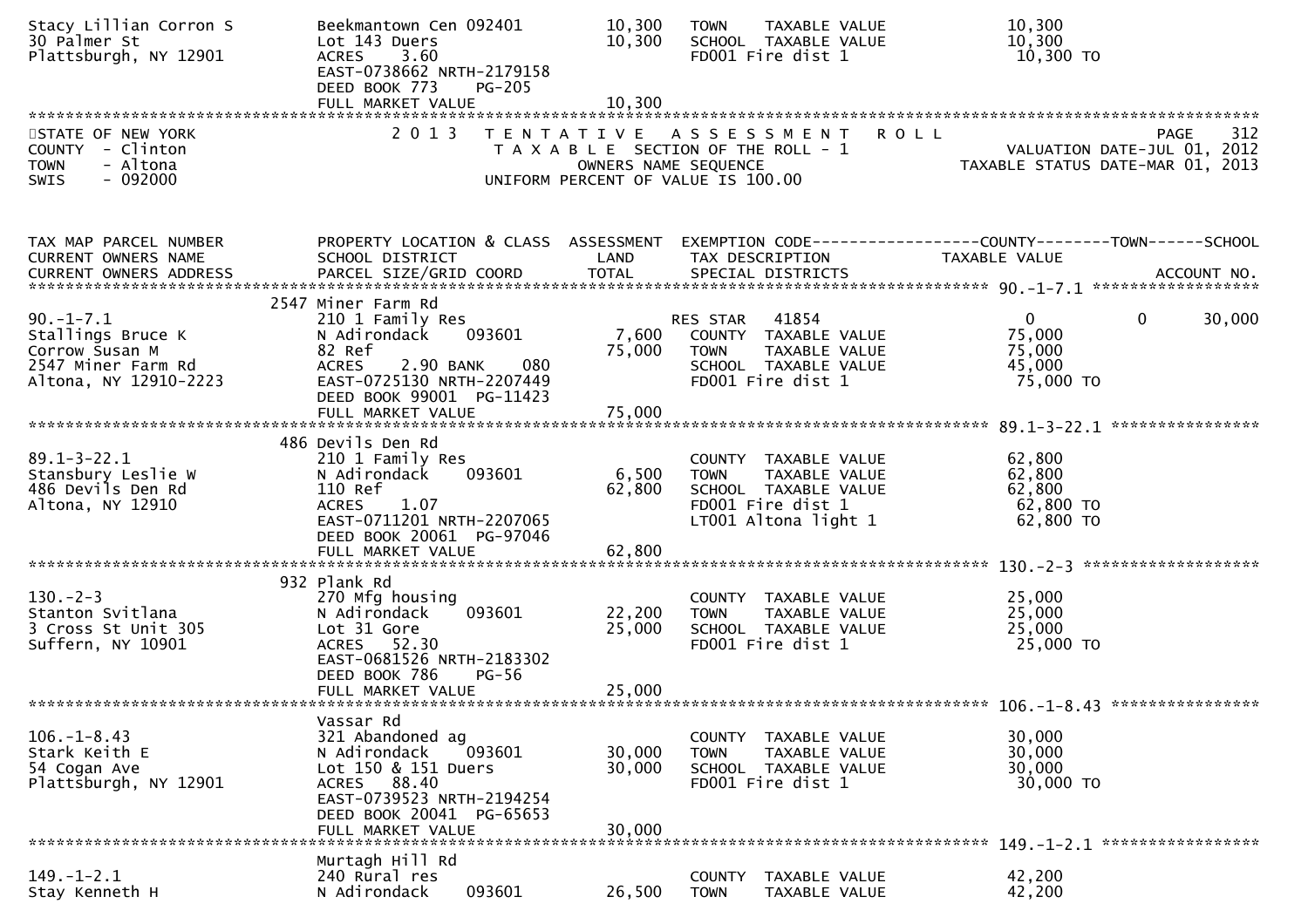| Stay Theodore T<br>24 Lakeland Dr<br>Plattsburgh, NY 12901                                                                           | 105 Duer<br>ACRES 105.30<br>EAST-0723785 NRTH-2174572<br>DEED BOOK 20102 PG-36464<br>FULL MARKET VALUE                                                                                                  | 42,200<br>42,200             | SCHOOL TAXABLE VALUE<br>FD001 Fire dist 1                                                                                                                                                      | 42,200<br>42,200 TO                                                                                        |
|--------------------------------------------------------------------------------------------------------------------------------------|---------------------------------------------------------------------------------------------------------------------------------------------------------------------------------------------------------|------------------------------|------------------------------------------------------------------------------------------------------------------------------------------------------------------------------------------------|------------------------------------------------------------------------------------------------------------|
| STATE OF NEW YORK<br>COUNTY - Clinton<br><b>TOWN</b><br>- Altona<br>$-092000$<br><b>SWIS</b>                                         | 2 0 1 3                                                                                                                                                                                                 |                              | TENTATIVE ASSESSMENT<br>T A X A B L E SECTION OF THE ROLL - 1<br>OWNERS NAME SEQUENCE<br>UNIFORM PERCENT OF VALUE IS 100.00                                                                    | 313<br><b>ROLL</b><br>PAGE<br>VALUATION DATE-JUL 01, 2012<br>TAXABLE STATUS DATE-MAR 01, 2013              |
| TAX MAP PARCEL NUMBER<br>CURRENT OWNERS NAME<br>CURRENT OWNERS ADDRESS                                                               | PROPERTY LOCATION & CLASS ASSESSMENT<br>SCHOOL DISTRICT                                                                                                                                                 | LAND                         | TAX DESCRIPTION                                                                                                                                                                                | EXEMPTION        CODE------------------COUNTY--------TOWN------SCHOOL<br>TAXABLE VALUE                     |
| $149. - 1 - 1.2$<br>Stay Steven C<br>Stay Kenneth H<br>24 Lakeland Dr<br>Plattsburgh, NY 12901                                       | Murtagh Hill Rd<br>321 Abandoned ag<br>N Adirondack<br>093601<br>ACRES 27.40<br>EAST-0722386 NRTH-2174412<br>DEED BOOK 20122 PG-51058<br>FULL MARKET VALUE                                              | 11,600<br>11,600<br>11,600   | COUNTY TAXABLE VALUE<br>TAXABLE VALUE<br><b>TOWN</b><br>SCHOOL TAXABLE VALUE<br>FD001 Fire dist 1                                                                                              | 11,600<br>11,600<br>11,600<br>11,600 TO                                                                    |
| $88. - 1 - 11.4$<br>Steele Brian P<br>1673 Alder Bend Rd<br>Altona, NY 12910                                                         | 1673 Alder Bend Rd<br>210 1 Family Res<br>093601<br>N Adirondack<br>Lot 164 Ref Tract<br>3.50 BANK<br>080<br><b>ACRES</b><br>EAST-0696346 NRTH-2206380<br>DEED BOOK 20122 PG-52156<br>FULL MARKET VALUE | 138,800<br>138,800           | 99 PCT OF VALUE USED FOR EXEMPTION PURPOSES<br>WARNONALL 41121<br>8,000 RES STAR<br>41854<br>COUNTY TAXABLE VALUE<br>TAXABLE VALUE<br><b>TOWN</b><br>SCHOOL TAXABLE VALUE<br>FD001 Fire dist 1 | 20,612<br>20,612<br>0<br>30,000<br>$\mathbf{0}$<br>$\Omega$<br>118,188<br>118,188<br>108,800<br>138,800 TO |
| $117. - 1 - 21.1$<br>Stevenson Barrie N<br>Stevenson Lisa T<br>730 Alder Bend Rd<br>Ellenburg Depot, NY 12935                        | 730 Alder Bend Rd<br>210 1 Family Res<br>093601<br>N Adirondack<br>217-218 Ref<br>ACRES 68.30<br>EAST-0691586 NRTH-2184848<br>DEED BOOK 20102<br>PG-35448<br>FULL MARKET VALUE                          | 24,900<br>88,900<br>88,900   | 41854<br>RES STAR<br>COUNTY TAXABLE VALUE<br><b>TOWN</b><br>TAXABLE VALUE<br>SCHOOL TAXABLE VALUE<br>FD001 Fire dist 1                                                                         | $\overline{0}$<br>$\mathbf 0$<br>30,000<br>88,900<br>88,900<br>58,900<br>88,900 TO                         |
| $73. - 1 - 44$<br>Stewart Trustee Ronald H<br>Stewart Trustee Fraeda<br>Stewart Family Trust<br>814 Orchid St<br>Lady Lake, FL 32159 | 1897 Alder Bend Rd<br>240 Rural res<br>093601<br>N Adirondack<br>166 Ref<br>ACRES 74.30<br>EAST-0696029 NRTH-2211104<br>DEED BOOK 1020<br>$PG-79$<br>FULL MARKET VALUE                                  | 26,600<br>106,900<br>106,900 | 41854<br><b>RES STAR</b><br>COUNTY TAXABLE VALUE<br><b>TOWN</b><br>TAXABLE VALUE<br>SCHOOL TAXABLE VALUE<br>FD001 Fire dist 1                                                                  | $\mathbf{0}$<br>$\mathbf{0}$<br>30,000<br>106,900<br>106,900<br>76,900<br>106,900 TO                       |
| $134. - 1 - 14$<br>Stickle Albert<br>1198 Rt 22B<br>Plattsburgh, NY 12901                                                            | Purdy Rd<br>910 Priv forest<br>093601<br>N Adirondack<br>104 Duer<br>ACRES 61.70                                                                                                                        | 22,100<br>22,100             | COUNTY TAXABLE VALUE<br><b>TOWN</b><br>TAXABLE VALUE<br>SCHOOL TAXABLE VALUE<br>FD001 Fire dist 1                                                                                              | 22,100<br>22,100<br>22,100<br>22,100 TO                                                                    |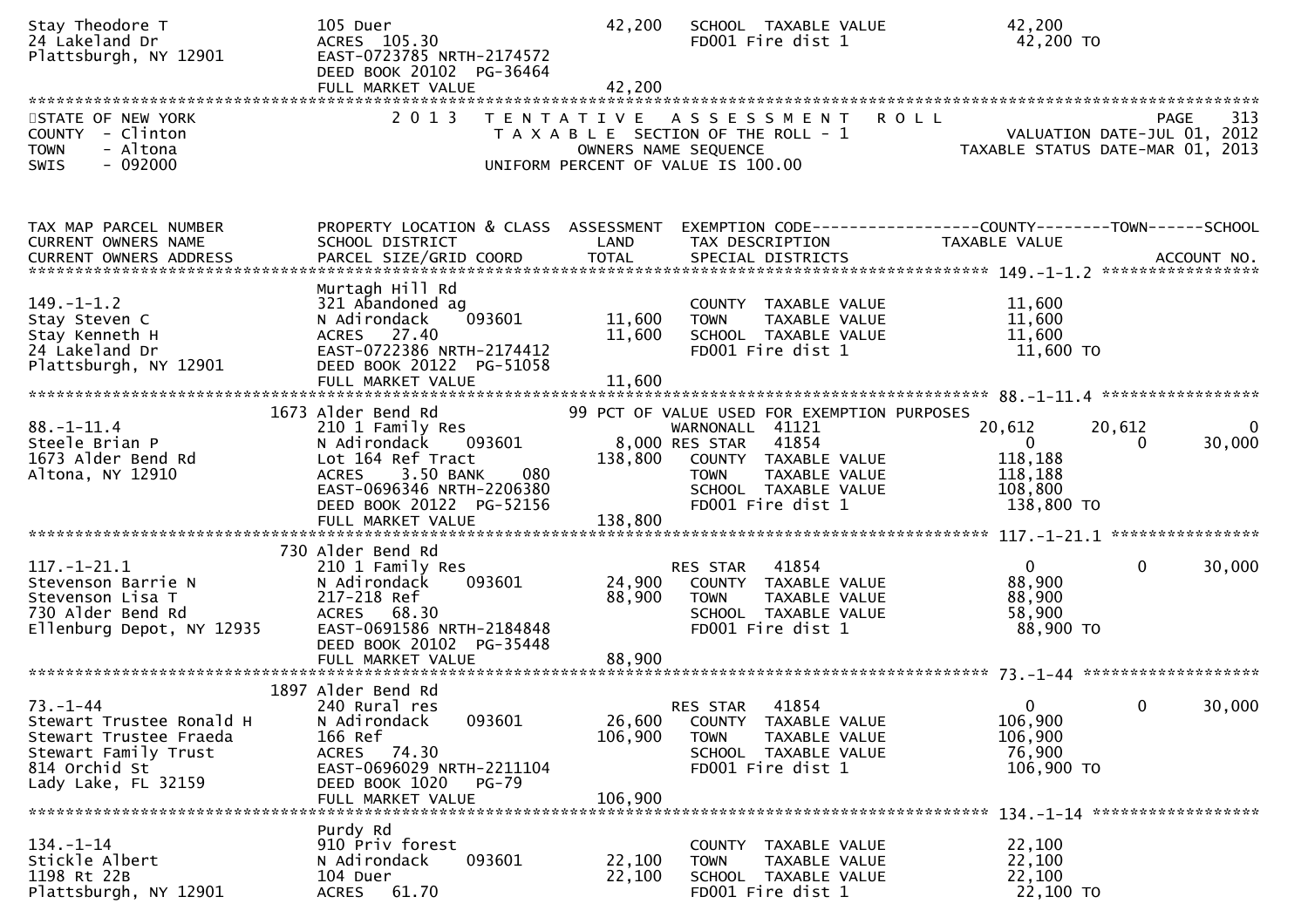|                                                                                                                | EAST-0722640 NRTH-2179315<br>DEED BOOK 458<br><b>PG-250</b><br>FULL MARKET VALUE                                                                                                  | 22,100                    |                                                                                                                                                |                                                                      |                                                   |
|----------------------------------------------------------------------------------------------------------------|-----------------------------------------------------------------------------------------------------------------------------------------------------------------------------------|---------------------------|------------------------------------------------------------------------------------------------------------------------------------------------|----------------------------------------------------------------------|---------------------------------------------------|
| STATE OF NEW YORK<br>COUNTY - Clinton<br><b>TOWN</b><br>- Altona<br>$-092000$<br>SWIS                          | 2 0 1 3                                                                                                                                                                           |                           | TENTATIVE ASSESSMENT<br>T A X A B L E SECTION OF THE ROLL - 1<br>OWNERS NAME SEQUENCE<br>UNIFORM PERCENT OF VALUE IS 100.00                    | <b>ROLL</b><br>TAXABLE STATUS DATE-MAR 01, 2013                      | 314<br><b>PAGE</b><br>VALUATION DATE-JUL 01, 2012 |
| TAX MAP PARCEL NUMBER<br>CURRENT OWNERS NAME                                                                   | PROPERTY LOCATION & CLASS ASSESSMENT<br>SCHOOL DISTRICT                                                                                                                           | LAND                      | EXEMPTION CODE------------------COUNTY--------TOWN------SCHOOL<br>TAX DESCRIPTION                                                              | TAXABLE VALUE                                                        |                                                   |
| $135. - 1 - 18.261$<br>Stickney Chad J<br>Stickney Tina M<br>131 Harvey Rd<br>West Chazy, NY 12992             | 131 Harvey Rd<br>210 1 Family Res<br>N Adirondack 093601<br>Lot 130 Duerville<br><b>ACRES</b><br>3.40<br>EAST-0734022 NRTH-2179091<br>DEED BOOK 20122 PG-52826                    | 10,200<br>99,000          | 41854<br>RES STAR<br>COUNTY TAXABLE VALUE<br><b>TOWN</b><br>TAXABLE VALUE<br>SCHOOL TAXABLE VALUE<br>FD001 Fire dist 1                         | $\mathbf{0}$<br>99,000<br>99,000<br>69,000<br>99,000 TO              | 0<br>30,000                                       |
| $75. - 1 - 7$<br>Stiefel George<br>Stiefel Maureen<br>2546 Miner Farm Rd<br>Altona, NY 12910                   | 2546 Miner Farm Rd<br>240 Rural res<br>093601<br>N Adirondack<br>81 Ref<br>ACRES 160.80<br>EAST-0724817 NRTH-2210012<br>DEED BOOK 795<br><b>PG-208</b>                            | 50,500<br>127,800         | RES STAR 41854<br>COUNTY TAXABLE VALUE<br><b>TOWN</b><br>TAXABLE VALUE<br>SCHOOL TAXABLE VALUE<br>FD001 Fire dist 1                            | $\mathbf{0}$<br>127,800<br>127,800<br>97,800<br>127,800 TO           | $\Omega$<br>30,000                                |
| $89. - 2 - 6$<br>Stone Constance<br>Attn: Lee J & Tina M Garrand<br>43 Old State Rd<br>Altona, NY 12910        | 43 Old State Rd<br>210 1 Family Res<br>N Adirondack<br>093601<br>110 Ref<br>FRNT 111.00 DPTH 225.00<br>EAST-0713291 NRTH-2207260<br>DEED BOOK 20021 PG-41879<br>FULL MARKET VALUE | 6,100<br>45,000<br>45,000 | 41854<br><b>RES STAR</b><br>COUNTY TAXABLE VALUE<br>TAXABLE VALUE<br>TOWN<br>SCHOOL TAXABLE VALUE<br>FD001 Fire dist 1<br>LT001 Altona light 1 | $\mathbf{0}$<br>45,000<br>45,000<br>15,000<br>45,000 TO<br>45,000 TO | 30,000<br>$\mathbf{0}$                            |
| $89. - 3 - 19.1$<br>Stone Joseph Sr<br>Stone Life Use Mabel<br>233 Coal Hill Rd<br>North Bangor, NY 12966-3311 | 70 Brunell Rd<br>210 1 Family Res<br>N Adirondack<br>093601<br>110 Ref<br>6.00<br><b>ACRES</b><br>EAST-0713271 NRTH-2205163<br>DEED BOOK 781<br><b>PG-86</b><br>FULL MARKET VALUE | 50,000<br>50,000          | COUNTY TAXABLE VALUE<br>7,000 TOWN<br>TAXABLE VALUE<br>SCHOOL TAXABLE VALUE<br>FD001 Fire dist 1<br>LT001 Altona light 1                       | 50,000<br>50,000<br>50,000<br>50,000 TO<br>50,000 TO                 |                                                   |
| $117. - 1 - 4.1$<br>Stone Tina M<br>PO Box 158<br>Schuyler Falls, NY 12985                                     | 84 Terrien Rd<br>240 Rural res<br>093601<br>N Adirondack<br>216 Ref<br>7.10<br><b>ACRES</b><br>EAST-0693346 NRTH-2189576                                                          | 10,200<br>33,200          | COUNTY TAXABLE VALUE<br>TAXABLE VALUE<br><b>TOWN</b><br>SCHOOL TAXABLE VALUE<br>FD001 Fire dist 1                                              | 33,200<br>33,200<br>33,200<br>33,200 TO                              |                                                   |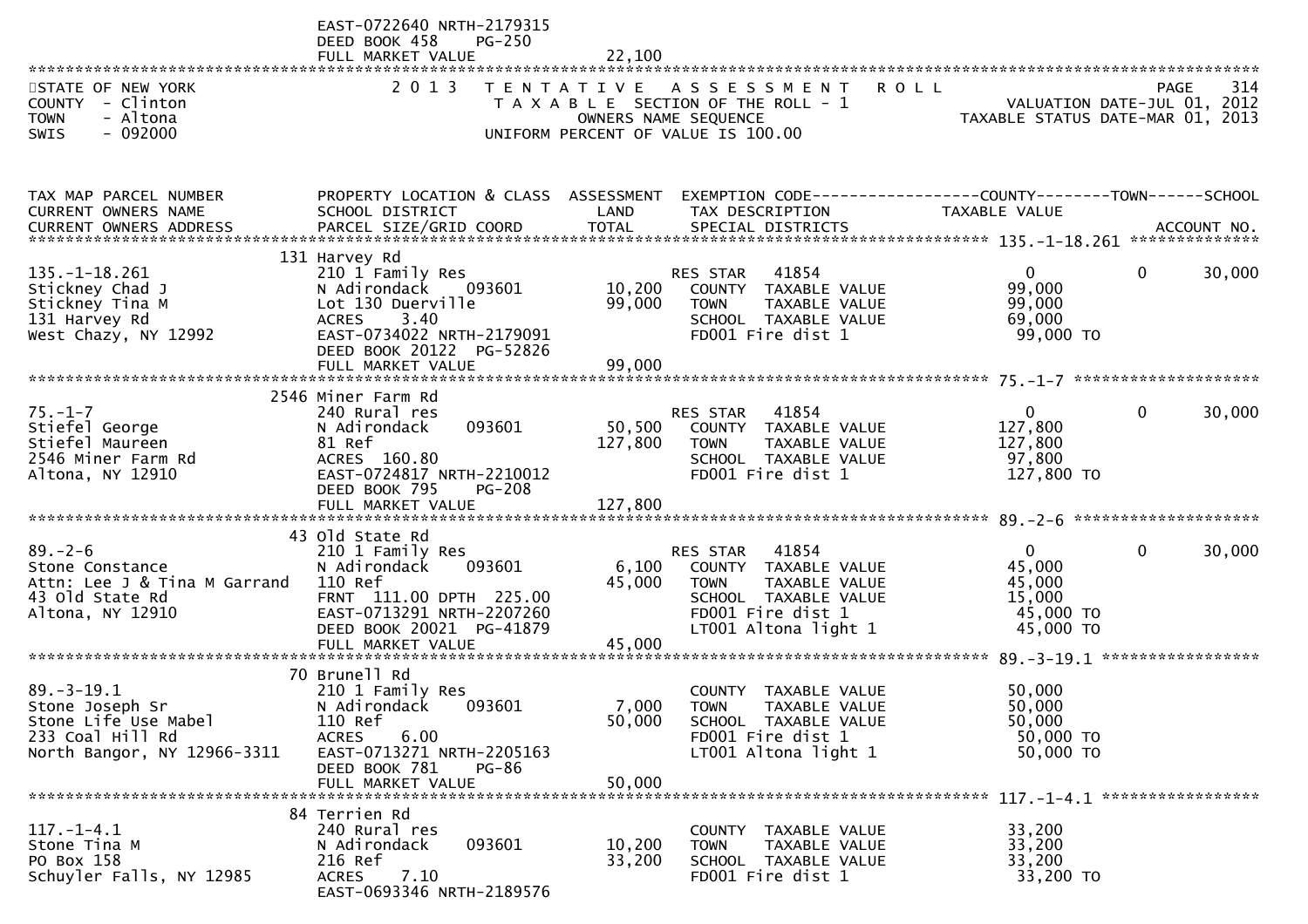|                                               | DEED BOOK 20051 PG-81444                      |                |                                                               |                                                                                |                          |
|-----------------------------------------------|-----------------------------------------------|----------------|---------------------------------------------------------------|--------------------------------------------------------------------------------|--------------------------|
|                                               | FULL MARKET VALUE                             | 33,200         |                                                               |                                                                                |                          |
| STATE OF NEW YORK<br>COUNTY - Clinton         | 2 0 1 3                                       |                | TENTATIVE ASSESSMENT<br>T A X A B L E SECTION OF THE ROLL - 1 | <b>ROLL</b>                                                                    | 315<br>PAGE              |
| - Altona<br><b>TOWN</b>                       |                                               |                | OWNERS NAME SEQUENCE                                          | ROLL - 1<br>2012 - VALUATION DATE-JUL 01, 2012<br>2013 TAXABLE STATUS DATE-MAR |                          |
| $-092000$<br><b>SWIS</b>                      |                                               |                | UNIFORM PERCENT OF VALUE IS 100.00                            |                                                                                |                          |
|                                               |                                               |                |                                                               |                                                                                |                          |
|                                               |                                               |                |                                                               |                                                                                |                          |
| TAX MAP PARCEL NUMBER                         | PROPERTY LOCATION & CLASS ASSESSMENT          |                |                                                               | EXEMPTION CODE------------------COUNTY--------TOWN------SCHOOL                 |                          |
| CURRENT OWNERS NAME<br>CURRENT OWNERS ADDRESS | SCHOOL DISTRICT                               | LAND           | TAX DESCRIPTION                                               | TAXABLE VALUE                                                                  |                          |
|                                               |                                               |                |                                                               |                                                                                |                          |
|                                               | 82 Terrien Rd                                 |                |                                                               |                                                                                |                          |
| $117. - 1 - 4.2$                              | 210 1 Family Res                              |                | COUNTY TAXABLE VALUE                                          | 7,000                                                                          |                          |
| Stone Tina M<br>PO Box 158                    | 093601<br>N Adirondack<br>Lot 216 Ref Tr      | 2,000<br>7,000 | TAXABLE VALUE<br><b>TOWN</b><br>SCHOOL TAXABLE VALUE          | 7,000<br>7,000                                                                 |                          |
| Schuyler Falls, NY 12985                      | 3.30<br><b>ACRES</b>                          |                | FD001 Fire dist 1                                             | 7,000 TO                                                                       |                          |
|                                               | EAST-0692893 NRTH-2189607                     |                |                                                               |                                                                                |                          |
|                                               | DEED BOOK 20041 PG-72028<br>FULL MARKET VALUE | 7,000          |                                                               |                                                                                |                          |
|                                               |                                               |                |                                                               |                                                                                |                          |
|                                               | 163 Monty Rd                                  |                |                                                               |                                                                                |                          |
| $74. - 1 - 1.622$                             | 210 1 Family Res<br>093601<br>N Adirondack    |                | 41854<br>RES STAR<br>7,700 COUNTY TAXABLE VALUE               | $\overline{0}$                                                                 | $\overline{0}$<br>30,000 |
| Stoner Deborah A<br>163 Monty Rd              | 3.00<br><b>ACRES</b>                          | 99,000         | TAXABLE VALUE<br><b>TOWN</b>                                  | 99,000<br>99,000                                                               |                          |
| Altona, NY 12910                              | EAST-0706756 NRTH-2215977                     |                | SCHOOL TAXABLE VALUE                                          | 69,000                                                                         |                          |
|                                               |                                               |                |                                                               |                                                                                |                          |
|                                               | 952-954 Irona Rd                              |                | 72 PCT OF VALUE USED FOR EXEMPTION PURPOSES                   |                                                                                |                          |
| $72. - 1 - 8$                                 | 240 Rural res                                 |                | WARCOMALL 41131                                               | 21,420                                                                         | 21,420                   |
| Stoner Howard G                               | 093601<br>N Adirondack                        |                | 41834<br>14,500 SR STAR                                       | $\overline{0}$                                                                 | 63,300<br>0              |
| Stoner Janet L                                | Lot 192 Ref                                   | 119,000        | COUNTY TAXABLE VALUE                                          | 97,580                                                                         |                          |
| 954 Irona Rd<br>Ellenburg Depot, NY 12935     | ACRES 17.50<br>EAST-0688447 NRTH-2213495      |                | TAXABLE VALUE<br><b>TOWN</b><br>SCHOOL TAXABLE VALUE          | 97,580<br>55,700                                                               |                          |
|                                               | DEED BOOK 20132 PG-53643                      |                | FD001 Fire dist 1                                             | 119,000 TO                                                                     |                          |
|                                               | FULL MARKET VALUE                             | 119,000        |                                                               |                                                                                |                          |
|                                               | Military Tpke                                 |                |                                                               |                                                                                |                          |
| $88. - 1 - 9.3$                               | 312 Vac w/imprv                               |                | COUNTY TAXABLE VALUE                                          | 24,000                                                                         |                          |
| Stonewall Ac Siteowners Assoc N Adirondack    | 093601                                        | 19,600         | TAXABLE VALUE<br>TOWN                                         | 24,000                                                                         |                          |
| c/o Angelita P. Cacabelos<br>141 McVey St     | Lot 157 Ref Tract<br>ACRES 44.70              | 24,000         | SCHOOL TAXABLE VALUE<br>FD001 Fire dist 1                     | 24,000<br>24,000 TO                                                            |                          |
| LaSalle Quebec, Canada                        | EAST-0699319 NRTH-2203080                     |                |                                                               |                                                                                |                          |
| H8R3T3                                        | DEED BOOK 20021 PG-45441                      |                |                                                               |                                                                                |                          |
|                                               | FULL MARKET VALUE                             | 24,000         |                                                               |                                                                                |                          |
|                                               | Birch Hill Dr                                 |                |                                                               |                                                                                |                          |
| $88.14 - 1 - 72$                              | 312 Vac w/imprv                               |                | COUNTY TAXABLE VALUE                                          | 8,800                                                                          |                          |
| Stonewall Ac Siteowners Assoc                 | N Adirondack<br>093601                        | 8,800          | TAXABLE VALUE<br><b>TOWN</b>                                  | 8,800                                                                          |                          |
| c/o Angelita P. Cacabelos<br>141 McVey St     | Stonewall Acres Subdiv<br>Bk 9 Pg 19          | 8,800          | SCHOOL TAXABLE VALUE<br>FD001 Fire dist 1                     | 8,800<br>8,800 TO                                                              |                          |
| LaSalle, QC, Canada H8R3T3                    | <b>ACRES</b><br>1.35                          |                |                                                               |                                                                                |                          |
|                                               | EAST-0700324 NRTH-2203582                     |                |                                                               |                                                                                |                          |
|                                               | DEED BOOK 20021 PG-45441<br>FULL MARKET VALUE |                |                                                               |                                                                                |                          |
|                                               |                                               | 8,800          |                                                               |                                                                                |                          |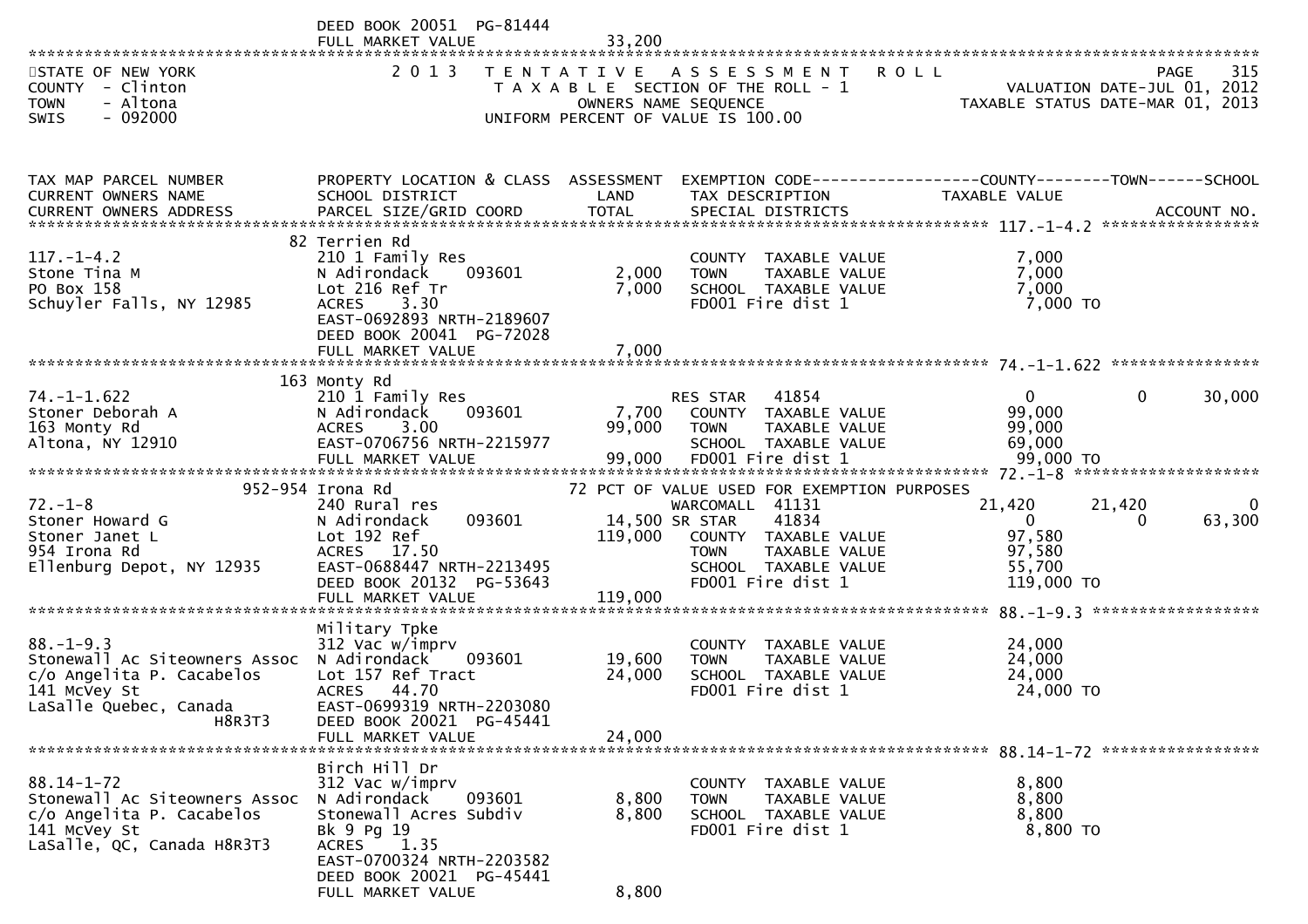| STATE OF NEW YORK<br>COUNTY - Clinton<br><b>TOWN</b><br>- Altona        | 2013<br>T E N T A T I V E                                     |                   | A S S E S S M E N T<br>T A X A B L E SECTION OF THE ROLL - 1<br>OWNERS NAME SEQUENCE | <b>ROLL</b>        | 316<br><b>PAGE</b><br>VALUATION DATE-JUL 01, 2012<br>TAXABLE STATUS DATE-MAR 01, 2013 |
|-------------------------------------------------------------------------|---------------------------------------------------------------|-------------------|--------------------------------------------------------------------------------------|--------------------|---------------------------------------------------------------------------------------|
| $-092000$<br><b>SWIS</b>                                                |                                                               |                   | UNIFORM PERCENT OF VALUE IS 100.00                                                   |                    |                                                                                       |
|                                                                         |                                                               |                   |                                                                                      |                    |                                                                                       |
| TAX MAP PARCEL NUMBER                                                   | PROPERTY LOCATION & CLASS ASSESSMENT                          |                   |                                                                                      |                    |                                                                                       |
| CURRENT OWNERS NAME                                                     | SCHOOL DISTRICT                                               | LAND              | TAX DESCRIPTION                                                                      | TAXABLE VALUE      |                                                                                       |
|                                                                         |                                                               |                   |                                                                                      |                    |                                                                                       |
|                                                                         | Stonewall Dr                                                  |                   |                                                                                      |                    |                                                                                       |
| $88.14 - 1 - 73$<br>Stonewall Ac Siteowners Assoc                       | $314$ Rural vac<10<br>N Adirondack<br>093601                  | 6,600             | COUNTY TAXABLE VALUE<br><b>TOWN</b><br>TAXABLE VALUE                                 | 6,600<br>6,600     |                                                                                       |
| c/o Angelita P. Cacabelos                                               | Stonewall Acres Sub Div                                       | 6,600             | SCHOOL TAXABLE VALUE                                                                 | 6,600              |                                                                                       |
| 141 McVey St                                                            | Bk 9 Pg 8                                                     |                   | FD001 Fire dist 1                                                                    | 6,600 TO           |                                                                                       |
| LaSalle, QC, Canada H8R3T3                                              | ACRES 1.01<br>EAST-0698470 NRTH-2203629                       |                   |                                                                                      |                    |                                                                                       |
|                                                                         | DEED BOOK 20021 PG-45441                                      |                   |                                                                                      |                    |                                                                                       |
|                                                                         | FULL MARKET VALUE                                             | 6,600             |                                                                                      |                    |                                                                                       |
|                                                                         | 5 Stonewall Dr                                                |                   |                                                                                      |                    |                                                                                       |
| $88.14 - 1 - 74$                                                        | 554 Outdr swim                                                |                   | COUNTY TAXABLE VALUE                                                                 | 105,000            |                                                                                       |
| Stonewall Ac Siteowners Assoc N Adirondack<br>c/o Angelita P. Cacabelos | 093601<br>Stonewall Acres Sub Div                             | 23,400<br>105,000 | TAXABLE VALUE<br><b>TOWN</b><br>SCHOOL TAXABLE VALUE                                 | 105,000<br>105,000 |                                                                                       |
| 141 McVey St                                                            | Bk 9 Pg 18                                                    |                   | FD001 Fire dist 1                                                                    | 105,000 TO         |                                                                                       |
| LaSalle, QC, Canada H8R3T3                                              | ACRES 3.60                                                    |                   |                                                                                      |                    |                                                                                       |
|                                                                         | EAST-0698532 NRTH-2203342<br>DEED BOOK 20021 PG-45441         |                   |                                                                                      |                    |                                                                                       |
|                                                                         |                                                               |                   |                                                                                      |                    |                                                                                       |
|                                                                         | 1687 Alder Bend Rd                                            |                   |                                                                                      |                    |                                                                                       |
| $88. - 1 - 1.2$                                                         | 210 1 Family Res                                              |                   | RES STAR<br>41854                                                                    | $\mathbf{0}$       | 0<br>30,000                                                                           |
| Stonier Michael                                                         | N Adirondack<br>093601                                        | 6,500             | COUNTY TAXABLE VALUE                                                                 | 85,000             |                                                                                       |
| Stonier Karl<br>1687 Alder Bend Rd                                      | Lot 164 Ref Tr<br>1.10<br><b>ACRES</b>                        | 85,000            | <b>TOWN</b><br>TAXABLE VALUE<br>SCHOOL TAXABLE VALUE                                 | 85,000<br>55,000   |                                                                                       |
| Altona, NY 12910                                                        | EAST-0696420 NRTH-2206620                                     |                   | FD001 Fire dist 1                                                                    | 85,000 TO          |                                                                                       |
|                                                                         | DEED BOOK 20092 PG-26093<br>FULL MARKET VALUE                 | 85,000            |                                                                                      |                    |                                                                                       |
|                                                                         |                                                               |                   |                                                                                      |                    |                                                                                       |
| $88. - 1 - 1.3$                                                         | 1691 Alder Bend Rd                                            |                   |                                                                                      |                    |                                                                                       |
| Stonier Michael                                                         | $314$ Rural vac<10<br>093601<br>N Adirondack                  | 6,500             | COUNTY TAXABLE VALUE<br><b>TOWN</b><br>TAXABLE VALUE                                 | 6,500<br>6,500     |                                                                                       |
| Stonier Karl                                                            | Lot 164 Ref Tr                                                | 6,500             | SCHOOL TAXABLE VALUE                                                                 | 6,500              |                                                                                       |
| 1687 Alder Bend Rd<br>Altona, NY 12910                                  | 1.20 BANK<br>080<br><b>ACRES</b><br>EAST-0696454 NRTH-2206712 |                   | FD001 Fire dist 1                                                                    | 6,500 TO           |                                                                                       |
|                                                                         | DEED BOOK 20092 PG-26093                                      |                   |                                                                                      |                    |                                                                                       |
|                                                                         | FULL MARKET VALUE                                             | 6,500             |                                                                                      |                    |                                                                                       |
|                                                                         | 1899 Rand Hill Rd                                             |                   |                                                                                      |                    |                                                                                       |
| $148.-3-16.1$                                                           | 240 Rural res                                                 |                   | $CW_10_VET/41151$                                                                    | 4,670              | 0<br>0                                                                                |
| Stowe Mark Richard<br>1899 Rand Hill Rd                                 | N Adirondack<br>093601<br>Survey Map Bk 17 Pg 11              | 46,700            | 14,000 RES STAR<br>41854<br>COUNTY TAXABLE VALUE                                     | 0<br>42,030        | 30,000<br>0                                                                           |
| Altona, NY 12910                                                        | ACRES 10.97                                                   |                   | TAXABLE VALUE<br>TOWN                                                                | 46,700             |                                                                                       |
|                                                                         | EAST-0711651 NRTH-2171754                                     |                   | SCHOOL TAXABLE VALUE                                                                 | 16,700             |                                                                                       |
|                                                                         | DEED BOOK 20102 PG-34130                                      |                   | FD001 Fire dist 1                                                                    | 46,700 TO          |                                                                                       |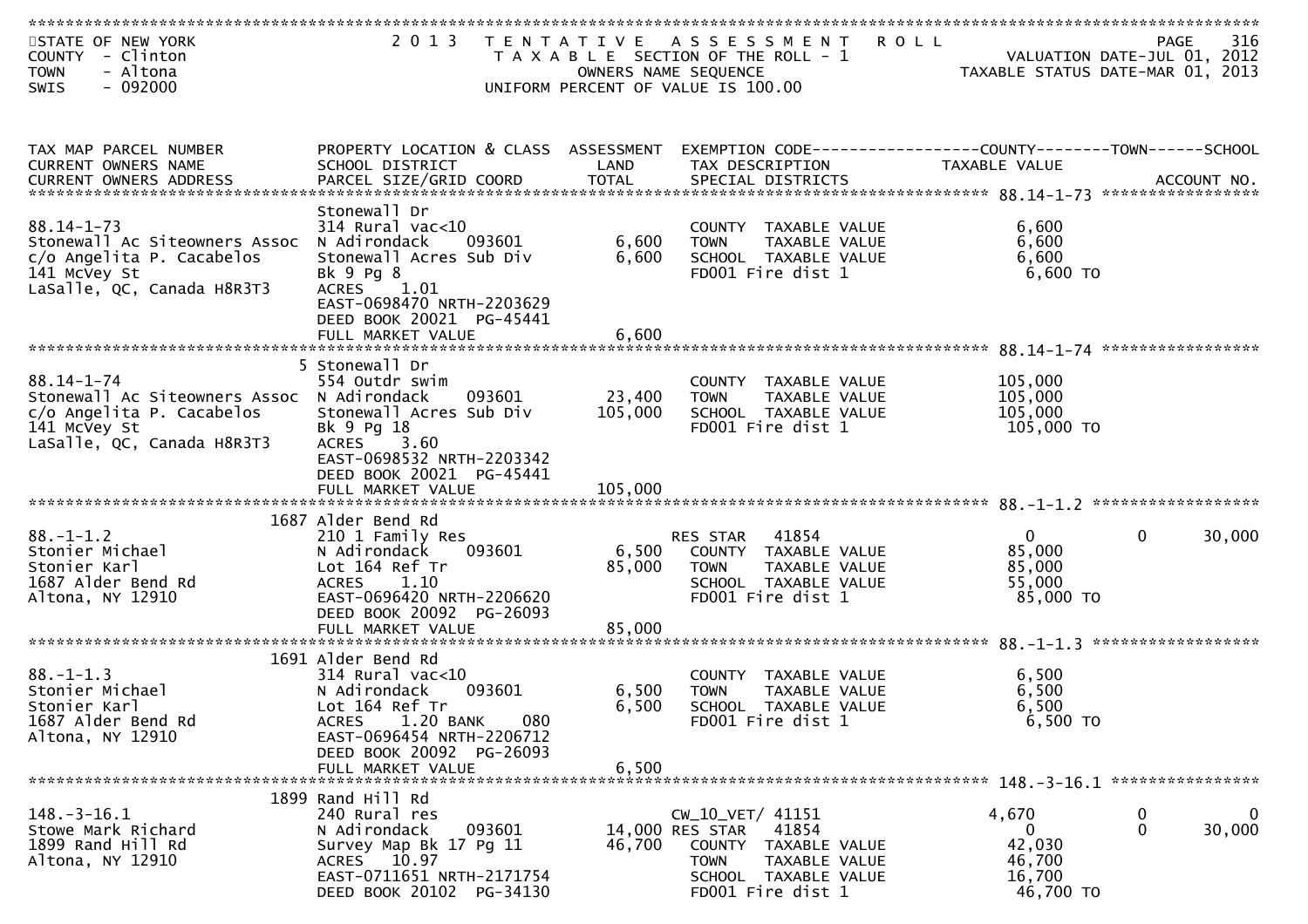|                                                                                            | FULL MARKET VALUE                                                                                                                                                                       | 46,700                     |                                                                                                                                                                           |                                                                                                                 |                                |
|--------------------------------------------------------------------------------------------|-----------------------------------------------------------------------------------------------------------------------------------------------------------------------------------------|----------------------------|---------------------------------------------------------------------------------------------------------------------------------------------------------------------------|-----------------------------------------------------------------------------------------------------------------|--------------------------------|
| STATE OF NEW YORK<br>COUNTY - Clinton<br>- Altona<br><b>TOWN</b><br>$-092000$<br>SWIS      | 2 0 1 3                                                                                                                                                                                 |                            | TENTATIVE ASSESSMENT<br><b>ROLL</b><br>T A X A B L E SECTION OF THE ROLL - 1<br>OWNERS NAME SEQUENCE<br>UNIFORM PERCENT OF VALUE IS 100.00                                | 11/ FAGE<br>VALUATION DATE-JUL 01, 2012<br>TAXABLE STATUS DATE MARIC 2015                                       | 317<br>PAGE                    |
| TAX MAP PARCEL NUMBER<br>CURRENT OWNERS NAME                                               | PROPERTY LOCATION & CLASS ASSESSMENT<br>SCHOOL DISTRICT                                                                                                                                 | LAND                       | TAX DESCRIPTION                                                                                                                                                           | EXEMPTION CODE------------------COUNTY--------TOWN------SCHOOL<br>TAXABLE VALUE                                 |                                |
| $134. - 2 - 28.4$<br>Strack Todd<br>66 Blue Chip Way<br>West Chazy, NY 12992               | 63 Blue Chip Way<br>210 1 Family Res<br>093601<br>N Adirondack<br>Lot 114 Duers<br><b>ACRES</b><br>1.10<br>EAST-0727147 NRTH-2178173<br>DEED BOOK 740<br>$PG-218$<br>FULL MARKET VALUE  | 97,000                     | WARCOMALL 41131<br>9,000 WARDISALL 41141<br>97,000 RES STAR<br>41854<br>COUNTY TAXABLE VALUE<br><b>TOWN</b><br>TAXABLE VALUE<br>SCHOOL TAXABLE VALUE<br>FD001 Fire dist 1 | 24,250<br>24,250<br>48,500<br>48,500<br>$\overline{\mathbf{0}}$<br>0<br>24,250<br>24,250<br>67,000<br>97,000 TO | $\bf{0}$<br>$\Omega$<br>30,000 |
| $134. -2 - 28.5$<br>Strack Todd<br>Strack Mary<br>66 Blue Chip Way<br>West Chazy, NY 12992 | Blue Chip Way<br>$314$ Rural vac<10<br>093601<br>N Adirondack<br>Lot 114 Duer<br>Lot 8 Stiles Farm Sub<br><b>ACRES</b><br>3.40<br>EAST-0727406 NRTH-2178243<br>DEED BOOK 20001 PG-18932 | 10,200<br>10,200           | COUNTY TAXABLE VALUE<br>TAXABLE VALUE<br><b>TOWN</b><br>SCHOOL TAXABLE VALUE<br>FD001 Fire dist 1                                                                         | 10,200<br>10,200<br>10,200<br>10,200 TO                                                                         |                                |
| $71. - 4 - 22$<br>Suburban NY Surplus Prop LLC<br>240 Rt 10 West<br>Whippany, NJ 07981     | Rt 11<br>311 Res vac land<br>N Adirondack<br>093601<br>Pt Bm<br>1.10<br><b>ACRES</b><br>EAST-0679588 NRTH-2213116<br>DEED BOOK 20041 PG-71676<br>FULL MARKET VALUE                      | 6,500<br>6,500<br>6,500    | COUNTY TAXABLE VALUE<br><b>TOWN</b><br>TAXABLE VALUE<br>SCHOOL TAXABLE VALUE<br>FD002 Ellenburg fire 21<br>LT002 Altona light 21                                          | 6,500<br>6,500<br>6,500<br>6,500 TO<br>6,500 TO                                                                 |                                |
| $135. - 2 - 30.1$<br>Sullivan Brian<br>369 Recore Rd<br>West Chazy, NY 12992               | 369 Recore Rd<br>210 1 Family Res<br>Beekmantown Cen 092401<br>143-146 Duer<br>7.40<br><b>ACRES</b><br>EAST-0739454 NRTH-2180285<br>DEED BOOK 20041 PG-66484<br>FULL MARKET VALUE       | 12,200<br>29,900<br>29,900 | COUNTY TAXABLE VALUE<br><b>TOWN</b><br><b>TAXABLE VALUE</b><br>SCHOOL TAXABLE VALUE<br>FD001 Fire dist 1                                                                  | 29,900<br>29,900<br>29,900<br>29,900 TO                                                                         |                                |
| $89. - 2 - 10$<br>Sullivan Linda Ann<br>86 Court St<br>Plattsburgh, NY 12901               | 93 Brunell Rd<br>312 Vac w/imprv<br>093601<br>N Adirondack<br>110 Ref<br><b>ACRES</b><br>2.70<br>EAST-0712850 NRTH-2205998<br>DEED BOOK 20041 PG-69900                                  | 6,700<br>7,700             | COUNTY TAXABLE VALUE<br><b>TOWN</b><br>TAXABLE VALUE<br>SCHOOL TAXABLE VALUE<br>FD001 Fire dist 1<br>LT001 Altona light 1                                                 | 7,700<br>7,700<br>7,700<br>7,700 TO<br>7,700 TO                                                                 |                                |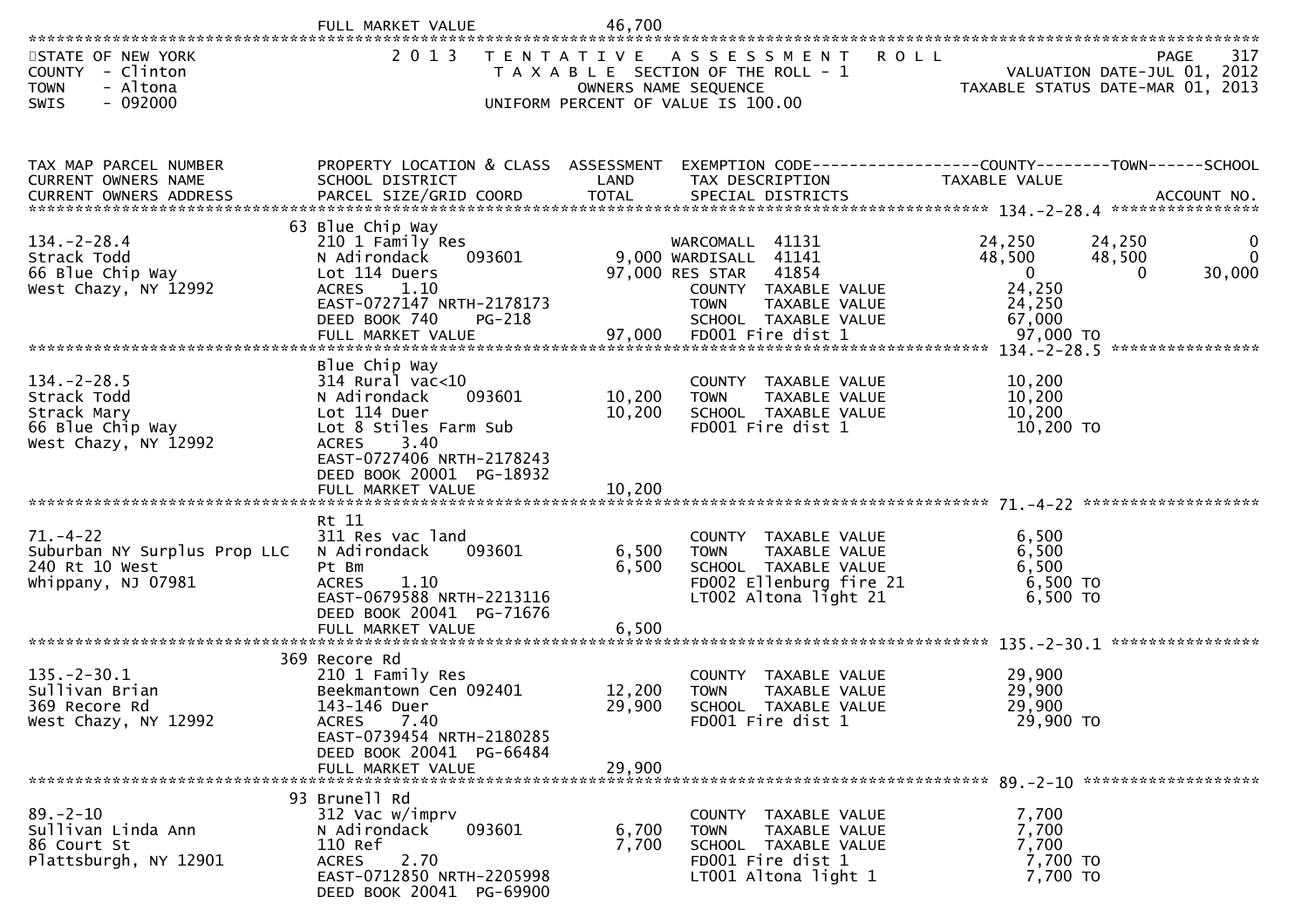|                                                                                                                                                                          | FULL MARKET VALUE                                                                                                                                                                  | 7,700                        |                                                                                                                                                      |                                                                           |             |                    |
|--------------------------------------------------------------------------------------------------------------------------------------------------------------------------|------------------------------------------------------------------------------------------------------------------------------------------------------------------------------------|------------------------------|------------------------------------------------------------------------------------------------------------------------------------------------------|---------------------------------------------------------------------------|-------------|--------------------|
| STATE OF NEW YORK<br>COUNTY - Clinton<br><b>TOWN</b><br>- Altona<br>$-092000$<br><b>SWIS</b>                                                                             | 2 0 1 3                                                                                                                                                                            |                              | TENTATIVE ASSESSMENT<br><b>ROLL</b><br>T A X A B L E SECTION OF THE ROLL - 1<br>OWNERS NAME SEQUENCE<br>UNIFORM PERCENT OF VALUE IS 100.00           | VALUATION DATE-JUL 01, 2012<br>TAXABLE STATUS DATE-MAR 01, 2013           |             | 318<br><b>PAGE</b> |
| TAX MAP PARCEL NUMBER<br>CURRENT OWNERS NAME                                                                                                                             | PROPERTY LOCATION & CLASS ASSESSMENT<br>SCHOOL DISTRICT                                                                                                                            | LAND                         | EXEMPTION CODE-----------------COUNTY--------TOWN------SCHOOL<br>TAX DESCRIPTION                                                                     | TAXABLE VALUE                                                             |             |                    |
| $135. -2 - 37.2$<br>Sullivan Mark J<br>Hall Emily<br>PO Box 211<br>West Chazy, NY 12992                                                                                  | 115 Atwood Rd<br>240 Rural res<br>Beekmantown Cen 092401<br>Lot 142 Duers<br>ACRES 30.80 BANK<br>210<br>EAST-0737893 NRTH-2182193<br>DEED BOOK 20011 PG-35106<br>FULL MARKET VALUE | 17,900<br>175,000<br>175,000 | 41854<br><b>RES STAR</b><br>COUNTY TAXABLE VALUE<br>TAXABLE VALUE<br><b>TOWN</b><br>SCHOOL TAXABLE VALUE<br>FD001 Fire dist 1                        | $\mathbf{0}$<br>175,000<br>175,000<br>145,000<br>175,000 TO               | $\mathbf 0$ | 30,000             |
| $148. - 2 - 5$<br>Sullivan Mark J<br>PO Box 211<br>West Chazy, NY 12992                                                                                                  | Rand Hill Rd<br>321 Abandoned ag<br>093601<br>N Adirondack<br>77 Duer<br>ACRES 83.30<br>EAST-0716812 NRTH-2173232<br>DEED BOOK 20011 PG-38304                                      | 26,100<br>26,100             | COUNTY TAXABLE VALUE<br><b>TAXABLE VALUE</b><br><b>TOWN</b><br>SCHOOL TAXABLE VALUE<br>FD001 Fire dist 1                                             | 26,100<br>26,100<br>26,100<br>26,100 TO                                   |             |                    |
| $71. - 4 - 4$<br>Sunderland Christopher<br>5058 Rt 11<br>Ellenburg Depot, NY 12935<br>MAY BE SUBJECT TO PAYMENT<br>UNDER AGDIST LAW TIL 2017                             | 84 Canaan Rd<br>112 Dairy farm<br>093601<br>N Adirondack<br>ACRES 73.90<br>EAST-0676572 NRTH-2215333<br>DEED BOOK 20092 PG-25921<br>FULL MARKET VALUE                              | 34,100<br>99,000<br>99,000   | AGRI DISTR 41720<br>COUNTY TAXABLE VALUE<br>TAXABLE VALUE<br><b>TOWN</b><br>SCHOOL TAXABLE VALUE<br>FD002 Ellenburg fire 21<br>LT002 Altona light 21 | $\overline{0}$<br>99,000<br>99,000<br>99,000<br>99,000 TO<br>99,000 TO    | $\mathbf 0$ | 0                  |
| $71. -4 - 5.4$<br>Sunderland Christopher<br>Sunderland Katrina Lynn<br>5058 Rt 11<br>Ellenburg Depot, NY 12935<br>MAY BE SUBJECT TO PAYMENT<br>UNDER AGDIST LAW TIL 2017 | Rt 11 N<br>112 Dairy farm<br>093601<br>N Adirondack<br>Benjamin Moore Patent<br>ACRES 99.70<br>EAST-0678460 NRTH-2214470<br>DEED BOOK 20102 PG-34795<br>FULL MARKET VALUE          | 37,200<br>122,000<br>122,000 | AGRI DISTR 41720<br>COUNTY TAXABLE VALUE<br><b>TOWN</b><br>TAXABLE VALUE<br>SCHOOL TAXABLE VALUE<br>FD002 Ellenburg fire 21<br>LT002 Altona light 21 | $\mathbf{0}$<br>122,000<br>122,000<br>122,000<br>122,000 TO<br>122,000 TO | 0           | 0                  |
| $71. -4 - 14.1$<br>Sunderland Christopher<br>Sunderland Crystal<br>5058 Rt 11<br>Ellenburg Depot, NY 12935                                                               | Rt 11<br>105 Vac farmland<br>N Adirondack<br>093601<br>Lt Bm<br>37.10<br><b>ACRES</b><br>EAST-0676024 NRTH-2212242<br>DEED BOOK 1024<br><b>PG-342</b>                              | 24,300<br>24,300             | OS AG DIST 41730<br>COUNTY TAXABLE VALUE<br>TAXABLE VALUE<br>TOWN<br>SCHOOL TAXABLE VALUE<br>FD002 Ellenburg fire 21                                 | 10,217<br>14,083<br>14,083<br>14,083<br>24,300 TO                         | 10,217      | 10,217             |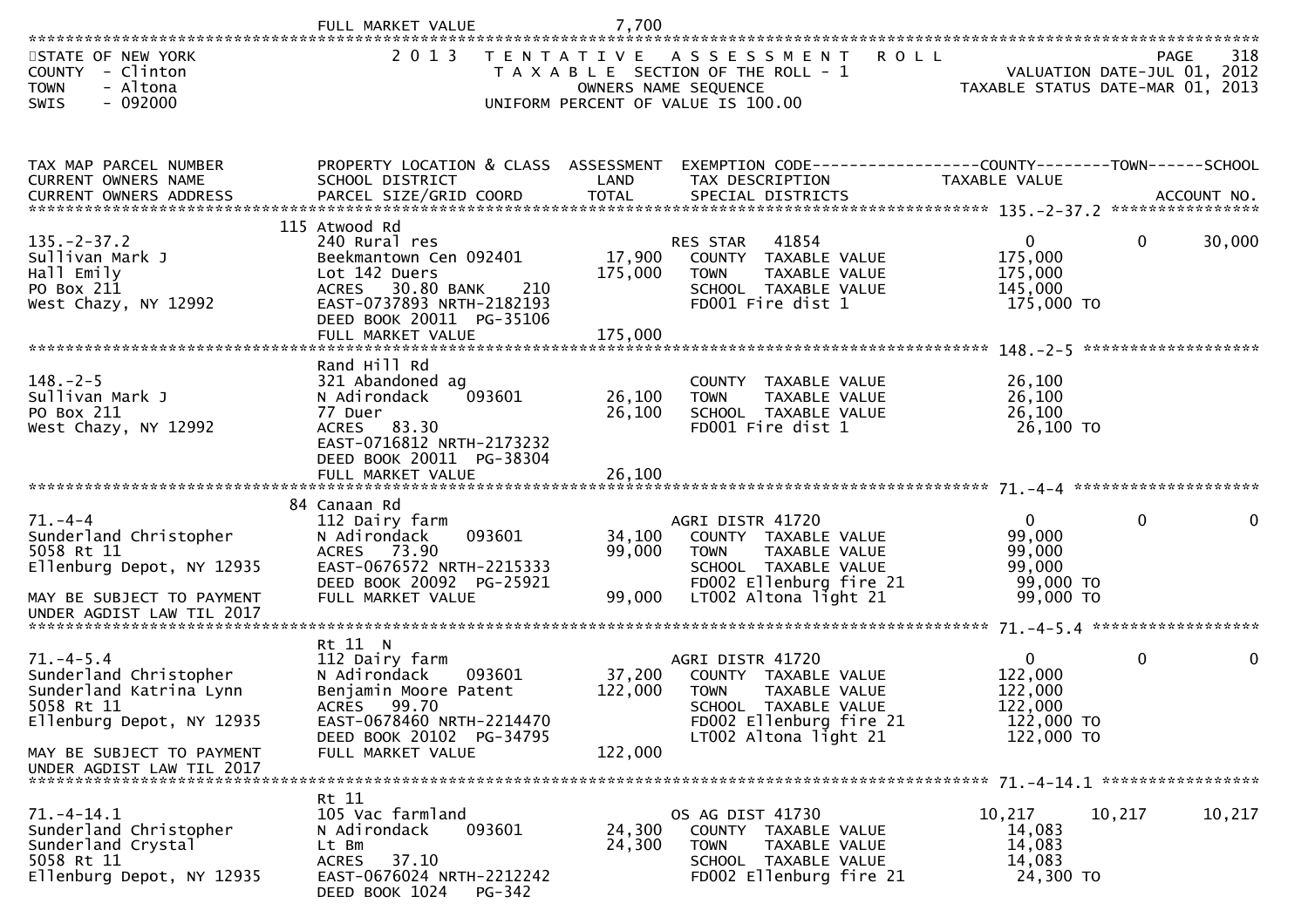| MAY BE SUBJECT TO PAYMENT<br>UNDER AGDIST LAW TIL 2020                                                      | FULL MARKET VALUE                                                                                                                                                           | 24,300                    |                                                                                                                                  |                                                                                 |
|-------------------------------------------------------------------------------------------------------------|-----------------------------------------------------------------------------------------------------------------------------------------------------------------------------|---------------------------|----------------------------------------------------------------------------------------------------------------------------------|---------------------------------------------------------------------------------|
| STATE OF NEW YORK<br>COUNTY - Clinton<br>- Altona<br><b>TOWN</b><br>$-092000$<br><b>SWIS</b>                | 2 0 1 3                                                                                                                                                                     | OWNERS NAME SEQUENCE      | TENTATIVE ASSESSMENT ROLL<br>T A X A B L E SECTION OF THE ROLL - 1<br>UNIFORM PERCENT OF VALUE IS 100.00                         | 319<br>PAGE<br>VALUATION DATE-JUL 01, 2012<br>TAXABLE STATUS DATE-MAR 01, 2013  |
|                                                                                                             |                                                                                                                                                                             |                           |                                                                                                                                  |                                                                                 |
| TAX MAP PARCEL NUMBER<br>CURRENT OWNERS NAME                                                                | PROPERTY LOCATION & CLASS ASSESSMENT<br>SCHOOL DISTRICT                                                                                                                     | LAND                      | TAX DESCRIPTION                                                                                                                  | EXEMPTION CODE------------------COUNTY--------TOWN------SCHOOL<br>TAXABLE VALUE |
| $71.1 - 1 - 7$<br>Sunderland Christpher<br>Sunderland Chrystal A<br>5058 Rt 11<br>Ellenburg Depot, NY 12935 | 8 Sunderlands Way<br>210 1 Family Res<br>093601<br>N Adirondack<br>Bm<br>1.20<br><b>ACRES</b><br>EAST-0675543 NRTH-2213939<br>DEED BOOK 1040<br>PG-132<br>FULL MARKET VALUE | 6,500<br>22,000<br>22,000 | COUNTY TAXABLE VALUE<br><b>TOWN</b><br>TAXABLE VALUE<br>SCHOOL TAXABLE VALUE<br>FD002 Ellenburg fire 21<br>LT002 Altona light 21 | 22,000<br>22,000<br>22,000<br>22,000 TO<br>22,000 TO                            |
|                                                                                                             | Buck Way                                                                                                                                                                    |                           |                                                                                                                                  |                                                                                 |
| $134. - 2 - 11$<br>Sutherland Robert<br>24 Lakeview Dr<br>Plattsburgh, NY 12901                             | 311 Res vac land<br>093601<br>N Adirondack<br>115 Duer<br>Stonehedge Lot 2<br>FRNT 145.82 DPTH 226.34<br>EAST-0726193 NRTH-2179438<br>DEED BOOK 584<br>PG-747               | 8,200<br>8,200            | COUNTY TAXABLE VALUE<br>TAXABLE VALUE<br><b>TOWN</b><br>SCHOOL TAXABLE VALUE<br>FD001 Fire dist 1                                | 8,200<br>8,200<br>8,200<br>$8,200$ TO                                           |
|                                                                                                             | FULL MARKET VALUE                                                                                                                                                           | 8,200                     |                                                                                                                                  |                                                                                 |
| $86. - 2 - 10$<br>Tallman Norman D<br>Tallman Ethel M<br>12 Pine Dr<br>Dover Plains, NY 12522               | 5943-5955 Military Tpke<br>270 Mfg housing<br>N Adirondack<br>093601<br>Lot Bm<br>5.70<br><b>ACRES</b><br>EAST-0678736 NRTH-2204499<br>DEED BOOK 20102 PG-32756             | 9,300<br>40,300           | COUNTY<br>TAXABLE VALUE<br>TAXABLE VALUE<br><b>TOWN</b><br>SCHOOL TAXABLE VALUE<br>FD001 Fire dist 1                             | 40,300<br>40,300<br>40,300<br>40,300 TO                                         |
|                                                                                                             | Military Tpke                                                                                                                                                               |                           |                                                                                                                                  |                                                                                 |
| $86. - 2 - 11.1$<br>Tallman Norman D<br>Tallman Ethel M<br>12 Pine Dr<br>Dover Plains, NY 12522             | 322 Rural vac>10<br>093601<br>N Adirondack<br>Bm<br><b>ACRES</b><br>5.10<br>EAST-0678943 NRTH-2204500                                                                       | 8,900<br>8,900            | <b>COUNTY</b><br>TAXABLE VALUE<br><b>TOWN</b><br>TAXABLE VALUE<br>SCHOOL TAXABLE VALUE<br>FD001 Fire dist 1                      | 8,900<br>8,900<br>8,900<br>8,900 TO                                             |
|                                                                                                             | DEED BOOK 20102 PG-32756<br>FULL MARKET VALUE                                                                                                                               | 8,900                     |                                                                                                                                  |                                                                                 |
| $73. - 2 - 11$<br>Tantillo Salvatore<br>Tantillo Maria<br>63 Forge Ln<br>Coram, NY 11727                    | Tantillo Way<br>$314$ Rural vac<10<br>093601<br>N Adirondack<br>Lot 155 Ref<br><b>ACRES</b><br>5.00<br>EAST-0698402 NRTH-2213250                                            | 7,900<br>7,900            | COUNTY TAXABLE VALUE<br><b>TOWN</b><br>TAXABLE VALUE<br>SCHOOL TAXABLE VALUE<br>FD001 Fire dist 1                                | 7,900<br>7,900<br>7,900<br>7,900 TO                                             |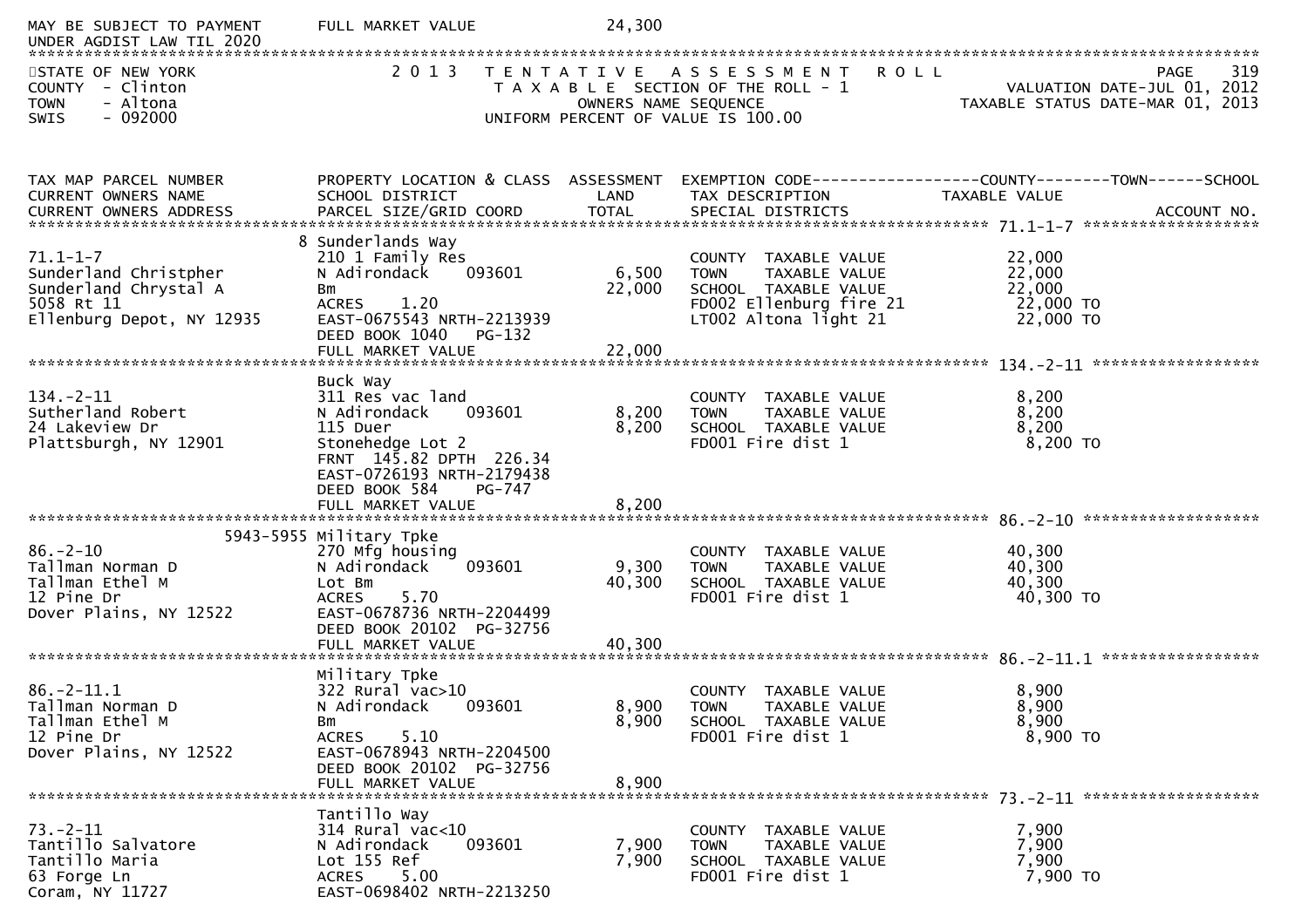|                                                                                                        | PG-1081<br>DEED BOOK 574                                                                                                                                                                          |                         |                                                                                                                             |                                                                                                      |
|--------------------------------------------------------------------------------------------------------|---------------------------------------------------------------------------------------------------------------------------------------------------------------------------------------------------|-------------------------|-----------------------------------------------------------------------------------------------------------------------------|------------------------------------------------------------------------------------------------------|
| STATE OF NEW YORK<br>COUNTY - Clinton<br>- Altona<br><b>TOWN</b><br>$-092000$<br><b>SWIS</b>           | 2013                                                                                                                                                                                              |                         | TENTATIVE ASSESSMENT<br>T A X A B L E SECTION OF THE ROLL - 1<br>OWNERS NAME SEQUENCE<br>UNIFORM PERCENT OF VALUE IS 100.00 | 320<br><b>ROLL</b><br><b>PAGE</b><br>VALUATION DATE-JUL 01, 2012<br>TAXABLE STATUS DATE-MAR 01, 2013 |
| TAX MAP PARCEL NUMBER<br>CURRENT OWNERS NAME<br><b>CURRENT OWNERS ADDRESS</b>                          | PROPERTY LOCATION & CLASS ASSESSMENT<br>SCHOOL DISTRICT                                                                                                                                           | LAND                    | TAX DESCRIPTION                                                                                                             | EXEMPTION CODE-----------------COUNTY--------TOWN------SCHOOL<br>TAXABLE VALUE                       |
| $86. - 2 - 11.6$<br>Tanzer Melissa<br>1156 7th Ave<br>Watervliet, NY 12189                             | Military Tpke<br>$314$ Rural vac<10<br>093601<br>N Adirondack<br>4.30<br><b>ACRES</b><br>EAST-0679288 NRTH-2204552<br>DEED BOOK 20102 PG-30218<br>FULL MARKET VALUE                               | 7,500<br>7,500<br>7,500 | COUNTY TAXABLE VALUE<br>TAXABLE VALUE<br><b>TOWN</b><br>SCHOOL TAXABLE VALUE<br>FD001 Fire dist 1                           | 7,500<br>7,500<br>7,500<br>7,500 TO                                                                  |
| $88.14 - 2 - 4$<br>Tapia Jorge<br>Tapia Carmen<br>27 Round Tree Cres<br>Pt Clair PQ, Canada H9R5C9     | 27 Pinewood Dr<br>311 Res vac land<br>N Adirondack<br>093601<br>Stonewall Bk 10 Pg 123 Lo<br>FRNT 68.50 DPTH 160.00<br>EAST-0698782 NRTH-2204430<br>DEED BOOK 627<br>PG-1063<br>FULL MARKET VALUE | 4,000<br>4,000<br>4,000 | COUNTY TAXABLE VALUE<br>TAXABLE VALUE<br><b>TOWN</b><br>SCHOOL TAXABLE VALUE<br>FD001 Fire dist 1                           | 4,000<br>4,000<br>4,000<br>4,000 TO                                                                  |
| $88.14 - 2 - 3$<br>Tapia Linda G<br>Tapia Remedios<br>10 Place Donnacona<br>Dollard Des Orm PQ, Canada | 25 Pinewood Dr<br>311 Res vac land<br>093601<br>N Adirondack<br>Stonewall Bk 10 Pg 123 Lo<br>FRNT 115.00 DPTH 140.00<br>EAST-0698853 NRTH-2204384                                                 | 4,200<br>4,200          | COUNTY TAXABLE VALUE<br><b>TOWN</b><br>TAXABLE VALUE<br>SCHOOL TAXABLE VALUE<br>FD001 Fire dist 1                           | 4,200<br>4,200<br>4,200<br>4,200 TO                                                                  |
| H9B2V2                                                                                                 | DEED BOOK 20001 PG-20044<br>FULL MARKET VALUE                                                                                                                                                     | 4,200                   |                                                                                                                             |                                                                                                      |
| $119. - 1 - 14.1$<br>Tavernier Shirley Oliver<br>7 Duley Rd<br>Altona, NY 12910                        | 7 Duley Rd<br>240 Rural res<br>093601<br>N Adirondack<br>73 Duer<br>ACRES 34.60<br>EAST-0714796 NRTH-2187486<br>DEED BOOK 534<br>PG-728                                                           | 23,600<br>99,900        | COUNTY TAXABLE VALUE<br>TAXABLE VALUE<br><b>TOWN</b><br>SCHOOL TAXABLE VALUE<br>FD001 Fire dist 1                           | 99,900<br>99,900<br>99,900<br>99,900 TO                                                              |
|                                                                                                        | FULL MARKET VALUE                                                                                                                                                                                 | 99,900                  |                                                                                                                             |                                                                                                      |
| $119. - 1 - 15.1$<br>Tavernier Shirley Oliver<br>7 Duley Rd<br>Altona, NY 12910                        | Duley Rd<br>321 Abandoned ag<br>093601<br>N Adirondack<br>68 Pat Duer<br>ACRES 43.60<br>EAST-0713509 NRTH-2186929<br>DEED BOOK 450<br>PG-116                                                      | 21,700<br>21,700        | COUNTY TAXABLE VALUE<br><b>TOWN</b><br>TAXABLE VALUE<br>SCHOOL TAXABLE VALUE<br>FD001 Fire dist 1                           | 21,700<br>21,700<br>21,700<br>21,700 TO                                                              |
|                                                                                                        | FULL MARKET VALUE                                                                                                                                                                                 | 21,700                  |                                                                                                                             |                                                                                                      |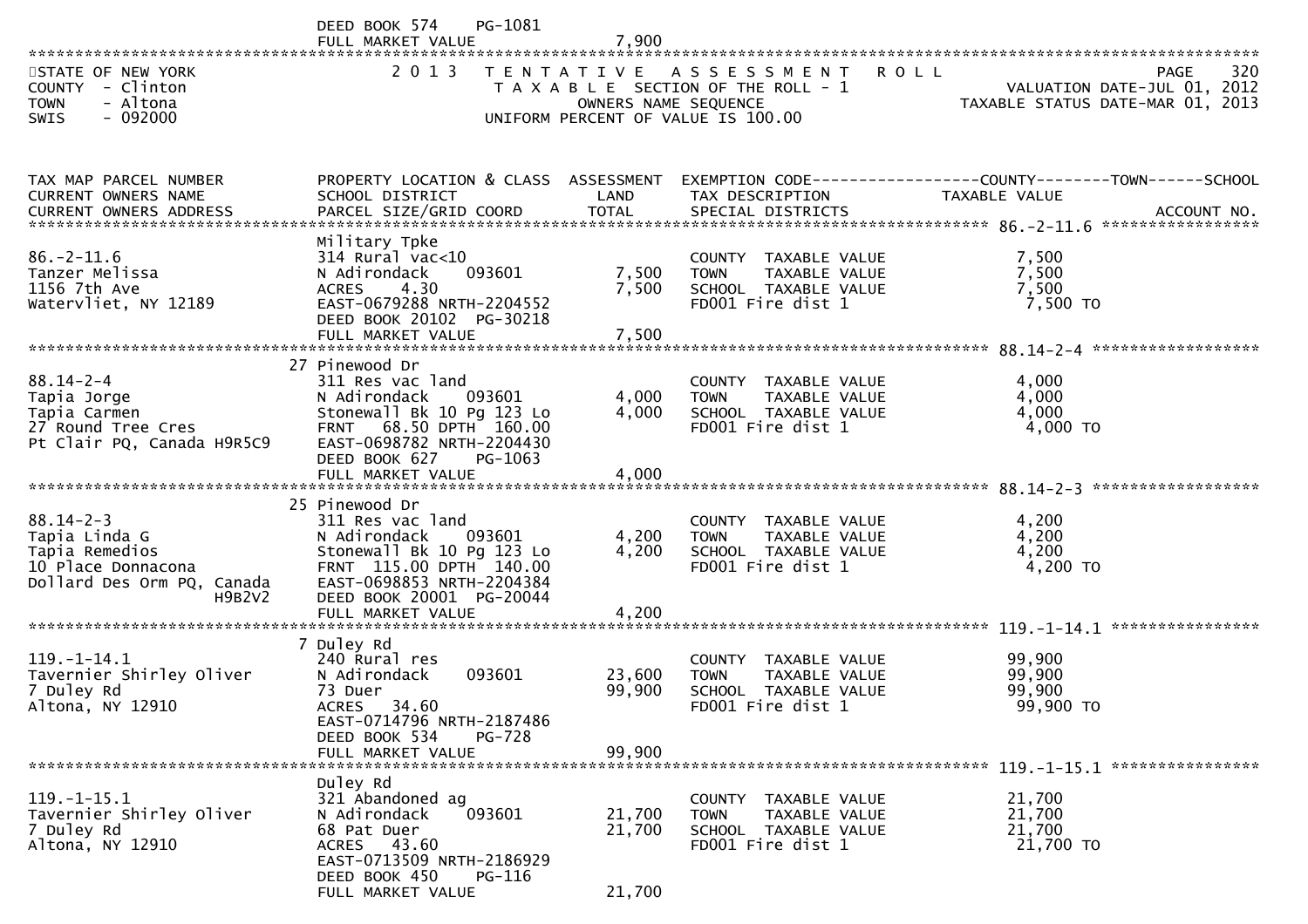| STATE OF NEW YORK<br><b>COUNTY</b><br>- Clinton<br>- Altona<br><b>TOWN</b>                            | 2 0 1 3                                                 | OWNERS NAME SEQUENCE | TENTATIVE ASSESSMENT<br>R O L L<br>T A X A B L E SECTION OF THE ROLL - 1 | VALUATION DATE-JUL 01, 2012<br>TAXABLE STATUS DATE-MAR 01, 2013 | 321<br><b>PAGE</b> |
|-------------------------------------------------------------------------------------------------------|---------------------------------------------------------|----------------------|--------------------------------------------------------------------------|-----------------------------------------------------------------|--------------------|
| $-092000$<br><b>SWIS</b>                                                                              |                                                         |                      | UNIFORM PERCENT OF VALUE IS 100.00                                       |                                                                 |                    |
|                                                                                                       |                                                         |                      |                                                                          |                                                                 |                    |
| TAX MAP PARCEL NUMBER<br>CURRENT OWNERS NAME                                                          | PROPERTY LOCATION & CLASS ASSESSMENT<br>SCHOOL DISTRICT | LAND                 | TAX DESCRIPTION                                                          | TAXABLE VALUE                                                   |                    |
| CURRENT OWNERS ADDRESS PARCEL SIZE/GRID COORD TOTAL SPECIAL DISTRICTS (ACCOUNT NO. 4CCOUNT NO. 1997). |                                                         |                      |                                                                          |                                                                 |                    |
|                                                                                                       |                                                         |                      |                                                                          |                                                                 |                    |
| $150. - 1 - 4.1$                                                                                      | 189 Recore Rd<br>240 Rural res                          |                      | 41854<br><b>RES STAR</b>                                                 | $\mathbf{0}$<br>0                                               | 30,000             |
| Taylor Michael R                                                                                      | 093601<br>N Adirondack                                  | 22,200               | COUNTY TAXABLE VALUE                                                     | 79,000                                                          |                    |
| Taylor Karen M<br>PO Box 320                                                                          | 143 Duer<br>ACRES 35.70 BANK<br>080                     | 79,000               | TAXABLE VALUE<br><b>TOWN</b><br>SCHOOL TAXABLE VALUE                     | 79,000<br>49,000                                                |                    |
| West Chazy, NY 12992                                                                                  | EAST-0737746 NRTH-2177626                               |                      | FD001 Fire dist 1                                                        | 79,000 TO                                                       |                    |
|                                                                                                       | DEED BOOK 20021 PG-44218<br>FULL MARKET VALUE           | 79,000               |                                                                          |                                                                 |                    |
|                                                                                                       |                                                         |                      |                                                                          |                                                                 |                    |
|                                                                                                       | 660 Plank Rd                                            |                      |                                                                          |                                                                 |                    |
| $145. -2 - 1$<br>Taylor Reginald S                                                                    | 270 Mfg housing<br>093601<br>N Adirondack               | 16,900               | COUNTY TAXABLE VALUE<br>TAXABLE VALUE<br><b>TOWN</b>                     | 24,000<br>24,000                                                |                    |
| 280 Luis Munoz Marin Blvd Apt                                                                         | $40$ Sg                                                 | 24,000               | SCHOOL TAXABLE VALUE                                                     | 24,000                                                          |                    |
| Jersey City, NJ 07302                                                                                 | ACRES 25.63<br>EAST-0681985 NRTH-2176643                |                      | FD001 Fire dist 1                                                        | 24,000 TO                                                       |                    |
|                                                                                                       | DEED BOOK 555<br>PG-1119                                |                      |                                                                          |                                                                 |                    |
|                                                                                                       | FULL MARKET VALUE                                       | 24,000               |                                                                          |                                                                 |                    |
|                                                                                                       | 1 Pinewood Dr                                           |                      |                                                                          |                                                                 |                    |
| $88.14 - 1 - 38$                                                                                      | 260 Seasonal res                                        |                      | COUNTY TAXABLE VALUE                                                     | 10,500                                                          |                    |
| Tejero Lucrecia B<br>4765 St Kevin Unit 8                                                             | N Adirondack<br>093601<br>Stonewall Acres Lot 38        | 4,400<br>10,500      | <b>TOWN</b><br>TAXABLE VALUE<br>SCHOOL TAXABLE VALUE                     | 10,500<br>10,500                                                |                    |
| Montreal, QC, Canada                                                                                  | FRNT 140.00 DPTH 138.45                                 |                      | FD001 Fire dist 1                                                        | 10,500 TO                                                       |                    |
| H3W1N8                                                                                                | EAST-0699069 NRTH-2203831<br>DEED BOOK 1022<br>PG-309   |                      |                                                                          |                                                                 |                    |
|                                                                                                       | FULL MARKET VALUE                                       | 10,500               |                                                                          |                                                                 |                    |
|                                                                                                       | 46 Merrywood Dr                                         |                      |                                                                          |                                                                 |                    |
| $88.14 - 1 - 18$                                                                                      | 270 Mfg housing                                         |                      | COUNTY TAXABLE VALUE                                                     | 12,000                                                          |                    |
| Tetrault Claude                                                                                       | N Adirondack<br>093601<br>Stonewall Acres Lot 18        | 4,200                | <b>TOWN</b><br>TAXABLE VALUE                                             | 12,000<br>12,000                                                |                    |
| Morgan Jocelyne<br>370 Du Patrimoine                                                                  | <b>FRNT</b><br>80.00 DPTH 162.92                        | 12,000               | SCHOOL TAXABLE VALUE<br>FD001 Fire dist 1                                | 12,000 TO                                                       |                    |
| Trois-Rivier, QC, Canada                                                                              | EAST-0699603 NRTH-2203763                               |                      |                                                                          |                                                                 |                    |
| G9B 8B7                                                                                               | DEED BOOK 20072 PG-10380<br>FULL MARKET VALUE           | 12,000               |                                                                          |                                                                 |                    |
|                                                                                                       |                                                         |                      |                                                                          |                                                                 |                    |
| $148. - 3 - 11$                                                                                       | 1953/1955 Rand Hill Rd<br>270 Mfg housing               |                      | 41854<br>RES STAR                                                        | 0<br>0                                                          | 30,000             |
| Tetreault Kathy                                                                                       | 093601<br>N Adirondack                                  | 9,500                | COUNTY TAXABLE VALUE                                                     | 32,000                                                          |                    |
| Trudo Arthur III                                                                                      | 49 Duer                                                 | 32,000               | <b>TOWN</b><br>TAXABLE VALUE                                             | 32,000                                                          |                    |
| 1955 Rand Hill Rd<br>Altona, NY 12910                                                                 | 2.00<br><b>ACRES</b><br>EAST-0710416 NRTH-2172451       |                      | SCHOOL TAXABLE VALUE<br>FD001 Fire dist 1                                | 2,000<br>32,000 TO                                              |                    |
|                                                                                                       | DEED BOOK 20092 PG-24089                                |                      |                                                                          |                                                                 |                    |
|                                                                                                       | FULL MARKET VALUE                                       | 32,000               |                                                                          |                                                                 |                    |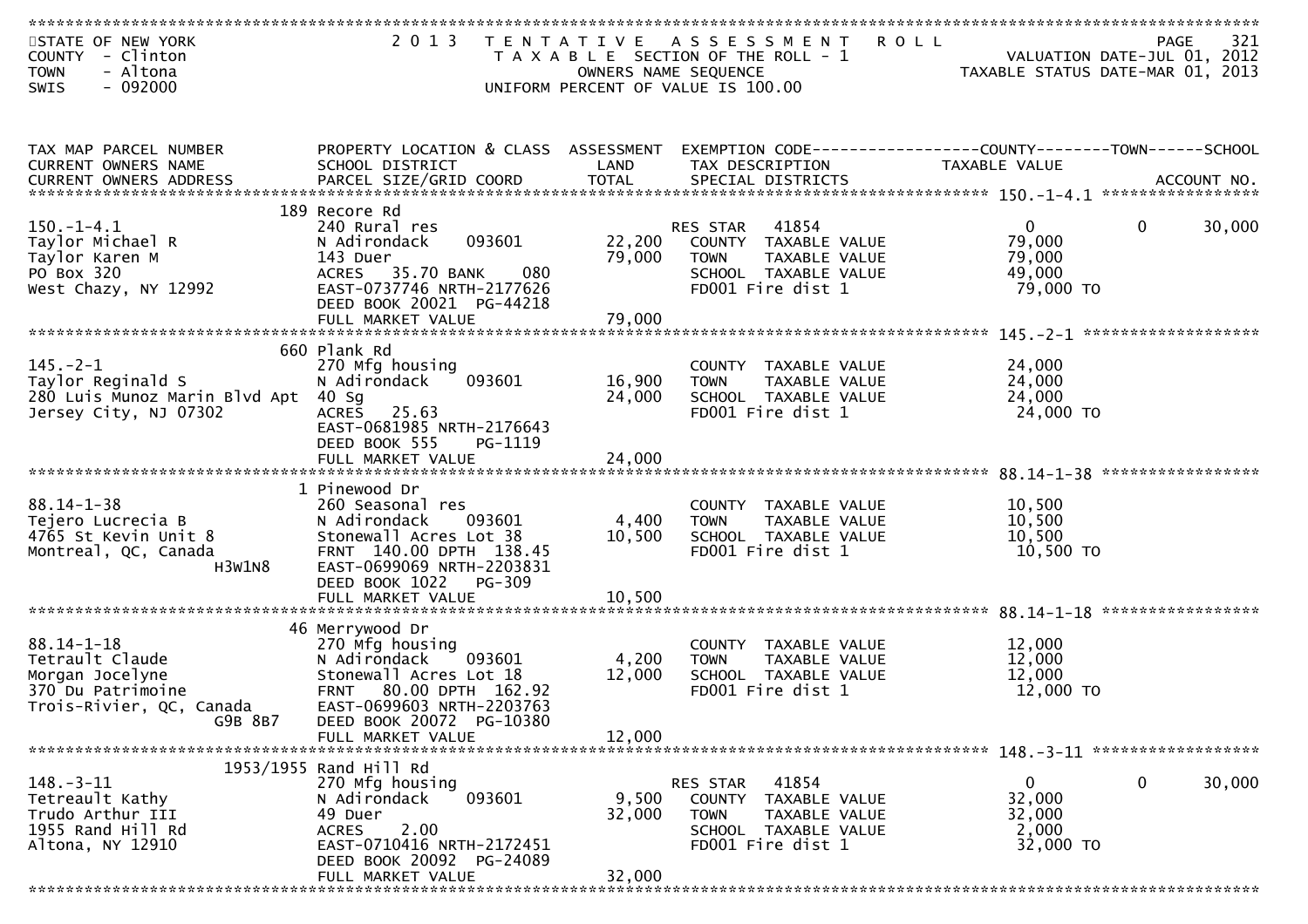| STATE OF NEW YORK<br>COUNTY - Clinton<br><b>TOWN</b><br>- Altona<br>$-092000$<br><b>SWIS</b>                  | 2 0 1 3                                                                                                                                                                                 | <b>ROLL</b><br>T E N T A T I V E<br>A S S E S S M E N T<br>T A X A B L E SECTION OF THE ROLL - 1<br>OWNERS NAME SEQUENCE<br>UNIFORM PERCENT OF VALUE IS 100.00                                               | 322<br><b>PAGE</b><br>VALUATION DATE-JUL 01, 2012<br>TAXABLE STATUS DATE-MAR 01, 2013                                                                               |
|---------------------------------------------------------------------------------------------------------------|-----------------------------------------------------------------------------------------------------------------------------------------------------------------------------------------|--------------------------------------------------------------------------------------------------------------------------------------------------------------------------------------------------------------|---------------------------------------------------------------------------------------------------------------------------------------------------------------------|
| TAX MAP PARCEL NUMBER<br>CURRENT OWNERS NAME                                                                  | PROPERTY LOCATION & CLASS ASSESSMENT<br>SCHOOL DISTRICT                                                                                                                                 | LAND<br>TAX DESCRIPTION                                                                                                                                                                                      | EXEMPTION CODE-----------------COUNTY--------TOWN------SCHOOL<br>TAXABLE VALUE                                                                                      |
| $74. - 1 - 37.3$<br>Tetreault Mark F<br>Tetreault Jean M<br>100 Station St<br>Altona, NY 12910                | 100 Station St<br>210 1 Family Res<br>N Adirondack<br>093601<br>Lot 111 Ref Tr<br>FRNT 185.00 DPTH 117.00<br>EAST-0711494 NRTH-2209612<br>DEED BOOK 847<br>$PG-49$                      | 41854<br>RES STAR<br>5,200<br>COUNTY TAXABLE VALUE<br>68,100<br><b>TOWN</b><br>TAXABLE VALUE<br>SCHOOL TAXABLE VALUE<br>FD001 Fire dist 1<br>LT001 Altona light 1                                            | $\mathbf{0}$<br>$\mathbf{0}$<br>30,000<br>68,100<br>68,100<br>38,100<br>68,100 TO<br>68,100 TO                                                                      |
| $74. - 1 - 44$<br>Thayer Life Use Janice M<br>Thayer Kenneth E<br>275 Rand Hill Rd<br>Morrisonville, NY 12962 | 8 Irona Rd<br>210 1 Family Res<br>093601<br>N Adirondack<br>130 Ref<br>FRNT 140.00 DPTH 305.00<br>EAST-0710687 NRTH-2209984<br>DEED BOOK 20031 PG-60122<br>FULL MARKET VALUE            | WARNONALL 41121<br>6,400 AGED C&T<br>41801<br>41834<br>54,900 SR STAR<br>COUNTY TAXABLE VALUE<br>TAXABLE VALUE<br><b>TOWN</b><br>SCHOOL TAXABLE VALUE<br>54,900<br>FD001 Fire dist 1<br>LT001 Altona light 1 | 8,235<br>8,235<br>$\mathbf{0}$<br>23,333<br>$\overline{0}$<br>23,333<br>$\mathbf{0}$<br>54,900<br>0<br>23,332<br>23,332<br>$\overline{0}$<br>54,900 TO<br>54,900 TO |
|                                                                                                               |                                                                                                                                                                                         |                                                                                                                                                                                                              |                                                                                                                                                                     |
| $120.-1-7.1$<br>Thayer Sabrina<br>47 Peryer Rd<br>West Chazy, NY 12992                                        | 47 Peryer Rd<br>240 Rural res<br>093601<br>N Adirondack<br>102 Duer<br>8.00<br><b>ACRES</b><br>EAST-0722300 NRTH-2185023<br>DEED BOOK 20112 PG-43772                                    | 41854<br>RES STAR<br>12,500<br>COUNTY TAXABLE VALUE<br>78,000<br>TAXABLE VALUE<br><b>TOWN</b><br>SCHOOL TAXABLE VALUE<br>FD001 Fire dist 1                                                                   | $\mathbf{0}$<br>$\overline{0}$<br>30,000<br>78,000<br>78,000<br>48,000<br>78,000 TO                                                                                 |
|                                                                                                               | FULL MARKET VALUE                                                                                                                                                                       | 78,000                                                                                                                                                                                                       |                                                                                                                                                                     |
| $89.1 - 2 - 25$<br>Thebert Paul H<br>3110 Miner Farm Rd<br>Altona, NY 12910                                   | 3110 Miner Farm Rd<br>210 1 Family Res<br>093601<br>N Adirondack<br>110 Ref<br><b>FRNT</b><br>58.00 DPTH 255.00<br>BANK 350<br>EAST-0711482 NRTH-2207581<br>DEED BOOK 20051 PG-84016    | RES STAR<br>41854<br>4,400<br>TAXABLE VALUE<br>COUNTY<br>39,000<br><b>TOWN</b><br><b>TAXABLE VALUE</b><br>SCHOOL TAXABLE VALUE<br>FD001 Fire dist 1<br>LT001 Altona light 1                                  | $\overline{0}$<br>$\mathbf{0}$<br>30,000<br>39,000<br>39,000<br>9,000<br>39,000 TO<br>39,000 TO                                                                     |
|                                                                                                               | FULL MARKET VALUE                                                                                                                                                                       | 39,000                                                                                                                                                                                                       |                                                                                                                                                                     |
| $89. - 3 - 17.1$<br>Theriault Ronald<br>9077 Rt 22<br>West Chazy, NY 12992                                    | 22 Brunell Rd<br>210 1 Family Res<br>N Adirondack<br>093601<br>Lot 110 Pat Duer<br>FRNT 410.00 DPTH 220.00<br>EAST-0713668 NRTH-2204506<br>DEED BOOK 20072 PG-7811<br>FULL MARKET VALUE | COUNTY TAXABLE VALUE<br>5,400<br>TAXABLE VALUE<br><b>TOWN</b><br>7,000<br>SCHOOL TAXABLE VALUE<br>FD001 Fire dist 1<br>LT001 Altona light 1<br>7,000                                                         | 7,000<br>7,000<br>7,000<br>7,000 TO<br>7,000 TO                                                                                                                     |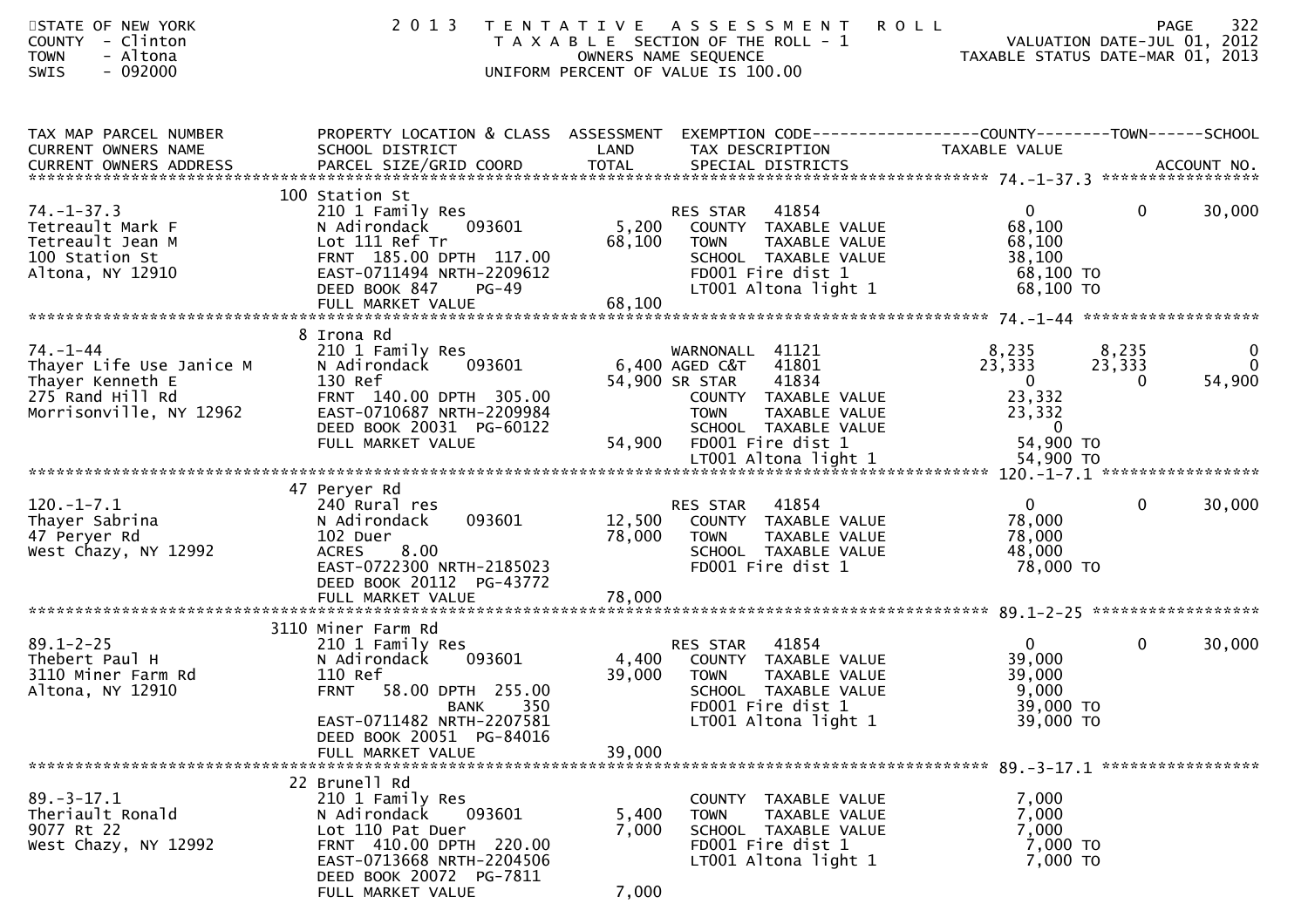| STATE OF NEW YORK<br>COUNTY - Clinton<br>- Altona<br><b>TOWN</b> | 2 0 1 3<br>T E N T A T I V E                           | OWNERS NAME SEQUENCE | ASSESSMENT ROLL<br>T A X A B L E SECTION OF THE ROLL - 1     | TAXABLE STATUS DATE-MAR 01, 2013 | 323<br>PAGE<br>VALUATION DATE-JUL 01, 2012 |
|------------------------------------------------------------------|--------------------------------------------------------|----------------------|--------------------------------------------------------------|----------------------------------|--------------------------------------------|
| $-092000$<br>SWIS                                                |                                                        |                      | UNIFORM PERCENT OF VALUE IS 100.00                           |                                  |                                            |
|                                                                  |                                                        |                      |                                                              |                                  |                                            |
| TAX MAP PARCEL NUMBER                                            | PROPERTY LOCATION & CLASS ASSESSMENT                   |                      | EXEMPTION CODE-----------------COUNTY-------TOWN------SCHOOL |                                  |                                            |
| CURRENT OWNERS NAME<br><b>CURRENT OWNERS ADDRESS</b>             | SCHOOL DISTRICT                                        | LAND                 | TAX DESCRIPTION                                              | TAXABLE VALUE                    |                                            |
|                                                                  |                                                        |                      |                                                              |                                  |                                            |
|                                                                  | Alder Bend Rd                                          |                      |                                                              |                                  |                                            |
| $73. - 1 - 48.1$                                                 | 321 Abandoned ag                                       |                      | COUNTY TAXABLE VALUE                                         | 23,400                           |                                            |
| Therrian Frederick<br>Therrian Nichole                           | 093601<br>N Adirondack<br>165 Ref                      | 23,400<br>23,400     | TAXABLE VALUE<br><b>TOWN</b><br>SCHOOL TAXABLE VALUE         | 23,400<br>23,400                 |                                            |
| 5469 Military Tpke                                               | ACRES 66.90                                            |                      | FD001 Fire dist 1                                            | 23,400 TO                        |                                            |
| Ellenburg Depot, NY 12935                                        | EAST-0697727 NRTH-2208186                              |                      |                                                              |                                  |                                            |
|                                                                  | DEED BOOK 20102 PG-36559                               |                      |                                                              |                                  |                                            |
|                                                                  |                                                        |                      |                                                              |                                  |                                            |
|                                                                  | 5473 Military Tpke                                     |                      |                                                              |                                  |                                            |
| $87. - 1 - 7$                                                    | 312 Vac w/imprv                                        |                      | COUNTY TAXABLE VALUE                                         | 22,000                           |                                            |
| Therrian Frederick                                               | 093601<br>N Adirondack                                 | 5,000                | TAXABLE VALUE<br><b>TOWN</b>                                 | 22,000                           |                                            |
| 5469 Military Tpke                                               | 185 Ref                                                | 22,000               | SCHOOL TAXABLE VALUE                                         | 22,000                           |                                            |
| Ellenburg Depot, NY 12935                                        | FRNT 314.00 DPTH 119.00                                |                      | FD001 Fire dist 1                                            | 22,000 TO                        |                                            |
|                                                                  | EAST-0690216 NRTH-2204656<br>DEED BOOK 950<br>$PG-149$ |                      |                                                              |                                  |                                            |
|                                                                  |                                                        |                      |                                                              |                                  |                                            |
|                                                                  |                                                        |                      |                                                              |                                  |                                            |
|                                                                  | 5469 Military Tpke                                     |                      |                                                              |                                  |                                            |
| $87. - 1 - 9.3$<br>Therrian Frederick                            | 210 1 Family Res<br>N Adirondack<br>093601             | 6,500                | 41854<br>RES STAR<br>COUNTY TAXABLE VALUE                    | $\mathbf{0}$<br>62,600           | 30,000<br>$\mathbf{0}$                     |
| Therrian Nicole                                                  | Lot 185 Ref Tr                                         | 62,600               | TAXABLE VALUE<br><b>TOWN</b>                                 | 62,600                           |                                            |
| 5469 Military Tpke                                               | <b>ACRES</b><br>1.10                                   |                      | SCHOOL TAXABLE VALUE                                         | 32,600                           |                                            |
| Ellenburg Depot, NY 12935                                        | EAST-0690238 NRTH-2204531                              |                      | FD001 Fire dist 1                                            | 62,600 TO                        |                                            |
|                                                                  | DEED BOOK 20102 PG-36560                               |                      |                                                              |                                  |                                            |
|                                                                  | FULL MARKET VALUE                                      | 62,600               |                                                              |                                  |                                            |
|                                                                  | 28 Woods Falls Rd                                      |                      |                                                              |                                  |                                            |
| $74. - 1 - 41$                                                   | 210 1 Family Res                                       |                      | 41854<br>RES STAR                                            | $\mathbf{0}$                     | $\mathbf{0}$<br>30,000                     |
| Therrian Herbert                                                 | N Adirondack<br>093601                                 | 10,400               | COUNTY TAXABLE VALUE                                         | 75,400                           |                                            |
| Therrian Diane<br>PO Box 162                                     | 111 Ref<br>1.60<br><b>ACRES</b>                        | 75,400               | TAXABLE VALUE<br><b>TOWN</b><br>SCHOOL TAXABLE VALUE         | 75,400<br>45,400                 |                                            |
| Altona, NY 12910                                                 | EAST-0711036 NRTH-2210519                              |                      | FD001 Fire dist 1                                            | 75,400 TO                        |                                            |
|                                                                  | $PG-528$<br>DEED BOOK 649                              |                      | LT001 Altona light 1                                         | 75,400 TO                        |                                            |
|                                                                  | FULL MARKET VALUE                                      | 75,400               |                                                              |                                  |                                            |
|                                                                  |                                                        |                      |                                                              |                                  |                                            |
| $73. - 1 - 45.1$                                                 | 1867 Alder Bend Rd<br>210 1 Family Res                 |                      | 41854<br>RES STAR                                            | $\mathbf{0}$                     | $\mathbf 0$<br>30,000                      |
| Therrian Herbert O                                               | 093601<br>N Adirondack                                 | 9,500                | COUNTY TAXABLE VALUE                                         | 51,200                           |                                            |
| Therrian Wendy L                                                 | 165 Ref                                                | 51,200               | <b>TOWN</b><br>TAXABLE VALUE                                 | 51,200                           |                                            |
| 1867 Alder Bend Rd                                               | 6.00<br><b>ACRES</b>                                   |                      | SCHOOL TAXABLE VALUE                                         | 21,200                           |                                            |
| Altona, NY 12910                                                 | EAST-0697167 NRTH-2210676                              |                      | FD001 Fire dist 1                                            | 51,200 TO                        |                                            |
|                                                                  | DEED BOOK 20061 PG-97374<br>FULL MARKET VALUE          | 51,200               |                                                              |                                  |                                            |
|                                                                  |                                                        |                      |                                                              |                                  |                                            |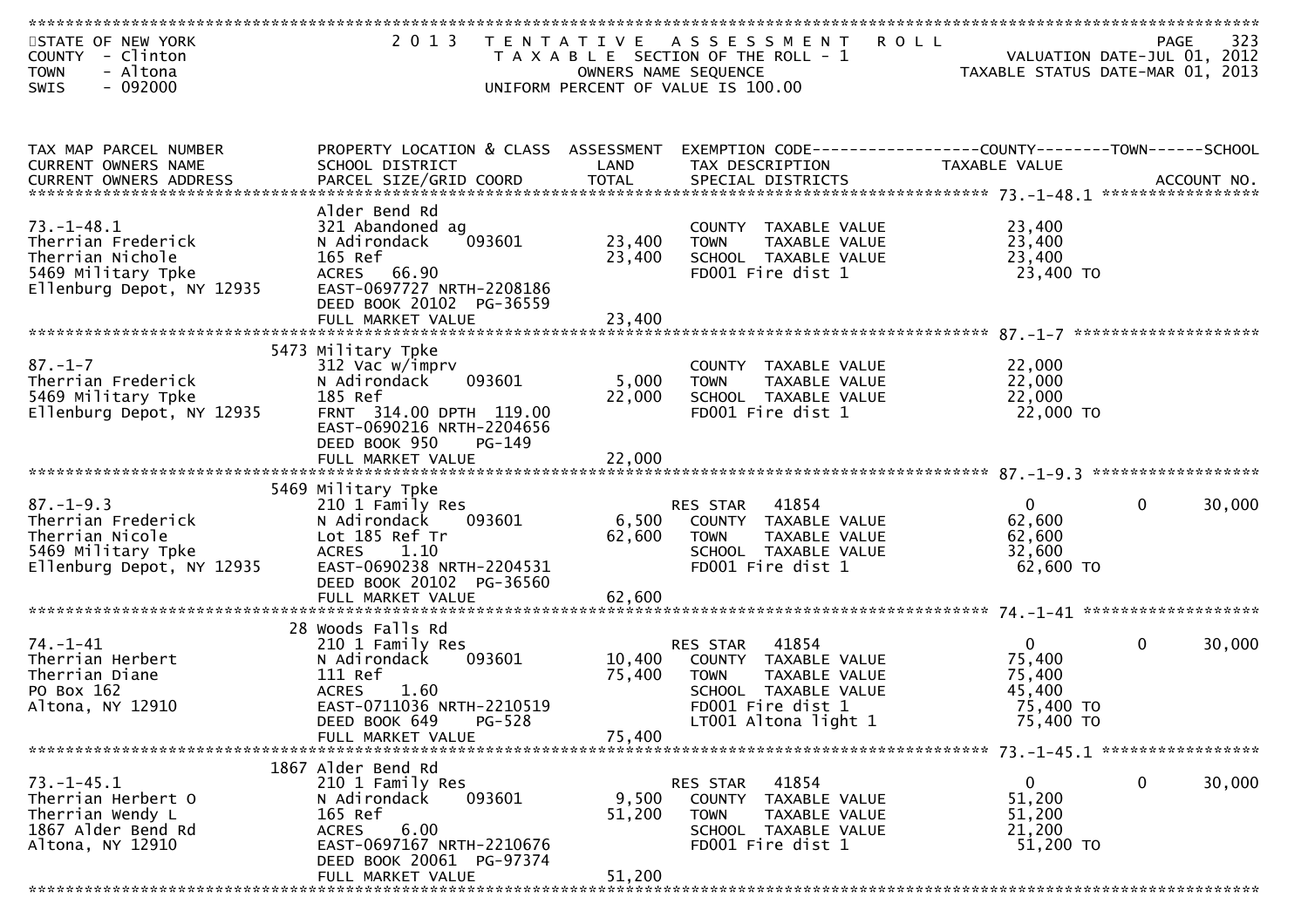| STATE OF NEW YORK<br>COUNTY - Clinton<br><b>TOWN</b><br>- Altona<br>SWIS<br>$-092000$                                                                                       | 2 0 1 3                                                                                                                                                                                     | TENTATIVE ASSESSMENT<br>T A X A B L E SECTION OF THE ROLL - 1<br>OWNERS NAME SEQUENCE<br>UNIFORM PERCENT OF VALUE IS 100.00                                                                                          | 324<br><b>ROLL</b><br>PAGE<br>VALUATION DATE-JUL 01, 2012<br>VALUATION DATE-JUL 01, 2012<br>TAXABLE STATUS DATE-MAR 01, 2013 |
|-----------------------------------------------------------------------------------------------------------------------------------------------------------------------------|---------------------------------------------------------------------------------------------------------------------------------------------------------------------------------------------|----------------------------------------------------------------------------------------------------------------------------------------------------------------------------------------------------------------------|------------------------------------------------------------------------------------------------------------------------------|
| TAX MAP PARCEL NUMBER<br>CURRENT OWNERS NAME                                                                                                                                | SCHOOL DISTRICT                                                                                                                                                                             | LAND<br>TAX DESCRIPTION                                                                                                                                                                                              | PROPERTY LOCATION & CLASS ASSESSMENT EXEMPTION CODE----------------COUNTY-------TOWN------SCHOOL<br>TAXABLE VALUE            |
| $74. - 1 - 40.1$<br>Therrian Herbert O<br>Therrian Diane Y<br>PO Box 162<br>Altona, NY 12910                                                                                | 10 Woods Falls Rd<br>270 Mfg housing<br>093601<br>N Adirondack<br>111 Ref<br>2.70<br><b>ACRES</b><br>EAST-0711275 NRTH-2210180<br>DEED BOOK 20112 PG-39052                                  | COUNTY TAXABLE VALUE<br>7,500 TOWN<br>TAXABLE VALUE<br>32,000<br>SCHOOL TAXABLE VALUE<br>FD001 Fire dist 1<br>LT001 Altona light 1                                                                                   | 32,000<br>32,000<br>32,000<br>$32,000$ TO<br>32,000 TO                                                                       |
| $131.-1-1.1$<br>Therrian Life Est Herbert & Ge N Adirondack 093601 19,100<br>Therrian Frederick T<br>Therrian Frederick T<br>703 Alder Bend Rd<br>Ellenburg Depot, NY 12935 | 703 Alder Bend Rd<br>217 Ref<br>ACRES 34.00<br>EAST-0688979 NRTH-2185753<br>DEED BOOK 20021 PG-46965<br>FULL MARKET VALUE                                                                   | 77 PCT OF VALUE USED FOR EXEMPTION PURPOSES<br>AGED C&T<br>41801<br>41834<br>19,100 SR STAR<br>COUNTY TAXABLE VALUE<br>TOWN TAXABLE VALUE<br>SCHOOL TAXABLE VALUE<br>55,700<br>55.700<br>FD001 Fire dist 1<br>55,700 | 21,445<br>21,445<br>0<br>$\overline{0}$<br>55,700<br>$\Omega$<br>34,255<br>34,255<br>$\overline{0}$<br>55,700 TO             |
| $117.-1-2.1$<br>Therrian Life Estate Edna<br>Coolidge Life Estate Frederick 217 Ref<br>805 Alder Bend Rd<br>Ellenburg Depot, NY 12935 EAST-0689580 N                        | 805 Alder Bend Rd<br>270 Mfg housing<br>N Adirondack<br>093601<br>EAST-0689580 NRTH-2187682<br>DEED BOOK 20072 PG-9839                                                                      | 41834<br>SR STAR<br>7,500 COUNTY TAXABLE VALUE<br>27,000<br><b>TOWN</b><br>TAXABLE VALUE<br>SCHOOL TAXABLE VALUE<br>FD001 Fire dist 1                                                                                | $0 \qquad \qquad$<br>$\overline{0}$<br>27,000<br>27,000<br>27,000<br>$\overline{0}$<br>27,000 TO                             |
| $131. - 1 - 1.2$<br>Therrien Michael<br>Therrien Patty<br>765 Alder Bend Rd<br>Ellenburg Depot, NY 12935<br>*******************************                                 | 753/765 Alder Bend Rd<br>210 1 Family Res<br>N Adirondack<br>093601<br>Lot 217 Ref Tr<br><b>ACRES</b><br>3.60<br>EAST-0689335 NRTH-2186570<br>DEED BOOK 98000 PG-99449<br>FULL MARKET VALUE | 41854<br>RES STAR<br>8,100<br>COUNTY TAXABLE VALUE<br>99,700<br><b>TOWN</b><br>TAXABLE VALUE<br>SCHOOL TAXABLE VALUE<br>FD001 Fire dist 1<br>99,700                                                                  | $\mathbf{0}$<br>$\mathbf 0$<br>30,000<br>99,700<br>99,700<br>69,700<br>99,700 TO                                             |
| $73. - 1 - 10.1$<br>Thomas Ida<br>Thomas Sylvia<br>PO Box 356<br>Kahnawake, Quebec, Canada                                                                                  | Alder Bend Rd<br>321 Abandoned ag<br>093601<br>N Adirondack<br>155 Ref<br>28.90<br><b>ACRES</b><br>EAST-0698613 NRTH-2215680<br>JOL1B DEED BOOK 803<br>$PG-52$<br>FULL MARKET VALUE         | COUNTY TAXABLE VALUE<br>15,000<br>TOWN<br><b>TAXABLE VALUE</b><br>15,000<br>SCHOOL TAXABLE VALUE<br>FD001 Fire dist 1<br>15,000                                                                                      | 15,000<br>15,000<br>15,000<br>15,000 TO                                                                                      |
| STATE OF NEW YORK                                                                                                                                                           | 2 0 1 3                                                                                                                                                                                     | T E N T A T I V E<br>A S S E S S M E N T                                                                                                                                                                             | 325<br><b>PAGE</b><br>ROLL                                                                                                   |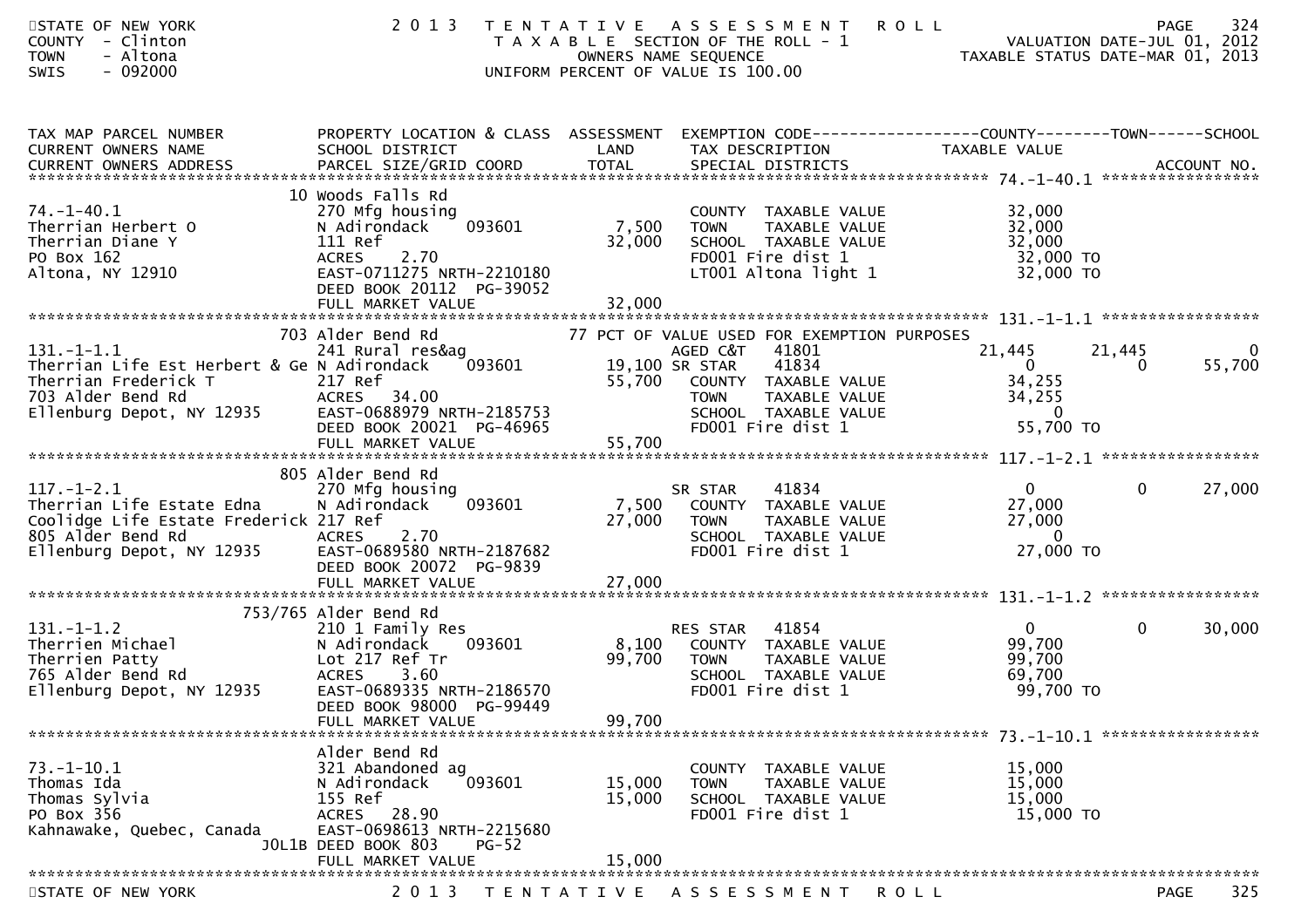| <b>COUNTY</b> | Clinto |
|---------------|--------|
| <b>TOWN</b>   | Altona |
| <b>SINTS</b>  | ngonnn |

## COUNTY - Clinton T A X A B L E SECTION OF THE ROLL - 1 VALUATION DATE-JUL 01, 2012 TOWN - Altona OWNERS NAME SEQUENCE TAXABLE STATUS DATE-MAR 01, 2013SWIS - 092000 CONTROLL CONTROLLER UNIFORM PERCENT OF VALUE IS 100.00

| TAX MAP PARCEL NUMBER                                                                                                                | PROPERTY LOCATION & CLASS ASSESSMENT                                                                                                                                         |                            |                                                                                                                        |                                                        |                                            |
|--------------------------------------------------------------------------------------------------------------------------------------|------------------------------------------------------------------------------------------------------------------------------------------------------------------------------|----------------------------|------------------------------------------------------------------------------------------------------------------------|--------------------------------------------------------|--------------------------------------------|
| <b>CURRENT OWNERS NAME</b>                                                                                                           | SCHOOL DISTRICT                                                                                                                                                              | LAND                       | TAX DESCRIPTION                                                                                                        | TAXABLE VALUE                                          |                                            |
|                                                                                                                                      |                                                                                                                                                                              |                            |                                                                                                                        |                                                        |                                            |
| $73. - 1 - 10.18$<br>Thomas Ida<br>PO Box 356<br>Kahnawake, Quebec, Canada                                                           | 9-11 Iroquois Way<br>270 Mfg housing<br>N Adirondack<br>093601<br>Lot 155 Ref Tract<br>FRNT 120.00 DPTH 320.00<br>JOL1B EAST-0698128 NRTH-2215549<br>DEED BOOK 824<br>PG-157 | 6,300<br>14,000            | COUNTY TAXABLE VALUE<br><b>TOWN</b><br>TAXABLE VALUE<br>SCHOOL TAXABLE VALUE<br>FD001 Fire dist 1                      | 14,000<br>14,000<br>14,000<br>14,000 TO                |                                            |
|                                                                                                                                      | FULL MARKET VALUE                                                                                                                                                            | 14,000                     |                                                                                                                        |                                                        |                                            |
|                                                                                                                                      |                                                                                                                                                                              |                            |                                                                                                                        |                                                        |                                            |
| $87. - 1 - 2.2$<br>Thompson Charles<br>Thompson Virginia<br>77 Forest Rd<br>Ellenburg Depot, NY 12935-2204 EAST-0684376 NRTH-2207481 | 77 Forest Rd<br>240 Rural res<br>093601<br>N Adirondack<br>213 Ref<br>ACRES 45.00<br>DEED BOOK 98001 PG-00810<br>FULL MARKET VALUE                                           | 25,700<br>75,400<br>75,400 | 41854<br>RES STAR<br>COUNTY TAXABLE VALUE<br><b>TOWN</b><br>TAXABLE VALUE<br>SCHOOL TAXABLE VALUE<br>FD001 Fire dist 1 | $\mathbf 0$<br>75,400<br>75,400<br>45,400<br>75,400 TO | 30,000<br>$\Omega$                         |
|                                                                                                                                      | Rock Rd                                                                                                                                                                      |                            |                                                                                                                        |                                                        |                                            |
| $104. - 1 - 7$<br>Thompson Robert<br>26 Cogan Ave<br>Plattsburgh, NY 12901                                                           | 260 Seasonal res<br>N Adirondack<br>093601<br>133 Ref<br>ACRES 186.00<br>EAST-0708657 NRTH-2195634<br>DEED BOOK 973<br>PG-191                                                | 45,000<br>65,000           | COUNTY TAXABLE VALUE<br>TAXABLE VALUE<br><b>TOWN</b><br>SCHOOL TAXABLE VALUE<br>FD001 Fire dist 1                      | 65,000<br>65,000<br>65,000<br>$65,000$ TO              |                                            |
|                                                                                                                                      |                                                                                                                                                                              |                            |                                                                                                                        |                                                        |                                            |
|                                                                                                                                      |                                                                                                                                                                              |                            |                                                                                                                        |                                                        |                                            |
| $104. - 1 - 16.1$<br>Thompson Robert E<br>26 Colgan Ave<br>Plattsburgh, NY 12901                                                     | 4578 Military Tpke<br>240 Rural res<br>093601<br>N Adirondack<br>43 Duer<br>ACRES 10.80<br>EAST-0708848 NRTH-2195270<br>DEED BOOK 20011 PG-30687<br>FULL MARKET VALUE        | 15,300<br>69,000<br>69,000 | COUNTY TAXABLE VALUE<br><b>TOWN</b><br>TAXABLE VALUE<br>SCHOOL TAXABLE VALUE<br>FD001 Fire dist 1                      | 69,000<br>69,000<br>69,000<br>69,000 TO                |                                            |
|                                                                                                                                      |                                                                                                                                                                              |                            |                                                                                                                        |                                                        |                                            |
| $71. - 4 - 7.21$<br>Three L Farm<br>882 Irona Rd<br>Ellenburg Depot, NY 12935<br>MAY BE SUBJECT TO PAYMENT                           | Candlelight Rd<br>105 Vac farmland<br>N Adirondack<br>093601<br>Lot 212 Ref Tr<br>ACRES 12.80<br>EAST-0681601 NRTH-2215830<br>DEED BOOK 20112 PG-39206                       | 9,000<br>9.000             | AGRI DISTR 41720<br>COUNTY TAXABLE VALUE<br>TAXABLE VALUE<br><b>TOWN</b><br>SCHOOL TAXABLE VALUE<br>FD001 Fire dist 1  | 2,149<br>6,851<br>6,851<br>6.851<br>$9,000$ TO         | 2,149<br>2,149                             |
|                                                                                                                                      |                                                                                                                                                                              |                            |                                                                                                                        |                                                        |                                            |
| STATE OF NEW YORK<br>COUNTY - Clinton                                                                                                | 2 0 1 3                                                                                                                                                                      | T E N T A T I V E          | A S S E S S M E N T<br>T A X A B L E SECTION OF THE ROLL - 1                                                           | <b>ROLL</b>                                            | 326<br>PAGE<br>VALUATION DATE-JUL 01, 2012 |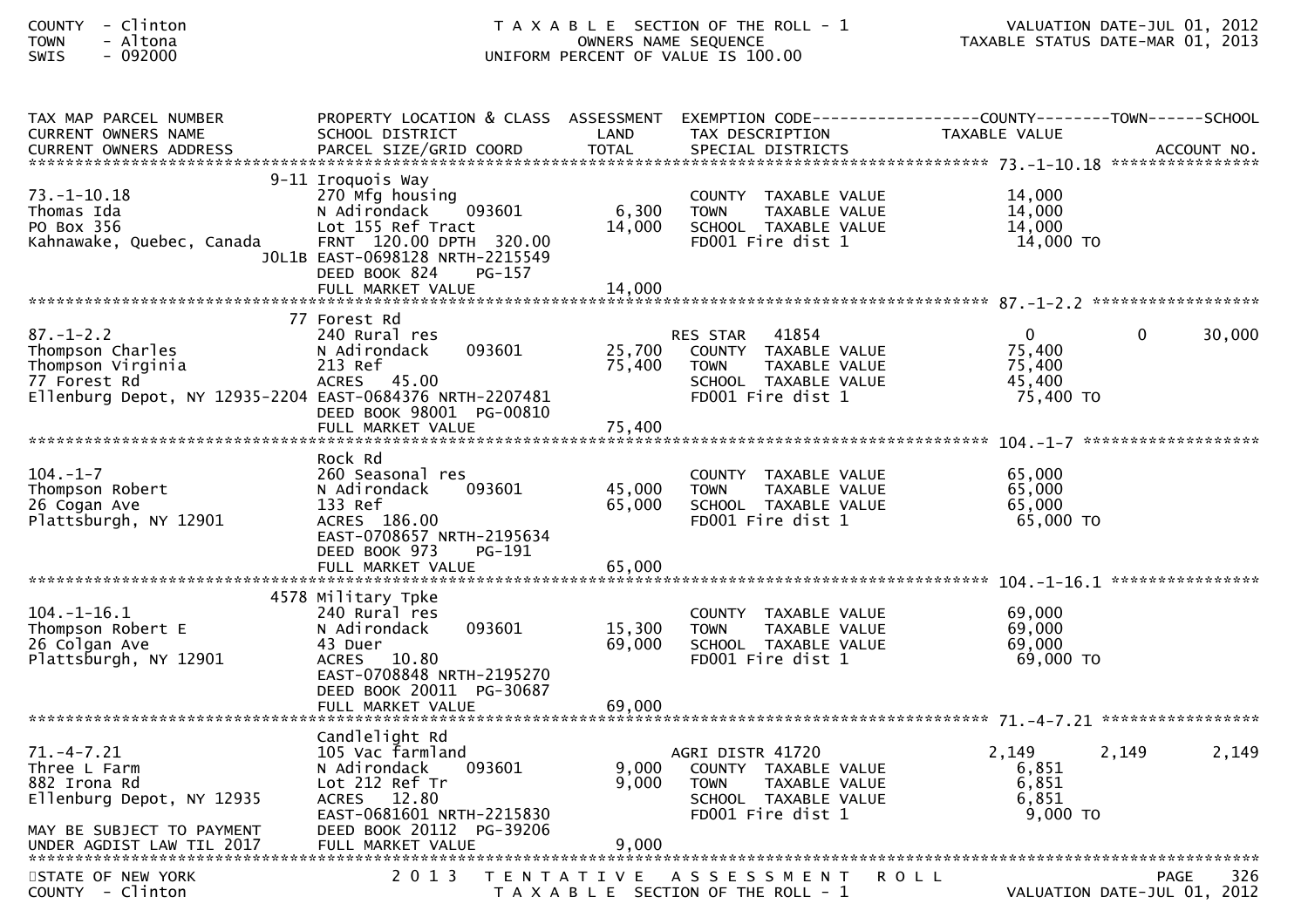## TOWN - Altona OWNERS NAME SEQUENCE TAXABLE STATUS DATE-MAR 01, 2013SWIS - 092000 UNIFORM PERCENT OF VALUE IS 100.00

| TAX MAP PARCEL NUMBER<br><b>CURRENT OWNERS NAME</b>                                                                                    | PROPERTY LOCATION & CLASS ASSESSMENT EXEMPTION CODE----------------COUNTY-------TOWN------SCHOOL<br>SCHOOL DISTRICT                                                                        | LAND                       | TAX DESCRIPTION                                                                                                                                      | TAXABLE VALUE                                                                 |              |
|----------------------------------------------------------------------------------------------------------------------------------------|--------------------------------------------------------------------------------------------------------------------------------------------------------------------------------------------|----------------------------|------------------------------------------------------------------------------------------------------------------------------------------------------|-------------------------------------------------------------------------------|--------------|
|                                                                                                                                        |                                                                                                                                                                                            |                            |                                                                                                                                                      |                                                                               |              |
| $72. - 1 - 7.1$<br>Three L Farm<br>882 Irona Rd<br>Ellenburg Depot, NY 12935<br>MAY BE SUBJECT TO PAYMENT<br>UNDER AGDIST LAW TIL 2017 | Irona Rd<br>105 Vac farmland<br>N Adirondack<br>093601<br>192 Ref<br>Also Deed Bk 813 Pg 279<br>ACRES 181.10<br>EAST-0686825 NRTH-2214012<br>DEED BOOK 20112 PG-39206<br>FULL MARKET VALUE | 61,100<br>64,600<br>64,600 | AGRI DISTR 41720<br>COUNTY TAXABLE VALUE<br>TAXABLE VALUE<br><b>TOWN</b><br>SCHOOL TAXABLE VALUE<br>FD001 Fire dist 1                                | 0<br>$\Omega$<br>64,600<br>64,600<br>64,600<br>64,600 TO                      | $\Omega$     |
|                                                                                                                                        | 921-922 Irona Rd                                                                                                                                                                           |                            |                                                                                                                                                      |                                                                               |              |
| $72. - 1 - 11.21$<br>Three L Farm<br>882 Irona Rd<br>Ellenburg Depot, NY 12935<br>MAY BE SUBJECT TO PAYMENT                            | 112 Dairy farm<br>093601<br>N Adirondack<br>192 Ref<br>ACRES 126.00<br>EAST-0689193 NRTH-2212637<br>DEED BOOK 20112 PG-39206                                                               | 46,500<br>304,000          | AGRI DISTR 41720<br>COUNTY TAXABLE VALUE<br><b>TOWN</b><br>TAXABLE VALUE<br>SCHOOL TAXABLE VALUE<br>FD001 Fire dist 1                                | $\overline{0}$<br>$\mathbf{0}$<br>304,000<br>304,000<br>304,000<br>304,000 TO | $\mathbf{0}$ |
|                                                                                                                                        |                                                                                                                                                                                            |                            |                                                                                                                                                      |                                                                               |              |
|                                                                                                                                        | 24 Con Rd                                                                                                                                                                                  |                            |                                                                                                                                                      |                                                                               |              |
| $71. -4 - 5.1$<br>Three L Farm Partnership<br>Lashway Chad<br>882 Irona Rd<br>Ellenburg Depot, NY 12935                                | 105 Vac farmland<br>N Adirondack<br>093601<br>Bm<br>ACRES 45.20<br>EAST-0679106 NRTH-2215078<br>DEED BOOK 20011 PG-31224                                                                   | 37,000<br>37,000           | AGRI DISTR 41720<br>COUNTY TAXABLE VALUE<br>TAXABLE VALUE<br><b>TOWN</b><br>SCHOOL TAXABLE VALUE<br>FD002 Ellenburg fire 21<br>LT002 Altona light 21 | 15,690<br>15,690<br>21,310<br>21,310<br>21,310<br>37,000 TO<br>37,000 TO      | 15,690       |
| MAY BE SUBJECT TO PAYMENT<br>UNDER AGDIST LAW TIL 2017                                                                                 | FULL MARKET VALUE                                                                                                                                                                          | 37,000                     |                                                                                                                                                      |                                                                               |              |
|                                                                                                                                        | Rt 11 N                                                                                                                                                                                    |                            |                                                                                                                                                      |                                                                               |              |
| $71. -4 - 5.3$<br>Three L Farm Partnership<br>Lashway Gary<br>882 Irona Rd<br>Ellenburg Depot, NY 12935                                | 321 Abandoned ag<br>N Adirondack<br>093601<br>Benjamin Moore Patent<br>ACRES 13.00<br>EAST-0676806 NRTH-2214364<br>FULL MARKET VALUE                                                       | 5,300<br>5,300<br>5,300    | AGRI DISTR 41720<br>COUNTY TAXABLE VALUE<br>TAXABLE VALUE<br><b>TOWN</b><br>SCHOOL TAXABLE VALUE<br>FD002 Ellenburg fire 21<br>LT002 Altona light 21 | $\Omega$<br>$\mathbf{0}$<br>5,300<br>5,300<br>5.300<br>5,300 TO<br>$5,300$ TO | $\mathbf{0}$ |
| MAY BE SUBJECT TO PAYMENT<br>UNDER AGDIST LAW TIL 2017                                                                                 |                                                                                                                                                                                            |                            |                                                                                                                                                      |                                                                               |              |
| $71. - 4 - 10.5$<br>Three L Farm Partnership<br>Lashway Gary<br>882 Irona Rd<br>Ellenburg Depot, NY 12935                              | Rt 11<br>105 Vac farmland<br>093601<br>N Adirondack<br>ACRES 24.10<br>EAST-0677678 NRTH-2212484<br>FULL MARKET VALUE                                                                       | 16,900<br>16,900<br>16,900 | AGRI DISTR 41720<br>COUNTY TAXABLE VALUE<br><b>TOWN</b><br>TAXABLE VALUE<br>SCHOOL TAXABLE VALUE<br>FD002 Ellenburg fire 21<br>LT002 Altona light 21 | 1,803<br>1,803<br>15,097<br>15,097<br>15.097<br>16,900 TO<br>16,900 TO        | 1,803        |

MAY BE SUBJECT TO PAYMENT UNDER AGDIST LAW TIL 2017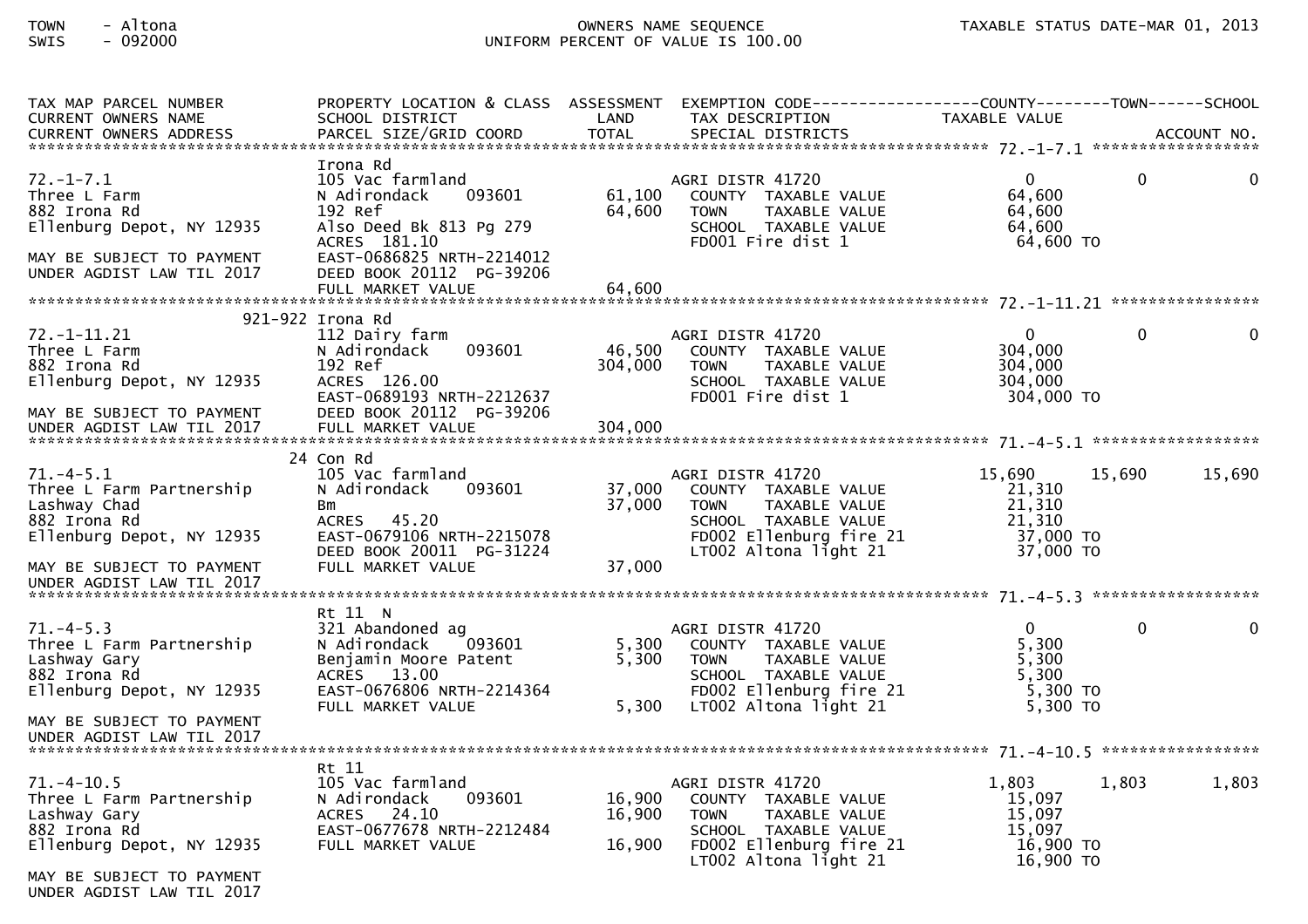| STATE OF NEW YORK<br><b>COUNTY</b><br>- Clinton<br>- Altona<br><b>TOWN</b><br>$-092000$<br>SWIS                                                                     | 2 0 1 3                                                                                                                                                                                             | T E N T A T I V E           | A S S E S S M E N T<br><b>ROLL</b><br>T A X A B L E SECTION OF THE ROLL - 1<br>OWNERS NAME SEQUENCE<br>UNIFORM PERCENT OF VALUE IS 100.00     | VALUATION DATE-JUL 01, 2012<br>TAXABLE STATUS DATE-MAR 01, 2013 | <b>PAGE</b>  | 327                                         |
|---------------------------------------------------------------------------------------------------------------------------------------------------------------------|-----------------------------------------------------------------------------------------------------------------------------------------------------------------------------------------------------|-----------------------------|-----------------------------------------------------------------------------------------------------------------------------------------------|-----------------------------------------------------------------|--------------|---------------------------------------------|
| TAX MAP PARCEL NUMBER<br><b>CURRENT OWNERS NAME</b><br><b>CURRENT OWNERS ADDRESS</b>                                                                                | PROPERTY LOCATION & CLASS ASSESSMENT<br>SCHOOL DISTRICT                                                                                                                                             | LAND                        | EXEMPTION CODE-----------------COUNTY-------TOWN------SCHOOL<br>TAX DESCRIPTION                                                               | TAXABLE VALUE                                                   |              |                                             |
| $71. - 4 - 10.6$<br>Three L Farm Partnership<br>Lashway Gary<br>882 Irona Rd<br>Ellenburg Depot, NY 12935<br>MAY BE SUBJECT TO PAYMENT<br>UNDER AGDIST LAW TIL 2017 | Rt 11<br>105 Vac farmland<br>N Adirondack<br>093601<br>ACRES 48.20<br>EAST-0680673 NRTH-2212501<br>FULL MARKET VALUE                                                                                | 33,700<br>33,700<br>33,700  | AGRI DISTR 41720<br>COUNTY TAXABLE VALUE<br>TAXABLE VALUE<br>TOWN<br>SCHOOL TAXABLE VALUE<br>FD002 Ellenburg fire 21<br>LT002 Altona light 21 | 9,959<br>23,741<br>23,741<br>23,741<br>33,700 TO<br>33,700 TO   | 9,959        | 9,959                                       |
| $148. - 3 - 23.21$<br>Thume David J<br>Thume Christine<br>22 Diamond Way<br>Altona, NY 12910                                                                        | 20/22 Diamond Way<br>210 1 Family Res<br>N Adirondack<br>093601<br>50 Duer<br>37.50<br><b>ACRES</b><br>EAST-0711950 NRTH-2170420<br>DEED BOOK 605<br>$PG-191$                                       | 28,800<br>250,000           | 41854<br>RES STAR<br>COUNTY TAXABLE VALUE<br>TAXABLE VALUE<br><b>TOWN</b><br>SCHOOL TAXABLE VALUE<br>FD001 Fire dist 1                        | $\overline{0}$<br>250,000<br>250,000<br>220,000<br>250,000 TO   | $\mathbf{0}$ | ***************<br>30,000<br>************** |
| $148. - 2 - 11.221$<br>Thume Stephen M<br>Thume Kathi J<br>61 Trudo Rd N<br>Altona, NY 12910                                                                        | 1762 Rand Hill Rd $N$<br>$314$ Rural vac<10<br>N Adirondack<br>093601<br>Lot 63 Duers Patent<br>2.80<br><b>ACRES</b><br>EAST-0712886 NRTH-2173331<br>DEED BOOK 20102 PG-34800<br>FULL MARKET VALUE  | 7,600<br>7,600<br>7,600     | COUNTY TAXABLE VALUE<br><b>TOWN</b><br>TAXABLE VALUE<br>SCHOOL TAXABLE VALUE<br>FD001 Fire dist 1                                             | 7,600<br>7,600<br>7,600<br>7,600 TO                             |              | ****************                            |
| $148. - 2 - 13.6$<br>Thume Stephen M<br>Thume Kathi J<br>61 Trudo Rd<br>Altona, NY 12910                                                                            | 61 Trudo Rd<br>210 1 Family Res<br>N Adirondack<br>093601<br>Lot 49 Duer's Patent<br>1.30 BANK<br>210<br><b>ACRES</b><br>EAST-0712455 NRTH-2173156<br>DEED BOOK 98001 PG-02866<br>FULL MARKET VALUE | 9,000<br>101,200<br>101,200 | 41854<br>RES STAR<br>COUNTY<br>TAXABLE VALUE<br><b>TOWN</b><br>TAXABLE VALUE<br>TAXABLE VALUE<br>SCHOOL<br>FD001 Fire dist 1                  | $\overline{0}$<br>101,200<br>101,200<br>71,200<br>101,200 TO    | $\mathbf{0}$ | 30,000                                      |
| $147. - 1 - 6.32$<br>Thurber Brian<br>Thurber Scott<br>25 South Peru St<br>Plattsburgh, NY 12901                                                                    | Jerusalem Rd<br>910 Priv forest<br>093601<br>N Adirondack<br>Lot 22 Duers<br>ACRES 34.60<br>EAST-0706512 NRTH-2170153<br>DEED BOOK 20092 PG-25562<br>FULL MARKET VALUE                              | 9,900<br>10,500<br>10,500   | COUNTY TAXABLE VALUE<br>TAXABLE VALUE<br><b>TOWN</b><br>SCHOOL TAXABLE VALUE<br>FD001 Fire dist 1                                             | 10,500<br>10,500<br>10,500<br>10,500 TO                         |              |                                             |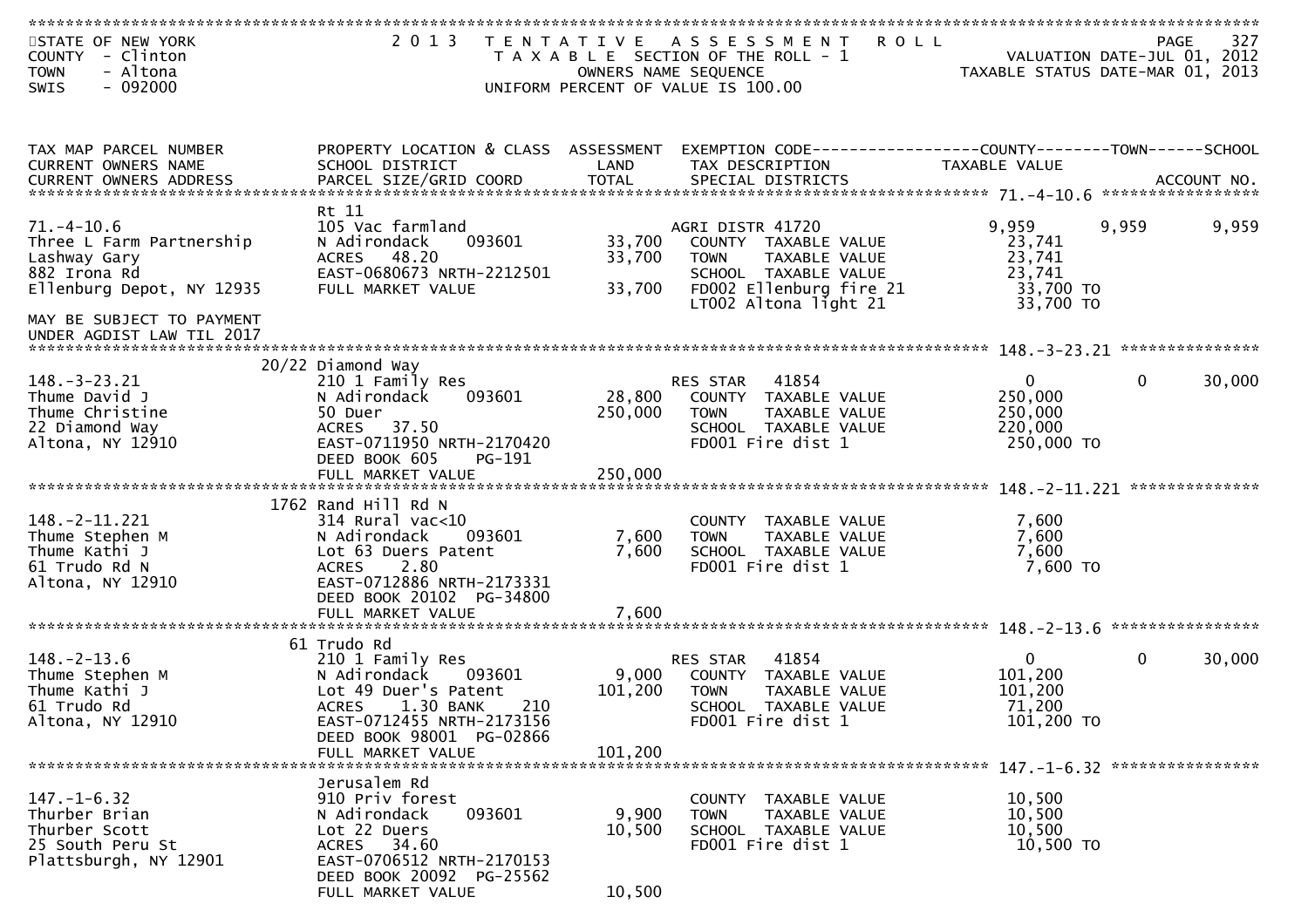| STATE OF NEW YORK<br>COUNTY - Clinton<br>- Altona<br><b>TOWN</b> | 2 0 1 3<br>T E N T A T I V E                          |                  | <b>ROLL</b><br>A S S E S S M E N T<br>T A X A B L E SECTION OF THE ROLL - 1<br>OWNERS NAME SEQUENCE | VALUATION DATE-JUL 01, 2012<br>TAXABLE STATUS DATE-MAR 01, 2013 | 328<br><b>PAGE</b> |
|------------------------------------------------------------------|-------------------------------------------------------|------------------|-----------------------------------------------------------------------------------------------------|-----------------------------------------------------------------|--------------------|
| $-092000$<br><b>SWIS</b>                                         |                                                       |                  | UNIFORM PERCENT OF VALUE IS 100.00                                                                  |                                                                 |                    |
|                                                                  |                                                       |                  |                                                                                                     |                                                                 |                    |
| TAX MAP PARCEL NUMBER                                            | PROPERTY LOCATION & CLASS ASSESSMENT                  |                  | EXEMPTION CODE------------------COUNTY--------TOWN------SCHOOL                                      |                                                                 |                    |
| CURRENT OWNERS NAME                                              | SCHOOL DISTRICT                                       | LAND             | TAX DESCRIPTION                                                                                     | <b>TAXABLE VALUE</b>                                            |                    |
|                                                                  | 240 Vassar Rd                                         |                  |                                                                                                     |                                                                 |                    |
| $106. - 1 - 10$                                                  | 210 1 Family Res                                      |                  | WARCOMALL 41131                                                                                     | 25,000<br>25,000<br>20,000                                      | 0<br>$\Omega$      |
| Todd Harry Jr<br>Todd Susan                                      | 093601<br>N Adirondack<br>150 Duer                    |                  | 6,500 WARDISALL 41141<br>100,000 RES STAR<br>41854                                                  | 20,000<br>$\mathbf{0}$<br>$\Omega$                              | 30,000             |
| 240 Vassar Rd                                                    | <b>ACRES</b><br>1.00                                  |                  | COUNTY TAXABLE VALUE                                                                                | 55,000                                                          |                    |
| Altona, NY 12910                                                 | EAST-0738887 NRTH-2193121<br>DEED BOOK 563<br>PG-1009 |                  | TAXABLE VALUE<br><b>TOWN</b><br>SCHOOL TAXABLE VALUE                                                | 55,000<br>70,000                                                |                    |
|                                                                  |                                                       |                  |                                                                                                     |                                                                 |                    |
|                                                                  | 31 Buck Way                                           |                  |                                                                                                     |                                                                 |                    |
| $134. - 2 - 10$                                                  | 260 Seasonal res                                      |                  | COUNTY TAXABLE VALUE                                                                                | 25,000                                                          |                    |
| Toohill John<br>Toohill Shelly                                   | N Adirondack<br>093601<br>115 Duer                    | 13,200<br>25,000 | <b>TOWN</b><br>TAXABLE VALUE<br>SCHOOL TAXABLE VALUE                                                | 25,000<br>25,000                                                |                    |
| 49 Truman Ave Apt H                                              | Stonehedge Lot 1                                      |                  | FD001 Fire dist 1                                                                                   | 25,000 TO                                                       |                    |
| Plattsburgh, NY 12901                                            | <b>ACRES</b><br>9.30<br>EAST-0726577 NRTH-2179773     |                  |                                                                                                     |                                                                 |                    |
|                                                                  | DEED BOOK 20041 PG-77079                              |                  |                                                                                                     |                                                                 |                    |
|                                                                  |                                                       |                  |                                                                                                     |                                                                 |                    |
|                                                                  | 393/394 Duley Rd                                      |                  |                                                                                                     |                                                                 |                    |
| $118. - 1 - 18.2$<br>Tourville Ann C                             | 210 1 Family Res<br>093601<br>N Adirondack            | 9,000            | 41854<br>RES STAR<br>COUNTY TAXABLE VALUE                                                           | $\mathbf{0}$<br>$\mathbf 0$<br>82,000                           | 30,000             |
| 394 Duley Rd                                                     | Lot 40 Duers                                          | 82,000           | <b>TOWN</b><br>TAXABLE VALUE                                                                        | 82,000                                                          |                    |
| Altona, NY 12910                                                 | <b>ACRES</b><br>1.20<br>EAST-0705444 NRTH-2187159     |                  | SCHOOL TAXABLE VALUE<br>FD001 Fire dist 1                                                           | 52,000<br>82,000 TO                                             |                    |
|                                                                  | DEED BOOK 854<br>$PG-149$                             |                  |                                                                                                     |                                                                 |                    |
|                                                                  | FULL MARKET VALUE                                     | 82,000           |                                                                                                     |                                                                 |                    |
|                                                                  | Rand Hill Rd                                          |                  |                                                                                                     |                                                                 |                    |
| $132. - 1 - 4.322$<br>Tourville Bryan J                          | $314$ Rural vac< $10$<br>093601<br>N Adirondack       | 10,000           | COUNTY TAXABLE VALUE<br>TAXABLE VALUE<br><b>TOWN</b>                                                | 10,000<br>10,000                                                |                    |
| PO Box 2324                                                      | Lot 39 Duers                                          | 10,000           | SCHOOL TAXABLE VALUE                                                                                | 10,000                                                          |                    |
| Plattsburgh, NY 12901                                            | <b>ACRES</b><br>3.00<br>EAST-0704998 NRTH-2183164     |                  | FD001 Fire dist 1                                                                                   | 10,000 TO                                                       |                    |
|                                                                  | DEED BOOK 20072 PG-08882                              |                  |                                                                                                     |                                                                 |                    |
|                                                                  | FULL MARKET VALUE                                     | 10,000           |                                                                                                     |                                                                 |                    |
|                                                                  | 97 Lash Rd                                            |                  |                                                                                                     |                                                                 |                    |
| $118. - 1 - 3.4$<br>Tourville Francis R                          | 270 Mfg housing<br>093601<br>N Adirondack             | 8,800            | 41854<br>RES STAR<br>COUNTY<br>TAXABLE VALUE                                                        | $\mathbf 0$<br>$\overline{0}$<br>29,700                         | 29,700             |
| Tourville Karen A                                                | Lot 15 Duers                                          | 29,700           | <b>TOWN</b><br>TAXABLE VALUE                                                                        | 29,700                                                          |                    |
| 97 Lash Rd<br>Altona, NY 12910                                   | 4.80<br><b>ACRES</b><br>EAST-0700757 NRTH-2191694     |                  | SCHOOL TAXABLE VALUE<br>FD001 Fire dist 1                                                           | 0<br>29,700 TO                                                  |                    |
|                                                                  | DEED BOOK 99001 PG-11418                              |                  |                                                                                                     |                                                                 |                    |
|                                                                  | FULL MARKET VALUE                                     | 29,700           |                                                                                                     |                                                                 |                    |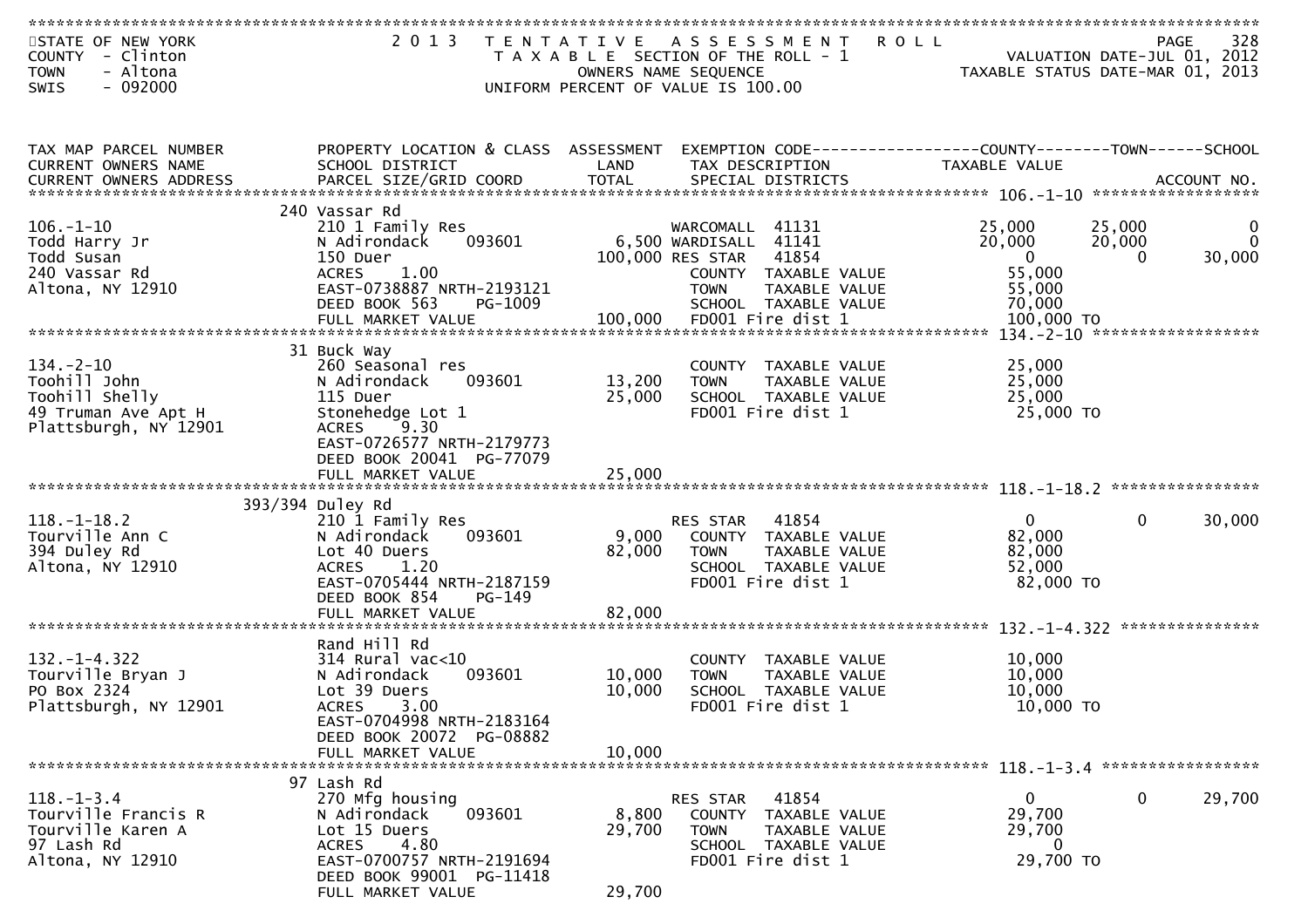| STATE OF NEW YORK<br>COUNTY - Clinton<br>- Altona<br><b>TOWN</b> | 2 0 1 3                                                 | OWNERS NAME SEQUENCE     | TENTATIVE ASSESSMENT<br>T A X A B L E SECTION OF THE ROLL - 1 | <b>ROLL</b><br><b>PAGE</b><br>VALUATION DATE-JUL 01, 2012<br>TAXABLE STATUS DATE-MAR 01, 2013 | 329    |
|------------------------------------------------------------------|---------------------------------------------------------|--------------------------|---------------------------------------------------------------|-----------------------------------------------------------------------------------------------|--------|
| $-092000$<br><b>SWIS</b>                                         |                                                         |                          | UNIFORM PERCENT OF VALUE IS 100.00                            |                                                                                               |        |
| TAX MAP PARCEL NUMBER<br>CURRENT OWNERS NAME                     | PROPERTY LOCATION & CLASS ASSESSMENT<br>SCHOOL DISTRICT | LAND                     | TAX DESCRIPTION                                               | TAXABLE VALUE                                                                                 |        |
|                                                                  |                                                         |                          |                                                               |                                                                                               |        |
|                                                                  | 324/328 West Church St                                  |                          |                                                               |                                                                                               |        |
| $135. - 2 - 5$                                                   | 210 1 Family Res                                        |                          | AGED - ALL 41800                                              | 57,500<br>57,500                                                                              | 57,500 |
| Tousignant Andrew<br>328 West Church St                          | Beekmantown Cen 092401<br>147 Duer                      | 9,000 SR STAR<br>115,000 | 41834<br>COUNTY TAXABLE VALUE                                 | $\overline{0}$<br>$\overline{0}$<br>57,500                                                    | 57,500 |
| West Chazy, NY 12992                                             | 1.00<br><b>ACRES</b>                                    |                          | TAXABLE VALUE<br><b>TOWN</b>                                  | 57,500                                                                                        |        |
|                                                                  | EAST-0741482 NRTH-2182261                               |                          | SCHOOL TAXABLE VALUE                                          | $\overline{0}$                                                                                |        |
|                                                                  | DEED BOOK 572<br>PG-1142                                |                          | FD001 Fire dist 1                                             | 115,000 TO                                                                                    |        |
|                                                                  | FULL MARKET VALUE                                       | 115,000                  |                                                               |                                                                                               |        |
|                                                                  | West Church St                                          |                          |                                                               |                                                                                               |        |
| $135. - 2 - 10$                                                  | 321 Abandoned ag                                        |                          | COUNTY TAXABLE VALUE                                          | 17,100                                                                                        |        |
| Tousignant Andrew                                                | Beekmantown Cen 092401                                  | 17,100                   | TAXABLE VALUE<br><b>TOWN</b>                                  | 17,100                                                                                        |        |
| Tousignant Vivian                                                | 147 Duer                                                | 17,100                   | SCHOOL TAXABLE VALUE                                          | 17,100                                                                                        |        |
| 328 W Church St<br>West Chazy, NY 12992                          | ACRES 16.30<br>EAST-0741005 NRTH-2181586                |                          | FD001 Fire dist 1                                             | 17,100 TO                                                                                     |        |
|                                                                  | DEED BOOK 574<br>PG-1150                                |                          |                                                               |                                                                                               |        |
|                                                                  | FULL MARKET VALUE                                       | 17,100                   |                                                               |                                                                                               |        |
|                                                                  |                                                         |                          |                                                               |                                                                                               |        |
| $135. - 2 - 11$                                                  | Recore Rd                                               |                          |                                                               |                                                                                               |        |
| Tousignant Andrew                                                | $314$ Rural vac<10<br>Beekmantown Cen 092401            | 11,500                   | COUNTY TAXABLE VALUE<br>TAXABLE VALUE<br><b>TOWN</b>          | 11,500<br>11,500                                                                              |        |
| Tousignant Vivian                                                | Lot 147 Duer                                            | 11,500                   | SCHOOL TAXABLE VALUE                                          | 11,500                                                                                        |        |
| 328 W Church St                                                  | <b>ACRES</b><br>5.50                                    |                          | FD001 Fire dist 1                                             | 11,500 TO                                                                                     |        |
| West Chazy, NY 12992                                             | EAST-0740578 NRTH-2181662                               |                          |                                                               |                                                                                               |        |
|                                                                  | DEED BOOK 581<br>PG-367<br>FULL MARKET VALUE            | 11,500                   |                                                               |                                                                                               |        |
|                                                                  |                                                         |                          |                                                               |                                                                                               |        |
|                                                                  | 1104 Plank Rd                                           |                          |                                                               |                                                                                               |        |
| $116. - 2 - 8.1$                                                 | 210 1 Family Res                                        |                          | COUNTY TAXABLE VALUE                                          | 105,600                                                                                       |        |
| Towers Charles R<br>Towers Arlene R                              | N Adirondack<br>093601<br>$Lot 29$ Sq                   | 19,800<br>105,600        | TAXABLE VALUE<br><b>TOWN</b><br>SCHOOL TAXABLE VALUE          | 105,600<br>105,600                                                                            |        |
| 1104 Plank Rd                                                    | ACRES 44.30                                             |                          | FD001 Fire dist 1                                             | 105,600 TO                                                                                    |        |
| Ellenburg Depot, NY 12935                                        | EAST-0680391 NRTH-2187573                               |                          |                                                               |                                                                                               |        |
|                                                                  | DEED BOOK 20001 PG-27340                                |                          |                                                               |                                                                                               |        |
|                                                                  | FULL MARKET VALUE                                       | 105,600                  |                                                               |                                                                                               |        |
|                                                                  | Miner Farm Rd                                           |                          |                                                               |                                                                                               |        |
| $90. -1 - 8.1$                                                   | 321 Abandoned ag                                        |                          | COUNTY<br>TAXABLE VALUE                                       | 18,600                                                                                        |        |
| Trim Mckee Mary Ellen                                            | 093601<br>N Adirondack                                  | 18,600                   | TAXABLE VALUE<br><b>TOWN</b>                                  | 18,600                                                                                        |        |
| 5365 Military Tpke                                               | Lot 82 Ref Tr                                           | 18,600                   | SCHOOL TAXABLE VALUE                                          | 18,600                                                                                        |        |
| Ellenburg Depot, NY 12935                                        | ACRES 31.50                                             |                          | FD001 Fire dist 1                                             | 18,600 TO                                                                                     |        |
|                                                                  | EAST-0724842 NRTH-2205321<br>DEED BOOK 20041 PG-78273   |                          |                                                               |                                                                                               |        |
|                                                                  | FULL MARKET VALUE                                       | 18,600                   |                                                               |                                                                                               |        |
|                                                                  |                                                         |                          |                                                               |                                                                                               |        |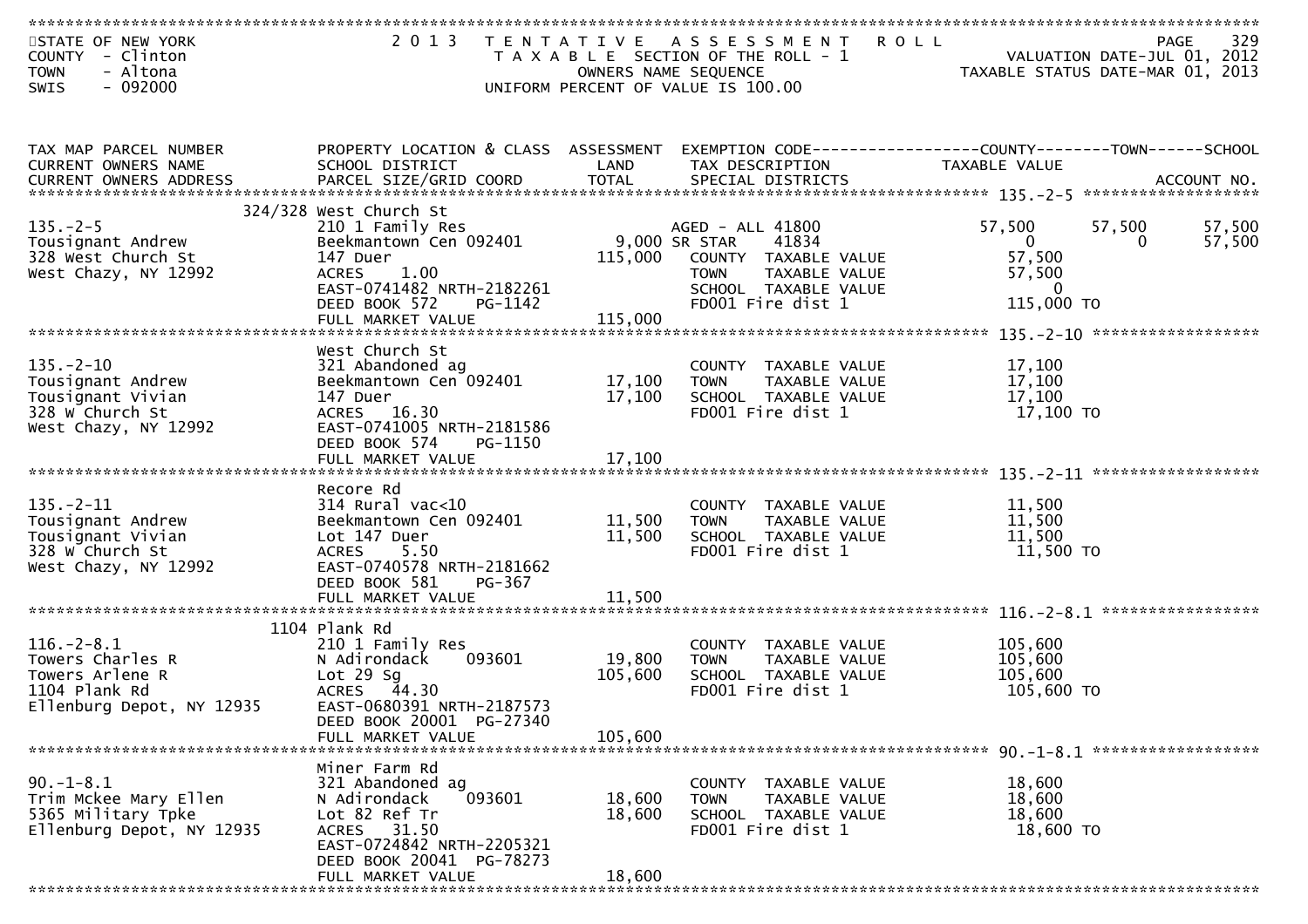| STATE OF NEW YORK<br>COUNTY - Clinton<br>- Altona<br><b>TOWN</b><br>SWIS<br>- 092000                       | 2 0 1 3                                                                                                                                                                                                    |                             | TENTATIVE ASSESSMENT<br>T A X A B L E SECTION OF THE ROLL - 1<br>OWNERS NAME SEQUENCE<br>UNIFORM PERCENT OF VALUE IS 100.00                     | 330<br><b>ROLL</b><br><b>PAGE</b><br>VALUATION DATE-JUL 01, 2012<br>VALUATION DATE-JUL 01, 2012<br>TAXABLE STATUS DATE-MAR 01, 2013 |
|------------------------------------------------------------------------------------------------------------|------------------------------------------------------------------------------------------------------------------------------------------------------------------------------------------------------------|-----------------------------|-------------------------------------------------------------------------------------------------------------------------------------------------|-------------------------------------------------------------------------------------------------------------------------------------|
| TAX MAP PARCEL NUMBER<br>CURRENT OWNERS NAME                                                               | PROPERTY LOCATION & CLASS ASSESSMENT<br>SCHOOL DISTRICT                                                                                                                                                    | LAND                        | TAX DESCRIPTION                                                                                                                                 | EXEMPTION CODE------------------COUNTY--------TOWN------SCHOOL<br>TAXABLE VALUE                                                     |
| $90. -1 - 8.3$<br>Trim McKee Mary Ellen<br>5365 Military Tpke<br>Ellenburg Depot, NY 12935                 | Miner Farm Rd<br>321 Abandoned ag<br>093601<br>N Adirondack<br>Lot 82 Ref Tr<br>ACRES 10.00<br>EAST-0724739 NRTH-2207380<br>DEED BOOK 20061 PG-94278<br>FULL MARKET VALUE                                  | 9,900<br>9,900<br>9,900     | COUNTY TAXABLE VALUE<br>TAXABLE VALUE<br><b>TOWN</b><br>SCHOOL TAXABLE VALUE<br>FD001 Fire dist 1                                               | 9,900<br>9,900<br>9,900<br>$9,900$ TO                                                                                               |
|                                                                                                            |                                                                                                                                                                                                            |                             |                                                                                                                                                 |                                                                                                                                     |
| $90. - 1 - 8.4$<br>Trim Mckee Mary Ellen<br>5365 Military Tpke<br>Ellenburg Depot, NY 12935                | Miner Farm Rd<br>321 Abandoned ag<br>093601<br>N Adirondack<br>Lot 82-85 Ref<br>ACRES 13.50<br>EAST-0724833 NRTH-2206622<br>DEED BOOK 20061 PG-94277<br>FULL MARKET VALUE                                  | 7,800<br>7,800<br>7,800     | COUNTY TAXABLE VALUE<br><b>TOWN</b><br>TAXABLE VALUE<br>SCHOOL TAXABLE VALUE<br>FD001 Fire dist 1                                               | 7,800<br>7,800<br>7,800<br>7,800 TO                                                                                                 |
|                                                                                                            | 1793 Rand Hill Rd                                                                                                                                                                                          |                             |                                                                                                                                                 |                                                                                                                                     |
| $148. - 3 - 20.21$<br>Trombley David M<br>Hemingway Madeline<br>1793 Rand Hill Rd<br>Altona, NY 12910      | 270 Mfg housing<br>N Adirondack<br>093601<br>Lot 63 Duers<br><b>ACRES</b><br>1.10<br>EAST-0714094 NRTH-2171220<br>DEED BOOK 882<br>PG-316                                                                  | 65,000                      | AGED - ALL 41800<br>41834<br>9,000 SR STAR<br>COUNTY TAXABLE VALUE<br><b>TOWN</b><br>TAXABLE VALUE<br>SCHOOL TAXABLE VALUE<br>FD001 Fire dist 1 | 32,500<br>32,500<br>32,500<br>$\Omega$<br>32,500<br>0<br>32,500<br>32,500<br>$\overline{0}$<br>65,000 TO                            |
|                                                                                                            | 1789 Rand Hill Rd                                                                                                                                                                                          |                             |                                                                                                                                                 |                                                                                                                                     |
| $148. - 3 - 20.22$<br>Trombley David M<br>Trombley Jessica A<br>1789 Rand Hill Rd<br>Altona, NY 12910      | 210 1 Family Res<br>093601<br>N Adirondack<br>Lot 63 Duers<br>FRNT 400.00 DPTH 200.00<br>1.90 BANK<br><b>ACRES</b><br>320<br>EAST-0714325 NRTH-2171203<br>DEED BOOK 20112 PG-42332                         | 9,500<br>151,200            | 41854<br>RES STAR<br>COUNTY TAXABLE VALUE<br>TAXABLE VALUE<br><b>TOWN</b><br>SCHOOL TAXABLE VALUE<br>FD001 Fire dist 1                          | $\overline{0}$<br>$\mathbf 0$<br>30,000<br>151,200<br>151,200<br>121,200<br>151,200 TO                                              |
|                                                                                                            | FULL MARKET VALUE                                                                                                                                                                                          | 151,200                     |                                                                                                                                                 |                                                                                                                                     |
| $72. - 1 - 35.3$<br>Trombley Randy C<br>Trombley Christina M<br>402 Forest Rd<br>Ellenburg Depot, NY 12935 | 402 Forest Rd<br>210 1 Family Res<br>093601<br>N Adirondack<br>Lot 192 Ref Tract<br>Also Deed 616/144<br><b>ACRES</b><br>1.00<br>EAST-0685059 NRTH-2215064<br>DEED BOOK 817<br>PG-266<br>FULL MARKET VALUE | 6,500<br>102,000<br>102,000 | 41854<br>RES STAR<br>COUNTY TAXABLE VALUE<br><b>TOWN</b><br>TAXABLE VALUE<br>SCHOOL TAXABLE VALUE<br>FD001 Fire dist 1                          | 0<br>0<br>30,000<br>102,000<br>102,000<br>72,000<br>102,000 TO                                                                      |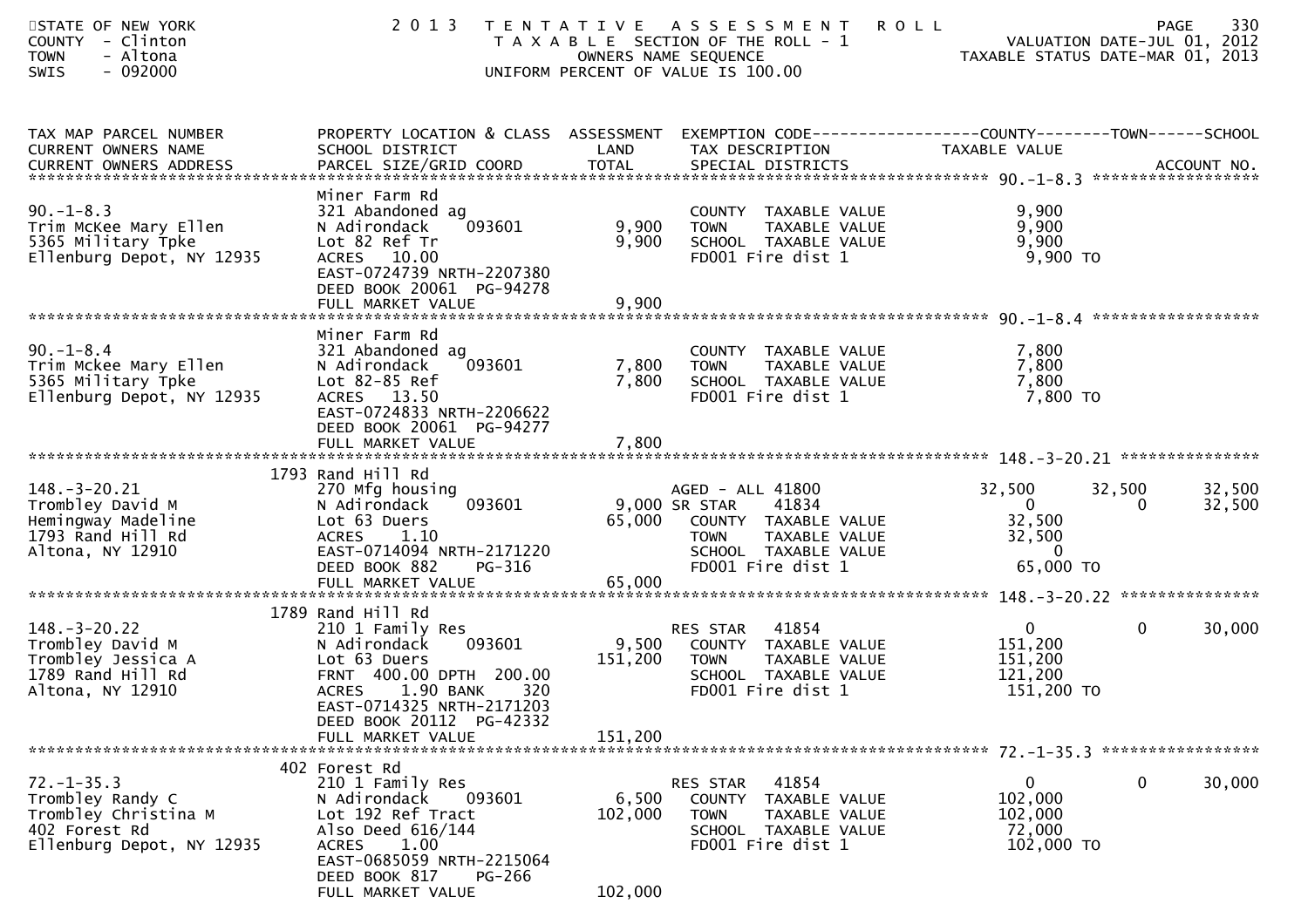| STATE OF NEW YORK<br>COUNTY - Clinton<br>- Altona<br><b>TOWN</b> | 2 0 1 3                                                    | OWNERS NAME SEQUENCE | TENTATIVE ASSESSMENT ROLL<br>T A X A B L E SECTION OF THE ROLL - 1 | VALUATION DATE-JUL 01, 2012<br>TAXABLE STATUS DATE-MAR 01, 2013 | -331<br>PAGE          |
|------------------------------------------------------------------|------------------------------------------------------------|----------------------|--------------------------------------------------------------------|-----------------------------------------------------------------|-----------------------|
| $-092000$<br>SWIS                                                |                                                            |                      | UNIFORM PERCENT OF VALUE IS 100.00                                 |                                                                 |                       |
|                                                                  |                                                            |                      |                                                                    |                                                                 |                       |
| TAX MAP PARCEL NUMBER                                            | PROPERTY LOCATION & CLASS ASSESSMENT                       |                      | EXEMPTION CODE------------------COUNTY--------TOWN------SCHOOL     |                                                                 |                       |
| CURRENT OWNERS NAME                                              | SCHOOL DISTRICT                                            | LAND                 | TAX DESCRIPTION                                                    | <b>TAXABLE VALUE</b>                                            |                       |
|                                                                  |                                                            |                      |                                                                    |                                                                 |                       |
|                                                                  | Alder Bend Rd                                              |                      |                                                                    |                                                                 |                       |
| $73. - 1 - 50$<br>Trombley Reginald                              | 323 Vacant rural<br>093601<br>N Adirondack                 | 7,700                | COUNTY TAXABLE VALUE<br><b>TOWN</b><br>TAXABLE VALUE               | 7,700<br>7,700                                                  |                       |
| PO Box 157                                                       | Lot 166 Ref                                                | 7,700                | SCHOOL TAXABLE VALUE                                               | 7,700                                                           |                       |
| Churubusco, NY 12923                                             | ACRES 13.20                                                |                      | FD001 Fire dist 1                                                  | 7,700 TO                                                        |                       |
|                                                                  | EAST-0695057 NRTH-2211503<br>DEED BOOK 983<br><b>PG-67</b> |                      |                                                                    |                                                                 |                       |
|                                                                  | FULL MARKET VALUE                                          | 7,700                |                                                                    |                                                                 |                       |
|                                                                  |                                                            |                      |                                                                    |                                                                 |                       |
|                                                                  | 202 Recore Rd                                              |                      |                                                                    |                                                                 |                       |
| $150.-1-4.221$<br>Trombley Robert J                              | 210 1 Family Res<br>093601<br>N Adirondack                 | 9,500                | COUNTY TAXABLE VALUE<br>TAXABLE VALUE<br><b>TOWN</b>               | 82,300<br>82,300                                                |                       |
| Trombley Cathy                                                   | Lot 144 Duer                                               | 82,300               | SCHOOL TAXABLE VALUE                                               | 82,300                                                          |                       |
| 202 Recore Rd                                                    | ACRES 2.00                                                 |                      | FD001 Fire dist 1                                                  | 82,300 TO                                                       |                       |
| West Chazy, NY 12992                                             | EAST-0738054 NRTH-2176382                                  |                      |                                                                    |                                                                 |                       |
|                                                                  | DEED BOOK 860<br>PG-270<br>FULL MARKET VALUE               | 82,300               |                                                                    |                                                                 |                       |
|                                                                  |                                                            |                      |                                                                    |                                                                 |                       |
|                                                                  | Morhous Rd                                                 |                      |                                                                    |                                                                 |                       |
| $148. - 3 - 4.3$<br>Trudeau Monica L                             | 310 Res Vac<br>093601<br>N Adirondack                      | 9,400                | COUNTY TAXABLE VALUE<br><b>TOWN</b><br>TAXABLE VALUE               | 9,400<br>9,400                                                  |                       |
| Harding Stephanie E                                              | ACRES 27.40                                                | 9,400                | SCHOOL TAXABLE VALUE                                               | 9,400                                                           |                       |
| 1 Morhous Rd                                                     | EAST-0708278 NRTH-2173502                                  |                      | FD001 Fire dist 1                                                  | $9,400$ TO                                                      |                       |
| Altona, NY 12910                                                 | DEED BOOK 20112 PG-40955                                   |                      |                                                                    |                                                                 |                       |
|                                                                  | FULL MARKET VALUE                                          | 9,400                |                                                                    |                                                                 |                       |
|                                                                  | 102-153 Woods Falls Rd                                     |                      |                                                                    |                                                                 |                       |
| $74. - 1 - 5$                                                    | 240 Rural res                                              |                      | 41854<br>RES STAR                                                  | $\mathbf{0}$                                                    | $\mathbf 0$<br>30,000 |
| Trudo Carlton C<br>Trudo Elizabeth                               | N Adirondack<br>093601<br>129 Ref                          | 30,000<br>129,900    | COUNTY TAXABLE VALUE<br><b>TOWN</b><br>TAXABLE VALUE               | 129,900<br>129,900                                              |                       |
| 102 Woods Falls Rd                                               | ACRES 117.00                                               |                      | SCHOOL TAXABLE VALUE                                               | 99,900                                                          |                       |
| Altona, NY 12910                                                 | EAST-0711333 NRTH-2212318                                  |                      | FD001 Fire dist 1                                                  | 129,900 TO                                                      |                       |
|                                                                  | DEED BOOK 627<br>PG-670                                    |                      | LT001 Altona light 1                                               | 129,900 TO                                                      |                       |
|                                                                  | FULL MARKET VALUE                                          | 129,900              |                                                                    |                                                                 |                       |
|                                                                  | Purdy Rd                                                   |                      |                                                                    |                                                                 |                       |
| $133. - 1 - 9$                                                   | 910 Priv forest                                            |                      | COUNTY TAXABLE VALUE                                               | 10,400                                                          |                       |
| Trudo Charles V<br>Trudo Bonnie                                  | 093601<br>N Adirondack<br>76 Duer 1956                     | 10,400<br>10,400     | TAXABLE VALUE<br>TOWN<br>SCHOOL TAXABLE VALUE                      | 10,400<br>10,400                                                |                       |
| 1015 Hardscrabble Rd                                             | ACRES 63.50                                                |                      | FD001 Fire dist 1                                                  | 10,400 TO                                                       |                       |
| Cadyville, NY 12918-1906                                         | EAST-0716697 NRTH-2177460                                  |                      |                                                                    |                                                                 |                       |
|                                                                  | DEED BOOK 572<br>PG-199                                    |                      |                                                                    |                                                                 |                       |
|                                                                  | FULL MARKET VALUE                                          | 10,400               |                                                                    |                                                                 |                       |
| STATE OF NEW YORK                                                | 2 0 1 3                                                    |                      | TENTATIVE ASSESSMENT<br><b>ROLL</b>                                |                                                                 | 332<br><b>PAGE</b>    |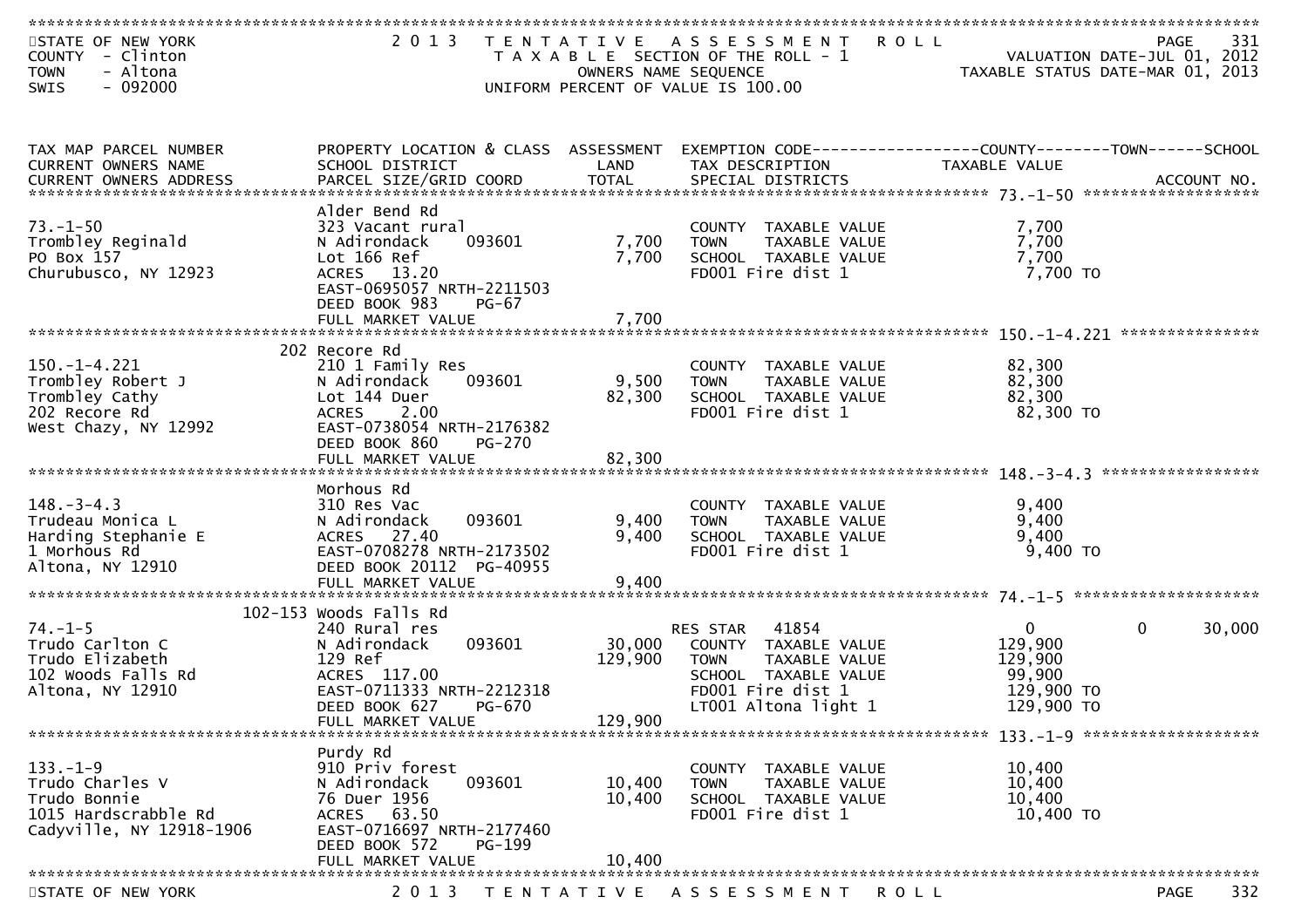| <b>COUNTY</b> | - | Clintor |
|---------------|---|---------|
| <b>TOWN</b>   |   | Altona  |
| $C \cup T C$  |   | . nadan |

### COUNTY - Clinton T A X A B L E SECTION OF THE ROLL - 1 VALUATION DATE-JUL 01, 2012 TOWN - Altona OWNERS NAME SEQUENCE TAXABLE STATUS DATE-MAR 01, 2013SWIS - 092000 UNIFORM PERCENT OF VALUE IS 100.00

| TAX MAP PARCEL NUMBER<br><b>CURRENT OWNERS NAME</b>                                        | PROPERTY LOCATION & CLASS ASSESSMENT<br>SCHOOL DISTRICT                                                                                                                       | LAND             | TAX DESCRIPTION                                                                                                                                  | EXEMPTION        CODE-----------------COUNTY-------TOWN------SCHOOL<br>TAXABLE VALUE                  |  |
|--------------------------------------------------------------------------------------------|-------------------------------------------------------------------------------------------------------------------------------------------------------------------------------|------------------|--------------------------------------------------------------------------------------------------------------------------------------------------|-------------------------------------------------------------------------------------------------------|--|
|                                                                                            |                                                                                                                                                                               |                  |                                                                                                                                                  |                                                                                                       |  |
| $148. - 2 - 17.1$<br>Trudo Charles V<br>1015 Hardscrabble Rd<br>Cadyville, NY 12918-1906   | 1964 Rand Hill Rd<br>210 1 Family Res<br>093601<br>N Adirondack<br>49 Duer<br>4.10<br><b>ACRES</b><br>EAST-0710367 NRTH-2173029<br>DEED BOOK 99001 PG-10609                   | 54,100           | WARCOMALL 41131<br>41854<br>10,600 RES STAR<br>COUNTY TAXABLE VALUE<br><b>TOWN</b><br>TAXABLE VALUE<br>SCHOOL TAXABLE VALUE<br>FD001 Fire dist 1 | 13,525<br>13,525<br>30,000<br>$\Omega$<br>$\Omega$<br>40,575<br>40,575<br>24,100<br>$54,100$ TO       |  |
|                                                                                            | FULL MARKET VALUE                                                                                                                                                             | 54,100           |                                                                                                                                                  |                                                                                                       |  |
| $148. - 2 - 17.2$<br>Trudo Charles V<br>1015 Hardscrabble Rd<br>Cadyville, NY 12918        | Rand Hill Rd<br>321 Abandoned ag<br>093601<br>N Adirondack<br>Lot 49 Duer<br>ACRES 93.20<br>EAST-0710845 NRTH-2174303<br>DEED BOOK 744<br>PG-17                               | 27,700<br>27,700 | COUNTY TAXABLE VALUE<br>TAXABLE VALUE<br><b>TOWN</b><br>SCHOOL TAXABLE VALUE<br>FD001 Fire dist 1                                                | 27,700<br>27,700<br>27,700<br>27,700 TO                                                               |  |
|                                                                                            |                                                                                                                                                                               |                  |                                                                                                                                                  |                                                                                                       |  |
| $148. - 3 - 10$<br>Trudo Charles V<br>1015 Hardscrabble Rd<br>Cadyville, NY 12918          | 1963 Rand Hill Rd<br>210 1 Family Res<br>093601<br>N Adirondack<br>Lot 49 Duers Pat<br>FRNT 240.00 DPTH 120.00<br>EAST-0710346 NRTH-2172657<br>DEED BOOK 837<br><b>PG-229</b> | 6,500<br>68,100  | COUNTY TAXABLE VALUE<br><b>TOWN</b><br>TAXABLE VALUE<br>SCHOOL TAXABLE VALUE<br>FD001 Fire dist 1                                                | 68,100<br>68,100<br>68,100<br>$68,100$ TO                                                             |  |
|                                                                                            |                                                                                                                                                                               |                  |                                                                                                                                                  |                                                                                                       |  |
| $148. - 3 - 14$<br>Trudo Charles V<br>1015 Hardscrabble Rd<br>Cadyville, NY 12918          | 1911 Rand Hill Rd<br>210 1 Family Res<br>N Adirondack 093601<br>Lot 49 Jericho Rd<br>FRNT 222.00 DPTH 183.80<br>EAST-0711433 NRTH-2172183<br>DEED BOOK 99001 PG-10610         | 9,300<br>56,100  | COUNTY TAXABLE VALUE<br><b>TOWN</b><br>TAXABLE VALUE<br>SCHOOL TAXABLE VALUE<br>FD001 Fire dist 1                                                | 56,100<br>56,100<br>56,100<br>56,100 TO                                                               |  |
|                                                                                            |                                                                                                                                                                               |                  |                                                                                                                                                  |                                                                                                       |  |
| $106. - 1 - 6$<br>Trudo Laura<br>Sterling Jessica<br>6 pATRIOT Dr<br>Plattsburgh, NY 12901 | 310 Vassar Rd<br>270 Mfg housing<br>093601<br>N Adirondack<br>Lot 151 Duer<br>ACRES<br>1.10<br>EAST-0738539 NRTH-2194775<br>DEED BOOK 20122 PG-46773                          | 42,000           | WARCOMALL 41131<br>6,600 SR STAR<br>41834<br>COUNTY TAXABLE VALUE<br><b>TOWN</b><br>TAXABLE VALUE<br>SCHOOL TAXABLE VALUE<br>FD001 Fire dist 1   | 10,500<br>10,500<br>42,000<br>$\Omega$<br>$\Omega$<br>31,500<br>31,500<br>$\overline{0}$<br>42,000 TO |  |
| STATE OF NEW YORK<br>COUNTY - Clinton                                                      | 2 0 1 3                                                                                                                                                                       |                  | TENTATIVE ASSESSMENT ROLL<br>T A X A B L E SECTION OF THE ROLL - 1                                                                               | <b>PAGE</b><br>333<br>VALUATION DATE-JUL 01, 2012                                                     |  |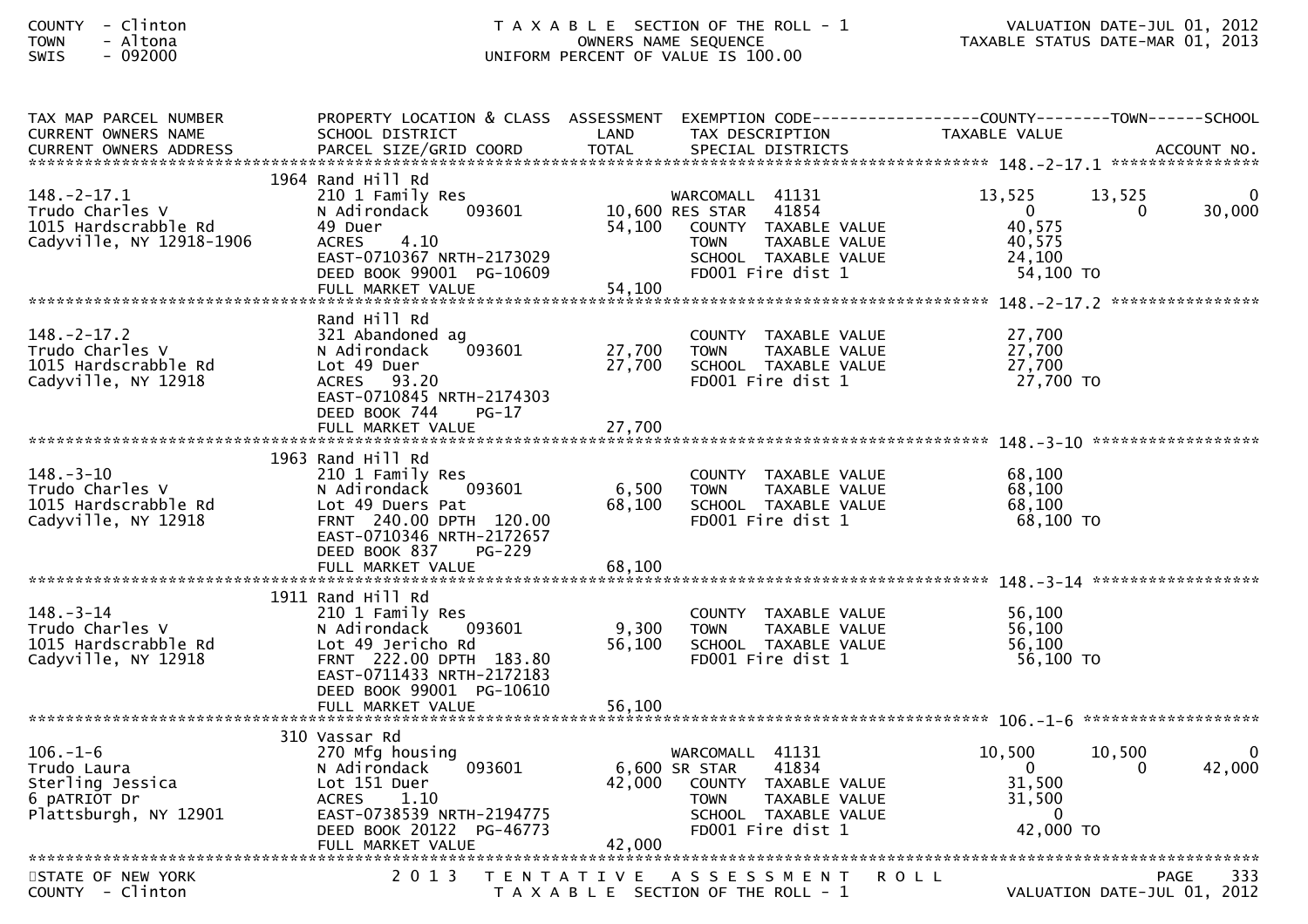# TOWN - Altona OWNERS NAME SEQUENCE TAXABLE STATUS DATE-MAR 01, 2013SWIS - 092000 UNIFORM PERCENT OF VALUE IS 100.00

| TAX MAP PARCEL NUMBER                                                                                                                               | PROPERTY LOCATION & CLASS ASSESSMENT EXEMPTION CODE----------------COUNTY-------TOWN------SCHOOL                                                                 |                              |                                                                                                                                             | TAXABLE VALUE                                                             |                                                        |
|-----------------------------------------------------------------------------------------------------------------------------------------------------|------------------------------------------------------------------------------------------------------------------------------------------------------------------|------------------------------|---------------------------------------------------------------------------------------------------------------------------------------------|---------------------------------------------------------------------------|--------------------------------------------------------|
| CURRENT OWNERS NAME                                                                                                                                 | SCHOOL DISTRICT                                                                                                                                                  | LAND                         | TAX DESCRIPTION                                                                                                                             |                                                                           |                                                        |
|                                                                                                                                                     | 124 Woods Falls Rd                                                                                                                                               |                              |                                                                                                                                             |                                                                           |                                                        |
| $74. - 1 - 4$<br>Trudo William M<br>Trudo Mary A<br>124 Woods Falls Rd<br>Altona, NY 12910                                                          | 240 Rural res<br>093601<br>N Adirondack<br>36ref<br>ACRES 21.90<br>EAST-0711577 NRTH-2212758<br>DEED BOOK 767<br>PG-161<br>FULL MARKET VALUE                     | 19,800<br>185,000<br>185,000 | RES STAR 41854<br>COUNTY TAXABLE VALUE<br><b>TOWN</b><br>TAXABLE VALUE<br>SCHOOL TAXABLE VALUE<br>FD001 Fire dist 1<br>LT001 Altona light 1 | $\mathbf{0}$<br>185,000<br>185,000<br>155,000<br>185,000 TO<br>185,000 TO | 30,000<br>$\mathbf{0}$                                 |
|                                                                                                                                                     |                                                                                                                                                                  |                              |                                                                                                                                             |                                                                           |                                                        |
| $89 - 2 - 13$<br>Tubbs Richard<br>Tubbs Susan<br>11 Union School Rd<br>Montgomery, NY 12549                                                         | old state Rd<br>$322$ Rural vac $>10$<br>093601<br>N Adirondack<br>110 Ref<br>ACRES 31.60<br>EAST-0712251 NRTH-2205817<br>DEED BOOK 740<br>PG-54                 | 18,600<br>18,600             | COUNTY TAXABLE VALUE<br><b>TOWN</b><br>TAXABLE VALUE<br>SCHOOL TAXABLE VALUE<br>FD001 Fire dist 1<br>LT001 Altona light 1                   | 18,600<br>18,600<br>18,600<br>18,600 TO<br>18,600 TO                      |                                                        |
|                                                                                                                                                     |                                                                                                                                                                  |                              |                                                                                                                                             |                                                                           |                                                        |
|                                                                                                                                                     | 2671 Rand Hill Rd                                                                                                                                                |                              |                                                                                                                                             |                                                                           |                                                        |
| $118. - 1 - 17.32$<br>Tucker Phillip A<br>Tucker Merideth E<br>PO Box 267<br>Altona, NY 12910                                                       | 270 Mfg housing<br>093601<br>N Adirondack<br>Lot 16 Duers<br><b>ACRES</b><br>1.00<br>EAST-0703440 NRTH-2188029<br>DEED BOOK 20061 PG-91245                       | 6,500<br>51,000              | 41834<br>SR STAR<br>COUNTY TAXABLE VALUE<br>TAXABLE VALUE<br><b>TOWN</b><br>SCHOOL TAXABLE VALUE<br>FD001 Fire dist 1                       | $\mathbf{0}$<br>51,000<br>51,000<br>$\overline{0}$<br>51,000 TO           | 51,000<br>$\Omega$                                     |
|                                                                                                                                                     | FULL MARKET VALUE                                                                                                                                                | 51,000                       |                                                                                                                                             |                                                                           |                                                        |
| $132. - 1 - 4.1$<br>Tucker Thomas W<br>Donah Gary A<br>⊥o Is∣and View Way<br>Plattsburgh, NY 12901                                                  | Duley Rd<br>910 Priv forest<br>093601<br>N Adirondack<br>39 - 40 Duer<br>ACRES 110.30<br>EAST-0705120 NRTH-2185641<br>DEED BOOK 20041 PG-72786                   | 30,900<br>55,000             | COUNTY TAXABLE VALUE<br><b>TOWN</b><br>TAXABLE VALUE<br>SCHOOL TAXABLE VALUE<br>FD001 Fire dist 1                                           | 55,000<br>55,000<br>55,000<br>55,000 TO                                   |                                                        |
|                                                                                                                                                     |                                                                                                                                                                  |                              |                                                                                                                                             |                                                                           |                                                        |
| $103. - 1 - 7.2 - 1$<br>Turtle Island Trust<br>Attn: Jon Regier Trustee<br>2927 Rand Hill Rd<br>2927 Rand Hill Rd<br>PO Box 270<br>Altona, NY 12910 | $102/116$ Devils Den Rd<br>510 Entertainmnt<br>093601<br>N Adirondack<br>Bingo Hall<br>On Txbl Sol #0128001<br><b>ACRES</b><br>0.01<br>EAST-0707468 NRTH-2199905 | $\mathbf{0}$<br>$\mathbf{1}$ | COUNTY TAXABLE VALUE<br><b>TOWN</b><br>TAXABLE VALUE<br>SCHOOL TAXABLE VALUE<br>FD001 Fire dist 1                                           | $\mathbf{1}$<br>$\mathbf{1}$<br>$\mathbf{1}$<br>$1$ TO                    |                                                        |
| STATE OF NEW YORK<br>COUNTY - Clinton<br>- Altona<br><b>TOWN</b>                                                                                    | 2 0 1 3                                                                                                                                                          |                              | TENTATIVE ASSESSMENT<br>T A X A B L E SECTION OF THE ROLL - 1<br>OWNERS NAME SEQUENCE                                                       | <b>ROLL</b><br>VALUATION DATE-JUL 01, 2012                                | 334<br><b>PAGE</b><br>TAXABLE STATUS DATE-MAR 01, 2013 |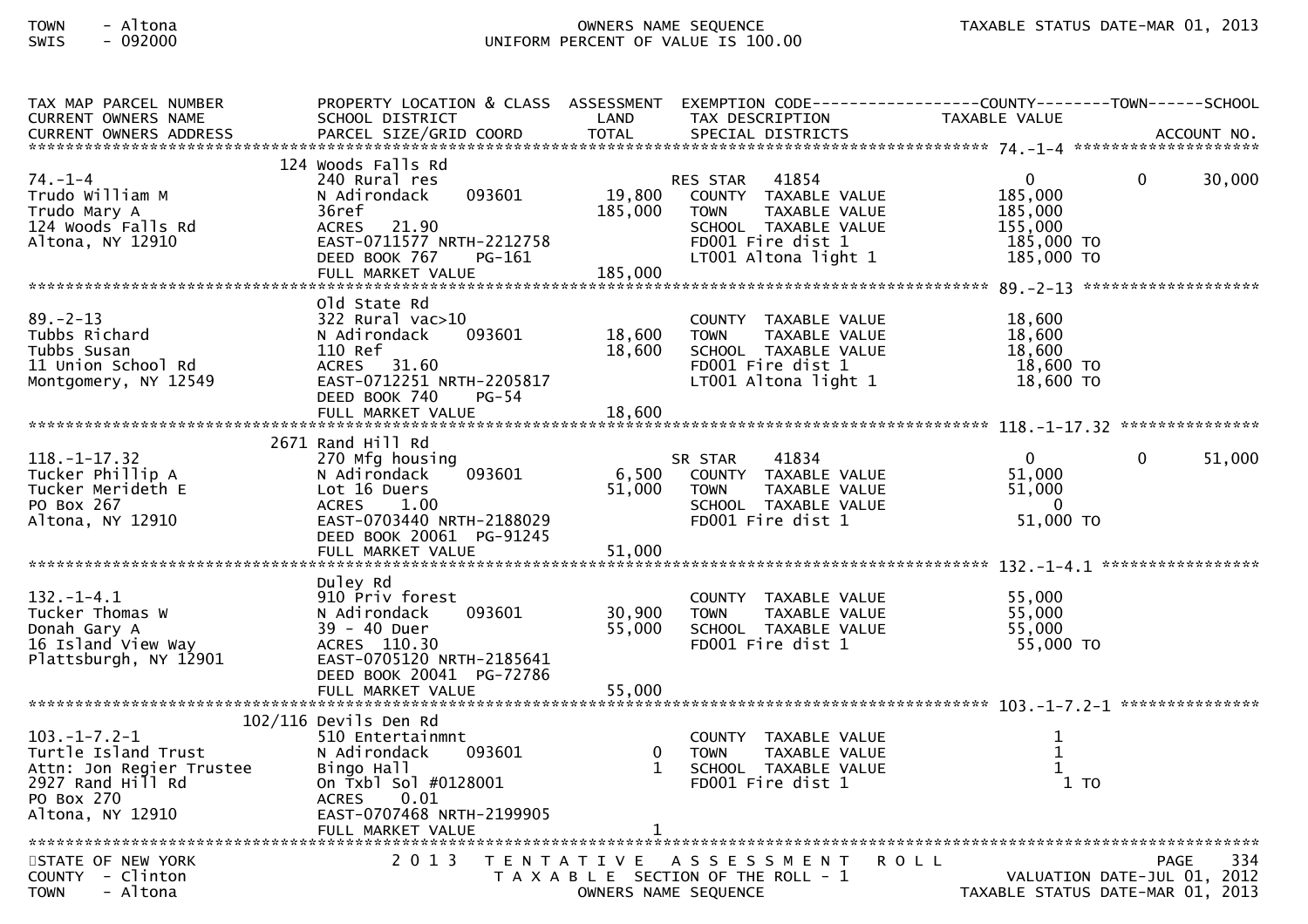| TAX MAP PARCEL NUMBER<br><b>CURRENT OWNERS NAME</b> | PROPERTY LOCATION & CLASS ASSESSMENT<br>SCHOOL DISTRICT | LAND                 | TAX DESCRIPTION                                             | EXEMPTION CODE-----------------COUNTY-------TOWN------SCHOOL<br>TAXABLE VALUE<br>.CURRENT OWNERS ADDRESS PARCEL SIZE/GRID COORD TOTAL SPECIAL DISTRICTS MOTHER ACCOUNT NO ACCOUNT NO AND A SERVERS AND RESERVE TO A SERVERS AND RESERVE TO A SERVERS AND RESERVE TO A SERVERS AND RESERVE TO A SERVERS AND TOTA |
|-----------------------------------------------------|---------------------------------------------------------|----------------------|-------------------------------------------------------------|-----------------------------------------------------------------------------------------------------------------------------------------------------------------------------------------------------------------------------------------------------------------------------------------------------------------|
|                                                     | Devils Den Rd                                           |                      |                                                             |                                                                                                                                                                                                                                                                                                                 |
| $103. -1 - 7.2 - 2$<br>Turtle Island Trust          | 432 Gas station<br>093601<br>N Adirondack               | $\mathbf{0}$         | COUNTY TAXABLE VALUE<br><b>TAXABLE VALUE</b><br><b>TOWN</b> | 1<br>$\mathbf{1}$                                                                                                                                                                                                                                                                                               |
| Attn: John Regier Trustee                           | Gas Station                                             | $\mathbf{1}$         | SCHOOL TAXABLE VALUE                                        | $\mathbf{1}$                                                                                                                                                                                                                                                                                                    |
| 2927 Rand Hill Rd<br>PO Box 270                     | 0.01<br><b>ACRES</b><br>EAST-0707468 NRTH-2199905       |                      | FD001 Fire dist 1                                           | 1T0                                                                                                                                                                                                                                                                                                             |
| Altona, NY 12910                                    | FULL MARKET VALUE                                       | 1                    |                                                             |                                                                                                                                                                                                                                                                                                                 |
|                                                     |                                                         |                      |                                                             |                                                                                                                                                                                                                                                                                                                 |
| $103. -1 - 7.2 - 3$                                 | Devils Den Rd<br>484 1 use sm bld                       |                      | COUNTY TAXABLE VALUE                                        | 1                                                                                                                                                                                                                                                                                                               |
| Turtle Island Trust                                 | 093601<br>N Adirondack                                  | $\mathbf{0}$         | TAXABLE VALUE<br><b>TOWN</b>                                | $\mathbf{1}$                                                                                                                                                                                                                                                                                                    |
| Attn: John Regier Trustee                           | Laundry Mat                                             | $\mathbf{1}$         | SCHOOL TAXABLE VALUE                                        | $\mathbf{1}$                                                                                                                                                                                                                                                                                                    |
| 2927 Rand Hill Rd<br>PO Box 270                     | 0.01<br><b>ACRES</b><br>EAST-0707468 NRTH-2199905       |                      | FD001 Fire dist 1                                           | 1 TO                                                                                                                                                                                                                                                                                                            |
|                                                     |                                                         |                      |                                                             |                                                                                                                                                                                                                                                                                                                 |
|                                                     |                                                         |                      |                                                             |                                                                                                                                                                                                                                                                                                                 |
| $104. -1 - 5$                                       | Rock Rd<br>$314$ Rural vac<10                           |                      | COUNTY TAXABLE VALUE                                        | 7,200                                                                                                                                                                                                                                                                                                           |
| Tyndall Richard J                                   | 093601<br>N Adirondack                                  | 7,200                | TAXABLE VALUE<br><b>TOWN</b>                                | 7,200                                                                                                                                                                                                                                                                                                           |
| 90 Washington Ave                                   | 132 Ref                                                 | 7,200                | SCHOOL TAXABLE VALUE                                        | 7.200                                                                                                                                                                                                                                                                                                           |
| West Haven, CT 06501                                | 7.60<br><b>ACRES</b>                                    |                      | FD001 Fire dist 1                                           | 7,200 TO                                                                                                                                                                                                                                                                                                        |
|                                                     | EAST-0710583 NRTH-2202154                               |                      | LT001 Altona light 1                                        | 7,200 TO                                                                                                                                                                                                                                                                                                        |
|                                                     | DEED BOOK 774<br>$PG-8$                                 |                      |                                                             |                                                                                                                                                                                                                                                                                                                 |
|                                                     |                                                         |                      |                                                             |                                                                                                                                                                                                                                                                                                                 |
|                                                     | 3053 Miner Farm Rd                                      |                      |                                                             |                                                                                                                                                                                                                                                                                                                 |
| $89. - 2 - 4.11$<br>Upton Brian C                   | 210 1 Family Res<br>N Adirondack<br>093601              | 6,600                | COUNTY TAXABLE VALUE<br><b>TAXABLE VALUE</b><br><b>TOWN</b> | 50,000<br>50,000                                                                                                                                                                                                                                                                                                |
| Upton Olivia                                        | Lot 110                                                 | 50,000               | SCHOOL TAXABLE VALUE                                        | 50,000                                                                                                                                                                                                                                                                                                          |
| 11113 N 120th east Ave                              | <b>ACRES</b><br>1.50                                    |                      | FD001 Fire dist 1                                           | 50,000 TO                                                                                                                                                                                                                                                                                                       |
| Owasso, OK 74055                                    | EAST-0712920 NRTH-2207269                               |                      | LT001 Altona light 1                                        | 50,000 TO                                                                                                                                                                                                                                                                                                       |
|                                                     | DEED BOOK 20061 PG-92482                                |                      |                                                             |                                                                                                                                                                                                                                                                                                                 |
|                                                     |                                                         |                      |                                                             |                                                                                                                                                                                                                                                                                                                 |
|                                                     | 57 Pinewood Dr                                          |                      |                                                             |                                                                                                                                                                                                                                                                                                                 |
| $88.14 - 2 - 14$                                    | 260 Seasonal res                                        |                      | COUNTY TAXABLE VALUE                                        | 17,000<br>17,000                                                                                                                                                                                                                                                                                                |
| Vacca Flora<br>Vacca Giovanni                       | N Adirondack<br>093601<br>Stonewall Bk 10 Pg 123 Lo     | 4,700<br>17,000      | TAXABLE VALUE<br><b>TOWN</b><br>SCHOOL TAXABLE VALUE        | 17,000                                                                                                                                                                                                                                                                                                          |
| 808 St Michel St                                    | FRNT 67.00 DPTH 190.00                                  |                      | FD001 Fire dist 1                                           | 17,000 TO                                                                                                                                                                                                                                                                                                       |
| Longueil PQ, Canada J4J1N7                          | EAST-0698299 NRTH-2204909                               |                      |                                                             |                                                                                                                                                                                                                                                                                                                 |
|                                                     | DEED BOOK 627<br>PG-437                                 | 17,000               |                                                             |                                                                                                                                                                                                                                                                                                                 |
|                                                     | FULL MARKET VALUE                                       |                      |                                                             |                                                                                                                                                                                                                                                                                                                 |
| STATE OF NEW YORK                                   | 2 0 1 3                                                 | T E N T A T I V E    | A S S E S S M E N T                                         | 335<br><b>ROLL</b><br><b>PAGE</b>                                                                                                                                                                                                                                                                               |
| COUNTY - Clinton                                    |                                                         |                      | T A X A B L E SECTION OF THE ROLL - 1                       | VALUATION DATE-JUL 01, 2012                                                                                                                                                                                                                                                                                     |
| - Altona<br><b>TOWN</b><br><b>SWIS</b><br>- 092000  |                                                         | OWNERS NAME SEQUENCE | UNIFORM PERCENT OF VALUE IS 100.00                          | TAXABLE STATUS DATE-MAR 01, 2013                                                                                                                                                                                                                                                                                |
|                                                     |                                                         |                      |                                                             |                                                                                                                                                                                                                                                                                                                 |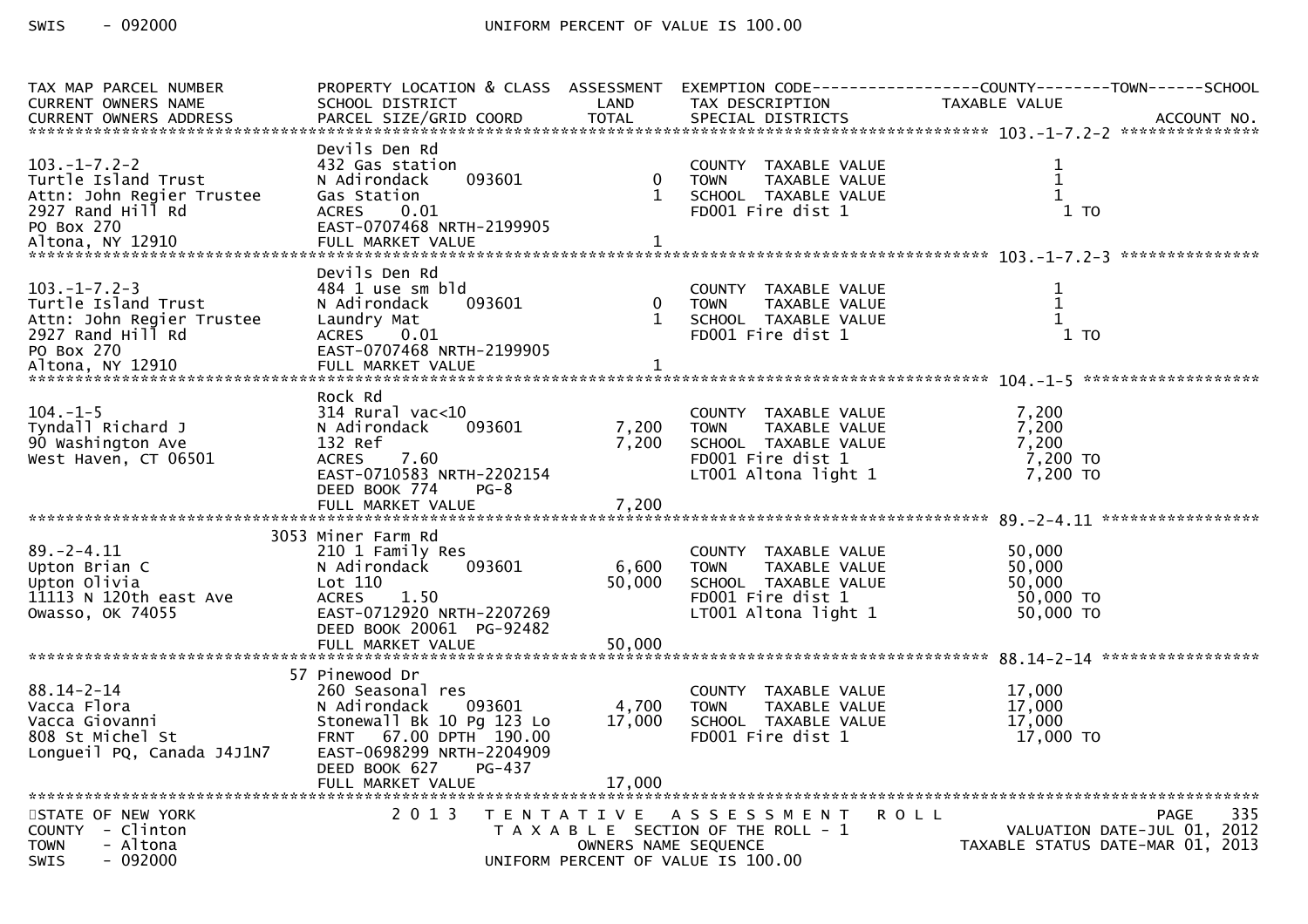| TAX MAP PARCEL NUMBER<br><b>CURRENT OWNERS NAME</b>                                                 | PROPERTY LOCATION & CLASS ASSESSMENT<br>SCHOOL DISTRICT                                                                                                                          | LAND                       | EXEMPTION CODE-----------------COUNTY-------TOWN------SCHOOL<br>TAX DESCRIPTION                                                                | TAXABLE VALUE                                             |                                                                 |
|-----------------------------------------------------------------------------------------------------|----------------------------------------------------------------------------------------------------------------------------------------------------------------------------------|----------------------------|------------------------------------------------------------------------------------------------------------------------------------------------|-----------------------------------------------------------|-----------------------------------------------------------------|
|                                                                                                     |                                                                                                                                                                                  |                            |                                                                                                                                                |                                                           |                                                                 |
|                                                                                                     |                                                                                                                                                                                  |                            |                                                                                                                                                |                                                           |                                                                 |
| $119. - 1 - 1$<br>Van Arman James<br>Van Arman Diane<br>687 Rand Hill Rd<br>Morrisonville, NY 12962 | 4449 Military Tpke<br>321 Abandoned ag<br>093601<br>N Adirondack<br>44 Duer<br>ACRES 261.00<br>EAST-0708702 NRTH-2190461<br>DEED BOOK 898<br>$PG-12$<br>FULL MARKET VALUE        | 67,500<br>67,500<br>67,500 | COUNTY TAXABLE VALUE<br>TAXABLE VALUE<br><b>TOWN</b><br>SCHOOL TAXABLE VALUE<br>FD001 Fire dist 1                                              | 67,500<br>67,500<br>67,500<br>$67,500$ TO                 |                                                                 |
|                                                                                                     |                                                                                                                                                                                  |                            |                                                                                                                                                |                                                           |                                                                 |
| 134. -1 - 11. 221<br>Van Valkenburg Diana<br>3785 Military Tpke<br>West Chazy, NY 12992             | 3777/3785 Military Tpke<br>280 Res Multiple<br>N Adirondack 093601<br>Lot 103 Pat Duer<br>ACRES 1.50<br>EAST-0723155 NRTH-2182750                                                | 79,000                     | 41854<br>RES STAR<br>13,500 LIM INC DI 41932<br>COUNTY TAXABLE VALUE<br><b>TOWN</b><br>TAXABLE VALUE<br>SCHOOL TAXABLE VALUE                   | $\Omega$<br>39,500<br>39,500<br>79,000<br>49,000          | $\mathbf{0}$<br>30,000<br>$\Omega$<br>$\mathbf{0}$              |
|                                                                                                     | DEED BOOK 98001 PG-00017                                                                                                                                                         |                            | FD001 Fire dist 1                                                                                                                              | 79,000 TO                                                 |                                                                 |
|                                                                                                     | FULL MARKET VALUE                                                                                                                                                                | 79,000                     |                                                                                                                                                |                                                           |                                                                 |
|                                                                                                     | $49/51$ Burdo Rd                                                                                                                                                                 |                            |                                                                                                                                                |                                                           |                                                                 |
| $89. - 2 - 18.232$<br>Vancour Francis L<br>49 Burdo Rd<br>PO Box 53<br>Altona, NY 12910             | 210 1 Family Res<br>N Adirondack<br>093601<br>Lot 109 Ref Tr<br><b>ACRES</b><br>1.00<br>EAST-0711800 NRTH-2203276<br>DEED BOOK 20021 PG-38643<br>FULL MARKET VALUE               | 6,500<br>7,500<br>7,500    | 41854<br>RES STAR<br>COUNTY TAXABLE VALUE<br>TAXABLE VALUE<br><b>TOWN</b><br>SCHOOL TAXABLE VALUE<br>FD001 Fire dist 1<br>LT001 Altona light 1 | $\Omega$<br>7,500<br>7,500<br>- 0<br>7,500 TO<br>7,500 TO | $\Omega$<br>7,500                                               |
|                                                                                                     |                                                                                                                                                                                  |                            |                                                                                                                                                |                                                           |                                                                 |
| $89. -2 - 18.231$<br>Vancour Shawn<br>Vancour Robin<br>560 Lavalley Rd<br>Champlain, NY 12919       | 29 Burdo Rd<br>270 Mfg housing<br>N Adirondack<br>093601<br>Lot 109 Ref Tr<br>2.00<br><b>ACRES</b><br>EAST-0711447 NRTH-2203207<br>DEED BOOK 20102 PG-32887<br>FULL MARKET VALUE | 6,600<br>8,500<br>8,500    | COUNTY TAXABLE VALUE<br>TAXABLE VALUE<br><b>TOWN</b><br>SCHOOL TAXABLE VALUE<br>FD001 Fire dist 1<br>LT001 Altona light 1                      | 8,500<br>8,500<br>8,500<br>$8,500$ TO<br>8,500 TO         |                                                                 |
|                                                                                                     |                                                                                                                                                                                  |                            |                                                                                                                                                |                                                           |                                                                 |
| $73. - 1 - 20.4$<br>Vanderbogart Kevin L<br>402 Irona Rd<br>Altona, NY 12910                        | Irona Rd<br>$314$ Rural vac<10<br>093601<br>N Adirondack<br>2.00<br><b>ACRES</b><br>EAST-0702706 NRTH-2214550<br>DEED BOOK 20061 PG-96001<br>FULL MARKET VALUE                   | 4,000<br>4,000<br>4,000    | COUNTY TAXABLE VALUE<br>TAXABLE VALUE<br><b>TOWN</b><br>SCHOOL TAXABLE VALUE<br>FD001 Fire dist 1                                              | 4.000<br>4,000<br>4,000<br>4,000 TO                       |                                                                 |
| STATE OF NEW YORK                                                                                   | 2 0 1 3                                                                                                                                                                          |                            | TENTATIVE ASSESSMENT                                                                                                                           | R O L L                                                   | 336<br><b>PAGE</b>                                              |
| COUNTY - Clinton<br><b>TOWN</b><br>- Altona<br><b>SWIS</b><br>$-092000$                             |                                                                                                                                                                                  |                            | T A X A B L E SECTION OF THE ROLL - 1<br>OWNERS NAME SEQUENCE<br>UNIFORM PERCENT OF VALUE IS 100.00                                            |                                                           | VALUATION DATE-JUL 01, 2012<br>TAXABLE STATUS DATE-MAR 01, 2013 |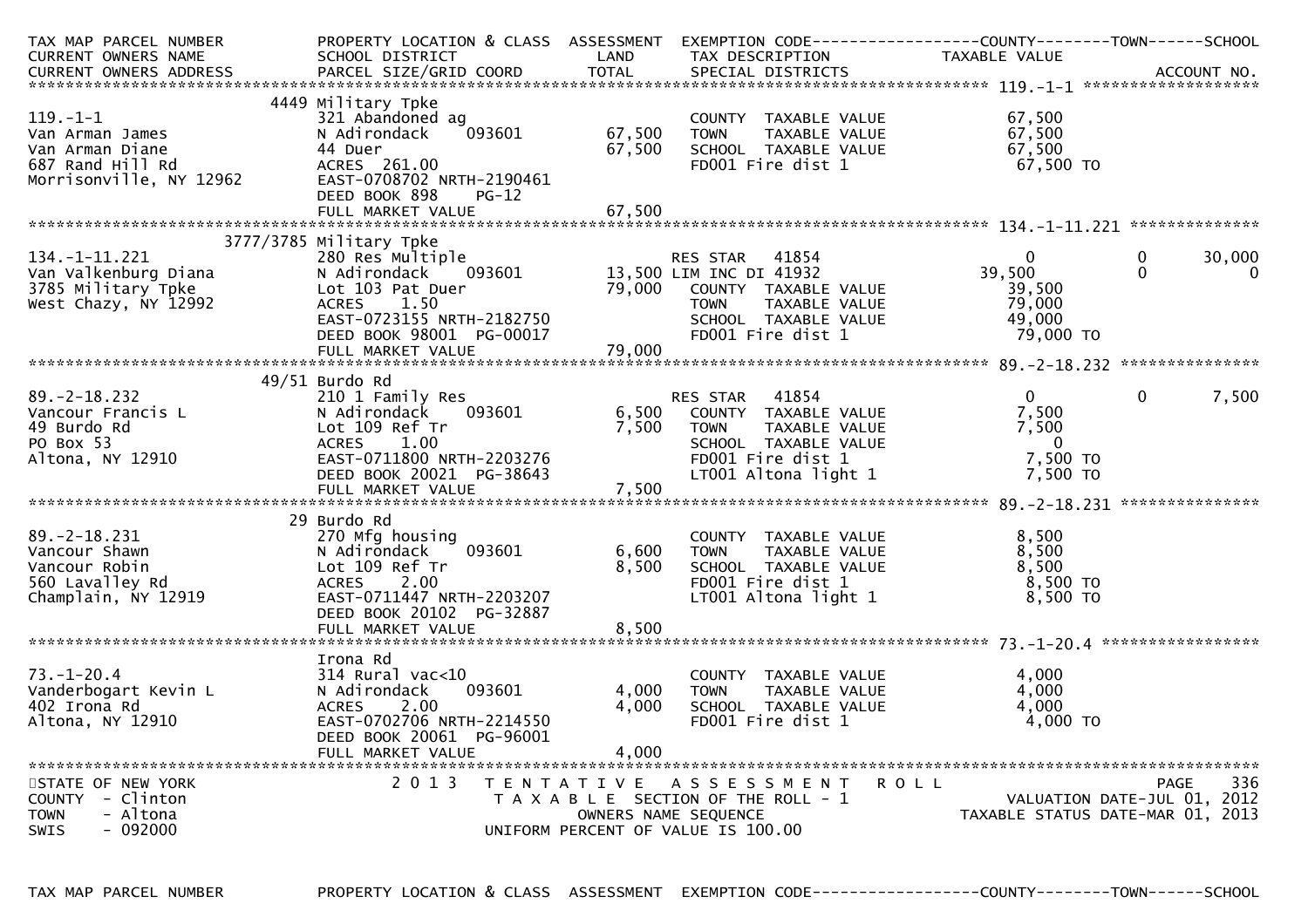| CURRENT OWNERS NAME                                                                                            | SCHOOL DISTRICT                                                                                                                                                                              | LAND<br>TAX DESCRIPTION                                                                                                                                                  | TAXABLE VALUE<br>ACCOUNT NO.<br>*****************                                                       |
|----------------------------------------------------------------------------------------------------------------|----------------------------------------------------------------------------------------------------------------------------------------------------------------------------------------------|--------------------------------------------------------------------------------------------------------------------------------------------------------------------------|---------------------------------------------------------------------------------------------------------|
| $74. - 1 - 40.3$<br>VanNortwick Philip E Jr<br>4 Woods Falls Rd<br>Altona, NY 12910                            | 4 Woods Falls Rd<br>210 1 Family Res<br>093601<br>N Adirondack<br>Lot 111 Ref Tr<br><b>ACRES</b><br>1.40<br>EAST-0711027 NRTH-2209976<br>DEED BOOK 20072 PG-11478                            | 41854<br><b>RES STAR</b><br>6,500<br>COUNTY TAXABLE VALUE<br>59,900<br>TAXABLE VALUE<br><b>TOWN</b><br>SCHOOL TAXABLE VALUE<br>FD001 Fire dist 1<br>LT001 Altona light 1 | $\mathbf{0}$<br>30,000<br>$\mathbf{0}$<br>59,900<br>59,900<br>29,900<br>59,900 TO<br>59,900 TO          |
| $72. - 1 - 12$<br>Vanoni Peter<br>Kowalski Erik<br>1801 Alder Bend Rd<br>Altona, NY 12910                      | Irona Rd<br>910 Priv forest<br>093601<br>N Adirondack<br>184 Ref<br>ACRES 203.50<br>EAST-0692481 NRTH-2209480<br>DEED BOOK 20061 PG-99442<br>FULL MARKET VALUE                               | <b>COUNTY</b><br>TAXABLE VALUE<br>49,800<br><b>TOWN</b><br>TAXABLE VALUE<br>49,800<br>SCHOOL TAXABLE VALUE<br>FD001 Fire dist 1<br>49,800                                | 49,800<br>49,800<br>49,800<br>49,800 TO                                                                 |
| $73. - 1 - 49$<br>Vanoni Peter Jr<br>Vanoni Et Al John<br>1801 Alder Bend Rd<br>Altona, NY 12910               | 1815 Alder Bend Rd<br>270 Mfg housing<br>093601<br>N Adirondack<br>Lot 165 Ref<br>ACRES 196.00<br>EAST-0695414 NRTH-2209545<br>DEED BOOK 20011 PG-30092                                      | <b>COUNTY</b><br>TAXABLE VALUE<br>54,500<br><b>TOWN</b><br>TAXABLE VALUE<br>64,000<br>SCHOOL TAXABLE VALUE<br>FD001 Fire dist 1                                          | 64,000<br>64,000<br>64,000<br>64,000 TO                                                                 |
| $73. - 1 - 46$<br>Vanoni Peter R Jr<br>1801 Alder Bend Rd<br>Altona, NY 12910                                  | 1801 Alder Bend Rd<br>210 1 Family Res<br>093601<br>N Adirondack<br>165 Ref<br>4.10<br><b>ACRES</b><br>EAST-0697242 NRTH-2209130<br>DEED BOOK 20072 PG-10414<br>FULL MARKET VALUE            | 41854<br><b>RES STAR</b><br>8,400<br>COUNTY TAXABLE VALUE<br>41,400<br><b>TOWN</b><br>TAXABLE VALUE<br>SCHOOL TAXABLE VALUE<br>FD001 Fire dist 1<br>41,400               | $\Omega$<br>$\mathbf 0$<br>30,000<br>41,400<br>41,400<br>11,400<br>41,400 TO                            |
| $103. - 1 - 24.12$<br>Vanoosterwyk Theodore M<br>Reinhold Ellen<br>1286 Alder Bend Rd<br>Altona, NY 12910-9712 | 1282/1286 Alder Bend Rd<br>210 1 Family Res<br>N Adirondack<br>093601<br>Lot 160 Ref<br>FRNT 250.00 DPTH 160.00<br>EAST-0695861 NRTH-2197099<br>DEED BOOK 733<br>PG-197<br>FULL MARKET VALUE | AGED COUN 41802<br>41834<br>5,500 SR STAR<br>94,000<br>COUNTY TAXABLE VALUE<br><b>TOWN</b><br>TAXABLE VALUE<br>SCHOOL TAXABLE VALUE<br>FD001 Fire dist 1<br>94,000       | 14,100<br>$\bf{0}$<br>$\mathbf{0}$<br>63,300<br>$\mathbf{0}$<br>79,900<br>94,000<br>30,700<br>94,000 TO |
| STATE OF NEW YORK<br>COUNTY - Clinton<br>- Altona<br><b>TOWN</b><br>- 092000<br>SWIS                           | 2 0 1 3                                                                                                                                                                                      | TENTATIVE ASSESSMENT<br>T A X A B L E SECTION OF THE ROLL - 1<br>OWNERS NAME SEQUENCE<br>UNIFORM PERCENT OF VALUE IS 100.00                                              | 337<br><b>ROLL</b><br><b>PAGE</b><br>VALUATION DATE-JUL 01, 2012<br>TAXABLE STATUS DATE-MAR 01, 2013    |
| TAX MAP PARCEL NUMBER<br><b>CURRENT OWNERS NAME</b>                                                            | PROPERTY LOCATION & CLASS ASSESSMENT<br>SCHOOL DISTRICT                                                                                                                                      | LAND<br>TAX DESCRIPTION                                                                                                                                                  | EXEMPTION CODE------------------COUNTY--------TOWN------SCHOOL<br>TAXABLE VALUE                         |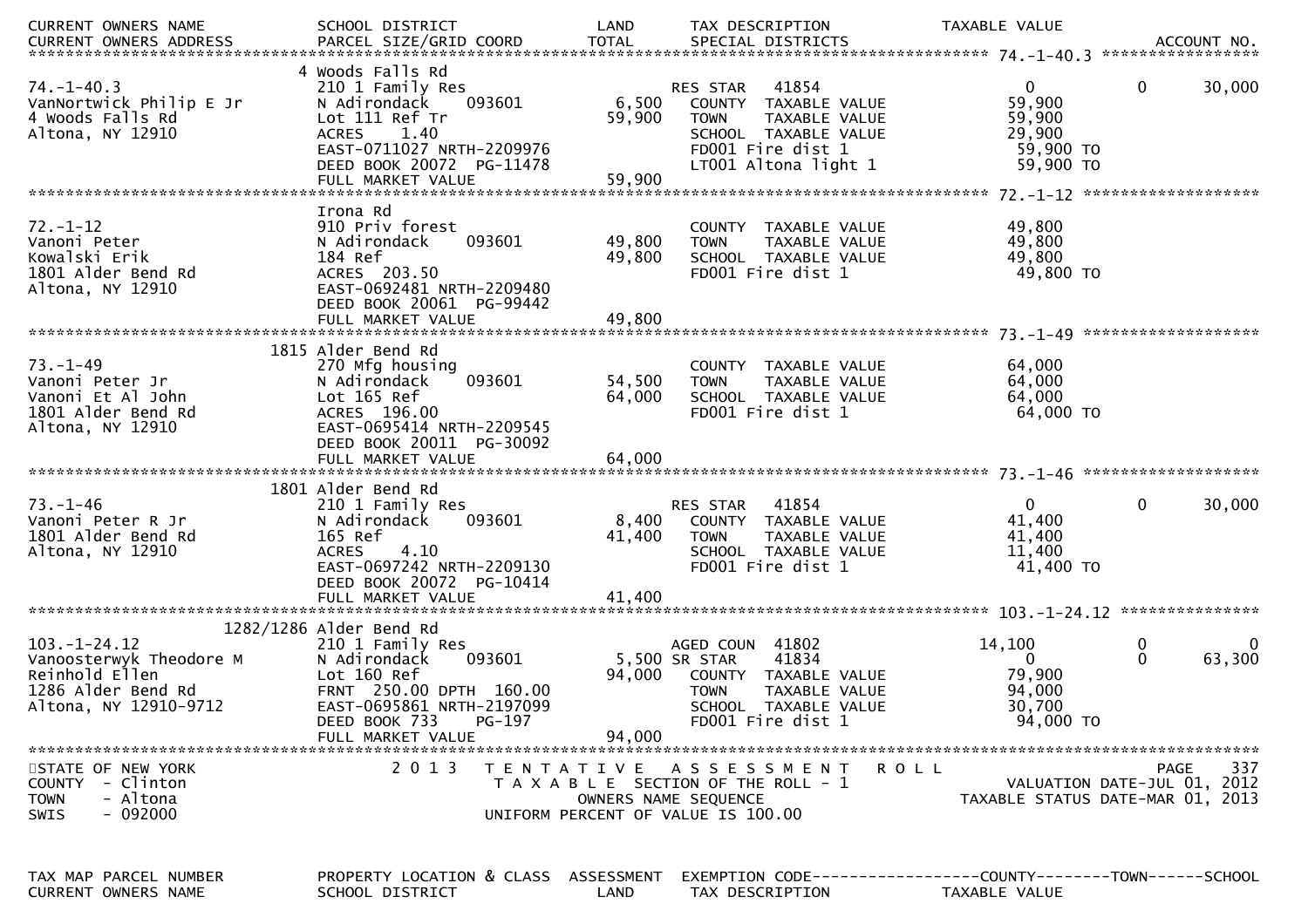|                                                                                                 |                                                                                                                                                                          |                                           |                                                                                                                                                |                                                                   | ACCOUNT NO.<br>*******************                                             |
|-------------------------------------------------------------------------------------------------|--------------------------------------------------------------------------------------------------------------------------------------------------------------------------|-------------------------------------------|------------------------------------------------------------------------------------------------------------------------------------------------|-------------------------------------------------------------------|--------------------------------------------------------------------------------|
| $134. - 1 - 8$<br>Varin Frederick A<br>653 Salmon River Rd<br>Plattsburgh, NY 12901             | Military Tpke<br>321 Abandoned ag<br>N Adirondack<br>093601<br>115 Duer<br>ACRES 104.40<br>EAST-0727922 NRTH-2180338<br>DEED BOOK 20082 PG-13991                         | 30,700<br>30,700                          | COUNTY TAXABLE VALUE<br>TAXABLE VALUE<br><b>TOWN</b><br>SCHOOL TAXABLE VALUE<br>FD001 Fire dist 1                                              | 30,700<br>30,700<br>30,700<br>30,700 TO                           |                                                                                |
|                                                                                                 |                                                                                                                                                                          |                                           |                                                                                                                                                |                                                                   |                                                                                |
|                                                                                                 | Plank Rd                                                                                                                                                                 |                                           |                                                                                                                                                |                                                                   |                                                                                |
| 71. -4 - 11. 21<br>Varin Mark A<br>Varin Seles A III<br>15 Flanagan Dr<br>Plattsburgh, NY 12901 | 321 Abandoned ag<br>093601<br>N Adirondack<br>Benjamin Moore Pat<br>ACRES 84.40<br>EAST-0678957 NRTH-2209868<br>DEED BOOK 1006<br><b>PG-220</b>                          | 33,400<br>33,400                          | COUNTY TAXABLE VALUE<br>TAXABLE VALUE<br><b>TOWN</b><br>SCHOOL TAXABLE VALUE<br>FD001 Fire dist 1                                              | 33,400<br>33,400<br>33,400<br>33,400 TO                           |                                                                                |
|                                                                                                 | FULL MARKET VALUE                                                                                                                                                        | 33,400                                    |                                                                                                                                                |                                                                   |                                                                                |
| $75. - 1 - 6.1$<br>Vassar Larry<br>Vassar Melody<br>2504 Miner Farm Rd<br>Altona, NY 12910      | 130 Memory Ln<br>321 Abandoned ag<br>N Adirondack<br>093601<br>81 Ref<br>Survey Bk 22 Pg 21<br>ACRES 27.00<br>EAST-0726087 NRTH-2211473<br>DEED BOOK 20041 PG-71362      | 9,300<br>9,300                            | COUNTY TAXABLE VALUE<br>TAXABLE VALUE<br><b>TOWN</b><br>SCHOOL TAXABLE VALUE<br>FD001 Fire dist 1                                              | 9,300<br>9,300<br>9,300<br>9,300 TO                               |                                                                                |
|                                                                                                 | FULL MARKET VALUE                                                                                                                                                        | 9,300                                     |                                                                                                                                                |                                                                   |                                                                                |
|                                                                                                 |                                                                                                                                                                          |                                           |                                                                                                                                                |                                                                   |                                                                                |
| $75. - 1 - 6.2$<br>Vassar Larry<br>Vassar Melody<br>2504 Miner Farm Rd<br>Altona, NY 12910      | 2504 Miner Farm Rd<br>210 1 Family Res<br>093601<br>N Adirondack<br>Lot 81<br>2.20 BANK<br>080<br><b>ACRES</b><br>EAST-0726246 NRTH-2208142<br>DEED BOOK 587<br>$PG-122$ | 7,300<br>100,000                          | 41854<br>RES STAR<br>COUNTY TAXABLE VALUE<br>TAXABLE VALUE<br><b>TOWN</b><br>SCHOOL TAXABLE VALUE<br>FD001 Fire dist 1                         | 0<br>100,000<br>100,000<br>70,000<br>100,000 TO                   | 0<br>30,000                                                                    |
|                                                                                                 | FULL MARKET VALUE                                                                                                                                                        | 100,000                                   |                                                                                                                                                |                                                                   |                                                                                |
|                                                                                                 | 2514 Miner Farm Rd                                                                                                                                                       |                                           |                                                                                                                                                |                                                                   |                                                                                |
| $75. - 1 - 6.11$<br>Vassar Leon<br>Vassar Theresa<br>2514 Miner Farm Rd<br>Altona, NY 12910     | 210 1 Family Res<br>093601<br>N Adirondack<br>Lot 81 Ref Tr<br><b>ACRES</b><br>1.00<br>EAST-0726066 NRTH-2207949<br>DEED BOOK 20102 PG-30792                             | 93,300                                    | AGED COUN 41802<br>41834<br>6,500 SR STAR<br>COUNTY TAXABLE VALUE<br>TAXABLE VALUE<br><b>TOWN</b><br>SCHOOL TAXABLE VALUE<br>FD001 Fire dist 1 | 18,660<br>$\mathbf{0}$<br>74,640<br>93,300<br>30,000<br>93,300 TO | 0<br>0<br>63,300                                                               |
|                                                                                                 | FULL MARKET VALUE                                                                                                                                                        | 93,300                                    |                                                                                                                                                |                                                                   |                                                                                |
| STATE OF NEW YORK<br>COUNTY - Clinton<br>- Altona<br><b>TOWN</b><br>$-092000$<br><b>SWIS</b>    | 2 0 1 3                                                                                                                                                                  | T E N T A T I V E<br>OWNERS NAME SEQUENCE | A S S E S S M E N T<br>T A X A B L E SECTION OF THE ROLL - 1<br>UNIFORM PERCENT OF VALUE IS 100.00                                             | <b>ROLL</b>                                                       | 338<br>PAGE<br>VALUATION DATE-JUL 01, 2012<br>TAXABLE STATUS DATE-MAR 01, 2013 |
| TAX MAP PARCEL NUMBER<br>CURRENT OWNERS NAME                                                    | PROPERTY LOCATION & CLASS ASSESSMENT<br>SCHOOL DISTRICT                                                                                                                  | LAND                                      | EXEMPTION CODE-----------------COUNTY-------TOWN------SCHOOL<br>TAX DESCRIPTION                                                                | TAXABLE VALUE                                                     |                                                                                |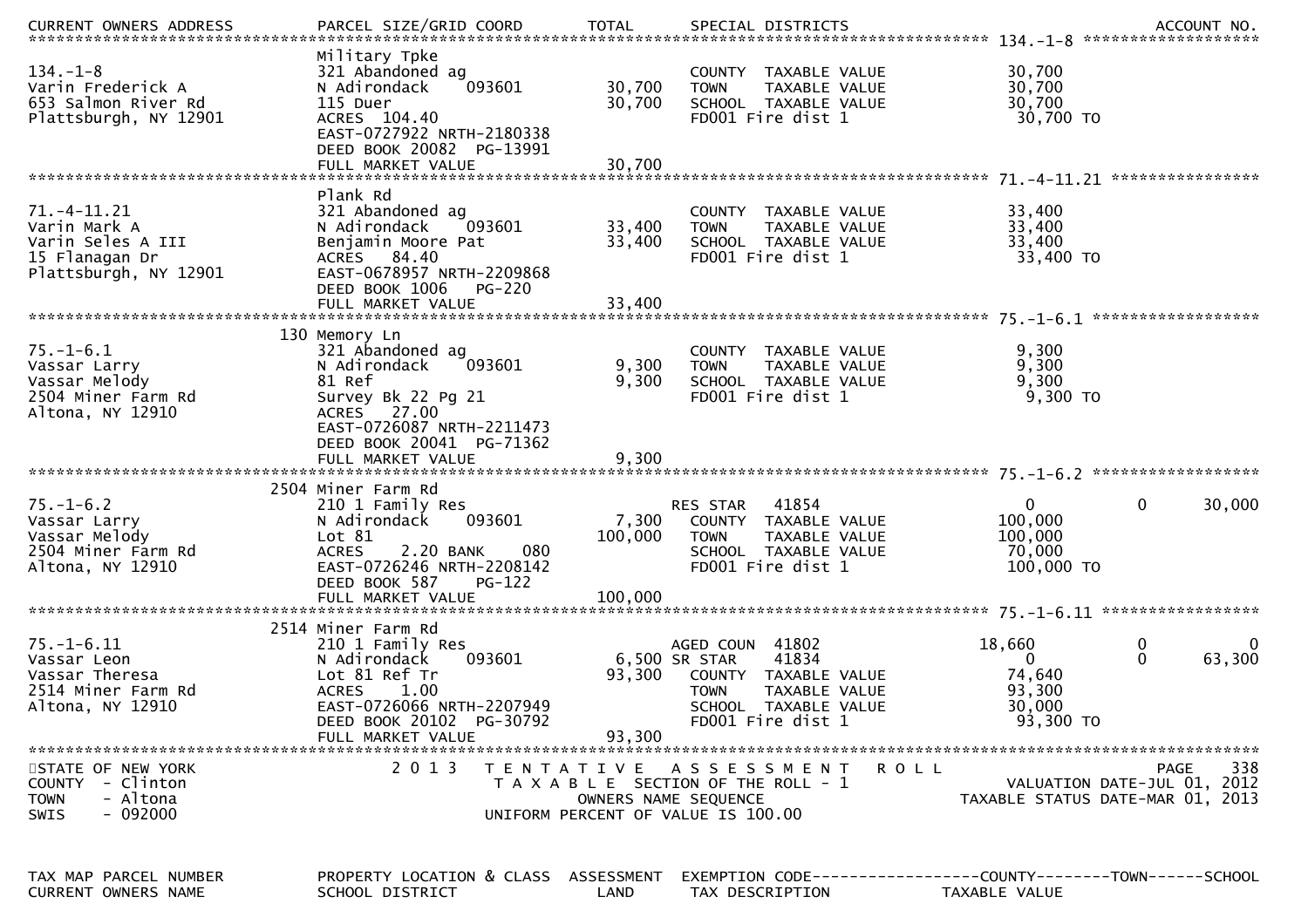| CURRENT OWNERS ADDRESS                                                                                          | PARCEL SIZE/GRID COORD                                                                                                                                        | <b>TOTAL</b>         | SPECIAL DISTRICTS                                                                                                                                  |                                                                                      | ACCOUNT NO. |
|-----------------------------------------------------------------------------------------------------------------|---------------------------------------------------------------------------------------------------------------------------------------------------------------|----------------------|----------------------------------------------------------------------------------------------------------------------------------------------------|--------------------------------------------------------------------------------------|-------------|
| $135. - 1 - 16$<br>Vassar Reginald L Jr<br>142 Harvey Rd<br>West Chazy, NY 12992                                | 142 Harvey Rd<br>210 1 Family Res<br>093601<br>N Adirondack<br>130 Duer 1943<br>9.00<br><b>ACRES</b><br>EAST-0735037 NRTH-2179237<br>DEED BOOK 20011 PG-29801 | 13,000<br>72,800     | COUNTY TAXABLE VALUE<br><b>TOWN</b><br>TAXABLE VALUE<br>SCHOOL TAXABLE VALUE<br>FD001 Fire dist 1                                                  | 72,800<br>72,800<br>72,800<br>72,800 TO                                              |             |
|                                                                                                                 | FULL MARKET VALUE                                                                                                                                             | 72,800               |                                                                                                                                                    |                                                                                      |             |
|                                                                                                                 | 4977 Rt 11                                                                                                                                                    |                      |                                                                                                                                                    |                                                                                      |             |
| $71.1 - 1 - 20$<br>Vassar Stacy J<br>Vassar Jennifer D<br>4977 Rt 11<br>PO Box 184<br>Ellenburg Depot, NY 12935 | 210 1 Family Res<br>093601<br>N Adirondack<br>Bm<br>080<br>1.10 BANK<br><b>ACRES</b><br>EAST-0675888 NRTH-2213289<br>DEED BOOK 20031 PG-54647                 | 7,200<br>95,000      | RES STAR 41854<br>COUNTY TAXABLE VALUE<br><b>TOWN</b><br>TAXABLE VALUE<br>SCHOOL TAXABLE VALUE<br>FD002 Ellenburg fire 21<br>LT002 Altona light 21 | $\mathbf{0}$<br>$\mathbf{0}$<br>95,000<br>95,000<br>65,000<br>95,000 TO<br>95,000 TO | 30,000      |
|                                                                                                                 | FULL MARKET VALUE                                                                                                                                             | 95,000               |                                                                                                                                                    |                                                                                      |             |
| $71.1 - 1 - 26.2$<br>Vassar Stacy J<br>Vassar Jennifer D<br>4977 Rt 11<br>PO Box 184                            | Rt 11<br>$314$ Rural vac<10<br>093601<br>N Adirondack<br>ACRES<br>1.30<br>EAST-0676010 NRTH-2213206<br>DEED BOOK 20031 PG-54647                               | 6,700<br>6,700       | COUNTY TAXABLE VALUE<br>TAXABLE VALUE<br><b>TOWN</b><br>SCHOOL TAXABLE VALUE<br>FD002 Ellenburg fire 21<br>LT002 Altona light 21                   | 6,700<br>6,700<br>6,700<br>6,700 TO<br>6,700 TO                                      |             |
|                                                                                                                 | Military Tpke                                                                                                                                                 |                      |                                                                                                                                                    |                                                                                      |             |
| $135. - 1 - 18.22$<br>Vaughn Desmond E<br>57 Boynton Ave<br>Plattsburgh, NY 12901                               | 270 Mfg housing<br>093601<br>N Adirondack<br>Lot 127 Duer<br>ACRES 71.00<br>EAST-0730554 NRTH-2178340<br>DEED BOOK 900<br>PG-336                              | 25,000<br>37,500     | COUNTY TAXABLE VALUE<br>TAXABLE VALUE<br><b>TOWN</b><br>SCHOOL TAXABLE VALUE<br>FD001 Fire dist 1                                                  | 37,500<br>37,500<br>37,500<br>37,500 TO                                              |             |
|                                                                                                                 |                                                                                                                                                               |                      |                                                                                                                                                    |                                                                                      |             |
| $74. - 1 - 29$<br>Velsey Christopher<br>Velsey Claire<br>52 Joe Wood Rd<br>Altona, NY 12910                     | 52 Joe Wood Rd<br>210 1 Family Res<br>093601<br>N Adirondack<br>111 Ref<br>2.00<br><b>ACRES</b><br>EAST-0714473 NRTH-2208973<br>PG-209<br>DEED BOOK 872       | 7,200<br>93,600      | 41834<br>SR STAR<br>COUNTY TAXABLE VALUE<br><b>TOWN</b><br>TAXABLE VALUE<br>SCHOOL TAXABLE VALUE<br>FD001 Fire dist 1<br>LT001 Altona light 1      | $\mathbf 0$<br>$\mathbf 0$<br>93,600<br>93,600<br>30,300<br>93,600 TO<br>93,600 TO   | 63,300      |
|                                                                                                                 | FULL MARKET VALUE                                                                                                                                             | 93,600               |                                                                                                                                                    |                                                                                      |             |
| STATE OF NEW YORK<br>COUNTY - Clinton<br>- Altona<br><b>TOWN</b><br>- 092000<br><b>SWIS</b>                     | 2 0 1 3<br>T E N T A T I V E                                                                                                                                  | OWNERS NAME SEQUENCE | A S S E S S M E N T<br>ROLL<br>T A X A B L E SECTION OF THE ROLL - 1<br>UNIFORM PERCENT OF VALUE IS 100.00                                         | PAGE<br>VALUATION DATE-JUL 01, 2012<br>TAXABLE STATUS DATE-MAR 01, 2013              | 339         |
| TAX MAP PARCEL NUMBER<br>CURRENT OWNERS NAME<br>CURRENT OWNERS ADDRESS                                          | PROPERTY LOCATION & CLASS ASSESSMENT<br>SCHOOL DISTRICT<br>PARCEL SIZE/GRID COORD                                                                             | LAND<br><b>TOTAL</b> | TAX DESCRIPTION<br>SPECIAL DISTRICTS                                                                                                               | EXEMPTION CODE------------------COUNTY--------TOWN------SCHOOL<br>TAXABLE VALUE      | ACCOUNT NO. |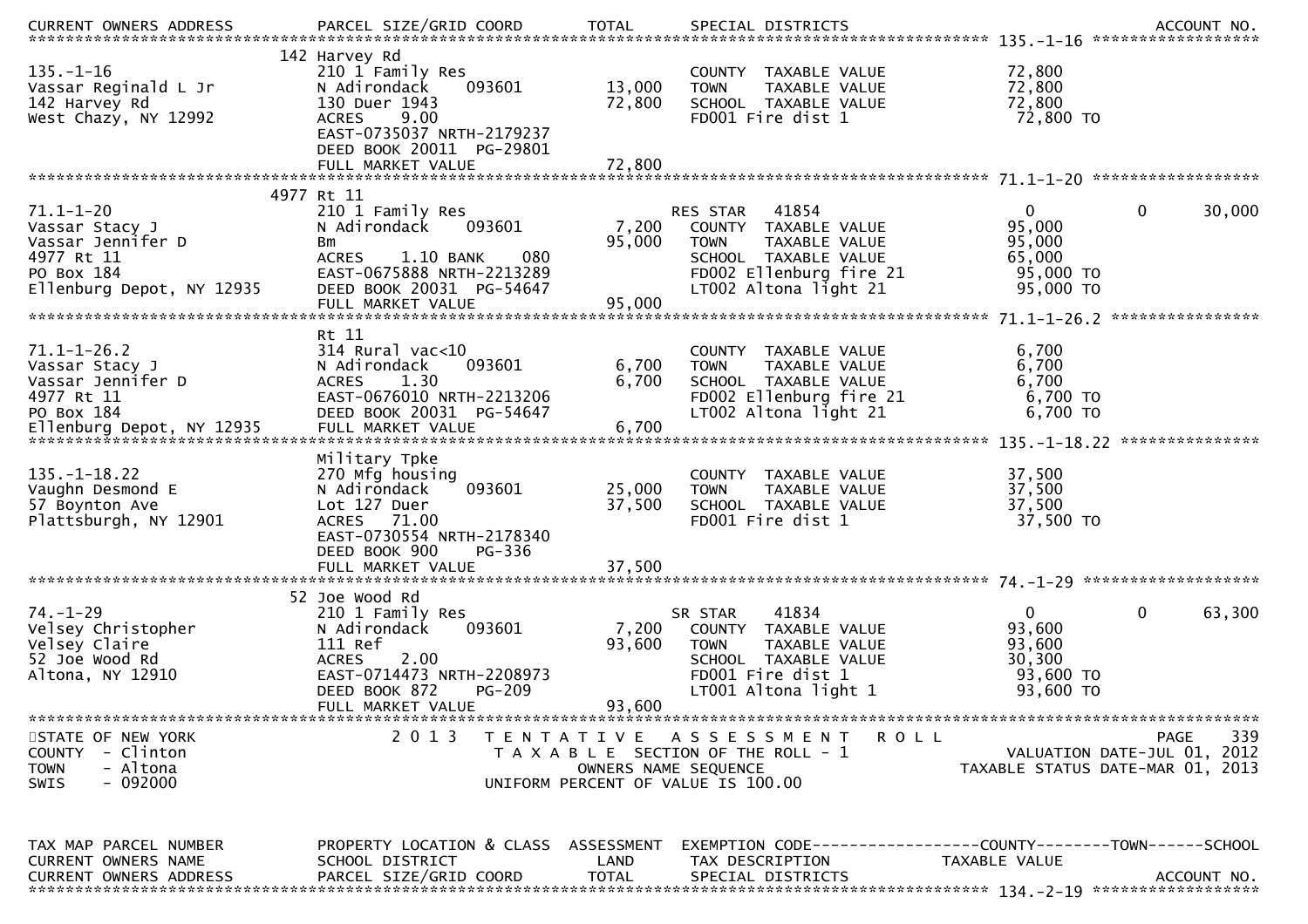| TAX MAP PARCEL NUMBER<br>CURRENT OWNERS NAME<br><b>CURRENT OWNERS ADDRESS</b>                          | PROPERTY LOCATION & CLASS ASSESSMENT<br>SCHOOL DISTRICT<br>PARCEL SIZE/GRID COORD                                                          | LAND<br><b>TOTAL</b>                                                            | EXEMPTION CODE---<br>TAX DESCRIPTION<br>SPECIAL DISTRICTS                                         | -------------COUNTY--------TOWN------SCHOOL<br>TAXABLE VALUE | ACCOUNT NO.                                       |
|--------------------------------------------------------------------------------------------------------|--------------------------------------------------------------------------------------------------------------------------------------------|---------------------------------------------------------------------------------|---------------------------------------------------------------------------------------------------|--------------------------------------------------------------|---------------------------------------------------|
| STATE OF NEW YORK<br>- Clinton<br><b>COUNTY</b><br><b>TOWN</b><br>- Altona<br>$-092000$<br><b>SWIS</b> | 2 0 1 3                                                                                                                                    | T E N T A T I V E<br>OWNERS NAME SEQUENCE<br>UNIFORM PERCENT OF VALUE IS 100.00 | A S S E S S M E N T<br>T A X A B L E SECTION OF THE ROLL - 1                                      | <b>ROLL</b><br>TAXABLE STATUS DATE-MAR 01, 2013              | 340<br><b>PAGE</b><br>VALUATION DATE-JUL 01, 2012 |
|                                                                                                        | DEED BOOK 608<br><b>PG-736</b><br>FULL MARKET VALUE                                                                                        | 22,900                                                                          |                                                                                                   |                                                              |                                                   |
| $134. - 1 - 17$<br>Villeneuve David Lee<br>PO Box 360<br>Underhill, VT 05489                           | Purdy Rd<br>910 Priv forest<br>093601<br>N Adirondack<br>93 Duer<br>70.00<br><b>ACRES</b><br>EAST-0721384 NRTH-2179136                     | 22,900<br>22,900                                                                | COUNTY TAXABLE VALUE<br>TAXABLE VALUE<br><b>TOWN</b><br>SCHOOL TAXABLE VALUE<br>FD001 Fire dist 1 | 22,900<br>22,900<br>22,900<br>22,900 TO                      |                                                   |
|                                                                                                        | FULL MARKET VALUE                                                                                                                          | 34,900                                                                          |                                                                                                   | $134. - 1 - 17$                                              | ******************                                |
| $145. - 2 - 2$<br>Villeneuve David L<br>PO Box 360<br>Underhill, VT 05489                              | Plank Rd<br>321 Abandoned ag<br>093601<br>N Adirondack<br>$40$ Sg<br>ACRES 118.00<br>EAST-0683303 NRTH-2175725<br>DEED BOOK 20061 PG-92009 | 34,900<br>34,900                                                                | COUNTY TAXABLE VALUE<br>TAXABLE VALUE<br><b>TOWN</b><br>SCHOOL TAXABLE VALUE<br>FD001 Fire dist 1 | 34,900<br>34,900<br>34,900<br>34,900 TO                      |                                                   |
|                                                                                                        | DEED BOOK 20061 PG-92009<br>FULL MARKET VALUE                                                                                              | 32,700                                                                          |                                                                                                   |                                                              |                                                   |
| $119. - 1 - 8$<br>Villeneuve David L<br>PO Box 360<br>Underhill, VT 05489                              | Military Tpke<br>321 Abandoned ag<br>N Adirondack<br>093601<br>96 Duer<br>ACRES 123.10<br>EAST-0719760 NRTH-2189506                        | 32,700<br>32,700                                                                | COUNTY TAXABLE VALUE<br>TAXABLE VALUE<br><b>TOWN</b><br>SCHOOL TAXABLE VALUE<br>FD001 Fire dist 1 | 32,700<br>32,700<br>32,700<br>32,700 TO                      |                                                   |
|                                                                                                        | EAST-0696596 NRTH-2203519<br>DEED BOOK 20061 PG-92009<br>FULL MARKET VALUE                                                                 | 67,500                                                                          |                                                                                                   |                                                              | *******************                               |
| $88. - 1 - 11.1$<br>Villeneuve David L<br>PO Box 360<br>Underhill, VT 05489                            | Alder Bend Rd<br>321 Abandoned ag<br>N Adirondack<br>093601<br>185 Ref<br>ACRES 298.70                                                     | 67,500<br>67,500                                                                | COUNTY TAXABLE VALUE<br>TAXABLE VALUE<br><b>TOWN</b><br>SCHOOL TAXABLE VALUE<br>FD001 Fire dist 1 | 67,500<br>67,500<br>67,500<br>67,500 TO                      |                                                   |
|                                                                                                        |                                                                                                                                            |                                                                                 |                                                                                                   |                                                              |                                                   |
| 53 Clinton St<br>Plattsburgh, NY 12901                                                                 | Stonehedge Lot 8<br>3.50<br><b>ACRES</b><br>EAST-0725643 NRTH-2180211<br>DEED BOOK 910<br>PG-147                                           |                                                                                 | TAXABLE VALUE<br><b>TOWN</b><br>SCHOOL TAXABLE VALUE<br>FD001 Fire dist 1                         | 124,064<br>115,700<br>145,700 TO                             |                                                   |
| $134. - 2 - 19$<br>Vershay William<br>Vershay Gloria                                                   | 16 Vershey Way<br>210 1 Family Res<br>093601<br>N Adirondack<br>115 Duer                                                                   | 10,500 RES STAR<br>145,700                                                      | 99 PCT OF VALUE USED FOR EXEMPTION PURPOSES<br>WARNONALL 41121<br>41854<br>COUNTY TAXABLE VALUE   | 21,636<br>21,636<br>0<br>124,064                             | 30,000<br>0                                       |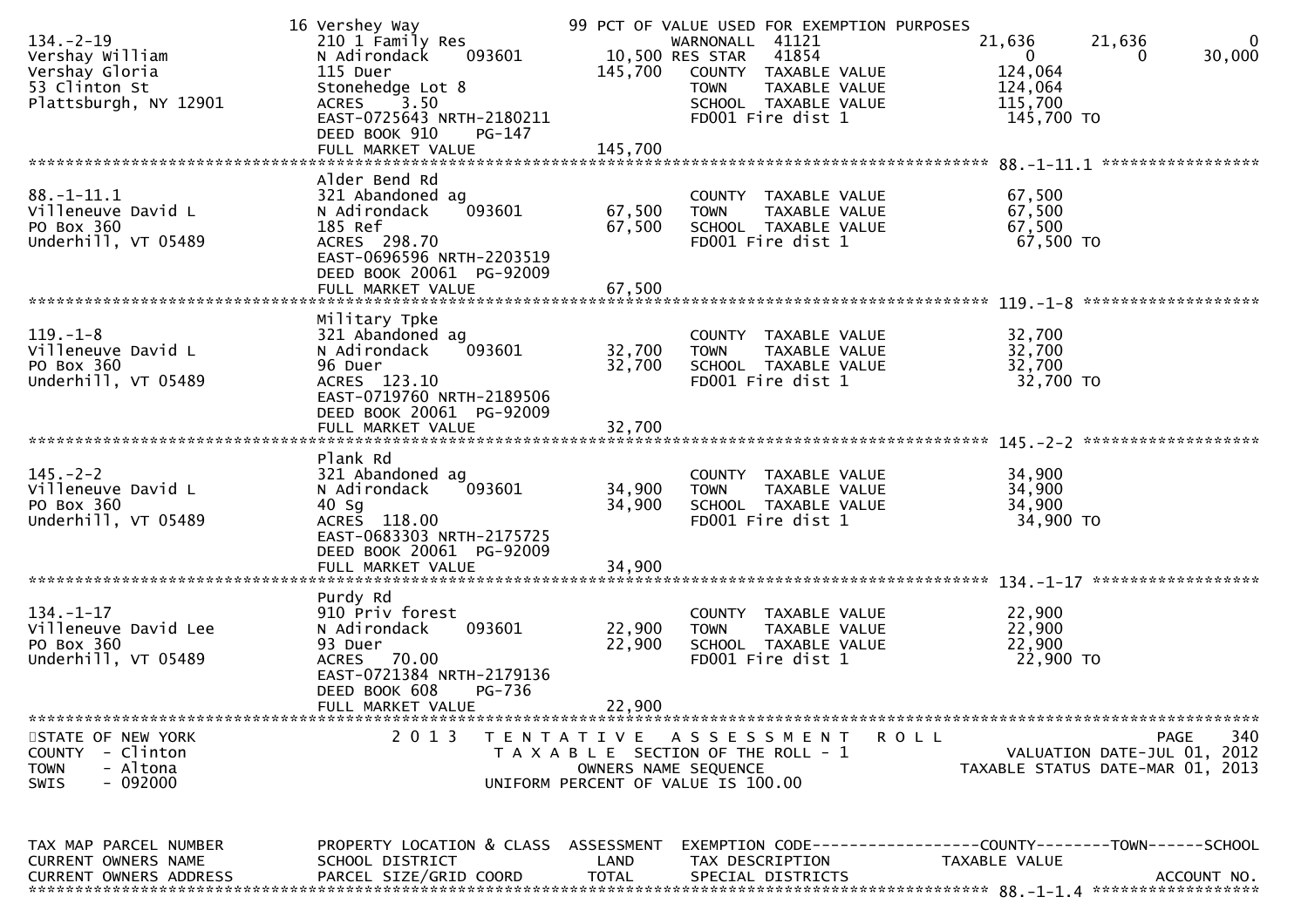| $88. - 1 - 1.4$<br>Vincent Gerald<br>Vincent Loretta<br>2045 Alder Bend Rd<br>Altona, NY 12910            | 1697 Alder Bend Rd<br>270 Mfg housing<br>093601<br>N Adirondack<br>Lot 164 Ref Tr<br>1.30<br><b>ACRES</b><br>EAST-0696491 NRTH-2206804<br>DEED BOOK 20122 PG-48593     | COUNTY TAXABLE VALUE<br>6,500<br>TAXABLE VALUE<br><b>TOWN</b><br>21,000<br>SCHOOL TAXABLE VALUE<br>FD001 Fire dist 1                      | 21,000<br>21,000<br>21,000<br>21,000 TO                                                |
|-----------------------------------------------------------------------------------------------------------|------------------------------------------------------------------------------------------------------------------------------------------------------------------------|-------------------------------------------------------------------------------------------------------------------------------------------|----------------------------------------------------------------------------------------|
|                                                                                                           | 2045 Alder Bend Rd                                                                                                                                                     |                                                                                                                                           |                                                                                        |
| $73. - 1 - 9.3$<br>Vincent Gerald C Jr.<br>Vincent Loretta<br>2045 Alder Bend Rd<br>Altona, NY 12910      | 270 Mfg housing<br>093601<br>N Adirondack<br>166 Ref Tr<br><b>ACRES</b><br>4.10<br>EAST-0697980 NRTH-2215116<br>DEED BOOK 20092 PG-29509                               | 41854<br>RES STAR<br>8,400<br>COUNTY TAXABLE VALUE<br>27,000<br>TAXABLE VALUE<br><b>TOWN</b><br>SCHOOL TAXABLE VALUE<br>FD001 Fire dist 1 | $\mathbf{0}$<br>0<br>27,000<br>27,000<br>27,000<br>$\mathbf{0}$<br>27,000 TO           |
|                                                                                                           |                                                                                                                                                                        |                                                                                                                                           |                                                                                        |
| $117. - 1 - 22.2$<br>Vopelak Richard<br>King Diana<br>768 Alder Bend Rd<br>Ellenburg Depot, NY 12935      | 768 Alder Bend Rd<br>210 1 Family Res<br>N Adirondack<br>093601<br>Lot 217 Ref Tr<br><b>ACRES</b><br>1.35<br>EAST-0689760 NRTH-2186642<br>DEED BOOK 618<br>PG-405      | RES STAR 41854<br>6,500 COUNTY TAXABLE VALUE<br>66,300<br><b>TOWN</b><br>TAXABLE VALUE<br>SCHOOL TAXABLE VALUE<br>FD001 Fire dist 1       | $\mathbf 0$<br>$\mathbf{0}$<br>30,000<br>66,300<br>66,300<br>36,300<br>66,300 TO       |
|                                                                                                           |                                                                                                                                                                        |                                                                                                                                           | ******************                                                                     |
| $131. - 1 - 10$<br>Vopelak Richard D<br>Vopelak Diana M<br>768 Alder Bend Rd<br>Ellenburg Depot, NY 12935 | 611 Alder Bend Rd<br>323 Vacant rural<br>093601<br>N Adirondack<br>36 Sg<br>ACRES 113.80<br>EAST-0687104 NRTH-2183385<br>DEED BOOK 20051 PG-85191<br>FULL MARKET VALUE | COUNTY TAXABLE VALUE<br>27,600<br><b>TOWN</b><br>TAXABLE VALUE<br>27,600<br>SCHOOL TAXABLE VALUE<br>FD001 Fire dist 1<br>27,600           | 27,600<br>27,600<br>27,600<br>27,600 TO                                                |
|                                                                                                           | 52 Terrien Rd                                                                                                                                                          |                                                                                                                                           |                                                                                        |
| $117. - 1 - 9$<br>Warren Francis A<br>Warren Tonyea L<br>52 Terrien Rd<br>Ellenburg Depot, NY 12935       | 270 Mfg housing<br>N Adirondack<br>093601<br>216 Ref<br>FRNT 185.00 DPTH 170.00<br>EAST-0693444 NRTH-2190604<br>DEED BOOK 20061 PG-94294                               | 41854<br>RES STAR<br>5,700<br>COUNTY TAXABLE VALUE<br>11,000<br><b>TOWN</b><br>TAXABLE VALUE<br>SCHOOL TAXABLE VALUE<br>FD001 Fire dist 1 | $\mathbf 0$<br>$\mathbf{0}$<br>11,000<br>11,000<br>11,000<br>$\mathbf{0}$<br>11,000 TO |
|                                                                                                           | FULL MARKET VALUE                                                                                                                                                      | 11,000                                                                                                                                    |                                                                                        |
| STATE OF NEW YORK<br>- Clinton<br><b>COUNTY</b><br>- Altona<br><b>TOWN</b><br>- 092000<br>SWIS            | 2 0 1 3                                                                                                                                                                | TENTATIVE ASSESSMENT<br>R O L L<br>T A X A B L E SECTION OF THE ROLL - 1<br>OWNERS NAME SEQUENCE<br>UNIFORM PERCENT OF VALUE IS 100.00    | 341<br><b>PAGE</b><br>VALUATION DATE-JUL 01, 2012<br>TAXABLE STATUS DATE-MAR 01, 2013  |
| TAX MAP PARCEL NUMBER<br>CURRENT OWNERS NAME<br>CURRENT OWNERS ADDRESS                                    | PROPERTY LOCATION & CLASS ASSESSMENT<br>SCHOOL DISTRICT<br>PARCEL SIZE/GRID COORD                                                                                      | LAND<br>TAX DESCRIPTION<br><b>TOTAL</b><br>SPECIAL DISTRICTS                                                                              | TAXABLE VALUE<br>ACCOUNT NO.                                                           |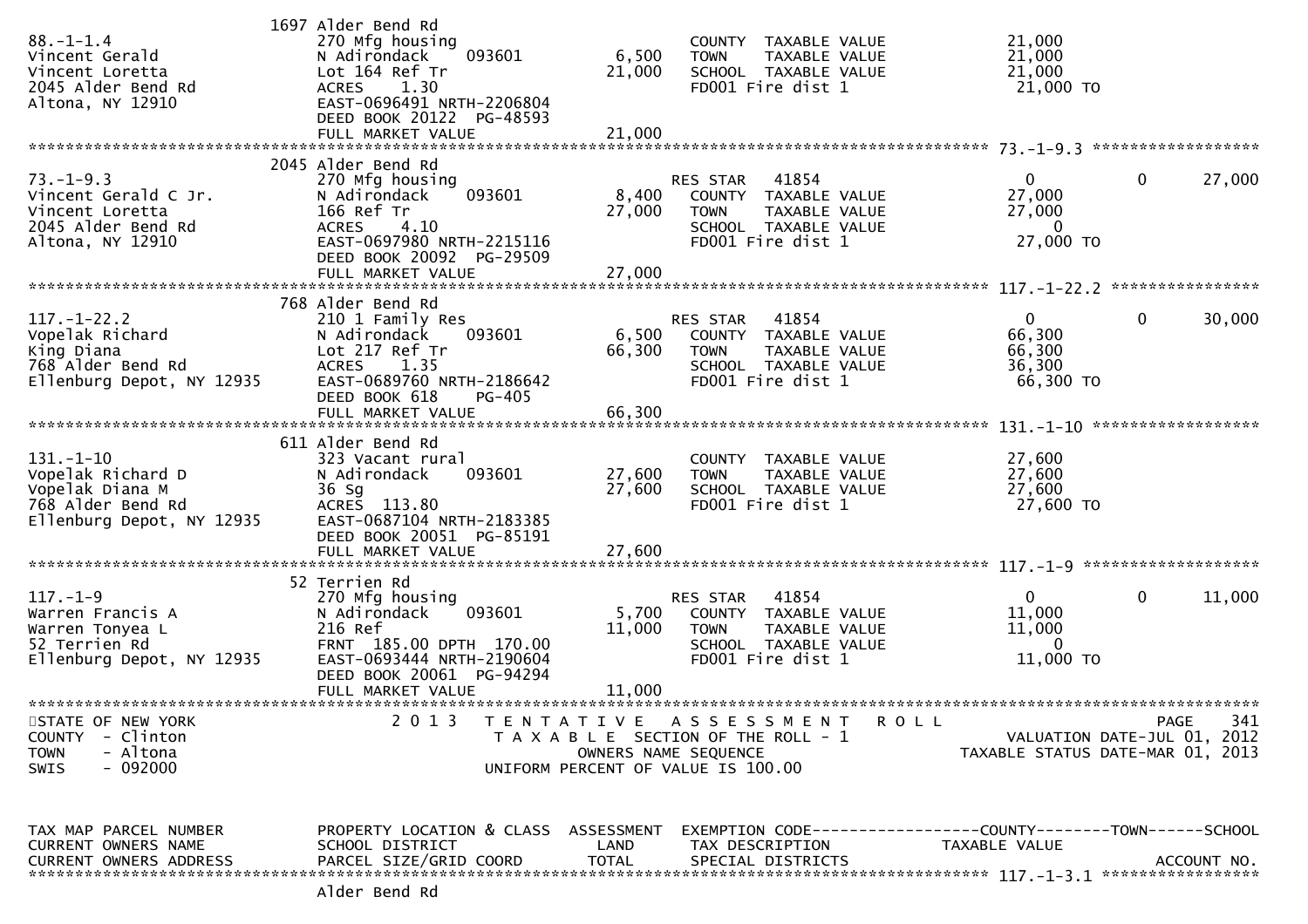| 41,700<br>41,700<br>N Adirondack<br>093601<br>TAXABLE VALUE<br>Warren Herman<br><b>TOWN</b><br>217-216 Ref<br>41,700<br>45 Terrien Rd<br>41,700<br>SCHOOL TAXABLE VALUE<br>41,700 TO<br>ACRES 162.07<br>FD001 Fire dist 1<br>Ellenburg Depot, NY 12935<br>EAST-0692293 NRTH-2189052<br>DEED BOOK 485<br>$PG-26$                                                                                                                                                                                                                     |                                                    |
|-------------------------------------------------------------------------------------------------------------------------------------------------------------------------------------------------------------------------------------------------------------------------------------------------------------------------------------------------------------------------------------------------------------------------------------------------------------------------------------------------------------------------------------|----------------------------------------------------|
|                                                                                                                                                                                                                                                                                                                                                                                                                                                                                                                                     | *******************                                |
| 6 Terrien Rd<br>$117. - 1 - 6$<br>312 Vac w/imprv<br>3,700<br>COUNTY TAXABLE VALUE<br>093601<br>2,800<br>3,700<br>N Adirondack<br>TAXABLE VALUE<br>Warren Herman<br><b>TOWN</b><br>3,700<br>45 Terrien Rd<br>215-216 Ref<br>3,700<br>SCHOOL TAXABLE VALUE<br>3,700 TO<br>Ellenburg Depot, NY 12935<br>FRNT 41.00 DPTH 140.00<br>FD001 Fire dist 1<br>EAST-0692931 NRTH-2191732<br>DEED BOOK 554<br>PG-1157                                                                                                                          | ****************                                   |
| 75 Terrien Rd                                                                                                                                                                                                                                                                                                                                                                                                                                                                                                                       |                                                    |
| $117. - 1 - 11.1$<br>210 1 Family Res<br>13,200<br>COUNTY TAXABLE VALUE<br>9,300<br>13,200<br>N Adirondack<br>093601<br>TAXABLE VALUE<br>Warren Herman<br><b>TOWN</b><br>13,200<br>45 Terrien Rd<br>216 Ref<br>13,200<br>SCHOOL TAXABLE VALUE<br>5.60<br>FD001 Fire dist 1<br>13,200 TO<br>Ellenburg Depot, NY 12935<br><b>ACRES</b><br>EAST-0693486 NRTH-2190415<br>DEED BOOK 505<br>PG-624                                                                                                                                        |                                                    |
|                                                                                                                                                                                                                                                                                                                                                                                                                                                                                                                                     |                                                    |
| 2718 Miner Farm Rd                                                                                                                                                                                                                                                                                                                                                                                                                                                                                                                  |                                                    |
| $75. - 1 - 11.2$<br>$\overline{0}$<br>270 Mfg housing<br>RES STAR<br>41854<br>12,800<br>6,600<br>Warren Kirk Lee<br>N Adirondack<br>093601<br>COUNTY TAXABLE VALUE<br>Lot 86 Ref Tr<br>12,800<br>12,800<br>Attn: Helen Warren<br>TAXABLE VALUE<br><b>TOWN</b><br>$\Omega$<br>2718 Miner Farm Rd<br>FRNT 208.00 DPTH 208.00<br>SCHOOL TAXABLE VALUE<br>EAST-0721023 NRTH-2207911<br>FD001 Fire dist 1<br>12,800 TO<br>PO Box 62<br>Altona, NY 12910<br>DEED BOOK 20031 PG-53824<br>12,800<br>FULL MARKET VALUE                       | $\mathbf 0$<br>12,800                              |
|                                                                                                                                                                                                                                                                                                                                                                                                                                                                                                                                     |                                                    |
| 2734 Miner Farm Rd<br>$75. - 1 - 11.1$<br>20,952<br>LIM INC DI 41932<br>210 1 Family Res<br>Warren Life Estate Helen<br>8,000 INC DIS TN 41933<br>20,952<br>N Adirondack<br>093601<br>0<br>$\mathbf{0}$<br>Lot 86 Pat Ref<br>43,200 SR STAR<br>Warren Et Al Joseph<br>41834<br>3.50<br>22,248<br>2734 Miner Farm Rd<br><b>ACRES</b><br>COUNTY TAXABLE VALUE<br>EAST-0720750 NRTH-2207991<br>22,248<br>Altona, NY 12910<br>TAXABLE VALUE<br><b>TOWN</b><br>SCHOOL TAXABLE VALUE<br>DEED BOOK 20041 PG-73268<br>$\Omega$<br>43,200 TO | $\mathbf 0$<br>$\bf{0}$<br>$\Omega$<br>43,200<br>0 |
| 2 0 1 3<br>STATE OF NEW YORK<br>TENTATIVE ASSESSMENT<br><b>ROLL</b>                                                                                                                                                                                                                                                                                                                                                                                                                                                                 | 342<br><b>PAGE</b>                                 |
| - Clinton<br><b>COUNTY</b><br>T A X A B L E SECTION OF THE ROLL - 1<br>- Altona<br>TAXABLE STATUS DATE-MAR 01, 2013<br><b>TOWN</b><br>OWNERS NAME SEQUENCE<br>$-092000$<br>SWIS<br>UNIFORM PERCENT OF VALUE IS 100.00                                                                                                                                                                                                                                                                                                               | VALUATION DATE-JUL 01, 2012                        |
| PROPERTY LOCATION & CLASS ASSESSMENT<br>TAX MAP PARCEL NUMBER<br>EXEMPTION CODE-----------------COUNTY-------TOWN------SCHOOL<br>CURRENT OWNERS NAME<br>SCHOOL DISTRICT<br>LAND<br>TAX DESCRIPTION<br>TAXABLE VALUE<br>PARCEL SIZE/GRID COORD<br><b>TOTAL</b><br><b>CURRENT OWNERS ADDRESS</b><br>SPECIAL DISTRICTS                                                                                                                                                                                                                 | ACCOUNT NO.                                        |
| 70 Terrien Rd<br>$117. - 1 - 11.2$<br>270 Mfg housing<br>41854<br>0<br>RES STAR                                                                                                                                                                                                                                                                                                                                                                                                                                                     | $\mathbf 0$<br>15,000                              |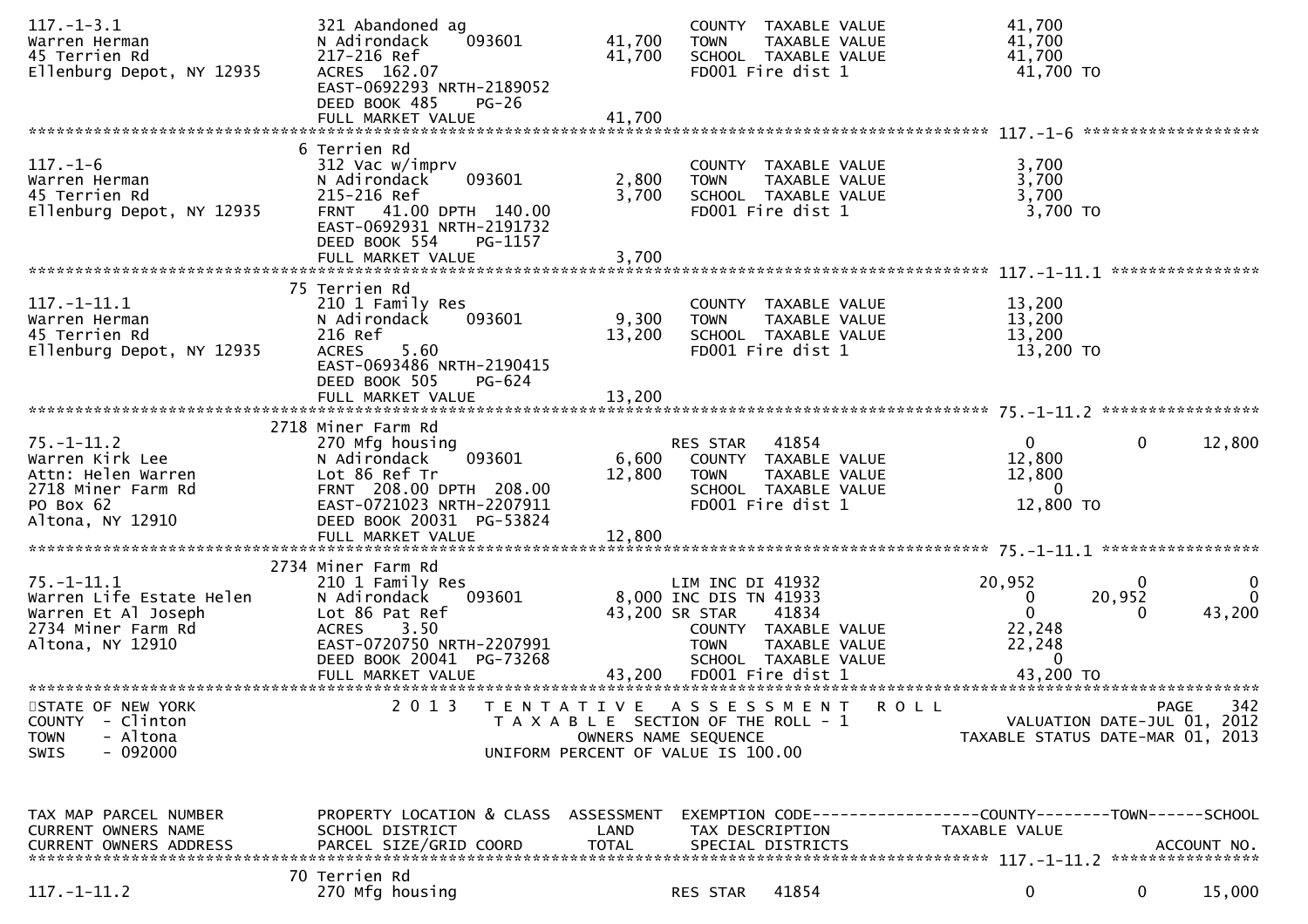| Warren Theodore C<br>Warren Tammy M<br>70 Terrien Rd<br>Ellenburg Depot, NY 12935                      | N Adirondack<br>093601<br>Lot 216 Ref Tract<br>4.27<br><b>ACRES</b><br>EAST-0693506 NRTH-2190066<br>DEED BOOK 99001 PG-11216                                                                   | 8,500<br>15,000           | <b>TOWN</b>                                                                          | COUNTY TAXABLE VALUE<br>TAXABLE VALUE<br>SCHOOL TAXABLE VALUE<br>FD001 Fire dist 1 |         | 15,000<br>15,000<br>$\bf{0}$<br>15,000 TO                                     |              |        |
|--------------------------------------------------------------------------------------------------------|------------------------------------------------------------------------------------------------------------------------------------------------------------------------------------------------|---------------------------|--------------------------------------------------------------------------------------|------------------------------------------------------------------------------------|---------|-------------------------------------------------------------------------------|--------------|--------|
|                                                                                                        | FULL MARKET VALUE                                                                                                                                                                              | 15,000                    |                                                                                      |                                                                                    |         |                                                                               |              |        |
|                                                                                                        | 98 Recore Rd                                                                                                                                                                                   |                           |                                                                                      |                                                                                    |         |                                                                               |              |        |
| $150.-1-8.5$<br>Warren Thomas P<br>Bushey Jennifer M<br>98 Recore Rd<br>West Chazy, NY 12992           | 210 1 Family Res<br>N Adirondack<br>093601<br>Lot 129 Duers Pat<br>FRNT 200.00 DPTH 250.00<br><b>BANK</b><br>320<br>EAST-0735673 NRTH-2175792<br>DEED BOOK 20041 PG-76080<br>FULL MARKET VALUE | 8,700<br>82,000<br>82,000 | <b>RES STAR</b><br>COUNTY TAXABLE VALUE<br><b>TOWN</b>                               | 41854<br>TAXABLE VALUE<br>SCHOOL TAXABLE VALUE<br>FD001 Fire dist 1                |         | 0<br>82,000<br>82,000<br>52,000<br>82,000 TO                                  | 0            | 30,000 |
|                                                                                                        |                                                                                                                                                                                                |                           |                                                                                      |                                                                                    |         |                                                                               |              |        |
| $72. - 1 - 31$<br>Watts Noella H<br>283 Forest Rd<br>Ellenburg Depot, NY 12935                         | 283 Forest Rd<br>210 1 Family Res<br>N Adirondack<br>093601<br>212 Ref<br>2.70<br><b>ACRES</b><br>EAST-0684652 NRTH-2212205<br>DEED BOOK 20011 PG-32067<br>FULL MARKET VALUE                   | 7,500<br>95,000<br>95,000 | SR STAR<br>COUNTY TAXABLE VALUE<br><b>TOWN</b>                                       | 41834<br>TAXABLE VALUE<br>SCHOOL TAXABLE VALUE<br>FD001 Fire dist 1                |         | $\mathbf{0}$<br>95,000<br>95,000<br>31,700<br>95,000 TO                       | $\mathbf{0}$ | 63,300 |
|                                                                                                        |                                                                                                                                                                                                |                           |                                                                                      |                                                                                    |         |                                                                               |              |        |
| $72. - 1 - 31.1$<br>Watts Noella H<br>283 Forest Rd<br>Ellenburgh Depot, NY 12935                      | 289 Forest Rd<br>330 Vacant comm<br>093601<br>N Adirondack<br>F Pg. 124 Inven.<br>FRNT 132.00 DPTH 140.00<br>EAST-0684843 NRTH-2212314<br>DEED BOOK 20051 PG-89532<br>FULL MARKET VALUE        | 5,500<br>5,500<br>5,500   | <b>TOWN</b>                                                                          | COUNTY TAXABLE VALUE<br>TAXABLE VALUE<br>SCHOOL TAXABLE VALUE<br>FD001 Fire dist 1 |         | 5,500<br>5,500<br>5,500<br>$5,500$ TO                                         |              |        |
|                                                                                                        |                                                                                                                                                                                                |                           |                                                                                      |                                                                                    |         |                                                                               |              |        |
| $150. - 1 - 8.4$<br>Way Harold L<br>Way Joan Gailey<br>2510 Military Tpke<br>West Chazy, NY 12992      | Recore Rd<br>720 Mine/quarry<br>N Adirondack<br>093601<br>Lot 129 Duers Pat<br>ACRES 38.50<br>EAST-0735258 NRTH-2174631<br>DEED BOOK 981<br>$PG-143$                                           | 18,300<br>43,000          | <b>TOWN</b>                                                                          | COUNTY TAXABLE VALUE<br>TAXABLE VALUE<br>SCHOOL TAXABLE VALUE<br>FD001 Fire dist 1 |         | 43,000<br>43,000<br>43,000<br>43,000 TO                                       |              |        |
|                                                                                                        | FULL MARKET VALUE                                                                                                                                                                              | 43,000                    |                                                                                      |                                                                                    |         |                                                                               |              |        |
| STATE OF NEW YORK<br><b>COUNTY</b><br>- Clinton<br>- Altona<br><b>TOWN</b><br>$-092000$<br><b>SWIS</b> | 2 0 1 3<br>TENTATIVE<br>UNIFORM PERCENT OF VALUE IS 100.00                                                                                                                                     |                           | A S S E S S M E N T<br>T A X A B L E SECTION OF THE ROLL - 1<br>OWNERS NAME SEQUENCE |                                                                                    | R O L L | VALUATION DATE-JUL 01, 2012<br>TAXABLE STATUS DATE-MAR 01, 2013               | <b>PAGE</b>  | 343    |
| TAX MAP PARCEL NUMBER<br><b>CURRENT OWNERS NAME</b><br><b>CURRENT OWNERS ADDRESS</b>                   | PROPERTY LOCATION & CLASS ASSESSMENT<br>SCHOOL DISTRICT<br>PARCEL SIZE/GRID COORD                                                                                                              | LAND<br><b>TOTAL</b>      | TAX DESCRIPTION                                                                      | SPECIAL DISTRICTS                                                                  |         | EXEMPTION CODE-----------------COUNTY-------TOWN------SCHOOL<br>TAXABLE VALUE | ACCOUNT NO.  |        |
| $87. - 1 - 13.11$                                                                                      | 5723 Military Tpke<br>240 Rural res                                                                                                                                                            |                           |                                                                                      | COUNTY TAXABLE VALUE                                                               |         | 72,000                                                                        |              |        |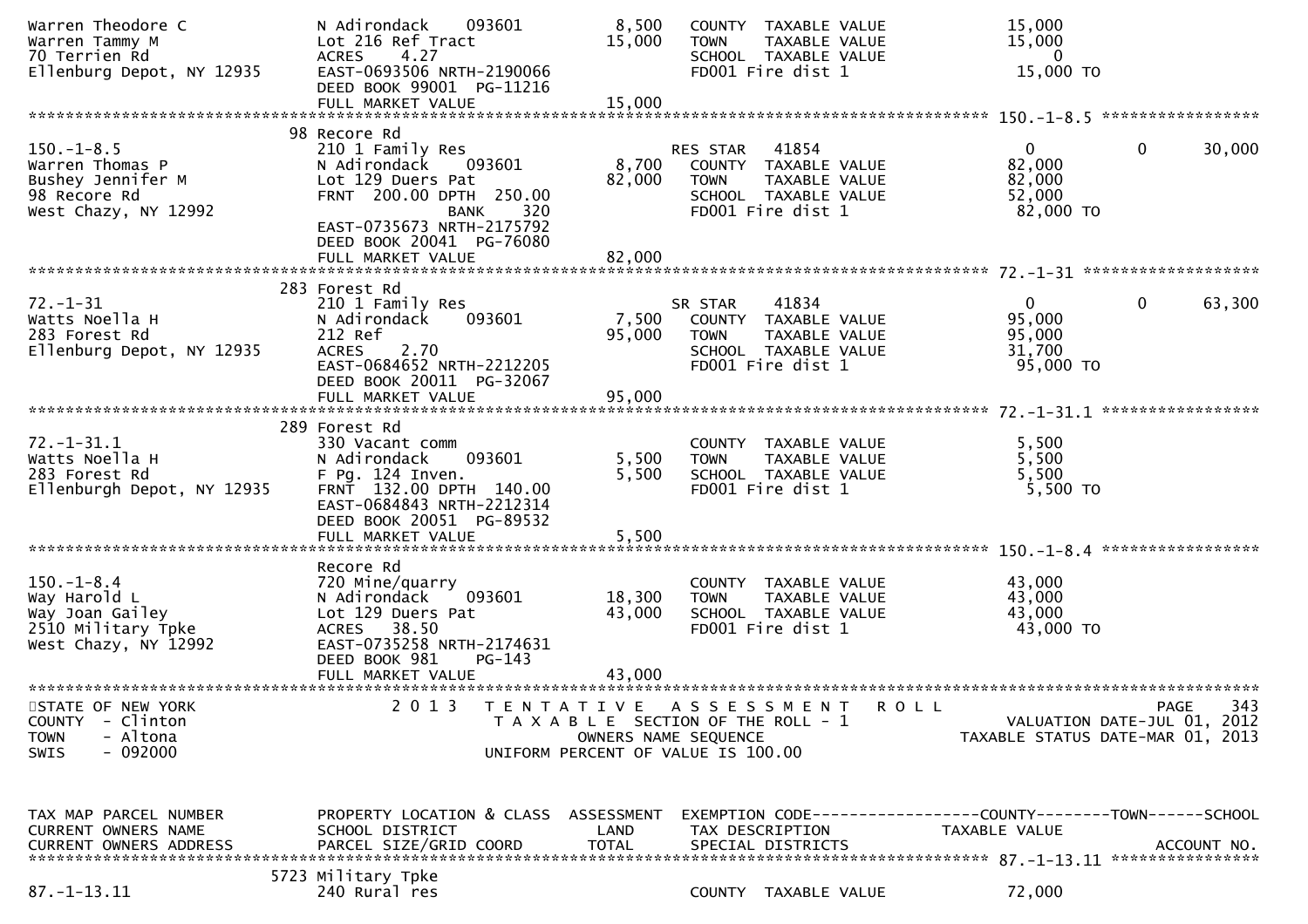| Weaver Danny<br>Weaver Shawna<br>395 Seymour Rd<br>West Chazy, NY 12992                                          | N Adirondack<br>093601<br>214 Ref<br>ACRES 179.70<br>EAST-0683847 NRTH-2202490<br>DEED BOOK 20031 PG-61333                                                             | 45,400<br>72,000                   | TAXABLE VALUE<br><b>TOWN</b><br>SCHOOL TAXABLE VALUE<br>FD001 Fire dist 1                                                                     | 72,000<br>72,000<br>72,000 TO                                                 |                                                                 |
|------------------------------------------------------------------------------------------------------------------|------------------------------------------------------------------------------------------------------------------------------------------------------------------------|------------------------------------|-----------------------------------------------------------------------------------------------------------------------------------------------|-------------------------------------------------------------------------------|-----------------------------------------------------------------|
|                                                                                                                  | FULL MARKET VALUE                                                                                                                                                      | 72,000                             |                                                                                                                                               |                                                                               |                                                                 |
| $87. - 1 - 13.32$<br>Weaver Ronald<br>Weaver Sandy<br>1198 Rt 3                                                  | 5721 Military Tpke<br>321 Abandoned ag<br>093601<br>N Adirondack<br>Lot 214 Ref Tract<br>ACRES 86.30                                                                   | 29,600<br>29,600                   | COUNTY TAXABLE VALUE<br><b>TOWN</b><br>TAXABLE VALUE<br>SCHOOL TAXABLE VALUE<br>FD001 Fire dist 1                                             | 29,600<br>29,600<br>29,600<br>29,600 TO                                       |                                                                 |
| Plattsburgh, NY 12901                                                                                            | EAST-0685216 NRTH-2201844<br>DEED BOOK 20031 PG-61287<br>FULL MARKET VALUE                                                                                             | 29,600                             |                                                                                                                                               |                                                                               |                                                                 |
|                                                                                                                  |                                                                                                                                                                        |                                    |                                                                                                                                               |                                                                               |                                                                 |
| $76. - 1 - 1.3$<br>Weeks Adam J<br>9175 Rt 22<br>Mooers, NY 12958                                                | 9175 Rt 22<br>210 1 Family Res<br>Northeastern Cl 092801<br>Lot 49 Ref Tr<br>320<br><b>ACRES</b><br>1.90 BANK<br>EAST-0736769 NRTH-2215785<br>DEED BOOK 20041 PG-71859 | 7,100<br>110,000                   | 41854<br>RES STAR<br>COUNTY TAXABLE VALUE<br><b>TOWN</b><br>TAXABLE VALUE<br>SCHOOL TAXABLE VALUE<br>FD001 Fire dist 1                        | $\mathbf{0}$<br>110,000<br>110,000<br>80,000<br>110,000 TO                    | $\mathbf 0$<br>30,000                                           |
|                                                                                                                  |                                                                                                                                                                        |                                    |                                                                                                                                               |                                                                               |                                                                 |
| $72. - 1 - 17.2$<br>Weightman James A<br>248 Forest Rd<br>Ellenburg Depot, NY 12935<br>MAY BE SUBJECT TO PAYMENT | 248 Irona Rd<br>270 Mfg housing<br>093601<br>N Adirondack<br>191 Ref<br>FRNT 125.00 DPTH 200.00<br>EAST-0685075 NRTH-2211255<br>DEED BOOK 20082 PG-17830               | 6,100<br>25,000                    | 41854<br>RES STAR<br>COUNTY TAXABLE VALUE<br><b>TOWN</b><br>TAXABLE VALUE<br>SCHOOL TAXABLE VALUE<br>FD001 Fire dist 1                        | $\mathbf{0}$<br>25,000<br>25,000<br>$\Omega$<br>25,000 TO                     | $\mathbf 0$<br>25,000                                           |
|                                                                                                                  |                                                                                                                                                                        |                                    |                                                                                                                                               |                                                                               |                                                                 |
|                                                                                                                  | 448 Devils Den Rd                                                                                                                                                      |                                    |                                                                                                                                               |                                                                               |                                                                 |
| $89.1 - 3 - 29$<br>Weightman John<br>Weightman Mary Lou<br>448 Devils Den Rd<br>Altona, NY 12910                 | 210 1 Family Res<br>093601<br>N Adirondack<br>110 Ref<br>FRNT 65.00 DPTH 132.00<br>EAST-0711047 NRTH-2206061<br>DEED BOOK 687<br><b>PG-332</b>                         | 3,900<br>68,700                    | 41834<br>SR STAR<br>COUNTY TAXABLE VALUE<br><b>TOWN</b><br>TAXABLE VALUE<br>SCHOOL TAXABLE VALUE<br>FD001 Fire dist 1<br>LT001 Altona light 1 | $\mathbf{0}$<br>68,700<br>68,700<br>5,400<br>68,700 TO<br>68,700 TO           | $\mathbf 0$<br>63,300                                           |
| STATE OF NEW YORK                                                                                                | 2 0 1 3                                                                                                                                                                |                                    | TENTATIVE ASSESSMENT                                                                                                                          | <b>ROLL</b>                                                                   | 344<br><b>PAGE</b>                                              |
| COUNTY - Clinton<br>- Altona<br><b>TOWN</b><br>- 092000<br><b>SWIS</b>                                           |                                                                                                                                                                        |                                    | T A X A B L E SECTION OF THE ROLL - 1<br>OWNERS NAME SEQUENCE<br>UNIFORM PERCENT OF VALUE IS 100.00                                           |                                                                               | VALUATION DATE-JUL 01, 2012<br>TAXABLE STATUS DATE-MAR 01, 2013 |
| TAX MAP PARCEL NUMBER<br>CURRENT OWNERS NAME<br><b>CURRENT OWNERS ADDRESS</b>                                    | PROPERTY LOCATION & CLASS<br>SCHOOL DISTRICT<br>PARCEL SIZE/GRID COORD                                                                                                 | ASSESSMENT<br>LAND<br><b>TOTAL</b> | TAX DESCRIPTION<br>SPECIAL DISTRICTS                                                                                                          | EXEMPTION CODE-----------------COUNTY-------TOWN------SCHOOL<br>TAXABLE VALUE | ACCOUNT NO.                                                     |
| $73. - 2 - 5$<br>Weiss Jennifer                                                                                  | Tantillo Way<br>321 Abandoned ag<br>093601<br>N Adirondack                                                                                                             | 12,300                             | <b>COUNTY</b><br>TAXABLE VALUE<br><b>TOWN</b><br>TAXABLE VALUE                                                                                | 12,300<br>12,300                                                              |                                                                 |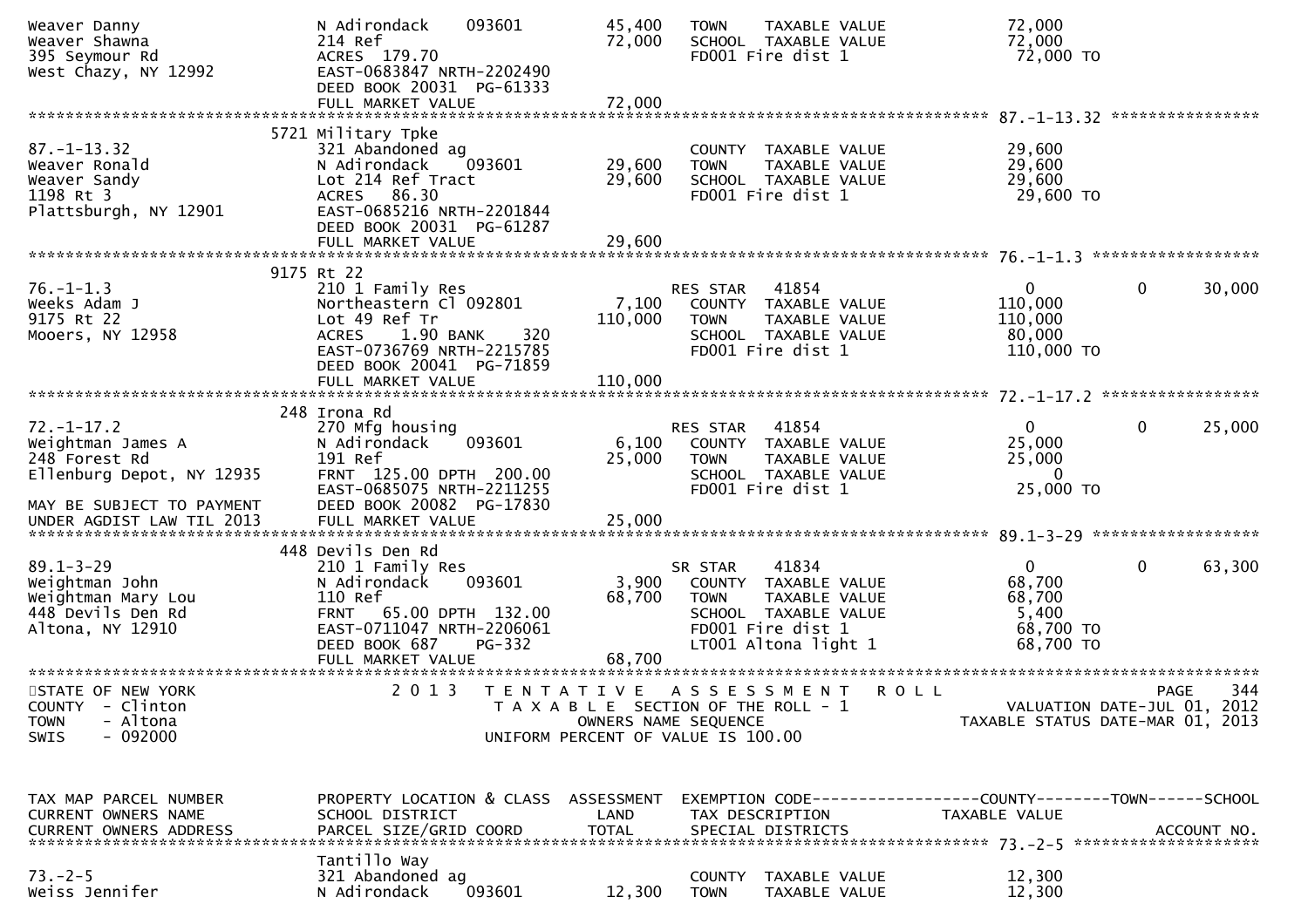| Rodriguez Edsel<br>41 Woodside St<br>West Milford, NJ 07480                                                  | Lot 155 Ref<br>ACRES 10.40<br>EAST-0698996 NRTH-2214596<br>DEED BOOK 20062 PG-725<br>FULL MARKET VALUE                                                                                  | 12,300<br>12,300            | SCHOOL TAXABLE VALUE<br>FD001 Fire dist 1                                                                                     | 12,300<br>12,300 TO                                                           |             |
|--------------------------------------------------------------------------------------------------------------|-----------------------------------------------------------------------------------------------------------------------------------------------------------------------------------------|-----------------------------|-------------------------------------------------------------------------------------------------------------------------------|-------------------------------------------------------------------------------|-------------|
|                                                                                                              |                                                                                                                                                                                         |                             |                                                                                                                               |                                                                               |             |
| $75. - 1 - 3.5$<br>Wells James J<br>Wells Jessica L<br>2284 Miner Farm Rd<br>Altona, NY 12910                | 2284 Miner Farm Rd<br>210 1 Family Res<br>Northeastern Cl 092801<br>Lot 62 Ref Tr<br>2.20<br><b>ACRES</b><br>EAST-0731567 NRTH-2207935<br>DEED BOOK 20061 PG-98130<br>FULL MARKET VALUE | 7,200<br>110,000<br>110,000 | 41854<br>RES STAR<br>COUNTY TAXABLE VALUE<br><b>TOWN</b><br>TAXABLE VALUE<br>SCHOOL TAXABLE VALUE<br>FD001 Fire dist 1        | $\mathbf{0}$<br>$\overline{0}$<br>110,000<br>110,000<br>80,000<br>110,000 TO  | 30,000      |
|                                                                                                              |                                                                                                                                                                                         |                             |                                                                                                                               |                                                                               |             |
| $148. - 2 - 23$<br>Wells Richard<br>Wells Molly<br>2080 Rand Hill Rd<br>Altona, NY 12910                     | 2080 Rand Hill Rd<br>210 1 Family Res<br>093601<br>N Adirondack<br>Lot 36 Duer<br>ACRES<br>1.40<br>EAST-0708760 NRTH-2175000<br>DEED BOOK 20092 PG-22381<br>FULL MARKET VALUE           | 9,000<br>110,700<br>110,700 | 41854<br><b>RES STAR</b><br>COUNTY TAXABLE VALUE<br><b>TOWN</b><br>TAXABLE VALUE<br>SCHOOL TAXABLE VALUE<br>FD001 Fire dist 1 | 0<br>0<br>110,700<br>110,700<br>80,700<br>110,700 TO                          | 30,000      |
|                                                                                                              |                                                                                                                                                                                         |                             |                                                                                                                               |                                                                               |             |
| $74. - 1 - 7.1$<br>West Champlain Forestry, LLC<br>31 Elm St<br>Malone, NY 12953<br>PRIOR OWNER ON 3/01/2013 | Woods Falls Rd<br>910 Priv forest<br>093601<br>N Adirondack<br>111 Ref<br>ACRES 175.40<br>EAST-0712862 NRTH-2211071<br>DEED BOOK 20122 PG-51169                                         | 47,400<br>47,400            | COUNTY TAXABLE VALUE<br>TAXABLE VALUE<br><b>TOWN</b><br>SCHOOL TAXABLE VALUE<br>FD001 Fire dist 1<br>LT001 Altona light 1     | 47,400<br>47,400<br>47,400<br>47,400 TO<br>47,400 TO                          |             |
|                                                                                                              |                                                                                                                                                                                         |                             |                                                                                                                               | ***************                                                               |             |
| $131.-1-8.61$<br>West Champlain Forestry, LLC<br>31 Elm St<br>Malone, NY 12953<br>PRIOR OWNER ON 3/01/2013   | 392 Alder Bend Rd<br>910 Priv forest<br>093601<br>N Adirondack<br>39<br>ACRES 551.70<br>EAST-0686444 NRTH-2177912<br>DEED BOOK 20122 PG-51169                                           | 122,600<br>122,600          | <b>COUNTY</b><br>TAXABLE VALUE<br>TAXABLE VALUE<br><b>TOWN</b><br>SCHOOL TAXABLE VALUE<br>FD001 Fire dist 1                   | 122,600<br>122,600<br>122,600<br>122,600 TO                                   |             |
|                                                                                                              |                                                                                                                                                                                         |                             |                                                                                                                               |                                                                               |             |
| STATE OF NEW YORK<br>COUNTY - Clinton<br><b>TOWN</b><br>- Altona<br>$-092000$<br><b>SWIS</b>                 | 2 0 1 3<br>T E N T A T I V E                                                                                                                                                            | OWNERS NAME SEQUENCE        | A S S E S S M E N T<br><b>ROLL</b><br>T A X A B L E SECTION OF THE ROLL - 1<br>UNIFORM PERCENT OF VALUE IS 100.00             | <b>PAGE</b><br>VALUATION DATE-JUL 01, 2012<br>TAXABLE STATUS DATE-MAR 01,     | 345<br>2013 |
|                                                                                                              |                                                                                                                                                                                         |                             |                                                                                                                               |                                                                               |             |
| TAX MAP PARCEL NUMBER<br>CURRENT OWNERS NAME                                                                 | PROPERTY LOCATION & CLASS ASSESSMENT<br>SCHOOL DISTRICT                                                                                                                                 | LAND                        | TAX DESCRIPTION                                                                                                               | EXEMPTION CODE-----------------COUNTY-------TOWN------SCHOOL<br>TAXABLE VALUE |             |
|                                                                                                              | Alder Bend Rd                                                                                                                                                                           |                             |                                                                                                                               |                                                                               |             |
| $131. - 1 - 9$<br>West Champlain Forestry, LLC<br>31 Elm St                                                  | 910 Priv forest<br>093601<br>N Adirondack<br>38 S Ore 1938                                                                                                                              | 50,300<br>50,300            | COUNTY TAXABLE VALUE<br><b>TOWN</b><br>TAXABLE VALUE<br>SCHOOL TAXABLE VALUE                                                  | 50,300<br>50,300<br>50,300                                                    |             |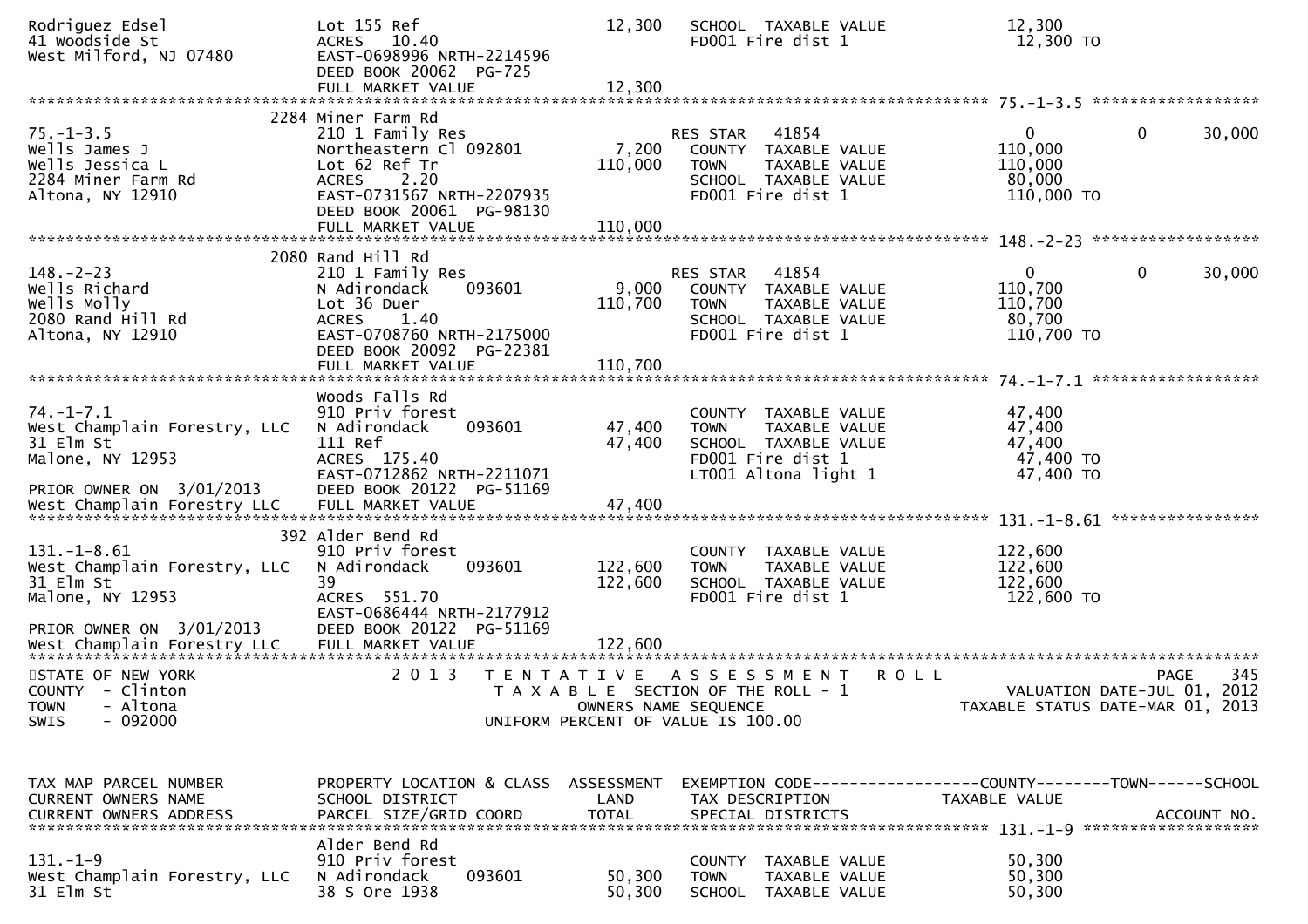| Malone, NY 12953<br>PRIOR OWNER ON 3/01/2013                                                            | ACRES 189.80<br>EAST-0685059 NRTH-2179032<br>DEED BOOK 20122 PG-51169                                                                                                                                       |                            | FD001 Fire dist 1                                                                                                             | 50,300 TO                                                                            |                    |
|---------------------------------------------------------------------------------------------------------|-------------------------------------------------------------------------------------------------------------------------------------------------------------------------------------------------------------|----------------------------|-------------------------------------------------------------------------------------------------------------------------------|--------------------------------------------------------------------------------------|--------------------|
|                                                                                                         |                                                                                                                                                                                                             |                            |                                                                                                                               |                                                                                      |                    |
| $147. - 1 - 8$<br>West Champlain Forestry, LLC<br>31 Elm St<br>Malone, NY 12953                         | Jerusalem Rd<br>910 Priv forest<br>093601<br>N Adirondack<br>8 Duer<br>ACRES 790.00<br>EAST-0701102 NRTH-2172577                                                                                            | 160,300<br>160,300         | TAXABLE VALUE<br>COUNTY<br>TAXABLE VALUE<br><b>TOWN</b><br>SCHOOL TAXABLE VALUE<br>FD001 Fire dist 1                          | 160,300<br>160,300<br>160,300<br>160,300 TO                                          |                    |
| PRIOR OWNER ON 3/01/2013                                                                                | DEED BOOK 20122 PG-51169                                                                                                                                                                                    |                            |                                                                                                                               |                                                                                      |                    |
| $148. - 1 - 14$<br>whelden George<br>238 Parker Rd<br>West Chazy, NY 12992                              | Rand Hill Rd<br>321 Abandoned ag<br>093601<br>N Adirondack<br>37 Duer<br>ACRES 22.00<br>EAST-0707286 NRTH-2175076<br>DEED BOOK 20082 PG-20954                                                               | 16,800<br>16,800           | COUNTY TAXABLE VALUE<br><b>TOWN</b><br>TAXABLE VALUE<br>SCHOOL TAXABLE VALUE<br>FD001 Fire dist 1                             | 16,800<br>16,800<br>16,800<br>16,800 TO                                              |                    |
|                                                                                                         | FULL MARKET VALUE                                                                                                                                                                                           | 16,800                     |                                                                                                                               |                                                                                      |                    |
| $148. - 1 - 13$<br>Whelden George P<br>238 Parker Rd<br>PO Box 169<br>West Chazy, NY 12992              | Rand Hill Rd<br>321 Abandoned ag<br>093601<br>N Adirondack<br>37 Duer<br>ACRES 12.60<br>EAST-0706933 NRTH-2175357<br>DEED BOOK 20051 PG-79338                                                               | 14,400<br>14,400           | TAXABLE VALUE<br><b>COUNTY</b><br><b>TOWN</b><br>TAXABLE VALUE<br>SCHOOL TAXABLE VALUE<br>FD001 Fire dist 1                   | 14,400<br>14,400<br>14,400<br>14,400 TO                                              |                    |
|                                                                                                         |                                                                                                                                                                                                             |                            |                                                                                                                               |                                                                                      |                    |
| $135. - 2 - 29$<br>Whitney Penny N<br>20 Blamy Way<br>West Chazy, NY 12992<br>************************* | 14/20 Blamy Way<br>271 Mfg housings<br>Beekmantown Cen 092401<br>143 & 146 Duers<br>ACRES 12.60<br>EAST-0738636 NRTH-2179635<br>DEED BOOK 20102 PG-33470<br>FULL MARKET VALUE<br>************************** | 14,400<br>52,000<br>52,000 | 41854<br><b>RES STAR</b><br>COUNTY TAXABLE VALUE<br>TAXABLE VALUE<br><b>TOWN</b><br>SCHOOL TAXABLE VALUE<br>FD001 Fire dist 1 | 0<br>0<br>52,000<br>52,000<br>22,000<br>52,000 TO                                    | 30,000             |
| STATE OF NEW YORK<br>COUNTY - Clinton<br><b>TOWN</b><br>- Altona<br>- 092000<br><b>SWIS</b>             | 2 0 1 3<br>T E N T A T I V E                                                                                                                                                                                | OWNERS NAME SEQUENCE       | A S S E S S M E N T<br>T A X A B L E SECTION OF THE ROLL - 1<br>UNIFORM PERCENT OF VALUE IS 100.00                            | <b>ROLL</b><br>VALUATION DATE-JUL 01, 2012<br>TAXABLE STATUS DATE-MAR 01, 2013       | 346<br><b>PAGE</b> |
|                                                                                                         |                                                                                                                                                                                                             |                            |                                                                                                                               |                                                                                      |                    |
| TAX MAP PARCEL NUMBER<br>CURRENT OWNERS NAME<br><b>CURRENT OWNERS ADDRESS</b>                           | PROPERTY LOCATION & CLASS ASSESSMENT<br>SCHOOL DISTRICT<br>PARCEL SIZE/GRID COORD                                                                                                                           | LAND<br><b>TOTAL</b>       | TAX DESCRIPTION<br>SPECIAL DISTRICTS                                                                                          | EXEMPTION CODE-----------------COUNTY-------TOWN------SCHOOL<br><b>TAXABLE VALUE</b> | ACCOUNT NO.        |
| $73. - 1 - 25.1$<br>Wilkinson Paul F<br>2131 Rue Wellington<br>Montreal, QC, Canada                     | Irona Rd<br>321 Abandoned ag<br>N Adirondack<br>093601<br>137 Ref<br>ACRES 250.40                                                                                                                           | 54,300<br>54,300           | 41854<br>RES STAR<br>COUNTY TAXABLE VALUE<br><b>TOWN</b><br>TAXABLE VALUE<br><b>SCHOOL</b><br>TAXABLE VALUE                   | 0<br>0<br>54,300<br>54,300<br>24,300                                                 | 30,000             |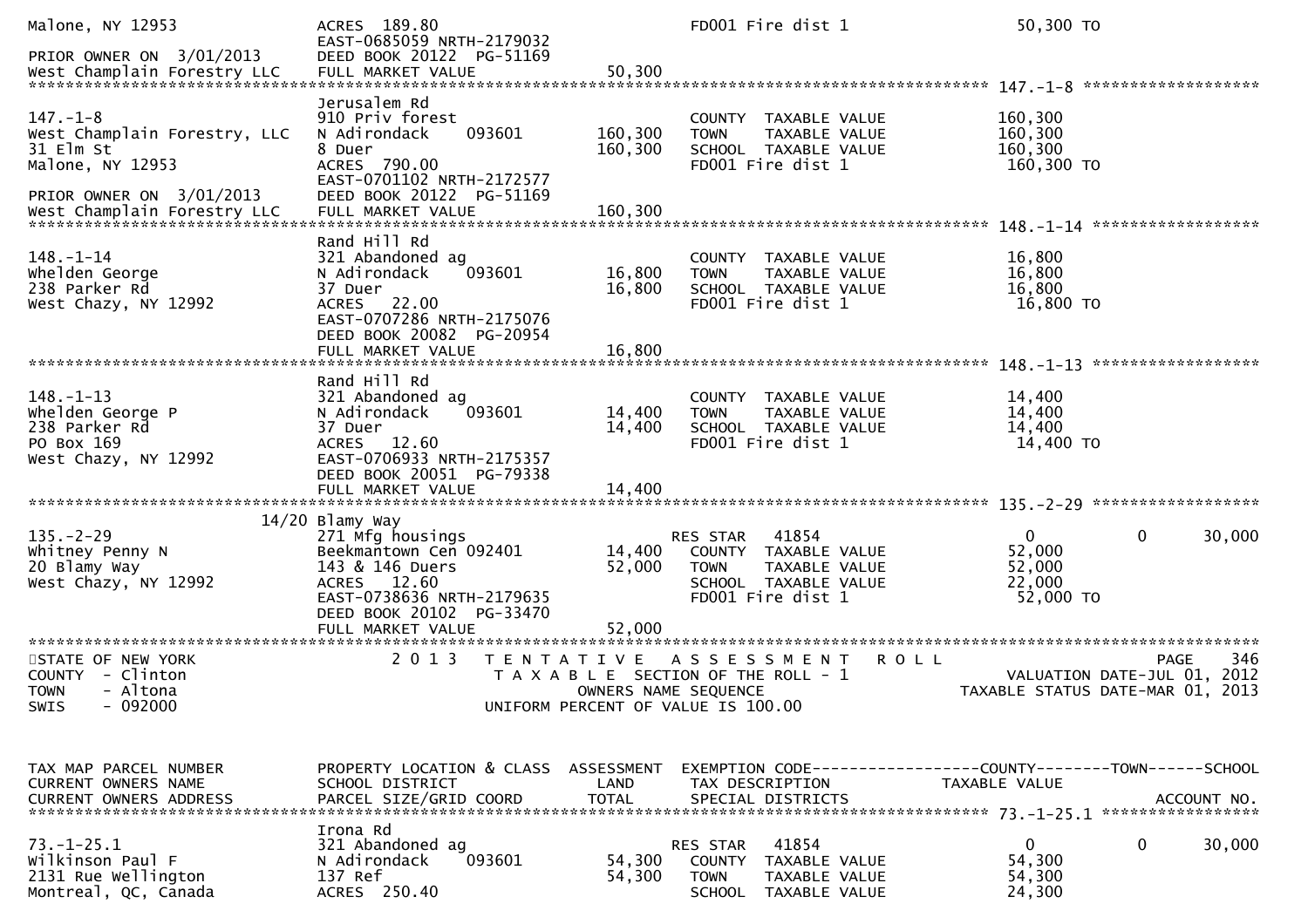|                                                                                                  | H3K1X1 | EAST-0705440 NRTH-2209866<br><b>PG-342</b><br>DEED BOOK 590<br>FULL MARKET VALUE                                                                                                                                | 54,300                                    | FD001 Fire dist 1<br>LT001 Altona light 1                                                                                                               | 54,300 TO<br>3,014 TO                                                                                                    |
|--------------------------------------------------------------------------------------------------|--------|-----------------------------------------------------------------------------------------------------------------------------------------------------------------------------------------------------------------|-------------------------------------------|---------------------------------------------------------------------------------------------------------------------------------------------------------|--------------------------------------------------------------------------------------------------------------------------|
|                                                                                                  |        |                                                                                                                                                                                                                 |                                           |                                                                                                                                                         |                                                                                                                          |
| $119. - 1 - 19.12$<br>Willette Danny E<br>3745 Soapstone Rd<br>Ridgeway, VA 24148                |        | Duley Rd<br>260 Seasonal res<br>N Adirondack<br>093601<br>Lot 68 Ref Tract Patent<br>ACRES 34.00<br>EAST-0711974 NRTH-2186873<br>DEED BOOK 20041 PG-67785<br>FULL MARKET VALUE                                  | 29,300<br>33,300<br>33,300                | COUNTY TAXABLE VALUE<br><b>TOWN</b><br>TAXABLE VALUE<br>SCHOOL TAXABLE VALUE<br>FD001 Fire dist 1                                                       | 33,300<br>33,300<br>33,300<br>33,300 TO                                                                                  |
|                                                                                                  |        |                                                                                                                                                                                                                 |                                           |                                                                                                                                                         |                                                                                                                          |
| $119. -1 - 19.151$<br>Willette Danny E<br>3745 Soapstone Rd<br>Ridgeway, VA 24148                |        | Duley Rd<br>321 Abandoned ag<br>093601<br>N Adirondack<br>ACRES 39.50<br>EAST-0071256 NRTH-2188704<br>FULL MARKET VALUE                                                                                         | 14,800<br>14,800<br>14,800                | COUNTY TAXABLE VALUE<br><b>TOWN</b><br>TAXABLE VALUE<br>SCHOOL TAXABLE VALUE<br>FD001 Fire dist 1                                                       | 14,800<br>14,800<br>14,800<br>14,800 TO                                                                                  |
|                                                                                                  |        | 440 Irona Rd                                                                                                                                                                                                    |                                           |                                                                                                                                                         |                                                                                                                          |
| $73. - 1 - 34.5$<br>Williams Barbara<br>440 Irona Rd<br>Altona, NY 12910                         |        | 210 1 Family Res<br>N Adirondack<br>093601<br>Lot 155 Ref Tr<br>FRNT 208.00 DPTH 208.00<br><b>ACRES</b><br>0.84<br>EAST-0700740 NRTH-2213148<br>DEED BOOK 722<br>PG-117                                         | 5,500 SR STAR<br>54,400                   | AGED C&T<br>41801<br>41834<br>COUNTY TAXABLE VALUE<br><b>TOWN</b><br>TAXABLE VALUE<br>SCHOOL TAXABLE VALUE<br>FD001 Fire dist 1<br>LT001 Altona light 1 | 27,200<br>27,200<br>$\Omega$<br>$\mathbf{0}$<br>54,400<br>0<br>27,200<br>27,200<br>$\mathbf 0$<br>54,400 TO<br>54,400 TO |
|                                                                                                  |        | FULL MARKET VALUE                                                                                                                                                                                               | 54,400                                    |                                                                                                                                                         |                                                                                                                          |
|                                                                                                  |        |                                                                                                                                                                                                                 |                                           |                                                                                                                                                         |                                                                                                                          |
| $87. - 1 - 9.82$<br>Williams Wayne B<br>Williams Sandy M<br>10 Debra Ln<br>Plattsburgh, NY 12901 |        | 5349 Military Tpke<br>210 1 Family Res<br>N Adirondack<br>093601<br>Lot 185 & 186 Ref Tr<br>Survey Map 20082/18962<br>1.00 BANK<br>180<br><b>ACRES</b><br>EAST-0692863 NRTH-2205325<br>DEED BOOK 20092 PG-27851 | 6,500<br>99,500                           | 41854<br>RES STAR<br>COUNTY TAXABLE VALUE<br><b>TOWN</b><br>TAXABLE VALUE<br>SCHOOL TAXABLE VALUE<br>FD001 Fire dist 1                                  | $\Omega$<br>$\mathbf{0}$<br>30,000<br>99,500<br>99,500<br>69,500<br>99,500 TO                                            |
|                                                                                                  |        | FULL MARKET VALUE                                                                                                                                                                                               | 99,500                                    |                                                                                                                                                         |                                                                                                                          |
| STATE OF NEW YORK<br>COUNTY - Clinton<br>- Altona<br><b>TOWN</b><br>$-092000$<br><b>SWIS</b>     |        | 2 0 1 3                                                                                                                                                                                                         | T E N T A T I V E<br>OWNERS NAME SEQUENCE | A S S E S S M E N T<br>T A X A B L E SECTION OF THE ROLL - 1<br>UNIFORM PERCENT OF VALUE IS 100.00                                                      | 347<br><b>ROLL</b><br><b>PAGE</b><br>VALUATION DATE-JUL 01, 2012<br>TAXABLE STATUS DATE-MAR 01, 2013                     |
|                                                                                                  |        |                                                                                                                                                                                                                 |                                           |                                                                                                                                                         |                                                                                                                          |
| TAX MAP PARCEL NUMBER<br><b>CURRENT OWNERS NAME</b><br><b>CURRENT OWNERS ADDRESS</b>             |        | PROPERTY LOCATION & CLASS<br>SCHOOL DISTRICT<br>PARCEL SIZE/GRID COORD                                                                                                                                          | ASSESSMENT<br><b>LAND</b><br><b>TOTAL</b> | TAX DESCRIPTION<br>SPECIAL DISTRICTS                                                                                                                    | TAXABLE VALUE<br>ACCOUNT NO.                                                                                             |
| $74. - 1 - 23.22$<br>Wilson Grant E<br>Wilson Laura A<br>168 Joe Wood Rd<br>Altona, NY 12910     |        | 168 Joe Wood Rd<br>240 Rural res<br>N Adirondack<br>093601<br>Lot 105<br>080<br>17.00 BANK<br><b>ACRES</b><br>EAST-0715957 NRTH-2210971                                                                         | 14,300<br>65,000                          | 41854<br>RES STAR<br>COUNTY<br>TAXABLE VALUE<br><b>TOWN</b><br><b>TAXABLE VALUE</b><br>SCHOOL TAXABLE VALUE<br>FD001 Fire dist 1                        | 0<br>0<br>30,000<br>65,000<br>65,000<br>35,000<br>65,000 TO                                                              |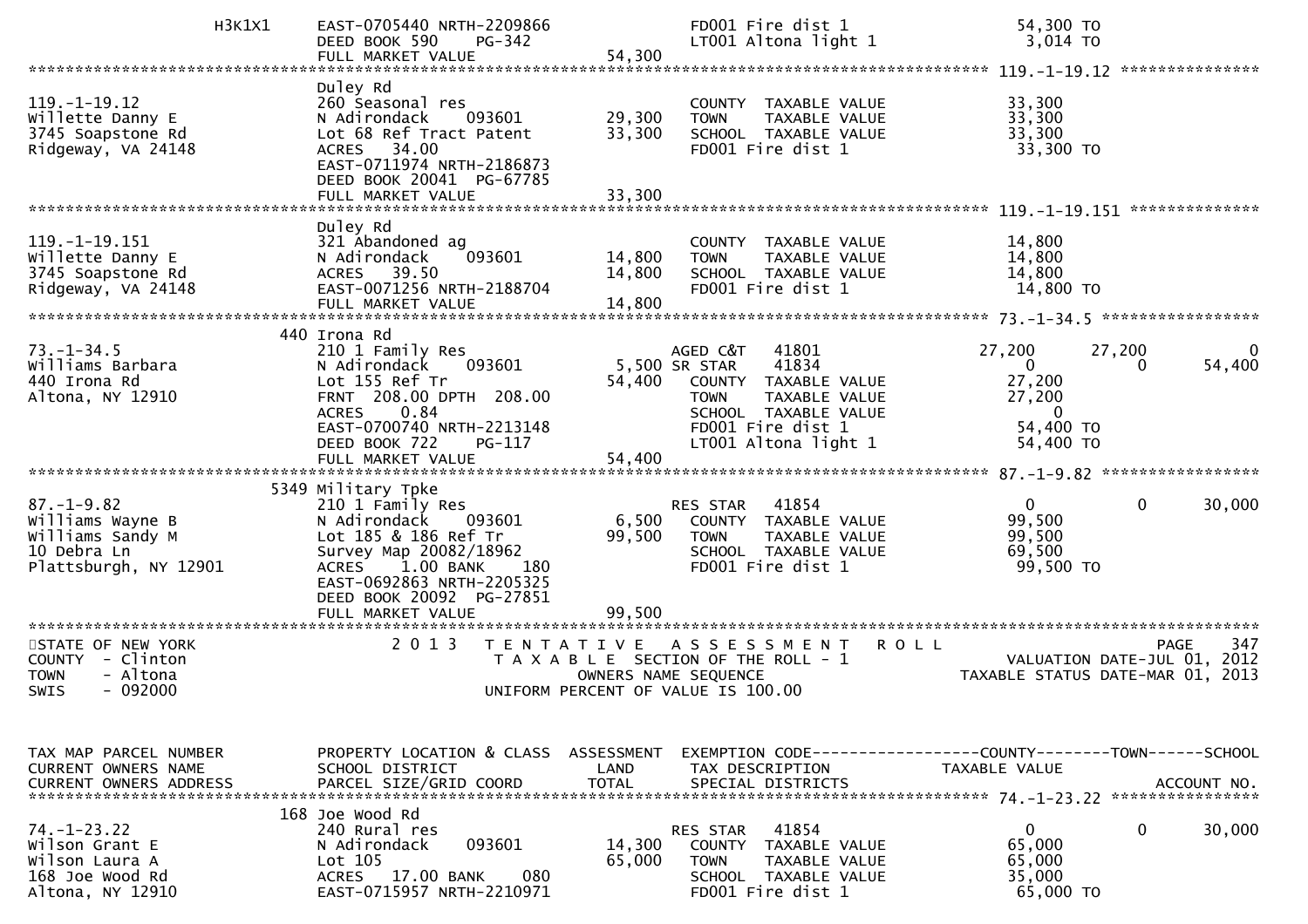|                                                                                                                                       | DEED BOOK 99001 PG-10881                                                                                                                                           |                      | LT001 Altona light 1                                                                                                      | 65,000 TO<br>******************                                                          |
|---------------------------------------------------------------------------------------------------------------------------------------|--------------------------------------------------------------------------------------------------------------------------------------------------------------------|----------------------|---------------------------------------------------------------------------------------------------------------------------|------------------------------------------------------------------------------------------|
| $132. - 1 - 16$<br>Winston Towers 1988 Inc<br>4 Beebe Way<br>Wellesley, MA 02482                                                      | Rand Hill Rd<br>910 Priv forest<br>093601<br>N Adirondack<br>10 Duer<br>ACRES 597.20<br>EAST-0699752 NRTH-2179983<br>DEED BOOK 20082 PG-13630                      | 101,200<br>101,200   | COUNTY TAXABLE VALUE<br>TAXABLE VALUE<br><b>TOWN</b><br>SCHOOL TAXABLE VALUE<br>FD001 Fire dist 1                         | 101,200<br>101,200<br>101,200<br>101,200 TO                                              |
|                                                                                                                                       |                                                                                                                                                                    |                      |                                                                                                                           |                                                                                          |
| $131. - 1 - 4.21$<br>Winterbottom Chanon L<br>Winterbottom Jonathan A<br>Attn: William Sawyer<br>358 Bear Trap Rd<br>Milton, VT 05468 | Jerusalem Rd<br>$322$ Rural vac $>10$<br>093601<br>N Adirondack<br>Lot 221 Ref Tr<br>ACRES 108.80<br>EAST-0692346 NRTH-2176566<br>DEED BOOK 20051 PG-79135         | 34,100<br>34,100     | COUNTY TAXABLE VALUE<br>TAXABLE VALUE<br><b>TOWN</b><br>SCHOOL TAXABLE VALUE<br>FD001 Fire dist 1                         | 34,100<br>34,100<br>34,100<br>34,100 TO                                                  |
|                                                                                                                                       |                                                                                                                                                                    |                      |                                                                                                                           | ****************<br>$131. - 1 - 4.22$                                                    |
| $131. - 1 - 4.22$<br>Winterbottom Chanon L<br>Winterbottom Jonathan A<br>Attn: William Sawyer<br>358 Bear Trap Rd<br>Milton, VT 05468 | Jerusalem Rd<br>$314$ Rural vac<10<br>N Adirondack<br>093601<br>Lot 221 Ref Tract<br>1.40<br><b>ACRES</b><br>EAST-0691578 NRTH-2177927<br>DEED BOOK 20051 PG-79135 | 6,700<br>6,700       | COUNTY TAXABLE VALUE<br>TAXABLE VALUE<br><b>TOWN</b><br>SCHOOL TAXABLE VALUE<br>FD001 Fire dist 1                         | 6,700<br>6,700<br>6,700<br>6,700 TO                                                      |
|                                                                                                                                       | FULL MARKET VALUE                                                                                                                                                  | 6,700                |                                                                                                                           |                                                                                          |
|                                                                                                                                       | Jerusalem Rd                                                                                                                                                       |                      |                                                                                                                           |                                                                                          |
| $146. - 1 - 3$<br>Winterbottom Chanon L<br>Winterbottom Jonathan A<br>Attn: William Sawyer<br>PO Box 69<br>Milton, VT 05468           | 920 Priv Hunt/Fi<br>093601<br>N Adirondack<br>222 Ref<br>ACRES 426.70<br>EAST-0692562 NRTH-2173384<br>DEED BOOK 20051 PG-79135                                     | 86,600<br>86,600     | COUNTY TAXABLE VALUE<br>TAXABLE VALUE<br><b>TOWN</b><br>SCHOOL TAXABLE VALUE<br>FD001 Fire dist 1                         | 86,600<br>86,600<br>86,600<br>86,600 TO                                                  |
|                                                                                                                                       | FULL MARKET VALUE<br>*********************                                                                                                                         | 86,600               |                                                                                                                           |                                                                                          |
| STATE OF NEW YORK<br><b>COUNTY</b><br>- Clinton<br>- Altona<br><b>TOWN</b><br>$-092000$<br><b>SWIS</b>                                | 2013<br>T E N T A T I V E                                                                                                                                          | OWNERS NAME SEQUENCE | A S S E S S M E N T<br><b>ROLL</b><br>T A X A B L E SECTION OF THE ROLL - 1<br>UNIFORM PERCENT OF VALUE IS 100.00         | 348<br><b>PAGE</b><br>VALUATION DATE-JUL 01,<br>2012<br>TAXABLE STATUS DATE-MAR 01, 2013 |
| TAX MAP PARCEL NUMBER<br>CURRENT OWNERS NAME                                                                                          | PROPERTY LOCATION & CLASS<br>SCHOOL DISTRICT                                                                                                                       | ASSESSMENT<br>LAND   | TAX DESCRIPTION                                                                                                           | EXEMPTION CODE-----------------COUNTY-------TOWN------SCHOOL<br>TAXABLE VALUE            |
| $134.-1-1.2$<br>Wolcott John R<br>Wolcott Gail P<br>11 Laura Dr<br>Morrisonville, NY 12962                                            | 3894 Military Tpke<br>240 Rural res<br>093601<br>N Adirondack<br>Lot 95 Ref Tr<br>22.80<br><b>ACRES</b><br>EAST-0721023 NRTH-2184788<br>DEED BOOK 624<br>PG-873    | 15,200<br>127,700    | 41854<br>RES STAR<br>COUNTY<br>TAXABLE VALUE<br><b>TOWN</b><br>TAXABLE VALUE<br>SCHOOL TAXABLE VALUE<br>FD001 Fire dist 1 | $\mathbf 0$<br>$\mathbf 0$<br>30,000<br>127,700<br>127,700<br>97,700<br>127,700 TO       |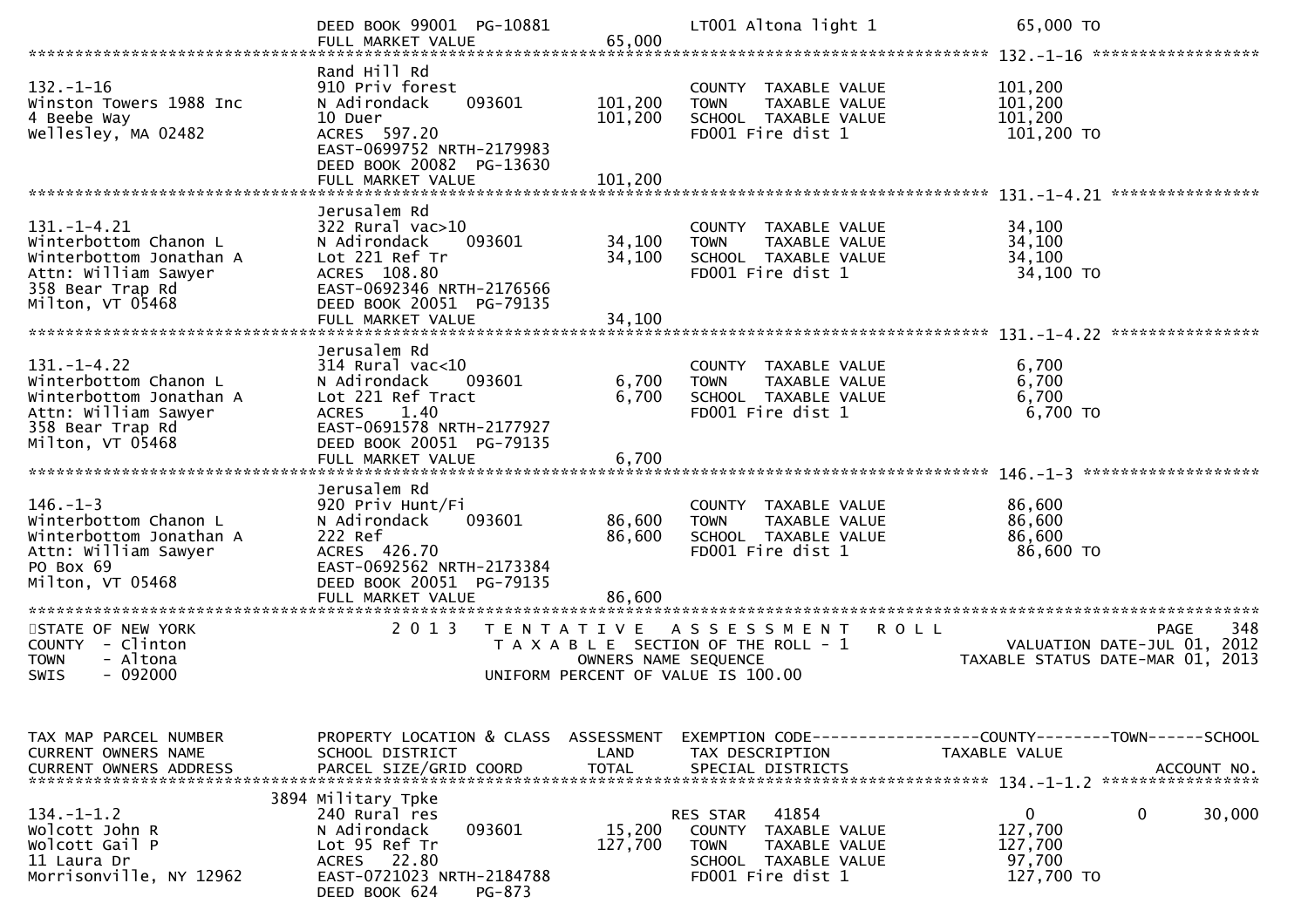| 135. –1–18.264<br>Wolstenholme Emily<br>151 Harvey Rd<br>West Chazy, NY 12992                              | 151 Harvey Rd<br>210 1 Family Res<br>N Adirondack<br>093601<br>Lot 130 Duerville Patent<br>3.80 BANK<br><b>ACRES</b><br>080<br>EAST-0733865 NRTH-2179409<br>DEED BOOK 99001 PG-08143 | 10,400<br>85,000           | RES STAR 41854<br>COUNTY TAXABLE VALUE<br><b>TOWN</b><br>TAXABLE VALUE<br>SCHOOL TAXABLE VALUE<br>FD001 Fire dist 1                                | $\Omega$<br>85,000<br>85,000<br>55,000<br>85,000 TO                    | 0<br>30,000            |
|------------------------------------------------------------------------------------------------------------|--------------------------------------------------------------------------------------------------------------------------------------------------------------------------------------|----------------------------|----------------------------------------------------------------------------------------------------------------------------------------------------|------------------------------------------------------------------------|------------------------|
|                                                                                                            | FULL MARKET VALUE                                                                                                                                                                    | 85,000                     |                                                                                                                                                    |                                                                        |                        |
|                                                                                                            |                                                                                                                                                                                      |                            |                                                                                                                                                    |                                                                        |                        |
|                                                                                                            | 294 Joe Wood Rd                                                                                                                                                                      |                            |                                                                                                                                                    |                                                                        |                        |
| $74. - 1 - 15.3$<br>Wood Allen John<br>Wood Donna Marie<br>294 Joe Wood Rd<br>Altona, NY 12910             | 210 1 Family Res<br>093601<br>N Adirondack<br>Lot 104 Ref Tr<br>3.40 BANK<br>080<br><b>ACRES</b><br>EAST-0717846 NRTH-2213942<br>DEED BOOK 20051 PG-87574                            | 7,900<br>94,000            | <b>RES STAR 41854</b><br>COUNTY TAXABLE VALUE<br><b>TOWN</b><br>TAXABLE VALUE<br>SCHOOL TAXABLE VALUE<br>FD001 Fire dist 1<br>LT001 Altona light 1 | $\Omega$<br>94,000<br>94,000<br>64,000<br>94,000 TO<br>94,000 TO       | $\mathbf 0$<br>30,000  |
|                                                                                                            | FULL MARKET VALUE                                                                                                                                                                    | 94,000                     |                                                                                                                                                    |                                                                        |                        |
|                                                                                                            |                                                                                                                                                                                      |                            |                                                                                                                                                    |                                                                        | ****************       |
| $74. - 1 - 25.13$<br>Wood Alvin<br>881 Mannix Rd<br>Peru, NY 12972                                         | Joe Wood Rd<br>311 Res vac land<br>N Adirondack<br>093601<br>Lots 104, 105, & 111 Ref<br>FRNT 156.00 DPTH 275.00<br>EAST-0715857 NRTH-2210336<br>DEED BOOK 20092 PG-24273            | 6,400<br>6,400             | COUNTY TAXABLE VALUE<br><b>TOWN</b><br><b>TAXABLE VALUE</b><br>SCHOOL TAXABLE VALUE<br>FD001 Fire dist 1<br>LT001 Altona light 1                   | 6,400<br>6,400<br>6,400<br>6,400 TO<br>6,400 TO                        |                        |
|                                                                                                            | FULL MARKET VALUE                                                                                                                                                                    | 6,400                      |                                                                                                                                                    |                                                                        |                        |
|                                                                                                            | 298 Devils Den Rd                                                                                                                                                                    |                            |                                                                                                                                                    |                                                                        |                        |
| $104. - 1 - 4.2$<br>Wood Carl A<br>Rabideau Tammy J<br>298 Devils Den Rd<br>PO Box 159<br>Altona, NY 12910 | 210 1 Family Res<br>093601<br>N Adirondack<br>Ldt 132 Ref<br><b>ACRES</b><br>1.00<br>EAST-0710637 NRTH-2202595<br>DEED BOOK 951<br>PG-138<br>FULL MARKET VALUE                       | 6,500<br>88,600<br>88,600  | RES STAR<br>41854<br>COUNTY TAXABLE VALUE<br><b>TOWN</b><br>TAXABLE VALUE<br>SCHOOL TAXABLE VALUE<br>FD001 Fire dist 1<br>LT001 Altona light 1     | $\overline{0}$<br>88,600<br>88,600<br>58,600<br>88,600 TO<br>88,600 TO | $\mathbf{0}$<br>30,000 |
| STATE OF NEW YORK                                                                                          | 2 0 1 3<br>T E N T A T I V E                                                                                                                                                         |                            | <b>ROLL</b>                                                                                                                                        |                                                                        | 349<br>PAGE            |
| COUNTY - Clinton<br><b>TOWN</b><br>- Altona<br>$-092000$<br><b>SWIS</b>                                    |                                                                                                                                                                                      |                            | A S S E S S M E N T<br>T A X A B L E SECTION OF THE ROLL - 1<br>OWNERS NAME SEQUENCE<br>UNIFORM PERCENT OF VALUE IS 100.00                         | VALUATION DATE-JUL 01,<br>TAXABLE STATUS DATE-MAR 01, 2013             | 2012                   |
| TAX MAP PARCEL NUMBER<br>CURRENT OWNERS NAME<br>CURRENT OWNERS ADDRESS                                     | PROPERTY LOCATION & CLASS ASSESSMENT<br>SCHOOL DISTRICT                                                                                                                              | LAND                       | EXEMPTION CODE------------------COUNTY--------TOWN------SCHOOL<br>TAX DESCRIPTION                                                                  | TAXABLE VALUE                                                          |                        |
| $104. - 1 - 6.1$<br>Wood Carl A<br>Wood Andrew J<br>298 Devils Den Rd<br>Altona, NY 12910                  | Devils Den Rd<br>321 Abandoned ag<br>093601<br>N Adirondack<br>132 Ref<br>ACRES 178.70<br>EAST-0709584 NRTH-2200590<br>DEED BOOK 20031 PG-52867<br>FULL MARKET VALUE                 | 32,400<br>32,400<br>32,400 | COUNTY TAXABLE VALUE<br>TAXABLE VALUE<br><b>TOWN</b><br>SCHOOL TAXABLE VALUE<br>FD001 Fire dist 1                                                  | 32,400<br>32,400<br>32,400<br>32,400 TO                                |                        |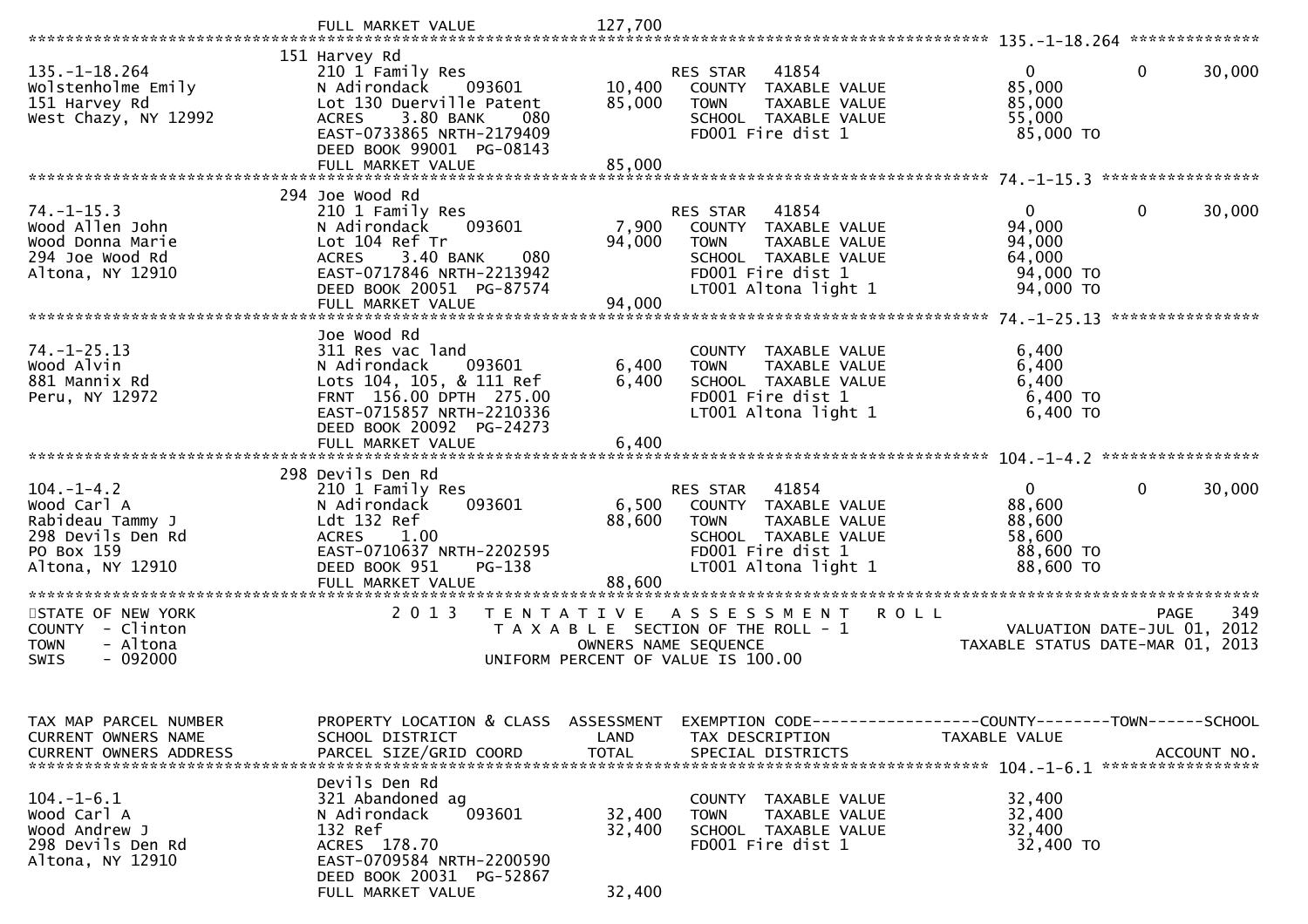| $71. - 4 - 14.3$<br>Wood Floyd W II<br>Himes-Wood Carey S<br>2066 Plank Rd<br>Ellenburg Depot, NY 12935-1717 EAST-0675967 NRTH-2210360     | 2066 Plank Rd<br>210 1 Family Res<br>093601<br>N Adirondack<br>Lt Bm<br>FRNT 100.00 DPTH 275.00<br>DEED BOOK 20041 PG-67383                                                          | 6,100<br>53,700            | 41854<br>RES STAR<br>COUNTY TAXABLE VALUE<br>TAXABLE VALUE<br><b>TOWN</b><br>SCHOOL TAXABLE VALUE<br>FD002 Ellenburg fire 21                                                         | $\overline{0}$<br>53,700<br>53,700<br>23,700<br>53,700 TO                         | $\mathbf{0}$<br>30,000                 |
|--------------------------------------------------------------------------------------------------------------------------------------------|--------------------------------------------------------------------------------------------------------------------------------------------------------------------------------------|----------------------------|--------------------------------------------------------------------------------------------------------------------------------------------------------------------------------------|-----------------------------------------------------------------------------------|----------------------------------------|
| $89.1 - 3 - 9$<br>Wood Life Estate Joyce I<br>Wood Emmett L<br>PO Box 74<br>Altona, NY 12910                                               | 3091 Miner Farm Rd<br>210 1 Family Res<br>093601<br>N Adirondack<br>110 Ref<br>FRNT 180.00 DPTH 214.00<br>EAST-0712018 NRTH-2207303<br>DEED BOOK 20082 PG-20067<br>FULL MARKET VALUE | 6,400<br>91,500<br>91,500  | 41834<br>SR STAR<br>COUNTY TAXABLE VALUE<br><b>TOWN</b><br>TAXABLE VALUE<br>SCHOOL TAXABLE VALUE<br>FD001 Fire dist 1<br>LT001 Altona light 1                                        | $0 \qquad \qquad$<br>91,500<br>91,500<br>28,200<br>91,500 TO<br>91,500 TO         | $\mathbf 0$<br>63,300                  |
| $104. - 1 - 4.1$<br>Wood Life Use Wallace & Barbar N Adirondack<br>Wood Andrew J<br>Wood Andrew J<br>304 Devils Den Rd<br>Altona, NY 12910 | 304 Devils Den Rd<br>210 1 Family Res<br>093601<br>Lot 132 Ref<br>ACRES 1.20<br>EAST-0710861 NRTH-2202649<br>DEED BOOK 910<br>PG-172                                                 | 6,500 SR STAR<br>52,200    | WARNONALL 41121<br>41834<br>COUNTY TAXABLE VALUE<br>TAXABLE VALUE<br><b>TOWN</b><br>SCHOOL TAXABLE VALUE<br>FD001 Fire dist 1                                                        | 7,830<br>$\mathbf{0}$<br>44,370<br>44,370<br>$\overline{\mathbf{0}}$<br>52,200 TO | 7,830<br>$\overline{0}$<br>52,200<br>0 |
| $104. - 1 - 8$<br>Wood Life Use Wallace & Barbar N Adirondack<br>Wood Andrew J<br>304 Devils Den Rd<br>Altona, NY 12910                    | Rock Rd<br>260 Seasonal res<br>093601<br>133 Ref 1942<br>ACRES 94.00<br>EAST-0712218 NRTH-2198150<br>DEED BOOK 910<br>PG-170<br>FULL MARKET VALUE                                    | 26,300<br>35,600<br>35,600 | COUNTY TAXABLE VALUE<br>TAXABLE VALUE<br><b>TOWN</b><br>SCHOOL TAXABLE VALUE<br>FD001 Fire dist 1                                                                                    | 35,600<br>35,600<br>35,600<br>35,600 TO                                           |                                        |
| STATE OF NEW YORK<br>COUNTY - Clinton<br><b>TOWN</b><br>- Altona<br>$-092000$<br><b>SWIS</b>                                               | 2 0 1 3                                                                                                                                                                              |                            | TENTATIVE ASSESSMENT ROLL<br>T A X A B L E SECTION OF THE ROLL - 1<br>OWNERS NAME SEQUENCE OF THE ROLL - 1<br>TAXABLE STATUS DATE-MAR 01, 2013<br>UNIFORM PERCENT OF VALUE IS 100.00 |                                                                                   | 350<br>PAGE                            |
| TAX MAP PARCEL NUMBER<br>CURRENT OWNERS NAME<br><b>CURRENT OWNERS ADDRESS</b>                                                              | PROPERTY LOCATION & CLASS ASSESSMENT EXEMPTION CODE----------------COUNTY-------TOWN------SCHOOL<br>SCHOOL DISTRICT<br>PARCEL SIZE/GRID COORD                                        | LAND<br><b>TOTAL</b>       | TAX DESCRIPTION<br>SPECIAL DISTRICTS                                                                                                                                                 | TAXABLE VALUE                                                                     | ACCOUNT NO.                            |
| $74. - 1 - 25.15$<br>Wood Marcia A<br>40 Joe Wood Rd<br>Altona, NY 12910                                                                   | 40 Joe Wood Rd<br>314 Rural vac<10<br>093601<br>N Adirondack<br>ACRES 11.90<br>EAST-0714570 NRTH-2210509<br>DEED BOOK 20092 PG-25873<br>FULL MARKET VALUE                            | 12,800<br>12,800<br>12,800 | COUNTY TAXABLE VALUE<br>TAXABLE VALUE<br><b>TOWN</b><br>SCHOOL TAXABLE VALUE<br>FD001 Fire dist 1                                                                                    | 12,800<br>12,800<br>12,800<br>12,800 TO                                           |                                        |
|                                                                                                                                            |                                                                                                                                                                                      |                            |                                                                                                                                                                                      |                                                                                   |                                        |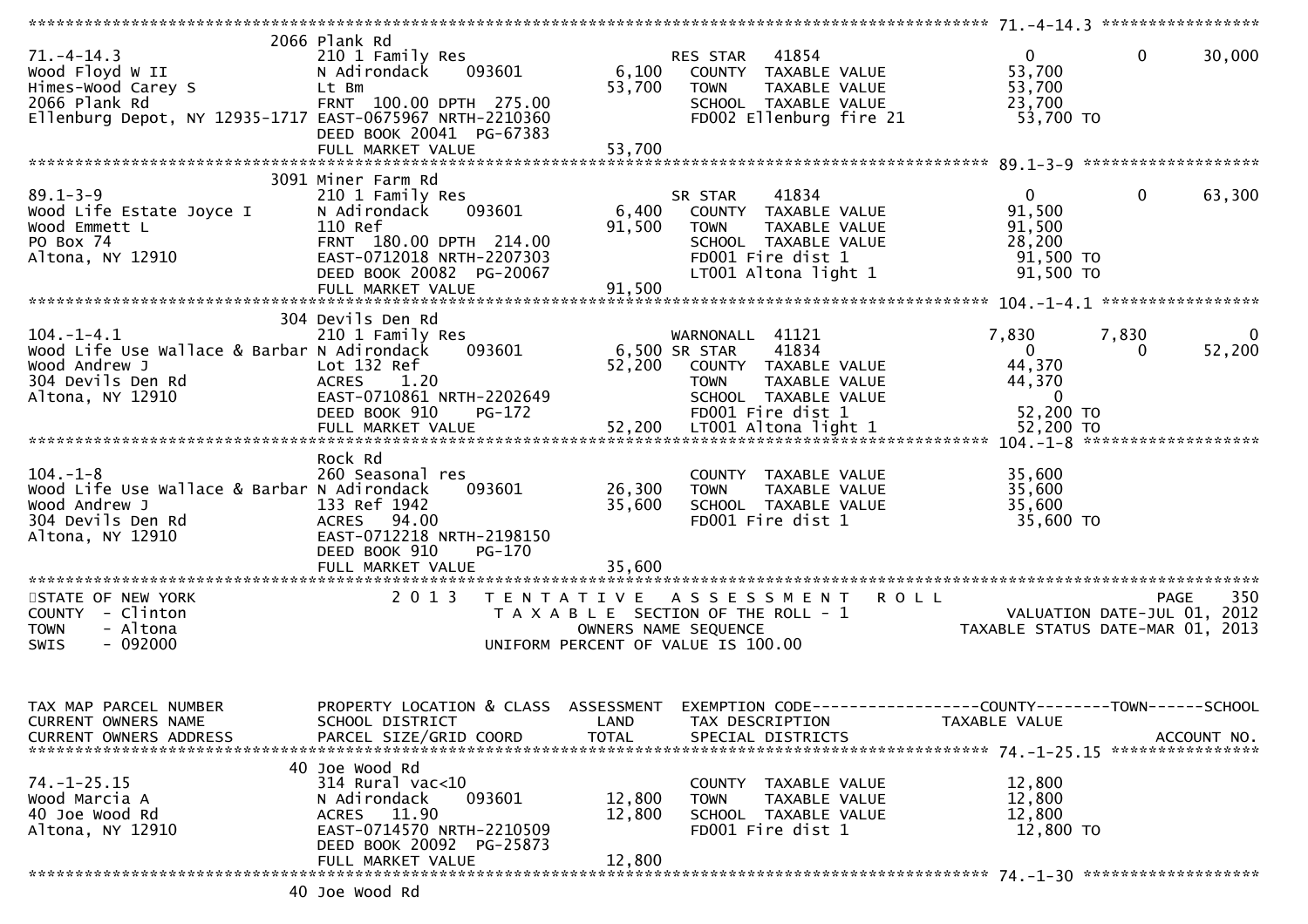| $74. - 1 - 30$<br>Wood Marcia A<br>40 Joe Wood Rd<br>Altona, NY 12910                         | 210 1 Family Res<br>093601<br>N Adirondack<br>338 Ref<br>318<br>320<br><b>ACRES</b><br>5.10 BANK<br>EAST-0714572 NRTH-2208598<br>DEED BOOK 20031 PG-53863                                       | 9,400<br>85,000<br>85,000                                                   | RES STAR 41854<br><b>TOWN</b>                    | COUNTY TAXABLE VALUE<br>TAXABLE VALUE<br>SCHOOL TAXABLE VALUE<br>FD001 Fire dist 1<br>LT001 Altona light 1          | $\overline{0}$<br>85,000<br>85,000<br>55,000<br>85,000 TO<br>85,000 TO         | $\mathbf{0}$       | 30,000             |
|-----------------------------------------------------------------------------------------------|-------------------------------------------------------------------------------------------------------------------------------------------------------------------------------------------------|-----------------------------------------------------------------------------|--------------------------------------------------|---------------------------------------------------------------------------------------------------------------------|--------------------------------------------------------------------------------|--------------------|--------------------|
|                                                                                               | FULL MARKET VALUE                                                                                                                                                                               |                                                                             |                                                  |                                                                                                                     |                                                                                |                    |                    |
| $120 - 1 - 4$<br>Wood Mark Gordon<br>2 Emmons St<br>Dannemora, NY 12929                       | Military Tpke<br>321 Abandoned ag<br>093601<br>N Adirondack<br>118 Duer<br>ACRES 69.50<br>EAST-0724321 NRTH-2189865<br>DEED BOOK 20031 PG-52969                                                 | 21,200<br>21,200                                                            | <b>TOWN</b>                                      | COUNTY TAXABLE VALUE<br>TAXABLE VALUE<br>SCHOOL TAXABLE VALUE<br>FD001 Fire dist 1                                  | 21,200<br>21,200<br>21,200<br>21,200 TO                                        |                    |                    |
|                                                                                               | FULL MARKET VALUE                                                                                                                                                                               | 21,200                                                                      |                                                  |                                                                                                                     |                                                                                |                    |                    |
| $74. - 1 - 25.12$<br>Wood Paul J<br>Wood Nancy L<br>2876 Miner Farm Rd<br>Altona, NY 12910    | 2876 Miner Farm Rd<br>240 Rural res<br>093601<br>N Adirondack<br>Lot 105 Ref<br>ACRES 165.90<br>EAST-0717172 NRTH-2209174<br>DEED BOOK 98001 PG-01015                                           | 56,000<br>178,000                                                           | RES STAR 41854<br><b>TOWN</b>                    | COUNTY TAXABLE VALUE<br>TAXABLE VALUE<br>SCHOOL TAXABLE VALUE<br>FD001 Fire dist 1<br>LT001 Altona light 1          | $\mathbf 0$<br>178,000<br>178,000<br>148,000<br>178,000 TO<br>178,000 TO       | 0                  | 30,000             |
|                                                                                               | FULL MARKET VALUE                                                                                                                                                                               | 178,000                                                                     |                                                  |                                                                                                                     |                                                                                |                    |                    |
|                                                                                               | 20 Railroad St                                                                                                                                                                                  |                                                                             |                                                  |                                                                                                                     |                                                                                |                    |                    |
| $72.-1-20.1$<br>Wood Robert S<br>Wood Mary Ann<br>20 Railroad St<br>Ellenburg Depot, NY 12935 | 210 1 Family Res<br>N Adirondack 093601<br>Survey Bk 19 Pg 64<br>ACRES 3.00<br>EAST-0685441 NRTH-2211833<br>DEED BOOK 933<br>PG-140                                                             | 7,900<br>68,000                                                             | RES STAR<br><b>TOWN</b>                          | 41854<br>COUNTY TAXABLE VALUE<br>TAXABLE VALUE<br>SCHOOL TAXABLE VALUE<br>FD001 Fire dist 1                         | $\overline{0}$<br>68,000<br>68,000<br>38,000<br>68,000 TO                      | $\mathbf{0}$       | 30,000             |
|                                                                                               |                                                                                                                                                                                                 |                                                                             |                                                  |                                                                                                                     |                                                                                |                    |                    |
| STATE OF NEW YORK<br>COUNTY - Clinton<br>- Altona<br><b>TOWN</b><br><b>SWIS</b><br>$-092000$  | 2 0 1 3                                                                                                                                                                                         | T A X A B L E SECTION OF THE ROLL - 1<br>UNIFORM PERCENT OF VALUE IS 100.00 | OWNERS NAME SEQUENCE                             | TENTATIVE ASSESSMENT                                                                                                | <b>ROLL</b><br>VALUATION DATE-JUL 01, 2012<br>TAXABLE STATUS DATE-MAR 01, 2013 |                    | 351<br><b>PAGE</b> |
| TAX MAP PARCEL NUMBER<br><b>CURRENT OWNERS NAME</b><br><b>CURRENT OWNERS ADDRESS</b>          | PROPERTY LOCATION & CLASS ASSESSMENT<br>SCHOOL DISTRICT<br>PARCEL SIZE/GRID COORD                                                                                                               | LAND<br><b>TOTAL</b>                                                        |                                                  | TAX DESCRIPTION<br>SPECIAL DISTRICTS                                                                                | EXEMPTION CODE-----------------COUNTY-------TOWN------SCHOOL<br>TAXABLE VALUE  |                    | ACCOUNT NO.        |
| 74. –1–28<br>Wood Simone M<br>57 Joe Wood Rd<br>Altona, NY 12910                              | 57 Joe Wood Rd<br>210 1 Family Res<br>093601<br>N Adirondack<br>111 Ref<br>FRNT 155.00 DPTH 100.00<br>080<br>BANK<br>EAST-0714193 NRTH-2209079<br>DEED BOOK 20041 PG-75168<br>FULL MARKET VALUE | 77,700<br>77,700                                                            | AGED - ALL 41800<br>4,700 SR STAR<br><b>TOWN</b> | 41834<br>COUNTY TAXABLE VALUE<br>TAXABLE VALUE<br>SCHOOL TAXABLE VALUE<br>FD001 Fire dist 1<br>LT001 Altona light 1 | 38,850<br>$\mathbf{0}$<br>38,850<br>38,850<br>0<br>77,700 TO<br>77,700 TO      | 38,850<br>$\Omega$ | 38,850<br>38,850   |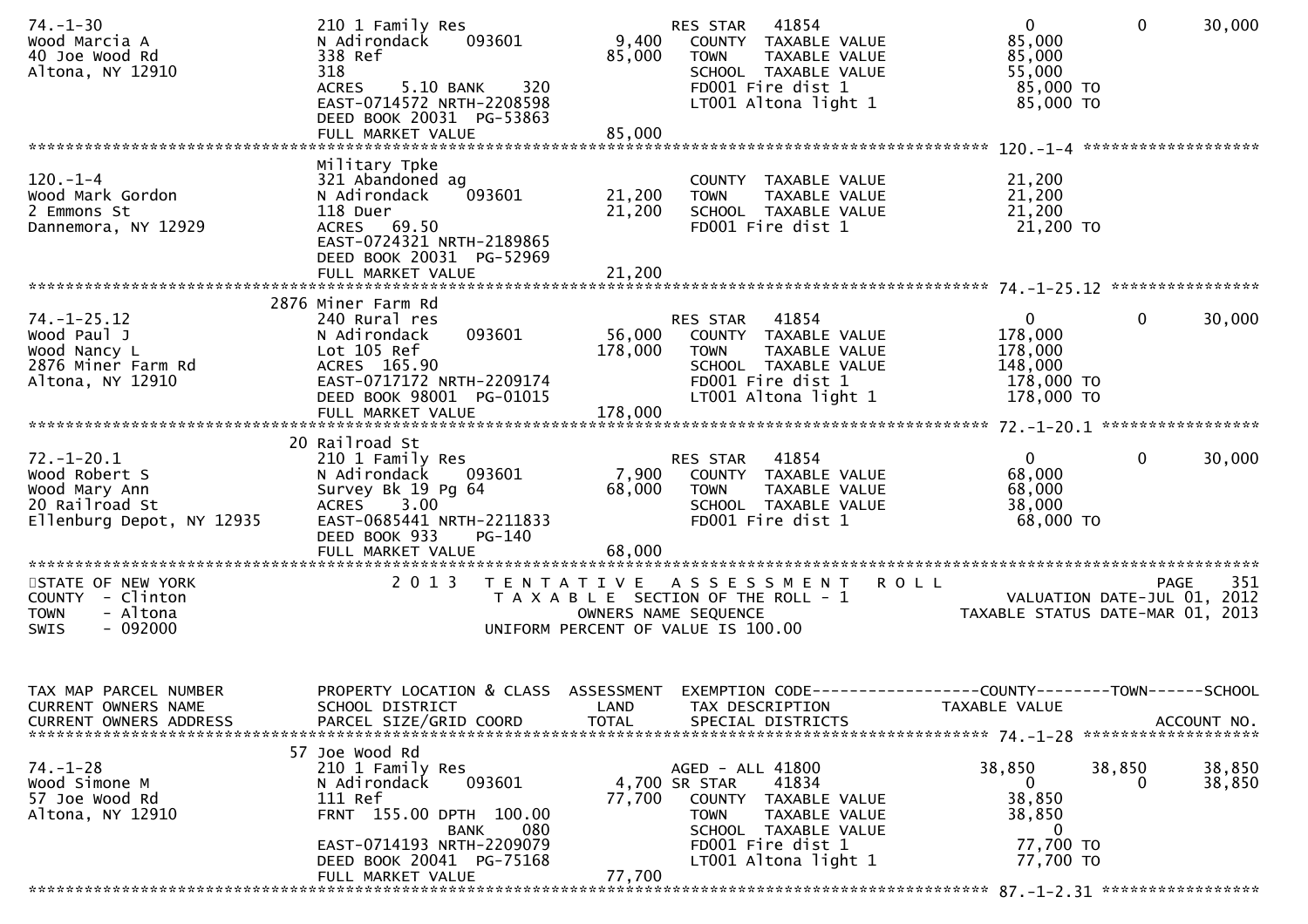| $87. - 1 - 2.31$<br>Woods Andrew<br>45 French Hill Rd<br>Colton, NY 13625                                   | Forest Rd<br>321 Abandoned ag<br>093601<br>N Adirondack<br>213 Ref<br>ACRES 20.70<br>EAST-0684352 NRTH-2206237<br>DEED BOOK 20122 PG-49902<br>FULL MARKET VALUE           | 15,400<br>15,400<br>15,400 | COUNTY TAXABLE VALUE<br><b>TOWN</b><br>SCHOOL TAXABLE VALUE<br>FD001 Fire dist 1                    | TAXABLE VALUE | 15,400<br>15,400<br>15,400<br>15,400 TO                                                                                          |
|-------------------------------------------------------------------------------------------------------------|---------------------------------------------------------------------------------------------------------------------------------------------------------------------------|----------------------------|-----------------------------------------------------------------------------------------------------|---------------|----------------------------------------------------------------------------------------------------------------------------------|
| $73. - 3 - 3.1$<br>Woodward Daryl<br>Woodward Mary<br>218 Sharron Ave<br>Plattsburgh, NY 12901              | Irona Rd<br>$314$ Rural vac<10<br>093601<br>N Adirondack<br>166 Ref<br>6.20<br><b>ACRES</b><br>EAST-0695183 NRTH-2214617<br>DEED BOOK 20102 PG-36351<br>FULL MARKET VALUE | 9,600<br>9,600<br>9,600    | COUNTY TAXABLE VALUE<br><b>TOWN</b><br>SCHOOL TAXABLE VALUE<br>FD001 Fire dist 1                    | TAXABLE VALUE | 9,600<br>9,600<br>9,600<br>$9,600$ TO                                                                                            |
| $73. - 3 - 3.3$<br>Woodward Daryl<br>Woodward Mary<br>218 Sharron Ave<br>Plattsburgh, NY 12901              | Helens Way<br>$314$ Rural vac<10<br>N Adirondack<br>093601<br>Lot 166 Ref Tr<br>ACRES 5.00<br>EAST-0695566 NRTH-2214442<br>DEED BOOK 20102 PG-36351<br>FULL MARKET VALUE  | 8,900<br>8,900<br>8,900    | COUNTY TAXABLE VALUE<br><b>TOWN</b><br>SCHOOL TAXABLE VALUE<br>FD001 Fire dist 1                    | TAXABLE VALUE | 8,900<br>8,900<br>8,900<br>8,900 TO                                                                                              |
| $147. - 1 - 6.2$<br>Yandow Bernard R<br>Yandow Sylvia M<br>53A Center Rd<br>Essex Jct, VT 05452             | Jerusalem Rd<br>260 Seasonal res<br>093601<br>N Adirondack<br>Lot 21 Duer<br>ACRES 125.00<br>EAST-0705067 NRTH-2171682<br>DEED BOOK 938<br>PG-315<br>FULL MARKET VALUE    | 35,300<br>40,800<br>40,800 | COUNTY TAXABLE VALUE<br><b>TOWN</b><br>SCHOOL TAXABLE VALUE<br>FD001 Fire dist 1                    | TAXABLE VALUE | 40,800<br>40,800<br>40,800<br>40,800 TO                                                                                          |
| STATE OF NEW YORK<br>COUNTY - Clinton<br>- Altona<br><b>TOWN</b><br>- 092000<br><b>SWIS</b>                 | 2 0 1 3                                                                                                                                                                   | OWNERS NAME SEQUENCE       | TENTATIVE ASSESSMENT<br>T A X A B L E SECTION OF THE ROLL - 1<br>UNIFORM PERCENT OF VALUE IS 100.00 | <b>ROLL</b>   | 352<br>PAGE<br>VALUATION DATE-JUL 01, 2012<br>TAXABLE STATUS DATE-MAR 01, 2013                                                   |
| TAX MAP PARCEL NUMBER<br>CURRENT OWNERS NAME<br><b>CURRENT OWNERS ADDRESS</b>                               | SCHOOL DISTRICT<br>PARCEL SIZE/GRID COORD                                                                                                                                 | <b>TOTAL</b>               | LAND TAX DESCRIPTION<br>SPECIAL DISTRICTS                                                           |               | PROPERTY LOCATION & CLASS ASSESSMENT EXEMPTION CODE----------------COUNTY-------TOWN------SCHOOL<br>TAXABLE VALUE<br>ACCOUNT NO. |
| $88.14 - 1 - 59$<br>Yates Leonard<br>Yates Sharron<br>4825 Beausejour St<br>St Hubert, QC, Canada<br>J3Y6S3 | 21 Merrywood Dr<br>260 Seasonal res<br>N Adirondack<br>093601<br>Stonewall Acres Lot 59<br>FRNT 110.21 DPTH 71.07<br>EAST-0700102 NRTH-2203353<br>DEED BOOK 959<br>$PG-7$ | 4,300<br>27,900            | COUNTY TAXABLE VALUE<br><b>TOWN</b><br>SCHOOL TAXABLE VALUE<br>FD001 Fire dist 1                    | TAXABLE VALUE | 27,900<br>27,900<br>27,900<br>27,900 TO                                                                                          |
|                                                                                                             | FULL MARKET VALUE<br>110 Pinewood Dr                                                                                                                                      | 27,900                     |                                                                                                     |               |                                                                                                                                  |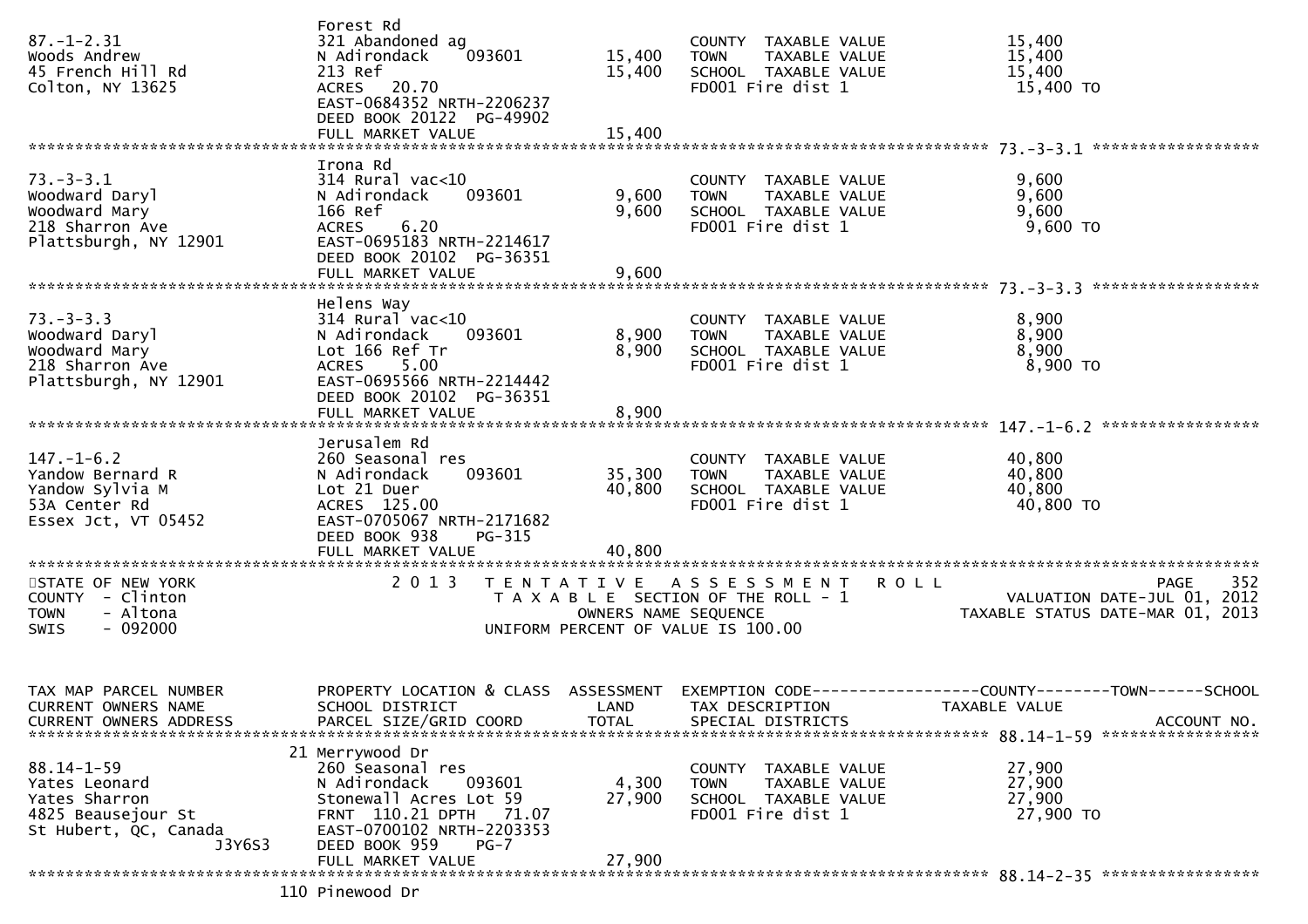| 311 Res vac land<br>N Adirondack<br>093601<br>Sub Bk 10 Pg 123 Lot 35<br>FRNT 103.00 DPTH 105.70<br>EAST-0698861 NRTH-2204735<br>DEED BOOK 20051 PG-81189        | 3,400<br>3,400                                                                                         | COUNTY TAXABLE VALUE<br>TAXABLE VALUE<br><b>TOWN</b><br>SCHOOL TAXABLE VALUE<br>FD001 Fire dist 1                                     | 3,400<br>3,400<br>3,400<br>3,400 TO                                                                                                                                                                         |
|------------------------------------------------------------------------------------------------------------------------------------------------------------------|--------------------------------------------------------------------------------------------------------|---------------------------------------------------------------------------------------------------------------------------------------|-------------------------------------------------------------------------------------------------------------------------------------------------------------------------------------------------------------|
|                                                                                                                                                                  |                                                                                                        |                                                                                                                                       |                                                                                                                                                                                                             |
| 311 Res vac land<br>N Adirondack<br>093601<br>Sub Bk 10 Pg 123 Lot 36<br>FRNT 109.50 DPTH 115.60<br>EAST-0698811 NRTH-2204818<br>DEED BOOK 20051 PG-81197        | 3,600<br>3,600                                                                                         | COUNTY TAXABLE VALUE<br>TAXABLE VALUE<br><b>TOWN</b><br>SCHOOL TAXABLE VALUE<br>FD001 Fire dist 1                                     | 3,600<br>3,600<br>3,600<br>3,600 TO                                                                                                                                                                         |
|                                                                                                                                                                  |                                                                                                        |                                                                                                                                       |                                                                                                                                                                                                             |
| 210 1 Family Res<br>093601<br>N Adirondack<br>110 Ref<br>FRNT 223.00 DPTH 177.00<br>EAST-0711625 NRTH-2207282<br>DEED BOOK 20112 PG-44471                        | 6,500<br>76,700                                                                                        | COUNTY TAXABLE VALUE<br>TAXABLE VALUE<br><b>TOWN</b><br>SCHOOL TAXABLE VALUE<br>FD001 Fire dist 1<br>LT001 Altona light 1             | 76,700<br>76,700<br>76,700<br>76,700 TO<br>76,700 TO                                                                                                                                                        |
|                                                                                                                                                                  |                                                                                                        |                                                                                                                                       |                                                                                                                                                                                                             |
| 210 1 Family Res<br>N Adirondack<br>093601<br>110 Ref<br>FRNT 182.00 DPTH 150.00<br>EAST-0711688 NRTH-2206959<br>DEED BOOK 20031 PG-58842<br>FULL MARKET VALUE   | 62,000                                                                                                 | 41834<br>COUNTY TAXABLE VALUE<br>TAXABLE VALUE<br><b>TOWN</b><br>SCHOOL TAXABLE VALUE<br>FD001 Fire dist 1                            | 15,500<br>15,500<br>$\mathbf{0}$<br>23,250<br>31,000<br>23,250<br>$\mathbf{0}$<br>31,000<br>$\Omega$<br>23,250<br>23,250<br>$\mathbf{0}$<br>62,000 TO                                                       |
| 2 0 1 3                                                                                                                                                          |                                                                                                        |                                                                                                                                       | 353<br><b>PAGE</b><br>VALUATION DATE-JUL 01, 2012<br>TAXABLE STATUS DATE-MAR 01, 2013                                                                                                                       |
| PROPERTY LOCATION & CLASS<br>SCHOOL DISTRICT<br>PARCEL SIZE/GRID COORD                                                                                           | ASSESSMENT<br>LAND<br><b>TOTAL</b>                                                                     | TAX DESCRIPTION<br>SPECIAL DISTRICTS                                                                                                  | EXEMPTION CODE-----------------COUNTY-------TOWN------SCHOOL<br>TAXABLE VALUE<br>ACCOUNT NO.                                                                                                                |
| 240 Rural res<br>N Adirondack<br>093601<br>Lot 105 Ref Tr<br>35.30<br><b>ACRES</b><br>EAST-0716782 NRTH-2211464<br>DEED BOOK 1026<br>PG-201<br>FULL MARKET VALUE | 19,400<br>105,800<br>105,800                                                                           | 41854<br>TAXABLE VALUE<br>COUNTY<br>TAXABLE VALUE<br><b>TOWN</b><br>SCHOOL TAXABLE VALUE<br>FD001 Fire dist 1<br>LT001 Altona light 1 | 0<br>0<br>30,000<br>105,800<br>105,800<br>75,800<br>105,800 TO<br>105,800 TO                                                                                                                                |
|                                                                                                                                                                  | FULL MARKET VALUE<br>108 Pinewood Dr<br>FULL MARKET VALUE<br>15 Forge St<br>5 Forge St<br>65 Matott Rd | 3,400<br>3,600                                                                                                                        | WARCOMALL 41131<br>6,100 AGED - ALL 41800<br>62,000 SR STAR<br>TENTATIVE ASSESSMENT ROLL<br>T A X A B L E SECTION OF THE ROLL - 1<br>OWNERS NAME SEQUENCE<br>UNIFORM PERCENT OF VALUE IS 100.00<br>RES STAR |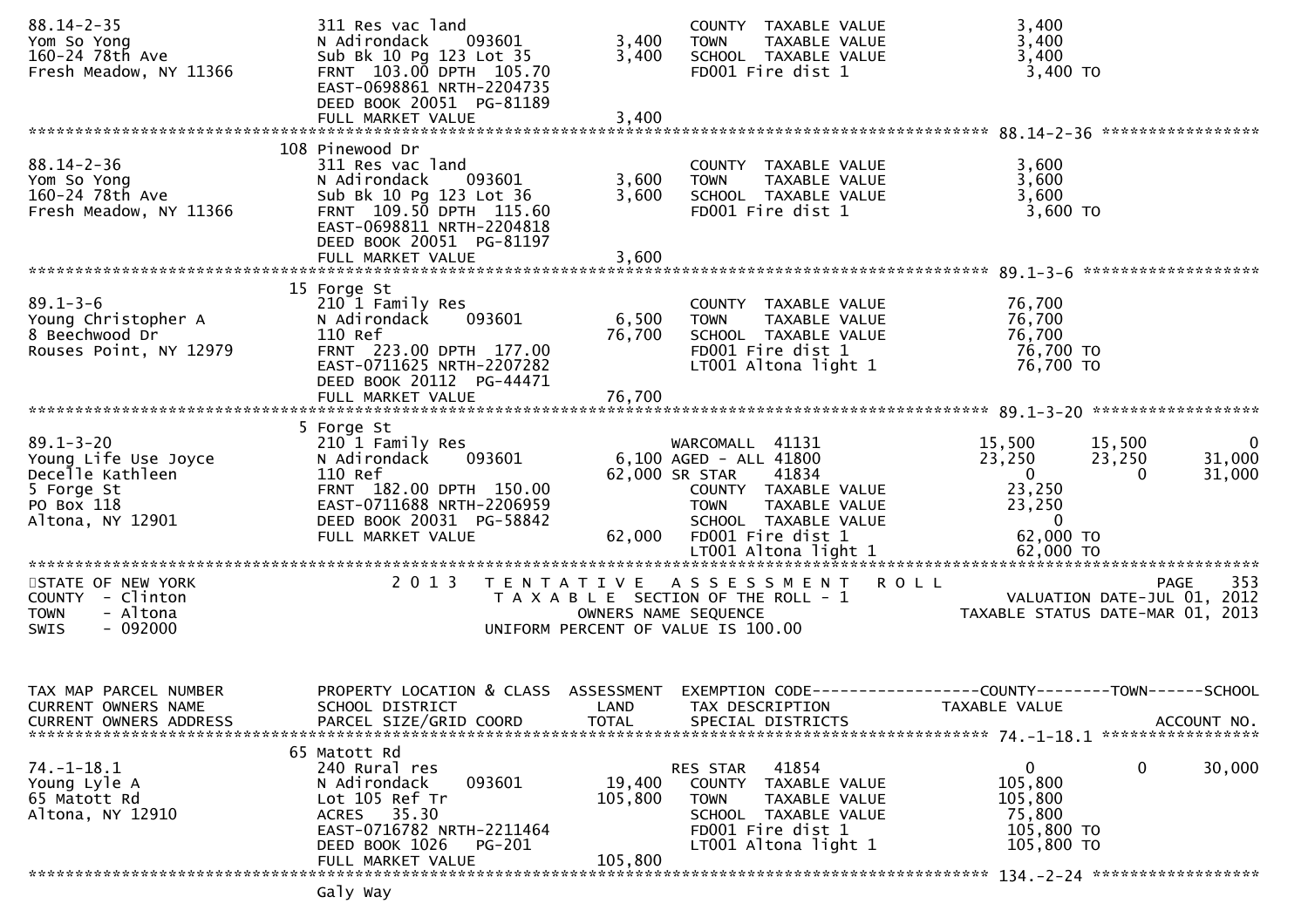| $134. - 2 - 24$                              | 314 Rural vac<10<br>093601<br>N Adirondack                                        | 9,600                | COUNTY TAXABLE VALUE                                 | 9,600                                                                          |
|----------------------------------------------|-----------------------------------------------------------------------------------|----------------------|------------------------------------------------------|--------------------------------------------------------------------------------|
| Young Mark<br>Young Trena                    | Lot 104                                                                           | 9,600                | TAXABLE VALUE<br><b>TOWN</b><br>SCHOOL TAXABLE VALUE | 9,600<br>9,600                                                                 |
| 29 Gateway Dr                                | Stonehedge Subd Lot 20                                                            |                      | FD001 Fire dist 1                                    | 9,600 TO                                                                       |
| Hinsdale, NH 03451-2459                      | $\begin{bmatrix} 2.00 \end{bmatrix}$<br><b>ACRES</b><br>EAST-0725076 NRTH-2180918 |                      |                                                      |                                                                                |
|                                              | DEED BOOK 983<br><b>PG-150</b>                                                    |                      |                                                      |                                                                                |
|                                              | FULL MARKET VALUE                                                                 | 9,600                |                                                      |                                                                                |
|                                              | 12 Merrywood Dr                                                                   |                      |                                                      |                                                                                |
| $88.14 - 1 - 67$                             | 260 Seasonal res                                                                  |                      | COUNTY TAXABLE VALUE                                 | 15,700                                                                         |
| Young Richard J<br>Young Deborah E           | 093601<br>N Adirondack<br>Stonewall Acres Lot 67                                  | 4,600<br>15,700      | <b>TOWN</b><br>TAXABLE VALUE<br>SCHOOL TAXABLE VALUE | 15,700<br>15,700                                                               |
| $1054$ Dion                                  | FRNT 90.00 DPTH 137.14                                                            |                      | FD001 Fire dist 1                                    | 15,700 TO                                                                      |
| Greenfield Park, QC, Canada                  | EAST-0700379 NRTH-2203376                                                         |                      |                                                      |                                                                                |
| J4V3M5                                       | DEED BOOK 20051 PG-85205<br>FULL MARKET VALUE                                     | 15,700               |                                                      |                                                                                |
|                                              |                                                                                   |                      |                                                      |                                                                                |
| $133. - 1 - 1$                               | 171 Duley Rd<br>260 Seasonal res                                                  |                      | RES STAR 41854                                       | $\overline{0}$<br>30,000<br>$\mathbf{0}$                                       |
| Young Scott                                  | 093601<br>N Adirondack                                                            | 48,300               | COUNTY TAXABLE VALUE                                 | 82,000                                                                         |
| Young Deborah                                | 46 Pat Duer                                                                       | 82,000               | TAXABLE VALUE<br><b>TOWN</b>                         | 82,000                                                                         |
| PO Box 729<br>Morrisonville, NY 12962-0729   | ACRES 258.80<br>EAST-0709956 NRTH-2183753                                         |                      | SCHOOL TAXABLE VALUE<br>FD001 Fire dist 1            | 52,000<br>82,000 TO                                                            |
|                                              | DEED BOOK 99001 PG-00540                                                          |                      |                                                      |                                                                                |
|                                              | FULL MARKET VALUE                                                                 | 82,000               |                                                      |                                                                                |
| 4902-4908 Rt 11                              |                                                                                   |                      |                                                      |                                                                                |
| 71.1-1-19.11                                 | 260 Seasonal res                                                                  |                      | COUNTY TAXABLE VALUE                                 | 12,200                                                                         |
| Zalewski Mario<br>Zalewski Jeannette         | N Adirondack<br>093601<br>B M                                                     | 11,700<br>12,200     | <b>TOWN</b><br>TAXABLE VALUE<br>SCHOOL TAXABLE VALUE | 12,200<br>12,200                                                               |
| PO Box 75                                    | <b>ACRES</b><br>1.80                                                              |                      | FD002 Ellenburg fire 21                              | 12,200 TO                                                                      |
| Ellenburg Depot, NY 12935                    | EAST-0677741 NRTH-2213670                                                         |                      | LT002 Altona light 21                                | 12,200 TO                                                                      |
|                                              | DEED BOOK 677<br>$PG-79$<br>FULL MARKET VALUE                                     | 12,200               |                                                      |                                                                                |
|                                              |                                                                                   |                      |                                                      |                                                                                |
| STATE OF NEW YORK                            | 2 0 1 3                                                                           |                      | TENTATIVE ASSESSMENT<br><b>ROLL</b>                  | 354<br><b>PAGE</b>                                                             |
| COUNTY - Clinton<br>- Altona<br><b>TOWN</b>  |                                                                                   | OWNERS NAME SEQUENCE | T A X A B L E SECTION OF THE ROLL - 1                | VALUATION DATE-JUL 01, 2012<br>TAXABLE STATUS DATE-MAR 01, 2013                |
| $-092000$<br>SWIS                            |                                                                                   |                      | UNIFORM PERCENT OF VALUE IS 100.00                   |                                                                                |
|                                              |                                                                                   |                      |                                                      |                                                                                |
|                                              |                                                                                   |                      |                                                      |                                                                                |
| TAX MAP PARCEL NUMBER<br>CURRENT OWNERS NAME | PROPERTY LOCATION & CLASS<br>SCHOOL DISTRICT                                      | ASSESSMENT<br>LAND   | TAX DESCRIPTION                                      | EXEMPTION CODE-----------------COUNTY--------TOWN------SCHOOL<br>TAXABLE VALUE |
| <b>CURRENT OWNERS ADDRESS</b>                | PARCEL SIZE/GRID COORD                                                            | <b>TOTAL</b>         | SPECIAL DISTRICTS                                    | ACCOUNT NO.                                                                    |
|                                              |                                                                                   |                      |                                                      |                                                                                |
| $89. - 3 - 13$                               | Burdo Rd<br>323 Vacant rural                                                      |                      | COUNTY TAXABLE VALUE                                 | 9,200                                                                          |
| Zdanoski Leo W                               | 093601<br>N Adirondack                                                            | 9,200                | TAXABLE VALUE<br>TOWN                                | 9,200                                                                          |
| Hayes Wenner<br>703 E Drinker St             | Lot 110 Ref<br>ACRES 27.80                                                        | 9,200                | SCHOOL TAXABLE VALUE<br>FD001 Fire dist 1            | 9,200<br>9,200 TO                                                              |
| Dunmore, PA 18512                            | EAST-0713031 NRTH-2203780                                                         |                      | LT001 Altona light 1                                 | 9,200 TO                                                                       |
|                                              | DEED BOOK 813<br>PG-119                                                           |                      |                                                      |                                                                                |
|                                              | FULL MARKET VALUE                                                                 | 9,200                |                                                      |                                                                                |
|                                              | ha hoow po                                                                        |                      |                                                      |                                                                                |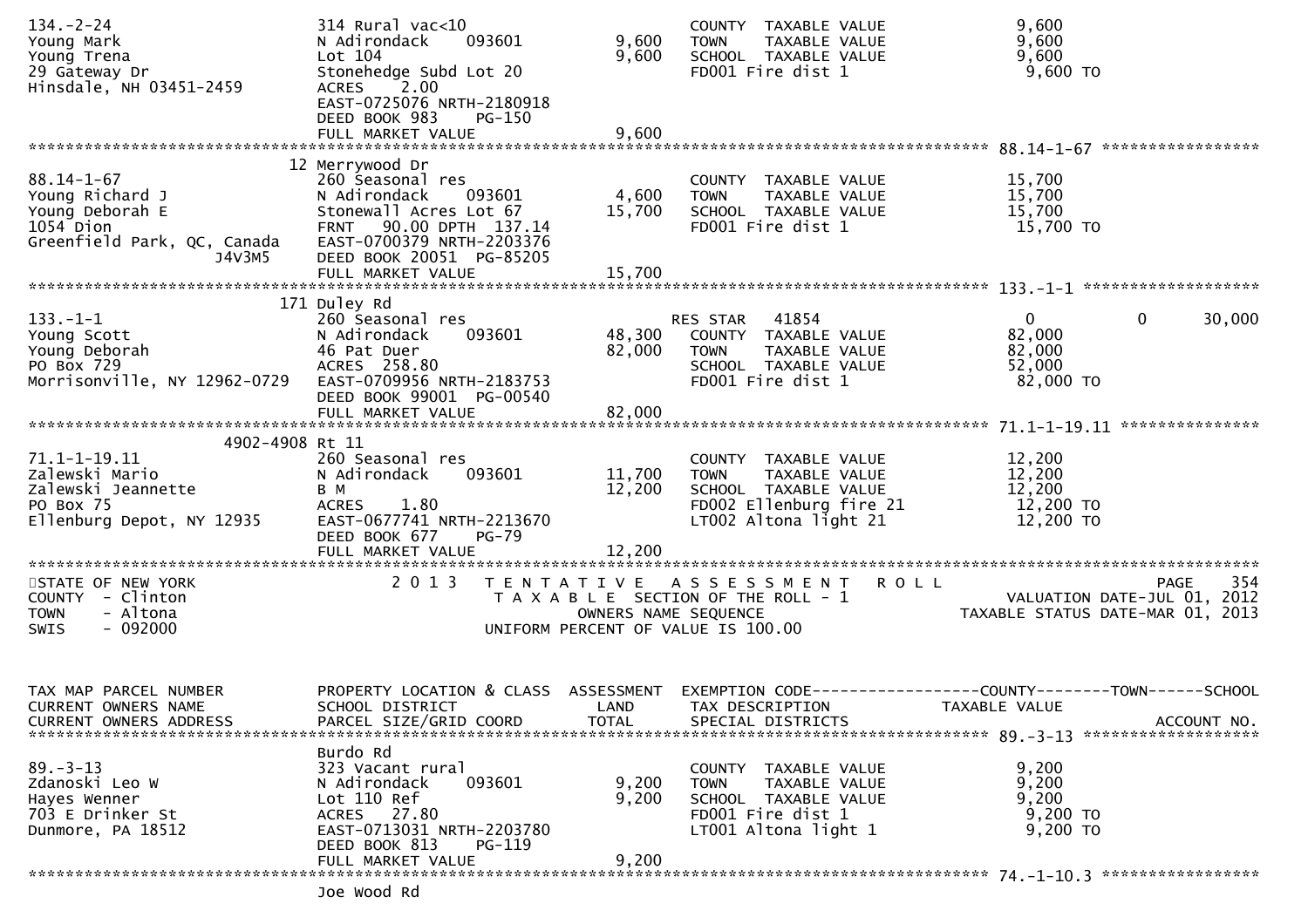| $74. - 1 - 10.3$<br>Zeinali Abe E<br>187 Richards St Apt 3<br>Brooklyn, NY 11231         | 321 Abandoned ag<br>N Adirondack<br>093601<br>112 Ref<br>ACRES 44.30<br>EAST-0714407 NRTH-2214628<br>DEED BOOK 20041 PG-72572                                                                          | 20,300<br>20,300               | COUNTY TAXABLE VALUE<br>TAXABLE VALUE<br><b>TOWN</b><br>SCHOOL TAXABLE VALUE<br>FD001 Fire dist 1                 | 20,300<br>20,300<br>20,300<br>20,300 TO                                                  |
|------------------------------------------------------------------------------------------|--------------------------------------------------------------------------------------------------------------------------------------------------------------------------------------------------------|--------------------------------|-------------------------------------------------------------------------------------------------------------------|------------------------------------------------------------------------------------------|
|                                                                                          | FULL MARKET VALUE                                                                                                                                                                                      | 20,300                         |                                                                                                                   |                                                                                          |
| $75. - 1 - 6.7$<br>Zivkov Dusan<br>Zivkov Milena<br>7241 60th Ln<br>Ridgewood, NY 11385  | Miner Farm Rd<br>$314$ Rural vac<10<br>N Adirondack<br>093601<br>Lot 81 Ref Tr<br>50' Rd<br>3.20<br><b>ACRES</b><br>EAST-0726016 NRTH-2209283<br>DEED BOOK 20072 PG-2085<br>FULL MARKET VALUE          | 6,700<br>6,700<br>6,700        | COUNTY TAXABLE VALUE<br>TAXABLE VALUE<br><b>TOWN</b><br>SCHOOL TAXABLE VALUE<br>FD001 Fire dist 1                 | 6,700<br>6,700<br>6,700<br>6,700 TO                                                      |
| $75. - 1 - 6.51$<br>Zivkov Dusan<br>Zivkov Milena<br>7241 60th Ln<br>Ridgewood, NY 11385 | Miner Farm Rd<br>321 Abandoned ag<br>N Adirondack<br>093601<br>Lot 81 Ref Tract<br>Survey Bk 22 Pg 21<br>Survey Map 20072/05420<br>ACRES 87.40<br>EAST-0726449 NRTH-2209816<br>DEED BOOK 20072 PG-2085 | 35,800<br>35,800               | COUNTY TAXABLE VALUE<br>TAXABLE VALUE<br><b>TOWN</b><br>SCHOOL TAXABLE VALUE<br>FD001 Fire dist 1                 | 35,800<br>35,800<br>35,800<br>35,800 TO                                                  |
|                                                                                          | FULL MARKET VALUE                                                                                                                                                                                      | 35,800                         |                                                                                                                   |                                                                                          |
| $75. - 1 - 6.52$<br>Zivkov Dusan<br>Zivkov Milena<br>7241 60th Ln<br>Ridgewood, NY 11385 | 2526 Miner Farm Rd<br>210 1 Family Res<br>093601<br>N Adirondack<br>Lot 81 Ref Tract<br>Survey Map 20072/05419<br>FRNT 206.72 DPTH 150.00<br><b>BANK</b><br>080                                        | 5,900<br>20,000                | COUNTY TAXABLE VALUE<br>TAXABLE VALUE<br><b>TOWN</b><br>SCHOOL TAXABLE VALUE<br>FD001 Fire dist 1                 | 20,000<br>20,000<br>20,000<br>20,000 TO                                                  |
| STATE OF NEW YORK<br>COUNTY - Clinton<br>- Altona<br>TOWN<br>SWIS<br>- 092000            | EAST-0725743 NRTH-2207938<br>DEED BOOK 20072 PG-2086<br>FULL MARKET VALUE<br>2 0 1 3<br>T E N T A T I V E                                                                                              | 20,000<br>OWNERS NAME SEQUENCE | <b>ROLL</b><br>A S S E S S M E N T<br>T A X A B L E SECTION OF THE ROLL - 1<br>UNIFORM PERCENT OF VALUE IS 100.00 | 355<br><b>PAGE</b><br>2012<br>VALUATION DATE-JUL 01,<br>TAXABLE STATUS DATE-MAR 01, 2013 |
| TAX MAP PARCEL NUMBER<br>CURRENT OWNERS NAME                                             | PROPERTY LOCATION & CLASS ASSESSMENT<br>SCHOOL DISTRICT                                                                                                                                                | LAND                           | TAX DESCRIPTION                                                                                                   | EXEMPTION        CODE-----------------COUNTY-------TOWN------SCHOOL<br>TAXABLE VALUE     |
| $75. - 1 - 6.55$<br>Zivkov Dusan<br>Zivkov Milena<br>7241 60th Ln<br>Ridgewood, NY 11385 | 2524 Miner Farm Rd<br>210 1 Family Res<br>093601<br>N Adirondack<br>Lot 81 Ref Tr<br>1.70 BANK<br>080<br><b>ACRES</b><br>EAST-0725741 NRTH-2208197                                                     | 6,600<br>40,000                | COUNTY TAXABLE VALUE<br>TAXABLE VALUE<br><b>TOWN</b><br>SCHOOL TAXABLE VALUE<br>FD001 Fire dist 1                 | 40,000<br>40,000<br>40,000<br>40,000 TO                                                  |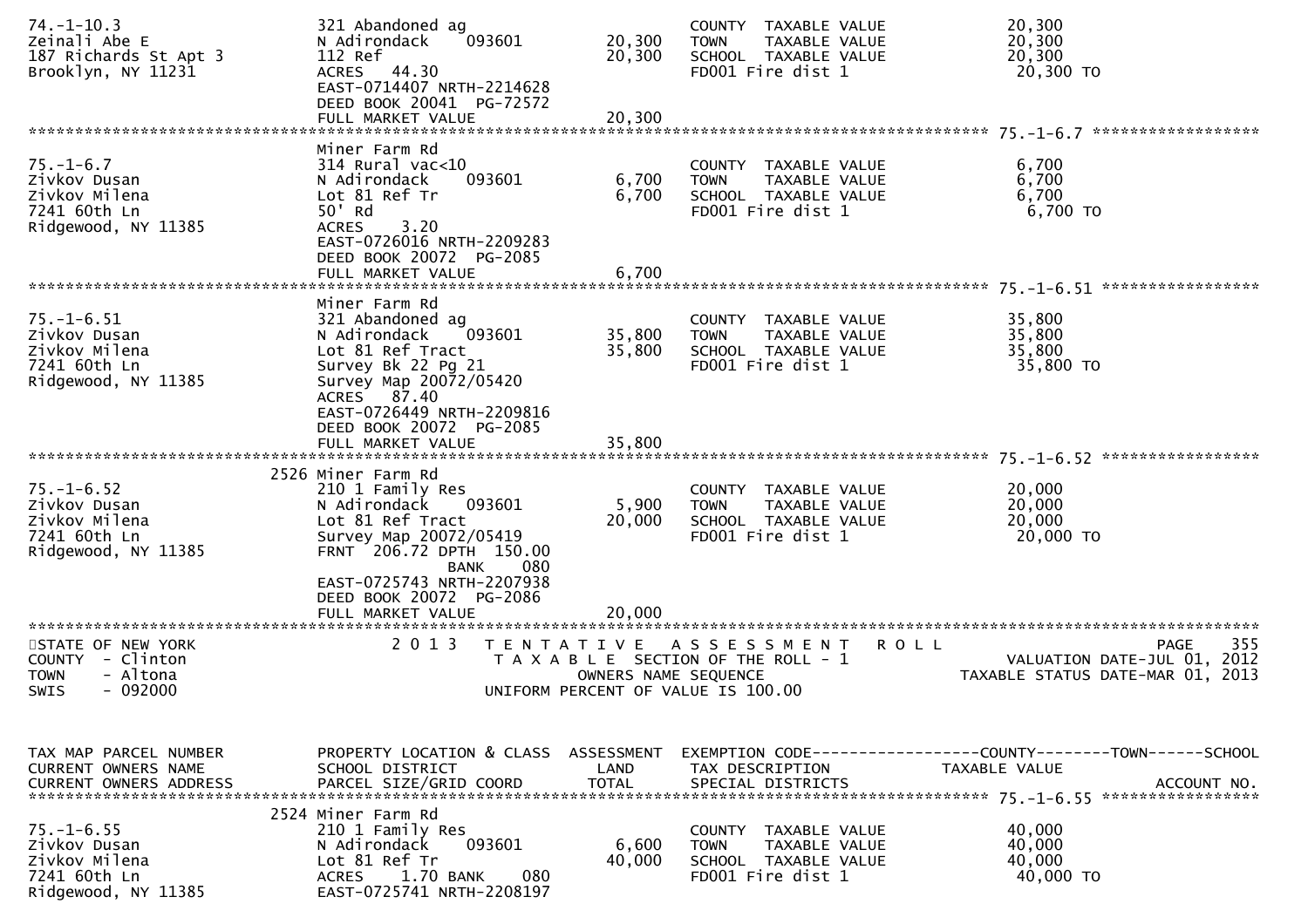|                                                                                                       | DEED BOOK 20072 PG-2088<br>FULL MARKET VALUE | 40,000                                                                |                                                                                                   |
|-------------------------------------------------------------------------------------------------------|----------------------------------------------|-----------------------------------------------------------------------|---------------------------------------------------------------------------------------------------|
|                                                                                                       |                                              |                                                                       |                                                                                                   |
| STATE OF NEW YORK<br>- Clinton<br><b>COUNTY</b><br>- Altona<br><b>TOWN</b><br><b>SWIS</b><br>- 092000 | 2 0 1 3                                      | TENTATIVE ASSESSMENT<br>ROLL<br>T A X A B L E SECTION OF THE ROLL - 1 | 356<br>PAGE<br>VALUATION DATE-JUL 01, 2012<br>TAXABLE STATUS DATE-MAR 01, 2013<br>RPS150/V04/L015 |
|                                                                                                       |                                              | UNIFORM PERCENT OF VALUE IS 100.00                                    | CURRENT DATE 5/01/2013                                                                            |
|                                                                                                       |                                              | SECTION - - TOTALS                                                    |                                                                                                   |

#### \*\*\* S P E C I A L D I S T R I C T S U M M A R Y \*\*\*

| <b>TAXABLE</b><br><b>VALUE</b> |
|--------------------------------|
|                                |
| 19.55                          |
| 76.88                          |
| 31.22                          |
| 86614,753                      |
| 3951,100                       |
| 16344,223                      |
| 3302,300                       |
|                                |

#### \*\*\* S C H O O L D I S T R I C T S U M M A R Y \*\*\*

| <b>CODE</b>                | DISTRICT NAME                                               | <b>TOTAL</b><br><b>PARCELS</b> | <b>ASSESSED</b><br>LAND          | <b>ASSESSED</b><br><b>TOTAL</b>   | <b>EXEMPT</b><br><b>AMOUNT</b> | TOTAL<br><b>TAXABLE</b>           | <b>STAR</b><br><b>AMOUNT</b>      | <b>STAR</b><br><b>TAXABLE</b>     |
|----------------------------|-------------------------------------------------------------|--------------------------------|----------------------------------|-----------------------------------|--------------------------------|-----------------------------------|-----------------------------------|-----------------------------------|
| 092401<br>092801<br>093601 | Beekmantown Central<br>Northeastern Clinton<br>N Adirondack | 71<br>53<br>1,646              | 1352,100<br>655,600<br>23955,900 | 4915,300<br>2953,400<br>84789.903 | 123,880<br>126,420<br>511,507  | 4791,420<br>2826,980<br>84278.396 | 1155,500<br>1014,300<br>22798.615 | 3635,920<br>1812,680<br>61479,781 |
|                            | SUB-TOTAL                                                   | 1,770                          | 25963,600                        | 92658,603                         | 761,807                        | 91896,796                         | 24968,415                         | 66928,381                         |
|                            | T O T A L                                                   | 1,770                          | 25963,600                        | 92658,603                         | 761,807                        | 91896,796                         | 24968,415                         | 66928,381                         |

### \*\*\* S Y S T E M C O D E S S U M M A R Y \*\*\*

#### NO SYSTEM EXEMPTIONS AT THIS LEVEL

### \*\*\* E X E M P T I O N S U M M A R Y \*\*\*

| <b>CODE</b>    | DESCRIPTION            | <b>TOTAL</b><br><b>PARCELS</b> | COUNTY            | TOWN              | SCHOOL |
|----------------|------------------------|--------------------------------|-------------------|-------------------|--------|
| 33201<br>41101 | CO TAXSALE<br>VETERANS | ∸                              | 2008,300<br>7,350 | 2008,300<br>7,350 |        |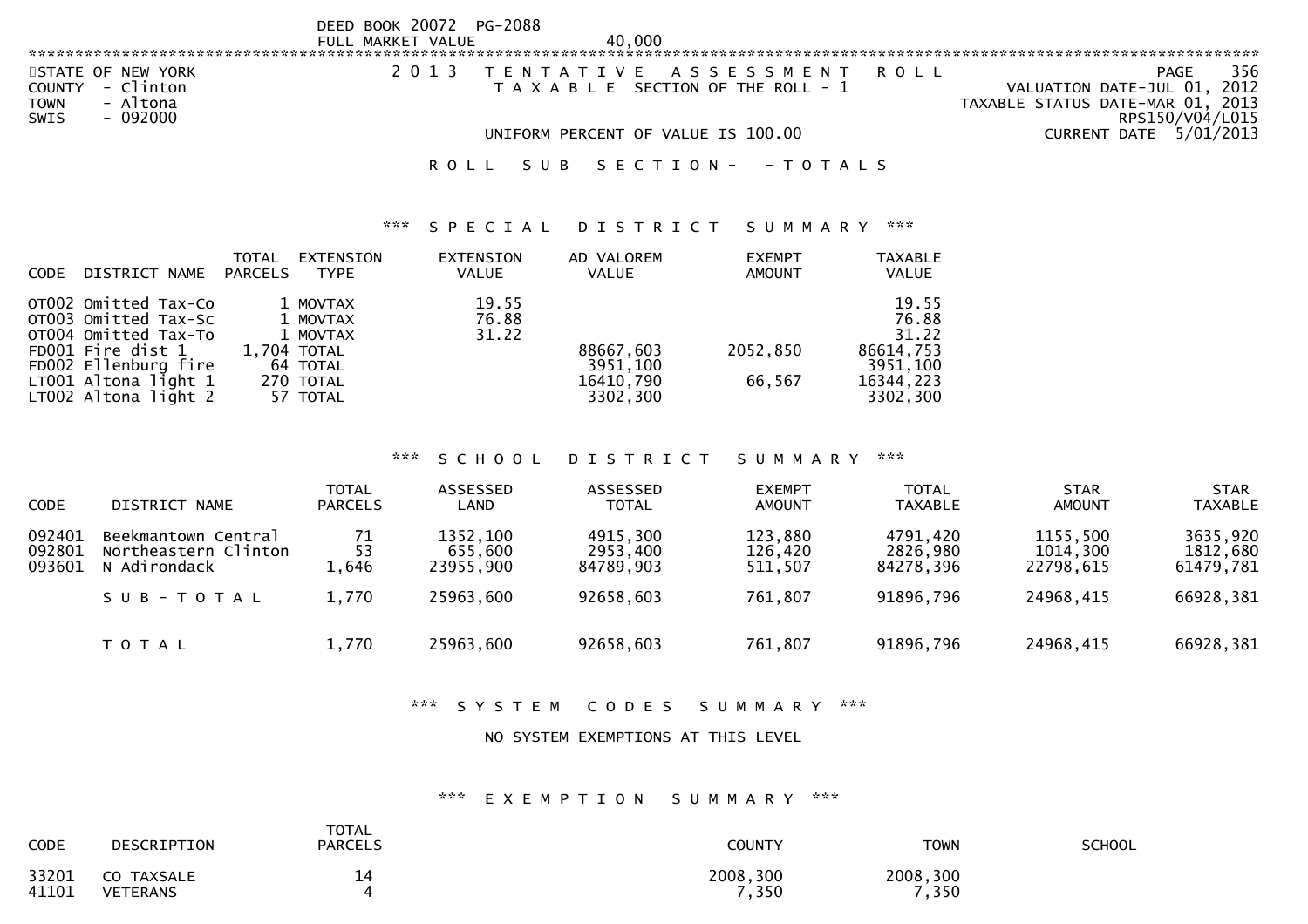| 41121       | WARNONALL         | 45 |         |     |  | 494,746                               | 494,746 |                                  |
|-------------|-------------------|----|---------|-----|--|---------------------------------------|---------|----------------------------------|
| 41131       | WARCOMALL         | 50 |         |     |  | 975,953                               | 975,953 |                                  |
| 41141       | WARDISALL         | 17 |         |     |  | 416,042                               | 416,042 |                                  |
| 41151       | $CW_10_VET/$      |    |         |     |  | 4.670                                 |         |                                  |
|             | STATE OF NEW YORK |    |         |     |  | TENTATIVE ASSESSMENT ROLL             |         | 357<br><b>PAGE</b>               |
| COUNTY      | - Clinton         |    |         |     |  | T A X A B L E SECTION OF THE ROLL - 1 |         | VALUATION DATE-JUL 01, 2012      |
| <b>TOWN</b> | - Altona          |    |         |     |  |                                       |         | TAXABLE STATUS DATE-MAR 01, 2013 |
| <b>SWIS</b> | - 092000          |    |         |     |  |                                       |         | RPS150/V04/L015                  |
|             |                   |    |         |     |  | UNIFORM PERCENT OF VALUE IS 100.00    |         | CURRENT DATE 5/01/2013           |
|             |                   |    |         |     |  |                                       |         |                                  |
|             |                   |    | R O L L | SUB |  | SECTION - - TOTALS                    |         |                                  |

### \*\*\* E X E M P T I O N S U M M A R Y \*\*\*

| <b>CODE</b> | DESCRIPTION       | <b>TOTAL</b><br><b>PARCELS</b>          | <b>COUNTY</b> | <b>TOWN</b> | <b>SCHOOL</b> |
|-------------|-------------------|-----------------------------------------|---------------|-------------|---------------|
| 41152       | $CW_10_VET/$      |                                         | 22,315        |             |               |
| 41400       | <b>CLERGY</b>     |                                         | 1,400         | 1,400       | 1,400         |
| 41700       | 10 YR AGR         |                                         | 142,000       | 142,000     | 142,000       |
| 41720       | <b>AGRI DISTR</b> | 50                                      | 202,745       | 202,745     | 202,745       |
| 41730       | OS AG DIST        |                                         | 33,327        | 33,327      | 33,327        |
| 41800       | AGED - ALL        |                                         | 281,010       | 281,010     | 297,785       |
| 41801       | AGED C&T          | $\begin{array}{c} 13 \\ 32 \end{array}$ | 893,392       | 893,392     |               |
| 41802       | AGED COUN         | 17                                      | 393,601       |             |               |
| 41834       | SR STAR           | 145                                     |               |             | 7966,315      |
| 41854       | RES STAR          | 579                                     |               |             | 16891,600     |
| 41864       | RS STAR MH        |                                         |               |             | 110,500       |
| 41900       | PHYS DISAB        |                                         | 40,000        | 40,000      | 40,000        |
| 41932       | LIM INC DI        |                                         | 238,024       |             |               |
| 41933       | INC DIS TN        |                                         |               | 169,348     |               |
| 42100       | 483A EX           |                                         | 44,550        | 44,550      | 44,550        |
| 47613       | <b>BIE TOWN</b>   |                                         |               | 85,992      |               |
|             | T O T A L         | 1,017                                   | 6199,425      | 5796,155    | 25730,222     |

# \*\*\* G R A N D T O T A L S \*\*\*

| <b>ROLL</b><br><b>SEC</b>     | DESCRIPTION                                            | <b>TOTAL</b><br><b>PARCELS</b> | ASSESSED<br>LAND | ASSESSED<br><b>TOTAL</b>           | <b>TAXABLE</b><br><b>COUNTY</b>                                    | <b>TAXABLE</b><br><b>TOWN</b> | TAXABLE<br><b>SCHOOL</b>                                        | <b>STAR</b><br><b>TAXABLE</b>                              |
|-------------------------------|--------------------------------------------------------|--------------------------------|------------------|------------------------------------|--------------------------------------------------------------------|-------------------------------|-----------------------------------------------------------------|------------------------------------------------------------|
|                               | <b>TAXABLE</b>                                         | 1.770                          | 25963,600        | 92658,603                          | 86459,178                                                          | 86862,448                     | 91896,796                                                       | 66928,381                                                  |
| COUNTY<br><b>TOWN</b><br>SWIS | STATE OF NEW YORK<br>- Clinton<br>- Altona<br>- 092000 |                                | 2 0 1 3          | UNIFORM PERCENT OF VALUE IS 100.00 | TENTATIVE ASSESSMENT ROLL<br>T A X A B L E SECTION OF THE ROLL - 1 |                               | VALUATION DATE-JUL 01, 2012<br>TAXABLE STATUS DATE-MAR 01, 2013 | 358<br>PAGE<br>RPS150/V04/L015<br>CURRENT DATE $5/01/2013$ |

ROLL SECTION TOTALS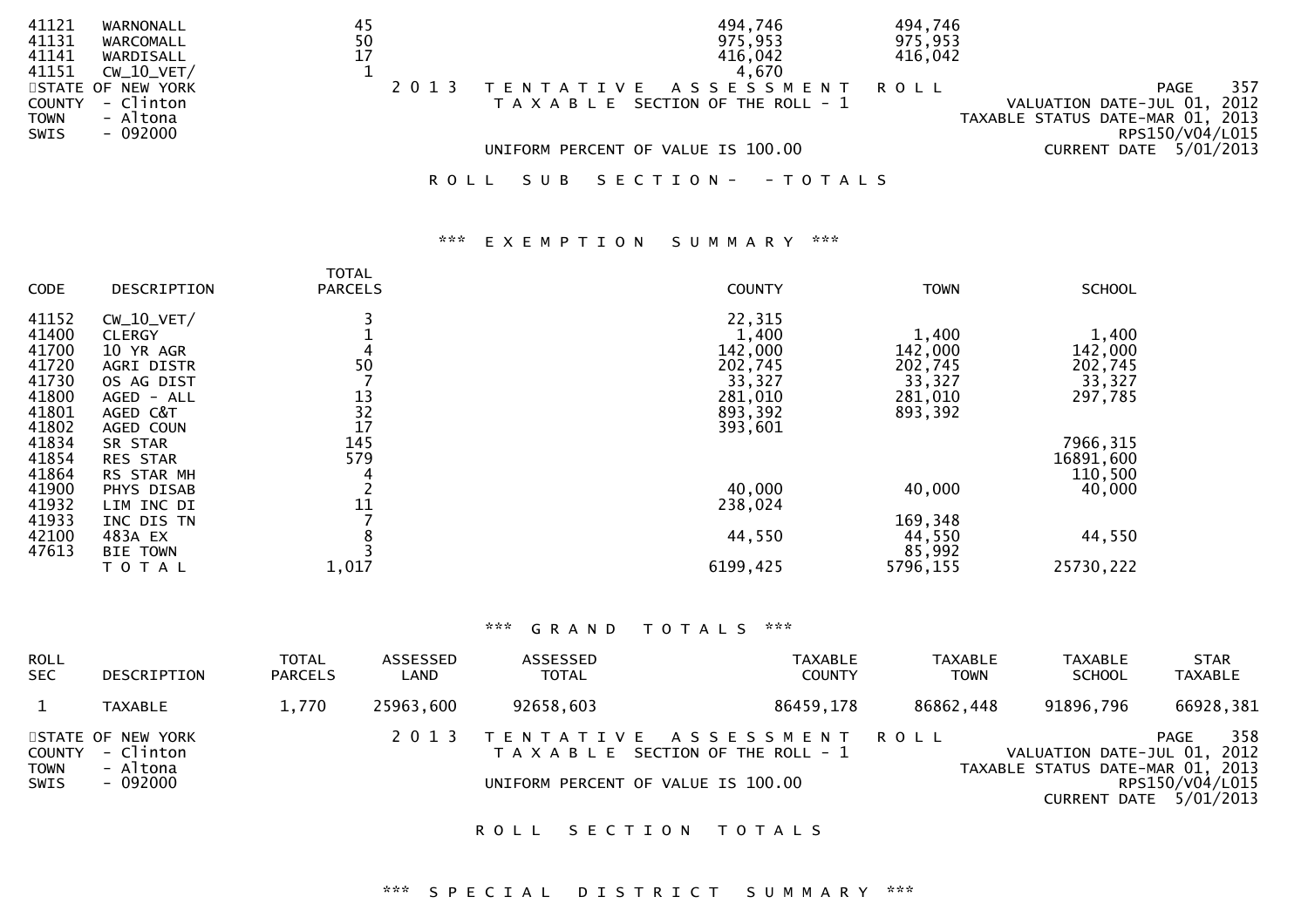| <b>CODE</b> | DISTRICT NAME        | TOTAL<br>PARCELS | <b>EXTENSION</b><br>TYPE | <b>EXTENSION</b><br><b>VALUE</b> | AD VALOREM<br><b>VALUE</b> | <b>EXEMPT</b><br><b>AMOUNT</b> | <b>TAXABLE</b><br>VALUE |
|-------------|----------------------|------------------|--------------------------|----------------------------------|----------------------------|--------------------------------|-------------------------|
|             | OT002 Omitted Tax-Co |                  | 1 MOVTAX                 | 19.55                            |                            |                                | 19.55                   |
|             | OT003 Omitted Tax-Sc |                  | 1 MOVTAX                 | 76.88                            |                            |                                | 76.88                   |
|             | OT004 Omitted Tax-To |                  | 1 MOVTAX                 | 31.22                            |                            |                                | 31.22                   |
|             | FD001 Fire dist 1    | 1,704 TOTAL      |                          |                                  | 88667,603                  | 2052,850                       | 86614,753               |
|             | FD002 Ellenburg fire |                  | 64 TOTAL                 |                                  | 3951,100                   |                                | 3951,100                |
|             | LT001 Altona light 1 |                  | 270 TOTAL                |                                  | 16410,790                  | 66,567                         | 16344,223               |
|             | LT002 Altona light 2 |                  | 57 TOTAL                 |                                  | 3302,300                   |                                | 3302,300                |
|             |                      |                  |                          |                                  |                            |                                |                         |

### \*\*\* S C H O O L D I S T R I C T S U M M A R Y \*\*\*

| <b>CODE</b>                | DISTRICT NAME                                               | <b>TOTAL</b><br><b>PARCELS</b> | ASSESSED<br>LAND                 | ASSESSED<br><b>TOTAL</b>          | <b>EXEMPT</b><br><b>AMOUNT</b> | <b>TOTAL</b><br><b>TAXABLE</b>    | <b>STAR</b><br><b>AMOUNT</b>      | <b>STAR</b><br><b>TAXABLE</b>     |
|----------------------------|-------------------------------------------------------------|--------------------------------|----------------------------------|-----------------------------------|--------------------------------|-----------------------------------|-----------------------------------|-----------------------------------|
| 092401<br>092801<br>093601 | Beekmantown Central<br>Northeastern Clinton<br>N Adirondack | 71<br>53<br>1,646              | 1352,100<br>655,600<br>23955.900 | 4915,300<br>2953,400<br>84789.903 | 123,880<br>126,420<br>511,507  | 4791,420<br>2826,980<br>84278.396 | 1155,500<br>1014,300<br>22798.615 | 3635,920<br>1812,680<br>61479,781 |
|                            | SUB-TOTAL                                                   | 1,770                          | 25963,600                        | 92658,603                         | 761,807                        | 91896,796                         | 24968,415                         | 66928,381                         |
|                            | T O T A L                                                   | 1,770                          | 25963,600                        | 92658,603                         | 761,807                        | 91896,796                         | 24968,415                         | 66928,381                         |

# \*\*\* S Y S T E M C O D E S S U M M A R Y \*\*\*

#### NO SYSTEM EXEMPTIONS AT THIS LEVEL

### \*\*\* E X E M P T I O N S U M M A R Y \*\*\*

| <b>CODE</b>   | DESCRIPTION       | <b>TOTAL</b><br><b>PARCELS</b> | <b>COUNTY</b>                            | TOWN        | <b>SCHOOL</b>                       |
|---------------|-------------------|--------------------------------|------------------------------------------|-------------|-------------------------------------|
| 33201         | CO TAXSALE        | 14                             | 2008,300                                 | 2008,300    |                                     |
| 41101         | <b>VETERANS</b>   |                                | 7,350                                    | 7,350       |                                     |
| 41121         | WARNONALL         | 45                             | 494,746                                  | 494,746     |                                     |
| 41131         | WARCOMALL         | 50                             | 975,953                                  | 975,953     |                                     |
| 41141         | WARDISALL         |                                | 416,042                                  | 416,042     |                                     |
| 41151         | $CW_10_VET/$      |                                | 4,670                                    |             |                                     |
|               | STATE OF NEW YORK | 2 0 1 3                        | A S S E S S M E N T                      | <b>ROLL</b> | 359<br><b>PAGE</b>                  |
| <b>COUNTY</b> | - Clinton         |                                | SECTION OF THE ROLL - 1<br>T A X A B L E |             | 2012<br>VALUATION DATE-JUL 01,      |
| TOWN          | - Altona          |                                |                                          |             | 2013<br>TAXABLE STATUS DATE-MAR 01, |
| <b>SWIS</b>   | - 092000          |                                | UNIFORM PERCENT OF VALUE IS 100.00       |             | RPS150/V04/L015                     |
|               |                   |                                |                                          |             | 5/01/2013<br><b>CURRENT</b><br>DATE |
|               |                   |                                |                                          |             |                                     |

ROLL SECTION TOTALS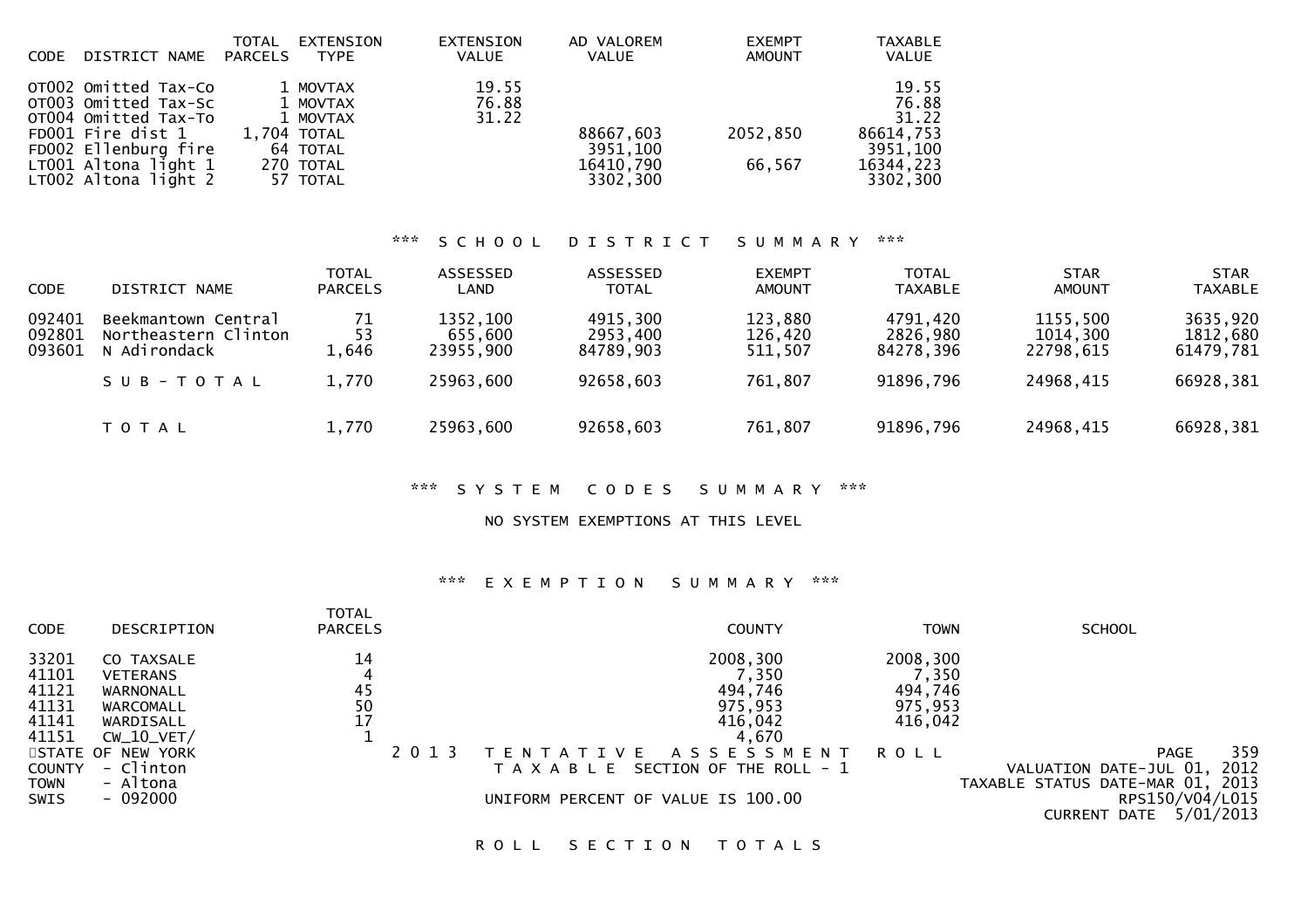# \*\*\* E X E M P T I O N S U M M A R Y \*\*\*

| CODE  | DESCRIPTION       | <b>TOTAL</b><br><b>PARCELS</b> | <b>COUNTY</b> | <b>TOWN</b> | <b>SCHOOL</b> |
|-------|-------------------|--------------------------------|---------------|-------------|---------------|
| 41152 | $CW_10_VET/$      |                                | 22,315        |             |               |
| 41400 | <b>CLERGY</b>     |                                | 1,400         | 1,400       | 1,400         |
| 41700 | 10 YR AGR         |                                | 142,000       | 142,000     | 142,000       |
| 41720 | <b>AGRI DISTR</b> | 50                             | 202,745       | 202,745     | 202,745       |
| 41730 | OS AG DIST        |                                | 33,327        | 33,327      | 33,327        |
| 41800 | AGED - ALL        | 13                             | 281,010       | 281,010     | 297,785       |
| 41801 | AGED C&T          | 32                             | 893,392       | 893,392     |               |
| 41802 | AGED COUN         | 17                             | 393,601       |             |               |
| 41834 | SR STAR           | 145                            |               |             | 7966,315      |
| 41854 | <b>RES STAR</b>   | 579                            |               |             | 16891,600     |
| 41864 | RS STAR MH        |                                |               |             | 110,500       |
| 41900 | PHYS DISAB        |                                | 40,000        | 40,000      | 40,000        |
| 41932 | LIM INC DI        | 11                             | 238,024       |             |               |
| 41933 | INC DIS TN        |                                |               | 169,348     |               |
| 42100 | 483A EX           |                                | 44,550        | 44,550      | 44,550        |
| 47613 | <b>BIE TOWN</b>   |                                |               | 85,992      |               |
|       | TOTAL             | 1,017                          | 6199,425      | 5796,155    | 25730,222     |
|       |                   |                                |               |             |               |

# \*\*\* G R A N D T O T A L S \*\*\*

| ROLL<br>SEC  | DESCRIPTION                                                   | <b>TOTAL</b><br><b>PARCELS</b> | ASSESSED<br>LAND | ASSESSED<br><b>TOTAL</b> | TAXABLE<br><b>COUNTY</b>                                                                                                                                                                                                                        | TAXABLE<br><b>TOWN</b> | TAXABLE<br><b>SCHOOL</b>         | <b>STAR</b><br><b>TAXABLE</b> |
|--------------|---------------------------------------------------------------|--------------------------------|------------------|--------------------------|-------------------------------------------------------------------------------------------------------------------------------------------------------------------------------------------------------------------------------------------------|------------------------|----------------------------------|-------------------------------|
|              | TAXABLE                                                       | 1,770                          | 25963,600        | 92658,603                | 86459,178                                                                                                                                                                                                                                       | 86862,448              | 91896,796                        | 66928,381                     |
| TOWN<br>SWIS | STATE OF NEW YORK<br>COUNTY - Clinton<br>- Altona<br>- 092000 |                                |                  |                          | 2013 TENTATIVE ASSESSMENT ROLL<br>STATE OWNED LAND SECTION OF THE ROLL - 3 SUB-SECT - B VALUATION DATE-JUL 01, 2012<br>ROLL SUB-SECT - B- SECTION 532-B RPTL WILD OR FOREST LANDS<br>OWNERS NAME SEQUENCE<br>UNIFORM PERCENT OF VALUE IS 100.00 |                        | TAXABLE STATUS DATE-MAR 01, 2013 | 360<br>PAGE                   |

| TAX MAP PARCEL NUMBER      | PROPERTY LOCATION & CLASS ASSESSMENT |        | EXEMPTION CODE-----------------COUNTY-------TOWN------SCHOOL |               |             |
|----------------------------|--------------------------------------|--------|--------------------------------------------------------------|---------------|-------------|
| CURRENT OWNERS NAME        | SCHOOL DISTRICT                      | LAND   | TAX DESCRIPTION                                              | TAXABLE VALUE |             |
| CURRENT OWNERS ADDRESS     | PARCEL SIZE/GRID COORD TOTAL         |        | SPECIAL DISTRICTS                                            |               | ACCOUNT NO. |
|                            |                                      |        |                                                              |               |             |
|                            | Joe Wood Rd                          |        |                                                              |               |             |
| 74.-1-12                   | 932 Forest s532b                     |        | TAXABLE VALUE<br><b>COUNTY</b>                               | 11,200        |             |
| State Land                 | N Adirondack<br>093601               | 11,200 | <b>TOWN</b><br>TAXABLE VALUE                                 | 11,200        |             |
| 137 Margaret St            | Ref Tr Lot 104                       | 11,200 | SCHOOL TAXABLE VALUE                                         | 11,200        |             |
| Plattsburgh, NY 12901      | State #0124001, Rpt1532b             |        | FD001 Fire dist 1                                            | 11,200 TO     |             |
|                            | ACRES 43.30                          |        |                                                              |               |             |
|                            | EAST-0715938 NRTH-2214907            |        |                                                              |               |             |
|                            | DEED BOOK 1012 PG-173                |        |                                                              |               |             |
|                            | FULL MARKET VALUE                    | 11,200 |                                                              |               |             |
|                            |                                      |        |                                                              |               |             |
|                            | Plank Rd                             |        |                                                              |               |             |
| $86. - 2 - 6$              | 932 Forest s532b                     |        | TAXABLE VALUE<br><b>COUNTY</b>                               | 47,900        |             |
| State Land                 | N Adirondack 093601                  | 47,900 | <b>TOWN</b><br>TAXABLE VALUE                                 | 47,900        |             |
| Attn: Clinton Co Treasurer | Lot 22 State Gore 160.48             | 47,900 | <b>SCHOOL</b><br>TAXABLE VALUE                               | 47,900        |             |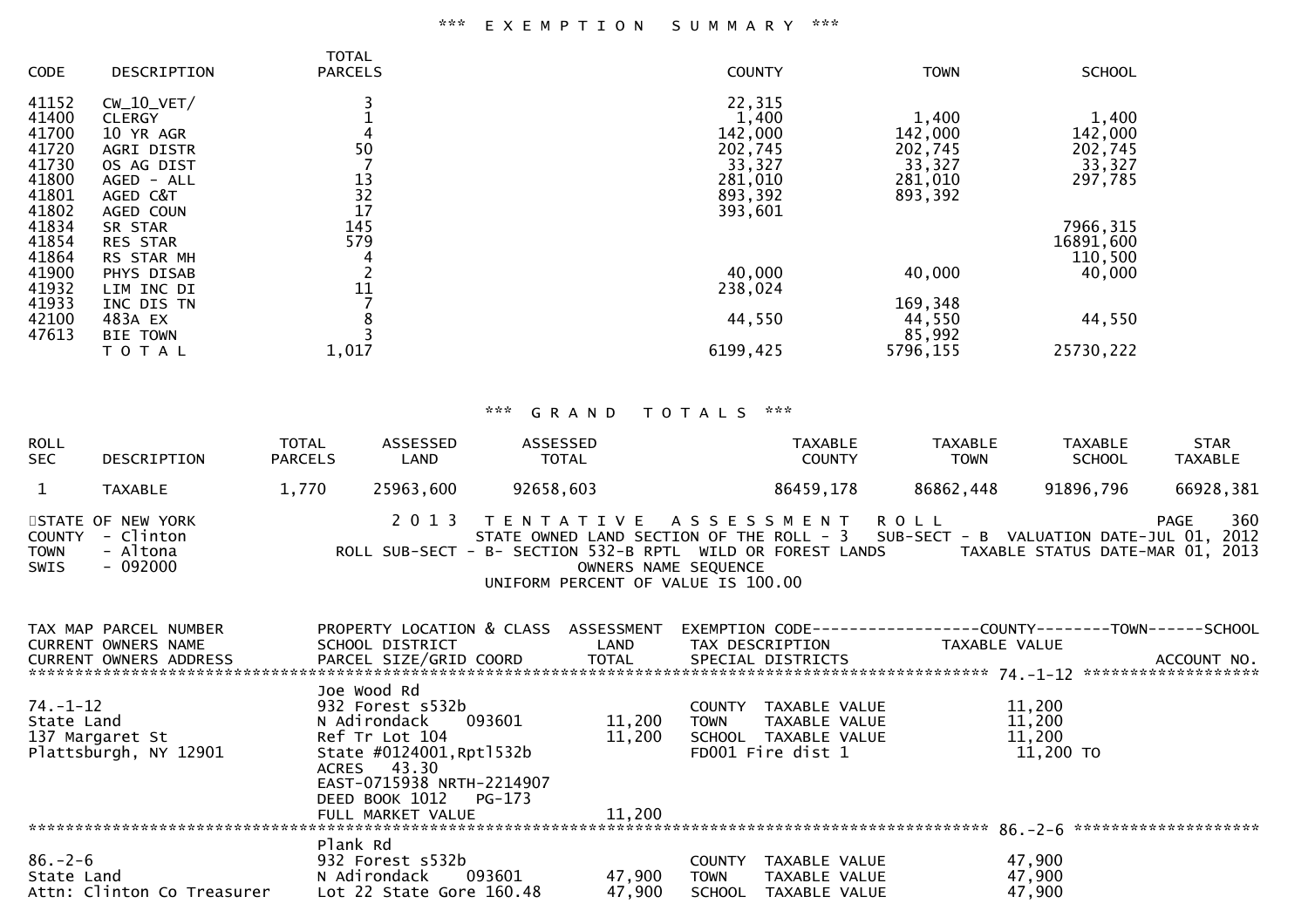| 137 Margaret St<br>Plattsburgh, NY 12901                                                                | State #0610001 Rptl 542<br>Cl Refor Area 8 Rptl 532B<br>ACRES 137.80<br>EAST-0681733 NRTH-2201268<br>DEED BOOK 105<br><b>PG-583</b><br>FULL MARKET VALUE                                                                                    | 47,900                     | FD001 Fire dist 1                                                                                 | 47,900 TO                                                                                                                                                  |
|---------------------------------------------------------------------------------------------------------|---------------------------------------------------------------------------------------------------------------------------------------------------------------------------------------------------------------------------------------------|----------------------------|---------------------------------------------------------------------------------------------------|------------------------------------------------------------------------------------------------------------------------------------------------------------|
|                                                                                                         |                                                                                                                                                                                                                                             |                            |                                                                                                   |                                                                                                                                                            |
| $86. - 2 - 7.2$<br>State Land<br>Attn: Clinton Co Treasurer<br>137 Margaret St<br>Plattsburgh, NY 12901 | Military Tpke<br>932 Forest s532b<br>N Adirondack<br>093601<br>Ben Wallace Patent 79.11A<br>State #0650001 Rptl 532B<br>Pla-Clinton 130 Area 8<br>ACRES 79.10<br>EAST-0681274 NRTH-2203512<br>DEED BOOK 98001 PG-02181<br>FULL MARKET VALUE | 26,900<br>26,900<br>26,900 | COUNTY TAXABLE VALUE<br><b>TOWN</b><br>TAXABLE VALUE<br>SCHOOL TAXABLE VALUE<br>FD001 Fire dist 1 | 26,900<br>26,900<br>26,900<br>26,900 TO                                                                                                                    |
|                                                                                                         | Military Tpke                                                                                                                                                                                                                               |                            |                                                                                                   |                                                                                                                                                            |
| $87. - 1 - 5$<br>State Land<br>Attn: Clinton Co Treasurer<br>137 Margaret St<br>Plattsburgh, NY 12901   | 932 Forest s532b<br>N Adirondack<br>093601<br>Lot 185 Ref 46 Ac<br>State Parcel $# 0860001$<br>Cl Refor Cp Area Rptl 532<br>ACRES 42.00<br>EAST-0693291 NRTH-2204008<br>DEED BOOK 82<br>PG-993                                              | 19,100<br>19,100           | COUNTY TAXABLE VALUE<br>TAXABLE VALUE<br><b>TOWN</b><br>SCHOOL TAXABLE VALUE<br>FD001 Fire dist 1 | 19,100<br>19,100<br>19,100<br>19,100 TO                                                                                                                    |
|                                                                                                         | FULL MARKET VALUE                                                                                                                                                                                                                           | 19,100                     |                                                                                                   |                                                                                                                                                            |
| STATE OF NEW YORK<br>COUNTY - Clinton<br><b>TOWN</b><br>- Altona<br>- 092000<br>SWIS                    | 2 0 1 3<br>T E N T A T I V E<br>ROLL SUB-SECT - B- SECTION 532-B RPTL WILD OR FOREST LANDS                                                                                                                                                  | OWNERS NAME SEQUENCE       | A S S E S S M E N T<br>UNIFORM PERCENT OF VALUE IS 100.00                                         | 361<br><b>ROLL</b><br><b>PAGE</b><br>STATE OWNED LAND SECTION OF THE ROLL - 3 SUB-SECT - B VALUATION DATE-JUL 01, 2012<br>TAXABLE STATUS DATE-MAR 01, 2013 |
|                                                                                                         |                                                                                                                                                                                                                                             |                            |                                                                                                   |                                                                                                                                                            |
| TAX MAP PARCEL NUMBER<br>CURRENT OWNERS NAME                                                            | PROPERTY LOCATION & CLASS ASSESSMENT<br>SCHOOL DISTRICT                                                                                                                                                                                     | LAND                       | TAX DESCRIPTION                                                                                   | EXEMPTION CODE-----------------COUNTY--------TOWN------SCHOOL<br>TAXABLE VALUE                                                                             |
|                                                                                                         |                                                                                                                                                                                                                                             |                            |                                                                                                   |                                                                                                                                                            |
| $89. - 1 - 13$<br>State Land<br>Attn: Clinton Co Treasurer<br>137 Margaret St<br>Plattsburgh, NY 12901  | Devils Den Rd<br>932 Forest s532b<br>N Adirondack<br>093601<br>Lot 132 Ref 58.4 A<br>State Parcel # 0126001<br>Forest Lands Rptl 532B<br>ACRES 47.60                                                                                        | 30,300<br>30,300           | COUNTY TAXABLE VALUE<br><b>TOWN</b><br>TAXABLE VALUE<br>SCHOOL TAXABLE VALUE<br>FD001 Fire dist 1 | 30,300<br>30,300<br>30,300<br>30,300 TO                                                                                                                    |
|                                                                                                         | EAST-0708481 NRTH-2202409<br>DEED BOOK 469<br>PG-131<br>FULL MARKET VALUE                                                                                                                                                                   | 30,300                     |                                                                                                   |                                                                                                                                                            |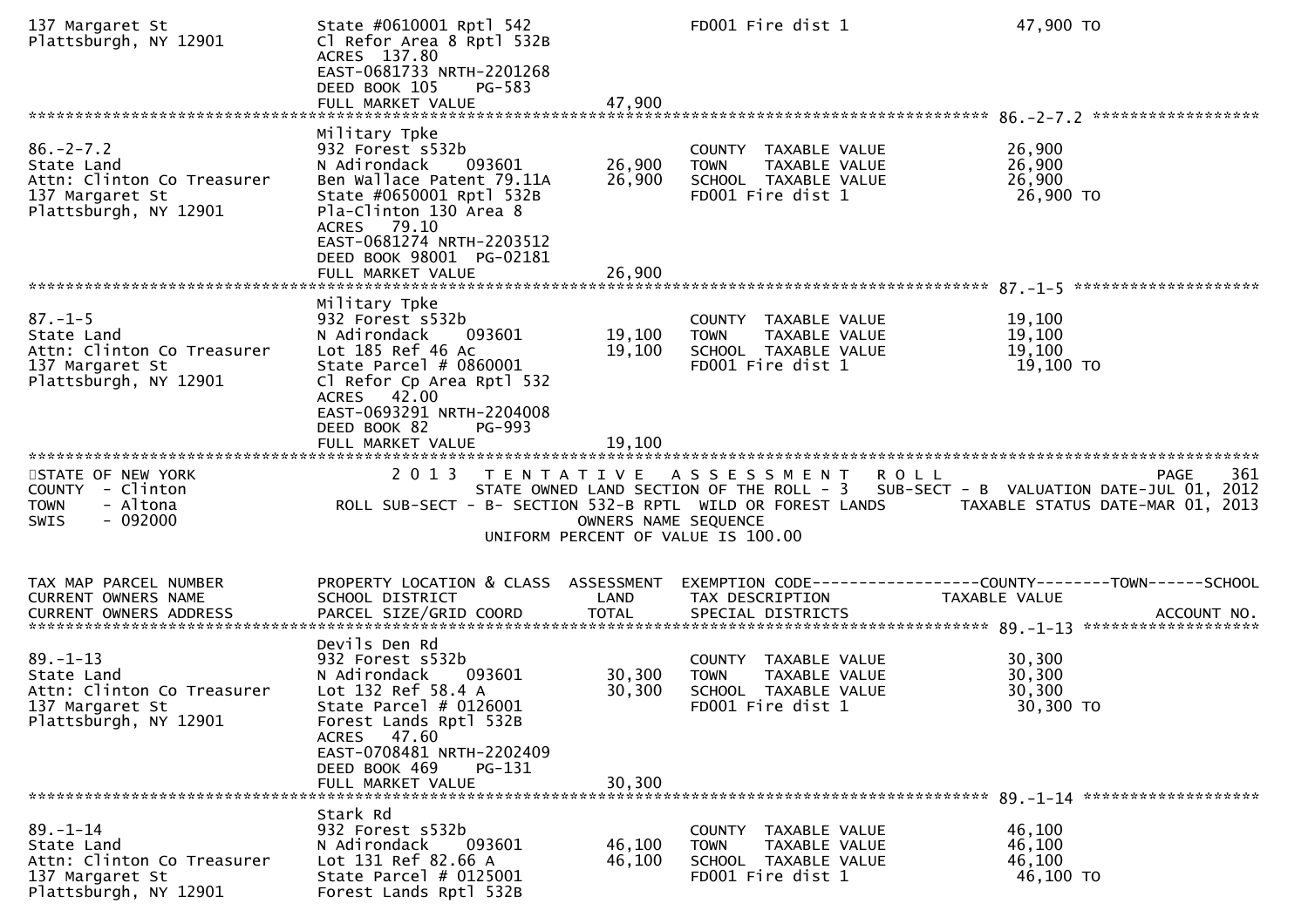|                                                                                                         | ACRES 84.50<br>EAST-0708106 NRTH-2203880<br>DEED BOOK 469<br>$PG-131$<br>FULL MARKET VALUE                                                                                                                                    | 46,100                         |                                                                                                   |                                                                                                                                                                                                 |     |
|---------------------------------------------------------------------------------------------------------|-------------------------------------------------------------------------------------------------------------------------------------------------------------------------------------------------------------------------------|--------------------------------|---------------------------------------------------------------------------------------------------|-------------------------------------------------------------------------------------------------------------------------------------------------------------------------------------------------|-----|
| $101 - 2 - 3$<br>State Land<br>Attn: Clinton Co Treasurer<br>137 Margaret St<br>Plattsburgh, NY 12901   | Plank Rd<br>932 Forest s532b<br>093601<br>N Adirondack<br>Lot 24 State Gore 368.2 A<br>State #0620001 Rptl 542<br>Cl Refor Area 8 Rptl 532B<br>ACRES 334.50                                                                   | 116,000<br>116,000             | COUNTY TAXABLE VALUE<br>TAXABLE VALUE<br><b>TOWN</b><br>SCHOOL TAXABLE VALUE<br>FD001 Fire dist 1 | 116,000<br>116,000<br>116,000<br>116,000 TO                                                                                                                                                     |     |
|                                                                                                         | EAST-0682482 NRTH-2197547<br>DEED BOOK 99<br>PG-534<br>FULL MARKET VALUE                                                                                                                                                      | 116,000                        |                                                                                                   |                                                                                                                                                                                                 |     |
| $101 - 2 - 5$<br>State Land<br>Attn: Clinton Co Treasurer<br>137 Margaret St<br>Plattsburgh, NY 12901   | Plank Rd<br>932 Forest s532b<br>N Adirondack<br>093601<br>Lot 26 State Gore 174.29A<br>State #0630001 Rptl 542<br>Cl Refor Area 8 Rptl 532B<br>ACRES 159.80<br>EAST-0683029 NRTH-2193615<br>DEED BOOK 99<br>PG-534            | 46,800<br>46,800               | COUNTY TAXABLE VALUE<br>TAXABLE VALUE<br><b>TOWN</b><br>SCHOOL TAXABLE VALUE<br>FD001 Fire dist 1 | 46,800<br>46,800<br>46,800<br>46,800 TO                                                                                                                                                         |     |
| STATE OF NEW YORK<br>COUNTY - Clinton<br><b>TOWN</b><br>- Altona<br><b>SWIS</b><br>- 092000             | FULL MARKET VALUE                                                                                                                                                                                                             | 46,800<br>OWNERS NAME SEQUENCE | 2013 TENTATIVE ASSESSMENT<br><b>ROLL</b><br>UNIFORM PERCENT OF VALUE IS 100.00                    | <b>PAGE</b><br>STATE OWNED LAND SECTION OF THE ROLL - 3 SUB-SECT - B VALUATION DATE-JUL 01, 2012<br>ROLL SUB-SECT - B- SECTION 532-B RPTL WILD OR FOREST LANDS TAXABLE STATUS DATE-MAR 01, 2013 | 362 |
| TAX MAP PARCEL NUMBER<br>CURRENT OWNERS NAME<br>CURRENT OWNERS ADDRESS                                  | PROPERTY LOCATION & CLASS ASSESSMENT<br>SCHOOL DISTRICT                                                                                                                                                                       | LAND                           | TAX DESCRIPTION                                                                                   | EXEMPTION CODE------------------COUNTY--------TOWN------SCHOOL<br>TAXABLE VALUE                                                                                                                 |     |
| $103. -1 - 7.1$<br>State Land<br>Attn: Clinton Co Treasurer<br>137 Margaret St<br>Plattsburgh, NY 12901 | 4910 Military Tpke<br>932 Forest s532b - WTRFNT<br>093601<br>N Adirondack<br>Lot 158 Ref 164.16 A<br>State Parcel # 0170501<br>Forest Lands Rptl 532B<br>ACRES 157.80<br>EAST-0702038 NRTH-2199474<br>DEED BOOK 469<br>PG-131 | 442,300<br>442,500<br>442,500  | COUNTY TAXABLE VALUE<br>TAXABLE VALUE<br><b>TOWN</b><br>SCHOOL TAXABLE VALUE<br>FD001 Fire dist 1 | 442,500<br>442,500<br>442,500<br>442,500 TO                                                                                                                                                     |     |
|                                                                                                         | FULL MARKET VALUE                                                                                                                                                                                                             |                                |                                                                                                   |                                                                                                                                                                                                 |     |
| $103. -1 - 7.2$<br>State Land<br>Attn: Clinton Co Treasurer<br>137 Margaret St<br>Plattsburgh, NY 12901 | 95 Devils Den Rd<br>932 Forest s532b - WTRFNT<br>093601<br>N Adirondack<br>Lot 134, 135 Ref 383.71 A<br>State Parcel $# 0128001$<br>Forest Lands Rptl 532B<br>ACRES 383.71<br>EAST-0707468 NRTH-2199905                       | 3185,000<br>3185,000           | COUNTY TAXABLE VALUE<br><b>TAXABLE VALUE</b><br>TOWN<br>SCHOOL TAXABLE VALUE<br>FD001 Fire dist 1 | 3185,000<br>3185,000<br>3185,000<br>3185,000 TO                                                                                                                                                 |     |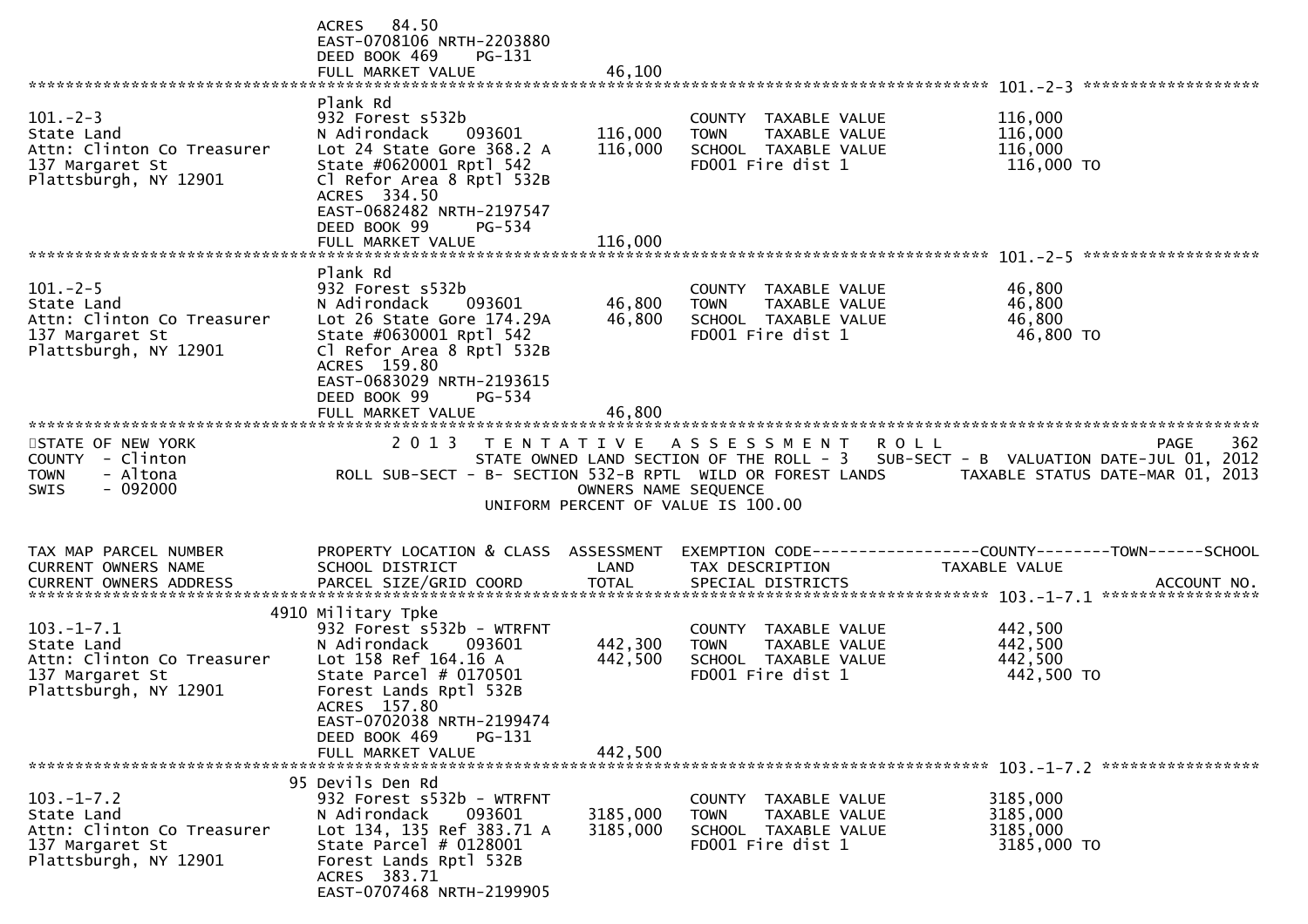|                                                                                                                                  | $PG-131$<br>DEED BOOK 469                                                                                                                                                                                                     |                            |                                                                                                   | *****************                                                                                                             |     |
|----------------------------------------------------------------------------------------------------------------------------------|-------------------------------------------------------------------------------------------------------------------------------------------------------------------------------------------------------------------------------|----------------------------|---------------------------------------------------------------------------------------------------|-------------------------------------------------------------------------------------------------------------------------------|-----|
| $103. -1 - 7.3$<br>State Land<br>Attn: Clinton Co Treasurer<br>137 Margaret St<br>Plattsburgh, NY 12901                          | Stark Rd<br>932 Forest s532b<br>N Adirondack<br>093601<br>Lot 136 Ref 9.13 A<br>State Parcel $#$ 0130501<br>Forest Lands Rptl 532B<br><b>ACRES</b><br>8.60<br>EAST-0706176 NRTH-2203310<br>DEED BOOK 469<br>PG-131            | 5,600<br>5,600             | COUNTY TAXABLE VALUE<br>TAXABLE VALUE<br><b>TOWN</b><br>SCHOOL TAXABLE VALUE<br>FD001 Fire dist 1 | 5,600<br>5,600<br>5,600<br>5,600 TO                                                                                           |     |
|                                                                                                                                  |                                                                                                                                                                                                                               |                            |                                                                                                   |                                                                                                                               |     |
| $104. - 1 - 6.2$<br>State Land<br>Attn: Clinton County Treasurer Lot 132 Ref 162.7 A<br>137 Margaret St<br>Plattsburgh, NY 12901 | Rock Rd<br>932 Forest s532b<br>093601<br>N Adirondack<br>State #0580501<br>Cl Refor Area 7 Rptl 532B<br>ACRES 162.70<br>EAST-0712002 NRTH-2201341<br>DEED BOOK 629<br>PG-955<br>FULL MARKET VALUE                             | 62,600<br>62,600<br>62,600 | COUNTY TAXABLE VALUE<br><b>TOWN</b><br>TAXABLE VALUE<br>SCHOOL TAXABLE VALUE<br>FD001 Fire dist 1 | 62,600<br>62,600<br>62,600<br>62,600 TO                                                                                       |     |
|                                                                                                                                  |                                                                                                                                                                                                                               |                            |                                                                                                   |                                                                                                                               |     |
| STATE OF NEW YORK<br>COUNTY - Clinton<br>- Altona<br><b>TOWN</b><br>$-092000$<br>SWIS                                            | ROLL SUB-SECT - B- SECTION 532-B RPTL WILD OR FOREST LANDS                                                                                                                                                                    | OWNERS NAME SEQUENCE       | 2013 TENTATIVE ASSESSMENT<br>R O L L<br>UNIFORM PERCENT OF VALUE IS 100.00                        | PAGE<br>STATE OWNED LAND SECTION OF THE ROLL - 3 SUB-SECT - B VALUATION DATE-JUL 01, 2012<br>TAXABLE STATUS DATE-MAR 01, 2013 | 363 |
| TAX MAP PARCEL NUMBER<br>CURRENT OWNERS NAME                                                                                     | SCHOOL DISTRICT                                                                                                                                                                                                               | LAND                       | TAX DESCRIPTION                                                                                   | PROPERTY LOCATION & CLASS ASSESSMENT EXEMPTION CODE----------------COUNTY-------TOWN------SCHOOL<br>TAXABLE VALUE             |     |
| $104. - 1 - 10$<br>State Land<br>Attn: Clinton Co Treasurer<br>137 Margaret St<br>Plattsburgh, NY 12901                          | Rock Rd<br>932 Forest s532b<br>093601<br>N Adirondack<br>Lot 109 Ref 420 A<br>State Parcel # 0580001<br>Cl Refor Area 7 Rptl 532B<br>ACRES 360.00<br>EAST-0714183 NRTH-2199965<br>DEED BOOK 99<br>PG-534<br>FULL MARKET VALUE | 93,000<br>93,000<br>93,000 | COUNTY TAXABLE VALUE<br>TAXABLE VALUE<br><b>TOWN</b><br>SCHOOL TAXABLE VALUE<br>FD001 Fire dist 1 | 93,000<br>93,000<br>93,000<br>93,000 TO                                                                                       |     |
|                                                                                                                                  |                                                                                                                                                                                                                               |                            |                                                                                                   |                                                                                                                               |     |
| $104. - 1 - 11$<br>State Land<br>Attn: Clinton Co Treasurer<br>137 Margaret St<br>Plattsburgh, NY 12901                          | Rock Rd<br>932 Forest s532b<br>N Adirondack<br>093601<br>Lot 98 Duer 225 A<br>State Parcel # 0510001<br>Cl Refor Area 7 Rptl 532<br>ACRES 246.00<br>EAST-0717819 NRTH-2196048                                                 | 61,600<br>61,600           | COUNTY TAXABLE VALUE<br>TAXABLE VALUE<br><b>TOWN</b><br>SCHOOL TAXABLE VALUE<br>FD001 Fire dist 1 | 61,600<br>61,600<br>61,600<br>61,600 TO                                                                                       |     |
|                                                                                                                                  | DEED BOOK 105<br>PG-587<br>FULL MARKET VALUE                                                                                                                                                                                  | 61,600                     |                                                                                                   |                                                                                                                               |     |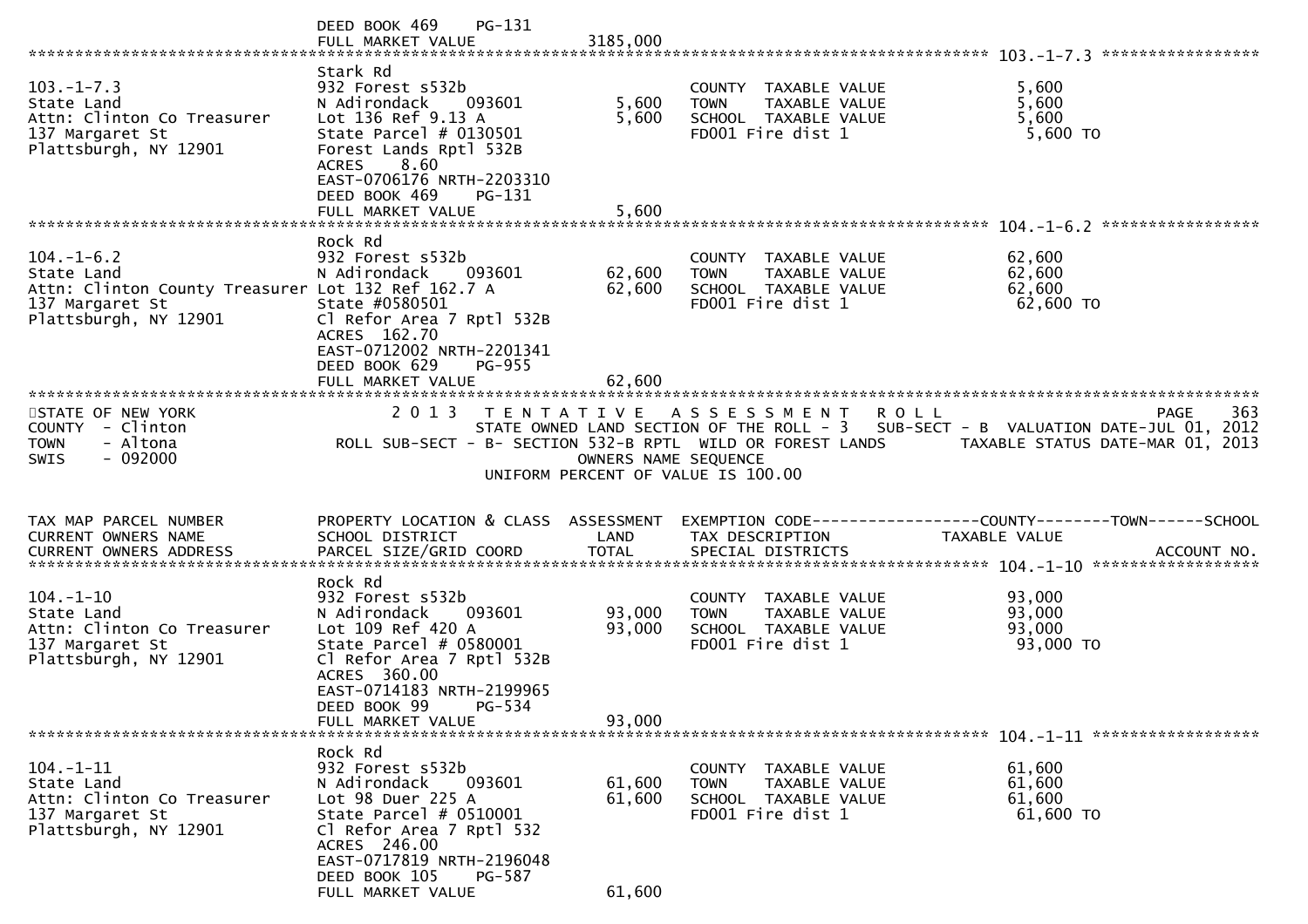| $105. -1 - 1.1$<br>State Land<br>Attn: Clinton Co Treasurer<br>137 Margaret St<br>Plattsburgh, NY 12901  | Miner Farm Rd<br>932 Forest s532b<br>093601<br>N Adirondack<br>Lot 84 Ref 420 A<br>State Parcel # 0570001<br>Cl Refor Area 7 Rptl 532B<br>ACRES 310.52<br>EAST-0722508 NRTH-2200701<br>DEED BOOK 115<br>PG-565<br>FULL MARKET VALUE | 58,600<br>58,600<br>58,600 | COUNTY TAXABLE VALUE<br><b>TOWN</b><br>TAXABLE VALUE<br>SCHOOL TAXABLE VALUE<br>FD001 Fire dist 1 | 58,600<br>58,600<br>58,600<br>58,600 TO                                                                                       |     |
|----------------------------------------------------------------------------------------------------------|-------------------------------------------------------------------------------------------------------------------------------------------------------------------------------------------------------------------------------------|----------------------------|---------------------------------------------------------------------------------------------------|-------------------------------------------------------------------------------------------------------------------------------|-----|
|                                                                                                          |                                                                                                                                                                                                                                     |                            |                                                                                                   |                                                                                                                               |     |
| $105. - 1 - 1.2$<br>State Land<br>Attn: Clinton Co Treasurer<br>137 Margaret St<br>Plattsburgh, NY 12901 | Vassar Rd<br>932 Forest s532b<br>N Adirondack<br>093601<br>Lot 83 Ref 290 A<br>State Parcel $# 0560001$<br>Cl Refor Area 7 Rptl 532B<br>ACRES 167.11<br>EAST-0725552 NRTH-2199985<br>DEED BOOK 735<br>$PG-242$<br>FULL MARKET VALUE | 33,400<br>33,400<br>33,400 | COUNTY TAXABLE VALUE<br><b>TOWN</b><br>TAXABLE VALUE<br>SCHOOL TAXABLE VALUE<br>FD001 Fire dist 1 | 33,400<br>33,400<br>33,400<br>33,400 TO                                                                                       |     |
|                                                                                                          |                                                                                                                                                                                                                                     |                            |                                                                                                   |                                                                                                                               |     |
| STATE OF NEW YORK<br>COUNTY - Clinton<br><b>TOWN</b><br>- Altona<br>$-092000$<br><b>SWIS</b>             | 2 0 1 3<br>ROLL SUB-SECT - B- SECTION 532-B RPTL WILD OR FOREST LANDS                                                                                                                                                               | OWNERS NAME SEQUENCE       | <b>ROLL</b><br>TENTATIVE ASSESSMENT<br>UNIFORM PERCENT OF VALUE IS 100.00                         | PAGE<br>STATE OWNED LAND SECTION OF THE ROLL - 3 SUB-SECT - B VALUATION DATE-JUL 01, 2012<br>TAXABLE STATUS DATE-MAR 01, 2013 | 364 |
|                                                                                                          |                                                                                                                                                                                                                                     |                            |                                                                                                   |                                                                                                                               |     |
| TAX MAP PARCEL NUMBER<br>CURRENT OWNERS NAME                                                             | PROPERTY LOCATION & CLASS ASSESSMENT<br>SCHOOL DISTRICT                                                                                                                                                                             | LAND                       | TAX DESCRIPTION                                                                                   | TAXABLE VALUE                                                                                                                 |     |
|                                                                                                          | Vassar Rd                                                                                                                                                                                                                           |                            |                                                                                                   |                                                                                                                               |     |
| $105. - 1 - 1.3$<br>State Land<br>Attn: Clinton Co Treasurer<br>137 Margaret St<br>Plattsburgh, NY 12901 | 932 Forest s532b<br>N Adirondack<br>093601<br>Lot 83 N Ref 130.04 A<br>State Parcel #0580201<br>Cl Refor Area 7 Rptl 532A<br>ACRES 130.04<br>EAST-0725613 NRTH-2201999<br>DEED BOOK 735<br>$PG-243$<br>FULL MARKET VALUE            | 28,700<br>28,700<br>28,700 | COUNTY TAXABLE VALUE<br>TAXABLE VALUE<br><b>TOWN</b><br>SCHOOL TAXABLE VALUE<br>FD001 Fire dist 1 | 28,700<br>28,700<br>28,700<br>28,700 TO                                                                                       |     |
|                                                                                                          |                                                                                                                                                                                                                                     |                            |                                                                                                   |                                                                                                                               |     |
| $105. -1 - 7.1$<br>State Land<br>Attn: Clinton Co Treasurer<br>137 Margaret St<br>Plattsburgh, NY 12901  | Barnaby Rd<br>932 Forest s532b<br>N Adirondack<br>093601<br>Lot 136 Duer 62.5 A<br>State Parcel # 0760001<br>Cl Refor Cp Area Rptl 532<br>ACRES 71.10<br>EAST-0729715 NRTH-2198700<br>DEED BOOK 105<br>PG-589<br>FULL MARKET VALUE  | 13,900<br>13,900<br>13,900 | COUNTY TAXABLE VALUE<br>TAXABLE VALUE<br><b>TOWN</b><br>SCHOOL TAXABLE VALUE<br>FD001 Fire dist 1 | 13,900<br>13,900<br>13,900<br>13,900 TO                                                                                       |     |
|                                                                                                          | Barnaby Rd                                                                                                                                                                                                                          |                            |                                                                                                   |                                                                                                                               |     |
|                                                                                                          |                                                                                                                                                                                                                                     |                            |                                                                                                   |                                                                                                                               |     |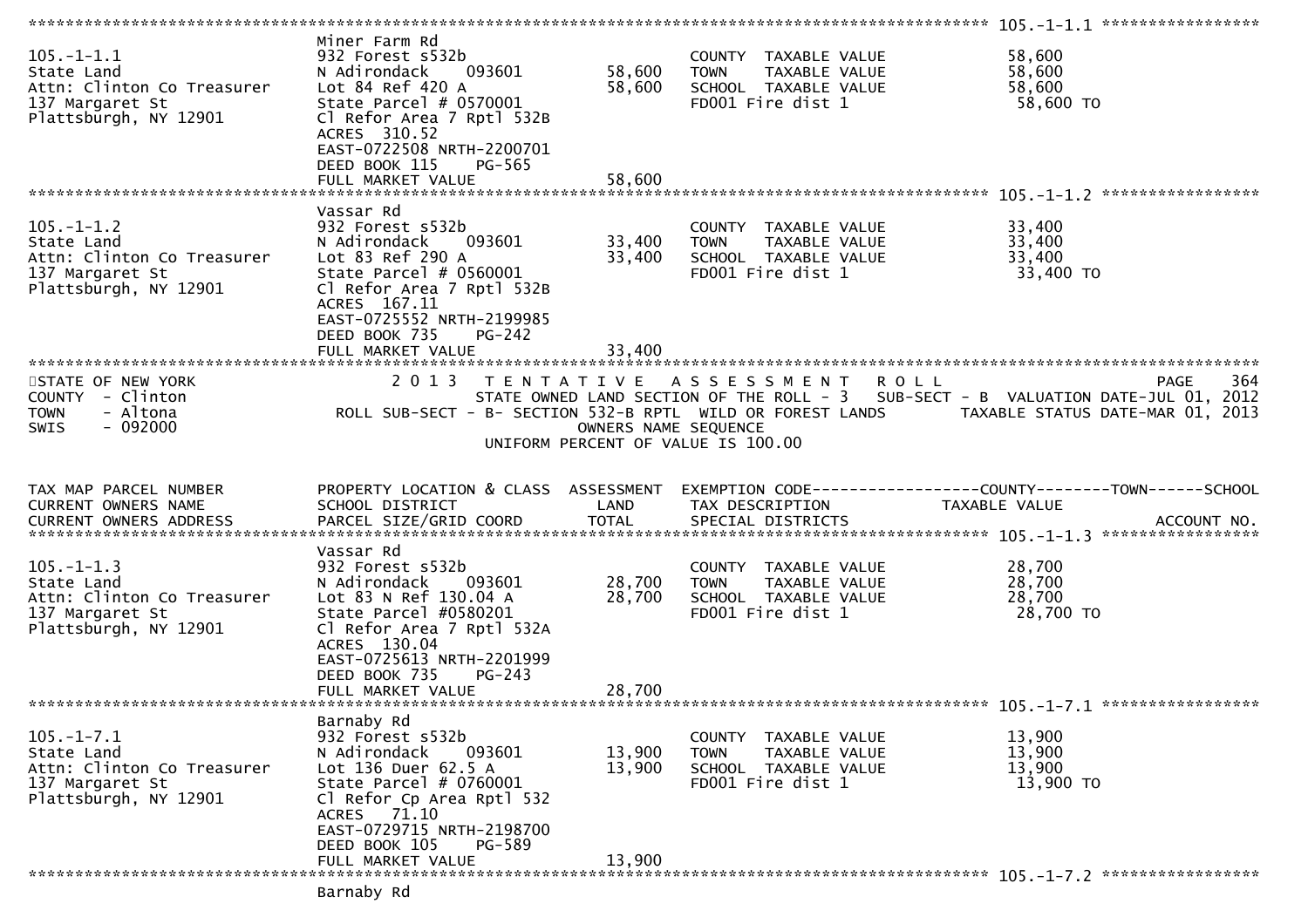| $105. - 1 - 7.2$<br>State Land<br>Attn: Clinton Co Treasurer<br>137 Margaret St<br>Plattsburgh, NY 12901 | 932 Forest s532b<br>093601<br>N Adirondack<br>Lot 135 Duer 48A<br>State Parcel $# 0750001$<br>Cl Refor Cp Area Rptl 532<br>ACRES 47.30<br>EAST-0730176 NRTH-2195434<br>DEED BOOK 115<br>PG-559<br>FULL MARKET VALUE                       | 11,700<br>11,700<br>11,700                                           | COUNTY TAXABLE VALUE<br><b>TOWN</b><br>SCHOOL TAXABLE VALUE<br>FD001 Fire dist 1 | TAXABLE VALUE                  | 11,700<br>11,700<br>11,700<br>11,700 TO                                                          |
|----------------------------------------------------------------------------------------------------------|-------------------------------------------------------------------------------------------------------------------------------------------------------------------------------------------------------------------------------------------|----------------------------------------------------------------------|----------------------------------------------------------------------------------|--------------------------------|--------------------------------------------------------------------------------------------------|
| $116. - 2 - 2$<br>State Land<br>Attn: Clinton Co Treasurer<br>137 Margaret St<br>Plattsburgh, NY 12901   | Plank Rd<br>932 Forest s532b<br>N Adirondack<br>093601<br>Lot 28 St Gore 199.08 A<br>State #0640001 Rptl 542<br>Cl Refor Area 8 Rptl 532B<br>ACRES 191.50<br>EAST-0683416 NRTH-2190911                                                    | 43,900<br>43,900                                                     | COUNTY TAXABLE VALUE<br><b>TOWN</b><br>SCHOOL TAXABLE VALUE<br>FD001 Fire dist 1 | TAXABLE VALUE                  | 43,900<br>43,900<br>43,900<br>43,900 TO                                                          |
| STATE OF NEW YORK<br>COUNTY - Clinton<br>- Altona<br><b>TOWN</b><br>$-092000$<br>SWIS                    | DEED BOOK 99<br>PG-534<br>FULL MARKET VALUE<br>2013 TENTATIVE ASSESSMENT ROLL<br>ROLL SUB-SECT - B- SECTION 532-B RPTL WILD OR FOREST LANDS         TAXABLE STATUS DATE-MAR 01, 2013                                                      | 43,900<br>OWNERS NAME SEQUENCE<br>UNIFORM PERCENT OF VALUE IS 100.00 |                                                                                  |                                | 365<br>PAGE<br>STATE OWNED LAND SECTION OF THE ROLL - 3 SUB-SECT - B VALUATION DATE-JUL 01, 2012 |
| TAX MAP PARCEL NUMBER<br>CURRENT OWNERS NAME<br><b>CURRENT OWNERS ADDRESS</b>                            | PROPERTY LOCATION & CLASS ASSESSMENT<br>SCHOOL DISTRICT<br>PARCEL SIZE/GRID COORD                                                                                                                                                         | LAND<br><b>TOTAL</b>                                                 | TAX DESCRIPTION<br>SPECIAL DISTRICTS                                             |                                | EXEMPTION CODE-----------------COUNTY--------TOWN------SCHOOL<br>TAXABLE VALUE<br>ACCOUNT NO.    |
| $117. - 1 - 20$<br>State Land<br>Attn: Clinton Co Treasurer<br>137 Margaret St<br>Plattsburgh, NY 12901  | Terrien Rd<br>932 Forest s532b<br>093601<br>N Adirondack<br>Ref Tr 216/219 580.9 Ac<br>State #881001 In Park<br>$E-0S$ Clinton 124 Rptl 532<br>ACRES 618.00<br>EAST-0695102 NRTH-2184492<br>DEED BOOK 869<br>PG-284                       | 174,200<br>174,200<br>174,200                                        | COUNTY TAXABLE VALUE<br><b>TOWN</b><br>SCHOOL TAXABLE VALUE<br>FD001 Fire dist 1 | TAXABLE VALUE                  | 174,200<br>174,200<br>174,200<br>174,200 TO                                                      |
|                                                                                                          | FULL MARKET VALUE                                                                                                                                                                                                                         |                                                                      |                                                                                  |                                |                                                                                                  |
| $117. - 1 - 26$<br>State Land<br>Attn: Clinton Co Treasurer<br>137 Margaret St<br>Plattsburgh, NY 12901  | Alder Bend Rd<br>932 Forest s532b<br>N Adirondack<br>093601<br>Gore 2 Johnson 123.22 A<br>State #0810001 Rptl 542<br>Cl Refor Cp Area Rptl 532<br>ACRES 92.50<br>EAST-0688926 NRTH-2182631<br>DEED BOOK 87<br>PG-866<br>FULL MARKET VALUE | 56,400<br>56,400<br>56,400                                           | COUNTY TAXABLE VALUE<br><b>TOWN</b><br>SCHOOL TAXABLE VALUE<br>FD001 Fire dist 1 | TAXABLE VALUE                  | 56,400<br>56,400<br>56,400<br>56,400 TO                                                          |
|                                                                                                          | Rock Rd                                                                                                                                                                                                                                   |                                                                      |                                                                                  |                                |                                                                                                  |
| $119. - 1 - 5.2$<br>State Land                                                                           | 932 Forest s532b<br>093601<br>N Adirondack                                                                                                                                                                                                | 12,700                                                               | <b>COUNTY</b><br><b>TOWN</b>                                                     | TAXABLE VALUE<br>TAXABLE VALUE | 12,700<br>12,700                                                                                 |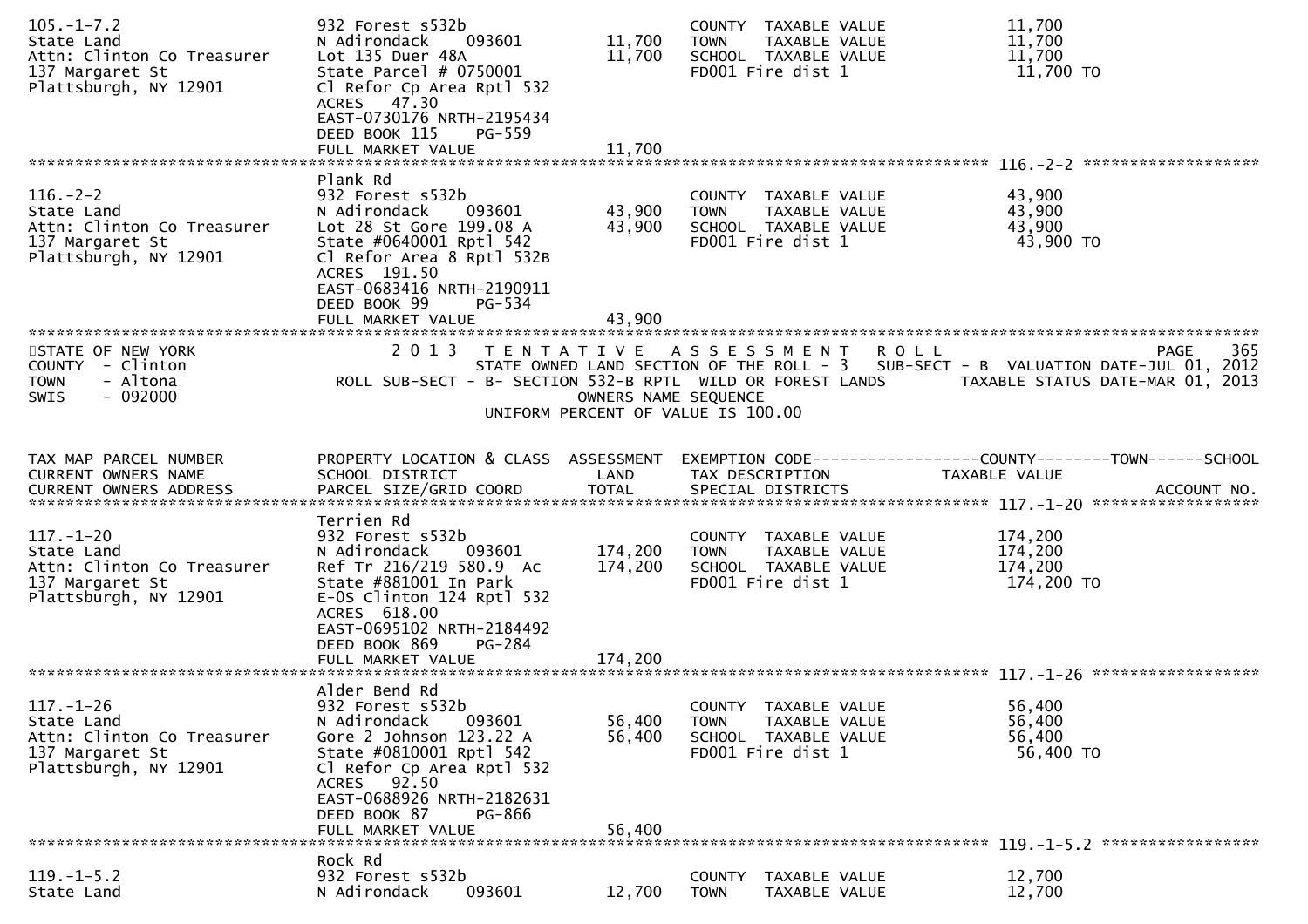| Attn: Clinton Co Treasurer<br>137 Margaret St<br>Plattsburgh, NY 12901                                 | Lot $72$ N Duer $30$ A<br>State #0480001<br>Cl Refor Area 7 Rptl 532B<br>ACRES 30.00<br>EAST-0714711 NRTH-2193256<br>DEED BOOK 611<br>PG-812<br>FULL MARKET VALUE                                                                        | 12,700<br>12,700           | SCHOOL TAXABLE VALUE<br>FD001 Fire dist 1                                                         | 12,700<br>12,700 TO                                                                                                                                 |
|--------------------------------------------------------------------------------------------------------|------------------------------------------------------------------------------------------------------------------------------------------------------------------------------------------------------------------------------------------|----------------------------|---------------------------------------------------------------------------------------------------|-----------------------------------------------------------------------------------------------------------------------------------------------------|
|                                                                                                        |                                                                                                                                                                                                                                          |                            |                                                                                                   |                                                                                                                                                     |
| $119. - 1 - 7$<br>State Land<br>Attn: Clinton Co Treasurer<br>137 Margaret St<br>Plattsburgh, NY 12901 | Rock Rd<br>932 Forest s532b<br>N Adirondack<br>093601<br>Lot 97 Duer 250 A<br>State Parcel # 0500001<br>Cl Refor Area 7 Rptl 532A<br>ACRES 262.10<br>EAST-0718551 NRTH-2192396<br>DEED BOOK 115<br>PG-559                                | 121,200<br>121,200         | COUNTY TAXABLE VALUE<br>TAXABLE VALUE<br><b>TOWN</b><br>SCHOOL TAXABLE VALUE<br>FD001 Fire dist 1 | 121,200<br>121,200<br>121,200<br>121,200 TO                                                                                                         |
|                                                                                                        |                                                                                                                                                                                                                                          |                            |                                                                                                   |                                                                                                                                                     |
| STATE OF NEW YORK<br>COUNTY - Clinton<br>- Altona<br><b>TOWN</b><br>$-092000$<br><b>SWIS</b>           | 2 0 1 3<br>ROLL SUB-SECT - B- SECTION 532-B RPTL WILD OR FOREST LANDS                                                                                                                                                                    | OWNERS NAME SEQUENCE       | TENTATIVE ASSESSMENT<br>UNIFORM PERCENT OF VALUE IS 100.00                                        | 366<br><b>ROLL</b><br>PAGE<br>STATE OWNED LAND SECTION OF THE ROLL - 3 SUB-SECT - B VALUATION DATE-JUL 01, 2012<br>TAXABLE STATUS DATE-MAR 01, 2013 |
| TAX MAP PARCEL NUMBER<br><b>CURRENT OWNERS NAME</b>                                                    | SCHOOL DISTRICT                                                                                                                                                                                                                          | LAND                       | TAX DESCRIPTION                                                                                   | PROPERTY LOCATION & CLASS ASSESSMENT EXEMPTION CODE----------------COUNTY-------TOWN------SCHOOL<br>TAXABLE VALUE                                   |
| $120.-1-1$<br>State Land<br>Attn: Clinton Co Treasurer<br>137 Margaret St<br>Plattsburgh, NY 12901     | Military Tpke<br>932 Forest s532b<br>093601<br>N Adirondack<br>Lot 100 Duer 112.5 A<br>State Parcel $# 0520001$<br>Cl Refor Area 7 Rptl 532B<br>ACRES 109.60<br>EAST-0721330 NRTH-2192139<br>DEED BOOK 97<br>PG-719<br>FULL MARKET VALUE | 32,300<br>32,300<br>32,300 | COUNTY TAXABLE VALUE<br>TAXABLE VALUE<br><b>TOWN</b><br>SCHOOL TAXABLE VALUE<br>FD001 Fire dist 1 | 32,300<br>32,300<br>32,300<br>32,300 TO                                                                                                             |
|                                                                                                        |                                                                                                                                                                                                                                          |                            |                                                                                                   |                                                                                                                                                     |
| $120.-1-5$<br>State Land<br>Attn: Clinton Co Treasurer<br>137 Margaret St<br>Plattsburgh, NY 12901     | Military Tpke<br>932 Forest s532b<br>093601<br>N Adirondack<br>Lot 118 Duer 62.3 A<br>State Parcel $# 0740001$<br>Cl Refor Cp Area Rptl 532<br>ACRES 77.10<br>EAST-0725773 NRTH-2189234<br>DEED BOOK 115<br>PG-559<br>FULL MARKET VALUE  | 15,500<br>15,500<br>15,500 | COUNTY TAXABLE VALUE<br>TAXABLE VALUE<br><b>TOWN</b><br>SCHOOL TAXABLE VALUE<br>FD001 Fire dist 1 | 15,500<br>15,500<br>15,500<br>15,500 TO                                                                                                             |
|                                                                                                        |                                                                                                                                                                                                                                          |                            |                                                                                                   |                                                                                                                                                     |
| $131 - 1 - 8.4$<br>State Land<br>Attn: Clinton Co Treasurer<br>137 Margaret St                         | Jerusalem Rd<br>932 Forest s532b<br>N Adirondack<br>093601<br>Ref Tr 218/221/39/42 & Jc<br>State #882001 In Park 221                                                                                                                     | 78,800<br>78,800           | COUNTY TAXABLE VALUE<br><b>TOWN</b><br>TAXABLE VALUE<br>SCHOOL TAXABLE VALUE<br>FD001 Fire dist 1 | 78,800<br>78,800<br>78,800<br>78,800 TO                                                                                                             |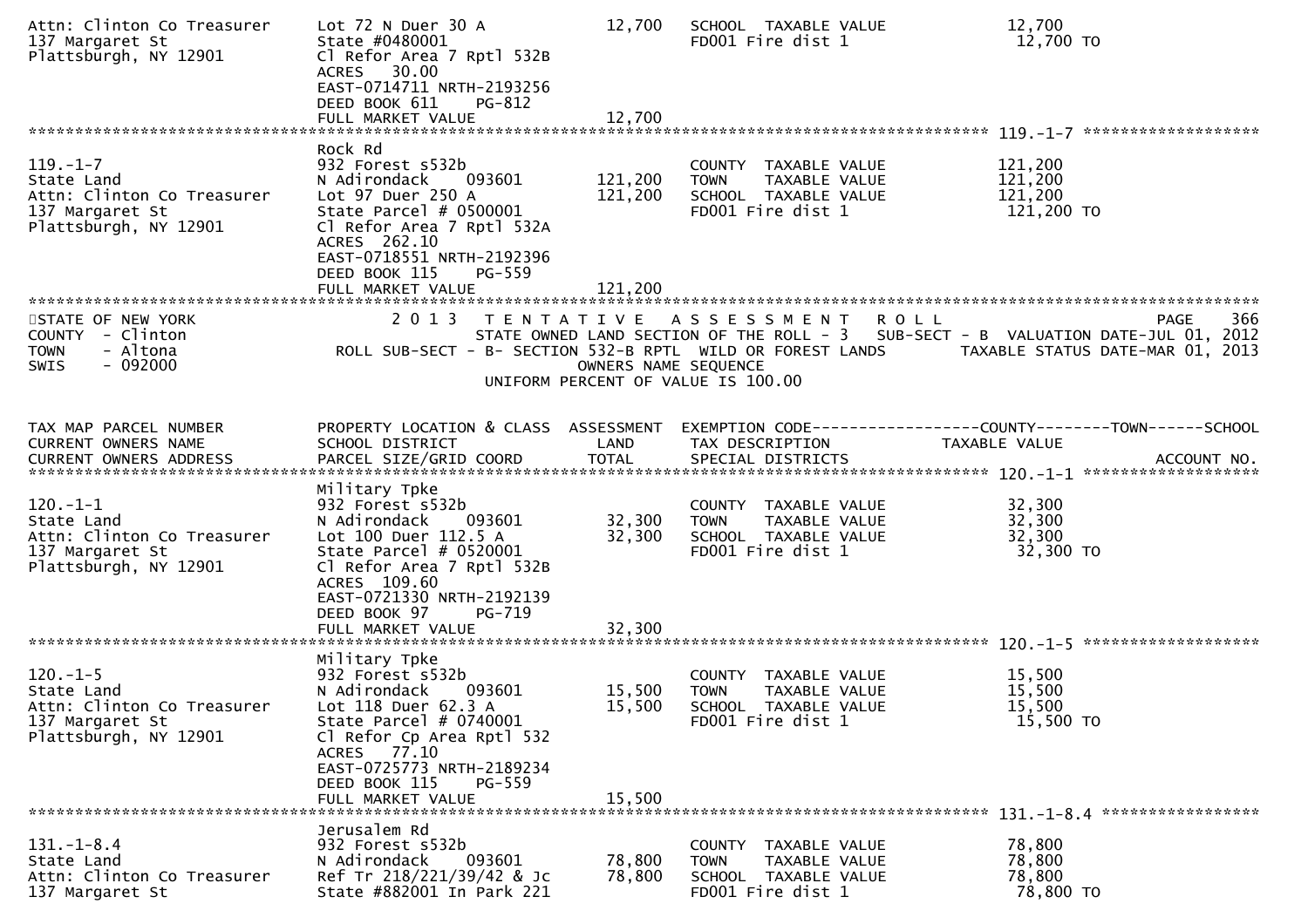| Plattsburgh, NY 12901                                                                                   | E-OS Clinton 124 Rptl 532<br>ACRES 262.60<br>EAST-0689175 NRTH-2177970<br>DEED BOOK 869<br>PG-284                                                                                                                                         |                               |                                                                                                   |                                                                                                                                                            |
|---------------------------------------------------------------------------------------------------------|-------------------------------------------------------------------------------------------------------------------------------------------------------------------------------------------------------------------------------------------|-------------------------------|---------------------------------------------------------------------------------------------------|------------------------------------------------------------------------------------------------------------------------------------------------------------|
| $132. - 1 - 17$<br>State Land<br>Attn: Clinton Co Treasurer<br>137 Margaret St<br>Plattsburgh, NY 12901 | Jerusalem Rd<br>932 Forest s532b<br>N Adirondack<br>093601<br>Ref Tr Lot 220 420.0 Ac<br>State #0883001 In Park<br>E-OS Clinton 124 Rptl 532<br>ACRES 436.00<br>EAST-0694282 NRTH-2176532<br>DEED BOOK 869<br>PG-284<br>FULL MARKET VALUE | 103,400<br>103,400<br>103,400 | COUNTY TAXABLE VALUE<br>TAXABLE VALUE<br><b>TOWN</b><br>SCHOOL TAXABLE VALUE<br>FD001 Fire dist 1 | 103,400<br>103,400<br>103,400<br>103,400 TO                                                                                                                |
| STATE OF NEW YORK<br>COUNTY - Clinton<br>- Altona<br><b>TOWN</b><br>$-092000$<br>SWIS                   | 2013<br>T E N T A T I V E<br>ROLL SUB-SECT - B- SECTION 532-B RPTL WILD OR FOREST LANDS                                                                                                                                                   | OWNERS NAME SEQUENCE          | A S S E S S M E N T<br>UNIFORM PERCENT OF VALUE IS 100.00                                         | 367<br><b>ROLL</b><br><b>PAGE</b><br>STATE OWNED LAND SECTION OF THE ROLL - 3 SUB-SECT - B VALUATION DATE-JUL 01, 2012<br>TAXABLE STATUS DATE-MAR 01, 2013 |
| TAX MAP PARCEL NUMBER<br><b>CURRENT OWNERS NAME</b>                                                     | PROPERTY LOCATION & CLASS ASSESSMENT<br>SCHOOL DISTRICT                                                                                                                                                                                   | LAND                          | TAX DESCRIPTION                                                                                   | EXEMPTION        CODE-----------------COUNTY-------TOWN------SCHOOL<br>TAXABLE VALUE                                                                       |
| $134. - 1 - 13$<br>State Land<br>Attn: Clinton Co Treasurer<br>137 Margaret St<br>Plattsburgh, NY 12901 | Purdy Rd<br>932 Forest s532b<br>N Adirondack<br>093601<br>Lot $104$ Duer $65$ A<br>State Parcel # 0730001<br>Cl Refor Cp Area Rptl 532<br>ACRES 65.00<br>EAST-0723808 NRTH-2179557<br>DEED BOOK 99<br>PG-534                              | 17,500<br>17,500              | COUNTY TAXABLE VALUE<br><b>TOWN</b><br>TAXABLE VALUE<br>SCHOOL TAXABLE VALUE<br>FD001 Fire dist 1 | 17,500<br>17,500<br>17,500<br>17,500 TO                                                                                                                    |
|                                                                                                         | FULL MARKET VALUE                                                                                                                                                                                                                         | 17,500                        |                                                                                                   |                                                                                                                                                            |
| $134. - 1 - 21$<br>State Land<br>Attn: Clinton Co Treasurer<br>137 Margaret St<br>Plattsburgh, NY 12901 | Purdy Rd<br>932 Forest s532b<br>N Adirondack<br>093601<br>Lot 93 Duer 12.5 A<br>State Parcel # 0720001<br>Cl Refor Cp Area Rptl 532<br>ACRES 13.70<br>EAST-0720580 NRTH-2179968<br>DEED BOOK 105<br>PG-586                                | 3,700<br>3,700                | COUNTY TAXABLE VALUE<br><b>TOWN</b><br>TAXABLE VALUE<br>SCHOOL TAXABLE VALUE<br>FD001 Fire dist 1 | 3,700<br>3,700<br>3,700<br>3,700 TO                                                                                                                        |
|                                                                                                         | FULL MARKET VALUE                                                                                                                                                                                                                         | 3,700                         |                                                                                                   |                                                                                                                                                            |
| $146. - 1 - 1$<br>State Land<br>Attn: Clinton Co Treasurer<br>137 Margaret St<br>Plattsburgh, NY 12901  | Alder Bend Rd<br>932 Forest s532b<br>N Adirondack<br>093601<br>Lot 44 State Gore 200 A<br>State #0290001 Rptl 542<br>Cl Corr Fac Rptl 532B<br>ACRES 202.50                                                                                | 99,600<br>99,600              | COUNTY TAXABLE VALUE<br>TAXABLE VALUE<br>TOWN<br>SCHOOL TAXABLE VALUE<br>FD001 Fire dist 1        | 99,600<br>99,600<br>99,600<br>99,600 TO                                                                                                                    |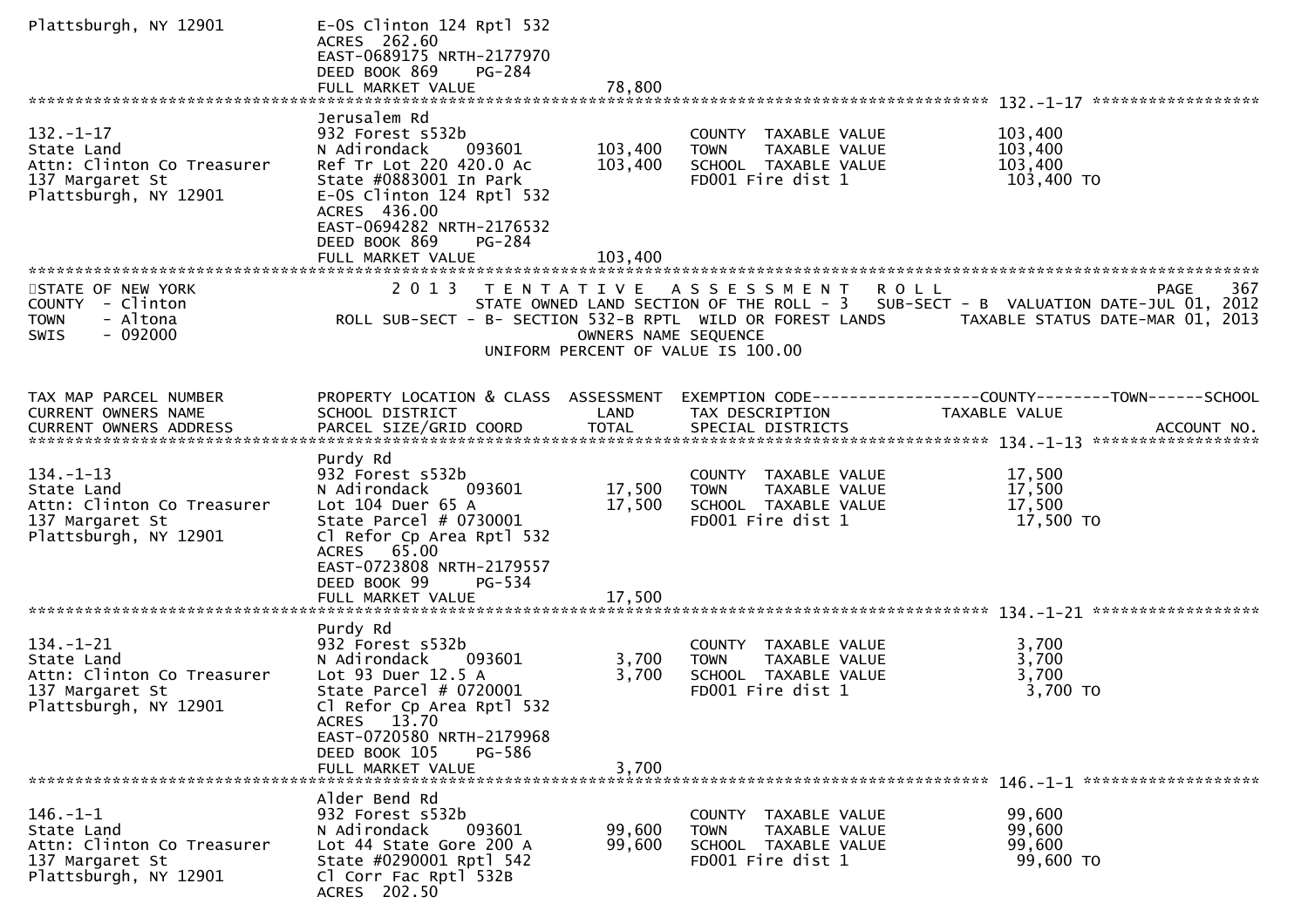|                                                                                                        | EAST-0686152 NRTH-2172655<br>FULL MARKET VALUE                                                                                                                                                                                                      | 99,600                     |                                                                                                                       |                                                                                             |
|--------------------------------------------------------------------------------------------------------|-----------------------------------------------------------------------------------------------------------------------------------------------------------------------------------------------------------------------------------------------------|----------------------------|-----------------------------------------------------------------------------------------------------------------------|---------------------------------------------------------------------------------------------|
| $146. - 1 - 2$<br>State Land<br>Attn: Clinton Co Treasurer<br>137 Margaret St<br>Plattsburgh, NY 12901 | Alder Bend Rd<br>932 Forest s532b<br>N Adirondack<br>093601<br>Lot 45 State Gore 200 A<br>State #0300001 Rptl 542<br>Cl Corr Fac Rptl 532B<br>ACRES 220.00<br>EAST-0689077 NRTH-2173163<br>FULL MARKET VALUE                                        | 99,900<br>99,900<br>99,900 | COUNTY TAXABLE VALUE<br>TAXABLE VALUE<br><b>TOWN</b><br>SCHOOL TAXABLE VALUE<br>FD001 Fire dist 1                     | 99,900<br>99,900<br>99,900<br>99,900 TO                                                     |
| STATE OF NEW YORK<br>COUNTY - Clinton<br>- Altona<br><b>TOWN</b><br>$-092000$<br>SWIS                  | 2 0 1 3<br>ROLL SUB-SECT - B- SECTION 532-B RPTL WILD OR FOREST LANDS                                                                                                                                                                               | OWNERS NAME SEQUENCE       | TENTATIVE ASSESSMENT<br><b>ROLL</b><br>STATE OWNED LAND SECTION OF THE ROLL - 3<br>UNIFORM PERCENT OF VALUE IS 100.00 | 368<br>PAGE<br>SUB-SECT - B VALUATION DATE-JUL 01, 2012<br>TAXABLE STATUS DATE-MAR 01, 2013 |
| TAX MAP PARCEL NUMBER<br>CURRENT OWNERS NAME                                                           | PROPERTY LOCATION & CLASS ASSESSMENT<br>SCHOOL DISTRICT                                                                                                                                                                                             | LAND                       | TAX DESCRIPTION                                                                                                       | EXEMPTION CODE-----------------COUNTY-------TOWN------SCHOOL<br>TAXABLE VALUE               |
| $146. - 1 - 4$<br>State Land<br>Attn: Clinton Co Treasurer<br>137 Margaret St<br>Plattsburgh, NY 12901 | Plank Rd<br>932 Forest s532b<br>093601<br>N Adirondack<br>Lot 225 Ref 235 A<br>State #0430001 Rptl 542<br>Cl Corr Fac Rptl 532B<br>ACRES 341.20<br>EAST-0693254 NRTH-2169137<br>DEED BOOK 87<br><b>PG-888</b><br>FULL MARKET VALUE                  | 64,400<br>64,400<br>64,400 | COUNTY TAXABLE VALUE<br><b>TOWN</b><br><b>TAXABLE VALUE</b><br>SCHOOL TAXABLE VALUE<br>FD001 Fire dist 1              | 64,400<br>64,400<br>64,400<br>64,400 TO                                                     |
| $146. - 1 - 5$<br>State Land<br>Attn: Clinton Co Treasurer<br>137 Margaret St<br>Plattsburgh, NY 12901 | Plank Rd<br>932 Forest s532b<br>N Adirondack<br>093601<br>Lot 48 State Gore 200A<br>State #0330001 Rptl 542<br>Cl Corr Fac Rptl 532B<br>ACRES 250.04<br>EAST-0689620 NRTH-2169916<br>FULL MARKET VALUE                                              | 74,100<br>74,100<br>74,100 | COUNTY TAXABLE VALUE<br><b>TOWN</b><br>TAXABLE VALUE<br>SCHOOL TAXABLE VALUE<br>FD001 Fire dist 1                     | 74,100<br>74,100<br>74,100<br>74,100 TO                                                     |
| $146. - 1 - 6$<br>State Land<br>Attn: Clinton Co Treasurer<br>137 Margaret St<br>Plattsburgh, NY 12901 | Plank Rd<br>932 Forest s532b<br>N Adirondack<br>093601<br>Lot 51N State Gore 44.5 A<br>State #0350001 Rptl 542<br>Cl Corr Fac Rptl 532B<br>93.70<br><b>ACRES</b><br>EAST-0690074 NRTH-2167615<br>DEED BOOK 87<br><b>PG-896</b><br>FULL MARKET VALUE | 14,000<br>14,000<br>14,000 | COUNTY<br>TAXABLE VALUE<br><b>TOWN</b><br>TAXABLE VALUE<br>SCHOOL TAXABLE VALUE<br>FD001 Fire dist 1                  | 14,000<br>14,000<br>14,000<br>14,000 TO                                                     |
|                                                                                                        |                                                                                                                                                                                                                                                     |                            |                                                                                                                       |                                                                                             |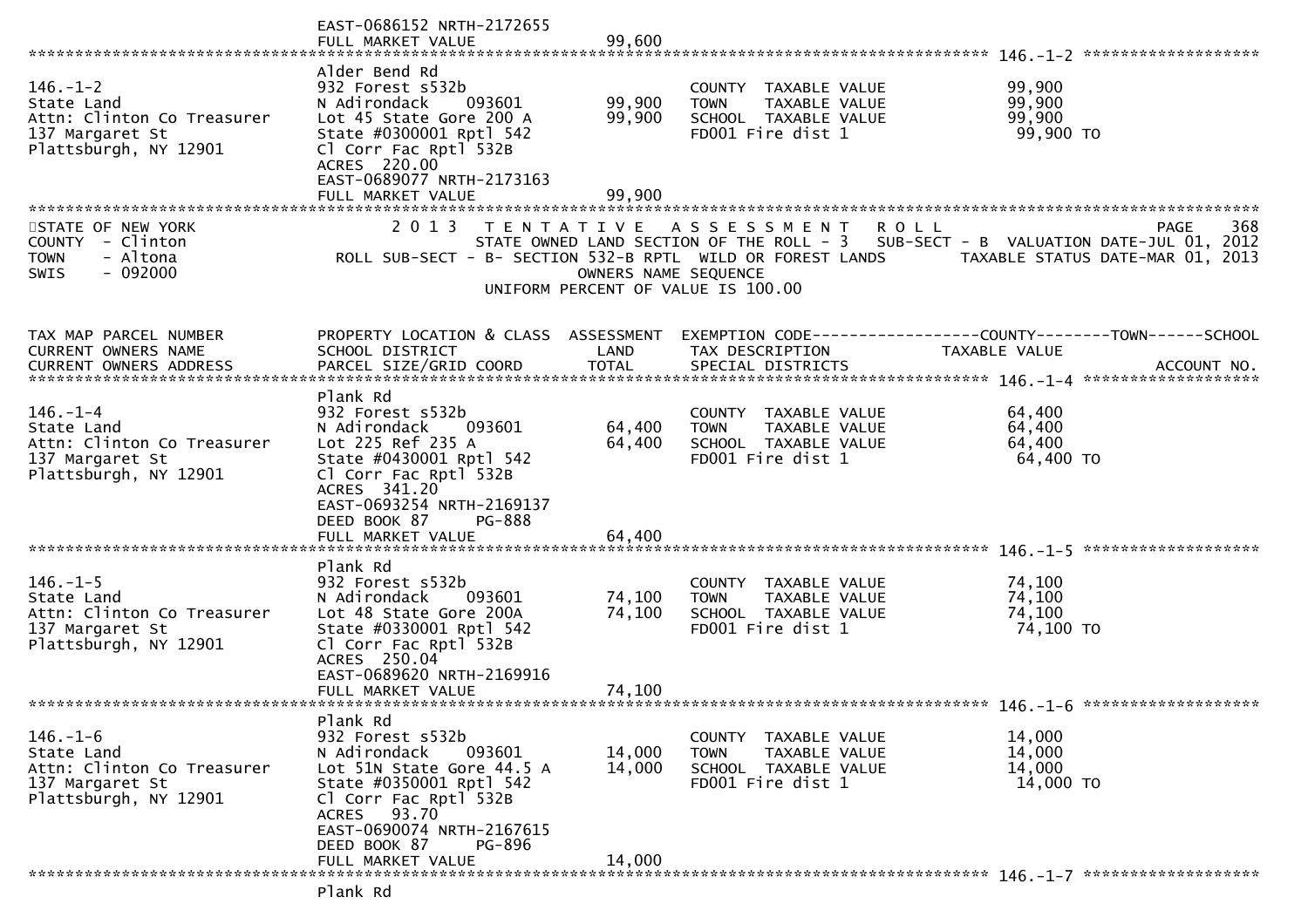| $146. - 1 - 7$<br>State Land<br>Attn: Clinton Co Treasurer<br>137 Margaret St<br>Plattsburgh, NY 12901  | 932 Forest s532b<br>N Adirondack<br>093601<br>Lot 50 N State Gore 49A<br>State #0340001 Rptl 542<br>Cl Corr Fac Rptl 532A<br>ACRES 66.10<br>EAST-0687092 NRTH-2167233<br>DEED BOOK 83<br><b>PG-509</b><br>FULL MARKET VALUE | 17,600<br>17,600<br>17,600 | COUNTY TAXABLE VALUE<br>TAXABLE VALUE<br><b>TOWN</b><br>SCHOOL TAXABLE VALUE<br>FD001 Fire dist 1 | 17,600<br>17,600<br>17,600<br>17,600 TO                                                                                                  |     |
|---------------------------------------------------------------------------------------------------------|-----------------------------------------------------------------------------------------------------------------------------------------------------------------------------------------------------------------------------|----------------------------|---------------------------------------------------------------------------------------------------|------------------------------------------------------------------------------------------------------------------------------------------|-----|
| STATE OF NEW YORK<br>COUNTY - Clinton<br>- Altona<br>TOWN<br><b>SWIS</b><br>- 092000                    | 2 0 1 3<br>T E N T A T I V E<br>ROLL SUB-SECT - B- SECTION 532-B RPTL WILD OR FOREST LANDS                                                                                                                                  | OWNERS NAME SEQUENCE       | A S S E S S M E N T<br>UNIFORM PERCENT OF VALUE IS 100.00                                         | PAGE<br>R O L L<br>STATE OWNED LAND SECTION OF THE ROLL - 3 SUB-SECT - B VALUATION DATE-JUL 01, 2012<br>TAXABLE STATUS DATE-MAR 01, 2013 | 369 |
| TAX MAP PARCEL NUMBER<br>CURRENT OWNERS NAME<br>CURRENT OWNERS ADDRESS                                  | PROPERTY LOCATION & CLASS ASSESSMENT<br>SCHOOL DISTRICT                                                                                                                                                                     | LAND                       | TAX DESCRIPTION                                                                                   | TAXABLE VALUE                                                                                                                            |     |
| $146. - 1 - 13$<br>State Land<br>Attn: Clinton Co Treasurer<br>137 Margaret St<br>Plattsburgh, NY 12901 | 356 Plank Rd<br>932 Forest s532b<br>N Adirondack<br>093601<br>Lot 46 State Gore 124.1 A<br>State #0310001 Rptl 542<br>Cl Corr Fac Rptl 532B<br>ACRES 118.80<br>EAST-0683932 NRTH-2169669<br>DEED BOOK 105<br>PG-589         | 61,800<br>61,800           | COUNTY TAXABLE VALUE<br><b>TOWN</b><br>TAXABLE VALUE<br>SCHOOL TAXABLE VALUE<br>FD001 Fire dist 1 | 61,800<br>61,800<br>61,800<br>$61,800$ TO                                                                                                |     |
|                                                                                                         | FULL MARKET VALUE                                                                                                                                                                                                           | 61,800                     |                                                                                                   |                                                                                                                                          |     |
| 146.-1-14<br>State Land<br>Attn: Clinton Co Treasurer<br>137 Margaret St<br>Plattsburgh, NY 12901       | Plank Rd<br>932 Forest s532b<br>093601<br>N Adirondack<br>Lot 47 State Gore 200A<br>State #0320001 Rptl 542<br>Cl Corr Fac Rptl 532B<br>ACRES 226.00<br>EAST-0686668 NRTH-2169412                                           | 80,000<br>80,000           | COUNTY TAXABLE VALUE<br><b>TOWN</b><br>TAXABLE VALUE<br>SCHOOL TAXABLE VALUE<br>FD001 Fire dist 1 | 80,000<br>80,000<br>80,000<br>80,000 TO                                                                                                  |     |
|                                                                                                         |                                                                                                                                                                                                                             |                            |                                                                                                   |                                                                                                                                          |     |
| $147. - 1 - 2$<br>State Land<br>Attn: Clinton Co Treasurer<br>137 Margaret St<br>Plattsburgh, NY 12901  | Jerusalem Rd<br>932 Forest s532b<br>N Adirondack<br>093601<br>Lot 223 Ref 127.5 A<br>State #0870001 Rptl 542<br>Cl Refor Cp Area Rptl 532<br>ACRES 139.40<br>EAST-0697580 NRTH-2174822<br>DEED BOOK 97<br>PG-719            | 38,800<br>38,800           | COUNTY TAXABLE VALUE<br><b>TOWN</b><br>TAXABLE VALUE<br>SCHOOL TAXABLE VALUE<br>FD001 Fire dist 1 | 38,800<br>38,800<br>38,800<br>38,800 TO                                                                                                  |     |
|                                                                                                         | FULL MARKET VALUE                                                                                                                                                                                                           | 38,800                     |                                                                                                   |                                                                                                                                          |     |
| STATE OF NEW YORK<br>- Clinton<br><b>COUNTY</b><br>- Altona<br><b>TOWN</b><br>$-092000$<br><b>SWIS</b>  | 2 0 1 3<br>T E N T A T I V E<br>ROLL SUB-SECT - B- SECTION 532-B RPTL WILD OR FOREST LANDS                                                                                                                                  |                            | ASSESSMENT<br>STATE OWNED LAND SECTION OF THE ROLL - 3                                            | <b>PAGE</b><br>R O L L<br>SUB-SECT - B VALUATION DATE-JUL 01, 2012<br>TAXABLE STATUS DATE-MAR 01, 2013<br>RPS150/V04/L015                | 370 |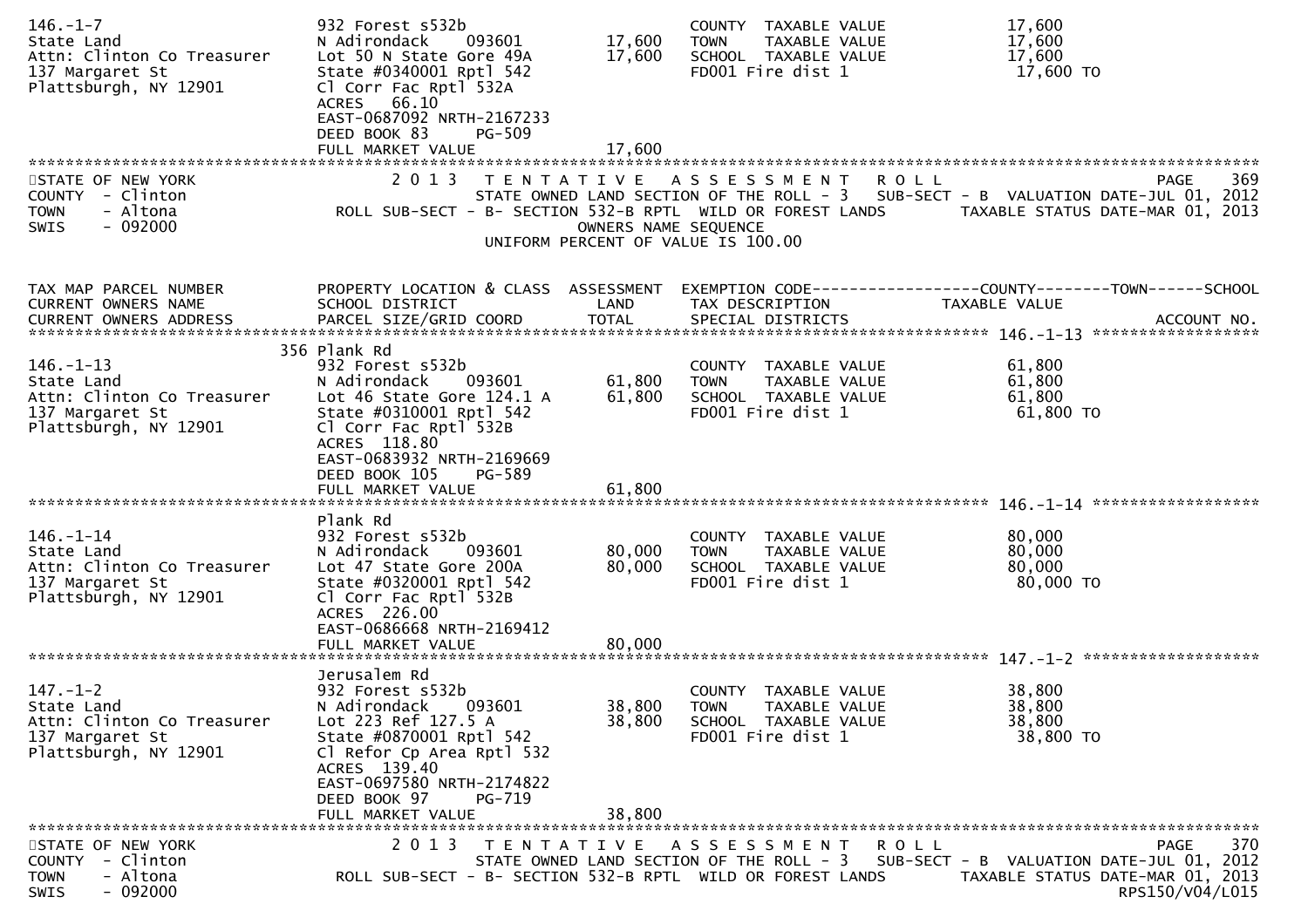#### UNIFORM PERCENT OF VALUE IS 100.00R O L L S U B S E C T I O N - B - T O T A L S

#### \*\*\* S P E C I A L D I S T R I C T S U M M A R Y \*\*\*

| <b>CODE</b> | DISTRICT NAME     | TOTAL<br>PARCELS | EXTENSION<br><b>TYPF</b> | EXTENSION<br>VALUE | AD VALOREM<br>VALUE | <b>EXEMPT</b><br>AMOUNT | TAXABLE<br>VALUE |
|-------------|-------------------|------------------|--------------------------|--------------------|---------------------|-------------------------|------------------|
|             | FD001 Fire dist 1 |                  | 39 TOTAL                 |                    | 5550.700            |                         | 5550.700         |

#### \*\*\* S C H O O L D I S T R I C T S U M M A R Y \*\*\*

| <b>CODE</b> | DISTRICT NAME | <b>TOTAL</b><br><b>PARCELS</b> | ASSESSED<br>LAND | ASSESSED<br><b>TOTAL</b> | <b>EXEMPT</b><br><b>AMOUNT</b> | <b>TOTAL</b><br><b>TAXABLE</b> | <b>STAR</b><br>AMOUNT | <b>STAR</b><br><b>TAXABLE</b> |
|-------------|---------------|--------------------------------|------------------|--------------------------|--------------------------------|--------------------------------|-----------------------|-------------------------------|
| 093601      | N Adirondack  | 39                             | 5550,500         | 5550,700                 |                                | 5550,700                       |                       | 5550,700                      |
|             | SUB-TOTAL     | 39                             | 5550,500         | 5550,700                 |                                | 5550,700                       |                       | 5550,700                      |
|             | <b>TOTAL</b>  | 39                             | 5550,500         | 5550,700                 |                                | 5550,700                       |                       | 5550,700                      |

\*\*\* S Y S T E M C O D E S S U M M A R Y \*\*\*

NO SYSTEM EXEMPTIONS AT THIS LEVEL

\*\*\* E X E M P T I O N S U M M A R Y \*\*\*

NO EXEMPTIONS AT THIS LEVEL

#### \*\*\* G R A N D T O T A L S \*\*\*

| ROLL<br>SEC  | DESCRIPTION                                                                           | <b>TOTAL</b><br><b>PARCELS</b> | ASSESSED<br>LAND                                        | ASSESSED<br>TOTAL |                               |                                                                                                                                                                                                                                                                                 | TAXABLE<br><b>COUNTY</b>                                      | <b>TAXABLE</b><br><b>TOWN</b> | <b>TAXABLE</b><br><b>SCHOOL</b>  | <b>STAR</b><br>TAXABLE |          |
|--------------|---------------------------------------------------------------------------------------|--------------------------------|---------------------------------------------------------|-------------------|-------------------------------|---------------------------------------------------------------------------------------------------------------------------------------------------------------------------------------------------------------------------------------------------------------------------------|---------------------------------------------------------------|-------------------------------|----------------------------------|------------------------|----------|
| 3            | STATE OWNED LAND                                                                      | 39                             | 5550.500                                                | 5550,700          |                               |                                                                                                                                                                                                                                                                                 | 5550,700                                                      | 5550.700                      | 5550,700                         |                        | 5550,700 |
| TOWN<br>SWIS | STATE OF NEW YORK<br>COUNTY - Clinton<br>- Altona<br>- 092000                         |                                | 2 0 1 3                                                 |                   |                               | TENTATIVE ASSESSMENT ROLL<br>STATE OWNED LAND SECTION OF THE ROLL - 3 SUB-SECT - X VALUATION DATE-JUL 01, 2012<br>ROLL SUB-SECT - X- SECTION 542 RPTL AGGREGATE ASSESSMENTS<br>OWNERS NAME SEQUENCE<br>UNIFORM PERCENT OF VALUE IS 100.00<br>UNIFORM PERCENT OF VALUE IS 100.00 |                                                               |                               | TAXABLE STATUS DATE-MAR 01, 2013 | PAGE                   | 371      |
|              | TAX MAP PARCEL NUMBER<br>$C \cup D \cap C \cup T$ $C \cup D \cap C$ $N \cup N \cap T$ |                                | PROPERTY LOCATION & CLASS ASSESSMENT<br>$CCIIO$ $A$ $R$ |                   | $\overline{1}$ $\overline{1}$ | TAY BECCBIBTTON                                                                                                                                                                                                                                                                 | EXEMPTION CODE-----------------COUNTY--------TOWN------SCHOOL |                               | $T$ AVADI $\Gamma$ VALUE         |                        |          |

CURRENT OWNERS NAME SCHOOL DISTRICT LAND TAX DESCRIPTION TAXABLE VALUE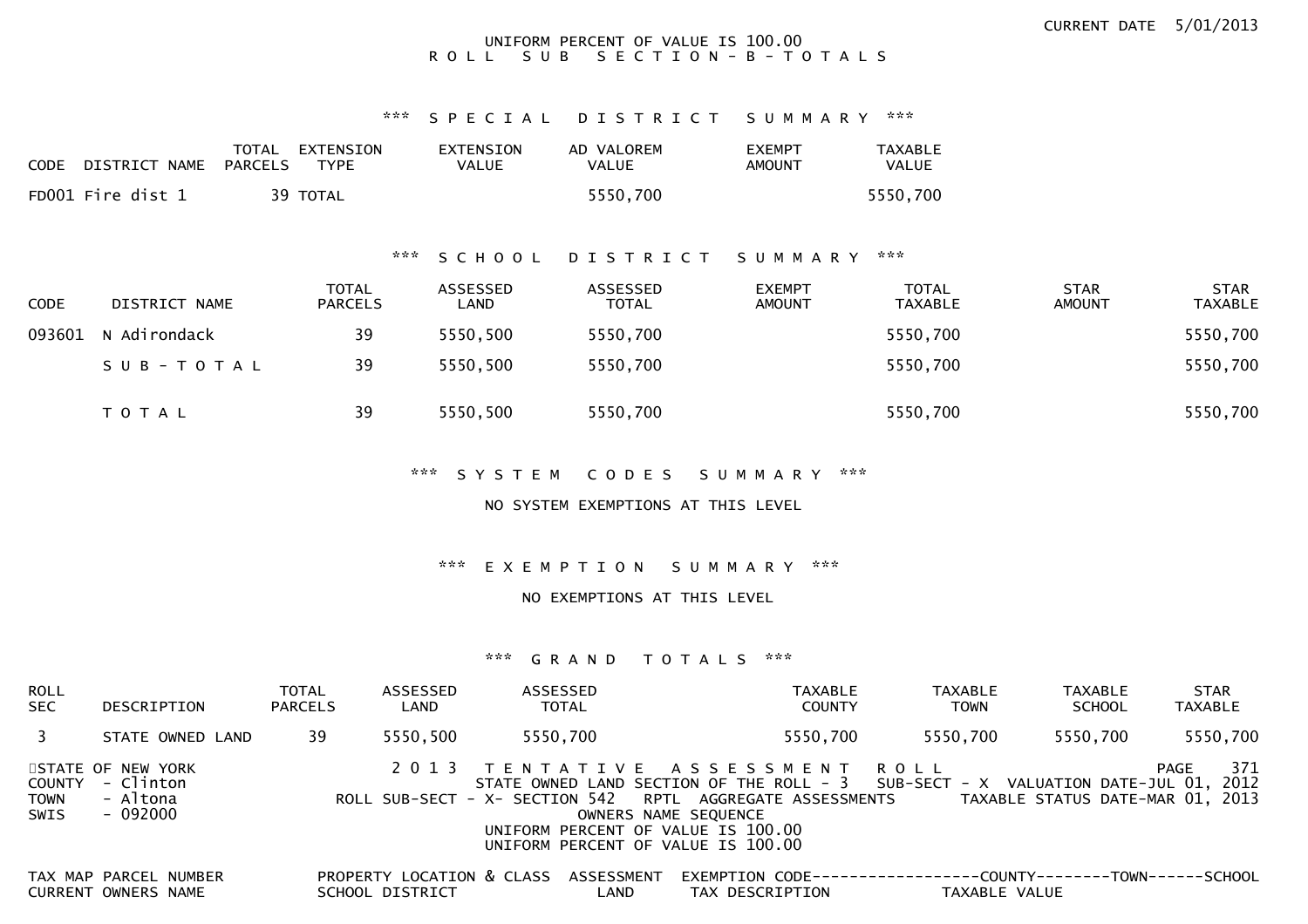| .CURRENT OWNERS ADDRESS PARCEL SIZE/GRID COORD TOTAL SPECIAL DISTRICTS ACCOUNT NO ACCOUNT NO ACCOUNT NO AND ARCEL SIZE/GRID COORD TOTAL SPECIAL DISTRICTS |                                                                                                          |                                     |                                                               |                                                         |                                                               |                                                  |                              |                                                                    |                        |
|-----------------------------------------------------------------------------------------------------------------------------------------------------------|----------------------------------------------------------------------------------------------------------|-------------------------------------|---------------------------------------------------------------|---------------------------------------------------------|---------------------------------------------------------------|--------------------------------------------------|------------------------------|--------------------------------------------------------------------|------------------------|
| $300 - 20 - 1$<br>State Land<br>Attn: Clinton Co Treasurer<br>137 Margaret St                                                                             | 993 Transition t<br>N Adirondack<br>County/town Only                                                     | 093601<br>Transition Assessment For | $\Omega$                                                      | SCHL EXMPT 50004<br>COUNTY TAXABLE VALUE<br><b>TOWN</b> | TAXABLE VALUE<br>SCHOOL TAXABLE VALUE                         |                                                  | 0<br>0<br>0<br>$\mathbf{0}$  | 0                                                                  | 0                      |
|                                                                                                                                                           |                                                                                                          |                                     |                                                               |                                                         |                                                               |                                                  |                              |                                                                    |                        |
| $300 - 20 - 2$<br>State Land<br>Attn: Clinton Co Treasurer<br>137 Margaret St<br>Plattsburgh, NY 12901                                                    | 993 Transition t<br>N Adirondack<br>Fd001 Only                                                           | 093601<br>Transition Assessment For | 0<br>$\Omega$                                                 | WHOLLY EX 50000<br>COUNTY TAXABLE VALUE<br><b>TOWN</b>  | TAXABLE VALUE<br>SCHOOL TAXABLE VALUE                         |                                                  | $\Omega$<br>0<br>0<br>0      | 0                                                                  | 0                      |
| $336. - 20 - 1$<br>State Land<br>Attn: Clinton Co Treasurer<br>137 Margaret St<br>Plattsburgh, NY 12901                                                   | 993 Transition t<br>N Adirondack<br>Transition Assessment<br>For School 093601 Only<br>FULL MARKET VALUE | 093601                              | 0<br>0                                                        | SCHL TAXBL 50001<br><b>TOWN</b>                         | COUNTY TAXABLE VALUE<br>TAXABLE VALUE<br>SCHOOL TAXABLE VALUE |                                                  | $\Omega$<br>0<br>0<br>0      | 0                                                                  | 0                      |
| STATE OF NEW YORK<br>- Clinton<br>COUNTY<br>- Altona<br><b>TOWN</b><br>$-092000$<br><b>SWIS</b>                                                           | 2 0 1 3                                                                                                  | ROLL SUB-SECT - X- SECTION 542      | T E N T A T I V E<br>STATE OWNED LAND SECTION OF THE ROLL - 3 | ASSESSMENT<br>RPTL AGGREGATE ASSESSMENTS                |                                                               | ROLL<br>SUB-SECT - X VALUATION DATE-JUL 01, 2012 |                              | PAGE<br>TAXABLE STATUS DATE-MAR 01, 2013<br>CURRENT DATE 5/01/2013 | 372<br>RPS150/V04/L015 |
|                                                                                                                                                           |                                                                                                          | ROLL SUB                            | UNIFORM PERCENT OF VALUE IS 100.00                            | SECTION - X - TOTALS                                    |                                                               |                                                  |                              |                                                                    |                        |
|                                                                                                                                                           | ***                                                                                                      | SPECIAL                             | D I S T R I C T                                               |                                                         | SUMMARY                                                       | ***                                              |                              |                                                                    |                        |
| TOTAL<br><b>PARCELS</b><br>DISTRICT NAME<br><b>CODE</b>                                                                                                   | EXTENSION<br><b>TYPE</b>                                                                                 | EXTENSION<br>VALUE                  | AD VALOREM<br>VALUE                                           | <b>EXEMPT</b><br><b>AMOUNT</b>                          |                                                               | TAXABLE<br>VALUE                                 |                              |                                                                    |                        |
| FD001 Fire dist 1                                                                                                                                         | 1 TOTAL                                                                                                  |                                     |                                                               |                                                         |                                                               |                                                  |                              |                                                                    |                        |
|                                                                                                                                                           |                                                                                                          | SCHOOL                              | D I S T R I C T                                               |                                                         | S U M M A R Y                                                 | ***                                              |                              |                                                                    |                        |
| DISTRICT NAME<br>CODE                                                                                                                                     | <b>TOTAL</b><br><b>PARCELS</b>                                                                           | ASSESSED<br>LAND                    | <b>ASSESSED</b><br>TOTAL                                      |                                                         | <b>EXEMPT</b><br><b>AMOUNT</b>                                | <b>TOTAL</b><br>TAXABLE                          | <b>STAR</b><br><b>AMOUNT</b> |                                                                    | <b>STAR</b><br>TAXABLE |
| N Adirondack<br>093601                                                                                                                                    | 3                                                                                                        |                                     |                                                               |                                                         |                                                               |                                                  |                              |                                                                    |                        |
| SUB-TOTAL                                                                                                                                                 |                                                                                                          |                                     |                                                               |                                                         |                                                               |                                                  |                              |                                                                    |                        |
| T O T A L                                                                                                                                                 | 3                                                                                                        |                                     |                                                               |                                                         |                                                               |                                                  |                              |                                                                    |                        |

\*\*\* S Y S T E M C O D E S S U M M A R Y \*\*\*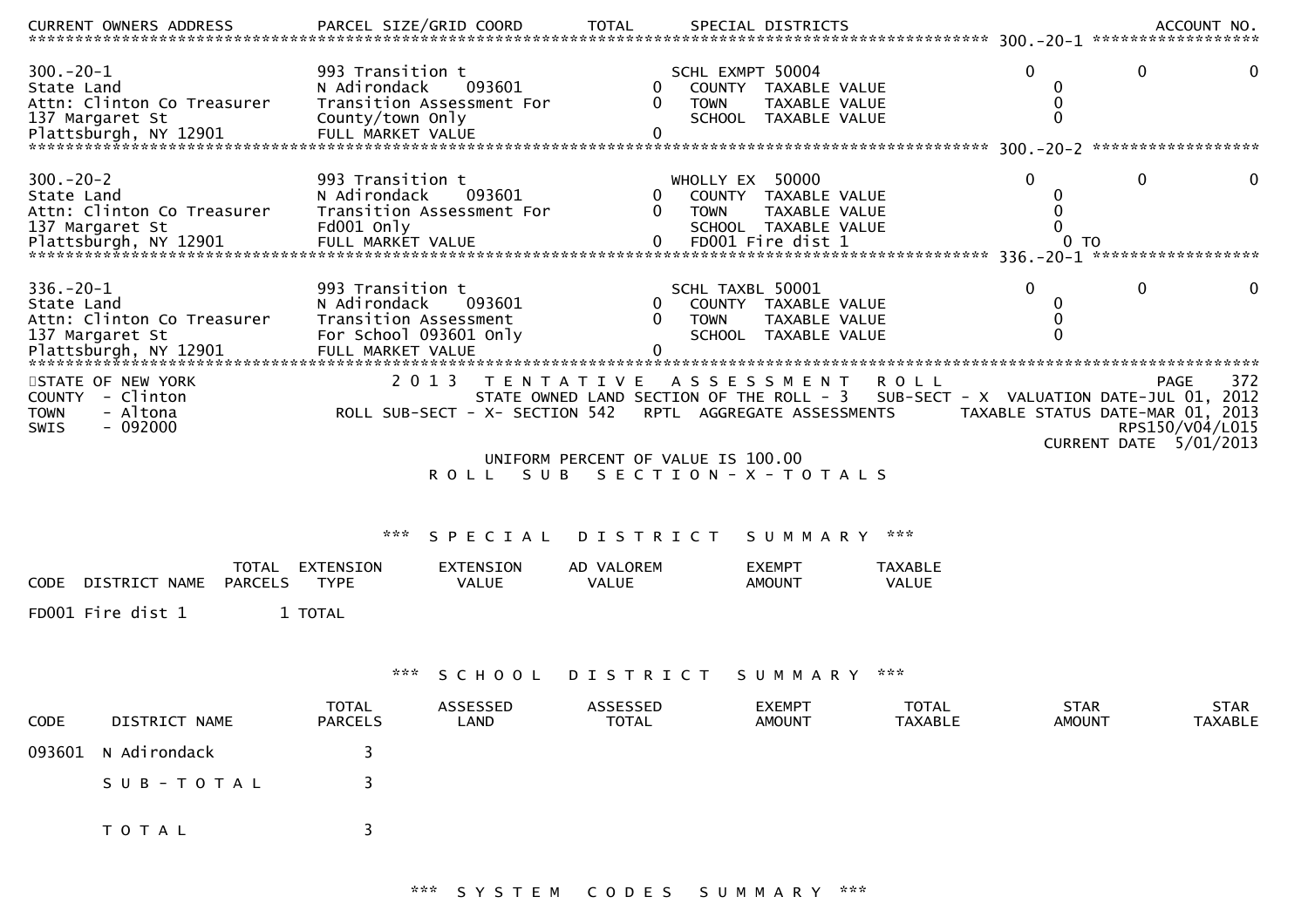| <b>CODE</b>                                 | DESCRIPTION                                                            | <b>TOTAL</b><br><b>PARCELS</b>                                                                                                                                           |                                                                                                                       | <b>COUNTY</b>                                                                                                                | <b>TOWN</b>                   | <b>SCHOOL</b>                                                                                                                               |
|---------------------------------------------|------------------------------------------------------------------------|--------------------------------------------------------------------------------------------------------------------------------------------------------------------------|-----------------------------------------------------------------------------------------------------------------------|------------------------------------------------------------------------------------------------------------------------------|-------------------------------|---------------------------------------------------------------------------------------------------------------------------------------------|
| 50000<br>50001<br>50004                     | WHOLLY EX<br><b>SCHL TAXBL</b><br><b>SCHL EXMPT</b><br>TOTAL           | 1<br>1<br>1                                                                                                                                                              |                                                                                                                       |                                                                                                                              |                               |                                                                                                                                             |
|                                             |                                                                        | ***                                                                                                                                                                      | EXEMPTION<br>NO EXEMPTIONS AT THIS LEVEL                                                                              | SUMMARY ***                                                                                                                  |                               |                                                                                                                                             |
| <b>COUNTY</b><br><b>TOWN</b><br><b>SWIS</b> | STATE OF NEW YORK<br>- Clinton<br>- Altona<br>$-092000$                | 2 0 1 3                                                                                                                                                                  | T E N T A T I V E                                                                                                     | A S S E S S M E N T<br>STATE OWNED LAND SECTION OF THE ROLL - 3<br>ROLL SUB-SECT - X- SECTION 542 RPTL AGGREGATE ASSESSMENTS | R O L L                       | 373<br>PAGE<br>SUB-SECT - X VALUATION DATE-JUL 01, 2012<br>TAXABLE STATUS DATE-MAR 01, 2013<br>RPS150/V04/L015                              |
|                                             |                                                                        | ROLL                                                                                                                                                                     | UNIFORM PERCENT OF VALUE IS 100.00<br>S U B                                                                           | SECTION - X - TOTALS                                                                                                         |                               | CURRENT DATE 5/01/2013                                                                                                                      |
|                                             |                                                                        |                                                                                                                                                                          | ***<br>GRAND                                                                                                          | ***<br>T O T A L S                                                                                                           |                               |                                                                                                                                             |
| <b>ROLL</b><br><b>SEC</b>                   | DESCRIPTION                                                            | TOTAL<br>ASSESSED<br><b>PARCELS</b><br>LAND                                                                                                                              | ASSESSED<br><b>TOTAL</b>                                                                                              | <b>TAXABLE</b><br><b>COUNTY</b>                                                                                              | <b>TAXABLE</b><br><b>TOWN</b> | TAXABLE<br><b>STAR</b><br><b>SCHOOL</b><br><b>TAXABLE</b>                                                                                   |
| 3                                           | STATE OWNED LAND                                                       | 3                                                                                                                                                                        |                                                                                                                       |                                                                                                                              |                               |                                                                                                                                             |
| <b>COUNTY</b><br>TOWN<br><b>SWIS</b>        | STATE OF NEW YORK<br>- Clinton<br>- Altona<br>$-092000$                | 2 0 1 3                                                                                                                                                                  | T E N T A T I V E<br>OWNERS NAME SEQUENCE<br>UNIFORM PERCENT OF VALUE IS 100.00<br>UNIFORM PERCENT OF VALUE IS 100.00 | A S S E S S M E N T<br>ROLL SUB-SECT - B- SECTION 532-B RPTL WILD OR FOREST LANDS                                            | <b>ROLL</b>                   | <b>PAGE</b><br>374<br>STATE OWNED LAND SECTION OF THE ROLL - 3 SUB-SECT - B VALUATION DATE-JUL 01, 2012<br>TAXABLE STATUS DATE-MAR 01, 2013 |
|                                             | TAX MAP PARCEL NUMBER<br><b>CURRENT OWNERS NAME</b>                    | PROPERTY LOCATION & CLASS<br>SCHOOL DISTRICT                                                                                                                             | ASSESSMENT<br>LAND                                                                                                    | TAX DESCRIPTION                                                                                                              | TAXABLE VALUE                 |                                                                                                                                             |
| $900 - 20 - 1$<br>State Land                | Attn: Clinton Co Treasurer<br>137 Margaret St<br>Plattsburgh, NY 12901 | Alder Bend Rd<br>932 Forest s532b<br>N Adirondack<br>Lot 43 State Gore 175A<br>State #0280001 Rptl 542<br>Ccf Rptl 532B Conflict 14<br>ACRES 175.00<br>FULL MARKET VALUE | 093601<br>86,100<br>86,100<br>86,100                                                                                  | <b>COUNTY</b><br>TAXABLE VALUE<br><b>TOWN</b><br>TAXABLE VALUE<br>SCHOOL TAXABLE VALUE<br>FD001 Fire dist 1                  |                               | 86,100<br>86,100<br>86,100<br>86,100 TO                                                                                                     |
| <b>COUNTY</b><br><b>TOWN</b><br>SWIS        | STATE OF NEW YORK<br>- Clinton<br>- Altona<br>$-092000$                | 2 0 1 3                                                                                                                                                                  | TENTATIVE ASSESSMENT                                                                                                  | STATE OWNED LAND SECTION OF THE ROLL - 3<br>ROLL SUB-SECT - B- SECTION 532-B RPTL WILD OR FOREST LANDS                       | ROLL                          | 375<br>PAGE<br>SUB-SECT - B VALUATION DATE-JUL 01, 2012<br>TAXABLE STATUS DATE-MAR 01, 2013<br>RPS150/V04/L015<br>CURRENT DATE 5/01/2013    |

UNIFORM PERCENT OF VALUE IS 100.00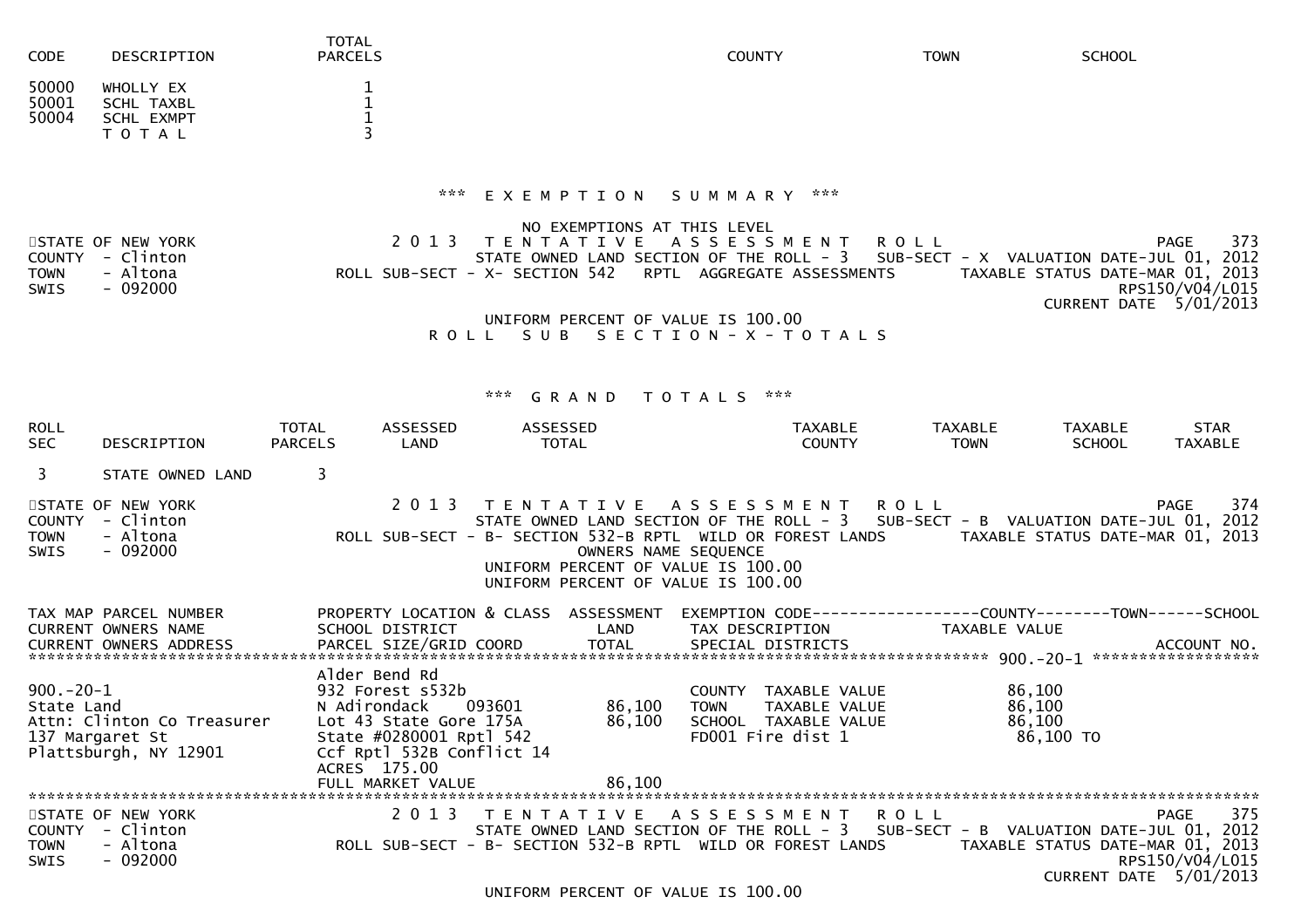#### ROLL SUB SECTION-B-TOTALS

\*\*\* S P E C I A L D I S T R I C T S U M M A R Y \*\*\*

| <b>CODE</b> | DISTRICT NAME     | TOTAL EXTENSION<br>PARCELS<br>TYPF. | EXTENSION<br>VALUE | AD VALOREM<br>VALUE | <b>EXEMPT</b><br>AMOUNT | TAXABLE<br>VALUE |
|-------------|-------------------|-------------------------------------|--------------------|---------------------|-------------------------|------------------|
|             | FD001 Fire dist 1 | TOTAL T                             |                    | 86.100              |                         | 86,100           |

#### \*\*\* S C H O O L D I S T R I C T S U M M A R Y \*\*\*

| <b>CODE</b> | DISTRICT NAME | <b>TOTAL</b><br><b>PARCELS</b> | ASSESSED<br>LAND | ASSESSED<br><b>TOTAL</b> | <b>EXEMPT</b><br><b>AMOUNT</b> | <b>TOTAL</b><br><b>TAXABLE</b> | <b>STAR</b><br><b>AMOUNT</b> | <b>STAR</b><br><b>TAXABLE</b> |
|-------------|---------------|--------------------------------|------------------|--------------------------|--------------------------------|--------------------------------|------------------------------|-------------------------------|
| 093601      | N Adirondack  |                                | 86,100           | 86,100                   |                                | 86,100                         |                              | 86,100                        |
|             | SUB-TOTAL     |                                | 86,100           | 86,100                   |                                | 86,100                         |                              | 86,100                        |
|             | <b>TOTAL</b>  |                                | 86,100           | 86,100                   |                                | 86,100                         |                              | 86,100                        |

\*\*\* S Y S T E M C O D E S S U M M A R Y \*\*\*

NO SYSTEM EXEMPTIONS AT THIS LEVEL

\*\*\* E X E M P T I O N S U M M A R Y \*\*\*

NO EXEMPTIONS AT THIS LEVEL

#### \*\*\* G R A N D T O T A L S \*\*\*

| <b>ROLL</b><br><b>SEC</b> | DESCRIPTION                                | <b>TOTAL</b><br><b>PARCELS</b> | ASSESSED<br>LAND | <b>ASSESSED</b><br><b>TOTAL</b>          | <b>TAXABLE</b><br><b>COUNTY</b> | <b>TAXABLE</b><br><b>TOWN</b> | <b>TAXABLE</b><br><b>SCHOOL</b>                                 | <b>STAR</b><br><b>TAXABLE</b>               |
|---------------------------|--------------------------------------------|--------------------------------|------------------|------------------------------------------|---------------------------------|-------------------------------|-----------------------------------------------------------------|---------------------------------------------|
|                           | STATE OWNED LAND                           |                                | 86.100           | 86,100                                   | 86,100                          | 86.100                        | 86.100                                                          | 86,100                                      |
| COUNTY<br><b>TOWN</b>     | STATE OF NEW YORK<br>- Clinton<br>- Altona |                                | 2 0 1 3          | STATE OWNED LAND SECTION OF THE ROLL - 3 | TENTATIVE ASSESSMENT ROLL       |                               | VALUATION DATE-JUL 01, 2012<br>TAXABLE STATUS DATE-MAR 01, 2013 | 376<br>PAGE                                 |
| SWIS                      | - 092000                                   |                                |                  | UNIFORM PERCENT OF VALUE IS 100.00       |                                 |                               |                                                                 | RPS150/V04/L015<br>CURRENT DATE $5/01/2013$ |

ROLL SECTION TOTALS

#### \*\*\* S P E C I A L D I S T R I C T S U M M A R Y \*\*\*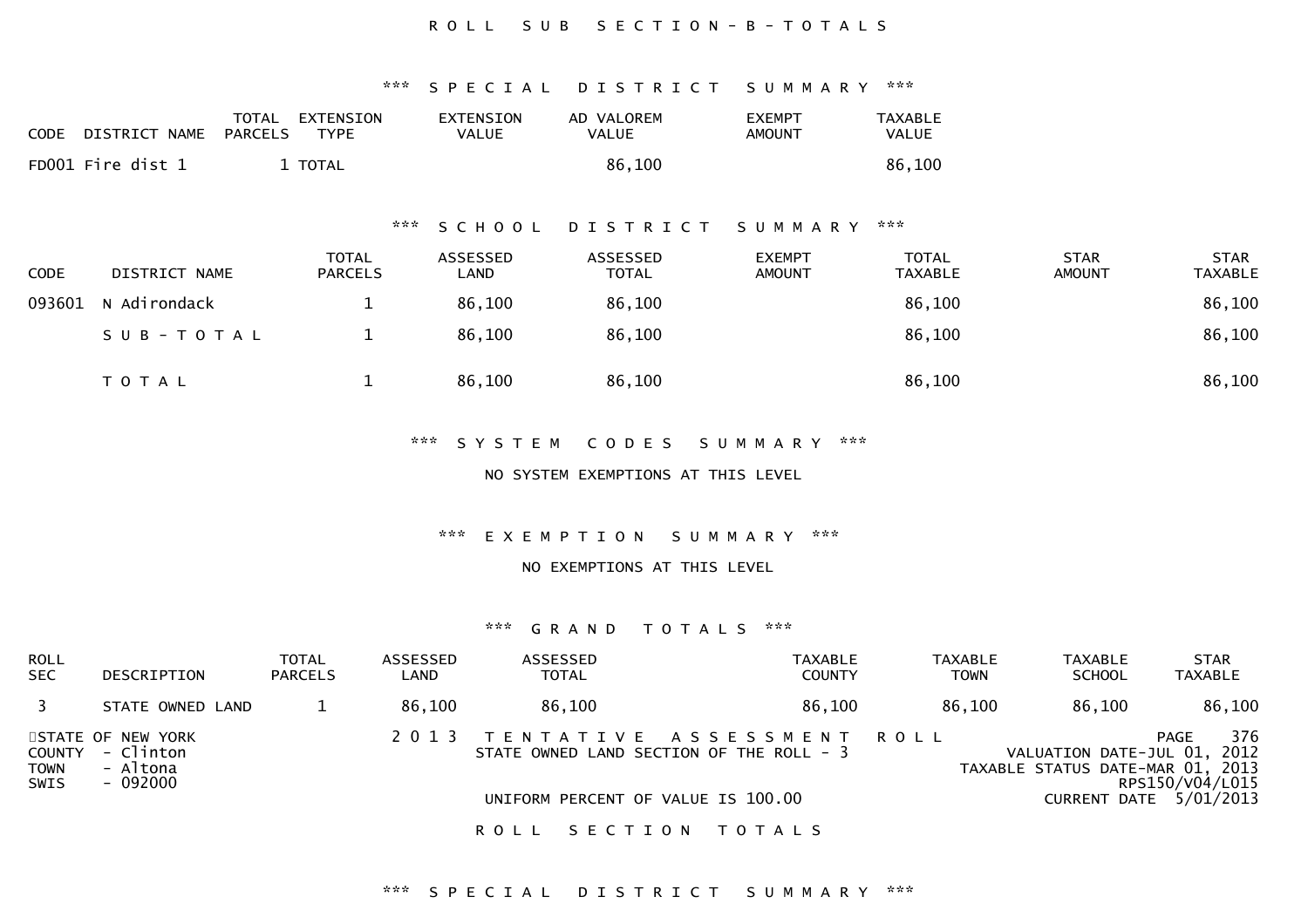| <b>CODE</b>                                 | TOTAL<br>DISTRICT NAME<br><b>PARCELS</b>                | EXTENSION<br><b>TYPE</b>              |                                | EXTENSION<br><b>VALUE</b> | AD VALOREM<br><b>VALUE</b>               | <b>EXEMPT</b><br><b>AMOUNT</b>                                    | <b>TAXABLE</b><br><b>VALUE</b> |                                                                         |                               |
|---------------------------------------------|---------------------------------------------------------|---------------------------------------|--------------------------------|---------------------------|------------------------------------------|-------------------------------------------------------------------|--------------------------------|-------------------------------------------------------------------------|-------------------------------|
|                                             | FD001 Fire dist 1                                       | 41 TOTAL                              |                                |                           | 5636,800                                 |                                                                   | 5636,800                       |                                                                         |                               |
|                                             |                                                         |                                       | ***                            | SCHOOL                    | DISTRICT                                 | SUMMARY                                                           | ***                            |                                                                         |                               |
| CODE                                        | DISTRICT NAME                                           | <b>TOTAL</b><br><b>PARCELS</b>        |                                | ASSESSED<br>LAND          | ASSESSED<br><b>TOTAL</b>                 | <b>EXEMPT</b><br><b>AMOUNT</b>                                    | <b>TOTAL</b><br><b>TAXABLE</b> | <b>STAR</b><br><b>AMOUNT</b>                                            | <b>STAR</b><br><b>TAXABLE</b> |
| 093601                                      | N Adirondack                                            | 43                                    |                                | 5636,600                  | 5636,800                                 |                                                                   | 5636,800                       |                                                                         | 5636,800                      |
|                                             | SUB-TOTAL                                               | 43                                    |                                | 5636,600                  | 5636,800                                 |                                                                   | 5636,800                       |                                                                         | 5636,800                      |
|                                             | T O T A L                                               | 43                                    |                                | 5636,600                  | 5636,800                                 |                                                                   | 5636,800                       |                                                                         | 5636,800                      |
|                                             |                                                         |                                       | ***                            | SYSTEM                    | CODES                                    | $* * *$<br>S U M M A R Y                                          |                                |                                                                         |                               |
| CODE                                        | DESCRIPTION                                             | TOTAL<br><b>PARCELS</b>               |                                |                           |                                          | <b>COUNTY</b>                                                     | <b>TOWN</b>                    | <b>SCHOOL</b>                                                           |                               |
| 50000<br>50001<br>50004                     | WHOLLY EX<br>SCHL TAXBL<br>SCHL EXMPT<br>T O T A L      | 1<br>$\mathbf{1}$<br>$\mathbf 1$<br>3 |                                |                           |                                          |                                                                   |                                |                                                                         |                               |
|                                             |                                                         |                                       | $\mathbf{x} \times \mathbf{x}$ |                           | EXEMPTION                                | ***<br>SUMMARY                                                    |                                |                                                                         |                               |
| <b>COUNTY</b><br><b>TOWN</b><br><b>SWIS</b> | STATE OF NEW YORK<br>- Clinton<br>- Altona<br>$-092000$ |                                       | 2 0 1 3                        |                           | NO EXEMPTIONS AT THIS LEVEL<br>TENTATIVE | A S S E S S M E N T<br>STATE OWNED LAND SECTION OF THE ROLL - 3   | <b>ROLL</b>                    | PAGE<br>VALUATION DATE-JUL 01, 2012<br>TAXABLE STATUS DATE-MAR 01, 2013 | 377<br>RPS150/V04/L015        |
|                                             |                                                         |                                       |                                |                           | UNIFORM PERCENT OF VALUE IS 100.00       |                                                                   |                                | CURRENT DATE 5/01/2013                                                  |                               |
|                                             |                                                         |                                       |                                | <b>ROLL</b>               | SECTION                                  | T O T A L S                                                       |                                |                                                                         |                               |
|                                             |                                                         |                                       |                                |                           | *** <b>GRAND</b><br><b>TOTALS</b>        | $\kappa \times \kappa$                                            |                                |                                                                         |                               |
| <b>ROLL</b><br><b>SEC</b>                   | DESCRIPTION                                             | TOTAL<br><b>PARCELS</b>               | ASSESSED<br>LAND               |                           | ASSESSED<br><b>TOTAL</b>                 | TAXABLE<br><b>COUNTY</b>                                          | <b>TAXABLE</b><br><b>TOWN</b>  | TAXABLE<br><b>SCHOOL</b>                                                | <b>STAR</b><br><b>TAXABLE</b> |
| 3                                           | STATE OWNED LAND                                        | 43                                    | 5636,600                       |                           | 5636,800                                 | 5636,800                                                          | 5636,800                       | 5636,800                                                                | 5636,800                      |
| <b>COUNTY</b><br><b>TOWN</b>                | STATE OF NEW YORK<br>- Clinton<br>- Altona              |                                       | 2 0 1 3                        |                           | OWNERS NAME SEQUENCE                     | TENTATIVE ASSESSMENT<br>SPECIAL FRANCHISE SECTION OF THE ROLL - 5 | <b>ROLL</b>                    | PAGE<br>VALUATION DATE-JUL 01, 2012<br>TAXABLE STATUS DATE-MAR 01, 2013 | 378                           |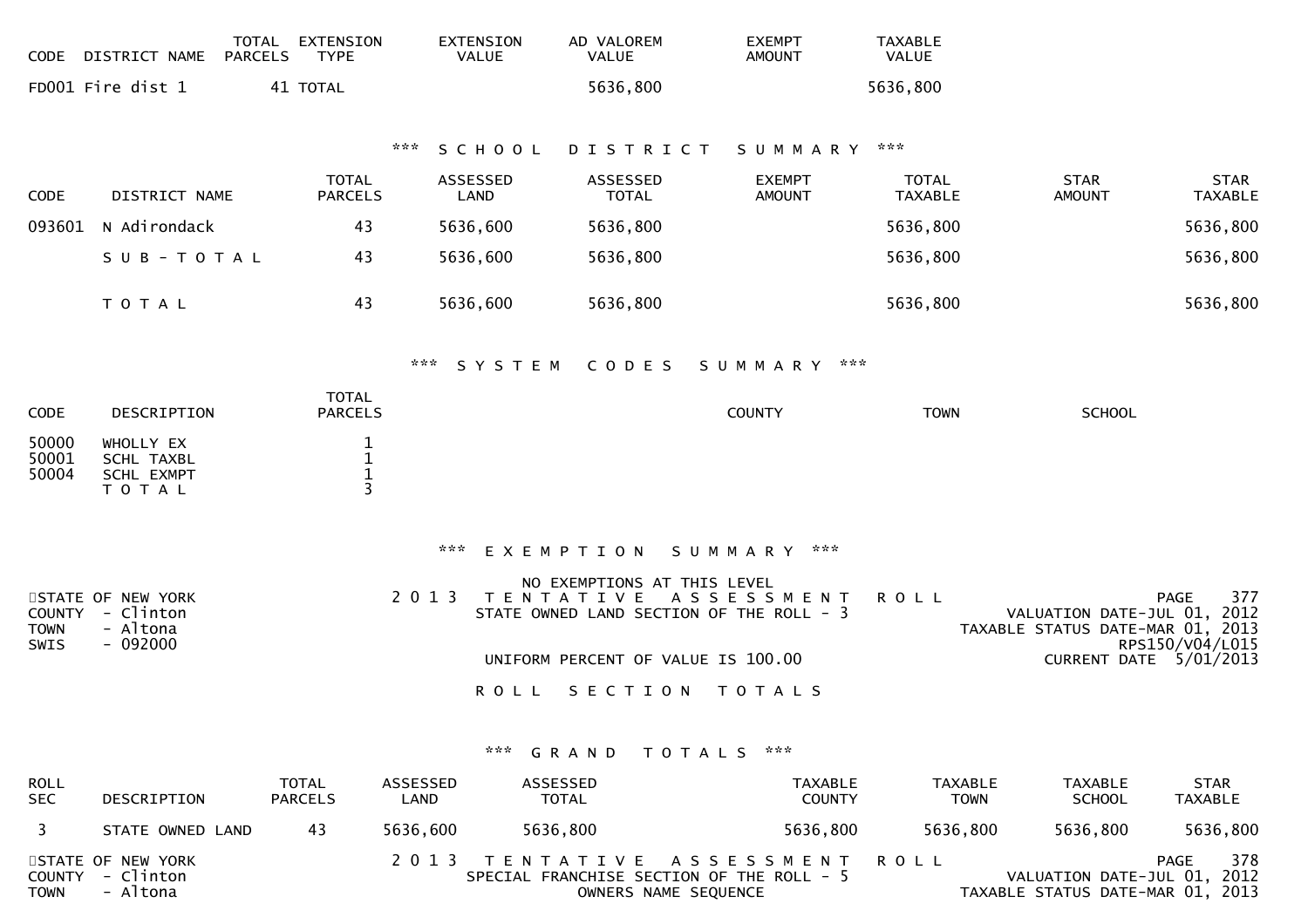| TAX MAP PARCEL NUMBER<br>CURRENT OWNERS NAME                                                                                               | PROPERTY LOCATION & CLASS ASSESSMENT<br>SCHOOL DISTRICT                                                                         | LAND                             | TAX DESCRIPTION                                                                                                                                                                         | EXEMPTION CODE------------------COUNTY--------TOWN------SCHOOL<br>TAXABLE VALUE |
|--------------------------------------------------------------------------------------------------------------------------------------------|---------------------------------------------------------------------------------------------------------------------------------|----------------------------------|-----------------------------------------------------------------------------------------------------------------------------------------------------------------------------------------|---------------------------------------------------------------------------------|
| $528. - 20 - 2$<br>Champlain Telephone Co<br>Company Code 608400<br>PO Box 782                                                             | Telephone<br>866 Telephone<br>Northeastern Cl 092801<br>Special Franchise<br>App Factor .0311 In Nccs                           | $\mathbf 0$<br>5,197             | COUNTY TAXABLE VALUE<br>TAXABLE VALUE<br><b>TOWN</b><br>SCHOOL TAXABLE VALUE<br>FD001 Fire dist 1                                                                                       | 5,197<br>5,197<br>5,197<br>4,960 TO                                             |
| $536. - 20 - 2$<br>Champlain Telephone Co<br>Company Code 608400<br>PO Box 782                                                             | Telephone<br>866 Telephone<br>093601<br>N Adirondack<br>Special Franchise<br>App Factor .9689 In Nacs                           | 0<br>167,119                     | COUNTY TAXABLE VALUE<br><b>TOWN</b><br>TAXABLE VALUE<br>SCHOOL TAXABLE VALUE<br>FD001 Fire dist 1                                                                                       | 167,119<br>167,119<br>167,119<br>159,498 TO                                     |
| $524. - 20 - 3$<br>Chazy Westport Telephone Corp<br>Company Code 608900<br>2 Champlain Ave<br>PO Box 249                                   | Telephone<br>866 Telephone<br>Beekmantown Cen 092401<br>Special Franchise<br>App Factor .0508 In Bcs<br>FULL MARKET VALUE       | 0<br>6,266<br>6,266              | COUNTY TAXABLE VALUE<br>TAXABLE VALUE<br><b>TOWN</b><br>SCHOOL TAXABLE VALUE<br>FD001 Fire dist 1                                                                                       | 6,266<br>6,266<br>6,266<br>5,980 TO                                             |
| $528. - 20 - 3$<br>Chazy Westport Telephone Corp<br>Company Code 608900<br>2 Champlain Ave<br>PO Box 249<br>Westport, NY 12993             | Telephone<br>866 Telephone<br>Northeastern Cl 092801<br>Special Franchise<br>App Factor .0296 In Nccs<br>FULL MARKET VALUE      | $\mathbf{0}$<br>3,651<br>3,651   | COUNTY TAXABLE VALUE<br>TAXABLE VALUE<br><b>TOWN</b><br>SCHOOL TAXABLE VALUE<br>FD001 Fire dist 1                                                                                       | 3,651<br>3,651<br>3,651<br>$3,485$ TO                                           |
| $536. - 20 - 3$<br>Chazy Westport Telephone Corp<br>Company Code 608900<br>2 Champlain Ave<br>PO Box 249                                   | Telephone<br>866 Telephone<br>093601<br>N Adirondack<br>Special Franchise<br>App Factor .9196 In Nacs<br>FULL MARKET VALUE      | 0<br>123,339<br>123,339          | COUNTY TAXABLE VALUE<br>TAXABLE VALUE<br><b>TOWN</b><br>SCHOOL TAXABLE VALUE<br>FD001 Fire dist 1                                                                                       | 123,339<br>123,339<br>123,339<br>117,715 TO                                     |
| $524. - 20 - 1$<br><b>NYSEG</b><br>Attn: Utility Shared Services<br>Local Tax Dept Freeport<br>70 Farm View Dr<br>New Gloucester, ME 04260 | Electric & Gas<br>861 Elec & gas<br>Beekmantown Cen 092401<br>Special Franchise<br>App Factor .0508 In Bcs<br>FULL MARKET VALUE | $\mathbf{0}$<br>73,723<br>73,723 | <b>COUNTY</b><br>TAXABLE VALUE<br><b>TOWN</b><br>TAXABLE VALUE<br>SCHOOL TAXABLE VALUE<br>FD001 Fire dist 1<br>FD002 Ellenburg fire 21<br>LT001 Altona light 1<br>LT002 Altona light 21 | 73,723<br>73,723<br>73,723<br>70,361 TO<br>3,362 TO<br>13,528 TO<br>3,118 TO    |
| STATE OF NEW YORK<br>COUNTY - Clinton                                                                                                      |                                                                                                                                 |                                  | 2013 TENTATIVE ASSESSMENT<br><b>ROLL</b><br>SPECIAL FRANCHISE SECTION OF THE ROLL - 5                                                                                                   | 379<br>PAGE<br>VALUATION DATE-JUL 01, 2012                                      |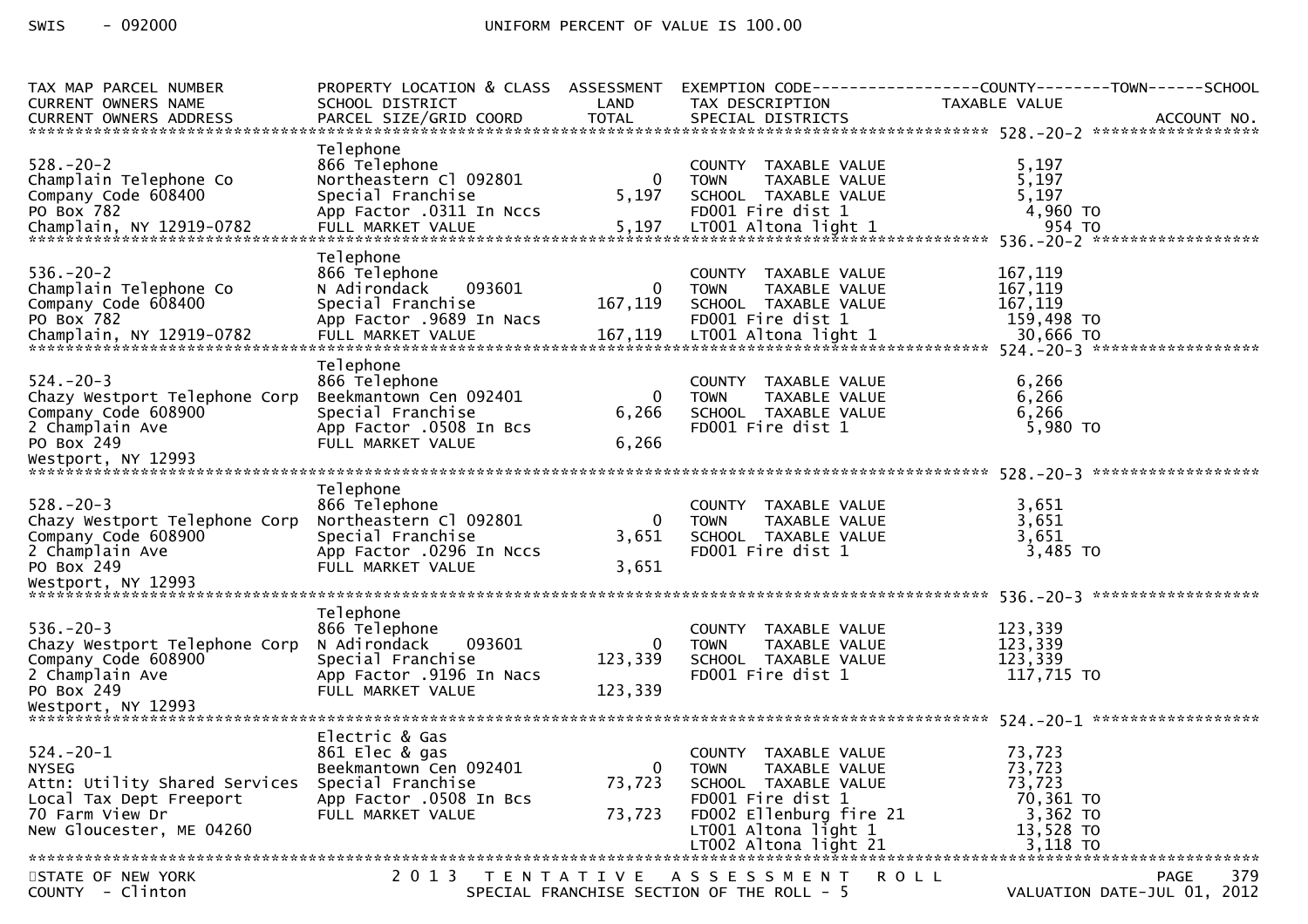# TOWN - Altona OWNERS NAME SEQUENCE TAXABLE STATUS DATE-MAR 01, 2013SWIS - 092000 UNIFORM PERCENT OF VALUE IS 100.00

| TAX MAP PARCEL NUMBER                           |                                                               |                         |                                           | PROPERTY LOCATION & CLASS ASSESSMENT EXEMPTION CODE----------------COUNTY-------TOWN------SCHOOL                                                                                                                                                   |
|-------------------------------------------------|---------------------------------------------------------------|-------------------------|-------------------------------------------|----------------------------------------------------------------------------------------------------------------------------------------------------------------------------------------------------------------------------------------------------|
| <b>CURRENT OWNERS NAME</b>                      | SCHOOL DISTRICT                                               | LAND                    | TAX DESCRIPTION                           | TAXABLE VALUE                                                                                                                                                                                                                                      |
|                                                 |                                                               |                         |                                           |                                                                                                                                                                                                                                                    |
|                                                 |                                                               |                         |                                           |                                                                                                                                                                                                                                                    |
| $528. - 20 - 1$                                 | Electric & Gas                                                |                         |                                           |                                                                                                                                                                                                                                                    |
| <b>NYSEG</b>                                    | 861 Elec & gas<br>Northeastern Cl 092801 0 TOWN TAXABLE VALUE |                         |                                           | 42,957<br>42,957<br>42,957                                                                                                                                                                                                                         |
|                                                 |                                                               |                         |                                           |                                                                                                                                                                                                                                                    |
|                                                 |                                                               |                         |                                           |                                                                                                                                                                                                                                                    |
|                                                 |                                                               |                         |                                           |                                                                                                                                                                                                                                                    |
|                                                 |                                                               |                         |                                           |                                                                                                                                                                                                                                                    |
|                                                 |                                                               |                         |                                           |                                                                                                                                                                                                                                                    |
|                                                 |                                                               |                         |                                           | Attn: Utility Shared Services Special Franchise 10 1000 12XABLE VALUE 12,957<br>Attn: Utility Shared Services Special Franchise 42,957 SCHOOL TAXABLE VALUE 42,957<br>1.959 TO Farm View Dr FULL MARKET VALUE 42,957 FD001 Fire di                 |
|                                                 | Electric & Gas                                                |                         |                                           |                                                                                                                                                                                                                                                    |
| $536. - 20 - 1$                                 | 861 Elec & gas                                                |                         | COUNTY TAXABLE VALUE                      | 1334,565                                                                                                                                                                                                                                           |
| <b>NYSEG</b>                                    | N Adirondack 093601                                           | $\overline{\mathbf{0}}$ | TOWN<br>TAXABLE VALUE                     | 1334,565                                                                                                                                                                                                                                           |
| Attn: Utility Shared Services Special Franchise |                                                               | 1334,565                | SCHOOL TAXABLE VALUE                      | 1334,565                                                                                                                                                                                                                                           |
|                                                 |                                                               |                         |                                           | Example the contract of the contract of the contract of the contract of the contract of the contract of the contract of the contract of the contract of the contract of the contract of the contract of the contract of the co                     |
|                                                 |                                                               |                         |                                           |                                                                                                                                                                                                                                                    |
|                                                 |                                                               |                         |                                           |                                                                                                                                                                                                                                                    |
|                                                 |                                                               |                         |                                           |                                                                                                                                                                                                                                                    |
|                                                 |                                                               |                         |                                           |                                                                                                                                                                                                                                                    |
| $524. - 20 - 5$                                 | Television                                                    |                         |                                           |                                                                                                                                                                                                                                                    |
|                                                 | 869 Television                                                |                         | COUNTY TAXABLE VALUE                      | 4,155                                                                                                                                                                                                                                              |
|                                                 |                                                               |                         |                                           |                                                                                                                                                                                                                                                    |
|                                                 |                                                               |                         |                                           |                                                                                                                                                                                                                                                    |
|                                                 |                                                               |                         |                                           |                                                                                                                                                                                                                                                    |
|                                                 |                                                               |                         |                                           |                                                                                                                                                                                                                                                    |
|                                                 |                                                               |                         |                                           | 324.-20-5<br>Time Warner Of Champlain Beekmantown Cen 092401<br>PO Box 7467<br>Charlotte, NC 28241-7467 App Factor .0508 In Bcs FD001 Time dist 1 and 1981 and 1981 and 1981 and 1981<br>The dist 1 and 1981 and 1992401 FULL MARKET V             |
|                                                 | Television                                                    |                         |                                           |                                                                                                                                                                                                                                                    |
| $528. - 20 - 5$                                 | 869 Television                                                |                         | COUNTY TAXABLE VALUE                      | 2,421                                                                                                                                                                                                                                              |
|                                                 |                                                               |                         |                                           |                                                                                                                                                                                                                                                    |
|                                                 |                                                               |                         |                                           |                                                                                                                                                                                                                                                    |
|                                                 |                                                               |                         |                                           |                                                                                                                                                                                                                                                    |
|                                                 |                                                               |                         |                                           |                                                                                                                                                                                                                                                    |
|                                                 |                                                               |                         |                                           |                                                                                                                                                                                                                                                    |
|                                                 |                                                               |                         |                                           | 2.421<br>Time Warner Of Champlain Mortheastern Cl 092801<br>PO Box 7467<br>Charlotte, NC 28241-7467<br>Special Franchise<br>App Factor .0296 In Nccs<br>FULL MARKET VALUE<br>FULL MARKET VALUE<br>FULL MARKET VALUE<br>ARKET VALUE<br>CALL FOOD Ti |
|                                                 | Television                                                    |                         |                                           |                                                                                                                                                                                                                                                    |
| $536. - 20 - 5$                                 | 869 Television                                                |                         | COUNTY TAXABLE VALUE                      | 75,219                                                                                                                                                                                                                                             |
| Time Warner Of Champlain                        | 093601<br>N Adirondack                                        | $\Omega$                | TAXABLE VALUE<br><b>TOWN</b>              | 75,219<br>75,219                                                                                                                                                                                                                                   |
| PO Box 7467                                     | Special Franchise                                             | 75,219                  | SCHOOL TAXABLE VALUE                      |                                                                                                                                                                                                                                                    |
|                                                 |                                                               |                         |                                           |                                                                                                                                                                                                                                                    |
|                                                 |                                                               |                         |                                           |                                                                                                                                                                                                                                                    |
|                                                 |                                                               |                         |                                           |                                                                                                                                                                                                                                                    |
| STATE OF NEW YORK                               |                                                               |                         | 2013 TENTATIVE ASSESSMENT                 | R O L L<br>380<br><b>PAGE</b>                                                                                                                                                                                                                      |
| COUNTY - Clinton                                |                                                               |                         | SPECIAL FRANCHISE SECTION OF THE ROLL - 5 | VALUATION DATE-JUL 01, 2012                                                                                                                                                                                                                        |
| - Altona<br><b>TOWN</b>                         |                                                               | OWNERS NAME SEQUENCE    |                                           | TAXABLE STATUS DATE-MAR 01, 2013                                                                                                                                                                                                                   |
| <b>SWIS</b><br>$-092000$                        |                                                               |                         | UNIFORM PERCENT OF VALUE IS 100.00        |                                                                                                                                                                                                                                                    |
|                                                 |                                                               |                         |                                           |                                                                                                                                                                                                                                                    |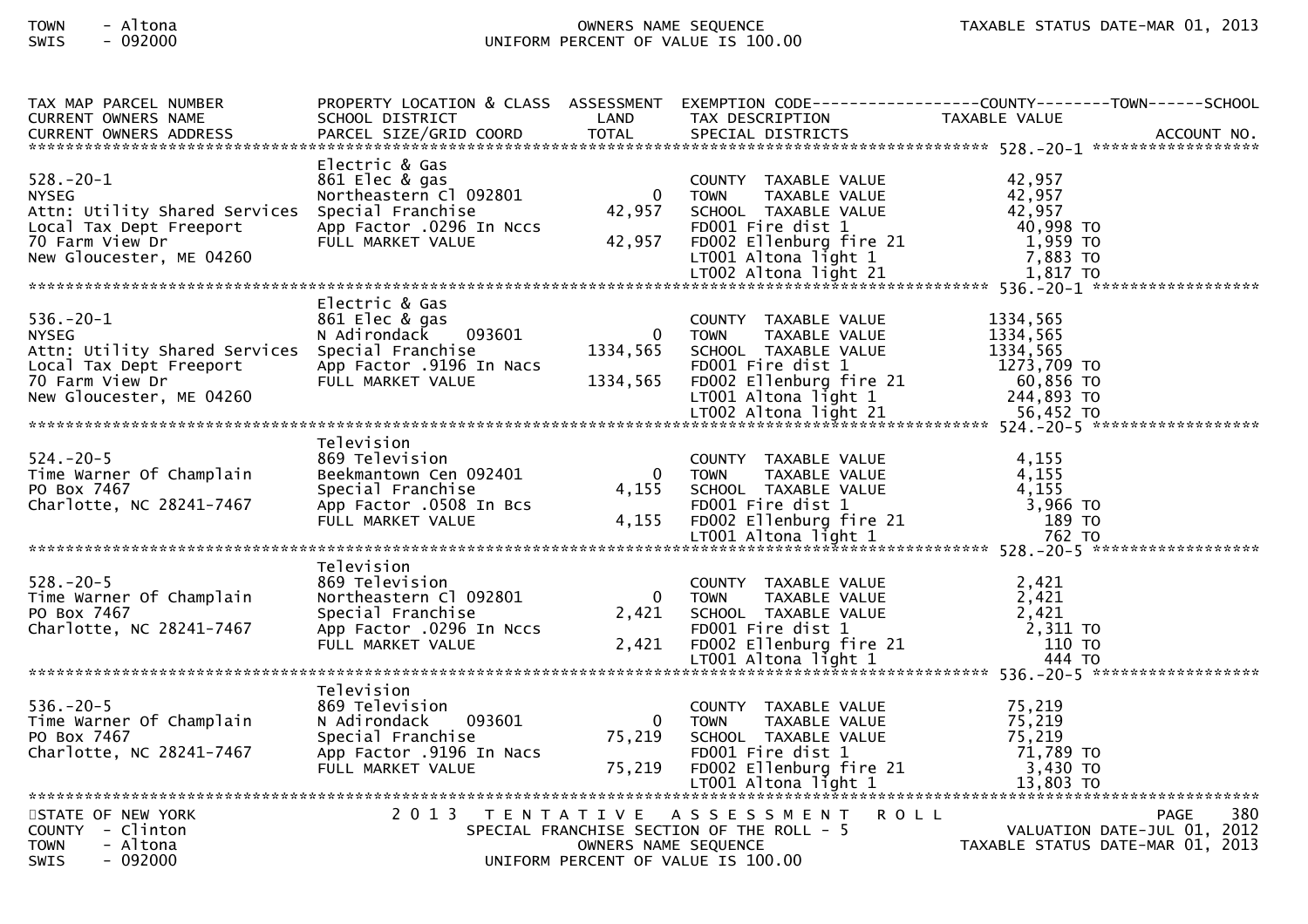| TAX MAP PARCEL NUMBER      |                          |                            |                                                                                                                        | PROPERTY LOCATION & CLASS ASSESSMENT EXEMPTION CODE----------------COUNTY-------TOWN------SCHOOL |
|----------------------------|--------------------------|----------------------------|------------------------------------------------------------------------------------------------------------------------|--------------------------------------------------------------------------------------------------|
| <b>CURRENT OWNERS NAME</b> | SCHOOL DISTRICT          | <b>Example 18 The LAND</b> | TAX DESCRIPTION TAXABLE VALUE                                                                                          |                                                                                                  |
|                            |                          |                            |                                                                                                                        |                                                                                                  |
|                            |                          |                            |                                                                                                                        |                                                                                                  |
|                            | Telephone                |                            |                                                                                                                        |                                                                                                  |
| 524.-20-4                  | 866 Telephone            |                            | COUNTY TAXABLE VALUE                                                                                                   | 10,768                                                                                           |
| Verizon New York Inc       | Beekmantown Cen 092401   | $\overline{\phantom{0}}$   | TAXABLE VALUE<br>TOWN                                                                                                  | 10,768                                                                                           |
| Company Code 631900        |                          | 10,768                     | SCHOOL TAXABLE VALUE                                                                                                   | 10,768                                                                                           |
|                            |                          |                            | >CHOOL TAXABLE WILLET<br>FDOO1 Fire dist 1 10,277 TO<br>FDOO2 Ellenburg fire 21 1991 TO<br>Toop Altona light 21 155 TO |                                                                                                  |
| PO Box 152206              | FULL MARKET VALUE        | 10,768                     |                                                                                                                        |                                                                                                  |
| Irving, TX 75015-2206      |                          |                            |                                                                                                                        |                                                                                                  |
|                            |                          |                            |                                                                                                                        |                                                                                                  |
|                            | Telephone                |                            |                                                                                                                        |                                                                                                  |
| $536. - 20 - 4$            | 866 Telephone            |                            | COUNTY TAXABLE VALUE                                                                                                   | 195,125                                                                                          |
| Verizon New York Inc       | N Adirondack 093601      | $\overline{\mathbf{0}}$    | TAXABLE VALUE<br>TOWN                                                                                                  | 195,125                                                                                          |
| Company Code 631900        | Special Franchise        | 195,125                    | SCHOOL TAXABLE VALUE                                                                                                   | 195, 125                                                                                         |
| Verizon Communications     | App Factor .9477 In Nacs |                            | FD001 Fire dist 1<br>FD002 Ellenburg fire 21 186,227 TO<br>1.7002 Altona light 21 18,254 TO                            |                                                                                                  |
| PO Box 152206              | FULL MARKET VALUE        | 195,125                    |                                                                                                                        |                                                                                                  |
|                            |                          |                            |                                                                                                                        |                                                                                                  |
|                            |                          |                            |                                                                                                                        |                                                                                                  |
| STATE OF NEW YORK          |                          |                            | 2013 TENTATIVE ASSESSMENT ROLL                                                                                         | 381<br>PAGE                                                                                      |
| - Clinton<br>COUNTY        |                          |                            | SPECIAL FRANCHISE SECTION OF THE ROLL - 5                                                                              | VALUATION DATE-JUL 01, 2012                                                                      |
| - Altona<br><b>TOWN</b>    |                          |                            |                                                                                                                        | TAXABLE STATUS DATE-MAR 01, 2013                                                                 |
| $-092000$<br>SWIS          |                          |                            |                                                                                                                        | RPS150/V04/L015                                                                                  |
|                            |                          |                            | UNIFORM PERCENT OF VALUE IS 100.00                                                                                     | CURRENT DATE 5/01/2013                                                                           |
|                            | R O L L                  |                            | SUB SECTION - - TOTALS                                                                                                 |                                                                                                  |

# \*\*\* S P E C I A L D I S T R I C T S U M M A R Y \*\*\*

| CODE | DISTRICT NAME PARCELS                                                                       | TOTAL | EXTENSION<br><b>TYPE</b>                  | EXTENSION<br><b>VALUE</b> | AD VALOREM<br><b>VALUE</b>              | <b>EXEMPT</b><br><b>AMOUNT</b> | <b>TAXABLE</b><br><b>VALUE</b>          |
|------|---------------------------------------------------------------------------------------------|-------|-------------------------------------------|---------------------------|-----------------------------------------|--------------------------------|-----------------------------------------|
|      | FD001 Fire dist 1<br>FD002 Ellenburg fire<br>$LT001$ Altona light 1<br>LT002 Altona light 2 |       | 13 TOTAL<br>8 TOTAL<br>8 TOTAL<br>5 TOTAL |                           | 1951,276<br>79.295<br>312,933<br>70.096 |                                | 1951,276<br>79.295<br>312,933<br>70,096 |

# \*\*\* S C H O O L D I S T R I C T S U M M A R Y \*\*\*

| <b>CODE</b>                | DISTRICT NAME                                                            | <b>TOTAL</b><br><b>PARCELS</b> | ASSESSED<br>LAND | <b>ASSESSED</b><br><b>TOTAL</b>          | <b>EXEMPT</b><br><b>AMOUNT</b> | <b>TOTAL</b><br><b>TAXABLE</b>           | <b>STAR</b><br><b>AMOUNT</b> | <b>STAR</b><br><b>TAXABLE</b>             |
|----------------------------|--------------------------------------------------------------------------|--------------------------------|------------------|------------------------------------------|--------------------------------|------------------------------------------|------------------------------|-------------------------------------------|
| 092401<br>092801<br>093601 | Beekmantown Central<br>Northeastern Clinton<br>N Adirondack<br>SUB-TOTAL | 13                             |                  | 94,912<br>54,226<br>1895,367<br>2044,505 |                                | 94,912<br>54,226<br>1895,367<br>2044,505 |                              | 94,912<br>54,226<br>1895, 367<br>2044,505 |
|                            | T O T A L                                                                | 13                             |                  | 2044,505                                 |                                | 2044,505                                 |                              | 2044,505                                  |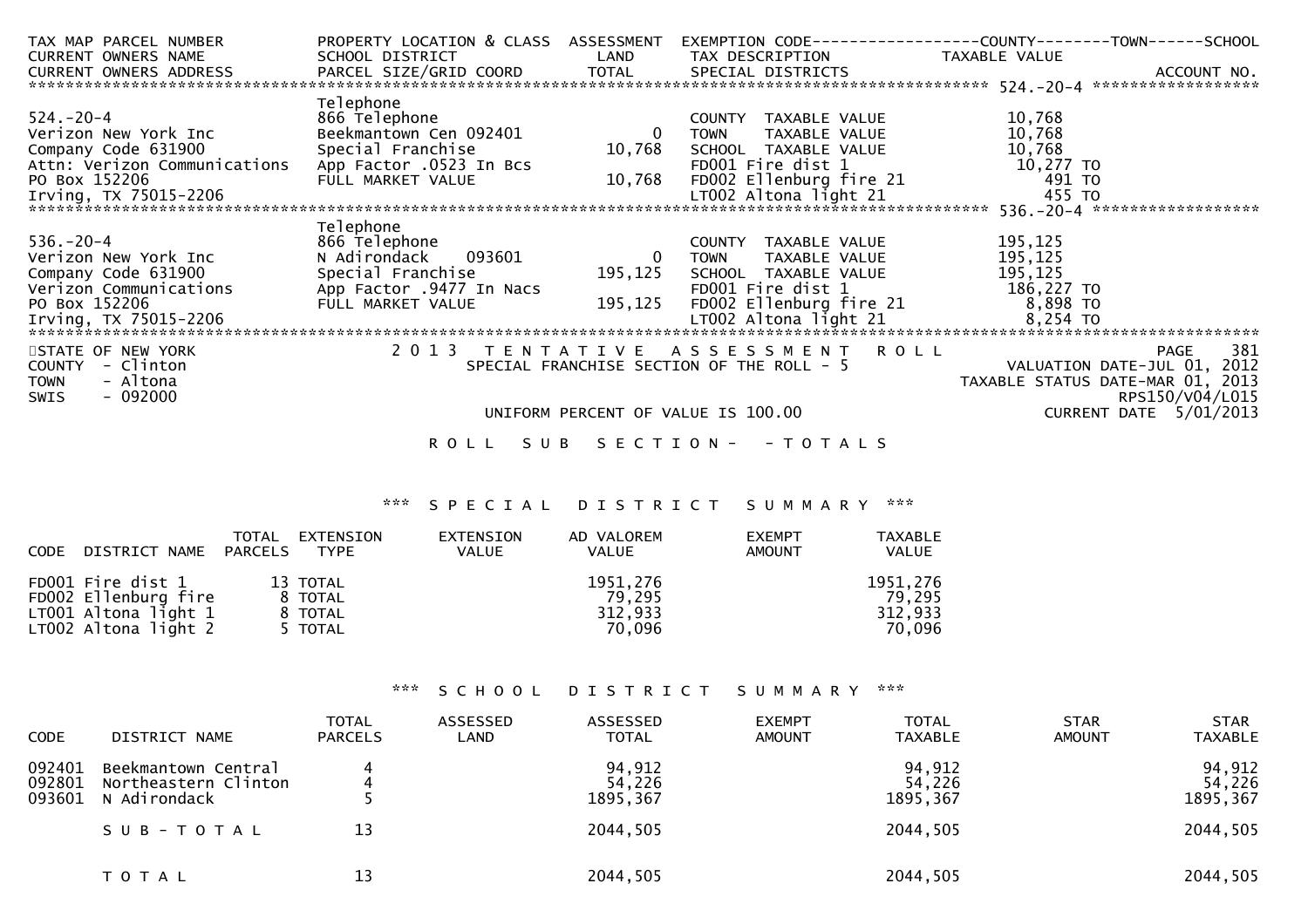#### \*\*\* S Y S T E M C O D E S S U M M A R Y \*\*\*

#### NO SYSTEM EXEMPTIONS AT THIS LEVEL

#### \*\*\* E X E M P T I O N S U M M A R Y \*\*\*

#### NO EXEMPTIONS AT THIS LEVEL

#### \*\*\* G R A N D T O T A L S \*\*\*

| ROLL<br>SEC                   | DESCRIPTION                                            | <b>TOTAL</b><br><b>PARCELS</b> | ASSESSED<br>LAND | ASSESSED<br><b>TOTAL</b>                                                                                          | TAXABLE<br><b>COUNTY</b> | TAXABLE<br>TOWN | TAXABLE<br><b>SCHOOL</b>                                        | <b>STAR</b><br><b>TAXABLE</b>                            |
|-------------------------------|--------------------------------------------------------|--------------------------------|------------------|-------------------------------------------------------------------------------------------------------------------|--------------------------|-----------------|-----------------------------------------------------------------|----------------------------------------------------------|
|                               | SPECIAL FRANCHISE                                      | 13                             |                  | 2044,505                                                                                                          | 2044,505                 | 2044,505        | 2044,505                                                        | 2044,505                                                 |
| COUNTY<br><b>TOWN</b><br>SWIS | STATE OF NEW YORK<br>- Clinton<br>- Altona<br>- 092000 |                                |                  | 2013 TENTATIVE ASSESSMENT ROLL<br>SPECIAL FRANCHISE SECTION OF THE ROLL - 5<br>UNIFORM PERCENT OF VALUE IS 100.00 |                          |                 | VALUATION DATE-JUL 01, 2012<br>TAXABLE STATUS DATE-MAR 01, 2013 | 382<br>PAGE<br>RPS150/V04/L015<br>CURRENT DATE 5/01/2013 |

ROLL SECTION TOTALS

# \*\*\* S P E C I A L D I S T R I C T S U M M A R Y \*\*\*

| <b>CODE</b> | DISTRICT NAME                                                                             | TOTAL<br>PARCELS | EXTENSION<br>TYPE                         | EXTENSION<br><b>VALUE</b> | AD VALOREM<br><b>VALUE</b>              | <b>EXEMPT</b><br><b>AMOUNT</b> | TAXABLE<br><b>VALUE</b>                 |
|-------------|-------------------------------------------------------------------------------------------|------------------|-------------------------------------------|---------------------------|-----------------------------------------|--------------------------------|-----------------------------------------|
|             | FD001 Fire dist 1<br>FD002 Ellenburg fire<br>LT001 Altona light 1<br>LT002 Altona light 2 |                  | 13 TOTAL<br>8 TOTAL<br>8 TOTAL<br>5 TOTAL |                           | 1951,276<br>79.295<br>312,933<br>70.096 |                                | 1951,276<br>79,295<br>312,933<br>70.096 |

#### \*\*\* S C H O O L D I S T R I C T S U M M A R Y \*\*\*

| <b>CODE</b>                | DISTRICT NAME                                               | <b>TOTAL</b><br><b>PARCELS</b> | ASSESSED<br>LAND | ASSESSED<br><b>TOTAL</b>     | <b>EXEMPT</b><br><b>AMOUNT</b> | <b>TOTAL</b><br><b>TAXABLE</b> | <b>STAR</b><br><b>AMOUNT</b> | <b>STAR</b><br><b>TAXABLE</b> |
|----------------------------|-------------------------------------------------------------|--------------------------------|------------------|------------------------------|--------------------------------|--------------------------------|------------------------------|-------------------------------|
| 092401<br>092801<br>093601 | Beekmantown Central<br>Northeastern Clinton<br>N Adirondack |                                |                  | 94,912<br>54,226<br>1895,367 |                                | 94,912<br>54,226<br>1895, 367  |                              | 94,912<br>54,226<br>1895, 367 |
|                            | SUB-TOTAL                                                   | 13                             |                  | 2044,505                     |                                | 2044,505                       |                              | 2044,505                      |
|                            | T O T A L                                                   | 13                             |                  | 2044,505                     |                                | 2044,505                       |                              | 2044,505                      |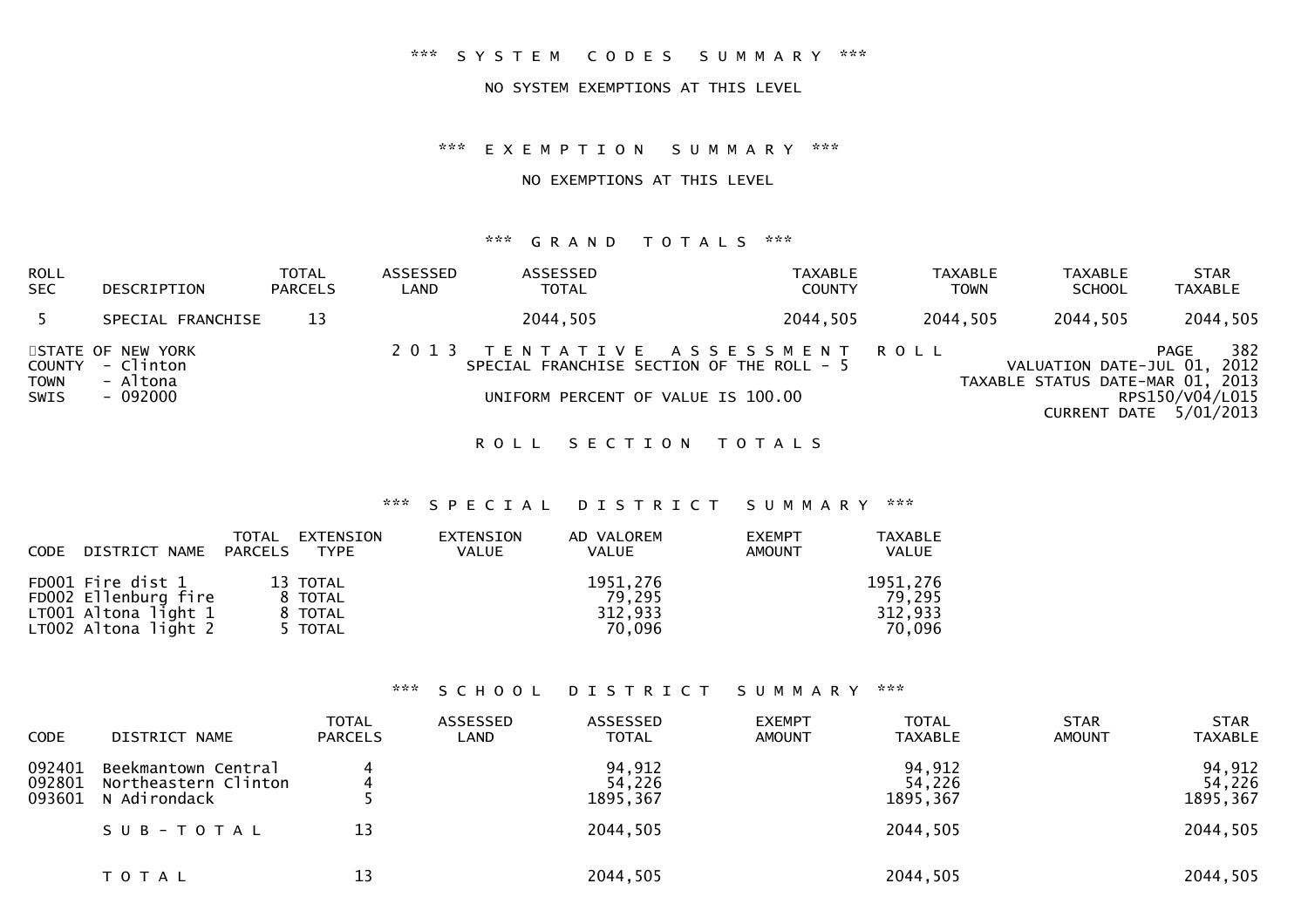## \*\*\* S Y S T E M C O D E S S U M M A R Y \*\*\*

#### NO SYSTEM EXEMPTIONS AT THIS LEVEL

#### \*\*\* E X E M P T I O N S U M M A R Y \*\*\*

#### NO EXEMPTIONS AT THIS LEVEL

#### \*\*\* G R A N D T O T A L S \*\*\*

| <b>ROLL</b><br><b>SEC</b>  | DESCRIPTION                                                   | <b>TOTAL</b><br><b>PARCELS</b> | ASSESSED<br>LAND | ASSESSED<br><b>TOTAL</b>           | TAXABLE<br><b>COUNTY</b>                                                                         | TAXABLE<br><b>TOWN</b> | <b>TAXABLE</b><br><b>SCHOOL</b>                                 | <b>STAR</b><br><b>TAXABLE</b> |
|----------------------------|---------------------------------------------------------------|--------------------------------|------------------|------------------------------------|--------------------------------------------------------------------------------------------------|------------------------|-----------------------------------------------------------------|-------------------------------|
|                            | SPECIAL FRANCHISE                                             | 13                             |                  | 2044,505                           | 2044,505                                                                                         | 2044,505               | 2044.505                                                        | 2044,505                      |
| <b>TOWN</b><br><b>SWIS</b> | STATE OF NEW YORK<br>COUNTY - Clinton<br>- Altona<br>- 092000 |                                |                  | UNIFORM PERCENT OF VALUE IS 100.00 | 2013 TENTATIVE ASSESSMENT ROLL<br>UTILITY & R.R. SECTION OF THE ROLL - 6<br>OWNERS NAME SEQUENCE |                        | VALUATION DATE-JUL 01, 2012<br>TAXABLE STATUS DATE-MAR 01, 2013 | 383<br>PAGE                   |

| TAX MAP PARCEL NUMBER      | PROPERTY LOCATION & CLASS ASSESSMENT |              |                                | -TOWN------SCHOOL |
|----------------------------|--------------------------------------|--------------|--------------------------------|-------------------|
| <b>CURRENT OWNERS NAME</b> | SCHOOL DISTRICT                      | LAND         | TAX DESCRIPTION                | TAXABLE VALUE     |
| CURRENT OWNERS ADDRESS     | PARCEL SIZE/GRID COORD               | <b>TOTAL</b> | SPECIAL DISTRICTS              | ACCOUNT NO.       |
|                            |                                      |              |                                | ***************** |
|                            | 464 Vassar Rd                        |              |                                |                   |
| $106. - 1 - 4.2$           | 831 Tele Comm                        |              | TAXABLE VALUE<br>COUNTY        | 82,000            |
| American Towers Inc        | 093601<br>N Adirondack               | 8,400        | <b>TOWN</b><br>TAXABLE VALUE   | 82,000            |
| Company Code 792600        | Loc #088162                          | 82,000       | SCHOOL TAXABLE VALUE           | 82,000            |
| Property Tax Department    | App Factor 100% In Nac               |              | FD001 Fire dist 1              | 82,000 TO         |
| PO Box 723597              | Sciota Radio Relay Statio            |              |                                |                   |
| Atlanta, GA 31139          | 4.10<br><b>ACRES</b>                 |              |                                |                   |
|                            | EAST-0737971 NRTH-2198458            |              |                                |                   |
|                            | DEED BOOK 20001 PG-20644             |              |                                |                   |
|                            | FULL MARKET VALUE                    | 82,000       |                                |                   |
|                            |                                      |              |                                | ***************** |
|                            | 3119 Miner Farm Rd                   |              |                                |                   |
| $89.1 - 3 - 4.2$           | 831 Tele Comm                        |              | TAXABLE VALUE<br>COUNTY        | 88,000            |
| Champlain Telephone Co     | 093601<br>N Adirondack               | 5,300        | TAXABLE VALUE<br><b>TOWN</b>   | 88,000            |
| Company Code 608400        | Loc #000006                          | 88,000       | SCHOOL TAXABLE VALUE           | 88,000            |
| PO Box 782                 | App Factor 100% In Nac               |              | FD001 Fire dist 1              | 88,000 TO         |
| Champlain, NY 12919-0782   | Central Office Bldg                  |              | LT001 Altona light 1           | 88,000 TO         |
|                            | FRNT 125.00 DPTH 132.00              |              |                                |                   |
|                            | EAST-0711293 NRTH-2207317            |              |                                |                   |
|                            |                                      |              |                                |                   |
|                            | DEED BOOK 633<br><b>PG-79</b>        |              |                                |                   |
|                            | FULL MARKET VALUE                    | 88,000       |                                |                   |
|                            |                                      |              |                                | *****             |
|                            | Outside Plant                        |              |                                |                   |
| 620. -9999-608.400-1881    | 836 Telecom. eq.                     |              | <b>COUNTY</b><br>TAXABLE VALUE | 40,177            |
| Champlain Telephone Co     | 093601<br>N Adirondack               | $\Omega$     | TAXABLE VALUE<br><b>TOWN</b>   | 40,177            |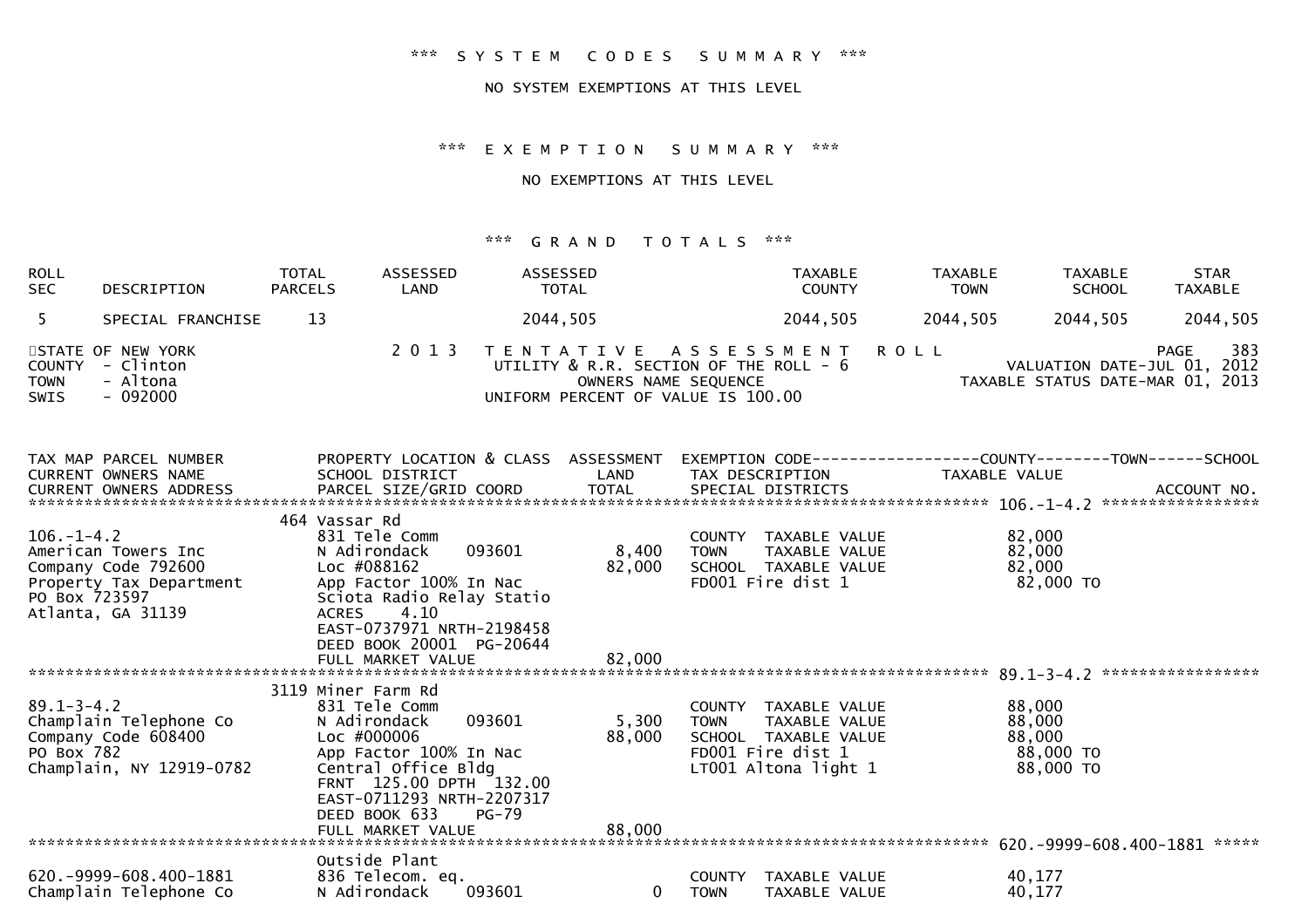| Company Code 608400<br>PO Box 782                                                                                                                        | Loc #888888 Poles.wires.c<br>App Factor .9689 In Nac                                                                                                  | 40,177                           | SCHOOL TAXABLE VALUE<br>FD001 Fire dist 1                                                                                                              | 40,177<br>38,345 TO                                                           |     |
|----------------------------------------------------------------------------------------------------------------------------------------------------------|-------------------------------------------------------------------------------------------------------------------------------------------------------|----------------------------------|--------------------------------------------------------------------------------------------------------------------------------------------------------|-------------------------------------------------------------------------------|-----|
| 620. -9999-608.400-1883<br>Champlain Telephone Co<br>Company Code 608400<br>PO Box 782<br>Champlain, NY 12919-0782                                       | Outside Plant<br>836 Telecom. eq.<br>Northeastern Cl 092801<br>Loc #888888 Poles, wires, c<br>App Factor .0311 In Nccs<br>FULL MARKET VALUE           | 1,290<br>1,290                   | COUNTY TAXABLE VALUE<br><b>TOWN</b><br>TAXABLE VALUE<br>SCHOOL TAXABLE VALUE<br>FD001 Fire dist 1                                                      | 1,290<br>1,290<br>1,290<br>1,231 TO                                           |     |
| 620. - 9999 - 608. 900 - 1881<br>Chazy Westport Telephone Corp<br>Company Code 608900<br>2 Champlain Ave<br>PO Box 249                                   | Outside Plant<br>836 Telecom. eq.<br>N Adirondack<br>093601<br>Loc #888888 Poles, wires, c<br>App Factor 100% In Nac<br>FULL MARKET VALUE             | $\mathbf{0}$<br>87,342<br>87,342 | COUNTY TAXABLE VALUE<br><b>TOWN</b><br><b>TAXABLE VALUE</b><br>SCHOOL TAXABLE VALUE<br>FD001 Fire dist 1                                               | 87,342<br>87,342<br>87,342<br>84,879 TO                                       |     |
| STATE OF NEW YORK<br>COUNTY - Clinton<br><b>TOWN</b><br>- Altona<br>$-092000$<br>SWIS                                                                    | 2 0 1 3                                                                                                                                               | OWNERS NAME SEQUENCE             | <b>ROLL</b><br>TENTATIVE ASSESSMENT<br>UTILITY & R.R. SECTION OF THE ROLL - 6<br>UNIFORM PERCENT OF VALUE IS 100.00                                    | PAGE<br>VALUATION DATE-JUL 01, 2012<br>TAXABLE STATUS DATE-MAR 01, 2013       | 384 |
| TAX MAP PARCEL NUMBER<br>CURRENT OWNERS NAME                                                                                                             | PROPERTY LOCATION & CLASS ASSESSMENT<br>SCHOOL DISTRICT                                                                                               | LAND                             | TAX DESCRIPTION                                                                                                                                        | EXEMPTION CODE-----------------COUNTY-------TOWN------SCHOOL<br>TAXABLE VALUE |     |
| 620. - 9999 - 131. 600 - 1001<br><b>NYSEG</b><br>Attn: Utility Shared Services<br>Local Tax Dept Freeport<br>70 Farm View Dr<br>New Gloucester, ME 04260 | Electric Transmission<br>882 Elec Trans Imp<br>N Adirondack<br>093601<br>Loc $\#000015$ Trans line 15<br>App Factor .9196 In Nac<br>FULL MARKET VALUE | 0<br>103,421<br>103,421          | COUNTY TAXABLE VALUE<br>TAXABLE VALUE<br><b>TOWN</b><br>SCHOOL TAXABLE VALUE<br>FD001 Fire dist 1<br>FD002 Ellenburg fire 21<br>$LT001$ Altona light 1 | 103,421<br>103,421<br>103,421<br>98,705 TO<br>4,716 TO<br>18,978 TO           |     |
| 620. -9999-131. 600-1002<br><b>NYSEG</b><br>Attn: Utility Shared Services<br>Local Tax Dept Freeport<br>70 Farm View Dr<br>New Gloucester, ME 04260      | Electric Transmission<br>882 Elec Trans Imp<br>Beekmantown Cen 092401<br>Loc $\#000015$ Trans Line 15<br>App Factor .0508 In Bcs<br>FULL MARKET VALUE | $\Omega$<br>5,713<br>5,713       | COUNTY TAXABLE VALUE<br>TAXABLE VALUE<br><b>TOWN</b><br>SCHOOL TAXABLE VALUE<br>FD001 Fire dist 1<br>FD002 Ellenburg fire 21<br>LT001 Altona light 1   | 5,713<br>5,713<br>5,713<br>5,452 TO<br>261 TO<br>1,048 TO                     |     |
| 620. -9999-131.600-1003                                                                                                                                  | Electric Transmission<br>882 Elec Trans Imp                                                                                                           |                                  | COUNTY TAXABLE VALUE                                                                                                                                   | 3,329                                                                         |     |
| <b>NYSEG</b><br>Attn: Utility Shared Services Loc #000015 Trans Line 15<br>Local Tax Dept Freeport<br>70 Farm View Dr<br>New Gloucester, ME 04260        | Northeastern Cl 092801<br>App Factor .0296 In Nec<br>FULL MARKET VALUE                                                                                | 0<br>3,329<br>3,329              | TAXABLE VALUE<br><b>TOWN</b><br>SCHOOL TAXABLE VALUE<br>FD001 Fire dist 1<br>FD002 Ellenburg fire 21<br>LT001 Altona light 1                           | 3,329<br>3,329<br>3,177 TO<br>152 TO<br>611 TO                                |     |
|                                                                                                                                                          |                                                                                                                                                       |                                  |                                                                                                                                                        |                                                                               |     |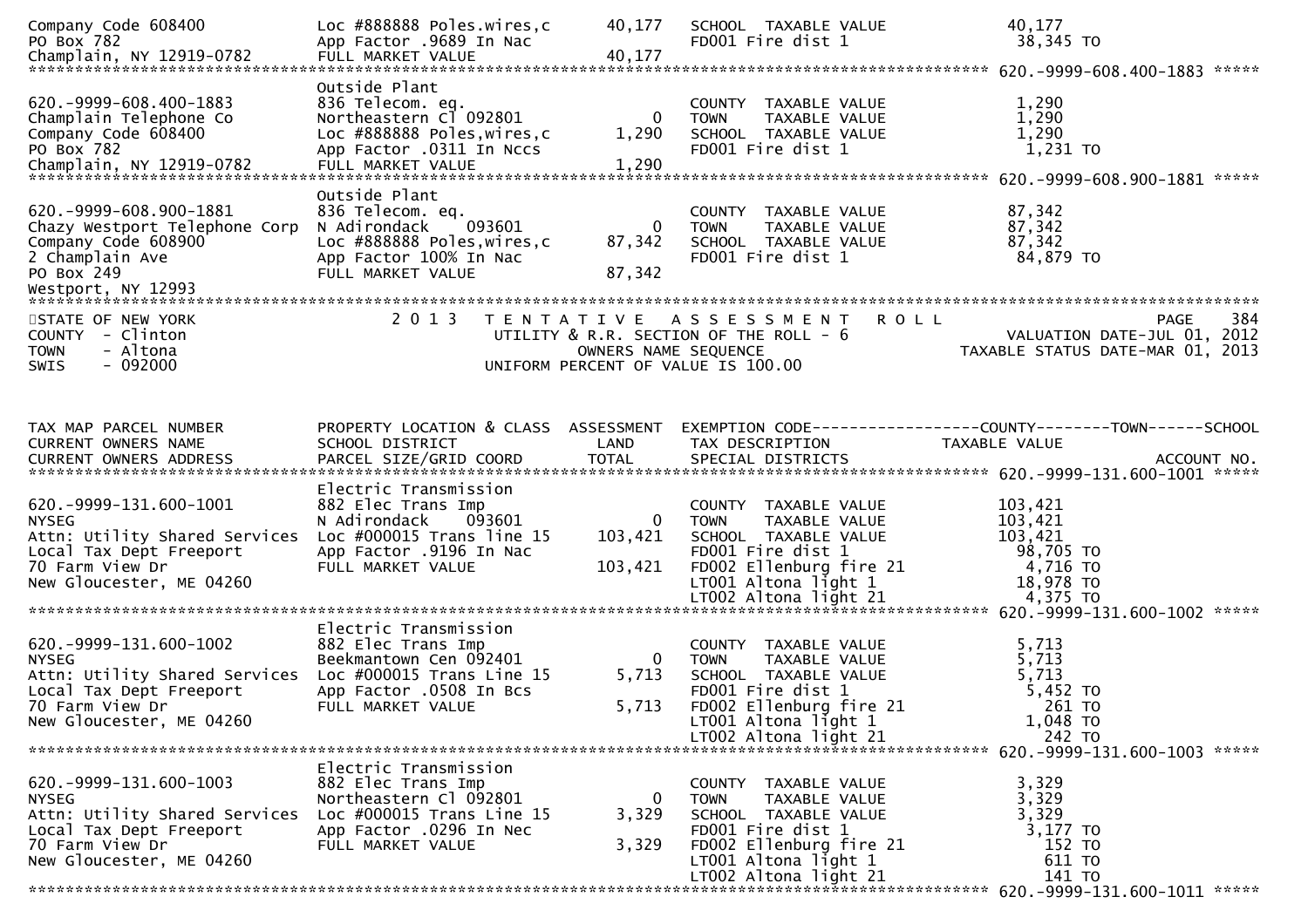| 620. - 9999 - 131. 600 - 1011<br><b>NYSEG</b><br>Attn: Utility Shared Services<br>Local Tax Dept Freeport<br>70 Farm View Dr<br>New Gloucester, ME 04260                                                                                                                                                                                                                                                                                      | Electric Transmission<br>882 Elec Trans Imp<br>093601<br>N Adirondack<br>N Adironaack שטכפט<br>Loc #000022 Trans Line 22<br>App Factor .9196 in NAC<br>היי אסטכ <del>ב</del> אינוב<br>FULL MARKET VALUE |                         | COUNTY TAXABLE VALUE<br>0 0 TOWN TAXABLE VALUE<br>0 SCHOOL TAXABLE VALUE<br>0 FDO01 Fire dist 1 0 TO02 Ellenburg fire 21 0 TO02 Altona light 1 0 TO02 Altona light 21 0 TO02 Altona light 21 0 TO                                        | $\mathbf 0$                                                                                                                                                                                                                                                                                                                              |
|-----------------------------------------------------------------------------------------------------------------------------------------------------------------------------------------------------------------------------------------------------------------------------------------------------------------------------------------------------------------------------------------------------------------------------------------------|---------------------------------------------------------------------------------------------------------------------------------------------------------------------------------------------------------|-------------------------|------------------------------------------------------------------------------------------------------------------------------------------------------------------------------------------------------------------------------------------|------------------------------------------------------------------------------------------------------------------------------------------------------------------------------------------------------------------------------------------------------------------------------------------------------------------------------------------|
| 620.-9999-131.600-1012 882 Electric Transmission<br>NYSEG<br>Reekmantown Cen 092401 0 TOWN TAXABLE VALUE<br>Reekmantown Cen 092401 0 TOWN TAXABLE VALUE<br>Local Tax Dept Freeport App Factor .0508 in BCS 60001 Fire dist 1<br>TO Farm<br>Local Tax Dept Freeport<br>70 Farm View Dr<br>New Cloucester, ME 04260<br>New Gloucester, ME 04260<br>STATE OF NEW YORK<br>COUNTY - Clinton<br><b>TOWN</b><br>- Altona<br>$-092000$<br><b>SWIS</b> | Electric Transmission                                                                                                                                                                                   |                         | 0 SCHOOL TAXABLE VALUE<br>FD001 Fire dist 1<br>0 FD002 Ellenburg fire 21<br>LT001 Altona light 1<br>2013 TENTATIVE ASSESSMENT ROLL                                                                                                       | $\mathbf 0$<br>$\mathbf 0$<br>$\Omega$<br>0 <sub>T</sub><br>0 TO<br>0 <sub>T</sub><br>UTILITY & R.R. SECTION OF THE ROLL - 6<br>UNIFORM PERCENT OF VALUATION DATE-JUL 01, 2012<br>UNIFORM PERCENT OF VALUE IS 100.00                                                                                                                     |
| TAX MAP PARCEL NUMBER                                                                                                                                                                                                                                                                                                                                                                                                                         |                                                                                                                                                                                                         |                         |                                                                                                                                                                                                                                          | PROPERTY LOCATION & CLASS ASSESSMENT EXEMPTION CODE----------------COUNTY-------TOWN------SCHOOL<br>1 AX MAP PARCEL NUMBERS AND PROPERTT LUCATION & CLASS ASSESSMENT CARRITION TAX DESCRIPTION TAXABLE VALUE<br>CURRENT OWNERS NAME SCHOOL DISTRICT LAND TAX DESCRIPTION TAXABLE VALUE ACCOUNT NO.<br>CURRENT OWNERS ADDRESS PARCEL SIZE |
| 620. -9999-131. 600-1013<br><b>NYSEG</b><br>Attn: Utility Shared Services<br>Local Tax Dept Freeport<br>70 Farm View Dr<br>New Gloucester, ME 04260                                                                                                                                                                                                                                                                                           |                                                                                                                                                                                                         |                         | Electric Transmission<br>882 Electric Transmission<br>Northeastern Cl 092801 0 TOWN TAXABLE VALUE 0<br>Loc #000022 Trans Line 22 0 SCHOOL TAXABLE VALUE 0<br>App Factor .0296 In NEC FD001 Fire dist 1 0 TO<br>FULL MARKET VALUE 0 FD002 |                                                                                                                                                                                                                                                                                                                                          |
| 620. -9999-131. 600-1881<br><b>NYSEG</b><br>Attn: Utility Shared Services Loc #888888 Poles, wires, c<br>Local Tax Dept Freeport<br>70 Farm View Dr<br>New Gloucester, ME 04260                                                                                                                                                                                                                                                               | Outside Plant<br>884 Elec Dist Out<br>Out<br>093601<br>N Adirondack<br>App Factor .9196 In Nac<br>FULL MARKET VALUE                                                                                     | 3324,834<br>3324,834    | COUNTY TAXABLE VALUE<br>0 TOWN TAXABLE VALUE<br>SCHOOL TAXABLE VALUE<br>POOL FITE dist 1<br>FDOO2 Ellenburg fire 21<br>LTOO1 Altona light 1<br>LTOO2 Altona light 1<br>LT002 Altona light 21                                             | 3324,834<br>3324,834<br>3324,834<br>3173,222 TO<br>151,612 TO<br>$610, 107$ TO<br>140,640 TO                                                                                                                                                                                                                                             |
| 620. -9999-131. 600-1882<br><b>NYSEG</b><br>Attn: Utility Shared Services<br>Local Tax Dept Freeport<br>70 Farm View Dr<br>New Gloucester, ME 04260                                                                                                                                                                                                                                                                                           | Outside Plant<br>884 Elec Dist Out<br>Beekmantown Cen 092401<br>Loc #888888 Poles, wires, c<br>App Factor .0508 In Bcs<br>FULL MARKET VALUE                                                             | 0<br>183,669<br>183,669 | COUNTY TAXABLE VALUE<br>TAXABLE VALUE<br><b>TOWN</b><br>SCHOOL TAXABLE VALUE<br>FD001 Fire dist 1<br>FD002 Ellenburg fire 21<br>LT001 Altona light 1<br>LT002 Altona light 21                                                            | 183,669<br>183,669<br>183,669<br>175,294 TO<br>8,375 TO<br>33,703 TO<br>7,769 TO                                                                                                                                                                                                                                                         |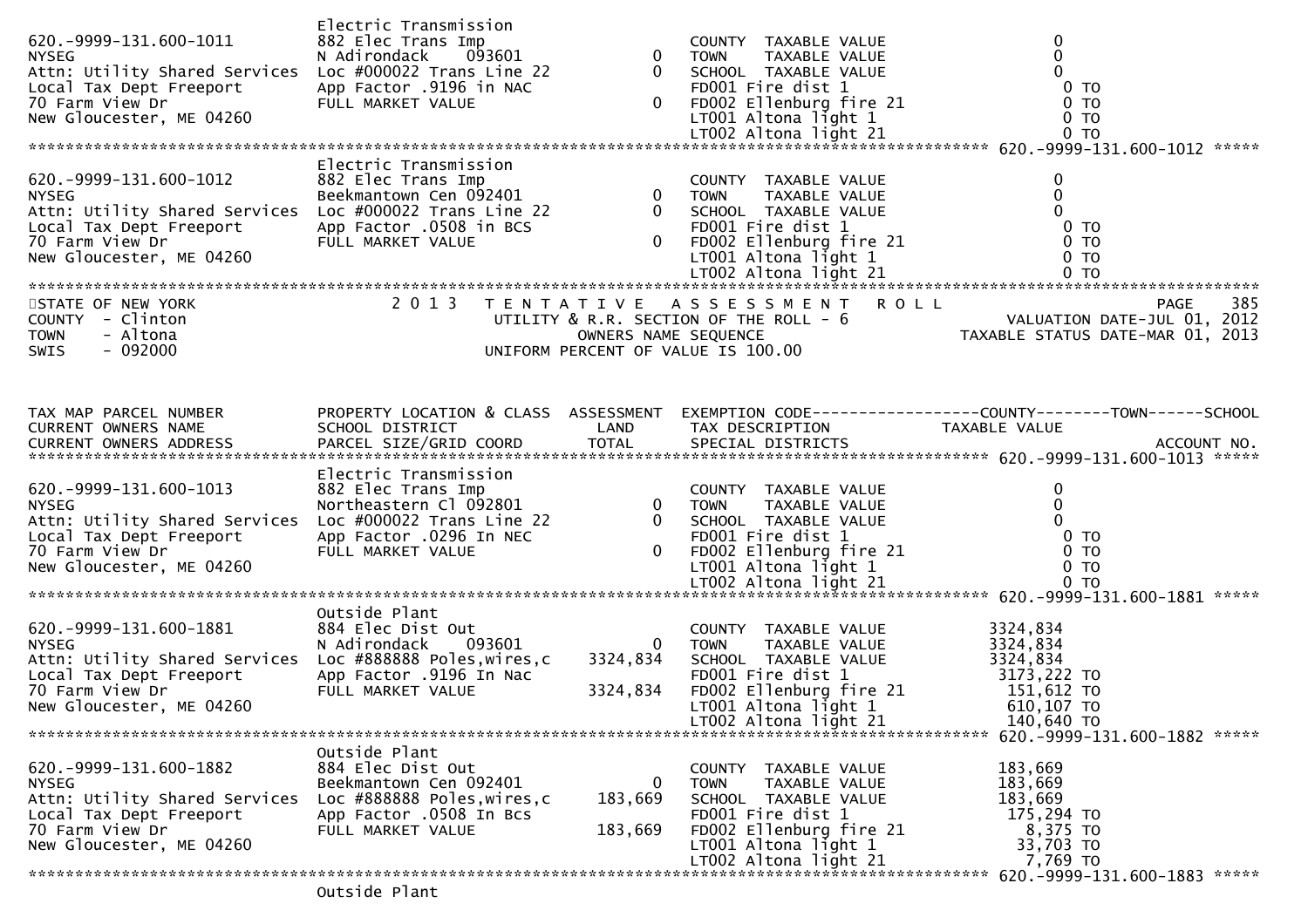| 620. - 9999 - 131. 600 - 1883<br><b>NYSEG</b><br>Attn: Utility Shared Services<br>Local Tax Dept Freeport<br>70 Farm View Dr<br>New Gloucester, ME 04260 | 884 Elec Dist Out<br>Northeastern Cl 092801<br>Loc #888888 Poles,wires,c<br>App Factor .0296 In Nec<br>FULL MARKET VALUE  | $\overline{0}$<br>107,019<br>107,019 | COUNTY TAXABLE VALUE<br>TAXABLE VALUE<br>TOWN<br>SCHOOL TAXABLE VALUE<br>FD001 Fire dist 1<br>FD002 Ellenburg fire 21<br>$LT001$ Altona light 1 | 107,019<br>107,019<br>107,019<br>102,139 TO<br>4,880 TO<br>19,638 TO<br>19,638 TO<br>4,527 TO                                                      |  |
|----------------------------------------------------------------------------------------------------------------------------------------------------------|---------------------------------------------------------------------------------------------------------------------------|--------------------------------------|-------------------------------------------------------------------------------------------------------------------------------------------------|----------------------------------------------------------------------------------------------------------------------------------------------------|--|
| 620. - 9999 - 631. 900 - 1881<br>Verizon New York Inc<br>Company Code 631900<br>Verizon Communications App Factor .9477 In Nac<br>PO Box 152206          | Outside Plant<br>836 Telecom. eq.<br>N Adirondack<br>093601<br>Loc #888888 Poles,wires,c<br>FULL MARKET VALUE             | $\overline{0}$<br>51,743<br>51,743   | COUNTY TAXABLE VALUE<br><b>TOWN</b><br>TOWN      TAXABLE VALUE<br>SCHOOL   TAXABLE VALUE<br>FD001 Fire dist 1<br>FD002 Ellenburg fire 21        | 51,743<br>51,743<br>51,743<br>49,384 TO<br>2,359 TO                                                                                                |  |
| STATE OF NEW YORK<br>COUNTY - Clinton<br>- Altona<br><b>TOWN</b><br>$-092000$<br>SWIS                                                                    | 2 0 1 3                                                                                                                   | T E N T A T I V E                    | A S S E S S M E N T R O L L                                                                                                                     | 386<br><b>PAGE</b><br>PAGE 386<br>PAGE 386 PAGE 386<br>OWNERS NAME SEQUENCE TAXABLE STATUS DATE-MAR 01, 2013<br>UNIFORM PERCENT OF VALUE IS 100.00 |  |
| TAX MAP PARCEL NUMBER<br>CURRENT OWNERS NAME                                                                                                             | SCHOOL DISTRICT<br>Outside Plant                                                                                          | LAND                                 | TAX DESCRIPTION                                                                                                                                 | PROPERTY LOCATION & CLASS ASSESSMENT EXEMPTION CODE----------------COUNTY-------TOWN------SCHOOL<br>TAXABLE VALUE                                  |  |
| 620. -9999-631.900-1882<br>Verizon New York Inc<br>Company Code 631900<br>Verizon Communications<br>PO Box 152206                                        | 836 Telecom. eq.<br>Beekmantown Cen 092401<br>Loc #888888 Poles, wires, c<br>App Factor .0523 In Bcs<br>FULL MARKET VALUE | 0 TOWN<br>2,855<br>2,855             | COUNTY TAXABLE VALUE<br>TOWN     TAXABLE VALUE<br>SCHOOL   TAXABLE  VALUE<br>FD001 Fire dist 1<br>FD002 Ellenburg fire 21                       | 2,855<br>2,855<br>2,855<br>2,725 TO<br>130 то                                                                                                      |  |
| STATE OF NEW YORK<br>COUNTY - Clinton<br>- Altona<br><b>TOWN</b><br>$-092000$<br><b>SWIS</b>                                                             | 2 0 1 3<br>S U B<br><b>ROLL</b>                                                                                           |                                      | TENTATIVE ASSESSMENT ROLL<br>UTILITY $\&$ R.R. SECTION OF THE ROLL - $6$<br>UNIFORM PERCENT OF VALUE IS 100.00<br>SECTION - - TOTALS            | 387<br><b>PAGE</b><br>VALUATION DATE-JUL 01, 2012<br>TAXABLE STATUS DATE-MAR 01, 2013<br>RPS150/V04/L015<br>CURRENT DATE 5/01/2013                 |  |

# \*\*\* S P E C I A L D I S T R I C T S U M M A R Y \*\*\*

| CODE | DISTRICT NAME                                                                               | TOTAL<br>PARCELS | EXTENSION<br>TYPE                           | EXTENSION<br><b>VALUE</b> | AD VALOREM<br><b>VALUE</b>                | <b>EXEMPT</b><br><b>AMOUNT</b> | TAXABLE<br><b>VALUE</b>                   |
|------|---------------------------------------------------------------------------------------------|------------------|---------------------------------------------|---------------------------|-------------------------------------------|--------------------------------|-------------------------------------------|
|      | FD001 Fire dist 1<br>FD002 Ellenburg fire<br>LT001 Altona light $1$<br>LT002 Altona light 2 |                  | 16 TOTAL<br>11 TOTAL<br>10 TOTAL<br>9 TOTAL |                           | 3904,553<br>172,485<br>772,085<br>157,694 |                                | 3904,553<br>172,485<br>772,085<br>157,694 |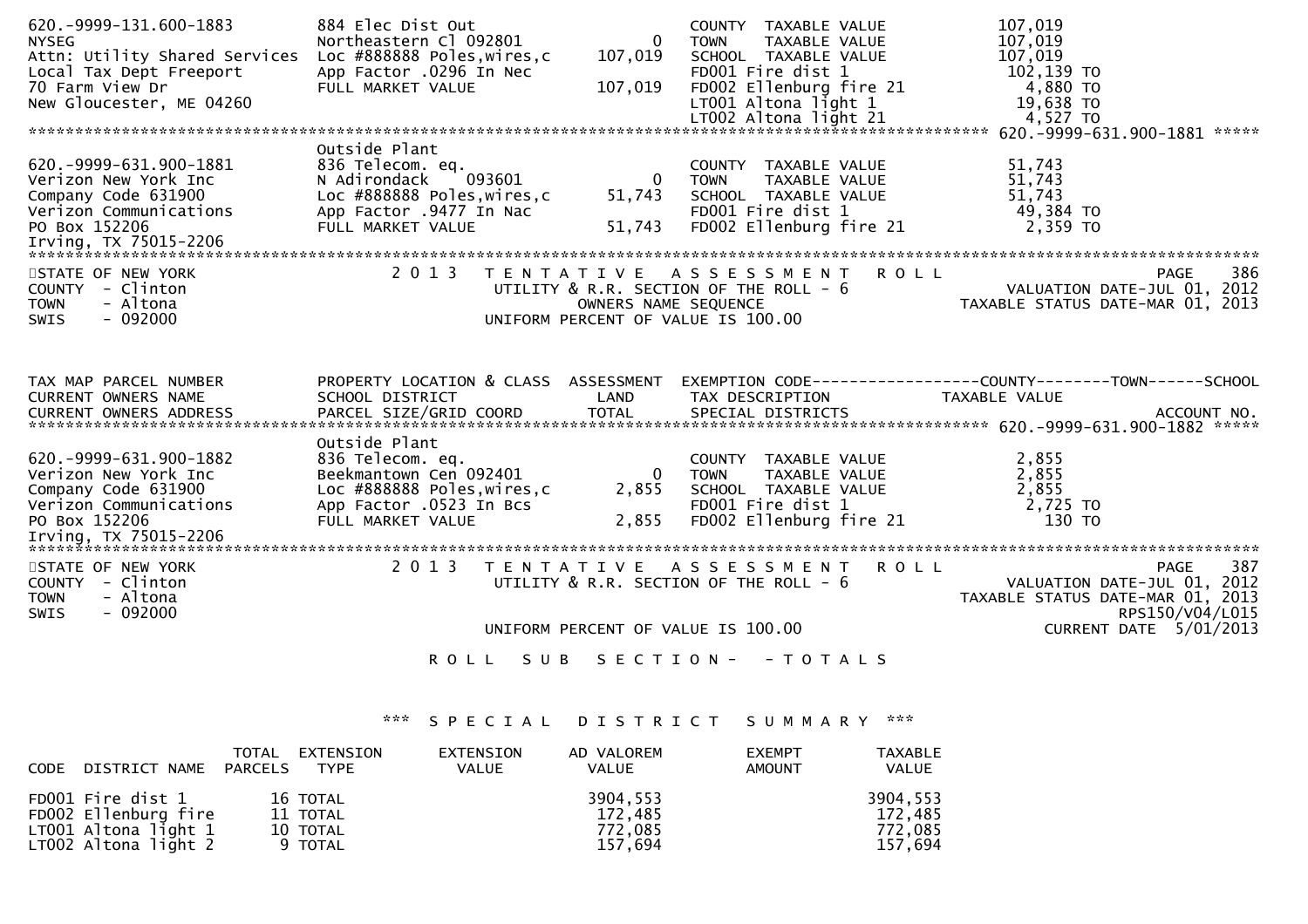#### \*\*\* S C H O O L D I S T R I C T S U M M A R Y \*\*\*

| <b>CODE</b>                | DISTRICT NAME                                                            | <b>TOTAL</b><br><b>PARCELS</b> | ASSESSED<br>LAND | ASSESSED<br><b>TOTAL</b>                   | <b>EXEMPT</b><br><b>AMOUNT</b> | <b>TOTAL</b><br><b>TAXABLE</b>             | <b>STAR</b><br><b>AMOUNT</b> | <b>STAR</b><br><b>TAXABLE</b>              |
|----------------------------|--------------------------------------------------------------------------|--------------------------------|------------------|--------------------------------------------|--------------------------------|--------------------------------------------|------------------------------|--------------------------------------------|
| 092401<br>092801<br>093601 | Beekmantown Central<br>Northeastern Clinton<br>N Adirondack<br>SUB-TOTAL | 4<br>4<br>16                   | 13,700<br>13,700 | 192,237<br>111,638<br>3777,517<br>4081,392 |                                | 192,237<br>111,638<br>3777,517<br>4081,392 |                              | 192,237<br>111,638<br>3777,517<br>4081,392 |
|                            | T O T A L                                                                | 16                             | 13,700           | 4081,392                                   |                                | 4081,392                                   |                              | 4081,392                                   |

## \*\*\* S Y S T E M C O D E S S U M M A R Y \*\*\*

#### NO SYSTEM EXEMPTIONS AT THIS LEVEL

\*\*\* E X E M P T I O N S U M M A R Y \*\*\*

NO EXEMPTIONS AT THIS LEVEL

#### \*\*\* G R A N D T O T A L S \*\*\*

| <b>ROLL</b><br><b>SEC</b> | DESCRIPTION                                       | <b>TOTAL</b><br><b>PARCELS</b> | ASSESSED<br>LAND | ASSESSED<br><b>TOTAL</b> | TAXABLE<br><b>COUNTY</b>                                            | <b>TAXABLE</b><br><b>TOWN</b> | TAXABLE<br><b>SCHOOL</b>                                        | <b>STAR</b><br><b>TAXABLE</b>               |
|---------------------------|---------------------------------------------------|--------------------------------|------------------|--------------------------|---------------------------------------------------------------------|-------------------------------|-----------------------------------------------------------------|---------------------------------------------|
| 6                         | UTILITIES & N.C.                                  | 16                             | 13.700           | 4081,392                 | 4081,392                                                            | 4081,392                      | 4081,392                                                        | 4081,392                                    |
| <b>TOWN</b>               | STATE OF NEW YORK<br>COUNTY - Clinton<br>- Altona |                                | 2 0 1 3          |                          | TENTATIVE ASSESSMENT ROLL<br>UTILITY & R.R. SECTION OF THE ROLL - 6 |                               | VALUATION DATE-JUL 01, 2012<br>TAXABLE STATUS DATE-MAR 01, 2013 | 388<br>PAGE                                 |
| <b>SWIS</b>               | - 092000                                          |                                |                  |                          | UNIFORM PERCENT OF VALUE IS 100.00                                  |                               |                                                                 | RPS150/V04/L015<br>CURRENT DATE $5/01/2013$ |

#### ROLL SECTION TOTALS

## \*\*\* S P E C I A L D I S T R I C T S U M M A R Y \*\*\*

| CODE | DISTRICT NAME PARCELS                                                                       | TOTAL | EXTENSION<br><b>TYPE</b>                    | EXTENSION<br><b>VALUE</b> | AD VALOREM<br>VALUE                       | <b>EXEMPT</b><br><b>AMOUNT</b> | <b>TAXABLE</b><br><b>VALUE</b>            |
|------|---------------------------------------------------------------------------------------------|-------|---------------------------------------------|---------------------------|-------------------------------------------|--------------------------------|-------------------------------------------|
|      | FD001 Fire dist 1<br>FD002 Ellenburg fire<br>$LT001$ Altona light 1<br>LT002 Altona light 2 |       | 16 TOTAL<br>11 TOTAL<br>10 TOTAL<br>9 TOTAL |                           | 3904,553<br>172,485<br>772.085<br>157,694 |                                | 3904,553<br>172,485<br>772,085<br>157,694 |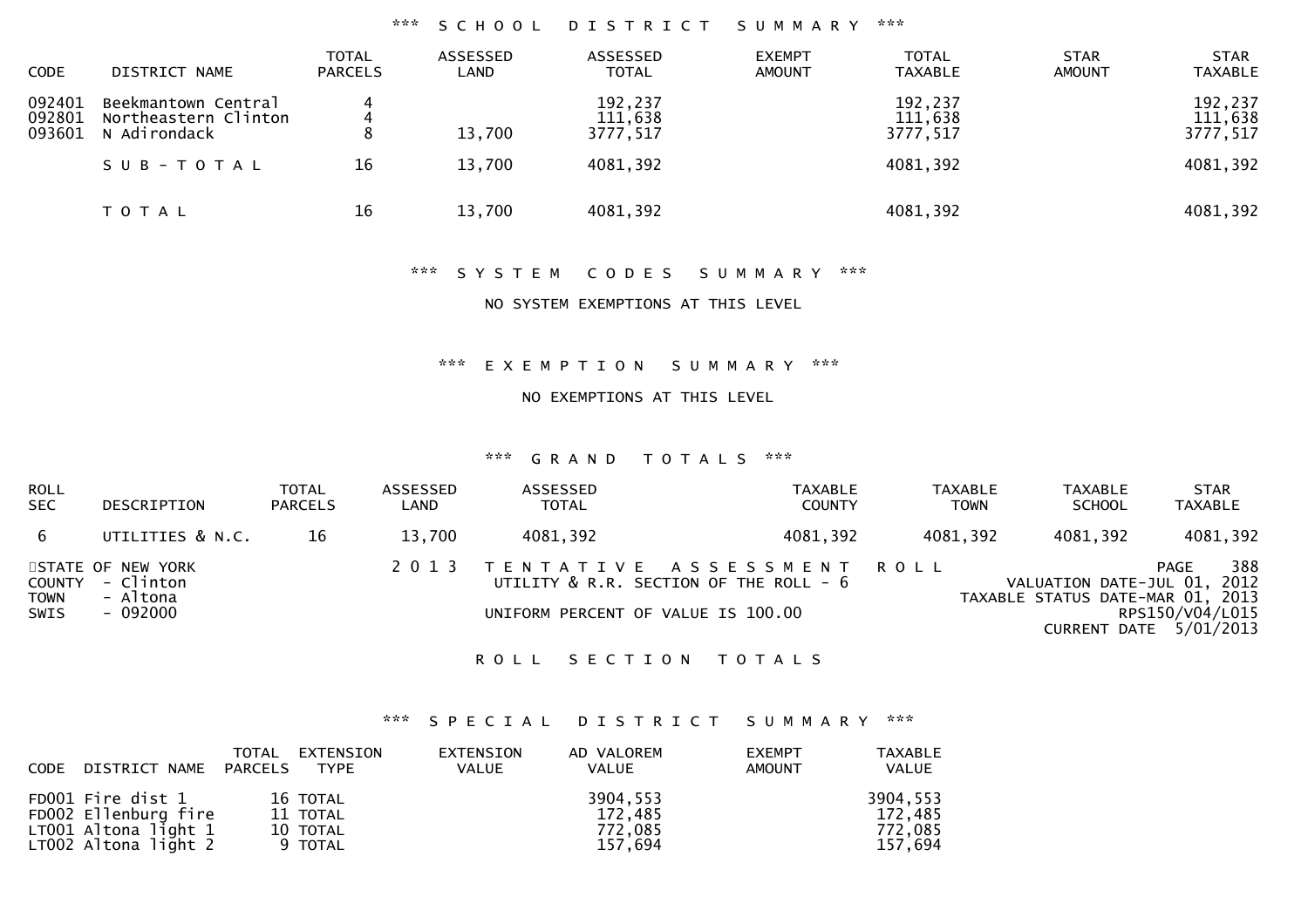## \*\*\* S C H O O L D I S T R I C T S U M M A R Y \*\*\*

| <b>CODE</b>                | DISTRICT NAME                                                            | <b>TOTAL</b><br><b>PARCELS</b> | ASSESSED<br>LAND | ASSESSED<br><b>TOTAL</b>                   | <b>EXEMPT</b><br><b>AMOUNT</b> | <b>TOTAL</b><br><b>TAXABLE</b>             | <b>STAR</b><br><b>AMOUNT</b> | <b>STAR</b><br><b>TAXABLE</b>              |
|----------------------------|--------------------------------------------------------------------------|--------------------------------|------------------|--------------------------------------------|--------------------------------|--------------------------------------------|------------------------------|--------------------------------------------|
| 092401<br>092801<br>093601 | Beekmantown Central<br>Northeastern Clinton<br>N Adirondack<br>SUB-TOTAL | 4<br>16                        | 13,700<br>13,700 | 192,237<br>111,638<br>3777,517<br>4081,392 |                                | 192,237<br>111,638<br>3777,517<br>4081,392 |                              | 192,237<br>111,638<br>3777,517<br>4081,392 |
|                            | T O T A L                                                                | 16                             | 13,700           | 4081,392                                   |                                | 4081,392                                   |                              | 4081,392                                   |

## \*\*\* S Y S T E M C O D E S S U M M A R Y \*\*\*

## NO SYSTEM EXEMPTIONS AT THIS LEVEL

\*\*\* E X E M P T I O N S U M M A R Y \*\*\*

NO EXEMPTIONS AT THIS LEVEL

#### \*\*\* G R A N D T O T A L S \*\*\*

| <b>ROLL</b><br>SEC                   | DESCRIPTION                                                                          | TOTAL<br><b>PARCELS</b>    | ASSESSED<br>LAND                                                                                                    | ASSESSED<br>TOTAL |                                                                                                                             |                                                  | <b>TAXABLE</b><br><b>COUNTY</b>                                                         |             | <b>TAXABLE</b><br><b>TOWN</b>    | TAXABLE<br><b>SCHOOL</b> |         | <b>STAR</b><br><b>TAXABLE</b>      |
|--------------------------------------|--------------------------------------------------------------------------------------|----------------------------|---------------------------------------------------------------------------------------------------------------------|-------------------|-----------------------------------------------------------------------------------------------------------------------------|--------------------------------------------------|-----------------------------------------------------------------------------------------|-------------|----------------------------------|--------------------------|---------|------------------------------------|
| 6                                    | UTILITIES & N.C.                                                                     | 16                         | 13,700                                                                                                              | 4081,392          |                                                                                                                             |                                                  | 4081,392                                                                                |             | 4081,392                         | 4081,392                 |         | 4081,392                           |
| <b>COUNTY</b><br><b>TOWN</b><br>SWIS | STATE OF NEW YORK<br>- Clinton<br>- Altona<br>$-092000$                              |                            | 2 0 1 3                                                                                                             |                   | TENTATIVE ASSESSMENT<br>WHOLLY EXEMPT SECTION OF THE ROLL - 8<br>OWNERS NAME SEQUENCE<br>UNIFORM PERCENT OF VALUE IS 100.00 |                                                  |                                                                                         | <b>ROLL</b> | TAXABLE STATUS DATE-MAR 01, 2013 |                          | PAGE    | 389<br>VALUATION DATE-JUL 01, 2012 |
|                                      | TAX MAP PARCEL NUMBER<br><b>CURRENT OWNERS NAME</b><br><b>CURRENT OWNERS ADDRESS</b> |                            | PROPERTY LOCATION & CLASS<br>SCHOOL DISTRICT<br>PARCEL SIZE/GRID COORD                                              |                   | ASSESSMENT<br>LAND<br>TOTAL                                                                                                 |                                                  | TAX DESCRIPTION<br>SPECIAL DISTRICTS                                                    |             | TAXABLE VALUE                    |                          |         | ACCOUNT NO.<br>******************  |
| $119. - 1 - 9.2$                     | Altona Church Of The Nazarene<br>570 Devils Den Rd<br>Altona, NY 12910               | Lot 96 Duer<br><b>FRNT</b> | Military Tpke<br>311 Res vac land<br>N Adirondack<br>45.00 DPTH 70.00<br>EAST-0720063 NRTH-2184411<br>DEED BOOK 173 | 093601<br>PG-192  | 2,200<br>2,200                                                                                                              | NONPR RELI 25110<br><b>TOWN</b><br><b>SCHOOL</b> | COUNTY TAXABLE VALUE<br>TAXABLE VALUE<br>TAXABLE VALUE<br>FD001 Fire dist 1<br>2,200 EX |             | 2,200                            | $0$ TO                   | 2,200   | 2,200                              |
|                                      |                                                                                      |                            | FULL MARKET VALUE                                                                                                   |                   | 2,200                                                                                                                       |                                                  |                                                                                         |             |                                  |                          |         |                                    |
| $89.1 - 3 - 25$                      |                                                                                      | 480 Devils Den Rd          | 662 Police/fire                                                                                                     |                   |                                                                                                                             | INCVOLFIRE 26400                                 |                                                                                         |             | 195,000                          |                          | 195,000 | 195,000                            |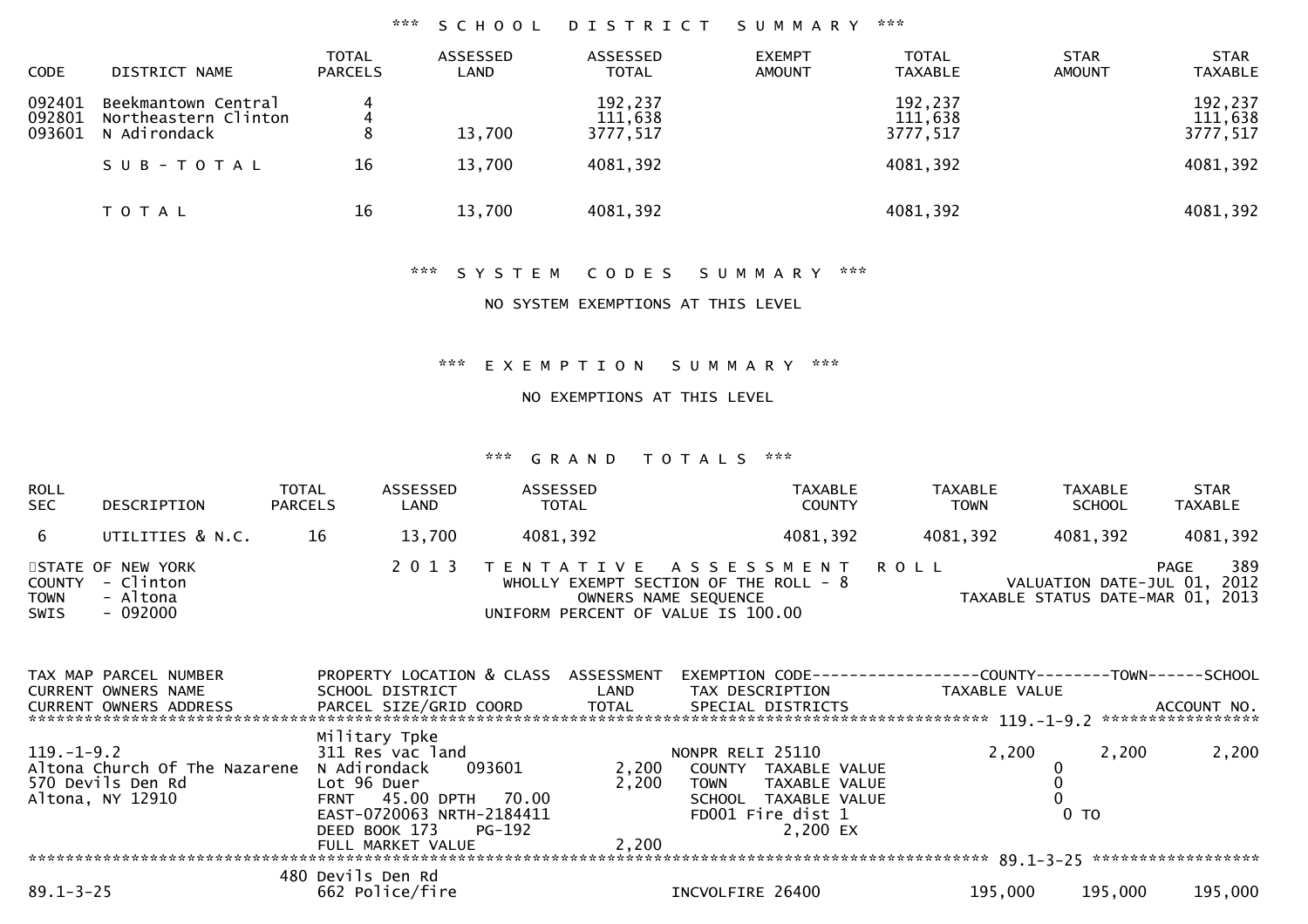| Altona Fire District<br>480 Devils Den Rd<br>PO Box 184<br>Altona, NY 12910                       | N Adirondack<br>093601<br>110 Ref<br>1.00<br><b>ACRES</b><br>EAST-0711079 NRTH-2206867<br>DEED BOOK 565<br>PG-942                                                   | 6,500<br>195,000          | COUNTY TAXABLE VALUE<br>TAXABLE VALUE<br><b>TOWN</b><br>SCHOOL TAXABLE VALUE<br>FD001 Fire dist 1<br>195,000 EX                     | $\boldsymbol{0}$<br>$\mathbf 0$<br>$\Omega$<br>$0$ TO                                         |  |  |  |  |  |  |
|---------------------------------------------------------------------------------------------------|---------------------------------------------------------------------------------------------------------------------------------------------------------------------|---------------------------|-------------------------------------------------------------------------------------------------------------------------------------|-----------------------------------------------------------------------------------------------|--|--|--|--|--|--|
|                                                                                                   |                                                                                                                                                                     |                           |                                                                                                                                     |                                                                                               |  |  |  |  |  |  |
| $74. - 1 - 32.4$<br>Altona Housing Dev Fund Co Inc N Adirondack<br>PO Box 193<br>Altona, NY 12910 | 16 Station St<br>411 Apartment<br>093601<br>Lot 111 Ref Tract<br><b>ACRES</b><br>2.58<br>EAST-0712569 NRTH-2207921                                                  | 16,800<br>554,000         | SR CIT HSG 28550<br>COUNTY TAXABLE VALUE<br>TAXABLE VALUE<br><b>TOWN</b><br>SCHOOL TAXABLE VALUE<br>FD001 Fire dist 1               | 554,000<br>554,000<br>554,000<br>0<br>$\mathbf{0}$<br>$0$ TO                                  |  |  |  |  |  |  |
|                                                                                                   | DEED BOOK 885<br>PG-183<br>FULL MARKET VALUE                                                                                                                        |                           | 554,000 EX<br>554,000 LT001 Altona light 1<br>554,000 EX                                                                            | 0 <sub>T</sub>                                                                                |  |  |  |  |  |  |
|                                                                                                   |                                                                                                                                                                     |                           |                                                                                                                                     |                                                                                               |  |  |  |  |  |  |
| $89.1 - 1 - 4$<br>Catholic Church<br>523 Devils Den Rd<br>Altona, NY 12910                        | 523 Devils Den Rd<br>620 Religious<br>093601<br>N Adirondack<br>Ref Pg 124 Inven<br>ACRES 9.60<br>EAST-0710597 NRTH-2208299<br>DEED BOOK 490<br><b>PG-332</b>       | 62,400<br>405,800         | NONPR RELI 25110<br>COUNTY TAXABLE VALUE<br><b>TOWN</b><br>TAXABLE VALUE<br>SCHOOL TAXABLE VALUE<br>FD001 Fire dist 1<br>405,800 EX | 405,800<br>405,800<br>405,800<br>0<br>$\Omega$<br>$0$ TO                                      |  |  |  |  |  |  |
|                                                                                                   | FULL MARKET VALUE                                                                                                                                                   | 405,800                   |                                                                                                                                     |                                                                                               |  |  |  |  |  |  |
| $89.1 - 2 - 33$<br>Church Of The Holy Angels<br>522 Devils Den Rd<br>Altona, NY 12910             | 522/524 Devils Den Rd<br>620 Religious<br>093601<br>N Adirondack<br>Ref Pg 124 Inven<br>ACRES 6.91<br>EAST-0711425 NRTH-2208235<br>DEED BOOK 808<br>$PG-36$         | 44,900<br>341,100         | NONPR RELI 25110<br>COUNTY TAXABLE VALUE<br><b>TOWN</b><br>TAXABLE VALUE<br>SCHOOL TAXABLE VALUE<br>FD001 Fire dist 1               | 341,100<br>341,100<br>341,100<br>0<br>$\mathbf{0}$<br>0<br>78,200 TO                          |  |  |  |  |  |  |
|                                                                                                   | FULL MARKET VALUE                                                                                                                                                   | 341,100                   |                                                                                                                                     |                                                                                               |  |  |  |  |  |  |
| STATE OF NEW YORK<br>COUNTY - Clinton<br><b>TOWN</b><br>- Altona<br>$-092000$<br>SWIS             | 2 0 1 3                                                                                                                                                             |                           | TENTATIVE ASSESSMENT<br>WHOLLY EXEMPT SECTION OF THE ROLL - 8<br>OWNERS NAME SEQUENCE<br>UNIFORM PERCENT OF VALUE IS 100.00         | 390<br><b>ROLL</b><br>PAGE<br>VALUATION DATE-JUL 01, 2012<br>TAXABLE STATUS DATE-MAR 01, 2013 |  |  |  |  |  |  |
| TAX MAP PARCEL NUMBER<br><b>CURRENT OWNERS NAME</b><br><b>CURRENT OWNERS ADDRESS</b>              | PROPERTY LOCATION & CLASS ASSESSMENT<br>SCHOOL DISTRICT<br>PARCEL SIZE/GRID COORD                                                                                   | LAND<br><b>TOTAL</b>      | TAX DESCRIPTION<br>SPECIAL DISTRICTS                                                                                                | EXEMPTION CODE-----------------COUNTY-------TOWN------SCHOOL<br>TAXABLE VALUE<br>ACCOUNT NO.  |  |  |  |  |  |  |
| $148. - 2 - 25$<br>Clinton County<br>137 Margaret St<br>Plattsburgh, NY 12901                     | $1/3$ Trudo Rd<br>662 Police/fire<br>093601<br>N Adirondack<br>FRNT 110.00 DPTH 185.00<br>EAST-0712789 NRTH-2171933<br>DEED BOOK 486<br>PG-758<br>FULL MARKET VALUE | 7,000<br>22,000<br>22,000 | 13100<br>CO OWNER<br>COUNTY TAXABLE VALUE<br>TAXABLE VALUE<br><b>TOWN</b><br>SCHOOL TAXABLE VALUE<br>FD001 Fire dist 1<br>22,000 EX | 22,000<br>22,000<br>22,000<br>0<br>0<br>0<br>TO                                               |  |  |  |  |  |  |
|                                                                                                   | Military Tpke                                                                                                                                                       |                           |                                                                                                                                     |                                                                                               |  |  |  |  |  |  |
| $87. - 1 - 6$<br>County of Clinton                                                                | 330 Vacant comm<br>093601<br>N Adirondack                                                                                                                           | 6,400                     | 13100<br>CO OWNER<br>COUNTY<br>TAXABLE VALUE                                                                                        | 6,400<br>6,400<br>6,400<br>$\mathbf{0}$                                                       |  |  |  |  |  |  |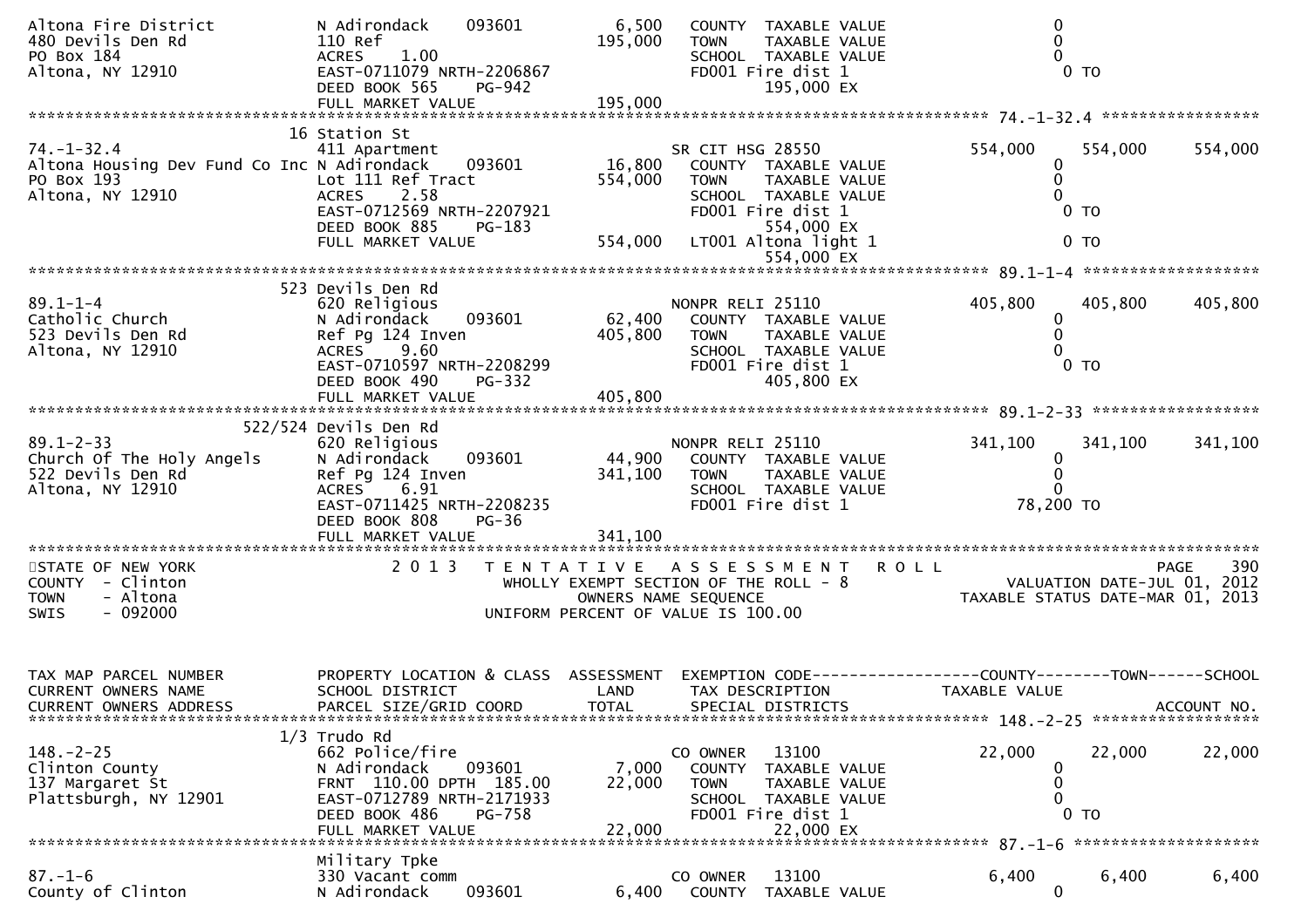| Attn: Highway Dept<br>736 Rt 3<br>Plattsburgh, NY 12901                                                                   | Lot 164<br>FRNT 150.00 DPTH 290.00<br>EAST-0692594 NRTH-2205702<br>DEED BOOK 325<br>PG-217                                                                   | 6,400                       | <b>TOWN</b><br>TAXABLE VALUE<br>SCHOOL TAXABLE VALUE<br>FD001 Fire dist 1<br>6,400 EX                                                                              |               | 0<br>0 <sub>T</sub>                                                                                         |
|---------------------------------------------------------------------------------------------------------------------------|--------------------------------------------------------------------------------------------------------------------------------------------------------------|-----------------------------|--------------------------------------------------------------------------------------------------------------------------------------------------------------------|---------------|-------------------------------------------------------------------------------------------------------------|
|                                                                                                                           |                                                                                                                                                              |                             |                                                                                                                                                                    |               |                                                                                                             |
| $71.1 - 1 - 14.2$<br>Ellenburg Cong Jehovahs Wit NY N Adirondack<br>Attn: Terry Spoor<br>Box 117B<br>Churubusco, NY 12923 | 4978 Rt 11<br>484 1 use sm bld<br>093601<br>Ben Moore<br>FRNT 125.00 DPTH 220.00<br>EAST-0675969 NRTH-2213570<br>DEED BOOK 903<br>PG-86<br>FULL MARKET VALUE | 6,200<br>132,400<br>132,400 | NONPR CORP 25300<br>COUNTY TAXABLE VALUE<br>TAXABLE VALUE<br><b>TOWN</b><br>SCHOOL TAXABLE VALUE<br>FD002 Ellenburg fire 21<br>132,400 EX<br>LT002 Altona light 21 | 132,400       | 132,400<br>132,400<br>0<br>0 <sub>T</sub><br>0 <sub>T</sub>                                                 |
|                                                                                                                           |                                                                                                                                                              |                             |                                                                                                                                                                    |               |                                                                                                             |
|                                                                                                                           |                                                                                                                                                              |                             |                                                                                                                                                                    |               |                                                                                                             |
| $135. - 2 - 4$<br>בי∠-<br>Highland Cemetery<br>המהזה חם המהי<br>3124 Rt 191<br>Altona, NY 12910                           | Barnaby Rd<br>695 Cemetery<br>Beekmantown Cen 092401<br>147 Ref P 124 Iven<br>ACRES 1.90<br>EAST-0741456 NRTH-2182478                                        | 17,100<br>17,100            | PRI CMTERY 27350<br>COUNTY TAXABLE VALUE<br>TAXABLE VALUE<br><b>TOWN</b><br>SCHOOL TAXABLE VALUE<br>FD001 Fire dist 1                                              | 17,100        | 17,100<br>17,100<br>$\mathbf 0$<br>0<br>0 <sub>T</sub>                                                      |
|                                                                                                                           |                                                                                                                                                              |                             |                                                                                                                                                                    |               |                                                                                                             |
| $133. -1 - 15.1 - 27$<br>Noble Enviromental Power LLC<br>8 Railroad Ave Ste 8<br>Essex, CT 06426                          | 133 Dinas Way<br>877 Elc Pwr Othr<br>N Adirondack<br>093601<br>Lot 47 Duer Pat<br>Michael Casimiro et al ow<br>0.01<br><b>ACRES</b>                          | 2000,000                    | MUN INDDEV 18020<br>COUNTY TAXABLE VALUE<br>$\mathbf{0}$<br><b>TOWN</b><br>TAXABLE VALUE<br>SCHOOL TAXABLE VALUE<br>FD001 Fire dist 1                              | 2000,000      | 2000,000<br>2000,000<br>2000,000 TO                                                                         |
|                                                                                                                           |                                                                                                                                                              |                             |                                                                                                                                                                    |               |                                                                                                             |
| STATE OF NEW YORK<br>COUNTY - Clinton<br>- Altona<br><b>TOWN</b><br>$-092000$<br><b>SWIS</b>                              | 2 0 1 3                                                                                                                                                      |                             | TENTATIVE ASSESSMENT ROLL<br>WHOLLY EXEMPT SECTION OF THE ROLL - 8<br>OWNERS NAME SEQUENCE<br>UNIFORM PERCENT OF VALUE IS 100.00                                   |               | PAGE 391<br>VALUATION DATE-JUL 01, 2012<br>TAXARLE STATIS DATE USE 2012<br>TAXABLE STATUS DATE-MAR 01, 2013 |
| TAX MAP PARCEL NUMBER<br>CURRENT OWNERS NAME                                                                              | PROPERTY LOCATION & CLASS ASSESSMENT<br>SCHOOL DISTRICT<br>97 Dinas Way                                                                                      | LAND                        | TAX DESCRIPTION                                                                                                                                                    | TAXABLE VALUE |                                                                                                             |
| $133. - 1 - 15.1 - 28$<br>Noble Enviromental Power LLC<br>8 Railroad Ave Ste 8<br>Essex, CT 06426                         | 877 Elc Pwr Othr<br>093601<br>N Adirondack<br>Lot 47 Duer Pat<br>Michael Casimiro et al ow<br>0.01<br><b>ACRES</b><br>FULL MARKET VALUE                      | 0<br>2000,000<br>2000,000   | MUN INDDEV 18020<br>COUNTY TAXABLE VALUE<br><b>TOWN</b><br>TAXABLE VALUE<br>SCHOOL TAXABLE VALUE<br>FD001 Fire dist 1                                              | 2000,000      | 2000,000<br>2000,000<br>2000,000 TO                                                                         |
|                                                                                                                           |                                                                                                                                                              |                             |                                                                                                                                                                    |               |                                                                                                             |
| $133. - 1 - 15.1 - 29$<br>Noble Enviromental Power LLC<br>8 Railroad Ave Ste 8<br>Essex, CT 06426                         | 58 Dinas Way<br>877 Elc Pwr Othr<br>N Adirondack<br>093601<br>Lot 47 Duer Pat<br>Michael Casimiro et al ow<br>0.01<br><b>ACRES</b>                           | 0<br>2000,000               | MUN INDDEV 18020<br>COUNTY TAXABLE VALUE<br><b>TOWN</b><br>TAXABLE VALUE<br>SCHOOL TAXABLE VALUE<br>FD001 Fire dist 1                                              | 2000,000      | 2000,000<br>2000,000<br>0<br>0<br>0<br>2000,000 TO                                                          |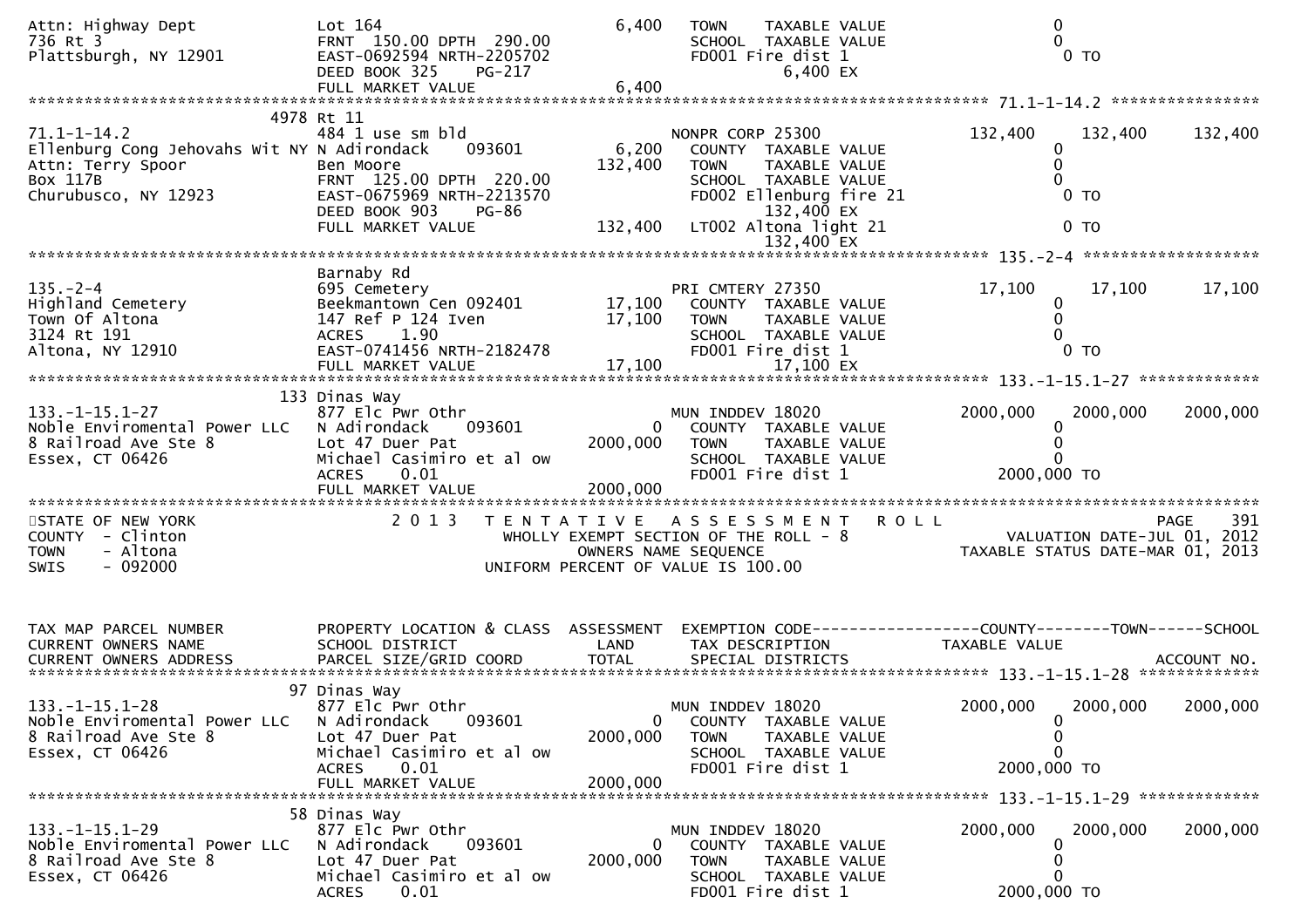|                                                                    | FULL MARKET VALUE                            | 2000,000                   |                                                               |                                                                 |             |
|--------------------------------------------------------------------|----------------------------------------------|----------------------------|---------------------------------------------------------------|-----------------------------------------------------------------|-------------|
|                                                                    | 14 Dinas Way                                 |                            |                                                               |                                                                 |             |
| $133. - 1 - 15.1 - 65$<br>Noble Enviromental Power LLC             | 877 Elc Pwr Othr<br>093601<br>N Adirondack   | 0                          | MUN INDDEV 18020<br>COUNTY TAXABLE VALUE                      | 2000,000<br>2000,000                                            | 2000,000    |
| 8 Railroad Ave Ste 8<br>Essex, CT 06426                            | Lot 47 Duer Pat<br>Michael Casimiro et al ow | 2000,000                   | <b>TOWN</b><br>TAXABLE VALUE<br>SCHOOL TAXABLE VALUE          |                                                                 |             |
|                                                                    | <b>ACRES</b><br>0.01                         |                            | FD001 Fire dist 1                                             | 2000,000 TO                                                     |             |
|                                                                    |                                              | 2000,000                   |                                                               |                                                                 |             |
| $118. - 1 - 15. - 60$                                              | 332 Duley Rd<br>877 Elc Pwr Othr             |                            | MUN INDDEV 18020                                              | 2000,000<br>2000,000                                            | 2000,000    |
| Noble Environmental Power LLC N Adirondack                         | 093601                                       | 0                          | COUNTY TAXABLE VALUE                                          |                                                                 |             |
| 8 Railroad Ave Ste 8<br>Essex, CT 06426                            | Lot 41 Duer Pat<br>Terry Boyea               | 2000,000                   | TAXABLE VALUE<br><b>TOWN</b><br>SCHOOL TAXABLE VALUE          |                                                                 |             |
|                                                                    | ACRES 0.01                                   |                            | FD001 Fire dist 1                                             | 2000,000 TO                                                     |             |
|                                                                    |                                              |                            |                                                               |                                                                 |             |
| $118. - 1 - 15. - 62$                                              | 334 Duley Rd<br>877 Elc Pwr Othr             |                            | MUN INDDEV 18020                                              | 2000,000<br>2000,000                                            | 2000,000    |
| Noble Environmental Power LLC N Adirondack<br>8 Railroad Ave Ste 8 | 093601<br>Lot 41 Duer Pat                    | $\overline{0}$             | COUNTY TAXABLE VALUE<br><b>TOWN</b>                           |                                                                 |             |
| Essex, CT 06426                                                    | Terry Boyea Landowner                        | 2000,000                   | TAXABLE VALUE<br>SCHOOL TAXABLE VALUE                         |                                                                 |             |
|                                                                    | ACRES 0.01<br>FULL MARKET VALUE              | 2000,000                   | FD001 Fire dist 1                                             | 2000,000 TO                                                     |             |
|                                                                    |                                              |                            |                                                               |                                                                 |             |
| $119. -1 -1. -49$                                                  | Military Tpke<br>877 Elc Pwr Othr            |                            | MUN INDDEV 18020                                              | 2000,000<br>2000,000                                            | 2000,000    |
| Noble Environmental Power LLC N Adirondack<br>8 Railroad Ave Ste 8 | 093601<br>Lot 44 Duer Pat                    | $\overline{0}$<br>2000,000 | COUNTY TAXABLE VALUE<br>TAXABLE VALUE<br><b>TOWN</b>          |                                                                 |             |
| Essex, CT 06426                                                    | James Van Armen Landowner                    |                            | SCHOOL TAXABLE VALUE<br>FD001 Fire dist 1                     | 2000,000 TO                                                     |             |
|                                                                    | 0.01<br><b>ACRES</b><br>FULL MARKET VALUE    | 2000,000                   |                                                               |                                                                 |             |
| STATE OF NEW YORK                                                  | 2013<br>T E N T A T I V E                    |                            | A S S E S S M E N T                                           | <b>ROLL</b><br>PAGE                                             | 392         |
| COUNTY - Clinton<br><b>TOWN</b><br>- Altona                        |                                              |                            | WHOLLY EXEMPT SECTION OF THE ROLL - 8<br>OWNERS NAME SEQUENCE | VALUATION DATE-JUL 01, 2012<br>TAXABLE STATUS DATE-MAR 01, 2013 |             |
| $-092000$<br><b>SWIS</b>                                           |                                              |                            | UNIFORM PERCENT OF VALUE IS 100.00                            |                                                                 |             |
|                                                                    |                                              |                            |                                                               |                                                                 |             |
| TAX MAP PARCEL NUMBER                                              | PROPERTY LOCATION & CLASS ASSESSMENT         |                            |                                                               | EXEMPTION CODE-----------------COUNTY-------TOWN------SCHOOL    |             |
| CURRENT OWNERS NAME                                                | SCHOOL DISTRICT                              | LAND                       | TAX DESCRIPTION                                               | TAXABLE VALUE                                                   |             |
| <b>CURRENT OWNERS ADDRESS</b>                                      | PARCEL SIZE/GRID COORD                       | <b>TOTAL</b>               | SPECIAL DISTRICTS                                             |                                                                 | ACCOUNT NO. |
| $119. - 1 - 1. - 50$                                               | 150 Wrong Way<br>877 Elc Pwr Othr            |                            | MUN INDDEV 18020                                              | 2000,000<br>2000,000                                            | 2000,000    |
| Noble Environmental Power LLC N Adirondack                         | 093601                                       | $\mathbf{0}$               | COUNTY TAXABLE VALUE                                          |                                                                 |             |
| 8 Railroad Ave Ste 8<br>Essex, CT 06426                            | Lot 44 Duer Pat<br>James Van Armen Landowner | 2000,000                   | TAXABLE VALUE<br>TOWN<br>SCHOOL TAXABLE VALUE                 | 0                                                               |             |
|                                                                    | 0.01<br><b>ACRES</b><br>FULL MARKET VALUE    | 2000,000                   | FD001 Fire dist 1                                             | 2000,000 TO                                                     |             |
|                                                                    |                                              |                            |                                                               |                                                                 |             |
| $119. -1 -1. -113$                                                 | 88 Wrong Way<br>877 Elc Pwr Othr             |                            | MUN INDDEV 18020                                              | 2000,000<br>2000,000                                            | 2000,000    |
| Noble Environmental Power LLC<br>8 Railroad Ave Ste 8              | N Adirondack<br>093601<br>Lot 44 Duer Pat    | $\mathbf{0}$<br>2000,000   | COUNTY TAXABLE VALUE<br><b>TOWN</b><br>TAXABLE VALUE          | 0<br>0                                                          |             |
|                                                                    |                                              |                            |                                                               |                                                                 |             |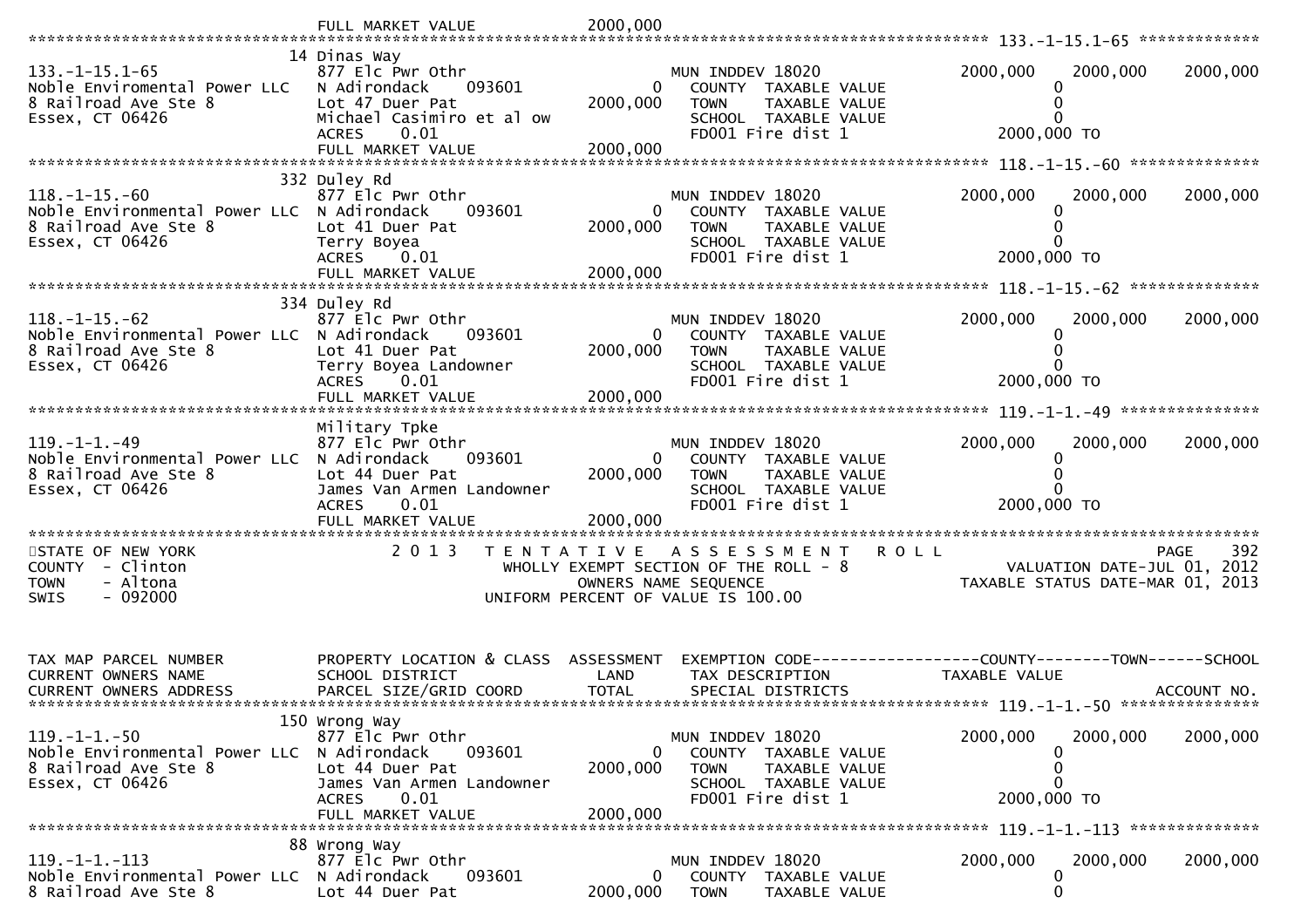| Essex, CT 06426                                                                                                 | James Van Armen Landowner<br>0.01<br><b>ACRES</b><br>FULL MARKET VALUE                                                                                      | 2000,000                               | SCHOOL TAXABLE VALUE<br>FD001 Fire dist 1                                                                             | $\mathbf{0}$<br>2000,000 TO                                                     |             |
|-----------------------------------------------------------------------------------------------------------------|-------------------------------------------------------------------------------------------------------------------------------------------------------------|----------------------------------------|-----------------------------------------------------------------------------------------------------------------------|---------------------------------------------------------------------------------|-------------|
|                                                                                                                 |                                                                                                                                                             |                                        |                                                                                                                       |                                                                                 |             |
| $119. -1 - 3. -73$<br>Noble Environmental Power LLC N Adirondack<br>8 Railroad Ave Ste 8<br>Essex, CT 06426     | Military Tpke<br>877 Elc Pwr Othr<br>093601<br>Lot 69 Ref Tr<br>Clifford Mossey Landowner<br>0.01<br><b>ACRES</b><br>FULL MARKET VALUE                      | $\mathbf{0}$<br>2000,000<br>2000,000   | MUN INDDEV 18020<br>COUNTY TAXABLE VALUE<br><b>TOWN</b><br>TAXABLE VALUE<br>SCHOOL TAXABLE VALUE<br>FD001 Fire dist 1 | 2000,000<br>2000,000<br>2000,000 TO                                             | 2000,000    |
|                                                                                                                 |                                                                                                                                                             |                                        |                                                                                                                       |                                                                                 |             |
| $119. - 1 - 6.11 - 75$<br>Noble Environmental Power LLC N Adirondack<br>8 Railroad Ave Ste 8<br>Essex, CT 06426 | 87 Ladyland Way<br>877 Elc Pwr Othr<br>093601<br>Lot 72 Duer Pat<br>Robert Baxter Landowner<br><b>ACRES</b><br>0.01                                         | 2000,000                               | MUN INDDEV 18020<br>COUNTY TAXABLE VALUE<br><b>TOWN</b><br>TAXABLE VALUE<br>SCHOOL TAXABLE VALUE<br>FD001 Fire dist 1 | 2000,000<br>2000,000<br>2000,000 TO                                             | 2000,000    |
|                                                                                                                 | 126 Ladyland Way                                                                                                                                            |                                        |                                                                                                                       |                                                                                 |             |
| $119. - 1 - 6.11 - 76$<br>Noble Environmental Power LLC N Adirondack<br>8 Railroad Ave Ste 8<br>Essex, CT 06426 | 877 Elc Pwr Othr<br>093601<br>Lot 76 Duer Pat<br>Robert Baxter Landowner<br><b>ACRES</b><br>0.01                                                            | $\Omega$<br>2000,000                   | MUN INDDEV 18020<br>COUNTY TAXABLE VALUE<br><b>TOWN</b><br>TAXABLE VALUE<br>SCHOOL TAXABLE VALUE<br>FD001 Fire dist 1 | 2000,000<br>2000,000<br>0<br>2000,000 TO                                        | 2000,000    |
|                                                                                                                 | FULL MARKET VALUE                                                                                                                                           | 2000,000                               |                                                                                                                       |                                                                                 |             |
|                                                                                                                 |                                                                                                                                                             |                                        |                                                                                                                       |                                                                                 |             |
| $119. -1 - 15.1 - 2$<br>Noble Environmental Power LLC N Adirondack<br>8 Railroad Ave Ste 8<br>Essex, CT 06426   | 267 Shirleys Way<br>877 Elc Pwr Othr<br>093601<br>Lot 68 Duer Pat<br>Shirley Tavernier Landown<br>ACRES 0.01<br>FULL MARKET VALUE                           | $\overline{0}$<br>2000,000<br>2000,000 | MUN INDDEV 18020<br>COUNTY TAXABLE VALUE<br>TAXABLE VALUE<br><b>TOWN</b><br>SCHOOL TAXABLE VALUE<br>FD001 Fire dist 1 | 2000,000<br>2000,000<br>0<br>2000,000 TO                                        | 2000,000    |
| STATE OF NEW YORK                                                                                               | 2 0 1 3                                                                                                                                                     |                                        | TENTATIVE ASSESSMENT                                                                                                  | <b>ROLL</b>                                                                     | 393<br>PAGE |
| COUNTY - Clinton<br>- Altona<br><b>TOWN</b><br>$-092000$<br><b>SWIS</b>                                         |                                                                                                                                                             |                                        | WHOLLY EXEMPT SECTION OF THE ROLL - 8<br>OWNERS NAME SEQUENCE<br>UNIFORM PERCENT OF VALUE IS 100.00                   | VALUATION DATE-JUL 01, 2012<br>TAXABLE STATUS DATE-MAR 01, 2013                 |             |
| TAX MAP PARCEL NUMBER<br>CURRENT OWNERS NAME<br><b>CURRENT OWNERS ADDRESS</b>                                   | PROPERTY LOCATION & CLASS<br>SCHOOL DISTRICT<br>PARCEL SIZE/GRID COORD                                                                                      | ASSESSMENT<br>LAND<br><b>TOTAL</b>     | TAX DESCRIPTION<br>SPECIAL DISTRICTS                                                                                  | EXEMPTION CODE------------------COUNTY--------TOWN------SCHOOL<br>TAXABLE VALUE | ACCOUNT NO. |
| $119. -1 - 15.1 - 3$<br>Noble Environmental Power LLC<br>8 Railroad Ave Ste 8<br>Essex, CT 06426                | 264 Shirleys Way<br>877 Elc Pwr Othr<br>N Adirondack<br>093601<br>Lot 68 Duer Pat<br>Shirley Tavernier Landown<br><b>ACRES</b><br>0.01<br>FULL MARKET VALUE | 0<br>2000,000<br>2000.000              | MUN INDDEV 18020<br>COUNTY TAXABLE VALUE<br><b>TOWN</b><br>TAXABLE VALUE<br>SCHOOL TAXABLE VALUE<br>FD001 Fire dist 1 | 2000,000<br>2000,000<br>0<br>O<br>2000,000 TO                                   | 2000,000    |
|                                                                                                                 | 87 Sandys Way                                                                                                                                               |                                        |                                                                                                                       |                                                                                 |             |
| $119. -1 - 16.1 - 47$                                                                                           | 877 Elc Pwr Othr                                                                                                                                            |                                        | MUN INDDEV 18020                                                                                                      | 2000,000<br>2000,000                                                            | 2000,000    |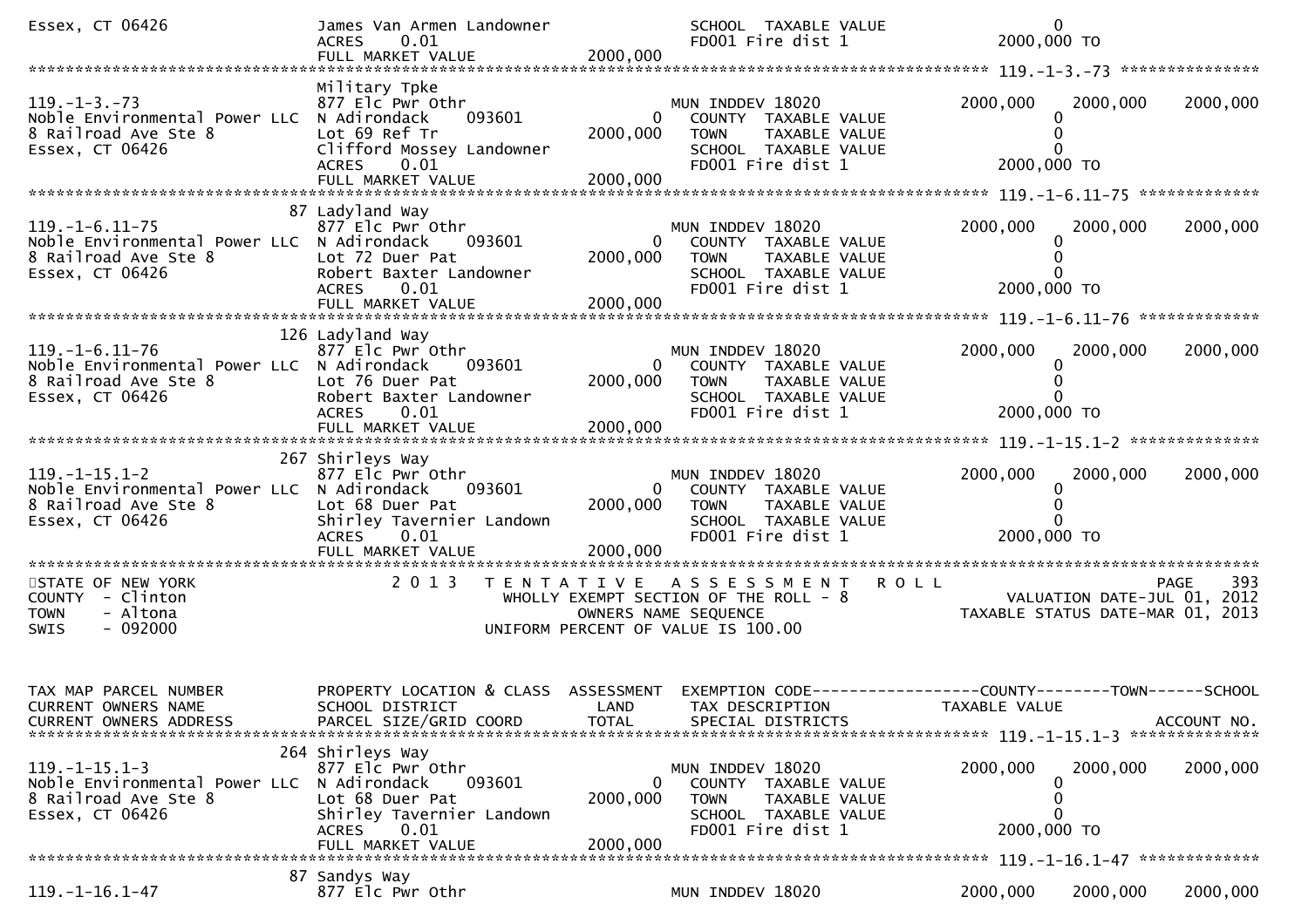| Noble Environmental Power LLC N Adirondack<br>8 Railroad Ave Ste 8<br>Essex, CT 06426                           | 093601<br>Lot 45 Duer Pat<br>Fred Sayyeau Landowner<br>0.01<br><b>ACRES</b>                                                 | 0<br>2000,000                          | COUNTY TAXABLE VALUE<br>TAXABLE VALUE<br><b>TOWN</b><br>SCHOOL TAXABLE VALUE<br>FD001 Fire dist 1                          | 2000,000 TO                                                                            |             |
|-----------------------------------------------------------------------------------------------------------------|-----------------------------------------------------------------------------------------------------------------------------|----------------------------------------|----------------------------------------------------------------------------------------------------------------------------|----------------------------------------------------------------------------------------|-------------|
| $119. - 1 - 16.1 - 48$<br>Noble Environmental Power LLC N Adirondack<br>8 Railroad Ave Ste 8<br>Essex, CT 06426 | 48 Sandys Way<br>877 Elc Pwr Othr<br>093601<br>Lot 45 Duer Pat<br>Fred Sayyeau Landowner<br>ACRES<br>0.01                   | 2000,000                               | MUN INDDEV 18020<br>COUNTY TAXABLE VALUE<br><b>TOWN</b><br>TAXABLE VALUE<br>SCHOOL TAXABLE VALUE<br>FD001 Fire dist 1      | 2000,000<br>2000,000<br>0<br>2000,000 TO                                               | 2000,000    |
|                                                                                                                 |                                                                                                                             |                                        |                                                                                                                            |                                                                                        |             |
| $119. - 1 - 16.1 - 72$<br>Noble Environmental Power LLC N Adirondack<br>8 Railroad Ave Ste 8<br>Essex, CT 06426 | 285 Duley Rd<br>877 Elc Pwr Othr<br>093601<br>Lot 45 Duer Pat<br>Fred Sayyeau Landowner<br>ACRES 0.01<br>FULL MARKET VALUE  | $\overline{0}$<br>2000,000<br>2000,000 | MUN INDDEV 18020<br>COUNTY TAXABLE VALUE<br><b>TOWN</b><br>TAXABLE VALUE<br>SCHOOL TAXABLE VALUE<br>FD001 Fire dist 1      | 2000,000<br>2000,000<br>2000,000 TO                                                    | 2000,000    |
|                                                                                                                 | 181 Duley Rd                                                                                                                |                                        |                                                                                                                            |                                                                                        |             |
| $119. - 1 - 16.1 - 74$<br>Noble Environmental Power LLC N Adirondack<br>8 Railroad Ave Ste 8<br>Essex, CT 06426 | 877 Elc Pwr Othr<br>093601<br>Lot 45 Duer Pat<br>Fred Sayyeau Landowner<br>ACRES 0.01<br>FULL MARKET VALUE                  | $\overline{0}$<br>2000,000<br>2000,000 | MUN INDDEV 18020<br>COUNTY TAXABLE VALUE<br><b>TOWN</b><br>TAXABLE VALUE<br>SCHOOL TAXABLE VALUE<br>FD001 Fire dist 1      | 2000,000<br>2000,000<br>0<br>0<br>0<br>2000,000 TO                                     | 2000,000    |
|                                                                                                                 |                                                                                                                             |                                        |                                                                                                                            |                                                                                        |             |
| 119. -1-16. 1-102<br>Noble Environmental Power LLC N Adirondack<br>8 Railroad Ave Ste 8<br>Essex, CT 06426      | 20 Sandys Way<br>877 Elc Pwr Othr<br>093601<br>Lot 45 Duer Pat<br>Fred Sayyeau Landowner<br><b>ACRES</b><br>0.01            | 2000,000                               | MUN INDDEV 18020<br>COUNTY TAXABLE VALUE<br><b>TOWN</b><br>TAXABLE VALUE<br>SCHOOL TAXABLE VALUE<br>FD001 Fire dist 1      | 2000,000<br>2000,000<br>0<br>2000,000 TO                                               | 2000,000    |
|                                                                                                                 |                                                                                                                             |                                        |                                                                                                                            |                                                                                        |             |
| STATE OF NEW YORK<br>COUNTY - Clinton<br>- Altona<br><b>TOWN</b><br>$-092000$<br>SWIS                           | 2 0 1 3<br>T E N T A T I V E                                                                                                |                                        | A S S E S S M E N T<br>WHOLLY EXEMPT SECTION OF THE ROLL - 8<br>OWNERS NAME SEQUENCE<br>UNIFORM PERCENT OF VALUE IS 100.00 | <b>ROLL</b><br>PAGE<br>VALUATION DATE-JUL 01, 2012<br>TAXABLE STATUS DATE-MAR 01, 2013 | 394         |
| TAX MAP PARCEL NUMBER<br><b>CURRENT OWNERS NAME</b><br><b>CURRENT OWNERS ADDRESS</b>                            | PROPERTY LOCATION & CLASS ASSESSMENT<br>SCHOOL DISTRICT<br>PARCEL SIZE/GRID COORD                                           | LAND<br><b>TOTAL</b>                   | TAX DESCRIPTION<br>SPECIAL DISTRICTS                                                                                       | EXEMPTION CODE-----------------COUNTY-------TOWN------SCHOOL<br>TAXABLE VALUE          | ACCOUNT NO. |
| $119. - 1 - 16.3 - 53$<br>Noble Environmental Power LLC N Adirondack<br>8 Railroad Ave Ste 8<br>Essex, CT 06426 | 24 Wrong Way<br>877 Elc Pwr Othr<br>093601<br>Lot 45 Duer Pat<br>Jody Speer Landowner<br>0.01<br>ACRES<br>FULL MARKET VALUE | 0<br>2000,000<br>2000,000              | MUN INDDEV 18020<br>COUNTY TAXABLE VALUE<br>TAXABLE VALUE<br>TOWN<br>SCHOOL TAXABLE VALUE<br>FD001 Fire dist 1             | 2000,000<br>2000,000<br>0<br>0<br>0<br>2000,000 TO                                     | 2000,000    |
|                                                                                                                 |                                                                                                                             |                                        |                                                                                                                            |                                                                                        |             |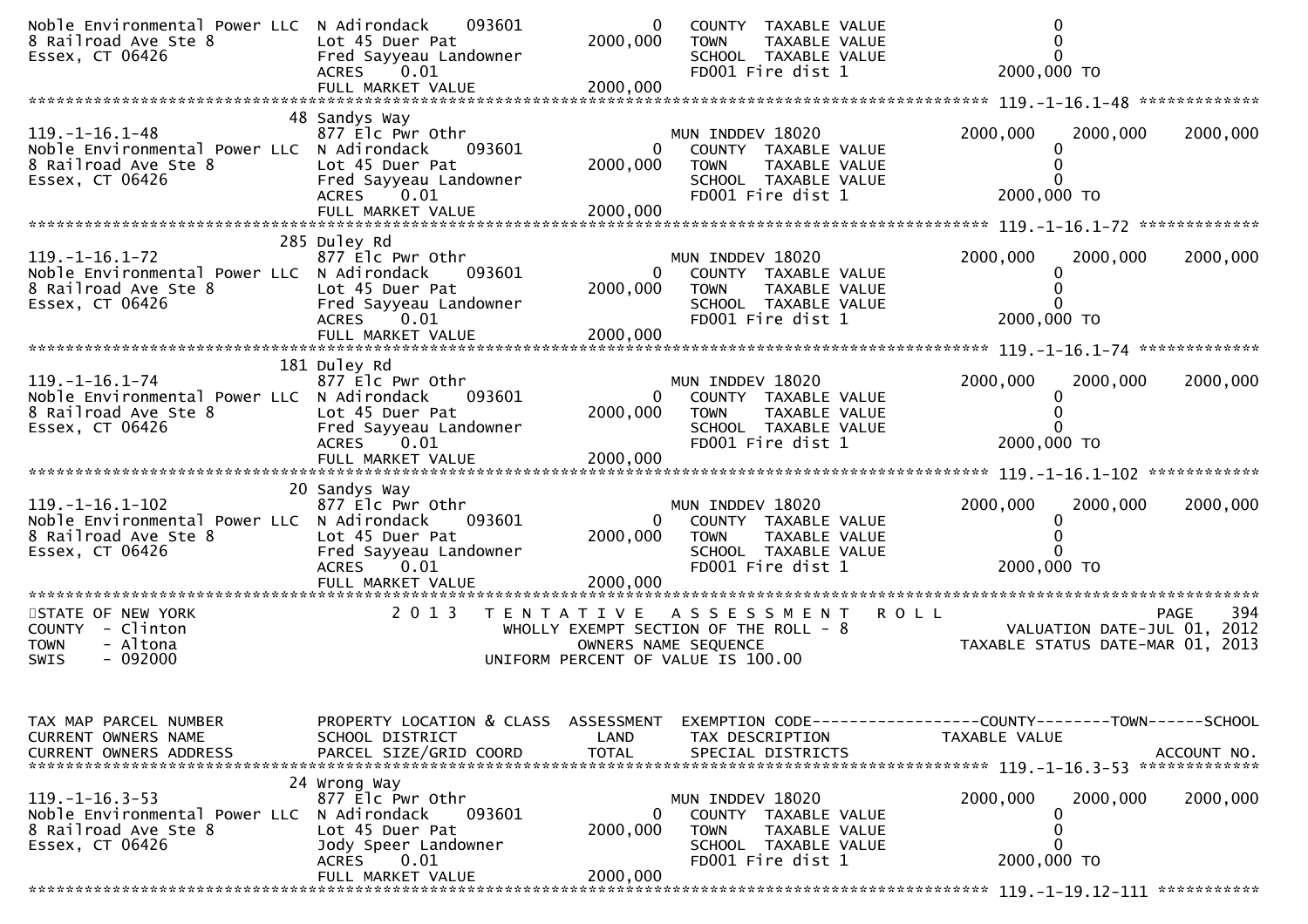| $119. - 1 - 19.12 - 111$<br>Noble Environmental Power LLC N Adirondack<br>8 Railroad Ave Ste 8<br>Essex, CT 06426 | 52 Baxter Way<br>877 Elc Pwr Othr<br>093601<br>Lot 68 Ref Tr<br>Danny Willette Landowner<br><b>ACRES</b><br>0.01                            | $\bf{0}$<br>2000,000                 | MUN INDDEV 18020<br>COUNTY TAXABLE VALUE<br><b>TOWN</b><br>TAXABLE VALUE<br>SCHOOL TAXABLE VALUE<br>FD001 Fire dist 1                      | 2000,000<br>2000,000<br>2000,000 TO                                           | 2000,000                   |
|-------------------------------------------------------------------------------------------------------------------|---------------------------------------------------------------------------------------------------------------------------------------------|--------------------------------------|--------------------------------------------------------------------------------------------------------------------------------------------|-------------------------------------------------------------------------------|----------------------------|
| $132. - 1 - 4.1 - 54$<br>Noble Environmental Power LLC N Adirondack<br>8 Railroad Ave Ste 8<br>Essex, CT 06426    | 65 Stillwater Way<br>877 Elc Pwr Othr<br>093601<br>Lots 39,40 Duer Pat<br>Tom Tucker Landowner<br><b>ACRES</b><br>0.01<br>FULL MARKET VALUE | $\mathbf{0}$<br>2000,000<br>2000,000 | MUN INDDEV 18020<br>COUNTY TAXABLE VALUE<br><b>TOWN</b><br>TAXABLE VALUE<br>SCHOOL TAXABLE VALUE<br>FD001 Fire dist 1                      | 2000,000<br>2000,000<br>2000,000 TO                                           | 2000,000                   |
| $132. -1 - 4.1 - 101$<br>Noble Environmental Power LLC N Adirondack<br>8 Railroad Ave Ste 8<br>Essex, CT 06426    | 28 Stillwater Way<br>877 Elc Pwr Othr<br>093601<br>Lots 39,40 Duer Pat<br>Tom Tucker Landowner<br><b>ACRES</b><br>0.01<br>FULL MARKET VALUE | 0<br>2000,000<br>2000,000            | MUN INDDEV 18020<br>COUNTY TAXABLE VALUE<br><b>TOWN</b><br>TAXABLE VALUE<br>SCHOOL TAXABLE VALUE<br>FD001 Fire dist 1                      | 2000,000<br>2000,000<br>2000,000 TO                                           | 2000,000                   |
| $132. -1 - 6. -51$<br>Noble Environmental Power LLC N Adirondack<br>8 Railroad Ave<br>Essex, CT 06426             | 234 Stillwater Way<br>877 Elc Pwr Othr<br>093601<br>Lot 39 Duer Pat<br>Corey&Amy Lucia Landowner<br>ACRES 0.01                              | 2000,000                             | MUN INDDEV 18020<br>COUNTY TAXABLE VALUE<br><b>TOWN</b><br><b>TAXABLE VALUE</b><br>SCHOOL TAXABLE VALUE<br>FD001 Fire dist 1               | 2000,000<br>2000,000<br>0<br>2000,000 TO                                      | 2000,000                   |
| $132. - 1 - 6. - 55$<br>Noble Environmental Power LLC N Adirondack<br>8 Railroad Ave<br>Essex, CT 06426           | Duley Rd<br>877 Elc Pwr Othr<br>093601<br>Lot 39 Duer Pat<br>Corey&Amy Lucia Landowner<br><b>ACRES</b><br>0.01<br>FULL MARKET VALUE         | 0<br>2000,000<br>2000,000            | MUN INDDEV 18020<br>COUNTY TAXABLE VALUE<br>TAXABLE VALUE<br><b>TOWN</b><br>SCHOOL TAXABLE VALUE<br>FD001 Fire dist 1                      | 2000,000<br>2000,000<br>2000,000 TO                                           | 2000,000                   |
| STATE OF NEW YORK<br><b>COUNTY</b><br>- Clinton<br><b>TOWN</b><br>- Altona<br><b>SWIS</b><br>$-092000$            | 2 0 1 3<br>T E N T A T I V E                                                                                                                |                                      | <b>ROLL</b><br>A S S E S S M E N T<br>WHOLLY EXEMPT SECTION OF THE ROLL $-8$<br>OWNERS NAME SEQUENCE<br>UNIFORM PERCENT OF VALUE IS 100.00 | VALUATION DATE-JUL 01, 2012<br>TAXABLE STATUS DATE-MAR 01,                    | 395<br><b>PAGE</b><br>2013 |
| TAX MAP PARCEL NUMBER<br>CURRENT OWNERS NAME<br><b>CURRENT OWNERS ADDRESS</b>                                     | PROPERTY LOCATION & CLASS<br>SCHOOL DISTRICT<br>PARCEL SIZE/GRID COORD                                                                      | ASSESSMENT<br>LAND<br><b>TOTAL</b>   | TAX DESCRIPTION<br>SPECIAL DISTRICTS                                                                                                       | EXEMPTION CODE-----------------COUNTY-------TOWN------SCHOOL<br>TAXABLE VALUE | ACCOUNT NO.                |
| $132. - 1 - 6. - 57$<br>Noble Environmental Power LLC<br>8 Railroad Ave<br>Essex, CT 06426                        | 128 Stillwater Way<br>877 Elc Pwr Othr<br>093601<br>N Adirondack<br>Lot 39 Duer Pat<br>Corey&Amy Lucia Landowner<br><b>ACRES</b><br>0.01    | $\Omega$<br>2000,000                 | MUN INDDEV 18020<br>COUNTY TAXABLE VALUE<br><b>TOWN</b><br><b>TAXABLE VALUE</b><br>SCHOOL TAXABLE VALUE<br>FD001 Fire dist 1               | 2000,000<br>2000,000<br>0<br>0<br>0<br>2000,000 TO                            | 2000,000                   |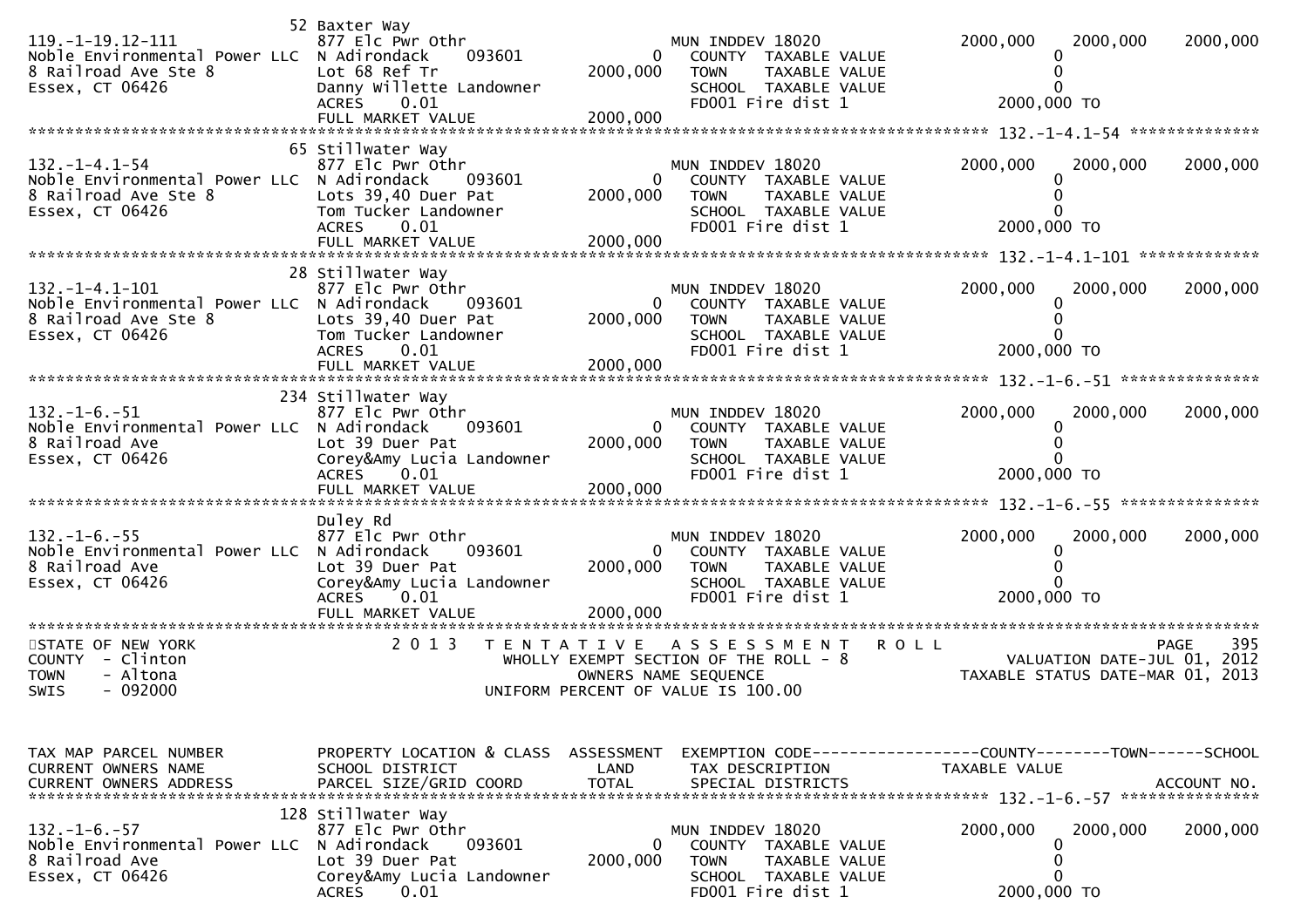|                                                                                                                          | FULL MARKET VALUE                                                                                                                      | 2000,000                               |                                                                                                                             |                                                                               |                            |
|--------------------------------------------------------------------------------------------------------------------------|----------------------------------------------------------------------------------------------------------------------------------------|----------------------------------------|-----------------------------------------------------------------------------------------------------------------------------|-------------------------------------------------------------------------------|----------------------------|
| $132. - 1 - 7.1 - 110$<br>Noble Environmental Power LLC N Adirondack<br>8 Railroad Ave Ste 8<br>Essex, CT 06426          | 274 Stillwater Way<br>877 Elc Pwr Othr<br>093601<br>Lot 38 Duer Pat<br>Emile Barnaby Landowner<br><b>ACRES</b><br>0.01                 | 0<br>2000,000<br>2000,000              | MUN INDDEV 18020<br>COUNTY TAXABLE VALUE<br><b>TOWN</b><br>TAXABLE VALUE<br>SCHOOL TAXABLE VALUE<br>FD001 Fire dist 1       | 2000,000<br>2000,000<br>2000,000 TO                                           | 2000,000                   |
|                                                                                                                          |                                                                                                                                        |                                        |                                                                                                                             |                                                                               |                            |
| $133. - 1 - 2. - 1$<br>Noble Environmental Power LLC N Adirondack<br>8 Railroad Ave Ste 8<br>Essex, CT 06426             | 54 Baxter Way<br>877 Elc Pwr Othr<br>093601<br>Lot 67 Duer Pat<br>Travis Baxter Landowner<br>0.01<br><b>ACRES</b>                      | $\Omega$<br>2000,000                   | MUN INDDEV 18020<br>COUNTY TAXABLE VALUE<br>TAXABLE VALUE<br><b>TOWN</b><br>SCHOOL TAXABLE VALUE<br>FD001 Fire dist 1       | 2000,000<br>2000,000<br>2000,000 TO                                           | 2000,000                   |
|                                                                                                                          |                                                                                                                                        |                                        |                                                                                                                             |                                                                               |                            |
| $133. - 1 - 2. - 6$<br>Noble Environmental Power LLC N Adirondack<br>8 Railroad Ave Ste 8<br>Essex, CT 06426             | 89 Baxter Way<br>877 Elc Pwr Othr<br>093601<br>Lot 67 Duer Pat<br>Travis Baxter Landowner<br>0.01<br><b>ACRES</b><br>FULL MARKET VALUE | $\overline{0}$<br>2000,000<br>2000,000 | MUN INDDEV 18020<br>COUNTY TAXABLE VALUE<br><b>TOWN</b><br>TAXABLE VALUE<br>SCHOOL TAXABLE VALUE<br>FD001 Fire dist 1       | 2000,000<br>2000,000<br>2000,000 TO                                           | 2000,000                   |
|                                                                                                                          | 131 Baxter Way                                                                                                                         |                                        |                                                                                                                             |                                                                               |                            |
| $133. - 1 - 2. - 11$<br>Noble Environmental Power LLC N Adirondack<br>8 Railroad Ave Ste 8<br>Essex, CT 06426            | 877 Elc Pwr Othr<br>093601<br>Lot 67 Duer Pat<br>Travis Baxter Landowner<br><b>ACRES</b><br>0.01<br>FULL MARKET VALUE                  | $\overline{0}$<br>2000,000<br>2000,000 | MUN INDDEV 18020<br>COUNTY TAXABLE VALUE<br><b>TOWN</b><br>TAXABLE VALUE<br>SCHOOL TAXABLE VALUE<br>FD001 Fire dist 1       | 2000,000<br>2000,000<br>2000,000 TO                                           | 2000,000                   |
|                                                                                                                          | 223 Shirleys Way                                                                                                                       |                                        |                                                                                                                             |                                                                               |                            |
| $133. - 1 - 3. - 4$<br>Noble Environmental Power LLC N Adirondack<br>8 Railroad Ave Ste 8<br>Essex, CT 06426             | 877 Elc Pwr Othr<br>093601<br>Lot 67 Duer Pat<br>Daniel Hayes Landowner<br><b>ACRES</b><br>0.01                                        | 0<br>2000,000                          | MUN INDDEV 18020<br>COUNTY TAXABLE VALUE<br><b>TOWN</b><br>TAXABLE VALUE<br>SCHOOL TAXABLE VALUE<br>FD001 Fire dist 1       | 2000,000<br>2000,000<br>2000,000 TO                                           | 2000,000                   |
|                                                                                                                          |                                                                                                                                        |                                        |                                                                                                                             |                                                                               |                            |
| *******************************<br>STATE OF NEW YORK<br>COUNTY - Clinton<br>- Altona<br><b>TOWN</b><br>SWIS<br>$-092000$ | 2013<br>T E N T A T I V E                                                                                                              |                                        | A S S E S S M E N T<br>WHOLLY EXEMPT SECTION OF THE ROLL $-8$<br>OWNERS NAME SEQUENCE<br>UNIFORM PERCENT OF VALUE IS 100.00 | R O L L<br>VALUATION DATE-JUL 01,<br>TAXABLE STATUS DATE-MAR 01, 2013         | 396<br><b>PAGE</b><br>2012 |
| TAX MAP PARCEL NUMBER<br>CURRENT OWNERS NAME                                                                             | PROPERTY LOCATION & CLASS ASSESSMENT<br>SCHOOL DISTRICT                                                                                | LAND<br><b>TOTAL</b>                   | TAX DESCRIPTION<br>SPECIAL DISTRICTS                                                                                        | EXEMPTION CODE-----------------COUNTY-------TOWN------SCHOOL<br>TAXABLE VALUE | ACCOUNT NO.                |
| CURRENT OWNERS ADDRESS                                                                                                   | PARCEL SIZE/GRID COORD                                                                                                                 |                                        |                                                                                                                             |                                                                               |                            |
| $133. - 1 - 3. - 7$<br>Noble Environmental Power LLC N Adirondack<br>8 Railroad Ave Ste 8                                | 181 Shirleys Way<br>877 Elc Pwr Othr<br>093601<br>Lot 67 Duer Pat                                                                      | $\mathbf{0}$<br>2000,000               | MUN INDDEV 18020<br>COUNTY TAXABLE VALUE<br><b>TOWN</b><br>TAXABLE VALUE                                                    | 2000,000<br>2000,000<br>0<br>0                                                | 2000,000                   |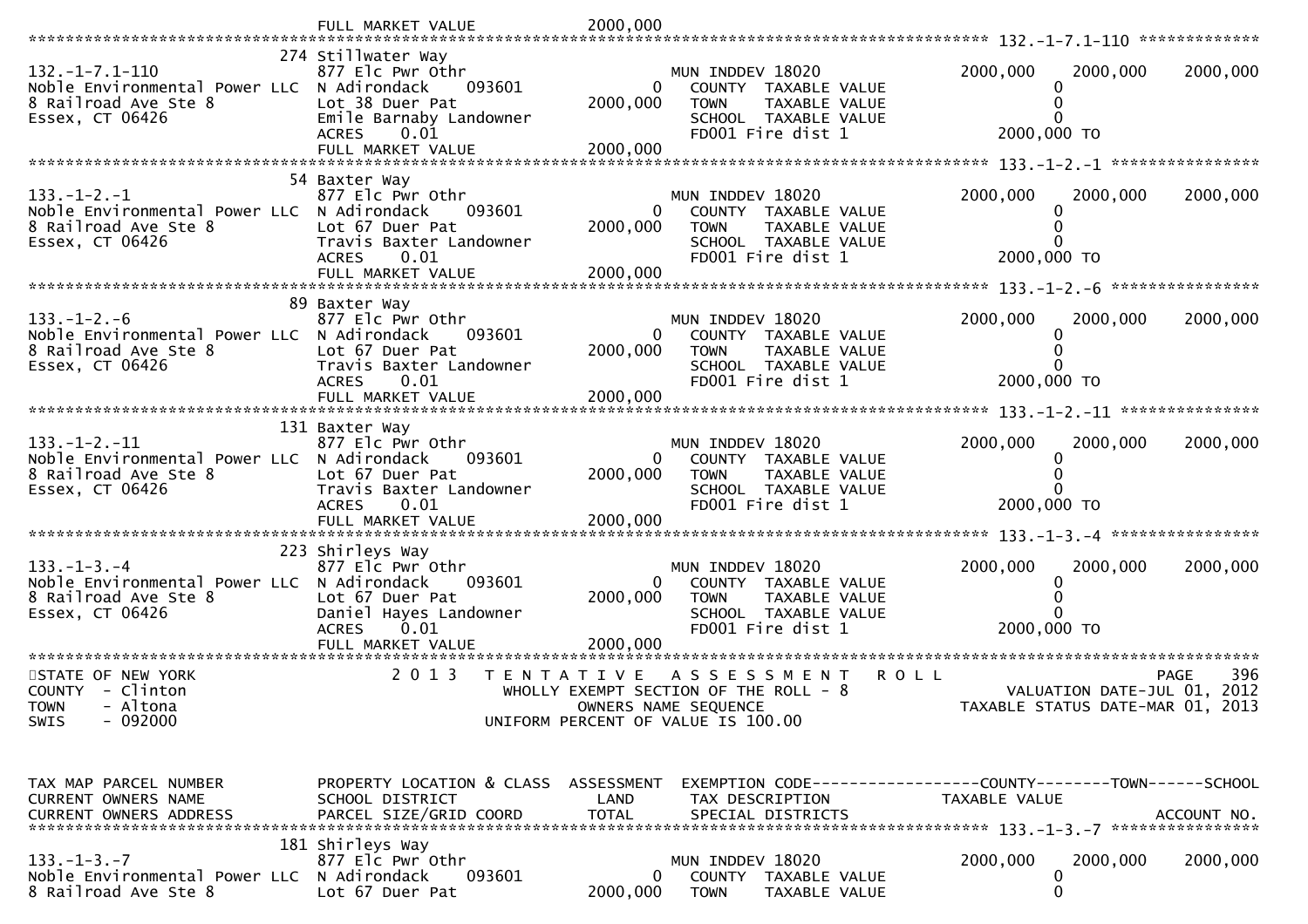| Essex, CT 06426                                                                                                | Daniel Hayes Landowner<br><b>ACRES</b><br>0.01<br>FULL MARKET VALUE                                                 | 2000,000                           | SCHOOL TAXABLE VALUE<br>FD001 Fire dist 1                                                                                             | $\mathbf 0$<br>2000,000 TO                                      |             |
|----------------------------------------------------------------------------------------------------------------|---------------------------------------------------------------------------------------------------------------------|------------------------------------|---------------------------------------------------------------------------------------------------------------------------------------|-----------------------------------------------------------------|-------------|
|                                                                                                                |                                                                                                                     |                                    |                                                                                                                                       |                                                                 |             |
| $133. - 1 - 3. - 10$<br>Noble Environmental Power LLC N Adirondack<br>8 Railroad Ave Ste 8<br>Essex, CT 06426  | 141 Shirleys Way<br>877 Elc Pwr Othr<br>093601<br>Lot 67 Duer Pat<br>Daniel Hayes Landowner<br><b>ACRES</b><br>0.01 | 0<br>2000,000<br>2000,000          | MUN INDDEV 18020<br>COUNTY TAXABLE VALUE<br><b>TOWN</b><br>TAXABLE VALUE<br>SCHOOL TAXABLE VALUE<br>FD001 Fire dist 1                 | 2000,000<br>2000,000<br>2000,000 TO                             | 2000,000    |
|                                                                                                                |                                                                                                                     |                                    |                                                                                                                                       |                                                                 |             |
| $133. - 1 - 3. - 15$<br>Noble Environmental Power LLC N Adirondack<br>8 Railroad Ave Ste 8<br>Essex, CT 06426  | 115 Dans Way<br>877 Elc Pwr Othr<br>093601<br>Lot 67 Duer Pat<br>Daniel Hayes Landowner<br><b>ACRES</b><br>0.01     | 2000,000                           | MUN INDDEV 18020<br>COUNTY TAXABLE VALUE<br><b>TOWN</b><br>TAXABLE VALUE<br>SCHOOL TAXABLE VALUE<br>FD001 Fire dist 1                 | 2000,000<br>2000,000<br>2000,000 TO                             | 2000,000    |
|                                                                                                                | 237 Dans Way                                                                                                        |                                    |                                                                                                                                       |                                                                 |             |
| $133. - 1 - 4.11 - 5$<br>Noble Environmental Power LLC N Adirondack<br>8 Railroad Ave Ste 8<br>Essex, CT 06426 | 877 Elc Pwr Othr<br>093601<br>Lot 74 Duer Pat<br>Denis Peryea Landowner<br><b>ACRES</b><br>0.01                     | $\Omega$<br>2000,000               | MUN INDDEV 18020<br>COUNTY TAXABLE VALUE<br><b>TOWN</b><br>TAXABLE VALUE<br>SCHOOL TAXABLE VALUE<br>FD001 Fire dist 1                 | 2000,000<br>2000,000<br>2000,000 TO                             | 2000,000    |
|                                                                                                                | FULL MARKET VALUE                                                                                                   | 2000,000                           |                                                                                                                                       |                                                                 |             |
|                                                                                                                | 194 Dans Way                                                                                                        |                                    |                                                                                                                                       |                                                                 |             |
| $133. - 1 - 4.11 - 8$<br>Noble Environmental Power LLC N Adirondack<br>8 Railroad Ave Ste 8<br>Essex, CT 06426 | 877 Elc Pwr Othr<br>093601<br>Lot 74 Duer Pat<br>Denis Peryea Landowner<br>ACRES 0.01                               | $\overline{0}$<br>2000,000         | MUN INDDEV 18020<br>COUNTY TAXABLE VALUE<br><b>TOWN</b><br>TAXABLE VALUE<br>SCHOOL TAXABLE VALUE<br>FD001 Fire dist 1                 | 2000,000<br>2000,000<br>2000,000 TO                             | 2000,000    |
|                                                                                                                | 132 Dans Way                                                                                                        |                                    |                                                                                                                                       |                                                                 |             |
| $133. - 1 - 4.11 - 9$<br>Noble Environmental Power LLC N Adirondack<br>8 Railroad Ave Ste 8<br>Essex, CT 06426 | 877 Elc Pwr Othr<br>093601<br>Lot 74 Duer Pat<br>Denis Peryea Landowner<br><b>ACRES</b><br>0.01                     | $\overline{0}$<br>2000,000         | MUN INDDEV 18020<br>COUNTY TAXABLE VALUE<br><b>TOWN</b><br>TAXABLE VALUE<br>SCHOOL TAXABLE VALUE<br>FD001 Fire dist 1                 | 2000,000<br>2000,000<br>2000,000 TO                             | 2000,000    |
|                                                                                                                | FULL MARKET VALUE                                                                                                   | 2000,000                           |                                                                                                                                       |                                                                 |             |
| STATE OF NEW YORK<br>- Clinton<br><b>COUNTY</b><br>- Altona<br><b>TOWN</b><br>$-092000$<br>SWIS                | 2 0 1 3<br>T E N T A T I V E                                                                                        |                                    | A S S E S S M E N T<br>R O L L<br>WHOLLY EXEMPT SECTION OF THE ROLL - 8<br>OWNERS NAME SEQUENCE<br>UNIFORM PERCENT OF VALUE IS 100.00 | VALUATION DATE-JUL 01, 2012<br>TAXABLE STATUS DATE-MAR 01, 2013 | 397<br>PAGE |
| TAX MAP PARCEL NUMBER<br>CURRENT OWNERS NAME<br><b>CURRENT OWNERS ADDRESS</b>                                  | PROPERTY LOCATION & CLASS<br>SCHOOL DISTRICT<br>PARCEL SIZE/GRID COORD                                              | ASSESSMENT<br>LAND<br><b>TOTAL</b> | EXEMPTION CODE-----------------COUNTY-------TOWN------SCHOOL<br>TAX DESCRIPTION<br>SPECIAL DISTRICTS                                  | TAXABLE VALUE                                                   | ACCOUNT NO. |
| $133. -1 - 4.11 - 19$                                                                                          | 42 Ladyland Way<br>877 Elc Pwr Othr                                                                                 |                                    | MUN INDDEV 18020                                                                                                                      | 2000,000<br>2000,000                                            | 2000,000    |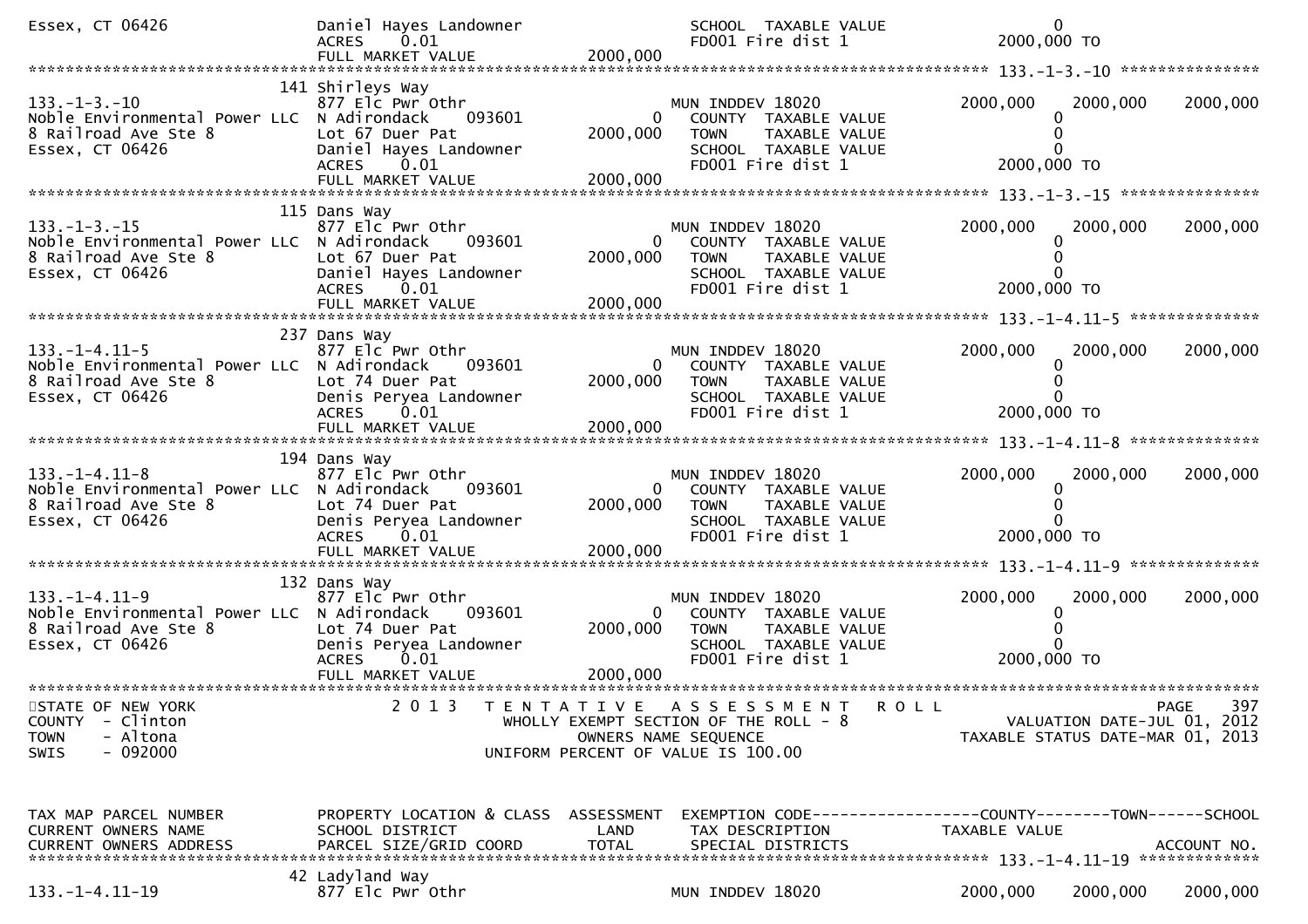| Noble Environmental Power LLC N Adirondack<br>8 Railroad Ave Ste 8<br>Essex, CT 06426                           | 093601<br>Lot 74 Duer Pat<br>Denis Peryea Landowner<br><b>ACRES</b><br>0.01                                                         | 0<br>2000,000                          | COUNTY TAXABLE VALUE<br>TAXABLE VALUE<br><b>TOWN</b><br>SCHOOL TAXABLE VALUE<br>FD001 Fire dist 1                                     | 2000,000 TO                                                                   |                                                                                |
|-----------------------------------------------------------------------------------------------------------------|-------------------------------------------------------------------------------------------------------------------------------------|----------------------------------------|---------------------------------------------------------------------------------------------------------------------------------------|-------------------------------------------------------------------------------|--------------------------------------------------------------------------------|
|                                                                                                                 | 52 Ladyland Way                                                                                                                     |                                        |                                                                                                                                       |                                                                               |                                                                                |
| $133. - 1 - 4.11 - 34$<br>Noble Environmental Power LLC N Adirondack<br>8 Railroad Ave Ste 8<br>Essex, CT 06426 | 877 Elc Pwr Othr<br>093601<br>Lot 74 Duer Pat<br>Denis Peryea Landowner<br><b>ACRES</b><br>0.01                                     | 0<br>2000,000                          | MUN INDDEV 18020<br>COUNTY TAXABLE VALUE<br>TAXABLE VALUE<br><b>TOWN</b><br>SCHOOL TAXABLE VALUE<br>FD001 Fire dist 1                 | 2000,000<br>2000,000 TO                                                       | 2000,000<br>2000,000                                                           |
|                                                                                                                 |                                                                                                                                     |                                        |                                                                                                                                       |                                                                               |                                                                                |
|                                                                                                                 |                                                                                                                                     |                                        |                                                                                                                                       |                                                                               |                                                                                |
| $133. - 1 - 7.1 - 23$<br>Noble Environmental Power LLC N Adirondack<br>8 Railroad Ave<br>Essex, CT 06426        | 328 Freds Way<br>877 Elc Pwr Othr<br>093601<br>Lot 76 Duer Pat<br>Ron Hoy&Gary LesterLandow<br>ACRES 0.01<br>FULL MARKET VALUE      | $\overline{0}$<br>2000,000<br>2000,000 | MUN INDDEV 18020<br>COUNTY TAXABLE VALUE<br><b>TOWN</b><br>TAXABLE VALUE<br>SCHOOL TAXABLE VALUE<br>FD001 Fire dist 1                 | 2000,000<br>2000,000 TO                                                       | 2000,000<br>2000,000                                                           |
|                                                                                                                 |                                                                                                                                     |                                        |                                                                                                                                       |                                                                               |                                                                                |
| $133. - 1 - 7.1 - 25$<br>Noble Environmental Power LLC N Adirondack<br>8 Railroad Ave<br>Essex, CT 06426        | 52 Fisher Way<br>877 Elc Pwr Othr<br>093601<br>Lot 76 Duer Pat<br>Ron Hoy&Gary Lester Lando<br>ACRES 0.01                           | $\Omega$<br>2000,000                   | MUN INDDEV 18020<br>COUNTY TAXABLE VALUE<br><b>TOWN</b><br>TAXABLE VALUE<br>SCHOOL TAXABLE VALUE<br>FD001 Fire dist 1                 | 2000,000<br>2000,000 TO                                                       | 2000,000<br>2000,000                                                           |
|                                                                                                                 |                                                                                                                                     |                                        |                                                                                                                                       |                                                                               |                                                                                |
|                                                                                                                 | 104 Fisher Way                                                                                                                      |                                        |                                                                                                                                       |                                                                               |                                                                                |
| $133. - 1 - 8. - 41$<br>Noble Environmental Power LLC N Adirondack<br>8 Railroad Ave Ste 8<br>Essex, CT 06426   | 877 Elc Pwr Othr<br>093601<br>Lot 76 Duer Pat<br>Gary Payne Landowner<br><b>ACRES</b><br>0.01<br>FULL MARKET VALUE                  | 2000,000<br>2000,000                   | MUN INDDEV 18020<br>$\mathbf{0}$<br>COUNTY TAXABLE VALUE<br><b>TOWN</b><br>TAXABLE VALUE<br>SCHOOL TAXABLE VALUE<br>FD001 Fire dist 1 | 2000,000<br>2000,000 TO                                                       | 2000,000<br>2000,000                                                           |
|                                                                                                                 |                                                                                                                                     |                                        |                                                                                                                                       |                                                                               |                                                                                |
| $133. - 1 - 8. - 59$<br>Noble Environmental Power LLC N Adirondack<br>8 Railroad Ave Ste 8<br>Essex, CT 06426   | 97 Fisher Way<br>877 Elc Pwr Othr<br>093601<br>Lot 76 Duer Pat<br>Gary Payne Landowner<br><b>ACRES</b><br>0.01<br>FULL MARKET VALUE | $\Omega$<br>2000,000<br>2000,000       | MUN INDDEV 18020<br>COUNTY TAXABLE VALUE<br><b>TOWN</b><br>TAXABLE VALUE<br>SCHOOL TAXABLE VALUE<br>FD001 Fire dist 1                 | 2000,000<br>2000,000 TO                                                       | 2000,000<br>2000,000                                                           |
|                                                                                                                 |                                                                                                                                     |                                        |                                                                                                                                       |                                                                               |                                                                                |
| STATE OF NEW YORK<br>- Clinton<br><b>COUNTY</b><br>- Altona<br><b>TOWN</b><br>- 092000<br><b>SWIS</b>           | 2 0 1 3<br>T E N T A T I V E                                                                                                        |                                        | A S S E S S M E N T<br>WHOLLY EXEMPT SECTION OF THE ROLL - 8<br>OWNERS NAME SEQUENCE<br>UNIFORM PERCENT OF VALUE IS 100.00            | <b>ROLL</b>                                                                   | 398<br>PAGE<br>VALUATION DATE-JUL 01, 2012<br>TAXABLE STATUS DATE-MAR 01, 2013 |
| TAX MAP PARCEL NUMBER<br>CURRENT OWNERS NAME<br>CURRENT OWNERS ADDRESS                                          | PROPERTY LOCATION & CLASS ASSESSMENT<br>SCHOOL DISTRICT<br>PARCEL SIZE/GRID COORD                                                   | LAND<br><b>TOTAL</b>                   | TAX DESCRIPTION<br>SPECIAL DISTRICTS                                                                                                  | EXEMPTION CODE-----------------COUNTY-------TOWN------SCHOOL<br>TAXABLE VALUE | ACCOUNT NO.                                                                    |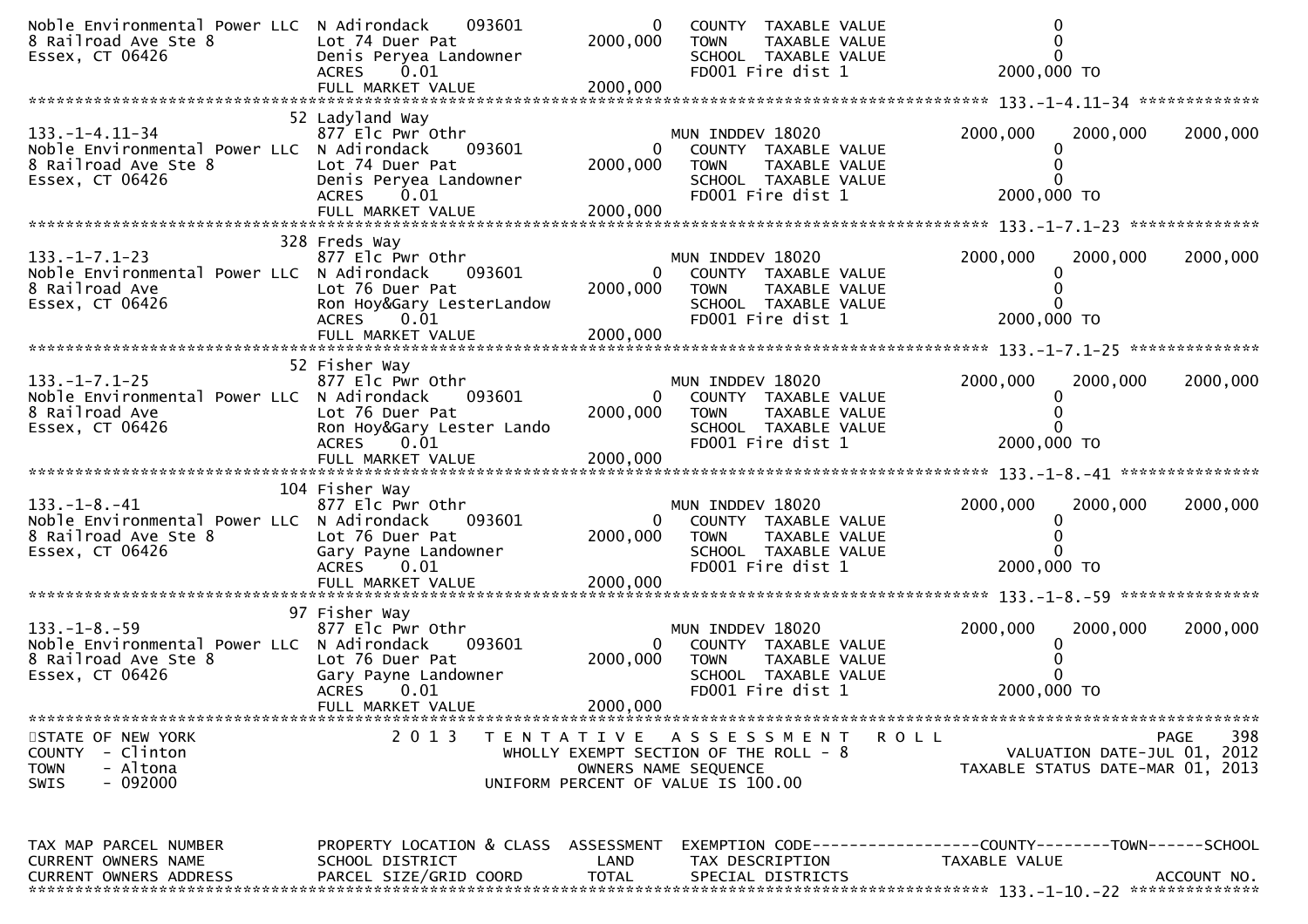| $133. - 1 - 10. - 22$<br>Noble Environmental Power LLC N Adirondack<br>8 Railroad Ave Ste 8<br>Essex, CT 06426 | 369 Freds Way<br>877 Elc Pwr Othr<br>093601<br>Lot 75 Duer Pat<br>Gerald King Landowner<br><b>ACRES</b><br>0.01                      | $\mathbf{0}$<br>2000,000               | MUN INDDEV 18020<br>COUNTY TAXABLE VALUE<br><b>TOWN</b><br>TAXABLE VALUE<br>SCHOOL TAXABLE VALUE<br>FD001 Fire dist 1       | 2000,000<br>2000,000<br>2000,000 TO                                        | 2000,000    |
|----------------------------------------------------------------------------------------------------------------|--------------------------------------------------------------------------------------------------------------------------------------|----------------------------------------|-----------------------------------------------------------------------------------------------------------------------------|----------------------------------------------------------------------------|-------------|
|                                                                                                                | 329 Freds Way                                                                                                                        |                                        |                                                                                                                             |                                                                            |             |
| $133. - 1 - 10. - 58$<br>Noble Environmental Power LLC N Adirondack<br>8 Railroad Ave Ste 8<br>Essex, CT 06426 | 877 Elc Pwr Othr<br>093601<br>Lot 75 Duer Pat<br>Gerald King Landowner<br><b>ACRES</b><br>0.01<br>FULL MARKET VALUE                  | $\overline{0}$<br>2000,000<br>2000,000 | MUN INDDEV 18020<br>COUNTY TAXABLE VALUE<br>TAXABLE VALUE<br><b>TOWN</b><br>SCHOOL TAXABLE VALUE<br>FD001 Fire dist 1       | 2000,000<br>2000,000<br>2000,000 TO                                        | 2000,000    |
|                                                                                                                |                                                                                                                                      |                                        |                                                                                                                             |                                                                            |             |
| $133. - 1 - 10. - 66$<br>Noble Environmental Power LLC N Adirondack<br>8 Railroad Ave Ste 8<br>Essex, CT 06426 | 327 Freds Way<br>877 Elc Pwr Othr<br>093601<br>Lot 75 Duer Pat<br>Gerald King Landowner<br><b>ACRES</b><br>0.01                      | $\mathbf{0}$<br>2000,000               | MUN INDDEV 18020<br>COUNTY TAXABLE VALUE<br><b>TOWN</b><br>TAXABLE VALUE<br>SCHOOL TAXABLE VALUE<br>FD001 Fire dist 1       | 2000,000<br>2000,000<br>2000,000 TO                                        | 2000,000    |
|                                                                                                                |                                                                                                                                      |                                        |                                                                                                                             |                                                                            |             |
| $133. - 1 - 11. - 16$<br>Noble Environmental Power LLC N Adirondack<br>8 Railroad Ave Ste 8<br>Essex, CT 06426 | 72 Dans Way<br>877 Elc Pwr Othr<br>093601<br>Lot 75 Duer Pat<br>Samuel Gordon Landowner<br>0.01<br><b>ACRES</b>                      | 0<br>2000,000                          | MUN INDDEV 18020<br>COUNTY TAXABLE VALUE<br><b>TOWN</b><br>TAXABLE VALUE<br>SCHOOL TAXABLE VALUE<br>FD001 Fire dist 1       | 2000,000<br>2000,000<br>2000,000 TO                                        | 2000,000    |
|                                                                                                                |                                                                                                                                      |                                        |                                                                                                                             |                                                                            |             |
| $133. -1 - 11. -18$<br>Noble Environmental Power LLC N Adirondack<br>8 Railroad Ave Ste 8<br>Essex, CT 06426   | 36 Dans Way<br>877 Elc Pwr Othr<br>093601<br>Lot 75 Duer Pat<br>Samuel Gordon Landowner<br><b>ACRES</b><br>0.01<br>FULL MARKET VALUE | $\overline{0}$<br>2000,000<br>2000,000 | MUN INDDEV 18020<br>COUNTY TAXABLE VALUE<br><b>TOWN</b><br>TAXABLE VALUE<br>SCHOOL TAXABLE VALUE<br>FD001 Fire dist 1       | 2000,000<br>2000,000<br>2000,000 TO                                        | 2000,000    |
|                                                                                                                | 81 Shirleys Way                                                                                                                      |                                        |                                                                                                                             |                                                                            |             |
| $133. - 1 - 12. - 14$<br>Noble Environmental Power LLC N Adirondack<br>8 Railroad Ave Ste 8<br>Essex, CT 06426 | 877 Elc Pwr Othr<br>093601<br>Lot 66 Duer Pat<br>Daniel Hayes Landowner<br>0.01<br><b>ACRES</b><br>FULL MARKET VALUE                 | $\mathbf{0}$<br>2000,000<br>2000,000   | MUN INDDEV 18020<br>COUNTY TAXABLE VALUE<br><b>TOWN</b><br>TAXABLE VALUE<br>SCHOOL TAXABLE VALUE<br>FD001 Fire dist 1       | 2000,000<br>2000,000<br>2000,000 TO                                        | 2000,000    |
|                                                                                                                |                                                                                                                                      |                                        |                                                                                                                             |                                                                            |             |
| STATE OF NEW YORK<br><b>COUNTY</b><br>- Clinton<br>- Altona<br><b>TOWN</b><br>$-092000$<br>SWIS                | 2 0 1 3                                                                                                                              |                                        | TENTATIVE ASSESSMENT<br>WHOLLY EXEMPT SECTION OF THE ROLL - 8<br>OWNERS NAME SEQUENCE<br>UNIFORM PERCENT OF VALUE IS 100.00 | R O L L<br>VALUATION DATE-JUL 01, 2012<br>TAXABLE STATUS DATE-MAR 01, 2013 | 399<br>PAGE |
| TAX MAP PARCEL NUMBER<br>CURRENT OWNERS NAME                                                                   | PROPERTY LOCATION & CLASS ASSESSMENT<br>SCHOOL DISTRICT                                                                              | LAND                                   | TAX DESCRIPTION                                                                                                             | TAXABLE VALUE                                                              |             |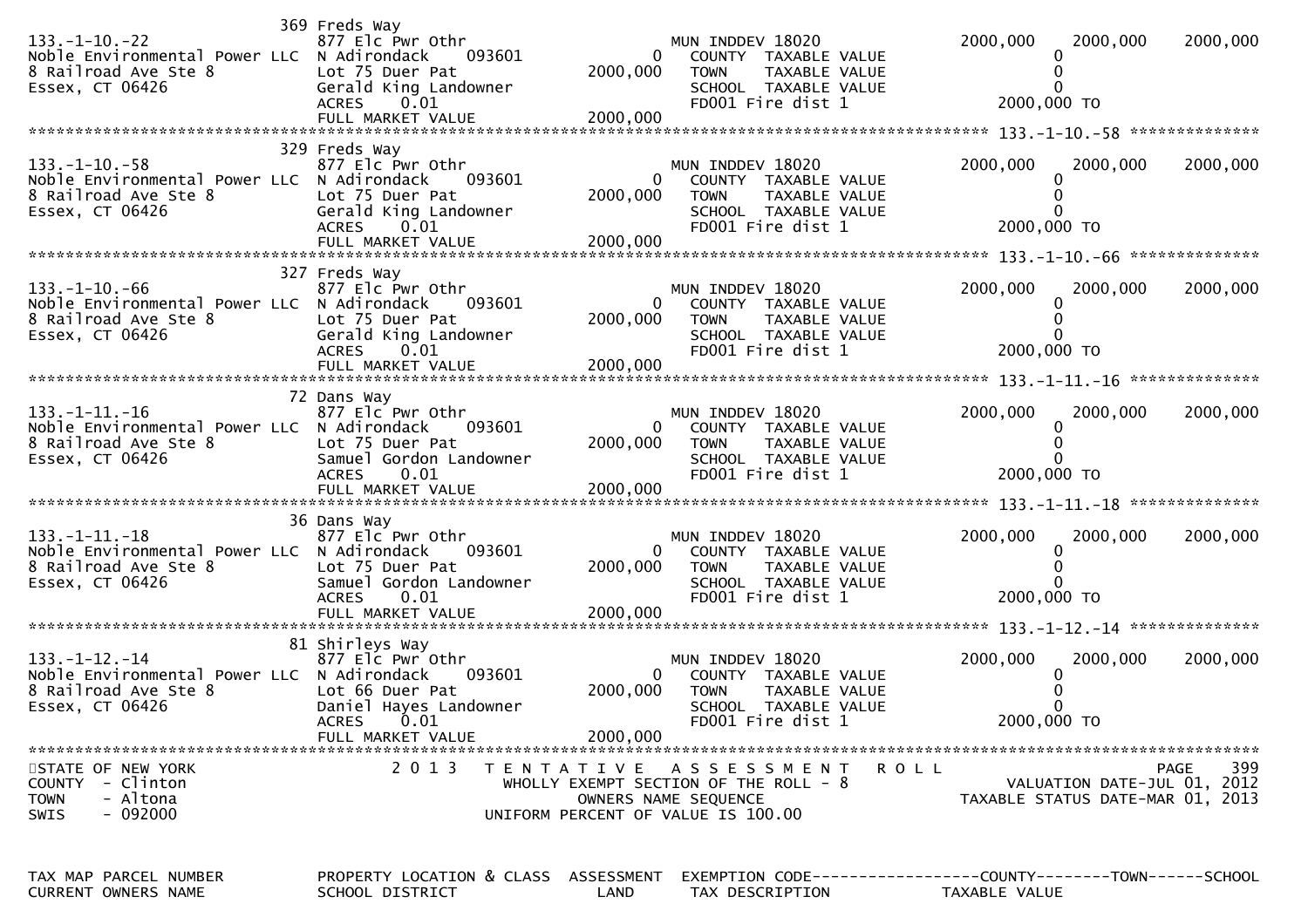| <b>CURRENT OWNERS ADDRESS</b>                                                                                    | PARCEL SIZE/GRID COORD                                                                                               | <b>TOTAL</b>                           | SPECIAL DISTRICTS                                                                                                           |             |                                                                 | ACCOUNT NO.        |
|------------------------------------------------------------------------------------------------------------------|----------------------------------------------------------------------------------------------------------------------|----------------------------------------|-----------------------------------------------------------------------------------------------------------------------------|-------------|-----------------------------------------------------------------|--------------------|
| $133. - 1 - 12. - 21$<br>Noble Environmental Power LLC N Adirondack<br>8 Railroad Ave Ste 8<br>Essex, CT 06426   | 37 Shirleys Way<br>877 Elc Pwr Othr<br>093601<br>Lot 66 Duer Pat<br>Daniel Hayes Landowner<br><b>ACRES</b><br>0.01   | 0<br>2000,000                          | MUN INDDEV 18020<br>COUNTY TAXABLE VALUE<br><b>TOWN</b><br>TAXABLE VALUE<br>SCHOOL TAXABLE VALUE<br>FD001 Fire dist 1       | 2000,000    | 2000,000<br>2000,000 TO                                         | 2000,000           |
|                                                                                                                  | 52 Deer Run Way                                                                                                      |                                        |                                                                                                                             |             |                                                                 |                    |
| $133. -1 - 13. -12$<br>Noble Environmental Power LLC N Adirondack<br>8 Railroad Ave Ste 8<br>Essex, CT 06426     | 877 Elc Pwr Othr<br>093601<br>66 Duer<br>Jeffrey Alexander Landown<br>0.01<br><b>ACRES</b>                           | $\overline{0}$<br>2000,000             | MUN INDDEV 18020<br>COUNTY TAXABLE VALUE<br><b>TOWN</b><br>TAXABLE VALUE<br>SCHOOL TAXABLE VALUE<br>FD001 Fire dist 1       | 2000,000    | 2000,000<br>2000,000 TO                                         | 2000,000           |
|                                                                                                                  |                                                                                                                      |                                        |                                                                                                                             |             |                                                                 |                    |
| $133. - 1 - 13. - 61$<br>Noble Environmental Power LLC N Adirondack<br>8 Railroad Ave Ste 8<br>Essex, CT 06426   | 12 Deer Run Way<br>877 Elc Pwr Othr<br>093601<br>66 Duer<br>Jeffrey Alexander Landown<br><b>ACRES</b><br>0.01        | $\overline{0}$<br>2000,000             | MUN INDDEV 18020<br>COUNTY TAXABLE VALUE<br><b>TOWN</b><br>TAXABLE VALUE<br>SCHOOL TAXABLE VALUE<br>FD001 Fire dist 1       | 2000,000    | 2000,000<br>2000,000 TO                                         | 2000,000           |
|                                                                                                                  | FULL MARKET VALUE                                                                                                    | 2000,000                               |                                                                                                                             |             |                                                                 |                    |
|                                                                                                                  | 215 Freds Way                                                                                                        |                                        |                                                                                                                             |             |                                                                 |                    |
| $133. - 1 - 14. - 30$<br>Noble Environmental Power LLC N Adirondack<br>8 Railroad Ave Ste 8<br>Essex, CT 06426   | 877 Elc Pwr Othr<br>093601<br>Lot 66 Duer Pat<br>Daniel Hayes Landowner<br><b>ACRES</b><br>0.01<br>FULL MARKET VALUE | $\overline{0}$<br>2000,000<br>2000,000 | MUN INDDEV 18020<br>COUNTY TAXABLE VALUE<br>TAXABLE VALUE<br><b>TOWN</b><br>SCHOOL TAXABLE VALUE<br>FD001 Fire dist 1       | 2000,000    | 2000,000<br>2000,000 TO                                         | 2000,000           |
|                                                                                                                  | 173 Dinas Way                                                                                                        |                                        |                                                                                                                             |             |                                                                 |                    |
| $133. - 1 - 15.1 - 112$<br>Noble Environmental Power LLC N Adirondack<br>8 Railroad Ave Ste 8<br>Essex, CT 06426 | 877 Elc Pwr Othr<br>093601<br>Lot 47 Duer Pat<br>Michael Casimiro et al ow<br>0.01<br><b>ACRES</b>                   | $\Omega$<br>2000,000                   | MUN INDDEV 18020<br>COUNTY TAXABLE VALUE<br><b>TOWN</b><br>TAXABLE VALUE<br>SCHOOL TAXABLE VALUE<br>FD001 Fire dist 1       | 2000,000    | 2000,000<br>2000,000 TO                                         | 2000,000           |
|                                                                                                                  |                                                                                                                      |                                        |                                                                                                                             |             |                                                                 |                    |
|                                                                                                                  | 82 Deer Run Way                                                                                                      |                                        |                                                                                                                             |             |                                                                 |                    |
| $133. - 1 - 16. - 63$<br>Noble Environmental Power LLC N Adirondack<br>8 Railroad Ave Ste 8<br>Essex, CT 06426   | 877 Elc Pwr Othr<br>093601<br>66 Duer<br>Jeffrey Alexander Landown<br>0.01<br>ACRES<br>FULL MARKET VALUE             | 0<br>2000,000<br>2000,000              | MUN INDDEV 18020<br>COUNTY TAXABLE VALUE<br>TAXABLE VALUE<br><b>TOWN</b><br>SCHOOL TAXABLE VALUE<br>FD001 Fire dist 1       | 2000,000    | 2000,000<br>$\Omega$<br>0<br>$\Omega$<br>2000,000 TO            | 2000,000           |
|                                                                                                                  |                                                                                                                      |                                        |                                                                                                                             |             |                                                                 |                    |
| STATE OF NEW YORK<br>- Clinton<br><b>COUNTY</b><br>- Altona<br><b>TOWN</b><br>$-092000$<br><b>SWIS</b>           | 2 0 1 3                                                                                                              |                                        | TENTATIVE ASSESSMENT<br>WHOLLY EXEMPT SECTION OF THE ROLL - 8<br>OWNERS NAME SEQUENCE<br>UNIFORM PERCENT OF VALUE IS 100.00 | <b>ROLL</b> | VALUATION DATE-JUL 01, 2012<br>TAXABLE STATUS DATE-MAR 01, 2013 | 400<br><b>PAGE</b> |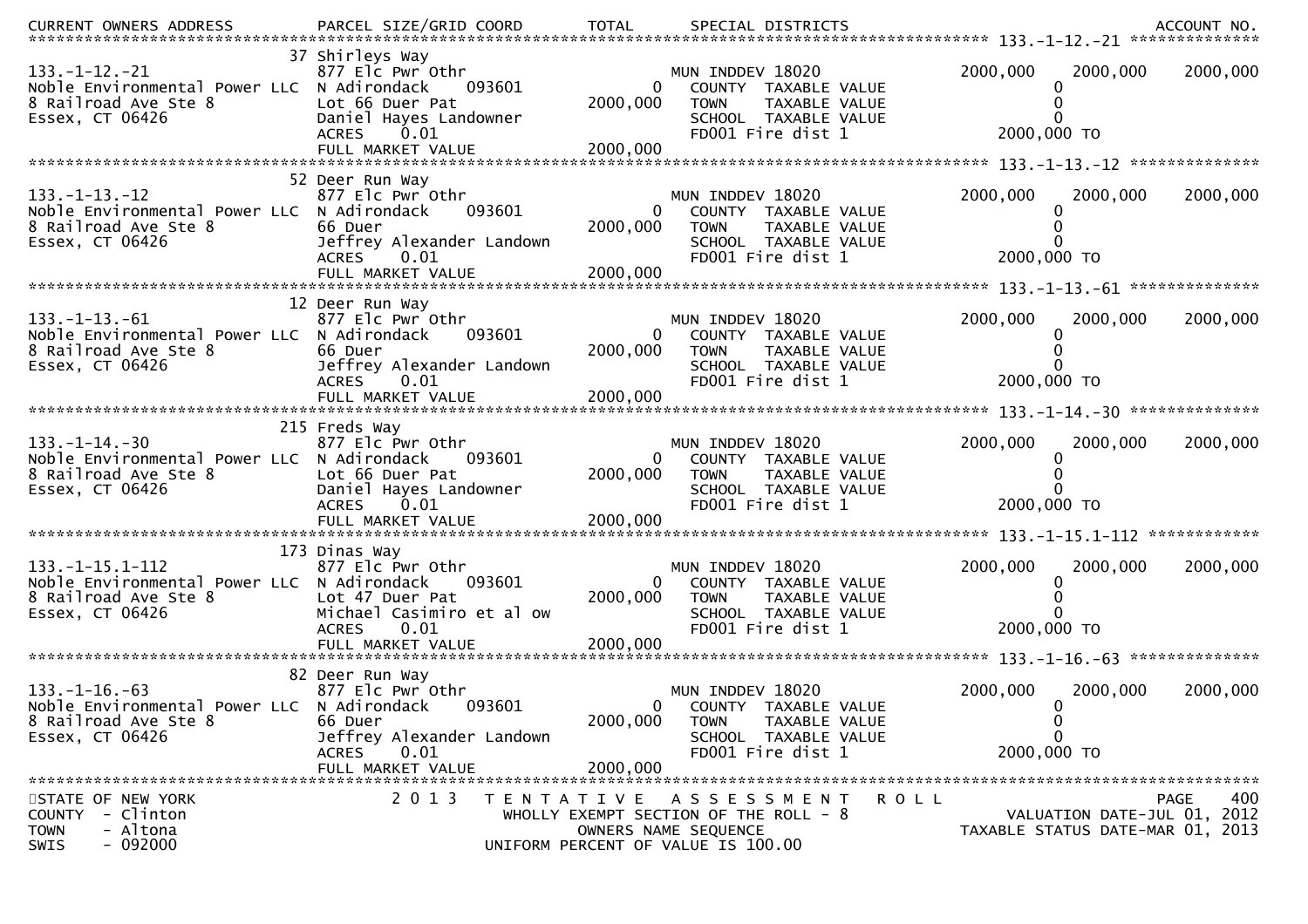| TAX MAP PARCEL NUMBER<br>CURRENT OWNERS NAME                                                                   | PROPERTY LOCATION & CLASS ASSESSMENT<br>SCHOOL DISTRICT                                                                                 | LAND                      | EXEMPTION CODE-----------------COUNTY--------TOWN------SCHOOL<br>TAX DESCRIPTION                                                           | TAXABLE VALUE                                                   |                    |
|----------------------------------------------------------------------------------------------------------------|-----------------------------------------------------------------------------------------------------------------------------------------|---------------------------|--------------------------------------------------------------------------------------------------------------------------------------------|-----------------------------------------------------------------|--------------------|
|                                                                                                                |                                                                                                                                         |                           |                                                                                                                                            |                                                                 |                    |
| $148. - 2 - 2. - 13$<br>Noble Environmental Power LLC N Adirondack<br>8 Railroad Ave Ste 8<br>Essex, CT 06426  | 90 Freds Way<br>877 Elc Pwr Othr<br>093601<br>Lot 48 Duer Pat<br>YMCA Landowner<br>ACRES 0.01                                           | $\mathbf{0}$<br>2000,000  | MUN INDDEV 18020<br>COUNTY TAXABLE VALUE<br><b>TOWN</b><br>TAXABLE VALUE<br>SCHOOL TAXABLE VALUE<br>FD001 Fire dist 1                      | 2000,000<br>2000,000 TO                                         | 2000,000 2000,000  |
|                                                                                                                | 140 Freds Way                                                                                                                           |                           |                                                                                                                                            |                                                                 |                    |
| $148. -2 - 2. -32$<br>Noble Environmental Power LLC N Adirondack<br>8 Railroad Ave Ste 8<br>Essex, CT 06426    | 877 Elc Pwr Othr<br>093601<br>Lot 48 Duer Pat<br>YMCA Landowner<br>ACRES 0.01                                                           | 2000,000                  | MUN INDDEV 18020<br>0 COUNTY TAXABLE VALUE<br>TAXABLE VALUE<br><b>TOWN</b><br>SCHOOL TAXABLE VALUE<br>FD001 Fire dist 1                    | 2000,000<br>2000,000<br>2000,000 TO                             | 2000,000           |
|                                                                                                                | FULL MARKET VALUE                                                                                                                       | 2000,000                  |                                                                                                                                            |                                                                 |                    |
| $148. - 2 - 2. - 33$<br>Noble Environmental Power LLC N Adirondack<br>8 Railroad Ave Ste 8<br>Essex, CT 06426  | 192 Freds Way<br>877 Elc Pwr Othr<br>093601<br>Lot 48 Duer Pat<br>YMCA Landowner<br>ACRES 0.01                                          | $\mathbf{0}$<br>2000,000  | MUN INDDEV 18020<br>COUNTY TAXABLE VALUE<br><b>TOWN</b><br>TAXABLE VALUE<br>SCHOOL TAXABLE VALUE<br>FD001 Fire dist 1                      | 2000,000<br>2000,000<br>2000,000 TO                             | 2000,000           |
|                                                                                                                |                                                                                                                                         |                           |                                                                                                                                            |                                                                 |                    |
| $148. - 2 - 2. - 108$<br>Noble Environmental Power LLC N Adirondack<br>8 Railroad Ave Ste 8<br>Essex, CT 06426 | 92 Sunrise Way<br>877 Elc Pwr Othr<br>093601<br>Lot 48 Duer Pat<br>YMCA Landowner<br>ACRES 0.01                                         | 2000,000                  | MUN INDDEV 18020<br>0 COUNTY TAXABLE VALUE<br><b>TOWN</b><br>TAXABLE VALUE<br>SCHOOL TAXABLE VALUE<br>FD001 Fire dist 1                    | 2000,000<br>2000,000<br>2000,000 TO                             | 2000,000           |
|                                                                                                                |                                                                                                                                         |                           |                                                                                                                                            |                                                                 |                    |
| $148. -2 - 2. -109$<br>Noble Environmental Power LLC N Adirondack<br>8 Railroad Ave Ste 8<br>Essex, CT 06426   | 92 Freds Way<br>877 Elc Pwr Othr<br>093601<br>Lot 48 Duer Pat<br>YMCA Landowner<br><b>ACRES</b><br>0.01                                 | $\Omega$<br>2000,000      | MUN INDDEV 18020<br>COUNTY TAXABLE VALUE<br><b>TOWN</b><br>TAXABLE VALUE<br>SCHOOL TAXABLE VALUE<br>FD001 Fire dist 1                      | 2000,000<br>2000,000<br>2000,000 TO                             | 2000,000           |
|                                                                                                                | 145 Fisher Way                                                                                                                          |                           |                                                                                                                                            |                                                                 |                    |
| $148. - 2 - 6. - 42$<br>Noble Environmental Power LLC<br>8 Railroad Ave Ste 8<br>Essex, CT 06426               | 877 Elc Pwr Othr<br>N Adirondack<br>093601<br>Lot 77 Duer Pat<br>Edward Bourgeois Landowne<br>0.01<br><b>ACRES</b><br>FULL MARKET VALUE | 0<br>2000,000<br>2000,000 | MUN INDDEV 18020<br>COUNTY TAXABLE VALUE<br><b>TOWN</b><br>TAXABLE VALUE<br>SCHOOL TAXABLE VALUE<br>FD001 Fire dist 1                      | 2000,000<br>2000,000<br>0<br>0<br>2000,000 TO                   | 2000,000           |
| STATE OF NEW YORK<br>- Clinton<br><b>COUNTY</b><br>- Altona<br><b>TOWN</b><br>$-092000$<br><b>SWIS</b>         | 2 0 1 3                                                                                                                                 |                           | TENTATIVE ASSESSMENT<br><b>ROLL</b><br>WHOLLY EXEMPT SECTION OF THE ROLL - 8<br>OWNERS NAME SEQUENCE<br>UNIFORM PERCENT OF VALUE IS 100.00 | VALUATION DATE-JUL 01, 2012<br>TAXABLE STATUS DATE-MAR 01, 2013 | <b>PAGE</b><br>401 |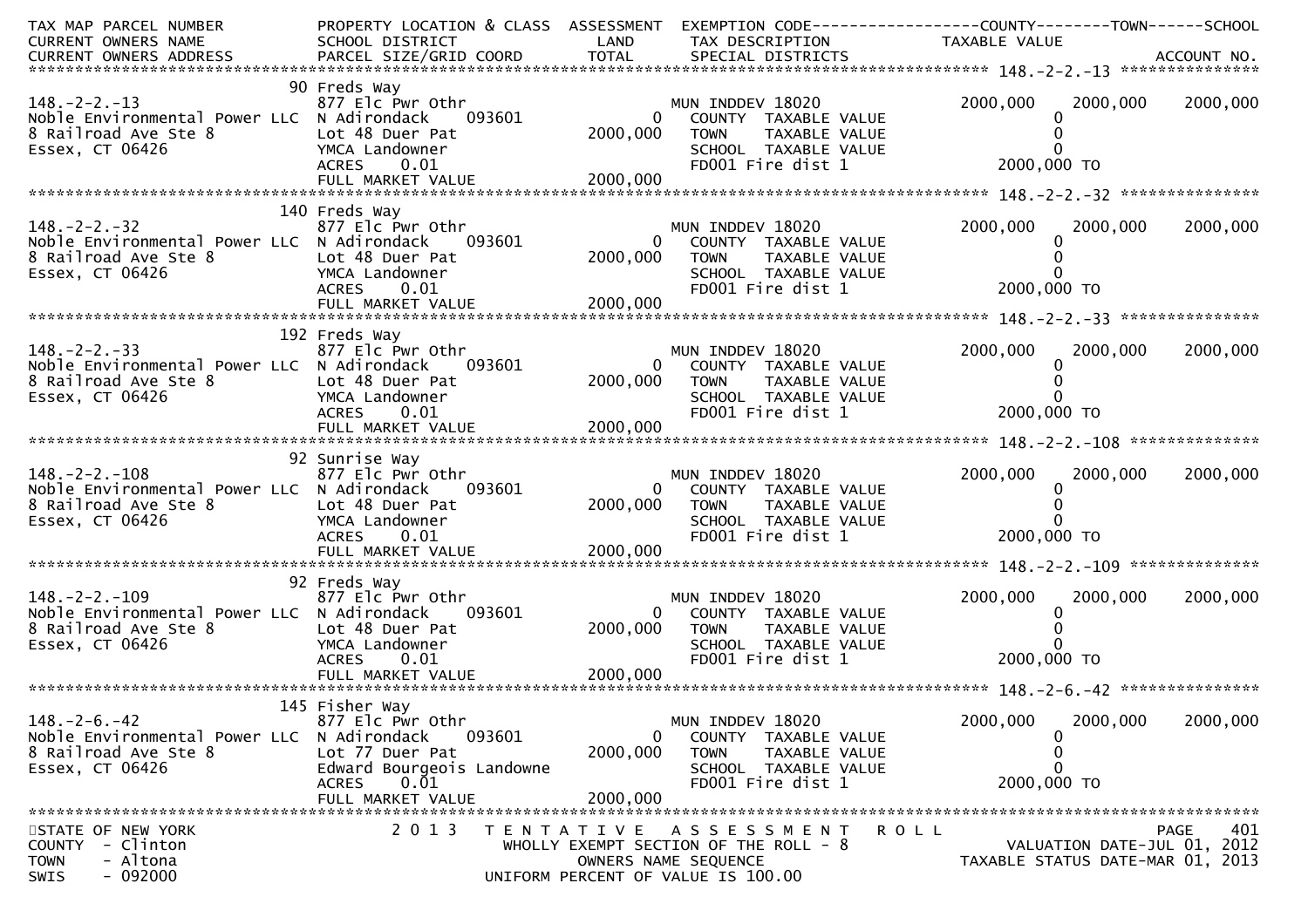| TAX MAP PARCEL NUMBER<br>CURRENT OWNERS NAME<br>CURRENT OWNERS ADDRESS                                        | PROPERTY LOCATION & CLASS ASSESSMENT<br>SCHOOL DISTRICT                                                                                           | LAND                             | EXEMPTION CODE-----------------COUNTY--------TOWN------SCHOOL<br>TAX DESCRIPTION                                        | TAXABLE VALUE                                                   |                    |
|---------------------------------------------------------------------------------------------------------------|---------------------------------------------------------------------------------------------------------------------------------------------------|----------------------------------|-------------------------------------------------------------------------------------------------------------------------|-----------------------------------------------------------------|--------------------|
| $148. - 2 - 6. - 43$<br>Noble Environmental Power LLC N Adirondack<br>8 Railroad Ave Ste 8<br>Essex, CT 06426 | 188 Fisher Way<br>877 Elc Pwr Othr<br>093601<br>Lot 77 Duer Pat<br>Edward Bourgeois Landowne<br>$0.\overline{0}1$<br>ACRES                        | $\mathbf{0}$<br>2000,000         | MUN INDDEV 18020<br>COUNTY TAXABLE VALUE<br><b>TOWN</b><br>TAXABLE VALUE<br>SCHOOL TAXABLE VALUE<br>FD001 Fire dist 1   | 2000,000<br>2000,000<br>2000,000 TO                             | 2000,000           |
| $148. - 2 - 24. - 31$<br>Noble Environmental Power LLC N Adirondack<br>8 Railroad Ave<br>Essex, CT 06426      | 26 Sunrise Way<br>877 Elc Pwr Othr<br>093601<br>Lot 65 Duer Pat<br>Ron Hoy Landowner<br><b>ACRES</b><br>0.01                                      | $\Omega$<br>2000,000             | MUN INDDEV 18020<br>COUNTY TAXABLE VALUE<br><b>TOWN</b><br>TAXABLE VALUE<br>SCHOOL TAXABLE VALUE<br>FD001 Fire dist 1   | 2000,000<br>2000,000<br>2000,000 TO                             | 2000,000           |
| $148. - 2 - 24. - 35$<br>Noble Environmental Power LLC N Adirondack<br>8 Railroad Ave<br>Essex, CT 06426      | 68 Sunrise Way<br>877 Elc Pwr Othr<br>093601<br>Lot 65 Duer Pat<br>Ron Hoy Landowner<br>ACRES 0.01<br>FULL MARKET VALUE                           | 0<br>2000,000<br>2000,000        | MUN INDDEV 18020<br>COUNTY TAXABLE VALUE<br><b>TOWN</b><br>TAXABLE VALUE<br>SCHOOL TAXABLE VALUE<br>FD001 Fire dist 1   | 2000,000<br>2000,000<br>2000,000 TO                             | 2000,000           |
| $148. - 2 - 24. - 36$<br>Noble Environmental Power LLC N Adirondack<br>8 Railroad Ave<br>Essex, CT 06426      | 41 Sunrise Way<br>877 Elc Pwr Othr<br>093601<br>Lot 65 Duer Pat<br>Ron Hoy Landowner<br>ACRES 0.01<br>FULL MARKET VALUE                           | 2000,000<br>2000,000             | MUN INDDEV 18020<br>0 COUNTY TAXABLE VALUE<br>TAXABLE VALUE<br><b>TOWN</b><br>SCHOOL TAXABLE VALUE<br>FD001 Fire dist 1 | 2000,000<br>2000,000<br>2000,000 TO                             | 2000,000           |
| $148. - 2 - 24. - 38$<br>Noble Environmental Power LLC N Adirondack<br>8 Railroad Ave<br>Essex, CT 06426      | 110 Sunrise Way<br>877 Elc Pwr Othr<br>093601<br>Lot 65 Duer Pat<br>Ron Hoy Landowner<br><b>ACRES</b><br>0.01                                     | 0<br>2000,000                    | MUN INDDEV 18020<br>COUNTY TAXABLE VALUE<br>TOWN TAXABLE VALUE<br>SCHOOL TAXABLE VALUE<br>FD001 Fire dist 1             | 2000,000<br>2000,000<br>0<br>2000,000 TO                        | 2000,000           |
| $148. -2 - 24. -39$<br>Noble Environmental Power LLC<br>8 Railroad Ave<br>Essex, CT 06426                     | 90 Sunrise Way<br>877 Elc Pwr Othr<br>N Adirondack<br>093601<br>Lot 65 Duer Pat<br>Ron Hoy Landowner<br>0.01<br><b>ACRES</b><br>FULL MARKET VALUE | $\Omega$<br>2000,000<br>2000,000 | MUN INDDEV 18020<br>COUNTY TAXABLE VALUE<br><b>TOWN</b><br>TAXABLE VALUE<br>SCHOOL TAXABLE VALUE<br>FD001 Fire dist 1   | 2000,000<br>2000,000<br>0<br>0<br>0<br>2000,000 TO              | 2000,000           |
| STATE OF NEW YORK<br>- Clinton<br><b>COUNTY</b><br>- Altona<br><b>TOWN</b>                                    | 2 0 1 3                                                                                                                                           |                                  | TENTATIVE ASSESSMENT<br><b>ROLL</b><br>WHOLLY EXEMPT SECTION OF THE ROLL - 8<br>OWNERS NAME SEQUENCE                    | VALUATION DATE-JUL 01, 2012<br>TAXABLE STATUS DATE-MAR 01, 2013 | 402<br><b>PAGE</b> |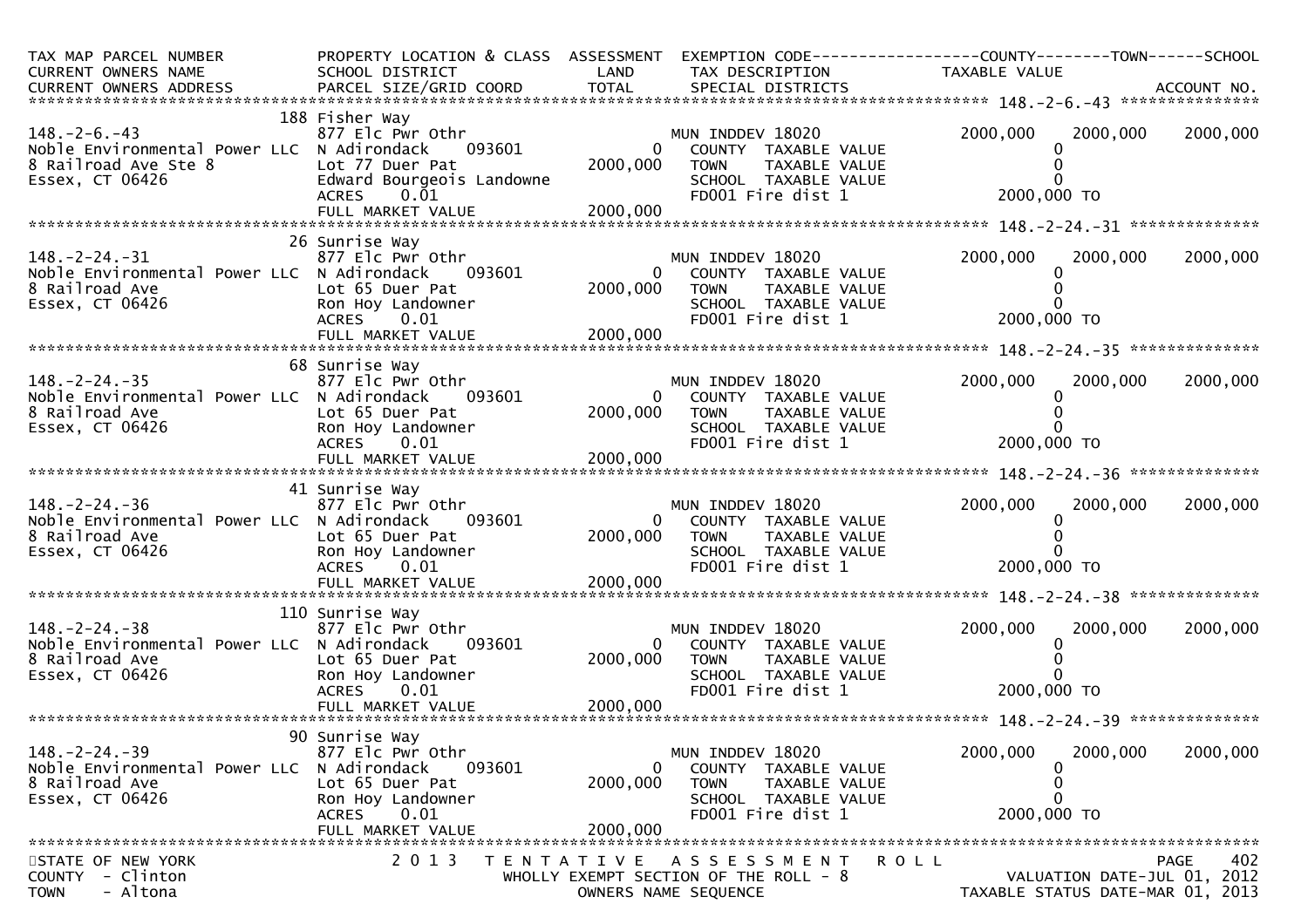| TAX MAP PARCEL NUMBER                                            | PROPERTY LOCATION & CLASS ASSESSMENT |                      |                                                 | EXEMPTION CODE------------------COUNTY--------TOWN------SCHOOL |     |
|------------------------------------------------------------------|--------------------------------------|----------------------|-------------------------------------------------|----------------------------------------------------------------|-----|
| CURRENT OWNERS NAME                                              | SCHOOL DISTRICT                      | LAND                 | TAX DESCRIPTION                                 | TAXABLE VALUE                                                  |     |
|                                                                  |                                      |                      |                                                 |                                                                |     |
|                                                                  |                                      |                      |                                                 |                                                                |     |
|                                                                  | 144 Sunrise Way                      |                      |                                                 | 2000,000                                                       |     |
| $148. - 2 - 24. - 40$                                            | 877 Elc Pwr Othr<br>093601           | 0                    | MUN INDDEV 18020<br>COUNTY TAXABLE VALUE        | 2000,000<br>2000,000                                           |     |
| Noble Environmental Power LLC N Adirondack<br>8 Railroad Ave     | Lot 65 Duer Pat                      | 2000,000             | <b>TOWN</b><br>TAXABLE VALUE                    |                                                                |     |
| Essex, CT 06426                                                  | Ron Hoy Landowner                    |                      | SCHOOL TAXABLE VALUE                            |                                                                |     |
|                                                                  | <b>ACRES</b><br>0.01                 |                      | FD001 Fire dist 1                               | 2000,000 TO                                                    |     |
|                                                                  |                                      |                      |                                                 |                                                                |     |
|                                                                  |                                      |                      |                                                 |                                                                |     |
|                                                                  | $81/83$ Irona Rd                     |                      |                                                 |                                                                |     |
| $74. - 1 - 51$                                                   | 240 Rural res                        |                      | 12100<br>NYS PROP                               | 192,000<br>192,000<br>192,000                                  |     |
| NYS Urban Dev Corp                                               | 093601<br>N Adirondack               |                      | 53,100 COUNTY TAXABLE VALUE                     |                                                                |     |
| 1515 Broadway                                                    | 130 Ref                              | 192,000              | TAXABLE VALUE<br><b>TOWN</b>                    |                                                                |     |
| New York, NY 10036                                               | ACRES 204.00                         |                      | SCHOOL TAXABLE VALUE                            |                                                                |     |
|                                                                  | EAST-0707922 NRTH-2209392            |                      | FD001 Fire dist 1                               | $0$ TO                                                         |     |
|                                                                  | DEED BOOK 648<br>PG-408              |                      | 192,000 EX                                      |                                                                |     |
|                                                                  |                                      |                      |                                                 |                                                                |     |
|                                                                  |                                      |                      |                                                 |                                                                |     |
|                                                                  | 555 Devils Den Rd                    |                      |                                                 |                                                                |     |
| $89.1 - 1 - 3$<br>NYS Urban Dev Corp                             | 670 Correctional                     |                      | NYS PROP 12100                                  | 31000,000<br>31000,000<br>31000,000                            |     |
|                                                                  | 093601<br>N Adirondack               | 211,300<br>31000,000 | COUNTY TAXABLE VALUE                            |                                                                |     |
| 1515 Broadway<br>New York, NY 10036                              | 130 Pat Ref<br>Former Altona School  |                      | TAXABLE VALUE<br><b>TOWN</b>                    |                                                                |     |
|                                                                  | ACRES 32.50                          |                      | SCHOOL TAXABLE VALUE<br>FD001 Fire dist 1       | $0$ TO                                                         |     |
|                                                                  | EAST-0709985 NRTH-2208572            |                      | 31000,000 EX                                    |                                                                |     |
|                                                                  | DEED BOOK 648<br><b>PG-408</b>       |                      |                                                 |                                                                |     |
|                                                                  |                                      |                      |                                                 |                                                                |     |
|                                                                  |                                      |                      |                                                 |                                                                |     |
|                                                                  | Rock Rd                              |                      |                                                 |                                                                |     |
| $119. - 1 - 6.13$                                                | $314$ Rural vac< $10$                |                      | NYS POW AU 12350                                | 8,400<br>8,400<br>8,400                                        |     |
| Power Authority of State of NY N Adirondack                      | 093601                               | 8,400                | COUNTY TAXABLE VALUE                            | 0                                                              |     |
| 30 S Pearl St                                                    | Lot 72 Ref Tr                        | 8,400                | <b>TOWN</b><br>TAXABLE VALUE                    | 0                                                              |     |
| Albany, NY 12207                                                 | Survey Map 20072/05682 &             |                      | SCHOOL TAXABLE VALUE                            |                                                                |     |
|                                                                  | 4.13<br><b>ACRES</b>                 |                      | FD001 Fire dist 1                               | $0$ TO                                                         |     |
|                                                                  | EAST-0716309 NRTH-2191153            |                      | 8,400 EX                                        |                                                                |     |
|                                                                  | DEED BOOK 20112 PG-45017             |                      |                                                 |                                                                |     |
|                                                                  |                                      |                      |                                                 |                                                                |     |
|                                                                  |                                      |                      |                                                 |                                                                |     |
|                                                                  | 4123 Military Tpke                   |                      |                                                 |                                                                |     |
| $119. - 1 - 13.2$<br>Power Authority of State of NY N Adirondack | $314$ Rural vac<10<br>093601         |                      | NYS POW AU 12350<br>16,100 COUNTY TAXABLE VALUE | 132,600<br>132,600<br>132,600                                  |     |
| 30 S Pearl St                                                    | Lot 73 Duer                          | 132,600              | <b>TOWN</b><br>TAXABLE VALUE                    | $\bf{0}$<br>$\mathbf{0}$                                       |     |
| Albany, NY 12207                                                 | <b>ACRES</b><br>1.60                 |                      | SCHOOL TAXABLE VALUE                            | 0                                                              |     |
|                                                                  | EAST-0716216 NRTH-2186825            |                      | FD001 Fire dist 1                               | $0$ TO                                                         |     |
|                                                                  | DEED BOOK 20112 PG-45032             |                      | 132,600 EX                                      |                                                                |     |
|                                                                  | FULL MARKET VALUE                    | 132,600              |                                                 |                                                                |     |
|                                                                  |                                      |                      |                                                 |                                                                |     |
| STATE OF NEW YORK                                                | 2 0 1 3                              |                      | TENTATIVE ASSESSMENT<br>R O L L                 | PAGE                                                           | 403 |
| COUNTY - Clinton                                                 |                                      |                      | WHOLLY EXEMPT SECTION OF THE ROLL - 8           | VALUATION DATE-JUL 01, 2012                                    |     |
| - Altona<br><b>TOWN</b>                                          |                                      |                      | OWNERS NAME SEQUENCE                            | TAXABLE STATUS DATE-MAR 01, 2013                               |     |
|                                                                  |                                      |                      |                                                 |                                                                |     |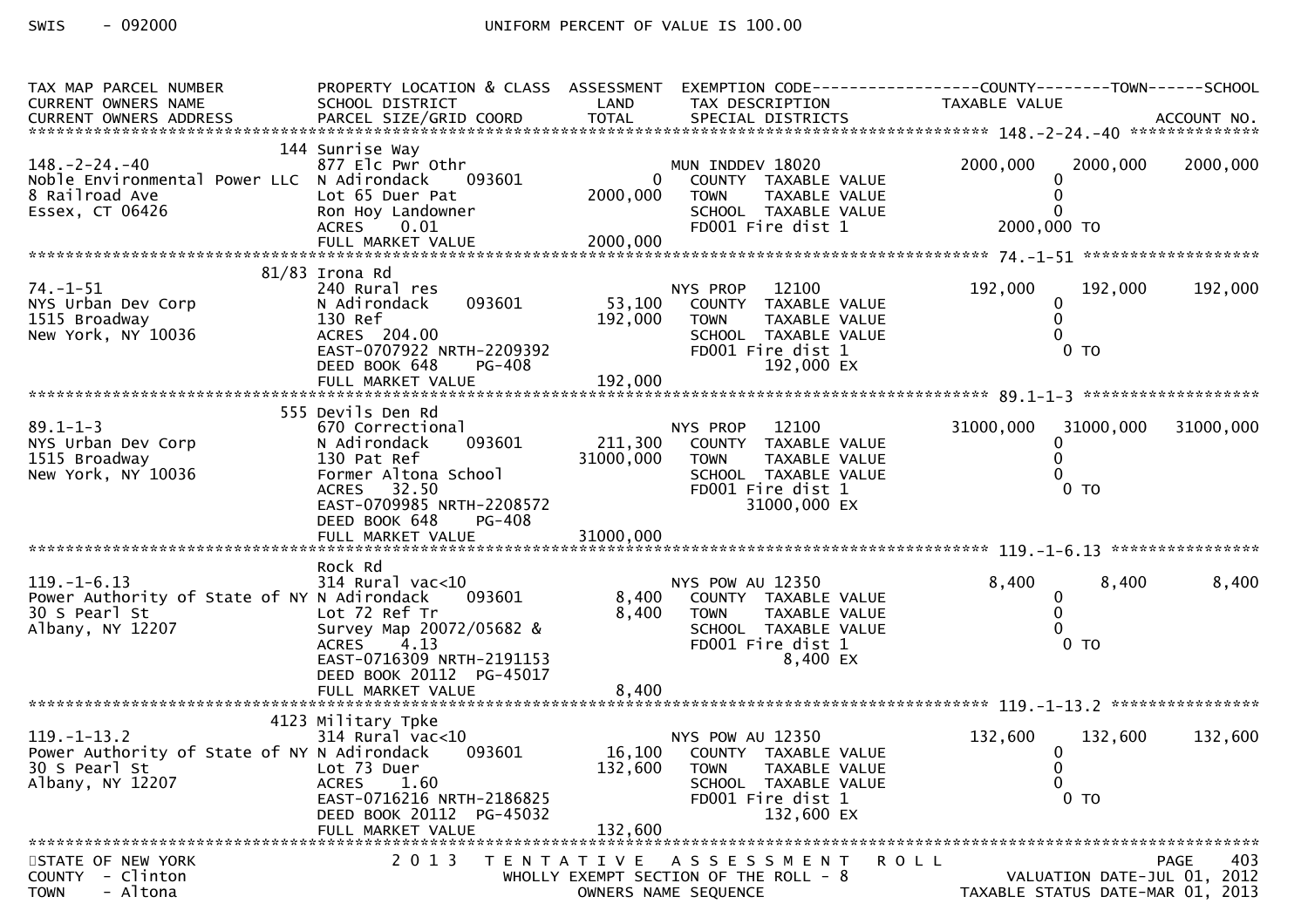| TAX MAP PARCEL NUMBER                                           | PROPERTY LOCATION & CLASS ASSESSMENT               |                  | EXEMPTION CODE------------------COUNTY--------TOWN------SCHOOL |                                  |                    |
|-----------------------------------------------------------------|----------------------------------------------------|------------------|----------------------------------------------------------------|----------------------------------|--------------------|
| CURRENT OWNERS NAME                                             | SCHOOL DISTRICT                                    | LAND             | TAX DESCRIPTION                                                | <b>TAXABLE VALUE</b>             |                    |
|                                                                 |                                                    |                  |                                                                |                                  |                    |
|                                                                 | 4103 Military Tpke                                 |                  |                                                                |                                  |                    |
| $133. - 1 - 4.12$<br>Power Authority of the S.ofNY N Adirondack | $314$ Rural vac<10<br>093601                       | 9,600            | NYS POW AU 12350<br>COUNTY TAXABLE VALUE                       | 9,600<br>9,600<br>0              | 9,600              |
| 30 S Pearl St                                                   | Lot 74 Duer                                        | 9,600            | <b>TOWN</b><br>TAXABLE VALUE                                   |                                  |                    |
| Albany, NY 12207                                                | <b>ACRES</b><br>2.10                               |                  | SCHOOL TAXABLE VALUE                                           |                                  |                    |
|                                                                 | EAST-0716090 NRTH-2186647                          |                  | FD001 Fire dist 1                                              | $0$ TO                           |                    |
|                                                                 | DEED BOOK 20112 PG-45032                           |                  | 9,600 EX                                                       |                                  |                    |
|                                                                 |                                                    |                  |                                                                |                                  |                    |
|                                                                 | Military Tpke                                      |                  |                                                                |                                  |                    |
| $133. - 1 - 4.13$                                               | 311 Res vac land                                   |                  | NYS POW AU 12350                                               | 3,500<br>3,500                   | 3,500              |
| Power Authority of the S.ofNY N Adirondack<br>30 S Pearl St     | 093601<br>74 Duer                                  | 3,500<br>3,500   | COUNTY TAXABLE VALUE<br><b>TOWN</b><br>TAXABLE VALUE           | $\bf{0}$<br>$\Omega$             |                    |
| Albany, NY 12207                                                | Survey Map 20072/05687                             |                  | SCHOOL TAXABLE VALUE                                           |                                  |                    |
|                                                                 | 0.39<br><b>ACRES</b>                               |                  | FD001 Fire dist 1                                              | $0$ TO                           |                    |
|                                                                 | EAST-0716294 NRTH-2186645                          |                  | 3,500 EX                                                       |                                  |                    |
|                                                                 | DEED BOOK 20112 PG-45032<br>FULL MARKET VALUE      | 3,500            |                                                                |                                  |                    |
|                                                                 |                                                    |                  |                                                                |                                  |                    |
|                                                                 | 1976 Rand Hill Rd                                  |                  |                                                                |                                  |                    |
| $148. - 2 - 18$                                                 | 620 Religious<br>093601                            |                  | NONPR RELI 25110                                               | 35,000<br>35,000                 | 35,000             |
| St Alexis Parish Church<br>1976 Rand Hill Rd                    | N Adirondack<br>36 Duer                            | 10,000<br>35,000 | COUNTY TAXABLE VALUE<br>TAXABLE VALUE<br><b>TOWN</b>           | 0                                |                    |
| Altona, NY 12910                                                | <b>ACRES</b><br>2.90                               |                  | SCHOOL TAXABLE VALUE                                           |                                  |                    |
|                                                                 | EAST-0710056 NRTH-2173185                          |                  | FD001 Fire dist 1                                              | $0$ TO                           |                    |
|                                                                 | DEED BOOK 418<br><b>PG-87</b><br>FULL MARKET VALUE | 35,000           | 35,000 EX                                                      |                                  |                    |
|                                                                 |                                                    |                  |                                                                |                                  |                    |
|                                                                 | Brunell Rd                                         |                  |                                                                |                                  |                    |
| $89. - 3 - 12$                                                  | 323 Vacant rural                                   |                  | WHOLLY EX 50000                                                | 12,900<br>12,900                 | 12,900             |
| The Nature Conservancy Inc<br>195 New Karner Rd Ste 200         | 093601<br>N Adirondack<br>110 Ref                  | 12,900<br>12,900 | COUNTY TAXABLE VALUE<br><b>TOWN</b><br>TAXABLE VALUE           | 0                                |                    |
| Albany, NY 12205                                                | ACRES 64.80                                        |                  | SCHOOL TAXABLE VALUE                                           |                                  |                    |
|                                                                 | EAST-0714658 NRTH-2203887                          |                  | FD001 Fire dist 1                                              | $0$ TO                           |                    |
|                                                                 | DEED BOOK 20011 PG-31222                           |                  | 12,900 EX                                                      |                                  |                    |
|                                                                 |                                                    |                  |                                                                |                                  |                    |
|                                                                 | 385 Devils Den Rd                                  |                  |                                                                |                                  |                    |
| $89. - 1 - 6$                                                   | 682 Rec facility                                   |                  | TOWN PROP 13500                                                | 310,000<br>310,000               | 310,000            |
| Town Of Altona                                                  | 093601<br>N Adirondack                             | 166,400          | COUNTY TAXABLE VALUE                                           | 0                                |                    |
| Feinberg Park<br>3124 Rt 191                                    | 131-132<br>ACRES 81.00                             | 310,000          | <b>TOWN</b><br>TAXABLE VALUE<br>SCHOOL TAXABLE VALUE           | 0                                |                    |
| Altona, NY 12910                                                | EAST-0710044 NRTH-2204076                          |                  | FD001 Fire dist 1                                              | $0$ TO                           |                    |
|                                                                 | DEED BOOK 448<br>PG-861                            |                  | 310,000 EX                                                     |                                  |                    |
|                                                                 | FULL MARKET VALUE                                  | 310,000          |                                                                |                                  |                    |
| STATE OF NEW YORK                                               | 2 0 1 3                                            |                  | TENTATIVE ASSESSMENT<br>R O L L                                |                                  | 404<br><b>PAGE</b> |
| COUNTY - Clinton                                                |                                                    |                  | WHOLLY EXEMPT SECTION OF THE ROLL $-8$                         | VALUATION DATE-JUL 01, 2012      |                    |
| - Altona<br><b>TOWN</b>                                         |                                                    |                  | OWNERS NAME SEQUENCE                                           | TAXABLE STATUS DATE-MAR 01, 2013 |                    |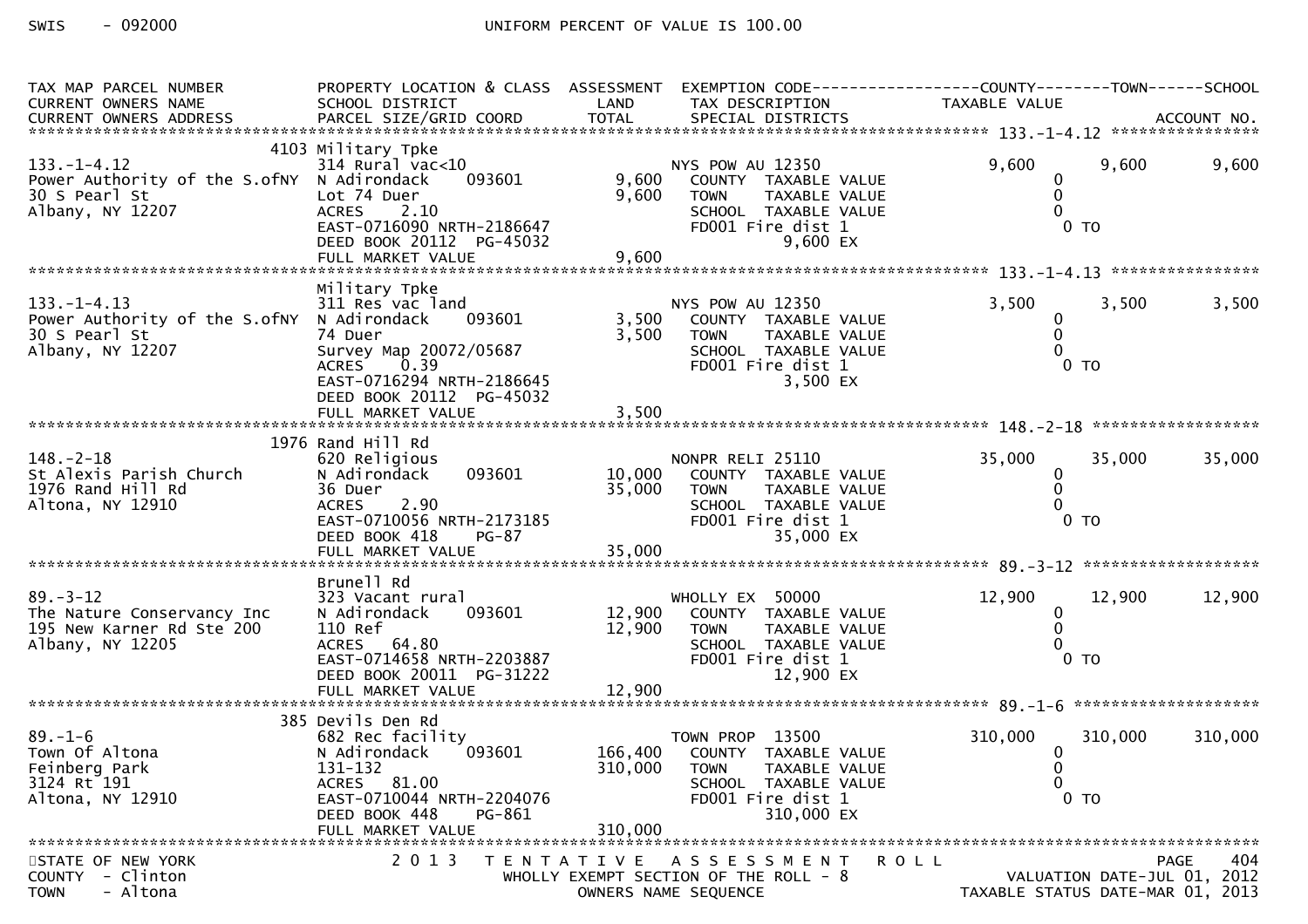| TAX MAP PARCEL NUMBER<br>CURRENT OWNERS NAME | PROPERTY LOCATION & CLASS ASSESSMENT EXEMPTION CODE----------------COUNTY--------TOWN------SCHOOL<br>SCHOOL DISTRICT | LAND         | TAX DESCRIPTION                                              | TAXABLE VALUE                    |                |                   |
|----------------------------------------------|----------------------------------------------------------------------------------------------------------------------|--------------|--------------------------------------------------------------|----------------------------------|----------------|-------------------|
|                                              |                                                                                                                      |              |                                                              |                                  |                |                   |
|                                              | Brunell Rd                                                                                                           |              |                                                              |                                  |                |                   |
| $89. - 3 - 23.2$                             | 311 Res vac land                                                                                                     |              | TOWN PROP 13500                                              | 3,800                            | 3,800          | 3,800             |
| Town of Altona                               | 093601<br>N Adirondack                                                                                               | 3,800        | COUNTY TAXABLE VALUE                                         | 0                                |                |                   |
| 3124 Rt 191                                  | Lot 110 Ref Tr                                                                                                       | 3,800        | TAXABLE VALUE<br><b>TOWN</b>                                 | 0                                |                |                   |
| Altona, NY 12910                             | FRNT 64.67 DPTH 132.00                                                                                               |              | SCHOOL TAXABLE VALUE                                         | $\Omega$                         |                |                   |
|                                              | EAST-0714448 NRTH-2206448                                                                                            |              | FD001 Fire dist 1                                            | 0 <sub>T</sub>                   |                |                   |
|                                              | DEED BOOK 20031 PG-53115                                                                                             |              | 3,800 EX                                                     |                                  |                |                   |
|                                              | FULL MARKET VALUE                                                                                                    | 3,800        | LT001 Altona light 1<br>$3,800$ EX                           | 0 <sub>T</sub>                   |                |                   |
|                                              |                                                                                                                      |              |                                                              |                                  |                |                   |
|                                              | 3124 Miner Farm Rd                                                                                                   |              |                                                              |                                  |                |                   |
| $89.1 - 2 - 27$                              | 652 Govt bldgs                                                                                                       |              | TOWN PROP 13500                                              | 290,000                          | 290,000        | 290,000           |
| Town of Altona                               | 093601<br>N Adirondack                                                                                               | 7,800        | COUNTY TAXABLE VALUE                                         | 0                                |                |                   |
| Town Hall                                    | 110 Ref                                                                                                              | 290,000      | <b>TOWN</b><br>TAXABLE VALUE                                 | 0                                |                |                   |
| 3124 Miner Farm Rd                           | <b>ACRES</b><br>1.20                                                                                                 |              | SCHOOL TAXABLE VALUE                                         | 0                                |                |                   |
| Altona, NY 12910                             | EAST-0711227 NRTH-2207592                                                                                            |              | FD001 Fire dist 1                                            |                                  | $0$ TO         |                   |
|                                              | DEED BOOK 861<br><b>PG-170</b>                                                                                       |              | 290,000 EX                                                   |                                  |                |                   |
|                                              | FULL MARKET VALUE                                                                                                    | 290,000      |                                                              |                                  |                |                   |
|                                              | 512 Devils Den Rd                                                                                                    |              |                                                              |                                  |                |                   |
| $89.1 - 2 - 31$                              | 311 Res vac land                                                                                                     |              | TOWN PROP 13500                                              | 4,900                            | 4,900          | 4,900             |
| Town Of Altona                               | 093601<br>N Adirondack                                                                                               | 4,900        | COUNTY TAXABLE VALUE                                         | $\mathbf{0}$                     |                |                   |
| 3124 RT 191                                  | Lot 110 Ref                                                                                                          | 4,900        | <b>TOWN</b><br>TAXABLE VALUE                                 | 0                                |                |                   |
| Altona, NY 12910                             | FRNT 66.33 DPTH 440.22                                                                                               |              | SCHOOL TAXABLE VALUE                                         | 0                                |                |                   |
|                                              | EAST-0711157 NRTH-2207742                                                                                            |              | FD001 Fire dist 1                                            | $0$ TO                           |                |                   |
|                                              | DEED BOOK 20031 PG-58110                                                                                             |              | 4,900 EX                                                     |                                  |                |                   |
|                                              | FULL MARKET VALUE                                                                                                    | 4,900        | $LT001$ Altona light 1                                       | 0 <sub>T</sub>                   |                |                   |
|                                              |                                                                                                                      |              |                                                              |                                  |                |                   |
|                                              | Military Tpke                                                                                                        |              |                                                              |                                  |                |                   |
| $134. - 1 - 22$                              | 311 Res vac land                                                                                                     |              | TOWN PROP 13500                                              | 3,800                            | 3,800          | 3,800             |
| Town Of Altona                               | N Adirondack<br>093601                                                                                               | 3,800        | COUNTY TAXABLE VALUE                                         | 0                                |                |                   |
| 3124 Rt 191                                  | Lot 103 Duerville Pat                                                                                                | 3,800        | TAXABLE VALUE<br><b>TOWN</b>                                 | 0                                |                |                   |
| Altona, NY 12910                             | FRNT 99.00 DPTH 65.00                                                                                                |              | SCHOOL TAXABLE VALUE                                         | 0                                |                |                   |
|                                              | EAST-0725189 NRTH-2181514                                                                                            |              | FD001 Fire dist 1                                            |                                  | 0 <sub>T</sub> |                   |
|                                              | PG-442<br>DEED BOOK 104                                                                                              |              | 3,800 EX                                                     |                                  |                |                   |
|                                              | FULL MARKET VALUE                                                                                                    | 3,800        |                                                              |                                  |                |                   |
| STATE OF NEW YORK                            | 2 0 1 3                                                                                                              |              | TENTATIVE ASSESSMENT                                         | <b>ROLL</b>                      |                | 405<br>PAGE       |
| COUNTY - Clinton                             |                                                                                                                      |              | WHOLLY EXEMPT SECTION OF THE ROLL - 8                        | VALUATION DATE-JUL 01, 2012      |                |                   |
| <b>TOWN</b><br>- Altona                      |                                                                                                                      |              | OWNERS NAME SEQUENCE                                         | TAXABLE STATUS DATE-MAR 01, 2013 |                |                   |
| $-092000$<br><b>SWIS</b>                     |                                                                                                                      |              | UNIFORM PERCENT OF VALUE IS 100.00                           |                                  |                |                   |
|                                              |                                                                                                                      |              |                                                              |                                  |                |                   |
|                                              |                                                                                                                      |              |                                                              |                                  |                |                   |
| TAX MAP PARCEL NUMBER                        | PROPERTY LOCATION & CLASS ASSESSMENT                                                                                 |              | EXEMPTION CODE-----------------COUNTY-------TOWN------SCHOOL |                                  |                |                   |
| <b>CURRENT OWNERS NAME</b>                   | SCHOOL DISTRICT                                                                                                      | LAND         | TAX DESCRIPTION                                              | TAXABLE VALUE                    |                |                   |
| <b>CURRENT OWNERS ADDRESS</b>                | PARCEL SIZE/GRID COORD                                                                                               | <b>TOTAL</b> | SPECIAL DISTRICTS                                            |                                  |                | ACCOUNT NO.       |
|                                              |                                                                                                                      |              |                                                              |                                  |                | ***************** |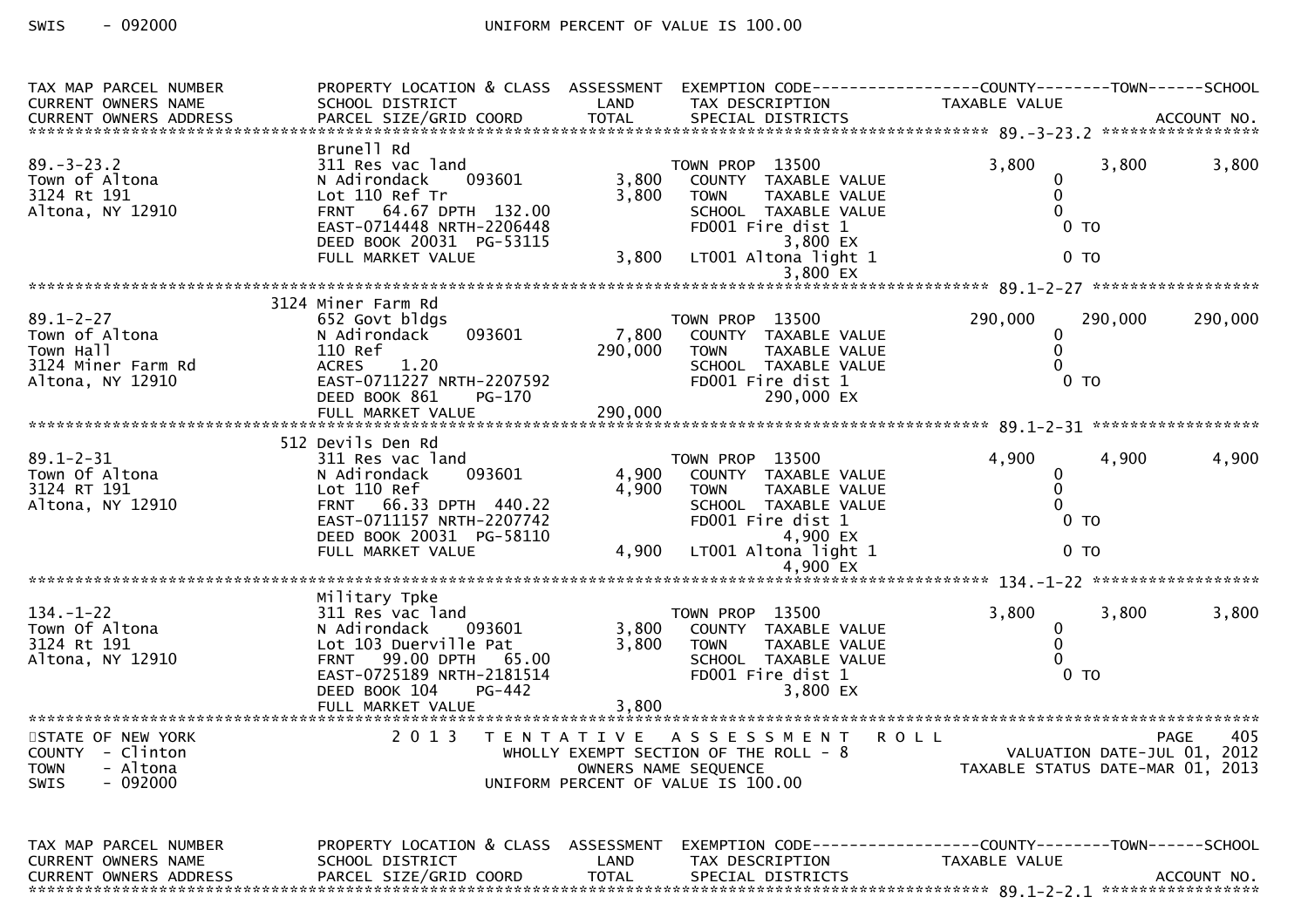| $89.1 - 2 - 2.1$<br>Upstate New York District<br>Attn: District Treasurers<br>Pleasant View Cemetery<br>PO Box 4644<br>Saratoga Springs, NY 12866 | Station St<br>695 Cemetery<br>093601<br>N Adirondack<br>99.00 DPTH 280.00<br><b>FRNT</b><br>EAST-0711636 NRTH-2209191<br>DEED BOOK 129<br>PG-364<br>FULL MARKET VALUE | 6,100<br>6,100<br>6,100 | NONPR RELI 25110<br>COUNTY TAXABLE VALUE<br><b>TOWN</b><br><b>TAXABLE VALUE</b><br>SCHOOL TAXABLE VALUE<br>FD001 Fire dist 1<br>6,100 EX<br>LT001 Altona light 1<br>6,100 EX | 6,100                            | 6,100<br>0 <sub>T</sub><br>0 <sub>T</sub> | 6,100                                                                                          |
|---------------------------------------------------------------------------------------------------------------------------------------------------|-----------------------------------------------------------------------------------------------------------------------------------------------------------------------|-------------------------|------------------------------------------------------------------------------------------------------------------------------------------------------------------------------|----------------------------------|-------------------------------------------|------------------------------------------------------------------------------------------------|
|                                                                                                                                                   |                                                                                                                                                                       |                         |                                                                                                                                                                              |                                  |                                           | ******************                                                                             |
| $71.1 - 1 - 25$<br>Wesleyan Church Champlain Dist N Adirondack<br>2179 Plank Rd<br>Ellenburg Depot, NY 12935-0177 FRNT 155.00 DPTH 175.00         | 2180 Plank Rd<br>210 1 Family Res<br>093601<br>Bm<br>EAST-0675511 NRTH-2213186<br>DEED BOOK 1040<br>PG-121                                                            | 6,100<br>54,300         | RELIGIOUS 21600<br>COUNTY TAXABLE VALUE<br><b>TAXABLE VALUE</b><br><b>TOWN</b><br>SCHOOL TAXABLE VALUE<br>FD002 Ellenburg fire 21                                            | 54,300<br>54,300 TO              | 54,300                                    | 54,300                                                                                         |
|                                                                                                                                                   |                                                                                                                                                                       |                         |                                                                                                                                                                              |                                  |                                           |                                                                                                |
| $148. - 2 - 2$<br>Ymca<br>13 Oak St<br>Plattsburgh, NY 12901                                                                                      | 185 Trudo Rd<br>682 Rec facility<br>093601<br>N Adirondack<br>48 Duer<br>ACRES 342.10<br>EAST-0711498 NRTH-2176811<br><b>PG-292</b><br>DEED BOOK 485                  | 114,900<br>195,000      | NONPR COMM 25230<br>COUNTY TAXABLE VALUE<br><b>TOWN</b><br><b>TAXABLE VALUE</b><br>SCHOOL TAXABLE VALUE<br>FD001 Fire dist 1<br>195,000 EX                                   | 195,000                          | 195,000<br>$0$ TO                         | 195,000                                                                                        |
| STATE OF NEW YORK<br>- Clinton<br><b>COUNTY</b><br><b>TOWN</b><br>- Altona<br>$-092000$<br><b>SWIS</b>                                            | 2 0 1 3<br><b>ROLL</b><br>S U B                                                                                                                                       | T E N T A T I V E       | A S S E S S M E N T<br><b>ROLL</b><br>WHOLLY EXEMPT SECTION OF THE ROLL - 8<br>UNIFORM PERCENT OF VALUE IS 100.00<br>S E C T I O N -<br>$-TOTALS$                            | TAXABLE STATUS DATE-MAR 01, 2013 |                                           | 406<br><b>PAGE</b><br>VALUATION DATE-JUL 01, 2012<br>RPS150/V04/L015<br>CURRENT DATE 5/01/2013 |

\*\*\* S P E C I A L D I S T R I C T S U M M A R Y \*\*\*

| CODE DISTRICT NAME PARCELS                                                                  | TOTAL | EXTENSION<br>TYPE                         | EXTENSION<br>VALUE | AD VALOREM<br>VALUE                         | <b>EXEMPT</b><br><b>AMOUNT</b>             | TAXABLE<br><b>VALUE</b> |
|---------------------------------------------------------------------------------------------|-------|-------------------------------------------|--------------------|---------------------------------------------|--------------------------------------------|-------------------------|
| FD001 Fire dist 1<br>FD002 Ellenburg fire<br>$LT001$ Altona light 1<br>LT002 Altona light 2 |       | 91 TOTAL<br>2 TOTAL<br>4 TOTAL<br>1 TOTAL |                    | 169488,300<br>186,700<br>568,800<br>132,400 | 33410,100<br>132,400<br>568,800<br>132,400 | 136078,200<br>54.300    |

\*\*\* S C H O O L D I S T R I C T S U M M A R Y \*\*\*

| <b>CODE</b> | DISTRICT NAME                              | <b>TOTAL</b><br><b>PARCELS</b> | <b>ASSESSED</b><br>LAND | ASSESSED<br><b>TOTAL</b> | EXEMPT<br><b>AMOUNT</b> | <b>TOTAL</b><br><b>TAXABLE</b> | STAR<br><b>AMOUNT</b> | <b>STAR</b><br>TAXABLE |
|-------------|--------------------------------------------|--------------------------------|-------------------------|--------------------------|-------------------------|--------------------------------|-----------------------|------------------------|
| 092401      | Beekmantown Central<br>093601 N Adirondack | 92                             | 17,100<br>791,100       | 17,100<br>169920,800     | 17,100<br>169920,800    |                                |                       |                        |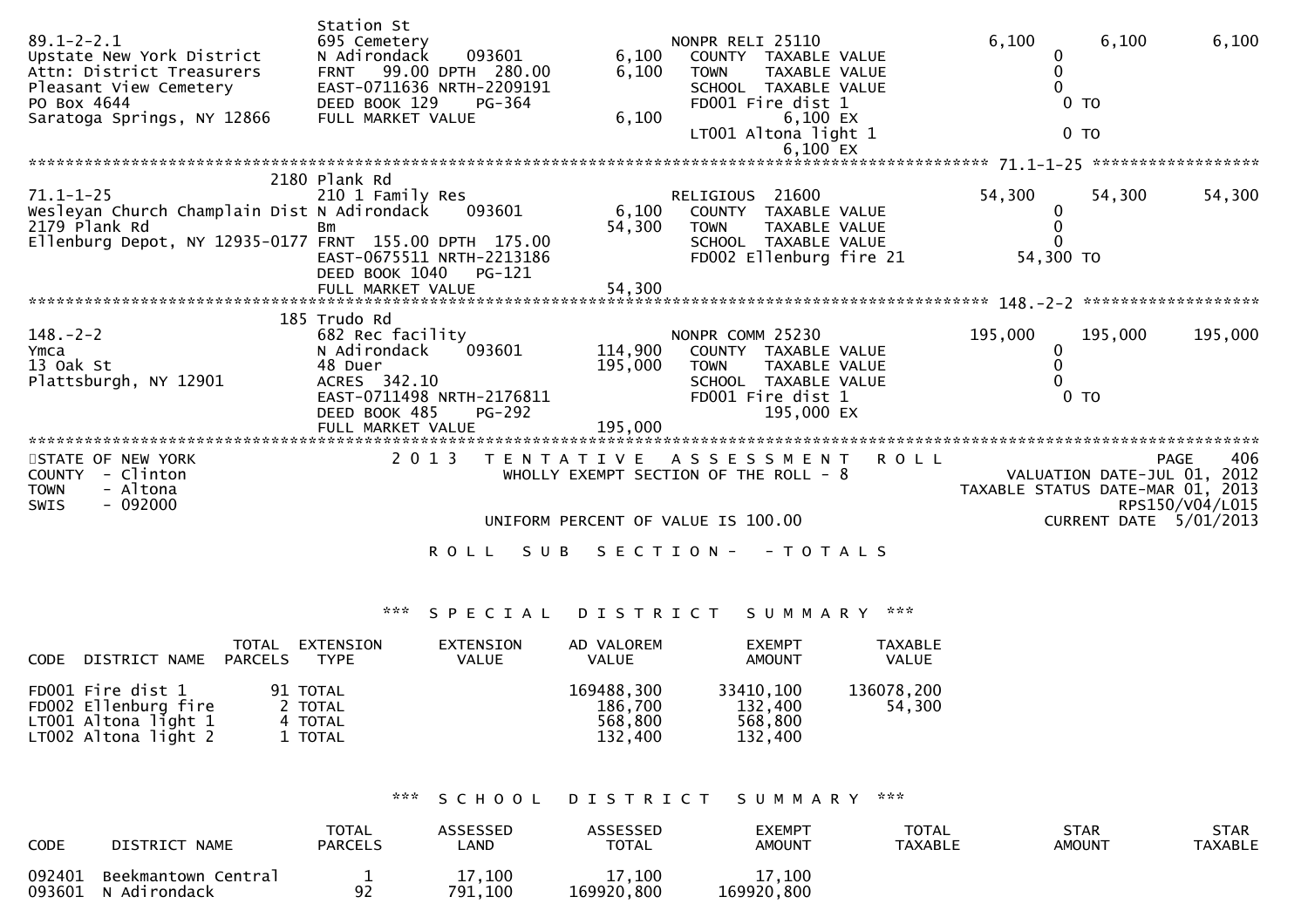| SUB-TOTAL | 93. | 808,200 | 169937,900 | 169937,900 |
|-----------|-----|---------|------------|------------|
| T O T A L | 93  | 808,200 | 169937,900 | 169937,900 |

### \*\*\* S Y S T E M C O D E S S U M M A R Y \*\*\*

| <b>CODE</b> | DESCRIPTION            | <b>TOTAL</b><br><b>PARCELS</b> | <b>COUNTY</b>    | <b>TOWN</b>      | <b>SCHOOL</b>    |
|-------------|------------------------|--------------------------------|------------------|------------------|------------------|
| 50000       | WHOLLY EX<br>T O T A L |                                | 12,900<br>12,900 | 12,900<br>12,900 | 12,900<br>12,900 |

#### \*\*\* E X E M P T I O N S U M M A R Y \*\*\*

| <b>CODE</b>                                                                                | DESCRIPTION                                                                                                                           | TOTAL<br><b>PARCELS</b> |         |                   | <b>COUNTY</b>                                                                                                                                                            | <b>TOWN</b>                                                                  | <b>SCHOOL</b>                                                                                                                                          |                                             |             |
|--------------------------------------------------------------------------------------------|---------------------------------------------------------------------------------------------------------------------------------------|-------------------------|---------|-------------------|--------------------------------------------------------------------------------------------------------------------------------------------------------------------------|------------------------------------------------------------------------------|--------------------------------------------------------------------------------------------------------------------------------------------------------|---------------------------------------------|-------------|
| 12100<br>12350<br>13100<br>13500<br>18020<br>21600<br><b>COUNTY</b><br><b>TOWN</b><br>SWIS | NYS PROP<br>NYS POW AU<br>CO OWNER<br>TOWN PROP<br>MUN INDDEV<br>RELIGIOUS<br>STATE OF NEW YORK<br>- Clinton<br>- Altona<br>$-092000$ | 68                      | 2 0 1 3 | T E N T A T I V E | 31192,000<br>154,100<br>28,400<br>612,500<br>136000,000<br>54,300<br>A S S E S S M E N T<br>WHOLLY EXEMPT SECTION OF THE ROLL $-8$<br>UNIFORM PERCENT OF VALUE IS 100.00 | 31192,000<br>154,100<br>28,400<br>612,500<br>136000,000<br>54,300<br>R O L L | 31192,000<br>154,100<br>28,400<br>612,500<br>136000,000<br>54,300<br>VALUATION DATE-JUL 01,<br>TAXABLE STATUS DATE-MAR 01, 2013<br><b>CURRENT DATE</b> | <b>PAGE</b><br>RPS150/V04/L015<br>5/01/2013 | 407<br>2012 |
|                                                                                            |                                                                                                                                       |                         |         |                   |                                                                                                                                                                          |                                                                              |                                                                                                                                                        |                                             |             |

## ROLL SUB SECTION - - TOTALS

### \*\*\* E X E M P T I O N S U M M A R Y \*\*\*

| <b>CODE</b><br><b>DESCRIPTION</b>                                                                                                                   | TOTAL<br><b>PARCELS</b> | <b>COUNTY</b>                                                               | <b>TOWN</b>                                                                 | <b>SCHOOL</b>                                                               |
|-----------------------------------------------------------------------------------------------------------------------------------------------------|-------------------------|-----------------------------------------------------------------------------|-----------------------------------------------------------------------------|-----------------------------------------------------------------------------|
| 25110<br>NONPR RELI<br>25230<br>NONPR COMM<br>25300<br>NONPR CORP<br>26400<br>INCVOLFIRE<br>27350<br>PRI CMTERY<br>28550<br>SR CIT HSG<br>T O T A L | 92                      | 790,200<br>195,000<br>132,400<br>195,000<br>17,100<br>554,000<br>169925,000 | 790,200<br>195,000<br>132,400<br>195,000<br>17,100<br>554,000<br>169925,000 | 790,200<br>195,000<br>132,400<br>195,000<br>17,100<br>554,000<br>169925,000 |

#### \*\*\* G R A N D T O T A L S \*\*\*

| <b>TOTAL</b> | ᅀ |
|--------------|---|

ROLL TOTAL ASSESSED ASSESSED TAXABLE TAXABLE TAXABLE STAR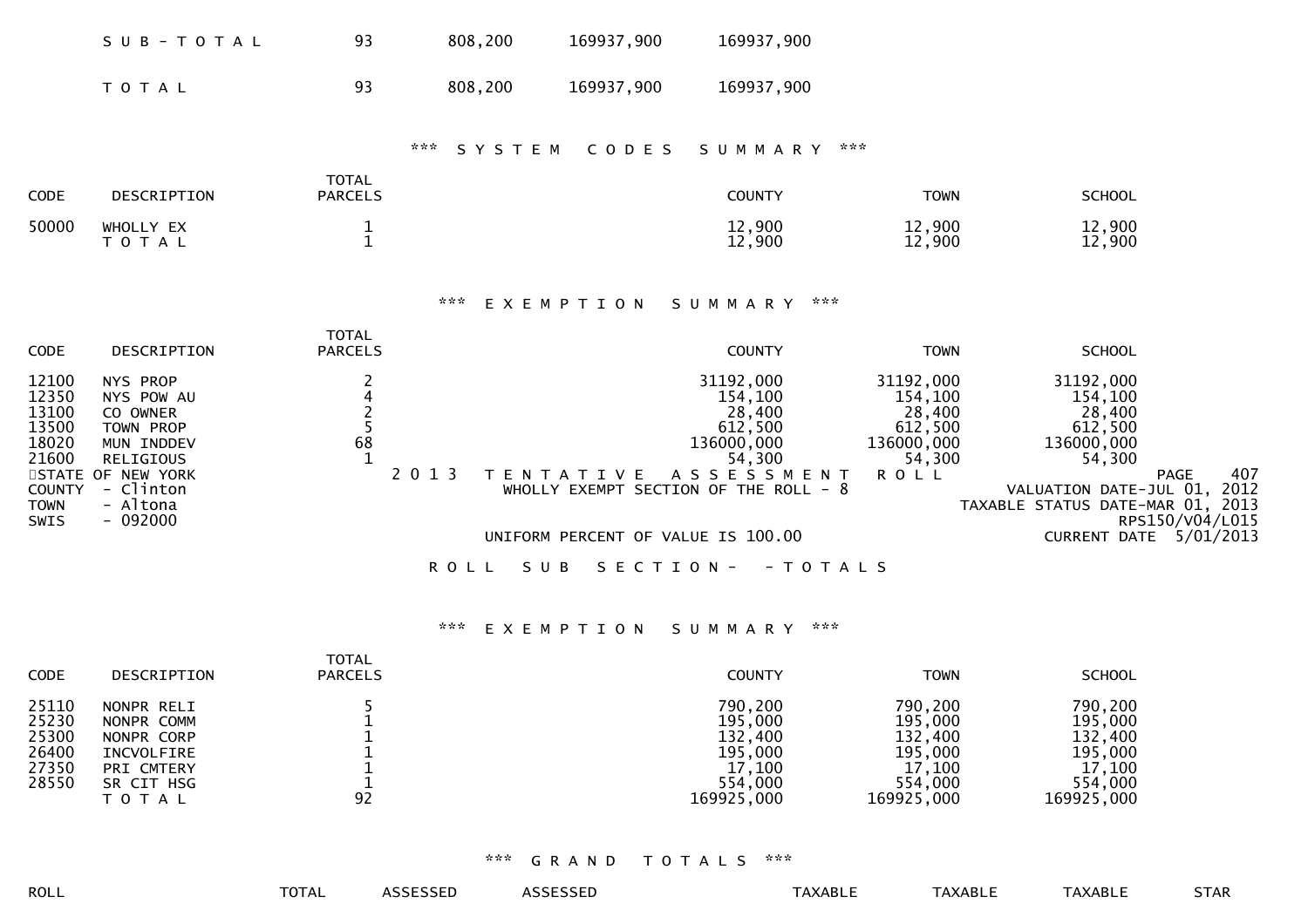| <b>SEC</b>                    | DESCRIPTION                                            | <b>PARCELS</b> | _AND    | <b>TOTAL</b>                       | COUNTY                                                              | TOWN | <b>SCHOOL</b>                                                   | TAXABLE                                                         |
|-------------------------------|--------------------------------------------------------|----------------|---------|------------------------------------|---------------------------------------------------------------------|------|-----------------------------------------------------------------|-----------------------------------------------------------------|
|                               | WHOLLY EXEMPT                                          | 93             | 808,200 | 169937,900                         |                                                                     |      |                                                                 |                                                                 |
| COUNTY<br><b>TOWN</b><br>SWIS | STATE OF NEW YORK<br>- Clinton<br>- Altona<br>- 092000 |                | 2 0 1 3 | UNIFORM PERCENT OF VALUE IS 100.00 | TENTATIVE ASSESSMENT ROLL<br>WHOLLY EXEMPT SECTION OF THE ROLL $-8$ |      | VALUATION DATE-JUL 01, 2012<br>TAXABLE STATUS DATE-MAR 01, 2013 | 408<br><b>PAGE</b><br>RPS150/V04/L015<br>CURRENT DATE 5/01/2013 |

## ROLL SECTION TOTALS

## \*\*\* S P E C I A L D I S T R I C T S U M M A R Y \*\*\*

| CODE DISTRICT NAME PARCELS                                                                    | TOTAL | EXTENSION<br>TYPE                         | EXTENSION<br><b>VALUE</b> | AD VALOREM<br><b>VALUE</b>                  | <b>EXEMPT</b><br><b>AMOUNT</b>             | TAXABLE<br>VALUE     |
|-----------------------------------------------------------------------------------------------|-------|-------------------------------------------|---------------------------|---------------------------------------------|--------------------------------------------|----------------------|
| FD001 Fire dist 1<br>FD002 Ellenburg fire<br>$LT001$ Altona light $1$<br>LT002 Altona light 2 |       | 91 TOTAL<br>2 TOTAL<br>4 TOTAL<br>1 TOTAL |                           | 169488,300<br>186,700<br>568,800<br>132.400 | 33410,100<br>132,400<br>568,800<br>132,400 | 136078,200<br>54,300 |

# \*\*\* S C H O O L D I S T R I C T S U M M A R Y \*\*\*

| <b>CODE</b>      | DISTRICT NAME                       | <b>TOTAL</b><br><b>PARCELS</b> | ASSESSED<br>LAND  | ASSESSED<br><b>TOTAL</b> | <b>EXEMPT</b><br><b>AMOUNT</b> | <b>TOTAL</b><br><b>TAXABLE</b> | <b>STAR</b><br><b>AMOUNT</b> | <b>STAR</b><br><b>TAXABLE</b> |
|------------------|-------------------------------------|--------------------------------|-------------------|--------------------------|--------------------------------|--------------------------------|------------------------------|-------------------------------|
| 092401<br>093601 | Beekmantown Central<br>N Adirondack | 92                             | 17,100<br>791,100 | 17,100<br>169920,800     | 17,100<br>169920,800           |                                |                              |                               |
|                  | SUB-TOTAL                           | 93                             | 808,200           | 169937,900               | 169937,900                     |                                |                              |                               |
|                  | <b>TOTAL</b>                        | 93                             | 808,200           | 169937,900               | 169937,900                     |                                |                              |                               |

## \*\*\* S Y S T E M C O D E S S U M M A R Y \*\*\*

| <b>CODE</b> | DESCRIPTION            | <b>TOTAL</b><br><b>PARCELS</b> | <b>COUNTY</b>    | TOWN             | <b>SCHOOL</b>    |
|-------------|------------------------|--------------------------------|------------------|------------------|------------------|
| 50000       | WHOLLY EX<br>T O T A L |                                | 12,900<br>12,900 | 12,900<br>12,900 | 12,900<br>12,900 |

\*\*\* E X E M P T I O N S U M M A R Y \*\*\*

| <b>CODE</b> | DESCRIPTION | <b>TOTAL</b><br><b>PARCELS</b> | <b>COUNTY</b> | TOWN      | <b>SCHOOL</b> |
|-------------|-------------|--------------------------------|---------------|-----------|---------------|
| 12100       | NYS PROP    |                                | 31192,000     | 31192,000 | 31192,000     |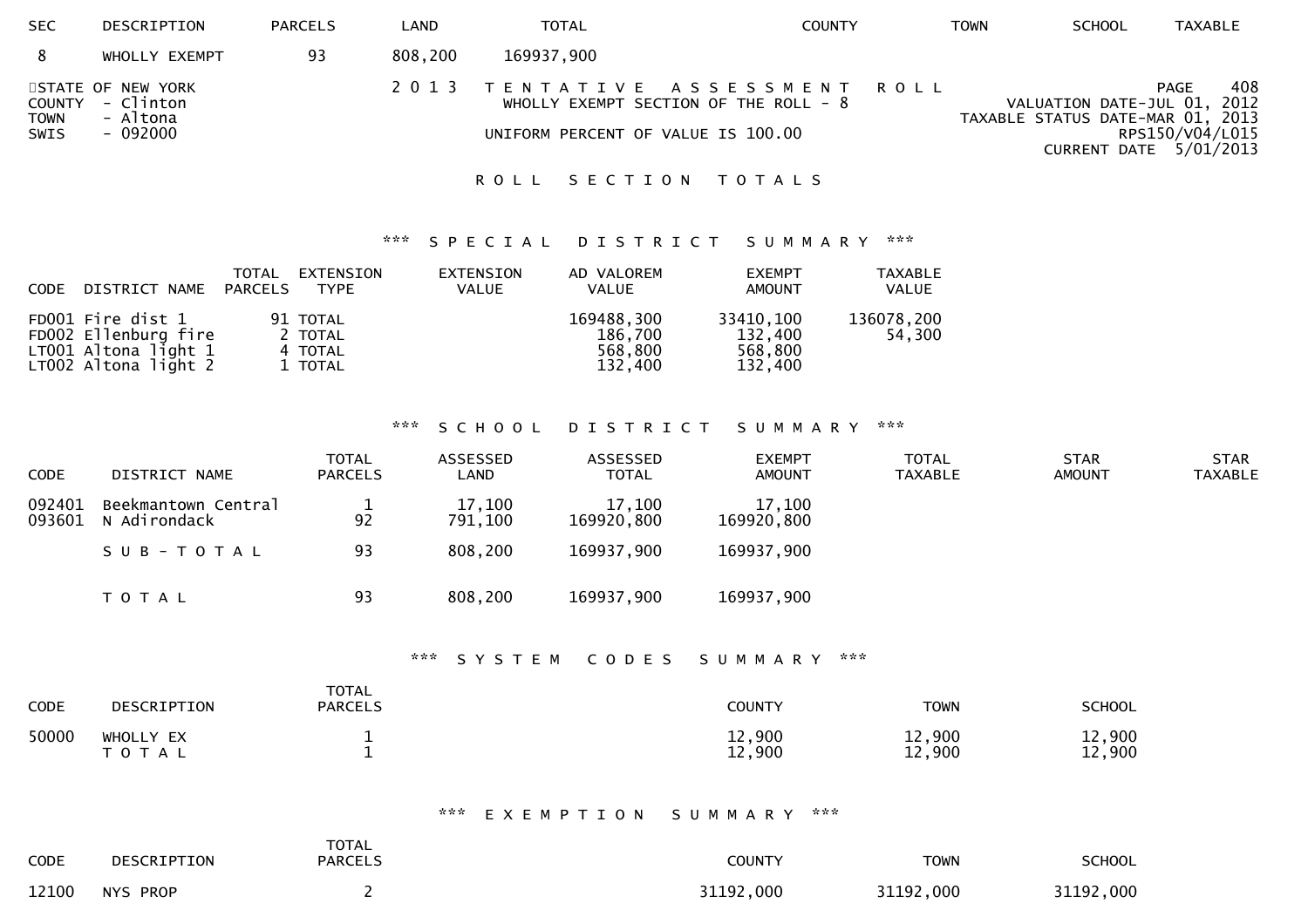| 12350         | NYS POW AU        |    |                                    | 154,100                                 | 154,100    | 154,100                          |                 |        |
|---------------|-------------------|----|------------------------------------|-----------------------------------------|------------|----------------------------------|-----------------|--------|
| 13100         | CO OWNER          |    |                                    | 28,400                                  | 28,400     | 28,400                           |                 |        |
| 13500         | TOWN PROP         |    |                                    | 612,500                                 | 612,500    | 612,500                          |                 |        |
| 18020         | MUN INDDEV        | 68 |                                    | 136000,000                              | 136000,000 | 136000,000                       |                 |        |
| 21600         | RELIGIOUS         |    |                                    | 54,300                                  | 54,300     | 54,300                           |                 |        |
|               | STATE OF NEW YORK |    | TENTATIVE ASSESSMENT               |                                         | R O L L    |                                  | PAGE            | 409    |
| <b>COUNTY</b> | - Clinton         |    |                                    | WHOLLY EXEMPT SECTION OF THE ROLL - $8$ |            | VALUATION DATE-JUL 01,           |                 | , 2012 |
| <b>TOWN</b>   | - Altona          |    |                                    |                                         |            | TAXABLE STATUS DATE-MAR 01, 2013 |                 |        |
| SWIS          | $-092000$         |    | UNIFORM PERCENT OF VALUE IS 100.00 |                                         |            |                                  | RPS150/V04/L015 |        |
|               |                   |    |                                    |                                         |            | CURRENT DATE $5/01/2013$         |                 |        |
|               |                   |    |                                    |                                         |            |                                  |                 |        |

# ROLL SECTION TOTALS

#### \*\*\* E X E M P T I O N S U M M A R Y \*\*\*

| <b>CODE</b>    | DESCRIPTION                           | <b>TOTAL</b><br><b>PARCELS</b> | <b>COUNTY</b>                   | <b>TOWN</b>                     | <b>SCHOOL</b>                   |
|----------------|---------------------------------------|--------------------------------|---------------------------------|---------------------------------|---------------------------------|
| 25110          | NONPR RELI                            |                                | 790,200                         | 790,200                         | 790,200                         |
| 25230          | NONPR COMM                            |                                | 195,000                         | 195,000                         | 195,000                         |
| 25300          | NONPR CORP                            |                                | 132,400                         | 132,400                         | 132,400                         |
| 26400          | INCVOLFIRE                            |                                | 195,000                         | 195,000                         | 195,000                         |
| 27350<br>28550 | PRI CMTERY<br>SR CIT HSG<br>T O T A L | 92                             | 17,100<br>554,000<br>169925,000 | 17,100<br>554,000<br>169925,000 | 17,100<br>554,000<br>169925,000 |

## \*\*\* G R A N D T O T A L S \*\*\*

| ROLL<br><b>SEC</b>  | <b>DESCRIPTION</b>             | <b>TOTAL</b><br><b>PARCELS</b> | ASSESSED<br>LAND | ASSESSED<br><b>TOTAL</b>           | TAXABLE<br><b>COUNTY</b>       | <b>TAXABLE</b><br><b>TAXABLE</b><br><b>SCHOOL</b><br><b>TOWN</b> | <b>STAR</b><br><b>TAXABLE</b>             |
|---------------------|--------------------------------|--------------------------------|------------------|------------------------------------|--------------------------------|------------------------------------------------------------------|-------------------------------------------|
|                     | WHOLLY EXEMPT                  | 93                             | 808,200          | 169937,900                         |                                |                                                                  |                                           |
| COUNTY              | STATE OF NEW YORK<br>- Clinton |                                |                  |                                    | 2013 TENTATIVE ASSESSMENT ROLL | VALUATION DATE-JUL 01, 2012                                      | 410<br>PAGE                               |
| <b>TOWN</b><br>SWIS | - Altona<br>- 092000           |                                |                  | UNIFORM PERCENT OF VALUE IS 100.00 | SWIS TOTALS                    | TAXABLE STATUS DATE-MAR 01, 2013                                 | RPS150/V04/L015<br>CURRENT DATE 5/01/2013 |

## \*\*\* S P E C I A L D I S T R I C T S U M M A R Y \*\*\*

| <b>CODE</b> | DISTRICT NAME                                                                                                                               | TOTAL<br>PARCELS | EXTENSION<br><b>TYPE</b>                                                 | <b>EXTENSION</b><br>VALUE | AD VALOREM<br>VALUE                 | <b>EXEMPT</b><br><b>AMOUNT</b>  | <b>TAXABLE</b><br><b>VALUE</b>                                 |
|-------------|---------------------------------------------------------------------------------------------------------------------------------------------|------------------|--------------------------------------------------------------------------|---------------------------|-------------------------------------|---------------------------------|----------------------------------------------------------------|
|             | OTO02 Omitted Tax-Co<br>OT003 Omitted Tax-Sc<br>OT004 Omitted Tax-To<br>FD001 Fire dist 1<br>FD002 Ellenburg fire<br>$LT001$ Altona light 1 |                  | 1 MOVTAX<br>1 MOVTAX<br>1 MOVTAX<br>1,865 TOTAL<br>85 TOTAL<br>292 TOTAL | 19.55<br>76.88<br>31.22   | 269648,532<br>4389,580<br>18064,608 | 35462,950<br>132,400<br>635,367 | 19.55<br>76.88<br>31.22<br>234185,582<br>4257,180<br>17429,241 |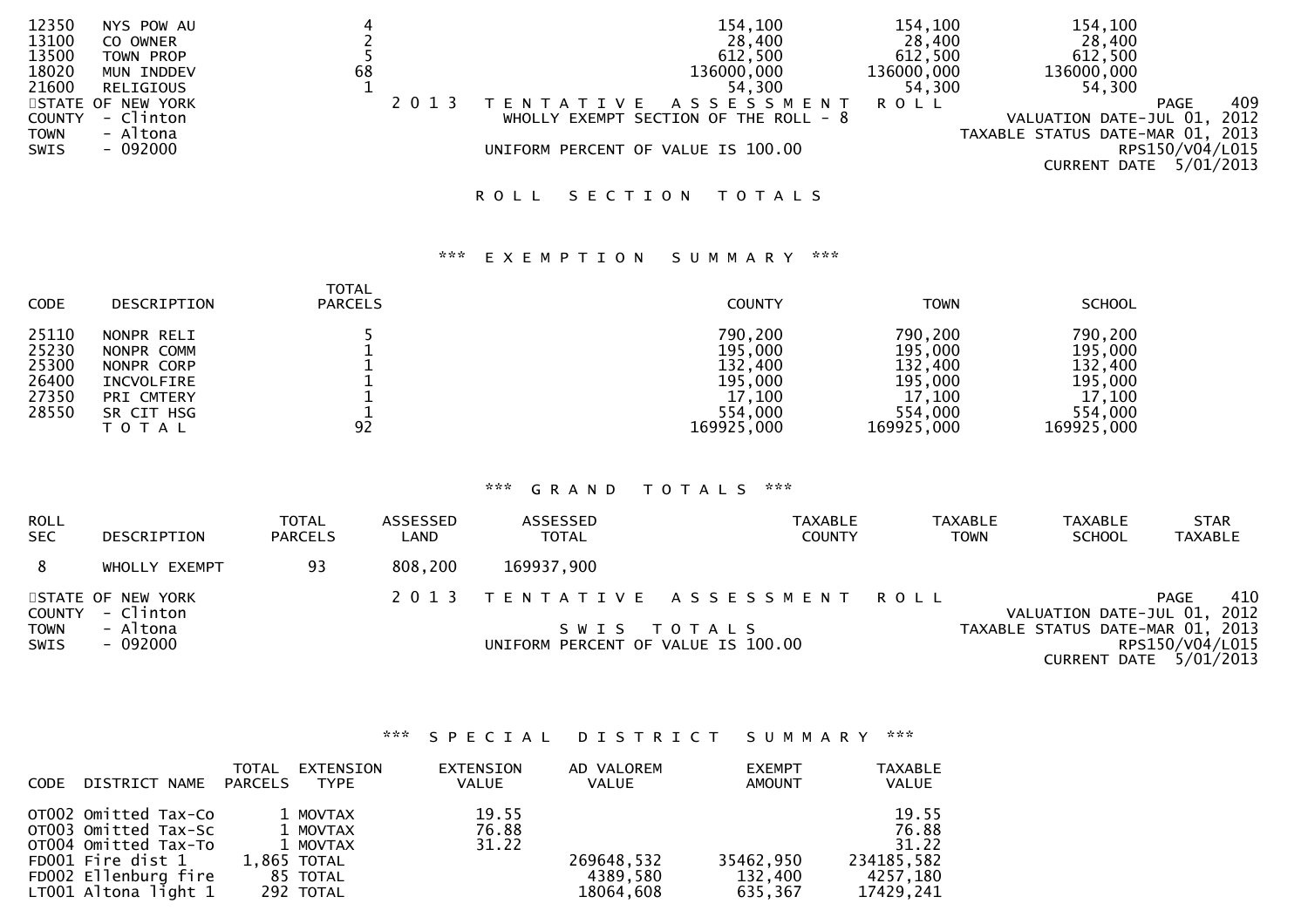|                            | LT002 Altona light 2                                        | 72 TOTAL                       |                                  | 3662,490                           | 132,400                          | 3530,090                          |                                   |                                   |
|----------------------------|-------------------------------------------------------------|--------------------------------|----------------------------------|------------------------------------|----------------------------------|-----------------------------------|-----------------------------------|-----------------------------------|
|                            |                                                             |                                | ***<br>SCHOOL                    | <b>DISTRICT</b>                    | SUMMARY                          | ***                               |                                   |                                   |
| <b>CODE</b>                | DISTRICT NAME                                               | <b>TOTAL</b><br><b>PARCELS</b> | ASSESSED<br>LAND                 | ASSESSED<br><b>TOTAL</b>           | <b>EXEMPT</b><br><b>AMOUNT</b>   | <b>TOTAL</b><br><b>TAXABLE</b>    | <b>STAR</b><br><b>AMOUNT</b>      | <b>STAR</b><br><b>TAXABLE</b>     |
| 092401<br>092801<br>093601 | Beekmantown Central<br>Northeastern Clinton<br>N Adirondack | 80<br>61<br>1,794              | 1369,200<br>655,600<br>30397,300 | 5219,549<br>3119,264<br>266020,387 | 140,980<br>126,420<br>170432,307 | 5078,569<br>2992,844<br>95588,080 | 1155,500<br>1014,300<br>22798,615 | 3923,069<br>1978,544<br>72789,465 |
|                            | SUB-TOTAL                                                   | 1,935                          | 32422,100                        | 274359,200                         | 170699,707                       | 103659,493                        | 24968,415                         | 78691,078                         |
|                            | <b>TOTAL</b>                                                | 1,935                          | 32422,100                        | 274359,200                         | 170699,707                       | 103659,493                        | 24968,415                         | 78691,078                         |
|                            |                                                             |                                | $X \times X$<br>SYSTEM           | CODES                              | SUMMARY                          | $\mathbf{x} \times \mathbf{x}$    |                                   |                                   |

| <b>CODE</b>                                 | DESCRIPTION                                     | <b>TOTAL</b><br><b>PARCELS</b> |                                               | <b>COUNTY</b>                       | <b>TOWN</b> | <b>SCHOOL</b>                                                                                                   |
|---------------------------------------------|-------------------------------------------------|--------------------------------|-----------------------------------------------|-------------------------------------|-------------|-----------------------------------------------------------------------------------------------------------------|
| 50000<br>50001                              | WHOLLY EX<br>SCHL TAXBL                         |                                |                                               | 12,900                              | 12,900      | 12,900                                                                                                          |
| 50004                                       | <b>SCHL EXMPT</b><br>TOTAL<br>STATE OF NEW YORK | 4<br>2013                      |                                               | 12,900<br>TENTATIVE ASSESSMENT ROLL | 12,900      | 12,900<br>411<br>PAGE                                                                                           |
| <b>COUNTY</b><br><b>TOWN</b><br><b>SWIS</b> | - Clinton<br>- Altona<br>- 092000               |                                | S W I S<br>UNIFORM PERCENT OF VALUE IS 100.00 | T O T A L S                         |             | VALUATION DATE-JUL 01, 2012<br>TAXABLE STATUS DATE-MAR 01, 2013<br>RPS150/V04/L015<br>5/01/2013<br>CURRENT DATE |

# \*\*\* E X E M P T I O N S U M M A R Y \*\*\*

| <b>CODE</b>                                                                                                                | DESCRIPTION                                                                                                                                                                                            | <b>TOTAL</b><br><b>PARCELS</b> | <b>COUNTY</b>                                                                                                                                           | <b>TOWN</b>                                                                                                                                             | <b>SCHOOL</b>                                                                                                                      |
|----------------------------------------------------------------------------------------------------------------------------|--------------------------------------------------------------------------------------------------------------------------------------------------------------------------------------------------------|--------------------------------|---------------------------------------------------------------------------------------------------------------------------------------------------------|---------------------------------------------------------------------------------------------------------------------------------------------------------|------------------------------------------------------------------------------------------------------------------------------------|
| 12100<br>12350<br>13100<br>13500<br>18020<br>21600<br>25110<br>25230<br>25300<br>26400<br>27350<br>28550<br>33201<br>41101 | NYS PROP<br>NYS POW AU<br>CO OWNER<br>TOWN PROP<br>MUN INDDEV<br><b>RELIGIOUS</b><br>NONPR RELI<br>NONPR COMM<br>NONPR CORP<br>INCVOLFIRE<br>PRI CMTERY<br>SR CIT HSG<br>CO TAXSALE<br><b>VETERANS</b> | 68<br>14<br>4                  | 31192,000<br>154,100<br>28,400<br>612,500<br>136000,000<br>54,300<br>790,200<br>195,000<br>132,400<br>195,000<br>17,100<br>554,000<br>2008,300<br>7,350 | 31192,000<br>154,100<br>28,400<br>612,500<br>136000,000<br>54,300<br>790,200<br>195,000<br>132,400<br>195,000<br>17,100<br>554,000<br>2008,300<br>7,350 | 31192,000<br>154,100<br>28,400<br>612,500<br>136000,000<br>54,300<br>790,200<br>195,000<br>132,400<br>195,000<br>17,100<br>554,000 |
|                                                                                                                            |                                                                                                                                                                                                        |                                |                                                                                                                                                         |                                                                                                                                                         |                                                                                                                                    |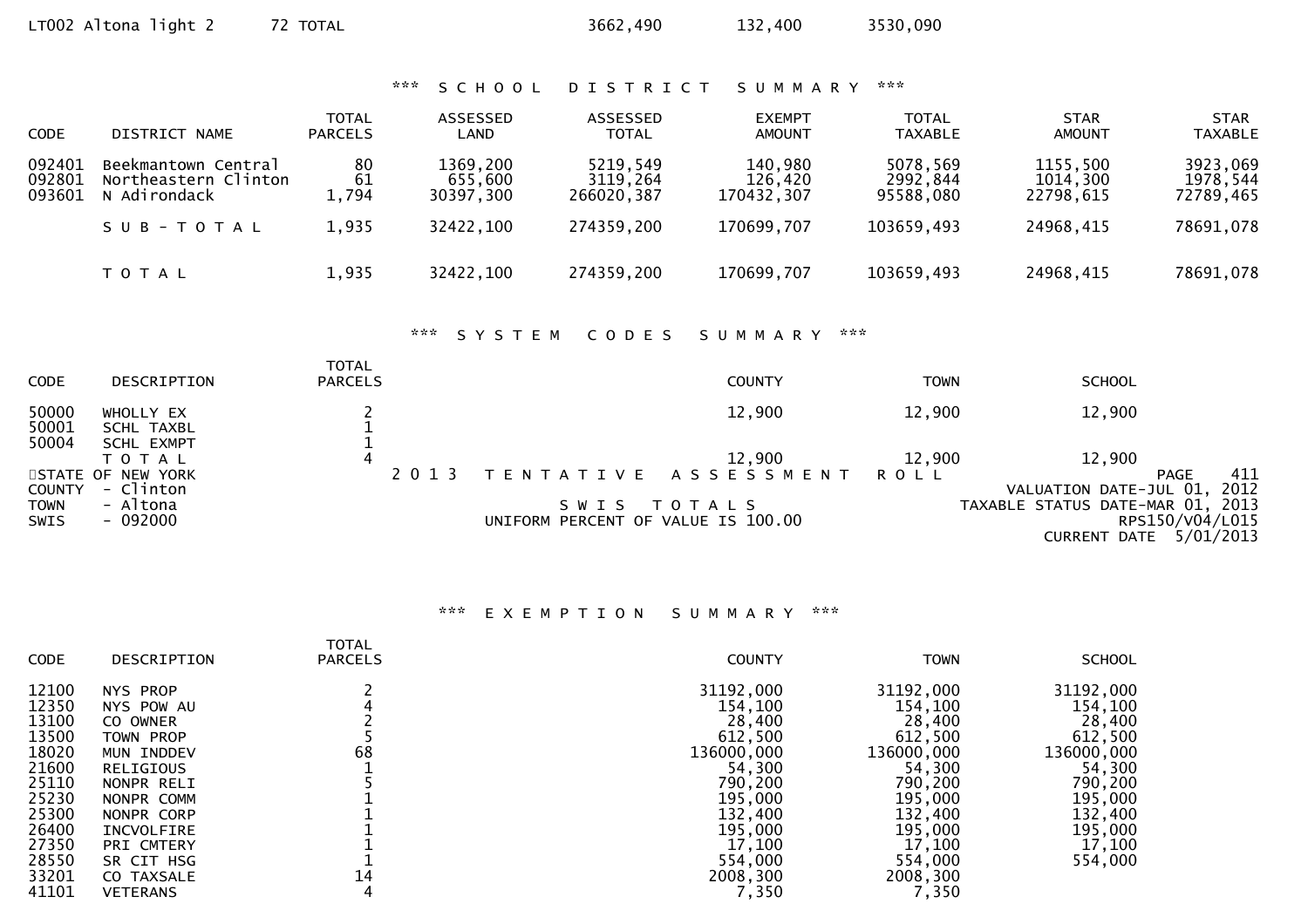| 41121         | WARNONALL          | 45             |         |                                    | 494,746     | 494,746     |                                  |
|---------------|--------------------|----------------|---------|------------------------------------|-------------|-------------|----------------------------------|
| 41131         | WARCOMALL          |                |         |                                    | 975,953     | 975,953     |                                  |
| 41141         | WARDISALL          | 50<br>17       |         |                                    | 416,042     | 416,042     |                                  |
| 41151         | $CW_10_VET/$       |                |         |                                    | 4,670       |             |                                  |
| 41152         | $CW_10_VET/$       |                |         |                                    | 22,315      |             |                                  |
| 41400         | <b>CLERGY</b>      |                |         |                                    | 1,400       | 1,400       | 1,400                            |
| 41700         | 10 YR AGR          |                |         |                                    | 142,000     | 142,000     | 142,000                          |
| 41720         | AGRI DISTR         | 50             |         |                                    | 202,745     | 202,745     | 202,745                          |
| 41730         | OS AG DIST         |                |         |                                    | 33,327      | 33,327      | 33,327                           |
| 41800         | AGED - ALL         |                |         |                                    | 281,010     | 281,010     | 297,785                          |
| 41801         | AGED C&T           |                |         |                                    | 893,392     | 893,392     |                                  |
| 41802         | AGED COUN          | 13<br>32<br>17 |         |                                    | 393,601     |             |                                  |
| 41834         | SR STAR            | 145            |         |                                    |             |             | 7966,315                         |
| 41854         | <b>RES STAR</b>    | 579            |         |                                    |             |             | 16891,600                        |
| 41864         | RS STAR MH         |                |         |                                    |             |             | 110,500                          |
| 41900         | PHYS DISAB         |                |         |                                    | 40,000      | 40,000      | 40,000                           |
| 41932         | LIM INC DI         | 11             |         |                                    | 238,024     |             |                                  |
| 41933         | INC DIS TN         |                |         |                                    |             | 169,348     |                                  |
| 42100         | 483A EX            |                |         |                                    | 44,550      | 44,550      | 44,550                           |
| 47613         | BIE<br><b>TOWN</b> |                |         |                                    |             | 85,992      |                                  |
|               | T O T A L          | 1,109          |         |                                    | 176124,425  | 175721, 155 | 195655,222                       |
|               | STATE OF NEW YORK  |                | 2 0 1 3 | T E N T A T I V E                  | ASSESSMENT  | <b>ROLL</b> | 412<br><b>PAGE</b>               |
| <b>COUNTY</b> | - Clinton          |                |         |                                    |             |             | VALUATION DATE-JUL 01, 2012      |
| <b>TOWN</b>   | - Altona           |                |         | S W I S                            | T O T A L S |             | TAXABLE STATUS DATE-MAR 01, 2013 |
| <b>SWIS</b>   | $-092000$          |                |         | UNIFORM PERCENT OF VALUE IS 100.00 |             |             | RPS150/V04/L015                  |
|               |                    |                |         |                                    |             |             | 5/01/2013<br><b>CURRENT DATE</b> |

# \*\*\* G R A N D T O T A L S \*\*\*

| <b>ROLL</b><br><b>SEC</b>            | <b>DESCRIPTION</b>                                   | <b>TOTAL</b><br><b>PARCELS</b> | ASSESSED<br>LAND     | <b>ASSESSED</b><br><b>TOTAL</b>            | <b>TAXABLE</b><br><b>COUNTY</b>                 | <b>TAXABLE</b><br><b>TOWN</b> | <b>TAXABLE</b><br><b>SCHOOL</b>                         | <b>STAR</b><br><b>TAXABLE</b>    |
|--------------------------------------|------------------------------------------------------|--------------------------------|----------------------|--------------------------------------------|-------------------------------------------------|-------------------------------|---------------------------------------------------------|----------------------------------|
| $\mathbf{1}$                         | <b>TAXABLE</b>                                       | 1,770                          | 25963,600            | 92658,603                                  | 86459,178                                       | 86862,448                     | 91896,796                                               | 66928,381                        |
| 3                                    | STATE OWNED LAND                                     | 43                             | 5636,600             | 5636,800                                   | 5636,800                                        | 5636,800                      | 5636,800                                                | 5636,800                         |
| 5.                                   | SPECIAL FRANCHISE                                    | 13                             |                      | 2044,505                                   | 2044,505                                        | 2044,505                      | 2044,505                                                | 2044,505                         |
| 6                                    | UTILITIES & N.C.                                     | 16                             | 13,700               | 4081,392                                   | 4081,392                                        | 4081,392                      | 4081,392                                                | 4081,392                         |
| 8                                    | WHOLLY EXEMPT                                        | 93                             | 808,200              | 169937,900                                 |                                                 |                               |                                                         |                                  |
| $\mathcal{H}$                        | <b>SUB</b><br><b>TOTAL</b>                           | 1,935                          | 32422,100            | 274359,200                                 | 98221,875                                       | 98625,145                     | 103659,493                                              | 78691,078                        |
| $\mathbf{x} \times$<br><b>COUNTY</b> | <b>GRAND TOTAL</b><br>STATE OF NEW YORK<br>- Clinton | 1,935                          | 32422,100<br>2 0 1 3 | 274359,200<br>T E N T A T I V E<br>T O W N | 98221,875<br>A S S E S S M E N T<br>T O T A L S | 98625,145<br><b>ROLL</b>      | 103659,493<br>VALUATION DATE-JUL 01,                    | 78691,078<br>413<br>PAGE<br>2012 |
| <b>TOWN</b><br><b>SWIS</b>           | - Altona<br>$-0920$                                  |                                |                      |                                            | UNIFORM PERCENT OF VALUE IS 100.00              |                               | TAXABLE STATUS DATE-MAR 01, 2013<br><b>CURRENT DATE</b> | RPS150/V04/L015<br>5/01/2013     |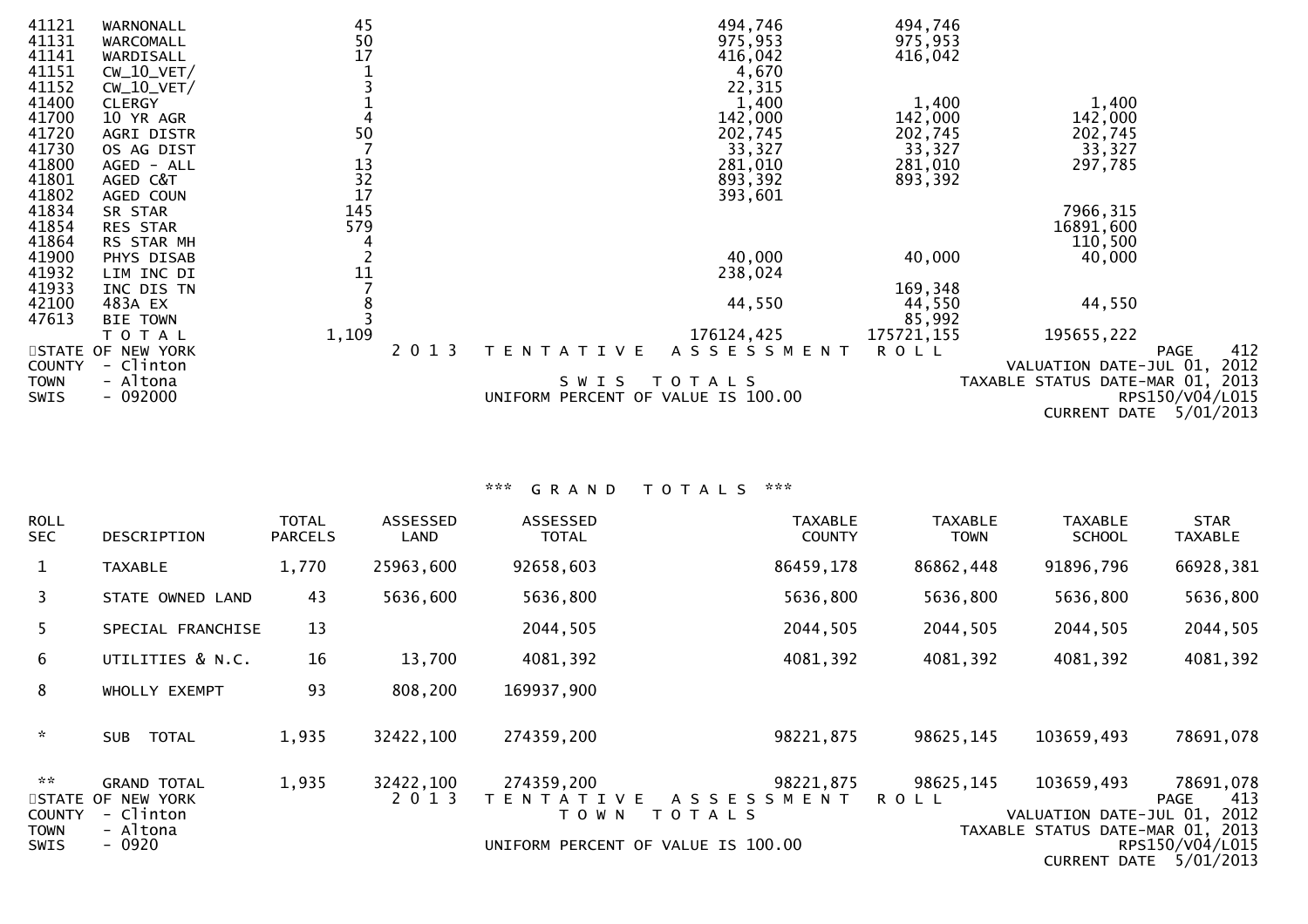## \*\*\* S P E C I A L D I S T R I C T S U M M A R Y \*\*\*

|             |                                              | TOTAL          | EXTENSION             | EXTENSION    | AD VALOREM            | <b>EXEMPT</b>      | <b>TAXABLE</b>        |
|-------------|----------------------------------------------|----------------|-----------------------|--------------|-----------------------|--------------------|-----------------------|
| <b>CODE</b> | DISTRICT NAME                                | <b>PARCELS</b> | <b>TYPE</b>           | <b>VALUE</b> | <b>VALUE</b>          | <b>AMOUNT</b>      | <b>VALUE</b>          |
|             | OTO02 Omitted Tax-Co                         |                | 1 MOVTAX              | 19.55        |                       |                    | 19.55                 |
|             | OT003 Omitted Tax-Sc                         |                | 1 MOVTAX              | 76.88        |                       |                    | 76.88                 |
|             | OT004 Omitted Tax-To                         |                | 1 MOVTAX              | 31.22        |                       |                    | 31.22                 |
|             | FD001 Fire dist 1                            |                | 1,865 TOTAL           |              | 269648,532            | 35462,950          | 234185,582            |
|             | FD002 Ellenburg fire                         |                | 85 TOTAL              |              | 4389,580              | 132,400            | 4257,180              |
|             | LT001 Altona light 1<br>LT002 Altona light 2 |                | 292 TOTAL<br>72 TOTAL |              | 18064,608<br>3662,490 | 635,367<br>132,400 | 17429,241<br>3530,090 |
|             |                                              |                |                       |              |                       |                    |                       |

# \*\*\* S C H O O L D I S T R I C T S U M M A R Y \*\*\*

| <b>CODE</b>                | DISTRICT NAME                                                            | <b>TOTAL</b><br><b>PARCELS</b> | ASSESSED<br>LAND                              | ASSESSED<br><b>TOTAL</b>                         | <b>EXEMPT</b><br><b>AMOUNT</b>                 | <b>TOTAL</b><br><b>TAXABLE</b>                  | <b>STAR</b><br><b>AMOUNT</b>                   | <b>STAR</b><br><b>TAXABLE</b>                  |
|----------------------------|--------------------------------------------------------------------------|--------------------------------|-----------------------------------------------|--------------------------------------------------|------------------------------------------------|-------------------------------------------------|------------------------------------------------|------------------------------------------------|
| 092401<br>092801<br>093601 | Beekmantown Central<br>Northeastern Clinton<br>N Adirondack<br>SUB-TOTAL | 80<br>61<br>1,794<br>1,935     | 1369,200<br>655,600<br>30397,300<br>32422,100 | 5219,549<br>3119,264<br>266020,387<br>274359,200 | 140,980<br>126,420<br>170432.307<br>170699,707 | 5078,569<br>2992,844<br>95588,080<br>103659,493 | 1155,500<br>1014,300<br>22798.615<br>24968,415 | 3923,069<br>1978,544<br>72789,465<br>78691,078 |
|                            | T O T A L                                                                | 1,935                          | 32422,100                                     | 274359,200                                       | 170699,707                                     | 103659,493                                      | 24968,415                                      | 78691,078                                      |

### \*\*\* S Y S T E M C O D E S S U M M A R Y \*\*\*

| <b>CODE</b>                | DESCRIPTION                    | <b>TOTAL</b><br><b>PARCELS</b> | <b>COUNTY</b>                                                      | TOWN        | <b>SCHOOL</b>                                                                    |
|----------------------------|--------------------------------|--------------------------------|--------------------------------------------------------------------|-------------|----------------------------------------------------------------------------------|
| 50000<br>50001             | WHOLLY EX<br>SCHL TAXBL        |                                | 12,900                                                             | 12,900      | 12,900                                                                           |
| 50004                      | <b>SCHL EXMPT</b><br>T O T A L |                                | 12,900                                                             | 12,900      | 12,900                                                                           |
| <b>COUNTY</b>              | STATE OF NEW YORK<br>- Clinton | 2 0 1 3                        | A S S E S S M E N T<br>T E N T A T I V E<br>T O T A L S<br>T O W N | <b>ROLL</b> | 414<br><b>PAGE</b><br>2012<br>VALUATION DATE-JUL 01,                             |
| <b>TOWN</b><br><b>SWIS</b> | - Altona<br>- 0920             |                                | UNIFORM PERCENT OF VALUE IS 100.00                                 |             | TAXABLE STATUS DATE-MAR 01, 2013<br>RPS150/V04/L015<br>5/01/2013<br>CURRENT DATE |

#### \*\*\* E X E M P T I O N S U M M A R Y \*\*\*

| <b>CODE</b> | DESCRIPTION | <b>TOTAL</b><br><b>PARCELS</b> | <b>COUNTY</b> | <b>TOWN</b> | <b>SCHOOL</b> |
|-------------|-------------|--------------------------------|---------------|-------------|---------------|
| 12100       | NYS PROP    |                                | 31192,000     | 31192,000   | 31192,000     |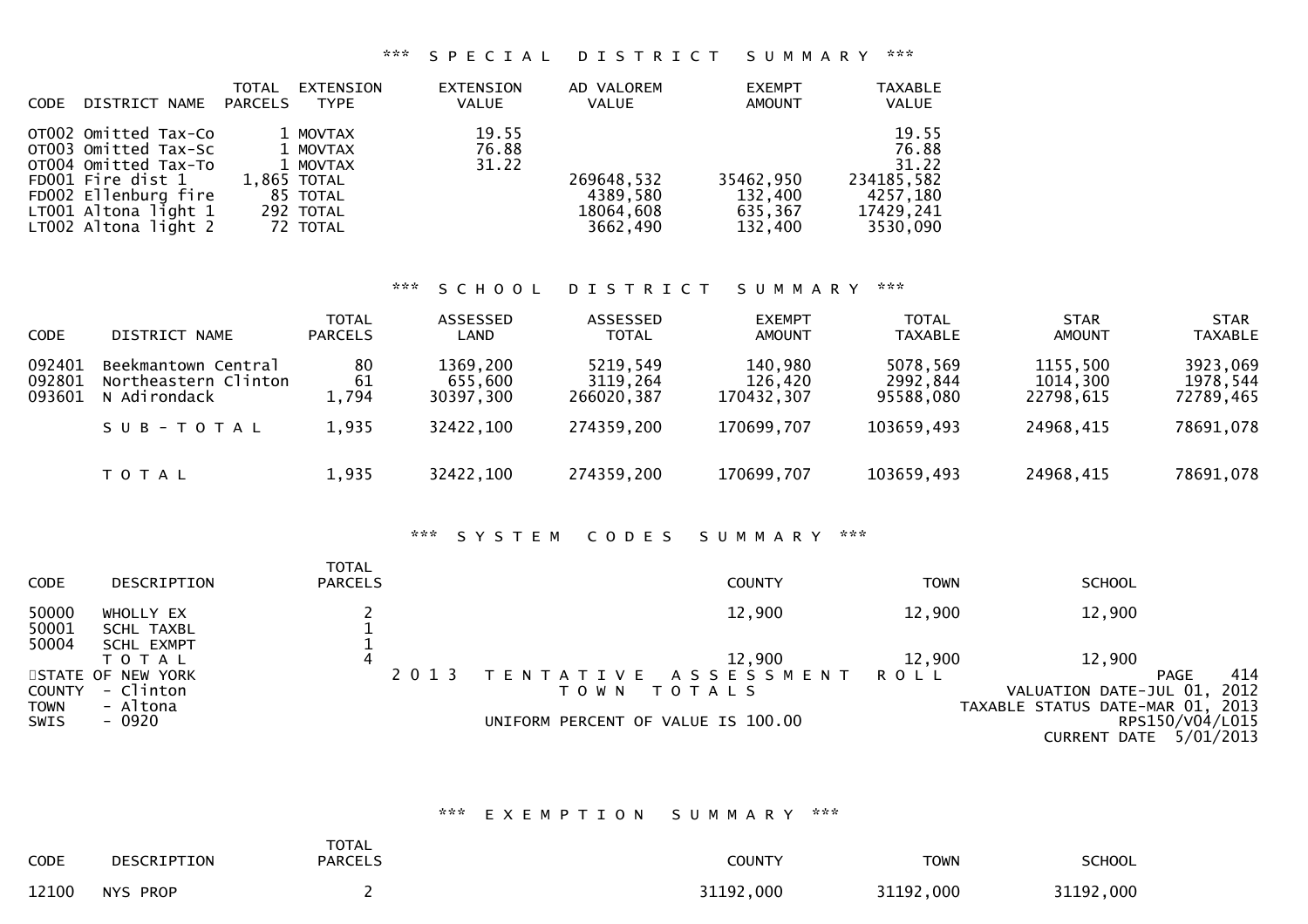| 12350         | NYS POW AU        |                |         | 154,100                            | 154,100     | 154,100                          |     |
|---------------|-------------------|----------------|---------|------------------------------------|-------------|----------------------------------|-----|
| 13100         | CO OWNER          |                |         | 28,400                             | 28,400      | 28,400                           |     |
| 13500         | TOWN PROP         | $\frac{2}{5}$  |         | 612,500                            | 612,500     | 612,500                          |     |
| 18020         | MUN INDDEV        | 68             |         | 136000,000                         | 136000,000  | 136000,000                       |     |
| 21600         | <b>RELIGIOUS</b>  |                |         | 54,300                             | 54,300      | 54,300                           |     |
| 25110         | NONPR RELI        | 5              |         | 790,200                            | 790,200     | 790,200                          |     |
| 25230         | NONPR COMM        |                |         | 195,000                            | 195,000     | 195,000                          |     |
| 25300         | NONPR CORP        |                |         | 132,400                            | 132,400     | 132,400                          |     |
| 26400         | INCVOLFIRE        |                |         | 195,000                            | 195,000     | 195,000                          |     |
| 27350         | PRI CMTERY        |                |         | 17,100                             | 17,100      | 17,100                           |     |
| 28550         |                   | $\mathbf{1}$   |         |                                    |             |                                  |     |
|               | SR CIT HSG        | 14             |         | 554,000                            | 554,000     | 554,000                          |     |
| 33201         | CO TAXSALE        |                |         | 2008,300                           | 2008,300    |                                  |     |
| 41101         | <b>VETERANS</b>   | 4              |         | 7,350                              | 7,350       |                                  |     |
| 41121         | WARNONALL         | 45             |         | 494,746                            | 494,746     |                                  |     |
| 41131         | WARCOMALL         | 50             |         | 975,953                            | 975,953     |                                  |     |
| 41141         | WARDISALL         | 17             |         | 416,042                            | 416,042     |                                  |     |
| 41151         | $CW_10_VET/$      | $\frac{1}{3}$  |         | 4,670                              |             |                                  |     |
| 41152         | $CW_10_VET/$      |                |         | 22,315                             |             |                                  |     |
| 41400         | <b>CLERGY</b>     | $\mathbf 1$    |         | 1,400                              | 1,400       | 1,400                            |     |
| 41700         | 10 YR AGR         | 4              |         | 142,000                            | 142,000     | 142,000                          |     |
| 41720         | AGRI DISTR        | 50             |         | 202,745                            | 202,745     | 202,745                          |     |
| 41730         | OS AG DIST        | -7             |         | 33,327                             | 33,327      | 33,327                           |     |
| 41800         | AGED - ALL        | 13             |         | 281,010                            | 281,010     | 297,785                          |     |
| 41801         | AGED C&T          | 32             |         | 893,392                            | 893,392     |                                  |     |
| 41802         | AGED COUN         | 17             |         | 393,601                            |             |                                  |     |
| 41834         | SR STAR           | 145            |         |                                    |             | 7966,315                         |     |
| 41854         | RES STAR          | 579            |         |                                    |             | 16891,600                        |     |
| 41864         | RS STAR MH        | $\overline{4}$ |         |                                    |             | 110,500                          |     |
| 41900         | PHYS DISAB        | $\overline{2}$ |         | 40,000                             | 40,000      | 40,000                           |     |
| 41932         | LIM INC DI        | 11             |         | 238,024                            |             |                                  |     |
| 41933         | INC DIS TN        |                |         |                                    | 169,348     |                                  |     |
| 42100         | 483A EX           | 8              |         | 44,550                             | 44,550      | 44,550                           |     |
| 47613         | <b>BIE TOWN</b>   | $\overline{3}$ |         |                                    | 85,992      |                                  |     |
|               | T O T A L         | 1,109          |         | 176124,425                         | 175721,155  | 195655,222                       |     |
|               | STATE OF NEW YORK |                | 2 0 1 3 | ASSESSMENT<br>T E N T A T I V E    | <b>ROLL</b> | <b>PAGE</b>                      | 415 |
| <b>COUNTY</b> | - Clinton         |                |         | TOTALS<br>T O W N                  |             | VALUATION DATE-JUL 01, 2012      |     |
| <b>TOWN</b>   | - Altona          |                |         |                                    |             | TAXABLE STATUS DATE-MAR 01, 2013 |     |
| SWIS          | $-0920$           |                |         | UNIFORM PERCENT OF VALUE IS 100.00 |             | RPS150/V04/L015                  |     |
|               |                   |                |         |                                    |             | CURRENT DATE 5/01/2013           |     |
|               |                   |                |         |                                    |             |                                  |     |

\*\*\* G R A N D T O T A L S \*\*\*

| <b>ROLL</b><br><b>SEC</b> | <b>DESCRIPTION</b> | <b>TOTAL</b><br><b>PARCELS</b> | ASSESSED<br>LAND | <b>ASSESSED</b><br><b>TOTAL</b> | <b>TAXABLE</b><br><b>COUNTY</b> | <b>TAXABLE</b><br><b>TOWN</b> | <b>TAXABLE</b><br><b>SCHOOL</b> | <b>STAR</b><br><b>TAXABLE</b> |
|---------------------------|--------------------|--------------------------------|------------------|---------------------------------|---------------------------------|-------------------------------|---------------------------------|-------------------------------|
|                           | <b>TAXABLE</b>     | 1,770                          | 25963,600        | 92658,603                       | 86459,178                       | 86862,448                     | 91896,796                       | 66928,381                     |
| 3                         | STATE OWNED LAND   | 43                             | 5636,600         | 5636,800                        | 5636,800                        | 5636,800                      | 5636,800                        | 5636,800                      |
| -5.                       | SPECIAL FRANCHISE  | 13                             |                  | 2044,505                        | 2044,505                        | 2044,505                      | 2044,505                        | 2044,505                      |
| 6                         | UTILITIES & N.C.   | 16                             | 13,700           | 4081,392                        | 4081,392                        | 4081,392                      | 4081,392                        | 4081,392                      |
| 8                         | WHOLLY EXEMPT      | 93                             | 808,200          | 169937,900                      |                                 |                               |                                 |                               |